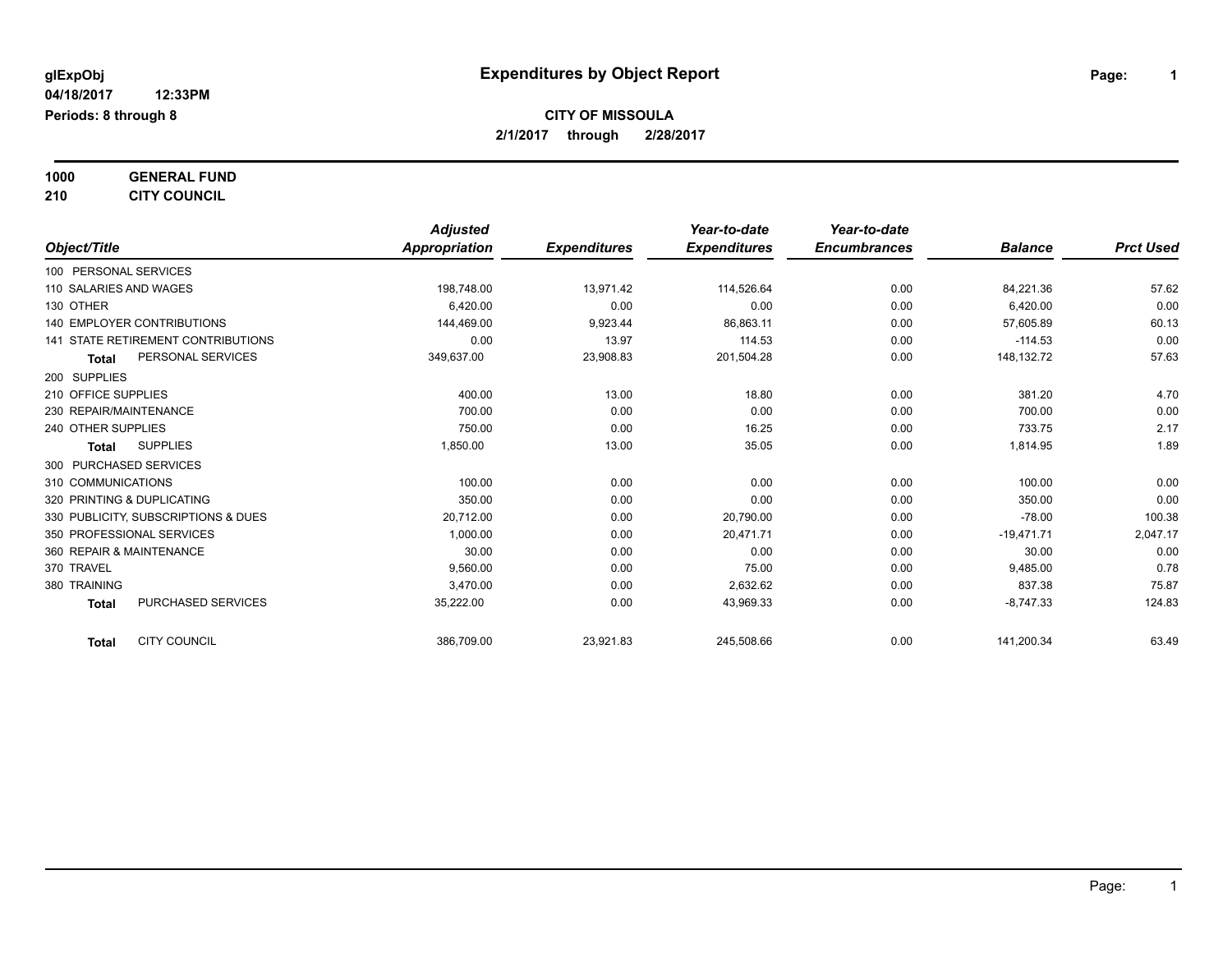**1000 GENERAL FUND**

**220 MAYOR** *Object/Title Adjusted Appropriation Expenditures Year-to-date Expenditures Year-to-date Encumbrances Balance Prct Used* 100 PERSONAL SERVICES 110 SALARIES AND WAGES 391,772.00 30,636.48 253,864.78 0.00 137,907.22 64.80 120 OVERTIME/TERMINATION 500.00 0.00 0.00 0.00 500.00 0.00 130 OTHER 6,600.00 0.00 0.00 0.00 6,600.00 0.00 140 EMPLOYER CONTRIBUTIONS 167.36 (18.554.00 118,554.00 9,395.37 19,861.80 0.00 38,692.20 38,692.20 113,554.00 141 STATE RETIREMENT CONTRIBUTIONS 0.00 30.64 253.87 0.00 -253.87 0.00 **Total** PERSONAL SERVICES 64.55 517,426.00 517,426.00 40,062.49 333,980.45 533,980.45 0.00 183,445.55 64.55 200 SUPPLIES 210 OFFICE SUPPLIES 1,004.00 12.00 602.79 0.00 401.21 60.04 220 OPERATING SUPPLIES 200 21 1,120.00 0.00 450.39 0.00 450.39 0.00 669.61 40.21  $230$  REPAIR/MAINTENANCE  $\hphantom{-}0.00$   $\hphantom{-}0.00$   $\hphantom{-}0.00$   $\hphantom{-}0.00$   $\hphantom{-}0.00$   $\hphantom{-}0.00$   $\hphantom{-}0.00$ 231 GASOLINE 107.00 0.00 33.76 0.00 73.24 31.55 240 OTHER SUPPLIES 400.00 0.00 0.00 0.00 400.00 0.00 **Total** SUPPLIES 2,731.00 12.00 1,086.94 0.00 1,644.06 39.80 300 PURCHASED SERVICES 310 COMMUNICATIONS 890.00 4.82 428.73 0.00 461.27 48.17 320 PRINTING & DUPLICATING 3,056.00 0.00 0.00 0.00 3,056.00 0.00 330 PUBLICITY, SUBSCRIPTIONS & DUES 285.72 10.665.07 104.60 344 TELEPHONE SERVICE 6,076.00 310.91 2,241.20 0.00 3,834.80 36.89 350 PROFESSIONAL SERVICES 3,307.00 260.00 738.74 0.00 2,568.26 22.34 360 REPAIR & MAINTENANCE 605.00 16.51 205.52 0.00 399.48 33.97 370 TRAVEL 2,508.00 0.00 626.79 0.00 1,881.21 24.99 380 TRAINING 2,320.00 275.00 1,025.00 0.00 1,295.00 44.18 390 OTHER PURCHASED SERVICES 1.250.00 250.00 362.00 28.96 **Total** PURCHASED SERVICES 30,208.00 1,402.96 16,293.05 0.00 13,914.95 53.94

**Total** MAYOR 550,365.00 41,477.45 351,360.44 0.00 199,004.56 63.84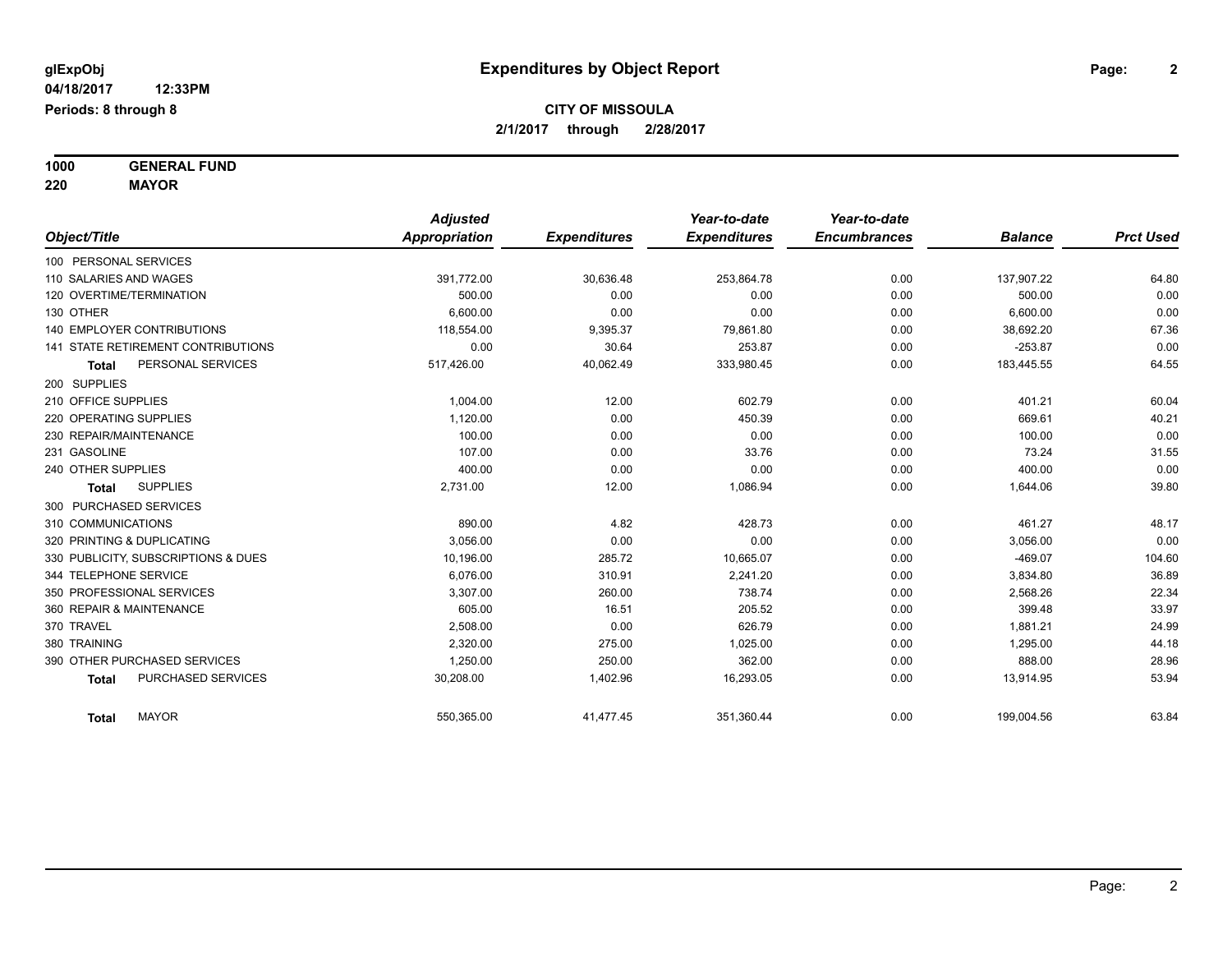# **1000 GENERAL FUND**

**221 HUMAN RESOURCES**

|                                        | <b>Adjusted</b> |                     | Year-to-date        | Year-to-date        |                |                  |
|----------------------------------------|-----------------|---------------------|---------------------|---------------------|----------------|------------------|
| Object/Title                           | Appropriation   | <b>Expenditures</b> | <b>Expenditures</b> | <b>Encumbrances</b> | <b>Balance</b> | <b>Prct Used</b> |
| 100 PERSONAL SERVICES                  |                 |                     |                     |                     |                |                  |
| 110 SALARIES AND WAGES                 | 209,238.00      | 16,125.82           | 133,757.39          | 0.00                | 75,480.61      | 63.93            |
| 140 EMPLOYER CONTRIBUTIONS             | 75,092.00       | 5,995.17            | 51,715.12           | 0.00                | 23,376.88      | 68.87            |
| 141 STATE RETIREMENT CONTRIBUTIONS     | 0.00            | 16.13               | 133.77              | 0.00                | $-133.77$      | 0.00             |
| PERSONAL SERVICES<br><b>Total</b>      | 284,330.00      | 22,137.12           | 185,606.28          | 0.00                | 98,723.72      | 65.28            |
| 200 SUPPLIES                           |                 |                     |                     |                     |                |                  |
| 210 OFFICE SUPPLIES                    | 3.115.00        | 648.71              | 1,105.75            | 0.00                | 2,009.25       | 35.50            |
| 220 OPERATING SUPPLIES                 | 0.00            | 0.00                | 0.00                | 0.00                | 0.00           | 0.00             |
| <b>SUPPLIES</b><br><b>Total</b>        | 3,115.00        | 648.71              | 1,105.75            | 0.00                | 2,009.25       | 35.50            |
| 300 PURCHASED SERVICES                 |                 |                     |                     |                     |                |                  |
| 310 COMMUNICATIONS                     | 450.00          | 16.86               | 131.89              | 0.00                | 318.11         | 29.31            |
| 320 PRINTING & DUPLICATING             | 1,632.00        | 26.31               | 747.86              | 0.00                | 884.14         | 45.82            |
| 330 PUBLICITY, SUBSCRIPTIONS & DUES    | 2.091.00        | 470.00              | 1,955.00            | 0.00                | 136.00         | 93.50            |
| 344 TELEPHONE SERVICE                  | 190.00          | 0.00                | 44.90               | 0.00                | 145.10         | 23.63            |
| 350 PROFESSIONAL SERVICES              | 11,000.00       | 0.00                | 0.00                | 0.00                | 11,000.00      | 0.00             |
| 360 REPAIR & MAINTENANCE               | 3,992.00        | 0.00                | 382.79              | 0.00                | 3,609.21       | 9.59             |
| 370 TRAVEL                             | 3,088.00        | 0.00                | 378.37              | 0.00                | 2,709.63       | 12.25            |
| 380 TRAINING                           | 3,050.00        | 79.60               | 1,803.00            | 0.00                | 1,247.00       | 59.11            |
| 390 OTHER PURCHASED SERVICES           | 17,490.00       | 25.00               | 15,318.40           | 0.00                | 2,171.60       | 87.58            |
| PURCHASED SERVICES<br><b>Total</b>     | 42,983.00       | 617.77              | 20,762.21           | 0.00                | 22,220.79      | 48.30            |
| 900 CAPITAL OUTLAY                     |                 |                     |                     |                     |                |                  |
| 940 MACHINERY & EQUIPMENT              | 0.00            | 0.00                | 0.00                | 0.00                | 0.00           | 0.00             |
| <b>CAPITAL OUTLAY</b><br><b>Total</b>  | 0.00            | 0.00                | 0.00                | 0.00                | 0.00           | 0.00             |
|                                        |                 |                     |                     |                     |                |                  |
| <b>HUMAN RESOURCES</b><br><b>Total</b> | 330,428.00      | 23,403.60           | 207,474.24          | 0.00                | 122,953.76     | 62.79            |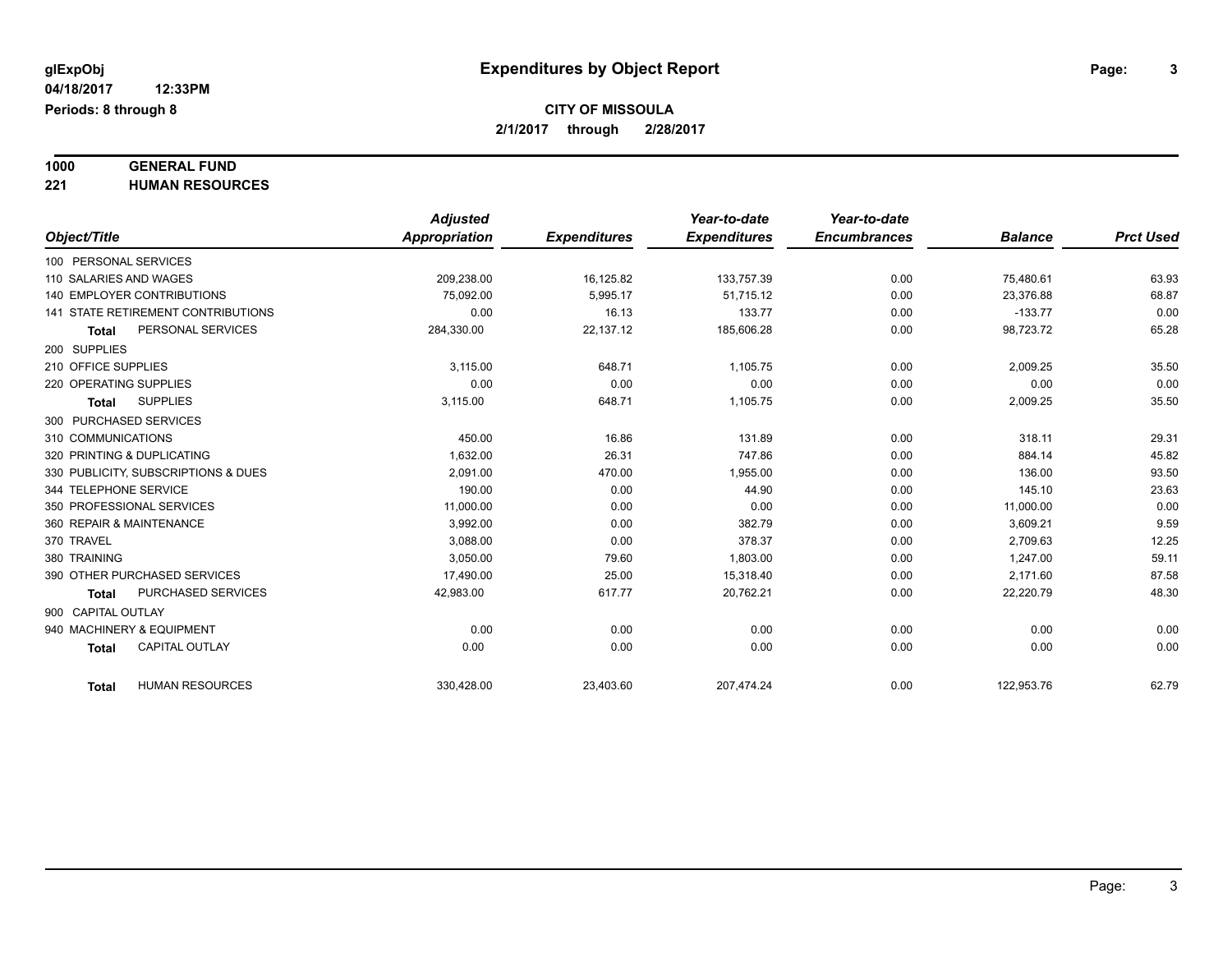# **1000 GENERAL FUND**

**223 CITY CLERK**

|                                            | <b>Adjusted</b>      |                     | Year-to-date        | Year-to-date        |                |                  |
|--------------------------------------------|----------------------|---------------------|---------------------|---------------------|----------------|------------------|
| Object/Title                               | <b>Appropriation</b> | <b>Expenditures</b> | <b>Expenditures</b> | <b>Encumbrances</b> | <b>Balance</b> | <b>Prct Used</b> |
| 100 PERSONAL SERVICES                      |                      |                     |                     |                     |                |                  |
| 110 SALARIES AND WAGES                     | 230,295.00           | 17,111.95           | 144,021.76          | 0.00                | 86,273.24      | 62.54            |
| 120 OVERTIME/TERMINATION                   | 0.00                 | $-55.39$            | $-55.39$            | 0.00                | 55.39          | 0.00             |
| 140 EMPLOYER CONTRIBUTIONS                 | 88,446.00            | 6,264.96            | 59,752.86           | 0.00                | 28,693.14      | 67.56            |
| 141 STATE RETIREMENT CONTRIBUTIONS         | 0.00                 | 17.11               | 144.01              | 0.00                | $-144.01$      | 0.00             |
| PERSONAL SERVICES<br>Total                 | 318,741.00           | 23,338.63           | 203,863.24          | 0.00                | 114,877.76     | 63.96            |
| 200 SUPPLIES                               |                      |                     |                     |                     |                |                  |
| 210 OFFICE SUPPLIES                        | 5,301.00             | 0.00                | 701.47              | 0.00                | 4,599.53       | 13.23            |
| 220 OPERATING SUPPLIES                     | 250.00               | 0.00                | 0.00                | 0.00                | 250.00         | 0.00             |
| 230 REPAIR/MAINTENANCE                     | 0.00                 | 0.00                | 0.00                | 0.00                | 0.00           | 0.00             |
| 231 GASOLINE                               | 250.00               | 0.00                | 41.73               | 0.00                | 208.27         | 16.69            |
| 240 OTHER SUPPLIES                         | 225.00               | 0.00                | 0.00                | 0.00                | 225.00         | 0.00             |
| <b>SUPPLIES</b><br>Total                   | 6,026.00             | 0.00                | 743.20              | 0.00                | 5,282.80       | 12.33            |
| 300 PURCHASED SERVICES                     |                      |                     |                     |                     |                |                  |
| 310 COMMUNICATIONS                         | 19,554.00            | $-2,353.18$         | 12,285.09           | 0.00                | 7,268.91       | 62.83            |
| 320 PRINTING & DUPLICATING                 | 700.00               | 7.00                | 153.14              | 0.00                | 546.86         | 21.88            |
| 330 PUBLICITY, SUBSCRIPTIONS & DUES        | 1,925.00             | 344.80              | 1,655.80            | 0.00                | 269.20         | 86.02            |
| 344 TELEPHONE SERVICE                      | 200.00               | 0.00                | 20.36               | 0.00                | 179.64         | 10.18            |
| 350 PROFESSIONAL SERVICES                  | 20,300.00            | 390.00              | 4,830.25            | 0.00                | 15,469.75      | 23.79            |
| 360 REPAIR & MAINTENANCE                   | 1,450.00             | 0.00                | 658.95              | 0.00                | 791.05         | 45.44            |
| 370 TRAVEL                                 | 5,150.00             | 264.38              | 264.38              | 0.00                | 4,885.62       | 5.13             |
| 380 TRAINING                               | 4,620.00             | 1,010.32            | 1,160.32            | 0.00                | 3,459.68       | 25.12            |
| 390 OTHER PURCHASED SERVICES               | 3,500.00             | 364.00              | 3,249.75            | 0.00                | 250.25         | 92.85            |
| PURCHASED SERVICES<br>Total                | 57,399.00            | 27.32               | 24,278.04           | 0.00                | 33,120.96      | 42.30            |
| 500 FIXED CHARGES                          |                      |                     |                     |                     |                |                  |
| 500 FIXED CHARGES                          | 0.00                 | 0.00                | 0.00                | 0.00                | 0.00           | 0.00             |
| <b>FIXED CHARGES</b><br>Total              | 0.00                 | 0.00                | 0.00                | 0.00                | 0.00           | 0.00             |
| 700 GRANTS & CONTRIBUTIONS                 |                      |                     |                     |                     |                |                  |
| 700 GRANTS & CONTRIBUTIONS                 | 64,580.00            | 126.28              | 24,406.73           | 0.00                | 40,173.27      | 37.79            |
| <b>GRANTS &amp; CONTRIBUTIONS</b><br>Total | 64,580.00            | 126.28              | 24,406.73           | 0.00                | 40,173.27      | 37.79            |
| 800 OTHER OBJECTS                          |                      |                     |                     |                     |                |                  |
| 845 CONTINGENCY                            | 0.00                 | 0.00                | 0.00                | 0.00                | 0.00           | 0.00             |
| OTHER OBJECTS<br><b>Total</b>              | 0.00                 | 0.00                | 0.00                | 0.00                | 0.00           | 0.00             |
|                                            |                      |                     |                     |                     |                |                  |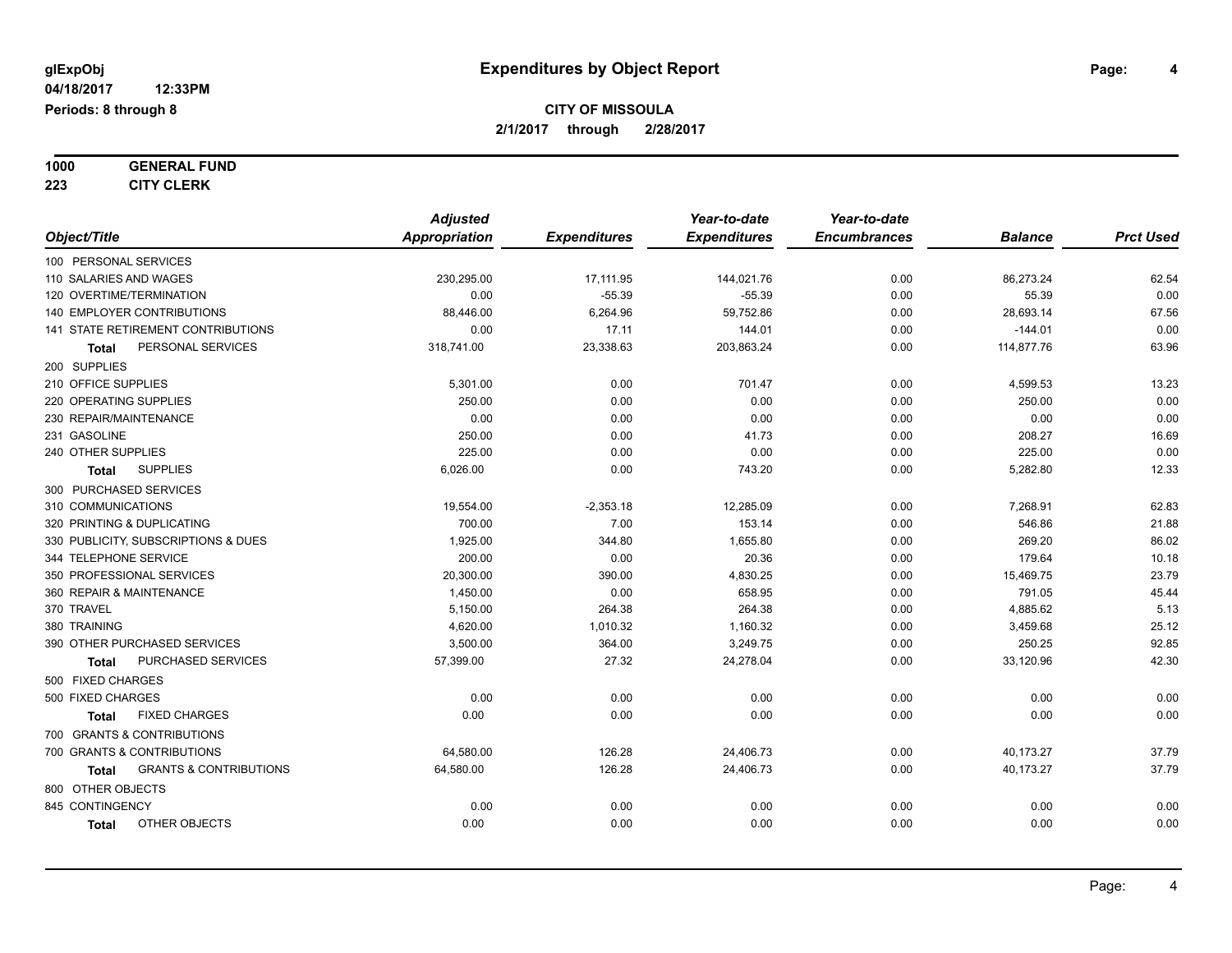#### **04/18/2017 12:33PM Periods: 8 through 8**

### **CITY OF MISSOULA 2/1/2017 through 2/28/2017**

**1000 GENERAL FUND 223 CITY CLERK**

| Object/Title       |                           | <b>Adjusted</b><br>Appropriation | <b>Expenditures</b> | Year-to-date<br><b>Expenditures</b> | Year-to-date<br><b>Encumbrances</b> | <b>Balance</b> | <b>Prct Used</b> |
|--------------------|---------------------------|----------------------------------|---------------------|-------------------------------------|-------------------------------------|----------------|------------------|
| 900 CAPITAL OUTLAY |                           |                                  |                     |                                     |                                     |                |                  |
| 930 IMPROVEMENTS   |                           | 0.00                             | 0.00                | 0.00                                | 0.00                                | 0.00           | 0.00             |
|                    | 940 MACHINERY & EQUIPMENT | 0.00                             | 0.00                | 0.00                                | 0.00                                | 0.00           | 0.00             |
| <b>Total</b>       | <b>CAPITAL OUTLAY</b>     | 0.00                             | 0.00                | 0.00                                | 0.00                                | 0.00           | 0.00             |
| <b>Total</b>       | <b>CITY CLERK</b>         | 446.746.00                       | 23,492.23           | 253.291.21                          | 0.00                                | 193,454.79     | 56.70            |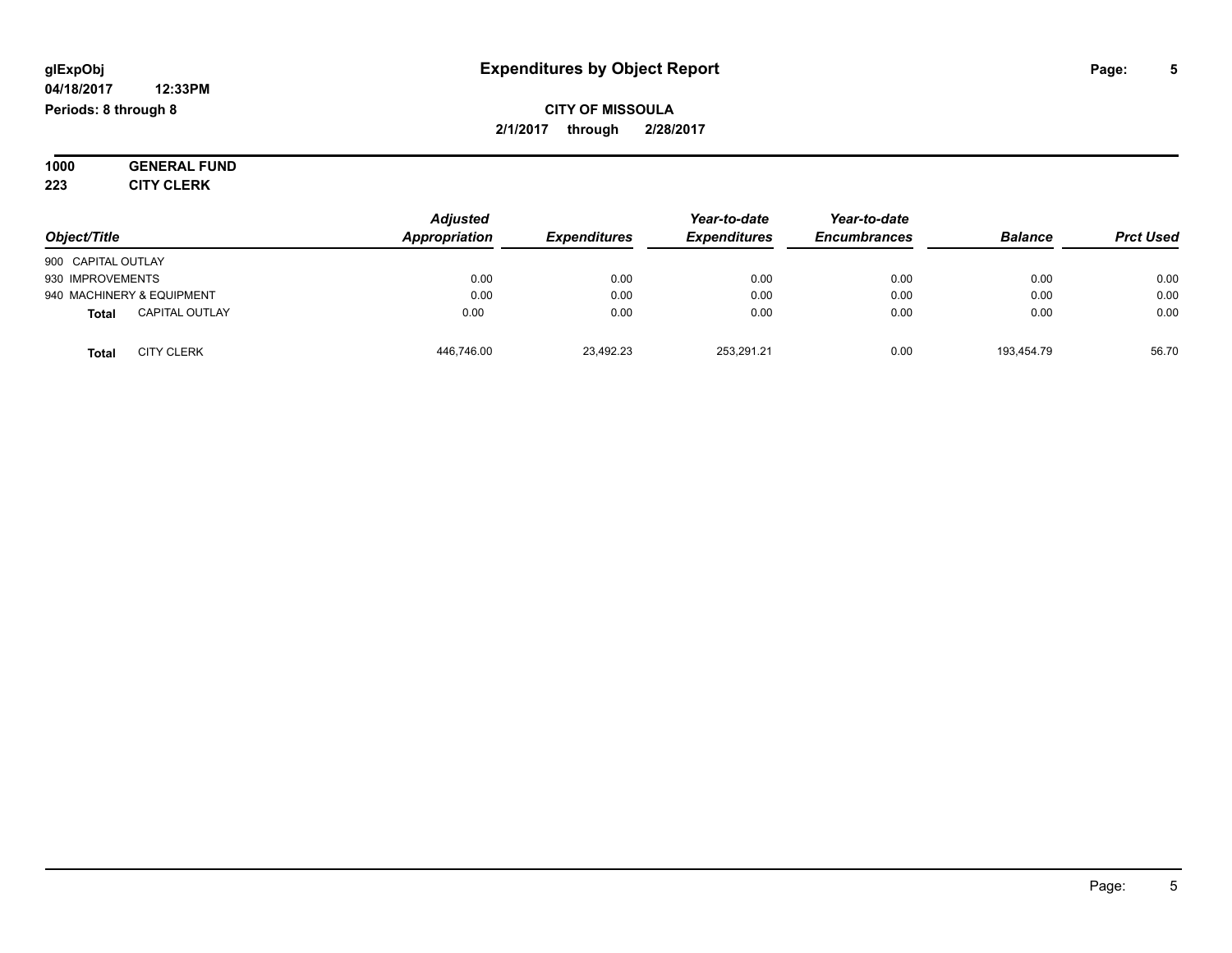# **1000 GENERAL FUND**

**224 INFORMATION SERVICES**

|                                             | <b>Adjusted</b> |                     | Year-to-date        | Year-to-date        |                |                  |
|---------------------------------------------|-----------------|---------------------|---------------------|---------------------|----------------|------------------|
| Object/Title                                | Appropriation   | <b>Expenditures</b> | <b>Expenditures</b> | <b>Encumbrances</b> | <b>Balance</b> | <b>Prct Used</b> |
| 100 PERSONAL SERVICES                       |                 |                     |                     |                     |                |                  |
| 110 SALARIES AND WAGES                      | 447,450.00      | 34,708.87           | 287,455.18          | 0.00                | 159,994.82     | 64.24            |
| 120 OVERTIME/TERMINATION                    | 0.00            | 0.00                | 0.00                | 0.00                | 0.00           | 0.00             |
| 130 OTHER                                   | 5,400.00        | 0.00                | 0.00                | 0.00                | 5,400.00       | 0.00             |
| 140 EMPLOYER CONTRIBUTIONS                  | 156,408.00      | 12,510.45           | 107,691.58          | 0.00                | 48,716.42      | 68.85            |
| <b>141 STATE RETIREMENT CONTRIBUTIONS</b>   | 0.00            | 34.71               | 287.47              | 0.00                | $-287.47$      | 0.00             |
| PERSONAL SERVICES<br><b>Total</b>           | 609,258.00      | 47,254.03           | 395,434.23          | 0.00                | 213,823.77     | 64.90            |
| 200 SUPPLIES                                |                 |                     |                     |                     |                |                  |
| 210 OFFICE SUPPLIES                         | 5,235.00        | 0.00                | 3,876.77            | 0.00                | 1,358.23       | 74.05            |
| 220 OPERATING SUPPLIES                      | 13,209.00       | 68.64               | 3,590.61            | 0.00                | 9,618.39       | 27.18            |
| 230 REPAIR/MAINTENANCE                      | 5,140.00        | 63.97               | 731.51              | 0.00                | 4,408.49       | 14.23            |
| 231 GASOLINE                                | 750.00          | 0.00                | 55.34               | 0.00                | 694.66         | 7.38             |
| 240 OTHER SUPPLIES                          | 2,900.00        | 0.00                | 1,000.00            | 0.00                | 1,900.00       | 34.48            |
| <b>SUPPLIES</b><br><b>Total</b>             | 27,234.00       | 132.61              | 9,254.23            | 0.00                | 17,979.77      | 33.98            |
| 300 PURCHASED SERVICES                      |                 |                     |                     |                     |                |                  |
| 310 COMMUNICATIONS                          | 100.00          | 0.00                | 0.00                | 0.00                | 100.00         | 0.00             |
| 320 PRINTING & DUPLICATING                  | 350.00          | 0.00                | 0.00                | 0.00                | 350.00         | 0.00             |
| 330 PUBLICITY, SUBSCRIPTIONS & DUES         | 500.00          | 0.00                | 0.00                | 0.00                | 500.00         | 0.00             |
| 344 TELEPHONE SERVICE                       | 131,045.00      | 307.88              | 84,093.08           | 0.00                | 46,951.92      | 64.17            |
| 350 PROFESSIONAL SERVICES                   | 4,380.00        | 311.88              | 794.11              | 0.00                | 3,585.89       | 18.13            |
| 360 REPAIR & MAINTENANCE                    | 420,449.00      | 4,680.00            | 362,770.95          | 0.00                | 57,678.05      | 86.28            |
| 370 TRAVEL                                  | 9,259.00        | 0.00                | 1,827.82            | 0.00                | 7,431.18       | 19.74            |
| 380 TRAINING                                | 14,406.00       | 0.00                | 775.00              | 0.00                | 13,631.00      | 5.38             |
| 390 OTHER PURCHASED SERVICES                | 3,700.00        | 0.00                | 1,550.00            | 0.00                | 2,150.00       | 41.89            |
| PURCHASED SERVICES<br><b>Total</b>          | 584,189.00      | 5,299.76            | 451,810.96          | 0.00                | 132,378.04     | 77.34            |
| 500 FIXED CHARGES                           |                 |                     |                     |                     |                |                  |
| 500 FIXED CHARGES                           | 0.00            | 0.00                | 0.00                | 0.00                | 0.00           | 0.00             |
| <b>FIXED CHARGES</b><br><b>Total</b>        | 0.00            | 0.00                | 0.00                | 0.00                | 0.00           | 0.00             |
| 900 CAPITAL OUTLAY                          |                 |                     |                     |                     |                |                  |
| 940 MACHINERY & EQUIPMENT                   | 0.00            | 0.00                | 0.00                | 0.00                | 0.00           | 0.00             |
| <b>CAPITAL OUTLAY</b><br><b>Total</b>       | 0.00            | 0.00                | 0.00                | 0.00                | 0.00           | 0.00             |
|                                             |                 |                     |                     |                     |                |                  |
| <b>INFORMATION SERVICES</b><br><b>Total</b> | 1,220,681.00    | 52,686.40           | 856,499.42          | 0.00                | 364,181.58     | 70.17            |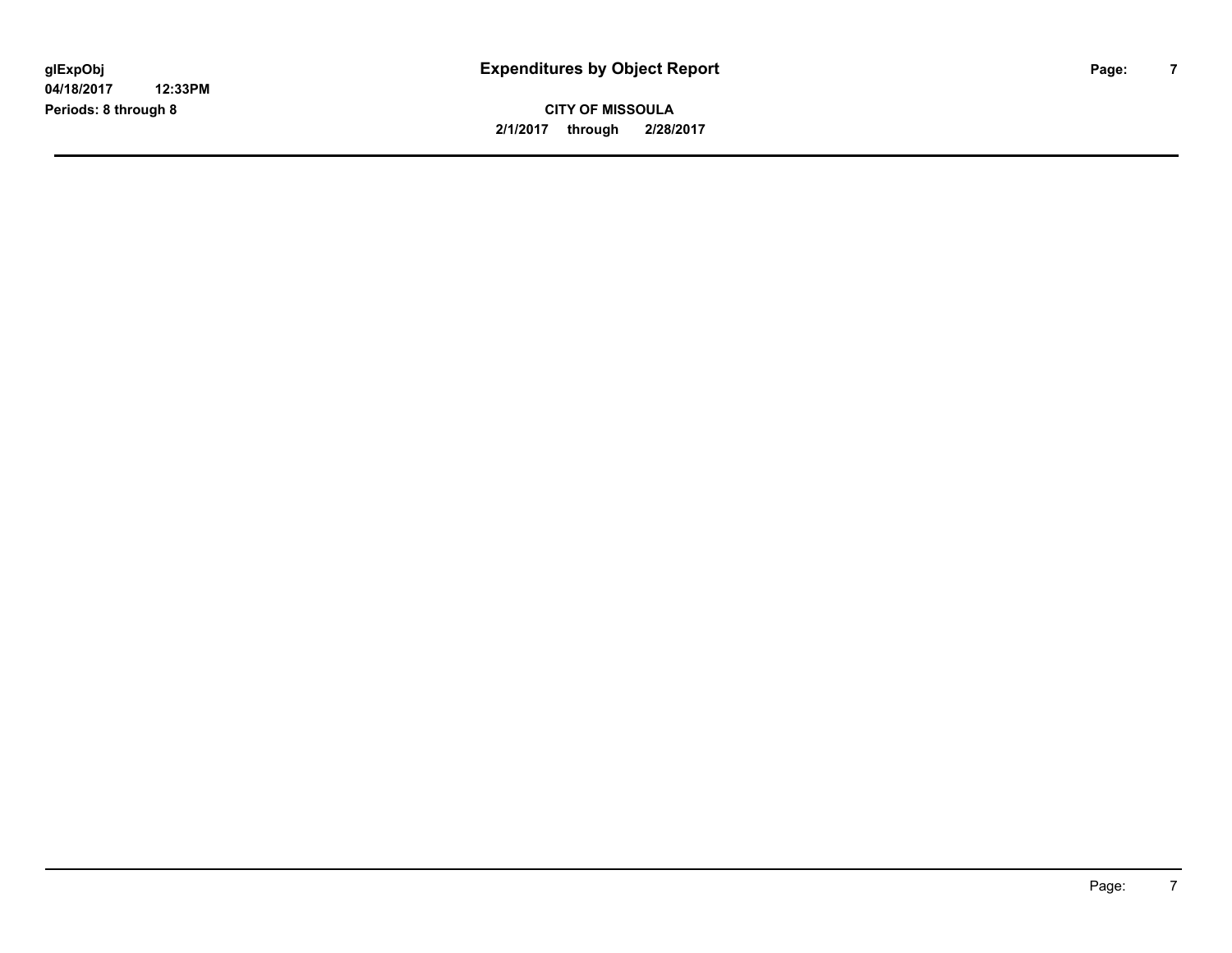#### **1000 GENERAL FUND 230 MUNICIPAL COURT**

|                                            | <b>Adjusted</b> |                     | Year-to-date        | Year-to-date        |                |                  |
|--------------------------------------------|-----------------|---------------------|---------------------|---------------------|----------------|------------------|
| Object/Title                               | Appropriation   | <b>Expenditures</b> | <b>Expenditures</b> | <b>Encumbrances</b> | <b>Balance</b> | <b>Prct Used</b> |
| 100 PERSONAL SERVICES                      |                 |                     |                     |                     |                |                  |
| 110 SALARIES AND WAGES                     | 853,094.00      | 59,085.32           | 496,075.47          | 0.00                | 357,018.53     | 58.15            |
| 120 OVERTIME/TERMINATION                   | 10,000.00       | 713.91              | 5,507.34            | 0.00                | 4,492.66       | 55.07            |
| 140 EMPLOYER CONTRIBUTIONS                 | 334,107.00      | 26,713.75           | 207,265.93          | 0.00                | 126,841.07     | 62.04            |
| <b>141 STATE RETIREMENT CONTRIBUTIONS</b>  | 0.00            | 59.09               | 496.09              | 0.00                | $-496.09$      | 0.00             |
| PERSONAL SERVICES<br>Total                 | 1,197,201.00    | 86,572.07           | 709,344.83          | 0.00                | 487,856.17     | 59.25            |
| 200 SUPPLIES                               |                 |                     |                     |                     |                |                  |
| 210 OFFICE SUPPLIES                        | 6,181.00        | 184.83              | 3,380.05            | 0.00                | 2,800.95       | 54.68            |
| 220 OPERATING SUPPLIES                     | 4,972.00        | 0.00                | 1,047.26            | 0.00                | 3,924.74       | 21.06            |
| 230 REPAIR/MAINTENANCE                     | 0.00            | 0.00                | 0.00                | 0.00                | 0.00           | 0.00             |
| 240 OTHER SUPPLIES                         | 6,496.00        | 10.98               | 3,430.87            | 0.00                | 3,065.13       | 52.82            |
| <b>SUPPLIES</b><br><b>Total</b>            | 17,649.00       | 195.81              | 7,858.18            | 0.00                | 9,790.82       | 44.52            |
| 300 PURCHASED SERVICES                     |                 |                     |                     |                     |                |                  |
| 310 COMMUNICATIONS                         | 11,911.00       | 625.25              | 8,849.15            | 0.00                | 3,061.85       | 74.29            |
| 320 PRINTING & DUPLICATING                 | 1,187.00        | 0.00                | 51.28               | 0.00                | 1,135.72       | 4.32             |
| 330 PUBLICITY, SUBSCRIPTIONS & DUES        | 10,196.00       | 732.91              | 5,573.56            | 0.00                | 4,622.44       | 54.66            |
| 344 TELEPHONE SERVICE                      | 1,584.00        | 392.81              | 2,317.46            | 0.00                | $-733.46$      | 146.30           |
| 350 PROFESSIONAL SERVICES                  | 188,969.00      | 1,442.00            | 45,877.65           | 0.00                | 143,091.35     | 24.28            |
| 360 REPAIR & MAINTENANCE                   | 3,790.00        | 215.80              | 215.80              | 0.00                | 3,574.20       | 5.69             |
| 370 TRAVEL                                 | 5,174.00        | 102.65              | 8,083.49            | 0.00                | $-2,909.49$    | 156.23           |
| 380 TRAINING                               | 9,000.00        | 0.00                | 3,229.58            | 0.00                | 5,770.42       | 35.88            |
| 390 OTHER PURCHASED SERVICES               | 74,663.00       | 56.60               | 24,731.28           | 0.00                | 49,931.72      | 33.12            |
| PURCHASED SERVICES<br>Total                | 306,474.00      | 3,568.02            | 98,929.25           | 0.00                | 207,544.75     | 32.28            |
| 500 FIXED CHARGES                          |                 |                     |                     |                     |                |                  |
| 500 FIXED CHARGES                          | 0.00            | 0.00                | 29,889.40           | 0.00                | $-29,889.40$   | 0.00             |
| <b>FIXED CHARGES</b><br><b>Total</b>       | 0.00            | 0.00                | 29,889.40           | 0.00                | $-29,889.40$   | 0.00             |
| 700 GRANTS & CONTRIBUTIONS                 |                 |                     |                     |                     |                |                  |
| 700 GRANTS & CONTRIBUTIONS                 | 2,500.00        | 0.00                | 0.00                | 0.00                | 2,500.00       | 0.00             |
| <b>GRANTS &amp; CONTRIBUTIONS</b><br>Total | 2,500.00        | 0.00                | 0.00                | 0.00                | 2,500.00       | 0.00             |
| 800 OTHER OBJECTS                          |                 |                     |                     |                     |                |                  |
| 820 TRANSFERS TO OTHER FUNDS               | 0.00            | 0.00                | 1,250.00            | 0.00                | $-1,250.00$    | 0.00             |
| OTHER OBJECTS<br>Total                     | 0.00            | 0.00                | 1,250.00            | 0.00                | $-1,250.00$    | 0.00             |
| 900 CAPITAL OUTLAY                         |                 |                     |                     |                     |                |                  |
|                                            |                 |                     |                     |                     |                |                  |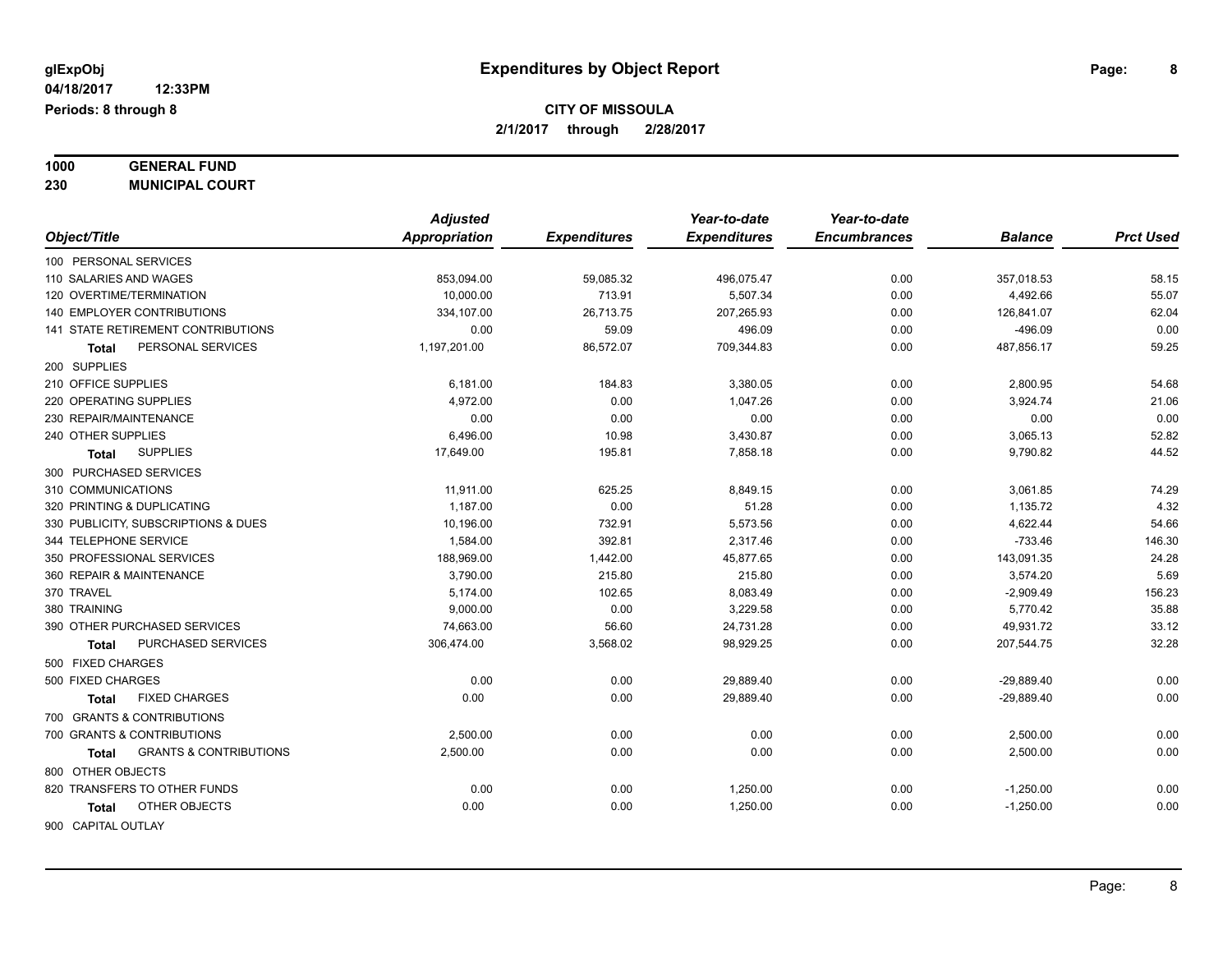#### **04/18/2017 12:33PM Periods: 8 through 8**

### **CITY OF MISSOULA 2/1/2017 through 2/28/2017**

| 1000 | <b>GENERAL FUND</b>    |  |
|------|------------------------|--|
| 230  | <b>MUNICIPAL COURT</b> |  |

| Object/Title |                           | <b>Adjusted</b><br>Appropriation | <b>Expenditures</b> | Year-to-date<br><b>Expenditures</b> | Year-to-date<br><b>Encumbrances</b> | <b>Balance</b> | <b>Prct Used</b> |
|--------------|---------------------------|----------------------------------|---------------------|-------------------------------------|-------------------------------------|----------------|------------------|
|              | 940 MACHINERY & EQUIPMENT | 0.00                             | 0.00                | 0.00                                | 0.00                                | 0.00           | 0.00             |
| <b>Total</b> | <b>CAPITAL OUTLAY</b>     | 0.00                             | 0.00                | 0.00                                | 0.00                                | 0.00           | 0.00             |
| <b>Total</b> | MUNICIPAL COURT           | 1,523,824.00                     | 90,335.90           | 847,271.66                          | 0.00                                | 676,552.34     | 55.60            |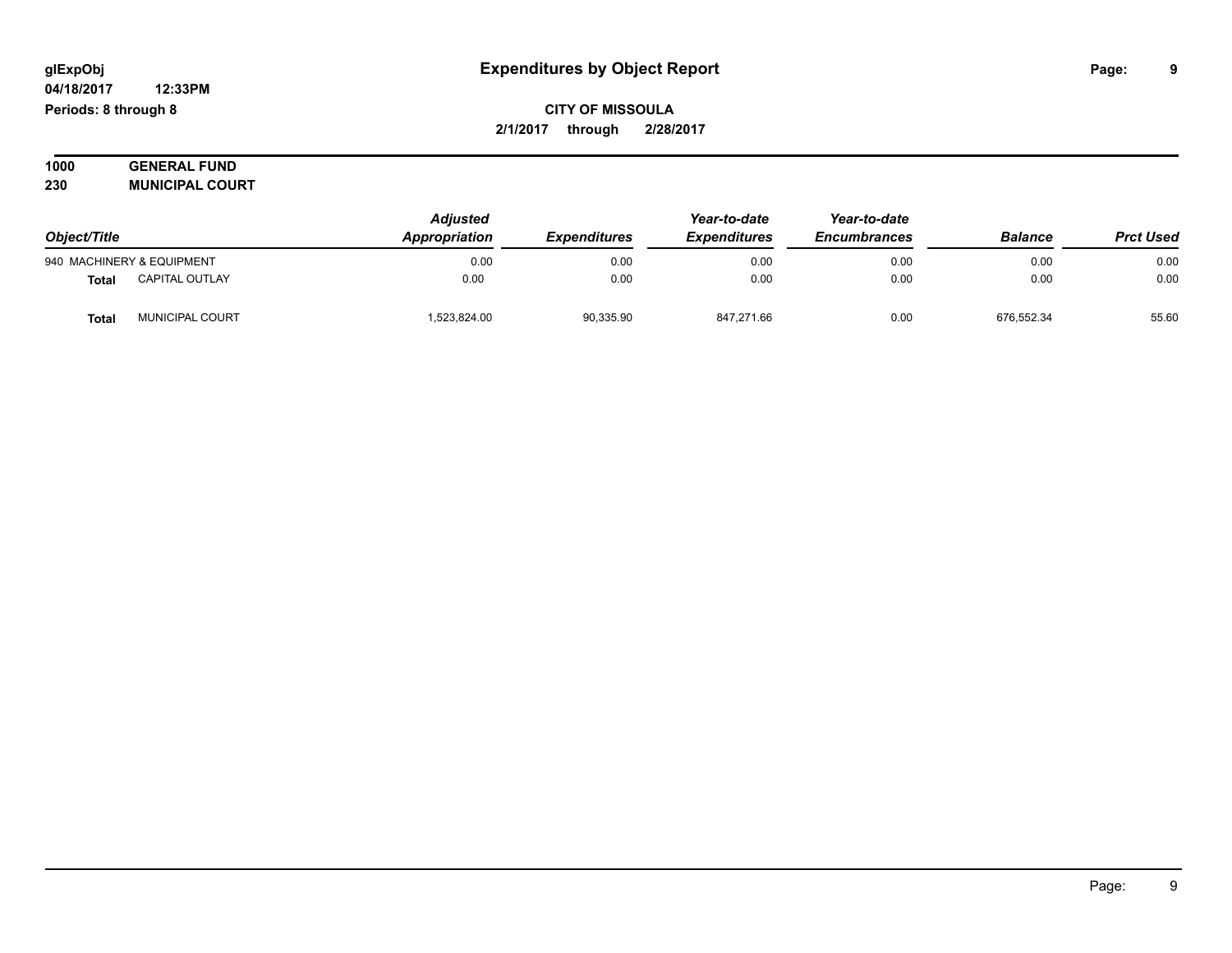**1000 GENERAL FUND**

**240 FINANCE**

|                        |                                     | <b>Adjusted</b> |                     | Year-to-date        | Year-to-date        |                |                  |
|------------------------|-------------------------------------|-----------------|---------------------|---------------------|---------------------|----------------|------------------|
| Object/Title           |                                     | Appropriation   | <b>Expenditures</b> | <b>Expenditures</b> | <b>Encumbrances</b> | <b>Balance</b> | <b>Prct Used</b> |
| 100 PERSONAL SERVICES  |                                     |                 |                     |                     |                     |                |                  |
| 110 SALARIES AND WAGES |                                     | 742,096.00      | 50,099.27           | 443,446.93          | 0.00                | 298,649.07     | 59.76            |
|                        | 120 OVERTIME/TERMINATION            | 1,000.00        | 0.00                | 0.00                | 0.00                | 1,000.00       | 0.00             |
|                        | <b>140 EMPLOYER CONTRIBUTIONS</b>   | 279,894.00      | 19,696.45           | 173,413.37          | 0.00                | 106,480.63     | 61.96            |
|                        | 141 STATE RETIREMENT CONTRIBUTIONS  | 0.00            | 50.10               | 443.44              | 0.00                | $-443.44$      | 0.00             |
| Total                  | PERSONAL SERVICES                   | 1,022,990.00    | 69,845.82           | 617,303.74          | 0.00                | 405,686.26     | 60.34            |
| 200 SUPPLIES           |                                     |                 |                     |                     |                     |                |                  |
| 210 OFFICE SUPPLIES    |                                     | 4,065.00        | 385.14              | 4,116.30            | 0.00                | $-51.30$       | 101.26           |
| 220 OPERATING SUPPLIES |                                     | 3,042.00        | 659.60              | 3,362.90            | 0.00                | $-320.90$      | 110.55           |
| 230 REPAIR/MAINTENANCE |                                     | 300.00          | 0.00                | 0.00                | 0.00                | 300.00         | 0.00             |
| 231 GASOLINE           |                                     | 92.00           | 0.00                | 94.06               | 0.00                | $-2.06$        | 102.24           |
| 240 OTHER SUPPLIES     |                                     | 500.00          | 0.00                | 0.00                | 0.00                | 500.00         | 0.00             |
| Total                  | <b>SUPPLIES</b>                     | 7,999.00        | 1,044.74            | 7,573.26            | 0.00                | 425.74         | 94.68            |
| 300 PURCHASED SERVICES |                                     |                 |                     |                     |                     |                |                  |
| 310 COMMUNICATIONS     |                                     | 42,109.00       | 564.72              | 36,812.23           | 0.00                | 5,296.77       | 87.42            |
|                        | 320 PRINTING & DUPLICATING          | 5,480.00        | 71.68               | 1,281.12            | 0.00                | 4,198.88       | 23.38            |
|                        | 330 PUBLICITY, SUBSCRIPTIONS & DUES | 3,410.00        | 3,177.00            | 6,763.84            | 0.00                | $-3,353.84$    | 198.35           |
| 344 TELEPHONE SERVICE  |                                     | 1,225.00        | 0.00                | 52.22               | 0.00                | 1,172.78       | 4.26             |
|                        | 350 PROFESSIONAL SERVICES           | 315,995.00      | 15,408.38           | 147,227.97          | 0.00                | 168,767.03     | 46.59            |
|                        | 360 REPAIR & MAINTENANCE            | 700.00          | 0.00                | 0.00                | 0.00                | 700.00         | 0.00             |
| 370 TRAVEL             |                                     | 8,245.00        | 0.00                | 0.00                | 0.00                | 8,245.00       | 0.00             |
| 380 TRAINING           |                                     | 7,330.00        | 262.60              | 1,486.60            | 0.00                | 5,843.40       | 20.28            |
|                        | 390 OTHER PURCHASED SERVICES        | 0.00            | 0.00                | 1,202.44            | 0.00                | $-1,202.44$    | 0.00             |
| Total                  | <b>PURCHASED SERVICES</b>           | 384,494.00      | 19,484.38           | 194,826.42          | 0.00                | 189,667.58     | 50.67            |
| 500 FIXED CHARGES      |                                     |                 |                     |                     |                     |                |                  |
| 500 FIXED CHARGES      |                                     | 500.00          | 0.00                | 0.00                | 0.00                | 500.00         | 0.00             |
| Total                  | <b>FIXED CHARGES</b>                | 500.00          | 0.00                | 0.00                | 0.00                | 500.00         | 0.00             |
| 900 CAPITAL OUTLAY     |                                     |                 |                     |                     |                     |                |                  |
|                        | 940 MACHINERY & EQUIPMENT           | 0.00            | 0.00                | 0.00                | 0.00                | 0.00           | 0.00             |
| <b>Total</b>           | <b>CAPITAL OUTLAY</b>               | 0.00            | 0.00                | 0.00                | 0.00                | 0.00           | 0.00             |
| <b>Total</b>           | <b>FINANCE</b>                      | 1,415,983.00    | 90,374.94           | 819,703.42          | 0.00                | 596,279.58     | 57.89            |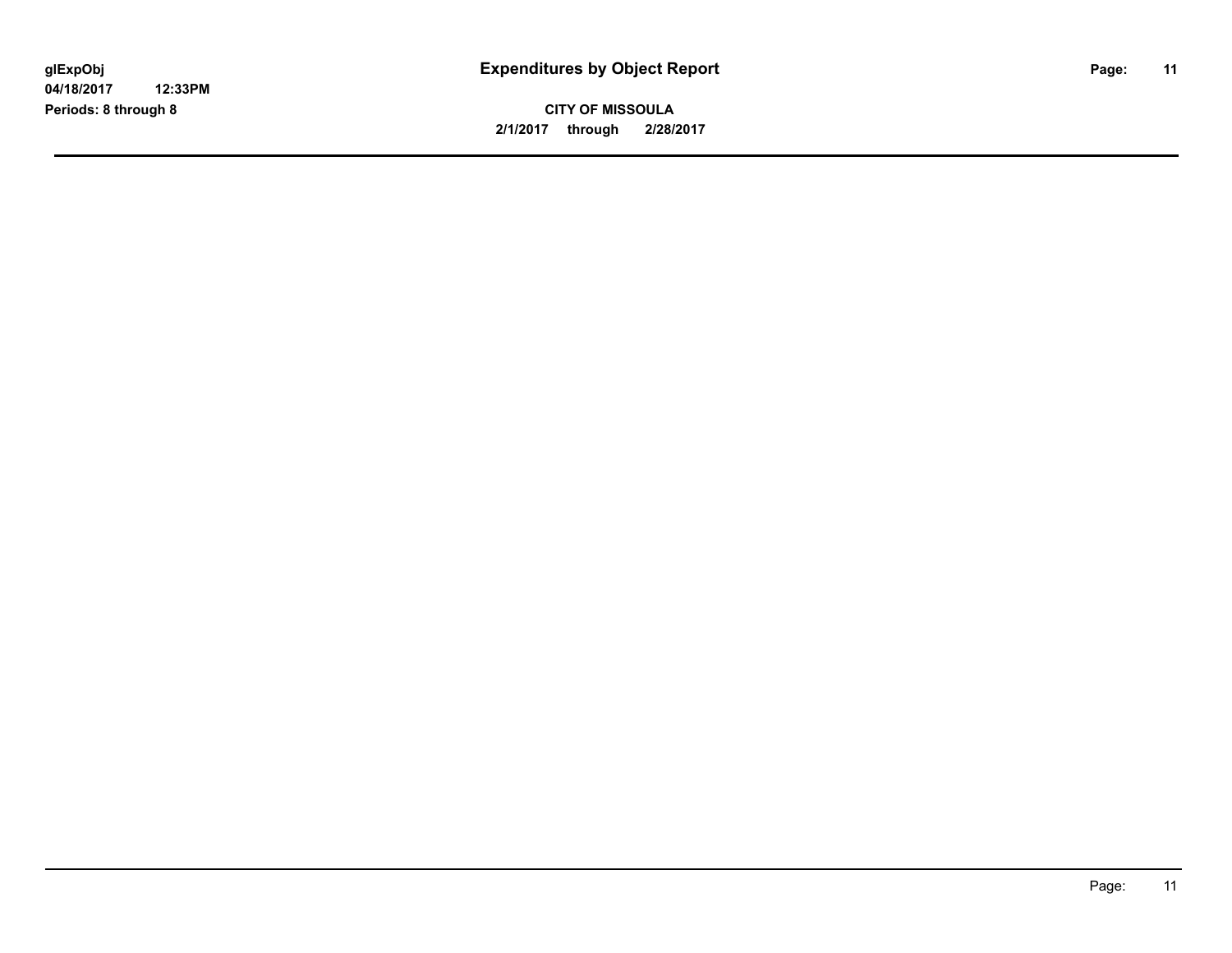# **1000 GENERAL FUND**

**245 CENTRALIZED SERVICES**

|                                                   | <b>Adjusted</b> |                     | Year-to-date        | Year-to-date        |                |                  |
|---------------------------------------------------|-----------------|---------------------|---------------------|---------------------|----------------|------------------|
| Object/Title                                      | Appropriation   | <b>Expenditures</b> | <b>Expenditures</b> | <b>Encumbrances</b> | <b>Balance</b> | <b>Prct Used</b> |
| 100 PERSONAL SERVICES                             |                 |                     |                     |                     |                |                  |
| 110 SALARIES AND WAGES                            | 242.541.00      | 13,506.67           | 196,988.18          | 0.00                | 45,552.82      | 81.22            |
| <b>140 EMPLOYER CONTRIBUTIONS</b>                 | 78,399.00       | 4,348.14            | 59.116.97           | 0.00                | 19,282.03      | 75.41            |
| 141 STATE RETIREMENT CONTRIBUTIONS                | 0.00            | 13.51               | 196.99              | 0.00                | $-196.99$      | 0.00             |
| PERSONAL SERVICES<br><b>Total</b>                 | 320,940.00      | 17,868.32           | 256,302.14          | 0.00                | 64,637.86      | 79.86            |
| 200 SUPPLIES                                      |                 |                     |                     |                     |                |                  |
| 210 OFFICE SUPPLIES                               | 1,200.00        | 0.00                | 248.29              | 0.00                | 951.71         | 20.69            |
| 220 OPERATING SUPPLIES                            | 1,000.00        | 0.00                | 0.00                | 0.00                | 1,000.00       | 0.00             |
| 231 GASOLINE                                      | 522.00          | 0.00                | 14.59               | 0.00                | 507.41         | 2.80             |
| <b>SUPPLIES</b><br><b>Total</b>                   | 2,722.00        | 0.00                | 262.88              | 0.00                | 2,459.12       | 9.66             |
| 300 PURCHASED SERVICES                            |                 |                     |                     |                     |                |                  |
| 310 COMMUNICATIONS                                | 400.00          | 0.00                | 0.00                | 0.00                | 400.00         | 0.00             |
| 320 PRINTING & DUPLICATING                        | 550.00          | 5.56                | 70.16               | 0.00                | 479.84         | 12.76            |
| 330 PUBLICITY, SUBSCRIPTIONS & DUES               | 550.00          | 18.34               | 1,188.34            | 0.00                | $-638.34$      | 216.06           |
| 344 TELEPHONE SERVICE                             | 845.00          | $-12.70$            | 388.91              | 0.00                | 456.09         | 46.02            |
| 350 PROFESSIONAL SERVICES                         | 51,500.00       | 0.00                | 11,500.00           | 0.00                | 40,000.00      | 22.33            |
| 370 TRAVEL                                        | 2,000.00        | 0.00                | 375.64              | 0.00                | 1,624.36       | 18.78            |
| 380 TRAINING                                      | 3,000.00        | 0.00                | 0.00                | 0.00                | 3,000.00       | 0.00             |
| 390 OTHER PURCHASED SERVICES                      | 0.00            | 0.00                | 0.00                | 0.00                | 0.00           | 0.00             |
| <b>PURCHASED SERVICES</b><br><b>Total</b>         | 58,845.00       | 11.20               | 13,523.05           | 0.00                | 45,321.95      | 22.98            |
| 700 GRANTS & CONTRIBUTIONS                        |                 |                     |                     |                     |                |                  |
| 700 GRANTS & CONTRIBUTIONS                        | 5,000.00        | 0.00                | 0.00                | 0.00                | 5,000.00       | 0.00             |
| <b>GRANTS &amp; CONTRIBUTIONS</b><br><b>Total</b> | 5,000.00        | 0.00                | 0.00                | 0.00                | 5,000.00       | 0.00             |
|                                                   |                 |                     |                     |                     |                | 69.70            |
| <b>CENTRALIZED SERVICES</b><br><b>Total</b>       | 387,507.00      | 17,879.52           | 270,088.07          | 0.00                | 117,418.93     |                  |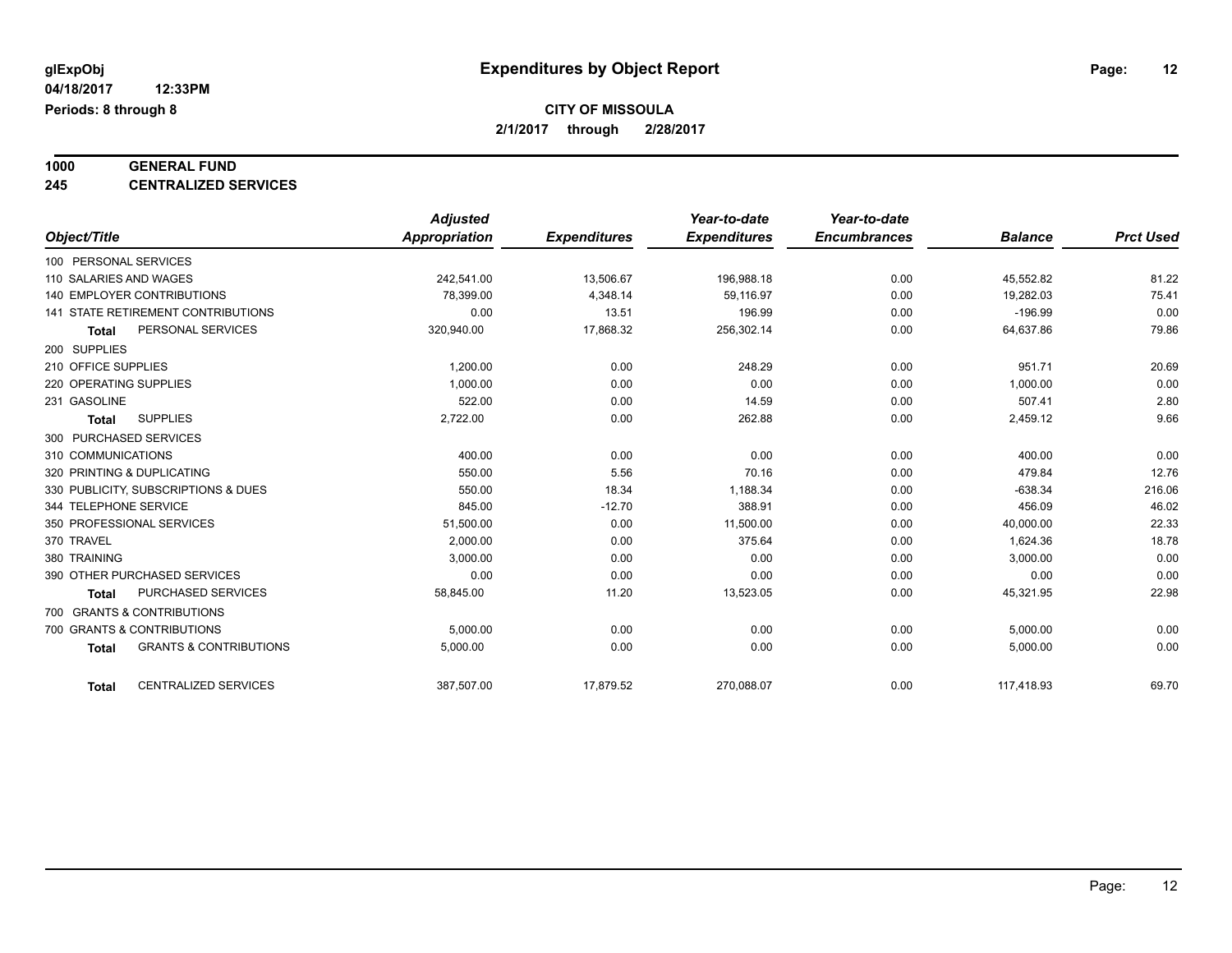# **1000 GENERAL FUND**

**250 DEVELOPMENT SERVICES**

|                                            | <b>Adjusted</b> |                     | Year-to-date        | Year-to-date        |                |                  |
|--------------------------------------------|-----------------|---------------------|---------------------|---------------------|----------------|------------------|
| Object/Title                               | Appropriation   | <b>Expenditures</b> | <b>Expenditures</b> | <b>Encumbrances</b> | <b>Balance</b> | <b>Prct Used</b> |
| 100 PERSONAL SERVICES                      |                 |                     |                     |                     |                |                  |
| 110 SALARIES AND WAGES                     | 1,271,247.00    | 111,671.11          | 803,412.64          | 0.00                | 467,834.36     | 63.20            |
| 120 OVERTIME/TERMINATION                   | 4,276.00        | 0.00                | 89.58               | 0.00                | 4,186.42       | 2.09             |
| 130 OTHER                                  | 0.00            | 0.00                | 0.00                | 0.00                | 0.00           | 0.00             |
| <b>140 EMPLOYER CONTRIBUTIONS</b>          | 431,218.00      | 39,654.34           | 310,423.85          | 0.00                | 120,794.15     | 71.99            |
| 141 STATE RETIREMENT CONTRIBUTIONS         | 0.00            | 111.67              | 889.78              | 0.00                | $-889.78$      | 0.00             |
| PERSONAL SERVICES<br>Total                 | 1,706,741.00    | 151,437.12          | 1,114,815.85        | 0.00                | 591,925.15     | 65.32            |
| 200 SUPPLIES                               |                 |                     |                     |                     |                |                  |
| 210 OFFICE SUPPLIES                        | 13,521.00       | 3,013.85            | 11,053.62           | 0.00                | 2,467.38       | 81.75            |
| 220 OPERATING SUPPLIES                     | 1,406.00        | 84.93               | 949.07              | 0.00                | 456.93         | 67.50            |
| 230 REPAIR/MAINTENANCE                     | 3,000.00        | 64.54               | 1,879.74            | 0.00                | 1,120.26       | 62.66            |
| 231 GASOLINE                               | 14,325.00       | 0.00                | 3,714.20            | 0.00                | 10,610.80      | 25.93            |
| 240 OTHER SUPPLIES                         | 1,255.00        | 47.45               | 330.37              | 0.00                | 924.63         | 26.32            |
| <b>SUPPLIES</b><br><b>Total</b>            | 33,507.00       | 3,210.77            | 17,927.00           | 0.00                | 15,580.00      | 53.50            |
| 300 PURCHASED SERVICES                     |                 |                     |                     |                     |                |                  |
| 310 COMMUNICATIONS                         | 15,488.00       | 399.75              | 3,495.49            | 0.00                | 11,992.51      | 22.57            |
| 320 PRINTING & DUPLICATING                 | 7,324.00        | 301.65              | 2,177.05            | 0.00                | 5,146.95       | 29.72            |
| 330 PUBLICITY, SUBSCRIPTIONS & DUES        | 11.375.00       | 2,021.04            | 26,322.30           | 0.00                | $-14,947.30$   | 231.40           |
| 341 ELECTRICITY & NATURAL GAS              | 0.00            | 0.00                | 0.00                | 0.00                | 0.00           | 0.00             |
| 344 TELEPHONE SERVICE                      | 11,470.00       | 1,205.15            | 8,799.18            | 0.00                | 2,670.82       | 76.71            |
| 350 PROFESSIONAL SERVICES                  | 198,936.00      | 3,403.67            | 105,784.63          | 0.00                | 93,151.37      | 53.18            |
| 360 REPAIR & MAINTENANCE                   | 2,655.00        | 0.00                | 18.99               | 0.00                | 2,636.01       | 0.72             |
| 370 TRAVEL                                 | 13,723.00       | 115.50              | 806.59              | 0.00                | 12,916.41      | 5.88             |
| 380 TRAINING                               | 12,239.00       | 238.80              | 1,593.80            | 0.00                | 10,645.20      | 13.02            |
| 390 OTHER PURCHASED SERVICES               | 170,259.00      | 4,074.49            | 71,093.83           | 0.00                | 99,165.17      | 41.76            |
| PURCHASED SERVICES<br><b>Total</b>         | 443,469.00      | 11,760.05           | 220,091.86          | 0.00                | 223,377.14     | 49.63            |
| 500 FIXED CHARGES                          |                 |                     |                     |                     |                |                  |
| 500 FIXED CHARGES                          | 0.00            | 0.00                | 0.00                | 0.00                | 0.00           | 0.00             |
| 550 MERCHANT SERVICE FEES                  | 0.00            | 0.00                | 0.00                | 0.00                | 0.00           | 0.00             |
| <b>FIXED CHARGES</b><br>Total              | 0.00            | 0.00                | 0.00                | 0.00                | 0.00           | 0.00             |
| 700 GRANTS & CONTRIBUTIONS                 |                 |                     |                     |                     |                |                  |
| 700 GRANTS & CONTRIBUTIONS                 | 110,780.00      | 50,000.00           | 110,780.00          | 0.00                | 0.00           | 100.00           |
| <b>GRANTS &amp; CONTRIBUTIONS</b><br>Total | 110,780.00      | 50,000.00           | 110,780.00          | 0.00                | 0.00           | 100.00           |
|                                            |                 |                     |                     |                     |                |                  |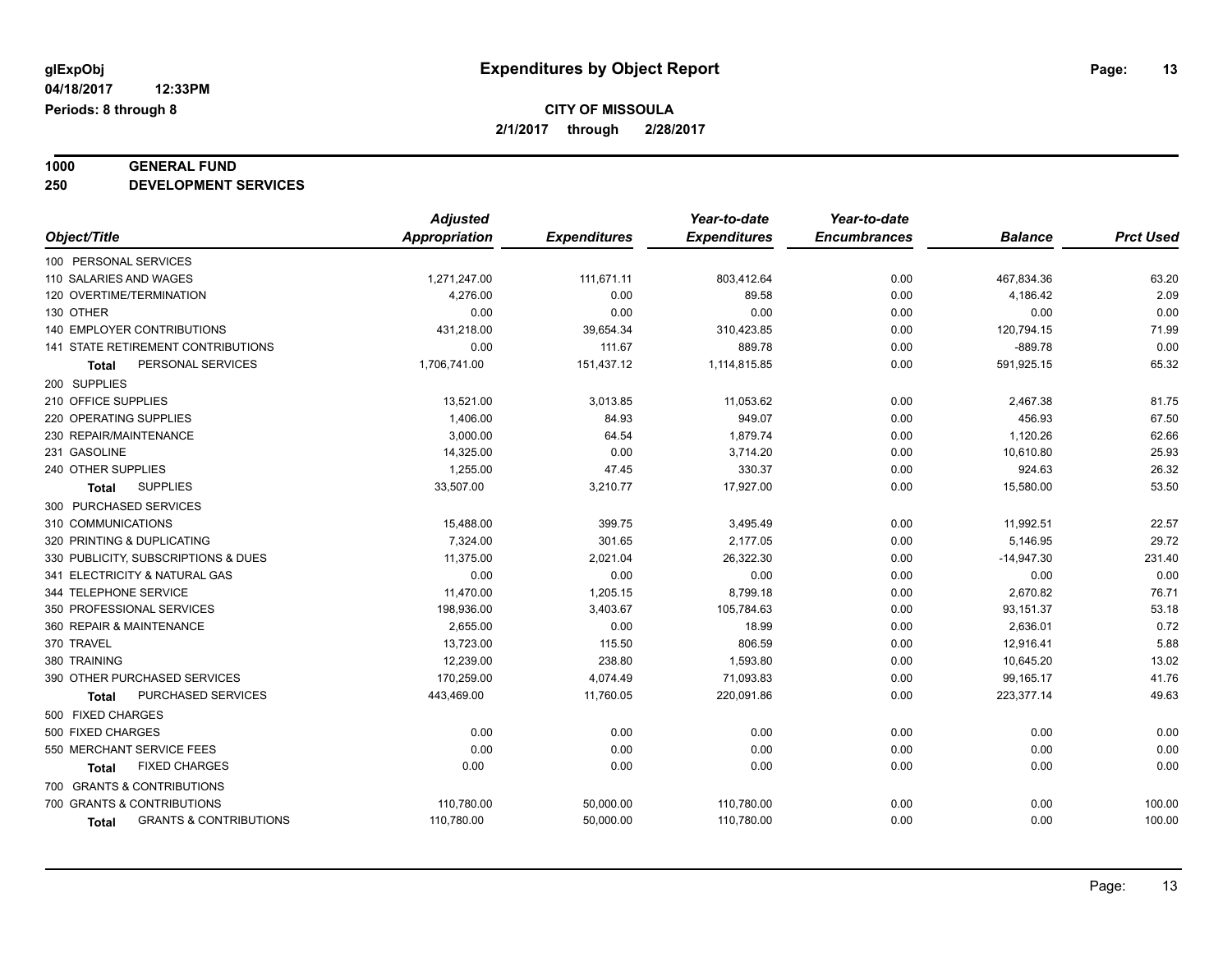# **1000 GENERAL FUND**

**250 DEVELOPMENT SERVICES**

|                                       | <b>Adjusted</b>      |                     | Year-to-date        | Year-to-date        |                |                  |
|---------------------------------------|----------------------|---------------------|---------------------|---------------------|----------------|------------------|
| Object/Title                          | <b>Appropriation</b> | <b>Expenditures</b> | <b>Expenditures</b> | <b>Encumbrances</b> | <b>Balance</b> | <b>Prct Used</b> |
| 800 OTHER OBJECTS                     |                      |                     |                     |                     |                |                  |
| 820 TRANSFERS TO OTHER FUNDS          | 175.720.00           | 0.00                | 92,810.00           | 0.00                | 82.910.00      | 52.82            |
| OTHER OBJECTS<br><b>Total</b>         | 175.720.00           | 0.00                | 92.810.00           | 0.00                | 82.910.00      | 52.82            |
| 900 CAPITAL OUTLAY                    |                      |                     |                     |                     |                |                  |
| 940 MACHINERY & EQUIPMENT             | 0.00                 | 0.00                | 0.00                | 0.00                | 0.00           | 0.00             |
| <b>CAPITAL OUTLAY</b><br><b>Total</b> | 0.00                 | 0.00                | 0.00                | 0.00                | 0.00           | 0.00             |
| DEVELOPMENT SERVICES<br><b>Total</b>  | 2.470.217.00         | 216.407.94          | 1.556.424.71        | 0.00                | 913.792.29     | 63.01            |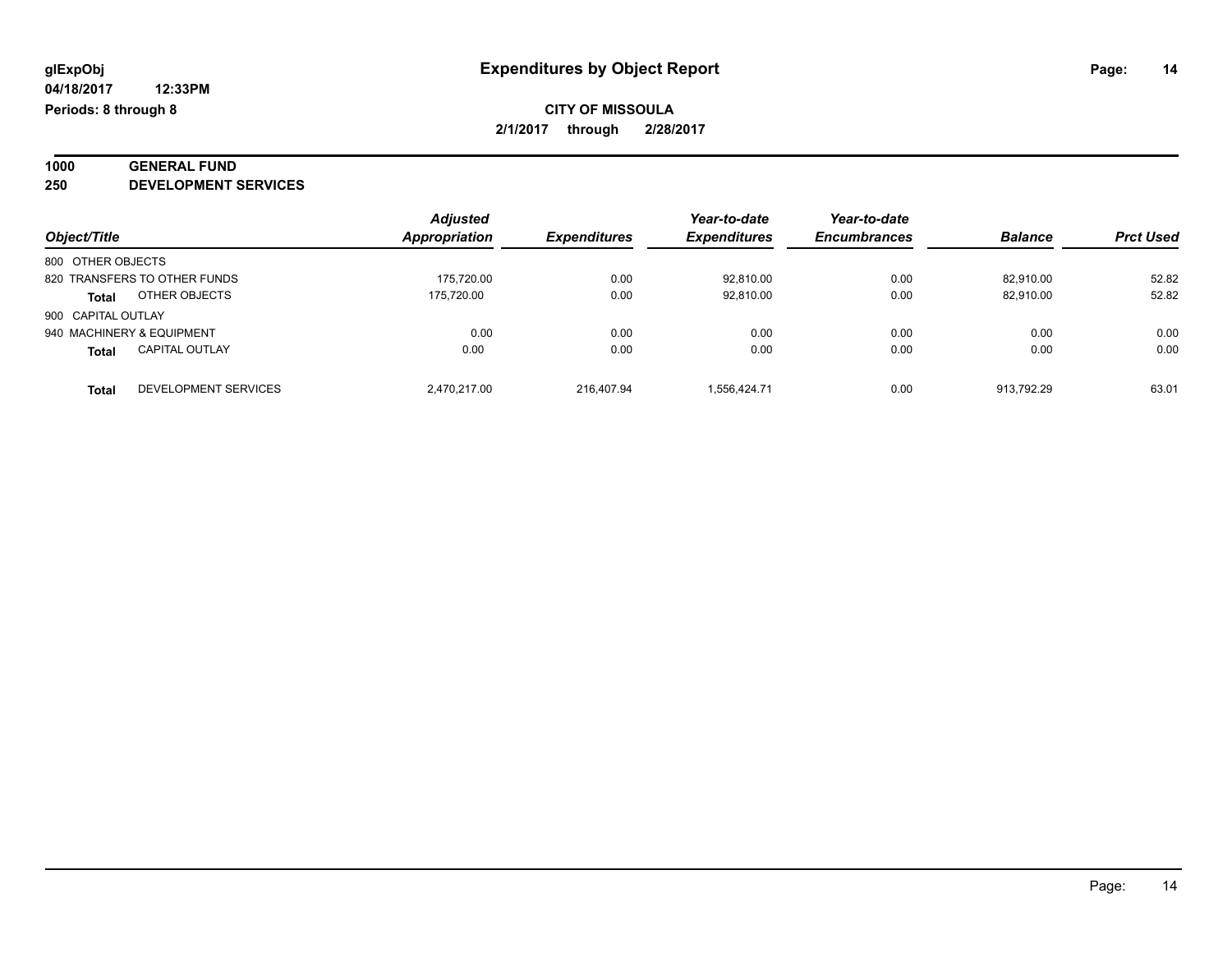**04/18/2017 12:33PM Periods: 8 through 8**

#### **CITY OF MISSOULA 2/1/2017 through 2/28/2017**

**1000 GENERAL FUND 255 HOUSING & COMMUNITY DEVELOPMENT**

|                                            | <b>Adjusted</b>      |                     | Year-to-date        | Year-to-date        |                |                  |
|--------------------------------------------|----------------------|---------------------|---------------------|---------------------|----------------|------------------|
| Object/Title                               | <b>Appropriation</b> | <b>Expenditures</b> | <b>Expenditures</b> | <b>Encumbrances</b> | <b>Balance</b> | <b>Prct Used</b> |
| 100 PERSONAL SERVICES                      |                      |                     |                     |                     |                |                  |
| 110 SALARIES AND WAGES                     | 151,749.00           | 10,074.44           | 57,835.12           | 0.00                | 93,913.88      | 38.11            |
| 120 OVERTIME/TERMINATION                   | 0.00                 | 0.00                | 0.00                | 0.00                | 0.00           | 0.00             |
| 140 EMPLOYER CONTRIBUTIONS                 | 56,154.00            | 3,207.70            | 14,863.67           | 0.00                | 41,290.33      | 26.47            |
| 141 STATE RETIREMENT CONTRIBUTIONS         | 152.00               | 10.07               | 57.83               | 0.00                | 94.17          | 38.05            |
| PERSONAL SERVICES<br><b>Total</b>          | 208,055.00           | 13,292.21           | 72,756.62           | 0.00                | 135,298.38     | 34.97            |
| 200 SUPPLIES                               |                      |                     |                     |                     |                |                  |
| 210 OFFICE SUPPLIES                        | 3,466.00             | 0.00                | 7,497.65            | 0.00                | $-4,031.65$    | 216.32           |
| 220 OPERATING SUPPLIES                     | 200.00               | 0.00                | 0.00                | 0.00                | 200.00         | 0.00             |
| 230 REPAIR/MAINTENANCE                     | 0.00                 | 0.00                | 225.00              | 0.00                | $-225.00$      | 0.00             |
| 231 GASOLINE                               | 0.00                 | 0.00                | 0.00                | 0.00                | 0.00           | 0.00             |
| 240 OTHER SUPPLIES                         | 0.00                 | 0.00                | 0.00                | 0.00                | 0.00           | 0.00             |
| <b>SUPPLIES</b><br>Total                   | 3,666.00             | 0.00                | 7,722.65            | 0.00                | $-4,056.65$    | 210.66           |
| 300 PURCHASED SERVICES                     |                      |                     |                     |                     |                |                  |
| 310 COMMUNICATIONS                         | 320.00               | 0.00                | 465.78              | 0.00                | $-145.78$      | 145.56           |
| 320 PRINTING & DUPLICATING                 | 4,535.00             | 0.00                | 257.49              | 0.00                | 4,277.51       | 5.68             |
| 330 PUBLICITY, SUBSCRIPTIONS & DUES        | 1,700.00             | 0.00                | 248.74              | 0.00                | 1,451.26       | 14.63            |
| 344 TELEPHONE SERVICE                      | 2,150.00             | 0.00                | 345.74              | 0.00                | 1,804.26       | 16.08            |
| 350 PROFESSIONAL SERVICES                  | 110,652.00           | 0.00                | 1,292.16            | 0.00                | 109,359.84     | 1.17             |
| 360 REPAIR & MAINTENANCE                   | 2.350.00             | 0.00                | 0.00                | 0.00                | 2,350.00       | 0.00             |
| 370 TRAVEL                                 | 8.077.00             | 421.60              | 2,740.35            | 0.00                | 5,336.65       | 33.93            |
| 380 TRAINING                               | 1,250.00             | 1,237.50            | 1,862.50            | 0.00                | $-612.50$      | 149.00           |
| 390 OTHER PURCHASED SERVICES               | 2,822.00             | 1,000.00            | 2,035.20            | 0.00                | 786.80         | 72.12            |
| PURCHASED SERVICES<br>Total                | 133,856.00           | 2,659.10            | 9,247.96            | 0.00                | 124,608.04     | 6.91             |
| 500 FIXED CHARGES                          |                      |                     |                     |                     |                |                  |
| 500 FIXED CHARGES                          | 13,500.00            | 1,060.21            | 8,710.54            | 0.00                | 4,789.46       | 64.52            |
| <b>FIXED CHARGES</b><br><b>Total</b>       | 13,500.00            | 1,060.21            | 8,710.54            | 0.00                | 4,789.46       | 64.52            |
| 700 GRANTS & CONTRIBUTIONS                 |                      |                     |                     |                     |                |                  |
| 700 GRANTS & CONTRIBUTIONS                 | 305,532.00           | 7,200.00            | 265,900.00          | 0.00                | 39,632.00      | 87.03            |
| <b>GRANTS &amp; CONTRIBUTIONS</b><br>Total | 305,532.00           | 7,200.00            | 265,900.00          | 0.00                | 39,632.00      | 87.03            |
| 900 CAPITAL OUTLAY                         |                      |                     |                     |                     |                |                  |
| 940 MACHINERY & EQUIPMENT                  | 8,500.00             | 0.00                | 0.00                | 0.00                | 8,500.00       | 0.00             |
| <b>CAPITAL OUTLAY</b><br><b>Total</b>      | 8,500.00             | 0.00                | 0.00                | 0.00                | 8,500.00       | 0.00             |
|                                            |                      |                     |                     |                     |                |                  |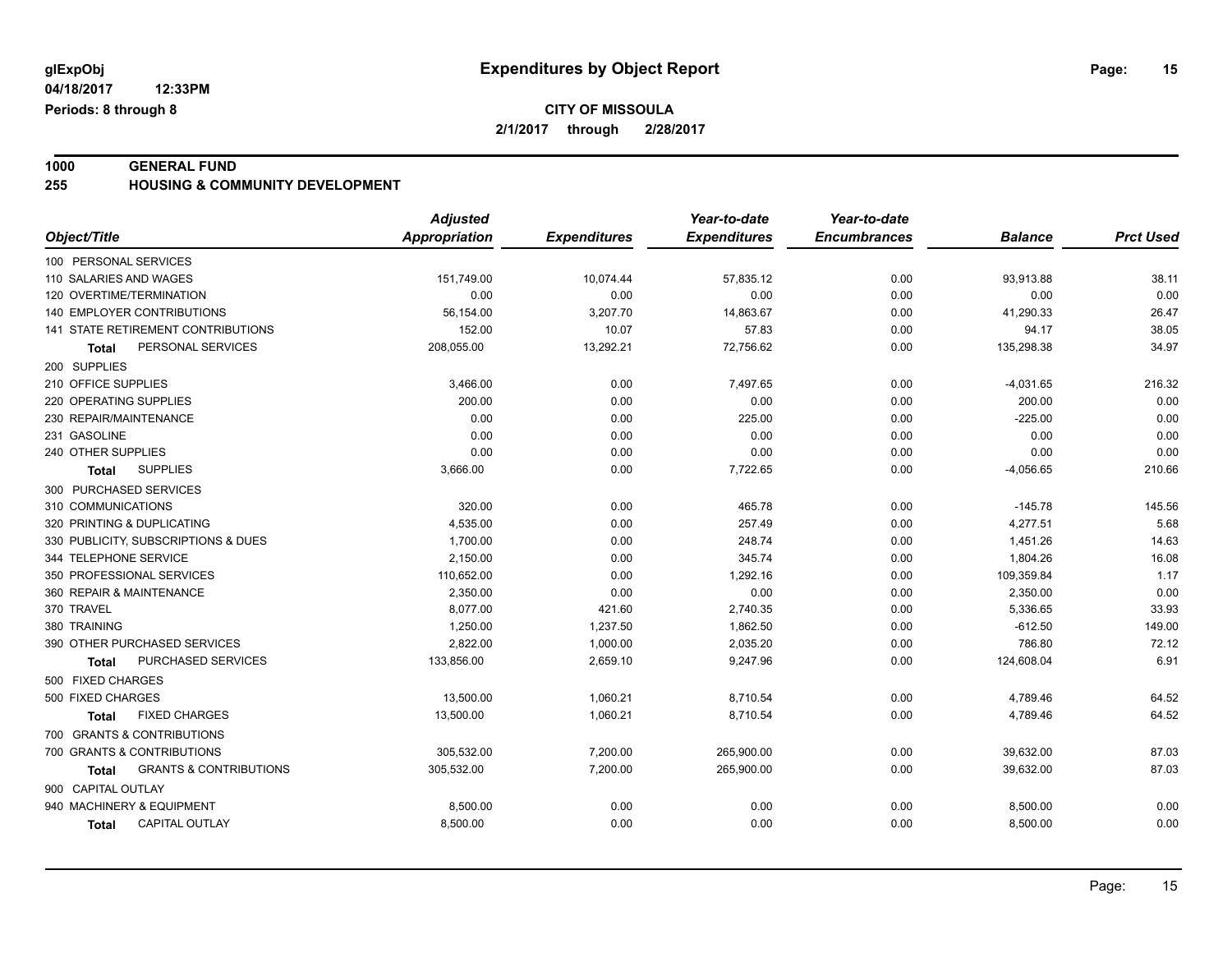| glExpObj<br>04/18/2017 | 12:33PM                                   |                                                             | <b>Expenditures by Object Report</b> |            |      |            |  | 16    |
|------------------------|-------------------------------------------|-------------------------------------------------------------|--------------------------------------|------------|------|------------|--|-------|
| Periods: 8 through 8   |                                           | <b>CITY OF MISSOULA</b><br>2/1/2017<br>2/28/2017<br>through |                                      |            |      |            |  |       |
| 1000                   | <b>GENERAL FUND</b>                       |                                                             |                                      |            |      |            |  |       |
| <b>Total</b>           | <b>HOUSING &amp; COMMUNITY DEVELOPMEN</b> | 673,109.00                                                  | 24,211.52                            | 364,337.77 | 0.00 | 308,771.23 |  | 54.13 |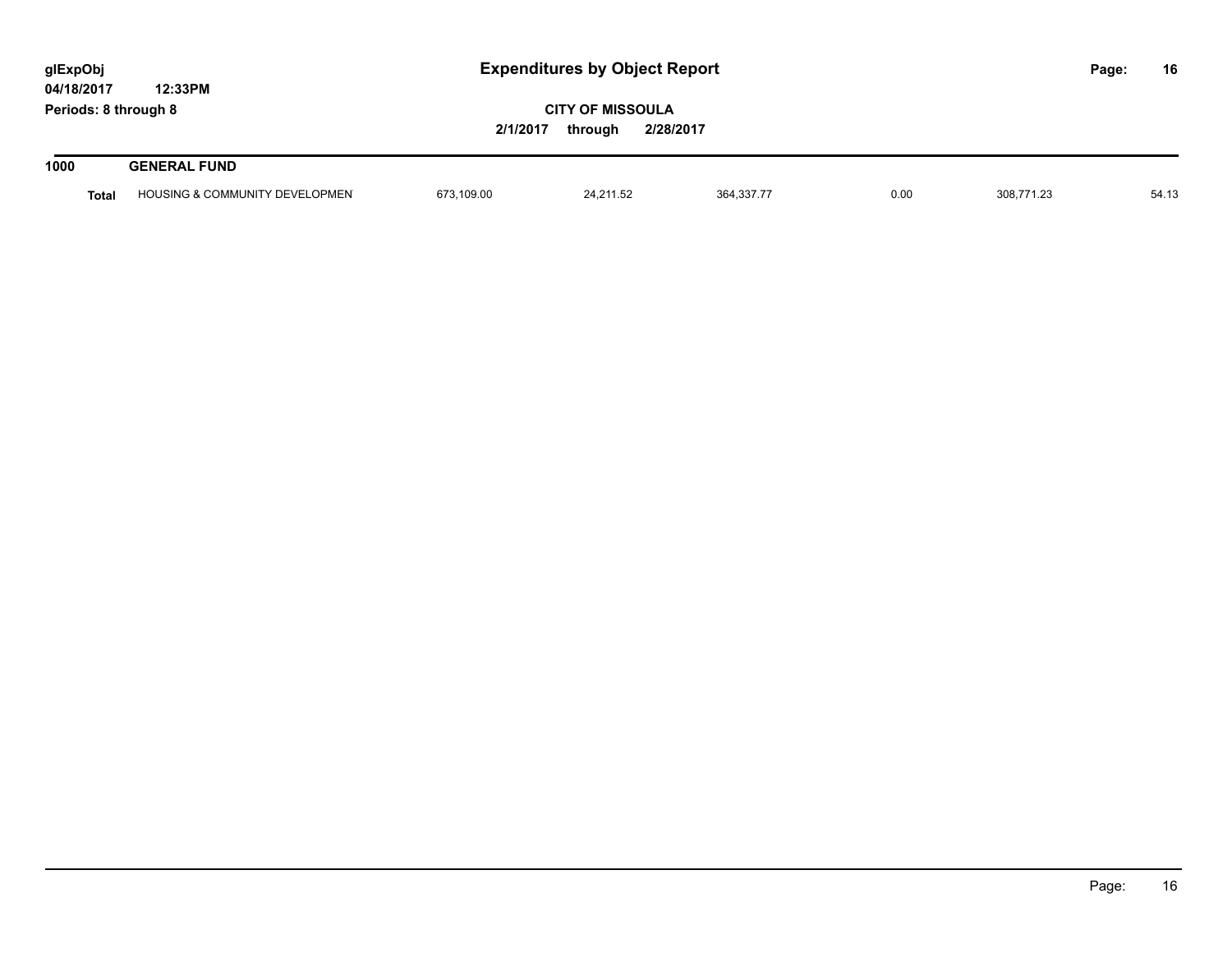#### **1000 GENERAL FUND 270 CITY ATTORNEY**

| Object/Title                                      | <b>Adjusted</b><br><b>Appropriation</b> | <b>Expenditures</b> | Year-to-date<br><b>Expenditures</b> | Year-to-date<br><b>Encumbrances</b> | <b>Balance</b>      | <b>Prct Used</b> |
|---------------------------------------------------|-----------------------------------------|---------------------|-------------------------------------|-------------------------------------|---------------------|------------------|
| 100 PERSONAL SERVICES                             |                                         |                     |                                     |                                     |                     |                  |
| 110 SALARIES AND WAGES                            |                                         |                     |                                     |                                     |                     |                  |
| 120 OVERTIME/TERMINATION                          | 967,266.00<br>5,000.00                  | 74,206.50<br>684.61 | 606,223.07<br>4,906.21              | 0.00<br>0.00                        | 361,042.93<br>93.79 | 62.67<br>98.12   |
| 140 EMPLOYER CONTRIBUTIONS                        | 318,282.00                              | 25,479.67           | 210,945.84                          | 0.00                                | 107,336.16          | 66.28            |
| 141 STATE RETIREMENT CONTRIBUTIONS                | 0.00                                    | 74.21               | 1,500.59                            | 0.00                                | $-1,500.59$         | 0.00             |
| PERSONAL SERVICES<br>Total                        | 1,290,548.00                            | 100,444.99          | 823,575.71                          | 0.00                                | 466,972.29          | 63.82            |
| 200 SUPPLIES                                      |                                         |                     |                                     |                                     |                     |                  |
| 210 OFFICE SUPPLIES                               | 6,118.00                                | 433.55              | 3,829.17                            | 0.00                                | 2,288.83            | 62.59            |
| 220 OPERATING SUPPLIES                            | 1,250.00                                | 0.00                | 1,073.68                            | 0.00                                | 176.32              | 85.89            |
| 231 GASOLINE                                      | 263.00                                  | 0.00                | 56.84                               | 0.00                                | 206.16              | 21.61            |
| <b>SUPPLIES</b><br>Total                          | 7.631.00                                | 433.55              | 4.959.69                            | 0.00                                | 2,671.31            | 64.99            |
| 300 PURCHASED SERVICES                            |                                         |                     |                                     |                                     |                     |                  |
| 310 COMMUNICATIONS                                | 1,350.00                                | 113.04              | 833.95                              | 0.00                                | 516.05              | 61.77            |
| 320 PRINTING & DUPLICATING                        | 550.00                                  | 0.00                | 300.30                              | 0.00                                | 249.70              | 54.60            |
| 330 PUBLICITY, SUBSCRIPTIONS & DUES               | 13,000.00                               | 12.00               | 3,973.92                            | 0.00                                | 9,026.08            | 30.57            |
| 344 TELEPHONE SERVICE                             | 264.00                                  | 0.00                | 88.79                               | 0.00                                | 175.21              | 33.63            |
| 350 PROFESSIONAL SERVICES                         | 3,250.00                                | 5.00                | 503.82                              | 0.00                                | 2,746.18            | 15.50            |
| 360 REPAIR & MAINTENANCE                          | 19,447.00                               | 81.70               | 18,382.04                           | 0.00                                | 1,064.96            | 94.52            |
| 370 TRAVEL                                        | 6,000.00                                | 0.00                | 440.50                              | 0.00                                | 5,559.50            | 7.34             |
| 380 TRAINING                                      | 9,000.00                                | 1,347.00            | 3,817.00                            | 0.00                                | 5,183.00            | 42.41            |
| 390 OTHER PURCHASED SERVICES                      | 0.00                                    | 0.00                | 0.00                                | 0.00                                | 0.00                | 0.00             |
| PURCHASED SERVICES<br><b>Total</b>                | 52,861.00                               | 1,558.74            | 28,340.32                           | 0.00                                | 24,520.68           | 53.61            |
| 500 FIXED CHARGES                                 |                                         |                     |                                     |                                     |                     |                  |
| 500 FIXED CHARGES                                 | 0.00                                    | 0.00                | 0.00                                | 0.00                                | 0.00                | 0.00             |
| <b>FIXED CHARGES</b><br><b>Total</b>              | 0.00                                    | 0.00                | 0.00                                | 0.00                                | 0.00                | 0.00             |
| 700 GRANTS & CONTRIBUTIONS                        |                                         |                     |                                     |                                     |                     |                  |
| 700 GRANTS & CONTRIBUTIONS                        | 167.818.00                              | 0.00                | 80,309.00                           | 0.00                                | 87,509.00           | 47.85            |
| <b>GRANTS &amp; CONTRIBUTIONS</b><br><b>Total</b> | 167,818.00                              | 0.00                | 80,309.00                           | 0.00                                | 87,509.00           | 47.85            |
|                                                   |                                         |                     |                                     |                                     |                     |                  |
| 800 OTHER OBJECTS                                 |                                         |                     |                                     |                                     |                     |                  |
| 845 CONTINGENCY<br>OTHER OBJECTS                  | 0.00<br>0.00                            | 0.00<br>0.00        | 0.00<br>0.00                        | 0.00                                | 0.00<br>0.00        | 0.00<br>0.00     |
| Total                                             |                                         |                     |                                     | 0.00                                |                     |                  |
| 900 CAPITAL OUTLAY                                |                                         |                     |                                     |                                     |                     |                  |
| 920 BUILDINGS                                     | 0.00                                    | 0.00                | 0.00                                | 0.00                                | 0.00                | 0.00             |
|                                                   |                                         |                     |                                     |                                     |                     |                  |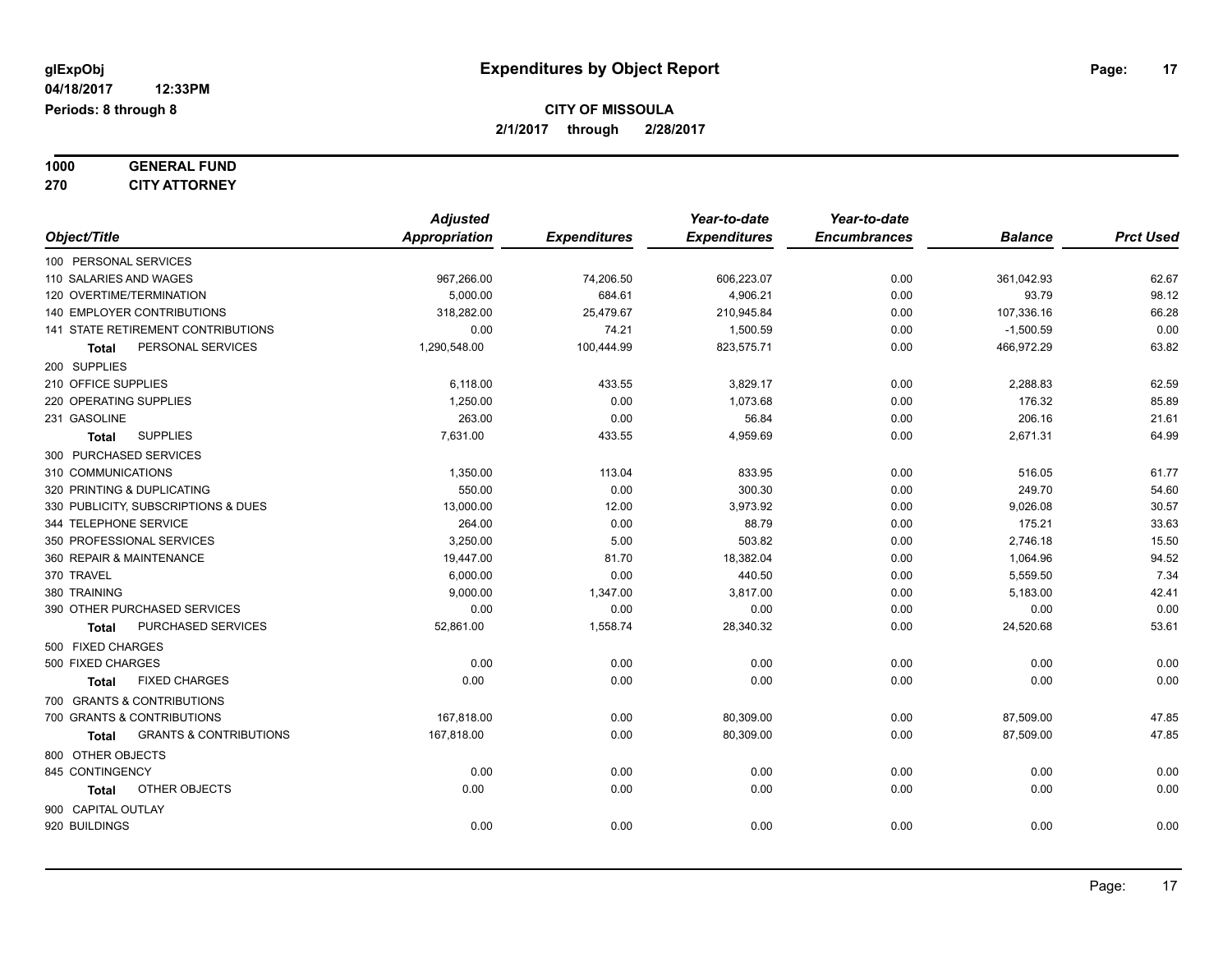#### **04/18/2017 12:33PM Periods: 8 through 8**

### **CITY OF MISSOULA 2/1/2017 through 2/28/2017**

**1000 GENERAL FUND 270 CITY ATTORNEY**

|              |                           | <b>Adjusted</b>     |                     | Year-to-date                          | Year-to-date |                  |       |
|--------------|---------------------------|---------------------|---------------------|---------------------------------------|--------------|------------------|-------|
| Object/Title | Appropriation             | <b>Expenditures</b> | <b>Expenditures</b> | <b>Balance</b><br><b>Encumbrances</b> |              | <b>Prct Used</b> |       |
|              | 940 MACHINERY & EQUIPMENT | 0.00                | 0.00                | 0.00                                  | 0.00         | 0.00             | 0.00  |
| <b>Total</b> | <b>CAPITAL OUTLAY</b>     | 0.00                | 0.00                | 0.00                                  | 0.00         | 0.00             | 0.00  |
| <b>Total</b> | <b>CITY ATTORNEY</b>      | 518,858.00          | 102.437.28          | 937,184.72                            | 0.00         | 581.673.28       | 61.70 |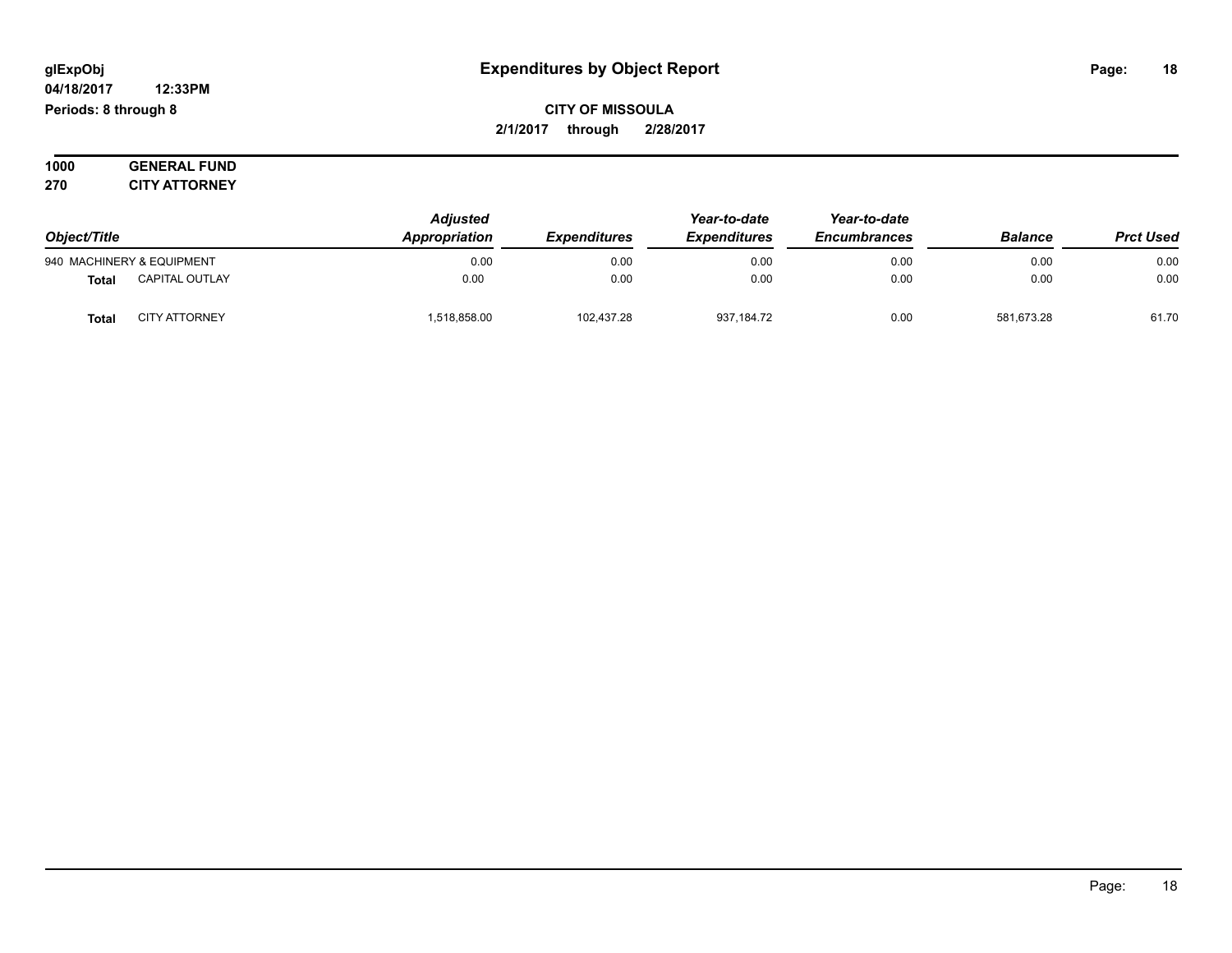# **1000 GENERAL FUND**

**280 PUBLIC WORKS OPERATIONS**

| <b>Appropriation</b><br><b>Expenditures</b><br>Object/Title<br><b>Expenditures</b><br><b>Encumbrances</b><br><b>Balance</b><br>100 PERSONAL SERVICES<br>110 SALARIES AND WAGES<br>508,546.00<br>39,123.78<br>355,295.99<br>0.00<br>153,250.01<br>120 OVERTIME/TERMINATION<br>3,668.00<br>259.68<br>1,727.13<br>0.00<br>1,940.87 | <b>Prct Used</b><br>69.87<br>47.09<br>2.44<br>64.88<br>0.00<br>66.93 |
|---------------------------------------------------------------------------------------------------------------------------------------------------------------------------------------------------------------------------------------------------------------------------------------------------------------------------------|----------------------------------------------------------------------|
|                                                                                                                                                                                                                                                                                                                                 |                                                                      |
|                                                                                                                                                                                                                                                                                                                                 |                                                                      |
|                                                                                                                                                                                                                                                                                                                                 |                                                                      |
|                                                                                                                                                                                                                                                                                                                                 |                                                                      |
| 130 OTHER<br>15,236.00<br>35.00<br>371.00<br>0.00<br>14,865.00                                                                                                                                                                                                                                                                  |                                                                      |
| <b>140 EMPLOYER CONTRIBUTIONS</b><br>232,013.00<br>16,543.04<br>150,536.03<br>0.00<br>81,476.97                                                                                                                                                                                                                                 |                                                                      |
| 141 STATE RETIREMENT CONTRIBUTIONS<br>0.00<br>355.29<br>39.12<br>0.00<br>$-355.29$                                                                                                                                                                                                                                              |                                                                      |
| 251,177.56<br>PERSONAL SERVICES<br>759,463.00<br>56,000.62<br>508,285.44<br>0.00<br>Total                                                                                                                                                                                                                                       |                                                                      |
| 200 SUPPLIES                                                                                                                                                                                                                                                                                                                    |                                                                      |
| 210 OFFICE SUPPLIES<br>1,150.00<br>24.98<br>662.89<br>0.00<br>487.11                                                                                                                                                                                                                                                            | 57.64                                                                |
| 1,935.00<br>0.00<br>6,797.18<br>$-4,862.18$<br>220 OPERATING SUPPLIES<br>0.00                                                                                                                                                                                                                                                   | 351.28                                                               |
| 59,860.00<br>1,273.63<br>230 REPAIR/MAINTENANCE<br>9,358.40<br>0.00<br>50,501.60                                                                                                                                                                                                                                                | 15.63                                                                |
| 231 GASOLINE<br>9,280.00<br>387.81<br>3,330.78<br>0.00<br>5,949.22                                                                                                                                                                                                                                                              | 35.89                                                                |
| 476.94<br>240 OTHER SUPPLIES<br>31,090.00<br>22,204.91<br>0.00<br>8,885.09                                                                                                                                                                                                                                                      | 71.42                                                                |
| <b>SUPPLIES</b><br>103,315.00<br>2,163.36<br>42,354.16<br>0.00<br>60,960.84<br><b>Total</b>                                                                                                                                                                                                                                     | 41.00                                                                |
| 300 PURCHASED SERVICES                                                                                                                                                                                                                                                                                                          |                                                                      |
| 310 COMMUNICATIONS<br>300.00<br>1.98<br>74.52<br>0.00<br>225.48                                                                                                                                                                                                                                                                 | 24.84                                                                |
| 200.00<br>0.00<br>0.00<br>320 PRINTING & DUPLICATING<br>0.00<br>200.00                                                                                                                                                                                                                                                          | 0.00                                                                 |
| 330 PUBLICITY, SUBSCRIPTIONS & DUES<br>1,100.00<br>220.00<br>418.00<br>0.00<br>682.00                                                                                                                                                                                                                                           | 38.00                                                                |
| 141,209.00<br>12,441.97<br>341 ELECTRICITY & NATURAL GAS<br>83,408.76<br>0.00<br>57,800.24                                                                                                                                                                                                                                      | 59.07                                                                |
| 344 TELEPHONE SERVICE<br>1,804.00<br>92.67<br>0.00<br>14.42<br>1,789.58                                                                                                                                                                                                                                                         | 99.20                                                                |
| 475.00<br>345 GARBAGE<br>15.60<br>350.20<br>124.80<br>0.00                                                                                                                                                                                                                                                                      | 26.27                                                                |
| 757.00<br>350 PROFESSIONAL SERVICES<br>75.00<br>230.00<br>0.00<br>527.00                                                                                                                                                                                                                                                        | 30.38                                                                |
| 360 REPAIR & MAINTENANCE<br>15,900.00<br>0.00<br>15,422.80<br>0.00<br>477.20                                                                                                                                                                                                                                                    | 97.00                                                                |
| 370 TRAVEL<br>1,550.00<br>0.00<br>140.40<br>0.00<br>1,409.60                                                                                                                                                                                                                                                                    | 9.06                                                                 |
| 2,200.00<br>380 TRAINING<br>0.00<br>480.90<br>0.00<br>1,719.10                                                                                                                                                                                                                                                                  | 21.86                                                                |
| PURCHASED SERVICES<br>165,495.00<br>12,847.22<br>102,089.76<br>63,405.24<br>0.00<br><b>Total</b>                                                                                                                                                                                                                                | 61.69                                                                |
| 500 FIXED CHARGES                                                                                                                                                                                                                                                                                                               |                                                                      |
| 0.00<br>0.00<br>500 FIXED CHARGES<br>0.00<br>0.00<br>0.00                                                                                                                                                                                                                                                                       | 0.00                                                                 |
| 0.00<br><b>FIXED CHARGES</b><br>0.00<br>0.00<br>0.00<br>0.00<br>Total                                                                                                                                                                                                                                                           | 0.00                                                                 |
| 800 OTHER OBJECTS                                                                                                                                                                                                                                                                                                               |                                                                      |
| 850 SALARY SAVINGS<br>0.00<br>0.00<br>0.00<br>0.00<br>0.00                                                                                                                                                                                                                                                                      | 0.00                                                                 |
| OTHER OBJECTS<br>0.00<br>0.00<br>0.00<br>0.00<br>0.00<br>Total                                                                                                                                                                                                                                                                  | 0.00                                                                 |
| 900 CAPITAL OUTLAY                                                                                                                                                                                                                                                                                                              |                                                                      |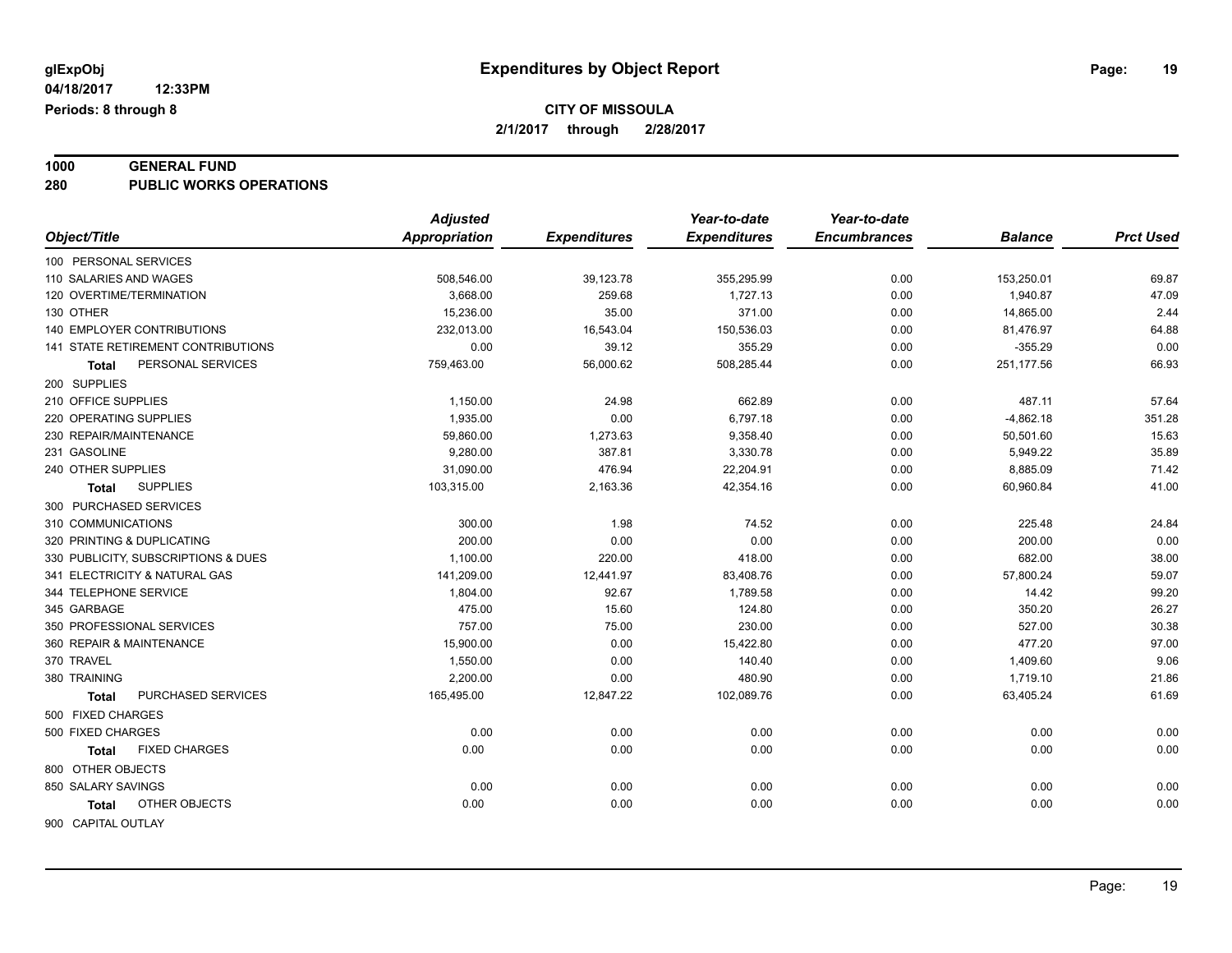**04/18/2017 12:33PM Periods: 8 through 8**

**CITY OF MISSOULA 2/1/2017 through 2/28/2017**

| 1000 | <b>GENERAL FUND</b>            |  |
|------|--------------------------------|--|
| 280  | <b>PUBLIC WORKS OPERATIONS</b> |  |

| Object/Title |                           | <b>Adjusted</b><br><b>Appropriation</b> | <i><b>Expenditures</b></i> | Year-to-date<br><b>Expenditures</b> | Year-to-date<br><b>Encumbrances</b> | <b>Balance</b> | <b>Prct Used</b> |
|--------------|---------------------------|-----------------------------------------|----------------------------|-------------------------------------|-------------------------------------|----------------|------------------|
|              | 940 MACHINERY & EQUIPMENT | 0.00                                    | 0.00                       | 0.00                                | 0.00                                | 0.00           | 0.00             |
| Total        | <b>CAPITAL OUTLAY</b>     | 0.00                                    | 0.00                       | 0.00                                | 0.00                                | 0.00           | 0.00             |
| <b>Total</b> | PUBLIC WORKS OPERATIONS   | 1,028,273.00                            | 71,011.20                  | 652.729.36                          | 0.00                                | 375.543.64     | 63.48            |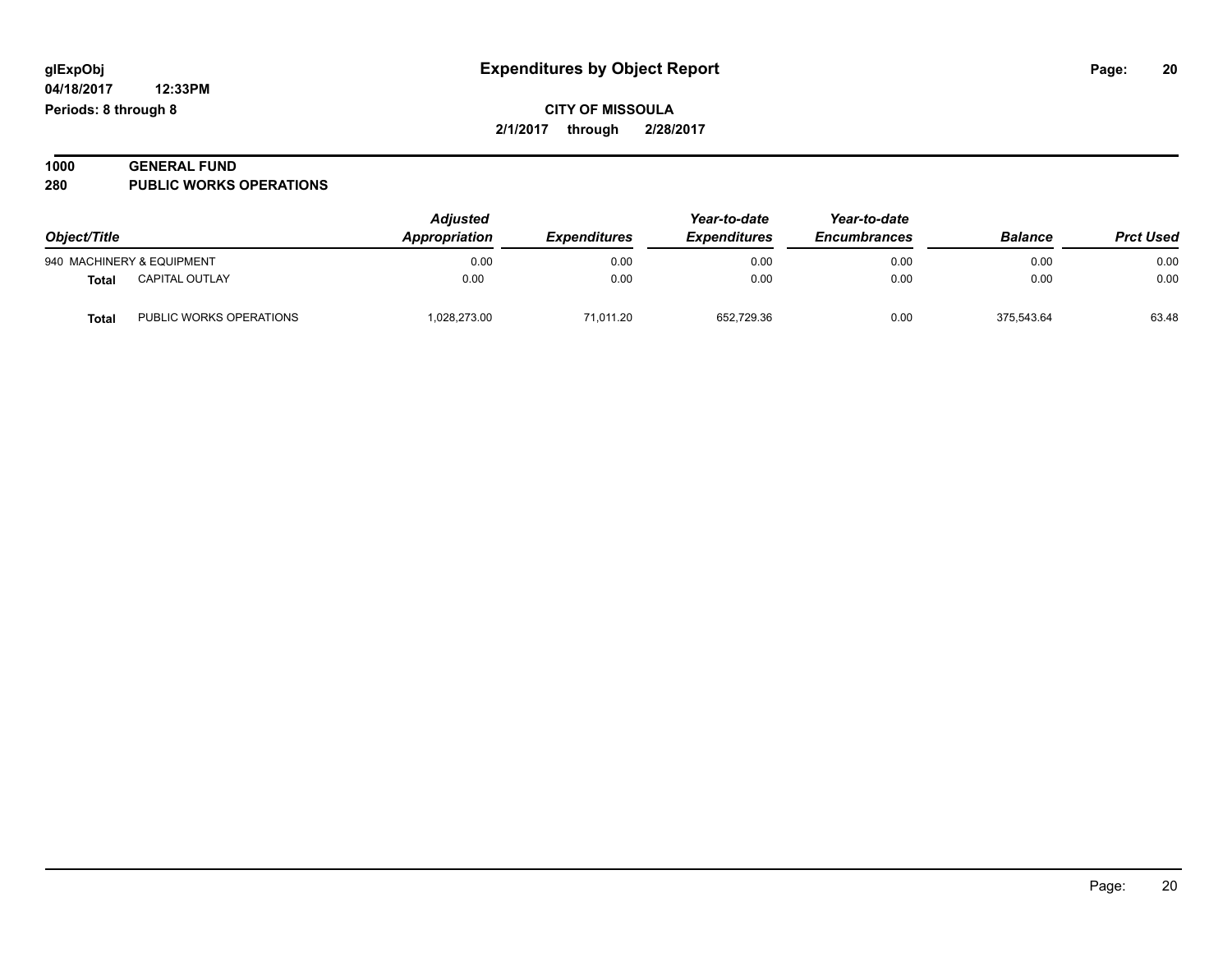**1000 GENERAL FUND 290 POLICE**

|                                       | <b>Adjusted</b>      |                     | Year-to-date        | Year-to-date        |                 |                  |
|---------------------------------------|----------------------|---------------------|---------------------|---------------------|-----------------|------------------|
| Object/Title                          | <b>Appropriation</b> | <b>Expenditures</b> | <b>Expenditures</b> | <b>Encumbrances</b> | <b>Balance</b>  | <b>Prct Used</b> |
| 100 PERSONAL SERVICES                 |                      |                     |                     |                     |                 |                  |
| 110 SALARIES AND WAGES                | 8,587,025.00         | 646,844.41          | 5,276,038.62        | 0.00                | 3,310,986.38    | 61.44            |
| 115 SALARIES/HEALTH INSURANCE BENEFIT | 0.00                 | 72,306.00           | 519,058.80          | 0.00                | $-519,058.80$   | 0.00             |
| 120 OVERTIME/TERMINATION              | 269,683.00           | 32,119.83           | 236,318.60          | 0.00                | 33,364.40       | 87.63            |
| 121 OUTSIDE HIRE OVERTIME             | 75,000.00            | 3,712.52            | 72,538.06           | 0.00                | 2,461.94        | 96.72            |
| 122 COURT & CELL PHONE OT             | 23,342.00            | 3,063.31            | 22,369.83           | 0.00                | 972.17          | 95.84            |
| 123 CELL PHONE OVERTIME               | 60,690.00            | 2,139.58            | 7,551.46            | 0.00                | 53,138.54       | 12.44            |
| 130 OTHER                             | 74,199.00            | 0.00                | 68,326.75           | 0.00                | 5,872.25        | 92.09            |
| 133 EDUCATION COMPENSATION            | 0.00                 | 1,400.00            | 11,197.00           | 0.00                | $-11,197.00$    | 0.00             |
| 140 EMPLOYER CONTRIBUTIONS            | 5,693,221.00         | 175,541.71          | 1,456,042.14        | 0.00                | 4,237,178.86    | 25.58            |
| 141 STATE RETIREMENT CONTRIBUTIONS    | 0.00                 | 188,973.46          | 1,454,811.08        | 0.00                | $-1,454,811.08$ | 0.00             |
| PERSONAL SERVICES<br>Total            | 14,783,160.00        | 1,126,100.82        | 9,124,252.34        | 0.00                | 5,658,907.66    | 61.72            |
| 200 SUPPLIES                          |                      |                     |                     |                     |                 |                  |
| 210 OFFICE SUPPLIES                   | 20,924.00            | 231.10              | 5,838.04            | 0.00                | 15,085.96       | 27.90            |
| 220 OPERATING SUPPLIES                | 113,887.00           | 18,247.99           | 95,796.21           | 0.00                | 18,090.79       | 84.12            |
| 230 REPAIR/MAINTENANCE                | 47,235.00            | 4,880.52            | 24,485.14           | 0.00                | 22,749.86       | 51.84            |
| 231 GASOLINE                          | 177,121.00           | 14,573.92           | 88,709.05           | 0.00                | 88,411.95       | 50.08            |
| <b>SUPPLIES</b><br><b>Total</b>       | 359,167.00           | 37,933.53           | 214,828.44          | 0.00                | 144,338.56      | 59.81            |
| 300 PURCHASED SERVICES                |                      |                     |                     |                     |                 |                  |
| 310 COMMUNICATIONS                    | 21,896.00            | 500.93              | 20,005.36           | 0.00                | 1,890.64        | 91.37            |
| 320 PRINTING & DUPLICATING            | 11,364.00            | 0.00                | 3,104.12            | 0.00                | 8,259.88        | 27.32            |
| 330 PUBLICITY, SUBSCRIPTIONS & DUES   | 14,938.00            | 595.00              | 11,896.50           | 0.00                | 3,041.50        | 79.64            |
| 344 TELEPHONE SERVICE                 | 48,372.00            | 3,790.32            | 30,370.39           | 0.00                | 18,001.61       | 62.79            |
| 350 PROFESSIONAL SERVICES             | 71,155.00            | 2,268.34            | 31,325.89           | 0.00                | 39,829.11       | 44.02            |
| 360 REPAIR & MAINTENANCE              | 90,845.00            | 1,095.50            | 101,276.72          | 0.00                | $-10,431.72$    | 111.48           |
| 370 TRAVEL                            | 29,500.00            | 1,487.21            | 16,648.45           | 0.00                | 12,851.55       | 56.44            |
| 380 TRAINING                          | 35,200.00            | 1,100.00            | 26,429.00           | 0.00                | 8,771.00        | 75.08            |
| 390 OTHER PURCHASED SERVICES          | 25,000.00            | 741.11              | 3,999.67            | 0.00                | 21,000.33       | 16.00            |
| 392 DONATIONS AND SALES               | 0.00                 | 0.00                | 1,749.48            | 0.00                | $-1,749.48$     | 0.00             |
| PURCHASED SERVICES<br>Total           | 348,270.00           | 11,578.41           | 246,805.58          | 0.00                | 101,464.42      | 70.87            |
| 500 FIXED CHARGES                     |                      |                     |                     |                     |                 |                  |
| 500 FIXED CHARGES                     | 71,864.00            | 5,904.97            | 53,968.73           | 0.00                | 17,895.27       | 75.10            |
| <b>FIXED CHARGES</b><br><b>Total</b>  | 71,864.00            | 5,904.97            | 53,968.73           | 0.00                | 17,895.27       | 75.10            |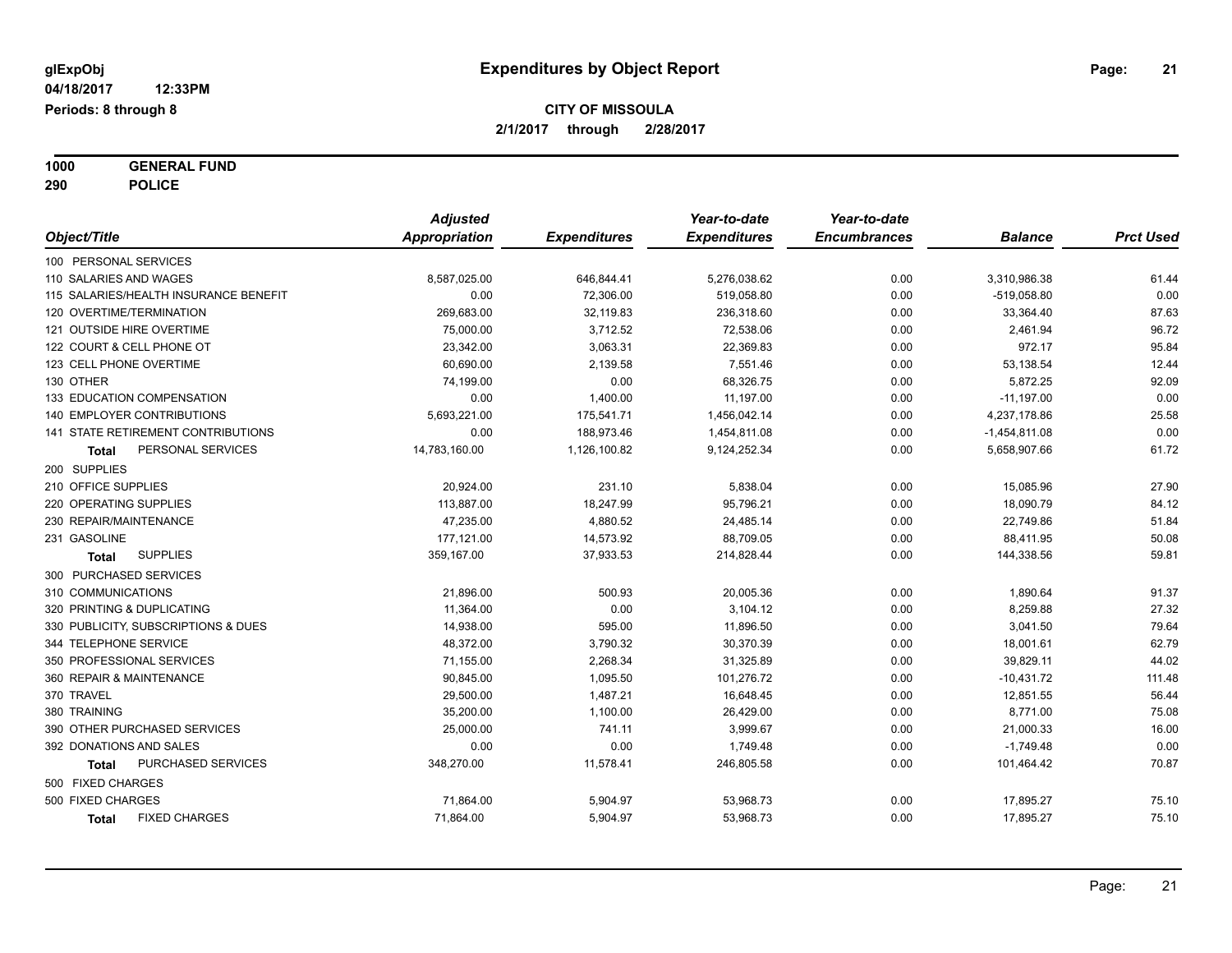**1000 GENERAL FUND 290 POLICE**

|                    |                                   | <b>Adjusted</b>      |                     | Year-to-date        | Year-to-date        |                |                  |
|--------------------|-----------------------------------|----------------------|---------------------|---------------------|---------------------|----------------|------------------|
| Object/Title       |                                   | <b>Appropriation</b> | <b>Expenditures</b> | <b>Expenditures</b> | <b>Encumbrances</b> | <b>Balance</b> | <b>Prct Used</b> |
|                    | 700 GRANTS & CONTRIBUTIONS        |                      |                     |                     |                     |                |                  |
|                    | 700 GRANTS & CONTRIBUTIONS        | 4,000.00             | 0.00                | 0.00                | 0.00                | 4,000.00       | 0.00             |
| <b>Total</b>       | <b>GRANTS &amp; CONTRIBUTIONS</b> | 4,000.00             | 0.00                | 0.00                | 0.00                | 4,000.00       | 0.00             |
| 800 OTHER OBJECTS  |                                   |                      |                     |                     |                     |                |                  |
|                    | 820 TRANSFERS TO OTHER FUNDS      | 6,000.00             | 0.00                | 6,000.00            | 0.00                | 0.00           | 100.00           |
| 850 SALARY SAVINGS |                                   | 0.00                 | 0.00                | 0.00                | 0.00                | 0.00           | 0.00             |
| <b>Total</b>       | OTHER OBJECTS                     | 6,000.00             | 0.00                | 6,000.00            | 0.00                | 0.00           | 100.00           |
| 900 CAPITAL OUTLAY |                                   |                      |                     |                     |                     |                |                  |
|                    | 940 MACHINERY & EQUIPMENT         | 0.00                 | 0.00                | 0.00                | 0.00                | 0.00           | 0.00             |
| <b>Total</b>       | <b>CAPITAL OUTLAY</b>             | 0.00                 | 0.00                | 0.00                | 0.00                | 0.00           | 0.00             |
| <b>Total</b>       | <b>POLICE</b>                     | 15.572.461.00        | 1,181,517.73        | 9,645,855.09        | 0.00                | 5,926,605.91   | 61.94            |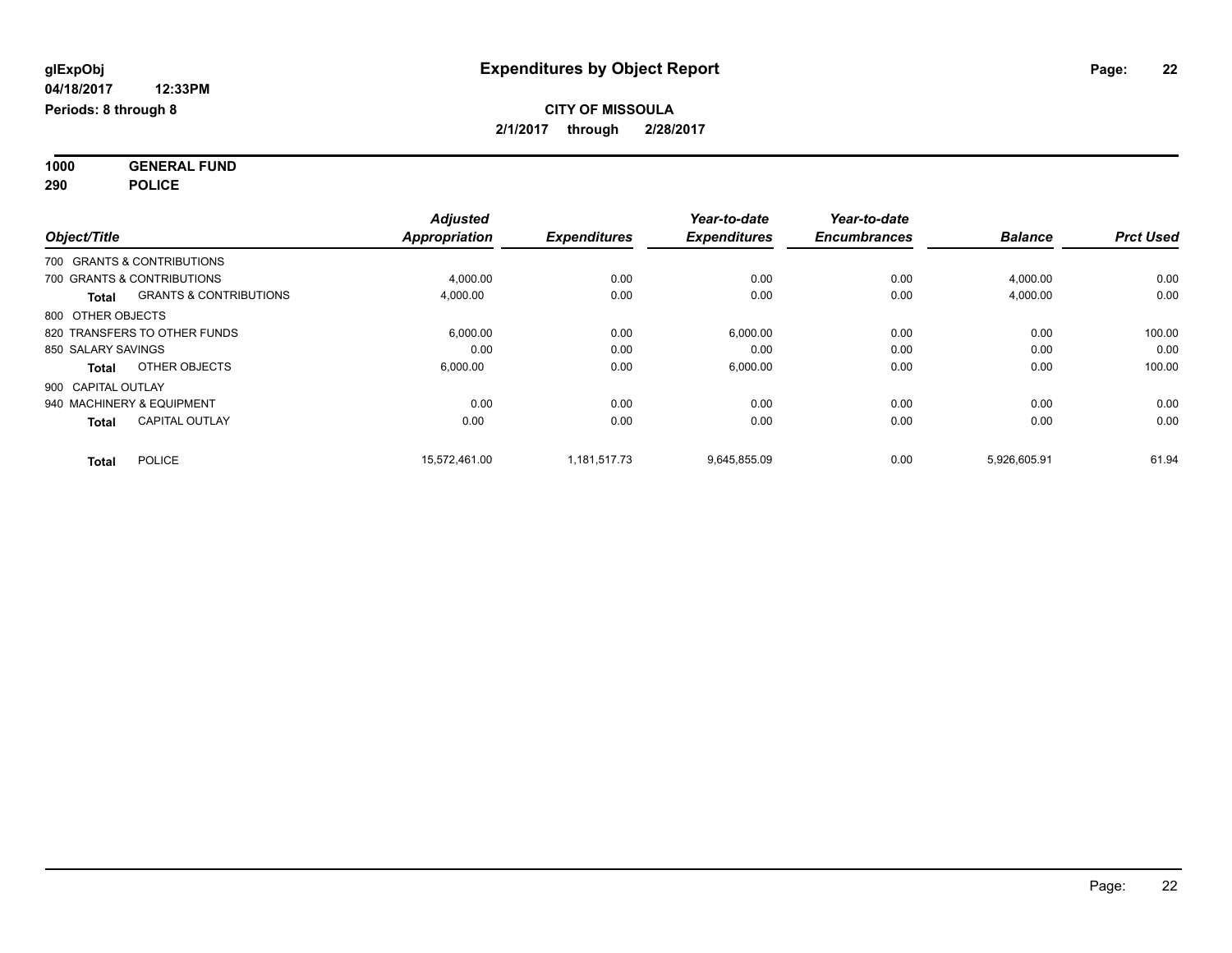**1000 GENERAL FUND 300 FIRE**

|                                       | <b>Adjusted</b> |                     | Year-to-date        | Year-to-date        |                |                  |
|---------------------------------------|-----------------|---------------------|---------------------|---------------------|----------------|------------------|
| Object/Title                          | Appropriation   | <b>Expenditures</b> | <b>Expenditures</b> | <b>Encumbrances</b> | <b>Balance</b> | <b>Prct Used</b> |
| 100 PERSONAL SERVICES                 |                 |                     |                     |                     |                |                  |
| 110 SALARIES AND WAGES                | 6,855,260.00    | 522,588.62          | 4,322,604.43        | 0.00                | 2,532,655.57   | 63.06            |
| 115 SALARIES/HEALTH INSURANCE BENEFIT | 775,431.00      | 63,180.00           | 476,587.80          | 0.00                | 298,843.20     | 61.46            |
| 120 OVERTIME/TERMINATION              | 830,972.00      | 31,629.46           | 586,016.55          | 0.00                | 244,955.45     | 70.52            |
| 130 OTHER                             | 57,500.00       | 0.00                | 56,875.00           | 0.00                | 625.00         | 98.91            |
| <b>140 EMPLOYER CONTRIBUTIONS</b>     | 1,687,063.00    | 127,291.85          | 1,052,419.84        | 0.00                | 634,643.16     | 62.38            |
| 141 STATE RETIREMENT CONTRIBUTIONS    | 2,439,433.00    | 189,515.64          | 1,467,362.62        | 0.00                | 972,070.38     | 60.15            |
| PERSONAL SERVICES<br>Total            | 12,645,659.00   | 934,205.57          | 7,961,866.24        | 0.00                | 4,683,792.76   | 62.96            |
| 200 SUPPLIES                          |                 |                     |                     |                     |                |                  |
| 210 OFFICE SUPPLIES                   | 16,004.00       | 399.14              | 6,170.41            | 0.00                | 9,833.59       | 38.56            |
| 220 OPERATING SUPPLIES                | 216,944.00      | 2,882.90            | 91,915.03           | 0.00                | 125,028.97     | 42.37            |
| 230 REPAIR/MAINTENANCE                | 61,500.00       | 5,337.12            | 36,084.17           | 0.00                | 25,415.83      | 58.67            |
| 231 GASOLINE                          | 61,827.00       | 3,815.68            | 25,036.54           | 0.00                | 36,790.46      | 40.49            |
| 240 OTHER SUPPLIES                    | 593.00          | 0.00                | 0.00                | 0.00                | 593.00         | 0.00             |
| <b>SUPPLIES</b><br>Total              | 356,868.00      | 12,434.84           | 159,206.15          | 0.00                | 197,661.85     | 44.61            |
| 300 PURCHASED SERVICES                |                 |                     |                     |                     |                |                  |
| 310 COMMUNICATIONS                    | 577.00          | 53.44               | 367.80              | 0.00                | 209.20         | 63.74            |
| 320 PRINTING & DUPLICATING            | 1,488.00        | 0.00                | 587.37              | 0.00                | 900.63         | 39.47            |
| 330 PUBLICITY, SUBSCRIPTIONS & DUES   | 10,863.00       | 254.00              | 4,308.00            | 0.00                | 6,555.00       | 39.66            |
| 340 SEWER                             | 1,429.00        | 0.00                | 1,186.72            | 0.00                | 242.28         | 83.05            |
| 341 ELECTRICITY & NATURAL GAS         | 69,567.00       | 10,539.35           | 44,735.82           | 0.00                | 24,831.18      | 64.31            |
| 343 WATER CHARGES                     | 14,677.00       | 578.76              | 7,491.62            | 0.00                | 7,185.38       | 51.04            |
| 344 TELEPHONE SERVICE                 | 19,484.00       | 1,365.74            | 10,532.21           | 0.00                | 8,951.79       | 54.06            |
| 345 GARBAGE                           | 5,680.00        | 454.55              | 3,636.40            | 0.00                | 2,043.60       | 64.02            |
| 350 PROFESSIONAL SERVICES             | 24,272.00       | 0.00                | 21,277.00           | 0.00                | 2,995.00       | 87.66            |
| 360 REPAIR & MAINTENANCE              | 67,035.00       | 14,896.35           | 49,306.20           | 0.00                | 17,728.80      | 73.55            |
| 370 TRAVEL                            | 20,017.00       | 1,032.00            | 3,296.15            | 0.00                | 16,720.85      | 16.47            |
| 380 TRAINING                          | 14,016.00       | 278.12              | 1,421.14            | 0.00                | 12,594.86      | 10.14            |
| 390 OTHER PURCHASED SERVICES          | 11,580.00       | 505.00              | 931.38              | 0.00                | 10,648.62      | 8.04             |
| PURCHASED SERVICES<br>Total           | 260,685.00      | 29,957.31           | 149,077.81          | 0.00                | 111,607.19     | 57.19            |
| 500 FIXED CHARGES                     |                 |                     |                     |                     |                |                  |
| 500 FIXED CHARGES                     | 226.00          | 0.00                | 0.00                | 0.00                | 226.00         | 0.00             |
| 530 EQUIPMENT RENTAL                  | 0.00            | 0.00                | 0.00                | 0.00                | 0.00           | 0.00             |
|                                       |                 |                     |                     |                     |                |                  |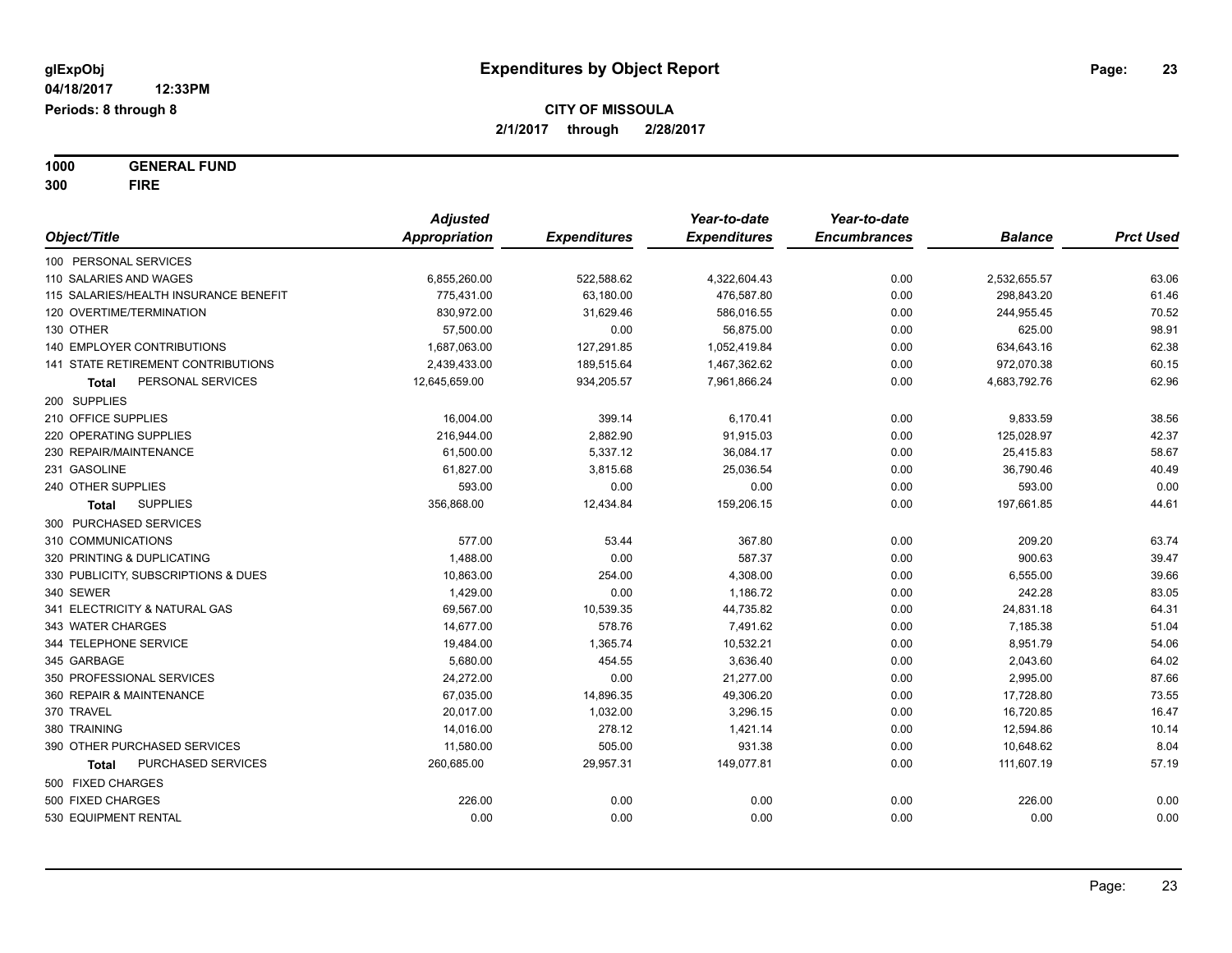**1000 GENERAL FUND 300 FIRE**

| Object/Title                                      | <b>Adjusted</b><br><b>Appropriation</b> | <b>Expenditures</b> | Year-to-date<br><b>Expenditures</b> | Year-to-date<br><b>Encumbrances</b> | <b>Balance</b> | <b>Prct Used</b> |
|---------------------------------------------------|-----------------------------------------|---------------------|-------------------------------------|-------------------------------------|----------------|------------------|
| <b>FIXED CHARGES</b><br><b>Total</b>              | 226.00                                  | 0.00                | 0.00                                | 0.00                                | 226.00         | 0.00             |
| 700 GRANTS & CONTRIBUTIONS                        |                                         |                     |                                     |                                     |                |                  |
| 700 GRANTS & CONTRIBUTIONS                        | 2,700.00                                | 0.00                | 0.00                                | 0.00                                | 2,700.00       | 0.00             |
| <b>GRANTS &amp; CONTRIBUTIONS</b><br><b>Total</b> | 2,700.00                                | 0.00                | 0.00                                | 0.00                                | 2,700.00       | 0.00             |
| 800 OTHER OBJECTS                                 |                                         |                     |                                     |                                     |                |                  |
| 820 TRANSFERS TO OTHER FUNDS                      | 0.00                                    | 0.00                | 0.00                                | 0.00                                | 0.00           | 0.00             |
| 850 SALARY SAVINGS                                | 0.00                                    | 0.00                | 0.00                                | 0.00                                | 0.00           | 0.00             |
| OTHER OBJECTS<br>Total                            | 0.00                                    | 0.00                | 0.00                                | 0.00                                | 0.00           | 0.00             |
| 900 CAPITAL OUTLAY                                |                                         |                     |                                     |                                     |                |                  |
| 940 MACHINERY & EQUIPMENT                         | 0.00                                    | 0.00                | 0.00                                | 0.00                                | 0.00           | 0.00             |
| <b>CAPITAL OUTLAY</b><br><b>Total</b>             | 0.00                                    | 0.00                | 0.00                                | 0.00                                | 0.00           | 0.00             |
| <b>FIRE</b><br><b>Total</b>                       | 13,266,138.00                           | 976,597.72          | 8,270,150.20                        | 0.00                                | 4,995,987.80   | 62.34            |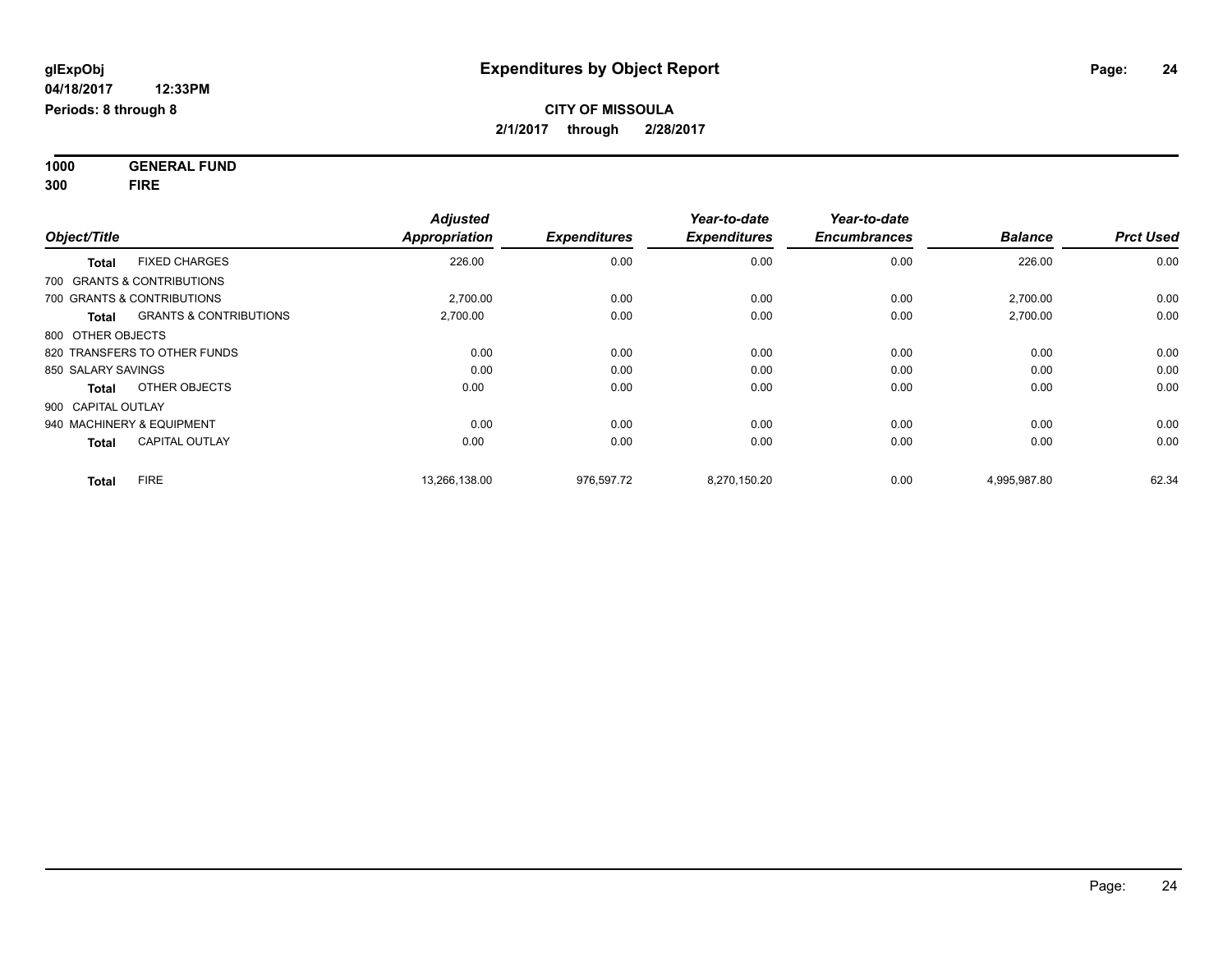# **1000 GENERAL FUND**

**320 STREET MAINTENANCE**

|                                           | <b>Adjusted</b>      |                     | Year-to-date        | Year-to-date        |                |                  |
|-------------------------------------------|----------------------|---------------------|---------------------|---------------------|----------------|------------------|
| Object/Title                              | <b>Appropriation</b> | <b>Expenditures</b> | <b>Expenditures</b> | <b>Encumbrances</b> | <b>Balance</b> | <b>Prct Used</b> |
| 100 PERSONAL SERVICES                     |                      |                     |                     |                     |                |                  |
| 110 SALARIES AND WAGES                    | 1,434,541.00         | 105,788.72          | 887,525.51          | 0.00                | 547,015.49     | 61.87            |
| 120 OVERTIME/TERMINATION                  | 15,000.00            | 10,711.12           | 25,819.01           | 0.00                | $-10,819.01$   | 172.13           |
| 130 OTHER                                 | 6,000.00             | 437.50              | 3,422.74            | 0.00                | 2,577.26       | 57.05            |
| <b>140 EMPLOYER CONTRIBUTIONS</b>         | 805,036.00           | 64,184.79           | 527,864.67          | 0.00                | 277, 171.33    | 65.57            |
| 141 STATE RETIREMENT CONTRIBUTIONS        | 0.00                 | 105.79              | 887.52              | 0.00                | $-887.52$      | 0.00             |
| PERSONAL SERVICES<br>Total                | 2,260,577.00         | 181,227.92          | 1,445,519.45        | 0.00                | 815,057.55     | 63.94            |
| 200 SUPPLIES                              |                      |                     |                     |                     |                |                  |
| 210 OFFICE SUPPLIES                       | 1,600.00             | 0.00                | 0.00                | 0.00                | 1,600.00       | 0.00             |
| 220 OPERATING SUPPLIES                    | 170,318.00           | 120,151.89          | 187,088.26          | 0.00                | $-16,770.26$   | 109.85           |
| 230 REPAIR/MAINTENANCE                    | 84,215.00            | 26,779.65           | 30,455.26           | 0.00                | 53,759.74      | 36.16            |
| 231 GASOLINE                              | 218,603.00           | 36,124.67           | 89,991.36           | 0.00                | 128,611.64     | 41.17            |
| 240 OTHER SUPPLIES                        | 0.00                 | 0.00                | 0.00                | 0.00                | 0.00           | 0.00             |
| 250 SUPPLIES FOR RESALE                   | 0.00                 | 0.00                | 0.00                | 0.00                | 0.00           | 0.00             |
| <b>SUPPLIES</b><br><b>Total</b>           | 474,736.00           | 183,056.21          | 307,534.88          | 0.00                | 167,201.12     | 64.78            |
| 300 PURCHASED SERVICES                    |                      |                     |                     |                     |                |                  |
| 310 COMMUNICATIONS                        | 0.00                 | 5.87                | 5.87                | 0.00                | $-5.87$        | 0.00             |
| 320 PRINTING & DUPLICATING                | 7,000.00             | 0.00                | 4,148.71            | 0.00                | 2,851.29       | 59.27            |
| 330 PUBLICITY, SUBSCRIPTIONS & DUES       | 3,000.00             | 0.00                | 1,305.68            | 0.00                | 1,694.32       | 43.52            |
| 341 ELECTRICITY & NATURAL GAS             | 0.00                 | 0.00                | 0.00                | 0.00                | 0.00           | 0.00             |
| 343 WATER CHARGES                         | 0.00                 | 377.46              | 6,647.16            | 0.00                | $-6,647.16$    | 0.00             |
| 344 TELEPHONE SERVICE                     | 7,000.00             | 183.22              | 1,042.95            | 0.00                | 5,957.05       | 14.90            |
| 345 GARBAGE                               | 9,392.00             | 0.00                | 189.25              | 0.00                | 9,202.75       | 2.02             |
| 350 PROFESSIONAL SERVICES                 | 3,500.00             | 0.00                | 3,422.46            | 0.00                | 77.54          | 97.78            |
| 360 REPAIR & MAINTENANCE                  | 22,650.00            | 994.93              | 994.93              | 0.00                | 21,655.07      | 4.39             |
| 370 TRAVEL                                | 2,300.00             | 0.00                | 935.09              | 0.00                | 1,364.91       | 40.66            |
| 380 TRAINING                              | 1,500.00             | 0.00                | 490.00              | 0.00                | 1,010.00       | 32.67            |
| PURCHASED SERVICES<br>Total               | 56,342.00            | 1,561.48            | 19,182.10           | 0.00                | 37,159.90      | 34.05            |
| 400 BUILDING MATERIALS                    |                      |                     |                     |                     |                |                  |
| <b>400 BUILDING MATERIALS</b>             | 62,263.00            | 0.00                | 33,370.86           | 0.00                | 28,892.14      | 53.60            |
| <b>BUILDING MATERIALS</b><br><b>Total</b> | 62,263.00            | 0.00                | 33,370.86           | 0.00                | 28,892.14      | 53.60            |
| 500 FIXED CHARGES                         |                      |                     |                     |                     |                |                  |
| 500 FIXED CHARGES                         | 30,500.00            | 934.40              | 11,633.65           | 0.00                | 18,866.35      | 38.14            |
|                                           |                      |                     |                     |                     |                |                  |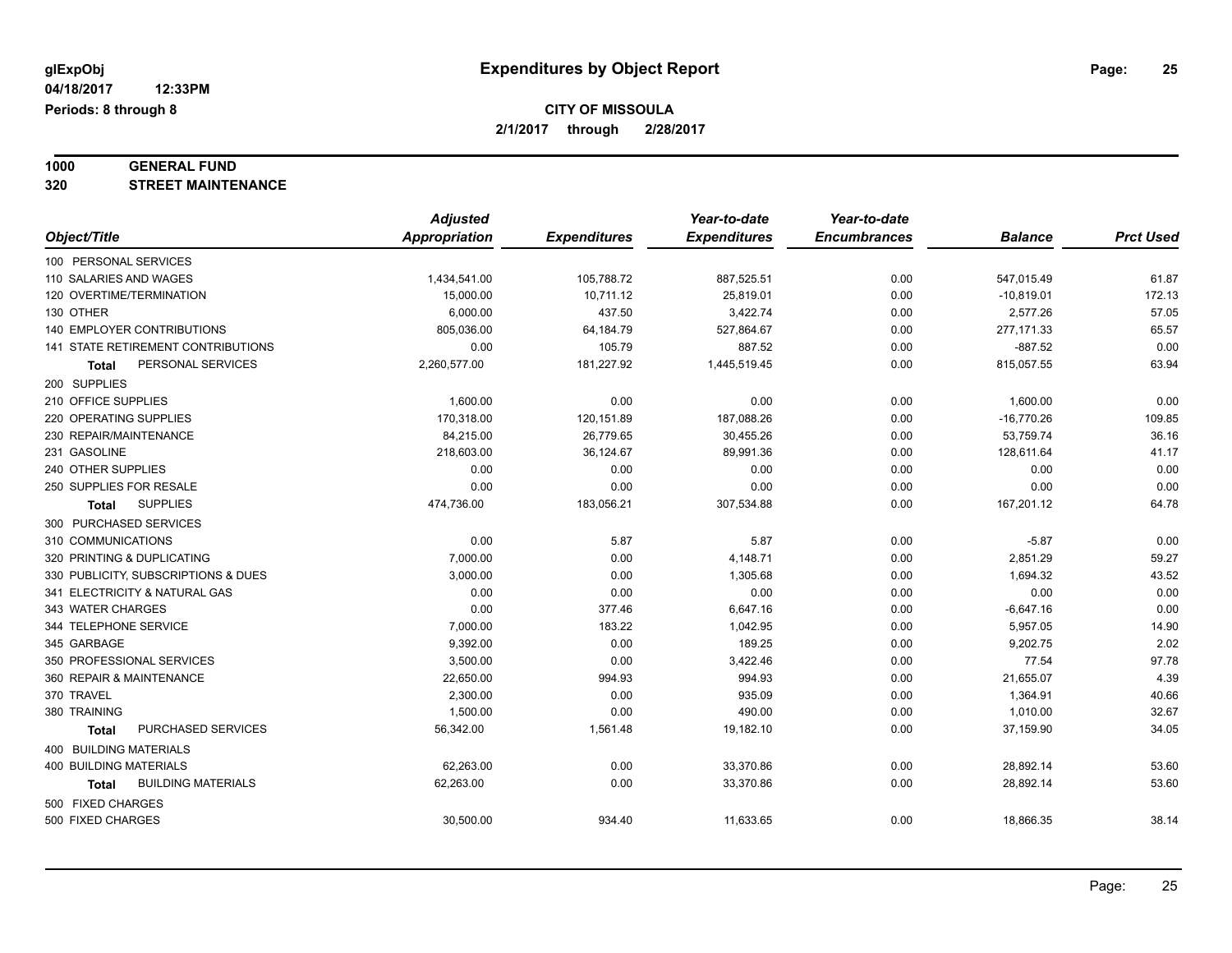#### **1000 GENERAL FUND 320 STREET MAINTENANCE**

|                    |                             | <b>Adjusted</b>      |                     | Year-to-date        | Year-to-date        |                |                  |
|--------------------|-----------------------------|----------------------|---------------------|---------------------|---------------------|----------------|------------------|
| Object/Title       |                             | <b>Appropriation</b> | <b>Expenditures</b> | <b>Expenditures</b> | <b>Encumbrances</b> | <b>Balance</b> | <b>Prct Used</b> |
| <b>Total</b>       | <b>FIXED CHARGES</b>        | 30,500.00            | 934.40              | 11,633.65           | 0.00                | 18,866.35      | 38.14            |
| 600 DEBT SERVICE   |                             |                      |                     |                     |                     |                |                  |
| 610 PRINCIPAL      |                             | 0.00                 | 0.00                | 0.00                | 0.00                | 0.00           | 0.00             |
|                    | 620 INTEREST / SERVICE FEES | 0.00                 | 0.00                | 0.00                | 0.00                | 0.00           | 0.00             |
| Total              | <b>DEBT SERVICE</b>         | 0.00                 | 0.00                | 0.00                | 0.00                | 0.00           | 0.00             |
| 900 CAPITAL OUTLAY |                             |                      |                     |                     |                     |                |                  |
| 930 IMPROVEMENTS   |                             | 104.814.00           | 0.00                | 42.755.71           | 0.00                | 62.058.29      | 40.79            |
|                    | 940 MACHINERY & EQUIPMENT   | 0.00                 | 0.00                | 0.00                | 0.00                | 0.00           | 0.00             |
| Total              | <b>CAPITAL OUTLAY</b>       | 104.814.00           | 0.00                | 42,755.71           | 0.00                | 62,058.29      | 40.79            |
| <b>Total</b>       | <b>STREET MAINTENANCE</b>   | 2.989.232.00         | 366.780.01          | 1.859.996.65        | 0.00                | 1.129.235.35   | 62.22            |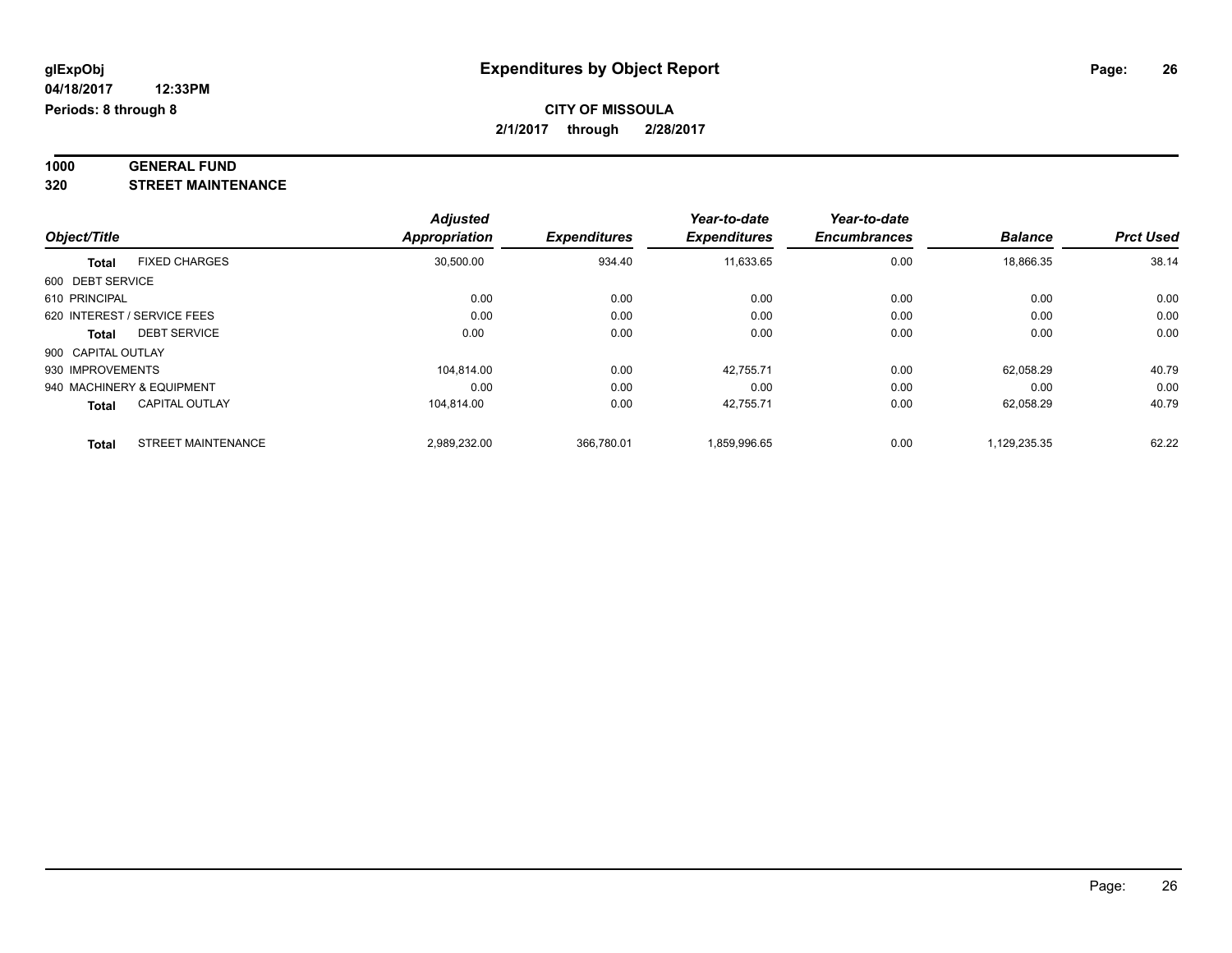# **1000 GENERAL FUND**

**321 FACIITIES MAINTENANCE**

|                                                   | <b>Adjusted</b> |                     | Year-to-date        | Year-to-date        |                |                  |
|---------------------------------------------------|-----------------|---------------------|---------------------|---------------------|----------------|------------------|
| Object/Title                                      | Appropriation   | <b>Expenditures</b> | <b>Expenditures</b> | <b>Encumbrances</b> | <b>Balance</b> | <b>Prct Used</b> |
| 100 PERSONAL SERVICES                             |                 |                     |                     |                     |                |                  |
| 110 SALARIES AND WAGES                            | 650,701.00      | 43,544.38           | 414,781.82          | 0.00                | 235,919.18     | 63.74            |
| 120 OVERTIME/TERMINATION                          | 2,000.00        | 416.67              | 1,102.85            | 0.00                | 897.15         | 55.14            |
| 130 OTHER                                         | 2,480.00        | 122.50              | 906.50              | 0.00                | 1,573.50       | 36.55            |
| 140 EMPLOYER CONTRIBUTIONS                        | 290,779.00      | 19,472.38           | 182,124.06          | 0.00                | 108,654.94     | 62.63            |
| 141 STATE RETIREMENT CONTRIBUTIONS                | 0.00            | 43.54               | 414.80              | 0.00                | $-414.80$      | 0.00             |
| PERSONAL SERVICES<br><b>Total</b>                 | 945,960.00      | 63,599.47           | 599,330.03          | 0.00                | 346,629.97     | 63.36            |
| 200 SUPPLIES                                      |                 |                     |                     |                     |                |                  |
| 210 OFFICE SUPPLIES                               | 1,000.00        | 0.00                | 964.00              | 0.00                | 36.00          | 96.40            |
| 220 OPERATING SUPPLIES                            | 34,892.00       | 755.66              | 18,559.98           | 0.00                | 16,332.02      | 53.19            |
| 230 REPAIR/MAINTENANCE                            | 39,399.00       | 5,725.41            | 22,890.05           | 0.00                | 16,508.95      | 58.10            |
| 231 GASOLINE                                      | 3,202.00        | 339.55              | 1,990.91            | 0.00                | 1,211.09       | 62.18            |
| 240 OTHER SUPPLIES                                | 11,010.00       | 701.09              | 1,157.30            | 0.00                | 9,852.70       | 10.51            |
| <b>SUPPLIES</b><br><b>Total</b>                   | 89,503.00       | 7,521.71            | 45,562.24           | 0.00                | 43,940.76      | 50.91            |
| 300 PURCHASED SERVICES                            |                 |                     |                     |                     |                |                  |
| 310 COMMUNICATIONS                                | 150.00          | 0.00                | 0.00                | 0.00                | 150.00         | 0.00             |
| 320 PRINTING & DUPLICATING                        | 350.00          | 0.00                | 79.90               | 0.00                | 270.10         | 22.83            |
| 330 PUBLICITY, SUBSCRIPTIONS & DUES               | 230.00          | 0.00                | 281.74              | 0.00                | $-51.74$       | 122.50           |
| 340 SEWER                                         | 2,803.00        | 0.00                | 1,499.97            | 0.00                | 1,303.03       | 53.51            |
| 341 ELECTRICITY & NATURAL GAS                     | 209,433.00      | 6,387.63            | 102,003.07          | 0.00                | 107,429.93     | 48.70            |
| 343 WATER CHARGES                                 | 12,356.00       | 423.84              | 3,713.81            | 0.00                | 8,642.19       | 30.06            |
| 344 TELEPHONE SERVICE                             | 2.590.00        | 0.00                | 1,387.78            | 0.00                | 1,202.22       | 53.58            |
| 345 GARBAGE                                       | 13,253.00       | 408.10              | 5,405.68            | 0.00                | 7,847.32       | 40.79            |
| 350 PROFESSIONAL SERVICES                         | 14,644.00       | 0.00                | 5,482.47            | 0.00                | 9,161.53       | 37.44            |
| 360 REPAIR & MAINTENANCE                          | 269,346.00      | $-22,121.95$        | 117,392.26          | 0.00                | 151,953.74     | 43.58            |
| 370 TRAVEL                                        | 1.050.00        | 0.00                | 0.00                | 0.00                | 1,050.00       | 0.00             |
| 380 TRAINING                                      | 850.00          | 0.00                | 0.00                | 0.00                | 850.00         | 0.00             |
| PURCHASED SERVICES<br><b>Total</b>                | 527,055.00      | $-14,902.38$        | 237,246.68          | 0.00                | 289,808.32     | 45.01            |
| 700 GRANTS & CONTRIBUTIONS                        |                 |                     |                     |                     |                |                  |
| 700 GRANTS & CONTRIBUTIONS                        | 0.00            | 31,009.57           | 31,009.57           | 0.00                | $-31,009.57$   | 0.00             |
| <b>GRANTS &amp; CONTRIBUTIONS</b><br><b>Total</b> | 0.00            | 31,009.57           | 31,009.57           | 0.00                | $-31,009.57$   | 0.00             |
| 800 OTHER OBJECTS                                 |                 |                     |                     |                     |                |                  |
| 845 CONTINGENCY                                   | 0.00            | 0.00                | 0.00                | 0.00                | 0.00           | 0.00             |
|                                                   |                 |                     |                     |                     |                |                  |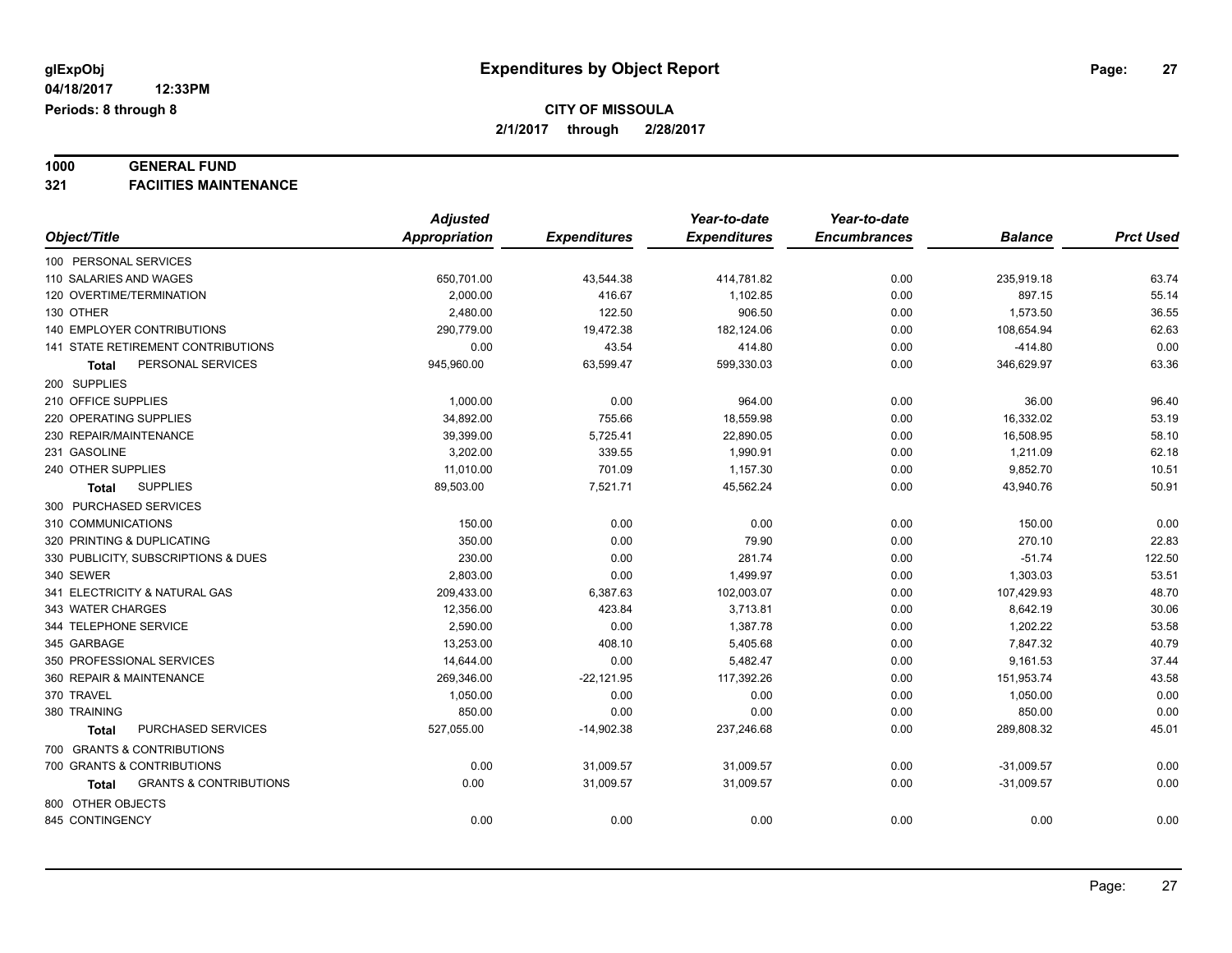#### **1000 GENERAL FUND 321 FACIITIES MAINTENANCE**

| Object/Title       |                              | <b>Adjusted</b> | <b>Expenditures</b> | Year-to-date<br><b>Expenditures</b> | Year-to-date<br><b>Encumbrances</b> | <b>Balance</b> | <b>Prct Used</b> |
|--------------------|------------------------------|-----------------|---------------------|-------------------------------------|-------------------------------------|----------------|------------------|
|                    |                              | Appropriation   |                     |                                     |                                     |                |                  |
| <b>Total</b>       | OTHER OBJECTS                | 0.00            | 0.00                | 0.00                                | 0.00                                | 0.00           | 0.00             |
| 900 CAPITAL OUTLAY |                              |                 |                     |                                     |                                     |                |                  |
|                    | 940 MACHINERY & EQUIPMENT    | 0.00            | 0.00                | 0.00                                | 0.00                                | 0.00           | 0.00             |
| <b>Total</b>       | <b>CAPITAL OUTLAY</b>        | 0.00            | 0.00                | 0.00                                | 0.00                                | 0.00           | 0.00             |
| <b>Total</b>       | <b>FACIITIES MAINTENANCE</b> | 1,562,518.00    | 87,228.37           | 913,148.52                          | 0.00                                | 649,369.48     | 58.44            |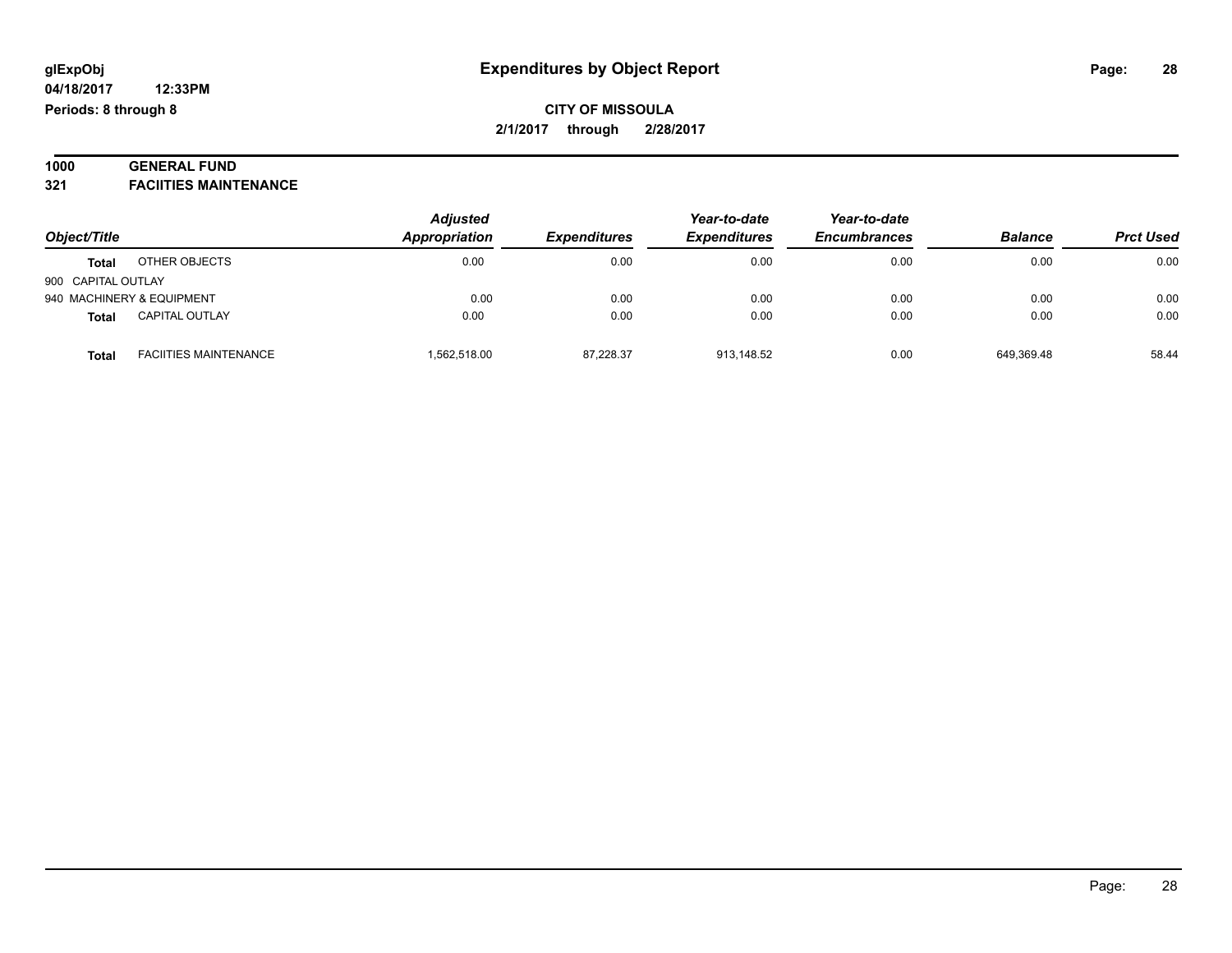**1000 GENERAL FUND**

**340 CEMETERY**

|                                           | <b>Adjusted</b>      |                     | Year-to-date        | Year-to-date        |                |                  |
|-------------------------------------------|----------------------|---------------------|---------------------|---------------------|----------------|------------------|
| Object/Title                              | <b>Appropriation</b> | <b>Expenditures</b> | <b>Expenditures</b> | <b>Encumbrances</b> | <b>Balance</b> | <b>Prct Used</b> |
| 100 PERSONAL SERVICES                     |                      |                     |                     |                     |                |                  |
| 110 SALARIES AND WAGES                    | 368,304.00           | 26,054.69           | 226,073.53          | 0.00                | 142,230.47     | 61.38            |
| 120 OVERTIME/TERMINATION                  | 5,000.00             | 573.28              | 4,866.18            | 0.00                | 133.82         | 97.32            |
| 140 EMPLOYER CONTRIBUTIONS                | 158,619.00           | 12,424.93           | 109,318.16          | 0.00                | 49,300.84      | 68.92            |
| <b>141 STATE RETIREMENT CONTRIBUTIONS</b> | 0.00                 | 26.05               | 226.07              | 0.00                | $-226.07$      | 0.00             |
| PERSONAL SERVICES<br>Total                | 531,923.00           | 39,078.95           | 340,483.94          | 0.00                | 191,439.06     | 64.01            |
| 200 SUPPLIES                              |                      |                     |                     |                     |                |                  |
| 210 OFFICE SUPPLIES                       | 2,770.00             | 0.00                | 1,814.58            | 0.00                | 955.42         | 65.51            |
| 220 OPERATING SUPPLIES                    | 35,802.00            | 1,111.03            | 14,276.93           | 0.00                | 21,525.07      | 39.88            |
| 230 REPAIR/MAINTENANCE                    | 20,120.00            | 815.49              | 10,043.82           | 0.00                | 10,076.18      | 49.92            |
| 231 GASOLINE                              | 14,398.00            | 688.10              | 6,017.15            | 0.00                | 8,380.85       | 41.79            |
| 240 OTHER SUPPLIES                        | 0.00                 | 0.00                | 0.00                | 0.00                | 0.00           | 0.00             |
| 250 SUPPLIES FOR RESALE                   | 0.00                 | 0.00                | 0.00                | 0.00                | 0.00           | 0.00             |
| <b>SUPPLIES</b><br><b>Total</b>           | 73,090.00            | 2,614.62            | 32,152.48           | 0.00                | 40,937.52      | 43.99            |
| 300 PURCHASED SERVICES                    |                      |                     |                     |                     |                |                  |
| 310 COMMUNICATIONS                        | 1,933.00             | 42.26               | 1,328.91            | 0.00                | 604.09         | 68.75            |
| 320 PRINTING & DUPLICATING                | 775.00               | 0.00                | 202.26              | 0.00                | 572.74         | 26.10            |
| 330 PUBLICITY, SUBSCRIPTIONS & DUES       | 813.00               | 0.00                | 248.74              | 0.00                | 564.26         | 30.60            |
| 341 ELECTRICITY & NATURAL GAS             | 18,580.00            | 911.90              | 9,438.56            | 0.00                | 9,141.44       | 50.80            |
| 343 WATER CHARGES                         | 1,082.00             | 57.57               | 432.11              | 0.00                | 649.89         | 39.94            |
| 344 TELEPHONE SERVICE                     | 2,400.00             | 693.09              | 1,536.94            | 0.00                | 863.06         | 64.04            |
| 345 GARBAGE                               | 1,286.00             | 81.15               | 719.20              | 0.00                | 566.80         | 55.93            |
| 350 PROFESSIONAL SERVICES                 | 1,000.00             | 0.00                | 0.00                | 0.00                | 1,000.00       | 0.00             |
| 360 REPAIR & MAINTENANCE                  | 3,700.00             | 38.15               | 1,396.25            | 0.00                | 2,303.75       | 37.74            |
| 370 TRAVEL                                | 500.00               | 0.00                | 2,301.60            | 0.00                | $-1,801.60$    | 460.32           |
| 380 TRAINING                              | 6,006.00             | 0.00                | 4,810.00            | 0.00                | 1,196.00       | 80.09            |
| 390 OTHER PURCHASED SERVICES              | 3,342.00             | 296.25              | 2,007.08            | 0.00                | 1,334.92       | 60.06            |
| PURCHASED SERVICES<br>Total               | 41,417.00            | 2,120.37            | 24,421.65           | 0.00                | 16,995.35      | 58.97            |
| 400 BUILDING MATERIALS                    |                      |                     |                     |                     |                |                  |
| <b>400 BUILDING MATERIALS</b>             | 0.00                 | 0.00                | 0.00                | 0.00                | 0.00           | 0.00             |
| <b>BUILDING MATERIALS</b><br>Total        | 0.00                 | 0.00                | 0.00                | 0.00                | 0.00           | 0.00             |
| 500 FIXED CHARGES                         |                      |                     |                     |                     |                |                  |
| 500 FIXED CHARGES                         | 0.00                 | 0.00                | 0.00                | 0.00                | 0.00           | 0.00             |
|                                           |                      |                     |                     |                     |                |                  |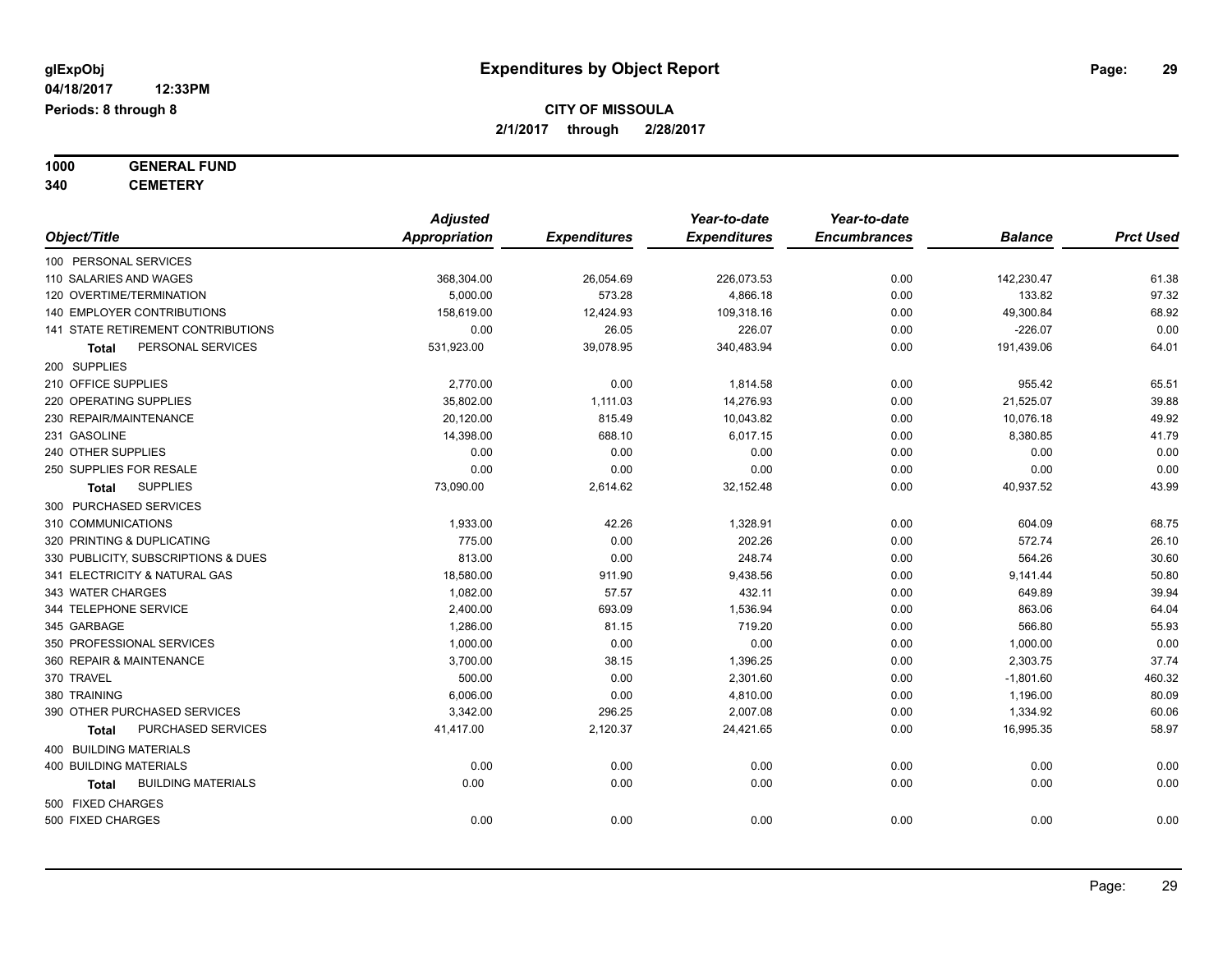**1000 GENERAL FUND 340 CEMETERY**

*Object/Title Adjusted Appropriation Expenditures Year-to-date Expenditures Year-to-date Encumbrances Balance Prct Used* 530 EQUIPMENT RENTAL 500.00 10.50 308.50 0.00 191.50 61.70 **Total** FIXED CHARGES 500.00 10.50 308.50 0.00 191.50 61.70 800 OTHER OBJECTS 845 CONTINGENCY 8,185.00 0.00 5,720.00 0.00 2,465.00 69.88 850 SALARY SAVINGS 0.00 0.00 0.00 0.00 0.00 0.00 **Total** OTHER OBJECTS 8,185.00 0.00 5,720.00 0.00 2,465.00 69.88 900 CAPITAL OUTLAY 920 BUILDINGS 0.00 0.00 0.00 0.00 0.00 0.00 930 IMPROVEMENTS 0.00 0.00 0.00 0.00 0.00 0.00 940 MACHINERY & EQUIPMENT 0.00 0.00 0.00 0.00 0.00 0.00 **Total** CAPITAL OUTLAY 0.00 0.00 0.00 0.00 0.00 0.00 **Total** CEMETERY 655,115.00 43,824.44 403,086.57 0.00 252,028.43 61.53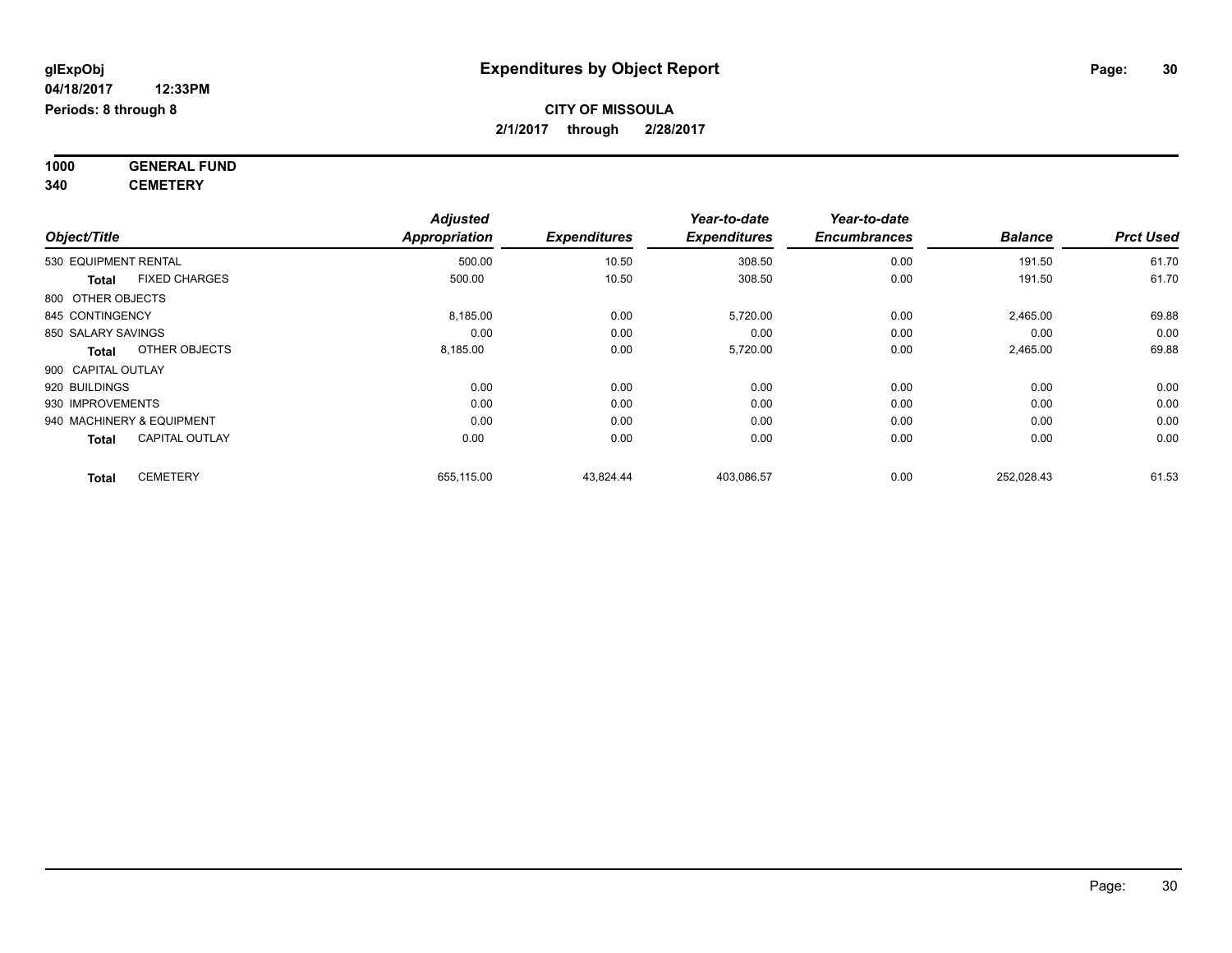# **1000 GENERAL FUND**

**370 PARKS & RECREATION**

|                                     | <b>Adjusted</b> |                     | Year-to-date        | Year-to-date        |                |                  |
|-------------------------------------|-----------------|---------------------|---------------------|---------------------|----------------|------------------|
| Object/Title                        | Appropriation   | <b>Expenditures</b> | <b>Expenditures</b> | <b>Encumbrances</b> | <b>Balance</b> | <b>Prct Used</b> |
| 100 PERSONAL SERVICES               |                 |                     |                     |                     |                |                  |
| 110 SALARIES AND WAGES              | 2,236,515.00    | 123,756.91          | 1,365,285.89        | 0.00                | 871,229.11     | 61.05            |
| 120 OVERTIME/TERMINATION            | 7,000.00        | 299.67              | 2,328.43            | 0.00                | 4,671.57       | 33.26            |
| 130 OTHER                           | 12,760.00       | 0.00                | 0.00                | 0.00                | 12,760.00      | 0.00             |
| 140 EMPLOYER CONTRIBUTIONS          | 782,871.00      | 49,566.82           | 526,140.87          | 0.00                | 256,730.13     | 67.21            |
| 141 STATE RETIREMENT CONTRIBUTIONS  | 0.00            | 133.50              | 1,375.03            | 0.00                | $-1,375.03$    | 0.00             |
| PERSONAL SERVICES<br>Total          | 3,039,146.00    | 173,756.90          | 1,895,130.22        | 0.00                | 1,144,015.78   | 62.36            |
| 200 SUPPLIES                        |                 |                     |                     |                     |                |                  |
| 210 OFFICE SUPPLIES                 | 5,465.00        | 376.53              | 2,563.77            | 0.00                | 2,901.23       | 46.91            |
| 220 OPERATING SUPPLIES              | 101,401.00      | 4,668.85            | 69,225.77           | 0.00                | 32,175.23      | 68.27            |
| 230 REPAIR/MAINTENANCE              | 68,649.00       | 2,042.06            | 32,546.59           | 0.00                | 36,102.41      | 47.41            |
| 231 GASOLINE                        | 79,836.00       | 2,874.89            | 32,608.65           | 0.00                | 47,227.35      | 40.84            |
| 240 OTHER SUPPLIES                  | 0.00            | 0.00                | 0.00                | 0.00                | 0.00           | 0.00             |
| <b>SUPPLIES</b><br>Total            | 255,351.00      | 9,962.33            | 136,944.78          | 0.00                | 118,406.22     | 53.63            |
| 300 PURCHASED SERVICES              |                 |                     |                     |                     |                |                  |
| 310 COMMUNICATIONS                  | 4,368.00        | 229.98              | 2,229.46            | 0.00                | 2,138.54       | 51.04            |
| 320 PRINTING & DUPLICATING          | 8,700.00        | 337.50              | 1,633.26            | 0.00                | 7,066.74       | 18.77            |
| 330 PUBLICITY, SUBSCRIPTIONS & DUES | 9,140.00        | 2,600.00            | 4,358.12            | 0.00                | 4,781.88       | 47.68            |
| 340 SEWER                           | 2,208.00        | 1,214.12            | 2,157.04            | 0.00                | 50.96          | 97.69            |
| 341 ELECTRICITY & NATURAL GAS       | 109,632.00      | 2,105.55            | 35,880.14           | 0.00                | 73,751.86      | 32.73            |
| 343 WATER CHARGES                   | 156,800.00      | 0.00                | 131,063.62          | 0.00                | 25,736.38      | 83.59            |
| 344 TELEPHONE SERVICE               | 20,021.00       | 1,629.20            | 9,662.68            | 0.00                | 10,358.32      | 48.26            |
| 345 GARBAGE                         | 29,414.00       | 789.25              | 18,364.36           | 0.00                | 11,049.64      | 62.43            |
| 350 PROFESSIONAL SERVICES           | 60,750.00       | 3,906.12            | 14,011.72           | 0.00                | 46,738.28      | 23.06            |
| 360 REPAIR & MAINTENANCE            | 47,756.00       | 341.51              | 10,166.86           | 0.00                | 37,589.14      | 21.29            |
| 370 TRAVEL                          | 6,194.00        | 259.40              | 1,338.41            | 0.00                | 4,855.59       | 21.61            |
| 380 TRAINING                        | 5,236.00        | 126.75              | 5,159.44            | 0.00                | 76.56          | 98.54            |
| 390 OTHER PURCHASED SERVICES        | 43,371.00       | 3,242.33            | 24,218.15           | 0.00                | 19,152.85      | 55.84            |
| PURCHASED SERVICES<br>Total         | 503,590.00      | 16,781.71           | 260,243.26          | 0.00                | 243,346.74     | 51.68            |
| 800 OTHER OBJECTS                   |                 |                     |                     |                     |                |                  |
| 820 TRANSFERS TO OTHER FUNDS        | 17,810.00       | 0.00                | 17,810.00           | 0.00                | 0.00           | 100.00           |
| OTHER OBJECTS<br>Total              | 17,810.00       | 0.00                | 17,810.00           | 0.00                | 0.00           | 100.00           |
| 900 CAPITAL OUTLAY                  |                 |                     |                     |                     |                |                  |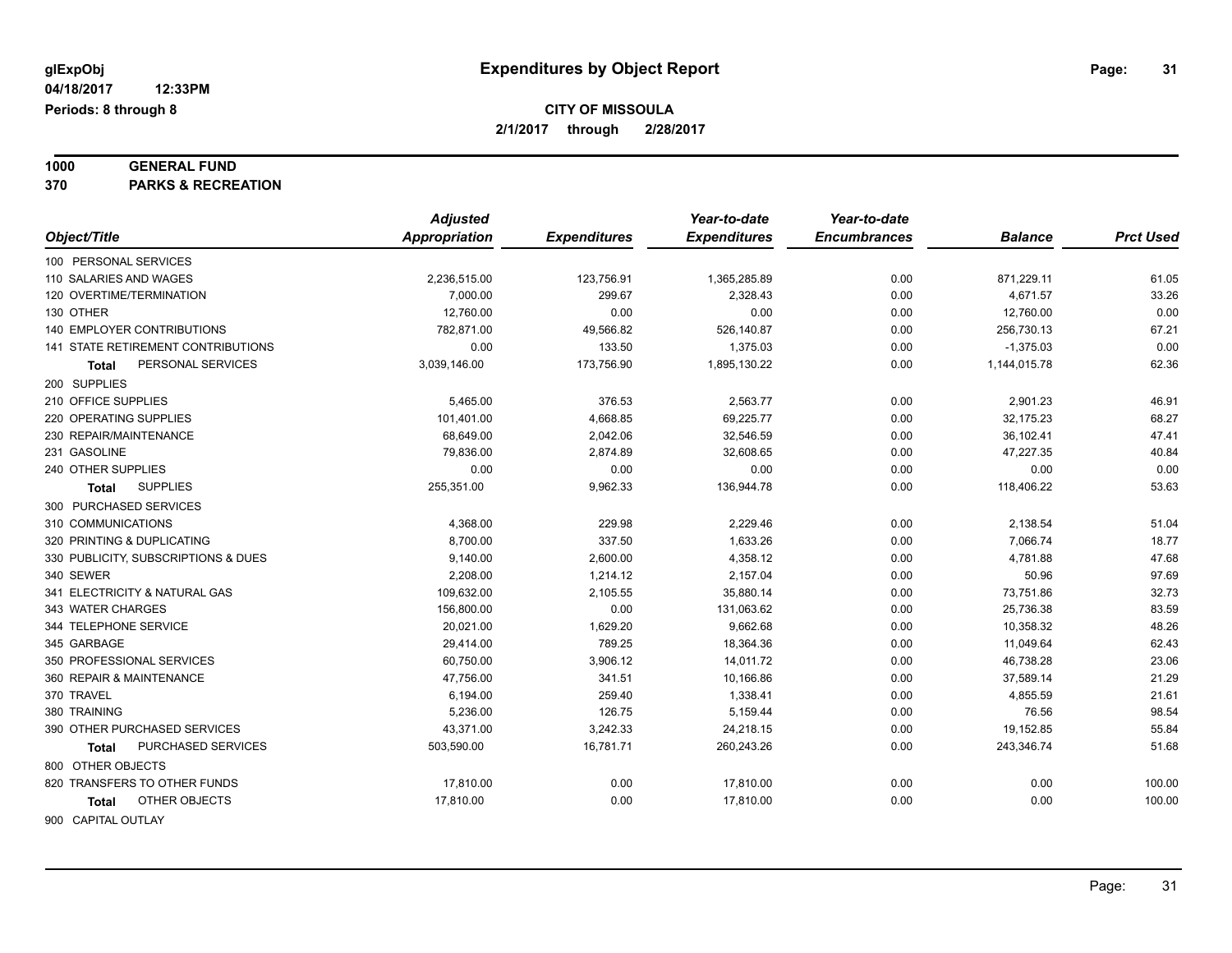#### **1000 GENERAL FUND 370 PARKS & RECREATION**

|                           |                               | <b>Adjusted</b> |                     | Year-to-date        | Year-to-date        |                |                  |
|---------------------------|-------------------------------|-----------------|---------------------|---------------------|---------------------|----------------|------------------|
| Object/Title              |                               | Appropriation   | <b>Expenditures</b> | <b>Expenditures</b> | <b>Encumbrances</b> | <b>Balance</b> | <b>Prct Used</b> |
| 930 IMPROVEMENTS          |                               | 0.00            | 0.00                | 0.00                | 0.00                | 0.00           | 0.00             |
| 940 MACHINERY & EQUIPMENT |                               | 0.00            | 0.00                | 0.00                | 0.00                | 0.00           | 0.00             |
| <b>Total</b>              | CAPITAL OUTLAY                | 0.00            | 0.00                | 0.00                | 0.00                | 0.00           | 0.00             |
| <b>Total</b>              | <b>PARKS &amp; RECREATION</b> | 3.815.897.00    | 200.500.94          | 2.310.128.26        | 0.00                | 1.505.768.74   | 60.54            |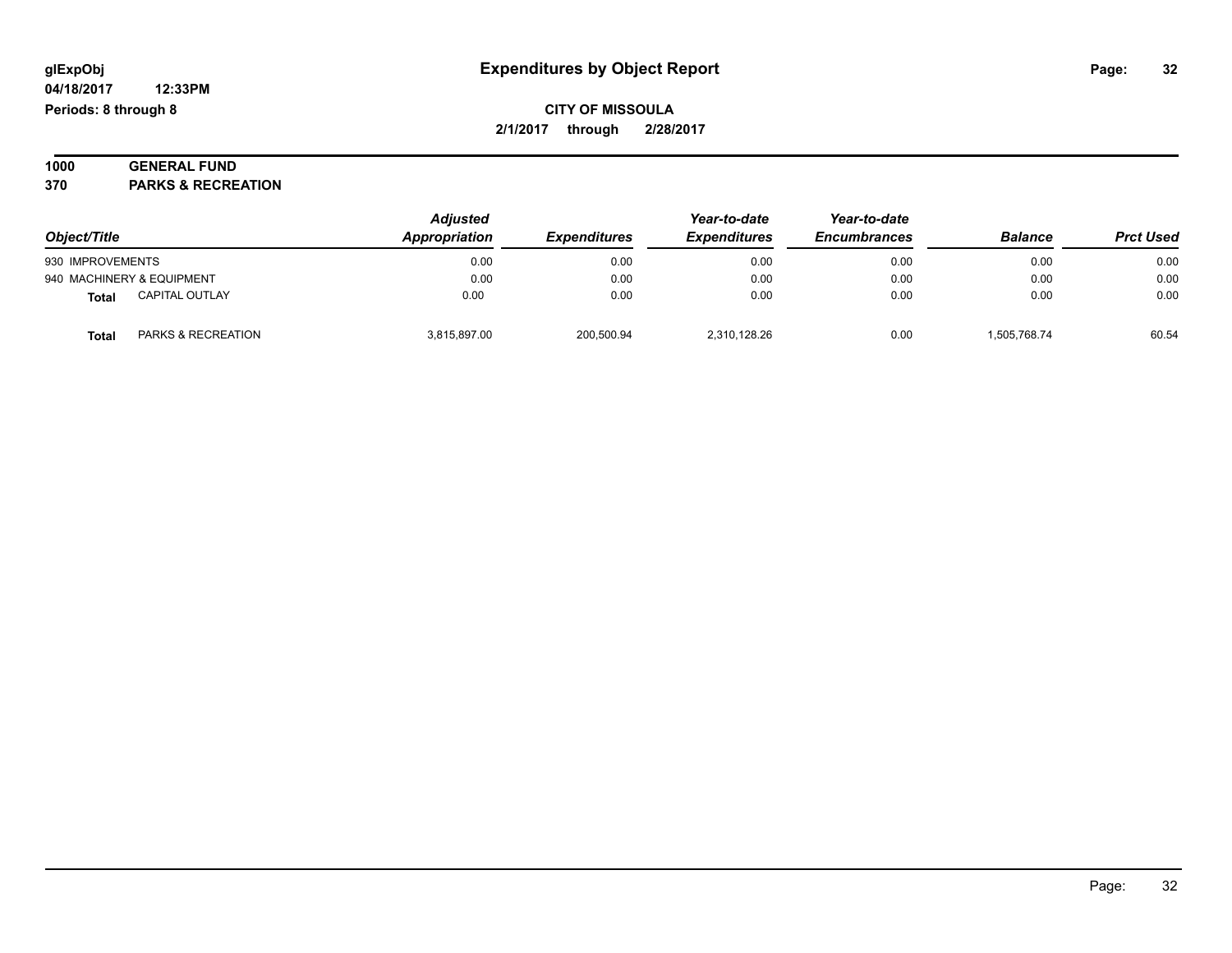# **1000 GENERAL FUND**

**390 NON-DEPARTMENTAL**

|                                                   | <b>Adjusted</b> |                     | Year-to-date        | Year-to-date        |                |                  |
|---------------------------------------------------|-----------------|---------------------|---------------------|---------------------|----------------|------------------|
| Object/Title                                      | Appropriation   | <b>Expenditures</b> | <b>Expenditures</b> | <b>Encumbrances</b> | <b>Balance</b> | <b>Prct Used</b> |
| 100 PERSONAL SERVICES                             |                 |                     |                     |                     |                |                  |
| 110 SALARIES AND WAGES                            | 223,805.00      | 0.00                | 0.00                | 0.00                | 223,805.00     | 0.00             |
| 120 OVERTIME/TERMINATION                          | 22,270.00       | 0.00                | 0.00                | 0.00                | 22,270.00      | 0.00             |
| 130 OTHER                                         | 0.00            | 0.00                | 0.00                | 0.00                | 0.00           | 0.00             |
| <b>140 EMPLOYER CONTRIBUTIONS</b>                 | $-46,092.00$    | $-2.10$             | $-515.00$           | 0.00                | $-45,577.00$   | 1.12             |
| PERSONAL SERVICES<br>Total                        | 199,983.00      | $-2.10$             | $-515.00$           | 0.00                | 200,498.00     | $-0.26$          |
| 200 SUPPLIES                                      |                 |                     |                     |                     |                |                  |
| 220 OPERATING SUPPLIES                            | 0.00            | 0.00                | 0.00                | 0.00                | 0.00           | 0.00             |
| 230 REPAIR/MAINTENANCE                            | 50,000.00       | 0.00                | 0.00                | 0.00                | 50,000.00      | 0.00             |
| 240 OTHER SUPPLIES                                | 65,000.00       | 0.00                | 0.00                | 0.00                | 65,000.00      | 0.00             |
| <b>SUPPLIES</b><br><b>Total</b>                   | 115,000.00      | 0.00                | 0.00                | 0.00                | 115,000.00     | 0.00             |
| 300 PURCHASED SERVICES                            |                 |                     |                     |                     |                |                  |
| 341 ELECTRICITY & NATURAL GAS                     | 0.00            | 0.00                | 885.50              | 0.00                | $-885.50$      | 0.00             |
| 342 STORM WATER                                   | 22,023.00       | 0.00                | 0.00                | 0.00                | 22,023.00      | 0.00             |
| 350 PROFESSIONAL SERVICES                         | 33,000.00       | 7,749.00            | 9,998.00            | 0.00                | 23,002.00      | 30.30            |
| 360 REPAIR & MAINTENANCE                          | 0.00            | 0.00                | 1,762.00            | 0.00                | $-1,762.00$    | 0.00             |
| 390 OTHER PURCHASED SERVICES                      | 0.00            | 0.00                | 0.00                | 0.00                | 0.00           | 0.00             |
| PURCHASED SERVICES<br>Total                       | 55,023.00       | 7,749.00            | 12,645.50           | 0.00                | 42,377.50      | 22.98            |
| 500 FIXED CHARGES                                 |                 |                     |                     |                     |                |                  |
| 500 FIXED CHARGES                                 | 1.029.863.00    | 1,504.87            | 503.693.71          | 0.00                | 526,169.29     | 48.91            |
| 550 MERCHANT SERVICE FEES                         | 29,700.00       | 0.00                | 0.00                | 0.00                | 29,700.00      | 0.00             |
| <b>FIXED CHARGES</b><br><b>Total</b>              | 1,059,563.00    | 1,504.87            | 503,693.71          | 0.00                | 555,869.29     | 47.54            |
| 600 DEBT SERVICE                                  |                 |                     |                     |                     |                |                  |
| 610 PRINCIPAL                                     | 575,801.00      | 0.00                | 532,059.29          | 0.00                | 43,741.71      | 92.40            |
| 620 INTEREST / SERVICE FEES                       | 14,524.00       | 0.00                | 12,649.86           | 0.00                | 1,874.14       | 87.10            |
| <b>DEBT SERVICE</b><br><b>Total</b>               | 590,325.00      | 0.00                | 544,709.15          | 0.00                | 45,615.85      | 92.27            |
| 700 GRANTS & CONTRIBUTIONS                        |                 |                     |                     |                     |                |                  |
| 700 GRANTS & CONTRIBUTIONS                        | 1,929,519.00    | 0.00                | 873,001.50          | 0.00                | 1,056,517.50   | 45.24            |
| <b>GRANTS &amp; CONTRIBUTIONS</b><br><b>Total</b> | 1,929,519.00    | 0.00                | 873,001.50          | 0.00                | 1,056,517.50   | 45.24            |
| 800 OTHER OBJECTS                                 |                 |                     |                     |                     |                |                  |
| 820 TRANSFERS TO OTHER FUNDS                      | 1,973,341.00    | 6,093.96            | 1,289,091.60        | 0.00                | 684,249.40     | 65.33            |
| 845 CONTINGENCY                                   | 128,496.00      | 0.00                | 11,358.04           | 0.00                | 117,137.96     | 8.84             |
| 850 SALARY SAVINGS                                | $-135,000.00$   | 0.00                | 0.00                | 0.00                | $-135,000.00$  | 0.00             |
|                                                   |                 |                     |                     |                     |                |                  |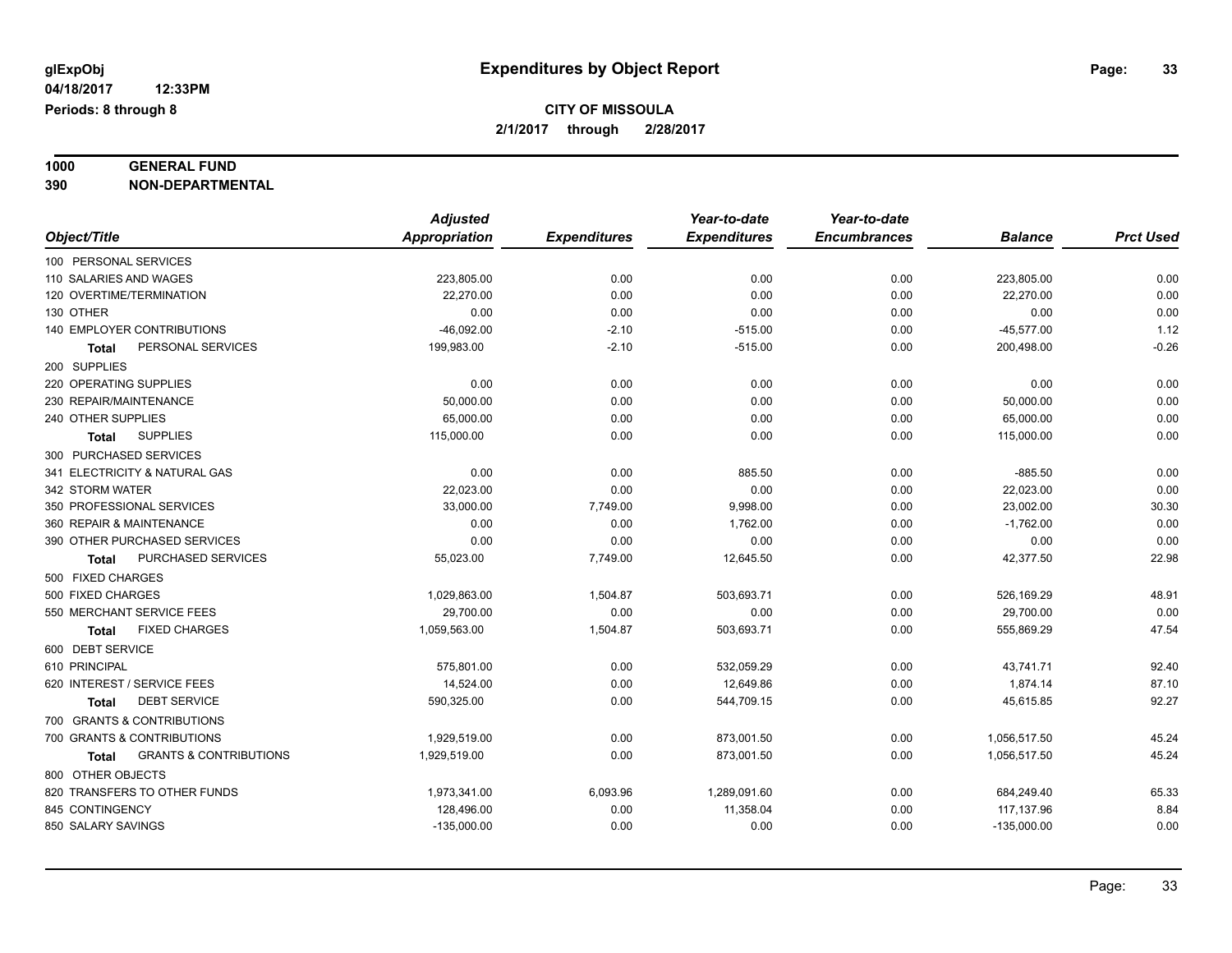#### **1000 GENERAL FUND 390 NON-DEPARTMENTAL**

|                                | <b>Adjusted</b> | Year-to-date        | Year-to-date        |                     |                |                  |
|--------------------------------|-----------------|---------------------|---------------------|---------------------|----------------|------------------|
| Object/Title                   | Appropriation   | <b>Expenditures</b> | <b>Expenditures</b> | <b>Encumbrances</b> | <b>Balance</b> | <b>Prct Used</b> |
| OTHER OBJECTS<br>Total         | 1,966,837.00    | 6.093.96            | 1,300,449.64        | 0.00                | 666,387.36     | 66.12            |
| 900 CAPITAL OUTLAY             |                 |                     |                     |                     |                |                  |
| 940 MACHINERY & EQUIPMENT      | 0.00            | 0.00                | 0.00                | 0.00                | 0.00           | 0.00             |
| <b>CAPITAL OUTLAY</b><br>Total | 0.00            | 0.00                | 0.00                | 0.00                | 0.00           | 0.00             |
| NON-DEPARTMENTAL<br>Total      | 5,916,250.00    | 15,345.73           | 3,233,984.50        | 0.00                | 2,682,265.50   | 54.66            |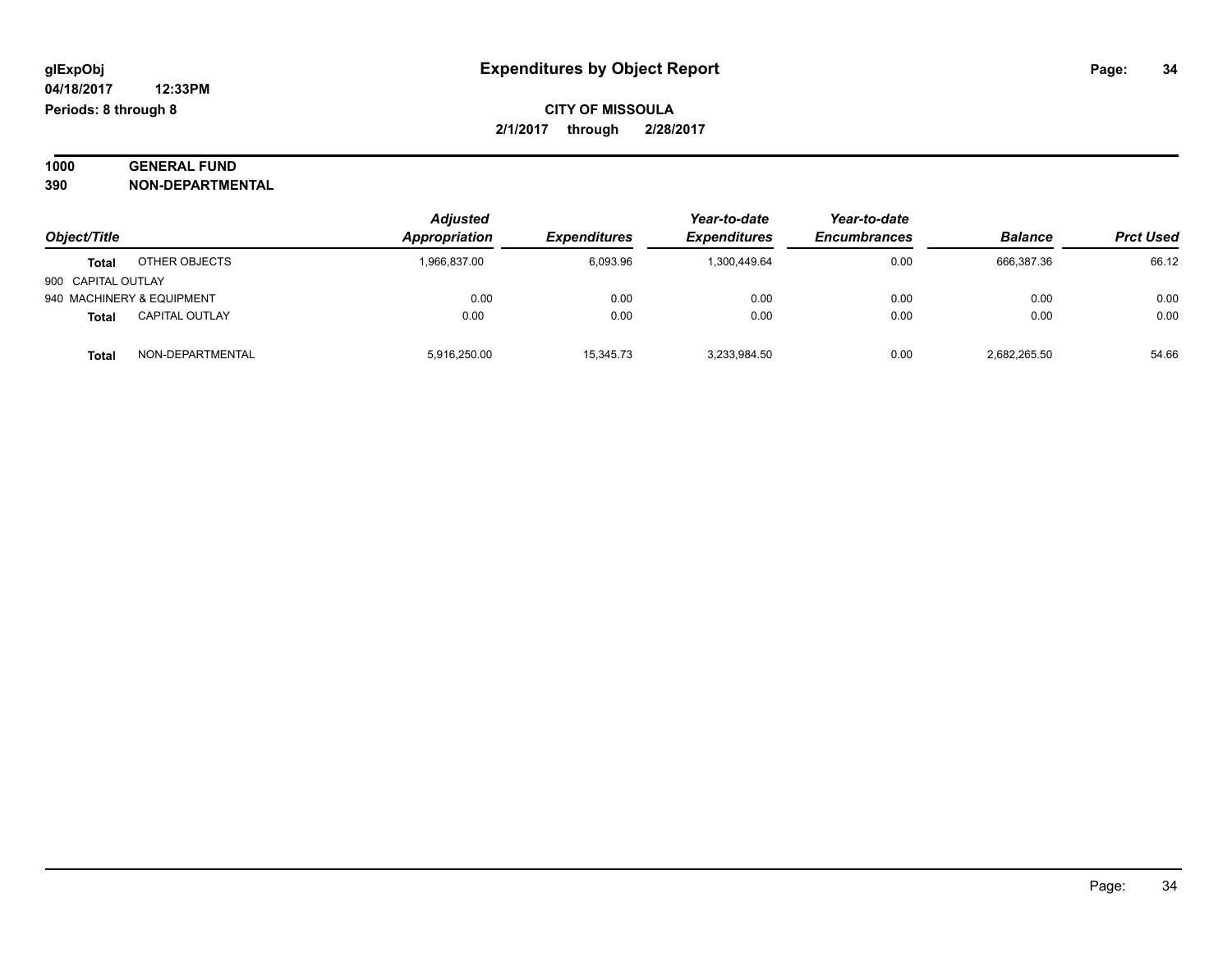**1000 GENERAL FUND**

|                                       | <b>Adjusted</b> |                     | Year-to-date        | Year-to-date        |                |                  |
|---------------------------------------|-----------------|---------------------|---------------------|---------------------|----------------|------------------|
| Object/Title                          | Appropriation   | <b>Expenditures</b> | <b>Expenditures</b> | <b>Encumbrances</b> | <b>Balance</b> | <b>Prct Used</b> |
| 100 PERSONAL SERVICES                 |                 |                     |                     |                     |                |                  |
| 110 SALARIES AND WAGES                | 26,570,193.00   | 1,938,899.36        | 16,385,212.95       | 0.00                | 10,184,980.05  | 61.67            |
| 115 SALARIES/HEALTH INSURANCE BENEFIT | 775,431.00      | 135,486.00          | 995,646.60          | 0.00                | $-220,215.60$  | 128.40           |
| 120 OVERTIME/TERMINATION              | 1,176,369.00    | 77,352.84           | 868,626.49          | 0.00                | 307,742.51     | 73.84            |
| 121 OUTSIDE HIRE OVERTIME             | 75,000.00       | 3,712.52            | 72,538.06           | 0.00                | 2,461.94       | 96.72            |
| 122 COURT & CELL PHONE OT             | 23,342.00       | 3,063.31            | 22,369.83           | 0.00                | 972.17         | 95.84            |
| 123 CELL PHONE OVERTIME               | 60,690.00       | 2,139.58            | 7,551.46            | 0.00                | 53,138.54      | 12.44            |
| 130 OTHER                             | 186,595.00      | 595.00              | 129,901.99          | 0.00                | 56,693.01      | 69.62            |
| 133 EDUCATION COMPENSATION            | 0.00            | 1,400.00            | 11,197.00           | 0.00                | $-11,197.00$   | 0.00             |
| 140 EMPLOYER CONTRIBUTIONS            | 11,684,533.00   | 628,212.86          | 5,365,844.87        | 0.00                | 6,318,688.13   | 45.92            |
| 141 STATE RETIREMENT CONTRIBUTIONS    | 2,439,585.00    | 379,268.31          | 2,929,950.78        | 0.00                | -490,365.78    | 120.10           |
| PERSONAL SERVICES<br>Total            | 42,991,738.00   | 3,170,129.78        | 26,788,840.03       | 0.00                | 16,202,897.97  | 62.31            |
| 200 SUPPLIES                          |                 |                     |                     |                     |                |                  |
| 210 OFFICE SUPPLIES                   | 98,519.00       | 5,722.83            | 54,444.35           | 0.00                | 44,074.65      | 55.26            |
| 220 OPERATING SUPPLIES                | 701,628.00      | 148,631.49          | 494,133.27          | 0.00                | 207,494.73     | 70.43            |
| 230 REPAIR/MAINTENANCE                | 440,218.00      | 46,982.39           | 168,699.68          | 0.00                | 271,518.32     | 38.32            |
| 231 GASOLINE                          | 580,576.00      | 58,804.62           | 251,694.96          | 0.00                | 328,881.04     | 43.35            |
| 240 OTHER SUPPLIES                    | 120,219.00      | 1,236.46            | 28,139.70           | 0.00                | 92,079.30      | 23.41            |
| 250 SUPPLIES FOR RESALE               | 0.00            | 0.00                | 0.00                | 0.00                | 0.00           | 0.00             |
| <b>SUPPLIES</b><br>Total              | 1,941,160.00    | 261,377.79          | 997,111.96          | 0.00                | 944,048.04     | 51.37            |
| 300 PURCHASED SERVICES                |                 |                     |                     |                     |                |                  |
| 310 COMMUNICATIONS                    | 121,896.00      | 205.72              | 87,314.23           | 0.00                | 34,581.77      | 71.63            |
| 320 PRINTING & DUPLICATING            | 55,591.00       | 749.70              | 14,794.02           | 0.00                | 40,796.98      | 26.61            |
| 330 PUBLICITY, SUBSCRIPTIONS & DUES   | 115,739.00      | 10,730.81           | 101,953.35          | 0.00                | 13,785.65      | 88.09            |
| 340 SEWER                             | 6,440.00        | 1,214.12            | 4,843.73            | 0.00                | 1,596.27       | 75.21            |
| 341 ELECTRICITY & NATURAL GAS         | 548,421.00      | 32,386.40           | 276,351.85          | 0.00                | 272,069.15     | 50.39            |
| 342 STORM WATER                       | 22,023.00       | 0.00                | 0.00                | 0.00                | 22,023.00      | 0.00             |
| 343 WATER CHARGES                     | 184,915.00      | 1,437.63            | 149,348.32          | 0.00                | 35,566.68      | 80.77            |
| 344 TELEPHONE SERVICE                 | 256,720.00      | 9,958.29            | 154,714.37          | 0.00                | 102,005.63     | 60.27            |
| 345 GARBAGE                           | 59,500.00       | 1,748.65            | 28,439.69           | 0.00                | 31,060.31      | 47.80            |
| 350 PROFESSIONAL SERVICES             | 1,118,367.00    | 35,219.39           | 424,768.58          | 0.00                | 693,598.42     | 37.98            |
| 360 REPAIR & MAINTENANCE              | 972,700.00      | 238.50              | 680,353.06          | 0.00                | 292,346.94     | 69.94            |
| 370 TRAVEL                            | 133,895.00      | 3,682.74            | 40,279.03           | 0.00                | 93,615.97      | 30.08            |
| 380 TRAINING                          | 134,693.00      | 5,955.69            | 58,175.90           | 0.00                | 76,517.10      | 43.19            |
| 390 OTHER PURCHASED SERVICES          | 356,977.00      | 10,554.78           | 150,699.18          | 0.00                | 206,277.82     | 42.22            |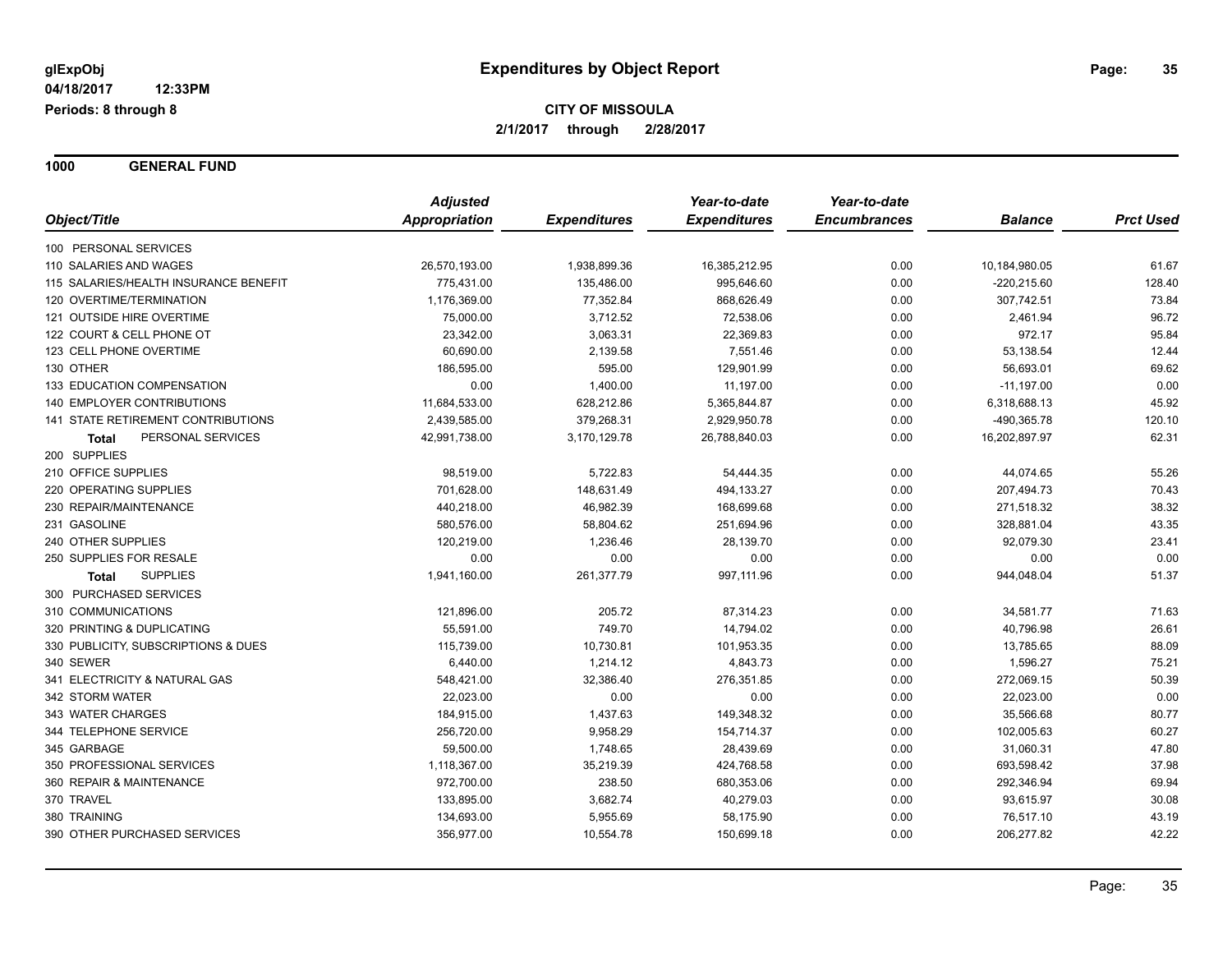**1000 GENERAL FUND**

|                                                   | <b>Adjusted</b> |                     | Year-to-date        | Year-to-date        |                |                  |
|---------------------------------------------------|-----------------|---------------------|---------------------|---------------------|----------------|------------------|
| Object/Title                                      | Appropriation   | <b>Expenditures</b> | <b>Expenditures</b> | <b>Encumbrances</b> | <b>Balance</b> | <b>Prct Used</b> |
| 392 DONATIONS AND SALES                           | 0.00            | 0.00                | 1,749.48            | 0.00                | $-1,749.48$    | 0.00             |
| PURCHASED SERVICES<br><b>Total</b>                | 4,087,877.00    | 114,082.42          | 2,173,784.79        | 0.00                | 1,914,092.21   | 53.18            |
| 400 BUILDING MATERIALS                            |                 |                     |                     |                     |                |                  |
| <b>400 BUILDING MATERIALS</b>                     | 62,263.00       | 0.00                | 33,370.86           | 0.00                | 28,892.14      | 53.60            |
| <b>BUILDING MATERIALS</b><br>Total                | 62,263.00       | 0.00                | 33,370.86           | 0.00                | 28,892.14      | 53.60            |
| 500 FIXED CHARGES                                 |                 |                     |                     |                     |                |                  |
| 500 FIXED CHARGES                                 | 1,146,453.00    | 9,404.45            | 607,896.03          | 0.00                | 538,556.97     | 53.02            |
| 530 EQUIPMENT RENTAL                              | 500.00          | 10.50               | 308.50              | 0.00                | 191.50         | 61.70            |
| 550 MERCHANT SERVICE FEES                         | 29,700.00       | 0.00                | 0.00                | 0.00                | 29,700.00      | 0.00             |
| <b>FIXED CHARGES</b><br><b>Total</b>              | 1,176,653.00    | 9,414.95            | 608,204.53          | 0.00                | 568,448.47     | 51.69            |
| 600 DEBT SERVICE                                  |                 |                     |                     |                     |                |                  |
| 610 PRINCIPAL                                     | 575,801.00      | 0.00                | 532.059.29          | 0.00                | 43,741.71      | 92.40            |
| 620 INTEREST / SERVICE FEES                       | 14,524.00       | 0.00                | 12,649.86           | 0.00                | 1,874.14       | 87.10            |
| <b>DEBT SERVICE</b><br><b>Total</b>               | 590,325.00      | 0.00                | 544,709.15          | 0.00                | 45,615.85      | 92.27            |
| 700 GRANTS & CONTRIBUTIONS                        |                 |                     |                     |                     |                |                  |
| 700 GRANTS & CONTRIBUTIONS                        | 2,592,429.00    | 88,335.85           | 1,385,406.80        | 0.00                | 1,207,022.20   | 53.44            |
| <b>GRANTS &amp; CONTRIBUTIONS</b><br><b>Total</b> | 2,592,429.00    | 88,335.85           | 1,385,406.80        | 0.00                | 1,207,022.20   | 53.44            |
| 800 OTHER OBJECTS                                 |                 |                     |                     |                     |                |                  |
| 820 TRANSFERS TO OTHER FUNDS                      | 2,172,871.00    | 6,093.96            | 1,406,961.60        | 0.00                | 765,909.40     | 64.75            |
| 845 CONTINGENCY                                   | 136,681.00      | 0.00                | 17,078.04           | 0.00                | 119,602.96     | 12.49            |
| 850 SALARY SAVINGS                                | $-135,000.00$   | 0.00                | 0.00                | 0.00                | $-135,000.00$  | 0.00             |
| OTHER OBJECTS<br><b>Total</b>                     | 2,174,552.00    | 6,093.96            | 1,424,039.64        | 0.00                | 750,512.36     | 65.49            |
| 900 CAPITAL OUTLAY                                |                 |                     |                     |                     |                |                  |
| 920 BUILDINGS                                     | 0.00            | 0.00                | 0.00                | 0.00                | 0.00           | 0.00             |
| 930 IMPROVEMENTS                                  | 104,814.00      | 0.00                | 42,755.71           | 0.00                | 62,058.29      | 40.79            |
| 940 MACHINERY & EQUIPMENT                         | 8,500.00        | 0.00                | 0.00                | 0.00                | 8,500.00       | 0.00             |
| <b>CAPITAL OUTLAY</b><br><b>Total</b>             | 113,314.00      | 0.00                | 42,755.71           | 0.00                | 70,558.29      | 37.73            |
| <b>GENERAL FUND</b><br>Total                      | 55,730,311.00   | 3,649,434.75        | 33,998,223.47       | 0.00                | 21,732,087.53  | 61.00            |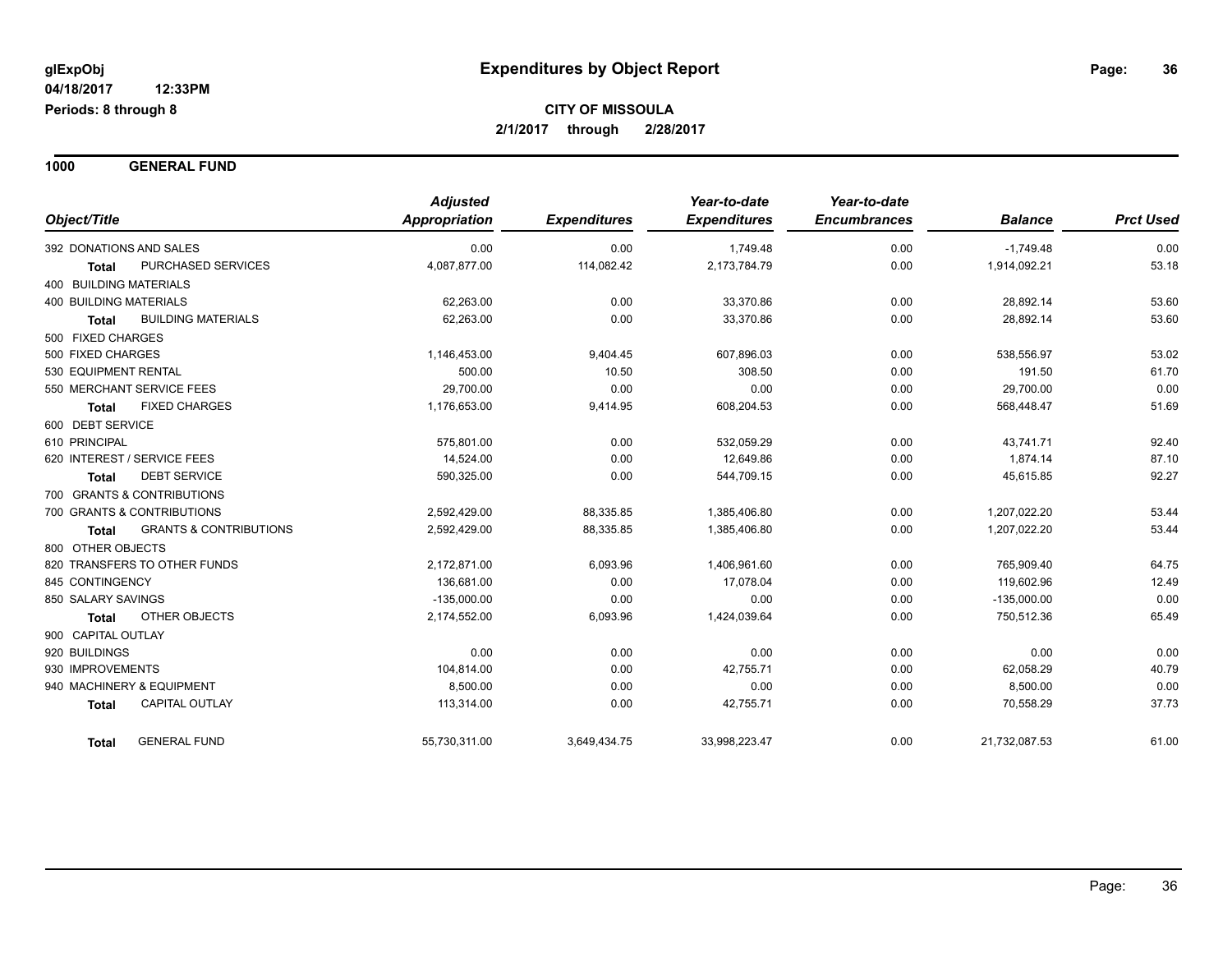# **1211 PARK ACQUISITION & DEVELOPMENT**

#### **370 PARKS & RECREATION**

|                           |                              | <b>Adjusted</b>      |                     | Year-to-date        | Year-to-date        |                |                  |
|---------------------------|------------------------------|----------------------|---------------------|---------------------|---------------------|----------------|------------------|
| Object/Title              |                              | <b>Appropriation</b> | <b>Expenditures</b> | <b>Expenditures</b> | <b>Encumbrances</b> | <b>Balance</b> | <b>Prct Used</b> |
| 200 SUPPLIES              |                              |                      |                     |                     |                     |                |                  |
| 220 OPERATING SUPPLIES    |                              | 10,000.00            | 0.00                | 0.00                | 0.00                | 10,000.00      | 0.00             |
| <b>Total</b>              | <b>SUPPLIES</b>              | 10,000.00            | 0.00                | 0.00                | 0.00                | 10,000.00      | 0.00             |
| 300 PURCHASED SERVICES    |                              |                      |                     |                     |                     |                |                  |
| 350 PROFESSIONAL SERVICES |                              | 25,000.00            | 0.00                | 0.00                | 0.00                | 25,000.00      | 0.00             |
| 360 REPAIR & MAINTENANCE  |                              | 0.00                 | 0.00                | 0.00                | 0.00                | 0.00           | 0.00             |
|                           | 390 OTHER PURCHASED SERVICES | 10,000.00            | 0.00                | 0.00                | 0.00                | 10,000.00      | 0.00             |
| Total                     | PURCHASED SERVICES           | 35,000.00            | 0.00                | 0.00                | 0.00                | 35,000.00      | 0.00             |
| 500 FIXED CHARGES         |                              |                      |                     |                     |                     |                |                  |
| 550 MERCHANT SERVICE FEES |                              | 0.00                 | 0.00                | 0.00                | 0.00                | 0.00           | 0.00             |
| Total                     | <b>FIXED CHARGES</b>         | 0.00                 | 0.00                | 0.00                | 0.00                | 0.00           | 0.00             |
| 800 OTHER OBJECTS         |                              |                      |                     |                     |                     |                |                  |
|                           | 820 TRANSFERS TO OTHER FUNDS | 0.00                 | 0.00                | 0.00                | 0.00                | 0.00           | 0.00             |
| Total                     | OTHER OBJECTS                | 0.00                 | 0.00                | 0.00                | 0.00                | 0.00           | 0.00             |
| 900 CAPITAL OUTLAY        |                              |                      |                     |                     |                     |                |                  |
| 930 IMPROVEMENTS          |                              | 168.578.00           | 0.00                | 0.00                | 0.00                | 168,578.00     | 0.00             |
| 940 MACHINERY & EQUIPMENT |                              | 29.650.00            | 0.00                | 0.00                | 0.00                | 29.650.00      | 0.00             |
| <b>Total</b>              | <b>CAPITAL OUTLAY</b>        | 198,228.00           | 0.00                | 0.00                | 0.00                | 198,228.00     | 0.00             |
| <b>Total</b>              | PARKS & RECREATION           | 243,228.00           | 0.00                | 0.00                | 0.00                | 243,228.00     | 0.00             |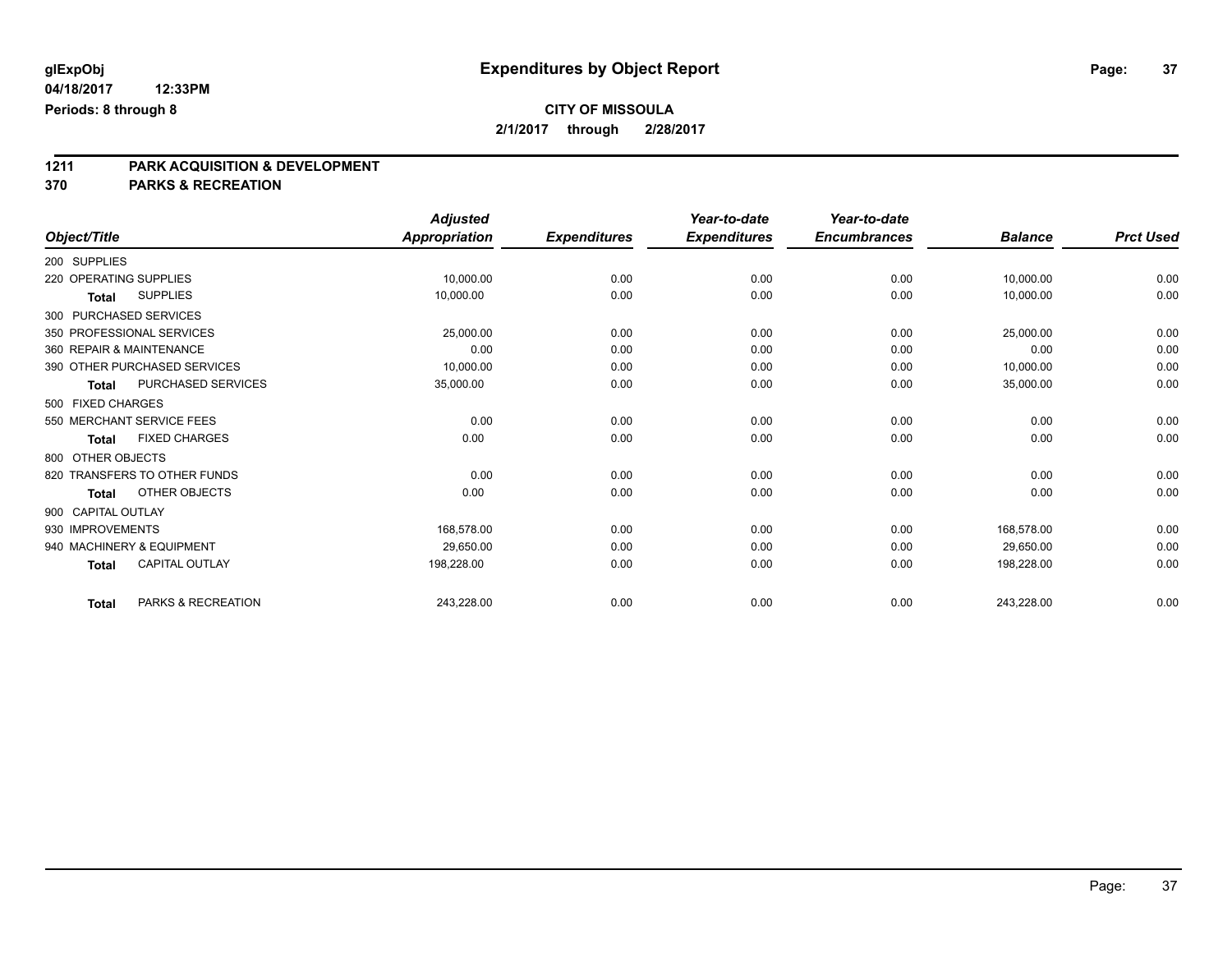## **glExpObj Expenditures by Object Report Page: 38**

**04/18/2017 12:33PM Periods: 8 through 8**

#### **1211 PARK ACQUISITION & DEVELOPMENT**

|                        |                                | <b>Adjusted</b>      |                     | Year-to-date        | Year-to-date        |                |                  |
|------------------------|--------------------------------|----------------------|---------------------|---------------------|---------------------|----------------|------------------|
| Object/Title           |                                | <b>Appropriation</b> | <b>Expenditures</b> | <b>Expenditures</b> | <b>Encumbrances</b> | <b>Balance</b> | <b>Prct Used</b> |
| 200 SUPPLIES           |                                |                      |                     |                     |                     |                |                  |
| 220 OPERATING SUPPLIES |                                | 10,000.00            | 0.00                | 0.00                | 0.00                | 10,000.00      | 0.00             |
| <b>Total</b>           | <b>SUPPLIES</b>                | 10,000.00            | 0.00                | 0.00                | 0.00                | 10,000.00      | 0.00             |
|                        | 300 PURCHASED SERVICES         |                      |                     |                     |                     |                |                  |
|                        | 350 PROFESSIONAL SERVICES      | 25,000.00            | 0.00                | 0.00                | 0.00                | 25,000.00      | 0.00             |
|                        | 360 REPAIR & MAINTENANCE       | 0.00                 | 0.00                | 0.00                | 0.00                | 0.00           | 0.00             |
|                        | 390 OTHER PURCHASED SERVICES   | 10,000.00            | 0.00                | 0.00                | 0.00                | 10,000.00      | 0.00             |
| <b>Total</b>           | PURCHASED SERVICES             | 35,000.00            | 0.00                | 0.00                | 0.00                | 35,000.00      | 0.00             |
| 500 FIXED CHARGES      |                                |                      |                     |                     |                     |                |                  |
|                        | 550 MERCHANT SERVICE FEES      | 0.00                 | 0.00                | 0.00                | 0.00                | 0.00           | 0.00             |
| Total                  | <b>FIXED CHARGES</b>           | 0.00                 | 0.00                | 0.00                | 0.00                | 0.00           | 0.00             |
| 800 OTHER OBJECTS      |                                |                      |                     |                     |                     |                |                  |
|                        | 820 TRANSFERS TO OTHER FUNDS   | 0.00                 | 0.00                | 0.00                | 0.00                | 0.00           | 0.00             |
| Total                  | OTHER OBJECTS                  | 0.00                 | 0.00                | 0.00                | 0.00                | 0.00           | 0.00             |
| 900 CAPITAL OUTLAY     |                                |                      |                     |                     |                     |                |                  |
| 930 IMPROVEMENTS       |                                | 168,578.00           | 0.00                | 0.00                | 0.00                | 168,578.00     | 0.00             |
|                        | 940 MACHINERY & EQUIPMENT      | 29,650.00            | 0.00                | 0.00                | 0.00                | 29,650.00      | 0.00             |
| <b>Total</b>           | <b>CAPITAL OUTLAY</b>          | 198,228.00           | 0.00                | 0.00                | 0.00                | 198,228.00     | 0.00             |
| <b>Total</b>           | PARK ACQUISITION & DEVELOPMENT | 243,228.00           | 0.00                | 0.00                | 0.00                | 243,228.00     | 0.00             |

Page: 38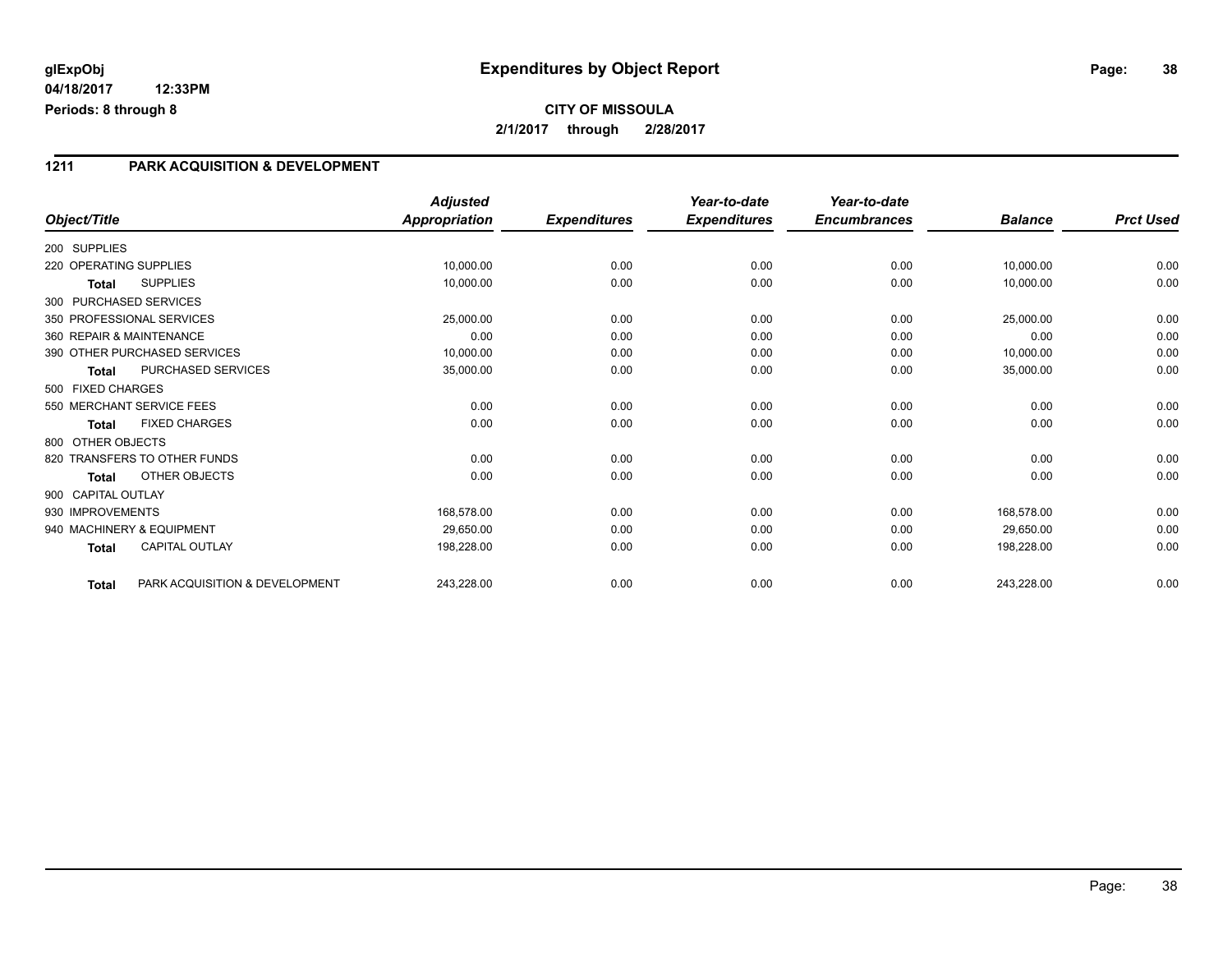# **1212 PARK ENTERPRISE FUND**

**370 PARKS & RECREATION**

|                          |                              | <b>Adjusted</b>      |                     | Year-to-date        | Year-to-date        |                |                  |
|--------------------------|------------------------------|----------------------|---------------------|---------------------|---------------------|----------------|------------------|
| Object/Title             |                              | <b>Appropriation</b> | <b>Expenditures</b> | <b>Expenditures</b> | <b>Encumbrances</b> | <b>Balance</b> | <b>Prct Used</b> |
| 200 SUPPLIES             |                              |                      |                     |                     |                     |                |                  |
| 210 OFFICE SUPPLIES      |                              | 0.00                 | 0.00                | 0.00                | 0.00                | 0.00           | 0.00             |
| 220 OPERATING SUPPLIES   |                              | 20,000.00            | 0.00                | 4,286.10            | 0.00                | 15,713.90      | 21.43            |
| 230 REPAIR/MAINTENANCE   |                              | 15,000.00            | 0.00                | 0.00                | 0.00                | 15,000.00      | 0.00             |
| 240 OTHER SUPPLIES       |                              | 0.00                 | 0.00                | 0.00                | 0.00                | 0.00           | 0.00             |
| <b>Total</b>             | <b>SUPPLIES</b>              | 35,000.00            | 0.00                | 4,286.10            | 0.00                | 30,713.90      | 12.25            |
| 300 PURCHASED SERVICES   |                              |                      |                     |                     |                     |                |                  |
|                          | 350 PROFESSIONAL SERVICES    | 10,000.00            | 0.00                | 140.40              | 0.00                | 9,859.60       | 1.40             |
| 360 REPAIR & MAINTENANCE |                              | 0.00                 | 0.00                | 0.00                | 0.00                | 0.00           | 0.00             |
|                          | 390 OTHER PURCHASED SERVICES | 20.000.00            | 0.00                | 4,162.00            | 0.00                | 15,838.00      | 20.81            |
| <b>Total</b>             | PURCHASED SERVICES           | 30,000.00            | 0.00                | 4,302.40            | 0.00                | 25,697.60      | 14.34            |
| 500 FIXED CHARGES        |                              |                      |                     |                     |                     |                |                  |
|                          | 550 MERCHANT SERVICE FEES    | 0.00                 | 0.00                | 0.00                | 0.00                | 0.00           | 0.00             |
| <b>Total</b>             | <b>FIXED CHARGES</b>         | 0.00                 | 0.00                | 0.00                | 0.00                | 0.00           | 0.00             |
| 800 OTHER OBJECTS        |                              |                      |                     |                     |                     |                |                  |
|                          | 820 TRANSFERS TO OTHER FUNDS | 0.00                 | 0.00                | 0.00                | 0.00                | 0.00           | 0.00             |
| Total                    | <b>OTHER OBJECTS</b>         | 0.00                 | 0.00                | 0.00                | 0.00                | 0.00           | 0.00             |
| 900 CAPITAL OUTLAY       |                              |                      |                     |                     |                     |                |                  |
| 930 IMPROVEMENTS         |                              | 180,150.00           | 0.00                | 0.00                | 0.00                | 180,150.00     | 0.00             |
|                          | 940 MACHINERY & EQUIPMENT    | 85,415.00            | 0.00                | 0.00                | 0.00                | 85,415.00      | 0.00             |
| <b>Total</b>             | <b>CAPITAL OUTLAY</b>        | 265,565.00           | 0.00                | 0.00                | 0.00                | 265,565.00     | 0.00             |
| <b>Total</b>             | PARKS & RECREATION           | 330,565.00           | 0.00                | 8,588.50            | 0.00                | 321,976.50     | 2.60             |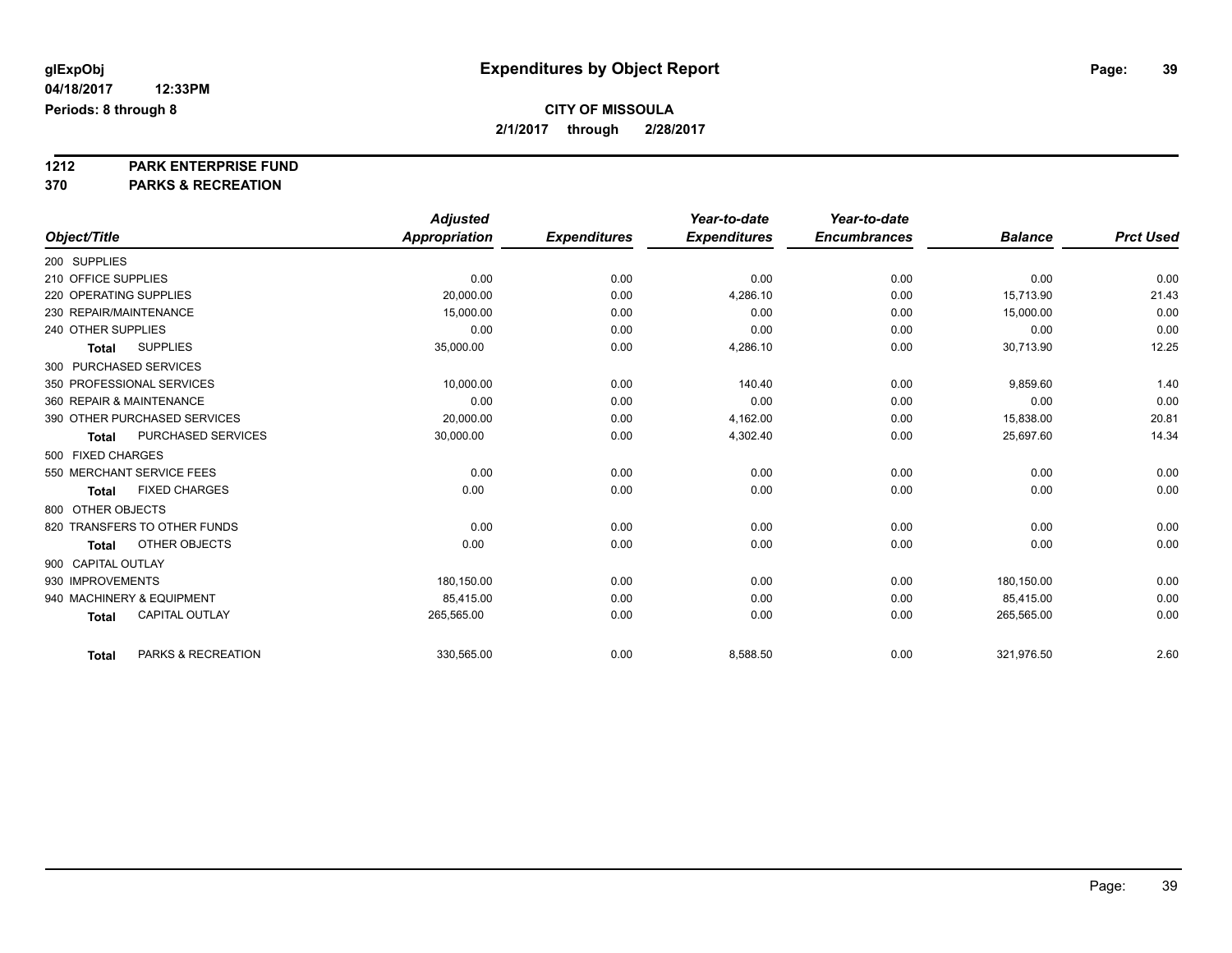**CITY OF MISSOULA 2/1/2017 through 2/28/2017**

#### **1212 PARK ENTERPRISE FUND**

|                                       | <b>Adjusted</b>      |                     | Year-to-date        | Year-to-date        |                |                  |
|---------------------------------------|----------------------|---------------------|---------------------|---------------------|----------------|------------------|
| Object/Title                          | <b>Appropriation</b> | <b>Expenditures</b> | <b>Expenditures</b> | <b>Encumbrances</b> | <b>Balance</b> | <b>Prct Used</b> |
| 200 SUPPLIES                          |                      |                     |                     |                     |                |                  |
| 210 OFFICE SUPPLIES                   | 0.00                 | 0.00                | 0.00                | 0.00                | 0.00           | 0.00             |
| 220 OPERATING SUPPLIES                | 20,000.00            | 0.00                | 4,286.10            | 0.00                | 15,713.90      | 21.43            |
| 230 REPAIR/MAINTENANCE                | 15,000.00            | 0.00                | 0.00                | 0.00                | 15,000.00      | 0.00             |
| 240 OTHER SUPPLIES                    | 0.00                 | 0.00                | 0.00                | 0.00                | 0.00           | 0.00             |
| <b>SUPPLIES</b><br><b>Total</b>       | 35,000.00            | 0.00                | 4,286.10            | 0.00                | 30,713.90      | 12.25            |
| 300 PURCHASED SERVICES                |                      |                     |                     |                     |                |                  |
| 350 PROFESSIONAL SERVICES             | 10,000.00            | 0.00                | 140.40              | 0.00                | 9,859.60       | 1.40             |
| 360 REPAIR & MAINTENANCE              | 0.00                 | 0.00                | 0.00                | 0.00                | 0.00           | 0.00             |
| 390 OTHER PURCHASED SERVICES          | 20,000.00            | 0.00                | 4,162.00            | 0.00                | 15,838.00      | 20.81            |
| PURCHASED SERVICES<br><b>Total</b>    | 30,000.00            | 0.00                | 4,302.40            | 0.00                | 25,697.60      | 14.34            |
| 500 FIXED CHARGES                     |                      |                     |                     |                     |                |                  |
| 550 MERCHANT SERVICE FEES             | 0.00                 | 0.00                | 0.00                | 0.00                | 0.00           | 0.00             |
| <b>FIXED CHARGES</b><br><b>Total</b>  | 0.00                 | 0.00                | 0.00                | 0.00                | 0.00           | 0.00             |
| 800 OTHER OBJECTS                     |                      |                     |                     |                     |                |                  |
| 820 TRANSFERS TO OTHER FUNDS          | 0.00                 | 0.00                | 0.00                | 0.00                | 0.00           | 0.00             |
| <b>OTHER OBJECTS</b><br><b>Total</b>  | 0.00                 | 0.00                | 0.00                | 0.00                | 0.00           | 0.00             |
| 900 CAPITAL OUTLAY                    |                      |                     |                     |                     |                |                  |
| 930 IMPROVEMENTS                      | 180,150.00           | 0.00                | 0.00                | 0.00                | 180,150.00     | 0.00             |
| 940 MACHINERY & EQUIPMENT             | 85.415.00            | 0.00                | 0.00                | 0.00                | 85,415.00      | 0.00             |
| <b>CAPITAL OUTLAY</b><br><b>Total</b> | 265,565.00           | 0.00                | 0.00                | 0.00                | 265,565.00     | 0.00             |
| PARK ENTERPRISE FUND<br>Total         | 330,565.00           | 0.00                | 8,588.50            | 0.00                | 321,976.50     | 2.60             |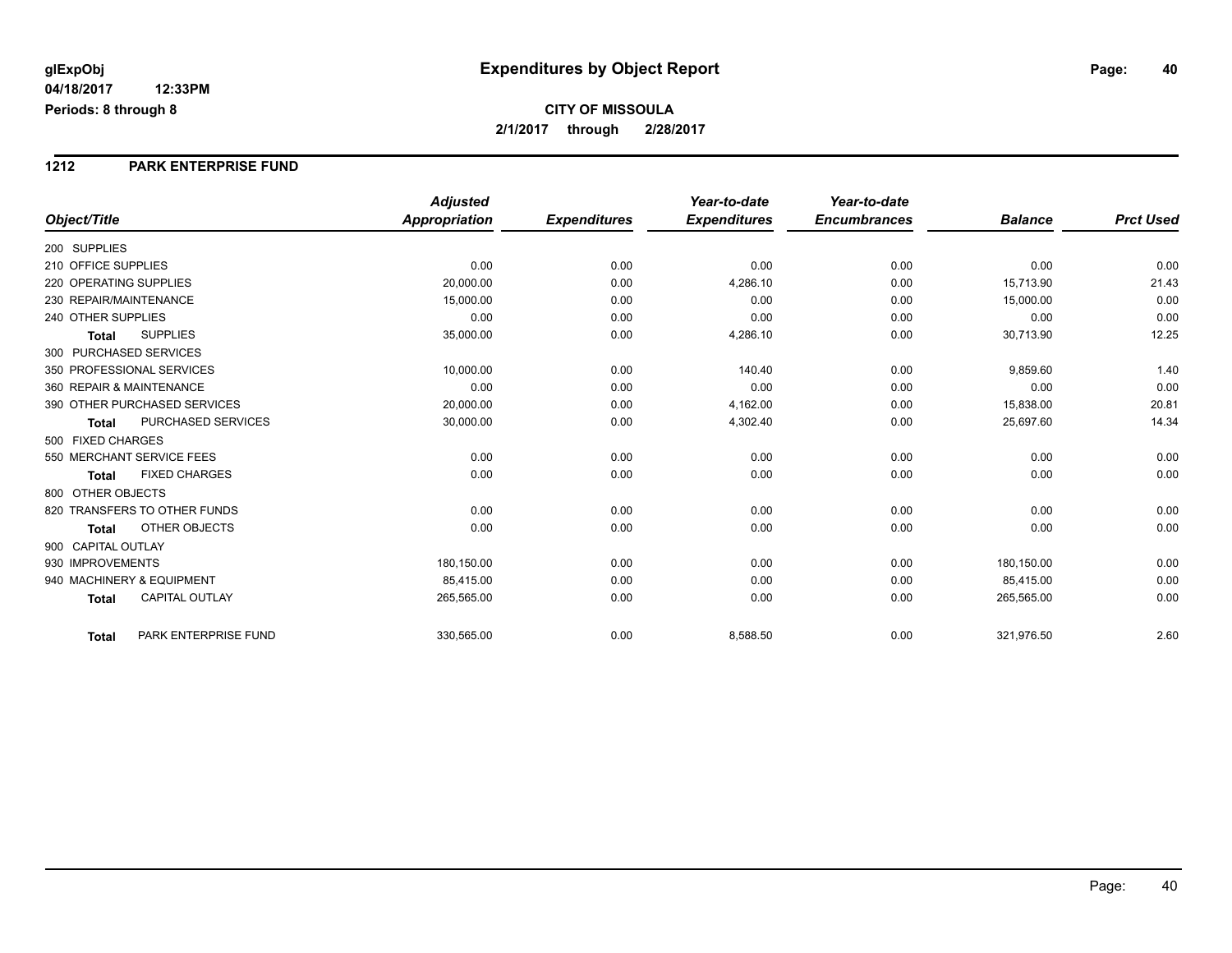**1216 PARKS & REC TRAILS, DEV**

**370 PARKS & RECREATION**

|                                                   | <b>Adjusted</b>      |                     | Year-to-date        | Year-to-date        |                |                  |
|---------------------------------------------------|----------------------|---------------------|---------------------|---------------------|----------------|------------------|
| Object/Title                                      | <b>Appropriation</b> | <b>Expenditures</b> | <b>Expenditures</b> | <b>Encumbrances</b> | <b>Balance</b> | <b>Prct Used</b> |
| 100 PERSONAL SERVICES                             |                      |                     |                     |                     |                |                  |
| 110 SALARIES AND WAGES                            | 11,291.00            | 0.00                | 5,568.48            | 0.00                | 5,722.52       | 49.32            |
| 120 OVERTIME/TERMINATION                          | 0.00                 | 0.00                | 0.00                | 0.00                | 0.00           | 0.00             |
| 130 OTHER                                         | 0.00                 | 0.00                | 0.00                | 0.00                | 0.00           | 0.00             |
| 140 EMPLOYER CONTRIBUTIONS                        | 1,909.00             | 0.00                | 784.76              | 0.00                | 1,124.24       | 41.11            |
| 141 STATE RETIREMENT CONTRIBUTIONS                | 0.00                 | 0.00                | 5.57                | 0.00                | $-5.57$        | 0.00             |
| PERSONAL SERVICES<br>Total                        | 13,200.00            | 0.00                | 6,358.81            | 0.00                | 6,841.19       | 48.17            |
| 200 SUPPLIES                                      |                      |                     |                     |                     |                |                  |
| 210 OFFICE SUPPLIES                               | 0.00                 | 0.00                | 0.00                | 0.00                | 0.00           | 0.00             |
| 220 OPERATING SUPPLIES                            | 72,000.00            | 7,273.58            | 44,084.47           | 0.00                | 27,915.53      | 61.23            |
| 230 REPAIR/MAINTENANCE                            | 35,000.00            | 0.00                | 10,000.00           | 0.00                | 25,000.00      | 28.57            |
| 240 OTHER SUPPLIES                                | 1,100.00             | 0.00                | 0.00                | 0.00                | 1,100.00       | 0.00             |
| <b>SUPPLIES</b><br>Total                          | 108,100.00           | 7,273.58            | 54,084.47           | 0.00                | 54,015.53      | 50.03            |
| 300 PURCHASED SERVICES                            |                      |                     |                     |                     |                |                  |
| 330 PUBLICITY, SUBSCRIPTIONS & DUES               | 0.00                 | 0.00                | 0.00                | 0.00                | 0.00           | 0.00             |
| 341 ELECTRICITY & NATURAL GAS                     | 0.00                 | 0.00                | 0.00                | 0.00                | 0.00           | 0.00             |
| 350 PROFESSIONAL SERVICES                         | 154,700.00           | 0.00                | 2,160.32            | 0.00                | 152,539.68     | 1.40             |
| 360 REPAIR & MAINTENANCE                          | 10,000.00            | 0.00                | 0.00                | 0.00                | 10,000.00      | 0.00             |
| 370 TRAVEL                                        | 150.00               | 0.00                | 0.00                | 0.00                | 150.00         | 0.00             |
| 380 TRAINING                                      | 150.00               | 0.00                | 0.00                | 0.00                | 150.00         | 0.00             |
| 390 OTHER PURCHASED SERVICES                      | 100,000.00           | 0.00                | 19.00               | 0.00                | 99,981.00      | 0.02             |
| PURCHASED SERVICES<br>Total                       | 265,000.00           | 0.00                | 2,179.32            | 0.00                | 262,820.68     | 0.82             |
| 500 FIXED CHARGES                                 |                      |                     |                     |                     |                |                  |
| 550 MERCHANT SERVICE FEES                         | 0.00                 | 0.00                | 0.00                | 0.00                | 0.00           | 0.00             |
| <b>FIXED CHARGES</b><br>Total                     | 0.00                 | 0.00                | 0.00                | 0.00                | 0.00           | 0.00             |
| 700 GRANTS & CONTRIBUTIONS                        |                      |                     |                     |                     |                |                  |
| 700 GRANTS & CONTRIBUTIONS                        | 0.00                 | 0.00                | 0.00                | 0.00                | 0.00           | 0.00             |
| 751 RECREATION SCHOLARSHIPS                       | 0.00                 | 0.00                | 0.00                | 0.00                | 0.00           | 0.00             |
| <b>GRANTS &amp; CONTRIBUTIONS</b><br><b>Total</b> | 0.00                 | 0.00                | 0.00                | 0.00                | 0.00           | 0.00             |
| 800 OTHER OBJECTS                                 |                      |                     |                     |                     |                |                  |
| 820 TRANSFERS TO OTHER FUNDS                      | 0.00                 | 0.00                | 0.00                | 0.00                | 0.00           | 0.00             |
| 845 CONTINGENCY                                   | 25,000.00            | 0.00                | 0.00                | 0.00                | 25,000.00      | 0.00             |
| OTHER OBJECTS<br><b>Total</b>                     | 25,000.00            | 0.00                | 0.00                | 0.00                | 25,000.00      | 0.00             |
|                                                   |                      |                     |                     |                     |                |                  |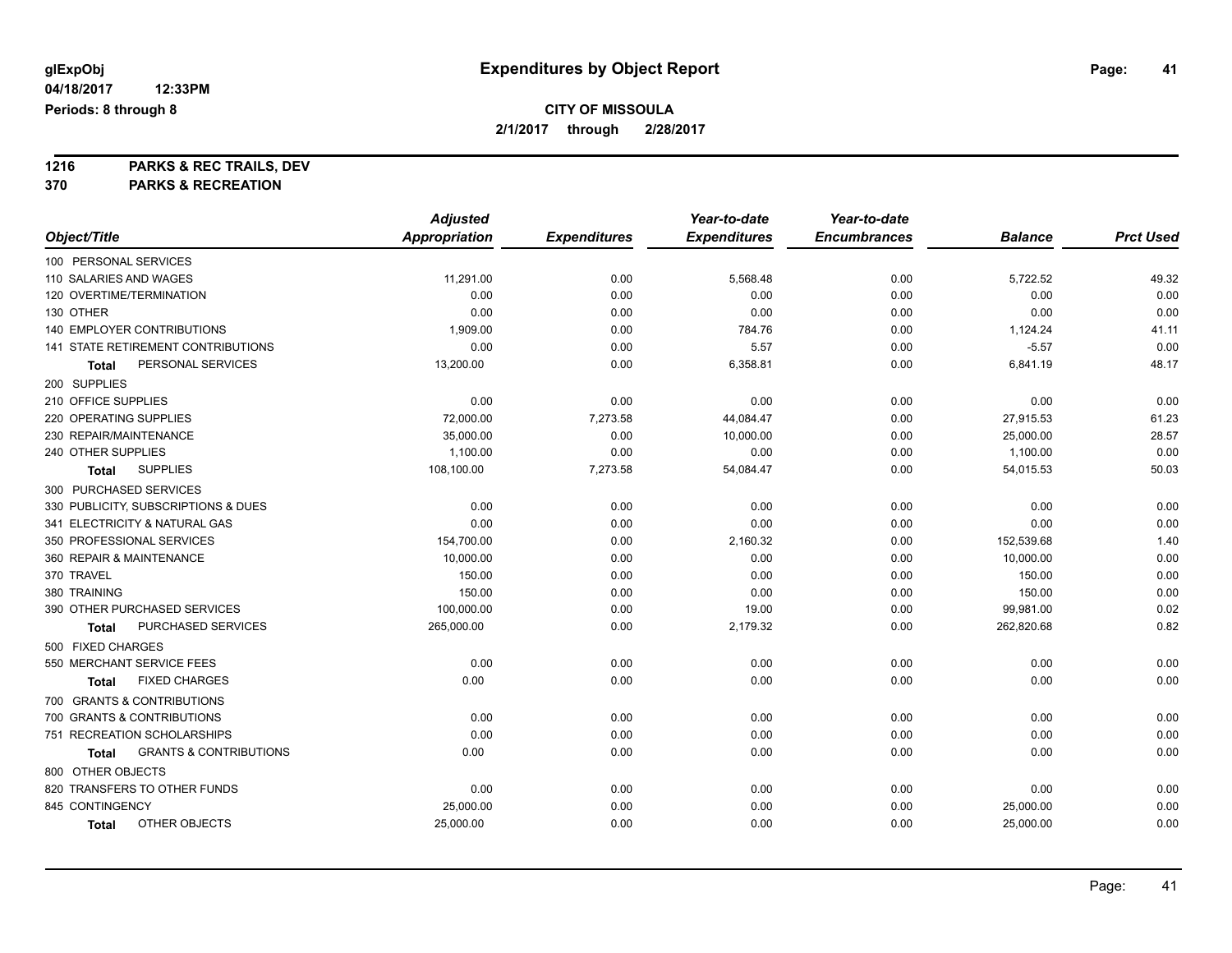**1216 PARKS & REC TRAILS, DEV 370 PARKS & RECREATION**

|                    |                           | <b>Adjusted</b> |                     | Year-to-date        | Year-to-date        |                |                  |
|--------------------|---------------------------|-----------------|---------------------|---------------------|---------------------|----------------|------------------|
| Object/Title       |                           | Appropriation   | <b>Expenditures</b> | <b>Expenditures</b> | <b>Encumbrances</b> | <b>Balance</b> | <b>Prct Used</b> |
| 900 CAPITAL OUTLAY |                           |                 |                     |                     |                     |                |                  |
| 920 BUILDINGS      |                           | 100,000.00      | 0.00                | 0.00                | 0.00                | 100.000.00     | 0.00             |
| 930 IMPROVEMENTS   |                           | 136,800.00      | 762.35              | 170,596.05          | 0.00                | $-33,796.05$   | 124.70           |
|                    | 940 MACHINERY & EQUIPMENT | 0.00            | 0.00                | 9,150.00            | 0.00                | $-9,150.00$    | 0.00             |
| <b>Total</b>       | <b>CAPITAL OUTLAY</b>     | 236.800.00      | 762.35              | 179,746.05          | 0.00                | 57,053.95      | 75.91            |
| <b>Total</b>       | PARKS & RECREATION        | 648.100.00      | 8.035.93            | 242.368.65          | 0.00                | 405.731.35     | 37.40            |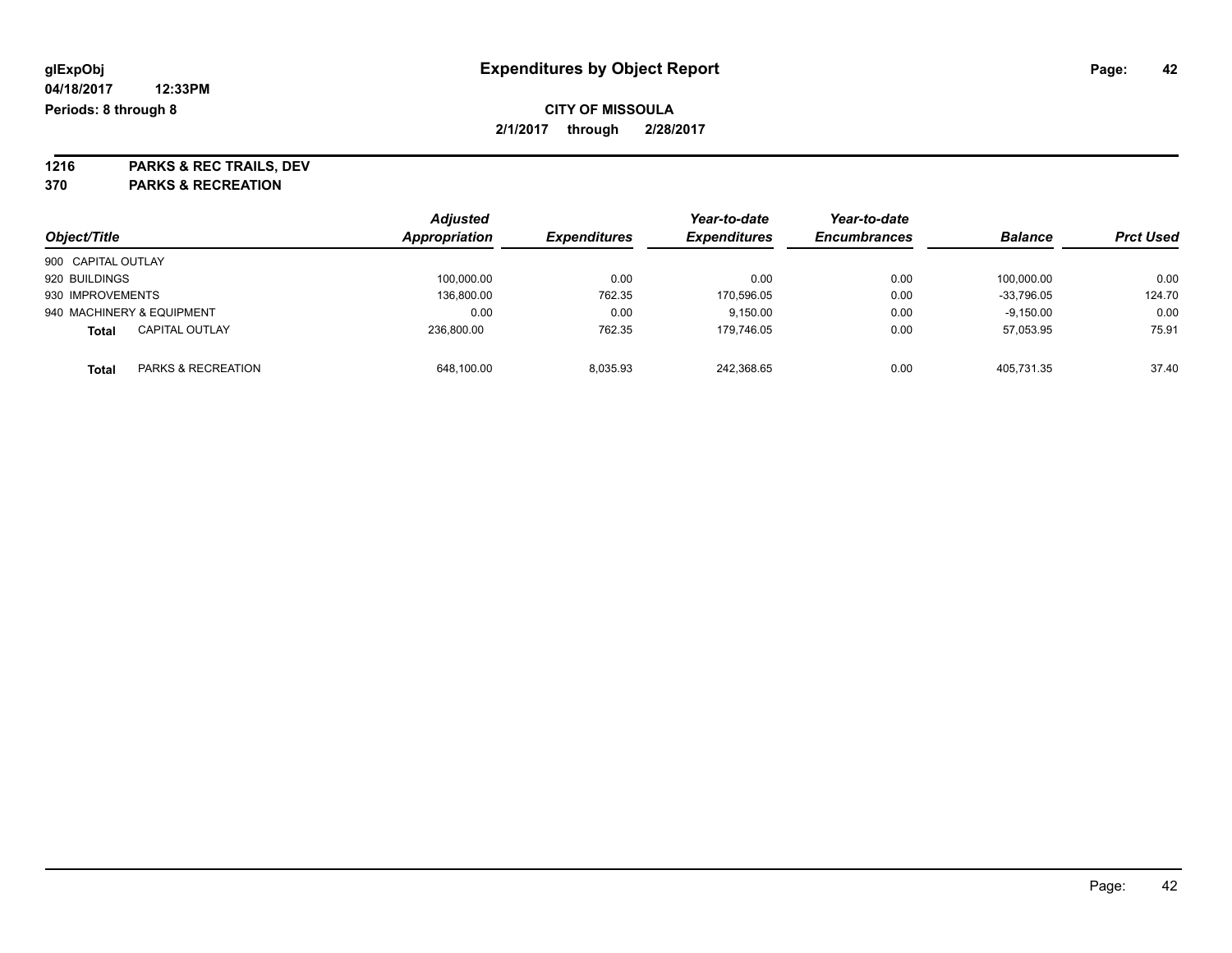## **CITY OF MISSOULA 2/1/2017 through 2/28/2017**

#### **1216 PARKS & REC TRAILS, DEV**

|                                                   | <b>Adjusted</b> |                     | Year-to-date        | Year-to-date        |                |                  |
|---------------------------------------------------|-----------------|---------------------|---------------------|---------------------|----------------|------------------|
| Object/Title                                      | Appropriation   | <b>Expenditures</b> | <b>Expenditures</b> | <b>Encumbrances</b> | <b>Balance</b> | <b>Prct Used</b> |
| 100 PERSONAL SERVICES                             |                 |                     |                     |                     |                |                  |
| 110 SALARIES AND WAGES                            | 11,291.00       | 0.00                | 5,568.48            | 0.00                | 5,722.52       | 49.32            |
| 120 OVERTIME/TERMINATION                          | 0.00            | 0.00                | 0.00                | 0.00                | 0.00           | 0.00             |
| 130 OTHER                                         | 0.00            | 0.00                | 0.00                | 0.00                | 0.00           | 0.00             |
| <b>140 EMPLOYER CONTRIBUTIONS</b>                 | 1.909.00        | 0.00                | 784.76              | 0.00                | 1,124.24       | 41.11            |
| 141 STATE RETIREMENT CONTRIBUTIONS                | 0.00            | 0.00                | 5.57                | 0.00                | $-5.57$        | 0.00             |
| PERSONAL SERVICES<br>Total                        | 13,200.00       | 0.00                | 6,358.81            | 0.00                | 6,841.19       | 48.17            |
| 200 SUPPLIES                                      |                 |                     |                     |                     |                |                  |
| 210 OFFICE SUPPLIES                               | 0.00            | 0.00                | 0.00                | 0.00                | 0.00           | 0.00             |
| 220 OPERATING SUPPLIES                            | 72,000.00       | 7,273.58            | 44,084.47           | 0.00                | 27,915.53      | 61.23            |
| 230 REPAIR/MAINTENANCE                            | 35,000.00       | 0.00                | 10,000.00           | 0.00                | 25,000.00      | 28.57            |
| 240 OTHER SUPPLIES                                | 1,100.00        | 0.00                | 0.00                | 0.00                | 1,100.00       | 0.00             |
| <b>SUPPLIES</b><br><b>Total</b>                   | 108,100.00      | 7,273.58            | 54,084.47           | 0.00                | 54,015.53      | 50.03            |
| 300 PURCHASED SERVICES                            |                 |                     |                     |                     |                |                  |
| 330 PUBLICITY, SUBSCRIPTIONS & DUES               | 0.00            | 0.00                | 0.00                | 0.00                | 0.00           | 0.00             |
| 341 ELECTRICITY & NATURAL GAS                     | 0.00            | 0.00                | 0.00                | 0.00                | 0.00           | 0.00             |
| 350 PROFESSIONAL SERVICES                         | 154,700.00      | 0.00                | 2,160.32            | 0.00                | 152,539.68     | 1.40             |
| 360 REPAIR & MAINTENANCE                          | 10,000.00       | 0.00                | 0.00                | 0.00                | 10,000.00      | 0.00             |
| 370 TRAVEL                                        | 150.00          | 0.00                | 0.00                | 0.00                | 150.00         | 0.00             |
| 380 TRAINING                                      | 150.00          | 0.00                | 0.00                | 0.00                | 150.00         | 0.00             |
| 390 OTHER PURCHASED SERVICES                      | 100,000.00      | 0.00                | 19.00               | 0.00                | 99,981.00      | 0.02             |
| <b>PURCHASED SERVICES</b><br>Total                | 265,000.00      | 0.00                | 2,179.32            | 0.00                | 262,820.68     | 0.82             |
| 500 FIXED CHARGES                                 |                 |                     |                     |                     |                |                  |
| 550 MERCHANT SERVICE FEES                         | 0.00            | 0.00                | 0.00                | 0.00                | 0.00           | 0.00             |
| <b>FIXED CHARGES</b><br><b>Total</b>              | 0.00            | 0.00                | 0.00                | 0.00                | 0.00           | 0.00             |
| 700 GRANTS & CONTRIBUTIONS                        |                 |                     |                     |                     |                |                  |
| 700 GRANTS & CONTRIBUTIONS                        | 0.00            | 0.00                | 0.00                | 0.00                | 0.00           | 0.00             |
| 751 RECREATION SCHOLARSHIPS                       | 0.00            | 0.00                | 0.00                | 0.00                | 0.00           | 0.00             |
| <b>GRANTS &amp; CONTRIBUTIONS</b><br><b>Total</b> | 0.00            | 0.00                | 0.00                | 0.00                | 0.00           | 0.00             |
| 800 OTHER OBJECTS                                 |                 |                     |                     |                     |                |                  |
| 820 TRANSFERS TO OTHER FUNDS                      | 0.00            | 0.00                | 0.00                | 0.00                | 0.00           | 0.00             |
| 845 CONTINGENCY                                   | 25,000.00       | 0.00                | 0.00                | 0.00                | 25,000.00      | 0.00             |
| OTHER OBJECTS<br><b>Total</b>                     | 25,000.00       | 0.00                | 0.00                | 0.00                | 25,000.00      | 0.00             |
| 900 CAPITAL OUTLAY                                |                 |                     |                     |                     |                |                  |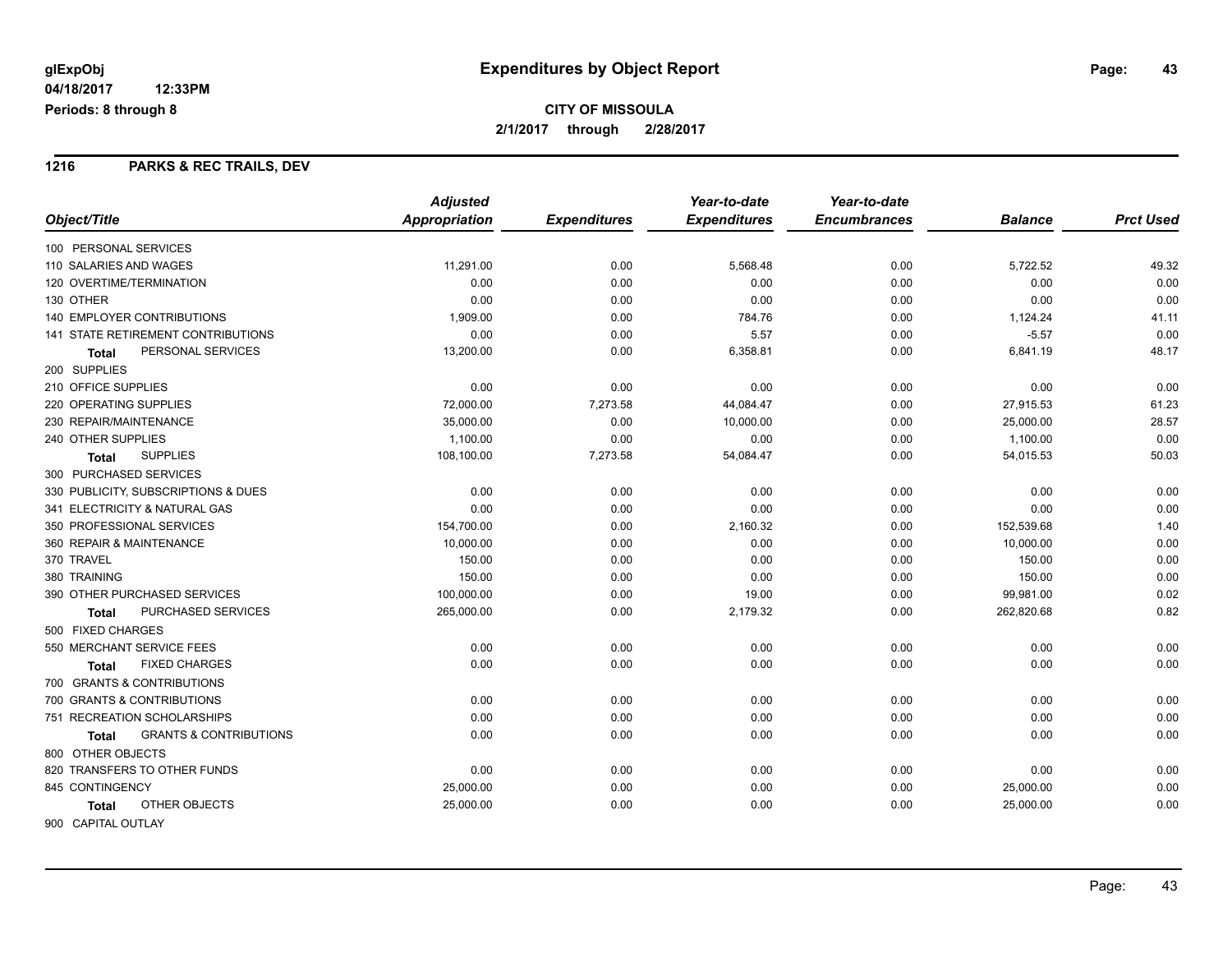**CITY OF MISSOULA 2/1/2017 through 2/28/2017**

### **1216 PARKS & REC TRAILS, DEV**

| Object/Title                            | <b>Adjusted</b><br>Appropriation | <b>Expenditures</b> | Year-to-date<br><b>Expenditures</b> | Year-to-date<br><b>Encumbrances</b> | <b>Balance</b> | <b>Prct Used</b> |
|-----------------------------------------|----------------------------------|---------------------|-------------------------------------|-------------------------------------|----------------|------------------|
| 920 BUILDINGS                           | 100.000.00                       | 0.00                | 0.00                                | 0.00                                | 100.000.00     | 0.00             |
| 930 IMPROVEMENTS                        | 136.800.00                       | 762.35              | 170.596.05                          | 0.00                                | $-33.796.05$   | 124.70           |
| 940 MACHINERY & EQUIPMENT               | 0.00                             | 0.00                | 9.150.00                            | 0.00                                | $-9.150.00$    | 0.00             |
| <b>CAPITAL OUTLAY</b><br><b>Total</b>   | 236.800.00                       | 762.35              | 179.746.05                          | 0.00                                | 57,053.95      | 75.91            |
| PARKS & REC TRAILS, DEV<br><b>Total</b> | 648,100.00                       | 8,035.93            | 242,368.65                          | 0.00                                | 405.731.35     | 37.40            |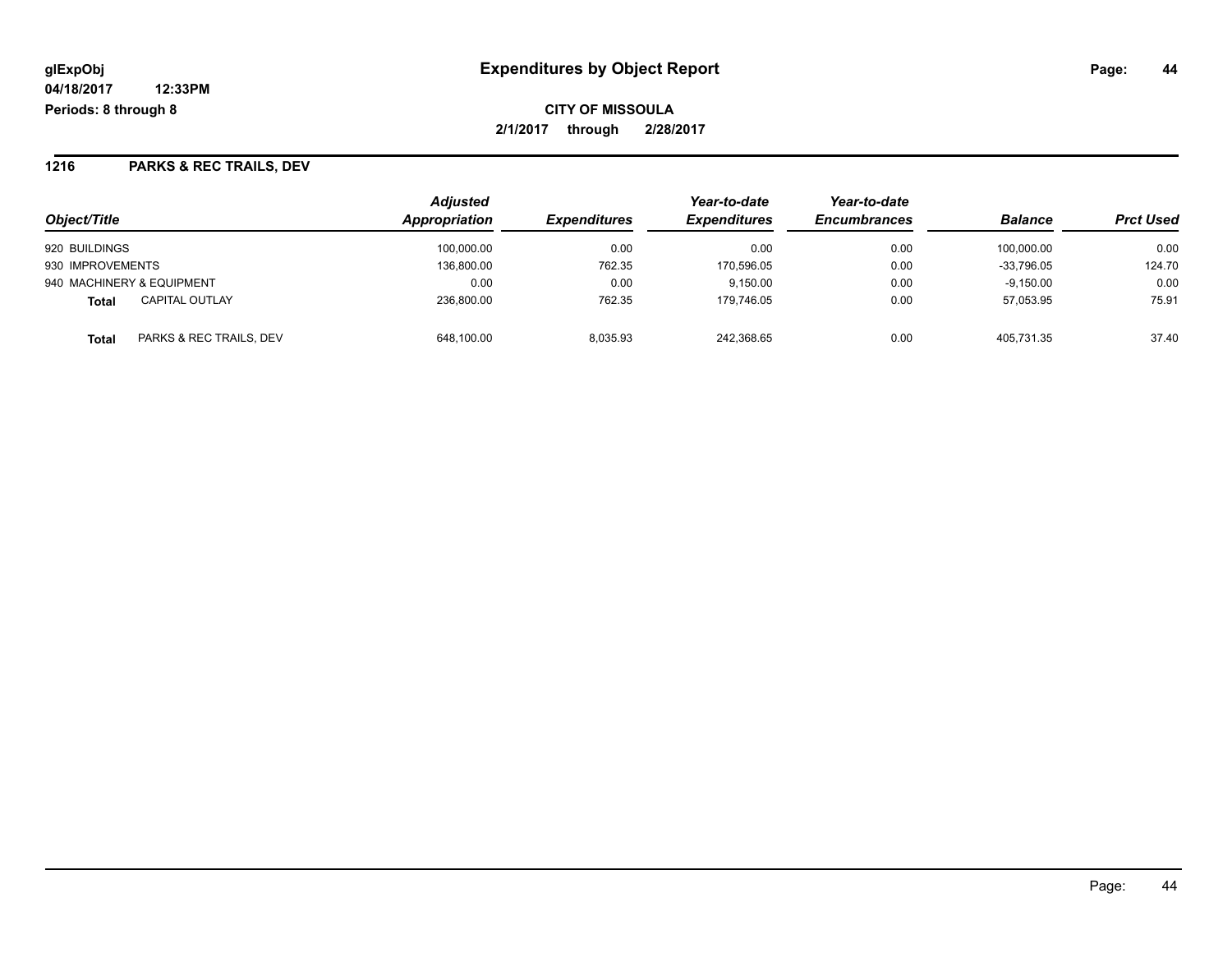# **1217 PARKS CITY LIFE GYM LEASE**

## **370 PARKS & RECREATION**

|                                           | <b>Adjusted</b>      |                     | Year-to-date        | Year-to-date        |                |                  |
|-------------------------------------------|----------------------|---------------------|---------------------|---------------------|----------------|------------------|
| Object/Title                              | <b>Appropriation</b> | <b>Expenditures</b> | <b>Expenditures</b> | <b>Encumbrances</b> | <b>Balance</b> | <b>Prct Used</b> |
| 100 PERSONAL SERVICES                     |                      |                     |                     |                     |                |                  |
| 110 SALARIES AND WAGES                    | 12,000.00            | 0.00                | 0.00                | 0.00                | 12,000.00      | 0.00             |
| 120 OVERTIME/TERMINATION                  | 0.00                 | 0.00                | 0.00                | 0.00                | 0.00           | 0.00             |
| <b>140 EMPLOYER CONTRIBUTIONS</b>         | 0.00                 | 0.00                | 0.00                | 0.00                | 0.00           | 0.00             |
| <b>141 STATE RETIREMENT CONTRIBUTIONS</b> | 0.00                 | 0.00                | 0.00                | 0.00                | 0.00           | 0.00             |
| PERSONAL SERVICES<br><b>Total</b>         | 12,000.00            | 0.00                | 0.00                | 0.00                | 12,000.00      | 0.00             |
| 200 SUPPLIES                              |                      |                     |                     |                     |                |                  |
| 210 OFFICE SUPPLIES                       | 0.00                 | 0.00                | 0.00                | 0.00                | 0.00           | 0.00             |
| 220 OPERATING SUPPLIES                    | 2.500.00             | 403.81              | 756.16              | 0.00                | 1.743.84       | 30.25            |
| 230 REPAIR/MAINTENANCE                    | 3,500.00             | 0.00                | 0.00                | 0.00                | 3,500.00       | 0.00             |
| <b>SUPPLIES</b><br><b>Total</b>           | 6,000.00             | 403.81              | 756.16              | 0.00                | 5,243.84       | 12.60            |
| 300 PURCHASED SERVICES                    |                      |                     |                     |                     |                |                  |
| 320 PRINTING & DUPLICATING                | 1,000.00             | 0.00                | 0.00                | 0.00                | 1,000.00       | 0.00             |
| 330 PUBLICITY, SUBSCRIPTIONS & DUES       | 1,000.00             | 0.00                | 0.00                | 0.00                | 1,000.00       | 0.00             |
| 390 OTHER PURCHASED SERVICES              | 0.00                 | 0.00                | 0.00                | 0.00                | 0.00           | 0.00             |
| PURCHASED SERVICES<br><b>Total</b>        | 2,000.00             | 0.00                | 0.00                | 0.00                | 2,000.00       | 0.00             |
| 500 FIXED CHARGES                         |                      |                     |                     |                     |                |                  |
| 500 FIXED CHARGES                         | 24,000.00            | 2,000.00            | 16,000.00           | 0.00                | 8,000.00       | 66.67            |
| 550 MERCHANT SERVICE FEES                 | 0.00                 | 0.00                | 0.00                | 0.00                | 0.00           | 0.00             |
| <b>FIXED CHARGES</b><br><b>Total</b>      | 24,000.00            | 2,000.00            | 16,000.00           | 0.00                | 8,000.00       | 66.67            |
| 900 CAPITAL OUTLAY                        |                      |                     |                     |                     |                |                  |
| 930 IMPROVEMENTS                          | 0.00                 | 0.00                | 4,992.00            | 0.00                | $-4,992.00$    | 0.00             |
| <b>CAPITAL OUTLAY</b><br><b>Total</b>     | 0.00                 | 0.00                | 4,992.00            | 0.00                | $-4,992.00$    | 0.00             |
|                                           |                      |                     |                     |                     |                |                  |
| PARKS & RECREATION<br><b>Total</b>        | 44,000.00            | 2,403.81            | 21,748.16           | 0.00                | 22,251.84      | 49.43            |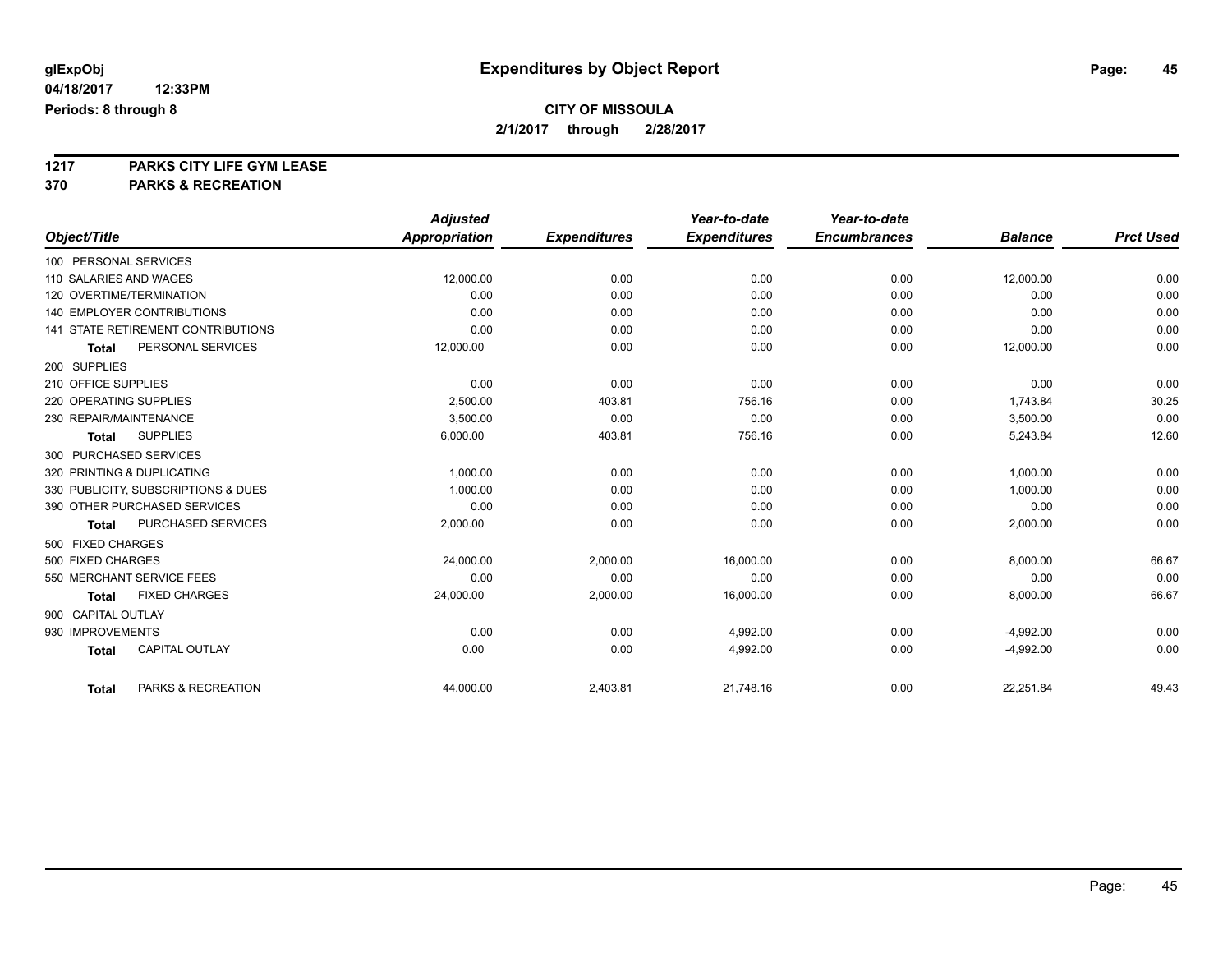## **CITY OF MISSOULA 2/1/2017 through 2/28/2017**

#### **1217 PARKS CITY LIFE GYM LEASE**

|                                           | <b>Adjusted</b>      |                     | Year-to-date        | Year-to-date        |                |                  |
|-------------------------------------------|----------------------|---------------------|---------------------|---------------------|----------------|------------------|
| Object/Title                              | <b>Appropriation</b> | <b>Expenditures</b> | <b>Expenditures</b> | <b>Encumbrances</b> | <b>Balance</b> | <b>Prct Used</b> |
| 100 PERSONAL SERVICES                     |                      |                     |                     |                     |                |                  |
| 110 SALARIES AND WAGES                    | 12,000.00            | 0.00                | 0.00                | 0.00                | 12,000.00      | 0.00             |
| 120 OVERTIME/TERMINATION                  | 0.00                 | 0.00                | 0.00                | 0.00                | 0.00           | 0.00             |
| <b>140 EMPLOYER CONTRIBUTIONS</b>         | 0.00                 | 0.00                | 0.00                | 0.00                | 0.00           | 0.00             |
| <b>141 STATE RETIREMENT CONTRIBUTIONS</b> | 0.00                 | 0.00                | 0.00                | 0.00                | 0.00           | 0.00             |
| PERSONAL SERVICES<br><b>Total</b>         | 12,000.00            | 0.00                | 0.00                | 0.00                | 12,000.00      | 0.00             |
| 200 SUPPLIES                              |                      |                     |                     |                     |                |                  |
| 210 OFFICE SUPPLIES                       | 0.00                 | 0.00                | 0.00                | 0.00                | 0.00           | 0.00             |
| 220 OPERATING SUPPLIES                    | 2,500.00             | 403.81              | 756.16              | 0.00                | 1,743.84       | 30.25            |
| 230 REPAIR/MAINTENANCE                    | 3,500.00             | 0.00                | 0.00                | 0.00                | 3,500.00       | 0.00             |
| <b>SUPPLIES</b><br><b>Total</b>           | 6,000.00             | 403.81              | 756.16              | 0.00                | 5,243.84       | 12.60            |
| 300 PURCHASED SERVICES                    |                      |                     |                     |                     |                |                  |
| 320 PRINTING & DUPLICATING                | 1,000.00             | 0.00                | 0.00                | 0.00                | 1,000.00       | 0.00             |
| 330 PUBLICITY, SUBSCRIPTIONS & DUES       | 1,000.00             | 0.00                | 0.00                | 0.00                | 1,000.00       | 0.00             |
| 390 OTHER PURCHASED SERVICES              | 0.00                 | 0.00                | 0.00                | 0.00                | 0.00           | 0.00             |
| PURCHASED SERVICES<br><b>Total</b>        | 2,000.00             | 0.00                | 0.00                | 0.00                | 2,000.00       | 0.00             |
| 500 FIXED CHARGES                         |                      |                     |                     |                     |                |                  |
| 500 FIXED CHARGES                         | 24,000.00            | 2,000.00            | 16,000.00           | 0.00                | 8,000.00       | 66.67            |
| 550 MERCHANT SERVICE FEES                 | 0.00                 | 0.00                | 0.00                | 0.00                | 0.00           | 0.00             |
| <b>FIXED CHARGES</b><br><b>Total</b>      | 24,000.00            | 2,000.00            | 16,000.00           | 0.00                | 8,000.00       | 66.67            |
| 900 CAPITAL OUTLAY                        |                      |                     |                     |                     |                |                  |
| 930 IMPROVEMENTS                          | 0.00                 | 0.00                | 4,992.00            | 0.00                | $-4,992.00$    | 0.00             |
| <b>CAPITAL OUTLAY</b><br><b>Total</b>     | 0.00                 | 0.00                | 4,992.00            | 0.00                | $-4,992.00$    | 0.00             |
| PARKS CITY LIFE GYM LEASE<br><b>Total</b> | 44,000.00            | 2,403.81            | 21,748.16           | 0.00                | 22,251.84      | 49.43            |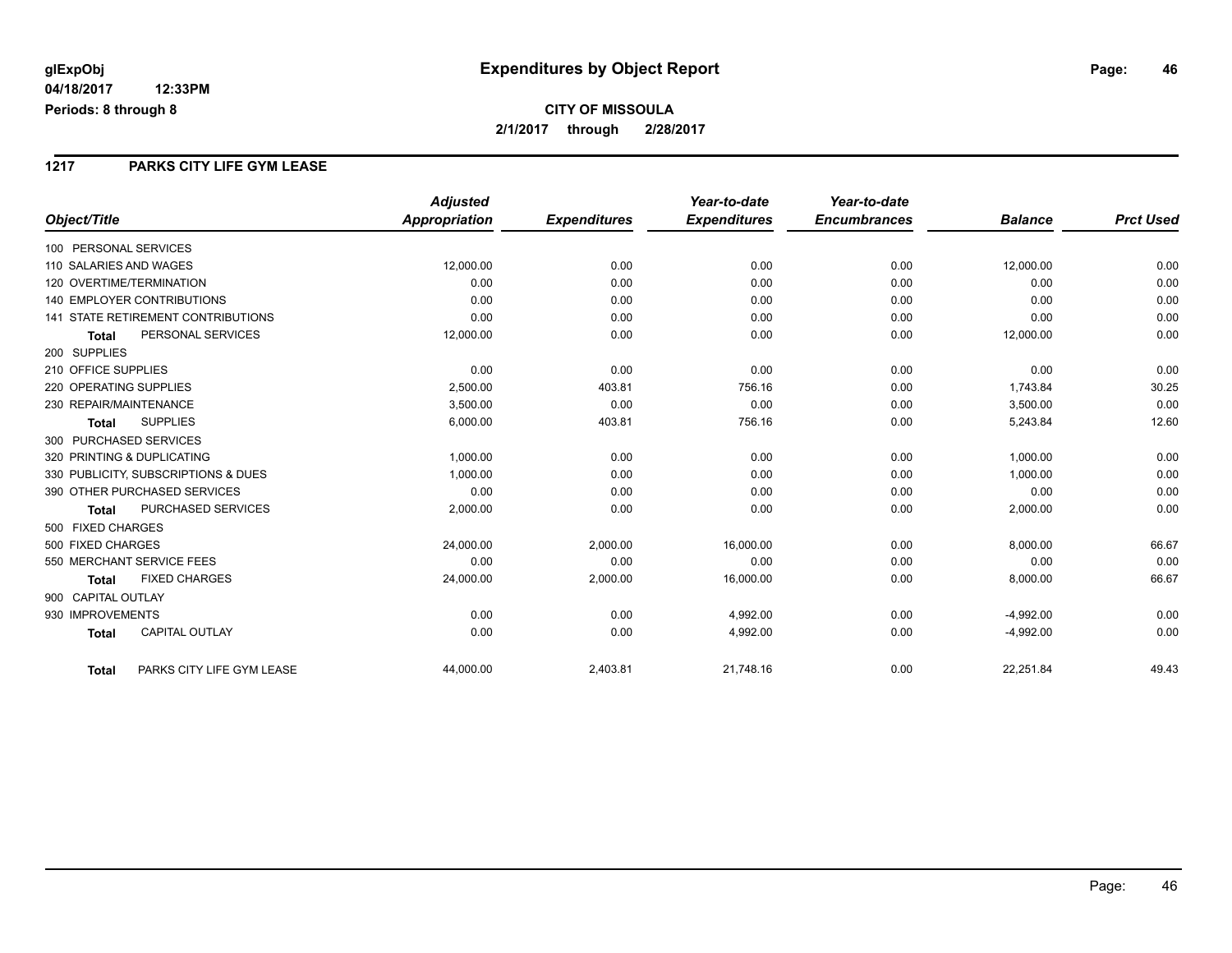**1218 ALL ABILITIES PLAYGROUND**

**370 PARKS & RECREATION**

|                                       | <b>Adjusted</b>      |                     | Year-to-date        | Year-to-date        |                |                  |
|---------------------------------------|----------------------|---------------------|---------------------|---------------------|----------------|------------------|
| Object/Title                          | <b>Appropriation</b> | <b>Expenditures</b> | <b>Expenditures</b> | <b>Encumbrances</b> | <b>Balance</b> | <b>Prct Used</b> |
| 300 PURCHASED SERVICES                |                      |                     |                     |                     |                |                  |
| 350 PROFESSIONAL SERVICES             | 0.00                 | 0.00                | 0.00                | 0.00                | 0.00           | 0.00             |
| 360 REPAIR & MAINTENANCE              | 0.00                 | 0.00                | 0.00                | 0.00                | 0.00           | 0.00             |
| <b>PURCHASED SERVICES</b><br>Total    | 0.00                 | 0.00                | 0.00                | 0.00                | 0.00           | 0.00             |
| 500 FIXED CHARGES                     |                      |                     |                     |                     |                |                  |
| 550 MERCHANT SERVICE FEES             | 0.00                 | 0.00                | 0.00                | 0.00                | 0.00           | 0.00             |
| <b>FIXED CHARGES</b><br><b>Total</b>  | 0.00                 | 0.00                | 0.00                | 0.00                | 0.00           | 0.00             |
| 900 CAPITAL OUTLAY                    |                      |                     |                     |                     |                |                  |
| 930 IMPROVEMENTS                      | 0.00                 | 0.00                | 0.00                | 0.00                | 0.00           | 0.00             |
| <b>CAPITAL OUTLAY</b><br><b>Total</b> | 0.00                 | 0.00                | 0.00                | 0.00                | 0.00           | 0.00             |
|                                       |                      |                     |                     |                     |                |                  |
| PARKS & RECREATION<br><b>Total</b>    | 0.00                 | 0.00                | 0.00                | 0.00                | 0.00           | 0.00             |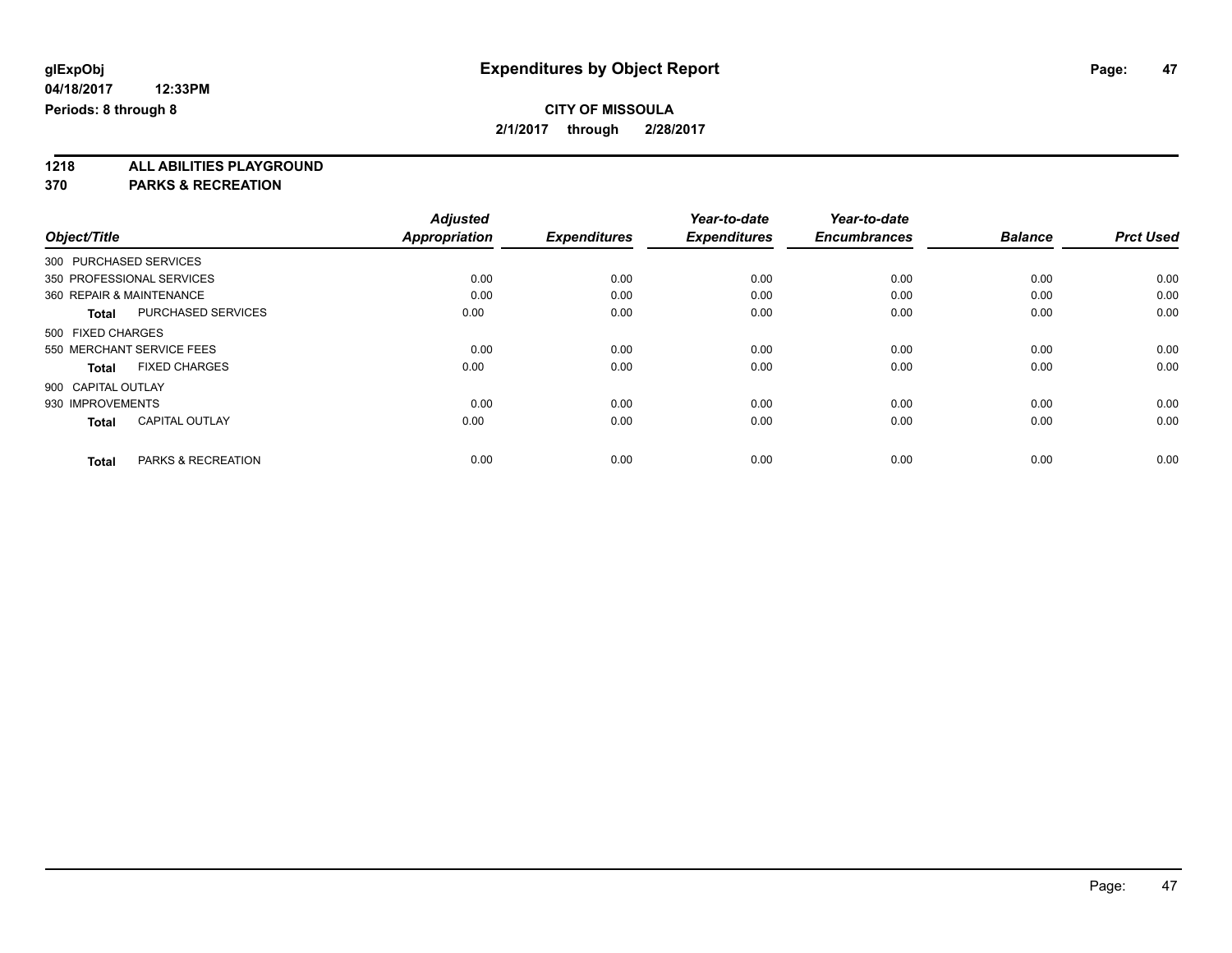## **CITY OF MISSOULA 2/1/2017 through 2/28/2017**

#### **1218 ALL ABILITIES PLAYGROUND**

|                           |                          | <b>Adjusted</b> |                     | Year-to-date        | Year-to-date        |                |                  |
|---------------------------|--------------------------|-----------------|---------------------|---------------------|---------------------|----------------|------------------|
| Object/Title              |                          | Appropriation   | <b>Expenditures</b> | <b>Expenditures</b> | <b>Encumbrances</b> | <b>Balance</b> | <b>Prct Used</b> |
| 300 PURCHASED SERVICES    |                          |                 |                     |                     |                     |                |                  |
| 350 PROFESSIONAL SERVICES |                          | 0.00            | 0.00                | 0.00                | 0.00                | 0.00           | 0.00             |
| 360 REPAIR & MAINTENANCE  |                          | 0.00            | 0.00                | 0.00                | 0.00                | 0.00           | 0.00             |
| <b>Total</b>              | PURCHASED SERVICES       | 0.00            | 0.00                | 0.00                | 0.00                | 0.00           | 0.00             |
| 500 FIXED CHARGES         |                          |                 |                     |                     |                     |                |                  |
| 550 MERCHANT SERVICE FEES |                          | 0.00            | 0.00                | 0.00                | 0.00                | 0.00           | 0.00             |
| Total                     | <b>FIXED CHARGES</b>     | 0.00            | 0.00                | 0.00                | 0.00                | 0.00           | 0.00             |
| 900 CAPITAL OUTLAY        |                          |                 |                     |                     |                     |                |                  |
| 930 IMPROVEMENTS          |                          | 0.00            | 0.00                | 0.00                | 0.00                | 0.00           | 0.00             |
| <b>Total</b>              | <b>CAPITAL OUTLAY</b>    | 0.00            | 0.00                | 0.00                | 0.00                | 0.00           | 0.00             |
| <b>Total</b>              | ALL ABILITIES PLAYGROUND | 0.00            | 0.00                | 0.00                | 0.00                | 0.00           | 0.00             |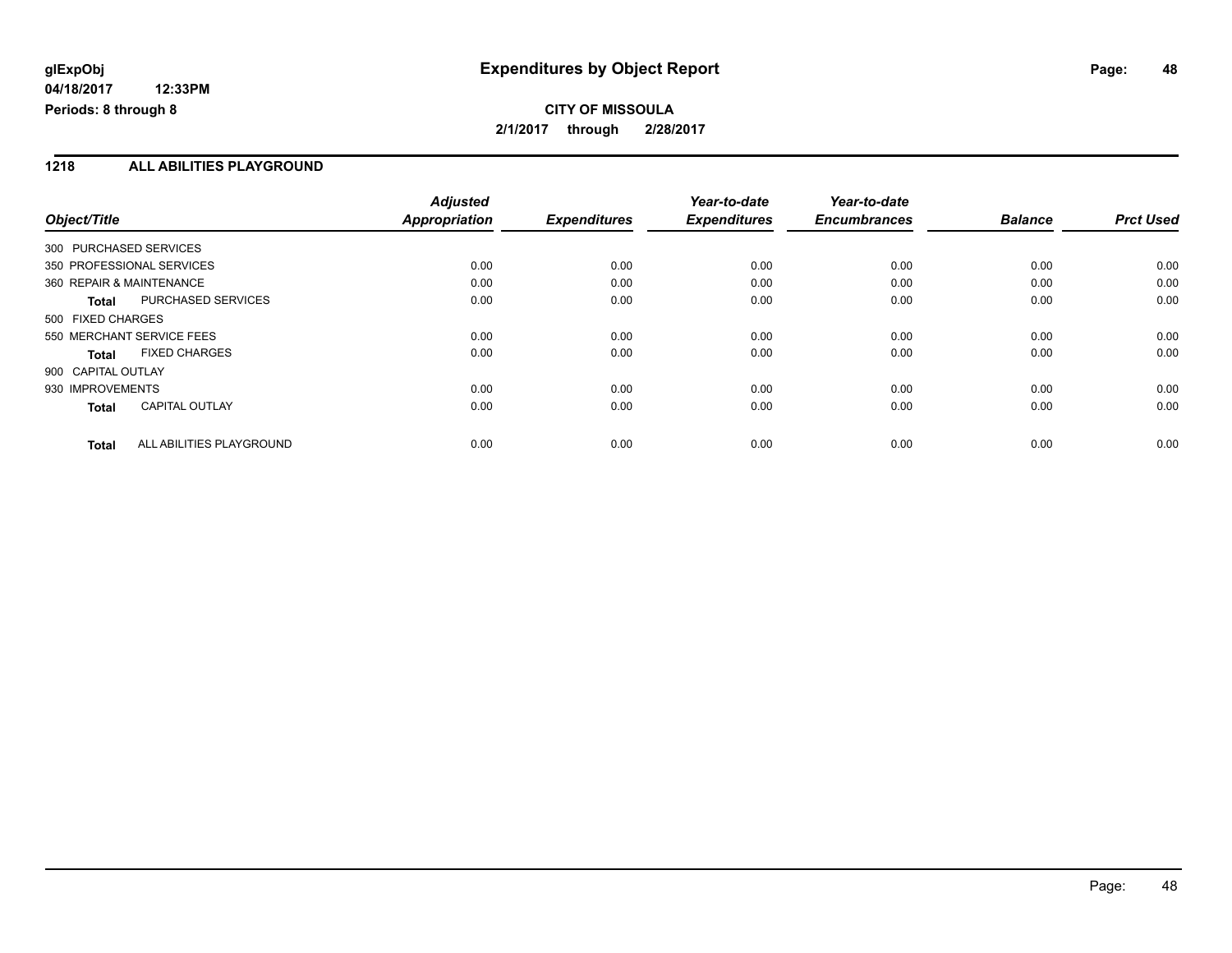# **1219 FT MISSOULA REGIONAL PARK**

## **370 PARKS & RECREATION**

|                                     | <b>Adjusted</b>      |                     | Year-to-date        | Year-to-date        |                |                  |
|-------------------------------------|----------------------|---------------------|---------------------|---------------------|----------------|------------------|
| Object/Title                        | <b>Appropriation</b> | <b>Expenditures</b> | <b>Expenditures</b> | <b>Encumbrances</b> | <b>Balance</b> | <b>Prct Used</b> |
| 100 PERSONAL SERVICES               |                      |                     |                     |                     |                |                  |
| 110 SALARIES AND WAGES              | 156,904.00           | 11,548.32           | 60,942.83           | 0.00                | 95,961.17      | 38.84            |
| 120 OVERTIME/TERMINATION            | 0.00                 | 0.00                | 0.00                | 0.00                | 0.00           | 0.00             |
| 140 EMPLOYER CONTRIBUTIONS          | 60,926.00            | 5,592.87            | 20,167.09           | 0.00                | 40,758.91      | 33.10            |
| 141 STATE RETIREMENT CONTRIBUTIONS  | 0.00                 | 4.62                | 54.01               | 0.00                | $-54.01$       | 0.00             |
| PERSONAL SERVICES<br>Total          | 217,830.00           | 17,145.81           | 81,163.93           | 0.00                | 136,666.07     | 37.26            |
| 200 SUPPLIES                        |                      |                     |                     |                     |                |                  |
| 220 OPERATING SUPPLIES              | 67,250.00            | $-59.34$            | 1,816.87            | 0.00                | 65,433.13      | 2.70             |
| 230 REPAIR/MAINTENANCE              | 11,373.00            | 0.00                | 0.00                | 0.00                | 11,373.00      | 0.00             |
| 231 GASOLINE                        | 1,012.00             | 0.00                | 0.00                | 0.00                | 1,012.00       | 0.00             |
| 240 OTHER SUPPLIES                  | 0.00                 | 0.00                | 0.00                | 0.00                | 0.00           | 0.00             |
| 250 SUPPLIES FOR RESALE             | 0.00                 | 0.00                | 0.00                | 0.00                | 0.00           | 0.00             |
| <b>SUPPLIES</b><br><b>Total</b>     | 79,635.00            | $-59.34$            | 1,816.87            | 0.00                | 77,818.13      | 2.28             |
| 300 PURCHASED SERVICES              |                      |                     |                     |                     |                |                  |
| 310 COMMUNICATIONS                  | 2,000.00             | 0.00                | 0.00                | 0.00                | 2,000.00       | 0.00             |
| 320 PRINTING & DUPLICATING          | 2,000.00             | 0.00                | 0.00                | 0.00                | 2,000.00       | 0.00             |
| 330 PUBLICITY, SUBSCRIPTIONS & DUES | 5,000.00             | 0.00                | 0.00                | 0.00                | 5,000.00       | 0.00             |
| 340 SEWER                           | 500.00               | 0.00                | 0.00                | 0.00                | 500.00         | 0.00             |
| 341 ELECTRICITY & NATURAL GAS       | 26,431.00            | 0.00                | 0.00                | 0.00                | 26,431.00      | 0.00             |
| 342 STORM WATER                     | 0.00                 | 0.00                | 0.00                | 0.00                | 0.00           | 0.00             |
| 343 WATER CHARGES                   | 1,350.00             | 0.00                | 0.00                | 0.00                | 1,350.00       | 0.00             |
| 344 TELEPHONE SERVICE               | 1,400.00             | 106.86              | 361.06              | 0.00                | 1,038.94       | 25.79            |
| 345 GARBAGE                         | 0.00                 | 0.00                | 0.00                | 0.00                | 0.00           | 0.00             |
| 350 PROFESSIONAL SERVICES           | 20,558.00            | 0.00                | 0.00                | 0.00                | 20,558.00      | 0.00             |
| 360 REPAIR & MAINTENANCE            | 0.00                 | 0.00                | 0.00                | 0.00                | 0.00           | 0.00             |
| 370 TRAVEL                          | 1,000.00             | 0.00                | 0.00                | 0.00                | 1,000.00       | 0.00             |
| 380 TRAINING                        | 1,500.00             | 0.00                | 0.00                | 0.00                | 1,500.00       | 0.00             |
| PURCHASED SERVICES<br><b>Total</b>  | 61,739.00            | 106.86              | 361.06              | 0.00                | 61,377.94      | 0.58             |
| 500 FIXED CHARGES                   |                      |                     |                     |                     |                |                  |
| 550 MERCHANT SERVICE FEES           | 0.00                 | 0.00                | 0.00                | 0.00                | 0.00           | 0.00             |
| <b>FIXED CHARGES</b><br>Total       | 0.00                 | 0.00                | 0.00                | 0.00                | 0.00           | 0.00             |
| 900 CAPITAL OUTLAY                  |                      |                     |                     |                     |                |                  |
| 930 IMPROVEMENTS                    | 0.00                 | 35,079.06           | 285,783.74          | 0.00                | $-285,783.74$  | 0.00             |
|                                     |                      |                     |                     |                     |                |                  |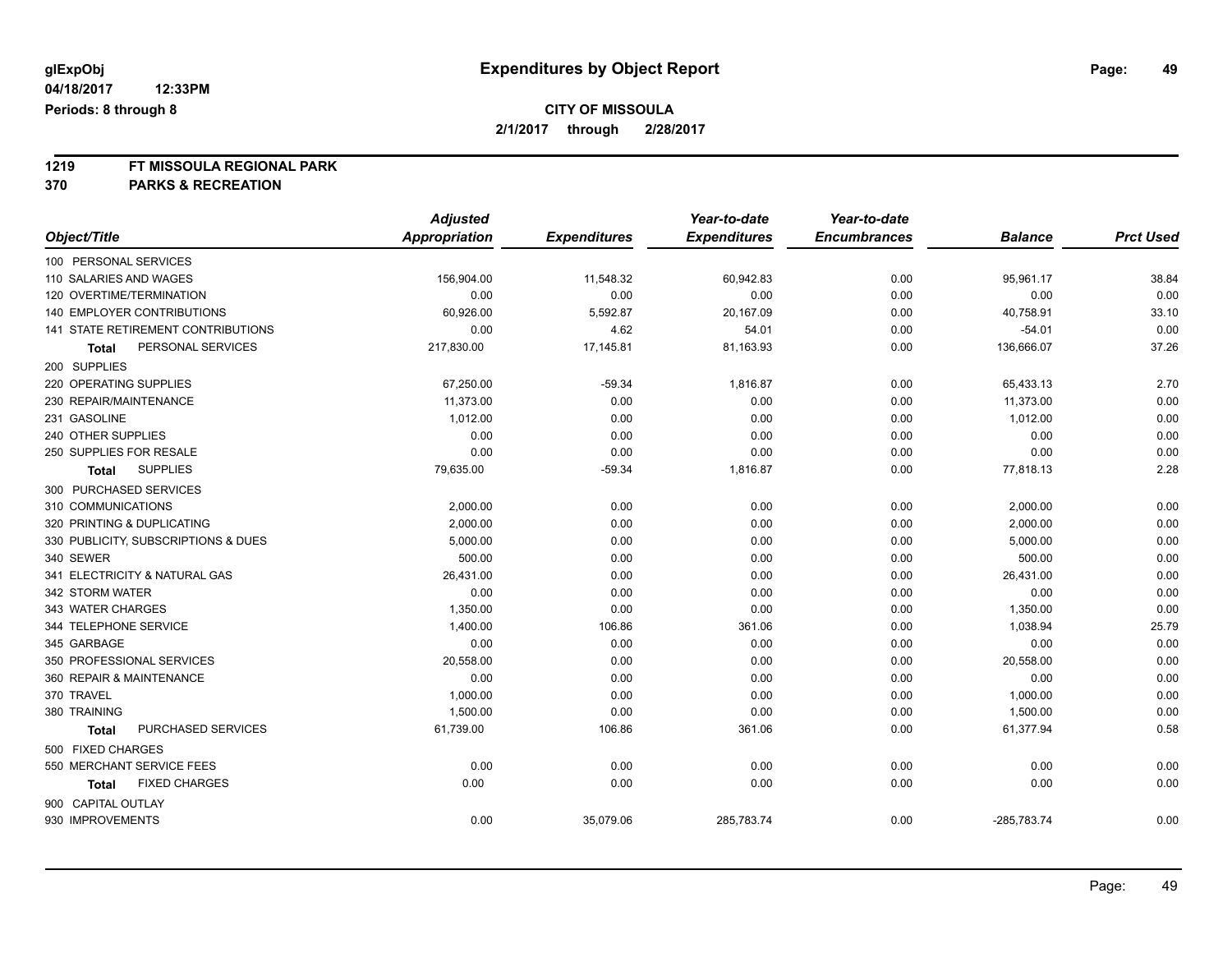# **1219 FT MISSOULA REGIONAL PARK**

**370 PARKS & RECREATION**

| Object/Title |                           | <b>Adjusted</b><br>Appropriation | <i><b>Expenditures</b></i> | Year-to-date<br><b>Expenditures</b> | Year-to-date<br><b>Encumbrances</b> | <b>Balance</b> | <b>Prct Used</b> |
|--------------|---------------------------|----------------------------------|----------------------------|-------------------------------------|-------------------------------------|----------------|------------------|
|              | 940 MACHINERY & EQUIPMENT | 0.00                             | 0.00                       | 145.685.00                          | 0.00                                | $-145.685.00$  | 0.00             |
| Total        | <b>CAPITAL OUTLAY</b>     | 0.00                             | 35,079.06                  | 431.468.74                          | 0.00                                | -431.468.74    | 0.00             |
| <b>Total</b> | PARKS & RECREATION        | 359,204.00                       | 52,272.39                  | 514,810.60                          | 0.00                                | $-155.606.60$  | 143.32           |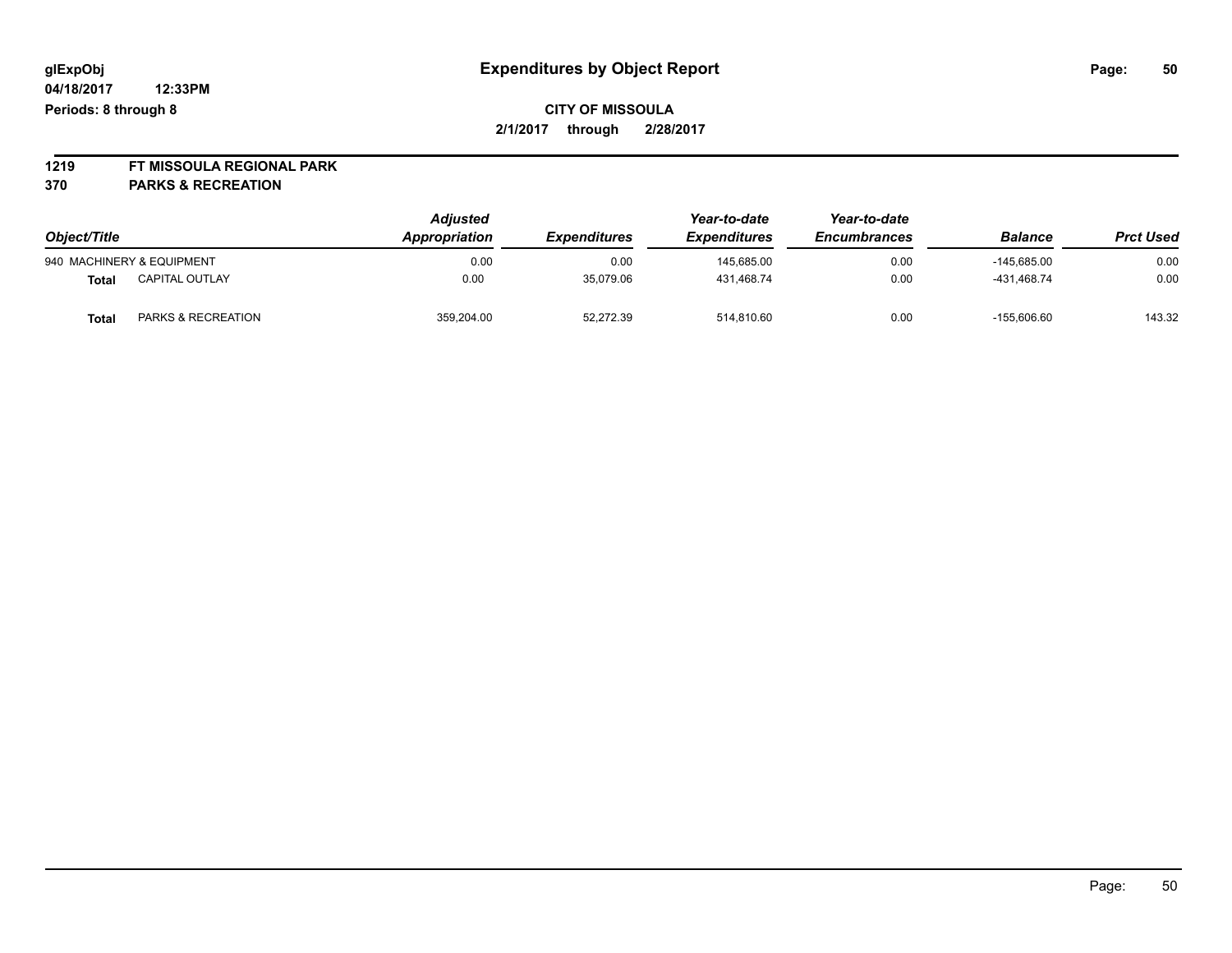## **CITY OF MISSOULA 2/1/2017 through 2/28/2017**

#### **1219 FT MISSOULA REGIONAL PARK**

|                                           | <b>Adjusted</b>      |                     | Year-to-date        | Year-to-date        |                |                  |
|-------------------------------------------|----------------------|---------------------|---------------------|---------------------|----------------|------------------|
| Object/Title                              | <b>Appropriation</b> | <b>Expenditures</b> | <b>Expenditures</b> | <b>Encumbrances</b> | <b>Balance</b> | <b>Prct Used</b> |
| 100 PERSONAL SERVICES                     |                      |                     |                     |                     |                |                  |
| 110 SALARIES AND WAGES                    | 156,904.00           | 11,548.32           | 60,942.83           | 0.00                | 95,961.17      | 38.84            |
| 120 OVERTIME/TERMINATION                  | 0.00                 | 0.00                | 0.00                | 0.00                | 0.00           | 0.00             |
| <b>140 EMPLOYER CONTRIBUTIONS</b>         | 60,926.00            | 5,592.87            | 20,167.09           | 0.00                | 40,758.91      | 33.10            |
| <b>141 STATE RETIREMENT CONTRIBUTIONS</b> | 0.00                 | 4.62                | 54.01               | 0.00                | $-54.01$       | 0.00             |
| PERSONAL SERVICES<br>Total                | 217,830.00           | 17,145.81           | 81,163.93           | 0.00                | 136,666.07     | 37.26            |
| 200 SUPPLIES                              |                      |                     |                     |                     |                |                  |
| 220 OPERATING SUPPLIES                    | 67,250.00            | $-59.34$            | 1,816.87            | 0.00                | 65,433.13      | 2.70             |
| 230 REPAIR/MAINTENANCE                    | 11,373.00            | 0.00                | 0.00                | 0.00                | 11,373.00      | 0.00             |
| 231 GASOLINE                              | 1,012.00             | 0.00                | 0.00                | 0.00                | 1,012.00       | 0.00             |
| 240 OTHER SUPPLIES                        | 0.00                 | 0.00                | 0.00                | 0.00                | 0.00           | 0.00             |
| 250 SUPPLIES FOR RESALE                   | 0.00                 | 0.00                | 0.00                | 0.00                | 0.00           | 0.00             |
| <b>SUPPLIES</b><br><b>Total</b>           | 79,635.00            | $-59.34$            | 1,816.87            | 0.00                | 77,818.13      | 2.28             |
| 300 PURCHASED SERVICES                    |                      |                     |                     |                     |                |                  |
| 310 COMMUNICATIONS                        | 2,000.00             | 0.00                | 0.00                | 0.00                | 2,000.00       | 0.00             |
| 320 PRINTING & DUPLICATING                | 2,000.00             | 0.00                | 0.00                | 0.00                | 2,000.00       | 0.00             |
| 330 PUBLICITY, SUBSCRIPTIONS & DUES       | 5,000.00             | 0.00                | 0.00                | 0.00                | 5,000.00       | 0.00             |
| 340 SEWER                                 | 500.00               | 0.00                | 0.00                | 0.00                | 500.00         | 0.00             |
| 341 ELECTRICITY & NATURAL GAS             | 26,431.00            | 0.00                | 0.00                | 0.00                | 26,431.00      | 0.00             |
| 342 STORM WATER                           | 0.00                 | 0.00                | 0.00                | 0.00                | 0.00           | 0.00             |
| 343 WATER CHARGES                         | 1,350.00             | 0.00                | 0.00                | 0.00                | 1,350.00       | 0.00             |
| 344 TELEPHONE SERVICE                     | 1,400.00             | 106.86              | 361.06              | 0.00                | 1,038.94       | 25.79            |
| 345 GARBAGE                               | 0.00                 | 0.00                | 0.00                | 0.00                | 0.00           | 0.00             |
| 350 PROFESSIONAL SERVICES                 | 20,558.00            | 0.00                | 0.00                | 0.00                | 20,558.00      | 0.00             |
| 360 REPAIR & MAINTENANCE                  | 0.00                 | 0.00                | 0.00                | 0.00                | 0.00           | 0.00             |
| 370 TRAVEL                                | 1,000.00             | 0.00                | 0.00                | 0.00                | 1,000.00       | 0.00             |
| 380 TRAINING                              | 1,500.00             | 0.00                | 0.00                | 0.00                | 1,500.00       | 0.00             |
| PURCHASED SERVICES<br><b>Total</b>        | 61,739.00            | 106.86              | 361.06              | 0.00                | 61,377.94      | 0.58             |
| 500 FIXED CHARGES                         |                      |                     |                     |                     |                |                  |
| 550 MERCHANT SERVICE FEES                 | 0.00                 | 0.00                | 0.00                | 0.00                | 0.00           | 0.00             |
| <b>FIXED CHARGES</b><br>Total             | 0.00                 | 0.00                | 0.00                | 0.00                | 0.00           | 0.00             |
| 900 CAPITAL OUTLAY                        |                      |                     |                     |                     |                |                  |
| 930 IMPROVEMENTS                          | 0.00                 | 35,079.06           | 285,783.74          | 0.00                | $-285,783.74$  | 0.00             |
| 940 MACHINERY & EQUIPMENT                 | 0.00                 | 0.00                | 145,685.00          | 0.00                | $-145,685.00$  | 0.00             |

Page: 51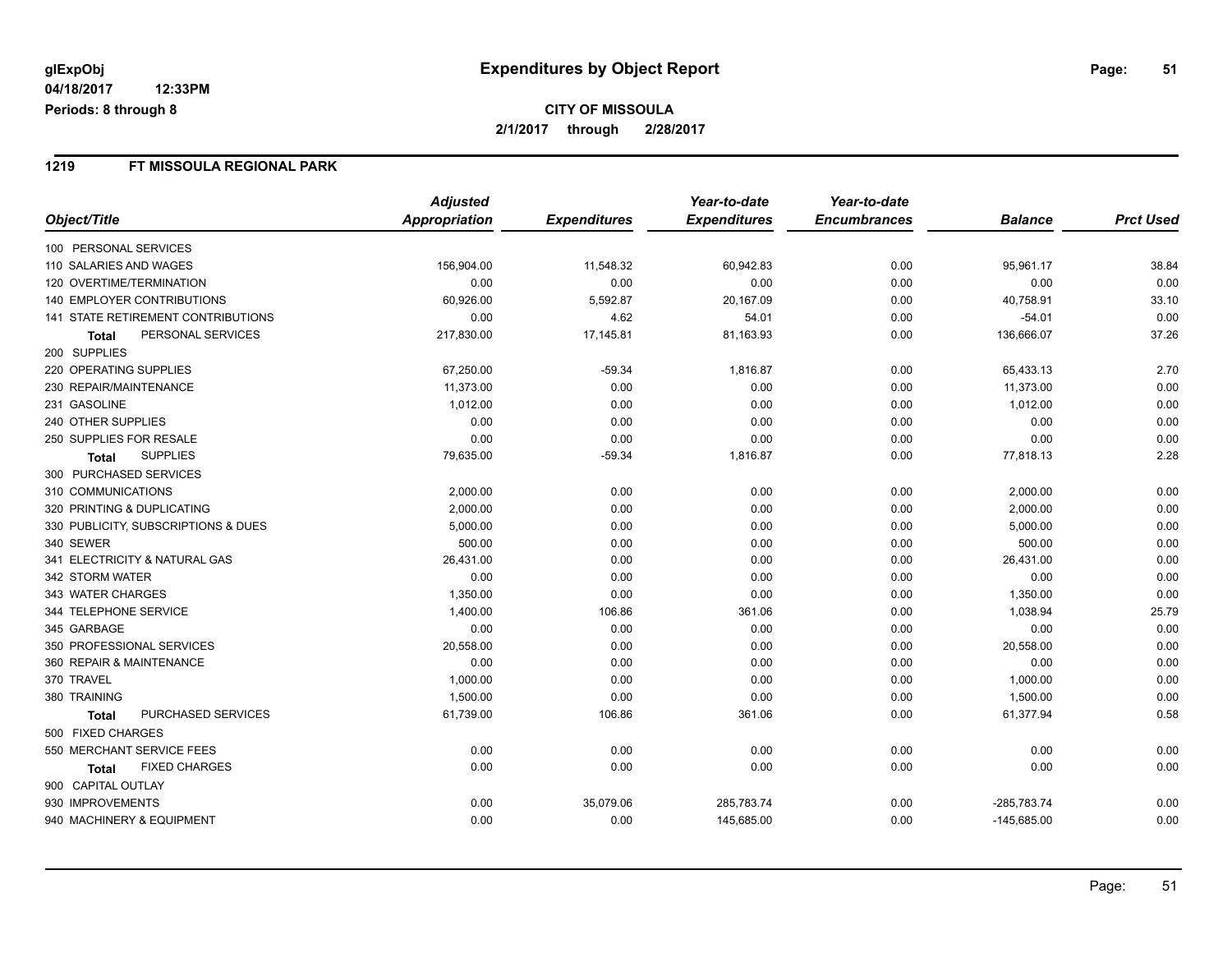## **glExpObj Expenditures by Object Report Page: 52**

**04/18/2017 12:33PM Periods: 8 through 8**

**CITY OF MISSOULA 2/1/2017 through 2/28/2017**

#### **1219 FT MISSOULA REGIONAL PARK**

| Object/Title      |                           | <b>Adjusted</b><br><b>Appropriation</b> | <i><b>Expenditures</b></i> | Year-to-date<br><b>Expenditures</b> | Year-to-date<br><b>Encumbrances</b> | <b>Balance</b> | <b>Prct Used</b> |
|-------------------|---------------------------|-----------------------------------------|----------------------------|-------------------------------------|-------------------------------------|----------------|------------------|
| Tota <sub>l</sub> | <b>CAPITAL OUTLAY</b>     | 0.00                                    | 35,079.06                  | 431.468.74                          | 0.00                                | -431.468.74    | 0.00             |
| Tota.             | FT MISSOULA REGIONAL PARK | 359,204.00                              | 52,272.39                  | 514,810.60                          | 0.00                                | $-155,606.60$  | 143.32           |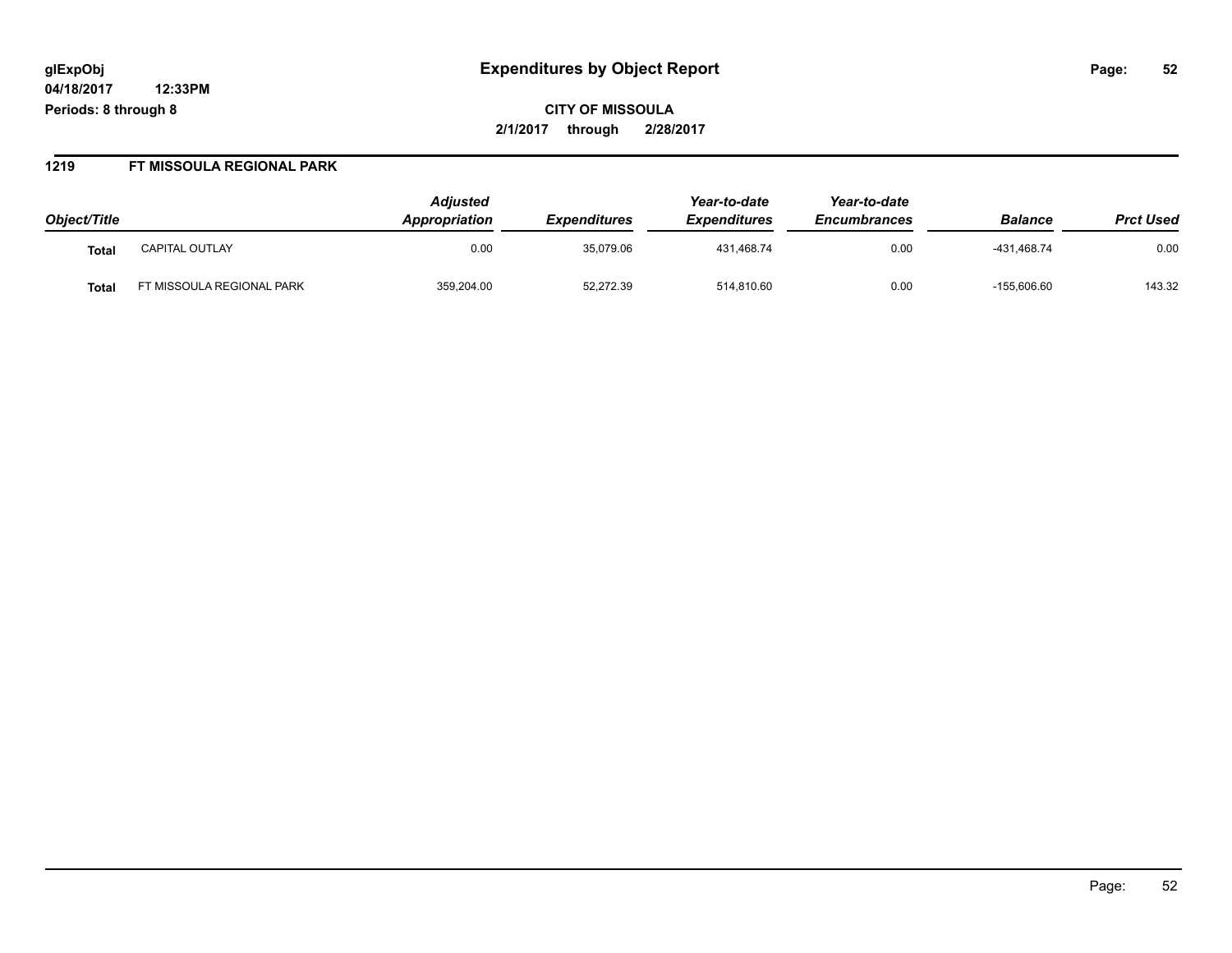### **CITY OF MISSOULA 2/1/2017 through 2/28/2017**

# **1241 CREMAIN WALL & CEMETERY DONATIONS FUND**

**340 CEMETERY**

| Object/Title                          | <b>Adjusted</b><br><b>Appropriation</b> | <b>Expenditures</b> | Year-to-date<br><b>Expenditures</b> | Year-to-date<br><b>Encumbrances</b> | <b>Balance</b> | <b>Prct Used</b> |
|---------------------------------------|-----------------------------------------|---------------------|-------------------------------------|-------------------------------------|----------------|------------------|
| 500 FIXED CHARGES                     |                                         |                     |                                     |                                     |                |                  |
| 550 MERCHANT SERVICE FEES             | 0.00                                    | 0.00                | 0.00                                | 0.00                                | 0.00           | 0.00             |
| <b>FIXED CHARGES</b><br><b>Total</b>  | 0.00                                    | 0.00                | 0.00                                | 0.00                                | 0.00           | 0.00             |
| 900 CAPITAL OUTLAY                    |                                         |                     |                                     |                                     |                |                  |
| 930 IMPROVEMENTS                      | 2.500.00                                | 283.00              | 1.161.00                            | 0.00                                | 1,339.00       | 46.44            |
| <b>CAPITAL OUTLAY</b><br><b>Total</b> | 2.500.00                                | 283.00              | 1.161.00                            | 0.00                                | 1,339.00       | 46.44            |
| <b>CEMETERY</b><br><b>Total</b>       | 2.500.00                                | 283.00              | 1.161.00                            | 0.00                                | 1,339.00       | 46.44            |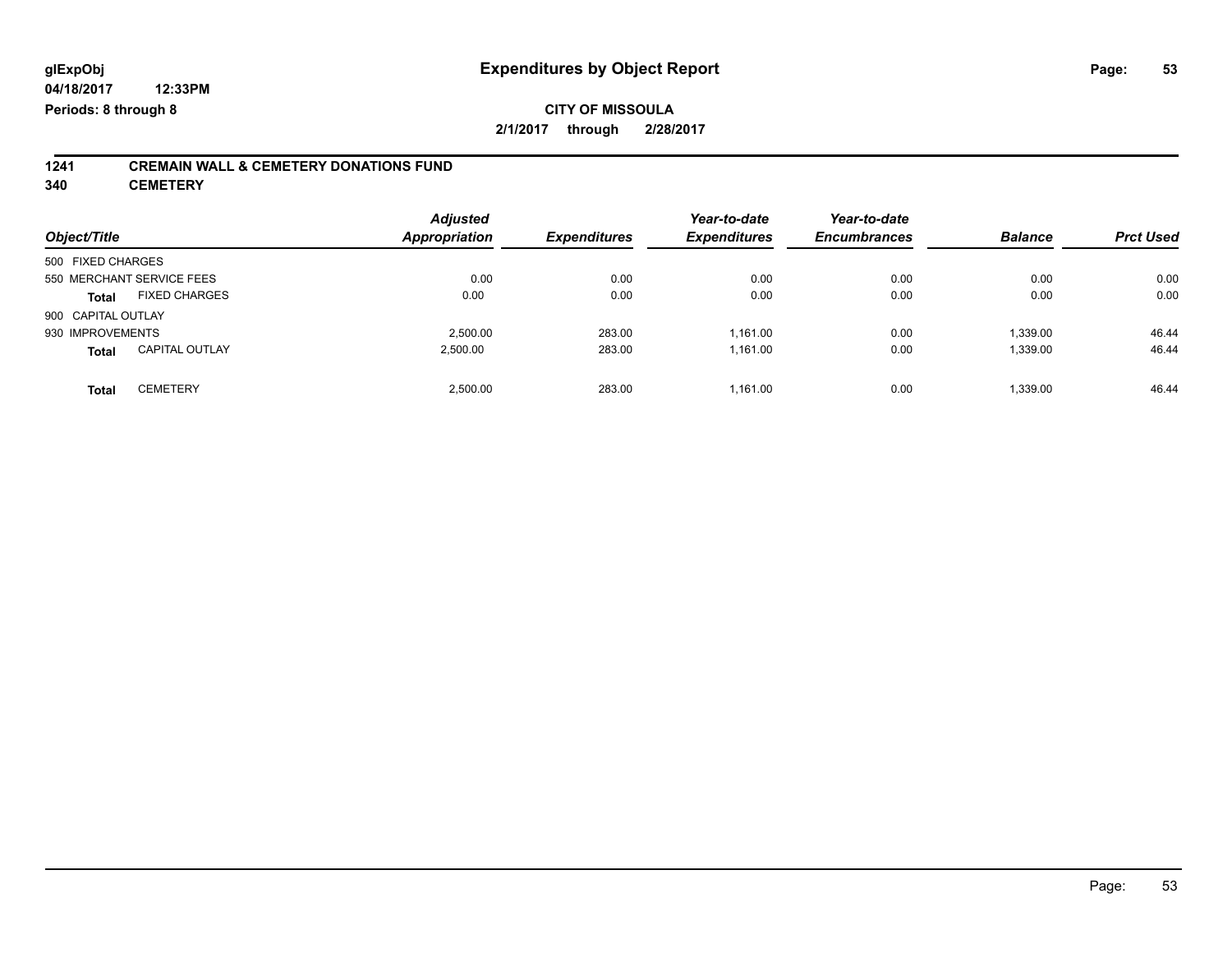## **glExpObj Expenditures by Object Report Page: 54**

**04/18/2017 12:33PM Periods: 8 through 8**

**CITY OF MISSOULA 2/1/2017 through 2/28/2017**

#### **1241 CREMAIN WALL & CEMETERY DONATIONS FUND**

| Object/Title       |                                             | <b>Adjusted</b><br><b>Appropriation</b> | <b>Expenditures</b> | Year-to-date<br><b>Expenditures</b> | Year-to-date<br><b>Encumbrances</b> | <b>Balance</b> | <b>Prct Used</b> |
|--------------------|---------------------------------------------|-----------------------------------------|---------------------|-------------------------------------|-------------------------------------|----------------|------------------|
| 500 FIXED CHARGES  |                                             |                                         |                     |                                     |                                     |                |                  |
|                    | 550 MERCHANT SERVICE FEES                   | 0.00                                    | 0.00                | 0.00                                | 0.00                                | 0.00           | 0.00             |
| <b>Total</b>       | <b>FIXED CHARGES</b>                        | 0.00                                    | 0.00                | 0.00                                | 0.00                                | 0.00           | 0.00             |
| 900 CAPITAL OUTLAY |                                             |                                         |                     |                                     |                                     |                |                  |
| 930 IMPROVEMENTS   |                                             | 2.500.00                                | 283.00              | 1.161.00                            | 0.00                                | 1,339.00       | 46.44            |
| <b>Total</b>       | <b>CAPITAL OUTLAY</b>                       | 2.500.00                                | 283.00              | 1.161.00                            | 0.00                                | 1.339.00       | 46.44            |
| <b>Total</b>       | <b>CREMAIN WALL &amp; CEMETERY DONATION</b> | 2,500.00                                | 283.00              | 1.161.00                            | 0.00                                | 1,339.00       | 46.44            |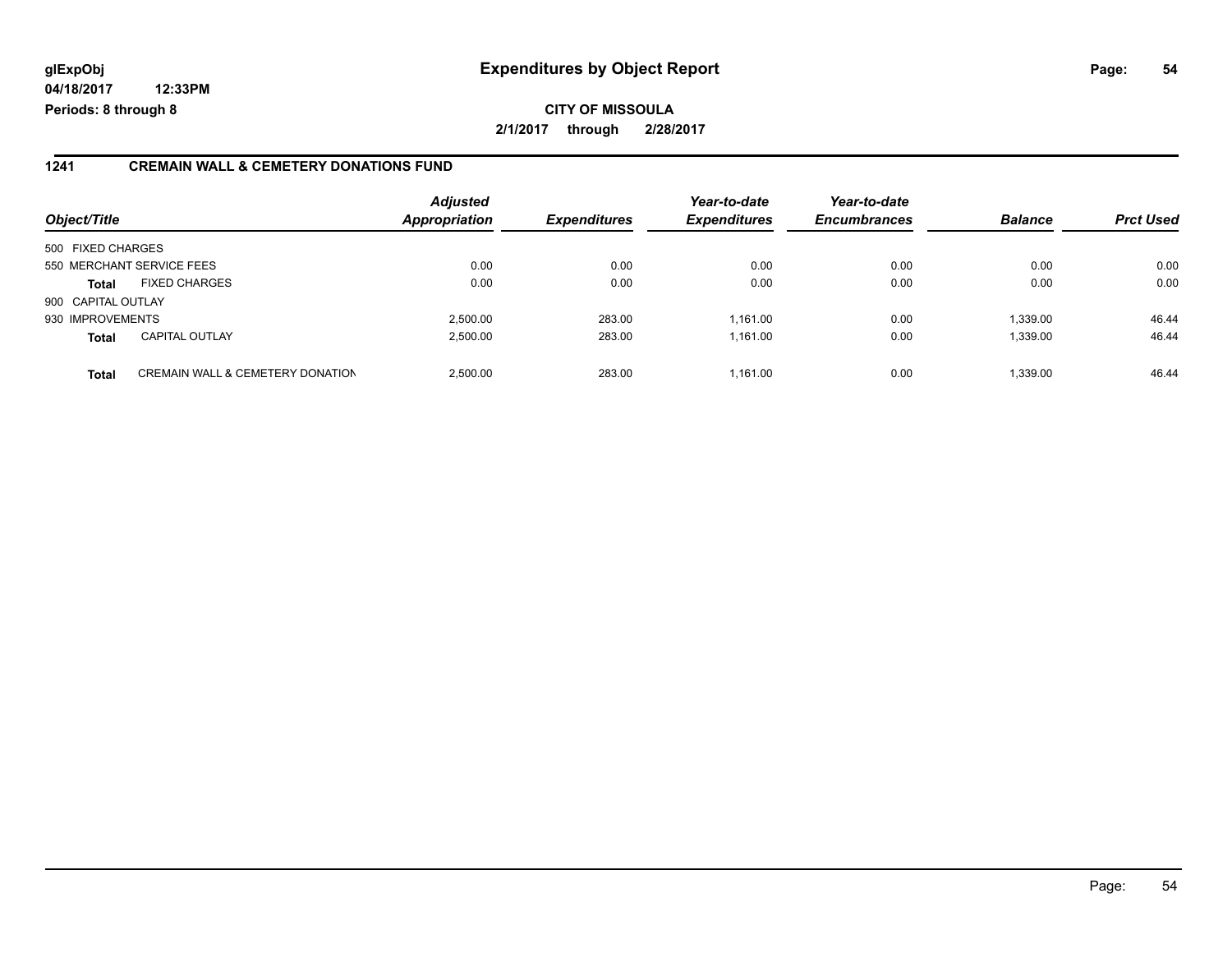**1242 CEMETERY CARE FUND**

**340 CEMETERY**

|                                       | <b>Adjusted</b> |                     | Year-to-date        | Year-to-date        |                |                  |
|---------------------------------------|-----------------|---------------------|---------------------|---------------------|----------------|------------------|
| Object/Title                          | Appropriation   | <b>Expenditures</b> | <b>Expenditures</b> | <b>Encumbrances</b> | <b>Balance</b> | <b>Prct Used</b> |
| 300 PURCHASED SERVICES                |                 |                     |                     |                     |                |                  |
| 370 TRAVEL                            | 0.00            | 487.00              | 1,205.40            | 0.00                | $-1,205.40$    | 0.00             |
| 380 TRAINING                          | 0.00            | 0.00                | 940.00              | 0.00                | $-940.00$      | 0.00             |
| PURCHASED SERVICES<br><b>Total</b>    | 0.00            | 487.00              | 2,145.40            | 0.00                | $-2,145.40$    | 0.00             |
| 500 FIXED CHARGES                     |                 |                     |                     |                     |                |                  |
| 550 MERCHANT SERVICE FEES             | 0.00            | 0.00                | 0.00                | 0.00                | 0.00           | 0.00             |
| <b>FIXED CHARGES</b><br><b>Total</b>  | 0.00            | 0.00                | 0.00                | 0.00                | 0.00           | 0.00             |
| 800 OTHER OBJECTS                     |                 |                     |                     |                     |                |                  |
| 820 TRANSFERS TO OTHER FUNDS          | 0.00            | 0.00                | 0.00                | 0.00                | 0.00           | 0.00             |
| 845 CONTINGENCY                       | 10,000.00       | 0.00                | 0.00                | 0.00                | 10,000.00      | 0.00             |
| OTHER OBJECTS<br><b>Total</b>         | 10,000.00       | 0.00                | 0.00                | 0.00                | 10,000.00      | 0.00             |
| 900 CAPITAL OUTLAY                    |                 |                     |                     |                     |                |                  |
| 930 IMPROVEMENTS                      | 0.00            | 0.00                | 16,091.40           | 0.00                | $-16,091.40$   | 0.00             |
| 940 MACHINERY & EQUIPMENT             | 60,000.00       | 0.00                | 0.00                | 0.00                | 60,000.00      | 0.00             |
| <b>CAPITAL OUTLAY</b><br><b>Total</b> | 60,000.00       | 0.00                | 16,091.40           | 0.00                | 43,908.60      | 26.82            |
| <b>CEMETERY</b><br><b>Total</b>       | 70,000.00       | 487.00              | 18,236.80           | 0.00                | 51,763.20      | 26.05            |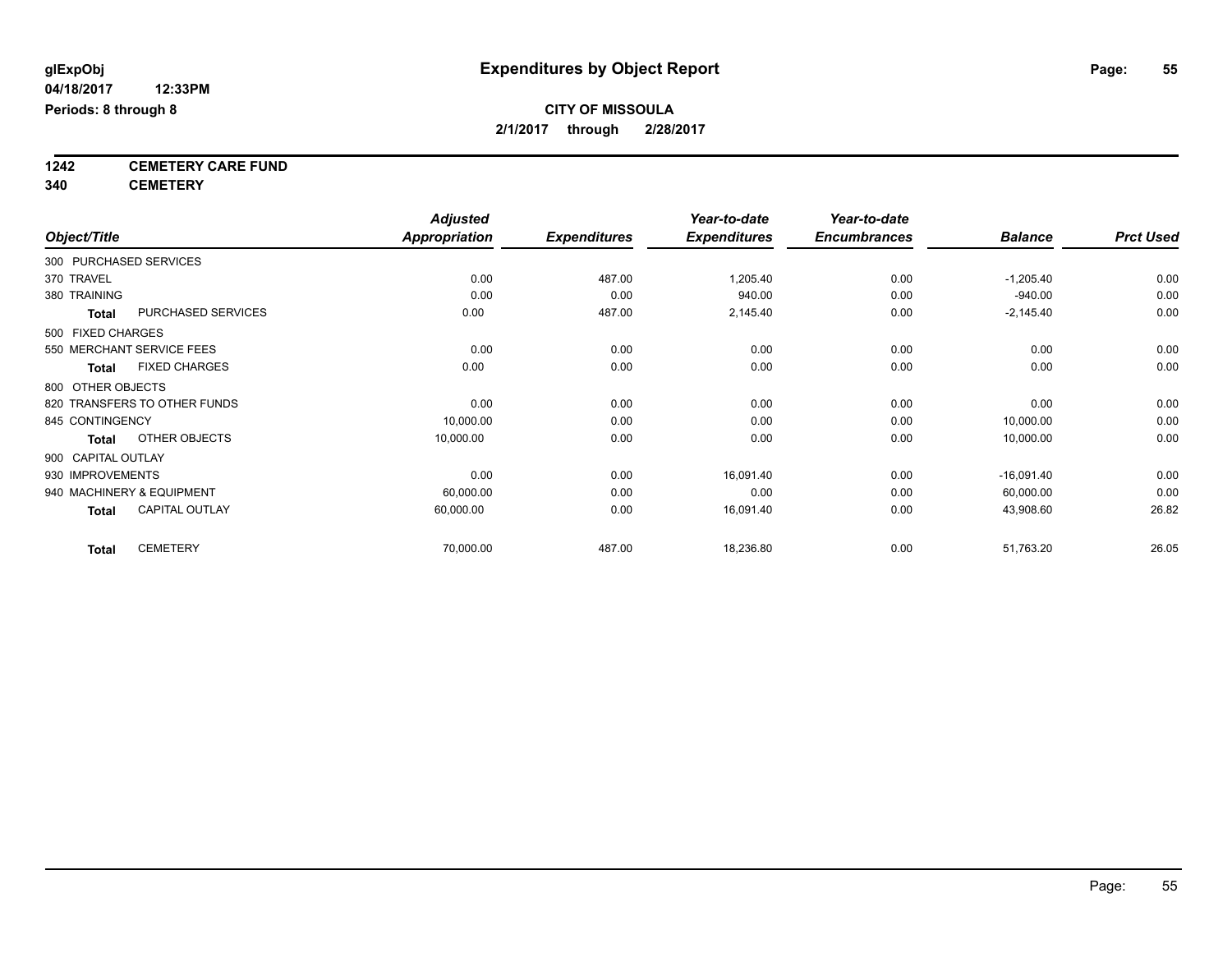## **CITY OF MISSOULA 2/1/2017 through 2/28/2017**

#### **1242 CEMETERY CARE FUND**

|                        |                              | <b>Adjusted</b> |                     | Year-to-date        | Year-to-date        |                |                  |
|------------------------|------------------------------|-----------------|---------------------|---------------------|---------------------|----------------|------------------|
| Object/Title           |                              | Appropriation   | <b>Expenditures</b> | <b>Expenditures</b> | <b>Encumbrances</b> | <b>Balance</b> | <b>Prct Used</b> |
| 300 PURCHASED SERVICES |                              |                 |                     |                     |                     |                |                  |
| 370 TRAVEL             |                              | 0.00            | 487.00              | 1,205.40            | 0.00                | $-1,205.40$    | 0.00             |
| 380 TRAINING           |                              | 0.00            | 0.00                | 940.00              | 0.00                | $-940.00$      | 0.00             |
| <b>Total</b>           | PURCHASED SERVICES           | 0.00            | 487.00              | 2,145.40            | 0.00                | $-2,145.40$    | 0.00             |
| 500 FIXED CHARGES      |                              |                 |                     |                     |                     |                |                  |
|                        | 550 MERCHANT SERVICE FEES    | 0.00            | 0.00                | 0.00                | 0.00                | 0.00           | 0.00             |
| <b>Total</b>           | <b>FIXED CHARGES</b>         | 0.00            | 0.00                | 0.00                | 0.00                | 0.00           | 0.00             |
| 800 OTHER OBJECTS      |                              |                 |                     |                     |                     |                |                  |
|                        | 820 TRANSFERS TO OTHER FUNDS | 0.00            | 0.00                | 0.00                | 0.00                | 0.00           | 0.00             |
| 845 CONTINGENCY        |                              | 10,000.00       | 0.00                | 0.00                | 0.00                | 10,000.00      | 0.00             |
| <b>Total</b>           | OTHER OBJECTS                | 10,000.00       | 0.00                | 0.00                | 0.00                | 10,000.00      | 0.00             |
| 900 CAPITAL OUTLAY     |                              |                 |                     |                     |                     |                |                  |
| 930 IMPROVEMENTS       |                              | 0.00            | 0.00                | 16,091.40           | 0.00                | $-16,091.40$   | 0.00             |
|                        | 940 MACHINERY & EQUIPMENT    | 60,000.00       | 0.00                | 0.00                | 0.00                | 60,000.00      | 0.00             |
| <b>Total</b>           | <b>CAPITAL OUTLAY</b>        | 60,000.00       | 0.00                | 16,091.40           | 0.00                | 43,908.60      | 26.82            |
| <b>Total</b>           | CEMETERY CARE FUND           | 70,000.00       | 487.00              | 18,236.80           | 0.00                | 51,763.20      | 26.05            |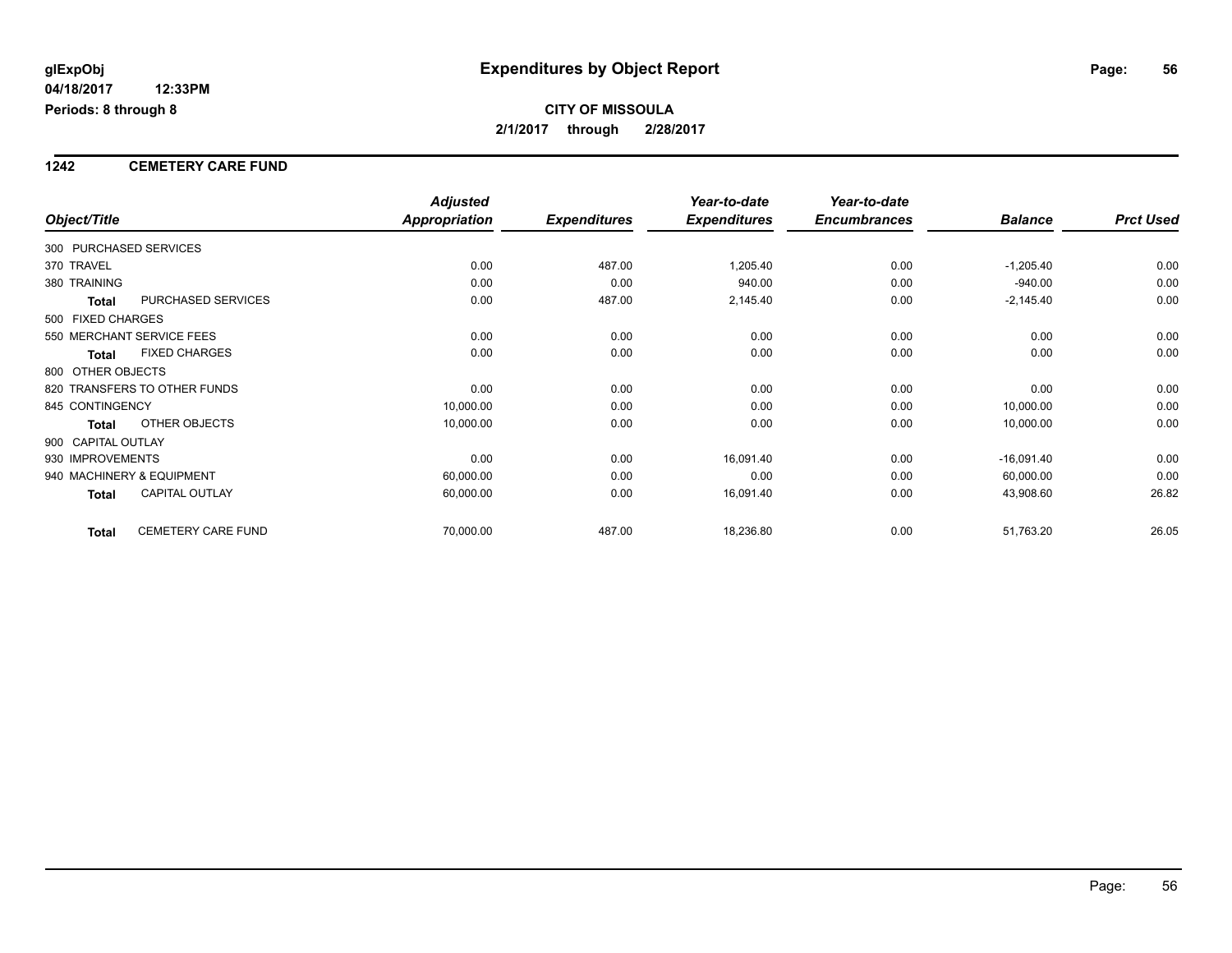**1243 CEMETERY MEMORIAL FUND**

**340 CEMETERY**

| Object/Title                          | <b>Adjusted</b><br><b>Appropriation</b> | <b>Expenditures</b> | Year-to-date<br><b>Expenditures</b> | Year-to-date<br><b>Encumbrances</b> | <b>Balance</b> | <b>Prct Used</b> |
|---------------------------------------|-----------------------------------------|---------------------|-------------------------------------|-------------------------------------|----------------|------------------|
| 500 FIXED CHARGES                     |                                         |                     |                                     |                                     |                |                  |
| 550 MERCHANT SERVICE FEES             | 0.00                                    | 0.00                | 0.00                                | 0.00                                | 0.00           | 0.00             |
| <b>FIXED CHARGES</b><br><b>Total</b>  | 0.00                                    | 0.00                | 0.00                                | 0.00                                | 0.00           | 0.00             |
| 900 CAPITAL OUTLAY                    |                                         |                     |                                     |                                     |                |                  |
| 930 IMPROVEMENTS                      | 500.00                                  | 0.00                | 163.63                              | 0.00                                | 336.37         | 32.73            |
| <b>CAPITAL OUTLAY</b><br><b>Total</b> | 500.00                                  | 0.00                | 163.63                              | 0.00                                | 336.37         | 32.73            |
| <b>CEMETERY</b><br>Total              | 500.00                                  | 0.00                | 163.63                              | 0.00                                | 336.37         | 32.73            |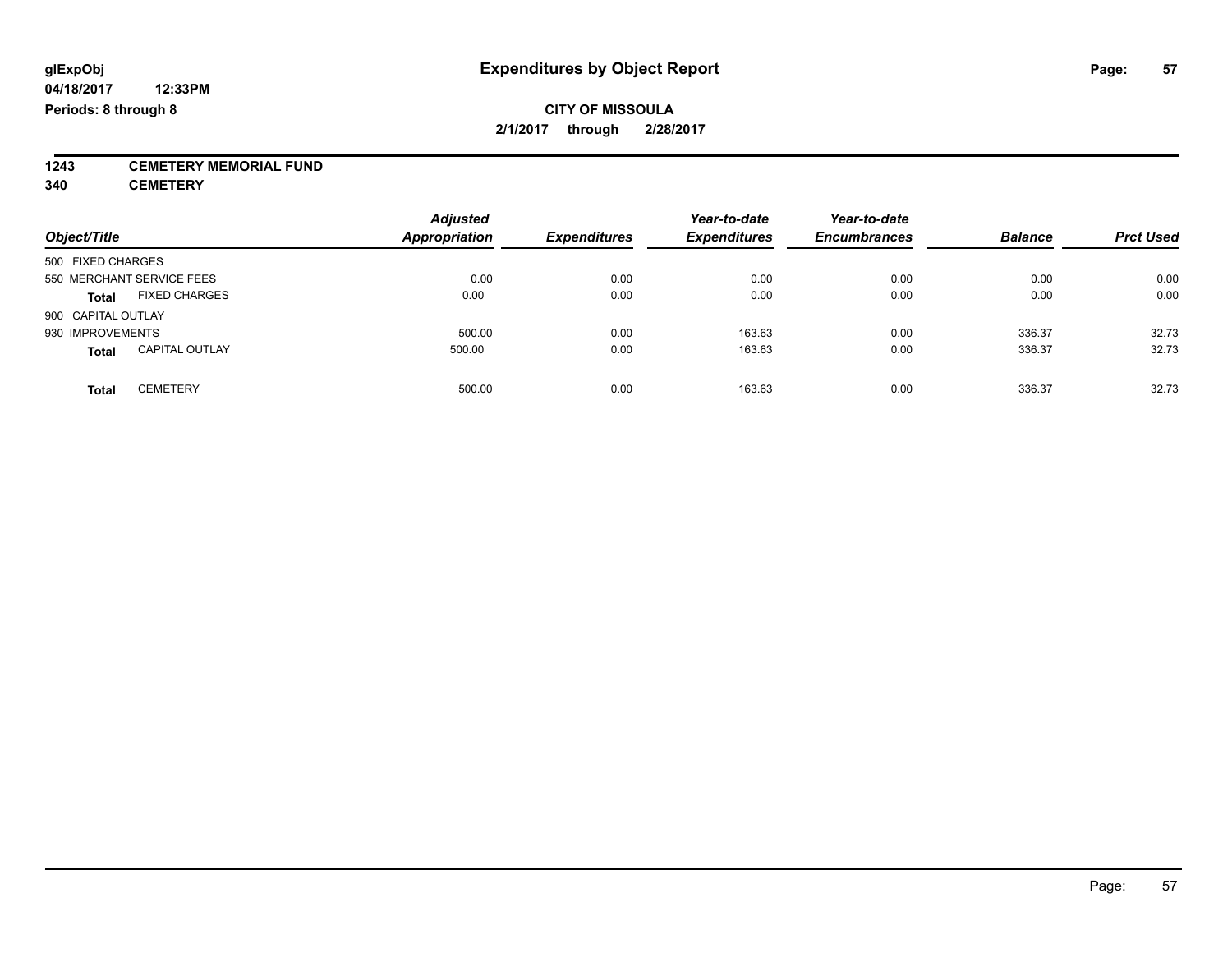**CITY OF MISSOULA 2/1/2017 through 2/28/2017**

#### **1243 CEMETERY MEMORIAL FUND**

| Object/Title                                  | <b>Adjusted</b><br><b>Appropriation</b> | <b>Expenditures</b> | Year-to-date<br><b>Expenditures</b> | Year-to-date<br><b>Encumbrances</b> | <b>Balance</b> | <b>Prct Used</b> |
|-----------------------------------------------|-----------------------------------------|---------------------|-------------------------------------|-------------------------------------|----------------|------------------|
| 500 FIXED CHARGES                             |                                         |                     |                                     |                                     |                |                  |
| 550 MERCHANT SERVICE FEES                     | 0.00                                    | 0.00                | 0.00                                | 0.00                                | 0.00           | 0.00             |
| <b>FIXED CHARGES</b><br><b>Total</b>          | 0.00                                    | 0.00                | 0.00                                | 0.00                                | 0.00           | 0.00             |
| 900 CAPITAL OUTLAY                            |                                         |                     |                                     |                                     |                |                  |
| 930 IMPROVEMENTS                              | 500.00                                  | 0.00                | 163.63                              | 0.00                                | 336.37         | 32.73            |
| <b>CAPITAL OUTLAY</b><br><b>Total</b>         | 500.00                                  | 0.00                | 163.63                              | 0.00                                | 336.37         | 32.73            |
| <b>CEMETERY MEMORIAL FUND</b><br><b>Total</b> | 500.00                                  | 0.00                | 163.63                              | 0.00                                | 336.37         | 32.73            |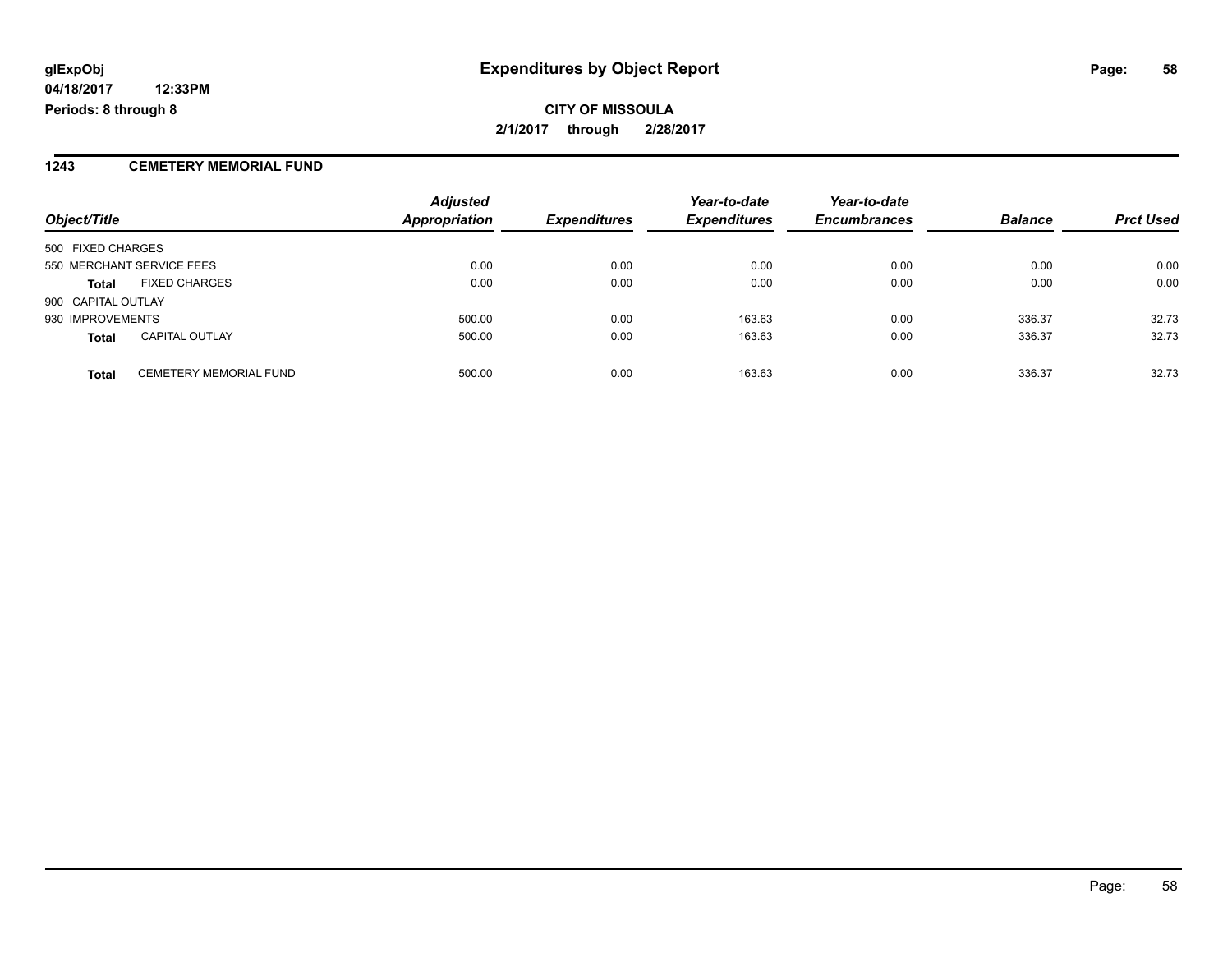**1265 TITLE 1 PROJECTS FUND**

**240 FINANCE**

|                   |                                   | <b>Adjusted</b>      |                     | Year-to-date        | Year-to-date        |                |                  |
|-------------------|-----------------------------------|----------------------|---------------------|---------------------|---------------------|----------------|------------------|
| Object/Title      |                                   | <b>Appropriation</b> | <b>Expenditures</b> | <b>Expenditures</b> | <b>Encumbrances</b> | <b>Balance</b> | <b>Prct Used</b> |
| 500 FIXED CHARGES |                                   |                      |                     |                     |                     |                |                  |
| 500 FIXED CHARGES |                                   | 0.00                 | 0.00                | 0.00                | 0.00                | 0.00           | 0.00             |
|                   | 550 MERCHANT SERVICE FEES         | 0.00                 | 0.00                | 0.00                | 0.00                | 0.00           | 0.00             |
| <b>Total</b>      | <b>FIXED CHARGES</b>              | 0.00                 | 0.00                | 0.00                | 0.00                | 0.00           | 0.00             |
|                   | 700 GRANTS & CONTRIBUTIONS        |                      |                     |                     |                     |                |                  |
|                   | 700 GRANTS & CONTRIBUTIONS        | 146,924.00           | 0.00                | 0.00                | 0.00                | 146,924.00     | 0.00             |
| <b>Total</b>      | <b>GRANTS &amp; CONTRIBUTIONS</b> | 146,924.00           | 0.00                | 0.00                | 0.00                | 146,924.00     | 0.00             |
| 800 OTHER OBJECTS |                                   |                      |                     |                     |                     |                |                  |
|                   | 820 TRANSFERS TO OTHER FUNDS      | 0.00                 | 0.00                | 0.00                | 0.00                | 0.00           | 0.00             |
| 845 CONTINGENCY   |                                   | 0.00                 | 0.00                | 0.00                | 0.00                | 0.00           | 0.00             |
| <b>Total</b>      | OTHER OBJECTS                     | 0.00                 | 0.00                | 0.00                | 0.00                | 0.00           | 0.00             |
| <b>Total</b>      | <b>FINANCE</b>                    | 146,924.00           | 0.00                | 0.00                | 0.00                | 146.924.00     | 0.00             |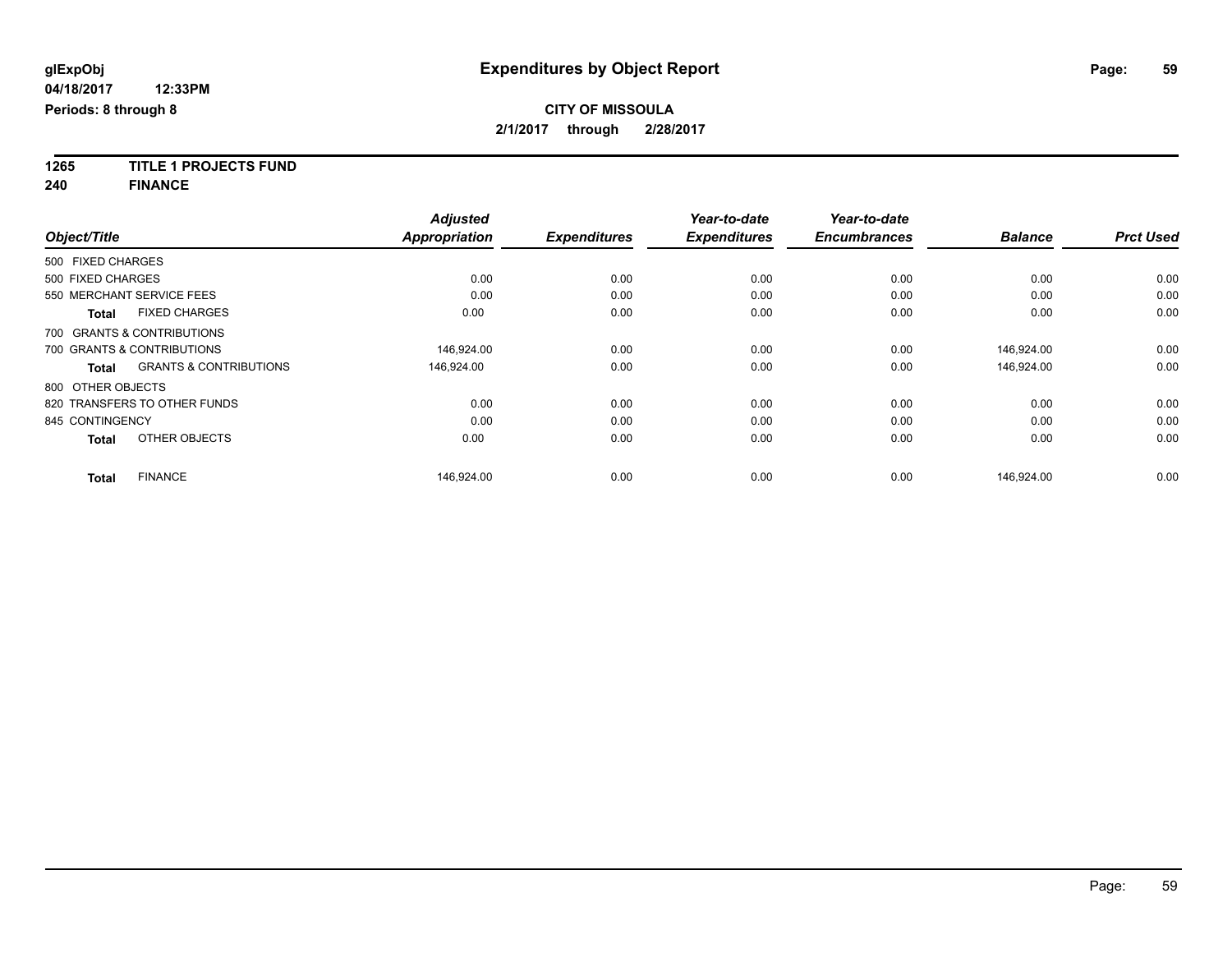## **CITY OF MISSOULA 2/1/2017 through 2/28/2017**

#### **1265 TITLE 1 PROJECTS FUND**

|                   |                                   | <b>Adjusted</b>      |                     | Year-to-date        | Year-to-date        |                |                  |
|-------------------|-----------------------------------|----------------------|---------------------|---------------------|---------------------|----------------|------------------|
| Object/Title      |                                   | <b>Appropriation</b> | <b>Expenditures</b> | <b>Expenditures</b> | <b>Encumbrances</b> | <b>Balance</b> | <b>Prct Used</b> |
| 500 FIXED CHARGES |                                   |                      |                     |                     |                     |                |                  |
| 500 FIXED CHARGES |                                   | 0.00                 | 0.00                | 0.00                | 0.00                | 0.00           | 0.00             |
|                   | 550 MERCHANT SERVICE FEES         | 0.00                 | 0.00                | 0.00                | 0.00                | 0.00           | 0.00             |
| <b>Total</b>      | <b>FIXED CHARGES</b>              | 0.00                 | 0.00                | 0.00                | 0.00                | 0.00           | 0.00             |
|                   | 700 GRANTS & CONTRIBUTIONS        |                      |                     |                     |                     |                |                  |
|                   | 700 GRANTS & CONTRIBUTIONS        | 146,924.00           | 0.00                | 0.00                | 0.00                | 146,924.00     | 0.00             |
| <b>Total</b>      | <b>GRANTS &amp; CONTRIBUTIONS</b> | 146,924.00           | 0.00                | 0.00                | 0.00                | 146,924.00     | 0.00             |
| 800 OTHER OBJECTS |                                   |                      |                     |                     |                     |                |                  |
|                   | 820 TRANSFERS TO OTHER FUNDS      | 0.00                 | 0.00                | 0.00                | 0.00                | 0.00           | 0.00             |
| 845 CONTINGENCY   |                                   | 0.00                 | 0.00                | 0.00                | 0.00                | 0.00           | 0.00             |
| <b>Total</b>      | OTHER OBJECTS                     | 0.00                 | 0.00                | 0.00                | 0.00                | 0.00           | 0.00             |
| <b>Total</b>      | <b>TITLE 1 PROJECTS FUND</b>      | 146,924.00           | 0.00                | 0.00                | 0.00                | 146,924.00     | 0.00             |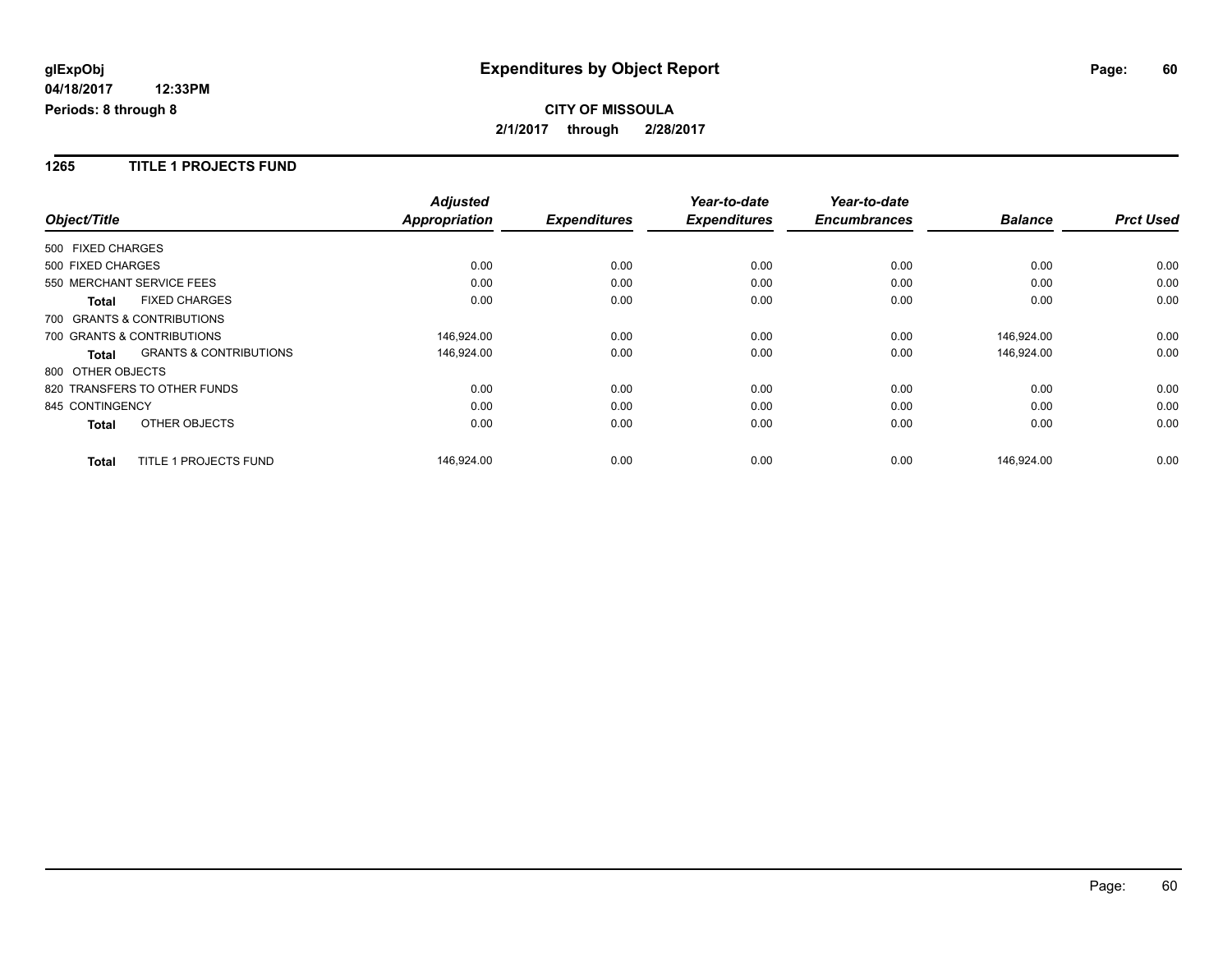# **1396 PROGRAM INCOME REVOLVING LOAN PROGRAM**

**390 NON-DEPARTMENTAL**

| Object/Title      |                                   | <b>Adjusted</b><br><b>Appropriation</b> | <b>Expenditures</b> | Year-to-date<br><b>Expenditures</b> | Year-to-date<br><b>Encumbrances</b> | <b>Balance</b> | <b>Prct Used</b> |
|-------------------|-----------------------------------|-----------------------------------------|---------------------|-------------------------------------|-------------------------------------|----------------|------------------|
|                   | 300 PURCHASED SERVICES            |                                         |                     |                                     |                                     |                |                  |
|                   | 350 PROFESSIONAL SERVICES         | 0.00                                    | 0.00                | 0.00                                | 0.00                                | 0.00           | 0.00             |
| <b>Total</b>      | PURCHASED SERVICES                | 0.00                                    | 0.00                | 0.00                                | 0.00                                | 0.00           | 0.00             |
| 500 FIXED CHARGES |                                   |                                         |                     |                                     |                                     |                |                  |
|                   | 550 MERCHANT SERVICE FEES         | 0.00                                    | 0.00                | 0.00                                | 0.00                                | 0.00           | 0.00             |
| <b>Total</b>      | <b>FIXED CHARGES</b>              | 0.00                                    | 0.00                | 0.00                                | 0.00                                | 0.00           | 0.00             |
|                   | 700 GRANTS & CONTRIBUTIONS        |                                         |                     |                                     |                                     |                |                  |
|                   | 700 GRANTS & CONTRIBUTIONS        | 62.439.00                               | 0.00                | 0.00                                | 0.00                                | 62.439.00      | 0.00             |
| <b>Total</b>      | <b>GRANTS &amp; CONTRIBUTIONS</b> | 62,439.00                               | 0.00                | 0.00                                | 0.00                                | 62.439.00      | 0.00             |
| Total             | NON-DEPARTMENTAL                  | 62.439.00                               | 0.00                | 0.00                                | 0.00                                | 62.439.00      | 0.00             |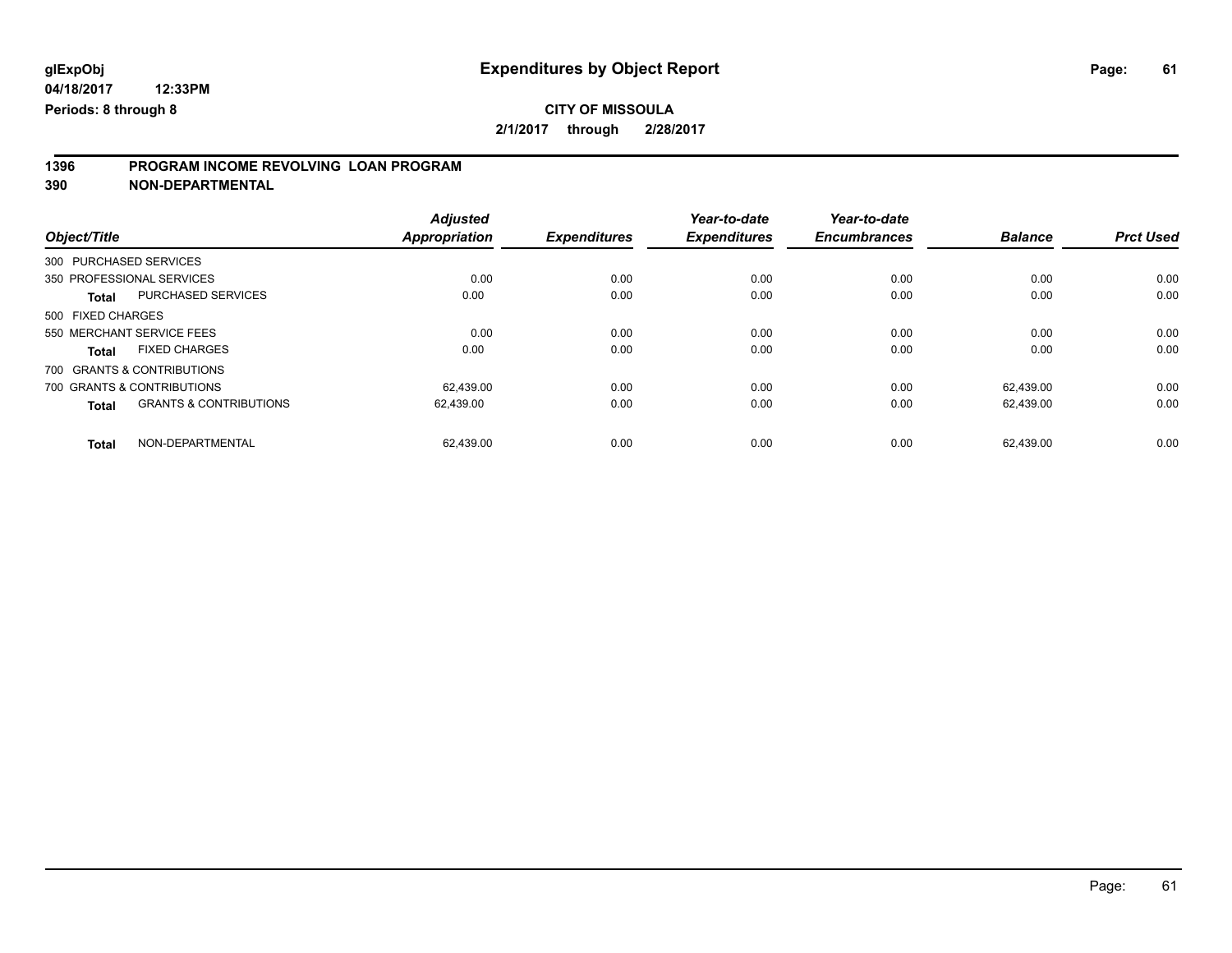#### **1396 PROGRAM INCOME REVOLVING LOAN PROGRAM**

| Object/Title           |                                   | <b>Adjusted</b><br><b>Appropriation</b> | <b>Expenditures</b> | Year-to-date<br><b>Expenditures</b> | Year-to-date<br><b>Encumbrances</b> | <b>Balance</b> | <b>Prct Used</b> |
|------------------------|-----------------------------------|-----------------------------------------|---------------------|-------------------------------------|-------------------------------------|----------------|------------------|
| 300 PURCHASED SERVICES |                                   |                                         |                     |                                     |                                     |                |                  |
|                        | 350 PROFESSIONAL SERVICES         | 0.00                                    | 0.00                | 0.00                                | 0.00                                | 0.00           | 0.00             |
| <b>Total</b>           | PURCHASED SERVICES                | 0.00                                    | 0.00                | 0.00                                | 0.00                                | 0.00           | 0.00             |
| 500 FIXED CHARGES      |                                   |                                         |                     |                                     |                                     |                |                  |
|                        | 550 MERCHANT SERVICE FEES         | 0.00                                    | 0.00                | 0.00                                | 0.00                                | 0.00           | 0.00             |
| <b>Total</b>           | <b>FIXED CHARGES</b>              | 0.00                                    | 0.00                | 0.00                                | 0.00                                | 0.00           | 0.00             |
|                        | 700 GRANTS & CONTRIBUTIONS        |                                         |                     |                                     |                                     |                |                  |
|                        | 700 GRANTS & CONTRIBUTIONS        | 62.439.00                               | 0.00                | 0.00                                | 0.00                                | 62.439.00      | 0.00             |
| <b>Total</b>           | <b>GRANTS &amp; CONTRIBUTIONS</b> | 62,439.00                               | 0.00                | 0.00                                | 0.00                                | 62,439.00      | 0.00             |
| <b>Total</b>           | PROGRAM INCOME REVOLVING LOAN P   | 62.439.00                               | 0.00                | 0.00                                | 0.00                                | 62.439.00      | 0.00             |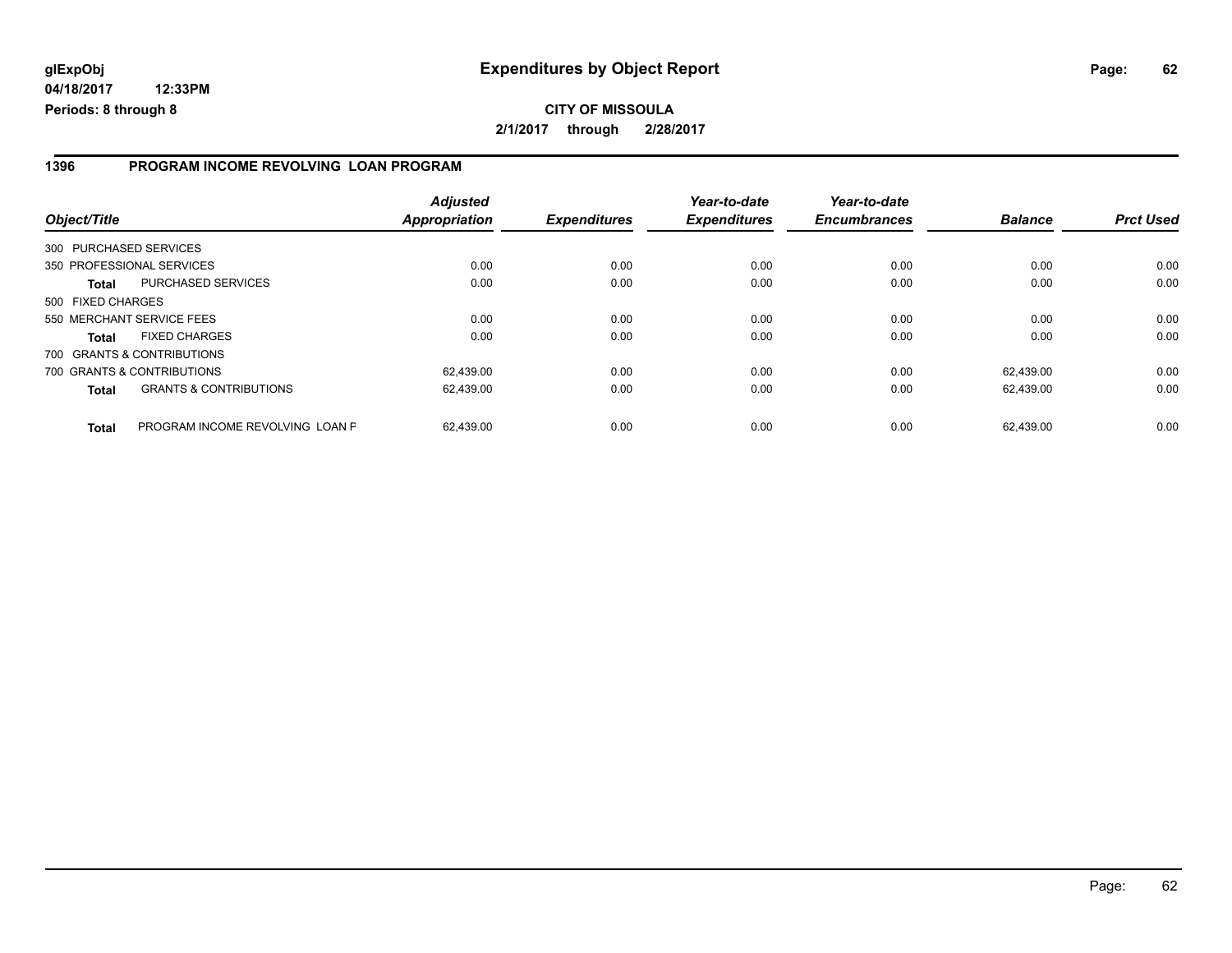**1397 STATE HOME PROGRAM INCOME**

**390 NON-DEPARTMENTAL**

|                   |                                   | <b>Adjusted</b>      |                     | Year-to-date        | Year-to-date        |                |                  |
|-------------------|-----------------------------------|----------------------|---------------------|---------------------|---------------------|----------------|------------------|
| Object/Title      |                                   | <b>Appropriation</b> | <b>Expenditures</b> | <b>Expenditures</b> | <b>Encumbrances</b> | <b>Balance</b> | <b>Prct Used</b> |
|                   | 300 PURCHASED SERVICES            |                      |                     |                     |                     |                |                  |
|                   | 350 PROFESSIONAL SERVICES         | 600.000.00           | 0.00                | 0.00                | 0.00                | 600.000.00     | 0.00             |
| <b>Total</b>      | <b>PURCHASED SERVICES</b>         | 600.000.00           | 0.00                | 0.00                | 0.00                | 600,000.00     | 0.00             |
| 500 FIXED CHARGES |                                   |                      |                     |                     |                     |                |                  |
|                   | 550 MERCHANT SERVICE FEES         | 0.00                 | 0.00                | 0.00                | 0.00                | 0.00           | 0.00             |
| <b>Total</b>      | <b>FIXED CHARGES</b>              | 0.00                 | 0.00                | 0.00                | 0.00                | 0.00           | 0.00             |
|                   | 700 GRANTS & CONTRIBUTIONS        |                      |                     |                     |                     |                |                  |
|                   | 700 GRANTS & CONTRIBUTIONS        | 0.00                 | 37.950.00           | 151.732.37          | 0.00                | $-151.732.37$  | 0.00             |
| <b>Total</b>      | <b>GRANTS &amp; CONTRIBUTIONS</b> | 0.00                 | 37,950.00           | 151.732.37          | 0.00                | $-151.732.37$  | 0.00             |
| <b>Total</b>      | NON-DEPARTMENTAL                  | 600.000.00           | 37.950.00           | 151.732.37          | 0.00                | 448.267.63     | 25.29            |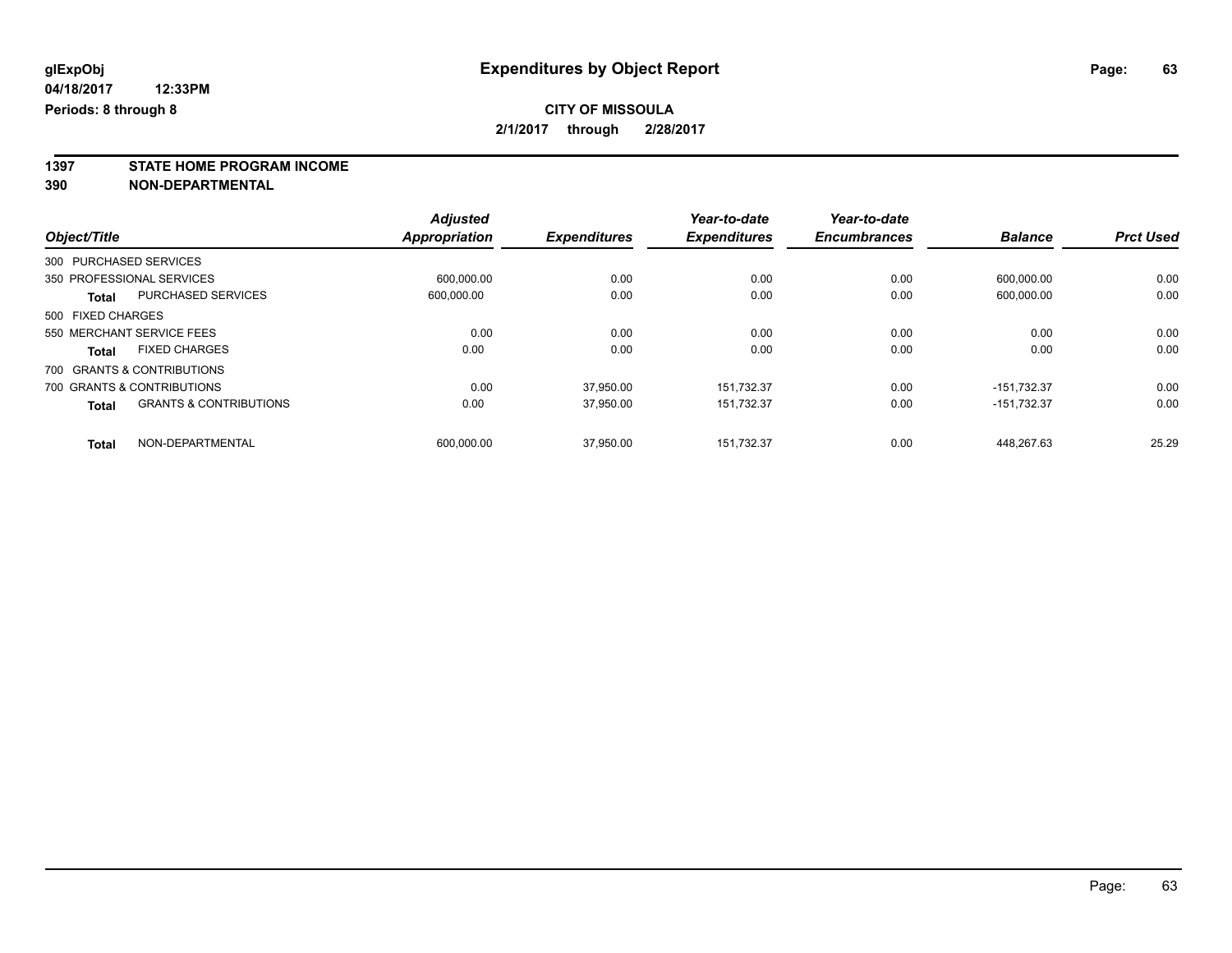**CITY OF MISSOULA 2/1/2017 through 2/28/2017**

#### **1397 STATE HOME PROGRAM INCOME**

|                                                   | <b>Adjusted</b> |                     | Year-to-date        | Year-to-date        |                |                  |
|---------------------------------------------------|-----------------|---------------------|---------------------|---------------------|----------------|------------------|
| Object/Title                                      | Appropriation   | <b>Expenditures</b> | <b>Expenditures</b> | <b>Encumbrances</b> | <b>Balance</b> | <b>Prct Used</b> |
| 300 PURCHASED SERVICES                            |                 |                     |                     |                     |                |                  |
| 350 PROFESSIONAL SERVICES                         | 600.000.00      | 0.00                | 0.00                | 0.00                | 600.000.00     | 0.00             |
| <b>PURCHASED SERVICES</b><br>Total                | 600,000.00      | 0.00                | 0.00                | 0.00                | 600,000.00     | 0.00             |
| 500 FIXED CHARGES                                 |                 |                     |                     |                     |                |                  |
| 550 MERCHANT SERVICE FEES                         | 0.00            | 0.00                | 0.00                | 0.00                | 0.00           | 0.00             |
| <b>FIXED CHARGES</b><br><b>Total</b>              | 0.00            | 0.00                | 0.00                | 0.00                | 0.00           | 0.00             |
| 700 GRANTS & CONTRIBUTIONS                        |                 |                     |                     |                     |                |                  |
| 700 GRANTS & CONTRIBUTIONS                        | 0.00            | 37.950.00           | 151.732.37          | 0.00                | $-151.732.37$  | 0.00             |
| <b>GRANTS &amp; CONTRIBUTIONS</b><br><b>Total</b> | 0.00            | 37.950.00           | 151.732.37          | 0.00                | $-151.732.37$  | 0.00             |
| STATE HOME PROGRAM INCOME<br><b>Total</b>         | 600.000.00      | 37.950.00           | 151.732.37          | 0.00                | 448.267.63     | 25.29            |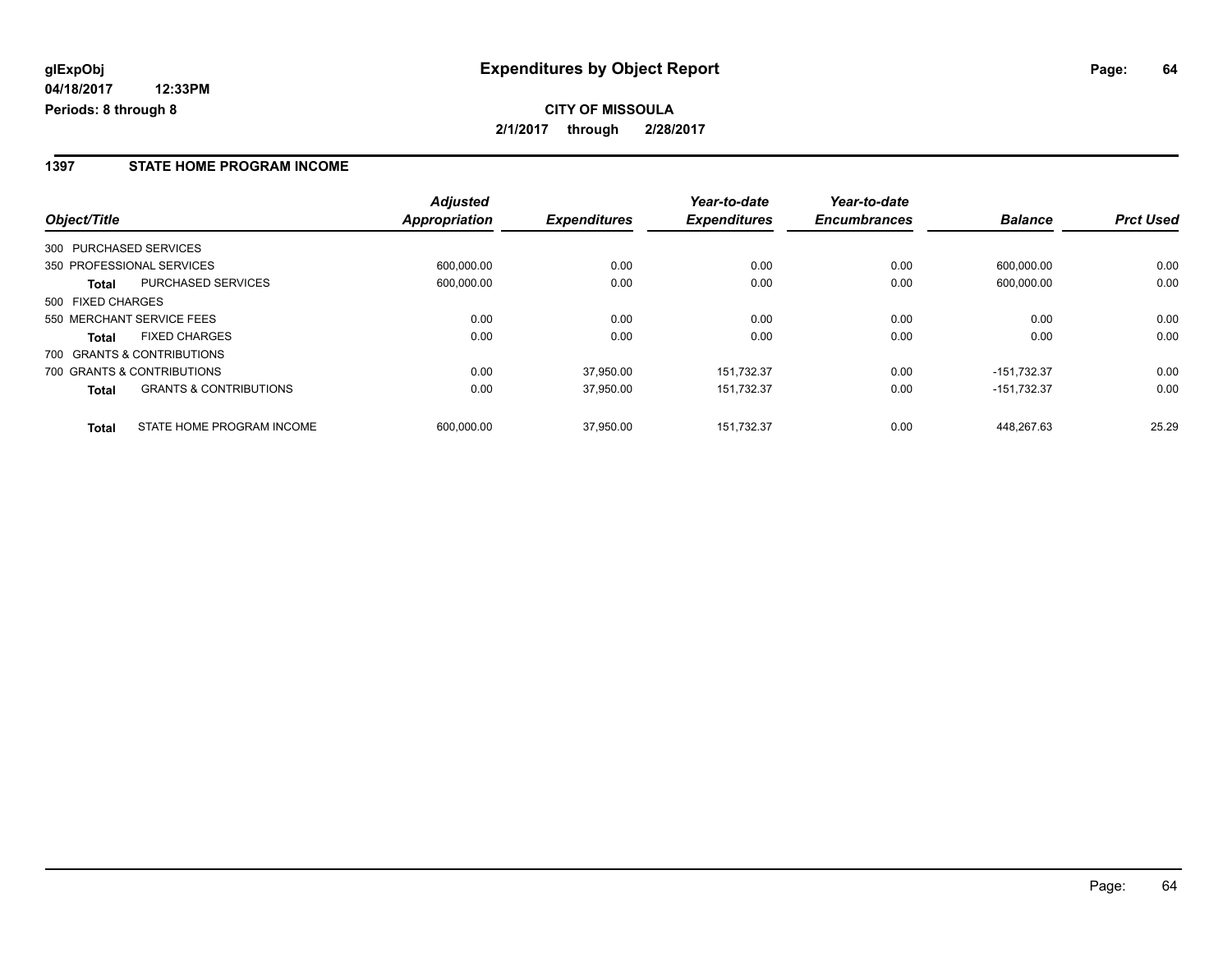# **2250 PLANNING FUND**

**250 DEVELOPMENT SERVICES**

|                                           | <b>Adjusted</b>      |                     | Year-to-date        | Year-to-date        |                |                  |
|-------------------------------------------|----------------------|---------------------|---------------------|---------------------|----------------|------------------|
| Object/Title                              | <b>Appropriation</b> | <b>Expenditures</b> | <b>Expenditures</b> | <b>Encumbrances</b> | <b>Balance</b> | <b>Prct Used</b> |
| 100 PERSONAL SERVICES                     |                      |                     |                     |                     |                |                  |
| 110 SALARIES AND WAGES                    | 259,417.00           | 19,976.26           | 166,666.53          | 0.00                | 92,750.47      | 64.25            |
| <b>140 EMPLOYER CONTRIBUTIONS</b>         | 86.108.00            | 7,437.58            | 64,343.74           | 0.00                | 21,764.26      | 74.72            |
| <b>141 STATE RETIREMENT CONTRIBUTIONS</b> | 0.00                 | 19.91               | 166.59              | 0.00                | $-166.59$      | 0.00             |
| PERSONAL SERVICES<br>Total                | 345,525.00           | 27,433.75           | 231,176.86          | 0.00                | 114,348.14     | 66.91            |
| 200 SUPPLIES                              |                      |                     |                     |                     |                |                  |
| 210 OFFICE SUPPLIES                       | 2,050.00             | 29.12               | 1,823.06            | 0.00                | 226.94         | 88.93            |
| 220 OPERATING SUPPLIES                    | 900.00               | 0.00                | 260.80              | 0.00                | 639.20         | 28.98            |
| 231 GASOLINE                              | 100.00               | 0.00                | 79.63               | 0.00                | 20.37          | 79.63            |
| 240 OTHER SUPPLIES                        | 800.00               | 0.00                | 0.00                | 0.00                | 800.00         | 0.00             |
| <b>SUPPLIES</b><br>Total                  | 3,850.00             | 29.12               | 2,163.49            | 0.00                | 1,686.51       | 56.19            |
| 300 PURCHASED SERVICES                    |                      |                     |                     |                     |                |                  |
| 310 COMMUNICATIONS                        | 1,000.00             | 6.22                | 408.51              | 0.00                | 591.49         | 40.85            |
| 320 PRINTING & DUPLICATING                | 5,500.00             | 74.81               | 761.75              | 0.00                | 4,738.25       | 13.85            |
| 330 PUBLICITY, SUBSCRIPTIONS & DUES       | 4,100.00             | 608.00              | 1,653.75            | 0.00                | 2,446.25       | 40.34            |
| 344 TELEPHONE SERVICE                     | 125.00               | 0.00                | 16.30               | 0.00                | 108.70         | 13.04            |
| 350 PROFESSIONAL SERVICES                 | 50,000.00            | 37.27               | 172.27              | 0.00                | 49,827.73      | 0.34             |
| 360 REPAIR & MAINTENANCE                  | 1,200.00             | 0.00                | 0.00                | 0.00                | 1,200.00       | 0.00             |
| 370 TRAVEL                                | 5,185.00             | 0.00                | 888.19              | 0.00                | 4,296.81       | 17.13            |
| 380 TRAINING                              | 5,200.00             | 0.00                | 605.00              | 0.00                | 4,595.00       | 11.63            |
| 390 OTHER PURCHASED SERVICES              | 8,000.00             | 0.00                | 0.00                | 0.00                | 8,000.00       | 0.00             |
| PURCHASED SERVICES<br>Total               | 80,310.00            | 726.30              | 4,505.77            | 0.00                | 75,804.23      | 5.61             |
| 500 FIXED CHARGES                         |                      |                     |                     |                     |                |                  |
| 500 FIXED CHARGES                         | 24,000.00            | 0.00                | 12,731.00           | 0.00                | 11,269.00      | 53.05            |
| 550 MERCHANT SERVICE FEES                 | 0.00                 | 0.00                | 0.00                | 0.00                | 0.00           | 0.00             |
| <b>FIXED CHARGES</b><br>Total             | 24,000.00            | 0.00                | 12,731.00           | 0.00                | 11,269.00      | 53.05            |
| 800 OTHER OBJECTS                         |                      |                     |                     |                     |                |                  |
| 820 TRANSFERS TO OTHER FUNDS              | 0.00                 | 0.00                | 0.00                | 0.00                | 0.00           | 0.00             |
| 845 CONTINGENCY                           | 0.00                 | 0.00                | 0.00                | 0.00                | 0.00           | 0.00             |
| OTHER OBJECTS<br><b>Total</b>             | 0.00                 | 0.00                | 0.00                | 0.00                | 0.00           | 0.00             |
| DEVELOPMENT SERVICES<br>Total             | 453,685.00           | 28,189.17           | 250,577.12          | 0.00                | 203,107.88     | 55.23            |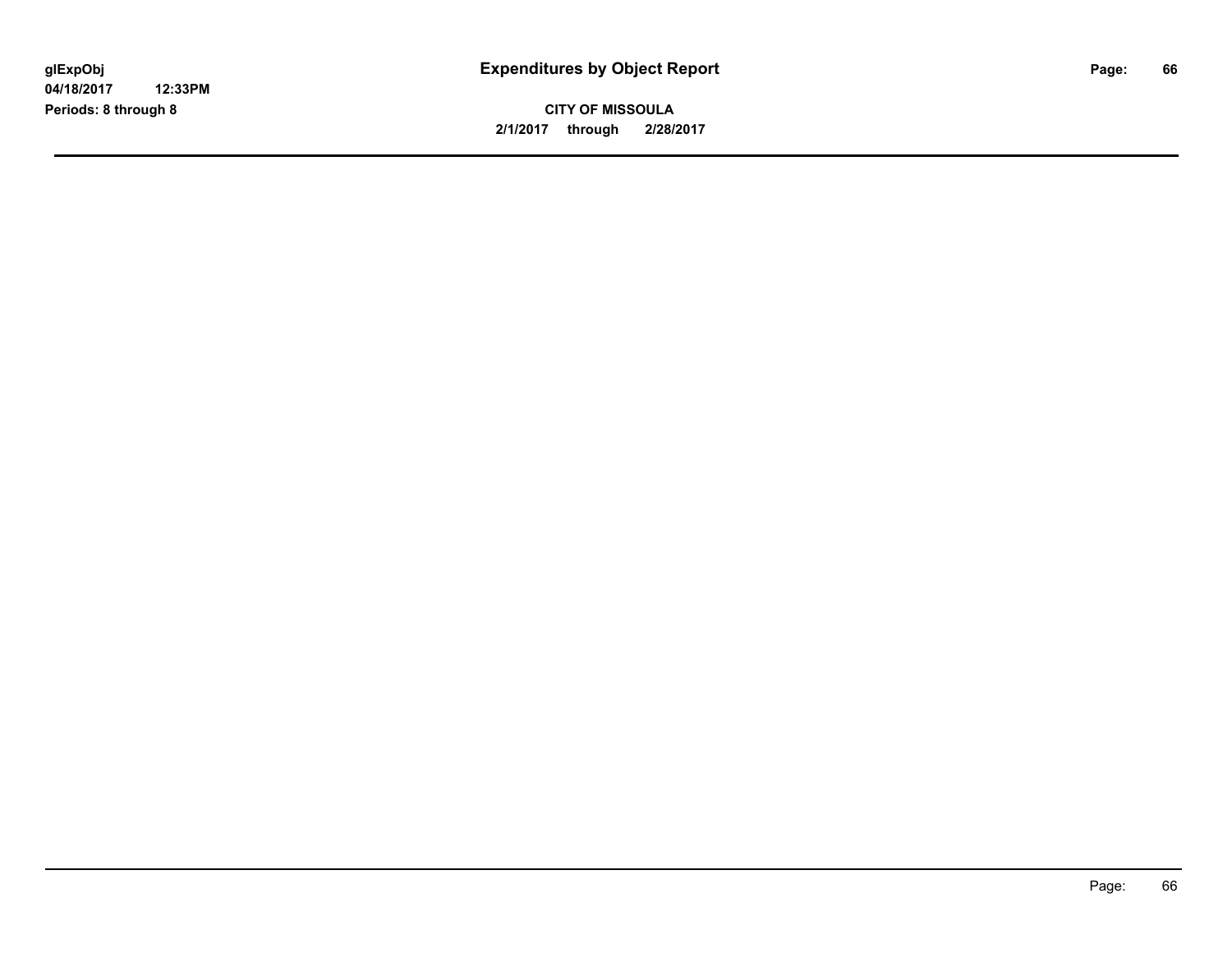**2250 PLANNING FUND**

|                                      | <b>Adjusted</b>      |                     | Year-to-date        | Year-to-date        |                |                  |
|--------------------------------------|----------------------|---------------------|---------------------|---------------------|----------------|------------------|
| Object/Title                         | <b>Appropriation</b> | <b>Expenditures</b> | <b>Expenditures</b> | <b>Encumbrances</b> | <b>Balance</b> | <b>Prct Used</b> |
| 100 PERSONAL SERVICES                |                      |                     |                     |                     |                |                  |
| 110 SALARIES AND WAGES               | 259,417.00           | 19,976.26           | 166,666.53          | 0.00                | 92,750.47      | 64.25            |
| 140 EMPLOYER CONTRIBUTIONS           | 86,108.00            | 7,437.58            | 64,343.74           | 0.00                | 21,764.26      | 74.72            |
| 141 STATE RETIREMENT CONTRIBUTIONS   | 0.00                 | 19.91               | 166.59              | 0.00                | $-166.59$      | 0.00             |
| PERSONAL SERVICES<br>Total           | 345,525.00           | 27,433.75           | 231,176.86          | 0.00                | 114,348.14     | 66.91            |
| 200 SUPPLIES                         |                      |                     |                     |                     |                |                  |
| 210 OFFICE SUPPLIES                  | 2,050.00             | 29.12               | 1,823.06            | 0.00                | 226.94         | 88.93            |
| 220 OPERATING SUPPLIES               | 900.00               | 0.00                | 260.80              | 0.00                | 639.20         | 28.98            |
| 231 GASOLINE                         | 100.00               | 0.00                | 79.63               | 0.00                | 20.37          | 79.63            |
| 240 OTHER SUPPLIES                   | 800.00               | 0.00                | 0.00                | 0.00                | 800.00         | 0.00             |
| <b>SUPPLIES</b><br>Total             | 3,850.00             | 29.12               | 2,163.49            | 0.00                | 1,686.51       | 56.19            |
| 300 PURCHASED SERVICES               |                      |                     |                     |                     |                |                  |
| 310 COMMUNICATIONS                   | 1,000.00             | 6.22                | 408.51              | 0.00                | 591.49         | 40.85            |
| 320 PRINTING & DUPLICATING           | 5,500.00             | 74.81               | 761.75              | 0.00                | 4,738.25       | 13.85            |
| 330 PUBLICITY, SUBSCRIPTIONS & DUES  | 4,100.00             | 608.00              | 1,653.75            | 0.00                | 2,446.25       | 40.34            |
| 344 TELEPHONE SERVICE                | 125.00               | 0.00                | 16.30               | 0.00                | 108.70         | 13.04            |
| 350 PROFESSIONAL SERVICES            | 50,000.00            | 37.27               | 172.27              | 0.00                | 49,827.73      | 0.34             |
| 360 REPAIR & MAINTENANCE             | 1,200.00             | 0.00                | 0.00                | 0.00                | 1,200.00       | 0.00             |
| 370 TRAVEL                           | 5,185.00             | 0.00                | 888.19              | 0.00                | 4,296.81       | 17.13            |
| 380 TRAINING                         | 5,200.00             | 0.00                | 605.00              | 0.00                | 4,595.00       | 11.63            |
| 390 OTHER PURCHASED SERVICES         | 8,000.00             | 0.00                | 0.00                | 0.00                | 8,000.00       | 0.00             |
| PURCHASED SERVICES<br>Total          | 80,310.00            | 726.30              | 4,505.77            | 0.00                | 75,804.23      | 5.61             |
| 500 FIXED CHARGES                    |                      |                     |                     |                     |                |                  |
| 500 FIXED CHARGES                    | 24,000.00            | 0.00                | 12,731.00           | 0.00                | 11,269.00      | 53.05            |
| 550 MERCHANT SERVICE FEES            | 0.00                 | 0.00                | 0.00                | 0.00                | 0.00           | 0.00             |
| <b>FIXED CHARGES</b><br><b>Total</b> | 24,000.00            | 0.00                | 12,731.00           | 0.00                | 11,269.00      | 53.05            |
| 800 OTHER OBJECTS                    |                      |                     |                     |                     |                |                  |
| 820 TRANSFERS TO OTHER FUNDS         | 0.00                 | 0.00                | 0.00                | 0.00                | 0.00           | 0.00             |
| 845 CONTINGENCY                      | 0.00                 | 0.00                | 0.00                | 0.00                | 0.00           | 0.00             |
| <b>OTHER OBJECTS</b><br><b>Total</b> | 0.00                 | 0.00                | 0.00                | 0.00                | 0.00           | 0.00             |
| <b>PLANNING FUND</b><br><b>Total</b> | 453,685.00           | 28,189.17           | 250,577.12          | 0.00                | 203,107.88     | 55.23            |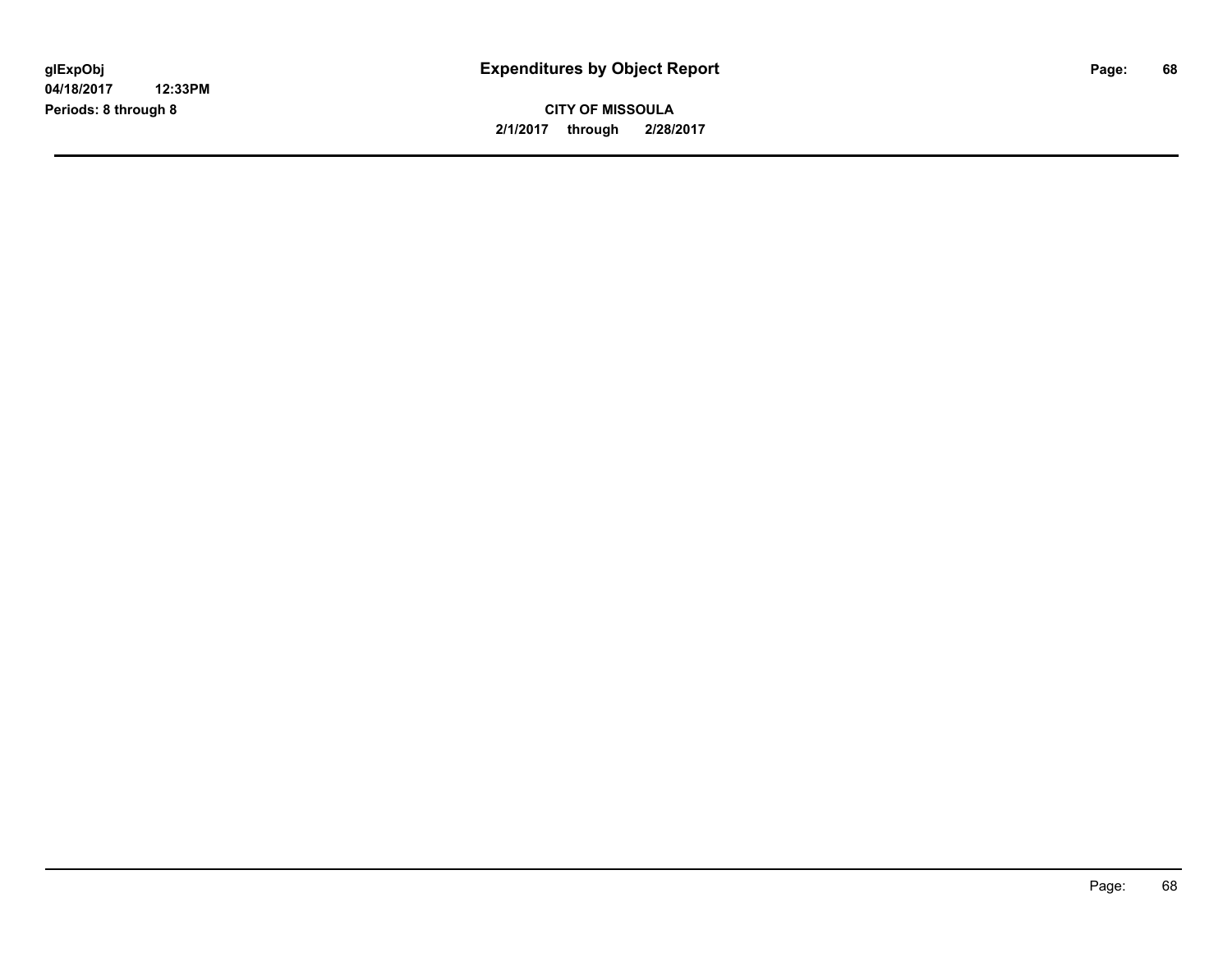### **CITY OF MISSOULA 2/1/2017 through 2/28/2017**

# **2310 PUBLIC SAFETY INFORMATION SYSTEMS**

**310 BUILDING INSPECTION**

|              |                                            | <b>Adjusted</b> |                     | Year-to-date        | Year-to-date        |                |                  |
|--------------|--------------------------------------------|-----------------|---------------------|---------------------|---------------------|----------------|------------------|
| Object/Title |                                            | Appropriation   | <b>Expenditures</b> | <b>Expenditures</b> | <b>Encumbrances</b> | <b>Balance</b> | <b>Prct Used</b> |
|              | 200 SUPPLIES                               |                 |                     |                     |                     |                |                  |
|              | 210 OFFICE SUPPLIES                        | 0.00            | 0.00                | 0.00                | 0.00                | 0.00           | 0.00             |
|              | 220 OPERATING SUPPLIES                     | 0.00            | 0.00                | 0.00                | 0.00                | 0.00           | 0.00             |
|              | <b>SUPPLIES</b><br><b>Total</b>            | 0.00            | 0.00                | 0.00                | 0.00                | 0.00           | 0.00             |
|              | 500 FIXED CHARGES                          |                 |                     |                     |                     |                |                  |
|              | 550 MERCHANT SERVICE FEES                  | 0.00            | 0.00                | 0.00                | 0.00                | 0.00           | 0.00             |
|              | <b>FIXED CHARGES</b><br><b>Total</b>       | 0.00            | 0.00                | 0.00                | 0.00                | 0.00           | 0.00             |
|              | 800 OTHER OBJECTS                          |                 |                     |                     |                     |                |                  |
|              | 845 CONTINGENCY                            | 0.00            | 0.00                | 0.00                | 0.00                | 0.00           | 0.00             |
|              | OTHER OBJECTS<br><b>Total</b>              | 0.00            | 0.00                | 0.00                | 0.00                | 0.00           | 0.00             |
|              | 900 CAPITAL OUTLAY                         |                 |                     |                     |                     |                |                  |
|              | 940 MACHINERY & EQUIPMENT                  | 0.00            | 0.00                | 0.00                | 0.00                | 0.00           | 0.00             |
|              | <b>CAPITAL OUTLAY</b><br><b>Total</b>      | 0.00            | 0.00                | 0.00                | 0.00                | 0.00           | 0.00             |
|              | <b>BUILDING INSPECTION</b><br><b>Total</b> | 0.00            | 0.00                | 0.00                | 0.00                | 0.00           | 0.00             |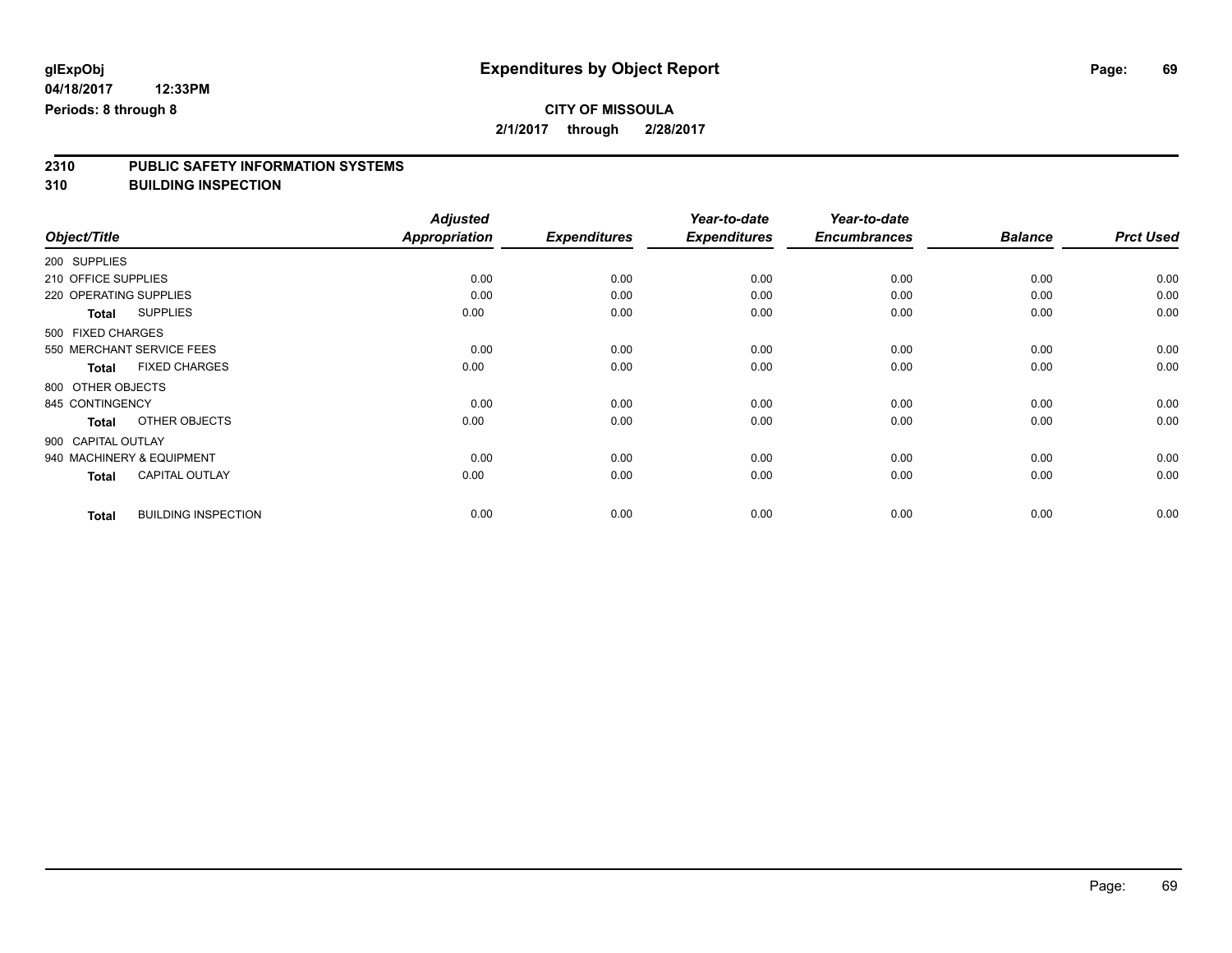## **glExpObj Expenditures by Object Report Page: 70**

**04/18/2017 12:33PM Periods: 8 through 8**

#### **2310 PUBLIC SAFETY INFORMATION SYSTEMS**

|                        |                                   | <b>Adjusted</b> |                     | Year-to-date        | Year-to-date        |                |                  |
|------------------------|-----------------------------------|-----------------|---------------------|---------------------|---------------------|----------------|------------------|
| Object/Title           |                                   | Appropriation   | <b>Expenditures</b> | <b>Expenditures</b> | <b>Encumbrances</b> | <b>Balance</b> | <b>Prct Used</b> |
| 200 SUPPLIES           |                                   |                 |                     |                     |                     |                |                  |
| 210 OFFICE SUPPLIES    |                                   | 0.00            | 0.00                | 0.00                | 0.00                | 0.00           | 0.00             |
| 220 OPERATING SUPPLIES |                                   | 0.00            | 0.00                | 0.00                | 0.00                | 0.00           | 0.00             |
| Total                  | <b>SUPPLIES</b>                   | 0.00            | 0.00                | 0.00                | 0.00                | 0.00           | 0.00             |
| 500 FIXED CHARGES      |                                   |                 |                     |                     |                     |                |                  |
|                        | 550 MERCHANT SERVICE FEES         | 0.00            | 0.00                | 0.00                | 0.00                | 0.00           | 0.00             |
| <b>Total</b>           | <b>FIXED CHARGES</b>              | 0.00            | 0.00                | 0.00                | 0.00                | 0.00           | 0.00             |
| 800 OTHER OBJECTS      |                                   |                 |                     |                     |                     |                |                  |
| 845 CONTINGENCY        |                                   | 0.00            | 0.00                | 0.00                | 0.00                | 0.00           | 0.00             |
| <b>Total</b>           | OTHER OBJECTS                     | 0.00            | 0.00                | 0.00                | 0.00                | 0.00           | 0.00             |
| 900 CAPITAL OUTLAY     |                                   |                 |                     |                     |                     |                |                  |
|                        | 940 MACHINERY & EQUIPMENT         | 0.00            | 0.00                | 0.00                | 0.00                | 0.00           | 0.00             |
| Total                  | <b>CAPITAL OUTLAY</b>             | 0.00            | 0.00                | 0.00                | 0.00                | 0.00           | 0.00             |
| <b>Total</b>           | PUBLIC SAFETY INFORMATION SYSTEM! | 0.00            | 0.00                | 0.00                | 0.00                | 0.00           | 0.00             |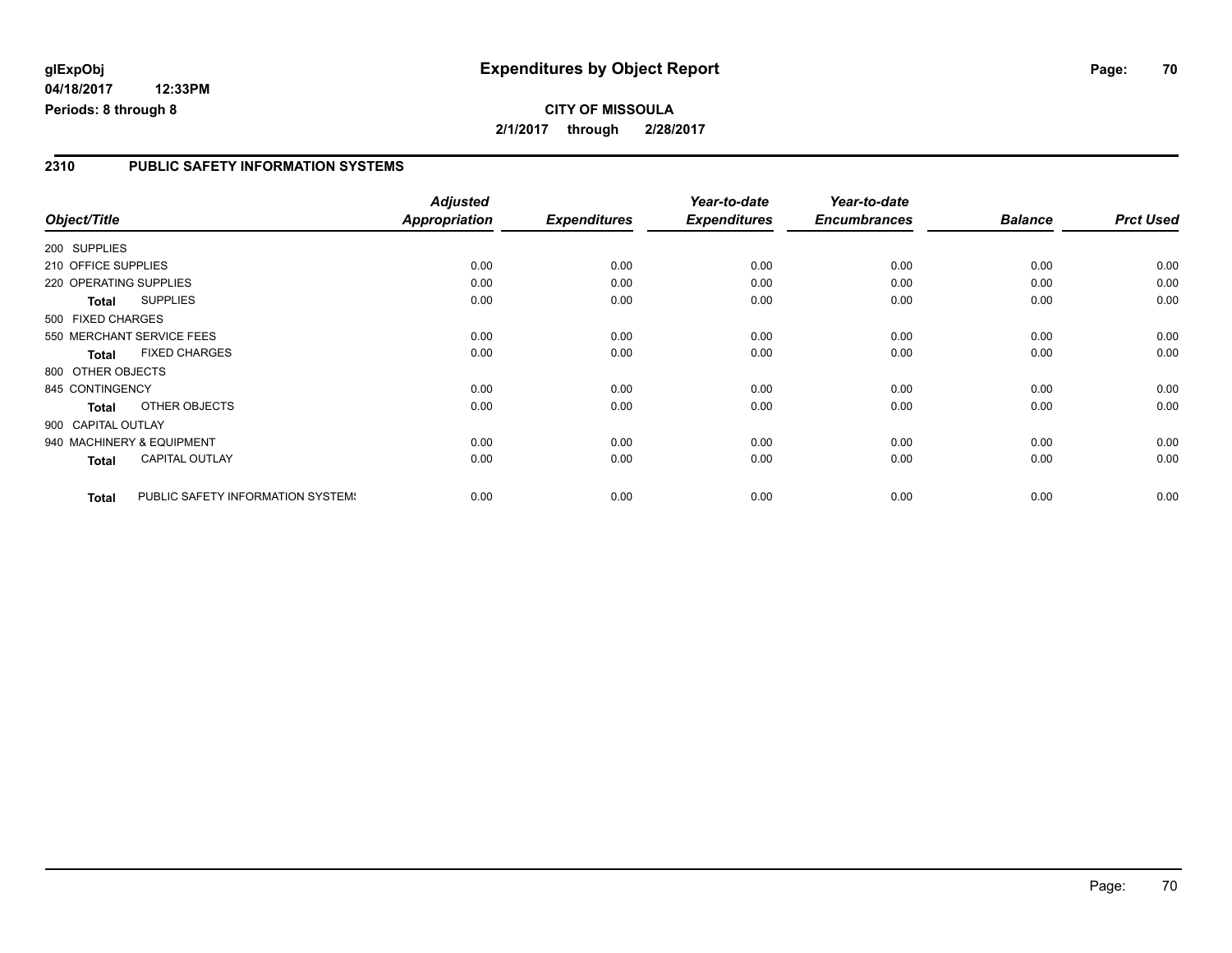# **2321 IMPACT FEE FUND**

**390 NON-DEPARTMENTAL**

|                                           | <b>Adjusted</b>      |                     | Year-to-date        | Year-to-date        |                |                  |
|-------------------------------------------|----------------------|---------------------|---------------------|---------------------|----------------|------------------|
| Object/Title                              | <b>Appropriation</b> | <b>Expenditures</b> | <b>Expenditures</b> | <b>Encumbrances</b> | <b>Balance</b> | <b>Prct Used</b> |
| 100 PERSONAL SERVICES                     |                      |                     |                     |                     |                |                  |
| 110 SALARIES AND WAGES                    | 0.00                 | 0.00                | 0.00                | 0.00                | 0.00           | 0.00             |
| <b>140 EMPLOYER CONTRIBUTIONS</b>         | 0.00                 | 0.00                | 0.00                | 0.00                | 0.00           | 0.00             |
| PERSONAL SERVICES<br><b>Total</b>         | 0.00                 | 0.00                | 0.00                | 0.00                | 0.00           | 0.00             |
| 300 PURCHASED SERVICES                    |                      |                     |                     |                     |                |                  |
| 350 PROFESSIONAL SERVICES                 | 0.00                 | 1,122.50            | 5,526.25            | 0.00                | $-5,526.25$    | 0.00             |
| 390 OTHER PURCHASED SERVICES              | 0.00                 | 0.00                | 0.00                | 0.00                | 0.00           | 0.00             |
| <b>PURCHASED SERVICES</b><br><b>Total</b> | 0.00                 | 1,122.50            | 5,526.25            | 0.00                | $-5,526.25$    | 0.00             |
| 500 FIXED CHARGES                         |                      |                     |                     |                     |                |                  |
| 550 MERCHANT SERVICE FEES                 | 0.00                 | 0.00                | 0.00                | 0.00                | 0.00           | 0.00             |
| <b>FIXED CHARGES</b><br><b>Total</b>      | 0.00                 | 0.00                | 0.00                | 0.00                | 0.00           | 0.00             |
| 800 OTHER OBJECTS                         |                      |                     |                     |                     |                |                  |
| 820 TRANSFERS TO OTHER FUNDS              | 76,265.00            | 0.00                | 39,265.00           | 0.00                | 37,000.00      | 51.48            |
| OTHER OBJECTS<br>Total                    | 76,265.00            | 0.00                | 39,265.00           | 0.00                | 37,000.00      | 51.48            |
| 900 CAPITAL OUTLAY                        |                      |                     |                     |                     |                |                  |
| 930 IMPROVEMENTS                          | 2,326,000.00         | 22,819.46           | 523,223.06          | 0.00                | 1,802,776.94   | 22.49            |
| <b>CAPITAL OUTLAY</b><br><b>Total</b>     | 2,326,000.00         | 22,819.46           | 523,223.06          | 0.00                | 1,802,776.94   | 22.49            |
| NON-DEPARTMENTAL<br><b>Total</b>          | 2,402,265.00         | 23,941.96           | 568,014.31          | 0.00                | 1,834,250.69   | 23.64            |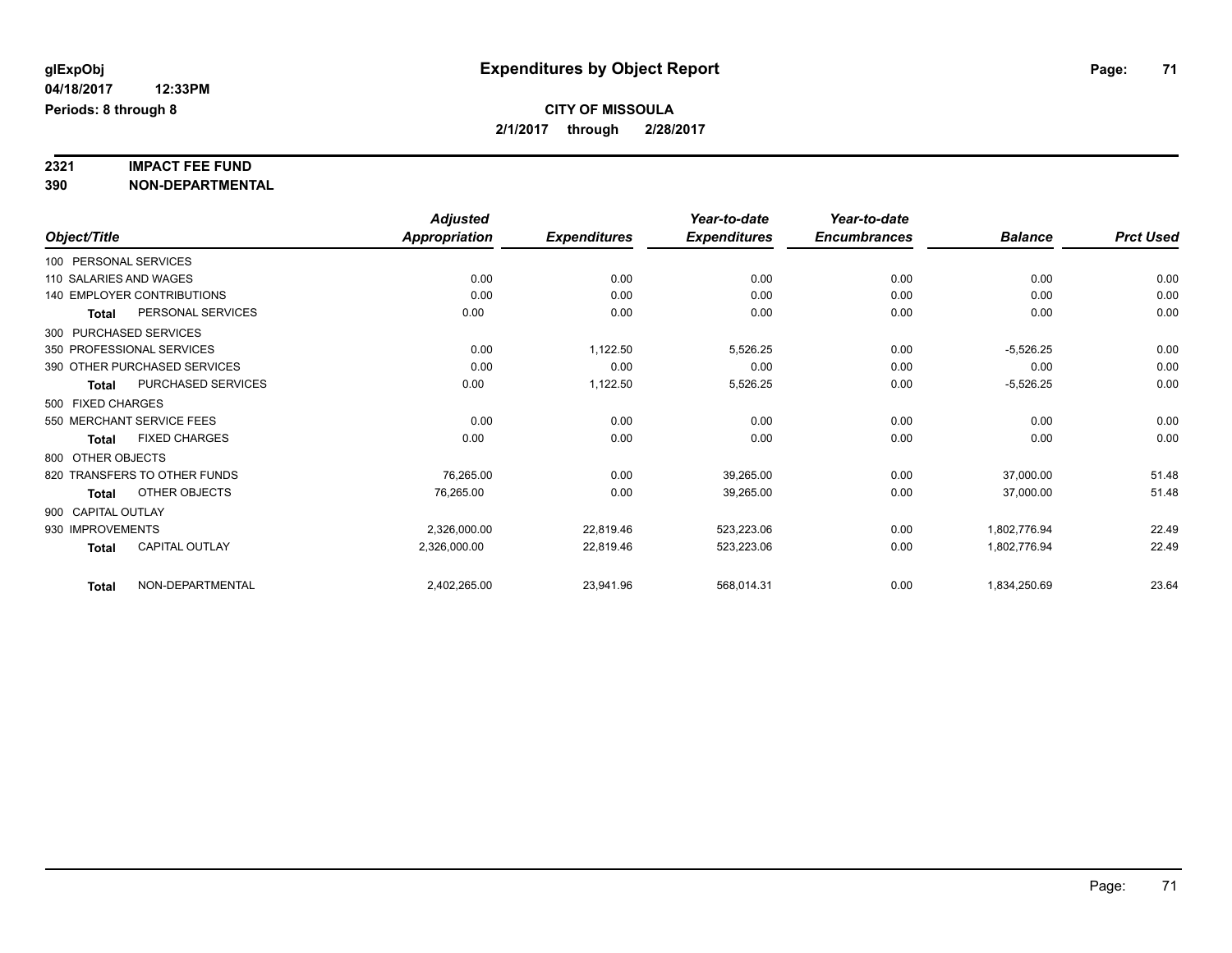#### **2321 IMPACT FEE FUND**

|                                        | <b>Adjusted</b>      |                     | Year-to-date        | Year-to-date        |                |                  |
|----------------------------------------|----------------------|---------------------|---------------------|---------------------|----------------|------------------|
| Object/Title                           | <b>Appropriation</b> | <b>Expenditures</b> | <b>Expenditures</b> | <b>Encumbrances</b> | <b>Balance</b> | <b>Prct Used</b> |
| 100 PERSONAL SERVICES                  |                      |                     |                     |                     |                |                  |
| 110 SALARIES AND WAGES                 | 0.00                 | 0.00                | 0.00                | 0.00                | 0.00           | 0.00             |
| 140 EMPLOYER CONTRIBUTIONS             | 0.00                 | 0.00                | 0.00                | 0.00                | 0.00           | 0.00             |
| PERSONAL SERVICES<br><b>Total</b>      | 0.00                 | 0.00                | 0.00                | 0.00                | 0.00           | 0.00             |
| 300 PURCHASED SERVICES                 |                      |                     |                     |                     |                |                  |
| 350 PROFESSIONAL SERVICES              | 0.00                 | 1,122.50            | 5,526.25            | 0.00                | $-5,526.25$    | 0.00             |
| 390 OTHER PURCHASED SERVICES           | 0.00                 | 0.00                | 0.00                | 0.00                | 0.00           | 0.00             |
| PURCHASED SERVICES<br><b>Total</b>     | 0.00                 | 1,122.50            | 5,526.25            | 0.00                | $-5,526.25$    | 0.00             |
| 500 FIXED CHARGES                      |                      |                     |                     |                     |                |                  |
| 550 MERCHANT SERVICE FEES              | 0.00                 | 0.00                | 0.00                | 0.00                | 0.00           | 0.00             |
| <b>FIXED CHARGES</b><br>Total          | 0.00                 | 0.00                | 0.00                | 0.00                | 0.00           | 0.00             |
| 800 OTHER OBJECTS                      |                      |                     |                     |                     |                |                  |
| 820 TRANSFERS TO OTHER FUNDS           | 76,265.00            | 0.00                | 39,265.00           | 0.00                | 37,000.00      | 51.48            |
| OTHER OBJECTS<br><b>Total</b>          | 76,265.00            | 0.00                | 39,265.00           | 0.00                | 37,000.00      | 51.48            |
| 900 CAPITAL OUTLAY                     |                      |                     |                     |                     |                |                  |
| 930 IMPROVEMENTS                       | 2,326,000.00         | 22,819.46           | 523,223.06          | 0.00                | 1,802,776.94   | 22.49            |
| <b>CAPITAL OUTLAY</b><br><b>Total</b>  | 2,326,000.00         | 22,819.46           | 523,223.06          | 0.00                | 1,802,776.94   | 22.49            |
| <b>IMPACT FEE FUND</b><br><b>Total</b> | 2,402,265.00         | 23,941.96           | 568,014.31          | 0.00                | 1,834,250.69   | 23.64            |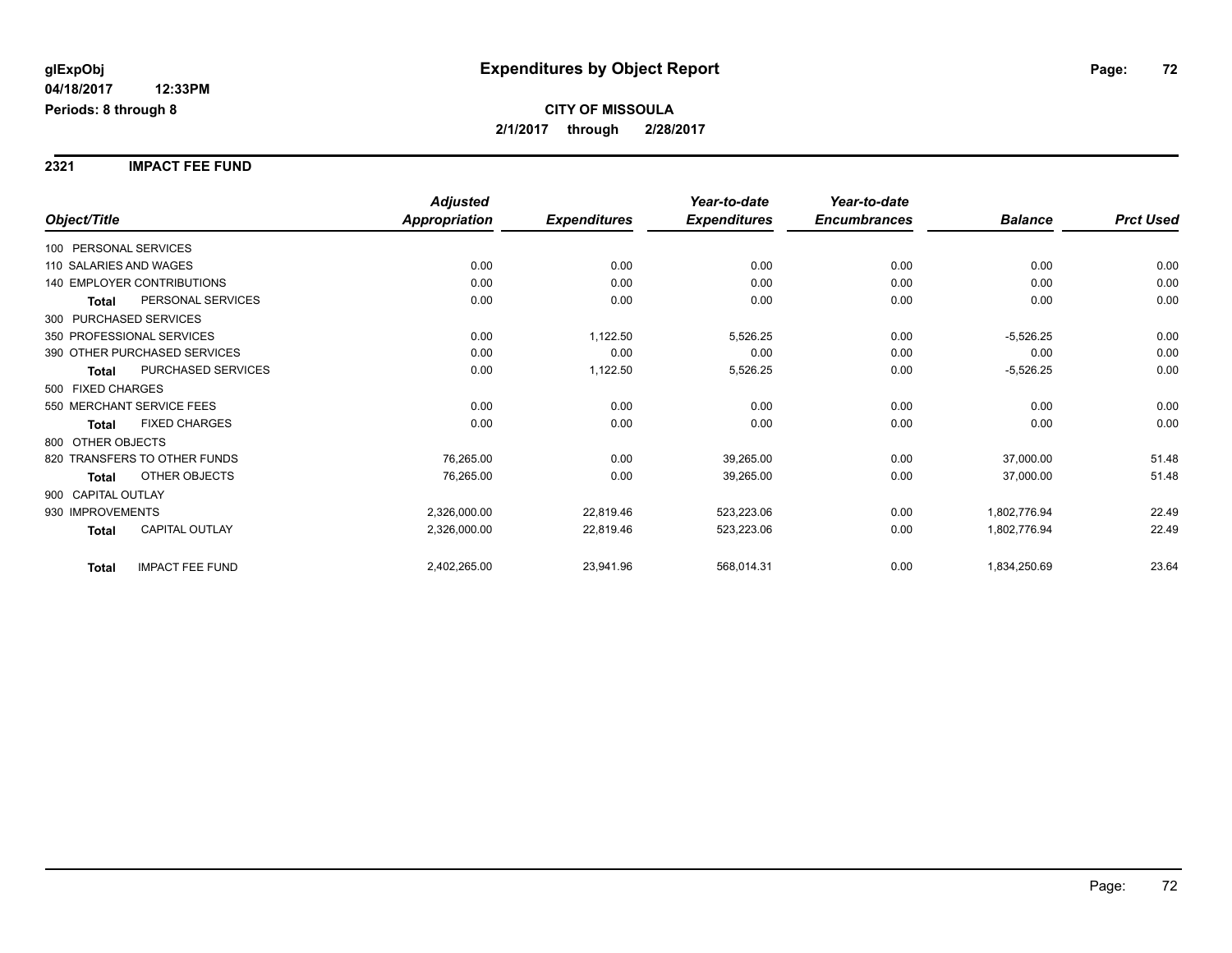### **CITY OF MISSOULA 2/1/2017 through 2/28/2017**

# **2322 GEORGE ELMER/CATTLE DR INTERSECTION**

| Object/Title                 |                       | <b>Adjusted</b><br><b>Appropriation</b> | <b>Expenditures</b> | Year-to-date<br><b>Expenditures</b> | Year-to-date<br><b>Encumbrances</b> | <b>Balance</b> | <b>Prct Used</b> |
|------------------------------|-----------------------|-----------------------------------------|---------------------|-------------------------------------|-------------------------------------|----------------|------------------|
|                              |                       |                                         |                     |                                     |                                     |                |                  |
| 300 PURCHASED SERVICES       |                       |                                         |                     |                                     |                                     |                |                  |
| 350 PROFESSIONAL SERVICES    |                       | 15,000.00                               | 0.00                | 0.00                                | 0.00                                | 15,000.00      | 0.00             |
| <b>Total</b>                 | PURCHASED SERVICES    | 15,000.00                               | 0.00                | 0.00                                | 0.00                                | 15,000.00      | 0.00             |
| 500 FIXED CHARGES            |                       |                                         |                     |                                     |                                     |                |                  |
| 550 MERCHANT SERVICE FEES    |                       | 0.00                                    | 0.00                | 0.00                                | 0.00                                | 0.00           | 0.00             |
| <b>Total</b>                 | <b>FIXED CHARGES</b>  | 0.00                                    | 0.00                | 0.00                                | 0.00                                | 0.00           | 0.00             |
| 800 OTHER OBJECTS            |                       |                                         |                     |                                     |                                     |                |                  |
| 820 TRANSFERS TO OTHER FUNDS |                       | 0.00                                    | 0.00                | 0.00                                | 0.00                                | 0.00           | 0.00             |
| <b>Total</b>                 | OTHER OBJECTS         | 0.00                                    | 0.00                | 0.00                                | 0.00                                | 0.00           | 0.00             |
| 900 CAPITAL OUTLAY           |                       |                                         |                     |                                     |                                     |                |                  |
| 930 IMPROVEMENTS             |                       | 0.00                                    | 0.00                | 0.00                                | 0.00                                | 0.00           | 0.00             |
| <b>Total</b>                 | <b>CAPITAL OUTLAY</b> | 0.00                                    | 0.00                | 0.00                                | 0.00                                | 0.00           | 0.00             |
| <b>Total</b>                 | NON-DEPARTMENTAL      | 15,000.00                               | 0.00                | 0.00                                | 0.00                                | 15,000.00      | 0.00             |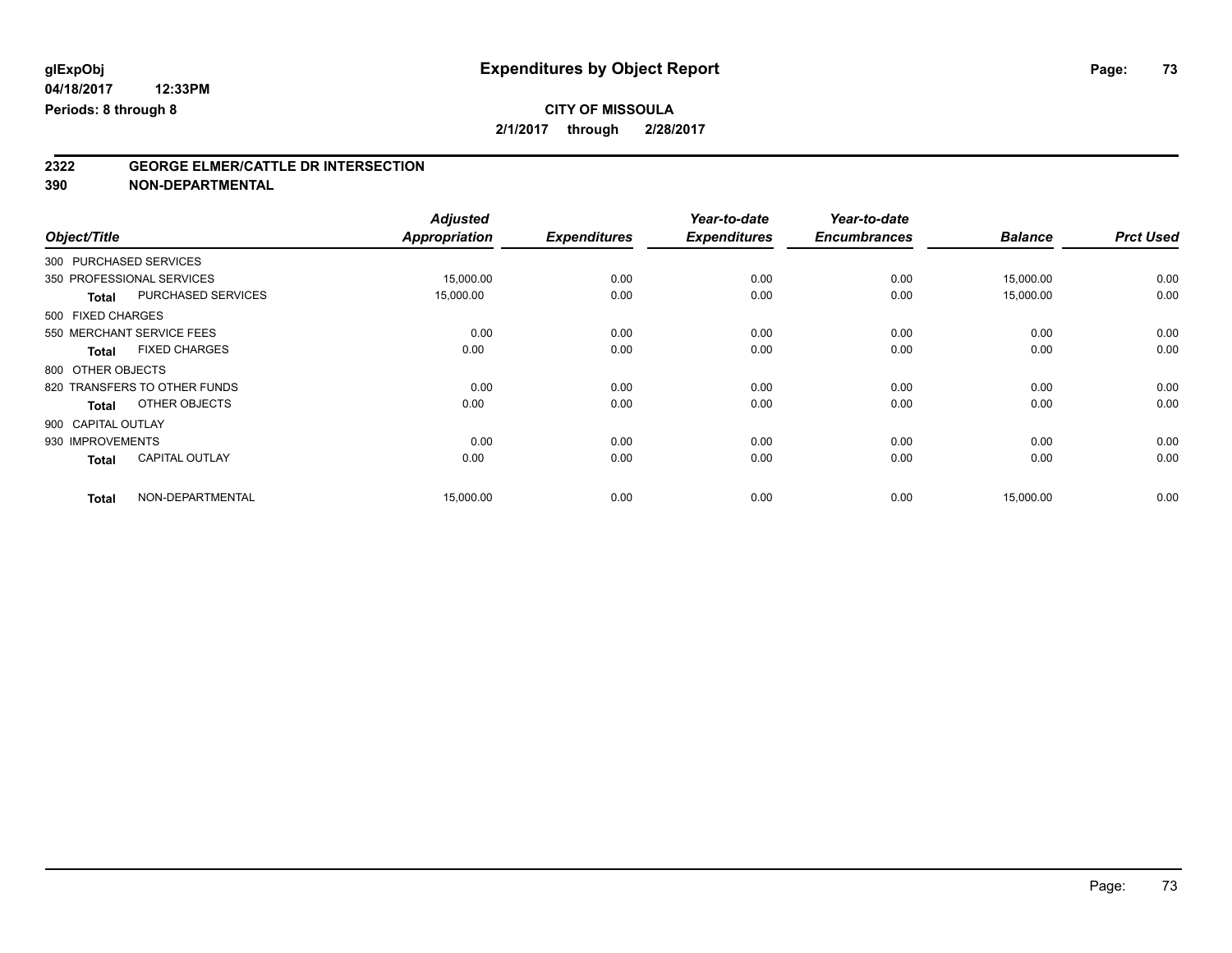#### **2322 GEORGE ELMER/CATTLE DR INTERSECTION**

| Object/Title       |                                         | <b>Adjusted</b><br><b>Appropriation</b> | <b>Expenditures</b> | Year-to-date<br><b>Expenditures</b> | Year-to-date<br><b>Encumbrances</b> | <b>Balance</b> | <b>Prct Used</b> |
|--------------------|-----------------------------------------|-----------------------------------------|---------------------|-------------------------------------|-------------------------------------|----------------|------------------|
|                    | 300 PURCHASED SERVICES                  |                                         |                     |                                     |                                     |                |                  |
|                    | 350 PROFESSIONAL SERVICES               | 15,000.00                               | 0.00                | 0.00                                | 0.00                                | 15,000.00      | 0.00             |
| <b>Total</b>       | PURCHASED SERVICES                      | 15,000.00                               | 0.00                | 0.00                                | 0.00                                | 15,000.00      | 0.00             |
| 500 FIXED CHARGES  |                                         |                                         |                     |                                     |                                     |                |                  |
|                    | 550 MERCHANT SERVICE FEES               | 0.00                                    | 0.00                | 0.00                                | 0.00                                | 0.00           | 0.00             |
| <b>Total</b>       | <b>FIXED CHARGES</b>                    | 0.00                                    | 0.00                | 0.00                                | 0.00                                | 0.00           | 0.00             |
| 800 OTHER OBJECTS  |                                         |                                         |                     |                                     |                                     |                |                  |
|                    | 820 TRANSFERS TO OTHER FUNDS            | 0.00                                    | 0.00                | 0.00                                | 0.00                                | 0.00           | 0.00             |
| Total              | OTHER OBJECTS                           | 0.00                                    | 0.00                | 0.00                                | 0.00                                | 0.00           | 0.00             |
| 900 CAPITAL OUTLAY |                                         |                                         |                     |                                     |                                     |                |                  |
| 930 IMPROVEMENTS   |                                         | 0.00                                    | 0.00                | 0.00                                | 0.00                                | 0.00           | 0.00             |
| <b>Total</b>       | <b>CAPITAL OUTLAY</b>                   | 0.00                                    | 0.00                | 0.00                                | 0.00                                | 0.00           | 0.00             |
| <b>Total</b>       | <b>GEORGE ELMER/CATTLE DR INTERSECT</b> | 15,000.00                               | 0.00                | 0.00                                | 0.00                                | 15,000.00      | 0.00             |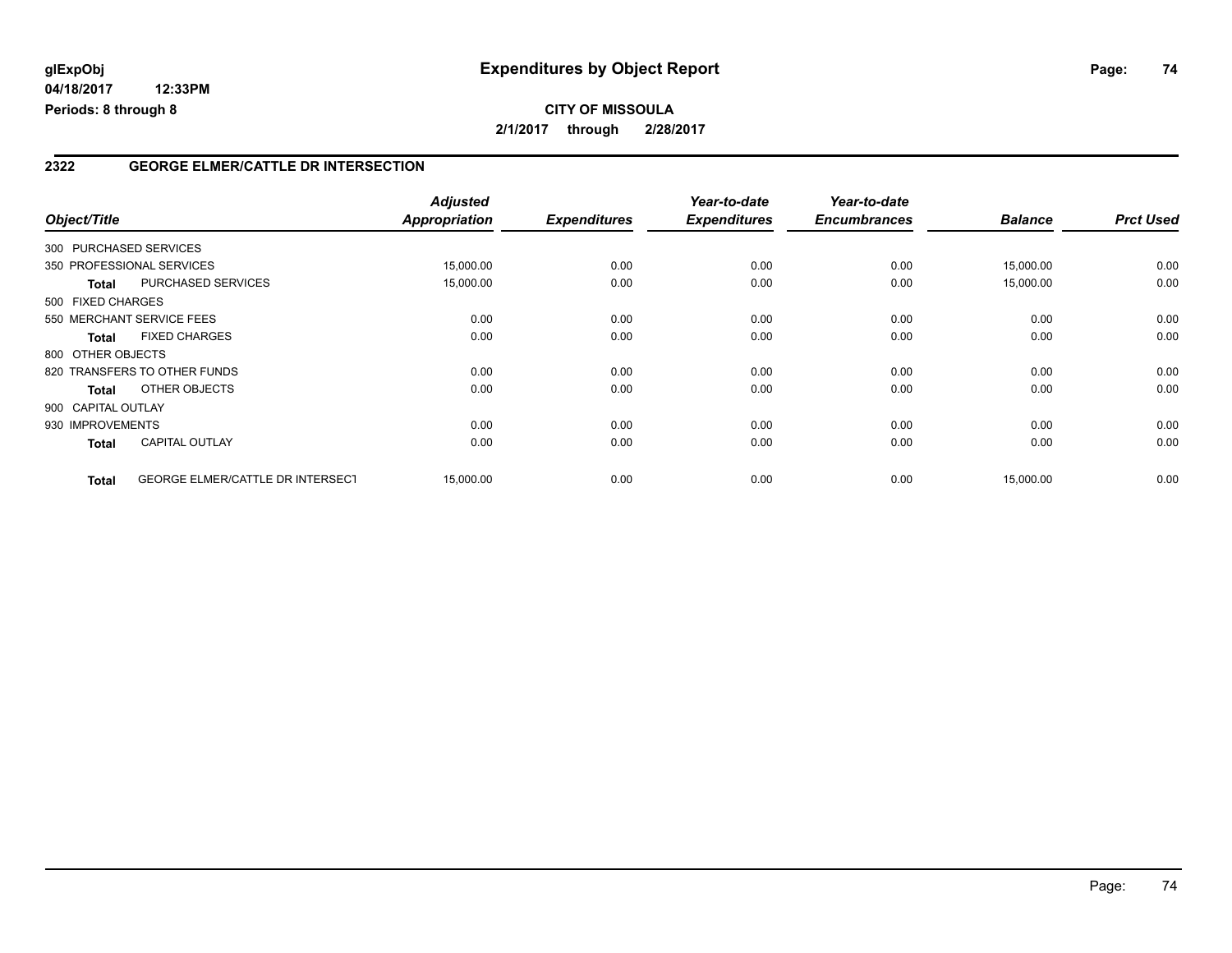**2365 PUBLIC ART FUND 220 MAYOR**

|                    |                              | <b>Adjusted</b>      |                     | Year-to-date        | Year-to-date        |                |                  |
|--------------------|------------------------------|----------------------|---------------------|---------------------|---------------------|----------------|------------------|
| Object/Title       |                              | <b>Appropriation</b> | <b>Expenditures</b> | <b>Expenditures</b> | <b>Encumbrances</b> | <b>Balance</b> | <b>Prct Used</b> |
|                    | 300 PURCHASED SERVICES       |                      |                     |                     |                     |                |                  |
|                    | 320 PRINTING & DUPLICATING   | 3,000.00             | 0.00                | 0.00                | 0.00                | 3,000.00       | 0.00             |
|                    | 350 PROFESSIONAL SERVICES    | 0.00                 | 267.17              | 267.17              | 0.00                | $-267.17$      | 0.00             |
|                    | 390 OTHER PURCHASED SERVICES | 23,320.00            | 0.00                | 0.00                | 0.00                | 23,320.00      | 0.00             |
| Total              | PURCHASED SERVICES           | 26,320.00            | 267.17              | 267.17              | 0.00                | 26,052.83      | 1.02             |
| 500 FIXED CHARGES  |                              |                      |                     |                     |                     |                |                  |
|                    | 550 MERCHANT SERVICE FEES    | 0.00                 | 0.00                | 0.00                | 0.00                | 0.00           | 0.00             |
| <b>Total</b>       | <b>FIXED CHARGES</b>         | 0.00                 | 0.00                | 0.00                | 0.00                | 0.00           | 0.00             |
| 800 OTHER OBJECTS  |                              |                      |                     |                     |                     |                |                  |
| 845 CONTINGENCY    |                              | 0.00                 | 0.00                | 0.00                | 0.00                | 0.00           | 0.00             |
| <b>Total</b>       | OTHER OBJECTS                | 0.00                 | 0.00                | 0.00                | 0.00                | 0.00           | 0.00             |
| 900 CAPITAL OUTLAY |                              |                      |                     |                     |                     |                |                  |
| 930 IMPROVEMENTS   |                              | 0.00                 | 0.00                | 5,000.00            | 0.00                | $-5,000.00$    | 0.00             |
| <b>Total</b>       | <b>CAPITAL OUTLAY</b>        | 0.00                 | 0.00                | 5,000.00            | 0.00                | $-5,000.00$    | 0.00             |
| <b>Total</b>       | <b>MAYOR</b>                 | 26,320.00            | 267.17              | 5,267.17            | 0.00                | 21,052.83      | 20.01            |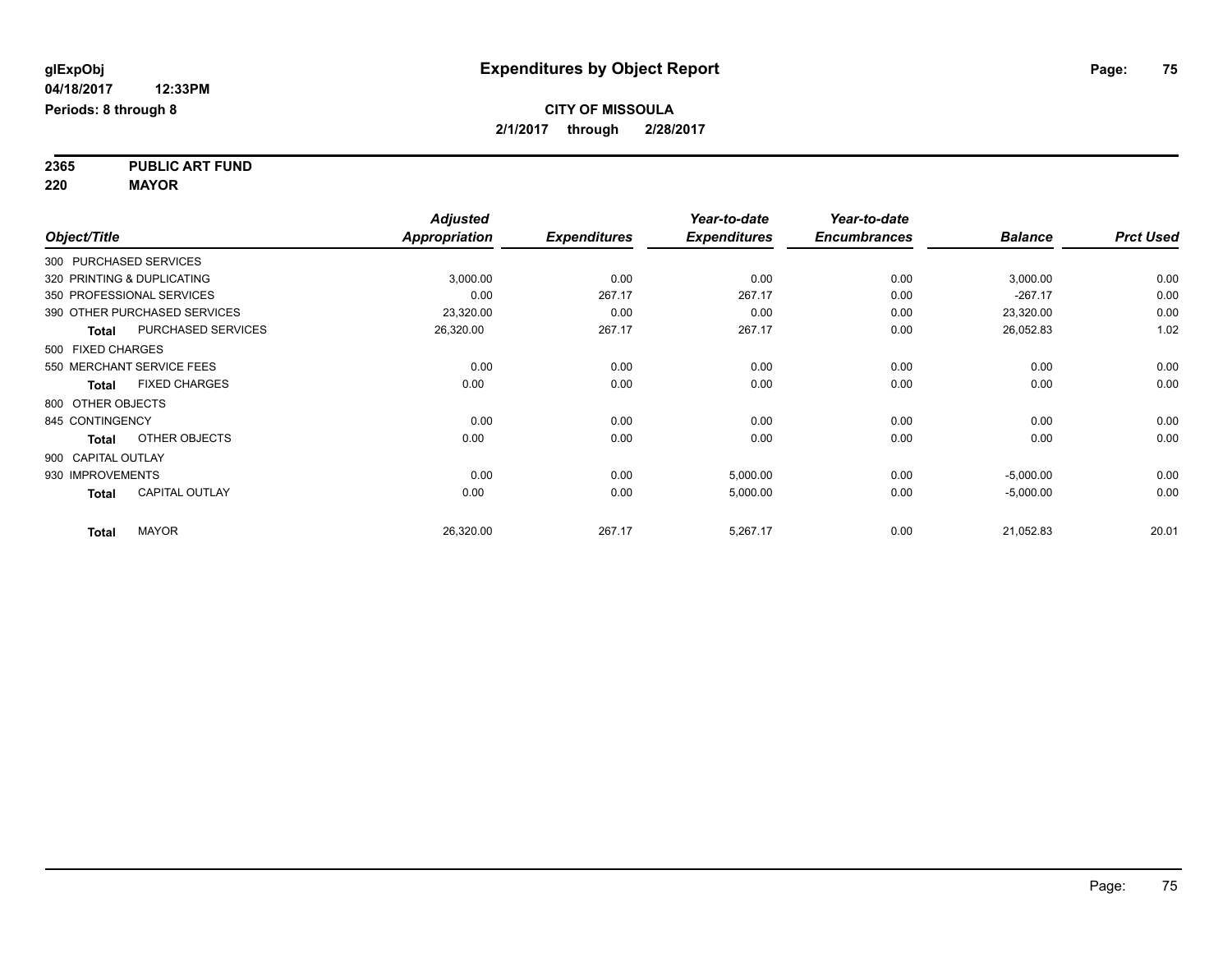#### **2365 PUBLIC ART FUND**

|                    |                              | <b>Adjusted</b>      |                     | Year-to-date        | Year-to-date        |                |                  |
|--------------------|------------------------------|----------------------|---------------------|---------------------|---------------------|----------------|------------------|
| Object/Title       |                              | <b>Appropriation</b> | <b>Expenditures</b> | <b>Expenditures</b> | <b>Encumbrances</b> | <b>Balance</b> | <b>Prct Used</b> |
|                    | 300 PURCHASED SERVICES       |                      |                     |                     |                     |                |                  |
|                    | 320 PRINTING & DUPLICATING   | 3,000.00             | 0.00                | 0.00                | 0.00                | 3,000.00       | 0.00             |
|                    | 350 PROFESSIONAL SERVICES    | 0.00                 | 267.17              | 267.17              | 0.00                | $-267.17$      | 0.00             |
|                    | 390 OTHER PURCHASED SERVICES | 23,320.00            | 0.00                | 0.00                | 0.00                | 23,320.00      | 0.00             |
| <b>Total</b>       | PURCHASED SERVICES           | 26,320.00            | 267.17              | 267.17              | 0.00                | 26,052.83      | 1.02             |
| 500 FIXED CHARGES  |                              |                      |                     |                     |                     |                |                  |
|                    | 550 MERCHANT SERVICE FEES    | 0.00                 | 0.00                | 0.00                | 0.00                | 0.00           | 0.00             |
| <b>Total</b>       | <b>FIXED CHARGES</b>         | 0.00                 | 0.00                | 0.00                | 0.00                | 0.00           | 0.00             |
| 800 OTHER OBJECTS  |                              |                      |                     |                     |                     |                |                  |
| 845 CONTINGENCY    |                              | 0.00                 | 0.00                | 0.00                | 0.00                | 0.00           | 0.00             |
| <b>Total</b>       | OTHER OBJECTS                | 0.00                 | 0.00                | 0.00                | 0.00                | 0.00           | 0.00             |
| 900 CAPITAL OUTLAY |                              |                      |                     |                     |                     |                |                  |
| 930 IMPROVEMENTS   |                              | 0.00                 | 0.00                | 5,000.00            | 0.00                | $-5,000.00$    | 0.00             |
| <b>Total</b>       | <b>CAPITAL OUTLAY</b>        | 0.00                 | 0.00                | 5,000.00            | 0.00                | $-5,000.00$    | 0.00             |
|                    |                              |                      |                     |                     |                     |                |                  |
| <b>Total</b>       | PUBLIC ART FUND              | 26,320.00            | 267.17              | 5,267.17            | 0.00                | 21,052.83      | 20.01            |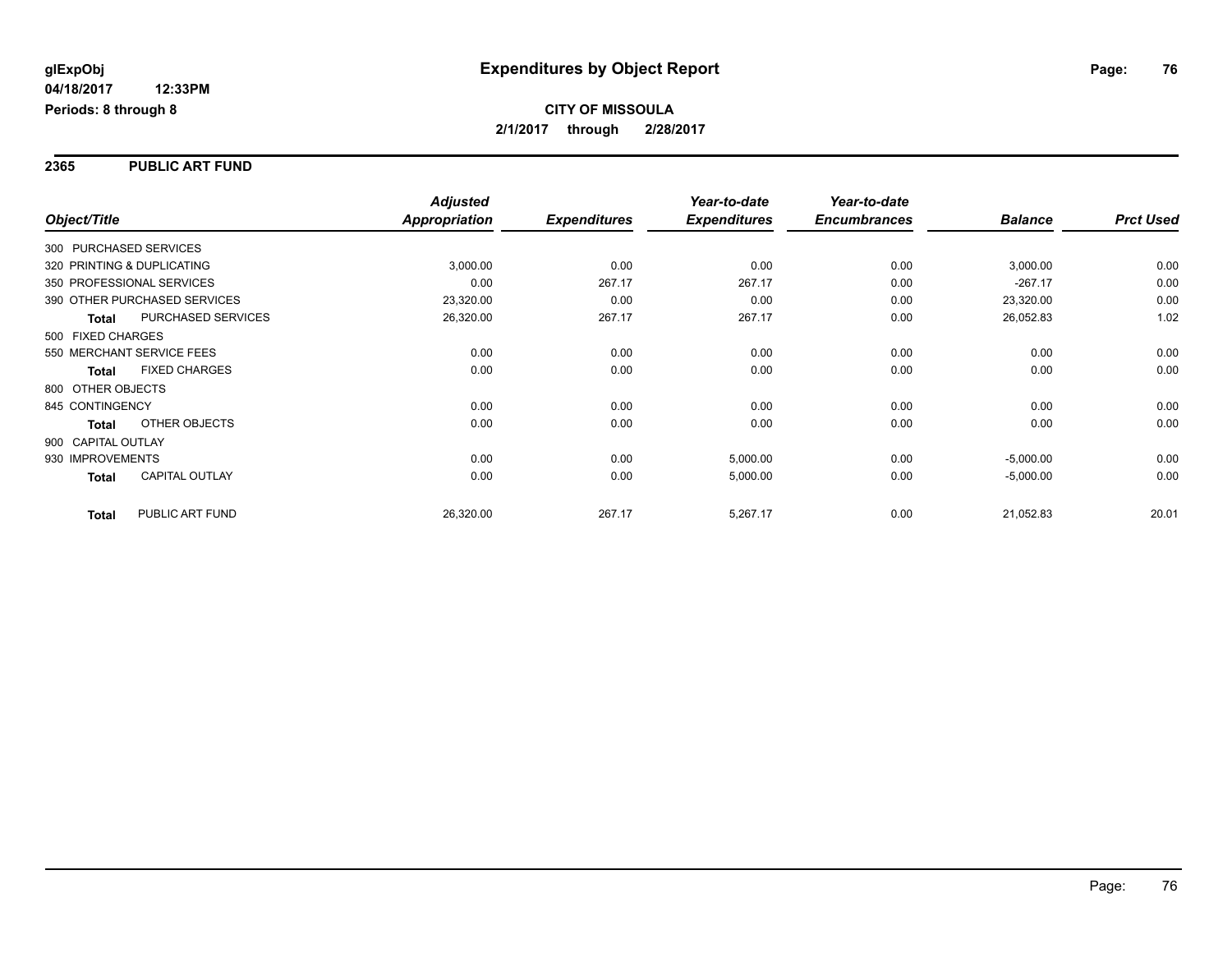### **CITY OF MISSOULA 2/1/2017 through 2/28/2017**

# **2371 EMPLOYEE HEALTH INSURANCE LEVY FUND**

| Object/Title                         | <b>Adjusted</b><br>Appropriation | <b>Expenditures</b> | Year-to-date<br><b>Expenditures</b> | Year-to-date<br><b>Encumbrances</b> | <b>Balance</b> | <b>Prct Used</b> |
|--------------------------------------|----------------------------------|---------------------|-------------------------------------|-------------------------------------|----------------|------------------|
| 500 FIXED CHARGES                    |                                  |                     |                                     |                                     |                |                  |
| 550 MERCHANT SERVICE FEES            | 0.00                             | 0.00                | 0.00                                | 0.00                                | 0.00           | 0.00             |
| <b>FIXED CHARGES</b><br><b>Total</b> | 0.00                             | 0.00                | 0.00                                | 0.00                                | 0.00           | 0.00             |
| 800 OTHER OBJECTS                    |                                  |                     |                                     |                                     |                |                  |
| 820 TRANSFERS TO OTHER FUNDS         | 4.525.00                         | 0.00                | 2.263.00                            | 0.00                                | 2.262.00       | 50.01            |
| OTHER OBJECTS<br><b>Total</b>        | 4.525.00                         | 0.00                | 2,263.00                            | 0.00                                | 2.262.00       | 50.01            |
| NON-DEPARTMENTAL<br><b>Total</b>     | 4.525.00                         | 0.00                | 2.263.00                            | 0.00                                | 2.262.00       | 50.01            |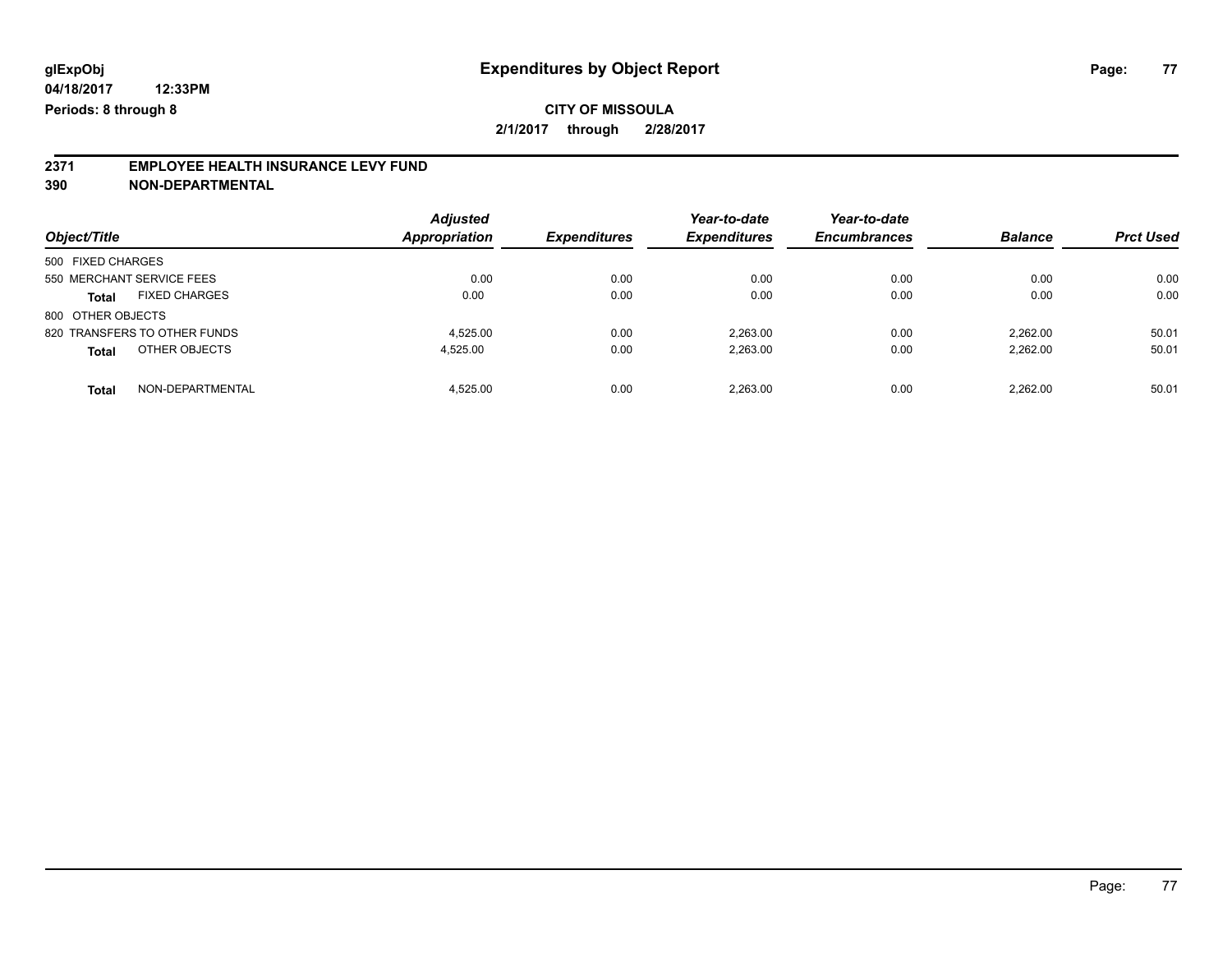# **glExpObj Expenditures by Object Report Page: 78**

**04/18/2017 12:33PM Periods: 8 through 8**

#### **2371 EMPLOYEE HEALTH INSURANCE LEVY FUND**

| Object/Title              |                                  | <b>Adjusted</b><br>Appropriation | <b>Expenditures</b> | Year-to-date<br><b>Expenditures</b> | Year-to-date<br><b>Encumbrances</b> | <b>Balance</b> | <b>Prct Used</b> |
|---------------------------|----------------------------------|----------------------------------|---------------------|-------------------------------------|-------------------------------------|----------------|------------------|
| 500 FIXED CHARGES         |                                  |                                  |                     |                                     |                                     |                |                  |
| 550 MERCHANT SERVICE FEES |                                  | 0.00                             | 0.00                | 0.00                                | 0.00                                | 0.00           | 0.00             |
| <b>Total</b>              | <b>FIXED CHARGES</b>             | 0.00                             | 0.00                | 0.00                                | 0.00                                | 0.00           | 0.00             |
| 800 OTHER OBJECTS         |                                  |                                  |                     |                                     |                                     |                |                  |
|                           | 820 TRANSFERS TO OTHER FUNDS     | 4.525.00                         | 0.00                | 2.263.00                            | 0.00                                | 2.262.00       | 50.01            |
| <b>Total</b>              | OTHER OBJECTS                    | 4.525.00                         | 0.00                | 2.263.00                            | 0.00                                | 2.262.00       | 50.01            |
| <b>Total</b>              | EMPLOYEE HEALTH INSURANCE LEVY F | 4.525.00                         | 0.00                | 2.263.00                            | 0.00                                | 2.262.00       | 50.01            |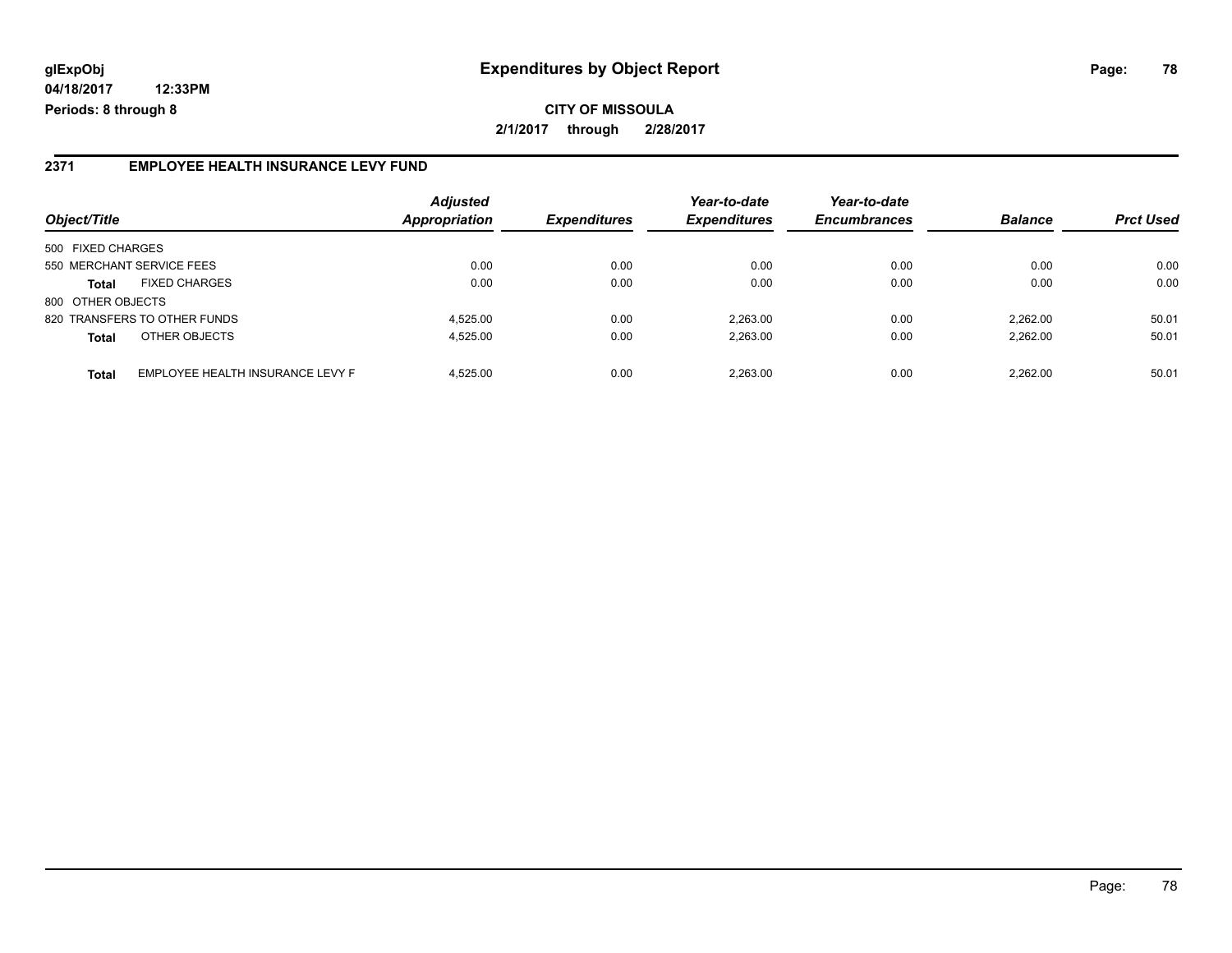**2372 PERMISSIVE MEDICAL LEVY**

| Object/Title                         | <b>Adjusted</b><br><b>Appropriation</b> | <b>Expenditures</b> | Year-to-date<br><b>Expenditures</b> | Year-to-date<br><b>Encumbrances</b> | <b>Balance</b> | <b>Prct Used</b> |
|--------------------------------------|-----------------------------------------|---------------------|-------------------------------------|-------------------------------------|----------------|------------------|
| 500 FIXED CHARGES                    |                                         |                     |                                     |                                     |                |                  |
| 550 MERCHANT SERVICE FEES            | 0.00                                    | 0.00                | 0.00                                | 0.00                                | 0.00           | 0.00             |
| <b>FIXED CHARGES</b><br><b>Total</b> | 0.00                                    | 0.00                | 0.00                                | 0.00                                | 0.00           | 0.00             |
| 800 OTHER OBJECTS                    |                                         |                     |                                     |                                     |                |                  |
| 820 TRANSFERS TO OTHER FUNDS         | 4.774.150.00                            | 0.00                | 2,387,075.00                        | 0.00                                | 2.387.075.00   | 50.00            |
| OTHER OBJECTS<br><b>Total</b>        | 4,774,150.00                            | 0.00                | 2,387,075.00                        | 0.00                                | 2,387,075.00   | 50.00            |
| NON-DEPARTMENTAL<br>Total            | 4.774.150.00                            | 0.00                | 2,387,075.00                        | 0.00                                | 2,387,075.00   | 50.00            |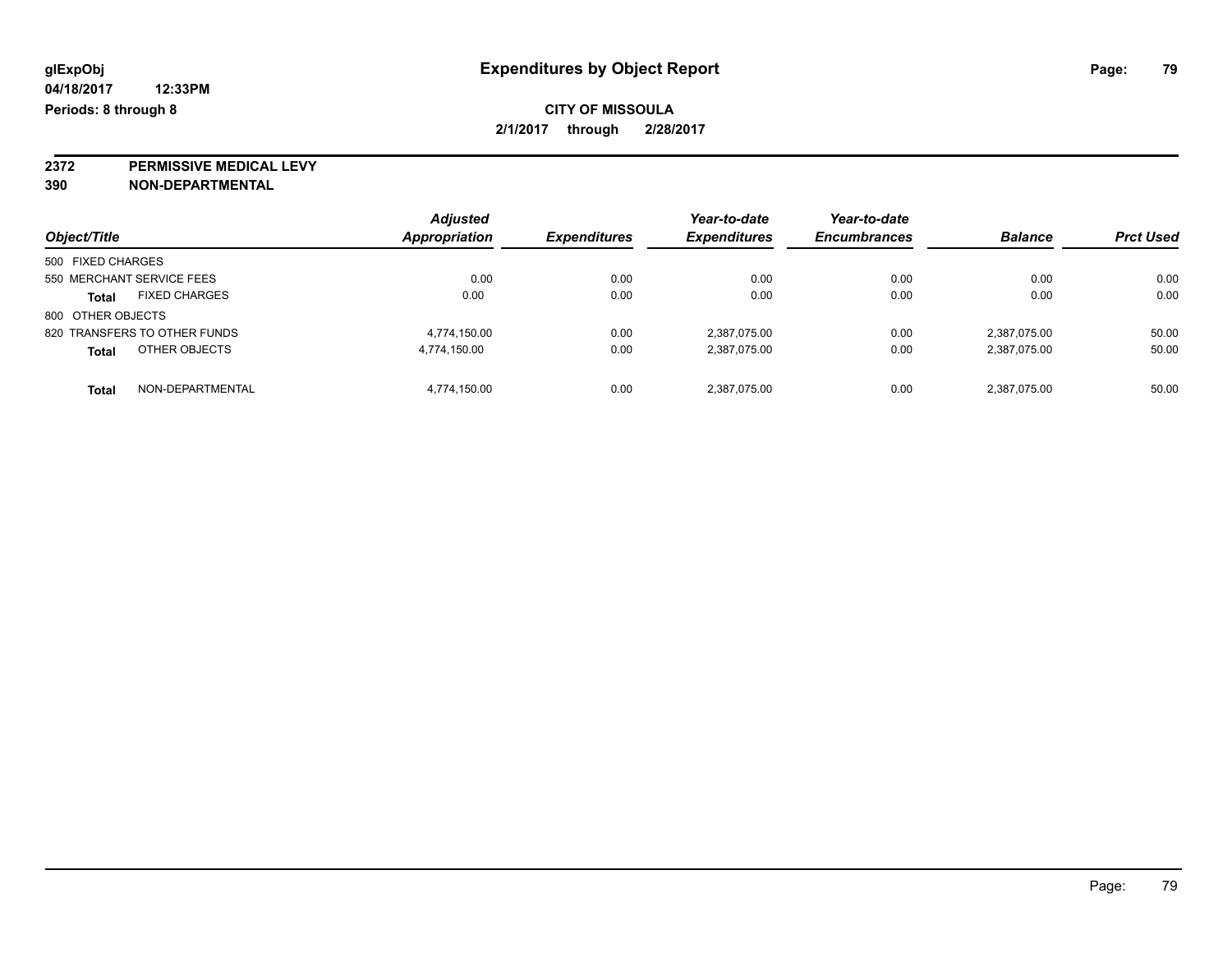**CITY OF MISSOULA 2/1/2017 through 2/28/2017**

### **2372 PERMISSIVE MEDICAL LEVY**

| Object/Title                            | <b>Adjusted</b><br>Appropriation | <b>Expenditures</b> | Year-to-date<br><b>Expenditures</b> | Year-to-date<br><b>Encumbrances</b> | <b>Balance</b> | <b>Prct Used</b> |
|-----------------------------------------|----------------------------------|---------------------|-------------------------------------|-------------------------------------|----------------|------------------|
|                                         |                                  |                     |                                     |                                     |                |                  |
| 500 FIXED CHARGES                       |                                  |                     |                                     |                                     |                |                  |
| 550 MERCHANT SERVICE FEES               | 0.00                             | 0.00                | 0.00                                | 0.00                                | 0.00           | 0.00             |
| <b>FIXED CHARGES</b><br><b>Total</b>    | 0.00                             | 0.00                | 0.00                                | 0.00                                | 0.00           | 0.00             |
| 800 OTHER OBJECTS                       |                                  |                     |                                     |                                     |                |                  |
| 820 TRANSFERS TO OTHER FUNDS            | 4,774,150.00                     | 0.00                | 2,387,075.00                        | 0.00                                | 2,387,075.00   | 50.00            |
| OTHER OBJECTS<br><b>Total</b>           | 4,774,150.00                     | 0.00                | 2,387,075.00                        | 0.00                                | 2,387,075.00   | 50.00            |
| PERMISSIVE MEDICAL LEVY<br><b>Total</b> | 4,774,150.00                     | 0.00                | 2,387,075.00                        | 0.00                                | 2,387,075.00   | 50.00            |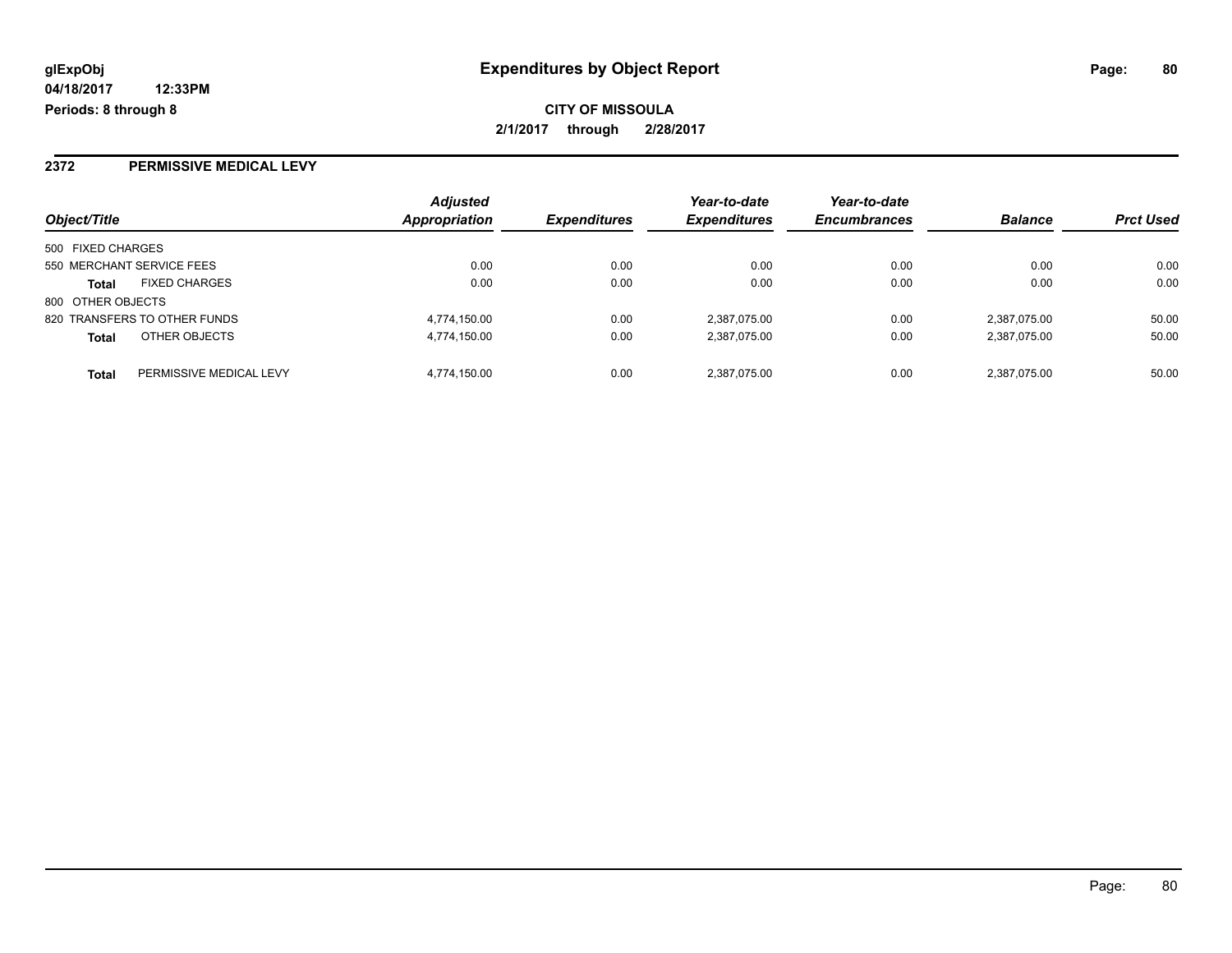### **CITY OF MISSOULA 2/1/2017 through 2/28/2017**

# **2389 CABLE TELEVISION FRANCHISE FUND**

|                    |                                     | <b>Adjusted</b> |                     | Year-to-date        | Year-to-date        |                |                  |
|--------------------|-------------------------------------|-----------------|---------------------|---------------------|---------------------|----------------|------------------|
| Object/Title       |                                     | Appropriation   | <b>Expenditures</b> | <b>Expenditures</b> | <b>Encumbrances</b> | <b>Balance</b> | <b>Prct Used</b> |
|                    | 300 PURCHASED SERVICES              |                 |                     |                     |                     |                |                  |
|                    | 330 PUBLICITY, SUBSCRIPTIONS & DUES | 0.00            | 0.00                | 0.00                | 0.00                | 0.00           | 0.00             |
|                    | 350 PROFESSIONAL SERVICES           | 20,288.00       | 0.00                | 12,900.00           | 0.00                | 7,388.00       | 63.58            |
|                    | 360 REPAIR & MAINTENANCE            | 0.00            | 0.00                | 0.00                | 0.00                | 0.00           | 0.00             |
| 370 TRAVEL         |                                     | 1,000.00        | 0.00                | 0.00                | 0.00                | 1,000.00       | 0.00             |
| 380 TRAINING       |                                     | 1,000.00        | 0.00                | 0.00                | 0.00                | 1,000.00       | 0.00             |
| <b>Total</b>       | <b>PURCHASED SERVICES</b>           | 22,288.00       | 0.00                | 12,900.00           | 0.00                | 9,388.00       | 57.88            |
| 500 FIXED CHARGES  |                                     |                 |                     |                     |                     |                |                  |
|                    | 550 MERCHANT SERVICE FEES           | 0.00            | 0.00                | 0.00                | 0.00                | 0.00           | 0.00             |
| <b>Total</b>       | <b>FIXED CHARGES</b>                | 0.00            | 0.00                | 0.00                | 0.00                | 0.00           | 0.00             |
|                    | 700 GRANTS & CONTRIBUTIONS          |                 |                     |                     |                     |                |                  |
|                    | 700 GRANTS & CONTRIBUTIONS          | 390,000.00      | 0.00                | 240,000.00          | 0.00                | 150,000.00     | 61.54            |
| <b>Total</b>       | <b>GRANTS &amp; CONTRIBUTIONS</b>   | 390,000.00      | 0.00                | 240,000.00          | 0.00                | 150,000.00     | 61.54            |
| 800 OTHER OBJECTS  |                                     |                 |                     |                     |                     |                |                  |
|                    | 820 TRANSFERS TO OTHER FUNDS        | 301,433.00      | 0.00                | 150,717.00          | 0.00                | 150,716.00     | 50.00            |
| 845 CONTINGENCY    |                                     | 0.00            | 0.00                | 0.00                | 0.00                | 0.00           | 0.00             |
| <b>Total</b>       | OTHER OBJECTS                       | 301,433.00      | 0.00                | 150,717.00          | 0.00                | 150,716.00     | 50.00            |
| 900 CAPITAL OUTLAY |                                     |                 |                     |                     |                     |                |                  |
|                    | 940 MACHINERY & EQUIPMENT           | 37,567.00       | 11,701.76           | 11,701.76           | 0.00                | 25,865.24      | 31.15            |
| <b>Total</b>       | <b>CAPITAL OUTLAY</b>               | 37,567.00       | 11,701.76           | 11,701.76           | 0.00                | 25,865.24      | 31.15            |
| <b>Total</b>       | NON-DEPARTMENTAL                    | 751,288.00      | 11,701.76           | 415,318.76          | 0.00                | 335,969.24     | 55.28            |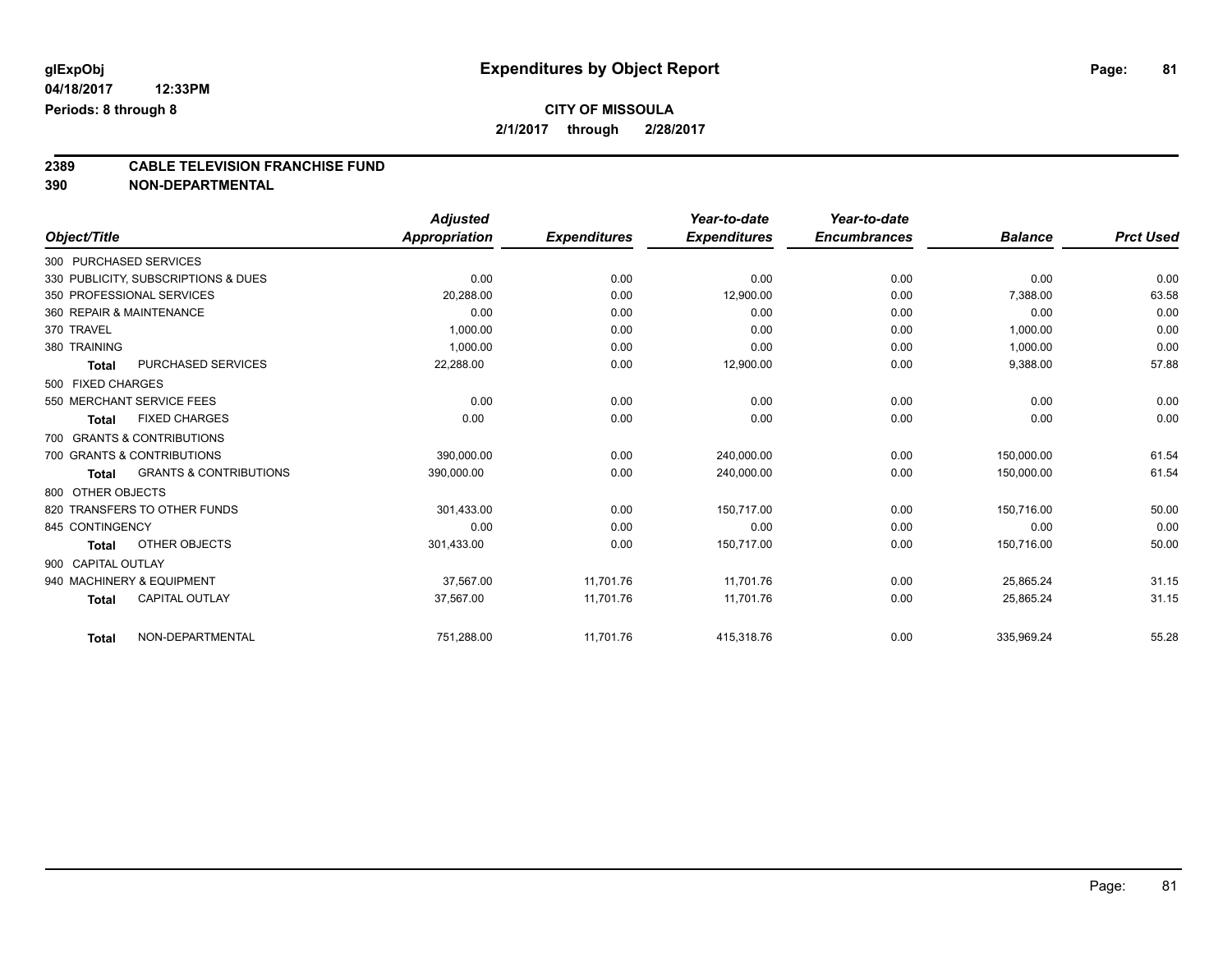#### **2389 CABLE TELEVISION FRANCHISE FUND**

|                    |                                     | <b>Adjusted</b>      |                     | Year-to-date        | Year-to-date        |                |                  |
|--------------------|-------------------------------------|----------------------|---------------------|---------------------|---------------------|----------------|------------------|
| Object/Title       |                                     | <b>Appropriation</b> | <b>Expenditures</b> | <b>Expenditures</b> | <b>Encumbrances</b> | <b>Balance</b> | <b>Prct Used</b> |
|                    | 300 PURCHASED SERVICES              |                      |                     |                     |                     |                |                  |
|                    | 330 PUBLICITY, SUBSCRIPTIONS & DUES | 0.00                 | 0.00                | 0.00                | 0.00                | 0.00           | 0.00             |
|                    | 350 PROFESSIONAL SERVICES           | 20,288.00            | 0.00                | 12,900.00           | 0.00                | 7,388.00       | 63.58            |
|                    | 360 REPAIR & MAINTENANCE            | 0.00                 | 0.00                | 0.00                | 0.00                | 0.00           | 0.00             |
| 370 TRAVEL         |                                     | 1,000.00             | 0.00                | 0.00                | 0.00                | 1,000.00       | 0.00             |
| 380 TRAINING       |                                     | 1,000.00             | 0.00                | 0.00                | 0.00                | 1,000.00       | 0.00             |
| <b>Total</b>       | <b>PURCHASED SERVICES</b>           | 22,288.00            | 0.00                | 12,900.00           | 0.00                | 9,388.00       | 57.88            |
| 500 FIXED CHARGES  |                                     |                      |                     |                     |                     |                |                  |
|                    | 550 MERCHANT SERVICE FEES           | 0.00                 | 0.00                | 0.00                | 0.00                | 0.00           | 0.00             |
| <b>Total</b>       | <b>FIXED CHARGES</b>                | 0.00                 | 0.00                | 0.00                | 0.00                | 0.00           | 0.00             |
|                    | 700 GRANTS & CONTRIBUTIONS          |                      |                     |                     |                     |                |                  |
|                    | 700 GRANTS & CONTRIBUTIONS          | 390,000.00           | 0.00                | 240,000.00          | 0.00                | 150,000.00     | 61.54            |
| <b>Total</b>       | <b>GRANTS &amp; CONTRIBUTIONS</b>   | 390,000.00           | 0.00                | 240,000.00          | 0.00                | 150,000.00     | 61.54            |
| 800 OTHER OBJECTS  |                                     |                      |                     |                     |                     |                |                  |
|                    | 820 TRANSFERS TO OTHER FUNDS        | 301,433.00           | 0.00                | 150,717.00          | 0.00                | 150,716.00     | 50.00            |
| 845 CONTINGENCY    |                                     | 0.00                 | 0.00                | 0.00                | 0.00                | 0.00           | 0.00             |
| <b>Total</b>       | OTHER OBJECTS                       | 301,433.00           | 0.00                | 150,717.00          | 0.00                | 150,716.00     | 50.00            |
| 900 CAPITAL OUTLAY |                                     |                      |                     |                     |                     |                |                  |
|                    | 940 MACHINERY & EQUIPMENT           | 37,567.00            | 11,701.76           | 11,701.76           | 0.00                | 25,865.24      | 31.15            |
| <b>Total</b>       | <b>CAPITAL OUTLAY</b>               | 37,567.00            | 11,701.76           | 11,701.76           | 0.00                | 25,865.24      | 31.15            |
|                    |                                     |                      |                     |                     |                     |                |                  |
| <b>Total</b>       | CABLE TELEVISION FRANCHISE FUND     | 751,288.00           | 11,701.76           | 415,318.76          | 0.00                | 335,969.24     | 55.28            |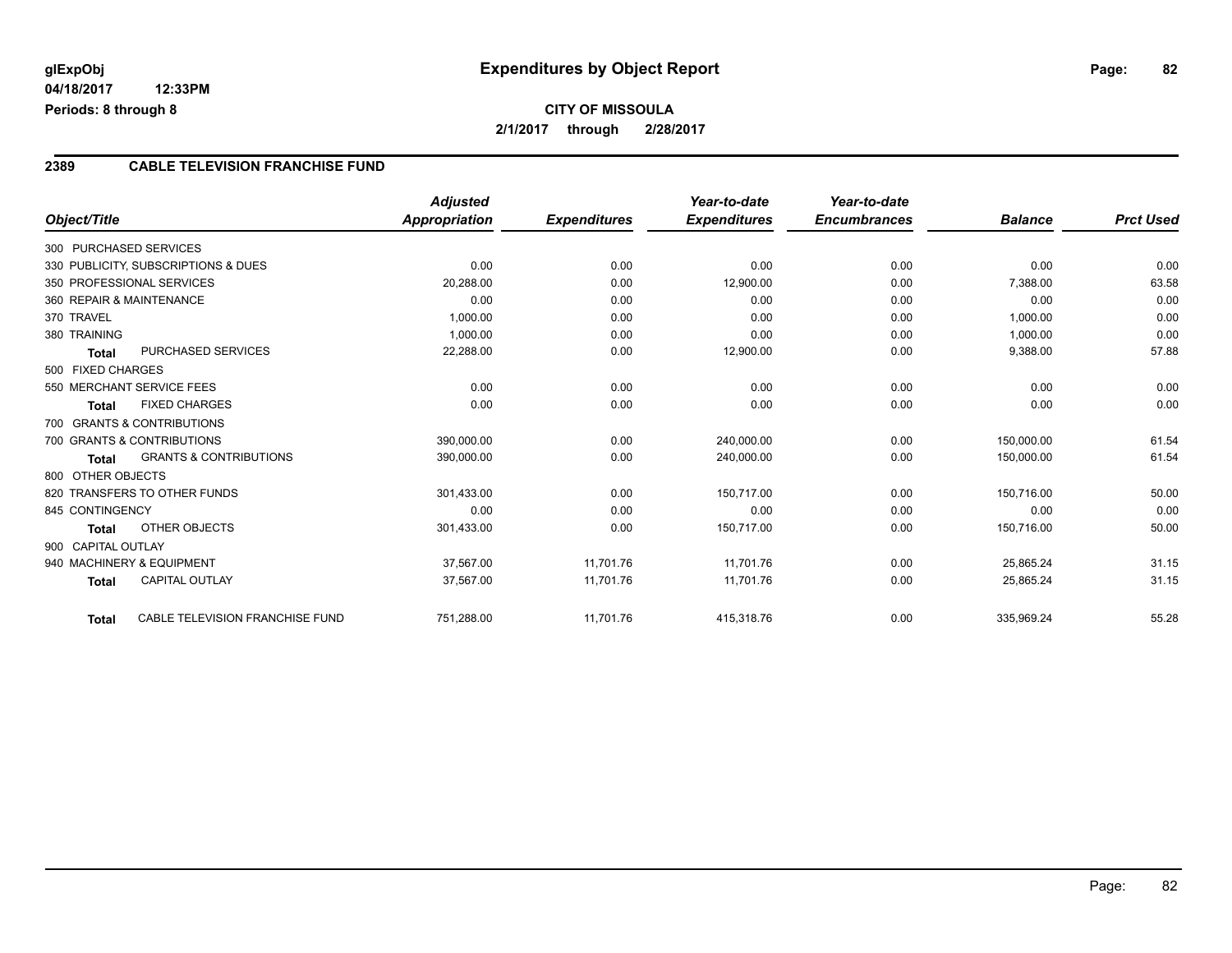**2390 DRUG FORFEITURE FUND**

**290 POLICE**

|                                                   | <b>Adjusted</b>      |                     | Year-to-date        | Year-to-date        |                |                  |
|---------------------------------------------------|----------------------|---------------------|---------------------|---------------------|----------------|------------------|
| Object/Title                                      | <b>Appropriation</b> | <b>Expenditures</b> | <b>Expenditures</b> | <b>Encumbrances</b> | <b>Balance</b> | <b>Prct Used</b> |
| 100 PERSONAL SERVICES                             |                      |                     |                     |                     |                |                  |
| 110 SALARIES AND WAGES                            | 0.00                 | 0.00                | 0.00                | 0.00                | 0.00           | 0.00             |
| 120 OVERTIME/TERMINATION                          | 0.00                 | 0.00                | 0.00                | 0.00                | 0.00           | 0.00             |
| 140 EMPLOYER CONTRIBUTIONS                        | 0.00                 | 0.00                | 0.00                | 0.00                | 0.00           | 0.00             |
| PERSONAL SERVICES<br>Total                        | 0.00                 | 0.00                | 0.00                | 0.00                | 0.00           | 0.00             |
| 200 SUPPLIES                                      |                      |                     |                     |                     |                |                  |
| 210 OFFICE SUPPLIES                               | 0.00                 | 0.00                | 0.00                | 0.00                | 0.00           | 0.00             |
| 220 OPERATING SUPPLIES                            | 3,000.00             | 144.87              | 2,957.53            | 0.00                | 42.47          | 98.58            |
| 230 REPAIR/MAINTENANCE                            | 3,000.00             | 0.00                | 0.00                | 0.00                | 3,000.00       | 0.00             |
| 231 GASOLINE                                      | 500.00               | 0.00                | 0.00                | 0.00                | 500.00         | 0.00             |
| 240 OTHER SUPPLIES                                | 0.00                 | 0.00                | 0.00                | 0.00                | 0.00           | 0.00             |
| <b>SUPPLIES</b><br><b>Total</b>                   | 6,500.00             | 144.87              | 2,957.53            | 0.00                | 3,542.47       | 45.50            |
| 300 PURCHASED SERVICES                            |                      |                     |                     |                     |                |                  |
| 310 COMMUNICATIONS                                | 500.00               | 0.00                | 0.00                | 0.00                | 500.00         | 0.00             |
| 320 PRINTING & DUPLICATING                        | 300.00               | 0.00                | 0.00                | 0.00                | 300.00         | 0.00             |
| 330 PUBLICITY, SUBSCRIPTIONS & DUES               | 0.00                 | 0.00                | 0.00                | 0.00                | 0.00           | 0.00             |
| 344 TELEPHONE SERVICE                             | 0.00                 | 0.00                | 0.00                | 0.00                | 0.00           | 0.00             |
| 350 PROFESSIONAL SERVICES                         | 0.00                 | 0.00                | 0.00                | 0.00                | 0.00           | 0.00             |
| 360 REPAIR & MAINTENANCE                          | 500.00               | 0.00                | 0.00                | 0.00                | 500.00         | 0.00             |
| 370 TRAVEL                                        | 2,000.00             | 0.00                | 1,500.00            | 0.00                | 500.00         | 75.00            |
| 380 TRAINING                                      | 1,500.00             | 0.00                | 0.00                | 0.00                | 1,500.00       | 0.00             |
| 390 OTHER PURCHASED SERVICES                      | 500.00               | 0.00                | 0.00                | 0.00                | 500.00         | 0.00             |
| PURCHASED SERVICES<br>Total                       | 5,300.00             | 0.00                | 1,500.00            | 0.00                | 3,800.00       | 28.30            |
| 500 FIXED CHARGES                                 |                      |                     |                     |                     |                |                  |
| 500 FIXED CHARGES                                 | 1,000.00             | 0.00                | 0.00                | 0.00                | 1,000.00       | 0.00             |
| 550 MERCHANT SERVICE FEES                         | 0.00                 | 0.00                | 0.00                | 0.00                | 0.00           | 0.00             |
| <b>FIXED CHARGES</b><br><b>Total</b>              | 1,000.00             | 0.00                | 0.00                | 0.00                | 1,000.00       | 0.00             |
| 700 GRANTS & CONTRIBUTIONS                        |                      |                     |                     |                     |                |                  |
| 700 GRANTS & CONTRIBUTIONS                        | 0.00                 | 0.00                | 0.00                | 0.00                | 0.00           | 0.00             |
| <b>GRANTS &amp; CONTRIBUTIONS</b><br><b>Total</b> | 0.00                 | 0.00                | 0.00                | 0.00                | 0.00           | 0.00             |
| 800 OTHER OBJECTS                                 |                      |                     |                     |                     |                |                  |
| 820 TRANSFERS TO OTHER FUNDS                      | 0.00                 | 0.00                | 0.00                | 0.00                | 0.00           | 0.00             |
| 845 CONTINGENCY                                   | 0.00                 | 0.00                | 0.00                | 0.00                | 0.00           | 0.00             |
|                                                   |                      |                     |                     |                     |                |                  |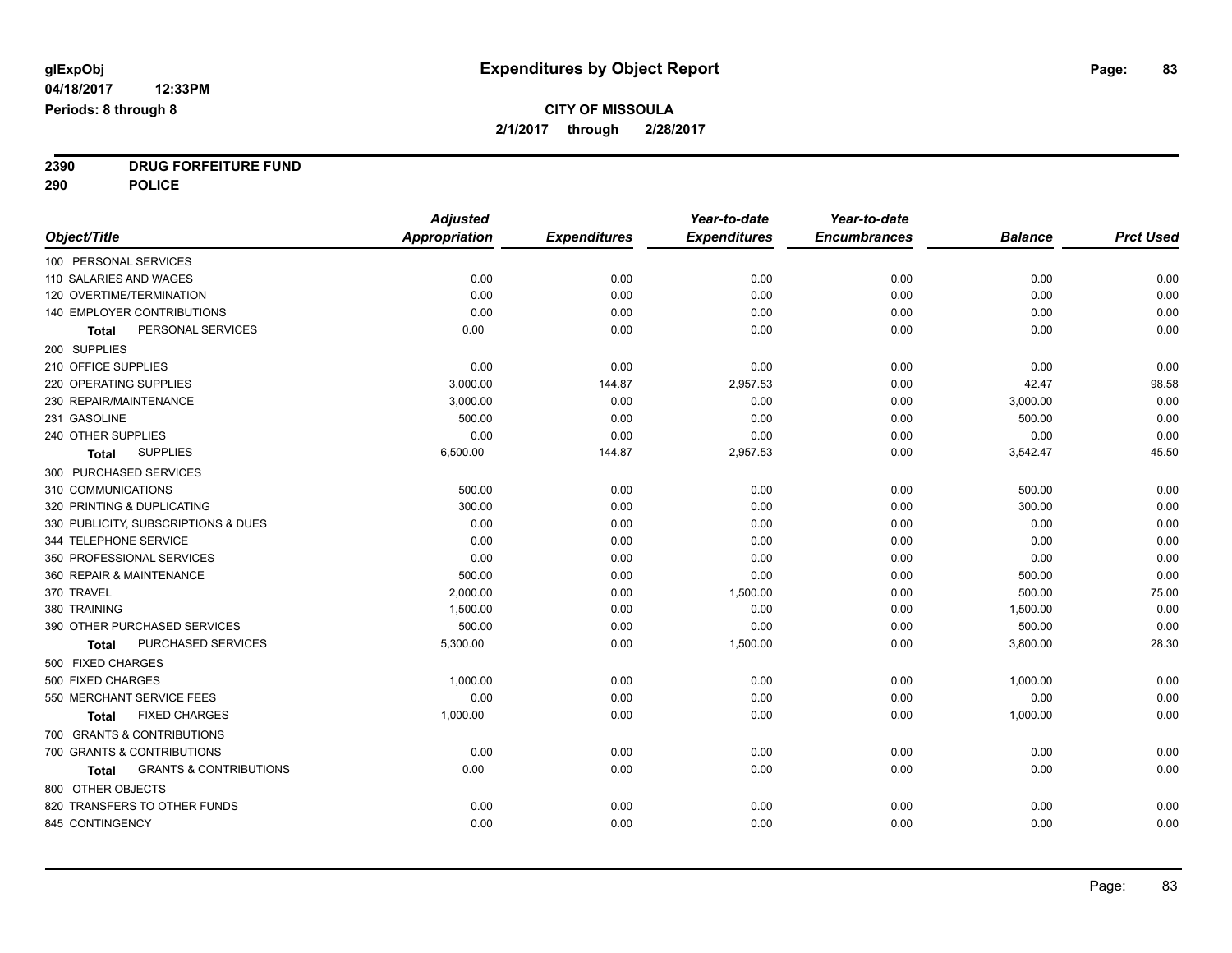# **CITY OF MISSOULA 2/1/2017 through 2/28/2017**

**2390 DRUG FORFEITURE FUND**

**290 POLICE**

|                    |                           | <b>Adjusted</b> |                     | Year-to-date        | Year-to-date        |                |                  |
|--------------------|---------------------------|-----------------|---------------------|---------------------|---------------------|----------------|------------------|
| Object/Title       |                           | Appropriation   | <b>Expenditures</b> | <b>Expenditures</b> | <b>Encumbrances</b> | <b>Balance</b> | <b>Prct Used</b> |
| <b>Total</b>       | OTHER OBJECTS             | 0.00            | 0.00                | 0.00                | 0.00                | 0.00           | 0.00             |
| 900 CAPITAL OUTLAY |                           |                 |                     |                     |                     |                |                  |
| 930 IMPROVEMENTS   |                           | 0.00            | 0.00                | 0.00                | 0.00                | 0.00           | 0.00             |
|                    | 940 MACHINERY & EQUIPMENT | 5,000.00        | 0.00                | 0.00                | 0.00                | 5,000.00       | 0.00             |
| <b>Total</b>       | <b>CAPITAL OUTLAY</b>     | 5,000.00        | 0.00                | 0.00                | 0.00                | 5,000.00       | 0.00             |
| <b>Total</b>       | <b>POLICE</b>             | 17,800.00       | 144.87              | 4,457.53            | 0.00                | 13,342.47      | 25.04            |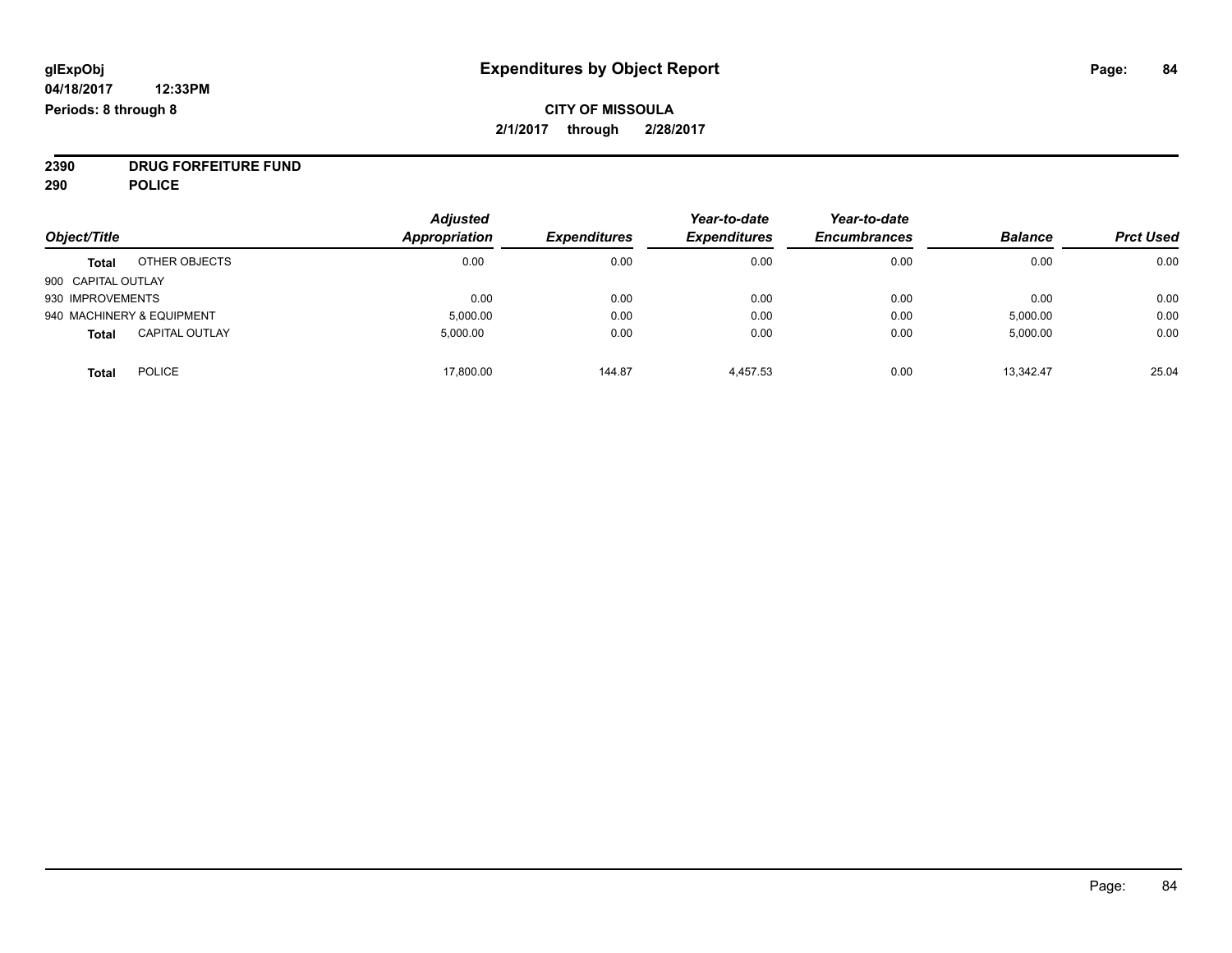# **CITY OF MISSOULA 2/1/2017 through 2/28/2017**

#### **2390 DRUG FORFEITURE FUND**

|                                                   | <b>Adjusted</b>      |                     | Year-to-date        | Year-to-date        |                |                  |
|---------------------------------------------------|----------------------|---------------------|---------------------|---------------------|----------------|------------------|
| Object/Title                                      | <b>Appropriation</b> | <b>Expenditures</b> | <b>Expenditures</b> | <b>Encumbrances</b> | <b>Balance</b> | <b>Prct Used</b> |
| 100 PERSONAL SERVICES                             |                      |                     |                     |                     |                |                  |
| 110 SALARIES AND WAGES                            | 0.00                 | 0.00                | 0.00                | 0.00                | 0.00           | 0.00             |
| 120 OVERTIME/TERMINATION                          | 0.00                 | 0.00                | 0.00                | 0.00                | 0.00           | 0.00             |
| <b>140 EMPLOYER CONTRIBUTIONS</b>                 | 0.00                 | 0.00                | 0.00                | 0.00                | 0.00           | 0.00             |
| PERSONAL SERVICES<br>Total                        | 0.00                 | 0.00                | 0.00                | 0.00                | 0.00           | 0.00             |
| 200 SUPPLIES                                      |                      |                     |                     |                     |                |                  |
| 210 OFFICE SUPPLIES                               | 0.00                 | 0.00                | 0.00                | 0.00                | 0.00           | 0.00             |
| 220 OPERATING SUPPLIES                            | 3,000.00             | 144.87              | 2,957.53            | 0.00                | 42.47          | 98.58            |
| 230 REPAIR/MAINTENANCE                            | 3,000.00             | 0.00                | 0.00                | 0.00                | 3,000.00       | 0.00             |
| 231 GASOLINE                                      | 500.00               | 0.00                | 0.00                | 0.00                | 500.00         | 0.00             |
| 240 OTHER SUPPLIES                                | 0.00                 | 0.00                | 0.00                | 0.00                | 0.00           | 0.00             |
| <b>SUPPLIES</b><br><b>Total</b>                   | 6,500.00             | 144.87              | 2,957.53            | 0.00                | 3,542.47       | 45.50            |
| 300 PURCHASED SERVICES                            |                      |                     |                     |                     |                |                  |
| 310 COMMUNICATIONS                                | 500.00               | 0.00                | 0.00                | 0.00                | 500.00         | 0.00             |
| 320 PRINTING & DUPLICATING                        | 300.00               | 0.00                | 0.00                | 0.00                | 300.00         | 0.00             |
| 330 PUBLICITY, SUBSCRIPTIONS & DUES               | 0.00                 | 0.00                | 0.00                | 0.00                | 0.00           | 0.00             |
| 344 TELEPHONE SERVICE                             | 0.00                 | 0.00                | 0.00                | 0.00                | 0.00           | 0.00             |
| 350 PROFESSIONAL SERVICES                         | 0.00                 | 0.00                | 0.00                | 0.00                | 0.00           | 0.00             |
| 360 REPAIR & MAINTENANCE                          | 500.00               | 0.00                | 0.00                | 0.00                | 500.00         | 0.00             |
| 370 TRAVEL                                        | 2,000.00             | 0.00                | 1,500.00            | 0.00                | 500.00         | 75.00            |
| 380 TRAINING                                      | 1,500.00             | 0.00                | 0.00                | 0.00                | 1,500.00       | 0.00             |
| 390 OTHER PURCHASED SERVICES                      | 500.00               | 0.00                | 0.00                | 0.00                | 500.00         | 0.00             |
| PURCHASED SERVICES<br>Total                       | 5,300.00             | 0.00                | 1,500.00            | 0.00                | 3,800.00       | 28.30            |
| 500 FIXED CHARGES                                 |                      |                     |                     |                     |                |                  |
| 500 FIXED CHARGES                                 | 1,000.00             | 0.00                | 0.00                | 0.00                | 1,000.00       | 0.00             |
| 550 MERCHANT SERVICE FEES                         | 0.00                 | 0.00                | 0.00                | 0.00                | 0.00           | 0.00             |
| <b>FIXED CHARGES</b><br><b>Total</b>              | 1,000.00             | 0.00                | 0.00                | 0.00                | 1,000.00       | 0.00             |
| 700 GRANTS & CONTRIBUTIONS                        |                      |                     |                     |                     |                |                  |
| 700 GRANTS & CONTRIBUTIONS                        | 0.00                 | 0.00                | 0.00                | 0.00                | 0.00           | 0.00             |
| <b>GRANTS &amp; CONTRIBUTIONS</b><br><b>Total</b> | 0.00                 | 0.00                | 0.00                | 0.00                | 0.00           | 0.00             |
| 800 OTHER OBJECTS                                 |                      |                     |                     |                     |                |                  |
| 820 TRANSFERS TO OTHER FUNDS                      | 0.00                 | 0.00                | 0.00                | 0.00                | 0.00           | 0.00             |
| 845 CONTINGENCY                                   | 0.00                 | 0.00                | 0.00                | 0.00                | 0.00           | 0.00             |
| OTHER OBJECTS<br>Total                            | 0.00                 | 0.00                | 0.00                | 0.00                | 0.00           | 0.00             |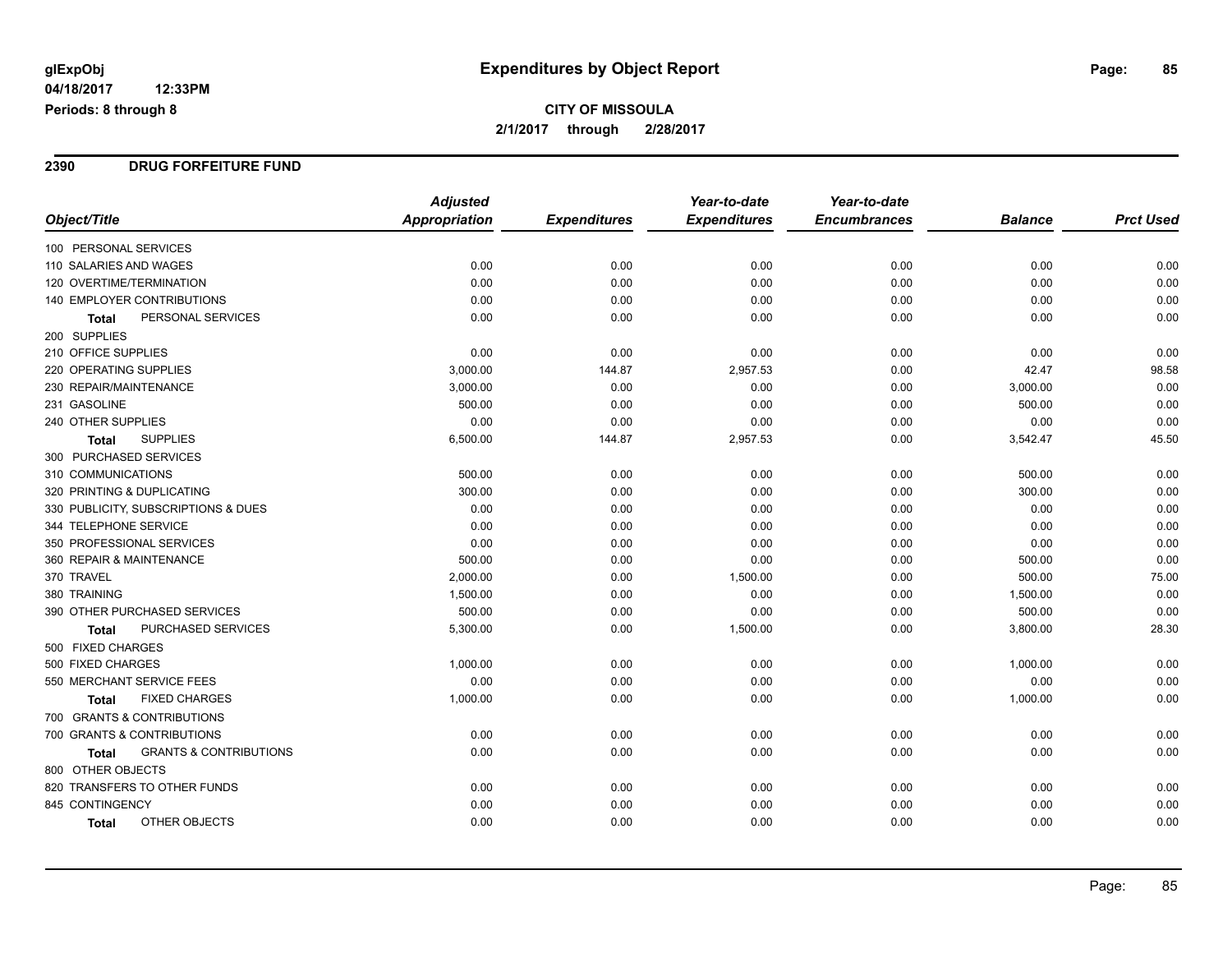**CITY OF MISSOULA 2/1/2017 through 2/28/2017**

**2390 DRUG FORFEITURE FUND**

| Object/Title                          | Adjusted<br>Appropriation | <b>Expenditures</b> | Year-to-date<br><b>Expenditures</b> | Year-to-date<br><b>Encumbrances</b> | <b>Balance</b> | <b>Prct Used</b> |
|---------------------------------------|---------------------------|---------------------|-------------------------------------|-------------------------------------|----------------|------------------|
| 900 CAPITAL OUTLAY                    |                           |                     |                                     |                                     |                |                  |
| 930 IMPROVEMENTS                      | 0.00                      | 0.00                | 0.00                                | 0.00                                | 0.00           | 0.00             |
| 940 MACHINERY & EQUIPMENT             | 5,000.00                  | 0.00                | 0.00                                | 0.00                                | 5,000.00       | 0.00             |
| <b>CAPITAL OUTLAY</b><br><b>Total</b> | 5.000.00                  | 0.00                | 0.00                                | 0.00                                | 5,000.00       | 0.00             |
| DRUG FORFEITURE FUND<br>Total         | 17.800.00                 | 144.87              | 4.457.53                            | 0.00                                | 13.342.47      | 25.04            |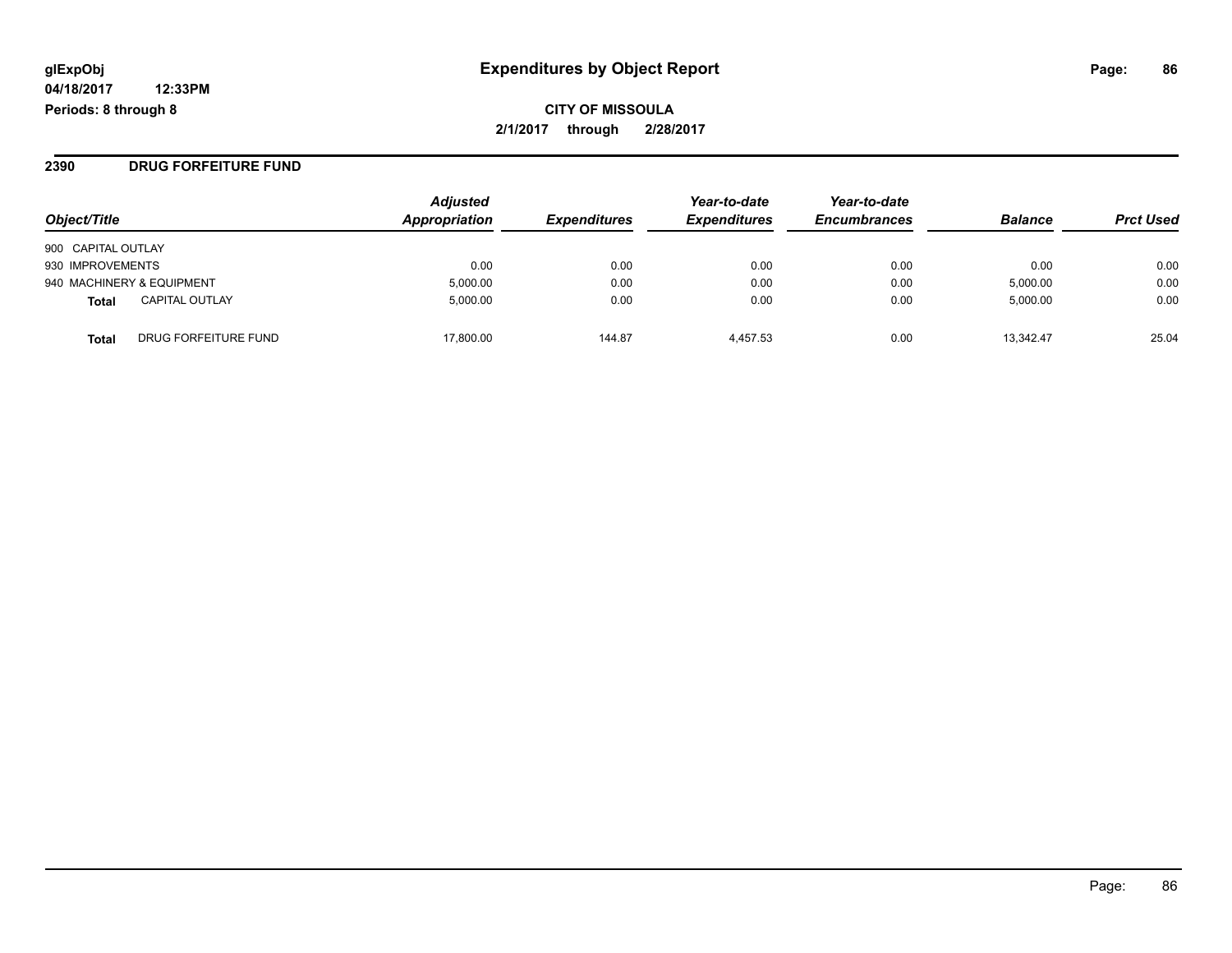**2394 BUILDING INSPECTION FUND**

**310 BUILDING INSPECTION**

|                                       | <b>Adjusted</b> |                     | Year-to-date        | Year-to-date        |                |                  |
|---------------------------------------|-----------------|---------------------|---------------------|---------------------|----------------|------------------|
| Object/Title                          | Appropriation   | <b>Expenditures</b> | <b>Expenditures</b> | <b>Encumbrances</b> | <b>Balance</b> | <b>Prct Used</b> |
| 100 PERSONAL SERVICES                 |                 |                     |                     |                     |                |                  |
| 110 SALARIES AND WAGES                | 700,628.00      | 41,745.78           | 430,965.05          | 0.00                | 269,662.95     | 61.51            |
| 115 SALARIES/HEALTH INSURANCE BENEFIT | 0.00            | 0.00                | 0.00                | 0.00                | 0.00           | 0.00             |
| 120 OVERTIME/TERMINATION              | 500.00          | 0.00                | 0.00                | 0.00                | 500.00         | 0.00             |
| 130 OTHER                             | 19,912.00       | 0.00                | 0.00                | 0.00                | 19,912.00      | 0.00             |
| <b>140 EMPLOYER CONTRIBUTIONS</b>     | 242,010.00      | 15,668.95           | 162,156.77          | 0.00                | 79,853.23      | 67.00            |
| 141 STATE RETIREMENT CONTRIBUTIONS    | 0.00            | 41.75               | 344.61              | 0.00                | $-344.61$      | 0.00             |
| PERSONAL SERVICES<br>Total            | 963,050.00      | 57,456.48           | 593,466.43          | 0.00                | 369,583.57     | 61.62            |
| 200 SUPPLIES                          |                 |                     |                     |                     |                |                  |
| 210 OFFICE SUPPLIES                   | 7,700.00        | 3,630.28            | 8,945.11            | 0.00                | $-1,245.11$    | 116.17           |
| 220 OPERATING SUPPLIES                | 0.00            | 0.00                | 3,239.00            | 0.00                | $-3,239.00$    | 0.00             |
| 230 REPAIR/MAINTENANCE                | 3,000.00        | 0.00                | 2,304.17            | 0.00                | 695.83         | 76.81            |
| 231 GASOLINE                          | 11,475.00       | 0.00                | 2,767.79            | 0.00                | 8,707.21       | 24.12            |
| 250 SUPPLIES FOR RESALE               | 500.00          | 0.00                | 0.00                | 0.00                | 500.00         | 0.00             |
| <b>SUPPLIES</b><br><b>Total</b>       | 22,675.00       | 3,630.28            | 17,256.07           | 0.00                | 5,418.93       | 76.10            |
| 300 PURCHASED SERVICES                |                 |                     |                     |                     |                |                  |
| 310 COMMUNICATIONS                    | 1,000.00        | 0.00                | 414.78              | 0.00                | 585.22         | 41.48            |
| 320 PRINTING & DUPLICATING            | 7,600.00        | 0.00                | 68.80               | 0.00                | 7,531.20       | 0.91             |
| 330 PUBLICITY, SUBSCRIPTIONS & DUES   | 2,100.00        | 580.00              | 13,075.36           | 0.00                | $-10,975.36$   | 622.64           |
| 344 TELEPHONE SERVICE                 | 13,548.00       | 789.89              | 9,969.05            | 0.00                | 3,578.95       | 73.58            |
| 350 PROFESSIONAL SERVICES             | 14,600.00       | 1,277.72            | 21,489.74           | 0.00                | $-6,889.74$    | 147.19           |
| 360 REPAIR & MAINTENANCE              | 33,378.00       | 0.00                | 756.59              | 0.00                | 32,621.41      | 2.27             |
| 370 TRAVEL                            | 5,025.00        | 0.00                | 1,581.12            | 0.00                | 3,443.88       | 31.47            |
| 380 TRAINING                          | 6,500.00        | 75.00               | 610.00              | 0.00                | 5,890.00       | 9.38             |
| PURCHASED SERVICES<br>Total           | 83,751.00       | 2,722.61            | 47,965.44           | 0.00                | 35,785.56      | 57.27            |
| 500 FIXED CHARGES                     |                 |                     |                     |                     |                |                  |
| 500 FIXED CHARGES                     | 363,860.00      | 0.00                | 185,588.52          | 0.00                | 178,271.48     | 51.01            |
| 550 MERCHANT SERVICE FEES             | 15,400.00       | 0.00                | 0.00                | 0.00                | 15,400.00      | 0.00             |
| <b>FIXED CHARGES</b><br><b>Total</b>  | 379,260.00      | 0.00                | 185,588.52          | 0.00                | 193,671.48     | 48.93            |
| 600 DEBT SERVICE                      |                 |                     |                     |                     |                |                  |
| 620 INTEREST / SERVICE FEES           | 0.00            | 0.00                | 0.00                | 0.00                | 0.00           | 0.00             |
| <b>DEBT SERVICE</b><br>Total          | 0.00            | 0.00                | 0.00                | 0.00                | 0.00           | 0.00             |
| 900 CAPITAL OUTLAY                    |                 |                     |                     |                     |                |                  |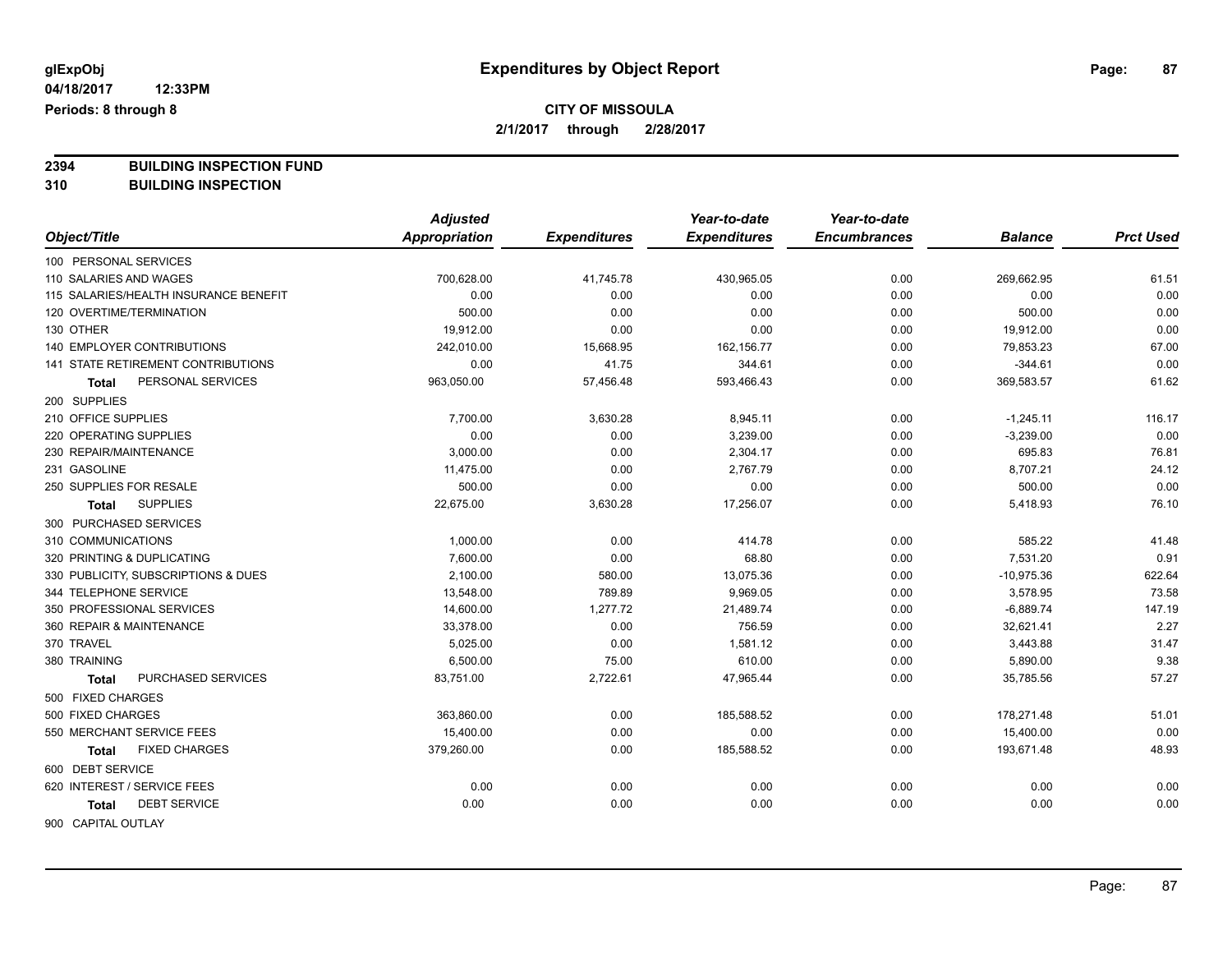**2394 BUILDING INSPECTION FUND**

**310 BUILDING INSPECTION**

| Object/Title |                            | <b>Adjusted</b><br>Appropriation | <b>Expenditures</b> | Year-to-date<br><b>Expenditures</b> | Year-to-date<br><b>Encumbrances</b> | <b>Balance</b> | <b>Prct Used</b> |
|--------------|----------------------------|----------------------------------|---------------------|-------------------------------------|-------------------------------------|----------------|------------------|
|              | 940 MACHINERY & EQUIPMENT  | 0.00                             | 0.00                | 0.00                                | 0.00                                | 0.00           | 0.00             |
| Total        | <b>CAPITAL OUTLAY</b>      | 0.00                             | 0.00                | 0.00                                | 0.00                                | 0.00           | 0.00             |
| Total        | <b>BUILDING INSPECTION</b> | 448,736.00                       | 63,809.37           | 844,276.46                          | 0.00                                | 604.459.54     | 58.28            |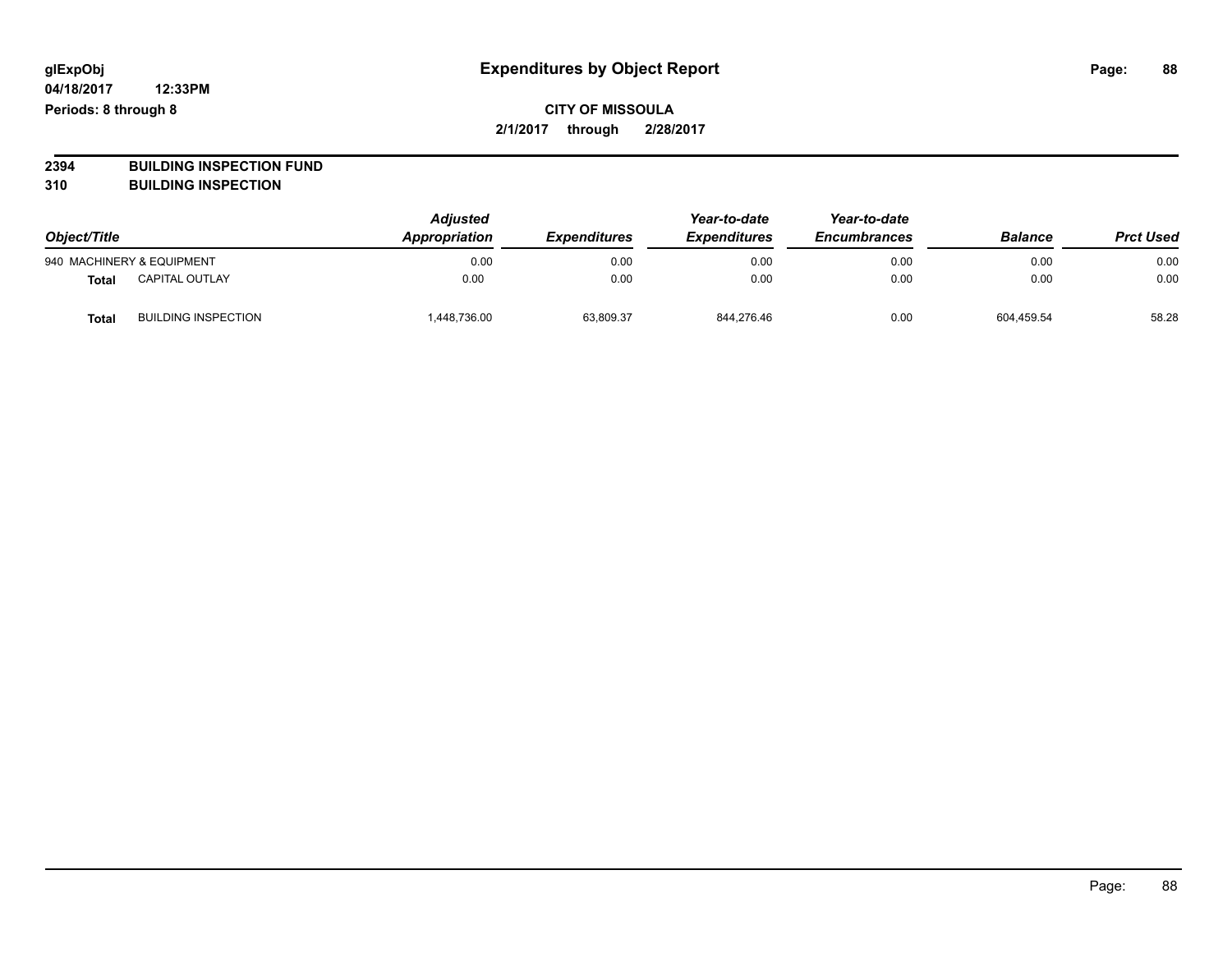# **CITY OF MISSOULA 2/1/2017 through 2/28/2017**

#### **2394 BUILDING INSPECTION FUND**

|                                           | <b>Adjusted</b>      |                     | Year-to-date        | Year-to-date        |                |                  |
|-------------------------------------------|----------------------|---------------------|---------------------|---------------------|----------------|------------------|
| Object/Title                              | <b>Appropriation</b> | <b>Expenditures</b> | <b>Expenditures</b> | <b>Encumbrances</b> | <b>Balance</b> | <b>Prct Used</b> |
| 100 PERSONAL SERVICES                     |                      |                     |                     |                     |                |                  |
| 110 SALARIES AND WAGES                    | 700,628.00           | 41,745.78           | 430,965.05          | 0.00                | 269,662.95     | 61.51            |
| 115 SALARIES/HEALTH INSURANCE BENEFIT     | 0.00                 | 0.00                | 0.00                | 0.00                | 0.00           | 0.00             |
| 120 OVERTIME/TERMINATION                  | 500.00               | 0.00                | 0.00                | 0.00                | 500.00         | 0.00             |
| 130 OTHER                                 | 19,912.00            | 0.00                | 0.00                | 0.00                | 19,912.00      | 0.00             |
| 140 EMPLOYER CONTRIBUTIONS                | 242,010.00           | 15,668.95           | 162,156.77          | 0.00                | 79,853.23      | 67.00            |
| <b>141 STATE RETIREMENT CONTRIBUTIONS</b> | 0.00                 | 41.75               | 344.61              | 0.00                | $-344.61$      | 0.00             |
| PERSONAL SERVICES<br><b>Total</b>         | 963,050.00           | 57,456.48           | 593,466.43          | 0.00                | 369,583.57     | 61.62            |
| 200 SUPPLIES                              |                      |                     |                     |                     |                |                  |
| 210 OFFICE SUPPLIES                       | 7,700.00             | 3,630.28            | 8,945.11            | 0.00                | $-1,245.11$    | 116.17           |
| 220 OPERATING SUPPLIES                    | 0.00                 | 0.00                | 3,239.00            | 0.00                | $-3,239.00$    | 0.00             |
| 230 REPAIR/MAINTENANCE                    | 3,000.00             | 0.00                | 2,304.17            | 0.00                | 695.83         | 76.81            |
| 231 GASOLINE                              | 11,475.00            | 0.00                | 2,767.79            | 0.00                | 8,707.21       | 24.12            |
| 250 SUPPLIES FOR RESALE                   | 500.00               | 0.00                | 0.00                | 0.00                | 500.00         | 0.00             |
| <b>SUPPLIES</b><br><b>Total</b>           | 22,675.00            | 3,630.28            | 17,256.07           | 0.00                | 5,418.93       | 76.10            |
| 300 PURCHASED SERVICES                    |                      |                     |                     |                     |                |                  |
| 310 COMMUNICATIONS                        | 1,000.00             | 0.00                | 414.78              | 0.00                | 585.22         | 41.48            |
| 320 PRINTING & DUPLICATING                | 7,600.00             | 0.00                | 68.80               | 0.00                | 7,531.20       | 0.91             |
| 330 PUBLICITY, SUBSCRIPTIONS & DUES       | 2,100.00             | 580.00              | 13,075.36           | 0.00                | $-10,975.36$   | 622.64           |
| 344 TELEPHONE SERVICE                     | 13,548.00            | 789.89              | 9,969.05            | 0.00                | 3,578.95       | 73.58            |
| 350 PROFESSIONAL SERVICES                 | 14,600.00            | 1,277.72            | 21,489.74           | 0.00                | $-6,889.74$    | 147.19           |
| 360 REPAIR & MAINTENANCE                  | 33,378.00            | 0.00                | 756.59              | 0.00                | 32,621.41      | 2.27             |
| 370 TRAVEL                                | 5,025.00             | 0.00                | 1,581.12            | 0.00                | 3,443.88       | 31.47            |
| 380 TRAINING                              | 6,500.00             | 75.00               | 610.00              | 0.00                | 5,890.00       | 9.38             |
| PURCHASED SERVICES<br><b>Total</b>        | 83,751.00            | 2,722.61            | 47,965.44           | 0.00                | 35,785.56      | 57.27            |
| 500 FIXED CHARGES                         |                      |                     |                     |                     |                |                  |
| 500 FIXED CHARGES                         | 363,860.00           | 0.00                | 185,588.52          | 0.00                | 178,271.48     | 51.01            |
| 550 MERCHANT SERVICE FEES                 | 15,400.00            | 0.00                | 0.00                | 0.00                | 15,400.00      | 0.00             |
| <b>FIXED CHARGES</b><br>Total             | 379,260.00           | 0.00                | 185,588.52          | 0.00                | 193,671.48     | 48.93            |
| 600 DEBT SERVICE                          |                      |                     |                     |                     |                |                  |
| 620 INTEREST / SERVICE FEES               | 0.00                 | 0.00                | 0.00                | 0.00                | 0.00           | 0.00             |
| <b>DEBT SERVICE</b><br>Total              | 0.00                 | 0.00                | 0.00                | 0.00                | 0.00           | 0.00             |
| 900 CAPITAL OUTLAY                        |                      |                     |                     |                     |                |                  |
| 940 MACHINERY & EQUIPMENT                 | 0.00                 | 0.00                | 0.00                | 0.00                | 0.00           | 0.00             |
|                                           |                      |                     |                     |                     |                |                  |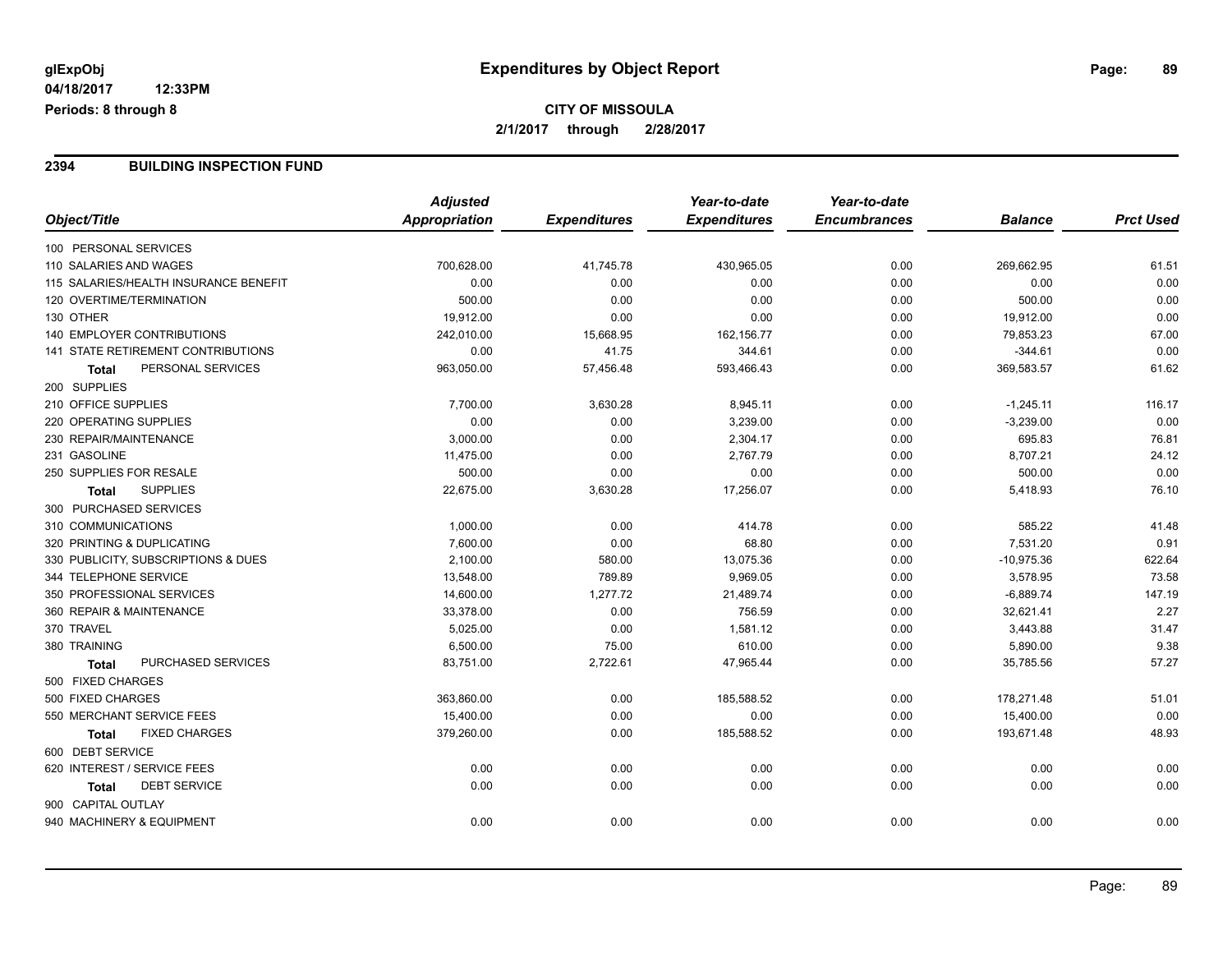# **glExpObj Expenditures by Object Report Page: 90**

**04/18/2017 12:33PM Periods: 8 through 8**

**2394 BUILDING INSPECTION FUND**

| Object/Title |                          | <b>Adiusted</b><br>Appropriation | <b>Expenditures</b> | Year-to-date<br><b>Expenditures</b> | Year-to-date<br><b>Encumbrances</b> | <b>Balance</b> | <b>Prct Used</b> |
|--------------|--------------------------|----------------------------------|---------------------|-------------------------------------|-------------------------------------|----------------|------------------|
| <b>Total</b> | CAPITAL OUTLAY           | 0.00                             | 0.00                | 0.00                                | 0.00                                | 0.00           | 0.00             |
| <b>Total</b> | BUILDING INSPECTION FUND | ,448,736.00                      | 63,809.37           | 844,276.46                          | 0.00                                | 604,459.54     | 58.28            |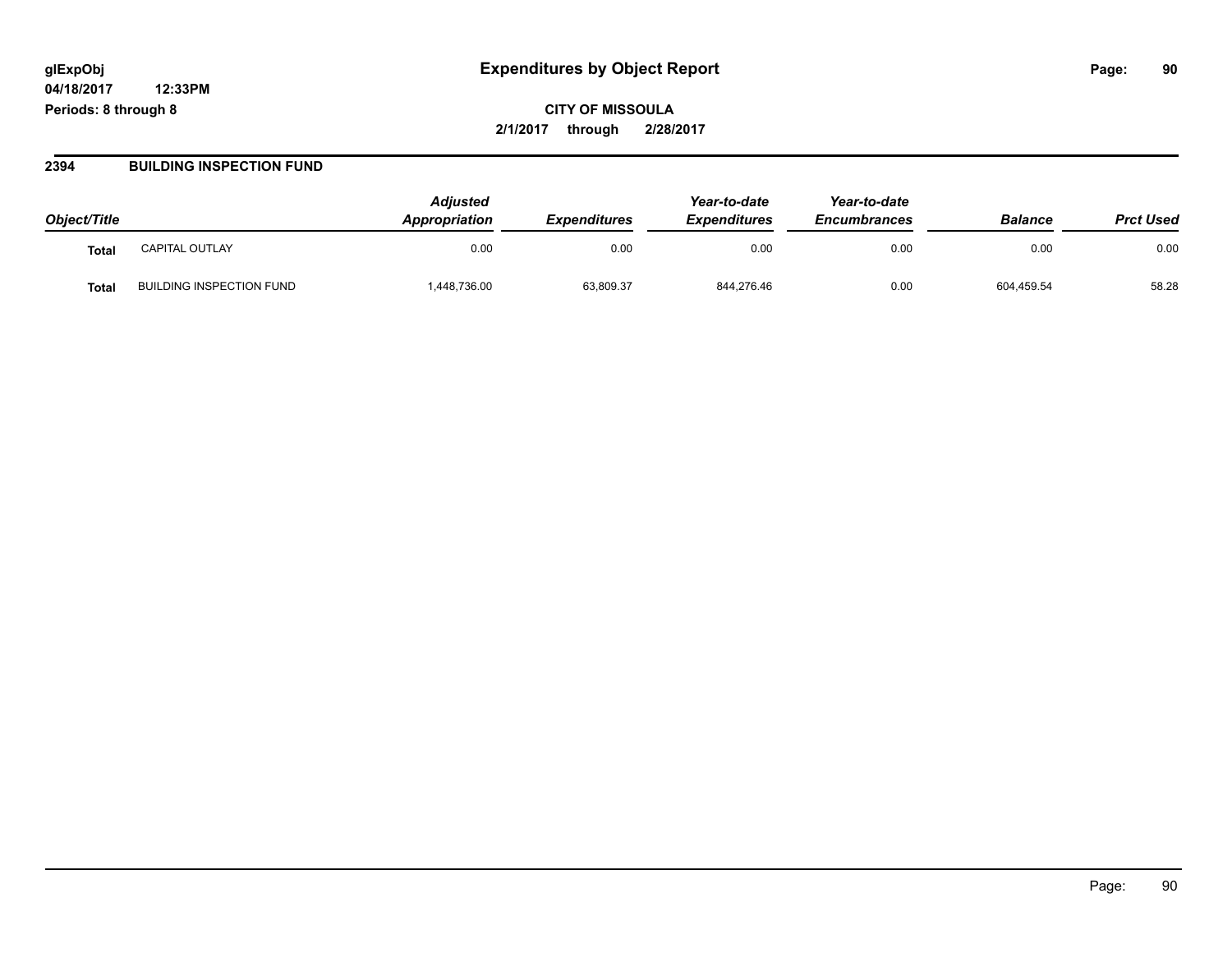# **2395 CITY GRANTS & PROGRAM INCOME FUND**

| Object/Title                 |                                   | <b>Adjusted</b><br><b>Appropriation</b> | <b>Expenditures</b> | Year-to-date<br><b>Expenditures</b> | Year-to-date<br><b>Encumbrances</b> | <b>Balance</b> | <b>Prct Used</b> |
|------------------------------|-----------------------------------|-----------------------------------------|---------------------|-------------------------------------|-------------------------------------|----------------|------------------|
| 300 PURCHASED SERVICES       |                                   |                                         |                     |                                     |                                     |                |                  |
| 350 PROFESSIONAL SERVICES    |                                   | 2,105.00                                | 0.00                | 0.00                                | 0.00                                | 2,105.00       | 0.00             |
| <b>Total</b>                 | PURCHASED SERVICES                | 2,105.00                                | 0.00                | 0.00                                | 0.00                                | 2,105.00       | 0.00             |
| 500 FIXED CHARGES            |                                   |                                         |                     |                                     |                                     |                |                  |
| 550 MERCHANT SERVICE FEES    |                                   | 0.00                                    | 0.00                | 0.00                                | 0.00                                | 0.00           | 0.00             |
| <b>Total</b>                 | <b>FIXED CHARGES</b>              | 0.00                                    | 0.00                | 0.00                                | 0.00                                | 0.00           | 0.00             |
| 700 GRANTS & CONTRIBUTIONS   |                                   |                                         |                     |                                     |                                     |                |                  |
| 700 GRANTS & CONTRIBUTIONS   |                                   | 0.00                                    | 0.00                | 0.00                                | 0.00                                | 0.00           | 0.00             |
| <b>Total</b>                 | <b>GRANTS &amp; CONTRIBUTIONS</b> | 0.00                                    | 0.00                | 0.00                                | 0.00                                | 0.00           | 0.00             |
| 800 OTHER OBJECTS            |                                   |                                         |                     |                                     |                                     |                |                  |
| 820 TRANSFERS TO OTHER FUNDS |                                   | 0.00                                    | 0.00                | 0.00                                | 0.00                                | 0.00           | 0.00             |
| 845 CONTINGENCY              |                                   | 0.00                                    | 0.00                | 0.00                                | 0.00                                | 0.00           | 0.00             |
| <b>Total</b>                 | OTHER OBJECTS                     | 0.00                                    | 0.00                | 0.00                                | 0.00                                | 0.00           | 0.00             |
| <b>Total</b>                 | NON-DEPARTMENTAL                  | 2,105.00                                | 0.00                | 0.00                                | 0.00                                | 2,105.00       | 0.00             |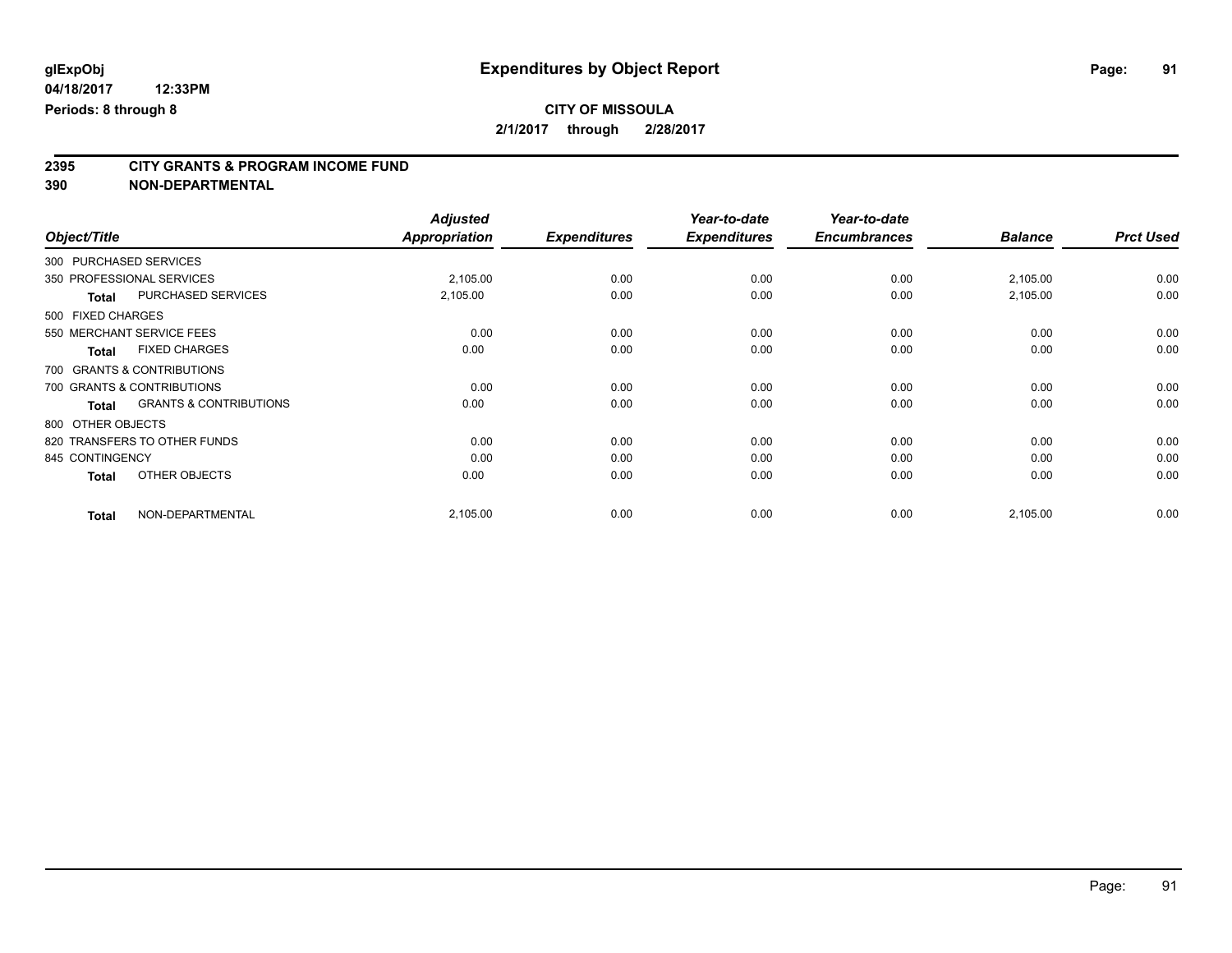#### **2395 CITY GRANTS & PROGRAM INCOME FUND**

| Object/Title           |                                   | <b>Adjusted</b><br><b>Appropriation</b> | <b>Expenditures</b> | Year-to-date<br><b>Expenditures</b> | Year-to-date<br><b>Encumbrances</b> | <b>Balance</b> | <b>Prct Used</b> |
|------------------------|-----------------------------------|-----------------------------------------|---------------------|-------------------------------------|-------------------------------------|----------------|------------------|
| 300 PURCHASED SERVICES |                                   |                                         |                     |                                     |                                     |                |                  |
|                        | 350 PROFESSIONAL SERVICES         | 2,105.00                                | 0.00                | 0.00                                | 0.00                                | 2,105.00       | 0.00             |
| <b>Total</b>           | <b>PURCHASED SERVICES</b>         | 2,105.00                                | 0.00                | 0.00                                | 0.00                                | 2,105.00       | 0.00             |
| 500 FIXED CHARGES      |                                   |                                         |                     |                                     |                                     |                |                  |
|                        | 550 MERCHANT SERVICE FEES         | 0.00                                    | 0.00                | 0.00                                | 0.00                                | 0.00           | 0.00             |
| <b>Total</b>           | <b>FIXED CHARGES</b>              | 0.00                                    | 0.00                | 0.00                                | 0.00                                | 0.00           | 0.00             |
|                        | 700 GRANTS & CONTRIBUTIONS        |                                         |                     |                                     |                                     |                |                  |
|                        | 700 GRANTS & CONTRIBUTIONS        | 0.00                                    | 0.00                | 0.00                                | 0.00                                | 0.00           | 0.00             |
| Total                  | <b>GRANTS &amp; CONTRIBUTIONS</b> | 0.00                                    | 0.00                | 0.00                                | 0.00                                | 0.00           | 0.00             |
| 800 OTHER OBJECTS      |                                   |                                         |                     |                                     |                                     |                |                  |
|                        | 820 TRANSFERS TO OTHER FUNDS      | 0.00                                    | 0.00                | 0.00                                | 0.00                                | 0.00           | 0.00             |
| 845 CONTINGENCY        |                                   | 0.00                                    | 0.00                | 0.00                                | 0.00                                | 0.00           | 0.00             |
| <b>Total</b>           | OTHER OBJECTS                     | 0.00                                    | 0.00                | 0.00                                | 0.00                                | 0.00           | 0.00             |
| <b>Total</b>           | CITY GRANTS & PROGRAM INCOME FUN  | 2,105.00                                | 0.00                | 0.00                                | 0.00                                | 2,105.00       | 0.00             |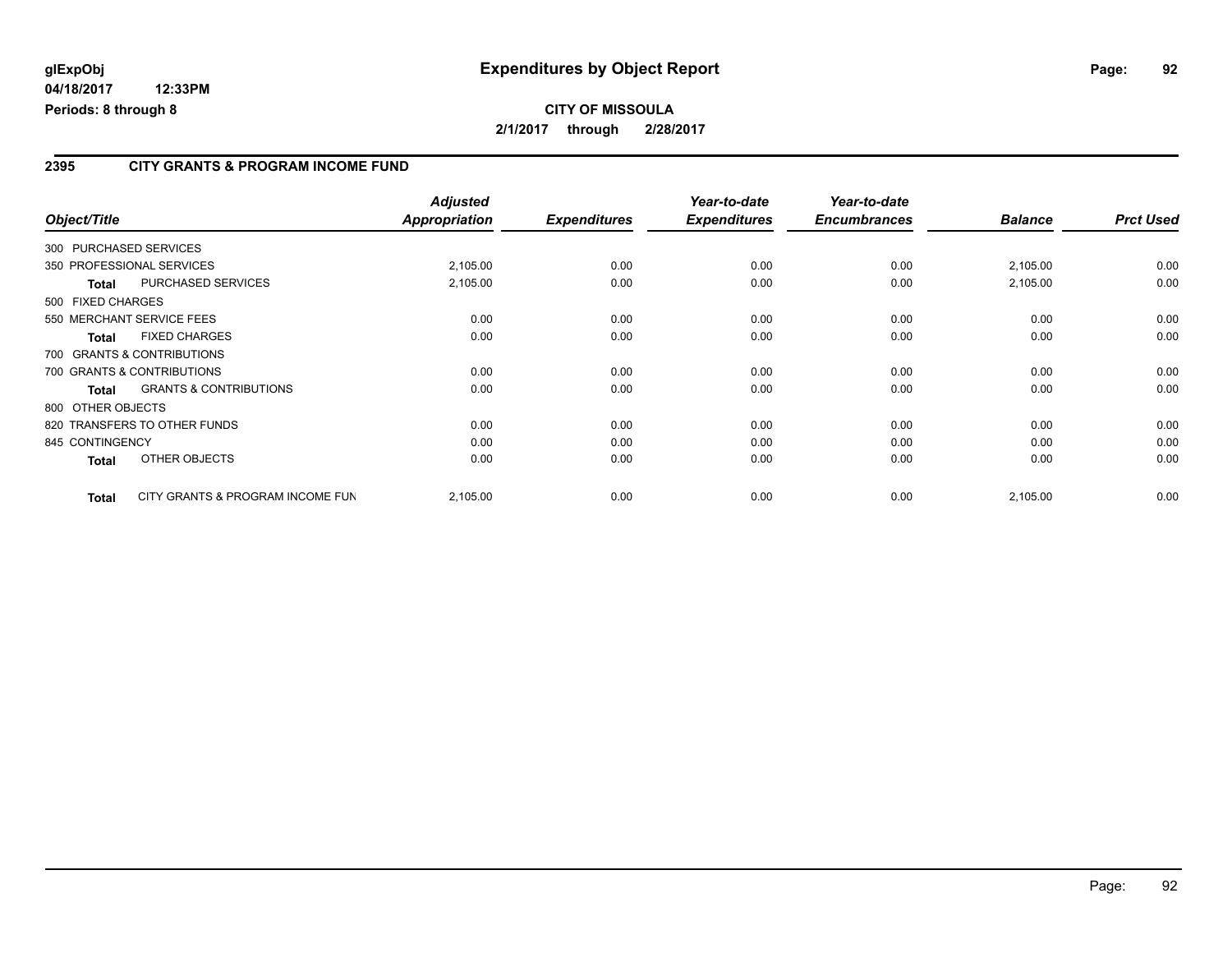# **2396 ENERGY EFFICIENCY REVOLVING LOAN FUND**

| Object/Title |                                   | <b>Adjusted</b><br>Appropriation | <b>Expenditures</b> | Year-to-date<br><b>Expenditures</b> | Year-to-date<br><b>Encumbrances</b> | <b>Balance</b> | <b>Prct Used</b> |
|--------------|-----------------------------------|----------------------------------|---------------------|-------------------------------------|-------------------------------------|----------------|------------------|
|              | 700 GRANTS & CONTRIBUTIONS        |                                  |                     |                                     |                                     |                |                  |
|              | 700 GRANTS & CONTRIBUTIONS        | 0.00                             | 0.00                | 0.00                                | 0.00                                | 0.00           | 0.00             |
| <b>Total</b> | <b>GRANTS &amp; CONTRIBUTIONS</b> | 0.00                             | 0.00                | 0.00                                | 0.00                                | 0.00           | 0.00             |
| Tota         | NON-DEPARTMENTAL                  | 0.00                             | 0.00                | 0.00                                | 0.00                                | 0.00           | 0.00             |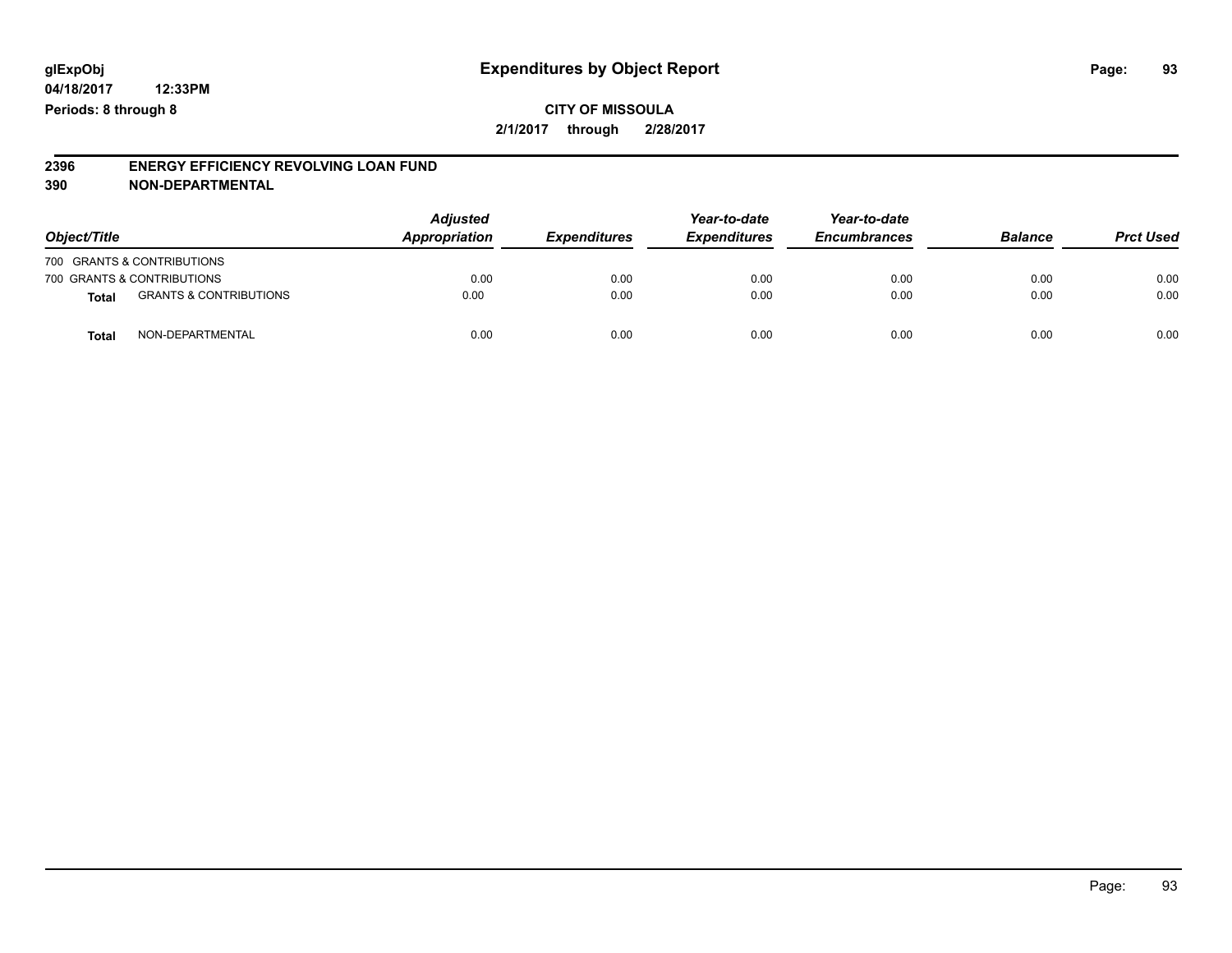# **glExpObj Expenditures by Object Report Page: 94**

**04/18/2017 12:33PM Periods: 8 through 8**

**2/1/2017 through 2/28/2017**

#### **2396 ENERGY EFFICIENCY REVOLVING LOAN FUND**

| Object/Title                                      | <b>Adjusted</b><br><b>Appropriation</b> | <b>Expenditures</b> | Year-to-date<br><b>Expenditures</b> | Year-to-date<br><b>Encumbrances</b> | <b>Balance</b> | <b>Prct Used</b> |
|---------------------------------------------------|-----------------------------------------|---------------------|-------------------------------------|-------------------------------------|----------------|------------------|
| 700 GRANTS & CONTRIBUTIONS                        |                                         |                     |                                     |                                     |                |                  |
| 700 GRANTS & CONTRIBUTIONS                        | 0.00                                    | 0.00                | 0.00                                | 0.00                                | 0.00           | 0.00             |
| <b>GRANTS &amp; CONTRIBUTIONS</b><br><b>Total</b> | 0.00                                    | 0.00                | 0.00                                | 0.00                                | 0.00           | 0.00             |
| ENERGY EFFICIENCY REVOLVING LOAN<br>Total         | 0.00                                    | 0.00                | 0.00                                | 0.00                                | 0.00           | 0.00             |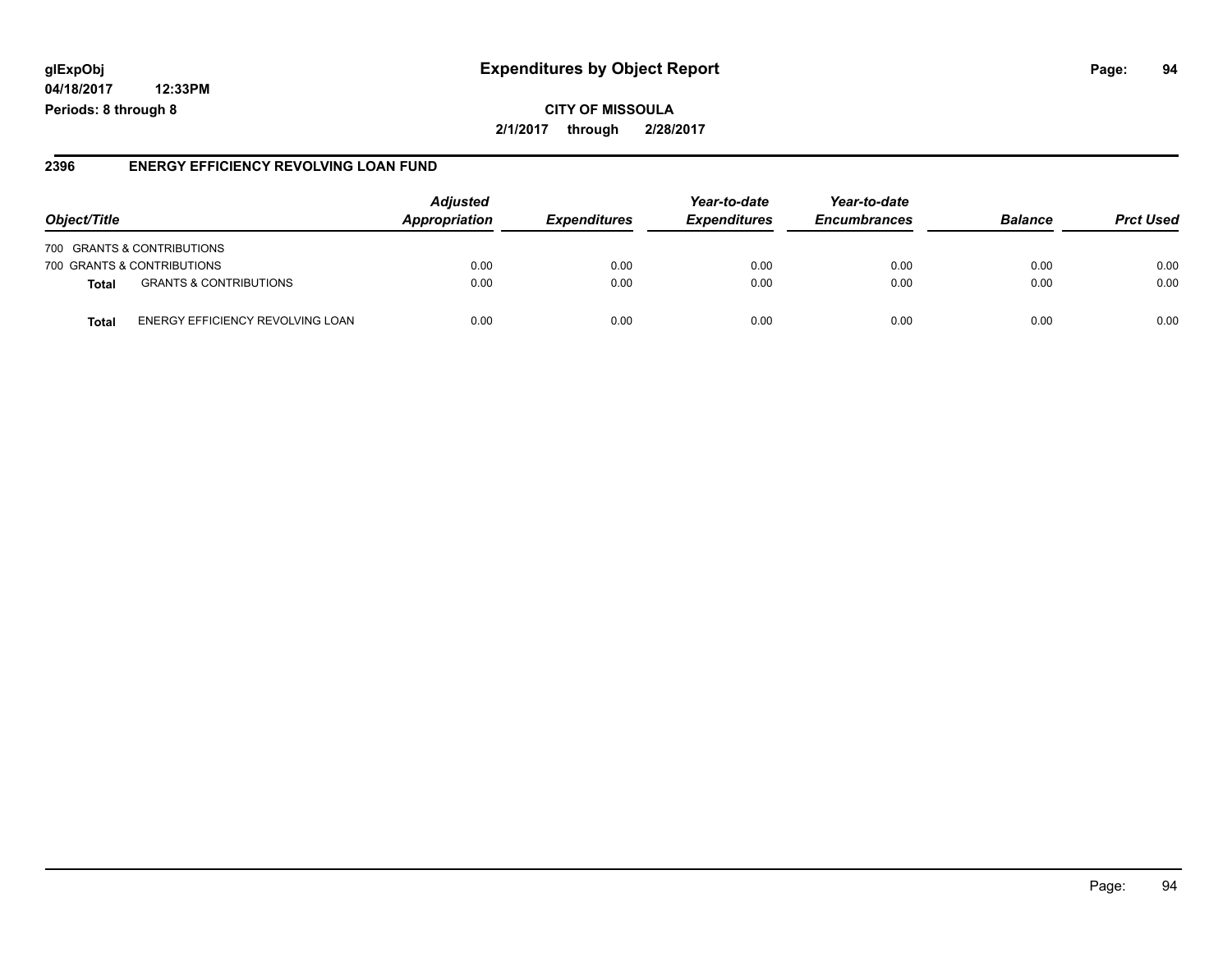# **2399 DANGEROUS BUILDING DEMOLITION & REPAIR F**

**310 BUILDING INSPECTION**

| Object/Title      |                            | <b>Adjusted</b><br>Appropriation | <b>Expenditures</b> | Year-to-date<br><b>Expenditures</b> | Year-to-date<br><b>Encumbrances</b> | <b>Balance</b> | <b>Prct Used</b> |
|-------------------|----------------------------|----------------------------------|---------------------|-------------------------------------|-------------------------------------|----------------|------------------|
| 500 FIXED CHARGES |                            |                                  |                     |                                     |                                     |                |                  |
|                   | 550 MERCHANT SERVICE FEES  | 0.00                             | 0.00                | 0.00                                | 0.00                                | 0.00           | 0.00             |
| <b>Total</b>      | <b>FIXED CHARGES</b>       | 0.00                             | 0.00                | 0.00                                | 0.00                                | 0.00           | 0.00             |
| 800 OTHER OBJECTS |                            |                                  |                     |                                     |                                     |                |                  |
| 845 CONTINGENCY   |                            | 15,000.00                        | 0.00                | 0.00                                | 0.00                                | 15,000.00      | 0.00             |
| <b>Total</b>      | OTHER OBJECTS              | 15,000.00                        | 0.00                | 0.00                                | 0.00                                | 15,000.00      | 0.00             |
| <b>Total</b>      | <b>BUILDING INSPECTION</b> | 15.000.00                        | 0.00                | 0.00                                | 0.00                                | 15.000.00      | 0.00             |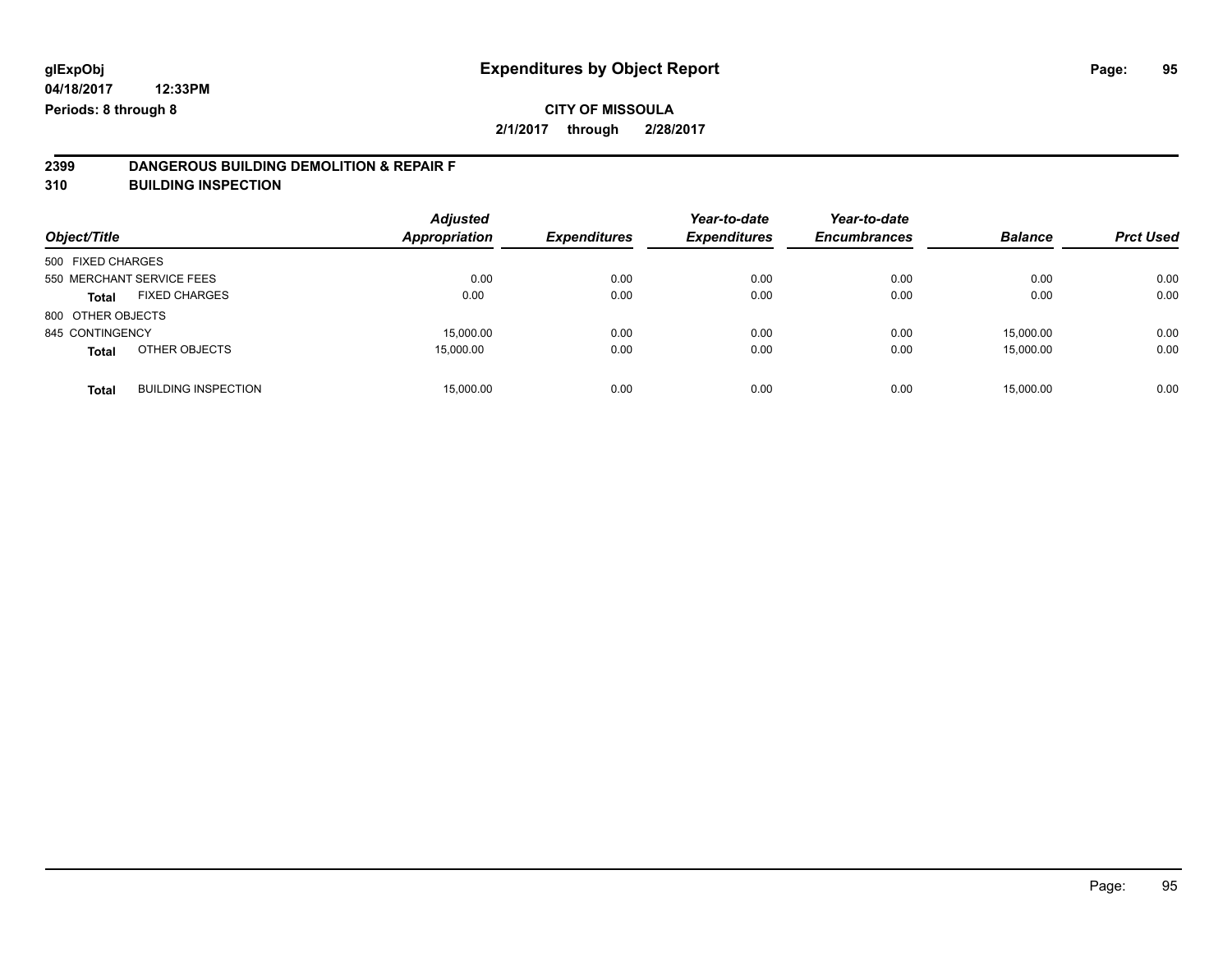# **glExpObj Expenditures by Object Report Page: 96**

**04/18/2017 12:33PM Periods: 8 through 8**

#### **2399 DANGEROUS BUILDING DEMOLITION & REPAIR F**

| Object/Title      |                                   | <b>Adjusted</b><br><b>Appropriation</b> | <b>Expenditures</b> | Year-to-date<br><b>Expenditures</b> | Year-to-date<br><b>Encumbrances</b> | <b>Balance</b> | <b>Prct Used</b> |
|-------------------|-----------------------------------|-----------------------------------------|---------------------|-------------------------------------|-------------------------------------|----------------|------------------|
| 500 FIXED CHARGES |                                   |                                         |                     |                                     |                                     |                |                  |
|                   | 550 MERCHANT SERVICE FEES         | 0.00                                    | 0.00                | 0.00                                | 0.00                                | 0.00           | 0.00             |
| <b>Total</b>      | <b>FIXED CHARGES</b>              | 0.00                                    | 0.00                | 0.00                                | 0.00                                | 0.00           | 0.00             |
| 800 OTHER OBJECTS |                                   |                                         |                     |                                     |                                     |                |                  |
| 845 CONTINGENCY   |                                   | 15,000.00                               | 0.00                | 0.00                                | 0.00                                | 15.000.00      | 0.00             |
| <b>Total</b>      | OTHER OBJECTS                     | 15,000.00                               | 0.00                | 0.00                                | 0.00                                | 15,000.00      | 0.00             |
| <b>Total</b>      | DANGEROUS BUILDING DEMOLITION & F | 15,000.00                               | 0.00                | 0.00                                | 0.00                                | 15,000.00      | 0.00             |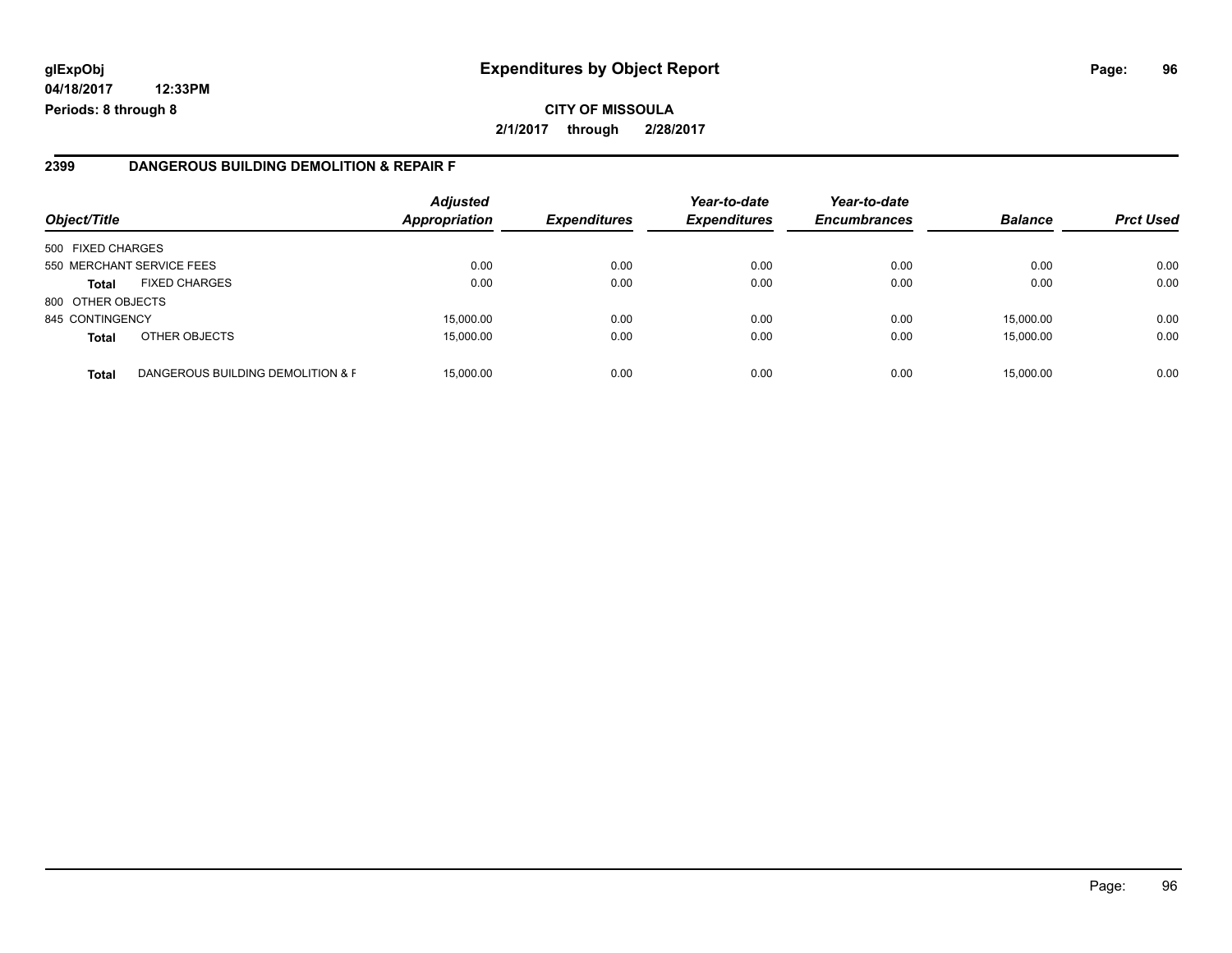# **CITY OF MISSOULA**

**2/1/2017 through 2/28/2017**

# **2400 STREET LIGHTING ASSESSMENTS FUND**

#### **280 PUBLIC WORKS OPERATIONS**

|                          |                               | <b>Adjusted</b>      |                     | Year-to-date        | Year-to-date        |                |                  |
|--------------------------|-------------------------------|----------------------|---------------------|---------------------|---------------------|----------------|------------------|
| Object/Title             |                               | <b>Appropriation</b> | <b>Expenditures</b> | <b>Expenditures</b> | <b>Encumbrances</b> | <b>Balance</b> | <b>Prct Used</b> |
| 300 PURCHASED SERVICES   |                               |                      |                     |                     |                     |                |                  |
|                          | 341 ELECTRICITY & NATURAL GAS | 307.084.00           | 28,839.45           | 193.456.83          | 0.00                | 113.627.17     | 63.00            |
|                          | 350 PROFESSIONAL SERVICES     | 10,193.00            | 0.00                | 7,958.00            | 0.00                | 2,235.00       | 78.07            |
| 360 REPAIR & MAINTENANCE |                               | 0.00                 | 0.00                | 0.00                | 0.00                | 0.00           | 0.00             |
| <b>Total</b>             | PURCHASED SERVICES            | 317.277.00           | 28,839.45           | 201.414.83          | 0.00                | 115.862.17     | 63.48            |
| 500 FIXED CHARGES        |                               |                      |                     |                     |                     |                |                  |
|                          | 550 MERCHANT SERVICE FEES     | 0.00                 | 0.00                | 0.00                | 0.00                | 0.00           | 0.00             |
| <b>Total</b>             | <b>FIXED CHARGES</b>          | 0.00                 | 0.00                | 0.00                | 0.00                | 0.00           | 0.00             |
| <b>Total</b>             | PUBLIC WORKS OPERATIONS       | 317.277.00           | 28.839.45           | 201.414.83          | 0.00                | 115.862.17     | 63.48            |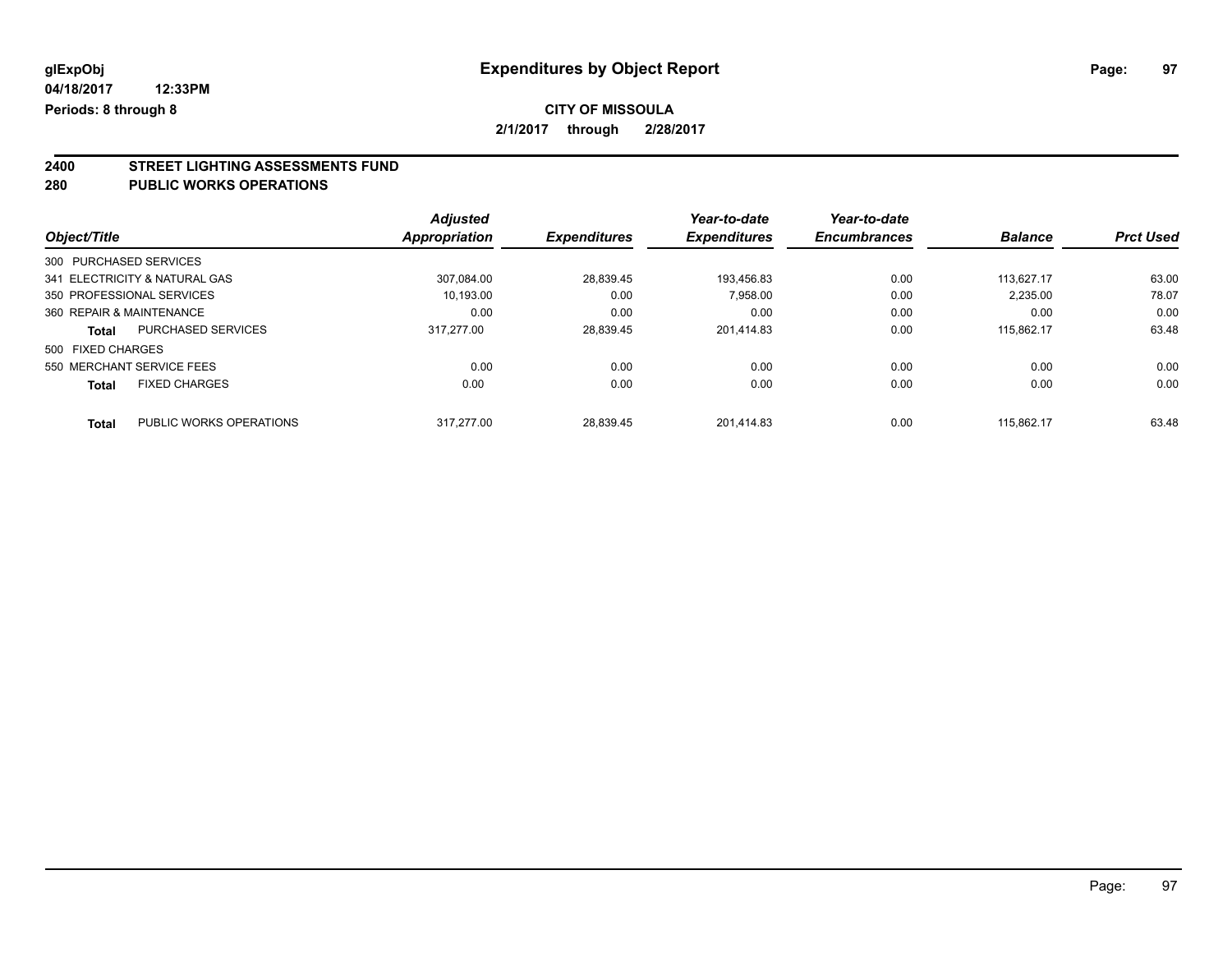#### **2400 STREET LIGHTING ASSESSMENTS FUND**

| Object/Title           |                                  | <b>Adjusted</b><br>Appropriation | <b>Expenditures</b> | Year-to-date<br><b>Expenditures</b> | Year-to-date<br><b>Encumbrances</b> | <b>Balance</b> | <b>Prct Used</b> |
|------------------------|----------------------------------|----------------------------------|---------------------|-------------------------------------|-------------------------------------|----------------|------------------|
| 300 PURCHASED SERVICES |                                  |                                  |                     |                                     |                                     |                |                  |
|                        | 341 ELECTRICITY & NATURAL GAS    | 307.084.00                       | 28,839.45           | 193.456.83                          | 0.00                                | 113.627.17     | 63.00            |
|                        | 350 PROFESSIONAL SERVICES        | 10.193.00                        | 0.00                | 7,958.00                            | 0.00                                | 2,235.00       | 78.07            |
|                        | 360 REPAIR & MAINTENANCE         | 0.00                             | 0.00                | 0.00                                | 0.00                                | 0.00           | 0.00             |
| <b>Total</b>           | <b>PURCHASED SERVICES</b>        | 317.277.00                       | 28,839.45           | 201.414.83                          | 0.00                                | 115.862.17     | 63.48            |
| 500 FIXED CHARGES      |                                  |                                  |                     |                                     |                                     |                |                  |
|                        | 550 MERCHANT SERVICE FEES        | 0.00                             | 0.00                | 0.00                                | 0.00                                | 0.00           | 0.00             |
| <b>Total</b>           | <b>FIXED CHARGES</b>             | 0.00                             | 0.00                | 0.00                                | 0.00                                | 0.00           | 0.00             |
| <b>Total</b>           | STREET LIGHTING ASSESSMENTS FUND | 317.277.00                       | 28.839.45           | 201.414.83                          | 0.00                                | 115.862.17     | 63.48            |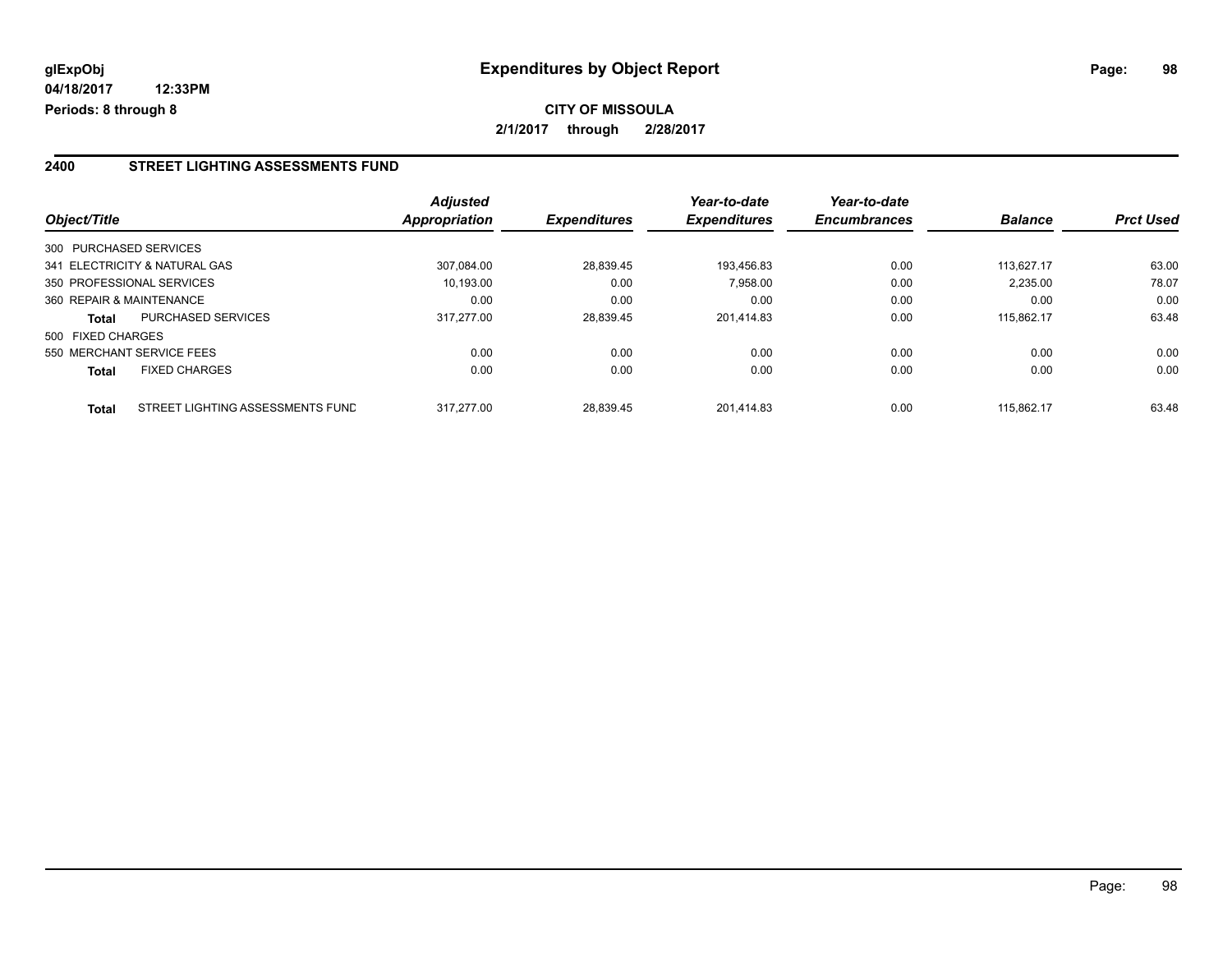### **CITY OF MISSOULA 2/1/2017 through 2/28/2017**

**2500 STREET MAINTENANCE ASSESSMENT FUND**

|                           |                              | <b>Adjusted</b>      |                     | Year-to-date        | Year-to-date        |                |                  |
|---------------------------|------------------------------|----------------------|---------------------|---------------------|---------------------|----------------|------------------|
| Object/Title              |                              | <b>Appropriation</b> | <b>Expenditures</b> | <b>Expenditures</b> | <b>Encumbrances</b> | <b>Balance</b> | <b>Prct Used</b> |
| 300 PURCHASED SERVICES    |                              |                      |                     |                     |                     |                |                  |
| 345 GARBAGE               |                              | 21.580.00            | 1.332.59            | 13.377.44           | 0.00                | 8.202.56       | 61.99            |
| <b>Total</b>              | <b>PURCHASED SERVICES</b>    | 21.580.00            | 1,332.59            | 13.377.44           | 0.00                | 8,202.56       | 61.99            |
| 500 FIXED CHARGES         |                              |                      |                     |                     |                     |                |                  |
| 550 MERCHANT SERVICE FEES |                              | 0.00                 | 0.00                | 0.00                | 0.00                | 0.00           | 0.00             |
| <b>Total</b>              | <b>FIXED CHARGES</b>         | 0.00                 | 0.00                | 0.00                | 0.00                | 0.00           | 0.00             |
| 800 OTHER OBJECTS         |                              |                      |                     |                     |                     |                |                  |
|                           | 820 TRANSFERS TO OTHER FUNDS | 41.200.00            | 0.00                | 20.600.00           | 0.00                | 20.600.00      | 50.00            |
| <b>Total</b>              | OTHER OBJECTS                | 41.200.00            | 0.00                | 20.600.00           | 0.00                | 20.600.00      | 50.00            |
| <b>Total</b>              | NON-DEPARTMENTAL             | 62.780.00            | 1.332.59            | 33.977.44           | 0.00                | 28.802.56      | 54.12            |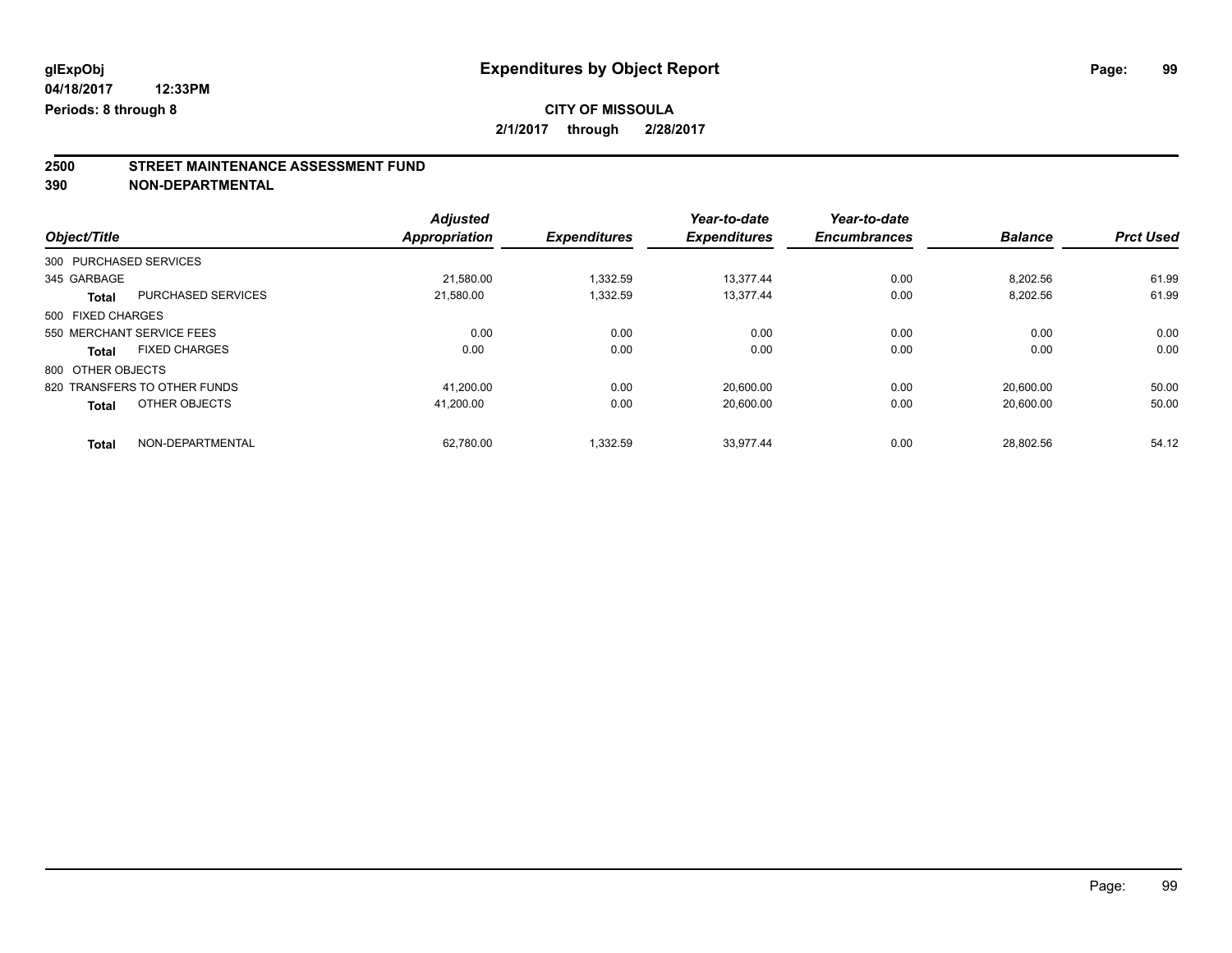#### **2500 STREET MAINTENANCE ASSESSMENT FUND**

| Object/Title           |                                  | <b>Adjusted</b><br>Appropriation | <b>Expenditures</b> | Year-to-date<br><b>Expenditures</b> | Year-to-date<br><b>Encumbrances</b> | <b>Balance</b> | <b>Prct Used</b> |
|------------------------|----------------------------------|----------------------------------|---------------------|-------------------------------------|-------------------------------------|----------------|------------------|
| 300 PURCHASED SERVICES |                                  |                                  |                     |                                     |                                     |                |                  |
| 345 GARBAGE            |                                  | 21.580.00                        | 1.332.59            | 13.377.44                           | 0.00                                | 8,202.56       | 61.99            |
| <b>Total</b>           | <b>PURCHASED SERVICES</b>        | 21,580.00                        | 1,332.59            | 13,377.44                           | 0.00                                | 8,202.56       | 61.99            |
| 500 FIXED CHARGES      |                                  |                                  |                     |                                     |                                     |                |                  |
|                        | 550 MERCHANT SERVICE FEES        | 0.00                             | 0.00                | 0.00                                | 0.00                                | 0.00           | 0.00             |
| <b>Total</b>           | <b>FIXED CHARGES</b>             | 0.00                             | 0.00                | 0.00                                | 0.00                                | 0.00           | 0.00             |
| 800 OTHER OBJECTS      |                                  |                                  |                     |                                     |                                     |                |                  |
|                        | 820 TRANSFERS TO OTHER FUNDS     | 41.200.00                        | 0.00                | 20.600.00                           | 0.00                                | 20.600.00      | 50.00            |
| <b>Total</b>           | OTHER OBJECTS                    | 41,200.00                        | 0.00                | 20,600.00                           | 0.00                                | 20,600.00      | 50.00            |
| <b>Total</b>           | STREET MAINTENANCE ASSESSMENT FI | 62.780.00                        | 1,332.59            | 33.977.44                           | 0.00                                | 28.802.56      | 54.12            |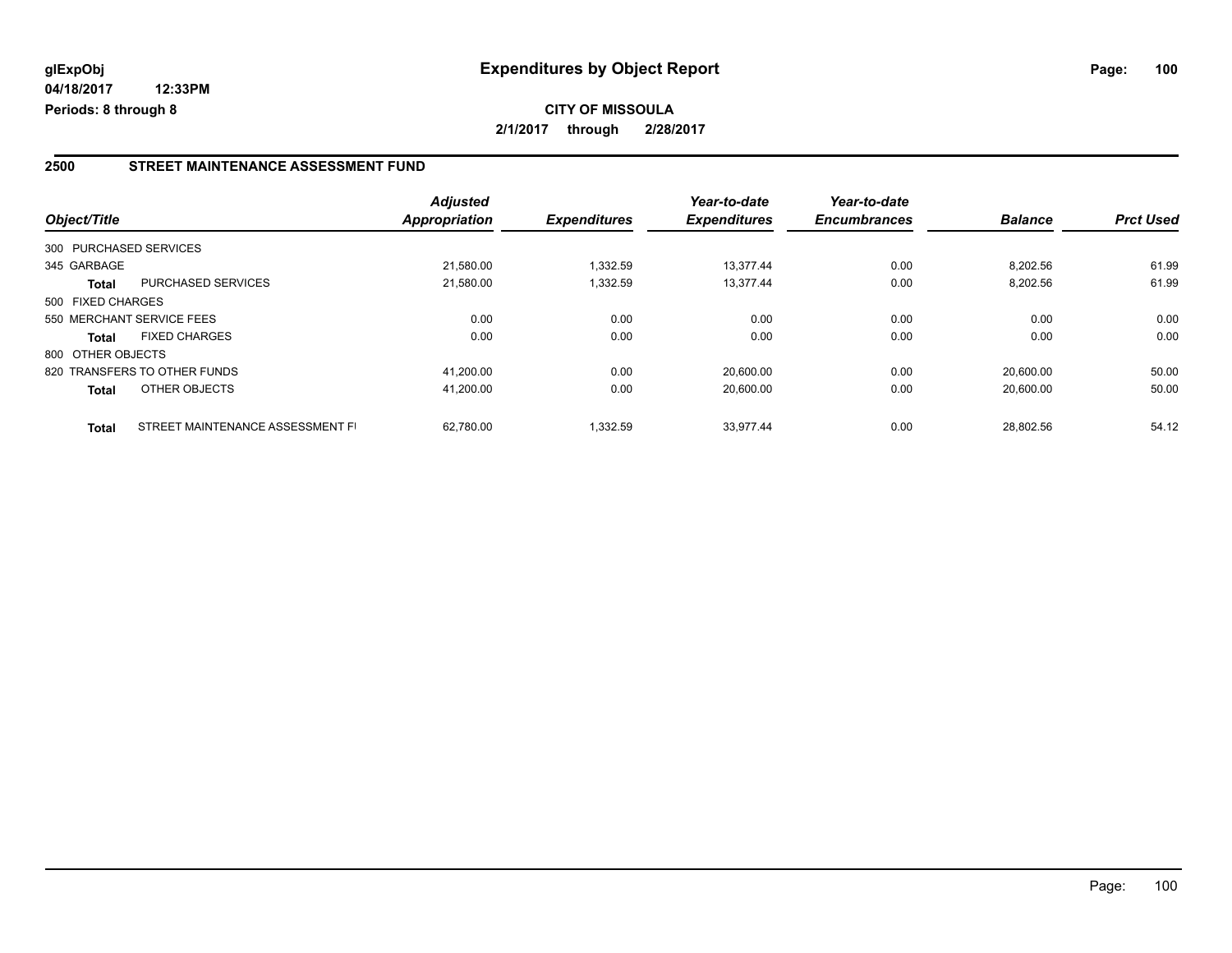# **2512 ROAD DISTRICT #1**

#### **320 STREET MAINTENANCE**

|                                           | <b>Adjusted</b> |                     | Year-to-date        | Year-to-date        |                |                  |
|-------------------------------------------|-----------------|---------------------|---------------------|---------------------|----------------|------------------|
| Object/Title                              | Appropriation   | <b>Expenditures</b> | <b>Expenditures</b> | <b>Encumbrances</b> | <b>Balance</b> | <b>Prct Used</b> |
| 100 PERSONAL SERVICES                     |                 |                     |                     |                     |                |                  |
| 110 SALARIES AND WAGES                    | 116,733.00      | 1,284.90            | 10,533.48           | 0.00                | 106,199.52     | 9.02             |
| 130 OTHER                                 | 17,790.00       | 0.00                | 0.00                | 0.00                | 17,790.00      | 0.00             |
| 140 EMPLOYER CONTRIBUTIONS                | 45,364.00       | 226.56              | 1,857.38            | 0.00                | 43,506.62      | 4.09             |
| 141 STATE RETIREMENT CONTRIBUTIONS        | 0.00            | 1.28                | 10.53               | 0.00                | $-10.53$       | 0.00             |
| <b>150 STATE RETIREMENT</b>               | 0.00            | 0.00                | 0.00                | 0.00                | 0.00           | 0.00             |
| PERSONAL SERVICES<br>Total                | 179,887.00      | 1,512.74            | 12,401.39           | 0.00                | 167,485.61     | 6.89             |
| 200 SUPPLIES                              |                 |                     |                     |                     |                |                  |
| 210 OFFICE SUPPLIES                       | 6,185.00        | 484.36              | 1,863.88            | 0.00                | 4,321.12       | 30.14            |
| 220 OPERATING SUPPLIES                    | 91,014.00       | 0.00                | 89,958.63           | 0.00                | 1,055.37       | 98.84            |
| 230 REPAIR/MAINTENANCE                    | 94,978.00       | 0.00                | 87,520.39           | 0.00                | 7,457.61       | 92.15            |
| 231 GASOLINE                              | 1,135.00        | 0.00                | 0.00                | 0.00                | 1,135.00       | 0.00             |
| 240 OTHER SUPPLIES                        | 549.00          | 549.00              | 549.00              | 0.00                | 0.00           | 100.00           |
| <b>SUPPLIES</b><br>Total                  | 193,861.00      | 1,033.36            | 179,891.90          | 0.00                | 13,969.10      | 92.79            |
| 300 PURCHASED SERVICES                    |                 |                     |                     |                     |                |                  |
| 310 COMMUNICATIONS                        | 0.00            | 0.00                | 0.00                | 0.00                | 0.00           | 0.00             |
| 330 PUBLICITY, SUBSCRIPTIONS & DUES       | 0.00            | 0.00                | 0.00                | 0.00                | 0.00           | 0.00             |
| 343 WATER CHARGES                         | 0.00            | 0.00                | 0.00                | 0.00                | 0.00           | 0.00             |
| 350 PROFESSIONAL SERVICES                 | 39,500.00       | 0.00                | 11,422.00           | 0.00                | 28,078.00      | 28.92            |
| 370 TRAVEL                                | 1,450.00        | 0.00                | 1,403.48            | 0.00                | 46.52          | 96.79            |
| 380 TRAINING                              | 350.00          | 0.00                | 100.00              | 0.00                | 250.00         | 28.57            |
| PURCHASED SERVICES<br>Total               | 41,300.00       | 0.00                | 12,925.48           | 0.00                | 28,374.52      | 31.30            |
| <b>400 BUILDING MATERIALS</b>             |                 |                     |                     |                     |                |                  |
| <b>400 BUILDING MATERIALS</b>             | 275,201.00      | $-895.00$           | 236,866.99          | 0.00                | 38,334.01      | 86.07            |
| <b>BUILDING MATERIALS</b><br><b>Total</b> | 275,201.00      | $-895.00$           | 236,866.99          | 0.00                | 38,334.01      | 86.07            |
| 500 FIXED CHARGES                         |                 |                     |                     |                     |                |                  |
| 500 FIXED CHARGES                         | 207,148.00      | 0.00                | 0.00                | 0.00                | 207,148.00     | 0.00             |
| 550 MERCHANT SERVICE FEES                 | 0.00            | 0.00                | 0.00                | 0.00                | 0.00           | 0.00             |
| <b>FIXED CHARGES</b><br>Total             | 207,148.00      | 0.00                | 0.00                | 0.00                | 207,148.00     | 0.00             |
| 600 DEBT SERVICE                          |                 |                     |                     |                     |                |                  |
| 610 PRINCIPAL                             | 568,153.00      | 0.00                | 304,272.64          | 0.00                | 263,880.36     | 53.55            |
| 620 INTEREST / SERVICE FEES               | 51,053.00       | 0.00                | 40,189.26           | 0.00                | 10,863.74      | 78.72            |
| <b>DEBT SERVICE</b><br><b>Total</b>       | 619,206.00      | 0.00                | 344,461.90          | 0.00                | 274,744.10     | 55.63            |
|                                           |                 |                     |                     |                     |                |                  |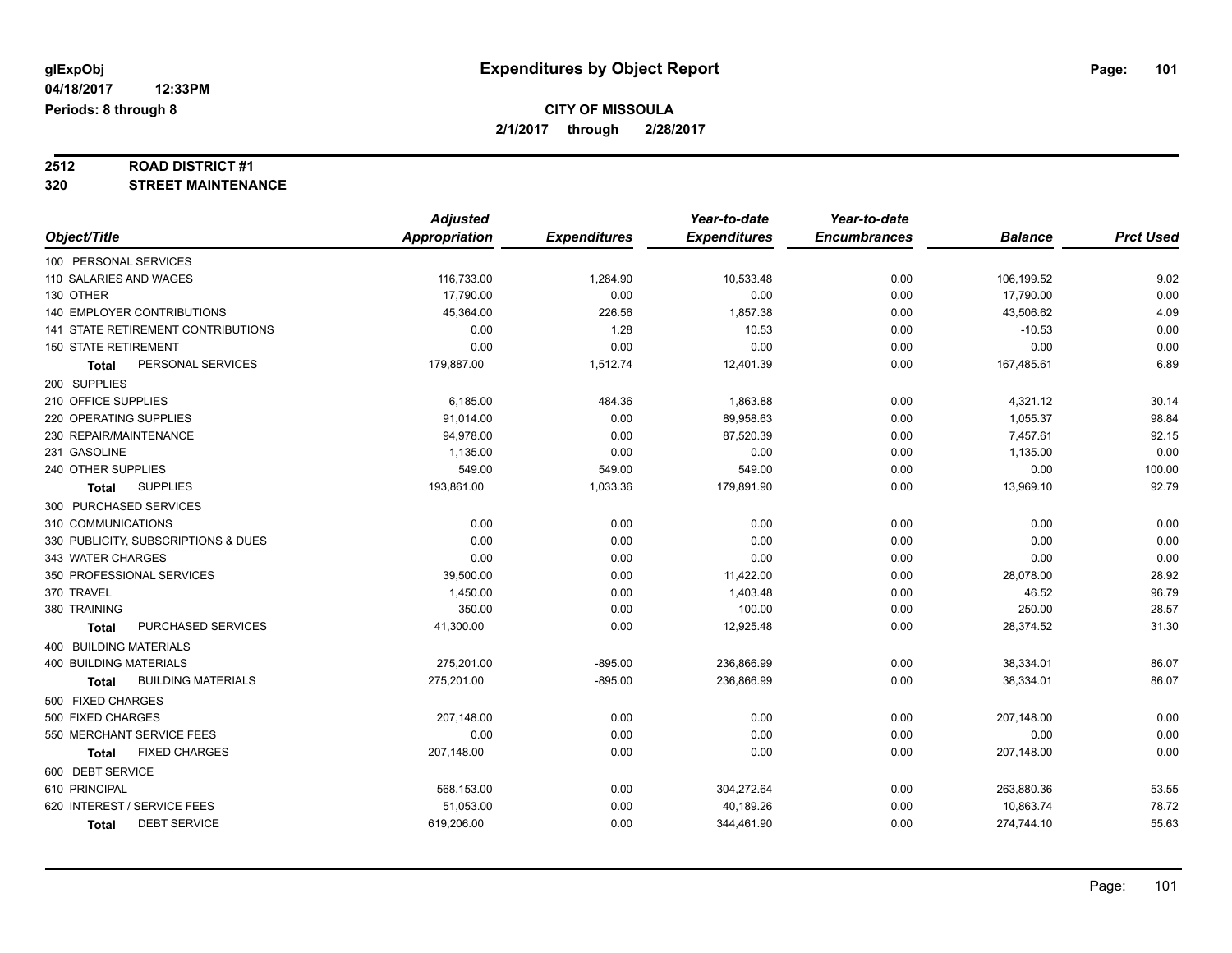# **2512 ROAD DISTRICT #1**

**320 STREET MAINTENANCE**

|                    |                                   | <b>Adjusted</b>      |                     | Year-to-date        | Year-to-date        |                |                  |
|--------------------|-----------------------------------|----------------------|---------------------|---------------------|---------------------|----------------|------------------|
| Object/Title       |                                   | <b>Appropriation</b> | <b>Expenditures</b> | <b>Expenditures</b> | <b>Encumbrances</b> | <b>Balance</b> | <b>Prct Used</b> |
|                    | 700 GRANTS & CONTRIBUTIONS        |                      |                     |                     |                     |                |                  |
|                    | 700 GRANTS & CONTRIBUTIONS        | 20.907.00            | 0.00                | 0.00                | 0.00                | 20,907.00      | 0.00             |
| <b>Total</b>       | <b>GRANTS &amp; CONTRIBUTIONS</b> | 20,907.00            | 0.00                | 0.00                | 0.00                | 20,907.00      | 0.00             |
| 800 OTHER OBJECTS  |                                   |                      |                     |                     |                     |                |                  |
|                    | 820 TRANSFERS TO OTHER FUNDS      | 0.00                 | 0.00                | 0.00                | 0.00                | 0.00           | 0.00             |
| 845 CONTINGENCY    |                                   | 0.00                 | 0.00                | 9.507.97            | 0.00                | $-9.507.97$    | 0.00             |
| <b>Total</b>       | OTHER OBJECTS                     | 0.00                 | 0.00                | 9,507.97            | 0.00                | $-9,507.97$    | 0.00             |
| 900 CAPITAL OUTLAY |                                   |                      |                     |                     |                     |                |                  |
| 930 IMPROVEMENTS   |                                   | 555.480.00           | 276.30              | 97,861.78           | 0.00                | 457.618.22     | 17.62            |
| <b>Total</b>       | <b>CAPITAL OUTLAY</b>             | 555.480.00           | 276.30              | 97,861.78           | 0.00                | 457,618.22     | 17.62            |
| <b>Total</b>       | <b>STREET MAINTENANCE</b>         | 2,092,990.00         | 1,927.40            | 893,917.41          | 0.00                | 1,199,072.59   | 42.71            |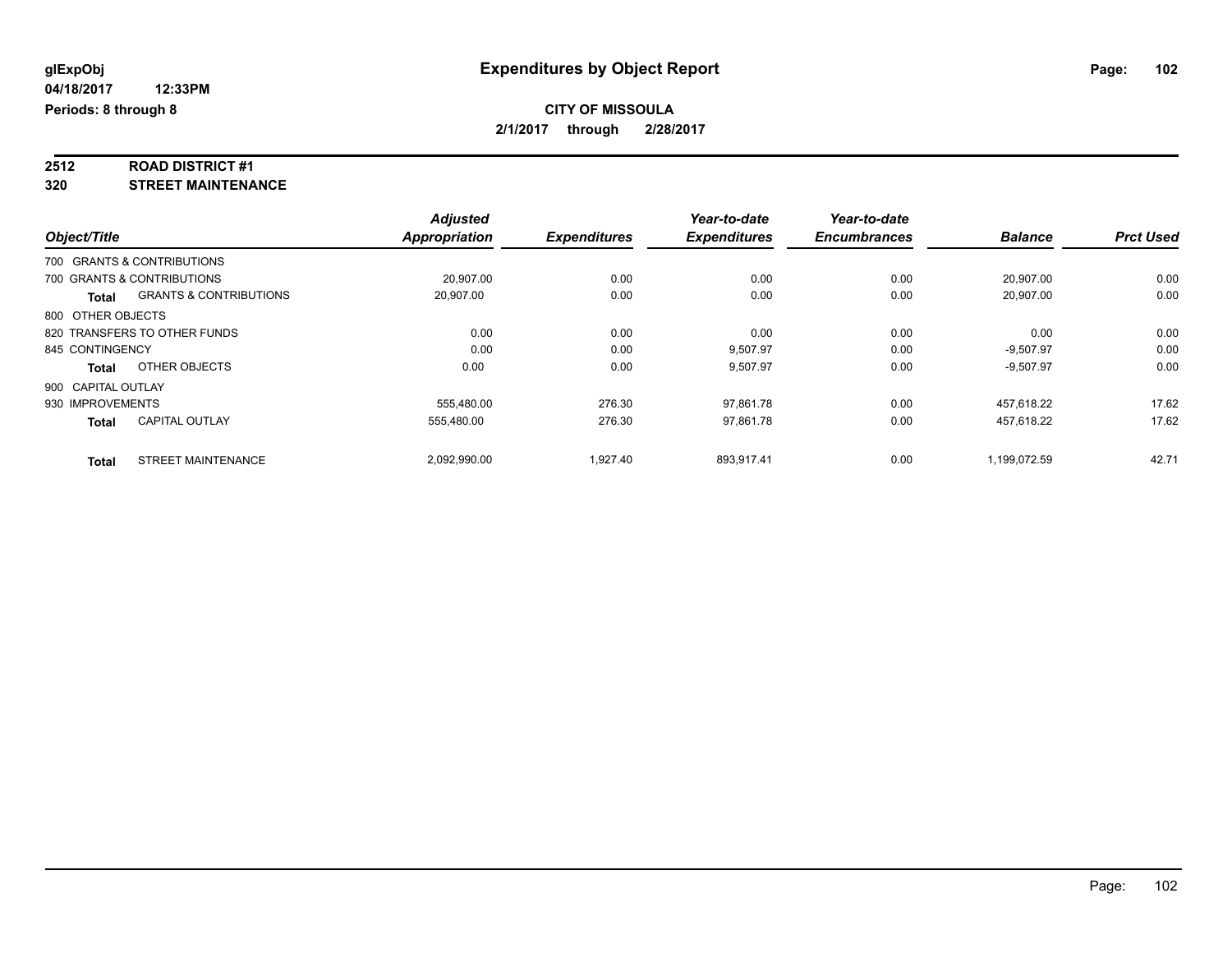# **CITY OF MISSOULA 2/1/2017 through 2/28/2017**

# **2512 ROAD DISTRICT #1**

| Object/Title      |                      | <b>Adjusted</b><br>Appropriation | <b>Expenditures</b> | Year-to-date<br><b>Expenditures</b> | Year-to-date<br><b>Encumbrances</b> | <b>Balance</b> | <b>Prct Used</b> |
|-------------------|----------------------|----------------------------------|---------------------|-------------------------------------|-------------------------------------|----------------|------------------|
| 500 FIXED CHARGES |                      |                                  |                     |                                     |                                     |                |                  |
| 500 FIXED CHARGES |                      | 0.00                             | 0.00                | 0.00                                | 0.00                                | 0.00           | 0.00             |
| <b>Total</b>      | <b>FIXED CHARGES</b> | 0.00                             | 0.00                | 0.00                                | 0.00                                | 0.00           | 0.00             |
| <b>Total</b>      | NON-DEPARTMENTAL     | 0.00                             | 0.00                | 0.00                                | 0.00                                | 0.00           | 0.00             |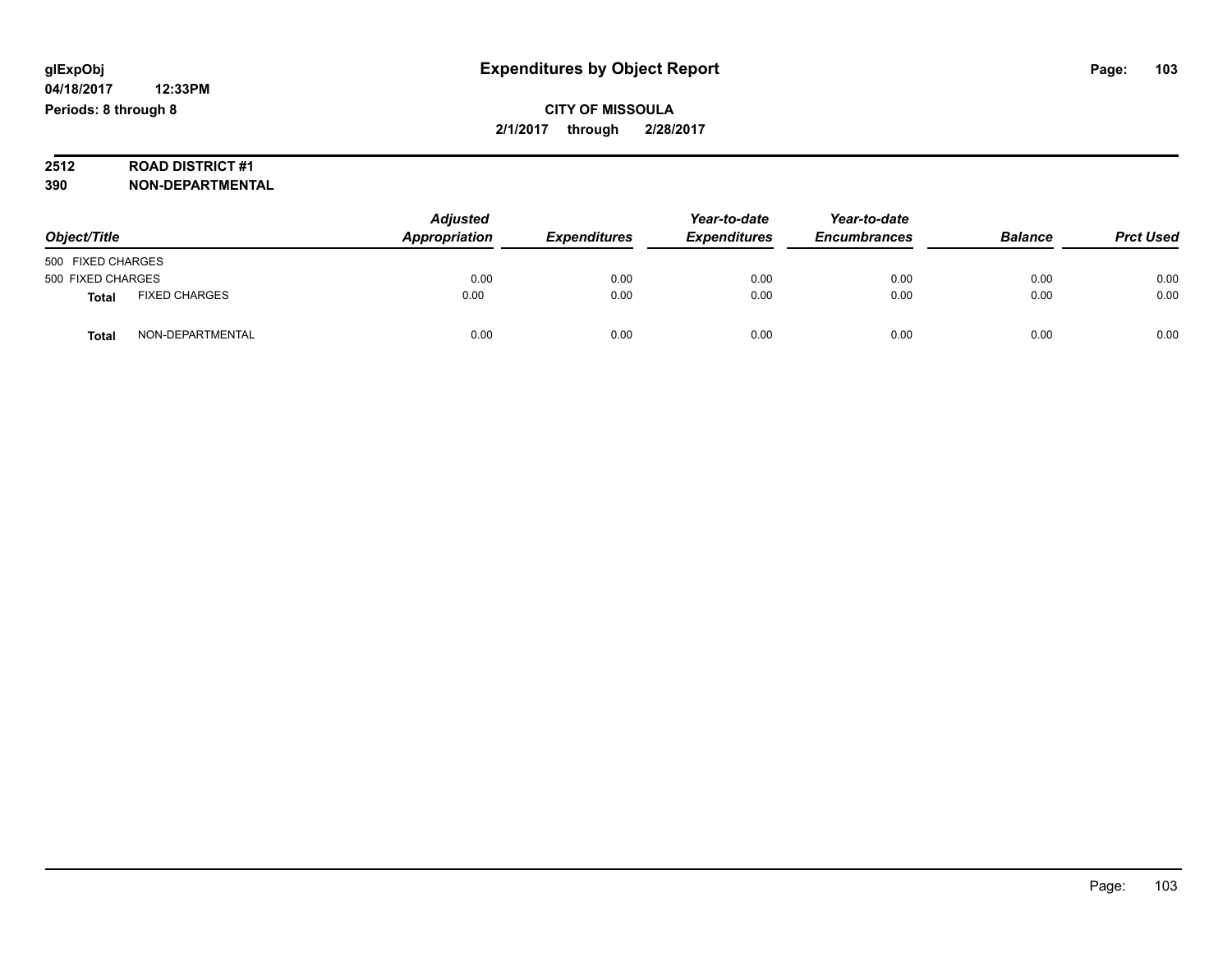#### **2512 ROAD DISTRICT #1**

|                                     | <b>Adjusted</b> |                     | Year-to-date        | Year-to-date        |                |                  |
|-------------------------------------|-----------------|---------------------|---------------------|---------------------|----------------|------------------|
| Object/Title                        | Appropriation   | <b>Expenditures</b> | <b>Expenditures</b> | <b>Encumbrances</b> | <b>Balance</b> | <b>Prct Used</b> |
| 100 PERSONAL SERVICES               |                 |                     |                     |                     |                |                  |
| 110 SALARIES AND WAGES              | 116,733.00      | 1,284.90            | 10,533.48           | 0.00                | 106,199.52     | 9.02             |
| 130 OTHER                           | 17,790.00       | 0.00                | 0.00                | 0.00                | 17,790.00      | 0.00             |
| <b>140 EMPLOYER CONTRIBUTIONS</b>   | 45,364.00       | 226.56              | 1,857.38            | 0.00                | 43,506.62      | 4.09             |
| 141 STATE RETIREMENT CONTRIBUTIONS  | 0.00            | 1.28                | 10.53               | 0.00                | $-10.53$       | 0.00             |
| 150 STATE RETIREMENT                | 0.00            | 0.00                | 0.00                | 0.00                | 0.00           | 0.00             |
| PERSONAL SERVICES<br><b>Total</b>   | 179,887.00      | 1,512.74            | 12,401.39           | 0.00                | 167,485.61     | 6.89             |
| 200 SUPPLIES                        |                 |                     |                     |                     |                |                  |
| 210 OFFICE SUPPLIES                 | 6,185.00        | 484.36              | 1,863.88            | 0.00                | 4,321.12       | 30.14            |
| 220 OPERATING SUPPLIES              | 91,014.00       | 0.00                | 89,958.63           | 0.00                | 1,055.37       | 98.84            |
| 230 REPAIR/MAINTENANCE              | 94,978.00       | 0.00                | 87,520.39           | 0.00                | 7,457.61       | 92.15            |
| 231 GASOLINE                        | 1,135.00        | 0.00                | 0.00                | 0.00                | 1,135.00       | 0.00             |
| 240 OTHER SUPPLIES                  | 549.00          | 549.00              | 549.00              | 0.00                | 0.00           | 100.00           |
| <b>SUPPLIES</b><br><b>Total</b>     | 193,861.00      | 1,033.36            | 179,891.90          | 0.00                | 13,969.10      | 92.79            |
| 300 PURCHASED SERVICES              |                 |                     |                     |                     |                |                  |
| 310 COMMUNICATIONS                  | 0.00            | 0.00                | 0.00                | 0.00                | 0.00           | 0.00             |
| 330 PUBLICITY, SUBSCRIPTIONS & DUES | 0.00            | 0.00                | 0.00                | 0.00                | 0.00           | 0.00             |
| 343 WATER CHARGES                   | 0.00            | 0.00                | 0.00                | 0.00                | 0.00           | 0.00             |
| 350 PROFESSIONAL SERVICES           | 39,500.00       | 0.00                | 11,422.00           | 0.00                | 28,078.00      | 28.92            |
| 370 TRAVEL                          | 1,450.00        | 0.00                | 1,403.48            | 0.00                | 46.52          | 96.79            |
| 380 TRAINING                        | 350.00          | 0.00                | 100.00              | 0.00                | 250.00         | 28.57            |
| PURCHASED SERVICES<br><b>Total</b>  | 41,300.00       | 0.00                | 12,925.48           | 0.00                | 28,374.52      | 31.30            |
| 400 BUILDING MATERIALS              |                 |                     |                     |                     |                |                  |
| <b>400 BUILDING MATERIALS</b>       | 275,201.00      | $-895.00$           | 236,866.99          | 0.00                | 38,334.01      | 86.07            |
| <b>BUILDING MATERIALS</b><br>Total  | 275,201.00      | $-895.00$           | 236,866.99          | 0.00                | 38,334.01      | 86.07            |
| 500 FIXED CHARGES                   |                 |                     |                     |                     |                |                  |
| 500 FIXED CHARGES                   | 207,148.00      | 0.00                | 0.00                | 0.00                | 207,148.00     | 0.00             |
| 550 MERCHANT SERVICE FEES           | 0.00            | 0.00                | 0.00                | 0.00                | 0.00           | 0.00             |
| <b>FIXED CHARGES</b><br>Total       | 207,148.00      | 0.00                | 0.00                | 0.00                | 207,148.00     | 0.00             |
| 600 DEBT SERVICE                    |                 |                     |                     |                     |                |                  |
| 610 PRINCIPAL                       | 568,153.00      | 0.00                | 304,272.64          | 0.00                | 263,880.36     | 53.55            |
| 620 INTEREST / SERVICE FEES         | 51,053.00       | 0.00                | 40,189.26           | 0.00                | 10,863.74      | 78.72            |
| <b>DEBT SERVICE</b><br><b>Total</b> | 619,206.00      | 0.00                | 344,461.90          | 0.00                | 274,744.10     | 55.63            |
| 700 GRANTS & CONTRIBUTIONS          |                 |                     |                     |                     |                |                  |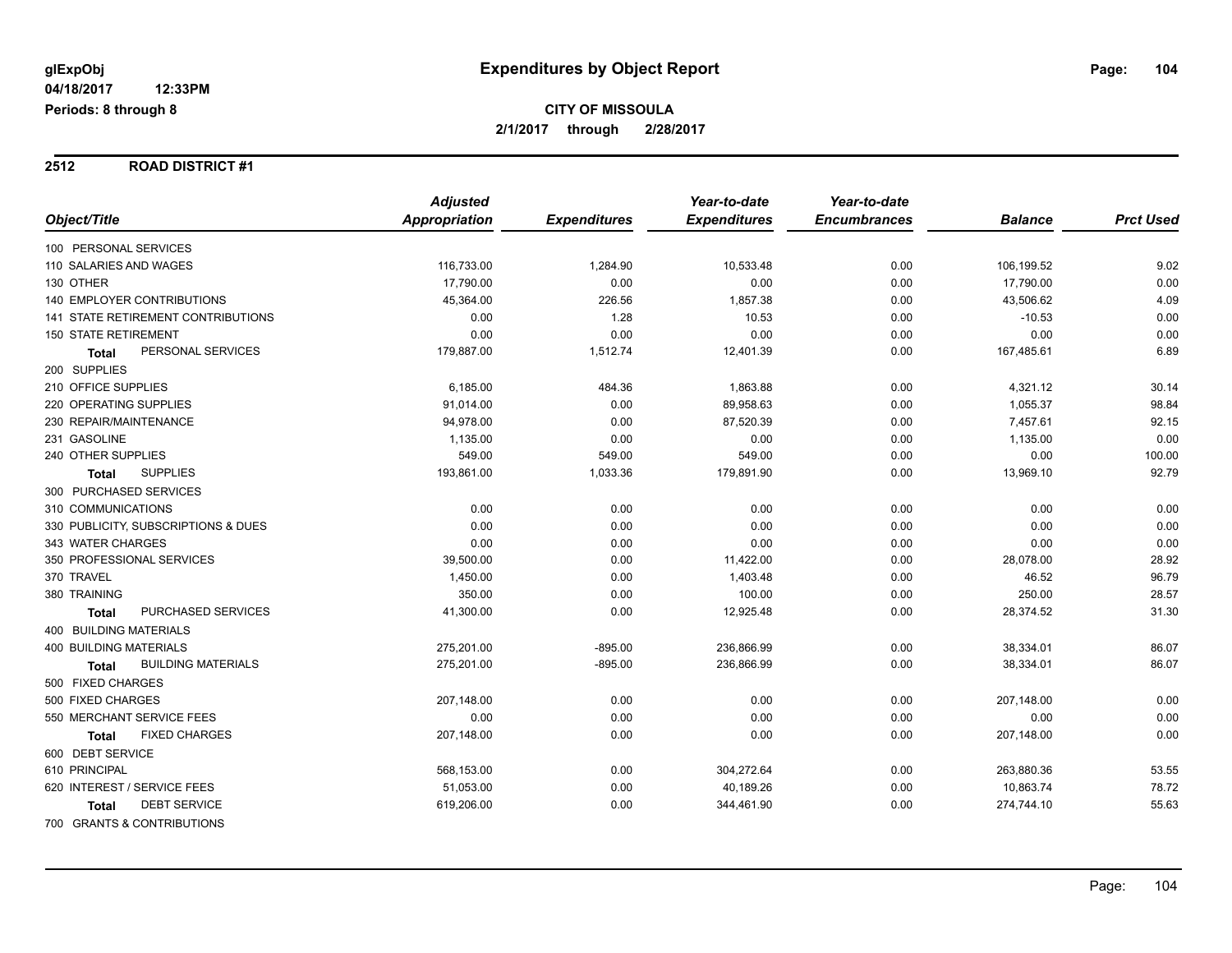#### **2512 ROAD DISTRICT #1**

| Object/Title                                      | <b>Adjusted</b><br>Appropriation | <b>Expenditures</b> | Year-to-date<br><b>Expenditures</b> | Year-to-date<br><b>Encumbrances</b> | <b>Balance</b> | <b>Prct Used</b> |
|---------------------------------------------------|----------------------------------|---------------------|-------------------------------------|-------------------------------------|----------------|------------------|
| 700 GRANTS & CONTRIBUTIONS                        | 20.907.00                        | 0.00                | 0.00                                | 0.00                                | 20.907.00      | 0.00             |
| <b>GRANTS &amp; CONTRIBUTIONS</b><br><b>Total</b> | 20,907.00                        | 0.00                | 0.00                                | 0.00                                | 20.907.00      | 0.00             |
| 800 OTHER OBJECTS                                 |                                  |                     |                                     |                                     |                |                  |
| 820 TRANSFERS TO OTHER FUNDS                      | 0.00                             | 0.00                | 0.00                                | 0.00                                | 0.00           | 0.00             |
| 845 CONTINGENCY                                   | 0.00                             | 0.00                | 9,507.97                            | 0.00                                | $-9.507.97$    | 0.00             |
| OTHER OBJECTS<br><b>Total</b>                     | 0.00                             | 0.00                | 9,507.97                            | 0.00                                | $-9,507.97$    | 0.00             |
| 900 CAPITAL OUTLAY                                |                                  |                     |                                     |                                     |                |                  |
| 930 IMPROVEMENTS                                  | 555.480.00                       | 276.30              | 97,861.78                           | 0.00                                | 457.618.22     | 17.62            |
| <b>CAPITAL OUTLAY</b><br><b>Total</b>             | 555.480.00                       | 276.30              | 97,861.78                           | 0.00                                | 457,618.22     | 17.62            |
| <b>ROAD DISTRICT#1</b><br><b>Total</b>            | 2,092,990.00                     | 1.927.40            | 893.917.41                          | 0.00                                | 1,199,072.59   | 42.71            |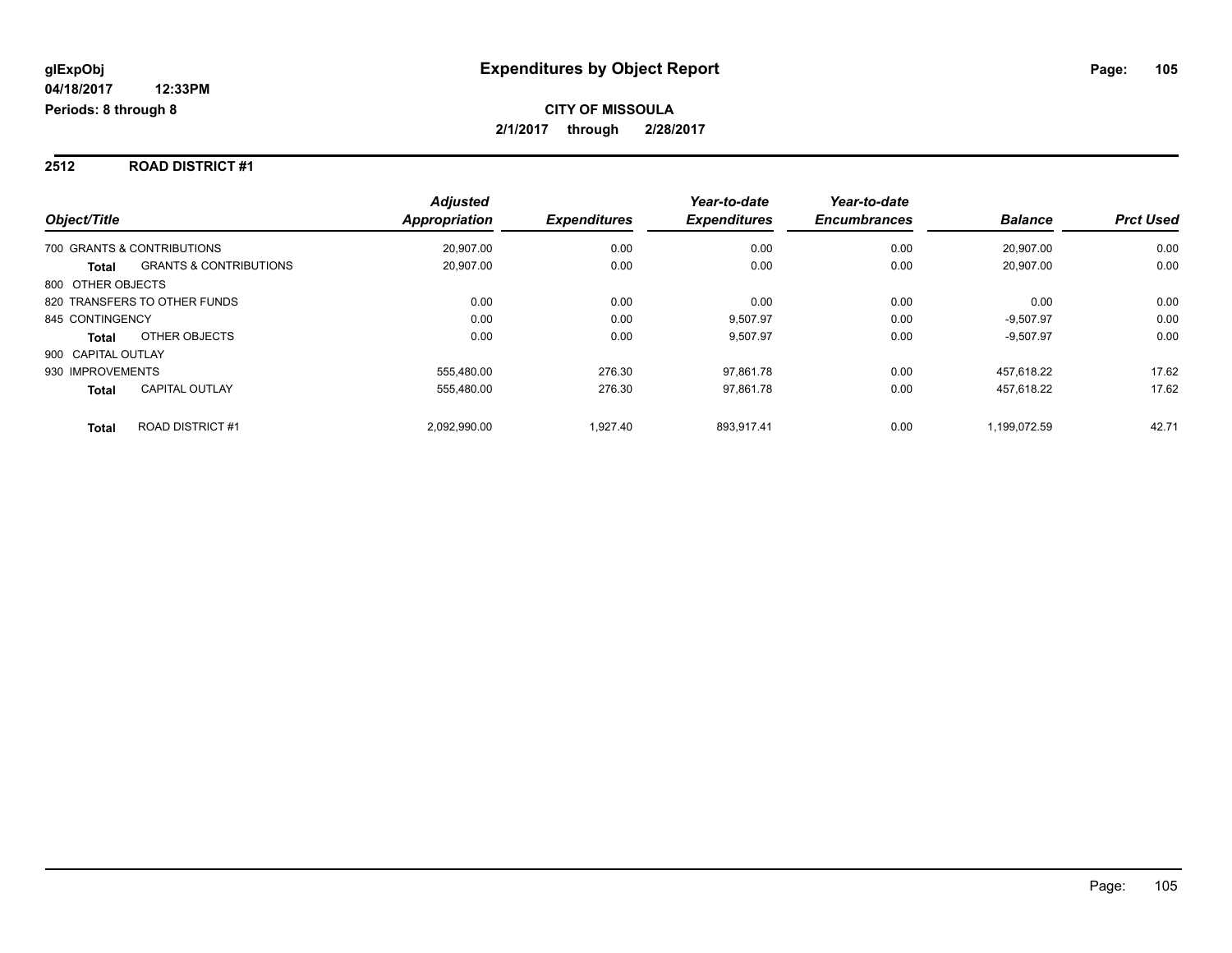# **2513 PARK DISTRICT #1**

**370 PARKS & RECREATION**

|                                                   | <b>Adjusted</b>      |                     | Year-to-date        | Year-to-date        |                |                  |
|---------------------------------------------------|----------------------|---------------------|---------------------|---------------------|----------------|------------------|
| Object/Title                                      | <b>Appropriation</b> | <b>Expenditures</b> | <b>Expenditures</b> | <b>Encumbrances</b> | <b>Balance</b> | <b>Prct Used</b> |
| 100 PERSONAL SERVICES                             |                      |                     |                     |                     |                |                  |
| 110 SALARIES AND WAGES                            | 228,776.00           | 16,959.71           | 117,510.84          | 0.00                | 111,265.16     | 51.37            |
| 120 OVERTIME/TERMINATION                          | 0.00                 | 0.00                | 20.10               | 0.00                | $-20.10$       | 0.00             |
| <b>140 EMPLOYER CONTRIBUTIONS</b>                 | 88,063.00            | 9,495.99            | 54,289.18           | 0.00                | 33,773.82      | 61.65            |
| 141 STATE RETIREMENT CONTRIBUTIONS                | 0.00                 | 14.14               | 114.69              | 0.00                | $-114.69$      | 0.00             |
| PERSONAL SERVICES<br>Total                        | 316,839.00           | 26,469.84           | 171,934.81          | 0.00                | 144,904.19     | 54.27            |
| 200 SUPPLIES                                      |                      |                     |                     |                     |                |                  |
| 220 OPERATING SUPPLIES                            | 78,956.00            | 5,292.41            | 78,213.86           | 0.00                | 742.14         | 99.06            |
| 230 REPAIR/MAINTENANCE                            | 98.885.00            | $-617.61$           | 35,683.79           | 0.00                | 63,201.21      | 36.09            |
| 231 GASOLINE                                      | 10,144.00            | 0.00                | 8,611.69            | 0.00                | 1,532.31       | 84.89            |
| <b>SUPPLIES</b><br>Total                          | 187,985.00           | 4,674.80            | 122,509.34          | 0.00                | 65,475.66      | 65.17            |
| 300 PURCHASED SERVICES                            |                      |                     |                     |                     |                |                  |
| 320 PRINTING & DUPLICATING                        | 0.00                 | 0.00                | 0.00                | 0.00                | 0.00           | 0.00             |
| 330 PUBLICITY, SUBSCRIPTIONS & DUES               | 3,000.00             | $-2,500.00$         | $-2,374.75$         | 0.00                | 5,374.75       | $-79.16$         |
| 341 ELECTRICITY & NATURAL GAS                     | 43,766.00            | 4,958.98            | 31,410.76           | 0.00                | 12,355.24      | 71.77            |
| 343 WATER CHARGES                                 | 7,685.00             | 46.08               | 7,644.51            | 0.00                | 40.49          | 99.47            |
| 344 TELEPHONE SERVICE                             | 660.00               | 0.00                | 0.00                | 0.00                | 660.00         | 0.00             |
| 345 GARBAGE                                       | 3,213.00             | 0.00                | 2,610.04            | 0.00                | 602.96         | 81.23            |
| 350 PROFESSIONAL SERVICES                         | 77,344.00            | $-474.99$           | 35,362.95           | 0.00                | 41,981.05      | 45.72            |
| 360 REPAIR & MAINTENANCE                          | 130,965.00           | 2,700.00            | 77,268.76           | 0.00                | 53,696.24      | 59.00            |
| 370 TRAVEL                                        | 500.00               | 0.00                | 0.00                | 0.00                | 500.00         | 0.00             |
| 380 TRAINING                                      | 983.00               | 0.00                | 251.13              | 0.00                | 731.87         | 25.55            |
| PURCHASED SERVICES<br><b>Total</b>                | 268,116.00           | 4,730.07            | 152,173.40          | 0.00                | 115,942.60     | 56.76            |
| 500 FIXED CHARGES                                 |                      |                     |                     |                     |                |                  |
| 550 MERCHANT SERVICE FEES                         | 0.00                 | 0.00                | 0.00                | 0.00                | 0.00           | 0.00             |
| <b>FIXED CHARGES</b><br><b>Total</b>              | 0.00                 | 0.00                | 0.00                | 0.00                | 0.00           | 0.00             |
| 600 DEBT SERVICE                                  |                      |                     |                     |                     |                |                  |
| 610 PRINCIPAL                                     | 294,977.00           | 0.00                | 263,281.72          | 0.00                | 31,695.28      | 89.25            |
| 620 INTEREST / SERVICE FEES                       | 6,569.00             | 0.00                | 7,148.48            | 0.00                | $-579.48$      | 108.82           |
| <b>DEBT SERVICE</b><br><b>Total</b>               | 301,546.00           | 0.00                | 270,430.20          | 0.00                | 31,115.80      | 89.68            |
| 700 GRANTS & CONTRIBUTIONS                        |                      |                     |                     |                     |                |                  |
| 700 GRANTS & CONTRIBUTIONS                        | 5,000.00             | 0.00                | 0.00                | 0.00                | 5,000.00       | 0.00             |
| <b>GRANTS &amp; CONTRIBUTIONS</b><br><b>Total</b> | 5,000.00             | 0.00                | 0.00                | 0.00                | 5,000.00       | 0.00             |
|                                                   |                      |                     |                     |                     |                |                  |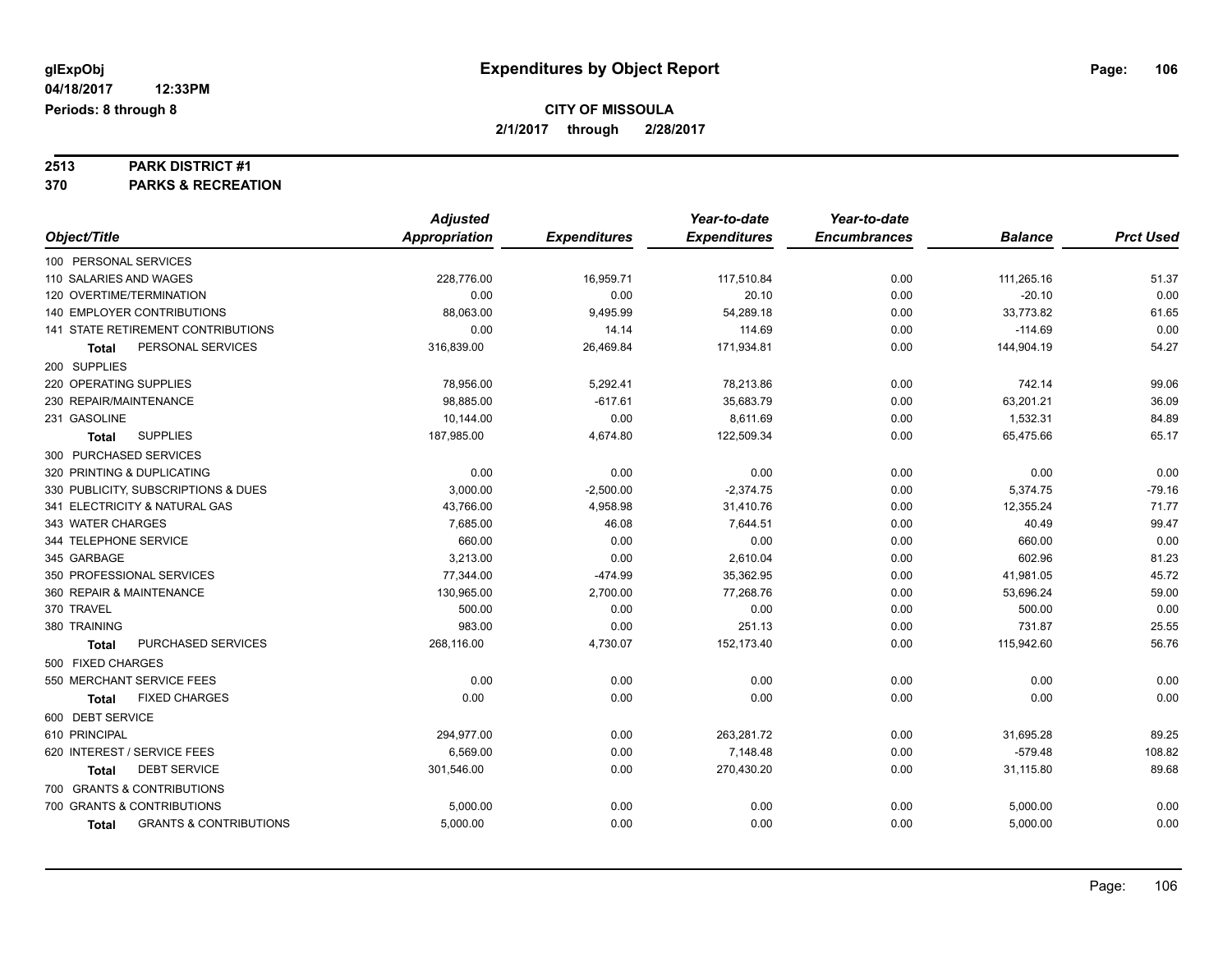# **2513 PARK DISTRICT #1**

**370 PARKS & RECREATION**

| Object/Title              |                               | <b>Adjusted</b>      | <b>Expenditures</b> | Year-to-date<br><b>Expenditures</b> | Year-to-date<br><b>Encumbrances</b> | <b>Balance</b> | <b>Prct Used</b> |
|---------------------------|-------------------------------|----------------------|---------------------|-------------------------------------|-------------------------------------|----------------|------------------|
|                           |                               | <b>Appropriation</b> |                     |                                     |                                     |                |                  |
| 800 OTHER OBJECTS         |                               |                      |                     |                                     |                                     |                |                  |
|                           | 820 TRANSFERS TO OTHER FUNDS  | 163.214.00           | 0.00                | 0.00                                | 0.00                                | 163.214.00     | 0.00             |
| <b>Total</b>              | OTHER OBJECTS                 | 163.214.00           | 0.00                | 0.00                                | 0.00                                | 163.214.00     | 0.00             |
| 900 CAPITAL OUTLAY        |                               |                      |                     |                                     |                                     |                |                  |
| 930 IMPROVEMENTS          |                               | 30.000.00            | 0.00                | 44,330.69                           | 0.00                                | $-14.330.69$   | 147.77           |
| 940 MACHINERY & EQUIPMENT |                               | 40.000.00            | 0.00                | 0.00                                | 0.00                                | 40.000.00      | 0.00             |
| <b>Total</b>              | <b>CAPITAL OUTLAY</b>         | 70.000.00            | 0.00                | 44.330.69                           | 0.00                                | 25.669.31      | 63.33            |
| <b>Total</b>              | <b>PARKS &amp; RECREATION</b> | 1.312.700.00         | 35.874.71           | 761.378.44                          | 0.00                                | 551.321.56     | 58.00            |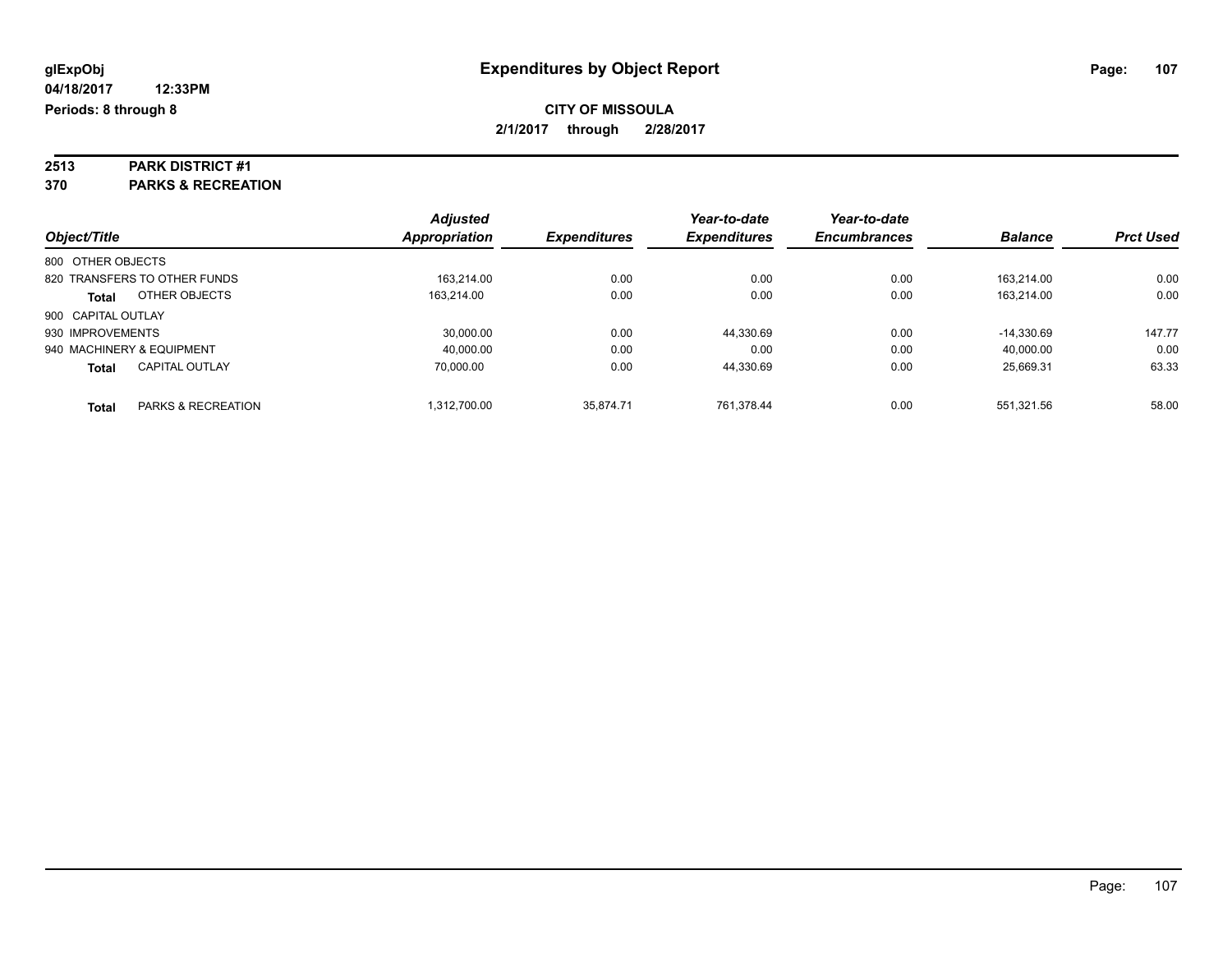#### **2513 PARK DISTRICT #1**

|                                                   | <b>Adjusted</b> |                     | Year-to-date        | Year-to-date        |                |                  |
|---------------------------------------------------|-----------------|---------------------|---------------------|---------------------|----------------|------------------|
| Object/Title                                      | Appropriation   | <b>Expenditures</b> | <b>Expenditures</b> | <b>Encumbrances</b> | <b>Balance</b> | <b>Prct Used</b> |
| 100 PERSONAL SERVICES                             |                 |                     |                     |                     |                |                  |
| 110 SALARIES AND WAGES                            | 228,776.00      | 16,959.71           | 117,510.84          | 0.00                | 111,265.16     | 51.37            |
| 120 OVERTIME/TERMINATION                          | 0.00            | 0.00                | 20.10               | 0.00                | $-20.10$       | 0.00             |
| <b>140 EMPLOYER CONTRIBUTIONS</b>                 | 88,063.00       | 9,495.99            | 54,289.18           | 0.00                | 33,773.82      | 61.65            |
| <b>141 STATE RETIREMENT CONTRIBUTIONS</b>         | 0.00            | 14.14               | 114.69              | 0.00                | $-114.69$      | 0.00             |
| PERSONAL SERVICES<br><b>Total</b>                 | 316,839.00      | 26,469.84           | 171,934.81          | 0.00                | 144,904.19     | 54.27            |
| 200 SUPPLIES                                      |                 |                     |                     |                     |                |                  |
| 220 OPERATING SUPPLIES                            | 78,956.00       | 5,292.41            | 78,213.86           | 0.00                | 742.14         | 99.06            |
| 230 REPAIR/MAINTENANCE                            | 98,885.00       | $-617.61$           | 35,683.79           | 0.00                | 63,201.21      | 36.09            |
| 231 GASOLINE                                      | 10,144.00       | 0.00                | 8,611.69            | 0.00                | 1,532.31       | 84.89            |
| <b>SUPPLIES</b><br>Total                          | 187,985.00      | 4,674.80            | 122,509.34          | 0.00                | 65,475.66      | 65.17            |
| 300 PURCHASED SERVICES                            |                 |                     |                     |                     |                |                  |
| 320 PRINTING & DUPLICATING                        | 0.00            | 0.00                | 0.00                | 0.00                | 0.00           | 0.00             |
| 330 PUBLICITY, SUBSCRIPTIONS & DUES               | 3,000.00        | $-2,500.00$         | $-2,374.75$         | 0.00                | 5,374.75       | $-79.16$         |
| 341 ELECTRICITY & NATURAL GAS                     | 43,766.00       | 4,958.98            | 31,410.76           | 0.00                | 12,355.24      | 71.77            |
| 343 WATER CHARGES                                 | 7,685.00        | 46.08               | 7,644.51            | 0.00                | 40.49          | 99.47            |
| 344 TELEPHONE SERVICE                             | 660.00          | 0.00                | 0.00                | 0.00                | 660.00         | 0.00             |
| 345 GARBAGE                                       | 3,213.00        | 0.00                | 2,610.04            | 0.00                | 602.96         | 81.23            |
| 350 PROFESSIONAL SERVICES                         | 77,344.00       | $-474.99$           | 35,362.95           | 0.00                | 41,981.05      | 45.72            |
| 360 REPAIR & MAINTENANCE                          | 130,965.00      | 2,700.00            | 77,268.76           | 0.00                | 53,696.24      | 59.00            |
| 370 TRAVEL                                        | 500.00          | 0.00                | 0.00                | 0.00                | 500.00         | 0.00             |
| 380 TRAINING                                      | 983.00          | 0.00                | 251.13              | 0.00                | 731.87         | 25.55            |
| PURCHASED SERVICES<br><b>Total</b>                | 268,116.00      | 4,730.07            | 152,173.40          | 0.00                | 115,942.60     | 56.76            |
| 500 FIXED CHARGES                                 |                 |                     |                     |                     |                |                  |
| 550 MERCHANT SERVICE FEES                         | 0.00            | 0.00                | 0.00                | 0.00                | 0.00           | 0.00             |
| <b>FIXED CHARGES</b><br><b>Total</b>              | 0.00            | 0.00                | 0.00                | 0.00                | 0.00           | 0.00             |
| 600 DEBT SERVICE                                  |                 |                     |                     |                     |                |                  |
| 610 PRINCIPAL                                     | 294,977.00      | 0.00                | 263,281.72          | 0.00                | 31,695.28      | 89.25            |
| 620 INTEREST / SERVICE FEES                       | 6,569.00        | 0.00                | 7,148.48            | 0.00                | $-579.48$      | 108.82           |
| <b>DEBT SERVICE</b><br><b>Total</b>               | 301,546.00      | 0.00                | 270,430.20          | 0.00                | 31,115.80      | 89.68            |
| 700 GRANTS & CONTRIBUTIONS                        |                 |                     |                     |                     |                |                  |
| 700 GRANTS & CONTRIBUTIONS                        | 5,000.00        | 0.00                | 0.00                | 0.00                | 5,000.00       | 0.00             |
| <b>GRANTS &amp; CONTRIBUTIONS</b><br><b>Total</b> | 5,000.00        | 0.00                | 0.00                | 0.00                | 5,000.00       | 0.00             |
| 800 OTHER OBJECTS                                 |                 |                     |                     |                     |                |                  |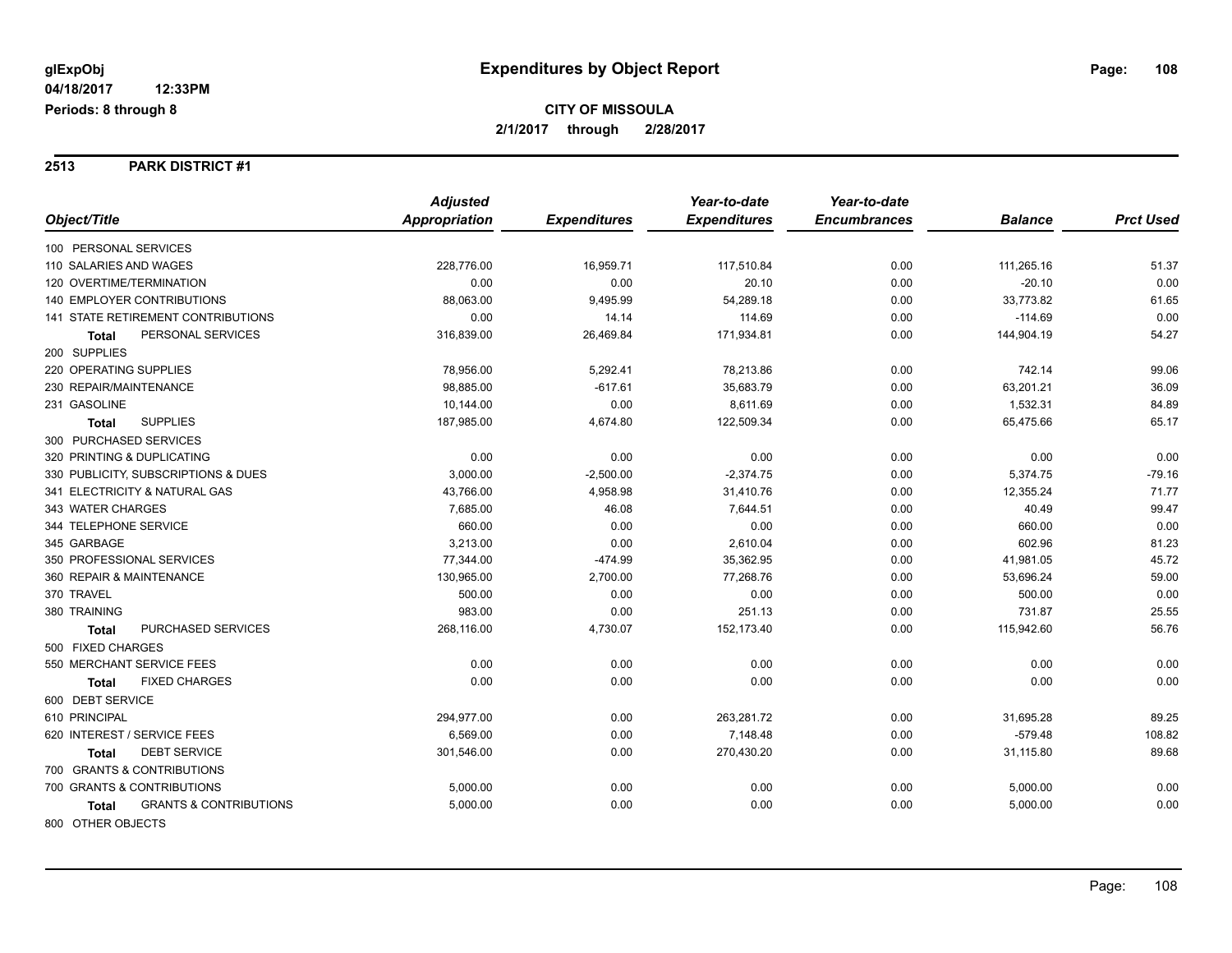#### **2513 PARK DISTRICT #1**

| Object/Title                          | <b>Adjusted</b><br>Appropriation | <b>Expenditures</b> | Year-to-date<br><b>Expenditures</b> | Year-to-date<br><b>Encumbrances</b> | <b>Balance</b> | <b>Prct Used</b> |
|---------------------------------------|----------------------------------|---------------------|-------------------------------------|-------------------------------------|----------------|------------------|
| 820 TRANSFERS TO OTHER FUNDS          | 163.214.00                       | 0.00                | 0.00                                | 0.00                                | 163.214.00     | 0.00             |
| OTHER OBJECTS<br><b>Total</b>         | 163,214.00                       | 0.00                | 0.00                                | 0.00                                | 163.214.00     | 0.00             |
| 900 CAPITAL OUTLAY                    |                                  |                     |                                     |                                     |                |                  |
| 930 IMPROVEMENTS                      | 30,000.00                        | 0.00                | 44,330.69                           | 0.00                                | $-14.330.69$   | 147.77           |
| 940 MACHINERY & EQUIPMENT             | 40,000.00                        | 0.00                | 0.00                                | 0.00                                | 40,000.00      | 0.00             |
| <b>CAPITAL OUTLAY</b><br><b>Total</b> | 70,000.00                        | 0.00                | 44.330.69                           | 0.00                                | 25.669.31      | 63.33            |
| PARK DISTRICT #1<br><b>Total</b>      | 1,312,700.00                     | 35.874.71           | 761.378.44                          | 0.00                                | 551,321.56     | 58.00            |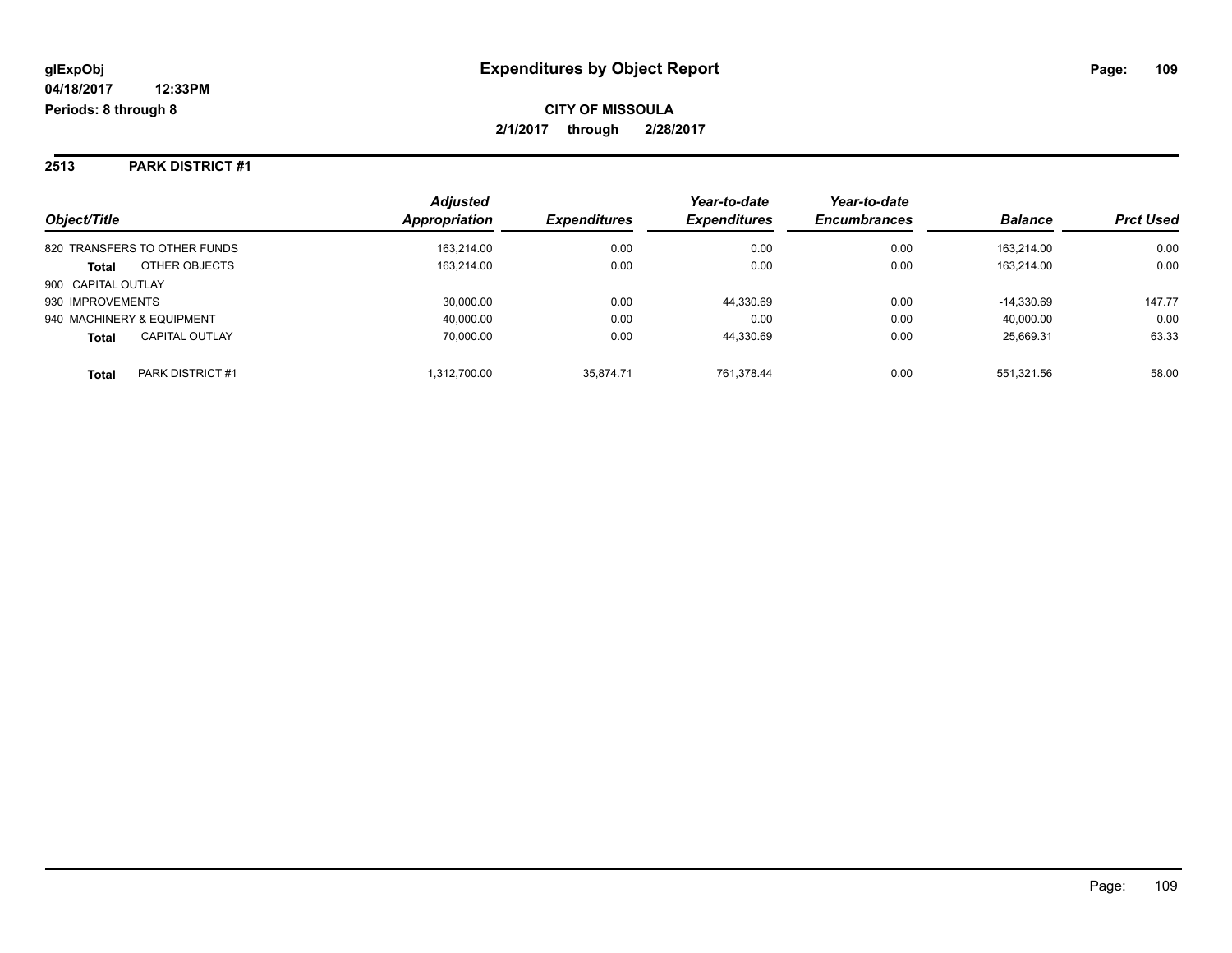# **2820 STATE GAS TAX FUND**

**280 PUBLIC WORKS OPERATIONS**

|                        |                              | <b>Adjusted</b>      |                     | Year-to-date        | Year-to-date        |                |                  |
|------------------------|------------------------------|----------------------|---------------------|---------------------|---------------------|----------------|------------------|
| Object/Title           |                              | <b>Appropriation</b> | <b>Expenditures</b> | <b>Expenditures</b> | <b>Encumbrances</b> | <b>Balance</b> | <b>Prct Used</b> |
| 300 PURCHASED SERVICES |                              |                      |                     |                     |                     |                |                  |
|                        | 350 PROFESSIONAL SERVICES    | 0.00                 | 0.00                | 0.00                | 0.00                | 0.00           | 0.00             |
| <b>Total</b>           | <b>PURCHASED SERVICES</b>    | 0.00                 | 0.00                | 0.00                | 0.00                | 0.00           | 0.00             |
| 500 FIXED CHARGES      |                              |                      |                     |                     |                     |                |                  |
| 500 FIXED CHARGES      |                              | 0.00                 | 0.00                | 0.00                | 0.00                | 0.00           | 0.00             |
|                        | 550 MERCHANT SERVICE FEES    | 0.00                 | 0.00                | 0.00                | 0.00                | 0.00           | 0.00             |
| <b>Total</b>           | <b>FIXED CHARGES</b>         | 0.00                 | 0.00                | 0.00                | 0.00                | 0.00           | 0.00             |
| 800 OTHER OBJECTS      |                              |                      |                     |                     |                     |                |                  |
|                        | 820 TRANSFERS TO OTHER FUNDS | 564,000.00           | 0.00                | 282,000.00          | 0.00                | 282,000.00     | 50.00            |
| Total                  | OTHER OBJECTS                | 564,000.00           | 0.00                | 282,000.00          | 0.00                | 282,000.00     | 50.00            |
| 900 CAPITAL OUTLAY     |                              |                      |                     |                     |                     |                |                  |
| 930 IMPROVEMENTS       |                              | 391,200.00           | 0.00                | 133,258.67          | 0.00                | 257,941.33     | 34.06            |
| <b>Total</b>           | CAPITAL OUTLAY               | 391,200.00           | 0.00                | 133,258.67          | 0.00                | 257,941.33     | 34.06            |
| <b>Total</b>           | PUBLIC WORKS OPERATIONS      | 955,200.00           | 0.00                | 415,258.67          | 0.00                | 539,941.33     | 43.47            |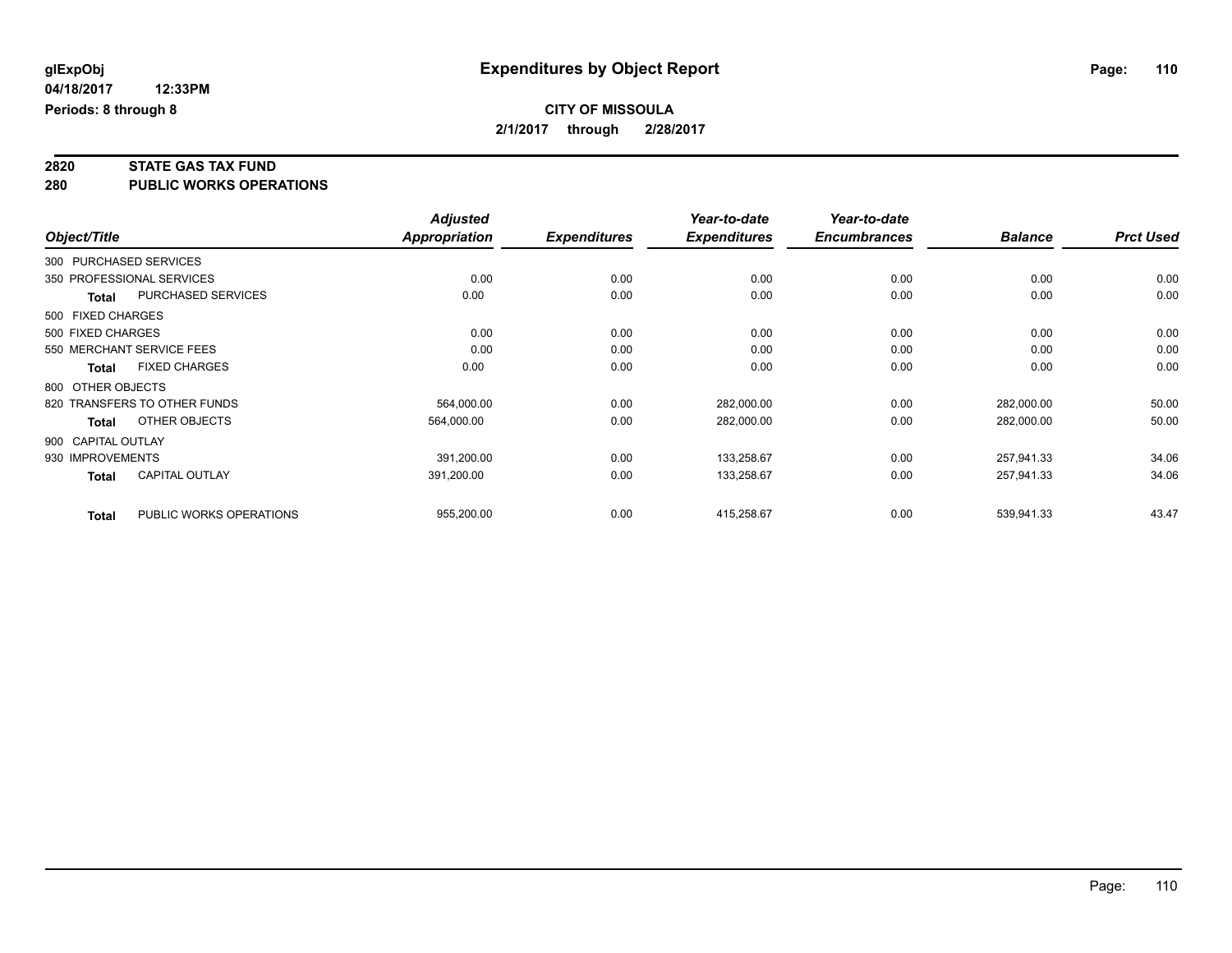#### **2820 STATE GAS TAX FUND**

|                        |                              | <b>Adjusted</b>      |                     | Year-to-date        | Year-to-date        |                |                  |
|------------------------|------------------------------|----------------------|---------------------|---------------------|---------------------|----------------|------------------|
| Object/Title           |                              | <b>Appropriation</b> | <b>Expenditures</b> | <b>Expenditures</b> | <b>Encumbrances</b> | <b>Balance</b> | <b>Prct Used</b> |
| 300 PURCHASED SERVICES |                              |                      |                     |                     |                     |                |                  |
|                        | 350 PROFESSIONAL SERVICES    | 0.00                 | 0.00                | 0.00                | 0.00                | 0.00           | 0.00             |
| <b>Total</b>           | <b>PURCHASED SERVICES</b>    | 0.00                 | 0.00                | 0.00                | 0.00                | 0.00           | 0.00             |
| 500 FIXED CHARGES      |                              |                      |                     |                     |                     |                |                  |
| 500 FIXED CHARGES      |                              | 0.00                 | 0.00                | 0.00                | 0.00                | 0.00           | 0.00             |
|                        | 550 MERCHANT SERVICE FEES    | 0.00                 | 0.00                | 0.00                | 0.00                | 0.00           | 0.00             |
| Total                  | <b>FIXED CHARGES</b>         | 0.00                 | 0.00                | 0.00                | 0.00                | 0.00           | 0.00             |
| 800 OTHER OBJECTS      |                              |                      |                     |                     |                     |                |                  |
|                        | 820 TRANSFERS TO OTHER FUNDS | 564,000.00           | 0.00                | 282,000.00          | 0.00                | 282,000.00     | 50.00            |
| Total                  | OTHER OBJECTS                | 564,000.00           | 0.00                | 282,000.00          | 0.00                | 282,000.00     | 50.00            |
| 900 CAPITAL OUTLAY     |                              |                      |                     |                     |                     |                |                  |
| 930 IMPROVEMENTS       |                              | 391,200.00           | 0.00                | 133,258.67          | 0.00                | 257,941.33     | 34.06            |
| Total                  | <b>CAPITAL OUTLAY</b>        | 391,200.00           | 0.00                | 133,258.67          | 0.00                | 257,941.33     | 34.06            |
| <b>Total</b>           | <b>STATE GAS TAX FUND</b>    | 955,200.00           | 0.00                | 415,258.67          | 0.00                | 539,941.33     | 43.47            |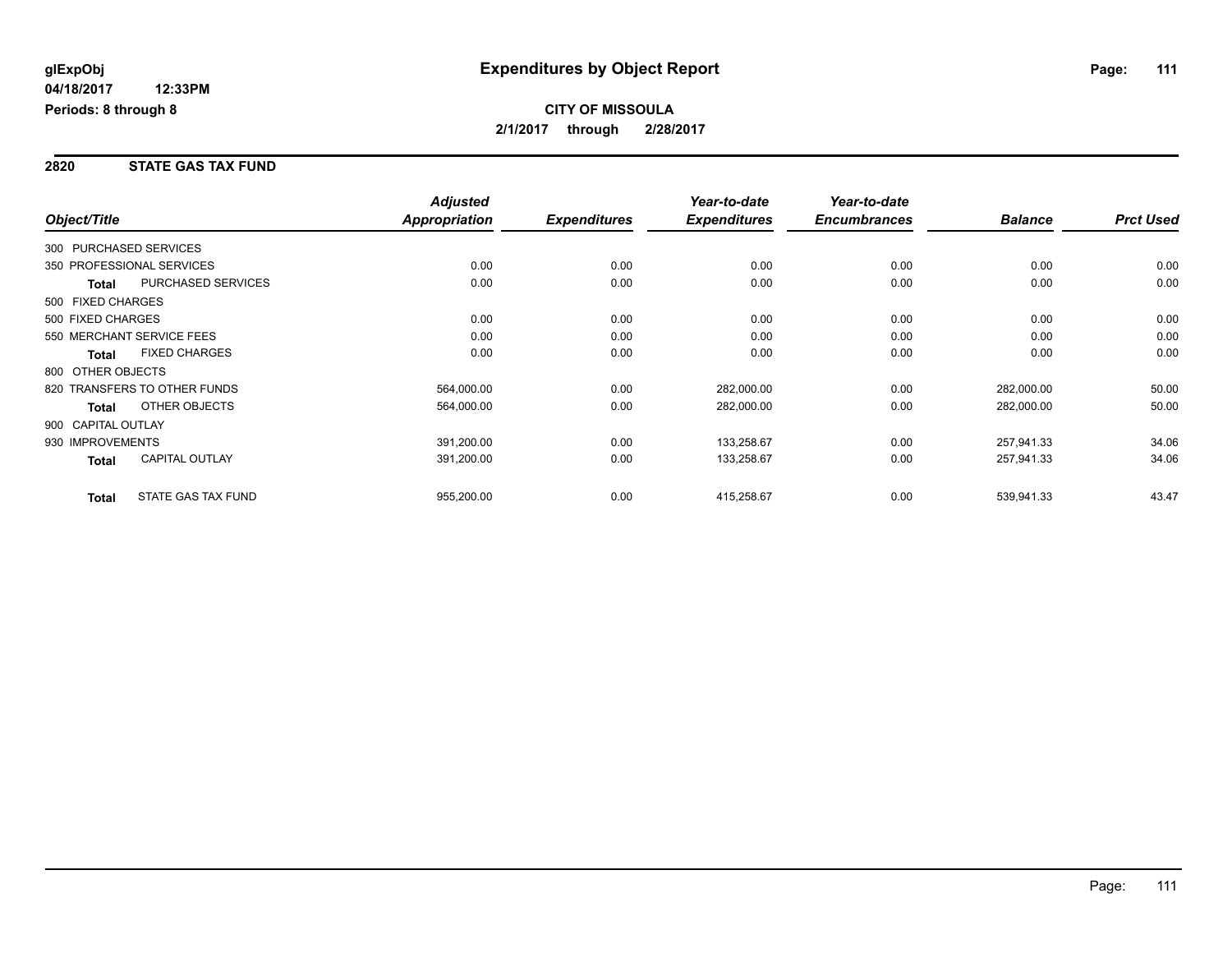# **2917 CRIME VICTIM SURCHARGE**

**390 NON-DEPARTMENTAL**

| Object/Title                         |                  | <b>Adjusted</b><br>Appropriation | <b>Expenditures</b> | Year-to-date<br><b>Expenditures</b> | Year-to-date<br><b>Encumbrances</b> | <b>Balance</b> | <b>Prct Used</b> |
|--------------------------------------|------------------|----------------------------------|---------------------|-------------------------------------|-------------------------------------|----------------|------------------|
| 500 FIXED CHARGES                    |                  |                                  |                     |                                     |                                     |                |                  |
| 550 MERCHANT SERVICE FEES            |                  | 0.00                             | 0.00                | 0.00                                | 0.00                                | 0.00           | 0.00             |
| <b>FIXED CHARGES</b><br><b>Total</b> |                  | 0.00                             | 0.00                | 0.00                                | 0.00                                | 0.00           | 0.00             |
| <b>Total</b>                         | NON-DEPARTMENTAL | 0.00                             | 0.00                | 0.00                                | 0.00                                | 0.00           | 0.00             |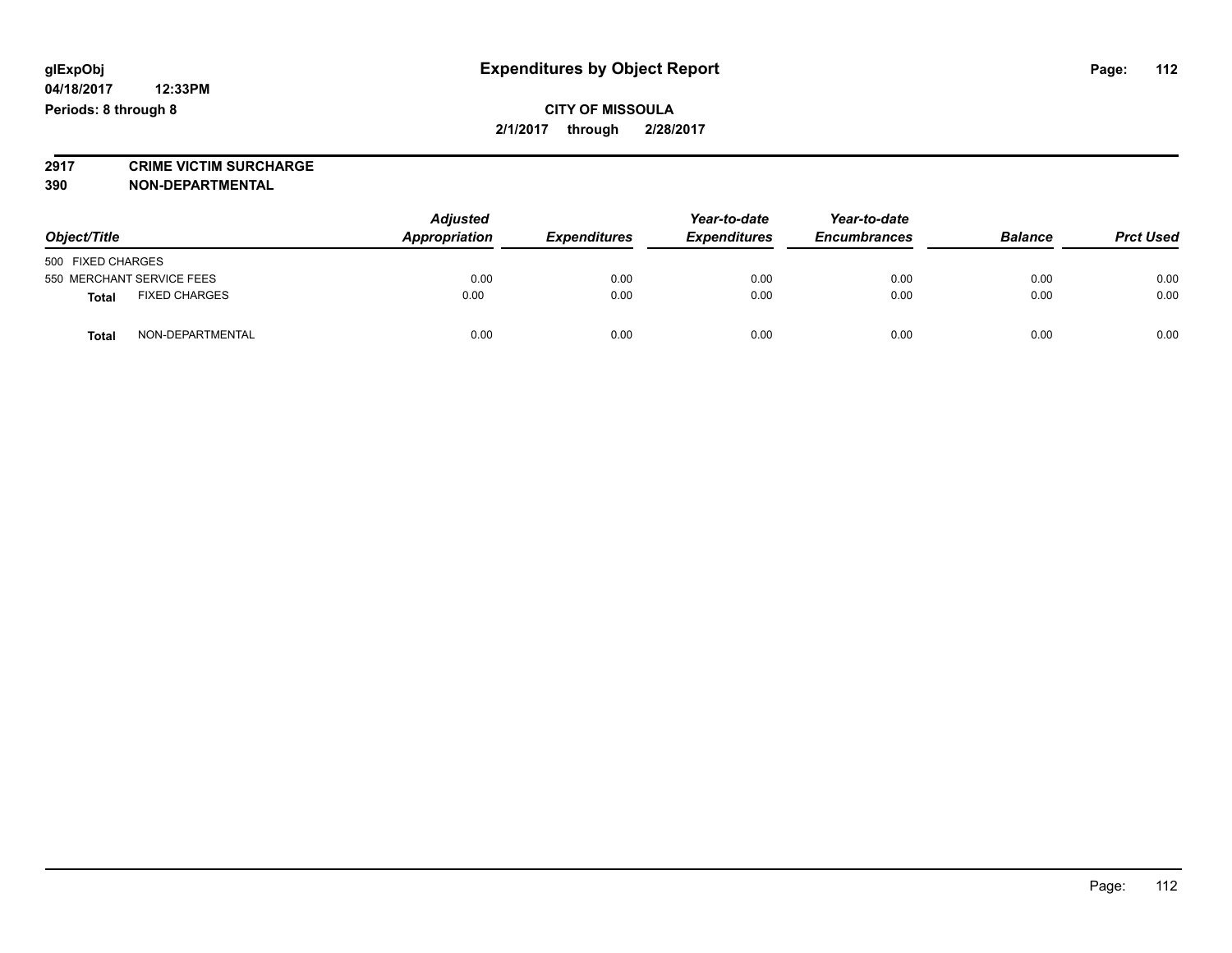## **glExpObj Expenditures by Object Report Page: 113**

**04/18/2017 12:33PM Periods: 8 through 8**

**CITY OF MISSOULA 2/1/2017 through 2/28/2017**

#### **2917 CRIME VICTIM SURCHARGE**

| Object/Title                                  | <b>Adjusted</b><br>Appropriation | <i><b>Expenditures</b></i> | Year-to-date<br><b>Expenditures</b> | Year-to-date<br><b>Encumbrances</b> | <b>Balance</b> | <b>Prct Used</b> |
|-----------------------------------------------|----------------------------------|----------------------------|-------------------------------------|-------------------------------------|----------------|------------------|
| 500 FIXED CHARGES                             |                                  |                            |                                     |                                     |                |                  |
| 550 MERCHANT SERVICE FEES                     | 0.00                             | 0.00                       | 0.00                                | 0.00                                | 0.00           | 0.00             |
| <b>FIXED CHARGES</b><br><b>Total</b>          | 0.00                             | 0.00                       | 0.00                                | 0.00                                | 0.00           | 0.00             |
| <b>CRIME VICTIM SURCHARGE</b><br><b>Total</b> | 0.00                             | 0.00                       | 0.00                                | 0.00                                | 0.00           | 0.00             |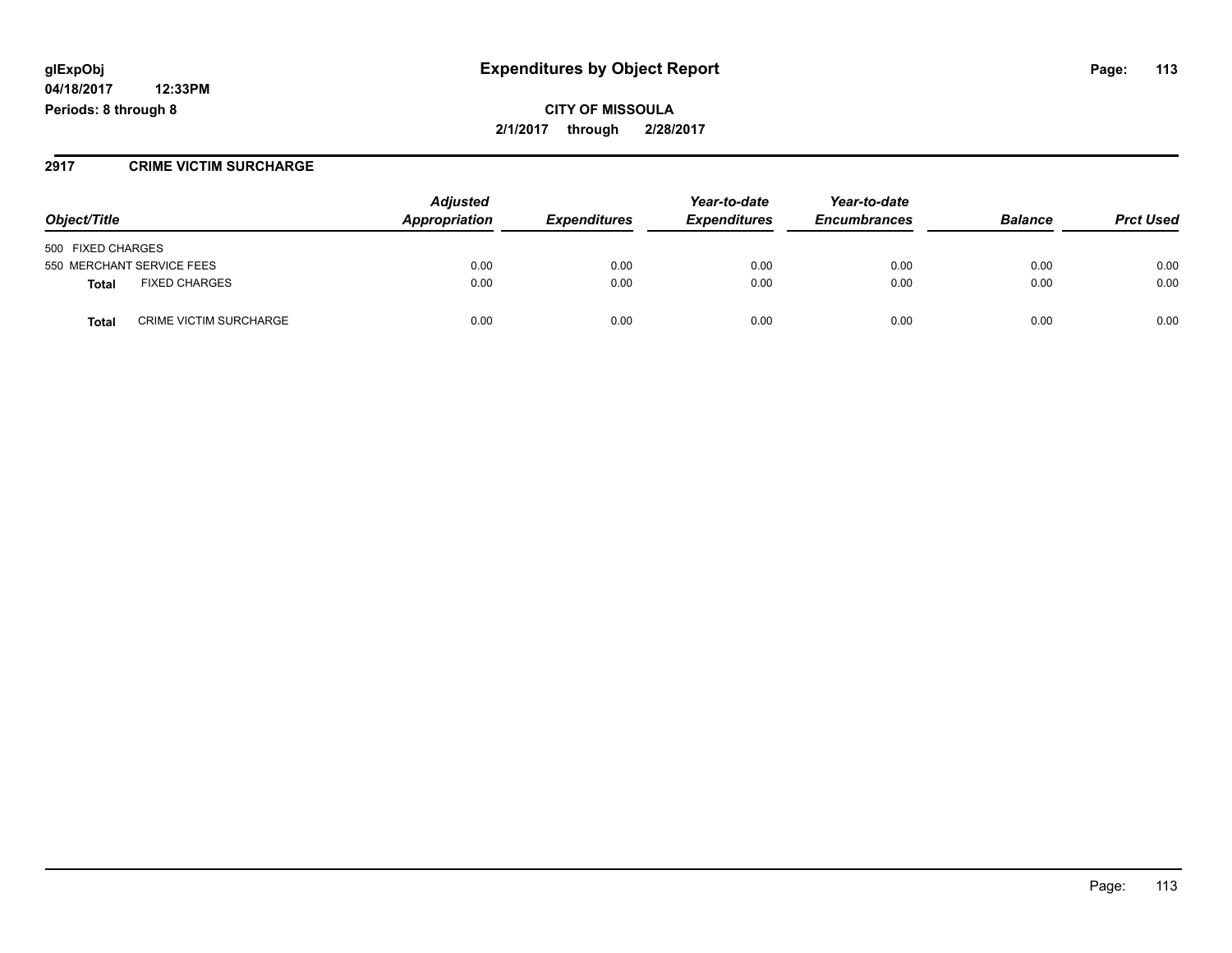# **2918 LAW ENFORCEMENT BLOCK GRANT FUND**

**290 POLICE**

| Object/Title        |                                       | <b>Adjusted</b><br><b>Appropriation</b> | <b>Expenditures</b> | Year-to-date<br><b>Expenditures</b> | Year-to-date<br><b>Encumbrances</b> | <b>Balance</b> | <b>Prct Used</b> |
|---------------------|---------------------------------------|-----------------------------------------|---------------------|-------------------------------------|-------------------------------------|----------------|------------------|
|                     | 100 PERSONAL SERVICES                 |                                         |                     |                                     |                                     |                |                  |
|                     | 110 SALARIES AND WAGES                | 29,390.00                               | 0.00                | 0.00                                | 0.00                                | 29,390.00      | 0.00             |
|                     | 115 SALARIES/HEALTH INSURANCE BENEFIT | 0.00                                    | 0.00                | 0.00                                | 0.00                                | 0.00           | 0.00             |
|                     | 120 OVERTIME/TERMINATION              | 0.00                                    | 0.00                | 0.00                                | 0.00                                | 0.00           | 0.00             |
|                     | <b>140 EMPLOYER CONTRIBUTIONS</b>     | 10.610.00                               | 0.00                | 0.00                                | 0.00                                | 10,610.00      | 0.00             |
|                     | 141 STATE RETIREMENT CONTRIBUTIONS    | 0.00                                    | 0.00                | 0.00                                | 0.00                                | 0.00           | 0.00             |
| <b>Total</b>        | PERSONAL SERVICES                     | 40,000.00                               | 0.00                | 0.00                                | 0.00                                | 40,000.00      | 0.00             |
| 200 SUPPLIES        |                                       |                                         |                     |                                     |                                     |                |                  |
| 210 OFFICE SUPPLIES |                                       | 0.00                                    | 0.00                | 0.00                                | 0.00                                | 0.00           | 0.00             |
|                     | 220 OPERATING SUPPLIES                | 43.124.00                               | 0.00                | 43,124.00                           | 0.00                                | 0.00           | 100.00           |
| <b>Total</b>        | <b>SUPPLIES</b>                       | 43,124.00                               | 0.00                | 43,124.00                           | 0.00                                | 0.00           | 100.00           |
|                     | 300 PURCHASED SERVICES                |                                         |                     |                                     |                                     |                |                  |
|                     | 320 PRINTING & DUPLICATING            | 0.00                                    | 0.00                | 0.00                                | 0.00                                | 0.00           | 0.00             |
|                     | 344 TELEPHONE SERVICE                 | 0.00                                    | 0.00                | 0.00                                | 0.00                                | 0.00           | 0.00             |
|                     | 350 PROFESSIONAL SERVICES             | 0.00                                    | 0.00                | 0.00                                | 0.00                                | 0.00           | 0.00             |
| 370 TRAVEL          |                                       | 0.00                                    | 0.00                | 0.00                                | 0.00                                | 0.00           | 0.00             |
| 380 TRAINING        |                                       | 0.00                                    | 0.00                | 0.00                                | 0.00                                | 0.00           | 0.00             |
| <b>Total</b>        | <b>PURCHASED SERVICES</b>             | 0.00                                    | 0.00                | 0.00                                | 0.00                                | 0.00           | 0.00             |
| 500 FIXED CHARGES   |                                       |                                         |                     |                                     |                                     |                |                  |
|                     | 550 MERCHANT SERVICE FEES             | 0.00                                    | 0.00                | 0.00                                | 0.00                                | 0.00           | 0.00             |
| <b>Total</b>        | <b>FIXED CHARGES</b>                  | 0.00                                    | 0.00                | 0.00                                | 0.00                                | 0.00           | 0.00             |
|                     | 700 GRANTS & CONTRIBUTIONS            |                                         |                     |                                     |                                     |                |                  |
|                     | 700 GRANTS & CONTRIBUTIONS            | 17.249.00                               | 0.00                | 17.249.00                           | 0.00                                | 0.00           | 100.00           |
| <b>Total</b>        | <b>GRANTS &amp; CONTRIBUTIONS</b>     | 17,249.00                               | 0.00                | 17,249.00                           | 0.00                                | 0.00           | 100.00           |
| 900 CAPITAL OUTLAY  |                                       |                                         |                     |                                     |                                     |                |                  |
|                     | 940 MACHINERY & EQUIPMENT             | 0.00                                    | 0.00                | 0.00                                | 0.00                                | 0.00           | 0.00             |
| <b>Total</b>        | <b>CAPITAL OUTLAY</b>                 | 0.00                                    | 0.00                | 0.00                                | 0.00                                | 0.00           | 0.00             |
|                     |                                       |                                         |                     |                                     |                                     |                |                  |
| <b>Total</b>        | POLICE                                | 100,373.00                              | 0.00                | 60,373.00                           | 0.00                                | 40,000.00      | 60.15            |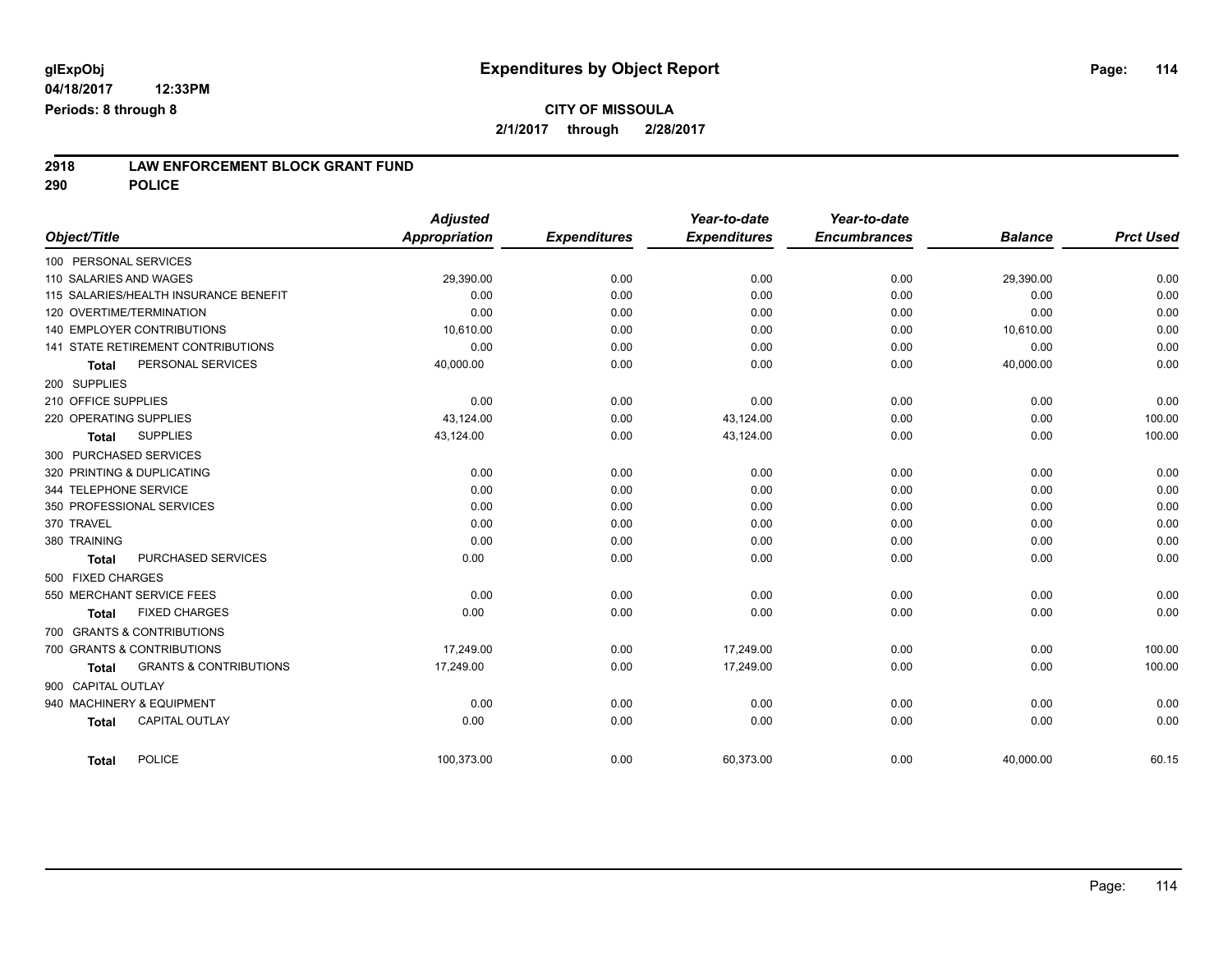# **2918 LAW ENFORCEMENT BLOCK GRANT FUND**

**390 NON-DEPARTMENTAL**

|                                           | <b>Adjusted</b> |                     | Year-to-date        | Year-to-date        |                |                  |
|-------------------------------------------|-----------------|---------------------|---------------------|---------------------|----------------|------------------|
| Object/Title                              | Appropriation   | <b>Expenditures</b> | <b>Expenditures</b> | <b>Encumbrances</b> | <b>Balance</b> | <b>Prct Used</b> |
| 300 PURCHASED SERVICES                    |                 |                     |                     |                     |                |                  |
| 350 PROFESSIONAL SERVICES                 | 0.00            | 0.00                | 0.00                | 0.00                | 0.00           | 0.00             |
| <b>PURCHASED SERVICES</b><br><b>Total</b> | 0.00            | 0.00                | 0.00                | 0.00                | 0.00           | 0.00             |
| 500 FIXED CHARGES                         |                 |                     |                     |                     |                |                  |
| 500 FIXED CHARGES                         | 0.00            | 0.00                | 0.00                | 0.00                | 0.00           | 0.00             |
| 550 MERCHANT SERVICE FEES                 | 0.00            | 0.00                | 0.00                | 0.00                | 0.00           | 0.00             |
| <b>FIXED CHARGES</b><br><b>Total</b>      | 0.00            | 0.00                | 0.00                | 0.00                | 0.00           | 0.00             |
| NON-DEPARTMENTAL<br><b>Total</b>          | 0.00            | 0.00                | 0.00                | 0.00                | 0.00           | 0.00             |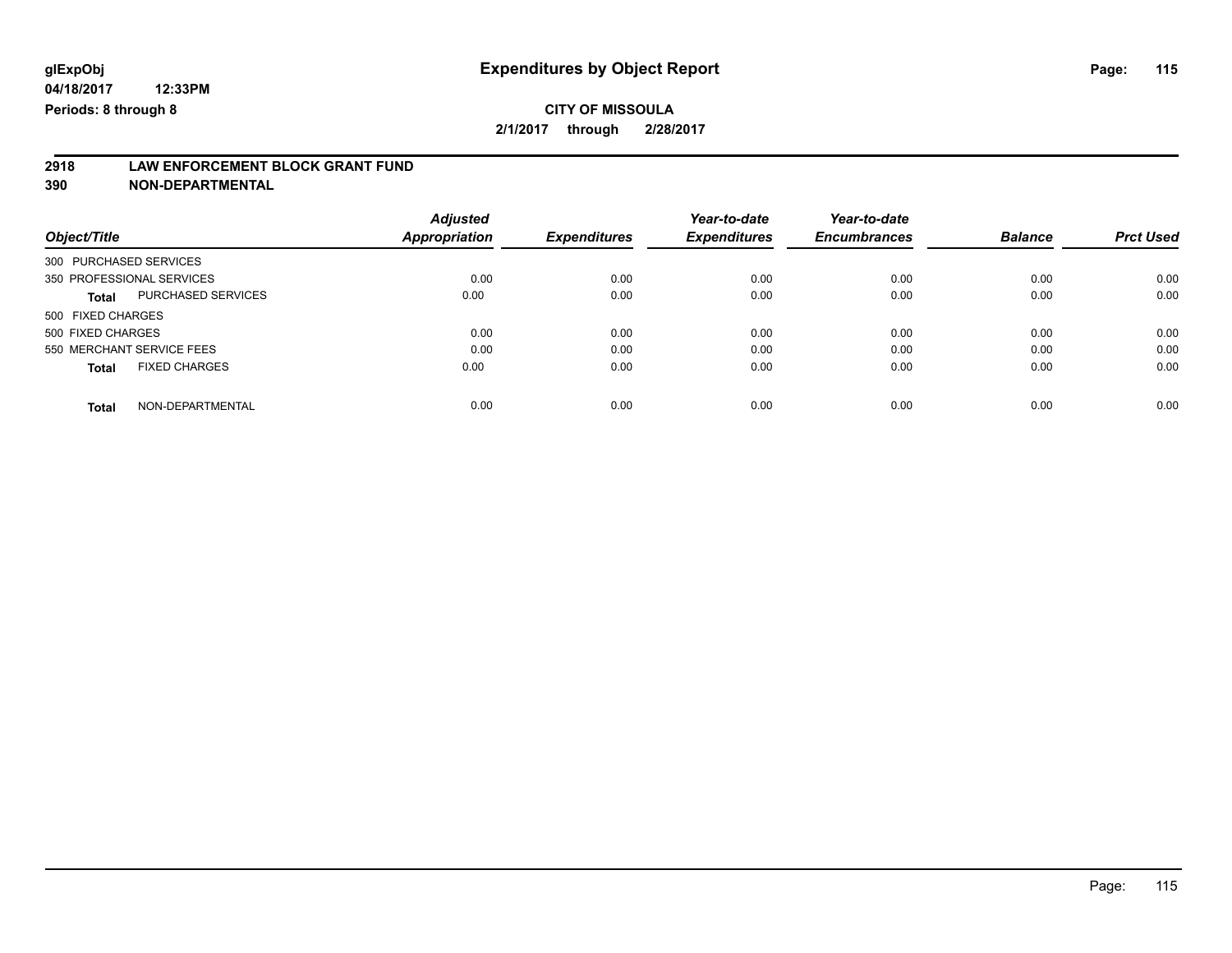#### **2918 LAW ENFORCEMENT BLOCK GRANT FUND**

|                        |                                           | <b>Adjusted</b>      |                     | Year-to-date        | Year-to-date        |                |                  |
|------------------------|-------------------------------------------|----------------------|---------------------|---------------------|---------------------|----------------|------------------|
| Object/Title           |                                           | <b>Appropriation</b> | <b>Expenditures</b> | <b>Expenditures</b> | <b>Encumbrances</b> | <b>Balance</b> | <b>Prct Used</b> |
| 100 PERSONAL SERVICES  |                                           |                      |                     |                     |                     |                |                  |
| 110 SALARIES AND WAGES |                                           | 29,390.00            | 0.00                | 0.00                | 0.00                | 29,390.00      | 0.00             |
|                        | 115 SALARIES/HEALTH INSURANCE BENEFIT     | 0.00                 | 0.00                | 0.00                | 0.00                | 0.00           | 0.00             |
|                        | 120 OVERTIME/TERMINATION                  | 0.00                 | 0.00                | 0.00                | 0.00                | 0.00           | 0.00             |
|                        | <b>140 EMPLOYER CONTRIBUTIONS</b>         | 10,610.00            | 0.00                | 0.00                | 0.00                | 10,610.00      | 0.00             |
|                        | <b>141 STATE RETIREMENT CONTRIBUTIONS</b> | 0.00                 | 0.00                | 0.00                | 0.00                | 0.00           | 0.00             |
| <b>Total</b>           | PERSONAL SERVICES                         | 40,000.00            | 0.00                | 0.00                | 0.00                | 40,000.00      | 0.00             |
| 200 SUPPLIES           |                                           |                      |                     |                     |                     |                |                  |
| 210 OFFICE SUPPLIES    |                                           | 0.00                 | 0.00                | 0.00                | 0.00                | 0.00           | 0.00             |
| 220 OPERATING SUPPLIES |                                           | 43,124.00            | 0.00                | 43,124.00           | 0.00                | 0.00           | 100.00           |
| <b>Total</b>           | <b>SUPPLIES</b>                           | 43,124.00            | 0.00                | 43,124.00           | 0.00                | 0.00           | 100.00           |
|                        | 300 PURCHASED SERVICES                    |                      |                     |                     |                     |                |                  |
|                        | 320 PRINTING & DUPLICATING                | 0.00                 | 0.00                | 0.00                | 0.00                | 0.00           | 0.00             |
| 344 TELEPHONE SERVICE  |                                           | 0.00                 | 0.00                | 0.00                | 0.00                | 0.00           | 0.00             |
|                        | 350 PROFESSIONAL SERVICES                 | 0.00                 | 0.00                | 0.00                | 0.00                | 0.00           | 0.00             |
| 370 TRAVEL             |                                           | 0.00                 | 0.00                | 0.00                | 0.00                | 0.00           | 0.00             |
| 380 TRAINING           |                                           | 0.00                 | 0.00                | 0.00                | 0.00                | 0.00           | 0.00             |
| <b>Total</b>           | PURCHASED SERVICES                        | 0.00                 | 0.00                | 0.00                | 0.00                | 0.00           | 0.00             |
| 500 FIXED CHARGES      |                                           |                      |                     |                     |                     |                |                  |
| 500 FIXED CHARGES      |                                           | 0.00                 | 0.00                | 0.00                | 0.00                | 0.00           | 0.00             |
|                        | 550 MERCHANT SERVICE FEES                 | 0.00                 | 0.00                | 0.00                | 0.00                | 0.00           | 0.00             |
| <b>Total</b>           | <b>FIXED CHARGES</b>                      | 0.00                 | 0.00                | 0.00                | 0.00                | 0.00           | 0.00             |
|                        | 700 GRANTS & CONTRIBUTIONS                |                      |                     |                     |                     |                |                  |
|                        | 700 GRANTS & CONTRIBUTIONS                | 17,249.00            | 0.00                | 17.249.00           | 0.00                | 0.00           | 100.00           |
| <b>Total</b>           | <b>GRANTS &amp; CONTRIBUTIONS</b>         | 17,249.00            | 0.00                | 17,249.00           | 0.00                | 0.00           | 100.00           |
| 900 CAPITAL OUTLAY     |                                           |                      |                     |                     |                     |                |                  |
|                        | 940 MACHINERY & EQUIPMENT                 | 0.00                 | 0.00                | 0.00                | 0.00                | 0.00           | 0.00             |
| <b>Total</b>           | CAPITAL OUTLAY                            | 0.00                 | 0.00                | 0.00                | 0.00                | 0.00           | 0.00             |
| <b>Total</b>           | LAW ENFORCEMENT BLOCK GRANT FUN           | 100,373.00           | 0.00                | 60,373.00           | 0.00                | 40,000.00      | 60.15            |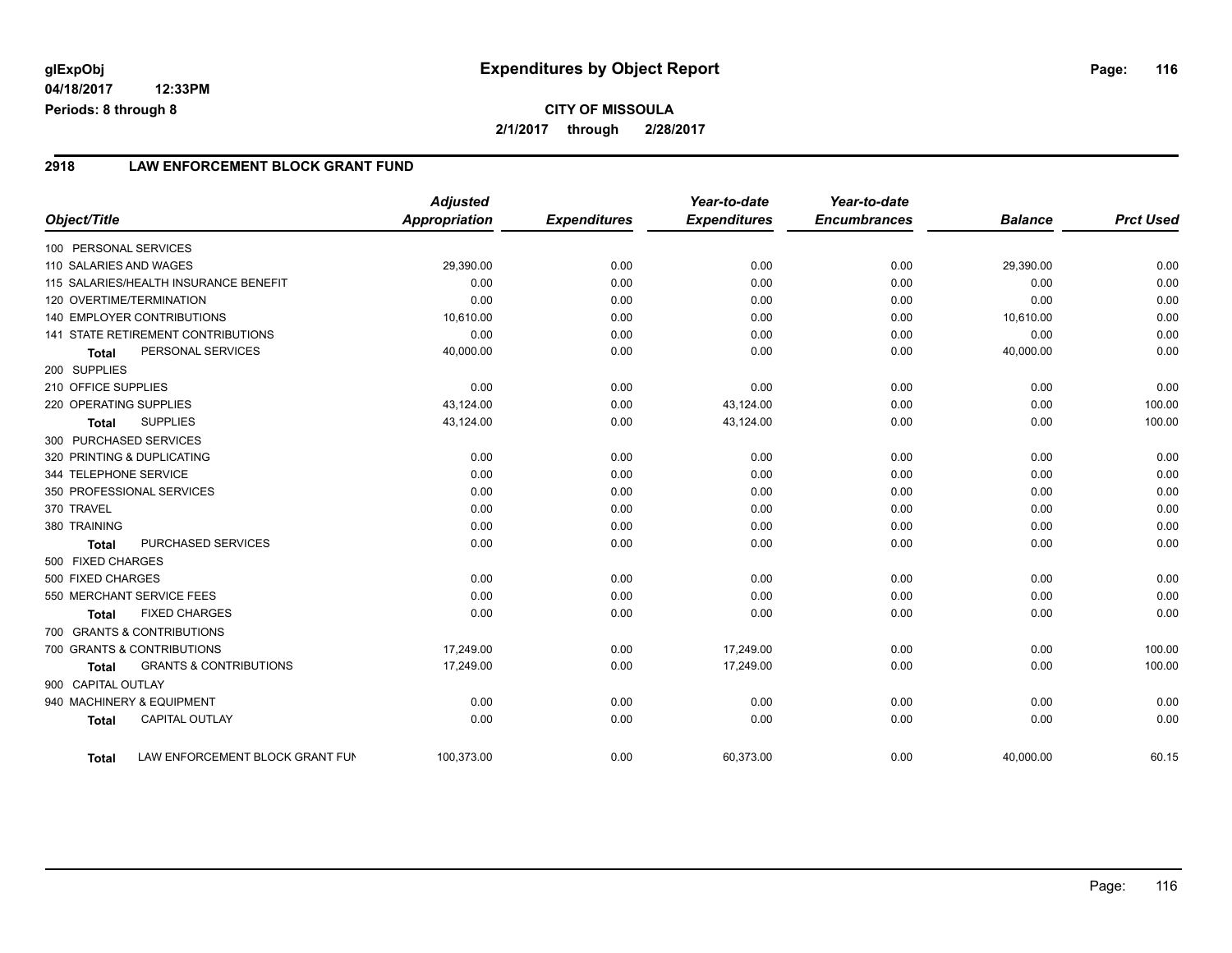# **2919 HIDTA FUND**

**290 POLICE**

|                                            | <b>Adjusted</b>      |                     | Year-to-date        | Year-to-date        |                |                  |
|--------------------------------------------|----------------------|---------------------|---------------------|---------------------|----------------|------------------|
| Object/Title                               | <b>Appropriation</b> | <b>Expenditures</b> | <b>Expenditures</b> | <b>Encumbrances</b> | <b>Balance</b> | <b>Prct Used</b> |
| 100 PERSONAL SERVICES                      |                      |                     |                     |                     |                |                  |
| 120 OVERTIME/TERMINATION                   | 15,000.00            | 0.00                | 0.00                | 0.00                | 15,000.00      | 0.00             |
| 140 EMPLOYER CONTRIBUTIONS                 | 1,350.00             | 0.00                | 0.00                | 0.00                | 1,350.00       | 0.00             |
| <b>141 STATE RETIREMENT CONTRIBUTIONS</b>  | 0.00                 | 0.00                | 0.00                | 0.00                | 0.00           | 0.00             |
| PERSONAL SERVICES<br><b>Total</b>          | 16,350.00            | 0.00                | 0.00                | 0.00                | 16,350.00      | 0.00             |
| 200 SUPPLIES                               |                      |                     |                     |                     |                |                  |
| 210 OFFICE SUPPLIES                        | 500.00               | 0.00                | 0.00                | 0.00                | 500.00         | 0.00             |
| 220 OPERATING SUPPLIES                     | 500.00               | 3,202.36            | 3,318.75            | 0.00                | $-2,818.75$    | 663.75           |
| <b>SUPPLIES</b><br>Total                   | 1,000.00             | 3,202.36            | 3,318.75            | 0.00                | $-2,318.75$    | 331.88           |
| 300 PURCHASED SERVICES                     |                      |                     |                     |                     |                |                  |
| 341 ELECTRICITY & NATURAL GAS              | 4,600.00             | 0.00                | 0.00                | 0.00                | 4,600.00       | 0.00             |
| 344 TELEPHONE SERVICE                      | 250.00               | 0.00                | 0.00                | 0.00                | 250.00         | 0.00             |
| 350 PROFESSIONAL SERVICES                  | 4,000.00             | 8,195.85            | 10,903.59           | 0.00                | $-6,903.59$    | 272.59           |
| 360 REPAIR & MAINTENANCE                   | 1,200.00             | 0.00                | 0.00                | 0.00                | 1,200.00       | 0.00             |
| 370 TRAVEL                                 | 1,500.00             | 265.50              | 1,612.18            | 0.00                | $-112.18$      | 107.48           |
| 380 TRAINING                               | 1,500.00             | 0.00                | 410.00              | 0.00                | 1,090.00       | 27.33            |
| 390 OTHER PURCHASED SERVICES               | 200.00               | 0.00                | 0.00                | 0.00                | 200.00         | 0.00             |
| PURCHASED SERVICES<br>Total                | 13,250.00            | 8,461.35            | 12,925.77           | 0.00                | 324.23         | 97.55            |
| 500 FIXED CHARGES                          |                      |                     |                     |                     |                |                  |
| 500 FIXED CHARGES                          | 45,000.00            | 1,719.87            | 15,478.83           | 0.00                | 29,521.17      | 34.40            |
| 550 MERCHANT SERVICE FEES                  | 0.00                 | 0.00                | 0.00                | 0.00                | 0.00           | 0.00             |
| <b>FIXED CHARGES</b><br><b>Total</b>       | 45,000.00            | 1,719.87            | 15,478.83           | 0.00                | 29,521.17      | 34.40            |
| 700 GRANTS & CONTRIBUTIONS                 |                      |                     |                     |                     |                |                  |
| 700 GRANTS & CONTRIBUTIONS                 | 65,000.00            | 0.00                | 15,826.74           | 0.00                | 49,173.26      | 24.35            |
| <b>GRANTS &amp; CONTRIBUTIONS</b><br>Total | 65,000.00            | 0.00                | 15,826.74           | 0.00                | 49,173.26      | 24.35            |
| 900 CAPITAL OUTLAY                         |                      |                     |                     |                     |                |                  |
| 920 BUILDINGS                              | 0.00                 | 0.00                | 0.00                | 0.00                | 0.00           | 0.00             |
| 940 MACHINERY & EQUIPMENT                  | 0.00                 | 0.00                | 14,240.00           | 0.00                | $-14,240.00$   | 0.00             |
| <b>CAPITAL OUTLAY</b><br><b>Total</b>      | 0.00                 | 0.00                | 14,240.00           | 0.00                | $-14,240.00$   | 0.00             |
| <b>POLICE</b><br><b>Total</b>              | 140,600.00           | 13,383.58           | 61,790.09           | 0.00                | 78,809.91      | 43.95            |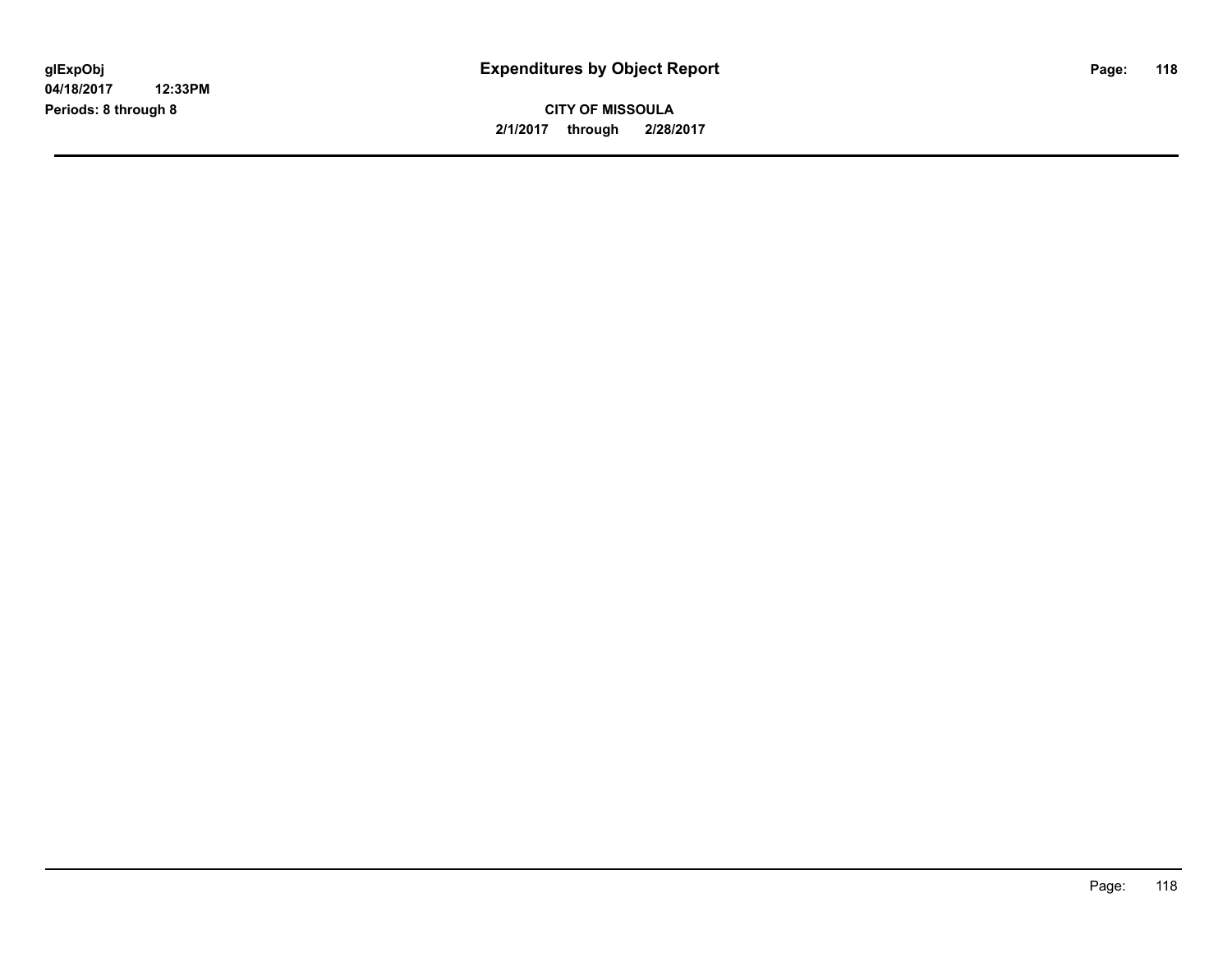**2919 HIDTA FUND**

|                                                   | <b>Adjusted</b>      |                     | Year-to-date        | Year-to-date        |                |                  |
|---------------------------------------------------|----------------------|---------------------|---------------------|---------------------|----------------|------------------|
| Object/Title                                      | <b>Appropriation</b> | <b>Expenditures</b> | <b>Expenditures</b> | <b>Encumbrances</b> | <b>Balance</b> | <b>Prct Used</b> |
| 100 PERSONAL SERVICES                             |                      |                     |                     |                     |                |                  |
| 120 OVERTIME/TERMINATION                          | 15,000.00            | 0.00                | 0.00                | 0.00                | 15,000.00      | 0.00             |
| 140 EMPLOYER CONTRIBUTIONS                        | 1,350.00             | 0.00                | 0.00                | 0.00                | 1,350.00       | 0.00             |
| 141 STATE RETIREMENT CONTRIBUTIONS                | 0.00                 | 0.00                | 0.00                | 0.00                | 0.00           | 0.00             |
| PERSONAL SERVICES<br><b>Total</b>                 | 16,350.00            | 0.00                | 0.00                | 0.00                | 16,350.00      | 0.00             |
| 200 SUPPLIES                                      |                      |                     |                     |                     |                |                  |
| 210 OFFICE SUPPLIES                               | 500.00               | 0.00                | 0.00                | 0.00                | 500.00         | 0.00             |
| 220 OPERATING SUPPLIES                            | 500.00               | 3,202.36            | 3,318.75            | 0.00                | $-2,818.75$    | 663.75           |
| <b>SUPPLIES</b><br><b>Total</b>                   | 1,000.00             | 3,202.36            | 3,318.75            | 0.00                | $-2,318.75$    | 331.88           |
| 300 PURCHASED SERVICES                            |                      |                     |                     |                     |                |                  |
| 341 ELECTRICITY & NATURAL GAS                     | 4,600.00             | 0.00                | 0.00                | 0.00                | 4,600.00       | 0.00             |
| 344 TELEPHONE SERVICE                             | 250.00               | 0.00                | 0.00                | 0.00                | 250.00         | 0.00             |
| 350 PROFESSIONAL SERVICES                         | 4,000.00             | 8,195.85            | 10,903.59           | 0.00                | $-6,903.59$    | 272.59           |
| 360 REPAIR & MAINTENANCE                          | 1,200.00             | 0.00                | 0.00                | 0.00                | 1,200.00       | 0.00             |
| 370 TRAVEL                                        | 1,500.00             | 265.50              | 1,612.18            | 0.00                | $-112.18$      | 107.48           |
| 380 TRAINING                                      | 1,500.00             | 0.00                | 410.00              | 0.00                | 1,090.00       | 27.33            |
| 390 OTHER PURCHASED SERVICES                      | 200.00               | 0.00                | 0.00                | 0.00                | 200.00         | 0.00             |
| PURCHASED SERVICES<br><b>Total</b>                | 13,250.00            | 8,461.35            | 12,925.77           | 0.00                | 324.23         | 97.55            |
| 500 FIXED CHARGES                                 |                      |                     |                     |                     |                |                  |
| 500 FIXED CHARGES                                 | 45,000.00            | 1,719.87            | 15,478.83           | 0.00                | 29,521.17      | 34.40            |
| 550 MERCHANT SERVICE FEES                         | 0.00                 | 0.00                | 0.00                | 0.00                | 0.00           | 0.00             |
| <b>FIXED CHARGES</b><br><b>Total</b>              | 45,000.00            | 1,719.87            | 15,478.83           | 0.00                | 29,521.17      | 34.40            |
| 700 GRANTS & CONTRIBUTIONS                        |                      |                     |                     |                     |                |                  |
| 700 GRANTS & CONTRIBUTIONS                        | 65,000.00            | 0.00                | 15,826.74           | 0.00                | 49,173.26      | 24.35            |
| <b>GRANTS &amp; CONTRIBUTIONS</b><br><b>Total</b> | 65,000.00            | 0.00                | 15,826.74           | 0.00                | 49,173.26      | 24.35            |
| 900 CAPITAL OUTLAY                                |                      |                     |                     |                     |                |                  |
| 920 BUILDINGS                                     | 0.00                 | 0.00                | 0.00                | 0.00                | 0.00           | 0.00             |
| 940 MACHINERY & EQUIPMENT                         | 0.00                 | 0.00                | 14,240.00           | 0.00                | $-14,240.00$   | 0.00             |
| CAPITAL OUTLAY<br><b>Total</b>                    | 0.00                 | 0.00                | 14,240.00           | 0.00                | $-14,240.00$   | 0.00             |
| <b>HIDTA FUND</b><br><b>Total</b>                 | 140,600.00           | 13,383.58           | 61,790.09           | 0.00                | 78,809.91      | 43.95            |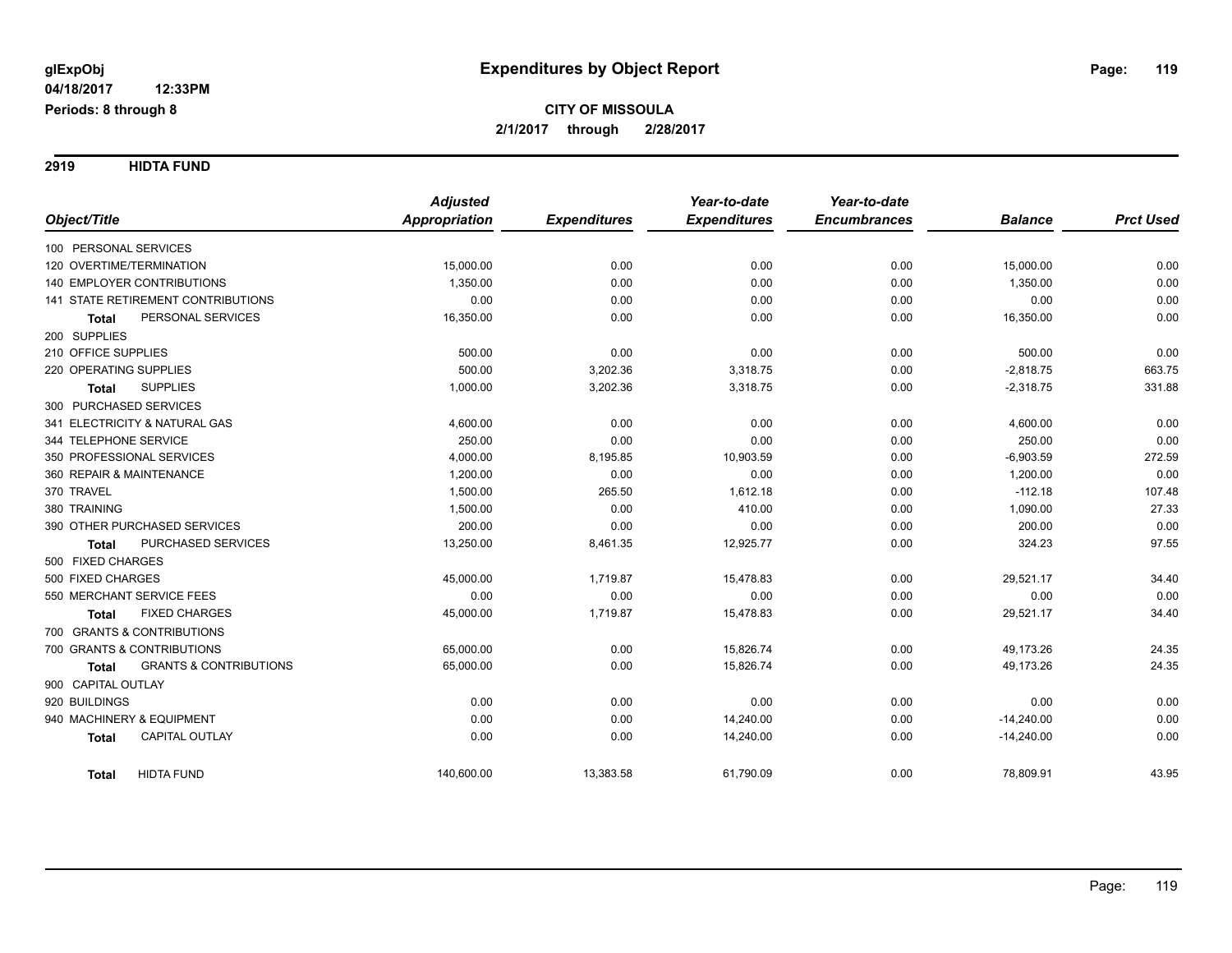# **2939 CDBG PROGRAM INCOME ACCOUNT**

**400 ENTITLEMENT GRANTS**

|                                           | <b>Adjusted</b>      |                     | Year-to-date        | Year-to-date        |                |                  |
|-------------------------------------------|----------------------|---------------------|---------------------|---------------------|----------------|------------------|
| Object/Title                              | <b>Appropriation</b> | <b>Expenditures</b> | <b>Expenditures</b> | <b>Encumbrances</b> | <b>Balance</b> | <b>Prct Used</b> |
| 300 PURCHASED SERVICES                    |                      |                     |                     |                     |                |                  |
| 350 PROFESSIONAL SERVICES                 | 14,383.00            | 0.00                | 0.00                | 0.00                | 14.383.00      | 0.00             |
| PURCHASED SERVICES<br><b>Total</b>        | 14,383.00            | 0.00                | 0.00                | 0.00                | 14,383.00      | 0.00             |
| 500 FIXED CHARGES                         |                      |                     |                     |                     |                |                  |
| 550 MERCHANT SERVICE FEES                 | 0.00                 | 0.00                | 0.00                | 0.00                | 0.00           | 0.00             |
| <b>FIXED CHARGES</b><br><b>Total</b>      | 0.00                 | 0.00                | 0.00                | 0.00                | 0.00           | 0.00             |
| 800 OTHER OBJECTS                         |                      |                     |                     |                     |                |                  |
| 820 TRANSFERS TO OTHER FUNDS              | 0.00                 | 0.00                | 0.00                | 0.00                | 0.00           | 0.00             |
| OTHER OBJECTS<br><b>Total</b>             | 0.00                 | 0.00                | 0.00                | 0.00                | 0.00           | 0.00             |
| <b>ENTITLEMENT GRANTS</b><br><b>Total</b> | 14.383.00            | 0.00                | 0.00                | 0.00                | 14.383.00      | 0.00             |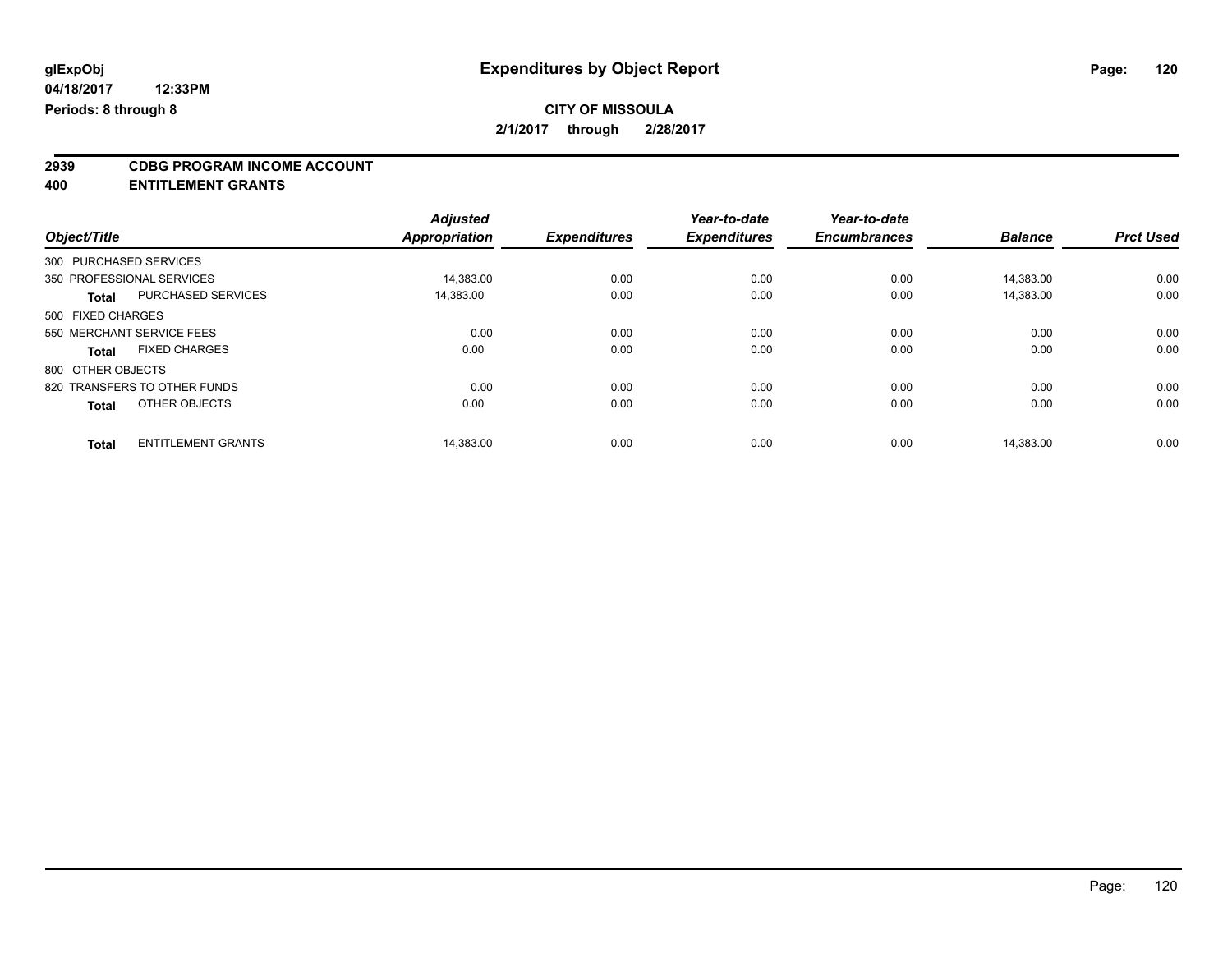## **CITY OF MISSOULA 2/1/2017 through 2/28/2017**

#### **2939 CDBG PROGRAM INCOME ACCOUNT**

| Object/Title              |                              | <b>Adjusted</b><br>Appropriation | <b>Expenditures</b> | Year-to-date<br><b>Expenditures</b> | Year-to-date<br><b>Encumbrances</b> | <b>Balance</b> | <b>Prct Used</b> |
|---------------------------|------------------------------|----------------------------------|---------------------|-------------------------------------|-------------------------------------|----------------|------------------|
| 300 PURCHASED SERVICES    |                              |                                  |                     |                                     |                                     |                |                  |
| 350 PROFESSIONAL SERVICES |                              | 14.383.00                        | 0.00                | 0.00                                | 0.00                                | 14.383.00      | 0.00             |
| <b>Total</b>              | <b>PURCHASED SERVICES</b>    | 14,383.00                        | 0.00                | 0.00                                | 0.00                                | 14,383.00      | 0.00             |
| 500 FIXED CHARGES         |                              |                                  |                     |                                     |                                     |                |                  |
| 550 MERCHANT SERVICE FEES |                              | 0.00                             | 0.00                | 0.00                                | 0.00                                | 0.00           | 0.00             |
| <b>Total</b>              | <b>FIXED CHARGES</b>         | 0.00                             | 0.00                | 0.00                                | 0.00                                | 0.00           | 0.00             |
| 800 OTHER OBJECTS         |                              |                                  |                     |                                     |                                     |                |                  |
|                           | 820 TRANSFERS TO OTHER FUNDS | 0.00                             | 0.00                | 0.00                                | 0.00                                | 0.00           | 0.00             |
| <b>Total</b>              | OTHER OBJECTS                | 0.00                             | 0.00                | 0.00                                | 0.00                                | 0.00           | 0.00             |
| <b>Total</b>              | CDBG PROGRAM INCOME ACCOUNT  | 14.383.00                        | 0.00                | 0.00                                | 0.00                                | 14.383.00      | 0.00             |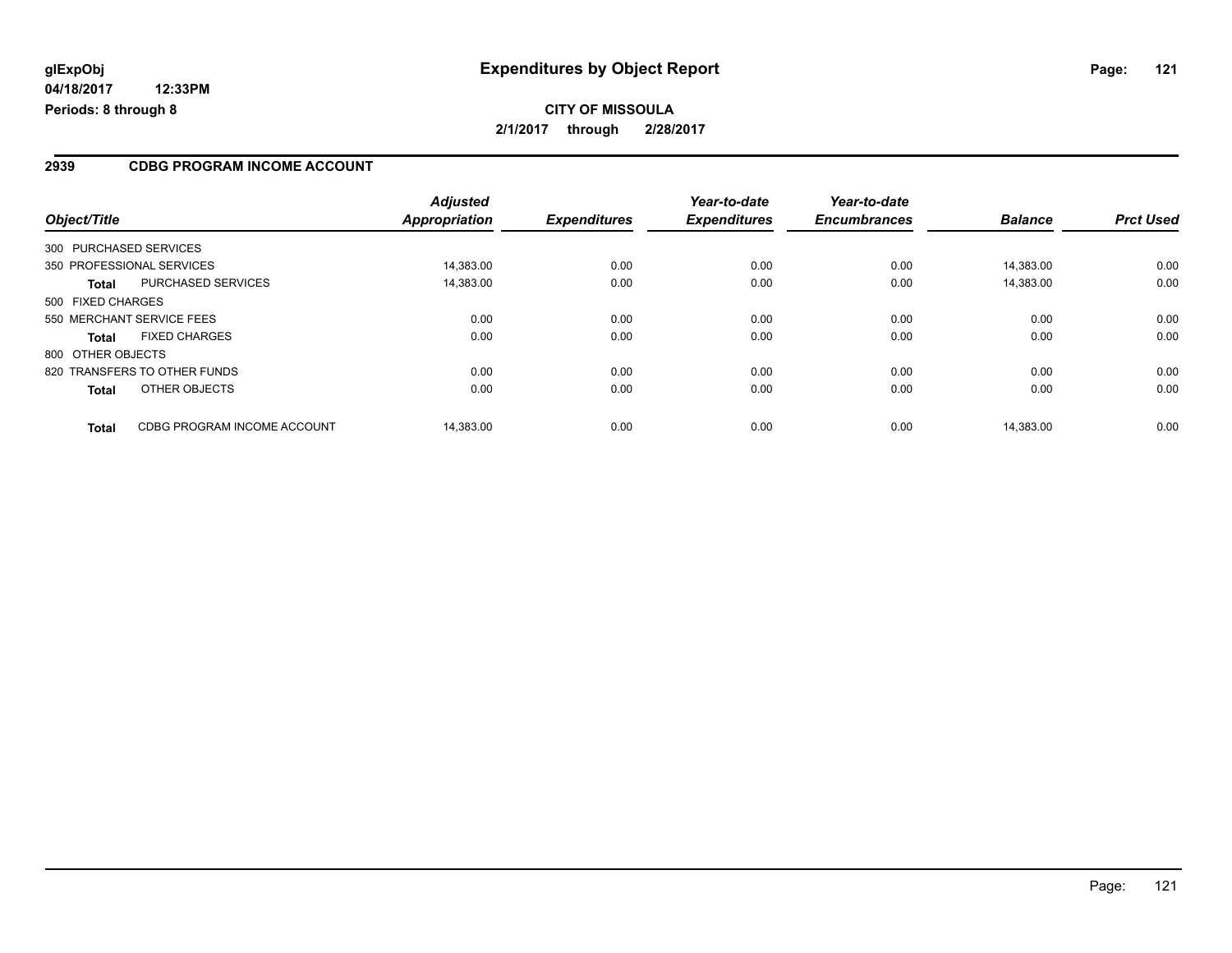## **CITY OF MISSOULA 2/1/2017 through 2/28/2017**

## **2940 CDBG FUND**<br> **390 NON-DEPART 390 NON-DEPARTMENTAL**

| Object/Title           |                           | <b>Adjusted</b> |                     | Year-to-date        | Year-to-date<br><b>Encumbrances</b> | <b>Balance</b> |                  |
|------------------------|---------------------------|-----------------|---------------------|---------------------|-------------------------------------|----------------|------------------|
|                        |                           | Appropriation   | <b>Expenditures</b> | <b>Expenditures</b> |                                     |                | <b>Prct Used</b> |
| 300 PURCHASED SERVICES |                           |                 |                     |                     |                                     |                |                  |
|                        | 350 PROFESSIONAL SERVICES | 0.00            | 0.00                | 157.80              | 0.00                                | $-157.80$      | 0.00             |
| <b>Total</b>           | PURCHASED SERVICES        | 0.00            | 0.00                | 157.80              | 0.00                                | $-157.80$      | 0.00             |
| <b>Total</b>           | NON-DEPARTMENTAL          | 0.00            | 0.00                | 157.80              | 0.00                                | $-157.80$      | 0.00             |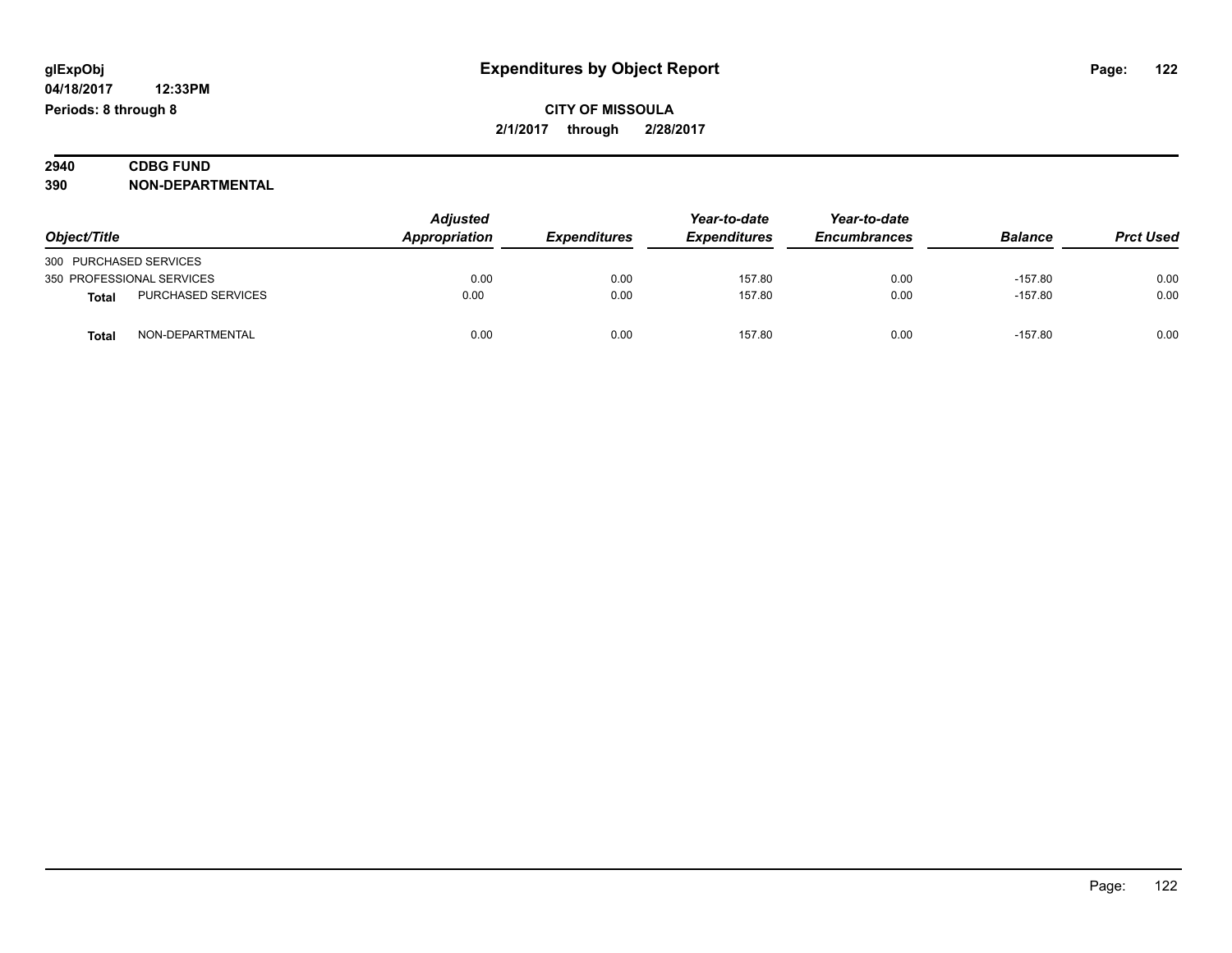#### **2940 CDBG FUND 400 ENTITLEMENT GRANTS**

|                                                   | <b>Adjusted</b>      |                     | Year-to-date        | Year-to-date        |                |                  |
|---------------------------------------------------|----------------------|---------------------|---------------------|---------------------|----------------|------------------|
| Object/Title                                      | <b>Appropriation</b> | <b>Expenditures</b> | <b>Expenditures</b> | <b>Encumbrances</b> | <b>Balance</b> | <b>Prct Used</b> |
| 300 PURCHASED SERVICES                            |                      |                     |                     |                     |                |                  |
| 350 PROFESSIONAL SERVICES                         | 0.00                 | 0.00                | 0.00                | 0.00                | 0.00           | 0.00             |
| PURCHASED SERVICES<br><b>Total</b>                | 0.00                 | 0.00                | 0.00                | 0.00                | 0.00           | 0.00             |
| 500 FIXED CHARGES                                 |                      |                     |                     |                     |                |                  |
| 550 MERCHANT SERVICE FEES                         | 0.00                 | 0.00                | 0.00                | 0.00                | 0.00           | 0.00             |
| <b>FIXED CHARGES</b><br>Total                     | 0.00                 | 0.00                | 0.00                | 0.00                | 0.00           | 0.00             |
| 700 GRANTS & CONTRIBUTIONS                        |                      |                     |                     |                     |                |                  |
| 700 GRANTS & CONTRIBUTIONS                        | 690,143.00           | 0.00                | 141,201.74          | 0.00                | 548,941.26     | 20.46            |
| <b>GRANTS &amp; CONTRIBUTIONS</b><br><b>Total</b> | 690,143.00           | 0.00                | 141,201.74          | 0.00                | 548,941.26     | 20.46            |
| 800 OTHER OBJECTS                                 |                      |                     |                     |                     |                |                  |
| 820 TRANSFERS TO OTHER FUNDS                      | 0.00                 | 0.00                | 90,303.40           | 0.00                | $-90,303.40$   | 0.00             |
| OTHER OBJECTS<br><b>Total</b>                     | 0.00                 | 0.00                | 90,303.40           | 0.00                | $-90,303.40$   | 0.00             |
| <b>ENTITLEMENT GRANTS</b><br><b>Total</b>         | 690,143.00           | 0.00                | 231,505.14          | 0.00                | 458,637.86     | 33.54            |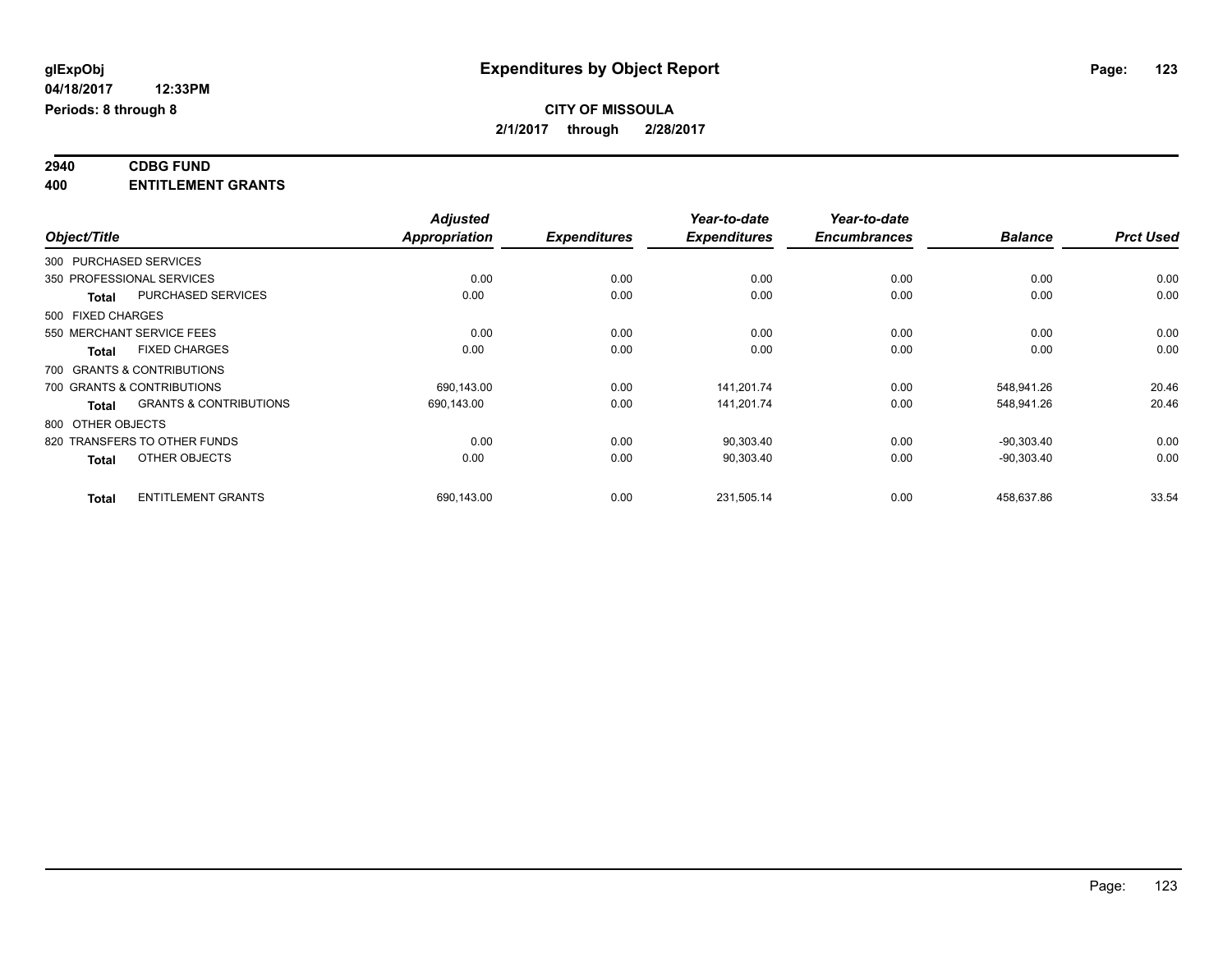**2940 CDBG FUND**

| Object/Title                 |                                   | <b>Adjusted</b><br><b>Appropriation</b> | <b>Expenditures</b> | Year-to-date<br><b>Expenditures</b> | Year-to-date<br><b>Encumbrances</b> | <b>Balance</b> | <b>Prct Used</b> |
|------------------------------|-----------------------------------|-----------------------------------------|---------------------|-------------------------------------|-------------------------------------|----------------|------------------|
| 300 PURCHASED SERVICES       |                                   |                                         |                     |                                     |                                     |                |                  |
| 350 PROFESSIONAL SERVICES    |                                   | 0.00                                    | 0.00                | 157.80                              | 0.00                                | $-157.80$      | 0.00             |
| <b>Total</b>                 | <b>PURCHASED SERVICES</b>         | 0.00                                    | 0.00                | 157.80                              | 0.00                                | $-157.80$      | 0.00             |
| 500 FIXED CHARGES            |                                   |                                         |                     |                                     |                                     |                |                  |
| 550 MERCHANT SERVICE FEES    |                                   | 0.00                                    | 0.00                | 0.00                                | 0.00                                | 0.00           | 0.00             |
| <b>Total</b>                 | <b>FIXED CHARGES</b>              | 0.00                                    | 0.00                | 0.00                                | 0.00                                | 0.00           | 0.00             |
| 700 GRANTS & CONTRIBUTIONS   |                                   |                                         |                     |                                     |                                     |                |                  |
| 700 GRANTS & CONTRIBUTIONS   |                                   | 690,143.00                              | 0.00                | 141,201.74                          | 0.00                                | 548,941.26     | 20.46            |
| <b>Total</b>                 | <b>GRANTS &amp; CONTRIBUTIONS</b> | 690,143.00                              | 0.00                | 141,201.74                          | 0.00                                | 548,941.26     | 20.46            |
| 800 OTHER OBJECTS            |                                   |                                         |                     |                                     |                                     |                |                  |
| 820 TRANSFERS TO OTHER FUNDS |                                   | 0.00                                    | 0.00                | 90,303.40                           | 0.00                                | $-90,303.40$   | 0.00             |
| <b>Total</b>                 | OTHER OBJECTS                     | 0.00                                    | 0.00                | 90,303.40                           | 0.00                                | $-90,303.40$   | 0.00             |
| <b>Total</b>                 | <b>CDBG FUND</b>                  | 690,143.00                              | 0.00                | 231,662.94                          | 0.00                                | 458,480.06     | 33.57            |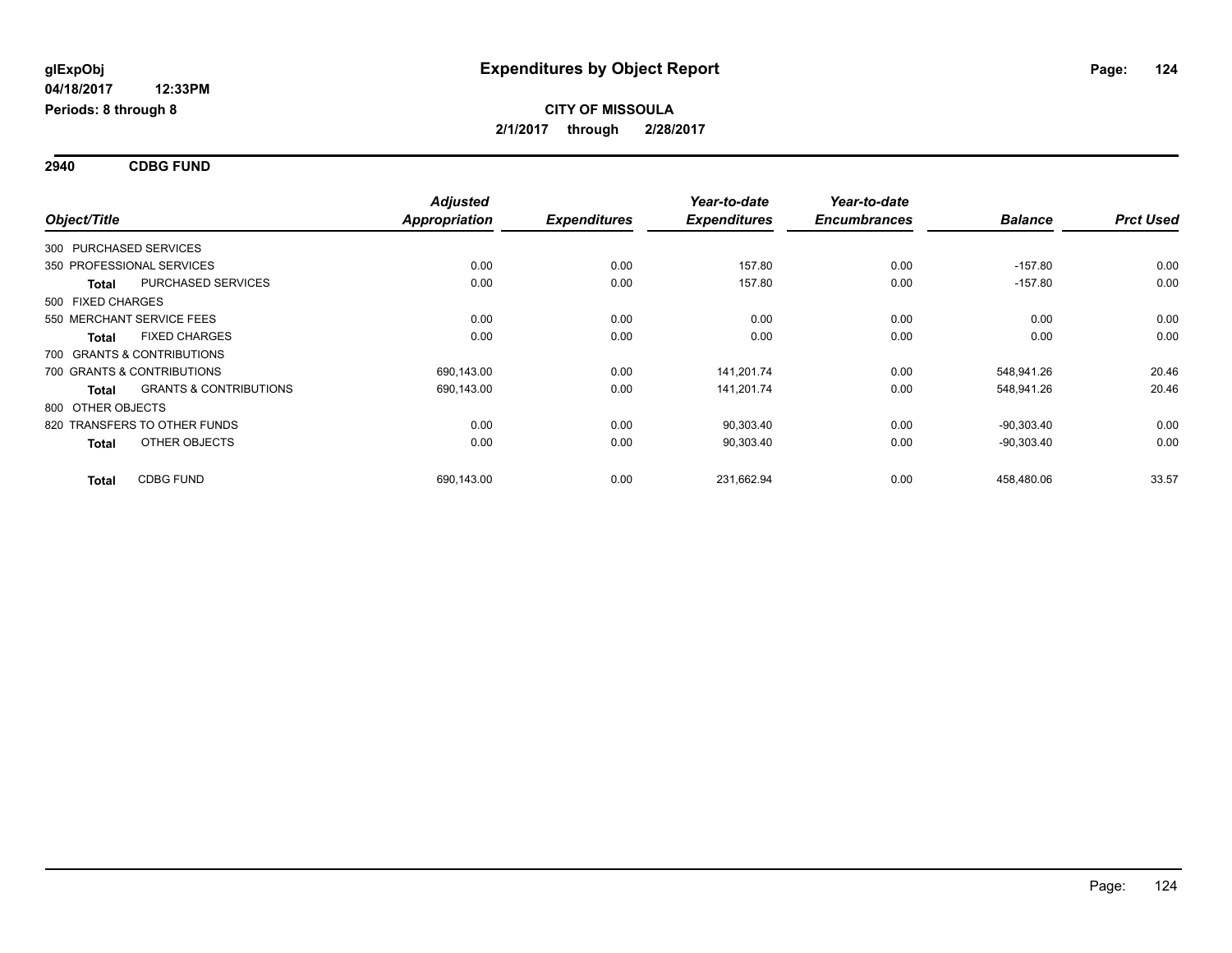# **2941 HOME FUND<br>390 NON-DEPART**

**390 NON-DEPARTMENTAL**

| Object/Title                       | <b>Adjusted</b><br>Appropriation | <b>Expenditures</b> | Year-to-date<br><b>Expenditures</b> | Year-to-date<br><b>Encumbrances</b> | <b>Balance</b> | <b>Prct Used</b> |
|------------------------------------|----------------------------------|---------------------|-------------------------------------|-------------------------------------|----------------|------------------|
| 300 PURCHASED SERVICES             |                                  |                     |                                     |                                     |                |                  |
| 350 PROFESSIONAL SERVICES          | 0.00                             | 0.00                | 15.00                               | 0.00                                | $-15.00$       | 0.00             |
| PURCHASED SERVICES<br><b>Total</b> | 0.00                             | 0.00                | 15.00                               | 0.00                                | $-15.00$       | 0.00             |
| NON-DEPARTMENTAL<br>Total          | 0.00                             | 0.00                | 15.00                               | 0.00                                | $-15.00$       | 0.00             |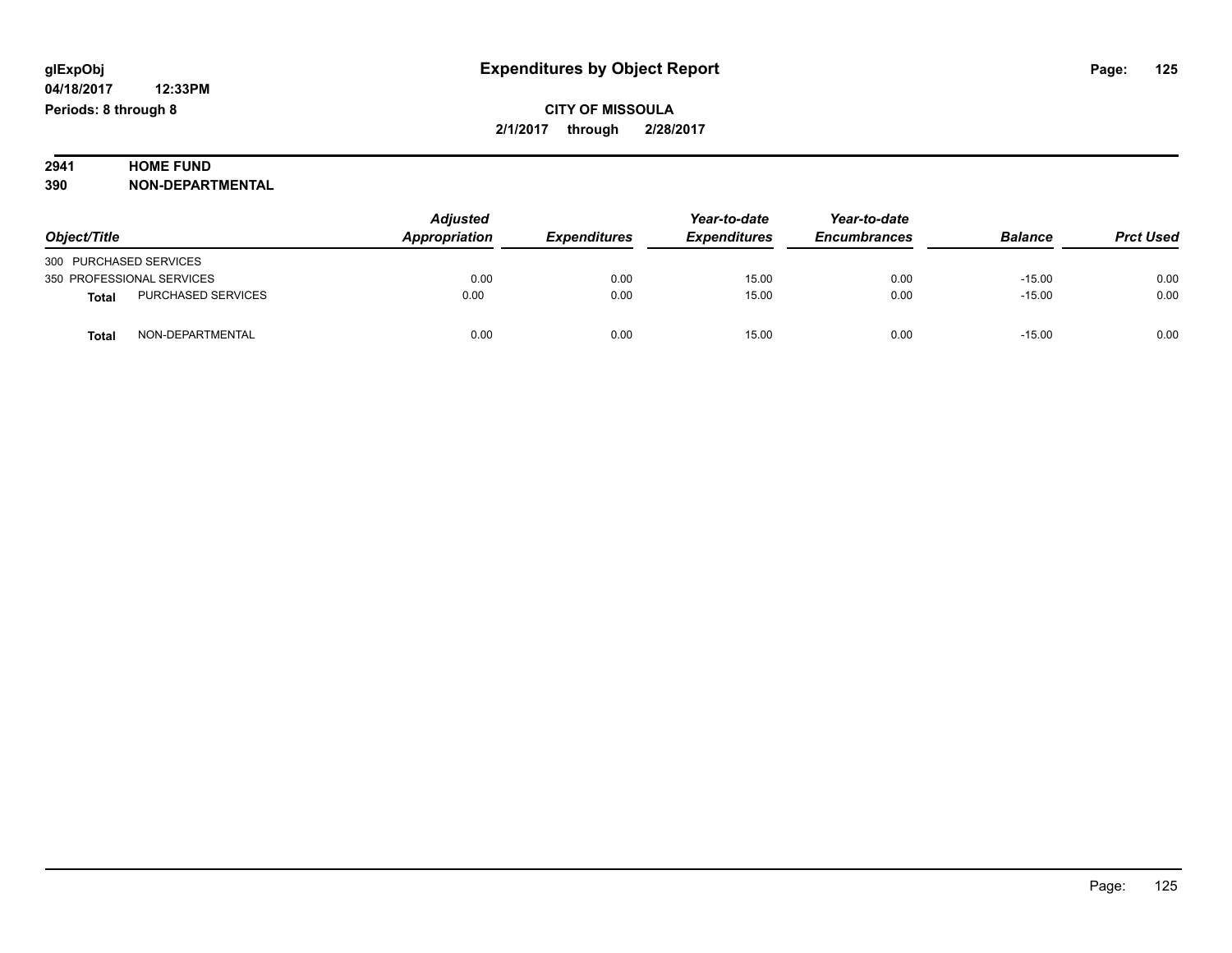# **2941 HOME FUND**

**400 ENTITLEMENT GRANTS**

|              |                                                   | <b>Adjusted</b>      |                     | Year-to-date        | Year-to-date        |                |                  |
|--------------|---------------------------------------------------|----------------------|---------------------|---------------------|---------------------|----------------|------------------|
| Object/Title |                                                   | <b>Appropriation</b> | <b>Expenditures</b> | <b>Expenditures</b> | <b>Encumbrances</b> | <b>Balance</b> | <b>Prct Used</b> |
|              | 300 PURCHASED SERVICES                            |                      |                     |                     |                     |                |                  |
|              | 350 PROFESSIONAL SERVICES                         | 0.00                 | 0.00                | 0.00                | 0.00                | 0.00           | 0.00             |
|              | PURCHASED SERVICES<br><b>Total</b>                | 0.00                 | 0.00                | 0.00                | 0.00                | 0.00           | 0.00             |
|              | 500 FIXED CHARGES                                 |                      |                     |                     |                     |                |                  |
|              | 550 MERCHANT SERVICE FEES                         | 0.00                 | 0.00                | 0.00                | 0.00                | 0.00           | 0.00             |
|              | <b>FIXED CHARGES</b><br><b>Total</b>              | 0.00                 | 0.00                | 0.00                | 0.00                | 0.00           | 0.00             |
|              | 700 GRANTS & CONTRIBUTIONS                        |                      |                     |                     |                     |                |                  |
|              | 700 GRANTS & CONTRIBUTIONS                        | 495,248.00           | 114,299.25          | 123,042.80          | 0.00                | 372,205.20     | 24.84            |
|              | <b>GRANTS &amp; CONTRIBUTIONS</b><br><b>Total</b> | 495,248.00           | 114,299.25          | 123,042.80          | 0.00                | 372,205.20     | 24.84            |
|              | 800 OTHER OBJECTS                                 |                      |                     |                     |                     |                |                  |
|              | 820 TRANSFERS TO OTHER FUNDS                      | 0.00                 | 0.00                | 0.00                | 0.00                | 0.00           | 0.00             |
|              | 845 CONTINGENCY                                   | 0.00                 | 0.00                | 0.00                | 0.00                | 0.00           | 0.00             |
|              | OTHER OBJECTS<br><b>Total</b>                     | 0.00                 | 0.00                | 0.00                | 0.00                | 0.00           | 0.00             |
|              | <b>ENTITLEMENT GRANTS</b><br><b>Total</b>         | 495,248.00           | 114.299.25          | 123,042.80          | 0.00                | 372,205.20     | 24.84            |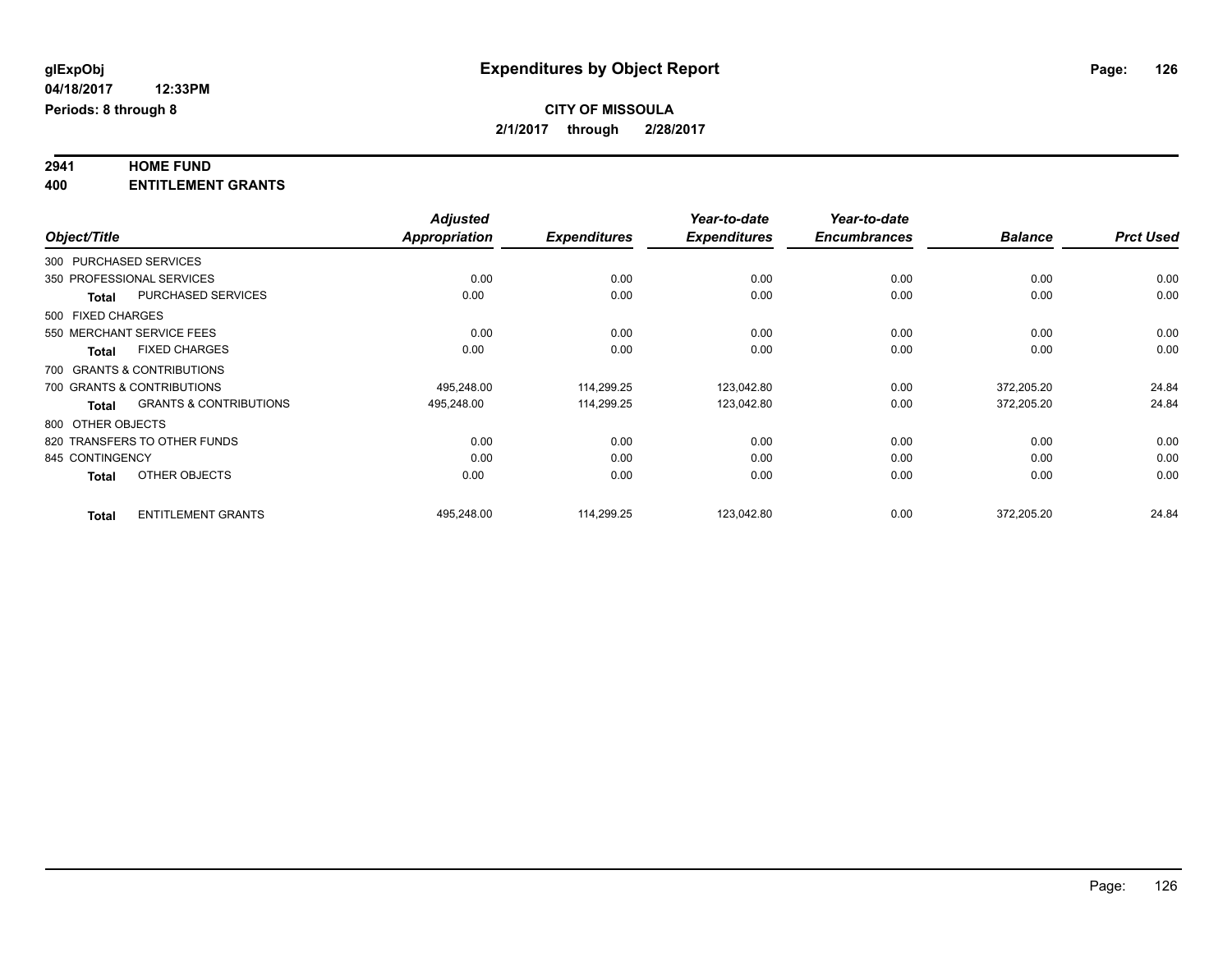**2941 HOME FUND**

|              |                                            | <b>Adjusted</b>      |                     | Year-to-date        | Year-to-date        |                |                  |
|--------------|--------------------------------------------|----------------------|---------------------|---------------------|---------------------|----------------|------------------|
| Object/Title |                                            | <b>Appropriation</b> | <b>Expenditures</b> | <b>Expenditures</b> | <b>Encumbrances</b> | <b>Balance</b> | <b>Prct Used</b> |
|              | 300 PURCHASED SERVICES                     |                      |                     |                     |                     |                |                  |
|              | 350 PROFESSIONAL SERVICES                  | 0.00                 | 0.00                | 15.00               | 0.00                | $-15.00$       | 0.00             |
|              | <b>PURCHASED SERVICES</b><br><b>Total</b>  | 0.00                 | 0.00                | 15.00               | 0.00                | $-15.00$       | 0.00             |
|              | 500 FIXED CHARGES                          |                      |                     |                     |                     |                |                  |
|              | 550 MERCHANT SERVICE FEES                  | 0.00                 | 0.00                | 0.00                | 0.00                | 0.00           | 0.00             |
|              | <b>FIXED CHARGES</b><br><b>Total</b>       | 0.00                 | 0.00                | 0.00                | 0.00                | 0.00           | 0.00             |
|              | 700 GRANTS & CONTRIBUTIONS                 |                      |                     |                     |                     |                |                  |
|              | 700 GRANTS & CONTRIBUTIONS                 | 495,248.00           | 114,299.25          | 123,042.80          | 0.00                | 372,205.20     | 24.84            |
|              | <b>GRANTS &amp; CONTRIBUTIONS</b><br>Total | 495,248.00           | 114,299.25          | 123,042.80          | 0.00                | 372,205.20     | 24.84            |
|              | 800 OTHER OBJECTS                          |                      |                     |                     |                     |                |                  |
|              | 820 TRANSFERS TO OTHER FUNDS               | 0.00                 | 0.00                | 0.00                | 0.00                | 0.00           | 0.00             |
|              | 845 CONTINGENCY                            | 0.00                 | 0.00                | 0.00                | 0.00                | 0.00           | 0.00             |
|              | OTHER OBJECTS<br><b>Total</b>              | 0.00                 | 0.00                | 0.00                | 0.00                | 0.00           | 0.00             |
|              | <b>HOME FUND</b><br><b>Total</b>           | 495,248.00           | 114,299.25          | 123,057.80          | 0.00                | 372,190.20     | 24.85            |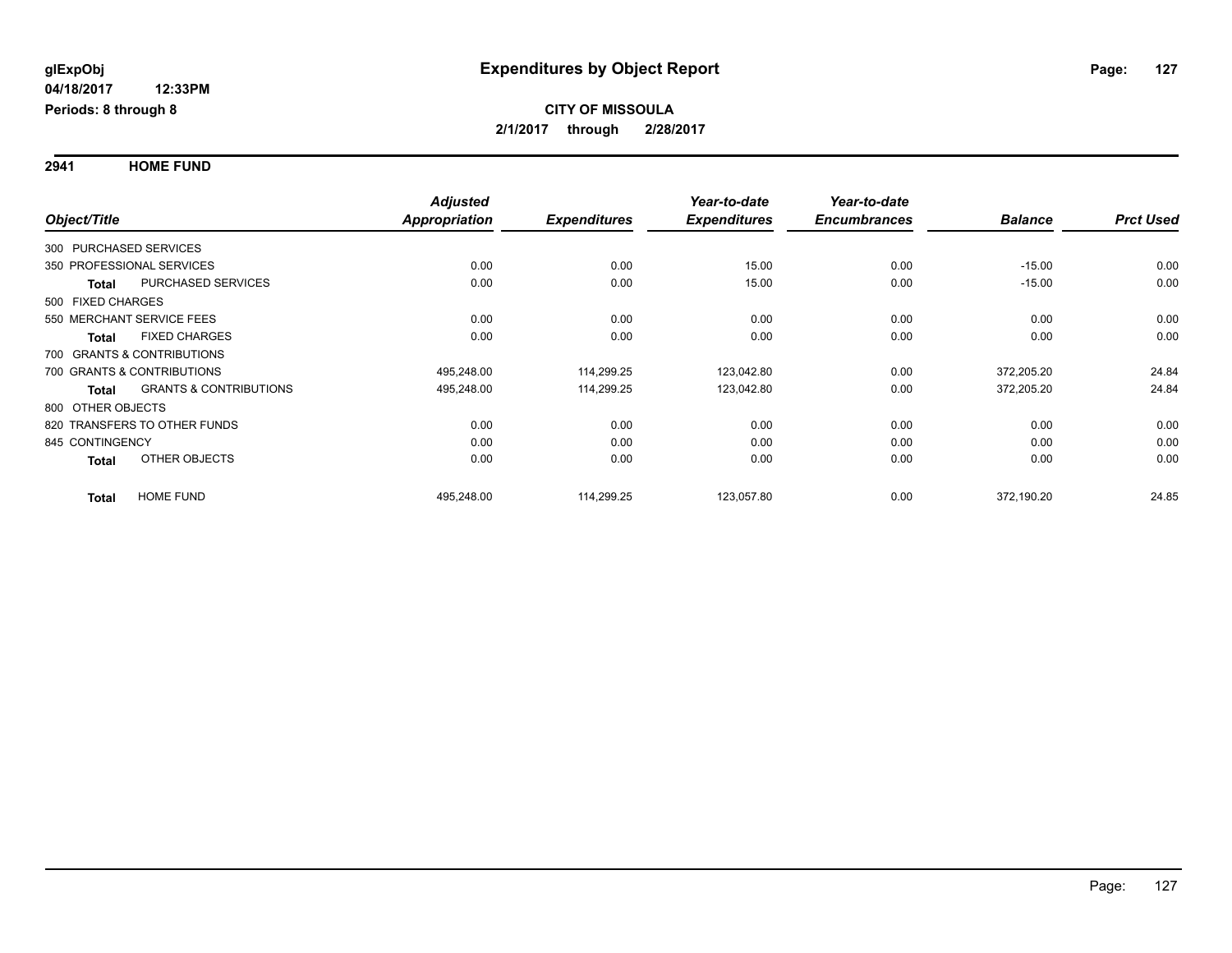**2943 CITY HOME PROGRAM INCOME**

**400 ENTITLEMENT GRANTS**

| Object/Title                               | <b>Adjusted</b><br><b>Appropriation</b> | <b>Expenditures</b> | Year-to-date<br><b>Expenditures</b> | Year-to-date<br><b>Encumbrances</b> | <b>Balance</b> | <b>Prct Used</b> |
|--------------------------------------------|-----------------------------------------|---------------------|-------------------------------------|-------------------------------------|----------------|------------------|
| 300 PURCHASED SERVICES                     |                                         |                     |                                     |                                     |                |                  |
| 350 PROFESSIONAL SERVICES                  | 25,000.00                               | 0.00                | 0.00                                | 0.00                                | 25.000.00      | 0.00             |
| <b>PURCHASED SERVICES</b><br><b>Total</b>  | 25,000.00                               | 0.00                | 0.00                                | 0.00                                | 25,000.00      | 0.00             |
| 700 GRANTS & CONTRIBUTIONS                 |                                         |                     |                                     |                                     |                |                  |
| 700 GRANTS & CONTRIBUTIONS                 | 0.00                                    | 0.00                | 0.00                                | 0.00                                | 0.00           | 0.00             |
| <b>GRANTS &amp; CONTRIBUTIONS</b><br>Total | 0.00                                    | 0.00                | 0.00                                | 0.00                                | 0.00           | 0.00             |
| <b>ENTITLEMENT GRANTS</b><br><b>Total</b>  | 25,000.00                               | 0.00                | 0.00                                | 0.00                                | 25.000.00      | 0.00             |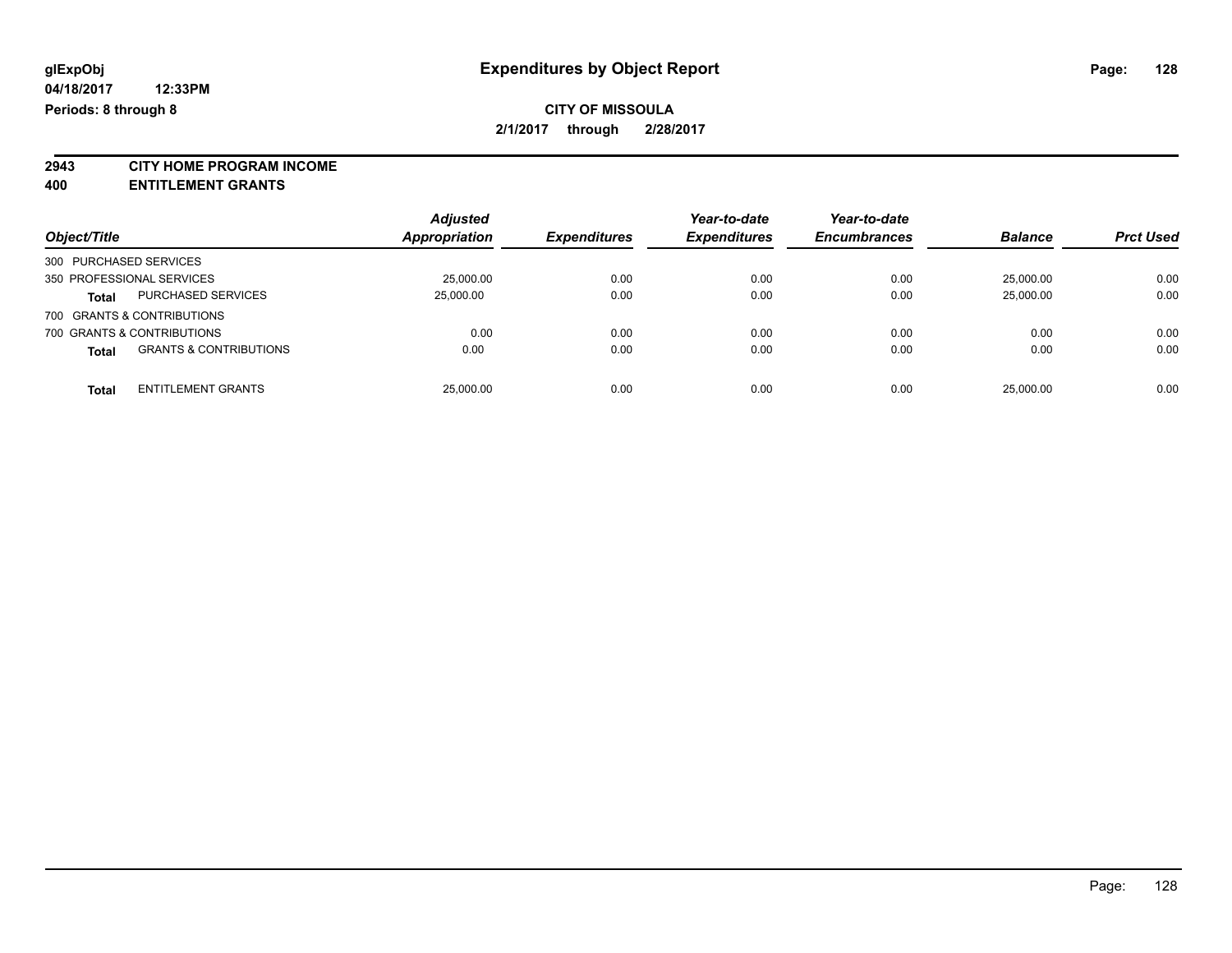#### **2943 CITY HOME PROGRAM INCOME**

| Object/Title                                      | <b>Adjusted</b><br>Appropriation | <b>Expenditures</b> | Year-to-date<br><b>Expenditures</b> | Year-to-date<br><b>Encumbrances</b> | <b>Balance</b> | <b>Prct Used</b> |
|---------------------------------------------------|----------------------------------|---------------------|-------------------------------------|-------------------------------------|----------------|------------------|
| 300 PURCHASED SERVICES                            |                                  |                     |                                     |                                     |                |                  |
| 350 PROFESSIONAL SERVICES                         | 25,000.00                        | 0.00                | 0.00                                | 0.00                                | 25,000.00      | 0.00             |
| PURCHASED SERVICES<br><b>Total</b>                | 25,000.00                        | 0.00                | 0.00                                | 0.00                                | 25,000.00      | 0.00             |
| 700 GRANTS & CONTRIBUTIONS                        |                                  |                     |                                     |                                     |                |                  |
| 700 GRANTS & CONTRIBUTIONS                        | 0.00                             | 0.00                | 0.00                                | 0.00                                | 0.00           | 0.00             |
| <b>GRANTS &amp; CONTRIBUTIONS</b><br><b>Total</b> | 0.00                             | 0.00                | 0.00                                | 0.00                                | 0.00           | 0.00             |
| CITY HOME PROGRAM INCOME<br><b>Total</b>          | 25,000.00                        | 0.00                | 0.00                                | 0.00                                | 25,000.00      | 0.00             |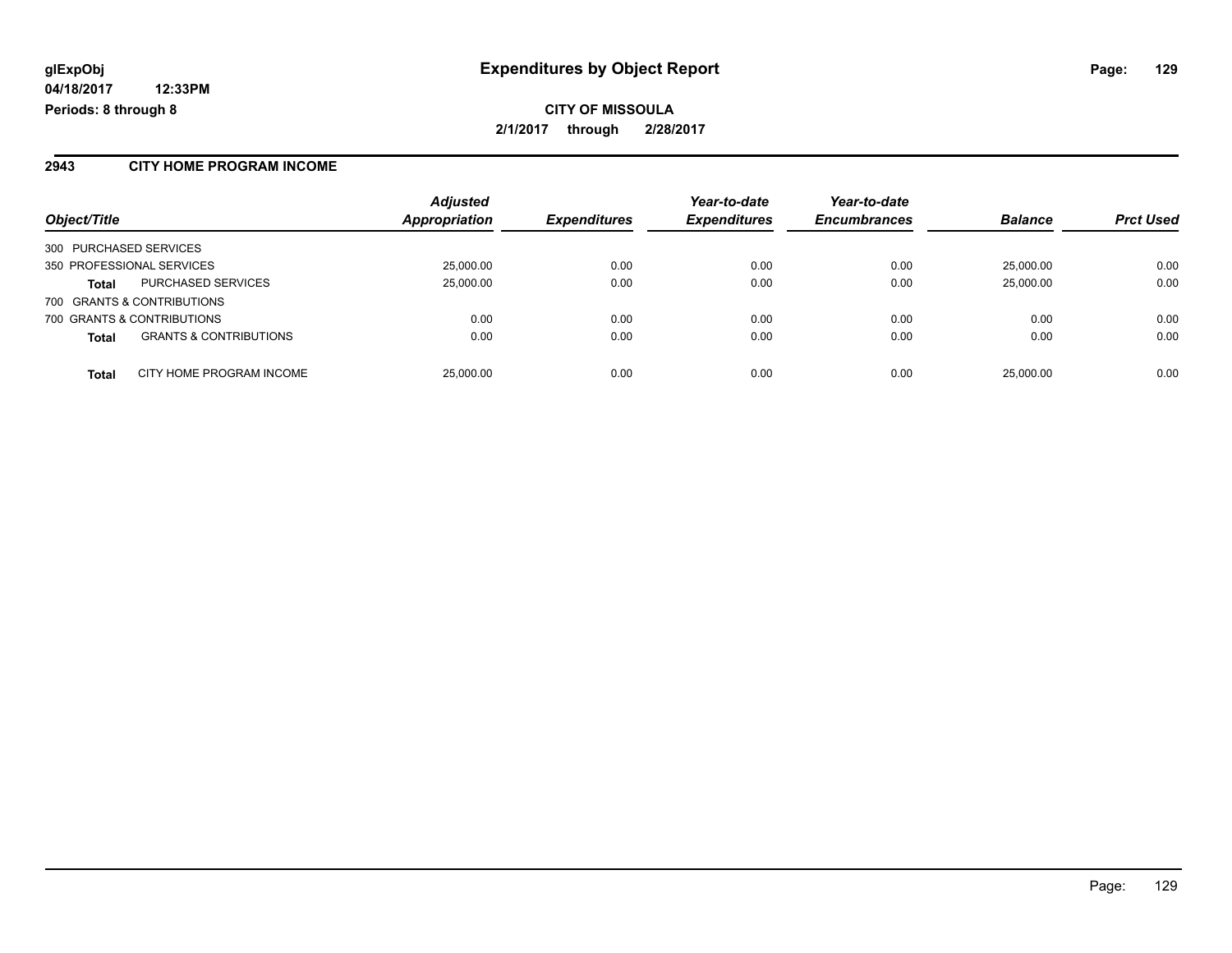# **2955 TRANSPORTATION**

**250 DEVELOPMENT SERVICES**

|                                                   | <b>Adjusted</b>      |                     | Year-to-date        | Year-to-date        |                |                  |
|---------------------------------------------------|----------------------|---------------------|---------------------|---------------------|----------------|------------------|
| Object/Title                                      | <b>Appropriation</b> | <b>Expenditures</b> | <b>Expenditures</b> | <b>Encumbrances</b> | <b>Balance</b> | <b>Prct Used</b> |
| 100 PERSONAL SERVICES                             |                      |                     |                     |                     |                |                  |
| 110 SALARIES AND WAGES                            | 460,993.00           | 32,274.90           | 260,061.85          | 0.00                | 200,931.15     | 56.41            |
| 120 OVERTIME/TERMINATION                          | 0.00                 | 0.00                | 969.58              | 0.00                | $-969.58$      | 0.00             |
| 140 EMPLOYER CONTRIBUTIONS                        | 165,390.00           | 11,947.68           | 98,936.30           | 0.00                | 66,453.70      | 59.82            |
| 141 STATE RETIREMENT CONTRIBUTIONS                | 0.00                 | 32.27               | 260.06              | 0.00                | $-260.06$      | 0.00             |
| PERSONAL SERVICES<br><b>Total</b>                 | 626,383.00           | 44,254.85           | 360,227.79          | 0.00                | 266,155.21     | 57.51            |
| 200 SUPPLIES                                      |                      |                     |                     |                     |                |                  |
| 210 OFFICE SUPPLIES                               | 8,000.00             | 30.90               | 1,744.90            | 0.00                | 6,255.10       | 21.81            |
| 220 OPERATING SUPPLIES                            | 36,300.00            | 214.75              | 20,093.57           | 0.00                | 16,206.43      | 55.35            |
| 230 REPAIR/MAINTENANCE                            | 0.00                 | 0.00                | 0.00                | 0.00                | 0.00           | 0.00             |
| 231 GASOLINE                                      | 0.00                 | 0.00                | 0.00                | 0.00                | 0.00           | 0.00             |
| 240 OTHER SUPPLIES                                | 360.00               | 0.00                | 0.00                | 0.00                | 360.00         | 0.00             |
| <b>SUPPLIES</b><br>Total                          | 44,660.00            | 245.65              | 21,838.47           | 0.00                | 22,821.53      | 48.90            |
| 300 PURCHASED SERVICES                            |                      |                     |                     |                     |                |                  |
| 310 COMMUNICATIONS                                | 1,700.00             | 126.45              | 1,385.26            | 0.00                | 314.74         | 81.49            |
| 320 PRINTING & DUPLICATING                        | 10,125.00            | 45.13               | 4,036.67            | 0.00                | 6,088.33       | 39.87            |
| 330 PUBLICITY, SUBSCRIPTIONS & DUES               | 28,395.00            | 2,947.80            | 21,851.31           | 0.00                | 6,543.69       | 76.95            |
| 344 TELEPHONE SERVICE                             | 579.00               | 0.00                | 118.69              | 0.00                | 460.31         | 20.50            |
| 350 PROFESSIONAL SERVICES                         | 68,211.00            | 616.18              | 25,321.88           | 0.00                | 42,889.12      | 37.12            |
| 360 REPAIR & MAINTENANCE                          | 8,900.00             | 1,200.00            | 1,883.97            | 0.00                | 7,016.03       | 21.17            |
| 370 TRAVEL                                        | 13,200.00            | 0.00                | 3,361.93            | 0.00                | 9,838.07       | 25.47            |
| 380 TRAINING                                      | 11,300.00            | 735.00              | 3,649.82            | 0.00                | 7,650.18       | 32.30            |
| 390 OTHER PURCHASED SERVICES                      | 24,500.00            | 0.00                | 15,610.90           | 0.00                | 8,889.10       | 63.72            |
| PURCHASED SERVICES<br><b>Total</b>                | 166,910.00           | 5,670.56            | 77,220.43           | 0.00                | 89,689.57      | 46.26            |
| 500 FIXED CHARGES                                 |                      |                     |                     |                     |                |                  |
| 500 FIXED CHARGES                                 | 38,592.00            | 0.00                | 13,409.33           | 0.00                | 25,182.67      | 34.75            |
| 550 MERCHANT SERVICE FEES                         | 0.00                 | 0.00                | 0.00                | 0.00                | 0.00           | 0.00             |
| <b>FIXED CHARGES</b><br><b>Total</b>              | 38,592.00            | 0.00                | 13,409.33           | 0.00                | 25,182.67      | 34.75            |
| 700 GRANTS & CONTRIBUTIONS                        |                      |                     |                     |                     |                |                  |
| 700 GRANTS & CONTRIBUTIONS                        | 146,728.00           | 0.00                | 32,495.00           | 0.00                | 114,233.00     | 22.15            |
| <b>GRANTS &amp; CONTRIBUTIONS</b><br><b>Total</b> | 146,728.00           | 0.00                | 32,495.00           | 0.00                | 114,233.00     | 22.15            |
| 800 OTHER OBJECTS                                 |                      |                     |                     |                     |                |                  |
| 820 TRANSFERS TO OTHER FUNDS                      | 0.00                 | 0.00                | 0.00                | 0.00                | 0.00           | 0.00             |
|                                                   |                      |                     |                     |                     |                |                  |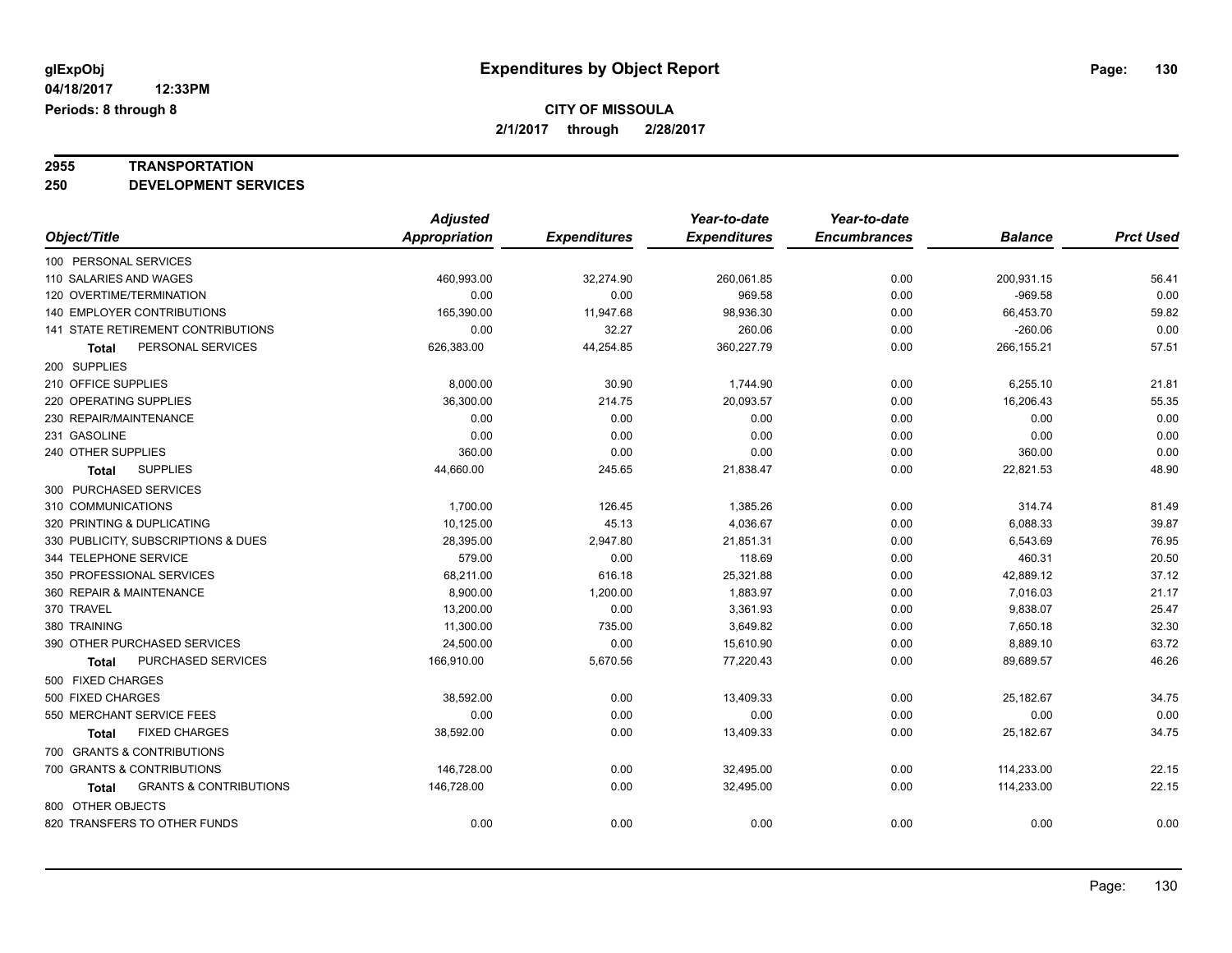# **2955 TRANSPORTATION**

**250 DEVELOPMENT SERVICES**

|                    |                           | <b>Adjusted</b> |                     | Year-to-date        | Year-to-date        |                |                  |
|--------------------|---------------------------|-----------------|---------------------|---------------------|---------------------|----------------|------------------|
| Object/Title       |                           | Appropriation   | <b>Expenditures</b> | <b>Expenditures</b> | <b>Encumbrances</b> | <b>Balance</b> | <b>Prct Used</b> |
| 845 CONTINGENCY    |                           | 207.937.00      | 0.00                | 0.00                | 0.00                | 207.937.00     | 0.00             |
| <b>Total</b>       | OTHER OBJECTS             | 207,937.00      | 0.00                | 0.00                | 0.00                | 207.937.00     | 0.00             |
| 900 CAPITAL OUTLAY |                           |                 |                     |                     |                     |                |                  |
|                    | 940 MACHINERY & EQUIPMENT | 0.00            | 0.00                | 0.00                | 0.00                | 0.00           | 0.00             |
| <b>Total</b>       | <b>CAPITAL OUTLAY</b>     | 0.00            | 0.00                | 0.00                | 0.00                | 0.00           | 0.00             |
| <b>Total</b>       | DEVELOPMENT SERVICES      | 1.231.210.00    | 50.171.06           | 505.191.02          | 0.00                | 726.018.98     | 41.03            |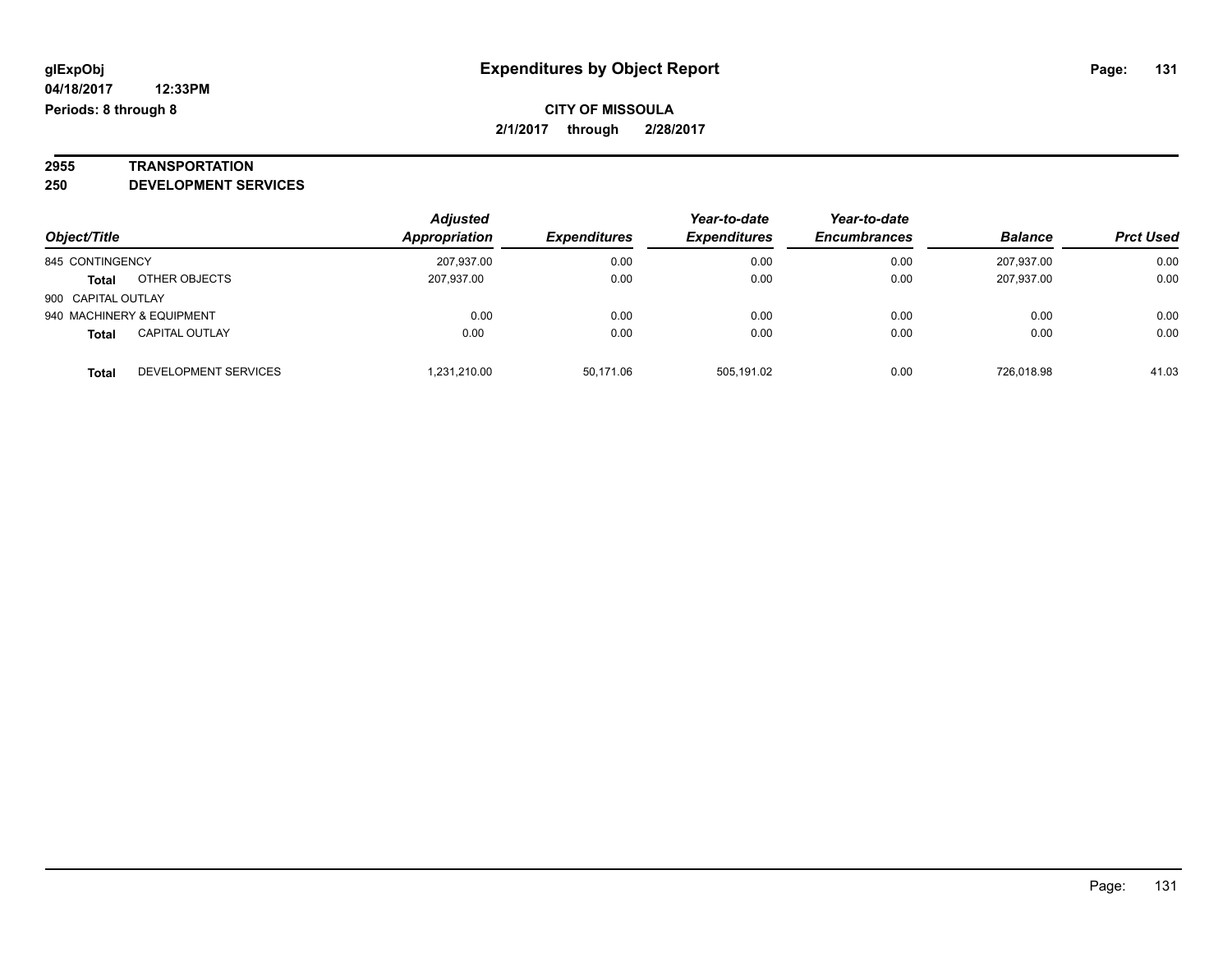#### **2955 TRANSPORTATION**

|                                            | <b>Adjusted</b> |                     | Year-to-date        | Year-to-date        |                |                  |
|--------------------------------------------|-----------------|---------------------|---------------------|---------------------|----------------|------------------|
| Object/Title                               | Appropriation   | <b>Expenditures</b> | <b>Expenditures</b> | <b>Encumbrances</b> | <b>Balance</b> | <b>Prct Used</b> |
| 100 PERSONAL SERVICES                      |                 |                     |                     |                     |                |                  |
| 110 SALARIES AND WAGES                     | 460,993.00      | 32,274.90           | 260,061.85          | 0.00                | 200,931.15     | 56.41            |
| 120 OVERTIME/TERMINATION                   | 0.00            | 0.00                | 969.58              | 0.00                | $-969.58$      | 0.00             |
| <b>140 EMPLOYER CONTRIBUTIONS</b>          | 165,390.00      | 11,947.68           | 98,936.30           | 0.00                | 66,453.70      | 59.82            |
| <b>141 STATE RETIREMENT CONTRIBUTIONS</b>  | 0.00            | 32.27               | 260.06              | 0.00                | $-260.06$      | 0.00             |
| PERSONAL SERVICES<br>Total                 | 626,383.00      | 44,254.85           | 360,227.79          | 0.00                | 266,155.21     | 57.51            |
| 200 SUPPLIES                               |                 |                     |                     |                     |                |                  |
| 210 OFFICE SUPPLIES                        | 8,000.00        | 30.90               | 1,744.90            | 0.00                | 6,255.10       | 21.81            |
| 220 OPERATING SUPPLIES                     | 36,300.00       | 214.75              | 20,093.57           | 0.00                | 16,206.43      | 55.35            |
| 230 REPAIR/MAINTENANCE                     | 0.00            | 0.00                | 0.00                | 0.00                | 0.00           | 0.00             |
| 231 GASOLINE                               | 0.00            | 0.00                | 0.00                | 0.00                | 0.00           | 0.00             |
| 240 OTHER SUPPLIES                         | 360.00          | 0.00                | 0.00                | 0.00                | 360.00         | 0.00             |
| <b>SUPPLIES</b><br><b>Total</b>            | 44,660.00       | 245.65              | 21,838.47           | 0.00                | 22,821.53      | 48.90            |
| 300 PURCHASED SERVICES                     |                 |                     |                     |                     |                |                  |
| 310 COMMUNICATIONS                         | 1,700.00        | 126.45              | 1,385.26            | 0.00                | 314.74         | 81.49            |
| 320 PRINTING & DUPLICATING                 | 10,125.00       | 45.13               | 4,036.67            | 0.00                | 6,088.33       | 39.87            |
| 330 PUBLICITY, SUBSCRIPTIONS & DUES        | 28,395.00       | 2,947.80            | 21,851.31           | 0.00                | 6,543.69       | 76.95            |
| 344 TELEPHONE SERVICE                      | 579.00          | 0.00                | 118.69              | 0.00                | 460.31         | 20.50            |
| 350 PROFESSIONAL SERVICES                  | 68,211.00       | 616.18              | 25,321.88           | 0.00                | 42,889.12      | 37.12            |
| 360 REPAIR & MAINTENANCE                   | 8,900.00        | 1,200.00            | 1,883.97            | 0.00                | 7,016.03       | 21.17            |
| 370 TRAVEL                                 | 13,200.00       | 0.00                | 3,361.93            | 0.00                | 9,838.07       | 25.47            |
| 380 TRAINING                               | 11,300.00       | 735.00              | 3,649.82            | 0.00                | 7,650.18       | 32.30            |
| 390 OTHER PURCHASED SERVICES               | 24,500.00       | 0.00                | 15,610.90           | 0.00                | 8,889.10       | 63.72            |
| PURCHASED SERVICES<br><b>Total</b>         | 166,910.00      | 5,670.56            | 77,220.43           | 0.00                | 89,689.57      | 46.26            |
| 500 FIXED CHARGES                          |                 |                     |                     |                     |                |                  |
| 500 FIXED CHARGES                          | 38,592.00       | 0.00                | 13,409.33           | 0.00                | 25,182.67      | 34.75            |
| 550 MERCHANT SERVICE FEES                  | 0.00            | 0.00                | 0.00                | 0.00                | 0.00           | 0.00             |
| <b>FIXED CHARGES</b><br>Total              | 38,592.00       | 0.00                | 13,409.33           | 0.00                | 25,182.67      | 34.75            |
| 700 GRANTS & CONTRIBUTIONS                 |                 |                     |                     |                     |                |                  |
| 700 GRANTS & CONTRIBUTIONS                 | 146,728.00      | 0.00                | 32,495.00           | 0.00                | 114,233.00     | 22.15            |
| <b>GRANTS &amp; CONTRIBUTIONS</b><br>Total | 146,728.00      | 0.00                | 32,495.00           | 0.00                | 114,233.00     | 22.15            |
| 800 OTHER OBJECTS                          |                 |                     |                     |                     |                |                  |
| 820 TRANSFERS TO OTHER FUNDS               | 0.00            | 0.00                | 0.00                | 0.00                | 0.00           | 0.00             |
| 845 CONTINGENCY                            | 207,937.00      | 0.00                | 0.00                | 0.00                | 207,937.00     | 0.00             |
|                                            |                 |                     |                     |                     |                |                  |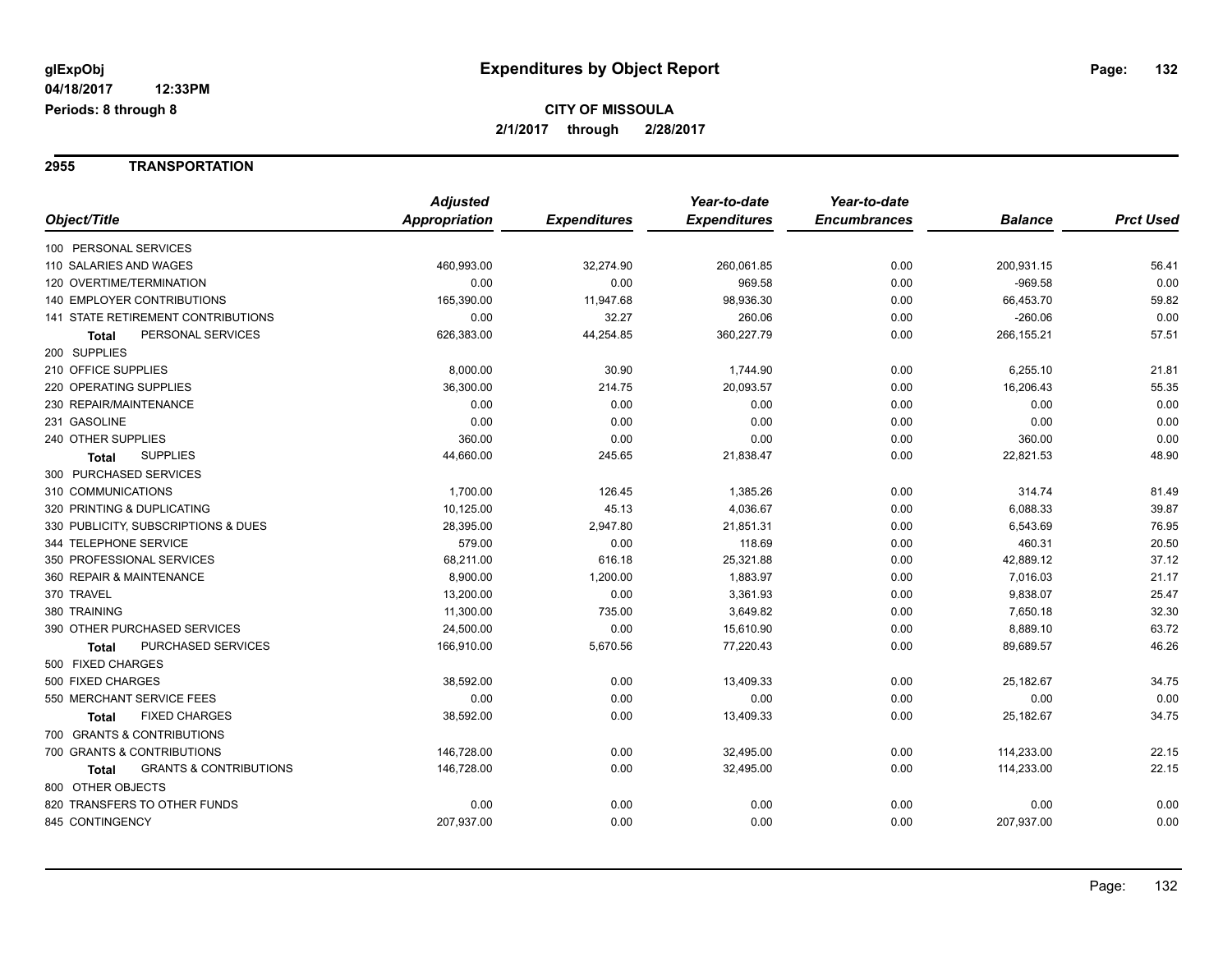#### **2955 TRANSPORTATION**

| Object/Title                          | <b>Adjusted</b><br>Appropriation | <b>Expenditures</b> | Year-to-date<br><b>Expenditures</b> | Year-to-date<br><b>Encumbrances</b> | <b>Balance</b> | <b>Prct Used</b> |
|---------------------------------------|----------------------------------|---------------------|-------------------------------------|-------------------------------------|----------------|------------------|
| OTHER OBJECTS<br><b>Total</b>         | 207,937.00                       | 0.00                | 0.00                                | 0.00                                | 207.937.00     | 0.00             |
| 900 CAPITAL OUTLAY                    |                                  |                     |                                     |                                     |                |                  |
| 940 MACHINERY & EQUIPMENT             | 0.00                             | 0.00                | 0.00                                | 0.00                                | 0.00           | 0.00             |
| <b>CAPITAL OUTLAY</b><br><b>Total</b> | 0.00                             | 0.00                | 0.00                                | 0.00                                | 0.00           | 0.00             |
| TRANSPORTATION<br>Total               | 1.231.210.00                     | 50.171.06           | 505.191.02                          | 0.00                                | 726.018.98     | 41.03            |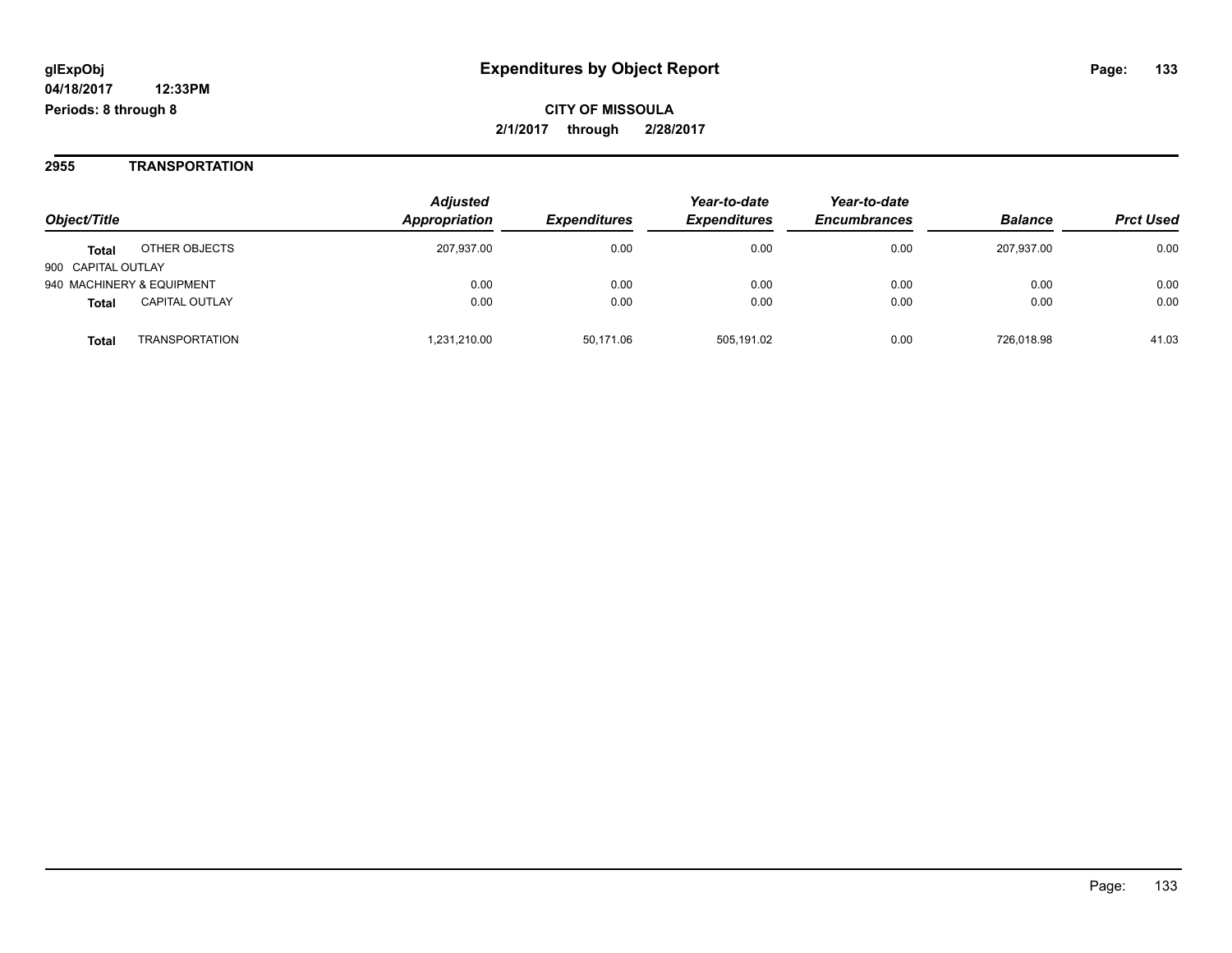# **2987 FEDERAL TRANSPORTATION FUND**

**370 PARKS & RECREATION**

|                                               | <b>Adjusted</b> |                     | Year-to-date        | Year-to-date<br><b>Encumbrances</b> | <b>Balance</b> | <b>Prct Used</b> |
|-----------------------------------------------|-----------------|---------------------|---------------------|-------------------------------------|----------------|------------------|
| Object/Title                                  | Appropriation   | <b>Expenditures</b> | <b>Expenditures</b> |                                     |                |                  |
| 100 PERSONAL SERVICES                         |                 |                     |                     |                                     |                |                  |
| 110 SALARIES AND WAGES                        | 0.00            | 0.00                | 0.00                | 0.00                                | 0.00           | 0.00             |
| 140 EMPLOYER CONTRIBUTIONS                    | 0.00            | 0.00                | 0.48                | 0.00                                | $-0.48$        | 0.00             |
| PERSONAL SERVICES<br><b>Total</b>             | 0.00            | 0.00                | 0.48                | 0.00                                | $-0.48$        | 0.00             |
| 500 FIXED CHARGES                             |                 |                     |                     |                                     |                |                  |
| 550 MERCHANT SERVICE FEES                     | 0.00            | 0.00                | 0.00                | 0.00                                | 0.00           | 0.00             |
| <b>FIXED CHARGES</b><br><b>Total</b>          | 0.00            | 0.00                | 0.00                | 0.00                                | 0.00           | 0.00             |
| <b>PARKS &amp; RECREATION</b><br><b>Total</b> | 0.00            | 0.00                | 0.48                | 0.00                                | $-0.48$        | 0.00             |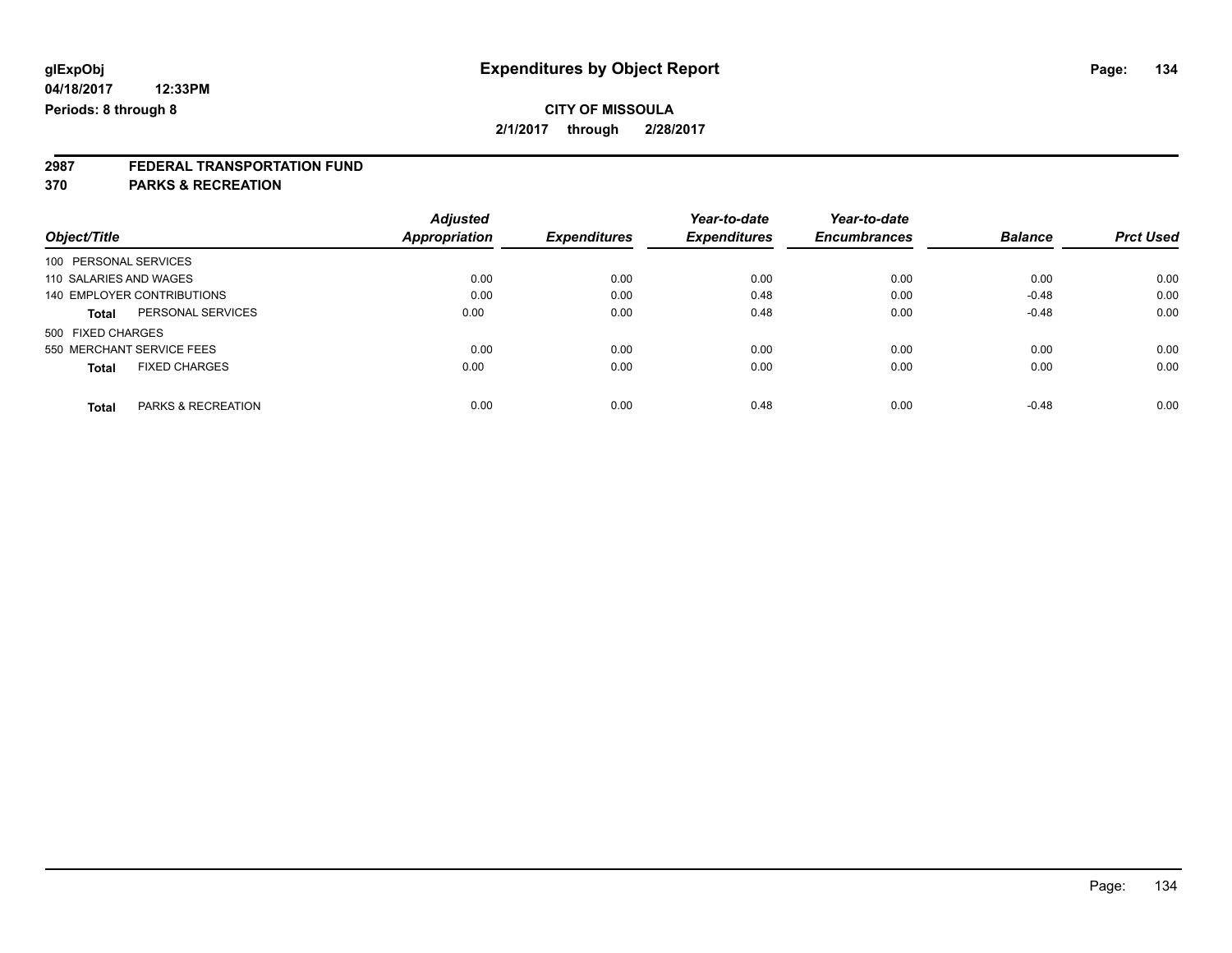# **2987 FEDERAL TRANSPORTATION FUND**

**390 NON-DEPARTMENTAL**

|                                      | <b>Adjusted</b>      |                     | Year-to-date        | Year-to-date        |                |                  |
|--------------------------------------|----------------------|---------------------|---------------------|---------------------|----------------|------------------|
| Object/Title                         | <b>Appropriation</b> | <b>Expenditures</b> | <b>Expenditures</b> | <b>Encumbrances</b> | <b>Balance</b> | <b>Prct Used</b> |
| 100 PERSONAL SERVICES                |                      |                     |                     |                     |                |                  |
| 110 SALARIES AND WAGES               | 0.00                 | 0.00                | 0.00                | 0.00                | 0.00           | 0.00             |
| 120 OVERTIME/TERMINATION             | 0.00                 | 0.00                | 0.00                | 0.00                | 0.00           | 0.00             |
| 140 EMPLOYER CONTRIBUTIONS           | 0.00                 | 0.00                | 0.00                | 0.00                | 0.00           | 0.00             |
| PERSONAL SERVICES<br>Total           | 0.00                 | 0.00                | 0.00                | 0.00                | 0.00           | 0.00             |
| 500 FIXED CHARGES                    |                      |                     |                     |                     |                |                  |
| 550 MERCHANT SERVICE FEES            | 0.00                 | 0.00                | 0.00                | 0.00                | 0.00           | 0.00             |
| <b>FIXED CHARGES</b><br><b>Total</b> | 0.00                 | 0.00                | 0.00                | 0.00                | 0.00           | 0.00             |
| 800 OTHER OBJECTS                    |                      |                     |                     |                     |                |                  |
| 820 TRANSFERS TO OTHER FUNDS         | 0.00                 | 0.00                | 0.00                | 0.00                | 0.00           | 0.00             |
| OTHER OBJECTS<br><b>Total</b>        | 0.00                 | 0.00                | 0.00                | 0.00                | 0.00           | 0.00             |
| 900 CAPITAL OUTLAY                   |                      |                     |                     |                     |                |                  |
| 930 IMPROVEMENTS                     | 371,738.00           | 0.00                | 97,360.54           | 0.00                | 274,377.46     | 26.19            |
| <b>CAPITAL OUTLAY</b><br>Total       | 371,738.00           | 0.00                | 97,360.54           | 0.00                | 274,377.46     | 26.19            |
| NON-DEPARTMENTAL<br><b>Total</b>     | 371,738.00           | 0.00                | 97,360.54           | 0.00                | 274,377.46     | 26.19            |

Page: 135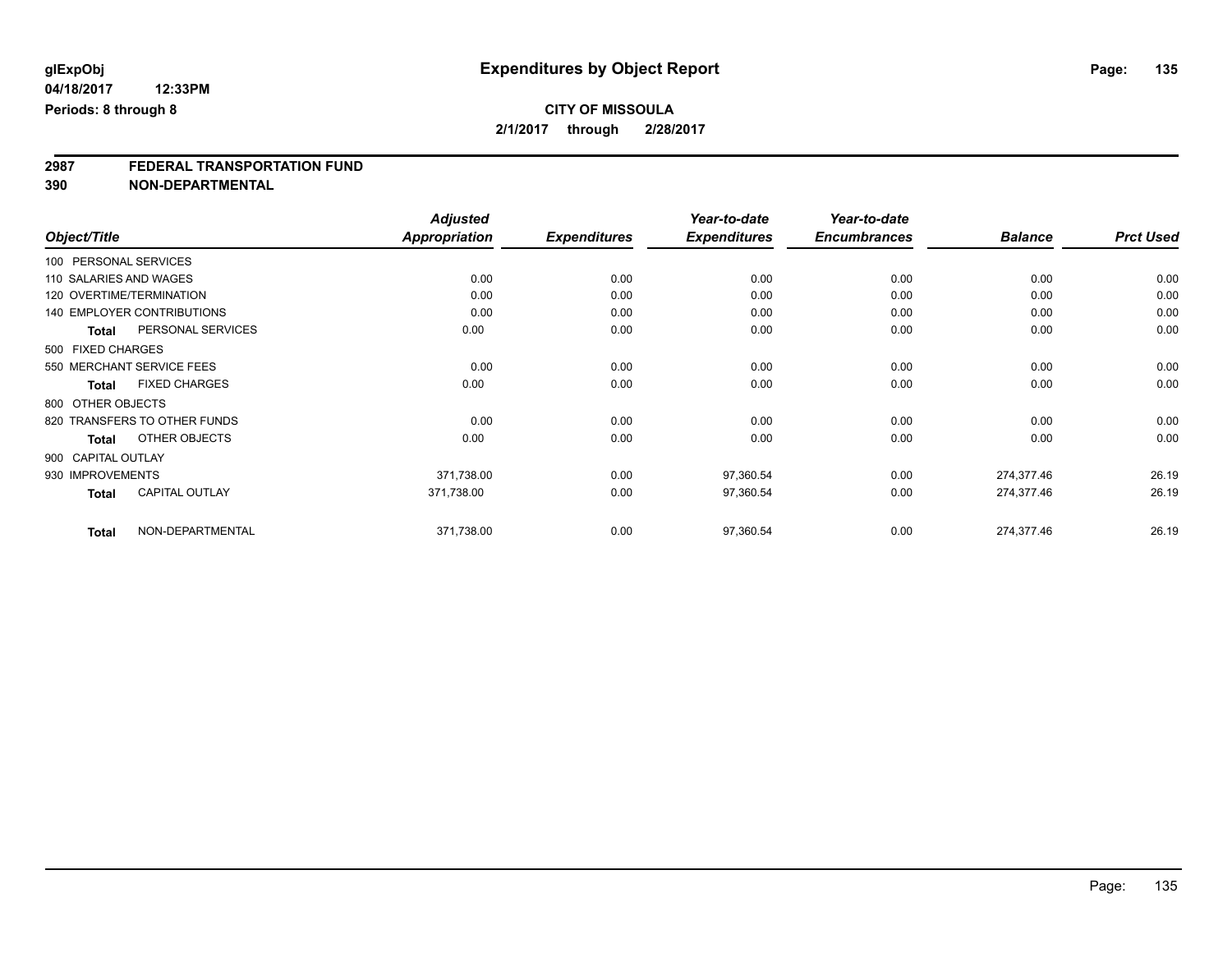### **2987 FEDERAL TRANSPORTATION FUND**

|                    |              |                                   | <b>Adjusted</b>      |                     | Year-to-date        | Year-to-date        |                |                  |
|--------------------|--------------|-----------------------------------|----------------------|---------------------|---------------------|---------------------|----------------|------------------|
| Object/Title       |              |                                   | <b>Appropriation</b> | <b>Expenditures</b> | <b>Expenditures</b> | <b>Encumbrances</b> | <b>Balance</b> | <b>Prct Used</b> |
|                    |              | 100 PERSONAL SERVICES             |                      |                     |                     |                     |                |                  |
|                    |              | 110 SALARIES AND WAGES            | 0.00                 | 0.00                | 0.00                | 0.00                | 0.00           | 0.00             |
|                    |              | 120 OVERTIME/TERMINATION          | 0.00                 | 0.00                | 0.00                | 0.00                | 0.00           | 0.00             |
|                    |              | <b>140 EMPLOYER CONTRIBUTIONS</b> | 0.00                 | 0.00                | 0.48                | 0.00                | $-0.48$        | 0.00             |
|                    | <b>Total</b> | PERSONAL SERVICES                 | 0.00                 | 0.00                | 0.48                | 0.00                | $-0.48$        | 0.00             |
| 500 FIXED CHARGES  |              |                                   |                      |                     |                     |                     |                |                  |
|                    |              | 550 MERCHANT SERVICE FEES         | 0.00                 | 0.00                | 0.00                | 0.00                | 0.00           | 0.00             |
|                    | <b>Total</b> | <b>FIXED CHARGES</b>              | 0.00                 | 0.00                | 0.00                | 0.00                | 0.00           | 0.00             |
| 800 OTHER OBJECTS  |              |                                   |                      |                     |                     |                     |                |                  |
|                    |              | 820 TRANSFERS TO OTHER FUNDS      | 0.00                 | 0.00                | 0.00                | 0.00                | 0.00           | 0.00             |
|                    | Total        | OTHER OBJECTS                     | 0.00                 | 0.00                | 0.00                | 0.00                | 0.00           | 0.00             |
| 900 CAPITAL OUTLAY |              |                                   |                      |                     |                     |                     |                |                  |
| 930 IMPROVEMENTS   |              |                                   | 371,738.00           | 0.00                | 97,360.54           | 0.00                | 274,377.46     | 26.19            |
|                    | Total        | <b>CAPITAL OUTLAY</b>             | 371,738.00           | 0.00                | 97,360.54           | 0.00                | 274,377.46     | 26.19            |
|                    |              |                                   |                      |                     |                     |                     |                |                  |
|                    | <b>Total</b> | FEDERAL TRANSPORTATION FUND       | 371,738.00           | 0.00                | 97,361.02           | 0.00                | 274,376.98     | 26.19            |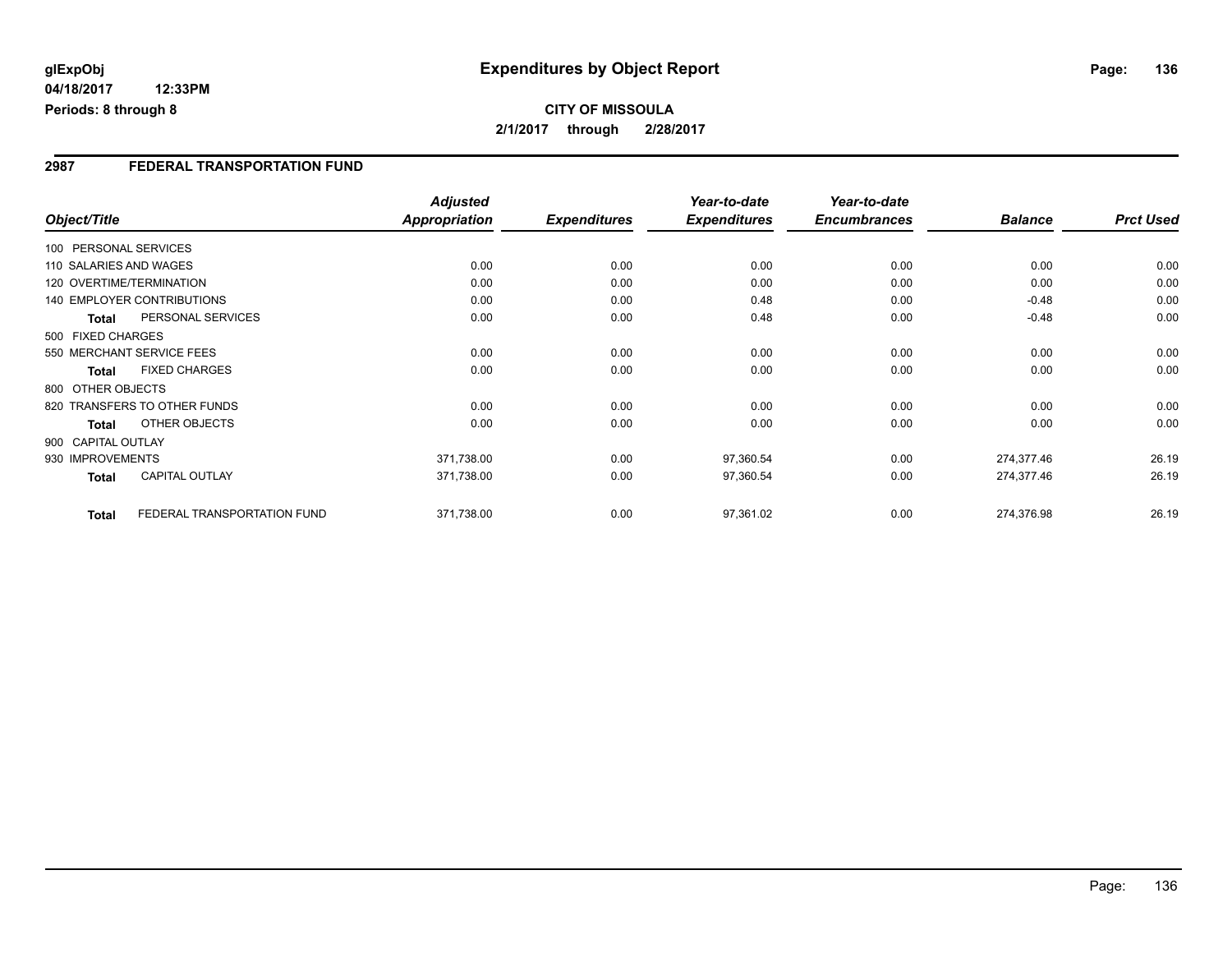### **CITY OF MISSOULA 2/1/2017 through 2/28/2017**

# **2988 GRANTS & DONATIONS FUND**

**223 CITY CLERK**

| Object/Title                         | <b>Adjusted</b><br>Appropriation | <b>Expenditures</b> | Year-to-date<br><b>Expenditures</b> | Year-to-date<br><b>Encumbrances</b> | <b>Balance</b> | <b>Prct Used</b> |
|--------------------------------------|----------------------------------|---------------------|-------------------------------------|-------------------------------------|----------------|------------------|
| 200 SUPPLIES                         |                                  |                     |                                     |                                     |                |                  |
| 210 OFFICE SUPPLIES                  | 0.00                             | 0.00                | 0.00                                | 0.00                                | 0.00           | 0.00             |
| <b>SUPPLIES</b><br><b>Total</b>      | 0.00                             | 0.00                | 0.00                                | 0.00                                | 0.00           | 0.00             |
| 500 FIXED CHARGES                    |                                  |                     |                                     |                                     |                |                  |
| 550 MERCHANT SERVICE FEES            | 0.00                             | 0.00                | 0.00                                | 0.00                                | 0.00           | 0.00             |
| <b>FIXED CHARGES</b><br><b>Total</b> | 0.00                             | 0.00                | 0.00                                | 0.00                                | 0.00           | 0.00             |
| <b>CITY CLERK</b><br><b>Total</b>    | 0.00                             | 0.00                | 0.00                                | 0.00                                | 0.00           | 0.00             |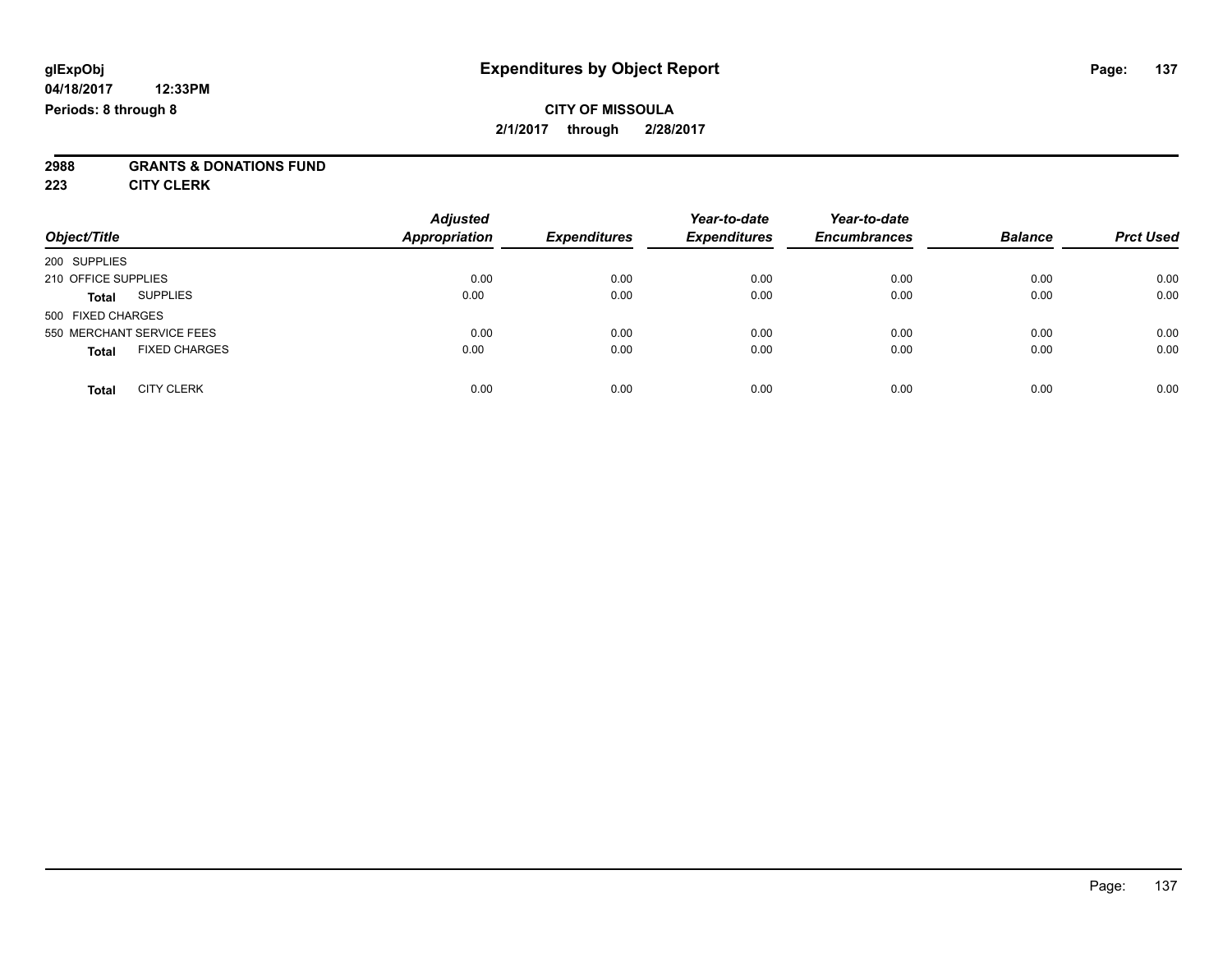**2988 GRANTS & DONATIONS FUND**

**270 CITY ATTORNEY**

|                                           |                      | <b>Adjusted</b> |                     | Year-to-date        | Year-to-date        |                |                  |
|-------------------------------------------|----------------------|-----------------|---------------------|---------------------|---------------------|----------------|------------------|
| Object/Title                              | <b>Appropriation</b> |                 | <b>Expenditures</b> | <b>Expenditures</b> | <b>Encumbrances</b> | <b>Balance</b> | <b>Prct Used</b> |
| 100 PERSONAL SERVICES                     |                      |                 |                     |                     |                     |                |                  |
| 110 SALARIES AND WAGES                    |                      | 0.00            | 0.00                | 0.00                | 0.00                | 0.00           | 0.00             |
| 140 EMPLOYER CONTRIBUTIONS                |                      | 0.00            | 0.00                | 0.00                | 0.00                | 0.00           | 0.00             |
| 141 STATE RETIREMENT CONTRIBUTIONS        |                      | 0.00            | 0.00                | 0.00                | 0.00                | 0.00           | 0.00             |
| PERSONAL SERVICES<br><b>Total</b>         |                      | 0.00            | 0.00                | 0.00                | 0.00                | 0.00           | 0.00             |
| 300 PURCHASED SERVICES                    |                      |                 |                     |                     |                     |                |                  |
| 390 OTHER PURCHASED SERVICES              |                      | 0.00            | 0.00                | 0.00                | 0.00                | 0.00           | 0.00             |
| <b>PURCHASED SERVICES</b><br><b>Total</b> |                      | 0.00            | 0.00                | 0.00                | 0.00                | 0.00           | 0.00             |
| <b>CITY ATTORNEY</b><br><b>Total</b>      |                      | 0.00            | 0.00                | 0.00                | 0.00                | 0.00           | 0.00             |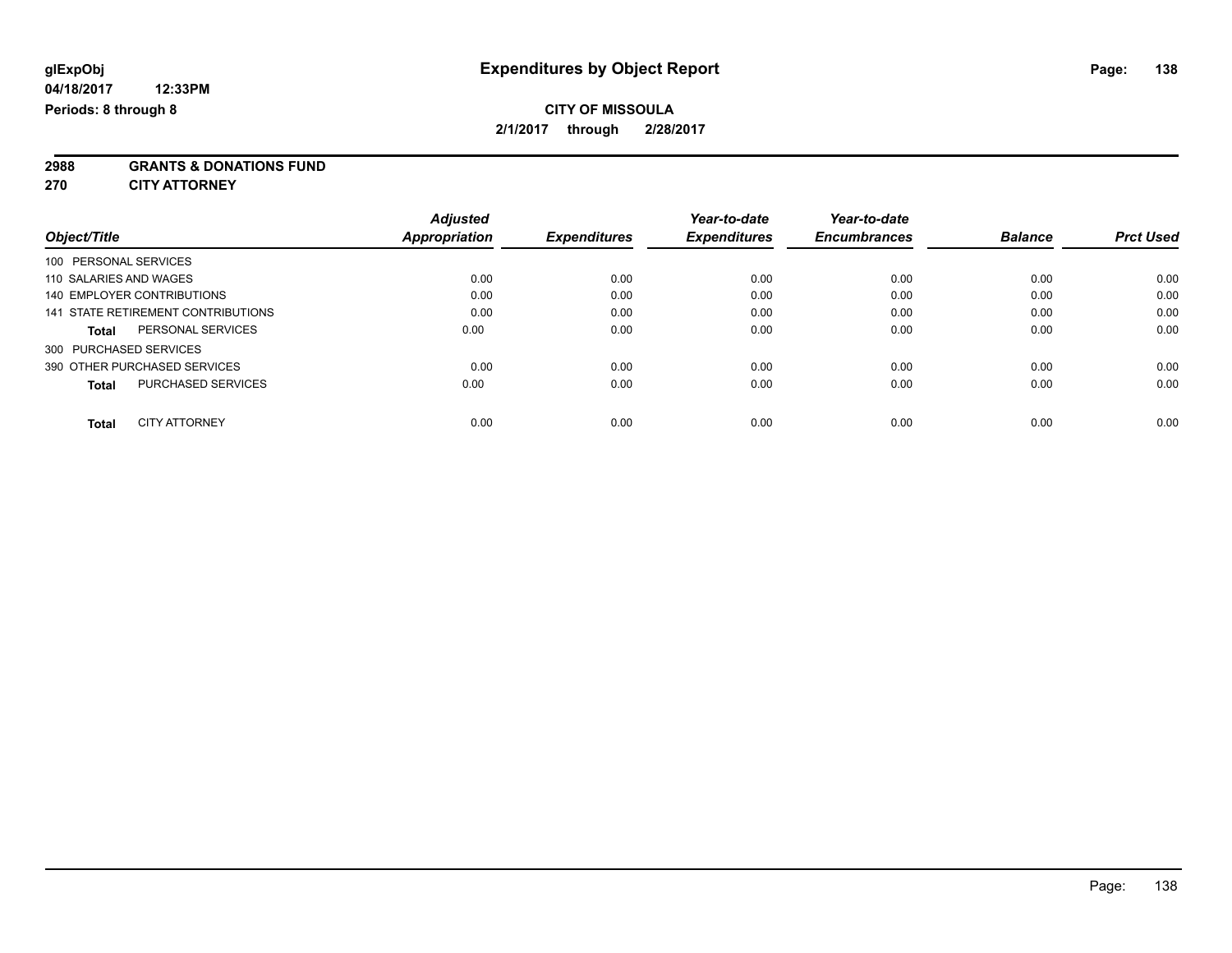**2988 GRANTS & DONATIONS FUND**

**290 POLICE**

|                               |                           | <b>Adjusted</b>      |                     | Year-to-date        | Year-to-date        |                |                  |
|-------------------------------|---------------------------|----------------------|---------------------|---------------------|---------------------|----------------|------------------|
| Object/Title                  |                           | <b>Appropriation</b> | <b>Expenditures</b> | <b>Expenditures</b> | <b>Encumbrances</b> | <b>Balance</b> | <b>Prct Used</b> |
| 100 PERSONAL SERVICES         |                           |                      |                     |                     |                     |                |                  |
| 120 OVERTIME/TERMINATION      |                           | 0.00                 | 0.00                | 0.00                | 0.00                | 0.00           | 0.00             |
| 140 EMPLOYER CONTRIBUTIONS    |                           | 0.00                 | 0.00                | 0.00                | 0.00                | 0.00           | 0.00             |
| <b>Total</b>                  | PERSONAL SERVICES         | 0.00                 | 0.00                | 0.00                | 0.00                | 0.00           | 0.00             |
| 200 SUPPLIES                  |                           |                      |                     |                     |                     |                |                  |
| 210 OFFICE SUPPLIES           |                           | 0.00                 | 0.00                | 0.00                | 0.00                | 0.00           | 0.00             |
| <b>SUPPLIES</b><br>Total      |                           | 0.00                 | 0.00                | 0.00                | 0.00                | 0.00           | 0.00             |
| 300 PURCHASED SERVICES        |                           |                      |                     |                     |                     |                |                  |
| 350 PROFESSIONAL SERVICES     |                           | 0.00                 | 0.00                | 0.00                | 0.00                | 0.00           | 0.00             |
| <b>Total</b>                  | <b>PURCHASED SERVICES</b> | 0.00                 | 0.00                | 0.00                | 0.00                | 0.00           | 0.00             |
| 900 CAPITAL OUTLAY            |                           |                      |                     |                     |                     |                |                  |
| 940 MACHINERY & EQUIPMENT     |                           | 0.00                 | 0.00                | 0.00                | 0.00                | 0.00           | 0.00             |
| <b>Total</b>                  | <b>CAPITAL OUTLAY</b>     | 0.00                 | 0.00                | 0.00                | 0.00                | 0.00           | 0.00             |
| <b>POLICE</b><br><b>Total</b> |                           | 0.00                 | 0.00                | 0.00                | 0.00                | 0.00           | 0.00             |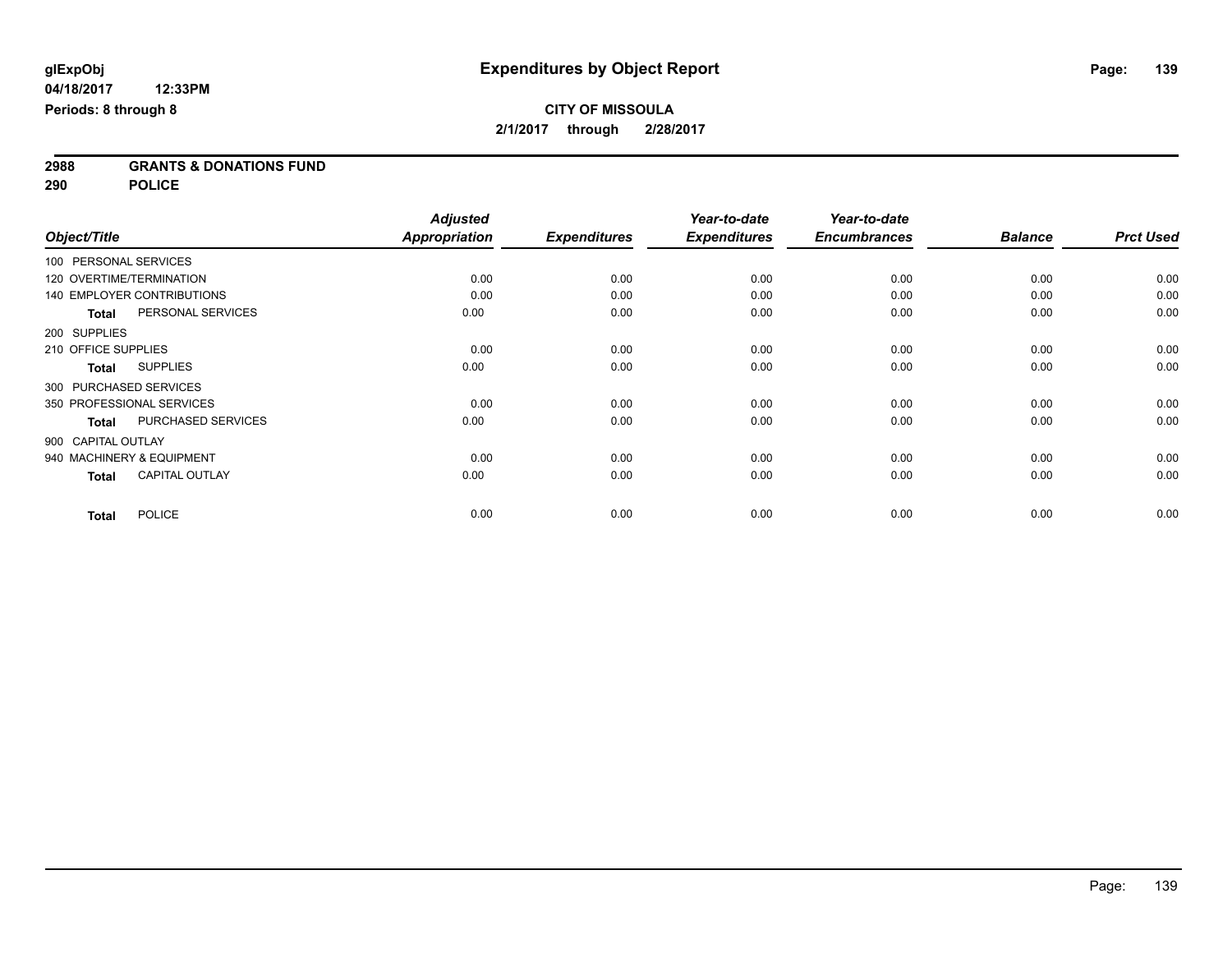## **CITY OF MISSOULA 2/1/2017 through 2/28/2017**

# **2988 GRANTS & DONATIONS FUND**

**300 FIRE**

|                                       | <b>Adjusted</b> |                     |                     | Year-to-date        |                |                  |
|---------------------------------------|-----------------|---------------------|---------------------|---------------------|----------------|------------------|
| Object/Title                          | Appropriation   | <b>Expenditures</b> | <b>Expenditures</b> | <b>Encumbrances</b> | <b>Balance</b> | <b>Prct Used</b> |
| 900 CAPITAL OUTLAY                    |                 |                     |                     |                     |                |                  |
| 940 MACHINERY & EQUIPMENT             | 0.00            | 3.529.59            | 60,544.22           | 0.00                | $-60.544.22$   | 0.00             |
| <b>CAPITAL OUTLAY</b><br><b>Total</b> | 0.00            | 3,529.59            | 60,544.22           | 0.00                | $-60.544.22$   | 0.00             |
| FIRE<br>Total                         | 0.00            | 3.529.59            | 60.544.22           | 0.00                | $-60.544.22$   | 0.00             |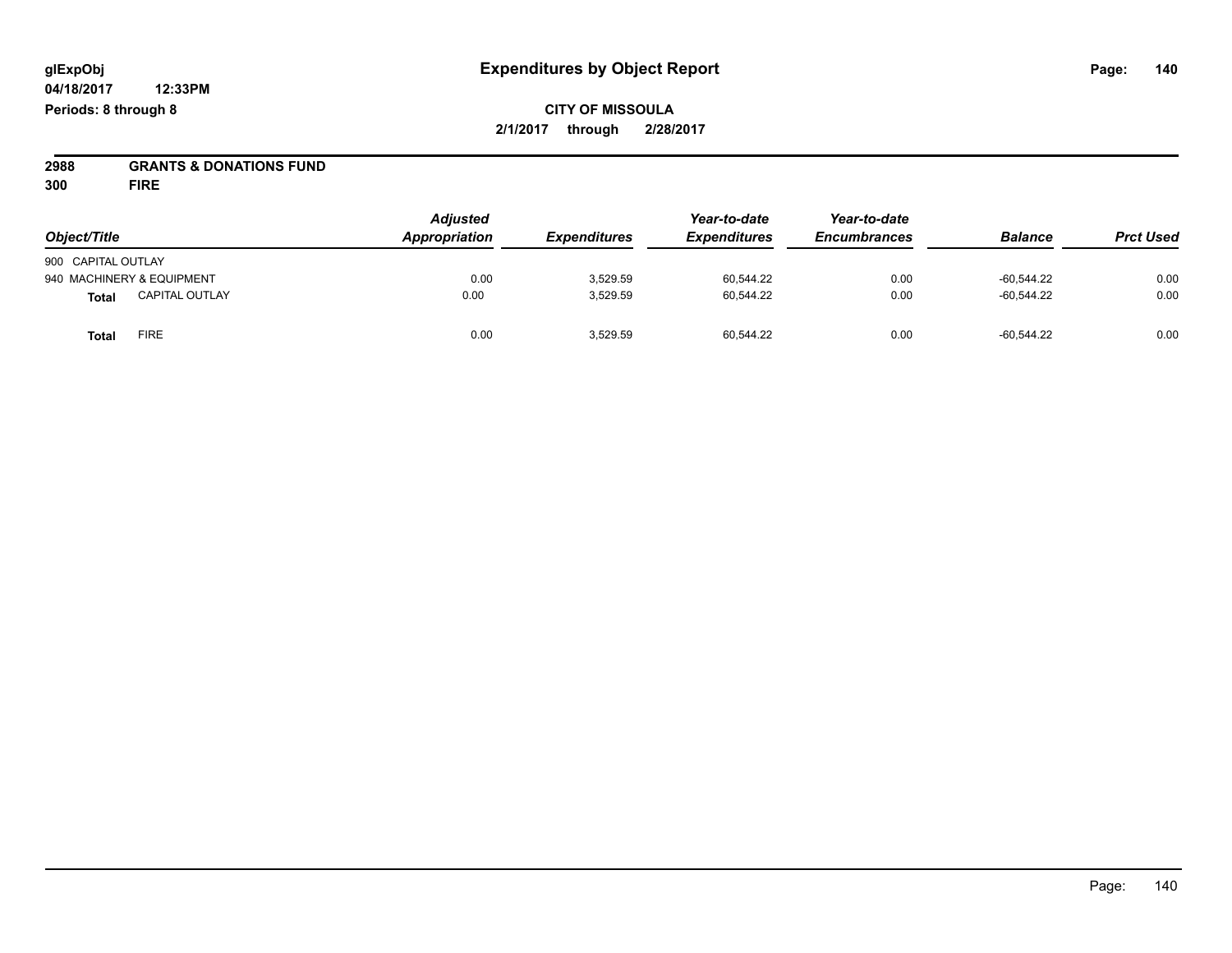# **2988 GRANTS & DONATIONS FUND**

**390 NON-DEPARTMENTAL**

**04/18/2017**

|                                           | <b>Adjusted</b>      |                     | Year-to-date        | Year-to-date        |                |                  |
|-------------------------------------------|----------------------|---------------------|---------------------|---------------------|----------------|------------------|
| Object/Title                              | <b>Appropriation</b> | <b>Expenditures</b> | <b>Expenditures</b> | <b>Encumbrances</b> | <b>Balance</b> | <b>Prct Used</b> |
| 100 PERSONAL SERVICES                     |                      |                     |                     |                     |                |                  |
| 110 SALARIES AND WAGES                    | 0.00                 | 0.00                | 4,260.60            | 0.00                | $-4,260.60$    | 0.00             |
| 115 SALARIES/HEALTH INSURANCE BENEFIT     | 0.00                 | 0.00                | 210.60              | 0.00                | $-210.60$      | 0.00             |
| 120 OVERTIME/TERMINATION                  | 0.00                 | 0.00                | 675.82              | 0.00                | $-675.82$      | 0.00             |
| 130 OTHER                                 | 0.00                 | 0.00                | 0.00                | 0.00                | 0.00           | 0.00             |
| 133 EDUCATION COMPENSATION                | 0.00                 | 0.00                | 0.00                | 0.00                | 0.00           | 0.00             |
| 140 EMPLOYER CONTRIBUTIONS                | 0.00                 | 0.00                | 1,200.61            | 0.00                | $-1,200.61$    | 0.00             |
| 141 STATE RETIREMENT CONTRIBUTIONS        | 0.00                 | 0.00                | 4.26                | 0.00                | $-4.26$        | 0.00             |
| PERSONAL SERVICES<br>Total                | 0.00                 | 0.00                | 6,351.89            | 0.00                | $-6,351.89$    | 0.00             |
| 200 SUPPLIES                              |                      |                     |                     |                     |                |                  |
| 210 OFFICE SUPPLIES                       | 0.00                 | 0.00                | 0.00                | 0.00                | 0.00           | 0.00             |
| 220 OPERATING SUPPLIES                    | 0.00                 | 0.00                | 0.00                | 0.00                | 0.00           | 0.00             |
| 230 REPAIR/MAINTENANCE                    | 0.00                 | 0.00                | 0.00                | 0.00                | 0.00           | 0.00             |
| 231 GASOLINE                              | 0.00                 | 0.00                | 0.00                | 0.00                | 0.00           | 0.00             |
| <b>SUPPLIES</b><br>Total                  | 0.00                 | 0.00                | 0.00                | 0.00                | 0.00           | 0.00             |
| 300 PURCHASED SERVICES                    |                      |                     |                     |                     |                |                  |
| 310 COMMUNICATIONS                        | 0.00                 | 0.00                | 0.00                | 0.00                | 0.00           | 0.00             |
| 341 ELECTRICITY & NATURAL GAS             | 0.00                 | 0.00                | 0.00                | 0.00                | 0.00           | 0.00             |
| 344 TELEPHONE SERVICE                     | 0.00                 | 0.00                | 0.00                | 0.00                | 0.00           | 0.00             |
| 350 PROFESSIONAL SERVICES                 | 0.00                 | 0.00                | 26,173.75           | 0.00                | $-26, 173.75$  | 0.00             |
| 360 REPAIR & MAINTENANCE                  | 0.00                 | 0.00                | 0.00                | 0.00                | 0.00           | 0.00             |
| 370 TRAVEL                                | 0.00                 | 0.00                | 0.00                | 0.00                | 0.00           | 0.00             |
| 380 TRAINING                              | 0.00                 | 0.00                | 0.00                | 0.00                | 0.00           | 0.00             |
| 390 OTHER PURCHASED SERVICES              | 0.00                 | 0.00                | 0.00                | 0.00                | 0.00           | 0.00             |
| PURCHASED SERVICES<br>Total               | 0.00                 | 0.00                | 26,173.75           | 0.00                | $-26, 173.75$  | 0.00             |
| 400 BUILDING MATERIALS                    |                      |                     |                     |                     |                |                  |
| <b>400 BUILDING MATERIALS</b>             | 0.00                 | 0.00                | 0.00                | 0.00                | 0.00           | 0.00             |
| <b>BUILDING MATERIALS</b><br><b>Total</b> | 0.00                 | 0.00                | 0.00                | 0.00                | 0.00           | 0.00             |
| 500 FIXED CHARGES                         |                      |                     |                     |                     |                |                  |
| 500 FIXED CHARGES                         | 0.00                 | 0.00                | 0.00                | 0.00                | 0.00           | 0.00             |
| <b>FIXED CHARGES</b><br>Total             | 0.00                 | 0.00                | 0.00                | 0.00                | 0.00           | 0.00             |
| 700 GRANTS & CONTRIBUTIONS                |                      |                     |                     |                     |                |                  |
| 700 GRANTS & CONTRIBUTIONS                | 909,588.00           | 4,433.64            | 68,713.84           | 0.00                | 840,874.16     | 7.55             |
|                                           |                      |                     |                     |                     |                |                  |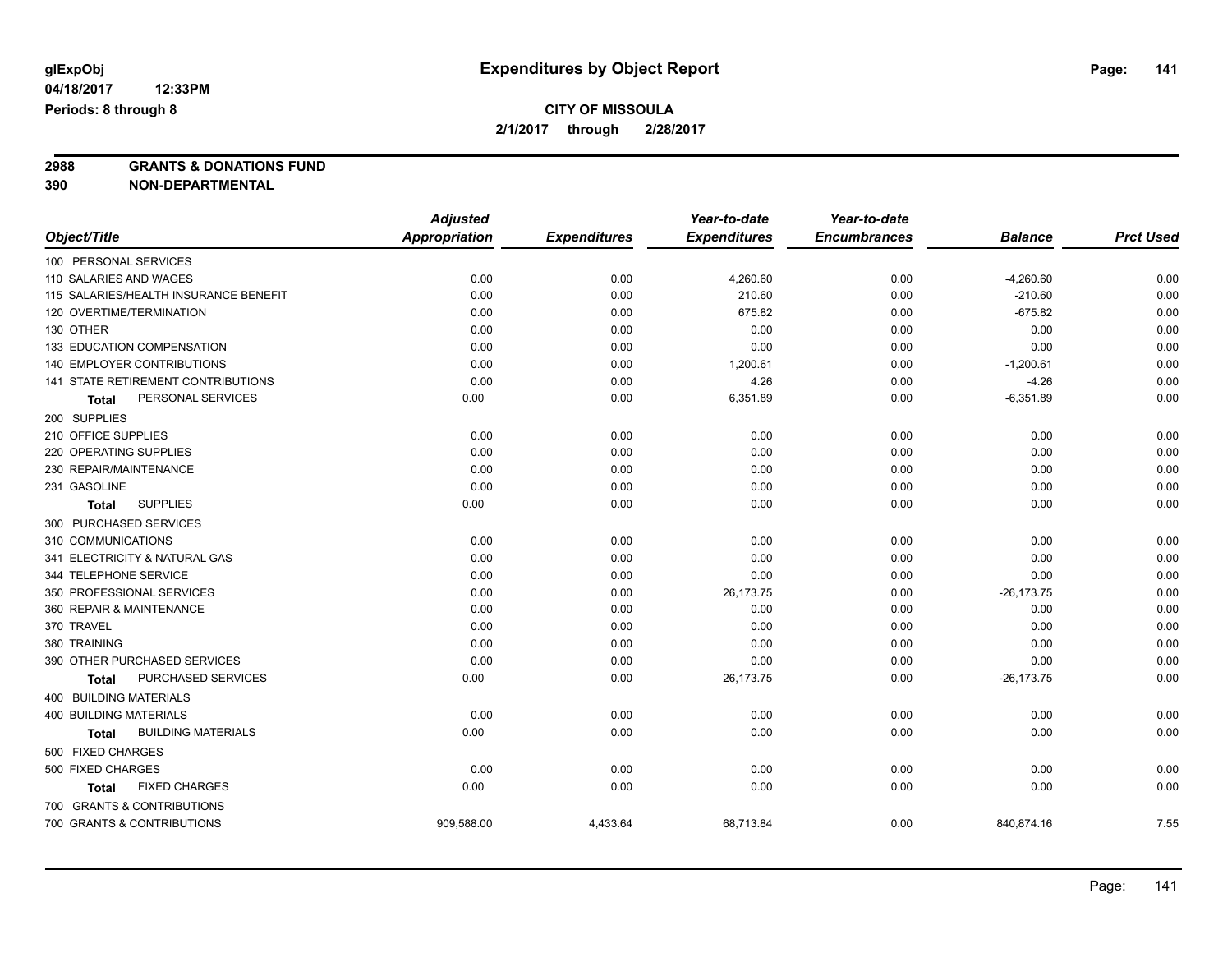**2988 GRANTS & DONATIONS FUND**

**390 NON-DEPARTMENTAL**

|                    |                                   | <b>Adjusted</b> |                     | Year-to-date        | Year-to-date        |                |                  |
|--------------------|-----------------------------------|-----------------|---------------------|---------------------|---------------------|----------------|------------------|
| Object/Title       |                                   | Appropriation   | <b>Expenditures</b> | <b>Expenditures</b> | <b>Encumbrances</b> | <b>Balance</b> | <b>Prct Used</b> |
| <b>Total</b>       | <b>GRANTS &amp; CONTRIBUTIONS</b> | 909,588.00      | 4,433.64            | 68.713.84           | 0.00                | 840.874.16     | 7.55             |
| 800 OTHER OBJECTS  |                                   |                 |                     |                     |                     |                |                  |
|                    | 820 TRANSFERS TO OTHER FUNDS      | 0.00            | 0.00                | 0.00                | 0.00                | 0.00           | 0.00             |
| 845 CONTINGENCY    |                                   | 0.00            | 0.00                | 0.00                | 0.00                | 0.00           | 0.00             |
| Total              | OTHER OBJECTS                     | 0.00            | 0.00                | 0.00                | 0.00                | 0.00           | 0.00             |
| 900 CAPITAL OUTLAY |                                   |                 |                     |                     |                     |                |                  |
| 930 IMPROVEMENTS   |                                   | 24.822.00       | 0.00                | 0.00                | 0.00                | 24.822.00      | 0.00             |
|                    | 940 MACHINERY & EQUIPMENT         | 0.00            | 0.00                | 0.00                | 0.00                | 0.00           | 0.00             |
| <b>Total</b>       | <b>CAPITAL OUTLAY</b>             | 24.822.00       | 0.00                | 0.00                | 0.00                | 24.822.00      | 0.00             |
| <b>Total</b>       | NON-DEPARTMENTAL                  | 934,410.00      | 4,433.64            | 101,239.48          | 0.00                | 833.170.52     | 10.83            |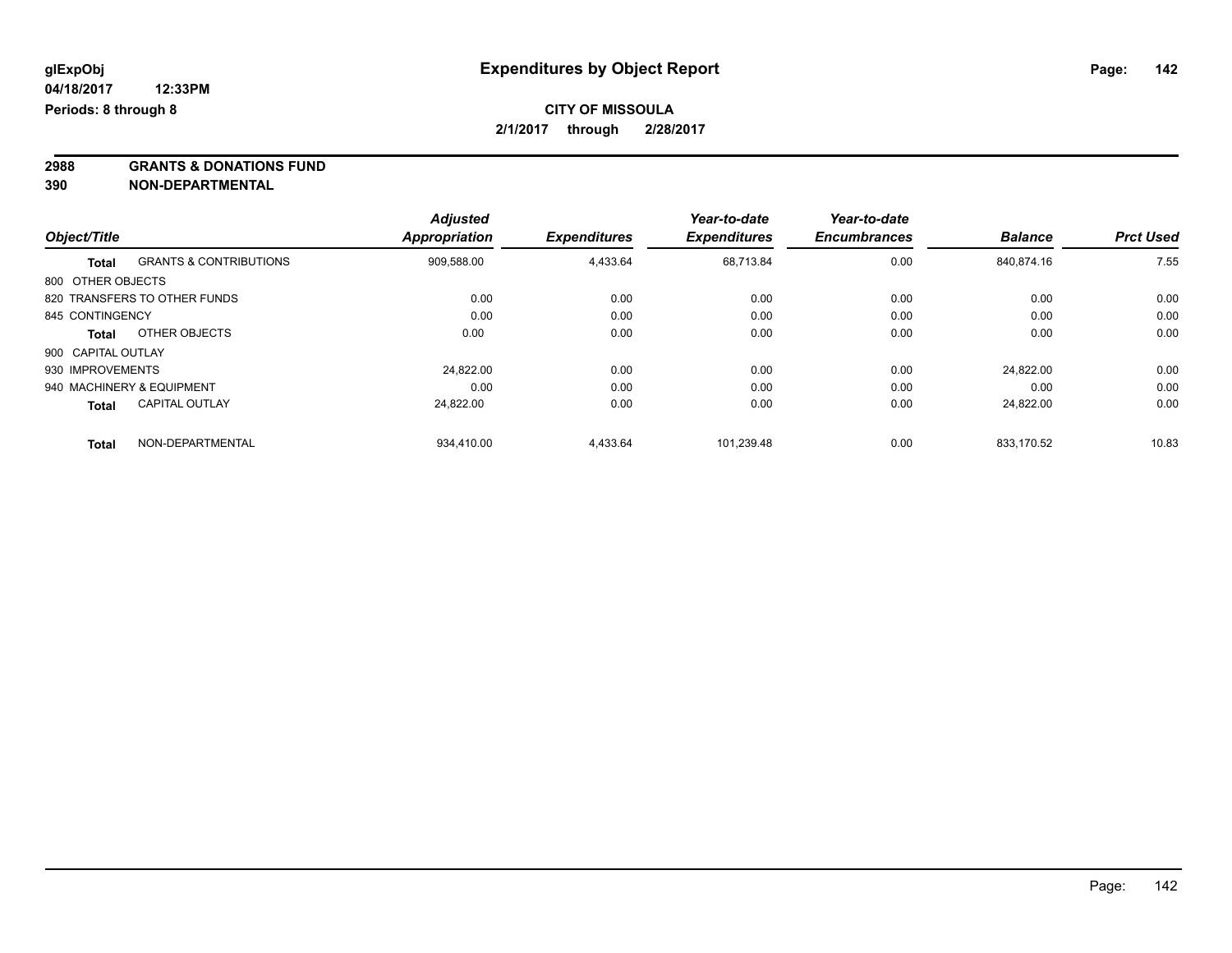**2988 GRANTS & DONATIONS FUND**

**400 ENTITLEMENT GRANTS**

| Object/Title |                                   | <b>Adjusted</b><br>Appropriation | <b>Expenditures</b> | Year-to-date<br><b>Expenditures</b> | Year-to-date<br><b>Encumbrances</b> | <b>Balance</b> | <b>Prct Used</b> |
|--------------|-----------------------------------|----------------------------------|---------------------|-------------------------------------|-------------------------------------|----------------|------------------|
|              | 700 GRANTS & CONTRIBUTIONS        |                                  |                     |                                     |                                     |                |                  |
|              | 700 GRANTS & CONTRIBUTIONS        | 0.00                             | 0.00                | 0.00                                | 0.00                                | 0.00           | 0.00             |
| Total        | <b>GRANTS &amp; CONTRIBUTIONS</b> | 0.00                             | 0.00                | 0.00                                | 0.00                                | 0.00           | 0.00             |
| Total        | <b>ENTITLEMENT GRANTS</b>         | 0.00                             | 0.00                | 0.00                                | 0.00                                | 0.00           | 0.00             |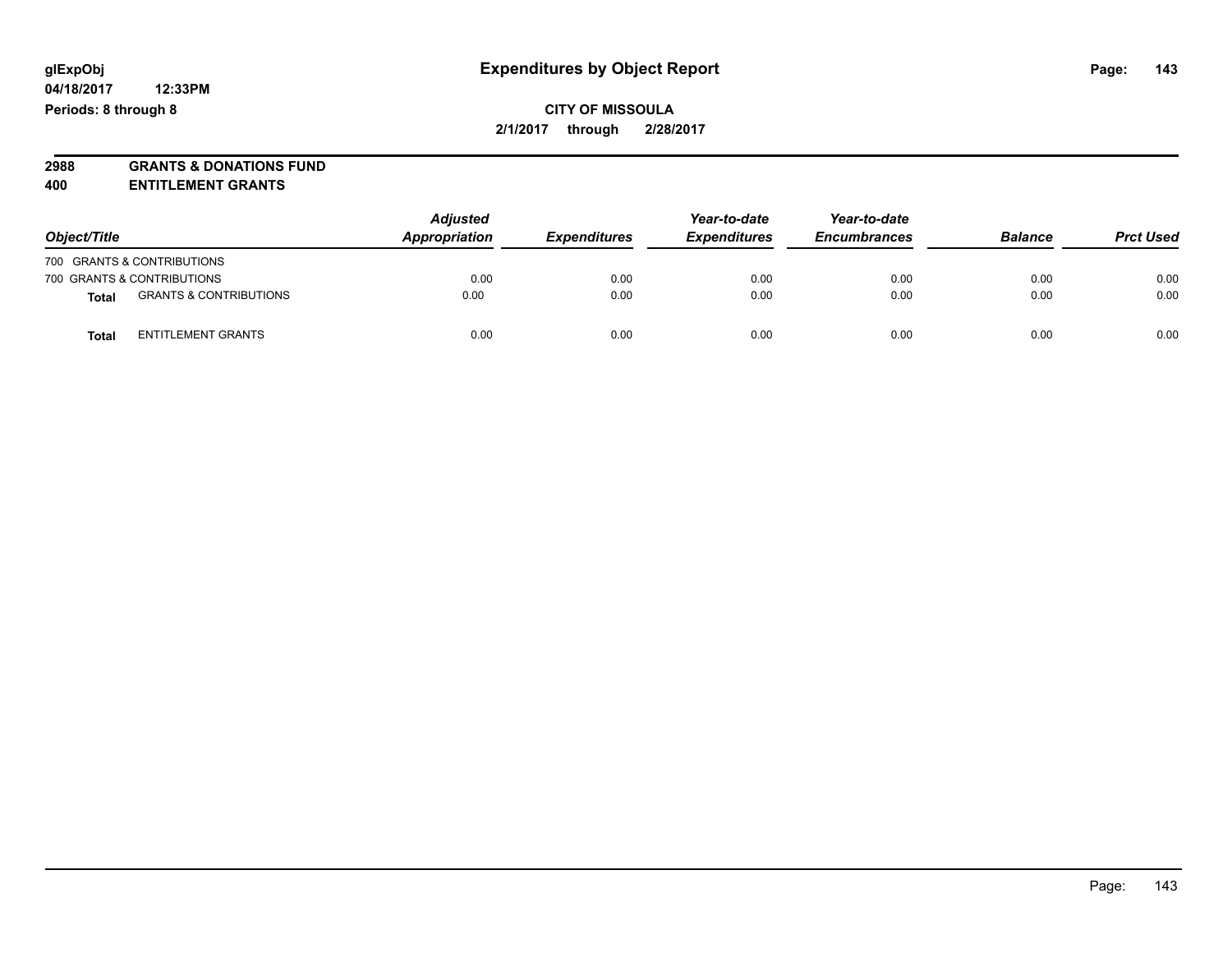## **CITY OF MISSOULA 2/1/2017 through 2/28/2017**

#### **2988 GRANTS & DONATIONS FUND**

|                                           | <b>Adjusted</b>      |                     | Year-to-date        | Year-to-date        |                |                  |
|-------------------------------------------|----------------------|---------------------|---------------------|---------------------|----------------|------------------|
| Object/Title                              | <b>Appropriation</b> | <b>Expenditures</b> | <b>Expenditures</b> | <b>Encumbrances</b> | <b>Balance</b> | <b>Prct Used</b> |
| 100 PERSONAL SERVICES                     |                      |                     |                     |                     |                |                  |
| 110 SALARIES AND WAGES                    | 0.00                 | 0.00                | 4,260.60            | 0.00                | $-4,260.60$    | 0.00             |
| 115 SALARIES/HEALTH INSURANCE BENEFIT     | 0.00                 | 0.00                | 210.60              | 0.00                | $-210.60$      | 0.00             |
| 120 OVERTIME/TERMINATION                  | 0.00                 | 0.00                | 675.82              | 0.00                | $-675.82$      | 0.00             |
| 130 OTHER                                 | 0.00                 | 0.00                | 0.00                | 0.00                | 0.00           | 0.00             |
| 133 EDUCATION COMPENSATION                | 0.00                 | 0.00                | 0.00                | 0.00                | 0.00           | 0.00             |
| 140 EMPLOYER CONTRIBUTIONS                | 0.00                 | 0.00                | 1,200.61            | 0.00                | $-1,200.61$    | 0.00             |
| 141 STATE RETIREMENT CONTRIBUTIONS        | 0.00                 | 0.00                | 4.26                | 0.00                | $-4.26$        | 0.00             |
| PERSONAL SERVICES<br><b>Total</b>         | 0.00                 | 0.00                | 6,351.89            | 0.00                | $-6,351.89$    | 0.00             |
| 200 SUPPLIES                              |                      |                     |                     |                     |                |                  |
| 210 OFFICE SUPPLIES                       | 0.00                 | 0.00                | 0.00                | 0.00                | 0.00           | 0.00             |
| 220 OPERATING SUPPLIES                    | 0.00                 | 0.00                | 0.00                | 0.00                | 0.00           | 0.00             |
| 230 REPAIR/MAINTENANCE                    | 0.00                 | 0.00                | 0.00                | 0.00                | 0.00           | 0.00             |
| 231 GASOLINE                              | 0.00                 | 0.00                | 0.00                | 0.00                | 0.00           | 0.00             |
| <b>SUPPLIES</b><br><b>Total</b>           | 0.00                 | 0.00                | 0.00                | 0.00                | 0.00           | 0.00             |
| 300 PURCHASED SERVICES                    |                      |                     |                     |                     |                |                  |
| 310 COMMUNICATIONS                        | 0.00                 | 0.00                | 0.00                | 0.00                | 0.00           | 0.00             |
| 341 ELECTRICITY & NATURAL GAS             | 0.00                 | 0.00                | 0.00                | 0.00                | 0.00           | 0.00             |
| 344 TELEPHONE SERVICE                     | 0.00                 | 0.00                | 0.00                | 0.00                | 0.00           | 0.00             |
| 350 PROFESSIONAL SERVICES                 | 0.00                 | 0.00                | 26,173.75           | 0.00                | $-26, 173.75$  | 0.00             |
| 360 REPAIR & MAINTENANCE                  | 0.00                 | 0.00                | 0.00                | 0.00                | 0.00           | 0.00             |
| 370 TRAVEL                                | 0.00                 | 0.00                | 0.00                | 0.00                | 0.00           | 0.00             |
| 380 TRAINING                              | 0.00                 | 0.00                | 0.00                | 0.00                | 0.00           | 0.00             |
| 390 OTHER PURCHASED SERVICES              | 0.00                 | 0.00                | 0.00                | 0.00                | 0.00           | 0.00             |
| <b>PURCHASED SERVICES</b><br>Total        | 0.00                 | 0.00                | 26,173.75           | 0.00                | $-26, 173.75$  | 0.00             |
| 400 BUILDING MATERIALS                    |                      |                     |                     |                     |                |                  |
| <b>400 BUILDING MATERIALS</b>             | 0.00                 | 0.00                | 0.00                | 0.00                | 0.00           | 0.00             |
| <b>BUILDING MATERIALS</b><br><b>Total</b> | 0.00                 | 0.00                | 0.00                | 0.00                | 0.00           | 0.00             |
| 500 FIXED CHARGES                         |                      |                     |                     |                     |                |                  |
| 500 FIXED CHARGES                         | 0.00                 | 0.00                | 0.00                | 0.00                | 0.00           | 0.00             |
| 550 MERCHANT SERVICE FEES                 | 0.00                 | 0.00                | 0.00                | 0.00                | 0.00           | 0.00             |
| <b>FIXED CHARGES</b><br>Total             | 0.00                 | 0.00                | 0.00                | 0.00                | 0.00           | 0.00             |
| 700 GRANTS & CONTRIBUTIONS                |                      |                     |                     |                     |                |                  |
| 700 GRANTS & CONTRIBUTIONS                | 909,588.00           | 4,433.64            | 68,713.84           | 0.00                | 840,874.16     | 7.55             |
|                                           |                      |                     |                     |                     |                |                  |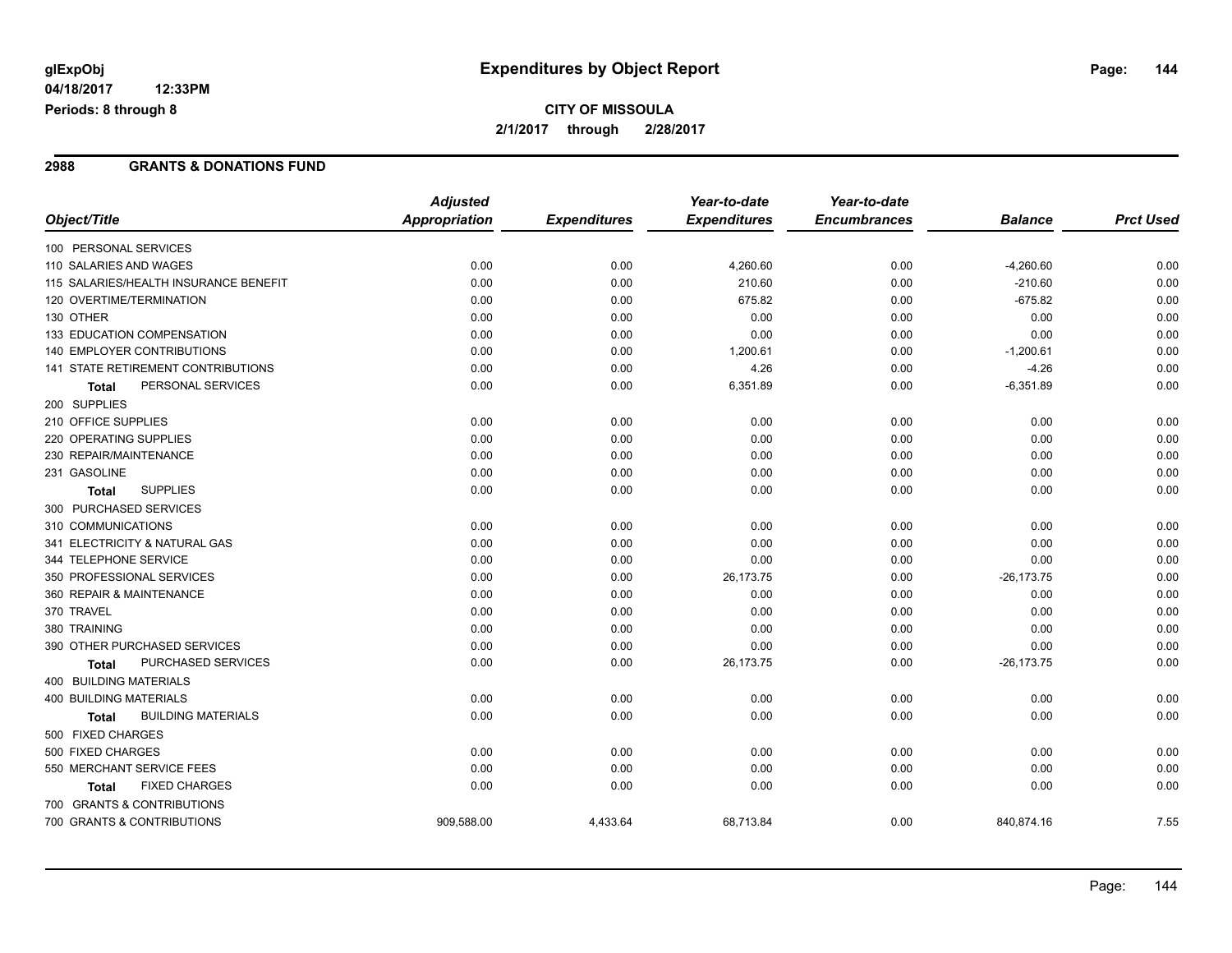# **CITY OF MISSOULA 2/1/2017 through 2/28/2017**

### **2988 GRANTS & DONATIONS FUND**

| Object/Title       |                                    | <b>Adjusted</b><br>Appropriation | <b>Expenditures</b> | Year-to-date<br><b>Expenditures</b> | Year-to-date<br><b>Encumbrances</b> | <b>Balance</b> | <b>Prct Used</b> |
|--------------------|------------------------------------|----------------------------------|---------------------|-------------------------------------|-------------------------------------|----------------|------------------|
|                    |                                    |                                  |                     |                                     |                                     |                |                  |
| <b>Total</b>       | <b>GRANTS &amp; CONTRIBUTIONS</b>  | 909,588.00                       | 4,433.64            | 68.713.84                           | 0.00                                | 840.874.16     | 7.55             |
| 800 OTHER OBJECTS  |                                    |                                  |                     |                                     |                                     |                |                  |
|                    | 820 TRANSFERS TO OTHER FUNDS       | 0.00                             | 0.00                | 0.00                                | 0.00                                | 0.00           | 0.00             |
| 845 CONTINGENCY    |                                    | 0.00                             | 0.00                | 0.00                                | 0.00                                | 0.00           | 0.00             |
| <b>Total</b>       | OTHER OBJECTS                      | 0.00                             | 0.00                | 0.00                                | 0.00                                | 0.00           | 0.00             |
| 900 CAPITAL OUTLAY |                                    |                                  |                     |                                     |                                     |                |                  |
| 930 IMPROVEMENTS   |                                    | 24.822.00                        | 0.00                | 0.00                                | 0.00                                | 24.822.00      | 0.00             |
|                    | 940 MACHINERY & EQUIPMENT          | 0.00                             | 3,529.59            | 60.544.22                           | 0.00                                | $-60.544.22$   | 0.00             |
| <b>Total</b>       | <b>CAPITAL OUTLAY</b>              | 24,822.00                        | 3,529.59            | 60,544.22                           | 0.00                                | $-35,722.22$   | 243.91           |
| <b>Total</b>       | <b>GRANTS &amp; DONATIONS FUND</b> | 934.410.00                       | 7.963.23            | 161.783.70                          | 0.00                                | 772.626.30     | 17.31            |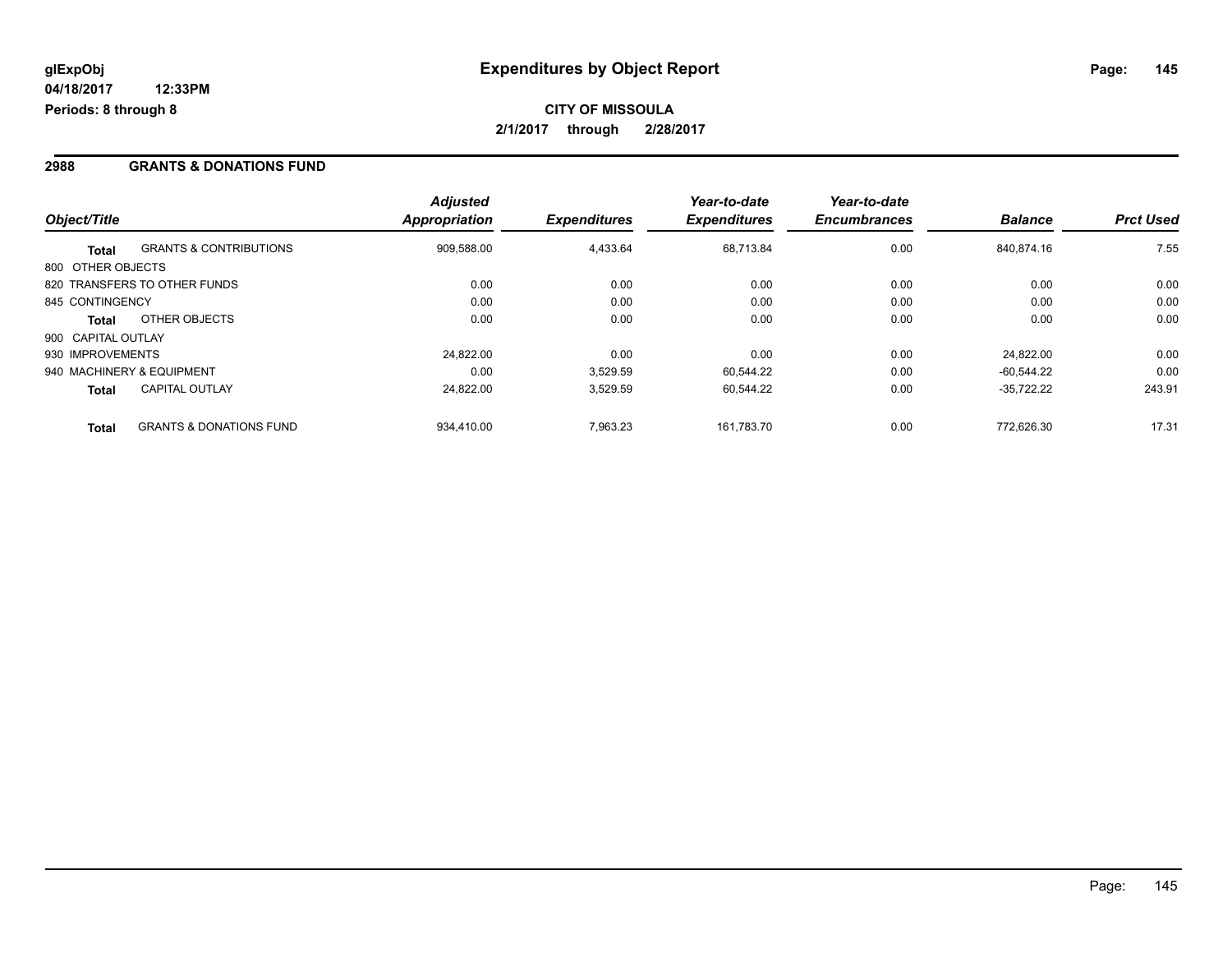### **CITY OF MISSOULA 2/1/2017 through 2/28/2017**

# **2989 POLICE GRANTS & DONATIONS**

**290 POLICE**

|                        |                                       | <b>Adjusted</b> |                     | Year-to-date        | Year-to-date        |                |                  |
|------------------------|---------------------------------------|-----------------|---------------------|---------------------|---------------------|----------------|------------------|
| Object/Title           |                                       | Appropriation   | <b>Expenditures</b> | <b>Expenditures</b> | <b>Encumbrances</b> | <b>Balance</b> | <b>Prct Used</b> |
| 100 PERSONAL SERVICES  |                                       |                 |                     |                     |                     |                |                  |
| 110 SALARIES AND WAGES |                                       | 87,418.00       | 5,430.96            | 44,011.73           | 0.00                | 43,406.27      | 50.35            |
|                        | 115 SALARIES/HEALTH INSURANCE BENEFIT | 0.00            | 702.00              | 4,914.00            | 0.00                | $-4,914.00$    | 0.00             |
|                        | 120 OVERTIME/TERMINATION              | 107,700.00      | 3,888.06            | 38,453.10           | 0.00                | 69,246.90      | 35.70            |
| 130 OTHER              |                                       | 0.00            | 0.00                | 700.00              | 0.00                | $-700.00$      | 0.00             |
|                        | 133 EDUCATION COMPENSATION            | 0.00            | 20.00               | 150.00              | 0.00                | $-150.00$      | 0.00             |
|                        | <b>140 EMPLOYER CONTRIBUTIONS</b>     | 17.853.00       | 1,624.63            | 12.718.19           | 0.00                | 5,134.81       | 71.24            |
| <b>Total</b>           | PERSONAL SERVICES                     | 212,971.00      | 11,665.65           | 100,947.02          | 0.00                | 112,023.98     | 47.40            |
| 200 SUPPLIES           |                                       |                 |                     |                     |                     |                |                  |
| 210 OFFICE SUPPLIES    |                                       | 6.376.00        | 104.95              | 910.24              | 0.00                | 5,465.76       | 14.28            |
| 220 OPERATING SUPPLIES |                                       | 101,650.00      | 1,233.22            | 14,646.58           | 0.00                | 87,003.42      | 14.41            |
| <b>Total</b>           | <b>SUPPLIES</b>                       | 108,026.00      | 1,338.17            | 15,556.82           | 0.00                | 92,469.18      | 14.40            |
|                        | 300 PURCHASED SERVICES                |                 |                     |                     |                     |                |                  |
| 344 TELEPHONE SERVICE  |                                       | 10.012.00       | 1.216.04            | 3,190.15            | 0.00                | 6.821.85       | 31.86            |
|                        | 350 PROFESSIONAL SERVICES             | 89,643.00       | 5,506.18            | 46,055.42           | 0.00                | 43,587.58      | 51.38            |
|                        | 360 REPAIR & MAINTENANCE              | 3,000.00        | 1,468.10            | 1,468.10            | 0.00                | 1,531.90       | 48.94            |
| 370 TRAVEL             |                                       | 7,286.00        | 0.00                | 4,276.99            | 0.00                | 3,009.01       | 58.70            |
| <b>Total</b>           | PURCHASED SERVICES                    | 109,941.00      | 8,190.32            | 54,990.66           | 0.00                | 54,950.34      | 50.02            |
| 500 FIXED CHARGES      |                                       |                 |                     |                     |                     |                |                  |
| 500 FIXED CHARGES      |                                       | 82.818.00       | 6,220.70            | 52,029.30           | 0.00                | 30,788.70      | 62.82            |
| <b>Total</b>           | <b>FIXED CHARGES</b>                  | 82,818.00       | 6,220.70            | 52,029.30           | 0.00                | 30,788.70      | 62.82            |
|                        | 700 GRANTS & CONTRIBUTIONS            |                 |                     |                     |                     |                |                  |
|                        | 700 GRANTS & CONTRIBUTIONS            | 20,000.00       | 0.00                | 0.00                | 0.00                | 20,000.00      | 0.00             |
| <b>Total</b>           | <b>GRANTS &amp; CONTRIBUTIONS</b>     | 20.000.00       | 0.00                | 0.00                | 0.00                | 20,000.00      | 0.00             |
| <b>Total</b>           | <b>POLICE</b>                         | 533.756.00      | 27,414.84           | 223,523.80          | 0.00                | 310,232.20     | 41.88            |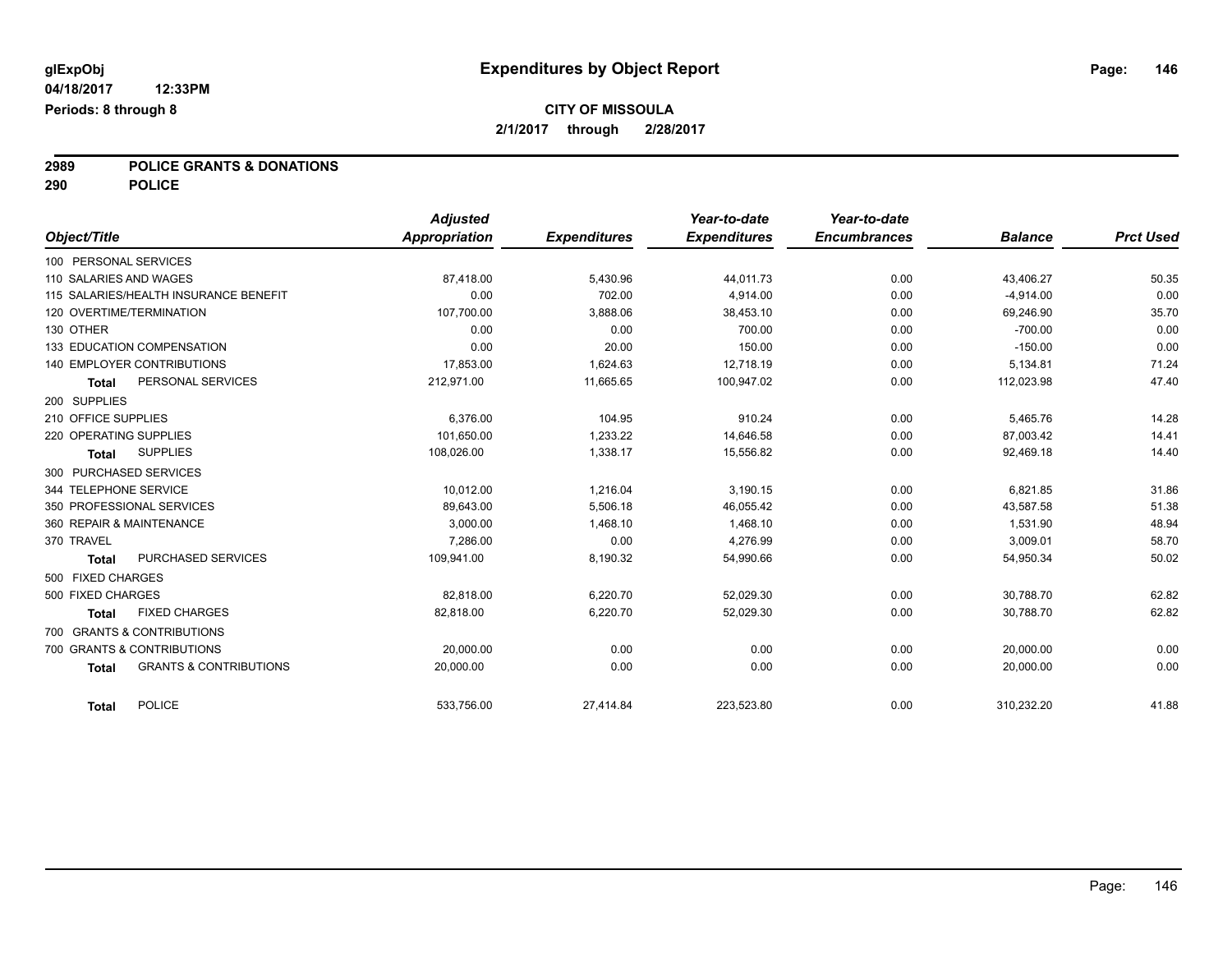# **CITY OF MISSOULA 2/1/2017 through 2/28/2017**

### **2989 POLICE GRANTS & DONATIONS**

| Object/Title           |                                       | <b>Adjusted</b><br><b>Appropriation</b> | <b>Expenditures</b> | Year-to-date<br><b>Expenditures</b> | Year-to-date<br><b>Encumbrances</b> | <b>Balance</b> | <b>Prct Used</b> |
|------------------------|---------------------------------------|-----------------------------------------|---------------------|-------------------------------------|-------------------------------------|----------------|------------------|
| 100 PERSONAL SERVICES  |                                       |                                         |                     |                                     |                                     |                |                  |
| 110 SALARIES AND WAGES |                                       | 87,418.00                               | 5,430.96            | 44,011.73                           | 0.00                                | 43,406.27      | 50.35            |
|                        | 115 SALARIES/HEALTH INSURANCE BENEFIT | 0.00                                    | 702.00              | 4,914.00                            | 0.00                                | $-4,914.00$    | 0.00             |
|                        | 120 OVERTIME/TERMINATION              | 107,700.00                              | 3,888.06            | 38,453.10                           | 0.00                                | 69,246.90      | 35.70            |
| 130 OTHER              |                                       | 0.00                                    | 0.00                | 700.00                              | 0.00                                | $-700.00$      | 0.00             |
|                        | 133 EDUCATION COMPENSATION            | 0.00                                    | 20.00               | 150.00                              | 0.00                                | $-150.00$      | 0.00             |
|                        | 140 EMPLOYER CONTRIBUTIONS            | 17,853.00                               | 1,624.63            | 12,718.19                           | 0.00                                | 5,134.81       | 71.24            |
| <b>Total</b>           | PERSONAL SERVICES                     | 212,971.00                              | 11,665.65           | 100,947.02                          | 0.00                                | 112,023.98     | 47.40            |
| 200 SUPPLIES           |                                       |                                         |                     |                                     |                                     |                |                  |
| 210 OFFICE SUPPLIES    |                                       | 6,376.00                                | 104.95              | 910.24                              | 0.00                                | 5,465.76       | 14.28            |
| 220 OPERATING SUPPLIES |                                       | 101,650.00                              | 1,233.22            | 14,646.58                           | 0.00                                | 87,003.42      | 14.41            |
| <b>Total</b>           | <b>SUPPLIES</b>                       | 108,026.00                              | 1,338.17            | 15,556.82                           | 0.00                                | 92,469.18      | 14.40            |
|                        | 300 PURCHASED SERVICES                |                                         |                     |                                     |                                     |                |                  |
| 344 TELEPHONE SERVICE  |                                       | 10,012.00                               | 1,216.04            | 3,190.15                            | 0.00                                | 6,821.85       | 31.86            |
|                        | 350 PROFESSIONAL SERVICES             | 89,643.00                               | 5,506.18            | 46,055.42                           | 0.00                                | 43,587.58      | 51.38            |
|                        | 360 REPAIR & MAINTENANCE              | 3,000.00                                | 1,468.10            | 1,468.10                            | 0.00                                | 1,531.90       | 48.94            |
| 370 TRAVEL             |                                       | 7.286.00                                | 0.00                | 4.276.99                            | 0.00                                | 3,009.01       | 58.70            |
| <b>Total</b>           | <b>PURCHASED SERVICES</b>             | 109,941.00                              | 8,190.32            | 54,990.66                           | 0.00                                | 54,950.34      | 50.02            |
| 500 FIXED CHARGES      |                                       |                                         |                     |                                     |                                     |                |                  |
| 500 FIXED CHARGES      |                                       | 82,818.00                               | 6,220.70            | 52,029.30                           | 0.00                                | 30,788.70      | 62.82            |
| <b>Total</b>           | <b>FIXED CHARGES</b>                  | 82.818.00                               | 6,220.70            | 52,029.30                           | 0.00                                | 30.788.70      | 62.82            |
|                        | 700 GRANTS & CONTRIBUTIONS            |                                         |                     |                                     |                                     |                |                  |
|                        | 700 GRANTS & CONTRIBUTIONS            | 20,000.00                               | 0.00                | 0.00                                | 0.00                                | 20,000.00      | 0.00             |
| <b>Total</b>           | <b>GRANTS &amp; CONTRIBUTIONS</b>     | 20,000.00                               | 0.00                | 0.00                                | 0.00                                | 20,000.00      | 0.00             |
| <b>Total</b>           | POLICE GRANTS & DONATIONS             | 533,756.00                              | 27,414.84           | 223,523.80                          | 0.00                                | 310,232.20     | 41.88            |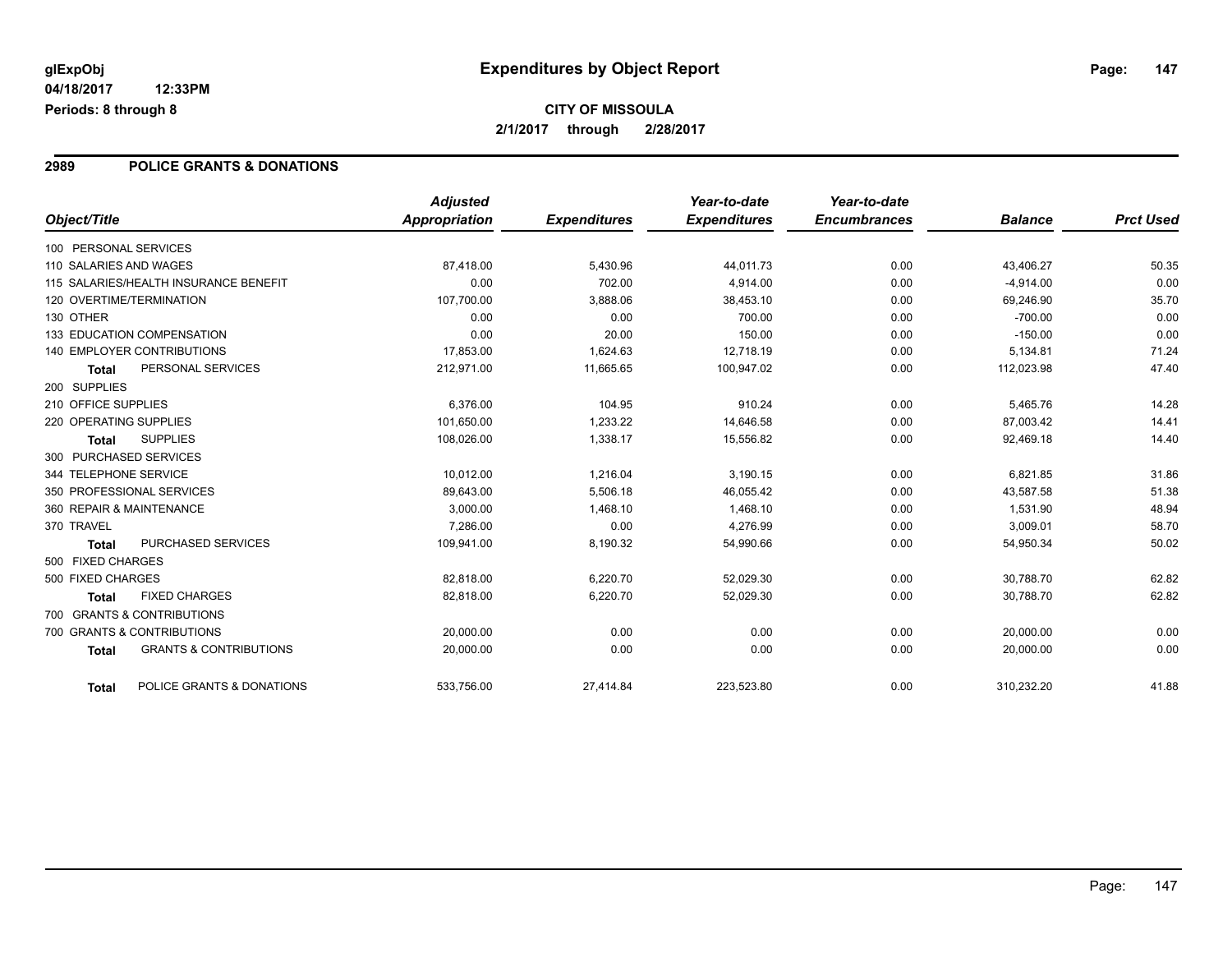## **CITY OF MISSOULA 2/1/2017 through 2/28/2017**

# **3000 SID REVOLVING FUND**

| Object/Title                         | <b>Adjusted</b><br><b>Appropriation</b> | <b>Expenditures</b> | Year-to-date<br><b>Expenditures</b> | Year-to-date<br><b>Encumbrances</b> | <b>Balance</b> | <b>Prct Used</b> |
|--------------------------------------|-----------------------------------------|---------------------|-------------------------------------|-------------------------------------|----------------|------------------|
| 500 FIXED CHARGES                    |                                         |                     |                                     |                                     |                |                  |
| 550 MERCHANT SERVICE FEES            | 0.00                                    | 0.00                | 0.00                                | 0.00                                | 0.00           | 0.00             |
| <b>FIXED CHARGES</b><br><b>Total</b> | 0.00                                    | 0.00                | 0.00                                | 0.00                                | 0.00           | 0.00             |
| 800 OTHER OBJECTS                    |                                         |                     |                                     |                                     |                |                  |
| 820 TRANSFERS TO OTHER FUNDS         | 100,000.00                              | 0.00                | 0.00                                | 0.00                                | 100.000.00     | 0.00             |
| OTHER OBJECTS<br><b>Total</b>        | 100.000.00                              | 0.00                | 0.00                                | 0.00                                | 100,000.00     | 0.00             |
| NON-DEPARTMENTAL<br>Total            | 100,000.00                              | 0.00                | 0.00                                | 0.00                                | 100.000.00     | 0.00             |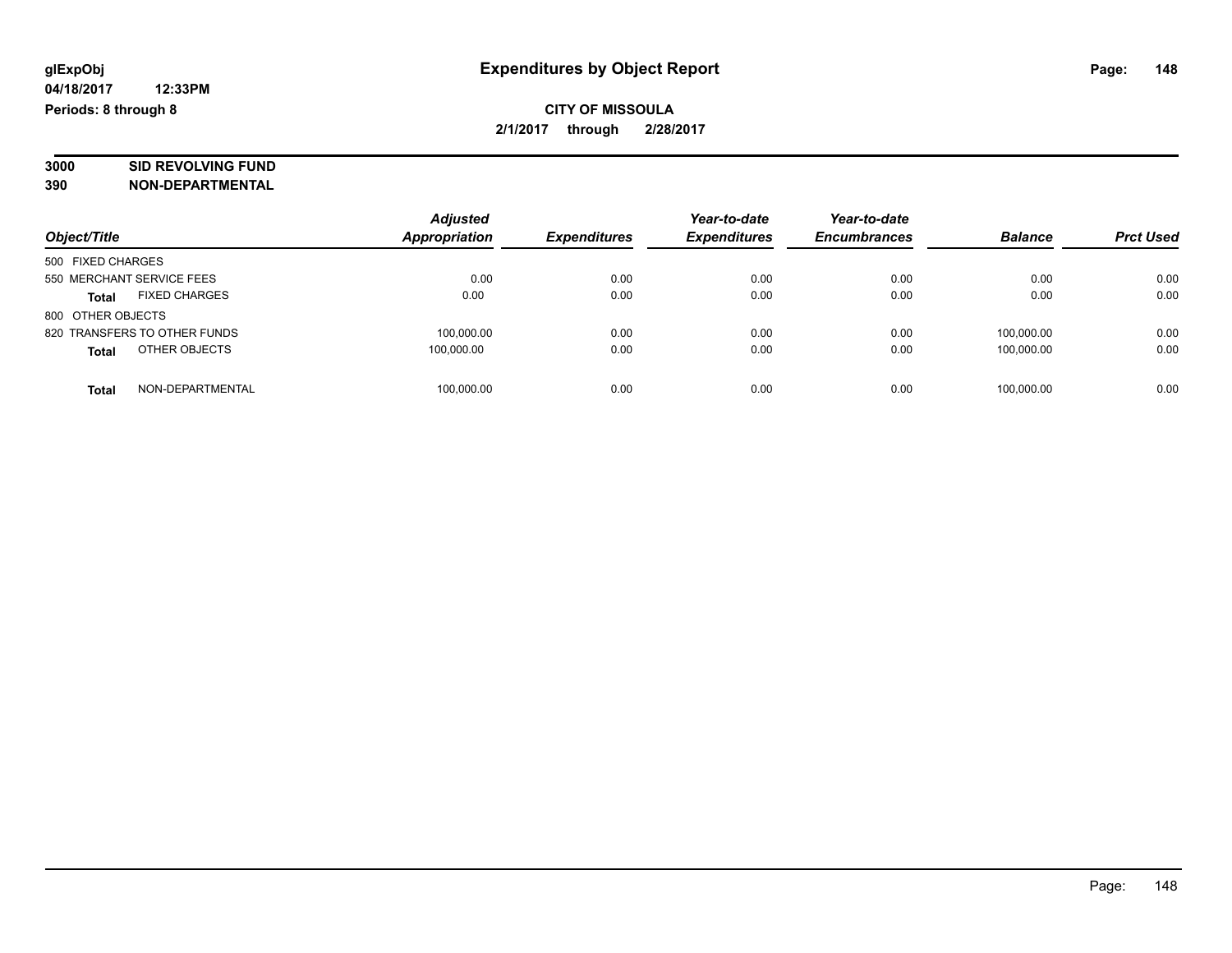**CITY OF MISSOULA 2/1/2017 through 2/28/2017**

**3000 SID REVOLVING FUND**

| Object/Title                         | <b>Adjusted</b><br>Appropriation | <b>Expenditures</b> | Year-to-date<br><b>Expenditures</b> | Year-to-date<br><b>Encumbrances</b> | <b>Balance</b> | <b>Prct Used</b> |
|--------------------------------------|----------------------------------|---------------------|-------------------------------------|-------------------------------------|----------------|------------------|
| 500 FIXED CHARGES                    |                                  |                     |                                     |                                     |                |                  |
| 550 MERCHANT SERVICE FEES            | 0.00                             | 0.00                | 0.00                                | 0.00                                | 0.00           | 0.00             |
| <b>FIXED CHARGES</b><br><b>Total</b> | 0.00                             | 0.00                | 0.00                                | 0.00                                | 0.00           | 0.00             |
| 800 OTHER OBJECTS                    |                                  |                     |                                     |                                     |                |                  |
| 820 TRANSFERS TO OTHER FUNDS         | 100,000.00                       | 0.00                | 0.00                                | 0.00                                | 100.000.00     | 0.00             |
| OTHER OBJECTS<br><b>Total</b>        | 100,000.00                       | 0.00                | 0.00                                | 0.00                                | 100.000.00     | 0.00             |
| SID REVOLVING FUND<br><b>Total</b>   | 100,000.00                       | 0.00                | 0.00                                | 0.00                                | 100,000.00     | 0.00             |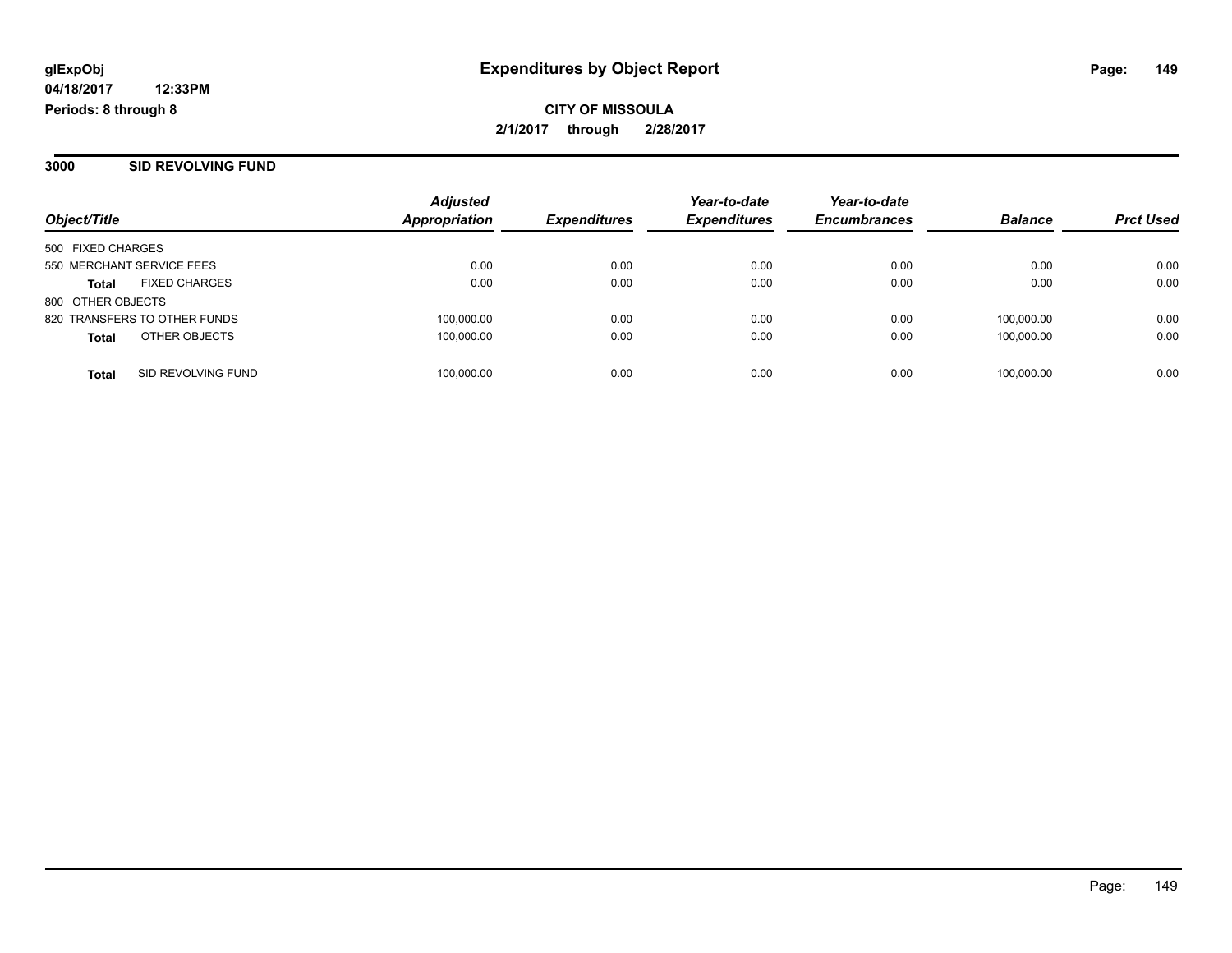# **CITY OF MISSOULA 2/1/2017 through 2/28/2017**

#### **3005 SID REBATES 390 NON-DEPARTMENTAL**

| Object/Title      |                           | <b>Adjusted</b><br>Appropriation | <b>Expenditures</b> | Year-to-date<br><b>Expenditures</b> | Year-to-date<br><b>Encumbrances</b> | <b>Balance</b> | <b>Prct Used</b> |
|-------------------|---------------------------|----------------------------------|---------------------|-------------------------------------|-------------------------------------|----------------|------------------|
| 500 FIXED CHARGES |                           |                                  |                     |                                     |                                     |                |                  |
|                   | 550 MERCHANT SERVICE FEES | 0.00                             | 0.00                | 0.00                                | 0.00                                | 0.00           | 0.00             |
| <b>Total</b>      | <b>FIXED CHARGES</b>      | 0.00                             | 0.00                | 0.00                                | 0.00                                | 0.00           | 0.00             |
| <b>Total</b>      | NON-DEPARTMENTAL          | 0.00                             | 0.00                | 0.00                                | 0.00                                | 0.00           | 0.00             |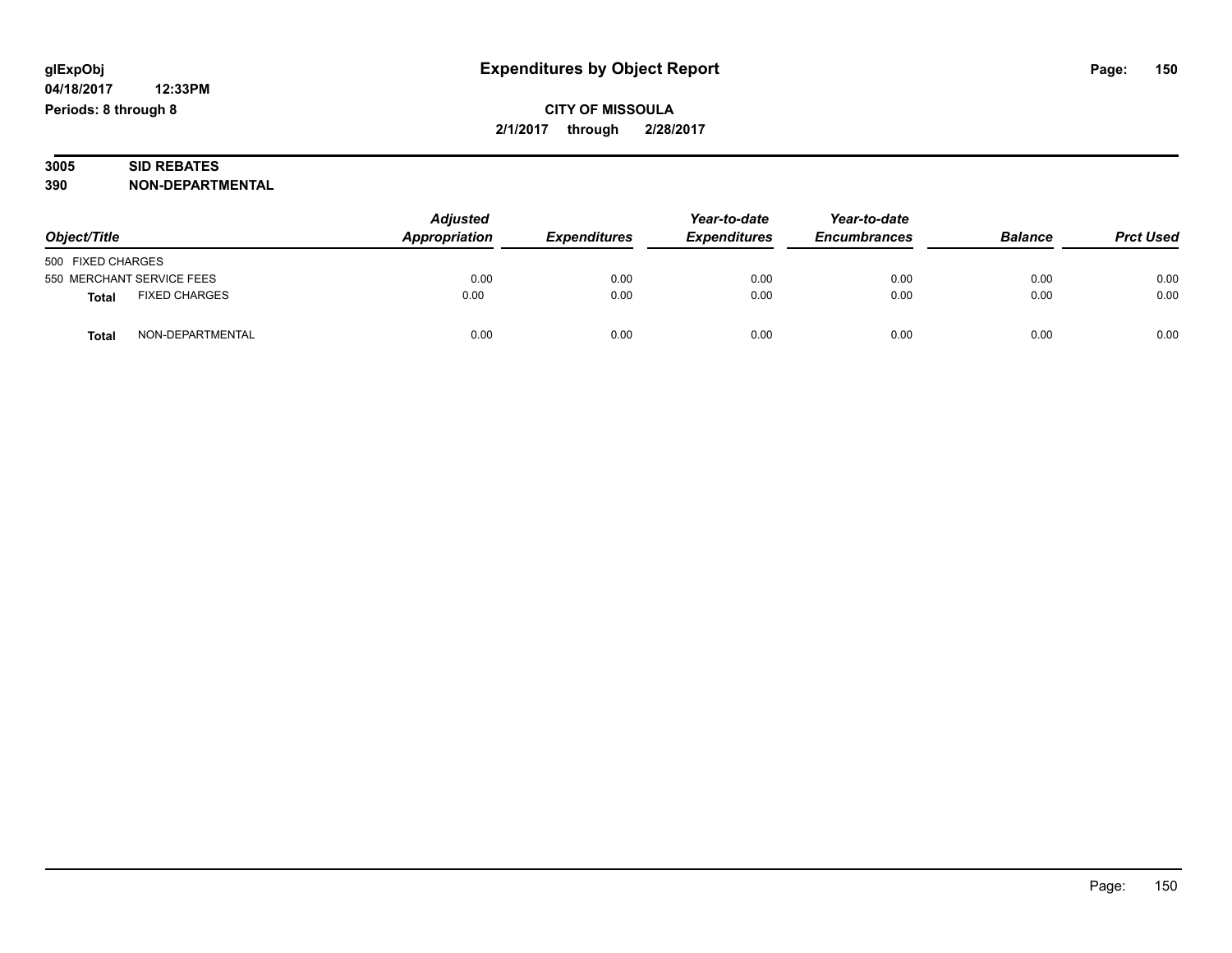# **12:33PM**

**04/18/2017 Periods: 8 through 8**

# **CITY OF MISSOULA 2/1/2017 through 2/28/2017**

**3005 SID REBATES**

| Object/Title                         | <b>Adjusted</b><br>Appropriation | <i><b>Expenditures</b></i> | Year-to-date<br><b>Expenditures</b> | Year-to-date<br><b>Encumbrances</b> | <b>Balance</b> | <b>Prct Used</b> |
|--------------------------------------|----------------------------------|----------------------------|-------------------------------------|-------------------------------------|----------------|------------------|
| 500 FIXED CHARGES                    |                                  |                            |                                     |                                     |                |                  |
| 550 MERCHANT SERVICE FEES            | 0.00                             | 0.00                       | 0.00                                | 0.00                                | 0.00           | 0.00             |
| <b>FIXED CHARGES</b><br><b>Total</b> | 0.00                             | 0.00                       | 0.00                                | 0.00                                | 0.00           | 0.00             |
| SID REBATES<br><b>Total</b>          | 0.00                             | 0.00                       | 0.00                                | 0.00                                | 0.00           | 0.00             |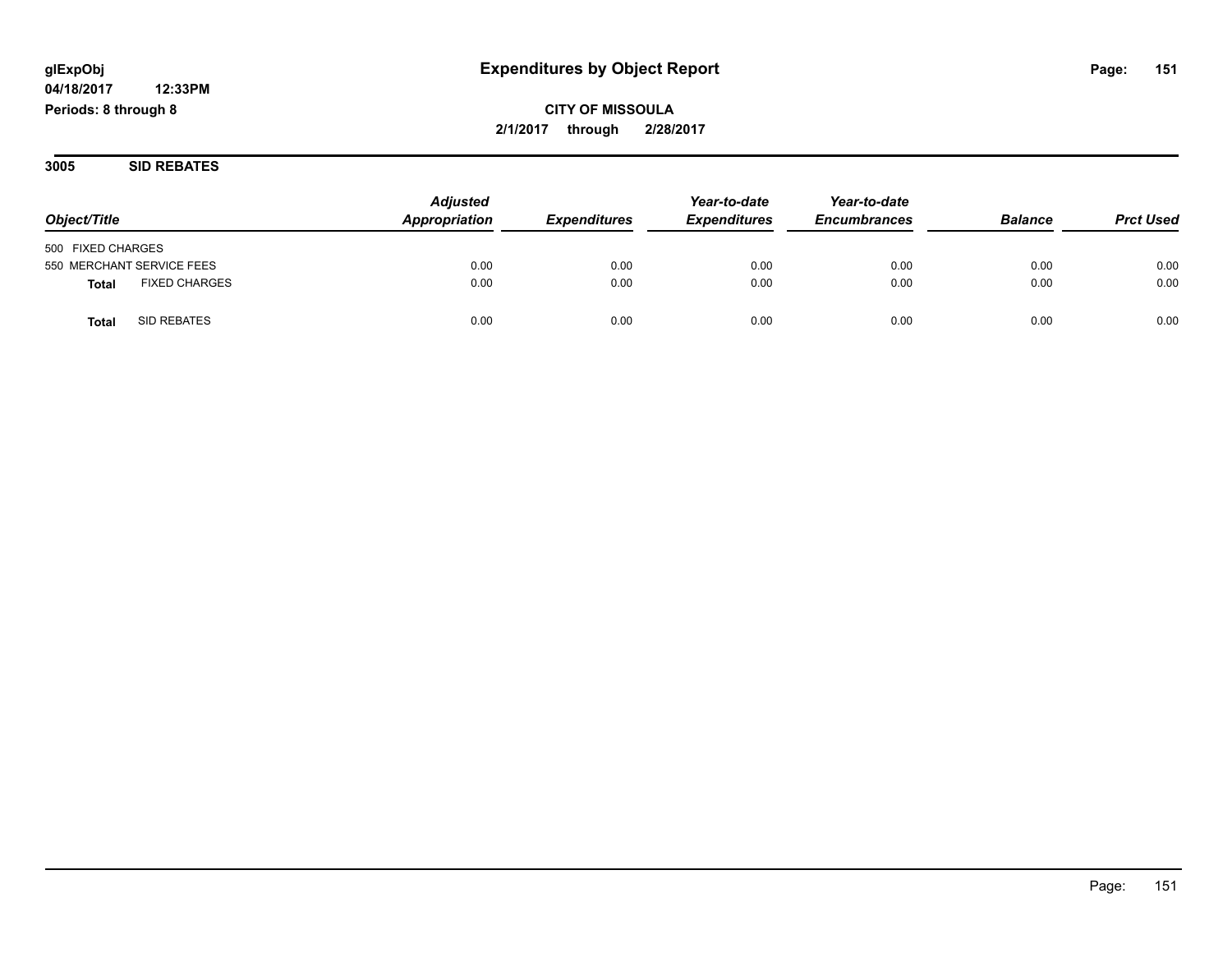**04/18/2017 12:33PM Periods: 8 through 8**

#### **3065 1998 PUBLIC SAFETY G O BONDS FUND**

**000 \*\*\* Title Not Found \*\*\***

| Object/Title                     | <b>Adjusted</b><br>Appropriation | <b>Expenditures</b> | Year-to-date<br><b>Expenditures</b> | Year-to-date<br><b>Encumbrances</b> | <b>Balance</b> | <b>Prct Used</b> |
|----------------------------------|----------------------------------|---------------------|-------------------------------------|-------------------------------------|----------------|------------------|
| 800 OTHER OBJECTS                |                                  |                     |                                     |                                     |                |                  |
| 820 TRANSFERS TO OTHER FUNDS     | 0.00                             | 0.00                | 0.00                                | 0.00                                | 0.00           | 0.00             |
| OTHER OBJECTS<br><b>Total</b>    | 0.00                             | 0.00                | 0.00                                | 0.00                                | 0.00           | 0.00             |
| *** Title Not Found ***<br>Total | 0.00                             | 0.00                | 0.00                                | 0.00                                | 0.00           | 0.00             |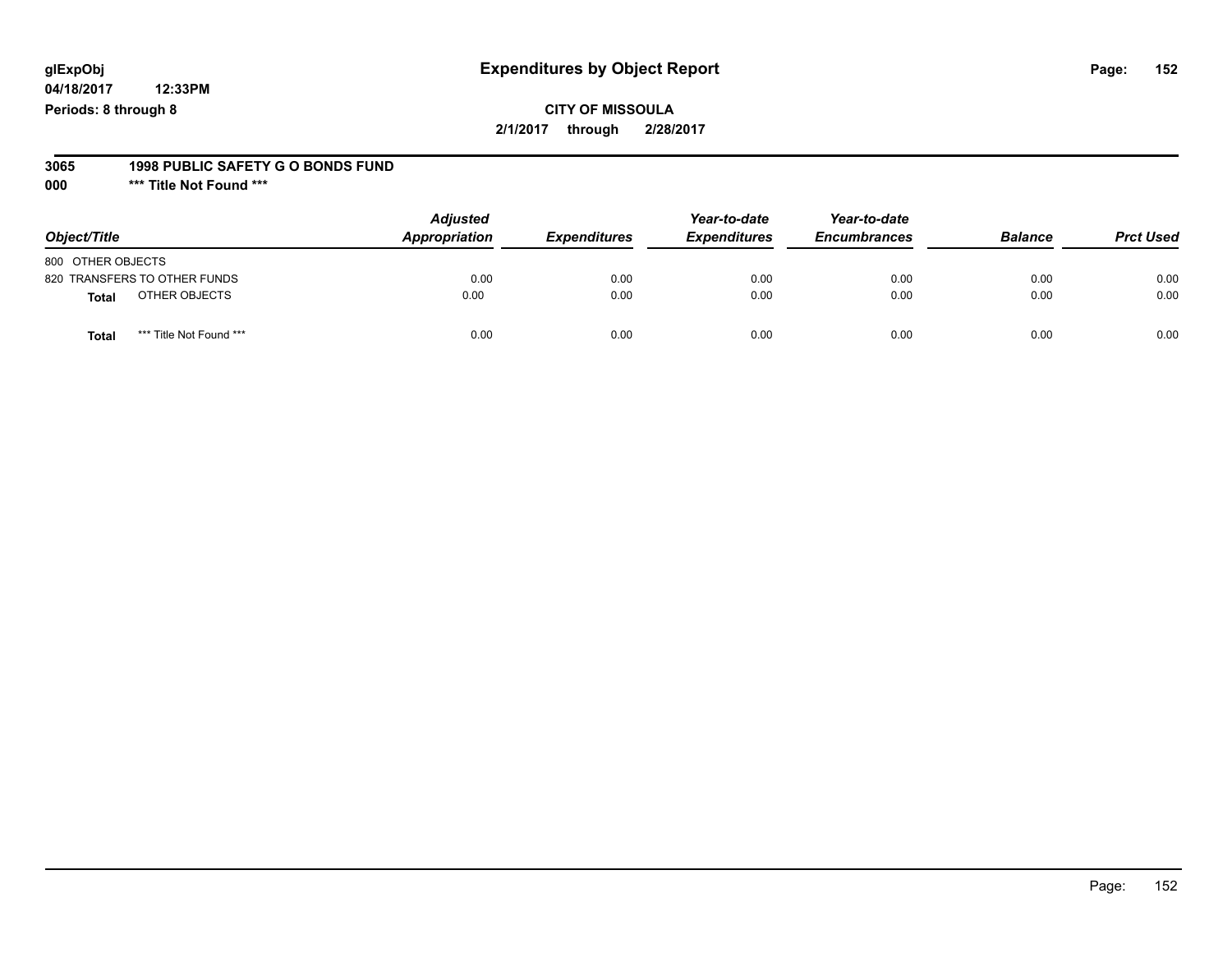### **CITY OF MISSOULA 2/1/2017 through 2/28/2017**

# **3065 1998 PUBLIC SAFETY G O BONDS FUND**

| Object/Title      |                           | <b>Adjusted</b><br>Appropriation<br><b>Expenditures</b> |      | Year-to-date<br><b>Expenditures</b> | Year-to-date<br><b>Encumbrances</b> | <b>Balance</b> | <b>Prct Used</b> |
|-------------------|---------------------------|---------------------------------------------------------|------|-------------------------------------|-------------------------------------|----------------|------------------|
| 500 FIXED CHARGES |                           |                                                         |      |                                     |                                     |                |                  |
|                   | 550 MERCHANT SERVICE FEES | 0.00                                                    | 0.00 | 0.00                                | 0.00                                | 0.00           | 0.00             |
| <b>Total</b>      | <b>FIXED CHARGES</b>      | 0.00                                                    | 0.00 | 0.00                                | 0.00                                | 0.00           | 0.00             |
| <b>Total</b>      | NON-DEPARTMENTAL          | 0.00                                                    | 0.00 | 0.00                                | 0.00                                | 0.00           | 0.00             |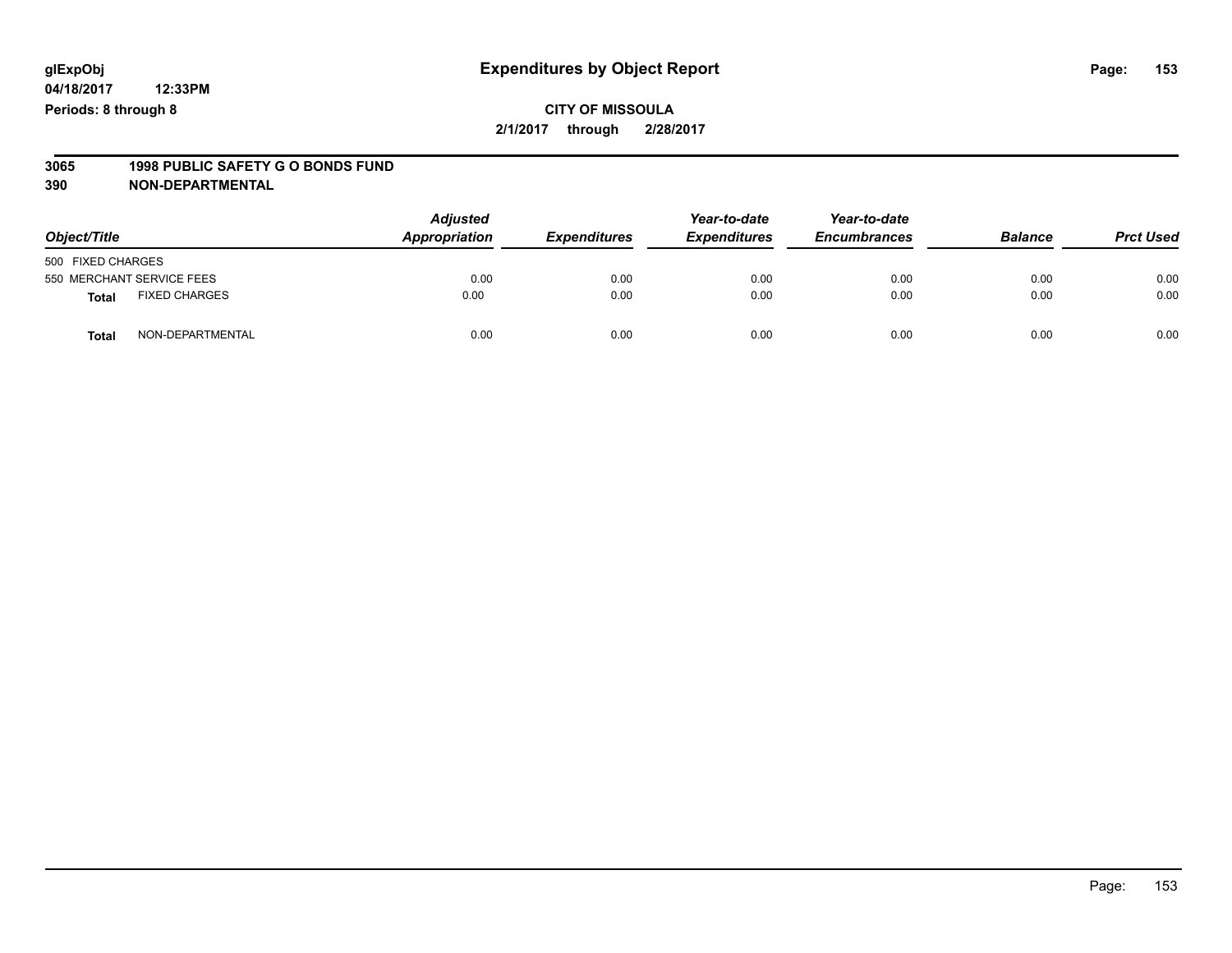**04/18/2017 12:33PM Periods: 8 through 8**

### **3065 1998 PUBLIC SAFETY G O BONDS FUND**

| Object/Title              |                                   | <b>Adjusted</b><br>Appropriation | <b>Expenditures</b> | Year-to-date<br><b>Expenditures</b> | Year-to-date<br><b>Encumbrances</b> | <b>Balance</b> | <b>Prct Used</b> |
|---------------------------|-----------------------------------|----------------------------------|---------------------|-------------------------------------|-------------------------------------|----------------|------------------|
| 500 FIXED CHARGES         |                                   |                                  |                     |                                     |                                     |                |                  |
| 550 MERCHANT SERVICE FEES |                                   | 0.00                             | 0.00                | 0.00                                | 0.00                                | 0.00           | 0.00             |
| <b>Total</b>              | <b>FIXED CHARGES</b>              | 0.00                             | 0.00                | 0.00                                | 0.00                                | 0.00           | 0.00             |
| 800 OTHER OBJECTS         |                                   |                                  |                     |                                     |                                     |                |                  |
|                           | 820 TRANSFERS TO OTHER FUNDS      | 0.00                             | 0.00                | 0.00                                | 0.00                                | 0.00           | 0.00             |
| <b>Total</b>              | OTHER OBJECTS                     | 0.00                             | 0.00                | 0.00                                | 0.00                                | 0.00           | 0.00             |
| <b>Total</b>              | 1998 PUBLIC SAFETY G O BONDS FUND | 0.00                             | 0.00                | 0.00                                | 0.00                                | 0.00           | 0.00             |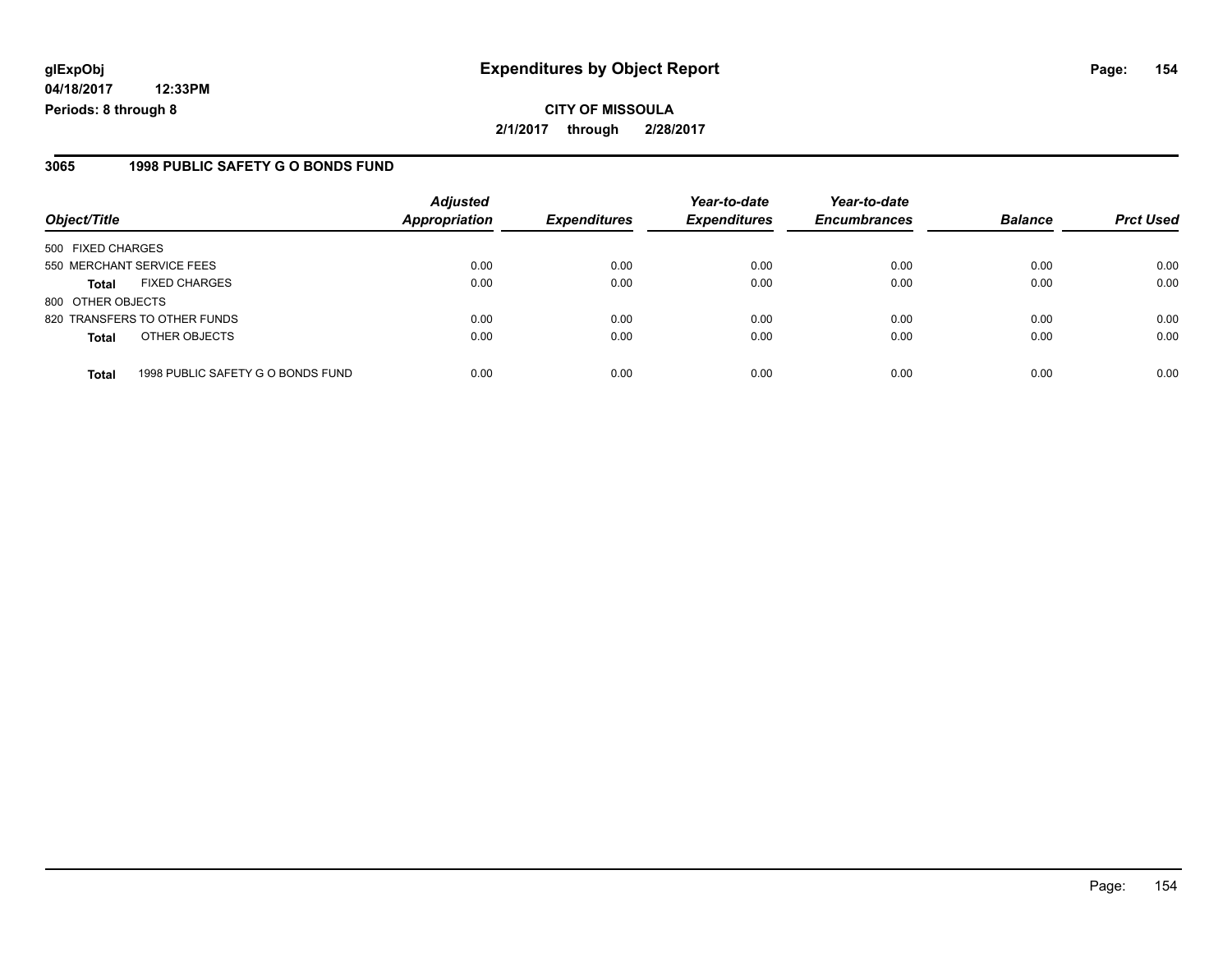### **CITY OF MISSOULA 2/1/2017 through 2/28/2017**

**3070 1996 OPEN SPACE GO BONDS**

|                                      | <b>Adjusted</b>      |                     | Year-to-date        | Year-to-date        |                |                  |
|--------------------------------------|----------------------|---------------------|---------------------|---------------------|----------------|------------------|
| Object/Title                         | <b>Appropriation</b> | <b>Expenditures</b> | <b>Expenditures</b> | <b>Encumbrances</b> | <b>Balance</b> | <b>Prct Used</b> |
| 500 FIXED CHARGES                    |                      |                     |                     |                     |                |                  |
| 550 MERCHANT SERVICE FEES            | 0.00                 | 0.00                | 0.00                | 0.00                | 0.00           | 0.00             |
| <b>FIXED CHARGES</b><br><b>Total</b> | 0.00                 | 0.00                | 0.00                | 0.00                | 0.00           | 0.00             |
| 800 OTHER OBJECTS                    |                      |                     |                     |                     |                |                  |
| 820 TRANSFERS TO OTHER FUNDS         | 0.00                 | 0.00                | 0.00                | 0.00                | 0.00           | 0.00             |
| OTHER OBJECTS<br><b>Total</b>        | 0.00                 | 0.00                | 0.00                | 0.00                | 0.00           | 0.00             |
| NON-DEPARTMENTAL<br>Total            | 0.00                 | 0.00                | 0.00                | 0.00                | 0.00           | 0.00             |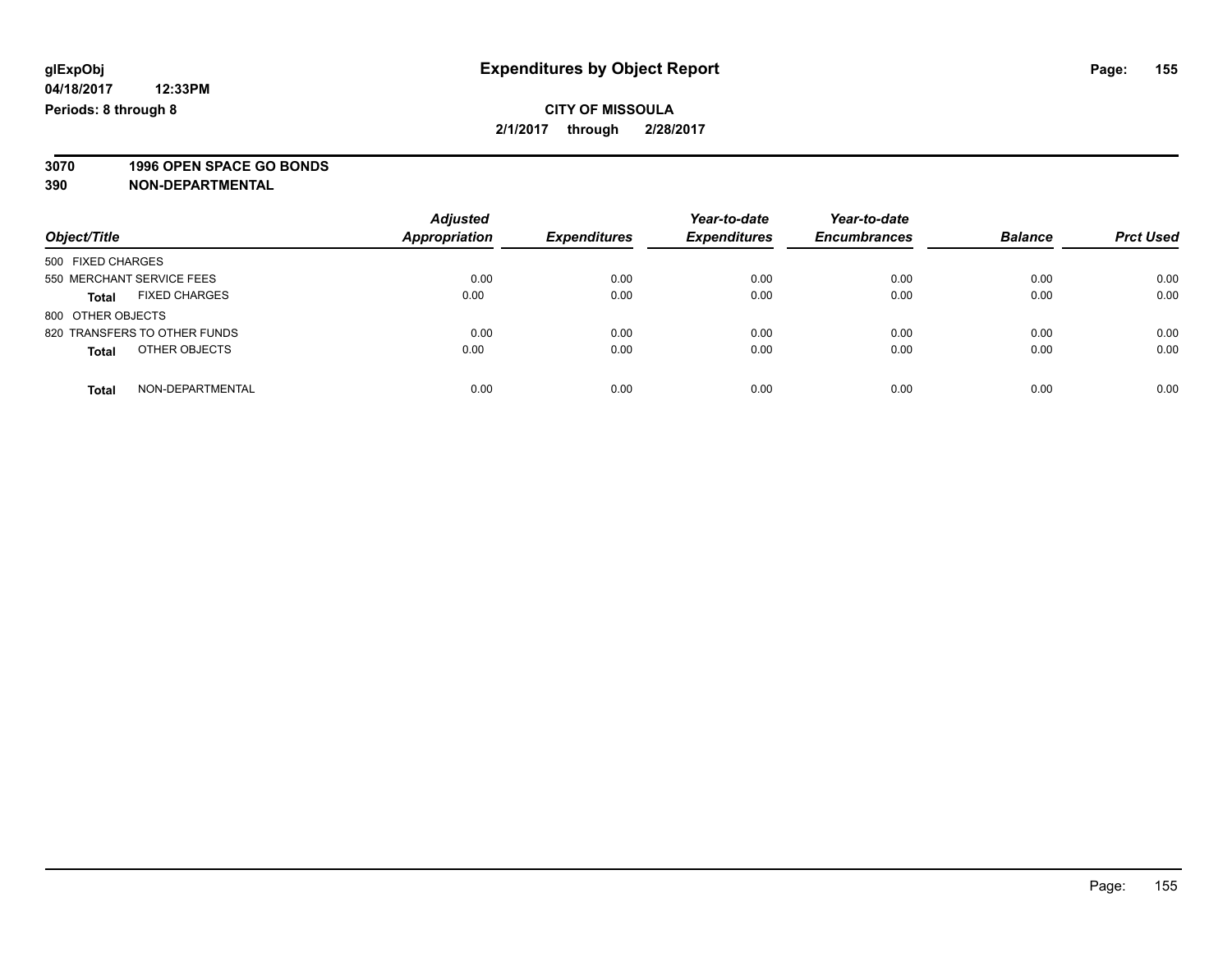# **CITY OF MISSOULA 2/1/2017 through 2/28/2017**

### **3070 1996 OPEN SPACE GO BONDS**

| Object/Title                             | <b>Adjusted</b><br>Appropriation | <b>Expenditures</b> | Year-to-date<br><b>Expenditures</b> | Year-to-date<br><b>Encumbrances</b> | <b>Balance</b> | <b>Prct Used</b> |
|------------------------------------------|----------------------------------|---------------------|-------------------------------------|-------------------------------------|----------------|------------------|
| 500 FIXED CHARGES                        |                                  |                     |                                     |                                     |                |                  |
| 550 MERCHANT SERVICE FEES                | 0.00                             | 0.00                | 0.00                                | 0.00                                | 0.00           | 0.00             |
| <b>FIXED CHARGES</b><br><b>Total</b>     | 0.00                             | 0.00                | 0.00                                | 0.00                                | 0.00           | 0.00             |
| 800 OTHER OBJECTS                        |                                  |                     |                                     |                                     |                |                  |
| 820 TRANSFERS TO OTHER FUNDS             | 0.00                             | 0.00                | 0.00                                | 0.00                                | 0.00           | 0.00             |
| OTHER OBJECTS<br><b>Total</b>            | 0.00                             | 0.00                | 0.00                                | 0.00                                | 0.00           | 0.00             |
| 1996 OPEN SPACE GO BONDS<br><b>Total</b> | 0.00                             | 0.00                | 0.00                                | 0.00                                | 0.00           | 0.00             |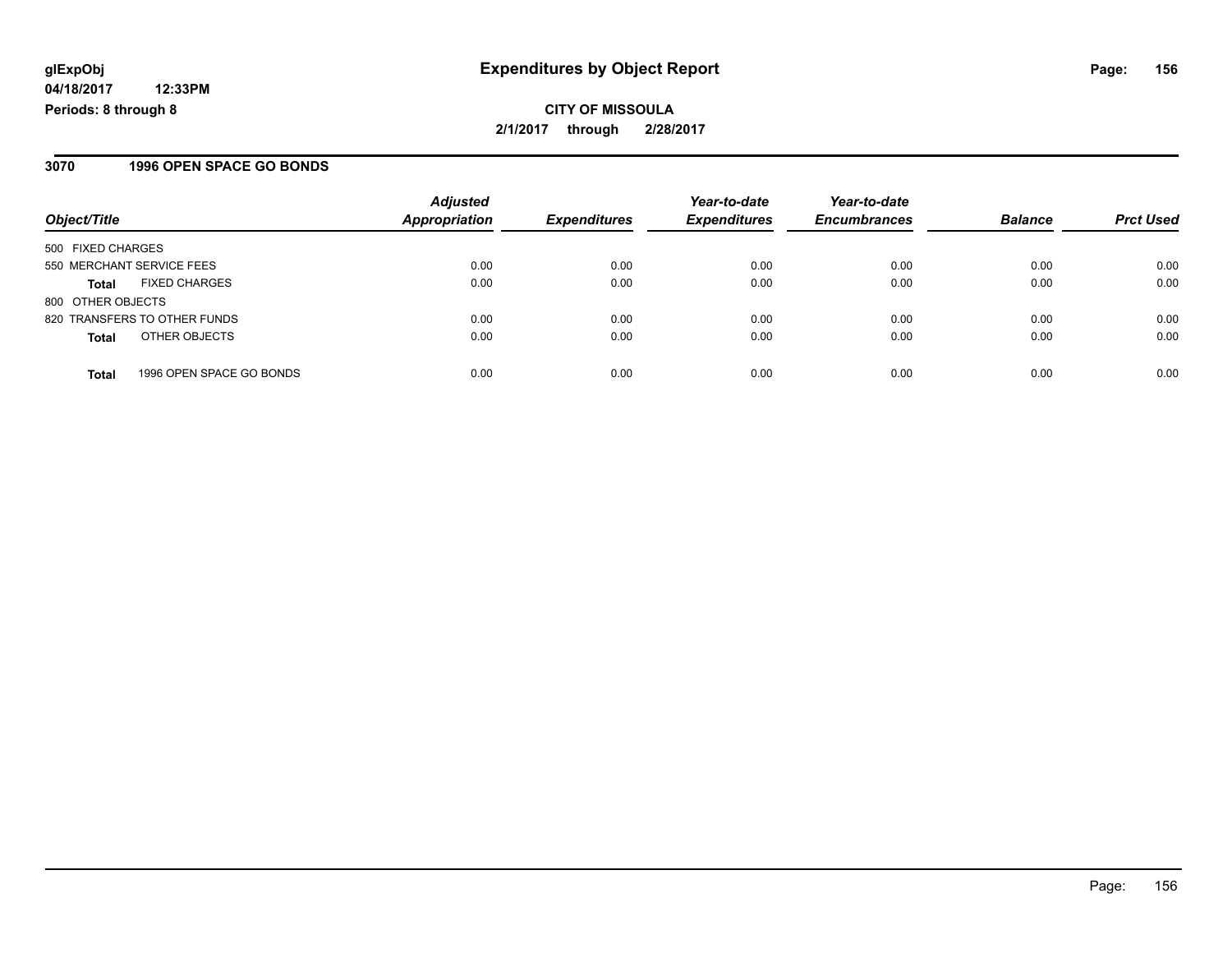### **CITY OF MISSOULA 2/1/2017 through 2/28/2017**

# **3075 1997 OPEN SPACE G O BOND FUND**

| Object/Title                         | <b>Adjusted</b><br><b>Appropriation</b> | <b>Expenditures</b> | Year-to-date<br><b>Expenditures</b> | Year-to-date<br><b>Encumbrances</b> | <b>Balance</b> | <b>Prct Used</b> |
|--------------------------------------|-----------------------------------------|---------------------|-------------------------------------|-------------------------------------|----------------|------------------|
| 500 FIXED CHARGES                    |                                         |                     |                                     |                                     |                |                  |
| 550 MERCHANT SERVICE FEES            | 0.00                                    | 0.00                | 0.00                                | 0.00                                | 0.00           | 0.00             |
| <b>FIXED CHARGES</b><br><b>Total</b> | 0.00                                    | 0.00                | 0.00                                | 0.00                                | 0.00           | 0.00             |
| 800 OTHER OBJECTS                    |                                         |                     |                                     |                                     |                |                  |
| 820 TRANSFERS TO OTHER FUNDS         | 0.00                                    | 0.00                | 0.00                                | 0.00                                | 0.00           | 0.00             |
| OTHER OBJECTS<br><b>Total</b>        | 0.00                                    | 0.00                | 0.00                                | 0.00                                | 0.00           | 0.00             |
| NON-DEPARTMENTAL<br><b>Total</b>     | 0.00                                    | 0.00                | 0.00                                | 0.00                                | 0.00           | 0.00             |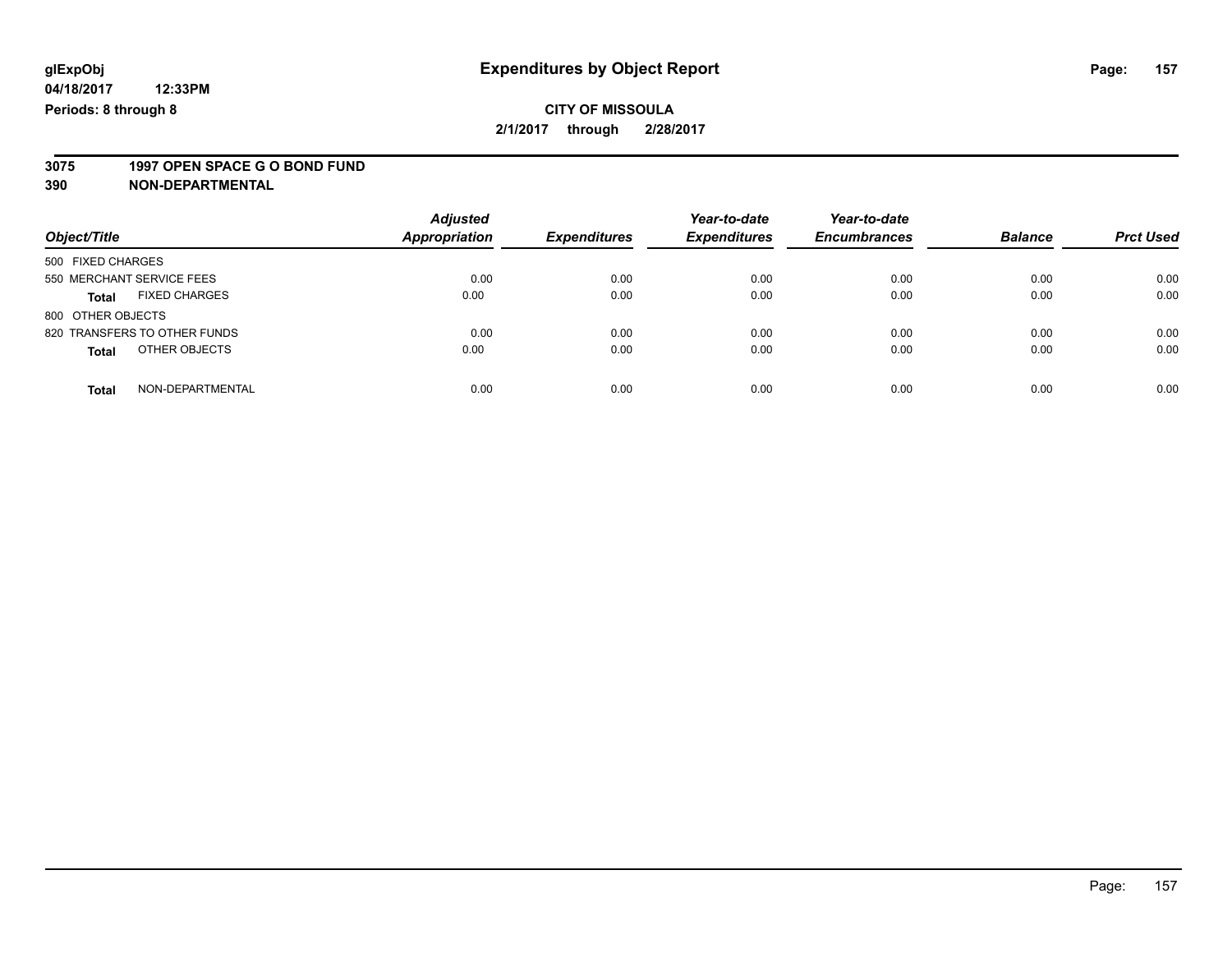**04/18/2017 12:33PM Periods: 8 through 8**

### **3075 1997 OPEN SPACE G O BOND FUND**

| Object/Title                                  | <b>Adjusted</b><br><b>Appropriation</b> | <b>Expenditures</b> | Year-to-date<br><b>Expenditures</b> | Year-to-date<br><b>Encumbrances</b> | <b>Balance</b> | <b>Prct Used</b> |
|-----------------------------------------------|-----------------------------------------|---------------------|-------------------------------------|-------------------------------------|----------------|------------------|
| 500 FIXED CHARGES                             |                                         |                     |                                     |                                     |                |                  |
| 550 MERCHANT SERVICE FEES                     | 0.00                                    | 0.00                | 0.00                                | 0.00                                | 0.00           | 0.00             |
| <b>FIXED CHARGES</b><br><b>Total</b>          | 0.00                                    | 0.00                | 0.00                                | 0.00                                | 0.00           | 0.00             |
| 800 OTHER OBJECTS                             |                                         |                     |                                     |                                     |                |                  |
| 820 TRANSFERS TO OTHER FUNDS                  | 0.00                                    | 0.00                | 0.00                                | 0.00                                | 0.00           | 0.00             |
| OTHER OBJECTS<br><b>Total</b>                 | 0.00                                    | 0.00                | 0.00                                | 0.00                                | 0.00           | 0.00             |
| 1997 OPEN SPACE G O BOND FUND<br><b>Total</b> | 0.00                                    | 0.00                | 0.00                                | 0.00                                | 0.00           | 0.00             |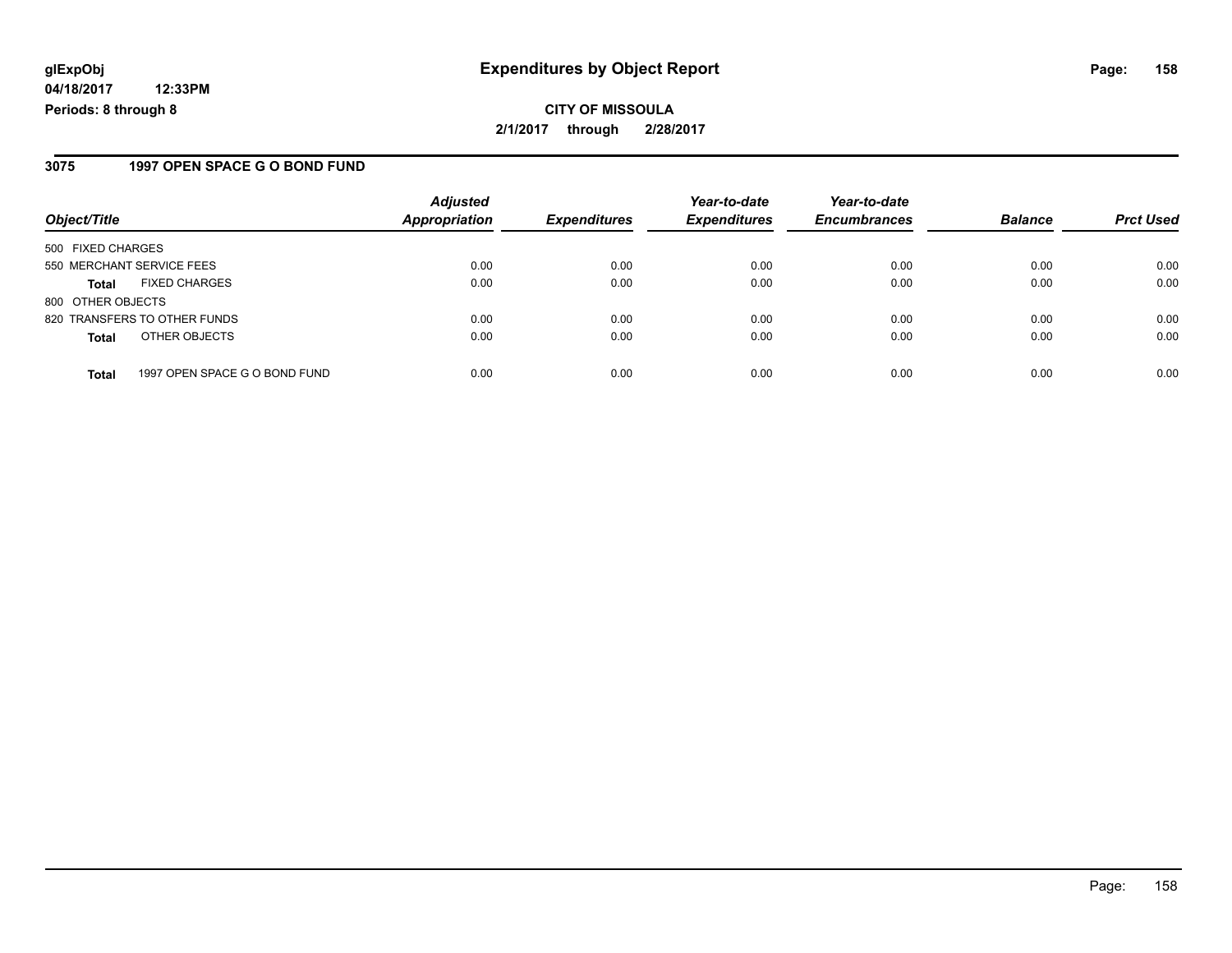# **3080 1994 FIRE EQUIP/CITY HALLS REFUND BOND F**

| Object/Title                         | <b>Adjusted</b><br><b>Appropriation</b> | <b>Expenditures</b> | Year-to-date<br><b>Expenditures</b> | Year-to-date<br><b>Encumbrances</b> | <b>Balance</b> | <b>Prct Used</b> |
|--------------------------------------|-----------------------------------------|---------------------|-------------------------------------|-------------------------------------|----------------|------------------|
| 500 FIXED CHARGES                    |                                         |                     |                                     |                                     |                |                  |
|                                      |                                         |                     |                                     |                                     |                |                  |
| 550 MERCHANT SERVICE FEES            | 0.00                                    | 0.00                | 0.00                                | 0.00                                | 0.00           | 0.00             |
| <b>FIXED CHARGES</b><br><b>Total</b> | 0.00                                    | 0.00                | 0.00                                | 0.00                                | 0.00           | 0.00             |
| 600 DEBT SERVICE                     |                                         |                     |                                     |                                     |                |                  |
| 620 INTEREST / SERVICE FEES          | 0.00                                    | 0.00                | 0.00                                | 0.00                                | 0.00           | 0.00             |
| <b>DEBT SERVICE</b><br>Total         | 0.00                                    | 0.00                | 0.00                                | 0.00                                | 0.00           | 0.00             |
| 800 OTHER OBJECTS                    |                                         |                     |                                     |                                     |                |                  |
| 820 TRANSFERS TO OTHER FUNDS         | 0.00                                    | 0.00                | 0.00                                | 0.00                                | 0.00           | 0.00             |
| OTHER OBJECTS<br><b>Total</b>        | 0.00                                    | 0.00                | 0.00                                | 0.00                                | 0.00           | 0.00             |
|                                      |                                         |                     |                                     |                                     |                |                  |
| NON-DEPARTMENTAL<br><b>Total</b>     | 0.00                                    | 0.00                | 0.00                                | 0.00                                | 0.00           | 0.00             |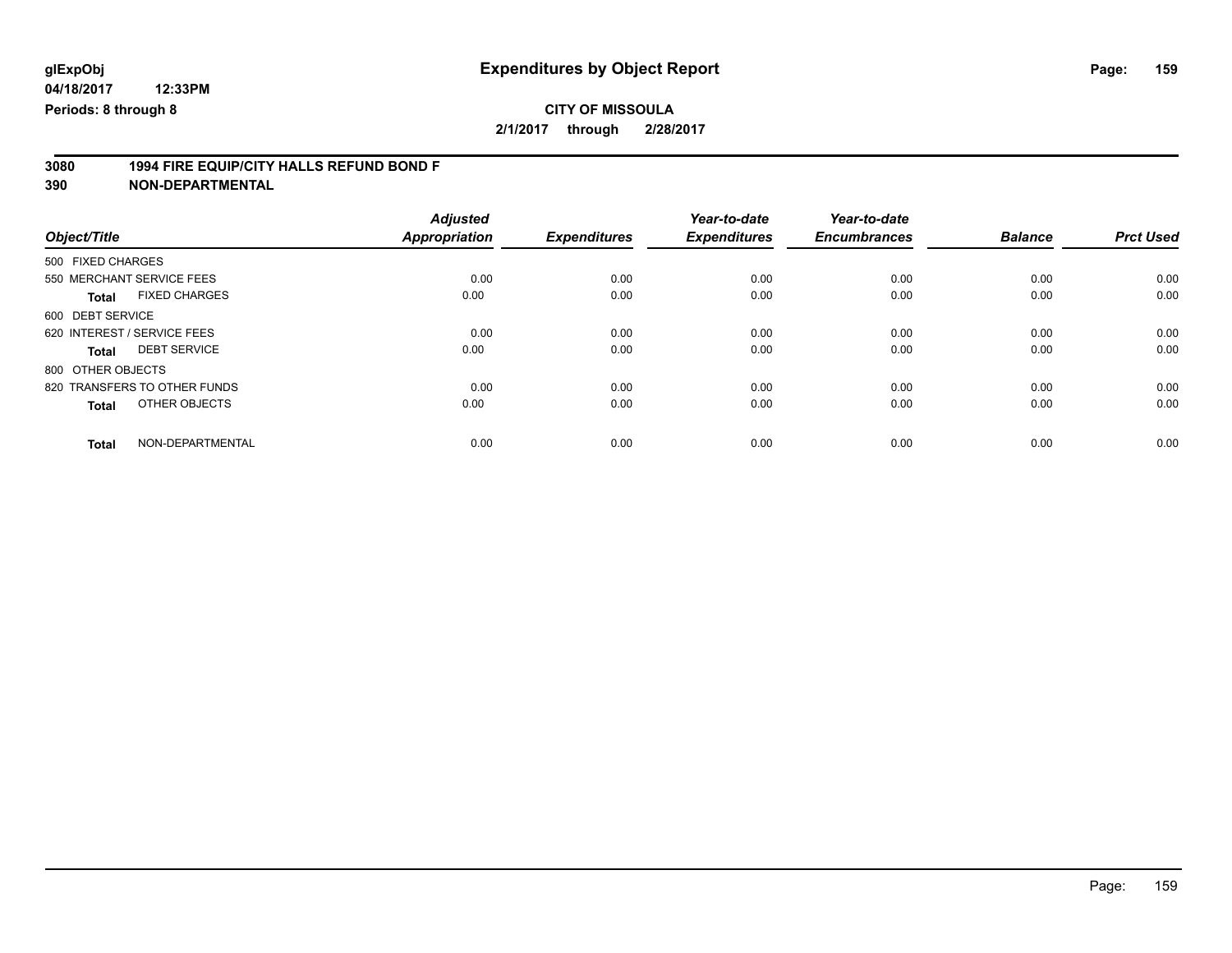**04/18/2017 12:33PM Periods: 8 through 8**

#### **3080 1994 FIRE EQUIP/CITY HALLS REFUND BOND F**

| Object/Title      |                                     | <b>Adjusted</b><br><b>Appropriation</b> | <b>Expenditures</b> | Year-to-date<br><b>Expenditures</b> | Year-to-date<br><b>Encumbrances</b> | <b>Balance</b> | <b>Prct Used</b> |
|-------------------|-------------------------------------|-----------------------------------------|---------------------|-------------------------------------|-------------------------------------|----------------|------------------|
| 500 FIXED CHARGES |                                     |                                         |                     |                                     |                                     |                |                  |
|                   | 550 MERCHANT SERVICE FEES           | 0.00                                    | 0.00                | 0.00                                | 0.00                                | 0.00           | 0.00             |
| Total             | <b>FIXED CHARGES</b>                | 0.00                                    | 0.00                | 0.00                                | 0.00                                | 0.00           | 0.00             |
| 600 DEBT SERVICE  |                                     |                                         |                     |                                     |                                     |                |                  |
|                   | 620 INTEREST / SERVICE FEES         | 0.00                                    | 0.00                | 0.00                                | 0.00                                | 0.00           | 0.00             |
| Total             | <b>DEBT SERVICE</b>                 | 0.00                                    | 0.00                | 0.00                                | 0.00                                | 0.00           | 0.00             |
| 800 OTHER OBJECTS |                                     |                                         |                     |                                     |                                     |                |                  |
|                   | 820 TRANSFERS TO OTHER FUNDS        | 0.00                                    | 0.00                | 0.00                                | 0.00                                | 0.00           | 0.00             |
| <b>Total</b>      | OTHER OBJECTS                       | 0.00                                    | 0.00                | 0.00                                | 0.00                                | 0.00           | 0.00             |
| <b>Total</b>      | 1994 FIRE EQUIP/CITY HALLS REFUND B | 0.00                                    | 0.00                | 0.00                                | 0.00                                | 0.00           | 0.00             |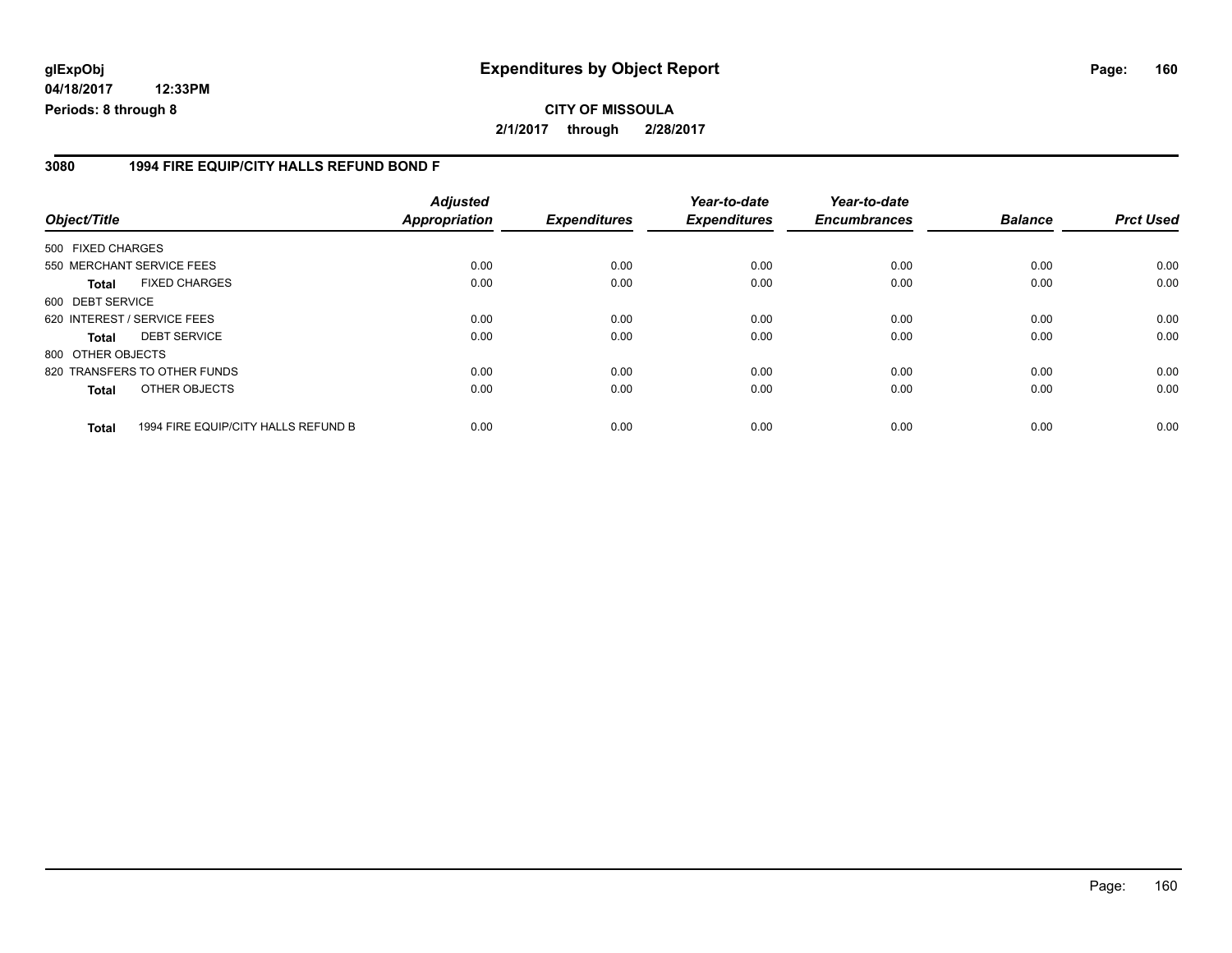**2/1/2017 through 2/28/2017**

# **3085 1993 FIRE STATION G O BOND FUND**

| Object/Title                         | <b>Adjusted</b><br><b>Appropriation</b> | <b>Expenditures</b> | Year-to-date<br><b>Expenditures</b> | Year-to-date<br><b>Encumbrances</b> | <b>Balance</b> | <b>Prct Used</b> |
|--------------------------------------|-----------------------------------------|---------------------|-------------------------------------|-------------------------------------|----------------|------------------|
| 500 FIXED CHARGES                    |                                         |                     |                                     |                                     |                |                  |
| 550 MERCHANT SERVICE FEES            | 0.00                                    | 0.00                | 0.00                                | 0.00                                | 0.00           | 0.00             |
| <b>FIXED CHARGES</b><br><b>Total</b> | 0.00                                    | 0.00                | 0.00                                | 0.00                                | 0.00           | 0.00             |
| 800 OTHER OBJECTS                    |                                         |                     |                                     |                                     |                |                  |
| 820 TRANSFERS TO OTHER FUNDS         | 0.00                                    | 0.00                | 0.00                                | 0.00                                | 0.00           | 0.00             |
| OTHER OBJECTS<br><b>Total</b>        | 0.00                                    | 0.00                | 0.00                                | 0.00                                | 0.00           | 0.00             |
| NON-DEPARTMENTAL<br>Total            | 0.00                                    | 0.00                | 0.00                                | 0.00                                | 0.00           | 0.00             |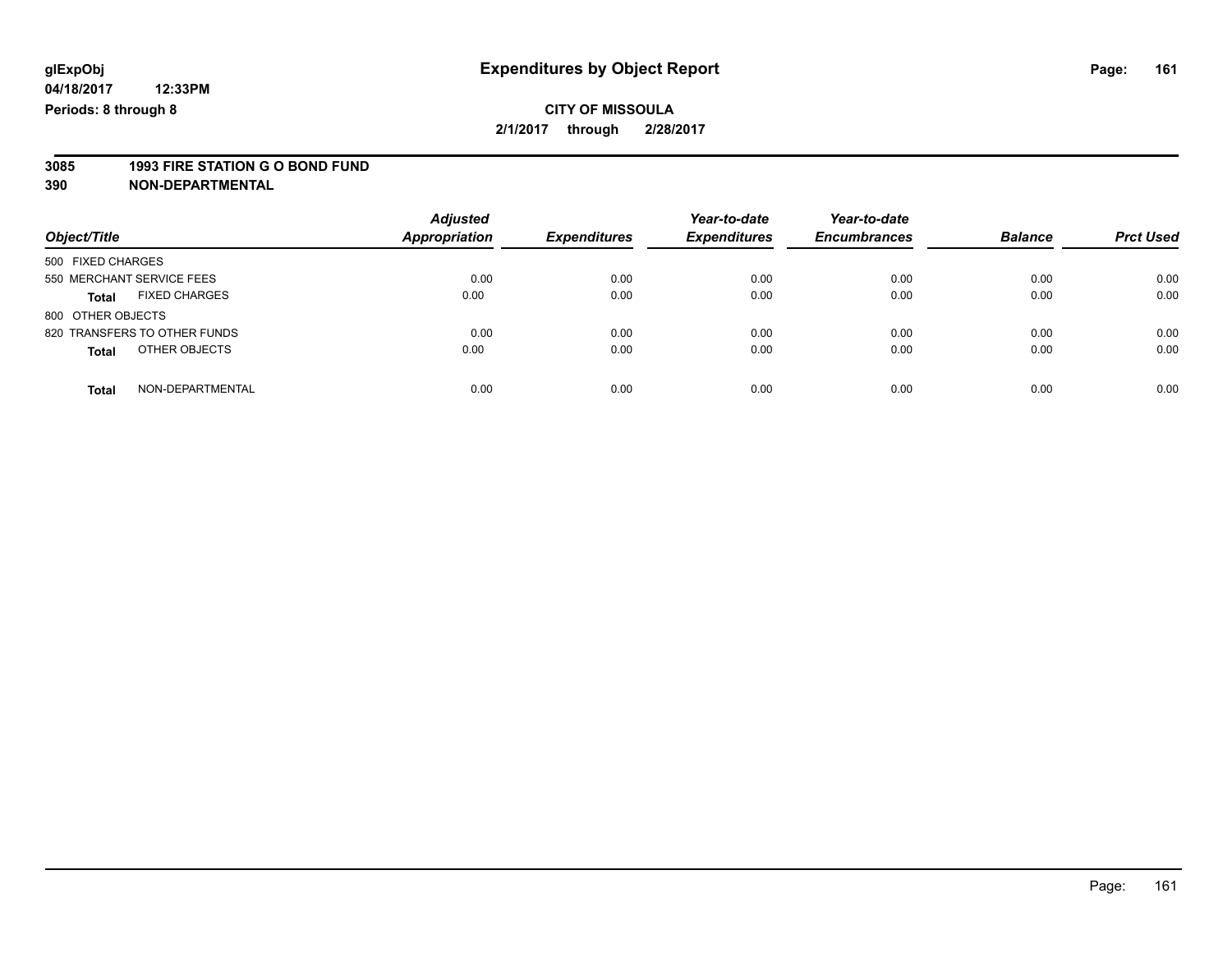**04/18/2017 12:33PM Periods: 8 through 8**

**CITY OF MISSOULA 2/1/2017 through 2/28/2017**

#### **3085 1993 FIRE STATION G O BOND FUND**

|                              | <b>Adjusted</b>                 |                              | Year-to-date                | Year-to-date                |                             | <b>Prct Used</b>       |
|------------------------------|---------------------------------|------------------------------|-----------------------------|-----------------------------|-----------------------------|------------------------|
|                              |                                 |                              |                             |                             |                             |                        |
| 500 FIXED CHARGES            |                                 |                              |                             |                             |                             |                        |
| 550 MERCHANT SERVICE FEES    | 0.00                            | 0.00                         | 0.00                        | 0.00                        | 0.00                        | 0.00                   |
| <b>FIXED CHARGES</b>         | 0.00                            | 0.00                         | 0.00                        | 0.00                        | 0.00                        | 0.00                   |
| 800 OTHER OBJECTS            |                                 |                              |                             |                             |                             |                        |
| 820 TRANSFERS TO OTHER FUNDS | 0.00                            | 0.00                         | 0.00                        | 0.00                        | 0.00                        | 0.00                   |
| OTHER OBJECTS                | 0.00                            | 0.00                         | 0.00                        | 0.00                        | 0.00                        | 0.00                   |
|                              |                                 |                              |                             |                             |                             | 0.00                   |
|                              | 1993 FIRE STATION G O BOND FUND | <b>Appropriation</b><br>0.00 | <b>Expenditures</b><br>0.00 | <b>Expenditures</b><br>0.00 | <b>Encumbrances</b><br>0.00 | <b>Balance</b><br>0.00 |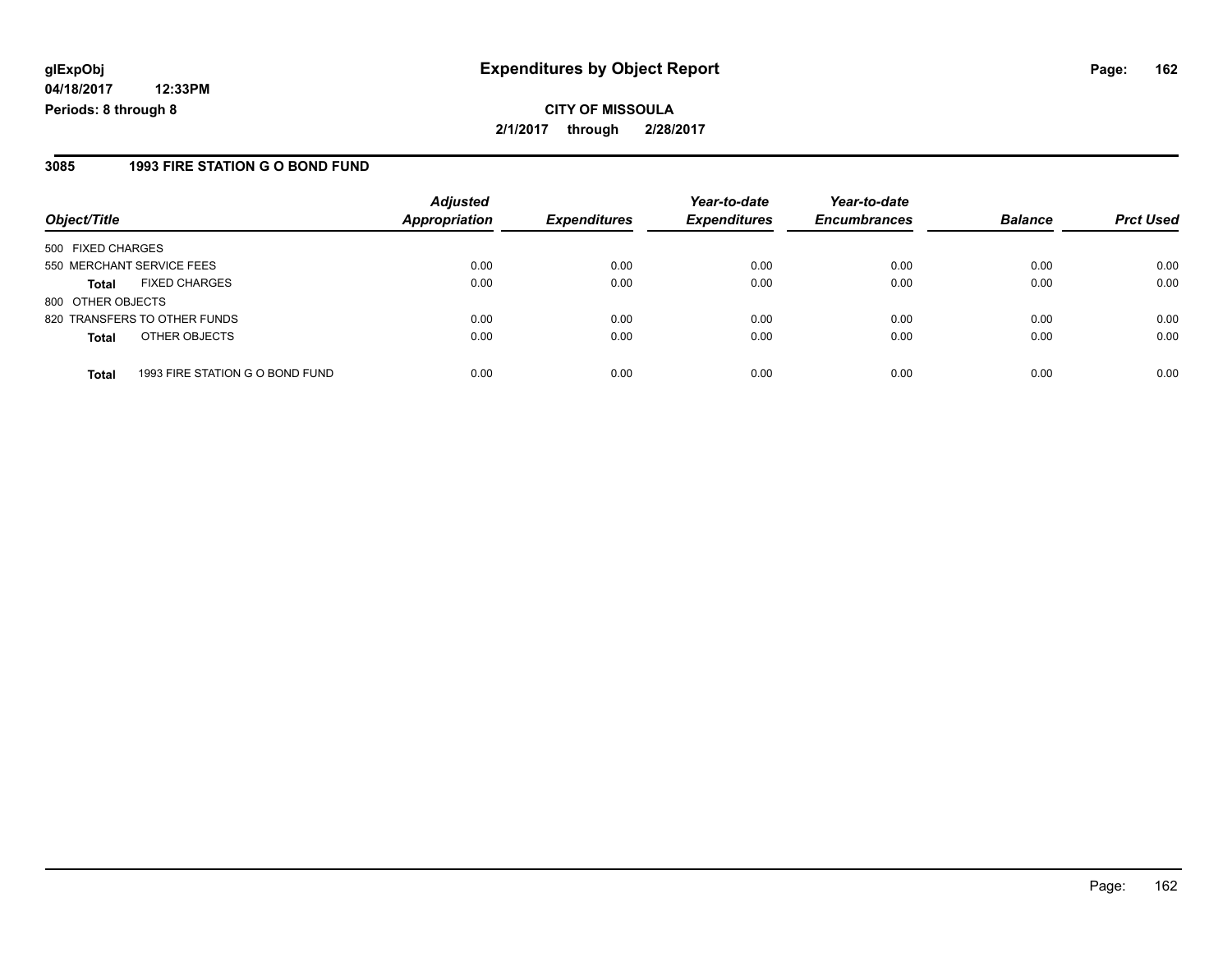### **CITY OF MISSOULA 2/1/2017 through 2/28/2017**

# **3090 2004 AQUATICS BOND**

|                   |                              | <b>Adjusted</b>      |                     | Year-to-date        | Year-to-date        |                |                  |
|-------------------|------------------------------|----------------------|---------------------|---------------------|---------------------|----------------|------------------|
| Object/Title      |                              | <b>Appropriation</b> | <b>Expenditures</b> | <b>Expenditures</b> | <b>Encumbrances</b> | <b>Balance</b> | <b>Prct Used</b> |
| 500 FIXED CHARGES |                              |                      |                     |                     |                     |                |                  |
|                   | 550 MERCHANT SERVICE FEES    | 0.00                 | 0.00                | 0.00                | 0.00                | 0.00           | 0.00             |
| <b>Total</b>      | <b>FIXED CHARGES</b>         | 0.00                 | 0.00                | 0.00                | 0.00                | 0.00           | 0.00             |
| 600 DEBT SERVICE  |                              |                      |                     |                     |                     |                |                  |
| 610 PRINCIPAL     |                              | 0.00                 | 0.00                | 0.00                | 0.00                | 0.00           | 0.00             |
|                   | 620 INTEREST / SERVICE FEES  | 0.00                 | 0.00                | 0.00                | 0.00                | 0.00           | 0.00             |
| <b>Total</b>      | <b>DEBT SERVICE</b>          | 0.00                 | 0.00                | 0.00                | 0.00                | 0.00           | 0.00             |
| 800 OTHER OBJECTS |                              |                      |                     |                     |                     |                |                  |
|                   | 820 TRANSFERS TO OTHER FUNDS | 0.00                 | 0.00                | 0.00                | 0.00                | 0.00           | 0.00             |
| <b>Total</b>      | OTHER OBJECTS                | 0.00                 | 0.00                | 0.00                | 0.00                | 0.00           | 0.00             |
|                   |                              |                      |                     |                     |                     |                |                  |
| <b>Total</b>      | NON-DEPARTMENTAL             | 0.00                 | 0.00                | 0.00                | 0.00                | 0.00           | 0.00             |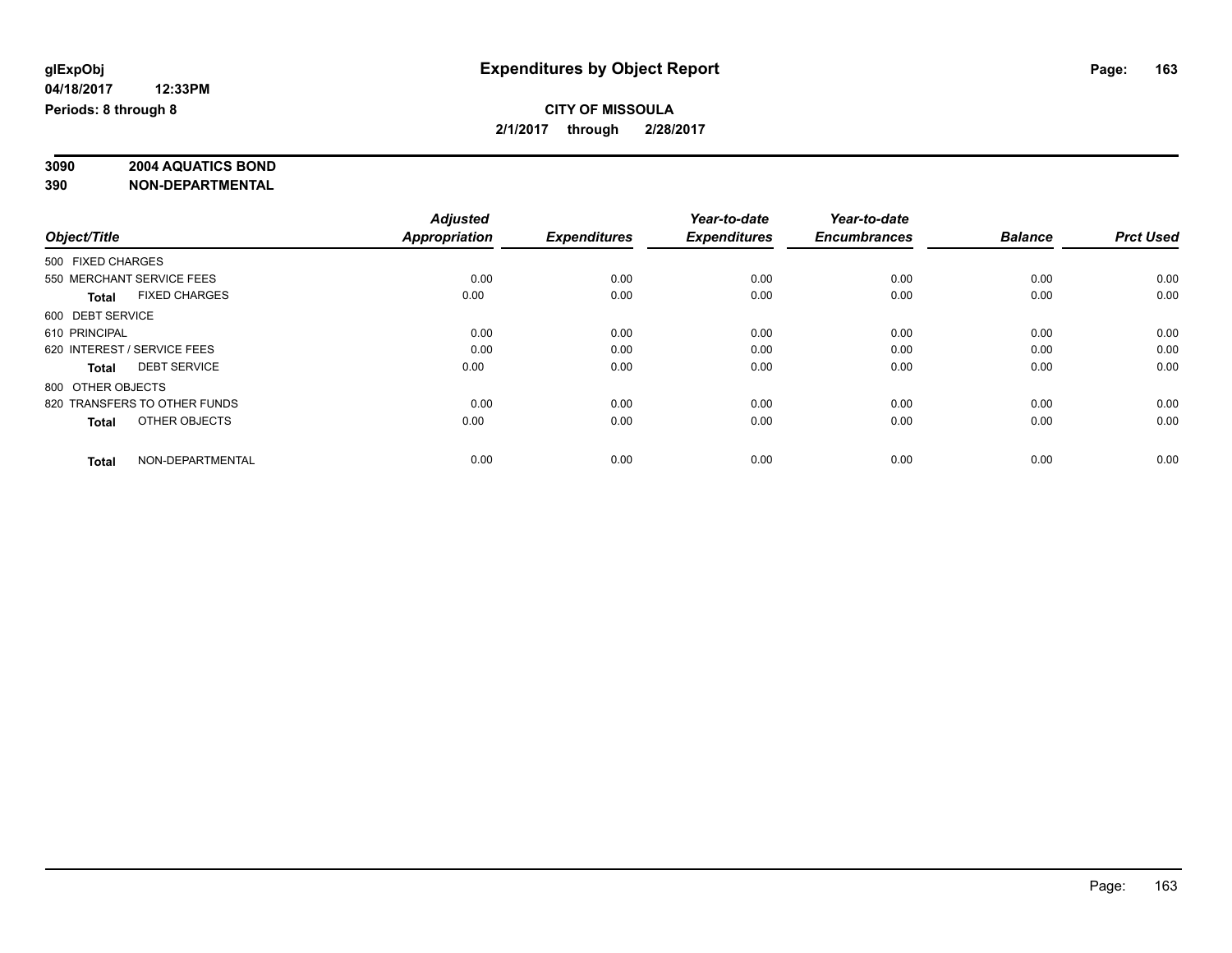**CITY OF MISSOULA 2/1/2017 through 2/28/2017**

### **3090 2004 AQUATICS BOND**

|                                      | <b>Adjusted</b>      |                     | Year-to-date        | Year-to-date        |                |                  |
|--------------------------------------|----------------------|---------------------|---------------------|---------------------|----------------|------------------|
| Object/Title                         | <b>Appropriation</b> | <b>Expenditures</b> | <b>Expenditures</b> | <b>Encumbrances</b> | <b>Balance</b> | <b>Prct Used</b> |
| 500 FIXED CHARGES                    |                      |                     |                     |                     |                |                  |
| 550 MERCHANT SERVICE FEES            | 0.00                 | 0.00                | 0.00                | 0.00                | 0.00           | 0.00             |
| <b>FIXED CHARGES</b><br><b>Total</b> | 0.00                 | 0.00                | 0.00                | 0.00                | 0.00           | 0.00             |
| 600 DEBT SERVICE                     |                      |                     |                     |                     |                |                  |
| 610 PRINCIPAL                        | 0.00                 | 0.00                | 0.00                | 0.00                | 0.00           | 0.00             |
| 620 INTEREST / SERVICE FEES          | 0.00                 | 0.00                | 0.00                | 0.00                | 0.00           | 0.00             |
| <b>DEBT SERVICE</b><br>Total         | 0.00                 | 0.00                | 0.00                | 0.00                | 0.00           | 0.00             |
| 800 OTHER OBJECTS                    |                      |                     |                     |                     |                |                  |
| 820 TRANSFERS TO OTHER FUNDS         | 0.00                 | 0.00                | 0.00                | 0.00                | 0.00           | 0.00             |
| OTHER OBJECTS<br><b>Total</b>        | 0.00                 | 0.00                | 0.00                | 0.00                | 0.00           | 0.00             |
| 2004 AQUATICS BOND<br><b>Total</b>   | 0.00                 | 0.00                | 0.00                | 0.00                | 0.00           | 0.00             |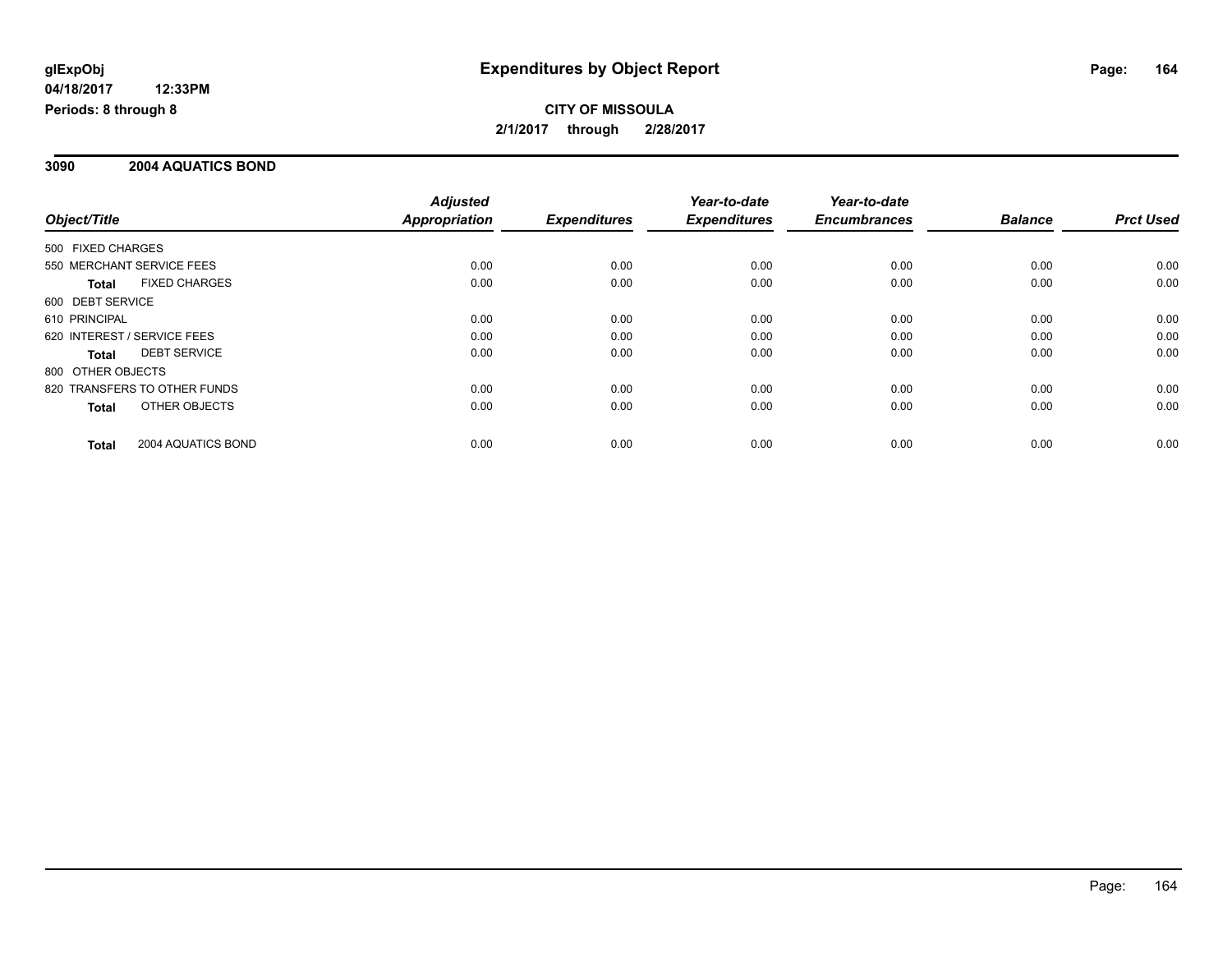# **3091 SERIES 2012A AQUATICS REFUNDING BOND**

|                              |                      | <b>Adjusted</b>      |                     | Year-to-date        | Year-to-date        |                |                  |
|------------------------------|----------------------|----------------------|---------------------|---------------------|---------------------|----------------|------------------|
| Object/Title                 |                      | <b>Appropriation</b> | <b>Expenditures</b> | <b>Expenditures</b> | <b>Encumbrances</b> | <b>Balance</b> | <b>Prct Used</b> |
| 500 FIXED CHARGES            |                      |                      |                     |                     |                     |                |                  |
| 550 MERCHANT SERVICE FEES    |                      | 350.00               | 0.00                | 0.00                | 0.00                | 350.00         | 0.00             |
| <b>Total</b>                 | <b>FIXED CHARGES</b> | 350.00               | 0.00                | 0.00                | 0.00                | 350.00         | 0.00             |
| 600 DEBT SERVICE             |                      |                      |                     |                     |                     |                |                  |
| 610 PRINCIPAL                |                      | 515,000.00           | 0.00                | 0.00                | 0.00                | 515.000.00     | 0.00             |
| 620 INTEREST / SERVICE FEES  |                      | 78.435.00            | 0.00                | 39,567.50           | 0.00                | 38.867.50      | 50.45            |
| <b>Total</b>                 | <b>DEBT SERVICE</b>  | 593,435.00           | 0.00                | 39,567.50           | 0.00                | 553,867.50     | 6.67             |
| 800 OTHER OBJECTS            |                      |                      |                     |                     |                     |                |                  |
| 820 TRANSFERS TO OTHER FUNDS |                      | 0.00                 | 0.00                | 0.00                | 0.00                | 0.00           | 0.00             |
| <b>Total</b>                 | OTHER OBJECTS        | 0.00                 | 0.00                | 0.00                | 0.00                | 0.00           | 0.00             |
| <b>Total</b>                 | NON-DEPARTMENTAL     | 593.785.00           | 0.00                | 39.567.50           | 0.00                | 554.217.50     | 6.66             |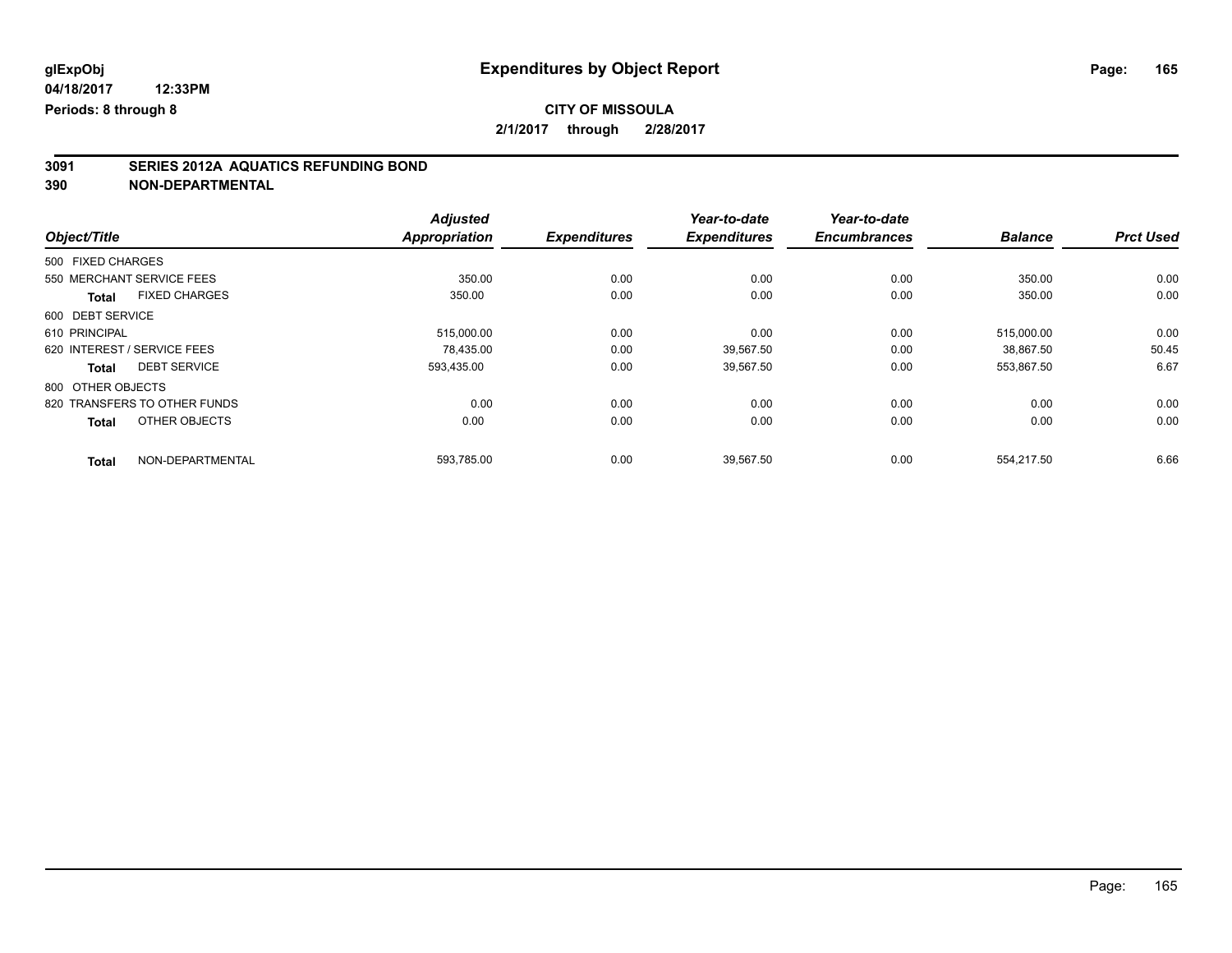### **3091 SERIES 2012A AQUATICS REFUNDING BOND**

| Object/Title                         |                                   | <b>Adjusted</b><br>Appropriation | <b>Expenditures</b> | Year-to-date<br><b>Expenditures</b> | Year-to-date<br><b>Encumbrances</b> | <b>Balance</b> | <b>Prct Used</b> |
|--------------------------------------|-----------------------------------|----------------------------------|---------------------|-------------------------------------|-------------------------------------|----------------|------------------|
|                                      |                                   |                                  |                     |                                     |                                     |                |                  |
| 500 FIXED CHARGES                    |                                   |                                  |                     |                                     |                                     |                |                  |
| 550 MERCHANT SERVICE FEES            |                                   | 350.00                           | 0.00                | 0.00                                | 0.00                                | 350.00         | 0.00             |
| <b>FIXED CHARGES</b><br><b>Total</b> |                                   | 350.00                           | 0.00                | 0.00                                | 0.00                                | 350.00         | 0.00             |
| 600 DEBT SERVICE                     |                                   |                                  |                     |                                     |                                     |                |                  |
| 610 PRINCIPAL                        |                                   | 515,000.00                       | 0.00                | 0.00                                | 0.00                                | 515.000.00     | 0.00             |
| 620 INTEREST / SERVICE FEES          |                                   | 78.435.00                        | 0.00                | 39.567.50                           | 0.00                                | 38.867.50      | 50.45            |
| <b>DEBT SERVICE</b><br>Total         |                                   | 593,435.00                       | 0.00                | 39,567.50                           | 0.00                                | 553,867.50     | 6.67             |
| 800 OTHER OBJECTS                    |                                   |                                  |                     |                                     |                                     |                |                  |
| 820 TRANSFERS TO OTHER FUNDS         |                                   | 0.00                             | 0.00                | 0.00                                | 0.00                                | 0.00           | 0.00             |
| OTHER OBJECTS<br>Total               |                                   | 0.00                             | 0.00                | 0.00                                | 0.00                                | 0.00           | 0.00             |
| <b>Total</b>                         | SERIES 2012A AQUATICS REFUNDING B | 593,785.00                       | 0.00                | 39,567.50                           | 0.00                                | 554,217.50     | 6.66             |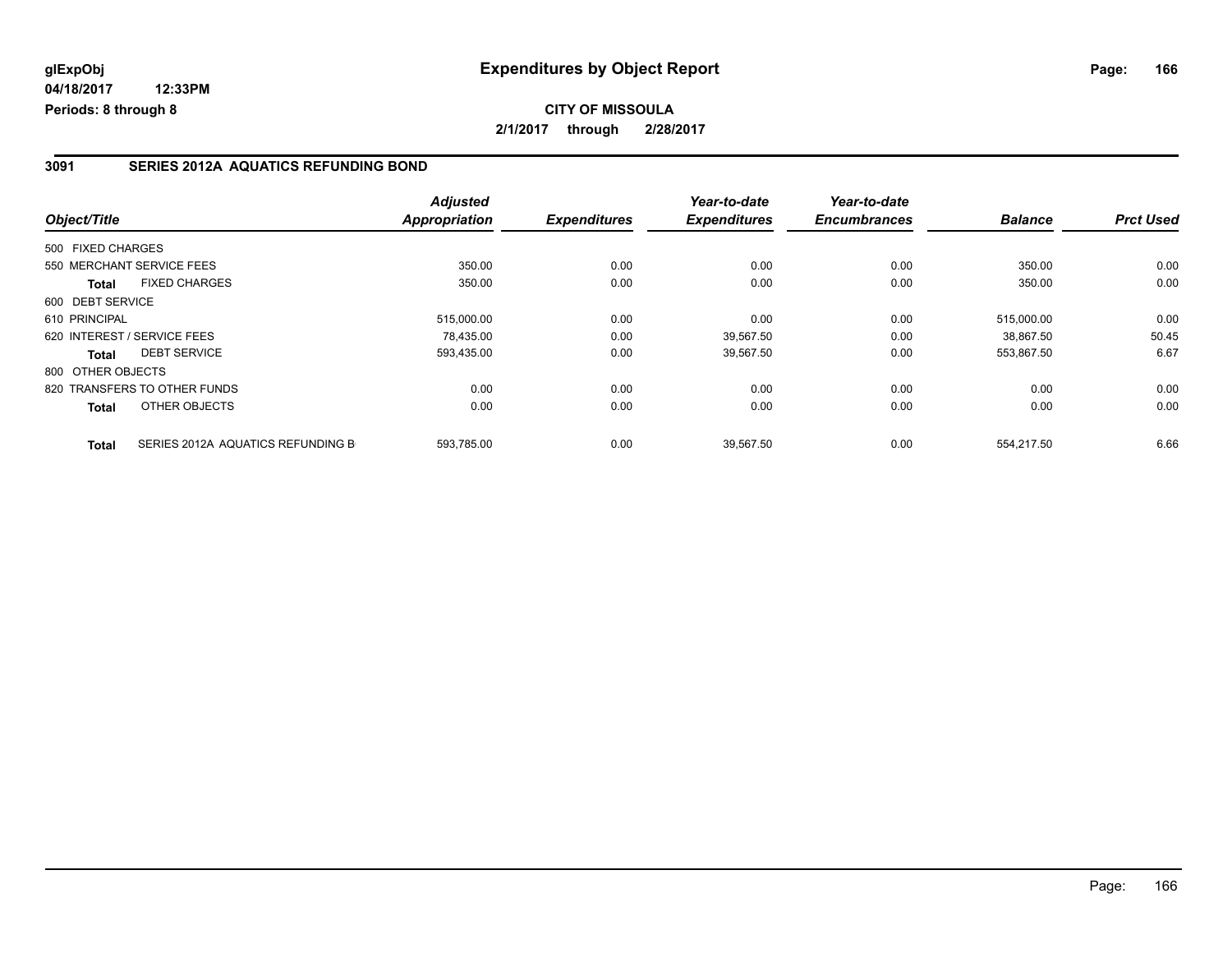# **3092 Series 2013A GO REFUNDING BONDS**

|                              |                      | <b>Adjusted</b>      |                     | Year-to-date        | Year-to-date        |                |                  |
|------------------------------|----------------------|----------------------|---------------------|---------------------|---------------------|----------------|------------------|
| Object/Title                 |                      | <b>Appropriation</b> | <b>Expenditures</b> | <b>Expenditures</b> | <b>Encumbrances</b> | <b>Balance</b> | <b>Prct Used</b> |
| 500 FIXED CHARGES            |                      |                      |                     |                     |                     |                |                  |
| 550 MERCHANT SERVICE FEES    |                      | 350.00               | 0.00                | 0.00                | 0.00                | 350.00         | 0.00             |
| <b>Total</b>                 | <b>FIXED CHARGES</b> | 350.00               | 0.00                | 0.00                | 0.00                | 350.00         | 0.00             |
| 600 DEBT SERVICE             |                      |                      |                     |                     |                     |                |                  |
| 610 PRINCIPAL                |                      | 575,000.00           | 0.00                | 0.00                | 0.00                | 575,000.00     | 0.00             |
| 620 INTEREST / SERVICE FEES  |                      | 95.120.00            | 0.00                | 47.910.00           | 0.00                | 47.210.00      | 50.37            |
| <b>Total</b>                 | <b>DEBT SERVICE</b>  | 670.120.00           | 0.00                | 47,910.00           | 0.00                | 622,210.00     | 7.15             |
| 800 OTHER OBJECTS            |                      |                      |                     |                     |                     |                |                  |
| 820 TRANSFERS TO OTHER FUNDS |                      | 0.00                 | 0.00                | 0.00                | 0.00                | 0.00           | 0.00             |
| <b>Total</b>                 | OTHER OBJECTS        | 0.00                 | 0.00                | 0.00                | 0.00                | 0.00           | 0.00             |
| <b>Total</b>                 | NON-DEPARTMENTAL     | 670.470.00           | 0.00                | 47.910.00           | 0.00                | 622.560.00     | 7.15             |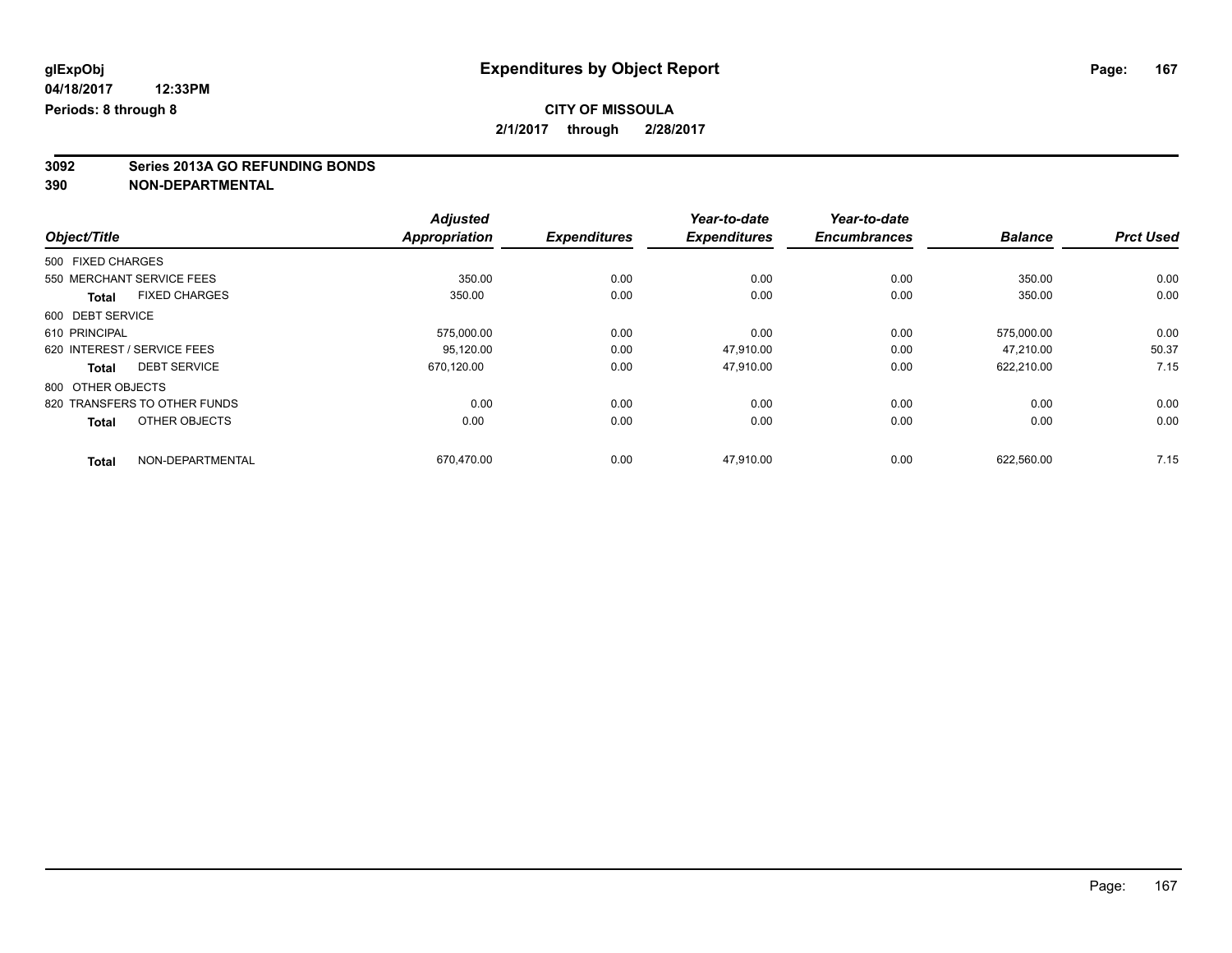### **3092 Series 2013A GO REFUNDING BONDS**

| Object/Title                         |                                 | <b>Adjusted</b><br><b>Appropriation</b> | <b>Expenditures</b> | Year-to-date<br><b>Expenditures</b> | Year-to-date<br><b>Encumbrances</b> | <b>Balance</b> | <b>Prct Used</b> |
|--------------------------------------|---------------------------------|-----------------------------------------|---------------------|-------------------------------------|-------------------------------------|----------------|------------------|
|                                      |                                 |                                         |                     |                                     |                                     |                |                  |
| 500 FIXED CHARGES                    |                                 |                                         |                     |                                     |                                     |                |                  |
| 550 MERCHANT SERVICE FEES            |                                 | 350.00                                  | 0.00                | 0.00                                | 0.00                                | 350.00         | 0.00             |
| <b>FIXED CHARGES</b><br><b>Total</b> |                                 | 350.00                                  | 0.00                | 0.00                                | 0.00                                | 350.00         | 0.00             |
| 600 DEBT SERVICE                     |                                 |                                         |                     |                                     |                                     |                |                  |
| 610 PRINCIPAL                        |                                 | 575,000.00                              | 0.00                | 0.00                                | 0.00                                | 575.000.00     | 0.00             |
| 620 INTEREST / SERVICE FEES          |                                 | 95.120.00                               | 0.00                | 47.910.00                           | 0.00                                | 47.210.00      | 50.37            |
| <b>DEBT SERVICE</b><br>Total         |                                 | 670,120.00                              | 0.00                | 47.910.00                           | 0.00                                | 622,210.00     | 7.15             |
| 800 OTHER OBJECTS                    |                                 |                                         |                     |                                     |                                     |                |                  |
| 820 TRANSFERS TO OTHER FUNDS         |                                 | 0.00                                    | 0.00                | 0.00                                | 0.00                                | 0.00           | 0.00             |
| OTHER OBJECTS<br><b>Total</b>        |                                 | 0.00                                    | 0.00                | 0.00                                | 0.00                                | 0.00           | 0.00             |
| <b>Total</b>                         | Series 2013A GO REFUNDING BONDS | 670.470.00                              | 0.00                | 47.910.00                           | 0.00                                | 622.560.00     | 7.15             |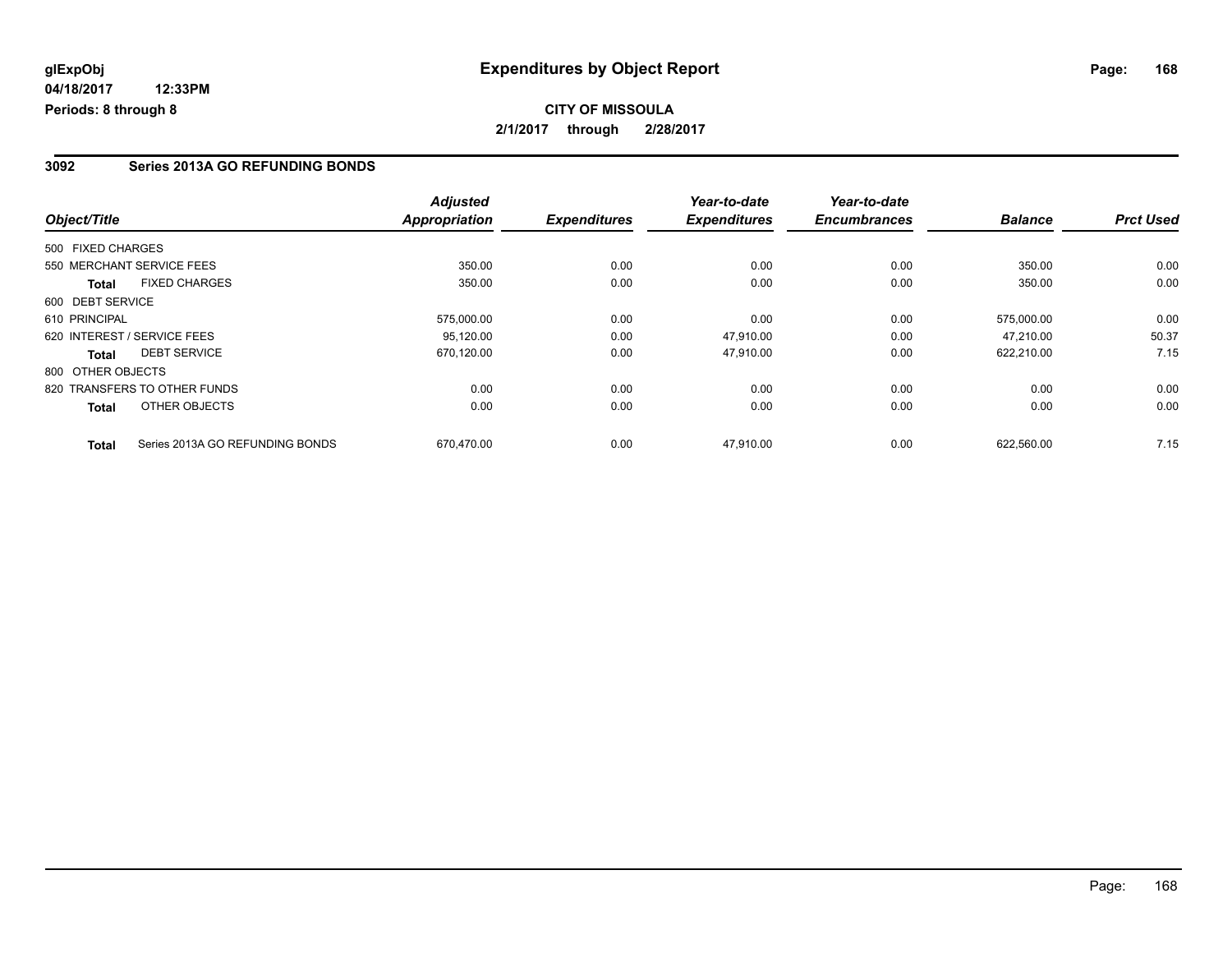# **3095 2004 REFUNDING BONDS DEBT SERVICE**

|                                      | <b>Adjusted</b> |                     | Year-to-date        | Year-to-date        |                |                  |
|--------------------------------------|-----------------|---------------------|---------------------|---------------------|----------------|------------------|
| Object/Title                         | Appropriation   | <b>Expenditures</b> | <b>Expenditures</b> | <b>Encumbrances</b> | <b>Balance</b> | <b>Prct Used</b> |
| 500 FIXED CHARGES                    |                 |                     |                     |                     |                |                  |
| 550 MERCHANT SERVICE FEES            | 0.00            | 0.00                | 0.00                | 0.00                | 0.00           | 0.00             |
| <b>FIXED CHARGES</b><br><b>Total</b> | 0.00            | 0.00                | 0.00                | 0.00                | 0.00           | 0.00             |
| 600 DEBT SERVICE                     |                 |                     |                     |                     |                |                  |
| 610 PRINCIPAL                        | 0.00            | 0.00                | 0.00                | 0.00                | 0.00           | 0.00             |
| 620 INTEREST / SERVICE FEES          | 0.00            | 0.00                | 0.00                | 0.00                | 0.00           | 0.00             |
| <b>DEBT SERVICE</b><br><b>Total</b>  | 0.00            | 0.00                | 0.00                | 0.00                | 0.00           | 0.00             |
| NON-DEPARTMENTAL<br><b>Total</b>     | 0.00            | 0.00                | 0.00                | 0.00                | 0.00           | 0.00             |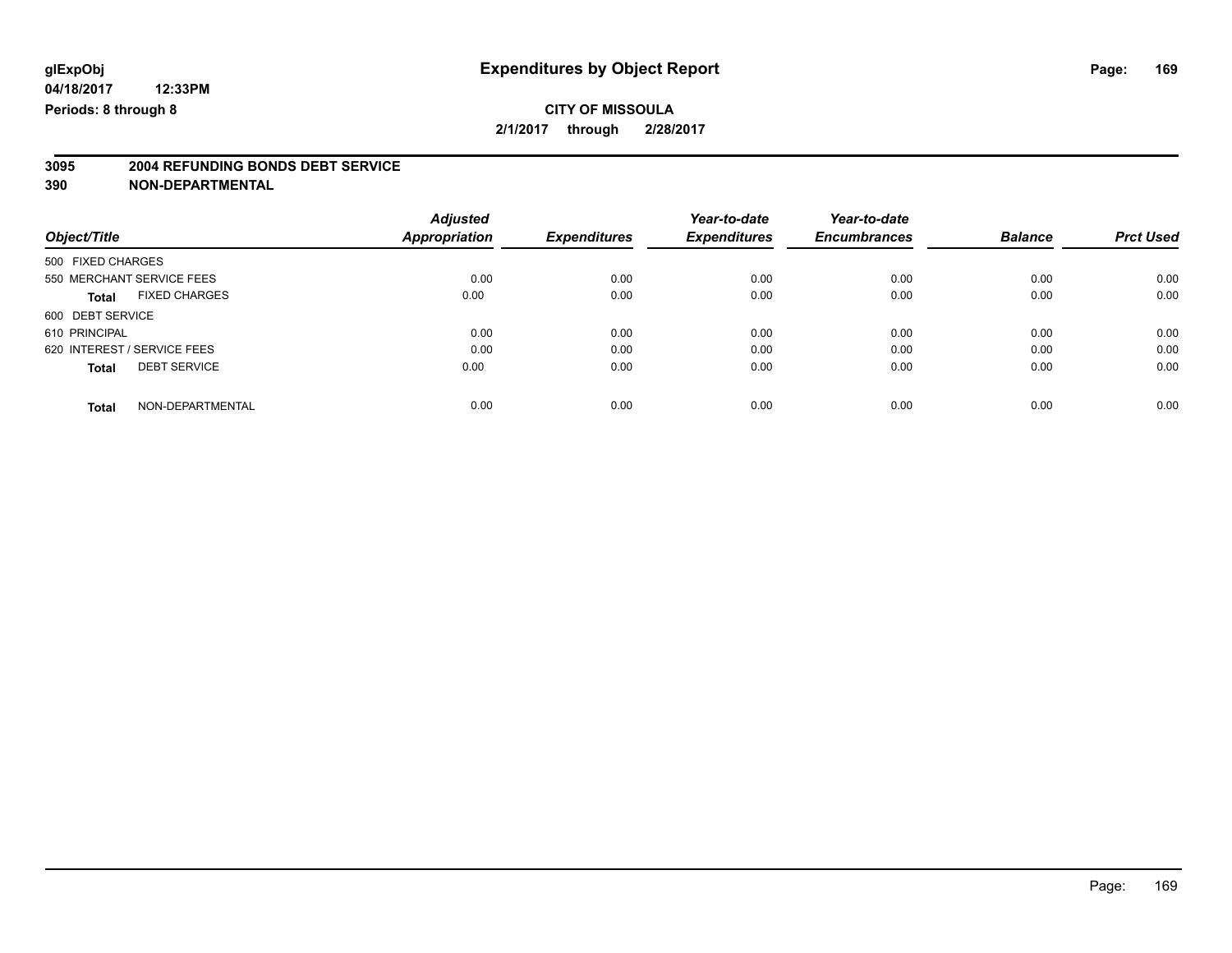**04/18/2017 12:33PM Periods: 8 through 8**

### **3095 2004 REFUNDING BONDS DEBT SERVICE**

| Object/Title                         |                                   | <b>Adjusted</b><br><b>Appropriation</b> | <b>Expenditures</b> | Year-to-date<br><b>Expenditures</b> | Year-to-date<br><b>Encumbrances</b> | <b>Balance</b> | <b>Prct Used</b> |
|--------------------------------------|-----------------------------------|-----------------------------------------|---------------------|-------------------------------------|-------------------------------------|----------------|------------------|
| 500 FIXED CHARGES                    |                                   |                                         |                     |                                     |                                     |                |                  |
| 550 MERCHANT SERVICE FEES            |                                   | 0.00                                    | 0.00                | 0.00                                | 0.00                                | 0.00           | 0.00             |
| <b>FIXED CHARGES</b><br><b>Total</b> |                                   | 0.00                                    | 0.00                | 0.00                                | 0.00                                | 0.00           | 0.00             |
| 600 DEBT SERVICE                     |                                   |                                         |                     |                                     |                                     |                |                  |
| 610 PRINCIPAL                        |                                   | 0.00                                    | 0.00                | 0.00                                | 0.00                                | 0.00           | 0.00             |
| 620 INTEREST / SERVICE FEES          |                                   | 0.00                                    | 0.00                | 0.00                                | 0.00                                | 0.00           | 0.00             |
| <b>DEBT SERVICE</b><br><b>Total</b>  |                                   | 0.00                                    | 0.00                | 0.00                                | 0.00                                | 0.00           | 0.00             |
| <b>Total</b>                         | 2004 REFUNDING BONDS DEBT SERVICE | 0.00                                    | 0.00                | 0.00                                | 0.00                                | 0.00           | 0.00             |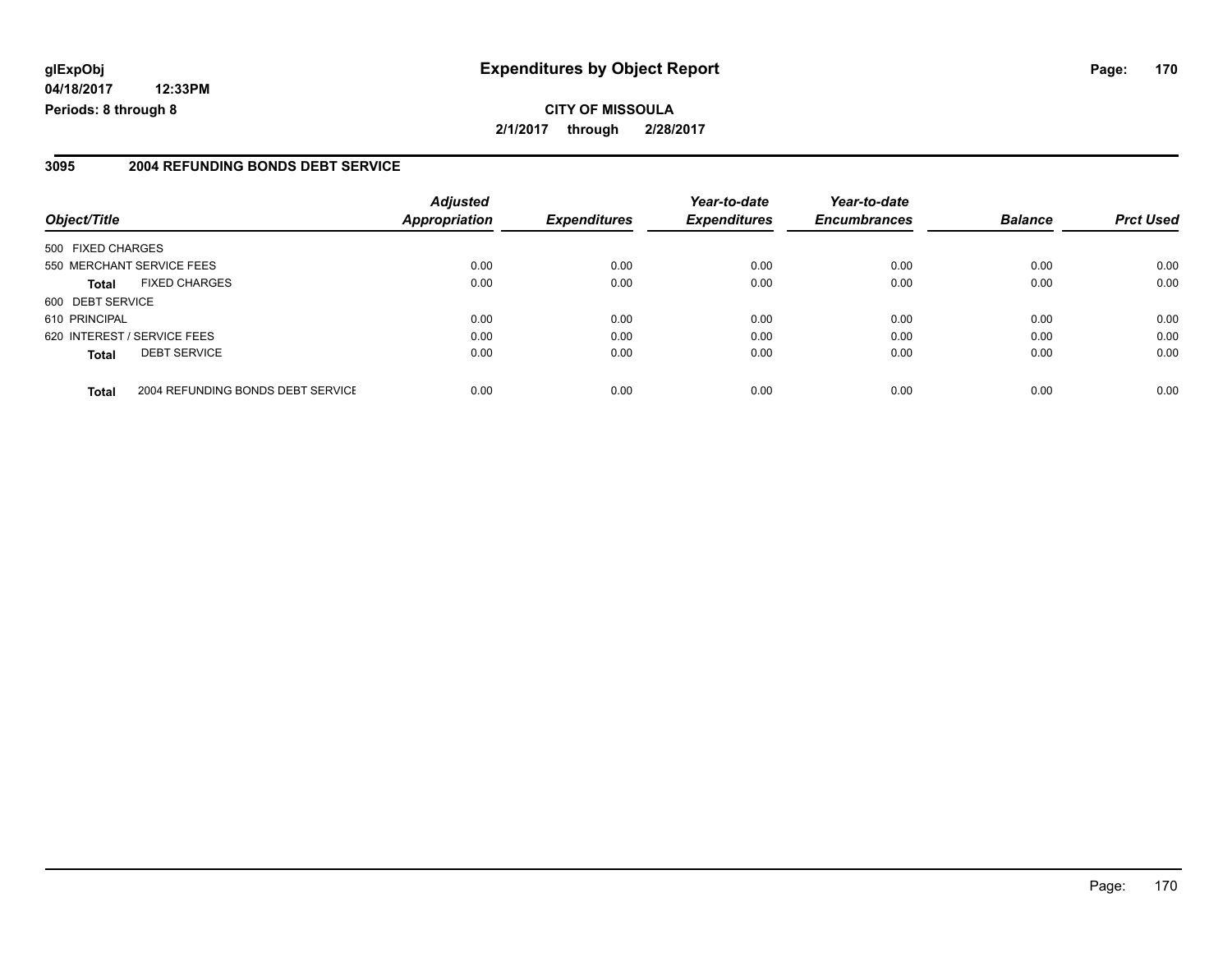**2/1/2017 through 2/28/2017**

**3096 NEW FIRE STATION GO BOND**

|                   |                              | <b>Adjusted</b>      |                     | Year-to-date        | Year-to-date        |                |                  |
|-------------------|------------------------------|----------------------|---------------------|---------------------|---------------------|----------------|------------------|
| Object/Title      |                              | <b>Appropriation</b> | <b>Expenditures</b> | <b>Expenditures</b> | <b>Encumbrances</b> | <b>Balance</b> | <b>Prct Used</b> |
| 500 FIXED CHARGES |                              |                      |                     |                     |                     |                |                  |
|                   | 550 MERCHANT SERVICE FEES    | 0.00                 | 0.00                | 0.00                | 0.00                | 0.00           | 0.00             |
| <b>Total</b>      | <b>FIXED CHARGES</b>         | 0.00                 | 0.00                | 0.00                | 0.00                | 0.00           | 0.00             |
| 600 DEBT SERVICE  |                              |                      |                     |                     |                     |                |                  |
| 610 PRINCIPAL     |                              | 0.00                 | 0.00                | 0.00                | 0.00                | 0.00           | 0.00             |
|                   | 620 INTEREST / SERVICE FEES  | 0.00                 | 0.00                | 350.00              | 0.00                | $-350.00$      | 0.00             |
| <b>Total</b>      | <b>DEBT SERVICE</b>          | 0.00                 | 0.00                | 350.00              | 0.00                | $-350.00$      | 0.00             |
| 800 OTHER OBJECTS |                              |                      |                     |                     |                     |                |                  |
|                   | 820 TRANSFERS TO OTHER FUNDS | 0.00                 | 0.00                | 0.00                | 0.00                | 0.00           | 0.00             |
| <b>Total</b>      | OTHER OBJECTS                | 0.00                 | 0.00                | 0.00                | 0.00                | 0.00           | 0.00             |
| <b>Total</b>      | NON-DEPARTMENTAL             | 0.00                 | 0.00                | 350.00              | 0.00                | $-350.00$      | 0.00             |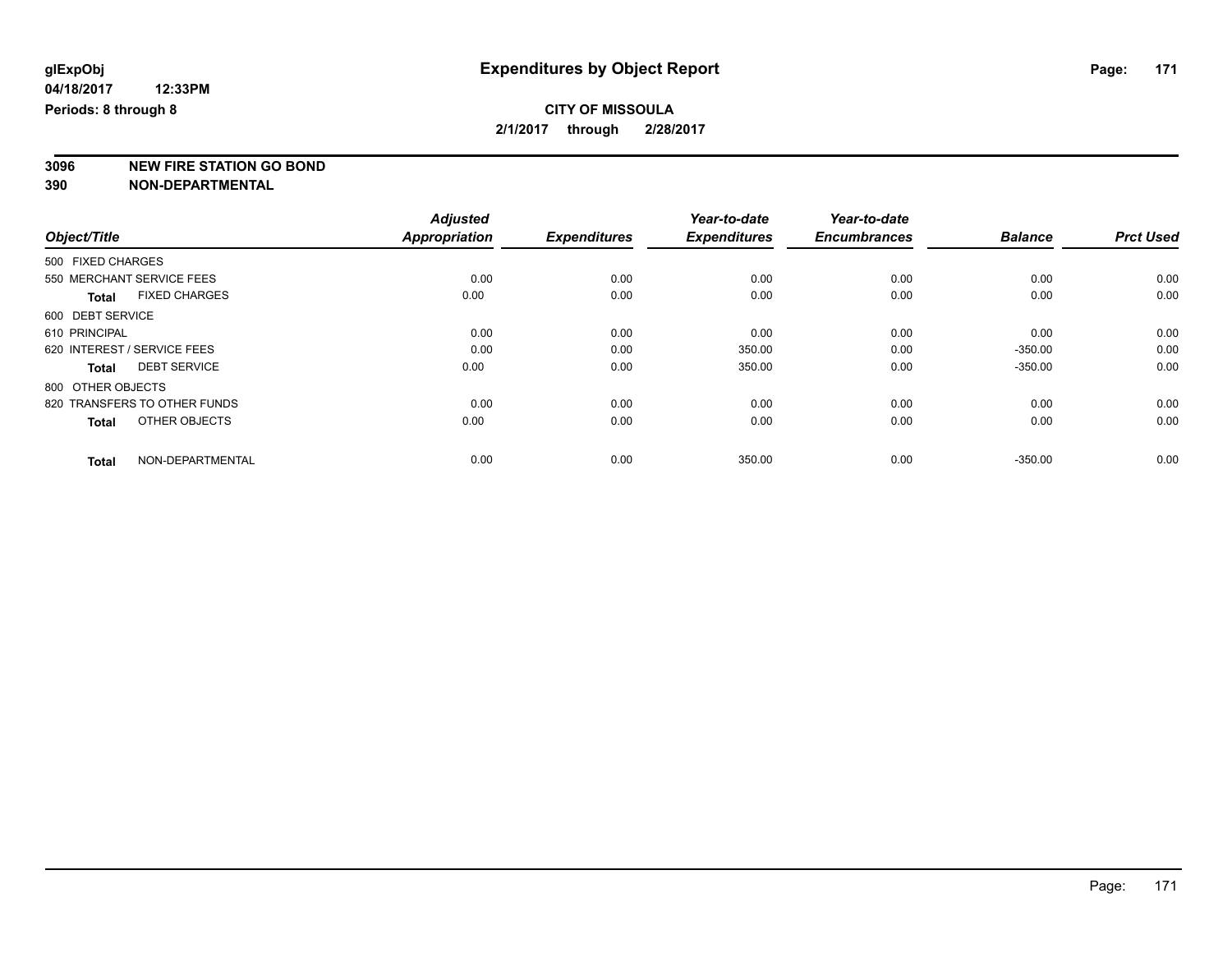# **CITY OF MISSOULA 2/1/2017 through 2/28/2017**

### **3096 NEW FIRE STATION GO BOND**

|                   |                              | <b>Adjusted</b> |                     | Year-to-date        | Year-to-date        |                |                  |
|-------------------|------------------------------|-----------------|---------------------|---------------------|---------------------|----------------|------------------|
| Object/Title      |                              | Appropriation   | <b>Expenditures</b> | <b>Expenditures</b> | <b>Encumbrances</b> | <b>Balance</b> | <b>Prct Used</b> |
| 500 FIXED CHARGES |                              |                 |                     |                     |                     |                |                  |
|                   | 550 MERCHANT SERVICE FEES    | 0.00            | 0.00                | 0.00                | 0.00                | 0.00           | 0.00             |
| <b>Total</b>      | <b>FIXED CHARGES</b>         | 0.00            | 0.00                | 0.00                | 0.00                | 0.00           | 0.00             |
| 600 DEBT SERVICE  |                              |                 |                     |                     |                     |                |                  |
| 610 PRINCIPAL     |                              | 0.00            | 0.00                | 0.00                | 0.00                | 0.00           | 0.00             |
|                   | 620 INTEREST / SERVICE FEES  | 0.00            | 0.00                | 350.00              | 0.00                | $-350.00$      | 0.00             |
| <b>Total</b>      | <b>DEBT SERVICE</b>          | 0.00            | 0.00                | 350.00              | 0.00                | $-350.00$      | 0.00             |
| 800 OTHER OBJECTS |                              |                 |                     |                     |                     |                |                  |
|                   | 820 TRANSFERS TO OTHER FUNDS | 0.00            | 0.00                | 0.00                | 0.00                | 0.00           | 0.00             |
| <b>Total</b>      | OTHER OBJECTS                | 0.00            | 0.00                | 0.00                | 0.00                | 0.00           | 0.00             |
| <b>Total</b>      | NEW FIRE STATION GO BOND     | 0.00            | 0.00                | 350.00              | 0.00                | $-350.00$      | 0.00             |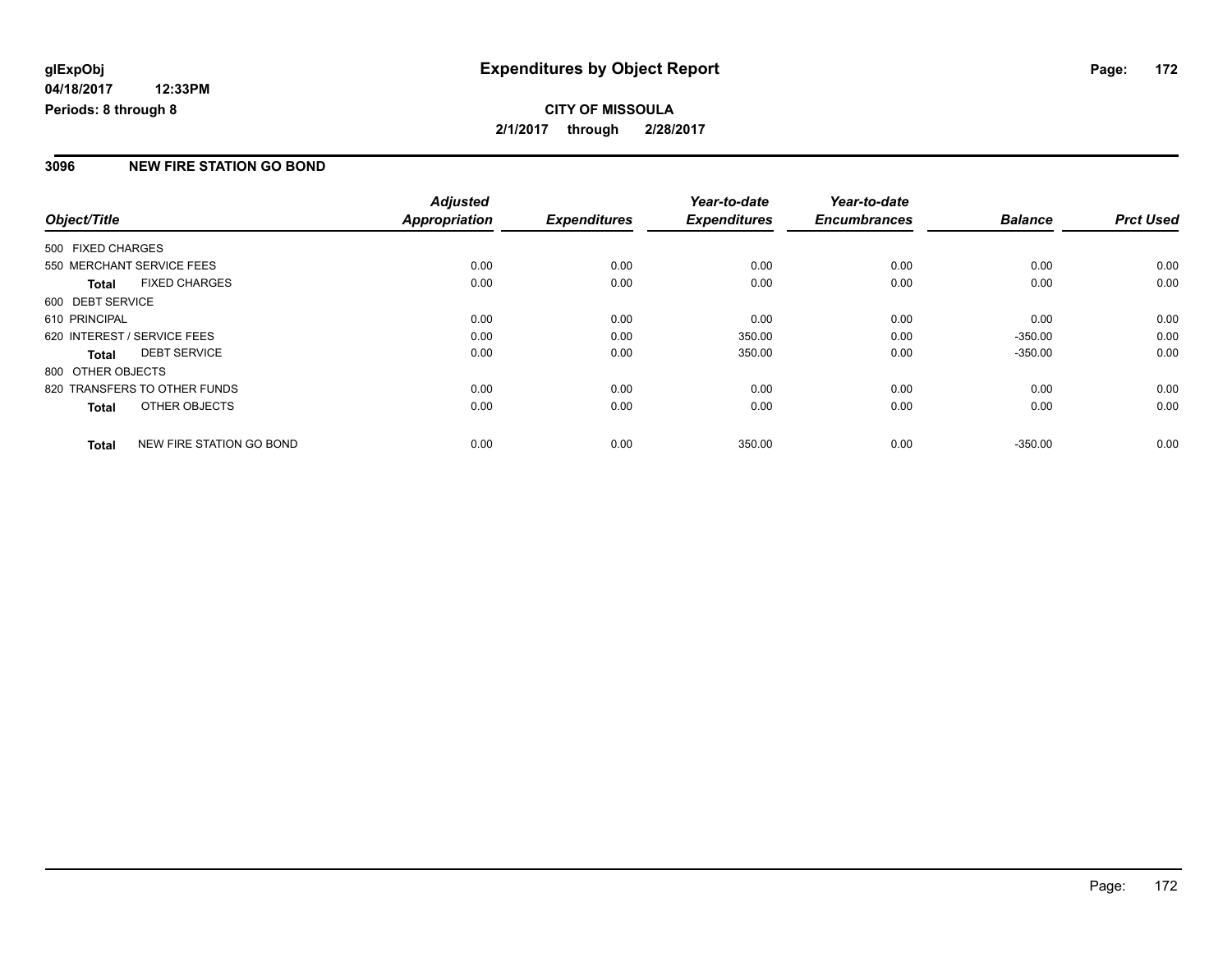### **CITY OF MISSOULA 2/1/2017 through 2/28/2017**

**3097 2007 REFUNDING BONDS**

|                                      | <b>Adjusted</b>      |                     | Year-to-date        | Year-to-date        |                |                  |
|--------------------------------------|----------------------|---------------------|---------------------|---------------------|----------------|------------------|
| Object/Title                         | <b>Appropriation</b> | <b>Expenditures</b> | <b>Expenditures</b> | <b>Encumbrances</b> | <b>Balance</b> | <b>Prct Used</b> |
| 500 FIXED CHARGES                    |                      |                     |                     |                     |                |                  |
| 500 FIXED CHARGES                    | 0.00                 | 0.00                | 0.00                | 0.00                | 0.00           | 0.00             |
| 550 MERCHANT SERVICE FEES            | 0.00                 | 0.00                | 0.00                | 0.00                | 0.00           | 0.00             |
| <b>FIXED CHARGES</b><br><b>Total</b> | 0.00                 | 0.00                | 0.00                | 0.00                | 0.00           | 0.00             |
| 600 DEBT SERVICE                     |                      |                     |                     |                     |                |                  |
| 610 PRINCIPAL                        | 0.00                 | 0.00                | 0.00                | 0.00                | 0.00           | 0.00             |
| 620 INTEREST / SERVICE FEES          | 0.00                 | 0.00                | 0.00                | 0.00                | 0.00           | 0.00             |
| <b>DEBT SERVICE</b><br><b>Total</b>  | 0.00                 | 0.00                | 0.00                | 0.00                | 0.00           | 0.00             |
| NON-DEPARTMENTAL<br><b>Total</b>     | 0.00                 | 0.00                | 0.00                | 0.00                | 0.00           | 0.00             |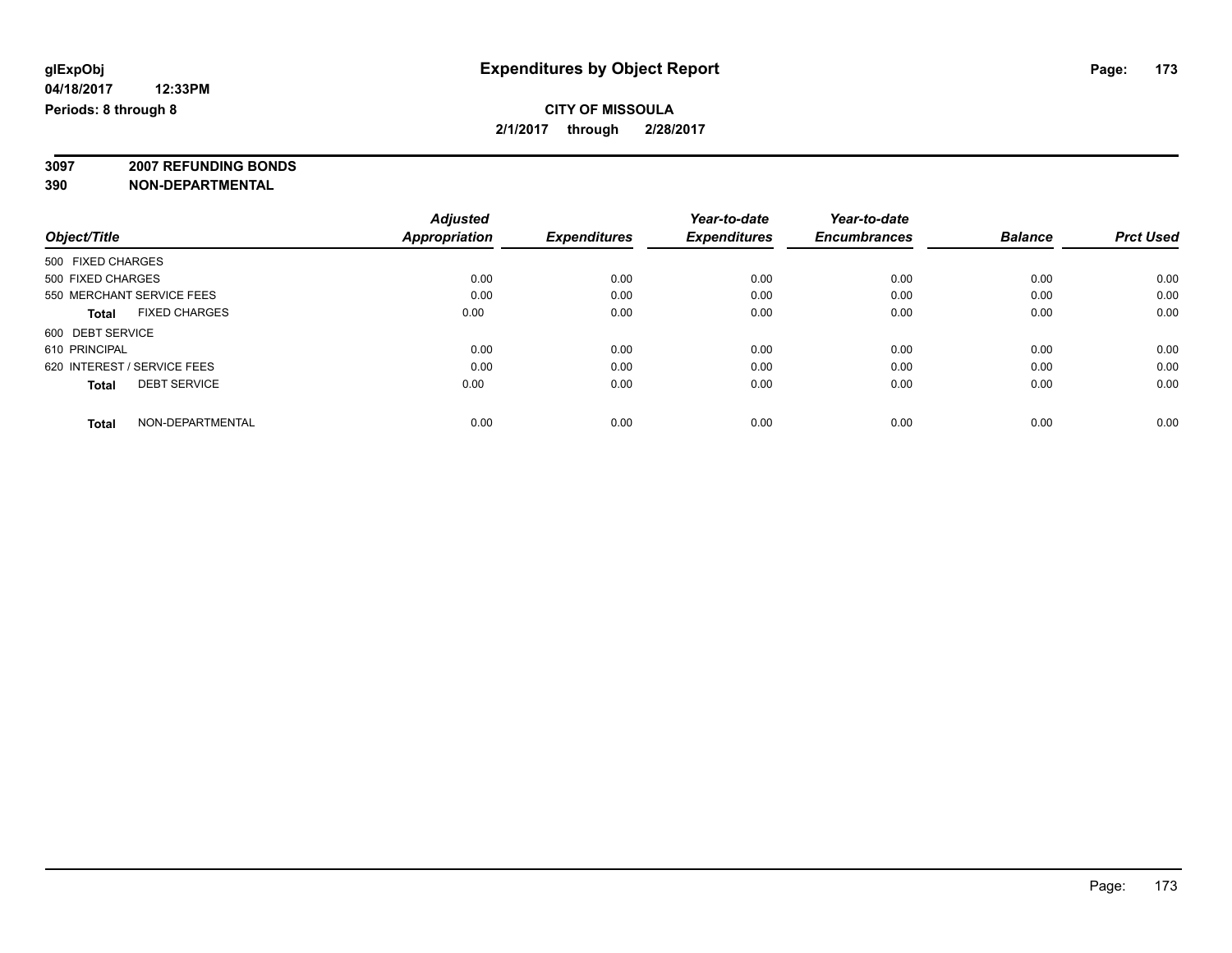#### **3097 2007 REFUNDING BONDS**

| Object/Title                |                      | <b>Adjusted</b><br><b>Appropriation</b> | <b>Expenditures</b> | Year-to-date<br><b>Expenditures</b> | Year-to-date<br><b>Encumbrances</b> | <b>Balance</b> | <b>Prct Used</b> |
|-----------------------------|----------------------|-----------------------------------------|---------------------|-------------------------------------|-------------------------------------|----------------|------------------|
| 500 FIXED CHARGES           |                      |                                         |                     |                                     |                                     |                |                  |
| 500 FIXED CHARGES           |                      | 0.00                                    | 0.00                | 0.00                                | 0.00                                | 0.00           | 0.00             |
| 550 MERCHANT SERVICE FEES   |                      | 0.00                                    | 0.00                | 0.00                                | 0.00                                | 0.00           | 0.00             |
| Total                       | <b>FIXED CHARGES</b> | 0.00                                    | 0.00                | 0.00                                | 0.00                                | 0.00           | 0.00             |
| 600 DEBT SERVICE            |                      |                                         |                     |                                     |                                     |                |                  |
| 610 PRINCIPAL               |                      | 0.00                                    | 0.00                | 0.00                                | 0.00                                | 0.00           | 0.00             |
| 620 INTEREST / SERVICE FEES |                      | 0.00                                    | 0.00                | 0.00                                | 0.00                                | 0.00           | 0.00             |
| <b>Total</b>                | <b>DEBT SERVICE</b>  | 0.00                                    | 0.00                | 0.00                                | 0.00                                | 0.00           | 0.00             |
| <b>Total</b>                | 2007 REFUNDING BONDS | 0.00                                    | 0.00                | 0.00                                | 0.00                                | 0.00           | 0.00             |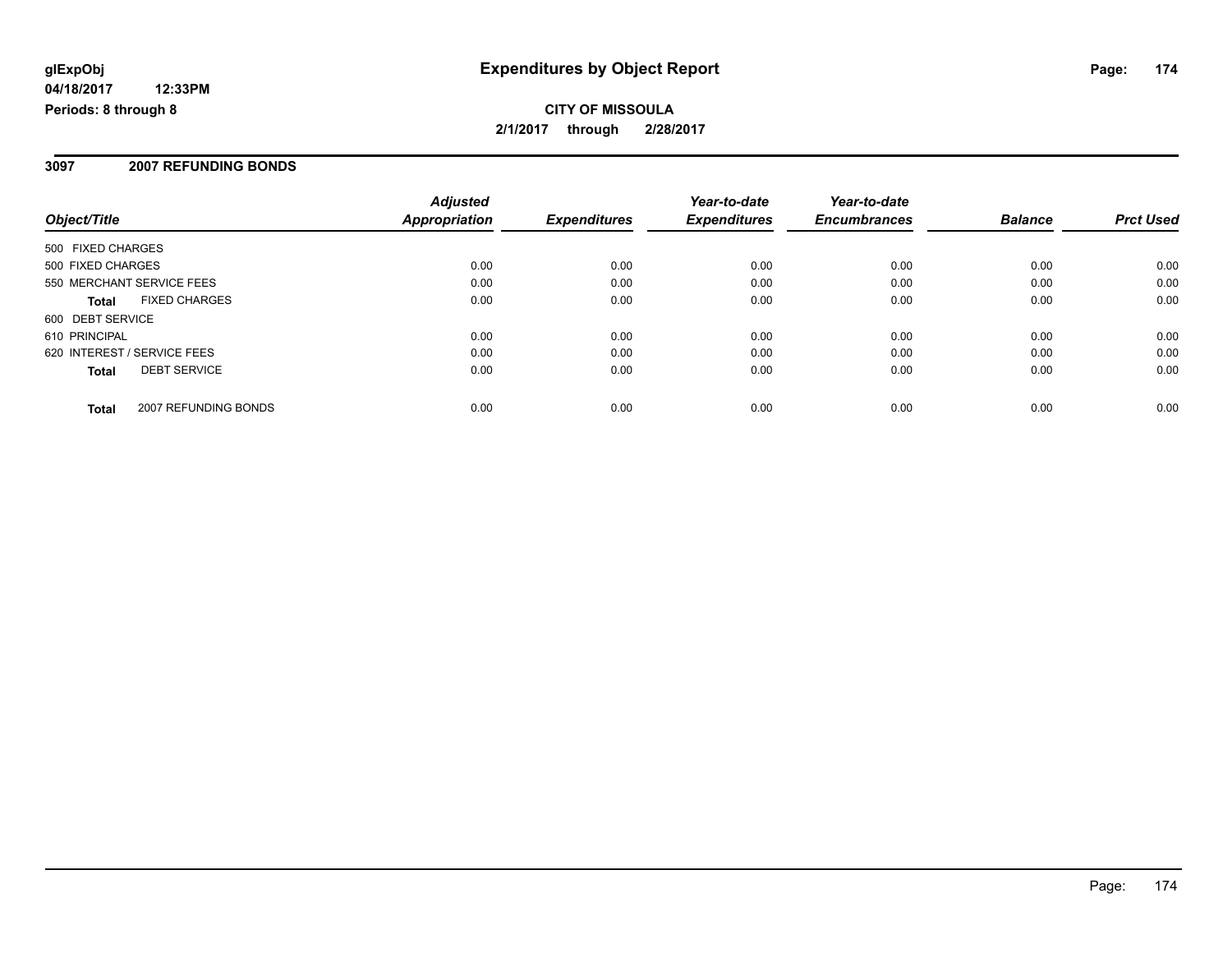# **3100 SIDEWALK & CURB WARRANTS FUND**

|                                      | <b>Adjusted</b>      |                     | Year-to-date        | Year-to-date        |                |                  |
|--------------------------------------|----------------------|---------------------|---------------------|---------------------|----------------|------------------|
| Object/Title                         | <b>Appropriation</b> | <b>Expenditures</b> | <b>Expenditures</b> | <b>Encumbrances</b> | <b>Balance</b> | <b>Prct Used</b> |
| 500 FIXED CHARGES                    |                      |                     |                     |                     |                |                  |
| 550 MERCHANT SERVICE FEES            | 0.00                 | 0.00                | 0.00                | 0.00                | 0.00           | 0.00             |
| <b>FIXED CHARGES</b><br><b>Total</b> | 0.00                 | 0.00                | 0.00                | 0.00                | 0.00           | 0.00             |
| 600 DEBT SERVICE                     |                      |                     |                     |                     |                |                  |
| 610 PRINCIPAL                        | 0.00                 | 0.00                | 0.00                | 0.00                | 0.00           | 0.00             |
| 620 INTEREST / SERVICE FEES          | 0.00                 | 0.00                | 0.00                | 0.00                | 0.00           | 0.00             |
| <b>DEBT SERVICE</b><br>Total         | 0.00                 | 0.00                | 0.00                | 0.00                | 0.00           | 0.00             |
| 800 OTHER OBJECTS                    |                      |                     |                     |                     |                |                  |
| 820 TRANSFERS TO OTHER FUNDS         | 0.00                 | 0.00                | 0.00                | 0.00                | 0.00           | 0.00             |
| OTHER OBJECTS<br><b>Total</b>        | 0.00                 | 0.00                | 0.00                | 0.00                | 0.00           | 0.00             |
|                                      | 0.00                 |                     | 0.00                | 0.00                | 0.00           | 0.00             |
| NON-DEPARTMENTAL<br><b>Total</b>     |                      | 0.00                |                     |                     |                |                  |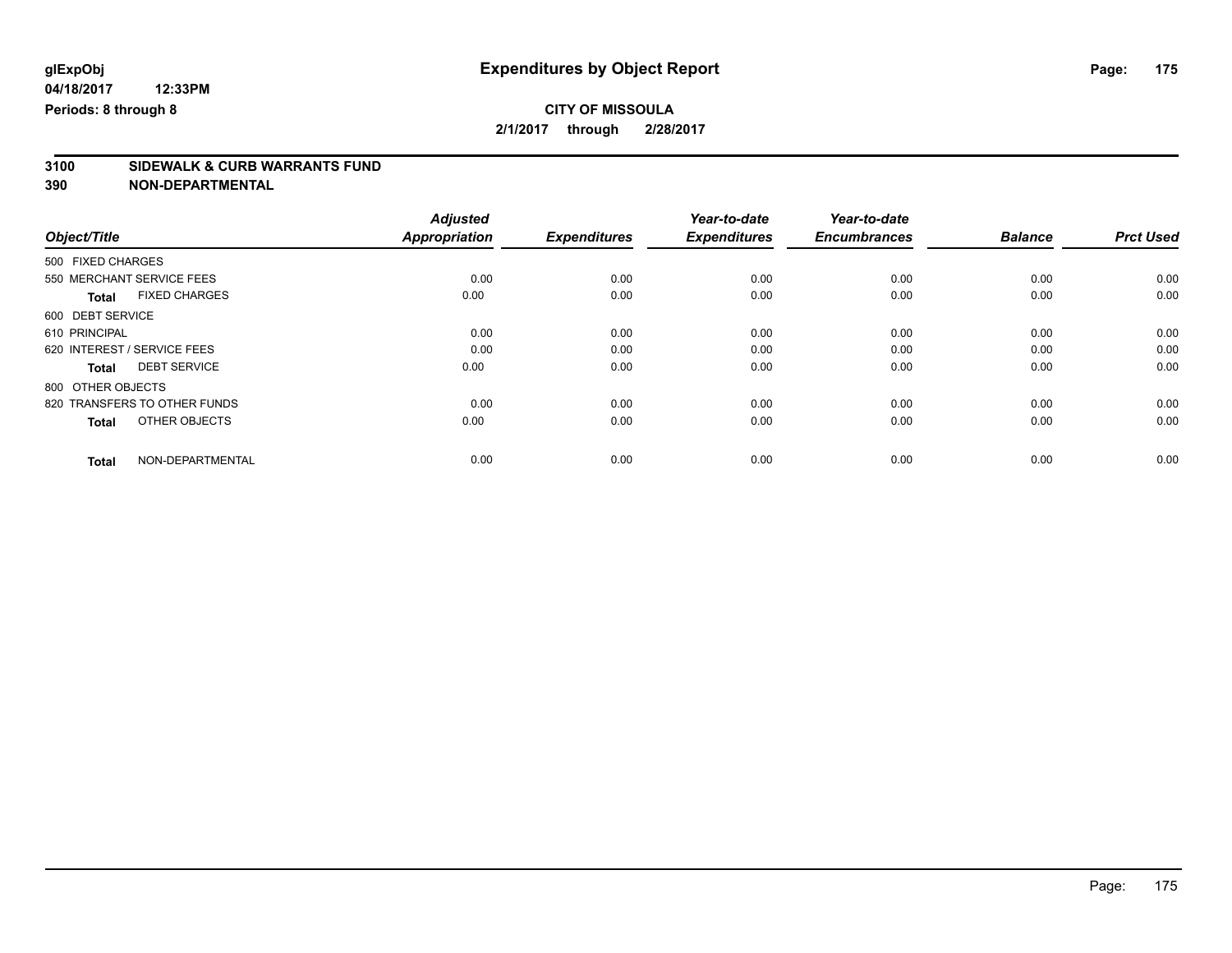**04/18/2017 12:33PM Periods: 8 through 8**

### **3100 SIDEWALK & CURB WARRANTS FUND**

| Object/Title      |                               | <b>Adjusted</b><br>Appropriation | <b>Expenditures</b> | Year-to-date<br><b>Expenditures</b> | Year-to-date<br><b>Encumbrances</b> | <b>Balance</b> | <b>Prct Used</b> |
|-------------------|-------------------------------|----------------------------------|---------------------|-------------------------------------|-------------------------------------|----------------|------------------|
|                   |                               |                                  |                     |                                     |                                     |                |                  |
| 500 FIXED CHARGES |                               |                                  |                     |                                     |                                     |                |                  |
|                   | 550 MERCHANT SERVICE FEES     | 0.00                             | 0.00                | 0.00                                | 0.00                                | 0.00           | 0.00             |
| <b>Total</b>      | <b>FIXED CHARGES</b>          | 0.00                             | 0.00                | 0.00                                | 0.00                                | 0.00           | 0.00             |
| 600 DEBT SERVICE  |                               |                                  |                     |                                     |                                     |                |                  |
| 610 PRINCIPAL     |                               | 0.00                             | 0.00                | 0.00                                | 0.00                                | 0.00           | 0.00             |
|                   | 620 INTEREST / SERVICE FEES   | 0.00                             | 0.00                | 0.00                                | 0.00                                | 0.00           | 0.00             |
| Total             | <b>DEBT SERVICE</b>           | 0.00                             | 0.00                | 0.00                                | 0.00                                | 0.00           | 0.00             |
| 800 OTHER OBJECTS |                               |                                  |                     |                                     |                                     |                |                  |
|                   | 820 TRANSFERS TO OTHER FUNDS  | 0.00                             | 0.00                | 0.00                                | 0.00                                | 0.00           | 0.00             |
| <b>Total</b>      | OTHER OBJECTS                 | 0.00                             | 0.00                | 0.00                                | 0.00                                | 0.00           | 0.00             |
| Total             | SIDEWALK & CURB WARRANTS FUND | 0.00                             | 0.00                | 0.00                                | 0.00                                | 0.00           | 0.00             |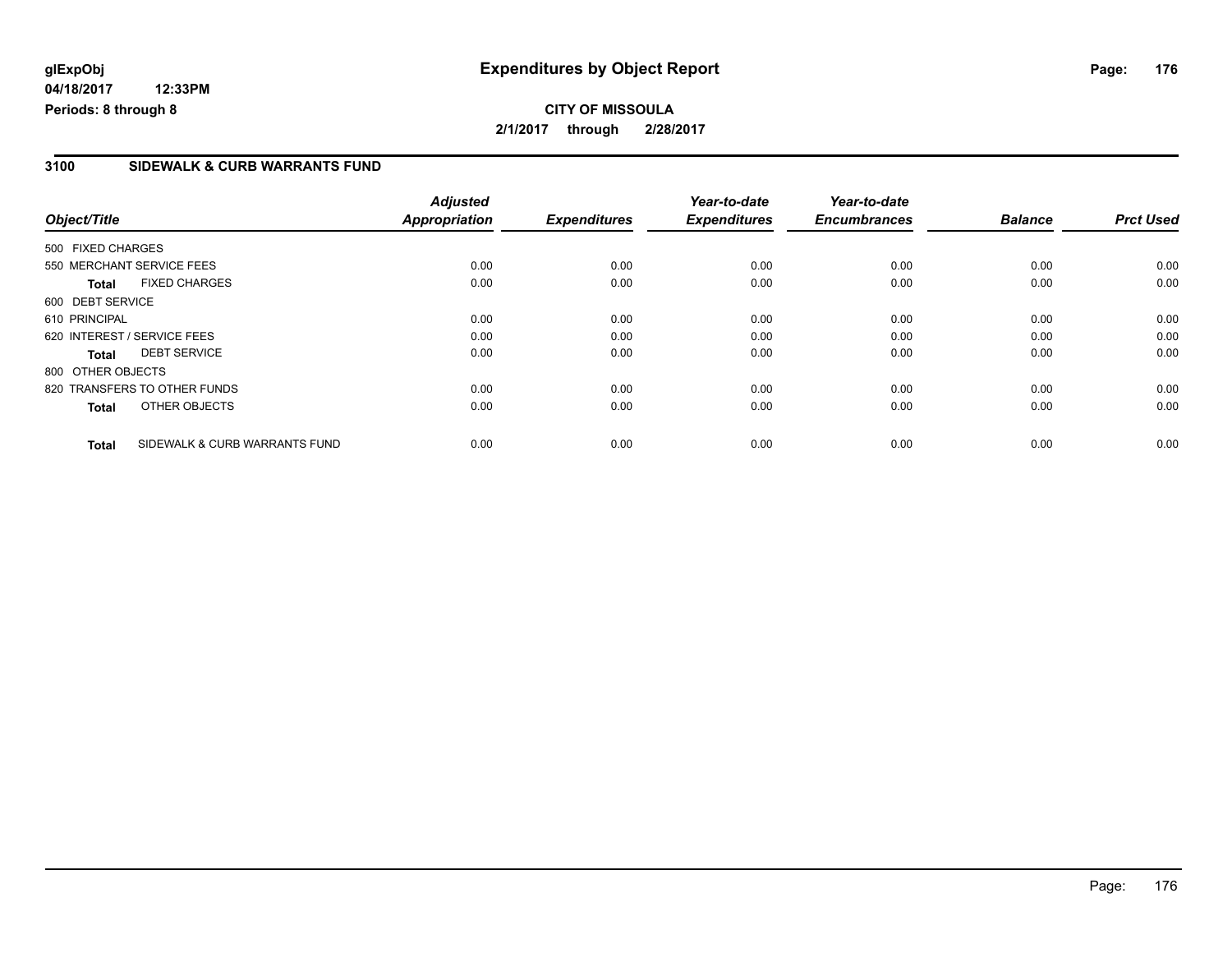# **3200 FY99 SIDEWALK & CURB DEBT SERVICE FUND**

|                              |                      | <b>Adjusted</b>      |                     | Year-to-date        | Year-to-date        |                |                  |
|------------------------------|----------------------|----------------------|---------------------|---------------------|---------------------|----------------|------------------|
| Object/Title                 |                      | <b>Appropriation</b> | <b>Expenditures</b> | <b>Expenditures</b> | <b>Encumbrances</b> | <b>Balance</b> | <b>Prct Used</b> |
| 500 FIXED CHARGES            |                      |                      |                     |                     |                     |                |                  |
| 550 MERCHANT SERVICE FEES    |                      | 0.00                 | 0.00                | 0.00                | 0.00                | 0.00           | 0.00             |
| <b>Total</b>                 | <b>FIXED CHARGES</b> | 0.00                 | 0.00                | 0.00                | 0.00                | 0.00           | 0.00             |
| 600 DEBT SERVICE             |                      |                      |                     |                     |                     |                |                  |
| 610 PRINCIPAL                |                      | 0.00                 | 0.00                | 0.00                | 0.00                | 0.00           | 0.00             |
| 620 INTEREST / SERVICE FEES  |                      | 0.00                 | 0.00                | 0.00                | 0.00                | 0.00           | 0.00             |
| <b>Total</b>                 | <b>DEBT SERVICE</b>  | 0.00                 | 0.00                | 0.00                | 0.00                | 0.00           | 0.00             |
| 800 OTHER OBJECTS            |                      |                      |                     |                     |                     |                |                  |
| 820 TRANSFERS TO OTHER FUNDS |                      | 0.00                 | 0.00                | 0.00                | 0.00                | 0.00           | 0.00             |
| <b>Total</b>                 | OTHER OBJECTS        | 0.00                 | 0.00                | 0.00                | 0.00                | 0.00           | 0.00             |
| <b>Total</b>                 | NON-DEPARTMENTAL     | 0.00                 | 0.00                | 0.00                | 0.00                | 0.00           | 0.00             |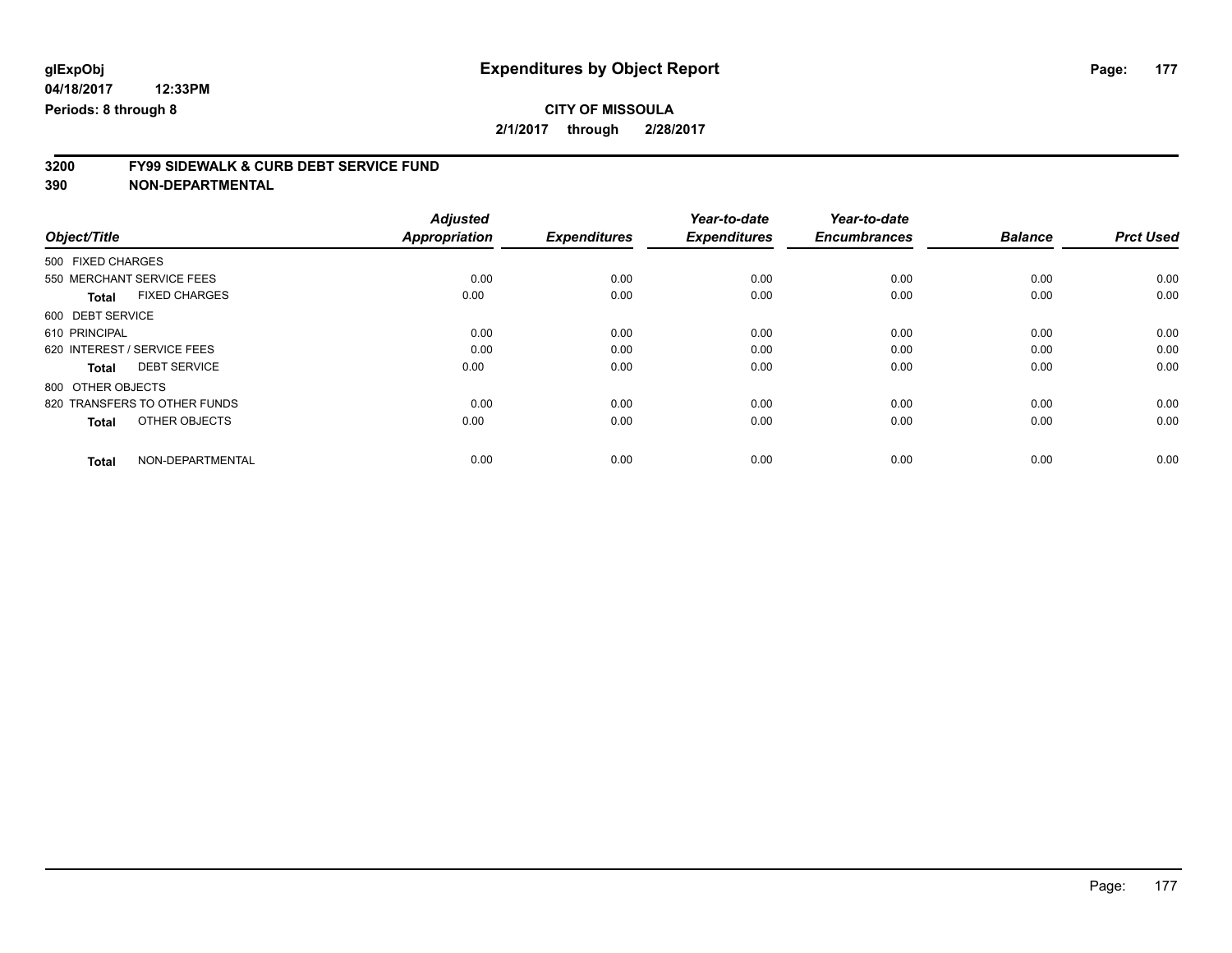**04/18/2017 12:33PM Periods: 8 through 8**

#### **3200 FY99 SIDEWALK & CURB DEBT SERVICE FUND**

| Object/Title                |                                   | <b>Adjusted</b><br><b>Appropriation</b> | <b>Expenditures</b> | Year-to-date<br><b>Expenditures</b> | Year-to-date<br><b>Encumbrances</b> | <b>Balance</b> | <b>Prct Used</b> |
|-----------------------------|-----------------------------------|-----------------------------------------|---------------------|-------------------------------------|-------------------------------------|----------------|------------------|
|                             |                                   |                                         |                     |                                     |                                     |                |                  |
| 500 FIXED CHARGES           |                                   |                                         |                     |                                     |                                     |                |                  |
|                             | 550 MERCHANT SERVICE FEES         | 0.00                                    | 0.00                | 0.00                                | 0.00                                | 0.00           | 0.00             |
| <b>Total</b>                | <b>FIXED CHARGES</b>              | 0.00                                    | 0.00                | 0.00                                | 0.00                                | 0.00           | 0.00             |
| 600 DEBT SERVICE            |                                   |                                         |                     |                                     |                                     |                |                  |
| 610 PRINCIPAL               |                                   | 0.00                                    | 0.00                | 0.00                                | 0.00                                | 0.00           | 0.00             |
| 620 INTEREST / SERVICE FEES |                                   | 0.00                                    | 0.00                | 0.00                                | 0.00                                | 0.00           | 0.00             |
| Total                       | <b>DEBT SERVICE</b>               | 0.00                                    | 0.00                | 0.00                                | 0.00                                | 0.00           | 0.00             |
| 800 OTHER OBJECTS           |                                   |                                         |                     |                                     |                                     |                |                  |
|                             | 820 TRANSFERS TO OTHER FUNDS      | 0.00                                    | 0.00                | 0.00                                | 0.00                                | 0.00           | 0.00             |
| <b>Total</b>                | OTHER OBJECTS                     | 0.00                                    | 0.00                | 0.00                                | 0.00                                | 0.00           | 0.00             |
| <b>Total</b>                | FY99 SIDEWALK & CURB DEBT SERVICE | 0.00                                    | 0.00                | 0.00                                | 0.00                                | 0.00           | 0.00             |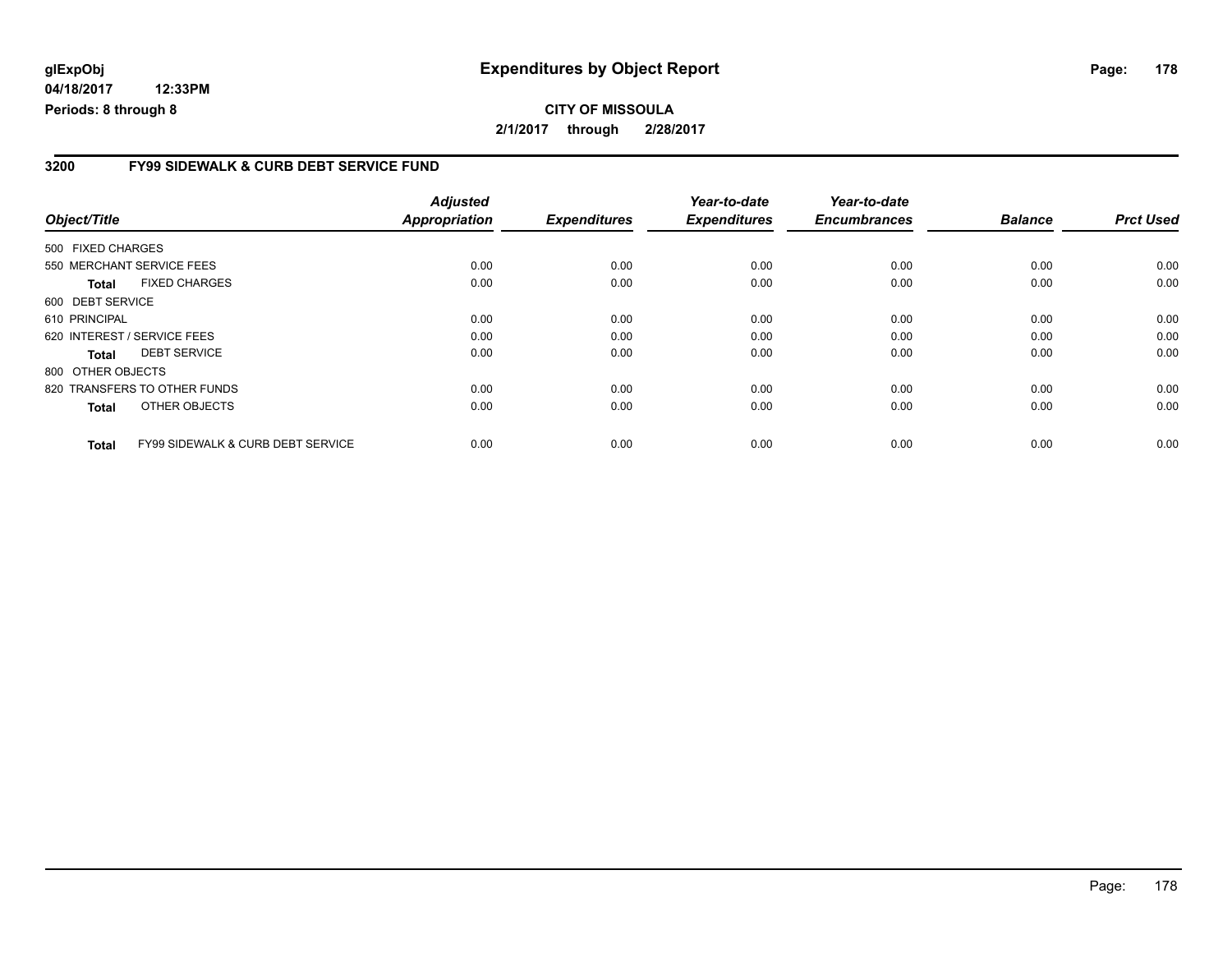# **3300 FY00 SIDEWALK & CURB DEBT SERVICE FUND**

**390 NON-DEPARTMENTAL**

| Object/Title                        | <b>Adjusted</b><br><b>Appropriation</b> | <b>Expenditures</b> | Year-to-date<br><b>Expenditures</b> | Year-to-date<br><b>Encumbrances</b> | <b>Balance</b> | <b>Prct Used</b> |
|-------------------------------------|-----------------------------------------|---------------------|-------------------------------------|-------------------------------------|----------------|------------------|
|                                     |                                         |                     |                                     |                                     |                |                  |
| 500 FIXED CHARGES                   |                                         |                     |                                     |                                     |                |                  |
| 550 MERCHANT SERVICE FEES           | 0.00                                    | 0.00                | 0.00                                | 0.00                                | 0.00           | 0.00             |
| <b>FIXED CHARGES</b><br>Total       | 0.00                                    | 0.00                | 0.00                                | 0.00                                | 0.00           | 0.00             |
| 600 DEBT SERVICE                    |                                         |                     |                                     |                                     |                |                  |
| 610 PRINCIPAL                       | 0.00                                    | 0.00                | 0.00                                | 0.00                                | 0.00           | 0.00             |
| 620 INTEREST / SERVICE FEES         | 0.00                                    | 0.00                | 0.00                                | 0.00                                | 0.00           | 0.00             |
| <b>DEBT SERVICE</b><br><b>Total</b> | 0.00                                    | 0.00                | 0.00                                | 0.00                                | 0.00           | 0.00             |
| NON-DEPARTMENTAL<br><b>Total</b>    | 0.00                                    | 0.00                | 0.00                                | 0.00                                | 0.00           | 0.00             |

Page: 179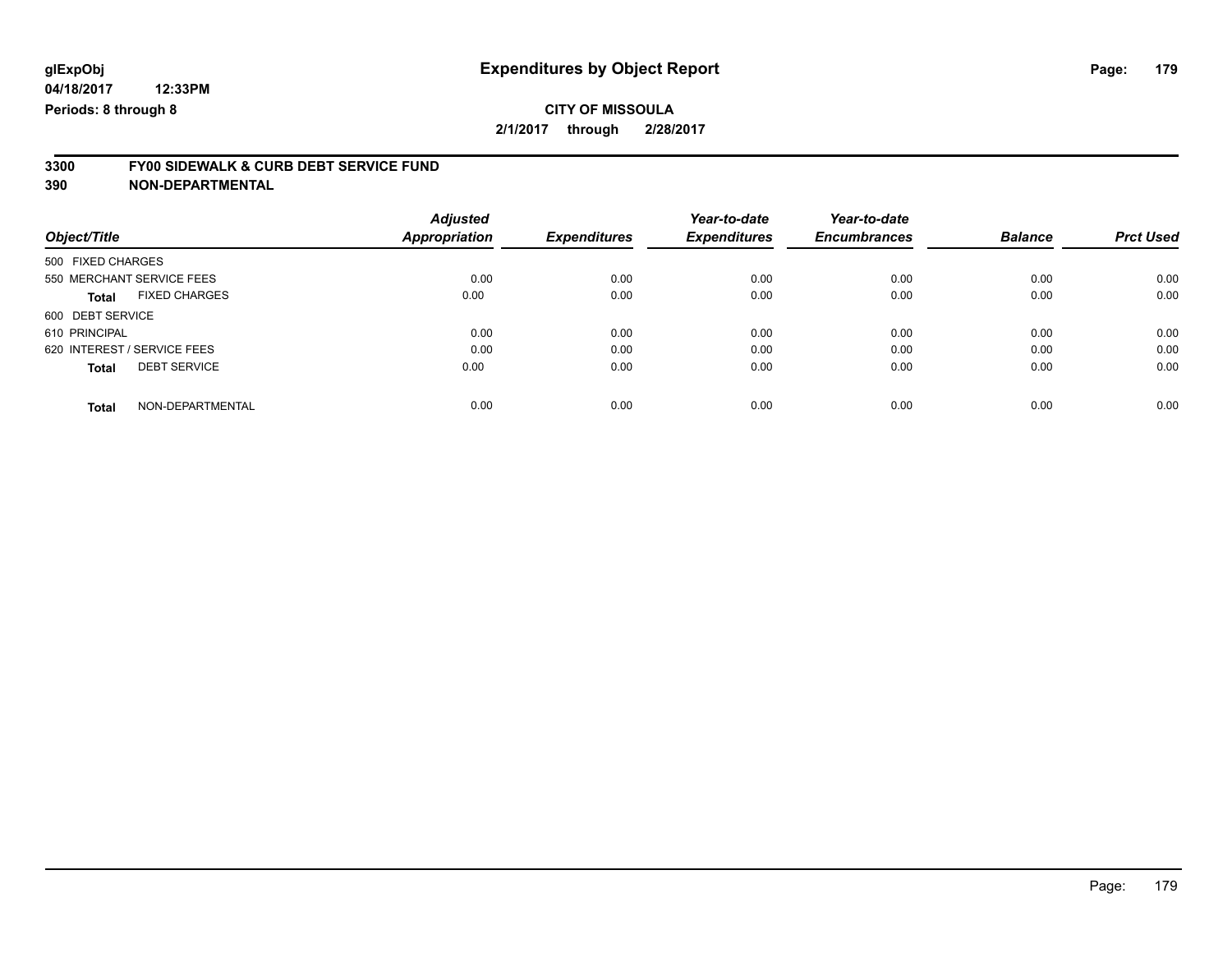**04/18/2017 12:33PM Periods: 8 through 8**

#### **3300 FY00 SIDEWALK & CURB DEBT SERVICE FUND**

| Object/Title                |                                   | <b>Adjusted</b><br><b>Appropriation</b> | <b>Expenditures</b> | Year-to-date<br><b>Expenditures</b> | Year-to-date<br><b>Encumbrances</b> | <b>Balance</b> | <b>Prct Used</b> |
|-----------------------------|-----------------------------------|-----------------------------------------|---------------------|-------------------------------------|-------------------------------------|----------------|------------------|
| 500 FIXED CHARGES           |                                   |                                         |                     |                                     |                                     |                |                  |
| 550 MERCHANT SERVICE FEES   |                                   | 0.00                                    | 0.00                | 0.00                                | 0.00                                | 0.00           | 0.00             |
| Total                       | <b>FIXED CHARGES</b>              | 0.00                                    | 0.00                | 0.00                                | 0.00                                | 0.00           | 0.00             |
| 600 DEBT SERVICE            |                                   |                                         |                     |                                     |                                     |                |                  |
| 610 PRINCIPAL               |                                   | 0.00                                    | 0.00                | 0.00                                | 0.00                                | 0.00           | 0.00             |
| 620 INTEREST / SERVICE FEES |                                   | 0.00                                    | 0.00                | 0.00                                | 0.00                                | 0.00           | 0.00             |
| <b>Total</b>                | <b>DEBT SERVICE</b>               | 0.00                                    | 0.00                | 0.00                                | 0.00                                | 0.00           | 0.00             |
| <b>Total</b>                | FY00 SIDEWALK & CURB DEBT SERVICE | 0.00                                    | 0.00                | 0.00                                | 0.00                                | 0.00           | 0.00             |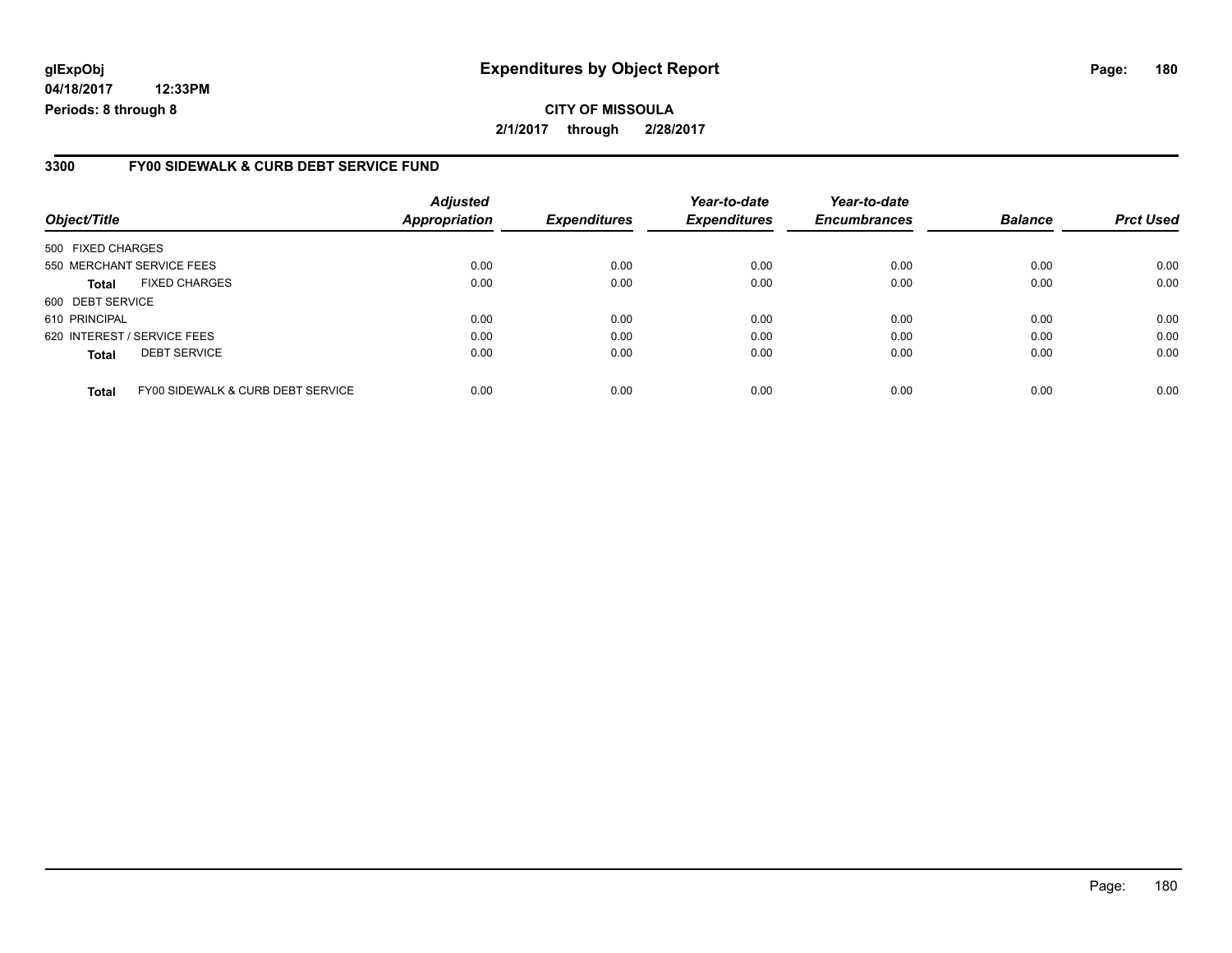### **CITY OF MISSOULA 2/1/2017 through 2/28/2017**

#### **3305 JUDGMENT LEVIES 390 NON-DEPARTMENTAL**

|                                     | <b>Adjusted</b>      |                     | Year-to-date        | Year-to-date        |                |                  |
|-------------------------------------|----------------------|---------------------|---------------------|---------------------|----------------|------------------|
| Object/Title                        | <b>Appropriation</b> | <b>Expenditures</b> | <b>Expenditures</b> | <b>Encumbrances</b> | <b>Balance</b> | <b>Prct Used</b> |
| 600 DEBT SERVICE                    |                      |                     |                     |                     |                |                  |
| 615 JUDGMENT LEVY DEBT PAYMENT      | 0.00                 | 0.00                | 0.00                | 0.00                | 0.00           | 0.00             |
| <b>DEBT SERVICE</b><br><b>Total</b> | 0.00                 | 0.00                | 0.00                | 0.00                | 0.00           | 0.00             |
| 800 OTHER OBJECTS                   |                      |                     |                     |                     |                |                  |
| 820 TRANSFERS TO OTHER FUNDS        | 0.00                 | 0.00                | 0.00                | 0.00                | 0.00           | 0.00             |
| OTHER OBJECTS<br><b>Total</b>       | 0.00                 | 0.00                | 0.00                | 0.00                | 0.00           | 0.00             |
| NON-DEPARTMENTAL<br><b>Total</b>    | 0.00                 | 0.00                | 0.00                | 0.00                | 0.00           | 0.00             |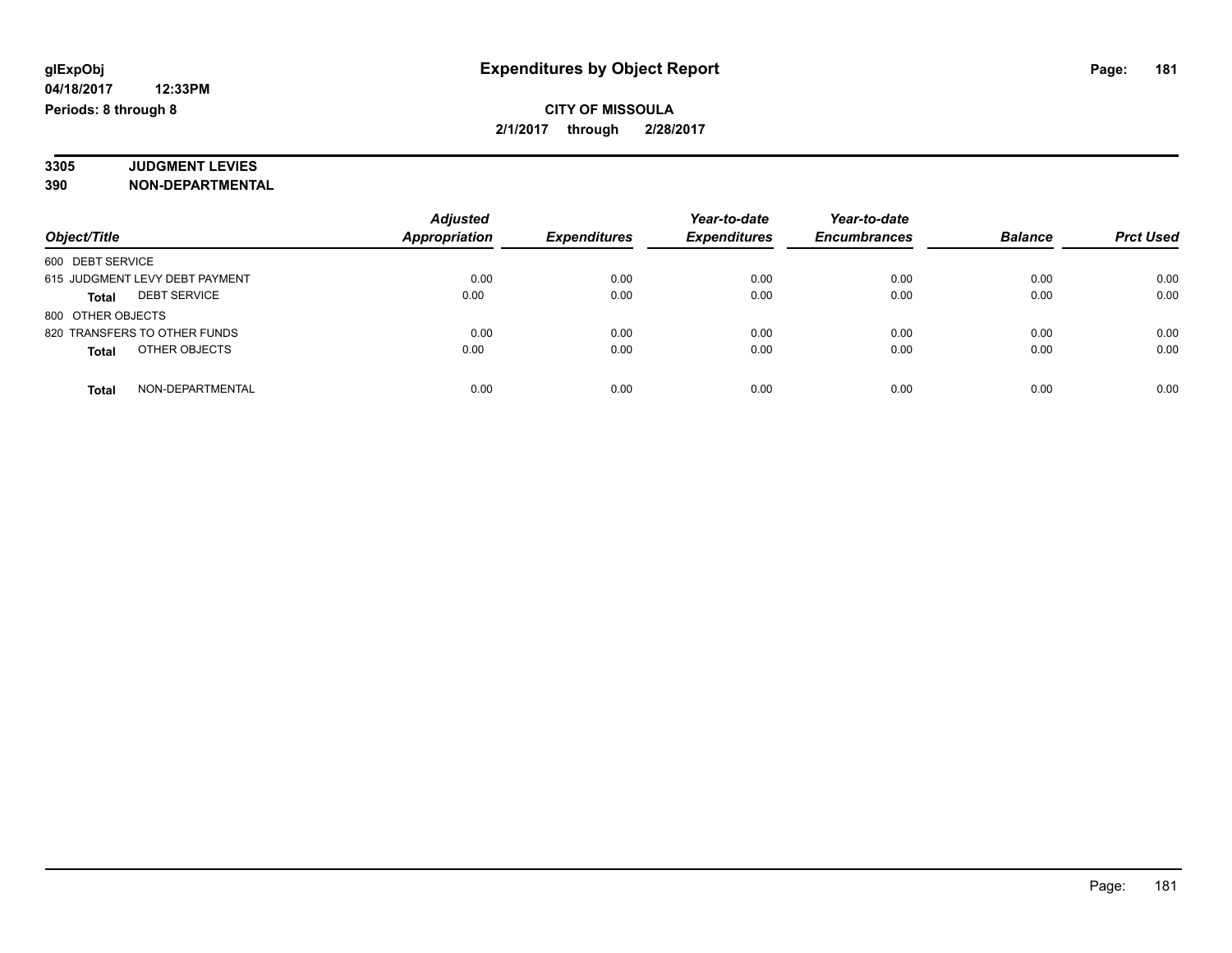**CITY OF MISSOULA 2/1/2017 through 2/28/2017**

**3305 JUDGMENT LEVIES**

| Object/Title                        | <b>Adjusted</b><br>Appropriation | <b>Expenditures</b> | Year-to-date<br><b>Expenditures</b> | Year-to-date<br><b>Encumbrances</b> | <b>Balance</b> | <b>Prct Used</b> |
|-------------------------------------|----------------------------------|---------------------|-------------------------------------|-------------------------------------|----------------|------------------|
| 600 DEBT SERVICE                    |                                  |                     |                                     |                                     |                |                  |
| 615 JUDGMENT LEVY DEBT PAYMENT      | 0.00                             | 0.00                | 0.00                                | 0.00                                | 0.00           | 0.00             |
| <b>DEBT SERVICE</b><br><b>Total</b> | 0.00                             | 0.00                | 0.00                                | 0.00                                | 0.00           | 0.00             |
| 800 OTHER OBJECTS                   |                                  |                     |                                     |                                     |                |                  |
| 820 TRANSFERS TO OTHER FUNDS        | 0.00                             | 0.00                | 0.00                                | 0.00                                | 0.00           | 0.00             |
| OTHER OBJECTS<br><b>Total</b>       | 0.00                             | 0.00                | 0.00                                | 0.00                                | 0.00           | 0.00             |
| <b>JUDGMENT LEVIES</b><br>Total     | 0.00                             | 0.00                | 0.00                                | 0.00                                | 0.00           | 0.00             |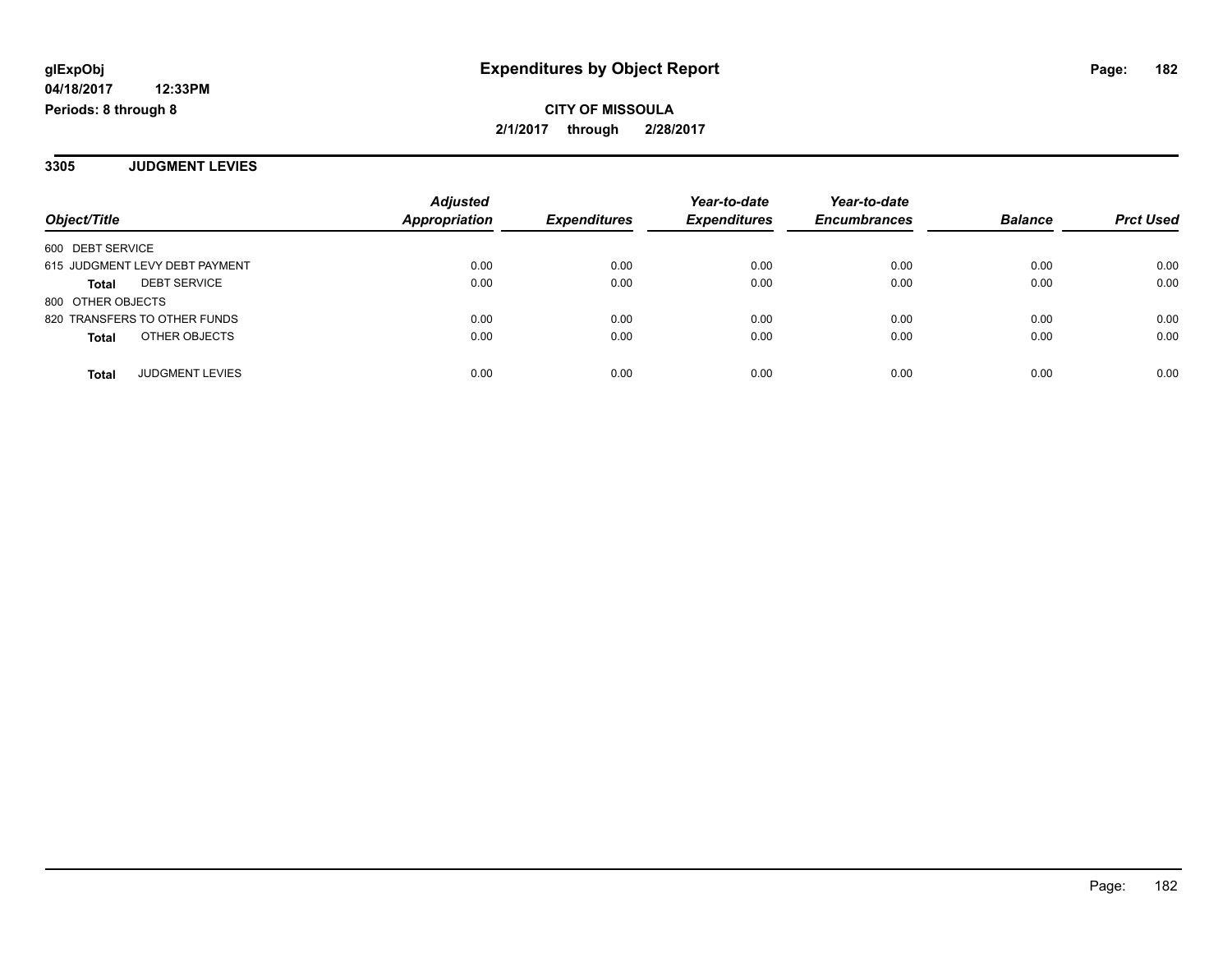**04/18/2017 12:33PM Periods: 8 through 8**

#### **3400 FY01 SIDEWALK & CURB DEBT SERVICE FUND**

**000 \*\*\* Title Not Found \*\*\***

| Object/Title                            | <b>Adjusted</b><br>Appropriation | <b>Expenditures</b> | Year-to-date<br><b>Expenditures</b> | Year-to-date<br><b>Encumbrances</b> | <b>Balance</b> | <b>Prct Used</b> |
|-----------------------------------------|----------------------------------|---------------------|-------------------------------------|-------------------------------------|----------------|------------------|
| 800 OTHER OBJECTS                       |                                  |                     |                                     |                                     |                |                  |
| 820 TRANSFERS TO OTHER FUNDS            | 0.00                             | 0.00                | 0.00                                | 0.00                                | 0.00           | 0.00             |
| OTHER OBJECTS<br><b>Total</b>           | 0.00                             | 0.00                | 0.00                                | 0.00                                | 0.00           | 0.00             |
| *** Title Not Found ***<br><b>Total</b> | 0.00                             | 0.00                | 0.00                                | 0.00                                | 0.00           | 0.00             |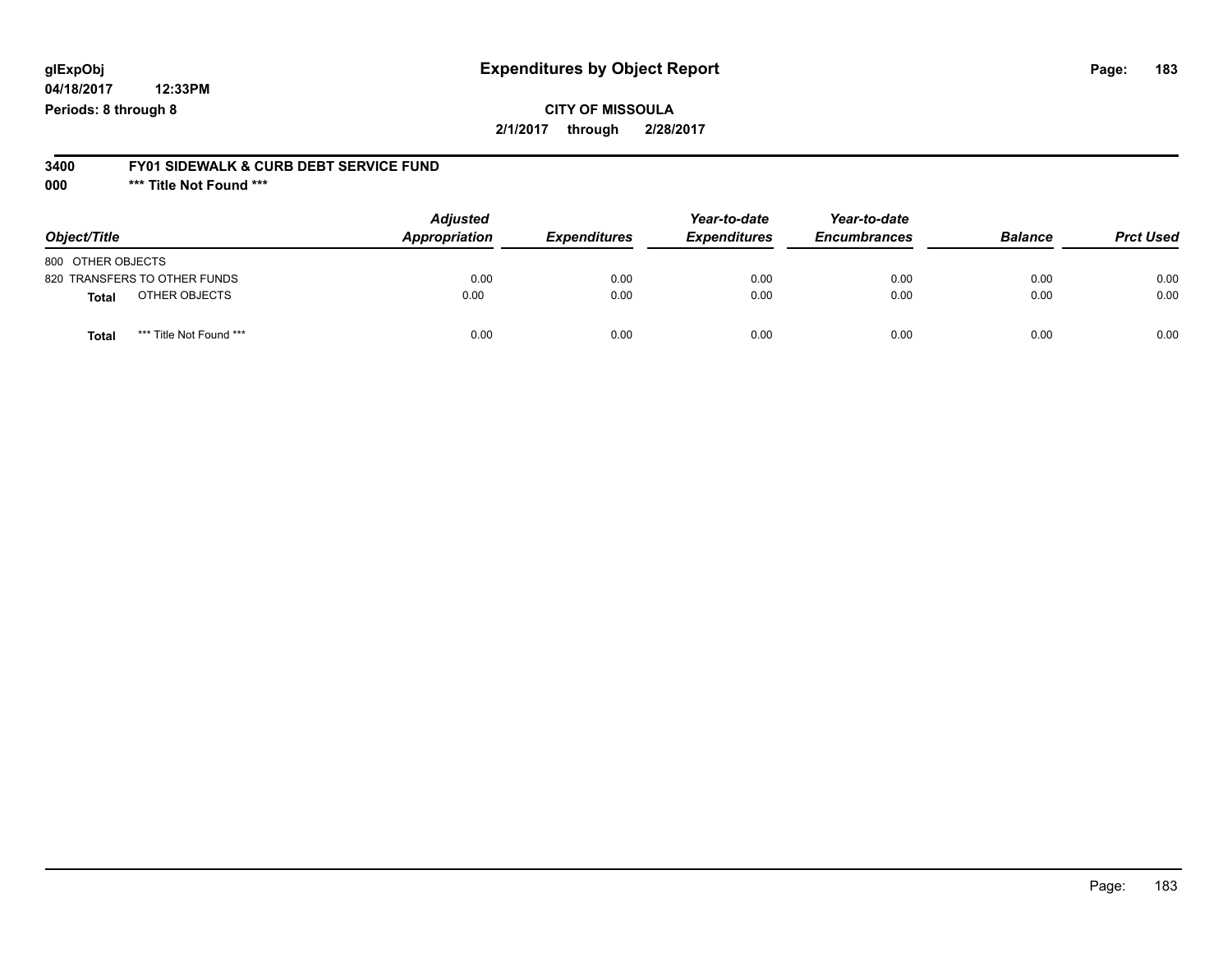# **3400 FY01 SIDEWALK & CURB DEBT SERVICE FUND**

|                              |                      | <b>Adjusted</b>      | <b>Expenditures</b> | Year-to-date<br><b>Expenditures</b> | Year-to-date<br><b>Encumbrances</b> | <b>Balance</b> | <b>Prct Used</b> |
|------------------------------|----------------------|----------------------|---------------------|-------------------------------------|-------------------------------------|----------------|------------------|
| Object/Title                 |                      | <b>Appropriation</b> |                     |                                     |                                     |                |                  |
| 500 FIXED CHARGES            |                      |                      |                     |                                     |                                     |                |                  |
| 550 MERCHANT SERVICE FEES    |                      | 0.00                 | 0.00                | 0.00                                | 0.00                                | 0.00           | 0.00             |
| <b>Total</b>                 | <b>FIXED CHARGES</b> | 0.00                 | 0.00                | 0.00                                | 0.00                                | 0.00           | 0.00             |
| 600 DEBT SERVICE             |                      |                      |                     |                                     |                                     |                |                  |
| 610 PRINCIPAL                |                      | 0.00                 | 0.00                | 0.00                                | 0.00                                | 0.00           | 0.00             |
| 620 INTEREST / SERVICE FEES  |                      | 0.00                 | 0.00                | 0.00                                | 0.00                                | 0.00           | 0.00             |
| <b>Total</b>                 | <b>DEBT SERVICE</b>  | 0.00                 | 0.00                | 0.00                                | 0.00                                | 0.00           | 0.00             |
| 800 OTHER OBJECTS            |                      |                      |                     |                                     |                                     |                |                  |
| 820 TRANSFERS TO OTHER FUNDS |                      | 0.00                 | 0.00                | 0.00                                | 0.00                                | 0.00           | 0.00             |
| <b>Total</b>                 | OTHER OBJECTS        | 0.00                 | 0.00                | 0.00                                | 0.00                                | 0.00           | 0.00             |
| <b>Total</b>                 | NON-DEPARTMENTAL     | 0.00                 | 0.00                | 0.00                                | 0.00                                | 0.00           | 0.00             |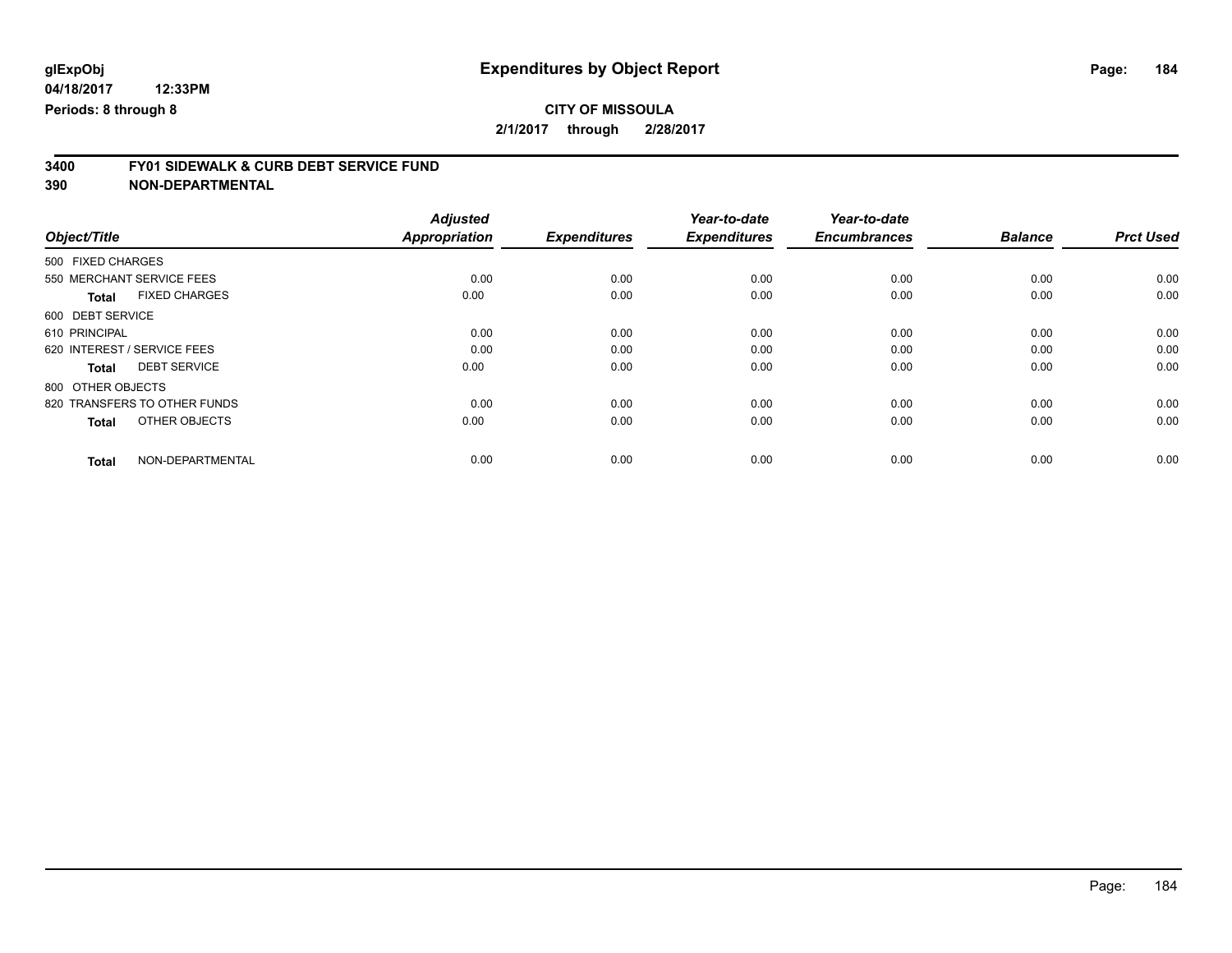**04/18/2017 12:33PM Periods: 8 through 8**

#### **3400 FY01 SIDEWALK & CURB DEBT SERVICE FUND**

| Object/Title      |                                              | <b>Adjusted</b><br><b>Appropriation</b> | <b>Expenditures</b> | Year-to-date<br><b>Expenditures</b> | Year-to-date<br><b>Encumbrances</b> | <b>Balance</b> | <b>Prct Used</b> |
|-------------------|----------------------------------------------|-----------------------------------------|---------------------|-------------------------------------|-------------------------------------|----------------|------------------|
| 500 FIXED CHARGES |                                              |                                         |                     |                                     |                                     |                |                  |
|                   | 550 MERCHANT SERVICE FEES                    | 0.00                                    | 0.00                | 0.00                                | 0.00                                | 0.00           | 0.00             |
| <b>Total</b>      | <b>FIXED CHARGES</b>                         | 0.00                                    | 0.00                | 0.00                                | 0.00                                | 0.00           | 0.00             |
| 600 DEBT SERVICE  |                                              |                                         |                     |                                     |                                     |                |                  |
| 610 PRINCIPAL     |                                              | 0.00                                    | 0.00                | 0.00                                | 0.00                                | 0.00           | 0.00             |
|                   | 620 INTEREST / SERVICE FEES                  | 0.00                                    | 0.00                | 0.00                                | 0.00                                | 0.00           | 0.00             |
| <b>Total</b>      | <b>DEBT SERVICE</b>                          | 0.00                                    | 0.00                | 0.00                                | 0.00                                | 0.00           | 0.00             |
| 800 OTHER OBJECTS |                                              |                                         |                     |                                     |                                     |                |                  |
|                   | 820 TRANSFERS TO OTHER FUNDS                 | 0.00                                    | 0.00                | 0.00                                | 0.00                                | 0.00           | 0.00             |
| <b>Total</b>      | OTHER OBJECTS                                | 0.00                                    | 0.00                | 0.00                                | 0.00                                | 0.00           | 0.00             |
| Total             | <b>FY01 SIDEWALK &amp; CURB DEBT SERVICE</b> | 0.00                                    | 0.00                | 0.00                                | 0.00                                | 0.00           | 0.00             |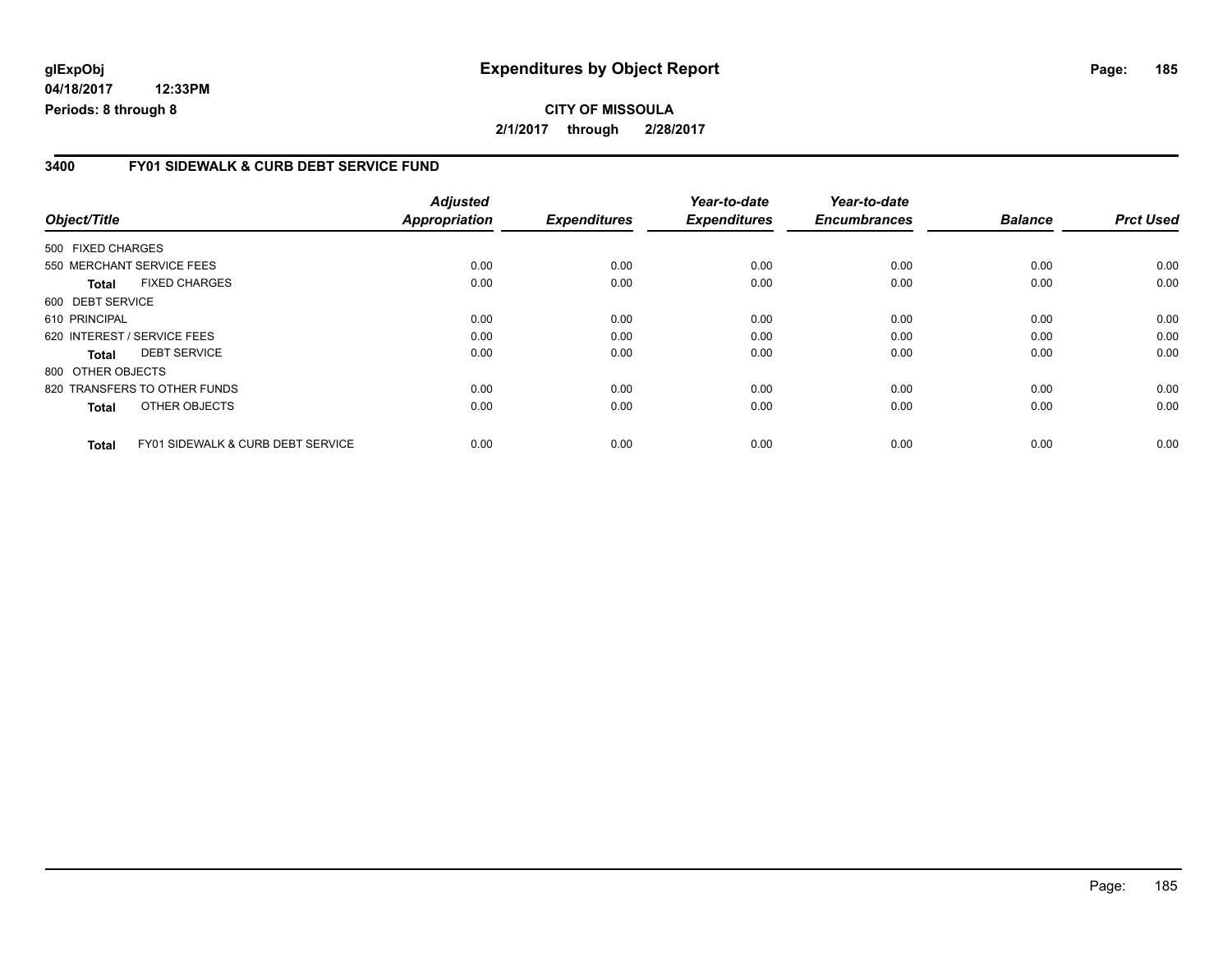**04/18/2017 12:33PM Periods: 8 through 8**

# **3410 FY02 SIDEWALK & CURB DEBT SERVICE FUND**

**000 \*\*\* Title Not Found \*\*\***

| Object/Title                            | <b>Adjusted</b><br>Appropriation | <b>Expenditures</b> | Year-to-date<br><b>Expenditures</b> | Year-to-date<br><b>Encumbrances</b> | <b>Balance</b> | <b>Prct Used</b> |
|-----------------------------------------|----------------------------------|---------------------|-------------------------------------|-------------------------------------|----------------|------------------|
| 800 OTHER OBJECTS                       |                                  |                     |                                     |                                     |                |                  |
| 820 TRANSFERS TO OTHER FUNDS            | 0.00                             | 0.00                | 0.00                                | 0.00                                | 0.00           | 0.00             |
| OTHER OBJECTS<br>Total                  | 0.00                             | 0.00                | 0.00                                | 0.00                                | 0.00           | 0.00             |
| *** Title Not Found ***<br><b>Total</b> | 0.00                             | 0.00                | 0.00                                | 0.00                                | 0.00           | 0.00             |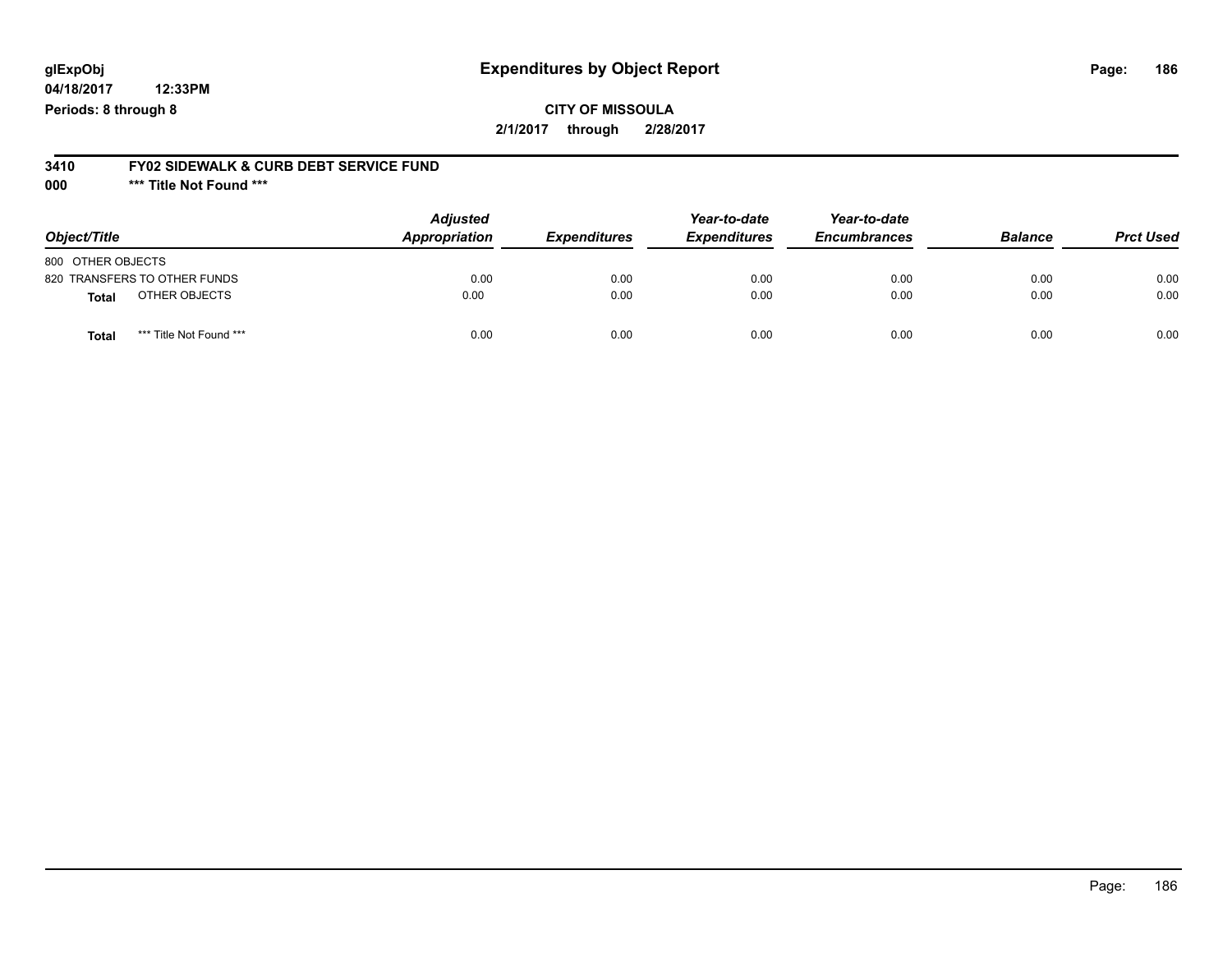# **3410 FY02 SIDEWALK & CURB DEBT SERVICE FUND**

| Object/Title                         | <b>Adjusted</b><br><b>Appropriation</b> | <b>Expenditures</b> | Year-to-date<br><b>Expenditures</b> | Year-to-date<br><b>Encumbrances</b> | <b>Balance</b> | <b>Prct Used</b> |
|--------------------------------------|-----------------------------------------|---------------------|-------------------------------------|-------------------------------------|----------------|------------------|
| 500 FIXED CHARGES                    |                                         |                     |                                     |                                     |                |                  |
| 550 MERCHANT SERVICE FEES            | 0.00                                    | 0.00                | 0.00                                | 0.00                                | 0.00           | 0.00             |
| <b>FIXED CHARGES</b><br><b>Total</b> | 0.00                                    | 0.00                | 0.00                                | 0.00                                | 0.00           | 0.00             |
| 600 DEBT SERVICE                     |                                         |                     |                                     |                                     |                |                  |
| 610 PRINCIPAL                        | 0.00                                    | 0.00                | 0.00                                | 0.00                                | 0.00           | 0.00             |
| 620 INTEREST / SERVICE FEES          | 0.00                                    | 0.00                | 0.00                                | 0.00                                | 0.00           | 0.00             |
| <b>DEBT SERVICE</b><br><b>Total</b>  | 0.00                                    | 0.00                | 0.00                                | 0.00                                | 0.00           | 0.00             |
| NON-DEPARTMENTAL<br><b>Total</b>     | 0.00                                    | 0.00                | 0.00                                | 0.00                                | 0.00           | 0.00             |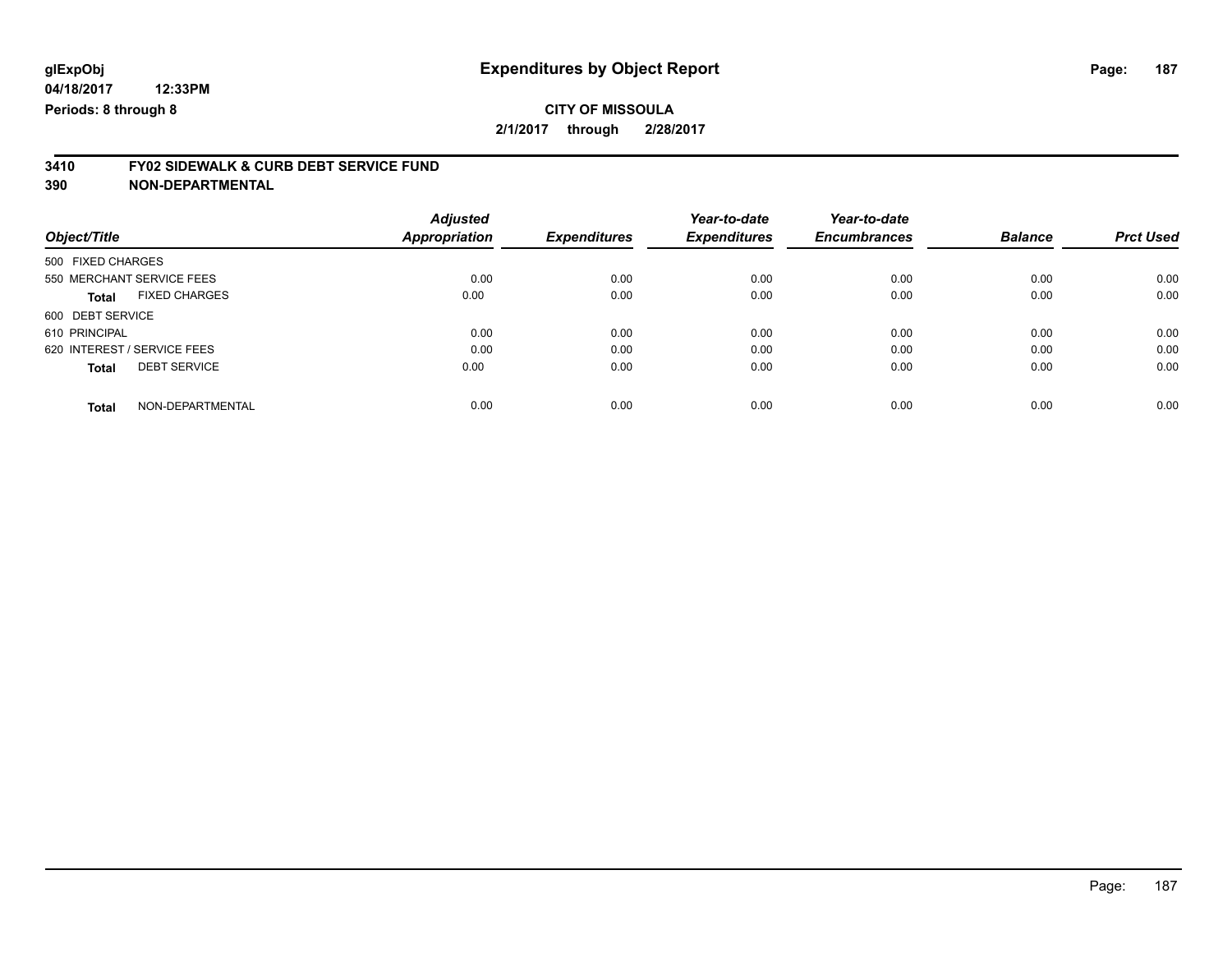**04/18/2017 12:33PM Periods: 8 through 8**

#### **3410 FY02 SIDEWALK & CURB DEBT SERVICE FUND**

| Object/Title      |                                              | <b>Adjusted</b><br><b>Appropriation</b> | <b>Expenditures</b> | Year-to-date<br><b>Expenditures</b> | Year-to-date<br><b>Encumbrances</b> | <b>Balance</b> | <b>Prct Used</b> |
|-------------------|----------------------------------------------|-----------------------------------------|---------------------|-------------------------------------|-------------------------------------|----------------|------------------|
| 500 FIXED CHARGES |                                              |                                         |                     |                                     |                                     |                |                  |
|                   | 550 MERCHANT SERVICE FEES                    | 0.00                                    | 0.00                | 0.00                                | 0.00                                | 0.00           | 0.00             |
| <b>Total</b>      | <b>FIXED CHARGES</b>                         | 0.00                                    | 0.00                | 0.00                                | 0.00                                | 0.00           | 0.00             |
| 600 DEBT SERVICE  |                                              |                                         |                     |                                     |                                     |                |                  |
| 610 PRINCIPAL     |                                              | 0.00                                    | 0.00                | 0.00                                | 0.00                                | 0.00           | 0.00             |
|                   | 620 INTEREST / SERVICE FEES                  | 0.00                                    | 0.00                | 0.00                                | 0.00                                | 0.00           | 0.00             |
| <b>Total</b>      | <b>DEBT SERVICE</b>                          | 0.00                                    | 0.00                | 0.00                                | 0.00                                | 0.00           | 0.00             |
| 800 OTHER OBJECTS |                                              |                                         |                     |                                     |                                     |                |                  |
|                   | 820 TRANSFERS TO OTHER FUNDS                 | 0.00                                    | 0.00                | 0.00                                | 0.00                                | 0.00           | 0.00             |
| <b>Total</b>      | OTHER OBJECTS                                | 0.00                                    | 0.00                | 0.00                                | 0.00                                | 0.00           | 0.00             |
| Total             | <b>FY02 SIDEWALK &amp; CURB DEBT SERVICE</b> | 0.00                                    | 0.00                | 0.00                                | 0.00                                | 0.00           | 0.00             |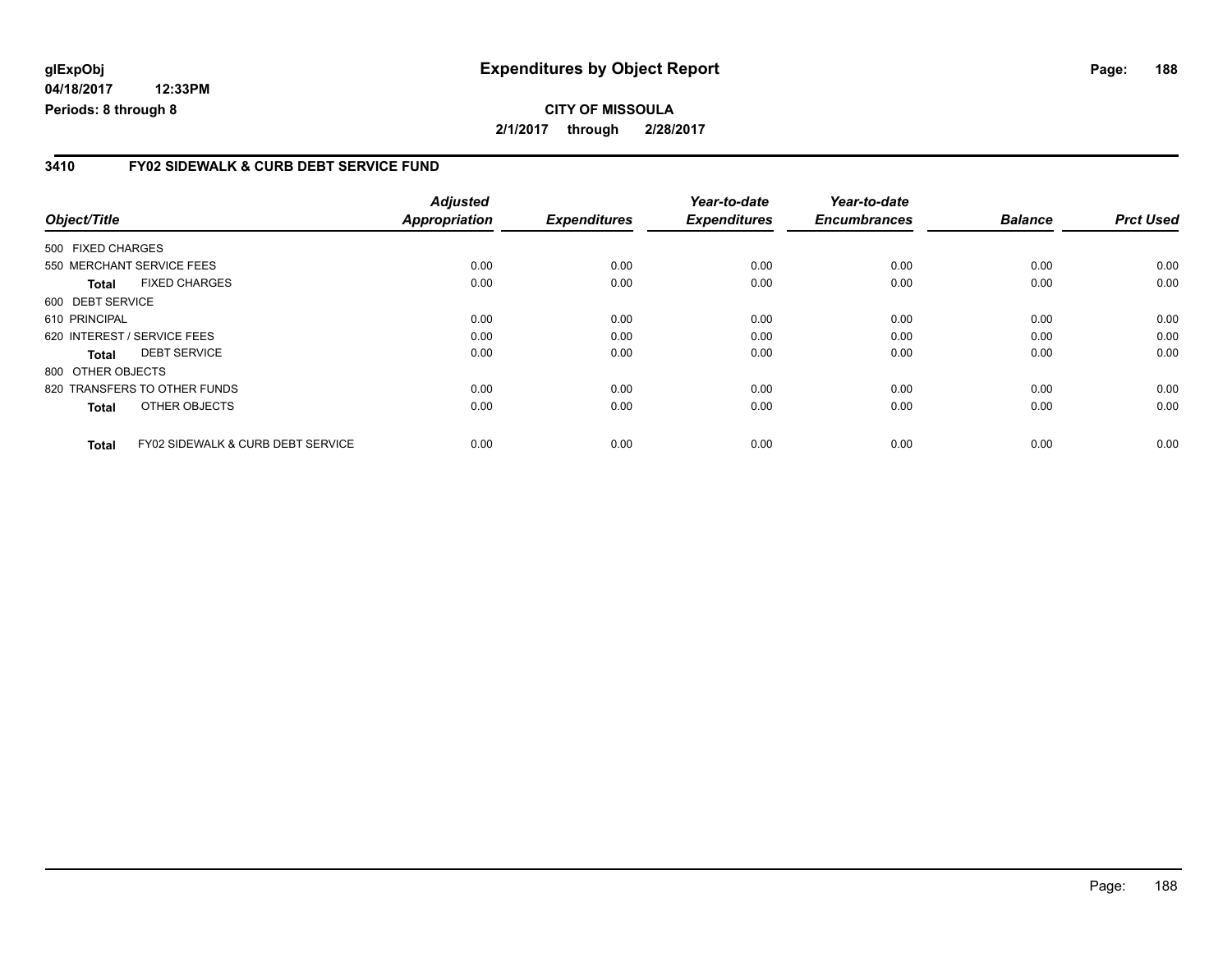# **3420 FY03 SIDEWALK & CURB DEBT SERVICE**

|                                      | <b>Adjusted</b>      |                     | Year-to-date        | Year-to-date        |                |                  |
|--------------------------------------|----------------------|---------------------|---------------------|---------------------|----------------|------------------|
| Object/Title                         | <b>Appropriation</b> | <b>Expenditures</b> | <b>Expenditures</b> | <b>Encumbrances</b> | <b>Balance</b> | <b>Prct Used</b> |
| 500 FIXED CHARGES                    |                      |                     |                     |                     |                |                  |
| 550 MERCHANT SERVICE FEES            | 0.00                 | 0.00                | 0.00                | 0.00                | 0.00           | 0.00             |
| <b>FIXED CHARGES</b><br><b>Total</b> | 0.00                 | 0.00                | 0.00                | 0.00                | 0.00           | 0.00             |
| 600 DEBT SERVICE                     |                      |                     |                     |                     |                |                  |
| 610 PRINCIPAL                        | 0.00                 | 0.00                | 0.00                | 0.00                | 0.00           | 0.00             |
| 620 INTEREST / SERVICE FEES          | 0.00                 | 0.00                | 350.00              | 0.00                | $-350.00$      | 0.00             |
| <b>DEBT SERVICE</b><br><b>Total</b>  | 0.00                 | 0.00                | 350.00              | 0.00                | $-350.00$      | 0.00             |
| NON-DEPARTMENTAL<br><b>Total</b>     | 0.00                 | 0.00                | 350.00              | 0.00                | $-350.00$      | 0.00             |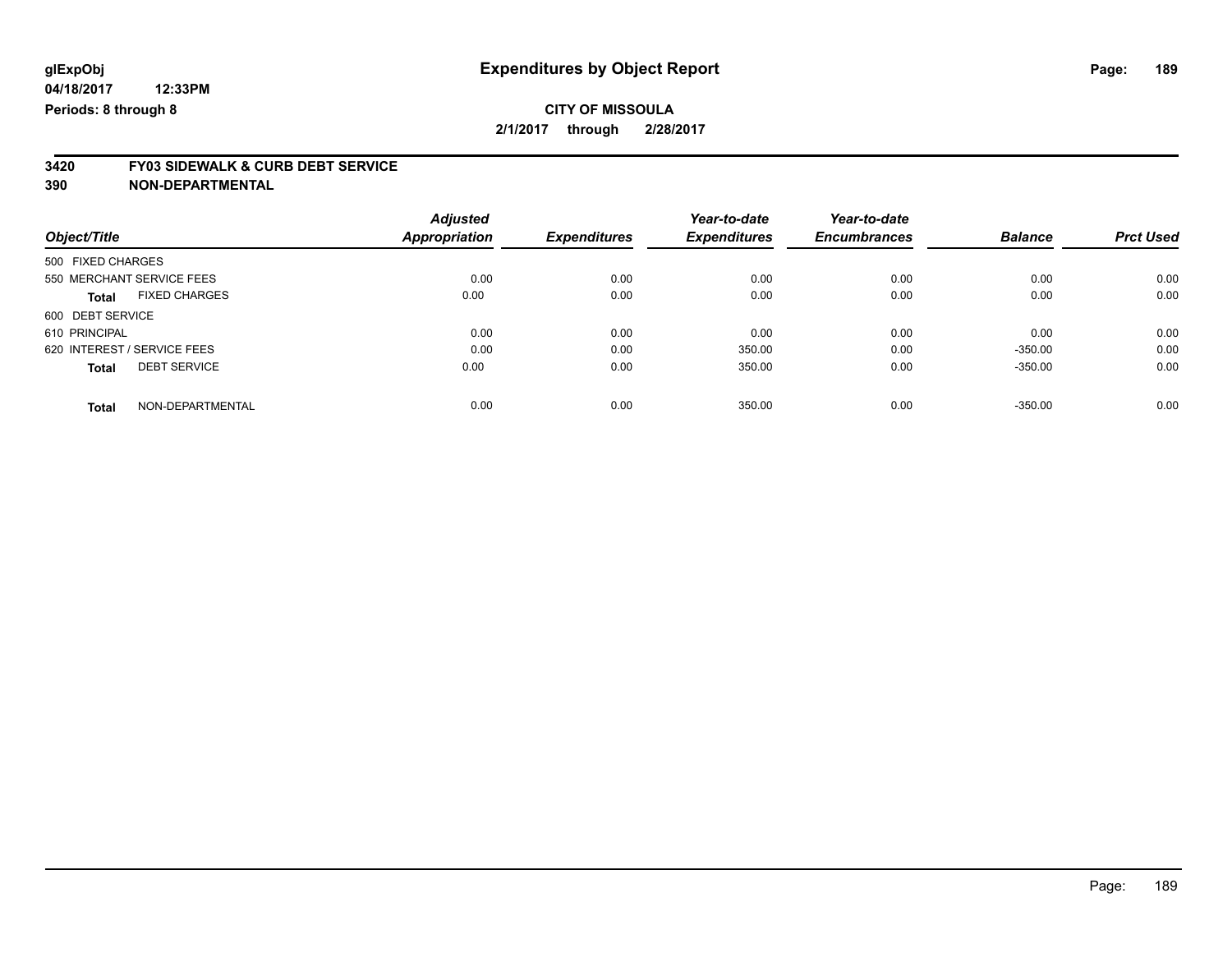**04/18/2017 12:33PM Periods: 8 through 8**

#### **3420 FY03 SIDEWALK & CURB DEBT SERVICE**

| Object/Title                                      | <b>Adjusted</b><br>Appropriation | <b>Expenditures</b> | Year-to-date<br><b>Expenditures</b> | Year-to-date<br><b>Encumbrances</b> | <b>Balance</b> | <b>Prct Used</b> |
|---------------------------------------------------|----------------------------------|---------------------|-------------------------------------|-------------------------------------|----------------|------------------|
| 500 FIXED CHARGES                                 |                                  |                     |                                     |                                     |                |                  |
| 550 MERCHANT SERVICE FEES                         | 0.00                             | 0.00                | 0.00                                | 0.00                                | 0.00           | 0.00             |
| <b>FIXED CHARGES</b><br><b>Total</b>              | 0.00                             | 0.00                | 0.00                                | 0.00                                | 0.00           | 0.00             |
| 600 DEBT SERVICE                                  |                                  |                     |                                     |                                     |                |                  |
| 610 PRINCIPAL                                     | 0.00                             | 0.00                | 0.00                                | 0.00                                | 0.00           | 0.00             |
| 620 INTEREST / SERVICE FEES                       | 0.00                             | 0.00                | 350.00                              | 0.00                                | $-350.00$      | 0.00             |
| <b>DEBT SERVICE</b><br><b>Total</b>               | 0.00                             | 0.00                | 350.00                              | 0.00                                | $-350.00$      | 0.00             |
| FY03 SIDEWALK & CURB DEBT SERVICE<br><b>Total</b> | 0.00                             | 0.00                | 350.00                              | 0.00                                | $-350.00$      | 0.00             |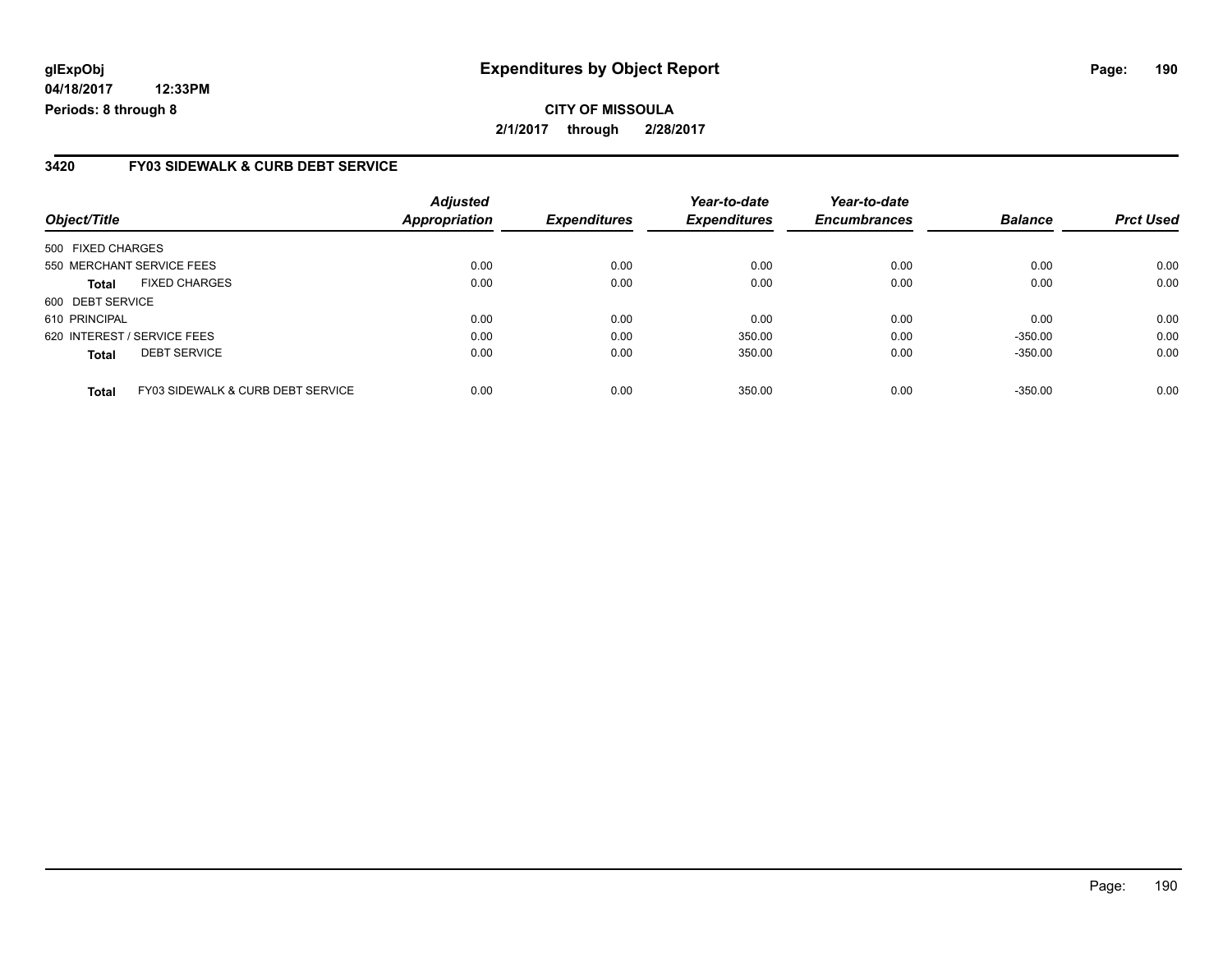### **CITY OF MISSOULA 2/1/2017 through 2/28/2017**

# **3430 FY04 SIDEWALK CURB DEBT SERVICE**

|                                      | <b>Adjusted</b>      |                     | Year-to-date        | Year-to-date        |                |                  |
|--------------------------------------|----------------------|---------------------|---------------------|---------------------|----------------|------------------|
| Object/Title                         | <b>Appropriation</b> | <b>Expenditures</b> | <b>Expenditures</b> | <b>Encumbrances</b> | <b>Balance</b> | <b>Prct Used</b> |
| 500 FIXED CHARGES                    |                      |                     |                     |                     |                |                  |
| 550 MERCHANT SERVICE FEES            | 0.00                 | 0.00                | 0.00                | 0.00                | 0.00           | 0.00             |
| <b>FIXED CHARGES</b><br><b>Total</b> | 0.00                 | 0.00                | 0.00                | 0.00                | 0.00           | 0.00             |
| 600 DEBT SERVICE                     |                      |                     |                     |                     |                |                  |
| 610 PRINCIPAL                        | 0.00                 | 0.00                | 0.00                | 0.00                | 0.00           | 0.00             |
| 620 INTEREST / SERVICE FEES          | 0.00                 | 0.00                | 350.00              | 0.00                | $-350.00$      | 0.00             |
| <b>DEBT SERVICE</b><br><b>Total</b>  | 0.00                 | 0.00                | 350.00              | 0.00                | $-350.00$      | 0.00             |
| NON-DEPARTMENTAL<br>Total            | 0.00                 | 0.00                | 350.00              | 0.00                | $-350.00$      | 0.00             |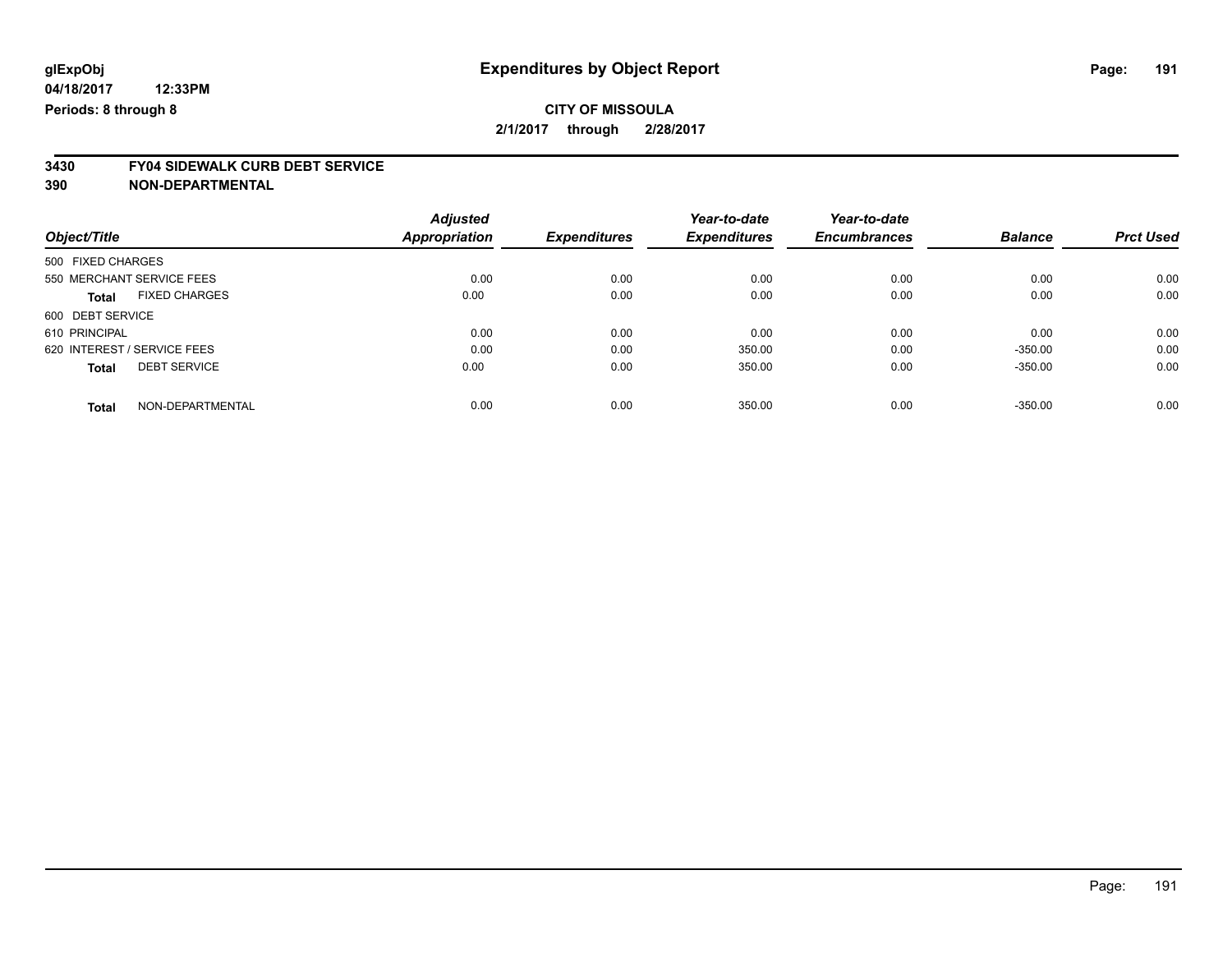**04/18/2017 12:33PM Periods: 8 through 8**

#### **3430 FY04 SIDEWALK CURB DEBT SERVICE**

| Object/Title                                           | <b>Adjusted</b><br>Appropriation | <b>Expenditures</b> | Year-to-date<br><b>Expenditures</b> | Year-to-date<br><b>Encumbrances</b> | <b>Balance</b> | <b>Prct Used</b> |
|--------------------------------------------------------|----------------------------------|---------------------|-------------------------------------|-------------------------------------|----------------|------------------|
| 500 FIXED CHARGES                                      |                                  |                     |                                     |                                     |                |                  |
| 550 MERCHANT SERVICE FEES                              | 0.00                             | 0.00                | 0.00                                | 0.00                                | 0.00           | 0.00             |
| <b>FIXED CHARGES</b><br><b>Total</b>                   | 0.00                             | 0.00                | 0.00                                | 0.00                                | 0.00           | 0.00             |
| 600 DEBT SERVICE                                       |                                  |                     |                                     |                                     |                |                  |
| 610 PRINCIPAL                                          | 0.00                             | 0.00                | 0.00                                | 0.00                                | 0.00           | 0.00             |
| 620 INTEREST / SERVICE FEES                            | 0.00                             | 0.00                | 350.00                              | 0.00                                | $-350.00$      | 0.00             |
| <b>DEBT SERVICE</b><br><b>Total</b>                    | 0.00                             | 0.00                | 350.00                              | 0.00                                | $-350.00$      | 0.00             |
| <b>FY04 SIDEWALK CURB DEBT SERVICE</b><br><b>Total</b> | 0.00                             | 0.00                | 350.00                              | 0.00                                | $-350.00$      | 0.00             |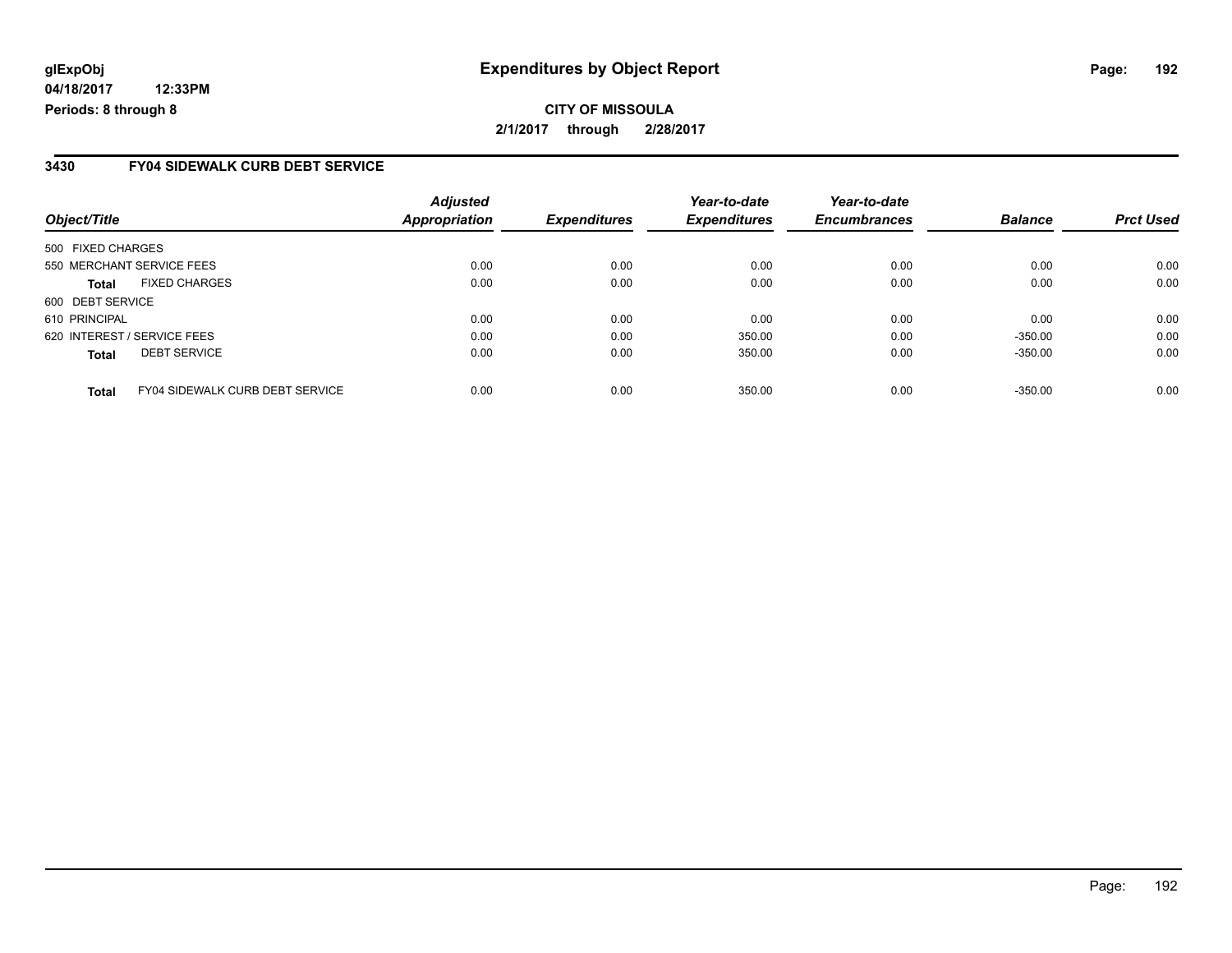### **CITY OF MISSOULA 2/1/2017 through 2/28/2017**

**3440 FY05 SIDEWALK AND CURB**

|                                      | <b>Adjusted</b> |                     | Year-to-date        | Year-to-date        |                |                  |
|--------------------------------------|-----------------|---------------------|---------------------|---------------------|----------------|------------------|
| Object/Title                         | Appropriation   | <b>Expenditures</b> | <b>Expenditures</b> | <b>Encumbrances</b> | <b>Balance</b> | <b>Prct Used</b> |
| 500 FIXED CHARGES                    |                 |                     |                     |                     |                |                  |
| 550 MERCHANT SERVICE FEES            | 0.00            | 0.00                | 0.00                | 0.00                | 0.00           | 0.00             |
| <b>FIXED CHARGES</b><br><b>Total</b> | 0.00            | 0.00                | 0.00                | 0.00                | 0.00           | 0.00             |
| 600 DEBT SERVICE                     |                 |                     |                     |                     |                |                  |
| 610 PRINCIPAL                        | 35,000.00       | 0.00                | 0.00                | 0.00                | 35,000.00      | 0.00             |
| 620 INTEREST / SERVICE FEES          | 1,628.00        | 0.00                | 1,163.75            | 0.00                | 464.25         | 71.48            |
| <b>DEBT SERVICE</b><br><b>Total</b>  | 36.628.00       | 0.00                | 1,163.75            | 0.00                | 35.464.25      | 3.18             |
| NON-DEPARTMENTAL<br><b>Total</b>     | 36.628.00       | 0.00                | 1.163.75            | 0.00                | 35.464.25      | 3.18             |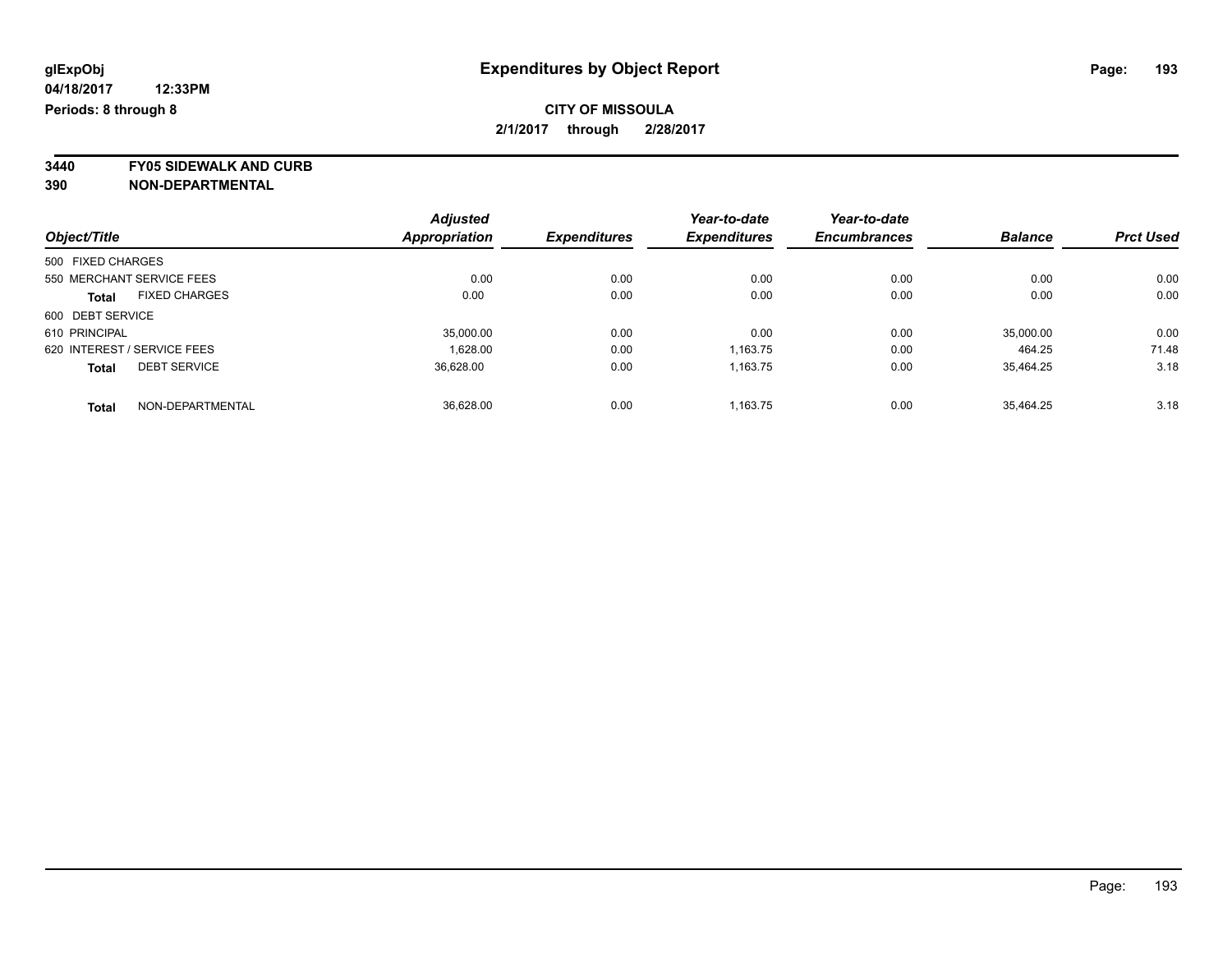**CITY OF MISSOULA 2/1/2017 through 2/28/2017**

#### **3440 FY05 SIDEWALK AND CURB**

| Object/Title                           | <b>Adjusted</b><br>Appropriation | <b>Expenditures</b> | Year-to-date<br><b>Expenditures</b> | Year-to-date<br><b>Encumbrances</b> | <b>Balance</b> | <b>Prct Used</b> |
|----------------------------------------|----------------------------------|---------------------|-------------------------------------|-------------------------------------|----------------|------------------|
| 500 FIXED CHARGES                      |                                  |                     |                                     |                                     |                |                  |
| 550 MERCHANT SERVICE FEES              | 0.00                             | 0.00                | 0.00                                | 0.00                                | 0.00           | 0.00             |
| <b>FIXED CHARGES</b><br><b>Total</b>   | 0.00                             | 0.00                | 0.00                                | 0.00                                | 0.00           | 0.00             |
| 600 DEBT SERVICE                       |                                  |                     |                                     |                                     |                |                  |
| 610 PRINCIPAL                          | 35,000.00                        | 0.00                | 0.00                                | 0.00                                | 35,000.00      | 0.00             |
| 620 INTEREST / SERVICE FEES            | 1.628.00                         | 0.00                | 1,163.75                            | 0.00                                | 464.25         | 71.48            |
| <b>DEBT SERVICE</b><br><b>Total</b>    | 36.628.00                        | 0.00                | 1.163.75                            | 0.00                                | 35.464.25      | 3.18             |
| FY05 SIDEWALK AND CURB<br><b>Total</b> | 36.628.00                        | 0.00                | 1.163.75                            | 0.00                                | 35.464.25      | 3.18             |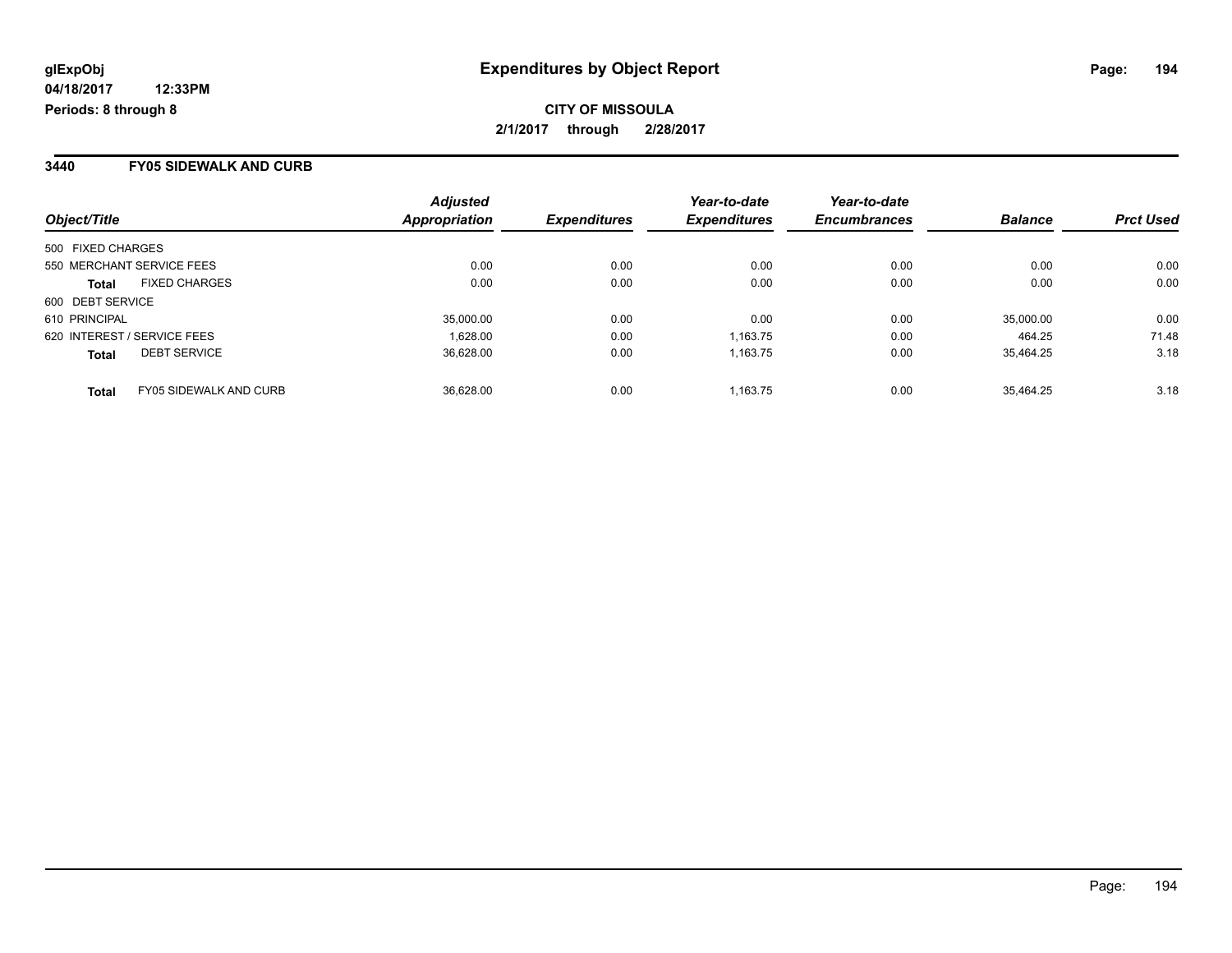### **CITY OF MISSOULA 2/1/2017 through 2/28/2017**

**3450 FY06 SIDEWALK AND CURB**

|                                      | <b>Adjusted</b> |                     | Year-to-date        | Year-to-date        |                |                  |
|--------------------------------------|-----------------|---------------------|---------------------|---------------------|----------------|------------------|
| Object/Title                         | Appropriation   | <b>Expenditures</b> | <b>Expenditures</b> | <b>Encumbrances</b> | <b>Balance</b> | <b>Prct Used</b> |
| 500 FIXED CHARGES                    |                 |                     |                     |                     |                |                  |
| 550 MERCHANT SERVICE FEES            | 350.00          | 0.00                | 0.00                | 0.00                | 350.00         | 0.00             |
| <b>FIXED CHARGES</b><br><b>Total</b> | 350.00          | 0.00                | 0.00                | 0.00                | 350.00         | 0.00             |
| 600 DEBT SERVICE                     |                 |                     |                     |                     |                |                  |
| 610 PRINCIPAL                        | 25,000.00       | 0.00                | 0.00                | 0.00                | 25,000.00      | 0.00             |
| 620 INTEREST / SERVICE FEES          | 2.125.00        | 0.00                | 1,062.50            | 0.00                | 1.062.50       | 50.00            |
| <b>DEBT SERVICE</b><br><b>Total</b>  | 27.125.00       | 0.00                | 1.062.50            | 0.00                | 26,062.50      | 3.92             |
| NON-DEPARTMENTAL<br><b>Total</b>     | 27.475.00       | 0.00                | 1.062.50            | 0.00                | 26.412.50      | 3.87             |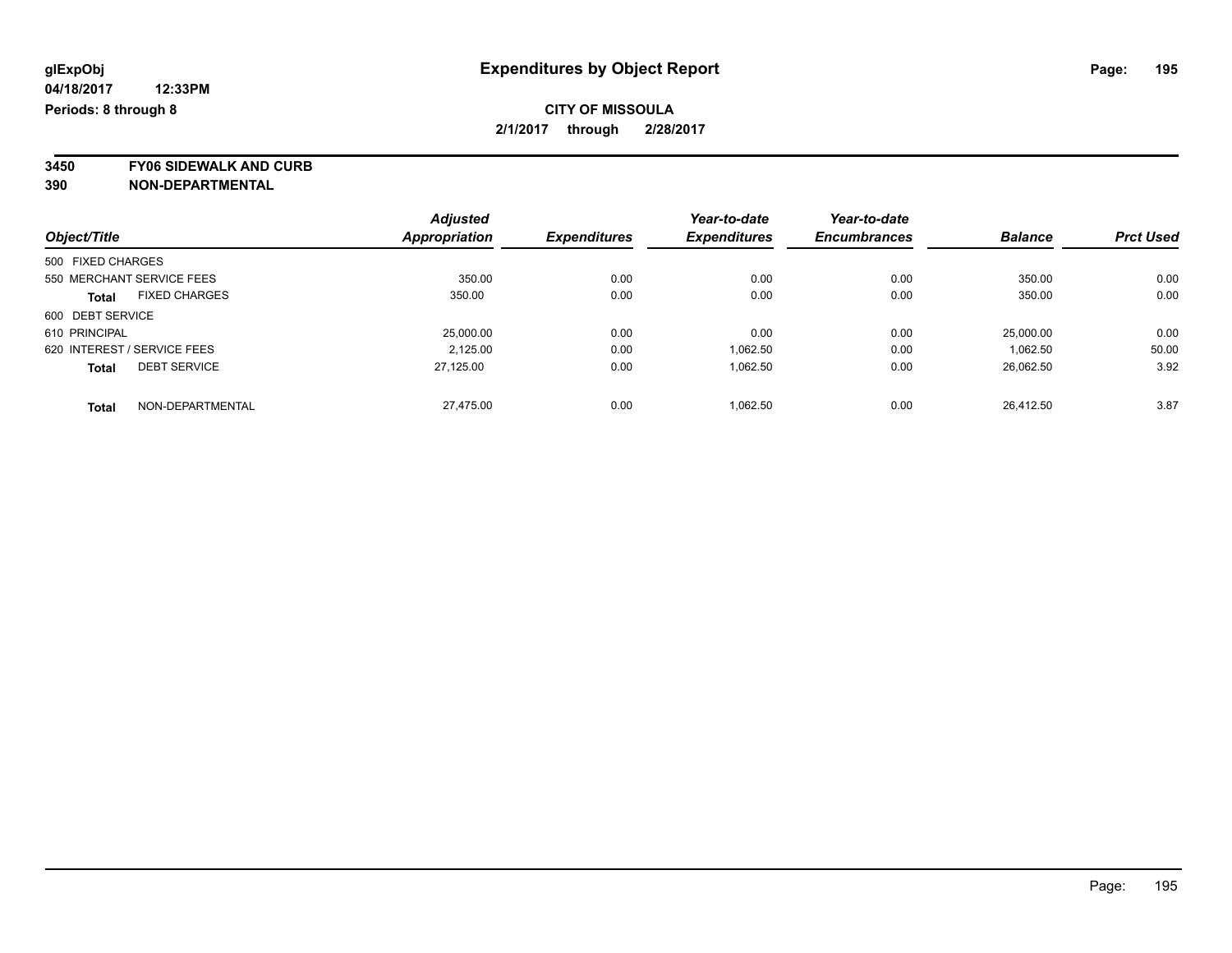**CITY OF MISSOULA 2/1/2017 through 2/28/2017**

#### **3450 FY06 SIDEWALK AND CURB**

| Object/Title                                  | <b>Adjusted</b><br>Appropriation | <b>Expenditures</b> | Year-to-date<br><b>Expenditures</b> | Year-to-date<br><b>Encumbrances</b> | <b>Balance</b> | <b>Prct Used</b> |
|-----------------------------------------------|----------------------------------|---------------------|-------------------------------------|-------------------------------------|----------------|------------------|
| 500 FIXED CHARGES                             |                                  |                     |                                     |                                     |                |                  |
| 550 MERCHANT SERVICE FEES                     | 350.00                           | 0.00                | 0.00                                | 0.00                                | 350.00         | 0.00             |
| <b>FIXED CHARGES</b><br>Total                 | 350.00                           | 0.00                | 0.00                                | 0.00                                | 350.00         | 0.00             |
| 600 DEBT SERVICE                              |                                  |                     |                                     |                                     |                |                  |
| 610 PRINCIPAL                                 | 25,000.00                        | 0.00                | 0.00                                | 0.00                                | 25,000.00      | 0.00             |
| 620 INTEREST / SERVICE FEES                   | 2.125.00                         | 0.00                | 1,062.50                            | 0.00                                | 1.062.50       | 50.00            |
| <b>DEBT SERVICE</b><br><b>Total</b>           | 27.125.00                        | 0.00                | 1.062.50                            | 0.00                                | 26.062.50      | 3.92             |
| <b>FY06 SIDEWALK AND CURB</b><br><b>Total</b> | 27.475.00                        | 0.00                | 1.062.50                            | 0.00                                | 26.412.50      | 3.87             |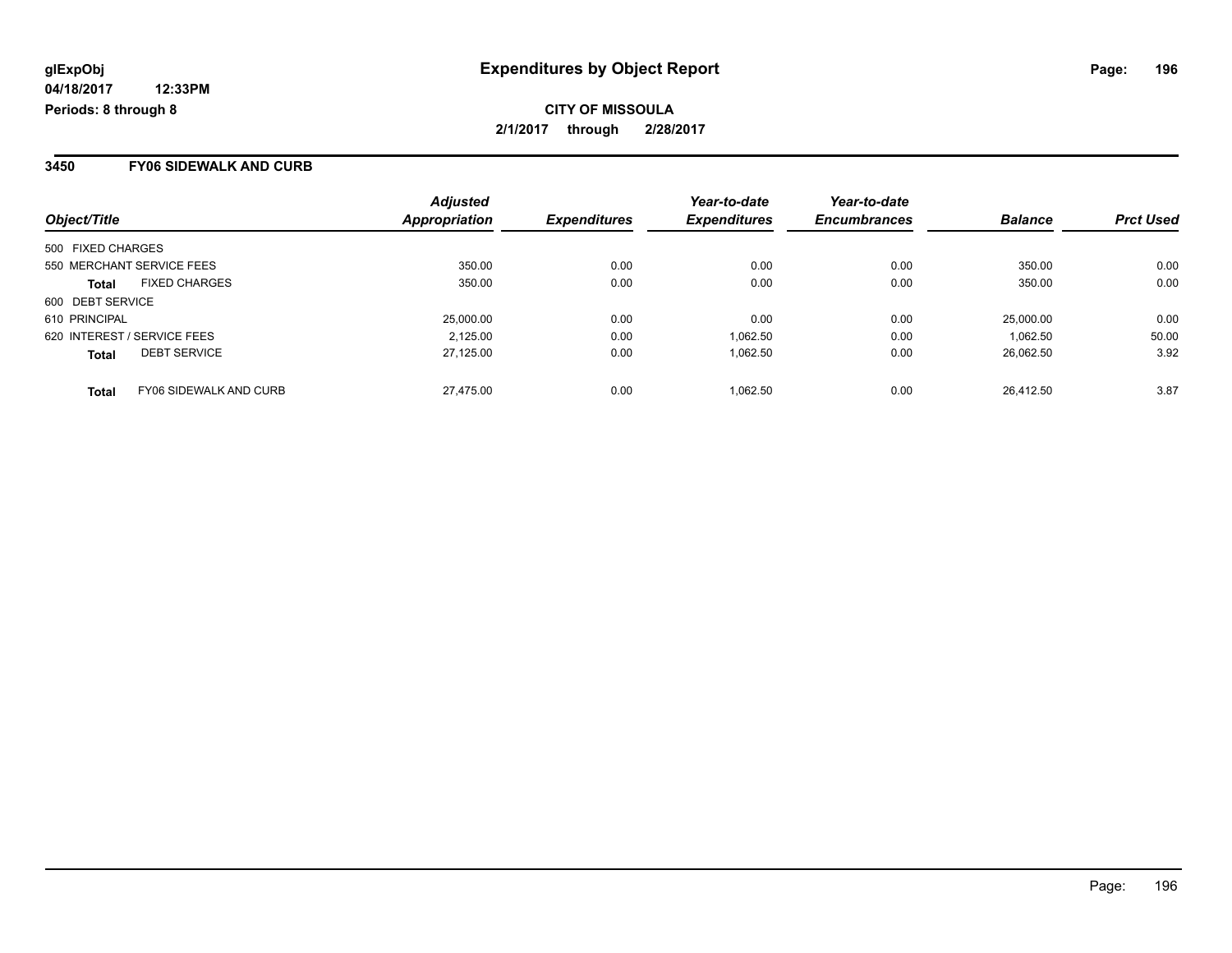**3460 FY07 SIDEWALK AND CURB DEBT**

|                                     | <b>Adjusted</b>      |                     | Year-to-date        | Year-to-date        |                |                  |
|-------------------------------------|----------------------|---------------------|---------------------|---------------------|----------------|------------------|
| Object/Title                        | <b>Appropriation</b> | <b>Expenditures</b> | <b>Expenditures</b> | <b>Encumbrances</b> | <b>Balance</b> | <b>Prct Used</b> |
| 500 FIXED CHARGES                   |                      |                     |                     |                     |                |                  |
| 550 MERCHANT SERVICE FEES           | 350.00               | 0.00                | 0.00                | 0.00                | 350.00         | 0.00             |
| <b>FIXED CHARGES</b><br>Total       | 350.00               | 0.00                | 0.00                | 0.00                | 350.00         | 0.00             |
| 600 DEBT SERVICE                    |                      |                     |                     |                     |                |                  |
| 610 PRINCIPAL                       | 45,000.00            | 0.00                | 0.00                | 0.00                | 45.000.00      | 0.00             |
| 620 INTEREST / SERVICE FEES         | 11.480.00            | 0.00                | 6.090.00            | 0.00                | 5.390.00       | 53.05            |
| <b>DEBT SERVICE</b><br><b>Total</b> | 56.480.00            | 0.00                | 6.090.00            | 0.00                | 50,390.00      | 10.78            |
| NON-DEPARTMENTAL<br>Total           | 56.830.00            | 0.00                | 6.090.00            | 0.00                | 50.740.00      | 10.72            |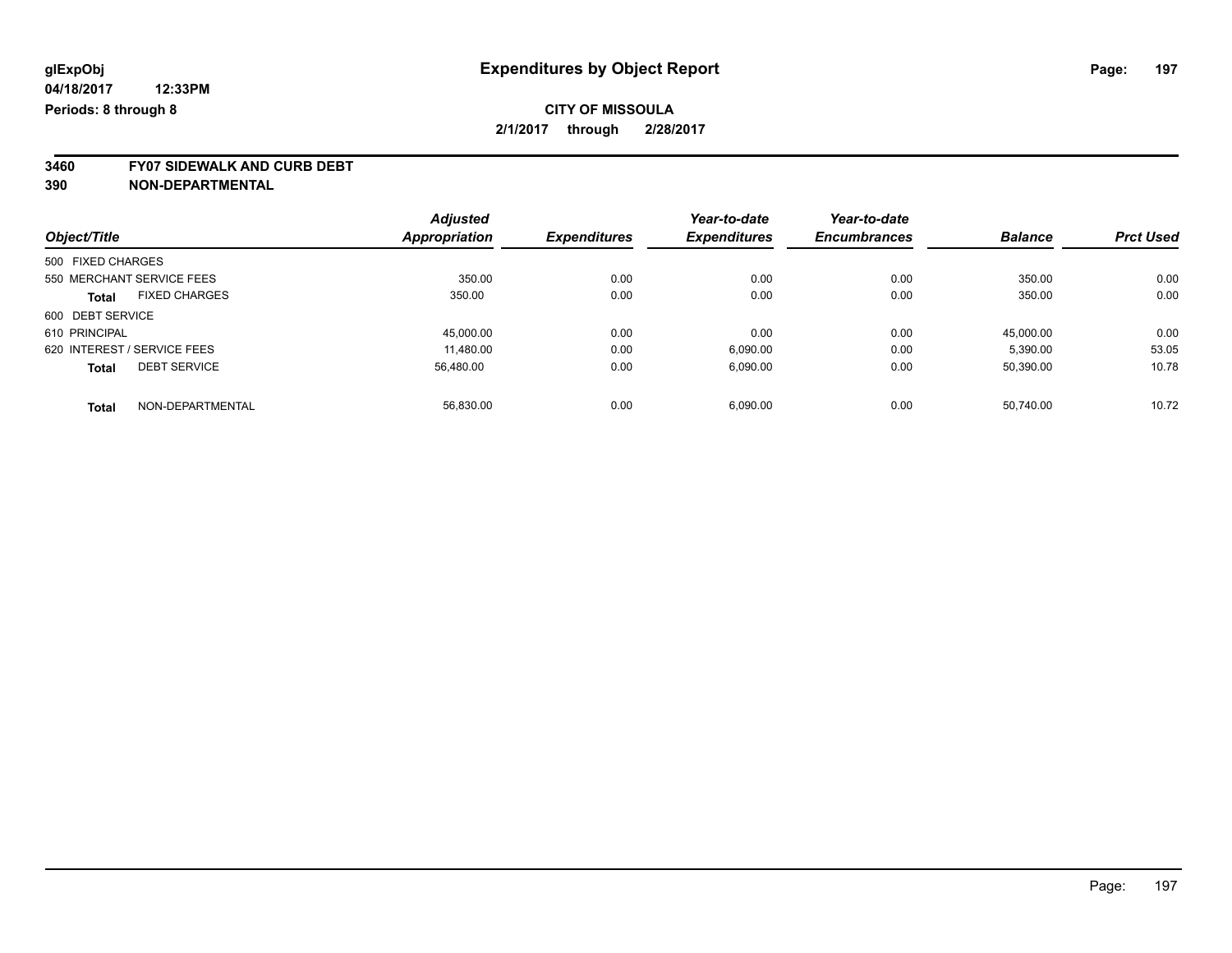**CITY OF MISSOULA 2/1/2017 through 2/28/2017**

#### **3460 FY07 SIDEWALK AND CURB DEBT**

| Object/Title                                       | <b>Adjusted</b><br>Appropriation | <b>Expenditures</b> | Year-to-date<br><b>Expenditures</b> | Year-to-date<br><b>Encumbrances</b> | <b>Balance</b> | <b>Prct Used</b> |
|----------------------------------------------------|----------------------------------|---------------------|-------------------------------------|-------------------------------------|----------------|------------------|
| 500 FIXED CHARGES                                  |                                  |                     |                                     |                                     |                |                  |
| 550 MERCHANT SERVICE FEES                          | 350.00                           | 0.00                | 0.00                                | 0.00                                | 350.00         | 0.00             |
| <b>FIXED CHARGES</b><br><b>Total</b>               | 350.00                           | 0.00                | 0.00                                | 0.00                                | 350.00         | 0.00             |
| 600 DEBT SERVICE                                   |                                  |                     |                                     |                                     |                |                  |
| 610 PRINCIPAL                                      | 45,000.00                        | 0.00                | 0.00                                | 0.00                                | 45.000.00      | 0.00             |
| 620 INTEREST / SERVICE FEES                        | 11.480.00                        | 0.00                | 6.090.00                            | 0.00                                | 5.390.00       | 53.05            |
| <b>DEBT SERVICE</b><br><b>Total</b>                | 56,480.00                        | 0.00                | 6,090.00                            | 0.00                                | 50,390.00      | 10.78            |
| <b>FY07 SIDEWALK AND CURB DEBT</b><br><b>Total</b> | 56.830.00                        | 0.00                | 6.090.00                            | 0.00                                | 50.740.00      | 10.72            |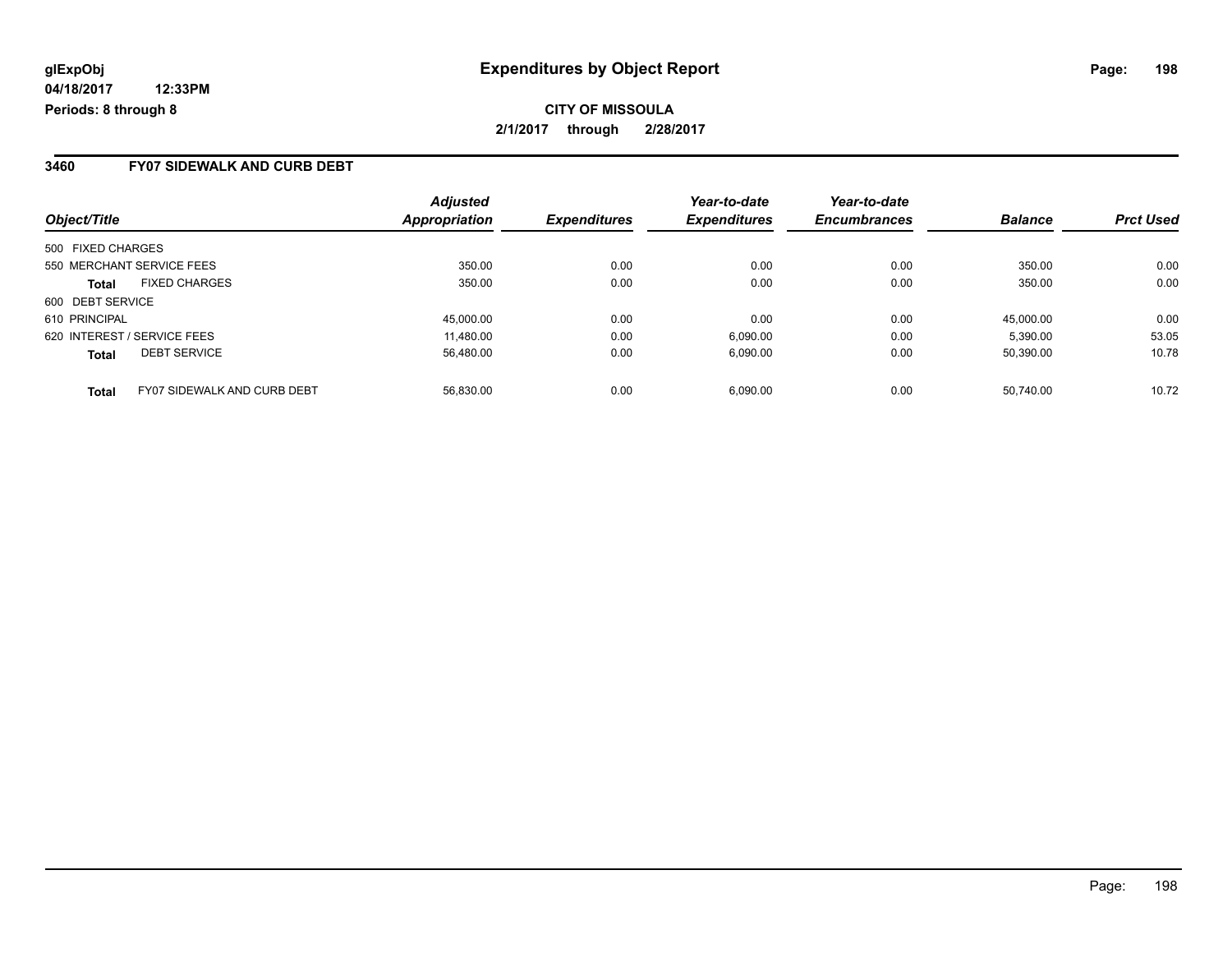**2/1/2017 through 2/28/2017**

# **3461 SERIES 2008A SIDEWALK AND CURB**

#### **280 PUBLIC WORKS OPERATIONS**

| Object/Title                            | <b>Adjusted</b><br><b>Appropriation</b> | <b>Expenditures</b> | Year-to-date<br><b>Expenditures</b> | Year-to-date<br><b>Encumbrances</b> | <b>Balance</b> | <b>Prct Used</b> |
|-----------------------------------------|-----------------------------------------|---------------------|-------------------------------------|-------------------------------------|----------------|------------------|
| 500 FIXED CHARGES                       |                                         |                     |                                     |                                     |                |                  |
| 550 MERCHANT SERVICE FEES               | 0.00                                    | 0.00                | 0.00                                | 0.00                                | 0.00           | 0.00             |
| <b>FIXED CHARGES</b><br><b>Total</b>    | 0.00                                    | 0.00                | 0.00                                | 0.00                                | 0.00           | 0.00             |
| 800 OTHER OBJECTS                       |                                         |                     |                                     |                                     |                |                  |
| 820 TRANSFERS TO OTHER FUNDS            | 0.00                                    | 0.00                | 0.00                                | 0.00                                | 0.00           | 0.00             |
| OTHER OBJECTS<br><b>Total</b>           | 0.00                                    | 0.00                | 0.00                                | 0.00                                | 0.00           | 0.00             |
| PUBLIC WORKS OPERATIONS<br><b>Total</b> | 0.00                                    | 0.00                | 0.00                                | 0.00                                | 0.00           | 0.00             |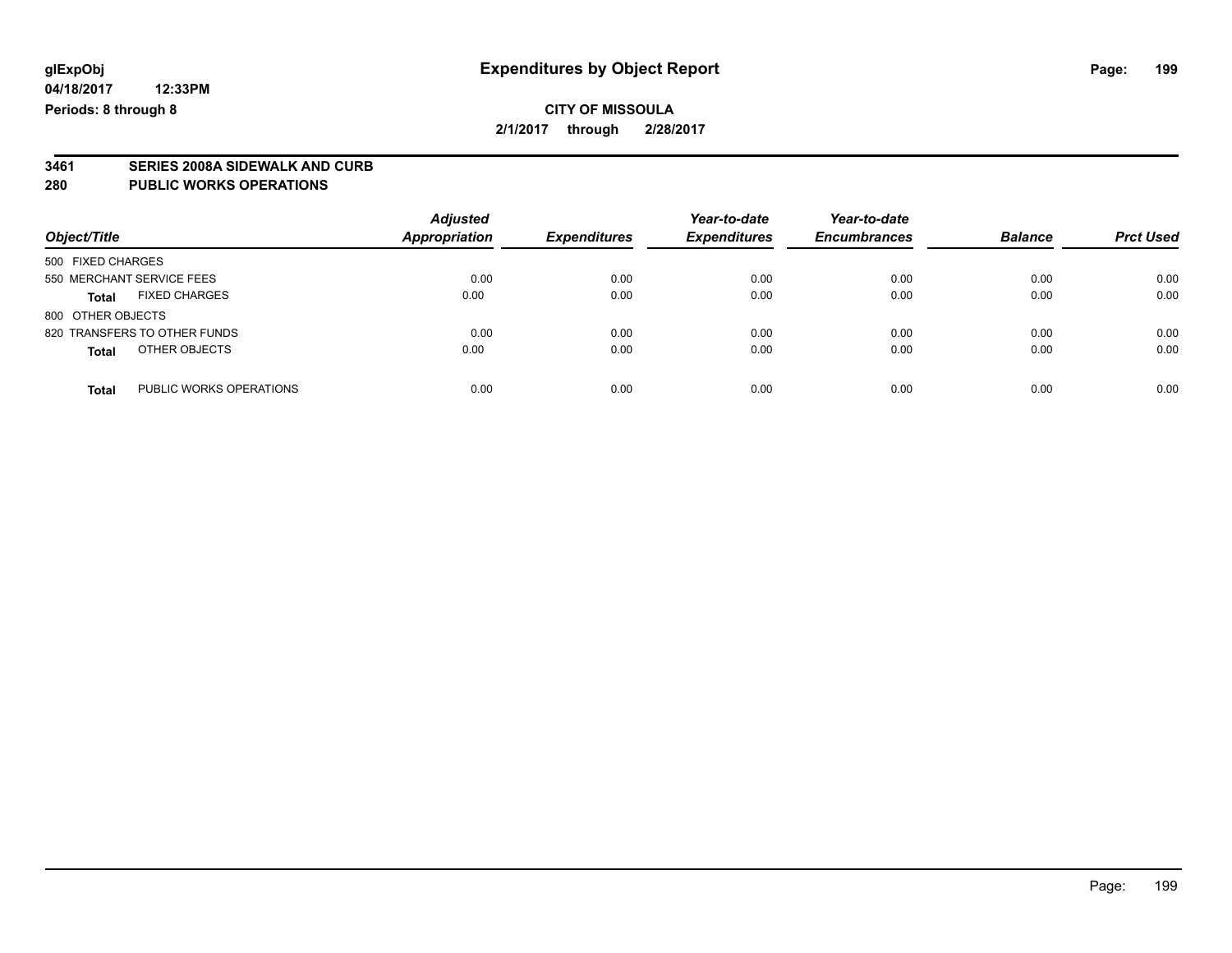# **3461 SERIES 2008A SIDEWALK AND CURB**

|                   |                              | <b>Adjusted</b>      |                     | Year-to-date        | Year-to-date        |                |                  |
|-------------------|------------------------------|----------------------|---------------------|---------------------|---------------------|----------------|------------------|
| Object/Title      |                              | <b>Appropriation</b> | <b>Expenditures</b> | <b>Expenditures</b> | <b>Encumbrances</b> | <b>Balance</b> | <b>Prct Used</b> |
| 500 FIXED CHARGES |                              |                      |                     |                     |                     |                |                  |
|                   | 550 MERCHANT SERVICE FEES    | 350.00               | 0.00                | 0.00                | 0.00                | 350.00         | 0.00             |
| <b>Total</b>      | <b>FIXED CHARGES</b>         | 350.00               | 0.00                | 0.00                | 0.00                | 350.00         | 0.00             |
| 600 DEBT SERVICE  |                              |                      |                     |                     |                     |                |                  |
| 610 PRINCIPAL     |                              | 20,000.00            | 0.00                | 0.00                | 0.00                | 20,000.00      | 0.00             |
|                   | 620 INTEREST / SERVICE FEES  | 7.488.00             | 0.00                | 3.743.75            | 0.00                | 3.744.25       | 50.00            |
| <b>Total</b>      | <b>DEBT SERVICE</b>          | 27,488.00            | 0.00                | 3,743.75            | 0.00                | 23,744.25      | 13.62            |
| 800 OTHER OBJECTS |                              |                      |                     |                     |                     |                |                  |
|                   | 820 TRANSFERS TO OTHER FUNDS | 0.00                 | 0.00                | 0.00                | 0.00                | 0.00           | 0.00             |
| <b>Total</b>      | OTHER OBJECTS                | 0.00                 | 0.00                | 0.00                | 0.00                | 0.00           | 0.00             |
| <b>Total</b>      | NON-DEPARTMENTAL             | 27,838.00            | 0.00                | 3,743.75            | 0.00                | 24,094.25      | 13.45            |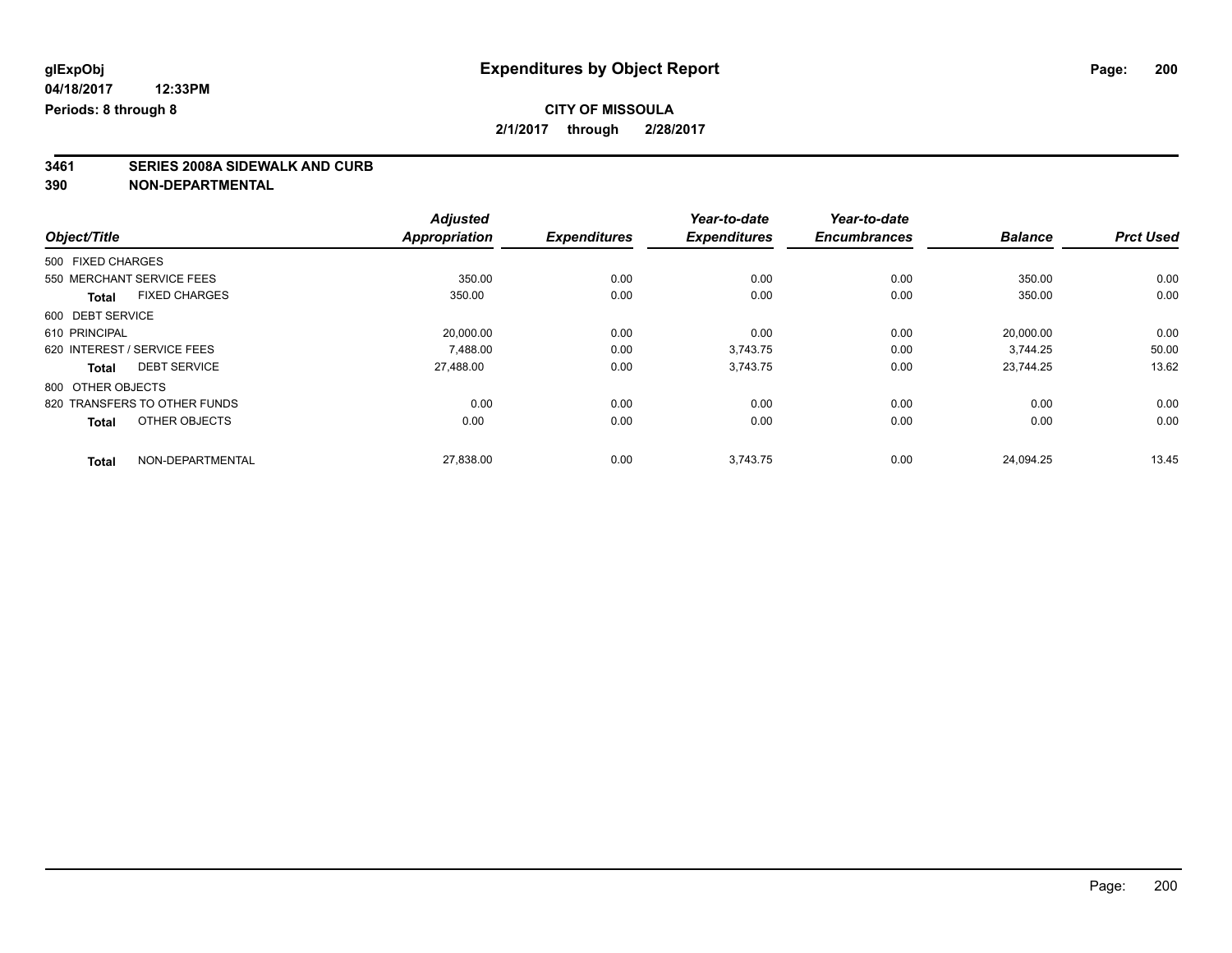### **3461 SERIES 2008A SIDEWALK AND CURB**

|                   |                                | <b>Adjusted</b>      |                     | Year-to-date        | Year-to-date        |                |                  |
|-------------------|--------------------------------|----------------------|---------------------|---------------------|---------------------|----------------|------------------|
| Object/Title      |                                | <b>Appropriation</b> | <b>Expenditures</b> | <b>Expenditures</b> | <b>Encumbrances</b> | <b>Balance</b> | <b>Prct Used</b> |
| 500 FIXED CHARGES |                                |                      |                     |                     |                     |                |                  |
|                   | 550 MERCHANT SERVICE FEES      | 350.00               | 0.00                | 0.00                | 0.00                | 350.00         | 0.00             |
| <b>Total</b>      | <b>FIXED CHARGES</b>           | 350.00               | 0.00                | 0.00                | 0.00                | 350.00         | 0.00             |
| 600 DEBT SERVICE  |                                |                      |                     |                     |                     |                |                  |
| 610 PRINCIPAL     |                                | 20,000.00            | 0.00                | 0.00                | 0.00                | 20.000.00      | 0.00             |
|                   | 620 INTEREST / SERVICE FEES    | 7,488.00             | 0.00                | 3,743.75            | 0.00                | 3,744.25       | 50.00            |
| Total             | <b>DEBT SERVICE</b>            | 27,488.00            | 0.00                | 3,743.75            | 0.00                | 23.744.25      | 13.62            |
| 800 OTHER OBJECTS |                                |                      |                     |                     |                     |                |                  |
|                   | 820 TRANSFERS TO OTHER FUNDS   | 0.00                 | 0.00                | 0.00                | 0.00                | 0.00           | 0.00             |
| Total             | OTHER OBJECTS                  | 0.00                 | 0.00                | 0.00                | 0.00                | 0.00           | 0.00             |
| <b>Total</b>      | SERIES 2008A SIDEWALK AND CURB | 27,838.00            | 0.00                | 3,743.75            | 0.00                | 24.094.25      | 13.45            |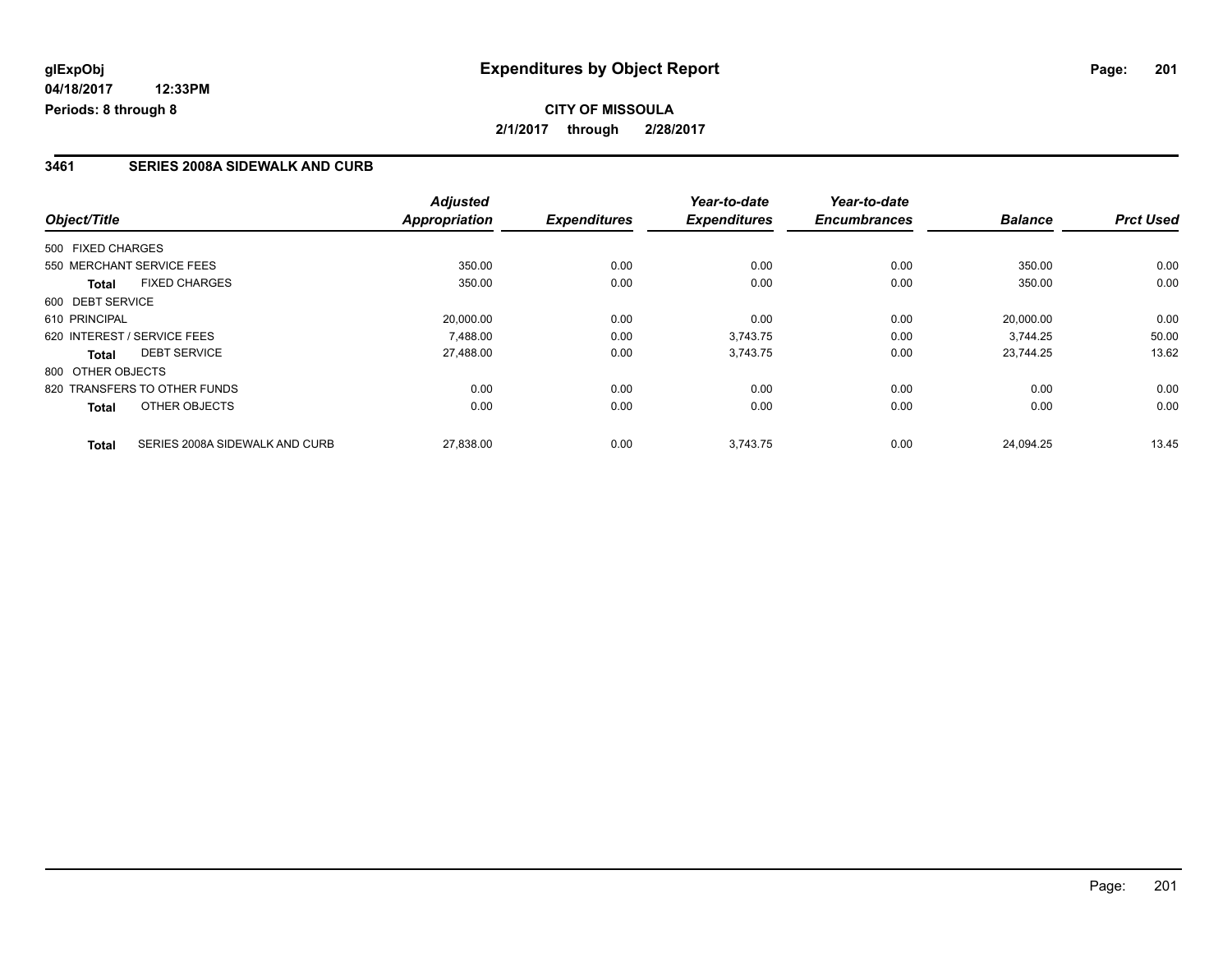### **CITY OF MISSOULA 2/1/2017 through 2/28/2017**

# **3462 SERIES 2009 SIDEWALK AND CURB**

|                   |                              | <b>Adjusted</b>      |                     | Year-to-date        | Year-to-date        |                |                  |
|-------------------|------------------------------|----------------------|---------------------|---------------------|---------------------|----------------|------------------|
| Object/Title      |                              | <b>Appropriation</b> | <b>Expenditures</b> | <b>Expenditures</b> | <b>Encumbrances</b> | <b>Balance</b> | <b>Prct Used</b> |
| 500 FIXED CHARGES |                              |                      |                     |                     |                     |                |                  |
|                   | 550 MERCHANT SERVICE FEES    | 300.00               | 0.00                | 0.00                | 0.00                | 300.00         | 0.00             |
| <b>Total</b>      | <b>FIXED CHARGES</b>         | 300.00               | 0.00                | 0.00                | 0.00                | 300.00         | 0.00             |
| 600 DEBT SERVICE  |                              |                      |                     |                     |                     |                |                  |
| 610 PRINCIPAL     |                              | 50,000.00            | 0.00                | 0.00                | 0.00                | 50,000.00      | 0.00             |
|                   | 620 INTEREST / SERVICE FEES  | 13,068.00            | 0.00                | 6,833.75            | 0.00                | 6,234.25       | 52.29            |
| <b>Total</b>      | <b>DEBT SERVICE</b>          | 63,068.00            | 0.00                | 6,833.75            | 0.00                | 56,234.25      | 10.84            |
| 800 OTHER OBJECTS |                              |                      |                     |                     |                     |                |                  |
|                   | 820 TRANSFERS TO OTHER FUNDS | 0.00                 | 0.00                | 0.00                | 0.00                | 0.00           | 0.00             |
| <b>Total</b>      | OTHER OBJECTS                | 0.00                 | 0.00                | 0.00                | 0.00                | 0.00           | 0.00             |
| <b>Total</b>      | NON-DEPARTMENTAL             | 63,368.00            | 0.00                | 6,833.75            | 0.00                | 56,534.25      | 10.78            |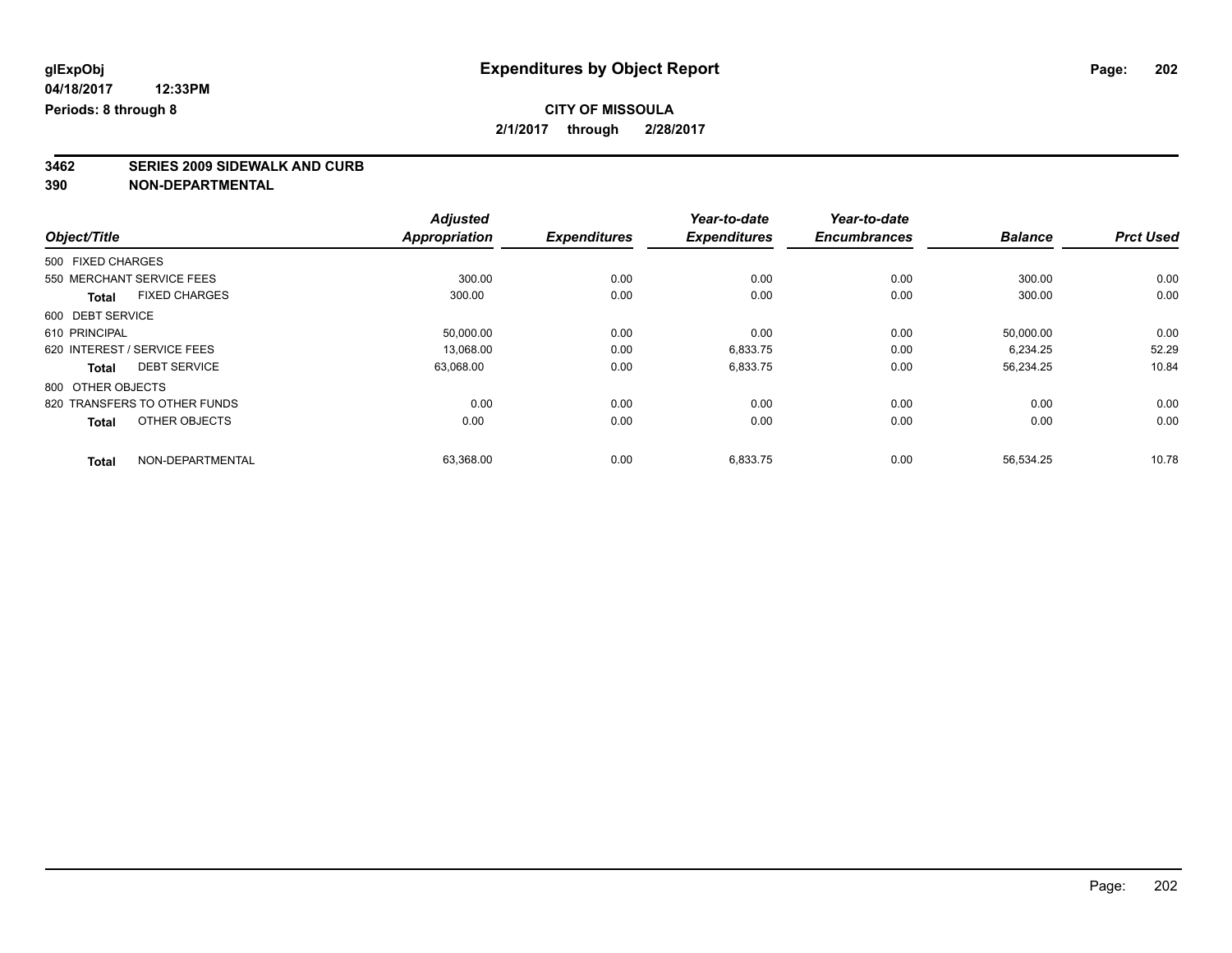#### **3462 SERIES 2009 SIDEWALK AND CURB**

|                   |                               | <b>Adjusted</b>      |                     | Year-to-date        | Year-to-date        |                |                  |
|-------------------|-------------------------------|----------------------|---------------------|---------------------|---------------------|----------------|------------------|
| Object/Title      |                               | <b>Appropriation</b> | <b>Expenditures</b> | <b>Expenditures</b> | <b>Encumbrances</b> | <b>Balance</b> | <b>Prct Used</b> |
| 500 FIXED CHARGES |                               |                      |                     |                     |                     |                |                  |
|                   | 550 MERCHANT SERVICE FEES     | 300.00               | 0.00                | 0.00                | 0.00                | 300.00         | 0.00             |
| <b>Total</b>      | <b>FIXED CHARGES</b>          | 300.00               | 0.00                | 0.00                | 0.00                | 300.00         | 0.00             |
| 600 DEBT SERVICE  |                               |                      |                     |                     |                     |                |                  |
| 610 PRINCIPAL     |                               | 50,000.00            | 0.00                | 0.00                | 0.00                | 50.000.00      | 0.00             |
|                   | 620 INTEREST / SERVICE FEES   | 13,068.00            | 0.00                | 6,833.75            | 0.00                | 6,234.25       | 52.29            |
| Total             | <b>DEBT SERVICE</b>           | 63,068.00            | 0.00                | 6,833.75            | 0.00                | 56,234.25      | 10.84            |
| 800 OTHER OBJECTS |                               |                      |                     |                     |                     |                |                  |
|                   | 820 TRANSFERS TO OTHER FUNDS  | 0.00                 | 0.00                | 0.00                | 0.00                | 0.00           | 0.00             |
| Total             | OTHER OBJECTS                 | 0.00                 | 0.00                | 0.00                | 0.00                | 0.00           | 0.00             |
| <b>Total</b>      | SERIES 2009 SIDEWALK AND CURB | 63,368.00            | 0.00                | 6,833.75            | 0.00                | 56,534.25      | 10.78            |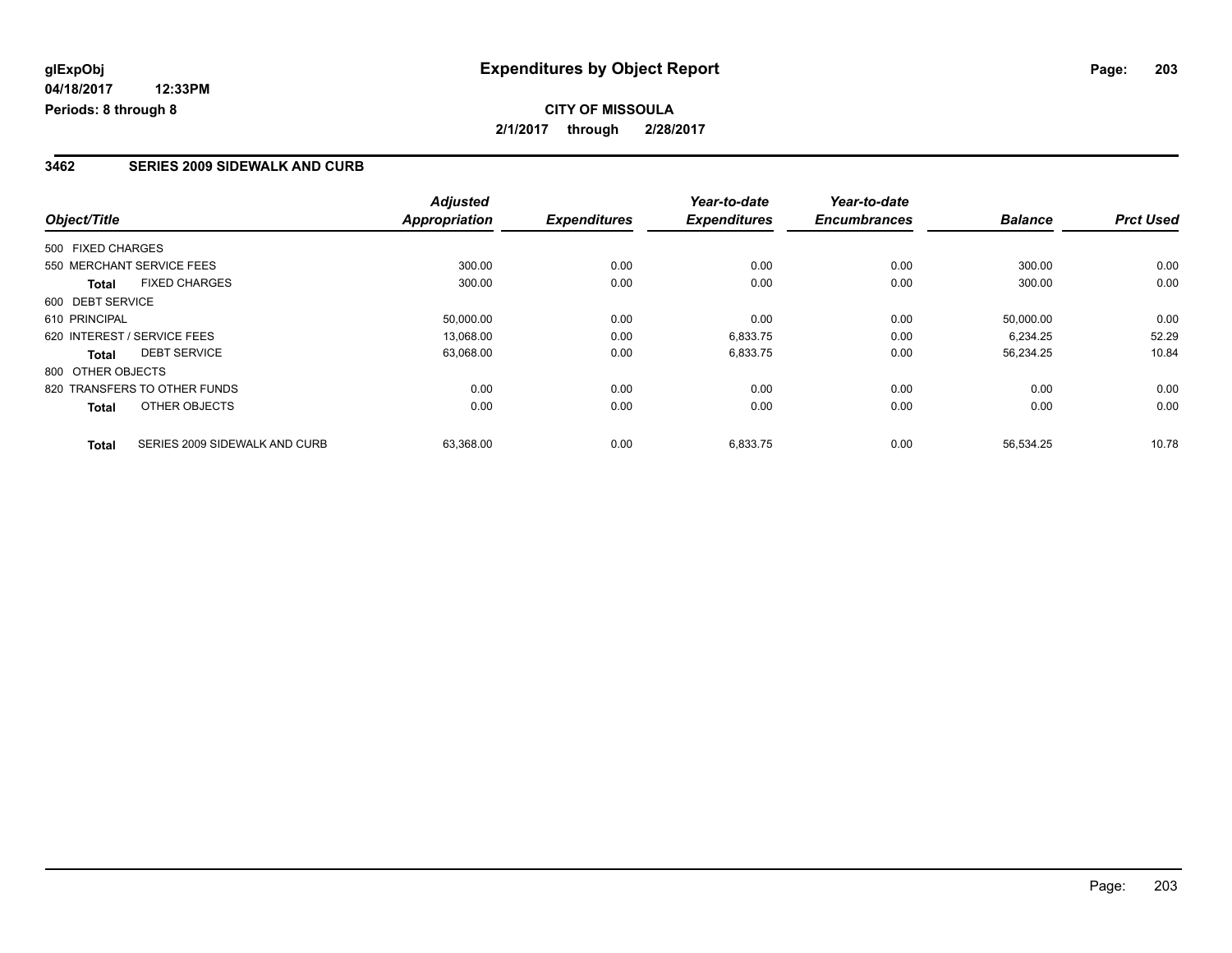**3463 SERIES 2010 SIDEWALK AND CURB**

**390 NON-DEPARTMENTAL**

|                                     | <b>Adjusted</b> |                     | Year-to-date        | Year-to-date        |                |                  |
|-------------------------------------|-----------------|---------------------|---------------------|---------------------|----------------|------------------|
| Object/Title                        | Appropriation   | <b>Expenditures</b> | <b>Expenditures</b> | <b>Encumbrances</b> | <b>Balance</b> | <b>Prct Used</b> |
| 500 FIXED CHARGES                   |                 |                     |                     |                     |                |                  |
| 550 MERCHANT SERVICE FEES           | 350.00          | 0.00                | 0.00                | 0.00                | 350.00         | 0.00             |
| <b>FIXED CHARGES</b><br>Total       | 350.00          | 0.00                | 0.00                | 0.00                | 350.00         | 0.00             |
| 600 DEBT SERVICE                    |                 |                     |                     |                     |                |                  |
| 610 PRINCIPAL                       | 75,000.00       | 0.00                | 0.00                | 0.00                | 75.000.00      | 0.00             |
| 620 INTEREST / SERVICE FEES         | 21.500.00       | 0.00                | 11.100.00           | 0.00                | 10.400.00      | 51.63            |
| <b>DEBT SERVICE</b><br><b>Total</b> | 96,500.00       | 0.00                | 11.100.00           | 0.00                | 85,400.00      | 11.50            |
| NON-DEPARTMENTAL<br><b>Total</b>    | 96.850.00       | 0.00                | 11.100.00           | 0.00                | 85.750.00      | 11.46            |

Page: 204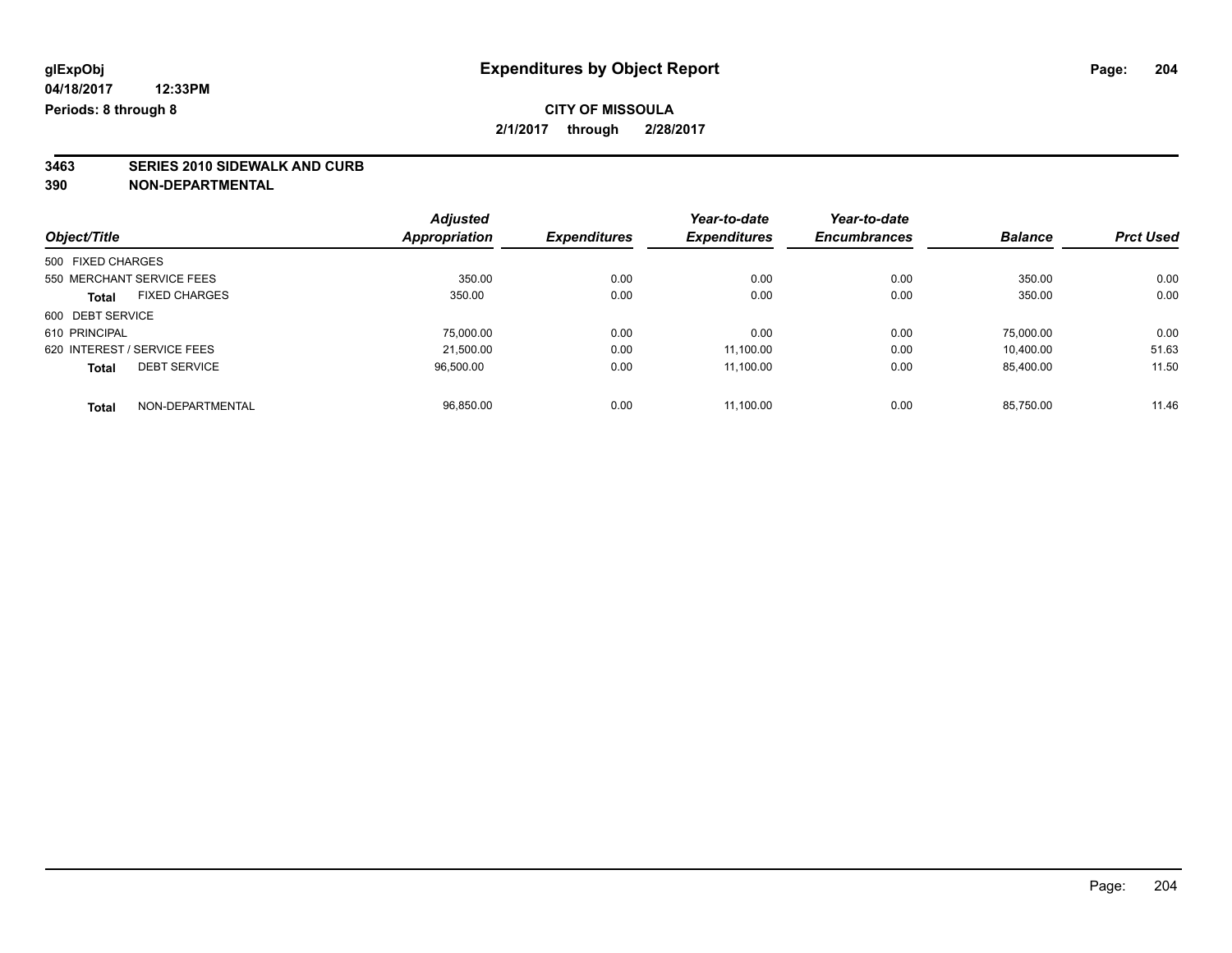### **3463 SERIES 2010 SIDEWALK AND CURB**

| Object/Title                                  | <b>Adjusted</b><br>Appropriation | <b>Expenditures</b> | Year-to-date<br><b>Expenditures</b> | Year-to-date<br><b>Encumbrances</b> | <b>Balance</b> | <b>Prct Used</b> |
|-----------------------------------------------|----------------------------------|---------------------|-------------------------------------|-------------------------------------|----------------|------------------|
| 500 FIXED CHARGES                             |                                  |                     |                                     |                                     |                |                  |
| 550 MERCHANT SERVICE FEES                     | 350.00                           | 0.00                | 0.00                                | 0.00                                | 350.00         | 0.00             |
| <b>FIXED CHARGES</b><br><b>Total</b>          | 350.00                           | 0.00                | 0.00                                | 0.00                                | 350.00         | 0.00             |
| 600 DEBT SERVICE                              |                                  |                     |                                     |                                     |                |                  |
| 610 PRINCIPAL                                 | 75,000.00                        | 0.00                | 0.00                                | 0.00                                | 75.000.00      | 0.00             |
| 620 INTEREST / SERVICE FEES                   | 21.500.00                        | 0.00                | 11.100.00                           | 0.00                                | 10.400.00      | 51.63            |
| <b>DEBT SERVICE</b><br><b>Total</b>           | 96,500.00                        | 0.00                | 11.100.00                           | 0.00                                | 85,400.00      | 11.50            |
| SERIES 2010 SIDEWALK AND CURB<br><b>Total</b> | 96.850.00                        | 0.00                | 11.100.00                           | 0.00                                | 85.750.00      | 11.46            |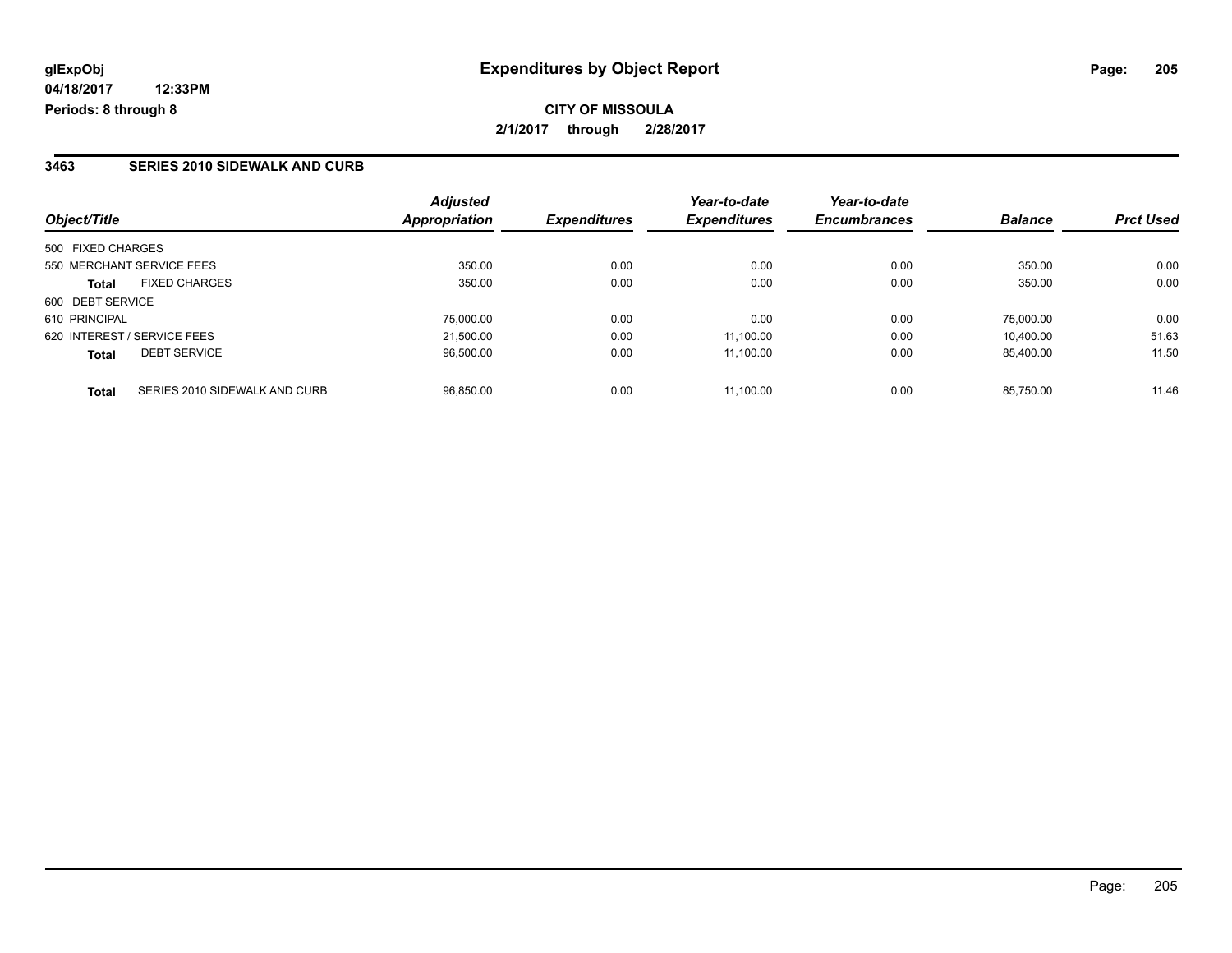### **CITY OF MISSOULA 2/1/2017 through 2/28/2017**

**3464 FY12 S/C DEBT SERVICE**

|                             |                      | <b>Adjusted</b> |                     | Year-to-date        | Year-to-date        |                |                  |
|-----------------------------|----------------------|-----------------|---------------------|---------------------|---------------------|----------------|------------------|
| Object/Title                |                      | Appropriation   | <b>Expenditures</b> | <b>Expenditures</b> | <b>Encumbrances</b> | <b>Balance</b> | <b>Prct Used</b> |
| 500 FIXED CHARGES           |                      |                 |                     |                     |                     |                |                  |
| 550 MERCHANT SERVICE FEES   |                      | 350.00          | 0.00                | 0.00                | 0.00                | 350.00         | 0.00             |
| <b>Total</b>                | <b>FIXED CHARGES</b> | 350.00          | 0.00                | 0.00                | 0.00                | 350.00         | 0.00             |
| 600 DEBT SERVICE            |                      |                 |                     |                     |                     |                |                  |
| 610 PRINCIPAL               |                      | 50.000.00       | 0.00                | 0.00                | 0.00                | 50.000.00      | 0.00             |
| 620 INTEREST / SERVICE FEES |                      | 20.560.00       | 0.00                | 10,630.00           | 0.00                | 9,930.00       | 51.70            |
| <b>Total</b>                | <b>DEBT SERVICE</b>  | 70.560.00       | 0.00                | 10.630.00           | 0.00                | 59.930.00      | 15.07            |
| <b>Total</b>                | NON-DEPARTMENTAL     | 70.910.00       | 0.00                | 10.630.00           | 0.00                | 60.280.00      | 14.99            |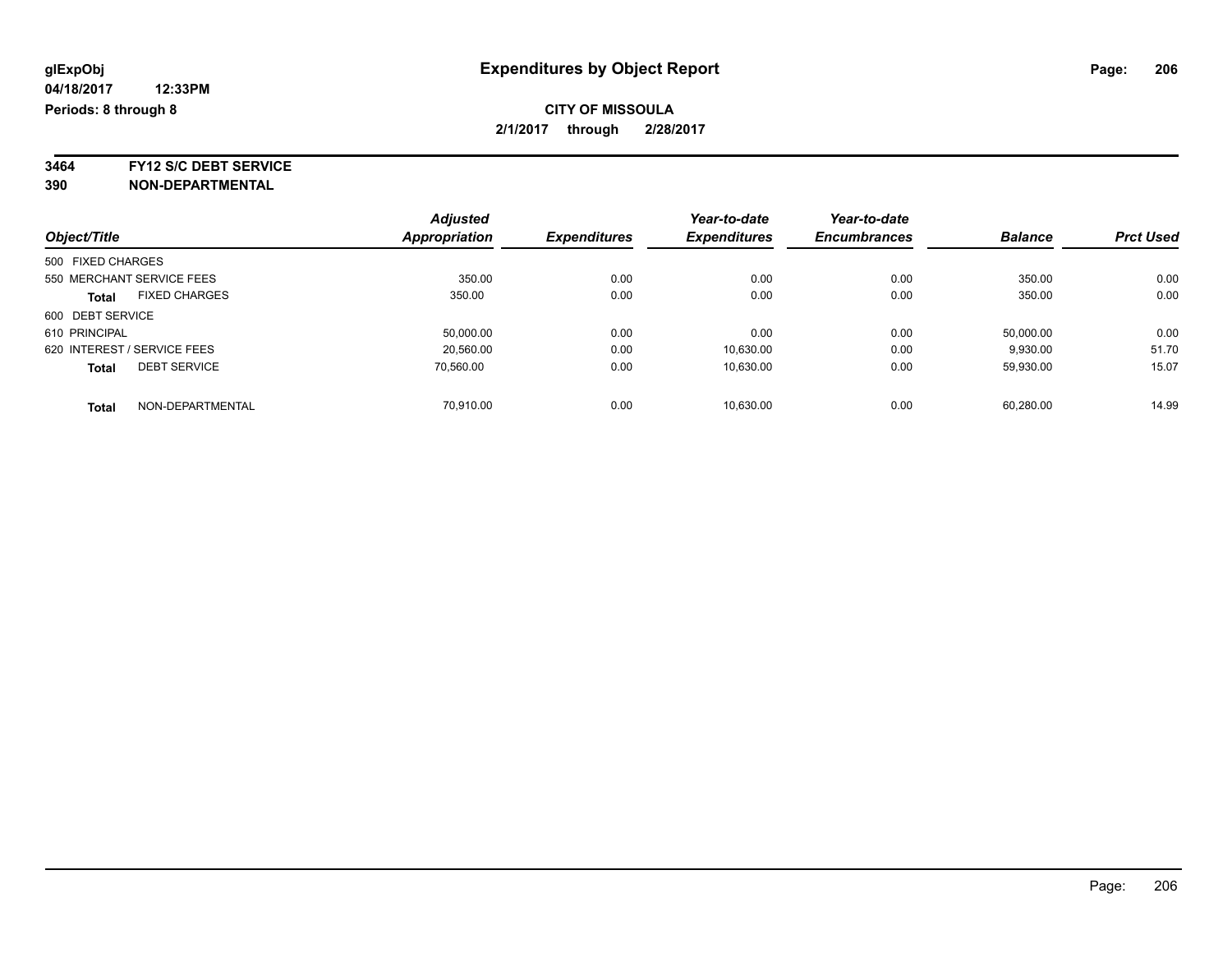**CITY OF MISSOULA 2/1/2017 through 2/28/2017**

**3464 FY12 S/C DEBT SERVICE**

| Object/Title                          | <b>Adjusted</b><br>Appropriation | <b>Expenditures</b> | Year-to-date<br><b>Expenditures</b> | Year-to-date<br><b>Encumbrances</b> | <b>Balance</b> | <b>Prct Used</b> |
|---------------------------------------|----------------------------------|---------------------|-------------------------------------|-------------------------------------|----------------|------------------|
| 500 FIXED CHARGES                     |                                  |                     |                                     |                                     |                |                  |
| 550 MERCHANT SERVICE FEES             | 350.00                           | 0.00                | 0.00                                | 0.00                                | 350.00         | 0.00             |
| <b>FIXED CHARGES</b><br><b>Total</b>  | 350.00                           | 0.00                | 0.00                                | 0.00                                | 350.00         | 0.00             |
| 600 DEBT SERVICE                      |                                  |                     |                                     |                                     |                |                  |
| 610 PRINCIPAL                         | 50,000.00                        | 0.00                | 0.00                                | 0.00                                | 50,000.00      | 0.00             |
| 620 INTEREST / SERVICE FEES           | 20,560.00                        | 0.00                | 10,630.00                           | 0.00                                | 9,930.00       | 51.70            |
| <b>DEBT SERVICE</b><br><b>Total</b>   | 70,560.00                        | 0.00                | 10,630.00                           | 0.00                                | 59,930.00      | 15.07            |
| FY12 S/C DEBT SERVICE<br><b>Total</b> | 70.910.00                        | 0.00                | 10.630.00                           | 0.00                                | 60.280.00      | 14.99            |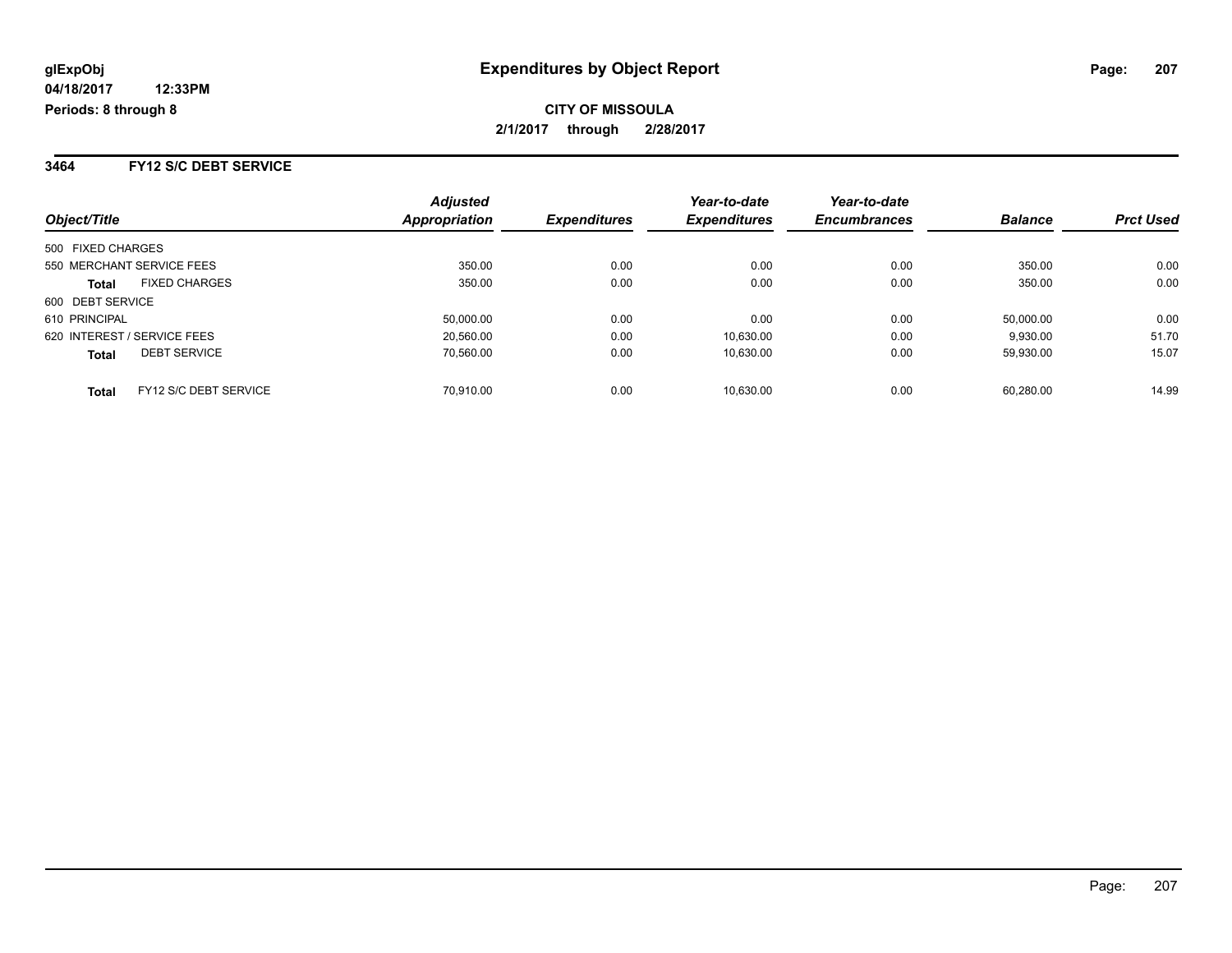# **3465 FY13 SIDEWALK/CURB DEBT SERVICE**

|                                      | <b>Adjusted</b> |                     | Year-to-date        | Year-to-date        |                |                  |
|--------------------------------------|-----------------|---------------------|---------------------|---------------------|----------------|------------------|
| Object/Title                         | Appropriation   | <b>Expenditures</b> | <b>Expenditures</b> | <b>Encumbrances</b> | <b>Balance</b> | <b>Prct Used</b> |
| 500 FIXED CHARGES                    |                 |                     |                     |                     |                |                  |
| 550 MERCHANT SERVICE FEES            | 0.00            | 0.00                | 0.00                | 0.00                | 0.00           | 0.00             |
| <b>FIXED CHARGES</b><br><b>Total</b> | 0.00            | 0.00                | 0.00                | 0.00                | 0.00           | 0.00             |
| 600 DEBT SERVICE                     |                 |                     |                     |                     |                |                  |
| 610 PRINCIPAL                        | 29,000.00       | 0.00                | 0.00                | 0.00                | 29.000.00      | 0.00             |
| 620 INTEREST / SERVICE FEES          | 10.067.00       | 0.00                | 5.059.83            | 0.00                | 5.007.17       | 50.26            |
| <b>DEBT SERVICE</b><br><b>Total</b>  | 39,067.00       | 0.00                | 5,059.83            | 0.00                | 34,007.17      | 12.95            |
| NON-DEPARTMENTAL<br><b>Total</b>     | 39.067.00       | 0.00                | 5.059.83            | 0.00                | 34.007.17      | 12.95            |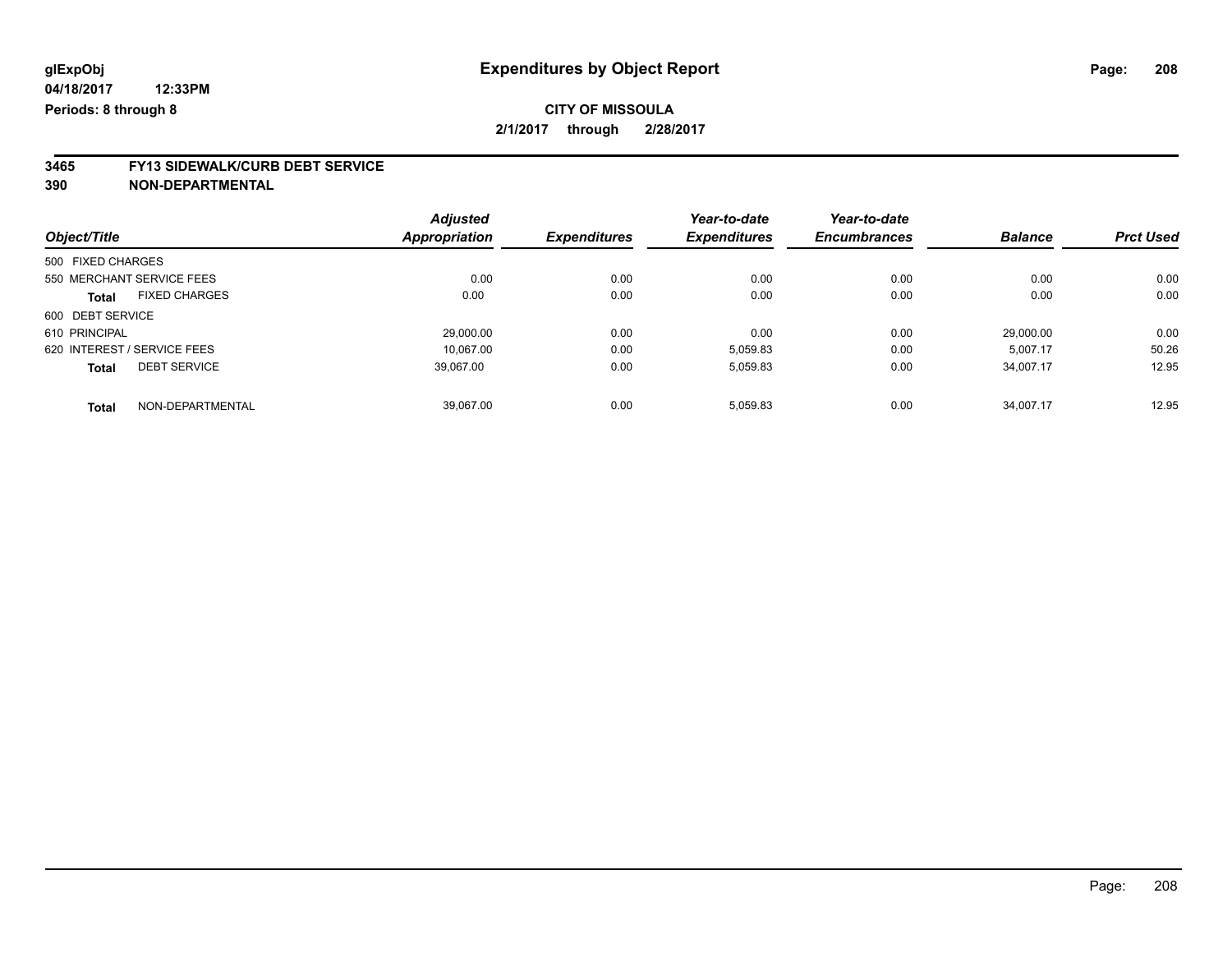### **CITY OF MISSOULA 2/1/2017 through 2/28/2017**

#### **3465 FY13 SIDEWALK/CURB DEBT SERVICE**

| Object/Title                                    | <b>Adjusted</b><br><b>Appropriation</b> | <b>Expenditures</b> | Year-to-date<br><b>Expenditures</b> | Year-to-date<br><b>Encumbrances</b> | <b>Balance</b> | <b>Prct Used</b> |
|-------------------------------------------------|-----------------------------------------|---------------------|-------------------------------------|-------------------------------------|----------------|------------------|
| 500 FIXED CHARGES                               |                                         |                     |                                     |                                     |                |                  |
| 550 MERCHANT SERVICE FEES                       | 0.00                                    | 0.00                | 0.00                                | 0.00                                | 0.00           | 0.00             |
| <b>FIXED CHARGES</b><br><b>Total</b>            | 0.00                                    | 0.00                | 0.00                                | 0.00                                | 0.00           | 0.00             |
| 600 DEBT SERVICE                                |                                         |                     |                                     |                                     |                |                  |
| 610 PRINCIPAL                                   | 29,000.00                               | 0.00                | 0.00                                | 0.00                                | 29.000.00      | 0.00             |
| 620 INTEREST / SERVICE FEES                     | 10.067.00                               | 0.00                | 5.059.83                            | 0.00                                | 5.007.17       | 50.26            |
| <b>DEBT SERVICE</b><br><b>Total</b>             | 39.067.00                               | 0.00                | 5,059.83                            | 0.00                                | 34.007.17      | 12.95            |
| FY13 SIDEWALK/CURB DEBT SERVICE<br><b>Total</b> | 39.067.00                               | 0.00                | 5.059.83                            | 0.00                                | 34.007.17      | 12.95            |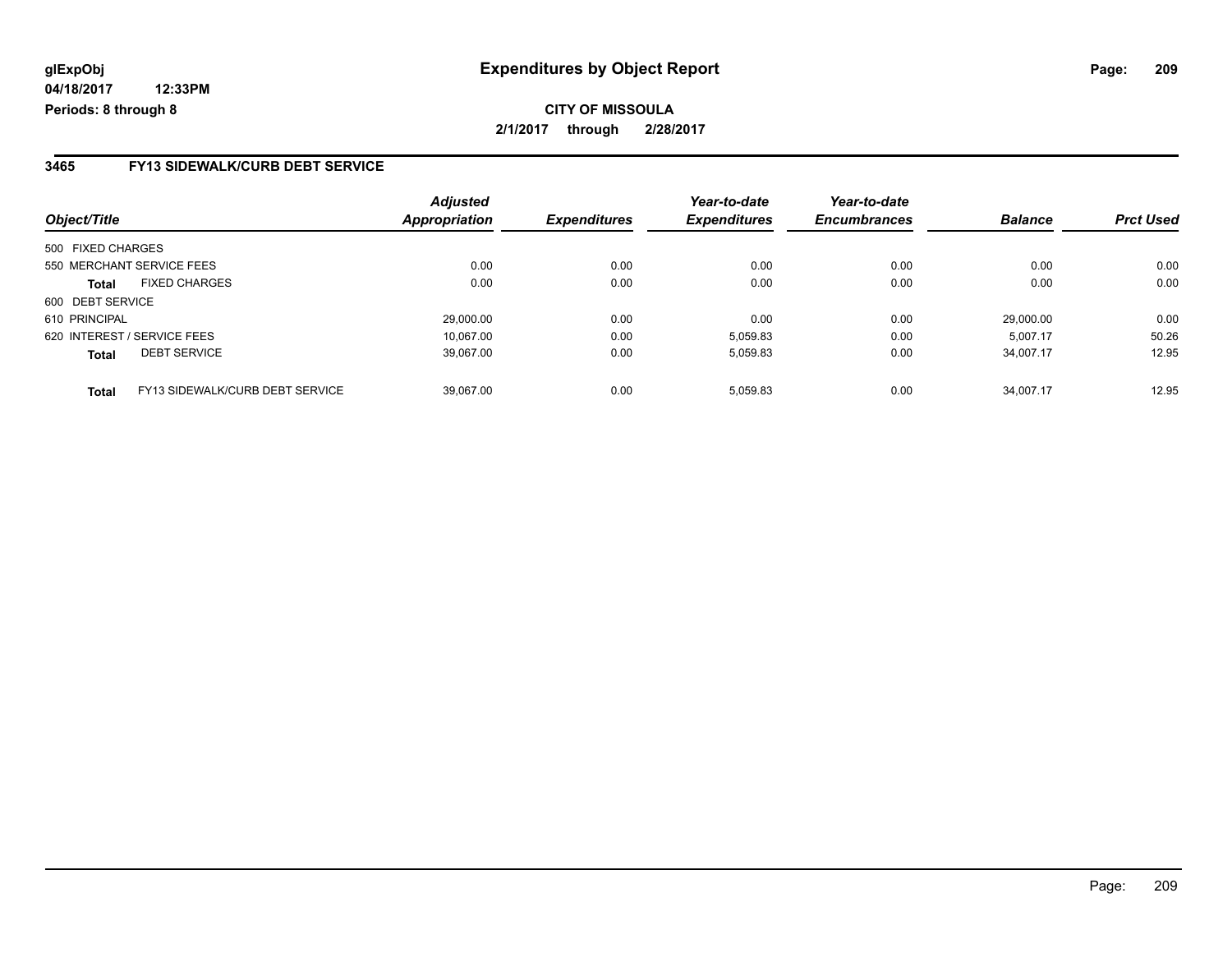# **3466 FY15 SIDEWALK/CURB DEBT SERVICE**

|                                     |                           | <b>Adjusted</b>      |                     | Year-to-date        | Year-to-date        |                |                  |
|-------------------------------------|---------------------------|----------------------|---------------------|---------------------|---------------------|----------------|------------------|
| Object/Title                        |                           | <b>Appropriation</b> | <b>Expenditures</b> | <b>Expenditures</b> | <b>Encumbrances</b> | <b>Balance</b> | <b>Prct Used</b> |
| 300 PURCHASED SERVICES              |                           |                      |                     |                     |                     |                |                  |
| 350 PROFESSIONAL SERVICES           |                           | 0.00                 | 0.00                | 0.00                | 0.00                | 0.00           | 0.00             |
| <b>Total</b>                        | <b>PURCHASED SERVICES</b> | 0.00                 | 0.00                | 0.00                | 0.00                | 0.00           | 0.00             |
| 500 FIXED CHARGES                   |                           |                      |                     |                     |                     |                |                  |
| 550 MERCHANT SERVICE FEES           |                           | 0.00                 | 0.00                | 0.00                | 0.00                | 0.00           | 0.00             |
| <b>Total</b>                        | <b>FIXED CHARGES</b>      | 0.00                 | 0.00                | 0.00                | 0.00                | 0.00           | 0.00             |
| 600 DEBT SERVICE                    |                           |                      |                     |                     |                     |                |                  |
| 610 PRINCIPAL                       |                           | 33,000.00            | 0.00                | 0.00                | 0.00                | 33,000.00      | 0.00             |
| 620 INTEREST / SERVICE FEES         |                           | 24,525.00            | 0.00                | 16,859.22           | 0.00                | 7,665.78       | 68.74            |
| <b>DEBT SERVICE</b><br><b>Total</b> |                           | 57,525.00            | 0.00                | 16,859.22           | 0.00                | 40,665.78      | 29.31            |
| <b>Total</b>                        | NON-DEPARTMENTAL          | 57,525.00            | 0.00                | 16,859.22           | 0.00                | 40,665.78      | 29.31            |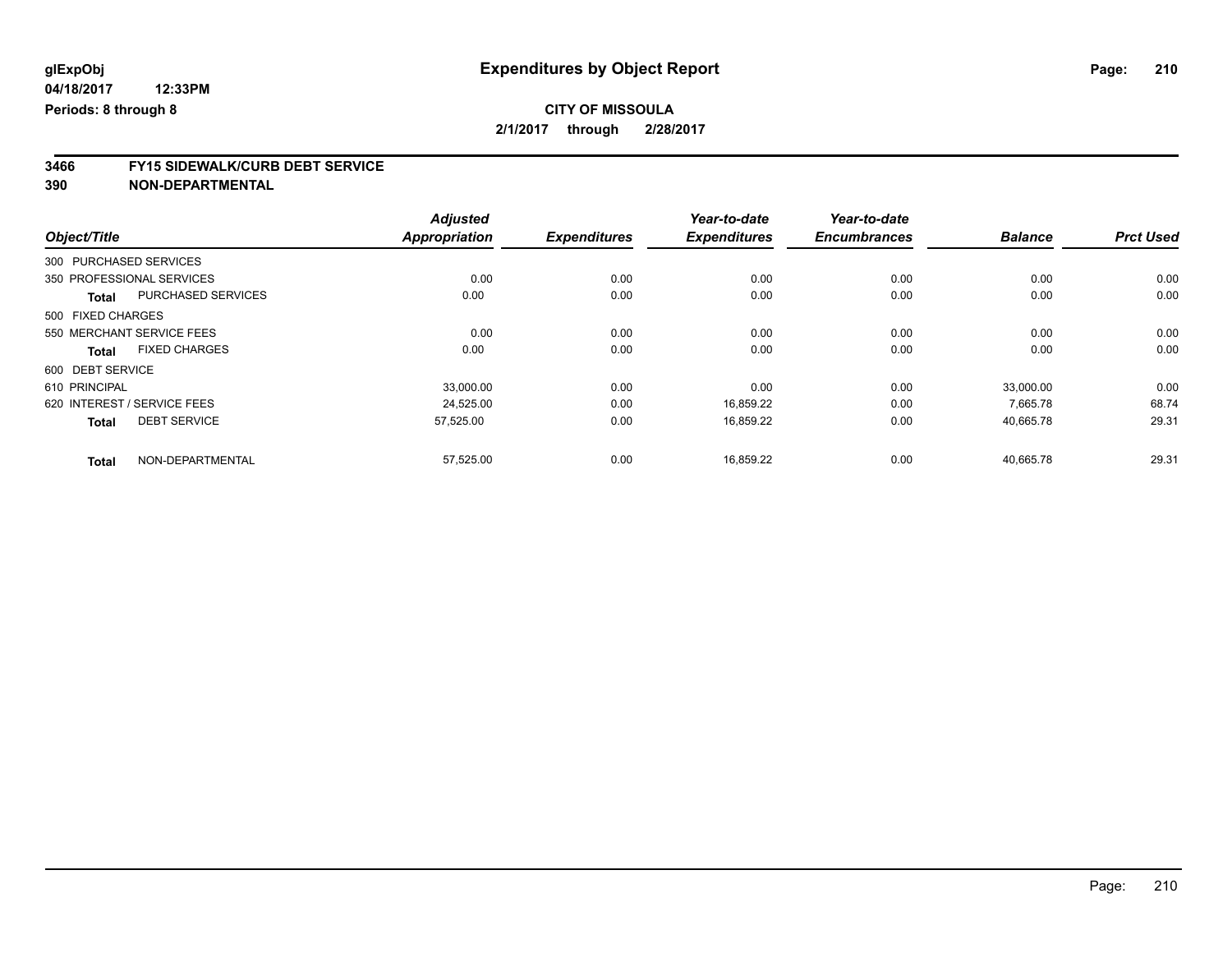### **3466 FY15 SIDEWALK/CURB DEBT SERVICE**

|                        |                                 | <b>Adjusted</b> |                     | Year-to-date        | Year-to-date        |                |                  |
|------------------------|---------------------------------|-----------------|---------------------|---------------------|---------------------|----------------|------------------|
| Object/Title           |                                 | Appropriation   | <b>Expenditures</b> | <b>Expenditures</b> | <b>Encumbrances</b> | <b>Balance</b> | <b>Prct Used</b> |
| 300 PURCHASED SERVICES |                                 |                 |                     |                     |                     |                |                  |
|                        | 350 PROFESSIONAL SERVICES       | 0.00            | 0.00                | 0.00                | 0.00                | 0.00           | 0.00             |
| Total                  | <b>PURCHASED SERVICES</b>       | 0.00            | 0.00                | 0.00                | 0.00                | 0.00           | 0.00             |
| 500 FIXED CHARGES      |                                 |                 |                     |                     |                     |                |                  |
|                        | 550 MERCHANT SERVICE FEES       | 0.00            | 0.00                | 0.00                | 0.00                | 0.00           | 0.00             |
| <b>Total</b>           | <b>FIXED CHARGES</b>            | 0.00            | 0.00                | 0.00                | 0.00                | 0.00           | 0.00             |
| 600 DEBT SERVICE       |                                 |                 |                     |                     |                     |                |                  |
| 610 PRINCIPAL          |                                 | 33,000.00       | 0.00                | 0.00                | 0.00                | 33,000.00      | 0.00             |
|                        | 620 INTEREST / SERVICE FEES     | 24.525.00       | 0.00                | 16.859.22           | 0.00                | 7.665.78       | 68.74            |
| Total                  | <b>DEBT SERVICE</b>             | 57,525.00       | 0.00                | 16,859.22           | 0.00                | 40,665.78      | 29.31            |
| <b>Total</b>           | FY15 SIDEWALK/CURB DEBT SERVICE | 57,525.00       | 0.00                | 16.859.22           | 0.00                | 40.665.78      | 29.31            |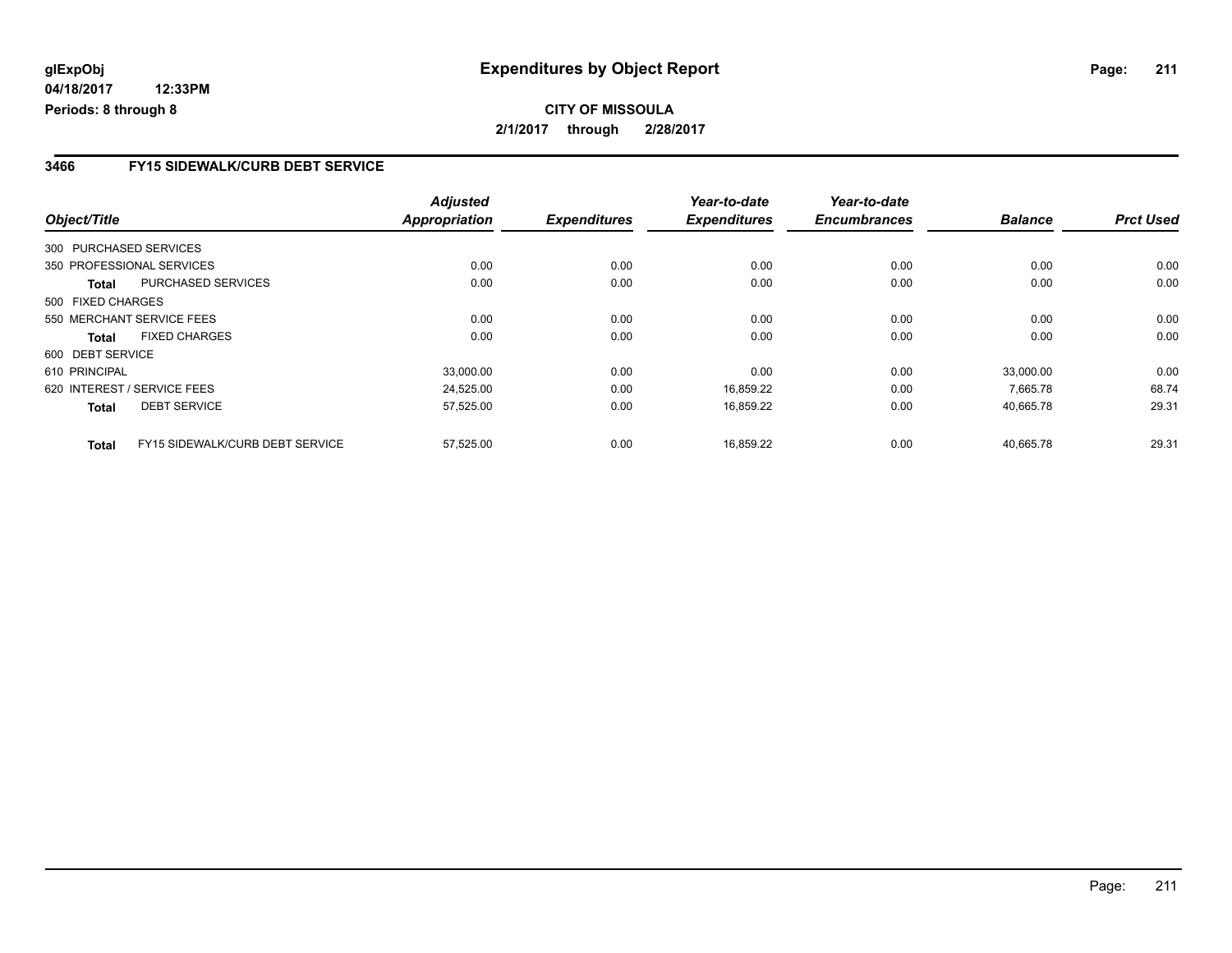# **3467 FY16 SIDEWALK/CURB DEBT SERVICE**

|                                           | <b>Adjusted</b>      |                     | Year-to-date        | Year-to-date        |                |                  |
|-------------------------------------------|----------------------|---------------------|---------------------|---------------------|----------------|------------------|
| Object/Title                              | <b>Appropriation</b> | <b>Expenditures</b> | <b>Expenditures</b> | <b>Encumbrances</b> | <b>Balance</b> | <b>Prct Used</b> |
| 300 PURCHASED SERVICES                    |                      |                     |                     |                     |                |                  |
| 350 PROFESSIONAL SERVICES                 | 0.00                 | 0.00                | 0.00                | 0.00                | 0.00           | 0.00             |
| <b>PURCHASED SERVICES</b><br><b>Total</b> | 0.00                 | 0.00                | 0.00                | 0.00                | 0.00           | 0.00             |
| 500 FIXED CHARGES                         |                      |                     |                     |                     |                |                  |
| 550 MERCHANT SERVICE FEES                 | 0.00                 | 0.00                | 0.00                | 0.00                | 0.00           | 0.00             |
| <b>FIXED CHARGES</b><br><b>Total</b>      | 0.00                 | 0.00                | 0.00                | 0.00                | 0.00           | 0.00             |
| 600 DEBT SERVICE                          |                      |                     |                     |                     |                |                  |
| 610 PRINCIPAL                             | 0.00                 | 0.00                | 0.00                | 0.00                | 0.00           | 0.00             |
| 620 INTEREST / SERVICE FEES               | 0.00                 | 0.00                | 11,450.00           | 0.00                | $-11,450.00$   | 0.00             |
| <b>DEBT SERVICE</b><br><b>Total</b>       | 0.00                 | 0.00                | 11,450.00           | 0.00                | $-11,450.00$   | 0.00             |
| NON-DEPARTMENTAL<br><b>Total</b>          | 0.00                 | 0.00                | 11,450.00           | 0.00                | $-11,450.00$   | 0.00             |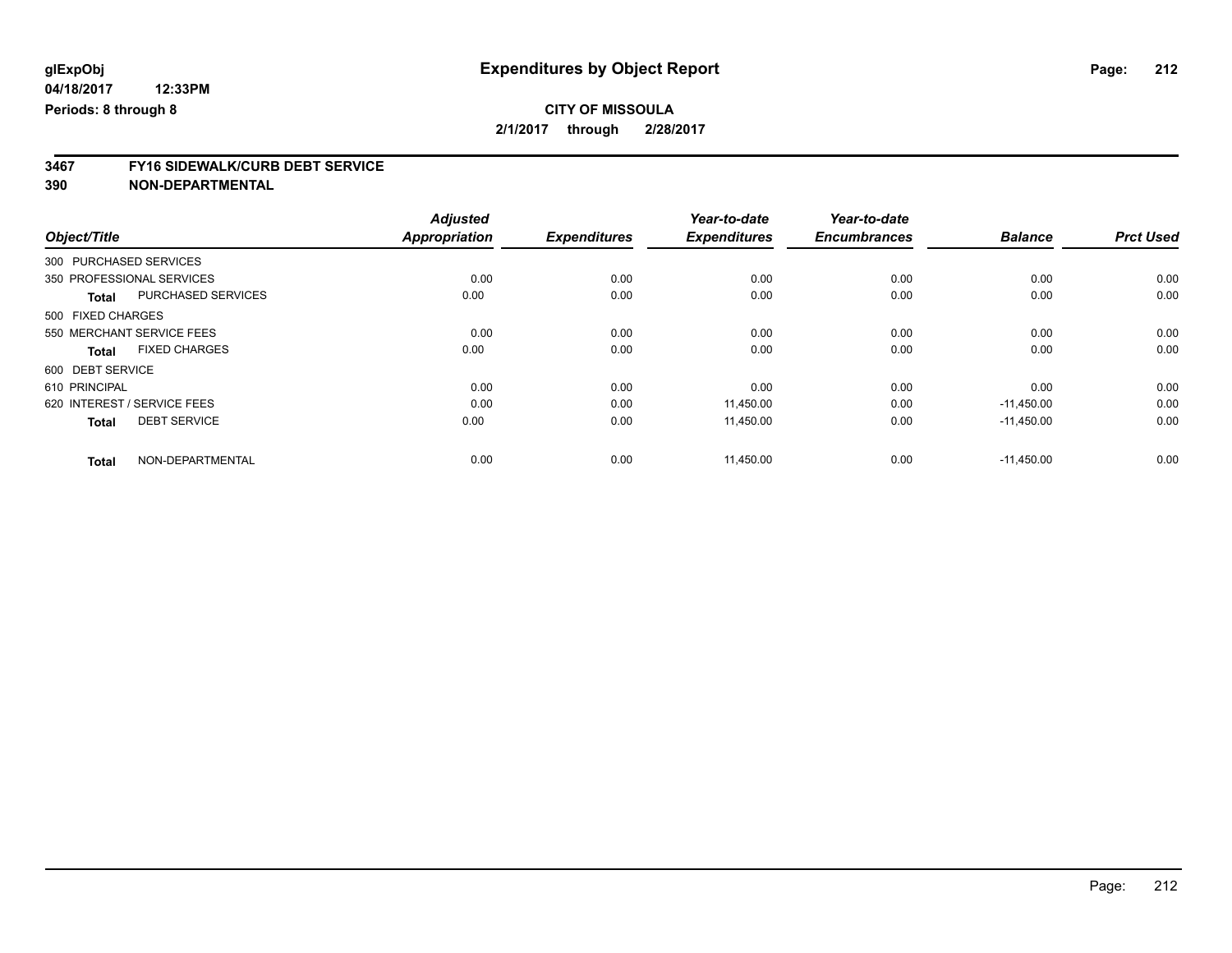**04/18/2017 12:33PM Periods: 8 through 8**

#### **3467 FY16 SIDEWALK/CURB DEBT SERVICE**

| Object/Title           |                                 | <b>Adjusted</b><br>Appropriation | <b>Expenditures</b> | Year-to-date<br><b>Expenditures</b> | Year-to-date<br><b>Encumbrances</b> | <b>Balance</b> | <b>Prct Used</b> |
|------------------------|---------------------------------|----------------------------------|---------------------|-------------------------------------|-------------------------------------|----------------|------------------|
|                        |                                 |                                  |                     |                                     |                                     |                |                  |
| 300 PURCHASED SERVICES |                                 |                                  |                     |                                     |                                     |                |                  |
|                        | 350 PROFESSIONAL SERVICES       | 0.00                             | 0.00                | 0.00                                | 0.00                                | 0.00           | 0.00             |
| Total                  | PURCHASED SERVICES              | 0.00                             | 0.00                | 0.00                                | 0.00                                | 0.00           | 0.00             |
| 500 FIXED CHARGES      |                                 |                                  |                     |                                     |                                     |                |                  |
|                        | 550 MERCHANT SERVICE FEES       | 0.00                             | 0.00                | 0.00                                | 0.00                                | 0.00           | 0.00             |
| <b>Total</b>           | <b>FIXED CHARGES</b>            | 0.00                             | 0.00                | 0.00                                | 0.00                                | 0.00           | 0.00             |
| 600 DEBT SERVICE       |                                 |                                  |                     |                                     |                                     |                |                  |
| 610 PRINCIPAL          |                                 | 0.00                             | 0.00                | 0.00                                | 0.00                                | 0.00           | 0.00             |
|                        | 620 INTEREST / SERVICE FEES     | 0.00                             | 0.00                | 11,450.00                           | 0.00                                | $-11,450.00$   | 0.00             |
| <b>Total</b>           | <b>DEBT SERVICE</b>             | 0.00                             | 0.00                | 11,450.00                           | 0.00                                | $-11,450.00$   | 0.00             |
| <b>Total</b>           | FY16 SIDEWALK/CURB DEBT SERVICE | 0.00                             | 0.00                | 11.450.00                           | 0.00                                | $-11,450.00$   | 0.00             |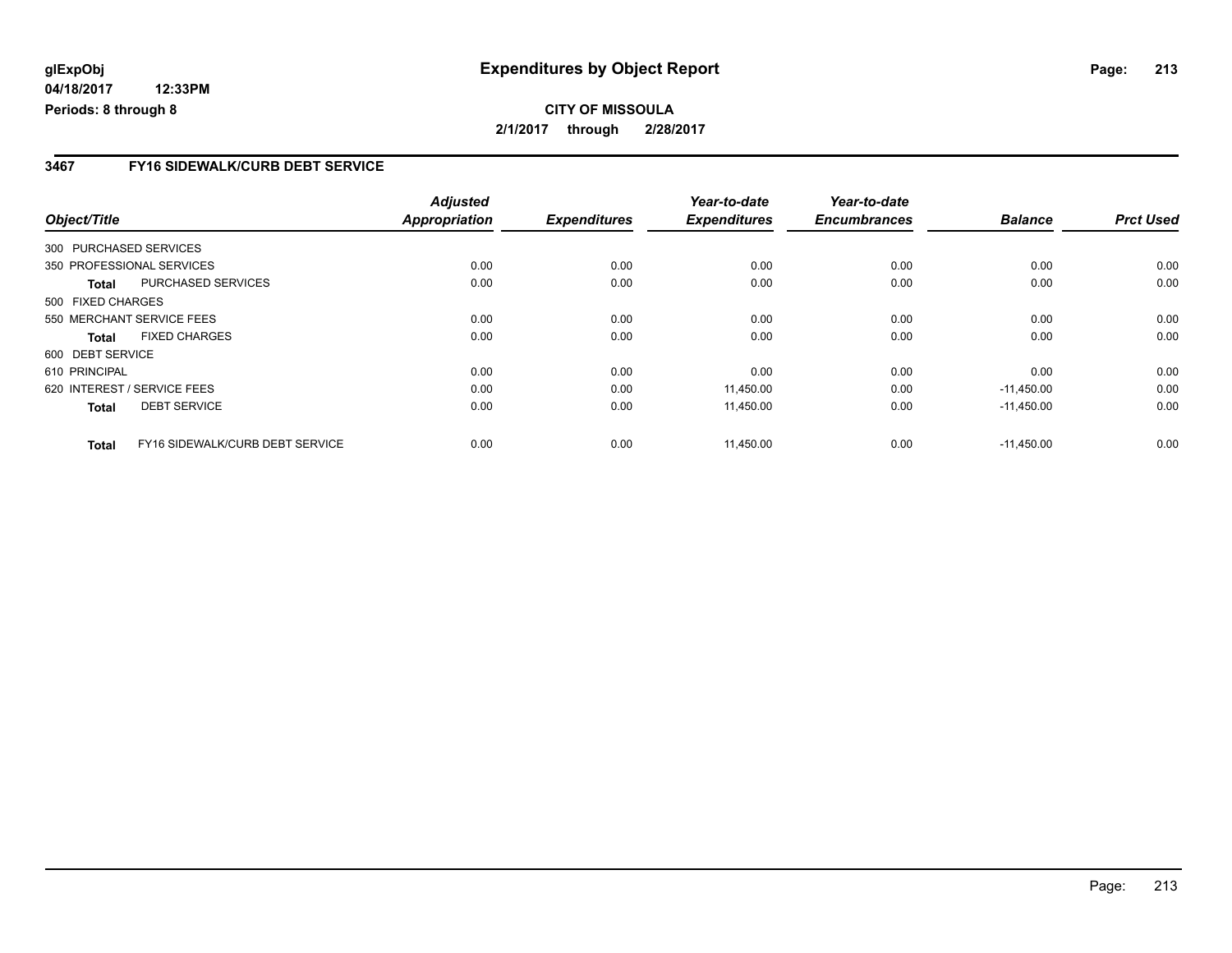### **CITY OF MISSOULA 2/1/2017 through 2/28/2017**

# **3491 SID 491 DEBT SERVICE FUND**

| Object/Title                 | <b>Adjusted</b><br>Appropriation | <b>Expenditures</b> | Year-to-date<br><b>Expenditures</b> | Year-to-date<br><b>Encumbrances</b> | <b>Balance</b> | <b>Prct Used</b> |
|------------------------------|----------------------------------|---------------------|-------------------------------------|-------------------------------------|----------------|------------------|
| 600 DEBT SERVICE             |                                  |                     |                                     |                                     |                |                  |
| 620 INTEREST / SERVICE FEES  | 0.00                             | 0.00                | 0.00                                | 0.00                                | 0.00           | 0.00             |
| <b>DEBT SERVICE</b><br>Total | 0.00                             | 0.00                | 0.00                                | 0.00                                | 0.00           | 0.00             |
| NON-DEPARTMENTAL<br>Total    | 0.00                             | 0.00                | 0.00                                | 0.00                                | 0.00           | 0.00             |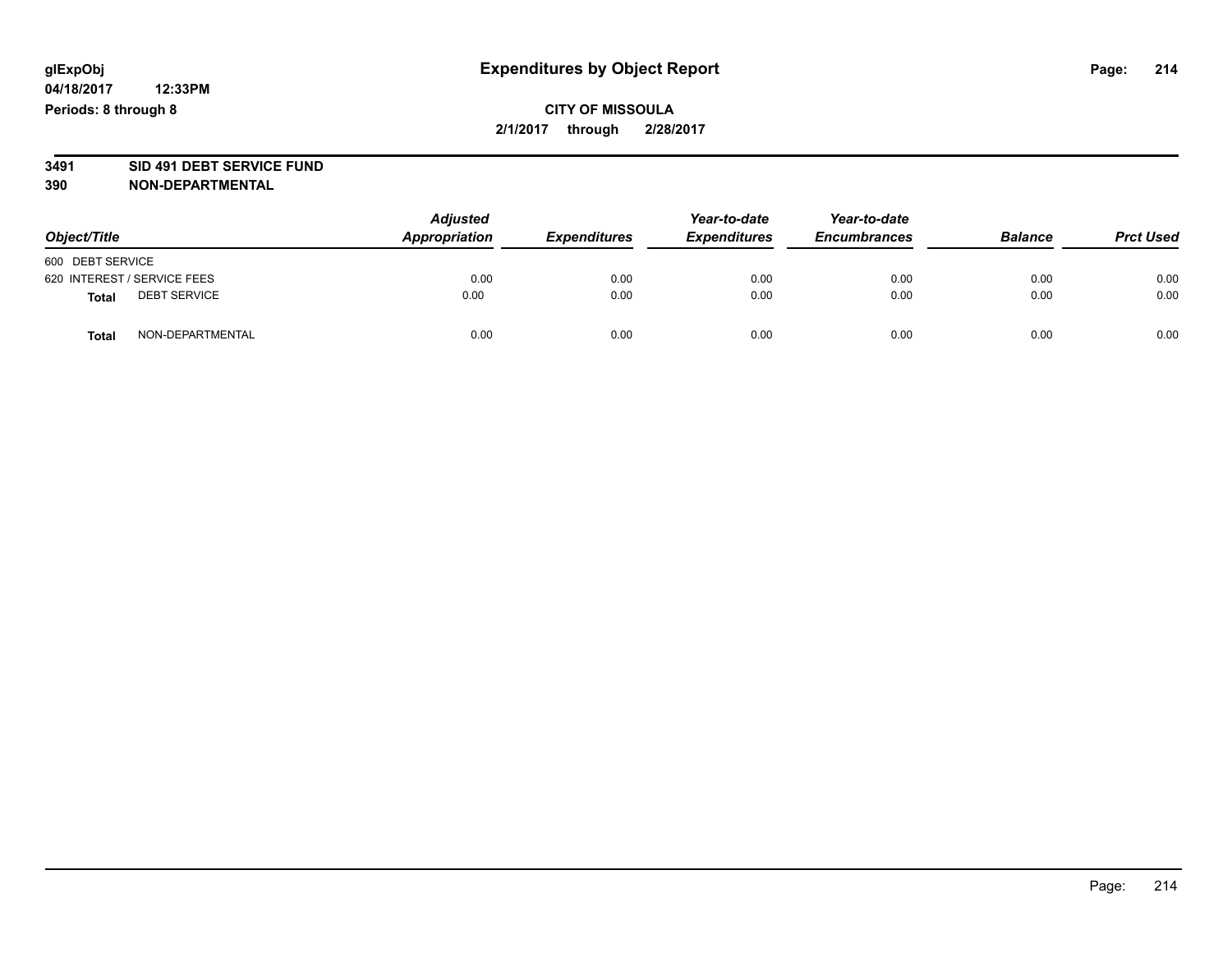**04/18/2017 12:33PM Periods: 8 through 8**

#### **3491 SID 491 DEBT SERVICE FUND**

| Object/Title                       | <b>Adjusted</b><br>Appropriation | <i><b>Expenditures</b></i> | Year-to-date<br><b>Expenditures</b> | Year-to-date<br><b>Encumbrances</b> | <b>Balance</b> | <b>Prct Used</b> |
|------------------------------------|----------------------------------|----------------------------|-------------------------------------|-------------------------------------|----------------|------------------|
| 600 DEBT SERVICE                   |                                  |                            |                                     |                                     |                |                  |
| 620 INTEREST / SERVICE FEES        | 0.00                             | 0.00                       | 0.00                                | 0.00                                | 0.00           | 0.00             |
| <b>DEBT SERVICE</b><br>Total       | 0.00                             | 0.00                       | 0.00                                | 0.00                                | 0.00           | 0.00             |
| SID 491 DEBT SERVICE FUND<br>Total | 0.00                             | 0.00                       | 0.00                                | 0.00                                | 0.00           | 0.00             |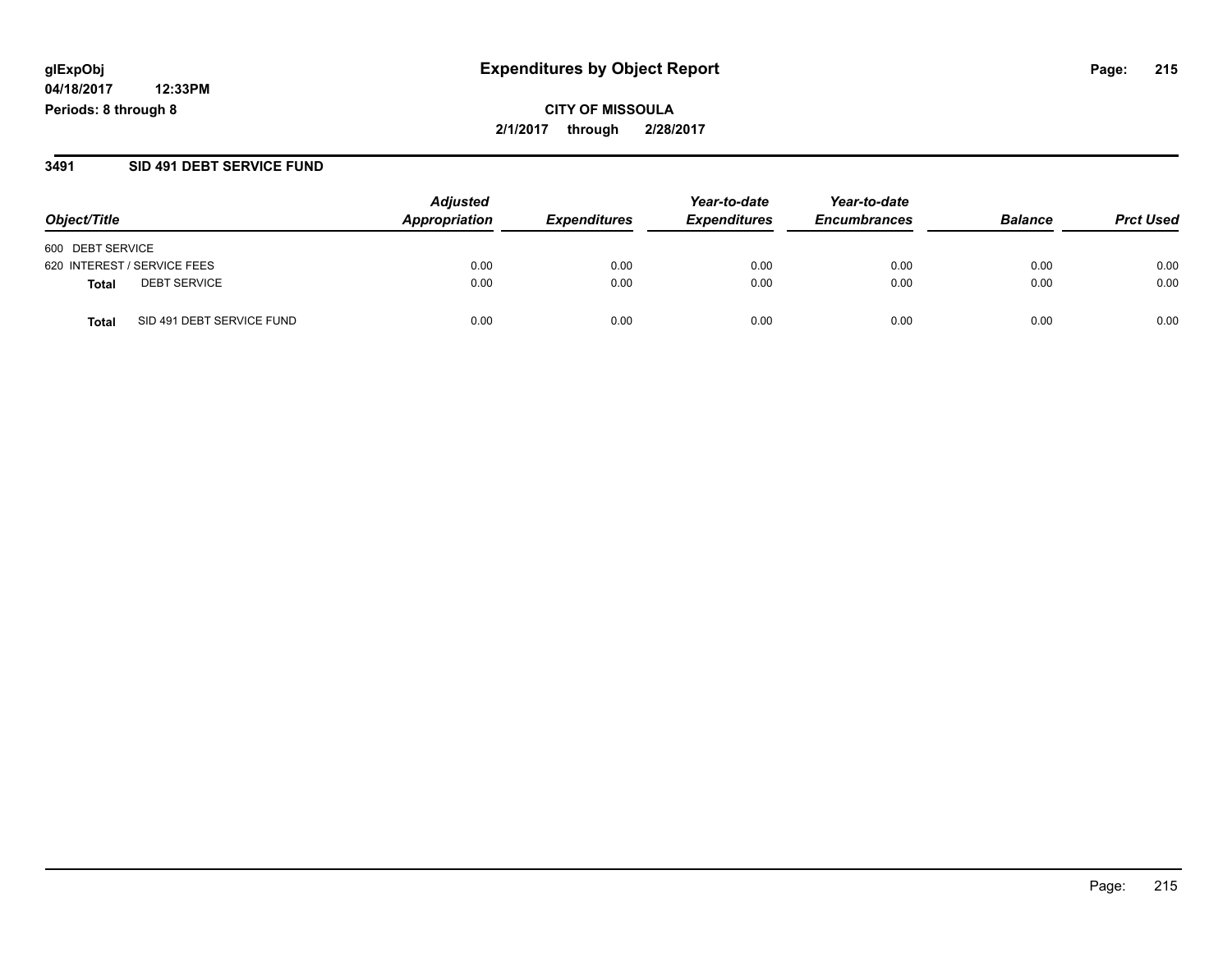**04/18/2017 12:33PM Periods: 8 through 8**

**000 \*\*\* Title Not Found \*\*\***

| Object/Title      |                              | <b>Adjusted</b><br>Appropriation | <b>Expenditures</b> | Year-to-date<br><b>Expenditures</b> | Year-to-date<br><b>Encumbrances</b> | <b>Balance</b> | <b>Prct Used</b> |
|-------------------|------------------------------|----------------------------------|---------------------|-------------------------------------|-------------------------------------|----------------|------------------|
| 800 OTHER OBJECTS |                              |                                  |                     |                                     |                                     |                |                  |
|                   | 820 TRANSFERS TO OTHER FUNDS | 0.00                             | 0.00                | 0.00                                | 0.00                                | 0.00           | 0.00             |
| <b>Total</b>      | OTHER OBJECTS                | 0.00                             | 0.00                | 0.00                                | 0.00                                | 0.00           | 0.00             |
| <b>Total</b>      | *** Title Not Found ***      | 0.00                             | 0.00                | 0.00                                | 0.00                                | 0.00           | 0.00             |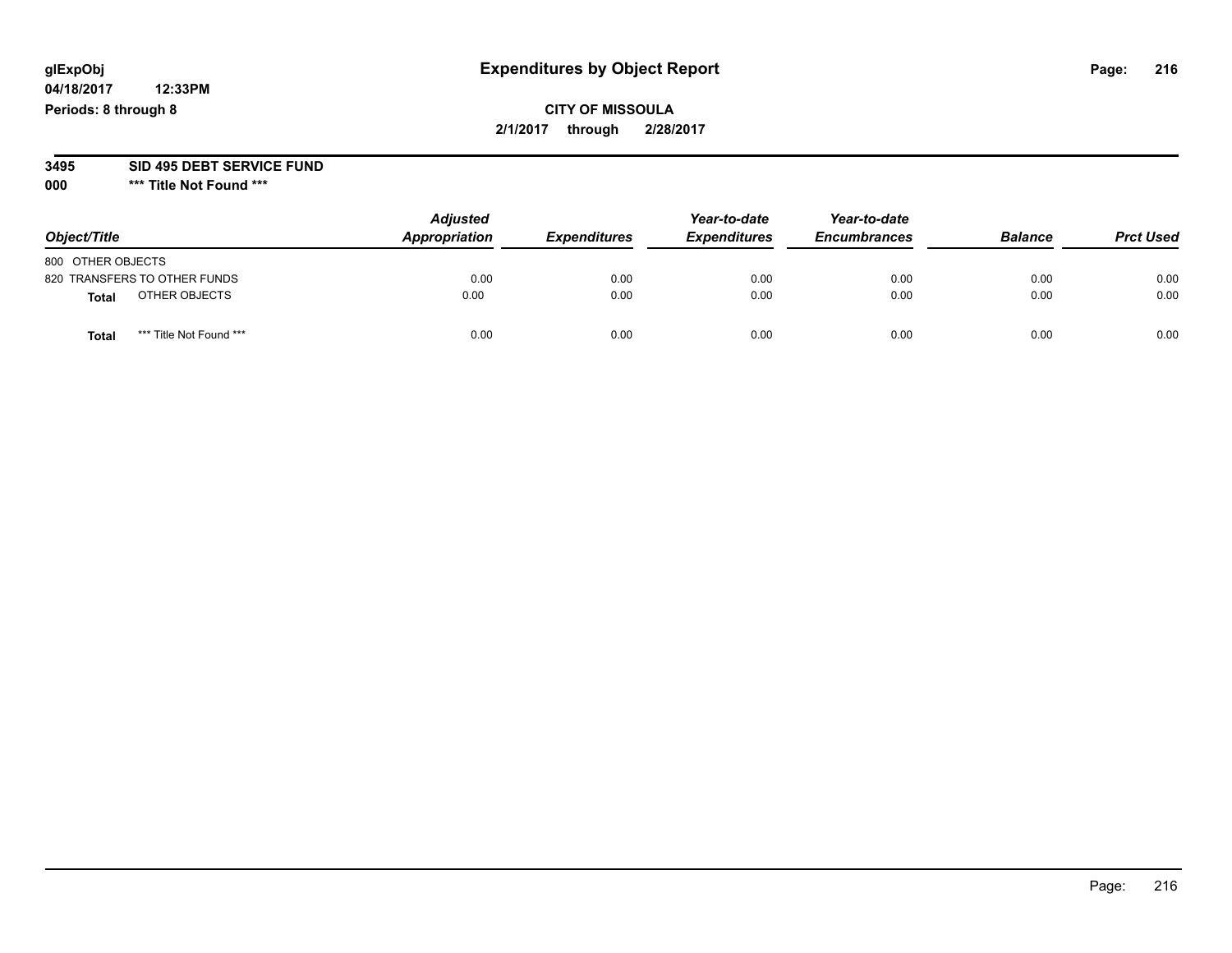## **CITY OF MISSOULA 2/1/2017 through 2/28/2017**

# **3495 SID 495 DEBT SERVICE FUND**

| Object/Title                  | <b>Adjusted</b><br>Appropriation | <b>Expenditures</b> | Year-to-date<br><b>Expenditures</b> | Year-to-date<br><b>Encumbrances</b> | <b>Balance</b> | <b>Prct Used</b> |
|-------------------------------|----------------------------------|---------------------|-------------------------------------|-------------------------------------|----------------|------------------|
| 500 FIXED CHARGES             |                                  |                     |                                     |                                     |                |                  |
| 550 MERCHANT SERVICE FEES     | 0.00                             | 0.00                | 0.00                                | 0.00                                | 0.00           | 0.00             |
| <b>FIXED CHARGES</b><br>Total | 0.00                             | 0.00                | 0.00                                | 0.00                                | 0.00           | 0.00             |
| 800 OTHER OBJECTS             |                                  |                     |                                     |                                     |                |                  |
| 820 TRANSFERS TO OTHER FUNDS  | 0.00                             | 0.00                | 0.00                                | 0.00                                | 0.00           | 0.00             |
| OTHER OBJECTS<br><b>Total</b> | 0.00                             | 0.00                | 0.00                                | 0.00                                | 0.00           | 0.00             |
| NON-DEPARTMENTAL<br>Total     | 0.00                             | 0.00                | 0.00                                | 0.00                                | 0.00           | 0.00             |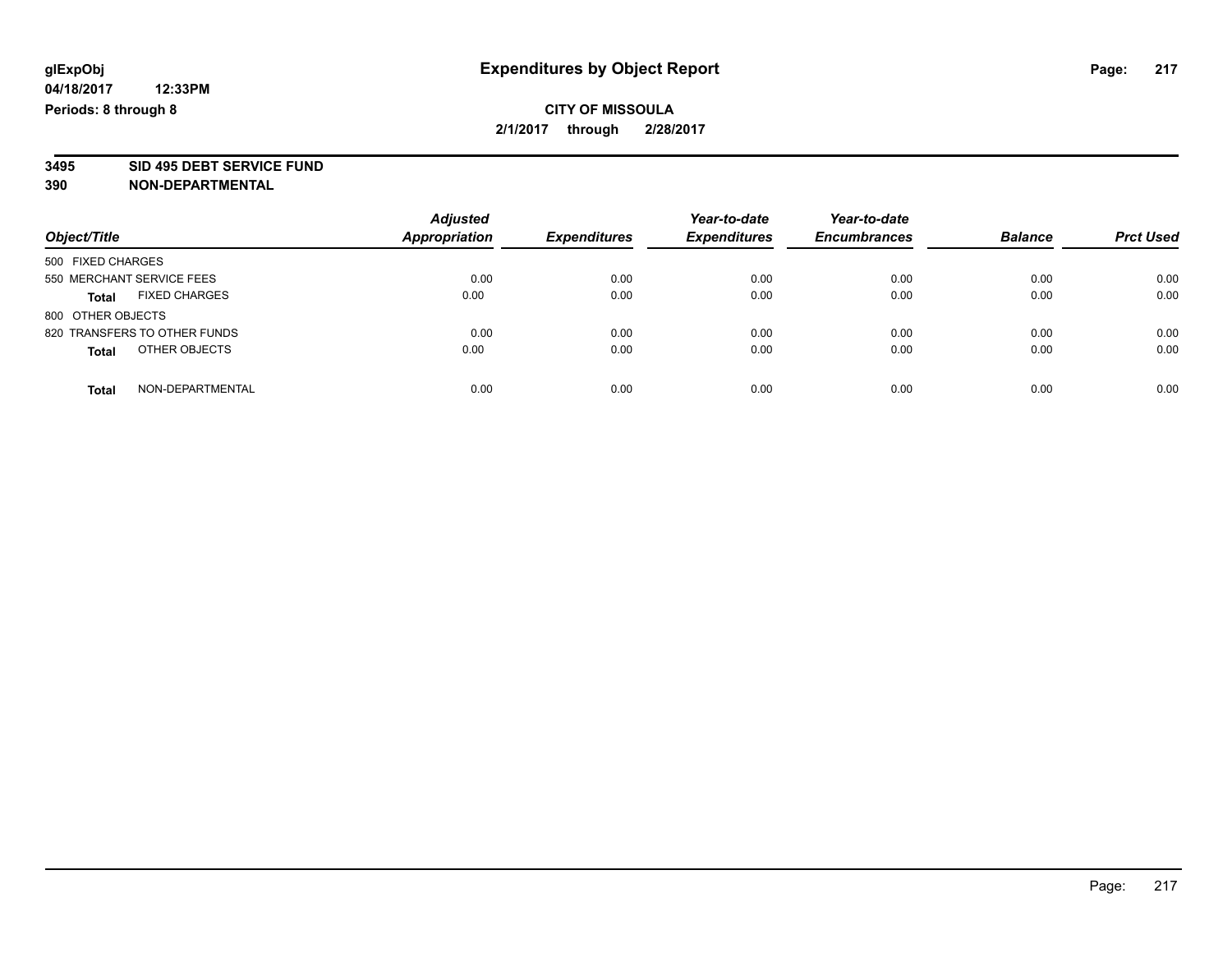**CITY OF MISSOULA 2/1/2017 through 2/28/2017**

#### **3495 SID 495 DEBT SERVICE FUND**

| Object/Title                              | <b>Adjusted</b><br>Appropriation | <b>Expenditures</b> | Year-to-date<br><b>Expenditures</b> | Year-to-date<br><b>Encumbrances</b> | <b>Balance</b> | <b>Prct Used</b> |
|-------------------------------------------|----------------------------------|---------------------|-------------------------------------|-------------------------------------|----------------|------------------|
| 500 FIXED CHARGES                         |                                  |                     |                                     |                                     |                |                  |
| 550 MERCHANT SERVICE FEES                 | 0.00                             | 0.00                | 0.00                                | 0.00                                | 0.00           | 0.00             |
| <b>FIXED CHARGES</b><br><b>Total</b>      | 0.00                             | 0.00                | 0.00                                | 0.00                                | 0.00           | 0.00             |
| 800 OTHER OBJECTS                         |                                  |                     |                                     |                                     |                |                  |
| 820 TRANSFERS TO OTHER FUNDS              | 0.00                             | 0.00                | 0.00                                | 0.00                                | 0.00           | 0.00             |
| OTHER OBJECTS<br><b>Total</b>             | 0.00                             | 0.00                | 0.00                                | 0.00                                | 0.00           | 0.00             |
| SID 495 DEBT SERVICE FUND<br><b>Total</b> | 0.00                             | 0.00                | 0.00                                | 0.00                                | 0.00           | 0.00             |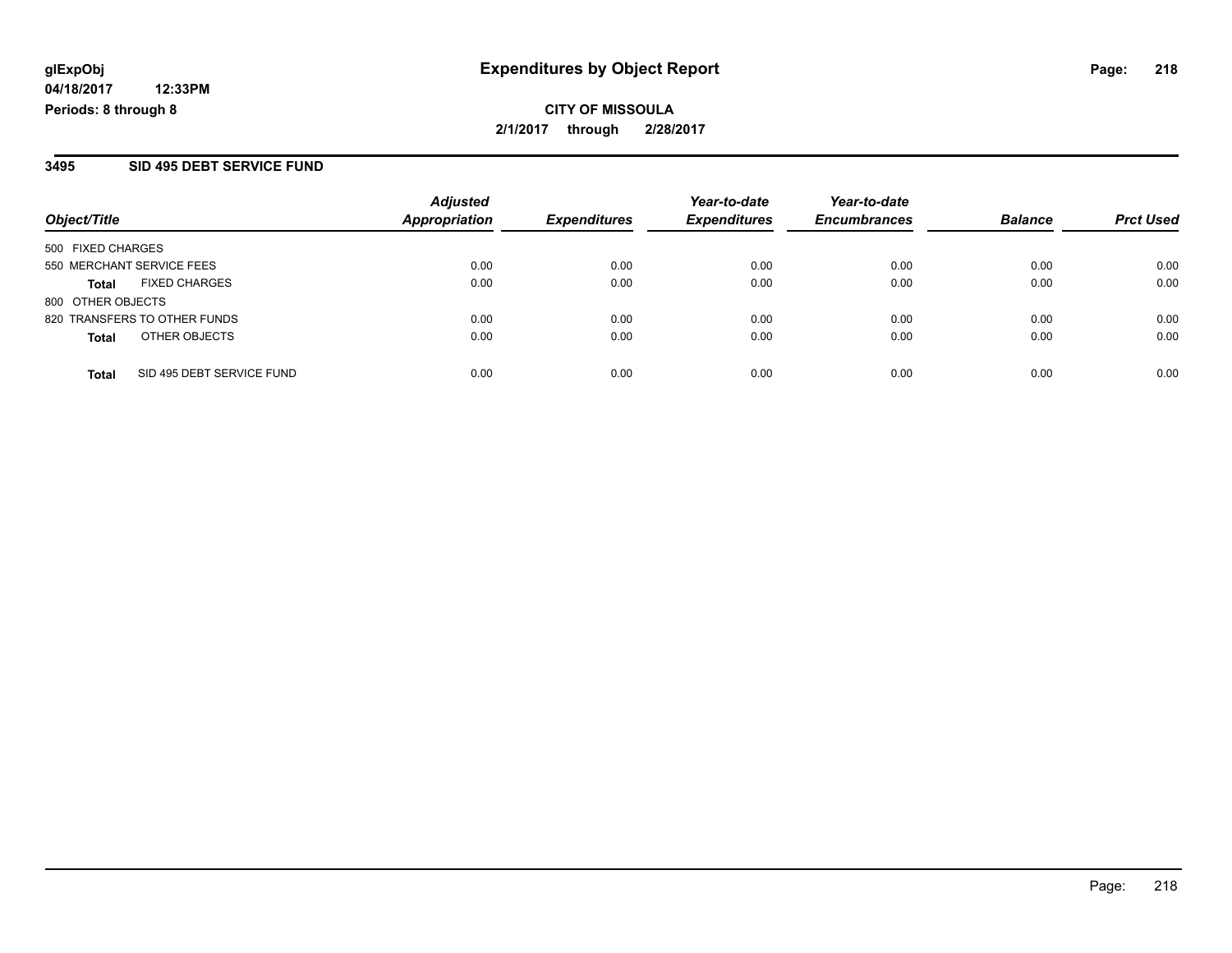**04/18/2017 12:33PM Periods: 8 through 8**

#### **3497 SID 497 DEBT SERVICE FUND**

| Object/Title                     | <b>Adjusted</b><br>Appropriation | <b>Expenditures</b> | Year-to-date<br><b>Expenditures</b> | Year-to-date<br><b>Encumbrances</b> | <b>Balance</b> | <b>Prct Used</b> |
|----------------------------------|----------------------------------|---------------------|-------------------------------------|-------------------------------------|----------------|------------------|
| 800 OTHER OBJECTS                |                                  |                     |                                     |                                     |                |                  |
| 820 TRANSFERS TO OTHER FUNDS     | 0.00                             | 0.00                | 0.00                                | 0.00                                | 0.00           | 0.00             |
| OTHER OBJECTS<br><b>Total</b>    | 0.00                             | 0.00                | 0.00                                | 0.00                                | 0.00           | 0.00             |
| *** Title Not Found ***<br>Total | 0.00                             | 0.00                | 0.00                                | 0.00                                | 0.00           | 0.00             |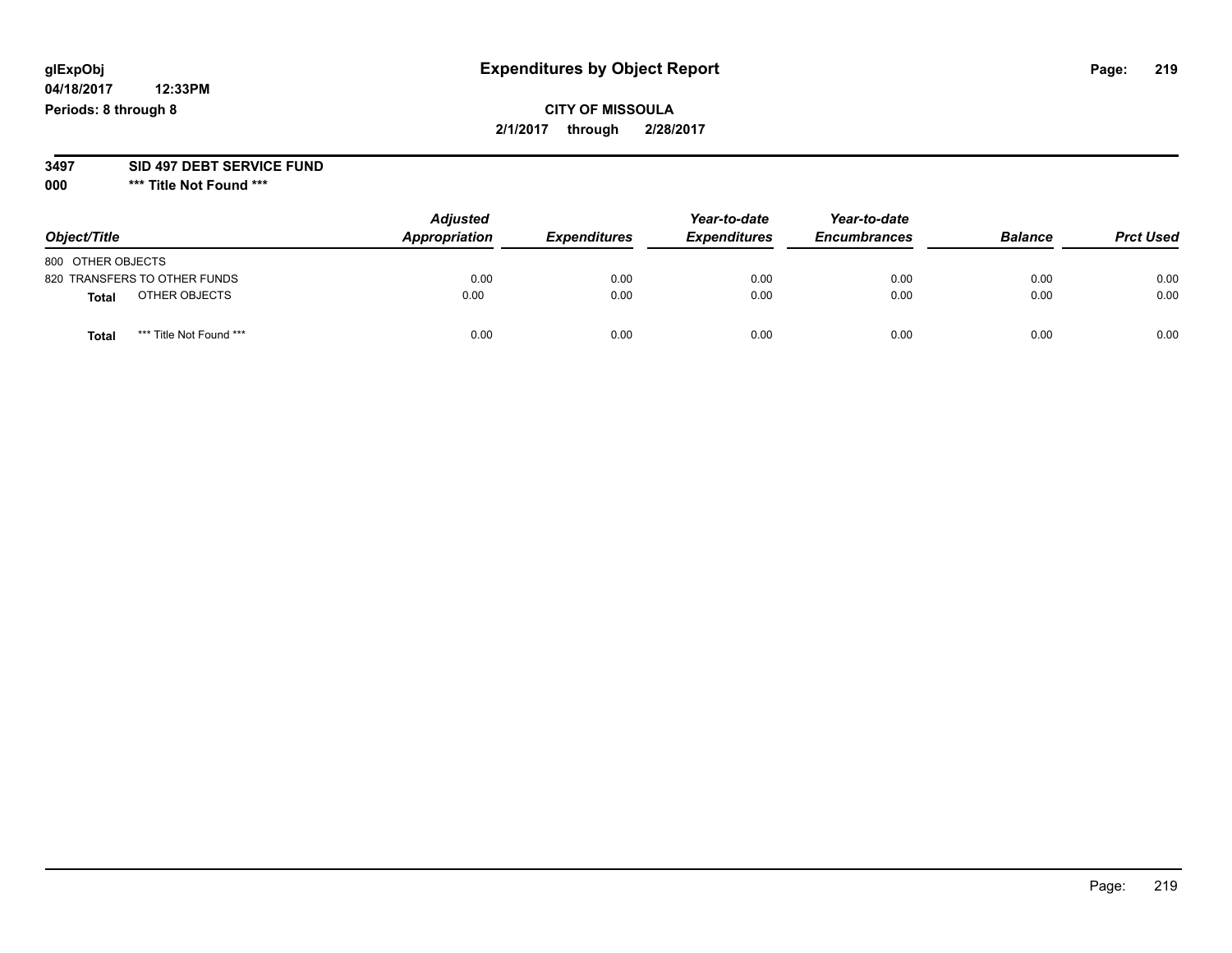## **CITY OF MISSOULA 2/1/2017 through 2/28/2017**

**3497 SID 497 DEBT SERVICE FUND**

|                                      | <b>Adjusted</b>      |                     | Year-to-date        | Year-to-date        |                |                  |
|--------------------------------------|----------------------|---------------------|---------------------|---------------------|----------------|------------------|
| Object/Title                         | <b>Appropriation</b> | <b>Expenditures</b> | <b>Expenditures</b> | <b>Encumbrances</b> | <b>Balance</b> | <b>Prct Used</b> |
| 500 FIXED CHARGES                    |                      |                     |                     |                     |                |                  |
| 550 MERCHANT SERVICE FEES            | 0.00                 | 0.00                | 0.00                | 0.00                | 0.00           | 0.00             |
| <b>FIXED CHARGES</b><br><b>Total</b> | 0.00                 | 0.00                | 0.00                | 0.00                | 0.00           | 0.00             |
| 600 DEBT SERVICE                     |                      |                     |                     |                     |                |                  |
| 620 INTEREST / SERVICE FEES          | 0.00                 | 0.00                | 0.00                | 0.00                | 0.00           | 0.00             |
| <b>DEBT SERVICE</b><br><b>Total</b>  | 0.00                 | 0.00                | 0.00                | 0.00                | 0.00           | 0.00             |
| 800 OTHER OBJECTS                    |                      |                     |                     |                     |                |                  |
| 800 OTHER OBJECTS                    | 0.00                 | 0.00                | 0.00                | 0.00                | 0.00           | 0.00             |
| 820 TRANSFERS TO OTHER FUNDS         | 0.00                 | 0.00                | 0.00                | 0.00                | 0.00           | 0.00             |
| OTHER OBJECTS<br><b>Total</b>        | 0.00                 | 0.00                | 0.00                | 0.00                | 0.00           | 0.00             |
|                                      |                      |                     |                     |                     |                |                  |
| NON-DEPARTMENTAL<br><b>Total</b>     | 0.00                 | 0.00                | 0.00                | 0.00                | 0.00           | 0.00             |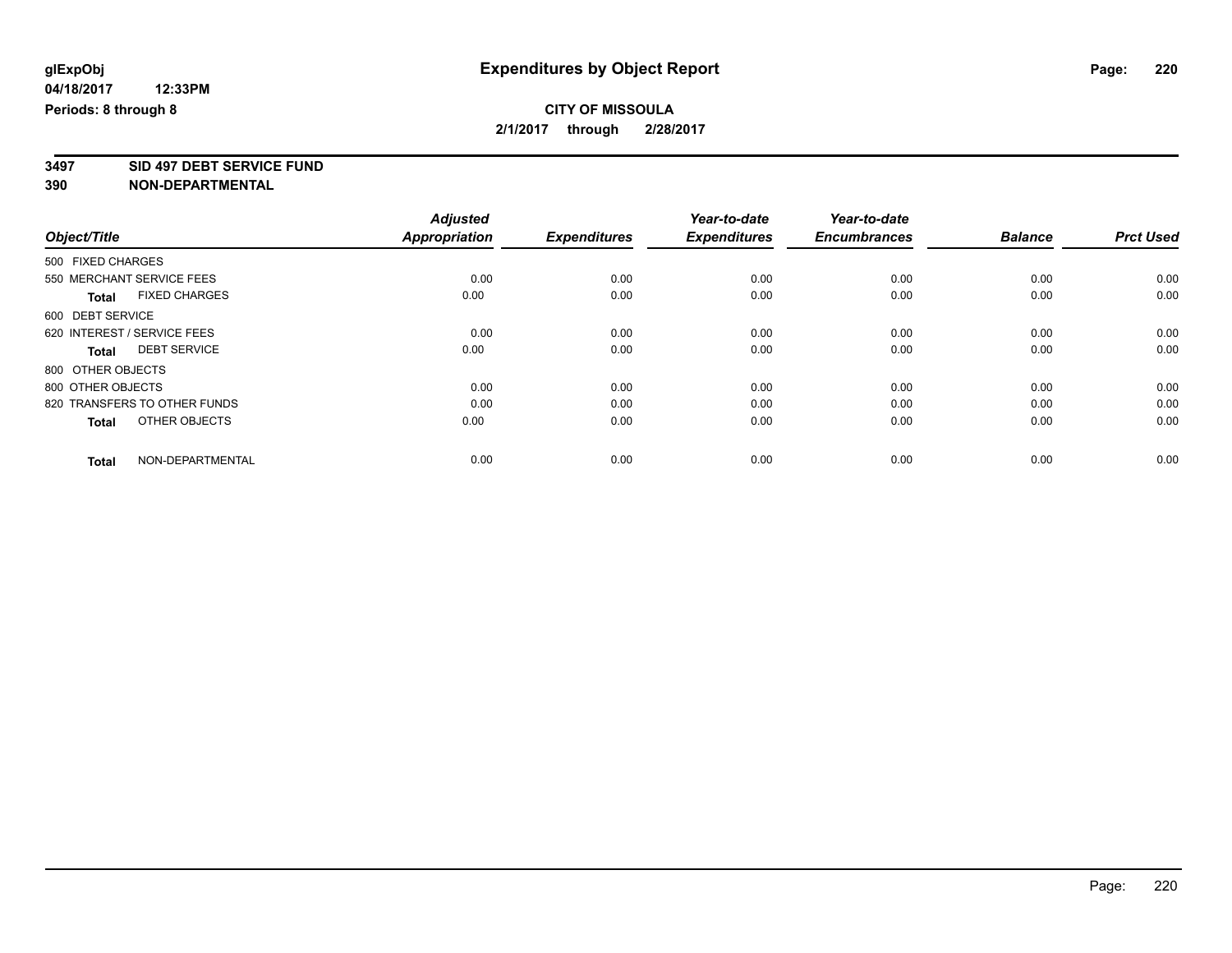## **CITY OF MISSOULA 2/1/2017 through 2/28/2017**

### **3497 SID 497 DEBT SERVICE FUND**

|                                           | <b>Adjusted</b>      |                     | Year-to-date        | Year-to-date        |                |                  |
|-------------------------------------------|----------------------|---------------------|---------------------|---------------------|----------------|------------------|
| Object/Title                              | <b>Appropriation</b> | <b>Expenditures</b> | <b>Expenditures</b> | <b>Encumbrances</b> | <b>Balance</b> | <b>Prct Used</b> |
| 500 FIXED CHARGES                         |                      |                     |                     |                     |                |                  |
| 550 MERCHANT SERVICE FEES                 | 0.00                 | 0.00                | 0.00                | 0.00                | 0.00           | 0.00             |
| <b>FIXED CHARGES</b><br>Total             | 0.00                 | 0.00                | 0.00                | 0.00                | 0.00           | 0.00             |
| 600 DEBT SERVICE                          |                      |                     |                     |                     |                |                  |
| 620 INTEREST / SERVICE FEES               | 0.00                 | 0.00                | 0.00                | 0.00                | 0.00           | 0.00             |
| <b>DEBT SERVICE</b><br><b>Total</b>       | 0.00                 | 0.00                | 0.00                | 0.00                | 0.00           | 0.00             |
| 800 OTHER OBJECTS                         |                      |                     |                     |                     |                |                  |
| 800 OTHER OBJECTS                         | 0.00                 | 0.00                | 0.00                | 0.00                | 0.00           | 0.00             |
| 820 TRANSFERS TO OTHER FUNDS              | 0.00                 | 0.00                | 0.00                | 0.00                | 0.00           | 0.00             |
| OTHER OBJECTS<br><b>Total</b>             | 0.00                 | 0.00                | 0.00                | 0.00                | 0.00           | 0.00             |
| SID 497 DEBT SERVICE FUND<br><b>Total</b> | 0.00                 | 0.00                | 0.00                | 0.00                | 0.00           | 0.00             |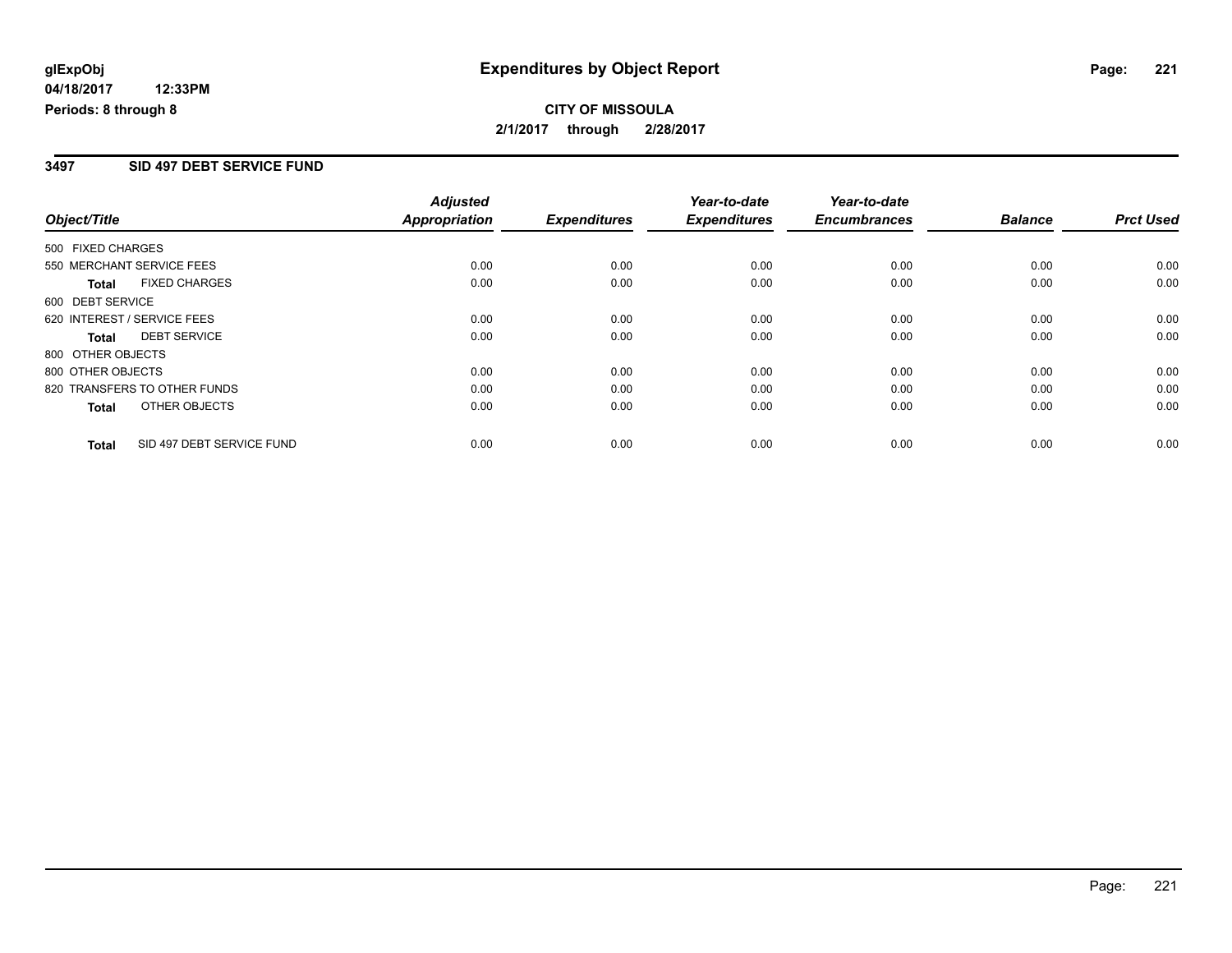**04/18/2017 12:33PM Periods: 8 through 8**

**3498 SID 498 DEBT SERVICE FUND**

| Object/Title                            | <b>Adjusted</b><br>Appropriation | <b>Expenditures</b> | Year-to-date<br><b>Expenditures</b> | Year-to-date<br><b>Encumbrances</b> | <b>Balance</b> | <b>Prct Used</b> |
|-----------------------------------------|----------------------------------|---------------------|-------------------------------------|-------------------------------------|----------------|------------------|
| 800 OTHER OBJECTS                       |                                  |                     |                                     |                                     |                |                  |
| 820 TRANSFERS TO OTHER FUNDS            | 0.00                             | 0.00                | 0.00                                | 0.00                                | 0.00           | 0.00             |
| OTHER OBJECTS<br><b>Total</b>           | 0.00                             | 0.00                | 0.00                                | 0.00                                | 0.00           | 0.00             |
| *** Title Not Found ***<br><b>Total</b> | 0.00                             | 0.00                | 0.00                                | 0.00                                | 0.00           | 0.00             |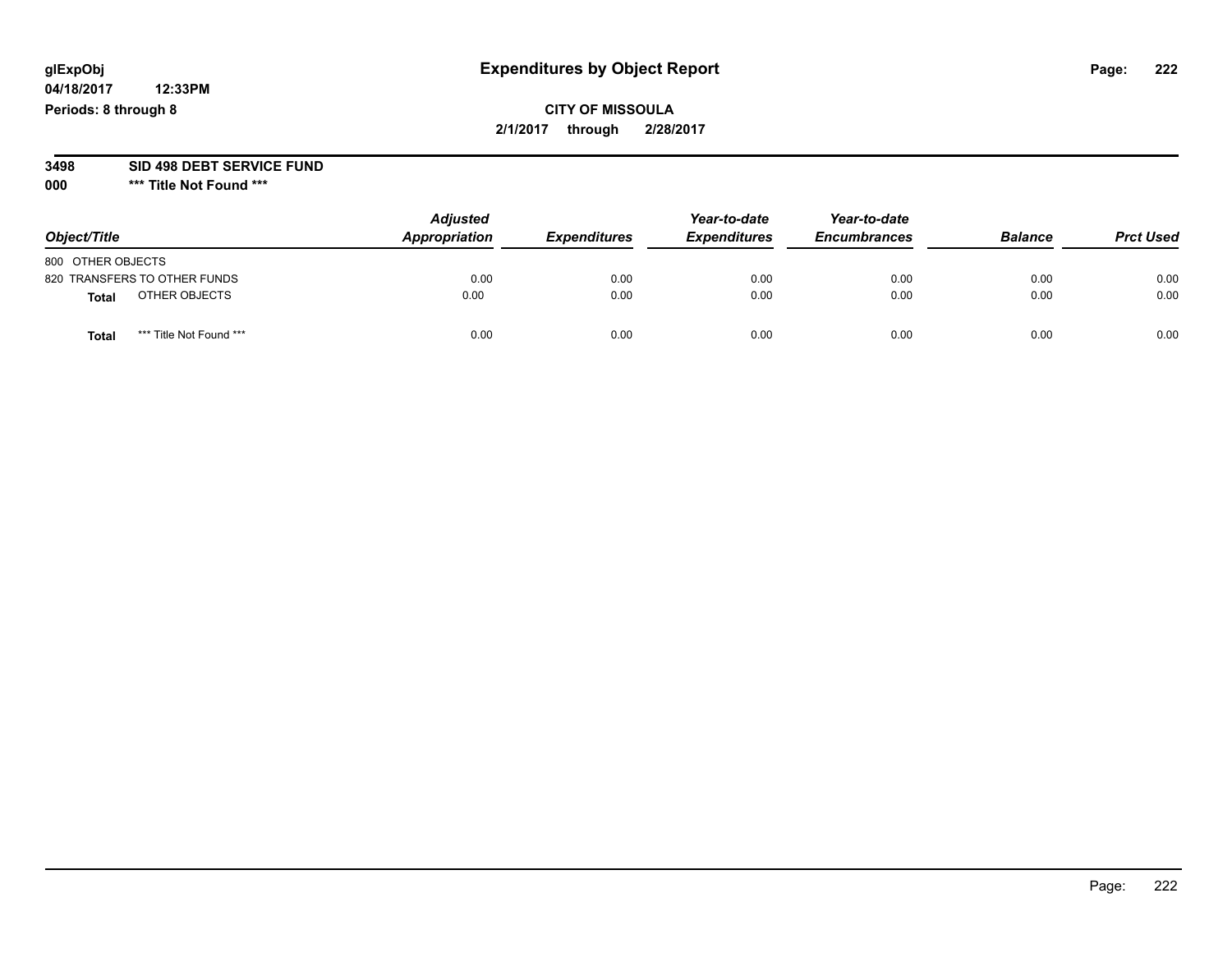## **CITY OF MISSOULA 2/1/2017 through 2/28/2017**

**3498 SID 498 DEBT SERVICE FUND**

|                             |                      | <b>Adjusted</b> |                     | Year-to-date        | Year-to-date        |                |                  |
|-----------------------------|----------------------|-----------------|---------------------|---------------------|---------------------|----------------|------------------|
| Object/Title                |                      | Appropriation   | <b>Expenditures</b> | <b>Expenditures</b> | <b>Encumbrances</b> | <b>Balance</b> | <b>Prct Used</b> |
| 500 FIXED CHARGES           |                      |                 |                     |                     |                     |                |                  |
| 550 MERCHANT SERVICE FEES   |                      | 0.00            | 0.00                | 0.00                | 0.00                | 0.00           | 0.00             |
| <b>Total</b>                | <b>FIXED CHARGES</b> | 0.00            | 0.00                | 0.00                | 0.00                | 0.00           | 0.00             |
| 600 DEBT SERVICE            |                      |                 |                     |                     |                     |                |                  |
| 610 PRINCIPAL               |                      | 0.00            | 0.00                | 0.00                | 0.00                | 0.00           | 0.00             |
| 620 INTEREST / SERVICE FEES |                      | 0.00            | 0.00                | 0.00                | 0.00                | 0.00           | 0.00             |
| <b>Total</b>                | <b>DEBT SERVICE</b>  | 0.00            | 0.00                | 0.00                | 0.00                | 0.00           | 0.00             |
| <b>Total</b>                | NON-DEPARTMENTAL     | 0.00            | 0.00                | 0.00                | 0.00                | 0.00           | 0.00             |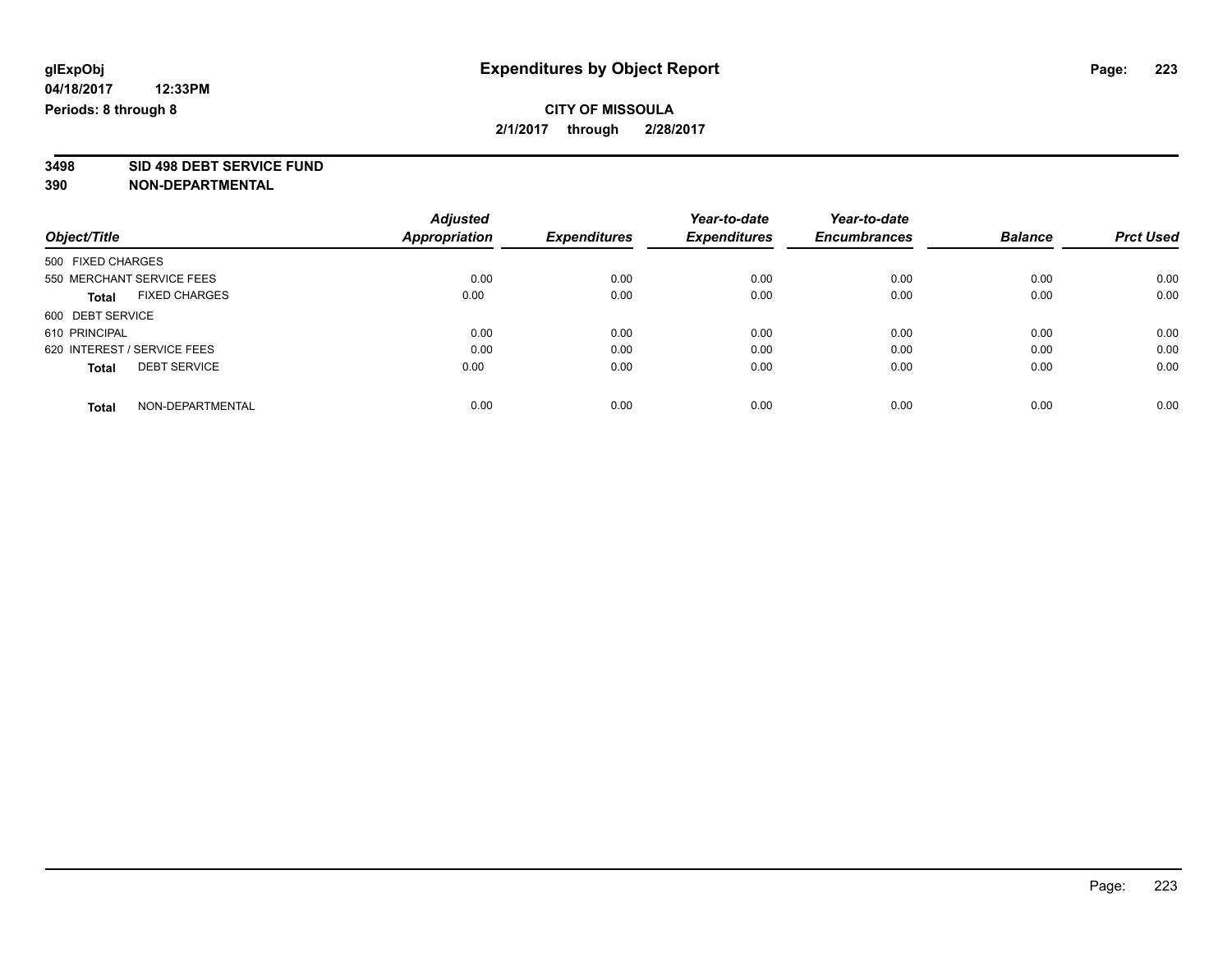#### **3498 SID 498 DEBT SERVICE FUND**

|                   |                              | <b>Adjusted</b>      |                     | Year-to-date        | Year-to-date        |                |                  |
|-------------------|------------------------------|----------------------|---------------------|---------------------|---------------------|----------------|------------------|
| Object/Title      |                              | <b>Appropriation</b> | <b>Expenditures</b> | <b>Expenditures</b> | <b>Encumbrances</b> | <b>Balance</b> | <b>Prct Used</b> |
| 500 FIXED CHARGES |                              |                      |                     |                     |                     |                |                  |
|                   | 550 MERCHANT SERVICE FEES    | 0.00                 | 0.00                | 0.00                | 0.00                | 0.00           | 0.00             |
| Total             | <b>FIXED CHARGES</b>         | 0.00                 | 0.00                | 0.00                | 0.00                | 0.00           | 0.00             |
| 600 DEBT SERVICE  |                              |                      |                     |                     |                     |                |                  |
| 610 PRINCIPAL     |                              | 0.00                 | 0.00                | 0.00                | 0.00                | 0.00           | 0.00             |
|                   | 620 INTEREST / SERVICE FEES  | 0.00                 | 0.00                | 0.00                | 0.00                | 0.00           | 0.00             |
| Total             | <b>DEBT SERVICE</b>          | 0.00                 | 0.00                | 0.00                | 0.00                | 0.00           | 0.00             |
| 800 OTHER OBJECTS |                              |                      |                     |                     |                     |                |                  |
|                   | 820 TRANSFERS TO OTHER FUNDS | 0.00                 | 0.00                | 0.00                | 0.00                | 0.00           | 0.00             |
| Total             | OTHER OBJECTS                | 0.00                 | 0.00                | 0.00                | 0.00                | 0.00           | 0.00             |
| <b>Total</b>      | SID 498 DEBT SERVICE FUND    | 0.00                 | 0.00                | 0.00                | 0.00                | 0.00           | 0.00             |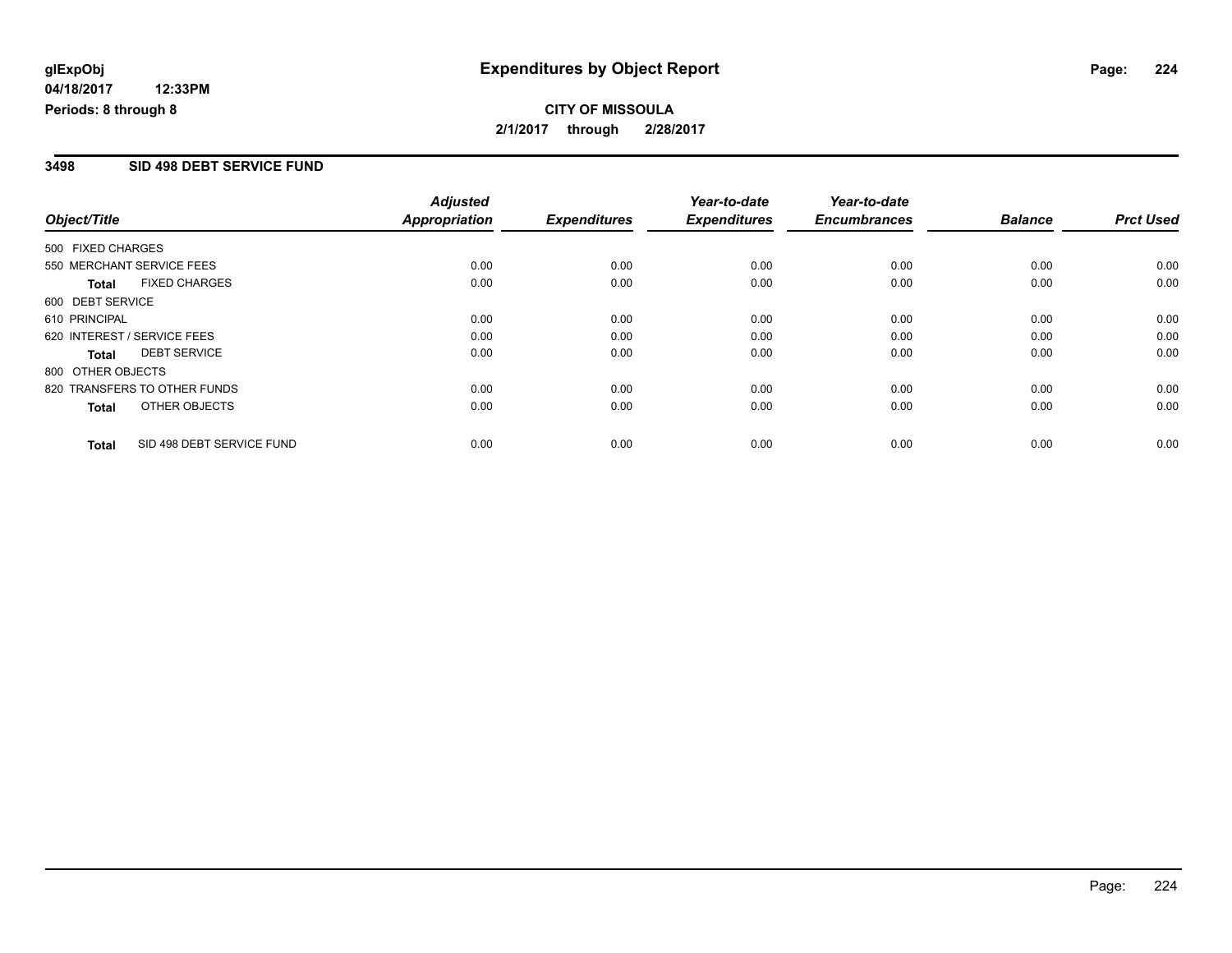## **CITY OF MISSOULA 2/1/2017 through 2/28/2017**

**3500 SID 500 DEBT SERVICE FUND**

| Object/Title                        | <b>Adjusted</b><br><b>Appropriation</b> | <b>Expenditures</b> | Year-to-date<br><b>Expenditures</b> | Year-to-date<br><b>Encumbrances</b> | <b>Balance</b> | <b>Prct Used</b> |
|-------------------------------------|-----------------------------------------|---------------------|-------------------------------------|-------------------------------------|----------------|------------------|
|                                     |                                         |                     |                                     |                                     |                |                  |
| 600 DEBT SERVICE                    |                                         |                     |                                     |                                     |                |                  |
| 620 INTEREST / SERVICE FEES         | 0.00                                    | 0.00                | 0.00                                | 0.00                                | 0.00           | 0.00             |
| <b>DEBT SERVICE</b><br><b>Total</b> | 0.00                                    | 0.00                | 0.00                                | 0.00                                | 0.00           | 0.00             |
| 800 OTHER OBJECTS                   |                                         |                     |                                     |                                     |                |                  |
| 820 TRANSFERS TO OTHER FUNDS        | 0.00                                    | 0.00                | 0.00                                | 0.00                                | 0.00           | 0.00             |
| OTHER OBJECTS<br><b>Total</b>       | 0.00                                    | 0.00                | 0.00                                | 0.00                                | 0.00           | 0.00             |
| NON-DEPARTMENTAL<br>Total           | 0.00                                    | 0.00                | 0.00                                | 0.00                                | 0.00           | 0.00             |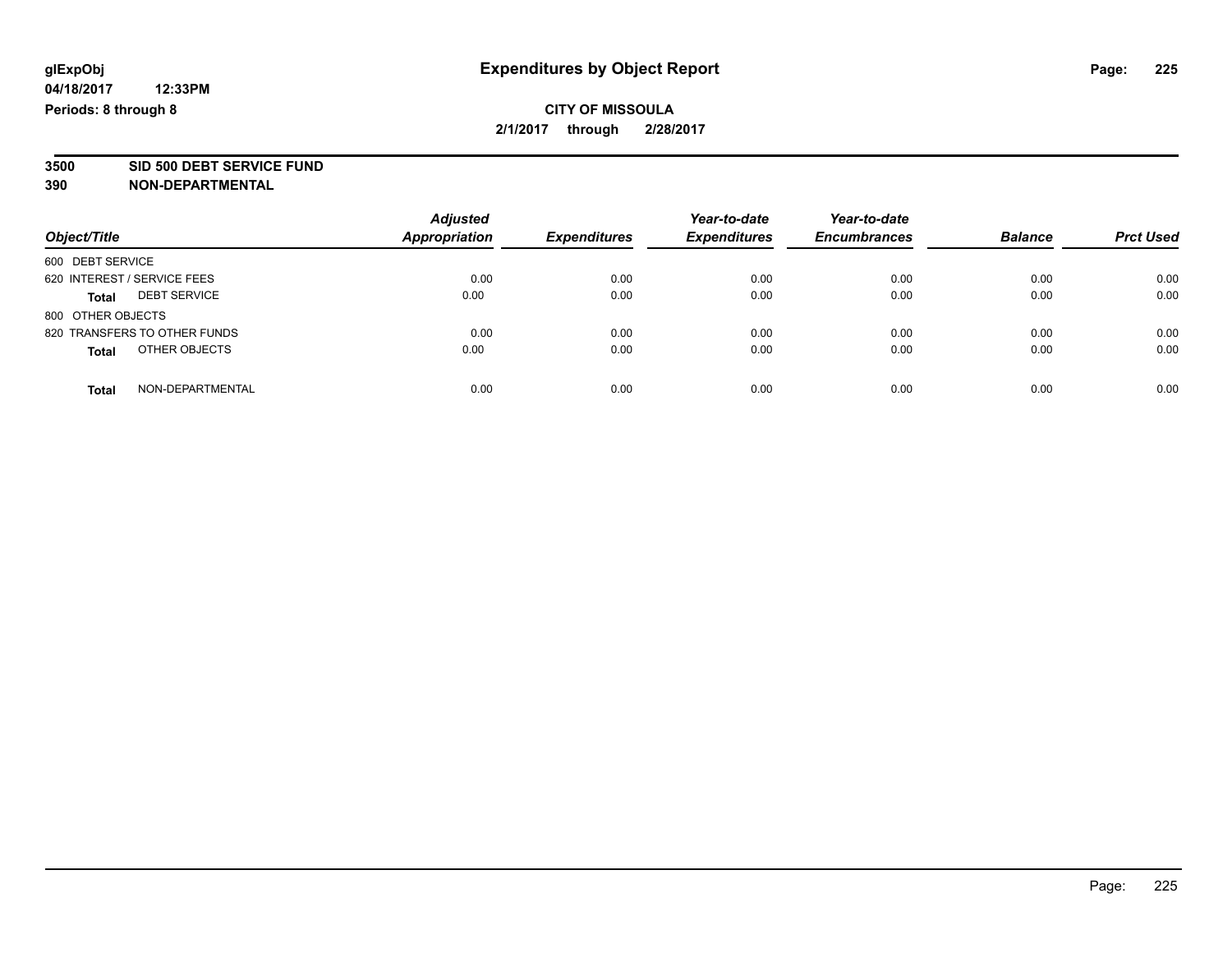## **CITY OF MISSOULA 2/1/2017 through 2/28/2017**

#### **3500 SID 500 DEBT SERVICE FUND**

| Object/Title                              | <b>Adjusted</b><br><b>Appropriation</b> | <b>Expenditures</b> | Year-to-date<br><b>Expenditures</b> | Year-to-date<br><b>Encumbrances</b> | <b>Balance</b> | <b>Prct Used</b> |
|-------------------------------------------|-----------------------------------------|---------------------|-------------------------------------|-------------------------------------|----------------|------------------|
| 600 DEBT SERVICE                          |                                         |                     |                                     |                                     |                |                  |
| 620 INTEREST / SERVICE FEES               | 0.00                                    | 0.00                | 0.00                                | 0.00                                | 0.00           | 0.00             |
| <b>DEBT SERVICE</b><br>Total              | 0.00                                    | 0.00                | 0.00                                | 0.00                                | 0.00           | 0.00             |
| 800 OTHER OBJECTS                         |                                         |                     |                                     |                                     |                |                  |
| 820 TRANSFERS TO OTHER FUNDS              | 0.00                                    | 0.00                | 0.00                                | 0.00                                | 0.00           | 0.00             |
| OTHER OBJECTS<br>Total                    | 0.00                                    | 0.00                | 0.00                                | 0.00                                | 0.00           | 0.00             |
| SID 500 DEBT SERVICE FUND<br><b>Total</b> | 0.00                                    | 0.00                | 0.00                                | 0.00                                | 0.00           | 0.00             |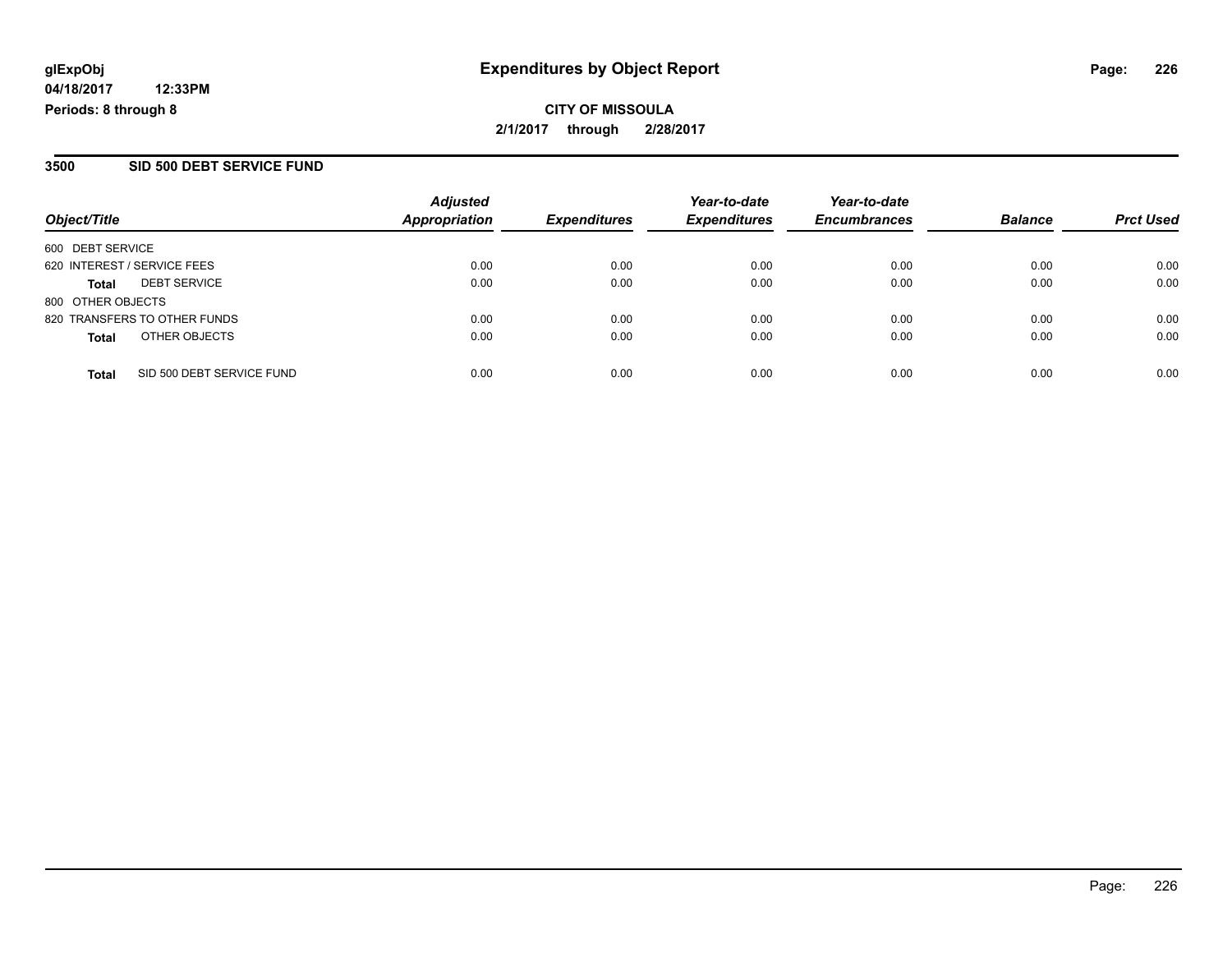**04/18/2017 12:33PM Periods: 8 through 8**

#### **3501 SID 501 DEBT SERVICE FUND**

| Object/Title                     | <b>Adjusted</b><br>Appropriation | <b>Expenditures</b> | Year-to-date<br><b>Expenditures</b> | Year-to-date<br><b>Encumbrances</b> | <b>Balance</b> | <b>Prct Used</b> |
|----------------------------------|----------------------------------|---------------------|-------------------------------------|-------------------------------------|----------------|------------------|
| 800 OTHER OBJECTS                |                                  |                     |                                     |                                     |                |                  |
| 820 TRANSFERS TO OTHER FUNDS     | 0.00                             | 0.00                | 0.00                                | 0.00                                | 0.00           | 0.00             |
| OTHER OBJECTS<br><b>Total</b>    | 0.00                             | 0.00                | 0.00                                | 0.00                                | 0.00           | 0.00             |
| *** Title Not Found ***<br>Total | 0.00                             | 0.00                | 0.00                                | 0.00                                | 0.00           | 0.00             |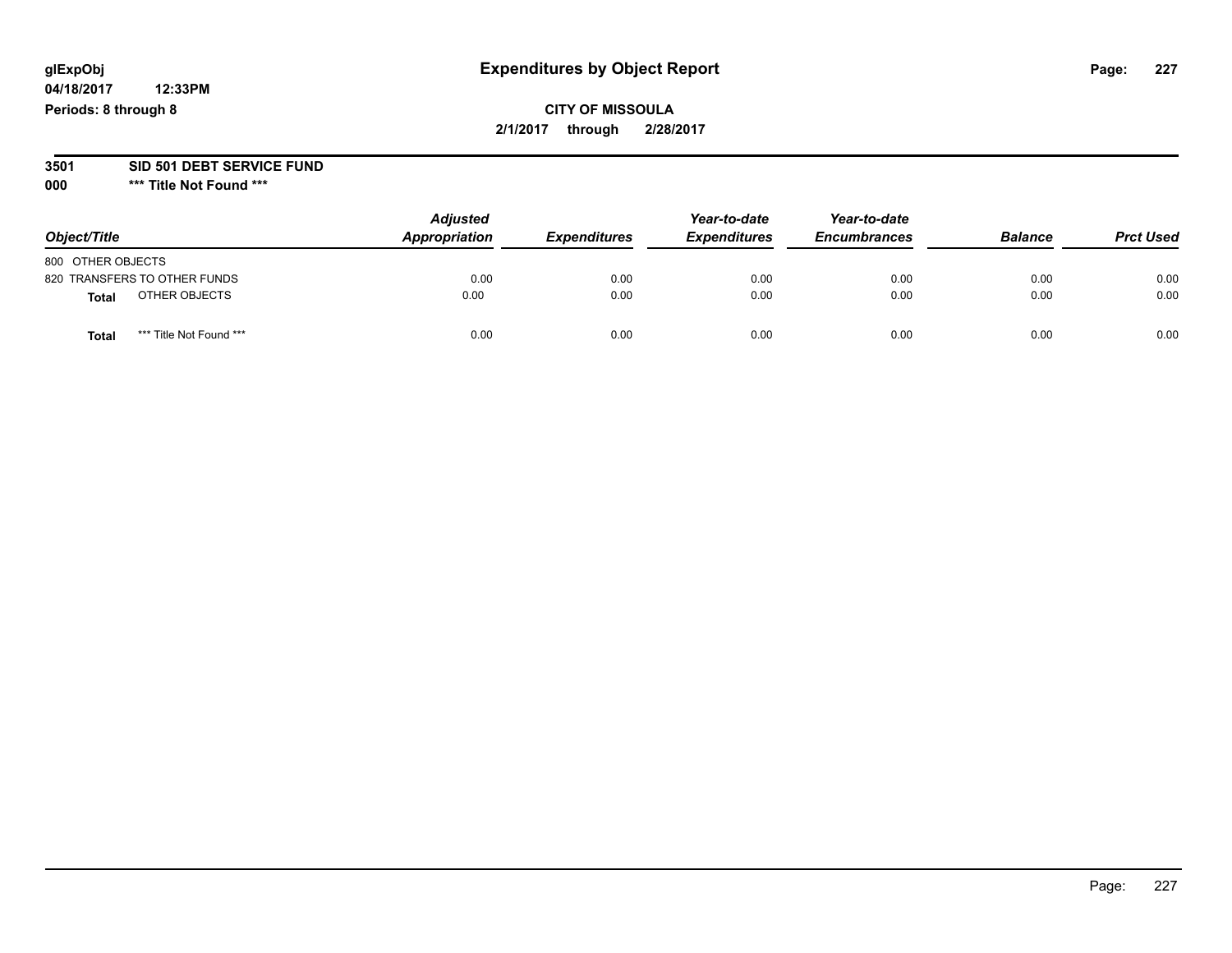**3501 SID 501 DEBT SERVICE FUND**

**390 NON-DEPARTMENTAL**

|                                      | <b>Adjusted</b> |                     | Year-to-date        | Year-to-date        |                |                  |
|--------------------------------------|-----------------|---------------------|---------------------|---------------------|----------------|------------------|
| Object/Title                         | Appropriation   | <b>Expenditures</b> | <b>Expenditures</b> | <b>Encumbrances</b> | <b>Balance</b> | <b>Prct Used</b> |
| 500 FIXED CHARGES                    |                 |                     |                     |                     |                |                  |
| 550 MERCHANT SERVICE FEES            | 0.00            | 0.00                | 0.00                | 0.00                | 0.00           | 0.00             |
| <b>FIXED CHARGES</b><br><b>Total</b> | 0.00            | 0.00                | 0.00                | 0.00                | 0.00           | 0.00             |
| 600 DEBT SERVICE                     |                 |                     |                     |                     |                |                  |
| 610 PRINCIPAL                        | 0.00            | 0.00                | 0.00                | 0.00                | 0.00           | 0.00             |
| 620 INTEREST / SERVICE FEES          | 0.00            | 0.00                | 0.00                | 0.00                | 0.00           | 0.00             |
| <b>DEBT SERVICE</b><br><b>Total</b>  | 0.00            | 0.00                | 0.00                | 0.00                | 0.00           | 0.00             |
| NON-DEPARTMENTAL<br><b>Total</b>     | 0.00            | 0.00                | 0.00                | 0.00                | 0.00           | 0.00             |

Page: 228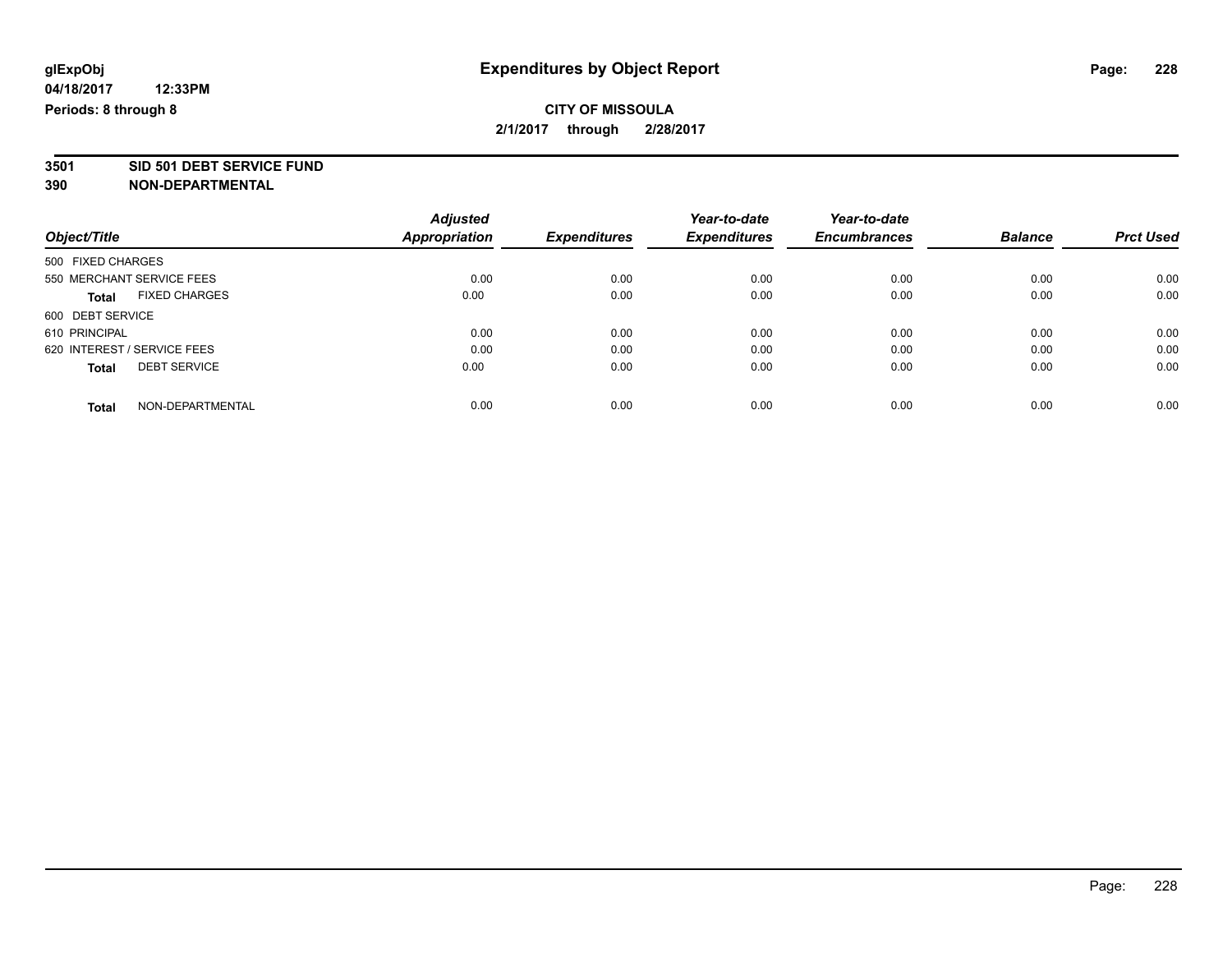## **CITY OF MISSOULA 2/1/2017 through 2/28/2017**

### **3501 SID 501 DEBT SERVICE FUND**

|                   |                              | <b>Adjusted</b>      |                     | Year-to-date        | Year-to-date        |                |                  |
|-------------------|------------------------------|----------------------|---------------------|---------------------|---------------------|----------------|------------------|
| Object/Title      |                              | <b>Appropriation</b> | <b>Expenditures</b> | <b>Expenditures</b> | <b>Encumbrances</b> | <b>Balance</b> | <b>Prct Used</b> |
| 500 FIXED CHARGES |                              |                      |                     |                     |                     |                |                  |
|                   | 550 MERCHANT SERVICE FEES    | 0.00                 | 0.00                | 0.00                | 0.00                | 0.00           | 0.00             |
| <b>Total</b>      | <b>FIXED CHARGES</b>         | 0.00                 | 0.00                | 0.00                | 0.00                | 0.00           | 0.00             |
| 600 DEBT SERVICE  |                              |                      |                     |                     |                     |                |                  |
| 610 PRINCIPAL     |                              | 0.00                 | 0.00                | 0.00                | 0.00                | 0.00           | 0.00             |
|                   | 620 INTEREST / SERVICE FEES  | 0.00                 | 0.00                | 0.00                | 0.00                | 0.00           | 0.00             |
| Total             | <b>DEBT SERVICE</b>          | 0.00                 | 0.00                | 0.00                | 0.00                | 0.00           | 0.00             |
| 800 OTHER OBJECTS |                              |                      |                     |                     |                     |                |                  |
|                   | 820 TRANSFERS TO OTHER FUNDS | 0.00                 | 0.00                | 0.00                | 0.00                | 0.00           | 0.00             |
| Total             | OTHER OBJECTS                | 0.00                 | 0.00                | 0.00                | 0.00                | 0.00           | 0.00             |
| <b>Total</b>      | SID 501 DEBT SERVICE FUND    | 0.00                 | 0.00                | 0.00                | 0.00                | 0.00           | 0.00             |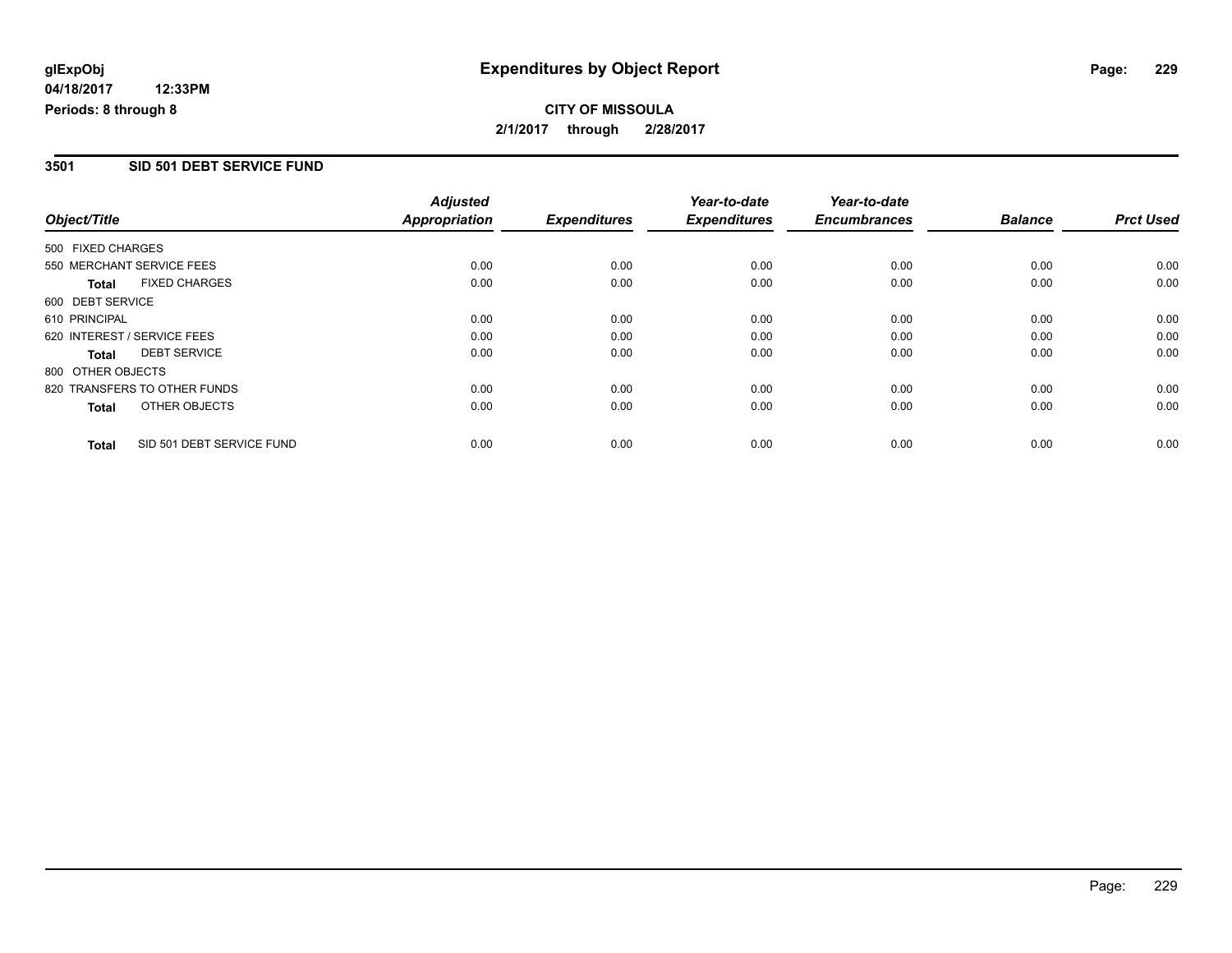**04/18/2017 12:33PM Periods: 8 through 8**

#### **3503 SID 503 DEBT SERVICE FUND**

| Object/Title                     | <b>Adjusted</b><br>Appropriation | <b>Expenditures</b> | Year-to-date<br><b>Expenditures</b> | Year-to-date<br><b>Encumbrances</b> | <b>Balance</b> | <b>Prct Used</b> |
|----------------------------------|----------------------------------|---------------------|-------------------------------------|-------------------------------------|----------------|------------------|
| 800 OTHER OBJECTS                |                                  |                     |                                     |                                     |                |                  |
| 820 TRANSFERS TO OTHER FUNDS     | 0.00                             | 0.00                | 0.00                                | 0.00                                | 0.00           | 0.00             |
| OTHER OBJECTS<br><b>Total</b>    | 0.00                             | 0.00                | 0.00                                | 0.00                                | 0.00           | 0.00             |
| *** Title Not Found ***<br>Total | 0.00                             | 0.00                | 0.00                                | 0.00                                | 0.00           | 0.00             |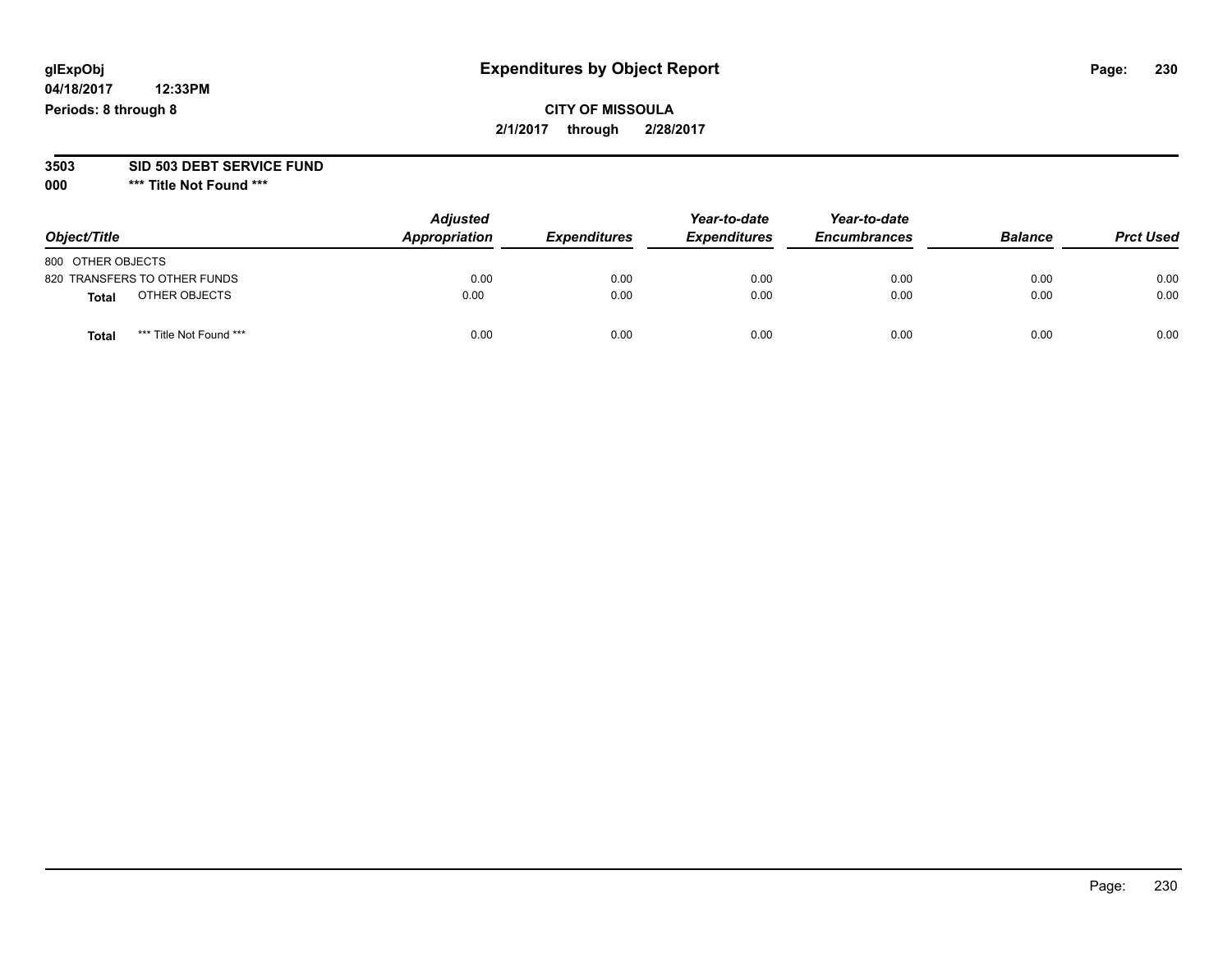# **3503 SID 503 DEBT SERVICE FUND**

|                                     | <b>Adjusted</b>      | <b>Expenditures</b> | Year-to-date<br><b>Expenditures</b> | Year-to-date<br><b>Encumbrances</b> | <b>Balance</b> |                  |
|-------------------------------------|----------------------|---------------------|-------------------------------------|-------------------------------------|----------------|------------------|
| Object/Title                        | <b>Appropriation</b> |                     |                                     |                                     |                | <b>Prct Used</b> |
| 500 FIXED CHARGES                   |                      |                     |                                     |                                     |                |                  |
| 550 MERCHANT SERVICE FEES           | 0.00                 | 0.00                | 0.00                                | 0.00                                | 0.00           | 0.00             |
| <b>FIXED CHARGES</b><br>Total       | 0.00                 | 0.00                | 0.00                                | 0.00                                | 0.00           | 0.00             |
| 600 DEBT SERVICE                    |                      |                     |                                     |                                     |                |                  |
| 610 PRINCIPAL                       | 0.00                 | 0.00                | 0.00                                | 0.00                                | 0.00           | 0.00             |
| 620 INTEREST / SERVICE FEES         | 0.00                 | 0.00                | 0.00                                | 0.00                                | 0.00           | 0.00             |
| <b>DEBT SERVICE</b><br><b>Total</b> | 0.00                 | 0.00                | 0.00                                | 0.00                                | 0.00           | 0.00             |
| NON-DEPARTMENTAL<br><b>Total</b>    | 0.00                 | 0.00                | 0.00                                | 0.00                                | 0.00           | 0.00             |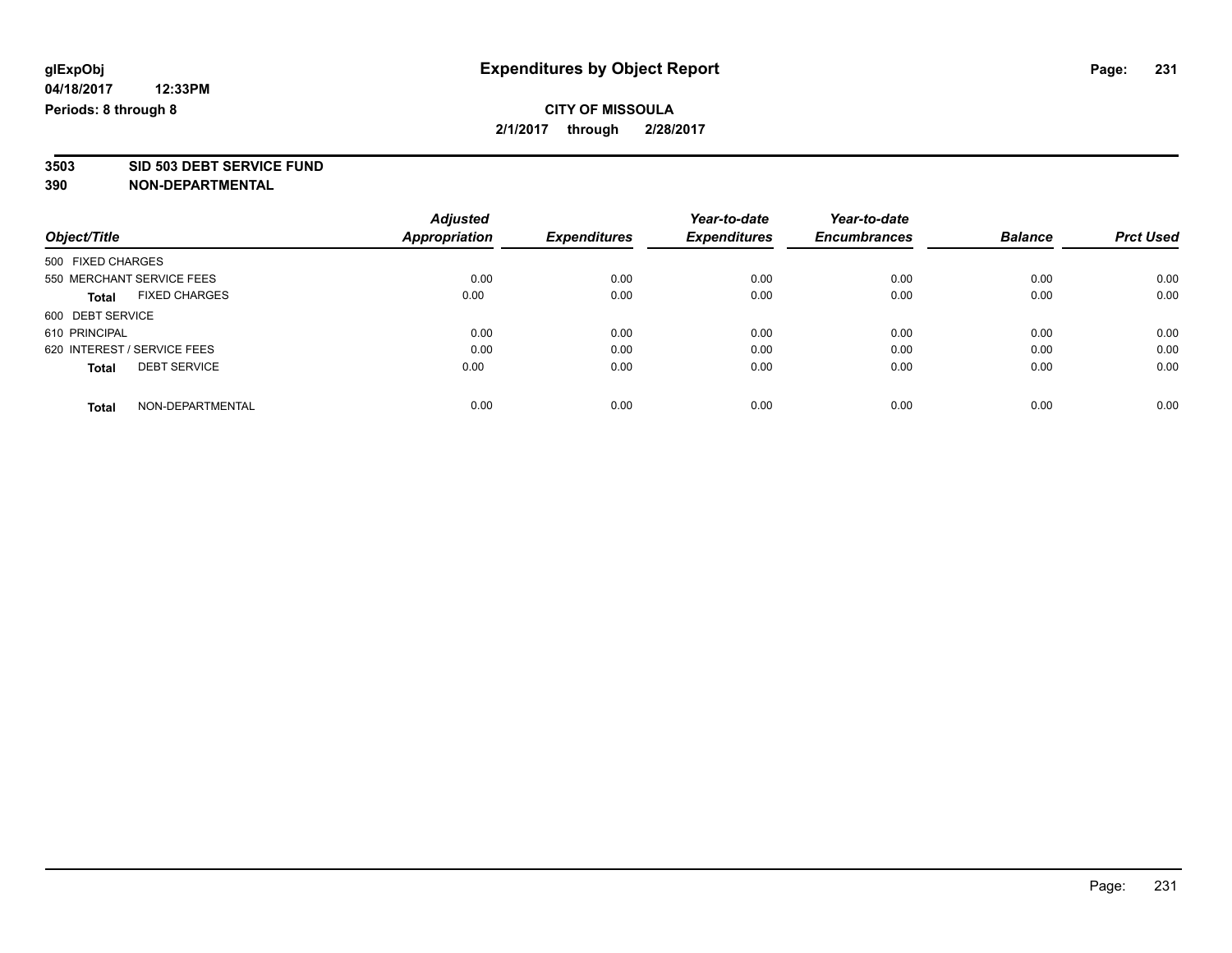## **CITY OF MISSOULA 2/1/2017 through 2/28/2017**

### **3503 SID 503 DEBT SERVICE FUND**

|                             |                              | <b>Adjusted</b>      |                     | Year-to-date        | Year-to-date        |                |                  |
|-----------------------------|------------------------------|----------------------|---------------------|---------------------|---------------------|----------------|------------------|
| Object/Title                |                              | <b>Appropriation</b> | <b>Expenditures</b> | <b>Expenditures</b> | <b>Encumbrances</b> | <b>Balance</b> | <b>Prct Used</b> |
| 500 FIXED CHARGES           |                              |                      |                     |                     |                     |                |                  |
| 550 MERCHANT SERVICE FEES   |                              | 0.00                 | 0.00                | 0.00                | 0.00                | 0.00           | 0.00             |
| <b>Total</b>                | <b>FIXED CHARGES</b>         | 0.00                 | 0.00                | 0.00                | 0.00                | 0.00           | 0.00             |
| 600 DEBT SERVICE            |                              |                      |                     |                     |                     |                |                  |
| 610 PRINCIPAL               |                              | 0.00                 | 0.00                | 0.00                | 0.00                | 0.00           | 0.00             |
| 620 INTEREST / SERVICE FEES |                              | 0.00                 | 0.00                | 0.00                | 0.00                | 0.00           | 0.00             |
| Total                       | <b>DEBT SERVICE</b>          | 0.00                 | 0.00                | 0.00                | 0.00                | 0.00           | 0.00             |
| 800 OTHER OBJECTS           |                              |                      |                     |                     |                     |                |                  |
|                             | 820 TRANSFERS TO OTHER FUNDS | 0.00                 | 0.00                | 0.00                | 0.00                | 0.00           | 0.00             |
| <b>Total</b>                | OTHER OBJECTS                | 0.00                 | 0.00                | 0.00                | 0.00                | 0.00           | 0.00             |
| <b>Total</b>                | SID 503 DEBT SERVICE FUND    | 0.00                 | 0.00                | 0.00                | 0.00                | 0.00           | 0.00             |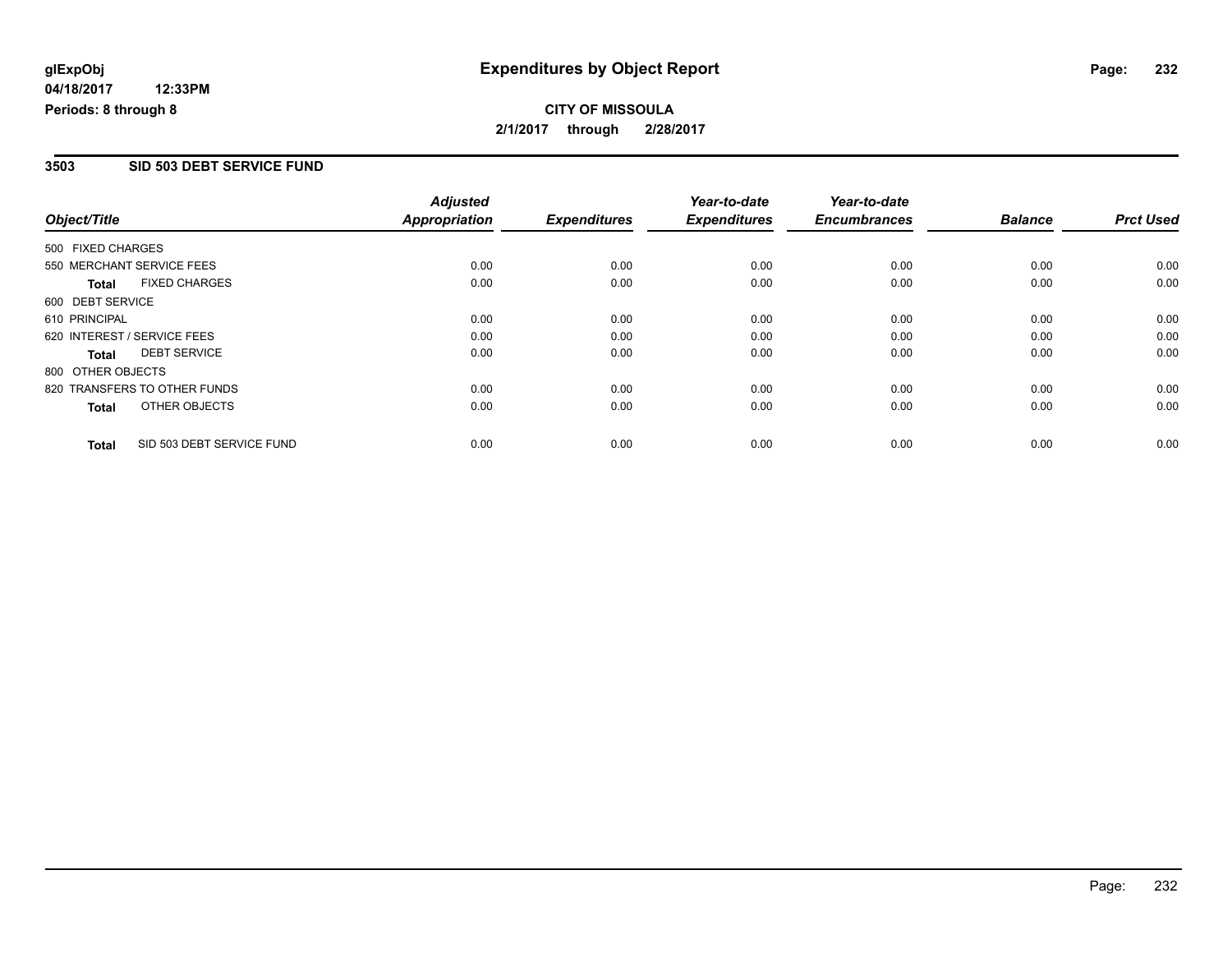**04/18/2017 12:33PM Periods: 8 through 8**

#### **3505 SID 505 DEBT SERVICE FUND**

| Object/Title                     | <b>Adjusted</b><br>Appropriation | <b>Expenditures</b> | Year-to-date<br><b>Expenditures</b> | Year-to-date<br><b>Encumbrances</b> | <b>Balance</b> | <b>Prct Used</b> |
|----------------------------------|----------------------------------|---------------------|-------------------------------------|-------------------------------------|----------------|------------------|
| 800 OTHER OBJECTS                |                                  |                     |                                     |                                     |                |                  |
| 820 TRANSFERS TO OTHER FUNDS     | 0.00                             | 0.00                | 0.00                                | 0.00                                | 0.00           | 0.00             |
| OTHER OBJECTS<br><b>Total</b>    | 0.00                             | 0.00                | 0.00                                | 0.00                                | 0.00           | 0.00             |
| *** Title Not Found ***<br>Total | 0.00                             | 0.00                | 0.00                                | 0.00                                | 0.00           | 0.00             |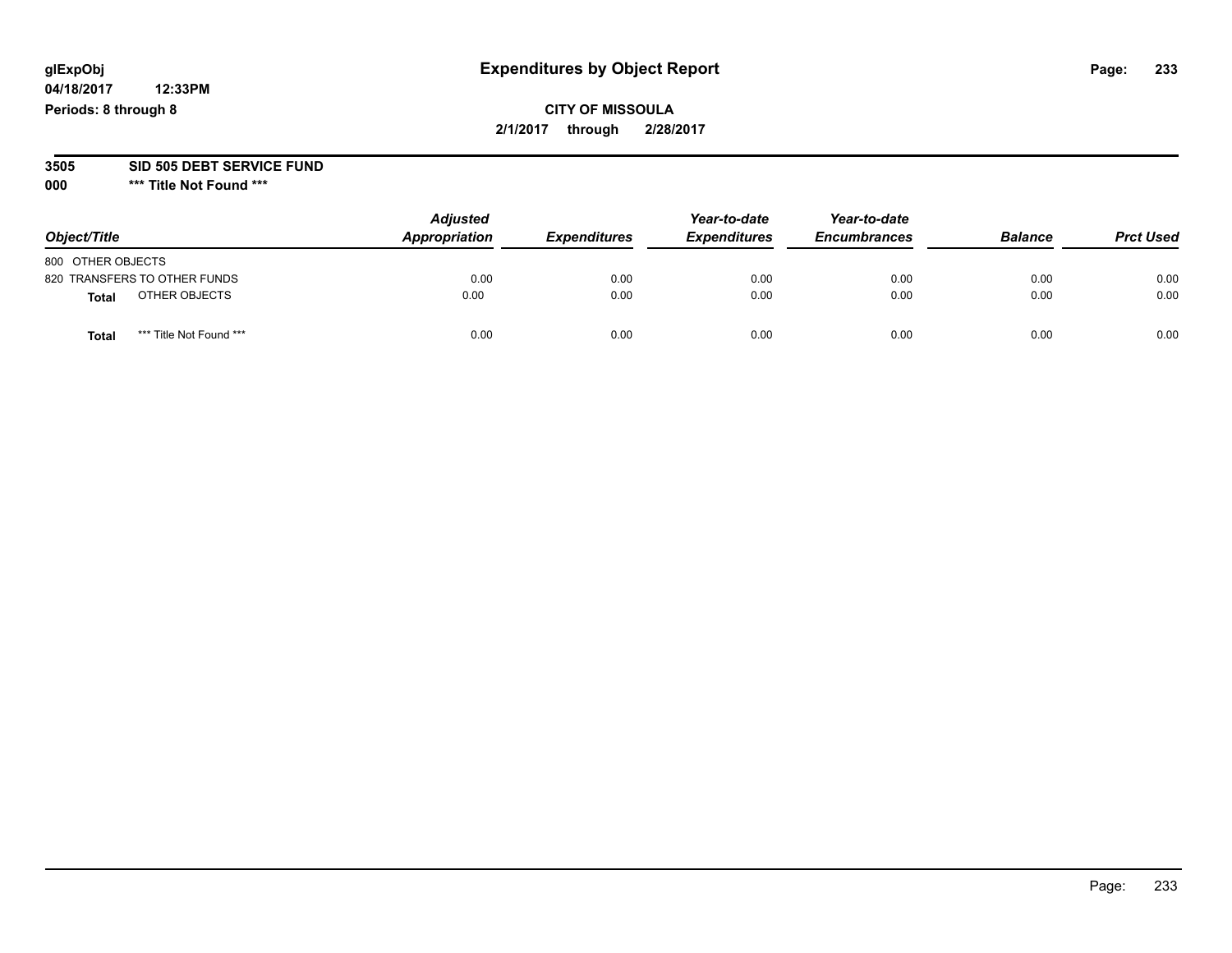## **CITY OF MISSOULA 2/1/2017 through 2/28/2017**

**3505 SID 505 DEBT SERVICE FUND**

|                                      | <b>Adjusted</b>      |                     | Year-to-date        | Year-to-date        |                |                  |
|--------------------------------------|----------------------|---------------------|---------------------|---------------------|----------------|------------------|
| Object/Title                         | <b>Appropriation</b> | <b>Expenditures</b> | <b>Expenditures</b> | <b>Encumbrances</b> | <b>Balance</b> | <b>Prct Used</b> |
| 500 FIXED CHARGES                    |                      |                     |                     |                     |                |                  |
| 550 MERCHANT SERVICE FEES            | 0.00                 | 0.00                | 0.00                | 0.00                | 0.00           | 0.00             |
| <b>FIXED CHARGES</b><br><b>Total</b> | 0.00                 | 0.00                | 0.00                | 0.00                | 0.00           | 0.00             |
| 600 DEBT SERVICE                     |                      |                     |                     |                     |                |                  |
| 610 PRINCIPAL                        | 0.00                 | 0.00                | 0.00                | 0.00                | 0.00           | 0.00             |
| 620 INTEREST / SERVICE FEES          | 0.00                 | 0.00                | 0.00                | 0.00                | 0.00           | 0.00             |
| <b>DEBT SERVICE</b><br><b>Total</b>  | 0.00                 | 0.00                | 0.00                | 0.00                | 0.00           | 0.00             |
| NON-DEPARTMENTAL<br>Total            | 0.00                 | 0.00                | 0.00                | 0.00                | 0.00           | 0.00             |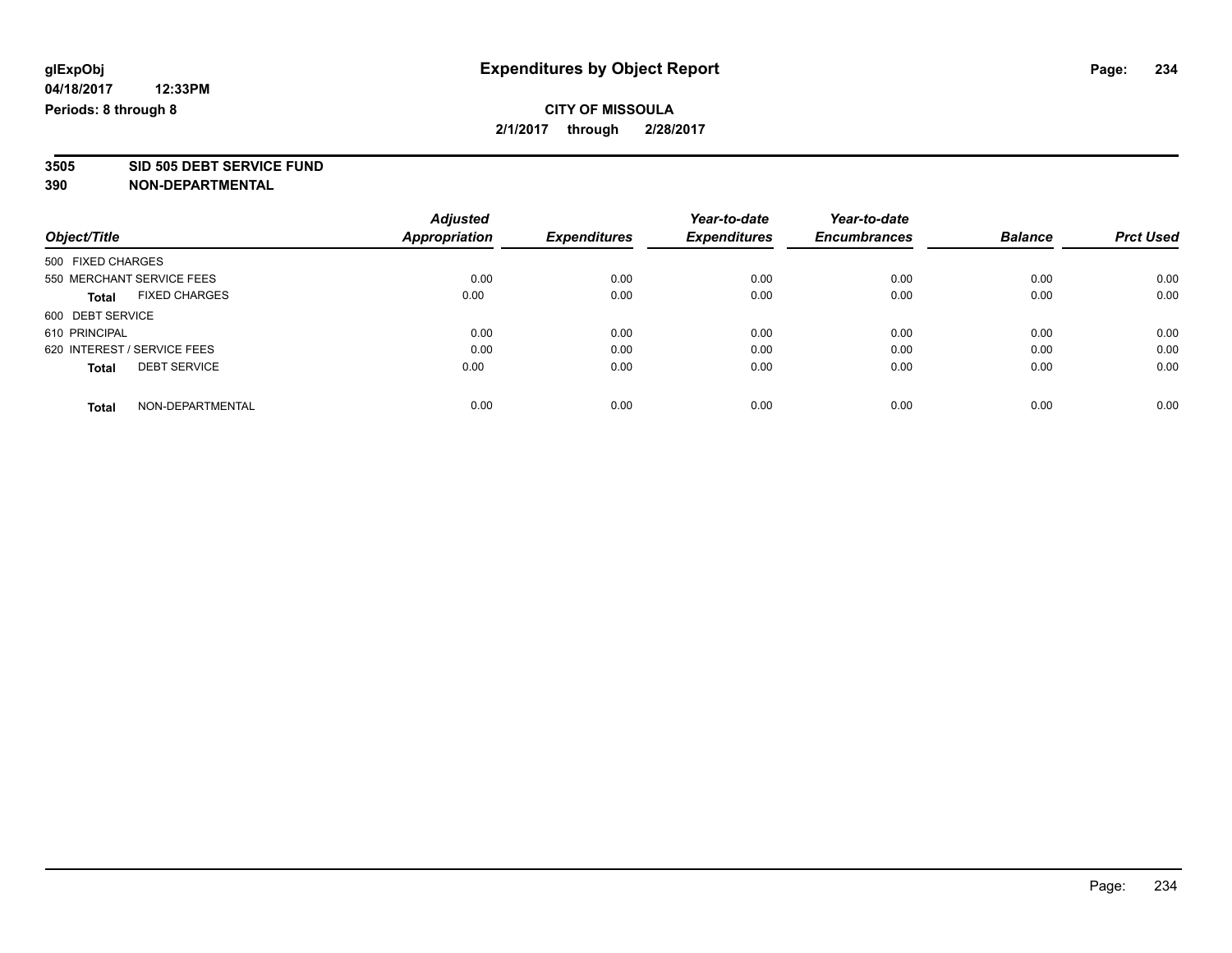## **CITY OF MISSOULA 2/1/2017 through 2/28/2017**

#### **3505 SID 505 DEBT SERVICE FUND**

| Object/Title      |                              | <b>Adjusted</b>      |                     | Year-to-date        | Year-to-date        |                |                  |
|-------------------|------------------------------|----------------------|---------------------|---------------------|---------------------|----------------|------------------|
|                   |                              | <b>Appropriation</b> | <b>Expenditures</b> | <b>Expenditures</b> | <b>Encumbrances</b> | <b>Balance</b> | <b>Prct Used</b> |
| 500 FIXED CHARGES |                              |                      |                     |                     |                     |                |                  |
|                   | 550 MERCHANT SERVICE FEES    | 0.00                 | 0.00                | 0.00                | 0.00                | 0.00           | 0.00             |
| <b>Total</b>      | <b>FIXED CHARGES</b>         | 0.00                 | 0.00                | 0.00                | 0.00                | 0.00           | 0.00             |
| 600 DEBT SERVICE  |                              |                      |                     |                     |                     |                |                  |
| 610 PRINCIPAL     |                              | 0.00                 | 0.00                | 0.00                | 0.00                | 0.00           | 0.00             |
|                   | 620 INTEREST / SERVICE FEES  | 0.00                 | 0.00                | 0.00                | 0.00                | 0.00           | 0.00             |
| Total             | <b>DEBT SERVICE</b>          | 0.00                 | 0.00                | 0.00                | 0.00                | 0.00           | 0.00             |
| 800 OTHER OBJECTS |                              |                      |                     |                     |                     |                |                  |
|                   | 820 TRANSFERS TO OTHER FUNDS | 0.00                 | 0.00                | 0.00                | 0.00                | 0.00           | 0.00             |
| <b>Total</b>      | OTHER OBJECTS                | 0.00                 | 0.00                | 0.00                | 0.00                | 0.00           | 0.00             |
| <b>Total</b>      | SID 505 DEBT SERVICE FUND    | 0.00                 | 0.00                | 0.00                | 0.00                | 0.00           | 0.00             |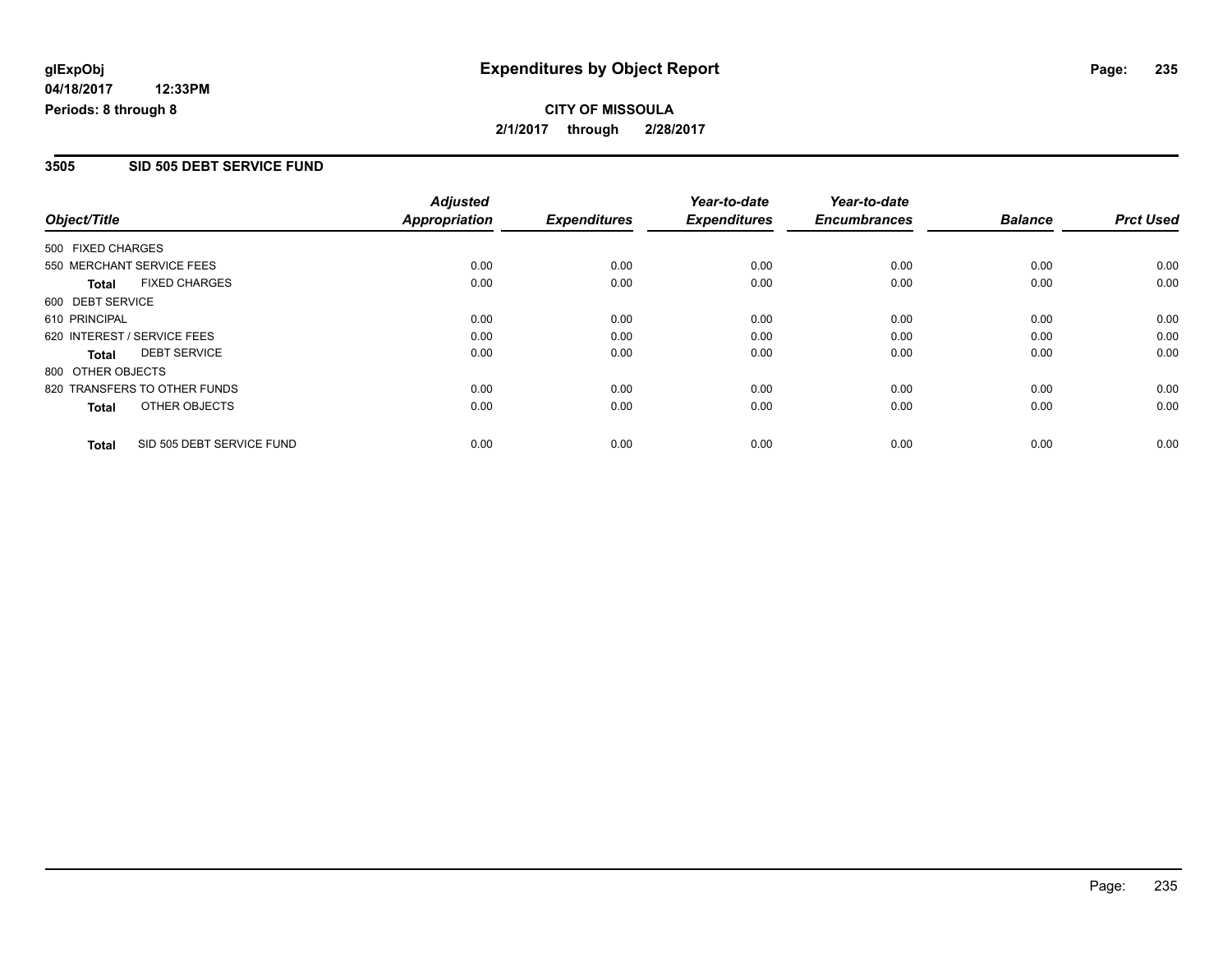**04/18/2017 12:33PM Periods: 8 through 8**

| Object/Title                            | <b>Adjusted</b><br>Appropriation | <b>Expenditures</b> | Year-to-date<br><b>Expenditures</b> | Year-to-date<br><b>Encumbrances</b> | <b>Balance</b> | <b>Prct Used</b> |
|-----------------------------------------|----------------------------------|---------------------|-------------------------------------|-------------------------------------|----------------|------------------|
| 800 OTHER OBJECTS                       |                                  |                     |                                     |                                     |                |                  |
| 820 TRANSFERS TO OTHER FUNDS            | 0.00                             | 0.00                | 0.00                                | 0.00                                | 0.00           | 0.00             |
| OTHER OBJECTS<br>Total                  | 0.00                             | 0.00                | 0.00                                | 0.00                                | 0.00           | 0.00             |
| *** Title Not Found ***<br><b>Total</b> | 0.00                             | 0.00                | 0.00                                | 0.00                                | 0.00           | 0.00             |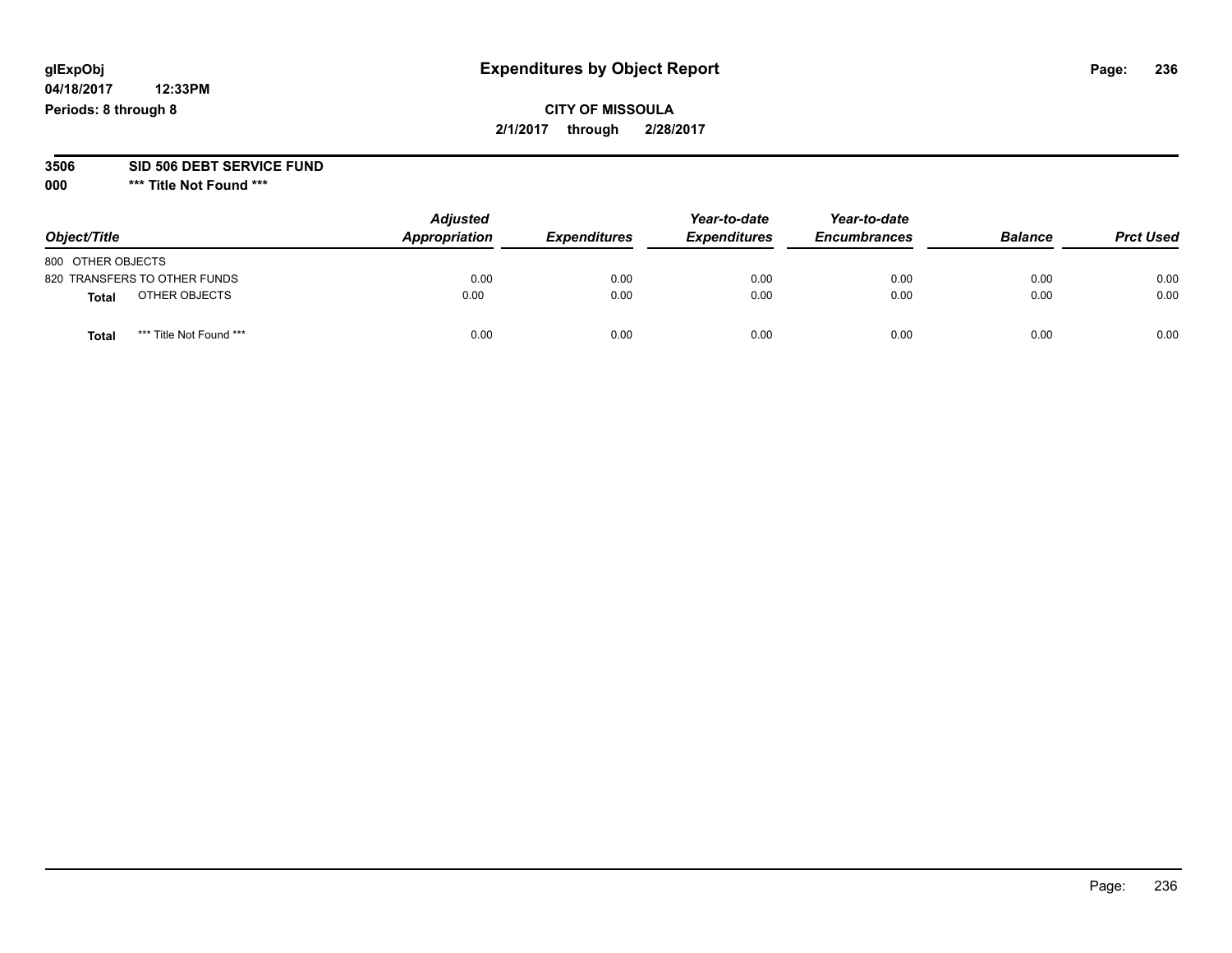## **CITY OF MISSOULA 2/1/2017 through 2/28/2017**

**3506 SID 506 DEBT SERVICE FUND**

|                                      | <b>Adjusted</b> |                     | Year-to-date        | Year-to-date        |                |                  |
|--------------------------------------|-----------------|---------------------|---------------------|---------------------|----------------|------------------|
| Object/Title                         | Appropriation   | <b>Expenditures</b> | <b>Expenditures</b> | <b>Encumbrances</b> | <b>Balance</b> | <b>Prct Used</b> |
| 500 FIXED CHARGES                    |                 |                     |                     |                     |                |                  |
| 550 MERCHANT SERVICE FEES            | 0.00            | 0.00                | 0.00                | 0.00                | 0.00           | 0.00             |
| <b>FIXED CHARGES</b><br><b>Total</b> | 0.00            | 0.00                | 0.00                | 0.00                | 0.00           | 0.00             |
| 600 DEBT SERVICE                     |                 |                     |                     |                     |                |                  |
| 610 PRINCIPAL                        | 0.00            | 0.00                | 0.00                | 0.00                | 0.00           | 0.00             |
| 620 INTEREST / SERVICE FEES          | 0.00            | 0.00                | 0.00                | 0.00                | 0.00           | 0.00             |
| <b>DEBT SERVICE</b><br><b>Total</b>  | 0.00            | 0.00                | 0.00                | 0.00                | 0.00           | 0.00             |
| NON-DEPARTMENTAL<br>Total            | 0.00            | 0.00                | 0.00                | 0.00                | 0.00           | 0.00             |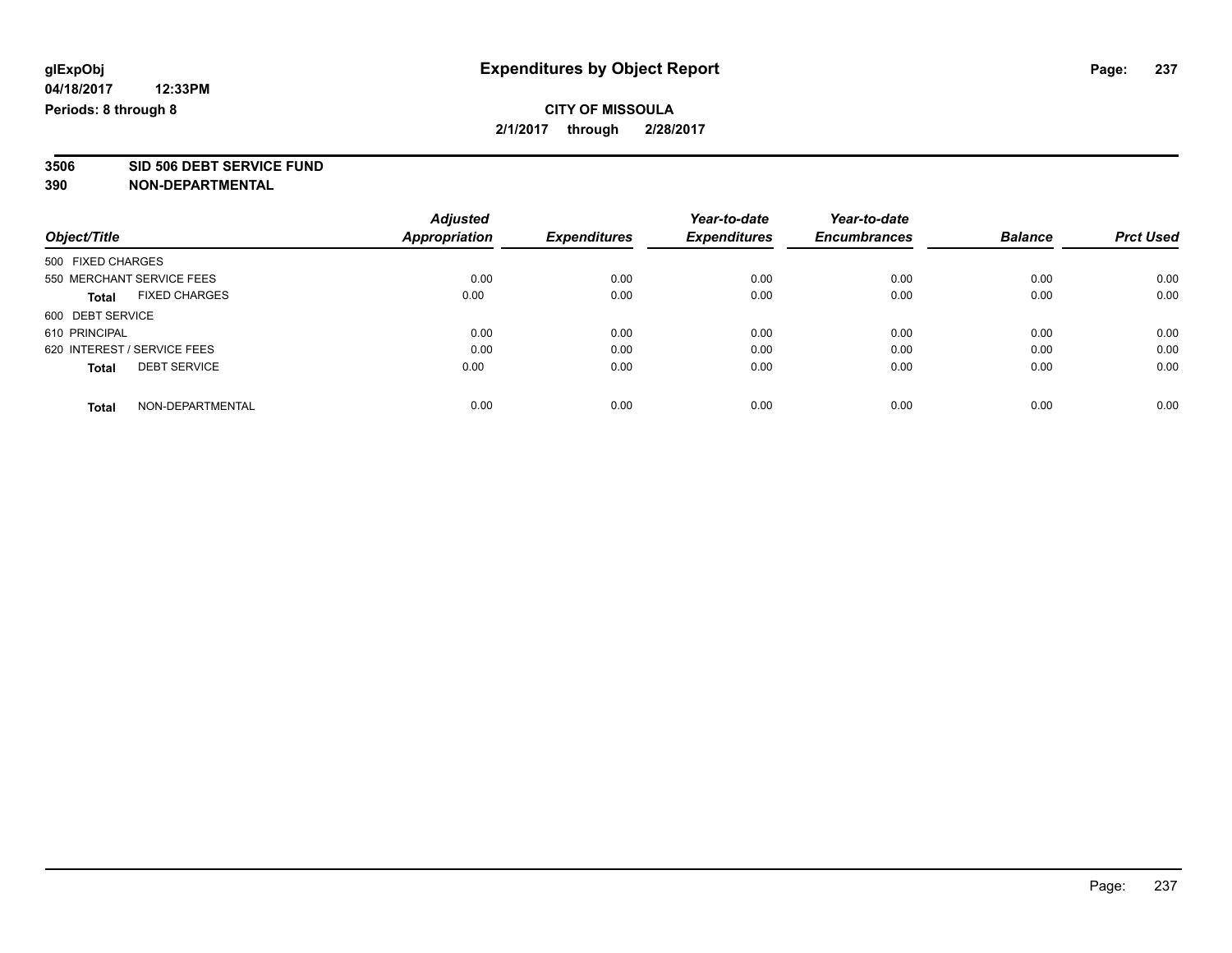## **CITY OF MISSOULA 2/1/2017 through 2/28/2017**

#### **3506 SID 506 DEBT SERVICE FUND**

| Object/Title                |                              | <b>Adjusted</b><br>Appropriation | <b>Expenditures</b> | Year-to-date<br><b>Expenditures</b> | Year-to-date<br><b>Encumbrances</b> | <b>Balance</b> | <b>Prct Used</b> |
|-----------------------------|------------------------------|----------------------------------|---------------------|-------------------------------------|-------------------------------------|----------------|------------------|
|                             |                              |                                  |                     |                                     |                                     |                |                  |
| 500 FIXED CHARGES           |                              |                                  |                     |                                     |                                     |                |                  |
| 550 MERCHANT SERVICE FEES   |                              | 0.00                             | 0.00                | 0.00                                | 0.00                                | 0.00           | 0.00             |
| <b>Total</b>                | <b>FIXED CHARGES</b>         | 0.00                             | 0.00                | 0.00                                | 0.00                                | 0.00           | 0.00             |
| 600 DEBT SERVICE            |                              |                                  |                     |                                     |                                     |                |                  |
| 610 PRINCIPAL               |                              | 0.00                             | 0.00                | 0.00                                | 0.00                                | 0.00           | 0.00             |
| 620 INTEREST / SERVICE FEES |                              | 0.00                             | 0.00                | 0.00                                | 0.00                                | 0.00           | 0.00             |
| <b>Total</b>                | <b>DEBT SERVICE</b>          | 0.00                             | 0.00                | 0.00                                | 0.00                                | 0.00           | 0.00             |
| 800 OTHER OBJECTS           |                              |                                  |                     |                                     |                                     |                |                  |
|                             | 820 TRANSFERS TO OTHER FUNDS | 0.00                             | 0.00                | 0.00                                | 0.00                                | 0.00           | 0.00             |
| <b>Total</b>                | OTHER OBJECTS                | 0.00                             | 0.00                | 0.00                                | 0.00                                | 0.00           | 0.00             |
| <b>Total</b>                | SID 506 DEBT SERVICE FUND    | 0.00                             | 0.00                | 0.00                                | 0.00                                | 0.00           | 0.00             |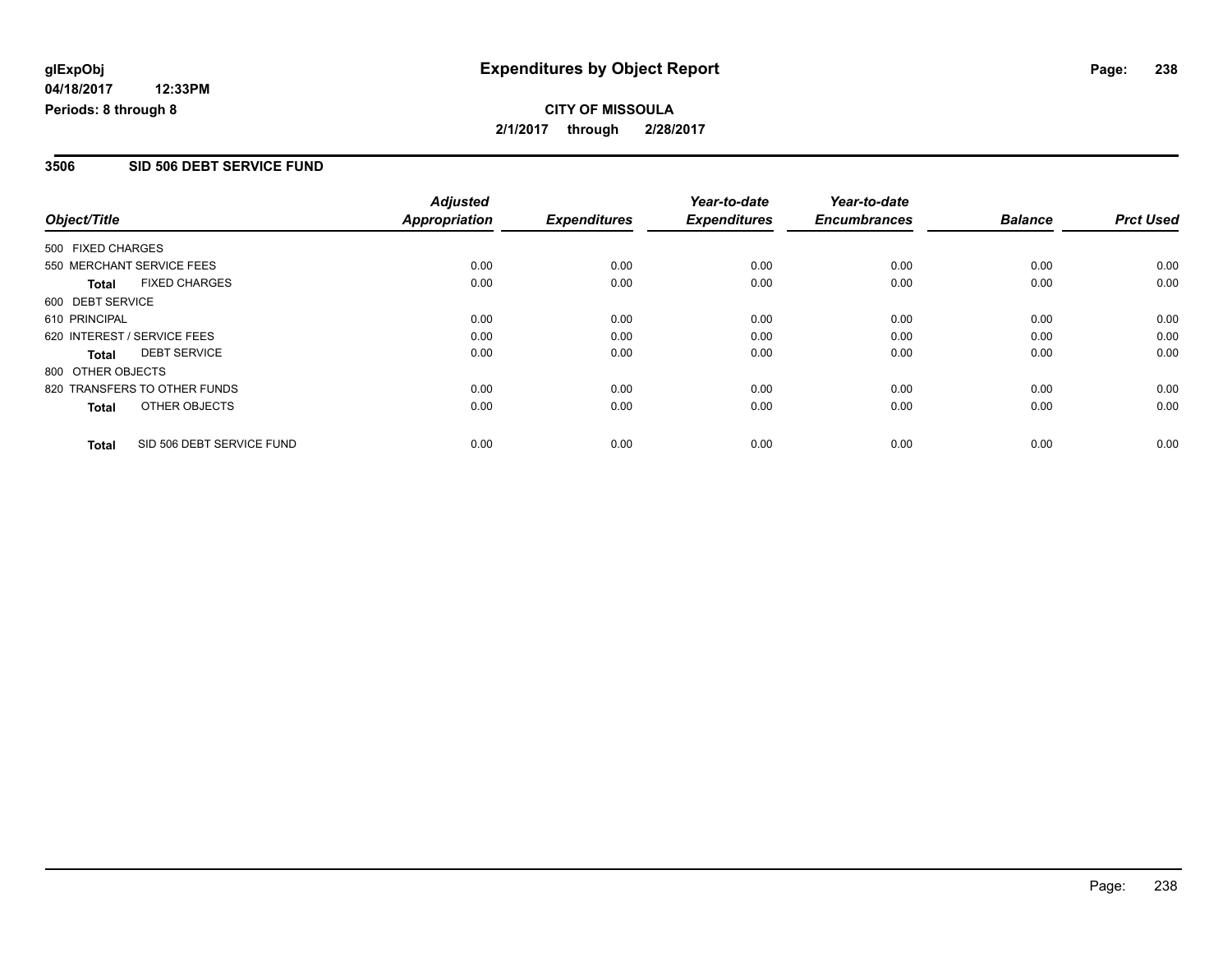**04/18/2017 12:33PM Periods: 8 through 8**

#### **3507 SID 507 DEBT SERVICE FUND**

| Object/Title                     | <b>Adjusted</b><br>Appropriation | <b>Expenditures</b> | Year-to-date<br><b>Expenditures</b> | Year-to-date<br><b>Encumbrances</b> | <b>Balance</b> | <b>Prct Used</b> |
|----------------------------------|----------------------------------|---------------------|-------------------------------------|-------------------------------------|----------------|------------------|
| 800 OTHER OBJECTS                |                                  |                     |                                     |                                     |                |                  |
| 820 TRANSFERS TO OTHER FUNDS     | 0.00                             | 0.00                | 0.00                                | 0.00                                | 0.00           | 0.00             |
| OTHER OBJECTS<br><b>Total</b>    | 0.00                             | 0.00                | 0.00                                | 0.00                                | 0.00           | 0.00             |
| *** Title Not Found ***<br>Total | 0.00                             | 0.00                | 0.00                                | 0.00                                | 0.00           | 0.00             |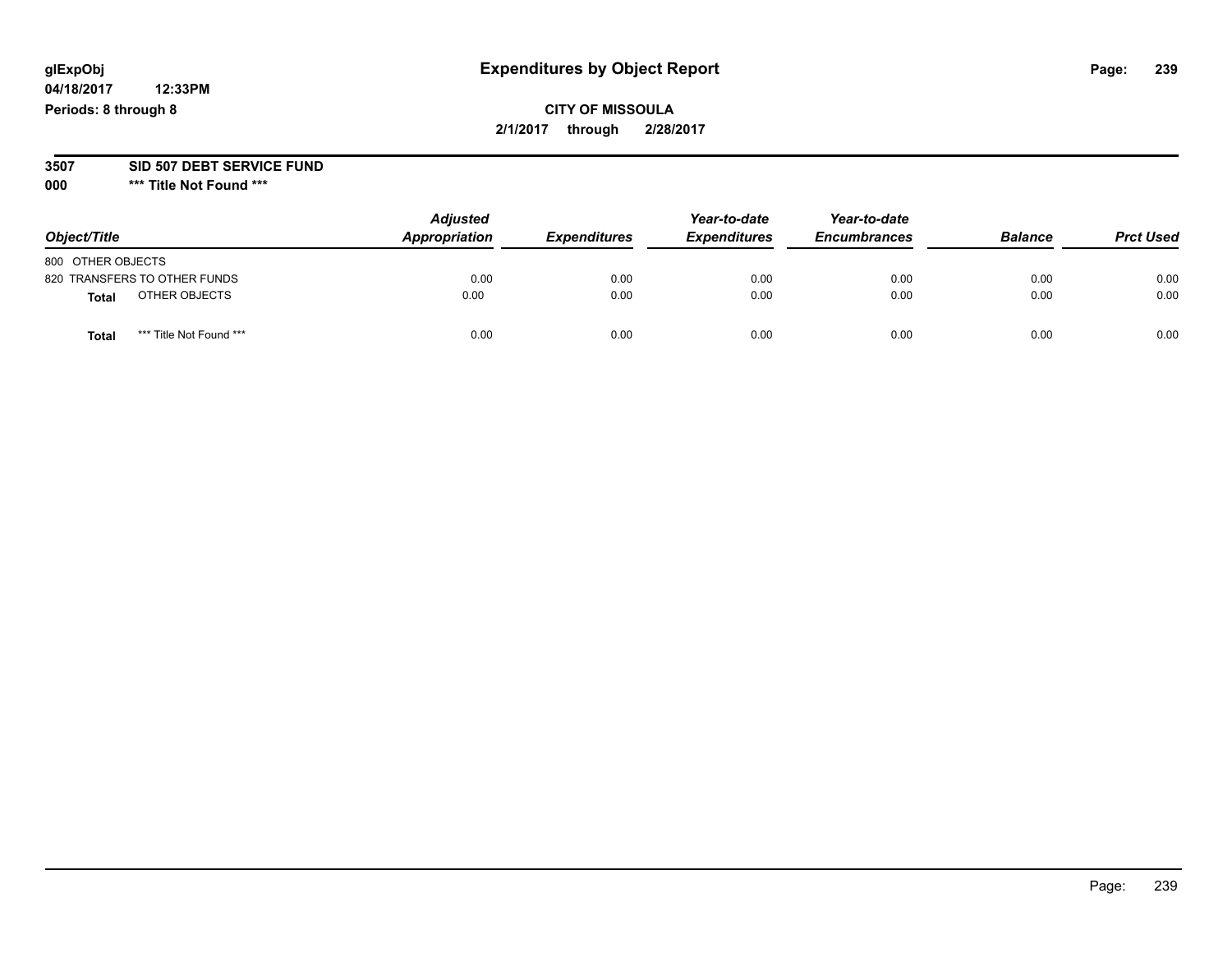## **CITY OF MISSOULA 2/1/2017 through 2/28/2017**

# **3507 SID 507 DEBT SERVICE FUND**

| Object/Title                         |                  | <b>Adjusted</b><br>Appropriation<br><b>Expenditures</b> | Year-to-date<br><b>Expenditures</b> | Year-to-date<br><b>Encumbrances</b> | <b>Balance</b> | <b>Prct Used</b> |      |
|--------------------------------------|------------------|---------------------------------------------------------|-------------------------------------|-------------------------------------|----------------|------------------|------|
| 500 FIXED CHARGES                    |                  |                                                         |                                     |                                     |                |                  |      |
| 550 MERCHANT SERVICE FEES            |                  | 0.00                                                    | 0.00                                | 0.00                                | 0.00           | 0.00             | 0.00 |
| <b>FIXED CHARGES</b><br><b>Total</b> |                  | 0.00                                                    | 0.00                                | 0.00                                | 0.00           | 0.00             | 0.00 |
| <b>Total</b>                         | NON-DEPARTMENTAL | 0.00                                                    | 0.00                                | 0.00                                | 0.00           | 0.00             | 0.00 |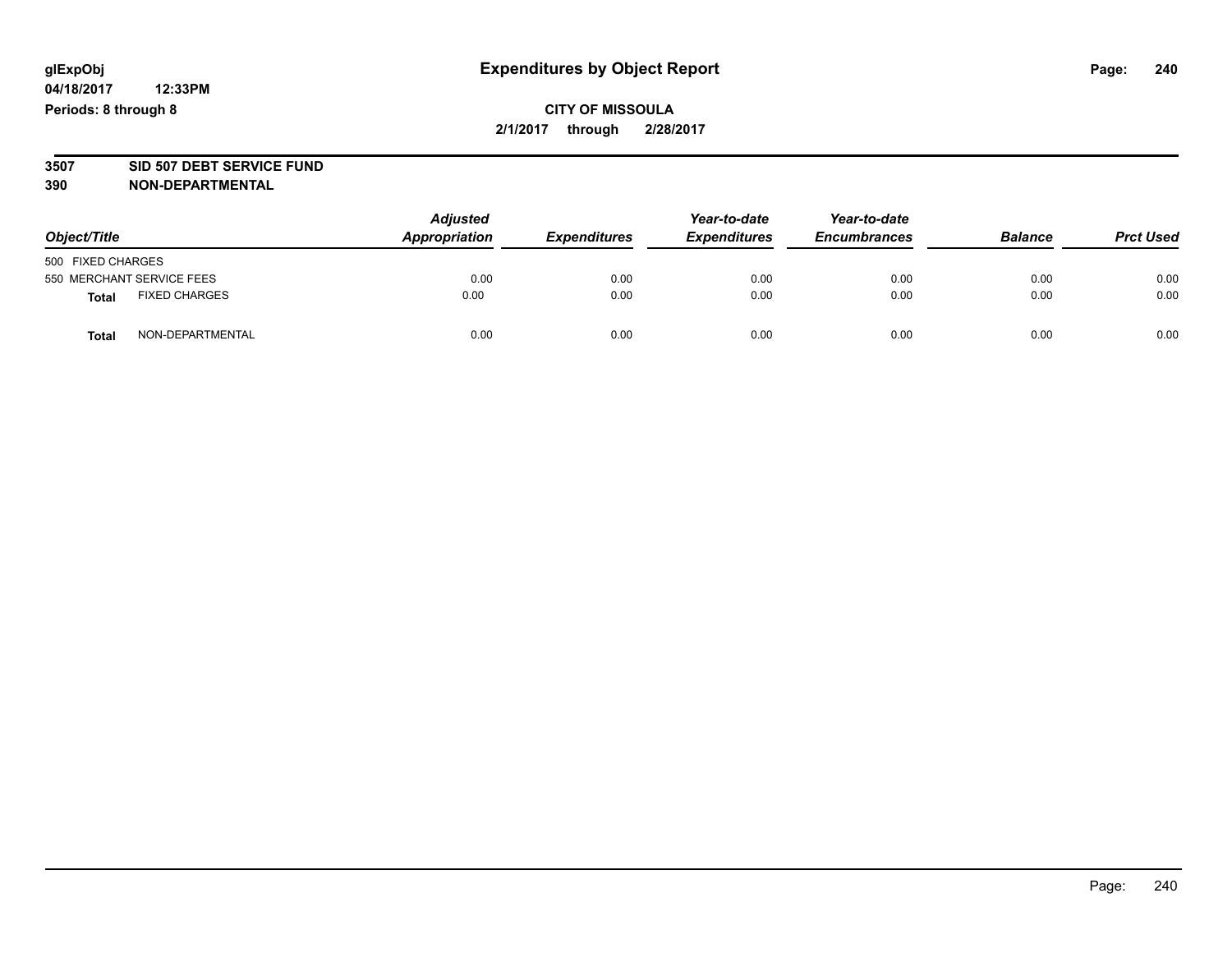## **CITY OF MISSOULA 2/1/2017 through 2/28/2017**

### **3507 SID 507 DEBT SERVICE FUND**

| Object/Title                              | <b>Adjusted</b><br><b>Appropriation</b> | <b>Expenditures</b> | Year-to-date<br><b>Expenditures</b> | Year-to-date<br><b>Encumbrances</b> | <b>Balance</b> | <b>Prct Used</b> |
|-------------------------------------------|-----------------------------------------|---------------------|-------------------------------------|-------------------------------------|----------------|------------------|
| 500 FIXED CHARGES                         |                                         |                     |                                     |                                     |                |                  |
| 550 MERCHANT SERVICE FEES                 | 0.00                                    | 0.00                | 0.00                                | 0.00                                | 0.00           | 0.00             |
| <b>FIXED CHARGES</b><br><b>Total</b>      | 0.00                                    | 0.00                | 0.00                                | 0.00                                | 0.00           | 0.00             |
| 800 OTHER OBJECTS                         |                                         |                     |                                     |                                     |                |                  |
| 820 TRANSFERS TO OTHER FUNDS              | 0.00                                    | 0.00                | 0.00                                | 0.00                                | 0.00           | 0.00             |
| OTHER OBJECTS<br><b>Total</b>             | 0.00                                    | 0.00                | 0.00                                | 0.00                                | 0.00           | 0.00             |
| SID 507 DEBT SERVICE FUND<br><b>Total</b> | 0.00                                    | 0.00                | 0.00                                | 0.00                                | 0.00           | 0.00             |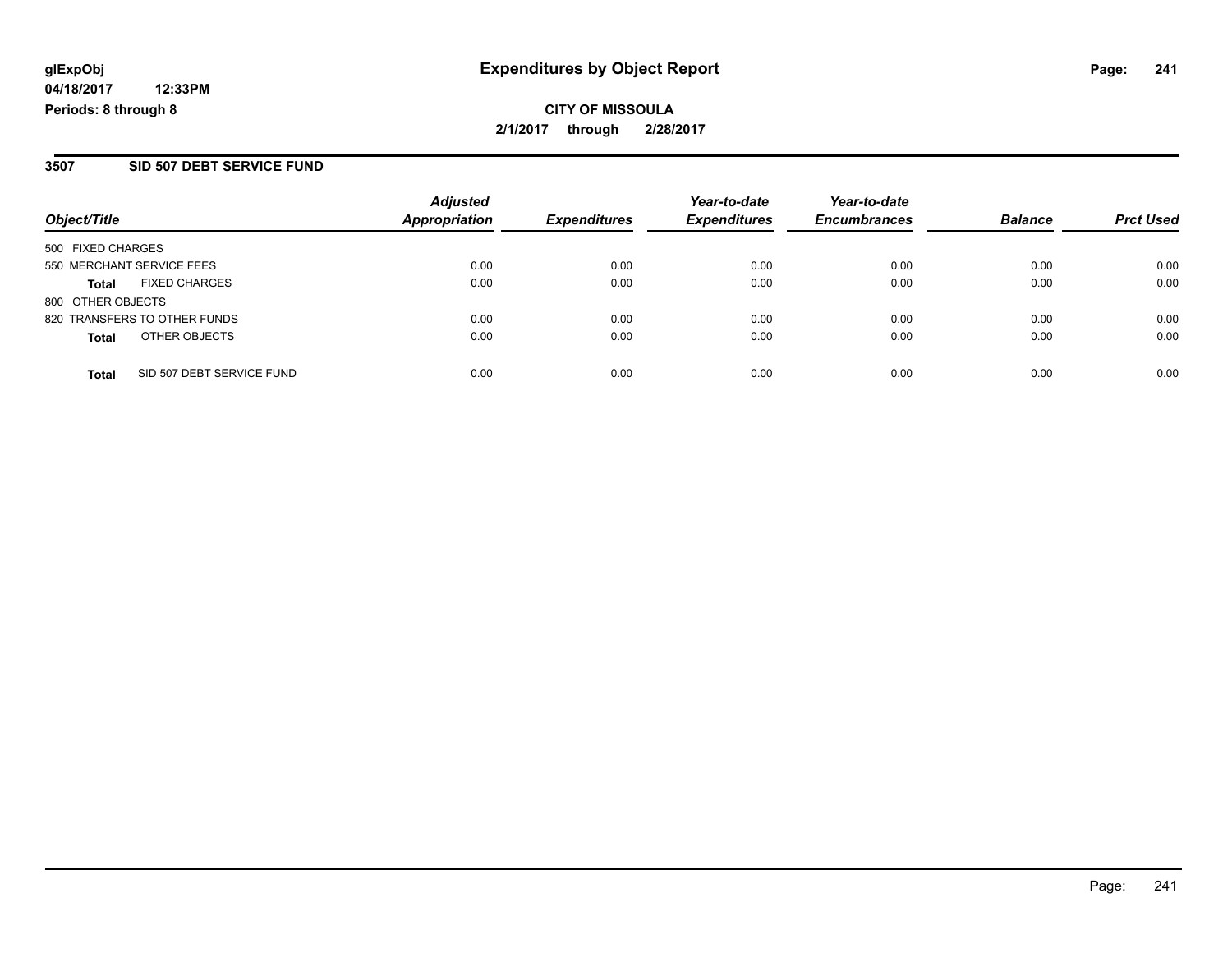**04/18/2017 12:33PM Periods: 8 through 8**

|                                  | <b>Adjusted</b><br>Appropriation<br><i><b>Expenditures</b></i> | Year-to-date | Year-to-date        |                     |                |                  |
|----------------------------------|----------------------------------------------------------------|--------------|---------------------|---------------------|----------------|------------------|
| Object/Title                     |                                                                |              | <b>Expenditures</b> | <b>Encumbrances</b> | <b>Balance</b> | <b>Prct Used</b> |
| 800 OTHER OBJECTS                |                                                                |              |                     |                     |                |                  |
| 820 TRANSFERS TO OTHER FUNDS     | 0.00                                                           | 0.00         | 0.00                | 0.00                | 0.00           | 0.00             |
| OTHER OBJECTS<br><b>Total</b>    | 0.00                                                           | 0.00         | 0.00                | 0.00                | 0.00           | 0.00             |
| *** Title Not Found ***<br>Total | 0.00                                                           | 0.00         | 0.00                | 0.00                | 0.00           | 0.00             |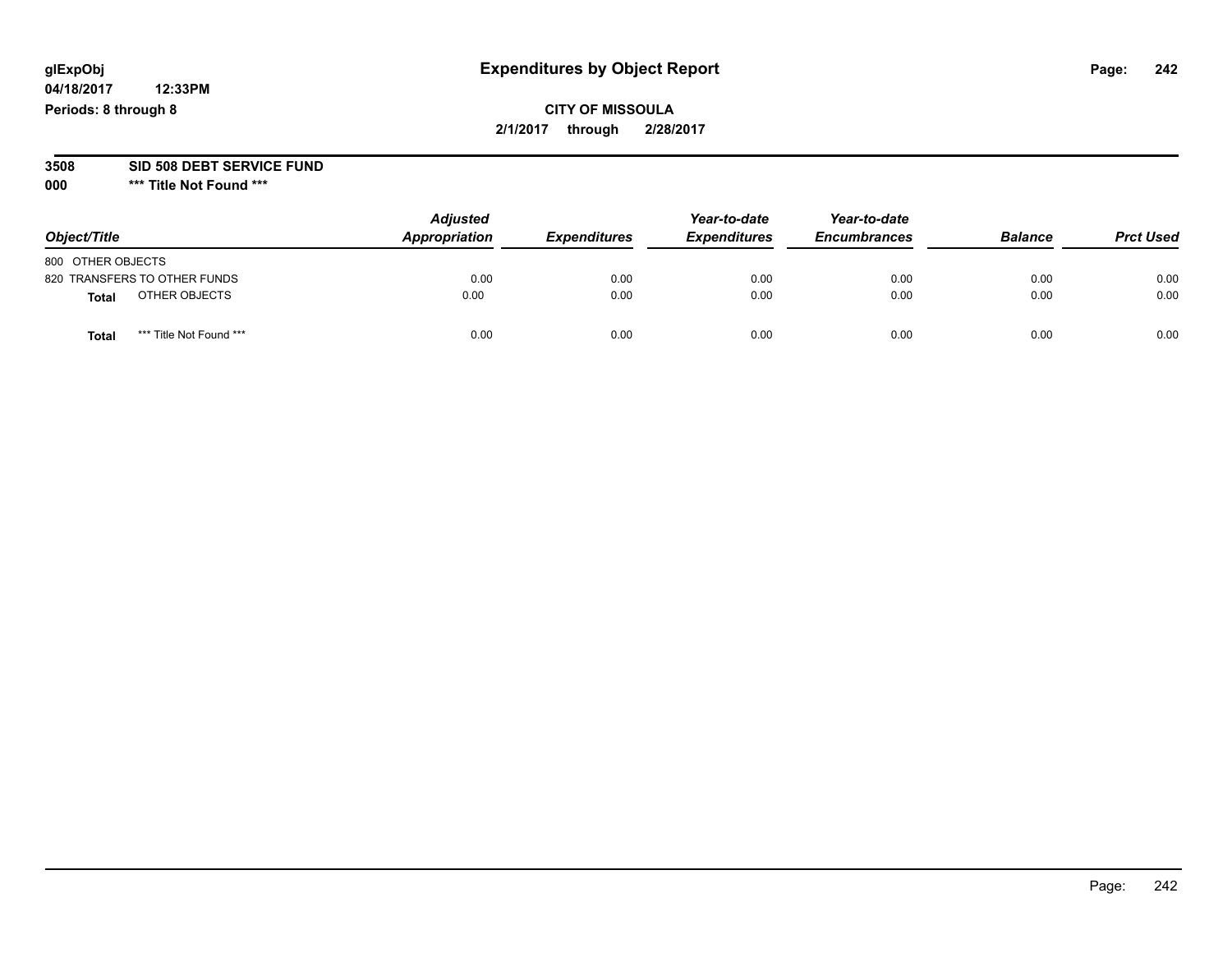## **CITY OF MISSOULA 2/1/2017 through 2/28/2017**

# **3508 SID 508 DEBT SERVICE FUND**

| Object/Title                         |                  | <b>Adjusted</b><br>Appropriation | <b>Expenditures</b> | Year-to-date<br><b>Expenditures</b> | Year-to-date<br><b>Encumbrances</b> | <b>Balance</b> | <b>Prct Used</b> |
|--------------------------------------|------------------|----------------------------------|---------------------|-------------------------------------|-------------------------------------|----------------|------------------|
| 500 FIXED CHARGES                    |                  |                                  |                     |                                     |                                     |                |                  |
| 550 MERCHANT SERVICE FEES            |                  | 0.00                             | 0.00                | 0.00                                | 0.00                                | 0.00           | 0.00             |
| <b>FIXED CHARGES</b><br><b>Total</b> |                  | 0.00                             | 0.00                | 0.00                                | 0.00                                | 0.00           | 0.00             |
| <b>Total</b>                         | NON-DEPARTMENTAL | 0.00                             | 0.00                | 0.00                                | 0.00                                | 0.00           | 0.00             |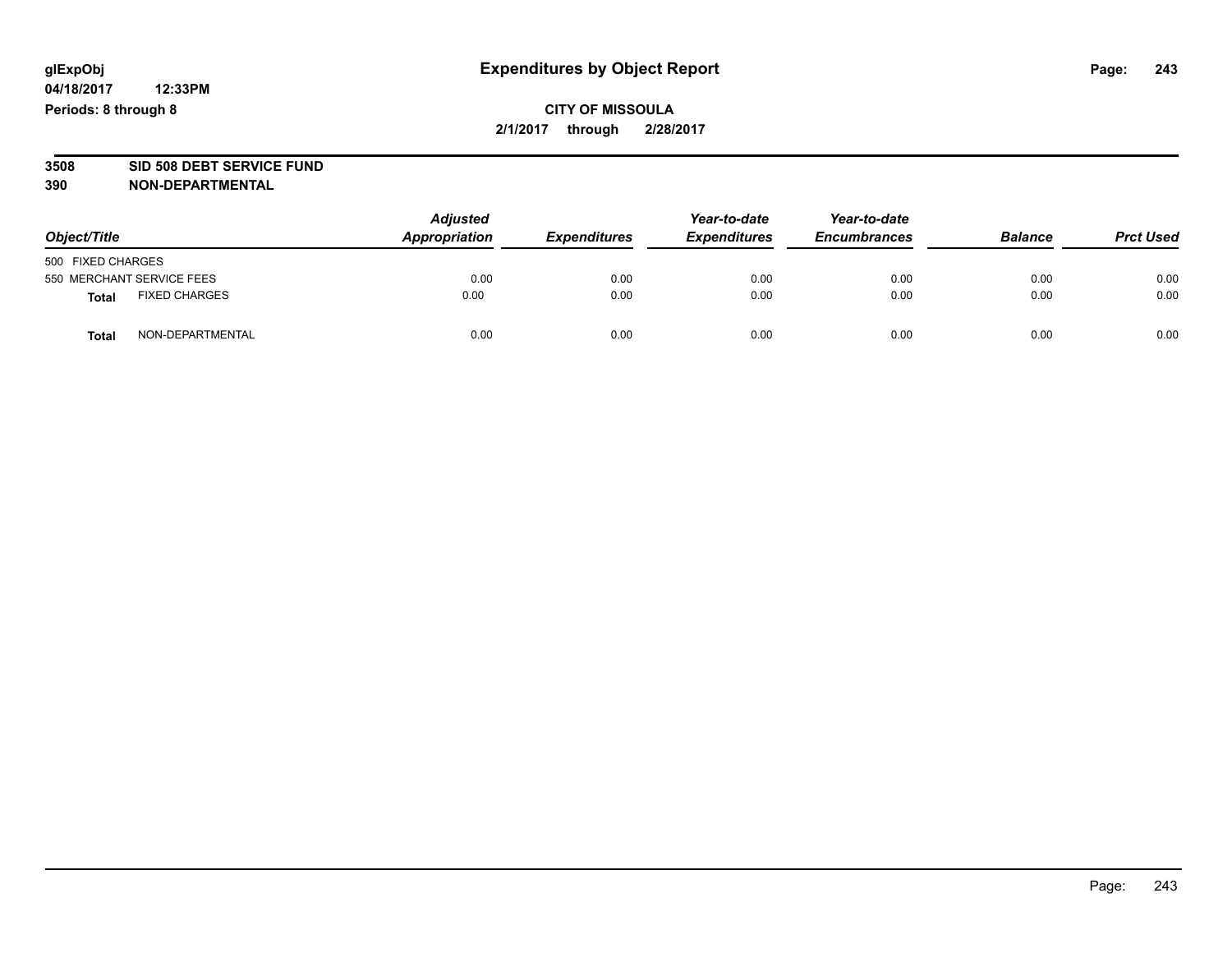## **CITY OF MISSOULA 2/1/2017 through 2/28/2017**

### **3508 SID 508 DEBT SERVICE FUND**

| Object/Title                              | <b>Adjusted</b><br>Appropriation | <b>Expenditures</b> | Year-to-date<br><b>Expenditures</b> | Year-to-date<br><b>Encumbrances</b> | <b>Balance</b> | <b>Prct Used</b> |
|-------------------------------------------|----------------------------------|---------------------|-------------------------------------|-------------------------------------|----------------|------------------|
| 500 FIXED CHARGES                         |                                  |                     |                                     |                                     |                |                  |
| 550 MERCHANT SERVICE FEES                 | 0.00                             | 0.00                | 0.00                                | 0.00                                | 0.00           | 0.00             |
| <b>FIXED CHARGES</b><br><b>Total</b>      | 0.00                             | 0.00                | 0.00                                | 0.00                                | 0.00           | 0.00             |
| 800 OTHER OBJECTS                         |                                  |                     |                                     |                                     |                |                  |
| 820 TRANSFERS TO OTHER FUNDS              | 0.00                             | 0.00                | 0.00                                | 0.00                                | 0.00           | 0.00             |
| OTHER OBJECTS<br><b>Total</b>             | 0.00                             | 0.00                | 0.00                                | 0.00                                | 0.00           | 0.00             |
| SID 508 DEBT SERVICE FUND<br><b>Total</b> | 0.00                             | 0.00                | 0.00                                | 0.00                                | 0.00           | 0.00             |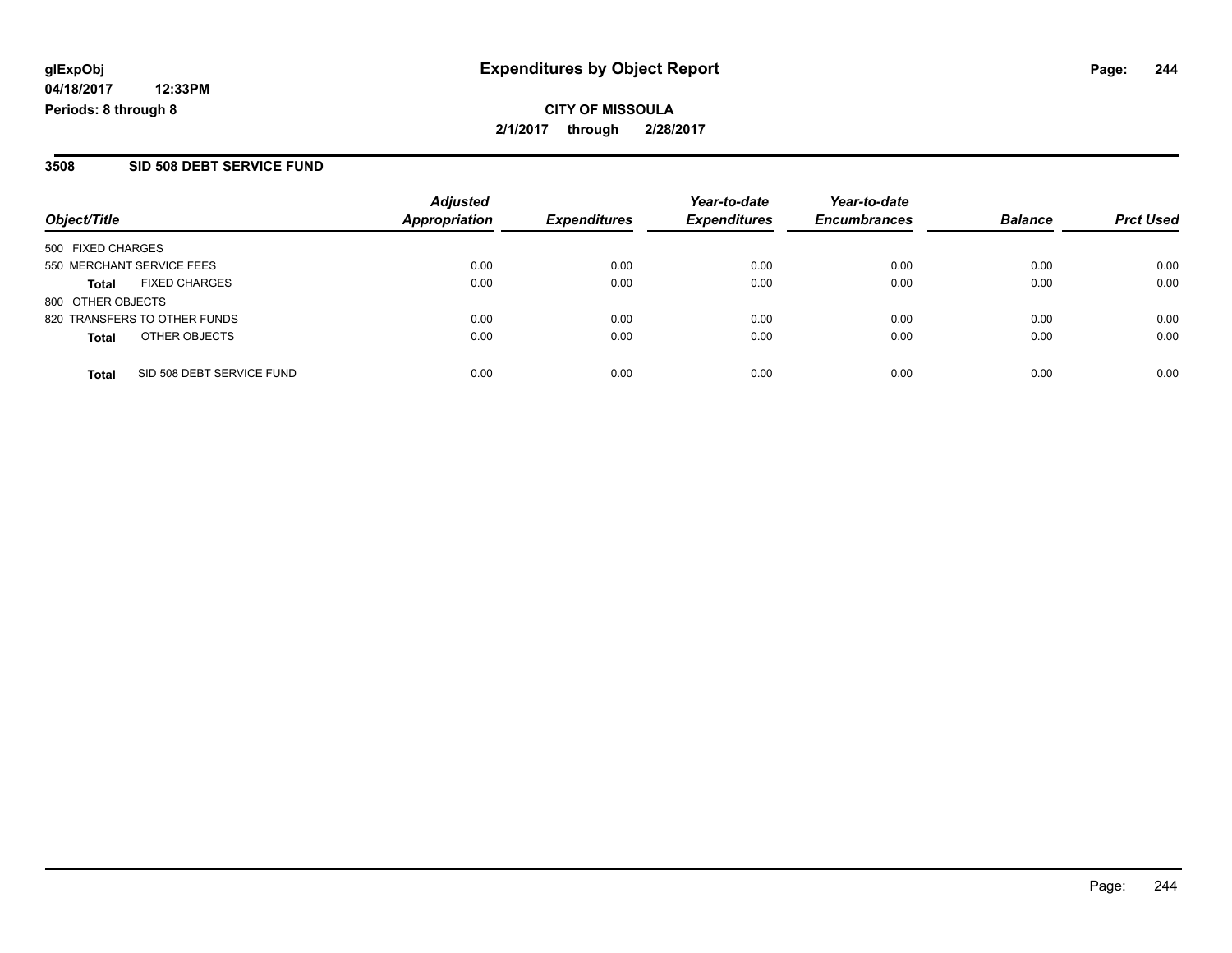**04/18/2017 12:33PM Periods: 8 through 8**

# **3510 SID 510 DEBT SERVICE FUND**

| Object/Title                     | <b>Adjusted</b><br>Appropriation | <b>Expenditures</b> | Year-to-date<br><b>Expenditures</b> | Year-to-date<br><b>Encumbrances</b> | <b>Balance</b> | <b>Prct Used</b> |
|----------------------------------|----------------------------------|---------------------|-------------------------------------|-------------------------------------|----------------|------------------|
| 800 OTHER OBJECTS                |                                  |                     |                                     |                                     |                |                  |
| 820 TRANSFERS TO OTHER FUNDS     | 0.00                             | 0.00                | 0.00                                | 0.00                                | 0.00           | 0.00             |
| OTHER OBJECTS<br><b>Total</b>    | 0.00                             | 0.00                | 0.00                                | 0.00                                | 0.00           | 0.00             |
| *** Title Not Found ***<br>Total | 0.00                             | 0.00                | 0.00                                | 0.00                                | 0.00           | 0.00             |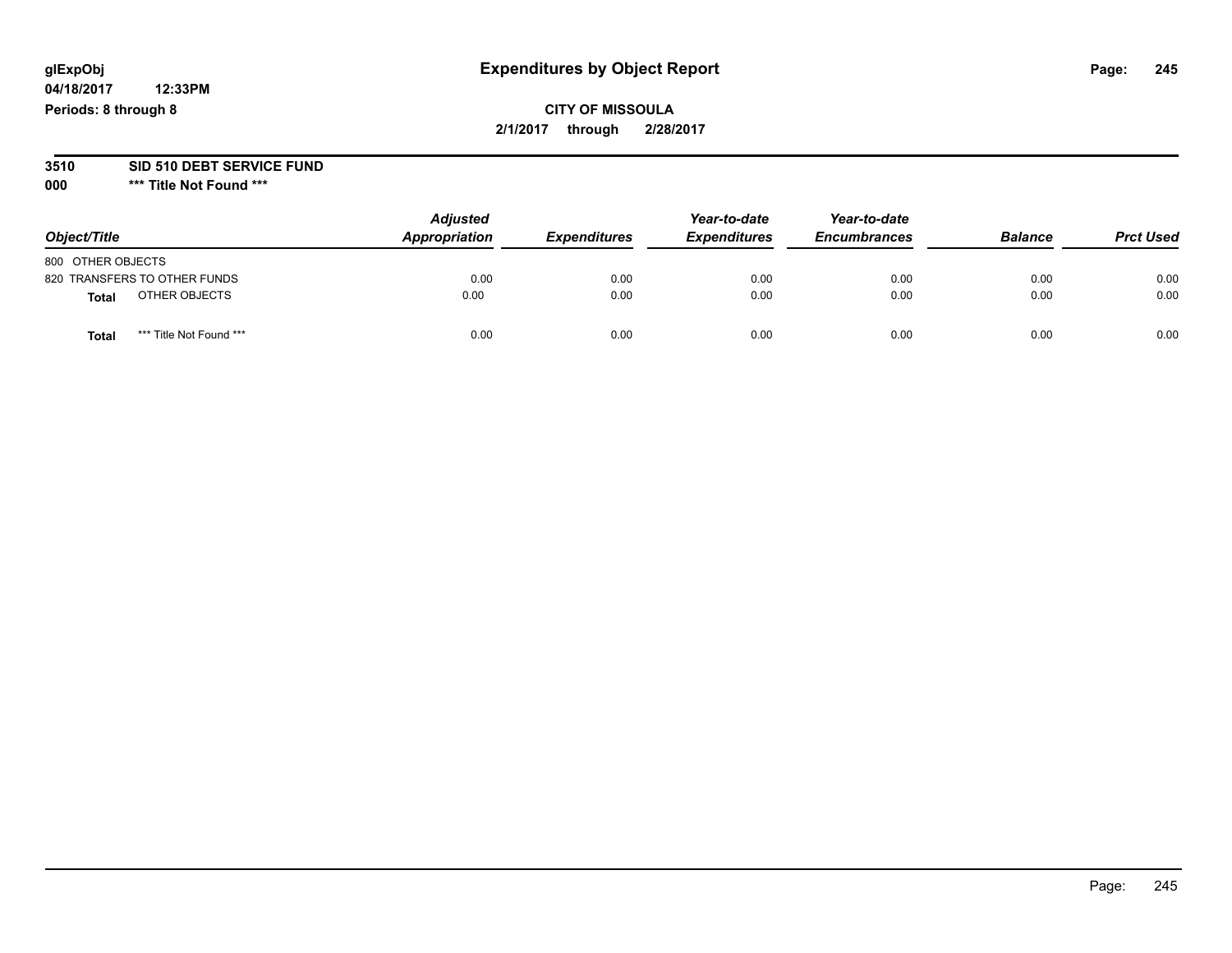# **3510 SID 510 DEBT SERVICE FUND**

|                                      | <b>Adjusted</b>      | <b>Expenditures</b> | Year-to-date<br><b>Expenditures</b> | Year-to-date<br><b>Encumbrances</b> | <b>Balance</b> | <b>Prct Used</b> |
|--------------------------------------|----------------------|---------------------|-------------------------------------|-------------------------------------|----------------|------------------|
| Object/Title                         | <b>Appropriation</b> |                     |                                     |                                     |                |                  |
| 500 FIXED CHARGES                    |                      |                     |                                     |                                     |                |                  |
| 550 MERCHANT SERVICE FEES            | 0.00                 | 0.00                | 0.00                                | 0.00                                | 0.00           | 0.00             |
| <b>FIXED CHARGES</b><br><b>Total</b> | 0.00                 | 0.00                | 0.00                                | 0.00                                | 0.00           | 0.00             |
| 600 DEBT SERVICE                     |                      |                     |                                     |                                     |                |                  |
| 610 PRINCIPAL                        | 0.00                 | 0.00                | 0.00                                | 0.00                                | 0.00           | 0.00             |
| 620 INTEREST / SERVICE FEES          | 0.00                 | 0.00                | 0.00                                | 0.00                                | 0.00           | 0.00             |
| <b>DEBT SERVICE</b><br><b>Total</b>  | 0.00                 | 0.00                | 0.00                                | 0.00                                | 0.00           | 0.00             |
| NON-DEPARTMENTAL<br><b>Total</b>     | 0.00                 | 0.00                | 0.00                                | 0.00                                | 0.00           | 0.00             |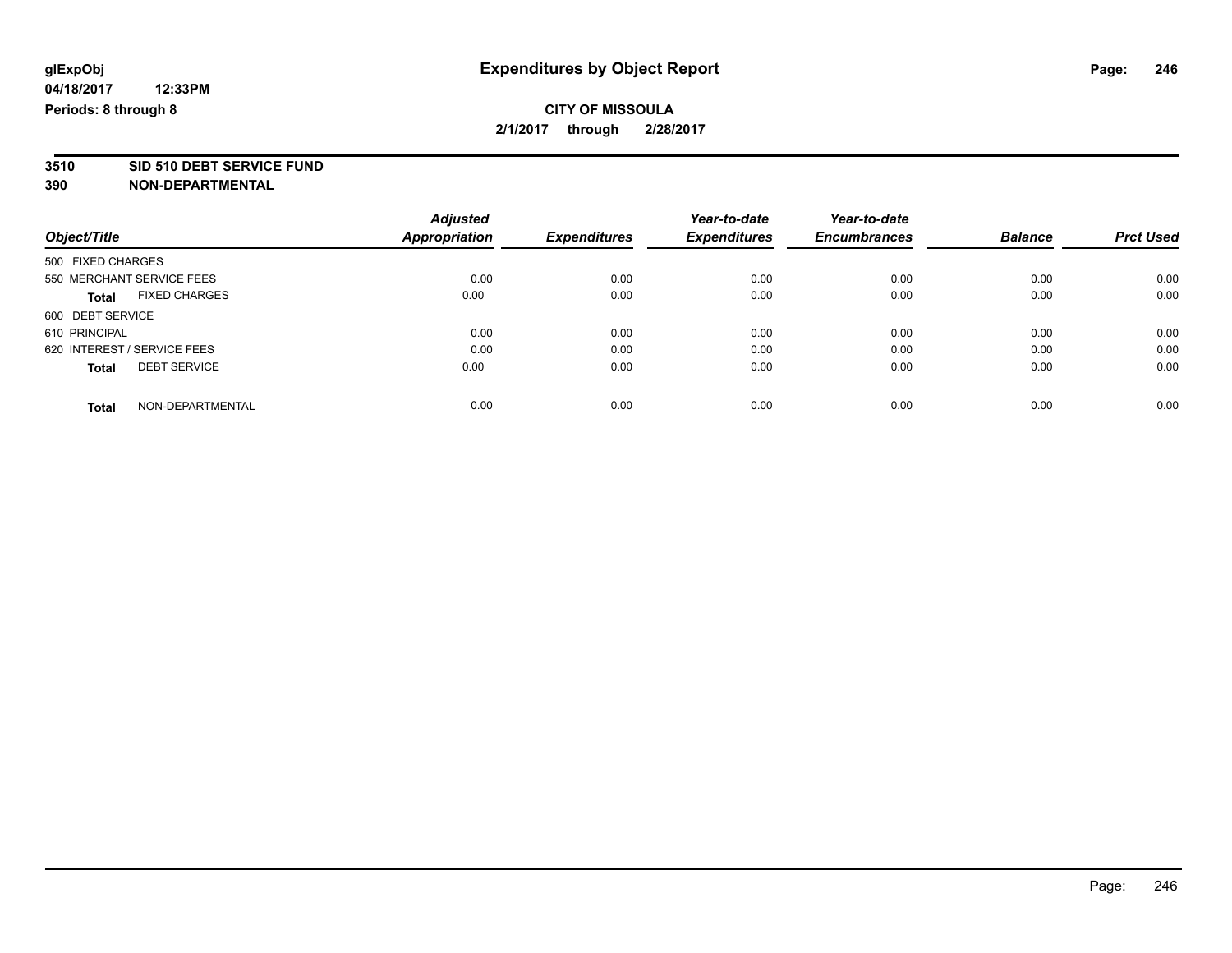## **CITY OF MISSOULA 2/1/2017 through 2/28/2017**

### **3510 SID 510 DEBT SERVICE FUND**

| Object/Title                 |                           | <b>Adjusted</b><br><b>Appropriation</b> | <b>Expenditures</b> | Year-to-date<br><b>Expenditures</b> | Year-to-date<br><b>Encumbrances</b> | <b>Balance</b> | <b>Prct Used</b> |
|------------------------------|---------------------------|-----------------------------------------|---------------------|-------------------------------------|-------------------------------------|----------------|------------------|
| 500 FIXED CHARGES            |                           |                                         |                     |                                     |                                     |                |                  |
| 550 MERCHANT SERVICE FEES    |                           | 0.00                                    | 0.00                | 0.00                                | 0.00                                | 0.00           | 0.00             |
| Total                        | <b>FIXED CHARGES</b>      | 0.00                                    | 0.00                | 0.00                                | 0.00                                | 0.00           | 0.00             |
| 600 DEBT SERVICE             |                           |                                         |                     |                                     |                                     |                |                  |
| 610 PRINCIPAL                |                           | 0.00                                    | 0.00                | 0.00                                | 0.00                                | 0.00           | 0.00             |
| 620 INTEREST / SERVICE FEES  |                           | 0.00                                    | 0.00                | 0.00                                | 0.00                                | 0.00           | 0.00             |
| Total                        | <b>DEBT SERVICE</b>       | 0.00                                    | 0.00                | 0.00                                | 0.00                                | 0.00           | 0.00             |
| 800 OTHER OBJECTS            |                           |                                         |                     |                                     |                                     |                |                  |
| 820 TRANSFERS TO OTHER FUNDS |                           | 0.00                                    | 0.00                | 0.00                                | 0.00                                | 0.00           | 0.00             |
| Total                        | OTHER OBJECTS             | 0.00                                    | 0.00                | 0.00                                | 0.00                                | 0.00           | 0.00             |
| <b>Total</b>                 | SID 510 DEBT SERVICE FUND | 0.00                                    | 0.00                | 0.00                                | 0.00                                | 0.00           | 0.00             |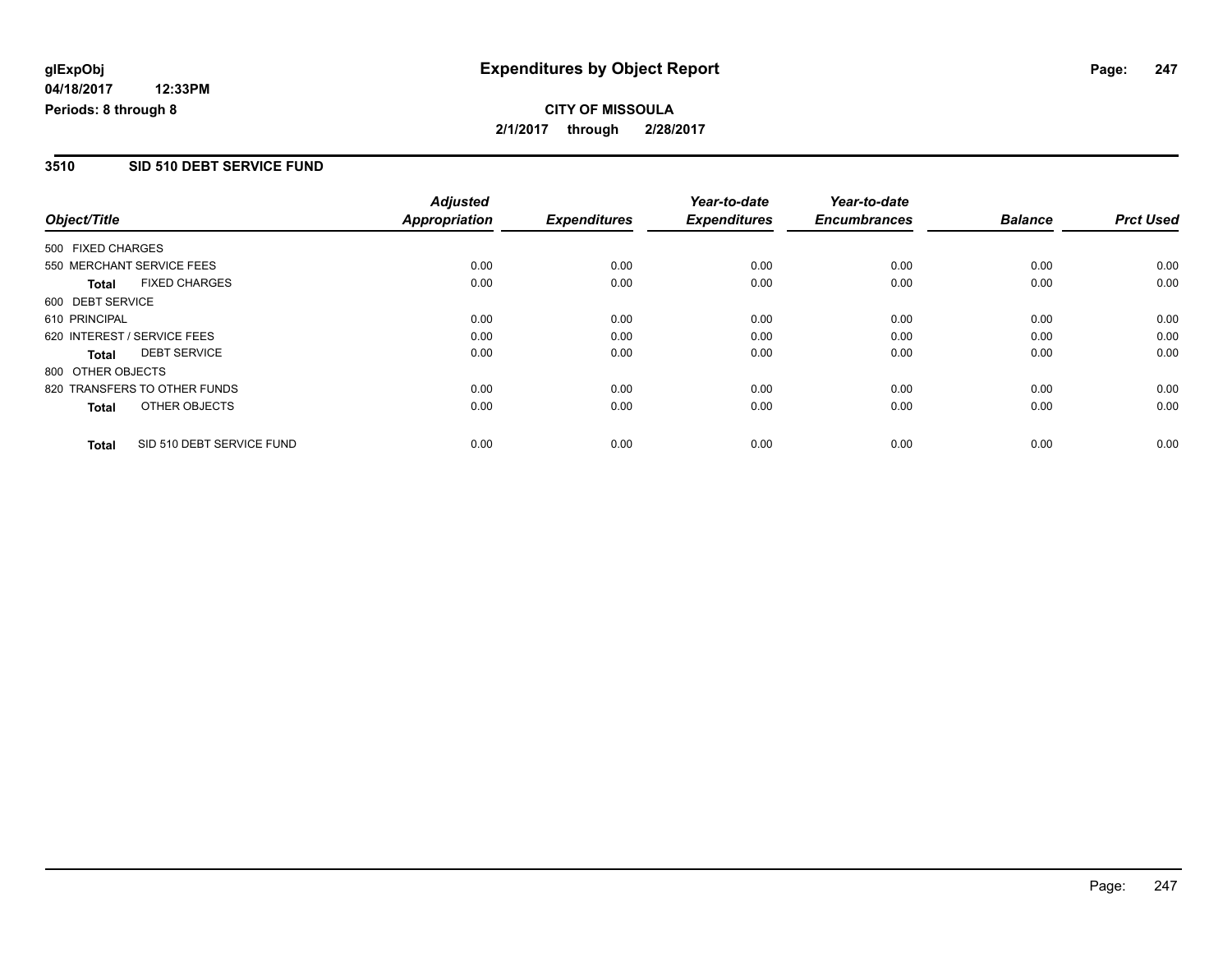**04/18/2017 12:33PM Periods: 8 through 8**

## **CITY OF MISSOULA 2/1/2017 through 2/28/2017**

# **3511 SID 511 DEBT SERVICE FUND**

| Object/Title                 |                         | <b>Adjusted</b><br>Appropriation | <b>Expenditures</b> | Year-to-date<br><b>Expenditures</b> | Year-to-date<br><b>Encumbrances</b> | <b>Balance</b> | <b>Prct Used</b> |
|------------------------------|-------------------------|----------------------------------|---------------------|-------------------------------------|-------------------------------------|----------------|------------------|
| 800 OTHER OBJECTS            |                         |                                  |                     |                                     |                                     |                |                  |
| 820 TRANSFERS TO OTHER FUNDS |                         | 0.00                             | 0.00                | 0.00                                | 0.00                                | 0.00           | 0.00             |
| Total                        | OTHER OBJECTS           | 0.00                             | 0.00                | 0.00                                | 0.00                                | 0.00           | 0.00             |
| Tota                         | *** Title Not Found *** | 0.00                             | 0.00                | 0.00                                | 0.00                                | 0.00           | 0.00             |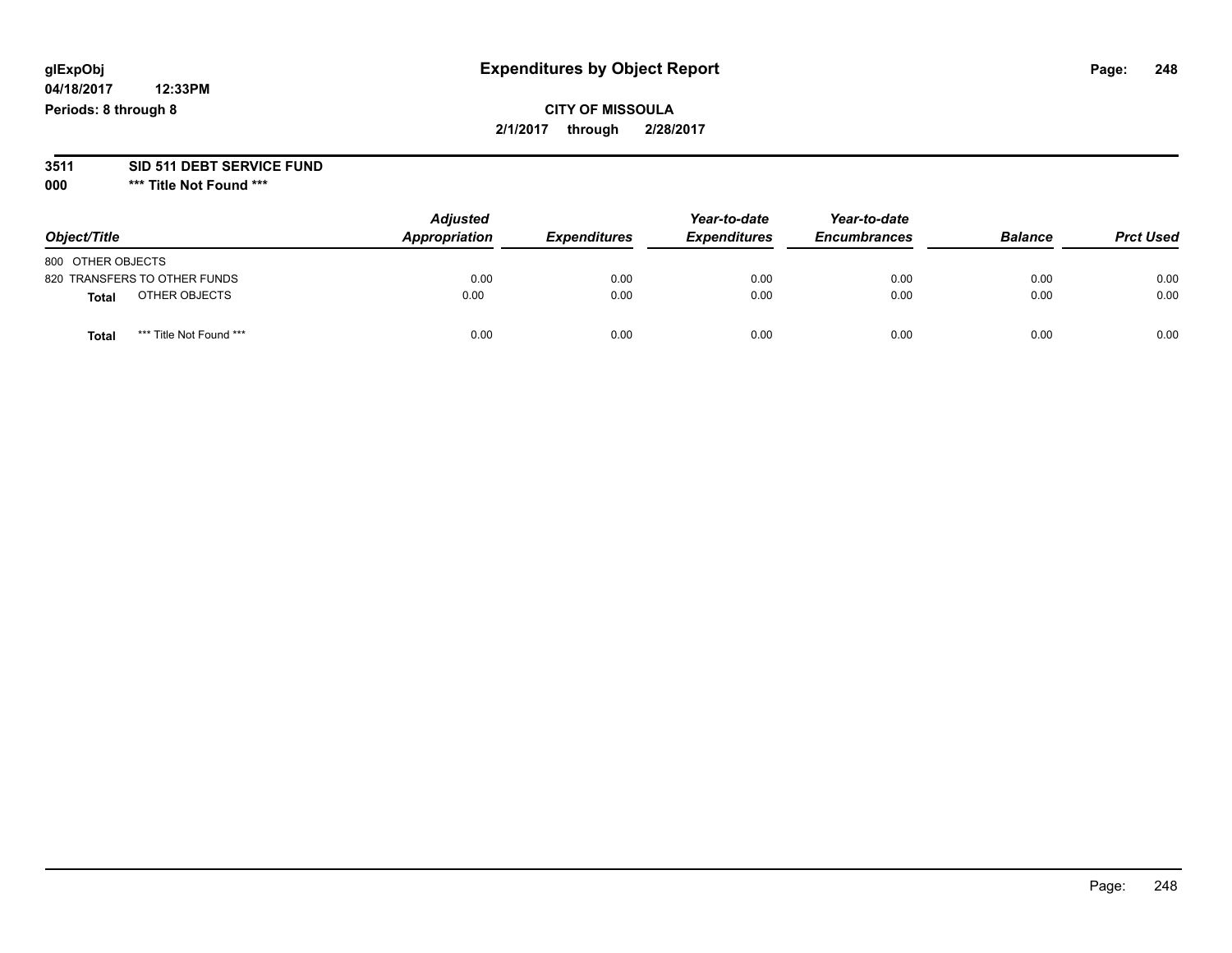## **CITY OF MISSOULA 2/1/2017 through 2/28/2017**

**3511 SID 511 DEBT SERVICE FUND**

| Object/Title                |                      | <b>Adjusted</b> |                     | Year-to-date        | Year-to-date        |                |                  |
|-----------------------------|----------------------|-----------------|---------------------|---------------------|---------------------|----------------|------------------|
|                             |                      | Appropriation   | <b>Expenditures</b> | <b>Expenditures</b> | <b>Encumbrances</b> | <b>Balance</b> | <b>Prct Used</b> |
| 500 FIXED CHARGES           |                      |                 |                     |                     |                     |                |                  |
| 550 MERCHANT SERVICE FEES   |                      | 0.00            | 0.00                | 0.00                | 0.00                | 0.00           | 0.00             |
| <b>Total</b>                | <b>FIXED CHARGES</b> | 0.00            | 0.00                | 0.00                | 0.00                | 0.00           | 0.00             |
| 600 DEBT SERVICE            |                      |                 |                     |                     |                     |                |                  |
| 610 PRINCIPAL               |                      | 0.00            | 0.00                | 0.00                | 0.00                | 0.00           | 0.00             |
| 620 INTEREST / SERVICE FEES |                      | 0.00            | 0.00                | 0.00                | 0.00                | 0.00           | 0.00             |
| <b>Total</b>                | <b>DEBT SERVICE</b>  | 0.00            | 0.00                | 0.00                | 0.00                | 0.00           | 0.00             |
| <b>Total</b>                | NON-DEPARTMENTAL     | 0.00            | 0.00                | 0.00                | 0.00                | 0.00           | 0.00             |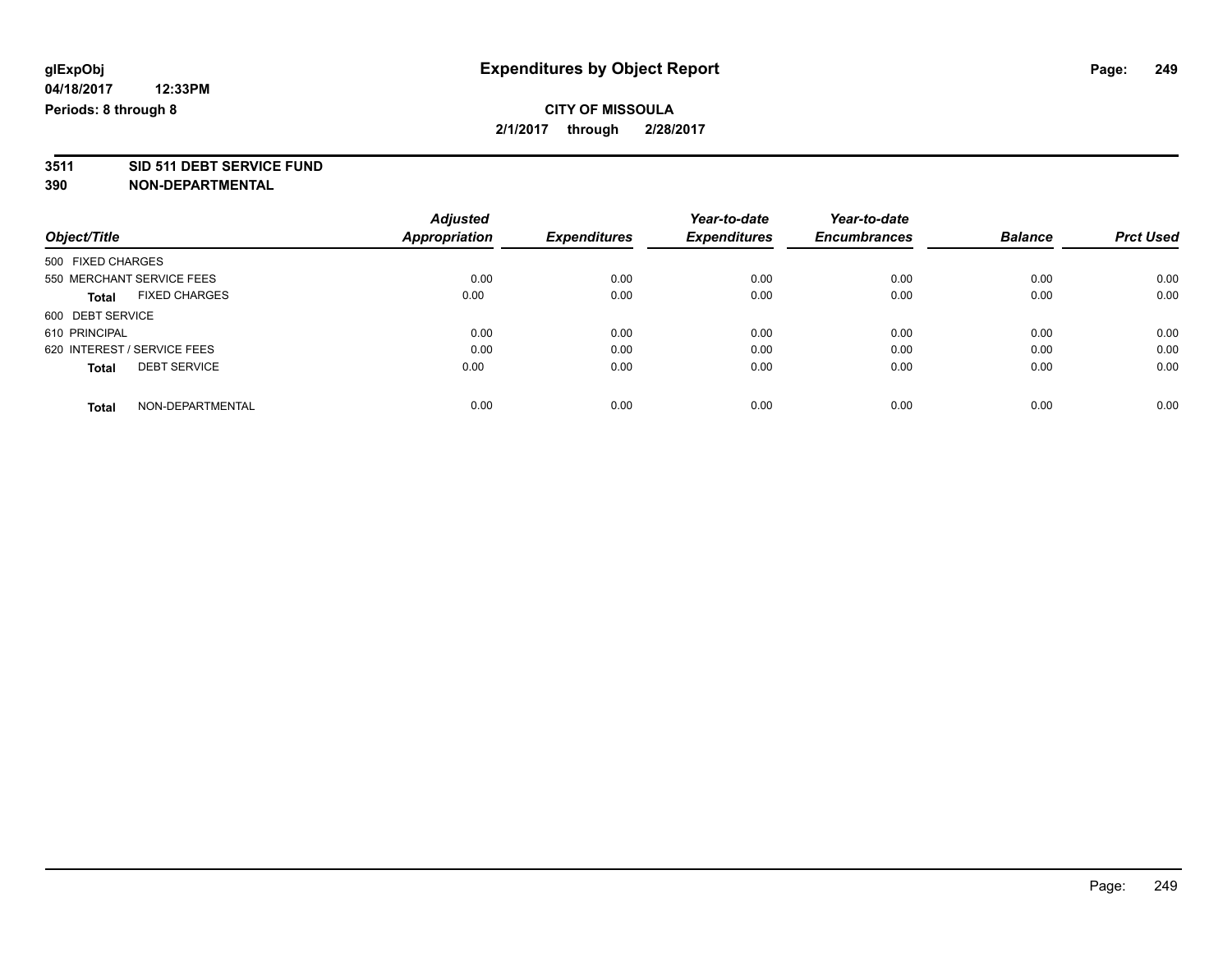## **CITY OF MISSOULA 2/1/2017 through 2/28/2017**

### **3511 SID 511 DEBT SERVICE FUND**

|                             |                              | <b>Adjusted</b>      |                     | Year-to-date        | Year-to-date        |                |                  |
|-----------------------------|------------------------------|----------------------|---------------------|---------------------|---------------------|----------------|------------------|
| Object/Title                |                              | <b>Appropriation</b> | <b>Expenditures</b> | <b>Expenditures</b> | <b>Encumbrances</b> | <b>Balance</b> | <b>Prct Used</b> |
| 500 FIXED CHARGES           |                              |                      |                     |                     |                     |                |                  |
|                             | 550 MERCHANT SERVICE FEES    | 0.00                 | 0.00                | 0.00                | 0.00                | 0.00           | 0.00             |
| <b>Total</b>                | <b>FIXED CHARGES</b>         | 0.00                 | 0.00                | 0.00                | 0.00                | 0.00           | 0.00             |
| 600 DEBT SERVICE            |                              |                      |                     |                     |                     |                |                  |
| 610 PRINCIPAL               |                              | 0.00                 | 0.00                | 0.00                | 0.00                | 0.00           | 0.00             |
| 620 INTEREST / SERVICE FEES |                              | 0.00                 | 0.00                | 0.00                | 0.00                | 0.00           | 0.00             |
| <b>Total</b>                | <b>DEBT SERVICE</b>          | 0.00                 | 0.00                | 0.00                | 0.00                | 0.00           | 0.00             |
| 800 OTHER OBJECTS           |                              |                      |                     |                     |                     |                |                  |
|                             | 820 TRANSFERS TO OTHER FUNDS | 0.00                 | 0.00                | 0.00                | 0.00                | 0.00           | 0.00             |
| <b>Total</b>                | OTHER OBJECTS                | 0.00                 | 0.00                | 0.00                | 0.00                | 0.00           | 0.00             |
| <b>Total</b>                | SID 511 DEBT SERVICE FUND    | 0.00                 | 0.00                | 0.00                | 0.00                | 0.00           | 0.00             |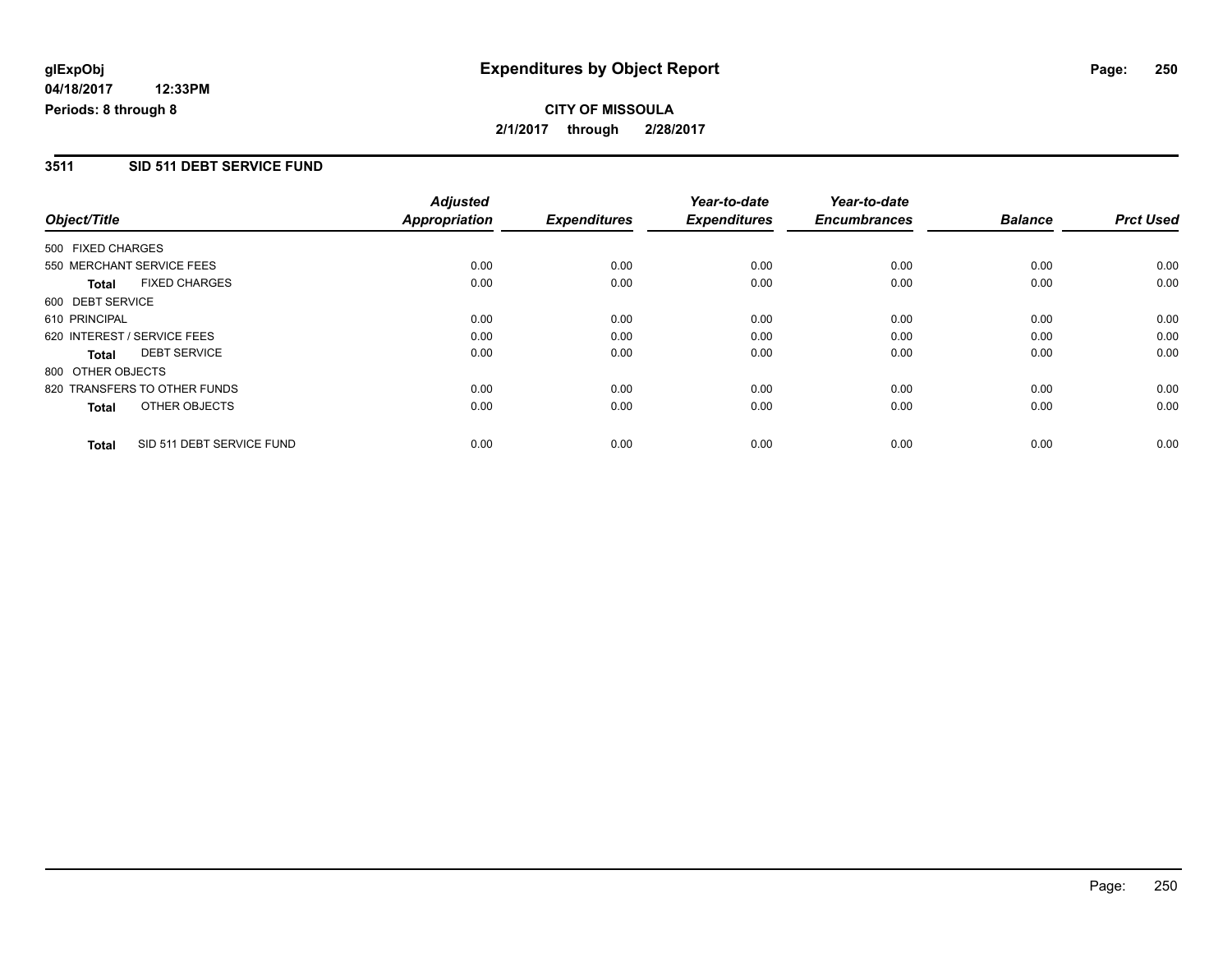## **CITY OF MISSOULA 2/1/2017 through 2/28/2017**

**3512 SID 512 DEBT SERVICE FUND**

|                                      | <b>Adjusted</b> |                     | Year-to-date        | Year-to-date        | <b>Balance</b> | <b>Prct Used</b> |
|--------------------------------------|-----------------|---------------------|---------------------|---------------------|----------------|------------------|
| Object/Title                         | Appropriation   | <b>Expenditures</b> | <b>Expenditures</b> | <b>Encumbrances</b> |                |                  |
| 500 FIXED CHARGES                    |                 |                     |                     |                     |                |                  |
| 550 MERCHANT SERVICE FEES            | 350.00          | 0.00                | 0.00                | 0.00                | 350.00         | 0.00             |
| <b>FIXED CHARGES</b><br><b>Total</b> | 350.00          | 0.00                | 0.00                | 0.00                | 350.00         | 0.00             |
| 600 DEBT SERVICE                     |                 |                     |                     |                     |                |                  |
| 610 PRINCIPAL                        | 19.780.00       | 0.00                | 0.00                | 0.00                | 19.780.00      | 0.00             |
| 620 INTEREST / SERVICE FEES          | 1.807.00        | 0.00                | 1.253.70            | 0.00                | 553.30         | 69.38            |
| <b>DEBT SERVICE</b><br><b>Total</b>  | 21,587.00       | 0.00                | 1,253.70            | 0.00                | 20,333.30      | 5.81             |
| NON-DEPARTMENTAL<br><b>Total</b>     | 21.937.00       | 0.00                | 1.253.70            | 0.00                | 20.683.30      | 5.72             |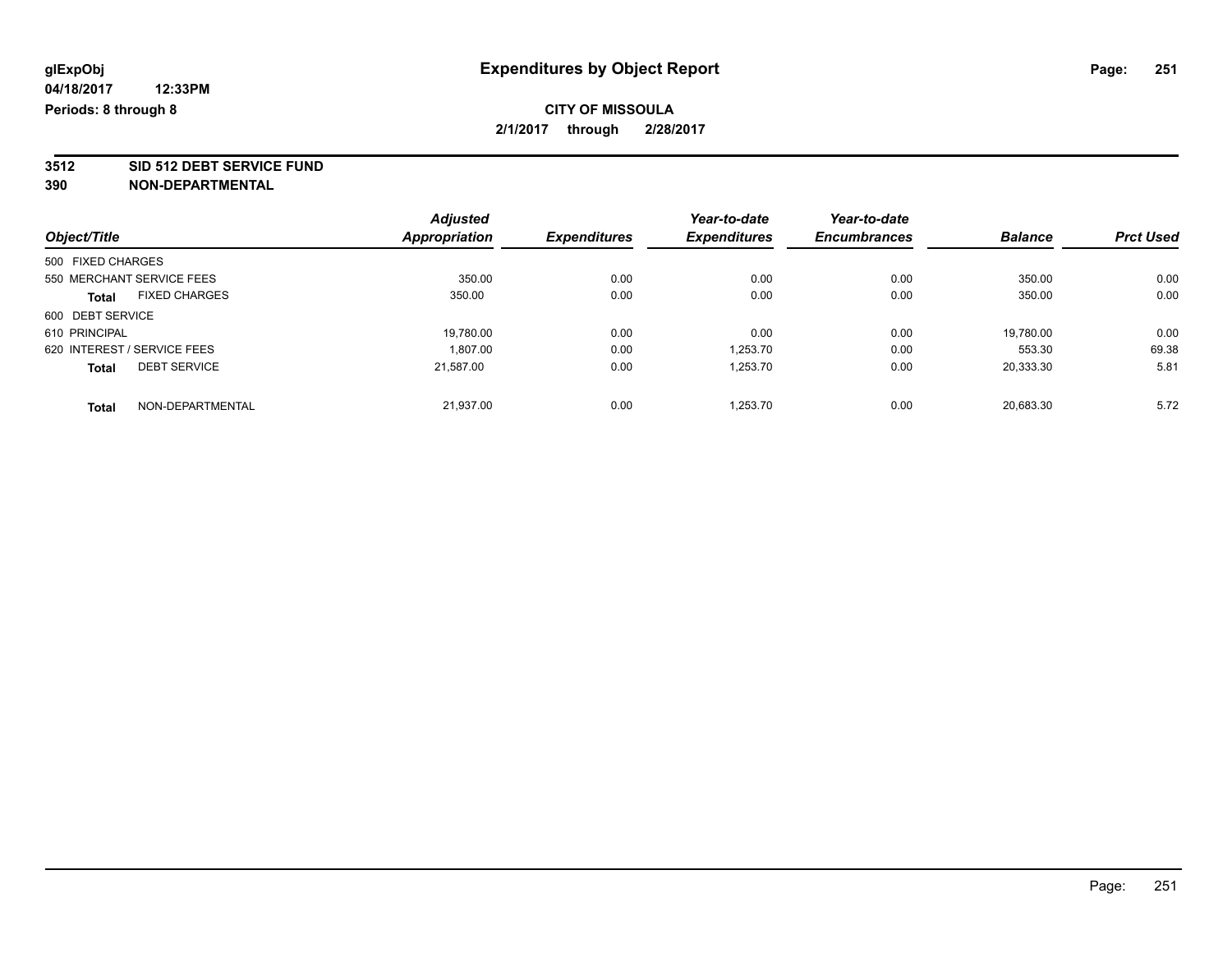**CITY OF MISSOULA 2/1/2017 through 2/28/2017**

#### **3512 SID 512 DEBT SERVICE FUND**

| Object/Title                              | <b>Adjusted</b><br><b>Appropriation</b> | <b>Expenditures</b> | Year-to-date<br><b>Expenditures</b> | Year-to-date<br><b>Encumbrances</b> | <b>Balance</b> | <b>Prct Used</b> |
|-------------------------------------------|-----------------------------------------|---------------------|-------------------------------------|-------------------------------------|----------------|------------------|
| 500 FIXED CHARGES                         |                                         |                     |                                     |                                     |                |                  |
| 550 MERCHANT SERVICE FEES                 | 350.00                                  | 0.00                | 0.00                                | 0.00                                | 350.00         | 0.00             |
| <b>FIXED CHARGES</b><br><b>Total</b>      | 350.00                                  | 0.00                | 0.00                                | 0.00                                | 350.00         | 0.00             |
| 600 DEBT SERVICE                          |                                         |                     |                                     |                                     |                |                  |
| 610 PRINCIPAL                             | 19,780.00                               | 0.00                | 0.00                                | 0.00                                | 19,780.00      | 0.00             |
| 620 INTEREST / SERVICE FEES               | 1.807.00                                | 0.00                | 1,253.70                            | 0.00                                | 553.30         | 69.38            |
| <b>DEBT SERVICE</b><br><b>Total</b>       | 21.587.00                               | 0.00                | 1,253.70                            | 0.00                                | 20,333.30      | 5.81             |
| SID 512 DEBT SERVICE FUND<br><b>Total</b> | 21.937.00                               | 0.00                | 1.253.70                            | 0.00                                | 20.683.30      | 5.72             |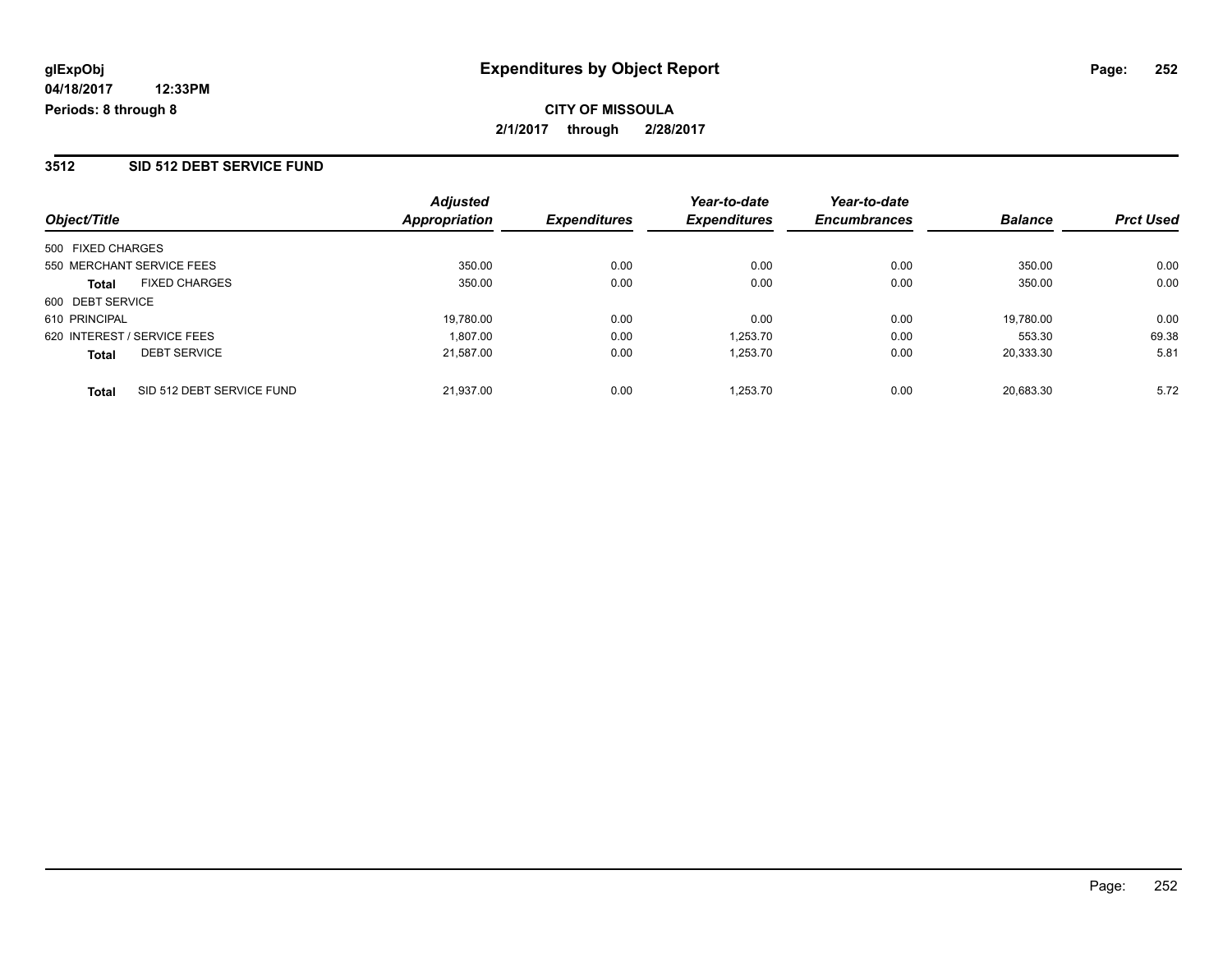# **3513 SID 513 DEBT SERVICE FUND**

**280 PUBLIC WORKS OPERATIONS**

| Object/Title                            | <b>Adjusted</b><br><b>Appropriation</b> | <b>Expenditures</b> | Year-to-date<br><b>Expenditures</b> | Year-to-date<br><b>Encumbrances</b> | <b>Balance</b> | <b>Prct Used</b> |
|-----------------------------------------|-----------------------------------------|---------------------|-------------------------------------|-------------------------------------|----------------|------------------|
| 500 FIXED CHARGES                       |                                         |                     |                                     |                                     |                |                  |
| 550 MERCHANT SERVICE FEES               | 0.00                                    | 0.00                | 0.00                                | 0.00                                | 0.00           | 0.00             |
| <b>FIXED CHARGES</b><br>Total           | 0.00                                    | 0.00                | 0.00                                | 0.00                                | 0.00           | 0.00             |
| 800 OTHER OBJECTS                       |                                         |                     |                                     |                                     |                |                  |
| 820 TRANSFERS TO OTHER FUNDS            | 0.00                                    | 0.00                | 0.00                                | 0.00                                | 0.00           | 0.00             |
| OTHER OBJECTS<br><b>Total</b>           | 0.00                                    | 0.00                | 0.00                                | 0.00                                | 0.00           | 0.00             |
| PUBLIC WORKS OPERATIONS<br><b>Total</b> | 0.00                                    | 0.00                | 0.00                                | 0.00                                | 0.00           | 0.00             |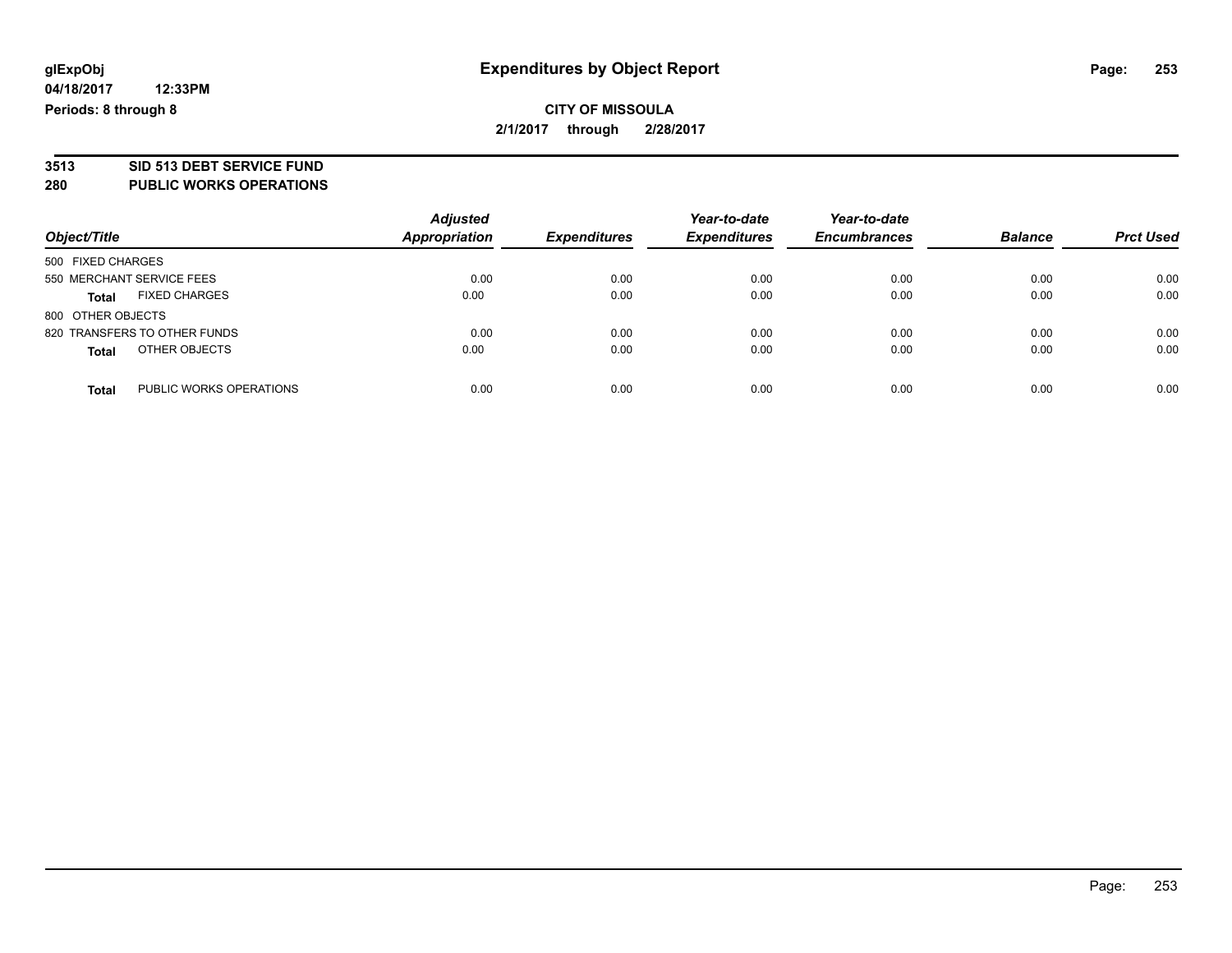## **CITY OF MISSOULA 2/1/2017 through 2/28/2017**

**3513 SID 513 DEBT SERVICE FUND**

|                                      | <b>Adjusted</b>      |                     | Year-to-date        | Year-to-date        |                |                  |
|--------------------------------------|----------------------|---------------------|---------------------|---------------------|----------------|------------------|
| Object/Title                         | <b>Appropriation</b> | <b>Expenditures</b> | <b>Expenditures</b> | <b>Encumbrances</b> | <b>Balance</b> | <b>Prct Used</b> |
| 500 FIXED CHARGES                    |                      |                     |                     |                     |                |                  |
| 550 MERCHANT SERVICE FEES            | 0.00                 | 0.00                | 0.00                | 0.00                | 0.00           | 0.00             |
| <b>FIXED CHARGES</b><br><b>Total</b> | 0.00                 | 0.00                | 0.00                | 0.00                | 0.00           | 0.00             |
| 600 DEBT SERVICE                     |                      |                     |                     |                     |                |                  |
| 610 PRINCIPAL                        | 0.00                 | 0.00                | 0.00                | 0.00                | 0.00           | 0.00             |
| 620 INTEREST / SERVICE FEES          | 0.00                 | 0.00                | 0.00                | 0.00                | 0.00           | 0.00             |
| <b>DEBT SERVICE</b><br>Total         | 0.00                 | 0.00                | 0.00                | 0.00                | 0.00           | 0.00             |
| 800 OTHER OBJECTS                    |                      |                     |                     |                     |                |                  |
| 820 TRANSFERS TO OTHER FUNDS         | 0.00                 | 0.00                | 0.00                | 0.00                | 0.00           | 0.00             |
| OTHER OBJECTS<br><b>Total</b>        | 0.00                 | 0.00                | 0.00                | 0.00                | 0.00           | 0.00             |
|                                      |                      |                     |                     |                     |                |                  |
| NON-DEPARTMENTAL<br><b>Total</b>     | 0.00                 | 0.00                | 0.00                | 0.00                | 0.00           | 0.00             |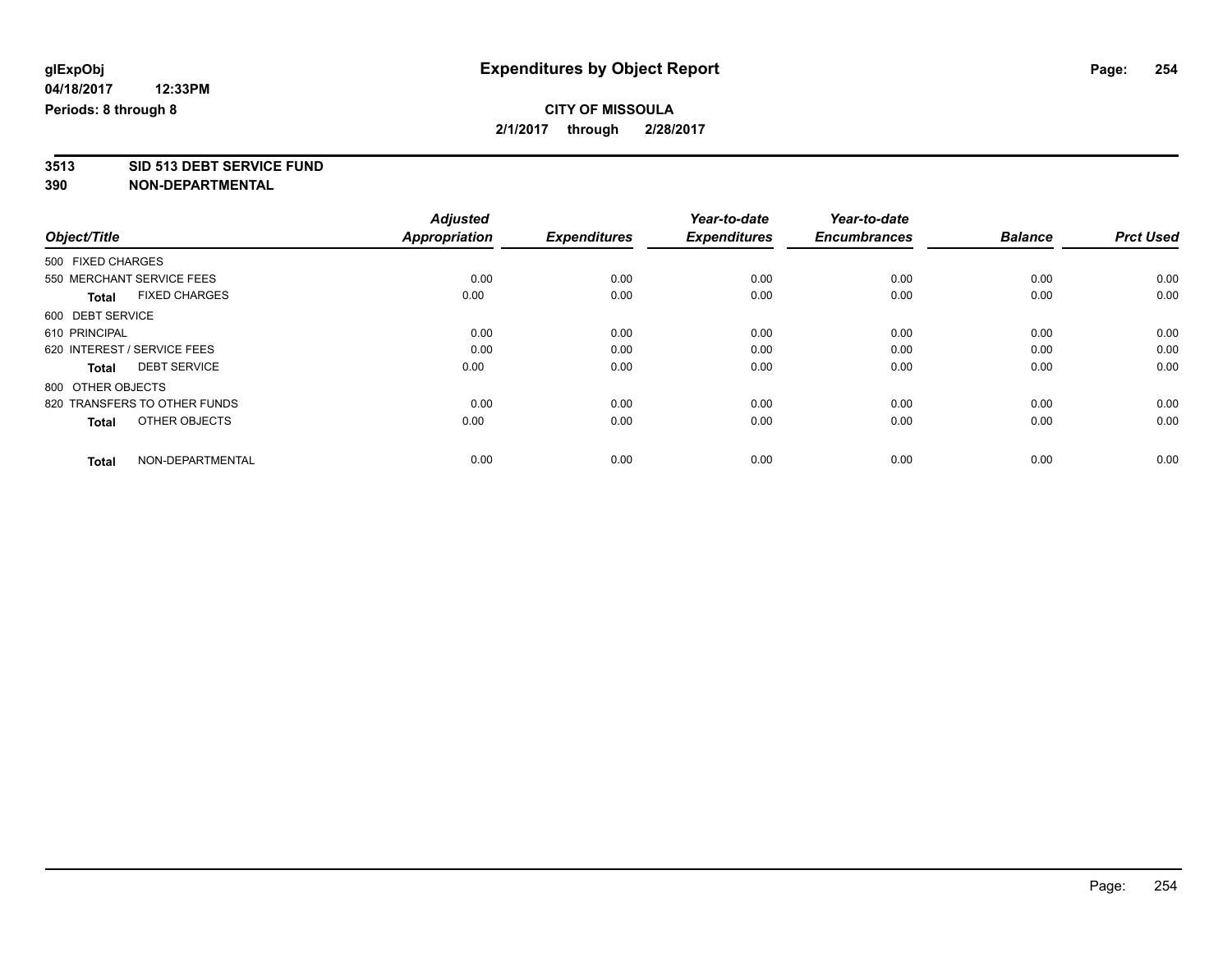## **CITY OF MISSOULA 2/1/2017 through 2/28/2017**

#### **3513 SID 513 DEBT SERVICE FUND**

| Object/Title      |                              | <b>Adjusted</b><br><b>Appropriation</b> | <b>Expenditures</b> | Year-to-date<br><b>Expenditures</b> | Year-to-date<br><b>Encumbrances</b> | <b>Balance</b> | <b>Prct Used</b> |
|-------------------|------------------------------|-----------------------------------------|---------------------|-------------------------------------|-------------------------------------|----------------|------------------|
| 500 FIXED CHARGES |                              |                                         |                     |                                     |                                     |                |                  |
|                   | 550 MERCHANT SERVICE FEES    | 0.00                                    | 0.00                | 0.00                                | 0.00                                | 0.00           | 0.00             |
| <b>Total</b>      | <b>FIXED CHARGES</b>         | 0.00                                    | 0.00                | 0.00                                | 0.00                                | 0.00           | 0.00             |
| 600 DEBT SERVICE  |                              |                                         |                     |                                     |                                     |                |                  |
| 610 PRINCIPAL     |                              | 0.00                                    | 0.00                | 0.00                                | 0.00                                | 0.00           | 0.00             |
|                   | 620 INTEREST / SERVICE FEES  | 0.00                                    | 0.00                | 0.00                                | 0.00                                | 0.00           | 0.00             |
| <b>Total</b>      | <b>DEBT SERVICE</b>          | 0.00                                    | 0.00                | 0.00                                | 0.00                                | 0.00           | 0.00             |
| 800 OTHER OBJECTS |                              |                                         |                     |                                     |                                     |                |                  |
|                   | 820 TRANSFERS TO OTHER FUNDS | 0.00                                    | 0.00                | 0.00                                | 0.00                                | 0.00           | 0.00             |
| <b>Total</b>      | OTHER OBJECTS                | 0.00                                    | 0.00                | 0.00                                | 0.00                                | 0.00           | 0.00             |
| <b>Total</b>      | SID 513 DEBT SERVICE FUND    | 0.00                                    | 0.00                | 0.00                                | 0.00                                | 0.00           | 0.00             |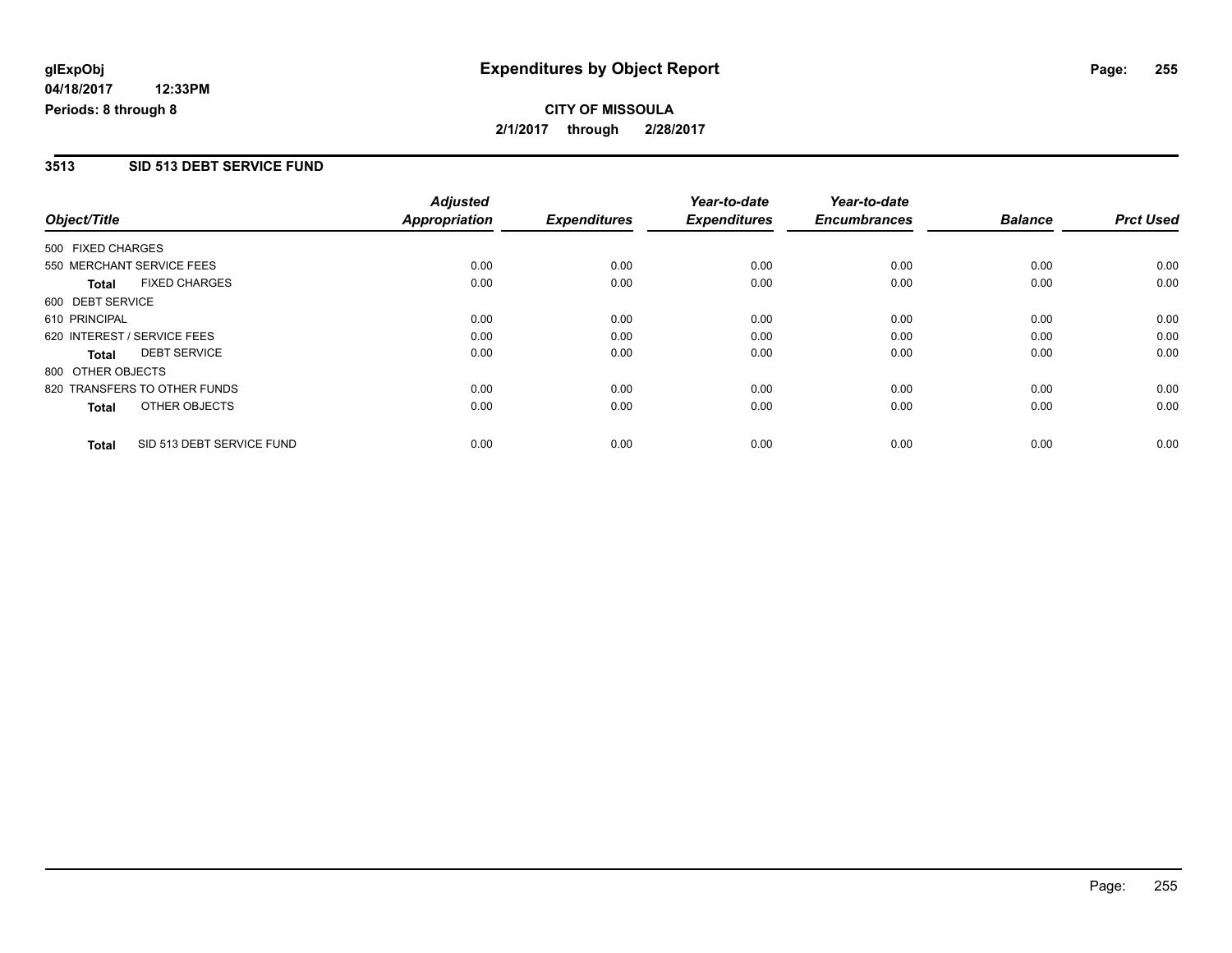# **glExpObj Expenditures by Object Report Page: 256**

**04/18/2017 12:33PM Periods: 8 through 8**

#### **3514 SID 514 DEBT SERVICE FUND**

**000 \*\*\* Title Not Found \*\*\***

| Object/Title                     | <b>Adjusted</b><br>Appropriation | <b>Expenditures</b> | Year-to-date<br><b>Expenditures</b> | Year-to-date<br><b>Encumbrances</b> | <b>Balance</b> | <b>Prct Used</b> |
|----------------------------------|----------------------------------|---------------------|-------------------------------------|-------------------------------------|----------------|------------------|
| 800 OTHER OBJECTS                |                                  |                     |                                     |                                     |                |                  |
| 820 TRANSFERS TO OTHER FUNDS     | 0.00                             | 0.00                | 0.00                                | 0.00                                | 0.00           | 0.00             |
| OTHER OBJECTS<br><b>Total</b>    | 0.00                             | 0.00                | 0.00                                | 0.00                                | 0.00           | 0.00             |
| *** Title Not Found ***<br>Total | 0.00                             | 0.00                | 0.00                                | 0.00                                | 0.00           | 0.00             |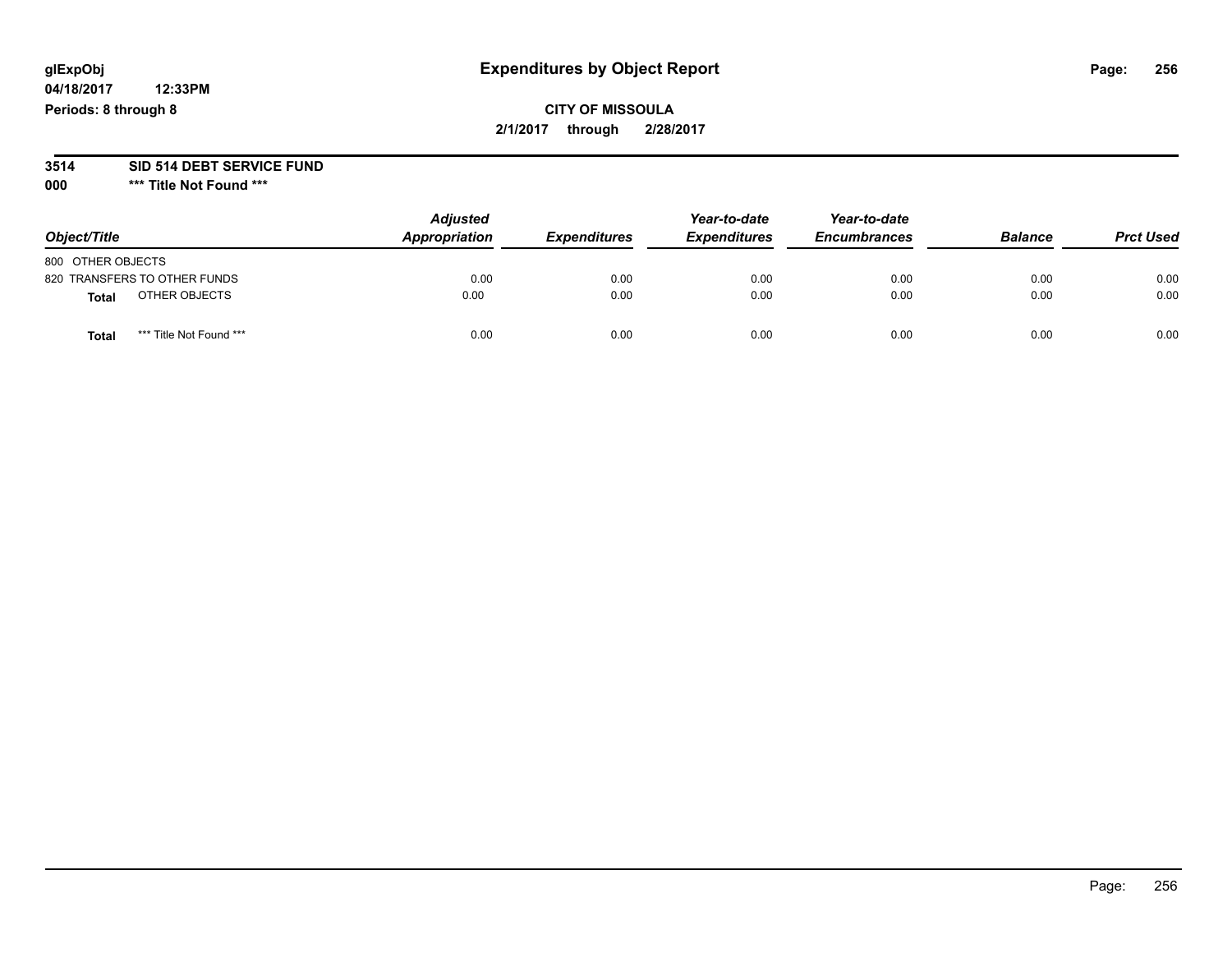**2/1/2017 through 2/28/2017**

# **3514 SID 514 DEBT SERVICE FUND**

**390 NON-DEPARTMENTAL**

|                                      | <b>Adjusted</b> |                     | Year-to-date        | Year-to-date        |                |                  |
|--------------------------------------|-----------------|---------------------|---------------------|---------------------|----------------|------------------|
| Object/Title                         | Appropriation   | <b>Expenditures</b> | <b>Expenditures</b> | <b>Encumbrances</b> | <b>Balance</b> | <b>Prct Used</b> |
| 500 FIXED CHARGES                    |                 |                     |                     |                     |                |                  |
| 550 MERCHANT SERVICE FEES            | 0.00            | 0.00                | 0.00                | 0.00                | 0.00           | 0.00             |
| <b>FIXED CHARGES</b><br><b>Total</b> | 0.00            | 0.00                | 0.00                | 0.00                | 0.00           | 0.00             |
| 600 DEBT SERVICE                     |                 |                     |                     |                     |                |                  |
| 610 PRINCIPAL                        | 0.00            | 0.00                | 0.00                | 0.00                | 0.00           | 0.00             |
| 620 INTEREST / SERVICE FEES          | 0.00            | 0.00                | 0.00                | 0.00                | 0.00           | 0.00             |
| <b>DEBT SERVICE</b><br><b>Total</b>  | 0.00            | 0.00                | 0.00                | 0.00                | 0.00           | 0.00             |
| NON-DEPARTMENTAL<br><b>Total</b>     | 0.00            | 0.00                | 0.00                | 0.00                | 0.00           | 0.00             |

Page: 257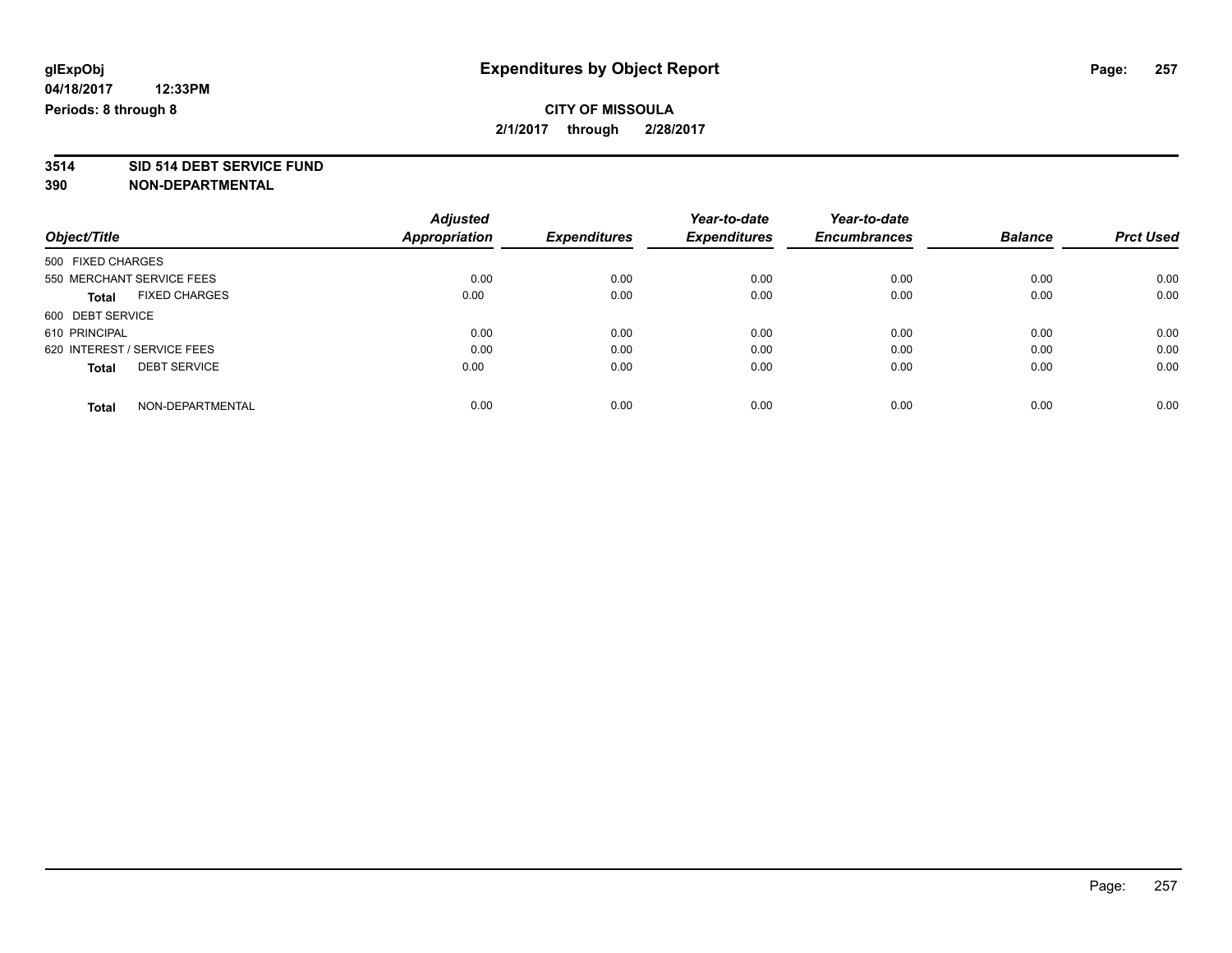## **CITY OF MISSOULA 2/1/2017 through 2/28/2017**

#### **3514 SID 514 DEBT SERVICE FUND**

|                   |                              | <b>Adjusted</b>      |                     | Year-to-date        | Year-to-date        |                |                  |
|-------------------|------------------------------|----------------------|---------------------|---------------------|---------------------|----------------|------------------|
| Object/Title      |                              | <b>Appropriation</b> | <b>Expenditures</b> | <b>Expenditures</b> | <b>Encumbrances</b> | <b>Balance</b> | <b>Prct Used</b> |
| 500 FIXED CHARGES |                              |                      |                     |                     |                     |                |                  |
|                   | 550 MERCHANT SERVICE FEES    | 0.00                 | 0.00                | 0.00                | 0.00                | 0.00           | 0.00             |
| <b>Total</b>      | <b>FIXED CHARGES</b>         | 0.00                 | 0.00                | 0.00                | 0.00                | 0.00           | 0.00             |
| 600 DEBT SERVICE  |                              |                      |                     |                     |                     |                |                  |
| 610 PRINCIPAL     |                              | 0.00                 | 0.00                | 0.00                | 0.00                | 0.00           | 0.00             |
|                   | 620 INTEREST / SERVICE FEES  | 0.00                 | 0.00                | 0.00                | 0.00                | 0.00           | 0.00             |
| <b>Total</b>      | <b>DEBT SERVICE</b>          | 0.00                 | 0.00                | 0.00                | 0.00                | 0.00           | 0.00             |
| 800 OTHER OBJECTS |                              |                      |                     |                     |                     |                |                  |
|                   | 820 TRANSFERS TO OTHER FUNDS | 0.00                 | 0.00                | 0.00                | 0.00                | 0.00           | 0.00             |
| <b>Total</b>      | OTHER OBJECTS                | 0.00                 | 0.00                | 0.00                | 0.00                | 0.00           | 0.00             |
| <b>Total</b>      | SID 514 DEBT SERVICE FUND    | 0.00                 | 0.00                | 0.00                | 0.00                | 0.00           | 0.00             |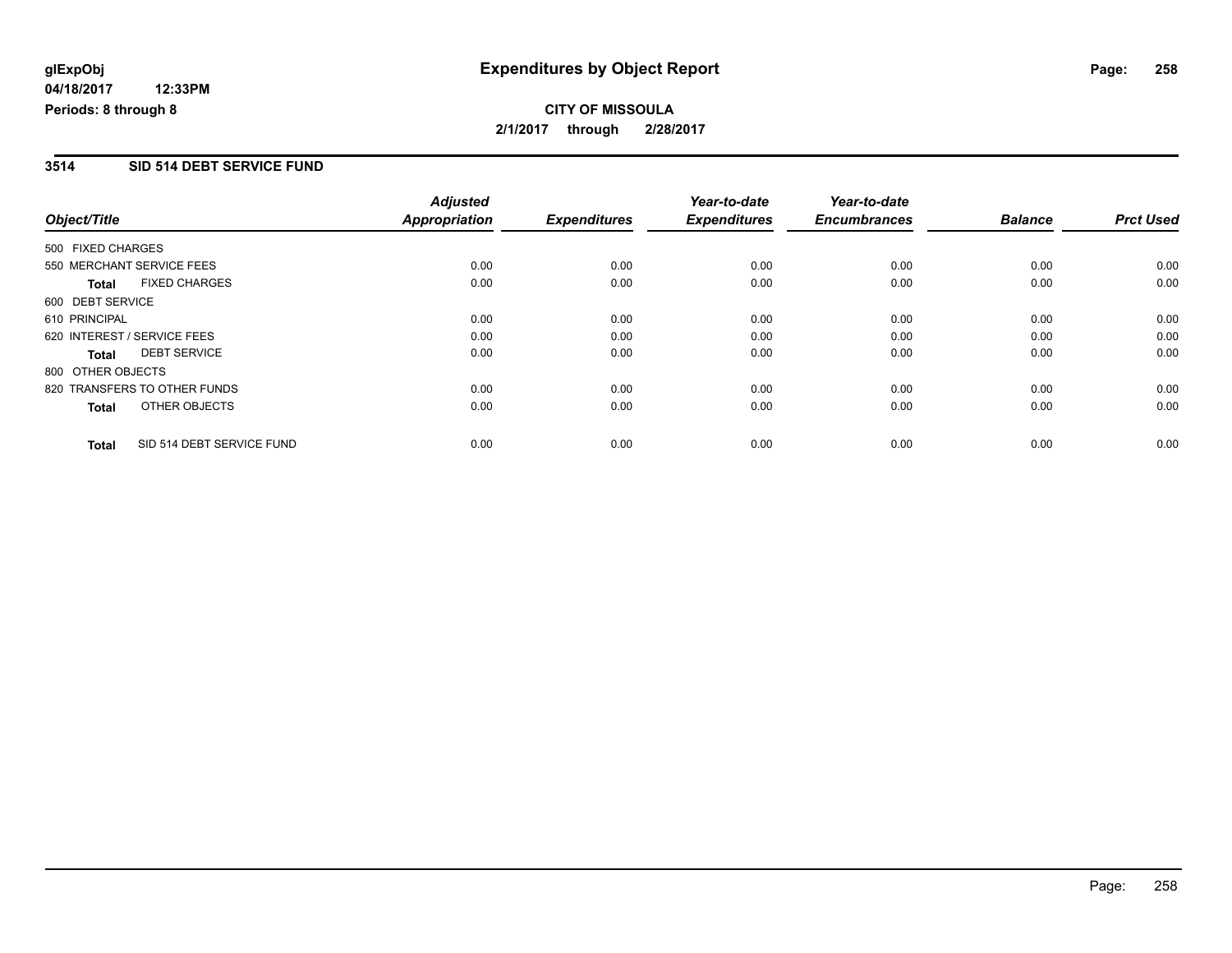## **CITY OF MISSOULA 2/1/2017 through 2/28/2017**

**3515 SID 515 DEBT SERVICE FUND**

|                                      | <b>Adjusted</b>      |                     | Year-to-date        | Year-to-date        |                |                  |
|--------------------------------------|----------------------|---------------------|---------------------|---------------------|----------------|------------------|
| Object/Title                         | <b>Appropriation</b> | <b>Expenditures</b> | <b>Expenditures</b> | <b>Encumbrances</b> | <b>Balance</b> | <b>Prct Used</b> |
| 500 FIXED CHARGES                    |                      |                     |                     |                     |                |                  |
| 550 MERCHANT SERVICE FEES            | 0.00                 | 0.00                | 0.00                | 0.00                | 0.00           | 0.00             |
| <b>FIXED CHARGES</b><br><b>Total</b> | 0.00                 | 0.00                | 0.00                | 0.00                | 0.00           | 0.00             |
| 600 DEBT SERVICE                     |                      |                     |                     |                     |                |                  |
| 610 PRINCIPAL                        | 0.00                 | 0.00                | 0.00                | 0.00                | 0.00           | 0.00             |
| 620 INTEREST / SERVICE FEES          | 0.00                 | 0.00                | 0.00                | 0.00                | 0.00           | 0.00             |
| <b>DEBT SERVICE</b><br>Total         | 0.00                 | 0.00                | 0.00                | 0.00                | 0.00           | 0.00             |
| 800 OTHER OBJECTS                    |                      |                     |                     |                     |                |                  |
| 820 TRANSFERS TO OTHER FUNDS         | 0.00                 | 0.00                | 0.00                | 0.00                | 0.00           | 0.00             |
| OTHER OBJECTS<br><b>Total</b>        | 0.00                 | 0.00                | 0.00                | 0.00                | 0.00           | 0.00             |
|                                      |                      |                     |                     |                     |                |                  |
| NON-DEPARTMENTAL<br><b>Total</b>     | 0.00                 | 0.00                | 0.00                | 0.00                | 0.00           | 0.00             |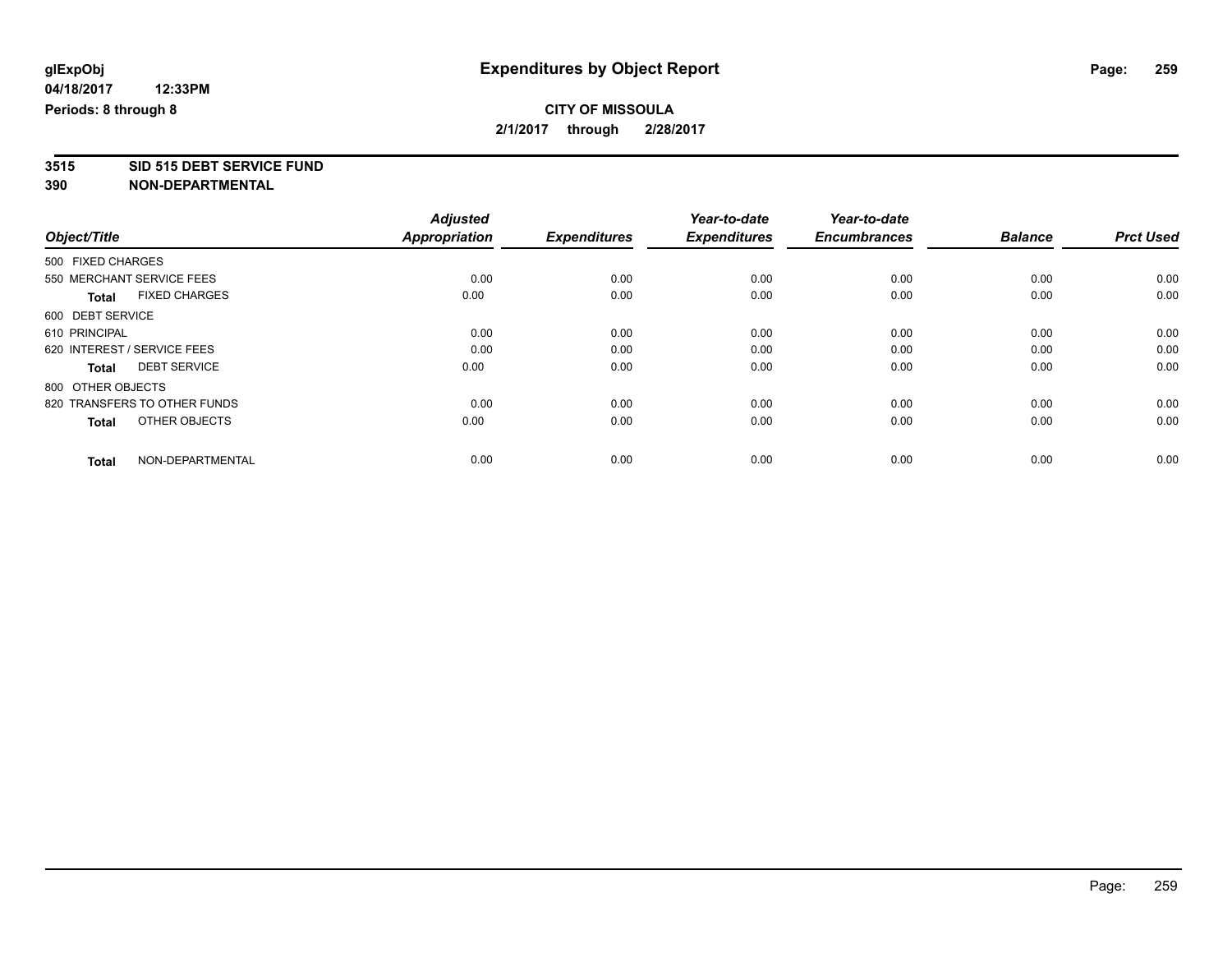## **CITY OF MISSOULA 2/1/2017 through 2/28/2017**

#### **3515 SID 515 DEBT SERVICE FUND**

|                   |                              | <b>Adjusted</b>      |                     | Year-to-date        | Year-to-date        |                |                  |
|-------------------|------------------------------|----------------------|---------------------|---------------------|---------------------|----------------|------------------|
| Object/Title      |                              | <b>Appropriation</b> | <b>Expenditures</b> | <b>Expenditures</b> | <b>Encumbrances</b> | <b>Balance</b> | <b>Prct Used</b> |
| 500 FIXED CHARGES |                              |                      |                     |                     |                     |                |                  |
|                   | 550 MERCHANT SERVICE FEES    | 0.00                 | 0.00                | 0.00                | 0.00                | 0.00           | 0.00             |
| <b>Total</b>      | <b>FIXED CHARGES</b>         | 0.00                 | 0.00                | 0.00                | 0.00                | 0.00           | 0.00             |
| 600 DEBT SERVICE  |                              |                      |                     |                     |                     |                |                  |
| 610 PRINCIPAL     |                              | 0.00                 | 0.00                | 0.00                | 0.00                | 0.00           | 0.00             |
|                   | 620 INTEREST / SERVICE FEES  | 0.00                 | 0.00                | 0.00                | 0.00                | 0.00           | 0.00             |
| Total             | <b>DEBT SERVICE</b>          | 0.00                 | 0.00                | 0.00                | 0.00                | 0.00           | 0.00             |
| 800 OTHER OBJECTS |                              |                      |                     |                     |                     |                |                  |
|                   | 820 TRANSFERS TO OTHER FUNDS | 0.00                 | 0.00                | 0.00                | 0.00                | 0.00           | 0.00             |
| Total             | OTHER OBJECTS                | 0.00                 | 0.00                | 0.00                | 0.00                | 0.00           | 0.00             |
| <b>Total</b>      | SID 515 DEBT SERVICE FUND    | 0.00                 | 0.00                | 0.00                | 0.00                | 0.00           | 0.00             |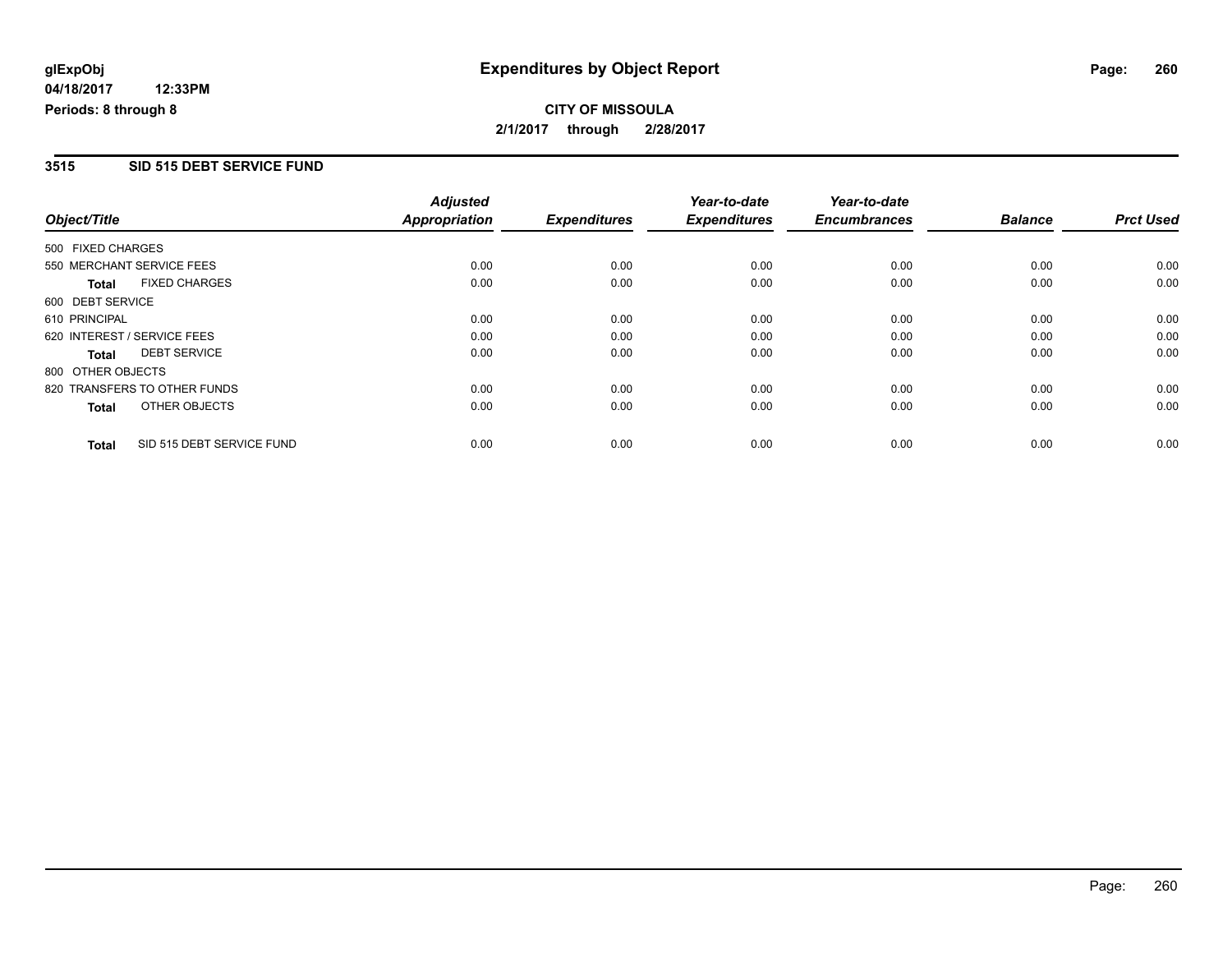# **glExpObj Expenditures by Object Report Page: 261**

**04/18/2017 12:33PM Periods: 8 through 8**

#### **3517 SID 517 DEBT SERVICE FUND**

**000 \*\*\* Title Not Found \*\*\***

| Object/Title                     | <b>Adjusted</b><br>Appropriation | <b>Expenditures</b> | Year-to-date<br><b>Expenditures</b> | Year-to-date<br><b>Encumbrances</b> | <b>Balance</b> | <b>Prct Used</b> |
|----------------------------------|----------------------------------|---------------------|-------------------------------------|-------------------------------------|----------------|------------------|
| 800 OTHER OBJECTS                |                                  |                     |                                     |                                     |                |                  |
| 820 TRANSFERS TO OTHER FUNDS     | 0.00                             | 0.00                | 0.00                                | 0.00                                | 0.00           | 0.00             |
| OTHER OBJECTS<br>Total           | 0.00                             | 0.00                | 0.00                                | 0.00                                | 0.00           | 0.00             |
| *** Title Not Found ***<br>Total | 0.00                             | 0.00                | 0.00                                | 0.00                                | 0.00           | 0.00             |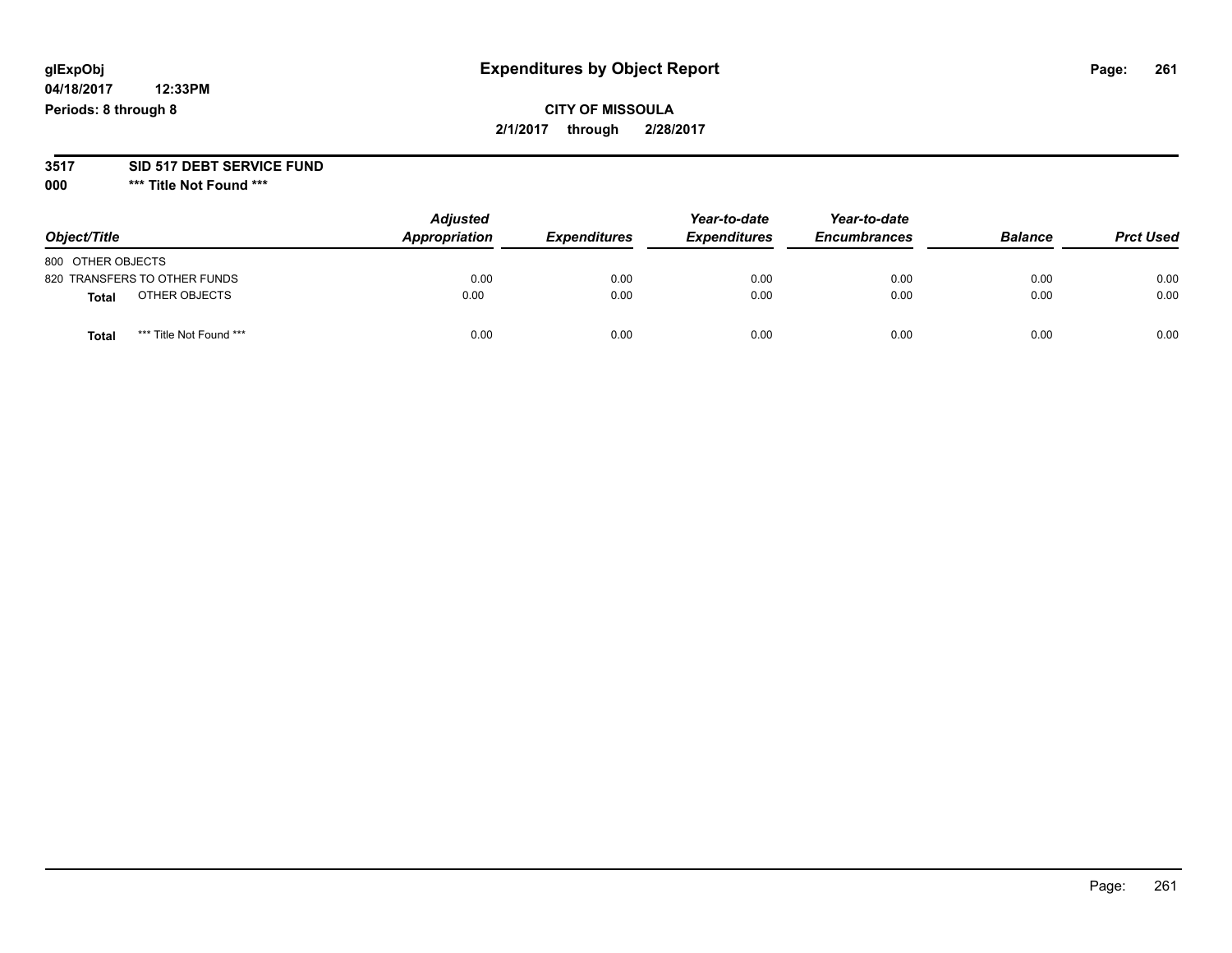## **CITY OF MISSOULA 2/1/2017 through 2/28/2017**

# **3517 SID 517 DEBT SERVICE FUND**

|                                      | <b>Adjusted</b> |                     | Year-to-date        | Year-to-date        |                |                  |
|--------------------------------------|-----------------|---------------------|---------------------|---------------------|----------------|------------------|
| Object/Title                         | Appropriation   | <b>Expenditures</b> | <b>Expenditures</b> | <b>Encumbrances</b> | <b>Balance</b> | <b>Prct Used</b> |
| 500 FIXED CHARGES                    |                 |                     |                     |                     |                |                  |
| 550 MERCHANT SERVICE FEES            | 0.00            | 0.00                | 0.00                | 0.00                | 0.00           | 0.00             |
| <b>FIXED CHARGES</b><br><b>Total</b> | 0.00            | 0.00                | 0.00                | 0.00                | 0.00           | 0.00             |
| 600 DEBT SERVICE                     |                 |                     |                     |                     |                |                  |
| 610 PRINCIPAL                        | 0.00            | 0.00                | 0.00                | 0.00                | 0.00           | 0.00             |
| 620 INTEREST / SERVICE FEES          | 0.00            | 0.00                | 0.00                | 0.00                | 0.00           | 0.00             |
| <b>DEBT SERVICE</b><br><b>Total</b>  | 0.00            | 0.00                | 0.00                | 0.00                | 0.00           | 0.00             |
| NON-DEPARTMENTAL<br>Total            | 0.00            | 0.00                | 0.00                | 0.00                | 0.00           | 0.00             |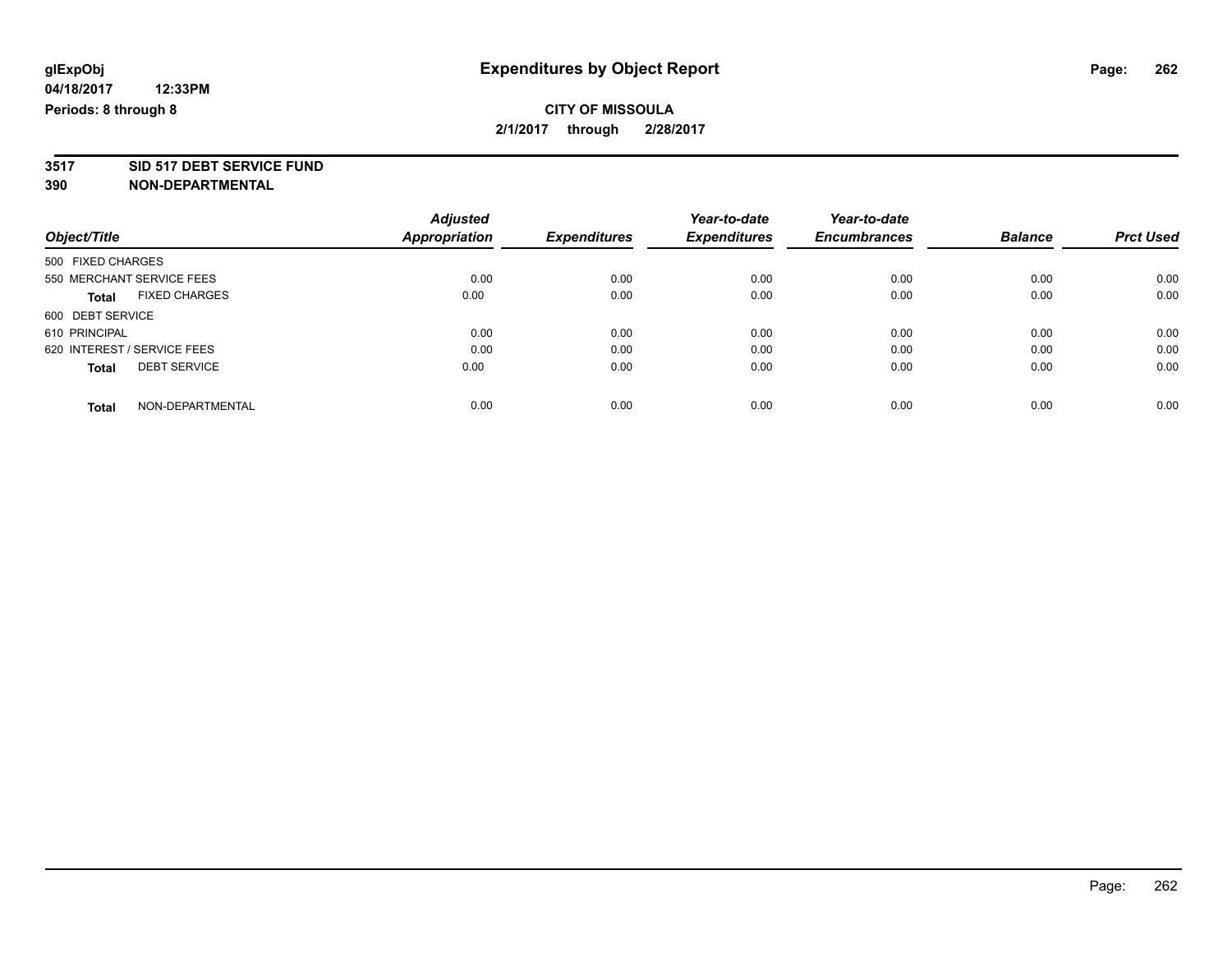**2/1/2017 through 2/28/2017**

#### **3517 SID 517 DEBT SERVICE FUND**

|                             |                              | <b>Adjusted</b> |                     | Year-to-date        | Year-to-date        |                |                  |
|-----------------------------|------------------------------|-----------------|---------------------|---------------------|---------------------|----------------|------------------|
| Object/Title                |                              | Appropriation   | <b>Expenditures</b> | <b>Expenditures</b> | <b>Encumbrances</b> | <b>Balance</b> | <b>Prct Used</b> |
| 500 FIXED CHARGES           |                              |                 |                     |                     |                     |                |                  |
| 550 MERCHANT SERVICE FEES   |                              | 0.00            | 0.00                | 0.00                | 0.00                | 0.00           | 0.00             |
| <b>Total</b>                | <b>FIXED CHARGES</b>         | 0.00            | 0.00                | 0.00                | 0.00                | 0.00           | 0.00             |
| 600 DEBT SERVICE            |                              |                 |                     |                     |                     |                |                  |
| 610 PRINCIPAL               |                              | 0.00            | 0.00                | 0.00                | 0.00                | 0.00           | 0.00             |
| 620 INTEREST / SERVICE FEES |                              | 0.00            | 0.00                | 0.00                | 0.00                | 0.00           | 0.00             |
| <b>Total</b>                | <b>DEBT SERVICE</b>          | 0.00            | 0.00                | 0.00                | 0.00                | 0.00           | 0.00             |
| 800 OTHER OBJECTS           |                              |                 |                     |                     |                     |                |                  |
|                             | 820 TRANSFERS TO OTHER FUNDS | 0.00            | 0.00                | 0.00                | 0.00                | 0.00           | 0.00             |
| <b>Total</b>                | OTHER OBJECTS                | 0.00            | 0.00                | 0.00                | 0.00                | 0.00           | 0.00             |
| <b>Total</b>                | SID 517 DEBT SERVICE FUND    | 0.00            | 0.00                | 0.00                | 0.00                | 0.00           | 0.00             |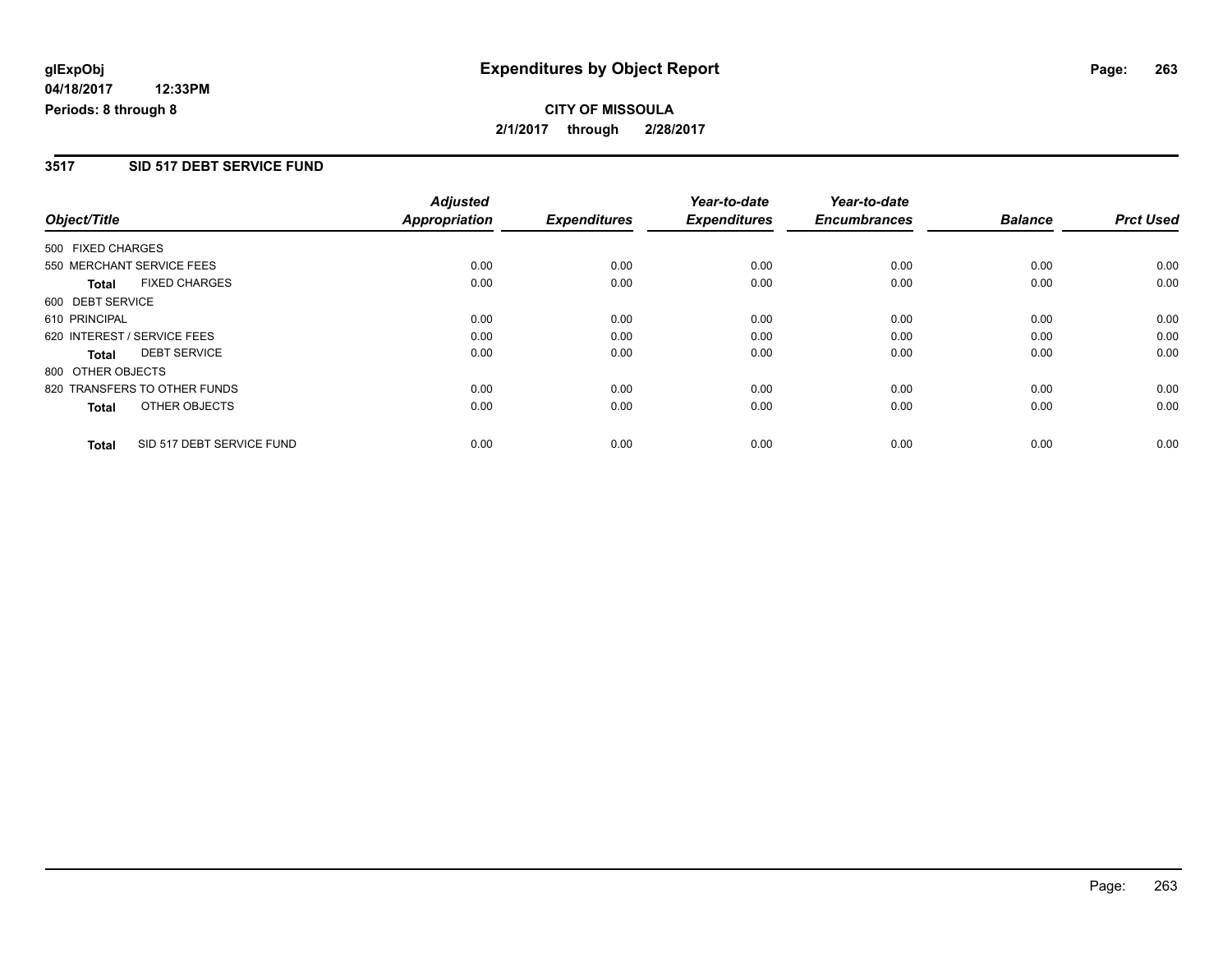# **glExpObj Expenditures by Object Report Page: 264**

**04/18/2017 12:33PM Periods: 8 through 8**

# **3518 SID 518 DEBT SERVICE FUND**

**000 \*\*\* Title Not Found \*\*\***

| Object/Title                     | <b>Adjusted</b><br>Appropriation | <b>Expenditures</b> | Year-to-date<br><b>Expenditures</b> | Year-to-date<br><b>Encumbrances</b> | <b>Balance</b> | <b>Prct Used</b> |
|----------------------------------|----------------------------------|---------------------|-------------------------------------|-------------------------------------|----------------|------------------|
| 800 OTHER OBJECTS                |                                  |                     |                                     |                                     |                |                  |
| 820 TRANSFERS TO OTHER FUNDS     | 0.00                             | 0.00                | 0.00                                | 0.00                                | 0.00           | 0.00             |
| OTHER OBJECTS<br><b>Total</b>    | 0.00                             | 0.00                | 0.00                                | 0.00                                | 0.00           | 0.00             |
| *** Title Not Found ***<br>Total | 0.00                             | 0.00                | 0.00                                | 0.00                                | 0.00           | 0.00             |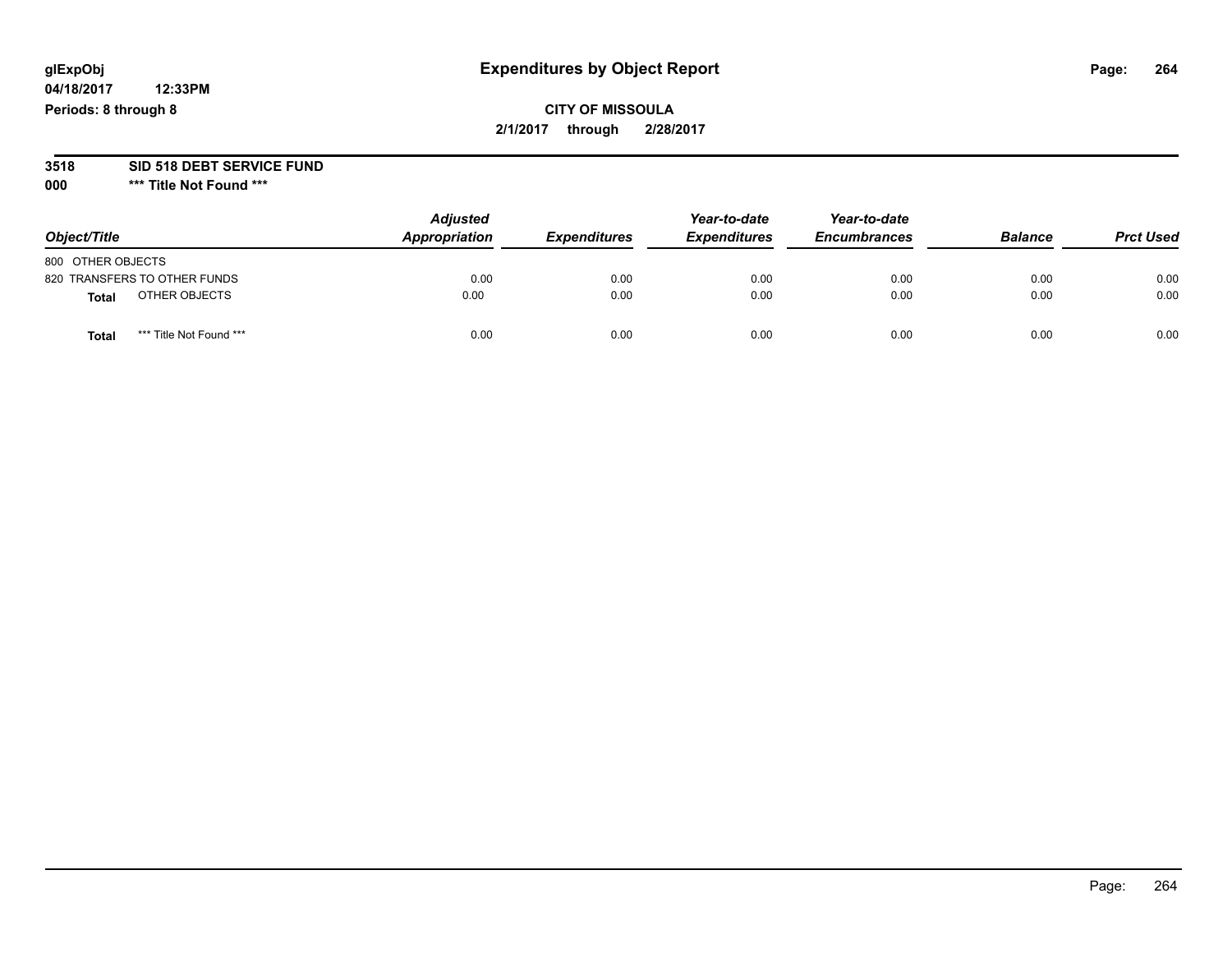## **CITY OF MISSOULA 2/1/2017 through 2/28/2017**

**3518 SID 518 DEBT SERVICE FUND**

|                                      | <b>Adjusted</b>      |                     | Year-to-date        | Year-to-date        |                |                  |
|--------------------------------------|----------------------|---------------------|---------------------|---------------------|----------------|------------------|
| Object/Title                         | <b>Appropriation</b> | <b>Expenditures</b> | <b>Expenditures</b> | <b>Encumbrances</b> | <b>Balance</b> | <b>Prct Used</b> |
| 500 FIXED CHARGES                    |                      |                     |                     |                     |                |                  |
| 550 MERCHANT SERVICE FEES            | 0.00                 | 0.00                | 0.00                | 0.00                | 0.00           | 0.00             |
| <b>FIXED CHARGES</b><br><b>Total</b> | 0.00                 | 0.00                | 0.00                | 0.00                | 0.00           | 0.00             |
| 600 DEBT SERVICE                     |                      |                     |                     |                     |                |                  |
| 610 PRINCIPAL                        | 0.00                 | 0.00                | 0.00                | 0.00                | 0.00           | 0.00             |
| 620 INTEREST / SERVICE FEES          | 0.00                 | 0.00                | 0.00                | 0.00                | 0.00           | 0.00             |
| <b>DEBT SERVICE</b><br>Total         | 0.00                 | 0.00                | 0.00                | 0.00                | 0.00           | 0.00             |
| 800 OTHER OBJECTS                    |                      |                     |                     |                     |                |                  |
| 820 TRANSFERS TO OTHER FUNDS         | 0.00                 | 0.00                | 0.00                | 0.00                | 0.00           | 0.00             |
| OTHER OBJECTS<br><b>Total</b>        | 0.00                 | 0.00                | 0.00                | 0.00                | 0.00           | 0.00             |
|                                      |                      |                     |                     |                     |                |                  |
| NON-DEPARTMENTAL<br><b>Total</b>     | 0.00                 | 0.00                | 0.00                | 0.00                | 0.00           | 0.00             |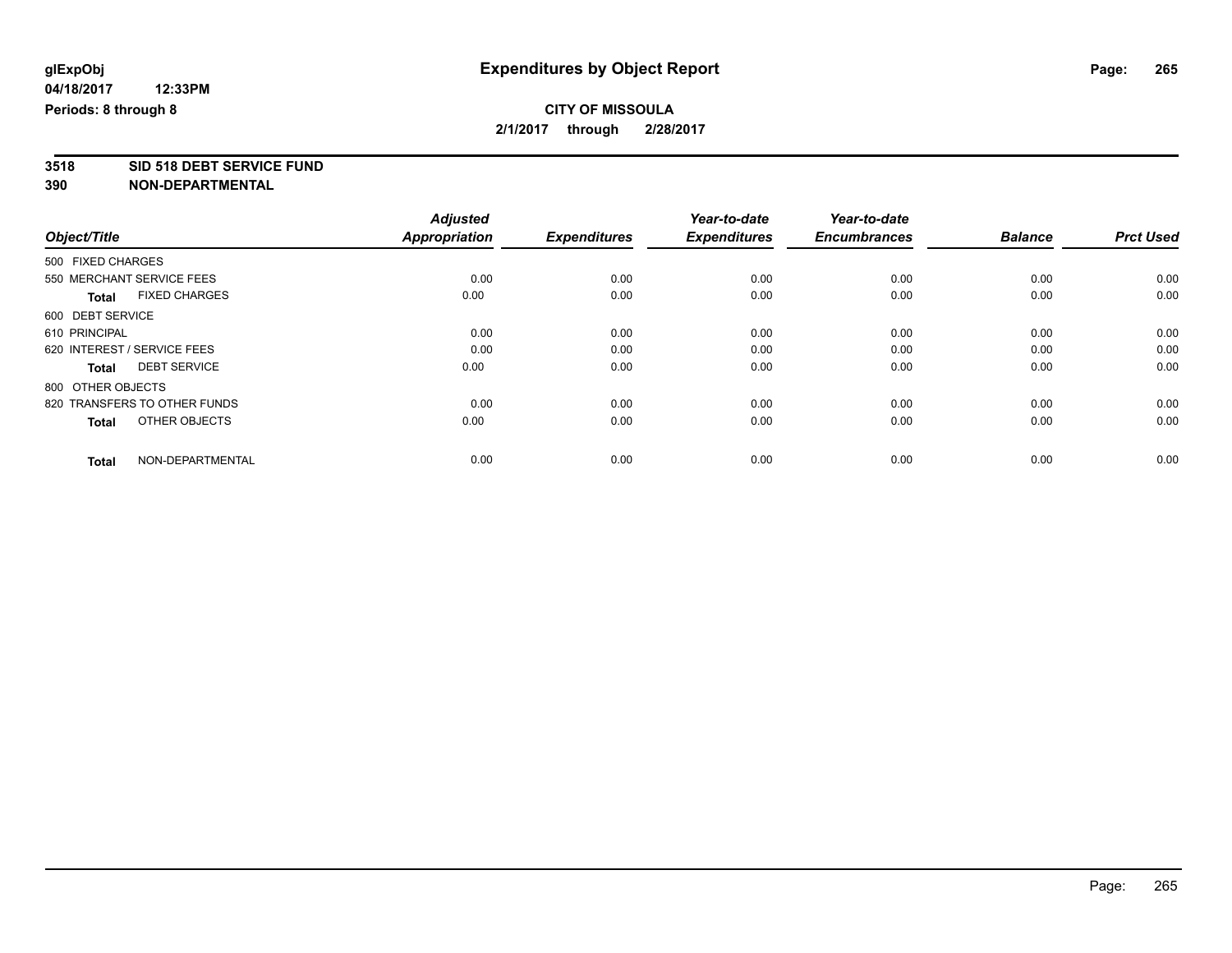#### **3518 SID 518 DEBT SERVICE FUND**

|                             |                              | <b>Adjusted</b> |                     | Year-to-date        | Year-to-date        |                |                  |
|-----------------------------|------------------------------|-----------------|---------------------|---------------------|---------------------|----------------|------------------|
| Object/Title                |                              | Appropriation   | <b>Expenditures</b> | <b>Expenditures</b> | <b>Encumbrances</b> | <b>Balance</b> | <b>Prct Used</b> |
| 500 FIXED CHARGES           |                              |                 |                     |                     |                     |                |                  |
| 550 MERCHANT SERVICE FEES   |                              | 0.00            | 0.00                | 0.00                | 0.00                | 0.00           | 0.00             |
| <b>Total</b>                | <b>FIXED CHARGES</b>         | 0.00            | 0.00                | 0.00                | 0.00                | 0.00           | 0.00             |
| 600 DEBT SERVICE            |                              |                 |                     |                     |                     |                |                  |
| 610 PRINCIPAL               |                              | 0.00            | 0.00                | 0.00                | 0.00                | 0.00           | 0.00             |
| 620 INTEREST / SERVICE FEES |                              | 0.00            | 0.00                | 0.00                | 0.00                | 0.00           | 0.00             |
| <b>Total</b>                | <b>DEBT SERVICE</b>          | 0.00            | 0.00                | 0.00                | 0.00                | 0.00           | 0.00             |
| 800 OTHER OBJECTS           |                              |                 |                     |                     |                     |                |                  |
|                             | 820 TRANSFERS TO OTHER FUNDS | 0.00            | 0.00                | 0.00                | 0.00                | 0.00           | 0.00             |
| <b>Total</b>                | OTHER OBJECTS                | 0.00            | 0.00                | 0.00                | 0.00                | 0.00           | 0.00             |
| <b>Total</b>                | SID 518 DEBT SERVICE FUND    | 0.00            | 0.00                | 0.00                | 0.00                | 0.00           | 0.00             |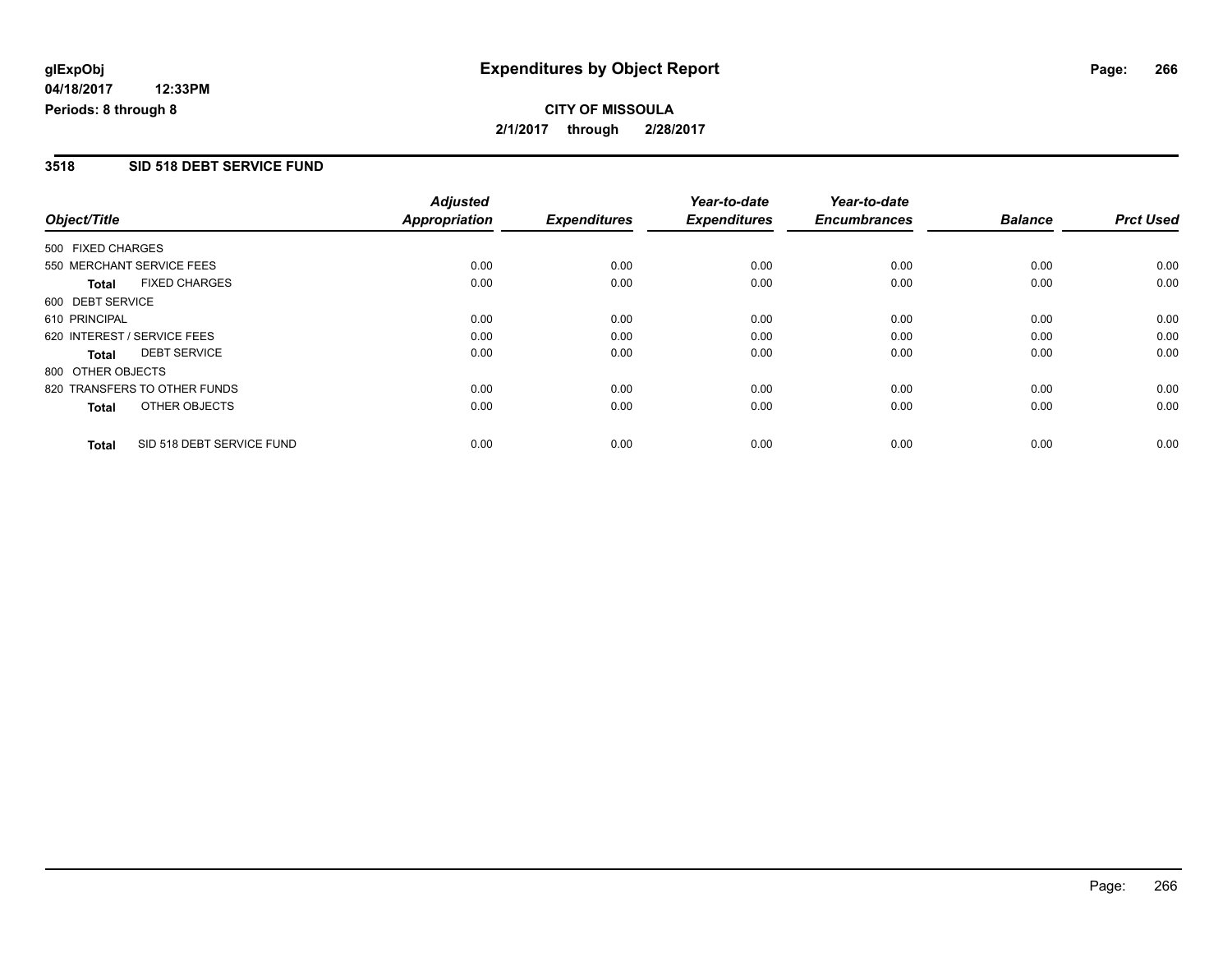## **CITY OF MISSOULA 2/1/2017 through 2/28/2017**

**3519 SID 519 DEBT SERVICE FUND**

|                                      | <b>Adjusted</b>      |                     | Year-to-date        | Year-to-date        |                |                  |
|--------------------------------------|----------------------|---------------------|---------------------|---------------------|----------------|------------------|
| Object/Title                         | <b>Appropriation</b> | <b>Expenditures</b> | <b>Expenditures</b> | <b>Encumbrances</b> | <b>Balance</b> | <b>Prct Used</b> |
| 500 FIXED CHARGES                    |                      |                     |                     |                     |                |                  |
| 550 MERCHANT SERVICE FEES            | 0.00                 | 0.00                | 0.00                | 0.00                | 0.00           | 0.00             |
| <b>FIXED CHARGES</b><br><b>Total</b> | 0.00                 | 0.00                | 0.00                | 0.00                | 0.00           | 0.00             |
| 600 DEBT SERVICE                     |                      |                     |                     |                     |                |                  |
| 610 PRINCIPAL                        | 0.00                 | 0.00                | 0.00                | 0.00                | 0.00           | 0.00             |
| 620 INTEREST / SERVICE FEES          | 0.00                 | 0.00                | 0.00                | 0.00                | 0.00           | 0.00             |
| <b>DEBT SERVICE</b><br>Total         | 0.00                 | 0.00                | 0.00                | 0.00                | 0.00           | 0.00             |
| 800 OTHER OBJECTS                    |                      |                     |                     |                     |                |                  |
| 820 TRANSFERS TO OTHER FUNDS         | 0.00                 | 0.00                | 0.00                | 0.00                | 0.00           | 0.00             |
| OTHER OBJECTS<br><b>Total</b>        | 0.00                 | 0.00                | 0.00                | 0.00                | 0.00           | 0.00             |
|                                      |                      |                     |                     |                     |                |                  |
| NON-DEPARTMENTAL<br><b>Total</b>     | 0.00                 | 0.00                | 0.00                | 0.00                | 0.00           | 0.00             |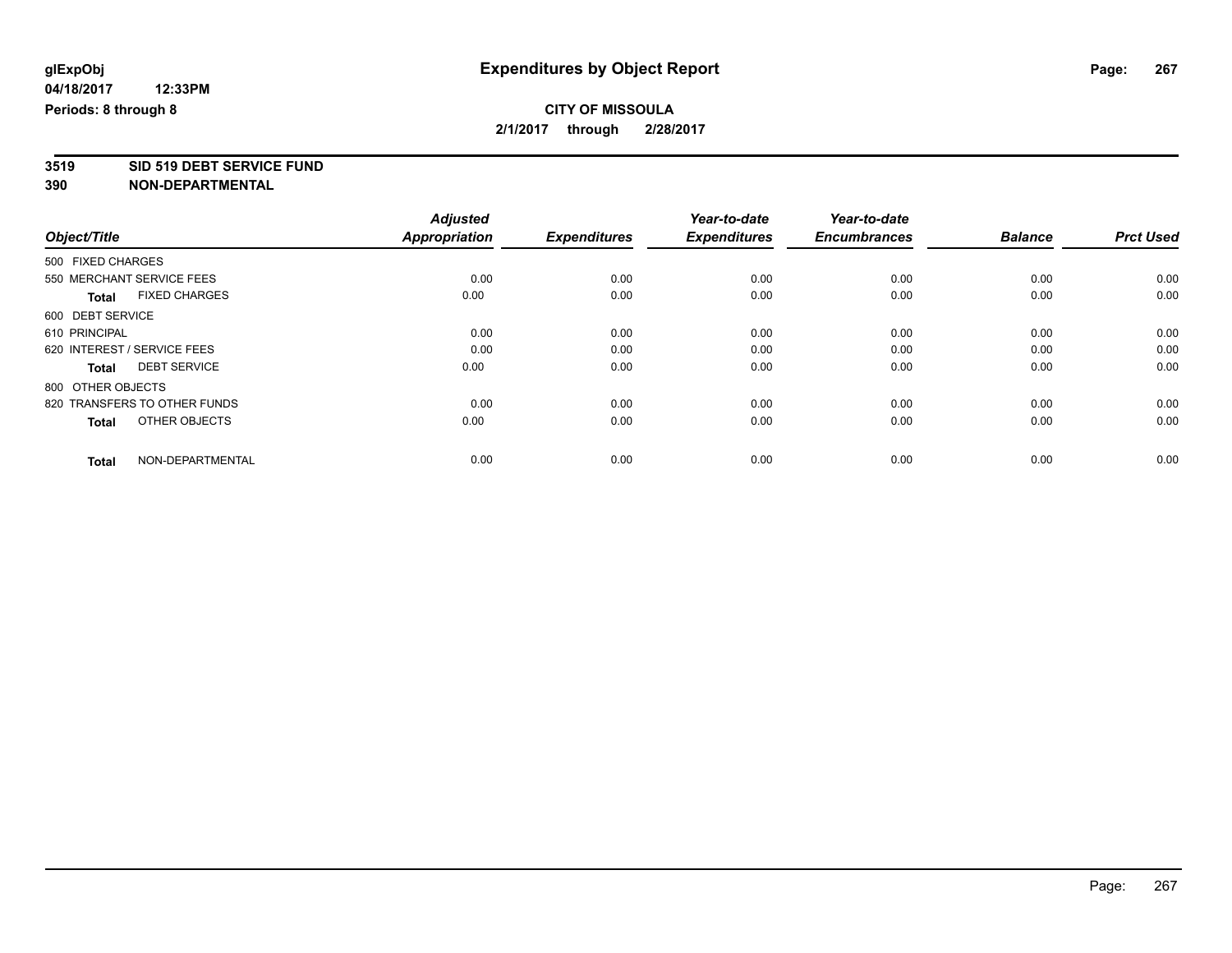## **CITY OF MISSOULA 2/1/2017 through 2/28/2017**

#### **3519 SID 519 DEBT SERVICE FUND**

|                   |                              | <b>Adjusted</b>      |                     | Year-to-date        | Year-to-date        |                |                  |
|-------------------|------------------------------|----------------------|---------------------|---------------------|---------------------|----------------|------------------|
| Object/Title      |                              | <b>Appropriation</b> | <b>Expenditures</b> | <b>Expenditures</b> | <b>Encumbrances</b> | <b>Balance</b> | <b>Prct Used</b> |
| 500 FIXED CHARGES |                              |                      |                     |                     |                     |                |                  |
|                   | 550 MERCHANT SERVICE FEES    | 0.00                 | 0.00                | 0.00                | 0.00                | 0.00           | 0.00             |
| <b>Total</b>      | <b>FIXED CHARGES</b>         | 0.00                 | 0.00                | 0.00                | 0.00                | 0.00           | 0.00             |
| 600 DEBT SERVICE  |                              |                      |                     |                     |                     |                |                  |
| 610 PRINCIPAL     |                              | 0.00                 | 0.00                | 0.00                | 0.00                | 0.00           | 0.00             |
|                   | 620 INTEREST / SERVICE FEES  | 0.00                 | 0.00                | 0.00                | 0.00                | 0.00           | 0.00             |
| <b>Total</b>      | <b>DEBT SERVICE</b>          | 0.00                 | 0.00                | 0.00                | 0.00                | 0.00           | 0.00             |
| 800 OTHER OBJECTS |                              |                      |                     |                     |                     |                |                  |
|                   | 820 TRANSFERS TO OTHER FUNDS | 0.00                 | 0.00                | 0.00                | 0.00                | 0.00           | 0.00             |
| <b>Total</b>      | OTHER OBJECTS                | 0.00                 | 0.00                | 0.00                | 0.00                | 0.00           | 0.00             |
| <b>Total</b>      | SID 519 DEBT SERVICE FUND    | 0.00                 | 0.00                | 0.00                | 0.00                | 0.00           | 0.00             |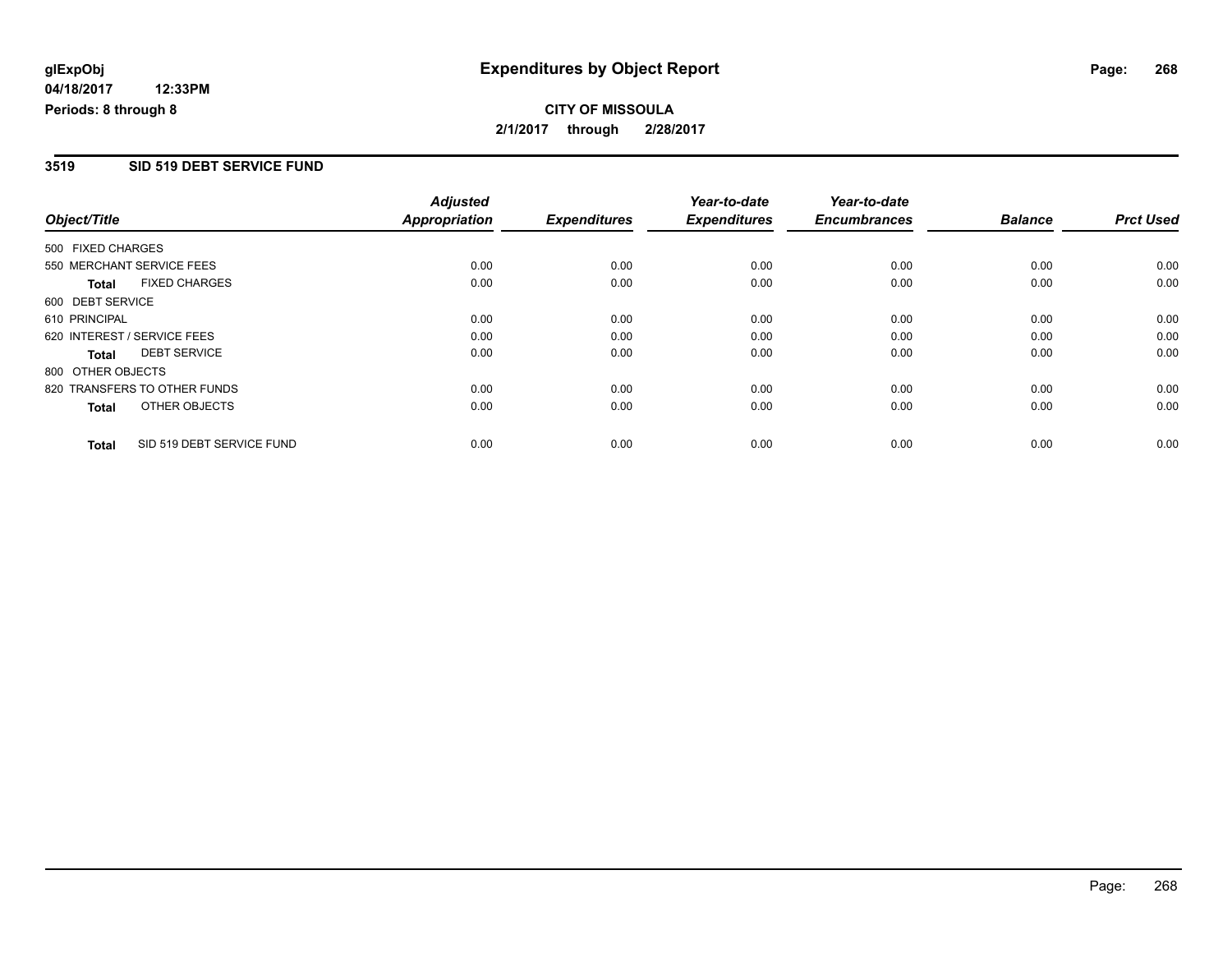## **CITY OF MISSOULA 2/1/2017 through 2/28/2017**

**3520 SID 520 DEBT SERVICE FUND**

|                                      | <b>Adjusted</b>      |                     | Year-to-date        | Year-to-date        |                |                  |
|--------------------------------------|----------------------|---------------------|---------------------|---------------------|----------------|------------------|
| Object/Title                         | <b>Appropriation</b> | <b>Expenditures</b> | <b>Expenditures</b> | <b>Encumbrances</b> | <b>Balance</b> | <b>Prct Used</b> |
| 500 FIXED CHARGES                    |                      |                     |                     |                     |                |                  |
| 550 MERCHANT SERVICE FEES            | 0.00                 | 0.00                | 0.00                | 0.00                | 0.00           | 0.00             |
| <b>FIXED CHARGES</b><br><b>Total</b> | 0.00                 | 0.00                | 0.00                | 0.00                | 0.00           | 0.00             |
| 600 DEBT SERVICE                     |                      |                     |                     |                     |                |                  |
| 610 PRINCIPAL                        | 143.000.00           | 0.00                | 71.000.00           | 0.00                | 72.000.00      | 49.65            |
| 620 INTEREST / SERVICE FEES          | 16.340.00            | 0.00                | 8,880.00            | 0.00                | 7,460.00       | 54.35            |
| <b>DEBT SERVICE</b><br><b>Total</b>  | 159.340.00           | 0.00                | 79,880.00           | 0.00                | 79.460.00      | 50.13            |
| NON-DEPARTMENTAL<br>Total            | 159.340.00           | 0.00                | 79.880.00           | 0.00                | 79.460.00      | 50.13            |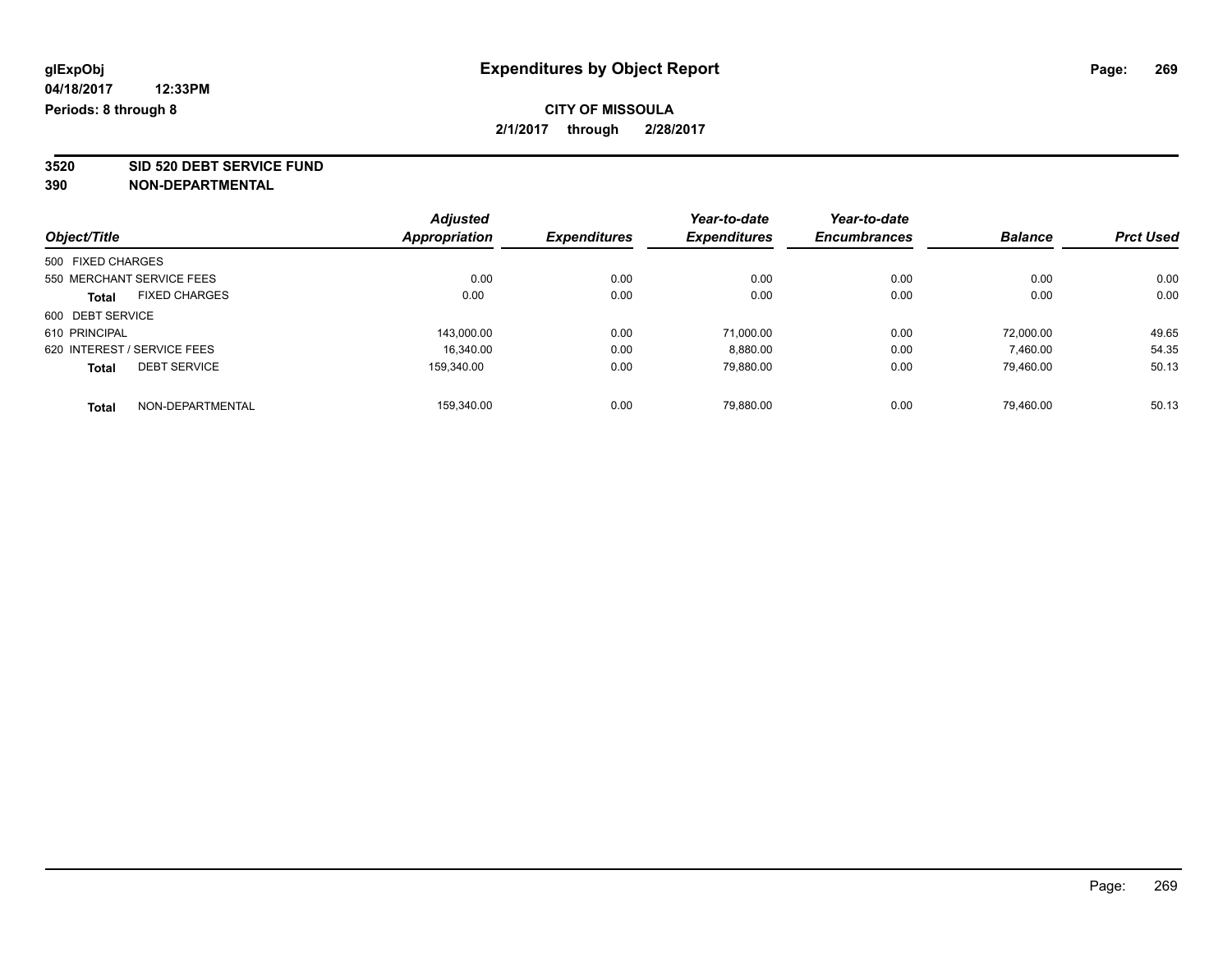## **CITY OF MISSOULA 2/1/2017 through 2/28/2017**

#### **3520 SID 520 DEBT SERVICE FUND**

| Object/Title                              | <b>Adjusted</b><br><b>Appropriation</b> | <b>Expenditures</b> | Year-to-date<br><b>Expenditures</b> | Year-to-date<br><b>Encumbrances</b> | <b>Balance</b> | <b>Prct Used</b> |
|-------------------------------------------|-----------------------------------------|---------------------|-------------------------------------|-------------------------------------|----------------|------------------|
| 500 FIXED CHARGES                         |                                         |                     |                                     |                                     |                |                  |
| 550 MERCHANT SERVICE FEES                 | 0.00                                    | 0.00                | 0.00                                | 0.00                                | 0.00           | 0.00             |
| <b>FIXED CHARGES</b><br>Total             | 0.00                                    | 0.00                | 0.00                                | 0.00                                | 0.00           | 0.00             |
| 600 DEBT SERVICE                          |                                         |                     |                                     |                                     |                |                  |
| 610 PRINCIPAL                             | 143.000.00                              | 0.00                | 71.000.00                           | 0.00                                | 72.000.00      | 49.65            |
| 620 INTEREST / SERVICE FEES               | 16.340.00                               | 0.00                | 8,880.00                            | 0.00                                | 7.460.00       | 54.35            |
| <b>DEBT SERVICE</b><br><b>Total</b>       | 159,340.00                              | 0.00                | 79,880.00                           | 0.00                                | 79,460.00      | 50.13            |
| SID 520 DEBT SERVICE FUND<br><b>Total</b> | 159.340.00                              | 0.00                | 79.880.00                           | 0.00                                | 79.460.00      | 50.13            |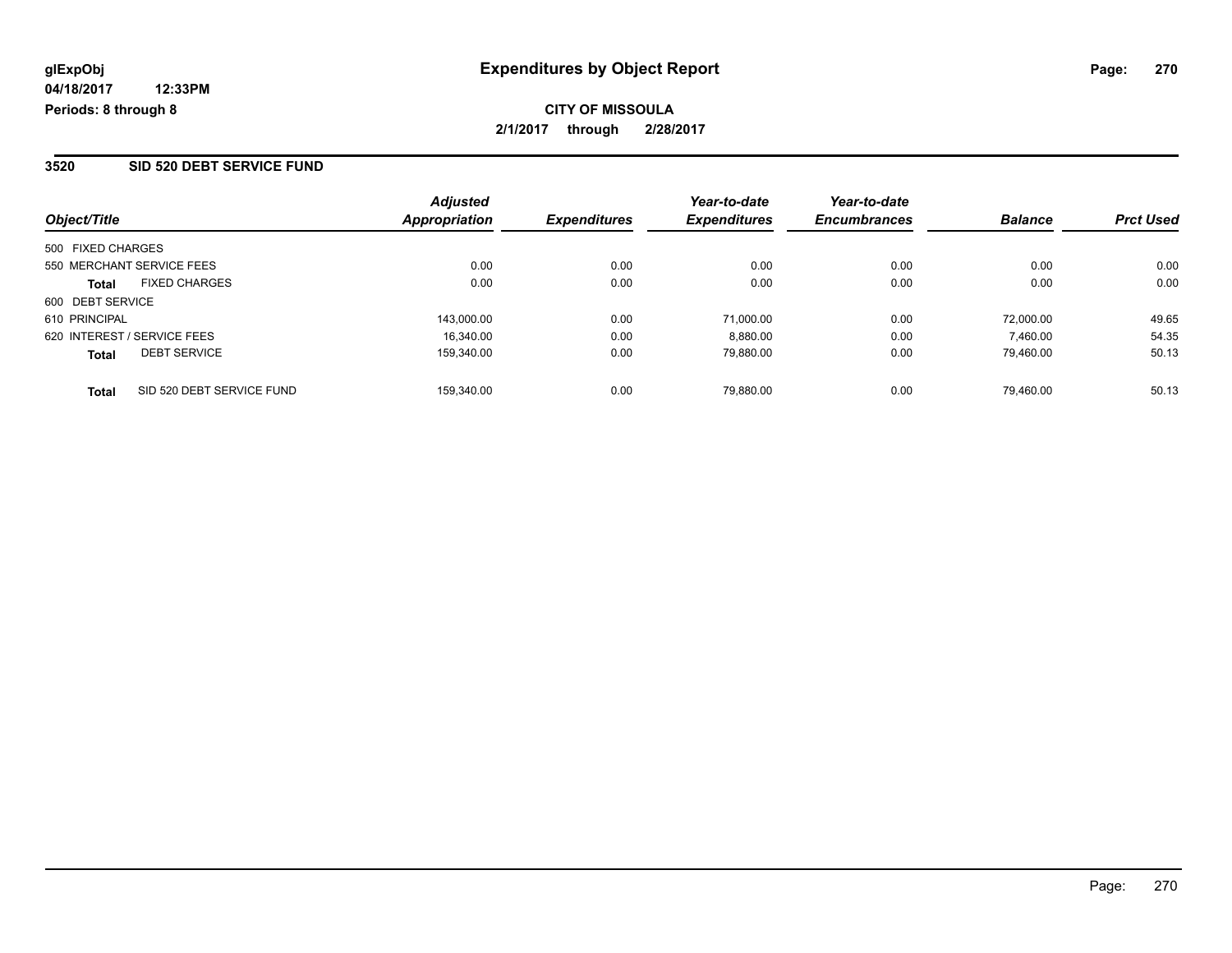## **CITY OF MISSOULA 2/1/2017 through 2/28/2017**

# **3521 SID 521 DEBT SERVICE FUND**

|                                     | <b>Adjusted</b>      | <b>Expenditures</b> | Year-to-date<br><b>Expenditures</b> | Year-to-date        | <b>Balance</b> | <b>Prct Used</b> |
|-------------------------------------|----------------------|---------------------|-------------------------------------|---------------------|----------------|------------------|
| Object/Title                        | <b>Appropriation</b> |                     |                                     | <b>Encumbrances</b> |                |                  |
| 500 FIXED CHARGES                   |                      |                     |                                     |                     |                |                  |
| 550 MERCHANT SERVICE FEES           | 0.00                 | 0.00                | 0.00                                | 0.00                | 0.00           | 0.00             |
| <b>FIXED CHARGES</b><br>Total       | 0.00                 | 0.00                | 0.00                                | 0.00                | 0.00           | 0.00             |
| 600 DEBT SERVICE                    |                      |                     |                                     |                     |                |                  |
| 610 PRINCIPAL                       | 90.00                | 0.00                | 0.00                                | 0.00                | 90.00          | 0.00             |
| 620 INTEREST / SERVICE FEES         | 8.00                 | 0.00                | 4.11                                | 0.00                | 3.89           | 51.38            |
| <b>DEBT SERVICE</b><br><b>Total</b> | 98.00                | 0.00                | 4.11                                | 0.00                | 93.89          | 4.19             |
| NON-DEPARTMENTAL<br><b>Total</b>    | 98.00                | 0.00                | 4.11                                | 0.00                | 93.89          | 4.19             |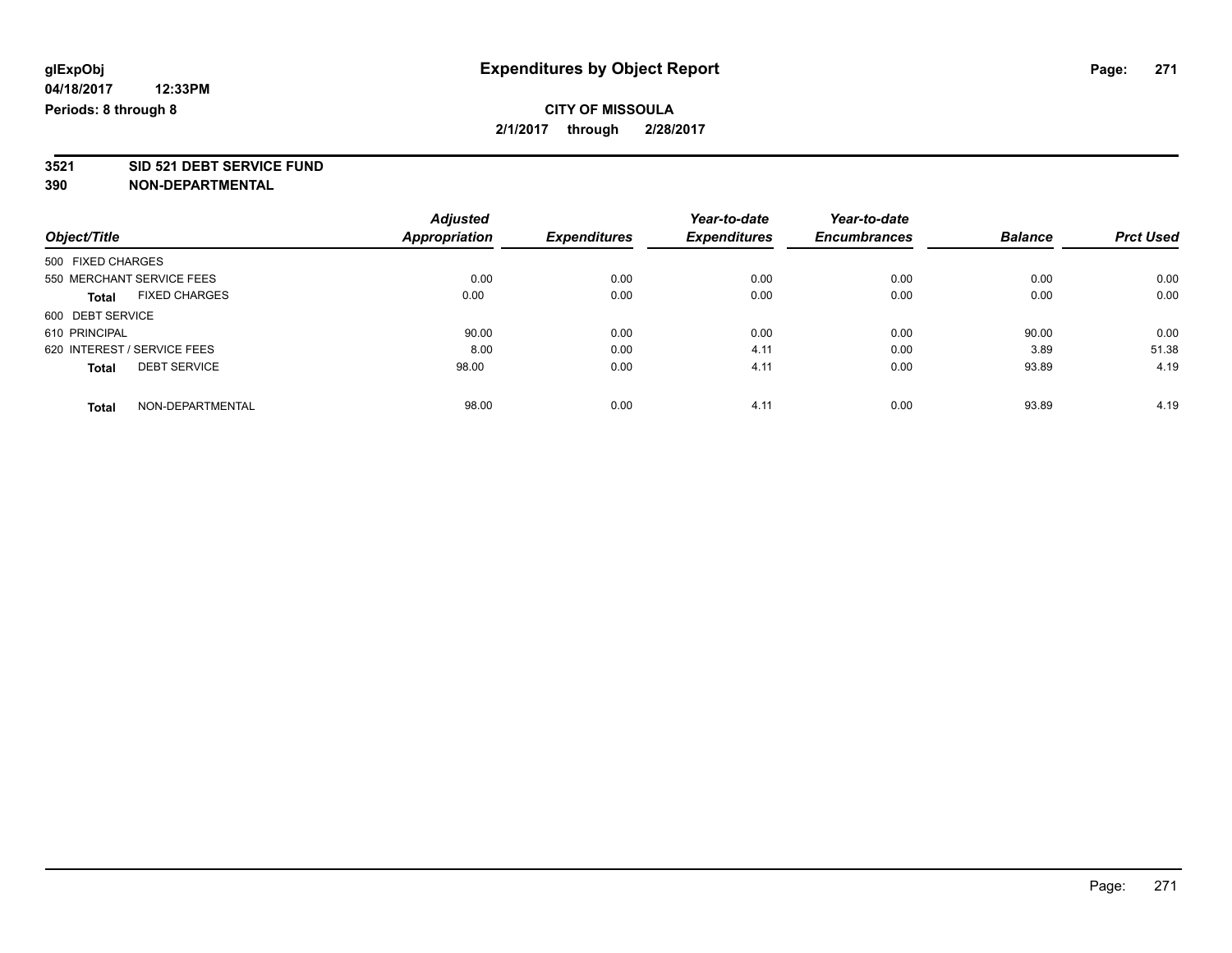## **CITY OF MISSOULA 2/1/2017 through 2/28/2017**

#### **3521 SID 521 DEBT SERVICE FUND**

| Object/Title                |                           | <b>Adjusted</b><br><b>Appropriation</b> | <b>Expenditures</b> | Year-to-date<br><b>Expenditures</b> | Year-to-date<br><b>Encumbrances</b> | <b>Balance</b> | <b>Prct Used</b> |
|-----------------------------|---------------------------|-----------------------------------------|---------------------|-------------------------------------|-------------------------------------|----------------|------------------|
| 500 FIXED CHARGES           |                           |                                         |                     |                                     |                                     |                |                  |
| 550 MERCHANT SERVICE FEES   |                           | 0.00                                    | 0.00                | 0.00                                | 0.00                                | 0.00           | 0.00             |
| <b>Total</b>                | <b>FIXED CHARGES</b>      | 0.00                                    | 0.00                | 0.00                                | 0.00                                | 0.00           | 0.00             |
| 600 DEBT SERVICE            |                           |                                         |                     |                                     |                                     |                |                  |
| 610 PRINCIPAL               |                           | 90.00                                   | 0.00                | 0.00                                | 0.00                                | 90.00          | 0.00             |
| 620 INTEREST / SERVICE FEES |                           | 8.00                                    | 0.00                | 4.11                                | 0.00                                | 3.89           | 51.38            |
| <b>Total</b>                | <b>DEBT SERVICE</b>       | 98.00                                   | 0.00                | 4.11                                | 0.00                                | 93.89          | 4.19             |
| <b>Total</b>                | SID 521 DEBT SERVICE FUND | 98.00                                   | 0.00                | 4.11                                | 0.00                                | 93.89          | 4.19             |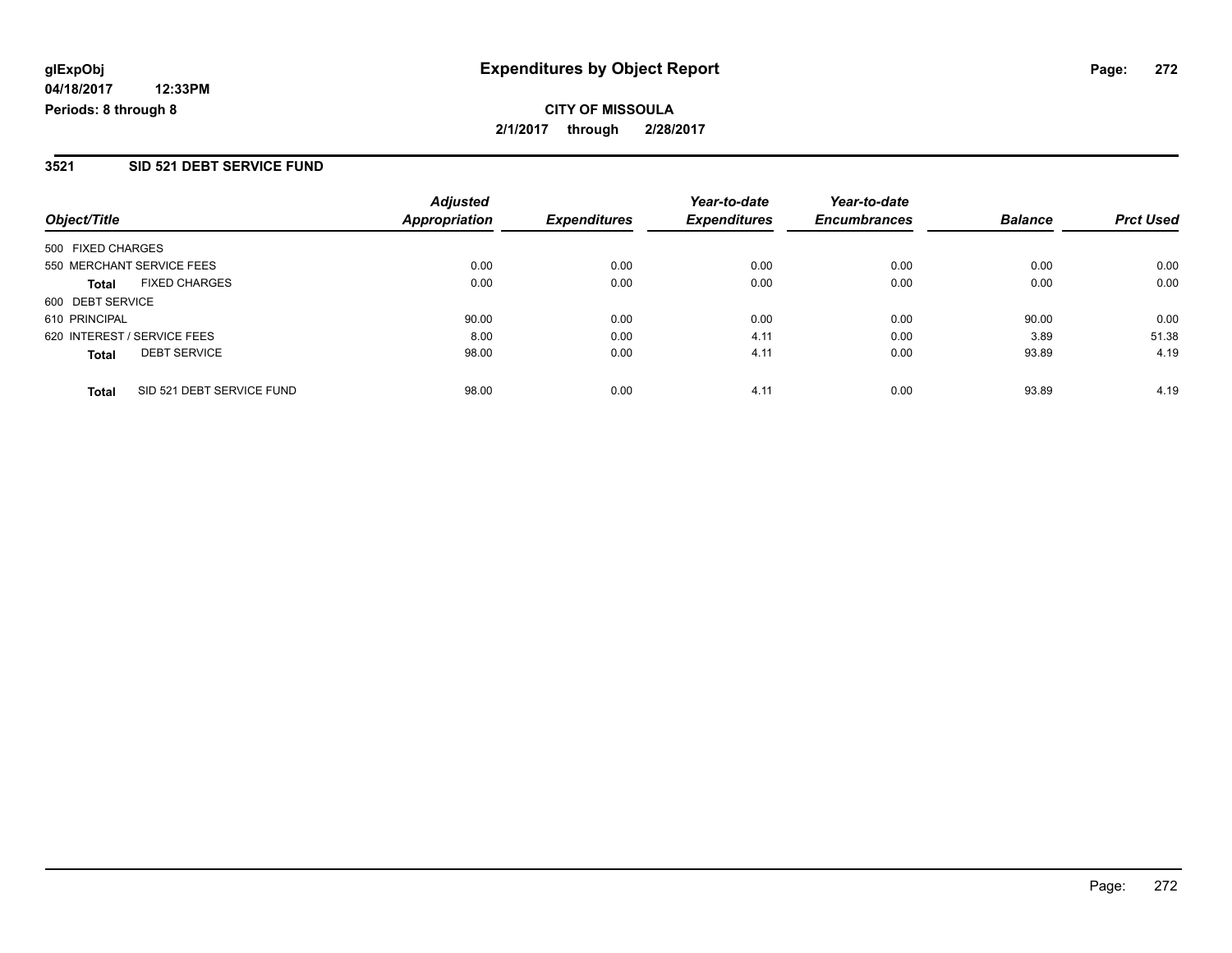## **CITY OF MISSOULA 2/1/2017 through 2/28/2017**

**3522 SID 522 DEBT SERVICE FUND**

|                                      | <b>Adjusted</b> |                     | Year-to-date        | Year-to-date        |                |                  |
|--------------------------------------|-----------------|---------------------|---------------------|---------------------|----------------|------------------|
| Object/Title                         | Appropriation   | <b>Expenditures</b> | <b>Expenditures</b> | <b>Encumbrances</b> | <b>Balance</b> | <b>Prct Used</b> |
| 500 FIXED CHARGES                    |                 |                     |                     |                     |                |                  |
| 550 MERCHANT SERVICE FEES            | 0.00            | 0.00                | 0.00                | 0.00                | 0.00           | 0.00             |
| <b>FIXED CHARGES</b><br><b>Total</b> | 0.00            | 0.00                | 0.00                | 0.00                | 0.00           | 0.00             |
| 600 DEBT SERVICE                     |                 |                     |                     |                     |                |                  |
| 610 PRINCIPAL                        | 130.00          | 0.00                | 0.00                | 0.00                | 130.00         | 0.00             |
| 620 INTEREST / SERVICE FEES          | 12.00           | 0.00                | 5.94                | 0.00                | 6.06           | 49.50            |
| <b>DEBT SERVICE</b><br><b>Total</b>  | 142.00          | 0.00                | 5.94                | 0.00                | 136.06         | 4.18             |
| NON-DEPARTMENTAL<br><b>Total</b>     | 142.00          | 0.00                | 5.94                | 0.00                | 136.06         | 4.18             |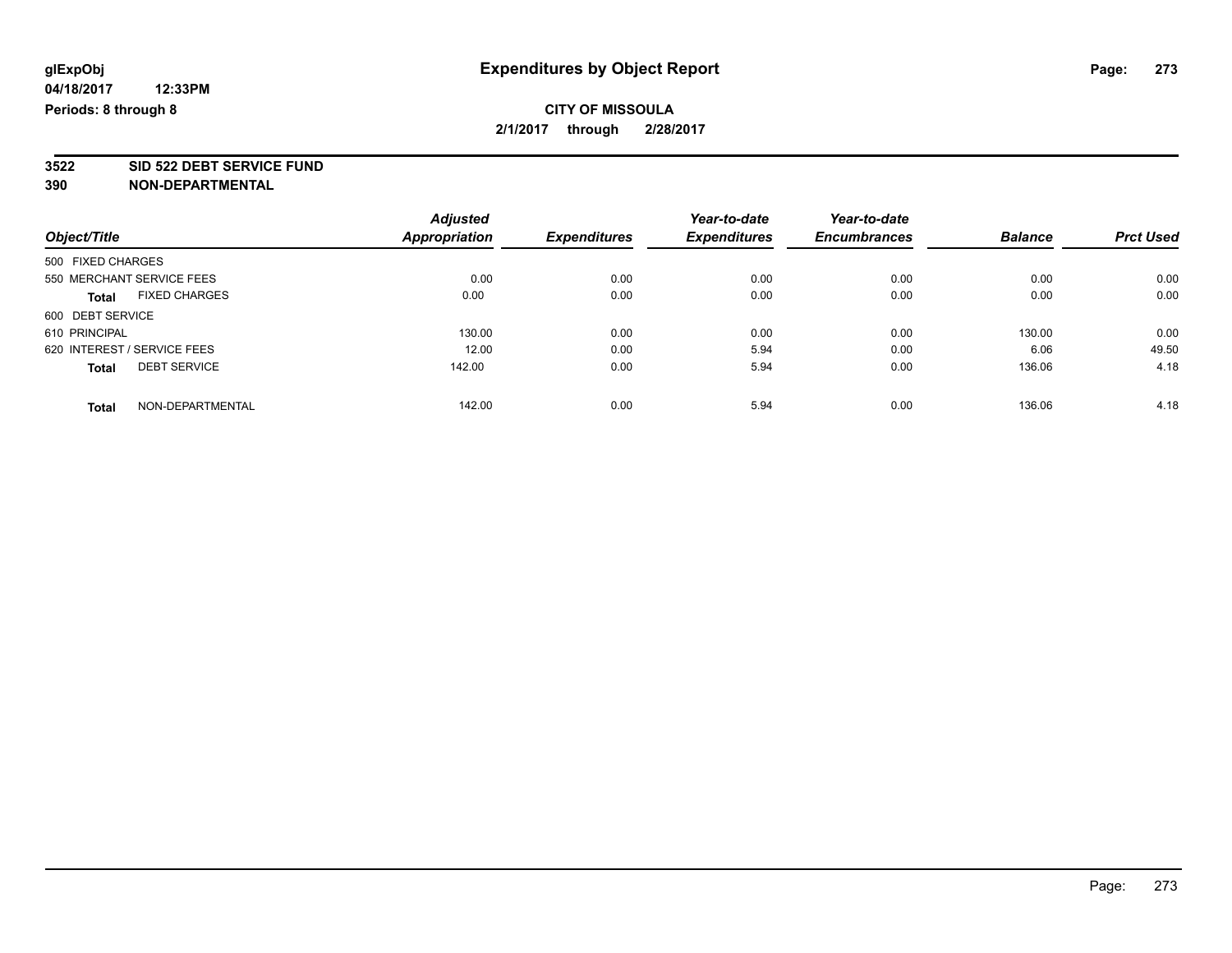## **CITY OF MISSOULA 2/1/2017 through 2/28/2017**

## **3522 SID 522 DEBT SERVICE FUND**

| Object/Title      |                             | <b>Adjusted</b><br><b>Appropriation</b> | <b>Expenditures</b> | Year-to-date<br><b>Expenditures</b> | Year-to-date<br><b>Encumbrances</b> | <b>Balance</b> | <b>Prct Used</b> |
|-------------------|-----------------------------|-----------------------------------------|---------------------|-------------------------------------|-------------------------------------|----------------|------------------|
| 500 FIXED CHARGES |                             |                                         |                     |                                     |                                     |                |                  |
|                   | 550 MERCHANT SERVICE FEES   | 0.00                                    | 0.00                | 0.00                                | 0.00                                | 0.00           | 0.00             |
| <b>Total</b>      | <b>FIXED CHARGES</b>        | 0.00                                    | 0.00                | 0.00                                | 0.00                                | 0.00           | 0.00             |
| 600 DEBT SERVICE  |                             |                                         |                     |                                     |                                     |                |                  |
| 610 PRINCIPAL     |                             | 130.00                                  | 0.00                | 0.00                                | 0.00                                | 130.00         | 0.00             |
|                   | 620 INTEREST / SERVICE FEES | 12.00                                   | 0.00                | 5.94                                | 0.00                                | 6.06           | 49.50            |
| <b>Total</b>      | <b>DEBT SERVICE</b>         | 142.00                                  | 0.00                | 5.94                                | 0.00                                | 136.06         | 4.18             |
| <b>Total</b>      | SID 522 DEBT SERVICE FUND   | 142.00                                  | 0.00                | 5.94                                | 0.00                                | 136.06         | 4.18             |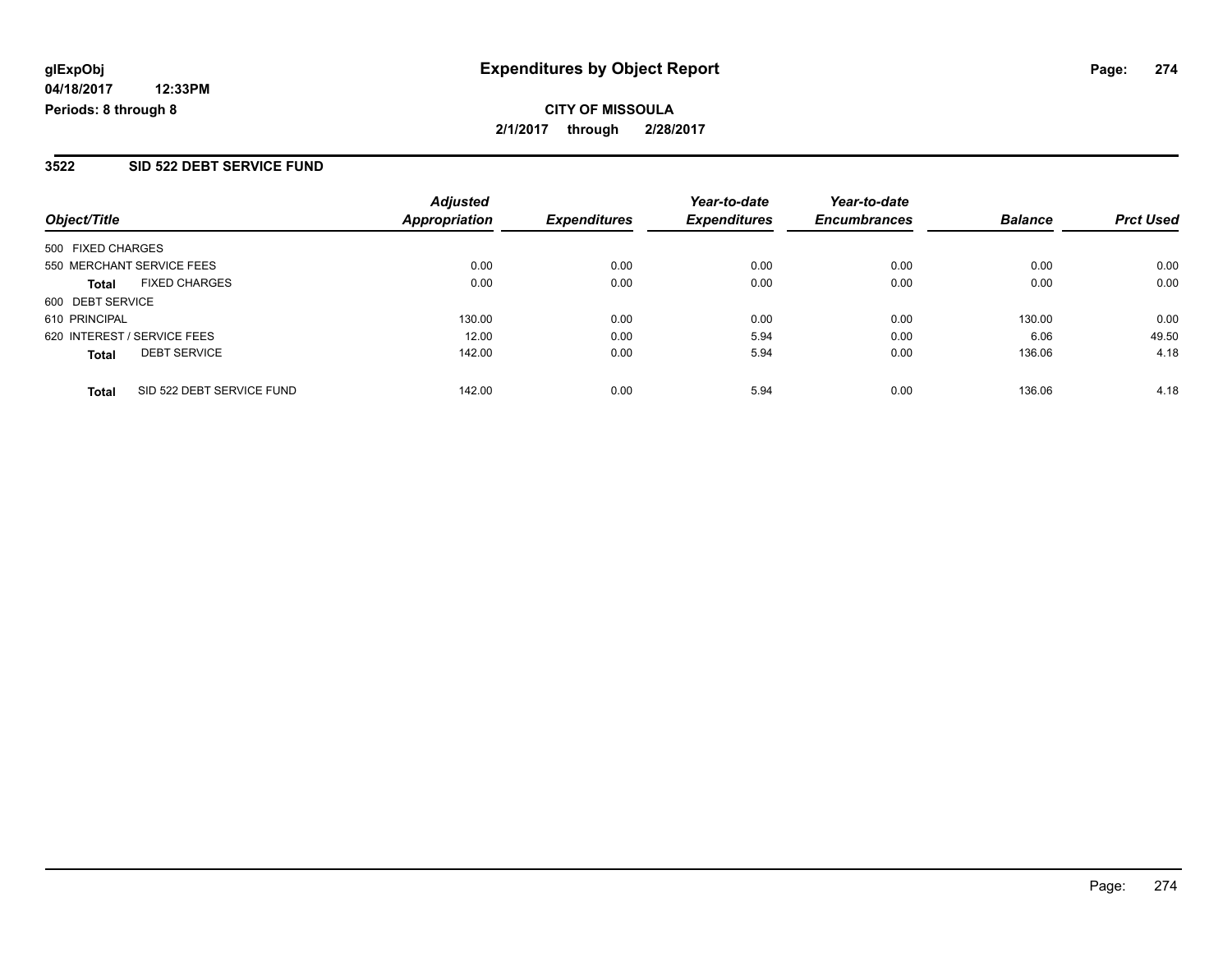## **CITY OF MISSOULA 2/1/2017 through 2/28/2017**

**3524 SID 524 DEBT SERVICE FUND**

|                                      | <b>Adjusted</b> |                     | Year-to-date        | Year-to-date        |                |                  |
|--------------------------------------|-----------------|---------------------|---------------------|---------------------|----------------|------------------|
| Object/Title                         | Appropriation   | <b>Expenditures</b> | <b>Expenditures</b> | <b>Encumbrances</b> | <b>Balance</b> | <b>Prct Used</b> |
| 500 FIXED CHARGES                    |                 |                     |                     |                     |                |                  |
| 550 MERCHANT SERVICE FEES            | 0.00            | 0.00                | 0.00                | 0.00                | 0.00           | 0.00             |
| <b>FIXED CHARGES</b><br><b>Total</b> | 0.00            | 0.00                | 0.00                | 0.00                | 0.00           | 0.00             |
| 600 DEBT SERVICE                     |                 |                     |                     |                     |                |                  |
| 610 PRINCIPAL                        | 234.000.00      | 0.00                | 116.000.00          | 0.00                | 118.000.00     | 49.57            |
| 620 INTEREST / SERVICE FEES          | 71.600.00       | 0.00                | 36.960.00           | 0.00                | 34.640.00      | 51.62            |
| <b>DEBT SERVICE</b><br><b>Total</b>  | 305.600.00      | 0.00                | 152,960.00          | 0.00                | 152.640.00     | 50.05            |
| NON-DEPARTMENTAL<br><b>Total</b>     | 305.600.00      | 0.00                | 152.960.00          | 0.00                | 152.640.00     | 50.05            |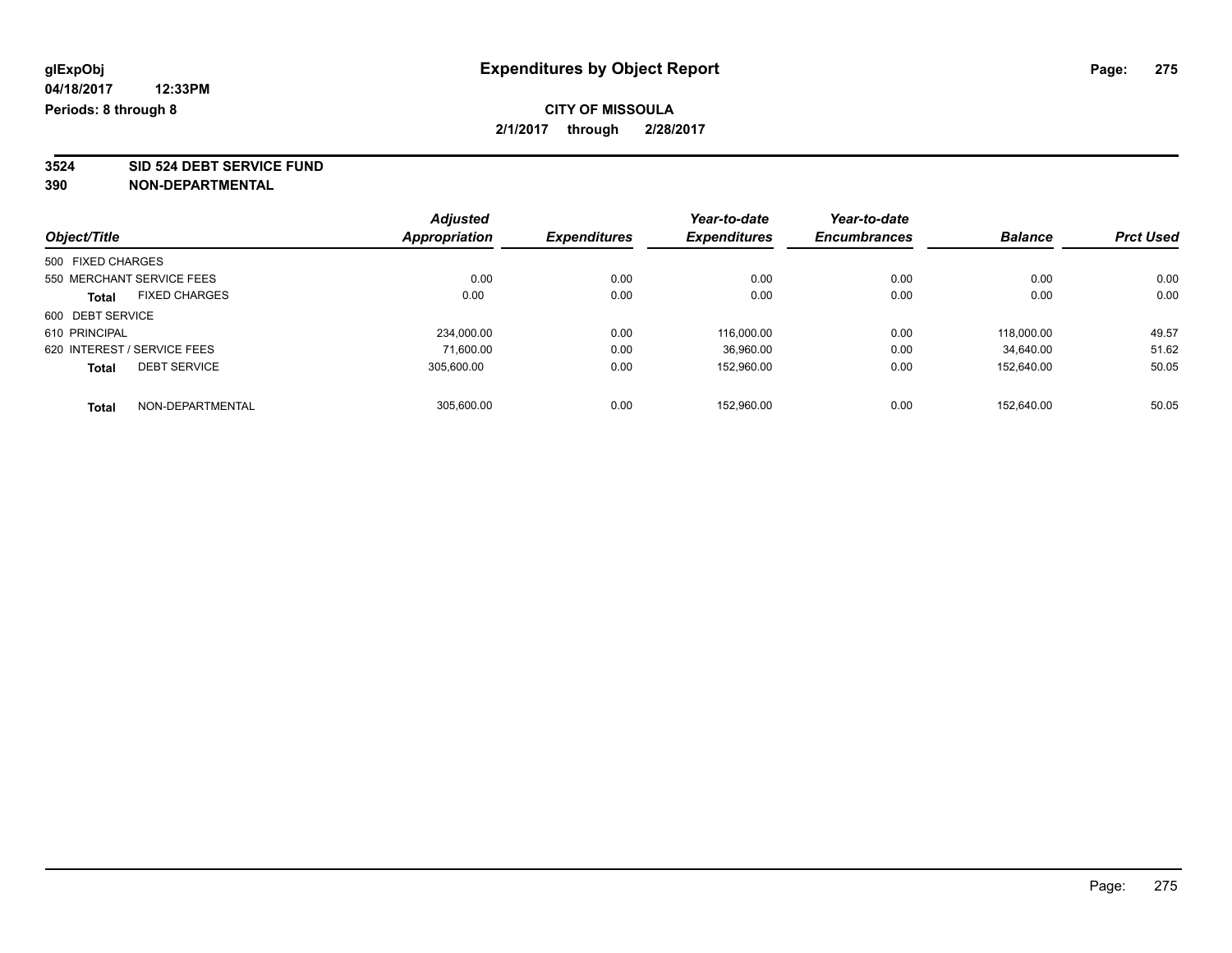## **CITY OF MISSOULA 2/1/2017 through 2/28/2017**

#### **3524 SID 524 DEBT SERVICE FUND**

| Object/Title                        | <b>Adjusted</b><br>Appropriation | <b>Expenditures</b> | Year-to-date<br><b>Expenditures</b> | Year-to-date<br><b>Encumbrances</b> | <b>Balance</b> | <b>Prct Used</b> |
|-------------------------------------|----------------------------------|---------------------|-------------------------------------|-------------------------------------|----------------|------------------|
| 500 FIXED CHARGES                   |                                  |                     |                                     |                                     |                |                  |
| 550 MERCHANT SERVICE FEES           | 0.00                             | 0.00                | 0.00                                | 0.00                                | 0.00           | 0.00             |
| <b>FIXED CHARGES</b><br>Total       | 0.00                             | 0.00                | 0.00                                | 0.00                                | 0.00           | 0.00             |
| 600 DEBT SERVICE                    |                                  |                     |                                     |                                     |                |                  |
| 610 PRINCIPAL                       | 234,000.00                       | 0.00                | 116.000.00                          | 0.00                                | 118,000.00     | 49.57            |
| 620 INTEREST / SERVICE FEES         | 71.600.00                        | 0.00                | 36,960.00                           | 0.00                                | 34.640.00      | 51.62            |
| <b>DEBT SERVICE</b><br><b>Total</b> | 305.600.00                       | 0.00                | 152.960.00                          | 0.00                                | 152.640.00     | 50.05            |
| SID 524 DEBT SERVICE FUND<br>Total  | 305.600.00                       | 0.00                | 152.960.00                          | 0.00                                | 152.640.00     | 50.05            |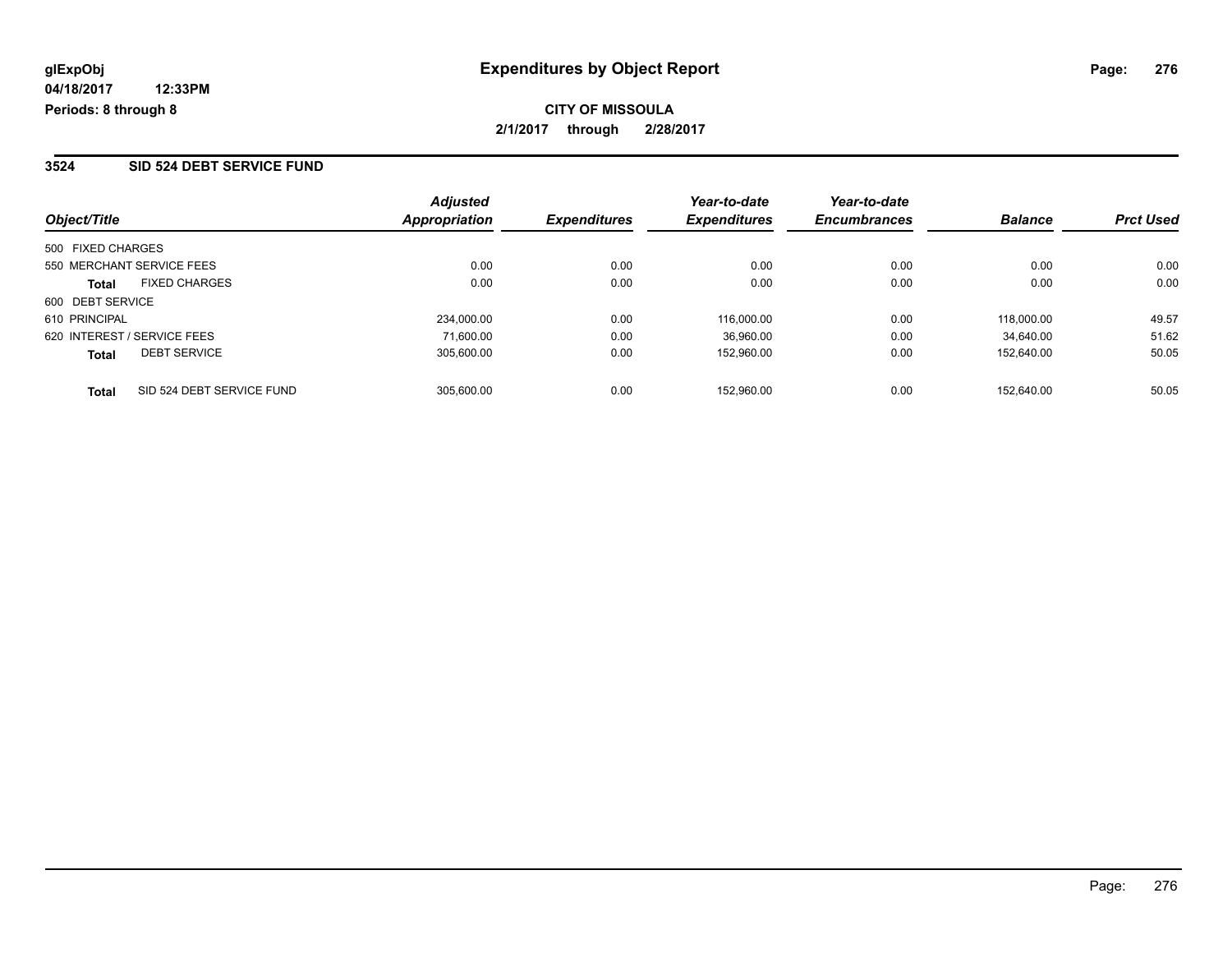## **CITY OF MISSOULA 2/1/2017 through 2/28/2017**

**3525 SID 525 DEBT SERVICE FUND**

|                                      | <b>Adjusted</b> |                     | Year-to-date        | Year-to-date        |                |                  |
|--------------------------------------|-----------------|---------------------|---------------------|---------------------|----------------|------------------|
| Object/Title                         | Appropriation   | <b>Expenditures</b> | <b>Expenditures</b> | <b>Encumbrances</b> | <b>Balance</b> | <b>Prct Used</b> |
| 500 FIXED CHARGES                    |                 |                     |                     |                     |                |                  |
| 550 MERCHANT SERVICE FEES            | 0.00            | 0.00                | 0.00                | 0.00                | 0.00           | 0.00             |
| <b>FIXED CHARGES</b><br><b>Total</b> | 0.00            | 0.00                | 0.00                | 0.00                | 0.00           | 0.00             |
| 600 DEBT SERVICE                     |                 |                     |                     |                     |                |                  |
| 610 PRINCIPAL                        | 28.000.00       | 0.00                | 14.000.00           | 0.00                | 14.000.00      | 50.00            |
| 620 INTEREST / SERVICE FEES          | 4.440.00        | 0.00                | 19.700.00           | 0.00                | $-15.260.00$   | 443.69           |
| <b>DEBT SERVICE</b><br><b>Total</b>  | 32.440.00       | 0.00                | 33,700.00           | 0.00                | $-1,260.00$    | 103.88           |
| NON-DEPARTMENTAL<br>Total            | 32.440.00       | 0.00                | 33.700.00           | 0.00                | $-1.260.00$    | 103.88           |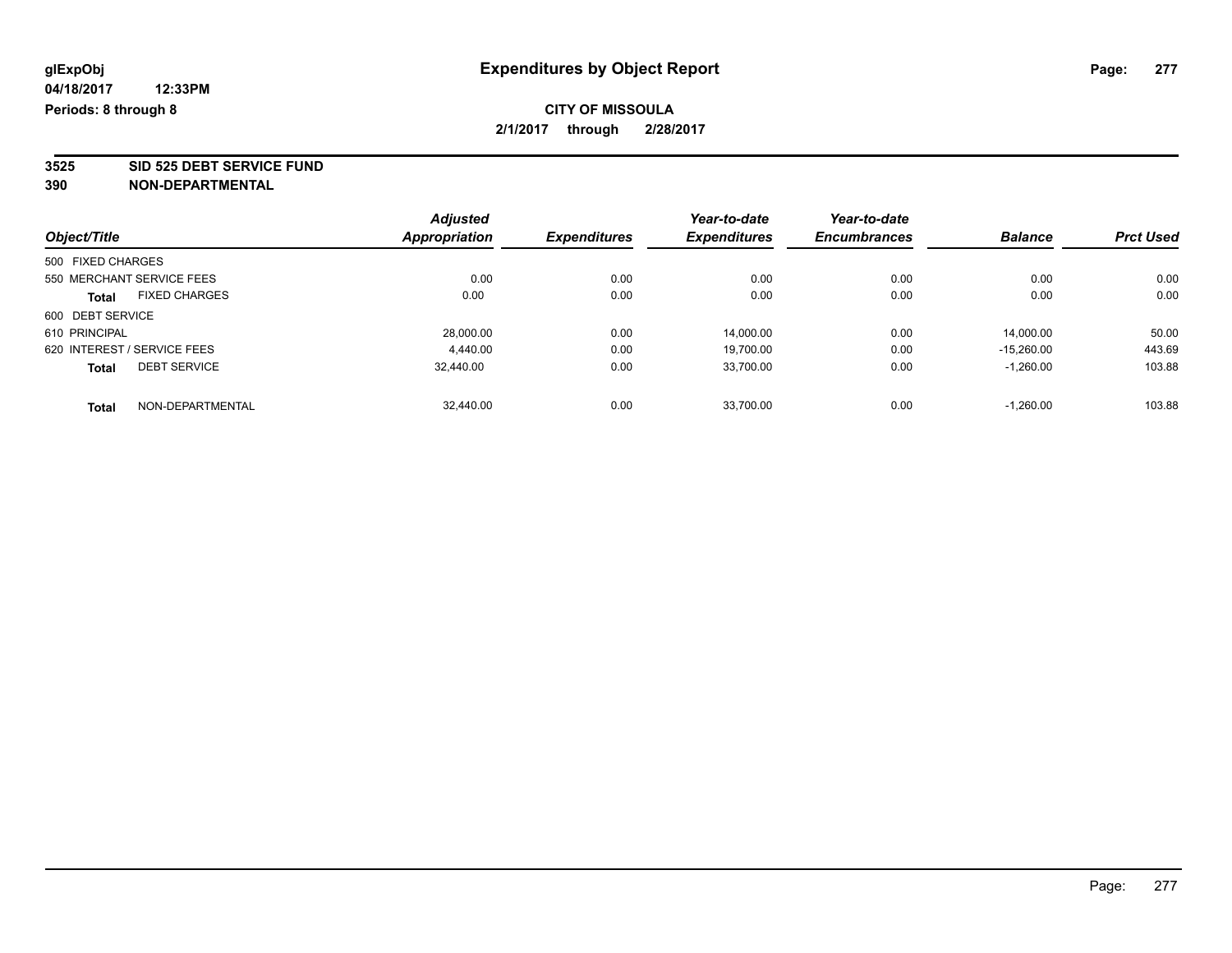**CITY OF MISSOULA 2/1/2017 through 2/28/2017**

#### **3525 SID 525 DEBT SERVICE FUND**

| Object/Title                              | <b>Adjusted</b><br>Appropriation | <b>Expenditures</b> | Year-to-date<br><b>Expenditures</b> | Year-to-date<br><b>Encumbrances</b> | <b>Balance</b> | <b>Prct Used</b> |
|-------------------------------------------|----------------------------------|---------------------|-------------------------------------|-------------------------------------|----------------|------------------|
| 500 FIXED CHARGES                         |                                  |                     |                                     |                                     |                |                  |
| 550 MERCHANT SERVICE FEES                 | 0.00                             | 0.00                | 0.00                                | 0.00                                | 0.00           | 0.00             |
| <b>FIXED CHARGES</b><br><b>Total</b>      | 0.00                             | 0.00                | 0.00                                | 0.00                                | 0.00           | 0.00             |
| 600 DEBT SERVICE                          |                                  |                     |                                     |                                     |                |                  |
| 610 PRINCIPAL                             | 28,000.00                        | 0.00                | 14.000.00                           | 0.00                                | 14.000.00      | 50.00            |
| 620 INTEREST / SERVICE FEES               | 4.440.00                         | 0.00                | 19,700.00                           | 0.00                                | $-15.260.00$   | 443.69           |
| <b>DEBT SERVICE</b><br><b>Total</b>       | 32.440.00                        | 0.00                | 33,700.00                           | 0.00                                | $-1.260.00$    | 103.88           |
| SID 525 DEBT SERVICE FUND<br><b>Total</b> | 32,440.00                        | 0.00                | 33.700.00                           | 0.00                                | $-1.260.00$    | 103.88           |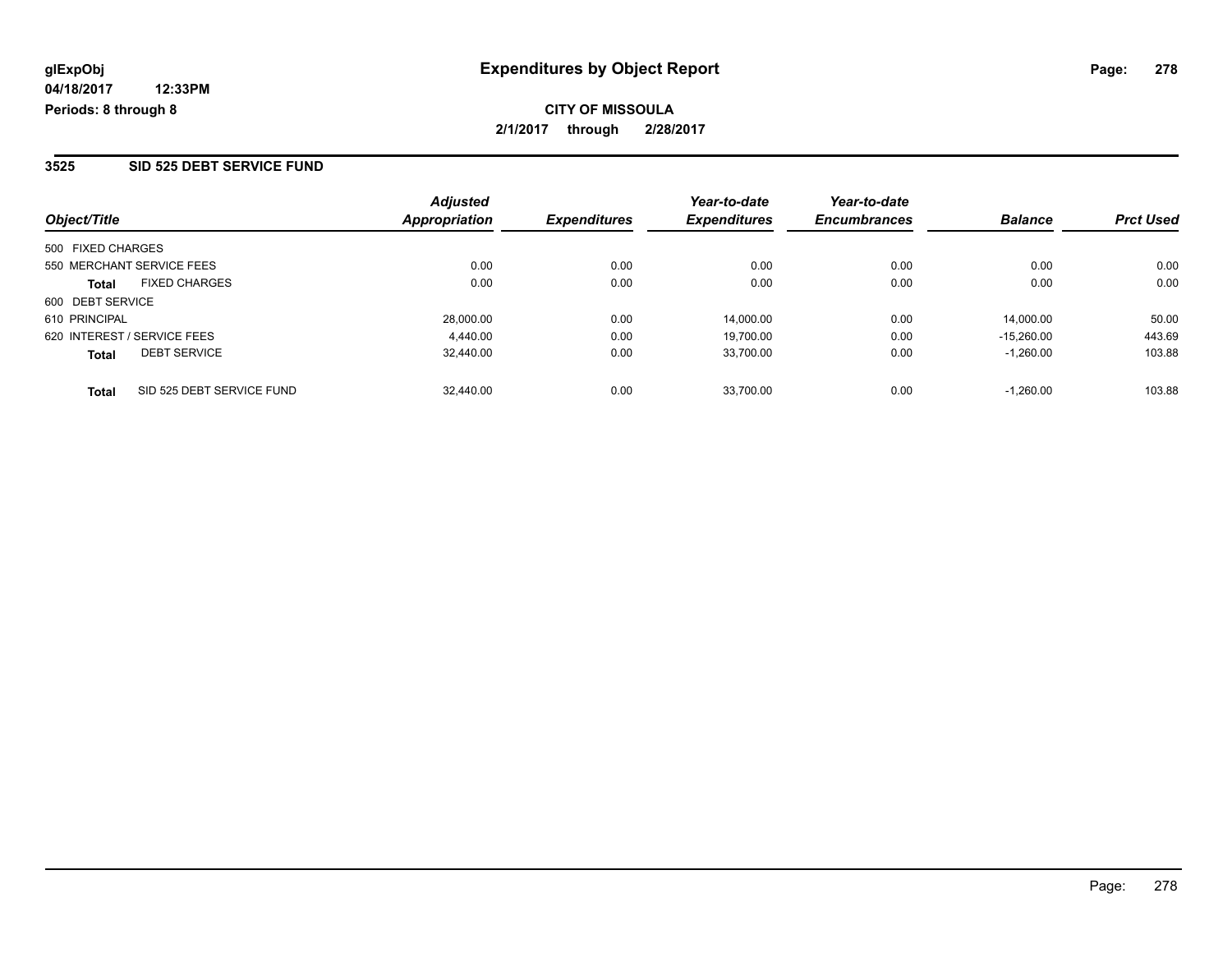## **CITY OF MISSOULA 2/1/2017 through 2/28/2017**

**3526 SID 526 DEBT SERVICE FUND**

|                                     | <b>Adjusted</b> |                     | Year-to-date        | Year-to-date        |                |                  |
|-------------------------------------|-----------------|---------------------|---------------------|---------------------|----------------|------------------|
| Object/Title                        | Appropriation   | <b>Expenditures</b> | <b>Expenditures</b> | <b>Encumbrances</b> | <b>Balance</b> | <b>Prct Used</b> |
| 500 FIXED CHARGES                   |                 |                     |                     |                     |                |                  |
| 550 MERCHANT SERVICE FEES           | 0.00            | 0.00                | 0.00                | 0.00                | 0.00           | 0.00             |
| <b>FIXED CHARGES</b><br>Total       | 0.00            | 0.00                | 0.00                | 0.00                | 0.00           | 0.00             |
| 600 DEBT SERVICE                    |                 |                     |                     |                     |                |                  |
| 610 PRINCIPAL                       | 160,000.00      | 0.00                | 79,000.00           | 0.00                | 81,000.00      | 49.38            |
| 620 INTEREST / SERVICE FEES         | 33.100.00       | 0.00                | 0.00                | 0.00                | 33,100.00      | 0.00             |
| <b>DEBT SERVICE</b><br><b>Total</b> | 193.100.00      | 0.00                | 79,000.00           | 0.00                | 114.100.00     | 40.91            |
| NON-DEPARTMENTAL<br><b>Total</b>    | 193.100.00      | 0.00                | 79.000.00           | 0.00                | 114.100.00     | 40.91            |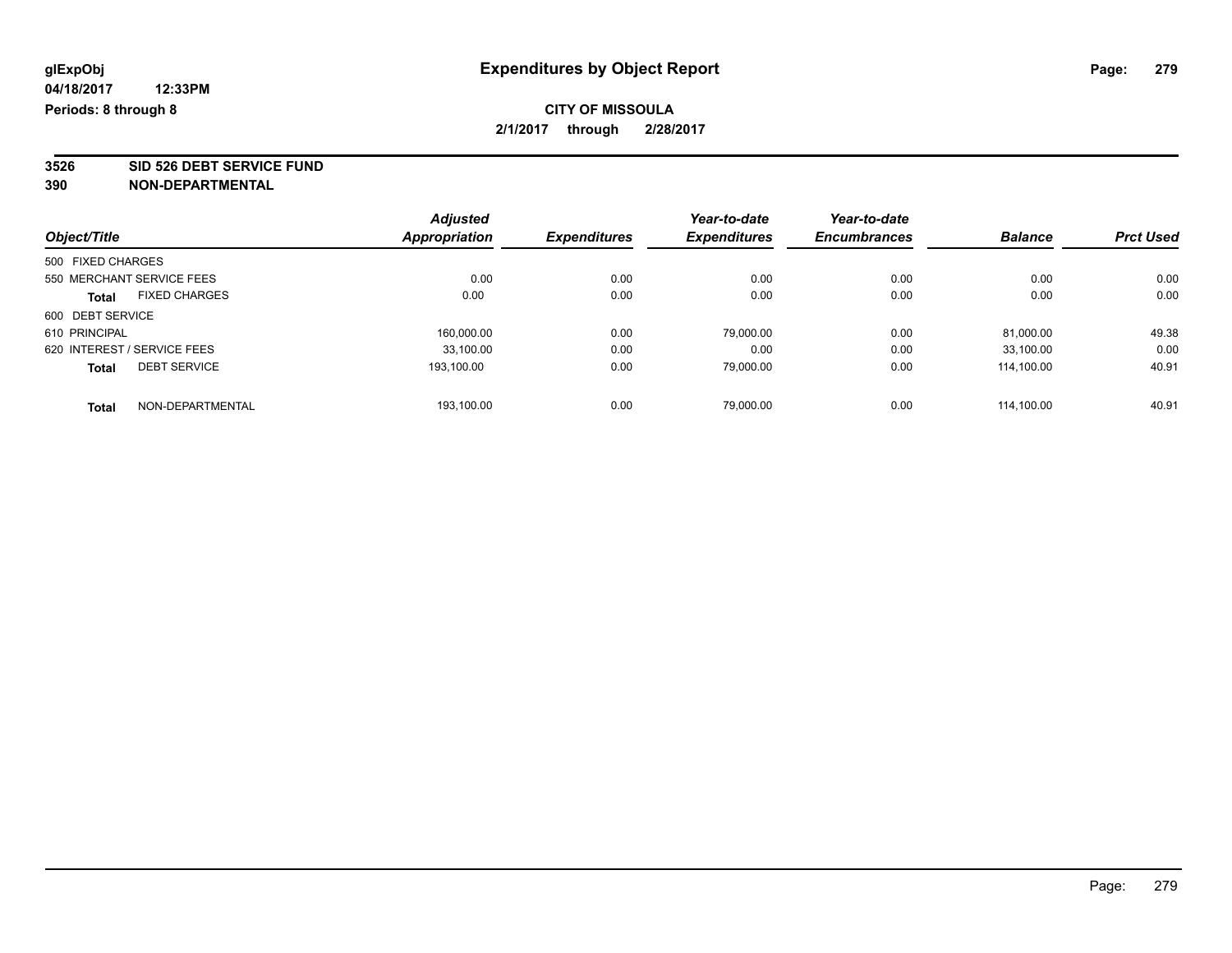**CITY OF MISSOULA 2/1/2017 through 2/28/2017**

#### **3526 SID 526 DEBT SERVICE FUND**

| Object/Title                              | <b>Adjusted</b><br>Appropriation | <b>Expenditures</b> | Year-to-date<br><b>Expenditures</b> | Year-to-date<br><b>Encumbrances</b> | <b>Balance</b> | <b>Prct Used</b> |
|-------------------------------------------|----------------------------------|---------------------|-------------------------------------|-------------------------------------|----------------|------------------|
| 500 FIXED CHARGES                         |                                  |                     |                                     |                                     |                |                  |
| 550 MERCHANT SERVICE FEES                 | 0.00                             | 0.00                | 0.00                                | 0.00                                | 0.00           | 0.00             |
| <b>FIXED CHARGES</b><br><b>Total</b>      | 0.00                             | 0.00                | 0.00                                | 0.00                                | 0.00           | 0.00             |
| 600 DEBT SERVICE                          |                                  |                     |                                     |                                     |                |                  |
| 610 PRINCIPAL                             | 160.000.00                       | 0.00                | 79,000.00                           | 0.00                                | 81.000.00      | 49.38            |
| 620 INTEREST / SERVICE FEES               | 33,100.00                        | 0.00                | 0.00                                | 0.00                                | 33.100.00      | 0.00             |
| <b>DEBT SERVICE</b><br><b>Total</b>       | 193.100.00                       | 0.00                | 79,000.00                           | 0.00                                | 114.100.00     | 40.91            |
| SID 526 DEBT SERVICE FUND<br><b>Total</b> | 193.100.00                       | 0.00                | 79,000.00                           | 0.00                                | 114.100.00     | 40.91            |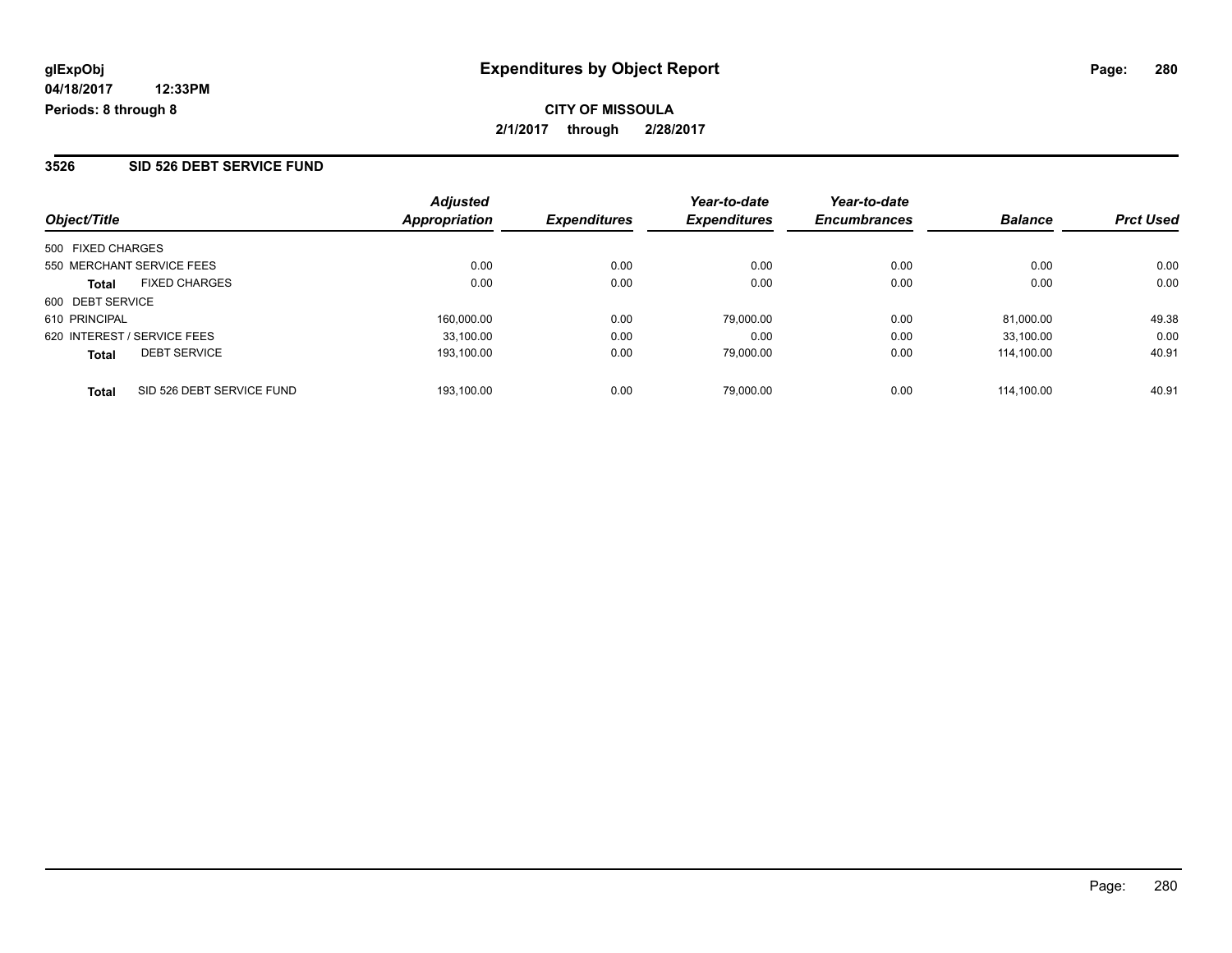# **glExpObj Expenditures by Object Report Page: 281**

**04/18/2017 12:33PM Periods: 8 through 8**

#### **3527 SID 527 DEBT SERVICE FUND**

**000 \*\*\* Title Not Found \*\*\***

| Object/Title                     | <b>Adjusted</b><br>Appropriation | <b>Expenditures</b> | Year-to-date<br><b>Expenditures</b> | Year-to-date<br><b>Encumbrances</b> | <b>Balance</b> | <b>Prct Used</b> |
|----------------------------------|----------------------------------|---------------------|-------------------------------------|-------------------------------------|----------------|------------------|
| 800 OTHER OBJECTS                |                                  |                     |                                     |                                     |                |                  |
| 820 TRANSFERS TO OTHER FUNDS     | 0.00                             | 0.00                | 0.00                                | 0.00                                | 0.00           | 0.00             |
| OTHER OBJECTS<br><b>Total</b>    | 0.00                             | 0.00                | 0.00                                | 0.00                                | 0.00           | 0.00             |
| *** Title Not Found ***<br>Total | 0.00                             | 0.00                | 0.00                                | 0.00                                | 0.00           | 0.00             |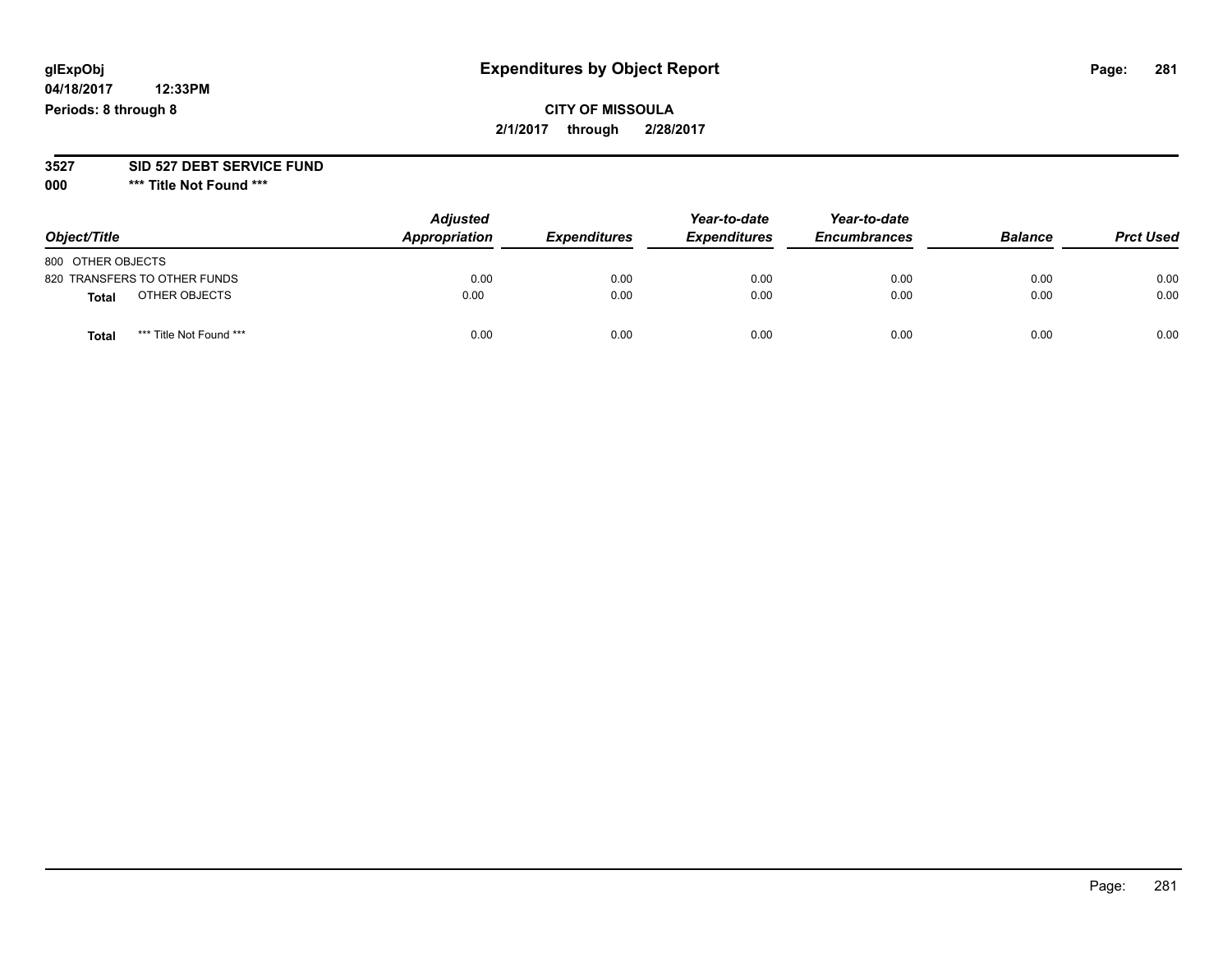## **CITY OF MISSOULA 2/1/2017 through 2/28/2017**

# **3527 SID 527 DEBT SERVICE FUND**

|                                      | <b>Adjusted</b>      |                     | Year-to-date        | Year-to-date        |                |                  |
|--------------------------------------|----------------------|---------------------|---------------------|---------------------|----------------|------------------|
| Object/Title                         | <b>Appropriation</b> | <b>Expenditures</b> | <b>Expenditures</b> | <b>Encumbrances</b> | <b>Balance</b> | <b>Prct Used</b> |
| 500 FIXED CHARGES                    |                      |                     |                     |                     |                |                  |
| 550 MERCHANT SERVICE FEES            | 0.00                 | 0.00                | 0.00                | 0.00                | 0.00           | 0.00             |
| <b>FIXED CHARGES</b><br><b>Total</b> | 0.00                 | 0.00                | 0.00                | 0.00                | 0.00           | 0.00             |
| 600 DEBT SERVICE                     |                      |                     |                     |                     |                |                  |
| 610 PRINCIPAL                        | 0.00                 | 0.00                | 0.00                | 0.00                | 0.00           | 0.00             |
| 620 INTEREST / SERVICE FEES          | 0.00                 | 0.00                | 0.00                | 0.00                | 0.00           | 0.00             |
| <b>DEBT SERVICE</b><br><b>Total</b>  | 0.00                 | 0.00                | 0.00                | 0.00                | 0.00           | 0.00             |
| NON-DEPARTMENTAL<br>Total            | 0.00                 | 0.00                | 0.00                | 0.00                | 0.00           | 0.00             |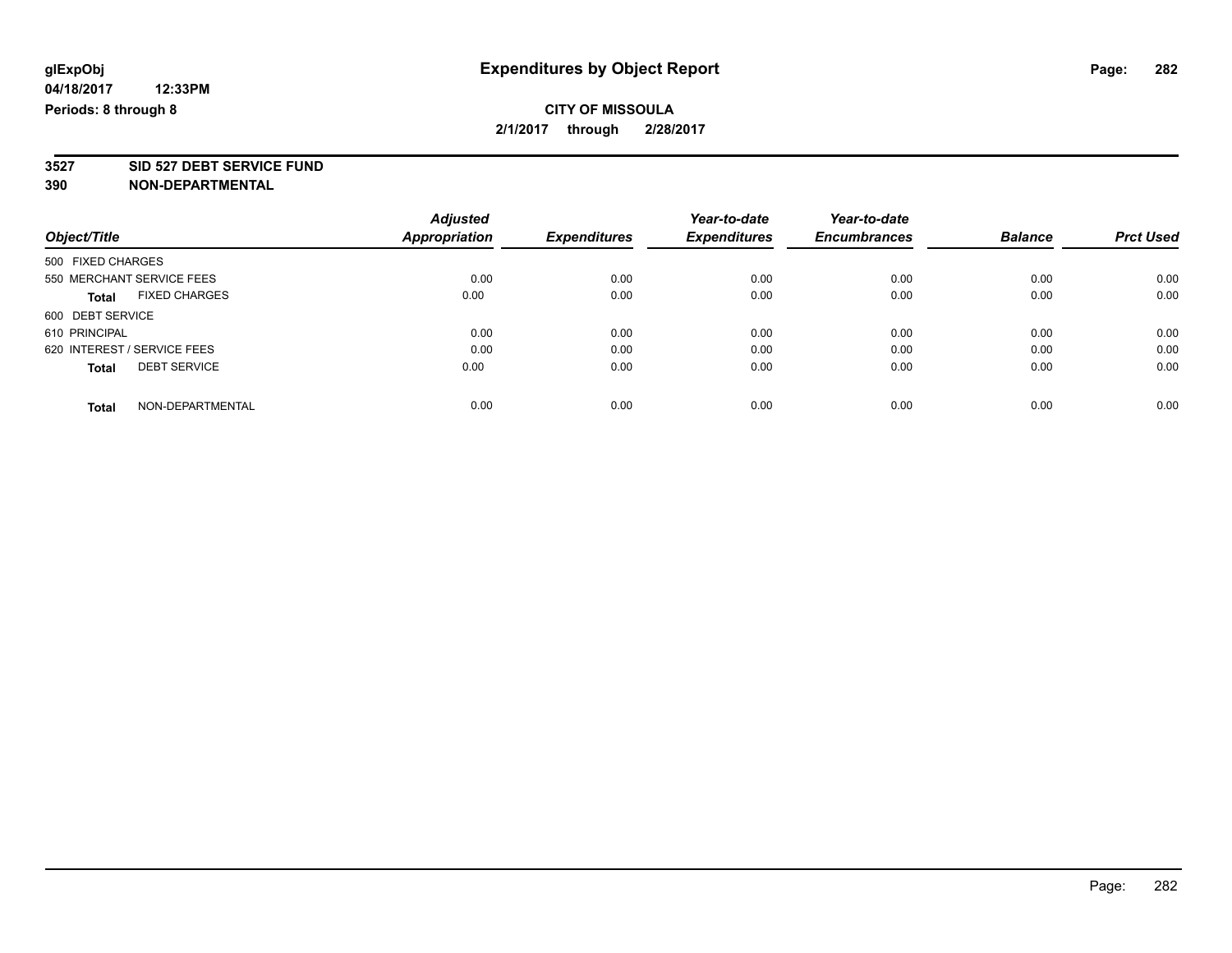## **CITY OF MISSOULA 2/1/2017 through 2/28/2017**

#### **3527 SID 527 DEBT SERVICE FUND**

| Object/Title      |                              | <b>Adjusted</b>      | <b>Expenditures</b> | Year-to-date        | Year-to-date<br><b>Encumbrances</b> | <b>Balance</b> | <b>Prct Used</b> |
|-------------------|------------------------------|----------------------|---------------------|---------------------|-------------------------------------|----------------|------------------|
|                   |                              | <b>Appropriation</b> |                     | <b>Expenditures</b> |                                     |                |                  |
| 500 FIXED CHARGES |                              |                      |                     |                     |                                     |                |                  |
|                   | 550 MERCHANT SERVICE FEES    | 0.00                 | 0.00                | 0.00                | 0.00                                | 0.00           | 0.00             |
| <b>Total</b>      | <b>FIXED CHARGES</b>         | 0.00                 | 0.00                | 0.00                | 0.00                                | 0.00           | 0.00             |
| 600 DEBT SERVICE  |                              |                      |                     |                     |                                     |                |                  |
| 610 PRINCIPAL     |                              | 0.00                 | 0.00                | 0.00                | 0.00                                | 0.00           | 0.00             |
|                   | 620 INTEREST / SERVICE FEES  | 0.00                 | 0.00                | 0.00                | 0.00                                | 0.00           | 0.00             |
| <b>Total</b>      | <b>DEBT SERVICE</b>          | 0.00                 | 0.00                | 0.00                | 0.00                                | 0.00           | 0.00             |
| 800 OTHER OBJECTS |                              |                      |                     |                     |                                     |                |                  |
|                   | 820 TRANSFERS TO OTHER FUNDS | 0.00                 | 0.00                | 0.00                | 0.00                                | 0.00           | 0.00             |
| <b>Total</b>      | OTHER OBJECTS                | 0.00                 | 0.00                | 0.00                | 0.00                                | 0.00           | 0.00             |
| <b>Total</b>      | SID 527 DEBT SERVICE FUND    | 0.00                 | 0.00                | 0.00                | 0.00                                | 0.00           | 0.00             |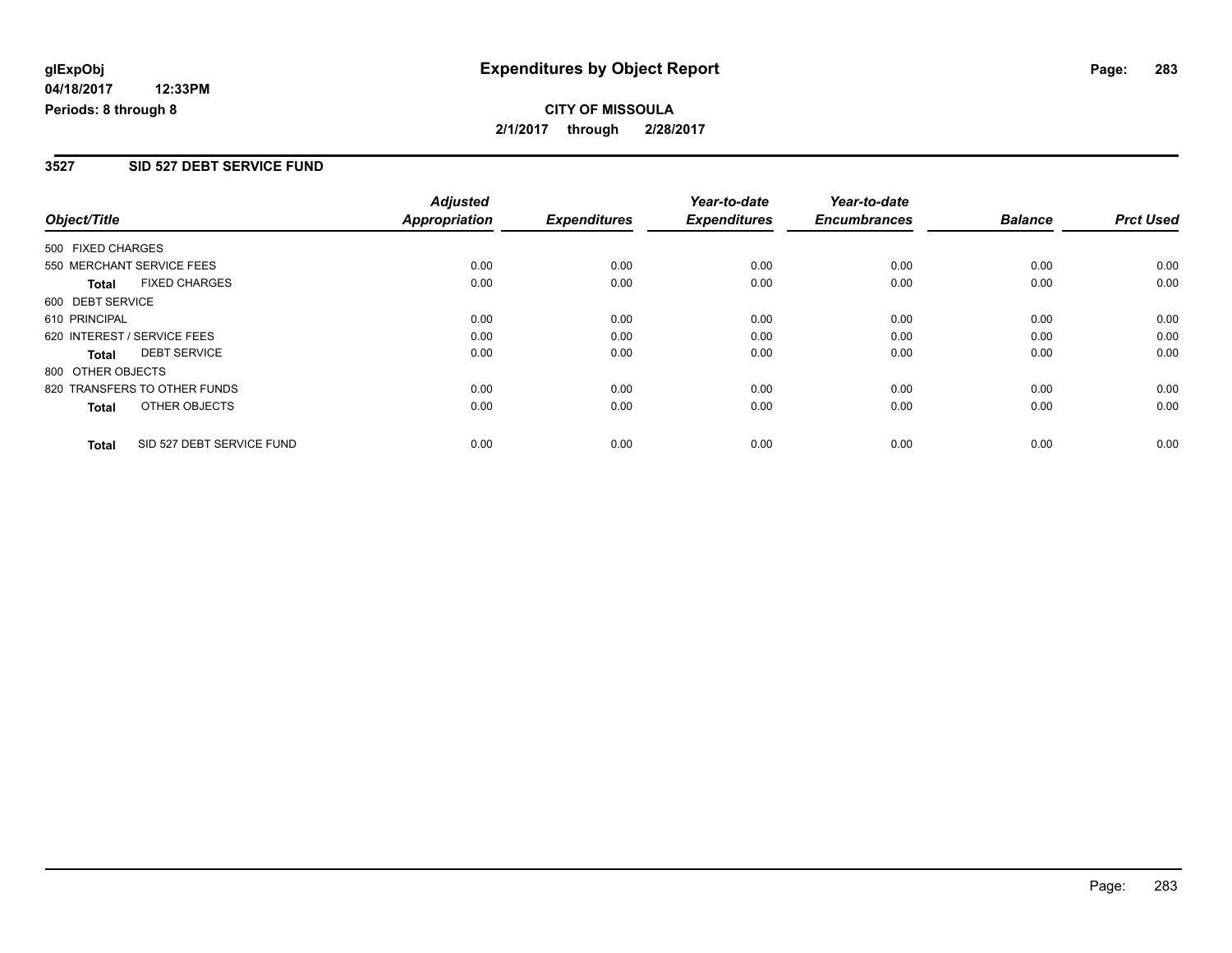## **CITY OF MISSOULA 2/1/2017 through 2/28/2017**

**3530 SID 530 DEBT SERVICE FUND**

|                                      | <b>Adjusted</b>      |                     | Year-to-date        | Year-to-date        |                |                  |
|--------------------------------------|----------------------|---------------------|---------------------|---------------------|----------------|------------------|
| Object/Title                         | <b>Appropriation</b> | <b>Expenditures</b> | <b>Expenditures</b> | <b>Encumbrances</b> | <b>Balance</b> | <b>Prct Used</b> |
| 500 FIXED CHARGES                    |                      |                     |                     |                     |                |                  |
| 550 MERCHANT SERVICE FEES            | 0.00                 | 0.00                | 0.00                | 0.00                | 0.00           | 0.00             |
| <b>FIXED CHARGES</b><br><b>Total</b> | 0.00                 | 0.00                | 0.00                | 0.00                | 0.00           | 0.00             |
| 600 DEBT SERVICE                     |                      |                     |                     |                     |                |                  |
| 610 PRINCIPAL                        | 0.00                 | 0.00                | 0.00                | 0.00                | 0.00           | 0.00             |
| 620 INTEREST / SERVICE FEES          | 0.00                 | 0.00                | 0.00                | 0.00                | 0.00           | 0.00             |
| <b>DEBT SERVICE</b><br>Total         | 0.00                 | 0.00                | 0.00                | 0.00                | 0.00           | 0.00             |
| 800 OTHER OBJECTS                    |                      |                     |                     |                     |                |                  |
| 820 TRANSFERS TO OTHER FUNDS         | 0.00                 | 0.00                | 0.00                | 0.00                | 0.00           | 0.00             |
| OTHER OBJECTS<br><b>Total</b>        | 0.00                 | 0.00                | 0.00                | 0.00                | 0.00           | 0.00             |
|                                      |                      |                     |                     |                     |                |                  |
| NON-DEPARTMENTAL<br><b>Total</b>     | 0.00                 | 0.00                | 0.00                | 0.00                | 0.00           | 0.00             |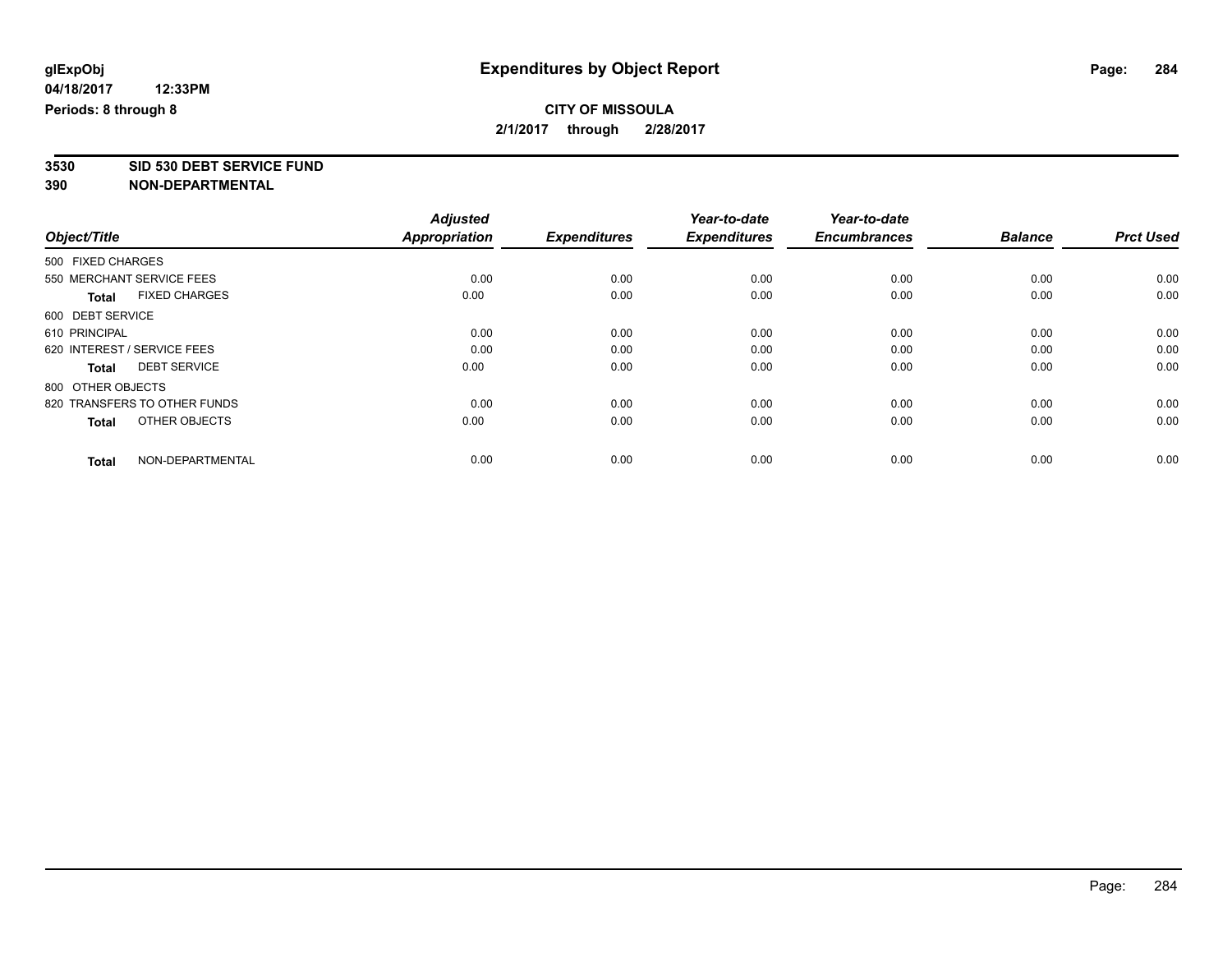## **CITY OF MISSOULA 2/1/2017 through 2/28/2017**

#### **3530 SID 530 DEBT SERVICE FUND**

|                   |                              | <b>Adjusted</b>      |                     | Year-to-date        | Year-to-date        |                |                  |
|-------------------|------------------------------|----------------------|---------------------|---------------------|---------------------|----------------|------------------|
| Object/Title      |                              | <b>Appropriation</b> | <b>Expenditures</b> | <b>Expenditures</b> | <b>Encumbrances</b> | <b>Balance</b> | <b>Prct Used</b> |
| 500 FIXED CHARGES |                              |                      |                     |                     |                     |                |                  |
|                   | 550 MERCHANT SERVICE FEES    | 0.00                 | 0.00                | 0.00                | 0.00                | 0.00           | 0.00             |
| <b>Total</b>      | <b>FIXED CHARGES</b>         | 0.00                 | 0.00                | 0.00                | 0.00                | 0.00           | 0.00             |
| 600 DEBT SERVICE  |                              |                      |                     |                     |                     |                |                  |
| 610 PRINCIPAL     |                              | 0.00                 | 0.00                | 0.00                | 0.00                | 0.00           | 0.00             |
|                   | 620 INTEREST / SERVICE FEES  | 0.00                 | 0.00                | 0.00                | 0.00                | 0.00           | 0.00             |
| Total             | <b>DEBT SERVICE</b>          | 0.00                 | 0.00                | 0.00                | 0.00                | 0.00           | 0.00             |
| 800 OTHER OBJECTS |                              |                      |                     |                     |                     |                |                  |
|                   | 820 TRANSFERS TO OTHER FUNDS | 0.00                 | 0.00                | 0.00                | 0.00                | 0.00           | 0.00             |
| Total             | OTHER OBJECTS                | 0.00                 | 0.00                | 0.00                | 0.00                | 0.00           | 0.00             |
| <b>Total</b>      | SID 530 DEBT SERVICE FUND    | 0.00                 | 0.00                | 0.00                | 0.00                | 0.00           | 0.00             |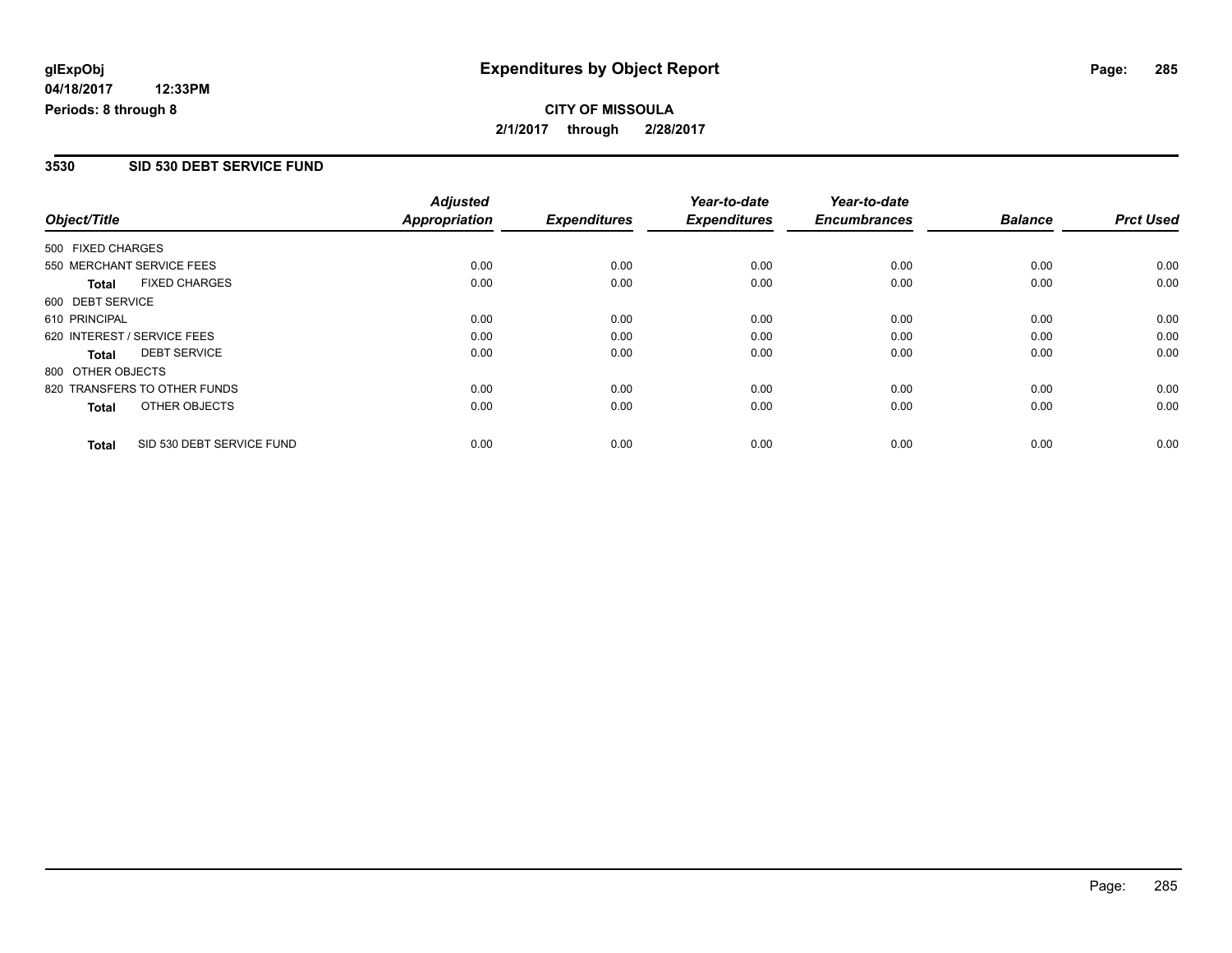## **CITY OF MISSOULA 2/1/2017 through 2/28/2017**

# **3531 SID 531 HICKORY ST CALMING**

| Object/Title                         | <b>Adjusted</b><br><b>Appropriation</b> | <b>Expenditures</b> | Year-to-date<br><b>Expenditures</b> | Year-to-date<br><b>Encumbrances</b> | <b>Balance</b> | <b>Prct Used</b> |
|--------------------------------------|-----------------------------------------|---------------------|-------------------------------------|-------------------------------------|----------------|------------------|
| 500 FIXED CHARGES                    |                                         |                     |                                     |                                     |                |                  |
| 550 MERCHANT SERVICE FEES            | 0.00                                    | 0.00                | 0.00                                | 0.00                                | 0.00           | 0.00             |
| <b>FIXED CHARGES</b><br><b>Total</b> | 0.00                                    | 0.00                | 0.00                                | 0.00                                | 0.00           | 0.00             |
| 800 OTHER OBJECTS                    |                                         |                     |                                     |                                     |                |                  |
| 820 TRANSFERS TO OTHER FUNDS         | 0.00                                    | 0.00                | 0.00                                | 0.00                                | 0.00           | 0.00             |
| OTHER OBJECTS<br><b>Total</b>        | 0.00                                    | 0.00                | 0.00                                | 0.00                                | 0.00           | 0.00             |
| NON-DEPARTMENTAL<br>Total            | 0.00                                    | 0.00                | 0.00                                | 0.00                                | 0.00           | 0.00             |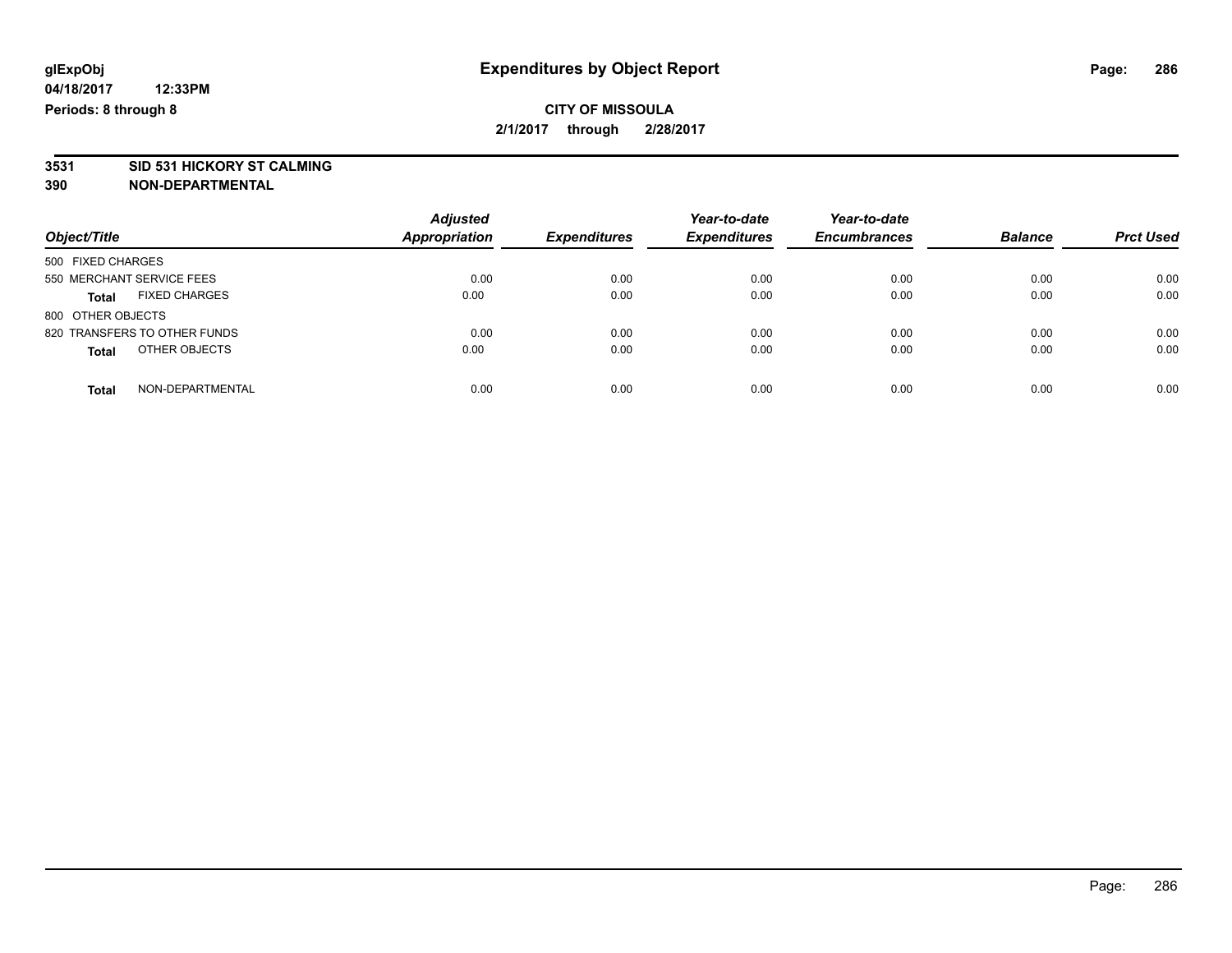## **CITY OF MISSOULA 2/1/2017 through 2/28/2017**

#### **3531 SID 531 HICKORY ST CALMING**

| Object/Title                               | <b>Adjusted</b><br><b>Appropriation</b> | <b>Expenditures</b> | Year-to-date<br><b>Expenditures</b> | Year-to-date<br><b>Encumbrances</b> | <b>Balance</b> | <b>Prct Used</b> |
|--------------------------------------------|-----------------------------------------|---------------------|-------------------------------------|-------------------------------------|----------------|------------------|
| 500 FIXED CHARGES                          |                                         |                     |                                     |                                     |                |                  |
| 550 MERCHANT SERVICE FEES                  | 0.00                                    | 0.00                | 0.00                                | 0.00                                | 0.00           | 0.00             |
| <b>FIXED CHARGES</b><br><b>Total</b>       | 0.00                                    | 0.00                | 0.00                                | 0.00                                | 0.00           | 0.00             |
| 800 OTHER OBJECTS                          |                                         |                     |                                     |                                     |                |                  |
| 820 TRANSFERS TO OTHER FUNDS               | 0.00                                    | 0.00                | 0.00                                | 0.00                                | 0.00           | 0.00             |
| OTHER OBJECTS<br><b>Total</b>              | 0.00                                    | 0.00                | 0.00                                | 0.00                                | 0.00           | 0.00             |
| SID 531 HICKORY ST CALMING<br><b>Total</b> | 0.00                                    | 0.00                | 0.00                                | 0.00                                | 0.00           | 0.00             |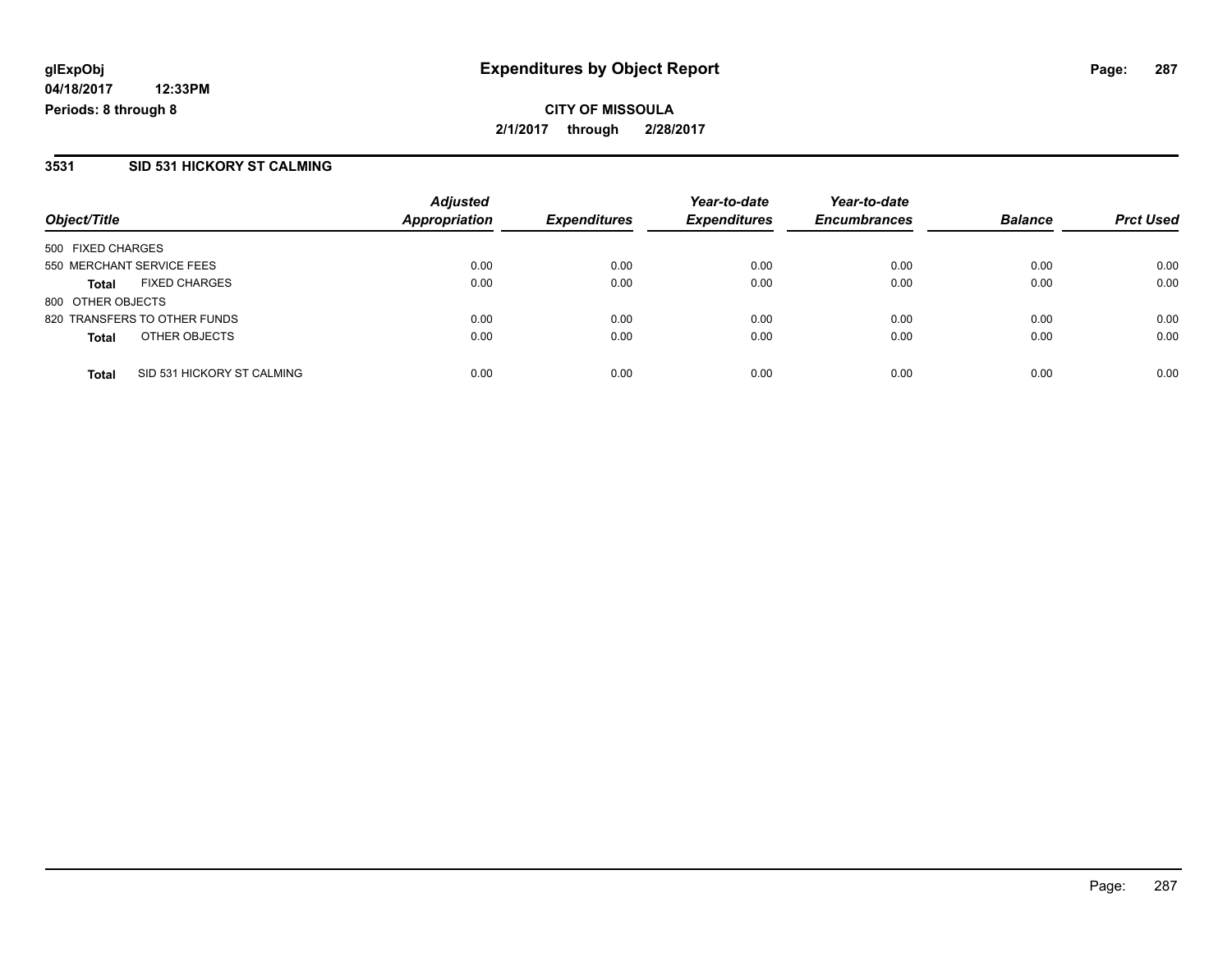## **CITY OF MISSOULA 2/1/2017 through 2/28/2017**

**3532 SID 532 DEBT SERVICE FUND**

|                             |                      | <b>Adjusted</b> |                     | Year-to-date        | Year-to-date        |                |                  |
|-----------------------------|----------------------|-----------------|---------------------|---------------------|---------------------|----------------|------------------|
| Object/Title                |                      | Appropriation   | <b>Expenditures</b> | <b>Expenditures</b> | <b>Encumbrances</b> | <b>Balance</b> | <b>Prct Used</b> |
| 500 FIXED CHARGES           |                      |                 |                     |                     |                     |                |                  |
| 550 MERCHANT SERVICE FEES   |                      | 0.00            | 0.00                | 0.00                | 0.00                | 0.00           | 0.00             |
| <b>Total</b>                | <b>FIXED CHARGES</b> | 0.00            | 0.00                | 0.00                | 0.00                | 0.00           | 0.00             |
| 600 DEBT SERVICE            |                      |                 |                     |                     |                     |                |                  |
| 610 PRINCIPAL               |                      | 30,000.00       | 0.00                | 0.00                | 0.00                | 30,000.00      | 0.00             |
| 620 INTEREST / SERVICE FEES |                      | 10,633.00       | 0.00                | 5,666.25            | 0.00                | 4,966.75       | 53.29            |
| <b>Total</b>                | <b>DEBT SERVICE</b>  | 40.633.00       | 0.00                | 5,666.25            | 0.00                | 34.966.75      | 13.94            |
| <b>Total</b>                | NON-DEPARTMENTAL     | 40.633.00       | 0.00                | 5,666.25            | 0.00                | 34.966.75      | 13.94            |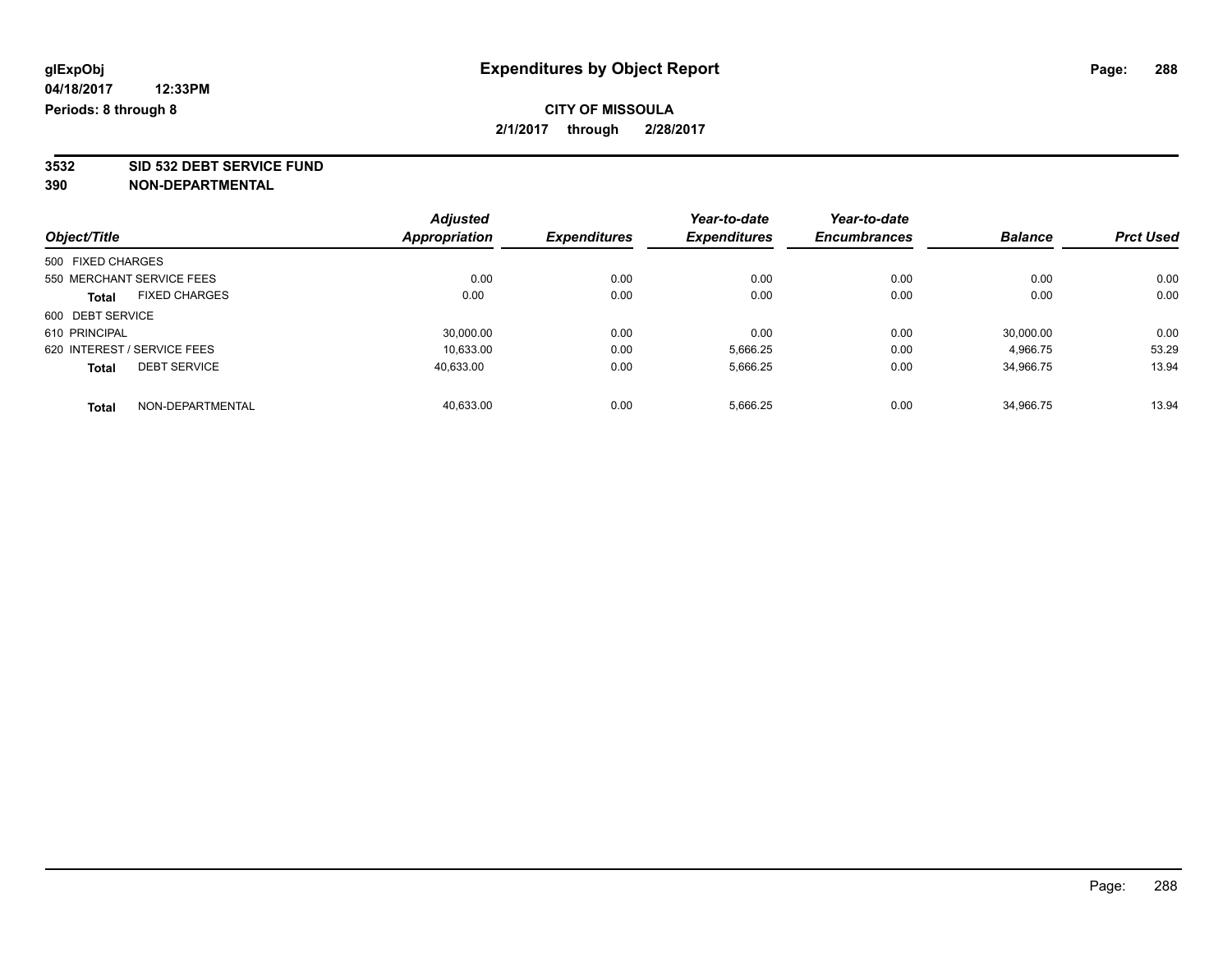**CITY OF MISSOULA 2/1/2017 through 2/28/2017**

### **3532 SID 532 DEBT SERVICE FUND**

| Object/Title                              | <b>Adjusted</b><br><b>Appropriation</b> | <b>Expenditures</b> | Year-to-date<br><b>Expenditures</b> | Year-to-date<br><b>Encumbrances</b> | <b>Balance</b> | <b>Prct Used</b> |
|-------------------------------------------|-----------------------------------------|---------------------|-------------------------------------|-------------------------------------|----------------|------------------|
| 500 FIXED CHARGES                         |                                         |                     |                                     |                                     |                |                  |
| 550 MERCHANT SERVICE FEES                 | 0.00                                    | 0.00                | 0.00                                | 0.00                                | 0.00           | 0.00             |
| <b>FIXED CHARGES</b><br><b>Total</b>      | 0.00                                    | 0.00                | 0.00                                | 0.00                                | 0.00           | 0.00             |
| 600 DEBT SERVICE                          |                                         |                     |                                     |                                     |                |                  |
| 610 PRINCIPAL                             | 30,000.00                               | 0.00                | 0.00                                | 0.00                                | 30.000.00      | 0.00             |
| 620 INTEREST / SERVICE FEES               | 10,633.00                               | 0.00                | 5,666.25                            | 0.00                                | 4.966.75       | 53.29            |
| <b>DEBT SERVICE</b><br><b>Total</b>       | 40,633.00                               | 0.00                | 5,666.25                            | 0.00                                | 34.966.75      | 13.94            |
| SID 532 DEBT SERVICE FUND<br><b>Total</b> | 40.633.00                               | 0.00                | 5,666.25                            | 0.00                                | 34.966.75      | 13.94            |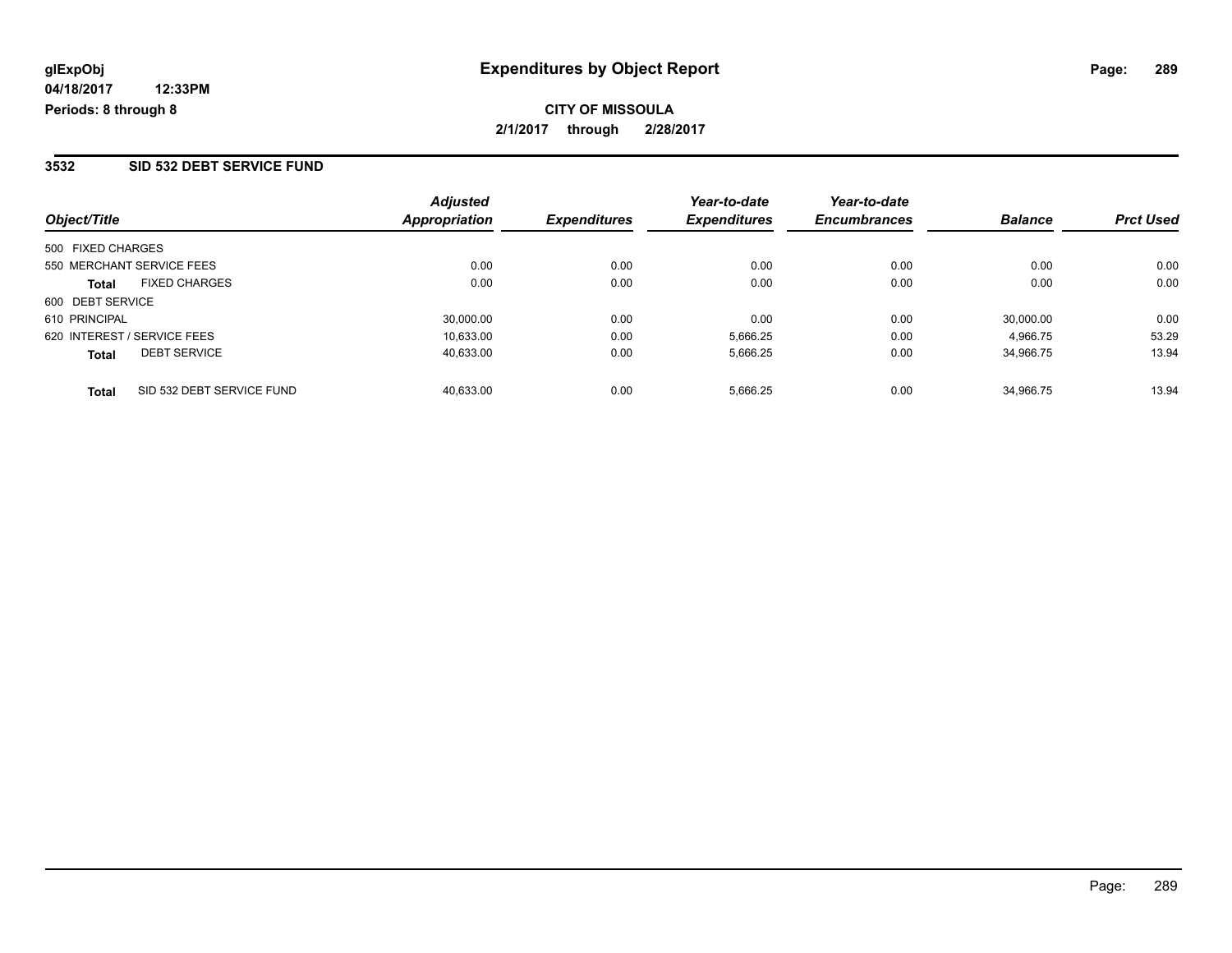## **CITY OF MISSOULA 2/1/2017 through 2/28/2017**

# **3533 GILBERT ST SEWER SID DEBT FUND**

**330 WASTEWATER**

| Object/Title      |                           | <b>Adjusted</b><br>Appropriation | <b>Expenditures</b> | Year-to-date<br><b>Expenditures</b> | Year-to-date<br><b>Encumbrances</b> | <b>Balance</b> | <b>Prct Used</b> |
|-------------------|---------------------------|----------------------------------|---------------------|-------------------------------------|-------------------------------------|----------------|------------------|
| 500 FIXED CHARGES |                           |                                  |                     |                                     |                                     |                |                  |
|                   | 550 MERCHANT SERVICE FEES | 0.00                             | 0.00                | 0.00                                | 0.00                                | 0.00           | 0.00             |
| Total             | <b>FIXED CHARGES</b>      | 0.00                             | 0.00                | 0.00                                | 0.00                                | 0.00           | 0.00             |
| <b>Total</b>      | <b>WASTEWATER</b>         | 0.00                             | 0.00                | 0.00                                | 0.00                                | 0.00           | 0.00             |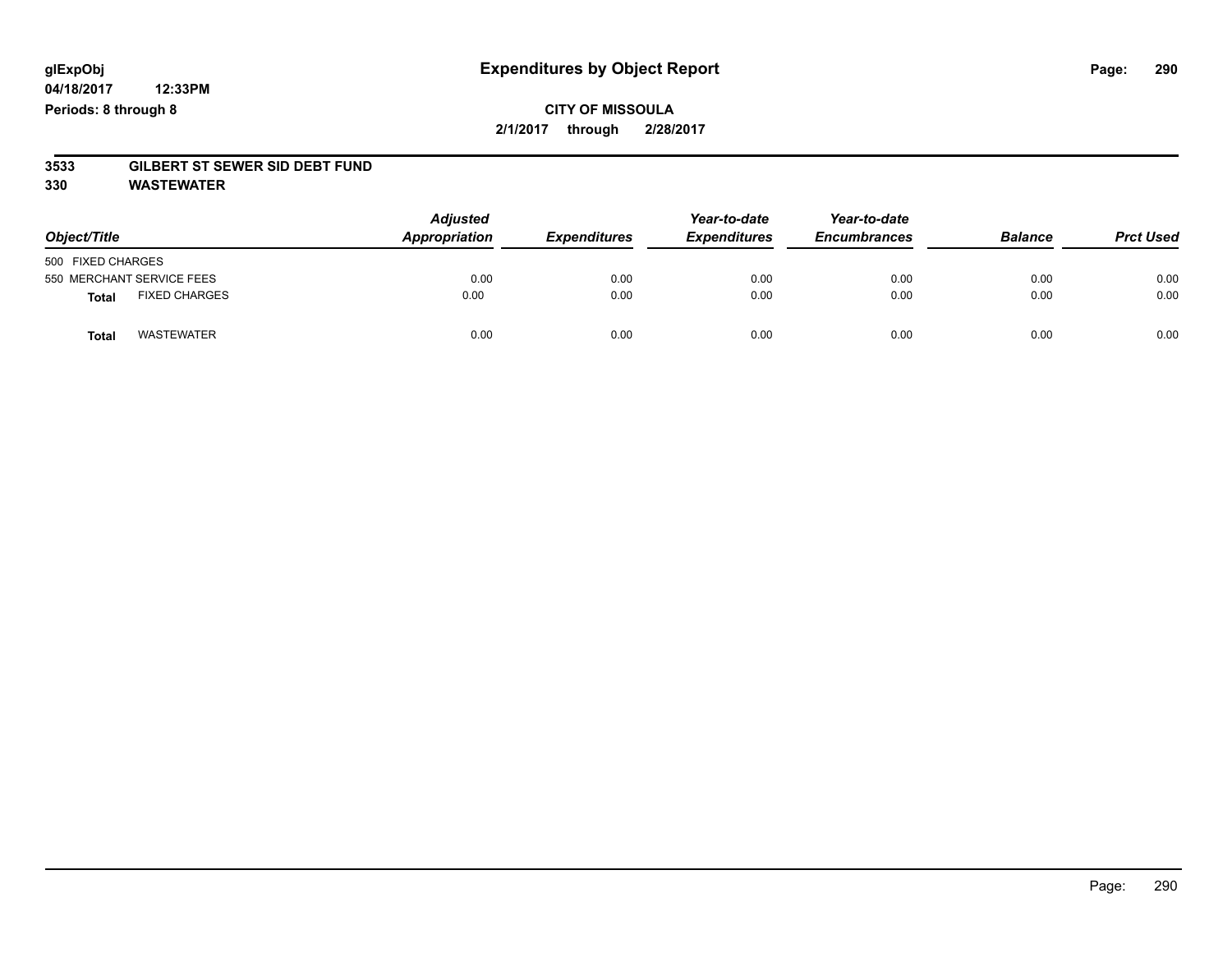# **3533 GILBERT ST SEWER SID DEBT FUND**

| Object/Title                         | <b>Adjusted</b><br><b>Appropriation</b> | <b>Expenditures</b> | Year-to-date<br><b>Expenditures</b> | Year-to-date<br><b>Encumbrances</b> | <b>Balance</b> | <b>Prct Used</b> |
|--------------------------------------|-----------------------------------------|---------------------|-------------------------------------|-------------------------------------|----------------|------------------|
|                                      |                                         |                     |                                     |                                     |                |                  |
| 500 FIXED CHARGES                    |                                         |                     |                                     |                                     |                |                  |
| 500 FIXED CHARGES                    | 0.00                                    | 0.00                | 0.00                                | 0.00                                | 0.00           | 0.00             |
| 550 MERCHANT SERVICE FEES            | 0.00                                    | 0.00                | 0.00                                | 0.00                                | 0.00           | 0.00             |
| <b>FIXED CHARGES</b><br><b>Total</b> | 0.00                                    | 0.00                | 0.00                                | 0.00                                | 0.00           | 0.00             |
| 600 DEBT SERVICE                     |                                         |                     |                                     |                                     |                |                  |
| 610 PRINCIPAL                        | 12,000.00                               | 0.00                | 6,000.00                            | 0.00                                | 6,000.00       | 50.00            |
| 620 INTEREST / SERVICE FEES          | 4,875.00                                | 0.00                | 2,493.75                            | 0.00                                | 2,381.25       | 51.15            |
| <b>DEBT SERVICE</b><br><b>Total</b>  | 16,875.00                               | 0.00                | 8,493.75                            | 0.00                                | 8,381.25       | 50.33            |
| 800 OTHER OBJECTS                    |                                         |                     |                                     |                                     |                |                  |
| 820 TRANSFERS TO OTHER FUNDS         | 0.00                                    | 0.00                | 0.00                                | 0.00                                | 0.00           | 0.00             |
| OTHER OBJECTS<br><b>Total</b>        | 0.00                                    | 0.00                | 0.00                                | 0.00                                | 0.00           | 0.00             |
| NON-DEPARTMENTAL<br><b>Total</b>     | 16,875.00                               | 0.00                | 8,493.75                            | 0.00                                | 8,381.25       | 50.33            |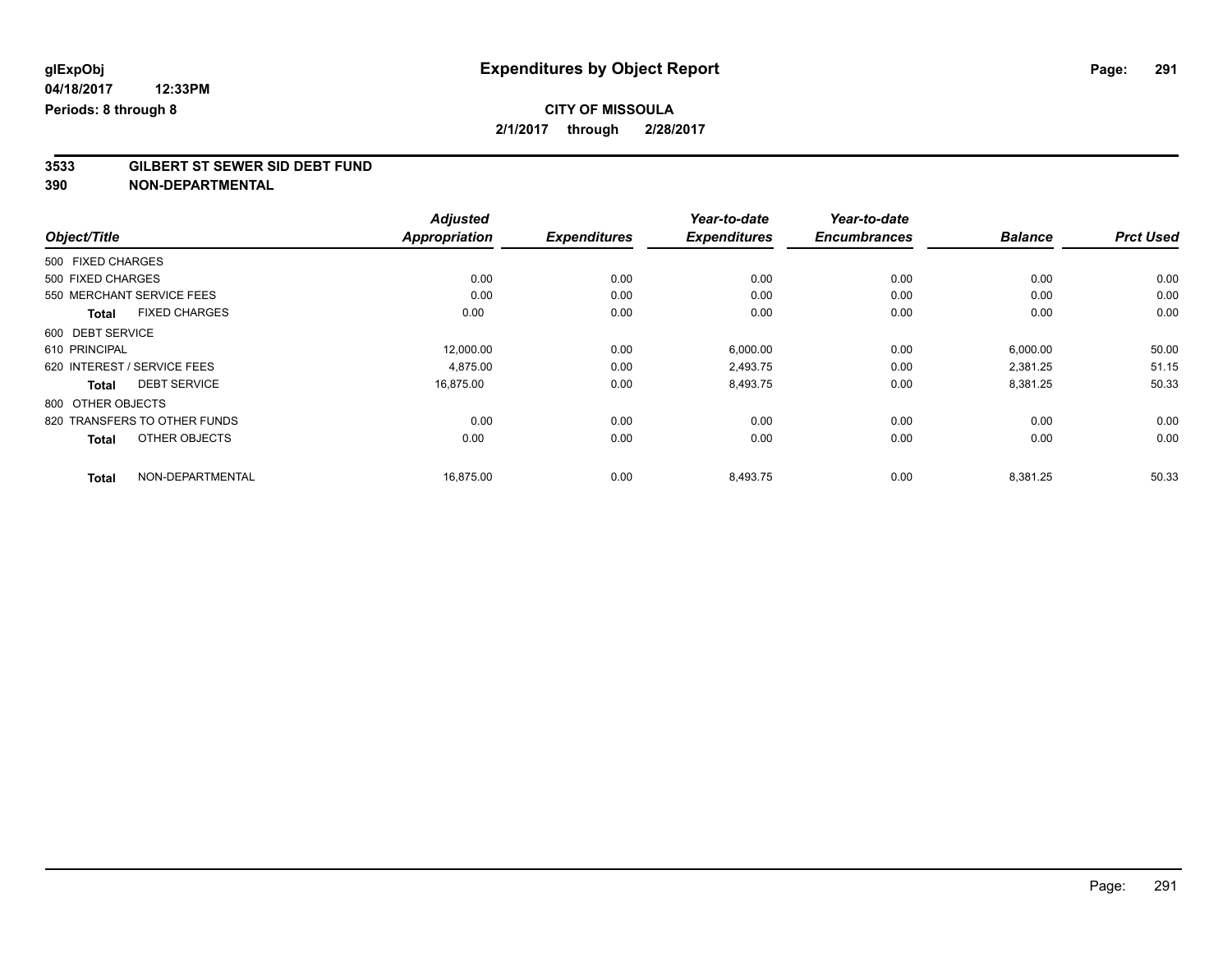### **3533 GILBERT ST SEWER SID DEBT FUND**

|                   |                                | <b>Adjusted</b>      |                     | Year-to-date        | Year-to-date        |                |                  |
|-------------------|--------------------------------|----------------------|---------------------|---------------------|---------------------|----------------|------------------|
| Object/Title      |                                | <b>Appropriation</b> | <b>Expenditures</b> | <b>Expenditures</b> | <b>Encumbrances</b> | <b>Balance</b> | <b>Prct Used</b> |
| 500 FIXED CHARGES |                                |                      |                     |                     |                     |                |                  |
| 500 FIXED CHARGES |                                | 0.00                 | 0.00                | 0.00                | 0.00                | 0.00           | 0.00             |
|                   | 550 MERCHANT SERVICE FEES      | 0.00                 | 0.00                | 0.00                | 0.00                | 0.00           | 0.00             |
| <b>Total</b>      | <b>FIXED CHARGES</b>           | 0.00                 | 0.00                | 0.00                | 0.00                | 0.00           | 0.00             |
| 600 DEBT SERVICE  |                                |                      |                     |                     |                     |                |                  |
| 610 PRINCIPAL     |                                | 12,000.00            | 0.00                | 6,000.00            | 0.00                | 6,000.00       | 50.00            |
|                   | 620 INTEREST / SERVICE FEES    | 4,875.00             | 0.00                | 2,493.75            | 0.00                | 2,381.25       | 51.15            |
| <b>Total</b>      | <b>DEBT SERVICE</b>            | 16,875.00            | 0.00                | 8,493.75            | 0.00                | 8,381.25       | 50.33            |
| 800 OTHER OBJECTS |                                |                      |                     |                     |                     |                |                  |
|                   | 820 TRANSFERS TO OTHER FUNDS   | 0.00                 | 0.00                | 0.00                | 0.00                | 0.00           | 0.00             |
| <b>Total</b>      | OTHER OBJECTS                  | 0.00                 | 0.00                | 0.00                | 0.00                | 0.00           | 0.00             |
| <b>Total</b>      | GILBERT ST SEWER SID DEBT FUND | 16,875.00            | 0.00                | 8,493.75            | 0.00                | 8,381.25       | 50.33            |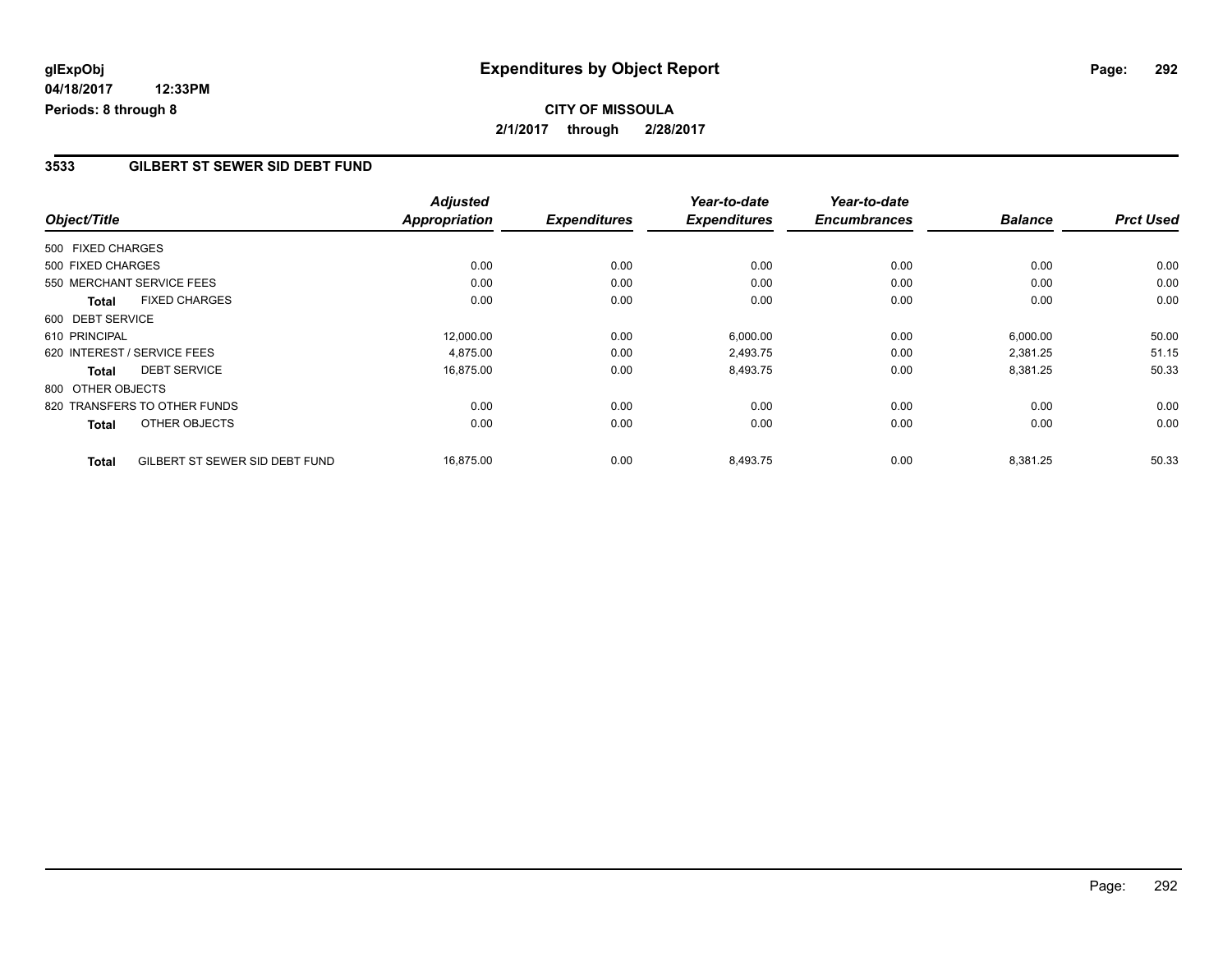## **CITY OF MISSOULA 2/1/2017 through 2/28/2017**

**3534 LINCOLNWOOD SEWER PHASE I**

|                                      | <b>Adjusted</b><br><b>Appropriation</b> |                     | Year-to-date<br><b>Expenditures</b> | Year-to-date        | <b>Balance</b> |                  |
|--------------------------------------|-----------------------------------------|---------------------|-------------------------------------|---------------------|----------------|------------------|
| Object/Title                         |                                         | <b>Expenditures</b> |                                     | <b>Encumbrances</b> |                | <b>Prct Used</b> |
| 500 FIXED CHARGES                    |                                         |                     |                                     |                     |                |                  |
| 550 MERCHANT SERVICE FEES            | 0.00                                    | 0.00                | 0.00                                | 0.00                | 0.00           | 0.00             |
| <b>FIXED CHARGES</b><br><b>Total</b> | 0.00                                    | 0.00                | 0.00                                | 0.00                | 0.00           | 0.00             |
| 600 DEBT SERVICE                     |                                         |                     |                                     |                     |                |                  |
| 610 PRINCIPAL                        | 12.000.00                               | 0.00                | 6,000.00                            | 0.00                | 6,000.00       | 50.00            |
| 620 INTEREST / SERVICE FEES          | 5.513.00                                | 0.00                | 2,812.50                            | 0.00                | 2,700.50       | 51.02            |
| <b>DEBT SERVICE</b><br><b>Total</b>  | 17.513.00                               | 0.00                | 8,812.50                            | 0.00                | 8,700.50       | 50.32            |
| NON-DEPARTMENTAL<br>Total            | 17.513.00                               | 0.00                | 8.812.50                            | 0.00                | 8.700.50       | 50.32            |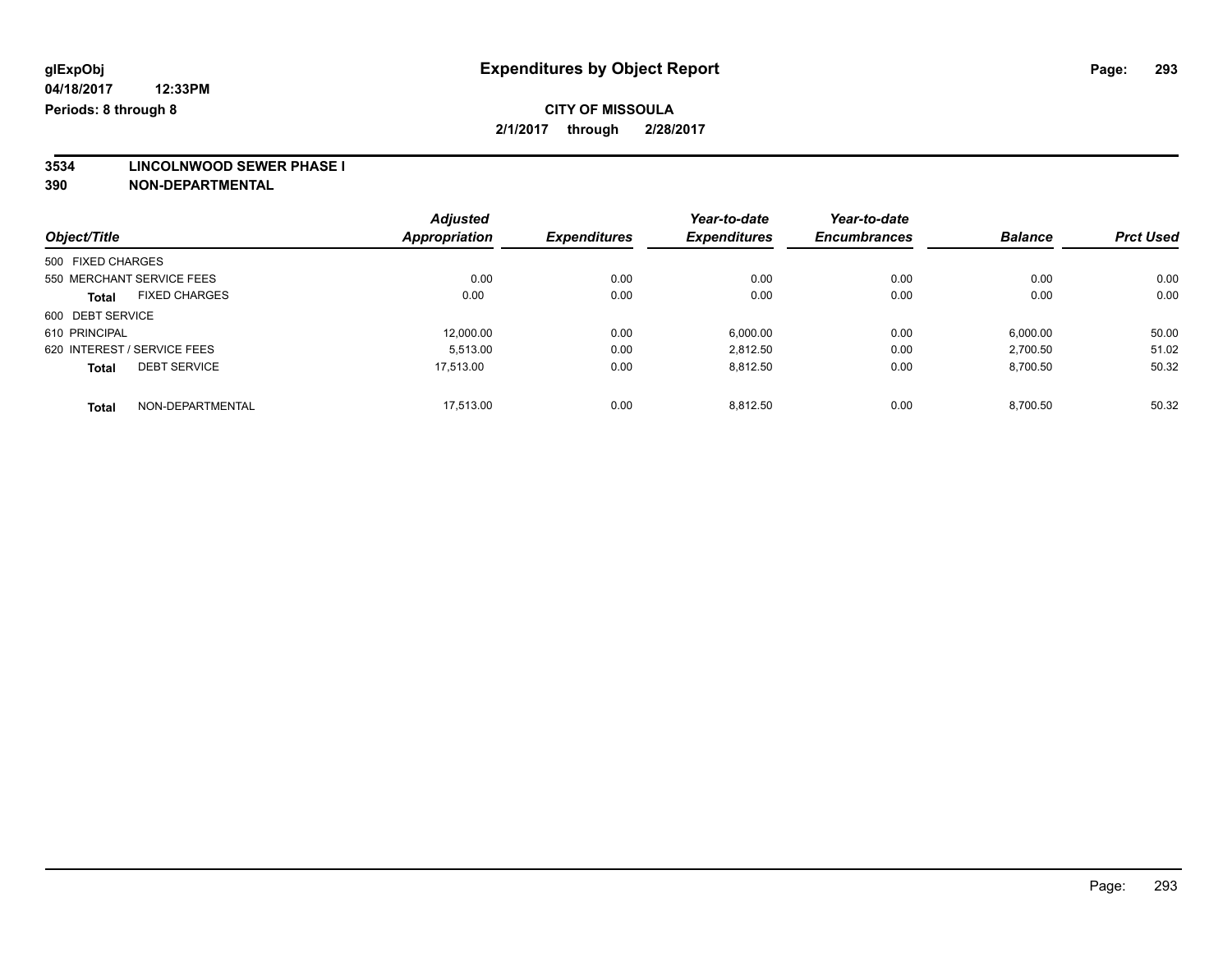**CITY OF MISSOULA 2/1/2017 through 2/28/2017**

### **3534 LINCOLNWOOD SEWER PHASE I**

| Object/Title                              | <b>Adjusted</b><br><b>Appropriation</b> | <b>Expenditures</b> | Year-to-date<br><b>Expenditures</b> | Year-to-date<br><b>Encumbrances</b> | <b>Balance</b> | <b>Prct Used</b> |
|-------------------------------------------|-----------------------------------------|---------------------|-------------------------------------|-------------------------------------|----------------|------------------|
| 500 FIXED CHARGES                         |                                         |                     |                                     |                                     |                |                  |
| 550 MERCHANT SERVICE FEES                 | 0.00                                    | 0.00                | 0.00                                | 0.00                                | 0.00           | 0.00             |
| <b>FIXED CHARGES</b><br><b>Total</b>      | 0.00                                    | 0.00                | 0.00                                | 0.00                                | 0.00           | 0.00             |
| 600 DEBT SERVICE                          |                                         |                     |                                     |                                     |                |                  |
| 610 PRINCIPAL                             | 12,000.00                               | 0.00                | 6,000.00                            | 0.00                                | 6,000.00       | 50.00            |
| 620 INTEREST / SERVICE FEES               | 5.513.00                                | 0.00                | 2.812.50                            | 0.00                                | 2.700.50       | 51.02            |
| <b>DEBT SERVICE</b><br><b>Total</b>       | 17,513.00                               | 0.00                | 8,812.50                            | 0.00                                | 8,700.50       | 50.32            |
| LINCOLNWOOD SEWER PHASE I<br><b>Total</b> | 17.513.00                               | 0.00                | 8.812.50                            | 0.00                                | 8.700.50       | 50.32            |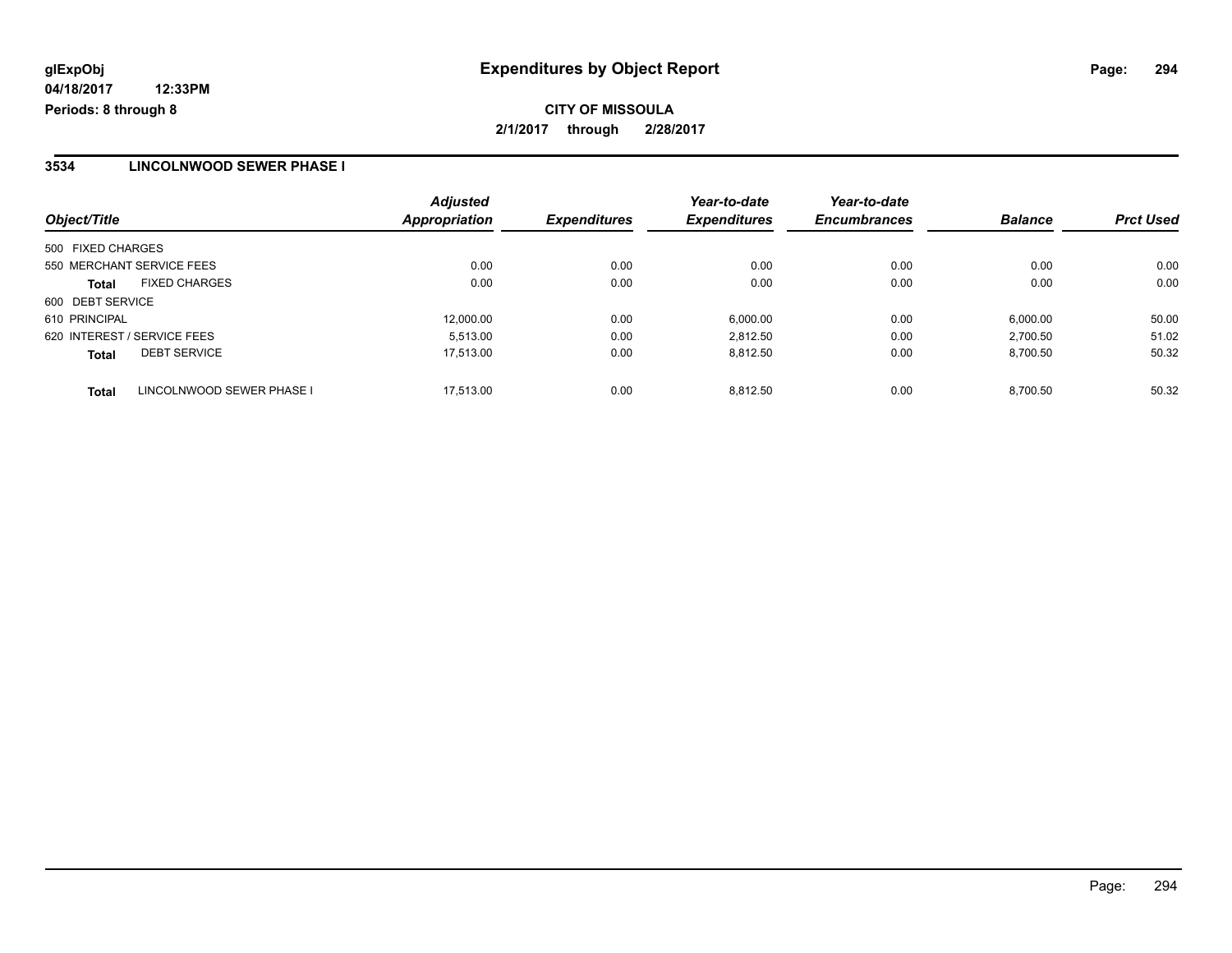## **CITY OF MISSOULA 2/1/2017 through 2/28/2017**

# **3535 SLANT STREET TRAFFIC CALMING**

| Object/Title                         | <b>Adjusted</b><br><b>Appropriation</b> | <b>Expenditures</b> | Year-to-date<br><b>Expenditures</b> | Year-to-date<br><b>Encumbrances</b> | <b>Balance</b> | <b>Prct Used</b> |
|--------------------------------------|-----------------------------------------|---------------------|-------------------------------------|-------------------------------------|----------------|------------------|
| 500 FIXED CHARGES                    |                                         |                     |                                     |                                     |                |                  |
| 550 MERCHANT SERVICE FEES            | 0.00                                    | 0.00                | 0.00                                | 0.00                                | 0.00           | 0.00             |
| <b>FIXED CHARGES</b><br><b>Total</b> | 0.00                                    | 0.00                | 0.00                                | 0.00                                | 0.00           | 0.00             |
| 800 OTHER OBJECTS                    |                                         |                     |                                     |                                     |                |                  |
| 820 TRANSFERS TO OTHER FUNDS         | 0.00                                    | 0.00                | 0.00                                | 0.00                                | 0.00           | 0.00             |
| OTHER OBJECTS<br><b>Total</b>        | 0.00                                    | 0.00                | 0.00                                | 0.00                                | 0.00           | 0.00             |
| NON-DEPARTMENTAL<br>Total            | 0.00                                    | 0.00                | 0.00                                | 0.00                                | 0.00           | 0.00             |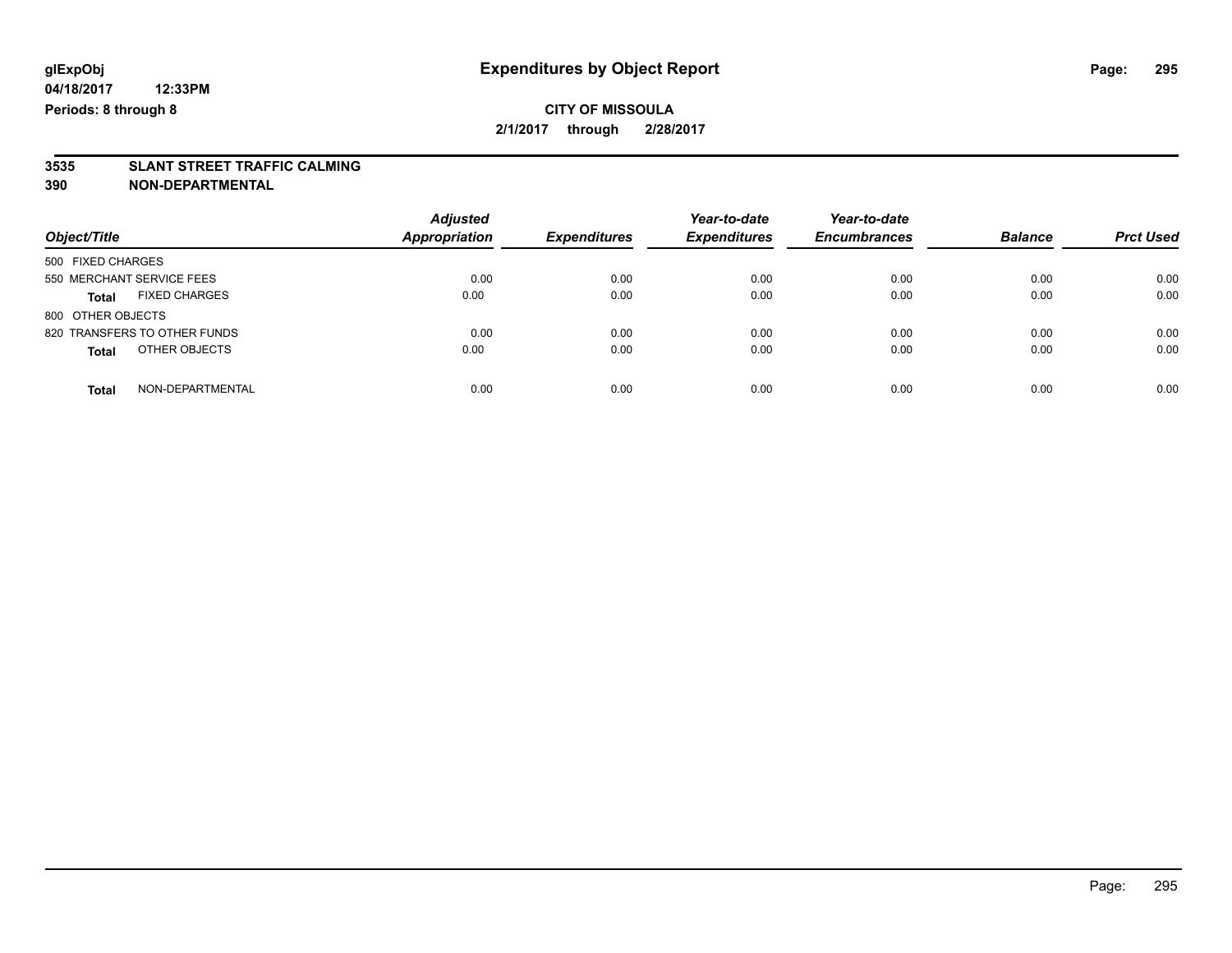**CITY OF MISSOULA 2/1/2017 through 2/28/2017**

### **3535 SLANT STREET TRAFFIC CALMING**

| Object/Title                                 | <b>Adjusted</b><br>Appropriation | <b>Expenditures</b> | Year-to-date<br><b>Expenditures</b> | Year-to-date<br><b>Encumbrances</b> | <b>Balance</b> | <b>Prct Used</b> |
|----------------------------------------------|----------------------------------|---------------------|-------------------------------------|-------------------------------------|----------------|------------------|
| 500 FIXED CHARGES                            |                                  |                     |                                     |                                     |                |                  |
| 550 MERCHANT SERVICE FEES                    | 0.00                             | 0.00                | 0.00                                | 0.00                                | 0.00           | 0.00             |
| <b>FIXED CHARGES</b><br><b>Total</b>         | 0.00                             | 0.00                | 0.00                                | 0.00                                | 0.00           | 0.00             |
| 800 OTHER OBJECTS                            |                                  |                     |                                     |                                     |                |                  |
| 820 TRANSFERS TO OTHER FUNDS                 | 0.00                             | 0.00                | 0.00                                | 0.00                                | 0.00           | 0.00             |
| OTHER OBJECTS<br><b>Total</b>                | 0.00                             | 0.00                | 0.00                                | 0.00                                | 0.00           | 0.00             |
| SLANT STREET TRAFFIC CALMING<br><b>Total</b> | 0.00                             | 0.00                | 0.00                                | 0.00                                | 0.00           | 0.00             |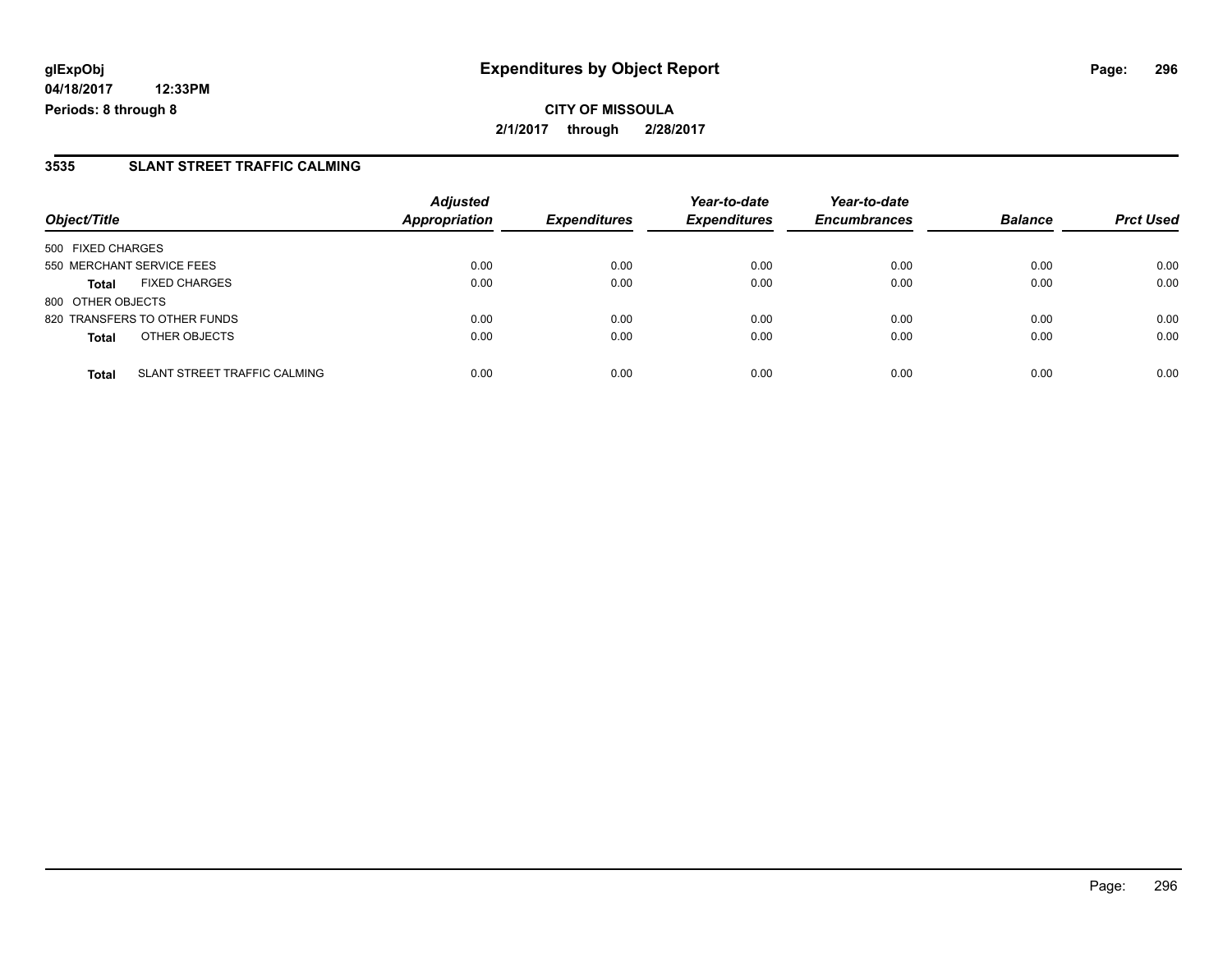**3536 LINCOLNWOOD SEWER PHASE II**

|                                      |                     | <b>Adjusted</b><br><b>Appropriation</b> |                     | Year-to-date        | Year-to-date   |                  |       |
|--------------------------------------|---------------------|-----------------------------------------|---------------------|---------------------|----------------|------------------|-------|
| Object/Title                         | <b>Expenditures</b> |                                         | <b>Expenditures</b> | <b>Encumbrances</b> | <b>Balance</b> | <b>Prct Used</b> |       |
| 500 FIXED CHARGES                    |                     |                                         |                     |                     |                |                  |       |
| 550 MERCHANT SERVICE FEES            |                     | 0.00                                    | 0.00                | 0.00                | 0.00           | 0.00             | 0.00  |
| <b>FIXED CHARGES</b><br><b>Total</b> |                     | 0.00                                    | 0.00                | 0.00                | 0.00           | 0.00             | 0.00  |
| 600 DEBT SERVICE                     |                     |                                         |                     |                     |                |                  |       |
| 610 PRINCIPAL                        |                     | 22,000.00                               | 0.00                | 11.000.00           | 0.00           | 11.000.00        | 50.00 |
| 620 INTEREST / SERVICE FEES          |                     | 9.544.00                                | 0.00                | 4,875.00            | 0.00           | 4,669.00         | 51.08 |
| <b>DEBT SERVICE</b><br><b>Total</b>  |                     | 31,544.00                               | 0.00                | 15,875.00           | 0.00           | 15,669.00        | 50.33 |
| <b>Total</b>                         | NON-DEPARTMENTAL    | 31.544.00                               | 0.00                | 15.875.00           | 0.00           | 15.669.00        | 50.33 |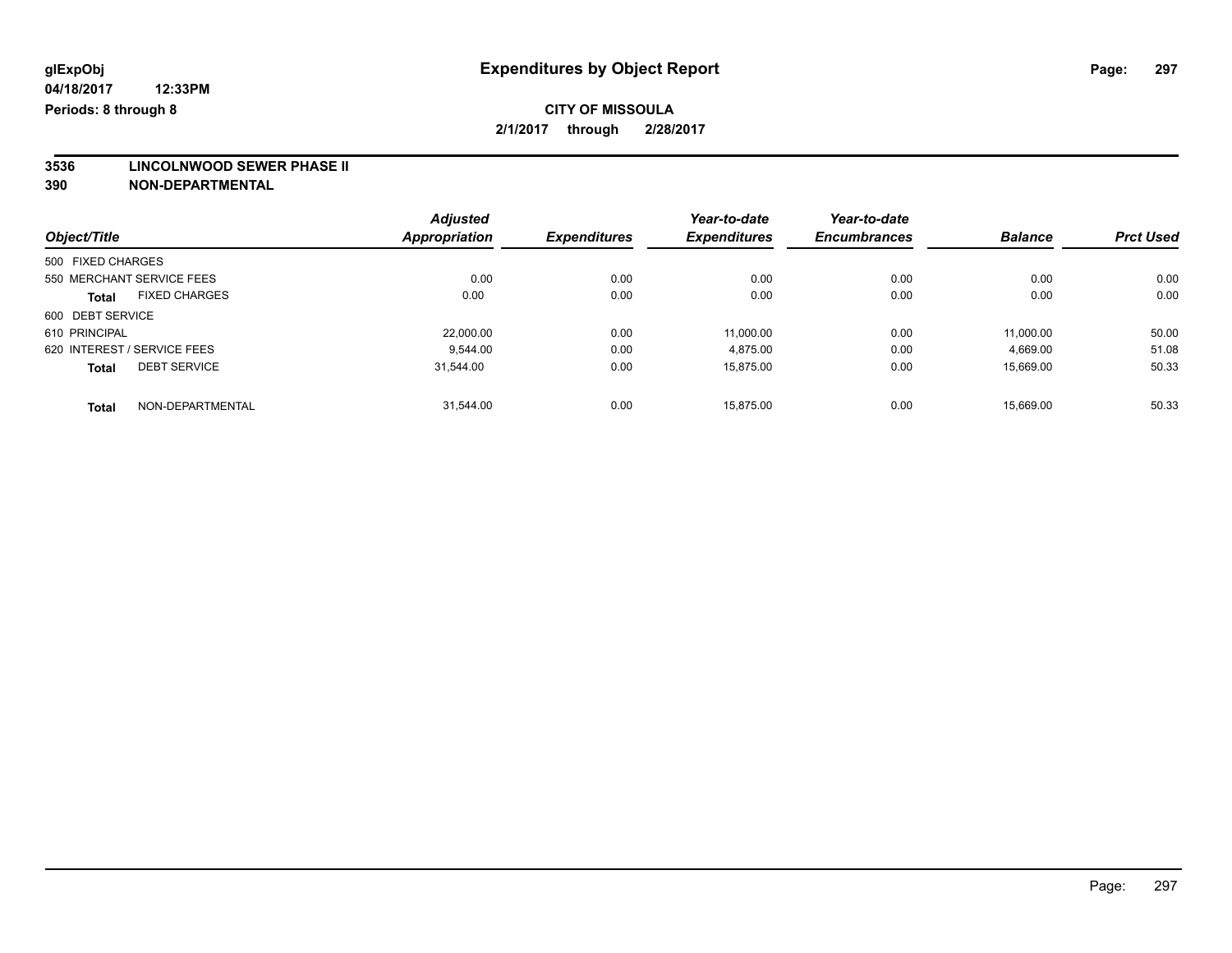**CITY OF MISSOULA 2/1/2017 through 2/28/2017**

### **3536 LINCOLNWOOD SEWER PHASE II**

| Object/Title                               | <b>Adjusted</b><br><b>Appropriation</b> | <b>Expenditures</b> | Year-to-date<br><b>Expenditures</b> | Year-to-date<br><b>Encumbrances</b> | <b>Balance</b> | <b>Prct Used</b> |
|--------------------------------------------|-----------------------------------------|---------------------|-------------------------------------|-------------------------------------|----------------|------------------|
| 500 FIXED CHARGES                          |                                         |                     |                                     |                                     |                |                  |
| 550 MERCHANT SERVICE FEES                  | 0.00                                    | 0.00                | 0.00                                | 0.00                                | 0.00           | 0.00             |
| <b>FIXED CHARGES</b><br><b>Total</b>       | 0.00                                    | 0.00                | 0.00                                | 0.00                                | 0.00           | 0.00             |
| 600 DEBT SERVICE                           |                                         |                     |                                     |                                     |                |                  |
| 610 PRINCIPAL                              | 22.000.00                               | 0.00                | 11,000.00                           | 0.00                                | 11.000.00      | 50.00            |
| 620 INTEREST / SERVICE FEES                | 9.544.00                                | 0.00                | 4.875.00                            | 0.00                                | 4,669.00       | 51.08            |
| <b>DEBT SERVICE</b><br><b>Total</b>        | 31,544.00                               | 0.00                | 15.875.00                           | 0.00                                | 15,669.00      | 50.33            |
| LINCOLNWOOD SEWER PHASE II<br><b>Total</b> | 31.544.00                               | 0.00                | 15.875.00                           | 0.00                                | 15.669.00      | 50.33            |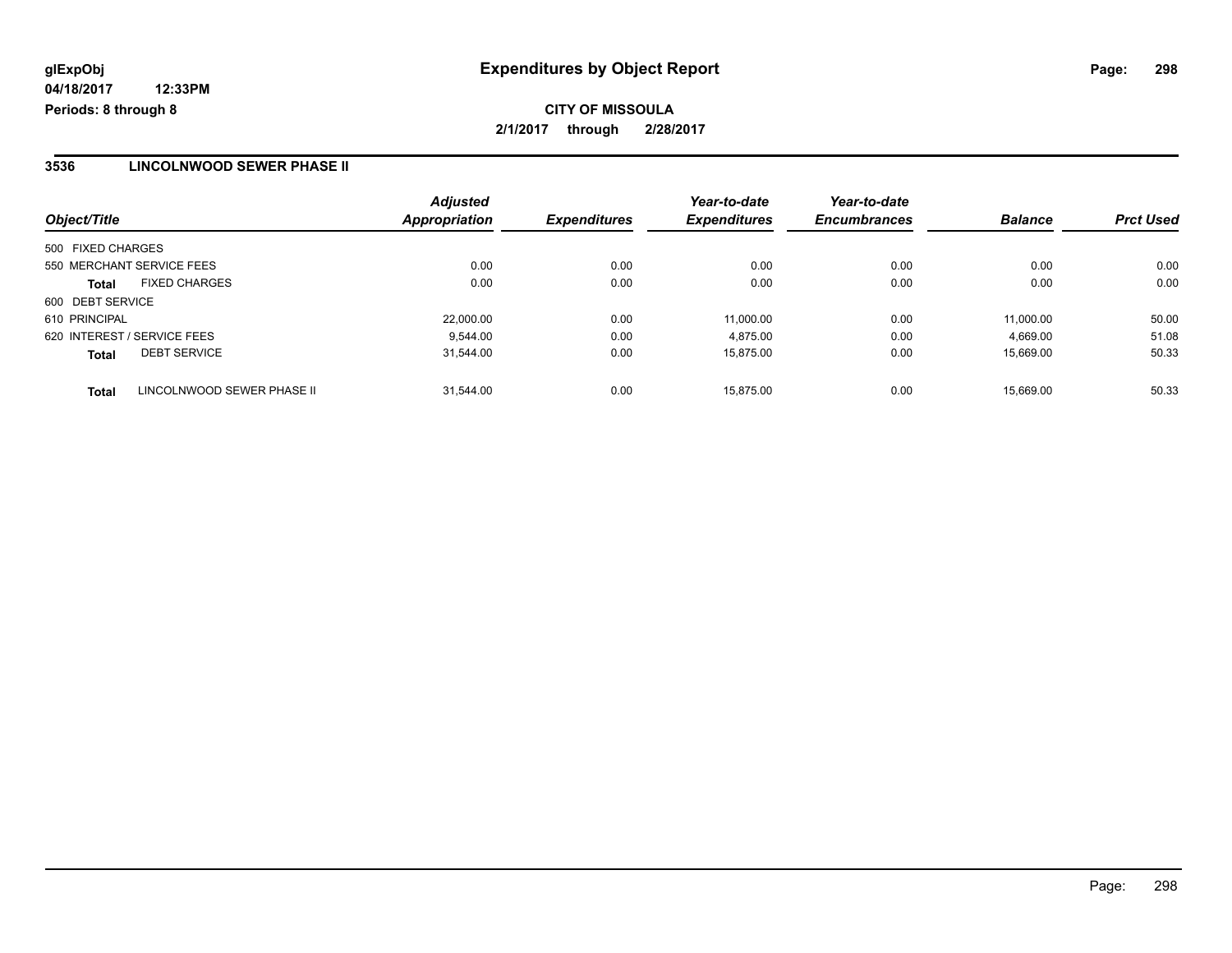# **3539 SOUTH 4TH STREET W TRAFFIC**

| Object/Title                         | <b>Adjusted</b><br>Appropriation | <b>Expenditures</b> | Year-to-date<br><b>Expenditures</b> | Year-to-date<br><b>Encumbrances</b> | <b>Balance</b> | <b>Prct Used</b> |
|--------------------------------------|----------------------------------|---------------------|-------------------------------------|-------------------------------------|----------------|------------------|
| 500 FIXED CHARGES                    |                                  |                     |                                     |                                     |                |                  |
| 550 MERCHANT SERVICE FEES            | 0.00                             | 0.00                | 0.00                                | 0.00                                | 0.00           | 0.00             |
| <b>FIXED CHARGES</b><br><b>Total</b> | 0.00                             | 0.00                | 0.00                                | 0.00                                | 0.00           | 0.00             |
| 800 OTHER OBJECTS                    |                                  |                     |                                     |                                     |                |                  |
| 820 TRANSFERS TO OTHER FUNDS         | 0.00                             | 0.00                | 0.00                                | 0.00                                | 0.00           | 0.00             |
| OTHER OBJECTS<br><b>Total</b>        | 0.00                             | 0.00                | 0.00                                | 0.00                                | 0.00           | 0.00             |
| NON-DEPARTMENTAL<br>Total            | 0.00                             | 0.00                | 0.00                                | 0.00                                | 0.00           | 0.00             |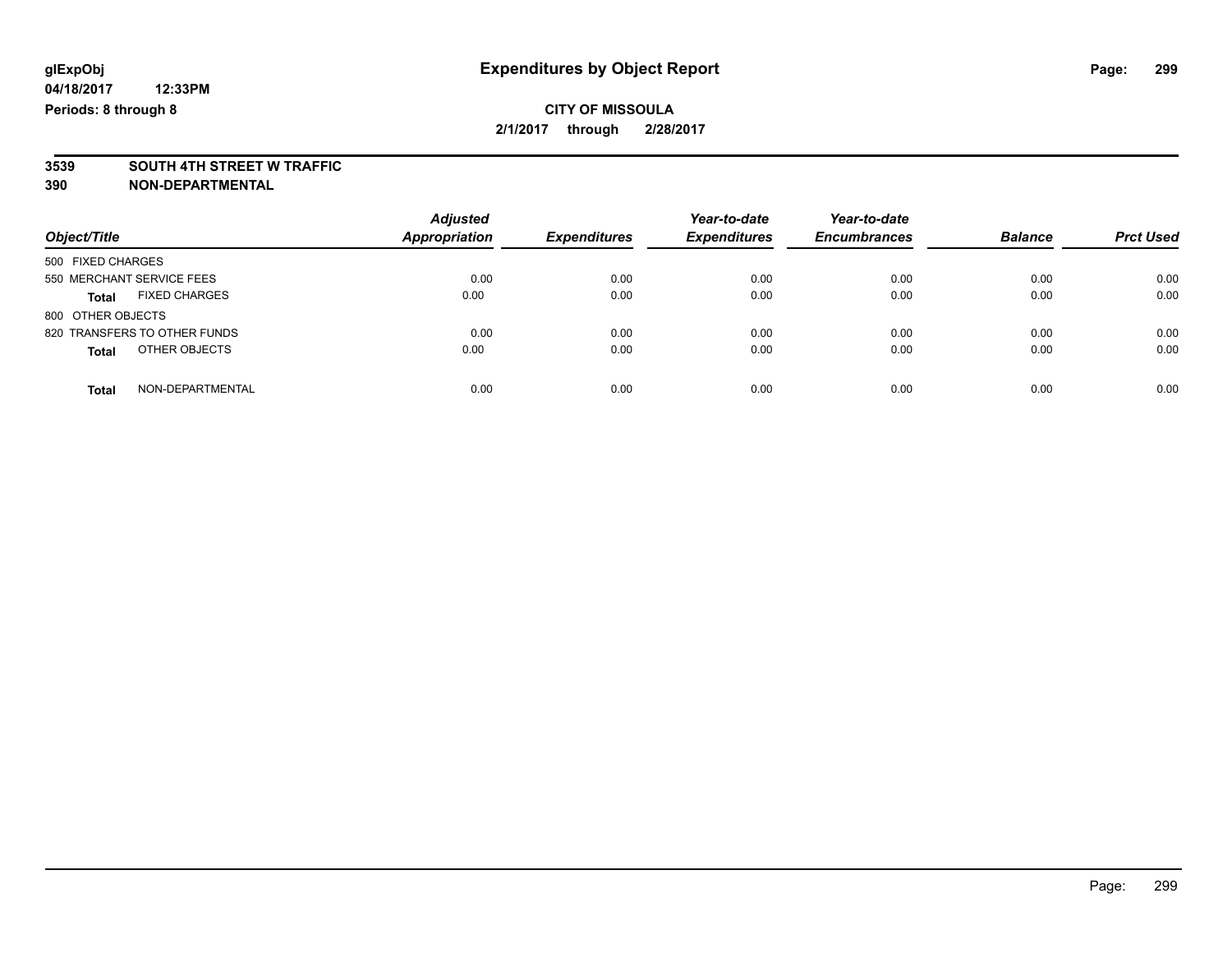**CITY OF MISSOULA 2/1/2017 through 2/28/2017**

### **3539 SOUTH 4TH STREET W TRAFFIC**

| Object/Title                               | <b>Adjusted</b><br>Appropriation | <b>Expenditures</b> | Year-to-date<br><b>Expenditures</b> | Year-to-date<br><b>Encumbrances</b> | <b>Balance</b> | <b>Prct Used</b> |
|--------------------------------------------|----------------------------------|---------------------|-------------------------------------|-------------------------------------|----------------|------------------|
| 500 FIXED CHARGES                          |                                  |                     |                                     |                                     |                |                  |
| 550 MERCHANT SERVICE FEES                  | 0.00                             | 0.00                | 0.00                                | 0.00                                | 0.00           | 0.00             |
| <b>FIXED CHARGES</b><br><b>Total</b>       | 0.00                             | 0.00                | 0.00                                | 0.00                                | 0.00           | 0.00             |
| 800 OTHER OBJECTS                          |                                  |                     |                                     |                                     |                |                  |
| 820 TRANSFERS TO OTHER FUNDS               | 0.00                             | 0.00                | 0.00                                | 0.00                                | 0.00           | 0.00             |
| OTHER OBJECTS<br><b>Total</b>              | 0.00                             | 0.00                | 0.00                                | 0.00                                | 0.00           | 0.00             |
| SOUTH 4TH STREET W TRAFFIC<br><b>Total</b> | 0.00                             | 0.00                | 0.00                                | 0.00                                | 0.00           | 0.00             |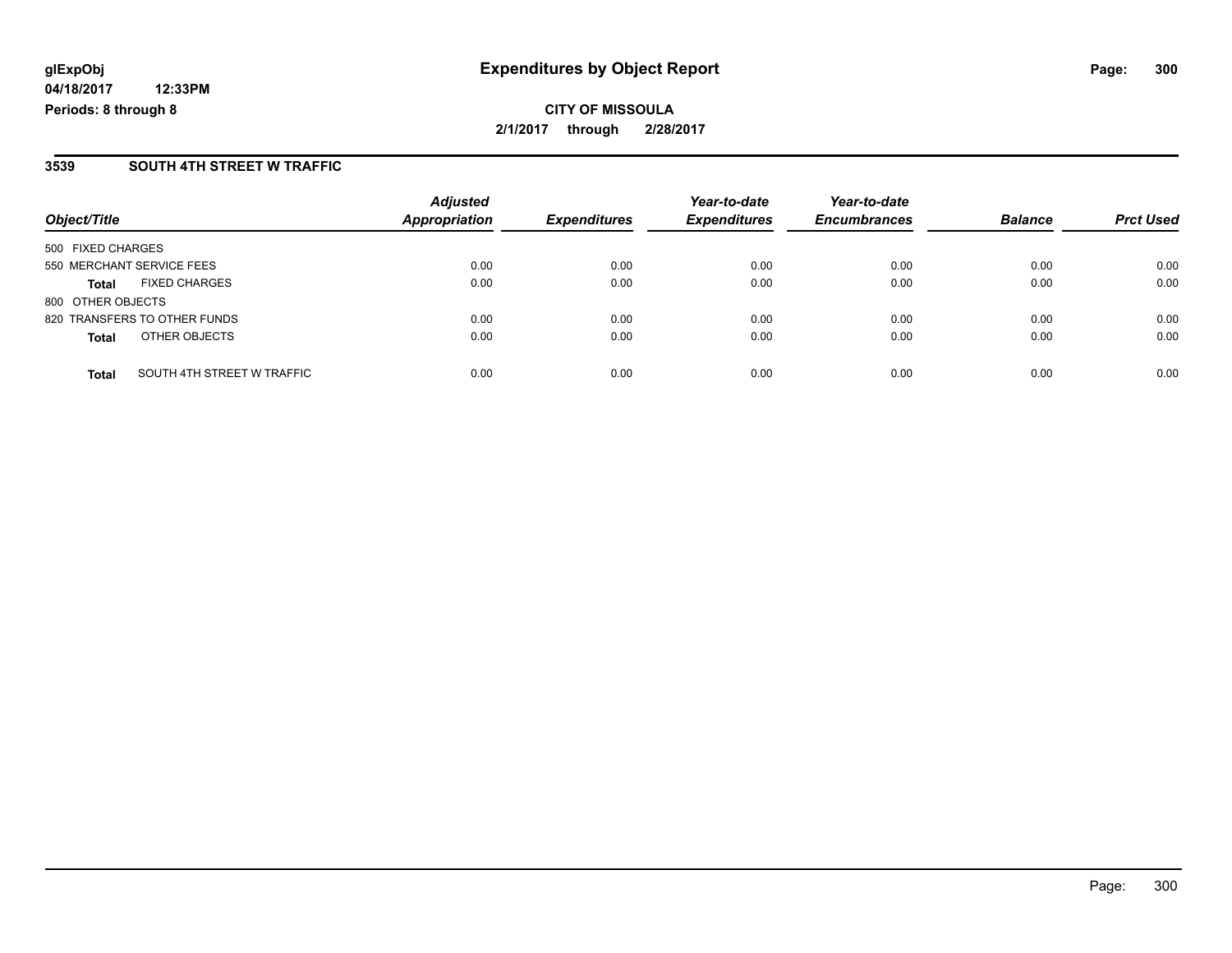**3540 SID 540 DEBT SERVICE FUND**

|                                      |                    | <b>Adjusted</b>      |                     | Year-to-date        | Year-to-date        |                |                  |
|--------------------------------------|--------------------|----------------------|---------------------|---------------------|---------------------|----------------|------------------|
| Object/Title                         |                    | <b>Appropriation</b> | <b>Expenditures</b> | <b>Expenditures</b> | <b>Encumbrances</b> | <b>Balance</b> | <b>Prct Used</b> |
| 300 PURCHASED SERVICES               |                    |                      |                     |                     |                     |                |                  |
| 350 PROFESSIONAL SERVICES            |                    | 0.00                 | 0.00                | 350.00              | 0.00                | $-350.00$      | 0.00             |
| <b>Total</b>                         | PURCHASED SERVICES | 0.00                 | 0.00                | 350.00              | 0.00                | $-350.00$      | 0.00             |
| 500 FIXED CHARGES                    |                    |                      |                     |                     |                     |                |                  |
| 550 MERCHANT SERVICE FEES            |                    | 350.00               | 0.00                | 0.00                | 0.00                | 350.00         | 0.00             |
| <b>FIXED CHARGES</b><br><b>Total</b> |                    | 350.00               | 0.00                | 0.00                | 0.00                | 350.00         | 0.00             |
| 600 DEBT SERVICE                     |                    |                      |                     |                     |                     |                |                  |
| 610 PRINCIPAL                        |                    | 75,000.00            | 0.00                | 0.00                | 0.00                | 75,000.00      | 0.00             |
| 620 INTEREST / SERVICE FEES          |                    | 45,903.00            | 0.00                | 22,951.25           | 0.00                | 22,951.75      | 50.00            |
| <b>DEBT SERVICE</b><br><b>Total</b>  |                    | 120,903.00           | 0.00                | 22,951.25           | 0.00                | 97,951.75      | 18.98            |
| <b>Total</b>                         | NON-DEPARTMENTAL   | 121,253.00           | 0.00                | 23,301.25           | 0.00                | 97,951.75      | 19.22            |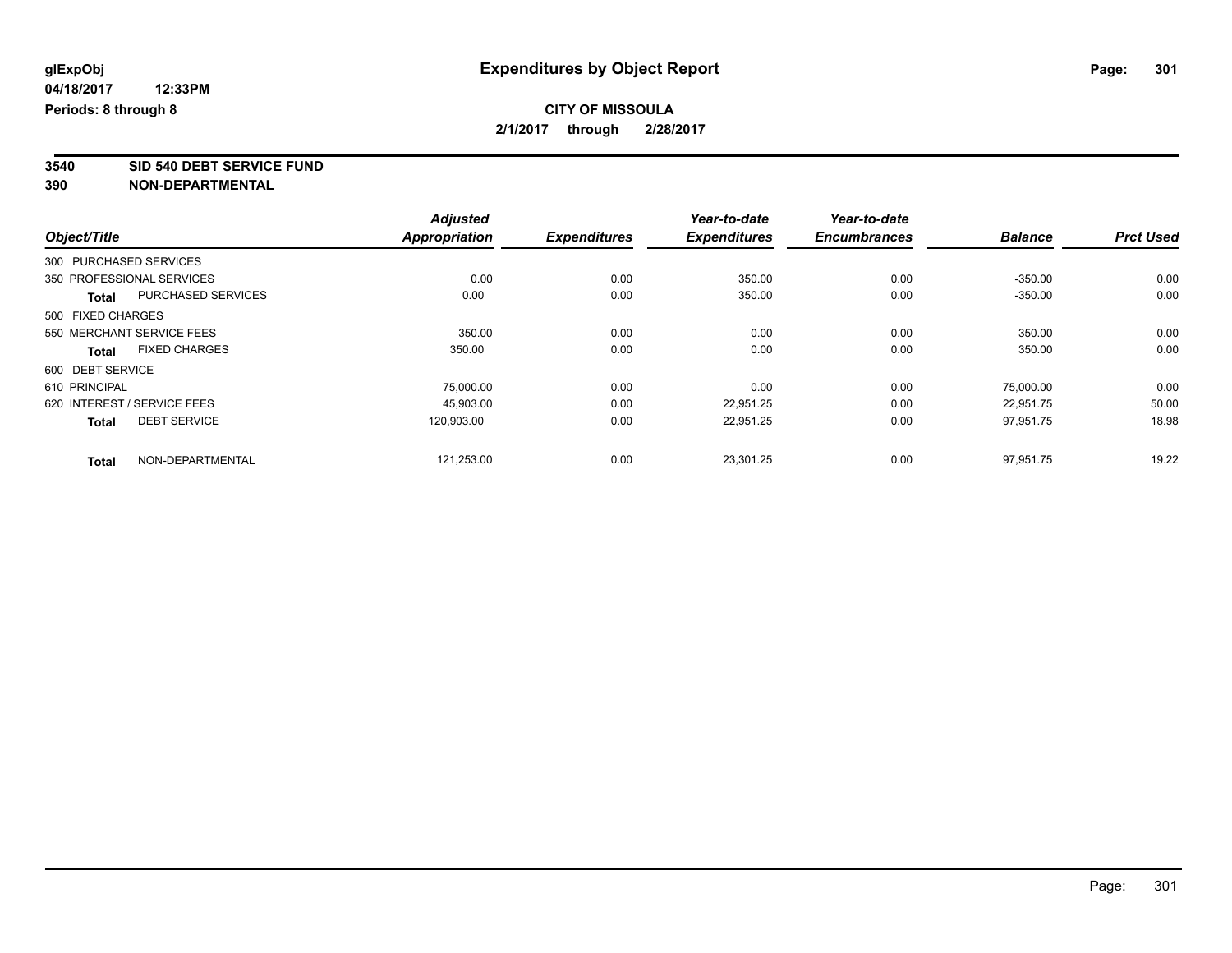## **CITY OF MISSOULA 2/1/2017 through 2/28/2017**

#### **3540 SID 540 DEBT SERVICE FUND**

|                   |                             | <b>Adjusted</b>      |                     | Year-to-date        | Year-to-date        |                |                  |
|-------------------|-----------------------------|----------------------|---------------------|---------------------|---------------------|----------------|------------------|
| Object/Title      |                             | <b>Appropriation</b> | <b>Expenditures</b> | <b>Expenditures</b> | <b>Encumbrances</b> | <b>Balance</b> | <b>Prct Used</b> |
|                   | 300 PURCHASED SERVICES      |                      |                     |                     |                     |                |                  |
|                   | 350 PROFESSIONAL SERVICES   | 0.00                 | 0.00                | 350.00              | 0.00                | $-350.00$      | 0.00             |
| Total             | PURCHASED SERVICES          | 0.00                 | 0.00                | 350.00              | 0.00                | $-350.00$      | 0.00             |
| 500 FIXED CHARGES |                             |                      |                     |                     |                     |                |                  |
|                   | 550 MERCHANT SERVICE FEES   | 350.00               | 0.00                | 0.00                | 0.00                | 350.00         | 0.00             |
| <b>Total</b>      | <b>FIXED CHARGES</b>        | 350.00               | 0.00                | 0.00                | 0.00                | 350.00         | 0.00             |
| 600 DEBT SERVICE  |                             |                      |                     |                     |                     |                |                  |
| 610 PRINCIPAL     |                             | 75,000.00            | 0.00                | 0.00                | 0.00                | 75,000.00      | 0.00             |
|                   | 620 INTEREST / SERVICE FEES | 45.903.00            | 0.00                | 22.951.25           | 0.00                | 22,951.75      | 50.00            |
| <b>Total</b>      | <b>DEBT SERVICE</b>         | 120,903.00           | 0.00                | 22,951.25           | 0.00                | 97,951.75      | 18.98            |
| <b>Total</b>      | SID 540 DEBT SERVICE FUND   | 121.253.00           | 0.00                | 23.301.25           | 0.00                | 97.951.75      | 19.22            |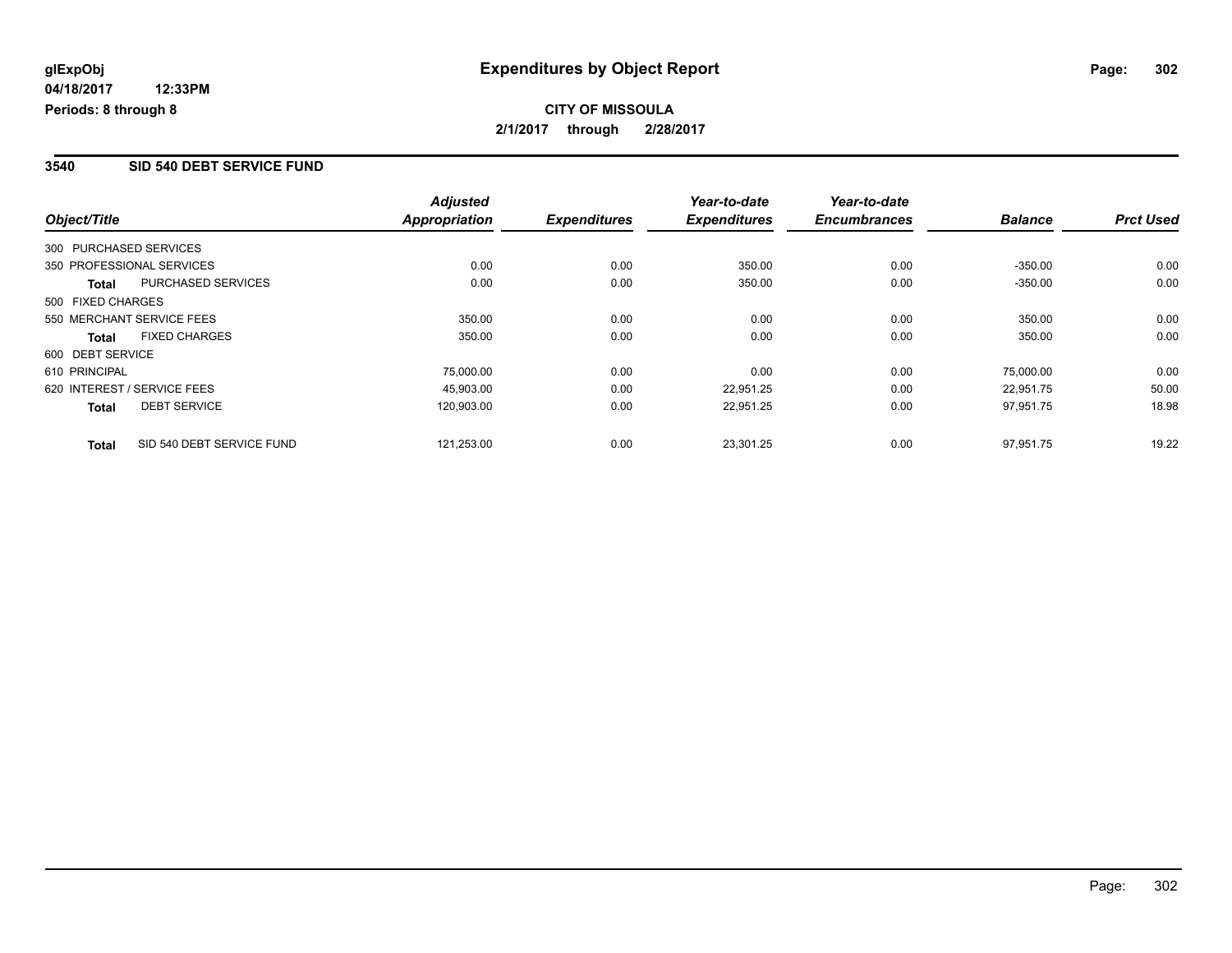# **3541 SID 541 DEBT SERVICE**

|                             |                           | <b>Adjusted</b> |                     | Year-to-date        | Year-to-date        |                |                  |
|-----------------------------|---------------------------|-----------------|---------------------|---------------------|---------------------|----------------|------------------|
| Object/Title                |                           | Appropriation   | <b>Expenditures</b> | <b>Expenditures</b> | <b>Encumbrances</b> | <b>Balance</b> | <b>Prct Used</b> |
| 500 FIXED CHARGES           |                           |                 |                     |                     |                     |                |                  |
|                             | 550 MERCHANT SERVICE FEES | 300.00          | 0.00                | 0.00                | 0.00                | 300.00         | 0.00             |
| <b>Total</b>                | <b>FIXED CHARGES</b>      | 300.00          | 0.00                | 0.00                | 0.00                | 300.00         | 0.00             |
| 600 DEBT SERVICE            |                           |                 |                     |                     |                     |                |                  |
| 610 PRINCIPAL               |                           | 30.000.00       | 0.00                | 0.00                | 0.00                | 30,000.00      | 0.00             |
| 620 INTEREST / SERVICE FEES |                           | 27,798.00       | 0.00                | 14,198.75           | 0.00                | 13,599.25      | 51.08            |
| <b>Total</b>                | <b>DEBT SERVICE</b>       | 57.798.00       | 0.00                | 14.198.75           | 0.00                | 43,599.25      | 24.57            |
| <b>Total</b>                | NON-DEPARTMENTAL          | 58.098.00       | 0.00                | 14.198.75           | 0.00                | 43.899.25      | 24.44            |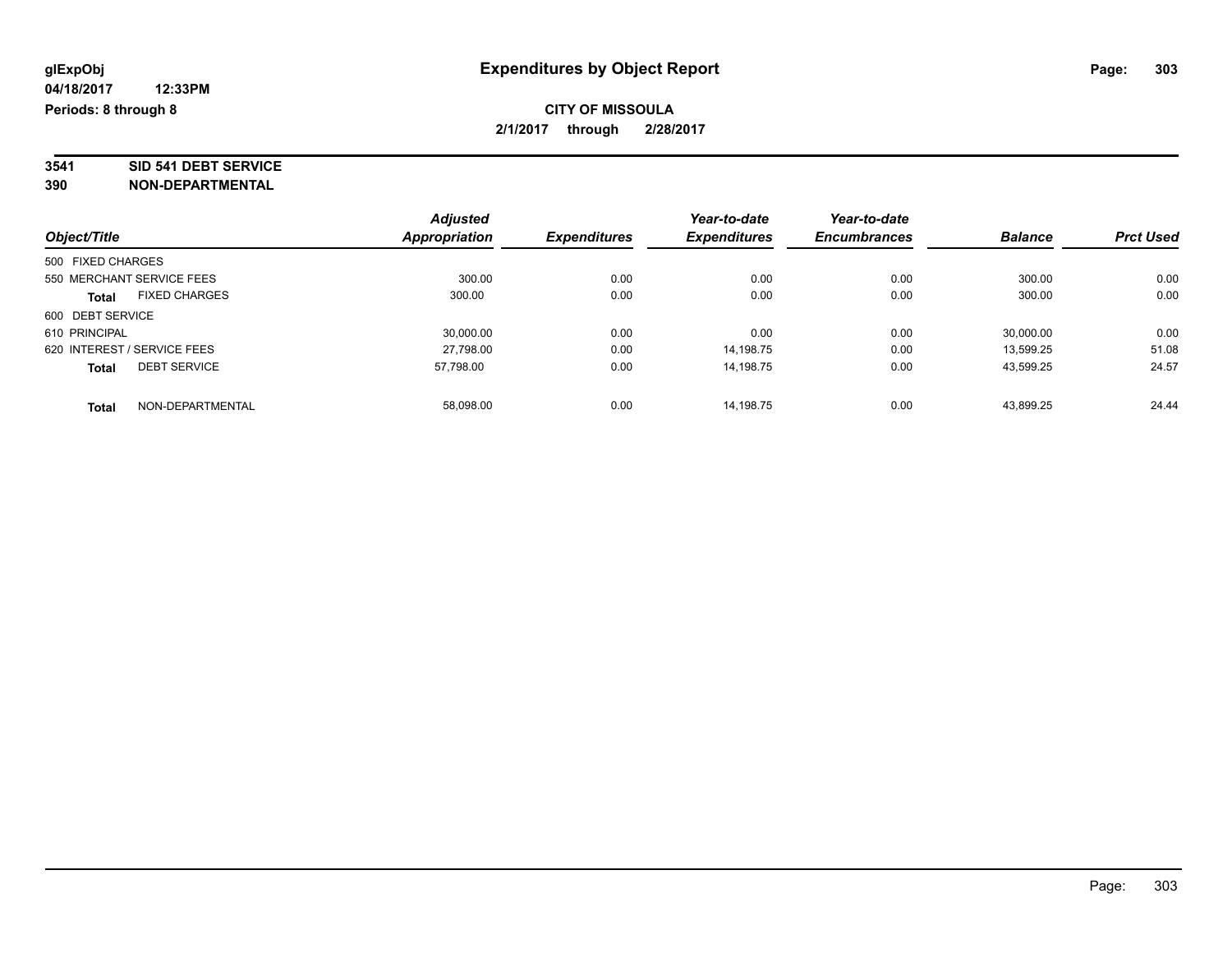### **3541 SID 541 DEBT SERVICE**

| Object/Title                        | <b>Adjusted</b><br>Appropriation | <b>Expenditures</b> | Year-to-date<br><b>Expenditures</b> | Year-to-date<br><b>Encumbrances</b> | <b>Balance</b> | <b>Prct Used</b> |
|-------------------------------------|----------------------------------|---------------------|-------------------------------------|-------------------------------------|----------------|------------------|
| 500 FIXED CHARGES                   |                                  |                     |                                     |                                     |                |                  |
| 550 MERCHANT SERVICE FEES           | 300.00                           | 0.00                | 0.00                                | 0.00                                | 300.00         | 0.00             |
| <b>FIXED CHARGES</b><br>Total       | 300.00                           | 0.00                | 0.00                                | 0.00                                | 300.00         | 0.00             |
| 600 DEBT SERVICE                    |                                  |                     |                                     |                                     |                |                  |
| 610 PRINCIPAL                       | 30,000.00                        | 0.00                | 0.00                                | 0.00                                | 30.000.00      | 0.00             |
| 620 INTEREST / SERVICE FEES         | 27,798.00                        | 0.00                | 14.198.75                           | 0.00                                | 13.599.25      | 51.08            |
| <b>DEBT SERVICE</b><br><b>Total</b> | 57,798.00                        | 0.00                | 14.198.75                           | 0.00                                | 43.599.25      | 24.57            |
| SID 541 DEBT SERVICE<br>Total       | 58.098.00                        | 0.00                | 14.198.75                           | 0.00                                | 43.899.25      | 24.44            |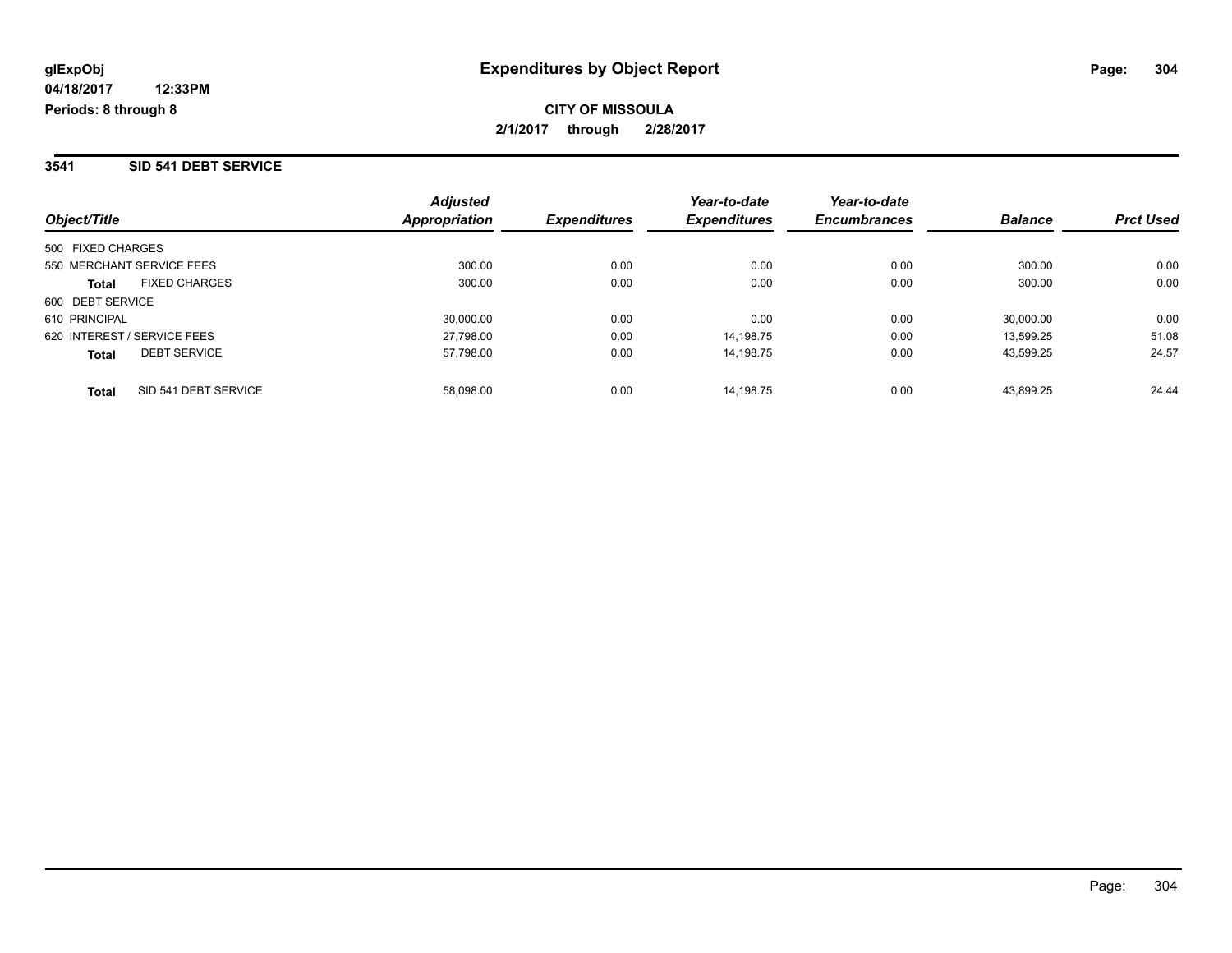# **3543 SID 543 DEBT SERVICE**

|                              |                      | <b>Adjusted</b> |                     | Year-to-date        | Year-to-date        |                |                  |
|------------------------------|----------------------|-----------------|---------------------|---------------------|---------------------|----------------|------------------|
| Object/Title                 |                      | Appropriation   | <b>Expenditures</b> | <b>Expenditures</b> | <b>Encumbrances</b> | <b>Balance</b> | <b>Prct Used</b> |
| 500 FIXED CHARGES            |                      |                 |                     |                     |                     |                |                  |
| 550 MERCHANT SERVICE FEES    |                      | 0.00            | 0.00                | 0.00                | 0.00                | 0.00           | 0.00             |
| <b>Total</b>                 | <b>FIXED CHARGES</b> | 0.00            | 0.00                | 0.00                | 0.00                | 0.00           | 0.00             |
| 600 DEBT SERVICE             |                      |                 |                     |                     |                     |                |                  |
| 610 PRINCIPAL                |                      | 0.00            | 0.00                | 0.00                | 0.00                | 0.00           | 0.00             |
| 620 INTEREST / SERVICE FEES  |                      | 0.00            | 0.00                | 0.00                | 0.00                | 0.00           | 0.00             |
| <b>Total</b>                 | <b>DEBT SERVICE</b>  | 0.00            | 0.00                | 0.00                | 0.00                | 0.00           | 0.00             |
| 800 OTHER OBJECTS            |                      |                 |                     |                     |                     |                |                  |
| 820 TRANSFERS TO OTHER FUNDS |                      | 0.00            | 0.00                | 0.00                | 0.00                | 0.00           | 0.00             |
| <b>Total</b>                 | OTHER OBJECTS        | 0.00            | 0.00                | 0.00                | 0.00                | 0.00           | 0.00             |
|                              |                      |                 |                     |                     |                     |                |                  |
| <b>Total</b>                 | NON-DEPARTMENTAL     | 0.00            | 0.00                | 0.00                | 0.00                | 0.00           | 0.00             |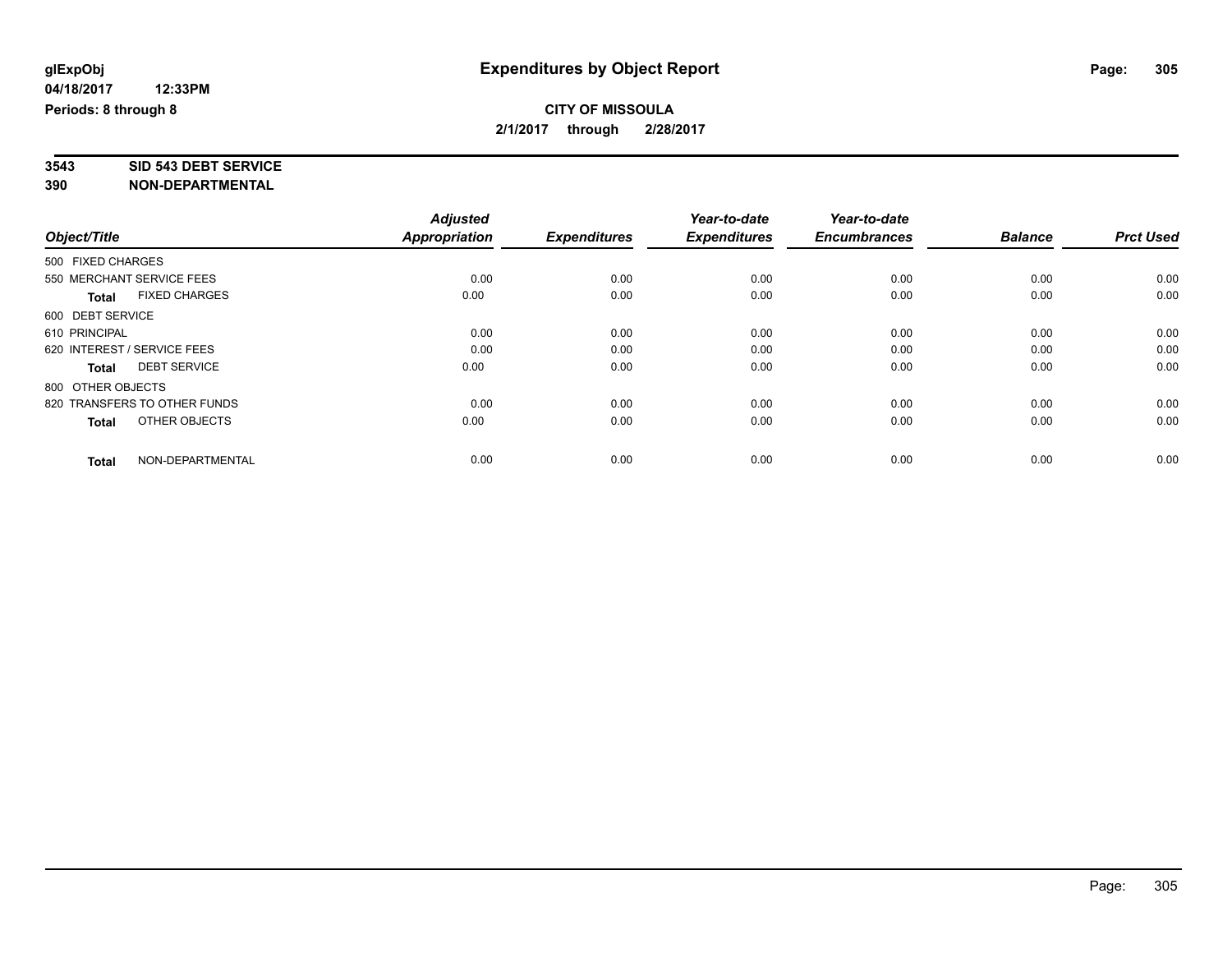## **CITY OF MISSOULA 2/1/2017 through 2/28/2017**

### **3543 SID 543 DEBT SERVICE**

|                             |                              | <b>Adjusted</b>      |                     | Year-to-date        | Year-to-date        |                |                  |
|-----------------------------|------------------------------|----------------------|---------------------|---------------------|---------------------|----------------|------------------|
| Object/Title                |                              | <b>Appropriation</b> | <b>Expenditures</b> | <b>Expenditures</b> | <b>Encumbrances</b> | <b>Balance</b> | <b>Prct Used</b> |
| 500 FIXED CHARGES           |                              |                      |                     |                     |                     |                |                  |
| 550 MERCHANT SERVICE FEES   |                              | 0.00                 | 0.00                | 0.00                | 0.00                | 0.00           | 0.00             |
| Total                       | <b>FIXED CHARGES</b>         | 0.00                 | 0.00                | 0.00                | 0.00                | 0.00           | 0.00             |
| 600 DEBT SERVICE            |                              |                      |                     |                     |                     |                |                  |
| 610 PRINCIPAL               |                              | 0.00                 | 0.00                | 0.00                | 0.00                | 0.00           | 0.00             |
| 620 INTEREST / SERVICE FEES |                              | 0.00                 | 0.00                | 0.00                | 0.00                | 0.00           | 0.00             |
| Total                       | <b>DEBT SERVICE</b>          | 0.00                 | 0.00                | 0.00                | 0.00                | 0.00           | 0.00             |
| 800 OTHER OBJECTS           |                              |                      |                     |                     |                     |                |                  |
|                             | 820 TRANSFERS TO OTHER FUNDS | 0.00                 | 0.00                | 0.00                | 0.00                | 0.00           | 0.00             |
| Total                       | OTHER OBJECTS                | 0.00                 | 0.00                | 0.00                | 0.00                | 0.00           | 0.00             |
| <b>Total</b>                | SID 543 DEBT SERVICE         | 0.00                 | 0.00                | 0.00                | 0.00                | 0.00           | 0.00             |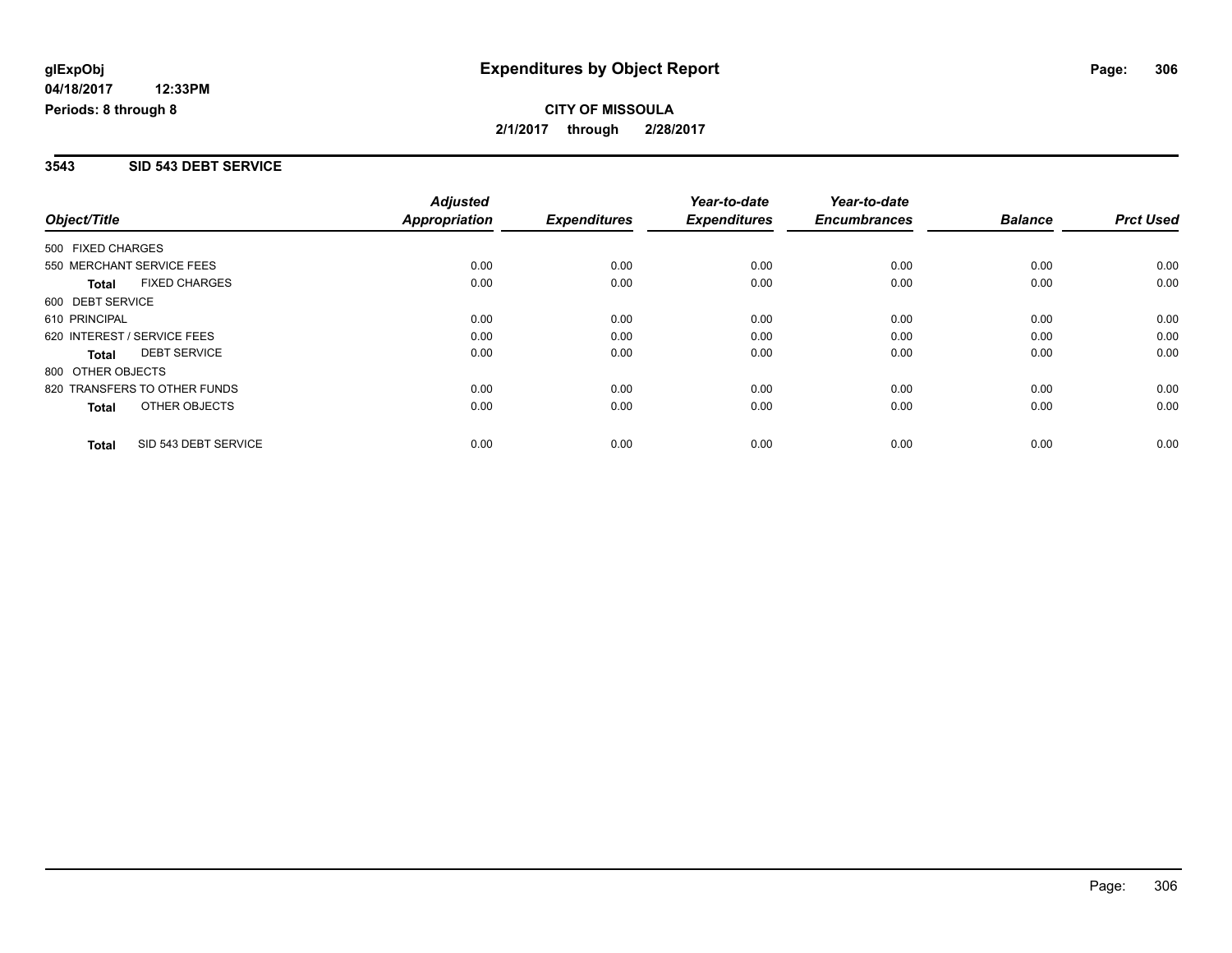## **CITY OF MISSOULA 2/1/2017 through 2/28/2017**

# **3544 SID 544 RATTLESNAKE DEBT SERVICE**

|                                     | <b>Adjusted</b> |                     | Year-to-date        | Year-to-date        | <b>Balance</b> | <b>Prct Used</b> |
|-------------------------------------|-----------------|---------------------|---------------------|---------------------|----------------|------------------|
| Object/Title                        | Appropriation   | <b>Expenditures</b> | <b>Expenditures</b> | <b>Encumbrances</b> |                |                  |
| 600 DEBT SERVICE                    |                 |                     |                     |                     |                |                  |
| 610 PRINCIPAL                       | 87,500.00       | 0.00                | 35,000.00           | 0.00                | 52,500.00      | 40.00            |
| 620 INTEREST / SERVICE FEES         | 51,996.00       | 0.00                | 26.743.75           | 0.00                | 25.252.25      | 51.43            |
| <b>DEBT SERVICE</b><br><b>Total</b> | 139.496.00      | 0.00                | 61.743.75           | 0.00                | 77.752.25      | 44.26            |
| NON-DEPARTMENTAL<br><b>Total</b>    | 139,496.00      | 0.00                | 61,743.75           | 0.00                | 77.752.25      | 44.26            |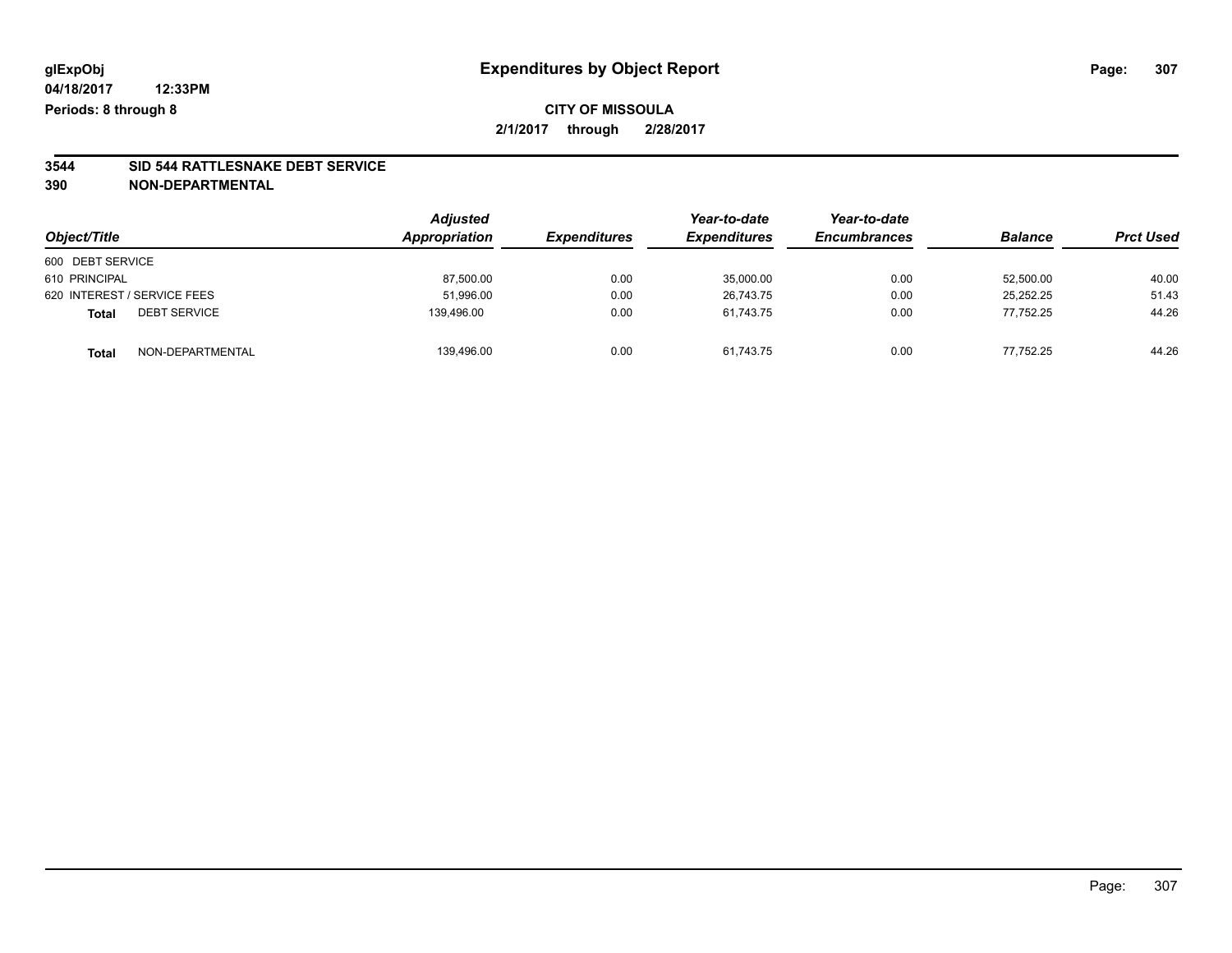## **CITY OF MISSOULA 2/1/2017 through 2/28/2017**

#### **3544 SID 544 RATTLESNAKE DEBT SERVICE**

**550 SID 544 PROJECT**

| Object/Title                        | <b>Adjusted</b><br>Appropriation | <b>Expenditures</b> | Year-to-date<br><b>Expenditures</b> | Year-to-date<br><b>Encumbrances</b> | <b>Balance</b> | <b>Prct Used</b> |
|-------------------------------------|----------------------------------|---------------------|-------------------------------------|-------------------------------------|----------------|------------------|
| 600 DEBT SERVICE                    |                                  |                     |                                     |                                     |                |                  |
| 610 PRINCIPAL                       | 0.00                             | 0.00                | 8,000.00                            | 0.00                                | $-8,000.00$    | 0.00             |
| 620 INTEREST / SERVICE FEES         | 0.00                             | 0.00                | 2,310.00                            | 0.00                                | $-2,310.00$    | 0.00             |
| <b>DEBT SERVICE</b><br><b>Total</b> | 0.00                             | 0.00                | 10,310.00                           | 0.00                                | $-10,310.00$   | 0.00             |
| SID 544 PROJECT<br><b>Total</b>     | 0.00                             | 0.00                | 10,310.00                           | 0.00                                | $-10.310.00$   | 0.00             |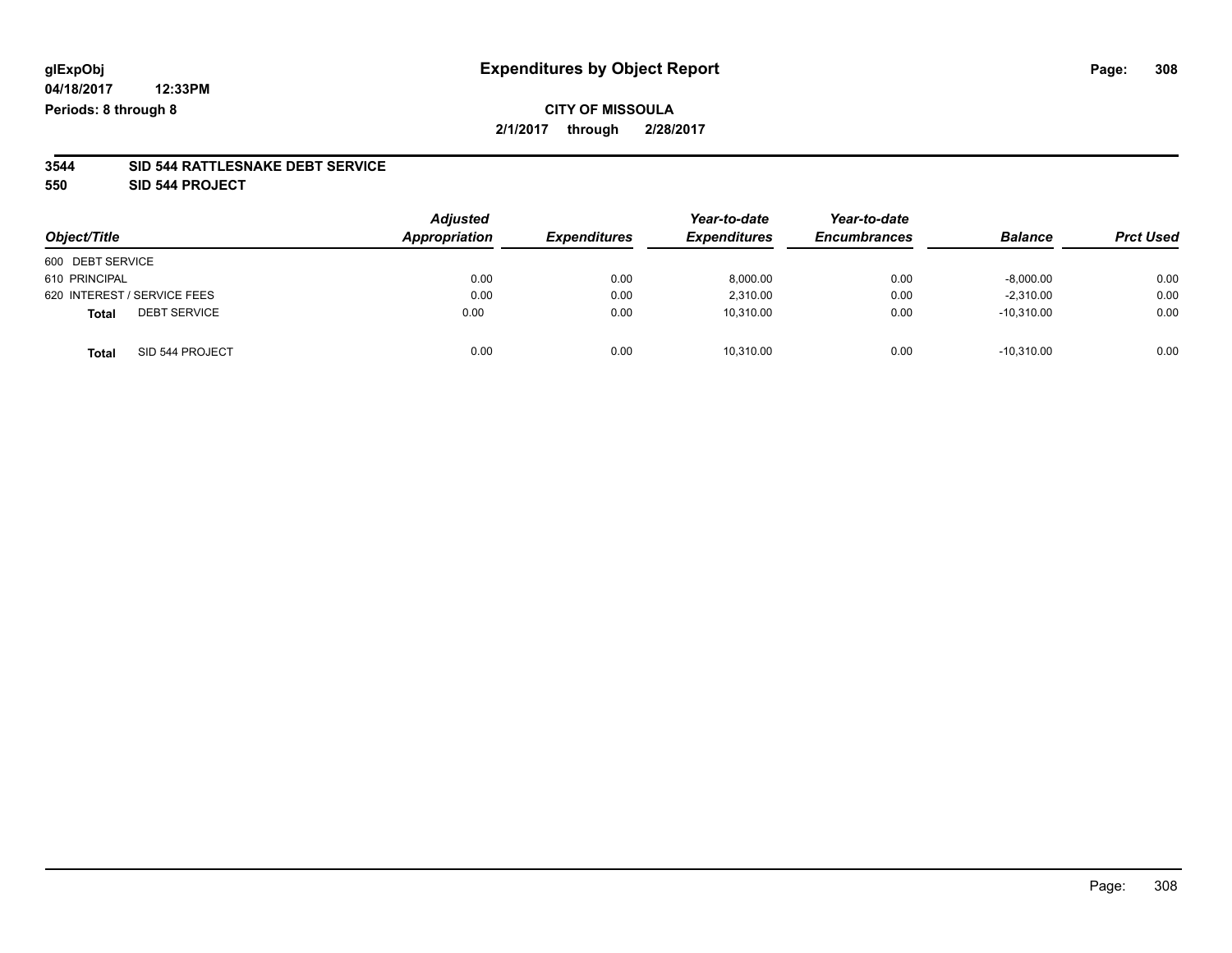**2/1/2017 through 2/28/2017**

# **3544 SID 544 RATTLESNAKE DEBT SERVICE**

**555 LOLO STREET PROJECT**

|                                            |                      | <b>Adjusted</b> |                     | Year-to-date        | Year-to-date        |                |                  |
|--------------------------------------------|----------------------|-----------------|---------------------|---------------------|---------------------|----------------|------------------|
| Object/Title                               | <b>Appropriation</b> |                 | <b>Expenditures</b> | <b>Expenditures</b> | <b>Encumbrances</b> | <b>Balance</b> | <b>Prct Used</b> |
| 500 FIXED CHARGES                          |                      |                 |                     |                     |                     |                |                  |
| 550 MERCHANT SERVICE FEES                  |                      | 0.00            | 0.00                | 0.00                | 0.00                | 0.00           | 0.00             |
| <b>FIXED CHARGES</b><br><b>Total</b>       |                      | 0.00            | 0.00                | 0.00                | 0.00                | 0.00           | 0.00             |
| 600 DEBT SERVICE                           |                      |                 |                     |                     |                     |                |                  |
| 610 PRINCIPAL                              |                      | 0.00            | 0.00                | 750.00              | 0.00                | $-750.00$      | 0.00             |
| 620 INTEREST / SERVICE FEES                |                      | 0.00            | 0.00                | 162.50              | 0.00                | $-162.50$      | 0.00             |
| <b>DEBT SERVICE</b><br><b>Total</b>        |                      | 0.00            | 0.00                | 912.50              | 0.00                | $-912.50$      | 0.00             |
| <b>LOLO STREET PROJECT</b><br><b>Total</b> |                      | 0.00            | 0.00                | 912.50              | 0.00                | $-912.50$      | 0.00             |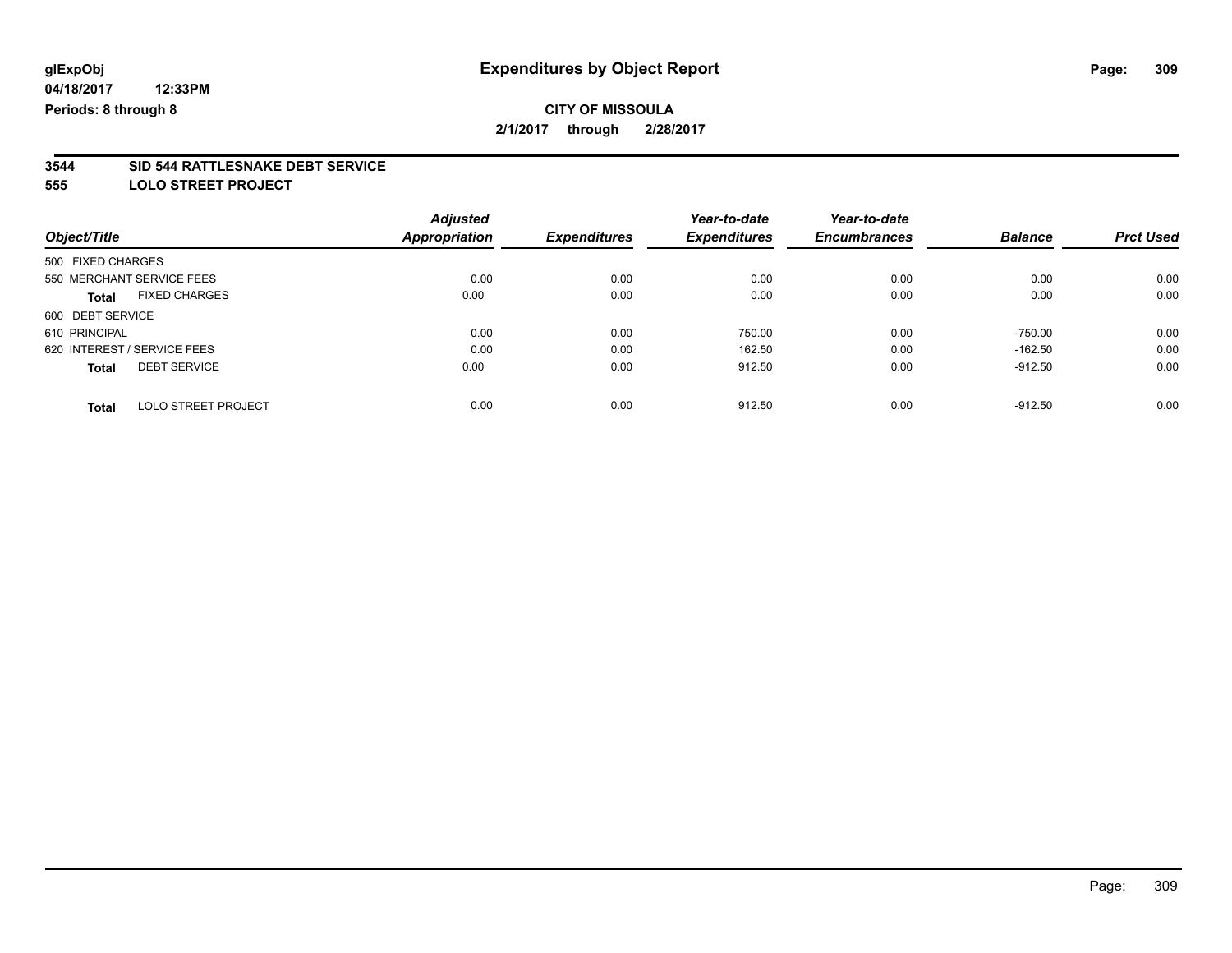**CITY OF MISSOULA 2/1/2017 through 2/28/2017**

### **3544 SID 544 RATTLESNAKE DEBT SERVICE**

| Object/Title                                     | <b>Adjusted</b><br><b>Appropriation</b> | <b>Expenditures</b> | Year-to-date<br><b>Expenditures</b> | Year-to-date<br><b>Encumbrances</b> | <b>Balance</b> | <b>Prct Used</b> |
|--------------------------------------------------|-----------------------------------------|---------------------|-------------------------------------|-------------------------------------|----------------|------------------|
| 500 FIXED CHARGES                                |                                         |                     |                                     |                                     |                |                  |
| 550 MERCHANT SERVICE FEES                        | 0.00                                    | 0.00                | 0.00                                | 0.00                                | 0.00           | 0.00             |
| <b>FIXED CHARGES</b><br><b>Total</b>             | 0.00                                    | 0.00                | 0.00                                | 0.00                                | 0.00           | 0.00             |
| 600 DEBT SERVICE                                 |                                         |                     |                                     |                                     |                |                  |
| 610 PRINCIPAL                                    | 87.500.00                               | 0.00                | 43.750.00                           | 0.00                                | 43.750.00      | 50.00            |
| 620 INTEREST / SERVICE FEES                      | 51.996.00                               | 0.00                | 29.216.25                           | 0.00                                | 22.779.75      | 56.19            |
| <b>DEBT SERVICE</b><br><b>Total</b>              | 139,496.00                              | 0.00                | 72,966.25                           | 0.00                                | 66,529.75      | 52.31            |
| SID 544 RATTLESNAKE DEBT SERVICE<br><b>Total</b> | 139.496.00                              | 0.00                | 72.966.25                           | 0.00                                | 66.529.75      | 52.31            |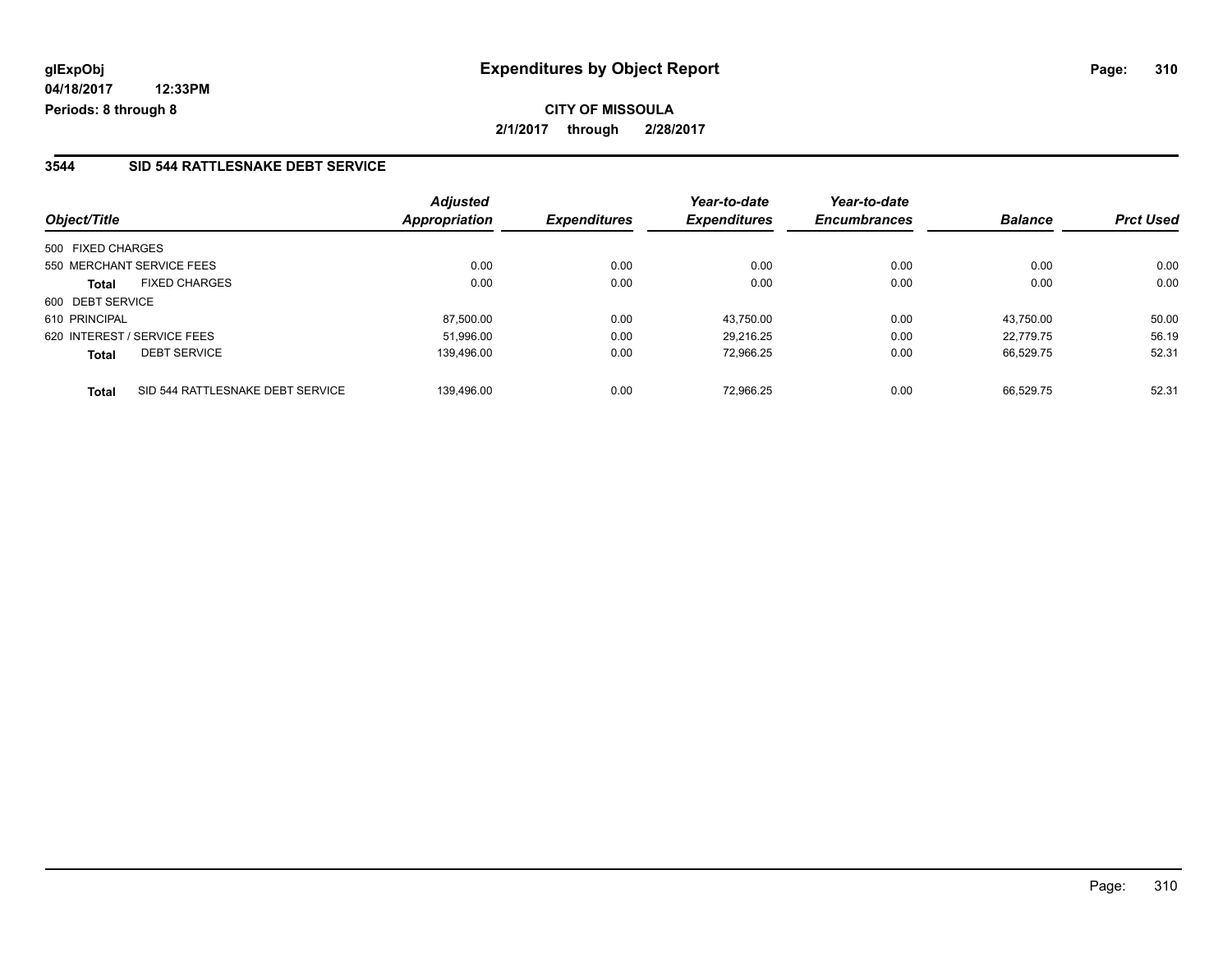# **3545 SID 545 DEBT SERVICE**

|                              |                      | <b>Adjusted</b> |                     | Year-to-date        | Year-to-date        |                |                  |
|------------------------------|----------------------|-----------------|---------------------|---------------------|---------------------|----------------|------------------|
| Object/Title                 |                      | Appropriation   | <b>Expenditures</b> | <b>Expenditures</b> | <b>Encumbrances</b> | <b>Balance</b> | <b>Prct Used</b> |
| 500 FIXED CHARGES            |                      |                 |                     |                     |                     |                |                  |
| 550 MERCHANT SERVICE FEES    |                      | 0.00            | 0.00                | 0.00                | 0.00                | 0.00           | 0.00             |
| <b>Total</b>                 | <b>FIXED CHARGES</b> | 0.00            | 0.00                | 0.00                | 0.00                | 0.00           | 0.00             |
| 600 DEBT SERVICE             |                      |                 |                     |                     |                     |                |                  |
| 610 PRINCIPAL                |                      | 0.00            | 0.00                | 0.00                | 0.00                | 0.00           | 0.00             |
| 620 INTEREST / SERVICE FEES  |                      | 0.00            | 0.00                | 0.00                | 0.00                | 0.00           | 0.00             |
| <b>Total</b>                 | <b>DEBT SERVICE</b>  | 0.00            | 0.00                | 0.00                | 0.00                | 0.00           | 0.00             |
| 800 OTHER OBJECTS            |                      |                 |                     |                     |                     |                |                  |
| 820 TRANSFERS TO OTHER FUNDS |                      | 0.00            | 0.00                | 0.00                | 0.00                | 0.00           | 0.00             |
| <b>Total</b>                 | OTHER OBJECTS        | 0.00            | 0.00                | 0.00                | 0.00                | 0.00           | 0.00             |
|                              |                      |                 |                     |                     |                     |                |                  |
| <b>Total</b>                 | NON-DEPARTMENTAL     | 0.00            | 0.00                | 0.00                | 0.00                | 0.00           | 0.00             |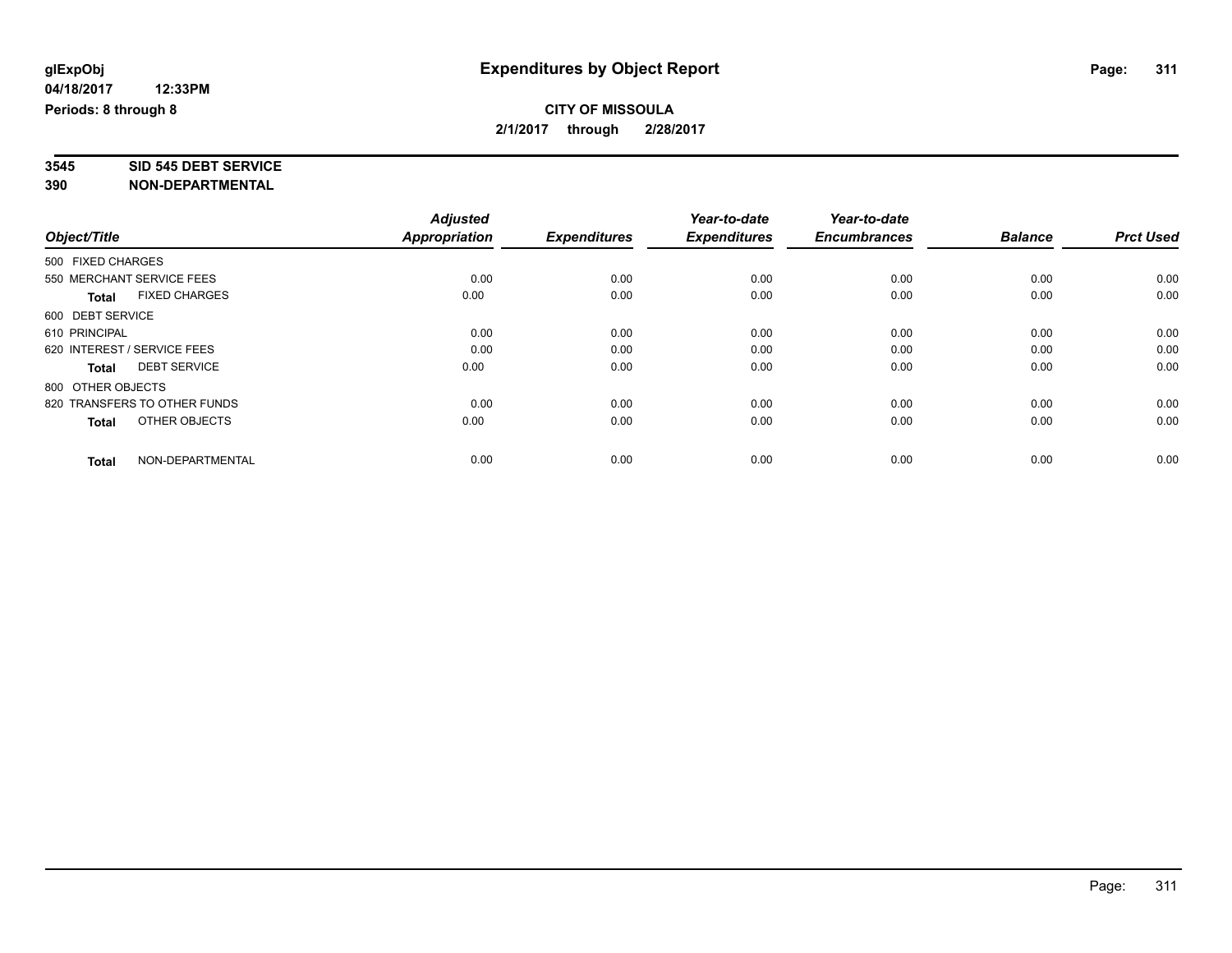## **CITY OF MISSOULA 2/1/2017 through 2/28/2017**

### **3545 SID 545 DEBT SERVICE**

|                              |                      | <b>Adjusted</b>      |                     | Year-to-date        | Year-to-date        |                |                  |
|------------------------------|----------------------|----------------------|---------------------|---------------------|---------------------|----------------|------------------|
| Object/Title                 |                      | <b>Appropriation</b> | <b>Expenditures</b> | <b>Expenditures</b> | <b>Encumbrances</b> | <b>Balance</b> | <b>Prct Used</b> |
| 500 FIXED CHARGES            |                      |                      |                     |                     |                     |                |                  |
| 550 MERCHANT SERVICE FEES    |                      | 0.00                 | 0.00                | 0.00                | 0.00                | 0.00           | 0.00             |
| Total                        | <b>FIXED CHARGES</b> | 0.00                 | 0.00                | 0.00                | 0.00                | 0.00           | 0.00             |
| 600 DEBT SERVICE             |                      |                      |                     |                     |                     |                |                  |
| 610 PRINCIPAL                |                      | 0.00                 | 0.00                | 0.00                | 0.00                | 0.00           | 0.00             |
| 620 INTEREST / SERVICE FEES  |                      | 0.00                 | 0.00                | 0.00                | 0.00                | 0.00           | 0.00             |
| Total                        | <b>DEBT SERVICE</b>  | 0.00                 | 0.00                | 0.00                | 0.00                | 0.00           | 0.00             |
| 800 OTHER OBJECTS            |                      |                      |                     |                     |                     |                |                  |
| 820 TRANSFERS TO OTHER FUNDS |                      | 0.00                 | 0.00                | 0.00                | 0.00                | 0.00           | 0.00             |
| Total                        | OTHER OBJECTS        | 0.00                 | 0.00                | 0.00                | 0.00                | 0.00           | 0.00             |
| Total                        | SID 545 DEBT SERVICE | 0.00                 | 0.00                | 0.00                | 0.00                | 0.00           | 0.00             |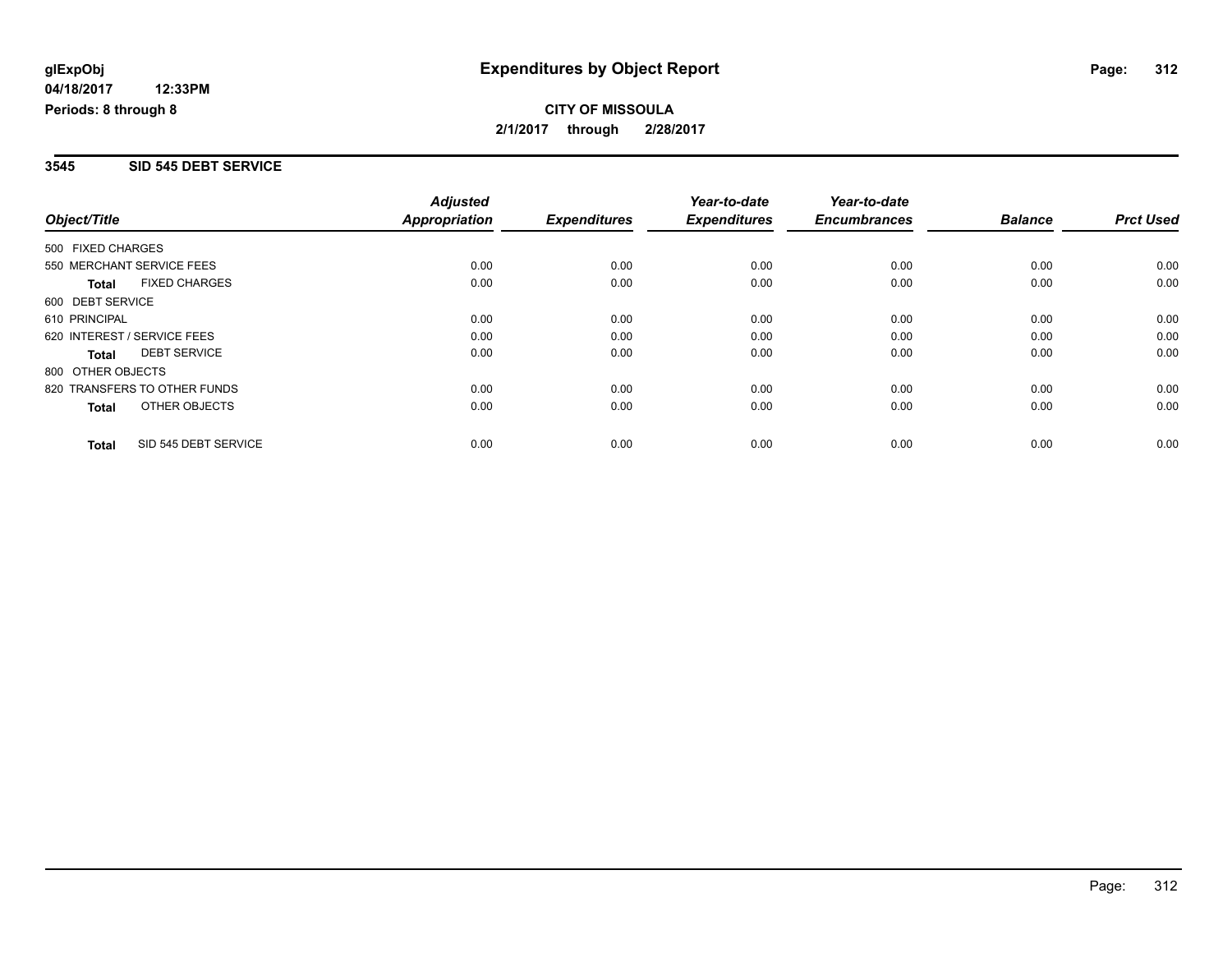# **3546 SID 546 DEBT SERVICE**

|                              |                      | <b>Adjusted</b> |                     | Year-to-date        | Year-to-date        |                |                  |
|------------------------------|----------------------|-----------------|---------------------|---------------------|---------------------|----------------|------------------|
| Object/Title                 |                      | Appropriation   | <b>Expenditures</b> | <b>Expenditures</b> | <b>Encumbrances</b> | <b>Balance</b> | <b>Prct Used</b> |
| 500 FIXED CHARGES            |                      |                 |                     |                     |                     |                |                  |
| 550 MERCHANT SERVICE FEES    |                      | 0.00            | 0.00                | 0.00                | 0.00                | 0.00           | 0.00             |
| <b>Total</b>                 | <b>FIXED CHARGES</b> | 0.00            | 0.00                | 0.00                | 0.00                | 0.00           | 0.00             |
| 600 DEBT SERVICE             |                      |                 |                     |                     |                     |                |                  |
| 610 PRINCIPAL                |                      | 0.00            | 0.00                | 0.00                | 0.00                | 0.00           | 0.00             |
| 620 INTEREST / SERVICE FEES  |                      | 0.00            | 0.00                | 0.00                | 0.00                | 0.00           | 0.00             |
| <b>Total</b>                 | <b>DEBT SERVICE</b>  | 0.00            | 0.00                | 0.00                | 0.00                | 0.00           | 0.00             |
| 800 OTHER OBJECTS            |                      |                 |                     |                     |                     |                |                  |
| 820 TRANSFERS TO OTHER FUNDS |                      | 0.00            | 0.00                | 0.00                | 0.00                | 0.00           | 0.00             |
| <b>Total</b>                 | OTHER OBJECTS        | 0.00            | 0.00                | 0.00                | 0.00                | 0.00           | 0.00             |
|                              |                      |                 |                     |                     |                     |                |                  |
| <b>Total</b>                 | NON-DEPARTMENTAL     | 0.00            | 0.00                | 0.00                | 0.00                | 0.00           | 0.00             |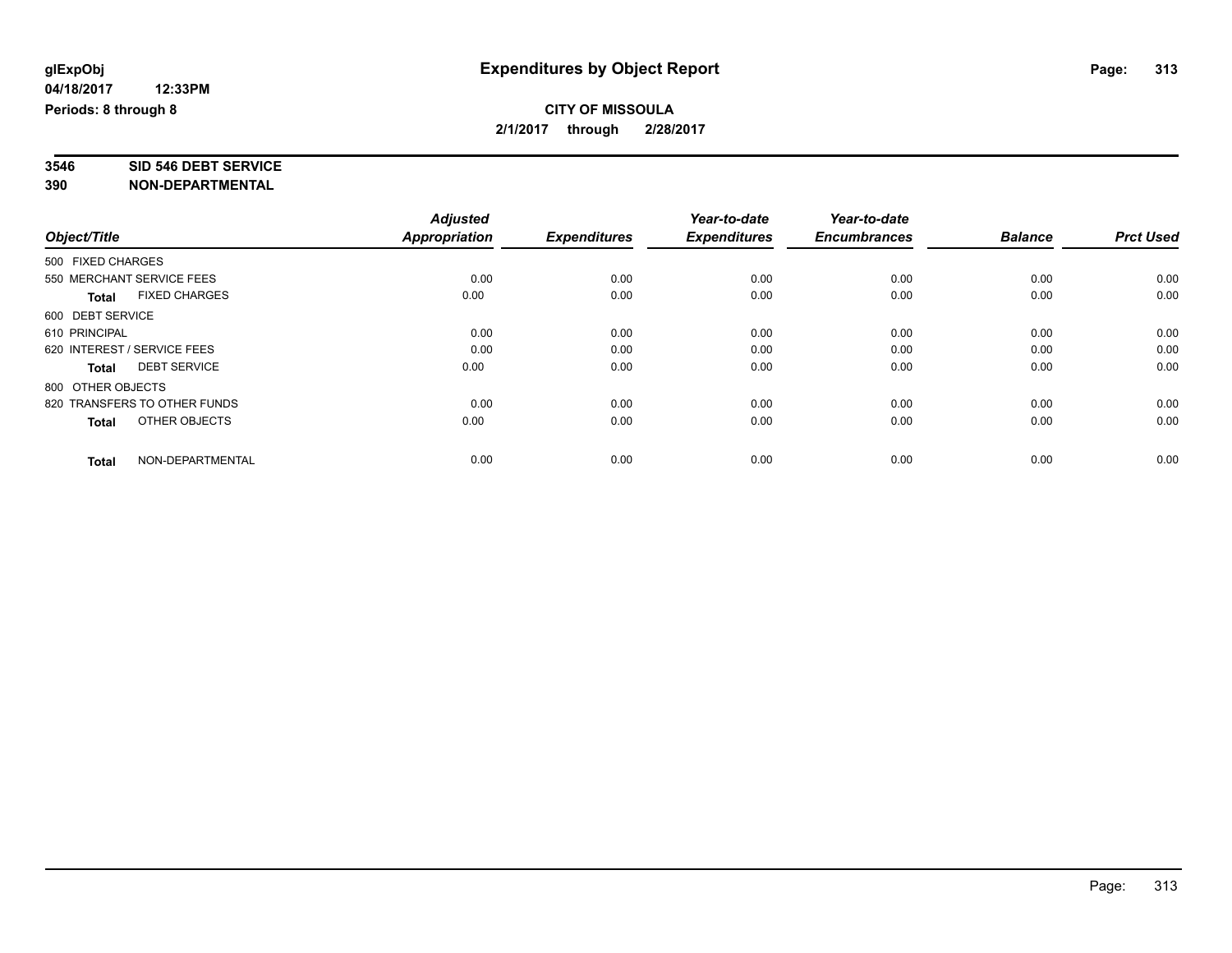## **CITY OF MISSOULA 2/1/2017 through 2/28/2017**

### **3546 SID 546 DEBT SERVICE**

| Object/Title                |                              | <b>Adjusted</b><br><b>Appropriation</b> | <b>Expenditures</b> | Year-to-date<br><b>Expenditures</b> | Year-to-date<br><b>Encumbrances</b> | <b>Balance</b> | <b>Prct Used</b> |
|-----------------------------|------------------------------|-----------------------------------------|---------------------|-------------------------------------|-------------------------------------|----------------|------------------|
| 500 FIXED CHARGES           |                              |                                         |                     |                                     |                                     |                |                  |
|                             | 550 MERCHANT SERVICE FEES    | 0.00                                    | 0.00                | 0.00                                | 0.00                                | 0.00           | 0.00             |
| Total                       | <b>FIXED CHARGES</b>         | 0.00                                    | 0.00                | 0.00                                | 0.00                                | 0.00           | 0.00             |
| 600 DEBT SERVICE            |                              |                                         |                     |                                     |                                     |                |                  |
| 610 PRINCIPAL               |                              | 0.00                                    | 0.00                | 0.00                                | 0.00                                | 0.00           | 0.00             |
| 620 INTEREST / SERVICE FEES |                              | 0.00                                    | 0.00                | 0.00                                | 0.00                                | 0.00           | 0.00             |
| Total                       | <b>DEBT SERVICE</b>          | 0.00                                    | 0.00                | 0.00                                | 0.00                                | 0.00           | 0.00             |
| 800 OTHER OBJECTS           |                              |                                         |                     |                                     |                                     |                |                  |
|                             | 820 TRANSFERS TO OTHER FUNDS | 0.00                                    | 0.00                | 0.00                                | 0.00                                | 0.00           | 0.00             |
| Total                       | OTHER OBJECTS                | 0.00                                    | 0.00                | 0.00                                | 0.00                                | 0.00           | 0.00             |
| Total                       | SID 546 DEBT SERVICE         | 0.00                                    | 0.00                | 0.00                                | 0.00                                | 0.00           | 0.00             |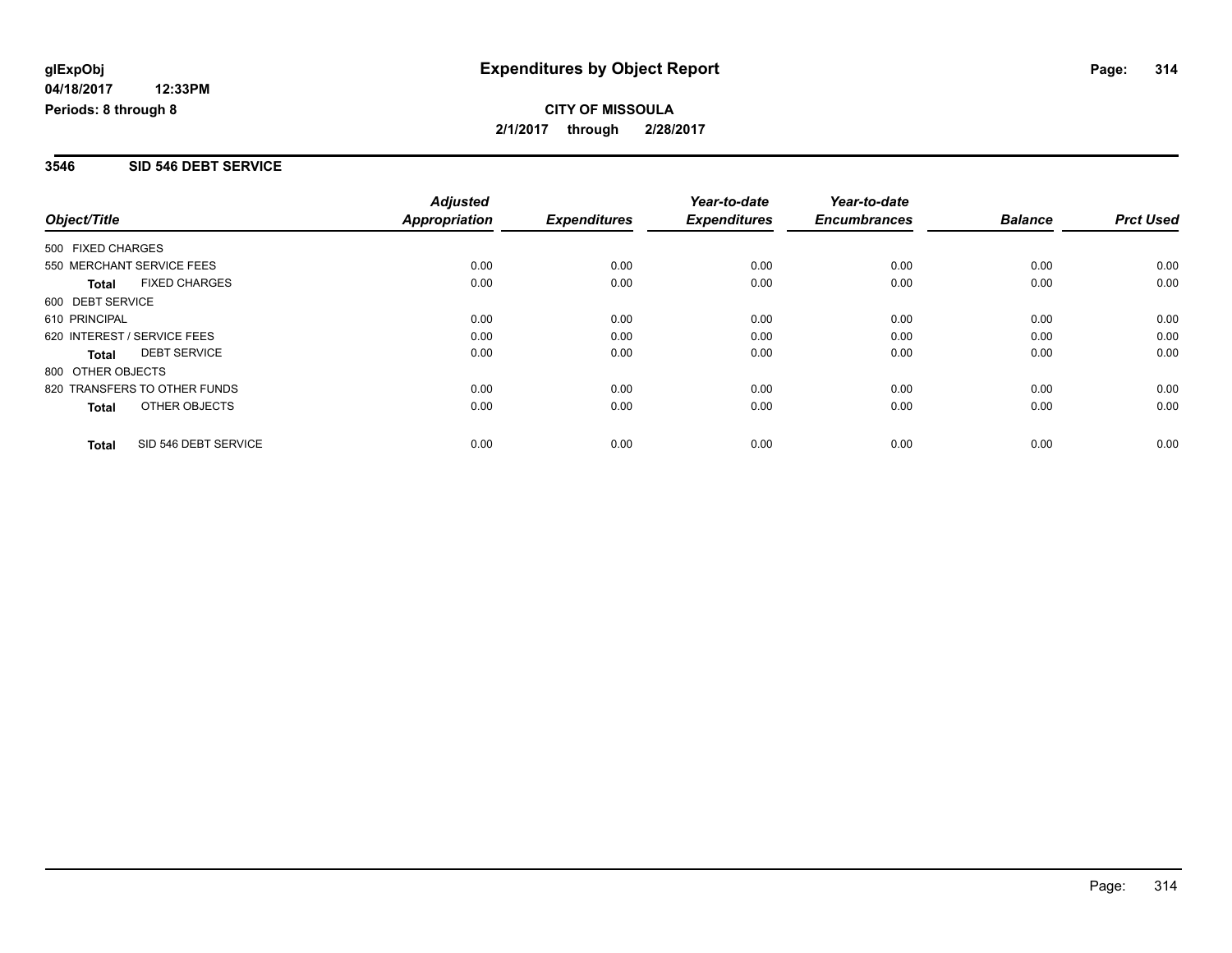**3548 SID 548-5TH, 6TH & ARTHUR**

|                                      | <b>Adjusted</b> |                     | Year-to-date        | Year-to-date        |                |                  |
|--------------------------------------|-----------------|---------------------|---------------------|---------------------|----------------|------------------|
| Object/Title                         | Appropriation   | <b>Expenditures</b> | <b>Expenditures</b> | <b>Encumbrances</b> | <b>Balance</b> | <b>Prct Used</b> |
| 500 FIXED CHARGES                    |                 |                     |                     |                     |                |                  |
| 550 MERCHANT SERVICE FEES            | 350.00          | 0.00                | 0.00                | 0.00                | 350.00         | 0.00             |
| <b>FIXED CHARGES</b><br><b>Total</b> | 350.00          | 0.00                | 0.00                | 0.00                | 350.00         | 0.00             |
| 600 DEBT SERVICE                     |                 |                     |                     |                     |                |                  |
| 610 PRINCIPAL                        | 65,000.00       | 0.00                | 0.00                | 0.00                | 65,000.00      | 0.00             |
| 620 INTEREST / SERVICE FEES          | 44.225.00       | 0.00                | 22.462.50           | 0.00                | 21.762.50      | 50.79            |
| <b>DEBT SERVICE</b><br><b>Total</b>  | 109.225.00      | 0.00                | 22.462.50           | 0.00                | 86.762.50      | 20.57            |
| NON-DEPARTMENTAL<br><b>Total</b>     | 109.575.00      | 0.00                | 22.462.50           | 0.00                | 87.112.50      | 20.50            |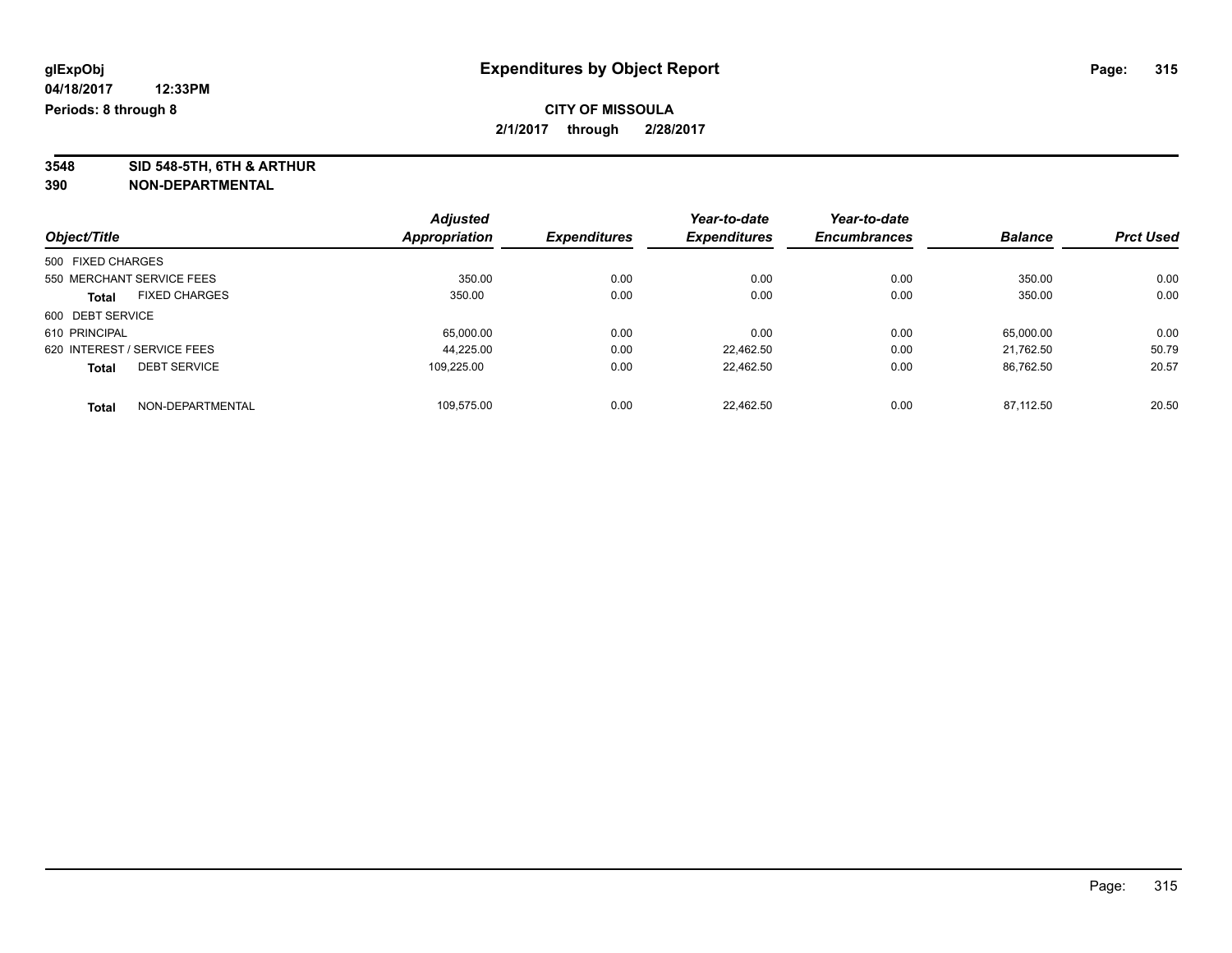**CITY OF MISSOULA 2/1/2017 through 2/28/2017**

## **3548 SID 548-5TH, 6TH & ARTHUR**

| Object/Title                              | <b>Adjusted</b><br><b>Appropriation</b> | <b>Expenditures</b> | Year-to-date<br><b>Expenditures</b> | Year-to-date<br><b>Encumbrances</b> | <b>Balance</b> | <b>Prct Used</b> |
|-------------------------------------------|-----------------------------------------|---------------------|-------------------------------------|-------------------------------------|----------------|------------------|
| 500 FIXED CHARGES                         |                                         |                     |                                     |                                     |                |                  |
| 550 MERCHANT SERVICE FEES                 | 350.00                                  | 0.00                | 0.00                                | 0.00                                | 350.00         | 0.00             |
| <b>FIXED CHARGES</b><br>Total             | 350.00                                  | 0.00                | 0.00                                | 0.00                                | 350.00         | 0.00             |
| 600 DEBT SERVICE                          |                                         |                     |                                     |                                     |                |                  |
| 610 PRINCIPAL                             | 65,000.00                               | 0.00                | 0.00                                | 0.00                                | 65.000.00      | 0.00             |
| 620 INTEREST / SERVICE FEES               | 44.225.00                               | 0.00                | 22.462.50                           | 0.00                                | 21.762.50      | 50.79            |
| <b>DEBT SERVICE</b><br><b>Total</b>       | 109,225.00                              | 0.00                | 22,462.50                           | 0.00                                | 86,762.50      | 20.57            |
| SID 548-5TH, 6TH & ARTHUR<br><b>Total</b> | 109.575.00                              | 0.00                | 22.462.50                           | 0.00                                | 87.112.50      | 20.50            |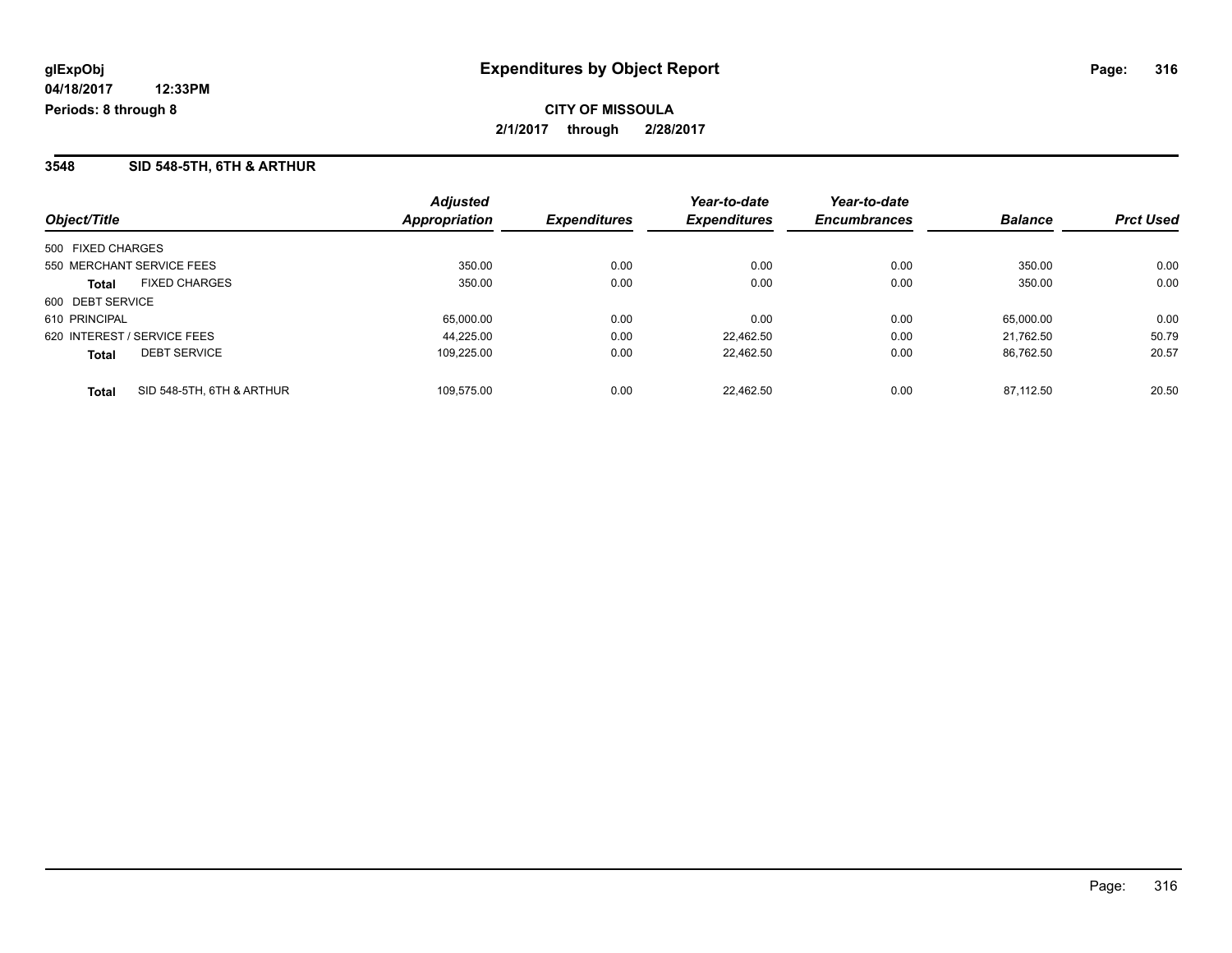# **3549 SID 549 HILLVIEW WAY**

|                                     | <b>Adjusted</b><br>Appropriation |                     | Year-to-date        | Year-to-date        | <b>Balance</b> |                  |
|-------------------------------------|----------------------------------|---------------------|---------------------|---------------------|----------------|------------------|
| Object/Title                        |                                  | <b>Expenditures</b> | <b>Expenditures</b> | <b>Encumbrances</b> |                | <b>Prct Used</b> |
| 600 DEBT SERVICE                    |                                  |                     |                     |                     |                |                  |
| 610 PRINCIPAL                       | 0.00                             | 0.00                | 0.00                | 0.00                | 0.00           | 0.00             |
| 620 INTEREST / SERVICE FEES         | 0.00                             | 0.00                | 26.014.34           | 0.00                | $-26.014.34$   | 0.00             |
| <b>DEBT SERVICE</b><br><b>Total</b> | 0.00                             | 0.00                | 26,014.34           | 0.00                | $-26,014.34$   | 0.00             |
| NON-DEPARTMENTAL<br><b>Total</b>    | 0.00                             | 0.00                | 26,014.34           | 0.00                | $-26,014.34$   | 0.00             |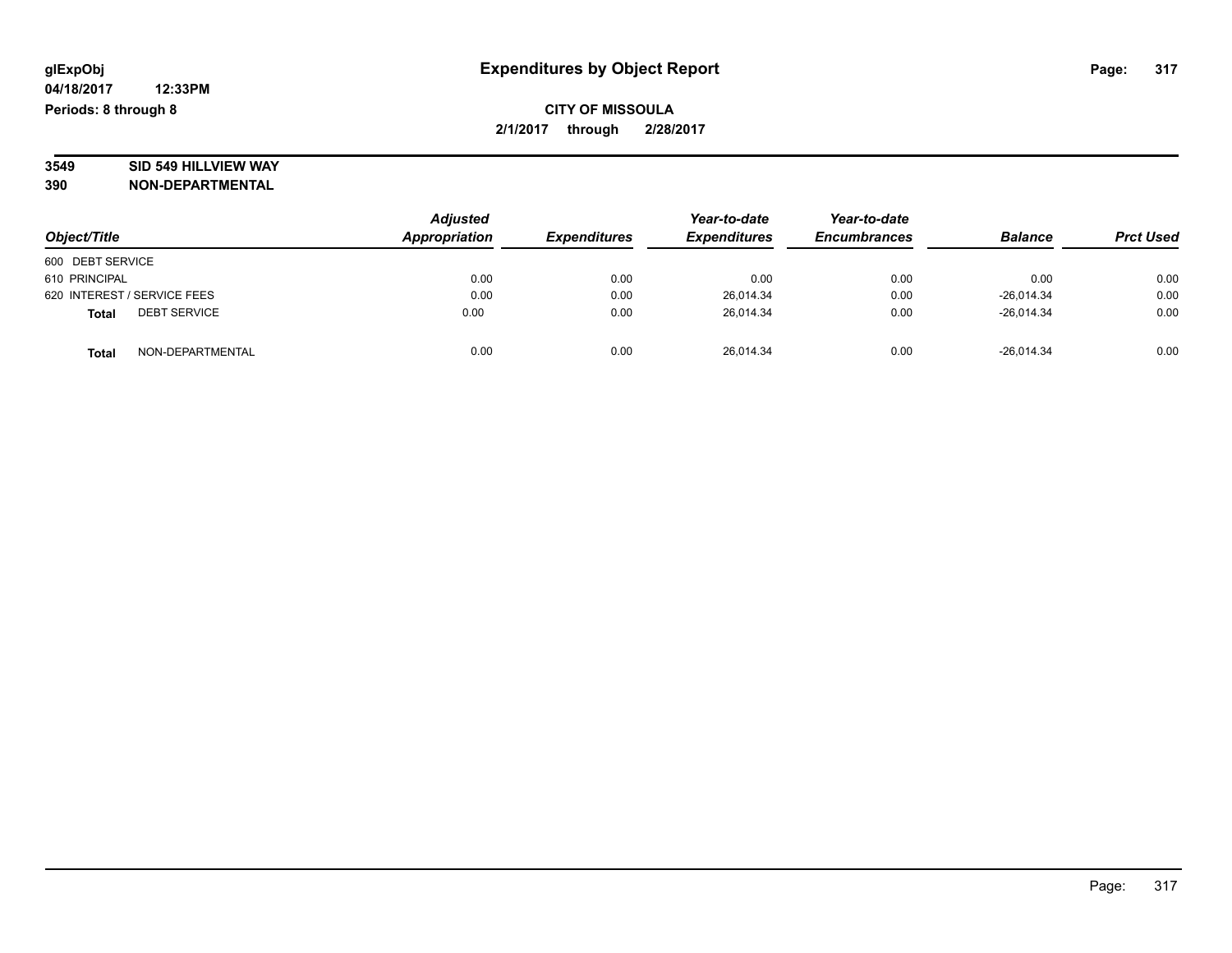**CITY OF MISSOULA 2/1/2017 through 2/28/2017**

#### **3549 SID 549 HILLVIEW WAY**

| Object/Title                         | <b>Adjusted</b><br>Appropriation | <b>Expenditures</b> | Year-to-date<br><b>Expenditures</b> | Year-to-date<br><b>Encumbrances</b> | <b>Balance</b> | <b>Prct Used</b> |
|--------------------------------------|----------------------------------|---------------------|-------------------------------------|-------------------------------------|----------------|------------------|
| 600 DEBT SERVICE                     |                                  |                     |                                     |                                     |                |                  |
| 610 PRINCIPAL                        | 0.00                             | 0.00                | 0.00                                | 0.00                                | 0.00           | 0.00             |
| 620 INTEREST / SERVICE FEES          | 0.00                             | 0.00                | 26,014.34                           | 0.00                                | $-26,014.34$   | 0.00             |
| <b>DEBT SERVICE</b><br><b>Total</b>  | 0.00                             | 0.00                | 26,014.34                           | 0.00                                | $-26.014.34$   | 0.00             |
| SID 549 HILLVIEW WAY<br><b>Total</b> | 0.00                             | 0.00                | 26.014.34                           | 0.00                                | $-26.014.34$   | 0.00             |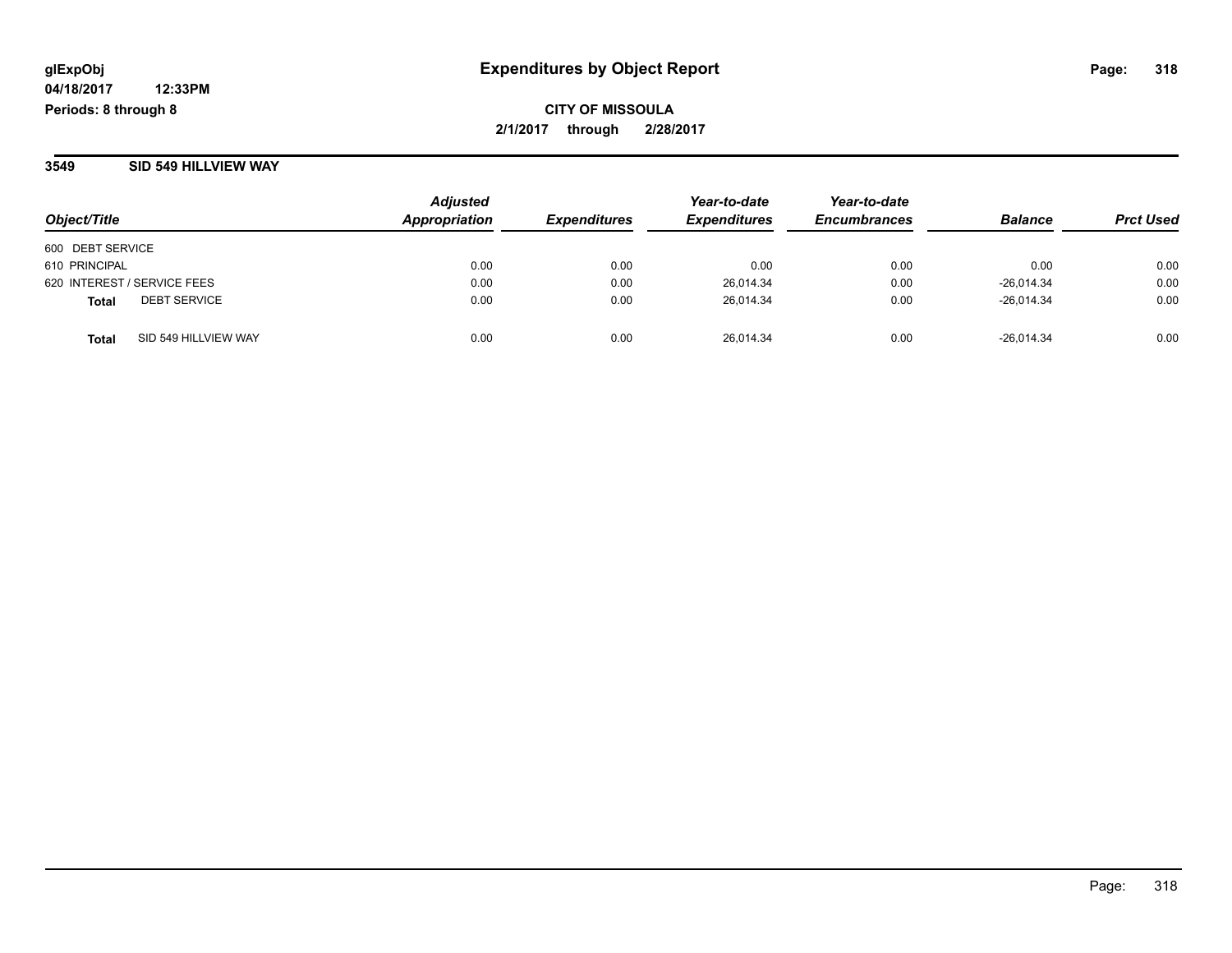## **CITY OF MISSOULA 2/1/2017 through 2/28/2017**

# **4060 CAPITAL IMPROVEMENT PROGRAM FUND**

| Object/Title              |                                   | <b>Adjusted</b><br>Appropriation | <b>Expenditures</b> | Year-to-date<br><b>Expenditures</b> | Year-to-date<br><b>Encumbrances</b> | <b>Balance</b>  | <b>Prct Used</b> |
|---------------------------|-----------------------------------|----------------------------------|---------------------|-------------------------------------|-------------------------------------|-----------------|------------------|
|                           |                                   |                                  |                     |                                     |                                     |                 |                  |
| 100 PERSONAL SERVICES     |                                   |                                  |                     |                                     |                                     |                 |                  |
| 110 SALARIES AND WAGES    |                                   | 0.00                             | 0.00                | 0.00                                | 0.00                                | 0.00            | 0.00             |
|                           | <b>140 EMPLOYER CONTRIBUTIONS</b> | 0.00                             | 0.00                | 0.00                                | 0.00                                | 0.00            | 0.00             |
| Total                     | PERSONAL SERVICES                 | 0.00                             | 0.00                | 0.00                                | 0.00                                | 0.00            | 0.00             |
| 300 PURCHASED SERVICES    |                                   |                                  |                     |                                     |                                     |                 |                  |
|                           | 350 PROFESSIONAL SERVICES         | 0.00                             | 4,440.00            | 39,423.83                           | 0.00                                | $-39,423.83$    | 0.00             |
| 380 TRAINING              |                                   | 0.00                             | 0.00                | 787.50                              | 0.00                                | $-787.50$       | 0.00             |
| <b>Total</b>              | PURCHASED SERVICES                | 0.00                             | 4,440.00            | 40,211.33                           | 0.00                                | $-40,211.33$    | 0.00             |
| 500 FIXED CHARGES         |                                   |                                  |                     |                                     |                                     |                 |                  |
|                           | 550 MERCHANT SERVICE FEES         | 0.00                             | 0.00                | 0.00                                | 0.00                                | 0.00            | 0.00             |
| <b>Total</b>              | <b>FIXED CHARGES</b>              | 0.00                             | 0.00                | 0.00                                | 0.00                                | 0.00            | 0.00             |
| 600 DEBT SERVICE          |                                   |                                  |                     |                                     |                                     |                 |                  |
| 610 PRINCIPAL             |                                   | 1,943,270.00                     | 0.00                | 258,430.55                          | 0.00                                | 1,684,839.45    | 13.30            |
|                           | 620 INTEREST / SERVICE FEES       | 272,571.00                       | 0.00                | 146,602.35                          | 0.00                                | 125,968.65      | 53.79            |
| Total                     | <b>DEBT SERVICE</b>               | 2,215,841.00                     | 0.00                | 405,032.90                          | 0.00                                | 1,810,808.10    | 18.28            |
| 800 OTHER OBJECTS         |                                   |                                  |                     |                                     |                                     |                 |                  |
|                           | 820 TRANSFERS TO OTHER FUNDS      | 316,129.00                       | 0.00                | 0.00                                | 0.00                                | 316,129.00      | 0.00             |
| <b>Total</b>              | OTHER OBJECTS                     | 316,129.00                       | 0.00                | 0.00                                | 0.00                                | 316,129.00      | 0.00             |
| 900 CAPITAL OUTLAY        |                                   |                                  |                     |                                     |                                     |                 |                  |
| 910 LAND                  |                                   | 0.00                             | 0.00                | 10,000.00                           | 0.00                                | $-10,000.00$    | 0.00             |
| 920 BUILDINGS             |                                   | 0.00                             | 0.00                | 2,337.65                            | 0.00                                | $-2,337.65$     | 0.00             |
| 930 IMPROVEMENTS          |                                   | 0.00                             | 47.45               | 1.204.876.28                        | 0.00                                | $-1,204,876.28$ | 0.00             |
|                           | 940 MACHINERY & EQUIPMENT         | 0.00                             | 482,152.10          | 1,988,457.46                        | 0.00                                | $-1,988,457.46$ | 0.00             |
| 941 DUI DIGITAL EQUIPMENT |                                   | 0.00                             | 0.00                | 0.00                                | 0.00                                | 0.00            | 0.00             |
| <b>Total</b>              | <b>CAPITAL OUTLAY</b>             | 0.00                             | 482,199.55          | 3,205,671.39                        | 0.00                                | $-3,205,671.39$ | 0.00             |
| Total                     | NON-DEPARTMENTAL                  | 2,531,970.00                     | 486,639.55          | 3,650,915.62                        | 0.00                                | $-1,118,945.62$ | 144.19           |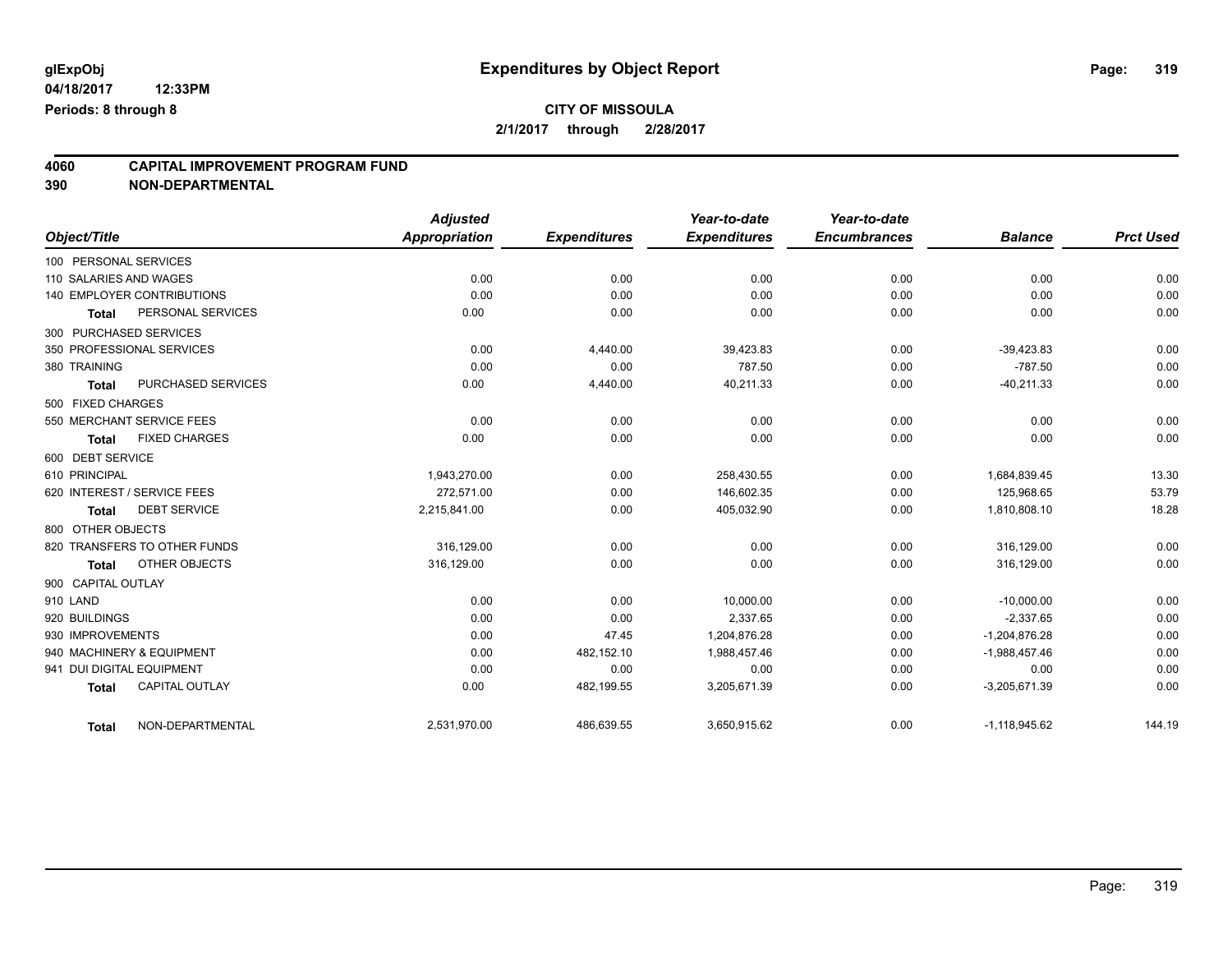#### **4060 CAPITAL IMPROVEMENT PROGRAM FUND**

| Object/Title              |                                 | <b>Adjusted</b><br><b>Appropriation</b> | <b>Expenditures</b> | Year-to-date<br><b>Expenditures</b> | Year-to-date<br><b>Encumbrances</b> | <b>Balance</b>  | <b>Prct Used</b> |
|---------------------------|---------------------------------|-----------------------------------------|---------------------|-------------------------------------|-------------------------------------|-----------------|------------------|
| 100 PERSONAL SERVICES     |                                 |                                         |                     |                                     |                                     |                 |                  |
| 110 SALARIES AND WAGES    |                                 | 0.00                                    | 0.00                | 0.00                                | 0.00                                | 0.00            | 0.00             |
|                           | 140 EMPLOYER CONTRIBUTIONS      | 0.00                                    | 0.00                | 0.00                                | 0.00                                | 0.00            | 0.00             |
| Total                     | PERSONAL SERVICES               | 0.00                                    | 0.00                | 0.00                                | 0.00                                | 0.00            | 0.00             |
| 300 PURCHASED SERVICES    |                                 |                                         |                     |                                     |                                     |                 |                  |
|                           | 350 PROFESSIONAL SERVICES       | 0.00                                    | 4,440.00            | 39,423.83                           | 0.00                                | $-39,423.83$    | 0.00             |
| 380 TRAINING              |                                 | 0.00                                    | 0.00                | 787.50                              | 0.00                                | $-787.50$       | 0.00             |
| <b>Total</b>              | PURCHASED SERVICES              | 0.00                                    | 4,440.00            | 40,211.33                           | 0.00                                | $-40,211.33$    | 0.00             |
| 500 FIXED CHARGES         |                                 |                                         |                     |                                     |                                     |                 |                  |
|                           | 550 MERCHANT SERVICE FEES       | 0.00                                    | 0.00                | 0.00                                | 0.00                                | 0.00            | 0.00             |
| <b>Total</b>              | <b>FIXED CHARGES</b>            | 0.00                                    | 0.00                | 0.00                                | 0.00                                | 0.00            | 0.00             |
| 600 DEBT SERVICE          |                                 |                                         |                     |                                     |                                     |                 |                  |
| 610 PRINCIPAL             |                                 | 1,943,270.00                            | 0.00                | 258,430.55                          | 0.00                                | 1,684,839.45    | 13.30            |
|                           | 620 INTEREST / SERVICE FEES     | 272,571.00                              | 0.00                | 146,602.35                          | 0.00                                | 125,968.65      | 53.79            |
| <b>Total</b>              | <b>DEBT SERVICE</b>             | 2,215,841.00                            | 0.00                | 405,032.90                          | 0.00                                | 1,810,808.10    | 18.28            |
| 800 OTHER OBJECTS         |                                 |                                         |                     |                                     |                                     |                 |                  |
|                           | 820 TRANSFERS TO OTHER FUNDS    | 316,129.00                              | 0.00                | 0.00                                | 0.00                                | 316,129.00      | 0.00             |
| Total                     | OTHER OBJECTS                   | 316,129.00                              | 0.00                | 0.00                                | 0.00                                | 316,129.00      | 0.00             |
| 900 CAPITAL OUTLAY        |                                 |                                         |                     |                                     |                                     |                 |                  |
| 910 LAND                  |                                 | 0.00                                    | 0.00                | 10,000.00                           | 0.00                                | $-10,000.00$    | 0.00             |
| 920 BUILDINGS             |                                 | 0.00                                    | 0.00                | 2,337.65                            | 0.00                                | $-2,337.65$     | 0.00             |
| 930 IMPROVEMENTS          |                                 | 0.00                                    | 47.45               | 1,204,876.28                        | 0.00                                | $-1,204,876.28$ | 0.00             |
|                           | 940 MACHINERY & EQUIPMENT       | 0.00                                    | 482,152.10          | 1,988,457.46                        | 0.00                                | $-1,988,457.46$ | 0.00             |
| 941 DUI DIGITAL EQUIPMENT |                                 | 0.00                                    | 0.00                | 0.00                                | 0.00                                | 0.00            | 0.00             |
| <b>Total</b>              | CAPITAL OUTLAY                  | 0.00                                    | 482,199.55          | 3,205,671.39                        | 0.00                                | $-3,205,671.39$ | 0.00             |
| <b>Total</b>              | CAPITAL IMPROVEMENT PROGRAM FUN | 2,531,970.00                            | 486,639.55          | 3,650,915.62                        | 0.00                                | $-1,118,945.62$ | 144.19           |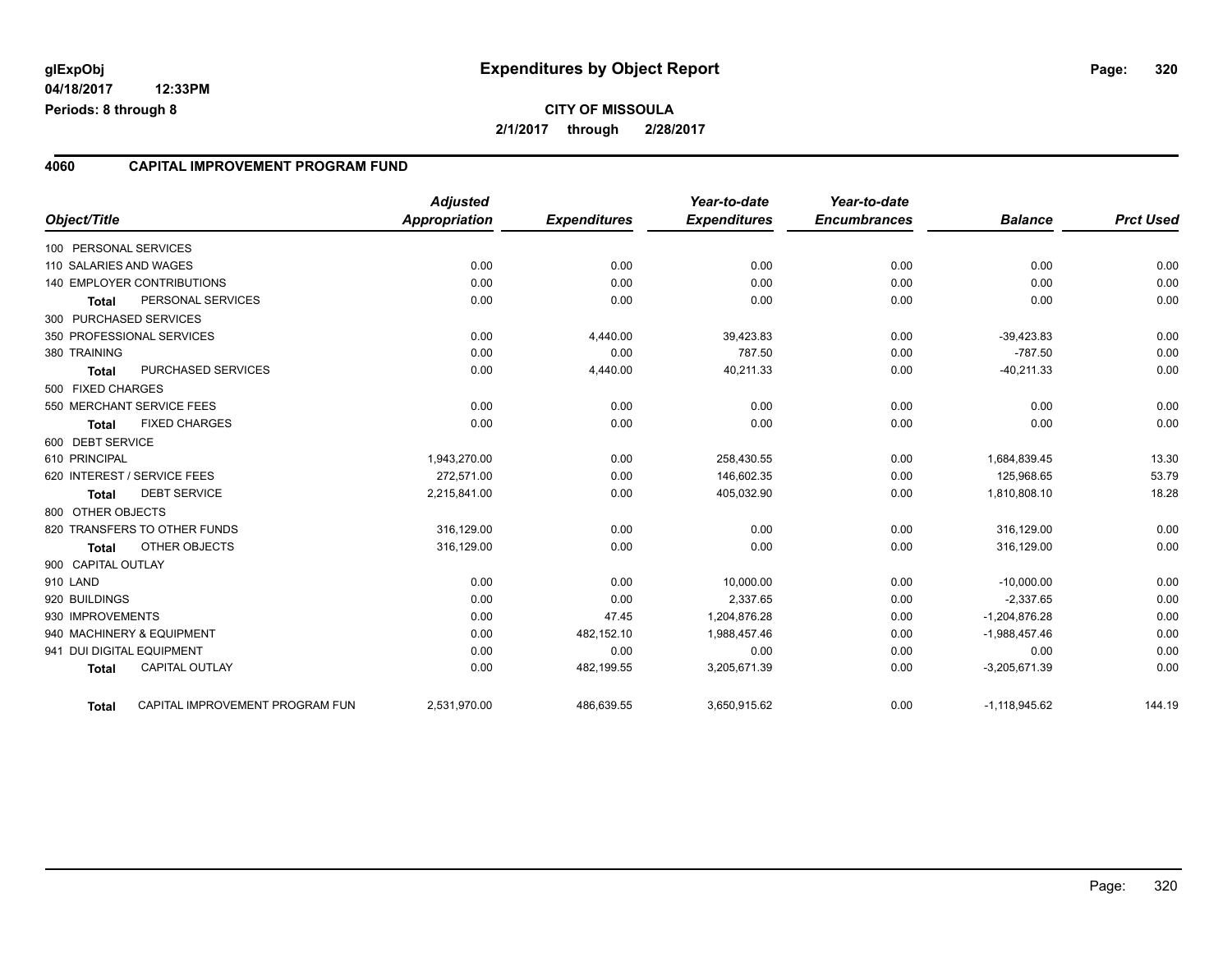# **4130 1997 G O BOND OPEN SPACE PURCHASE FUND**

| Object/Title                          | <b>Adjusted</b><br>Appropriation | <b>Expenditures</b> | Year-to-date<br><b>Expenditures</b> | Year-to-date<br><b>Encumbrances</b> | <b>Balance</b> | <b>Prct Used</b> |
|---------------------------------------|----------------------------------|---------------------|-------------------------------------|-------------------------------------|----------------|------------------|
|                                       |                                  |                     |                                     |                                     |                |                  |
| 500 FIXED CHARGES                     |                                  |                     |                                     |                                     |                |                  |
| 550 MERCHANT SERVICE FEES             | 0.00                             | 0.00                | 0.00                                | 0.00                                | 0.00           | 0.00             |
| <b>FIXED CHARGES</b><br><b>Total</b>  | 0.00                             | 0.00                | 0.00                                | 0.00                                | 0.00           | 0.00             |
| 800 OTHER OBJECTS                     |                                  |                     |                                     |                                     |                |                  |
| 820 TRANSFERS TO OTHER FUNDS          | 0.00                             | 0.00                | 0.00                                | 0.00                                | 0.00           | 0.00             |
| OTHER OBJECTS<br>Total                | 0.00                             | 0.00                | 0.00                                | 0.00                                | 0.00           | 0.00             |
| 900 CAPITAL OUTLAY                    |                                  |                     |                                     |                                     |                |                  |
| 930 IMPROVEMENTS                      | 389,534.00                       | 0.00                | 0.00                                | 0.00                                | 389.534.00     | 0.00             |
| <b>CAPITAL OUTLAY</b><br><b>Total</b> | 389.534.00                       | 0.00                | 0.00                                | 0.00                                | 389,534.00     | 0.00             |
| NON-DEPARTMENTAL<br><b>Total</b>      | 389.534.00                       | 0.00                | 0.00                                | 0.00                                | 389.534.00     | 0.00             |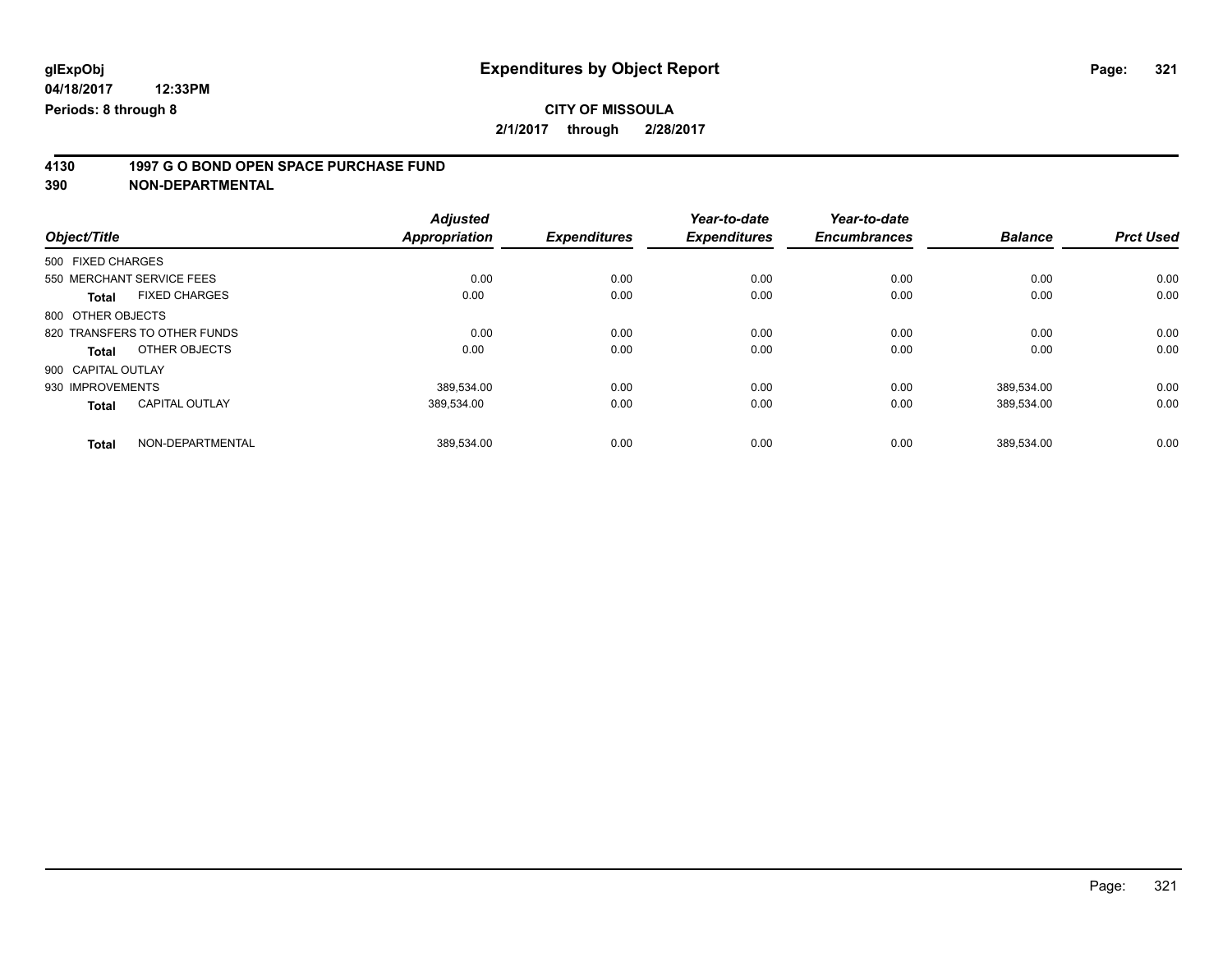### **4130 1997 G O BOND OPEN SPACE PURCHASE FUND**

| Object/Title       |                                   | <b>Adjusted</b><br><b>Appropriation</b> | <b>Expenditures</b> | Year-to-date<br><b>Expenditures</b> | Year-to-date<br><b>Encumbrances</b> | <b>Balance</b> | <b>Prct Used</b> |
|--------------------|-----------------------------------|-----------------------------------------|---------------------|-------------------------------------|-------------------------------------|----------------|------------------|
| 500 FIXED CHARGES  |                                   |                                         |                     |                                     |                                     |                |                  |
|                    | 550 MERCHANT SERVICE FEES         | 0.00                                    | 0.00                | 0.00                                | 0.00                                | 0.00           | 0.00             |
| <b>Total</b>       | <b>FIXED CHARGES</b>              | 0.00                                    | 0.00                | 0.00                                | 0.00                                | 0.00           | 0.00             |
| 800 OTHER OBJECTS  |                                   |                                         |                     |                                     |                                     |                |                  |
|                    | 820 TRANSFERS TO OTHER FUNDS      | 0.00                                    | 0.00                | 0.00                                | 0.00                                | 0.00           | 0.00             |
| <b>Total</b>       | OTHER OBJECTS                     | 0.00                                    | 0.00                | 0.00                                | 0.00                                | 0.00           | 0.00             |
| 900 CAPITAL OUTLAY |                                   |                                         |                     |                                     |                                     |                |                  |
| 930 IMPROVEMENTS   |                                   | 389.534.00                              | 0.00                | 0.00                                | 0.00                                | 389.534.00     | 0.00             |
| <b>Total</b>       | <b>CAPITAL OUTLAY</b>             | 389,534.00                              | 0.00                | 0.00                                | 0.00                                | 389,534.00     | 0.00             |
| <b>Total</b>       | 1997 G O BOND OPEN SPACE PURCHASI | 389.534.00                              | 0.00                | 0.00                                | 0.00                                | 389,534.00     | 0.00             |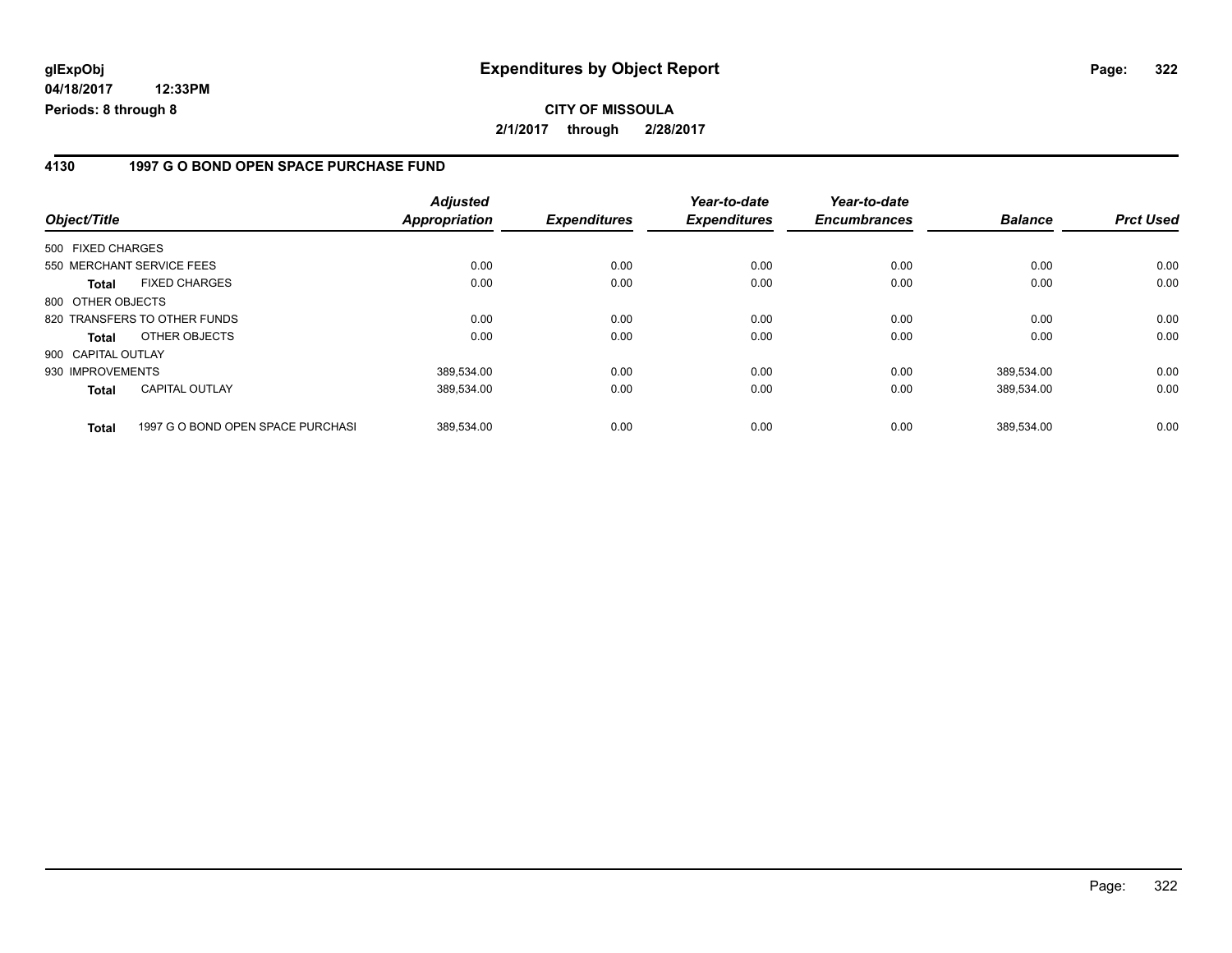# **4196 NEW FIRE STATION GO BOND**

**300 FIRE**

|                              |                       | <b>Adjusted</b>      |                     | Year-to-date        | Year-to-date        |                |                  |
|------------------------------|-----------------------|----------------------|---------------------|---------------------|---------------------|----------------|------------------|
| Object/Title                 |                       | <b>Appropriation</b> | <b>Expenditures</b> | <b>Expenditures</b> | <b>Encumbrances</b> | <b>Balance</b> | <b>Prct Used</b> |
| 500 FIXED CHARGES            |                       |                      |                     |                     |                     |                |                  |
| 550 MERCHANT SERVICE FEES    |                       | 0.00                 | 0.00                | 0.00                | 0.00                | 0.00           | 0.00             |
| <b>Total</b>                 | <b>FIXED CHARGES</b>  | 0.00                 | 0.00                | 0.00                | 0.00                | 0.00           | 0.00             |
| 800 OTHER OBJECTS            |                       |                      |                     |                     |                     |                |                  |
| 820 TRANSFERS TO OTHER FUNDS |                       | 0.00                 | 0.00                | 0.00                | 0.00                | 0.00           | 0.00             |
| Total                        | OTHER OBJECTS         | 0.00                 | 0.00                | 0.00                | 0.00                | 0.00           | 0.00             |
| 900 CAPITAL OUTLAY           |                       |                      |                     |                     |                     |                |                  |
| 920 BUILDINGS                |                       | 0.00                 | 0.00                | 0.00                | 0.00                | 0.00           | 0.00             |
| 930 IMPROVEMENTS             |                       | 0.00                 | 0.00                | 0.00                | 0.00                | 0.00           | 0.00             |
| 940 MACHINERY & EQUIPMENT    |                       | 0.00                 | 0.00                | 0.00                | 0.00                | 0.00           | 0.00             |
| <b>Total</b>                 | <b>CAPITAL OUTLAY</b> | 0.00                 | 0.00                | 0.00                | 0.00                | 0.00           | 0.00             |
| <b>FIRE</b><br><b>Total</b>  |                       | 0.00                 | 0.00                | 0.00                | 0.00                | 0.00           | 0.00             |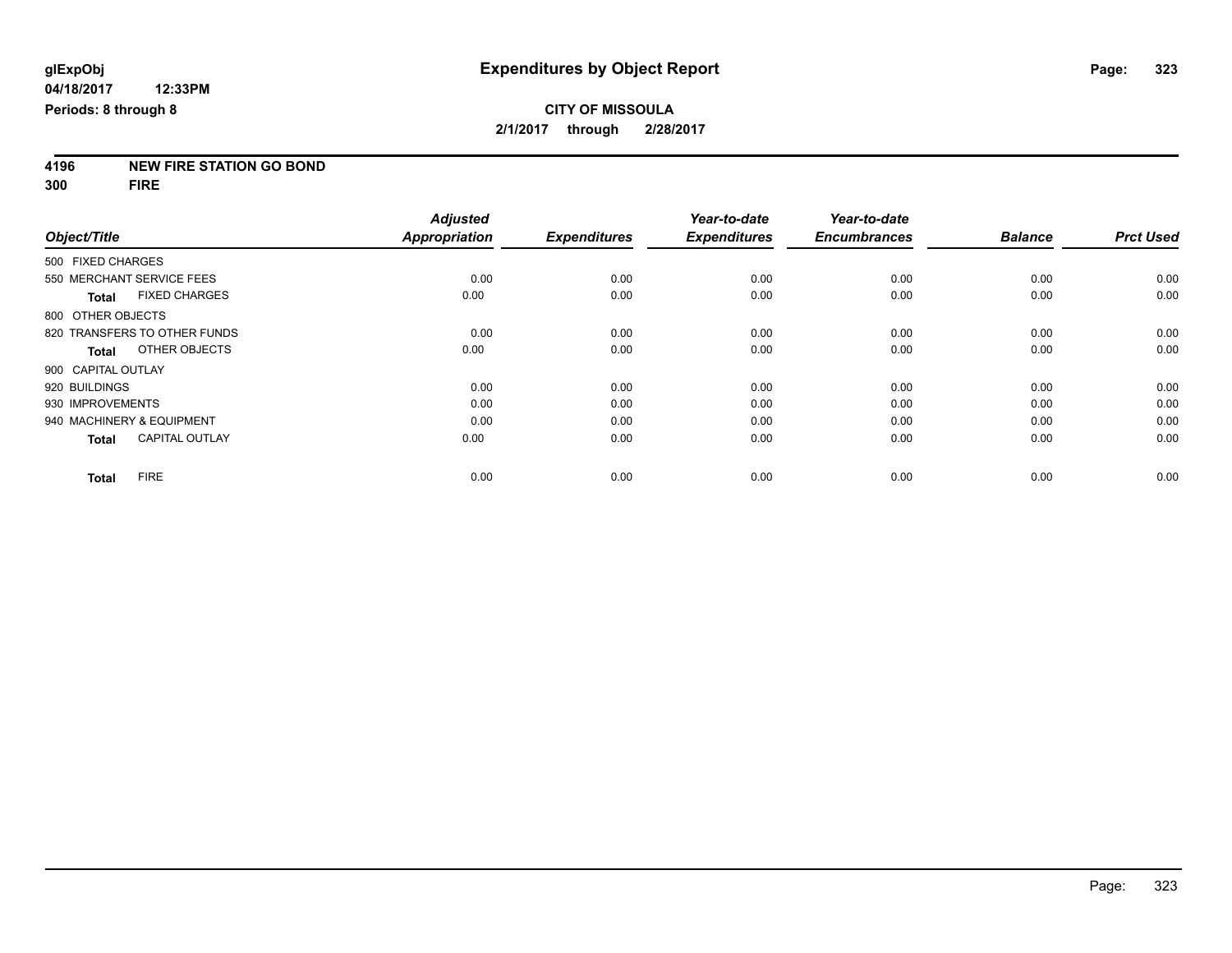## **CITY OF MISSOULA 2/1/2017 through 2/28/2017**

### **4196 NEW FIRE STATION GO BOND**

|                           |                              | <b>Adjusted</b>      |                     | Year-to-date        | Year-to-date        |                |                  |
|---------------------------|------------------------------|----------------------|---------------------|---------------------|---------------------|----------------|------------------|
| Object/Title              |                              | <b>Appropriation</b> | <b>Expenditures</b> | <b>Expenditures</b> | <b>Encumbrances</b> | <b>Balance</b> | <b>Prct Used</b> |
| 500 FIXED CHARGES         |                              |                      |                     |                     |                     |                |                  |
| 550 MERCHANT SERVICE FEES |                              | 0.00                 | 0.00                | 0.00                | 0.00                | 0.00           | 0.00             |
| <b>Total</b>              | <b>FIXED CHARGES</b>         | 0.00                 | 0.00                | 0.00                | 0.00                | 0.00           | 0.00             |
| 800 OTHER OBJECTS         |                              |                      |                     |                     |                     |                |                  |
|                           | 820 TRANSFERS TO OTHER FUNDS | 0.00                 | 0.00                | 0.00                | 0.00                | 0.00           | 0.00             |
| Total                     | OTHER OBJECTS                | 0.00                 | 0.00                | 0.00                | 0.00                | 0.00           | 0.00             |
| 900 CAPITAL OUTLAY        |                              |                      |                     |                     |                     |                |                  |
| 920 BUILDINGS             |                              | 0.00                 | 0.00                | 0.00                | 0.00                | 0.00           | 0.00             |
| 930 IMPROVEMENTS          |                              | 0.00                 | 0.00                | 0.00                | 0.00                | 0.00           | 0.00             |
| 940 MACHINERY & EQUIPMENT |                              | 0.00                 | 0.00                | 0.00                | 0.00                | 0.00           | 0.00             |
| <b>Total</b>              | <b>CAPITAL OUTLAY</b>        | 0.00                 | 0.00                | 0.00                | 0.00                | 0.00           | 0.00             |
| Total                     | NEW FIRE STATION GO BOND     | 0.00                 | 0.00                | 0.00                | 0.00                | 0.00           | 0.00             |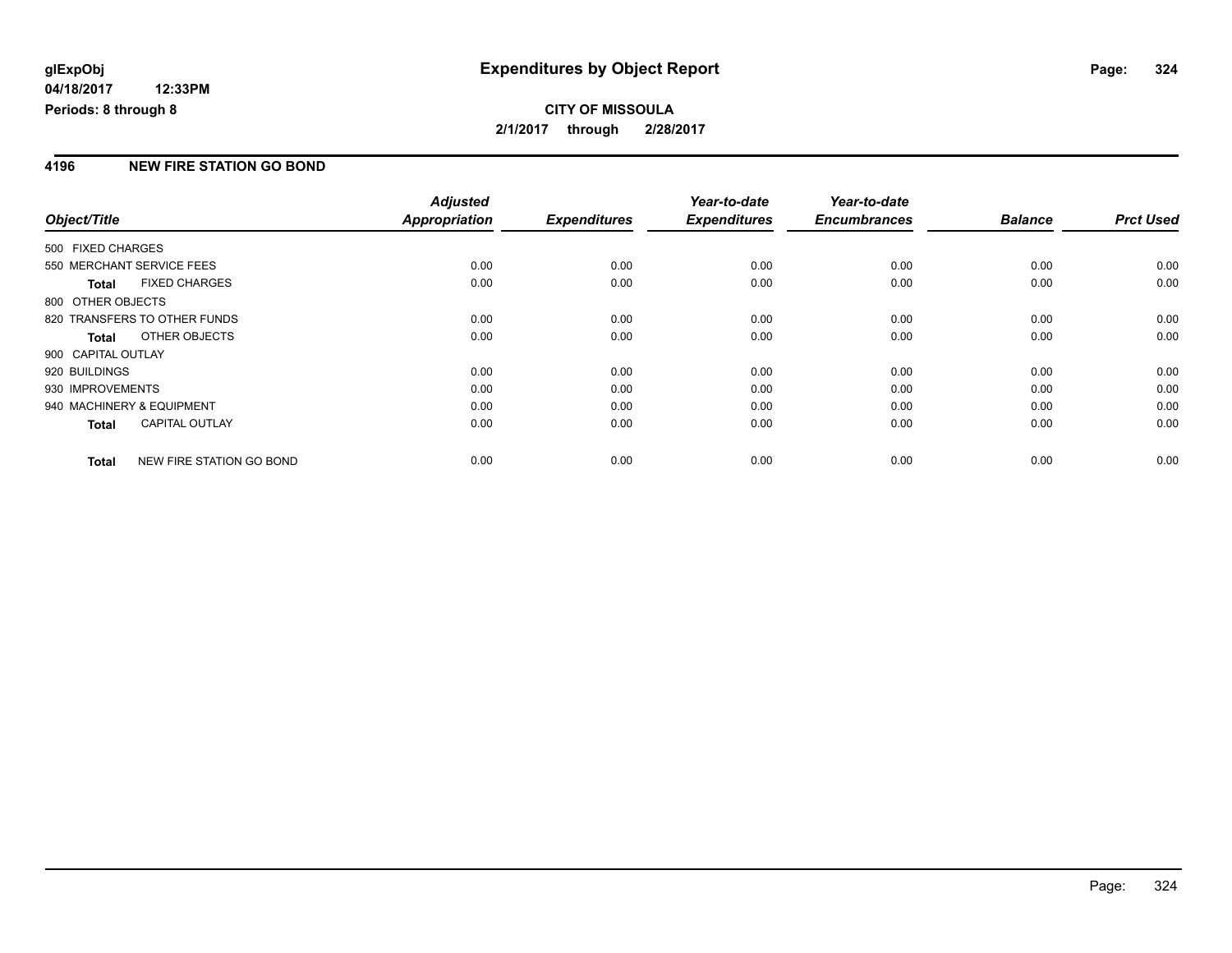# **4450 S/C CONSTRUCTION FUND FOR FY06**

| Object/Title                            | <b>Adjusted</b><br>Appropriation | <b>Expenditures</b> | Year-to-date<br><b>Expenditures</b> | Year-to-date<br><b>Encumbrances</b> | <b>Balance</b> | <b>Prct Used</b> |
|-----------------------------------------|----------------------------------|---------------------|-------------------------------------|-------------------------------------|----------------|------------------|
| 500 FIXED CHARGES                       |                                  |                     |                                     |                                     |                |                  |
| 550 MERCHANT SERVICE FEES               | 0.00                             | 0.00                | 0.00                                | 0.00                                | 0.00           | 0.00             |
| <b>FIXED CHARGES</b><br><b>Total</b>    | 0.00                             | 0.00                | 0.00                                | 0.00                                | 0.00           | 0.00             |
| 800 OTHER OBJECTS                       |                                  |                     |                                     |                                     |                |                  |
| 820 TRANSFERS TO OTHER FUNDS            | 0.00                             | 0.00                | 0.00                                | 0.00                                | 0.00           | 0.00             |
| OTHER OBJECTS<br><b>Total</b>           | 0.00                             | 0.00                | 0.00                                | 0.00                                | 0.00           | 0.00             |
| PUBLIC WORKS OPERATIONS<br><b>Total</b> | 0.00                             | 0.00                | 0.00                                | 0.00                                | 0.00           | 0.00             |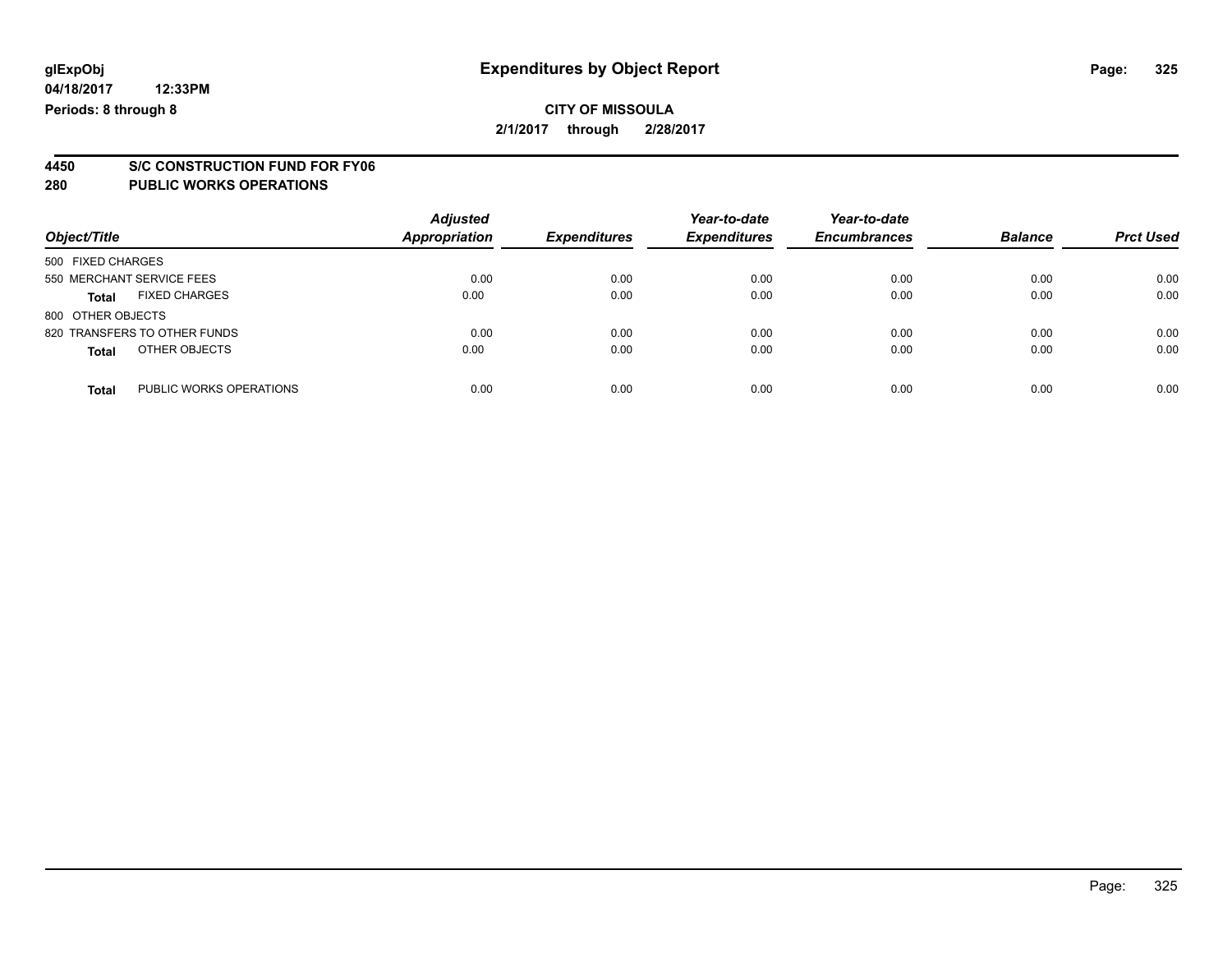**04/18/2017 12:33PM Periods: 8 through 8**

### **4450 S/C CONSTRUCTION FUND FOR FY06**

| Object/Title              |                                | <b>Adjusted</b><br><b>Appropriation</b> | <b>Expenditures</b> | Year-to-date<br><b>Expenditures</b> | Year-to-date<br><b>Encumbrances</b> | <b>Balance</b> | <b>Prct Used</b> |
|---------------------------|--------------------------------|-----------------------------------------|---------------------|-------------------------------------|-------------------------------------|----------------|------------------|
| 500 FIXED CHARGES         |                                |                                         |                     |                                     |                                     |                |                  |
| 550 MERCHANT SERVICE FEES |                                | 0.00                                    | 0.00                | 0.00                                | 0.00                                | 0.00           | 0.00             |
| <b>Total</b>              | <b>FIXED CHARGES</b>           | 0.00                                    | 0.00                | 0.00                                | 0.00                                | 0.00           | 0.00             |
| 800 OTHER OBJECTS         |                                |                                         |                     |                                     |                                     |                |                  |
|                           | 820 TRANSFERS TO OTHER FUNDS   | 0.00                                    | 0.00                | 0.00                                | 0.00                                | 0.00           | 0.00             |
| <b>Total</b>              | OTHER OBJECTS                  | 0.00                                    | 0.00                | 0.00                                | 0.00                                | 0.00           | 0.00             |
| <b>Total</b>              | S/C CONSTRUCTION FUND FOR FY06 | 0.00                                    | 0.00                | 0.00                                | 0.00                                | 0.00           | 0.00             |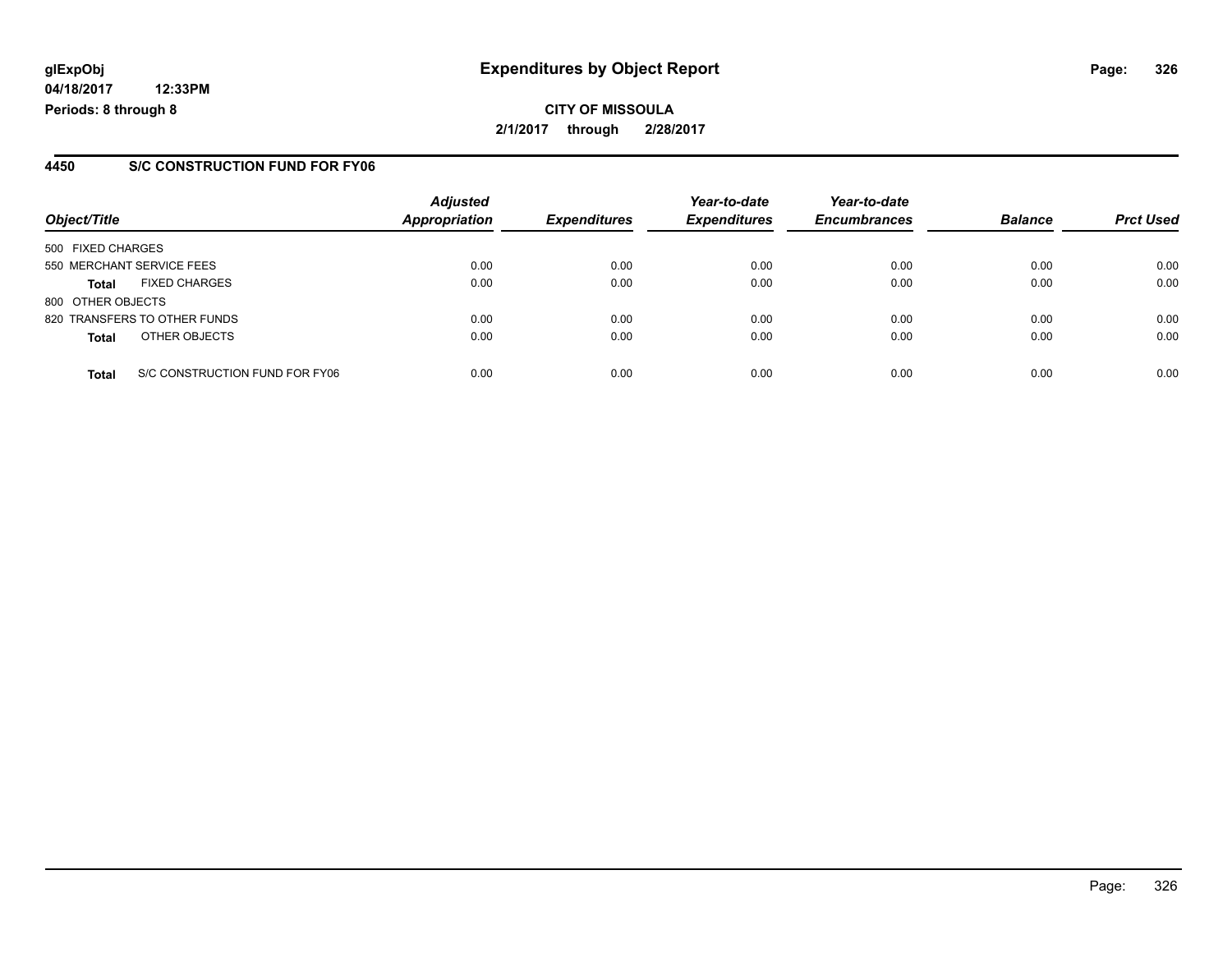### **CITY OF MISSOULA 2/1/2017 through 2/28/2017**

# **4451 FY07 S/C BOND FUND**

| Object/Title                            | <b>Adjusted</b><br><b>Appropriation</b> | <b>Expenditures</b> | Year-to-date<br><b>Expenditures</b> | Year-to-date<br><b>Encumbrances</b> | <b>Balance</b> | <b>Prct Used</b> |
|-----------------------------------------|-----------------------------------------|---------------------|-------------------------------------|-------------------------------------|----------------|------------------|
| 500 FIXED CHARGES                       |                                         |                     |                                     |                                     |                |                  |
| 550 MERCHANT SERVICE FEES               | 0.00                                    | 0.00                | 0.00                                | 0.00                                | 0.00           | 0.00             |
| <b>FIXED CHARGES</b><br><b>Total</b>    | 0.00                                    | 0.00                | 0.00                                | 0.00                                | 0.00           | 0.00             |
| 800 OTHER OBJECTS                       |                                         |                     |                                     |                                     |                |                  |
| 820 TRANSFERS TO OTHER FUNDS            | 0.00                                    | 0.00                | 0.00                                | 0.00                                | 0.00           | 0.00             |
| OTHER OBJECTS<br><b>Total</b>           | 0.00                                    | 0.00                | 0.00                                | 0.00                                | 0.00           | 0.00             |
| PUBLIC WORKS OPERATIONS<br><b>Total</b> | 0.00                                    | 0.00                | 0.00                                | 0.00                                | 0.00           | 0.00             |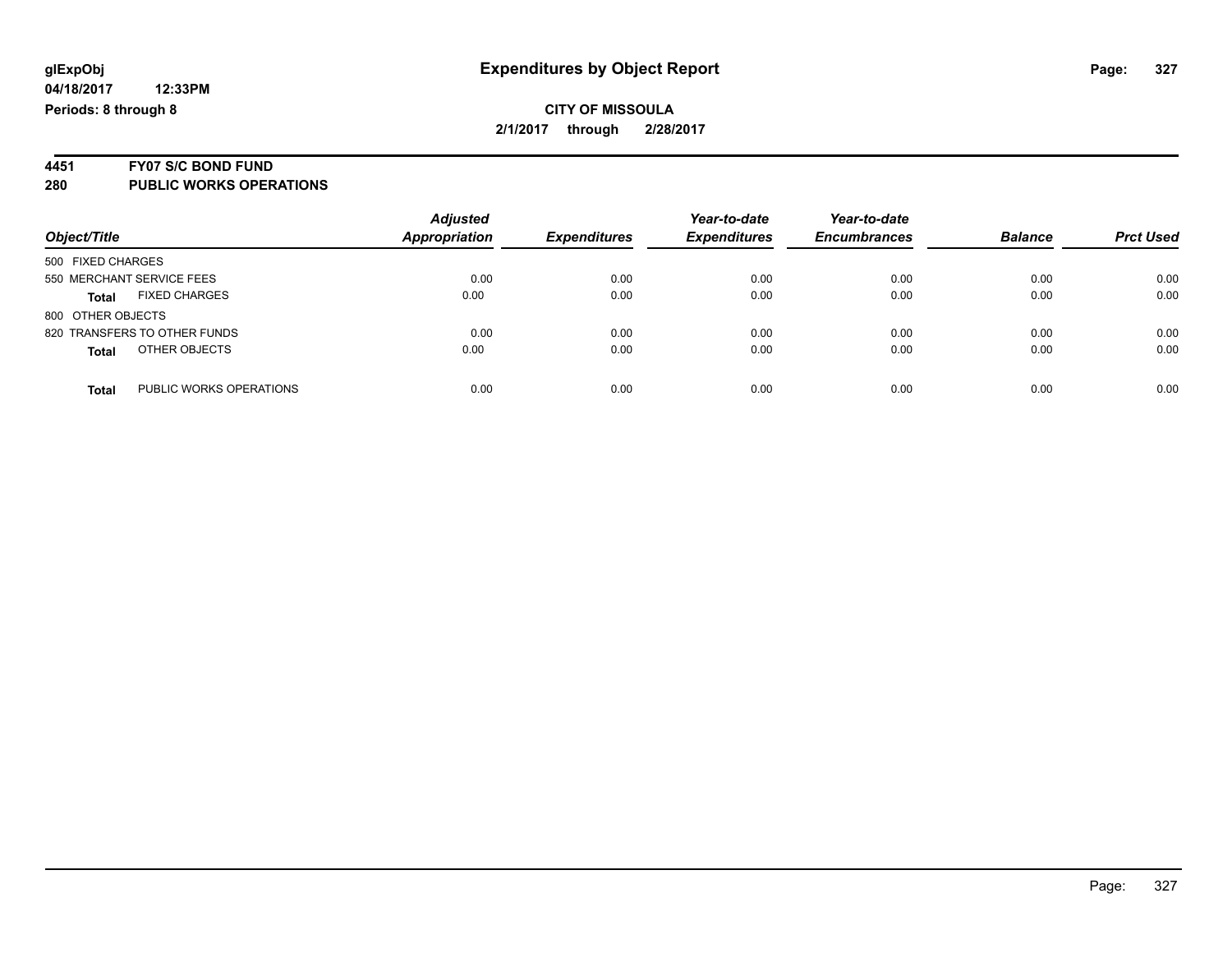**CITY OF MISSOULA 2/1/2017 through 2/28/2017**

#### **4451 FY07 S/C BOND FUND**

| Object/Title                         | <b>Adjusted</b><br><b>Appropriation</b> | <b>Expenditures</b> | Year-to-date<br><b>Expenditures</b> | Year-to-date<br><b>Encumbrances</b> | <b>Balance</b> | <b>Prct Used</b> |
|--------------------------------------|-----------------------------------------|---------------------|-------------------------------------|-------------------------------------|----------------|------------------|
| 500 FIXED CHARGES                    |                                         |                     |                                     |                                     |                |                  |
| 550 MERCHANT SERVICE FEES            | 0.00                                    | 0.00                | 0.00                                | 0.00                                | 0.00           | 0.00             |
| <b>FIXED CHARGES</b><br><b>Total</b> | 0.00                                    | 0.00                | 0.00                                | 0.00                                | 0.00           | 0.00             |
| 800 OTHER OBJECTS                    |                                         |                     |                                     |                                     |                |                  |
| 820 TRANSFERS TO OTHER FUNDS         | 0.00                                    | 0.00                | 0.00                                | 0.00                                | 0.00           | 0.00             |
| OTHER OBJECTS<br><b>Total</b>        | 0.00                                    | 0.00                | 0.00                                | 0.00                                | 0.00           | 0.00             |
| FY07 S/C BOND FUND<br><b>Total</b>   | 0.00                                    | 0.00                | 0.00                                | 0.00                                | 0.00           | 0.00             |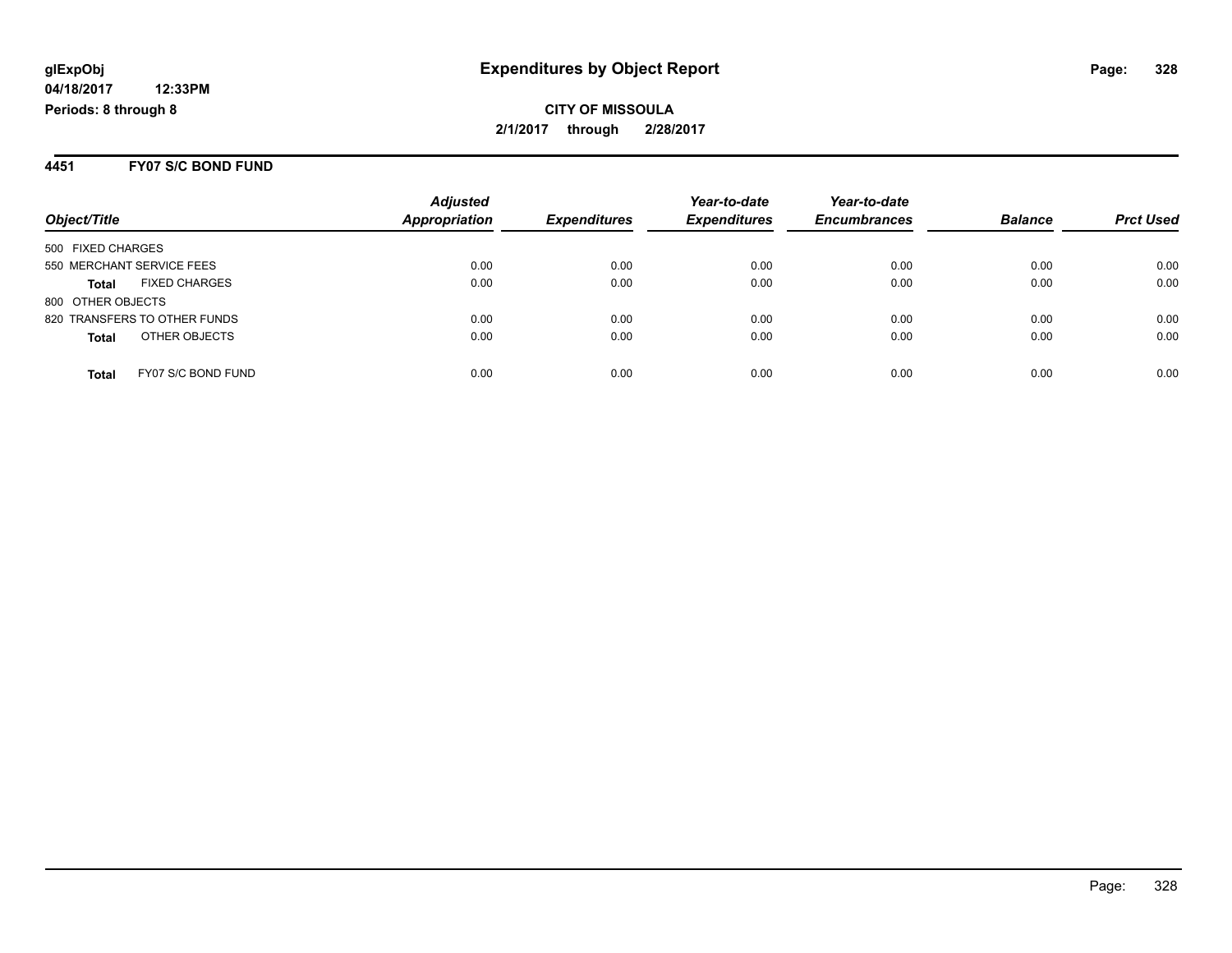### **CITY OF MISSOULA 2/1/2017 through 2/28/2017**

# **4452 S/C CONSTRUCTION FUND FOR FY 08 BOND SAL**

| Object/Title              |                         | <b>Adjusted</b><br>Appropriation | <b>Expenditures</b> | Year-to-date<br><b>Expenditures</b> | Year-to-date<br><b>Encumbrances</b> | <b>Balance</b> | <b>Prct Used</b> |
|---------------------------|-------------------------|----------------------------------|---------------------|-------------------------------------|-------------------------------------|----------------|------------------|
| 500 FIXED CHARGES         |                         |                                  |                     |                                     |                                     |                |                  |
| 550 MERCHANT SERVICE FEES |                         | 0.00                             | 0.00                | 0.00                                | 0.00                                | 0.00           | 0.00             |
| <b>Total</b>              | <b>FIXED CHARGES</b>    | 0.00                             | 0.00                | 0.00                                | 0.00                                | 0.00           | 0.00             |
| 900 CAPITAL OUTLAY        |                         |                                  |                     |                                     |                                     |                |                  |
| 930 IMPROVEMENTS          |                         | 0.00                             | 0.00                | 0.00                                | 0.00                                | 0.00           | 0.00             |
| <b>Total</b>              | <b>CAPITAL OUTLAY</b>   | 0.00                             | 0.00                | 0.00                                | 0.00                                | 0.00           | 0.00             |
| <b>Total</b>              | PUBLIC WORKS OPERATIONS | 0.00                             | 0.00                | 0.00                                | 0.00                                | 0.00           | 0.00             |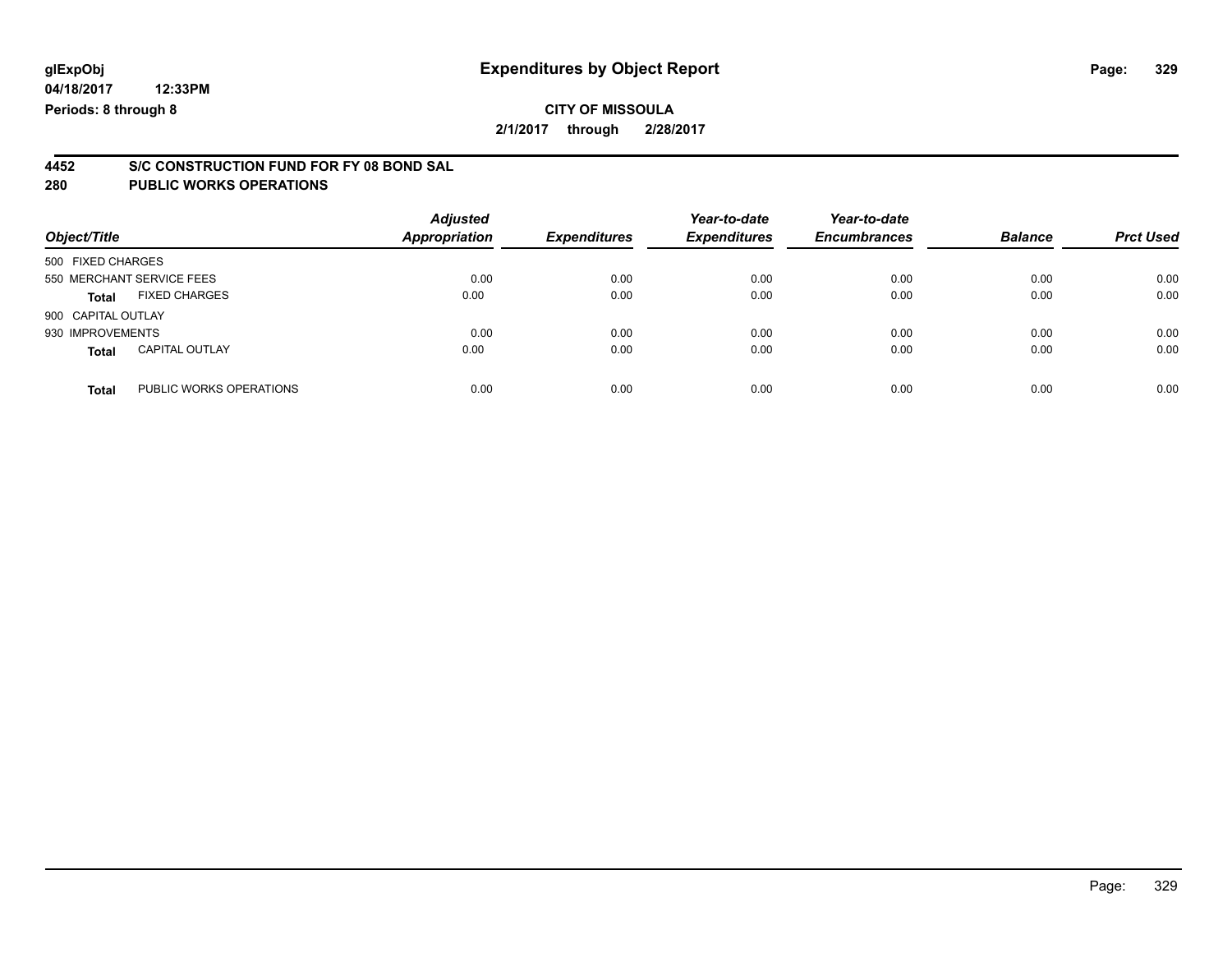**04/18/2017 12:33PM Periods: 8 through 8**

### **4452 S/C CONSTRUCTION FUND FOR FY 08 BOND SAL**

| Object/Title              |                                    | <b>Adjusted</b><br><b>Appropriation</b> | <b>Expenditures</b> | Year-to-date<br><b>Expenditures</b> | Year-to-date<br><b>Encumbrances</b> | <b>Balance</b> | <b>Prct Used</b> |
|---------------------------|------------------------------------|-----------------------------------------|---------------------|-------------------------------------|-------------------------------------|----------------|------------------|
| 500 FIXED CHARGES         |                                    |                                         |                     |                                     |                                     |                |                  |
| 550 MERCHANT SERVICE FEES |                                    | 0.00                                    | 0.00                | 0.00                                | 0.00                                | 0.00           | 0.00             |
| <b>Total</b>              | <b>FIXED CHARGES</b>               | 0.00                                    | 0.00                | 0.00                                | 0.00                                | 0.00           | 0.00             |
| 900 CAPITAL OUTLAY        |                                    |                                         |                     |                                     |                                     |                |                  |
| 930 IMPROVEMENTS          |                                    | 0.00                                    | 0.00                | 0.00                                | 0.00                                | 0.00           | 0.00             |
| <b>Total</b>              | <b>CAPITAL OUTLAY</b>              | 0.00                                    | 0.00                | 0.00                                | 0.00                                | 0.00           | 0.00             |
| <b>Total</b>              | S/C CONSTRUCTION FUND FOR FY 08 BO | 0.00                                    | 0.00                | 0.00                                | 0.00                                | 0.00           | 0.00             |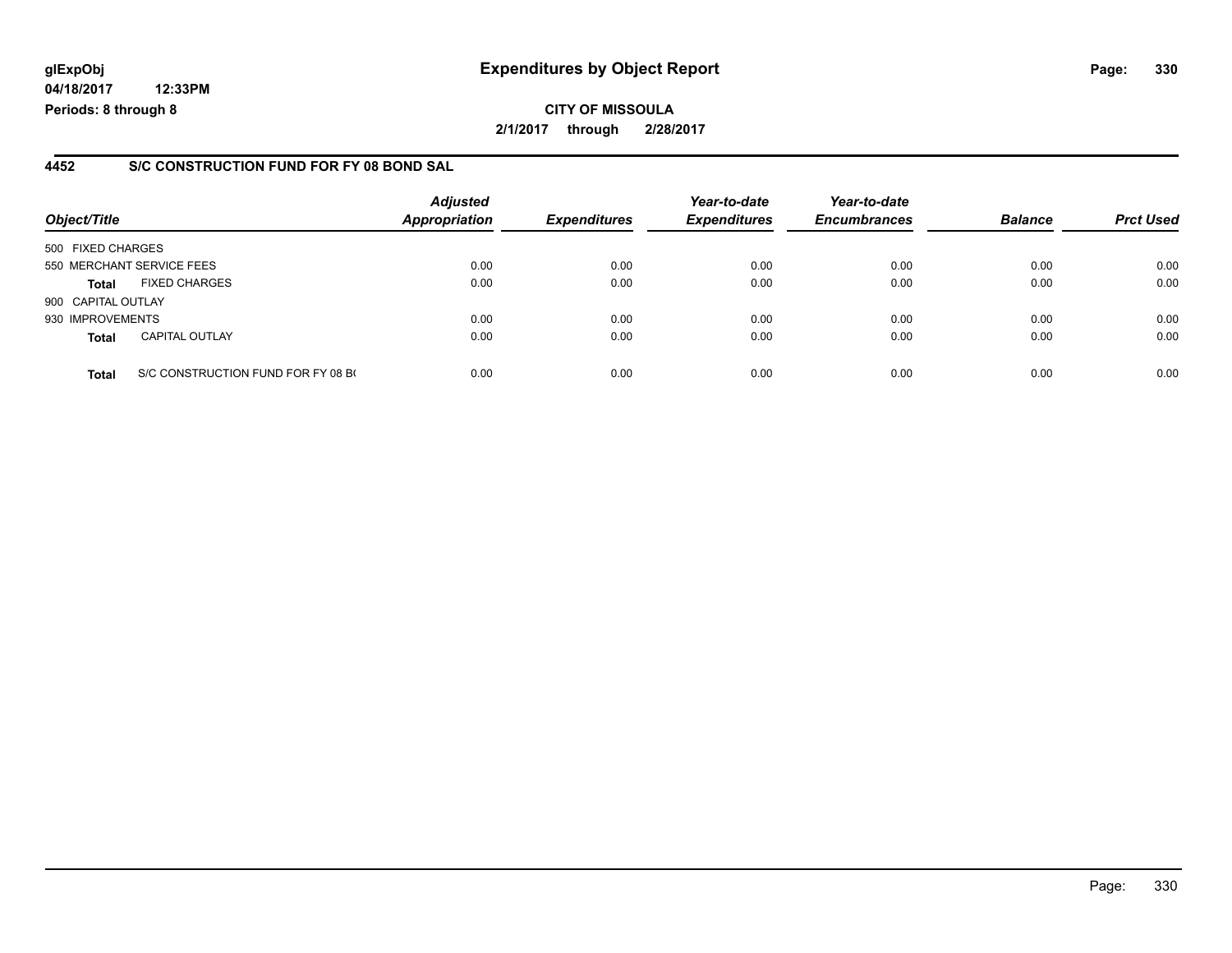# **CITY OF MISSOULA**

**2/1/2017 through 2/28/2017**

# **4453 S/C CONSTRUCTION FUND FY09 BOND**

| Object/Title       |                              | <b>Adjusted</b><br><b>Appropriation</b> | <b>Expenditures</b> | Year-to-date<br><b>Expenditures</b> | Year-to-date<br><b>Encumbrances</b> | <b>Balance</b> | <b>Prct Used</b> |
|--------------------|------------------------------|-----------------------------------------|---------------------|-------------------------------------|-------------------------------------|----------------|------------------|
| 500 FIXED CHARGES  |                              |                                         |                     |                                     |                                     |                |                  |
|                    | 550 MERCHANT SERVICE FEES    | 0.00                                    | 0.00                | 0.00                                | 0.00                                | 0.00           | 0.00             |
| <b>Total</b>       | <b>FIXED CHARGES</b>         | 0.00                                    | 0.00                | 0.00                                | 0.00                                | 0.00           | 0.00             |
| 800 OTHER OBJECTS  |                              |                                         |                     |                                     |                                     |                |                  |
|                    | 820 TRANSFERS TO OTHER FUNDS | 0.00                                    | 0.00                | 0.00                                | 0.00                                | 0.00           | 0.00             |
| Total              | OTHER OBJECTS                | 0.00                                    | 0.00                | 0.00                                | 0.00                                | 0.00           | 0.00             |
| 900 CAPITAL OUTLAY |                              |                                         |                     |                                     |                                     |                |                  |
| 930 IMPROVEMENTS   |                              | 0.00                                    | 0.00                | 0.00                                | 0.00                                | 0.00           | 0.00             |
| <b>Total</b>       | <b>CAPITAL OUTLAY</b>        | 0.00                                    | 0.00                | 0.00                                | 0.00                                | 0.00           | 0.00             |
| <b>Total</b>       | PUBLIC WORKS OPERATIONS      | 0.00                                    | 0.00                | 0.00                                | 0.00                                | 0.00           | 0.00             |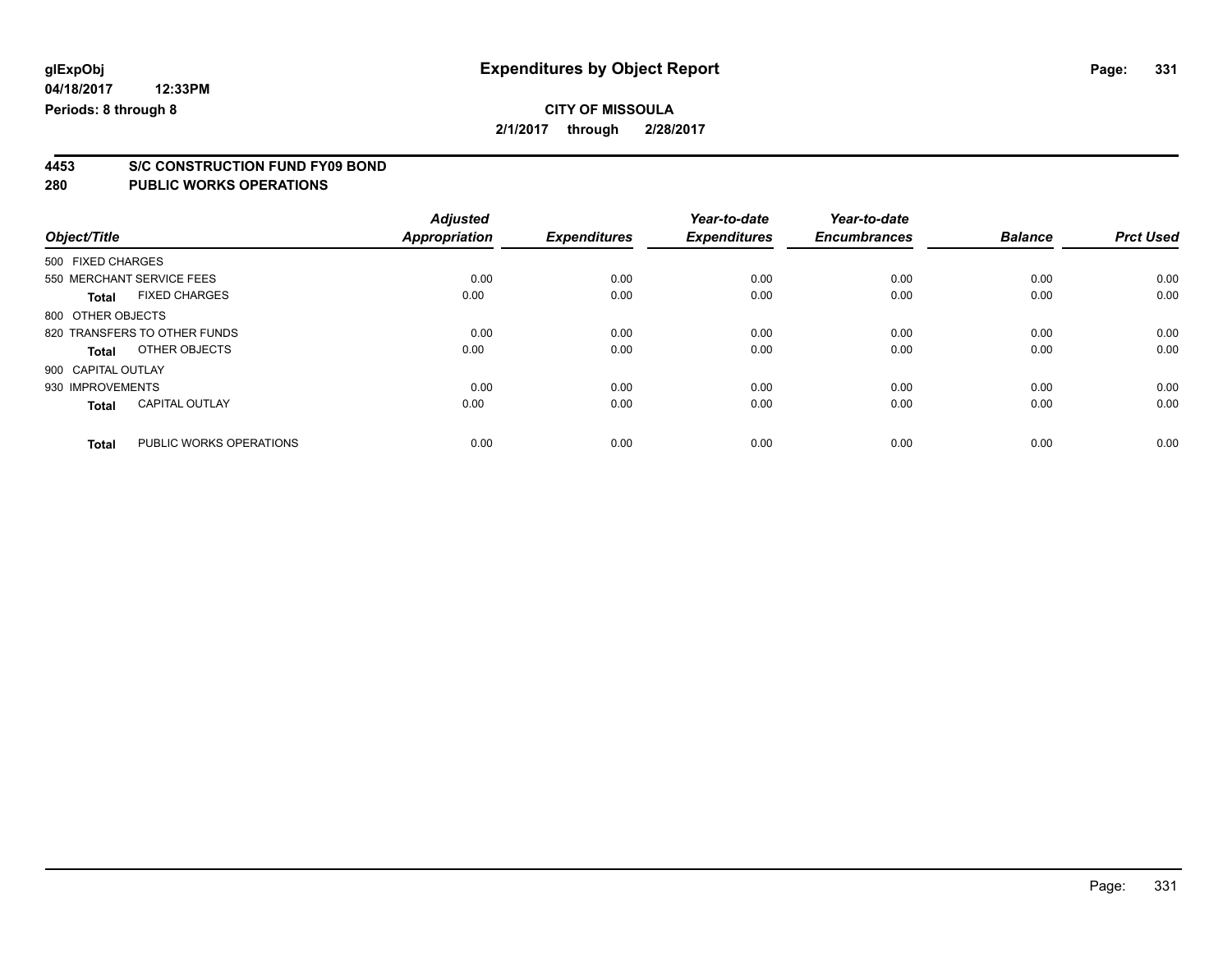### **CITY OF MISSOULA 2/1/2017 through 2/28/2017**

# **4453 S/C CONSTRUCTION FUND FY09 BOND**

**390 NON-DEPARTMENTAL**

| Object/Title      |                           | <b>Adjusted</b><br><b>Appropriation</b> | <b>Expenditures</b> | Year-to-date<br><b>Expenditures</b> | Year-to-date<br><b>Encumbrances</b> | <b>Balance</b> | <b>Prct Used</b> |
|-------------------|---------------------------|-----------------------------------------|---------------------|-------------------------------------|-------------------------------------|----------------|------------------|
| 500 FIXED CHARGES |                           |                                         |                     |                                     |                                     |                |                  |
| 500 FIXED CHARGES |                           | 0.00                                    | 0.00                | 0.00                                | 0.00                                | 0.00           | 0.00             |
|                   | 550 MERCHANT SERVICE FEES | 0.00                                    | 0.00                | 0.00                                | 0.00                                | 0.00           | 0.00             |
| <b>Total</b>      | <b>FIXED CHARGES</b>      | 0.00                                    | 0.00                | 0.00                                | 0.00                                | 0.00           | 0.00             |
| <b>Total</b>      | NON-DEPARTMENTAL          | 0.00                                    | 0.00                | 0.00                                | 0.00                                | 0.00           | 0.00             |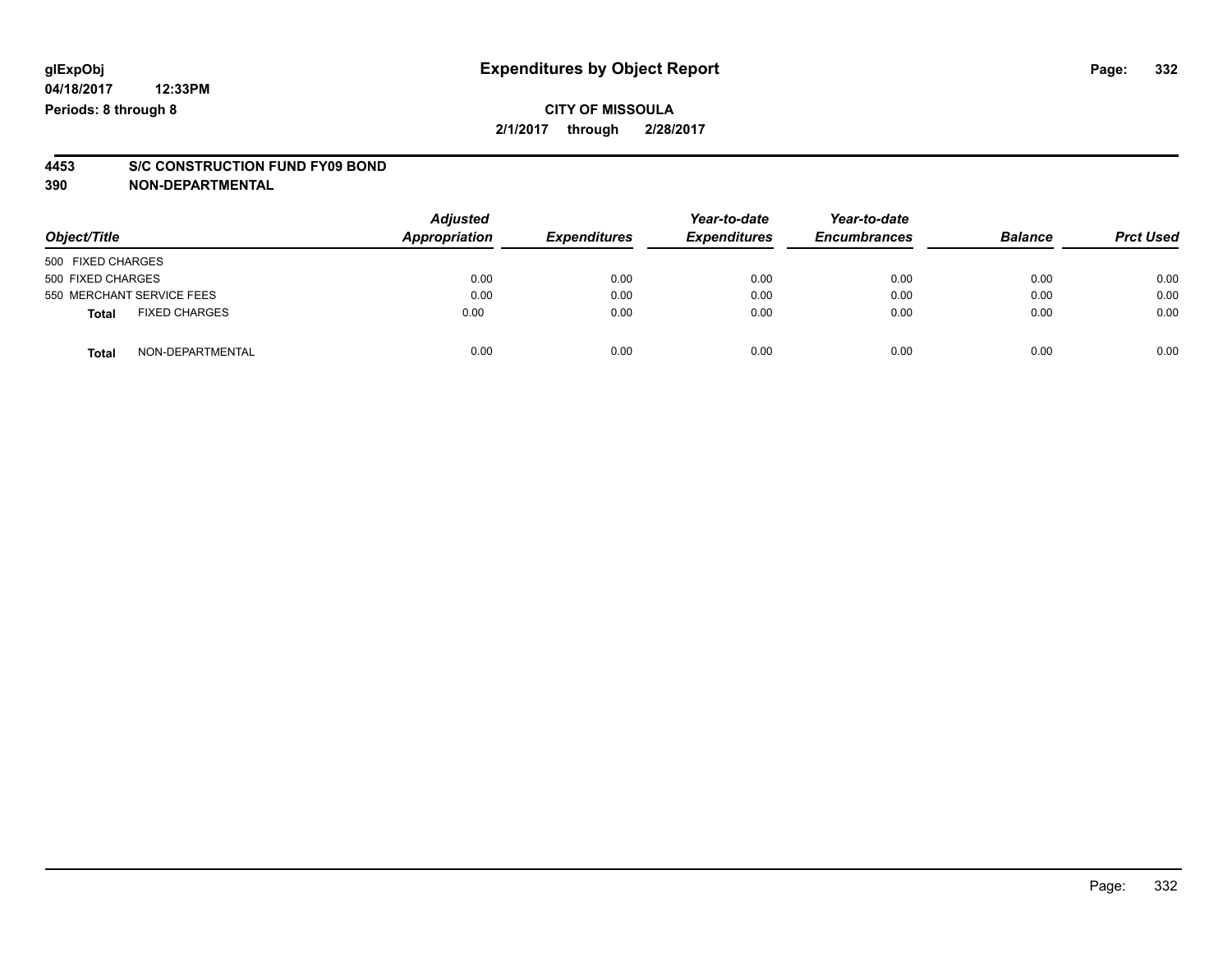**04/18/2017 12:33PM Periods: 8 through 8**

### **4453 S/C CONSTRUCTION FUND FY09 BOND**

| Object/Title                                    | <b>Adjusted</b><br>Appropriation | <b>Expenditures</b> | Year-to-date<br><b>Expenditures</b> | Year-to-date<br><b>Encumbrances</b> | <b>Balance</b> | <b>Prct Used</b> |
|-------------------------------------------------|----------------------------------|---------------------|-------------------------------------|-------------------------------------|----------------|------------------|
|                                                 |                                  |                     |                                     |                                     |                |                  |
| 500 FIXED CHARGES                               |                                  |                     |                                     |                                     |                |                  |
| 500 FIXED CHARGES                               | 0.00                             | 0.00                | 0.00                                | 0.00                                | 0.00           | 0.00             |
| 550 MERCHANT SERVICE FEES                       | 0.00                             | 0.00                | 0.00                                | 0.00                                | 0.00           | 0.00             |
| <b>FIXED CHARGES</b><br><b>Total</b>            | 0.00                             | 0.00                | 0.00                                | 0.00                                | 0.00           | 0.00             |
| 800 OTHER OBJECTS                               |                                  |                     |                                     |                                     |                |                  |
| 820 TRANSFERS TO OTHER FUNDS                    | 0.00                             | 0.00                | 0.00                                | 0.00                                | 0.00           | 0.00             |
| OTHER OBJECTS<br>Total                          | 0.00                             | 0.00                | 0.00                                | 0.00                                | 0.00           | 0.00             |
| 900 CAPITAL OUTLAY                              |                                  |                     |                                     |                                     |                |                  |
| 930 IMPROVEMENTS                                | 0.00                             | 0.00                | 0.00                                | 0.00                                | 0.00           | 0.00             |
| <b>CAPITAL OUTLAY</b><br><b>Total</b>           | 0.00                             | 0.00                | 0.00                                | 0.00                                | 0.00           | 0.00             |
|                                                 |                                  |                     |                                     |                                     |                |                  |
| S/C CONSTRUCTION FUND FY09 BOND<br><b>Total</b> | 0.00                             | 0.00                | 0.00                                | 0.00                                | 0.00           | 0.00             |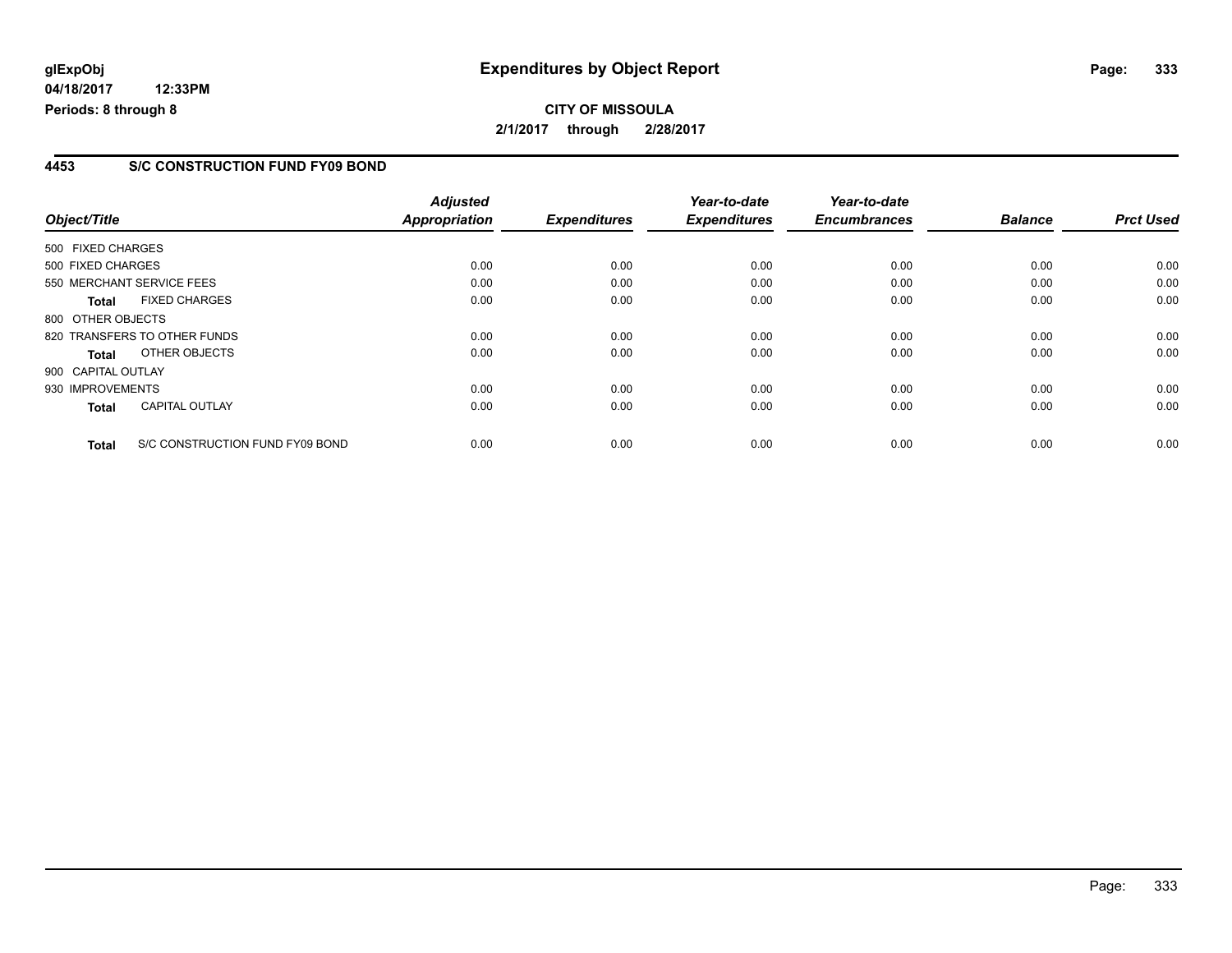# **4454 S/C CONSTRUCTION FUND FOR FY10**

| Object/Title       |                           | <b>Adjusted</b><br><b>Appropriation</b> | <b>Expenditures</b> | Year-to-date<br><b>Expenditures</b> | Year-to-date<br><b>Encumbrances</b> | <b>Balance</b> | <b>Prct Used</b> |
|--------------------|---------------------------|-----------------------------------------|---------------------|-------------------------------------|-------------------------------------|----------------|------------------|
| 500 FIXED CHARGES  |                           |                                         |                     |                                     |                                     |                |                  |
|                    | 550 MERCHANT SERVICE FEES | 0.00                                    | 0.00                | 0.00                                | 0.00                                | 0.00           | 0.00             |
| <b>Total</b>       | <b>FIXED CHARGES</b>      | 0.00                                    | 0.00                | 0.00                                | 0.00                                | 0.00           | 0.00             |
| 900 CAPITAL OUTLAY |                           |                                         |                     |                                     |                                     |                |                  |
| 930 IMPROVEMENTS   |                           | 0.00                                    | 0.00                | 0.00                                | 0.00                                | 0.00           | 0.00             |
| Total              | <b>CAPITAL OUTLAY</b>     | 0.00                                    | 0.00                | 0.00                                | 0.00                                | 0.00           | 0.00             |
| <b>Total</b>       | PUBLIC WORKS OPERATIONS   | 0.00                                    | 0.00                | 0.00                                | 0.00                                | 0.00           | 0.00             |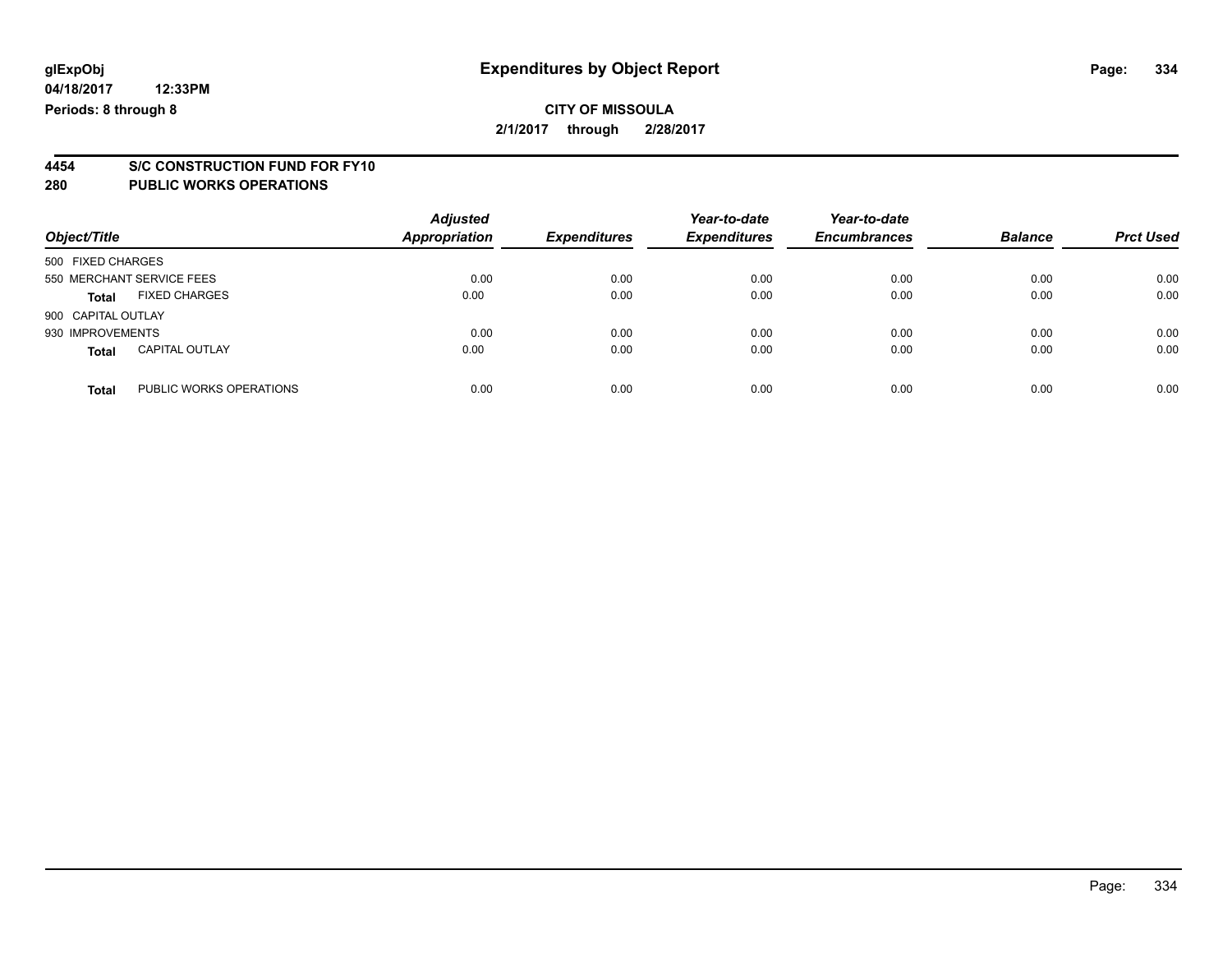**04/18/2017 12:33PM Periods: 8 through 8**

### **4454 S/C CONSTRUCTION FUND FOR FY10**

| Object/Title       |                                | <b>Adjusted</b><br><b>Appropriation</b> | <b>Expenditures</b> | Year-to-date<br><b>Expenditures</b> | Year-to-date<br><b>Encumbrances</b> | <b>Balance</b> | <b>Prct Used</b> |
|--------------------|--------------------------------|-----------------------------------------|---------------------|-------------------------------------|-------------------------------------|----------------|------------------|
| 500 FIXED CHARGES  |                                |                                         |                     |                                     |                                     |                |                  |
|                    | 550 MERCHANT SERVICE FEES      | 0.00                                    | 0.00                | 0.00                                | 0.00                                | 0.00           | 0.00             |
| <b>Total</b>       | <b>FIXED CHARGES</b>           | 0.00                                    | 0.00                | 0.00                                | 0.00                                | 0.00           | 0.00             |
| 900 CAPITAL OUTLAY |                                |                                         |                     |                                     |                                     |                |                  |
| 930 IMPROVEMENTS   |                                | 0.00                                    | 0.00                | 0.00                                | 0.00                                | 0.00           | 0.00             |
| <b>Total</b>       | <b>CAPITAL OUTLAY</b>          | 0.00                                    | 0.00                | 0.00                                | 0.00                                | 0.00           | 0.00             |
| <b>Total</b>       | S/C CONSTRUCTION FUND FOR FY10 | 0.00                                    | 0.00                | 0.00                                | 0.00                                | 0.00           | 0.00             |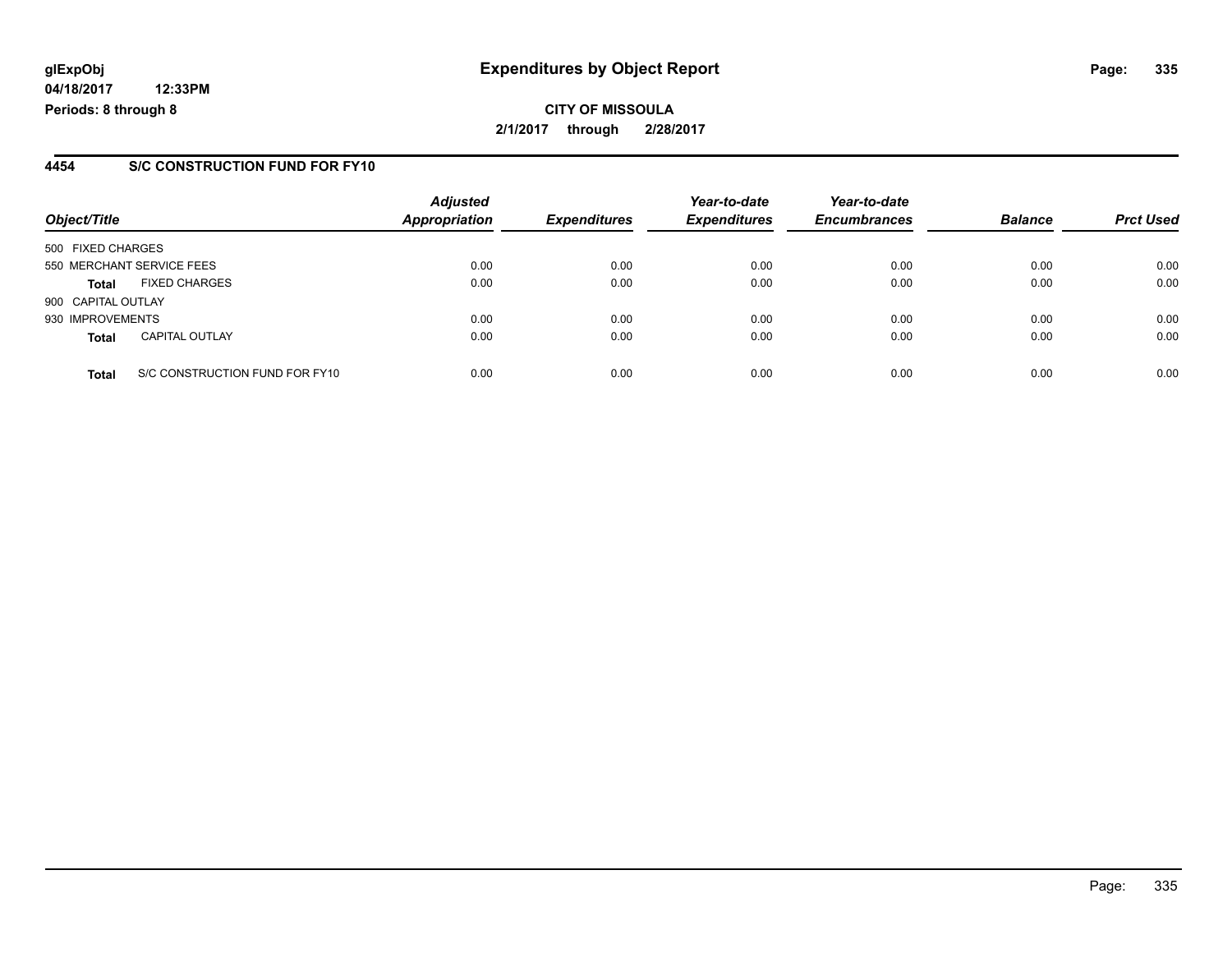**4455 FY11 S/C CONSTRUCTION FUND**

| Object/Title       |                           | <b>Adjusted</b><br><b>Appropriation</b> | <b>Expenditures</b> | Year-to-date<br><b>Expenditures</b> | Year-to-date<br><b>Encumbrances</b> | <b>Balance</b> | <b>Prct Used</b> |
|--------------------|---------------------------|-----------------------------------------|---------------------|-------------------------------------|-------------------------------------|----------------|------------------|
| 500 FIXED CHARGES  |                           |                                         |                     |                                     |                                     |                |                  |
|                    | 550 MERCHANT SERVICE FEES | 0.00                                    | 0.00                | 0.00                                | 0.00                                | 0.00           | 0.00             |
| <b>Total</b>       | <b>FIXED CHARGES</b>      | 0.00                                    | 0.00                | 0.00                                | 0.00                                | 0.00           | 0.00             |
| 900 CAPITAL OUTLAY |                           |                                         |                     |                                     |                                     |                |                  |
| 930 IMPROVEMENTS   |                           | 0.00                                    | 0.00                | 0.00                                | 0.00                                | 0.00           | 0.00             |
| <b>Total</b>       | <b>CAPITAL OUTLAY</b>     | 0.00                                    | 0.00                | 0.00                                | 0.00                                | 0.00           | 0.00             |
| <b>Total</b>       | PUBLIC WORKS OPERATIONS   | 0.00                                    | 0.00                | 0.00                                | 0.00                                | 0.00           | 0.00             |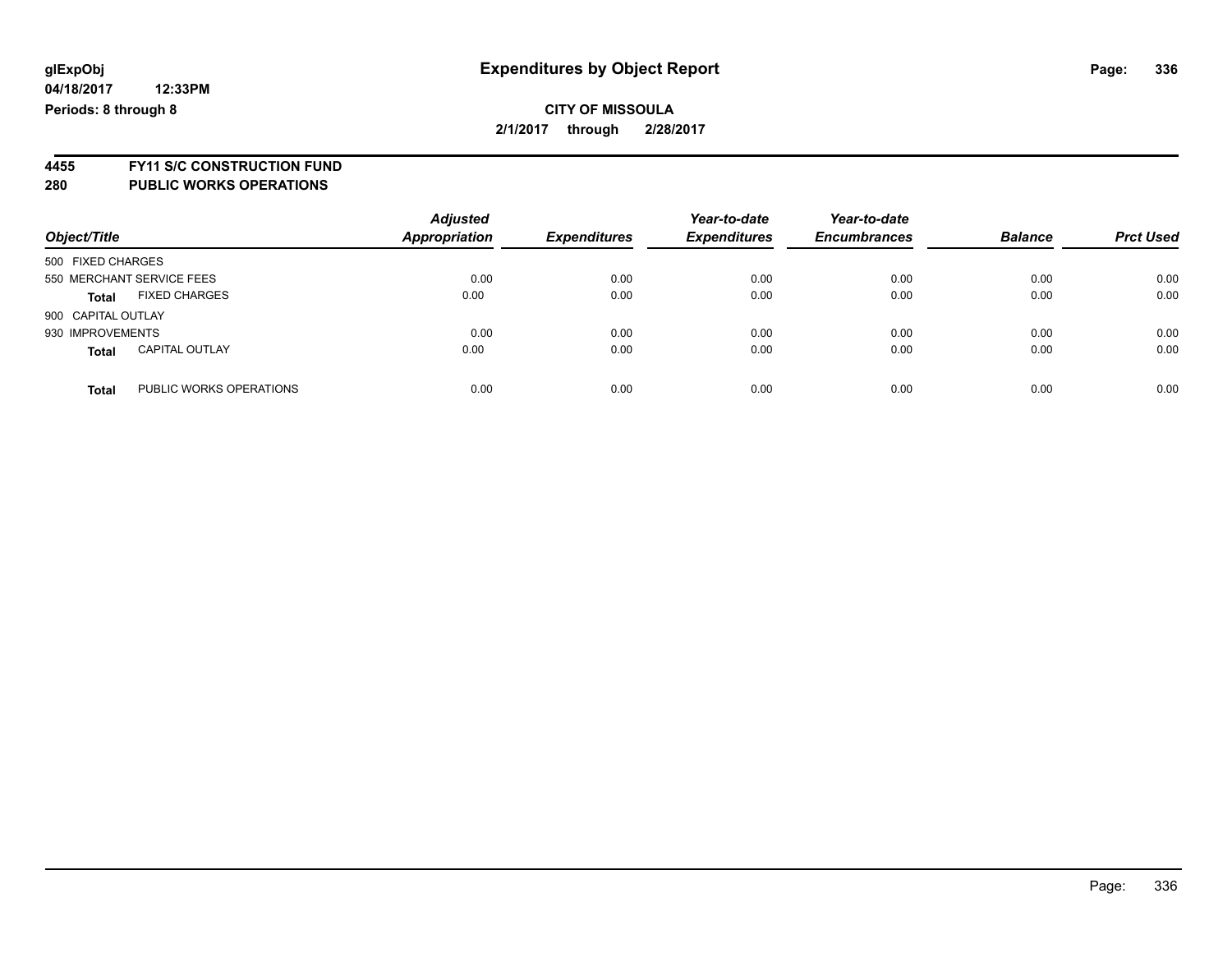**04/18/2017 12:33PM Periods: 8 through 8**

#### **4455 FY11 S/C CONSTRUCTION FUND**

| Object/Title       |                                   | <b>Adjusted</b><br><b>Appropriation</b> | <b>Expenditures</b> | Year-to-date<br><b>Expenditures</b> | Year-to-date<br><b>Encumbrances</b> | <b>Balance</b> | <b>Prct Used</b> |
|--------------------|-----------------------------------|-----------------------------------------|---------------------|-------------------------------------|-------------------------------------|----------------|------------------|
| 500 FIXED CHARGES  |                                   |                                         |                     |                                     |                                     |                |                  |
|                    | 550 MERCHANT SERVICE FEES         | 0.00                                    | 0.00                | 0.00                                | 0.00                                | 0.00           | 0.00             |
| <b>Total</b>       | <b>FIXED CHARGES</b>              | 0.00                                    | 0.00                | 0.00                                | 0.00                                | 0.00           | 0.00             |
| 900 CAPITAL OUTLAY |                                   |                                         |                     |                                     |                                     |                |                  |
| 930 IMPROVEMENTS   |                                   | 0.00                                    | 0.00                | 0.00                                | 0.00                                | 0.00           | 0.00             |
| <b>Total</b>       | <b>CAPITAL OUTLAY</b>             | 0.00                                    | 0.00                | 0.00                                | 0.00                                | 0.00           | 0.00             |
| <b>Total</b>       | <b>FY11 S/C CONSTRUCTION FUND</b> | 0.00                                    | 0.00                | 0.00                                | 0.00                                | 0.00           | 0.00             |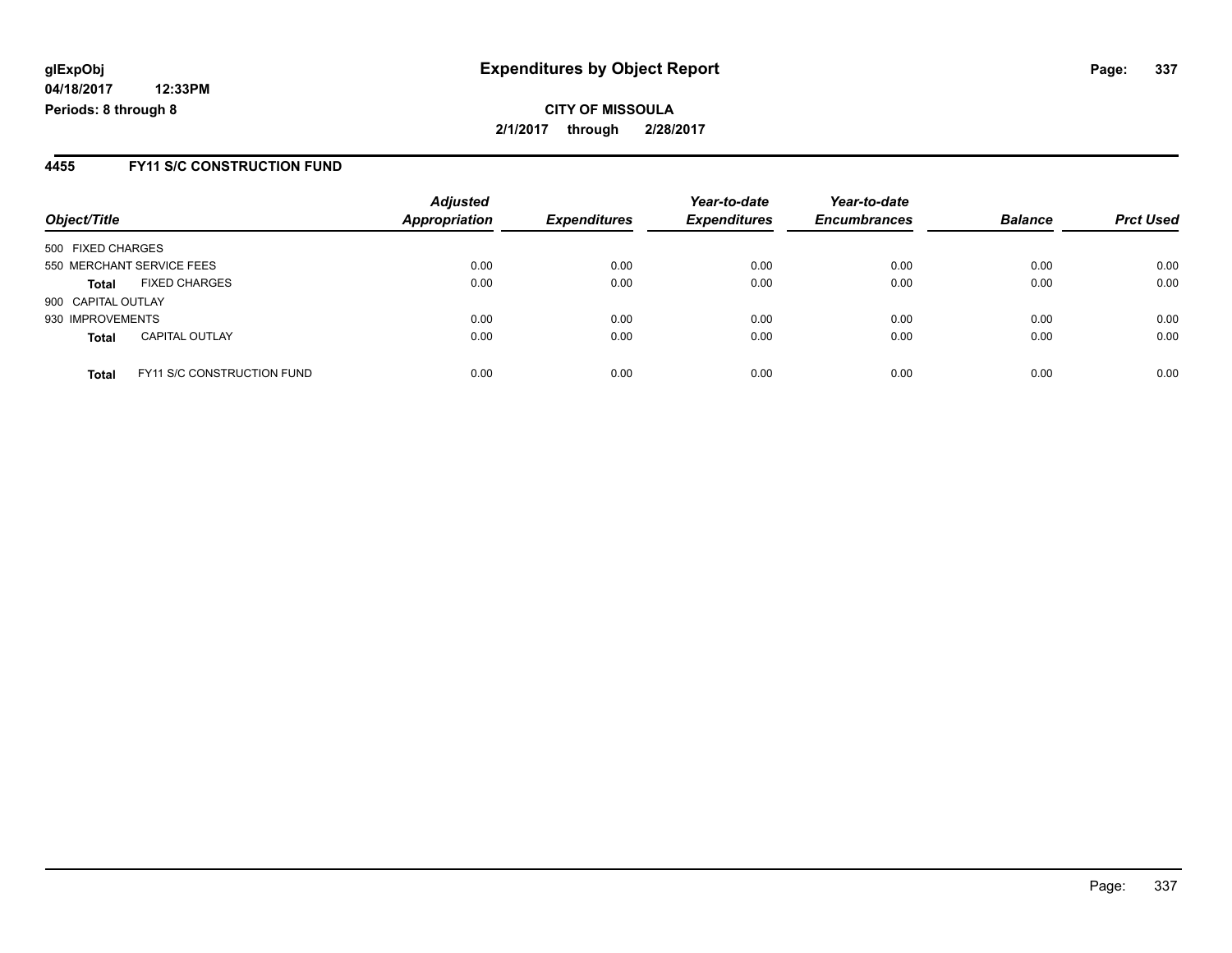**4456 FY12 S/C CONSTRUCTION FUND**

|                    |                              | <b>Adjusted</b><br>Appropriation | <b>Expenditures</b> | Year-to-date<br><b>Expenditures</b> | Year-to-date<br><b>Encumbrances</b> | <b>Balance</b> | <b>Prct Used</b> |
|--------------------|------------------------------|----------------------------------|---------------------|-------------------------------------|-------------------------------------|----------------|------------------|
| Object/Title       |                              |                                  |                     |                                     |                                     |                |                  |
| 500 FIXED CHARGES  |                              |                                  |                     |                                     |                                     |                |                  |
|                    | 550 MERCHANT SERVICE FEES    | 0.00                             | 0.00                | 0.00                                | 0.00                                | 0.00           | 0.00             |
| <b>Total</b>       | <b>FIXED CHARGES</b>         | 0.00                             | 0.00                | 0.00                                | 0.00                                | 0.00           | 0.00             |
| 800 OTHER OBJECTS  |                              |                                  |                     |                                     |                                     |                |                  |
|                    | 820 TRANSFERS TO OTHER FUNDS | 0.00                             | 0.00                | 0.00                                | 0.00                                | 0.00           | 0.00             |
| Total              | OTHER OBJECTS                | 0.00                             | 0.00                | 0.00                                | 0.00                                | 0.00           | 0.00             |
| 900 CAPITAL OUTLAY |                              |                                  |                     |                                     |                                     |                |                  |
| 930 IMPROVEMENTS   |                              | 0.00                             | 0.00                | 0.00                                | 0.00                                | 0.00           | 0.00             |
| <b>Total</b>       | <b>CAPITAL OUTLAY</b>        | 0.00                             | 0.00                | 0.00                                | 0.00                                | 0.00           | 0.00             |
| <b>Total</b>       | PUBLIC WORKS OPERATIONS      | 0.00                             | 0.00                | 0.00                                | 0.00                                | 0.00           | 0.00             |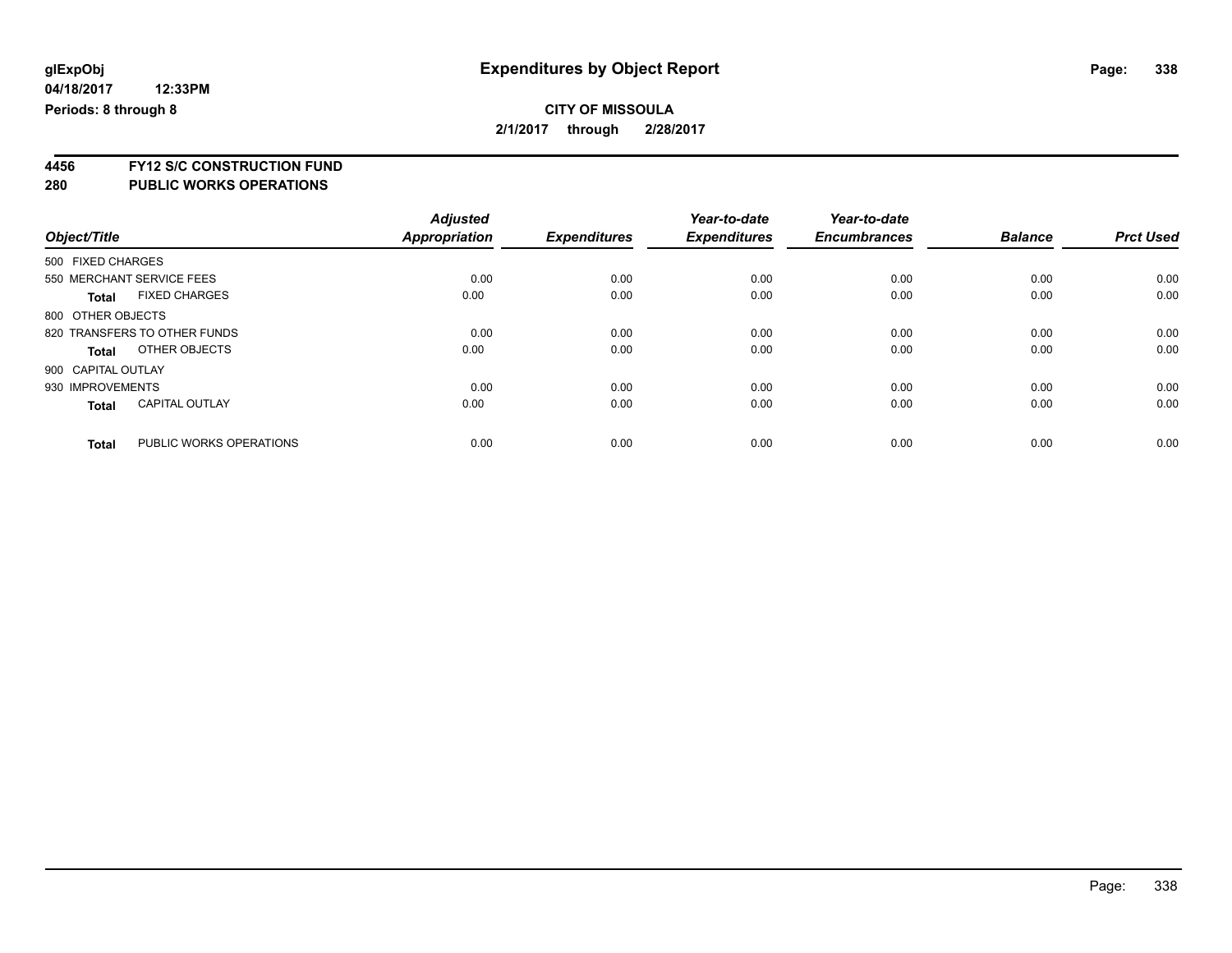### **CITY OF MISSOULA 2/1/2017 through 2/28/2017**

### **4456 FY12 S/C CONSTRUCTION FUND**

|                    |                                   | <b>Adjusted</b> |                     | Year-to-date        | Year-to-date        |                |                  |
|--------------------|-----------------------------------|-----------------|---------------------|---------------------|---------------------|----------------|------------------|
| Object/Title       |                                   | Appropriation   | <b>Expenditures</b> | <b>Expenditures</b> | <b>Encumbrances</b> | <b>Balance</b> | <b>Prct Used</b> |
| 500 FIXED CHARGES  |                                   |                 |                     |                     |                     |                |                  |
|                    | 550 MERCHANT SERVICE FEES         | 0.00            | 0.00                | 0.00                | 0.00                | 0.00           | 0.00             |
| <b>Total</b>       | <b>FIXED CHARGES</b>              | 0.00            | 0.00                | 0.00                | 0.00                | 0.00           | 0.00             |
| 800 OTHER OBJECTS  |                                   |                 |                     |                     |                     |                |                  |
|                    | 820 TRANSFERS TO OTHER FUNDS      | 0.00            | 0.00                | 0.00                | 0.00                | 0.00           | 0.00             |
| <b>Total</b>       | OTHER OBJECTS                     | 0.00            | 0.00                | 0.00                | 0.00                | 0.00           | 0.00             |
| 900 CAPITAL OUTLAY |                                   |                 |                     |                     |                     |                |                  |
| 930 IMPROVEMENTS   |                                   | 0.00            | 0.00                | 0.00                | 0.00                | 0.00           | 0.00             |
| <b>Total</b>       | <b>CAPITAL OUTLAY</b>             | 0.00            | 0.00                | 0.00                | 0.00                | 0.00           | 0.00             |
| <b>Total</b>       | <b>FY12 S/C CONSTRUCTION FUND</b> | 0.00            | 0.00                | 0.00                | 0.00                | 0.00           | 0.00             |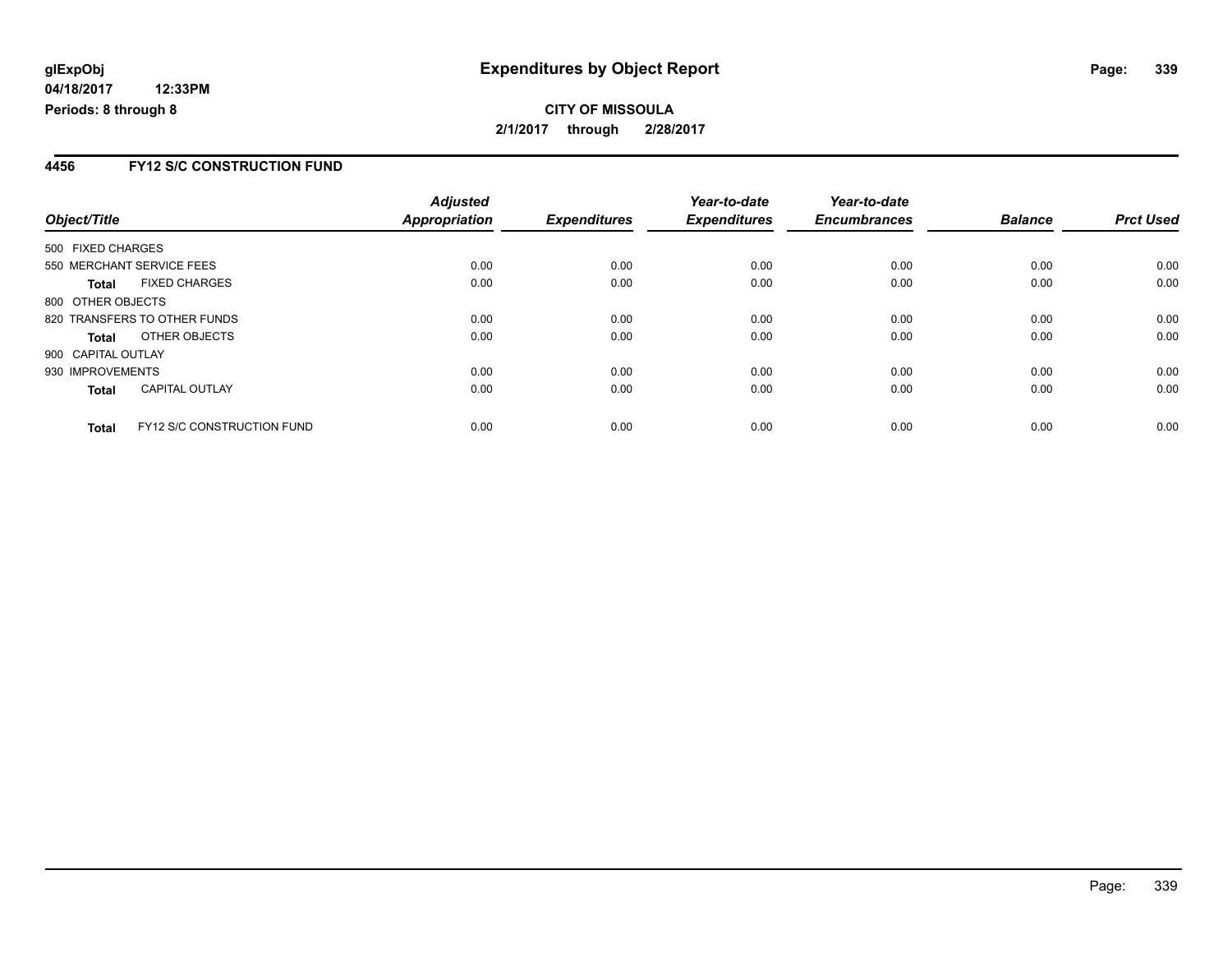# **CITY OF MISSOULA**

**2/1/2017 through 2/28/2017**

# **4457 FY13 SIDEWALK/CURB CONSTRUCTION**

|                        |                              | <b>Adjusted</b>      |                     | Year-to-date        | Year-to-date        |                |                  |
|------------------------|------------------------------|----------------------|---------------------|---------------------|---------------------|----------------|------------------|
| Object/Title           |                              | <b>Appropriation</b> | <b>Expenditures</b> | <b>Expenditures</b> | <b>Encumbrances</b> | <b>Balance</b> | <b>Prct Used</b> |
| 300 PURCHASED SERVICES |                              |                      |                     |                     |                     |                |                  |
|                        | 350 PROFESSIONAL SERVICES    | 0.00                 | 0.00                | 0.00                | 0.00                | 0.00           | 0.00             |
| <b>Total</b>           | <b>PURCHASED SERVICES</b>    | 0.00                 | 0.00                | 0.00                | 0.00                | 0.00           | 0.00             |
| 500 FIXED CHARGES      |                              |                      |                     |                     |                     |                |                  |
|                        | 550 MERCHANT SERVICE FEES    | 0.00                 | 0.00                | 0.00                | 0.00                | 0.00           | 0.00             |
| <b>Total</b>           | <b>FIXED CHARGES</b>         | 0.00                 | 0.00                | 0.00                | 0.00                | 0.00           | 0.00             |
| 800 OTHER OBJECTS      |                              |                      |                     |                     |                     |                |                  |
|                        | 820 TRANSFERS TO OTHER FUNDS | 0.00                 | 0.00                | 0.00                | 0.00                | 0.00           | 0.00             |
| <b>Total</b>           | OTHER OBJECTS                | 0.00                 | 0.00                | 0.00                | 0.00                | 0.00           | 0.00             |
| 900 CAPITAL OUTLAY     |                              |                      |                     |                     |                     |                |                  |
| 930 IMPROVEMENTS       |                              | 0.00                 | 0.00                | 0.00                | 0.00                | 0.00           | 0.00             |
| <b>Total</b>           | <b>CAPITAL OUTLAY</b>        | 0.00                 | 0.00                | 0.00                | 0.00                | 0.00           | 0.00             |
| <b>Total</b>           | PUBLIC WORKS OPERATIONS      | 0.00                 | 0.00                | 0.00                | 0.00                | 0.00           | 0.00             |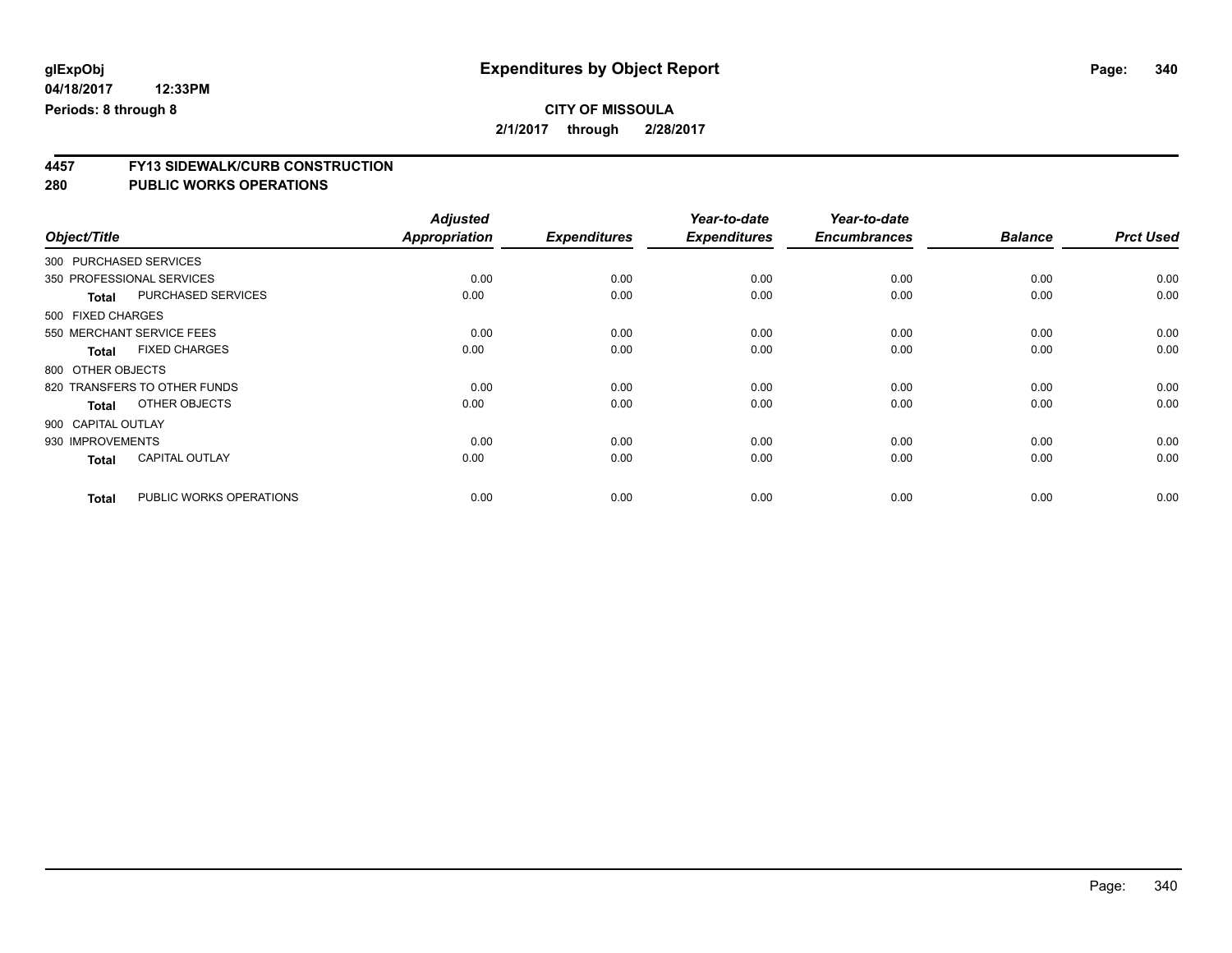#### **04/18/2017 12:33PM Periods: 8 through 8**

### **CITY OF MISSOULA 2/1/2017 through 2/28/2017**

### **4457 FY13 SIDEWALK/CURB CONSTRUCTION**

| Object/Title       |              |                                 | <b>Adjusted</b><br>Appropriation | <b>Expenditures</b> | Year-to-date<br><b>Expenditures</b> | Year-to-date<br><b>Encumbrances</b> | <b>Balance</b> | <b>Prct Used</b> |
|--------------------|--------------|---------------------------------|----------------------------------|---------------------|-------------------------------------|-------------------------------------|----------------|------------------|
|                    |              | 300 PURCHASED SERVICES          |                                  |                     |                                     |                                     |                |                  |
|                    |              | 350 PROFESSIONAL SERVICES       | 0.00                             | 0.00                | 0.00                                | 0.00                                | 0.00           | 0.00             |
|                    | <b>Total</b> | PURCHASED SERVICES              | 0.00                             | 0.00                | 0.00                                | 0.00                                | 0.00           | 0.00             |
| 500 FIXED CHARGES  |              |                                 |                                  |                     |                                     |                                     |                |                  |
|                    |              | 550 MERCHANT SERVICE FEES       | 0.00                             | 0.00                | 0.00                                | 0.00                                | 0.00           | 0.00             |
|                    | <b>Total</b> | <b>FIXED CHARGES</b>            | 0.00                             | 0.00                | 0.00                                | 0.00                                | 0.00           | 0.00             |
| 800 OTHER OBJECTS  |              |                                 |                                  |                     |                                     |                                     |                |                  |
|                    |              | 820 TRANSFERS TO OTHER FUNDS    | 0.00                             | 0.00                | 0.00                                | 0.00                                | 0.00           | 0.00             |
|                    | Total        | OTHER OBJECTS                   | 0.00                             | 0.00                | 0.00                                | 0.00                                | 0.00           | 0.00             |
| 900 CAPITAL OUTLAY |              |                                 |                                  |                     |                                     |                                     |                |                  |
| 930 IMPROVEMENTS   |              |                                 | 0.00                             | 0.00                | 0.00                                | 0.00                                | 0.00           | 0.00             |
|                    | <b>Total</b> | <b>CAPITAL OUTLAY</b>           | 0.00                             | 0.00                | 0.00                                | 0.00                                | 0.00           | 0.00             |
|                    | <b>Total</b> | FY13 SIDEWALK/CURB CONSTRUCTION | 0.00                             | 0.00                | 0.00                                | 0.00                                | 0.00           | 0.00             |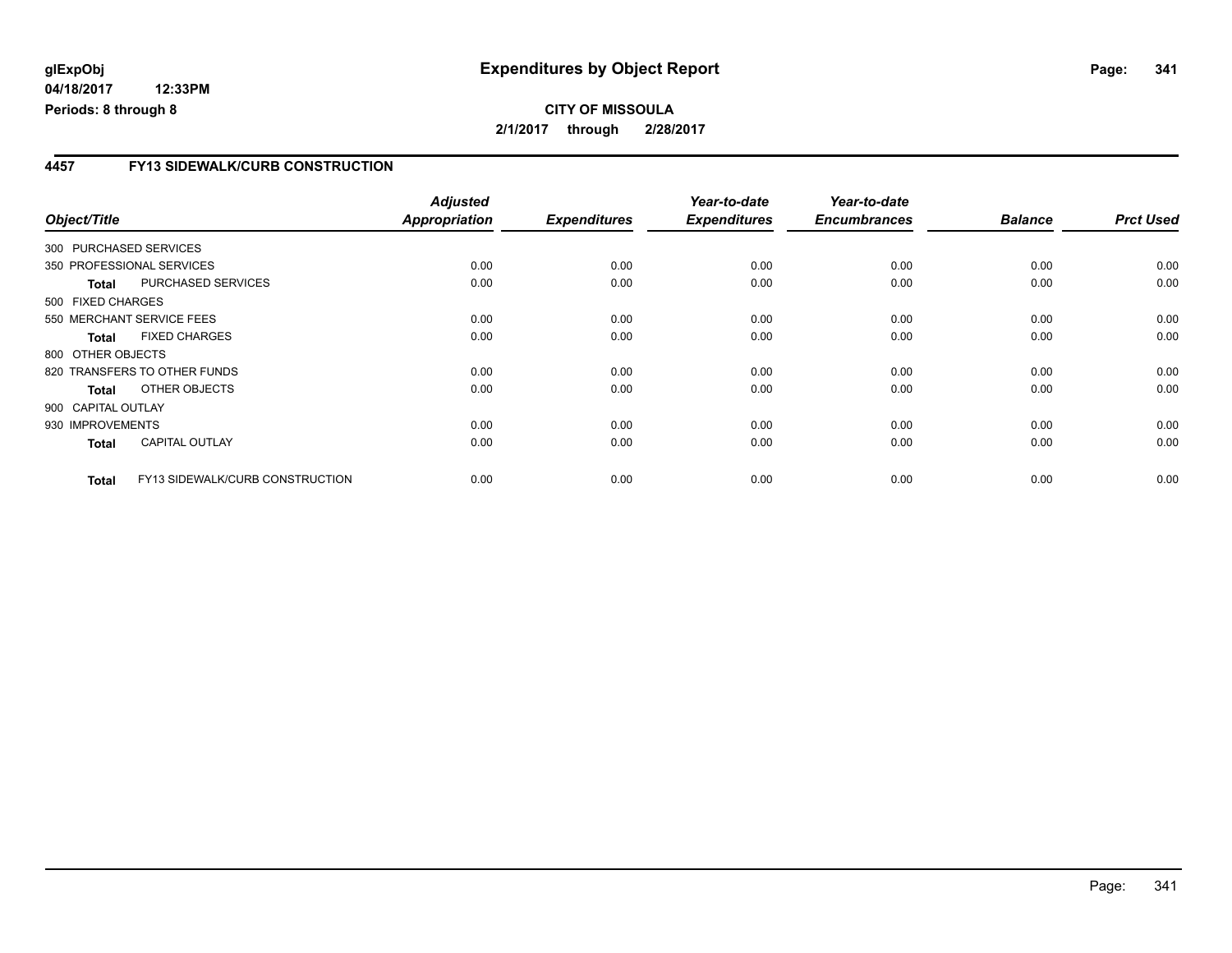# **CITY OF MISSOULA**

**2/1/2017 through 2/28/2017**

# **4458 FY14 SIDEWALK & CURB CONSTRUCTION**

|                    |                              | <b>Adjusted</b>      | <b>Expenditures</b> | Year-to-date<br><b>Expenditures</b> | Year-to-date<br><b>Encumbrances</b> | <b>Balance</b> | <b>Prct Used</b> |
|--------------------|------------------------------|----------------------|---------------------|-------------------------------------|-------------------------------------|----------------|------------------|
| Object/Title       |                              | <b>Appropriation</b> |                     |                                     |                                     |                |                  |
| 500 FIXED CHARGES  |                              |                      |                     |                                     |                                     |                |                  |
|                    | 550 MERCHANT SERVICE FEES    | 0.00                 | 0.00                | 0.00                                | 0.00                                | 0.00           | 0.00             |
| <b>Total</b>       | <b>FIXED CHARGES</b>         | 0.00                 | 0.00                | 0.00                                | 0.00                                | 0.00           | 0.00             |
| 800 OTHER OBJECTS  |                              |                      |                     |                                     |                                     |                |                  |
|                    | 820 TRANSFERS TO OTHER FUNDS | 0.00                 | 0.00                | 0.00                                | 0.00                                | 0.00           | 0.00             |
| <b>Total</b>       | OTHER OBJECTS                | 0.00                 | 0.00                | 0.00                                | 0.00                                | 0.00           | 0.00             |
| 900 CAPITAL OUTLAY |                              |                      |                     |                                     |                                     |                |                  |
| 930 IMPROVEMENTS   |                              | 0.00                 | 0.00                | 0.00                                | 0.00                                | 0.00           | 0.00             |
| <b>Total</b>       | <b>CAPITAL OUTLAY</b>        | 0.00                 | 0.00                | 0.00                                | 0.00                                | 0.00           | 0.00             |
| <b>Total</b>       | PUBLIC WORKS OPERATIONS      | 0.00                 | 0.00                | 0.00                                | 0.00                                | 0.00           | 0.00             |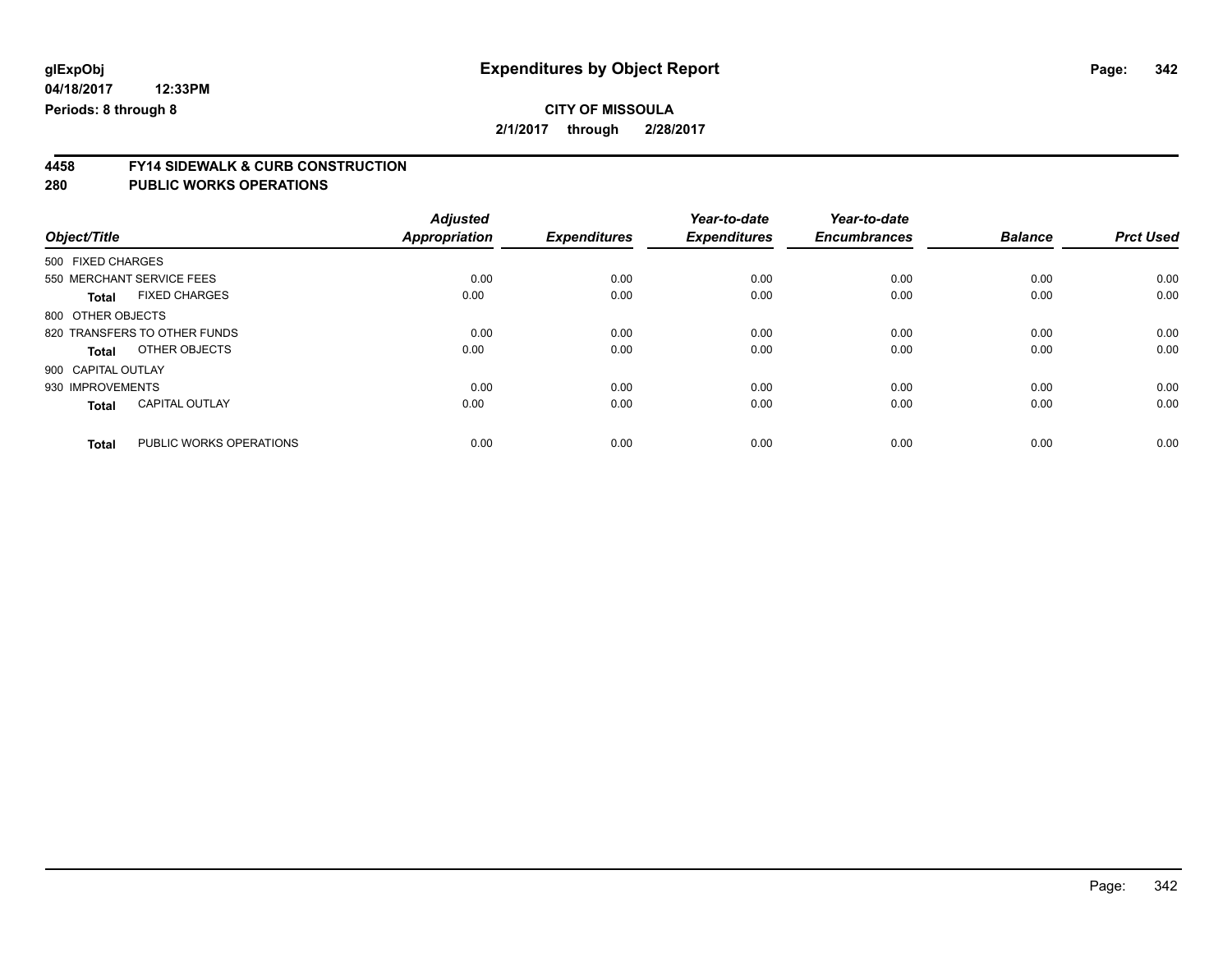**04/18/2017 12:33PM Periods: 8 through 8**

### **4458 FY14 SIDEWALK & CURB CONSTRUCTION**

| Object/Title       |                                              | <b>Adjusted</b><br>Appropriation | <b>Expenditures</b> | Year-to-date<br><b>Expenditures</b> | Year-to-date<br><b>Encumbrances</b> | <b>Balance</b> | <b>Prct Used</b> |
|--------------------|----------------------------------------------|----------------------------------|---------------------|-------------------------------------|-------------------------------------|----------------|------------------|
| 500 FIXED CHARGES  |                                              |                                  |                     |                                     |                                     |                |                  |
|                    | 550 MERCHANT SERVICE FEES                    | 0.00                             | 0.00                | 0.00                                | 0.00                                | 0.00           | 0.00             |
| Total              | <b>FIXED CHARGES</b>                         | 0.00                             | 0.00                | 0.00                                | 0.00                                | 0.00           | 0.00             |
| 800 OTHER OBJECTS  |                                              |                                  |                     |                                     |                                     |                |                  |
|                    | 820 TRANSFERS TO OTHER FUNDS                 | 0.00                             | 0.00                | 0.00                                | 0.00                                | 0.00           | 0.00             |
| Total              | OTHER OBJECTS                                | 0.00                             | 0.00                | 0.00                                | 0.00                                | 0.00           | 0.00             |
| 900 CAPITAL OUTLAY |                                              |                                  |                     |                                     |                                     |                |                  |
| 930 IMPROVEMENTS   |                                              | 0.00                             | 0.00                | 0.00                                | 0.00                                | 0.00           | 0.00             |
| <b>Total</b>       | <b>CAPITAL OUTLAY</b>                        | 0.00                             | 0.00                | 0.00                                | 0.00                                | 0.00           | 0.00             |
| <b>Total</b>       | <b>FY14 SIDEWALK &amp; CURB CONSTRUCTIOL</b> | 0.00                             | 0.00                | 0.00                                | 0.00                                | 0.00           | 0.00             |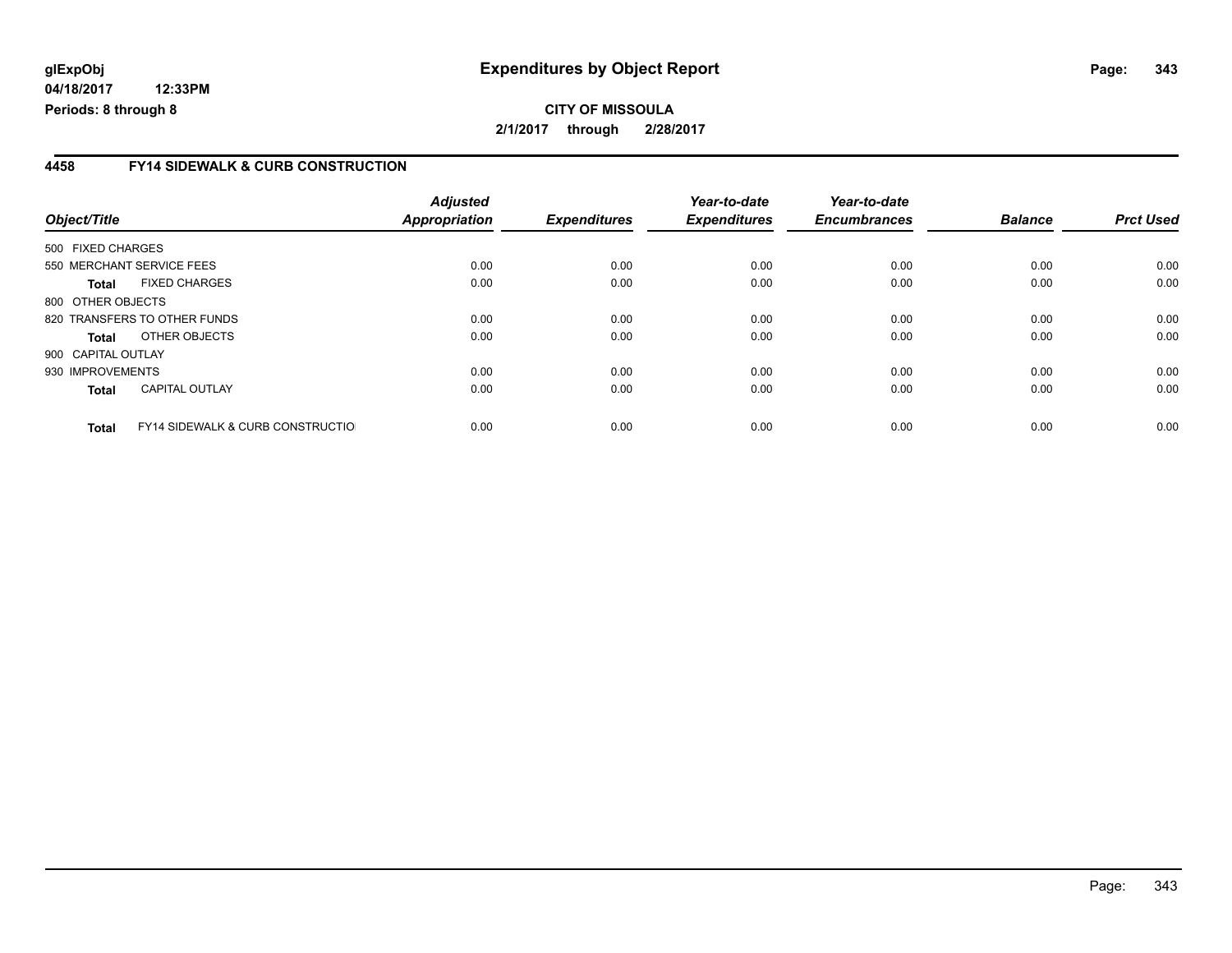**4459 FY15 SIDEWALK/CURB CONSTRUCTION**

|                                         | <b>Adjusted</b>      |                     | Year-to-date        | Year-to-date        |                |                  |
|-----------------------------------------|----------------------|---------------------|---------------------|---------------------|----------------|------------------|
| Object/Title                            | <b>Appropriation</b> | <b>Expenditures</b> | <b>Expenditures</b> | <b>Encumbrances</b> | <b>Balance</b> | <b>Prct Used</b> |
| 500 FIXED CHARGES                       |                      |                     |                     |                     |                |                  |
| 550 MERCHANT SERVICE FEES               | 0.00                 | 0.00                | 0.00                | 0.00                | 0.00           | 0.00             |
| <b>FIXED CHARGES</b><br><b>Total</b>    | 0.00                 | 0.00                | 0.00                | 0.00                | 0.00           | 0.00             |
| 800 OTHER OBJECTS                       |                      |                     |                     |                     |                |                  |
| 820 TRANSFERS TO OTHER FUNDS            | 0.00                 | 0.00                | 0.00                | 0.00                | 0.00           | 0.00             |
| OTHER OBJECTS<br>Total                  | 0.00                 | 0.00                | 0.00                | 0.00                | 0.00           | 0.00             |
| 900 CAPITAL OUTLAY                      |                      |                     |                     |                     |                |                  |
| 930 IMPROVEMENTS                        | 0.00                 | 0.00                | 0.00                | 0.00                | 0.00           | 0.00             |
| <b>CAPITAL OUTLAY</b><br><b>Total</b>   | 0.00                 | 0.00                | 0.00                | 0.00                | 0.00           | 0.00             |
|                                         |                      |                     |                     |                     |                |                  |
| PUBLIC WORKS OPERATIONS<br><b>Total</b> | 0.00                 | 0.00                | 0.00                | 0.00                | 0.00           | 0.00             |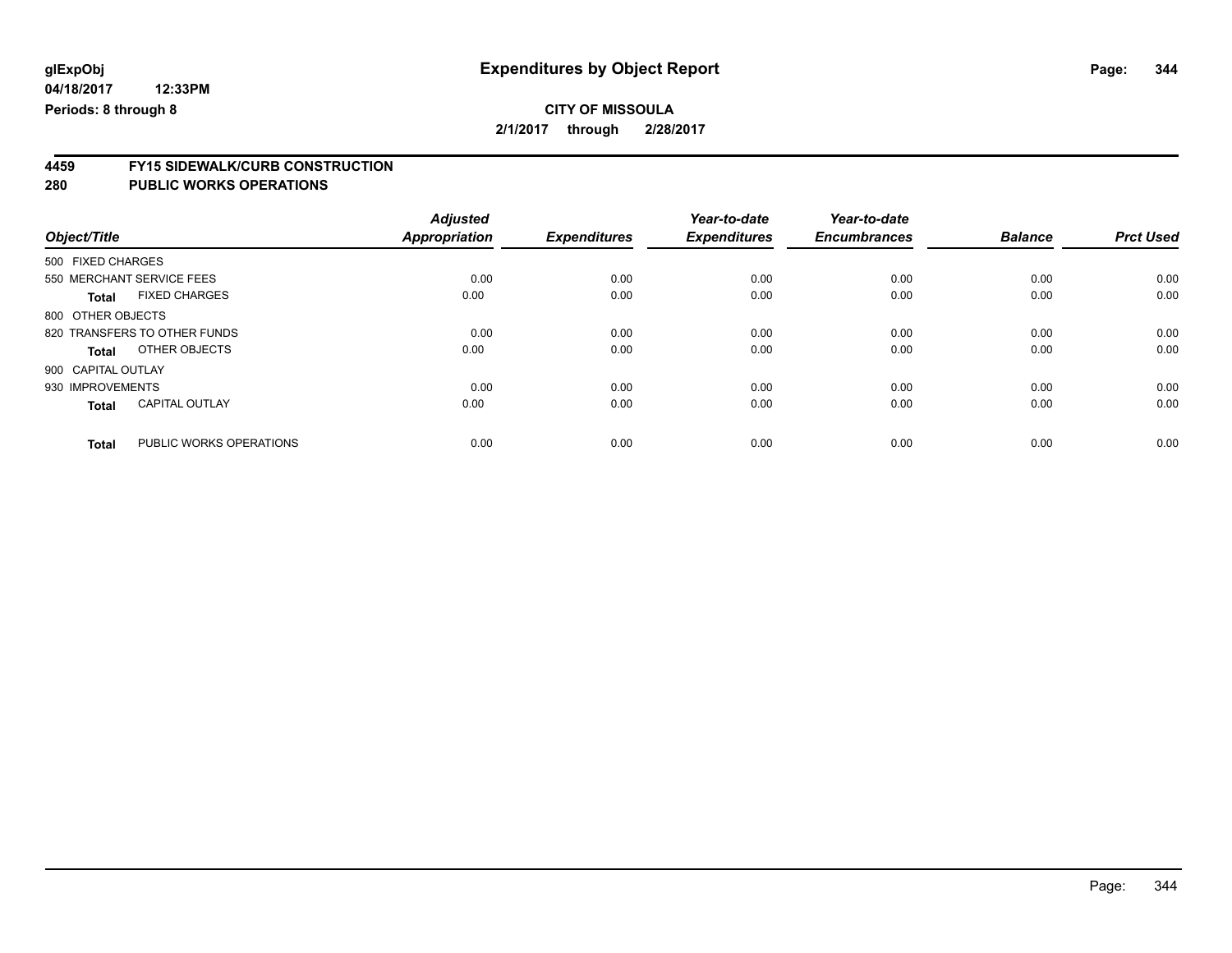**04/18/2017 12:33PM Periods: 8 through 8**

### **CITY OF MISSOULA 2/1/2017 through 2/28/2017**

### **4459 FY15 SIDEWALK/CURB CONSTRUCTION**

| Object/Title       |                                        | <b>Adjusted</b><br>Appropriation | <b>Expenditures</b> | Year-to-date<br><b>Expenditures</b> | Year-to-date<br><b>Encumbrances</b> | <b>Balance</b> | <b>Prct Used</b> |
|--------------------|----------------------------------------|----------------------------------|---------------------|-------------------------------------|-------------------------------------|----------------|------------------|
| 500 FIXED CHARGES  |                                        |                                  |                     |                                     |                                     |                |                  |
|                    | 550 MERCHANT SERVICE FEES              | 0.00                             | 0.00                | 0.00                                | 0.00                                | 0.00           | 0.00             |
| Total              | <b>FIXED CHARGES</b>                   | 0.00                             | 0.00                | 0.00                                | 0.00                                | 0.00           | 0.00             |
| 800 OTHER OBJECTS  |                                        |                                  |                     |                                     |                                     |                |                  |
|                    | 820 TRANSFERS TO OTHER FUNDS           | 0.00                             | 0.00                | 0.00                                | 0.00                                | 0.00           | 0.00             |
| Total              | OTHER OBJECTS                          | 0.00                             | 0.00                | 0.00                                | 0.00                                | 0.00           | 0.00             |
| 900 CAPITAL OUTLAY |                                        |                                  |                     |                                     |                                     |                |                  |
| 930 IMPROVEMENTS   |                                        | 0.00                             | 0.00                | 0.00                                | 0.00                                | 0.00           | 0.00             |
| <b>Total</b>       | <b>CAPITAL OUTLAY</b>                  | 0.00                             | 0.00                | 0.00                                | 0.00                                | 0.00           | 0.00             |
| <b>Total</b>       | <b>FY15 SIDEWALK/CURB CONSTRUCTION</b> | 0.00                             | 0.00                | 0.00                                | 0.00                                | 0.00           | 0.00             |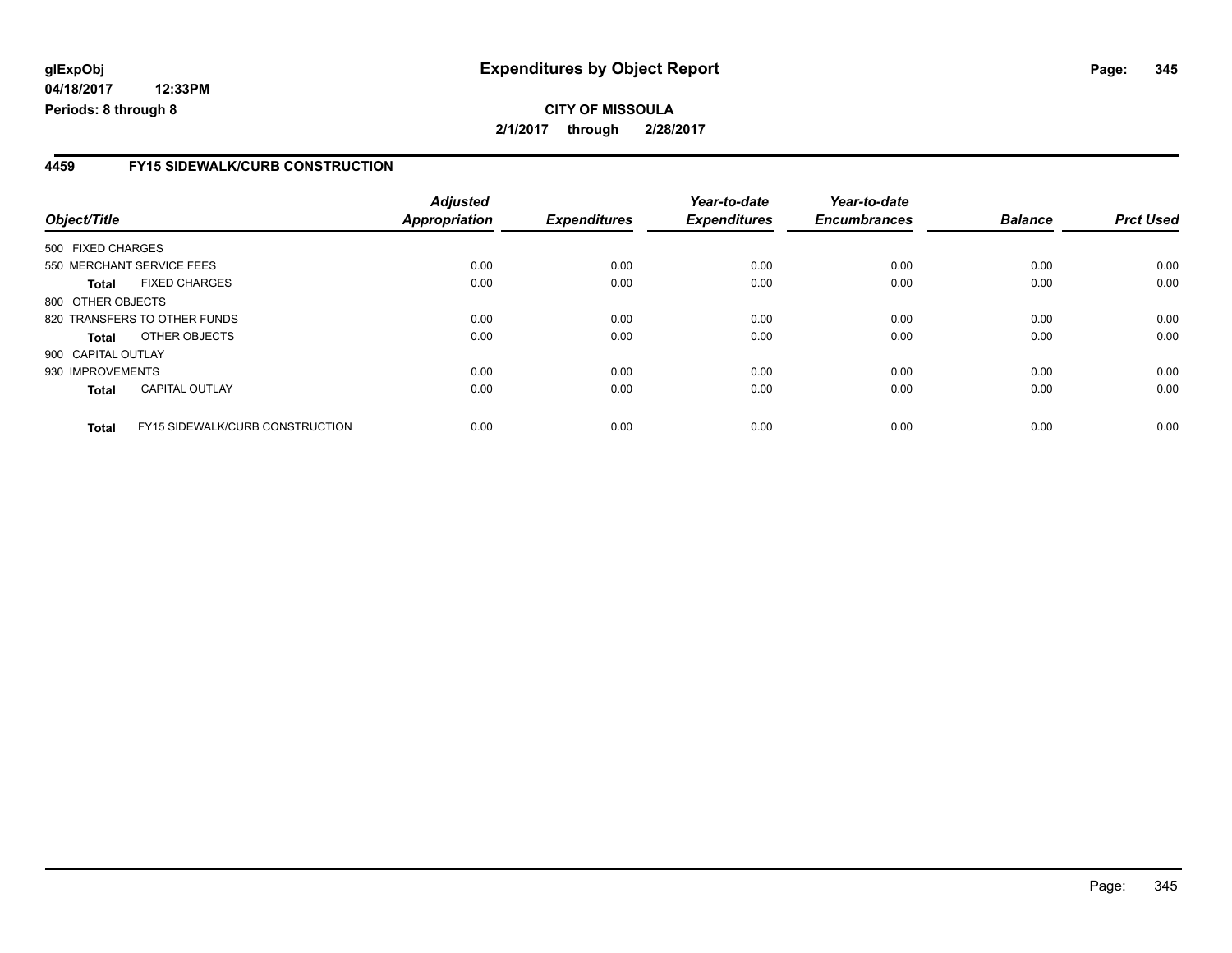**4460 FY16 SIDEWALK/CURB CONSTRUCTION**

| Object/Title                            | <b>Adjusted</b><br><b>Appropriation</b> | <b>Expenditures</b> | Year-to-date<br><b>Expenditures</b> | Year-to-date<br><b>Encumbrances</b> | <b>Balance</b> | <b>Prct Used</b> |
|-----------------------------------------|-----------------------------------------|---------------------|-------------------------------------|-------------------------------------|----------------|------------------|
|                                         |                                         |                     |                                     |                                     |                |                  |
| 500 FIXED CHARGES                       |                                         |                     |                                     |                                     |                |                  |
| 550 MERCHANT SERVICE FEES               | 0.00                                    | 0.00                | 0.00                                | 0.00                                | 0.00           | 0.00             |
| <b>FIXED CHARGES</b><br><b>Total</b>    | 0.00                                    | 0.00                | 0.00                                | 0.00                                | 0.00           | 0.00             |
| 800 OTHER OBJECTS                       |                                         |                     |                                     |                                     |                |                  |
| 820 TRANSFERS TO OTHER FUNDS            | 0.00                                    | 0.00                | 17.134.25                           | 0.00                                | $-17.134.25$   | 0.00             |
| OTHER OBJECTS<br><b>Total</b>           | 0.00                                    | 0.00                | 17,134.25                           | 0.00                                | $-17,134.25$   | 0.00             |
| 900 CAPITAL OUTLAY                      |                                         |                     |                                     |                                     |                |                  |
| 930 IMPROVEMENTS                        | 0.00                                    | 0.00                | 17,200.00                           | 0.00                                | $-17.200.00$   | 0.00             |
| <b>CAPITAL OUTLAY</b><br><b>Total</b>   | 0.00                                    | 0.00                | 17,200.00                           | 0.00                                | $-17,200.00$   | 0.00             |
| PUBLIC WORKS OPERATIONS<br><b>Total</b> | 0.00                                    | 0.00                | 34,334.25                           | 0.00                                | $-34,334.25$   | 0.00             |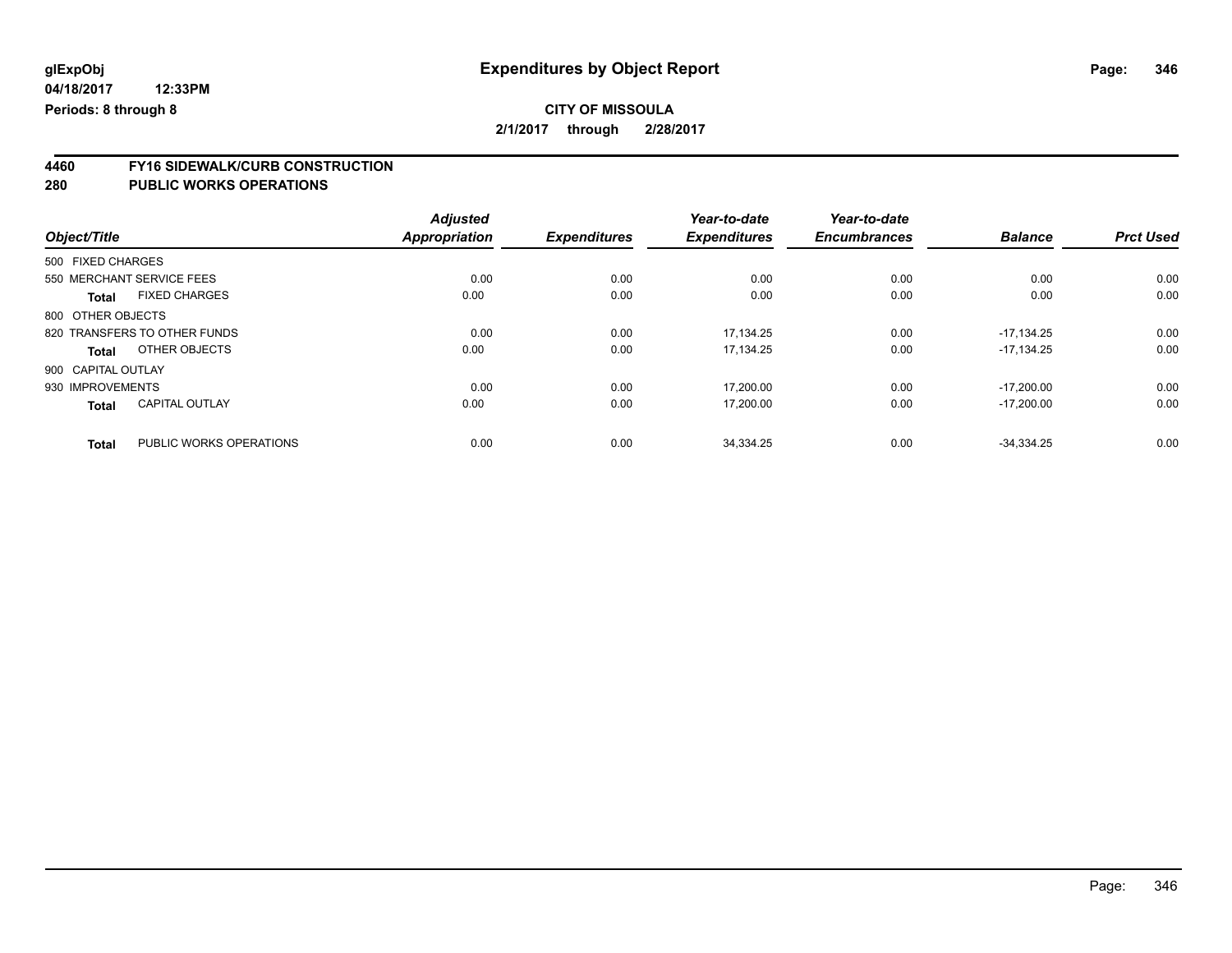**04/18/2017 12:33PM Periods: 8 through 8**

### **CITY OF MISSOULA 2/1/2017 through 2/28/2017**

### **4460 FY16 SIDEWALK/CURB CONSTRUCTION**

| Object/Title       |                                 | <b>Adjusted</b><br>Appropriation | <b>Expenditures</b> | Year-to-date<br><b>Expenditures</b> | Year-to-date<br><b>Encumbrances</b> | <b>Balance</b> | <b>Prct Used</b> |
|--------------------|---------------------------------|----------------------------------|---------------------|-------------------------------------|-------------------------------------|----------------|------------------|
| 500 FIXED CHARGES  |                                 |                                  |                     |                                     |                                     |                |                  |
|                    | 550 MERCHANT SERVICE FEES       | 0.00                             | 0.00                | 0.00                                | 0.00                                | 0.00           | 0.00             |
| <b>Total</b>       | <b>FIXED CHARGES</b>            | 0.00                             | 0.00                | 0.00                                | 0.00                                | 0.00           | 0.00             |
| 800 OTHER OBJECTS  |                                 |                                  |                     |                                     |                                     |                |                  |
|                    | 820 TRANSFERS TO OTHER FUNDS    | 0.00                             | 0.00                | 17.134.25                           | 0.00                                | $-17.134.25$   | 0.00             |
| Total              | OTHER OBJECTS                   | 0.00                             | 0.00                | 17.134.25                           | 0.00                                | $-17.134.25$   | 0.00             |
| 900 CAPITAL OUTLAY |                                 |                                  |                     |                                     |                                     |                |                  |
| 930 IMPROVEMENTS   |                                 | 0.00                             | 0.00                | 17,200.00                           | 0.00                                | $-17.200.00$   | 0.00             |
| <b>Total</b>       | <b>CAPITAL OUTLAY</b>           | 0.00                             | 0.00                | 17,200.00                           | 0.00                                | $-17,200.00$   | 0.00             |
| <b>Total</b>       | FY16 SIDEWALK/CURB CONSTRUCTION | 0.00                             | 0.00                | 34.334.25                           | 0.00                                | $-34.334.25$   | 0.00             |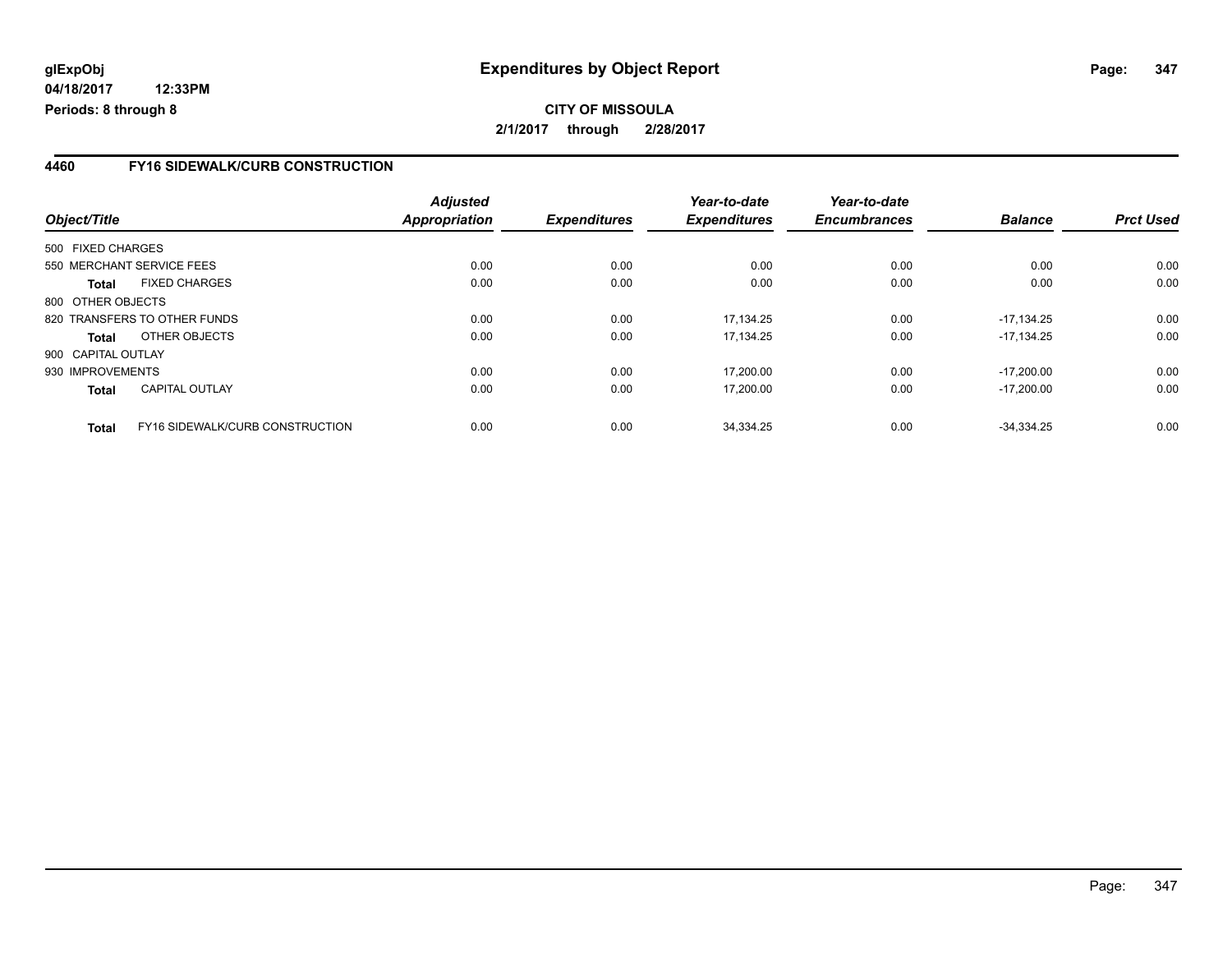# **4461 FY17 SIDEWALK/CURB CONSTRUCTION**

| Object/Title       |                           | <b>Adjusted</b><br>Appropriation | <b>Expenditures</b> | Year-to-date<br><b>Expenditures</b> | Year-to-date<br><b>Encumbrances</b> | <b>Balance</b> | <b>Prct Used</b> |
|--------------------|---------------------------|----------------------------------|---------------------|-------------------------------------|-------------------------------------|----------------|------------------|
| 500 FIXED CHARGES  |                           |                                  |                     |                                     |                                     |                |                  |
|                    | 550 MERCHANT SERVICE FEES | 0.00                             | 0.00                | 0.00                                | 0.00                                | 0.00           | 0.00             |
| <b>Total</b>       | <b>FIXED CHARGES</b>      | 0.00                             | 0.00                | 0.00                                | 0.00                                | 0.00           | 0.00             |
| 900 CAPITAL OUTLAY |                           |                                  |                     |                                     |                                     |                |                  |
| 930 IMPROVEMENTS   |                           | 0.00                             | 0.00                | 863.743.80                          | 0.00                                | -863.743.80    | 0.00             |
| <b>Total</b>       | <b>CAPITAL OUTLAY</b>     | 0.00                             | 0.00                | 863.743.80                          | 0.00                                | -863.743.80    | 0.00             |
| <b>Total</b>       | PUBLIC WORKS OPERATIONS   | 0.00                             | 0.00                | 863.743.80                          | 0.00                                | -863.743.80    | 0.00             |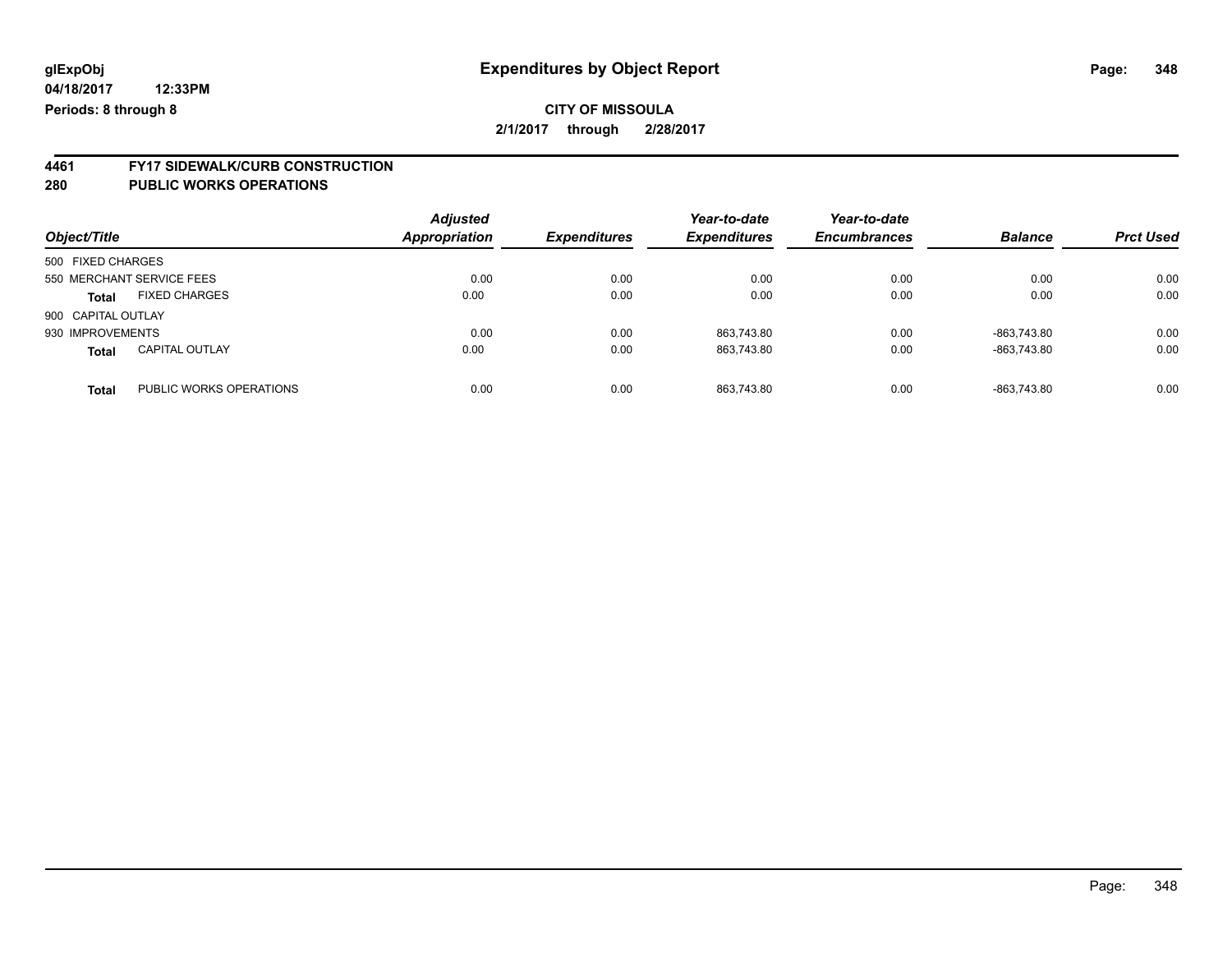**04/18/2017 12:33PM Periods: 8 through 8**

**CITY OF MISSOULA 2/1/2017 through 2/28/2017**

### **4461 FY17 SIDEWALK/CURB CONSTRUCTION**

| Object/Title       |                                        | <b>Adjusted</b><br>Appropriation | <b>Expenditures</b> | Year-to-date<br><b>Expenditures</b> | Year-to-date<br><b>Encumbrances</b> | <b>Balance</b> | <b>Prct Used</b> |
|--------------------|----------------------------------------|----------------------------------|---------------------|-------------------------------------|-------------------------------------|----------------|------------------|
| 500 FIXED CHARGES  |                                        |                                  |                     |                                     |                                     |                |                  |
|                    | 550 MERCHANT SERVICE FEES              | 0.00                             | 0.00                | 0.00                                | 0.00                                | 0.00           | 0.00             |
| <b>Total</b>       | <b>FIXED CHARGES</b>                   | 0.00                             | 0.00                | 0.00                                | 0.00                                | 0.00           | 0.00             |
| 900 CAPITAL OUTLAY |                                        |                                  |                     |                                     |                                     |                |                  |
| 930 IMPROVEMENTS   |                                        | 0.00                             | 0.00                | 863,743.80                          | 0.00                                | -863,743.80    | 0.00             |
| <b>Total</b>       | <b>CAPITAL OUTLAY</b>                  | 0.00                             | 0.00                | 863.743.80                          | 0.00                                | -863,743.80    | 0.00             |
| <b>Total</b>       | <b>FY17 SIDEWALK/CURB CONSTRUCTION</b> | 0.00                             | 0.00                | 863.743.80                          | 0.00                                | -863,743.80    | 0.00             |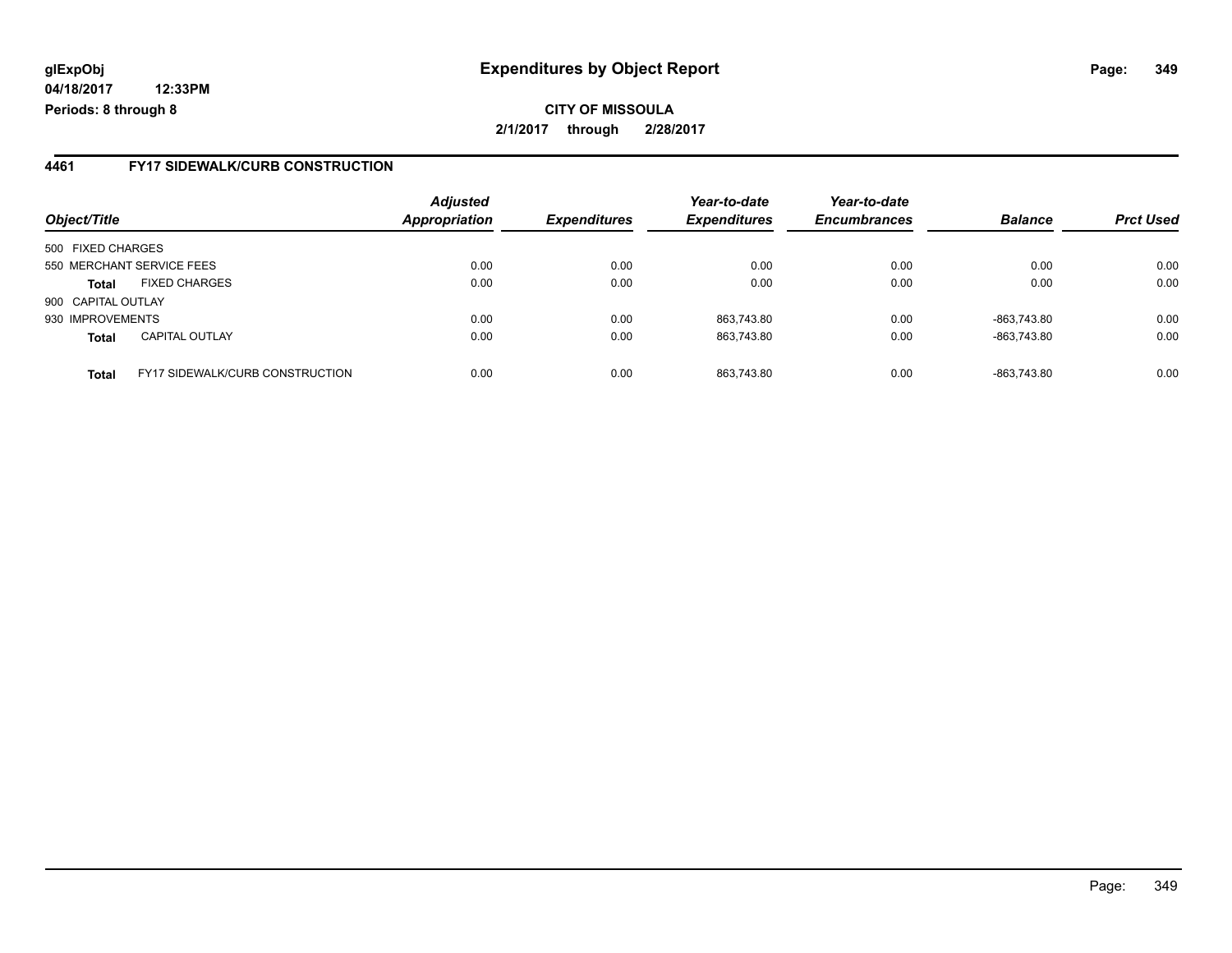### **CITY OF MISSOULA 2/1/2017 through 2/28/2017**

**4531 SID 531 TRAFFIC CALMING**

**000 \*\*\* Title Not Found \*\*\***

| Object/Title                            | <b>Adjusted</b><br><b>Appropriation</b> | <b>Expenditures</b> | Year-to-date<br><b>Expenditures</b> | Year-to-date<br><b>Encumbrances</b> | <b>Balance</b> | <b>Prct Used</b> |
|-----------------------------------------|-----------------------------------------|---------------------|-------------------------------------|-------------------------------------|----------------|------------------|
| 500 FIXED CHARGES                       |                                         |                     |                                     |                                     |                |                  |
| 550 MERCHANT SERVICE FEES               | 0.00                                    | 0.00                | 0.00                                | 0.00                                | 0.00           | 0.00             |
| <b>FIXED CHARGES</b><br><b>Total</b>    | 0.00                                    | 0.00                | 0.00                                | 0.00                                | 0.00           | 0.00             |
| 600 DEBT SERVICE                        |                                         |                     |                                     |                                     |                |                  |
| 620 INTEREST / SERVICE FEES             | 0.00                                    | 0.00                | 0.00                                | 0.00                                | 0.00           | 0.00             |
| <b>DEBT SERVICE</b><br><b>Total</b>     | 0.00                                    | 0.00                | 0.00                                | 0.00                                | 0.00           | 0.00             |
| *** Title Not Found ***<br><b>Total</b> | 0.00                                    | 0.00                | 0.00                                | 0.00                                | 0.00           | 0.00             |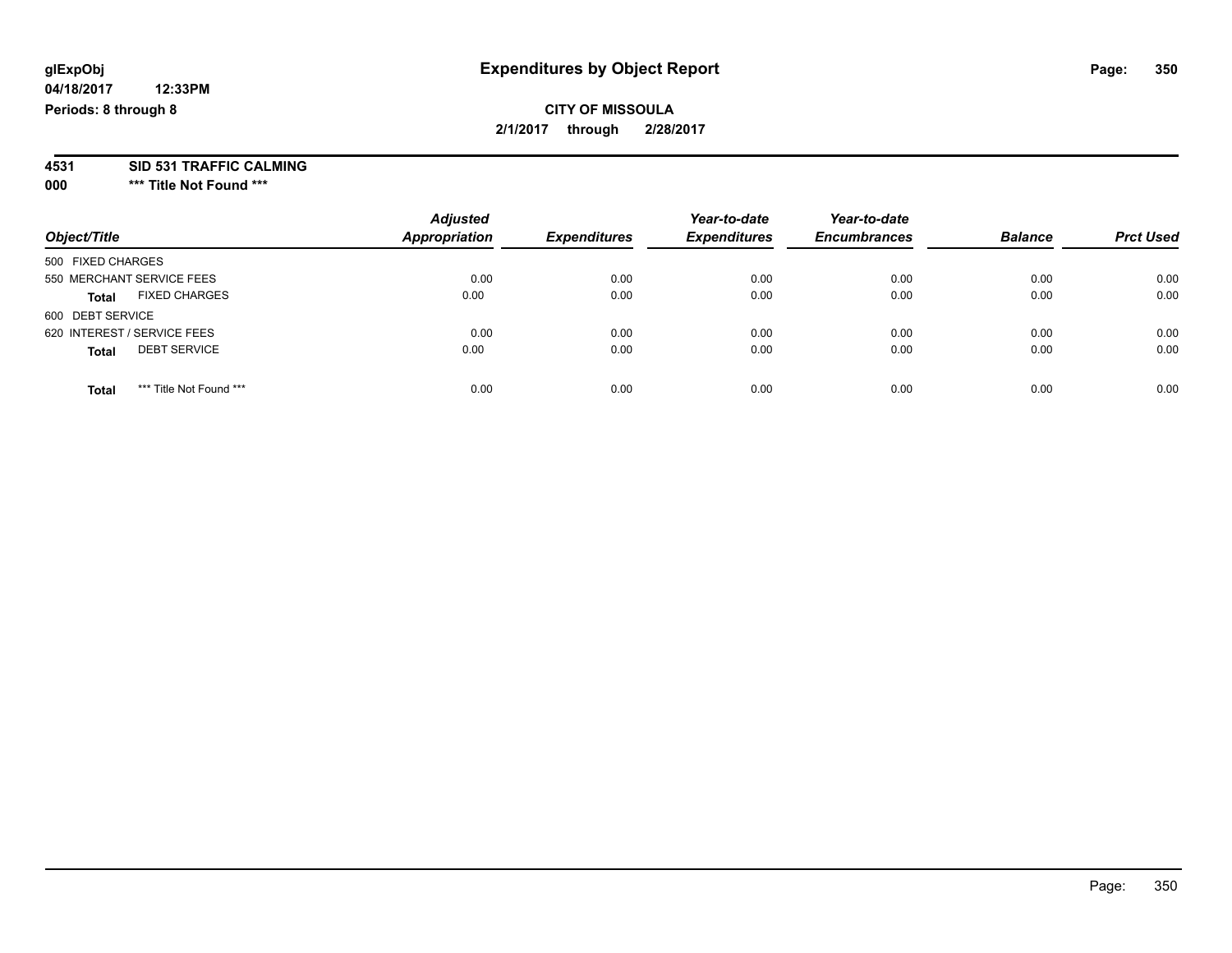### **CITY OF MISSOULA 2/1/2017 through 2/28/2017**

**4531 SID 531 TRAFFIC CALMING 390 NON-DEPARTMENTAL**

| Object/Title                          | <b>Adjusted</b><br><b>Appropriation</b> | <b>Expenditures</b> | Year-to-date<br><b>Expenditures</b> | Year-to-date<br><b>Encumbrances</b> | <b>Balance</b> | <b>Prct Used</b> |
|---------------------------------------|-----------------------------------------|---------------------|-------------------------------------|-------------------------------------|----------------|------------------|
| 500 FIXED CHARGES                     |                                         |                     |                                     |                                     |                |                  |
| 550 MERCHANT SERVICE FEES             | 0.00                                    | 0.00                | 0.00                                | 0.00                                | 0.00           | 0.00             |
| <b>FIXED CHARGES</b><br><b>Total</b>  | 0.00                                    | 0.00                | 0.00                                | 0.00                                | 0.00           | 0.00             |
| 900 CAPITAL OUTLAY                    |                                         |                     |                                     |                                     |                |                  |
| 930 IMPROVEMENTS                      | 0.00                                    | 0.00                | 0.00                                | 0.00                                | 0.00           | 0.00             |
| <b>CAPITAL OUTLAY</b><br><b>Total</b> | 0.00                                    | 0.00                | 0.00                                | 0.00                                | 0.00           | 0.00             |
| NON-DEPARTMENTAL<br><b>Total</b>      | 0.00                                    | 0.00                | 0.00                                | 0.00                                | 0.00           | 0.00             |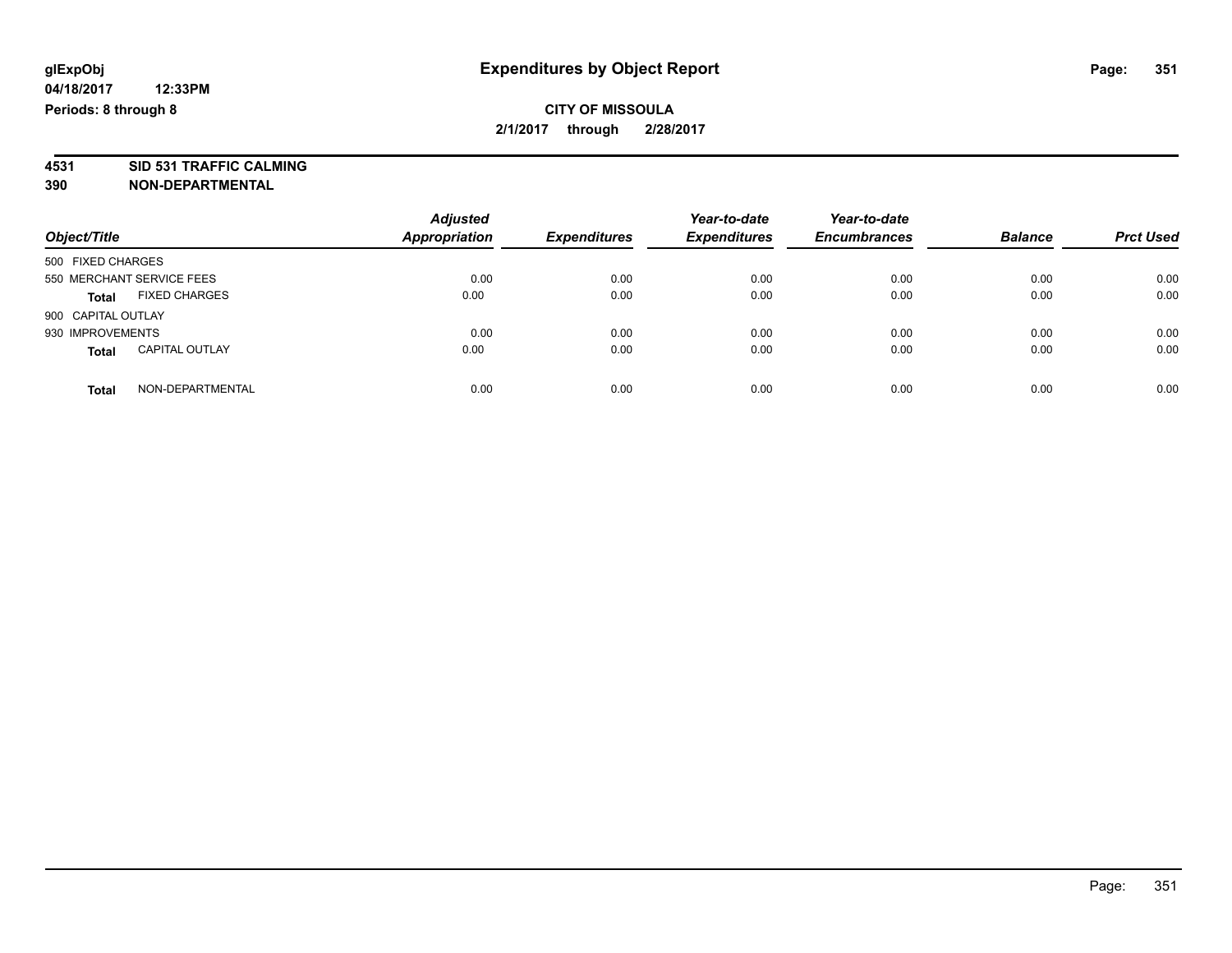### **CITY OF MISSOULA 2/1/2017 through 2/28/2017**

### **4531 SID 531 TRAFFIC CALMING**

| Object/Title       |                             | <b>Adjusted</b><br>Appropriation | <b>Expenditures</b> | Year-to-date<br><b>Expenditures</b> | Year-to-date<br><b>Encumbrances</b> | <b>Balance</b> | <b>Prct Used</b> |
|--------------------|-----------------------------|----------------------------------|---------------------|-------------------------------------|-------------------------------------|----------------|------------------|
| 500 FIXED CHARGES  |                             |                                  |                     |                                     |                                     |                |                  |
|                    | 550 MERCHANT SERVICE FEES   | 0.00                             | 0.00                | 0.00                                | 0.00                                | 0.00           | 0.00             |
| Total              | <b>FIXED CHARGES</b>        | 0.00                             | 0.00                | 0.00                                | 0.00                                | 0.00           | 0.00             |
| 600 DEBT SERVICE   |                             |                                  |                     |                                     |                                     |                |                  |
|                    | 620 INTEREST / SERVICE FEES | 0.00                             | 0.00                | 0.00                                | 0.00                                | 0.00           | 0.00             |
| <b>Total</b>       | <b>DEBT SERVICE</b>         | 0.00                             | 0.00                | 0.00                                | 0.00                                | 0.00           | 0.00             |
| 900 CAPITAL OUTLAY |                             |                                  |                     |                                     |                                     |                |                  |
| 930 IMPROVEMENTS   |                             | 0.00                             | 0.00                | 0.00                                | 0.00                                | 0.00           | 0.00             |
| Total              | <b>CAPITAL OUTLAY</b>       | 0.00                             | 0.00                | 0.00                                | 0.00                                | 0.00           | 0.00             |
| <b>Total</b>       | SID 531 TRAFFIC CALMING     | 0.00                             | 0.00                | 0.00                                | 0.00                                | 0.00           | 0.00             |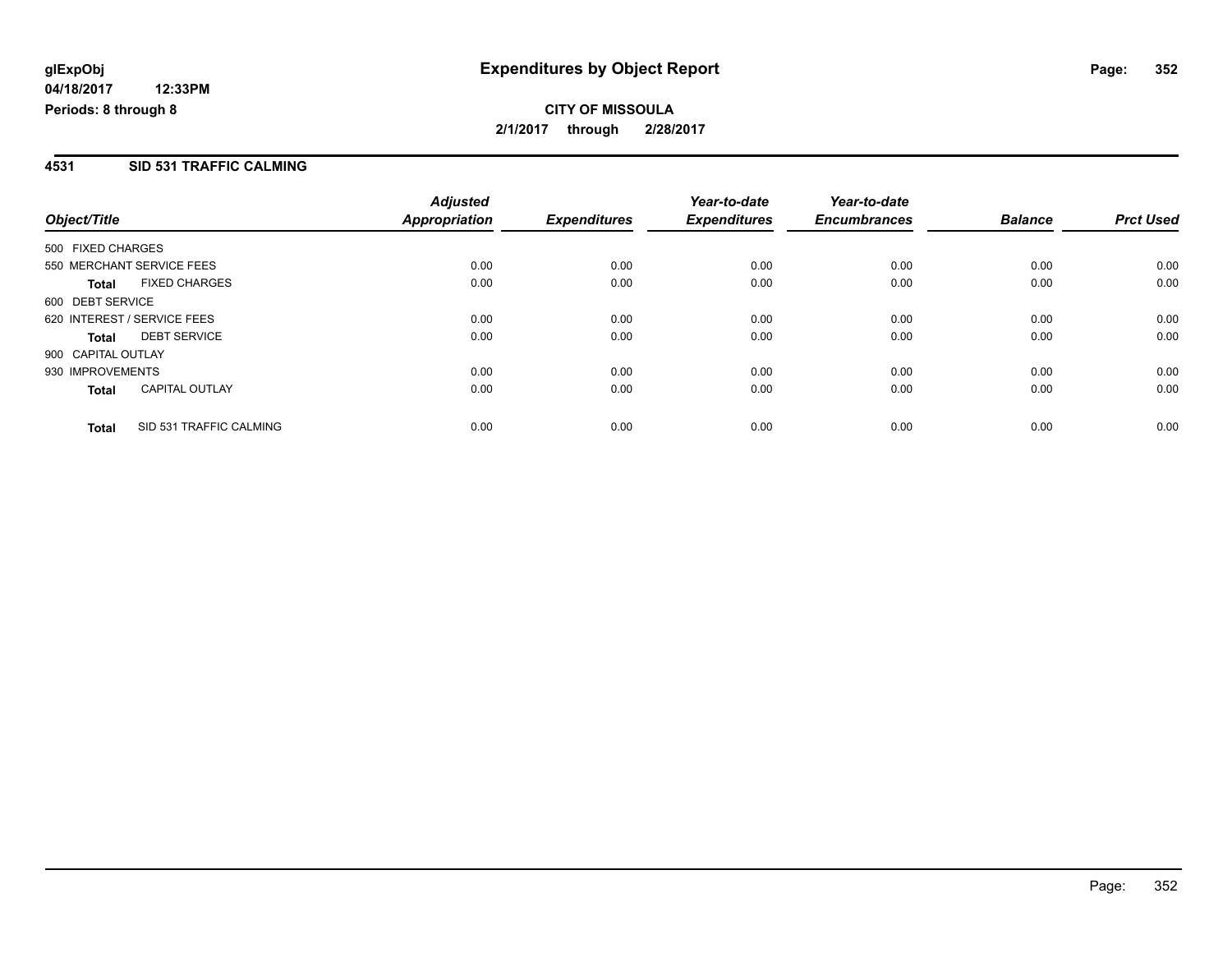### **CITY OF MISSOULA 2/1/2017 through 2/28/2017**

# **4532 MALONEY RANCH SID**

**390 NON-DEPARTMENTAL**

|                                       | <b>Adjusted</b>      |                     | Year-to-date        | Year-to-date        |                |                  |
|---------------------------------------|----------------------|---------------------|---------------------|---------------------|----------------|------------------|
| Object/Title                          | <b>Appropriation</b> | <b>Expenditures</b> | <b>Expenditures</b> | <b>Encumbrances</b> | <b>Balance</b> | <b>Prct Used</b> |
| 500 FIXED CHARGES                     |                      |                     |                     |                     |                |                  |
| 550 MERCHANT SERVICE FEES             | 0.00                 | 0.00                | 0.00                | 0.00                | 0.00           | 0.00             |
| <b>FIXED CHARGES</b><br><b>Total</b>  | 0.00                 | 0.00                | 0.00                | 0.00                | 0.00           | 0.00             |
| 900 CAPITAL OUTLAY                    |                      |                     |                     |                     |                |                  |
| 930 IMPROVEMENTS                      | 0.00                 | 0.00                | 0.00                | 0.00                | 0.00           | 0.00             |
| <b>CAPITAL OUTLAY</b><br><b>Total</b> | 0.00                 | 0.00                | 0.00                | 0.00                | 0.00           | 0.00             |
| NON-DEPARTMENTAL<br><b>Total</b>      | 0.00                 | 0.00                | 0.00                | 0.00                | 0.00           | 0.00             |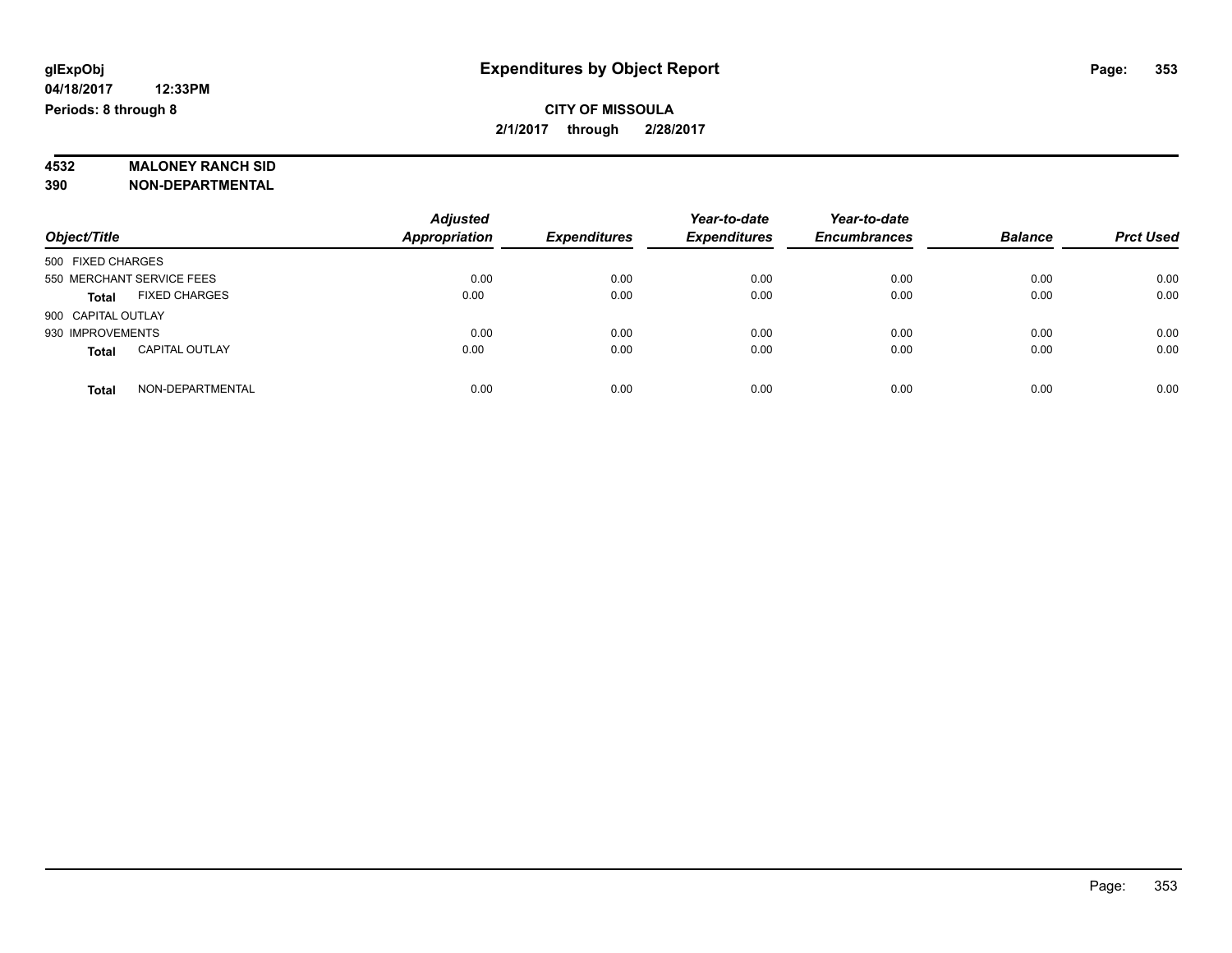**CITY OF MISSOULA 2/1/2017 through 2/28/2017**

#### **4532 MALONEY RANCH SID**

| Object/Title                             | <b>Adjusted</b><br><b>Appropriation</b> | <b>Expenditures</b> | Year-to-date<br><b>Expenditures</b> | Year-to-date<br><b>Encumbrances</b> | <b>Balance</b> | <b>Prct Used</b> |
|------------------------------------------|-----------------------------------------|---------------------|-------------------------------------|-------------------------------------|----------------|------------------|
| 500 FIXED CHARGES                        |                                         |                     |                                     |                                     |                |                  |
| 550 MERCHANT SERVICE FEES                | 0.00                                    | 0.00                | 0.00                                | 0.00                                | 0.00           | 0.00             |
| <b>FIXED CHARGES</b><br><b>Total</b>     | 0.00                                    | 0.00                | 0.00                                | 0.00                                | 0.00           | 0.00             |
| 900 CAPITAL OUTLAY                       |                                         |                     |                                     |                                     |                |                  |
| 930 IMPROVEMENTS                         | 0.00                                    | 0.00                | 0.00                                | 0.00                                | 0.00           | 0.00             |
| <b>CAPITAL OUTLAY</b><br><b>Total</b>    | 0.00                                    | 0.00                | 0.00                                | 0.00                                | 0.00           | 0.00             |
| <b>MALONEY RANCH SID</b><br><b>Total</b> | 0.00                                    | 0.00                | 0.00                                | 0.00                                | 0.00           | 0.00             |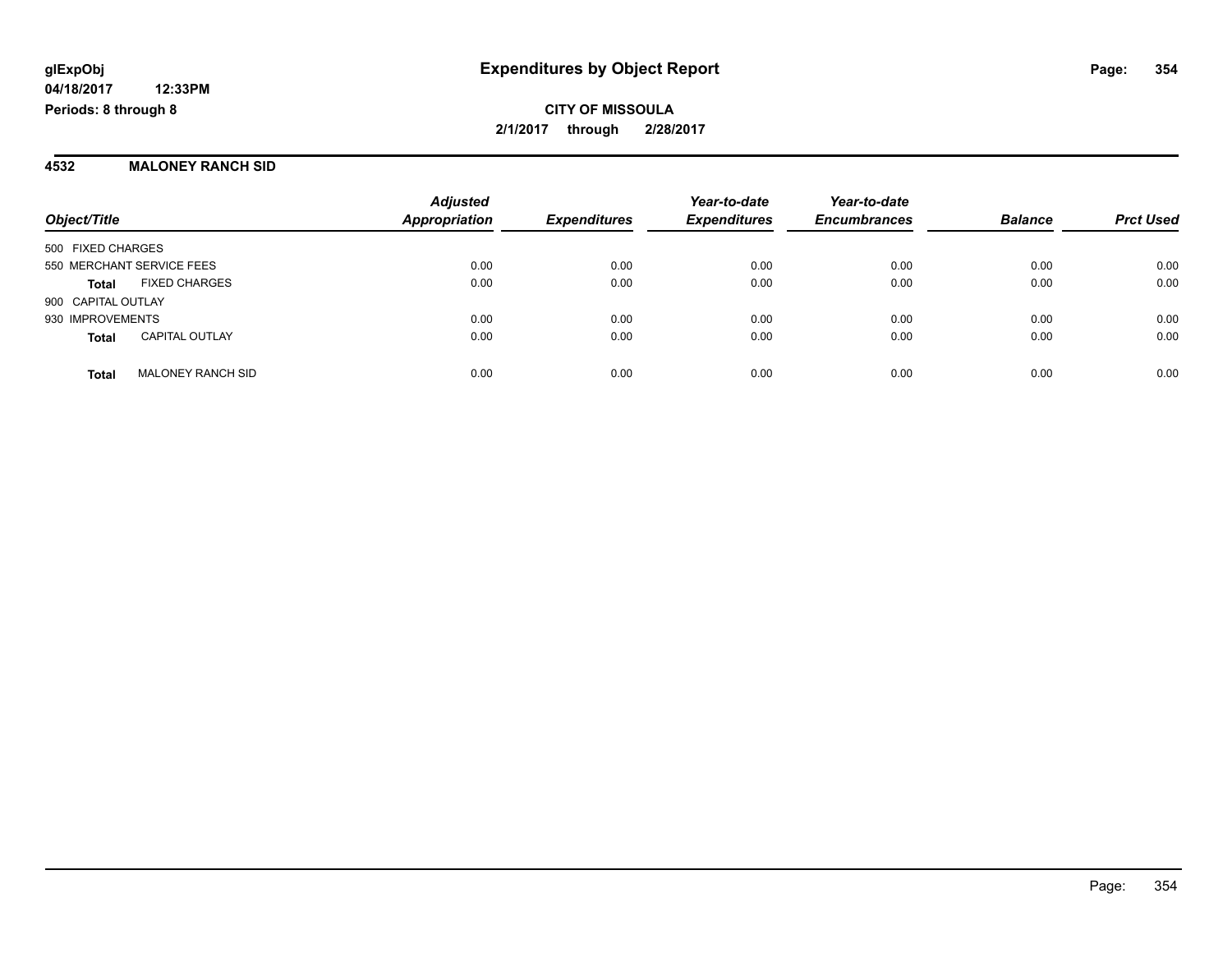### **CITY OF MISSOULA 2/1/2017 through 2/28/2017**

**4533 RATTLESNAKE SEWER SID 390 NON-DEPARTMENTAL**

| Object/Title                         | <b>Adjusted</b><br>Appropriation | <b>Expenditures</b> | Year-to-date<br><b>Expenditures</b> | Year-to-date<br><b>Encumbrances</b> | <b>Balance</b> | <b>Prct Used</b> |
|--------------------------------------|----------------------------------|---------------------|-------------------------------------|-------------------------------------|----------------|------------------|
| 500 FIXED CHARGES                    |                                  |                     |                                     |                                     |                |                  |
| 550 MERCHANT SERVICE FEES            | 0.00                             | 0.00                | 0.00                                | 0.00                                | 0.00           | 0.00             |
| <b>FIXED CHARGES</b><br><b>Total</b> | 0.00                             | 0.00                | 0.00                                | 0.00                                | 0.00           | 0.00             |
| NON-DEPARTMENTAL<br><b>Total</b>     | 0.00                             | 0.00                | 0.00                                | 0.00                                | 0.00           | 0.00             |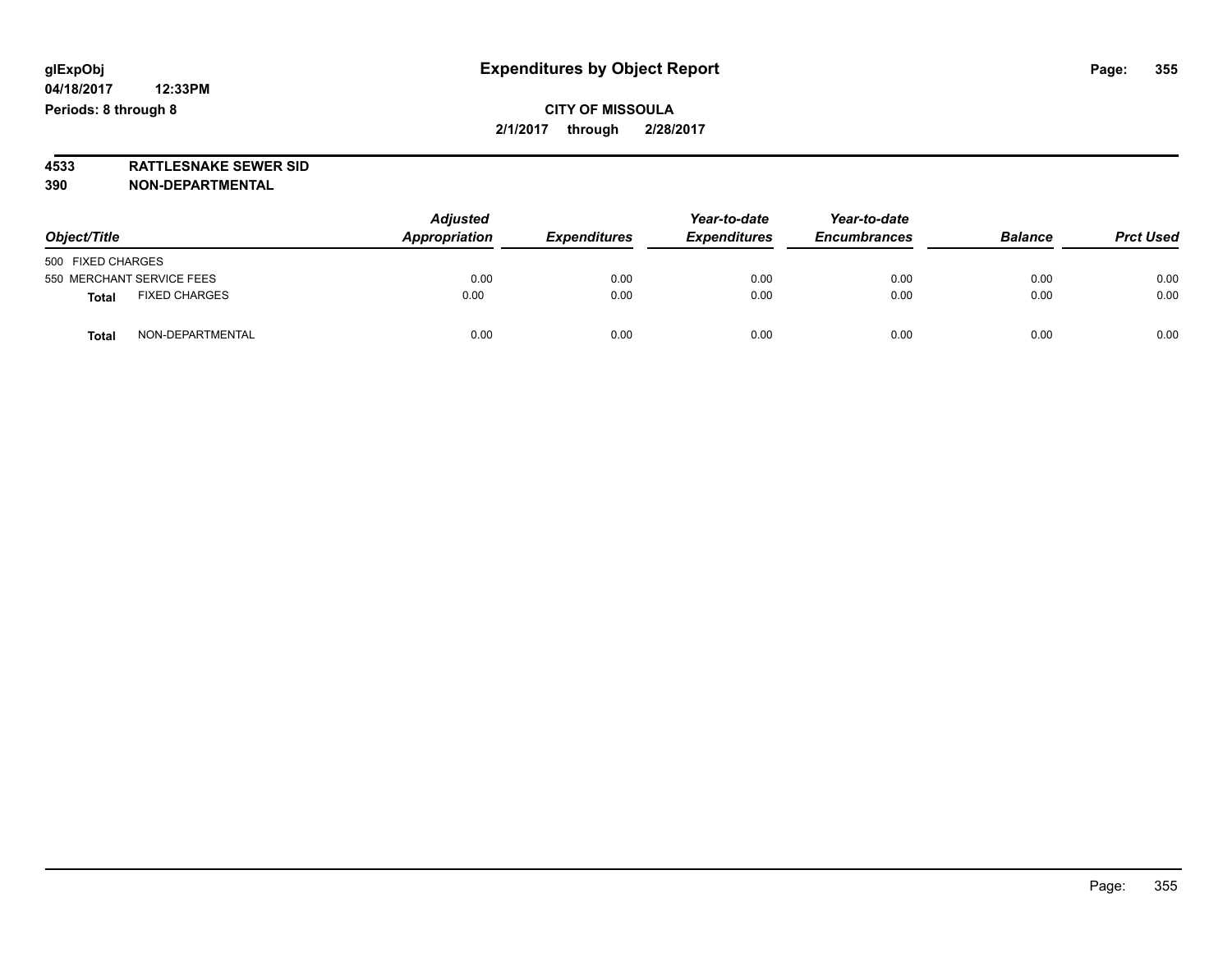**04/18/2017 12:33PM Periods: 8 through 8**

**CITY OF MISSOULA 2/1/2017 through 2/28/2017**

#### **4533 RATTLESNAKE SEWER SID**

| Object/Title                   | <b>Adjusted</b><br>Appropriation | <b>Expenditures</b> | Year-to-date<br><b>Expenditures</b> | Year-to-date<br><b>Encumbrances</b> | <b>Balance</b> | <b>Prct Used</b> |
|--------------------------------|----------------------------------|---------------------|-------------------------------------|-------------------------------------|----------------|------------------|
| 500 FIXED CHARGES              |                                  |                     |                                     |                                     |                |                  |
| 550 MERCHANT SERVICE FEES      | 0.00                             | 0.00                | 0.00                                | 0.00                                | 0.00           | 0.00             |
| <b>FIXED CHARGES</b><br>Total  | 0.00                             | 0.00                | 0.00                                | 0.00                                | 0.00           | 0.00             |
| RATTLESNAKE SEWER SID<br>Total | 0.00                             | 0.00                | 0.00                                | 0.00                                | 0.00           | 0.00             |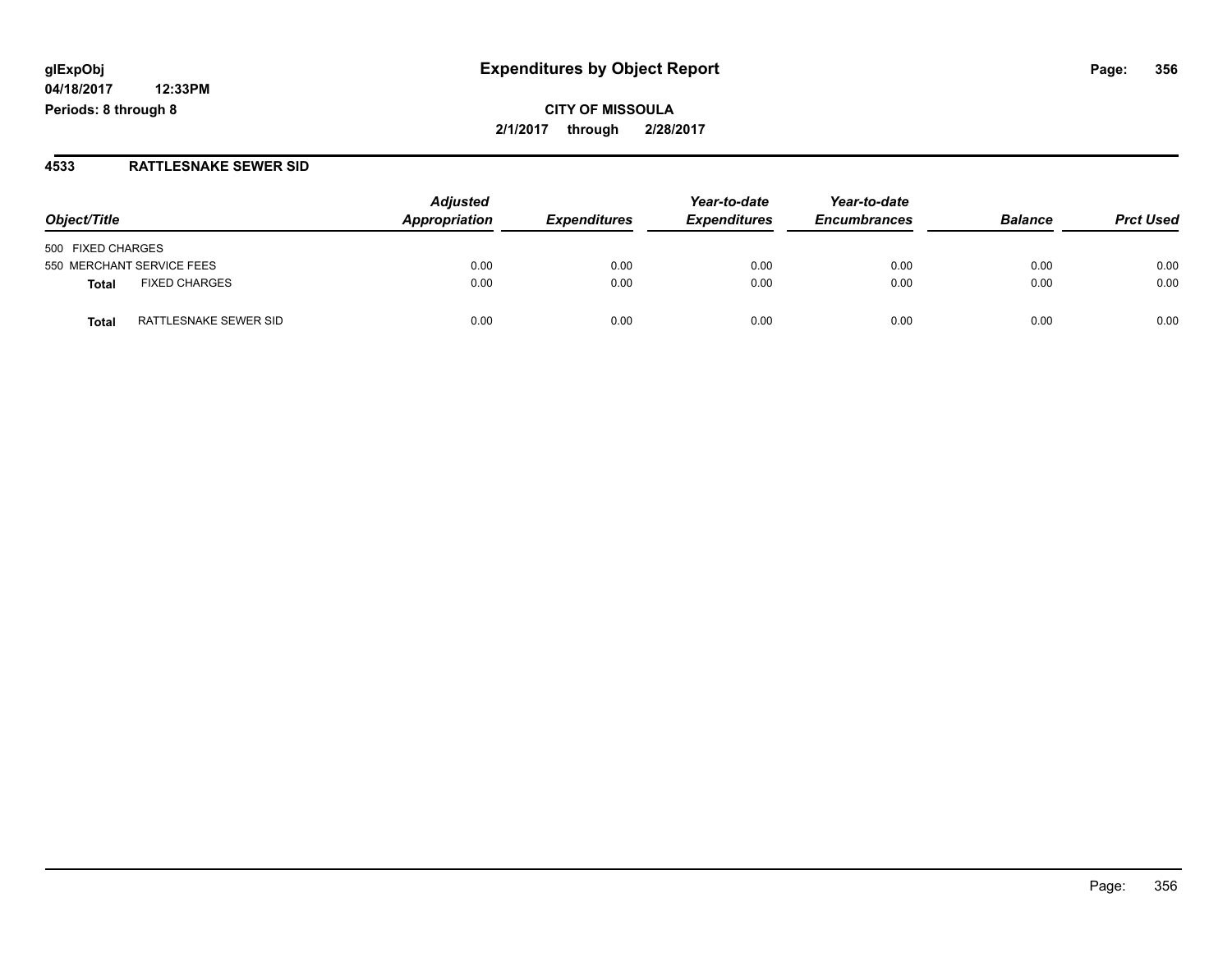### **CITY OF MISSOULA 2/1/2017 through 2/28/2017**

# **4534 SID 534 LINCOLNWOOD**

**390 NON-DEPARTMENTAL**

|                                      | <b>Adjusted</b>      |                     | Year-to-date        | Year-to-date        |                |                  |
|--------------------------------------|----------------------|---------------------|---------------------|---------------------|----------------|------------------|
| Object/Title                         | <b>Appropriation</b> | <b>Expenditures</b> | <b>Expenditures</b> | <b>Encumbrances</b> | <b>Balance</b> | <b>Prct Used</b> |
| 500 FIXED CHARGES                    |                      |                     |                     |                     |                |                  |
| 550 MERCHANT SERVICE FEES            | 0.00                 | 0.00                | 0.00                | 0.00                | 0.00           | 0.00             |
| <b>FIXED CHARGES</b><br><b>Total</b> | 0.00                 | 0.00                | 0.00                | 0.00                | 0.00           | 0.00             |
| 800 OTHER OBJECTS                    |                      |                     |                     |                     |                |                  |
| 820 TRANSFERS TO OTHER FUNDS         | 0.00                 | 0.00                | 0.00                | 0.00                | 0.00           | 0.00             |
| OTHER OBJECTS<br><b>Total</b>        | 0.00                 | 0.00                | 0.00                | 0.00                | 0.00           | 0.00             |
| NON-DEPARTMENTAL<br>Total            | 0.00                 | 0.00                | 0.00                | 0.00                | 0.00           | 0.00             |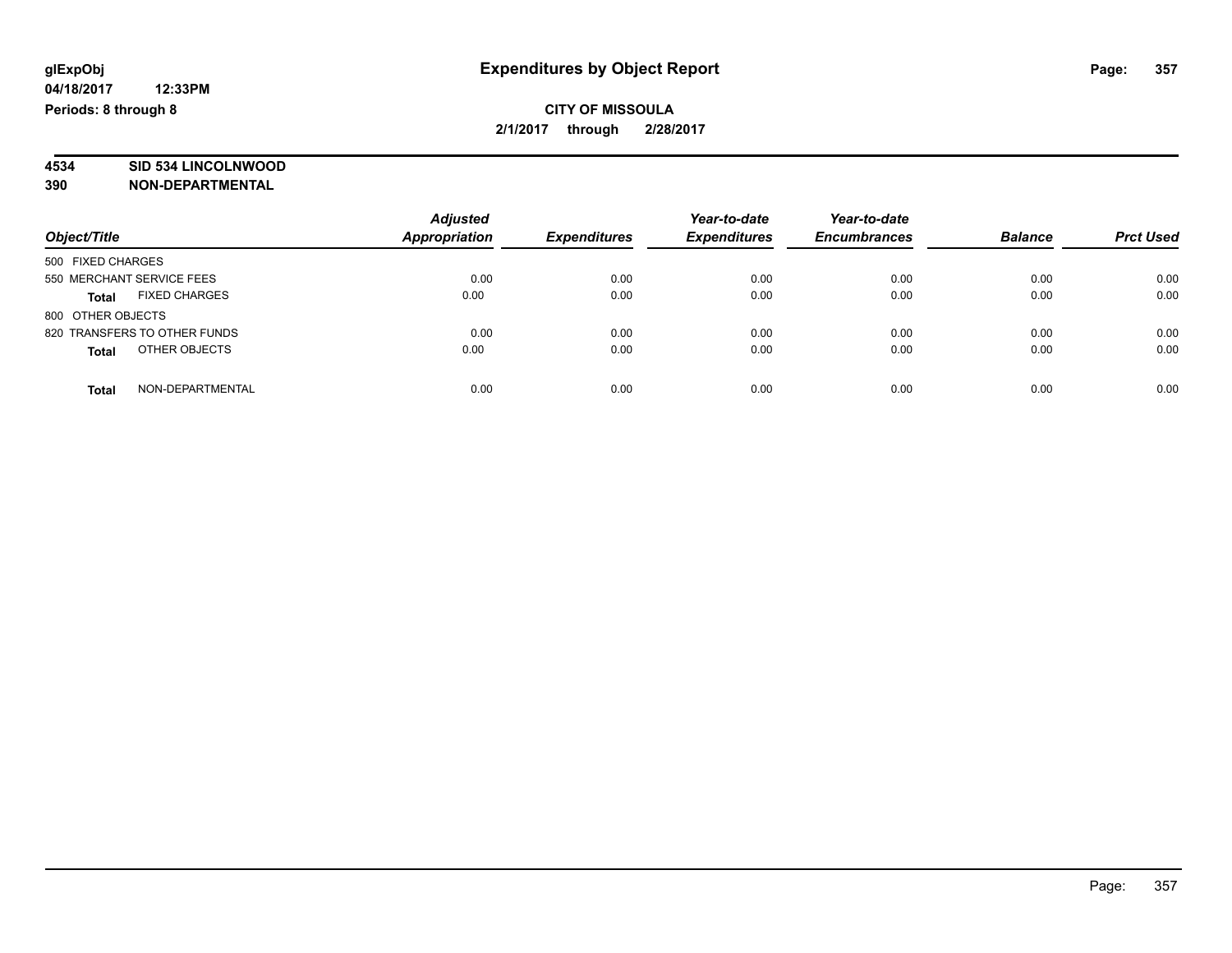**CITY OF MISSOULA 2/1/2017 through 2/28/2017**

### **4534 SID 534 LINCOLNWOOD**

| Object/Title                         | <b>Adjusted</b><br><b>Appropriation</b> | <b>Expenditures</b> | Year-to-date<br><b>Expenditures</b> | Year-to-date<br><b>Encumbrances</b> | <b>Balance</b> | <b>Prct Used</b> |
|--------------------------------------|-----------------------------------------|---------------------|-------------------------------------|-------------------------------------|----------------|------------------|
| 500 FIXED CHARGES                    |                                         |                     |                                     |                                     |                |                  |
| 550 MERCHANT SERVICE FEES            | 0.00                                    | 0.00                | 0.00                                | 0.00                                | 0.00           | 0.00             |
| <b>FIXED CHARGES</b><br><b>Total</b> | 0.00                                    | 0.00                | 0.00                                | 0.00                                | 0.00           | 0.00             |
| 800 OTHER OBJECTS                    |                                         |                     |                                     |                                     |                |                  |
| 820 TRANSFERS TO OTHER FUNDS         | 0.00                                    | 0.00                | 0.00                                | 0.00                                | 0.00           | 0.00             |
| OTHER OBJECTS<br><b>Total</b>        | 0.00                                    | 0.00                | 0.00                                | 0.00                                | 0.00           | 0.00             |
| SID 534 LINCOLNWOOD<br><b>Total</b>  | 0.00                                    | 0.00                | 0.00                                | 0.00                                | 0.00           | 0.00             |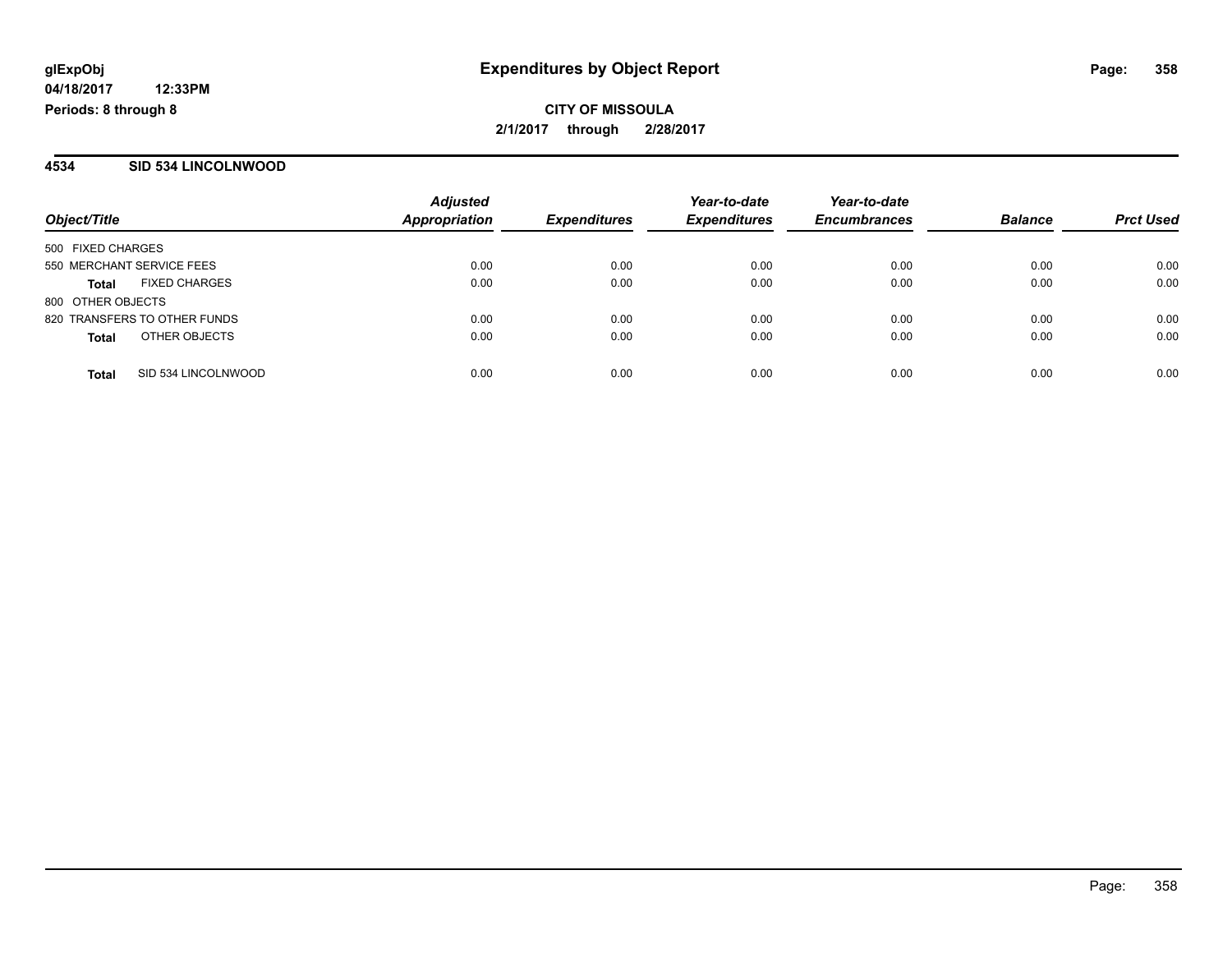**04/18/2017 12:33PM Periods: 8 through 8**

### **CITY OF MISSOULA 2/1/2017 through 2/28/2017**

# **4535 SLANT STREET TRAFFIC CALMING**

**000 \*\*\* Title Not Found \*\*\***

| Object/Title                            | <b>Adjusted</b><br><b>Appropriation</b> | <b>Expenditures</b> | Year-to-date<br><b>Expenditures</b> | Year-to-date<br><b>Encumbrances</b> | <b>Balance</b> | <b>Prct Used</b> |
|-----------------------------------------|-----------------------------------------|---------------------|-------------------------------------|-------------------------------------|----------------|------------------|
| 500 FIXED CHARGES                       |                                         |                     |                                     |                                     |                |                  |
| 550 MERCHANT SERVICE FEES               | 0.00                                    | 0.00                | 0.00                                | 0.00                                | 0.00           | 0.00             |
| <b>FIXED CHARGES</b><br><b>Total</b>    | 0.00                                    | 0.00                | 0.00                                | 0.00                                | 0.00           | 0.00             |
| 600 DEBT SERVICE                        |                                         |                     |                                     |                                     |                |                  |
| 620 INTEREST / SERVICE FEES             | 0.00                                    | 0.00                | 0.00                                | 0.00                                | 0.00           | 0.00             |
| <b>DEBT SERVICE</b><br><b>Total</b>     | 0.00                                    | 0.00                | 0.00                                | 0.00                                | 0.00           | 0.00             |
| *** Title Not Found ***<br><b>Total</b> | 0.00                                    | 0.00                | 0.00                                | 0.00                                | 0.00           | 0.00             |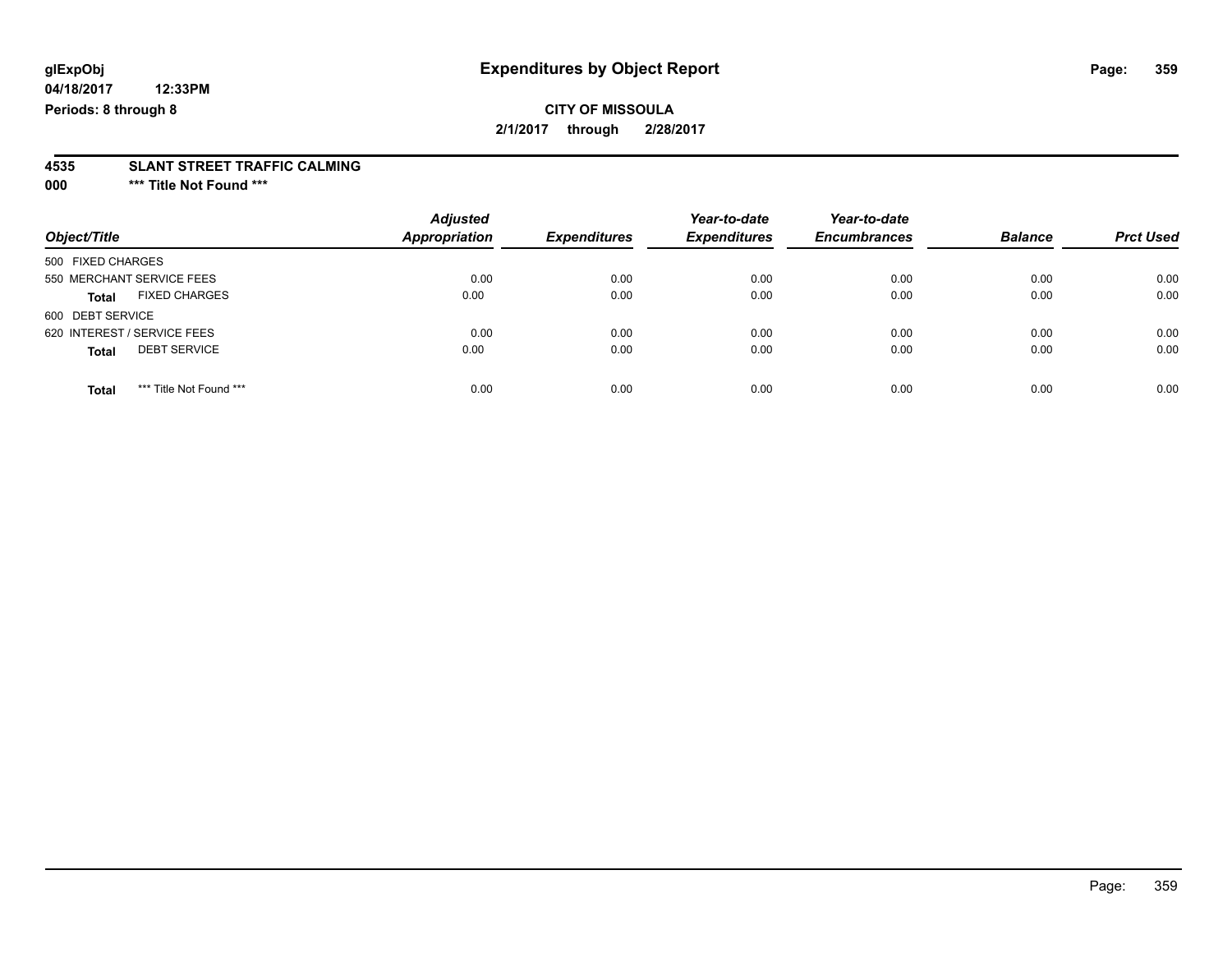**CITY OF MISSOULA 2/1/2017 through 2/28/2017**

### **4535 SLANT STREET TRAFFIC CALMING**

| Object/Title      |                              | <b>Adjusted</b><br><b>Appropriation</b> | <b>Expenditures</b> | Year-to-date<br><b>Expenditures</b> | Year-to-date<br><b>Encumbrances</b> | <b>Balance</b> | <b>Prct Used</b> |
|-------------------|------------------------------|-----------------------------------------|---------------------|-------------------------------------|-------------------------------------|----------------|------------------|
| 500 FIXED CHARGES |                              |                                         |                     |                                     |                                     |                |                  |
|                   | 550 MERCHANT SERVICE FEES    | 0.00                                    | 0.00                | 0.00                                | 0.00                                | 0.00           | 0.00             |
| <b>Total</b>      | <b>FIXED CHARGES</b>         | 0.00                                    | 0.00                | 0.00                                | 0.00                                | 0.00           | 0.00             |
| 600 DEBT SERVICE  |                              |                                         |                     |                                     |                                     |                |                  |
|                   | 620 INTEREST / SERVICE FEES  | 0.00                                    | 0.00                | 0.00                                | 0.00                                | 0.00           | 0.00             |
| <b>Total</b>      | <b>DEBT SERVICE</b>          | 0.00                                    | 0.00                | 0.00                                | 0.00                                | 0.00           | 0.00             |
| <b>Total</b>      | SLANT STREET TRAFFIC CALMING | 0.00                                    | 0.00                | 0.00                                | 0.00                                | 0.00           | 0.00             |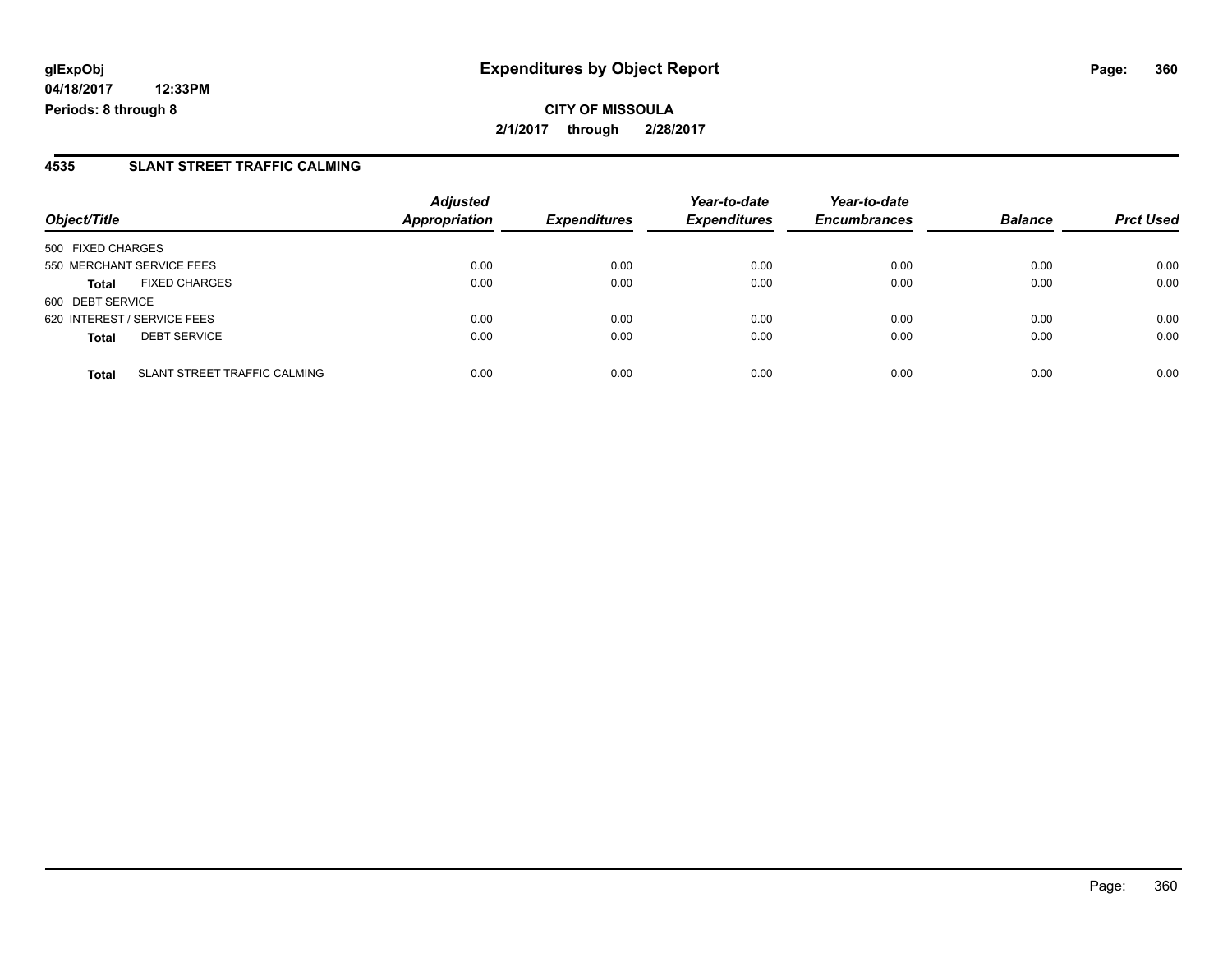## **CITY OF MISSOULA 2/1/2017 through 2/28/2017**

# **4536 SID536 LINCOLNWOOD SWR PH2**

| Object/Title                     | <b>Adjusted</b><br>Appropriation | <b>Expenditures</b> | Year-to-date<br><b>Expenditures</b> | Year-to-date<br><b>Encumbrances</b> | <b>Balance</b> | <b>Prct Used</b> |
|----------------------------------|----------------------------------|---------------------|-------------------------------------|-------------------------------------|----------------|------------------|
| 500 FIXED CHARGES                |                                  |                     |                                     |                                     |                |                  |
| 550 MERCHANT SERVICE FEES        | 0.00                             | 0.00                | 0.00                                | 0.00                                | 0.00           | 0.00             |
| <b>FIXED CHARGES</b><br>Total    | 0.00                             | 0.00                | 0.00                                | 0.00                                | 0.00           | 0.00             |
| NON-DEPARTMENTAL<br><b>Total</b> | 0.00                             | 0.00                | 0.00                                | 0.00                                | 0.00           | 0.00             |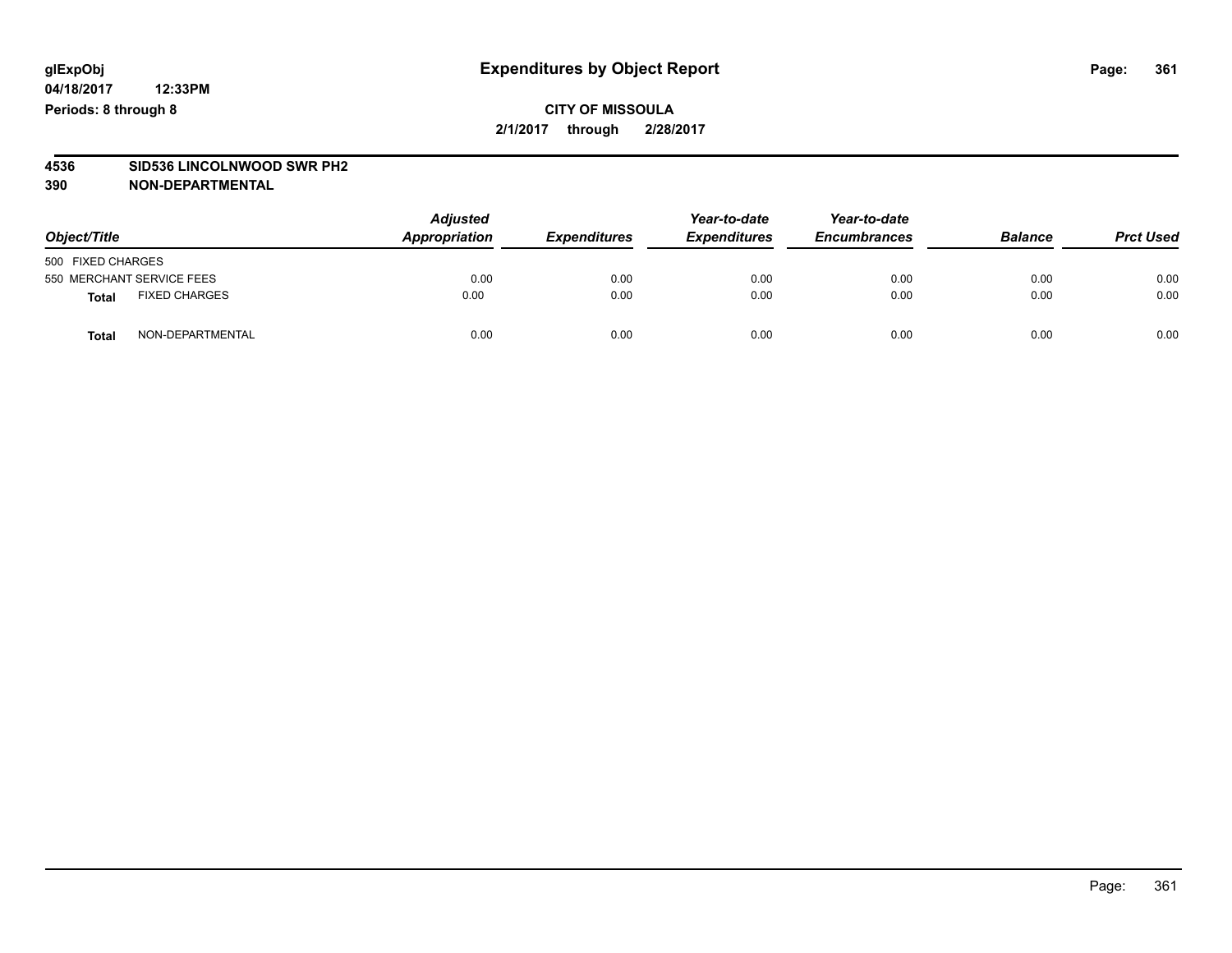# **glExpObj Expenditures by Object Report Page: 362**

**04/18/2017 12:33PM Periods: 8 through 8**

#### **4536 SID536 LINCOLNWOOD SWR PH2**

| Object/Title                        | <b>Adjusted</b><br>Appropriation | <i><b>Expenditures</b></i> | Year-to-date<br><b>Expenditures</b> | Year-to-date<br><b>Encumbrances</b> | <b>Balance</b> | <b>Prct Used</b> |
|-------------------------------------|----------------------------------|----------------------------|-------------------------------------|-------------------------------------|----------------|------------------|
| 500 FIXED CHARGES                   |                                  |                            |                                     |                                     |                |                  |
| 550 MERCHANT SERVICE FEES           | 0.00                             | 0.00                       | 0.00                                | 0.00                                | 0.00           | 0.00             |
| <b>FIXED CHARGES</b><br>Total       | 0.00                             | 0.00                       | 0.00                                | 0.00                                | 0.00           | 0.00             |
| SID536 LINCOLNWOOD SWR PH2<br>Total | 0.00                             | 0.00                       | 0.00                                | 0.00                                | 0.00           | 0.00             |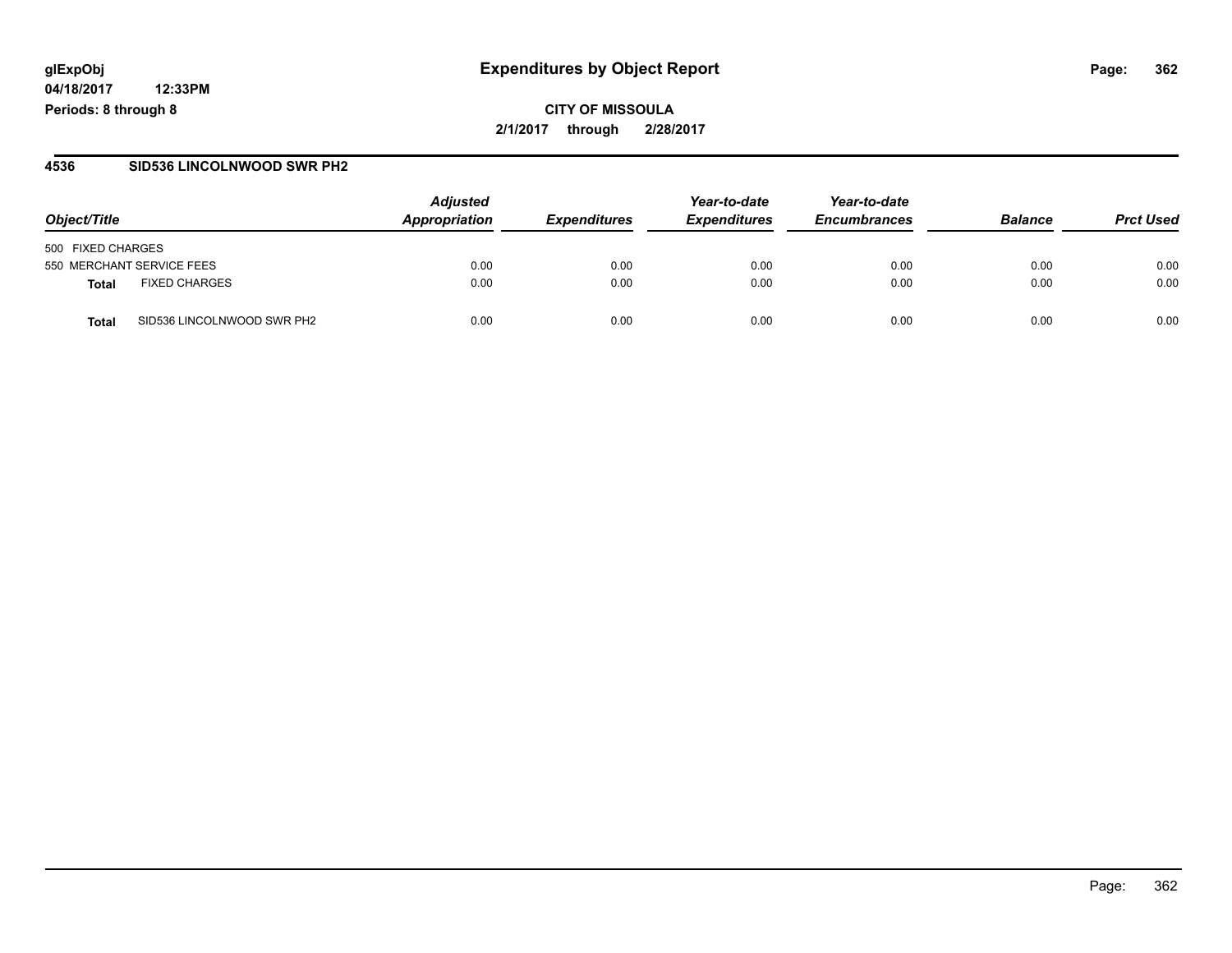## **CITY OF MISSOULA 2/1/2017 through 2/28/2017**

| SID 539 4th STREET<br>4539 |  |
|----------------------------|--|
|----------------------------|--|

**000 \*\*\* Title Not Found \*\*\***

| Object/Title                            | <b>Adjusted</b><br>Appropriation | <b>Expenditures</b> | Year-to-date<br><b>Expenditures</b> | Year-to-date<br><b>Encumbrances</b> | <b>Balance</b> | <b>Prct Used</b> |
|-----------------------------------------|----------------------------------|---------------------|-------------------------------------|-------------------------------------|----------------|------------------|
| 500 FIXED CHARGES                       |                                  |                     |                                     |                                     |                |                  |
| 550 MERCHANT SERVICE FEES               | 0.00                             | 0.00                | 0.00                                | 0.00                                | 0.00           | 0.00             |
| <b>FIXED CHARGES</b><br><b>Total</b>    | 0.00                             | 0.00                | 0.00                                | 0.00                                | 0.00           | 0.00             |
| 600 DEBT SERVICE                        |                                  |                     |                                     |                                     |                |                  |
| 620 INTEREST / SERVICE FEES             | 0.00                             | 0.00                | 0.00                                | 0.00                                | 0.00           | 0.00             |
| <b>DEBT SERVICE</b><br><b>Total</b>     | 0.00                             | 0.00                | 0.00                                | 0.00                                | 0.00           | 0.00             |
| *** Title Not Found ***<br><b>Total</b> | 0.00                             | 0.00                | 0.00                                | 0.00                                | 0.00           | 0.00             |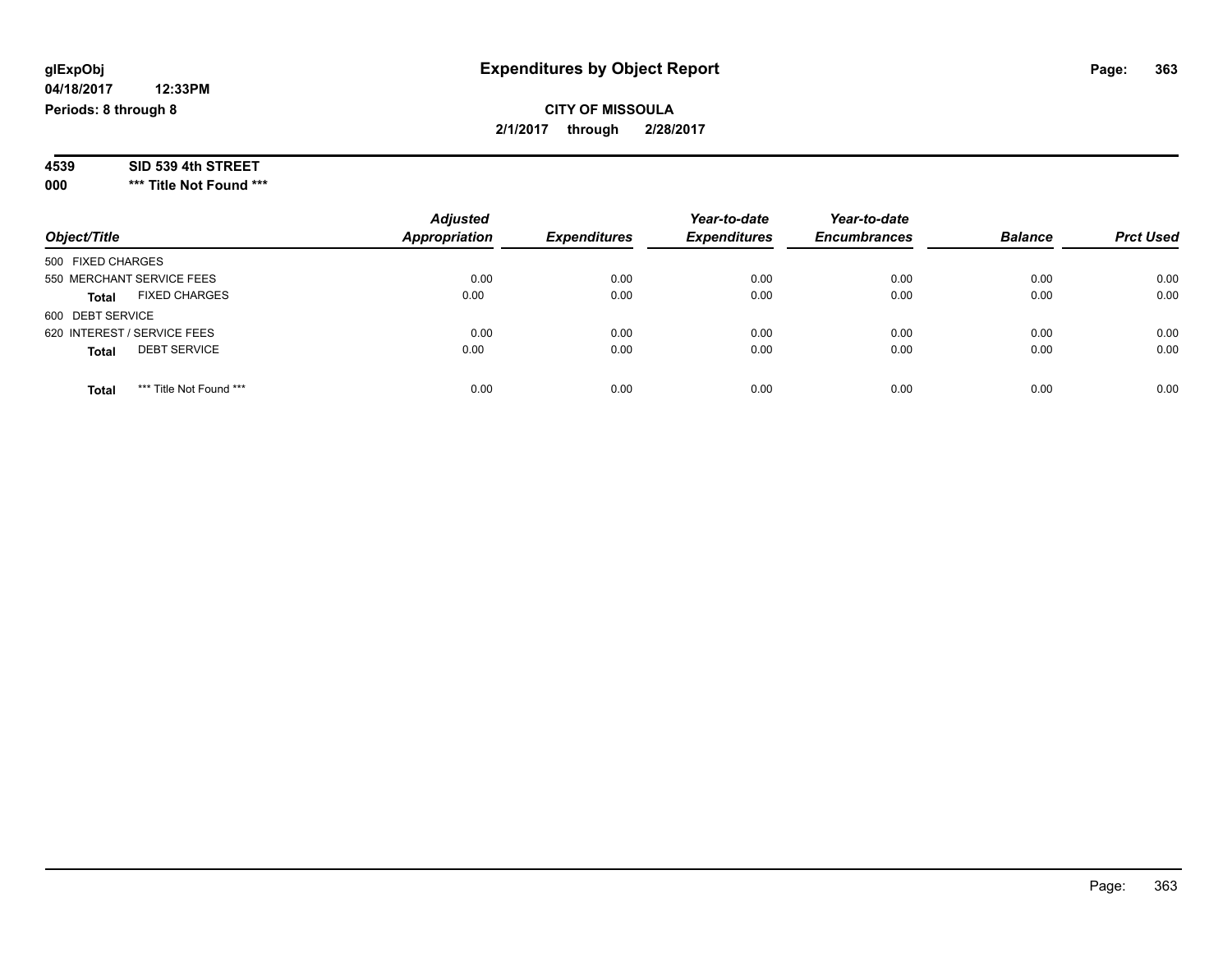## **CITY OF MISSOULA 2/1/2017 through 2/28/2017**

#### **4539 SID 539 4th STREET**

| Object/Title                         | <b>Adjusted</b><br><b>Appropriation</b> | <b>Expenditures</b> | Year-to-date<br><b>Expenditures</b> | Year-to-date<br><b>Encumbrances</b> | <b>Balance</b> | <b>Prct Used</b> |
|--------------------------------------|-----------------------------------------|---------------------|-------------------------------------|-------------------------------------|----------------|------------------|
| 500 FIXED CHARGES                    |                                         |                     |                                     |                                     |                |                  |
| 550 MERCHANT SERVICE FEES            | 0.00                                    | 0.00                | 0.00                                | 0.00                                | 0.00           | 0.00             |
| <b>FIXED CHARGES</b><br><b>Total</b> | 0.00                                    | 0.00                | 0.00                                | 0.00                                | 0.00           | 0.00             |
| 600 DEBT SERVICE                     |                                         |                     |                                     |                                     |                |                  |
| 620 INTEREST / SERVICE FEES          | 0.00                                    | 0.00                | 0.00                                | 0.00                                | 0.00           | 0.00             |
| <b>DEBT SERVICE</b><br><b>Total</b>  | 0.00                                    | 0.00                | 0.00                                | 0.00                                | 0.00           | 0.00             |
| SID 539 4th STREET<br><b>Total</b>   | 0.00                                    | 0.00                | 0.00                                | 0.00                                | 0.00           | 0.00             |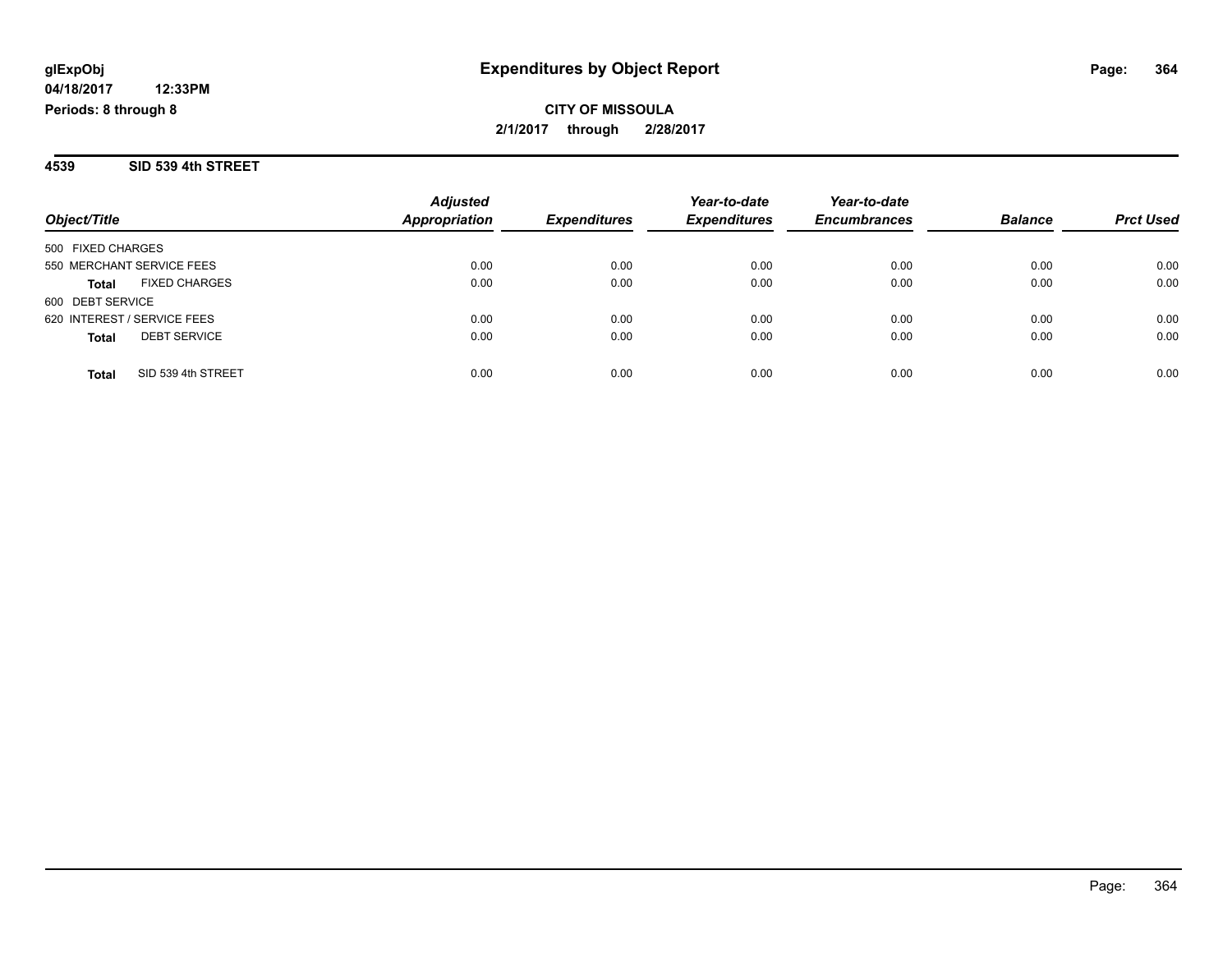### **CITY OF MISSOULA 2/1/2017 through 2/28/2017**

**4540 SID 540 ENGLAND BLVD**

|                    |                              | <b>Adjusted</b>      |                     | Year-to-date        | Year-to-date        |                |                  |
|--------------------|------------------------------|----------------------|---------------------|---------------------|---------------------|----------------|------------------|
| Object/Title       |                              | <b>Appropriation</b> | <b>Expenditures</b> | <b>Expenditures</b> | <b>Encumbrances</b> | <b>Balance</b> | <b>Prct Used</b> |
|                    | 300 PURCHASED SERVICES       |                      |                     |                     |                     |                |                  |
|                    | 350 PROFESSIONAL SERVICES    | 0.00                 | 0.00                | 3,865.00            | 0.00                | $-3,865.00$    | 0.00             |
| <b>Total</b>       | PURCHASED SERVICES           | 0.00                 | 0.00                | 3,865.00            | 0.00                | $-3,865.00$    | 0.00             |
| 500 FIXED CHARGES  |                              |                      |                     |                     |                     |                |                  |
|                    | 550 MERCHANT SERVICE FEES    | 0.00                 | 0.00                | 0.00                | 0.00                | 0.00           | 0.00             |
| <b>Total</b>       | <b>FIXED CHARGES</b>         | 0.00                 | 0.00                | 0.00                | 0.00                | 0.00           | 0.00             |
| 800 OTHER OBJECTS  |                              |                      |                     |                     |                     |                |                  |
|                    | 820 TRANSFERS TO OTHER FUNDS | 0.00                 | 0.00                | 0.00                | 0.00                | 0.00           | 0.00             |
| <b>Total</b>       | OTHER OBJECTS                | 0.00                 | 0.00                | 0.00                | 0.00                | 0.00           | 0.00             |
| 900 CAPITAL OUTLAY |                              |                      |                     |                     |                     |                |                  |
| 930 IMPROVEMENTS   |                              | 0.00                 | 0.00                | 0.00                | 0.00                | 0.00           | 0.00             |
| <b>Total</b>       | <b>CAPITAL OUTLAY</b>        | 0.00                 | 0.00                | 0.00                | 0.00                | 0.00           | 0.00             |
| <b>Total</b>       | NON-DEPARTMENTAL             | 0.00                 | 0.00                | 3,865.00            | 0.00                | $-3,865.00$    | 0.00             |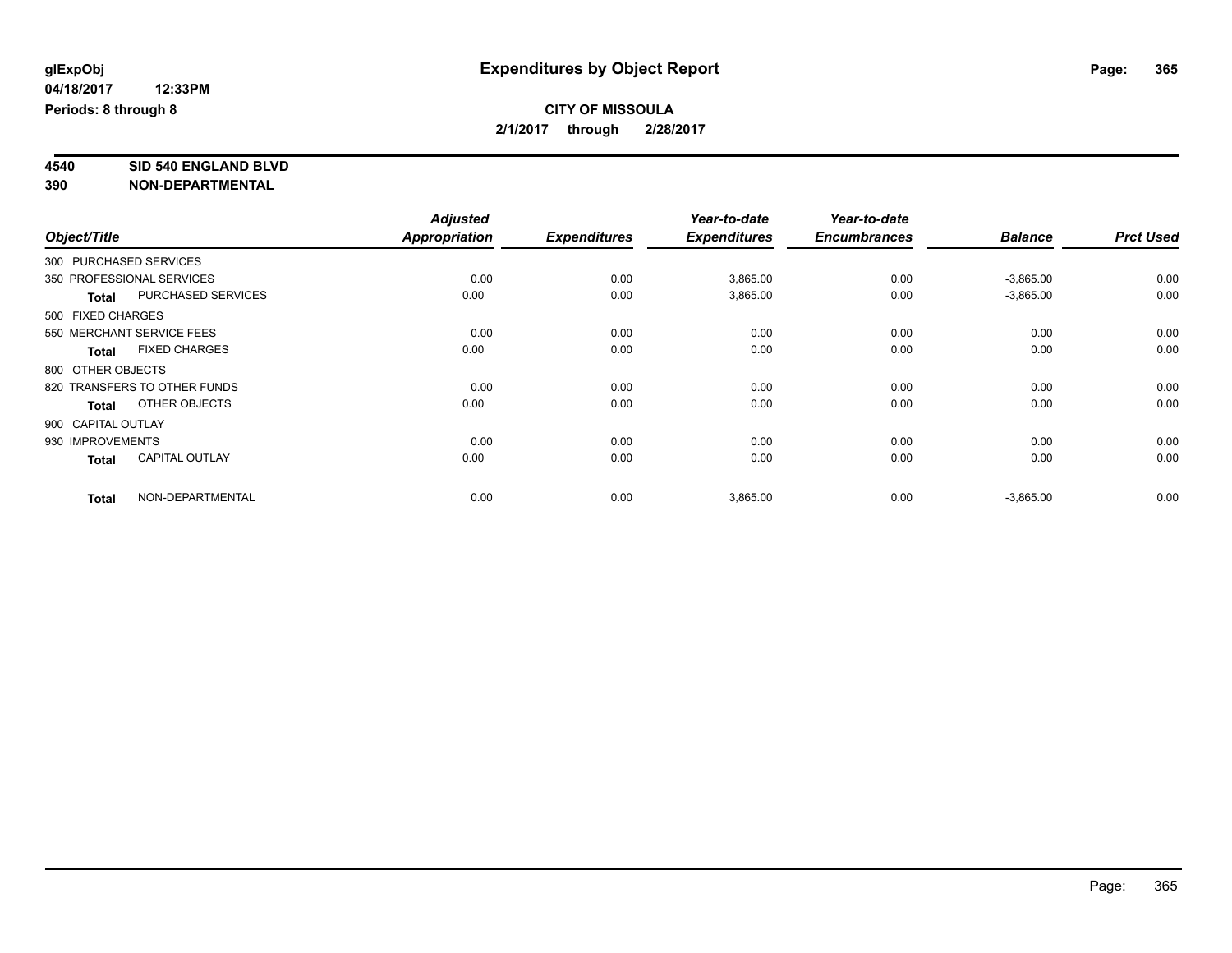#### **4540 SID 540 ENGLAND BLVD**

| Object/Title                 |                       | <b>Adjusted</b><br>Appropriation | <b>Expenditures</b> | Year-to-date<br><b>Expenditures</b> | Year-to-date<br><b>Encumbrances</b> | <b>Balance</b> | <b>Prct Used</b> |
|------------------------------|-----------------------|----------------------------------|---------------------|-------------------------------------|-------------------------------------|----------------|------------------|
| 300 PURCHASED SERVICES       |                       |                                  |                     |                                     |                                     |                |                  |
| 350 PROFESSIONAL SERVICES    |                       | 0.00                             | 0.00                | 3,865.00                            | 0.00                                | $-3,865.00$    | 0.00             |
| <b>Total</b>                 | PURCHASED SERVICES    | 0.00                             | 0.00                | 3,865.00                            | 0.00                                | $-3,865.00$    | 0.00             |
| 500 FIXED CHARGES            |                       |                                  |                     |                                     |                                     |                |                  |
| 550 MERCHANT SERVICE FEES    |                       | 0.00                             | 0.00                | 0.00                                | 0.00                                | 0.00           | 0.00             |
| <b>Total</b>                 | <b>FIXED CHARGES</b>  | 0.00                             | 0.00                | 0.00                                | 0.00                                | 0.00           | 0.00             |
| 800 OTHER OBJECTS            |                       |                                  |                     |                                     |                                     |                |                  |
| 820 TRANSFERS TO OTHER FUNDS |                       | 0.00                             | 0.00                | 0.00                                | 0.00                                | 0.00           | 0.00             |
| <b>Total</b>                 | OTHER OBJECTS         | 0.00                             | 0.00                | 0.00                                | 0.00                                | 0.00           | 0.00             |
| 900 CAPITAL OUTLAY           |                       |                                  |                     |                                     |                                     |                |                  |
| 930 IMPROVEMENTS             |                       | 0.00                             | 0.00                | 0.00                                | 0.00                                | 0.00           | 0.00             |
| <b>Total</b>                 | <b>CAPITAL OUTLAY</b> | 0.00                             | 0.00                | 0.00                                | 0.00                                | 0.00           | 0.00             |
| <b>Total</b>                 | SID 540 ENGLAND BLVD  | 0.00                             | 0.00                | 3,865.00                            | 0.00                                | $-3,865.00$    | 0.00             |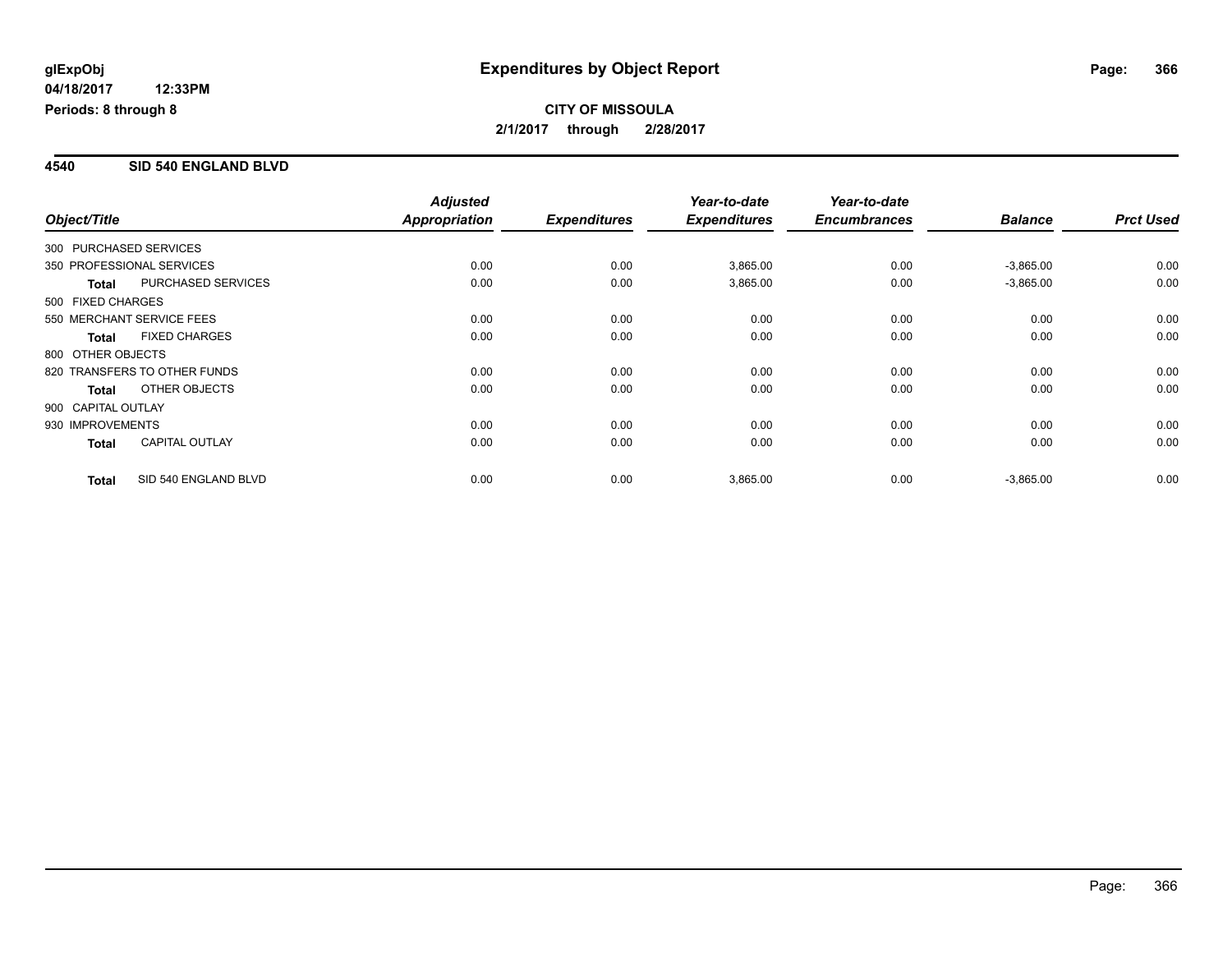## **CITY OF MISSOULA 2/1/2017 through 2/28/2017**

# **4541 SID 541 PINEVIEW PARK**

|                                       | <b>Adjusted</b> |                     | Year-to-date        | Year-to-date        |                |                  |
|---------------------------------------|-----------------|---------------------|---------------------|---------------------|----------------|------------------|
| Object/Title                          | Appropriation   | <b>Expenditures</b> | <b>Expenditures</b> | <b>Encumbrances</b> | <b>Balance</b> | <b>Prct Used</b> |
| 500 FIXED CHARGES                     |                 |                     |                     |                     |                |                  |
| 500 FIXED CHARGES                     | 0.00            | 0.00                | 0.00                | 0.00                | 0.00           | 0.00             |
| 550 MERCHANT SERVICE FEES             | 0.00            | 0.00                | 0.00                | 0.00                | 0.00           | 0.00             |
| <b>FIXED CHARGES</b><br><b>Total</b>  | 0.00            | 0.00                | 0.00                | 0.00                | 0.00           | 0.00             |
| 900 CAPITAL OUTLAY                    |                 |                     |                     |                     |                |                  |
| 930 IMPROVEMENTS                      | 0.00            | 0.00                | 0.00                | 0.00                | 0.00           | 0.00             |
| <b>CAPITAL OUTLAY</b><br><b>Total</b> | 0.00            | 0.00                | 0.00                | 0.00                | 0.00           | 0.00             |
| NON-DEPARTMENTAL<br>Total             | 0.00            | 0.00                | 0.00                | 0.00                | 0.00           | 0.00             |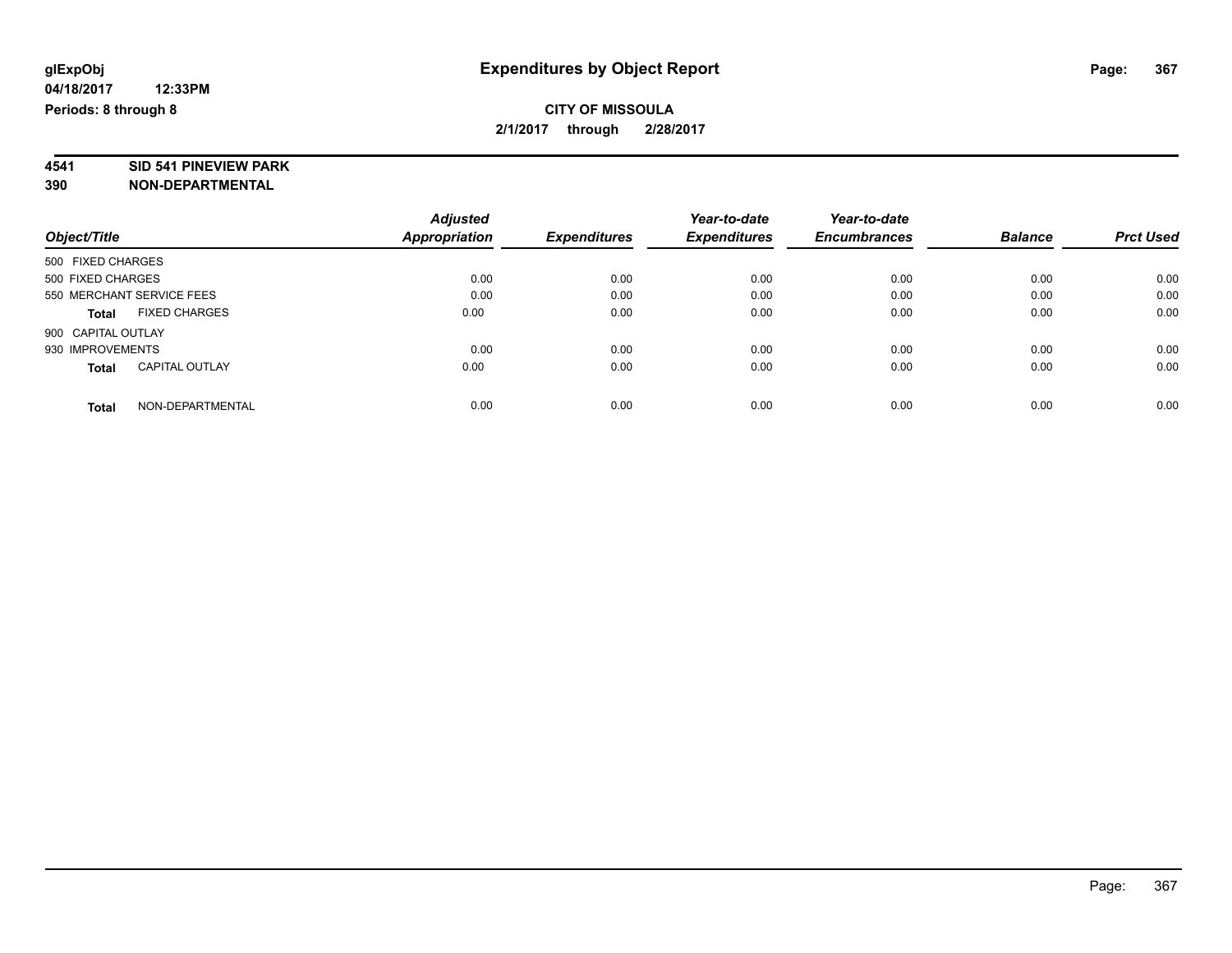## **CITY OF MISSOULA 2/1/2017 through 2/28/2017**

#### **4541 SID 541 PINEVIEW PARK**

| Object/Title                          | <b>Adjusted</b><br><b>Appropriation</b> | <i><b>Expenditures</b></i> | Year-to-date<br><b>Expenditures</b> | Year-to-date<br><b>Encumbrances</b> | <b>Balance</b> | <b>Prct Used</b> |
|---------------------------------------|-----------------------------------------|----------------------------|-------------------------------------|-------------------------------------|----------------|------------------|
| 500 FIXED CHARGES                     |                                         |                            |                                     |                                     |                |                  |
| 500 FIXED CHARGES                     | 0.00                                    | 0.00                       | 0.00                                | 0.00                                | 0.00           | 0.00             |
| 550 MERCHANT SERVICE FEES             | 0.00                                    | 0.00                       | 0.00                                | 0.00                                | 0.00           | 0.00             |
| <b>FIXED CHARGES</b><br><b>Total</b>  | 0.00                                    | 0.00                       | 0.00                                | 0.00                                | 0.00           | 0.00             |
| 900 CAPITAL OUTLAY                    |                                         |                            |                                     |                                     |                |                  |
| 930 IMPROVEMENTS                      | 0.00                                    | 0.00                       | 0.00                                | 0.00                                | 0.00           | 0.00             |
| <b>CAPITAL OUTLAY</b><br><b>Total</b> | 0.00                                    | 0.00                       | 0.00                                | 0.00                                | 0.00           | 0.00             |
| SID 541 PINEVIEW PARK<br><b>Total</b> | 0.00                                    | 0.00                       | 0.00                                | 0.00                                | 0.00           | 0.00             |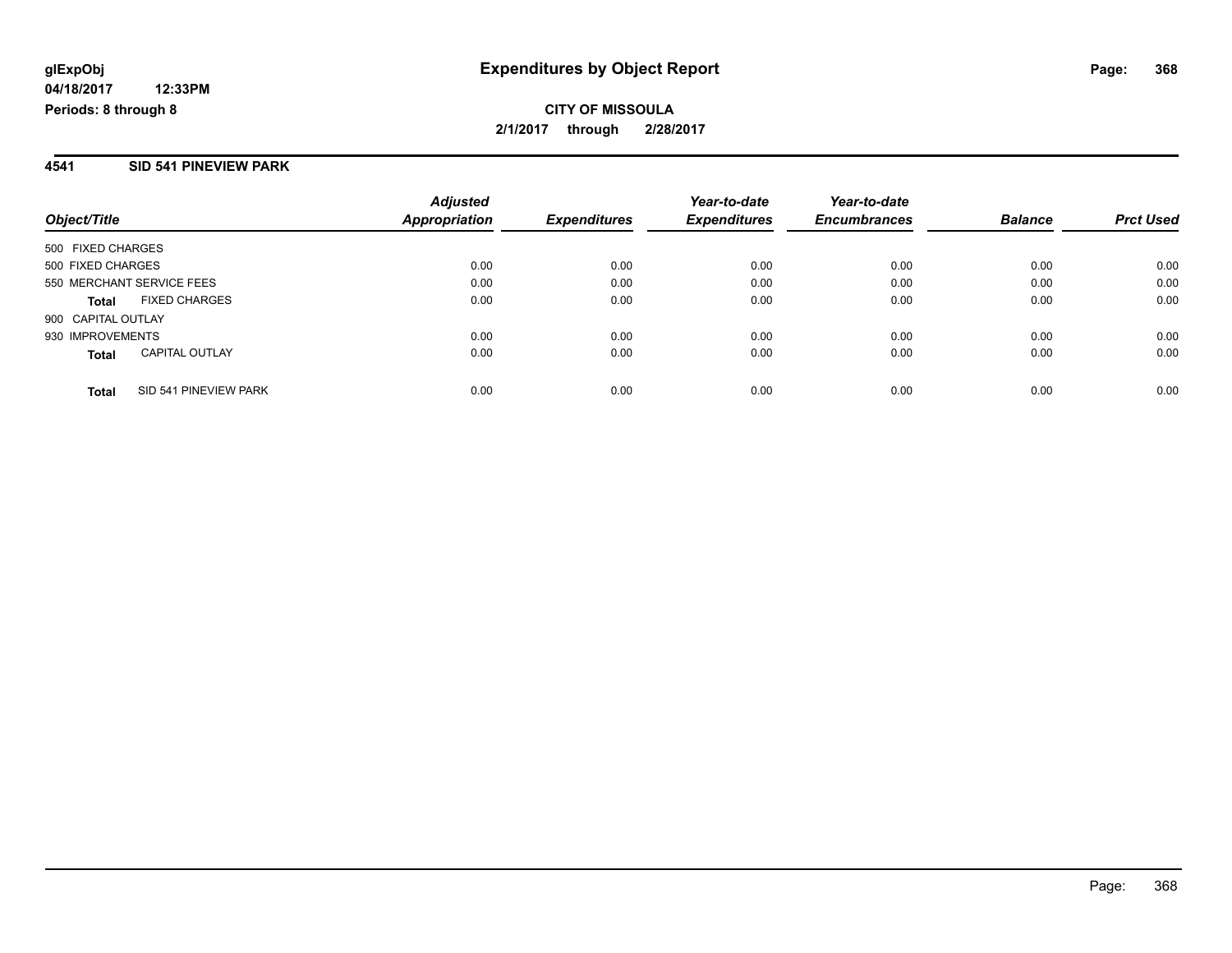## **CITY OF MISSOULA 2/1/2017 through 2/28/2017**

# **4542 SID 542 HILLVIEW WAY**

|                                      | <b>Adjusted</b>      |                     | Year-to-date        | Year-to-date        |                |                  |
|--------------------------------------|----------------------|---------------------|---------------------|---------------------|----------------|------------------|
| Object/Title                         | <b>Appropriation</b> | <b>Expenditures</b> | <b>Expenditures</b> | <b>Encumbrances</b> | <b>Balance</b> | <b>Prct Used</b> |
| 300 PURCHASED SERVICES               |                      |                     |                     |                     |                |                  |
| 350 PROFESSIONAL SERVICES            | 0.00                 | 0.00                | 0.00                | 0.00                | 0.00           | 0.00             |
| PURCHASED SERVICES<br><b>Total</b>   | 0.00                 | 0.00                | 0.00                | 0.00                | 0.00           | 0.00             |
| 500 FIXED CHARGES                    |                      |                     |                     |                     |                |                  |
| 550 MERCHANT SERVICE FEES            | 0.00                 | 0.00                | 0.00                | 0.00                | 0.00           | 0.00             |
| <b>FIXED CHARGES</b><br><b>Total</b> | 0.00                 | 0.00                | 0.00                | 0.00                | 0.00           | 0.00             |
| NON-DEPARTMENTAL<br><b>Total</b>     | 0.00                 | 0.00                | 0.00                | 0.00                | 0.00           | 0.00             |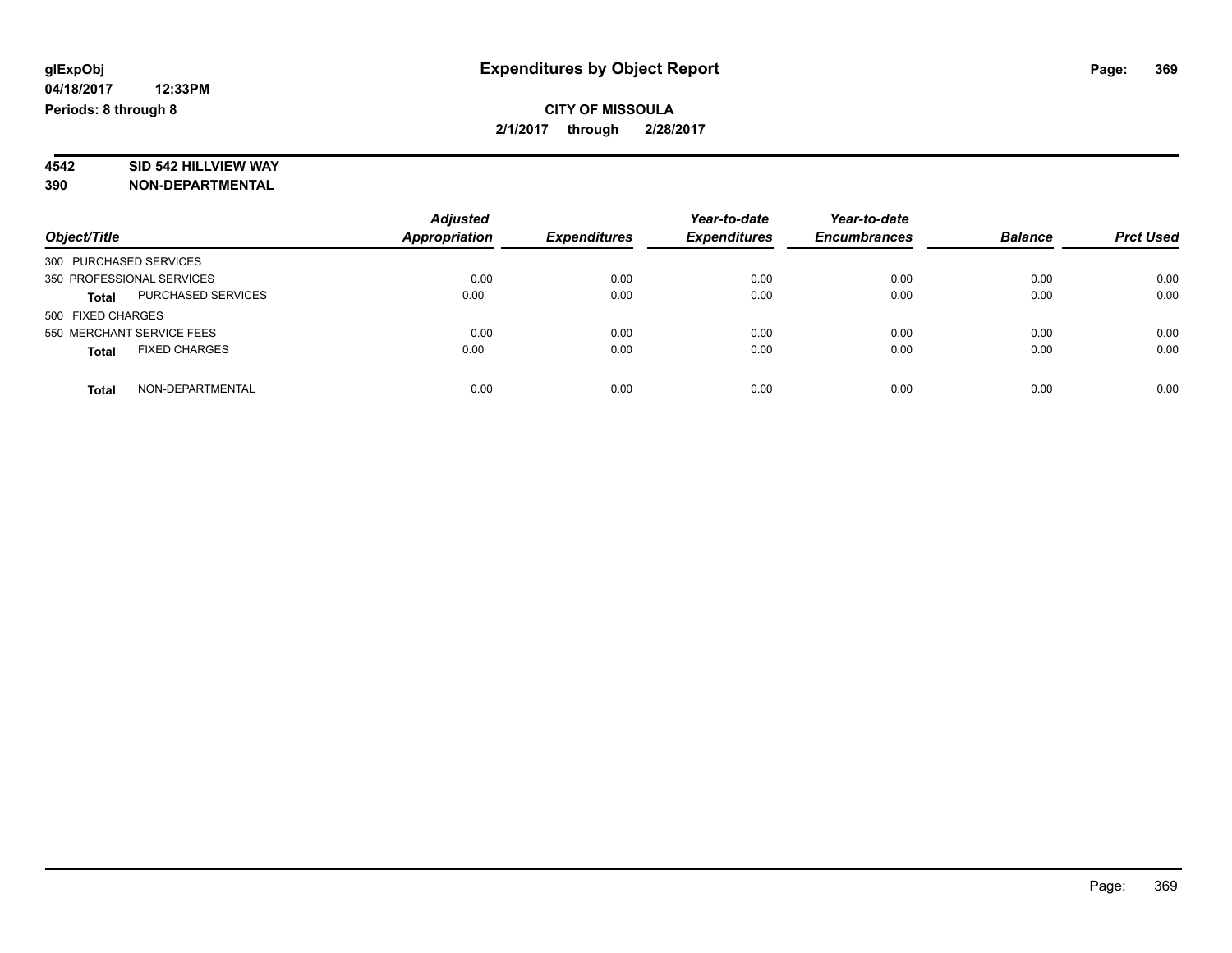**CITY OF MISSOULA 2/1/2017 through 2/28/2017**

#### **4542 SID 542 HILLVIEW WAY**

| Object/Title                         | <b>Adjusted</b><br><b>Appropriation</b> | <b>Expenditures</b> | Year-to-date<br><b>Expenditures</b> | Year-to-date<br><b>Encumbrances</b> | <b>Balance</b> | <b>Prct Used</b> |
|--------------------------------------|-----------------------------------------|---------------------|-------------------------------------|-------------------------------------|----------------|------------------|
| 300 PURCHASED SERVICES               |                                         |                     |                                     |                                     |                |                  |
| 350 PROFESSIONAL SERVICES            | 0.00                                    | 0.00                | 0.00                                | 0.00                                | 0.00           | 0.00             |
| PURCHASED SERVICES<br><b>Total</b>   | 0.00                                    | 0.00                | 0.00                                | 0.00                                | 0.00           | 0.00             |
| 500 FIXED CHARGES                    |                                         |                     |                                     |                                     |                |                  |
| 550 MERCHANT SERVICE FEES            | 0.00                                    | 0.00                | 0.00                                | 0.00                                | 0.00           | 0.00             |
| <b>FIXED CHARGES</b><br><b>Total</b> | 0.00                                    | 0.00                | 0.00                                | 0.00                                | 0.00           | 0.00             |
| SID 542 HILLVIEW WAY<br><b>Total</b> | 0.00                                    | 0.00                | 0.00                                | 0.00                                | 0.00           | 0.00             |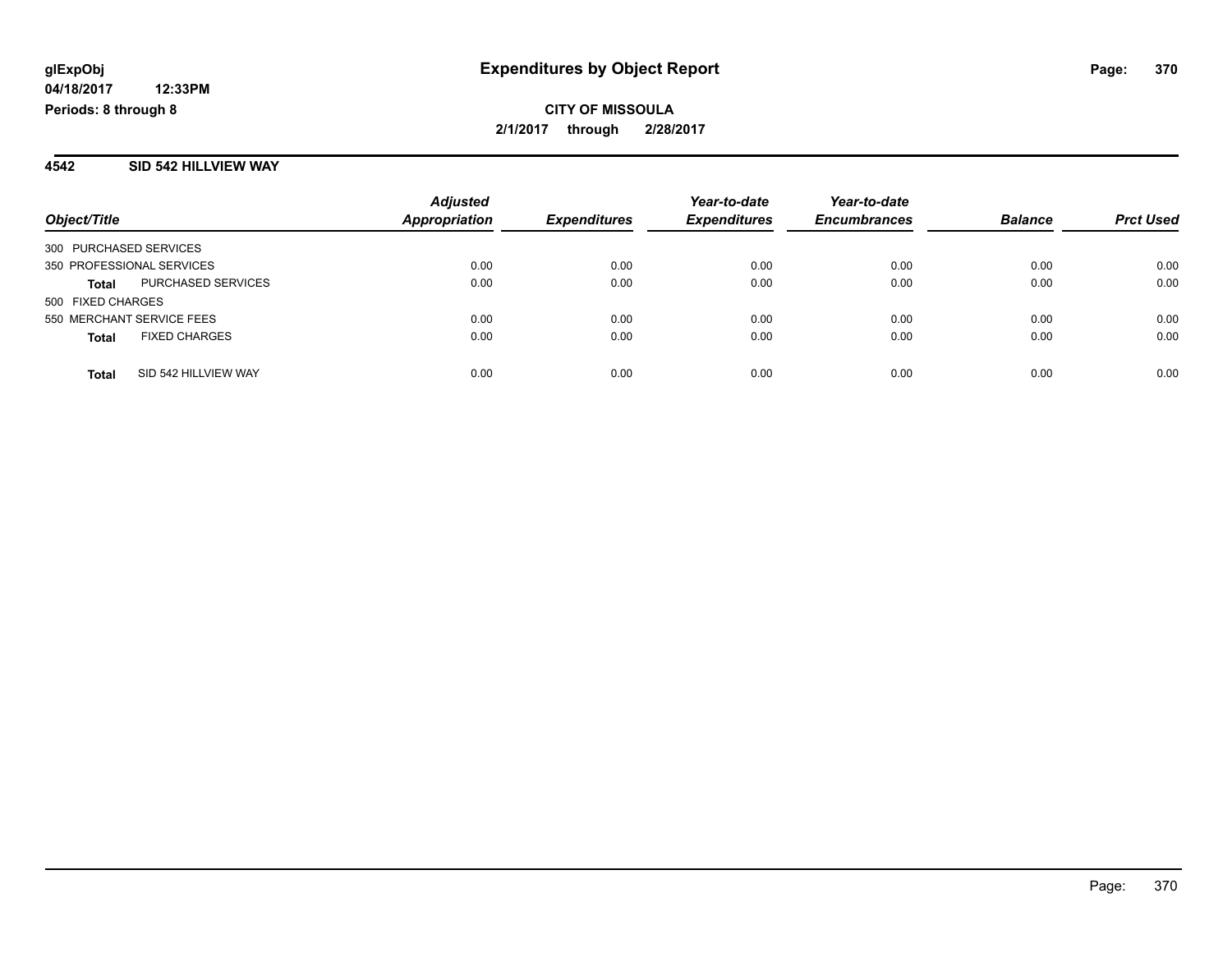## **CITY OF MISSOULA 2/1/2017 through 2/28/2017**

**4543 SID 543 TRAFFIC CALMING**

**000 \*\*\* Title Not Found \*\*\***

| Object/Title                            | <b>Adjusted</b><br><b>Appropriation</b> | <b>Expenditures</b> | Year-to-date<br><b>Expenditures</b> | Year-to-date<br><b>Encumbrances</b> | <b>Balance</b> | <b>Prct Used</b> |
|-----------------------------------------|-----------------------------------------|---------------------|-------------------------------------|-------------------------------------|----------------|------------------|
| 500 FIXED CHARGES                       |                                         |                     |                                     |                                     |                |                  |
| 550 MERCHANT SERVICE FEES               | 0.00                                    | 0.00                | 0.00                                | 0.00                                | 0.00           | 0.00             |
| <b>FIXED CHARGES</b><br><b>Total</b>    | 0.00                                    | 0.00                | 0.00                                | 0.00                                | 0.00           | 0.00             |
| 600 DEBT SERVICE                        |                                         |                     |                                     |                                     |                |                  |
| 620 INTEREST / SERVICE FEES             | 0.00                                    | 0.00                | 0.00                                | 0.00                                | 0.00           | 0.00             |
| <b>DEBT SERVICE</b><br><b>Total</b>     | 0.00                                    | 0.00                | 0.00                                | 0.00                                | 0.00           | 0.00             |
| *** Title Not Found ***<br><b>Total</b> | 0.00                                    | 0.00                | 0.00                                | 0.00                                | 0.00           | 0.00             |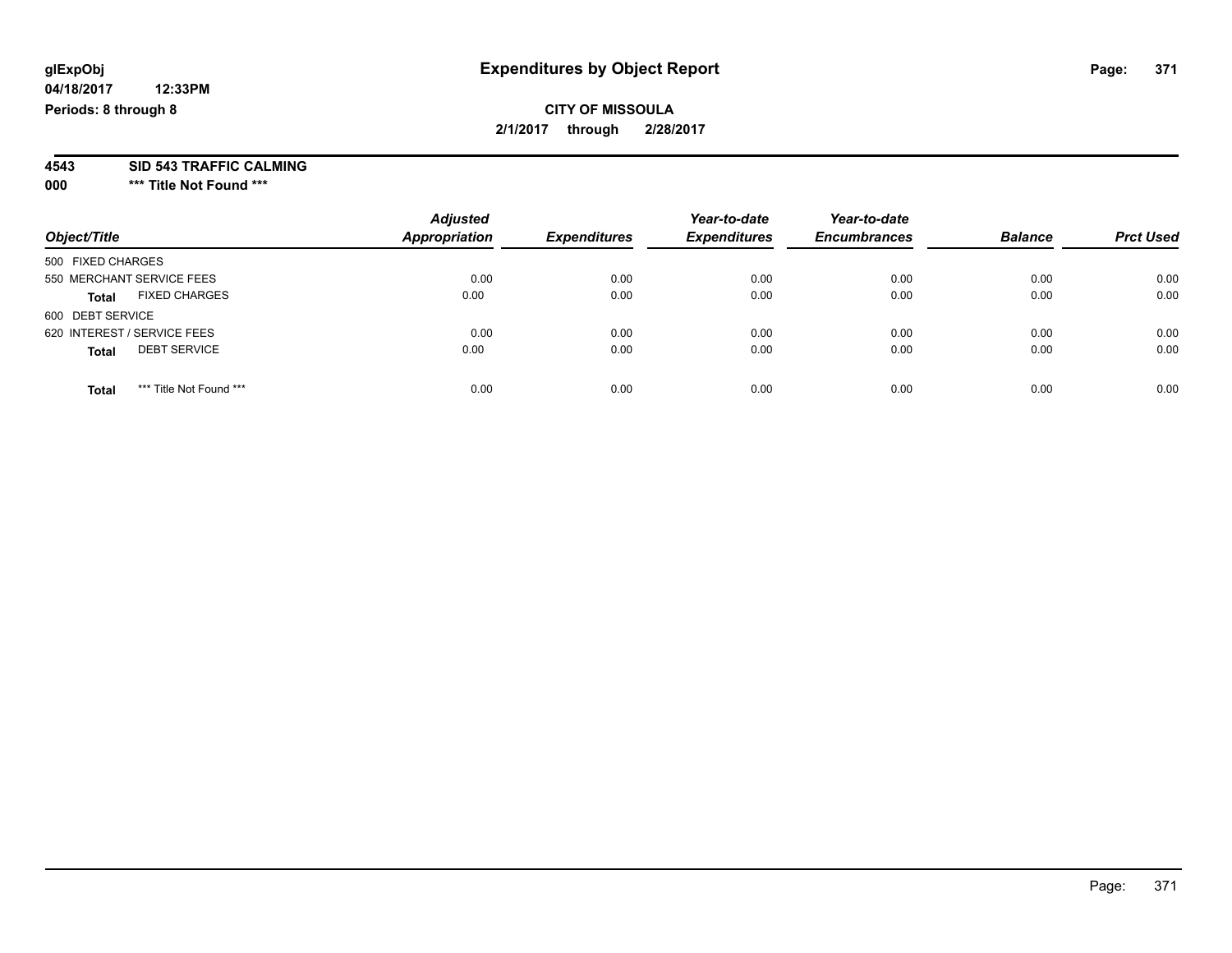### **CITY OF MISSOULA 2/1/2017 through 2/28/2017**

**4543 SID 543 TRAFFIC CALMING**

|                                       | <b>Adjusted</b>      |                     | Year-to-date        | Year-to-date<br><b>Encumbrances</b> | <b>Balance</b> | <b>Prct Used</b> |
|---------------------------------------|----------------------|---------------------|---------------------|-------------------------------------|----------------|------------------|
| Object/Title                          | <b>Appropriation</b> | <b>Expenditures</b> | <b>Expenditures</b> |                                     |                |                  |
| 300 PURCHASED SERVICES                |                      |                     |                     |                                     |                |                  |
| 350 PROFESSIONAL SERVICES             | 0.00                 | 0.00                | 0.00                | 0.00                                | 0.00           | 0.00             |
| PURCHASED SERVICES<br>Total           | 0.00                 | 0.00                | 0.00                | 0.00                                | 0.00           | 0.00             |
| 500 FIXED CHARGES                     |                      |                     |                     |                                     |                |                  |
| 550 MERCHANT SERVICE FEES             | 0.00                 | 0.00                | 0.00                | 0.00                                | 0.00           | 0.00             |
| <b>FIXED CHARGES</b><br><b>Total</b>  | 0.00                 | 0.00                | 0.00                | 0.00                                | 0.00           | 0.00             |
| 900 CAPITAL OUTLAY                    |                      |                     |                     |                                     |                |                  |
| 930 IMPROVEMENTS                      | 0.00                 | 0.00                | 0.00                | 0.00                                | 0.00           | 0.00             |
| <b>CAPITAL OUTLAY</b><br><b>Total</b> | 0.00                 | 0.00                | 0.00                | 0.00                                | 0.00           | 0.00             |
| NON-DEPARTMENTAL<br><b>Total</b>      | 0.00                 | 0.00                | 0.00                | 0.00                                | 0.00           | 0.00             |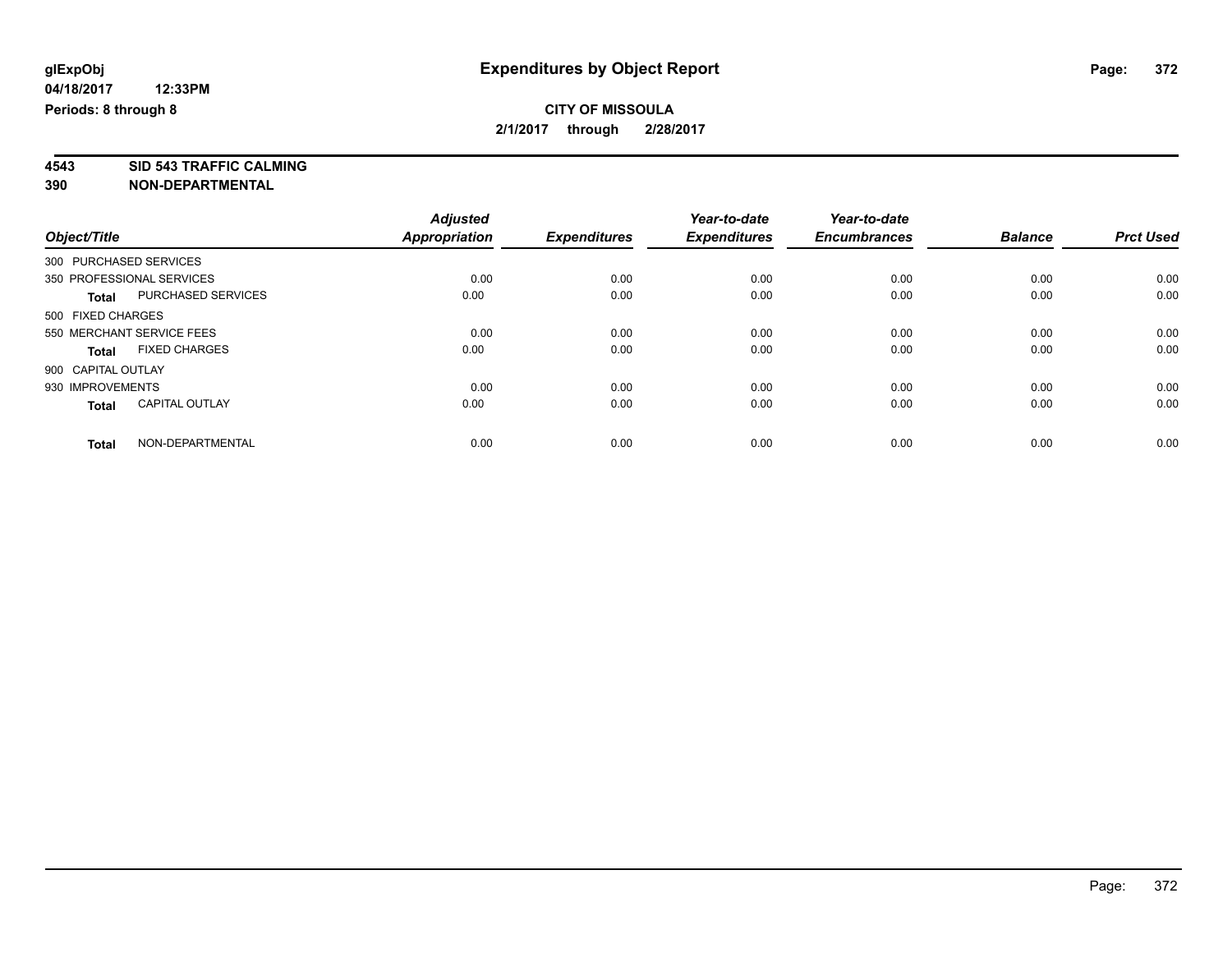## **CITY OF MISSOULA 2/1/2017 through 2/28/2017**

#### **4543 SID 543 TRAFFIC CALMING**

| Object/Title                |                           | <b>Adjusted</b><br>Appropriation | <b>Expenditures</b> | Year-to-date<br><b>Expenditures</b> | Year-to-date<br><b>Encumbrances</b> | <b>Balance</b> | <b>Prct Used</b> |
|-----------------------------|---------------------------|----------------------------------|---------------------|-------------------------------------|-------------------------------------|----------------|------------------|
| 300 PURCHASED SERVICES      |                           |                                  |                     |                                     |                                     |                |                  |
| 350 PROFESSIONAL SERVICES   |                           | 0.00                             | 0.00                | 0.00                                | 0.00                                | 0.00           | 0.00             |
| <b>Total</b>                | <b>PURCHASED SERVICES</b> | 0.00                             | 0.00                | 0.00                                | 0.00                                | 0.00           | 0.00             |
| 500 FIXED CHARGES           |                           |                                  |                     |                                     |                                     |                |                  |
| 550 MERCHANT SERVICE FEES   |                           | 0.00                             | 0.00                | 0.00                                | 0.00                                | 0.00           | 0.00             |
| <b>Total</b>                | <b>FIXED CHARGES</b>      | 0.00                             | 0.00                | 0.00                                | 0.00                                | 0.00           | 0.00             |
| 600 DEBT SERVICE            |                           |                                  |                     |                                     |                                     |                |                  |
| 620 INTEREST / SERVICE FEES |                           | 0.00                             | 0.00                | 0.00                                | 0.00                                | 0.00           | 0.00             |
| <b>Total</b>                | <b>DEBT SERVICE</b>       | 0.00                             | 0.00                | 0.00                                | 0.00                                | 0.00           | 0.00             |
| 900 CAPITAL OUTLAY          |                           |                                  |                     |                                     |                                     |                |                  |
| 930 IMPROVEMENTS            |                           | 0.00                             | 0.00                | 0.00                                | 0.00                                | 0.00           | 0.00             |
| <b>Total</b>                | <b>CAPITAL OUTLAY</b>     | 0.00                             | 0.00                | 0.00                                | 0.00                                | 0.00           | 0.00             |
| <b>Total</b>                | SID 543 TRAFFIC CALMING   | 0.00                             | 0.00                | 0.00                                | 0.00                                | 0.00           | 0.00             |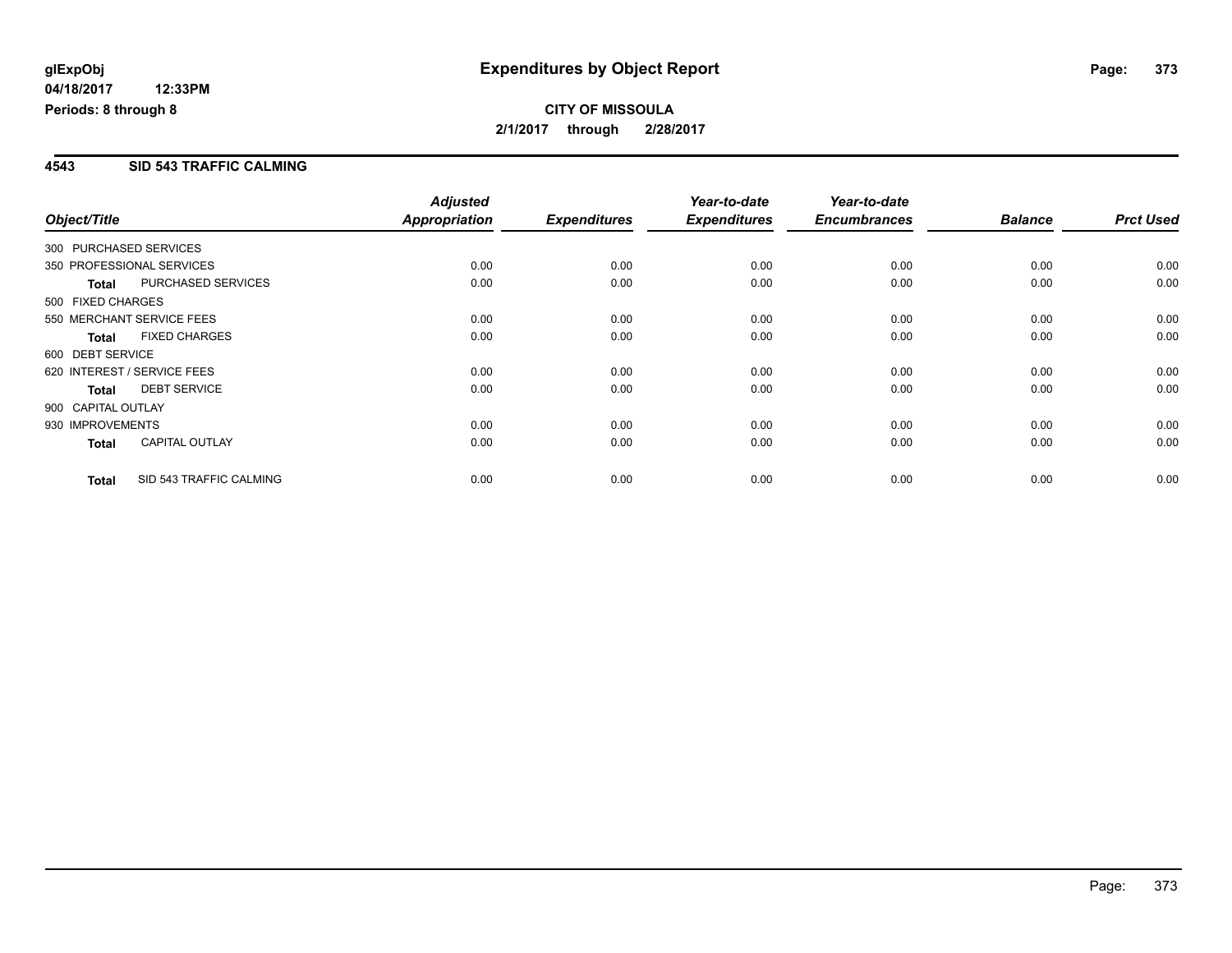### **CITY OF MISSOULA 2/1/2017 through 2/28/2017**

# **4544 MILLER CREEK MITIGATION FUND**

| Object/Title                          | <b>Adjusted</b><br><b>Appropriation</b> | <b>Expenditures</b> | Year-to-date<br><b>Expenditures</b> | Year-to-date<br><b>Encumbrances</b> | <b>Balance</b> | <b>Prct Used</b> |
|---------------------------------------|-----------------------------------------|---------------------|-------------------------------------|-------------------------------------|----------------|------------------|
| 500 FIXED CHARGES                     |                                         |                     |                                     |                                     |                |                  |
| 550 MERCHANT SERVICE FEES             | 0.00                                    | 0.00                | 0.00                                | 0.00                                | 0.00           | 0.00             |
| <b>FIXED CHARGES</b><br><b>Total</b>  | 0.00                                    | 0.00                | 0.00                                | 0.00                                | 0.00           | 0.00             |
| 900 CAPITAL OUTLAY                    |                                         |                     |                                     |                                     |                |                  |
| 930 IMPROVEMENTS                      | 0.00                                    | 0.00                | 0.00                                | 0.00                                | 0.00           | 0.00             |
| <b>CAPITAL OUTLAY</b><br><b>Total</b> | 0.00                                    | 0.00                | 0.00                                | 0.00                                | 0.00           | 0.00             |
| NON-DEPARTMENTAL<br><b>Total</b>      | 0.00                                    | 0.00                | 0.00                                | 0.00                                | 0.00           | 0.00             |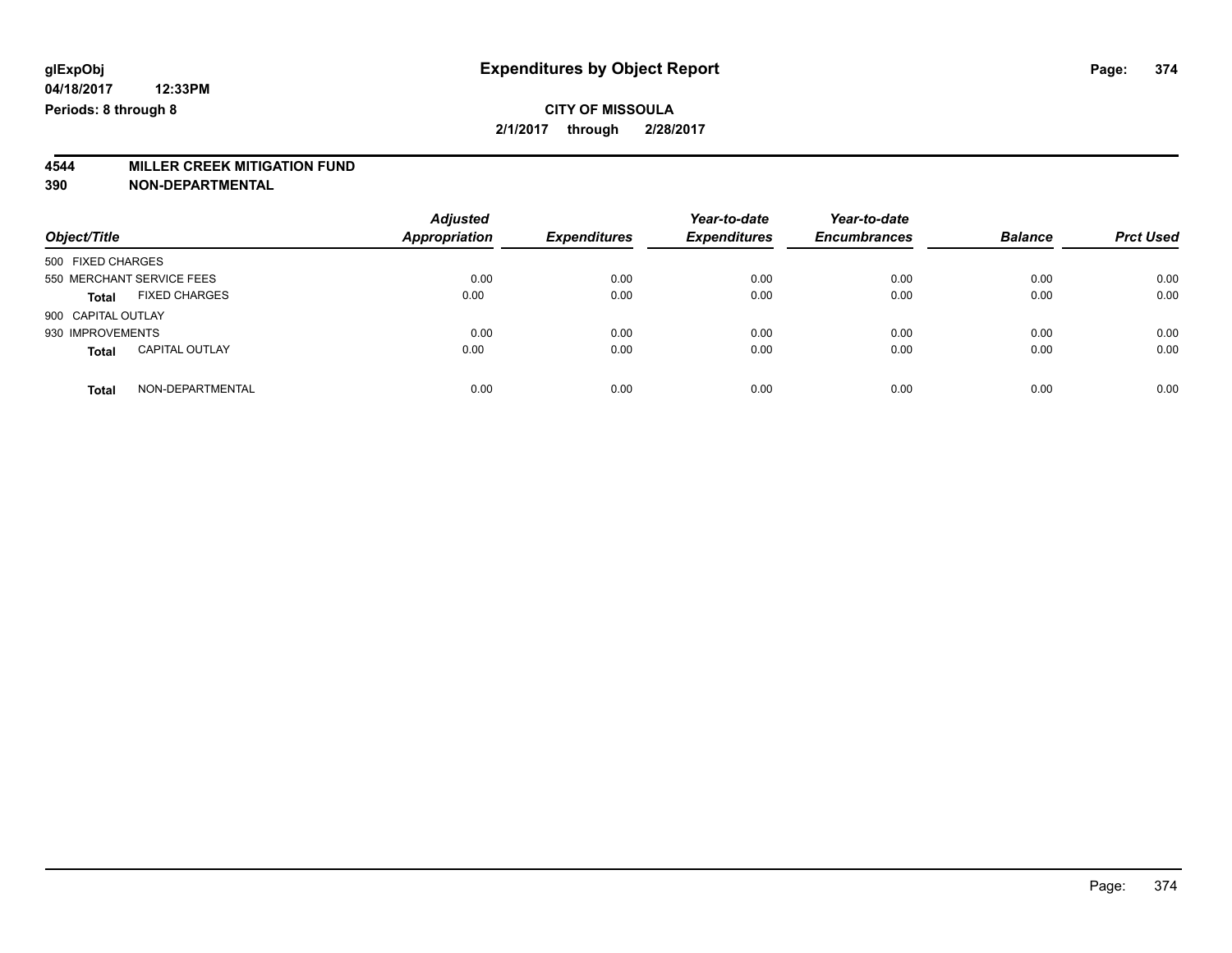# **glExpObj Expenditures by Object Report Page: 375**

**04/18/2017 12:33PM Periods: 8 through 8**

**CITY OF MISSOULA 2/1/2017 through 2/28/2017**

#### **4544 MILLER CREEK MITIGATION FUND**

| Object/Title                                 | <b>Adjusted</b><br>Appropriation | <b>Expenditures</b> | Year-to-date<br><b>Expenditures</b> | Year-to-date<br><b>Encumbrances</b> | <b>Balance</b> | <b>Prct Used</b> |
|----------------------------------------------|----------------------------------|---------------------|-------------------------------------|-------------------------------------|----------------|------------------|
| 500 FIXED CHARGES                            |                                  |                     |                                     |                                     |                |                  |
| 550 MERCHANT SERVICE FEES                    | 0.00                             | 0.00                | 0.00                                | 0.00                                | 0.00           | 0.00             |
| <b>FIXED CHARGES</b><br><b>Total</b>         | 0.00                             | 0.00                | 0.00                                | 0.00                                | 0.00           | 0.00             |
| 900 CAPITAL OUTLAY                           |                                  |                     |                                     |                                     |                |                  |
| 930 IMPROVEMENTS                             | 0.00                             | 0.00                | 0.00                                | 0.00                                | 0.00           | 0.00             |
| <b>CAPITAL OUTLAY</b><br><b>Total</b>        | 0.00                             | 0.00                | 0.00                                | 0.00                                | 0.00           | 0.00             |
| MILLER CREEK MITIGATION FUND<br><b>Total</b> | 0.00                             | 0.00                | 0.00                                | 0.00                                | 0.00           | 0.00             |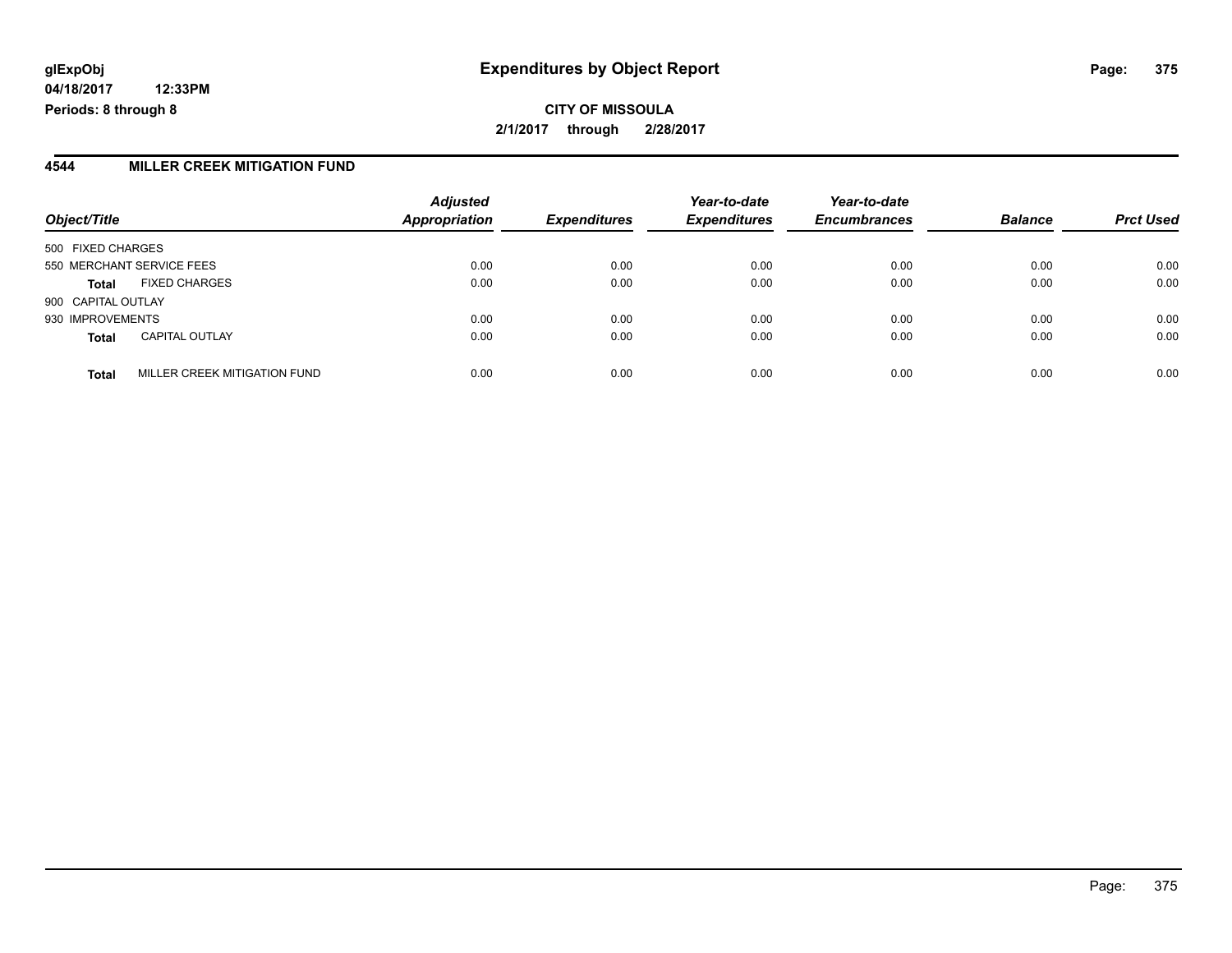# **4545 MILLER CREEK TWITE CONSTRUCTION**

|                                       | <b>Adjusted</b>      |                     | Year-to-date<br><b>Expenditures</b> | Year-to-date<br><b>Encumbrances</b> |                | <b>Prct Used</b> |
|---------------------------------------|----------------------|---------------------|-------------------------------------|-------------------------------------|----------------|------------------|
| Object/Title                          | <b>Appropriation</b> | <b>Expenditures</b> |                                     |                                     | <b>Balance</b> |                  |
| 300 PURCHASED SERVICES                |                      |                     |                                     |                                     |                |                  |
| 350 PROFESSIONAL SERVICES             | 0.00                 | 0.00                | 0.00                                | 0.00                                | 0.00           | 0.00             |
| PURCHASED SERVICES<br><b>Total</b>    | 0.00                 | 0.00                | 0.00                                | 0.00                                | 0.00           | 0.00             |
| 500 FIXED CHARGES                     |                      |                     |                                     |                                     |                |                  |
| 550 MERCHANT SERVICE FEES             | 0.00                 | 0.00                | 0.00                                | 0.00                                | 0.00           | 0.00             |
| <b>FIXED CHARGES</b><br>Total         | 0.00                 | 0.00                | 0.00                                | 0.00                                | 0.00           | 0.00             |
| 900 CAPITAL OUTLAY                    |                      |                     |                                     |                                     |                |                  |
| 930 IMPROVEMENTS                      | 0.00                 | 0.00                | 0.00                                | 0.00                                | 0.00           | 0.00             |
| <b>CAPITAL OUTLAY</b><br><b>Total</b> | 0.00                 | 0.00                | 0.00                                | 0.00                                | 0.00           | 0.00             |
| NON-DEPARTMENTAL<br><b>Total</b>      | 0.00                 | 0.00                | 0.00                                | 0.00                                | 0.00           | 0.00             |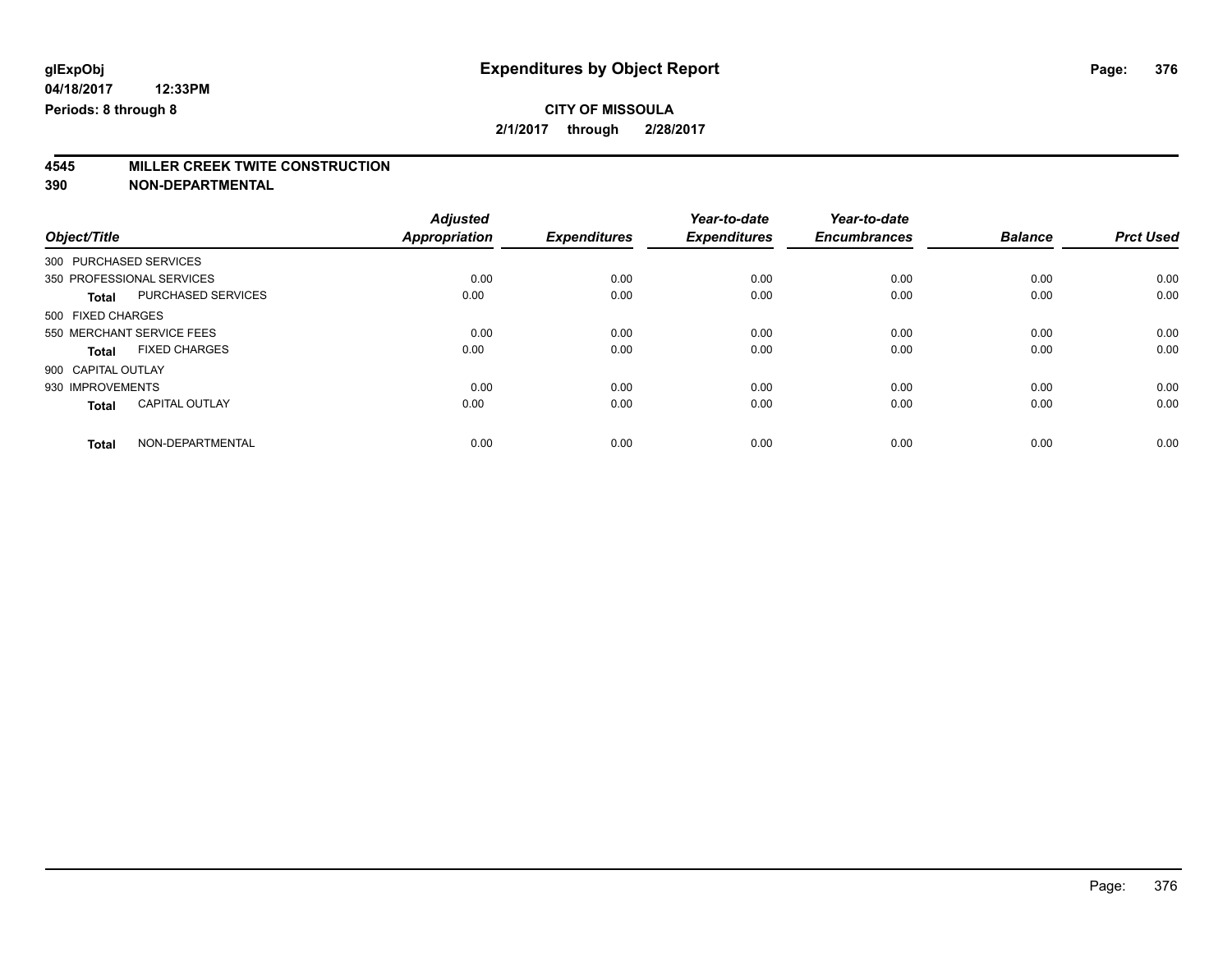**CITY OF MISSOULA 2/1/2017 through 2/28/2017**

#### **4545 MILLER CREEK TWITE CONSTRUCTION**

| Object/Title           |                                 | <b>Adjusted</b><br>Appropriation | <b>Expenditures</b> | Year-to-date<br><b>Expenditures</b> | Year-to-date<br><b>Encumbrances</b> | <b>Balance</b> | <b>Prct Used</b> |
|------------------------|---------------------------------|----------------------------------|---------------------|-------------------------------------|-------------------------------------|----------------|------------------|
| 300 PURCHASED SERVICES |                                 |                                  |                     |                                     |                                     |                |                  |
|                        | 350 PROFESSIONAL SERVICES       | 0.00                             | 0.00                | 0.00                                | 0.00                                | 0.00           | 0.00             |
| <b>Total</b>           | <b>PURCHASED SERVICES</b>       | 0.00                             | 0.00                | 0.00                                | 0.00                                | 0.00           | 0.00             |
| 500 FIXED CHARGES      |                                 |                                  |                     |                                     |                                     |                |                  |
|                        | 550 MERCHANT SERVICE FEES       | 0.00                             | 0.00                | 0.00                                | 0.00                                | 0.00           | 0.00             |
| <b>Total</b>           | <b>FIXED CHARGES</b>            | 0.00                             | 0.00                | 0.00                                | 0.00                                | 0.00           | 0.00             |
| 900 CAPITAL OUTLAY     |                                 |                                  |                     |                                     |                                     |                |                  |
| 930 IMPROVEMENTS       |                                 | 0.00                             | 0.00                | 0.00                                | 0.00                                | 0.00           | 0.00             |
| <b>Total</b>           | <b>CAPITAL OUTLAY</b>           | 0.00                             | 0.00                | 0.00                                | 0.00                                | 0.00           | 0.00             |
| <b>Total</b>           | MILLER CREEK TWITE CONSTRUCTION | 0.00                             | 0.00                | 0.00                                | 0.00                                | 0.00           | 0.00             |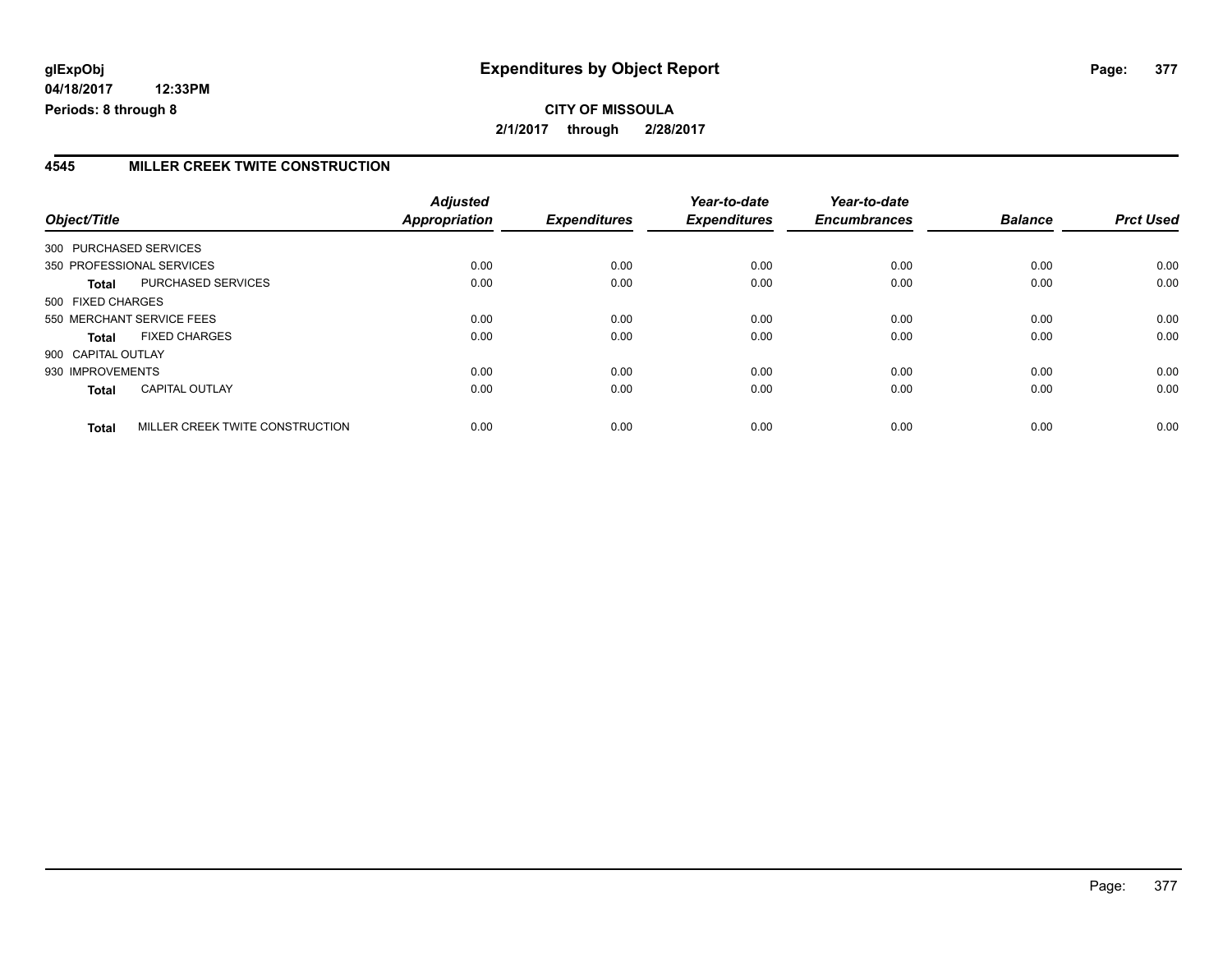### **CITY OF MISSOULA 2/1/2017 through 2/28/2017**

# **4546 MILLER CREEK MALOHNEY CONSTRUCTION**

|                                           | <b>Adjusted</b>      |                     | Year-to-date        | Year-to-date        |                |                  |
|-------------------------------------------|----------------------|---------------------|---------------------|---------------------|----------------|------------------|
| Object/Title                              | <b>Appropriation</b> | <b>Expenditures</b> | <b>Expenditures</b> | <b>Encumbrances</b> | <b>Balance</b> | <b>Prct Used</b> |
| 300 PURCHASED SERVICES                    |                      |                     |                     |                     |                |                  |
| 350 PROFESSIONAL SERVICES                 | 0.00                 | 0.00                | 0.00                | 0.00                | 0.00           | 0.00             |
| <b>PURCHASED SERVICES</b><br><b>Total</b> | 0.00                 | 0.00                | 0.00                | 0.00                | 0.00           | 0.00             |
| 500 FIXED CHARGES                         |                      |                     |                     |                     |                |                  |
| 550 MERCHANT SERVICE FEES                 | 0.00                 | 0.00                | 0.00                | 0.00                | 0.00           | 0.00             |
| <b>FIXED CHARGES</b><br><b>Total</b>      | 0.00                 | 0.00                | 0.00                | 0.00                | 0.00           | 0.00             |
| 900 CAPITAL OUTLAY                        |                      |                     |                     |                     |                |                  |
| 930 IMPROVEMENTS                          | 0.00                 | 0.00                | 0.00                | 0.00                | 0.00           | 0.00             |
| <b>CAPITAL OUTLAY</b><br><b>Total</b>     | 0.00                 | 0.00                | 0.00                | 0.00                | 0.00           | 0.00             |
| NON-DEPARTMENTAL<br><b>Total</b>          | 0.00                 | 0.00                | 0.00                | 0.00                | 0.00           | 0.00             |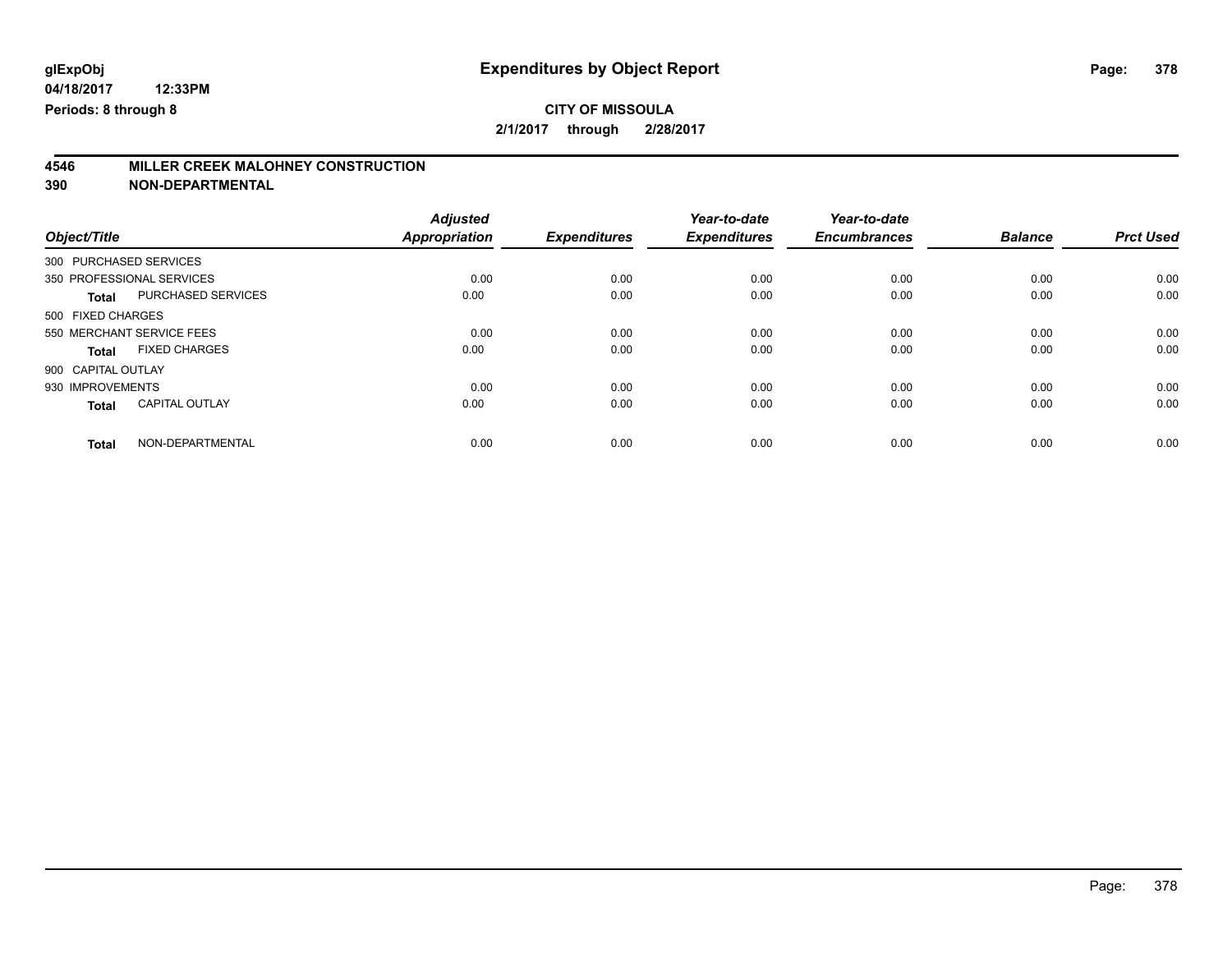# **glExpObj Expenditures by Object Report Page: 379**

**04/18/2017 12:33PM Periods: 8 through 8**

## **CITY OF MISSOULA 2/1/2017 through 2/28/2017**

#### **4546 MILLER CREEK MALOHNEY CONSTRUCTION**

| Object/Title           |                                 | <b>Adjusted</b><br>Appropriation | <b>Expenditures</b> | Year-to-date<br><b>Expenditures</b> | Year-to-date<br><b>Encumbrances</b> | <b>Balance</b> | <b>Prct Used</b> |
|------------------------|---------------------------------|----------------------------------|---------------------|-------------------------------------|-------------------------------------|----------------|------------------|
| 300 PURCHASED SERVICES |                                 |                                  |                     |                                     |                                     |                |                  |
|                        | 350 PROFESSIONAL SERVICES       | 0.00                             | 0.00                | 0.00                                | 0.00                                | 0.00           | 0.00             |
| Total                  | PURCHASED SERVICES              | 0.00                             | 0.00                | 0.00                                | 0.00                                | 0.00           | 0.00             |
| 500 FIXED CHARGES      |                                 |                                  |                     |                                     |                                     |                |                  |
|                        | 550 MERCHANT SERVICE FEES       | 0.00                             | 0.00                | 0.00                                | 0.00                                | 0.00           | 0.00             |
| <b>Total</b>           | <b>FIXED CHARGES</b>            | 0.00                             | 0.00                | 0.00                                | 0.00                                | 0.00           | 0.00             |
| 900 CAPITAL OUTLAY     |                                 |                                  |                     |                                     |                                     |                |                  |
| 930 IMPROVEMENTS       |                                 | 0.00                             | 0.00                | 0.00                                | 0.00                                | 0.00           | 0.00             |
| <b>Total</b>           | <b>CAPITAL OUTLAY</b>           | 0.00                             | 0.00                | 0.00                                | 0.00                                | 0.00           | 0.00             |
| <b>Total</b>           | MILLER CREEK MALOHNEY CONSTRUCT | 0.00                             | 0.00                | 0.00                                | 0.00                                | 0.00           | 0.00             |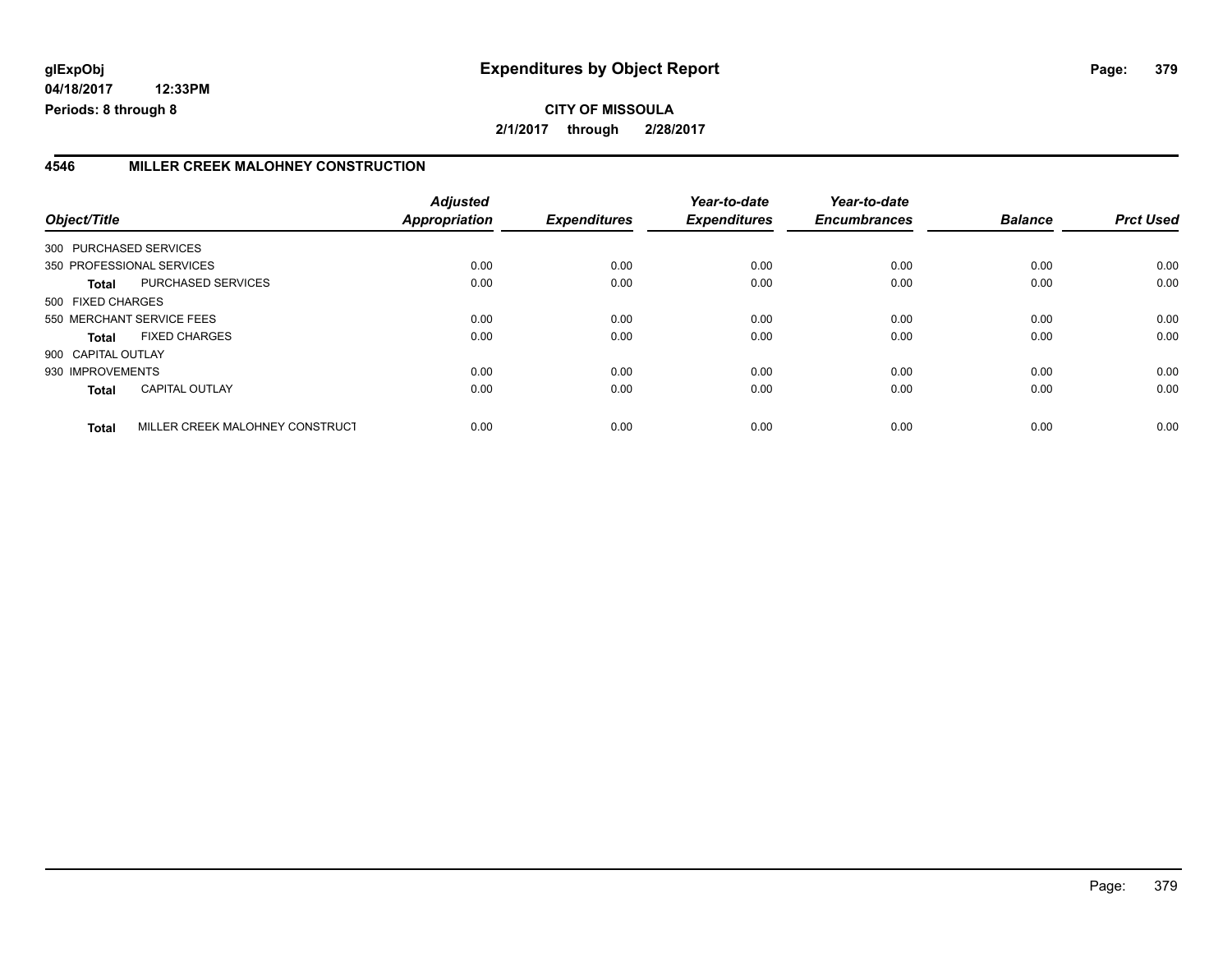### **CITY OF MISSOULA 2/1/2017 through 2/28/2017**

# **4547 MILLER CREEK MCCARTHY CONSTRUCTION**

| Object/Title                              | <b>Adjusted</b><br><b>Appropriation</b> | <b>Expenditures</b> | Year-to-date<br><b>Expenditures</b> | Year-to-date<br><b>Encumbrances</b> | <b>Balance</b> | <b>Prct Used</b> |
|-------------------------------------------|-----------------------------------------|---------------------|-------------------------------------|-------------------------------------|----------------|------------------|
|                                           |                                         |                     |                                     |                                     |                |                  |
| 300 PURCHASED SERVICES                    |                                         |                     |                                     |                                     |                |                  |
| 350 PROFESSIONAL SERVICES                 | 0.00                                    | 0.00                | 0.00                                | 0.00                                | 0.00           | 0.00             |
| <b>PURCHASED SERVICES</b><br><b>Total</b> | 0.00                                    | 0.00                | 0.00                                | 0.00                                | 0.00           | 0.00             |
| 500 FIXED CHARGES                         |                                         |                     |                                     |                                     |                |                  |
| 550 MERCHANT SERVICE FEES                 | 0.00                                    | 0.00                | 0.00                                | 0.00                                | 0.00           | 0.00             |
| <b>FIXED CHARGES</b><br><b>Total</b>      | 0.00                                    | 0.00                | 0.00                                | 0.00                                | 0.00           | 0.00             |
| 900 CAPITAL OUTLAY                        |                                         |                     |                                     |                                     |                |                  |
| 930 IMPROVEMENTS                          | 0.00                                    | 0.00                | 0.00                                | 0.00                                | 0.00           | 0.00             |
| <b>CAPITAL OUTLAY</b><br><b>Total</b>     | 0.00                                    | 0.00                | 0.00                                | 0.00                                | 0.00           | 0.00             |
| NON-DEPARTMENTAL<br><b>Total</b>          | 0.00                                    | 0.00                | 0.00                                | 0.00                                | 0.00           | 0.00             |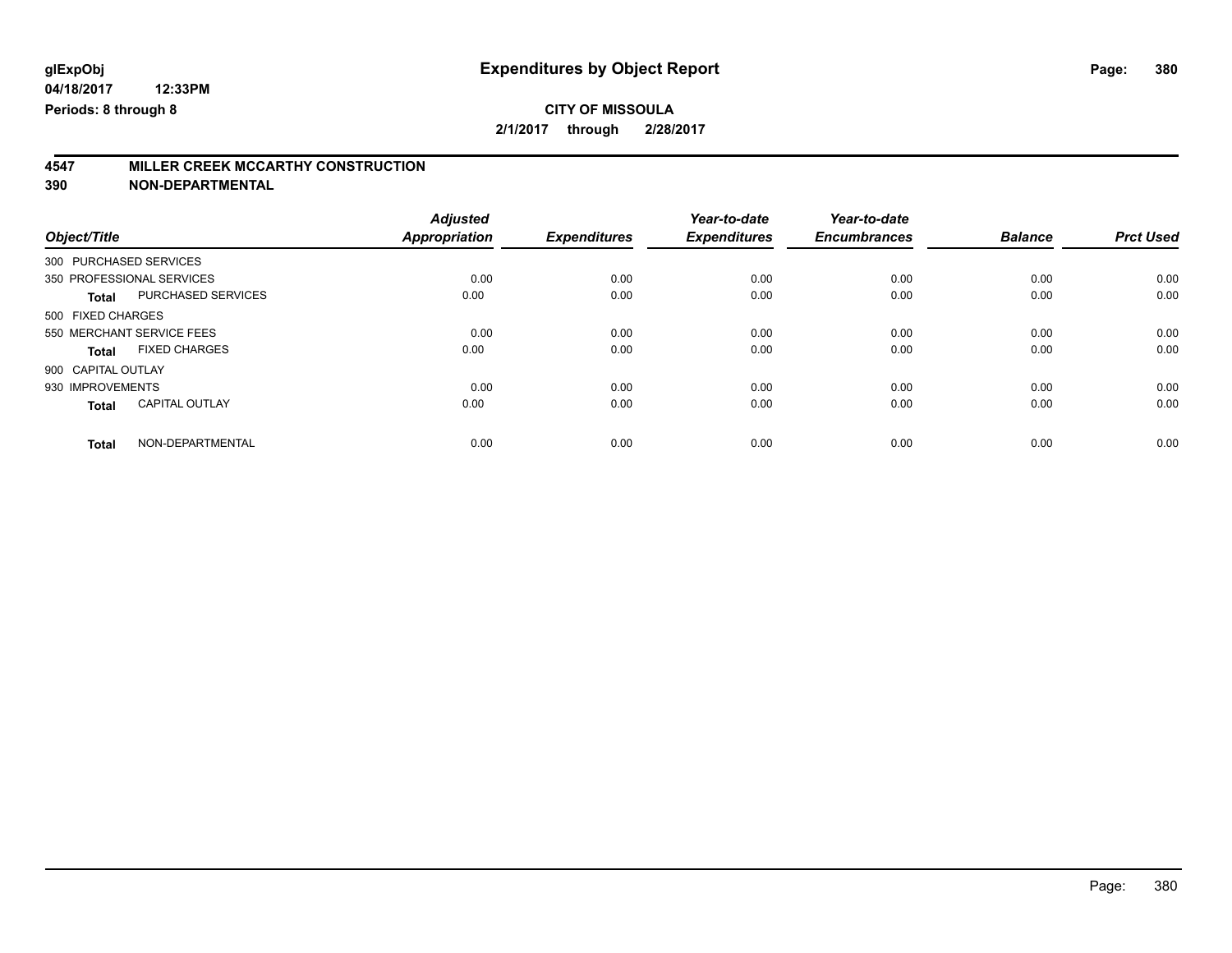# **glExpObj Expenditures by Object Report Page: 381**

**04/18/2017 12:33PM Periods: 8 through 8**

## **CITY OF MISSOULA 2/1/2017 through 2/28/2017**

### **4547 MILLER CREEK MCCARTHY CONSTRUCTION**

| Object/Title           |                                 | <b>Adjusted</b><br>Appropriation | <b>Expenditures</b> | Year-to-date<br><b>Expenditures</b> | Year-to-date<br><b>Encumbrances</b> | <b>Balance</b> | <b>Prct Used</b> |
|------------------------|---------------------------------|----------------------------------|---------------------|-------------------------------------|-------------------------------------|----------------|------------------|
| 300 PURCHASED SERVICES |                                 |                                  |                     |                                     |                                     |                |                  |
|                        | 350 PROFESSIONAL SERVICES       | 0.00                             | 0.00                | 0.00                                | 0.00                                | 0.00           | 0.00             |
| Total                  | PURCHASED SERVICES              | 0.00                             | 0.00                | 0.00                                | 0.00                                | 0.00           | 0.00             |
| 500 FIXED CHARGES      |                                 |                                  |                     |                                     |                                     |                |                  |
|                        | 550 MERCHANT SERVICE FEES       | 0.00                             | 0.00                | 0.00                                | 0.00                                | 0.00           | 0.00             |
| Total                  | <b>FIXED CHARGES</b>            | 0.00                             | 0.00                | 0.00                                | 0.00                                | 0.00           | 0.00             |
| 900 CAPITAL OUTLAY     |                                 |                                  |                     |                                     |                                     |                |                  |
| 930 IMPROVEMENTS       |                                 | 0.00                             | 0.00                | 0.00                                | 0.00                                | 0.00           | 0.00             |
| <b>Total</b>           | <b>CAPITAL OUTLAY</b>           | 0.00                             | 0.00                | 0.00                                | 0.00                                | 0.00           | 0.00             |
| <b>Total</b>           | MILLER CREEK MCCARTHY CONSTRUCT | 0.00                             | 0.00                | 0.00                                | 0.00                                | 0.00           | 0.00             |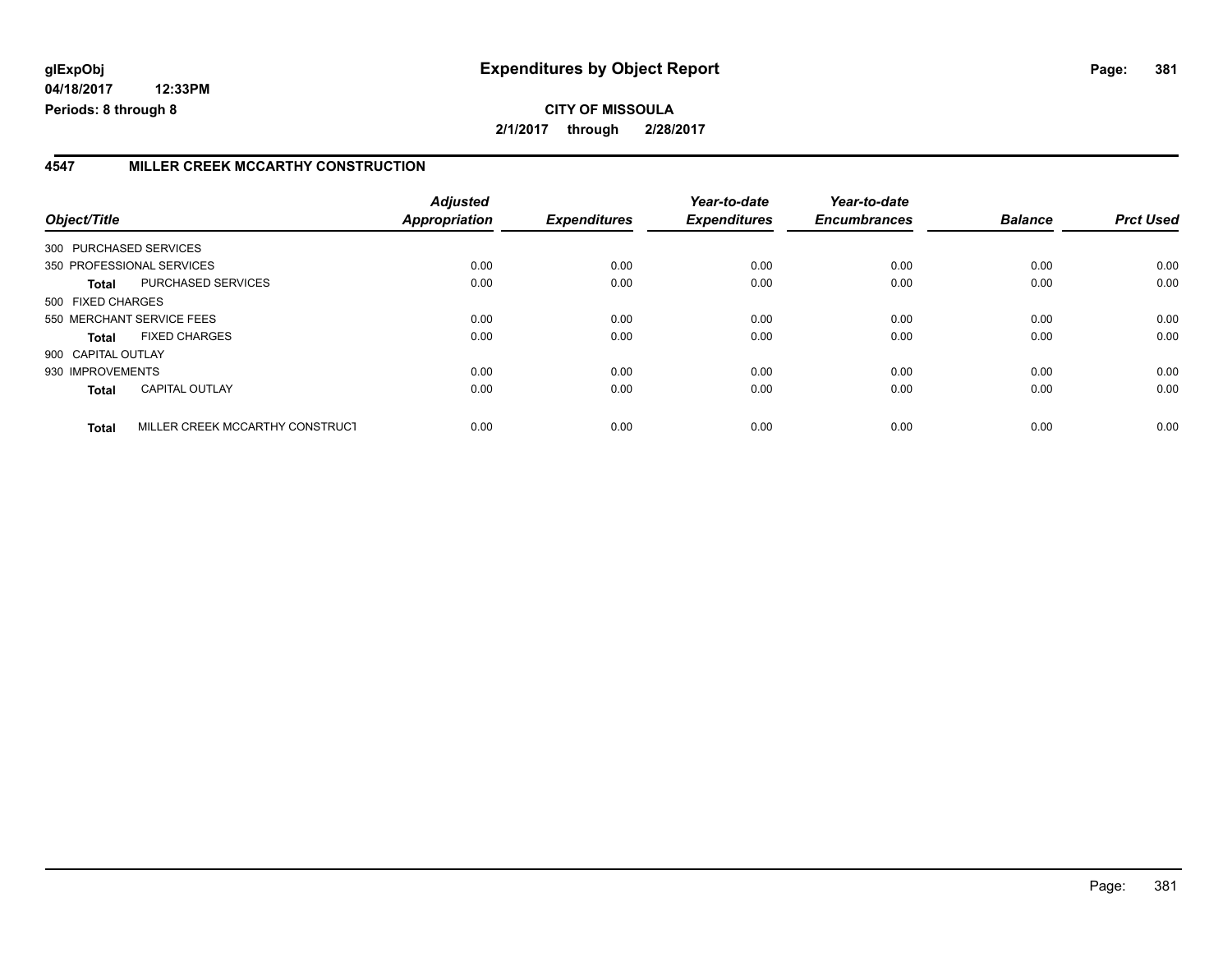| Object/Title                              | <b>Adjusted</b><br><b>Appropriation</b> | <b>Expenditures</b> | Year-to-date<br><b>Expenditures</b> | Year-to-date<br><b>Encumbrances</b> | <b>Balance</b> | <b>Prct Used</b> |
|-------------------------------------------|-----------------------------------------|---------------------|-------------------------------------|-------------------------------------|----------------|------------------|
| 300 PURCHASED SERVICES                    |                                         |                     |                                     |                                     |                |                  |
| 350 PROFESSIONAL SERVICES                 | 0.00                                    | 0.00                | 0.00                                | 0.00                                | 0.00           | 0.00             |
| <b>PURCHASED SERVICES</b><br><b>Total</b> | 0.00                                    | 0.00                | 0.00                                | 0.00                                | 0.00           | 0.00             |
| 500 FIXED CHARGES                         |                                         |                     |                                     |                                     |                |                  |
| 550 MERCHANT SERVICE FEES                 | 0.00                                    | 0.00                | 0.00                                | 0.00                                | 0.00           | 0.00             |
| <b>FIXED CHARGES</b><br><b>Total</b>      | 0.00                                    | 0.00                | 0.00                                | 0.00                                | 0.00           | 0.00             |
| 800 OTHER OBJECTS                         |                                         |                     |                                     |                                     |                |                  |
| 820 TRANSFERS TO OTHER FUNDS              | 0.00                                    | 0.00                | 0.00                                | 0.00                                | 0.00           | 0.00             |
| OTHER OBJECTS<br><b>Total</b>             | 0.00                                    | 0.00                | 0.00                                | 0.00                                | 0.00           | 0.00             |
| 900 CAPITAL OUTLAY                        |                                         |                     |                                     |                                     |                |                  |
| 930 IMPROVEMENTS                          | 0.00                                    | 0.00                | 4,400.00                            | 0.00                                | $-4,400.00$    | 0.00             |
| <b>CAPITAL OUTLAY</b><br><b>Total</b>     | 0.00                                    | 0.00                | 4,400.00                            | 0.00                                | $-4,400.00$    | 0.00             |
| NON-DEPARTMENTAL<br><b>Total</b>          | 0.00                                    | 0.00                | 4,400.00                            | 0.00                                | $-4,400.00$    | 0.00             |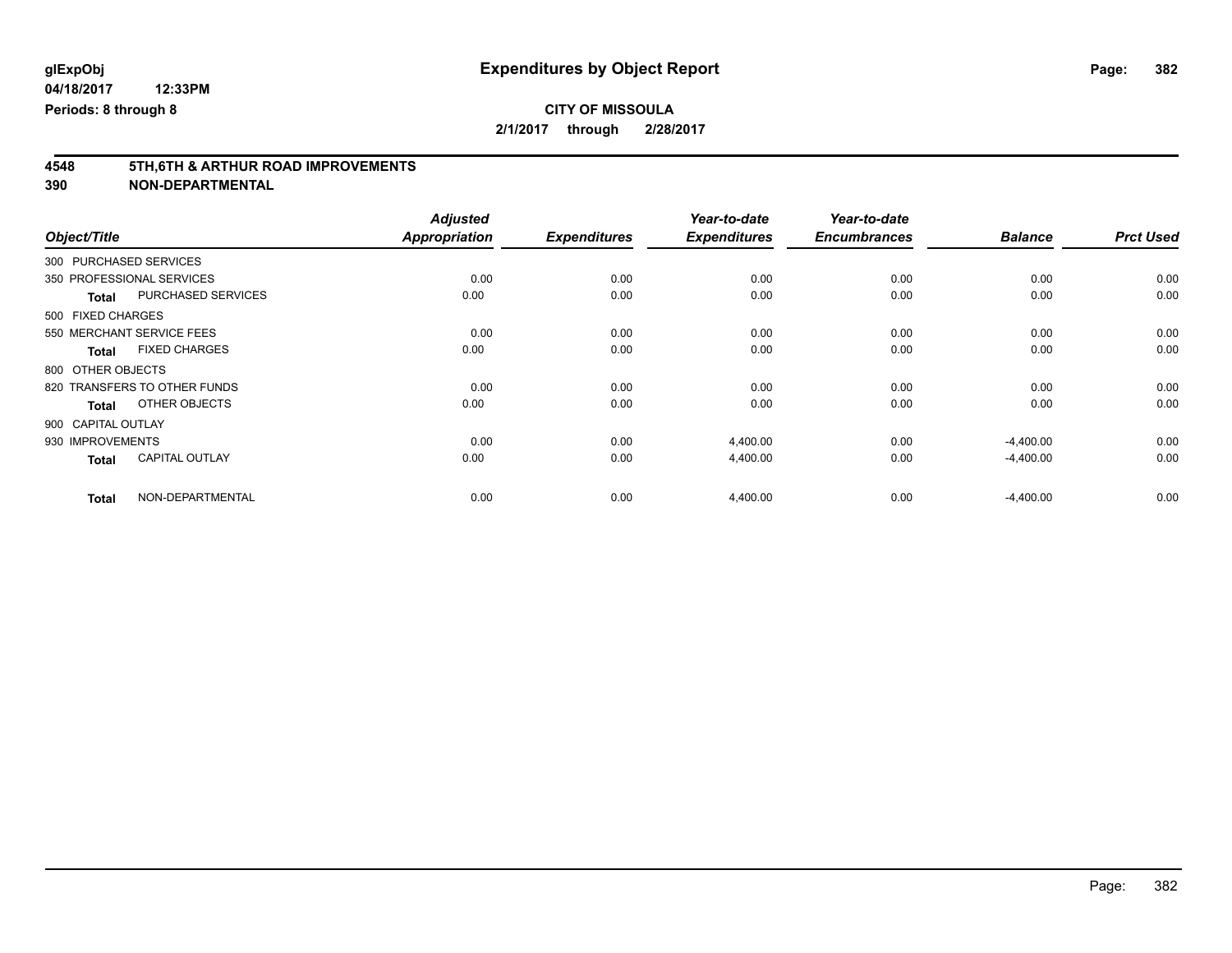#### **4548 5TH,6TH & ARTHUR ROAD IMPROVEMENTS**

| Object/Title       |                                   | <b>Adjusted</b><br>Appropriation | <b>Expenditures</b> | Year-to-date<br><b>Expenditures</b> | Year-to-date<br><b>Encumbrances</b> | <b>Balance</b> | <b>Prct Used</b> |
|--------------------|-----------------------------------|----------------------------------|---------------------|-------------------------------------|-------------------------------------|----------------|------------------|
|                    | 300 PURCHASED SERVICES            |                                  |                     |                                     |                                     |                |                  |
|                    | 350 PROFESSIONAL SERVICES         | 0.00                             | 0.00                | 0.00                                | 0.00                                | 0.00           | 0.00             |
| <b>Total</b>       | PURCHASED SERVICES                | 0.00                             | 0.00                | 0.00                                | 0.00                                | 0.00           | 0.00             |
| 500 FIXED CHARGES  |                                   |                                  |                     |                                     |                                     |                |                  |
|                    | 550 MERCHANT SERVICE FEES         | 0.00                             | 0.00                | 0.00                                | 0.00                                | 0.00           | 0.00             |
| <b>Total</b>       | <b>FIXED CHARGES</b>              | 0.00                             | 0.00                | 0.00                                | 0.00                                | 0.00           | 0.00             |
| 800 OTHER OBJECTS  |                                   |                                  |                     |                                     |                                     |                |                  |
|                    | 820 TRANSFERS TO OTHER FUNDS      | 0.00                             | 0.00                | 0.00                                | 0.00                                | 0.00           | 0.00             |
| <b>Total</b>       | OTHER OBJECTS                     | 0.00                             | 0.00                | 0.00                                | 0.00                                | 0.00           | 0.00             |
| 900 CAPITAL OUTLAY |                                   |                                  |                     |                                     |                                     |                |                  |
| 930 IMPROVEMENTS   |                                   | 0.00                             | 0.00                | 4,400.00                            | 0.00                                | $-4,400.00$    | 0.00             |
| <b>Total</b>       | <b>CAPITAL OUTLAY</b>             | 0.00                             | 0.00                | 4,400.00                            | 0.00                                | $-4,400.00$    | 0.00             |
| <b>Total</b>       | 5TH, 6TH & ARTHUR ROAD IMPROVEMEN | 0.00                             | 0.00                | 4,400.00                            | 0.00                                | $-4,400.00$    | 0.00             |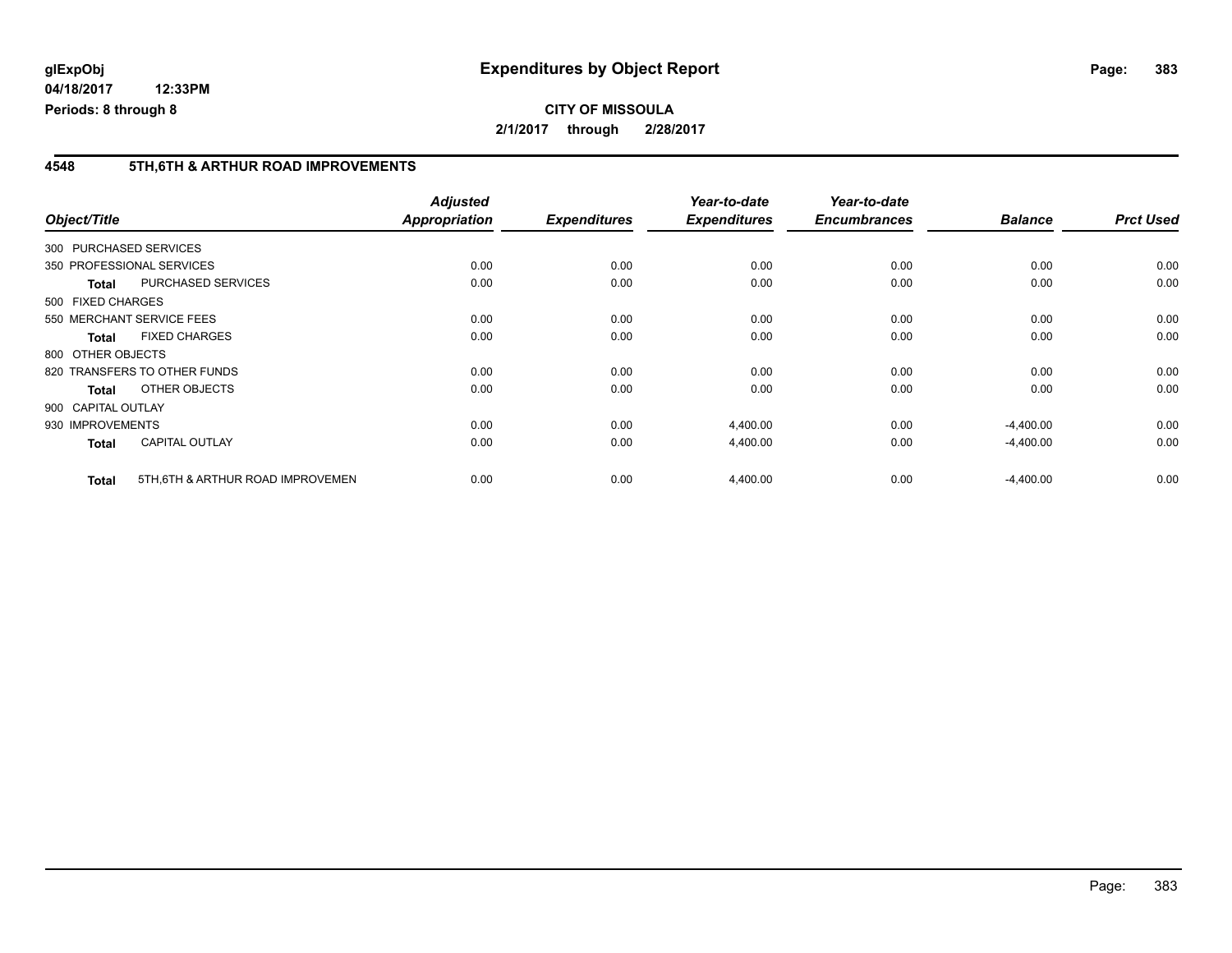## **CITY OF MISSOULA 2/1/2017 through 2/28/2017**

# **4549 SID 549 HILLVIEW WAY**

|                    |                              | <b>Adjusted</b>      |                     | Year-to-date        | Year-to-date        |                |                  |
|--------------------|------------------------------|----------------------|---------------------|---------------------|---------------------|----------------|------------------|
| Object/Title       |                              | <b>Appropriation</b> | <b>Expenditures</b> | <b>Expenditures</b> | <b>Encumbrances</b> | <b>Balance</b> | <b>Prct Used</b> |
|                    | 300 PURCHASED SERVICES       |                      |                     |                     |                     |                |                  |
|                    | 350 PROFESSIONAL SERVICES    | 0.00                 | 0.00                | 0.00                | 0.00                | 0.00           | 0.00             |
| <b>Total</b>       | PURCHASED SERVICES           | 0.00                 | 0.00                | 0.00                | 0.00                | 0.00           | 0.00             |
| 500 FIXED CHARGES  |                              |                      |                     |                     |                     |                |                  |
|                    | 550 MERCHANT SERVICE FEES    | 0.00                 | 0.00                | 0.00                | 0.00                | 0.00           | 0.00             |
| <b>Total</b>       | <b>FIXED CHARGES</b>         | 0.00                 | 0.00                | 0.00                | 0.00                | 0.00           | 0.00             |
| 600 DEBT SERVICE   |                              |                      |                     |                     |                     |                |                  |
| 610 PRINCIPAL      |                              | 0.00                 | 0.00                | 0.00                | 0.00                | 0.00           | 0.00             |
|                    | 620 INTEREST / SERVICE FEES  | 0.00                 | 0.00                | 0.00                | 0.00                | 0.00           | 0.00             |
| <b>Total</b>       | <b>DEBT SERVICE</b>          | 0.00                 | 0.00                | 0.00                | 0.00                | 0.00           | 0.00             |
| 800 OTHER OBJECTS  |                              |                      |                     |                     |                     |                |                  |
|                    | 820 TRANSFERS TO OTHER FUNDS | 0.00                 | 0.00                | 0.00                | 0.00                | 0.00           | 0.00             |
| <b>Total</b>       | OTHER OBJECTS                | 0.00                 | 0.00                | 0.00                | 0.00                | 0.00           | 0.00             |
| 900 CAPITAL OUTLAY |                              |                      |                     |                     |                     |                |                  |
| 930 IMPROVEMENTS   |                              | 0.00                 | 0.00                | 0.00                | 0.00                | 0.00           | 0.00             |
| <b>Total</b>       | <b>CAPITAL OUTLAY</b>        | 0.00                 | 0.00                | 0.00                | 0.00                | 0.00           | 0.00             |
| <b>Total</b>       | NON-DEPARTMENTAL             | 0.00                 | 0.00                | 0.00                | 0.00                | 0.00           | 0.00             |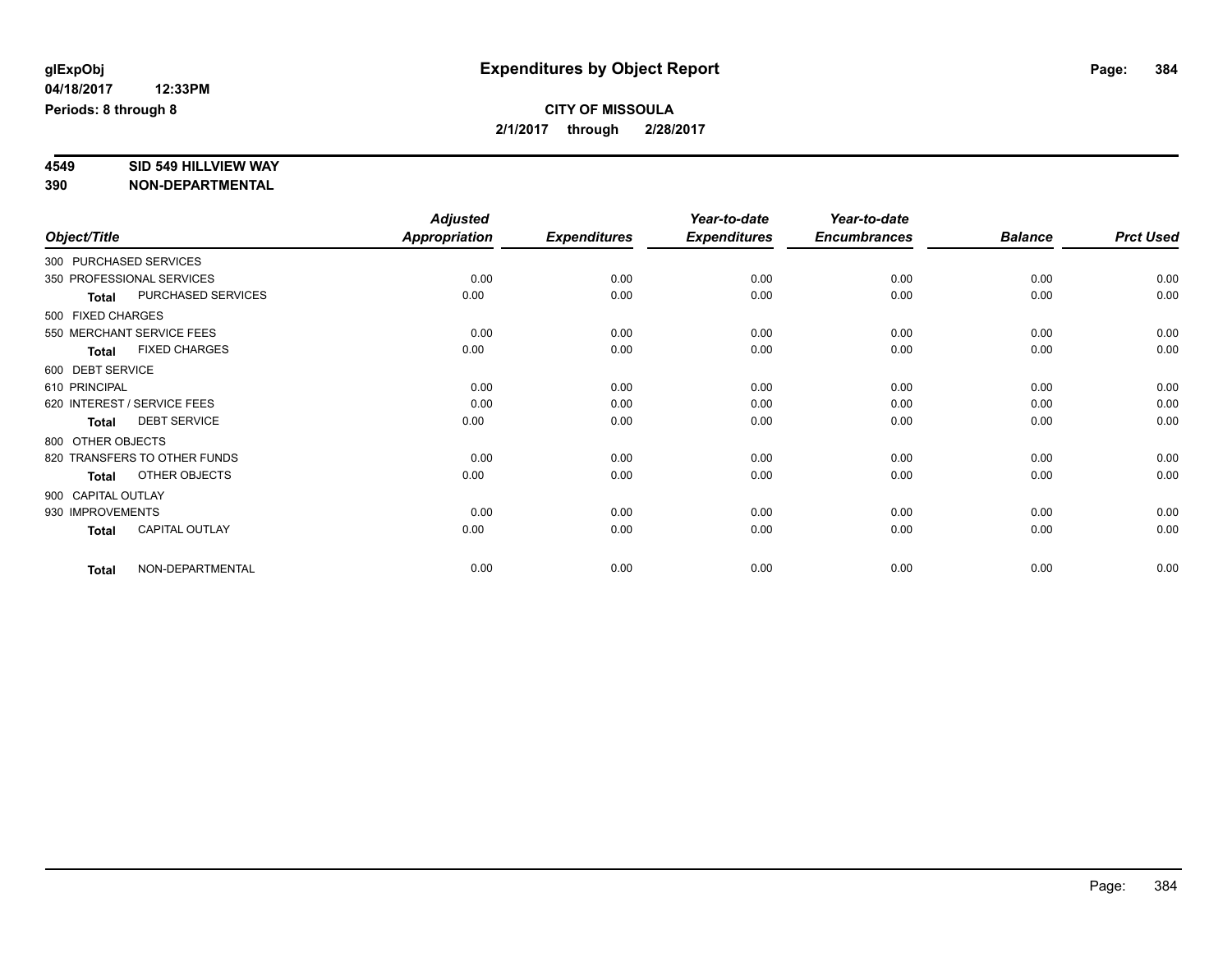## **CITY OF MISSOULA 2/1/2017 through 2/28/2017**

#### **4549 SID 549 HILLVIEW WAY**

|                        |                              | <b>Adjusted</b>      |                     | Year-to-date        | Year-to-date        |                |                  |
|------------------------|------------------------------|----------------------|---------------------|---------------------|---------------------|----------------|------------------|
| Object/Title           |                              | <b>Appropriation</b> | <b>Expenditures</b> | <b>Expenditures</b> | <b>Encumbrances</b> | <b>Balance</b> | <b>Prct Used</b> |
| 300 PURCHASED SERVICES |                              |                      |                     |                     |                     |                |                  |
|                        | 350 PROFESSIONAL SERVICES    | 0.00                 | 0.00                | 0.00                | 0.00                | 0.00           | 0.00             |
| <b>Total</b>           | PURCHASED SERVICES           | 0.00                 | 0.00                | 0.00                | 0.00                | 0.00           | 0.00             |
| 500 FIXED CHARGES      |                              |                      |                     |                     |                     |                |                  |
|                        | 550 MERCHANT SERVICE FEES    | 0.00                 | 0.00                | 0.00                | 0.00                | 0.00           | 0.00             |
| <b>Total</b>           | <b>FIXED CHARGES</b>         | 0.00                 | 0.00                | 0.00                | 0.00                | 0.00           | 0.00             |
| 600 DEBT SERVICE       |                              |                      |                     |                     |                     |                |                  |
| 610 PRINCIPAL          |                              | 0.00                 | 0.00                | 0.00                | 0.00                | 0.00           | 0.00             |
|                        | 620 INTEREST / SERVICE FEES  | 0.00                 | 0.00                | 0.00                | 0.00                | 0.00           | 0.00             |
| <b>Total</b>           | <b>DEBT SERVICE</b>          | 0.00                 | 0.00                | 0.00                | 0.00                | 0.00           | 0.00             |
| 800 OTHER OBJECTS      |                              |                      |                     |                     |                     |                |                  |
|                        | 820 TRANSFERS TO OTHER FUNDS | 0.00                 | 0.00                | 0.00                | 0.00                | 0.00           | 0.00             |
| <b>Total</b>           | OTHER OBJECTS                | 0.00                 | 0.00                | 0.00                | 0.00                | 0.00           | 0.00             |
| 900 CAPITAL OUTLAY     |                              |                      |                     |                     |                     |                |                  |
| 930 IMPROVEMENTS       |                              | 0.00                 | 0.00                | 0.00                | 0.00                | 0.00           | 0.00             |
| <b>Total</b>           | <b>CAPITAL OUTLAY</b>        | 0.00                 | 0.00                | 0.00                | 0.00                | 0.00           | 0.00             |
| <b>Total</b>           | SID 549 HILLVIEW WAY         | 0.00                 | 0.00                | 0.00                | 0.00                | 0.00           | 0.00             |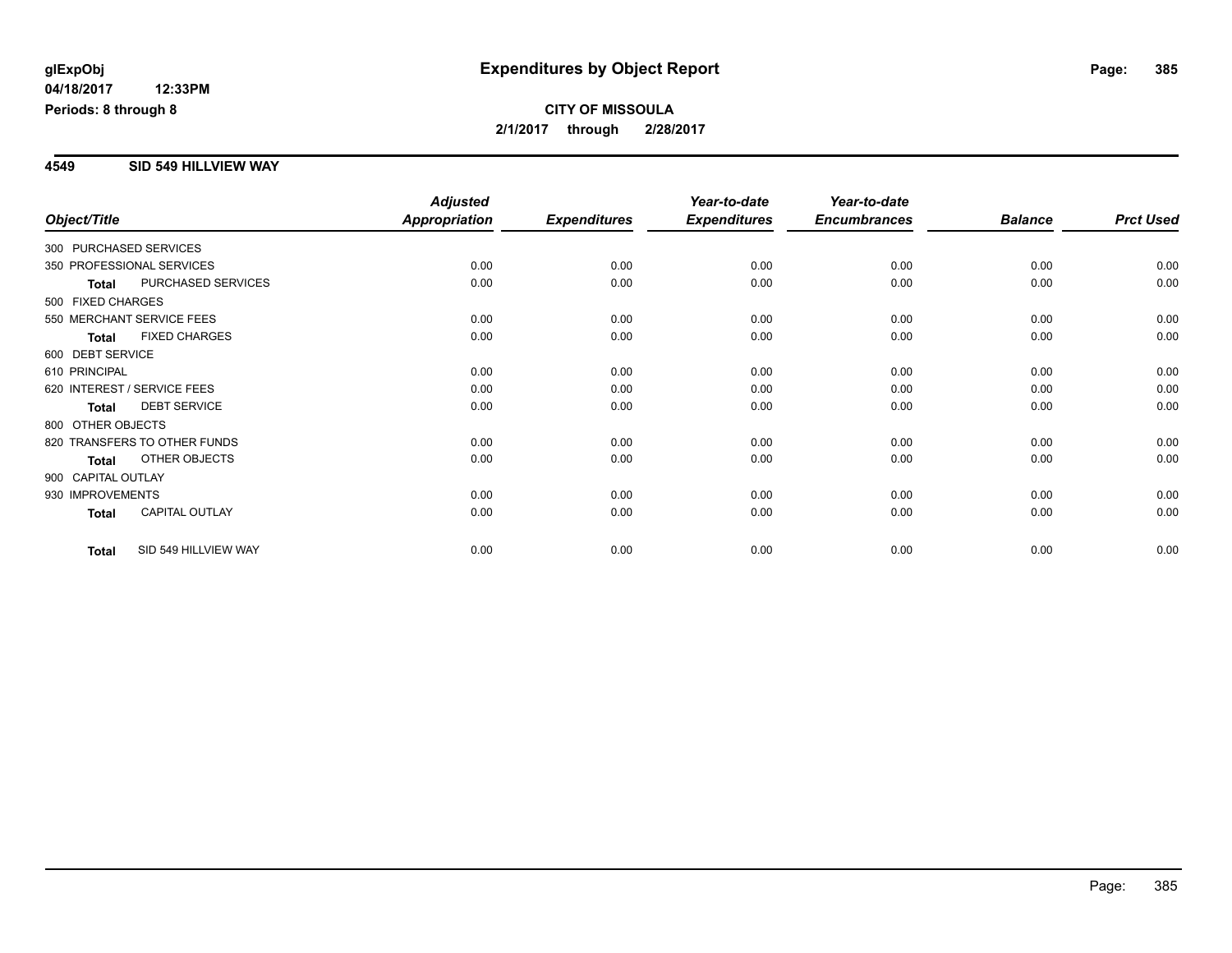# **4745 MALONEY/TWITE MILLER CR \$1.2M CONTRIB**

| Object/Title                              | <b>Adjusted</b><br><b>Appropriation</b> | <b>Expenditures</b> | Year-to-date<br><b>Expenditures</b> | Year-to-date<br><b>Encumbrances</b> | <b>Balance</b> | <b>Prct Used</b> |
|-------------------------------------------|-----------------------------------------|---------------------|-------------------------------------|-------------------------------------|----------------|------------------|
| 300 PURCHASED SERVICES                    |                                         |                     |                                     |                                     |                |                  |
| 350 PROFESSIONAL SERVICES                 | 0.00                                    | 0.00                | 0.00                                | 0.00                                | 0.00           | 0.00             |
| <b>PURCHASED SERVICES</b><br><b>Total</b> | 0.00                                    | 0.00                | 0.00                                | 0.00                                | 0.00           | 0.00             |
| 500 FIXED CHARGES                         |                                         |                     |                                     |                                     |                |                  |
| 550 MERCHANT SERVICE FEES                 | 0.00                                    | 0.00                | 0.00                                | 0.00                                | 0.00           | 0.00             |
| <b>FIXED CHARGES</b><br><b>Total</b>      | 0.00                                    | 0.00                | 0.00                                | 0.00                                | 0.00           | 0.00             |
| 800 OTHER OBJECTS                         |                                         |                     |                                     |                                     |                |                  |
| 820 TRANSFERS TO OTHER FUNDS              | 0.00                                    | 0.00                | 0.00                                | 0.00                                | 0.00           | 0.00             |
| OTHER OBJECTS<br><b>Total</b>             | 0.00                                    | 0.00                | 0.00                                | 0.00                                | 0.00           | 0.00             |
| 900 CAPITAL OUTLAY                        |                                         |                     |                                     |                                     |                |                  |
| 930 IMPROVEMENTS                          | 0.00                                    | 0.00                | 0.00                                | 0.00                                | 0.00           | 0.00             |
| <b>CAPITAL OUTLAY</b><br><b>Total</b>     | 0.00                                    | 0.00                | 0.00                                | 0.00                                | 0.00           | 0.00             |
| NON-DEPARTMENTAL<br><b>Total</b>          | 0.00                                    | 0.00                | 0.00                                | 0.00                                | 0.00           | 0.00             |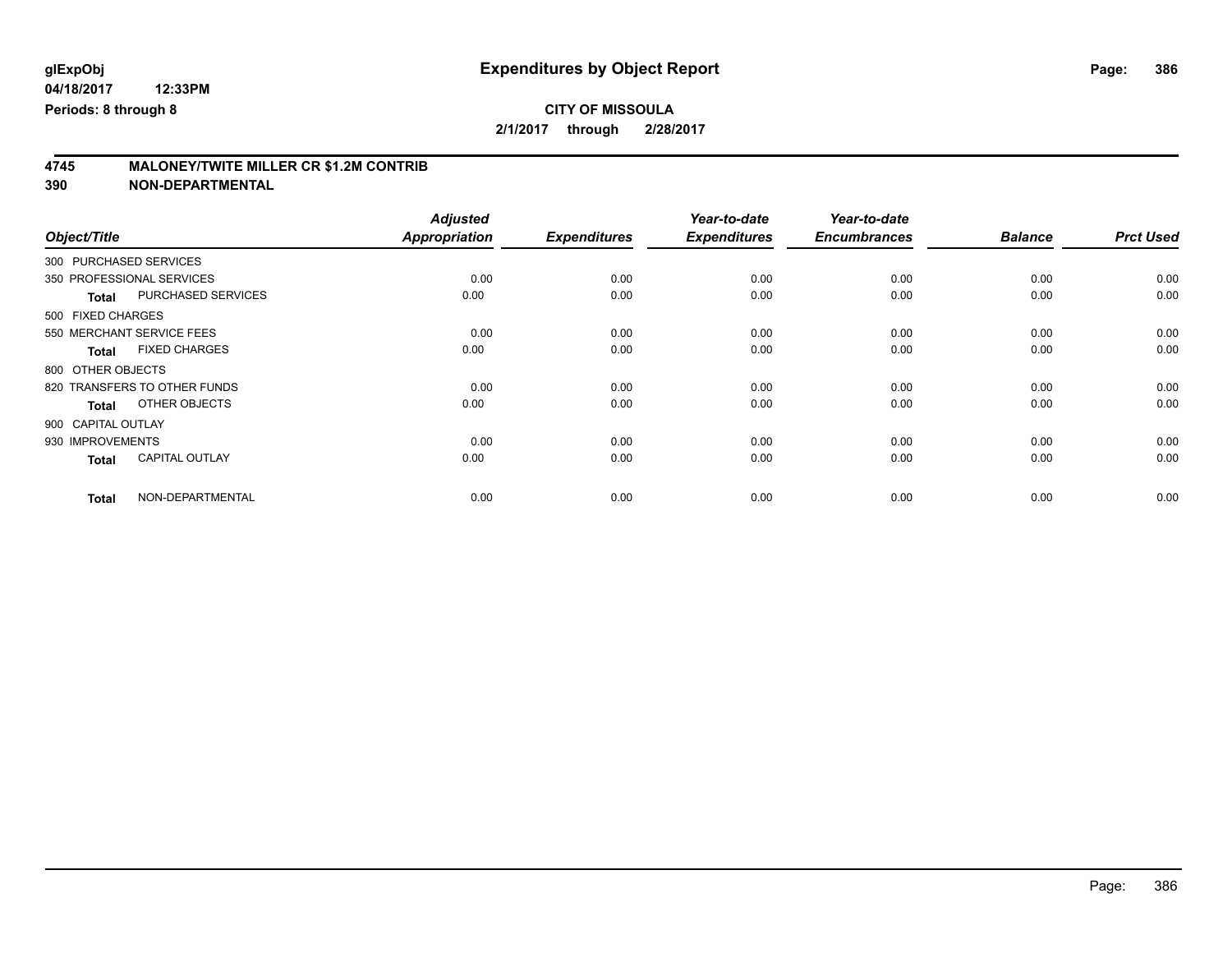## **CITY OF MISSOULA 2/1/2017 through 2/28/2017**

#### **4745 MALONEY/TWITE MILLER CR \$1.2M CONTRIB**

| Object/Title           |                                     | <b>Adjusted</b><br>Appropriation | <b>Expenditures</b> | Year-to-date<br><b>Expenditures</b> | Year-to-date<br><b>Encumbrances</b> | <b>Balance</b> | <b>Prct Used</b> |
|------------------------|-------------------------------------|----------------------------------|---------------------|-------------------------------------|-------------------------------------|----------------|------------------|
| 300 PURCHASED SERVICES |                                     |                                  |                     |                                     |                                     |                |                  |
|                        | 350 PROFESSIONAL SERVICES           | 0.00                             | 0.00                | 0.00                                | 0.00                                | 0.00           | 0.00             |
| <b>Total</b>           | PURCHASED SERVICES                  | 0.00                             | 0.00                | 0.00                                | 0.00                                | 0.00           | 0.00             |
| 500 FIXED CHARGES      |                                     |                                  |                     |                                     |                                     |                |                  |
|                        | 550 MERCHANT SERVICE FEES           | 0.00                             | 0.00                | 0.00                                | 0.00                                | 0.00           | 0.00             |
| <b>Total</b>           | <b>FIXED CHARGES</b>                | 0.00                             | 0.00                | 0.00                                | 0.00                                | 0.00           | 0.00             |
| 800 OTHER OBJECTS      |                                     |                                  |                     |                                     |                                     |                |                  |
|                        | 820 TRANSFERS TO OTHER FUNDS        | 0.00                             | 0.00                | 0.00                                | 0.00                                | 0.00           | 0.00             |
| Total                  | OTHER OBJECTS                       | 0.00                             | 0.00                | 0.00                                | 0.00                                | 0.00           | 0.00             |
| 900 CAPITAL OUTLAY     |                                     |                                  |                     |                                     |                                     |                |                  |
| 930 IMPROVEMENTS       |                                     | 0.00                             | 0.00                | 0.00                                | 0.00                                | 0.00           | 0.00             |
| <b>Total</b>           | <b>CAPITAL OUTLAY</b>               | 0.00                             | 0.00                | 0.00                                | 0.00                                | 0.00           | 0.00             |
| <b>Total</b>           | MALONEY/TWITE MILLER CR \$1.2M CONT | 0.00                             | 0.00                | 0.00                                | 0.00                                | 0.00           | 0.00             |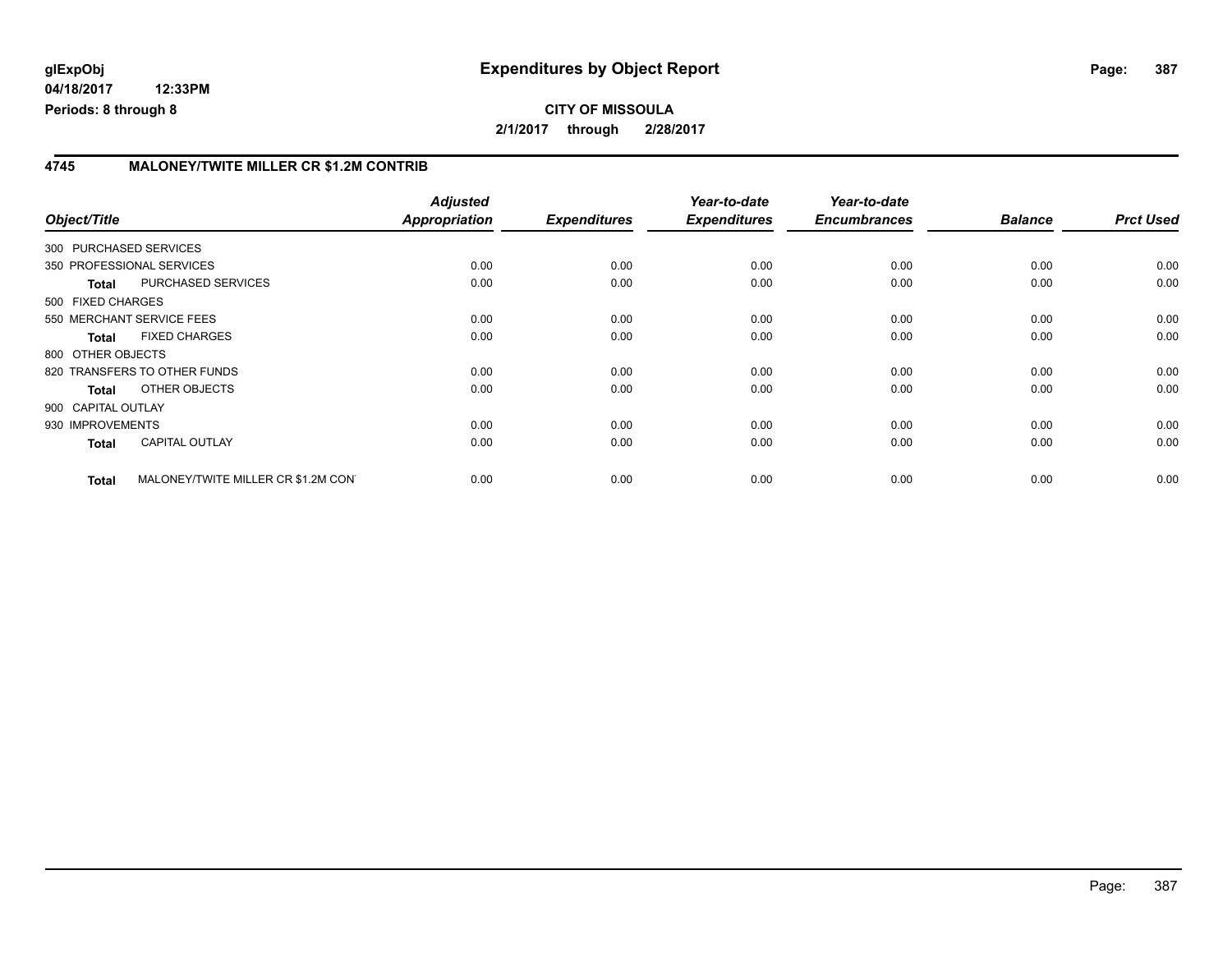**2/1/2017 through 2/28/2017**

**4941 HILLVIEW WAY CONSTRUCTION**

## **280 PUBLIC WORKS OPERATIONS**

|                                         | <b>Adjusted</b>      |                     | Year-to-date        | Year-to-date        |                 |                  |
|-----------------------------------------|----------------------|---------------------|---------------------|---------------------|-----------------|------------------|
| Object/Title                            | <b>Appropriation</b> | <b>Expenditures</b> | <b>Expenditures</b> | <b>Encumbrances</b> | <b>Balance</b>  | <b>Prct Used</b> |
| 200 SUPPLIES                            |                      |                     |                     |                     |                 |                  |
| 210 OFFICE SUPPLIES                     | 0.00                 | 0.00                | 0.00                | 0.00                | 0.00            | 0.00             |
| <b>SUPPLIES</b><br><b>Total</b>         | 0.00                 | 0.00                | 0.00                | 0.00                | 0.00            | 0.00             |
| 300 PURCHASED SERVICES                  |                      |                     |                     |                     |                 |                  |
| 310 COMMUNICATIONS                      | 0.00                 | 0.00                | 0.00                | 0.00                | 0.00            | 0.00             |
| 320 PRINTING & DUPLICATING              | 0.00                 | 0.00                | 0.00                | 0.00                | 0.00            | 0.00             |
| 350 PROFESSIONAL SERVICES               | 0.00                 | 0.00                | 163,318.34          | 0.00                | $-163,318.34$   | 0.00             |
| PURCHASED SERVICES<br>Total             | 0.00                 | 0.00                | 163,318.34          | 0.00                | $-163,318.34$   | 0.00             |
| 500 FIXED CHARGES                       |                      |                     |                     |                     |                 |                  |
| 550 MERCHANT SERVICE FEES               | 0.00                 | 0.00                | 0.00                | 0.00                | 0.00            | 0.00             |
| <b>FIXED CHARGES</b><br><b>Total</b>    | 0.00                 | 0.00                | 0.00                | 0.00                | 0.00            | 0.00             |
| 800 OTHER OBJECTS                       |                      |                     |                     |                     |                 |                  |
| 820 TRANSFERS TO OTHER FUNDS            | 0.00                 | 0.00                | 127,500.00          | 0.00                | $-127,500.00$   | 0.00             |
| OTHER OBJECTS<br>Total                  | 0.00                 | 0.00                | 127,500.00          | 0.00                | $-127,500.00$   | 0.00             |
| 900 CAPITAL OUTLAY                      |                      |                     |                     |                     |                 |                  |
| 930 IMPROVEMENTS                        | 0.00                 | 0.00                | 2,206,560.16        | 0.00                | $-2,206,560.16$ | 0.00             |
| CAPITAL OUTLAY<br>Total                 | 0.00                 | 0.00                | 2,206,560.16        | 0.00                | $-2,206,560.16$ | 0.00             |
| PUBLIC WORKS OPERATIONS<br><b>Total</b> | 0.00                 | 0.00                | 2,497,378.50        | 0.00                | $-2,497,378.50$ | 0.00             |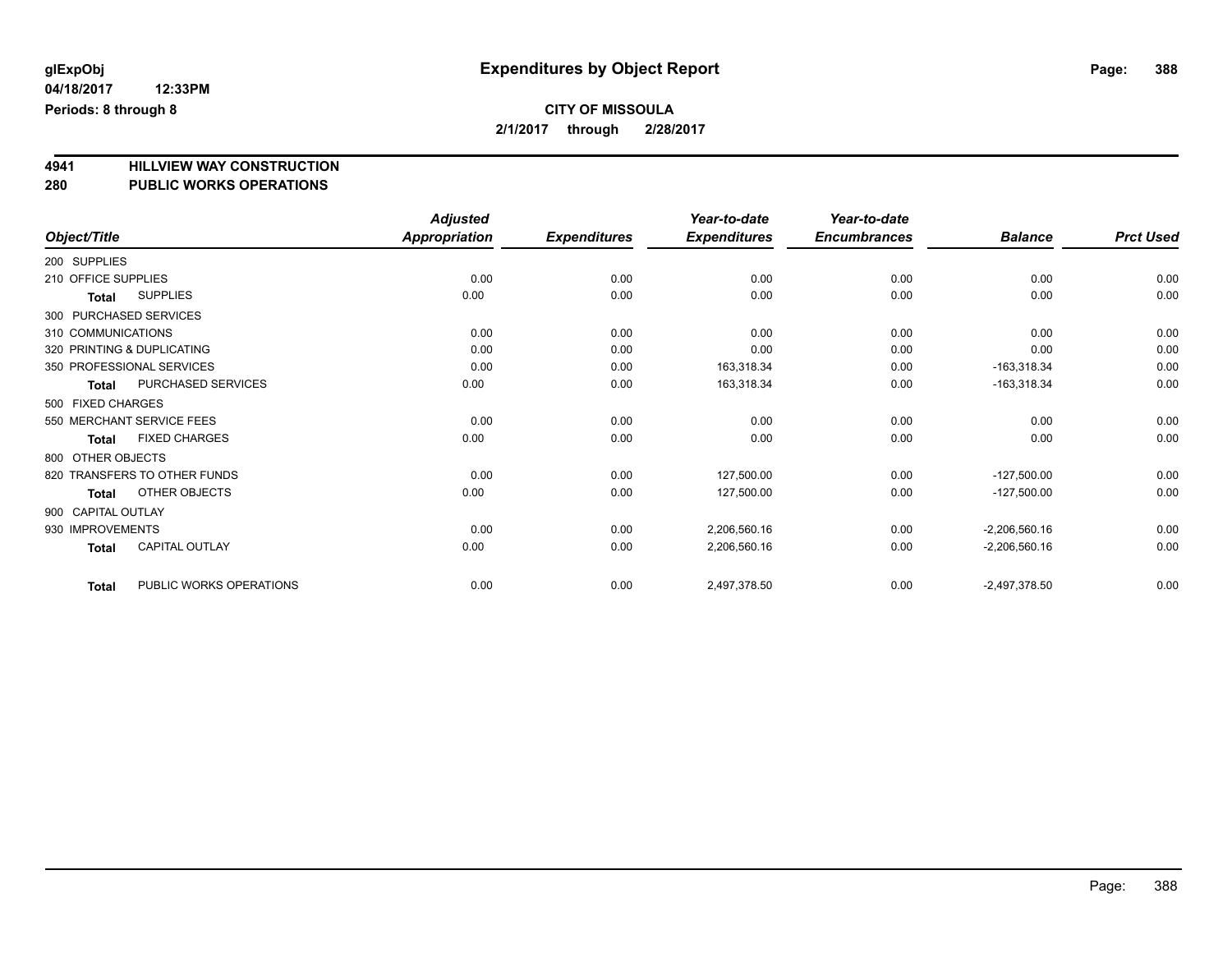# **glExpObj Expenditures by Object Report Page: 389**

**04/18/2017 12:33PM Periods: 8 through 8**

#### **4941 HILLVIEW WAY CONSTRUCTION**

|                            |                              | <b>Adjusted</b>      |                     | Year-to-date        | Year-to-date        |                 |                  |
|----------------------------|------------------------------|----------------------|---------------------|---------------------|---------------------|-----------------|------------------|
| Object/Title               |                              | <b>Appropriation</b> | <b>Expenditures</b> | <b>Expenditures</b> | <b>Encumbrances</b> | <b>Balance</b>  | <b>Prct Used</b> |
| 200 SUPPLIES               |                              |                      |                     |                     |                     |                 |                  |
| 210 OFFICE SUPPLIES        |                              | 0.00                 | 0.00                | 0.00                | 0.00                | 0.00            | 0.00             |
| <b>Total</b>               | <b>SUPPLIES</b>              | 0.00                 | 0.00                | 0.00                | 0.00                | 0.00            | 0.00             |
| 300 PURCHASED SERVICES     |                              |                      |                     |                     |                     |                 |                  |
| 310 COMMUNICATIONS         |                              | 0.00                 | 0.00                | 0.00                | 0.00                | 0.00            | 0.00             |
| 320 PRINTING & DUPLICATING |                              | 0.00                 | 0.00                | 0.00                | 0.00                | 0.00            | 0.00             |
| 350 PROFESSIONAL SERVICES  |                              | 0.00                 | 0.00                | 163,318.34          | 0.00                | $-163,318.34$   | 0.00             |
| <b>Total</b>               | PURCHASED SERVICES           | 0.00                 | 0.00                | 163,318.34          | 0.00                | $-163,318.34$   | 0.00             |
| 500 FIXED CHARGES          |                              |                      |                     |                     |                     |                 |                  |
| 550 MERCHANT SERVICE FEES  |                              | 0.00                 | 0.00                | 0.00                | 0.00                | 0.00            | 0.00             |
| <b>Total</b>               | <b>FIXED CHARGES</b>         | 0.00                 | 0.00                | 0.00                | 0.00                | 0.00            | 0.00             |
| 800 OTHER OBJECTS          |                              |                      |                     |                     |                     |                 |                  |
|                            | 820 TRANSFERS TO OTHER FUNDS | 0.00                 | 0.00                | 127,500.00          | 0.00                | $-127,500.00$   | 0.00             |
| <b>Total</b>               | <b>OTHER OBJECTS</b>         | 0.00                 | 0.00                | 127,500.00          | 0.00                | $-127,500.00$   | 0.00             |
| 900 CAPITAL OUTLAY         |                              |                      |                     |                     |                     |                 |                  |
| 930 IMPROVEMENTS           |                              | 0.00                 | 0.00                | 2,206,560.16        | 0.00                | $-2,206,560.16$ | 0.00             |
| <b>Total</b>               | <b>CAPITAL OUTLAY</b>        | 0.00                 | 0.00                | 2,206,560.16        | 0.00                | $-2,206,560.16$ | 0.00             |
| <b>Total</b>               | HILLVIEW WAY CONSTRUCTION    | 0.00                 | 0.00                | 2,497,378.50        | 0.00                | $-2,497,378.50$ | 0.00             |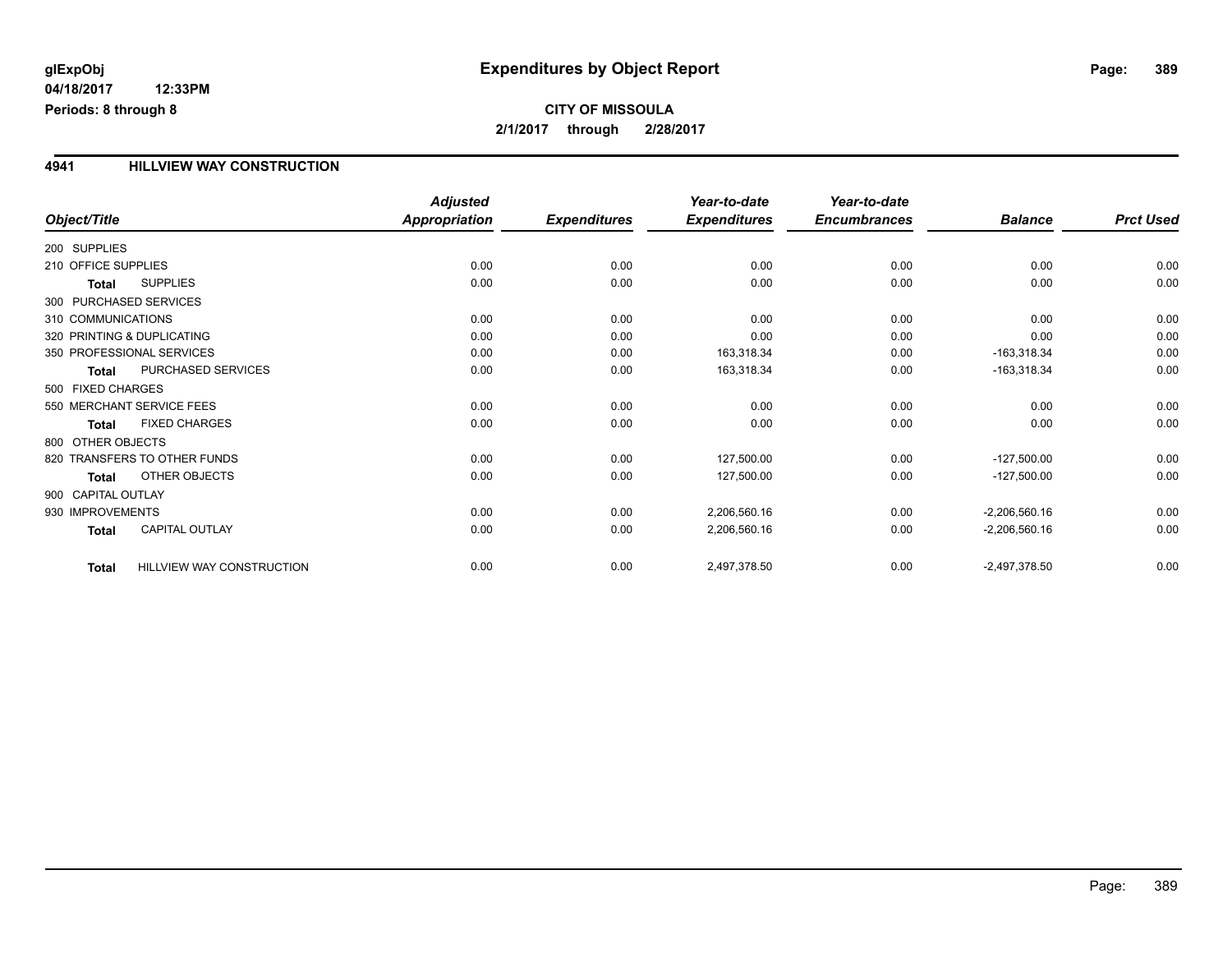## **glExpObj Expenditures by Object Report Page: 390**

**04/18/2017 12:33PM Periods: 8 through 8**

#### **4944 RATTLESNAKE SEWER COLLECTION (544)**

**000 \*\*\* Title Not Found \*\*\***

| Object/Title                            | <b>Adjusted</b><br>Appropriation | <b>Expenditures</b> | Year-to-date<br><b>Expenditures</b> | Year-to-date<br><b>Encumbrances</b> | <b>Balance</b> | <b>Prct Used</b> |
|-----------------------------------------|----------------------------------|---------------------|-------------------------------------|-------------------------------------|----------------|------------------|
| 500 FIXED CHARGES                       |                                  |                     |                                     |                                     |                |                  |
| 550 MERCHANT SERVICE FEES               | 0.00                             | 0.00                | 0.00                                | 0.00                                | 0.00           | 0.00             |
| <b>FIXED CHARGES</b><br><b>Total</b>    | 0.00                             | 0.00                | 0.00                                | 0.00                                | 0.00           | 0.00             |
| *** Title Not Found ***<br><b>Total</b> | 0.00                             | 0.00                | 0.00                                | 0.00                                | 0.00           | 0.00             |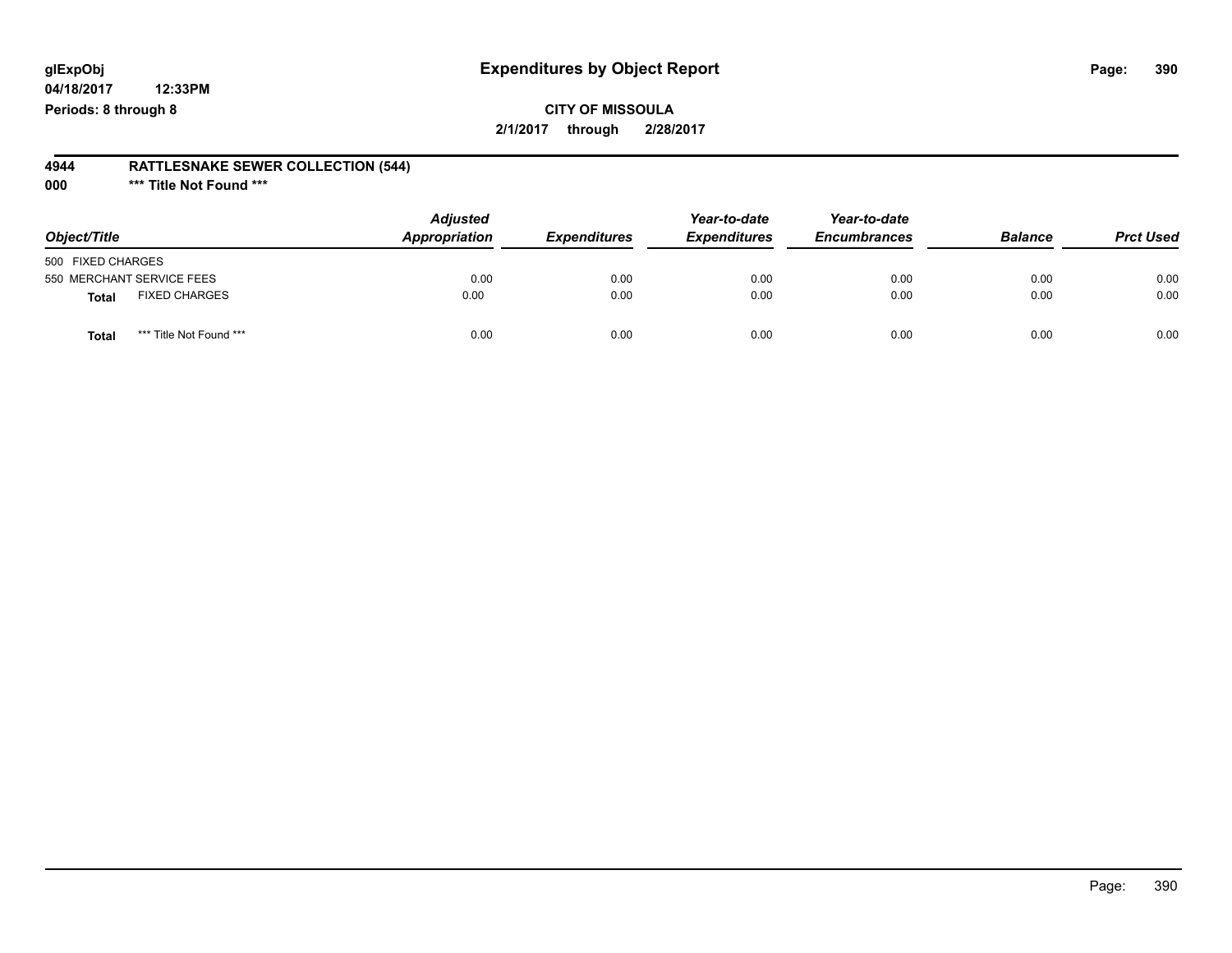|                    |                           | <b>Adjusted</b>      |                     | Year-to-date        | Year-to-date        |                |                  |
|--------------------|---------------------------|----------------------|---------------------|---------------------|---------------------|----------------|------------------|
| Object/Title       |                           | <b>Appropriation</b> | <b>Expenditures</b> | <b>Expenditures</b> | <b>Encumbrances</b> | <b>Balance</b> | <b>Prct Used</b> |
|                    | 300 PURCHASED SERVICES    |                      |                     |                     |                     |                |                  |
|                    | 350 PROFESSIONAL SERVICES | 0.00                 | 0.00                | 0.00                | 0.00                | 0.00           | 0.00             |
| <b>Total</b>       | PURCHASED SERVICES        | 0.00                 | 0.00                | 0.00                | 0.00                | 0.00           | 0.00             |
| 500 FIXED CHARGES  |                           |                      |                     |                     |                     |                |                  |
|                    | 550 MERCHANT SERVICE FEES | 0.00                 | 0.00                | 0.00                | 0.00                | 0.00           | 0.00             |
| <b>Total</b>       | <b>FIXED CHARGES</b>      | 0.00                 | 0.00                | 0.00                | 0.00                | 0.00           | 0.00             |
| 600 DEBT SERVICE   |                           |                      |                     |                     |                     |                |                  |
| 610 PRINCIPAL      |                           | 0.00                 | 0.00                | 0.00                | 0.00                | 0.00           | 0.00             |
| <b>Total</b>       | <b>DEBT SERVICE</b>       | 0.00                 | 0.00                | 0.00                | 0.00                | 0.00           | 0.00             |
| 900 CAPITAL OUTLAY |                           |                      |                     |                     |                     |                |                  |
| 930 IMPROVEMENTS   |                           | 0.00                 | 0.00                | 0.00                | 0.00                | 0.00           | 0.00             |
| <b>Total</b>       | <b>CAPITAL OUTLAY</b>     | 0.00                 | 0.00                | 0.00                | 0.00                | 0.00           | 0.00             |
| <b>Total</b>       | NON-DEPARTMENTAL          | 0.00                 | 0.00                | 0.00                | 0.00                | 0.00           | 0.00             |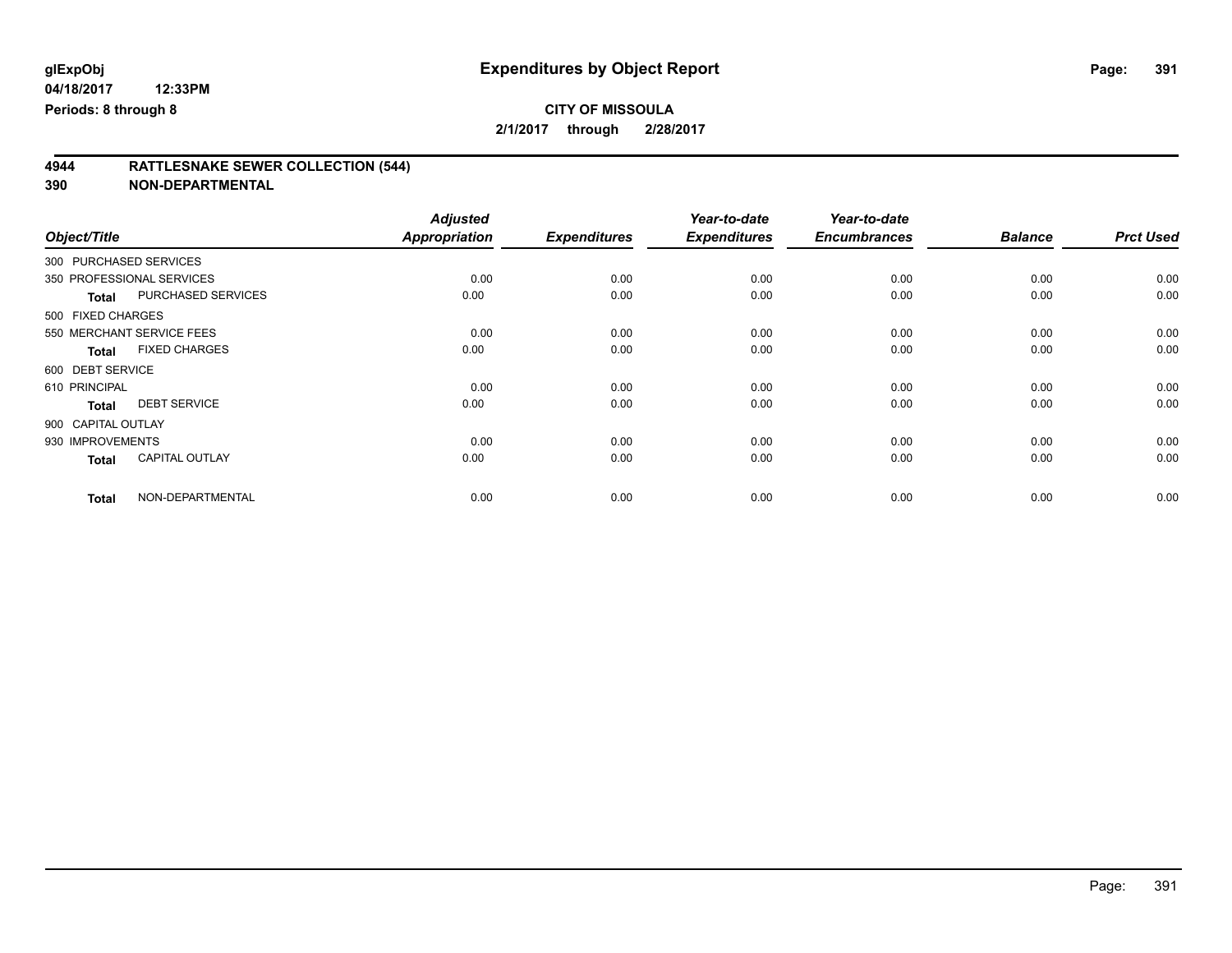# **CITY OF MISSOULA**

**2/1/2017 through 2/28/2017**

#### **4944 RATTLESNAKE SEWER COLLECTION (544)**

**550 SID 544 PROJECT**

| Object/Title                              | <b>Adjusted</b><br><b>Appropriation</b> | <b>Expenditures</b> | Year-to-date<br><b>Expenditures</b> | Year-to-date<br><b>Encumbrances</b> | <b>Balance</b> | <b>Prct Used</b> |
|-------------------------------------------|-----------------------------------------|---------------------|-------------------------------------|-------------------------------------|----------------|------------------|
| 300 PURCHASED SERVICES                    |                                         |                     |                                     |                                     |                |                  |
|                                           |                                         |                     |                                     |                                     |                |                  |
| 350 PROFESSIONAL SERVICES                 | 0.00                                    | 0.00                | 0.00                                | 0.00                                | 0.00           | 0.00             |
| <b>PURCHASED SERVICES</b><br><b>Total</b> | 0.00                                    | 0.00                | 0.00                                | 0.00                                | 0.00           | 0.00             |
| 500 FIXED CHARGES                         |                                         |                     |                                     |                                     |                |                  |
| 550 MERCHANT SERVICE FEES                 | 0.00                                    | 0.00                | 0.00                                | 0.00                                | 0.00           | 0.00             |
| <b>FIXED CHARGES</b><br><b>Total</b>      | 0.00                                    | 0.00                | 0.00                                | 0.00                                | 0.00           | 0.00             |
| 900 CAPITAL OUTLAY                        |                                         |                     |                                     |                                     |                |                  |
| 915 EASEMENTS                             | 0.00                                    | 0.00                | 0.00                                | 0.00                                | 0.00           | 0.00             |
| 930 IMPROVEMENTS                          | 0.00                                    | 0.00                | 0.00                                | 0.00                                | 0.00           | 0.00             |
| 960 CAPITAL CONTINGENCY                   | 0.00                                    | 0.00                | 0.00                                | 0.00                                | 0.00           | 0.00             |
| <b>CAPITAL OUTLAY</b><br><b>Total</b>     | 0.00                                    | 0.00                | 0.00                                | 0.00                                | 0.00           | 0.00             |
|                                           |                                         |                     |                                     |                                     |                |                  |
| SID 544 PROJECT<br><b>Total</b>           | 0.00                                    | 0.00                | 0.00                                | 0.00                                | 0.00           | 0.00             |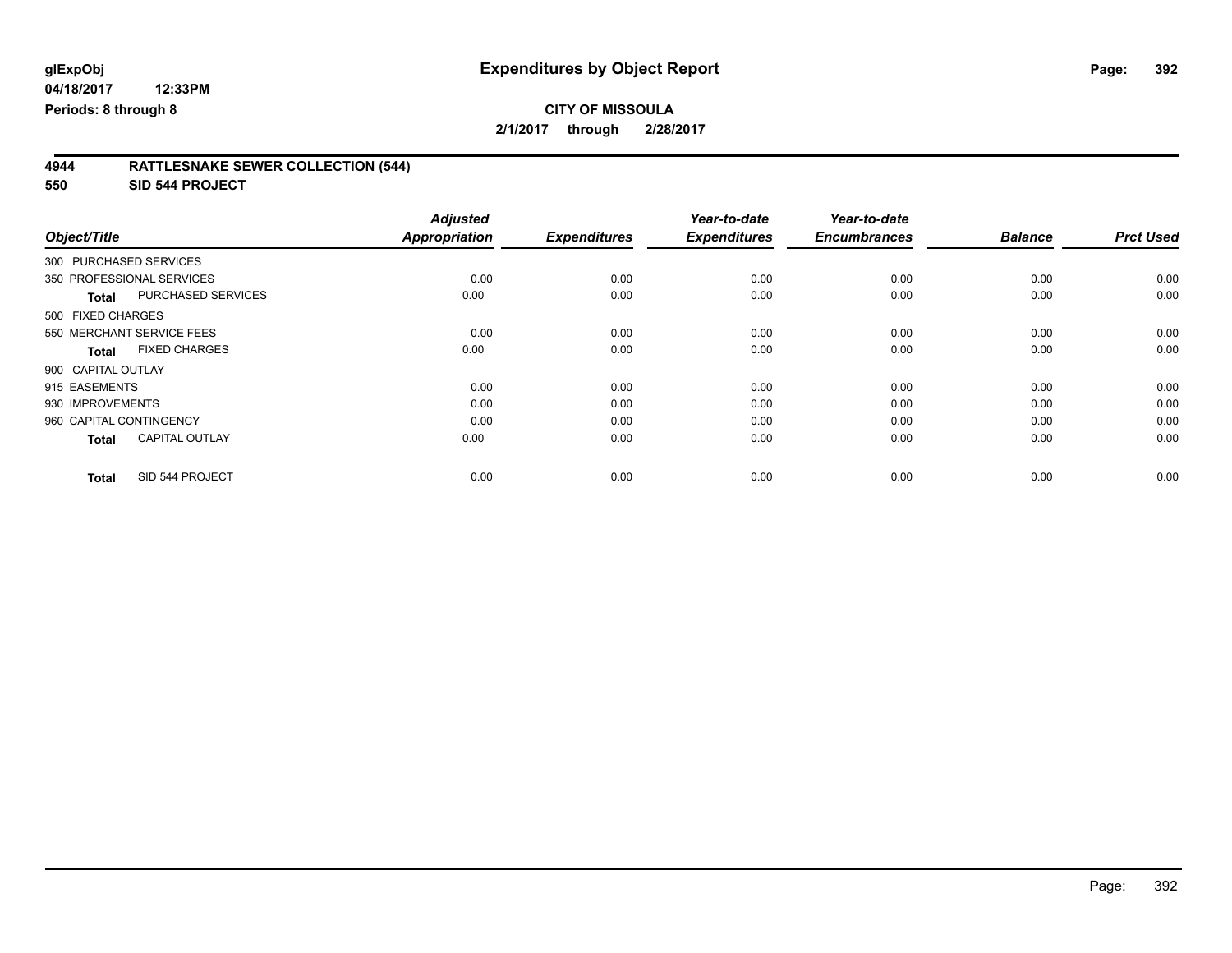#### **4944 RATTLESNAKE SEWER COLLECTION (544)**

**555 LOLO STREET PROJECT**

|                                            | <b>Adjusted</b> |                     | Year-to-date        | Year-to-date        |                |                  |
|--------------------------------------------|-----------------|---------------------|---------------------|---------------------|----------------|------------------|
| Object/Title                               | Appropriation   | <b>Expenditures</b> | <b>Expenditures</b> | <b>Encumbrances</b> | <b>Balance</b> | <b>Prct Used</b> |
| 500 FIXED CHARGES                          |                 |                     |                     |                     |                |                  |
| 550 MERCHANT SERVICE FEES                  | 0.00            | 0.00                | 0.00                | 0.00                | 0.00           | 0.00             |
| <b>FIXED CHARGES</b><br><b>Total</b>       | 0.00            | 0.00                | 0.00                | 0.00                | 0.00           | 0.00             |
| 900 CAPITAL OUTLAY                         |                 |                     |                     |                     |                |                  |
| 930 IMPROVEMENTS                           | 0.00            | 0.00                | 0.00                | 0.00                | 0.00           | 0.00             |
| 960 CAPITAL CONTINGENCY                    | 0.00            | 0.00                | 0.00                | 0.00                | 0.00           | 0.00             |
| <b>CAPITAL OUTLAY</b><br><b>Total</b>      | 0.00            | 0.00                | 0.00                | 0.00                | 0.00           | 0.00             |
| <b>LOLO STREET PROJECT</b><br><b>Total</b> | 0.00            | 0.00                | 0.00                | 0.00                | 0.00           | 0.00             |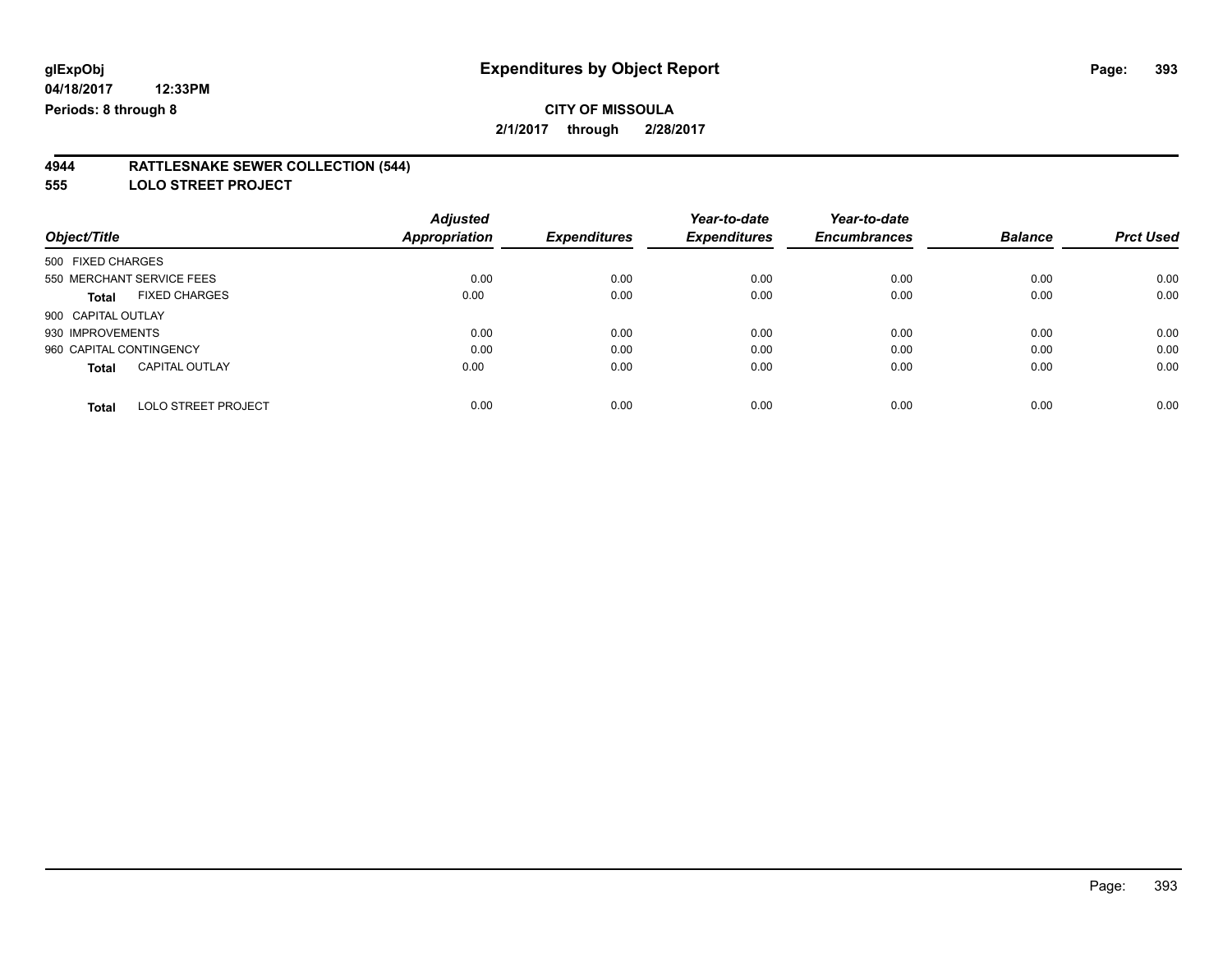### **4944 RATTLESNAKE SEWER COLLECTION (544)**

| Object/Title            |                                  | <b>Adjusted</b><br>Appropriation | <b>Expenditures</b> | Year-to-date<br><b>Expenditures</b> | Year-to-date<br><b>Encumbrances</b> | <b>Balance</b> | <b>Prct Used</b> |
|-------------------------|----------------------------------|----------------------------------|---------------------|-------------------------------------|-------------------------------------|----------------|------------------|
| 300 PURCHASED SERVICES  |                                  |                                  |                     |                                     |                                     |                |                  |
|                         | 350 PROFESSIONAL SERVICES        | 0.00                             | 0.00                | 0.00                                | 0.00                                | 0.00           | 0.00             |
| <b>Total</b>            | PURCHASED SERVICES               | 0.00                             | 0.00                | 0.00                                | 0.00                                | 0.00           | 0.00             |
| 500 FIXED CHARGES       |                                  |                                  |                     |                                     |                                     |                |                  |
|                         | 550 MERCHANT SERVICE FEES        | 0.00                             | 0.00                | 0.00                                | 0.00                                | 0.00           | 0.00             |
| <b>Total</b>            | <b>FIXED CHARGES</b>             | 0.00                             | 0.00                | 0.00                                | 0.00                                | 0.00           | 0.00             |
| 600 DEBT SERVICE        |                                  |                                  |                     |                                     |                                     |                |                  |
| 610 PRINCIPAL           |                                  | 0.00                             | 0.00                | 0.00                                | 0.00                                | 0.00           | 0.00             |
| <b>Total</b>            | <b>DEBT SERVICE</b>              | 0.00                             | 0.00                | 0.00                                | 0.00                                | 0.00           | 0.00             |
| 900 CAPITAL OUTLAY      |                                  |                                  |                     |                                     |                                     |                |                  |
| 915 EASEMENTS           |                                  | 0.00                             | 0.00                | 0.00                                | 0.00                                | 0.00           | 0.00             |
| 930 IMPROVEMENTS        |                                  | 0.00                             | 0.00                | 0.00                                | 0.00                                | 0.00           | 0.00             |
| 960 CAPITAL CONTINGENCY |                                  | 0.00                             | 0.00                | 0.00                                | 0.00                                | 0.00           | 0.00             |
| <b>Total</b>            | <b>CAPITAL OUTLAY</b>            | 0.00                             | 0.00                | 0.00                                | 0.00                                | 0.00           | 0.00             |
| <b>Total</b>            | RATTLESNAKE SEWER COLLECTION (54 | 0.00                             | 0.00                | 0.00                                | 0.00                                | 0.00           | 0.00             |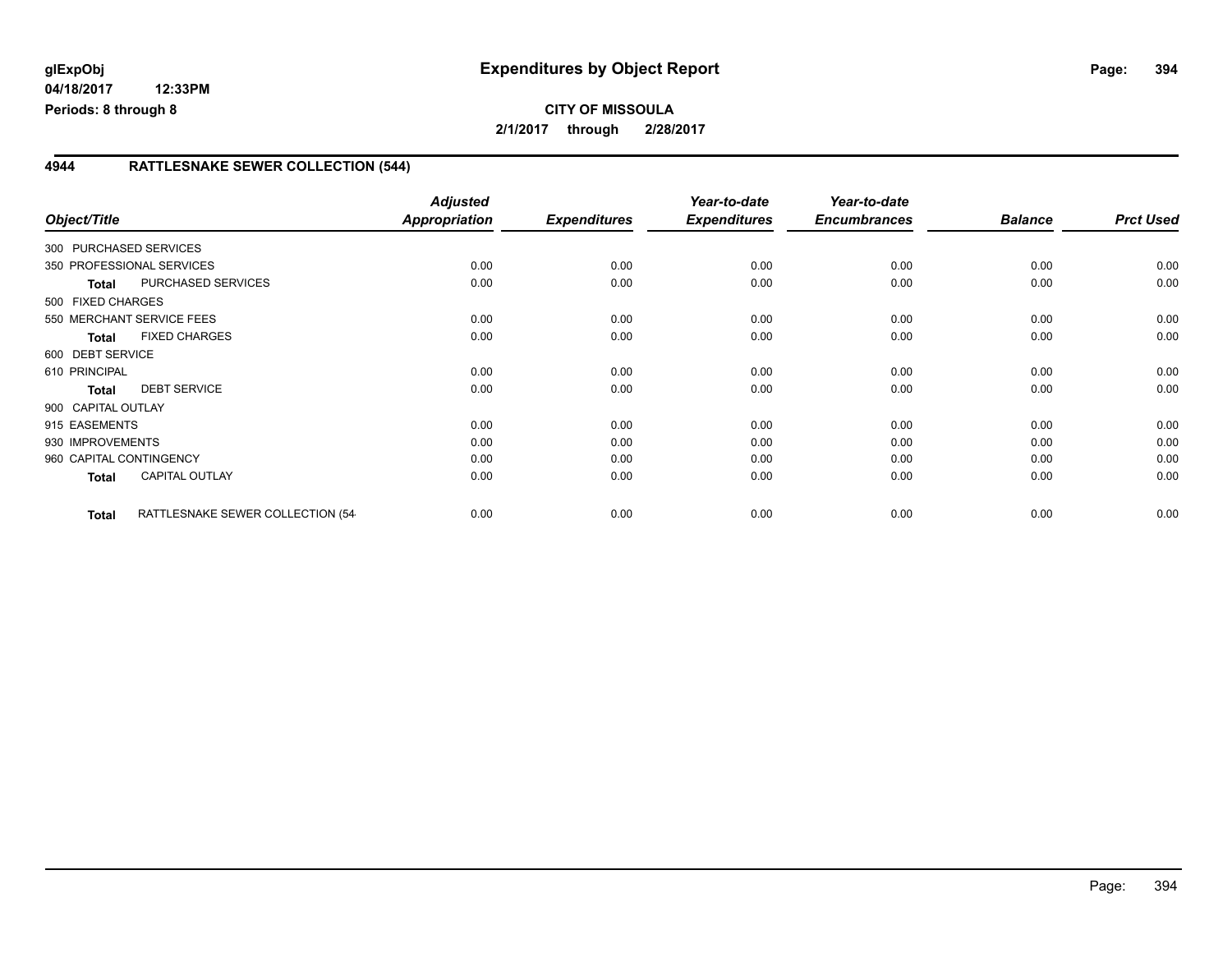# **glExpObj Expenditures by Object Report Page: 395**

**04/18/2017 12:33PM Periods: 8 through 8**

#### **4945 PHILLIPS ST TRAFFIC CALMING**

**000 \*\*\* Title Not Found \*\*\***

| Object/Title                            | <b>Adjusted</b><br>Appropriation | <b>Expenditures</b> | Year-to-date<br><b>Expenditures</b> | Year-to-date<br><b>Encumbrances</b> | <b>Balance</b> | <b>Prct Used</b> |
|-----------------------------------------|----------------------------------|---------------------|-------------------------------------|-------------------------------------|----------------|------------------|
| 500 FIXED CHARGES                       |                                  |                     |                                     |                                     |                |                  |
| 550 MERCHANT SERVICE FEES               | 0.00                             | 0.00                | 0.00                                | 0.00                                | 0.00           | 0.00             |
| <b>FIXED CHARGES</b><br><b>Total</b>    | 0.00                             | 0.00                | 0.00                                | 0.00                                | 0.00           | 0.00             |
| 600 DEBT SERVICE                        |                                  |                     |                                     |                                     |                |                  |
| 620 INTEREST / SERVICE FEES             | 0.00                             | 0.00                | 0.00                                | 0.00                                | 0.00           | 0.00             |
| <b>DEBT SERVICE</b><br><b>Total</b>     | 0.00                             | 0.00                | 0.00                                | 0.00                                | 0.00           | 0.00             |
| *** Title Not Found ***<br><b>Total</b> | 0.00                             | 0.00                | 0.00                                | 0.00                                | 0.00           | 0.00             |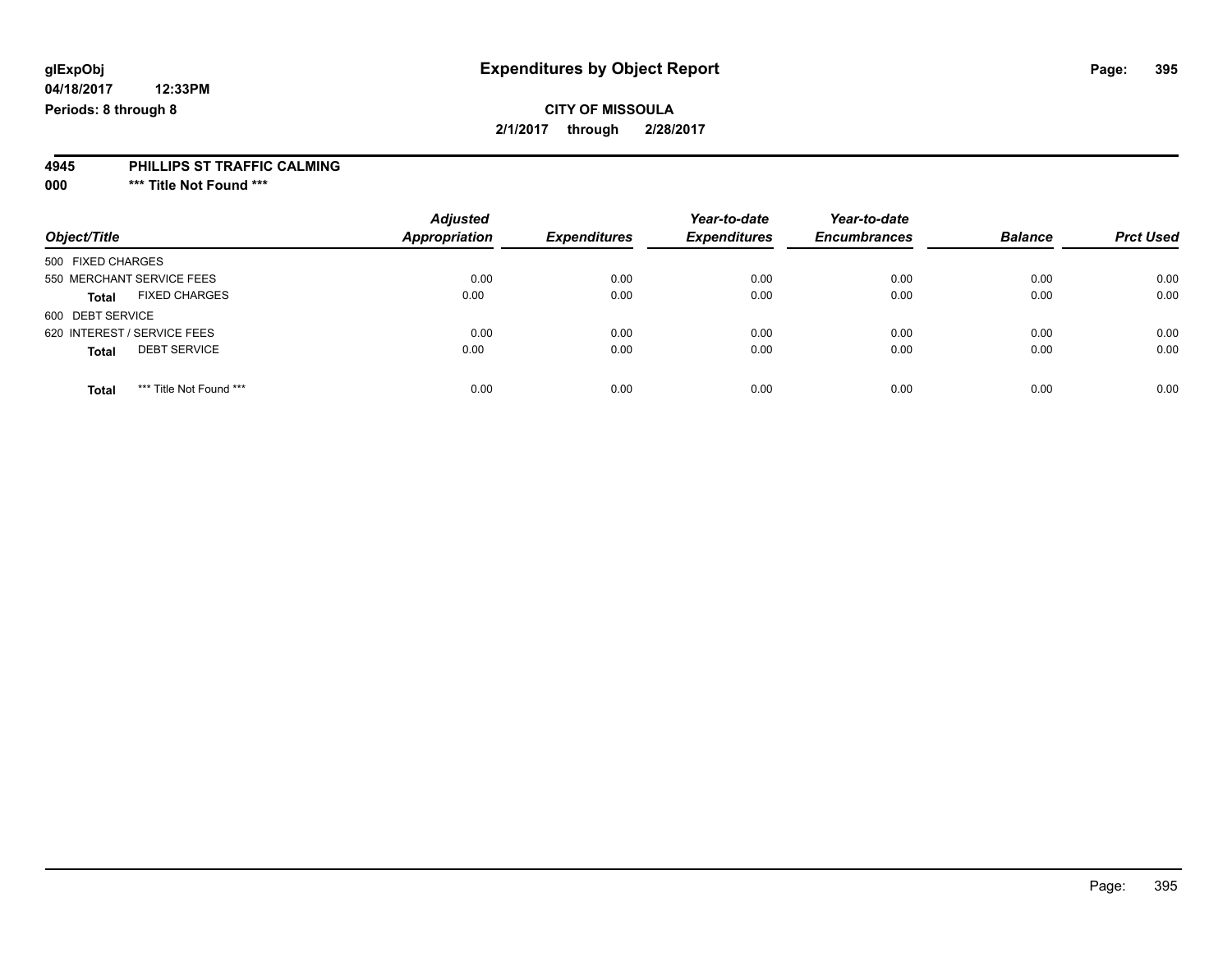#### **4945 PHILLIPS ST TRAFFIC CALMING**

| Object/Title                                | <b>Adjusted</b><br><b>Appropriation</b> | <b>Expenditures</b> | Year-to-date<br><b>Expenditures</b> | Year-to-date<br><b>Encumbrances</b> | <b>Balance</b> | <b>Prct Used</b> |
|---------------------------------------------|-----------------------------------------|---------------------|-------------------------------------|-------------------------------------|----------------|------------------|
| 500 FIXED CHARGES                           |                                         |                     |                                     |                                     |                |                  |
| 550 MERCHANT SERVICE FEES                   | 0.00                                    | 0.00                | 0.00                                | 0.00                                | 0.00           | 0.00             |
| <b>FIXED CHARGES</b><br><b>Total</b>        | 0.00                                    | 0.00                | 0.00                                | 0.00                                | 0.00           | 0.00             |
| 600 DEBT SERVICE                            |                                         |                     |                                     |                                     |                |                  |
| 620 INTEREST / SERVICE FEES                 | 0.00                                    | 0.00                | 0.00                                | 0.00                                | 0.00           | 0.00             |
| <b>DEBT SERVICE</b><br><b>Total</b>         | 0.00                                    | 0.00                | 0.00                                | 0.00                                | 0.00           | 0.00             |
| PHILLIPS ST TRAFFIC CALMING<br><b>Total</b> | 0.00                                    | 0.00                | 0.00                                | 0.00                                | 0.00           | 0.00             |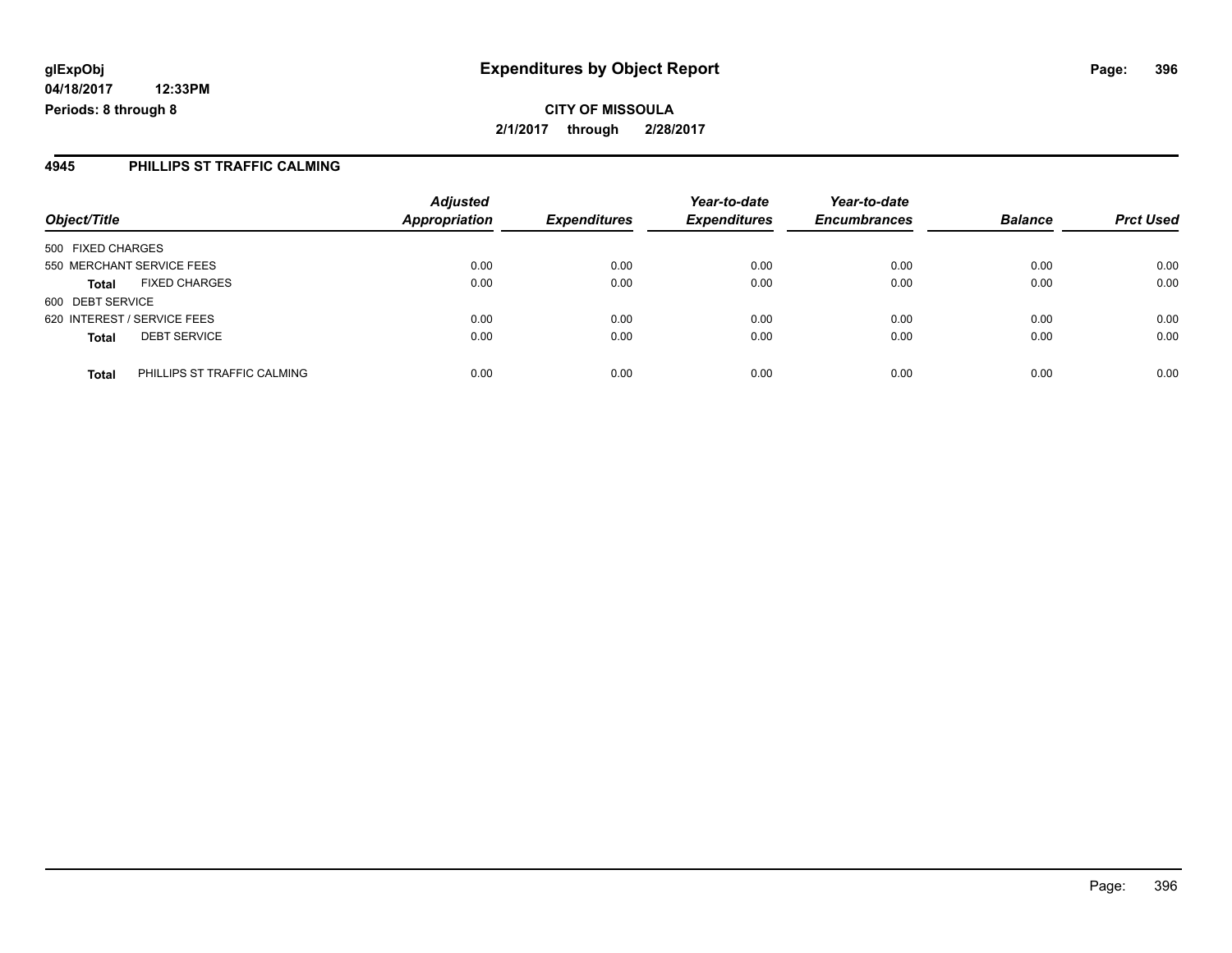# **glExpObj Expenditures by Object Report Page: 397**

**04/18/2017 12:33PM Periods: 8 through 8**

#### **4946 PATTEE CREEK DR. TRAFFIC CALMING**

**000 \*\*\* Title Not Found \*\*\***

| Object/Title                            | <b>Adjusted</b><br>Appropriation | <b>Expenditures</b> | Year-to-date<br><b>Expenditures</b> | Year-to-date<br><b>Encumbrances</b> | <b>Balance</b> | <b>Prct Used</b> |
|-----------------------------------------|----------------------------------|---------------------|-------------------------------------|-------------------------------------|----------------|------------------|
| 500 FIXED CHARGES                       |                                  |                     |                                     |                                     |                |                  |
| 550 MERCHANT SERVICE FEES               | 0.00                             | 0.00                | 0.00                                | 0.00                                | 0.00           | 0.00             |
| <b>FIXED CHARGES</b><br><b>Total</b>    | 0.00                             | 0.00                | 0.00                                | 0.00                                | 0.00           | 0.00             |
| 600 DEBT SERVICE                        |                                  |                     |                                     |                                     |                |                  |
| 620 INTEREST / SERVICE FEES             | 0.00                             | 0.00                | 0.00                                | 0.00                                | 0.00           | 0.00             |
| <b>DEBT SERVICE</b><br><b>Total</b>     | 0.00                             | 0.00                | 0.00                                | 0.00                                | 0.00           | 0.00             |
| *** Title Not Found ***<br><b>Total</b> | 0.00                             | 0.00                | 0.00                                | 0.00                                | 0.00           | 0.00             |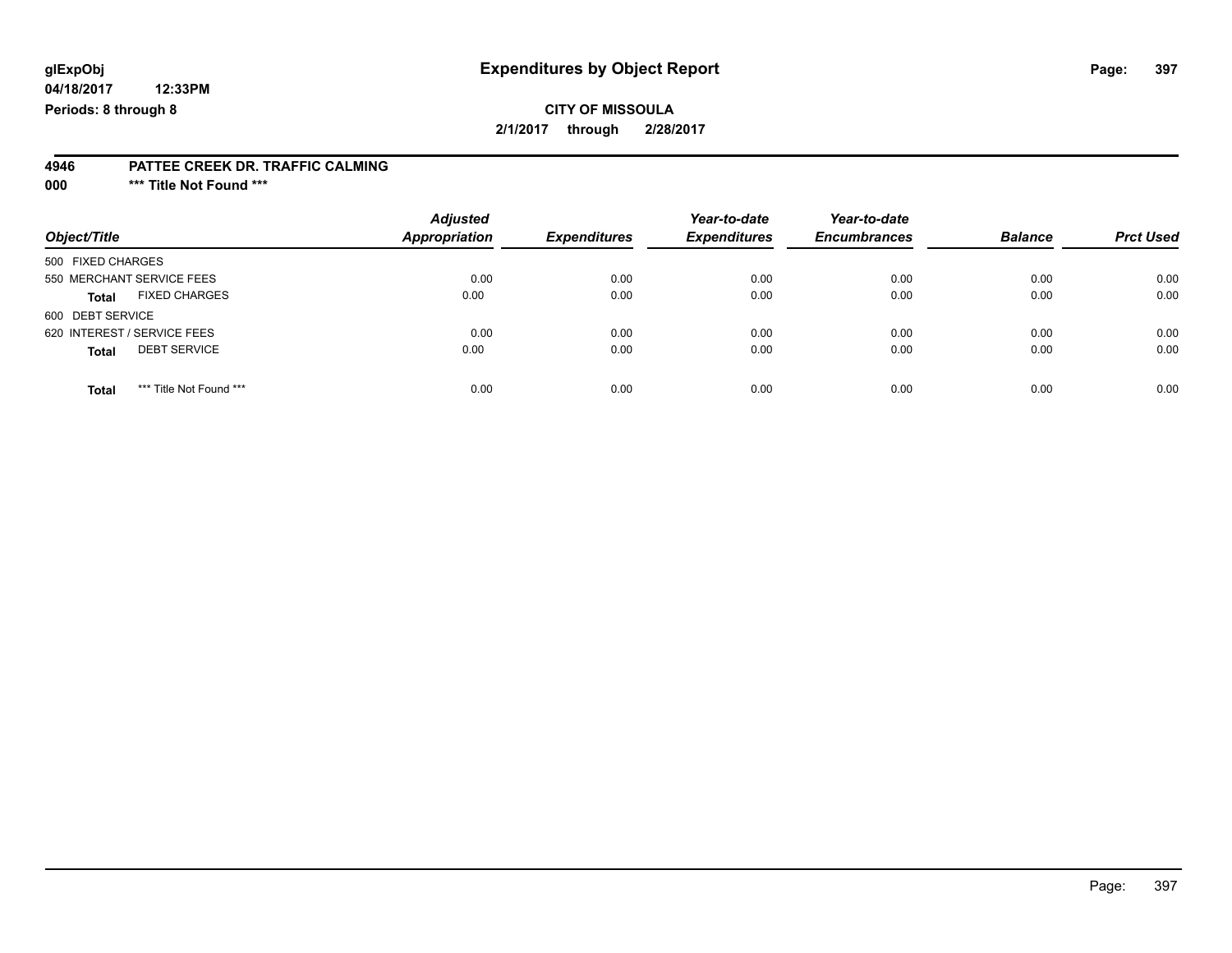#### **CITY OF MISSOULA 2/1/2017 through 2/28/2017**

# **4946 PATTEE CREEK DR. TRAFFIC CALMING**

**390 NON-DEPARTMENTAL**

|                                       | <b>Adjusted</b> |                     | Year-to-date        | Year-to-date        |                |                  |
|---------------------------------------|-----------------|---------------------|---------------------|---------------------|----------------|------------------|
| Object/Title                          | Appropriation   | <b>Expenditures</b> | <b>Expenditures</b> | <b>Encumbrances</b> | <b>Balance</b> | <b>Prct Used</b> |
| 300 PURCHASED SERVICES                |                 |                     |                     |                     |                |                  |
| 350 PROFESSIONAL SERVICES             | 0.00            | 0.00                | 0.00                | 0.00                | 0.00           | 0.00             |
| PURCHASED SERVICES<br><b>Total</b>    | 0.00            | 0.00                | 0.00                | 0.00                | 0.00           | 0.00             |
| 500 FIXED CHARGES                     |                 |                     |                     |                     |                |                  |
| 550 MERCHANT SERVICE FEES             | 0.00            | 0.00                | 0.00                | 0.00                | 0.00           | 0.00             |
| <b>FIXED CHARGES</b><br><b>Total</b>  | 0.00            | 0.00                | 0.00                | 0.00                | 0.00           | 0.00             |
| 900 CAPITAL OUTLAY                    |                 |                     |                     |                     |                |                  |
| 930 IMPROVEMENTS                      | 0.00            | 0.00                | 0.00                | 0.00                | 0.00           | 0.00             |
| <b>CAPITAL OUTLAY</b><br><b>Total</b> | 0.00            | 0.00                | 0.00                | 0.00                | 0.00           | 0.00             |
| NON-DEPARTMENTAL<br><b>Total</b>      | 0.00            | 0.00                | 0.00                | 0.00                | 0.00           | 0.00             |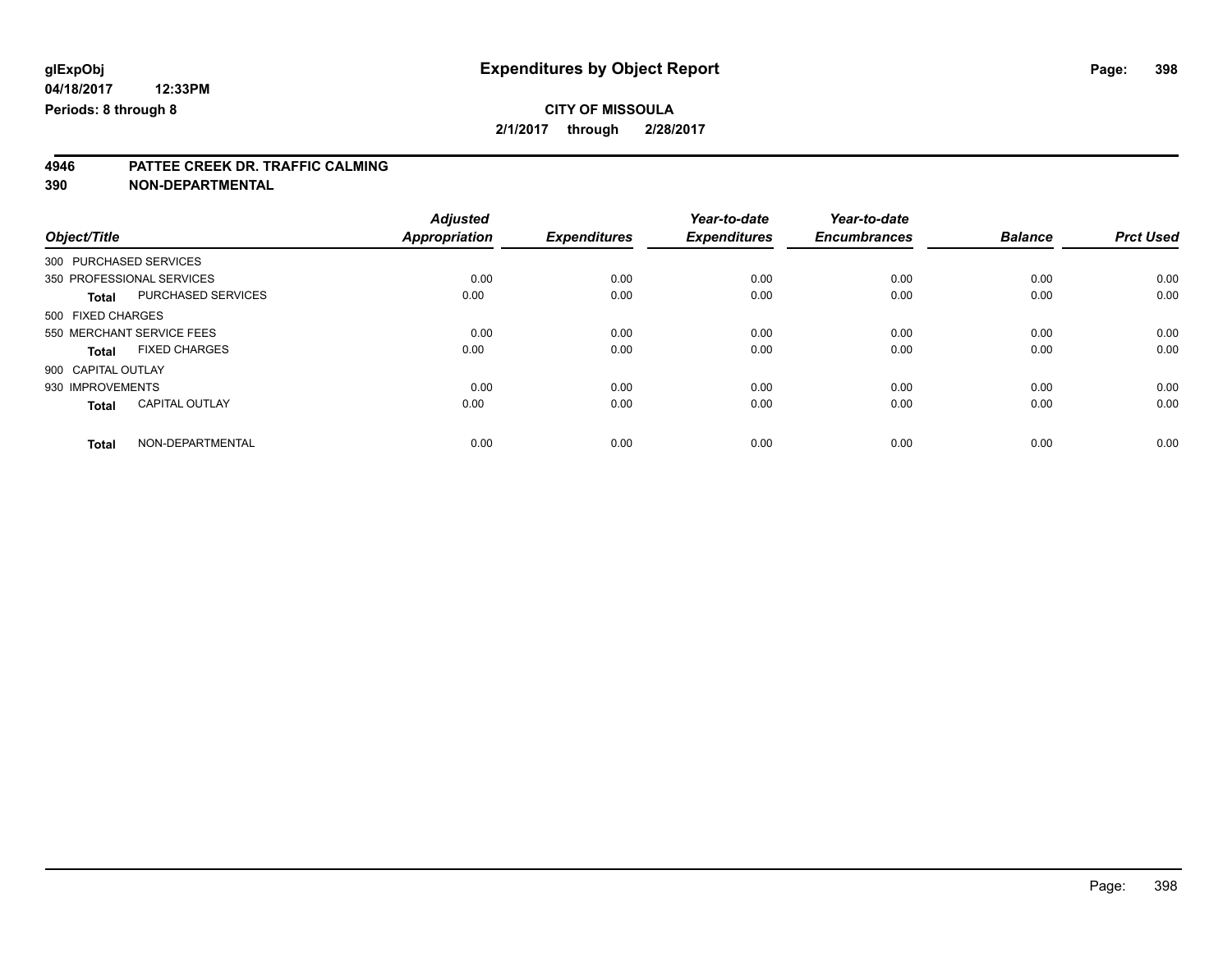**2/1/2017 through 2/28/2017**

#### **4946 PATTEE CREEK DR. TRAFFIC CALMING**

| Object/Title       |              |                                  | <b>Adjusted</b><br><b>Appropriation</b> | <b>Expenditures</b> | Year-to-date<br><b>Expenditures</b> | Year-to-date<br><b>Encumbrances</b> | <b>Balance</b> | <b>Prct Used</b> |
|--------------------|--------------|----------------------------------|-----------------------------------------|---------------------|-------------------------------------|-------------------------------------|----------------|------------------|
|                    |              | 300 PURCHASED SERVICES           |                                         |                     |                                     |                                     |                |                  |
|                    |              | 350 PROFESSIONAL SERVICES        | 0.00                                    | 0.00                | 0.00                                | 0.00                                | 0.00           | 0.00             |
|                    | <b>Total</b> | PURCHASED SERVICES               | 0.00                                    | 0.00                | 0.00                                | 0.00                                | 0.00           | 0.00             |
| 500 FIXED CHARGES  |              |                                  |                                         |                     |                                     |                                     |                |                  |
|                    |              | 550 MERCHANT SERVICE FEES        | 0.00                                    | 0.00                | 0.00                                | 0.00                                | 0.00           | 0.00             |
|                    | <b>Total</b> | <b>FIXED CHARGES</b>             | 0.00                                    | 0.00                | 0.00                                | 0.00                                | 0.00           | 0.00             |
| 600 DEBT SERVICE   |              |                                  |                                         |                     |                                     |                                     |                |                  |
|                    |              | 620 INTEREST / SERVICE FEES      | 0.00                                    | 0.00                | 0.00                                | 0.00                                | 0.00           | 0.00             |
|                    | <b>Total</b> | <b>DEBT SERVICE</b>              | 0.00                                    | 0.00                | 0.00                                | 0.00                                | 0.00           | 0.00             |
| 900 CAPITAL OUTLAY |              |                                  |                                         |                     |                                     |                                     |                |                  |
| 930 IMPROVEMENTS   |              |                                  | 0.00                                    | 0.00                | 0.00                                | 0.00                                | 0.00           | 0.00             |
|                    | <b>Total</b> | <b>CAPITAL OUTLAY</b>            | 0.00                                    | 0.00                | 0.00                                | 0.00                                | 0.00           | 0.00             |
|                    | <b>Total</b> | PATTEE CREEK DR. TRAFFIC CALMING | 0.00                                    | 0.00                | 0.00                                | 0.00                                | 0.00           | 0.00             |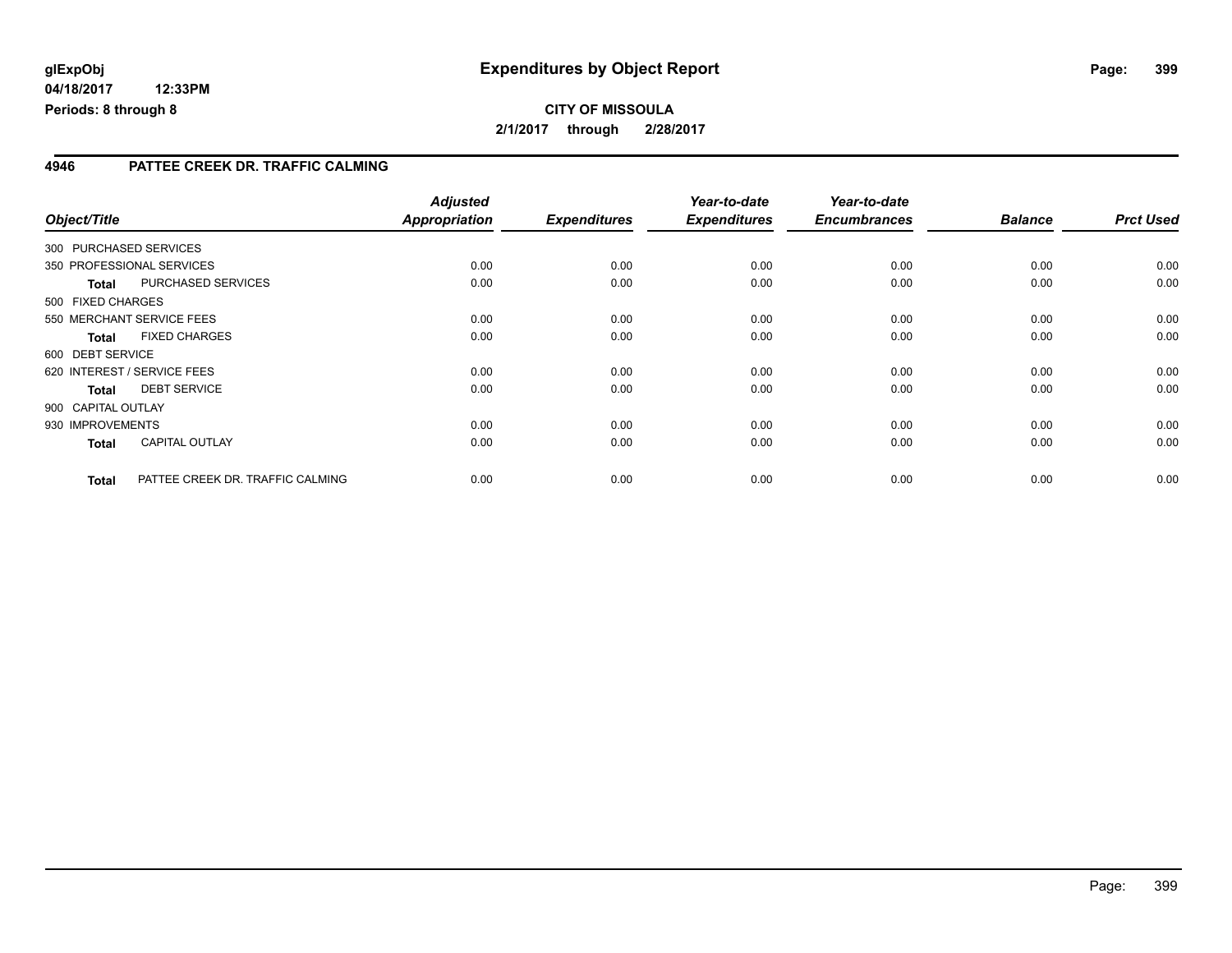# **4948 STORMWATER OUTFALL RETROFITS**

**390 NON-DEPARTMENTAL**

|                                       | <b>Adjusted</b>      |                     | Year-to-date        | Year-to-date        |                |                  |
|---------------------------------------|----------------------|---------------------|---------------------|---------------------|----------------|------------------|
| Object/Title                          | <b>Appropriation</b> | <b>Expenditures</b> | <b>Expenditures</b> | <b>Encumbrances</b> | <b>Balance</b> | <b>Prct Used</b> |
| 300 PURCHASED SERVICES                |                      |                     |                     |                     |                |                  |
| 350 PROFESSIONAL SERVICES             | 0.00                 | 0.00                | 23.270.45           | 0.00                | $-23.270.45$   | 0.00             |
| PURCHASED SERVICES<br><b>Total</b>    | 0.00                 | 0.00                | 23.270.45           | 0.00                | $-23.270.45$   | 0.00             |
| 500 FIXED CHARGES                     |                      |                     |                     |                     |                |                  |
| 550 MERCHANT SERVICE FEES             | 0.00                 | 0.00                | 0.00                | 0.00                | 0.00           | 0.00             |
| <b>FIXED CHARGES</b><br><b>Total</b>  | 0.00                 | 0.00                | 0.00                | 0.00                | 0.00           | 0.00             |
| 900 CAPITAL OUTLAY                    |                      |                     |                     |                     |                |                  |
| 930 IMPROVEMENTS                      | 0.00                 | 780.00              | 2,532.04            | 0.00                | $-2,532.04$    | 0.00             |
| <b>CAPITAL OUTLAY</b><br><b>Total</b> | 0.00                 | 780.00              | 2,532.04            | 0.00                | $-2,532.04$    | 0.00             |
| NON-DEPARTMENTAL<br><b>Total</b>      | 0.00                 | 780.00              | 25.802.49           | 0.00                | $-25.802.49$   | 0.00             |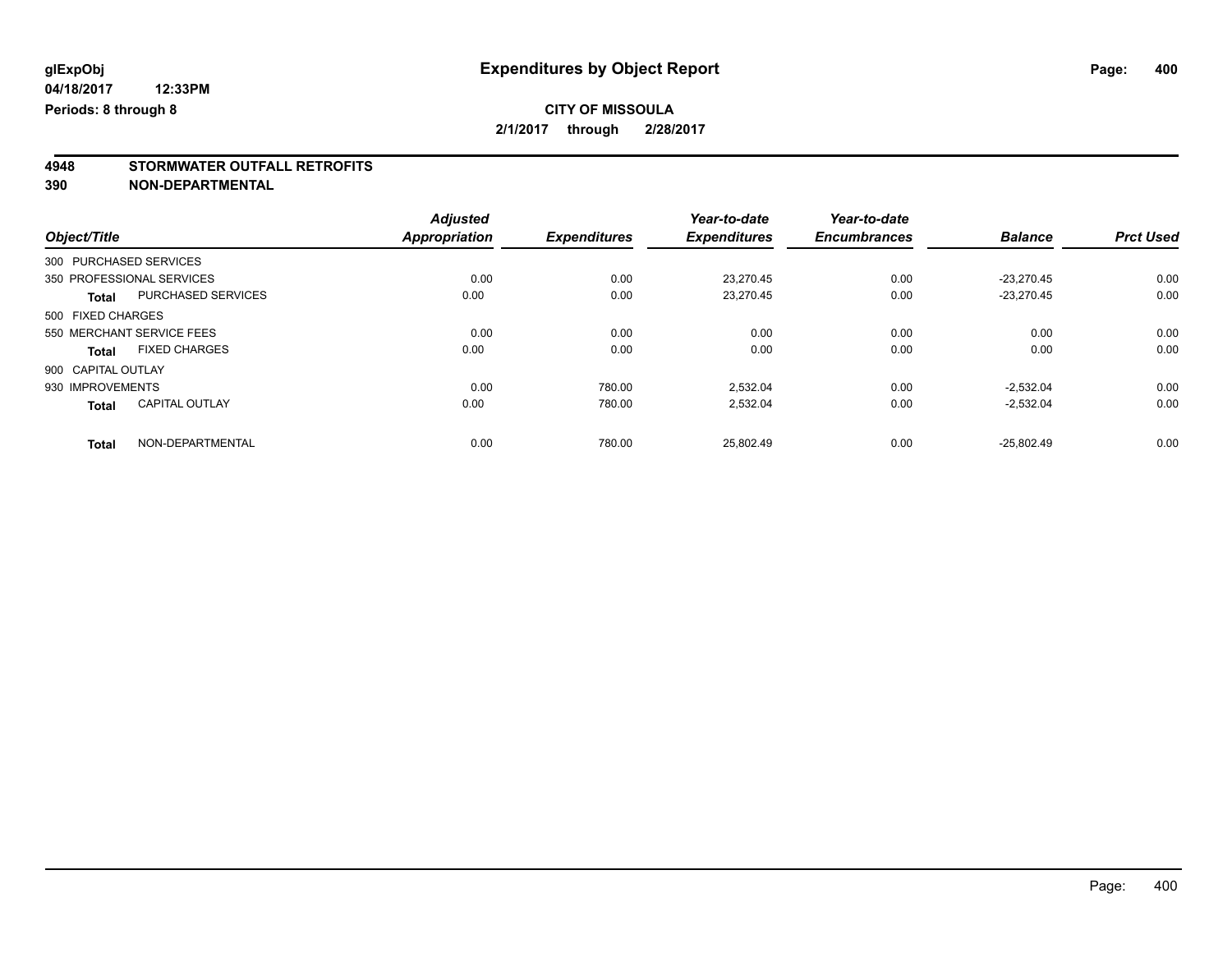# **CITY OF MISSOULA 2/1/2017 through 2/28/2017**

#### **4948 STORMWATER OUTFALL RETROFITS**

| Object/Title       |                              | <b>Adjusted</b><br><b>Appropriation</b> | <b>Expenditures</b> | Year-to-date<br><b>Expenditures</b> | Year-to-date<br><b>Encumbrances</b> | <b>Balance</b> | <b>Prct Used</b> |
|--------------------|------------------------------|-----------------------------------------|---------------------|-------------------------------------|-------------------------------------|----------------|------------------|
|                    | 300 PURCHASED SERVICES       |                                         |                     |                                     |                                     |                |                  |
|                    | 350 PROFESSIONAL SERVICES    | 0.00                                    | 0.00                | 23.270.45                           | 0.00                                | $-23.270.45$   | 0.00             |
| Total              | PURCHASED SERVICES           | 0.00                                    | 0.00                | 23.270.45                           | 0.00                                | $-23.270.45$   | 0.00             |
| 500 FIXED CHARGES  |                              |                                         |                     |                                     |                                     |                |                  |
|                    | 550 MERCHANT SERVICE FEES    | 0.00                                    | 0.00                | 0.00                                | 0.00                                | 0.00           | 0.00             |
| <b>Total</b>       | <b>FIXED CHARGES</b>         | 0.00                                    | 0.00                | 0.00                                | 0.00                                | 0.00           | 0.00             |
| 900 CAPITAL OUTLAY |                              |                                         |                     |                                     |                                     |                |                  |
| 930 IMPROVEMENTS   |                              | 0.00                                    | 780.00              | 2,532.04                            | 0.00                                | $-2.532.04$    | 0.00             |
| <b>Total</b>       | <b>CAPITAL OUTLAY</b>        | 0.00                                    | 780.00              | 2,532.04                            | 0.00                                | $-2,532.04$    | 0.00             |
| <b>Total</b>       | STORMWATER OUTFALL RETROFITS | 0.00                                    | 780.00              | 25.802.49                           | 0.00                                | $-25.802.49$   | 0.00             |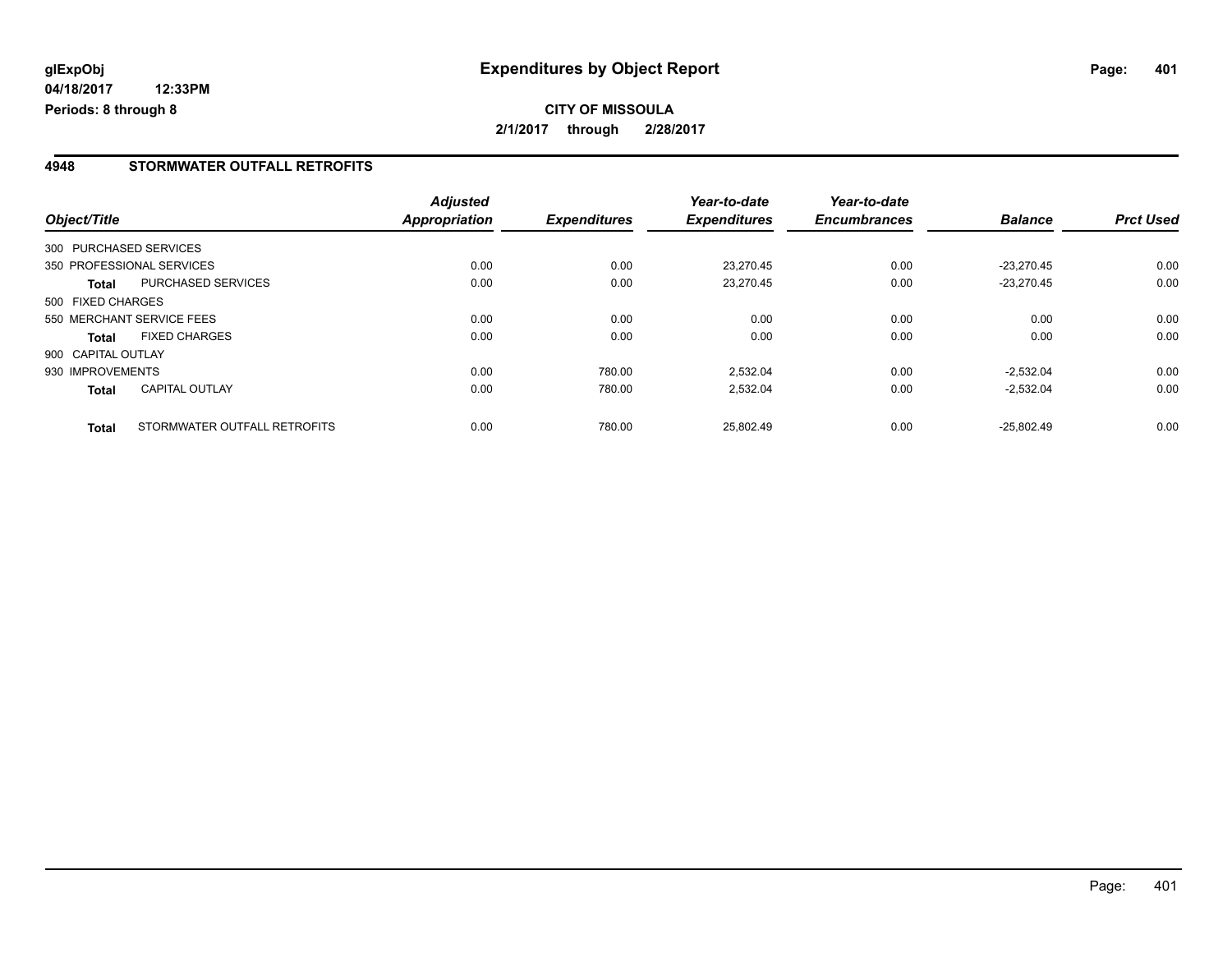# **4949 WAYFINDING PROJECT**

**390 NON-DEPARTMENTAL**

|                          |                            | <b>Adjusted</b> |                     | Year-to-date        | Year-to-date        |                |                  |
|--------------------------|----------------------------|-----------------|---------------------|---------------------|---------------------|----------------|------------------|
| Object/Title             |                            | Appropriation   | <b>Expenditures</b> | <b>Expenditures</b> | <b>Encumbrances</b> | <b>Balance</b> | <b>Prct Used</b> |
| 100 PERSONAL SERVICES    |                            |                 |                     |                     |                     |                |                  |
| 110 SALARIES AND WAGES   |                            | 0.00            | 0.00                | 0.00                | 0.00                | 0.00           | 0.00             |
|                          | 140 EMPLOYER CONTRIBUTIONS | 0.00            | 0.00                | 0.00                | 0.00                | 0.00           | 0.00             |
| <b>Total</b>             | PERSONAL SERVICES          | 0.00            | 0.00                | 0.00                | 0.00                | 0.00           | 0.00             |
| 200 SUPPLIES             |                            |                 |                     |                     |                     |                |                  |
| 210 OFFICE SUPPLIES      |                            | 0.00            | 0.00                | 0.00                | 0.00                | 0.00           | 0.00             |
| <b>Total</b>             | <b>SUPPLIES</b>            | 0.00            | 0.00                | 0.00                | 0.00                | 0.00           | 0.00             |
| 300 PURCHASED SERVICES   |                            |                 |                     |                     |                     |                |                  |
|                          | 350 PROFESSIONAL SERVICES  | 0.00            | 0.00                | 90,695.50           | 0.00                | $-90,695.50$   | 0.00             |
| 360 REPAIR & MAINTENANCE |                            | 0.00            | 0.00                | 0.00                | 0.00                | 0.00           | 0.00             |
| <b>Total</b>             | PURCHASED SERVICES         | 0.00            | 0.00                | 90,695.50           | 0.00                | $-90,695.50$   | 0.00             |
| 500 FIXED CHARGES        |                            |                 |                     |                     |                     |                |                  |
|                          | 550 MERCHANT SERVICE FEES  | 0.00            | 0.00                | 0.00                | 0.00                | 0.00           | 0.00             |
| <b>Total</b>             | <b>FIXED CHARGES</b>       | 0.00            | 0.00                | 0.00                | 0.00                | 0.00           | 0.00             |
| 900 CAPITAL OUTLAY       |                            |                 |                     |                     |                     |                |                  |
| 930 IMPROVEMENTS         |                            | 0.00            | 0.00                | 0.00                | 0.00                | 0.00           | 0.00             |
|                          | 940 MACHINERY & EQUIPMENT  | 0.00            | 0.00                | 0.00                | 0.00                | 0.00           | 0.00             |
| <b>Total</b>             | CAPITAL OUTLAY             | 0.00            | 0.00                | 0.00                | 0.00                | 0.00           | 0.00             |
| <b>Total</b>             | NON-DEPARTMENTAL           | 0.00            | 0.00                | 90,695.50           | 0.00                | $-90,695.50$   | 0.00             |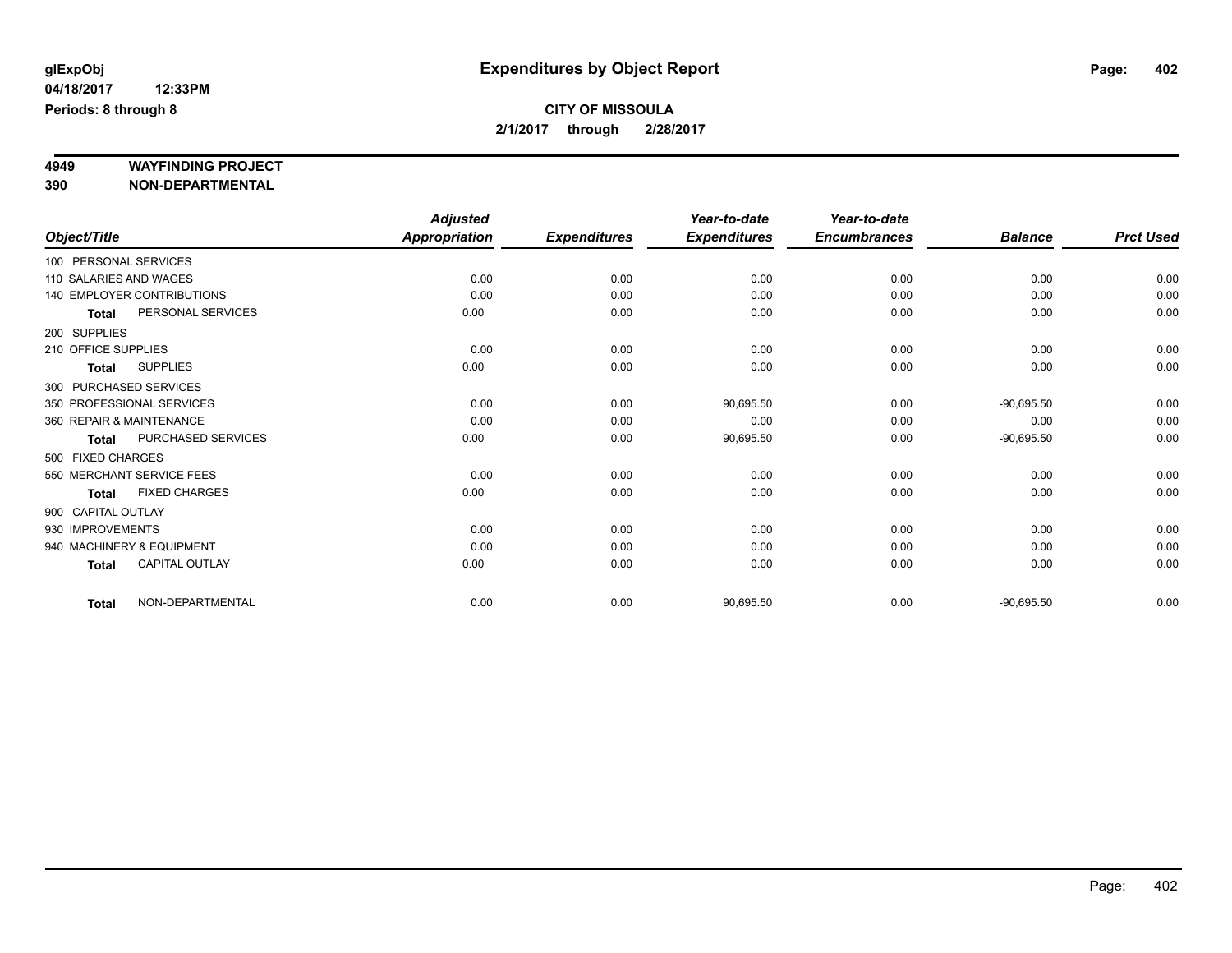# **CITY OF MISSOULA 2/1/2017 through 2/28/2017**

#### **4949 WAYFINDING PROJECT**

|                          |                                   | <b>Adjusted</b>      |                     | Year-to-date        | Year-to-date        |                |                  |
|--------------------------|-----------------------------------|----------------------|---------------------|---------------------|---------------------|----------------|------------------|
| Object/Title             |                                   | <b>Appropriation</b> | <b>Expenditures</b> | <b>Expenditures</b> | <b>Encumbrances</b> | <b>Balance</b> | <b>Prct Used</b> |
| 100 PERSONAL SERVICES    |                                   |                      |                     |                     |                     |                |                  |
| 110 SALARIES AND WAGES   |                                   | 0.00                 | 0.00                | 0.00                | 0.00                | 0.00           | 0.00             |
|                          | <b>140 EMPLOYER CONTRIBUTIONS</b> | 0.00                 | 0.00                | 0.00                | 0.00                | 0.00           | 0.00             |
| <b>Total</b>             | PERSONAL SERVICES                 | 0.00                 | 0.00                | 0.00                | 0.00                | 0.00           | 0.00             |
| 200 SUPPLIES             |                                   |                      |                     |                     |                     |                |                  |
| 210 OFFICE SUPPLIES      |                                   | 0.00                 | 0.00                | 0.00                | 0.00                | 0.00           | 0.00             |
| <b>Total</b>             | <b>SUPPLIES</b>                   | 0.00                 | 0.00                | 0.00                | 0.00                | 0.00           | 0.00             |
| 300 PURCHASED SERVICES   |                                   |                      |                     |                     |                     |                |                  |
|                          | 350 PROFESSIONAL SERVICES         | 0.00                 | 0.00                | 90,695.50           | 0.00                | $-90,695.50$   | 0.00             |
| 360 REPAIR & MAINTENANCE |                                   | 0.00                 | 0.00                | 0.00                | 0.00                | 0.00           | 0.00             |
| <b>Total</b>             | PURCHASED SERVICES                | 0.00                 | 0.00                | 90,695.50           | 0.00                | $-90,695.50$   | 0.00             |
| 500 FIXED CHARGES        |                                   |                      |                     |                     |                     |                |                  |
|                          | 550 MERCHANT SERVICE FEES         | 0.00                 | 0.00                | 0.00                | 0.00                | 0.00           | 0.00             |
| <b>Total</b>             | <b>FIXED CHARGES</b>              | 0.00                 | 0.00                | 0.00                | 0.00                | 0.00           | 0.00             |
| 900 CAPITAL OUTLAY       |                                   |                      |                     |                     |                     |                |                  |
| 930 IMPROVEMENTS         |                                   | 0.00                 | 0.00                | 0.00                | 0.00                | 0.00           | 0.00             |
|                          | 940 MACHINERY & EQUIPMENT         | 0.00                 | 0.00                | 0.00                | 0.00                | 0.00           | 0.00             |
| Total                    | <b>CAPITAL OUTLAY</b>             | 0.00                 | 0.00                | 0.00                | 0.00                | 0.00           | 0.00             |
| Total                    | <b>WAYFINDING PROJECT</b>         | 0.00                 | 0.00                | 90,695.50           | 0.00                | $-90,695.50$   | 0.00             |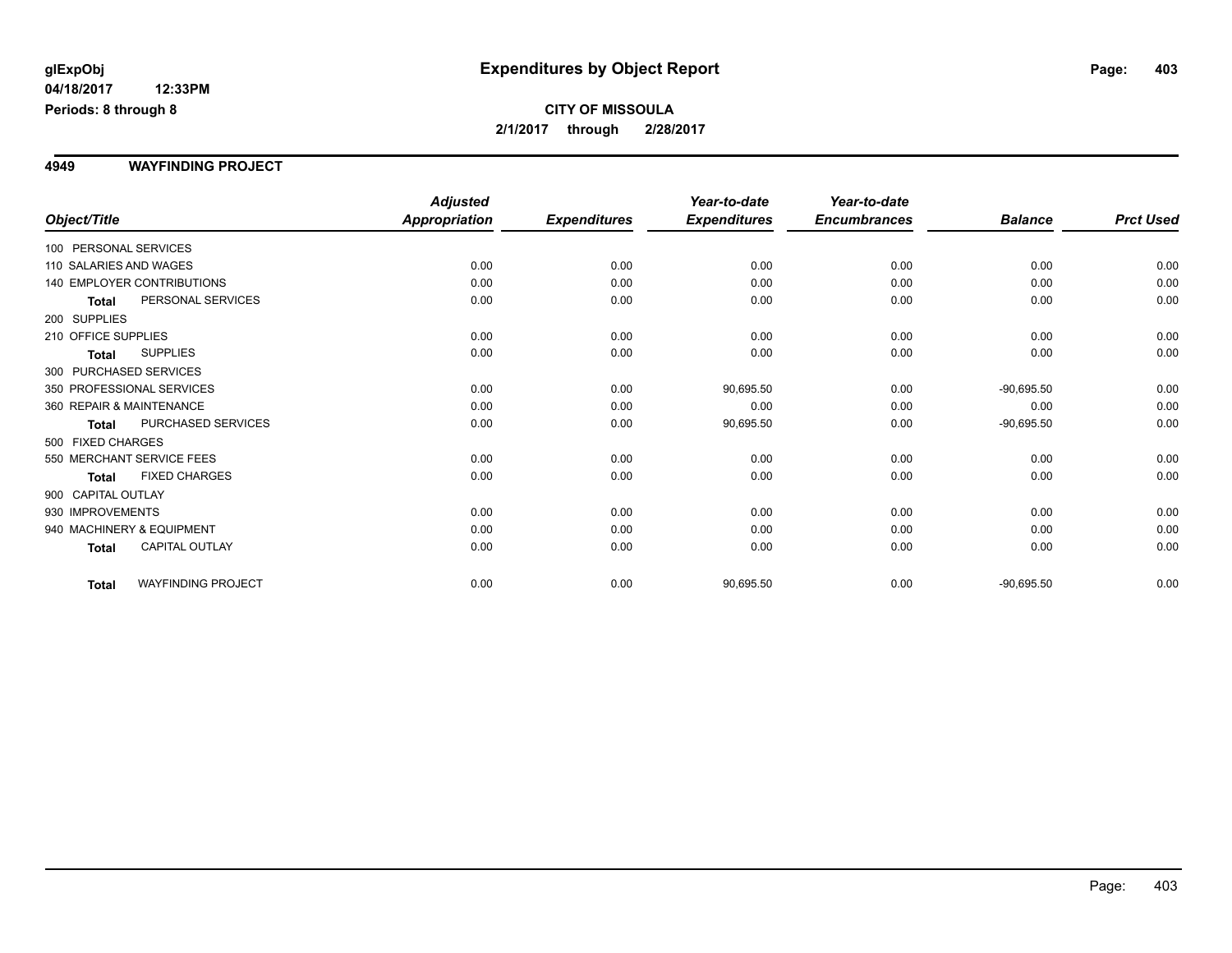### **CITY OF MISSOULA 2/1/2017 through 2/28/2017**

# **4990 ARRA ENHANCEMENTS**

**500 N HIGGINS STREETSCAPE**

| Object/Title                          | <b>Adjusted</b><br><b>Appropriation</b> | <b>Expenditures</b> | Year-to-date<br><b>Expenditures</b> | Year-to-date<br><b>Encumbrances</b> | <b>Balance</b> | <b>Prct Used</b> |
|---------------------------------------|-----------------------------------------|---------------------|-------------------------------------|-------------------------------------|----------------|------------------|
|                                       |                                         |                     |                                     |                                     |                |                  |
| 500 FIXED CHARGES                     |                                         |                     |                                     |                                     |                |                  |
| 550 MERCHANT SERVICE FEES             | 0.00                                    | 0.00                | 0.00                                | 0.00                                | 0.00           | 0.00             |
| <b>FIXED CHARGES</b><br><b>Total</b>  | 0.00                                    | 0.00                | 0.00                                | 0.00                                | 0.00           | 0.00             |
| 900 CAPITAL OUTLAY                    |                                         |                     |                                     |                                     |                |                  |
| 930 IMPROVEMENTS                      | 0.00                                    | 0.00                | 0.00                                | 0.00                                | 0.00           | 0.00             |
| <b>CAPITAL OUTLAY</b><br><b>Total</b> | 0.00                                    | 0.00                | 0.00                                | 0.00                                | 0.00           | 0.00             |
| N HIGGINS STREETSCAPE<br><b>Total</b> | 0.00                                    | 0.00                | 0.00                                | 0.00                                | 0.00           | 0.00             |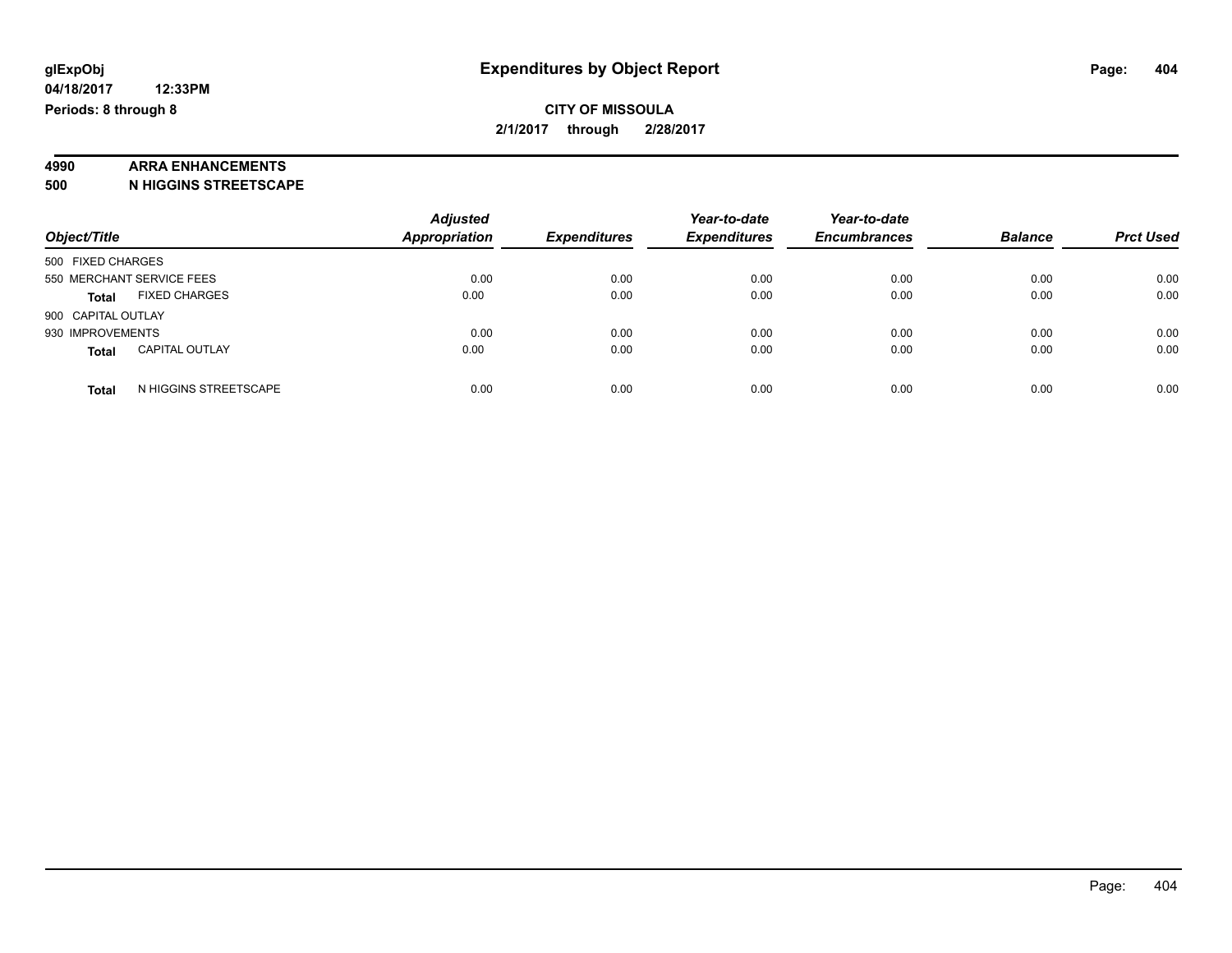**4990 ARRA ENHANCEMENTS 510 CURB RAMPS**

| Object/Title                          | <b>Adjusted</b><br>Appropriation | <b>Expenditures</b> | Year-to-date<br><b>Expenditures</b> | Year-to-date<br><b>Encumbrances</b> | <b>Balance</b> | <b>Prct Used</b> |
|---------------------------------------|----------------------------------|---------------------|-------------------------------------|-------------------------------------|----------------|------------------|
| 500 FIXED CHARGES                     |                                  |                     |                                     |                                     |                |                  |
| 550 MERCHANT SERVICE FEES             | 0.00                             | 0.00                | 0.00                                | 0.00                                | 0.00           | 0.00             |
| <b>FIXED CHARGES</b><br><b>Total</b>  | 0.00                             | 0.00                | 0.00                                | 0.00                                | 0.00           | 0.00             |
| 900 CAPITAL OUTLAY                    |                                  |                     |                                     |                                     |                |                  |
| 930 IMPROVEMENTS                      | 0.00                             | 0.00                | 0.00                                | 0.00                                | 0.00           | 0.00             |
| <b>CAPITAL OUTLAY</b><br><b>Total</b> | 0.00                             | 0.00                | 0.00                                | 0.00                                | 0.00           | 0.00             |
| <b>CURB RAMPS</b><br><b>Total</b>     | 0.00                             | 0.00                | 0.00                                | 0.00                                | 0.00           | 0.00             |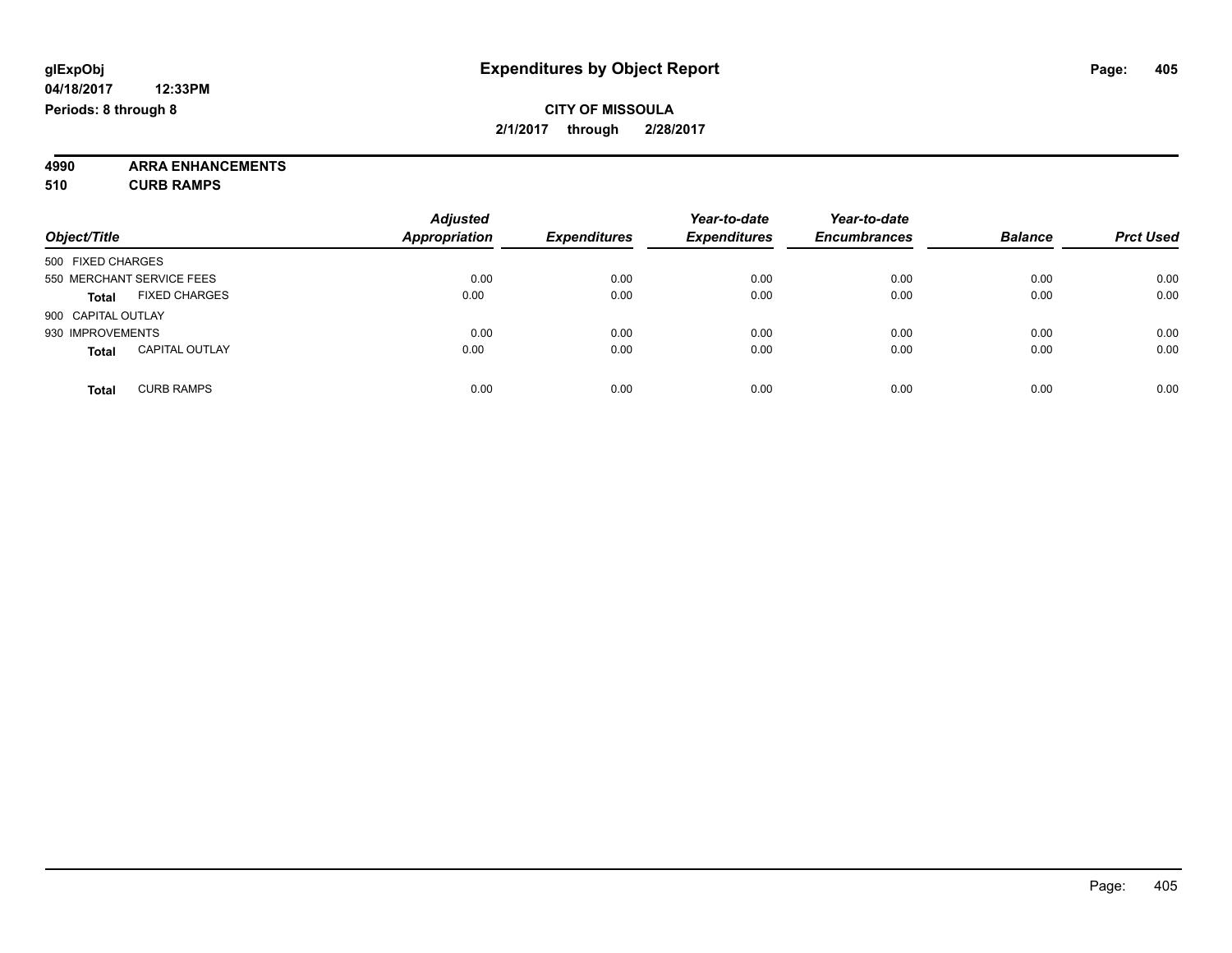# **4990 ARRA ENHANCEMENTS**

**515 RSNAKE GATEWAY GREENOUGH DRIVE**

| Object/Title                          |                                | <b>Adjusted</b><br><b>Appropriation</b> | <b>Expenditures</b> | Year-to-date<br><b>Expenditures</b> | Year-to-date<br><b>Encumbrances</b> | <b>Balance</b> | <b>Prct Used</b> |
|---------------------------------------|--------------------------------|-----------------------------------------|---------------------|-------------------------------------|-------------------------------------|----------------|------------------|
| 500 FIXED CHARGES                     |                                |                                         |                     |                                     |                                     |                |                  |
| 550 MERCHANT SERVICE FEES             |                                | 0.00                                    | 0.00                | 0.00                                | 0.00                                | 0.00           | 0.00             |
| <b>FIXED CHARGES</b><br><b>Total</b>  |                                | 0.00                                    | 0.00                | 0.00                                | 0.00                                | 0.00           | 0.00             |
| 900 CAPITAL OUTLAY                    |                                |                                         |                     |                                     |                                     |                |                  |
| 930 IMPROVEMENTS                      |                                | 0.00                                    | 0.00                | 0.00                                | 0.00                                | 0.00           | 0.00             |
| <b>CAPITAL OUTLAY</b><br><b>Total</b> |                                | 0.00                                    | 0.00                | 0.00                                | 0.00                                | 0.00           | 0.00             |
| <b>Total</b>                          | RSNAKE GATEWAY GREENOUGH DRIVE | 0.00                                    | 0.00                | 0.00                                | 0.00                                | 0.00           | 0.00             |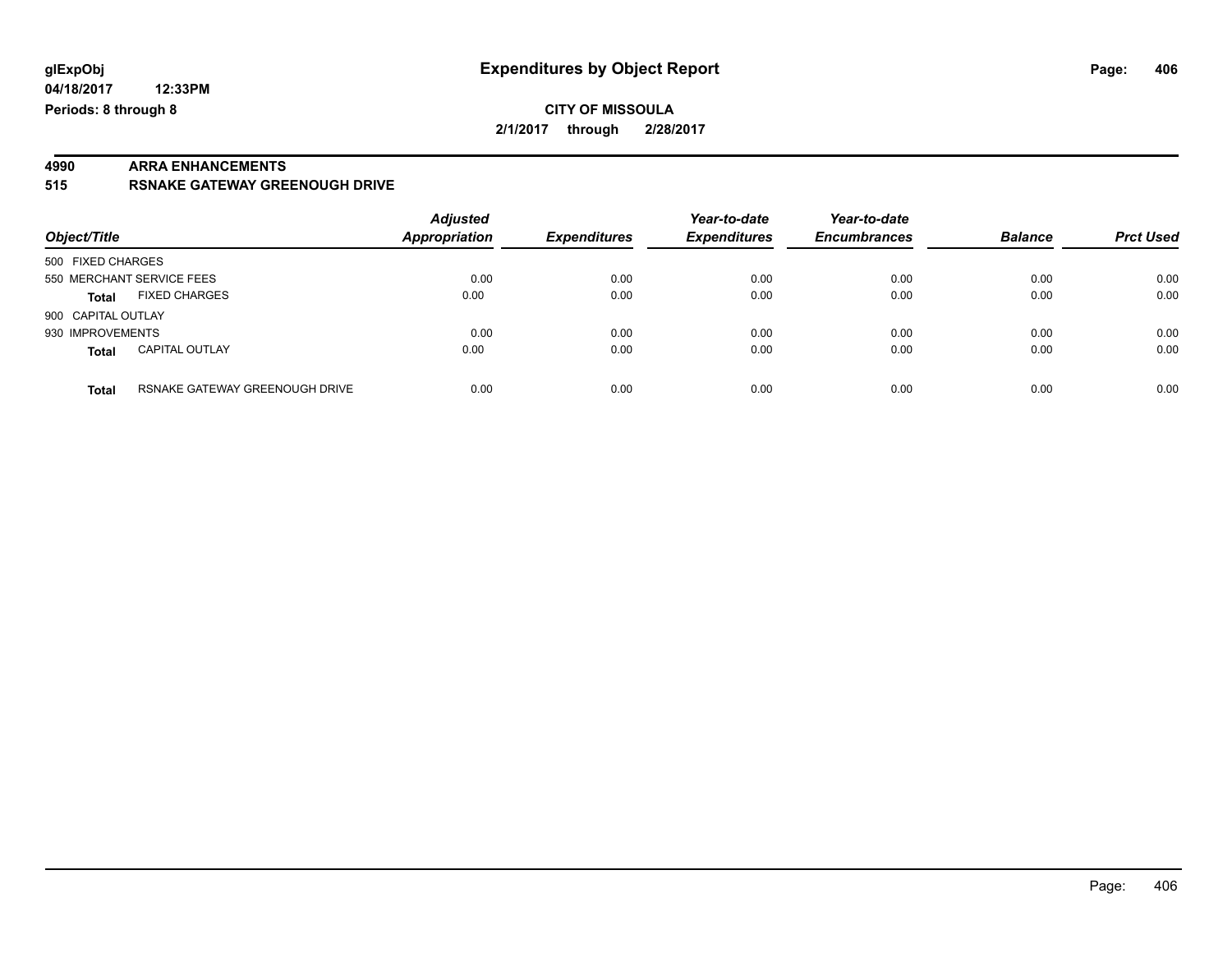**CITY OF MISSOULA 2/1/2017 through 2/28/2017**

#### **4990 ARRA ENHANCEMENTS**

| Object/Title                          | <b>Adjusted</b><br>Appropriation | <b>Expenditures</b> | Year-to-date<br><b>Expenditures</b> | Year-to-date<br><b>Encumbrances</b> | <b>Balance</b> | <b>Prct Used</b> |
|---------------------------------------|----------------------------------|---------------------|-------------------------------------|-------------------------------------|----------------|------------------|
| 500 FIXED CHARGES                     |                                  |                     |                                     |                                     |                |                  |
| 550 MERCHANT SERVICE FEES             | 0.00                             | 0.00                | 0.00                                | 0.00                                | 0.00           | 0.00             |
| <b>FIXED CHARGES</b><br><b>Total</b>  | 0.00                             | 0.00                | 0.00                                | 0.00                                | 0.00           | 0.00             |
| 900 CAPITAL OUTLAY                    |                                  |                     |                                     |                                     |                |                  |
| 930 IMPROVEMENTS                      | 0.00                             | 0.00                | 0.00                                | 0.00                                | 0.00           | 0.00             |
| <b>CAPITAL OUTLAY</b><br><b>Total</b> | 0.00                             | 0.00                | 0.00                                | 0.00                                | 0.00           | 0.00             |
| ARRA ENHANCEMENTS<br><b>Total</b>     | 0.00                             | 0.00                | 0.00                                | 0.00                                | 0.00           | 0.00             |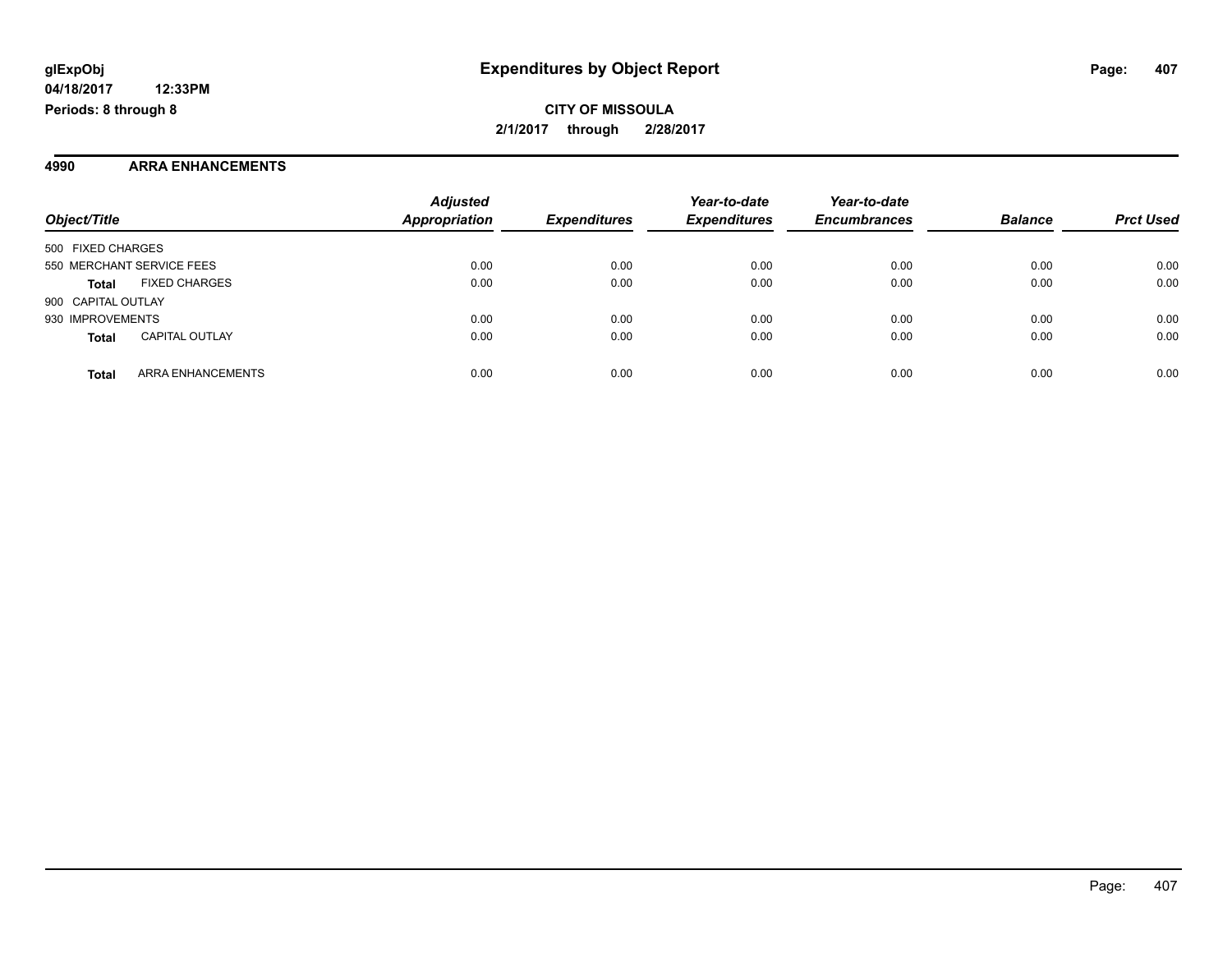# **4991 ARRA HB645**

**500 N HIGGINS STREETSCAPE**

| Object/Title                          | <b>Adjusted</b><br><b>Appropriation</b> | <b>Expenditures</b> | Year-to-date<br><b>Expenditures</b> | Year-to-date<br><b>Encumbrances</b> | <b>Balance</b> | <b>Prct Used</b> |
|---------------------------------------|-----------------------------------------|---------------------|-------------------------------------|-------------------------------------|----------------|------------------|
| 500 FIXED CHARGES                     |                                         |                     |                                     |                                     |                |                  |
| 550 MERCHANT SERVICE FEES             | 0.00                                    | 0.00                | 0.00                                | 0.00                                | 0.00           | 0.00             |
| <b>FIXED CHARGES</b><br><b>Total</b>  | 0.00                                    | 0.00                | 0.00                                | 0.00                                | 0.00           | 0.00             |
| 900 CAPITAL OUTLAY                    |                                         |                     |                                     |                                     |                |                  |
| 930 IMPROVEMENTS                      | 0.00                                    | 0.00                | 0.00                                | 0.00                                | 0.00           | 0.00             |
| <b>CAPITAL OUTLAY</b><br><b>Total</b> | 0.00                                    | 0.00                | 0.00                                | 0.00                                | 0.00           | 0.00             |
| N HIGGINS STREETSCAPE<br>Total        | 0.00                                    | 0.00                | 0.00                                | 0.00                                | 0.00           | 0.00             |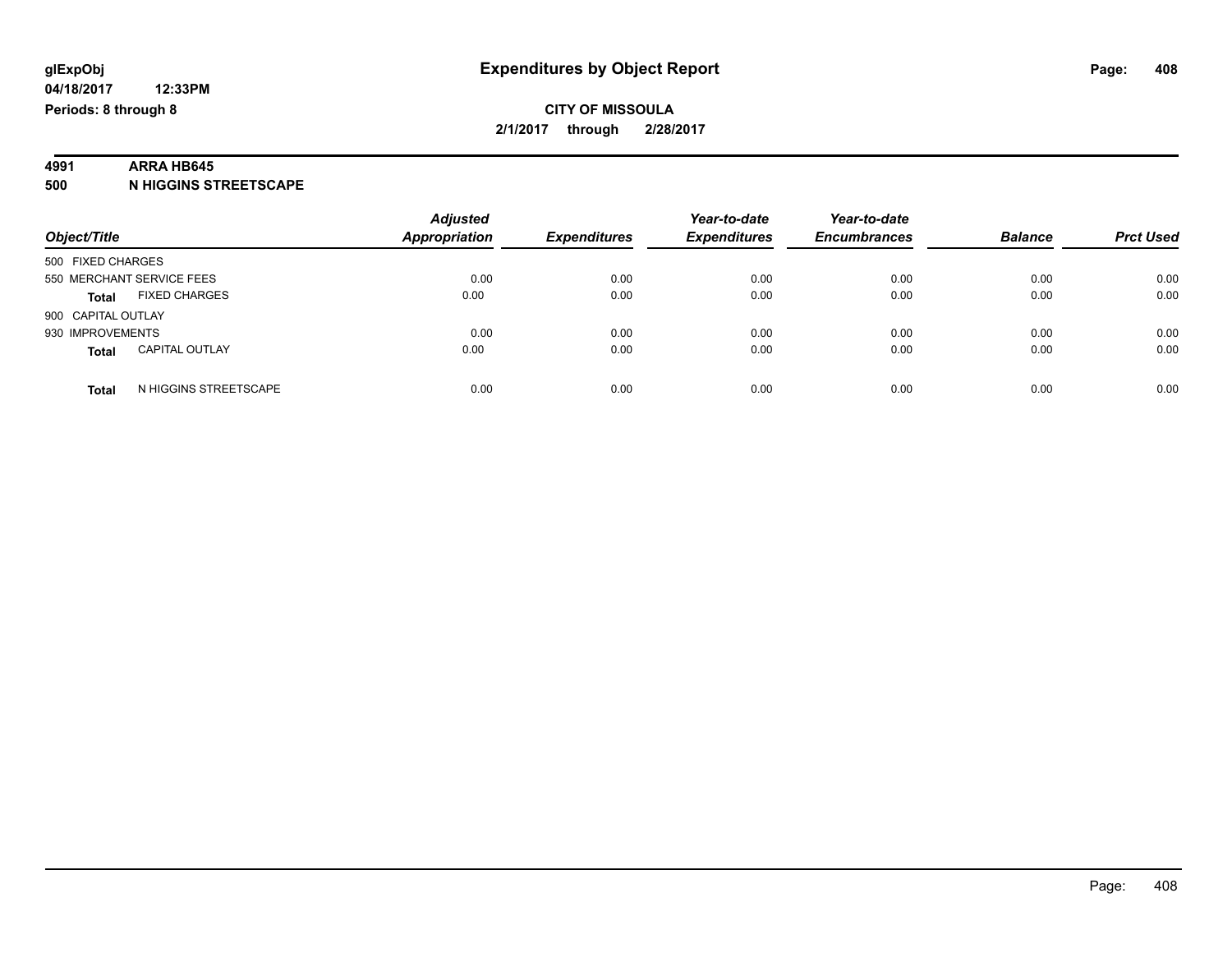# **4991 ARRA HB645**

**520 N HIGGINS PAVING**

| Object/Title                          | <b>Adjusted</b><br><b>Appropriation</b> | <b>Expenditures</b> | Year-to-date<br><b>Expenditures</b> | Year-to-date<br><b>Encumbrances</b> | <b>Balance</b> | <b>Prct Used</b> |
|---------------------------------------|-----------------------------------------|---------------------|-------------------------------------|-------------------------------------|----------------|------------------|
| 500 FIXED CHARGES                     |                                         |                     |                                     |                                     |                |                  |
| 550 MERCHANT SERVICE FEES             | 0.00                                    | 0.00                | 0.00                                | 0.00                                | 0.00           | 0.00             |
| <b>FIXED CHARGES</b><br><b>Total</b>  | 0.00                                    | 0.00                | 0.00                                | 0.00                                | 0.00           | 0.00             |
| 900 CAPITAL OUTLAY                    |                                         |                     |                                     |                                     |                |                  |
| 930 IMPROVEMENTS                      | 0.00                                    | 0.00                | 0.00                                | 0.00                                | 0.00           | 0.00             |
| <b>CAPITAL OUTLAY</b><br><b>Total</b> | 0.00                                    | 0.00                | 0.00                                | 0.00                                | 0.00           | 0.00             |
| N HIGGINS PAVING<br><b>Total</b>      | 0.00                                    | 0.00                | 0.00                                | 0.00                                | 0.00           | 0.00             |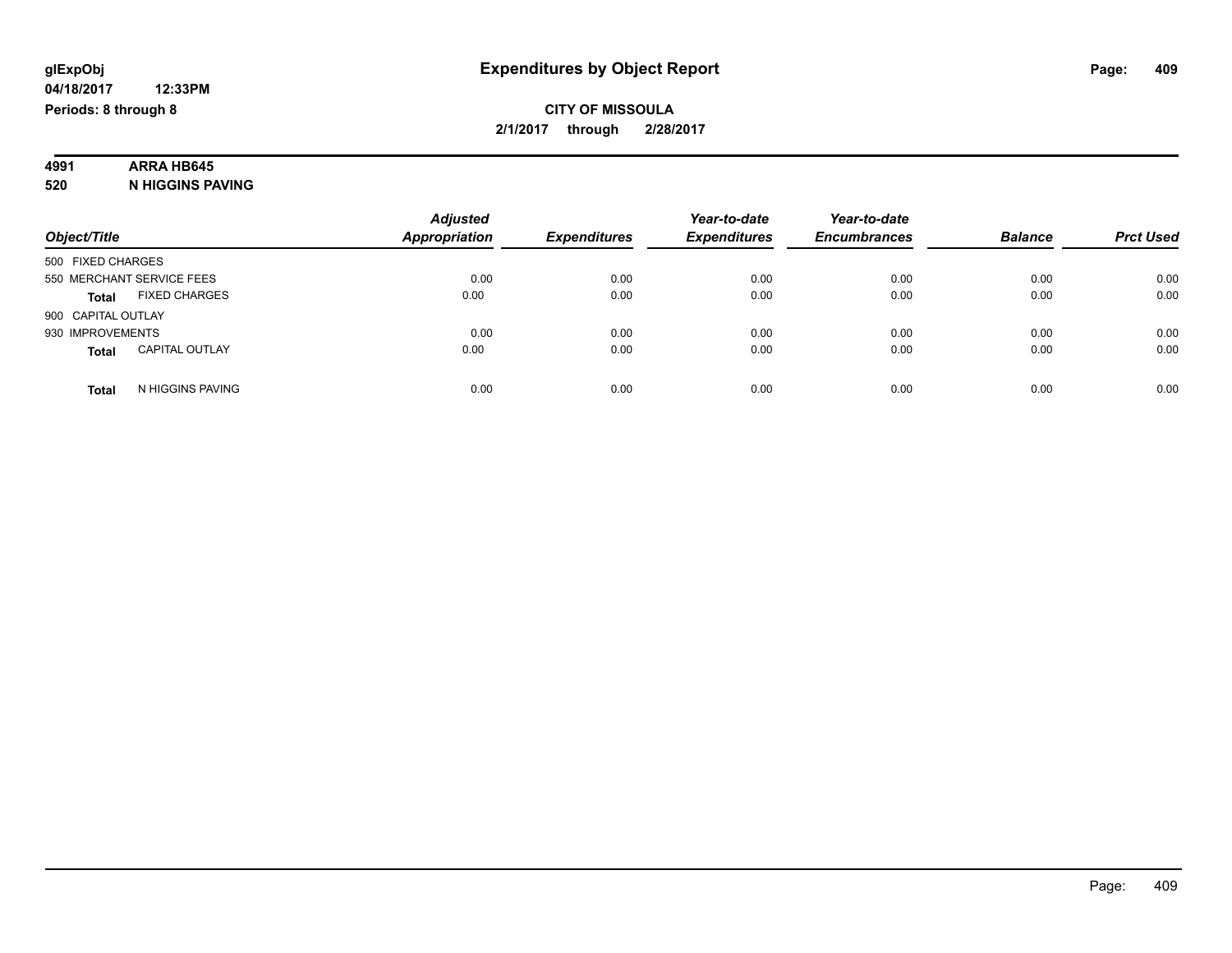**4991 ARRA HB645 525 BROOKS ST CURB & SW IMPROVEMENTS**

| Object/Title                                    | <b>Adjusted</b><br><b>Appropriation</b> | <b>Expenditures</b> | Year-to-date<br><b>Expenditures</b> | Year-to-date<br><b>Encumbrances</b> | <b>Balance</b> | <b>Prct Used</b> |
|-------------------------------------------------|-----------------------------------------|---------------------|-------------------------------------|-------------------------------------|----------------|------------------|
| 500 FIXED CHARGES                               |                                         |                     |                                     |                                     |                |                  |
| 550 MERCHANT SERVICE FEES                       | 0.00                                    | 0.00                | 0.00                                | 0.00                                | 0.00           | 0.00             |
| <b>FIXED CHARGES</b><br>Total                   | 0.00                                    | 0.00                | 0.00                                | 0.00                                | 0.00           | 0.00             |
| 900 CAPITAL OUTLAY                              |                                         |                     |                                     |                                     |                |                  |
| 930 IMPROVEMENTS                                | 0.00                                    | 0.00                | 0.00                                | 0.00                                | 0.00           | 0.00             |
| <b>CAPITAL OUTLAY</b><br><b>Total</b>           | 0.00                                    | 0.00                | 0.00                                | 0.00                                | 0.00           | 0.00             |
| BROOKS ST CURB & SW IMPROVEMENT<br><b>Total</b> | 0.00                                    | 0.00                | 0.00                                | 0.00                                | 0.00           | 0.00             |

Page: 410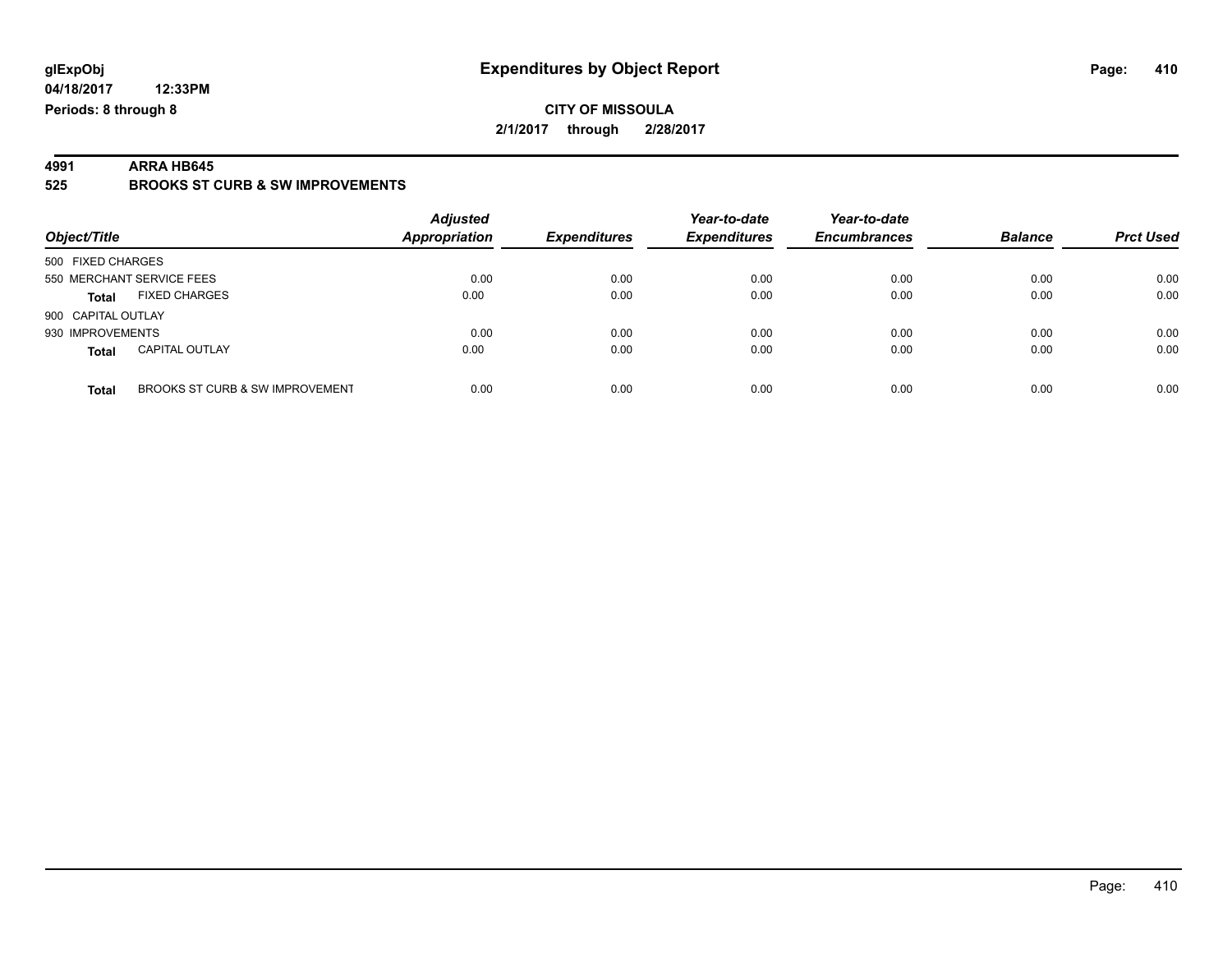#### **4991 ARRA HB645 530 CURB RAMPS**

| Object/Title       |                            | <b>Adjusted</b><br><b>Appropriation</b> | <b>Expenditures</b> | Year-to-date<br><b>Expenditures</b> | Year-to-date<br><b>Encumbrances</b> | <b>Balance</b> | <b>Prct Used</b> |
|--------------------|----------------------------|-----------------------------------------|---------------------|-------------------------------------|-------------------------------------|----------------|------------------|
|                    | 100 PERSONAL SERVICES      |                                         |                     |                                     |                                     |                |                  |
|                    | 140 EMPLOYER CONTRIBUTIONS | 0.00                                    | 0.00                | 0.00                                | 0.00                                | 0.00           | 0.00             |
| <b>Total</b>       | PERSONAL SERVICES          | 0.00                                    | 0.00                | 0.00                                | 0.00                                | 0.00           | 0.00             |
| 500 FIXED CHARGES  |                            |                                         |                     |                                     |                                     |                |                  |
|                    | 550 MERCHANT SERVICE FEES  | 0.00                                    | 0.00                | 0.00                                | 0.00                                | 0.00           | 0.00             |
| <b>Total</b>       | <b>FIXED CHARGES</b>       | 0.00                                    | 0.00                | 0.00                                | 0.00                                | 0.00           | 0.00             |
| 900 CAPITAL OUTLAY |                            |                                         |                     |                                     |                                     |                |                  |
| 930 IMPROVEMENTS   |                            | 0.00                                    | 0.00                | 0.00                                | 0.00                                | 0.00           | 0.00             |
| <b>Total</b>       | <b>CAPITAL OUTLAY</b>      | 0.00                                    | 0.00                | 0.00                                | 0.00                                | 0.00           | 0.00             |
| <b>Total</b>       | <b>CURB RAMPS</b>          | 0.00                                    | 0.00                | 0.00                                | 0.00                                | 0.00           | 0.00             |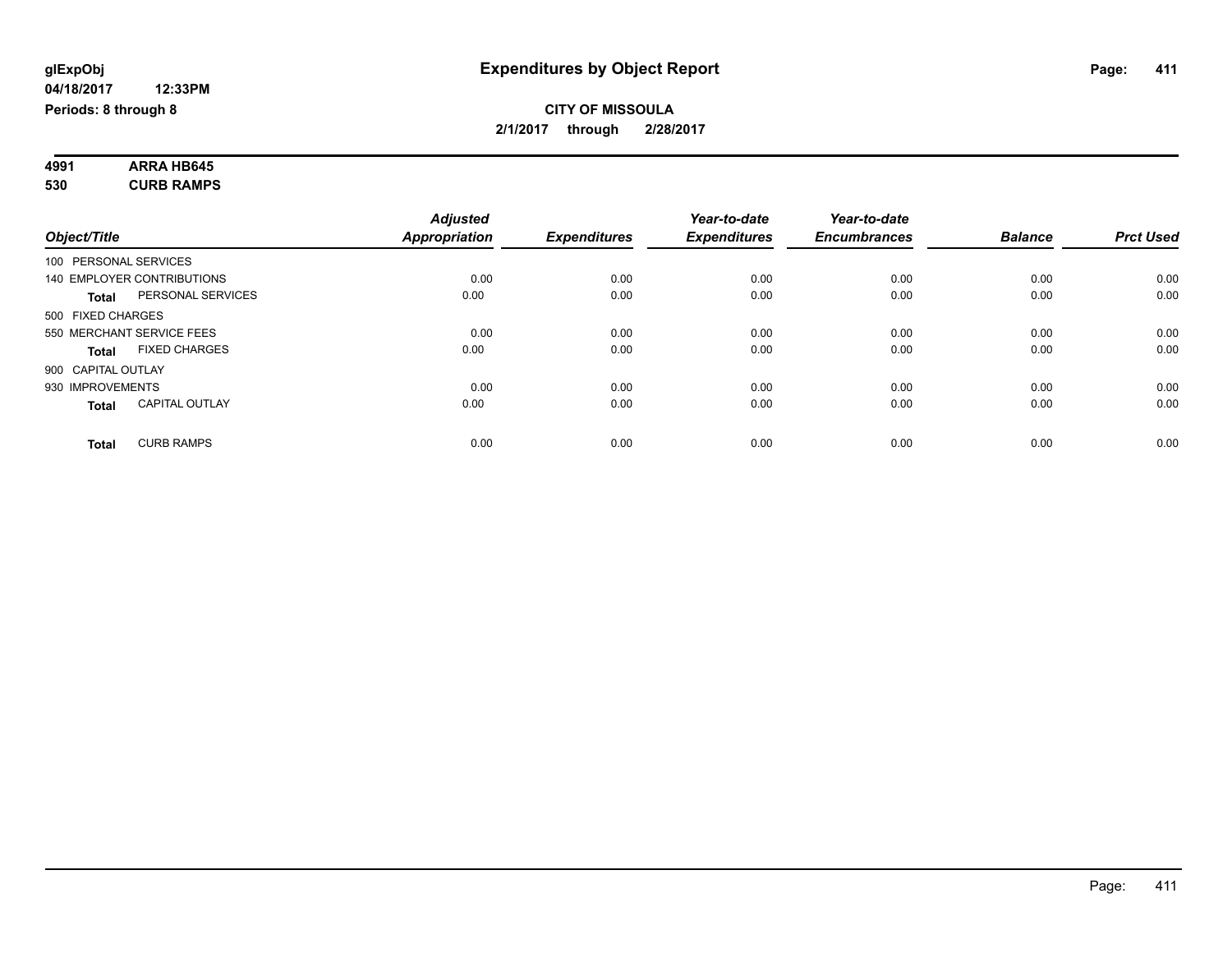**4991 ARRA HB645 535 PARKS PLAYGROUND INSTALLS**

|                          |                            | <b>Adjusted</b>      |                     | Year-to-date        | Year-to-date        |                |                  |
|--------------------------|----------------------------|----------------------|---------------------|---------------------|---------------------|----------------|------------------|
| Object/Title             |                            | <b>Appropriation</b> | <b>Expenditures</b> | <b>Expenditures</b> | <b>Encumbrances</b> | <b>Balance</b> | <b>Prct Used</b> |
| 100 PERSONAL SERVICES    |                            |                      |                     |                     |                     |                |                  |
| 110 SALARIES AND WAGES   |                            | 0.00                 | 0.00                | 0.00                | 0.00                | 0.00           | 0.00             |
| 120 OVERTIME/TERMINATION |                            | 0.00                 | 0.00                | 0.00                | 0.00                | 0.00           | 0.00             |
|                          | 140 EMPLOYER CONTRIBUTIONS | 0.00                 | 0.00                | 0.00                | 0.00                | 0.00           | 0.00             |
| Total                    | PERSONAL SERVICES          | 0.00                 | 0.00                | 0.00                | 0.00                | 0.00           | 0.00             |
| 500 FIXED CHARGES        |                            |                      |                     |                     |                     |                |                  |
|                          | 550 MERCHANT SERVICE FEES  | 0.00                 | 0.00                | 0.00                | 0.00                | 0.00           | 0.00             |
| <b>Total</b>             | <b>FIXED CHARGES</b>       | 0.00                 | 0.00                | 0.00                | 0.00                | 0.00           | 0.00             |
| 900 CAPITAL OUTLAY       |                            |                      |                     |                     |                     |                |                  |
| 930 IMPROVEMENTS         |                            | 0.00                 | 0.00                | 0.00                | 0.00                | 0.00           | 0.00             |
| <b>Total</b>             | <b>CAPITAL OUTLAY</b>      | 0.00                 | 0.00                | 0.00                | 0.00                | 0.00           | 0.00             |
| <b>Total</b>             | PARKS PLAYGROUND INSTALLS  | 0.00                 | 0.00                | 0.00                | 0.00                | 0.00           | 0.00             |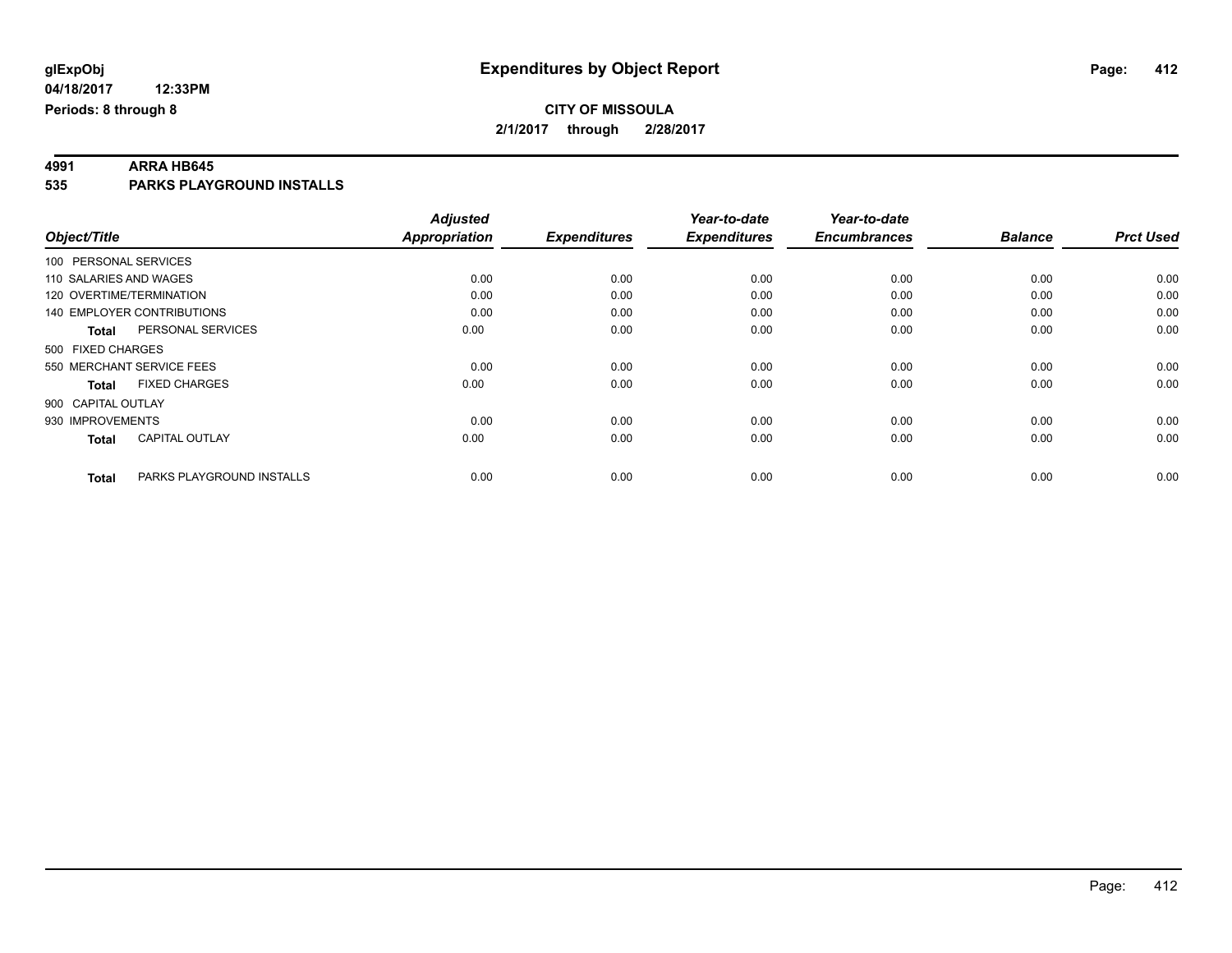**Periods: 8 through 8**

**04/18/2017**

**4991 ARRA HB645 540 GREENOUGH PARK BRIDGE**

|                       |                              | <b>Adjusted</b>      |                     | Year-to-date        | Year-to-date        |                |                  |
|-----------------------|------------------------------|----------------------|---------------------|---------------------|---------------------|----------------|------------------|
| Object/Title          |                              | <b>Appropriation</b> | <b>Expenditures</b> | <b>Expenditures</b> | <b>Encumbrances</b> | <b>Balance</b> | <b>Prct Used</b> |
| 100 PERSONAL SERVICES |                              |                      |                     |                     |                     |                |                  |
|                       | 120 OVERTIME/TERMINATION     | 0.00                 | 0.00                | 0.00                | 0.00                | 0.00           | 0.00             |
|                       | 140 EMPLOYER CONTRIBUTIONS   | 0.00                 | 0.00                | 0.00                | 0.00                | 0.00           | 0.00             |
| <b>Total</b>          | PERSONAL SERVICES            | 0.00                 | 0.00                | 0.00                | 0.00                | 0.00           | 0.00             |
| 500 FIXED CHARGES     |                              |                      |                     |                     |                     |                |                  |
|                       | 550 MERCHANT SERVICE FEES    | 0.00                 | 0.00                | 0.00                | 0.00                | 0.00           | 0.00             |
| <b>Total</b>          | <b>FIXED CHARGES</b>         | 0.00                 | 0.00                | 0.00                | 0.00                | 0.00           | 0.00             |
| 900 CAPITAL OUTLAY    |                              |                      |                     |                     |                     |                |                  |
| 930 IMPROVEMENTS      |                              | 0.00                 | 0.00                | 0.00                | 0.00                | 0.00           | 0.00             |
| <b>Total</b>          | <b>CAPITAL OUTLAY</b>        | 0.00                 | 0.00                | 0.00                | 0.00                | 0.00           | 0.00             |
|                       |                              |                      |                     |                     |                     |                |                  |
| <b>Total</b>          | <b>GREENOUGH PARK BRIDGE</b> | 0.00                 | 0.00                | 0.00                | 0.00                | 0.00           | 0.00             |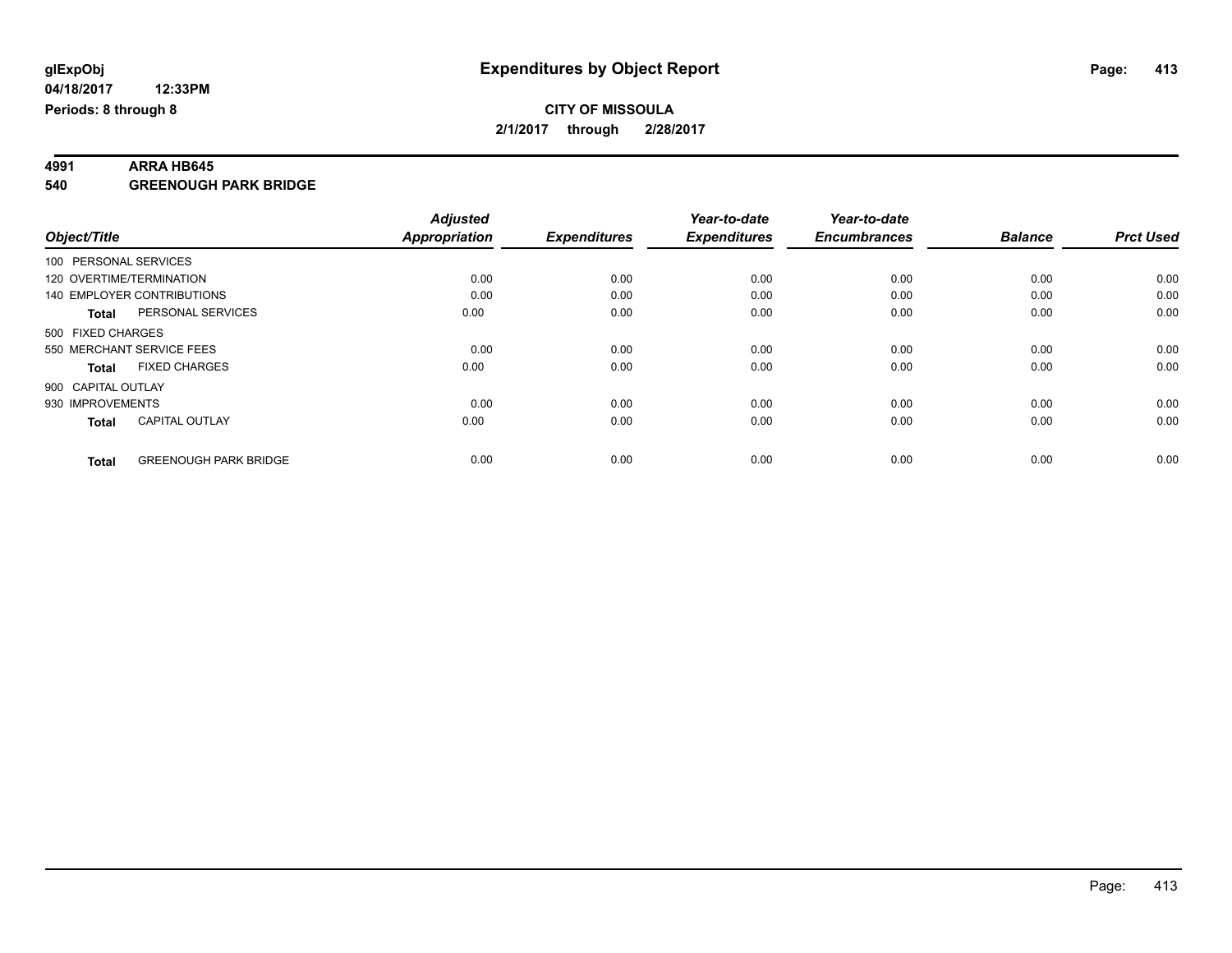## **CITY OF MISSOULA 2/1/2017 through 2/28/2017**

**4991 ARRA HB645**

|                                       | <b>Adjusted</b>      |      |                     | Year-to-date        | Year-to-date        |                |                  |
|---------------------------------------|----------------------|------|---------------------|---------------------|---------------------|----------------|------------------|
| Object/Title                          | <b>Appropriation</b> |      | <b>Expenditures</b> | <b>Expenditures</b> | <b>Encumbrances</b> | <b>Balance</b> | <b>Prct Used</b> |
| 100 PERSONAL SERVICES                 |                      |      |                     |                     |                     |                |                  |
| 110 SALARIES AND WAGES                |                      | 0.00 | 0.00                | 0.00                | 0.00                | 0.00           | 0.00             |
| 120 OVERTIME/TERMINATION              |                      | 0.00 | 0.00                | 0.00                | 0.00                | 0.00           | 0.00             |
| <b>140 EMPLOYER CONTRIBUTIONS</b>     |                      | 0.00 | 0.00                | 0.00                | 0.00                | 0.00           | 0.00             |
| PERSONAL SERVICES<br><b>Total</b>     |                      | 0.00 | 0.00                | 0.00                | 0.00                | 0.00           | 0.00             |
| 500 FIXED CHARGES                     |                      |      |                     |                     |                     |                |                  |
| 550 MERCHANT SERVICE FEES             |                      | 0.00 | 0.00                | 0.00                | 0.00                | 0.00           | 0.00             |
| <b>FIXED CHARGES</b><br>Total         |                      | 0.00 | 0.00                | 0.00                | 0.00                | 0.00           | 0.00             |
| 900 CAPITAL OUTLAY                    |                      |      |                     |                     |                     |                |                  |
| 930 IMPROVEMENTS                      |                      | 0.00 | 0.00                | 0.00                | 0.00                | 0.00           | 0.00             |
| <b>CAPITAL OUTLAY</b><br><b>Total</b> |                      | 0.00 | 0.00                | 0.00                | 0.00                | 0.00           | 0.00             |
| ARRA HB645<br><b>Total</b>            |                      | 0.00 | 0.00                | 0.00                | 0.00                | 0.00           | 0.00             |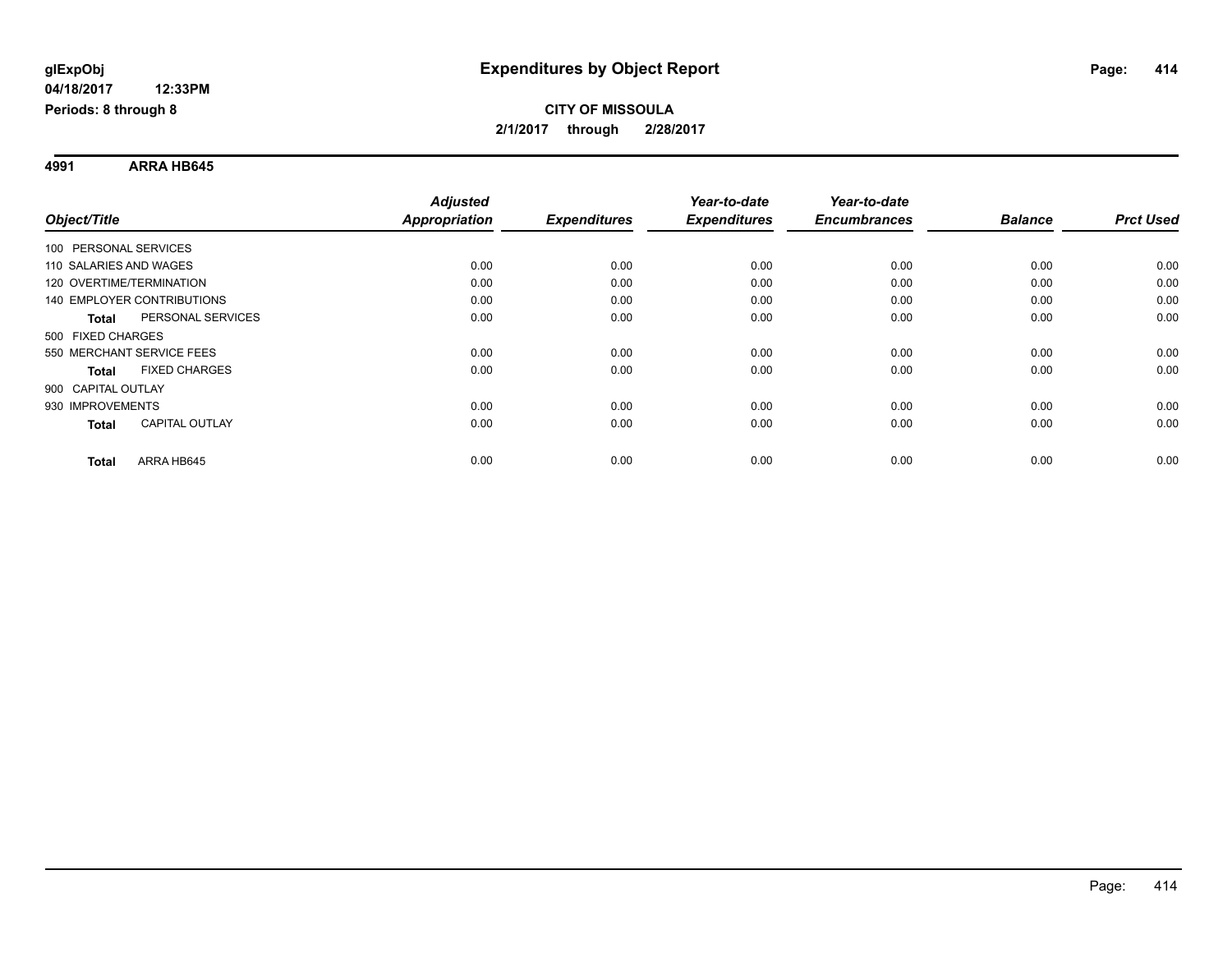**4992 WFL MILLER CREEK ROAD 390 NON-DEPARTMENTAL**

| Object/Title                          | <b>Adjusted</b><br><b>Appropriation</b> | <b>Expenditures</b> | Year-to-date<br><b>Expenditures</b> | Year-to-date<br><b>Encumbrances</b> | <b>Balance</b> | <b>Prct Used</b> |
|---------------------------------------|-----------------------------------------|---------------------|-------------------------------------|-------------------------------------|----------------|------------------|
| 500 FIXED CHARGES                     |                                         |                     |                                     |                                     |                |                  |
| 550 MERCHANT SERVICE FEES             | 0.00                                    | 0.00                | 0.00                                | 0.00                                | 0.00           | 0.00             |
| <b>FIXED CHARGES</b><br><b>Total</b>  | 0.00                                    | 0.00                | 0.00                                | 0.00                                | 0.00           | 0.00             |
| 900 CAPITAL OUTLAY                    |                                         |                     |                                     |                                     |                |                  |
| 930 IMPROVEMENTS                      | 0.00                                    | 0.00                | 0.00                                | 0.00                                | 0.00           | 0.00             |
| <b>CAPITAL OUTLAY</b><br><b>Total</b> | 0.00                                    | 0.00                | 0.00                                | 0.00                                | 0.00           | 0.00             |
| NON-DEPARTMENTAL<br><b>Total</b>      | 0.00                                    | 0.00                | 0.00                                | 0.00                                | 0.00           | 0.00             |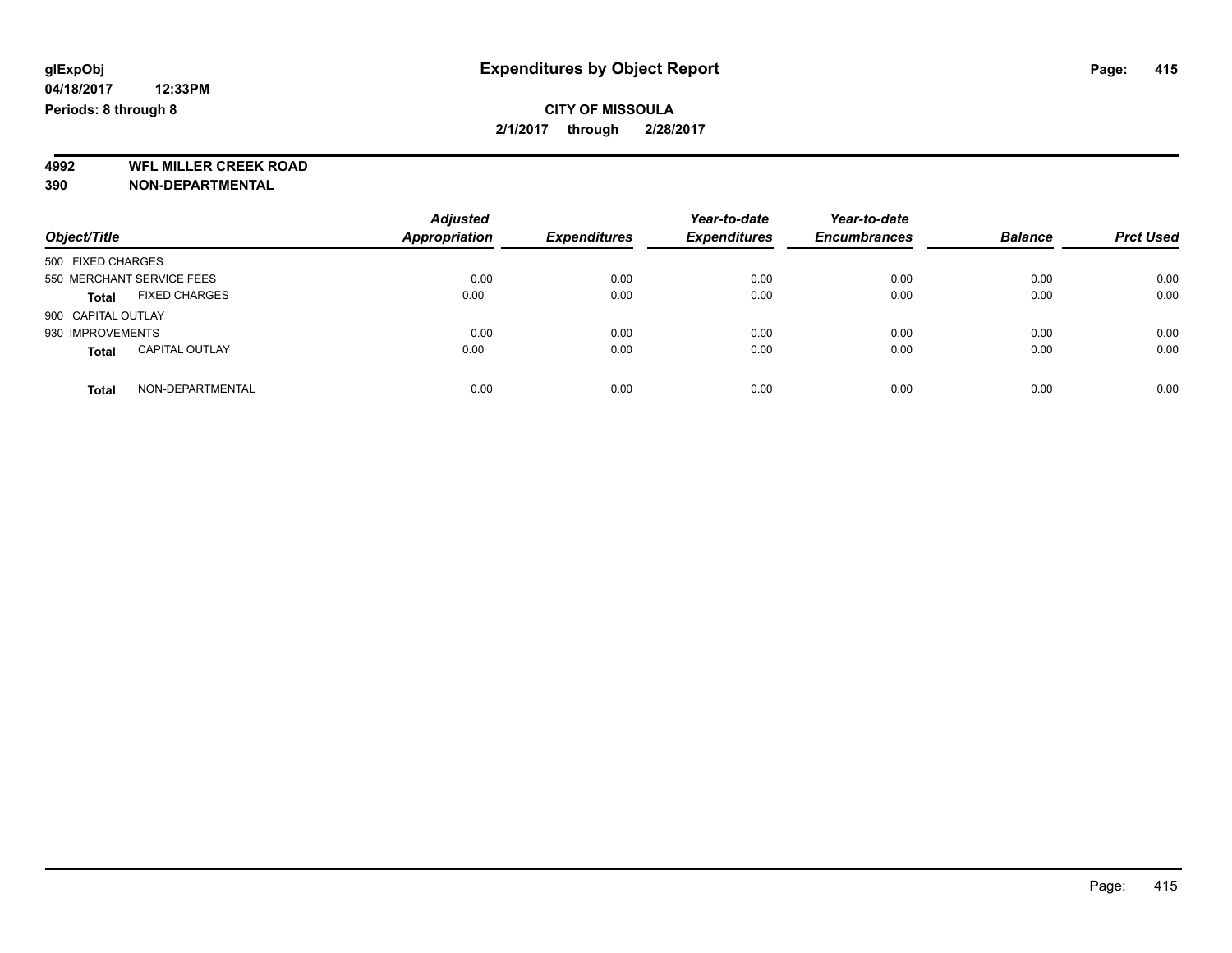**CITY OF MISSOULA 2/1/2017 through 2/28/2017**

#### **4992 WFL MILLER CREEK ROAD**

| Object/Title                          | <b>Adjusted</b><br>Appropriation | <b>Expenditures</b> | Year-to-date<br><b>Expenditures</b> | Year-to-date<br><b>Encumbrances</b> | <b>Balance</b> | <b>Prct Used</b> |
|---------------------------------------|----------------------------------|---------------------|-------------------------------------|-------------------------------------|----------------|------------------|
| 500 FIXED CHARGES                     |                                  |                     |                                     |                                     |                |                  |
|                                       |                                  |                     |                                     |                                     |                |                  |
| 550 MERCHANT SERVICE FEES             | 0.00                             | 0.00                | 0.00                                | 0.00                                | 0.00           | 0.00             |
| <b>FIXED CHARGES</b><br><b>Total</b>  | 0.00                             | 0.00                | 0.00                                | 0.00                                | 0.00           | 0.00             |
| 900 CAPITAL OUTLAY                    |                                  |                     |                                     |                                     |                |                  |
| 930 IMPROVEMENTS                      | 0.00                             | 0.00                | 0.00                                | 0.00                                | 0.00           | 0.00             |
| <b>CAPITAL OUTLAY</b><br><b>Total</b> | 0.00                             | 0.00                | 0.00                                | 0.00                                | 0.00           | 0.00             |
|                                       |                                  |                     |                                     |                                     |                |                  |
| WFL MILLER CREEK ROAD<br><b>Total</b> | 0.00                             | 0.00                | 0.00                                | 0.00                                | 0.00           | 0.00             |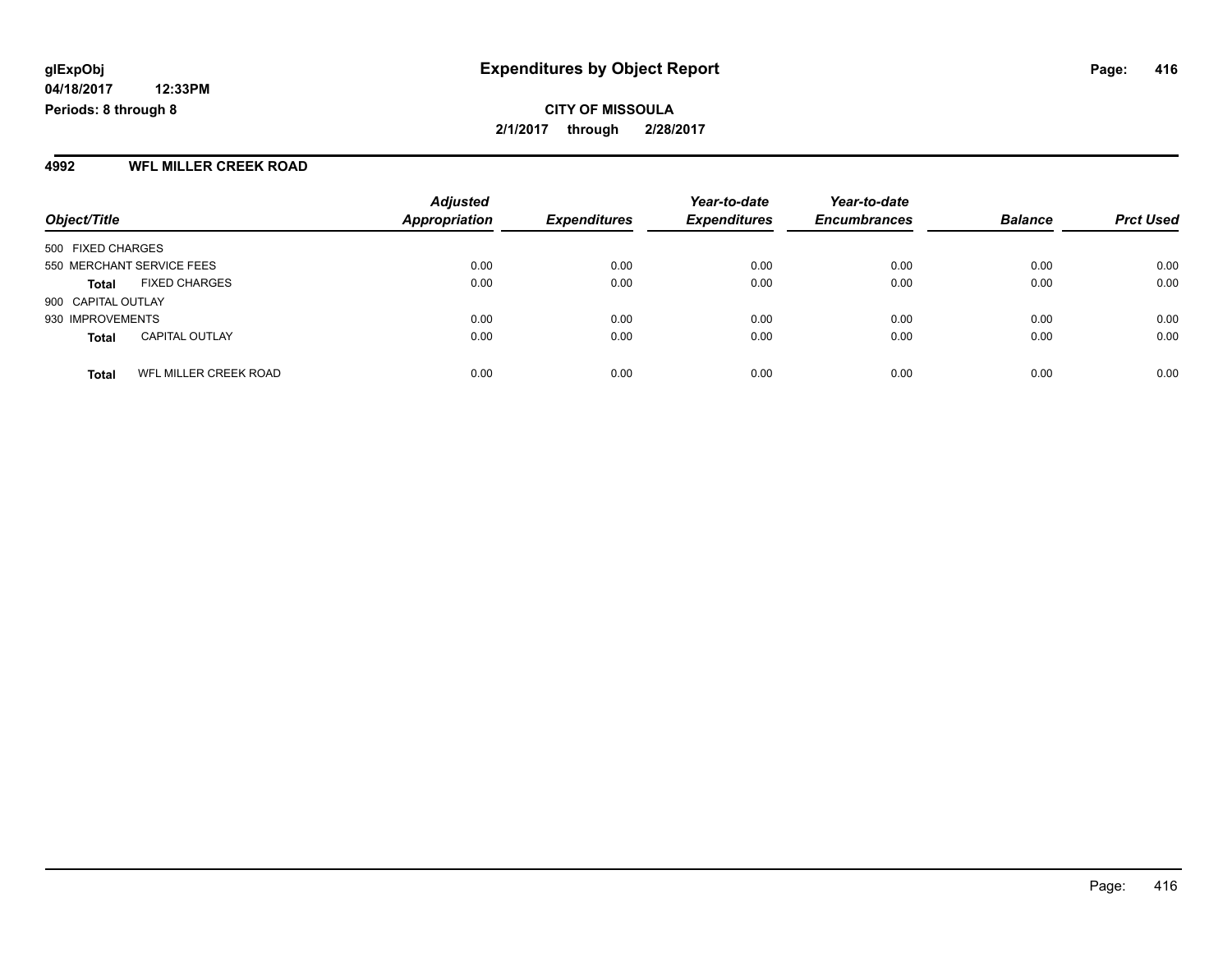# **4993 WESTERN FEDERAL LANDS**

**280 PUBLIC WORKS OPERATIONS**

| Object/Title              |                                   | <b>Adjusted</b><br>Appropriation | <b>Expenditures</b> | Year-to-date<br><b>Expenditures</b> | Year-to-date<br><b>Encumbrances</b> | <b>Balance</b> | <b>Prct Used</b> |
|---------------------------|-----------------------------------|----------------------------------|---------------------|-------------------------------------|-------------------------------------|----------------|------------------|
|                           |                                   |                                  |                     |                                     |                                     |                |                  |
| 100 PERSONAL SERVICES     |                                   |                                  |                     |                                     |                                     |                |                  |
| 110 SALARIES AND WAGES    |                                   | 0.00                             | 0.00                | 0.00                                | 0.00                                | 0.00           | 0.00             |
|                           | <b>140 EMPLOYER CONTRIBUTIONS</b> | 0.00                             | 0.00                | 0.00                                | 0.00                                | 0.00           | 0.00             |
| <b>Total</b>              | PERSONAL SERVICES                 | 0.00                             | 0.00                | 0.00                                | 0.00                                | 0.00           | 0.00             |
| 300 PURCHASED SERVICES    |                                   |                                  |                     |                                     |                                     |                |                  |
| 350 PROFESSIONAL SERVICES |                                   | 0.00                             | 0.00                | 0.00                                | 0.00                                | 0.00           | 0.00             |
| <b>Total</b>              | PURCHASED SERVICES                | 0.00                             | 0.00                | 0.00                                | 0.00                                | 0.00           | 0.00             |
| 500 FIXED CHARGES         |                                   |                                  |                     |                                     |                                     |                |                  |
|                           | 550 MERCHANT SERVICE FEES         | 0.00                             | 0.00                | 0.00                                | 0.00                                | 0.00           | 0.00             |
| Total                     | <b>FIXED CHARGES</b>              | 0.00                             | 0.00                | 0.00                                | 0.00                                | 0.00           | 0.00             |
| 900 CAPITAL OUTLAY        |                                   |                                  |                     |                                     |                                     |                |                  |
| 930 IMPROVEMENTS          |                                   | 0.00                             | 0.00                | 0.00                                | 0.00                                | 0.00           | 0.00             |
| <b>Total</b>              | <b>CAPITAL OUTLAY</b>             | 0.00                             | 0.00                | 0.00                                | 0.00                                | 0.00           | 0.00             |
| <b>Total</b>              | PUBLIC WORKS OPERATIONS           | 0.00                             | 0.00                | 0.00                                | 0.00                                | 0.00           | 0.00             |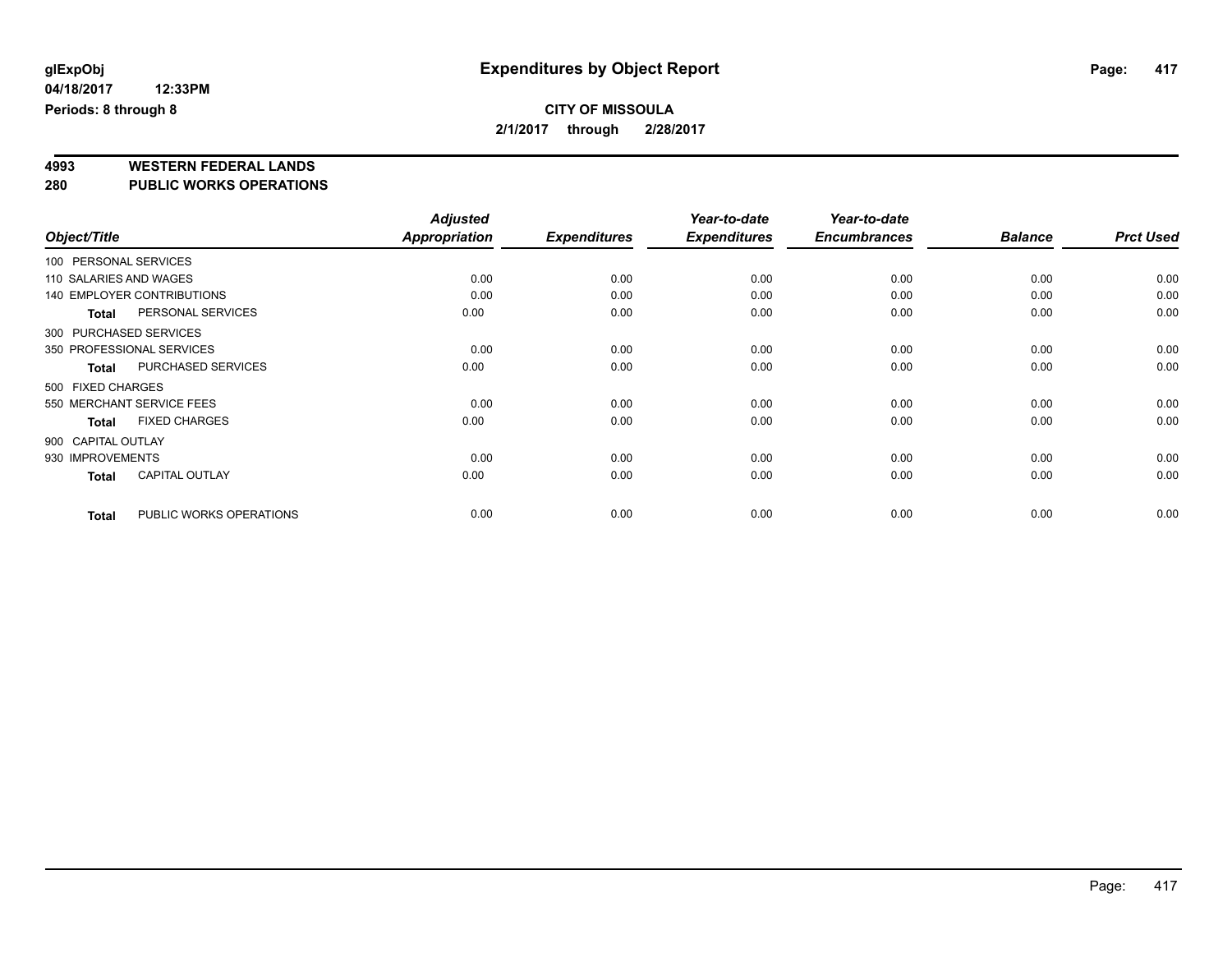**CITY OF MISSOULA 2/1/2017 through 2/28/2017**

#### **4993 WESTERN FEDERAL LANDS**

|                        |                              | <b>Adjusted</b> |                     | Year-to-date        | Year-to-date        |                |                  |
|------------------------|------------------------------|-----------------|---------------------|---------------------|---------------------|----------------|------------------|
| Object/Title           |                              | Appropriation   | <b>Expenditures</b> | <b>Expenditures</b> | <b>Encumbrances</b> | <b>Balance</b> | <b>Prct Used</b> |
| 100 PERSONAL SERVICES  |                              |                 |                     |                     |                     |                |                  |
| 110 SALARIES AND WAGES |                              | 0.00            | 0.00                | 0.00                | 0.00                | 0.00           | 0.00             |
|                        | 140 EMPLOYER CONTRIBUTIONS   | 0.00            | 0.00                | 0.00                | 0.00                | 0.00           | 0.00             |
| <b>Total</b>           | PERSONAL SERVICES            | 0.00            | 0.00                | 0.00                | 0.00                | 0.00           | 0.00             |
|                        | 300 PURCHASED SERVICES       |                 |                     |                     |                     |                |                  |
|                        | 350 PROFESSIONAL SERVICES    | 0.00            | 0.00                | 0.00                | 0.00                | 0.00           | 0.00             |
| <b>Total</b>           | PURCHASED SERVICES           | 0.00            | 0.00                | 0.00                | 0.00                | 0.00           | 0.00             |
| 500 FIXED CHARGES      |                              |                 |                     |                     |                     |                |                  |
|                        | 550 MERCHANT SERVICE FEES    | 0.00            | 0.00                | 0.00                | 0.00                | 0.00           | 0.00             |
| <b>Total</b>           | <b>FIXED CHARGES</b>         | 0.00            | 0.00                | 0.00                | 0.00                | 0.00           | 0.00             |
| 900 CAPITAL OUTLAY     |                              |                 |                     |                     |                     |                |                  |
| 930 IMPROVEMENTS       |                              | 0.00            | 0.00                | 0.00                | 0.00                | 0.00           | 0.00             |
| Total                  | CAPITAL OUTLAY               | 0.00            | 0.00                | 0.00                | 0.00                | 0.00           | 0.00             |
| <b>Total</b>           | <b>WESTERN FEDERAL LANDS</b> | 0.00            | 0.00                | 0.00                | 0.00                | 0.00           | 0.00             |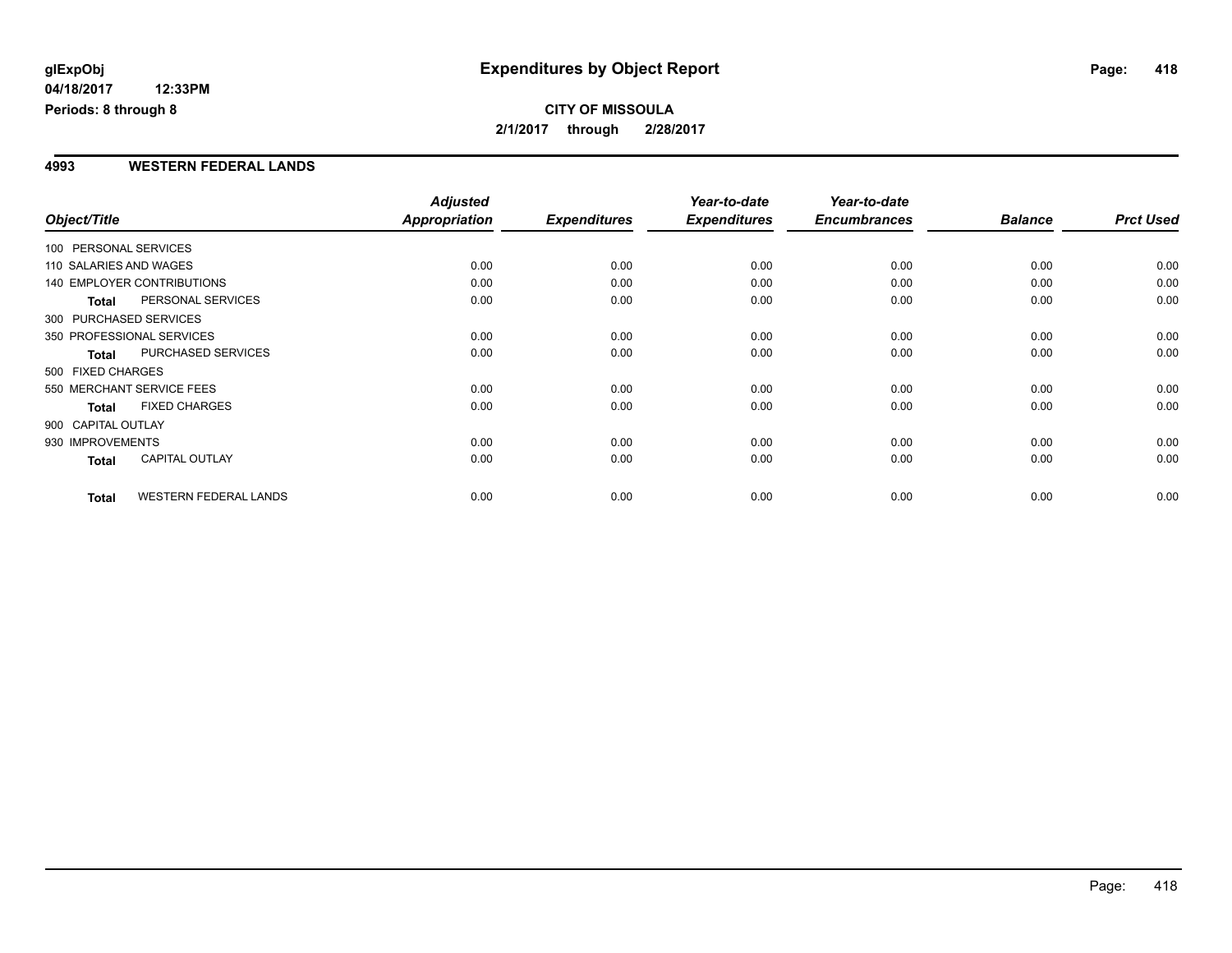# **5020 CIVIC STADIUM**

**395 PARKING COMMISSION**

|                                      | <b>Adjusted</b>      |                     | Year-to-date        | Year-to-date        |                |                  |
|--------------------------------------|----------------------|---------------------|---------------------|---------------------|----------------|------------------|
| Object/Title                         | <b>Appropriation</b> | <b>Expenditures</b> | <b>Expenditures</b> | <b>Encumbrances</b> | <b>Balance</b> | <b>Prct Used</b> |
| 500 FIXED CHARGES                    |                      |                     |                     |                     |                |                  |
| 500 FIXED CHARGES                    | 3,000.00             | 0.00                | 0.00                | 0.00                | 3,000.00       | 0.00             |
| 550 MERCHANT SERVICE FEES            | 0.00                 | 0.00                | 0.00                | 0.00                | 0.00           | 0.00             |
| <b>FIXED CHARGES</b><br><b>Total</b> | 3,000.00             | 0.00                | 0.00                | 0.00                | 3,000.00       | 0.00             |
| 600 DEBT SERVICE                     |                      |                     |                     |                     |                |                  |
| 610 PRINCIPAL                        | 39,116.00            | 0.00                | 0.00                | 0.00                | 39,116.00      | 0.00             |
| 620 INTEREST / SERVICE FEES          | 76,607.00            | 0.00                | 0.00                | 0.00                | 76,607.00      | 0.00             |
| <b>DEBT SERVICE</b><br><b>Total</b>  | 115,723.00           | 0.00                | 0.00                | 0.00                | 115,723.00     | 0.00             |
| 800 OTHER OBJECTS                    |                      |                     |                     |                     |                |                  |
| 830 DEPRECIATION                     | 0.00                 | 0.00                | 0.00                | 0.00                | 0.00           | 0.00             |
| OTHER OBJECTS<br><b>Total</b>        | 0.00                 | 0.00                | 0.00                | 0.00                | 0.00           | 0.00             |
| PARKING COMMISSION<br><b>Total</b>   | 118,723.00           | 0.00                | 0.00                | 0.00                | 118,723.00     | 0.00             |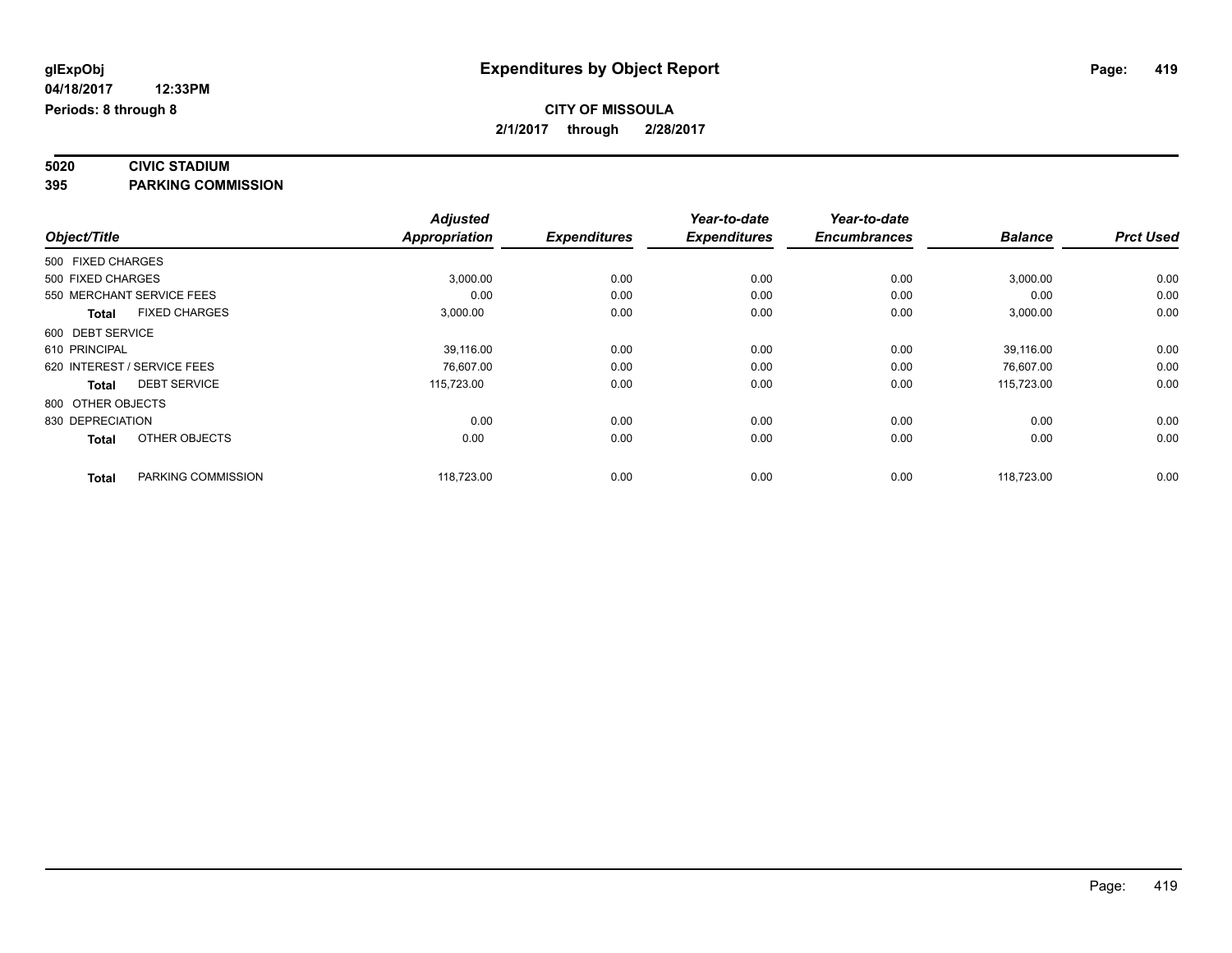**5020 CIVIC STADIUM**

|                                      | <b>Adjusted</b>      |                     | Year-to-date        | Year-to-date        |                |                  |
|--------------------------------------|----------------------|---------------------|---------------------|---------------------|----------------|------------------|
| Object/Title                         | <b>Appropriation</b> | <b>Expenditures</b> | <b>Expenditures</b> | <b>Encumbrances</b> | <b>Balance</b> | <b>Prct Used</b> |
| 500 FIXED CHARGES                    |                      |                     |                     |                     |                |                  |
| 500 FIXED CHARGES                    | 3,000.00             | 0.00                | 0.00                | 0.00                | 3,000.00       | 0.00             |
| 550 MERCHANT SERVICE FEES            | 0.00                 | 0.00                | 0.00                | 0.00                | 0.00           | 0.00             |
| <b>FIXED CHARGES</b><br><b>Total</b> | 3,000.00             | 0.00                | 0.00                | 0.00                | 3,000.00       | 0.00             |
| 600 DEBT SERVICE                     |                      |                     |                     |                     |                |                  |
| 610 PRINCIPAL                        | 39,116.00            | 0.00                | 0.00                | 0.00                | 39,116.00      | 0.00             |
| 620 INTEREST / SERVICE FEES          | 76,607.00            | 0.00                | 0.00                | 0.00                | 76,607.00      | 0.00             |
| <b>DEBT SERVICE</b><br><b>Total</b>  | 115,723.00           | 0.00                | 0.00                | 0.00                | 115,723.00     | 0.00             |
| 800 OTHER OBJECTS                    |                      |                     |                     |                     |                |                  |
| 830 DEPRECIATION                     | 0.00                 | 0.00                | 0.00                | 0.00                | 0.00           | 0.00             |
| OTHER OBJECTS<br><b>Total</b>        | 0.00                 | 0.00                | 0.00                | 0.00                | 0.00           | 0.00             |
| CIVIC STADIUM<br><b>Total</b>        | 118,723.00           | 0.00                | 0.00                | 0.00                | 118,723.00     | 0.00             |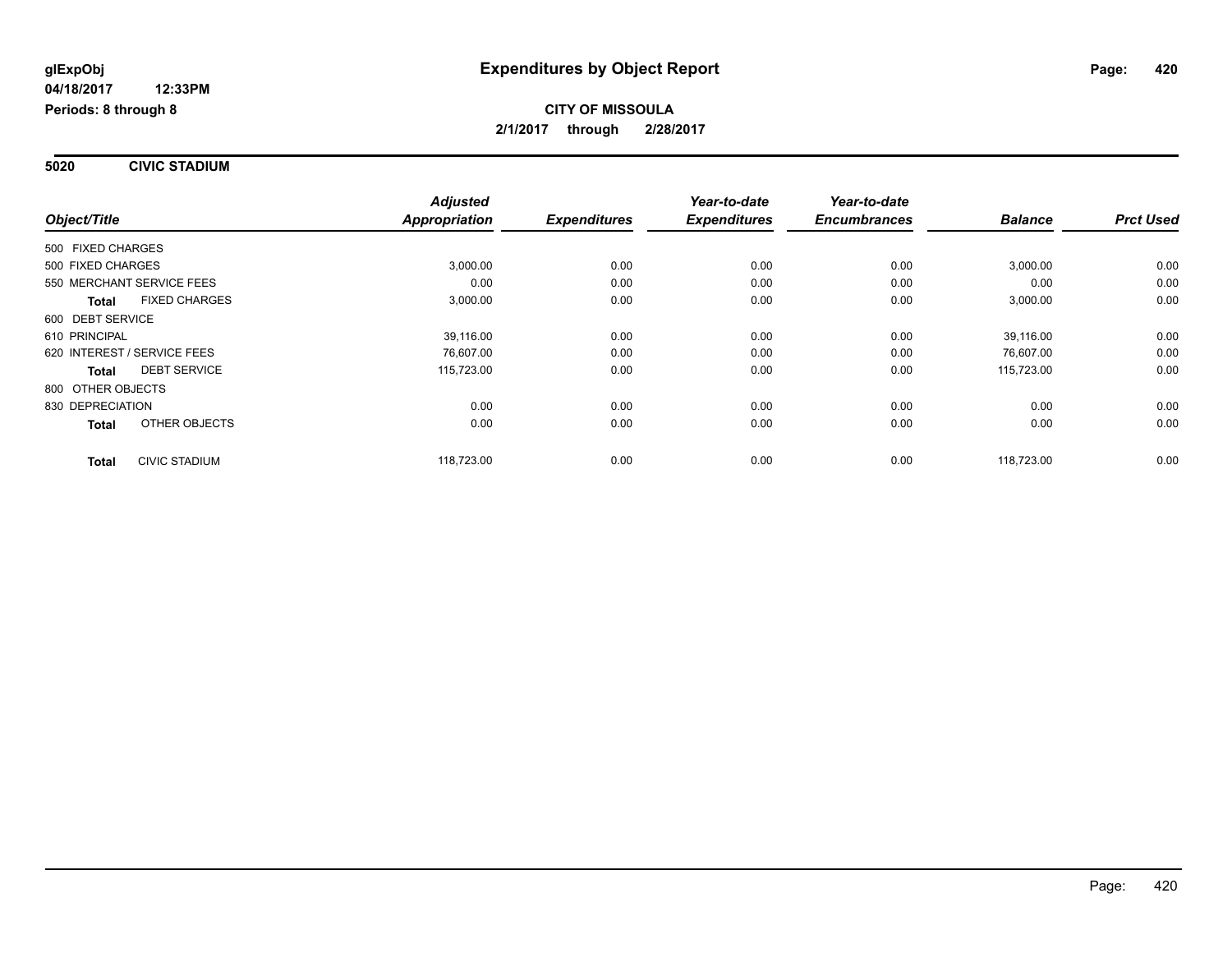# **5210 WATER**

|                                    | <b>Adjusted</b> |                     | Year-to-date        | Year-to-date        |                |                  |
|------------------------------------|-----------------|---------------------|---------------------|---------------------|----------------|------------------|
| Object/Title                       | Appropriation   | <b>Expenditures</b> | <b>Expenditures</b> | <b>Encumbrances</b> | <b>Balance</b> | <b>Prct Used</b> |
| 100 PERSONAL SERVICES              |                 |                     |                     |                     |                |                  |
| 110 SALARIES AND WAGES             | 0.00            | 2,529.89            | 4,957.36            | 0.00                | $-4,957.36$    | 0.00             |
| 120 OVERTIME/TERMINATION           | 0.00            | 0.00                | 0.00                | 0.00                | 0.00           | 0.00             |
| 140 EMPLOYER CONTRIBUTIONS         | 0.00            | 424.39              | 837.84              | 0.00                | $-837.84$      | 0.00             |
| 141 STATE RETIREMENT CONTRIBUTIONS | 0.00            | 2.53                | 5.57                | 0.00                | $-5.57$        | 0.00             |
| PERSONAL SERVICES<br>Total         | 0.00            | 2,956.81            | 5,800.77            | 0.00                | $-5,800.77$    | 0.00             |
| 200 SUPPLIES                       |                 |                     |                     |                     |                |                  |
| 210 OFFICE SUPPLIES                | 0.00            | 0.00                | 0.00                | 0.00                | 0.00           | 0.00             |
| 220 OPERATING SUPPLIES             | 0.00            | 224.99              | 224.99              | 0.00                | $-224.99$      | 0.00             |
| 230 REPAIR/MAINTENANCE             | 0.00            | 0.00                | 0.00                | 0.00                | 0.00           | 0.00             |
| <b>SUPPLIES</b><br><b>Total</b>    | 0.00            | 224.99              | 224.99              | 0.00                | $-224.99$      | 0.00             |
| 300 PURCHASED SERVICES             |                 |                     |                     |                     |                |                  |
| 310 COMMUNICATIONS                 | 0.00            | 0.00                | 0.00                | 0.00                | 0.00           | 0.00             |
| 320 PRINTING & DUPLICATING         | 0.00            | 0.00                | 0.00                | 0.00                | 0.00           | 0.00             |
| 340 SEWER                          | 0.00            | 0.00                | 0.00                | 0.00                | 0.00           | 0.00             |
| 341 ELECTRICITY & NATURAL GAS      | 0.00            | 0.00                | 0.00                | 0.00                | 0.00           | 0.00             |
| 342 STORM WATER                    | 0.00            | 0.00                | 0.00                | 0.00                | 0.00           | 0.00             |
| 344 TELEPHONE SERVICE              | 0.00            | 0.00                | 0.00                | 0.00                | 0.00           | 0.00             |
| 345 GARBAGE                        | 0.00            | 0.00                | 0.00                | 0.00                | 0.00           | 0.00             |
| 350 PROFESSIONAL SERVICES          | 0.00            | 86,884.92           | 544,555.60          | 0.00                | $-544,555.60$  | 0.00             |
| 360 REPAIR & MAINTENANCE           | 0.00            | 0.00                | 0.00                | 0.00                | 0.00           | 0.00             |
| 370 TRAVEL                         | 0.00            | 0.00                | 0.00                | 0.00                | 0.00           | 0.00             |
| 380 TRAINING                       | 0.00            | 0.00                | 0.00                | 0.00                | 0.00           | 0.00             |
| 390 OTHER PURCHASED SERVICES       | 0.00            | 23.76               | 23.76               | 0.00                | $-23.76$       | 0.00             |
| PURCHASED SERVICES<br>Total        | 0.00            | 86,908.68           | 544,579.36          | 0.00                | -544,579.36    | 0.00             |
| 500 FIXED CHARGES                  |                 |                     |                     |                     |                |                  |
| 500 FIXED CHARGES                  | 0.00            | 0.00                | 0.00                | 0.00                | 0.00           | 0.00             |
| 550 MERCHANT SERVICE FEES          | 0.00            | 0.00                | 0.00                | 0.00                | 0.00           | 0.00             |
| <b>FIXED CHARGES</b><br>Total      | 0.00            | 0.00                | 0.00                | 0.00                | 0.00           | 0.00             |
| 900 CAPITAL OUTLAY                 |                 |                     |                     |                     |                |                  |
| 910 LAND                           | 0.00            | 0.00                | 0.00                | 0.00                | 0.00           | 0.00             |
| 920 BUILDINGS                      | 0.00            | 0.00                | 0.00                | 0.00                | 0.00           | 0.00             |
| 930 IMPROVEMENTS                   | 0.00            | 0.00                | 0.00                | 0.00                | 0.00           | 0.00             |
|                                    |                 |                     |                     |                     |                |                  |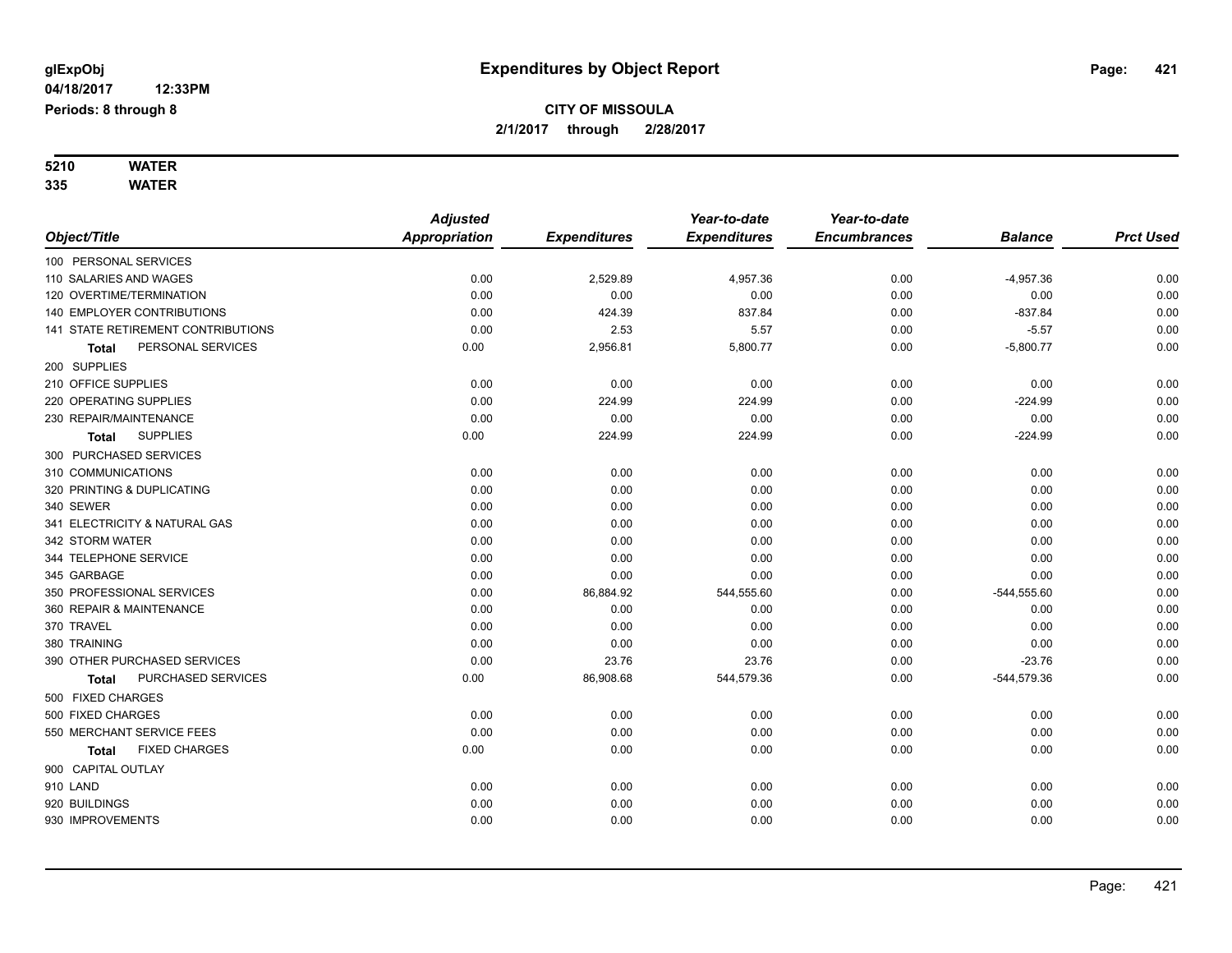# **CITY OF MISSOULA 2/1/2017 through 2/28/2017**

**5210 WATER 335 WATER**

| Object/Title |                           | <b>Adjusted</b><br>Appropriation | <i><b>Expenditures</b></i> | Year-to-date<br><b>Expenditures</b> | Year-to-date<br><b>Encumbrances</b> | <b>Balance</b> | <b>Prct Used</b> |
|--------------|---------------------------|----------------------------------|----------------------------|-------------------------------------|-------------------------------------|----------------|------------------|
|              | 940 MACHINERY & EQUIPMENT | 0.00                             | 0.00                       | 0.00                                | 0.00                                | 0.00           | 0.00             |
| <b>Total</b> | <b>CAPITAL OUTLAY</b>     | 0.00                             | 0.00                       | 0.00                                | 0.00                                | 0.00           | 0.00             |
| <b>Tota</b>  | <b>WATER</b>              | 0.00                             | 90,090.48                  | 550,605.12                          | 0.00                                | $-550,605.12$  | 0.00             |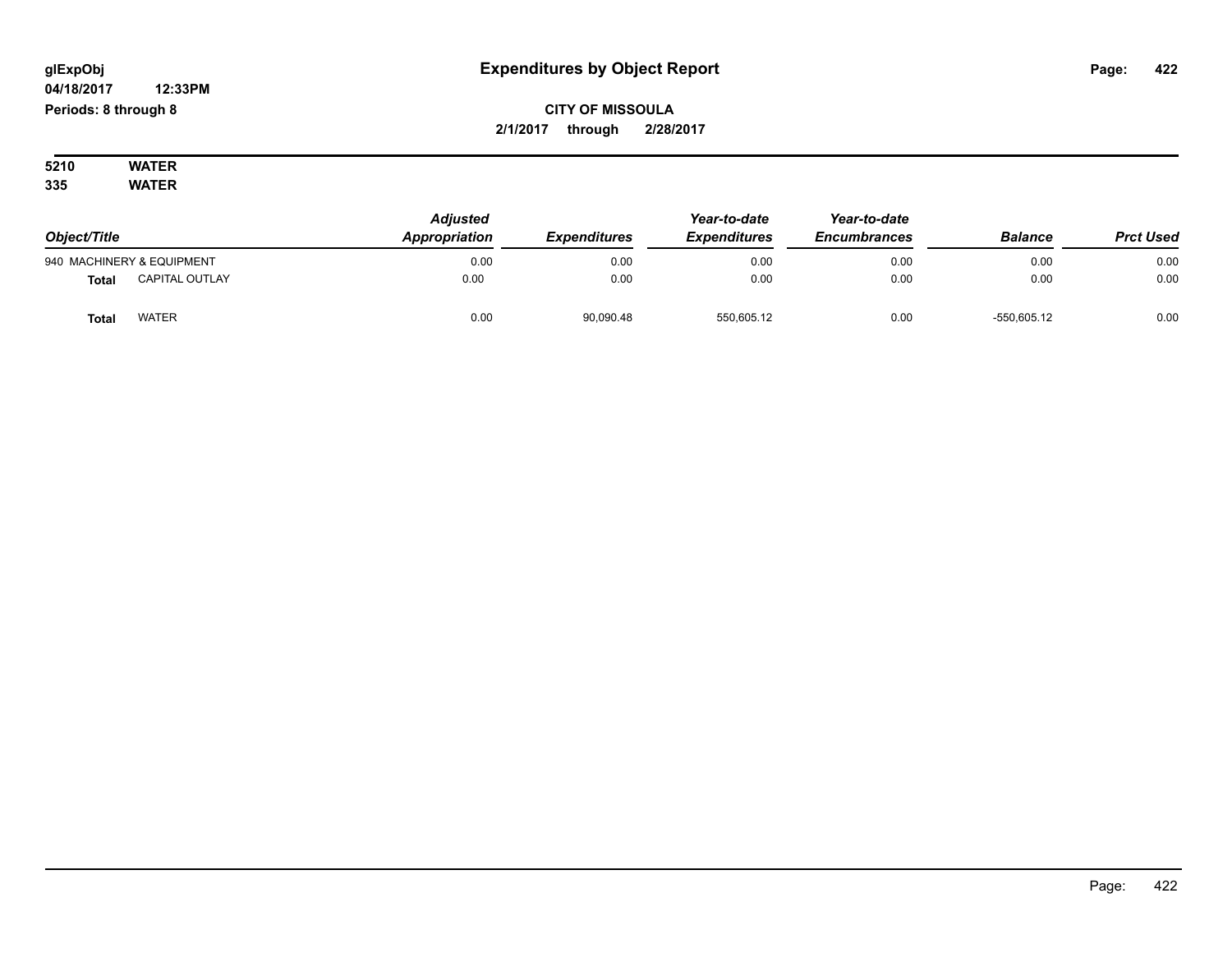# **CITY OF MISSOULA 2/1/2017 through 2/28/2017**

|                                           | <b>Adjusted</b> |                     | Year-to-date        | Year-to-date        |                |                  |
|-------------------------------------------|-----------------|---------------------|---------------------|---------------------|----------------|------------------|
| Object/Title                              | Appropriation   | <b>Expenditures</b> | <b>Expenditures</b> | <b>Encumbrances</b> | <b>Balance</b> | <b>Prct Used</b> |
| 100 PERSONAL SERVICES                     |                 |                     |                     |                     |                |                  |
| 110 SALARIES AND WAGES                    | 0.00            | 2,529.89            | 4,957.36            | 0.00                | $-4,957.36$    | 0.00             |
| 120 OVERTIME/TERMINATION                  | 0.00            | 0.00                | 0.00                | 0.00                | 0.00           | 0.00             |
| <b>140 EMPLOYER CONTRIBUTIONS</b>         | 0.00            | 424.39              | 837.84              | 0.00                | $-837.84$      | 0.00             |
| <b>141 STATE RETIREMENT CONTRIBUTIONS</b> | 0.00            | 2.53                | 5.57                | 0.00                | $-5.57$        | 0.00             |
| PERSONAL SERVICES<br>Total                | 0.00            | 2,956.81            | 5,800.77            | 0.00                | $-5,800.77$    | 0.00             |
| 200 SUPPLIES                              |                 |                     |                     |                     |                |                  |
| 210 OFFICE SUPPLIES                       | 0.00            | 0.00                | 0.00                | 0.00                | 0.00           | 0.00             |
| 220 OPERATING SUPPLIES                    | 0.00            | 224.99              | 224.99              | 0.00                | $-224.99$      | 0.00             |
| 230 REPAIR/MAINTENANCE                    | 0.00            | 0.00                | 0.00                | 0.00                | 0.00           | 0.00             |
| <b>SUPPLIES</b><br><b>Total</b>           | 0.00            | 224.99              | 224.99              | 0.00                | $-224.99$      | 0.00             |
| 300 PURCHASED SERVICES                    |                 |                     |                     |                     |                |                  |
| 310 COMMUNICATIONS                        | 0.00            | 0.00                | 0.00                | 0.00                | 0.00           | 0.00             |
| 320 PRINTING & DUPLICATING                | 0.00            | 0.00                | 0.00                | 0.00                | 0.00           | 0.00             |
| 340 SEWER                                 | 0.00            | 0.00                | 0.00                | 0.00                | 0.00           | 0.00             |
| 341 ELECTRICITY & NATURAL GAS             | 0.00            | 0.00                | 0.00                | 0.00                | 0.00           | 0.00             |
| 342 STORM WATER                           | 0.00            | 0.00                | 0.00                | 0.00                | 0.00           | 0.00             |
| 344 TELEPHONE SERVICE                     | 0.00            | 0.00                | 0.00                | 0.00                | 0.00           | 0.00             |
| 345 GARBAGE                               | 0.00            | 0.00                | 0.00                | 0.00                | 0.00           | 0.00             |
| 350 PROFESSIONAL SERVICES                 | 0.00            | 86,884.92           | 544,555.60          | 0.00                | $-544,555.60$  | 0.00             |
| 360 REPAIR & MAINTENANCE                  | 0.00            | 0.00                | 0.00                | 0.00                | 0.00           | 0.00             |
| 370 TRAVEL                                | 0.00            | 0.00                | 0.00                | 0.00                | 0.00           | 0.00             |
| 380 TRAINING                              | 0.00            | 0.00                | 0.00                | 0.00                | 0.00           | 0.00             |
| 390 OTHER PURCHASED SERVICES              | 0.00            | 23.76               | 23.76               | 0.00                | $-23.76$       | 0.00             |
| PURCHASED SERVICES<br>Total               | 0.00            | 86,908.68           | 544,579.36          | 0.00                | $-544,579.36$  | 0.00             |
| 500 FIXED CHARGES                         |                 |                     |                     |                     |                |                  |
| 500 FIXED CHARGES                         | 0.00            | 0.00                | 0.00                | 0.00                | 0.00           | 0.00             |
| 550 MERCHANT SERVICE FEES                 | 0.00            | 0.00                | 0.00                | 0.00                | 0.00           | 0.00             |
| <b>FIXED CHARGES</b><br>Total             | 0.00            | 0.00                | 0.00                | 0.00                | 0.00           | 0.00             |
| 900 CAPITAL OUTLAY                        |                 |                     |                     |                     |                |                  |
| 910 LAND                                  | 0.00            | 0.00                | 0.00                | 0.00                | 0.00           | 0.00             |
| 920 BUILDINGS                             | 0.00            | 0.00                | 0.00                | 0.00                | 0.00           | 0.00             |
| 930 IMPROVEMENTS                          | 0.00            | 0.00                | 0.00                | 0.00                | 0.00           | 0.00             |
| 940 MACHINERY & EQUIPMENT                 | 0.00            | 0.00                | 0.00                | 0.00                | 0.00           | 0.00             |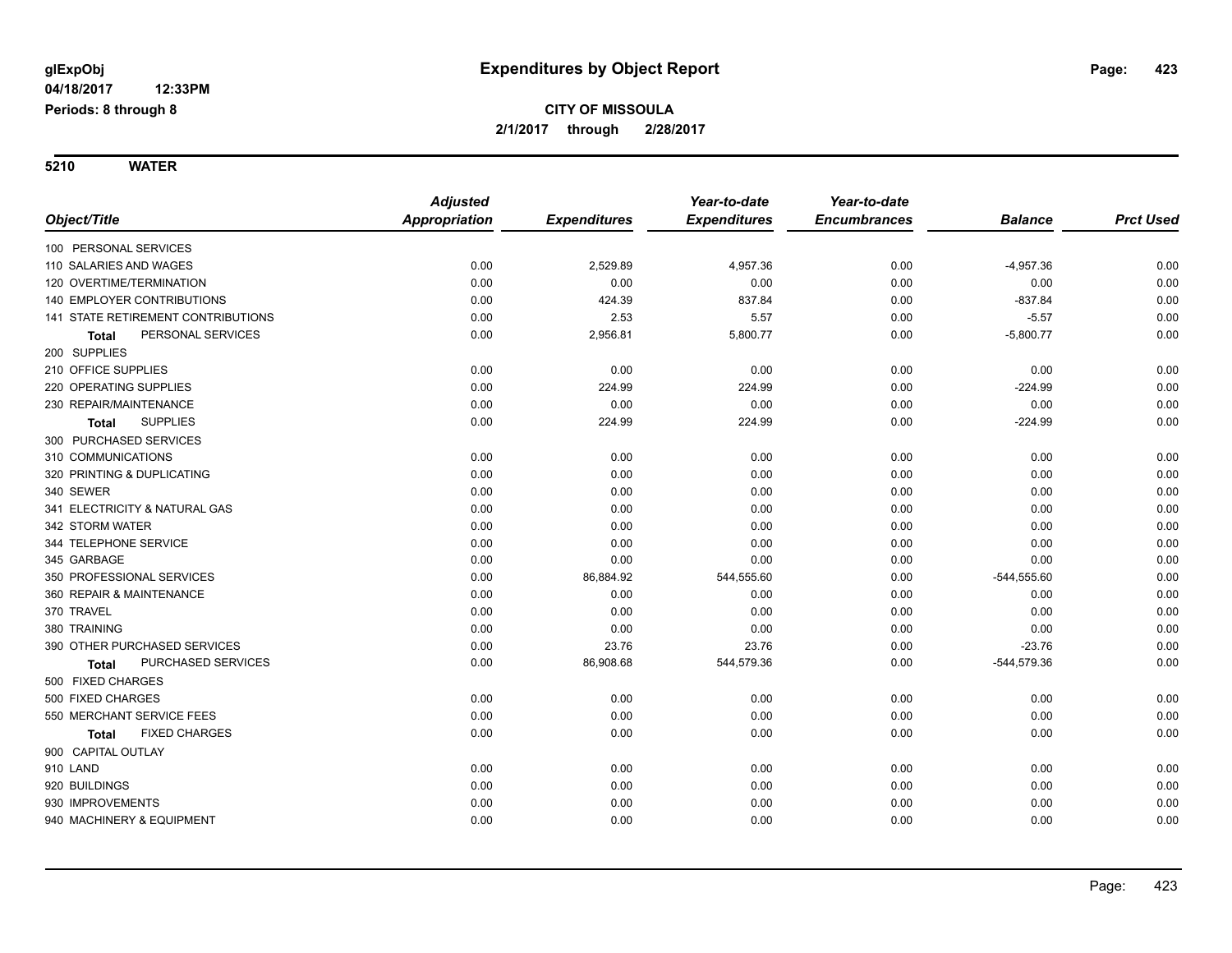**CITY OF MISSOULA 2/1/2017 through 2/28/2017**

| Object/Title |                | <b>Adjusted</b><br>Appropriation | <b>Expenditures</b> | Year-to-date<br><b>Expenditures</b> | Year-to-date<br><b>Encumbrances</b> | <b>Balance</b> | <b>Prct Used</b> |
|--------------|----------------|----------------------------------|---------------------|-------------------------------------|-------------------------------------|----------------|------------------|
| Total        | CAPITAL OUTLAY | 0.00                             | 0.00                | 0.00                                | 0.00                                | 0.00           | 0.00             |
| <b>Total</b> | <b>WATER</b>   | 0.00                             | 90,090.48           | 550,605.12                          | 0.00                                | $-550,605.12$  | 0.00             |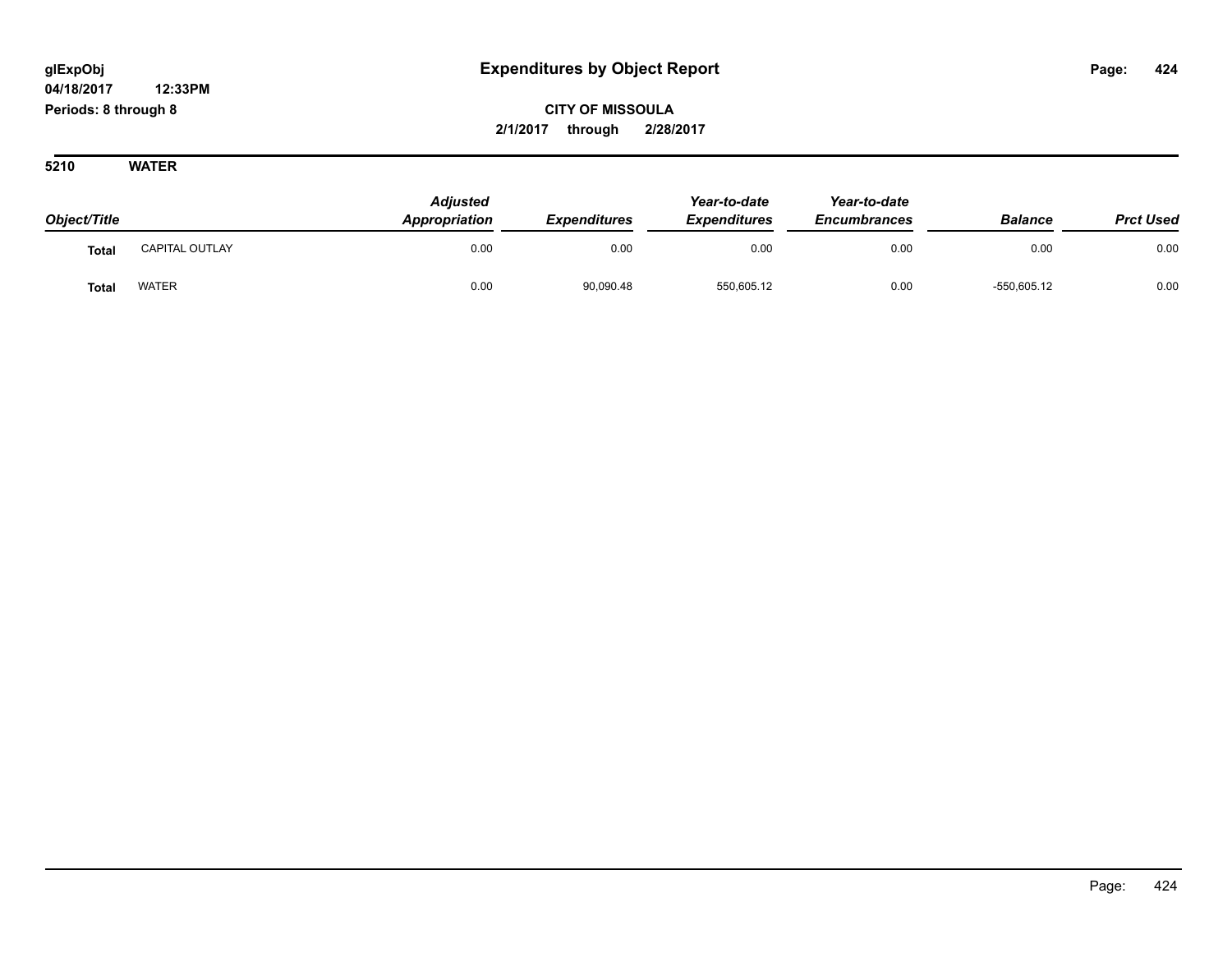# **5211 WATER REVENUE COLLECTION & CLEARING**

|                               | <b>Adjusted</b>      |                     | Year-to-date        | Year-to-date        |                |                  |
|-------------------------------|----------------------|---------------------|---------------------|---------------------|----------------|------------------|
| Object/Title                  | <b>Appropriation</b> | <b>Expenditures</b> | <b>Expenditures</b> | <b>Encumbrances</b> | <b>Balance</b> | <b>Prct Used</b> |
| 500 FIXED CHARGES             |                      |                     |                     |                     |                |                  |
| 500 FIXED CHARGES             | 0.00                 | 0.00                | 0.00                | 0.00                | 0.00           | 0.00             |
| 550 MERCHANT SERVICE FEES     | 0.00                 | 0.00                | 0.00                | 0.00                | 0.00           | 0.00             |
| <b>FIXED CHARGES</b><br>Total | 0.00                 | 0.00                | 0.00                | 0.00                | 0.00           | 0.00             |
| 800 OTHER OBJECTS             |                      |                     |                     |                     |                |                  |
| 820 TRANSFERS TO OTHER FUNDS  | 0.00                 | 0.00                | 0.00                | 0.00                | 0.00           | 0.00             |
| OTHER OBJECTS<br><b>Total</b> | 0.00                 | 0.00                | 0.00                | 0.00                | 0.00           | 0.00             |
| <b>WATER</b><br><b>Total</b>  | 0.00                 | 0.00                | 0.00                | 0.00                | 0.00           | 0.00             |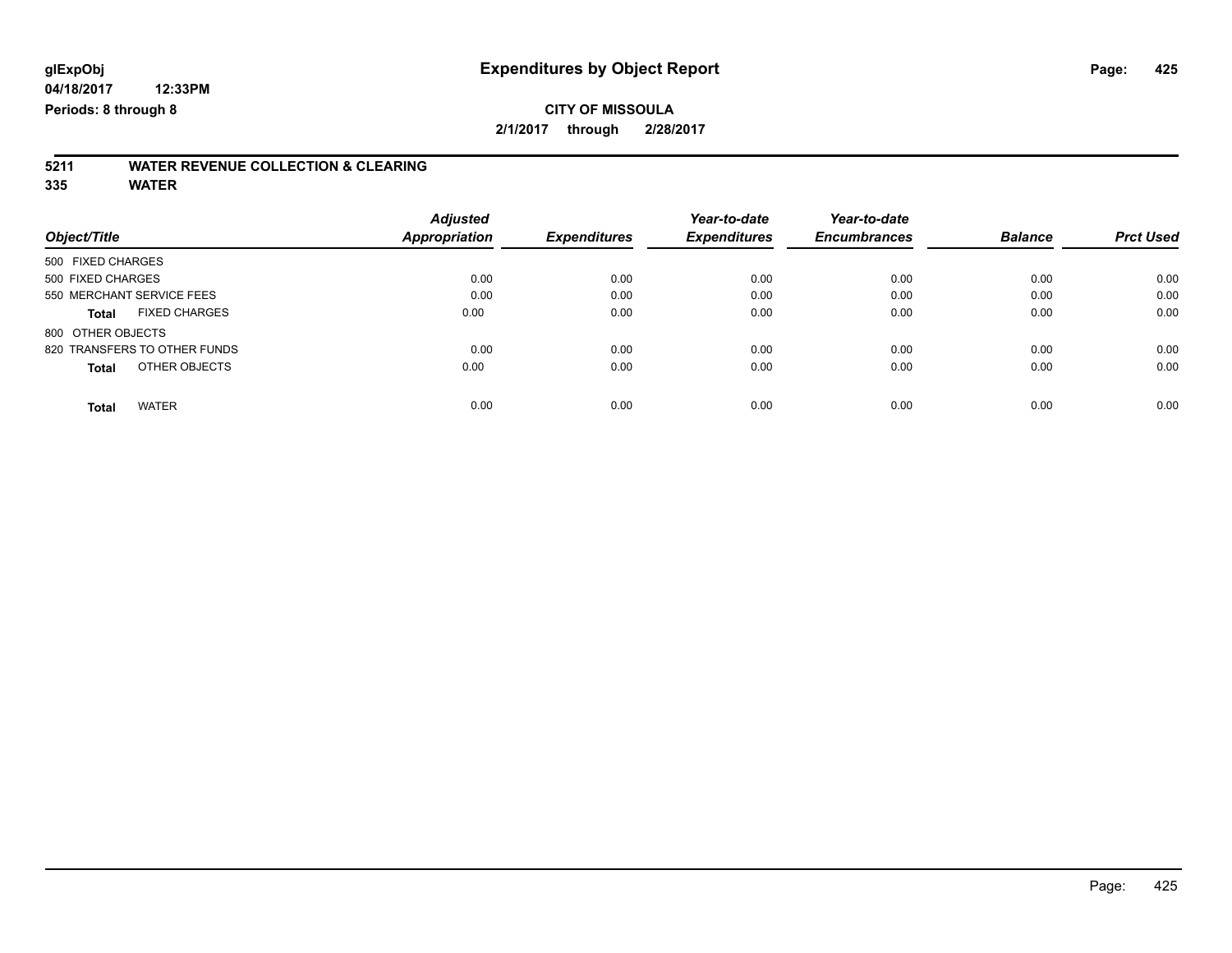# **glExpObj Expenditures by Object Report Page: 426**

**04/18/2017 12:33PM Periods: 8 through 8**

#### **5211 WATER REVENUE COLLECTION & CLEARING**

| Object/Title      |                                  | <b>Adjusted</b><br>Appropriation | <b>Expenditures</b> | Year-to-date<br><b>Expenditures</b> | Year-to-date<br><b>Encumbrances</b> | <b>Balance</b> | <b>Prct Used</b> |
|-------------------|----------------------------------|----------------------------------|---------------------|-------------------------------------|-------------------------------------|----------------|------------------|
| 500 FIXED CHARGES |                                  |                                  |                     |                                     |                                     |                |                  |
| 500 FIXED CHARGES |                                  | 0.00                             | 0.00                | 0.00                                | 0.00                                | 0.00           | 0.00             |
|                   | 550 MERCHANT SERVICE FEES        | 0.00                             | 0.00                | 0.00                                | 0.00                                | 0.00           | 0.00             |
| <b>Total</b>      | <b>FIXED CHARGES</b>             | 0.00                             | 0.00                | 0.00                                | 0.00                                | 0.00           | 0.00             |
| 800 OTHER OBJECTS |                                  |                                  |                     |                                     |                                     |                |                  |
|                   | 820 TRANSFERS TO OTHER FUNDS     | 0.00                             | 0.00                | 0.00                                | 0.00                                | 0.00           | 0.00             |
| Total             | OTHER OBJECTS                    | 0.00                             | 0.00                | 0.00                                | 0.00                                | 0.00           | 0.00             |
| <b>Total</b>      | WATER REVENUE COLLECTION & CLEAF | 0.00                             | 0.00                | 0.00                                | 0.00                                | 0.00           | 0.00             |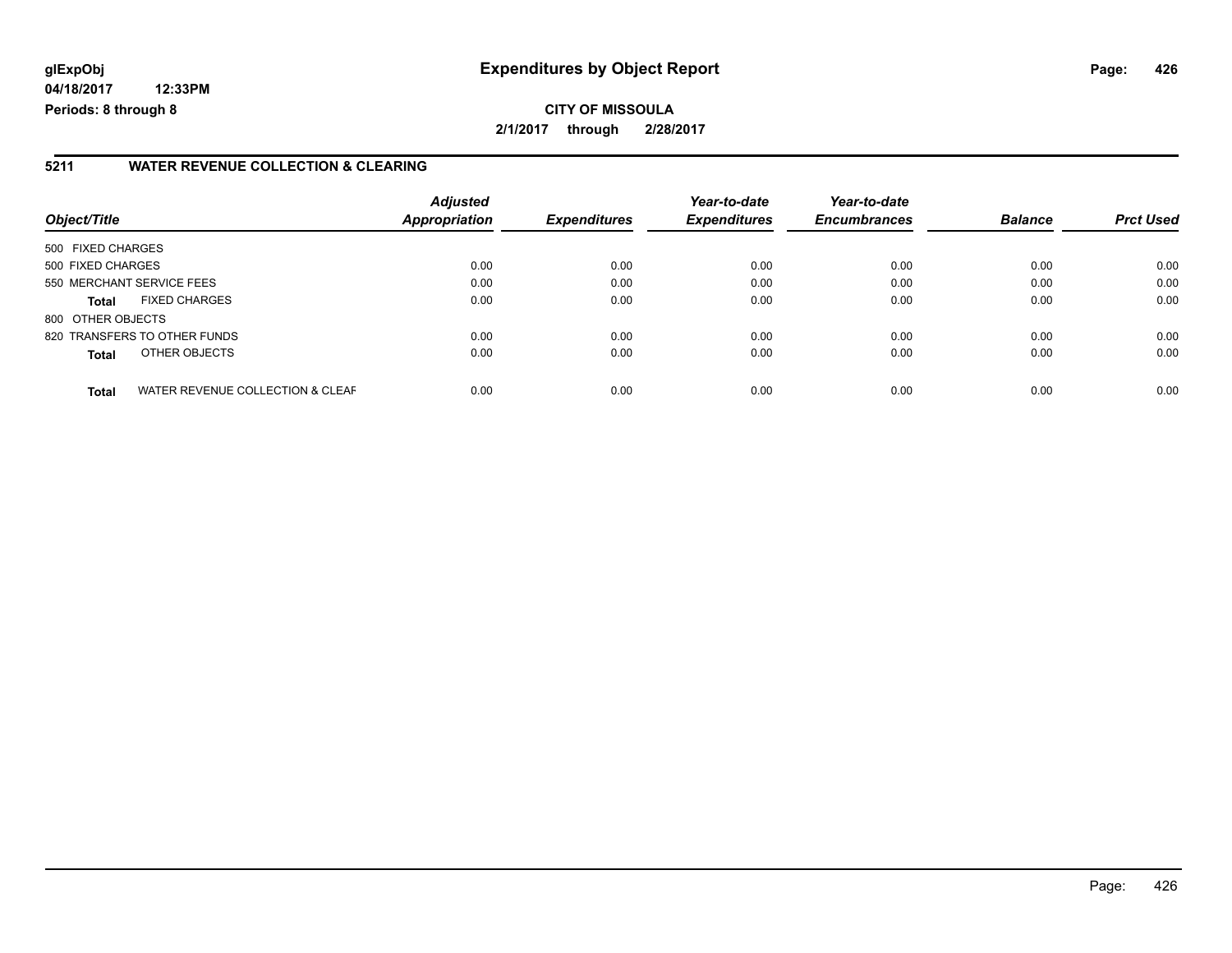#### **5215 WATER LOAN FUND 335 WATER**

| Object/Title                         | <b>Adjusted</b><br><b>Appropriation</b> | <b>Expenditures</b> | Year-to-date<br><b>Expenditures</b> | Year-to-date<br><b>Encumbrances</b> | <b>Balance</b> | <b>Prct Used</b> |
|--------------------------------------|-----------------------------------------|---------------------|-------------------------------------|-------------------------------------|----------------|------------------|
| 500 FIXED CHARGES                    |                                         |                     |                                     |                                     |                |                  |
| 550 MERCHANT SERVICE FEES            | 0.00                                    | 0.00                | 0.00                                | 0.00                                | 0.00           | 0.00             |
| <b>FIXED CHARGES</b><br><b>Total</b> | 0.00                                    | 0.00                | 0.00                                | 0.00                                | 0.00           | 0.00             |
| 800 OTHER OBJECTS                    |                                         |                     |                                     |                                     |                |                  |
| 820 TRANSFERS TO OTHER FUNDS         | 0.00                                    | 0.00                | 0.00                                | 0.00                                | 0.00           | 0.00             |
| OTHER OBJECTS<br><b>Total</b>        | 0.00                                    | 0.00                | 0.00                                | 0.00                                | 0.00           | 0.00             |
| <b>WATER</b><br>Total                | 0.00                                    | 0.00                | 0.00                                | 0.00                                | 0.00           | 0.00             |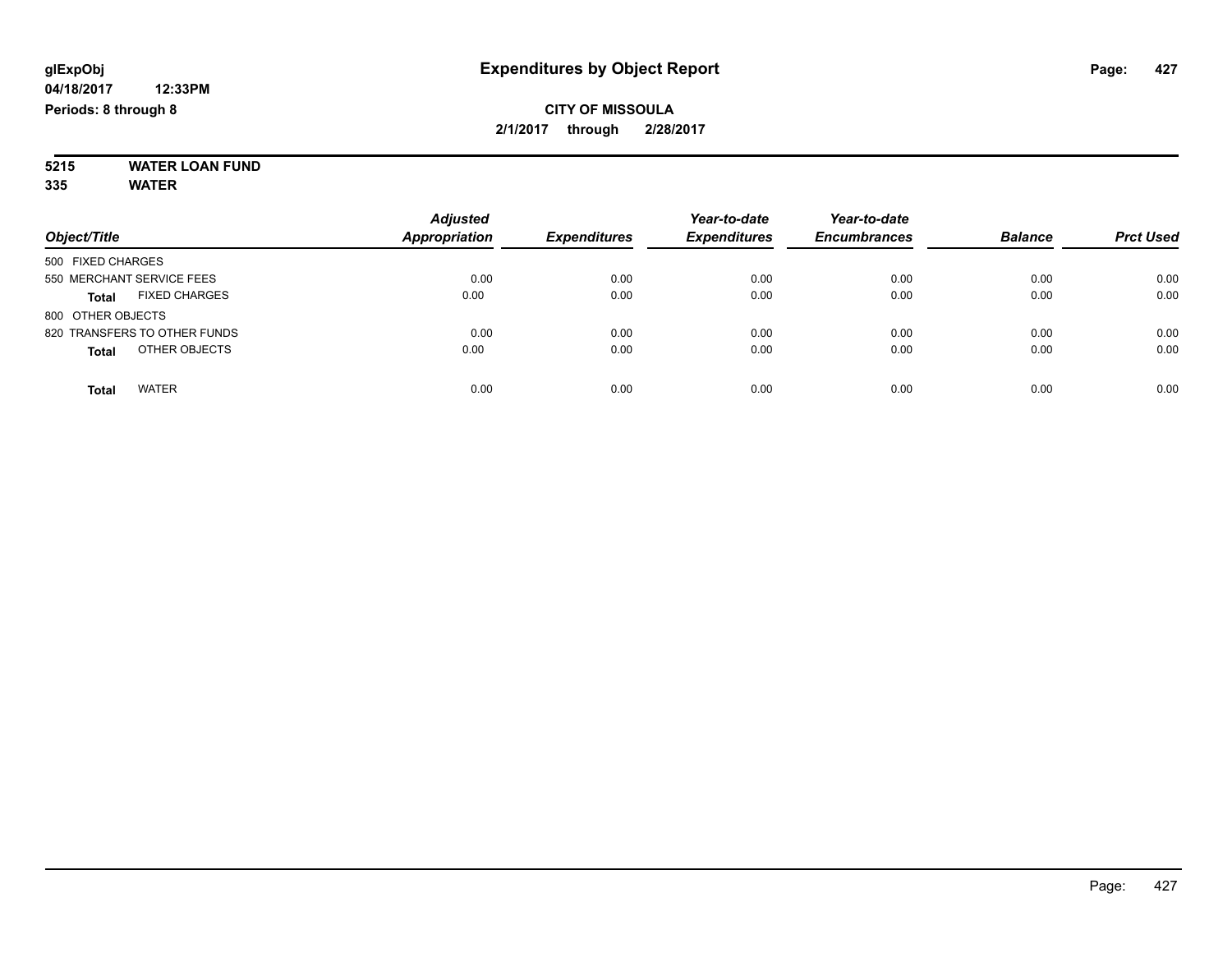#### **5215 WATER LOAN FUND**

| Object/Title                         | <b>Adjusted</b><br>Appropriation | <b>Expenditures</b> | Year-to-date<br><b>Expenditures</b> | Year-to-date<br><b>Encumbrances</b> | <b>Balance</b> | <b>Prct Used</b> |
|--------------------------------------|----------------------------------|---------------------|-------------------------------------|-------------------------------------|----------------|------------------|
| 500 FIXED CHARGES                    |                                  |                     |                                     |                                     |                |                  |
| 550 MERCHANT SERVICE FEES            | 0.00                             | 0.00                | 0.00                                | 0.00                                | 0.00           | 0.00             |
| <b>FIXED CHARGES</b><br><b>Total</b> | 0.00                             | 0.00                | 0.00                                | 0.00                                | 0.00           | 0.00             |
| 800 OTHER OBJECTS                    |                                  |                     |                                     |                                     |                |                  |
| 820 TRANSFERS TO OTHER FUNDS         | 0.00                             | 0.00                | 0.00                                | 0.00                                | 0.00           | 0.00             |
| OTHER OBJECTS<br><b>Total</b>        | 0.00                             | 0.00                | 0.00                                | 0.00                                | 0.00           | 0.00             |
| WATER LOAN FUND<br><b>Total</b>      | 0.00                             | 0.00                | 0.00                                | 0.00                                | 0.00           | 0.00             |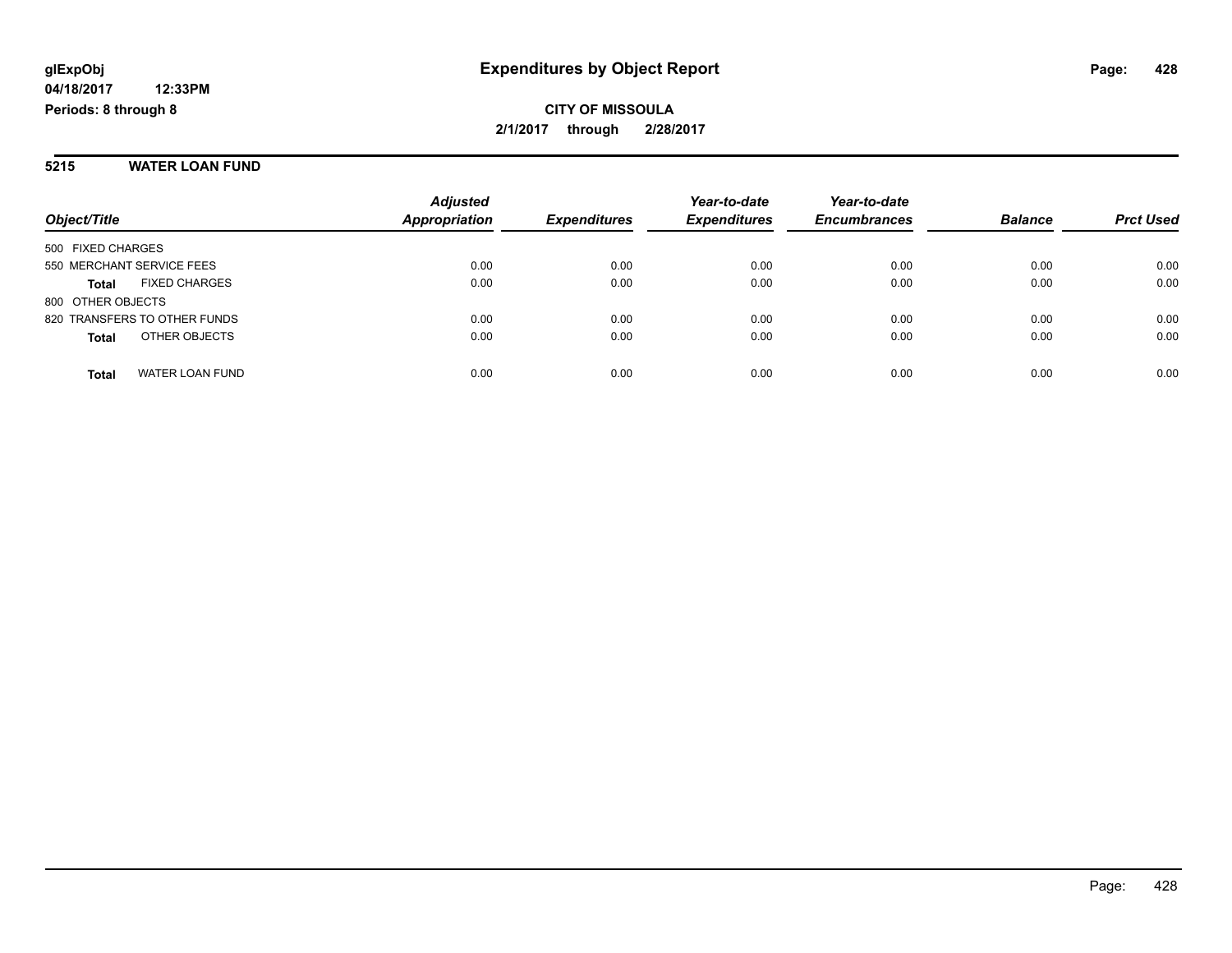**5220 WATER R&D FUND 335 WATER**

|                     |                              | <b>Adjusted</b>      |                     | Year-to-date        | Year-to-date        |                |                  |
|---------------------|------------------------------|----------------------|---------------------|---------------------|---------------------|----------------|------------------|
| Object/Title        |                              | <b>Appropriation</b> | <b>Expenditures</b> | <b>Expenditures</b> | <b>Encumbrances</b> | <b>Balance</b> | <b>Prct Used</b> |
| 200 SUPPLIES        |                              |                      |                     |                     |                     |                |                  |
| 210 OFFICE SUPPLIES |                              | 0.00                 | 0.00                | 0.00                | 0.00                | 0.00           | 0.00             |
| <b>Total</b>        | <b>SUPPLIES</b>              | 0.00                 | 0.00                | 0.00                | 0.00                | 0.00           | 0.00             |
| 500 FIXED CHARGES   |                              |                      |                     |                     |                     |                |                  |
|                     | 550 MERCHANT SERVICE FEES    | 0.00                 | 0.00                | 0.00                | 0.00                | 0.00           | 0.00             |
| <b>Total</b>        | <b>FIXED CHARGES</b>         | 0.00                 | 0.00                | 0.00                | 0.00                | 0.00           | 0.00             |
| 600 DEBT SERVICE    |                              |                      |                     |                     |                     |                |                  |
| 610 PRINCIPAL       |                              | 0.00                 | 0.00                | 0.00                | 0.00                | 0.00           | 0.00             |
|                     | 620 INTEREST / SERVICE FEES  | 0.00                 | 0.00                | 0.00                | 0.00                | 0.00           | 0.00             |
| <b>Total</b>        | <b>DEBT SERVICE</b>          | 0.00                 | 0.00                | 0.00                | 0.00                | 0.00           | 0.00             |
| 800 OTHER OBJECTS   |                              |                      |                     |                     |                     |                |                  |
|                     | 820 TRANSFERS TO OTHER FUNDS | 0.00                 | 0.00                | 0.00                | 0.00                | 0.00           | 0.00             |
| <b>Total</b>        | OTHER OBJECTS                | 0.00                 | 0.00                | 0.00                | 0.00                | 0.00           | 0.00             |
| <b>Total</b>        | <b>WATER</b>                 | 0.00                 | 0.00                | 0.00                | 0.00                | 0.00           | 0.00             |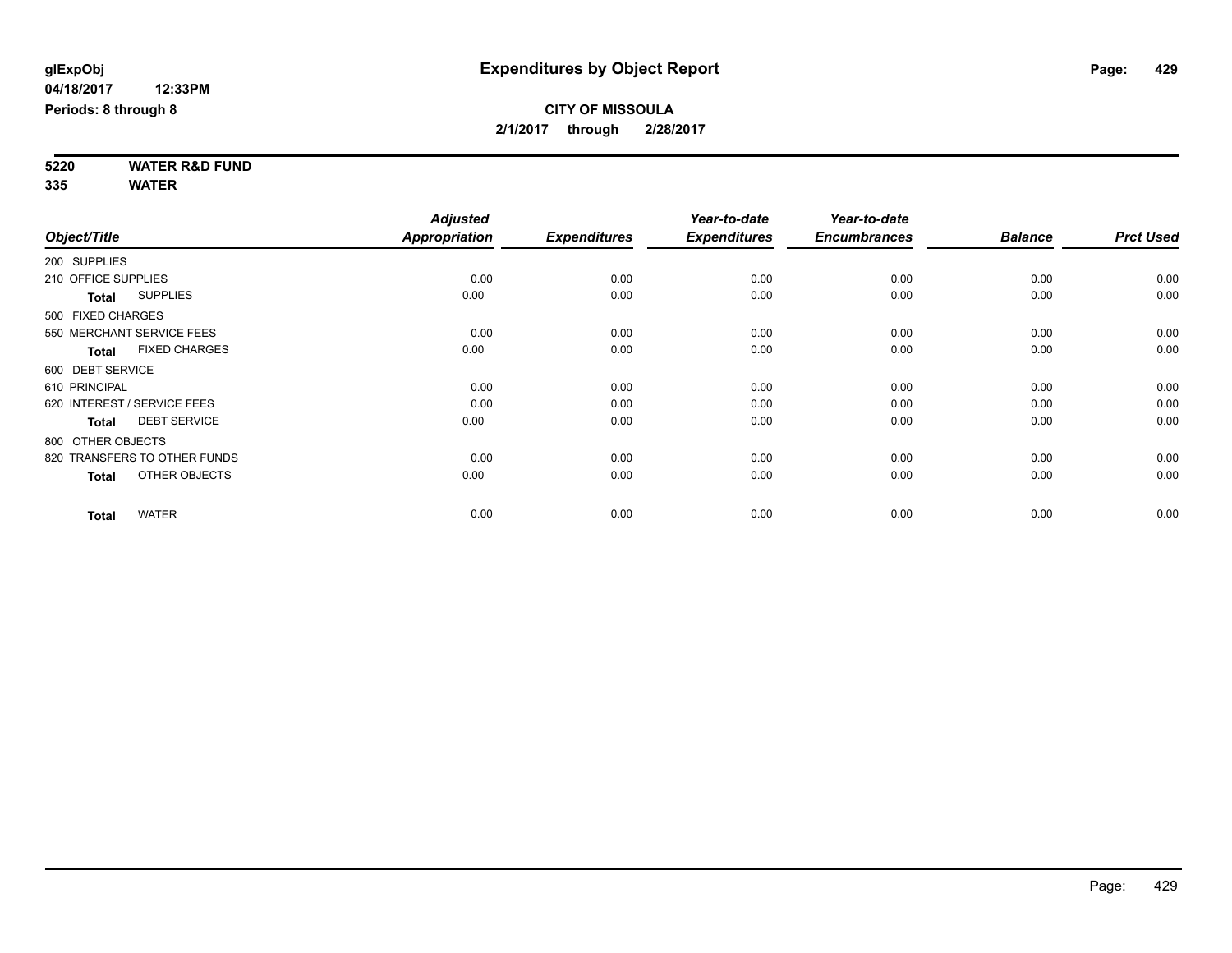#### **5220 WATER R&D FUND**

|                                           | <b>Adjusted</b>      |                     | Year-to-date        | Year-to-date        |                |                  |
|-------------------------------------------|----------------------|---------------------|---------------------|---------------------|----------------|------------------|
| Object/Title                              | <b>Appropriation</b> | <b>Expenditures</b> | <b>Expenditures</b> | <b>Encumbrances</b> | <b>Balance</b> | <b>Prct Used</b> |
| 200 SUPPLIES                              |                      |                     |                     |                     |                |                  |
| 210 OFFICE SUPPLIES                       | 0.00                 | 0.00                | 0.00                | 0.00                | 0.00           | 0.00             |
| <b>SUPPLIES</b><br>Total                  | 0.00                 | 0.00                | 0.00                | 0.00                | 0.00           | 0.00             |
| 500 FIXED CHARGES                         |                      |                     |                     |                     |                |                  |
| 550 MERCHANT SERVICE FEES                 | 0.00                 | 0.00                | 0.00                | 0.00                | 0.00           | 0.00             |
| <b>FIXED CHARGES</b><br><b>Total</b>      | 0.00                 | 0.00                | 0.00                | 0.00                | 0.00           | 0.00             |
| 600 DEBT SERVICE                          |                      |                     |                     |                     |                |                  |
| 610 PRINCIPAL                             | 0.00                 | 0.00                | 0.00                | 0.00                | 0.00           | 0.00             |
| 620 INTEREST / SERVICE FEES               | 0.00                 | 0.00                | 0.00                | 0.00                | 0.00           | 0.00             |
| <b>DEBT SERVICE</b><br><b>Total</b>       | 0.00                 | 0.00                | 0.00                | 0.00                | 0.00           | 0.00             |
| 800 OTHER OBJECTS                         |                      |                     |                     |                     |                |                  |
| 820 TRANSFERS TO OTHER FUNDS              | 0.00                 | 0.00                | 0.00                | 0.00                | 0.00           | 0.00             |
| OTHER OBJECTS<br>Total                    | 0.00                 | 0.00                | 0.00                | 0.00                | 0.00           | 0.00             |
|                                           |                      |                     |                     |                     |                |                  |
| <b>WATER R&amp;D FUND</b><br><b>Total</b> | 0.00                 | 0.00                | 0.00                | 0.00                | 0.00           | 0.00             |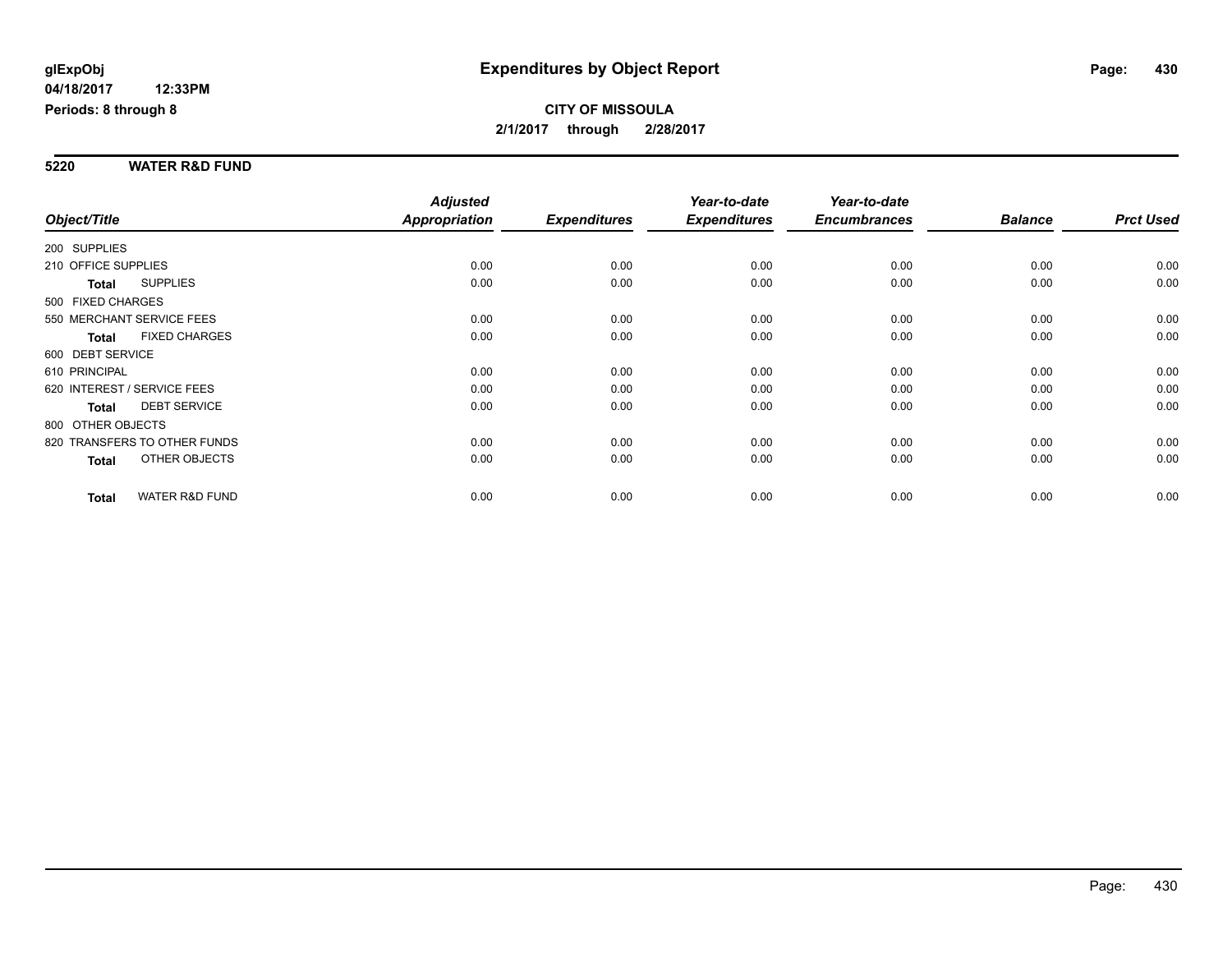# **CITY OF MISSOULA 2/1/2017 through 2/28/2017**

# **5240 WATER CONSTRUCTION FUND**

| Object/Title                         | <b>Adjusted</b><br>Appropriation | <b>Expenditures</b> | Year-to-date<br><b>Expenditures</b> | Year-to-date<br><b>Encumbrances</b> | <b>Balance</b> | <b>Prct Used</b> |
|--------------------------------------|----------------------------------|---------------------|-------------------------------------|-------------------------------------|----------------|------------------|
| 500 FIXED CHARGES                    |                                  |                     |                                     |                                     |                |                  |
| 550 MERCHANT SERVICE FEES            | 0.00                             | 0.00                | 0.00                                | 0.00                                | 0.00           | 0.00             |
| <b>FIXED CHARGES</b><br><b>Total</b> | 0.00                             | 0.00                | 0.00                                | 0.00                                | 0.00           | 0.00             |
| <b>WATER</b><br>Total                | 0.00                             | 0.00                | 0.00                                | 0.00                                | 0.00           | 0.00             |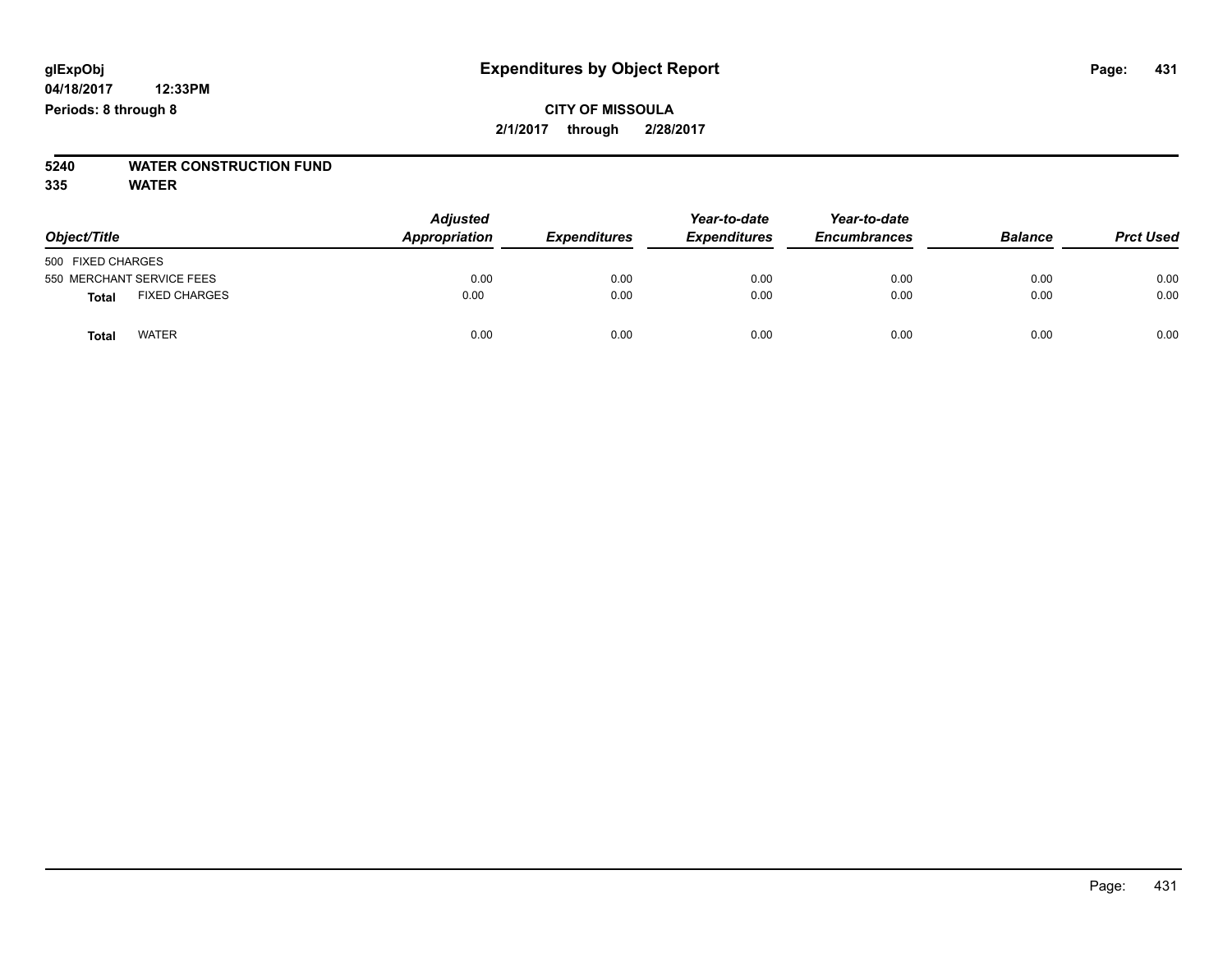# **glExpObj Expenditures by Object Report Page: 432**

**04/18/2017 12:33PM Periods: 8 through 8**

#### **5240 WATER CONSTRUCTION FUND**

| Object/Title                    | <b>Adjusted</b><br>Appropriation | <i><b>Expenditures</b></i> | Year-to-date<br><b>Expenditures</b> | Year-to-date<br><b>Encumbrances</b> | <b>Balance</b> | <b>Prct Used</b> |
|---------------------------------|----------------------------------|----------------------------|-------------------------------------|-------------------------------------|----------------|------------------|
| 500 FIXED CHARGES               |                                  |                            |                                     |                                     |                |                  |
| 550 MERCHANT SERVICE FEES       | 0.00                             | 0.00                       | 0.00                                | 0.00                                | 0.00           | 0.00             |
| <b>FIXED CHARGES</b><br>Total   | 0.00                             | 0.00                       | 0.00                                | 0.00                                | 0.00           | 0.00             |
| WATER CONSTRUCTION FUND<br>Tota | 0.00                             | 0.00                       | 0.00                                | 0.00                                | 0.00           | 0.00             |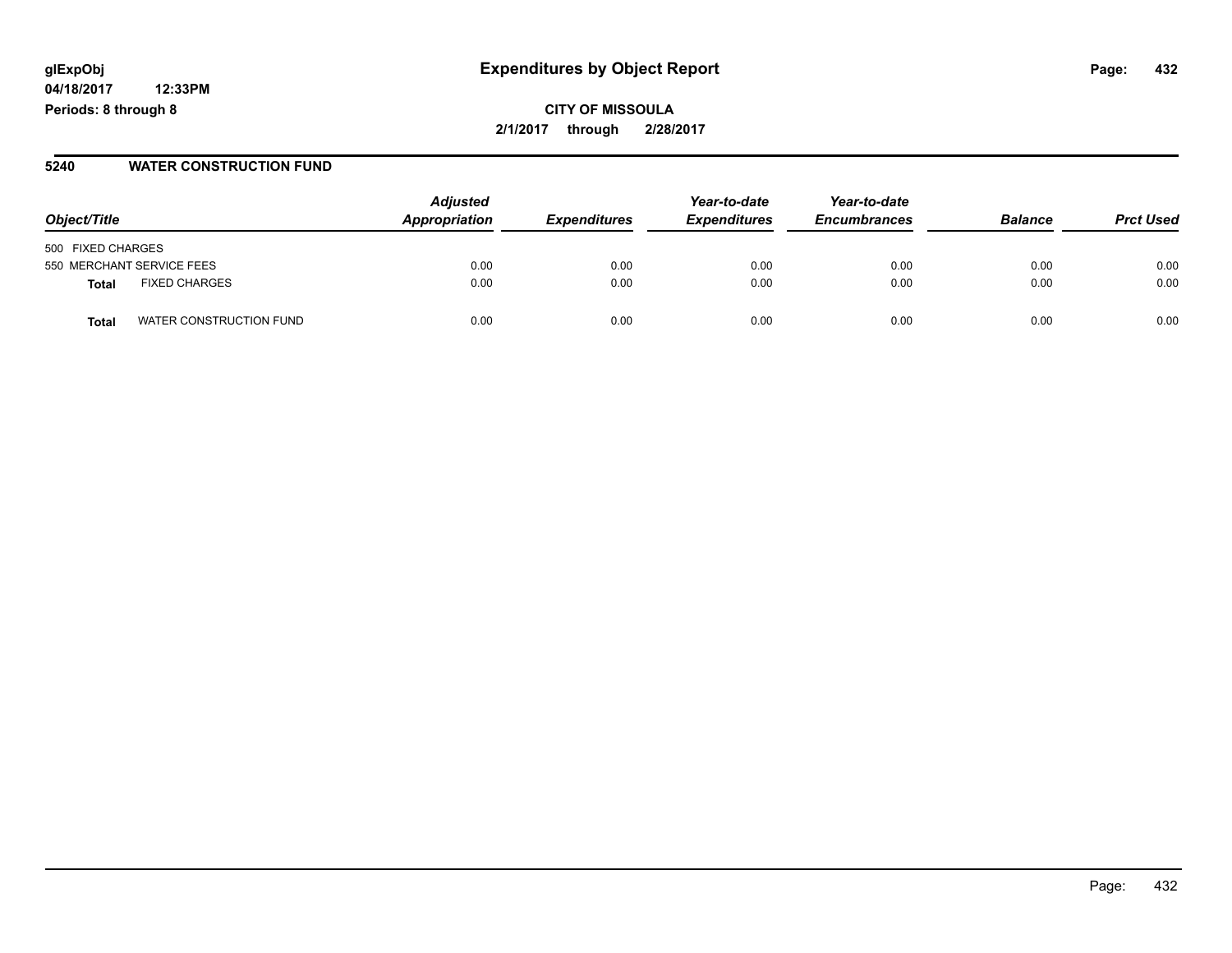# **5250 WATER PURCHASE LOAN**

|                                      | <b>Adjusted</b> |                     | Year-to-date        | Year-to-date        |                |                  |
|--------------------------------------|-----------------|---------------------|---------------------|---------------------|----------------|------------------|
| Object/Title                         | Appropriation   | <b>Expenditures</b> | <b>Expenditures</b> | <b>Encumbrances</b> | <b>Balance</b> | <b>Prct Used</b> |
| 500 FIXED CHARGES                    |                 |                     |                     |                     |                |                  |
| 550 MERCHANT SERVICE FEES            | 0.00            | 0.00                | 0.00                | 0.00                | 0.00           | 0.00             |
| <b>FIXED CHARGES</b><br><b>Total</b> | 0.00            | 0.00                | 0.00                | 0.00                | 0.00           | 0.00             |
| 600 DEBT SERVICE                     |                 |                     |                     |                     |                |                  |
| 610 PRINCIPAL                        | 0.00            | 0.00                | 0.00                | 0.00                | 0.00           | 0.00             |
| 620 INTEREST / SERVICE FEES          | 0.00            | 0.00                | 0.00                | 0.00                | 0.00           | 0.00             |
| <b>DEBT SERVICE</b><br><b>Total</b>  | 0.00            | 0.00                | 0.00                | 0.00                | 0.00           | 0.00             |
| <b>WASTEWATER</b><br><b>Total</b>    | 0.00            | 0.00                | 0.00                | 0.00                | 0.00           | 0.00             |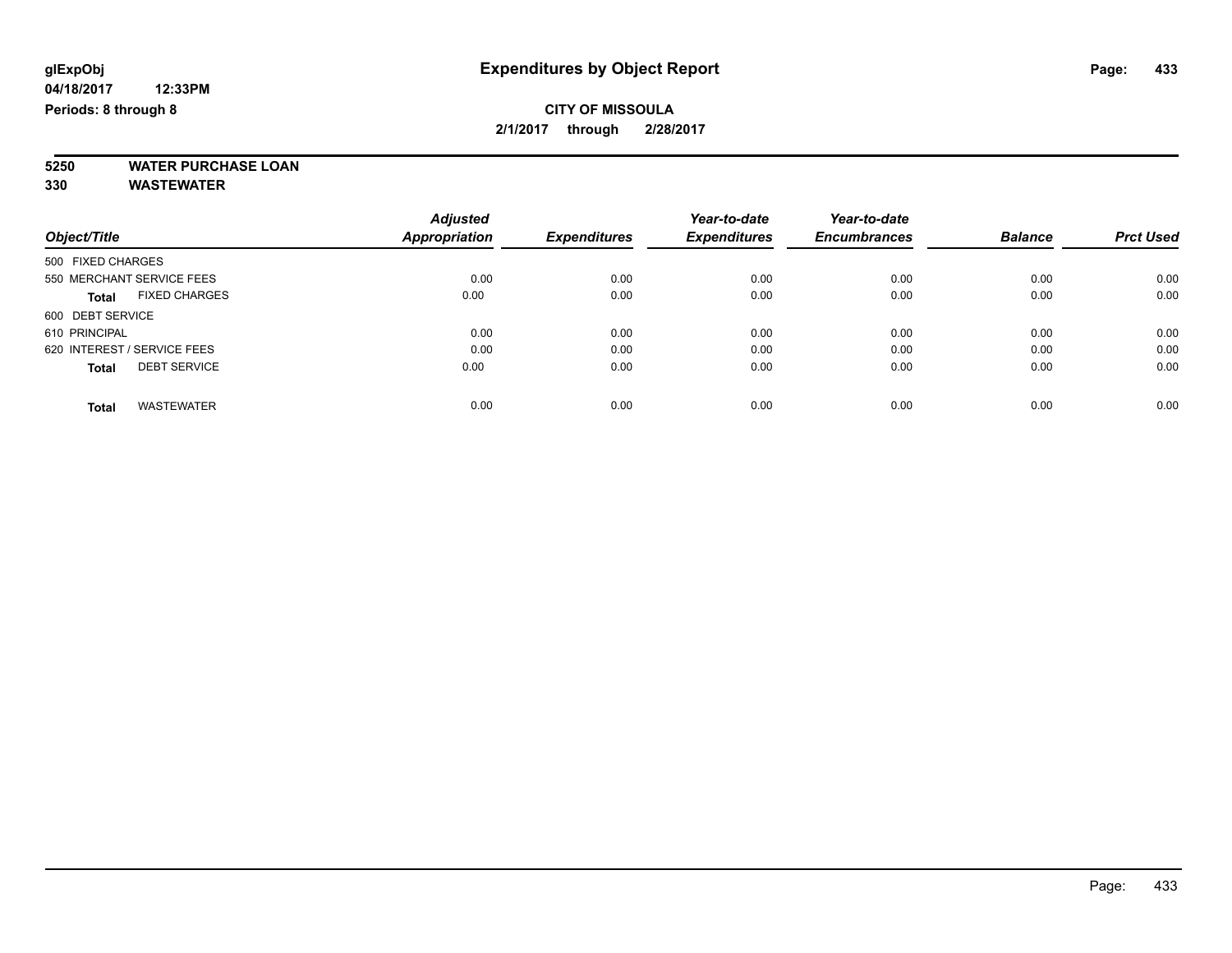**CITY OF MISSOULA 2/1/2017 through 2/28/2017**

#### **5250 WATER PURCHASE LOAN**

| Object/Title                               | <b>Adjusted</b><br><b>Appropriation</b> | <b>Expenditures</b> | Year-to-date<br><b>Expenditures</b> | Year-to-date<br><b>Encumbrances</b> | <b>Balance</b> | <b>Prct Used</b> |
|--------------------------------------------|-----------------------------------------|---------------------|-------------------------------------|-------------------------------------|----------------|------------------|
| 500 FIXED CHARGES                          |                                         |                     |                                     |                                     |                |                  |
| 550 MERCHANT SERVICE FEES                  | 0.00                                    | 0.00                | 0.00                                | 0.00                                | 0.00           | 0.00             |
| <b>FIXED CHARGES</b><br><b>Total</b>       | 0.00                                    | 0.00                | 0.00                                | 0.00                                | 0.00           | 0.00             |
| 600 DEBT SERVICE                           |                                         |                     |                                     |                                     |                |                  |
| 610 PRINCIPAL                              | 0.00                                    | 0.00                | 0.00                                | 0.00                                | 0.00           | 0.00             |
| 620 INTEREST / SERVICE FEES                | 0.00                                    | 0.00                | 0.00                                | 0.00                                | 0.00           | 0.00             |
| <b>DEBT SERVICE</b><br><b>Total</b>        | 0.00                                    | 0.00                | 0.00                                | 0.00                                | 0.00           | 0.00             |
| <b>WATER PURCHASE LOAN</b><br><b>Total</b> | 0.00                                    | 0.00                | 0.00                                | 0.00                                | 0.00           | 0.00             |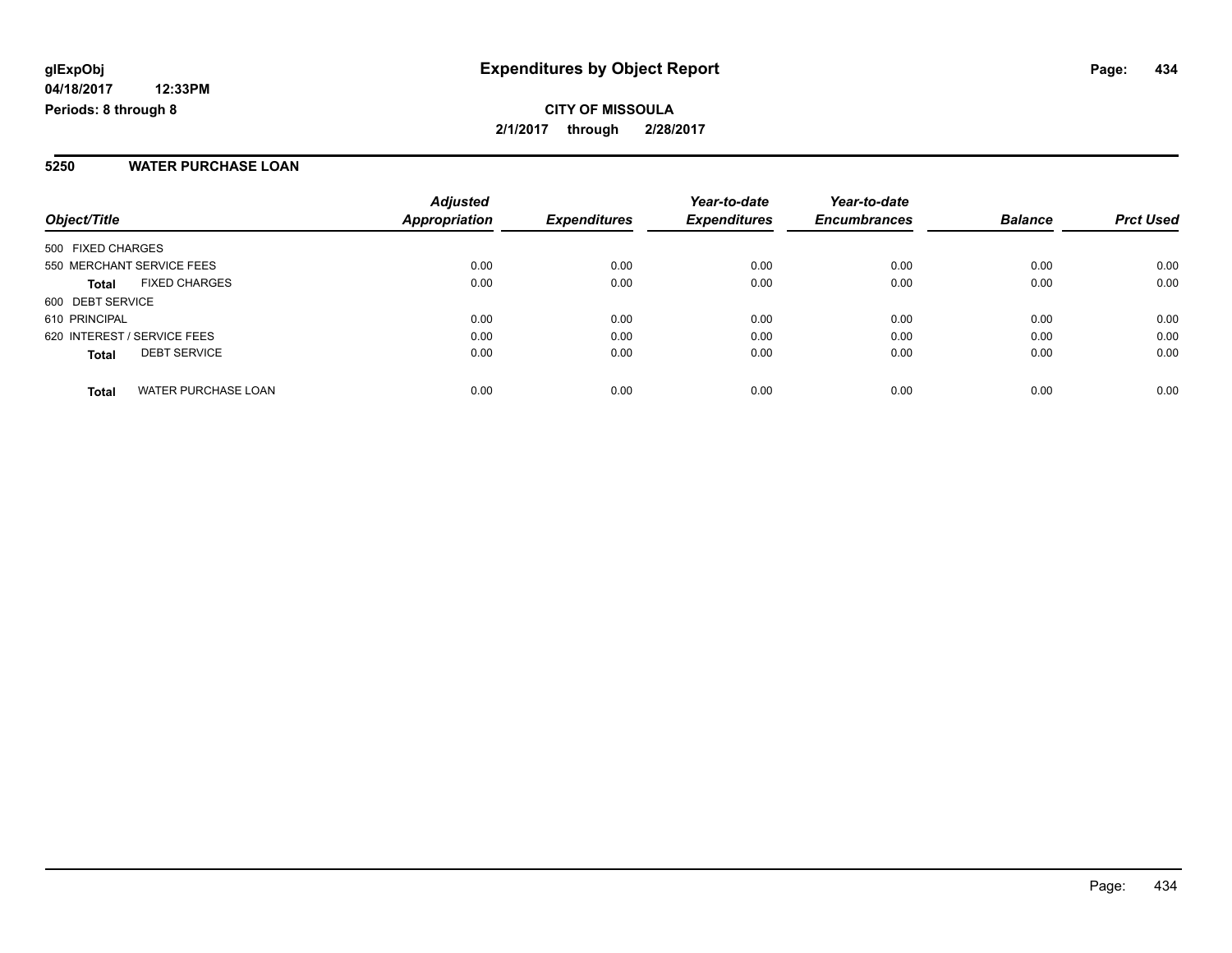# **5310 SEWER OPERATING BUDGET FUND**

|                                       | <b>Adjusted</b>      |                     | Year-to-date        | Year-to-date        |                |                  |
|---------------------------------------|----------------------|---------------------|---------------------|---------------------|----------------|------------------|
| Object/Title                          | <b>Appropriation</b> | <b>Expenditures</b> | <b>Expenditures</b> | <b>Encumbrances</b> | <b>Balance</b> | <b>Prct Used</b> |
| 100 PERSONAL SERVICES                 |                      |                     |                     |                     |                |                  |
| 110 SALARIES AND WAGES                | 1,254,449.00         | 110,929.12          | 866,781.38          | 0.00                | 387,667.62     | 69.10            |
| 115 SALARIES/HEALTH INSURANCE BENEFIT | 0.00                 | 0.00                | 0.00                | 0.00                | 0.00           | 0.00             |
| 120 OVERTIME/TERMINATION              | 19,000.00            | 2,750.44            | 19,238.14           | 0.00                | $-238.14$      | 101.25           |
| 130 OTHER                             | 51,957.00            | 0.00                | 0.00                | 0.00                | 51,957.00      | 0.00             |
| 135 OPEB EXPENSE                      | 0.00                 | 0.00                | 0.00                | 0.00                | 0.00           | 0.00             |
| <b>140 EMPLOYER CONTRIBUTIONS</b>     | 561,995.00           | 48,261.27           | 366,452.36          | 0.00                | 195,542.64     | 65.21            |
| 141 STATE RETIREMENT CONTRIBUTIONS    | 501.00               | 110.93              | 866.80              | 0.00                | $-365.80$      | 173.01           |
| <b>145 OPEB CONTRIBUTION</b>          | 175.00               | 0.00                | 0.00                | 0.00                | 175.00         | 0.00             |
| <b>150 STATE RETIREMENT</b>           | 0.00                 | 0.00                | 0.00                | 0.00                | 0.00           | 0.00             |
| 190 PENSION EXPENSE                   | 635.00               | 0.00                | 0.00                | 0.00                | 635.00         | 0.00             |
| PERSONAL SERVICES<br><b>Total</b>     | 1,888,712.00         | 162,051.76          | 1,253,338.68        | 0.00                | 635,373.32     | 66.36            |
| 200 SUPPLIES                          |                      |                     |                     |                     |                |                  |
| 210 OFFICE SUPPLIES                   | 270,170.00           | 126.72              | 1,164.65            | 0.00                | 269,005.35     | 0.43             |
| 220 OPERATING SUPPLIES                | 146,400.00           | 31,532.31           | 171,871.39          | 0.00                | $-25,471.39$   | 117.40           |
| 230 REPAIR/MAINTENANCE                | 154,000.00           | 21,769.21           | 158,925.84          | 0.00                | $-4,925.84$    | 103.20           |
| 231 GASOLINE                          | 60,000.00            | 2,217.99            | 22,359.16           | 0.00                | 37,640.84      | 37.27            |
| 240 OTHER SUPPLIES                    | 4,000.00             | 1,065.28            | 4,200.43            | 0.00                | $-200.43$      | 105.01           |
| 250 SUPPLIES FOR RESALE               | 0.00                 | 0.00                | 0.00                | 0.00                | 0.00           | 0.00             |
| <b>SUPPLIES</b><br>Total              | 634,570.00           | 56,711.51           | 358,521.47          | 0.00                | 276,048.53     | 56.50            |
| 300 PURCHASED SERVICES                |                      |                     |                     |                     |                |                  |
| 310 COMMUNICATIONS                    | 3,570.00             | 51.80               | 4,598.42            | 0.00                | $-1,028.42$    | 128.81           |
| 320 PRINTING & DUPLICATING            | 8,000.00             | 0.00                | 4,582.18            | 0.00                | 3,417.82       | 57.28            |
| 330 PUBLICITY, SUBSCRIPTIONS & DUES   | 3,000.00             | 469.58              | 4,849.92            | 0.00                | $-1,849.92$    | 161.66           |
| 341 ELECTRICITY & NATURAL GAS         | 617,779.00           | 10,161.57           | 422,552.40          | 0.00                | 195,226.60     | 68.40            |
| 343 WATER CHARGES                     | 10,248.00            | 544.94              | 4,534.52            | 0.00                | 5,713.48       | 44.25            |
| 344 TELEPHONE SERVICE                 | 19,604.00            | 1,171.20            | 13,506.99           | 0.00                | 6,097.01       | 68.90            |
| 345 GARBAGE                           | 21,636.00            | 2,072.26            | 16,185.51           | 0.00                | 5,450.49       | 74.81            |
| 350 PROFESSIONAL SERVICES             | 78,700.00            | 1,570.01            | 74,683.40           | 0.00                | 4,016.60       | 94.90            |
| 360 REPAIR & MAINTENANCE              | 340,312.00           | 25,435.94           | 235,776.06          | 0.00                | 104,535.94     | 69.28            |
| 370 TRAVEL                            | 12,500.00            | 0.00                | 2,825.81            | 0.00                | 9,674.19       | 22.61            |
| 380 TRAINING                          | 10,600.00            | 132.59              | 3,321.89            | 0.00                | 7,278.11       | 31.34            |
| 390 OTHER PURCHASED SERVICES          | 445,887.00           | 0.00                | 131,197.90          | 0.00                | 314,689.10     | 29.42            |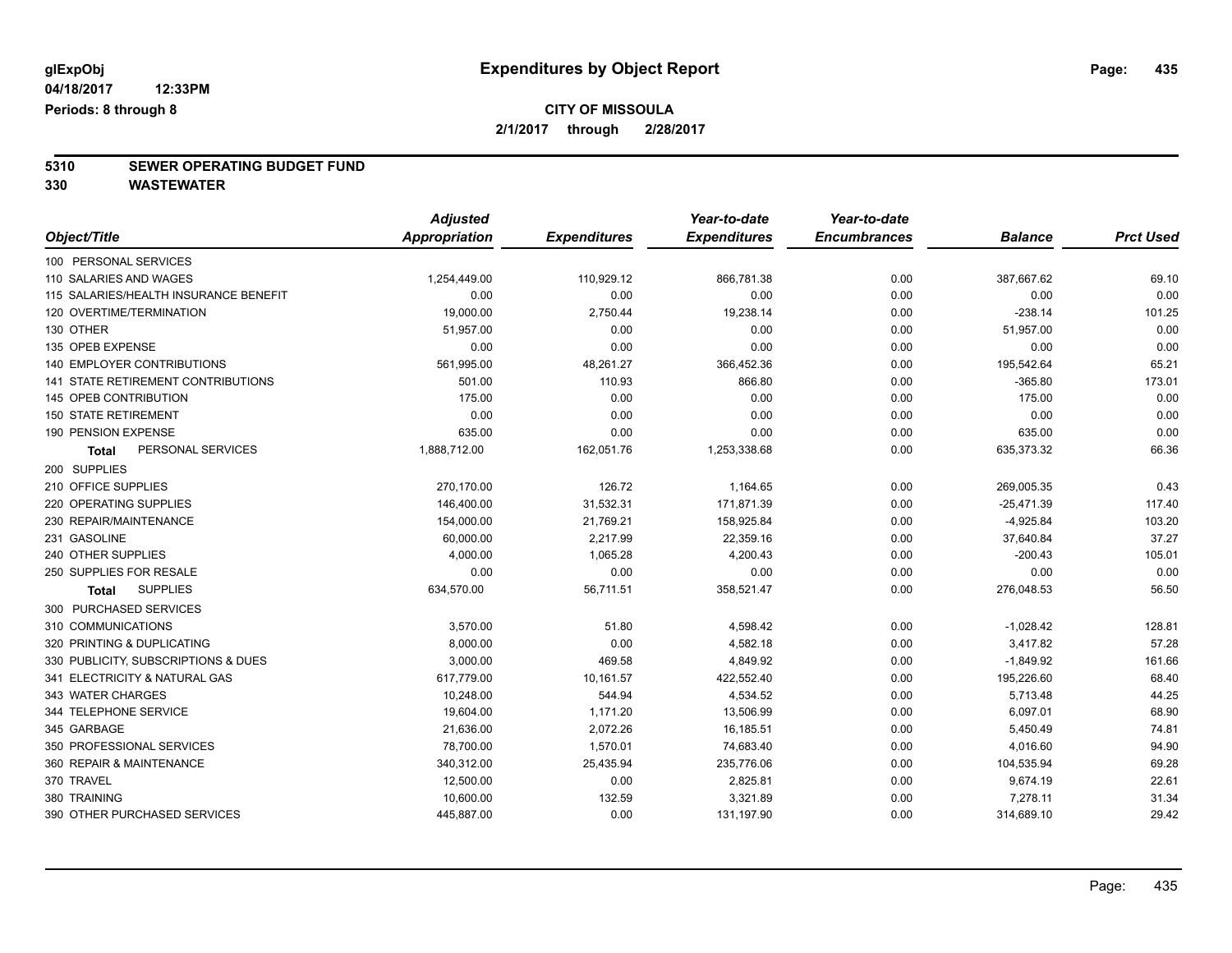# **5310 SEWER OPERATING BUDGET FUND**

|                    |                                   | <b>Adjusted</b> |                     | Year-to-date        | Year-to-date        |                |                  |
|--------------------|-----------------------------------|-----------------|---------------------|---------------------|---------------------|----------------|------------------|
| Object/Title       |                                   | Appropriation   | <b>Expenditures</b> | <b>Expenditures</b> | <b>Encumbrances</b> | <b>Balance</b> | <b>Prct Used</b> |
| <b>Total</b>       | PURCHASED SERVICES                | 1,571,836.00    | 41,609.89           | 918,615.00          | 0.00                | 653,221.00     | 58.44            |
| 500 FIXED CHARGES  |                                   |                 |                     |                     |                     |                |                  |
| 500 FIXED CHARGES  |                                   | 1,455,838.00    | 100.00              | 676,213.55          | 0.00                | 779,624.45     | 46.45            |
| <b>Total</b>       | <b>FIXED CHARGES</b>              | 1,455,838.00    | 100.00              | 676,213.55          | 0.00                | 779,624.45     | 46.45            |
| 600 DEBT SERVICE   |                                   |                 |                     |                     |                     |                |                  |
| 610 PRINCIPAL      |                                   | 0.00            | 0.00                | 0.00                | 0.00                | 0.00           | 0.00             |
|                    | 620 INTEREST / SERVICE FEES       | 0.00            | 0.00                | 0.00                | 0.00                | 0.00           | 0.00             |
| <b>Total</b>       | <b>DEBT SERVICE</b>               | 0.00            | 0.00                | 0.00                | 0.00                | 0.00           | 0.00             |
|                    | 700 GRANTS & CONTRIBUTIONS        |                 |                     |                     |                     |                |                  |
|                    | 700 GRANTS & CONTRIBUTIONS        | 1,500.00        | 0.00                | 0.00                | 0.00                | 1,500.00       | 0.00             |
| <b>Total</b>       | <b>GRANTS &amp; CONTRIBUTIONS</b> | 1,500.00        | 0.00                | 0.00                | 0.00                | 1,500.00       | 0.00             |
| 800 OTHER OBJECTS  |                                   |                 |                     |                     |                     |                |                  |
|                    | 820 TRANSFERS TO OTHER FUNDS      | 0.00            | 0.00                | 0.00                | 0.00                | 0.00           | 0.00             |
| 830 DEPRECIATION   |                                   | 0.00            | 0.00                | 0.00                | 0.00                | 0.00           | 0.00             |
| <b>Total</b>       | OTHER OBJECTS                     | 0.00            | 0.00                | 0.00                | 0.00                | 0.00           | 0.00             |
| 900 CAPITAL OUTLAY |                                   |                 |                     |                     |                     |                |                  |
| 910 LAND           |                                   | 0.00            | 0.00                | 436,900.91          | 0.00                | -436,900.91    | 0.00             |
| 920 BUILDINGS      |                                   | 0.00            | 51,876.45           | 97,693.16           | 0.00                | $-97,693.16$   | 0.00             |
|                    | 940 MACHINERY & EQUIPMENT         | 0.00            | 55.00               | 7,913.00            | 0.00                | $-7,913.00$    | 0.00             |
| <b>Total</b>       | <b>CAPITAL OUTLAY</b>             | 0.00            | 51,931.45           | 542,507.07          | 0.00                | $-542,507.07$  | 0.00             |
| <b>Total</b>       | <b>WASTEWATER</b>                 | 5,552,456.00    | 312,404.61          | 3,749,195.77        | 0.00                | 1,803,260.23   | 67.52            |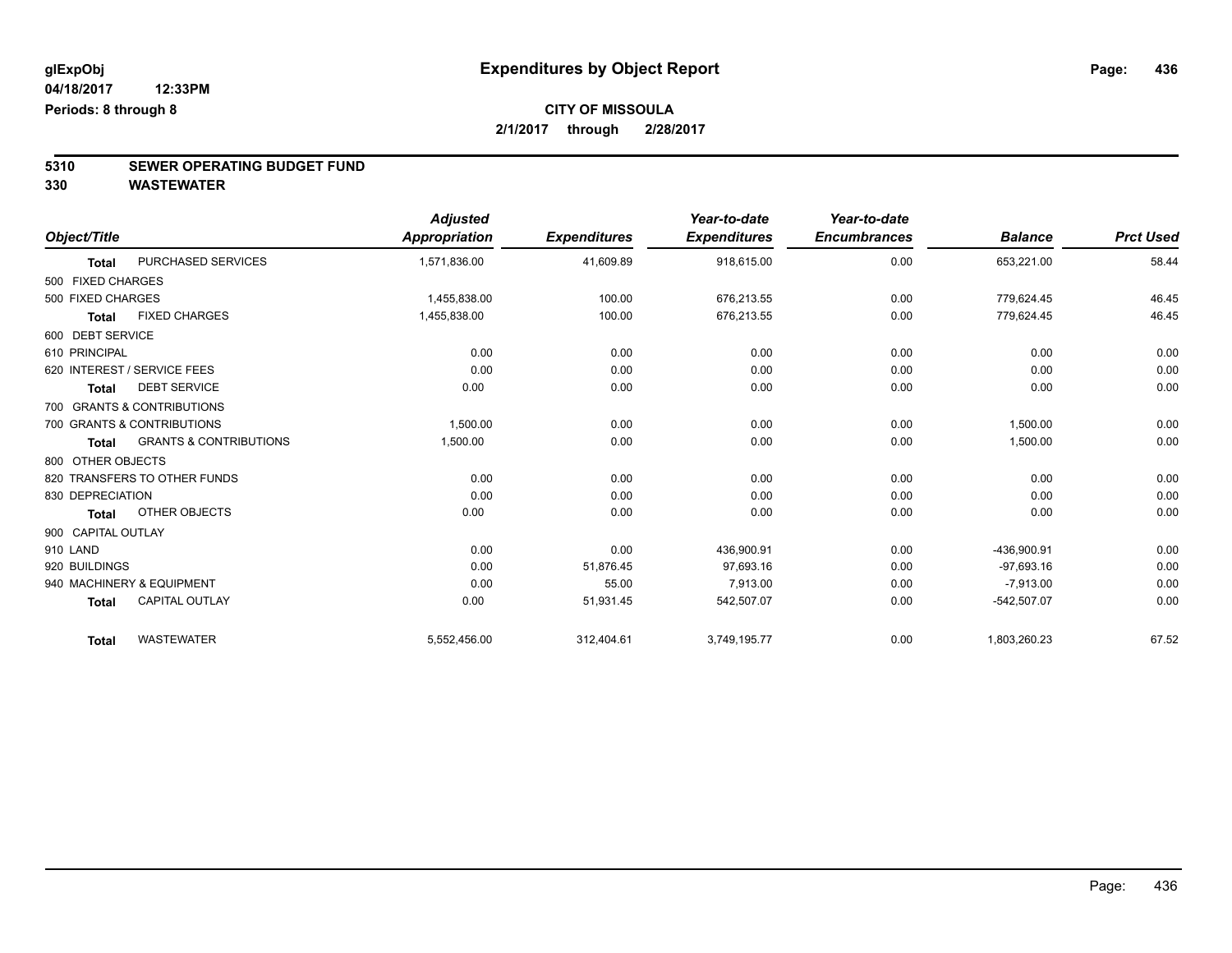**04/18/2017 12:33PM Periods: 8 through 8**

# **5310 SEWER OPERATING BUDGET FUND**

**335 WATER**

| Object/Title                        | <b>Adjusted</b><br>Appropriation | <b>Expenditures</b> | Year-to-date<br><b>Expenditures</b> | Year-to-date<br><b>Encumbrances</b> | <b>Balance</b> | <b>Prct Used</b> |
|-------------------------------------|----------------------------------|---------------------|-------------------------------------|-------------------------------------|----------------|------------------|
| 300 PURCHASED SERVICES              |                                  |                     |                                     |                                     |                |                  |
| 330 PUBLICITY, SUBSCRIPTIONS & DUES | 0.00                             | 0.00                | 0.00                                | 0.00                                | 0.00           | 0.00             |
| <b>PURCHASED SERVICES</b><br>Total  | 0.00                             | 0.00                | 0.00                                | 0.00                                | 0.00           | 0.00             |
| <b>WATER</b><br>Total               | 0.00                             | 0.00                | 0.00                                | 0.00                                | 0.00           | 0.00             |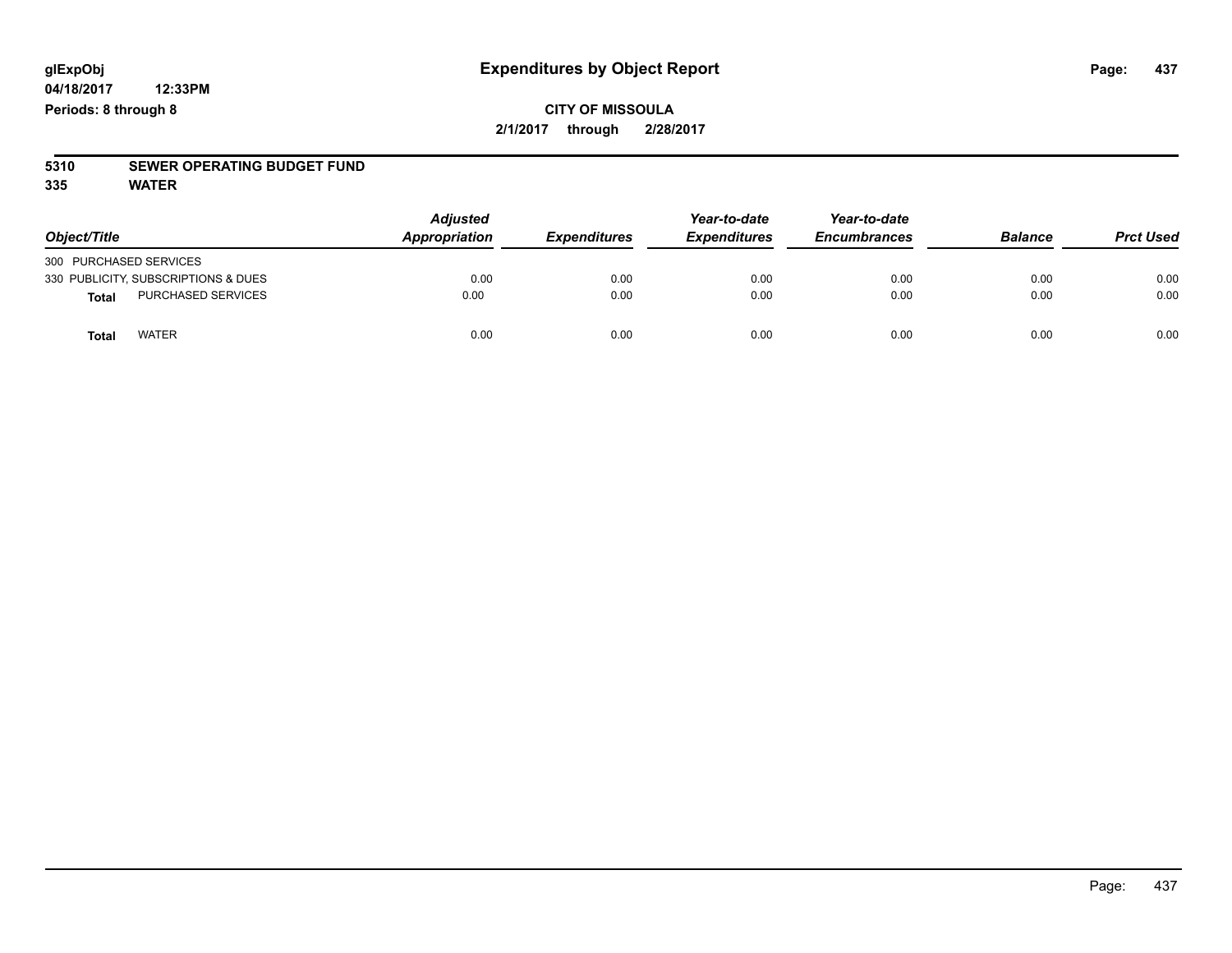### **CITY OF MISSOULA 2/1/2017 through 2/28/2017**

#### **5310 SEWER OPERATING BUDGET FUND**

|                                       | <b>Adjusted</b> |                     | Year-to-date        | Year-to-date        |                |                  |
|---------------------------------------|-----------------|---------------------|---------------------|---------------------|----------------|------------------|
| Object/Title                          | Appropriation   | <b>Expenditures</b> | <b>Expenditures</b> | <b>Encumbrances</b> | <b>Balance</b> | <b>Prct Used</b> |
| 100 PERSONAL SERVICES                 |                 |                     |                     |                     |                |                  |
| 110 SALARIES AND WAGES                | 1,254,449.00    | 110,929.12          | 866,781.38          | 0.00                | 387,667.62     | 69.10            |
| 115 SALARIES/HEALTH INSURANCE BENEFIT | 0.00            | 0.00                | 0.00                | 0.00                | 0.00           | 0.00             |
| 120 OVERTIME/TERMINATION              | 19,000.00       | 2,750.44            | 19,238.14           | 0.00                | $-238.14$      | 101.25           |
| 130 OTHER                             | 51,957.00       | 0.00                | 0.00                | 0.00                | 51,957.00      | 0.00             |
| 135 OPEB EXPENSE                      | 0.00            | 0.00                | 0.00                | 0.00                | 0.00           | 0.00             |
| <b>140 EMPLOYER CONTRIBUTIONS</b>     | 561,995.00      | 48,261.27           | 366,452.36          | 0.00                | 195,542.64     | 65.21            |
| 141 STATE RETIREMENT CONTRIBUTIONS    | 501.00          | 110.93              | 866.80              | 0.00                | $-365.80$      | 173.01           |
| 145 OPEB CONTRIBUTION                 | 175.00          | 0.00                | 0.00                | 0.00                | 175.00         | 0.00             |
| <b>150 STATE RETIREMENT</b>           | 0.00            | 0.00                | 0.00                | 0.00                | 0.00           | 0.00             |
| 190 PENSION EXPENSE                   | 635.00          | 0.00                | 0.00                | 0.00                | 635.00         | 0.00             |
| PERSONAL SERVICES<br>Total            | 1,888,712.00    | 162,051.76          | 1,253,338.68        | 0.00                | 635,373.32     | 66.36            |
| 200 SUPPLIES                          |                 |                     |                     |                     |                |                  |
| 210 OFFICE SUPPLIES                   | 270,170.00      | 126.72              | 1,164.65            | 0.00                | 269,005.35     | 0.43             |
| <b>220 OPERATING SUPPLIES</b>         | 146,400.00      | 31,532.31           | 171,871.39          | 0.00                | $-25,471.39$   | 117.40           |
| 230 REPAIR/MAINTENANCE                | 154,000.00      | 21,769.21           | 158,925.84          | 0.00                | $-4,925.84$    | 103.20           |
| 231 GASOLINE                          | 60,000.00       | 2,217.99            | 22,359.16           | 0.00                | 37,640.84      | 37.27            |
| 240 OTHER SUPPLIES                    | 4,000.00        | 1,065.28            | 4,200.43            | 0.00                | $-200.43$      | 105.01           |
| 250 SUPPLIES FOR RESALE               | 0.00            | 0.00                | 0.00                | 0.00                | 0.00           | 0.00             |
| <b>SUPPLIES</b><br><b>Total</b>       | 634,570.00      | 56,711.51           | 358,521.47          | 0.00                | 276,048.53     | 56.50            |
| 300 PURCHASED SERVICES                |                 |                     |                     |                     |                |                  |
| 310 COMMUNICATIONS                    | 3,570.00        | 51.80               | 4,598.42            | 0.00                | $-1,028.42$    | 128.81           |
| 320 PRINTING & DUPLICATING            | 8,000.00        | 0.00                | 4,582.18            | 0.00                | 3,417.82       | 57.28            |
| 330 PUBLICITY, SUBSCRIPTIONS & DUES   | 3,000.00        | 469.58              | 4,849.92            | 0.00                | $-1,849.92$    | 161.66           |
| 341 ELECTRICITY & NATURAL GAS         | 617,779.00      | 10,161.57           | 422,552.40          | 0.00                | 195,226.60     | 68.40            |
| 343 WATER CHARGES                     | 10,248.00       | 544.94              | 4,534.52            | 0.00                | 5,713.48       | 44.25            |
| 344 TELEPHONE SERVICE                 | 19,604.00       | 1,171.20            | 13,506.99           | 0.00                | 6,097.01       | 68.90            |
| 345 GARBAGE                           | 21,636.00       | 2,072.26            | 16,185.51           | 0.00                | 5,450.49       | 74.81            |
| 350 PROFESSIONAL SERVICES             | 78,700.00       | 1,570.01            | 74,683.40           | 0.00                | 4,016.60       | 94.90            |
| 360 REPAIR & MAINTENANCE              | 340,312.00      | 25,435.94           | 235,776.06          | 0.00                | 104,535.94     | 69.28            |
| 370 TRAVEL                            | 12,500.00       | 0.00                | 2,825.81            | 0.00                | 9,674.19       | 22.61            |
| 380 TRAINING                          | 10,600.00       | 132.59              | 3,321.89            | 0.00                | 7,278.11       | 31.34            |
| 390 OTHER PURCHASED SERVICES          | 445,887.00      | 0.00                | 131,197.90          | 0.00                | 314,689.10     | 29.42            |
| PURCHASED SERVICES<br><b>Total</b>    | 1,571,836.00    | 41,609.89           | 918,615.00          | 0.00                | 653,221.00     | 58.44            |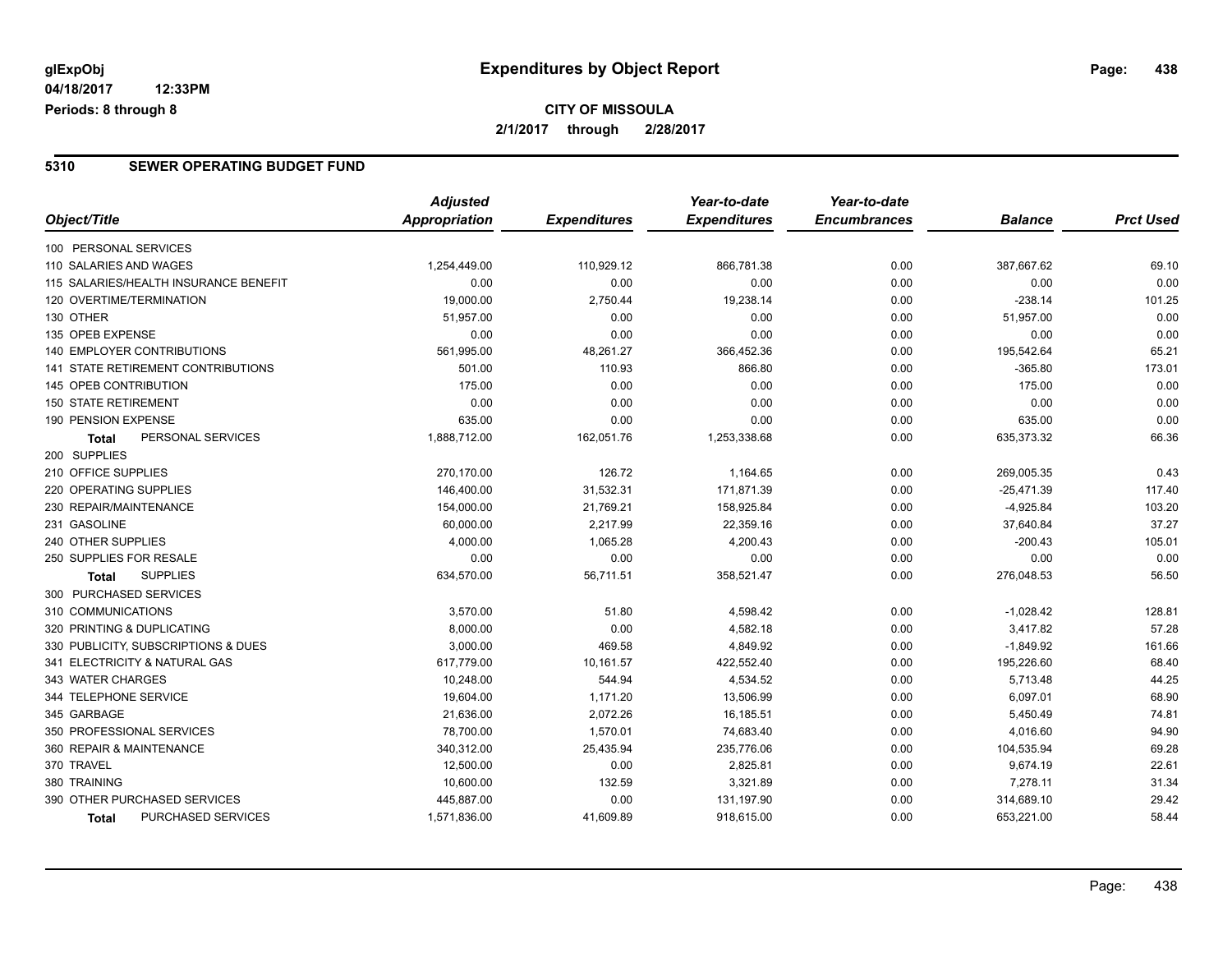### **CITY OF MISSOULA 2/1/2017 through 2/28/2017**

#### **5310 SEWER OPERATING BUDGET FUND**

|                    |                                   | <b>Adjusted</b> |                     | Year-to-date        | Year-to-date        |                |                  |
|--------------------|-----------------------------------|-----------------|---------------------|---------------------|---------------------|----------------|------------------|
| Object/Title       |                                   | Appropriation   | <b>Expenditures</b> | <b>Expenditures</b> | <b>Encumbrances</b> | <b>Balance</b> | <b>Prct Used</b> |
| 500 FIXED CHARGES  |                                   |                 |                     |                     |                     |                |                  |
| 500 FIXED CHARGES  |                                   | 1,455,838.00    | 100.00              | 676,213.55          | 0.00                | 779,624.45     | 46.45            |
| <b>Total</b>       | <b>FIXED CHARGES</b>              | 1,455,838.00    | 100.00              | 676,213.55          | 0.00                | 779,624.45     | 46.45            |
| 600 DEBT SERVICE   |                                   |                 |                     |                     |                     |                |                  |
| 610 PRINCIPAL      |                                   | 0.00            | 0.00                | 0.00                | 0.00                | 0.00           | 0.00             |
|                    | 620 INTEREST / SERVICE FEES       | 0.00            | 0.00                | 0.00                | 0.00                | 0.00           | 0.00             |
| <b>Total</b>       | <b>DEBT SERVICE</b>               | 0.00            | 0.00                | 0.00                | 0.00                | 0.00           | 0.00             |
|                    | 700 GRANTS & CONTRIBUTIONS        |                 |                     |                     |                     |                |                  |
|                    | 700 GRANTS & CONTRIBUTIONS        | 1,500.00        | 0.00                | 0.00                | 0.00                | 1,500.00       | 0.00             |
| <b>Total</b>       | <b>GRANTS &amp; CONTRIBUTIONS</b> | 1,500.00        | 0.00                | 0.00                | 0.00                | 1,500.00       | 0.00             |
| 800 OTHER OBJECTS  |                                   |                 |                     |                     |                     |                |                  |
|                    | 820 TRANSFERS TO OTHER FUNDS      | 0.00            | 0.00                | 0.00                | 0.00                | 0.00           | 0.00             |
| 830 DEPRECIATION   |                                   | 0.00            | 0.00                | 0.00                | 0.00                | 0.00           | 0.00             |
| Total              | OTHER OBJECTS                     | 0.00            | 0.00                | 0.00                | 0.00                | 0.00           | 0.00             |
| 900 CAPITAL OUTLAY |                                   |                 |                     |                     |                     |                |                  |
| 910 LAND           |                                   | 0.00            | 0.00                | 436,900.91          | 0.00                | -436,900.91    | 0.00             |
| 920 BUILDINGS      |                                   | 0.00            | 51,876.45           | 97.693.16           | 0.00                | $-97,693.16$   | 0.00             |
|                    | 940 MACHINERY & EQUIPMENT         | 0.00            | 55.00               | 7,913.00            | 0.00                | $-7,913.00$    | 0.00             |
| <b>Total</b>       | <b>CAPITAL OUTLAY</b>             | 0.00            | 51,931.45           | 542,507.07          | 0.00                | $-542,507.07$  | 0.00             |
| <b>Total</b>       | SEWER OPERATING BUDGET FUND       | 5,552,456.00    | 312,404.61          | 3,749,195.77        | 0.00                | 1,803,260.23   | 67.52            |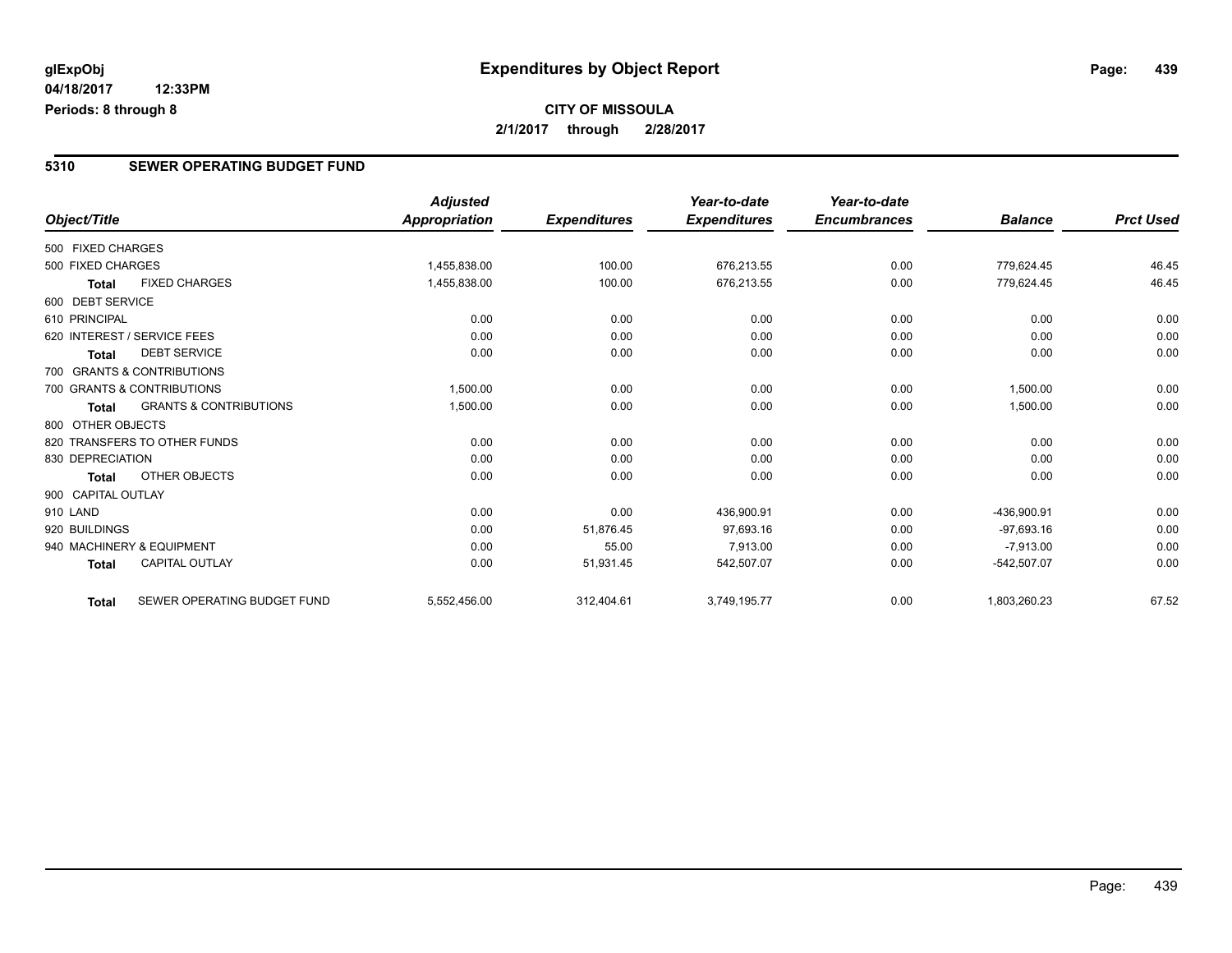### **CITY OF MISSOULA 2/1/2017 through 2/28/2017**

# **5311 SEWER REVENUE COLLECTION & CLEARING FUND**

| Object/Title                         | <b>Adjusted</b><br><b>Appropriation</b> | <b>Expenditures</b> | Year-to-date<br><b>Expenditures</b> | Year-to-date<br><b>Encumbrances</b> | <b>Balance</b> | <b>Prct Used</b> |
|--------------------------------------|-----------------------------------------|---------------------|-------------------------------------|-------------------------------------|----------------|------------------|
| 500 FIXED CHARGES                    |                                         |                     |                                     |                                     |                |                  |
| 500 FIXED CHARGES                    | 0.00                                    | 0.00                | 0.00                                | 0.00                                | 0.00           | 0.00             |
| 550 MERCHANT SERVICE FEES            | 0.00                                    | 0.00                | 0.00                                | 0.00                                | 0.00           | 0.00             |
| <b>FIXED CHARGES</b><br><b>Total</b> | 0.00                                    | 0.00                | 0.00                                | 0.00                                | 0.00           | 0.00             |
| 800 OTHER OBJECTS                    |                                         |                     |                                     |                                     |                |                  |
| 800 OTHER OBJECTS                    | 0.00                                    | 0.00                | 0.00                                | 0.00                                | 0.00           | 0.00             |
| 820 TRANSFERS TO OTHER FUNDS         | 7.963.568.00                            | 0.00                | 0.00                                | 0.00                                | 7.963.568.00   | 0.00             |
| OTHER OBJECTS<br><b>Total</b>        | 7,963,568.00                            | 0.00                | 0.00                                | 0.00                                | 7,963,568.00   | 0.00             |
| <b>WASTEWATER</b><br><b>Total</b>    | 7.963.568.00                            | 0.00                | 0.00                                | 0.00                                | 7.963.568.00   | 0.00             |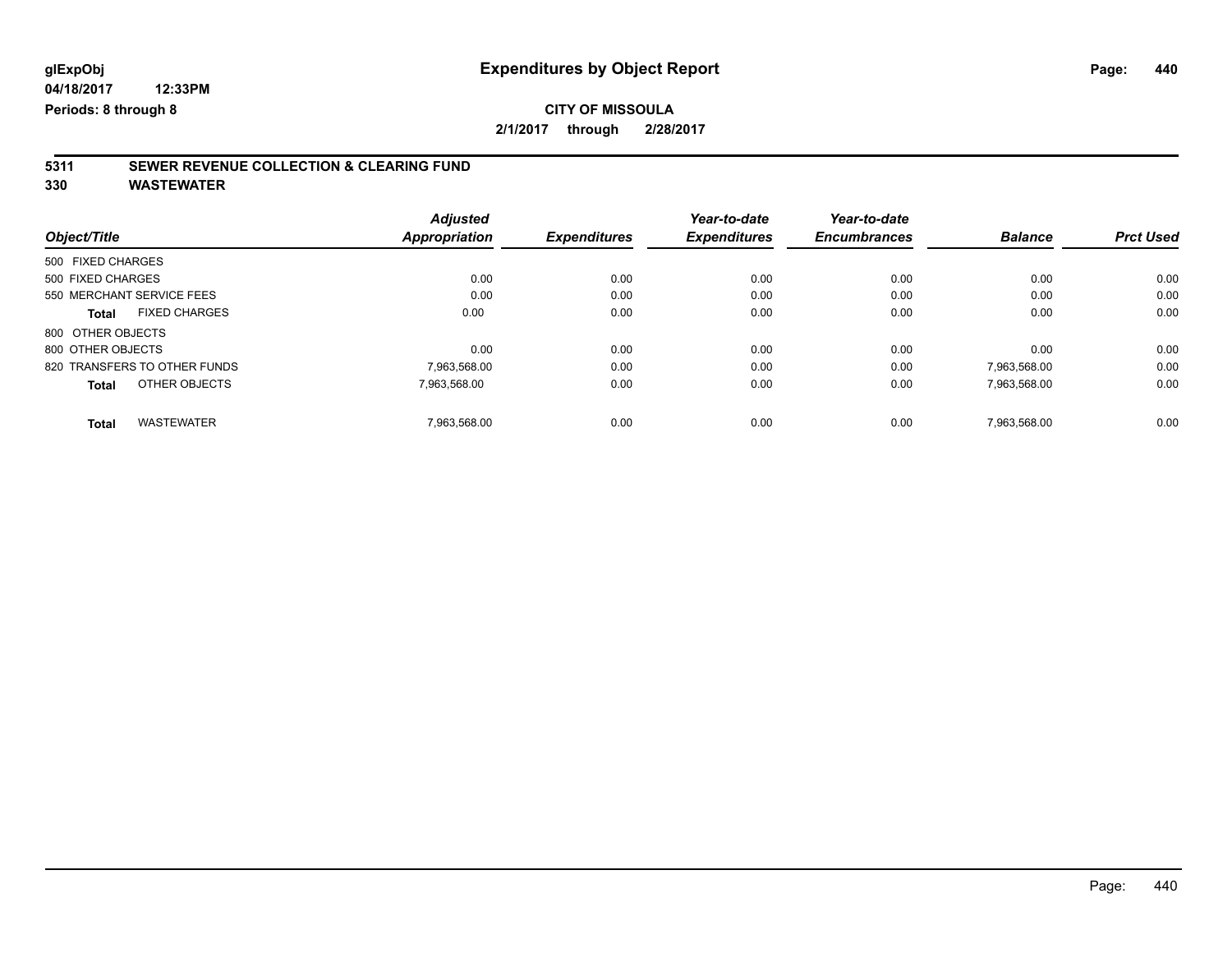**04/18/2017 12:33PM Periods: 8 through 8**

#### **5311 SEWER REVENUE COLLECTION & CLEARING FUND**

| Object/Title              |                                  | <b>Adjusted</b><br>Appropriation | <b>Expenditures</b> | Year-to-date<br><b>Expenditures</b> | Year-to-date<br><b>Encumbrances</b> | <b>Balance</b> | <b>Prct Used</b> |
|---------------------------|----------------------------------|----------------------------------|---------------------|-------------------------------------|-------------------------------------|----------------|------------------|
| 500 FIXED CHARGES         |                                  |                                  |                     |                                     |                                     |                |                  |
| 500 FIXED CHARGES         |                                  | 0.00                             | 0.00                | 0.00                                | 0.00                                | 0.00           | 0.00             |
| 550 MERCHANT SERVICE FEES |                                  | 0.00                             | 0.00                | 0.00                                | 0.00                                | 0.00           | 0.00             |
| <b>Total</b>              | <b>FIXED CHARGES</b>             | 0.00                             | 0.00                | 0.00                                | 0.00                                | 0.00           | 0.00             |
| 800 OTHER OBJECTS         |                                  |                                  |                     |                                     |                                     |                |                  |
| 800 OTHER OBJECTS         |                                  | 0.00                             | 0.00                | 0.00                                | 0.00                                | 0.00           | 0.00             |
|                           | 820 TRANSFERS TO OTHER FUNDS     | 7,963,568.00                     | 0.00                | 0.00                                | 0.00                                | 7,963,568.00   | 0.00             |
| <b>Total</b>              | OTHER OBJECTS                    | 7,963,568.00                     | 0.00                | 0.00                                | 0.00                                | 7,963,568.00   | 0.00             |
| <b>Total</b>              | SEWER REVENUE COLLECTION & CLEAF | 7.963.568.00                     | 0.00                | 0.00                                | 0.00                                | 7.963.568.00   | 0.00             |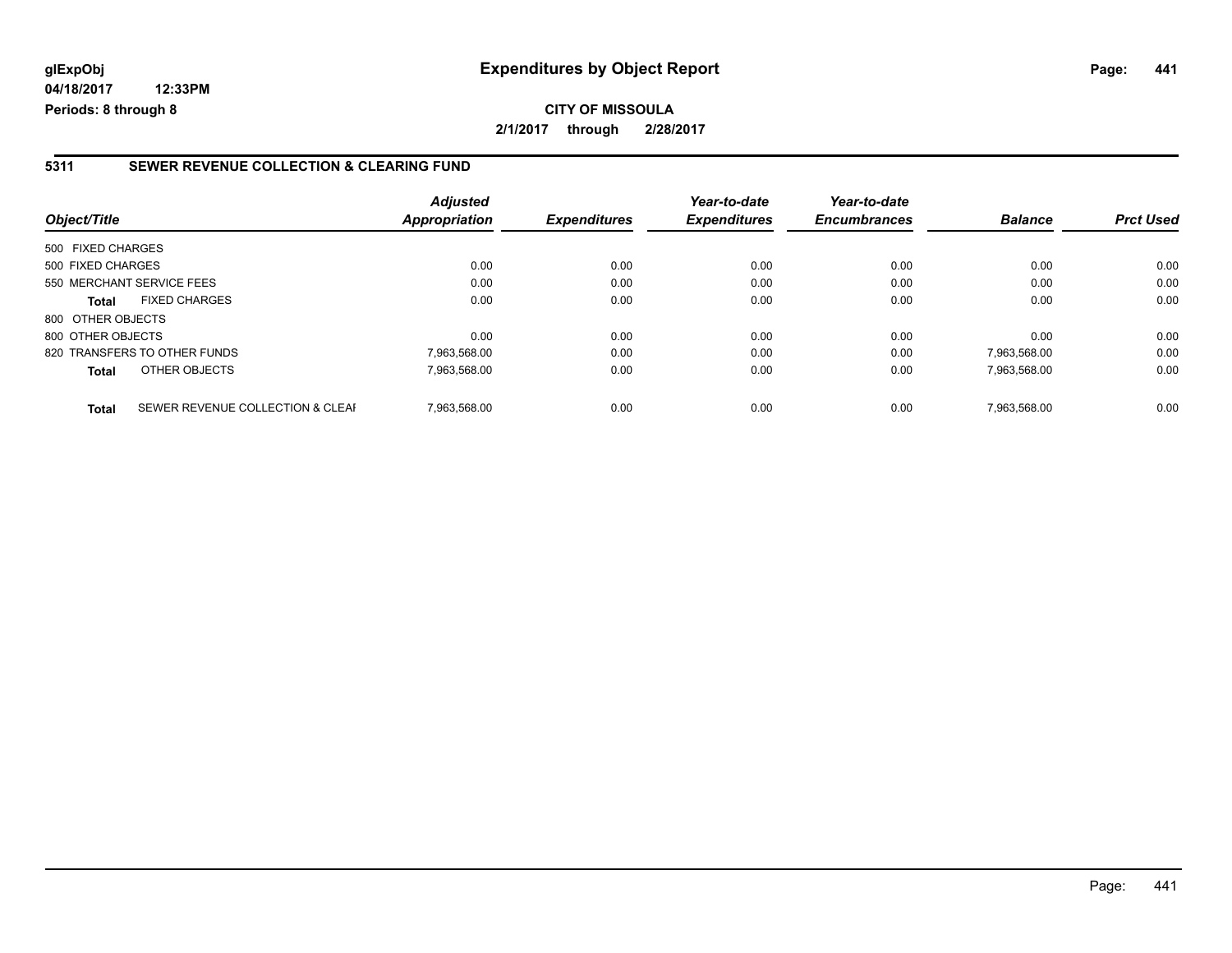**5315 SEWER LOAN FUND 330 WASTEWATER**

|                        |                              | <b>Adjusted</b> |                     | Year-to-date        | Year-to-date        |                |                  |
|------------------------|------------------------------|-----------------|---------------------|---------------------|---------------------|----------------|------------------|
| Object/Title           |                              | Appropriation   | <b>Expenditures</b> | <b>Expenditures</b> | <b>Encumbrances</b> | <b>Balance</b> | <b>Prct Used</b> |
| 300 PURCHASED SERVICES |                              |                 |                     |                     |                     |                |                  |
|                        | 390 OTHER PURCHASED SERVICES | 0.00            | 0.00                | 0.00                | 0.00                | 0.00           | 0.00             |
| <b>Total</b>           | <b>PURCHASED SERVICES</b>    | 0.00            | 0.00                | 0.00                | 0.00                | 0.00           | 0.00             |
| 800 OTHER OBJECTS      |                              |                 |                     |                     |                     |                |                  |
|                        | 820 TRANSFERS TO OTHER FUNDS | 20,000.00       | 0.00                | 0.00                | 0.00                | 20.000.00      | 0.00             |
| 845 CONTINGENCY        |                              | 0.00            | 0.00                | 0.00                | 0.00                | 0.00           | 0.00             |
| <b>Total</b>           | OTHER OBJECTS                | 20,000.00       | 0.00                | 0.00                | 0.00                | 20,000.00      | 0.00             |
| Total                  | <b>WASTEWATER</b>            | 20.000.00       | 0.00                | 0.00                | 0.00                | 20.000.00      | 0.00             |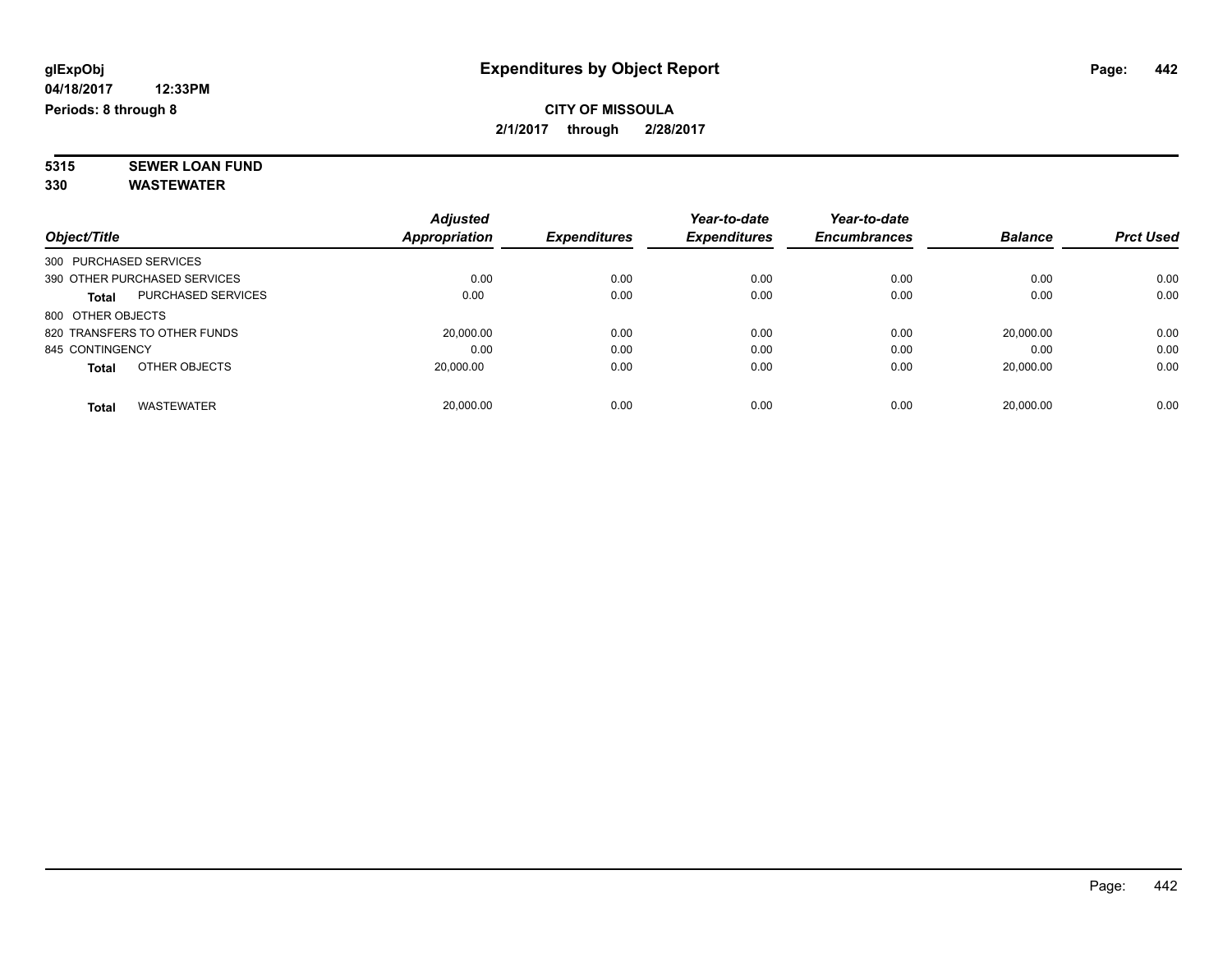**2/1/2017 through 2/28/2017**

#### **5315 SEWER LOAN FUND**

| Object/Title                           | <b>Adjusted</b><br>Appropriation | <b>Expenditures</b> | Year-to-date<br><b>Expenditures</b> | Year-to-date<br><b>Encumbrances</b> | <b>Balance</b> | <b>Prct Used</b> |
|----------------------------------------|----------------------------------|---------------------|-------------------------------------|-------------------------------------|----------------|------------------|
| 300 PURCHASED SERVICES                 |                                  |                     |                                     |                                     |                |                  |
| 390 OTHER PURCHASED SERVICES           | 0.00                             | 0.00                | 0.00                                | 0.00                                | 0.00           | 0.00             |
| PURCHASED SERVICES<br><b>Total</b>     | 0.00                             | 0.00                | 0.00                                | 0.00                                | 0.00           | 0.00             |
| 800 OTHER OBJECTS                      |                                  |                     |                                     |                                     |                |                  |
| 820 TRANSFERS TO OTHER FUNDS           | 20,000.00                        | 0.00                | 0.00                                | 0.00                                | 20.000.00      | 0.00             |
| 845 CONTINGENCY                        | 0.00                             | 0.00                | 0.00                                | 0.00                                | 0.00           | 0.00             |
| OTHER OBJECTS<br><b>Total</b>          | 20,000.00                        | 0.00                | 0.00                                | 0.00                                | 20.000.00      | 0.00             |
| <b>SEWER LOAN FUND</b><br><b>Total</b> | 20.000.00                        | 0.00                | 0.00                                | 0.00                                | 20.000.00      | 0.00             |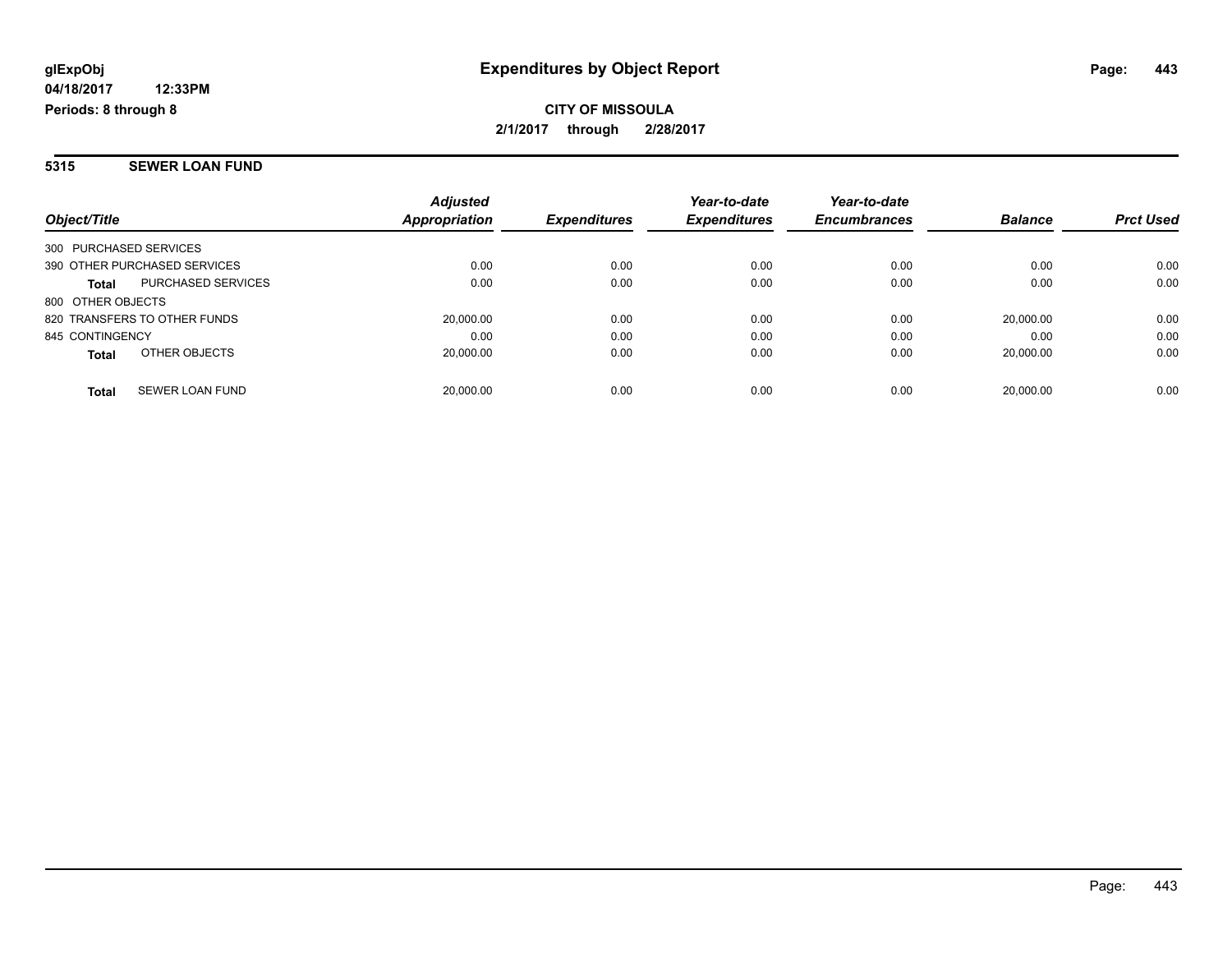# **5320 SEWER REPLACEMENT & DEPRECIATION FUND**

|                                       | <b>Adjusted</b>      |                     | Year-to-date        | Year-to-date        |                |                  |
|---------------------------------------|----------------------|---------------------|---------------------|---------------------|----------------|------------------|
| Object/Title                          | <b>Appropriation</b> | <b>Expenditures</b> | <b>Expenditures</b> | <b>Encumbrances</b> | <b>Balance</b> | <b>Prct Used</b> |
| 300 PURCHASED SERVICES                |                      |                     |                     |                     |                |                  |
| 350 PROFESSIONAL SERVICES             | 0.00                 | 0.00                | 6,588.00            | 0.00                | $-6,588.00$    | 0.00             |
| 360 REPAIR & MAINTENANCE              | 441,500.00           | 7,344.16            | 202.311.08          | 0.00                | 239,188.92     | 45.82            |
| PURCHASED SERVICES<br><b>Total</b>    | 441,500.00           | 7,344.16            | 208,899.08          | 0.00                | 232,600.92     | 47.32            |
| 600 DEBT SERVICE                      |                      |                     |                     |                     |                |                  |
| 610 PRINCIPAL                         | 92.749.00            | 0.00                | 54,932.29           | 0.00                | 37.816.71      | 59.23            |
| 620 INTEREST / SERVICE FEES           | 2,459.00             | 0.00                | 2,671.58            | 0.00                | $-212.58$      | 108.64           |
| <b>DEBT SERVICE</b><br><b>Total</b>   | 95,208.00            | 0.00                | 57,603.87           | 0.00                | 37,604.13      | 60.50            |
| 800 OTHER OBJECTS                     |                      |                     |                     |                     |                |                  |
| 820 TRANSFERS TO OTHER FUNDS          | 0.00                 | 0.00                | 0.00                | 0.00                | 0.00           | 0.00             |
| 830 DEPRECIATION                      | 0.00                 | 0.00                | 0.00                | 0.00                | 0.00           | 0.00             |
| OTHER OBJECTS<br><b>Total</b>         | 0.00                 | 0.00                | 0.00                | 0.00                | 0.00           | 0.00             |
| 900 CAPITAL OUTLAY                    |                      |                     |                     |                     |                |                  |
| 910 LAND                              | 0.00                 | 0.00                | 0.00                | 0.00                | 0.00           | 0.00             |
| 920 BUILDINGS                         | 1,300,000.00         | 0.00                | 0.00                | 0.00                | 1,300,000.00   | 0.00             |
| 930 IMPROVEMENTS                      | 0.00                 | 0.00                | 0.00                | 0.00                | 0.00           | 0.00             |
| 940 MACHINERY & EQUIPMENT             | 0.00                 | 0.00                | 0.00                | 0.00                | 0.00           | 0.00             |
| <b>CAPITAL OUTLAY</b><br><b>Total</b> | 1,300,000.00         | 0.00                | 0.00                | 0.00                | 1,300,000.00   | 0.00             |
| <b>WASTEWATER</b><br><b>Total</b>     | 1,836,708.00         | 7,344.16            | 266,502.95          | 0.00                | 1,570,205.05   | 14.51            |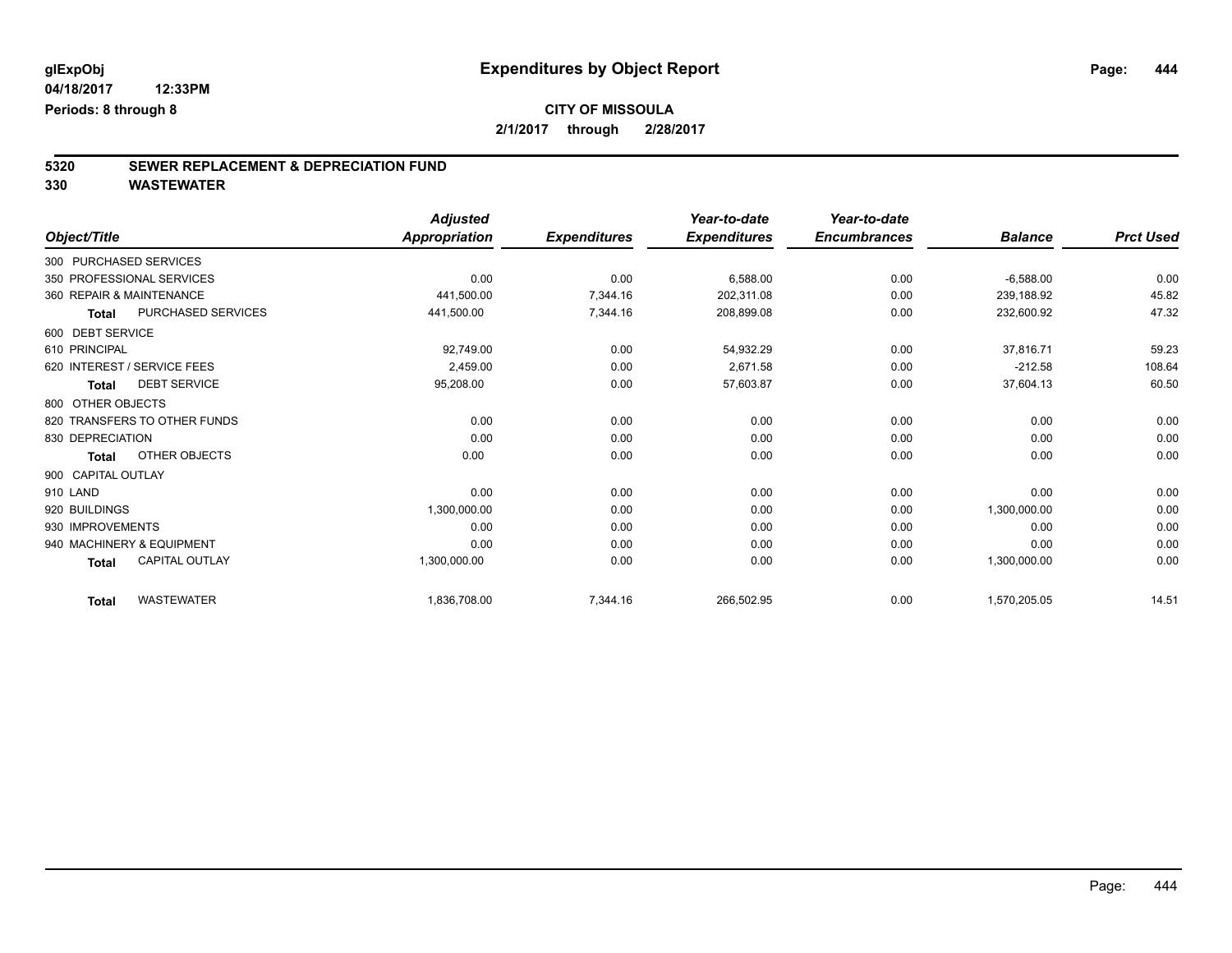### **5320 SEWER REPLACEMENT & DEPRECIATION FUND**

|                        |                                  | <b>Adjusted</b>      |                     | Year-to-date        | Year-to-date        |                |                  |
|------------------------|----------------------------------|----------------------|---------------------|---------------------|---------------------|----------------|------------------|
| Object/Title           |                                  | <b>Appropriation</b> | <b>Expenditures</b> | <b>Expenditures</b> | <b>Encumbrances</b> | <b>Balance</b> | <b>Prct Used</b> |
| 300 PURCHASED SERVICES |                                  |                      |                     |                     |                     |                |                  |
|                        | 350 PROFESSIONAL SERVICES        | 0.00                 | 0.00                | 6,588.00            | 0.00                | $-6,588.00$    | 0.00             |
|                        | 360 REPAIR & MAINTENANCE         | 441,500.00           | 7,344.16            | 202,311.08          | 0.00                | 239,188.92     | 45.82            |
| <b>Total</b>           | PURCHASED SERVICES               | 441,500.00           | 7,344.16            | 208,899.08          | 0.00                | 232,600.92     | 47.32            |
| 600 DEBT SERVICE       |                                  |                      |                     |                     |                     |                |                  |
| 610 PRINCIPAL          |                                  | 92,749.00            | 0.00                | 54,932.29           | 0.00                | 37,816.71      | 59.23            |
|                        | 620 INTEREST / SERVICE FEES      | 2,459.00             | 0.00                | 2,671.58            | 0.00                | $-212.58$      | 108.64           |
| <b>Total</b>           | <b>DEBT SERVICE</b>              | 95,208.00            | 0.00                | 57,603.87           | 0.00                | 37,604.13      | 60.50            |
| 800 OTHER OBJECTS      |                                  |                      |                     |                     |                     |                |                  |
|                        | 820 TRANSFERS TO OTHER FUNDS     | 0.00                 | 0.00                | 0.00                | 0.00                | 0.00           | 0.00             |
| 830 DEPRECIATION       |                                  | 0.00                 | 0.00                | 0.00                | 0.00                | 0.00           | 0.00             |
| <b>Total</b>           | OTHER OBJECTS                    | 0.00                 | 0.00                | 0.00                | 0.00                | 0.00           | 0.00             |
| 900 CAPITAL OUTLAY     |                                  |                      |                     |                     |                     |                |                  |
| 910 LAND               |                                  | 0.00                 | 0.00                | 0.00                | 0.00                | 0.00           | 0.00             |
| 920 BUILDINGS          |                                  | 1,300,000.00         | 0.00                | 0.00                | 0.00                | 1,300,000.00   | 0.00             |
| 930 IMPROVEMENTS       |                                  | 0.00                 | 0.00                | 0.00                | 0.00                | 0.00           | 0.00             |
|                        | 940 MACHINERY & EQUIPMENT        | 0.00                 | 0.00                | 0.00                | 0.00                | 0.00           | 0.00             |
| <b>Total</b>           | <b>CAPITAL OUTLAY</b>            | 1,300,000.00         | 0.00                | 0.00                | 0.00                | 1,300,000.00   | 0.00             |
| <b>Total</b>           | SEWER REPLACEMENT & DEPRECIATIOI | 1,836,708.00         | 7,344.16            | 266,502.95          | 0.00                | 1,570,205.05   | 14.51            |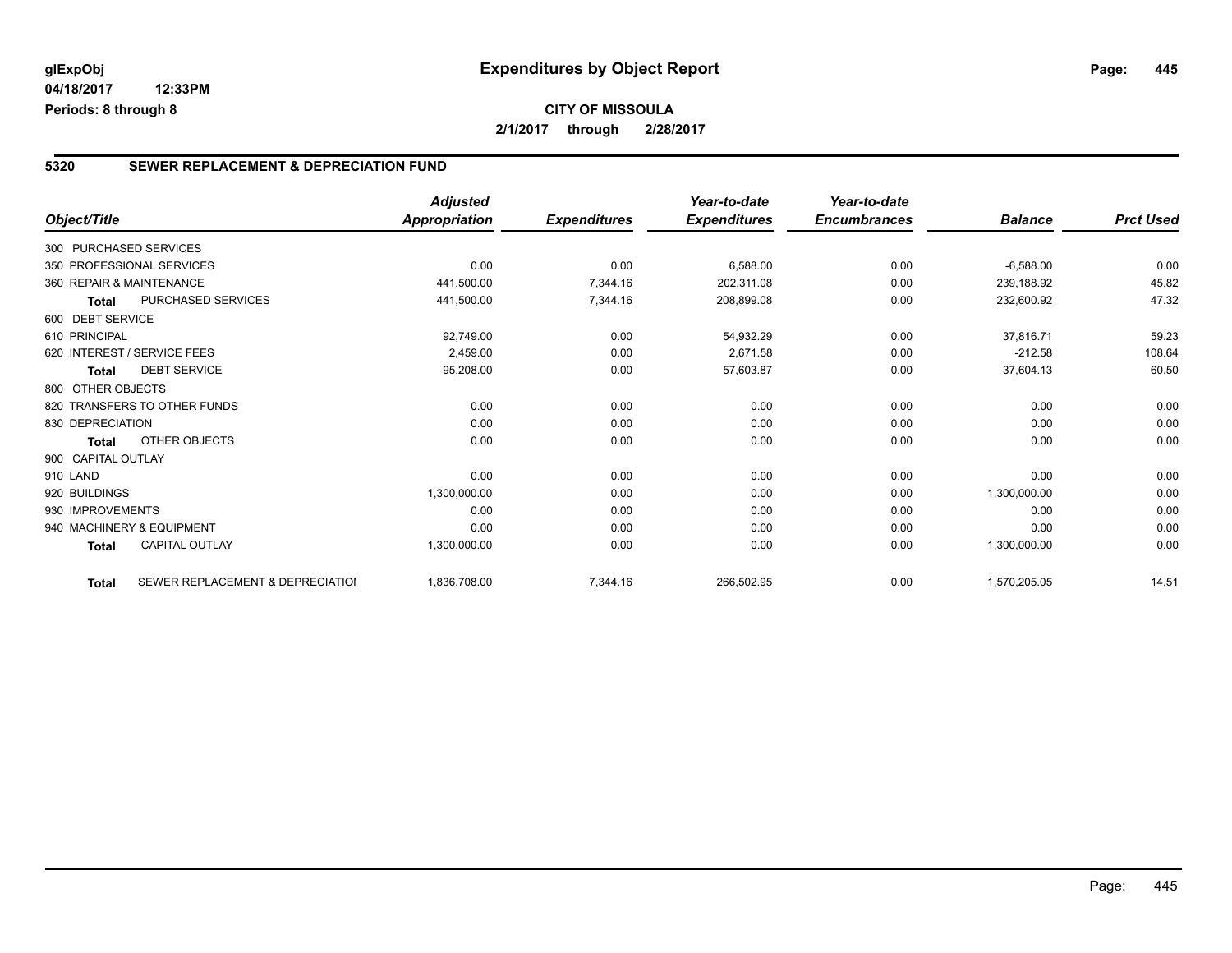# **5325 SEWER DEVELOPMENT FEE FUND**

|                    |                              | <b>Adjusted</b>      |                     | Year-to-date        | Year-to-date        |                |                  |
|--------------------|------------------------------|----------------------|---------------------|---------------------|---------------------|----------------|------------------|
| Object/Title       |                              | <b>Appropriation</b> | <b>Expenditures</b> | <b>Expenditures</b> | <b>Encumbrances</b> | <b>Balance</b> | <b>Prct Used</b> |
|                    | 300 PURCHASED SERVICES       |                      |                     |                     |                     |                |                  |
|                    | 350 PROFESSIONAL SERVICES    | 0.00                 | 0.00                | 35,064.88           | 0.00                | $-35,064.88$   | 0.00             |
|                    | 360 REPAIR & MAINTENANCE     | 0.00                 | 0.00                | 0.00                | 0.00                | 0.00           | 0.00             |
| Total              | PURCHASED SERVICES           | 0.00                 | 0.00                | 35,064.88           | 0.00                | $-35,064.88$   | 0.00             |
| 500 FIXED CHARGES  |                              |                      |                     |                     |                     |                |                  |
|                    | 550 MERCHANT SERVICE FEES    | 0.00                 | 0.00                | 0.00                | 0.00                | 0.00           | 0.00             |
| Total              | <b>FIXED CHARGES</b>         | 0.00                 | 0.00                | 0.00                | 0.00                | 0.00           | 0.00             |
| 600 DEBT SERVICE   |                              |                      |                     |                     |                     |                |                  |
| 610 PRINCIPAL      |                              | 0.00                 | 0.00                | 0.00                | 0.00                | 0.00           | 0.00             |
|                    | 620 INTEREST / SERVICE FEES  | 0.00                 | 0.00                | 0.00                | 0.00                | 0.00           | 0.00             |
| <b>Total</b>       | <b>DEBT SERVICE</b>          | 0.00                 | 0.00                | 0.00                | 0.00                | 0.00           | 0.00             |
| 800 OTHER OBJECTS  |                              |                      |                     |                     |                     |                |                  |
|                    | 820 TRANSFERS TO OTHER FUNDS | 0.00                 | 0.00                | 0.00                | 0.00                | 0.00           | 0.00             |
| Total              | OTHER OBJECTS                | 0.00                 | 0.00                | 0.00                | 0.00                | 0.00           | 0.00             |
| 900 CAPITAL OUTLAY |                              |                      |                     |                     |                     |                |                  |
| 900 CAPITAL OUTLAY |                              | 0.00                 | 0.00                | 14,082.50           | 0.00                | $-14,082.50$   | 0.00             |
| 910 LAND           |                              | 0.00                 | 0.00                | 0.00                | 0.00                | 0.00           | 0.00             |
| 920 BUILDINGS      |                              | 0.00                 | 0.00                | 0.00                | 0.00                | 0.00           | 0.00             |
| 930 IMPROVEMENTS   |                              | 1.118.994.00         | 0.00                | 849,324.30          | 0.00                | 269,669.70     | 75.90            |
| <b>Total</b>       | <b>CAPITAL OUTLAY</b>        | 1,118,994.00         | 0.00                | 863,406.80          | 0.00                | 255,587.20     | 77.16            |
| <b>Total</b>       | <b>WASTEWATER</b>            | 1,118,994.00         | 0.00                | 898,471.68          | 0.00                | 220,522.32     | 80.29            |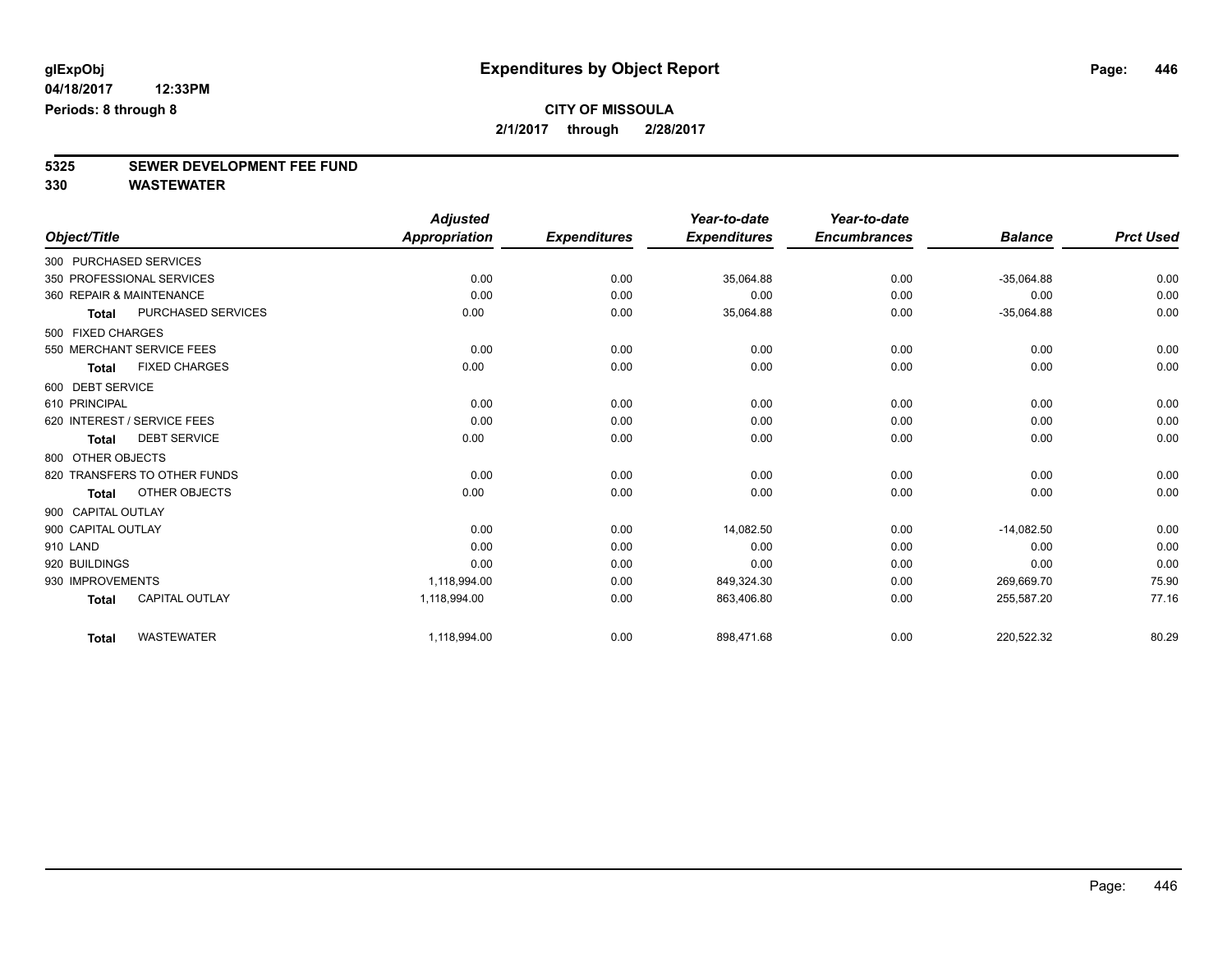### **CITY OF MISSOULA 2/1/2017 through 2/28/2017**

#### **5325 SEWER DEVELOPMENT FEE FUND**

|                        |                              | <b>Adjusted</b> |                     | Year-to-date        | Year-to-date        |                |                  |
|------------------------|------------------------------|-----------------|---------------------|---------------------|---------------------|----------------|------------------|
| Object/Title           |                              | Appropriation   | <b>Expenditures</b> | <b>Expenditures</b> | <b>Encumbrances</b> | <b>Balance</b> | <b>Prct Used</b> |
| 300 PURCHASED SERVICES |                              |                 |                     |                     |                     |                |                  |
|                        | 350 PROFESSIONAL SERVICES    | 0.00            | 0.00                | 35,064.88           | 0.00                | $-35,064.88$   | 0.00             |
|                        | 360 REPAIR & MAINTENANCE     | 0.00            | 0.00                | 0.00                | 0.00                | 0.00           | 0.00             |
| Total                  | PURCHASED SERVICES           | 0.00            | 0.00                | 35,064.88           | 0.00                | $-35,064.88$   | 0.00             |
| 500 FIXED CHARGES      |                              |                 |                     |                     |                     |                |                  |
|                        | 550 MERCHANT SERVICE FEES    | 0.00            | 0.00                | 0.00                | 0.00                | 0.00           | 0.00             |
| <b>Total</b>           | <b>FIXED CHARGES</b>         | 0.00            | 0.00                | 0.00                | 0.00                | 0.00           | 0.00             |
| 600 DEBT SERVICE       |                              |                 |                     |                     |                     |                |                  |
| 610 PRINCIPAL          |                              | 0.00            | 0.00                | 0.00                | 0.00                | 0.00           | 0.00             |
|                        | 620 INTEREST / SERVICE FEES  | 0.00            | 0.00                | 0.00                | 0.00                | 0.00           | 0.00             |
| <b>Total</b>           | <b>DEBT SERVICE</b>          | 0.00            | 0.00                | 0.00                | 0.00                | 0.00           | 0.00             |
| 800 OTHER OBJECTS      |                              |                 |                     |                     |                     |                |                  |
|                        | 820 TRANSFERS TO OTHER FUNDS | 0.00            | 0.00                | 0.00                | 0.00                | 0.00           | 0.00             |
| Total                  | OTHER OBJECTS                | 0.00            | 0.00                | 0.00                | 0.00                | 0.00           | 0.00             |
| 900 CAPITAL OUTLAY     |                              |                 |                     |                     |                     |                |                  |
| 900 CAPITAL OUTLAY     |                              | 0.00            | 0.00                | 14,082.50           | 0.00                | $-14,082.50$   | 0.00             |
| 910 LAND               |                              | 0.00            | 0.00                | 0.00                | 0.00                | 0.00           | 0.00             |
| 920 BUILDINGS          |                              | 0.00            | 0.00                | 0.00                | 0.00                | 0.00           | 0.00             |
| 930 IMPROVEMENTS       |                              | 1,118,994.00    | 0.00                | 849,324.30          | 0.00                | 269,669.70     | 75.90            |
| <b>Total</b>           | <b>CAPITAL OUTLAY</b>        | 1,118,994.00    | 0.00                | 863,406.80          | 0.00                | 255,587.20     | 77.16            |
| <b>Total</b>           | SEWER DEVELOPMENT FEE FUND   | 1,118,994.00    | 0.00                | 898,471.68          | 0.00                | 220,522.32     | 80.29            |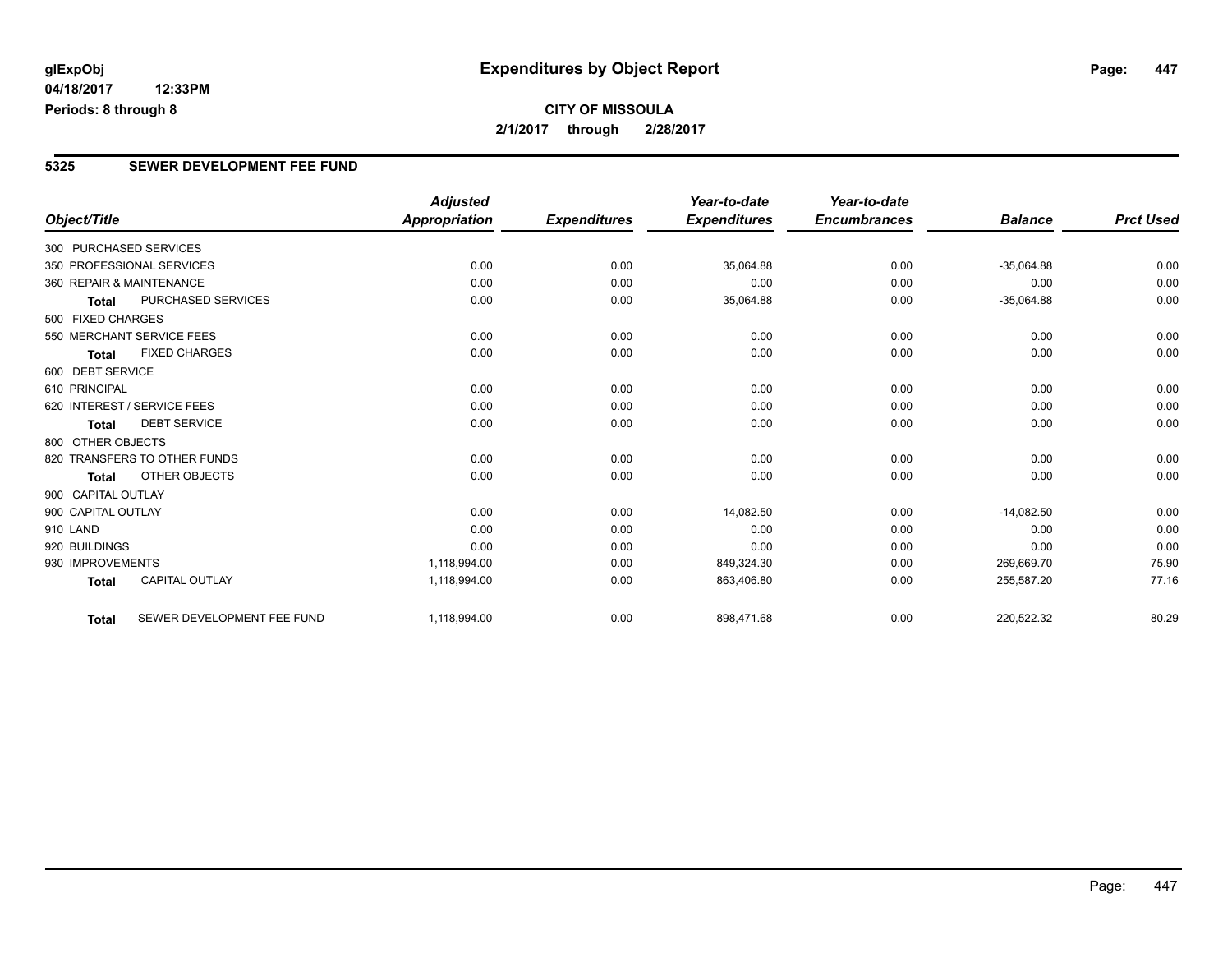**5340 SEWER CONSTRUCTION FUND**

|                    |                              | <b>Adjusted</b>      |                     | Year-to-date        | Year-to-date        |                |                  |
|--------------------|------------------------------|----------------------|---------------------|---------------------|---------------------|----------------|------------------|
| Object/Title       |                              | <b>Appropriation</b> | <b>Expenditures</b> | <b>Expenditures</b> | <b>Encumbrances</b> | <b>Balance</b> | <b>Prct Used</b> |
|                    | 300 PURCHASED SERVICES       |                      |                     |                     |                     |                |                  |
|                    | 350 PROFESSIONAL SERVICES    | 0.00                 | 0.00                | 0.00                | 0.00                | 0.00           | 0.00             |
|                    | 360 REPAIR & MAINTENANCE     | 0.00                 | 0.00                | 0.00                | 0.00                | 0.00           | 0.00             |
| <b>Total</b>       | PURCHASED SERVICES           | 0.00                 | 0.00                | 0.00                | 0.00                | 0.00           | 0.00             |
| 500 FIXED CHARGES  |                              |                      |                     |                     |                     |                |                  |
|                    | 550 MERCHANT SERVICE FEES    | 0.00                 | 0.00                | 0.00                | 0.00                | 0.00           | 0.00             |
| Total              | <b>FIXED CHARGES</b>         | 0.00                 | 0.00                | 0.00                | 0.00                | 0.00           | 0.00             |
| 800 OTHER OBJECTS  |                              |                      |                     |                     |                     |                |                  |
|                    | 820 TRANSFERS TO OTHER FUNDS | 0.00                 | 0.00                | 0.00                | 0.00                | 0.00           | 0.00             |
| <b>Total</b>       | OTHER OBJECTS                | 0.00                 | 0.00                | 0.00                | 0.00                | 0.00           | 0.00             |
| 900 CAPITAL OUTLAY |                              |                      |                     |                     |                     |                |                  |
| 930 IMPROVEMENTS   |                              | 2,517,966.00         | 0.00                | 562,798.35          | 0.00                | 1,955,167.65   | 22.35            |
|                    | 940 MACHINERY & EQUIPMENT    | 0.00                 | 0.00                | 0.00                | 0.00                | 0.00           | 0.00             |
| <b>Total</b>       | <b>CAPITAL OUTLAY</b>        | 2,517,966.00         | 0.00                | 562,798.35          | 0.00                | 1,955,167.65   | 22.35            |
| <b>Total</b>       | <b>WASTEWATER</b>            | 2,517,966.00         | 0.00                | 562,798.35          | 0.00                | 1,955,167.65   | 22.35            |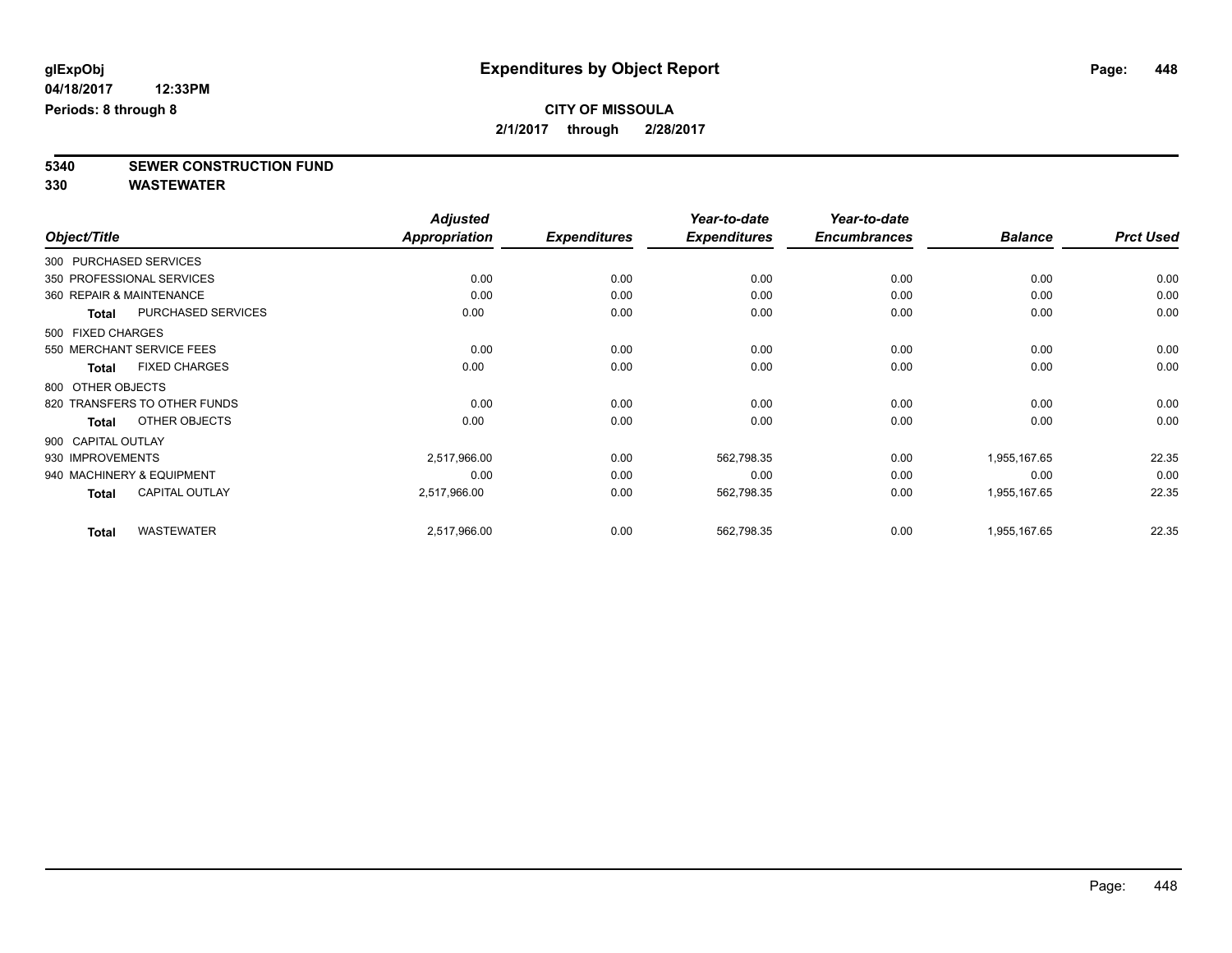# **5340 SEWER CONSTRUCTION FUND**

**334 STORM WATER**

|                        |                                   | <b>Adjusted</b> |                     | Year-to-date        | Year-to-date        |                |                  |
|------------------------|-----------------------------------|-----------------|---------------------|---------------------|---------------------|----------------|------------------|
| Object/Title           |                                   | Appropriation   | <b>Expenditures</b> | <b>Expenditures</b> | <b>Encumbrances</b> | <b>Balance</b> | <b>Prct Used</b> |
| 100 PERSONAL SERVICES  |                                   |                 |                     |                     |                     |                |                  |
| 130 OTHER              |                                   | 0.00            | 0.00                | 0.00                | 0.00                | 0.00           | 0.00             |
|                        | <b>140 EMPLOYER CONTRIBUTIONS</b> | 0.00            | 0.00                | 0.00                | 0.00                | 0.00           | 0.00             |
| <b>Total</b>           | PERSONAL SERVICES                 | 0.00            | 0.00                | 0.00                | 0.00                | 0.00           | 0.00             |
| 200 SUPPLIES           |                                   |                 |                     |                     |                     |                |                  |
| 210 OFFICE SUPPLIES    |                                   | 0.00            | 0.00                | 0.00                | 0.00                | 0.00           | 0.00             |
| 231 GASOLINE           |                                   | 0.00            | 0.00                | 0.00                | 0.00                | 0.00           | 0.00             |
| <b>Total</b>           | <b>SUPPLIES</b>                   | 0.00            | 0.00                | 0.00                | 0.00                | 0.00           | 0.00             |
| 300 PURCHASED SERVICES |                                   |                 |                     |                     |                     |                |                  |
| 344 TELEPHONE SERVICE  |                                   | 0.00            | 0.00                | 0.00                | 0.00                | 0.00           | 0.00             |
| 370 TRAVEL             |                                   | 0.00            | 0.00                | 0.00                | 0.00                | 0.00           | 0.00             |
| 380 TRAINING           |                                   | 0.00            | 0.00                | 0.00                | 0.00                | 0.00           | 0.00             |
| <b>Total</b>           | PURCHASED SERVICES                | 0.00            | 0.00                | 0.00                | 0.00                | 0.00           | 0.00             |
| <b>Total</b>           | <b>STORM WATER</b>                | 0.00            | 0.00                | 0.00                | 0.00                | 0.00           | 0.00             |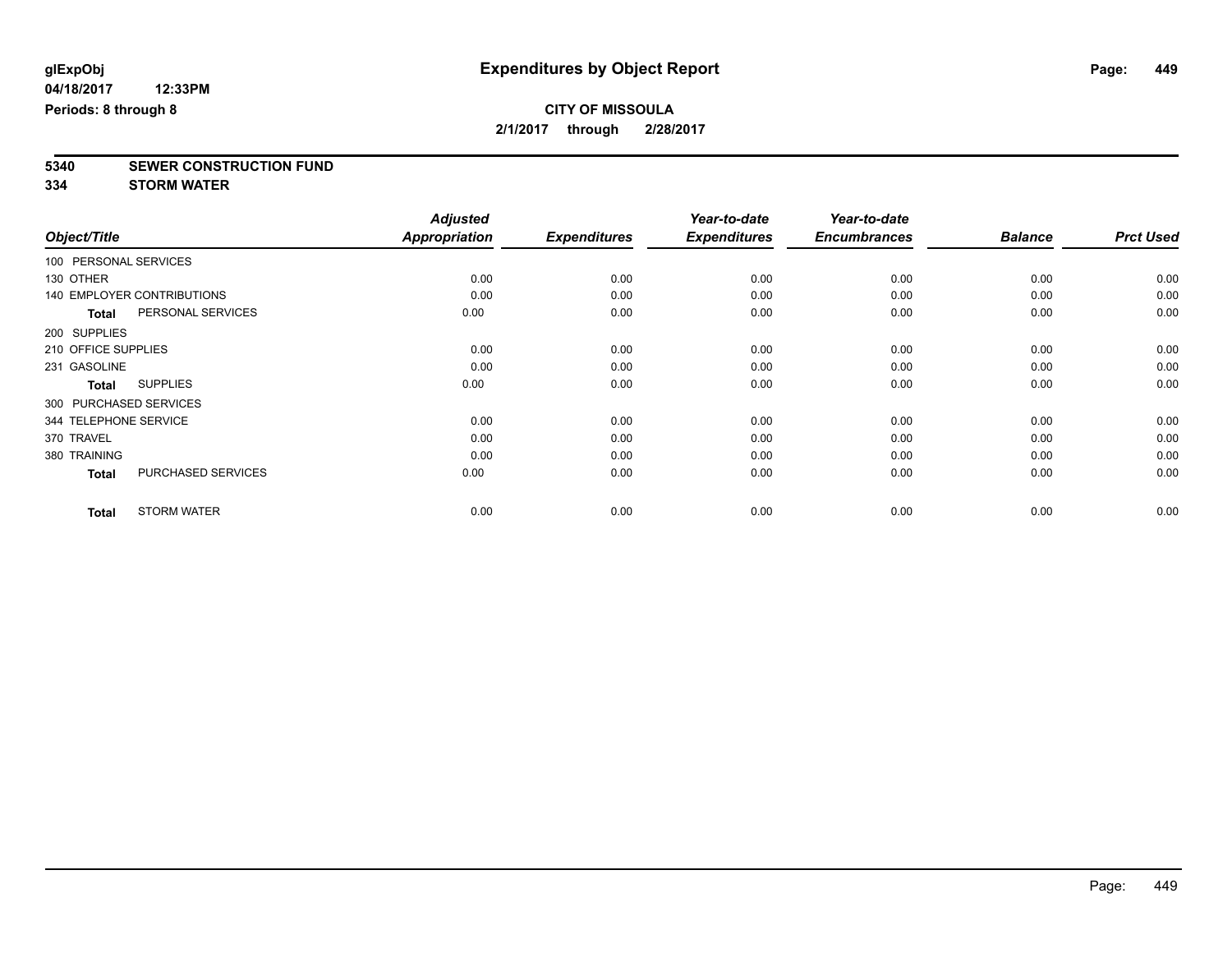# **5340 SEWER CONSTRUCTION FUND**

**390 NON-DEPARTMENTAL**

| Object/Title       |                       | <b>Adjusted</b><br>Appropriation | <b>Expenditures</b> | Year-to-date<br><b>Expenditures</b> | Year-to-date<br><b>Encumbrances</b> | <b>Balance</b> | <b>Prct Used</b> |
|--------------------|-----------------------|----------------------------------|---------------------|-------------------------------------|-------------------------------------|----------------|------------------|
| 900 CAPITAL OUTLAY |                       |                                  |                     |                                     |                                     |                |                  |
| 930 IMPROVEMENTS   |                       | 0.00                             | 0.00                | 35,202.92                           | 0.00                                | $-35.202.92$   | 0.00             |
| Total              | <b>CAPITAL OUTLAY</b> | 0.00                             | 0.00                | 35,202.92                           | 0.00                                | $-35.202.92$   | 0.00             |
| <b>Total</b>       | NON-DEPARTMENTAL      | 0.00                             | 0.00                | 35,202.92                           | 0.00                                | $-35,202.92$   | 0.00             |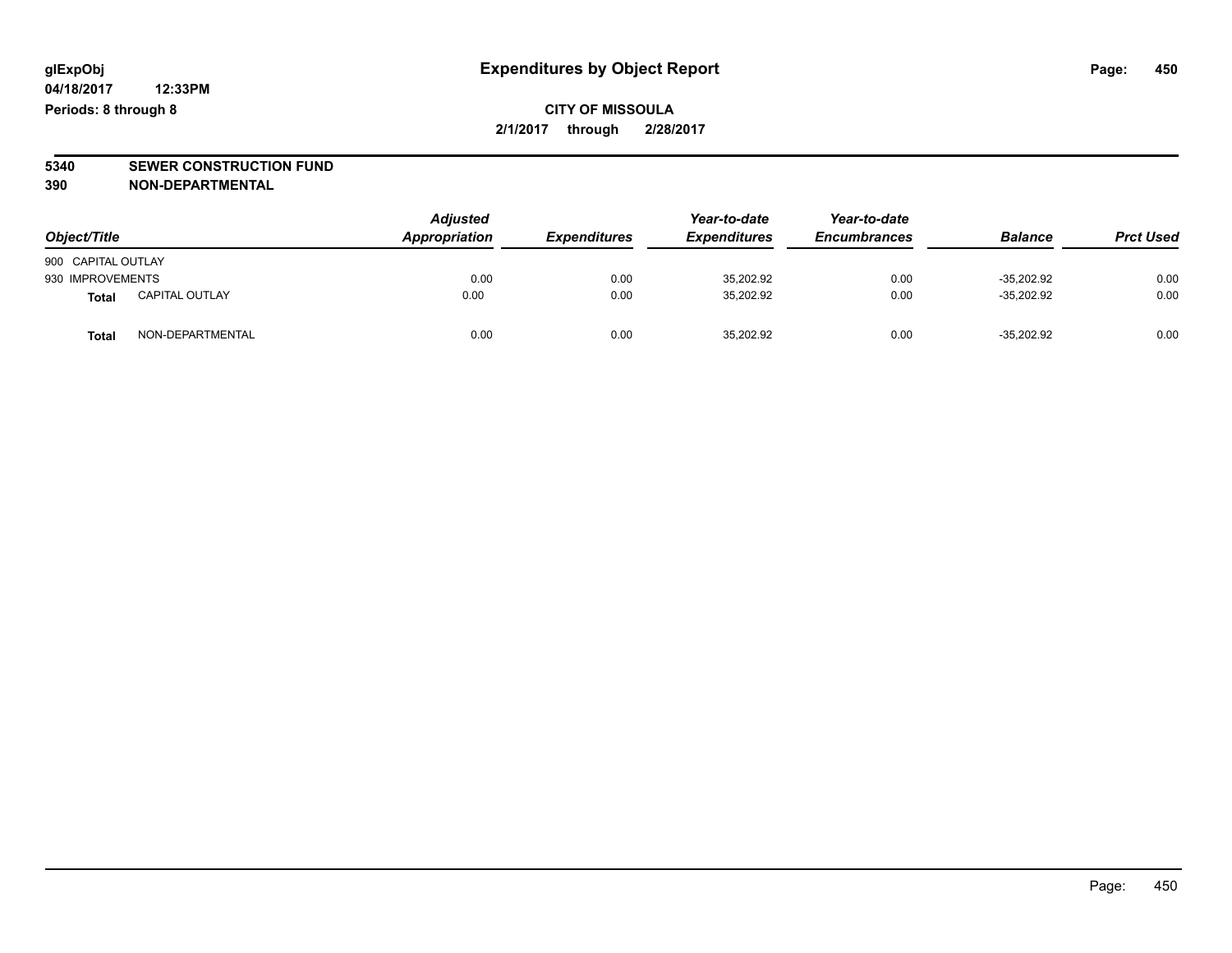#### **04/18/2017 12:33PM Periods: 8 through 8**

### **CITY OF MISSOULA 2/1/2017 through 2/28/2017**

#### **5340 SEWER CONSTRUCTION FUND**

|                          |                              | <b>Adjusted</b>      |                     | Year-to-date        | Year-to-date        |                |                  |
|--------------------------|------------------------------|----------------------|---------------------|---------------------|---------------------|----------------|------------------|
| Object/Title             |                              | <b>Appropriation</b> | <b>Expenditures</b> | <b>Expenditures</b> | <b>Encumbrances</b> | <b>Balance</b> | <b>Prct Used</b> |
| 100 PERSONAL SERVICES    |                              |                      |                     |                     |                     |                |                  |
| 130 OTHER                |                              | 0.00                 | 0.00                | 0.00                | 0.00                | 0.00           | 0.00             |
|                          | 140 EMPLOYER CONTRIBUTIONS   | 0.00                 | 0.00                | 0.00                | 0.00                | 0.00           | 0.00             |
| <b>Total</b>             | PERSONAL SERVICES            | 0.00                 | 0.00                | 0.00                | 0.00                | 0.00           | 0.00             |
| 200 SUPPLIES             |                              |                      |                     |                     |                     |                |                  |
| 210 OFFICE SUPPLIES      |                              | 0.00                 | 0.00                | 0.00                | 0.00                | 0.00           | 0.00             |
| 231 GASOLINE             |                              | 0.00                 | 0.00                | 0.00                | 0.00                | 0.00           | 0.00             |
| <b>Total</b>             | <b>SUPPLIES</b>              | 0.00                 | 0.00                | 0.00                | 0.00                | 0.00           | 0.00             |
| 300 PURCHASED SERVICES   |                              |                      |                     |                     |                     |                |                  |
| 344 TELEPHONE SERVICE    |                              | 0.00                 | 0.00                | 0.00                | 0.00                | 0.00           | 0.00             |
|                          | 350 PROFESSIONAL SERVICES    | 0.00                 | 0.00                | 0.00                | 0.00                | 0.00           | 0.00             |
| 360 REPAIR & MAINTENANCE |                              | 0.00                 | 0.00                | 0.00                | 0.00                | 0.00           | 0.00             |
| 370 TRAVEL               |                              | 0.00                 | 0.00                | 0.00                | 0.00                | 0.00           | 0.00             |
| 380 TRAINING             |                              | 0.00                 | 0.00                | 0.00                | 0.00                | 0.00           | 0.00             |
| <b>Total</b>             | PURCHASED SERVICES           | 0.00                 | 0.00                | 0.00                | 0.00                | 0.00           | 0.00             |
| 500 FIXED CHARGES        |                              |                      |                     |                     |                     |                |                  |
|                          | 550 MERCHANT SERVICE FEES    | 0.00                 | 0.00                | 0.00                | 0.00                | 0.00           | 0.00             |
| <b>Total</b>             | <b>FIXED CHARGES</b>         | 0.00                 | 0.00                | 0.00                | 0.00                | 0.00           | 0.00             |
| 800 OTHER OBJECTS        |                              |                      |                     |                     |                     |                |                  |
|                          | 820 TRANSFERS TO OTHER FUNDS | 0.00                 | 0.00                | 0.00                | 0.00                | 0.00           | 0.00             |
| <b>Total</b>             | <b>OTHER OBJECTS</b>         | 0.00                 | 0.00                | 0.00                | 0.00                | 0.00           | 0.00             |
| 900 CAPITAL OUTLAY       |                              |                      |                     |                     |                     |                |                  |
| 930 IMPROVEMENTS         |                              | 2,517,966.00         | 0.00                | 598,001.27          | 0.00                | 1,919,964.73   | 23.75            |
|                          | 940 MACHINERY & EQUIPMENT    | 0.00                 | 0.00                | 0.00                | 0.00                | 0.00           | 0.00             |
| <b>Total</b>             | <b>CAPITAL OUTLAY</b>        | 2,517,966.00         | 0.00                | 598,001.27          | 0.00                | 1,919,964.73   | 23.75            |
| <b>Total</b>             | SEWER CONSTRUCTION FUND      | 2,517,966.00         | 0.00                | 598,001.27          | 0.00                | 1,919,964.73   | 23.75            |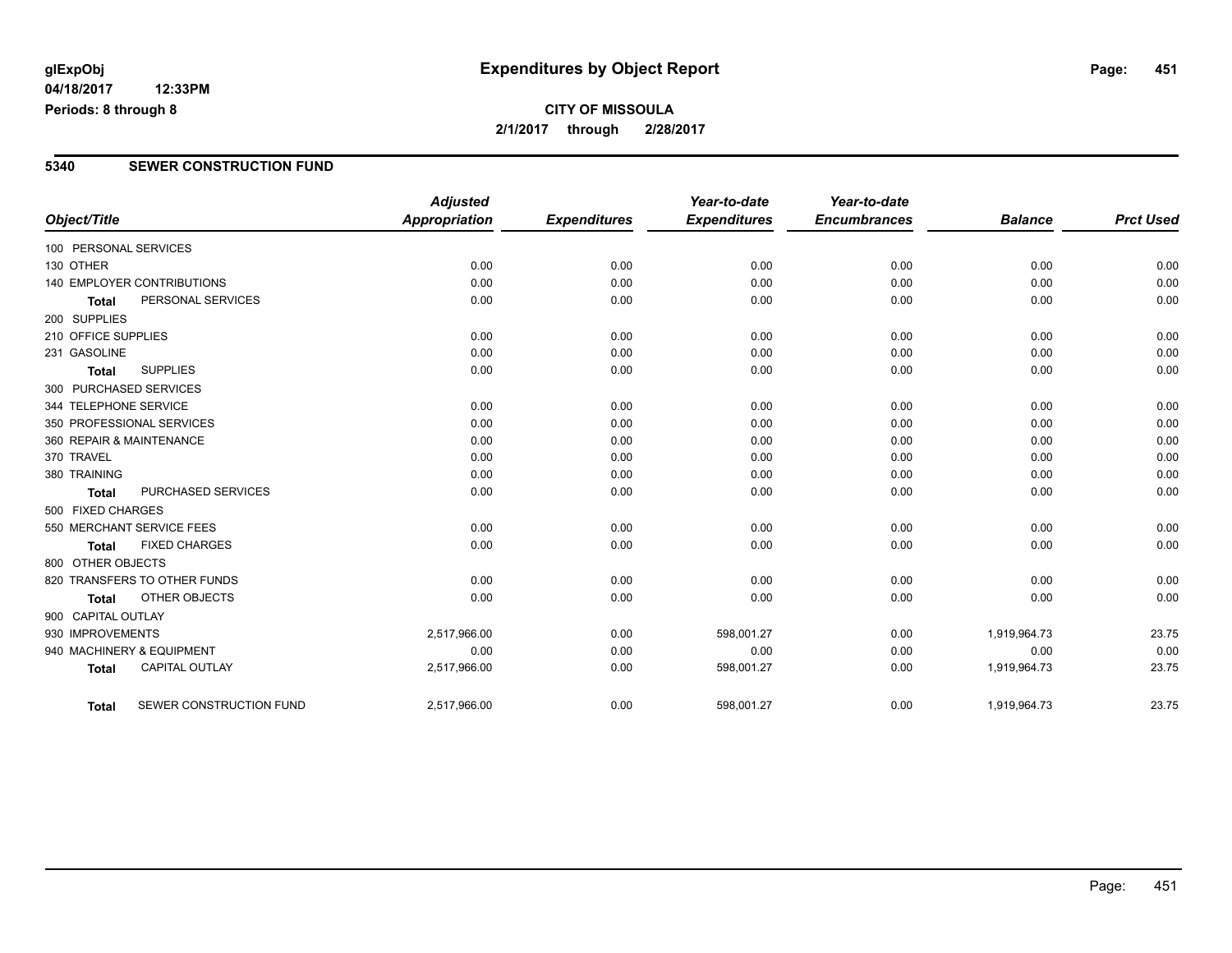### **CITY OF MISSOULA 2/1/2017 through 2/28/2017**

# **5360 UNASSIGNED WASTEWATER DEBT SERVICE**

| Object/Title                        | <b>Adjusted</b><br>Appropriation | <b>Expenditures</b> | Year-to-date<br><b>Expenditures</b> | Year-to-date<br><b>Encumbrances</b> | <b>Balance</b> | <b>Prct Used</b> |
|-------------------------------------|----------------------------------|---------------------|-------------------------------------|-------------------------------------|----------------|------------------|
| 600 DEBT SERVICE                    |                                  |                     |                                     |                                     |                |                  |
| 610 PRINCIPAL                       | 133,325.00                       | 0.00                | 0.00                                | 0.00                                | 133.325.00     | 0.00             |
| 620 INTEREST / SERVICE FEES         | 36,913.00                        | 0.00                | 0.00                                | 0.00                                | 36.913.00      | 0.00             |
| <b>DEBT SERVICE</b><br><b>Total</b> | 170,238.00                       | 0.00                | 0.00                                | 0.00                                | 170,238.00     | 0.00             |
| <b>WASTEWATER</b><br><b>Total</b>   | 170,238.00                       | 0.00                | 0.00                                | 0.00                                | 170,238.00     | 0.00             |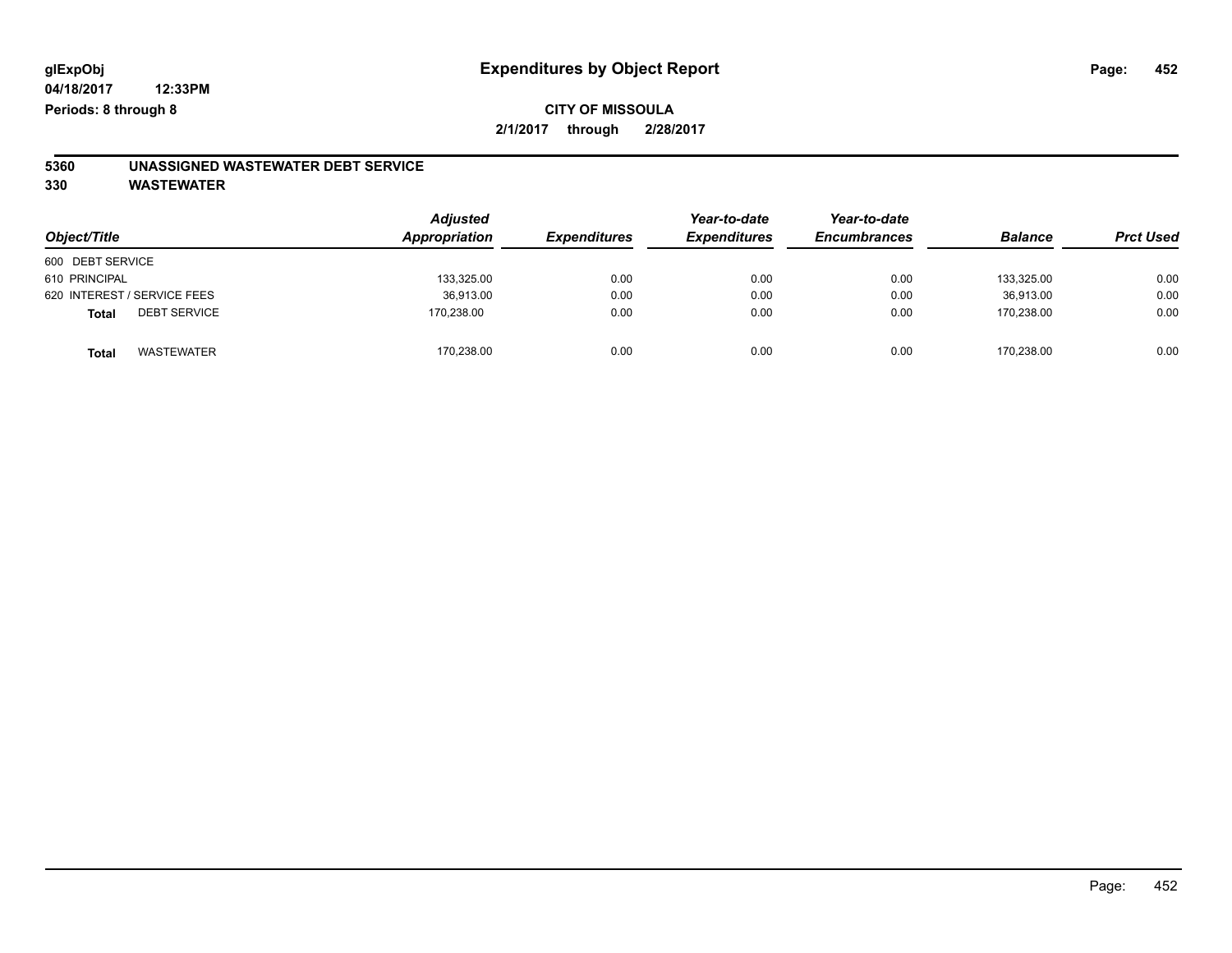**04/18/2017 12:33PM Periods: 8 through 8**

**CITY OF MISSOULA 2/1/2017 through 2/28/2017**

#### **5360 UNASSIGNED WASTEWATER DEBT SERVICE**

| Object/Title                                    | <b>Adjusted</b><br>Appropriation | <b>Expenditures</b> | Year-to-date<br><b>Expenditures</b> | Year-to-date<br><b>Encumbrances</b> | <b>Balance</b> | <b>Prct Used</b> |
|-------------------------------------------------|----------------------------------|---------------------|-------------------------------------|-------------------------------------|----------------|------------------|
| 600 DEBT SERVICE                                |                                  |                     |                                     |                                     |                |                  |
| 610 PRINCIPAL                                   | 133,325.00                       | 0.00                | 0.00                                | 0.00                                | 133.325.00     | 0.00             |
| 620 INTEREST / SERVICE FEES                     | 36,913.00                        | 0.00                | 0.00                                | 0.00                                | 36,913.00      | 0.00             |
| <b>DEBT SERVICE</b><br><b>Total</b>             | 170.238.00                       | 0.00                | 0.00                                | 0.00                                | 170.238.00     | 0.00             |
| UNASSIGNED WASTEWATER DEBT SERV<br><b>Total</b> | 170.238.00                       | 0.00                | 0.00                                | 0.00                                | 170.238.00     | 0.00             |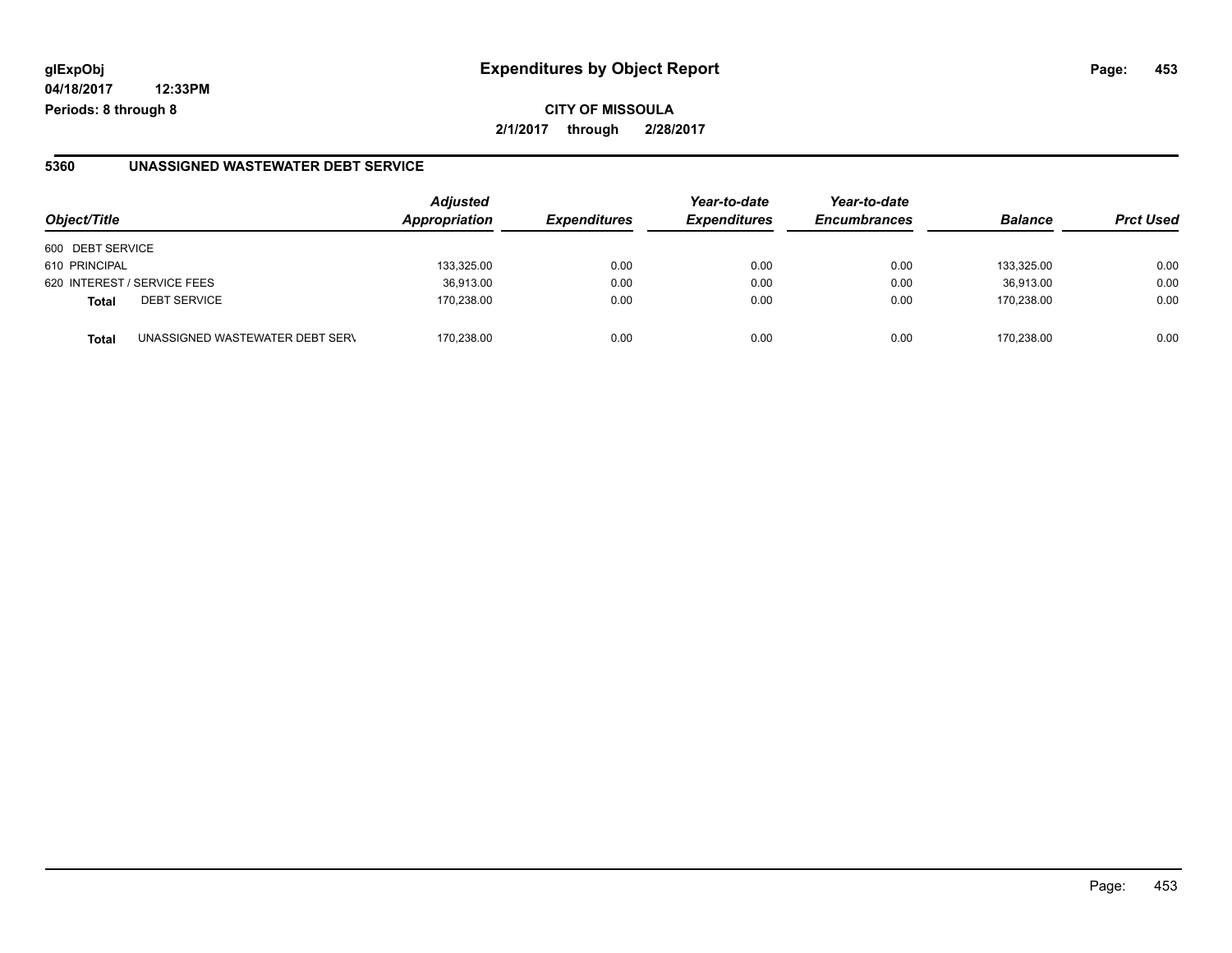# **5361 2001 SEWER REVENUE BONDS-DEBT SERVICE**

|                   |                             | <b>Adjusted</b>      |                     | Year-to-date        | Year-to-date        |                |                  |
|-------------------|-----------------------------|----------------------|---------------------|---------------------|---------------------|----------------|------------------|
| Object/Title      |                             | <b>Appropriation</b> | <b>Expenditures</b> | <b>Expenditures</b> | <b>Encumbrances</b> | <b>Balance</b> | <b>Prct Used</b> |
| 500 FIXED CHARGES |                             |                      |                     |                     |                     |                |                  |
|                   | 550 MERCHANT SERVICE FEES   | 0.00                 | 0.00                | 0.00                | 0.00                | 0.00           | 0.00             |
| <b>Total</b>      | <b>FIXED CHARGES</b>        | 0.00                 | 0.00                | 0.00                | 0.00                | 0.00           | 0.00             |
| 600 DEBT SERVICE  |                             |                      |                     |                     |                     |                |                  |
| 610 PRINCIPAL     |                             | 28.000.00            | 0.00                | 14.000.00           | 0.00                | 14.000.00      | 50.00            |
|                   | 620 INTEREST / SERVICE FEES | 2.480.00             | 0.00                | 1.310.00            | 0.00                | 1.170.00       | 52.82            |
| <b>Total</b>      | <b>DEBT SERVICE</b>         | 30.480.00            | 0.00                | 15.310.00           | 0.00                | 15.170.00      | 50.23            |
| <b>Total</b>      | <b>WASTEWATER</b>           | 30.480.00            | 0.00                | 15.310.00           | 0.00                | 15.170.00      | 50.23            |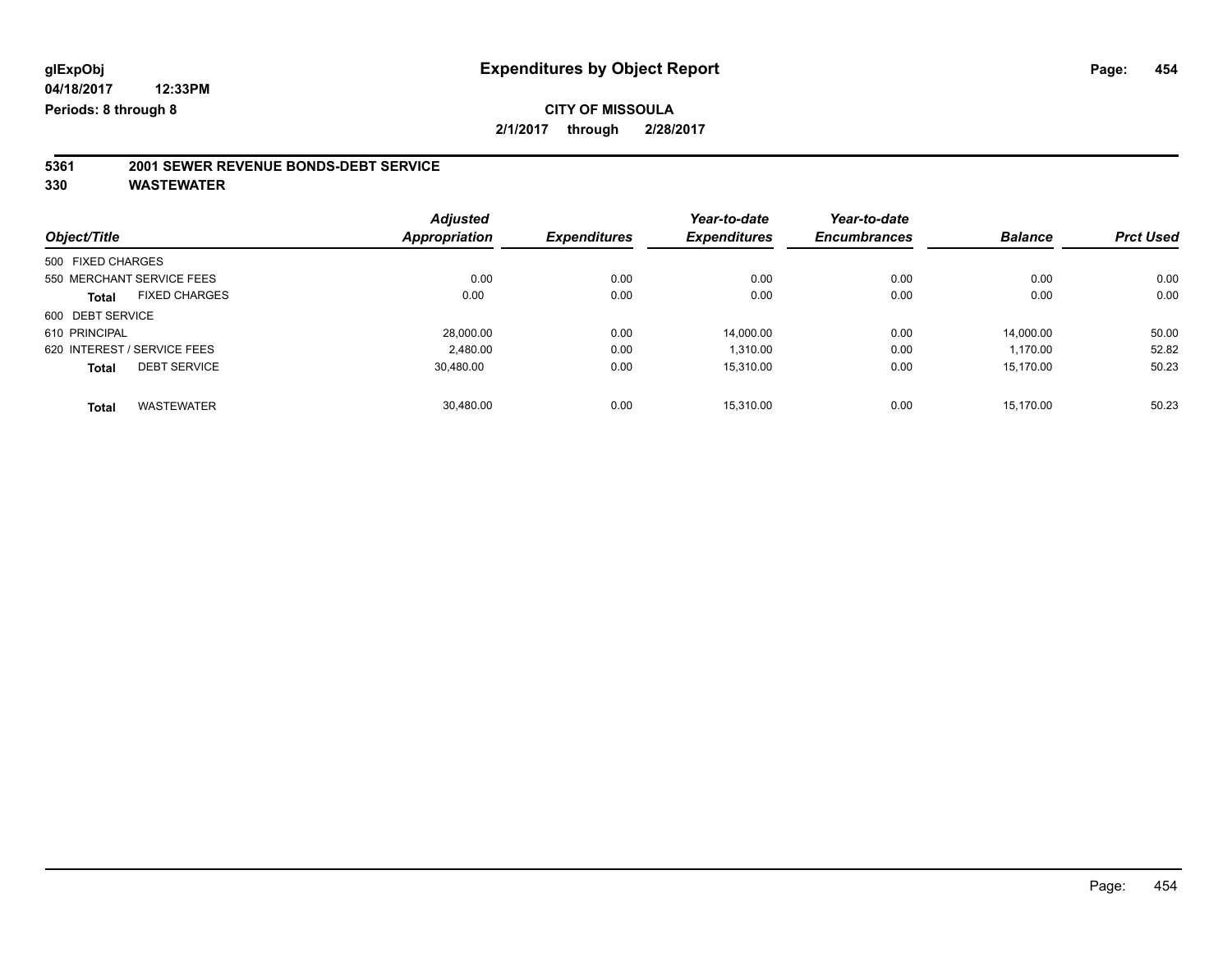**04/18/2017 12:33PM Periods: 8 through 8**

#### **5361 2001 SEWER REVENUE BONDS-DEBT SERVICE**

| Object/Title                        |                                  | <b>Adjusted</b><br>Appropriation | <b>Expenditures</b> | Year-to-date<br><b>Expenditures</b> | Year-to-date<br><b>Encumbrances</b> | <b>Balance</b> | <b>Prct Used</b> |
|-------------------------------------|----------------------------------|----------------------------------|---------------------|-------------------------------------|-------------------------------------|----------------|------------------|
| 500 FIXED CHARGES                   |                                  |                                  |                     |                                     |                                     |                |                  |
| 550 MERCHANT SERVICE FEES           |                                  | 0.00                             | 0.00                | 0.00                                | 0.00                                | 0.00           | 0.00             |
| <b>Total</b>                        | <b>FIXED CHARGES</b>             | 0.00                             | 0.00                | 0.00                                | 0.00                                | 0.00           | 0.00             |
| 600 DEBT SERVICE                    |                                  |                                  |                     |                                     |                                     |                |                  |
| 610 PRINCIPAL                       |                                  | 28,000.00                        | 0.00                | 14.000.00                           | 0.00                                | 14.000.00      | 50.00            |
| 620 INTEREST / SERVICE FEES         |                                  | 2.480.00                         | 0.00                | 1.310.00                            | 0.00                                | 1.170.00       | 52.82            |
| <b>DEBT SERVICE</b><br><b>Total</b> |                                  | 30.480.00                        | 0.00                | 15.310.00                           | 0.00                                | 15.170.00      | 50.23            |
| <b>Total</b>                        | 2001 SEWER REVENUE BONDS-DEBT SE | 30.480.00                        | 0.00                | 15.310.00                           | 0.00                                | 15.170.00      | 50.23            |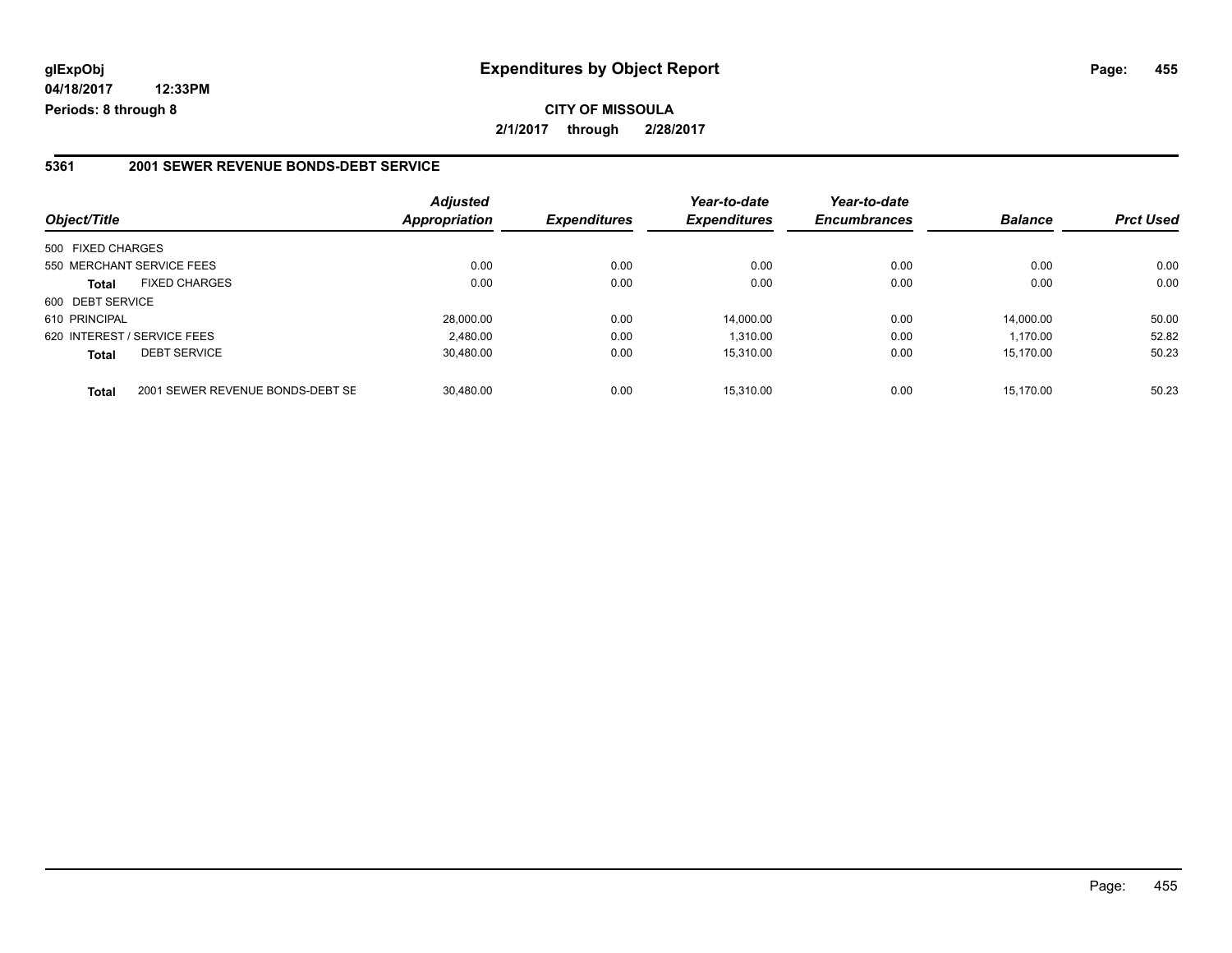# **5362 00 SEWER REVENUE BOND - SERIES B DEBT SE**

|                                      | <b>Adjusted</b>      |                     | Year-to-date        | Year-to-date        |                |                  |
|--------------------------------------|----------------------|---------------------|---------------------|---------------------|----------------|------------------|
| Object/Title                         | <b>Appropriation</b> | <b>Expenditures</b> | <b>Expenditures</b> | <b>Encumbrances</b> | <b>Balance</b> | <b>Prct Used</b> |
| 500 FIXED CHARGES                    |                      |                     |                     |                     |                |                  |
| 550 MERCHANT SERVICE FEES            | 0.00                 | 0.00                | 0.00                | 0.00                | 0.00           | 0.00             |
| <b>FIXED CHARGES</b><br><b>Total</b> | 0.00                 | 0.00                | 0.00                | 0.00                | 0.00           | 0.00             |
| 600 DEBT SERVICE                     |                      |                     |                     |                     |                |                  |
| 610 PRINCIPAL                        | 45,000.00            | 0.00                | 22,000.00           | 0.00                | 23,000.00      | 48.89            |
| 620 INTEREST / SERVICE FEES          | 3.480.00             | 0.00                | 1.850.00            | 0.00                | 1.630.00       | 53.16            |
| <b>DEBT SERVICE</b><br><b>Total</b>  | 48,480.00            | 0.00                | 23,850.00           | 0.00                | 24,630.00      | 49.20            |
| 800 OTHER OBJECTS                    |                      |                     |                     |                     |                |                  |
| 820 TRANSFERS TO OTHER FUNDS         | 0.00                 | 0.00                | 0.00                | 0.00                | 0.00           | 0.00             |
| OTHER OBJECTS<br><b>Total</b>        | 0.00                 | 0.00                | 0.00                | 0.00                | 0.00           | 0.00             |
| <b>WASTEWATER</b><br><b>Total</b>    | 48,480.00            | 0.00                | 23,850.00           | 0.00                | 24,630.00      | 49.20            |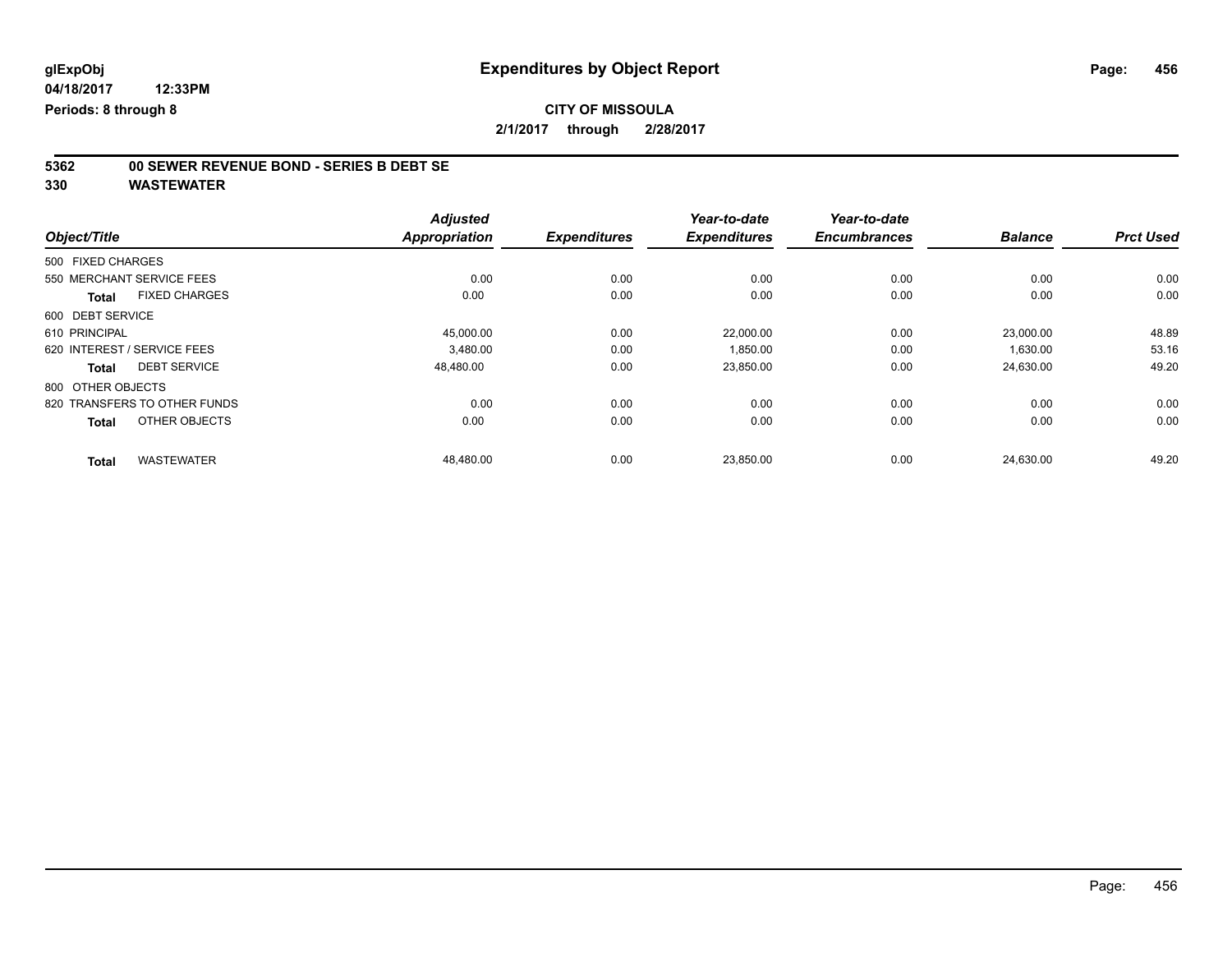**04/18/2017 12:33PM Periods: 8 through 8**

#### **5362 00 SEWER REVENUE BOND - SERIES B DEBT SE**

| Object/Title                         |                                    | <b>Adjusted</b><br><b>Appropriation</b> | <b>Expenditures</b> | Year-to-date<br><b>Expenditures</b> | Year-to-date<br><b>Encumbrances</b> | <b>Balance</b> | <b>Prct Used</b> |
|--------------------------------------|------------------------------------|-----------------------------------------|---------------------|-------------------------------------|-------------------------------------|----------------|------------------|
| 500 FIXED CHARGES                    |                                    |                                         |                     |                                     |                                     |                |                  |
| 550 MERCHANT SERVICE FEES            |                                    | 0.00                                    | 0.00                | 0.00                                | 0.00                                | 0.00           | 0.00             |
| <b>FIXED CHARGES</b><br><b>Total</b> |                                    | 0.00                                    | 0.00                | 0.00                                | 0.00                                | 0.00           | 0.00             |
| 600 DEBT SERVICE                     |                                    |                                         |                     |                                     |                                     |                |                  |
| 610 PRINCIPAL                        |                                    | 45,000.00                               | 0.00                | 22,000.00                           | 0.00                                | 23.000.00      | 48.89            |
| 620 INTEREST / SERVICE FEES          |                                    | 3.480.00                                | 0.00                | 1,850.00                            | 0.00                                | 1,630.00       | 53.16            |
| <b>DEBT SERVICE</b><br>Total         |                                    | 48,480.00                               | 0.00                | 23,850.00                           | 0.00                                | 24,630.00      | 49.20            |
| 800 OTHER OBJECTS                    |                                    |                                         |                     |                                     |                                     |                |                  |
| 820 TRANSFERS TO OTHER FUNDS         |                                    | 0.00                                    | 0.00                | 0.00                                | 0.00                                | 0.00           | 0.00             |
| OTHER OBJECTS<br>Total               |                                    | 0.00                                    | 0.00                | 0.00                                | 0.00                                | 0.00           | 0.00             |
| <b>Total</b>                         | 00 SEWER REVENUE BOND - SERIES B D | 48,480.00                               | 0.00                | 23,850.00                           | 0.00                                | 24,630.00      | 49.20            |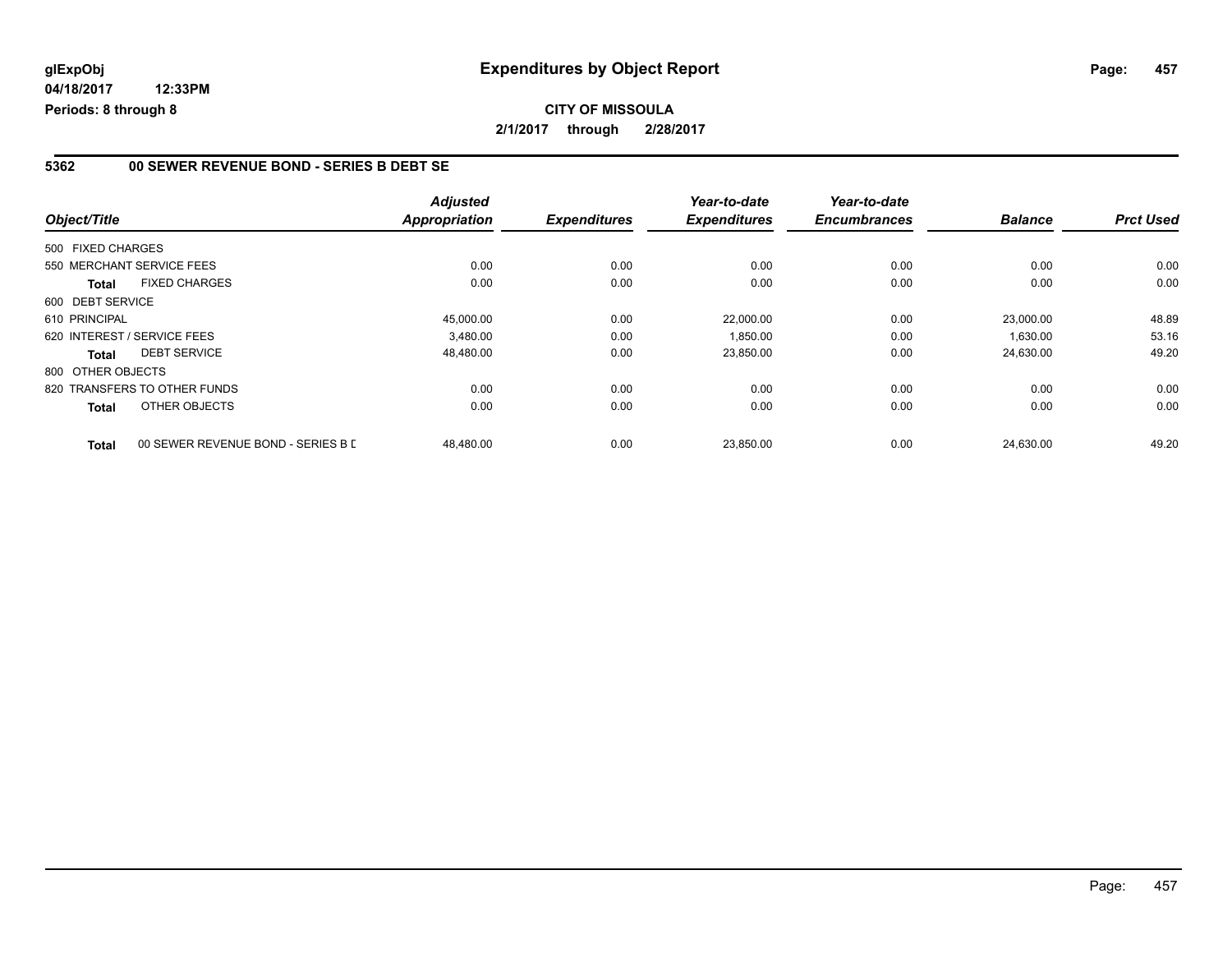### **CITY OF MISSOULA 2/1/2017 through 2/28/2017**

# **5363 92 SEWER REVENUE BOND SERIES A DEBT SERV**

| Object/Title                         | <b>Adjusted</b><br><b>Appropriation</b> | <b>Expenditures</b> | Year-to-date<br><b>Expenditures</b> | Year-to-date<br><b>Encumbrances</b> | <b>Balance</b> | <b>Prct Used</b> |
|--------------------------------------|-----------------------------------------|---------------------|-------------------------------------|-------------------------------------|----------------|------------------|
| 500 FIXED CHARGES                    |                                         |                     |                                     |                                     |                |                  |
| 550 MERCHANT SERVICE FEES            | 0.00                                    | 0.00                | 0.00                                | 0.00                                | 0.00           | 0.00             |
| <b>FIXED CHARGES</b><br><b>Total</b> | 0.00                                    | 0.00                | 0.00                                | 0.00                                | 0.00           | 0.00             |
| 600 DEBT SERVICE                     |                                         |                     |                                     |                                     |                |                  |
| 610 PRINCIPAL                        | 0.00                                    | 0.00                | 0.00                                | 0.00                                | 0.00           | 0.00             |
| 620 INTEREST / SERVICE FEES          | 0.00                                    | 0.00                | 0.00                                | 0.00                                | 0.00           | 0.00             |
| <b>DEBT SERVICE</b><br><b>Total</b>  | 0.00                                    | 0.00                | 0.00                                | 0.00                                | 0.00           | 0.00             |
| <b>WASTEWATER</b><br>Total           | 0.00                                    | 0.00                | 0.00                                | 0.00                                | 0.00           | 0.00             |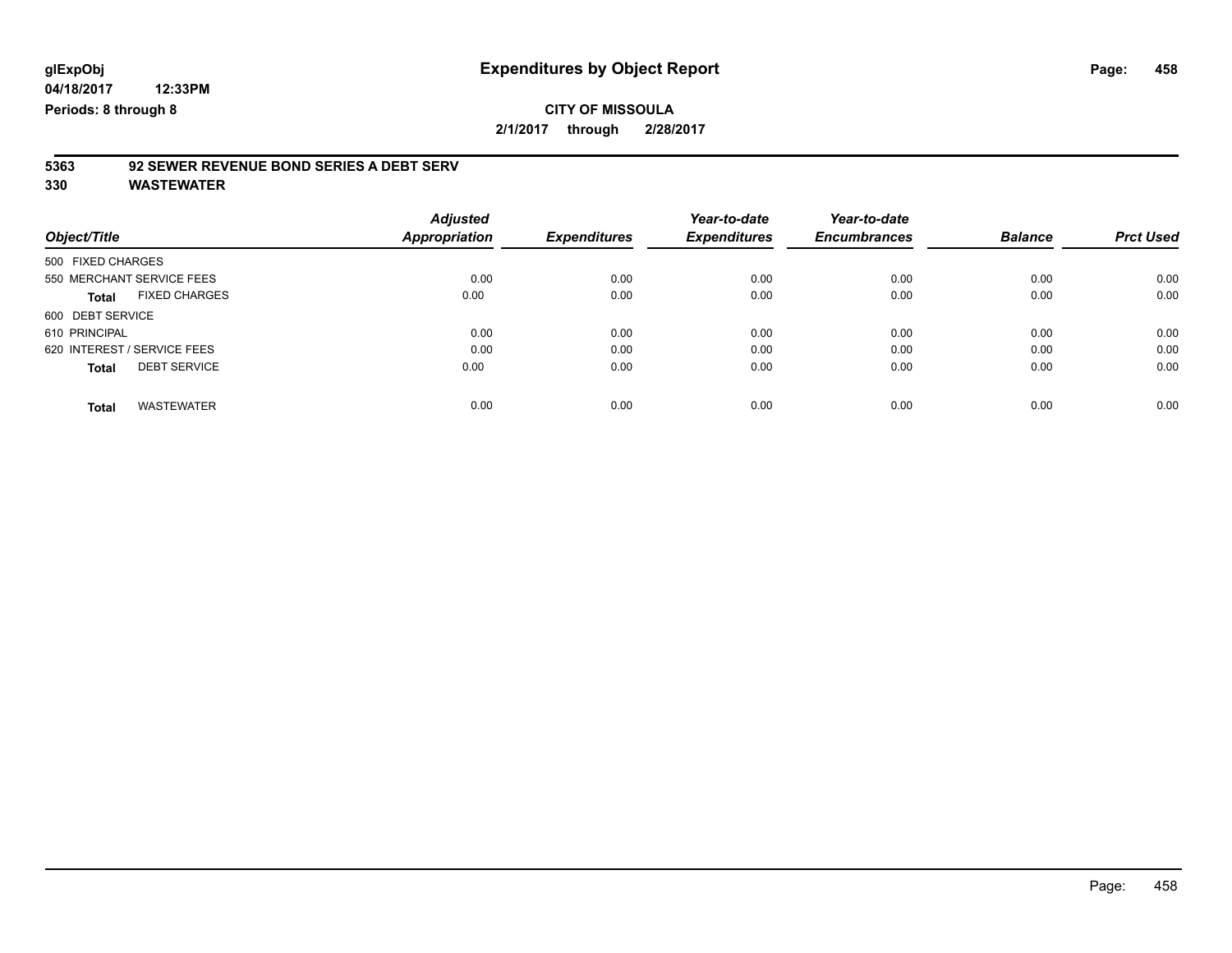**04/18/2017 12:33PM Periods: 8 through 8**

#### **5363 92 SEWER REVENUE BOND SERIES A DEBT SERV**

| Object/Title      |                                   | <b>Adjusted</b><br><b>Appropriation</b> | <b>Expenditures</b> | Year-to-date<br><b>Expenditures</b> | Year-to-date<br><b>Encumbrances</b> | <b>Balance</b> | <b>Prct Used</b> |
|-------------------|-----------------------------------|-----------------------------------------|---------------------|-------------------------------------|-------------------------------------|----------------|------------------|
| 500 FIXED CHARGES |                                   |                                         |                     |                                     |                                     |                |                  |
|                   | 550 MERCHANT SERVICE FEES         | 0.00                                    | 0.00                | 0.00                                | 0.00                                | 0.00           | 0.00             |
| <b>Total</b>      | <b>FIXED CHARGES</b>              | 0.00                                    | 0.00                | 0.00                                | 0.00                                | 0.00           | 0.00             |
| 600 DEBT SERVICE  |                                   |                                         |                     |                                     |                                     |                |                  |
| 610 PRINCIPAL     |                                   | 0.00                                    | 0.00                | 0.00                                | 0.00                                | 0.00           | 0.00             |
|                   | 620 INTEREST / SERVICE FEES       | 0.00                                    | 0.00                | 0.00                                | 0.00                                | 0.00           | 0.00             |
| <b>Total</b>      | <b>DEBT SERVICE</b>               | 0.00                                    | 0.00                | 0.00                                | 0.00                                | 0.00           | 0.00             |
| <b>Total</b>      | 92 SEWER REVENUE BOND SERIES A DE | 0.00                                    | 0.00                | 0.00                                | 0.00                                | 0.00           | 0.00             |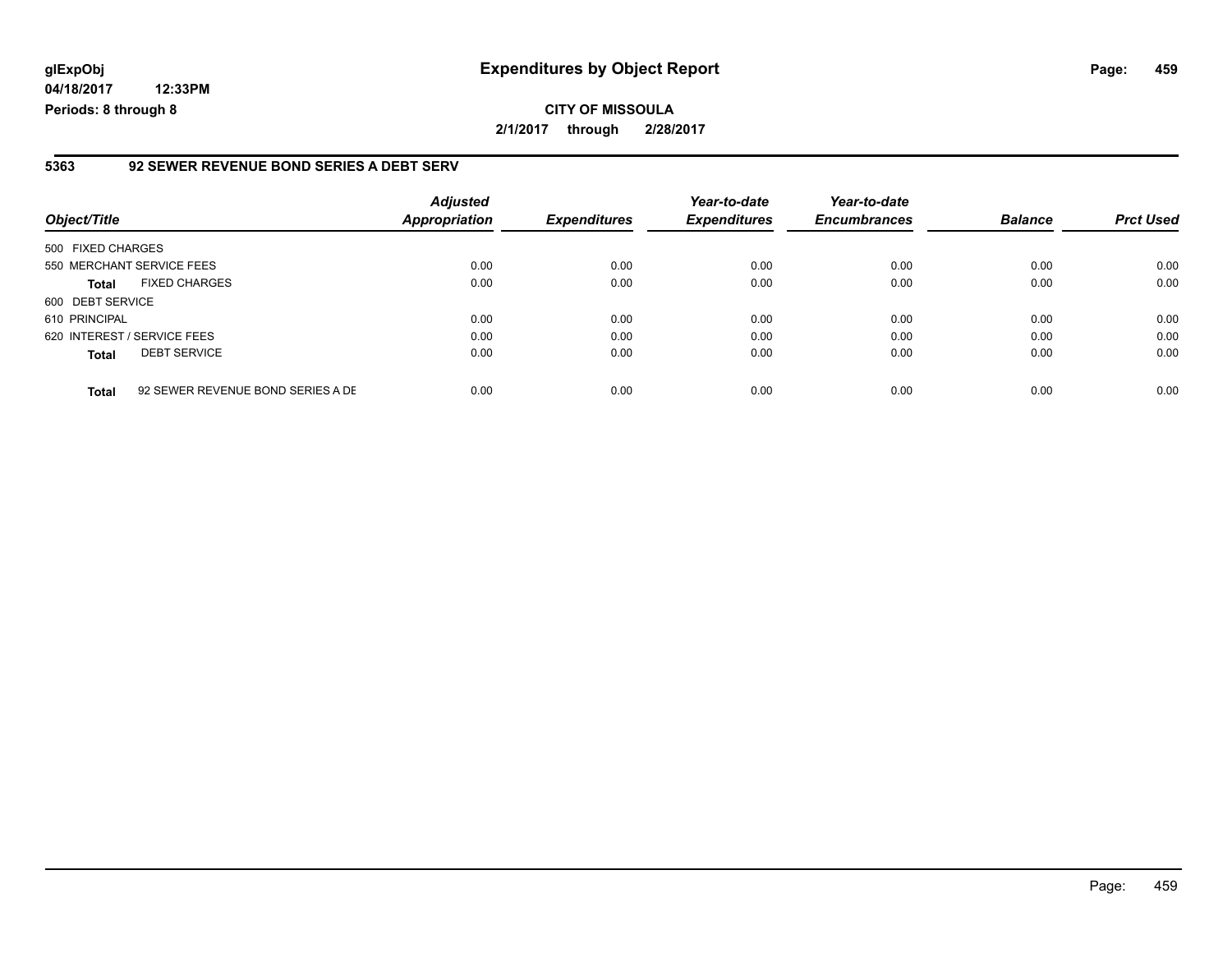# **5364 92 SEWER REVENUE BOND - SERIES B DEBT S**

|                   |                             | <b>Adjusted</b> |                     | Year-to-date        | Year-to-date        |                |                  |
|-------------------|-----------------------------|-----------------|---------------------|---------------------|---------------------|----------------|------------------|
| Object/Title      |                             | Appropriation   | <b>Expenditures</b> | <b>Expenditures</b> | <b>Encumbrances</b> | <b>Balance</b> | <b>Prct Used</b> |
| 500 FIXED CHARGES |                             |                 |                     |                     |                     |                |                  |
|                   | 550 MERCHANT SERVICE FEES   | 0.00            | 0.00                | 0.00                | 0.00                | 0.00           | 0.00             |
| <b>Total</b>      | <b>FIXED CHARGES</b>        | 0.00            | 0.00                | 0.00                | 0.00                | 0.00           | 0.00             |
| 600 DEBT SERVICE  |                             |                 |                     |                     |                     |                |                  |
| 610 PRINCIPAL     |                             | 0.00            | 0.00                | 0.00                | 0.00                | 0.00           | 0.00             |
|                   | 620 INTEREST / SERVICE FEES | 0.00            | 0.00                | 0.00                | 0.00                | 0.00           | 0.00             |
| <b>Total</b>      | <b>DEBT SERVICE</b>         | 0.00            | 0.00                | 0.00                | 0.00                | 0.00           | 0.00             |
| <b>Total</b>      | <b>WASTEWATER</b>           | 0.00            | 0.00                | 0.00                | 0.00                | 0.00           | 0.00             |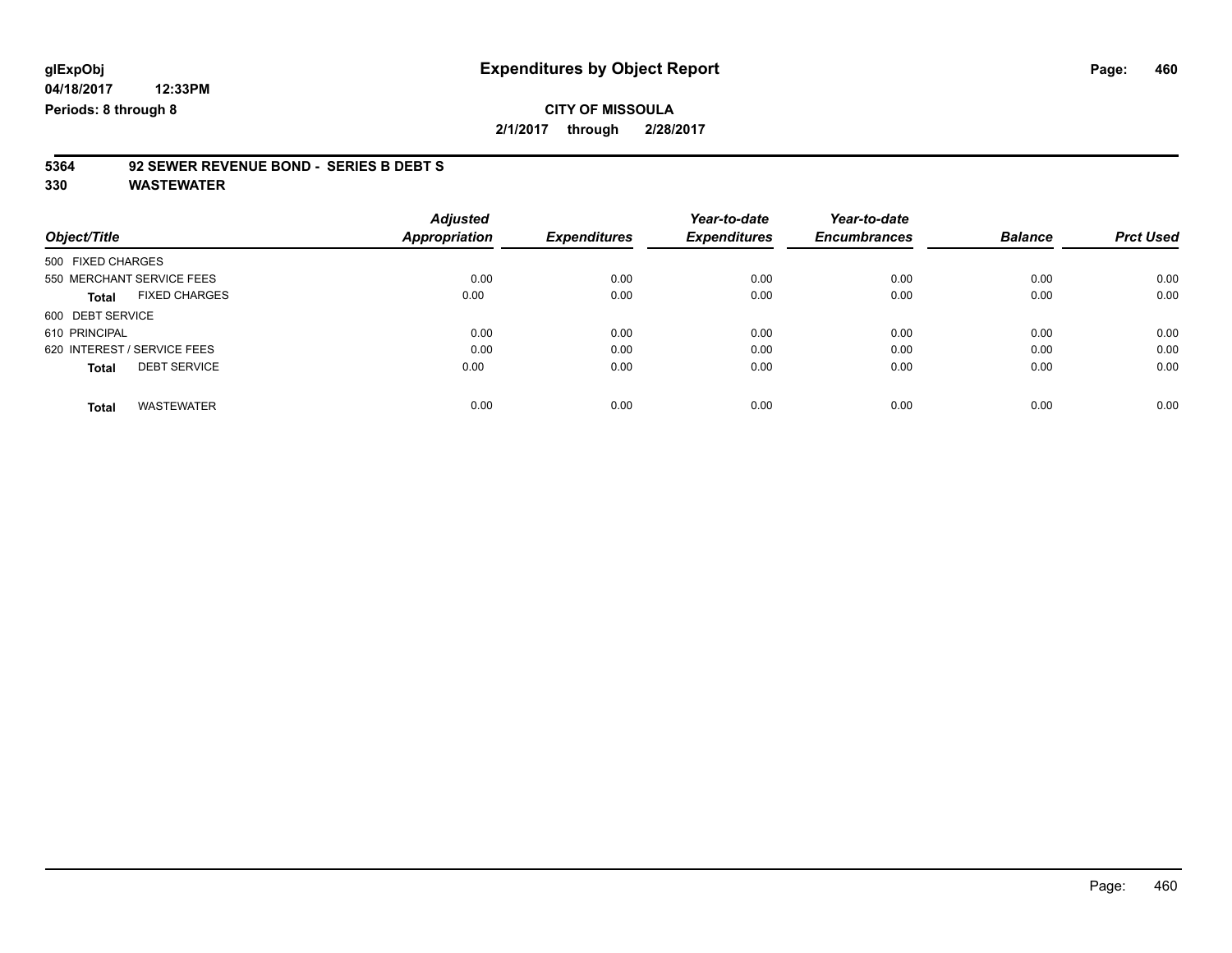**04/18/2017 12:33PM Periods: 8 through 8**

#### **5364 92 SEWER REVENUE BOND - SERIES B DEBT S**

| Object/Title                                       | <b>Adjusted</b><br><b>Appropriation</b> | <b>Expenditures</b> | Year-to-date<br><b>Expenditures</b> | Year-to-date<br><b>Encumbrances</b> | <b>Balance</b> | <b>Prct Used</b> |
|----------------------------------------------------|-----------------------------------------|---------------------|-------------------------------------|-------------------------------------|----------------|------------------|
| 500 FIXED CHARGES                                  |                                         |                     |                                     |                                     |                |                  |
| 550 MERCHANT SERVICE FEES                          | 0.00                                    | 0.00                | 0.00                                | 0.00                                | 0.00           | 0.00             |
| <b>FIXED CHARGES</b><br><b>Total</b>               | 0.00                                    | 0.00                | 0.00                                | 0.00                                | 0.00           | 0.00             |
| 600 DEBT SERVICE                                   |                                         |                     |                                     |                                     |                |                  |
| 610 PRINCIPAL                                      | 0.00                                    | 0.00                | 0.00                                | 0.00                                | 0.00           | 0.00             |
| 620 INTEREST / SERVICE FEES                        | 0.00                                    | 0.00                | 0.00                                | 0.00                                | 0.00           | 0.00             |
| <b>DEBT SERVICE</b><br>Total                       | 0.00                                    | 0.00                | 0.00                                | 0.00                                | 0.00           | 0.00             |
| 92 SEWER REVENUE BOND - SERIES B I<br><b>Total</b> | 0.00                                    | 0.00                | 0.00                                | 0.00                                | 0.00           | 0.00             |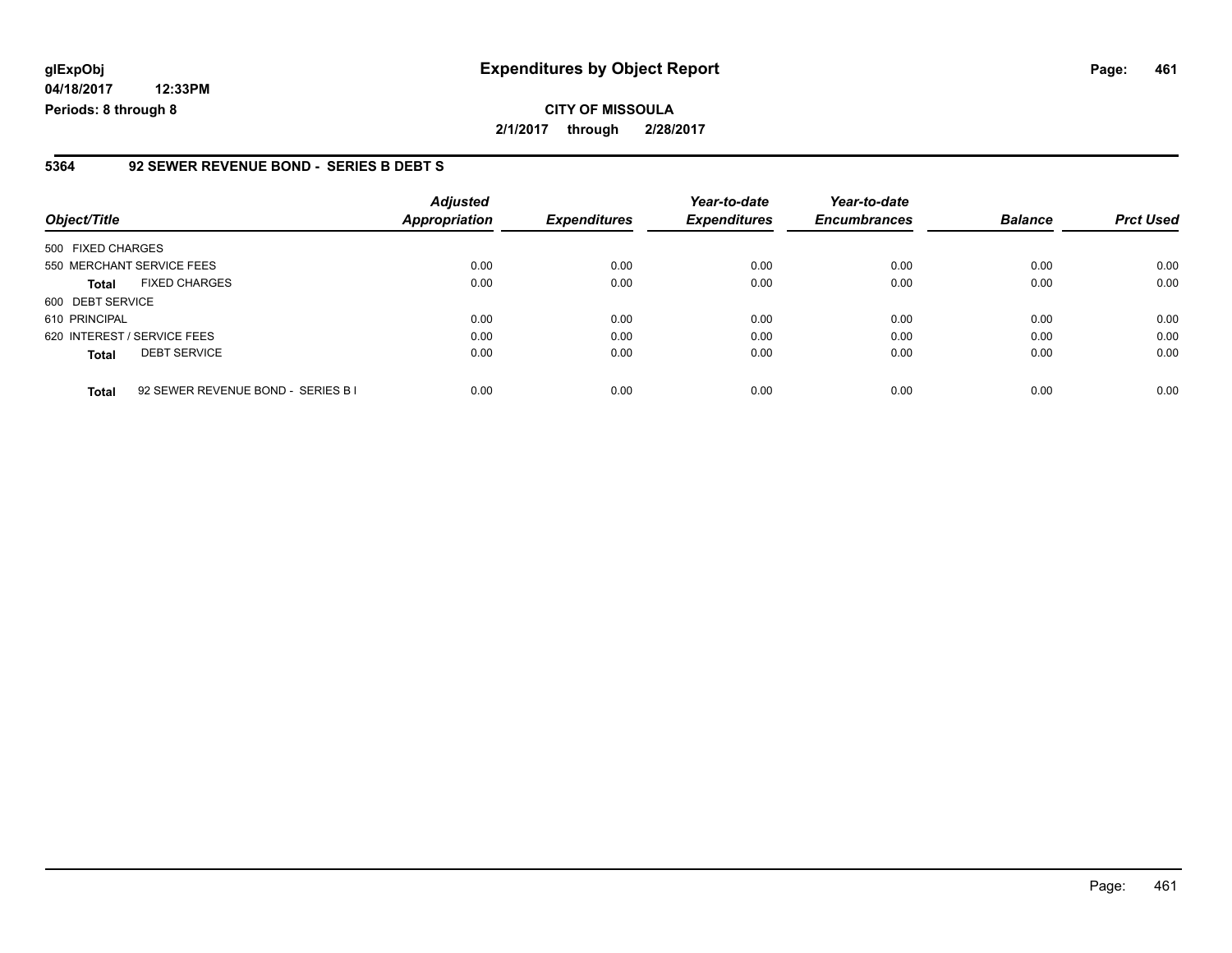# **5365 99 SEWER REVENUE BONDS DEBT SERVICE FUND**

|                                      | <b>Adjusted</b> |                     | Year-to-date        | Year-to-date        |                |                  |
|--------------------------------------|-----------------|---------------------|---------------------|---------------------|----------------|------------------|
| Object/Title                         | Appropriation   | <b>Expenditures</b> | <b>Expenditures</b> | <b>Encumbrances</b> | <b>Balance</b> | <b>Prct Used</b> |
| 500 FIXED CHARGES                    |                 |                     |                     |                     |                |                  |
| 550 MERCHANT SERVICE FEES            | 0.00            | 0.00                | 0.00                | 0.00                | 0.00           | 0.00             |
| <b>FIXED CHARGES</b><br><b>Total</b> | 0.00            | 0.00                | 0.00                | 0.00                | 0.00           | 0.00             |
| 600 DEBT SERVICE                     |                 |                     |                     |                     |                |                  |
| 610 PRINCIPAL                        | 117.000.00      | 0.00                | 58.000.00           | 0.00                | 59.000.00      | 49.57            |
| 620 INTEREST / SERVICE FEES          | 6,600.00        | 0.00                | 3,590.00            | 0.00                | 3,010.00       | 54.39            |
| <b>DEBT SERVICE</b><br><b>Total</b>  | 123.600.00      | 0.00                | 61,590.00           | 0.00                | 62.010.00      | 49.83            |
| <b>WASTEWATER</b><br><b>Total</b>    | 123,600.00      | 0.00                | 61.590.00           | 0.00                | 62.010.00      | 49.83            |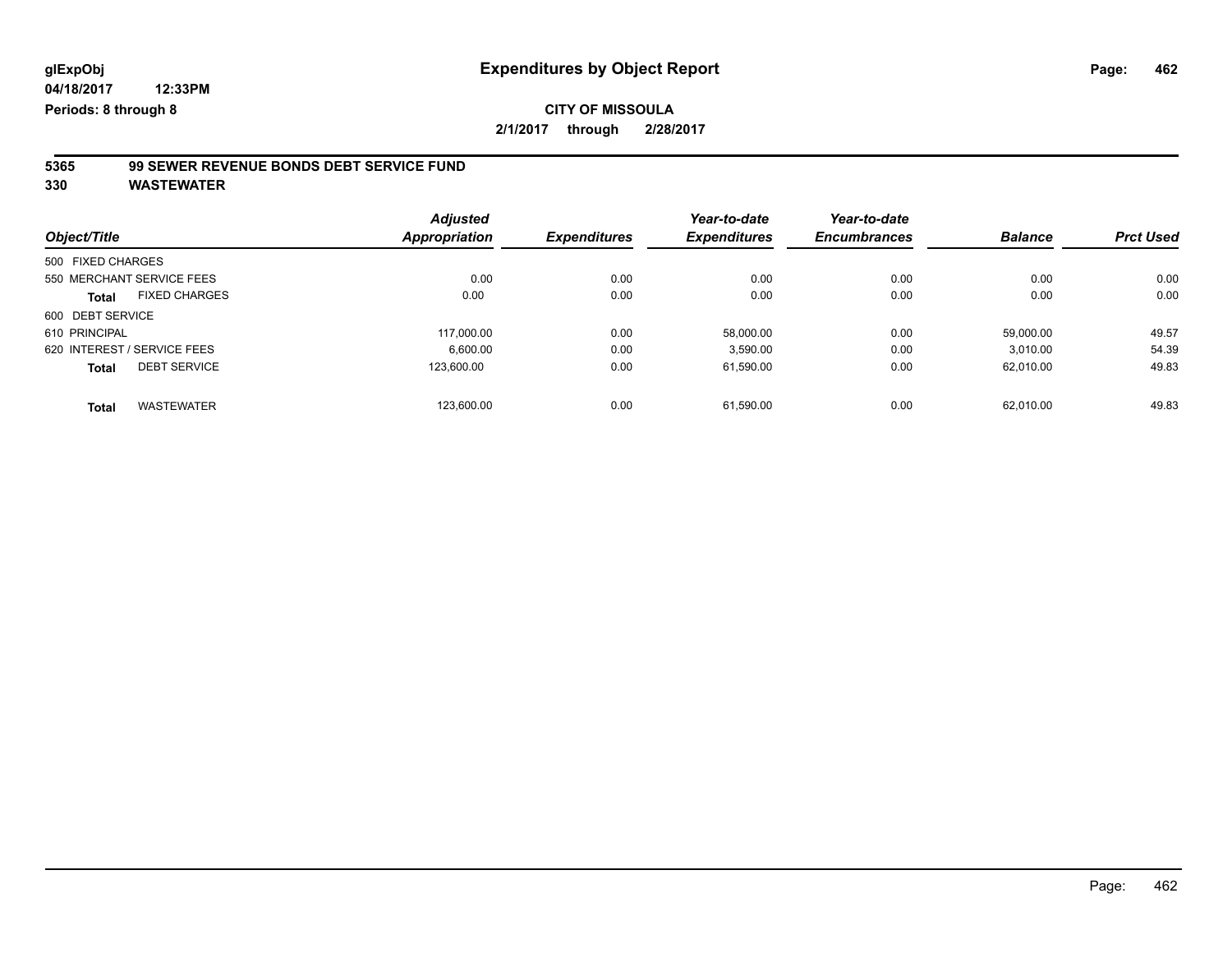**04/18/2017 12:33PM Periods: 8 through 8**

#### **5365 99 SEWER REVENUE BONDS DEBT SERVICE FUND**

| Object/Title      |                                  | <b>Adjusted</b><br>Appropriation | <b>Expenditures</b> | Year-to-date<br><b>Expenditures</b> | Year-to-date<br><b>Encumbrances</b> | <b>Balance</b> | <b>Prct Used</b> |
|-------------------|----------------------------------|----------------------------------|---------------------|-------------------------------------|-------------------------------------|----------------|------------------|
| 500 FIXED CHARGES |                                  |                                  |                     |                                     |                                     |                |                  |
|                   | 550 MERCHANT SERVICE FEES        | 0.00                             | 0.00                | 0.00                                | 0.00                                | 0.00           | 0.00             |
| <b>Total</b>      | <b>FIXED CHARGES</b>             | 0.00                             | 0.00                | 0.00                                | 0.00                                | 0.00           | 0.00             |
| 600 DEBT SERVICE  |                                  |                                  |                     |                                     |                                     |                |                  |
| 610 PRINCIPAL     |                                  | 117.000.00                       | 0.00                | 58.000.00                           | 0.00                                | 59.000.00      | 49.57            |
|                   | 620 INTEREST / SERVICE FEES      | 6.600.00                         | 0.00                | 3.590.00                            | 0.00                                | 3.010.00       | 54.39            |
| <b>Total</b>      | <b>DEBT SERVICE</b>              | 123.600.00                       | 0.00                | 61,590.00                           | 0.00                                | 62.010.00      | 49.83            |
| <b>Total</b>      | 99 SEWER REVENUE BONDS DEBT SERV | 123.600.00                       | 0.00                | 61.590.00                           | 0.00                                | 62.010.00      | 49.83            |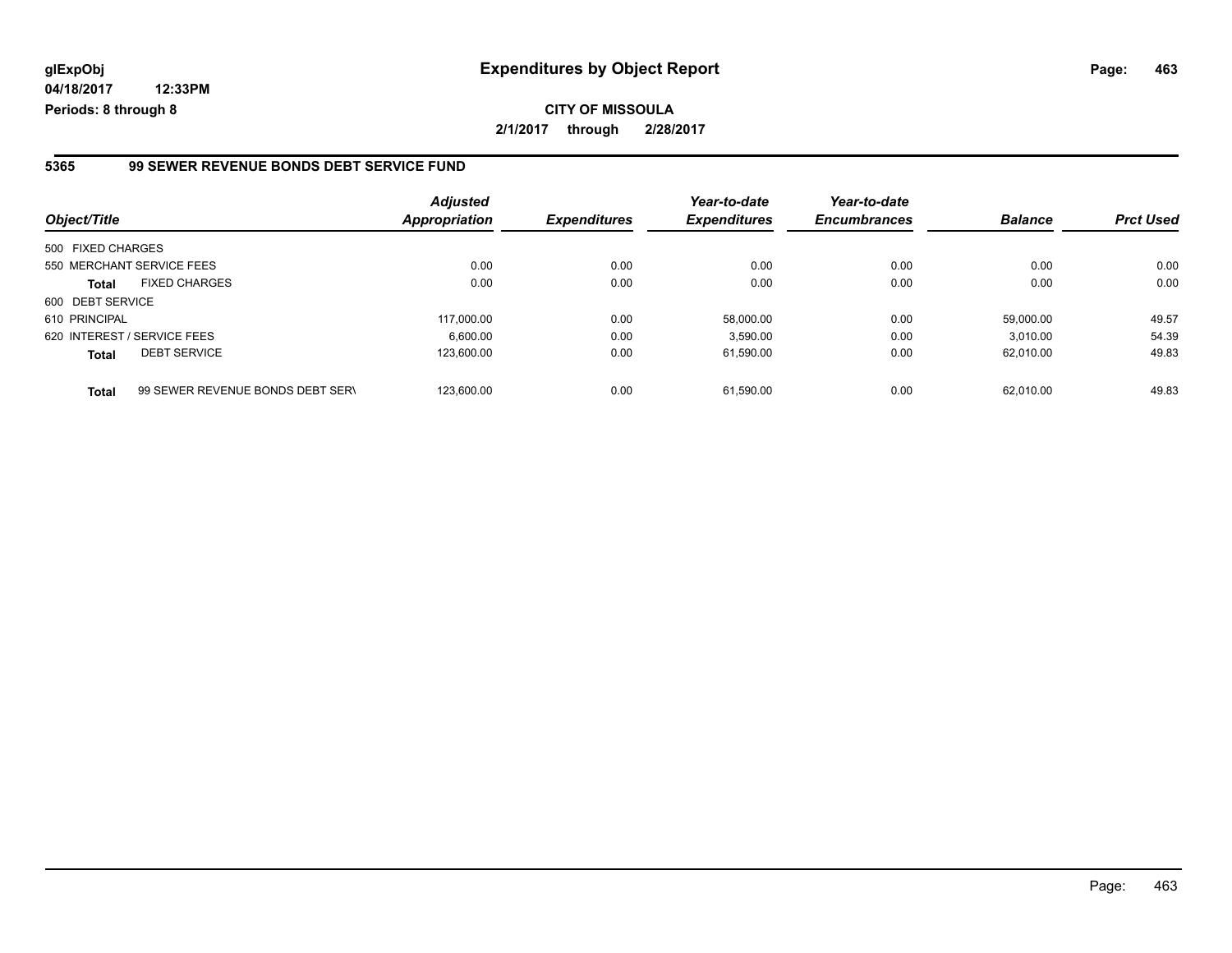# **5366 92 SEWER REVENUE BOND - SERIES A BOND RE**

| Object/Title                         | <b>Adjusted</b><br><b>Appropriation</b> | <b>Expenditures</b> | Year-to-date<br><b>Expenditures</b> | Year-to-date<br><b>Encumbrances</b> | <b>Balance</b> | <b>Prct Used</b> |
|--------------------------------------|-----------------------------------------|---------------------|-------------------------------------|-------------------------------------|----------------|------------------|
| 500 FIXED CHARGES                    |                                         |                     |                                     |                                     |                |                  |
| 550 MERCHANT SERVICE FEES            | 0.00                                    | 0.00                | 0.00                                | 0.00                                | 0.00           | 0.00             |
| <b>FIXED CHARGES</b><br><b>Total</b> | 0.00                                    | 0.00                | 0.00                                | 0.00                                | 0.00           | 0.00             |
| 800 OTHER OBJECTS                    |                                         |                     |                                     |                                     |                |                  |
| 820 TRANSFERS TO OTHER FUNDS         | 0.00                                    | 0.00                | 0.00                                | 0.00                                | 0.00           | 0.00             |
| OTHER OBJECTS<br><b>Total</b>        | 0.00                                    | 0.00                | 0.00                                | 0.00                                | 0.00           | 0.00             |
| <b>WASTEWATER</b><br><b>Total</b>    | 0.00                                    | 0.00                | 0.00                                | 0.00                                | 0.00           | 0.00             |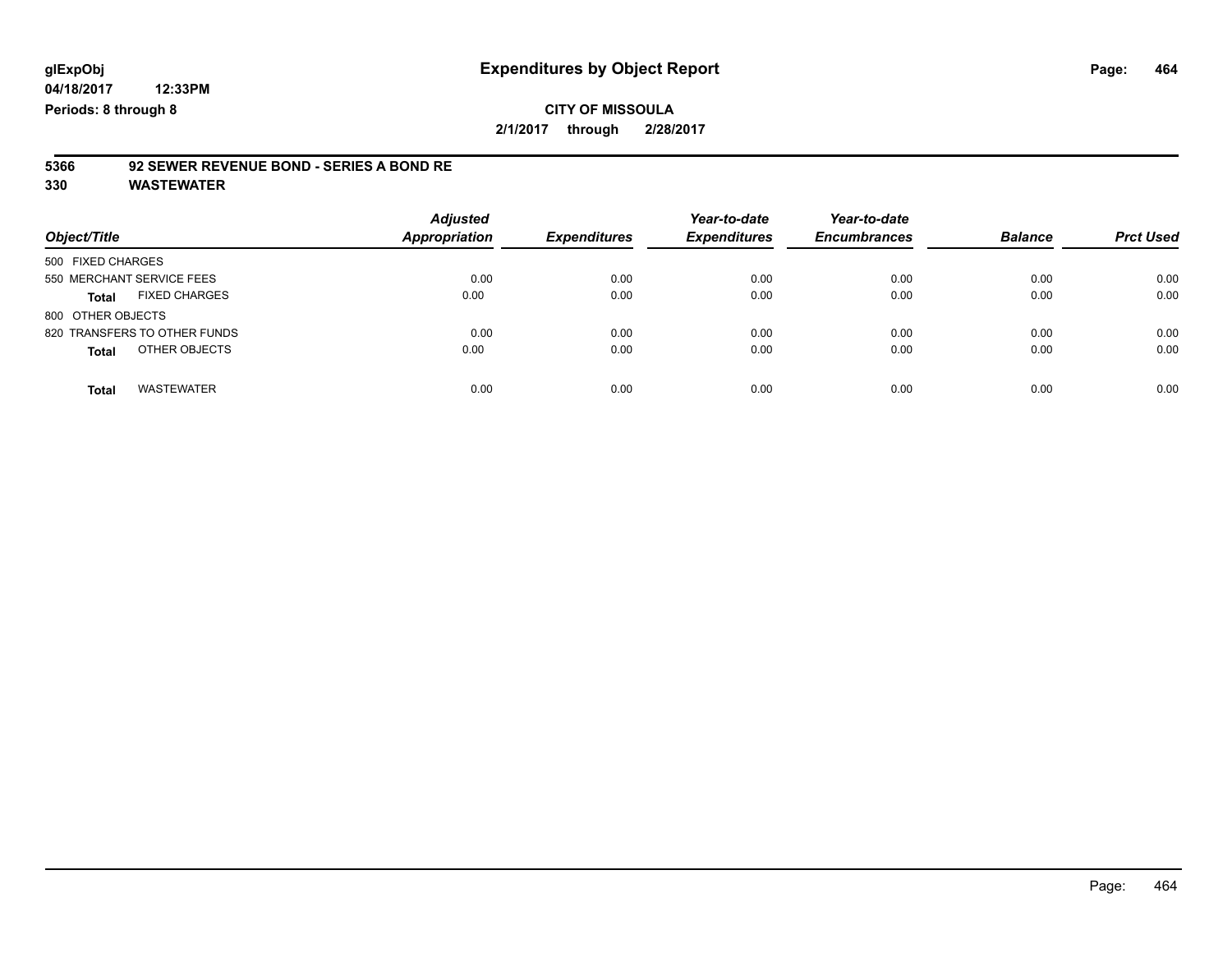**04/18/2017 12:33PM Periods: 8 through 8**

#### **5366 92 SEWER REVENUE BOND - SERIES A BOND RE**

| Object/Title              |                                    | <b>Adjusted</b><br><b>Appropriation</b> | <b>Expenditures</b> | Year-to-date<br><b>Expenditures</b> | Year-to-date<br><b>Encumbrances</b> | <b>Balance</b> | <b>Prct Used</b> |
|---------------------------|------------------------------------|-----------------------------------------|---------------------|-------------------------------------|-------------------------------------|----------------|------------------|
| 500 FIXED CHARGES         |                                    |                                         |                     |                                     |                                     |                |                  |
| 550 MERCHANT SERVICE FEES |                                    | 0.00                                    | 0.00                | 0.00                                | 0.00                                | 0.00           | 0.00             |
| <b>Total</b>              | <b>FIXED CHARGES</b>               | 0.00                                    | 0.00                | 0.00                                | 0.00                                | 0.00           | 0.00             |
| 800 OTHER OBJECTS         |                                    |                                         |                     |                                     |                                     |                |                  |
|                           | 820 TRANSFERS TO OTHER FUNDS       | 0.00                                    | 0.00                | 0.00                                | 0.00                                | 0.00           | 0.00             |
| <b>Total</b>              | OTHER OBJECTS                      | 0.00                                    | 0.00                | 0.00                                | 0.00                                | 0.00           | 0.00             |
| <b>Total</b>              | 92 SEWER REVENUE BOND - SERIES A B | 0.00                                    | 0.00                | 0.00                                | 0.00                                | 0.00           | 0.00             |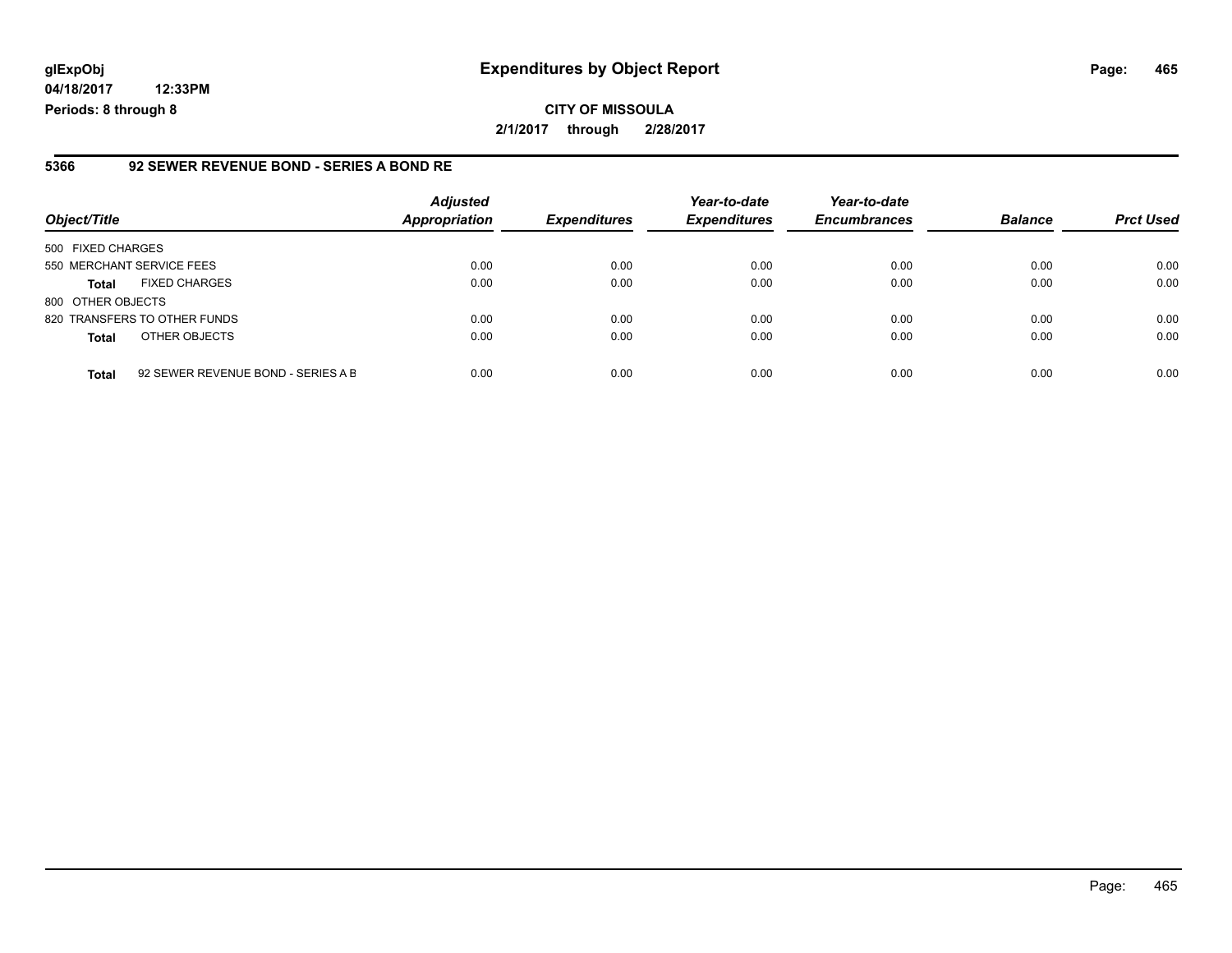# **5367 92 SEWER REVENUE BOND - SERIES B BOND RE**

| Object/Title                         | <b>Adjusted</b><br><b>Appropriation</b> | <b>Expenditures</b> | Year-to-date<br><b>Expenditures</b> | Year-to-date<br><b>Encumbrances</b> | <b>Balance</b> | <b>Prct Used</b> |
|--------------------------------------|-----------------------------------------|---------------------|-------------------------------------|-------------------------------------|----------------|------------------|
| 500 FIXED CHARGES                    |                                         |                     |                                     |                                     |                |                  |
| 550 MERCHANT SERVICE FEES            | 0.00                                    | 0.00                | 0.00                                | 0.00                                | 0.00           | 0.00             |
| <b>FIXED CHARGES</b><br><b>Total</b> | 0.00                                    | 0.00                | 0.00                                | 0.00                                | 0.00           | 0.00             |
| 800 OTHER OBJECTS                    |                                         |                     |                                     |                                     |                |                  |
| 820 TRANSFERS TO OTHER FUNDS         | 0.00                                    | 0.00                | 0.00                                | 0.00                                | 0.00           | 0.00             |
| OTHER OBJECTS<br><b>Total</b>        | 0.00                                    | 0.00                | 0.00                                | 0.00                                | 0.00           | 0.00             |
| <b>WASTEWATER</b><br>Total           | 0.00                                    | 0.00                | 0.00                                | 0.00                                | 0.00           | 0.00             |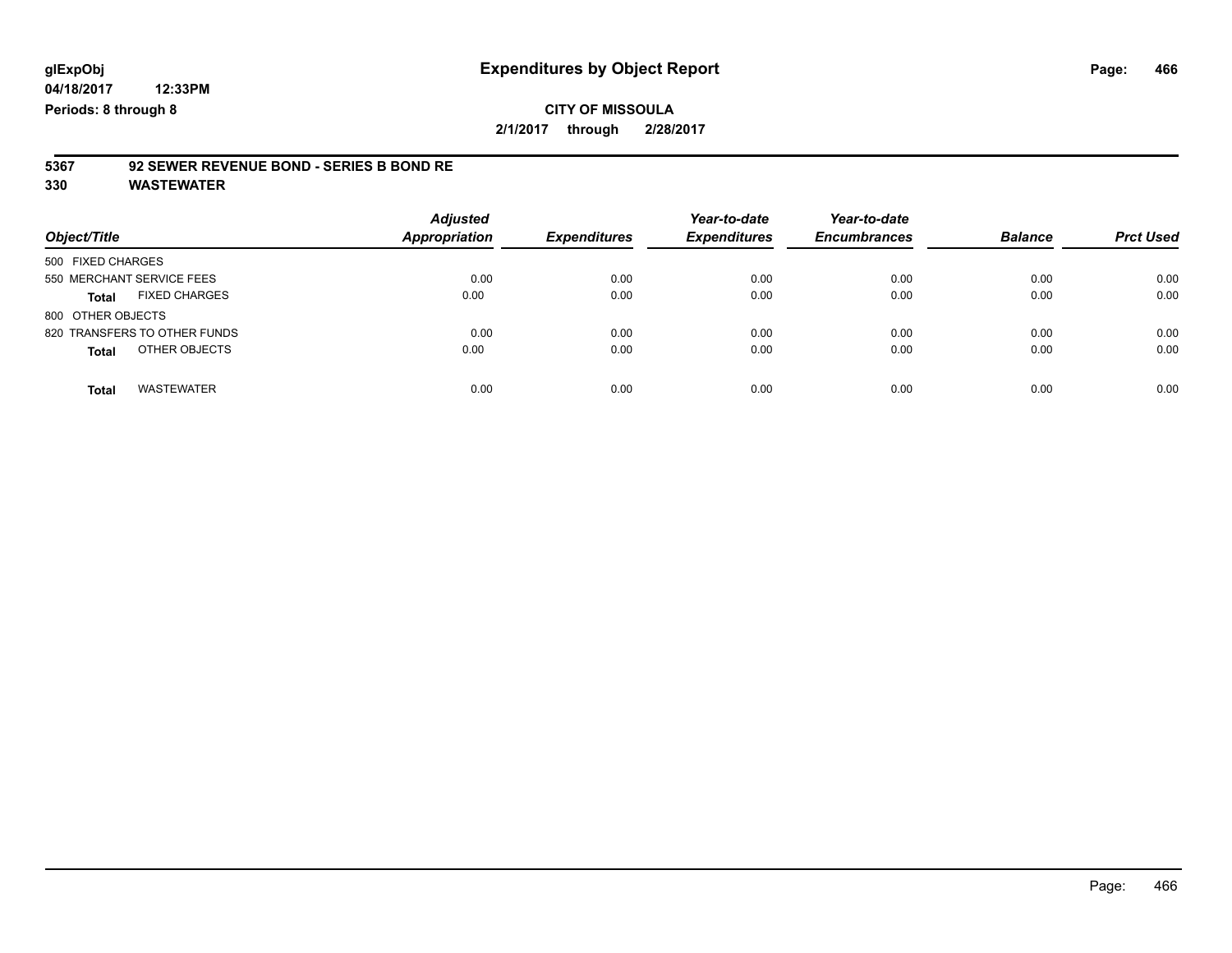**04/18/2017 12:33PM Periods: 8 through 8**

#### **5367 92 SEWER REVENUE BOND - SERIES B BOND RE**

| Object/Title              |                                    | <b>Adjusted</b><br><b>Appropriation</b> | <b>Expenditures</b> | Year-to-date<br><b>Expenditures</b> | Year-to-date<br><b>Encumbrances</b> | <b>Balance</b> | <b>Prct Used</b> |
|---------------------------|------------------------------------|-----------------------------------------|---------------------|-------------------------------------|-------------------------------------|----------------|------------------|
| 500 FIXED CHARGES         |                                    |                                         |                     |                                     |                                     |                |                  |
| 550 MERCHANT SERVICE FEES |                                    | 0.00                                    | 0.00                | 0.00                                | 0.00                                | 0.00           | 0.00             |
| <b>Total</b>              | <b>FIXED CHARGES</b>               | 0.00                                    | 0.00                | 0.00                                | 0.00                                | 0.00           | 0.00             |
| 800 OTHER OBJECTS         |                                    |                                         |                     |                                     |                                     |                |                  |
|                           | 820 TRANSFERS TO OTHER FUNDS       | 0.00                                    | 0.00                | 0.00                                | 0.00                                | 0.00           | 0.00             |
| <b>Total</b>              | OTHER OBJECTS                      | 0.00                                    | 0.00                | 0.00                                | 0.00                                | 0.00           | 0.00             |
| <b>Total</b>              | 92 SEWER REVENUE BOND - SERIES B E | 0.00                                    | 0.00                | 0.00                                | 0.00                                | 0.00           | 0.00             |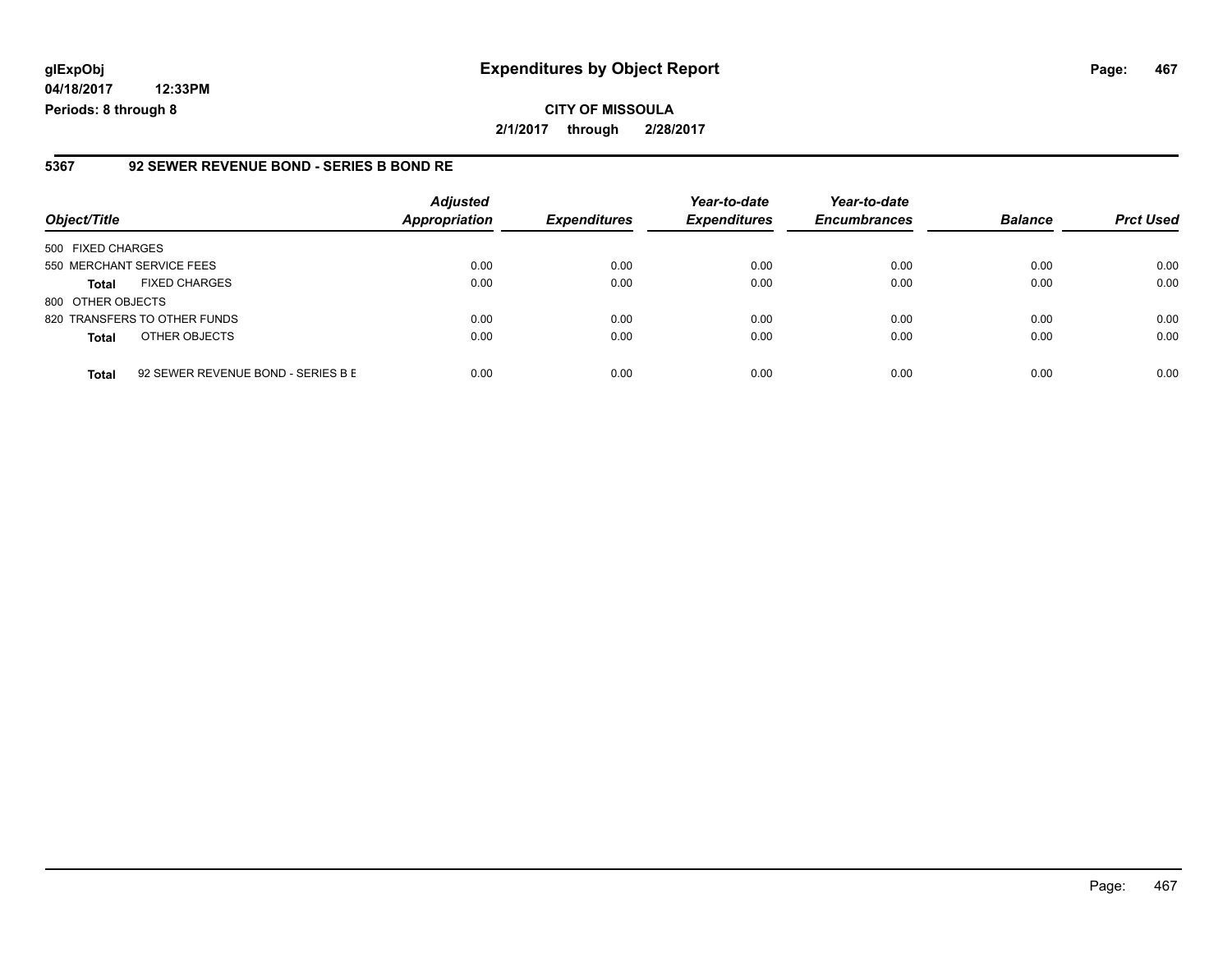# **5368 00 SEWER REVENUE BOND RESERVE FUND**

| Object/Title                         | <b>Adjusted</b><br><b>Appropriation</b> | <b>Expenditures</b> | Year-to-date<br><b>Expenditures</b> | Year-to-date<br><b>Encumbrances</b> | <b>Balance</b> | <b>Prct Used</b> |
|--------------------------------------|-----------------------------------------|---------------------|-------------------------------------|-------------------------------------|----------------|------------------|
| 500 FIXED CHARGES                    |                                         |                     |                                     |                                     |                |                  |
| 550 MERCHANT SERVICE FEES            | 0.00                                    | 0.00                | 0.00                                | 0.00                                | 0.00           | 0.00             |
| <b>FIXED CHARGES</b><br><b>Total</b> | 0.00                                    | 0.00                | 0.00                                | 0.00                                | 0.00           | 0.00             |
| 800 OTHER OBJECTS                    |                                         |                     |                                     |                                     |                |                  |
| 820 TRANSFERS TO OTHER FUNDS         | 0.00                                    | 0.00                | 0.00                                | 0.00                                | 0.00           | 0.00             |
| OTHER OBJECTS<br><b>Total</b>        | 0.00                                    | 0.00                | 0.00                                | 0.00                                | 0.00           | 0.00             |
| <b>WASTEWATER</b><br><b>Total</b>    | 0.00                                    | 0.00                | 0.00                                | 0.00                                | 0.00           | 0.00             |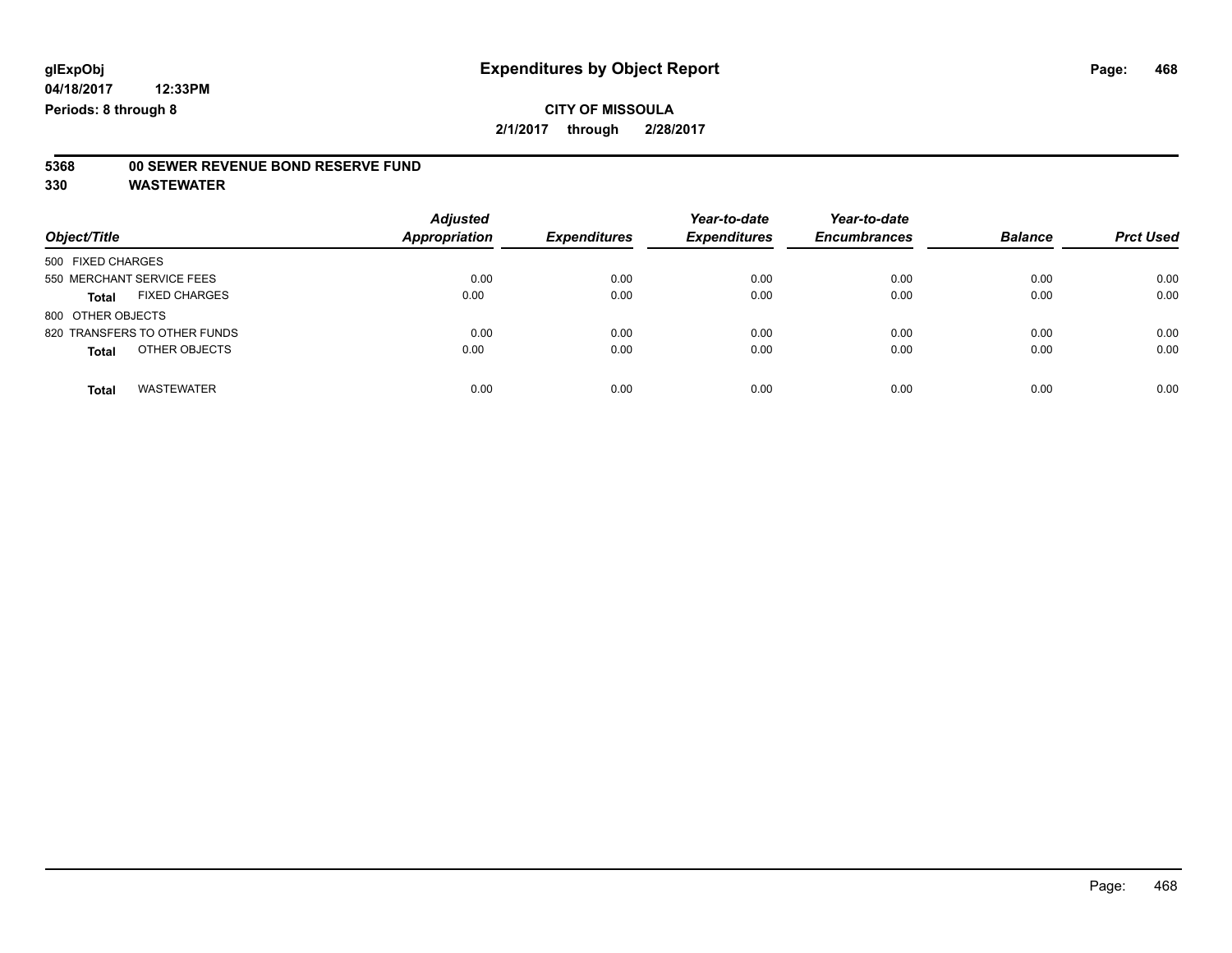# **glExpObj Expenditures by Object Report Page: 469**

**04/18/2017 12:33PM Periods: 8 through 8**

#### **5368 00 SEWER REVENUE BOND RESERVE FUND**

| Object/Title                                     | <b>Adjusted</b><br><b>Appropriation</b> | <b>Expenditures</b> | Year-to-date<br><b>Expenditures</b> | Year-to-date<br><b>Encumbrances</b> | <b>Balance</b> | <b>Prct Used</b> |
|--------------------------------------------------|-----------------------------------------|---------------------|-------------------------------------|-------------------------------------|----------------|------------------|
| 500 FIXED CHARGES                                |                                         |                     |                                     |                                     |                |                  |
| 550 MERCHANT SERVICE FEES                        | 0.00                                    | 0.00                | 0.00                                | 0.00                                | 0.00           | 0.00             |
| <b>FIXED CHARGES</b><br><b>Total</b>             | 0.00                                    | 0.00                | 0.00                                | 0.00                                | 0.00           | 0.00             |
| 800 OTHER OBJECTS                                |                                         |                     |                                     |                                     |                |                  |
| 820 TRANSFERS TO OTHER FUNDS                     | 0.00                                    | 0.00                | 0.00                                | 0.00                                | 0.00           | 0.00             |
| OTHER OBJECTS<br><b>Total</b>                    | 0.00                                    | 0.00                | 0.00                                | 0.00                                | 0.00           | 0.00             |
| 00 SEWER REVENUE BOND RESERVE FL<br><b>Total</b> | 0.00                                    | 0.00                | 0.00                                | 0.00                                | 0.00           | 0.00             |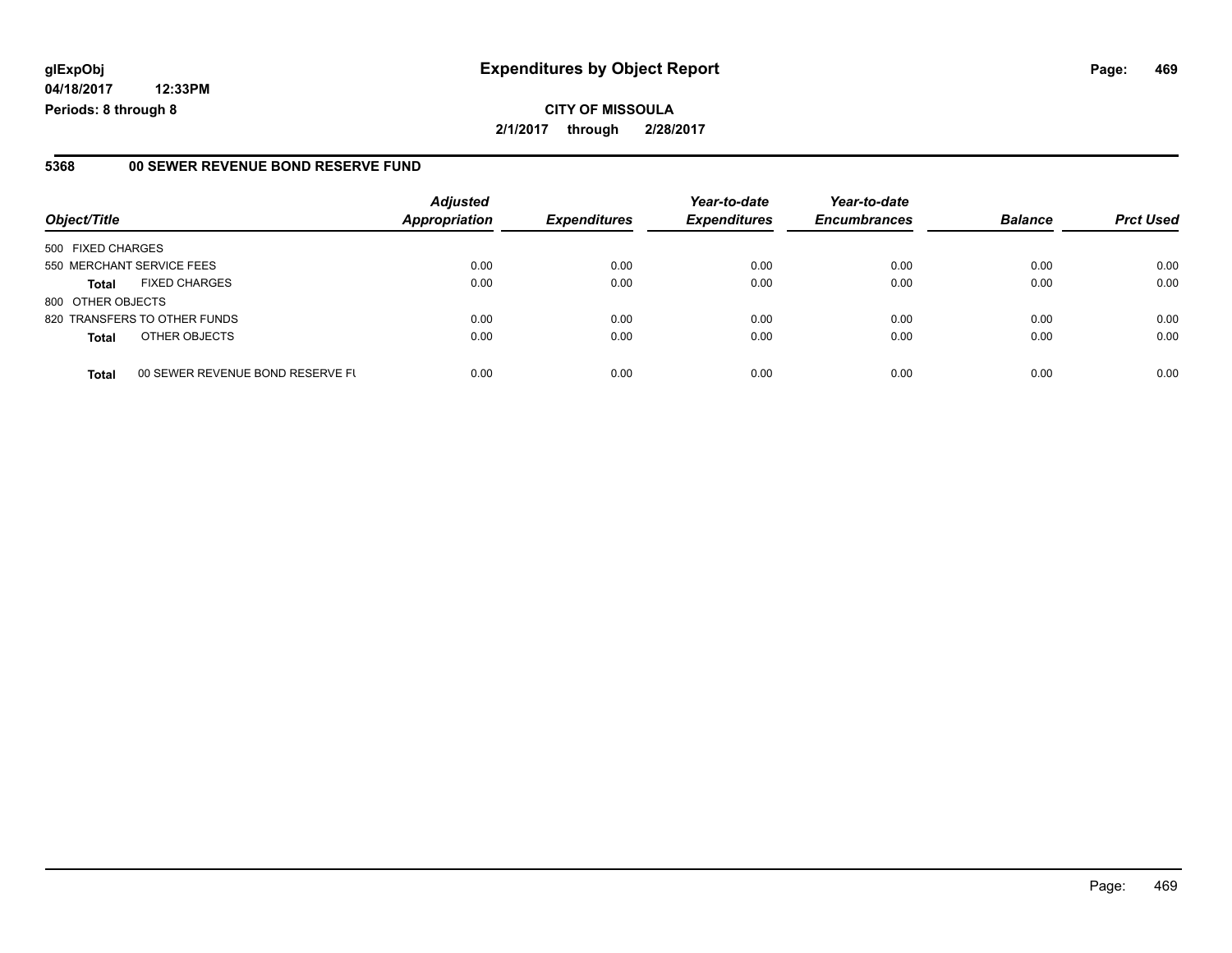# **5369 2001 SEWER REVENUE BOND**

| Object/Title                         | <b>Adjusted</b><br><b>Appropriation</b> | <b>Expenditures</b> | Year-to-date<br><b>Expenditures</b> | Year-to-date<br><b>Encumbrances</b> | <b>Balance</b> | <b>Prct Used</b> |
|--------------------------------------|-----------------------------------------|---------------------|-------------------------------------|-------------------------------------|----------------|------------------|
| 500 FIXED CHARGES                    |                                         |                     |                                     |                                     |                |                  |
| 550 MERCHANT SERVICE FEES            | 0.00                                    | 0.00                | 0.00                                | 0.00                                | 0.00           | 0.00             |
| <b>FIXED CHARGES</b><br><b>Total</b> | 0.00                                    | 0.00                | 0.00                                | 0.00                                | 0.00           | 0.00             |
| 800 OTHER OBJECTS                    |                                         |                     |                                     |                                     |                |                  |
| 820 TRANSFERS TO OTHER FUNDS         | 270.00                                  | 0.00                | 0.00                                | 0.00                                | 270.00         | 0.00             |
| OTHER OBJECTS<br><b>Total</b>        | 270.00                                  | 0.00                | 0.00                                | 0.00                                | 270.00         | 0.00             |
| <b>WASTEWATER</b><br><b>Total</b>    | 270.00                                  | 0.00                | 0.00                                | 0.00                                | 270.00         | 0.00             |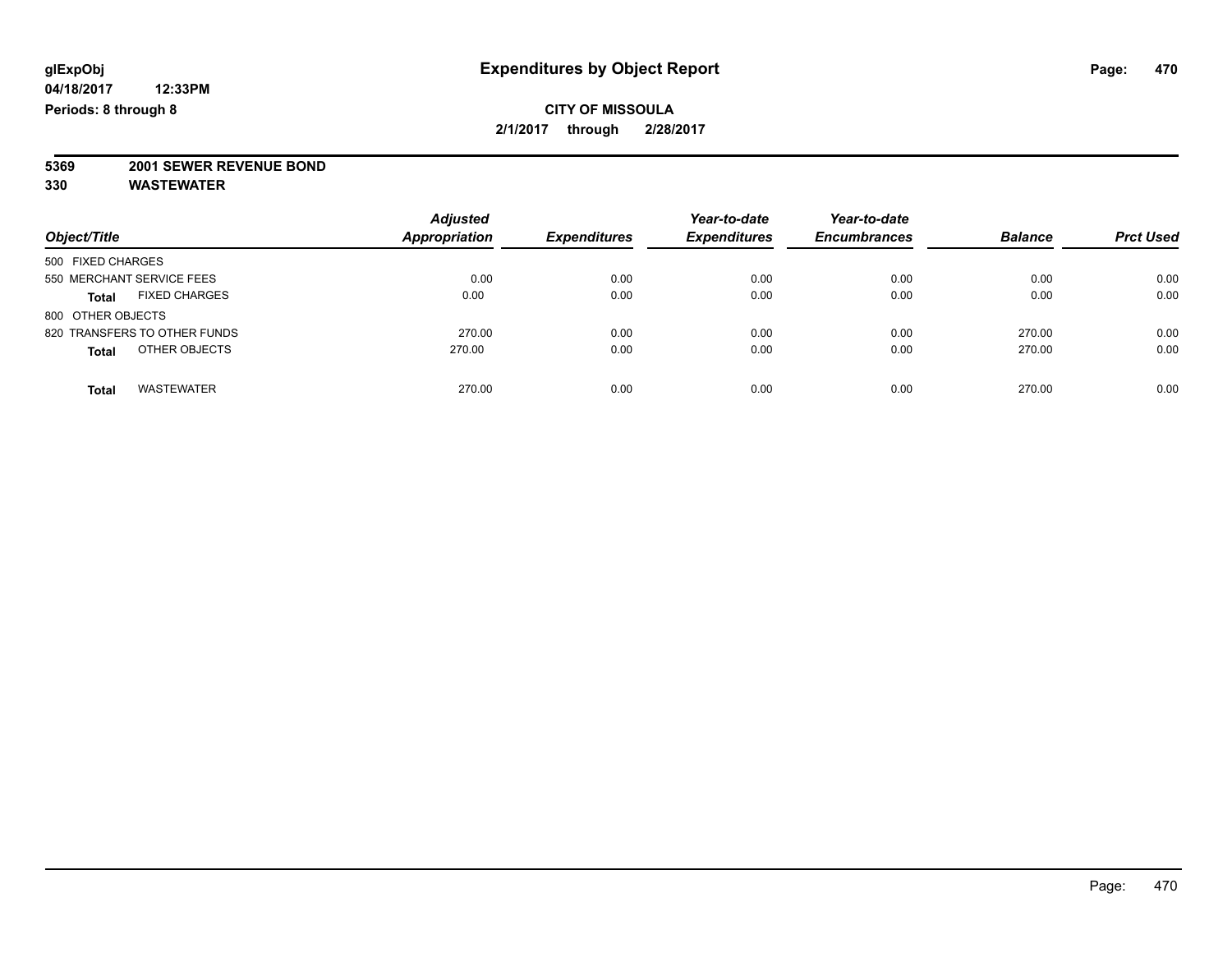**CITY OF MISSOULA 2/1/2017 through 2/28/2017**

#### **5369 2001 SEWER REVENUE BOND**

| Object/Title                            | <b>Adjusted</b><br>Appropriation | <b>Expenditures</b> | Year-to-date<br><b>Expenditures</b> | Year-to-date<br><b>Encumbrances</b> | <b>Balance</b> | <b>Prct Used</b> |
|-----------------------------------------|----------------------------------|---------------------|-------------------------------------|-------------------------------------|----------------|------------------|
| 500 FIXED CHARGES                       |                                  |                     |                                     |                                     |                |                  |
| 550 MERCHANT SERVICE FEES               | 0.00                             | 0.00                | 0.00                                | 0.00                                | 0.00           | 0.00             |
| <b>FIXED CHARGES</b><br><b>Total</b>    | 0.00                             | 0.00                | 0.00                                | 0.00                                | 0.00           | 0.00             |
| 800 OTHER OBJECTS                       |                                  |                     |                                     |                                     |                |                  |
| 820 TRANSFERS TO OTHER FUNDS            | 270.00                           | 0.00                | 0.00                                | 0.00                                | 270.00         | 0.00             |
| OTHER OBJECTS<br><b>Total</b>           | 270.00                           | 0.00                | 0.00                                | 0.00                                | 270.00         | 0.00             |
| 2001 SEWER REVENUE BOND<br><b>Total</b> | 270.00                           | 0.00                | 0.00                                | 0.00                                | 270.00         | 0.00             |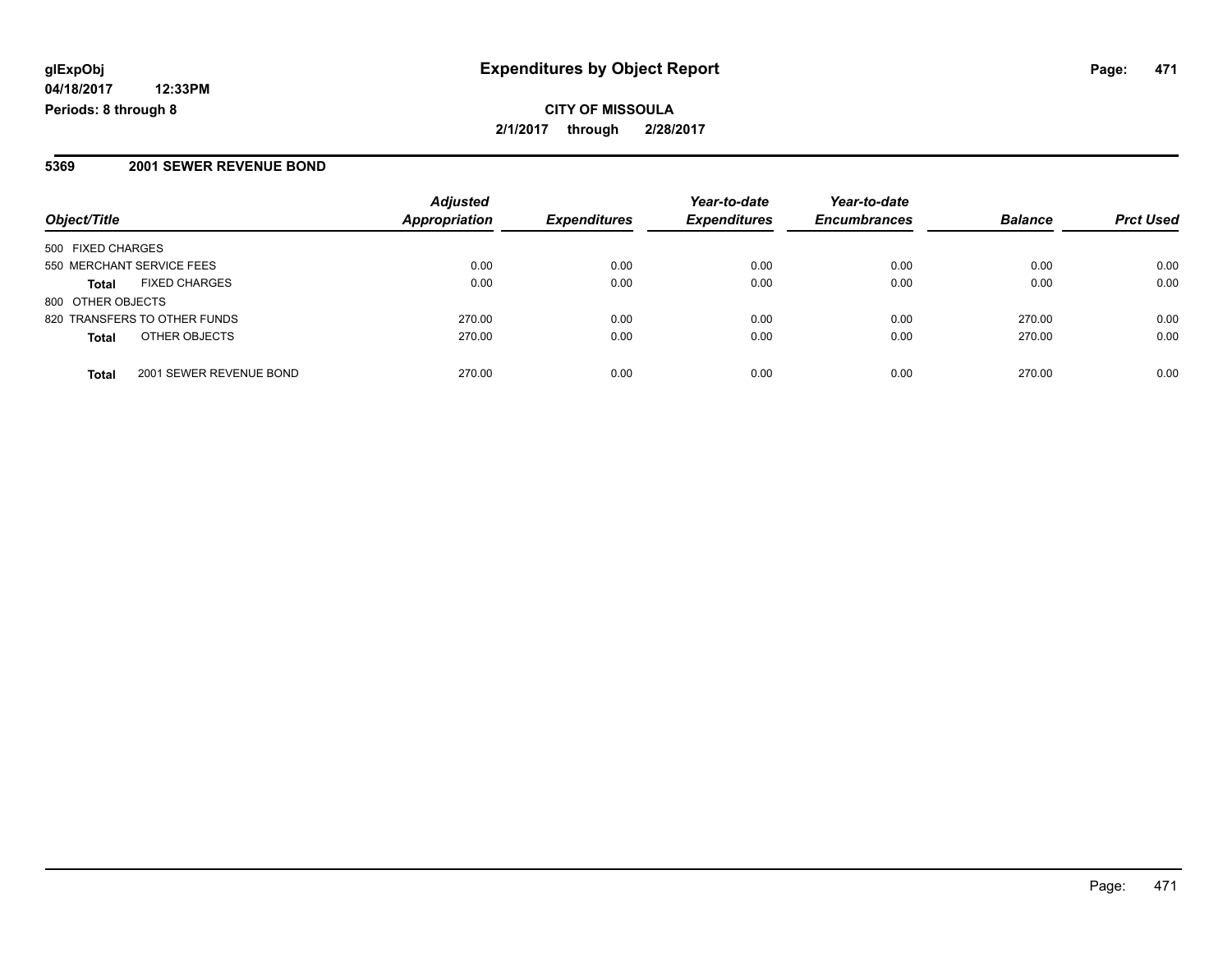# **5370 99 SEWER REVENUE BOND RESERVE FUND**

| Object/Title                         | <b>Adjusted</b><br><b>Appropriation</b> | <b>Expenditures</b> | Year-to-date<br><b>Expenditures</b> | Year-to-date<br><b>Encumbrances</b> | <b>Balance</b> | <b>Prct Used</b> |
|--------------------------------------|-----------------------------------------|---------------------|-------------------------------------|-------------------------------------|----------------|------------------|
| 500 FIXED CHARGES                    |                                         |                     |                                     |                                     |                |                  |
| 550 MERCHANT SERVICE FEES            | 0.00                                    | 0.00                | 0.00                                | 0.00                                | 0.00           | 0.00             |
| <b>FIXED CHARGES</b><br><b>Total</b> | 0.00                                    | 0.00                | 0.00                                | 0.00                                | 0.00           | 0.00             |
| 800 OTHER OBJECTS                    |                                         |                     |                                     |                                     |                |                  |
| 820 TRANSFERS TO OTHER FUNDS         | 0.00                                    | 0.00                | 0.00                                | 0.00                                | 0.00           | 0.00             |
| OTHER OBJECTS<br><b>Total</b>        | 0.00                                    | 0.00                | 0.00                                | 0.00                                | 0.00           | 0.00             |
| <b>WASTEWATER</b><br><b>Total</b>    | 0.00                                    | 0.00                | 0.00                                | 0.00                                | 0.00           | 0.00             |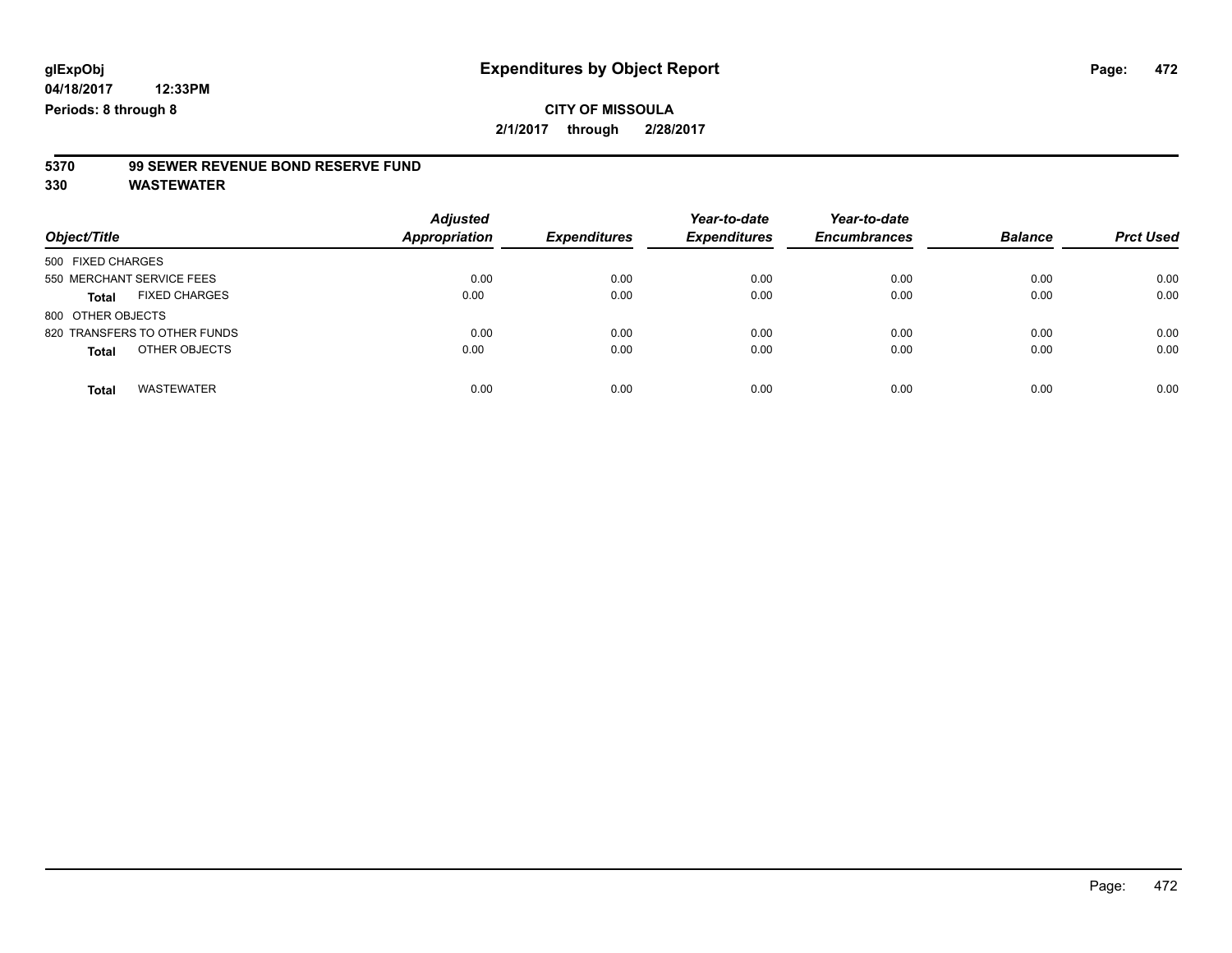# **glExpObj Expenditures by Object Report Page: 473**

**04/18/2017 12:33PM Periods: 8 through 8**

#### **5370 99 SEWER REVENUE BOND RESERVE FUND**

| Object/Title              |                                  | <b>Adjusted</b><br><b>Appropriation</b> | <b>Expenditures</b> | Year-to-date<br><b>Expenditures</b> | Year-to-date<br><b>Encumbrances</b> | <b>Balance</b> | <b>Prct Used</b> |
|---------------------------|----------------------------------|-----------------------------------------|---------------------|-------------------------------------|-------------------------------------|----------------|------------------|
| 500 FIXED CHARGES         |                                  |                                         |                     |                                     |                                     |                |                  |
| 550 MERCHANT SERVICE FEES |                                  | 0.00                                    | 0.00                | 0.00                                | 0.00                                | 0.00           | 0.00             |
| <b>Total</b>              | <b>FIXED CHARGES</b>             | 0.00                                    | 0.00                | 0.00                                | 0.00                                | 0.00           | 0.00             |
| 800 OTHER OBJECTS         |                                  |                                         |                     |                                     |                                     |                |                  |
|                           | 820 TRANSFERS TO OTHER FUNDS     | 0.00                                    | 0.00                | 0.00                                | 0.00                                | 0.00           | 0.00             |
| <b>Total</b>              | OTHER OBJECTS                    | 0.00                                    | 0.00                | 0.00                                | 0.00                                | 0.00           | 0.00             |
| <b>Total</b>              | 99 SEWER REVENUE BOND RESERVE FU | 0.00                                    | 0.00                | 0.00                                | 0.00                                | 0.00           | 0.00             |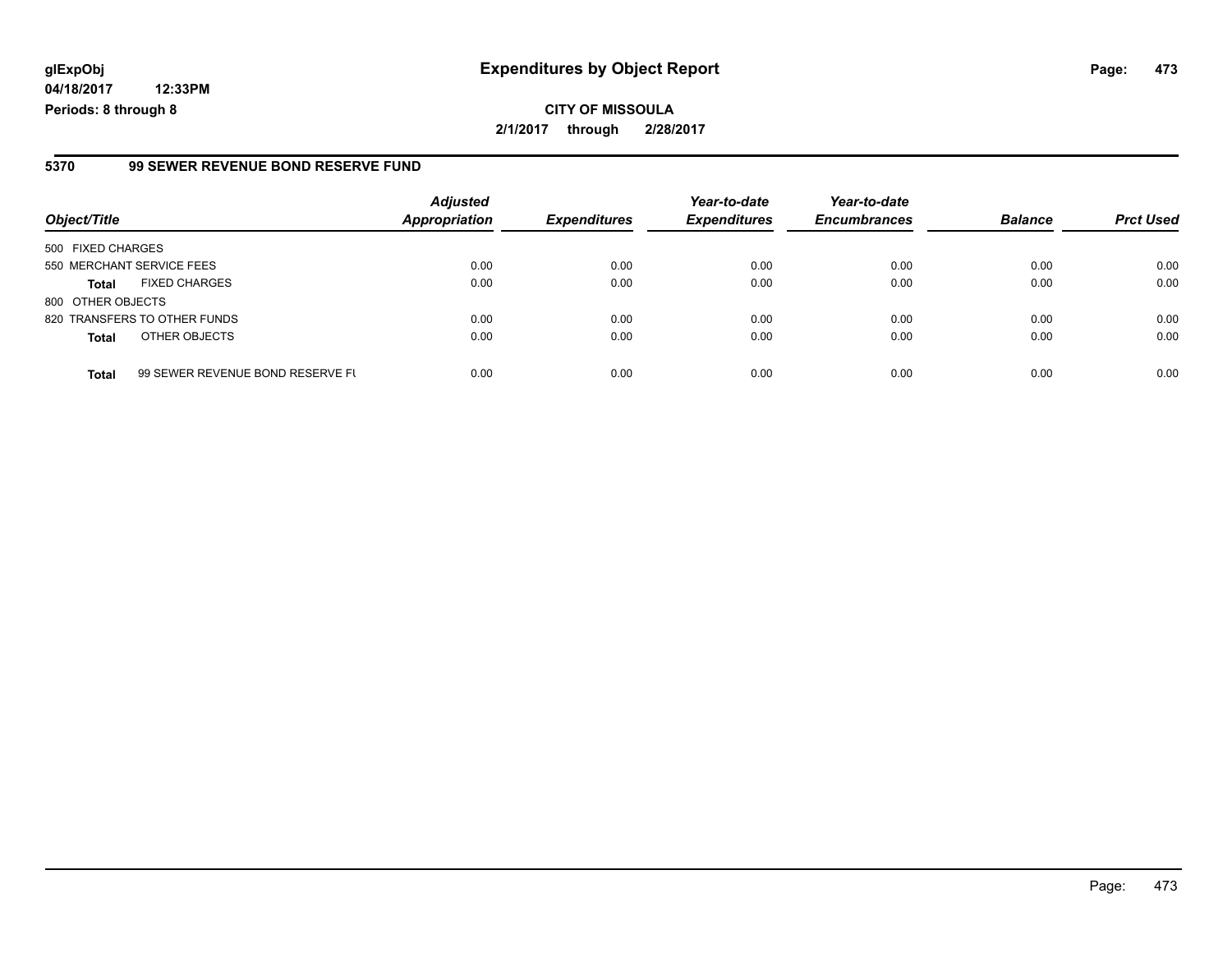**5371 2002 SEWER BONDS 330 WASTEWATER**

|                   |                             | <b>Adjusted</b> |                     | Year-to-date        | Year-to-date        |                |                  |
|-------------------|-----------------------------|-----------------|---------------------|---------------------|---------------------|----------------|------------------|
| Object/Title      |                             | Appropriation   | <b>Expenditures</b> | <b>Expenditures</b> | <b>Encumbrances</b> | <b>Balance</b> | <b>Prct Used</b> |
| 500 FIXED CHARGES |                             |                 |                     |                     |                     |                |                  |
|                   | 550 MERCHANT SERVICE FEES   | 0.00            | 0.00                | 0.00                | 0.00                | 0.00           | 0.00             |
| Total             | <b>FIXED CHARGES</b>        | 0.00            | 0.00                | 0.00                | 0.00                | 0.00           | 0.00             |
| 600 DEBT SERVICE  |                             |                 |                     |                     |                     |                |                  |
| 610 PRINCIPAL     |                             | 76.000.00       | 0.00                | 38,000.00           | 0.00                | 38.000.00      | 50.00            |
|                   | 620 INTEREST / SERVICE FEES | 8.420.00        | 0.00                | 4,400.00            | 0.00                | 4,020.00       | 52.26            |
| <b>Total</b>      | <b>DEBT SERVICE</b>         | 84.420.00       | 0.00                | 42.400.00           | 0.00                | 42.020.00      | 50.23            |
| <b>Total</b>      | <b>WASTEWATER</b>           | 84.420.00       | 0.00                | 42.400.00           | 0.00                | 42.020.00      | 50.23            |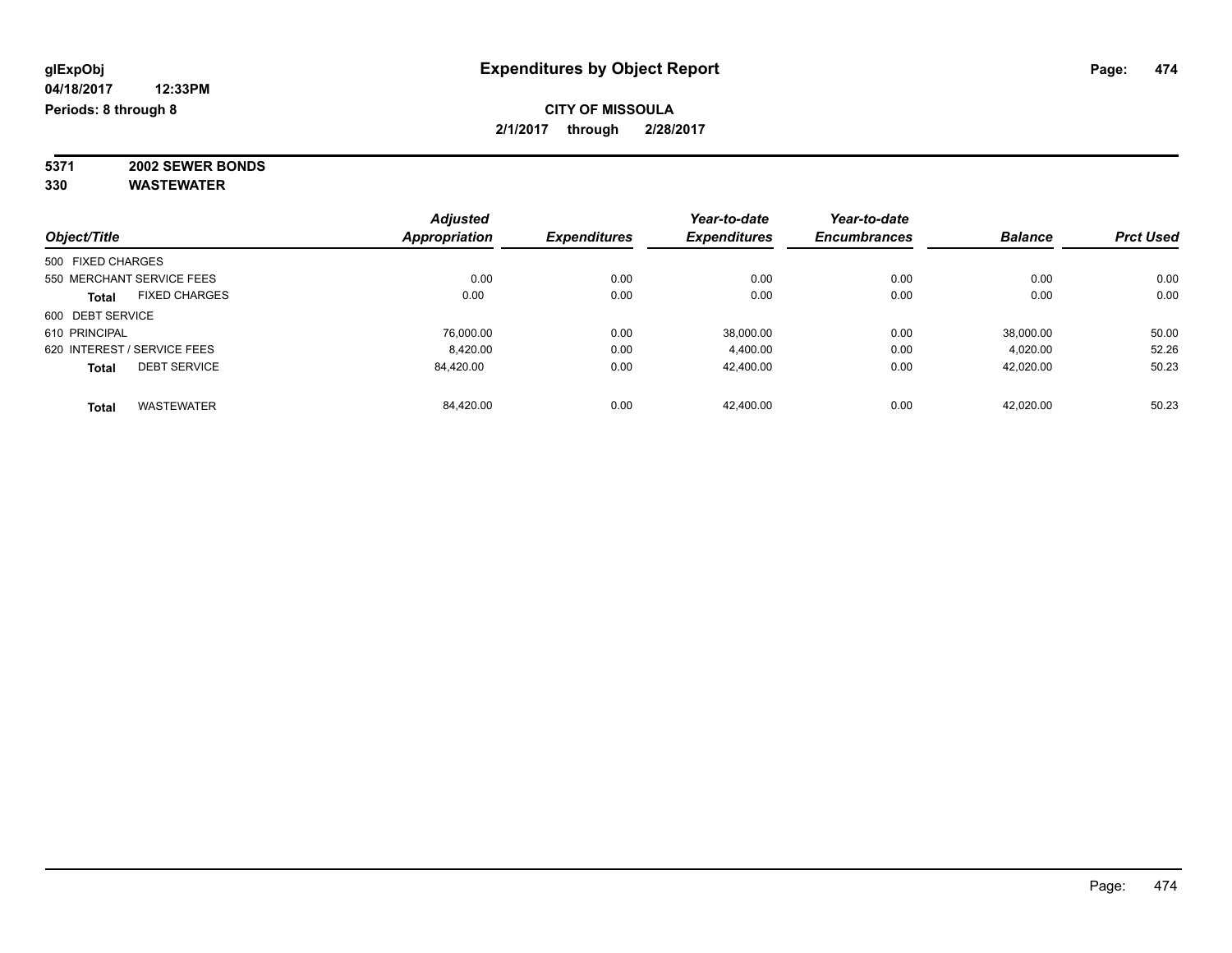**CITY OF MISSOULA 2/1/2017 through 2/28/2017**

**5371 2002 SEWER BONDS**

| Object/Title                         | <b>Adjusted</b><br><b>Appropriation</b> | <b>Expenditures</b> | Year-to-date<br><b>Expenditures</b> | Year-to-date<br><b>Encumbrances</b> | <b>Balance</b> | <b>Prct Used</b> |
|--------------------------------------|-----------------------------------------|---------------------|-------------------------------------|-------------------------------------|----------------|------------------|
| 500 FIXED CHARGES                    |                                         |                     |                                     |                                     |                |                  |
| 550 MERCHANT SERVICE FEES            | 0.00                                    | 0.00                | 0.00                                | 0.00                                | 0.00           | 0.00             |
| <b>FIXED CHARGES</b><br><b>Total</b> | 0.00                                    | 0.00                | 0.00                                | 0.00                                | 0.00           | 0.00             |
| 600 DEBT SERVICE                     |                                         |                     |                                     |                                     |                |                  |
| 610 PRINCIPAL                        | 76.000.00                               | 0.00                | 38.000.00                           | 0.00                                | 38,000.00      | 50.00            |
| 620 INTEREST / SERVICE FEES          | 8.420.00                                | 0.00                | 4.400.00                            | 0.00                                | 4.020.00       | 52.26            |
| <b>DEBT SERVICE</b><br><b>Total</b>  | 84,420.00                               | 0.00                | 42,400.00                           | 0.00                                | 42,020.00      | 50.23            |
| 2002 SEWER BONDS<br><b>Total</b>     | 84.420.00                               | 0.00                | 42.400.00                           | 0.00                                | 42.020.00      | 50.23            |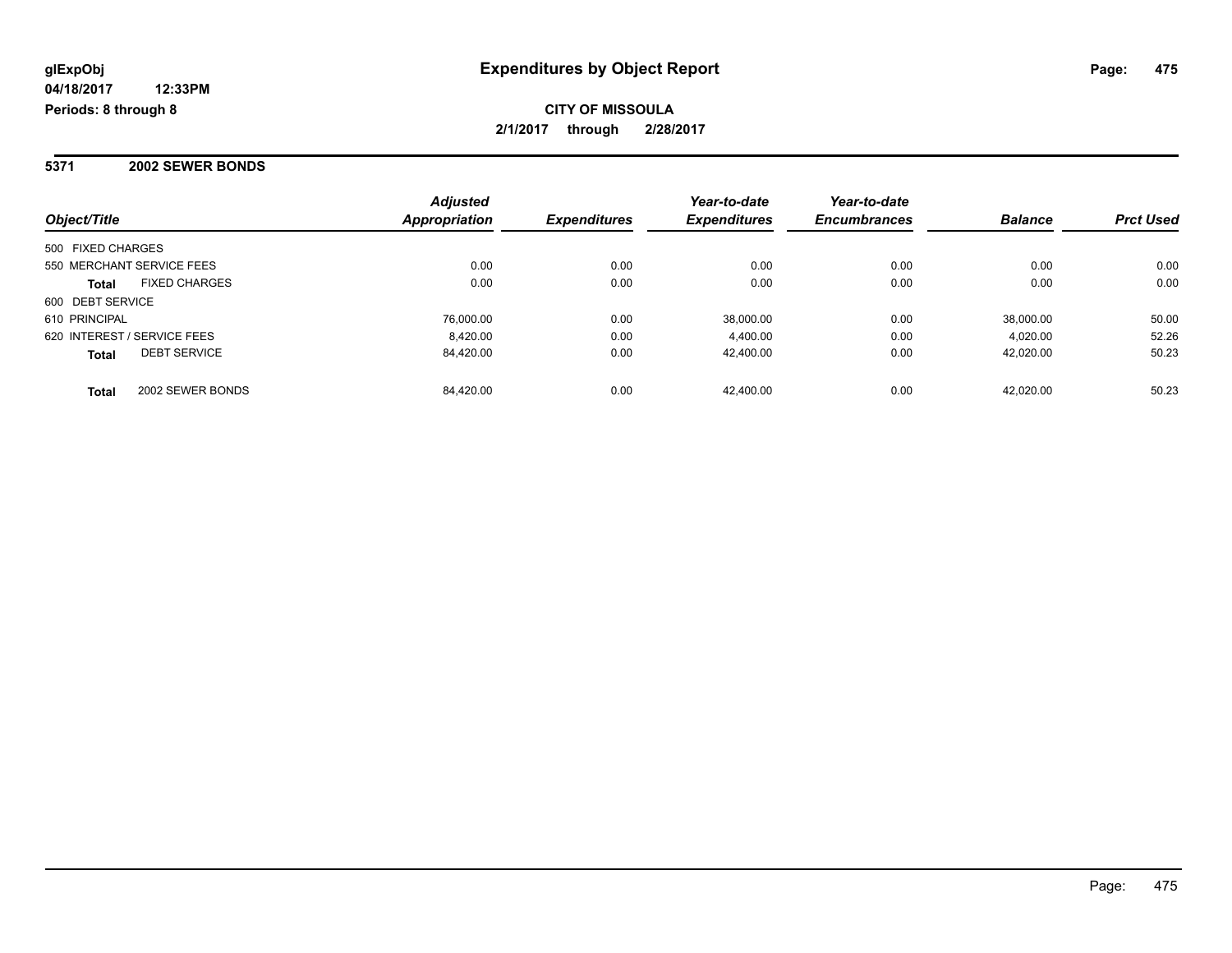# **5372 2002 SEWER REVENUE BOND**

| Object/Title                         | <b>Adjusted</b><br><b>Appropriation</b> | <b>Expenditures</b> | Year-to-date<br><b>Expenditures</b> | Year-to-date<br><b>Encumbrances</b> | <b>Balance</b> | <b>Prct Used</b> |
|--------------------------------------|-----------------------------------------|---------------------|-------------------------------------|-------------------------------------|----------------|------------------|
| 500 FIXED CHARGES                    |                                         |                     |                                     |                                     |                |                  |
| 550 MERCHANT SERVICE FEES            | 0.00                                    | 0.00                | 0.00                                | 0.00                                | 0.00           | 0.00             |
| <b>FIXED CHARGES</b><br><b>Total</b> | 0.00                                    | 0.00                | 0.00                                | 0.00                                | 0.00           | 0.00             |
| 800 OTHER OBJECTS                    |                                         |                     |                                     |                                     |                |                  |
| 820 TRANSFERS TO OTHER FUNDS         | 0.00                                    | 0.00                | 0.00                                | 0.00                                | 0.00           | 0.00             |
| OTHER OBJECTS<br><b>Total</b>        | 0.00                                    | 0.00                | 0.00                                | 0.00                                | 0.00           | 0.00             |
| <b>WASTEWATER</b><br>Total           | 0.00                                    | 0.00                | 0.00                                | 0.00                                | 0.00           | 0.00             |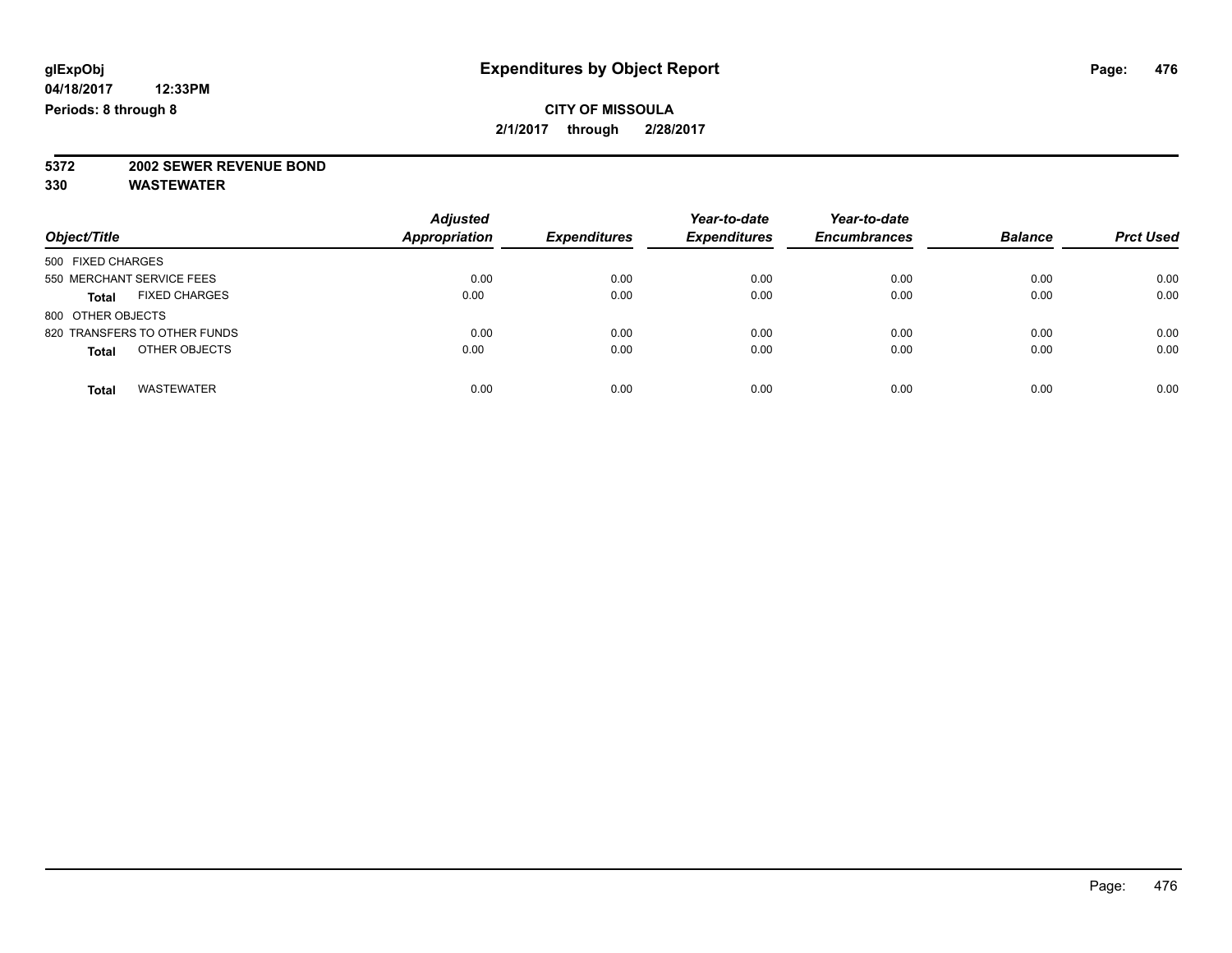**CITY OF MISSOULA 2/1/2017 through 2/28/2017**

#### **5372 2002 SEWER REVENUE BOND**

| Object/Title                            | <b>Adjusted</b><br><b>Appropriation</b> | <b>Expenditures</b> | Year-to-date<br><b>Expenditures</b> | Year-to-date<br><b>Encumbrances</b> | <b>Balance</b> | <b>Prct Used</b> |
|-----------------------------------------|-----------------------------------------|---------------------|-------------------------------------|-------------------------------------|----------------|------------------|
| 500 FIXED CHARGES                       |                                         |                     |                                     |                                     |                |                  |
| 550 MERCHANT SERVICE FEES               | 0.00                                    | 0.00                | 0.00                                | 0.00                                | 0.00           | 0.00             |
| <b>FIXED CHARGES</b><br><b>Total</b>    | 0.00                                    | 0.00                | 0.00                                | 0.00                                | 0.00           | 0.00             |
| 800 OTHER OBJECTS                       |                                         |                     |                                     |                                     |                |                  |
| 820 TRANSFERS TO OTHER FUNDS            | 0.00                                    | 0.00                | 0.00                                | 0.00                                | 0.00           | 0.00             |
| OTHER OBJECTS<br><b>Total</b>           | 0.00                                    | 0.00                | 0.00                                | 0.00                                | 0.00           | 0.00             |
| 2002 SEWER REVENUE BOND<br><b>Total</b> | 0.00                                    | 0.00                | 0.00                                | 0.00                                | 0.00           | 0.00             |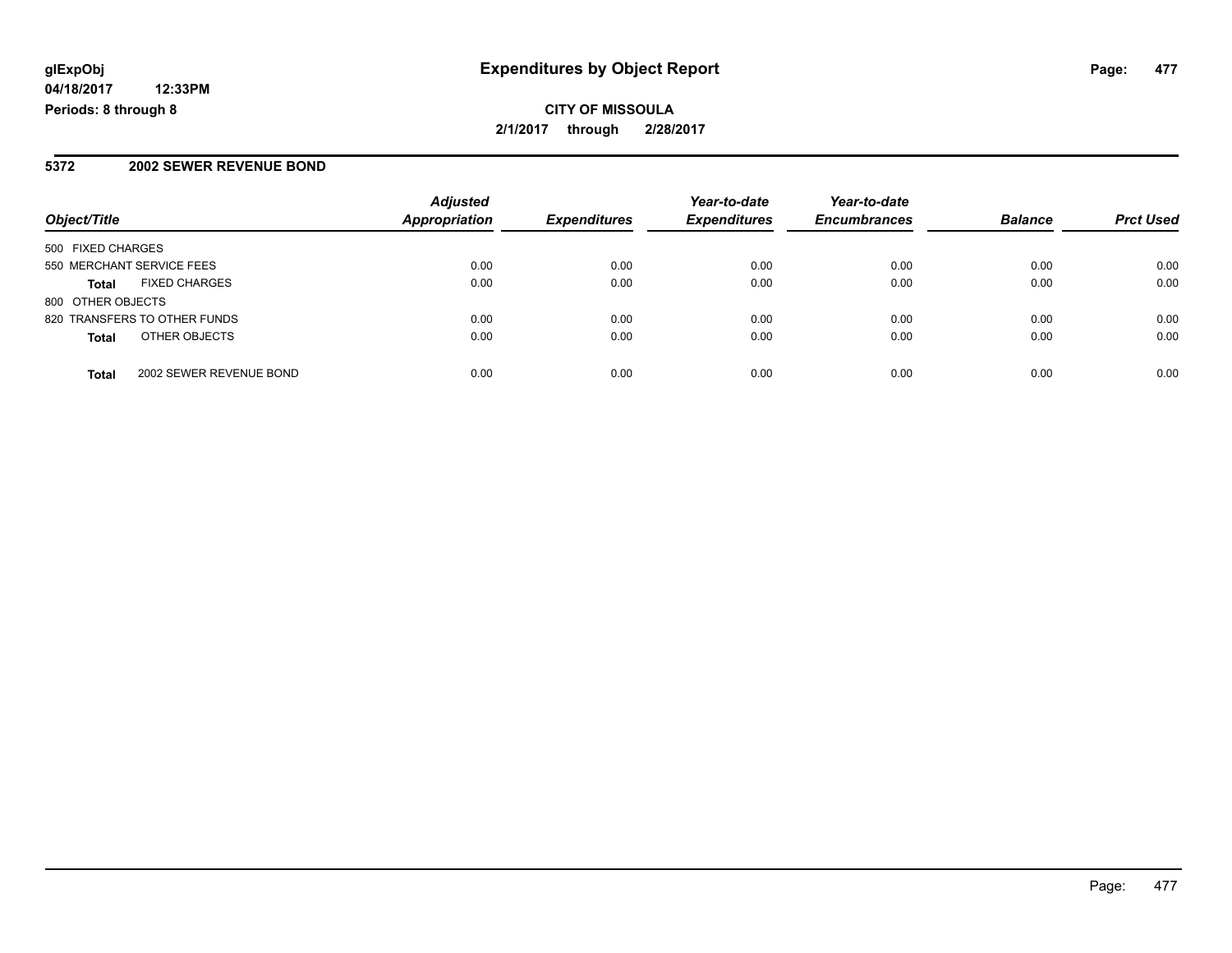# **5373 2002 WWTP UPGRADE REVENUE BOND**

|                             |                           | <b>Adjusted</b>     | <b>Expenditures</b> | Year-to-date<br><b>Expenditures</b> | Year-to-date     | <b>Balance</b> |       |
|-----------------------------|---------------------------|---------------------|---------------------|-------------------------------------|------------------|----------------|-------|
| Object/Title                | <b>Appropriation</b>      | <b>Encumbrances</b> |                     |                                     | <b>Prct Used</b> |                |       |
| 500 FIXED CHARGES           |                           |                     |                     |                                     |                  |                |       |
|                             | 550 MERCHANT SERVICE FEES | 0.00                | 0.00                | 0.00                                | 0.00             | 0.00           | 0.00  |
| Total                       | <b>FIXED CHARGES</b>      | 0.00                | 0.00                | 0.00                                | 0.00             | 0.00           | 0.00  |
| 600 DEBT SERVICE            |                           |                     |                     |                                     |                  |                |       |
| 610 PRINCIPAL               |                           | 295.000.00          | 0.00                | 147.000.00                          | 0.00             | 148.000.00     | 49.83 |
| 620 INTEREST / SERVICE FEES |                           | 35.810.00           | 0.00                | 18.640.00                           | 0.00             | 17.170.00      | 52.05 |
| <b>Total</b>                | <b>DEBT SERVICE</b>       | 330.810.00          | 0.00                | 165,640.00                          | 0.00             | 165.170.00     | 50.07 |
| <b>Total</b>                | <b>WASTEWATER</b>         | 330.810.00          | 0.00                | 165.640.00                          | 0.00             | 165.170.00     | 50.07 |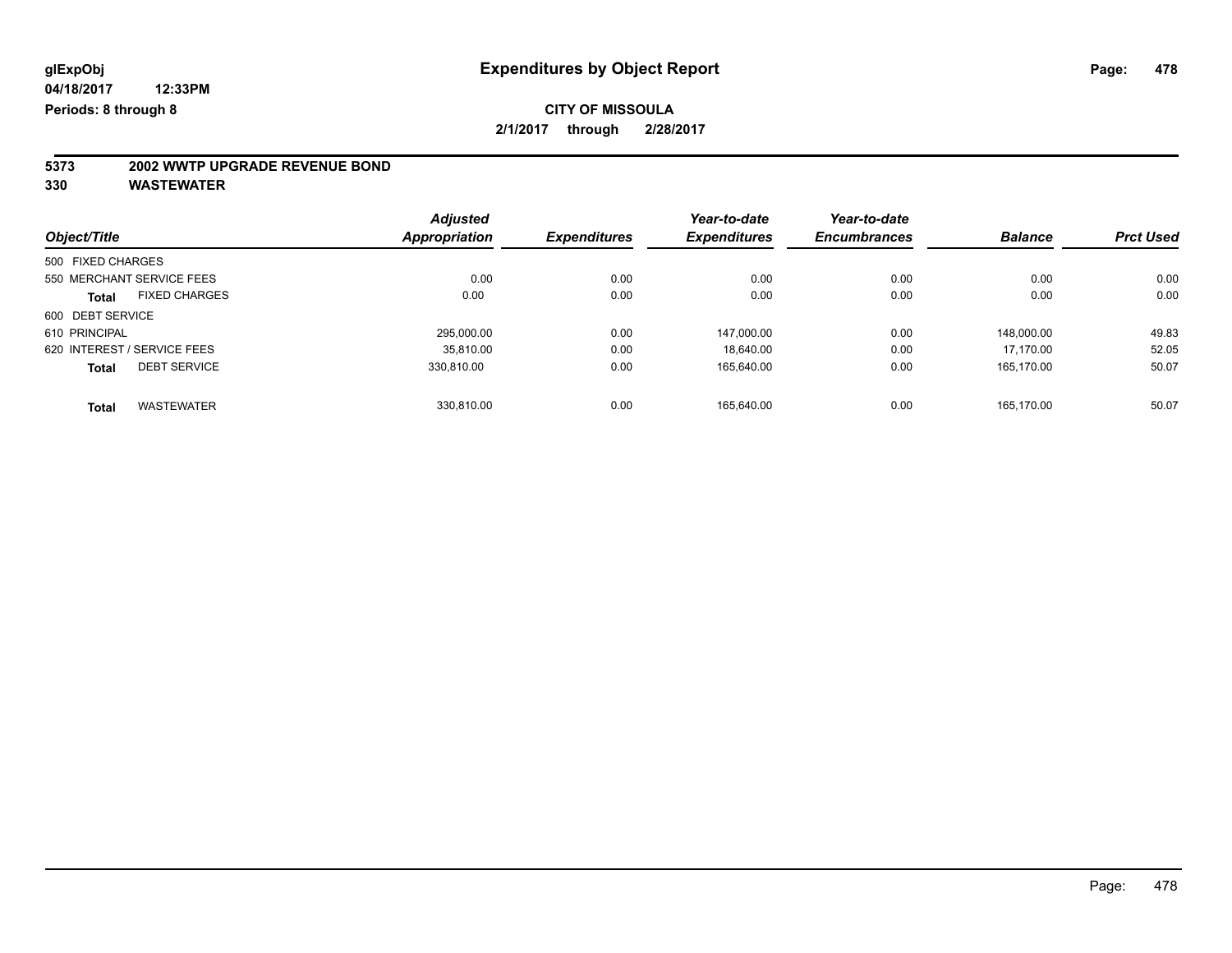**CITY OF MISSOULA 2/1/2017 through 2/28/2017**

#### **5373 2002 WWTP UPGRADE REVENUE BOND**

| Object/Title                                   | <b>Adjusted</b><br>Appropriation | <b>Expenditures</b> | Year-to-date<br><b>Expenditures</b> | Year-to-date<br><b>Encumbrances</b> | <b>Balance</b> | <b>Prct Used</b> |
|------------------------------------------------|----------------------------------|---------------------|-------------------------------------|-------------------------------------|----------------|------------------|
| 500 FIXED CHARGES                              |                                  |                     |                                     |                                     |                |                  |
| 550 MERCHANT SERVICE FEES                      | 0.00                             | 0.00                | 0.00                                | 0.00                                | 0.00           | 0.00             |
| <b>FIXED CHARGES</b><br>Total                  | 0.00                             | 0.00                | 0.00                                | 0.00                                | 0.00           | 0.00             |
| 600 DEBT SERVICE                               |                                  |                     |                                     |                                     |                |                  |
| 610 PRINCIPAL                                  | 295.000.00                       | 0.00                | 147.000.00                          | 0.00                                | 148.000.00     | 49.83            |
| 620 INTEREST / SERVICE FEES                    | 35.810.00                        | 0.00                | 18.640.00                           | 0.00                                | 17.170.00      | 52.05            |
| <b>DEBT SERVICE</b><br><b>Total</b>            | 330,810.00                       | 0.00                | 165,640.00                          | 0.00                                | 165,170.00     | 50.07            |
| 2002 WWTP UPGRADE REVENUE BOND<br><b>Total</b> | 330.810.00                       | 0.00                | 165.640.00                          | 0.00                                | 165.170.00     | 50.07            |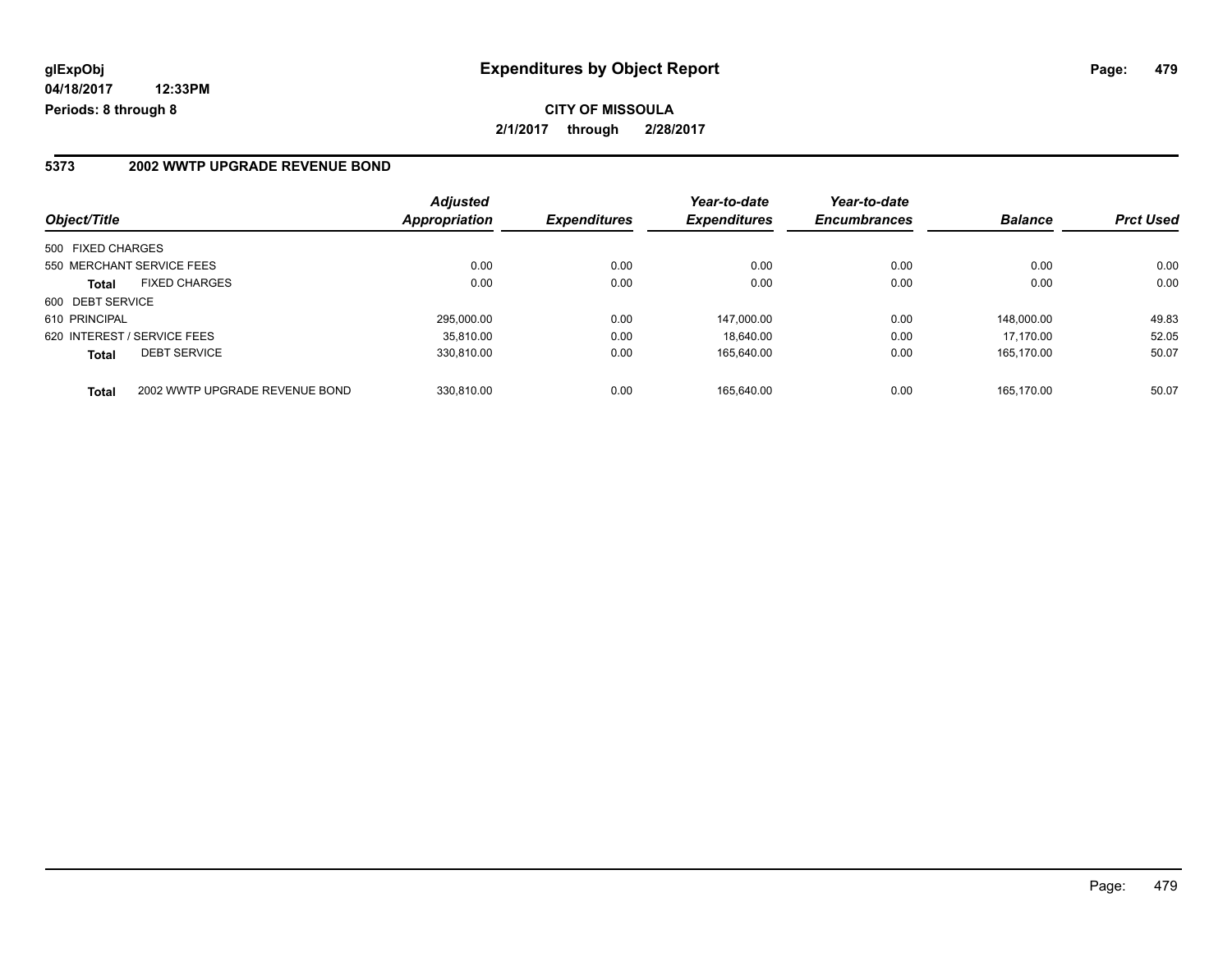# **5374 2002 WWTP UPGRADE RESERVE**

|                                      | <b>Adjusted</b>      |                     | Year-to-date        | Year-to-date        |                |                  |
|--------------------------------------|----------------------|---------------------|---------------------|---------------------|----------------|------------------|
| Object/Title                         | <b>Appropriation</b> | <b>Expenditures</b> | <b>Expenditures</b> | <b>Encumbrances</b> | <b>Balance</b> | <b>Prct Used</b> |
| 500 FIXED CHARGES                    |                      |                     |                     |                     |                |                  |
| 550 MERCHANT SERVICE FEES            | 0.00                 | 0.00                | 0.00                | 0.00                | 0.00           | 0.00             |
| <b>FIXED CHARGES</b><br><b>Total</b> | 0.00                 | 0.00                | 0.00                | 0.00                | 0.00           | 0.00             |
| 600 DEBT SERVICE                     |                      |                     |                     |                     |                |                  |
| 610 PRINCIPAL                        | 0.00                 | 0.00                | 0.00                | 0.00                | 0.00           | 0.00             |
| 620 INTEREST / SERVICE FEES          | 0.00                 | 0.00                | 0.00                | 0.00                | 0.00           | 0.00             |
| <b>DEBT SERVICE</b><br><b>Total</b>  | 0.00                 | 0.00                | 0.00                | 0.00                | 0.00           | 0.00             |
| 800 OTHER OBJECTS                    |                      |                     |                     |                     |                |                  |
| 820 TRANSFERS TO OTHER FUNDS         | 0.00                 | 0.00                | 0.00                | 0.00                | 0.00           | 0.00             |
| OTHER OBJECTS<br><b>Total</b>        | 0.00                 | 0.00                | 0.00                | 0.00                | 0.00           | 0.00             |
|                                      |                      |                     |                     |                     |                |                  |
| <b>WASTEWATER</b><br><b>Total</b>    | 0.00                 | 0.00                | 0.00                | 0.00                | 0.00           | 0.00             |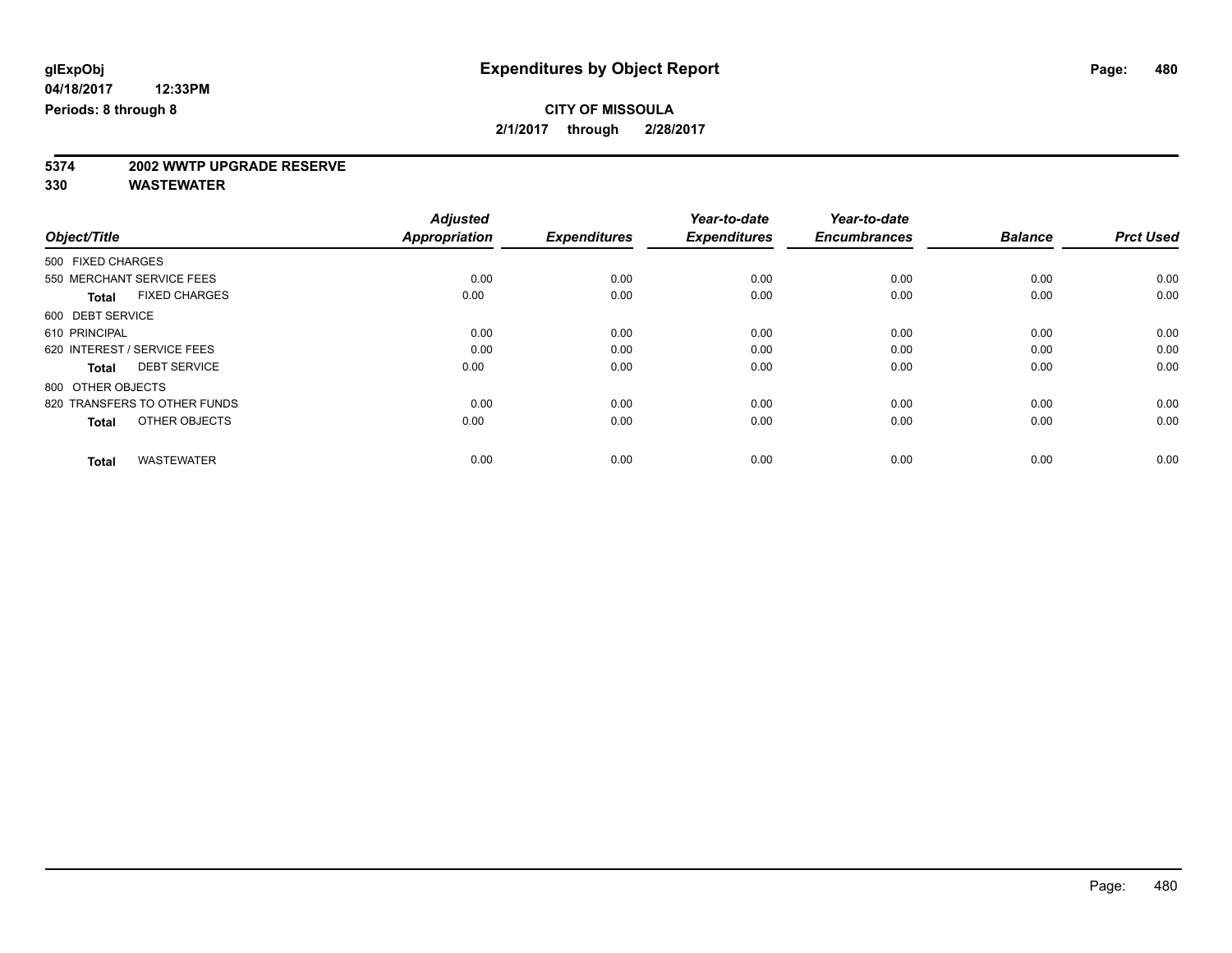## **CITY OF MISSOULA 2/1/2017 through 2/28/2017**

#### **5374 2002 WWTP UPGRADE RESERVE**

|                   |                              | <b>Adjusted</b> |                     | Year-to-date        | Year-to-date        |                |                  |
|-------------------|------------------------------|-----------------|---------------------|---------------------|---------------------|----------------|------------------|
| Object/Title      |                              | Appropriation   | <b>Expenditures</b> | <b>Expenditures</b> | <b>Encumbrances</b> | <b>Balance</b> | <b>Prct Used</b> |
| 500 FIXED CHARGES |                              |                 |                     |                     |                     |                |                  |
|                   | 550 MERCHANT SERVICE FEES    | 0.00            | 0.00                | 0.00                | 0.00                | 0.00           | 0.00             |
| <b>Total</b>      | <b>FIXED CHARGES</b>         | 0.00            | 0.00                | 0.00                | 0.00                | 0.00           | 0.00             |
| 600 DEBT SERVICE  |                              |                 |                     |                     |                     |                |                  |
| 610 PRINCIPAL     |                              | 0.00            | 0.00                | 0.00                | 0.00                | 0.00           | 0.00             |
|                   | 620 INTEREST / SERVICE FEES  | 0.00            | 0.00                | 0.00                | 0.00                | 0.00           | 0.00             |
| Total             | <b>DEBT SERVICE</b>          | 0.00            | 0.00                | 0.00                | 0.00                | 0.00           | 0.00             |
| 800 OTHER OBJECTS |                              |                 |                     |                     |                     |                |                  |
|                   | 820 TRANSFERS TO OTHER FUNDS | 0.00            | 0.00                | 0.00                | 0.00                | 0.00           | 0.00             |
| <b>Total</b>      | OTHER OBJECTS                | 0.00            | 0.00                | 0.00                | 0.00                | 0.00           | 0.00             |
| <b>Total</b>      | 2002 WWTP UPGRADE RESERVE    | 0.00            | 0.00                | 0.00                | 0.00                | 0.00           | 0.00             |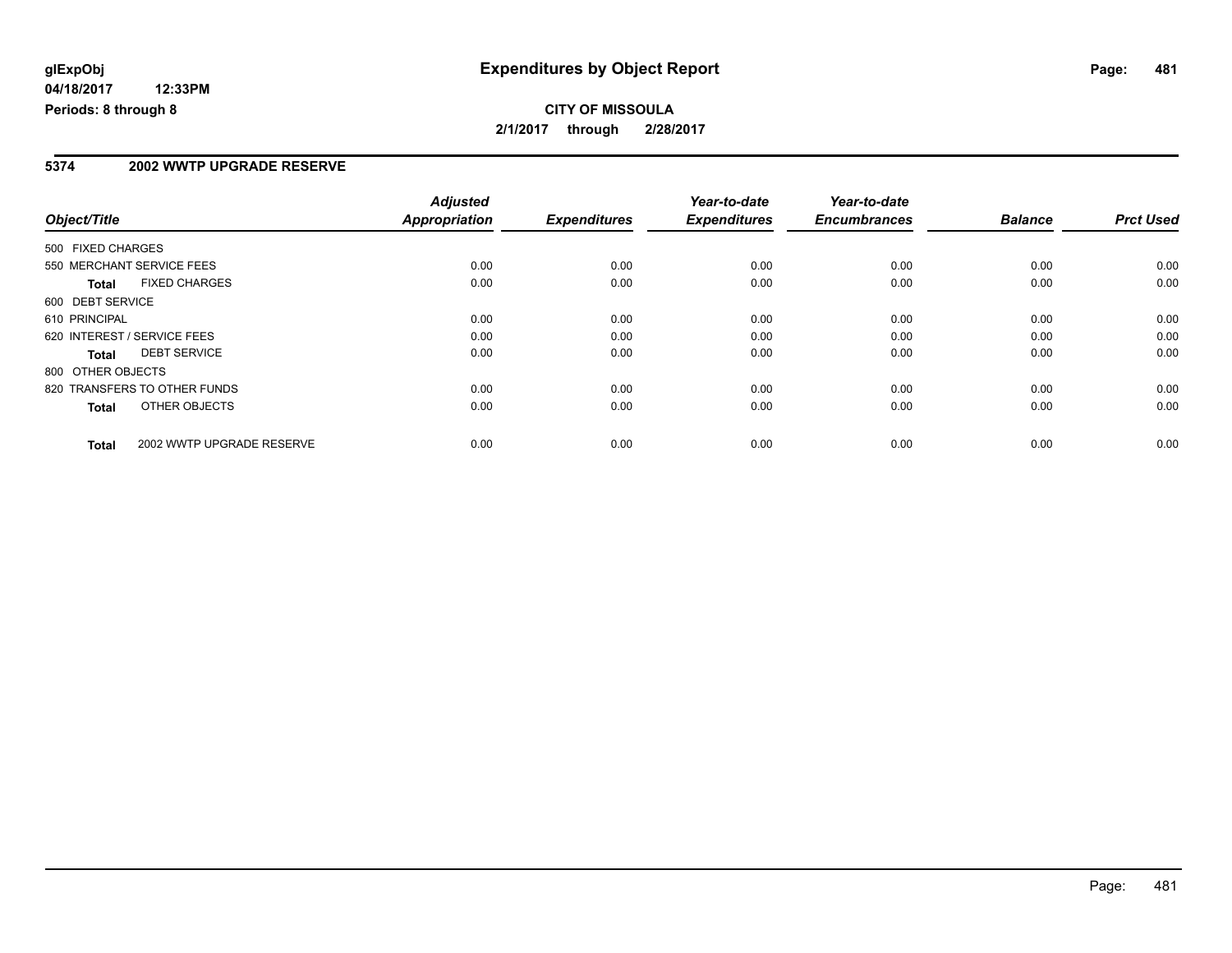**5375 2003 WWTP SRF \$3.8M EPA DEBT**

|                                      | <b>Adjusted</b>      |                     | Year-to-date        | Year-to-date        |                |                  |
|--------------------------------------|----------------------|---------------------|---------------------|---------------------|----------------|------------------|
| Object/Title                         | <b>Appropriation</b> | <b>Expenditures</b> | <b>Expenditures</b> | <b>Encumbrances</b> | <b>Balance</b> | <b>Prct Used</b> |
| 500 FIXED CHARGES                    |                      |                     |                     |                     |                |                  |
| 550 MERCHANT SERVICE FEES            | 0.00                 | 0.00                | 0.00                | 0.00                | 0.00           | 0.00             |
| <b>FIXED CHARGES</b><br><b>Total</b> | 0.00                 | 0.00                | 0.00                | 0.00                | 0.00           | 0.00             |
| 600 DEBT SERVICE                     |                      |                     |                     |                     |                |                  |
| 610 PRINCIPAL                        | 215,000.00           | 0.00                | 107.000.00          | 0.00                | 108.000.00     | 49.77            |
| 620 INTEREST / SERVICE FEES          | 35.156.00            | 0.00                | 18.180.00           | 0.00                | 16.976.00      | 51.71            |
| <b>DEBT SERVICE</b><br><b>Total</b>  | 250.156.00           | 0.00                | 125,180.00          | 0.00                | 124,976.00     | 50.04            |
| <b>WASTEWATER</b><br><b>Total</b>    | 250.156.00           | 0.00                | 125.180.00          | 0.00                | 124.976.00     | 50.04            |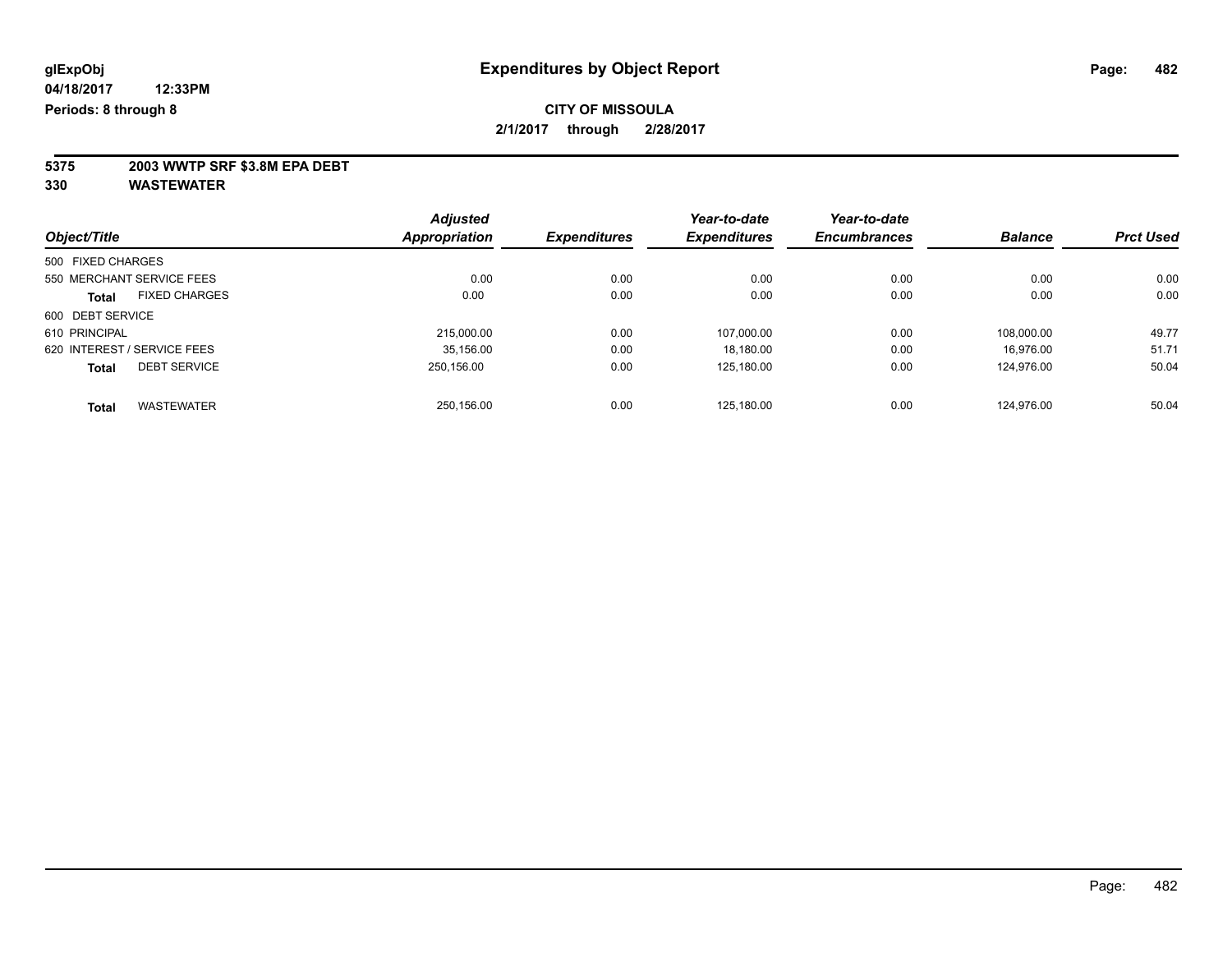**CITY OF MISSOULA 2/1/2017 through 2/28/2017**

#### **5375 2003 WWTP SRF \$3.8M EPA DEBT**

| Object/Title                |                               | <b>Adjusted</b><br>Appropriation | <b>Expenditures</b> | Year-to-date<br><b>Expenditures</b> | Year-to-date<br><b>Encumbrances</b> | <b>Balance</b> | <b>Prct Used</b> |
|-----------------------------|-------------------------------|----------------------------------|---------------------|-------------------------------------|-------------------------------------|----------------|------------------|
| 500 FIXED CHARGES           |                               |                                  |                     |                                     |                                     |                |                  |
| 550 MERCHANT SERVICE FEES   |                               | 0.00                             | 0.00                | 0.00                                | 0.00                                | 0.00           | 0.00             |
| <b>Total</b>                | <b>FIXED CHARGES</b>          | 0.00                             | 0.00                | 0.00                                | 0.00                                | 0.00           | 0.00             |
| 600 DEBT SERVICE            |                               |                                  |                     |                                     |                                     |                |                  |
| 610 PRINCIPAL               |                               | 215.000.00                       | 0.00                | 107.000.00                          | 0.00                                | 108.000.00     | 49.77            |
| 620 INTEREST / SERVICE FEES |                               | 35,156.00                        | 0.00                | 18.180.00                           | 0.00                                | 16.976.00      | 51.71            |
| <b>Total</b>                | <b>DEBT SERVICE</b>           | 250,156.00                       | 0.00                | 125.180.00                          | 0.00                                | 124.976.00     | 50.04            |
| <b>Total</b>                | 2003 WWTP SRF \$3.8M EPA DEBT | 250.156.00                       | 0.00                | 125.180.00                          | 0.00                                | 124.976.00     | 50.04            |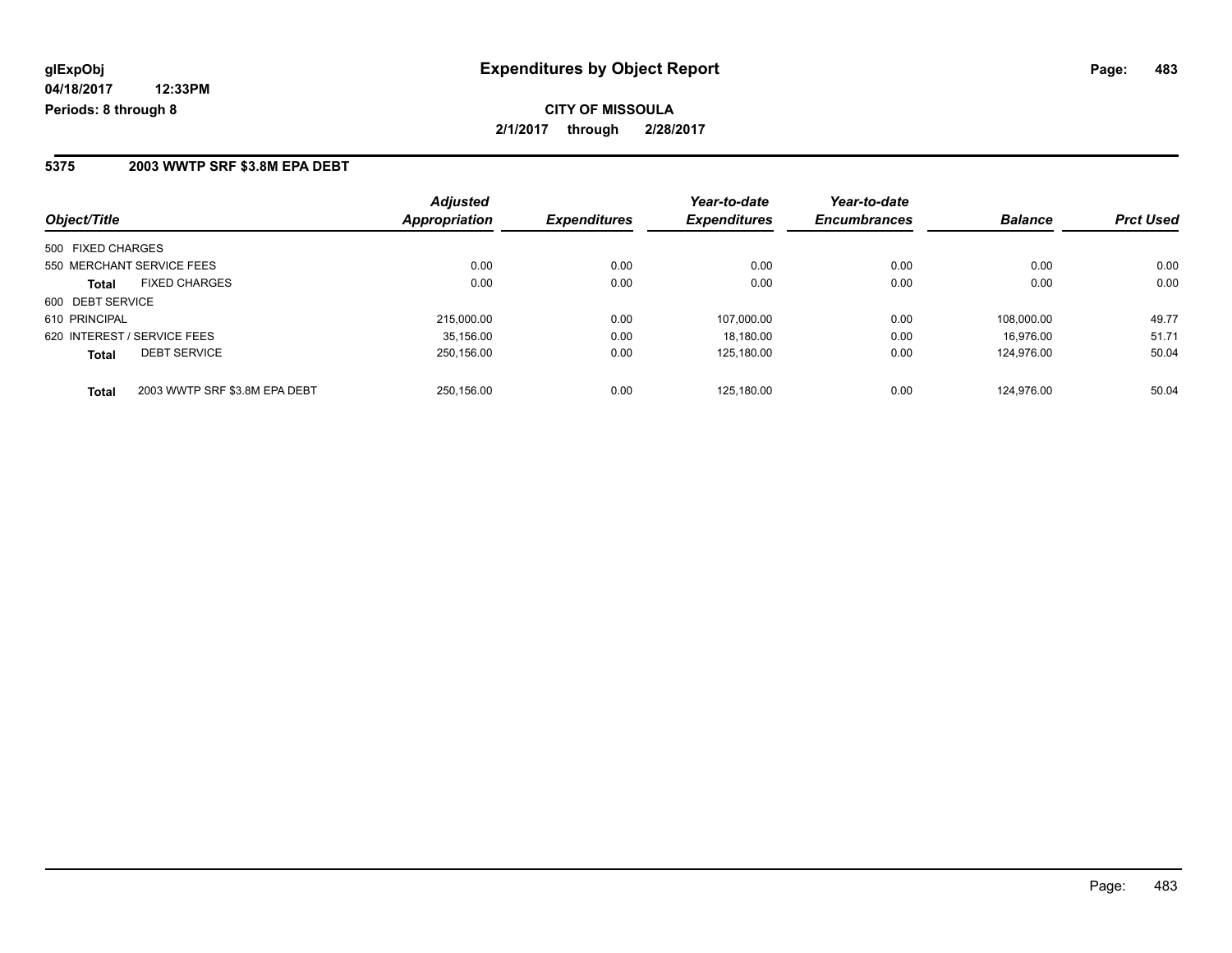# **5376 2003 WWTP SRF \$3.8M EPA RESERVE**

| Object/Title                         | <b>Adjusted</b><br><b>Appropriation</b> | <b>Expenditures</b> | Year-to-date<br><b>Expenditures</b> | Year-to-date<br><b>Encumbrances</b> | <b>Balance</b> | <b>Prct Used</b> |
|--------------------------------------|-----------------------------------------|---------------------|-------------------------------------|-------------------------------------|----------------|------------------|
| 500 FIXED CHARGES                    |                                         |                     |                                     |                                     |                |                  |
| 550 MERCHANT SERVICE FEES            | 0.00                                    | 0.00                | 0.00                                | 0.00                                | 0.00           | 0.00             |
| <b>FIXED CHARGES</b><br><b>Total</b> | 0.00                                    | 0.00                | 0.00                                | 0.00                                | 0.00           | 0.00             |
| 800 OTHER OBJECTS                    |                                         |                     |                                     |                                     |                |                  |
| 820 TRANSFERS TO OTHER FUNDS         | 0.00                                    | 0.00                | 0.00                                | 0.00                                | 0.00           | 0.00             |
| OTHER OBJECTS<br><b>Total</b>        | 0.00                                    | 0.00                | 0.00                                | 0.00                                | 0.00           | 0.00             |
| <b>WASTEWATER</b><br><b>Total</b>    | 0.00                                    | 0.00                | 0.00                                | 0.00                                | 0.00           | 0.00             |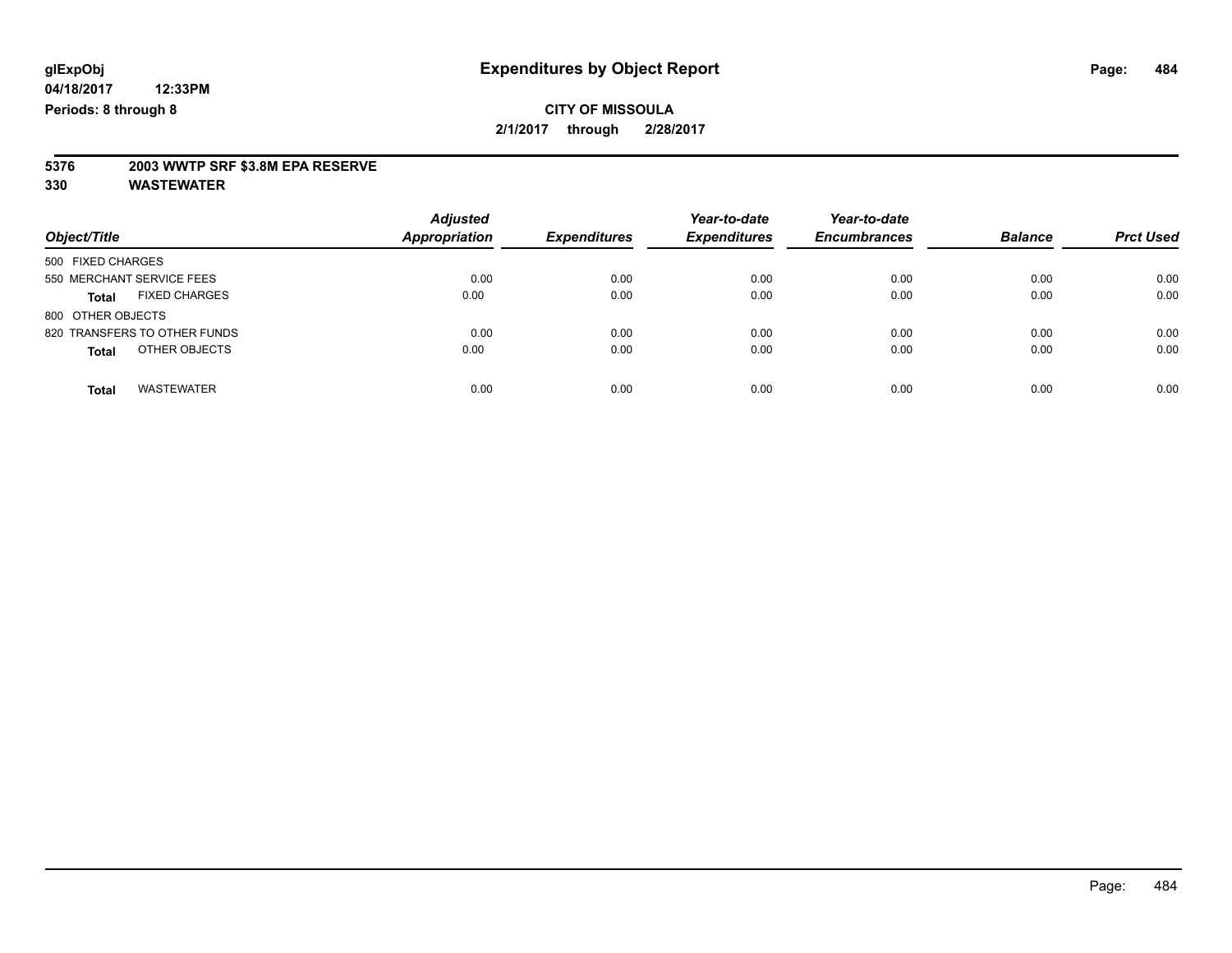# **glExpObj Expenditures by Object Report Page: 485**

**04/18/2017 12:33PM Periods: 8 through 8**

#### **5376 2003 WWTP SRF \$3.8M EPA RESERVE**

| Object/Title                                     | <b>Adjusted</b><br>Appropriation | <b>Expenditures</b> | Year-to-date<br><b>Expenditures</b> | Year-to-date<br><b>Encumbrances</b> | <b>Balance</b> | <b>Prct Used</b> |
|--------------------------------------------------|----------------------------------|---------------------|-------------------------------------|-------------------------------------|----------------|------------------|
| 500 FIXED CHARGES                                |                                  |                     |                                     |                                     |                |                  |
| 550 MERCHANT SERVICE FEES                        | 0.00                             | 0.00                | 0.00                                | 0.00                                | 0.00           | 0.00             |
| <b>FIXED CHARGES</b><br><b>Total</b>             | 0.00                             | 0.00                | 0.00                                | 0.00                                | 0.00           | 0.00             |
| 800 OTHER OBJECTS                                |                                  |                     |                                     |                                     |                |                  |
| 820 TRANSFERS TO OTHER FUNDS                     | 0.00                             | 0.00                | 0.00                                | 0.00                                | 0.00           | 0.00             |
| OTHER OBJECTS<br><b>Total</b>                    | 0.00                             | 0.00                | 0.00                                | 0.00                                | 0.00           | 0.00             |
| 2003 WWTP SRF \$3.8M EPA RESERVE<br><b>Total</b> | 0.00                             | 0.00                | 0.00                                | 0.00                                | 0.00           | 0.00             |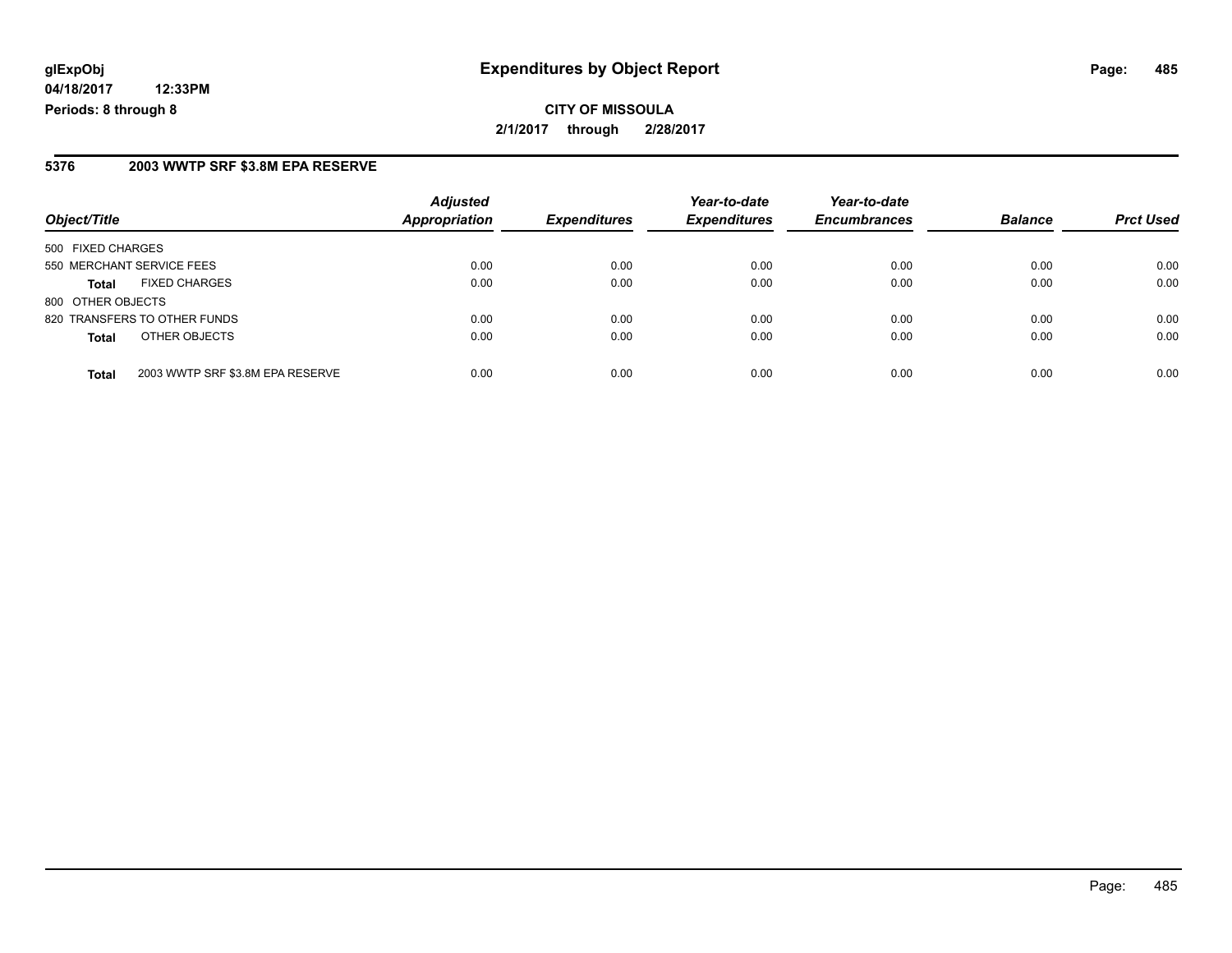# **5377 2004 WWTP \$3.023 LOAN DEBT SERVICE**

| Object/Title                |                      | <b>Adjusted</b> |                     | Year-to-date        | Year-to-date<br><b>Encumbrances</b> |                |                  |
|-----------------------------|----------------------|-----------------|---------------------|---------------------|-------------------------------------|----------------|------------------|
|                             |                      | Appropriation   | <b>Expenditures</b> | <b>Expenditures</b> |                                     | <b>Balance</b> | <b>Prct Used</b> |
| 500 FIXED CHARGES           |                      |                 |                     |                     |                                     |                |                  |
| 550 MERCHANT SERVICE FEES   |                      | 0.00            | 0.00                | 0.00                | 0.00                                | 0.00           | 0.00             |
| <b>Total</b>                | <b>FIXED CHARGES</b> | 0.00            | 0.00                | 0.00                | 0.00                                | 0.00           | 0.00             |
| 600 DEBT SERVICE            |                      |                 |                     |                     |                                     |                |                  |
| 610 PRINCIPAL               |                      | 207.000.00      | 0.00                | 103,000.00          | 0.00                                | 104.000.00     | 49.76            |
| 620 INTEREST / SERVICE FEES |                      | 36,416.00       | 0.00                | 18.787.50           | 0.00                                | 17.628.50      | 51.59            |
| <b>Total</b>                | <b>DEBT SERVICE</b>  | 243.416.00      | 0.00                | 121,787.50          | 0.00                                | 121.628.50     | 50.03            |
| <b>Total</b>                | <b>WASTEWATER</b>    | 243.416.00      | 0.00                | 121.787.50          | 0.00                                | 121.628.50     | 50.03            |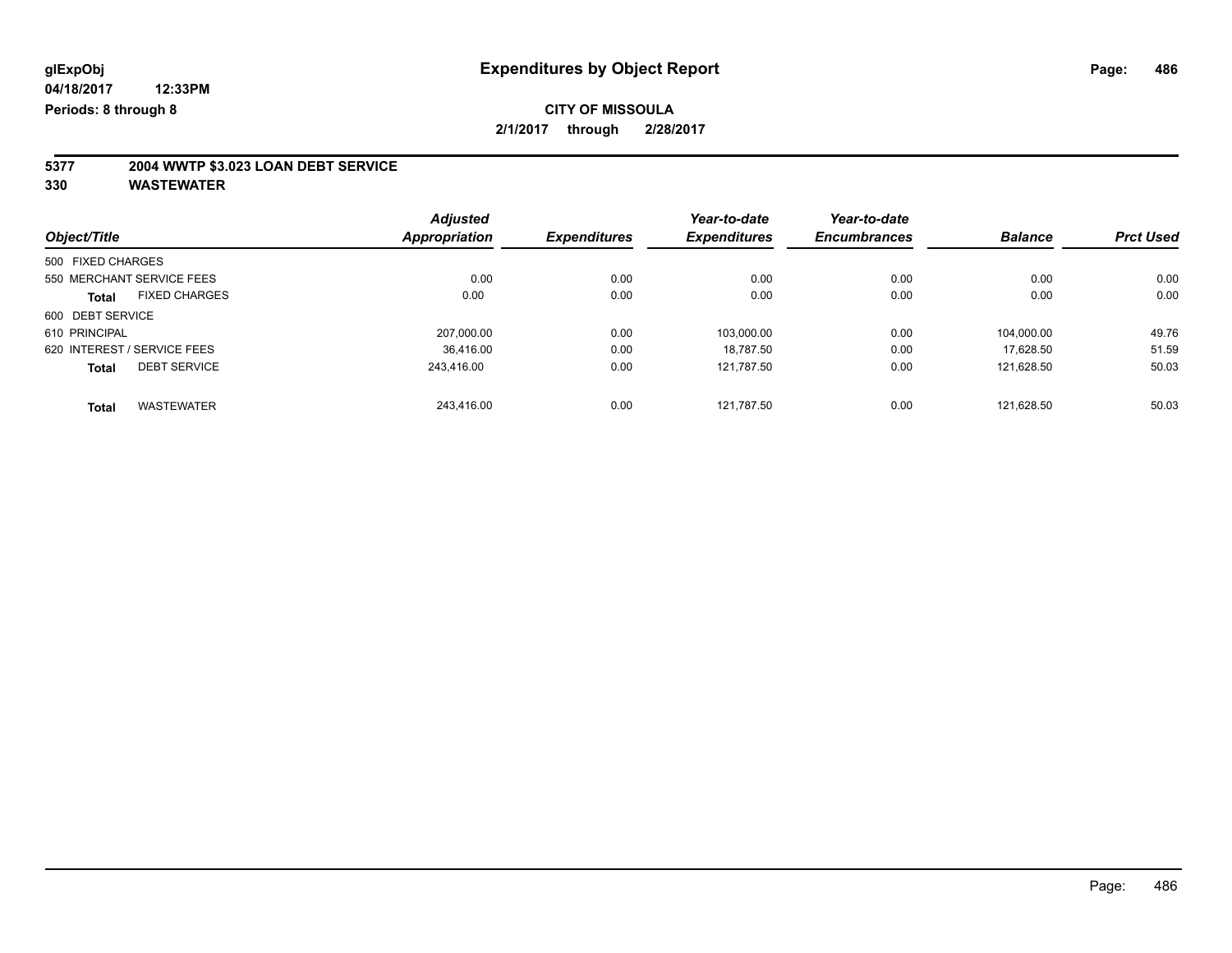**CITY OF MISSOULA 2/1/2017 through 2/28/2017**

#### **5377 2004 WWTP \$3.023 LOAN DEBT SERVICE**

| Object/Title                                        | <b>Adjusted</b><br>Appropriation | <b>Expenditures</b> | Year-to-date<br><b>Expenditures</b> | Year-to-date<br><b>Encumbrances</b> | <b>Balance</b> | <b>Prct Used</b> |
|-----------------------------------------------------|----------------------------------|---------------------|-------------------------------------|-------------------------------------|----------------|------------------|
| 500 FIXED CHARGES                                   |                                  |                     |                                     |                                     |                |                  |
| 550 MERCHANT SERVICE FEES                           | 0.00                             | 0.00                | 0.00                                | 0.00                                | 0.00           | 0.00             |
| <b>FIXED CHARGES</b><br>Total                       | 0.00                             | 0.00                | 0.00                                | 0.00                                | 0.00           | 0.00             |
| 600 DEBT SERVICE                                    |                                  |                     |                                     |                                     |                |                  |
| 610 PRINCIPAL                                       | 207.000.00                       | 0.00                | 103.000.00                          | 0.00                                | 104.000.00     | 49.76            |
| 620 INTEREST / SERVICE FEES                         | 36.416.00                        | 0.00                | 18.787.50                           | 0.00                                | 17.628.50      | 51.59            |
| <b>DEBT SERVICE</b><br><b>Total</b>                 | 243,416.00                       | 0.00                | 121,787.50                          | 0.00                                | 121.628.50     | 50.03            |
| 2004 WWTP \$3.023 LOAN DEBT SERVICE<br><b>Total</b> | 243.416.00                       | 0.00                | 121.787.50                          | 0.00                                | 121.628.50     | 50.03            |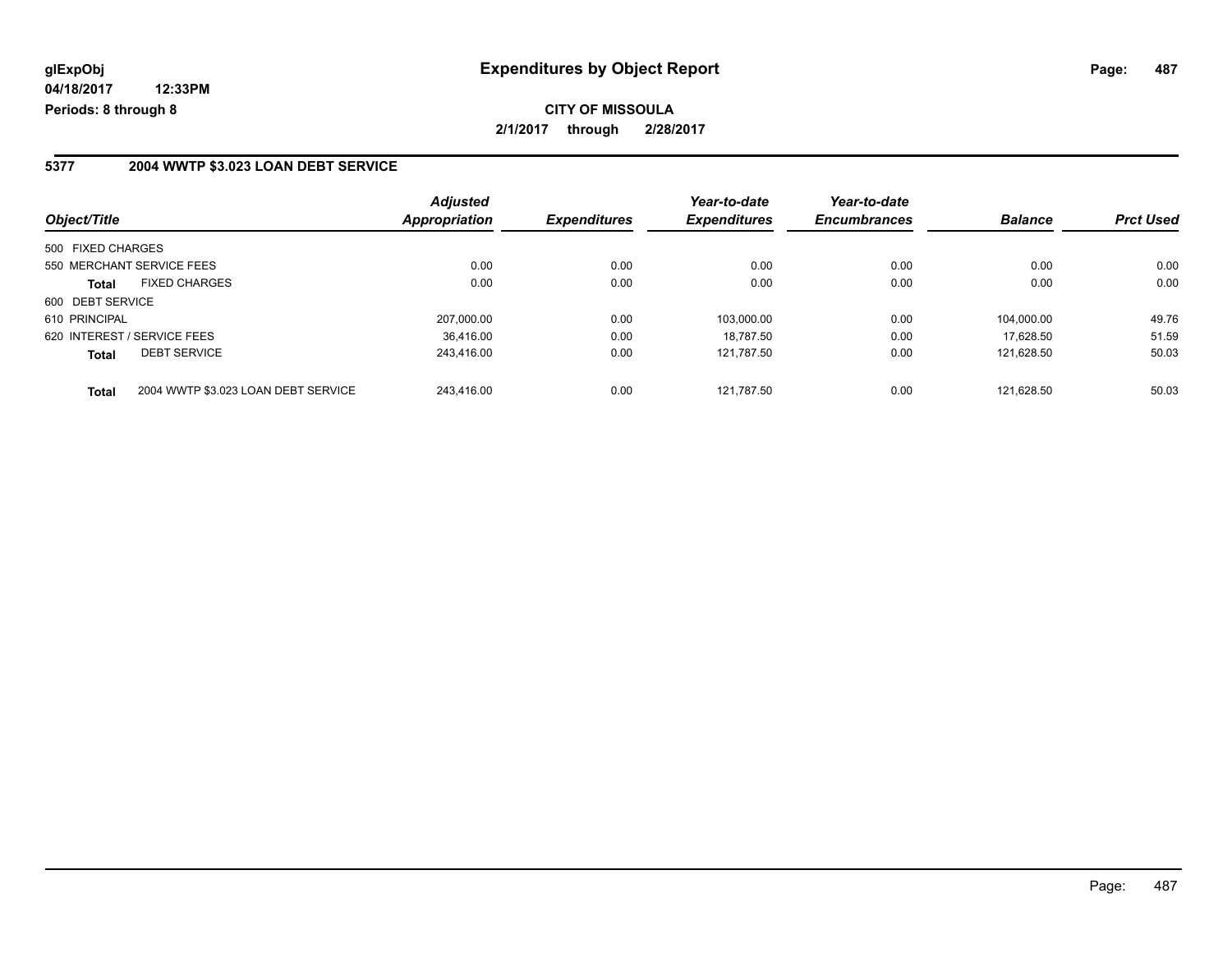# **5378 2004 WWTP \$3.023 LOAN RESERVE**

| Object/Title                         | <b>Adjusted</b><br><b>Appropriation</b> | <b>Expenditures</b> | Year-to-date<br><b>Expenditures</b> | Year-to-date<br><b>Encumbrances</b> | <b>Balance</b> | <b>Prct Used</b> |
|--------------------------------------|-----------------------------------------|---------------------|-------------------------------------|-------------------------------------|----------------|------------------|
| 500 FIXED CHARGES                    |                                         |                     |                                     |                                     |                |                  |
| 550 MERCHANT SERVICE FEES            | 0.00                                    | 0.00                | 0.00                                | 0.00                                | 0.00           | 0.00             |
| <b>FIXED CHARGES</b><br><b>Total</b> | 0.00                                    | 0.00                | 0.00                                | 0.00                                | 0.00           | 0.00             |
| 800 OTHER OBJECTS                    |                                         |                     |                                     |                                     |                |                  |
| 820 TRANSFERS TO OTHER FUNDS         | 0.00                                    | 0.00                | 0.00                                | 0.00                                | 0.00           | 0.00             |
| OTHER OBJECTS<br><b>Total</b>        | 0.00                                    | 0.00                | 0.00                                | 0.00                                | 0.00           | 0.00             |
| <b>WASTEWATER</b><br>Total           | 0.00                                    | 0.00                | 0.00                                | 0.00                                | 0.00           | 0.00             |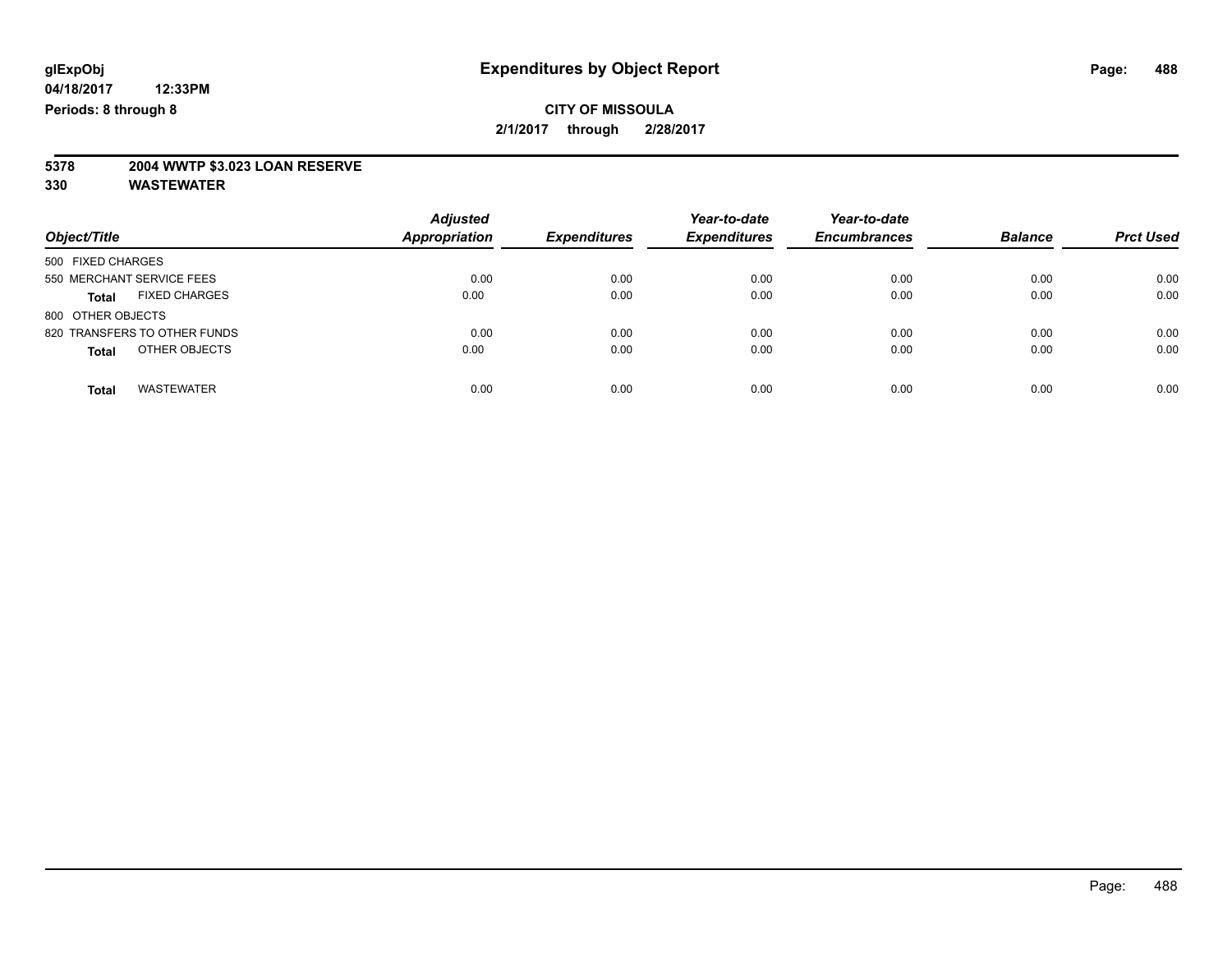#### **5378 2004 WWTP \$3.023 LOAN RESERVE**

| Object/Title              |                                | <b>Adjusted</b><br><b>Appropriation</b> | <b>Expenditures</b> | Year-to-date<br><b>Expenditures</b> | Year-to-date<br><b>Encumbrances</b> | <b>Balance</b> | <b>Prct Used</b> |
|---------------------------|--------------------------------|-----------------------------------------|---------------------|-------------------------------------|-------------------------------------|----------------|------------------|
| 500 FIXED CHARGES         |                                |                                         |                     |                                     |                                     |                |                  |
| 550 MERCHANT SERVICE FEES |                                | 0.00                                    | 0.00                | 0.00                                | 0.00                                | 0.00           | 0.00             |
| <b>Total</b>              | <b>FIXED CHARGES</b>           | 0.00                                    | 0.00                | 0.00                                | 0.00                                | 0.00           | 0.00             |
| 800 OTHER OBJECTS         |                                |                                         |                     |                                     |                                     |                |                  |
|                           | 820 TRANSFERS TO OTHER FUNDS   | 0.00                                    | 0.00                | 0.00                                | 0.00                                | 0.00           | 0.00             |
| <b>Total</b>              | OTHER OBJECTS                  | 0.00                                    | 0.00                | 0.00                                | 0.00                                | 0.00           | 0.00             |
| <b>Total</b>              | 2004 WWTP \$3.023 LOAN RESERVE | 0.00                                    | 0.00                | 0.00                                | 0.00                                | 0.00           | 0.00             |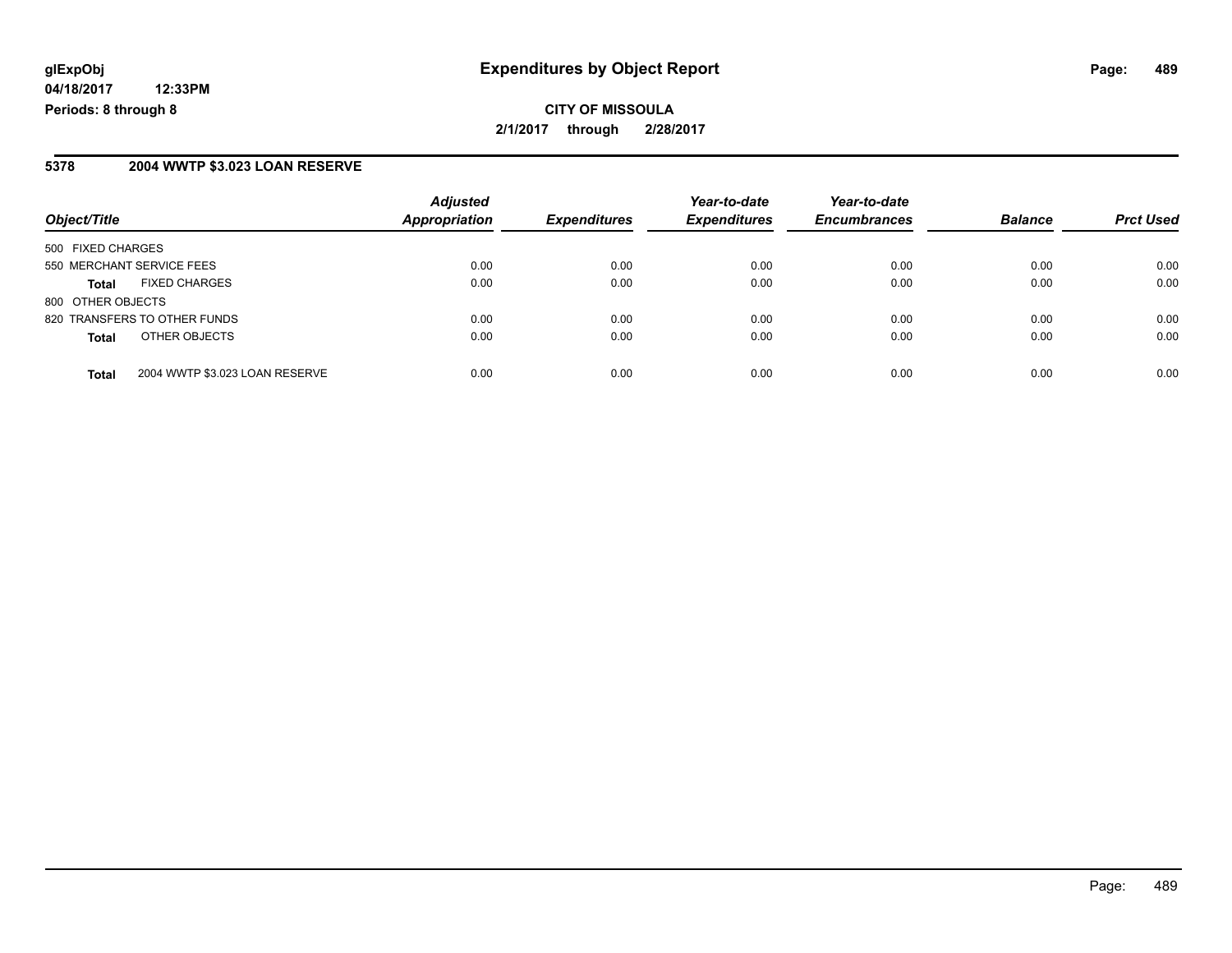# **5379 2005 BRICH/BRDY/LIN/GIL SRF DEBT**

| Object/Title                        |                      | <b>Adjusted</b><br><b>Appropriation</b> | <b>Expenditures</b> | Year-to-date<br><b>Expenditures</b> | Year-to-date<br><b>Encumbrances</b> | <b>Balance</b> | <b>Prct Used</b> |
|-------------------------------------|----------------------|-----------------------------------------|---------------------|-------------------------------------|-------------------------------------|----------------|------------------|
|                                     |                      |                                         |                     |                                     |                                     |                |                  |
| 550 MERCHANT SERVICE FEES           |                      | 0.00                                    | 0.00                | 0.00                                | 0.00                                | 0.00           | 0.00             |
| <b>Total</b>                        | <b>FIXED CHARGES</b> | 0.00                                    | 0.00                | 0.00                                | 0.00                                | 0.00           | 0.00             |
| 600 DEBT SERVICE                    |                      |                                         |                     |                                     |                                     |                |                  |
| 610 PRINCIPAL                       |                      | 90,000.00                               | 0.00                | 45,000.00                           | 0.00                                | 45,000.00      | 50.00            |
| 620 INTEREST / SERVICE FEES         |                      | 19.451.00                               | 0.00                | 9,978.75                            | 0.00                                | 9,472.25       | 51.30            |
| <b>DEBT SERVICE</b><br><b>Total</b> |                      | 109.451.00                              | 0.00                | 54.978.75                           | 0.00                                | 54.472.25      | 50.23            |
| 800 OTHER OBJECTS                   |                      |                                         |                     |                                     |                                     |                |                  |
| 820 TRANSFERS TO OTHER FUNDS        |                      | 0.00                                    | 0.00                | 0.00                                | 0.00                                | 0.00           | 0.00             |
| <b>Total</b>                        | OTHER OBJECTS        | 0.00                                    | 0.00                | 0.00                                | 0.00                                | 0.00           | 0.00             |
| <b>WASTEWATER</b><br><b>Total</b>   |                      | 109,451.00                              | 0.00                | 54,978.75                           | 0.00                                | 54,472.25      | 50.23            |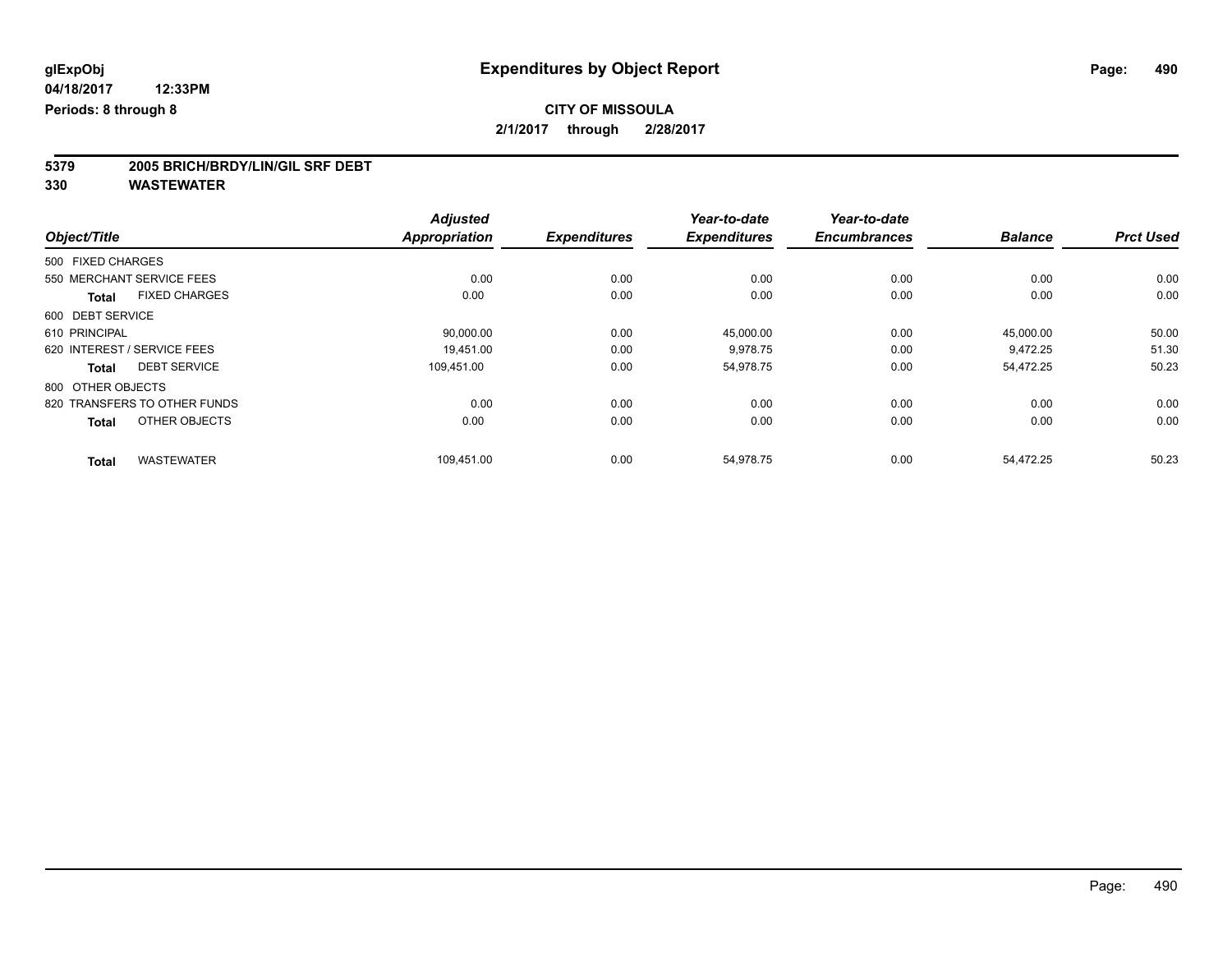## **CITY OF MISSOULA 2/1/2017 through 2/28/2017**

#### **5379 2005 BRICH/BRDY/LIN/GIL SRF DEBT**

| Object/Title                         |                                  | <b>Adjusted</b><br><b>Appropriation</b> | <b>Expenditures</b> | Year-to-date<br><b>Expenditures</b> | Year-to-date<br><b>Encumbrances</b> | <b>Balance</b> | <b>Prct Used</b> |
|--------------------------------------|----------------------------------|-----------------------------------------|---------------------|-------------------------------------|-------------------------------------|----------------|------------------|
| 500 FIXED CHARGES                    |                                  |                                         |                     |                                     |                                     |                |                  |
| 550 MERCHANT SERVICE FEES            |                                  | 0.00                                    | 0.00                | 0.00                                | 0.00                                | 0.00           | 0.00             |
| <b>FIXED CHARGES</b><br><b>Total</b> |                                  | 0.00                                    | 0.00                | 0.00                                | 0.00                                | 0.00           | 0.00             |
| 600 DEBT SERVICE                     |                                  |                                         |                     |                                     |                                     |                |                  |
| 610 PRINCIPAL                        |                                  | 90,000.00                               | 0.00                | 45,000.00                           | 0.00                                | 45,000.00      | 50.00            |
| 620 INTEREST / SERVICE FEES          |                                  | 19.451.00                               | 0.00                | 9,978.75                            | 0.00                                | 9.472.25       | 51.30            |
| <b>DEBT SERVICE</b><br>Total         |                                  | 109,451.00                              | 0.00                | 54,978.75                           | 0.00                                | 54,472.25      | 50.23            |
| 800 OTHER OBJECTS                    |                                  |                                         |                     |                                     |                                     |                |                  |
| 820 TRANSFERS TO OTHER FUNDS         |                                  | 0.00                                    | 0.00                | 0.00                                | 0.00                                | 0.00           | 0.00             |
| OTHER OBJECTS<br>Total               |                                  | 0.00                                    | 0.00                | 0.00                                | 0.00                                | 0.00           | 0.00             |
| <b>Total</b>                         | 2005 BRICH/BRDY/LIN/GIL SRF DEBT | 109,451.00                              | 0.00                | 54,978.75                           | 0.00                                | 54.472.25      | 50.23            |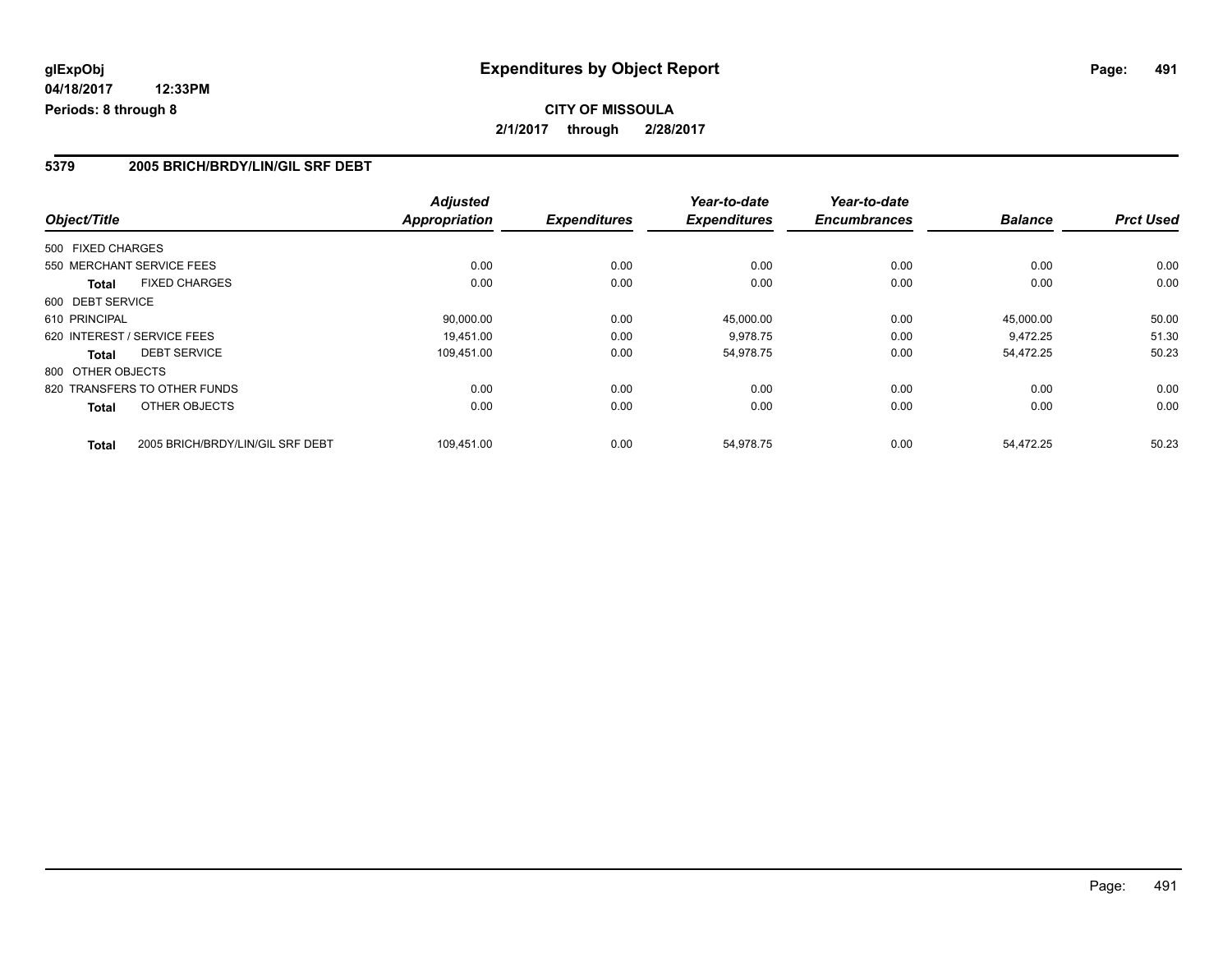# **5380 BRDWY/BIRCH/GILBERT/LINCOLNWOOD**

|                                      | <b>Adjusted</b>      |                     | Year-to-date        | Year-to-date        |                |                  |
|--------------------------------------|----------------------|---------------------|---------------------|---------------------|----------------|------------------|
| Object/Title                         | <b>Appropriation</b> | <b>Expenditures</b> | <b>Expenditures</b> | <b>Encumbrances</b> | <b>Balance</b> | <b>Prct Used</b> |
| 500 FIXED CHARGES                    |                      |                     |                     |                     |                |                  |
| 550 MERCHANT SERVICE FEES            | 0.00                 | 0.00                | 0.00                | 0.00                | 0.00           | 0.00             |
| <b>FIXED CHARGES</b><br><b>Total</b> | 0.00                 | 0.00                | 0.00                | 0.00                | 0.00           | 0.00             |
| 600 DEBT SERVICE                     |                      |                     |                     |                     |                |                  |
| 610 PRINCIPAL                        | 0.00                 | 0.00                | 0.00                | 0.00                | 0.00           | 0.00             |
| 620 INTEREST / SERVICE FEES          | 0.00                 | 0.00                | 0.00                | 0.00                | 0.00           | 0.00             |
| <b>DEBT SERVICE</b><br><b>Total</b>  | 0.00                 | 0.00                | 0.00                | 0.00                | 0.00           | 0.00             |
| 800 OTHER OBJECTS                    |                      |                     |                     |                     |                |                  |
| 820 TRANSFERS TO OTHER FUNDS         | 0.00                 | 0.00                | 0.00                | 0.00                | 0.00           | 0.00             |
| OTHER OBJECTS<br><b>Total</b>        | 0.00                 | 0.00                | 0.00                | 0.00                | 0.00           | 0.00             |
|                                      |                      |                     |                     |                     |                |                  |
| <b>WASTEWATER</b><br><b>Total</b>    | 0.00                 | 0.00                | 0.00                | 0.00                | 0.00           | 0.00             |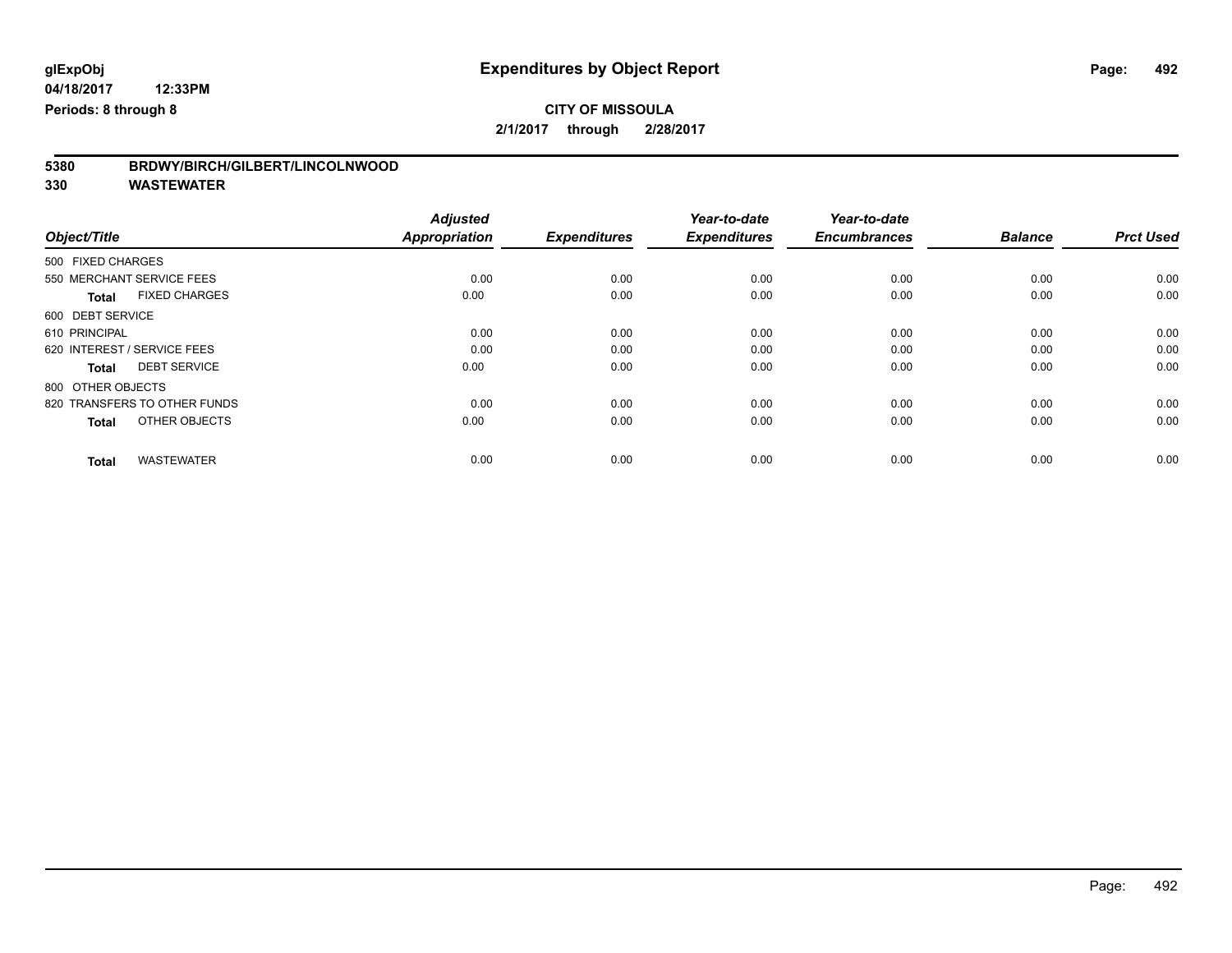# **glExpObj Expenditures by Object Report Page: 493**

**04/18/2017 12:33PM Periods: 8 through 8**

#### **5380 BRDWY/BIRCH/GILBERT/LINCOLNWOOD**

| Object/Title                |                                 | <b>Adjusted</b><br><b>Appropriation</b> | <b>Expenditures</b> | Year-to-date<br><b>Expenditures</b> | Year-to-date<br><b>Encumbrances</b> | <b>Balance</b> | <b>Prct Used</b> |
|-----------------------------|---------------------------------|-----------------------------------------|---------------------|-------------------------------------|-------------------------------------|----------------|------------------|
| 500 FIXED CHARGES           |                                 |                                         |                     |                                     |                                     |                |                  |
|                             | 550 MERCHANT SERVICE FEES       | 0.00                                    | 0.00                | 0.00                                | 0.00                                | 0.00           | 0.00             |
| <b>Total</b>                | <b>FIXED CHARGES</b>            | 0.00                                    | 0.00                | 0.00                                | 0.00                                | 0.00           | 0.00             |
| 600 DEBT SERVICE            |                                 |                                         |                     |                                     |                                     |                |                  |
| 610 PRINCIPAL               |                                 | 0.00                                    | 0.00                | 0.00                                | 0.00                                | 0.00           | 0.00             |
| 620 INTEREST / SERVICE FEES |                                 | 0.00                                    | 0.00                | 0.00                                | 0.00                                | 0.00           | 0.00             |
| <b>Total</b>                | <b>DEBT SERVICE</b>             | 0.00                                    | 0.00                | 0.00                                | 0.00                                | 0.00           | 0.00             |
| 800 OTHER OBJECTS           |                                 |                                         |                     |                                     |                                     |                |                  |
|                             | 820 TRANSFERS TO OTHER FUNDS    | 0.00                                    | 0.00                | 0.00                                | 0.00                                | 0.00           | 0.00             |
| <b>Total</b>                | OTHER OBJECTS                   | 0.00                                    | 0.00                | 0.00                                | 0.00                                | 0.00           | 0.00             |
| <b>Total</b>                | BRDWY/BIRCH/GILBERT/LINCOLNWOOD | 0.00                                    | 0.00                | 0.00                                | 0.00                                | 0.00           | 0.00             |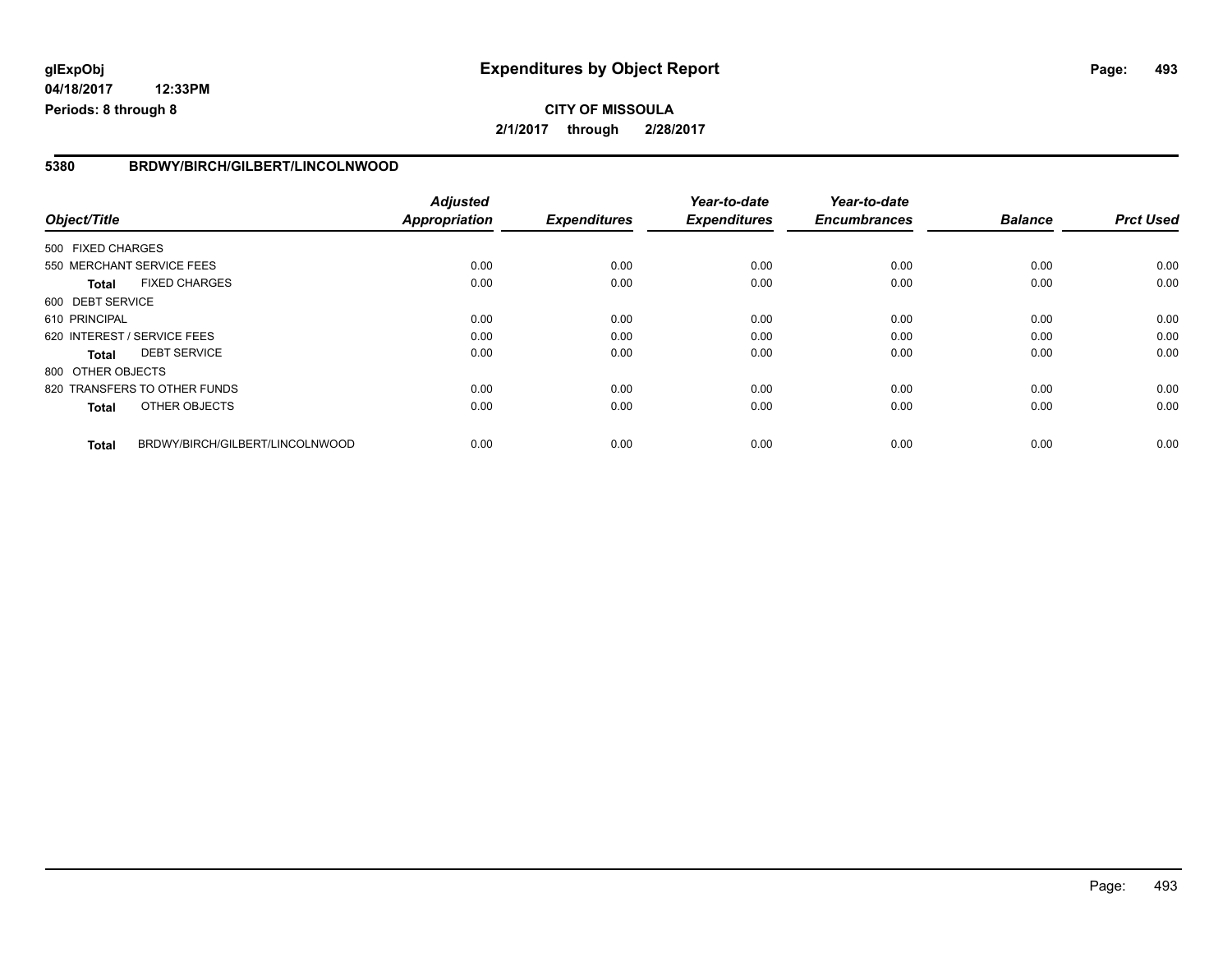# **5381 LINCOLNWOOD PH2 DEBT SERVICE**

|                                      | <b>Adjusted</b>      |                     | Year-to-date        | Year-to-date        |                |                  |
|--------------------------------------|----------------------|---------------------|---------------------|---------------------|----------------|------------------|
| Object/Title                         | <b>Appropriation</b> | <b>Expenditures</b> | <b>Expenditures</b> | <b>Encumbrances</b> | <b>Balance</b> | <b>Prct Used</b> |
| 500 FIXED CHARGES                    |                      |                     |                     |                     |                |                  |
| 550 MERCHANT SERVICE FEES            | 0.00                 | 0.00                | 0.00                | 0.00                | 0.00           | 0.00             |
| <b>FIXED CHARGES</b><br><b>Total</b> | 0.00                 | 0.00                | 0.00                | 0.00                | 0.00           | 0.00             |
| 600 DEBT SERVICE                     |                      |                     |                     |                     |                |                  |
| 610 PRINCIPAL                        | 0.00                 | 0.00                | 0.00                | 0.00                | 0.00           | 0.00             |
| 620 INTEREST / SERVICE FEES          | 0.00                 | 0.00                | 0.00                | 0.00                | 0.00           | 0.00             |
| <b>DEBT SERVICE</b><br><b>Total</b>  | 0.00                 | 0.00                | 0.00                | 0.00                | 0.00           | 0.00             |
| 800 OTHER OBJECTS                    |                      |                     |                     |                     |                |                  |
| 820 TRANSFERS TO OTHER FUNDS         | 0.00                 | 0.00                | 0.00                | 0.00                | 0.00           | 0.00             |
| OTHER OBJECTS<br><b>Total</b>        | 0.00                 | 0.00                | 0.00                | 0.00                | 0.00           | 0.00             |
|                                      |                      |                     |                     |                     |                |                  |
| <b>WASTEWATER</b><br><b>Total</b>    | 0.00                 | 0.00                | 0.00                | 0.00                | 0.00           | 0.00             |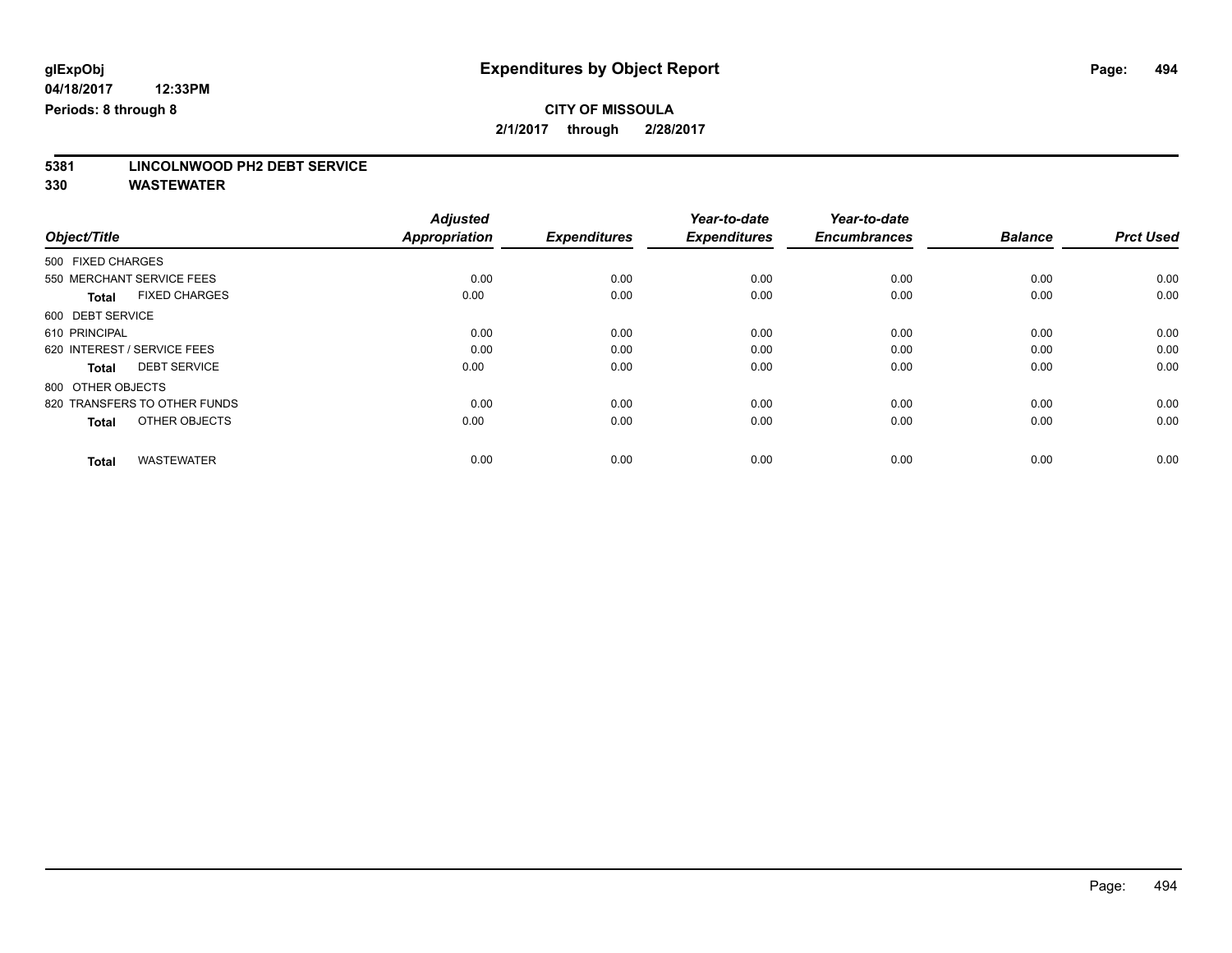# **glExpObj Expenditures by Object Report Page: 495**

**04/18/2017 12:33PM Periods: 8 through 8**

#### **5381 LINCOLNWOOD PH2 DEBT SERVICE**

| Object/Title                                 | <b>Adjusted</b><br><b>Appropriation</b> | <b>Expenditures</b> | Year-to-date<br><b>Expenditures</b> | Year-to-date<br><b>Encumbrances</b> | <b>Balance</b> | <b>Prct Used</b> |
|----------------------------------------------|-----------------------------------------|---------------------|-------------------------------------|-------------------------------------|----------------|------------------|
| 500 FIXED CHARGES                            |                                         |                     |                                     |                                     |                |                  |
| 550 MERCHANT SERVICE FEES                    | 0.00                                    | 0.00                | 0.00                                | 0.00                                | 0.00           | 0.00             |
| <b>FIXED CHARGES</b><br><b>Total</b>         | 0.00                                    | 0.00                | 0.00                                | 0.00                                | 0.00           | 0.00             |
| 600 DEBT SERVICE                             |                                         |                     |                                     |                                     |                |                  |
| 610 PRINCIPAL                                | 0.00                                    | 0.00                | 0.00                                | 0.00                                | 0.00           | 0.00             |
| 620 INTEREST / SERVICE FEES                  | 0.00                                    | 0.00                | 0.00                                | 0.00                                | 0.00           | 0.00             |
| <b>DEBT SERVICE</b><br>Total                 | 0.00                                    | 0.00                | 0.00                                | 0.00                                | 0.00           | 0.00             |
| 800 OTHER OBJECTS                            |                                         |                     |                                     |                                     |                |                  |
| 820 TRANSFERS TO OTHER FUNDS                 | 0.00                                    | 0.00                | 0.00                                | 0.00                                | 0.00           | 0.00             |
| OTHER OBJECTS<br><b>Total</b>                | 0.00                                    | 0.00                | 0.00                                | 0.00                                | 0.00           | 0.00             |
| LINCOLNWOOD PH2 DEBT SERVICE<br><b>Total</b> | 0.00                                    | 0.00                | 0.00                                | 0.00                                | 0.00           | 0.00             |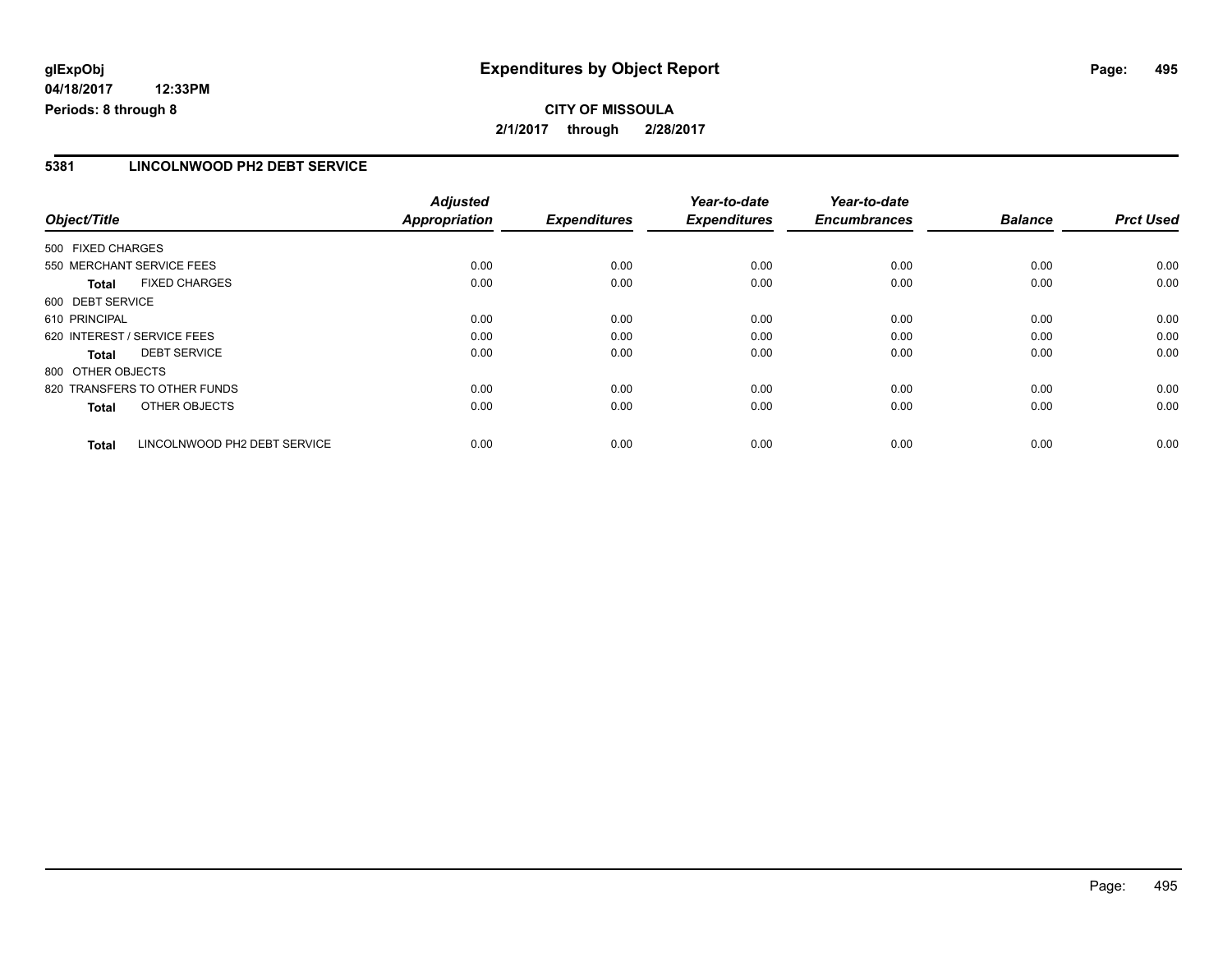# **5382 LINCOLNWOOD PH2 RESERVE FUND**

|                                      | <b>Adjusted</b> |                     | Year-to-date        | Year-to-date        |                |                  |
|--------------------------------------|-----------------|---------------------|---------------------|---------------------|----------------|------------------|
| Object/Title                         | Appropriation   | <b>Expenditures</b> | <b>Expenditures</b> | <b>Encumbrances</b> | <b>Balance</b> | <b>Prct Used</b> |
| 500 FIXED CHARGES                    |                 |                     |                     |                     |                |                  |
| 550 MERCHANT SERVICE FEES            | 0.00            | 0.00                | 0.00                | 0.00                | 0.00           | 0.00             |
| <b>FIXED CHARGES</b><br><b>Total</b> | 0.00            | 0.00                | 0.00                | 0.00                | 0.00           | 0.00             |
| 600 DEBT SERVICE                     |                 |                     |                     |                     |                |                  |
| 610 PRINCIPAL                        | 0.00            | 0.00                | 0.00                | 0.00                | 0.00           | 0.00             |
| 620 INTEREST / SERVICE FEES          | 0.00            | 0.00                | 0.00                | 0.00                | 0.00           | 0.00             |
| <b>DEBT SERVICE</b><br><b>Total</b>  | 0.00            | 0.00                | 0.00                | 0.00                | 0.00           | 0.00             |
| 800 OTHER OBJECTS                    |                 |                     |                     |                     |                |                  |
| 820 TRANSFERS TO OTHER FUNDS         | 0.00            | 0.00                | 0.00                | 0.00                | 0.00           | 0.00             |
| OTHER OBJECTS<br><b>Total</b>        | 0.00            | 0.00                | 0.00                | 0.00                | 0.00           | 0.00             |
|                                      |                 |                     |                     |                     |                |                  |
| <b>WASTEWATER</b><br><b>Total</b>    | 0.00            | 0.00                | 0.00                | 0.00                | 0.00           | 0.00             |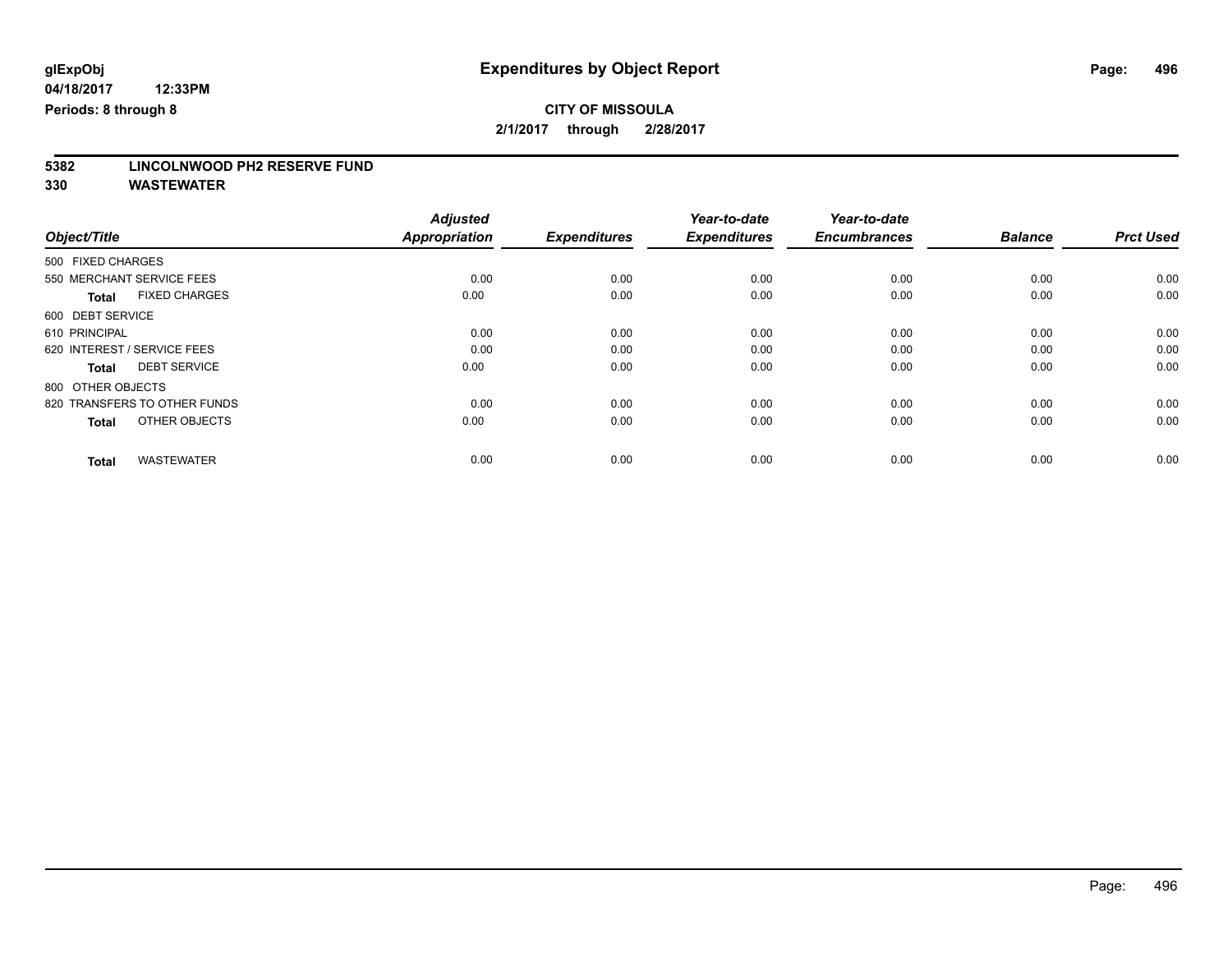# **glExpObj Expenditures by Object Report Page: 497**

**04/18/2017 12:33PM Periods: 8 through 8**

## **CITY OF MISSOULA 2/1/2017 through 2/28/2017**

#### **5382 LINCOLNWOOD PH2 RESERVE FUND**

| Object/Title                                 | <b>Adjusted</b><br><b>Appropriation</b> | <b>Expenditures</b> | Year-to-date<br><b>Expenditures</b> | Year-to-date<br><b>Encumbrances</b> | <b>Balance</b> | <b>Prct Used</b> |
|----------------------------------------------|-----------------------------------------|---------------------|-------------------------------------|-------------------------------------|----------------|------------------|
| 500 FIXED CHARGES                            |                                         |                     |                                     |                                     |                |                  |
| 550 MERCHANT SERVICE FEES                    | 0.00                                    | 0.00                | 0.00                                | 0.00                                | 0.00           | 0.00             |
| <b>FIXED CHARGES</b><br><b>Total</b>         | 0.00                                    | 0.00                | 0.00                                | 0.00                                | 0.00           | 0.00             |
| 600 DEBT SERVICE                             |                                         |                     |                                     |                                     |                |                  |
| 610 PRINCIPAL                                | 0.00                                    | 0.00                | 0.00                                | 0.00                                | 0.00           | 0.00             |
| 620 INTEREST / SERVICE FEES                  | 0.00                                    | 0.00                | 0.00                                | 0.00                                | 0.00           | 0.00             |
| <b>DEBT SERVICE</b><br>Total                 | 0.00                                    | 0.00                | 0.00                                | 0.00                                | 0.00           | 0.00             |
| 800 OTHER OBJECTS                            |                                         |                     |                                     |                                     |                |                  |
| 820 TRANSFERS TO OTHER FUNDS                 | 0.00                                    | 0.00                | 0.00                                | 0.00                                | 0.00           | 0.00             |
| OTHER OBJECTS<br><b>Total</b>                | 0.00                                    | 0.00                | 0.00                                | 0.00                                | 0.00           | 0.00             |
| LINCOLNWOOD PH2 RESERVE FUND<br><b>Total</b> | 0.00                                    | 0.00                | 0.00                                | 0.00                                | 0.00           | 0.00             |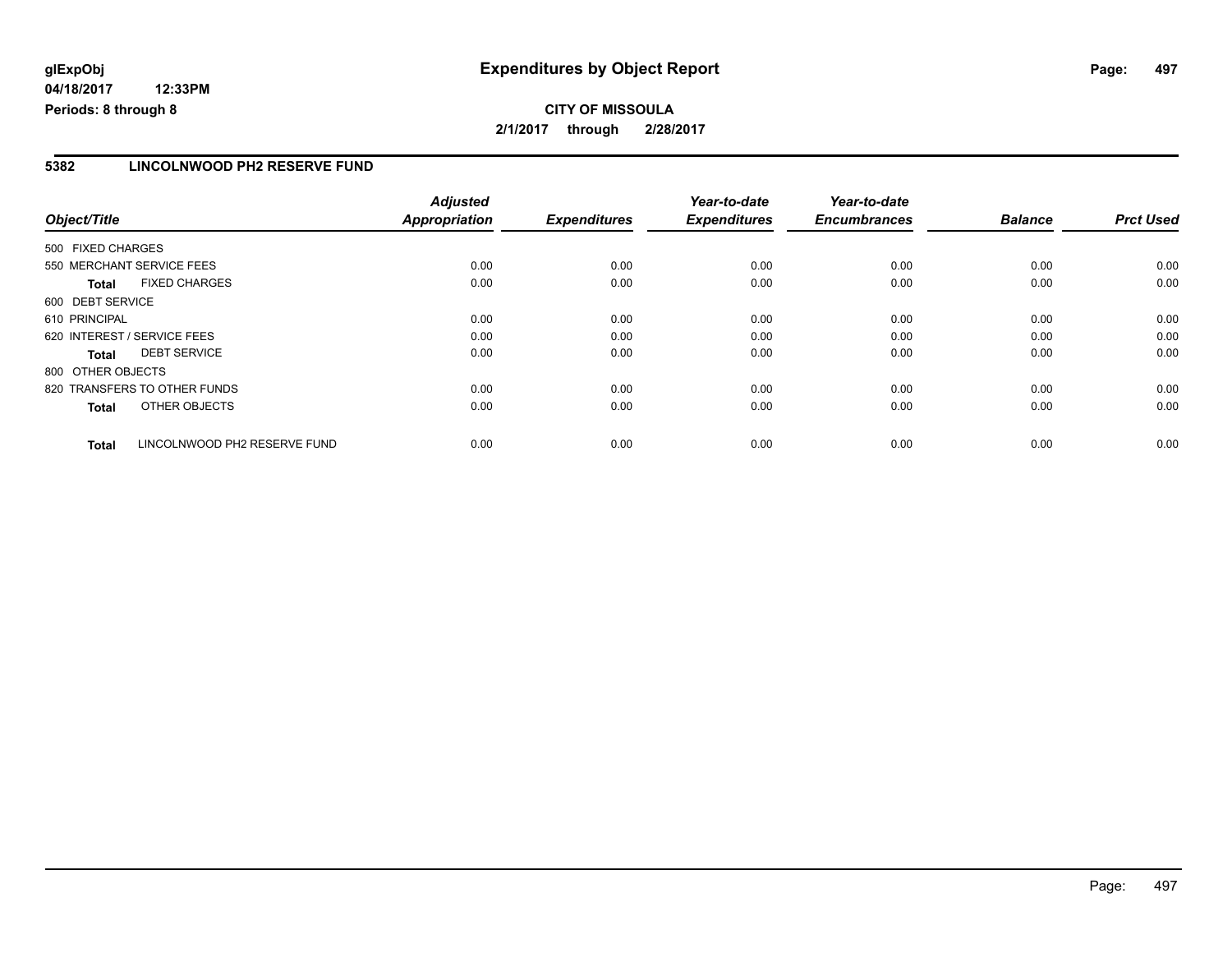# **5383 FY09 RATTLESNAKE SEWER DEBT SVS**

**550 SID 544 PROJECT**

|                                      | <b>Adjusted</b> |                     | Year-to-date        | Year-to-date        |                |                  |
|--------------------------------------|-----------------|---------------------|---------------------|---------------------|----------------|------------------|
| Object/Title                         | Appropriation   | <b>Expenditures</b> | <b>Expenditures</b> | <b>Encumbrances</b> | <b>Balance</b> | <b>Prct Used</b> |
| 500 FIXED CHARGES                    |                 |                     |                     |                     |                |                  |
| 550 MERCHANT SERVICE FEES            | 0.00            | 0.00                | 0.00                | 0.00                | 0.00           | 0.00             |
| <b>FIXED CHARGES</b><br><b>Total</b> | 0.00            | 0.00                | 0.00                | 0.00                | 0.00           | 0.00             |
| 600 DEBT SERVICE                     |                 |                     |                     |                     |                |                  |
| 610 PRINCIPAL                        | 20.000.00       | 0.00                | 10.000.00           | 0.00                | 10.000.00      | 50.00            |
| 620 INTEREST / SERVICE FEES          | 10.350.00       | 0.00                | 5,250.00            | 0.00                | 5,100.00       | 50.72            |
| <b>DEBT SERVICE</b><br><b>Total</b>  | 30.350.00       | 0.00                | 15,250.00           | 0.00                | 15.100.00      | 50.25            |
| Total<br>SID 544 PROJECT             | 30.350.00       | 0.00                | 15.250.00           | 0.00                | 15.100.00      | 50.25            |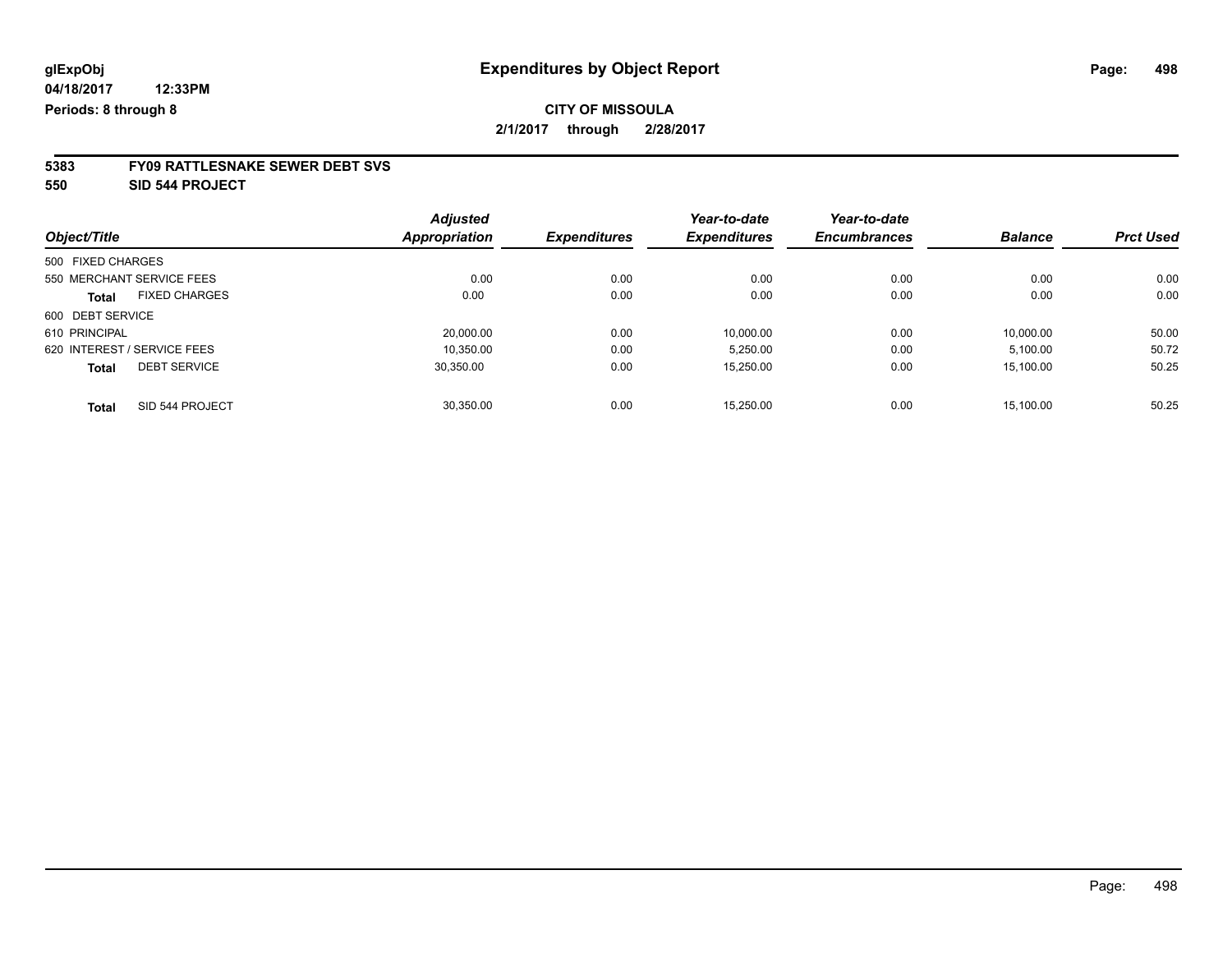#### **5383 FY09 RATTLESNAKE SEWER DEBT SVS**

| Object/Title                                    | <b>Adjusted</b><br>Appropriation | <b>Expenditures</b> | Year-to-date<br><b>Expenditures</b> | Year-to-date<br><b>Encumbrances</b> | <b>Balance</b> | <b>Prct Used</b> |
|-------------------------------------------------|----------------------------------|---------------------|-------------------------------------|-------------------------------------|----------------|------------------|
| 500 FIXED CHARGES                               |                                  |                     |                                     |                                     |                |                  |
| 550 MERCHANT SERVICE FEES                       | 0.00                             | 0.00                | 0.00                                | 0.00                                | 0.00           | 0.00             |
| <b>FIXED CHARGES</b><br><b>Total</b>            | 0.00                             | 0.00                | 0.00                                | 0.00                                | 0.00           | 0.00             |
| 600 DEBT SERVICE                                |                                  |                     |                                     |                                     |                |                  |
| 610 PRINCIPAL                                   | 20.000.00                        | 0.00                | 10.000.00                           | 0.00                                | 10.000.00      | 50.00            |
| 620 INTEREST / SERVICE FEES                     | 10,350.00                        | 0.00                | 5,250.00                            | 0.00                                | 5,100.00       | 50.72            |
| <b>DEBT SERVICE</b><br><b>Total</b>             | 30,350.00                        | 0.00                | 15,250.00                           | 0.00                                | 15.100.00      | 50.25            |
| FY09 RATTLESNAKE SEWER DEBT SVS<br><b>Total</b> | 30.350.00                        | 0.00                | 15.250.00                           | 0.00                                | 15.100.00      | 50.25            |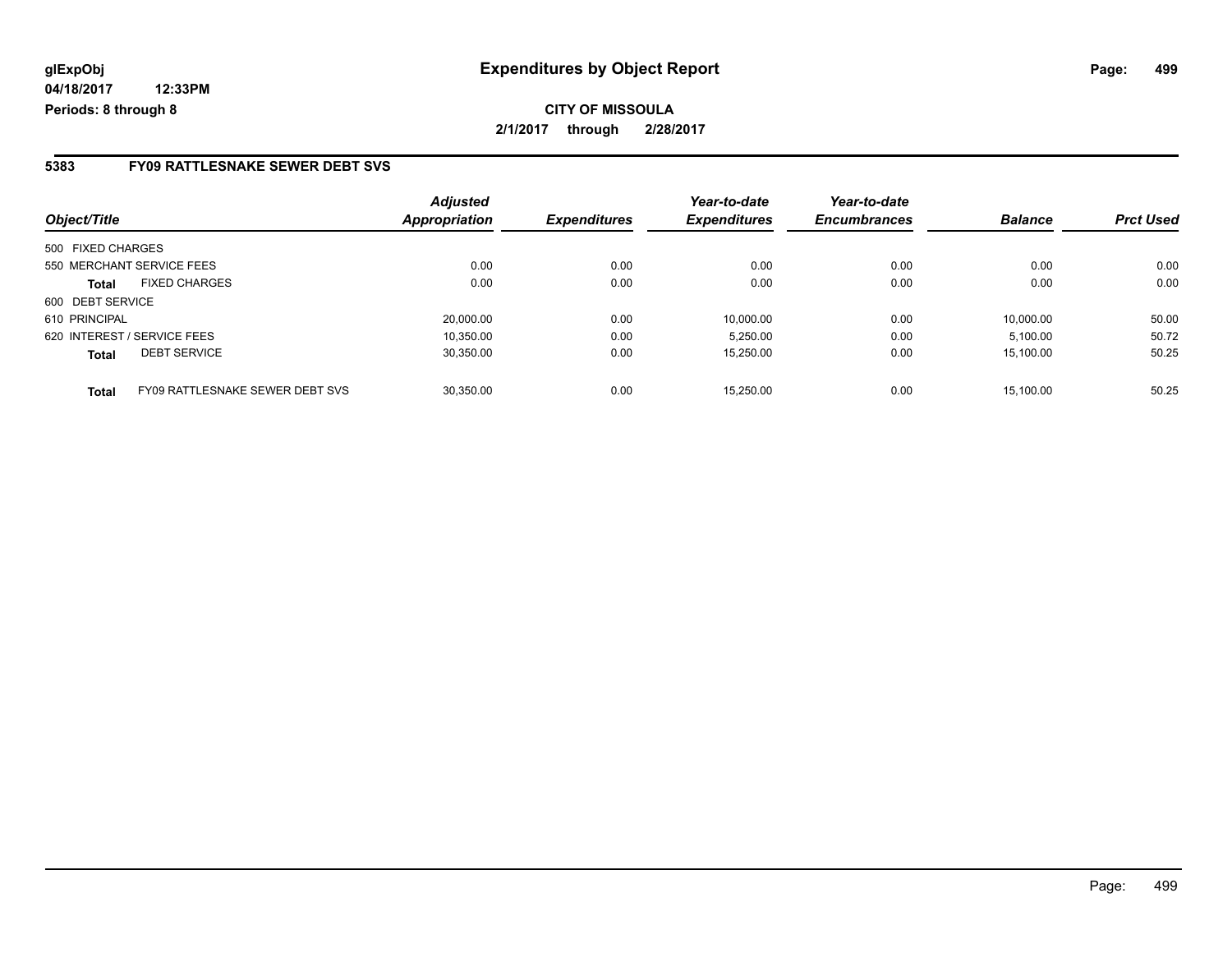**5384 09 LOLO BOND RESERVE**

| Object/Title                         | <b>Adjusted</b><br><b>Appropriation</b> | <b>Expenditures</b> | Year-to-date<br><b>Expenditures</b> | Year-to-date<br><b>Encumbrances</b> | <b>Balance</b> | <b>Prct Used</b> |
|--------------------------------------|-----------------------------------------|---------------------|-------------------------------------|-------------------------------------|----------------|------------------|
| 500 FIXED CHARGES                    |                                         |                     |                                     |                                     |                |                  |
| 550 MERCHANT SERVICE FEES            | 0.00                                    | 0.00                | 0.00                                | 0.00                                | 0.00           | 0.00             |
| <b>FIXED CHARGES</b><br><b>Total</b> | 0.00                                    | 0.00                | 0.00                                | 0.00                                | 0.00           | 0.00             |
| 800 OTHER OBJECTS                    |                                         |                     |                                     |                                     |                |                  |
| 820 TRANSFERS TO OTHER FUNDS         | 0.00                                    | 0.00                | 0.00                                | 0.00                                | 0.00           | 0.00             |
| OTHER OBJECTS<br><b>Total</b>        | 0.00                                    | 0.00                | 0.00                                | 0.00                                | 0.00           | 0.00             |
| <b>WASTEWATER</b><br>Total           | 0.00                                    | 0.00                | 0.00                                | 0.00                                | 0.00           | 0.00             |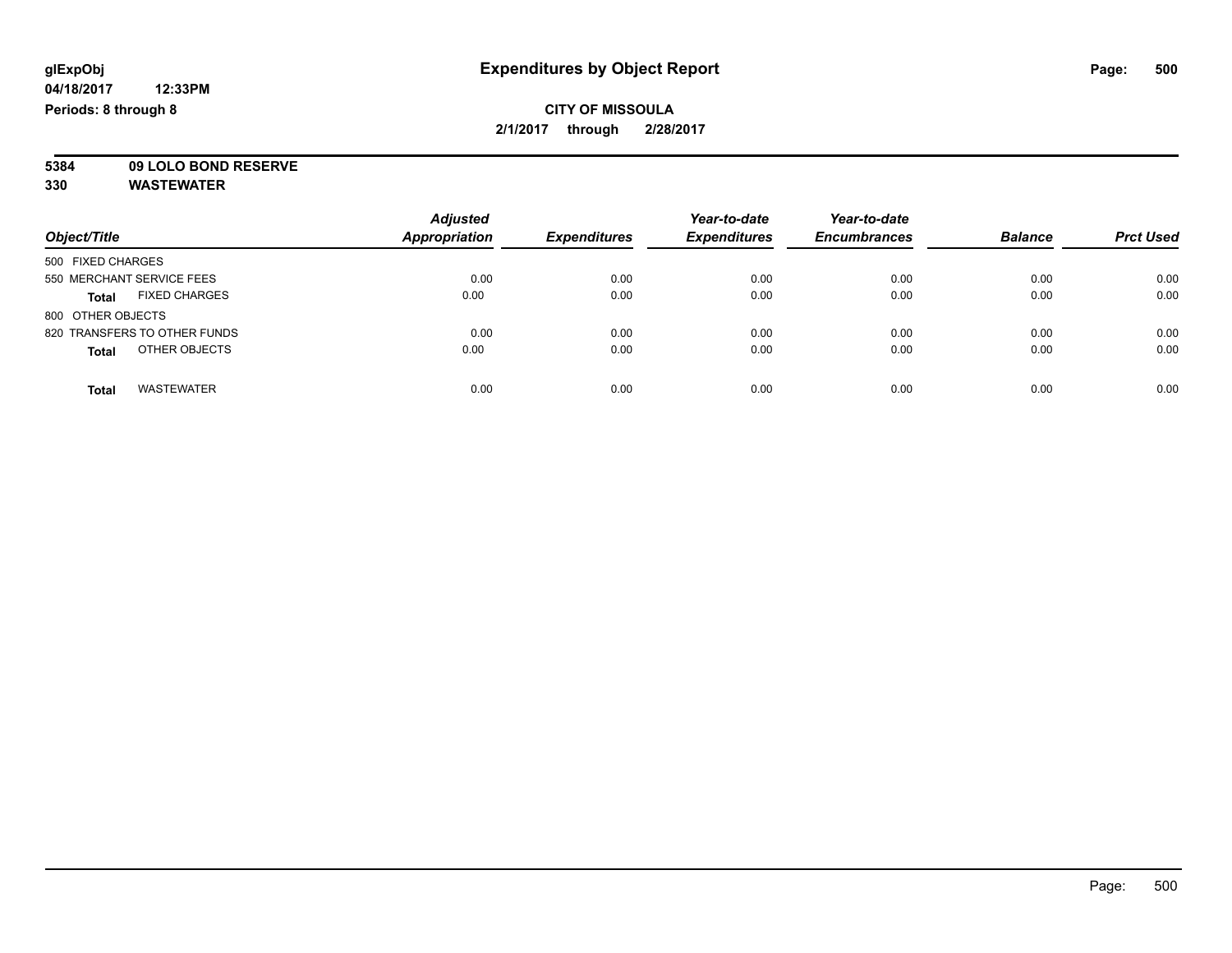**CITY OF MISSOULA 2/1/2017 through 2/28/2017**

#### **5384 09 LOLO BOND RESERVE**

| Object/Title                         | <b>Adjusted</b><br><b>Appropriation</b> | <b>Expenditures</b> | Year-to-date<br><b>Expenditures</b> | Year-to-date<br><b>Encumbrances</b> | <b>Balance</b> | <b>Prct Used</b> |
|--------------------------------------|-----------------------------------------|---------------------|-------------------------------------|-------------------------------------|----------------|------------------|
| 500 FIXED CHARGES                    |                                         |                     |                                     |                                     |                |                  |
| 550 MERCHANT SERVICE FEES            | 0.00                                    | 0.00                | 0.00                                | 0.00                                | 0.00           | 0.00             |
| <b>FIXED CHARGES</b><br><b>Total</b> | 0.00                                    | 0.00                | 0.00                                | 0.00                                | 0.00           | 0.00             |
| 800 OTHER OBJECTS                    |                                         |                     |                                     |                                     |                |                  |
| 820 TRANSFERS TO OTHER FUNDS         | 0.00                                    | 0.00                | 0.00                                | 0.00                                | 0.00           | 0.00             |
| OTHER OBJECTS<br><b>Total</b>        | 0.00                                    | 0.00                | 0.00                                | 0.00                                | 0.00           | 0.00             |
| 09 LOLO BOND RESERVE<br><b>Total</b> | 0.00                                    | 0.00                | 0.00                                | 0.00                                | 0.00           | 0.00             |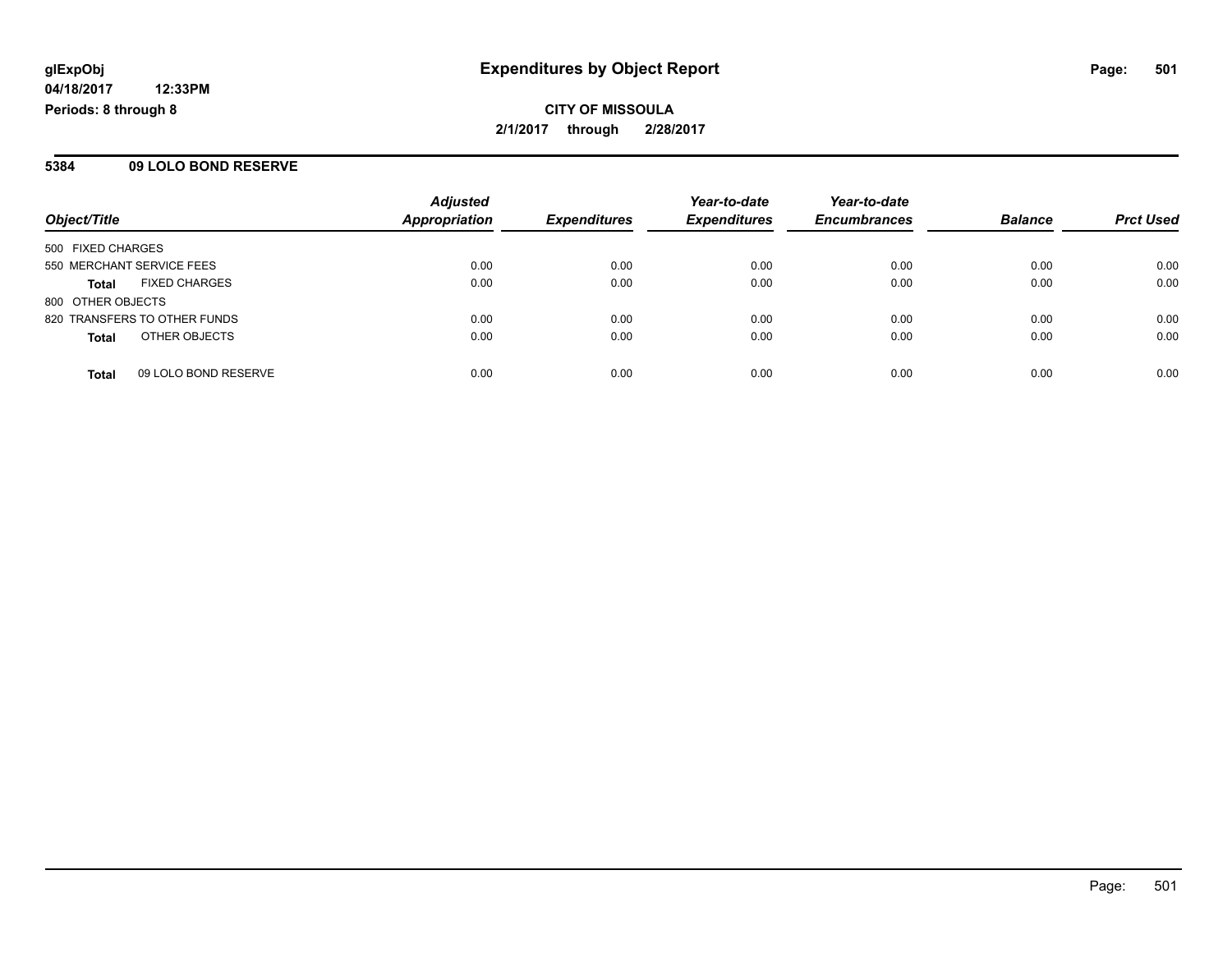### **CITY OF MISSOULA 2/1/2017 through 2/28/2017**

# **5385 HEADWORKS 2010 BOND RESERVE**

| Object/Title                 | <b>Adjusted</b><br>Appropriation<br><b>Expenditures</b> |      | Year-to-date<br><b>Expenditures</b> | Year-to-date<br><b>Encumbrances</b> | <b>Balance</b> | <b>Prct Used</b> |
|------------------------------|---------------------------------------------------------|------|-------------------------------------|-------------------------------------|----------------|------------------|
| 800 OTHER OBJECTS            |                                                         |      |                                     |                                     |                |                  |
| 820 TRANSFERS TO OTHER FUNDS | 0.00                                                    | 0.00 | 0.00                                | 0.00                                | 0.00           | 0.00             |
| OTHER OBJECTS<br>Total       | 0.00                                                    | 0.00 | 0.00                                | 0.00                                | 0.00           | 0.00             |
| <b>WASTEWATER</b><br>Total   | 0.00                                                    | 0.00 | 0.00                                | 0.00                                | 0.00           | 0.00             |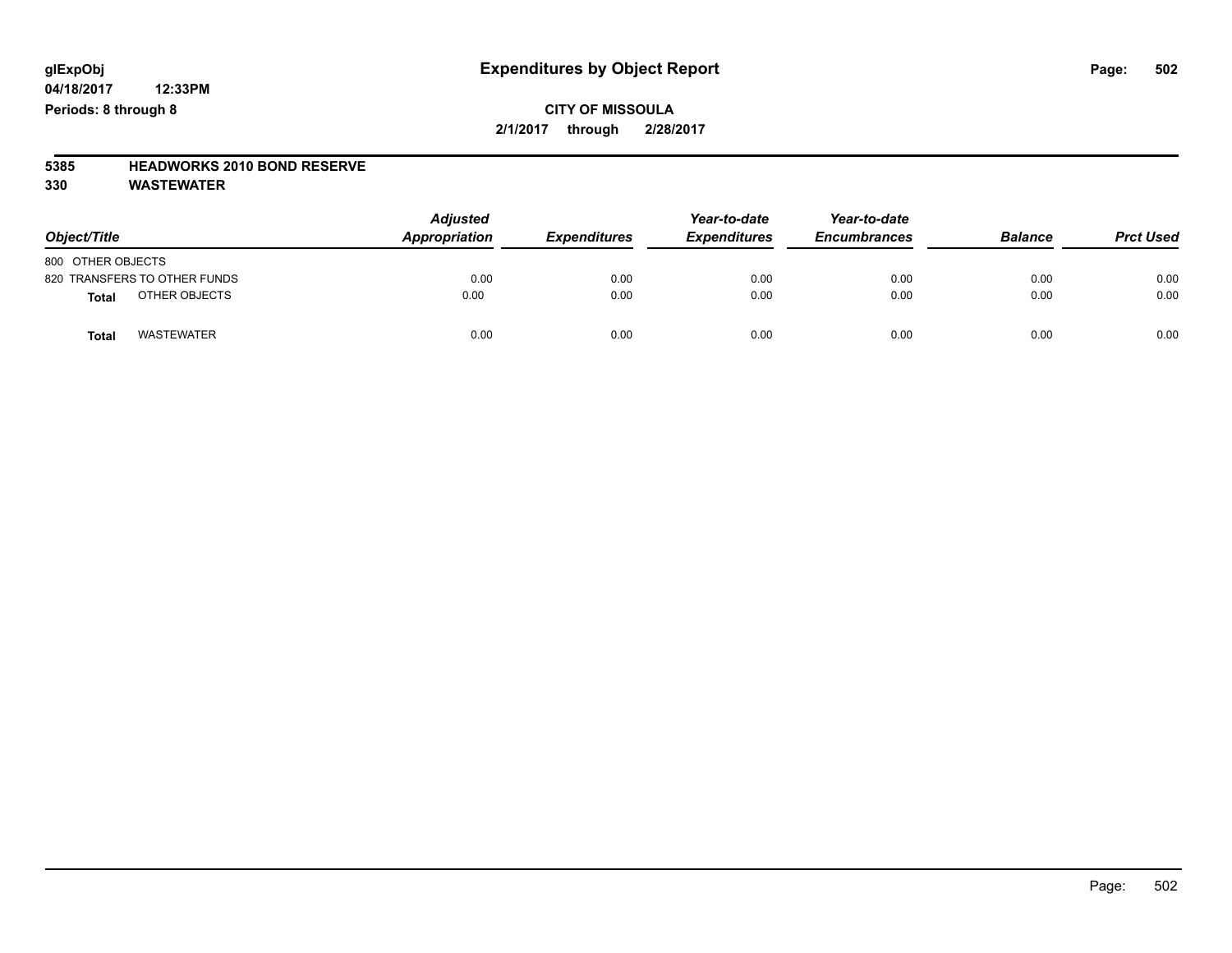# **glExpObj Expenditures by Object Report Page: 503**

**04/18/2017 12:33PM Periods: 8 through 8**

#### **5385 HEADWORKS 2010 BOND RESERVE**

| Object/Title                                | <b>Adjusted</b><br>Appropriation | <i><b>Expenditures</b></i> | Year-to-date<br><b>Expenditures</b> | Year-to-date<br><b>Encumbrances</b> | <b>Balance</b> | <b>Prct Used</b> |
|---------------------------------------------|----------------------------------|----------------------------|-------------------------------------|-------------------------------------|----------------|------------------|
| 800 OTHER OBJECTS                           |                                  |                            |                                     |                                     |                |                  |
| 820 TRANSFERS TO OTHER FUNDS                | 0.00                             | 0.00                       | 0.00                                | 0.00                                | 0.00           | 0.00             |
| OTHER OBJECTS<br>Total                      | 0.00                             | 0.00                       | 0.00                                | 0.00                                | 0.00           | 0.00             |
| <b>HEADWORKS 2010 BOND RESERVE</b><br>Total | 0.00                             | 0.00                       | 0.00                                | 0.00                                | 0.00           | 0.00             |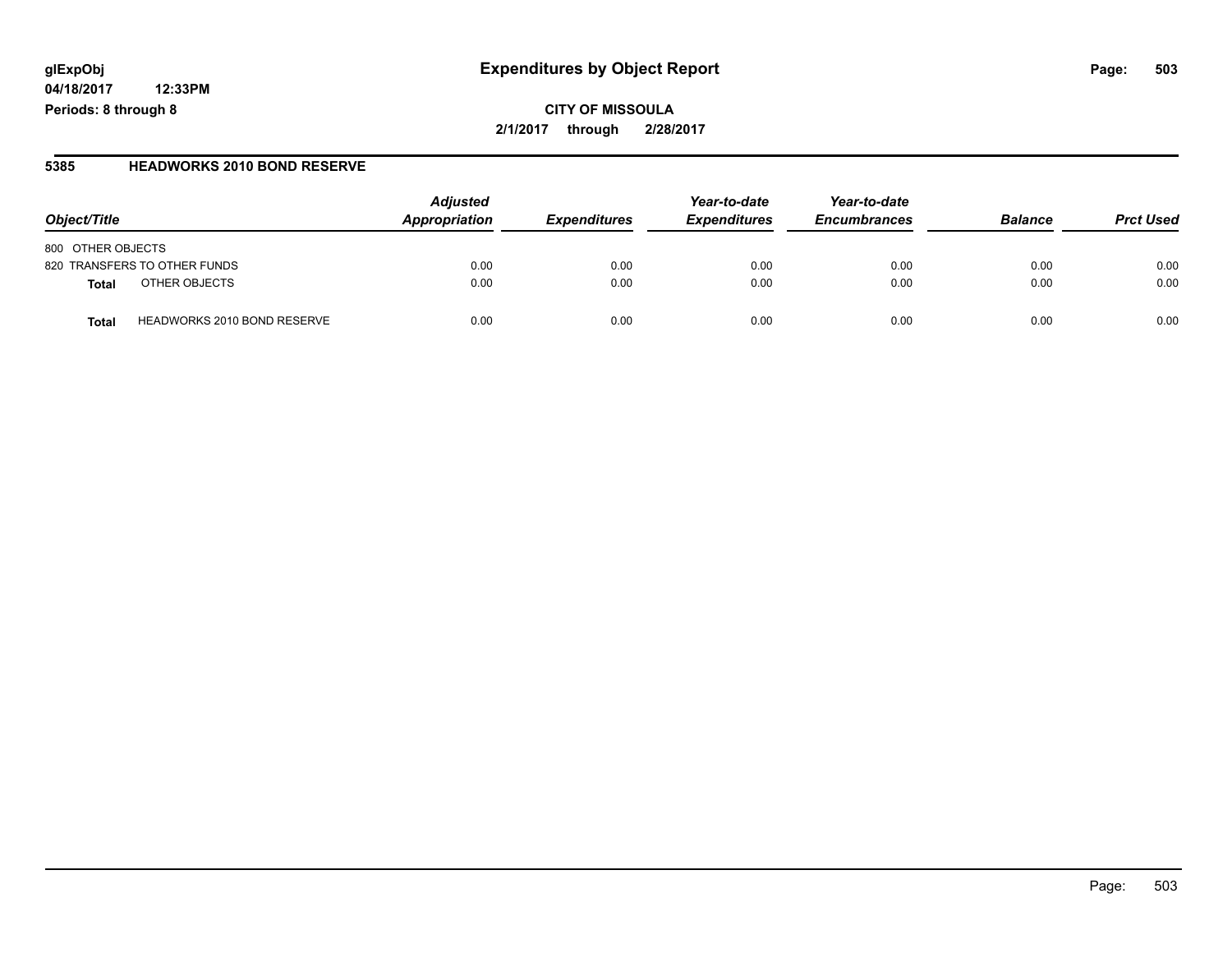# **5386 FY10 HEADWORKS DEBT SERVICE**

|                                      | <b>Adjusted</b> |      | Year-to-date        | Year-to-date        |                |                  |
|--------------------------------------|-----------------|------|---------------------|---------------------|----------------|------------------|
| Object/Title                         | Appropriation   |      | <b>Expenditures</b> | <b>Encumbrances</b> | <b>Balance</b> | <b>Prct Used</b> |
| 500 FIXED CHARGES                    |                 |      |                     |                     |                |                  |
| 550 MERCHANT SERVICE FEES            | 0.00            | 0.00 | 700.00              | 0.00                | $-700.00$      | 0.00             |
| <b>FIXED CHARGES</b><br><b>Total</b> | 0.00            | 0.00 | 700.00              | 0.00                | $-700.00$      | 0.00             |
| 600 DEBT SERVICE                     |                 |      |                     |                     |                |                  |
| 610 PRINCIPAL                        | 140.000.00      | 0.00 | 0.00                | 0.00                | 140.000.00     | 0.00             |
| 620 INTEREST / SERVICE FEES          | 558,099.00      | 0.00 | 279.049.64          | 0.00                | 279.049.36     | 50.00            |
| <b>DEBT SERVICE</b><br><b>Total</b>  | 698.099.00      | 0.00 | 279.049.64          | 0.00                | 419.049.36     | 39.97            |
| <b>WASTEWATER</b><br><b>Total</b>    | 698,099.00      | 0.00 | 279.749.64          | 0.00                | 418.349.36     | 40.07            |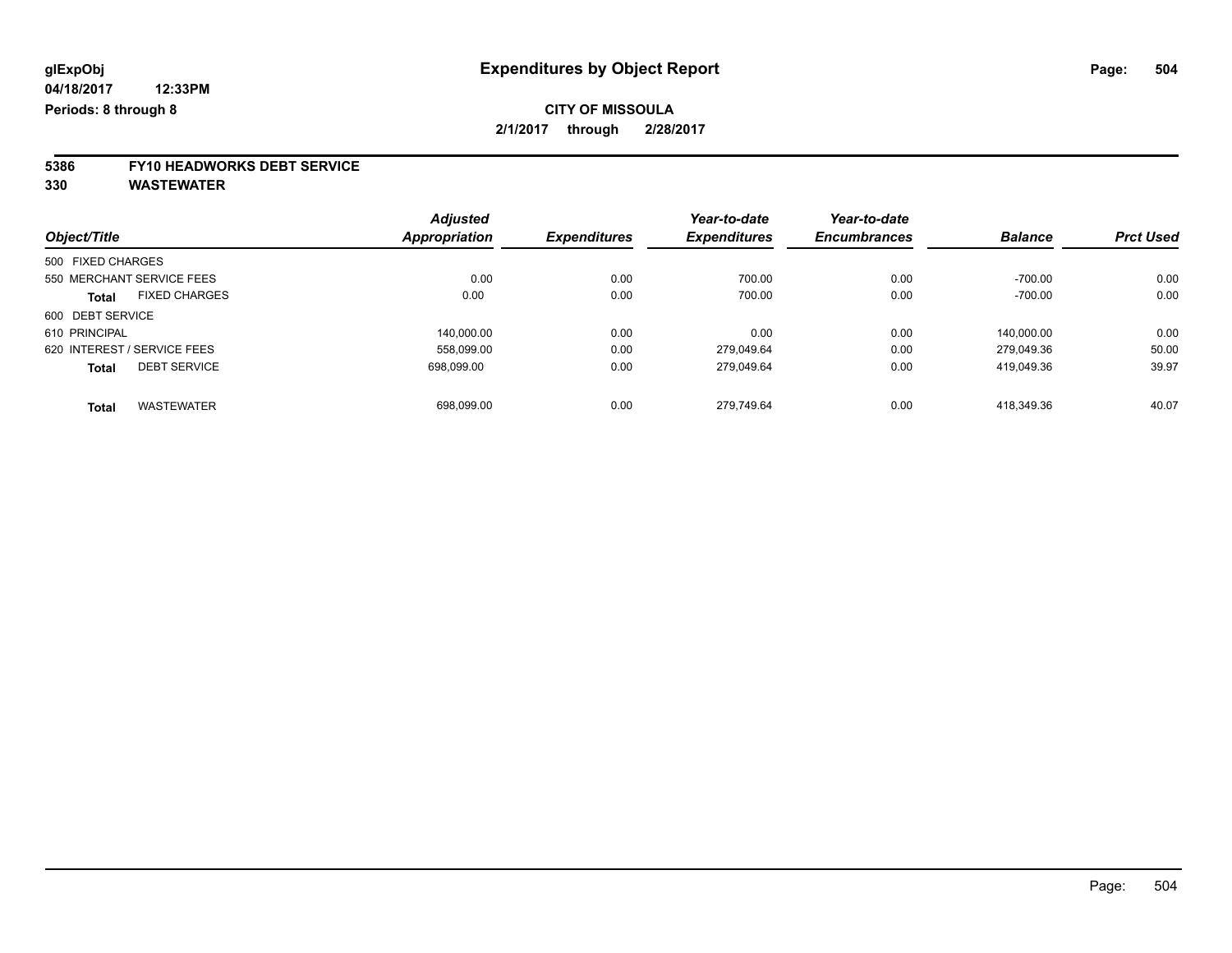**CITY OF MISSOULA 2/1/2017 through 2/28/2017**

### **5386 FY10 HEADWORKS DEBT SERVICE**

| Object/Title                                | <b>Adjusted</b><br>Appropriation | <b>Expenditures</b> | Year-to-date<br><b>Expenditures</b> | Year-to-date<br><b>Encumbrances</b> | <b>Balance</b> | <b>Prct Used</b> |
|---------------------------------------------|----------------------------------|---------------------|-------------------------------------|-------------------------------------|----------------|------------------|
| 500 FIXED CHARGES                           |                                  |                     |                                     |                                     |                |                  |
| 550 MERCHANT SERVICE FEES                   | 0.00                             | 0.00                | 700.00                              | 0.00                                | $-700.00$      | 0.00             |
| <b>FIXED CHARGES</b><br><b>Total</b>        | 0.00                             | 0.00                | 700.00                              | 0.00                                | $-700.00$      | 0.00             |
| 600 DEBT SERVICE                            |                                  |                     |                                     |                                     |                |                  |
| 610 PRINCIPAL                               | 140.000.00                       | 0.00                | 0.00                                | 0.00                                | 140.000.00     | 0.00             |
| 620 INTEREST / SERVICE FEES                 | 558,099.00                       | 0.00                | 279,049.64                          | 0.00                                | 279.049.36     | 50.00            |
| <b>DEBT SERVICE</b><br><b>Total</b>         | 698,099.00                       | 0.00                | 279.049.64                          | 0.00                                | 419.049.36     | 39.97            |
| FY10 HEADWORKS DEBT SERVICE<br><b>Total</b> | 698.099.00                       | 0.00                | 279.749.64                          | 0.00                                | 418.349.36     | 40.07            |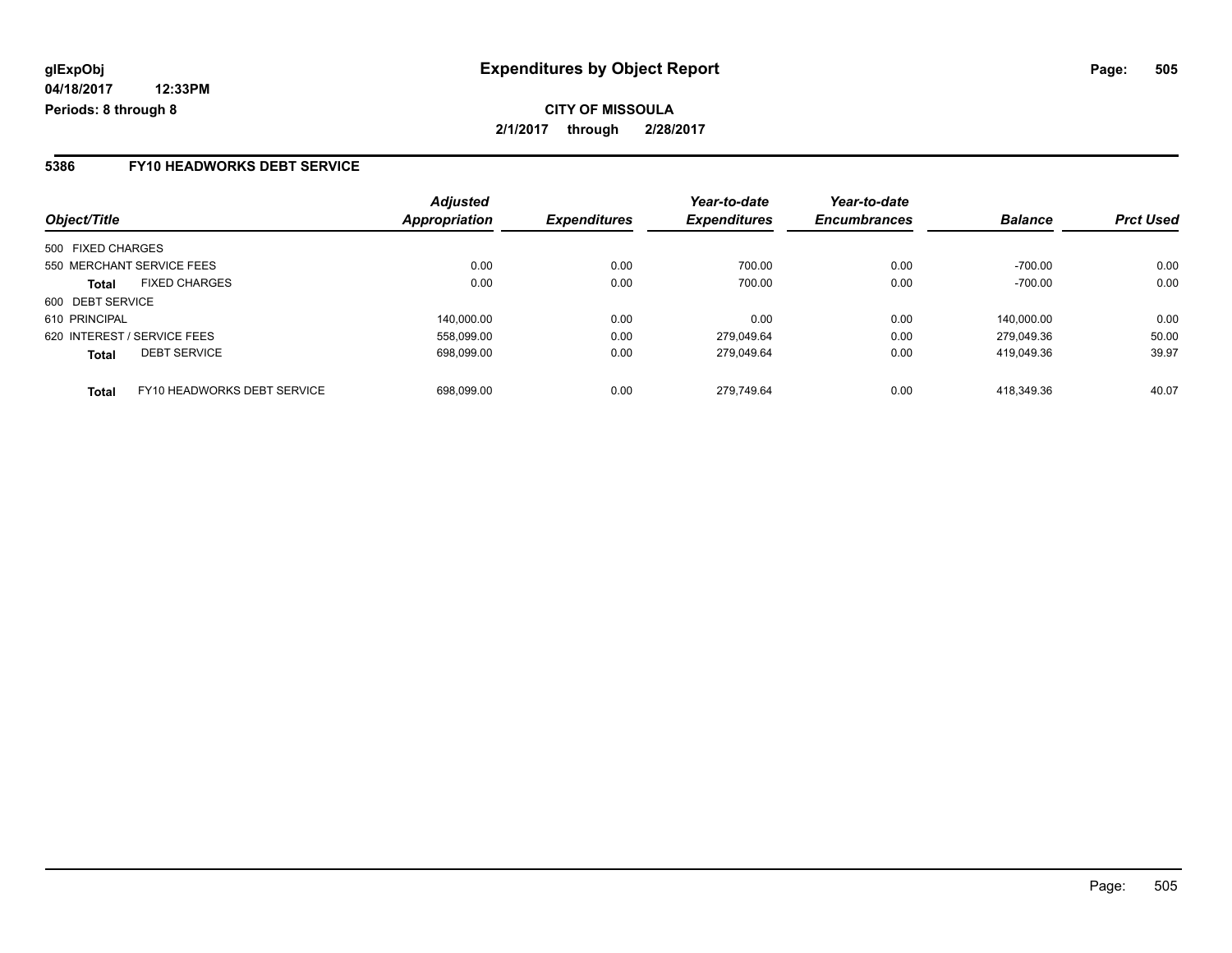# **5387 FY11 SEWER \$1.29M BOND DEBT SERVICE**

**330 WASTEWATER**

|                                      | <b>Adjusted</b> |                     | Year-to-date        | Year-to-date        |                |                  |
|--------------------------------------|-----------------|---------------------|---------------------|---------------------|----------------|------------------|
| Object/Title                         | Appropriation   | <b>Expenditures</b> | <b>Expenditures</b> | <b>Encumbrances</b> | <b>Balance</b> | <b>Prct Used</b> |
| 500 FIXED CHARGES                    |                 |                     |                     |                     |                |                  |
| 550 MERCHANT SERVICE FEES            | 0.00            | 0.00                | 0.00                | 0.00                | 0.00           | 0.00             |
| <b>FIXED CHARGES</b><br><b>Total</b> | 0.00            | 0.00                | 0.00                | 0.00                | 0.00           | 0.00             |
| 600 DEBT SERVICE                     |                 |                     |                     |                     |                |                  |
| 610 PRINCIPAL                        | 45.000.00       | 0.00                | 0.00                | 0.00                | 45.000.00      | 0.00             |
| 620 INTEREST / SERVICE FEES          | 55,380.00       | 0.00                | 27,690.00           | 0.00                | 27.690.00      | 50.00            |
| <b>DEBT SERVICE</b><br><b>Total</b>  | 100.380.00      | 0.00                | 27.690.00           | 0.00                | 72.690.00      | 27.59            |
|                                      |                 |                     |                     |                     |                |                  |
| <b>WASTEWATER</b><br><b>Total</b>    | 100,380.00      | 0.00                | 27.690.00           | 0.00                | 72.690.00      | 27.59            |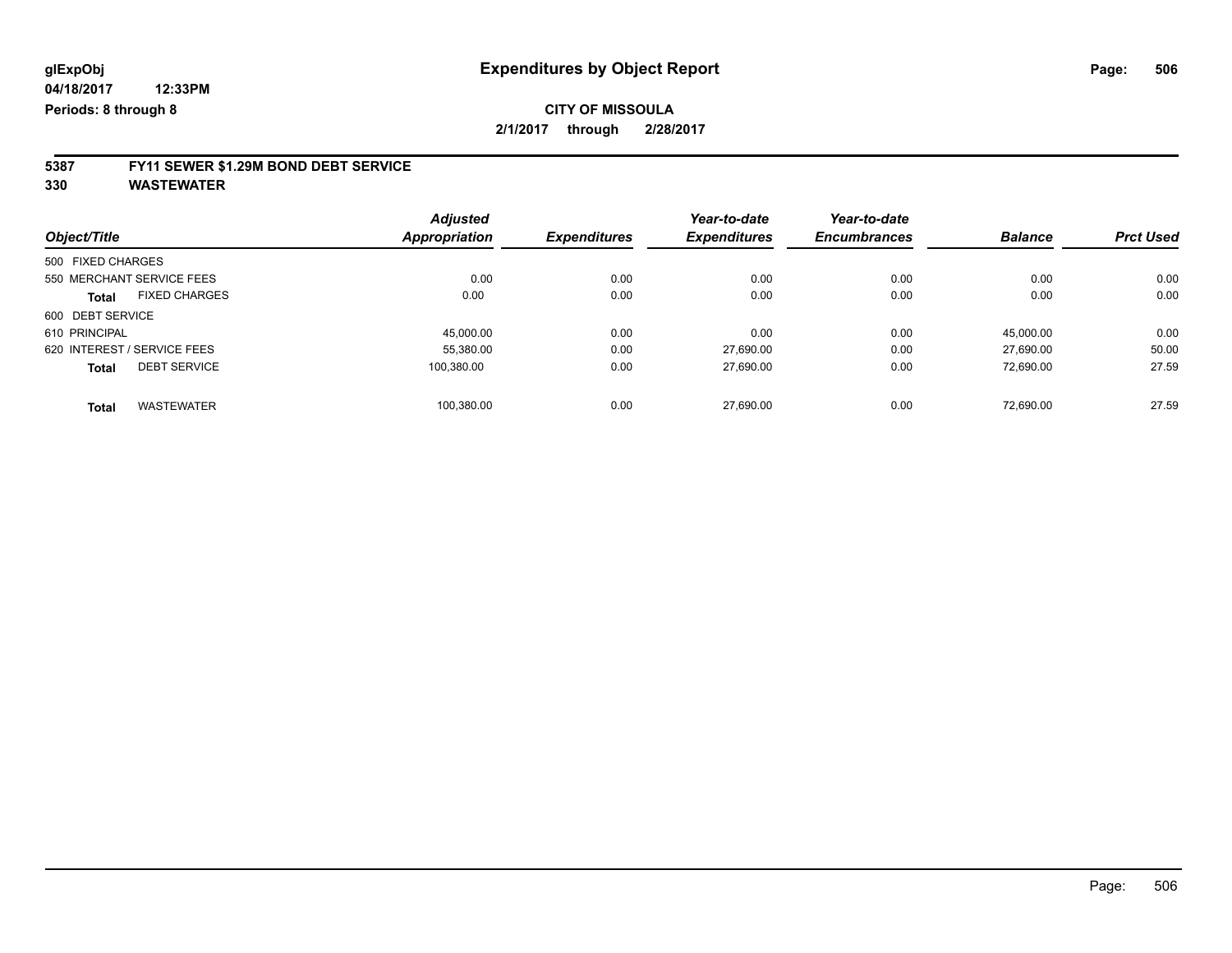**CITY OF MISSOULA 2/1/2017 through 2/28/2017**

### **5387 FY11 SEWER \$1.29M BOND DEBT SERVICE**

| Object/Title                         | <b>Adjusted</b><br>Appropriation                  | <b>Expenditures</b> | Year-to-date<br><b>Expenditures</b> | Year-to-date<br><b>Encumbrances</b> | <b>Balance</b> | <b>Prct Used</b> |
|--------------------------------------|---------------------------------------------------|---------------------|-------------------------------------|-------------------------------------|----------------|------------------|
| 500 FIXED CHARGES                    |                                                   |                     |                                     |                                     |                |                  |
| 550 MERCHANT SERVICE FEES            | 0.00                                              | 0.00                | 0.00                                | 0.00                                | 0.00           | 0.00             |
| <b>FIXED CHARGES</b><br><b>Total</b> | 0.00                                              | 0.00                | 0.00                                | 0.00                                | 0.00           | 0.00             |
| 600 DEBT SERVICE                     |                                                   |                     |                                     |                                     |                |                  |
| 610 PRINCIPAL                        | 45.000.00                                         | 0.00                | 0.00                                | 0.00                                | 45.000.00      | 0.00             |
| 620 INTEREST / SERVICE FEES          | 55.380.00                                         | 0.00                | 27.690.00                           | 0.00                                | 27.690.00      | 50.00            |
| <b>DEBT SERVICE</b><br><b>Total</b>  | 100,380.00                                        | 0.00                | 27,690.00                           | 0.00                                | 72.690.00      | 27.59            |
| <b>Total</b>                         | 100.380.00<br>FY11 SEWER \$1.29M BOND DEBT SERVIC | 0.00                | 27.690.00                           | 0.00                                | 72.690.00      | 27.59            |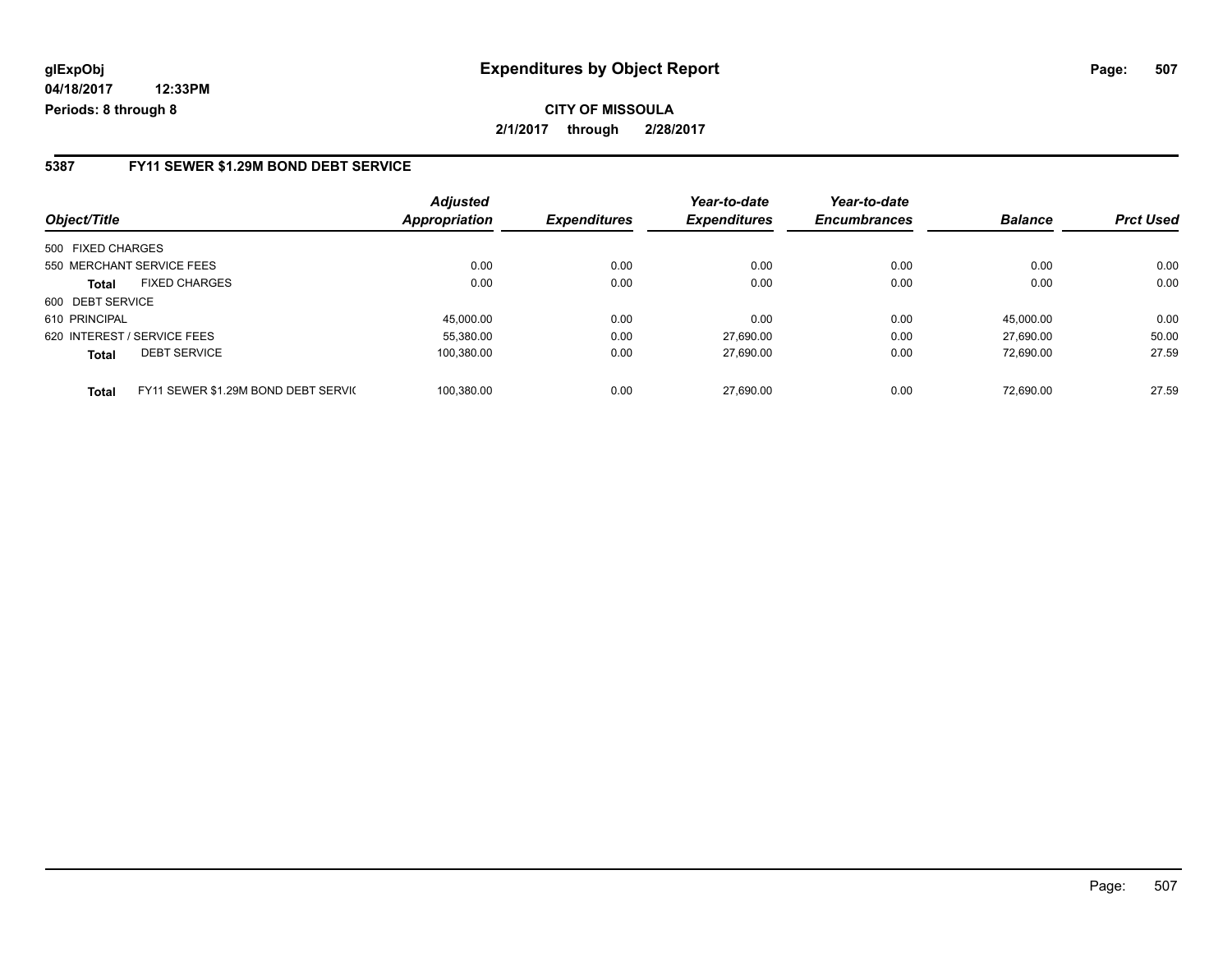# **5388 FY11 \$1.29M SEWER BOND RESERVE**

**330 WASTEWATER**

| Object/Title                         | <b>Adjusted</b><br><b>Appropriation</b> | <b>Expenditures</b> | Year-to-date<br><b>Expenditures</b> | Year-to-date<br><b>Encumbrances</b> | <b>Balance</b> | <b>Prct Used</b> |
|--------------------------------------|-----------------------------------------|---------------------|-------------------------------------|-------------------------------------|----------------|------------------|
| 500 FIXED CHARGES                    |                                         |                     |                                     |                                     |                |                  |
| 550 MERCHANT SERVICE FEES            | 0.00                                    | 0.00                | 0.00                                | 0.00                                | 0.00           | 0.00             |
| <b>FIXED CHARGES</b><br><b>Total</b> | 0.00                                    | 0.00                | 0.00                                | 0.00                                | 0.00           | 0.00             |
| 800 OTHER OBJECTS                    |                                         |                     |                                     |                                     |                |                  |
| 820 TRANSFERS TO OTHER FUNDS         | 0.00                                    | 0.00                | 0.00                                | 0.00                                | 0.00           | 0.00             |
| OTHER OBJECTS<br><b>Total</b>        | 0.00                                    | 0.00                | 0.00                                | 0.00                                | 0.00           | 0.00             |
| <b>WASTEWATER</b><br><b>Total</b>    | 0.00                                    | 0.00                | 0.00                                | 0.00                                | 0.00           | 0.00             |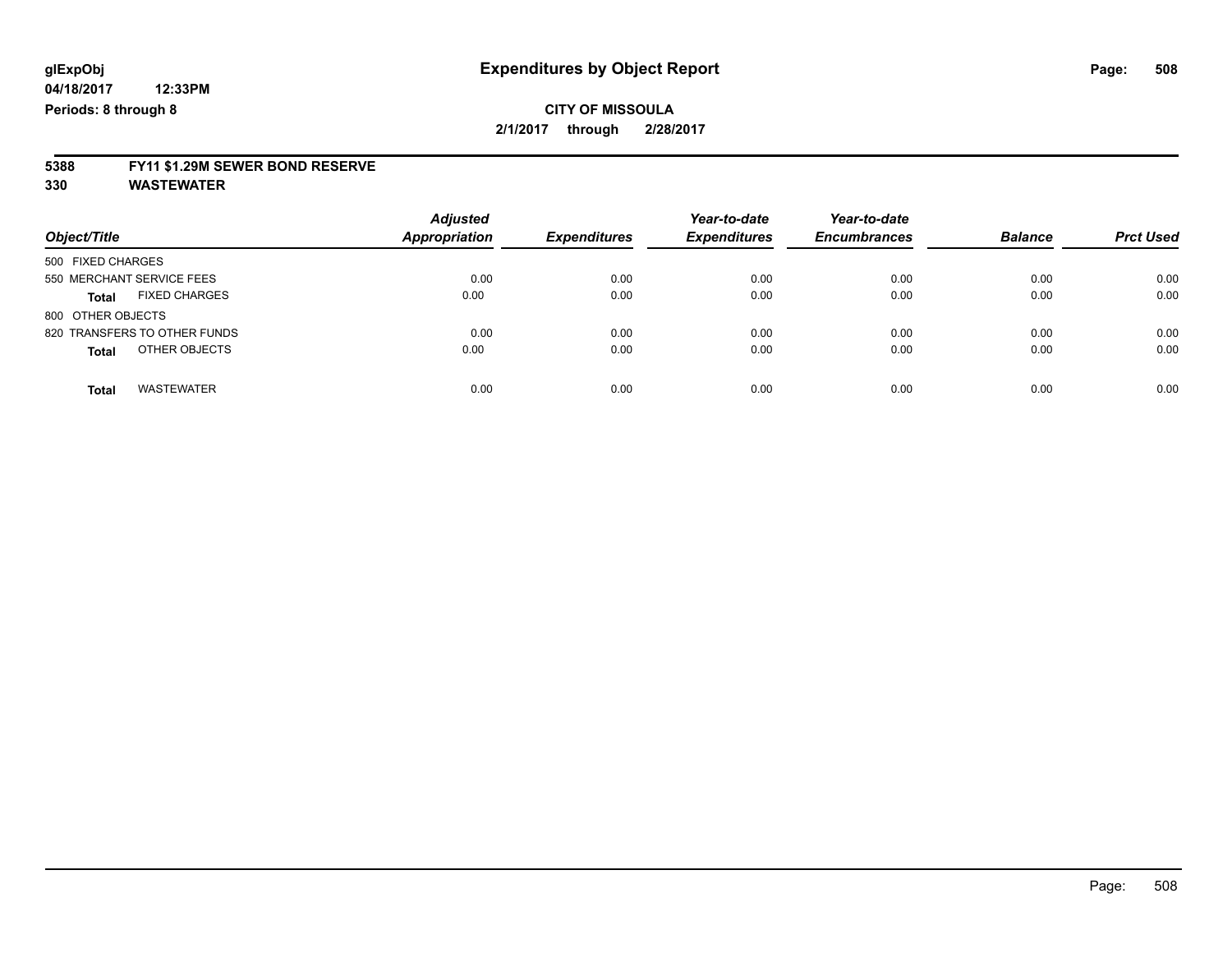# **glExpObj Expenditures by Object Report Page: 509**

**04/18/2017 12:33PM Periods: 8 through 8**

#### **5388 FY11 \$1.29M SEWER BOND RESERVE**

| Object/Title                 |                                 | <b>Adjusted</b><br><b>Appropriation</b> | <b>Expenditures</b> | Year-to-date<br><b>Expenditures</b> | Year-to-date<br><b>Encumbrances</b> | <b>Balance</b> | <b>Prct Used</b> |
|------------------------------|---------------------------------|-----------------------------------------|---------------------|-------------------------------------|-------------------------------------|----------------|------------------|
| 500 FIXED CHARGES            |                                 |                                         |                     |                                     |                                     |                |                  |
| 550 MERCHANT SERVICE FEES    |                                 | 0.00                                    | 0.00                | 0.00                                | 0.00                                | 0.00           | 0.00             |
| <b>Total</b>                 | <b>FIXED CHARGES</b>            | 0.00                                    | 0.00                | 0.00                                | 0.00                                | 0.00           | 0.00             |
| 800 OTHER OBJECTS            |                                 |                                         |                     |                                     |                                     |                |                  |
| 820 TRANSFERS TO OTHER FUNDS |                                 | 0.00                                    | 0.00                | 0.00                                | 0.00                                | 0.00           | 0.00             |
| <b>Total</b>                 | OTHER OBJECTS                   | 0.00                                    | 0.00                | 0.00                                | 0.00                                | 0.00           | 0.00             |
| <b>Total</b>                 | FY11 \$1.29M SEWER BOND RESERVE | 0.00                                    | 0.00                | 0.00                                | 0.00                                | 0.00           | 0.00             |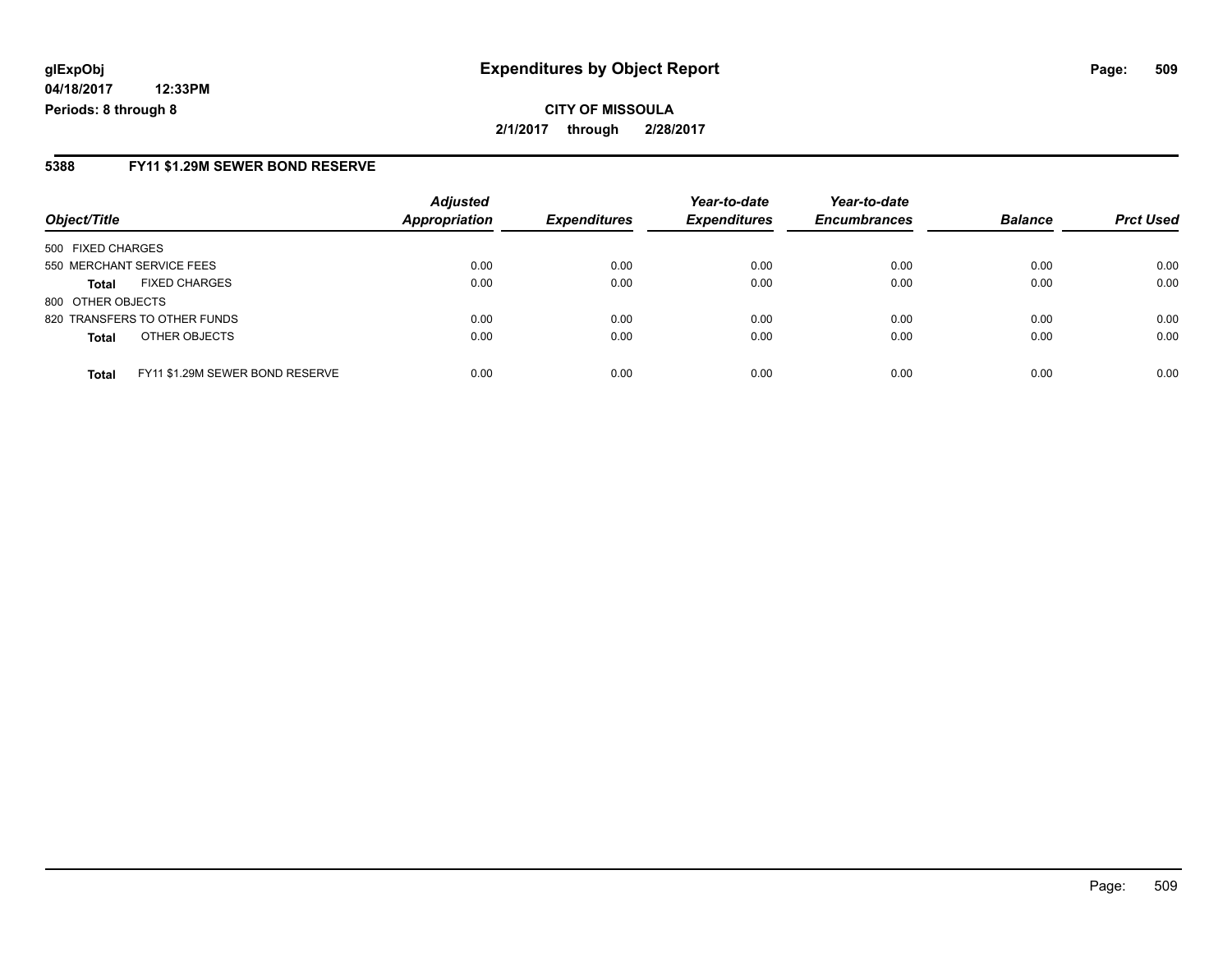# **5389 FY15 SEWER REVENUE BOND DEBT SERVICE**

**330 WASTEWATER**

|                                      | <b>Adjusted</b> |                     | Year-to-date        | Year-to-date        | <b>Balance</b> | <b>Prct Used</b> |
|--------------------------------------|-----------------|---------------------|---------------------|---------------------|----------------|------------------|
| Object/Title                         | Appropriation   | <b>Expenditures</b> | <b>Expenditures</b> | <b>Encumbrances</b> |                |                  |
| 500 FIXED CHARGES                    |                 |                     |                     |                     |                |                  |
| 550 MERCHANT SERVICE FEES            | 0.00            | 0.00                | 0.00                | 0.00                | 0.00           | 0.00             |
| <b>FIXED CHARGES</b><br><b>Total</b> | 0.00            | 0.00                | 0.00                | 0.00                | 0.00           | 0.00             |
| 600 DEBT SERVICE                     |                 |                     |                     |                     |                |                  |
| 610 PRINCIPAL                        | 39.000.00       | 0.00                | 19.000.00           | 0.00                | 20,000.00      | 48.72            |
| 620 INTEREST / SERVICE FEES          | 23.063.00       | 0.00                | 5.975.03            | 0.00                | 17.087.97      | 25.91            |
| <b>DEBT SERVICE</b><br><b>Total</b>  | 62,063.00       | 0.00                | 24,975.03           | 0.00                | 37,087.97      | 40.24            |
| <b>WASTEWATER</b><br>Total           | 62.063.00       | 0.00                | 24.975.03           | 0.00                | 37.087.97      | 40.24            |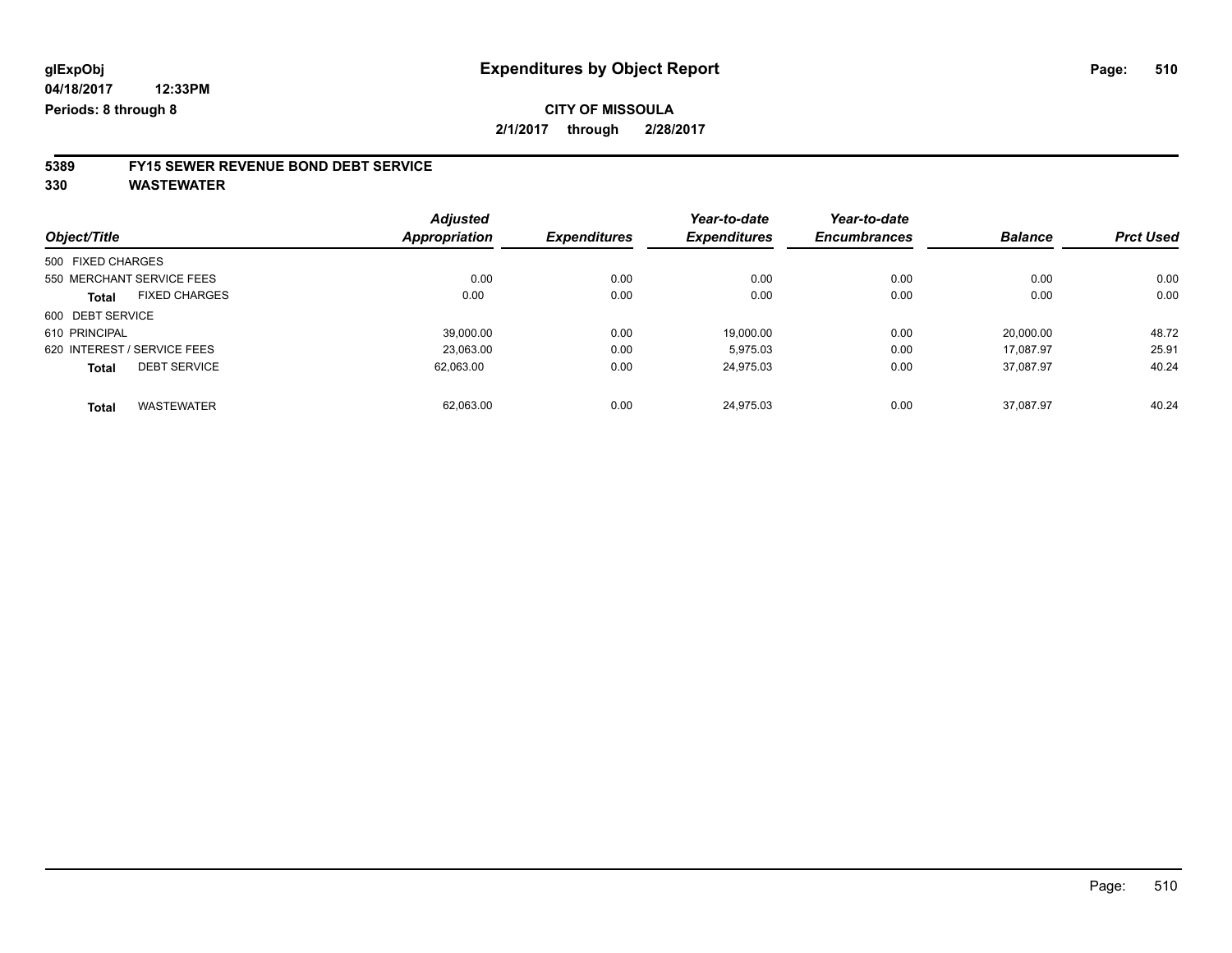# **glExpObj Expenditures by Object Report Page: 511**

**04/18/2017 12:33PM Periods: 8 through 8**

#### **5389 FY15 SEWER REVENUE BOND DEBT SERVICE**

| Object/Title                |                                  | <b>Adjusted</b><br><b>Appropriation</b> | <b>Expenditures</b> | Year-to-date<br><b>Expenditures</b> | Year-to-date<br><b>Encumbrances</b> | <b>Balance</b> | <b>Prct Used</b> |
|-----------------------------|----------------------------------|-----------------------------------------|---------------------|-------------------------------------|-------------------------------------|----------------|------------------|
| 500 FIXED CHARGES           |                                  |                                         |                     |                                     |                                     |                |                  |
| 550 MERCHANT SERVICE FEES   |                                  | 0.00                                    | 0.00                | 0.00                                | 0.00                                | 0.00           | 0.00             |
| <b>Total</b>                | <b>FIXED CHARGES</b>             | 0.00                                    | 0.00                | 0.00                                | 0.00                                | 0.00           | 0.00             |
| 600 DEBT SERVICE            |                                  |                                         |                     |                                     |                                     |                |                  |
| 610 PRINCIPAL               |                                  | 39.000.00                               | 0.00                | 19.000.00                           | 0.00                                | 20.000.00      | 48.72            |
| 620 INTEREST / SERVICE FEES |                                  | 23.063.00                               | 0.00                | 5.975.03                            | 0.00                                | 17.087.97      | 25.91            |
| <b>Total</b>                | <b>DEBT SERVICE</b>              | 62,063.00                               | 0.00                | 24,975.03                           | 0.00                                | 37.087.97      | 40.24            |
| <b>Total</b>                | FY15 SEWER REVENUE BOND DEBT SEF | 62.063.00                               | 0.00                | 24.975.03                           | 0.00                                | 37.087.97      | 40.24            |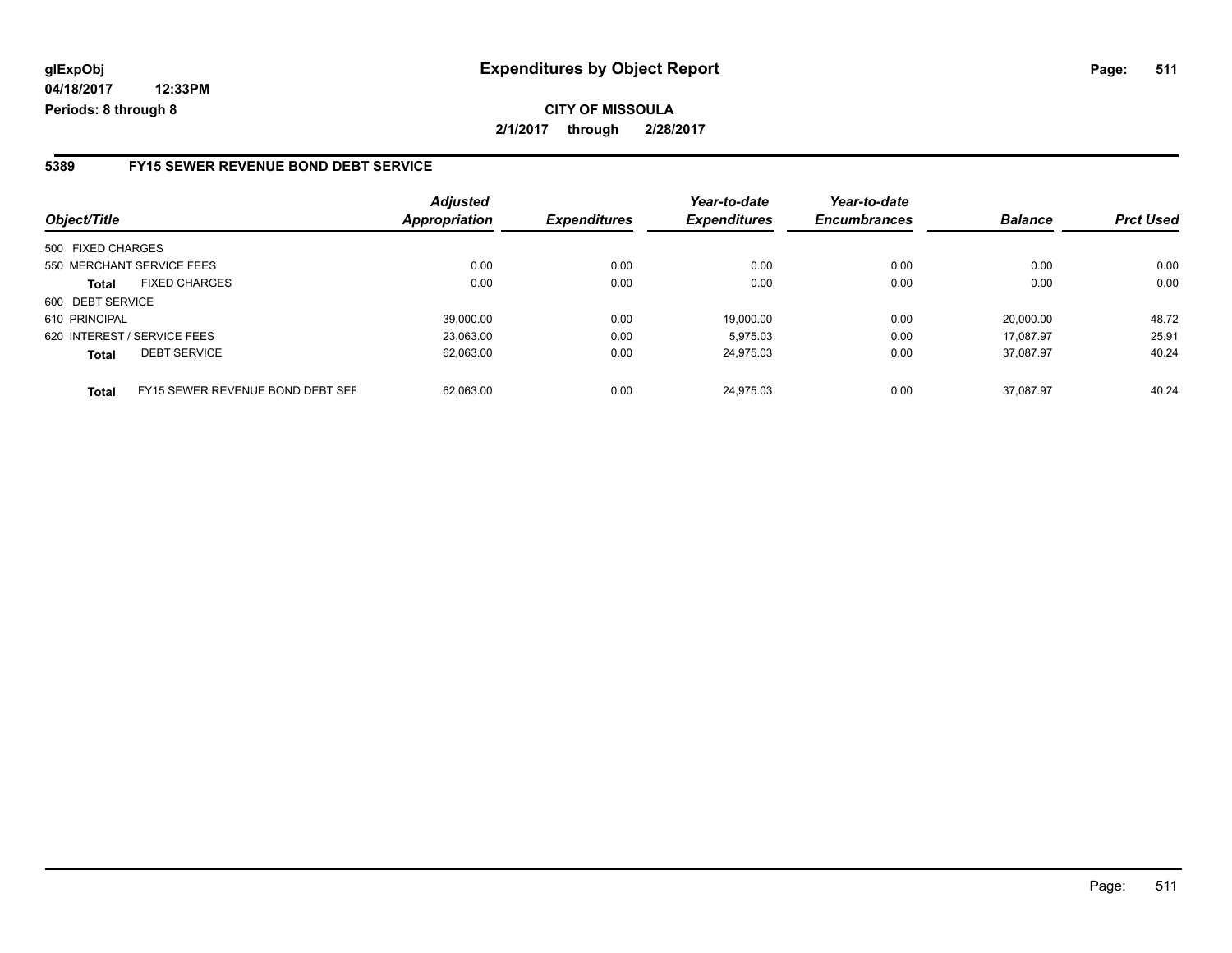# **5390 FY15 SEWER BOND DEBT RESERVE**

**330 WASTEWATER**

| Object/Title                         | <b>Adjusted</b><br><b>Appropriation</b> | <b>Expenditures</b> | Year-to-date<br><b>Expenditures</b> | Year-to-date<br><b>Encumbrances</b> | <b>Balance</b> | <b>Prct Used</b> |
|--------------------------------------|-----------------------------------------|---------------------|-------------------------------------|-------------------------------------|----------------|------------------|
| 500 FIXED CHARGES                    |                                         |                     |                                     |                                     |                |                  |
| 550 MERCHANT SERVICE FEES            | 0.00                                    | 0.00                | 0.00                                | 0.00                                | 0.00           | 0.00             |
| <b>FIXED CHARGES</b><br><b>Total</b> | 0.00                                    | 0.00                | 0.00                                | 0.00                                | 0.00           | 0.00             |
| 800 OTHER OBJECTS                    |                                         |                     |                                     |                                     |                |                  |
| 820 TRANSFERS TO OTHER FUNDS         | 0.00                                    | 0.00                | 0.00                                | 0.00                                | 0.00           | 0.00             |
| OTHER OBJECTS<br><b>Total</b>        | 0.00                                    | 0.00                | 0.00                                | 0.00                                | 0.00           | 0.00             |
| <b>WASTEWATER</b><br>Total           | 0.00                                    | 0.00                | 0.00                                | 0.00                                | 0.00           | 0.00             |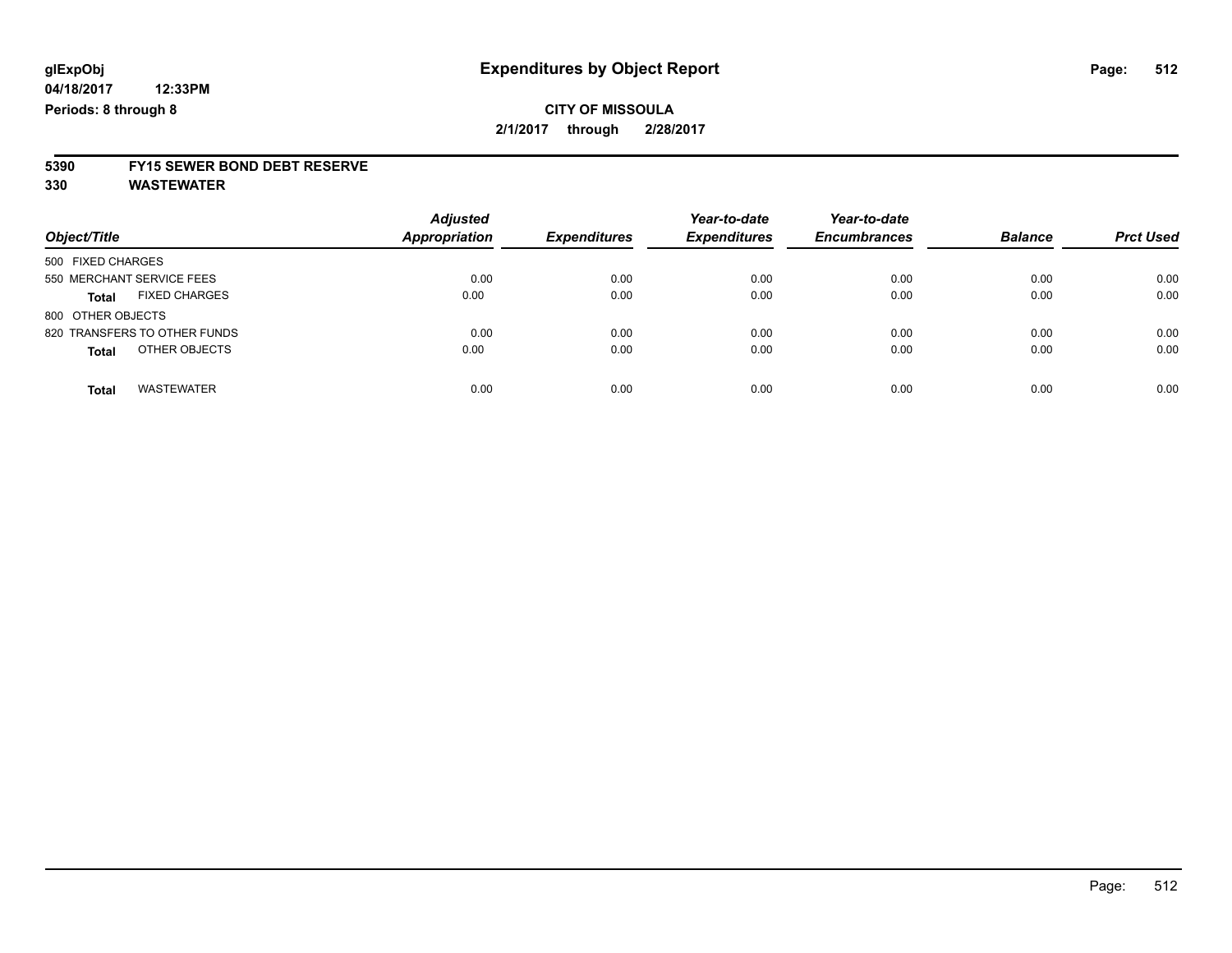### **5390 FY15 SEWER BOND DEBT RESERVE**

| Object/Title              |                              | <b>Adjusted</b><br><b>Appropriation</b> | <b>Expenditures</b> | Year-to-date<br><b>Expenditures</b> | Year-to-date<br><b>Encumbrances</b> | <b>Balance</b> | <b>Prct Used</b> |
|---------------------------|------------------------------|-----------------------------------------|---------------------|-------------------------------------|-------------------------------------|----------------|------------------|
| 500 FIXED CHARGES         |                              |                                         |                     |                                     |                                     |                |                  |
| 550 MERCHANT SERVICE FEES |                              | 0.00                                    | 0.00                | 0.00                                | 0.00                                | 0.00           | 0.00             |
| <b>Total</b>              | <b>FIXED CHARGES</b>         | 0.00                                    | 0.00                | 0.00                                | 0.00                                | 0.00           | 0.00             |
| 800 OTHER OBJECTS         |                              |                                         |                     |                                     |                                     |                |                  |
|                           | 820 TRANSFERS TO OTHER FUNDS | 0.00                                    | 0.00                | 0.00                                | 0.00                                | 0.00           | 0.00             |
| <b>Total</b>              | OTHER OBJECTS                | 0.00                                    | 0.00                | 0.00                                | 0.00                                | 0.00           | 0.00             |
| <b>Total</b>              | FY15 SEWER BOND DEBT RESERVE | 0.00                                    | 0.00                | 0.00                                | 0.00                                | 0.00           | 0.00             |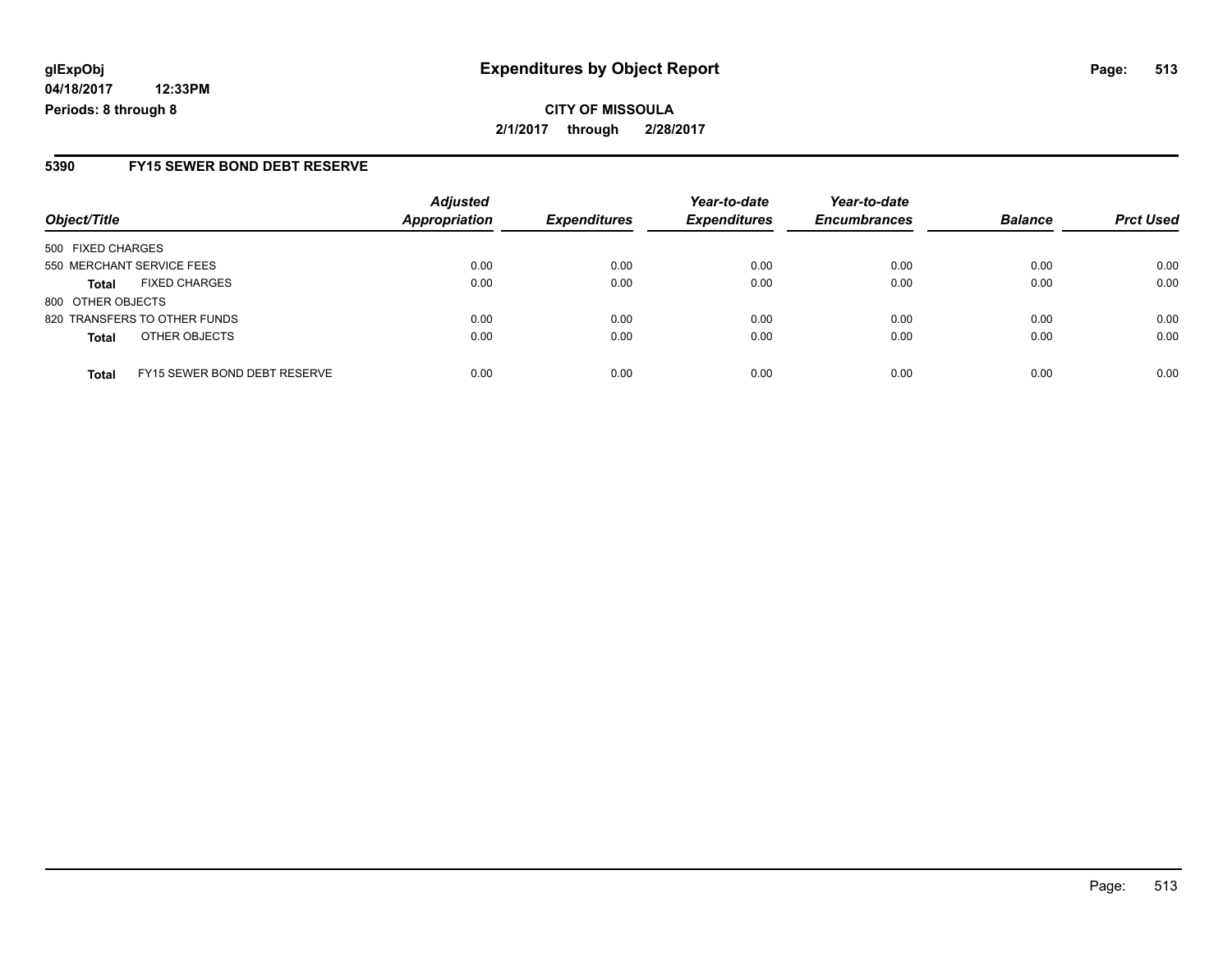**5450 STORMWATER UTILITIY 334 STORM WATER**

|                                      | <b>Adjusted</b>      |                     | Year-to-date        | Year-to-date        |                |                  |
|--------------------------------------|----------------------|---------------------|---------------------|---------------------|----------------|------------------|
| Object/Title                         | <b>Appropriation</b> | <b>Expenditures</b> | <b>Expenditures</b> | <b>Encumbrances</b> | <b>Balance</b> | <b>Prct Used</b> |
| 100 PERSONAL SERVICES                |                      |                     |                     |                     |                |                  |
| 110 SALARIES AND WAGES               | 0.00                 | 7,251.03            | 24,712.89           | 0.00                | $-24,712.89$   | 0.00             |
| 130 OTHER                            | 0.00                 | 0.00                | 0.00                | 0.00                | 0.00           | 0.00             |
| <b>140 EMPLOYER CONTRIBUTIONS</b>    | 0.00                 | 2,020.53            | 7,302.57            | 0.00                | $-7,302.57$    | 0.00             |
| 141 STATE RETIREMENT CONTRIBUTIONS   | 0.00                 | 0.00                | 17.46               | 0.00                | $-17.46$       | 0.00             |
| <b>150 STATE RETIREMENT</b>          | 0.00                 | 0.00                | 0.00                | 0.00                | 0.00           | 0.00             |
| PERSONAL SERVICES<br><b>Total</b>    | 0.00                 | 9,271.56            | 32,032.92           | 0.00                | $-32,032.92$   | 0.00             |
| 200 SUPPLIES                         |                      |                     |                     |                     |                |                  |
| 210 OFFICE SUPPLIES                  | 0.00                 | 296.30              | 3,324.29            | 0.00                | $-3,324.29$    | 0.00             |
| 231 GASOLINE                         | 0.00                 | 0.00                | 0.00                | 0.00                | 0.00           | 0.00             |
| <b>SUPPLIES</b><br><b>Total</b>      | 0.00                 | 296.30              | 3,324.29            | 0.00                | $-3,324.29$    | 0.00             |
| 300 PURCHASED SERVICES               |                      |                     |                     |                     |                |                  |
| 310 COMMUNICATIONS                   | 0.00                 | 0.00                | 544.00              | 0.00                | $-544.00$      | 0.00             |
| 320 PRINTING & DUPLICATING           | 0.00                 | 0.00                | 0.00                | 0.00                | 0.00           | 0.00             |
| 330 PUBLICITY, SUBSCRIPTIONS & DUES  | 0.00                 | 0.00                | 19,291.21           | 0.00                | $-19,291.21$   | 0.00             |
| 344 TELEPHONE SERVICE                | 0.00                 | 61.79               | 669.13              | 0.00                | $-669.13$      | 0.00             |
| 350 PROFESSIONAL SERVICES            | 0.00                 | 0.00                | 0.00                | 0.00                | 0.00           | 0.00             |
| 370 TRAVEL                           | 0.00                 | 234.00              | 685.19              | 0.00                | $-685.19$      | 0.00             |
| 380 TRAINING                         | 0.00                 | 0.00                | 250.00              | 0.00                | $-250.00$      | 0.00             |
| PURCHASED SERVICES<br><b>Total</b>   | 0.00                 | 295.79              | 21,439.53           | 0.00                | $-21,439.53$   | 0.00             |
| 500 FIXED CHARGES                    |                      |                     |                     |                     |                |                  |
| 500 FIXED CHARGES                    | 0.00                 | 0.00                | 13,190.00           | 0.00                | $-13,190.00$   | 0.00             |
| <b>FIXED CHARGES</b><br><b>Total</b> | 0.00                 | 0.00                | 13,190.00           | 0.00                | $-13,190.00$   | 0.00             |
| 600 DEBT SERVICE                     |                      |                     |                     |                     |                |                  |
| 620 INTEREST / SERVICE FEES          | 0.00                 | 0.00                | 0.00                | 0.00                | 0.00           | 0.00             |
| <b>DEBT SERVICE</b><br><b>Total</b>  | 0.00                 | 0.00                | 0.00                | 0.00                | 0.00           | 0.00             |
| 800 OTHER OBJECTS                    |                      |                     |                     |                     |                |                  |
| 820 TRANSFERS TO OTHER FUNDS         | 0.00                 | 0.00                | 0.00                | 0.00                | 0.00           | 0.00             |
| OTHER OBJECTS<br><b>Total</b>        | 0.00                 | 0.00                | 0.00                | 0.00                | 0.00           | 0.00             |
| 900 CAPITAL OUTLAY                   |                      |                     |                     |                     |                |                  |
| 940 MACHINERY & EQUIPMENT            | 0.00                 | 0.00                | 0.00                | 0.00                | 0.00           | 0.00             |
| CAPITAL OUTLAY<br><b>Total</b>       | 0.00                 | 0.00                | 0.00                | 0.00                | 0.00           | 0.00             |
|                                      |                      |                     |                     |                     |                |                  |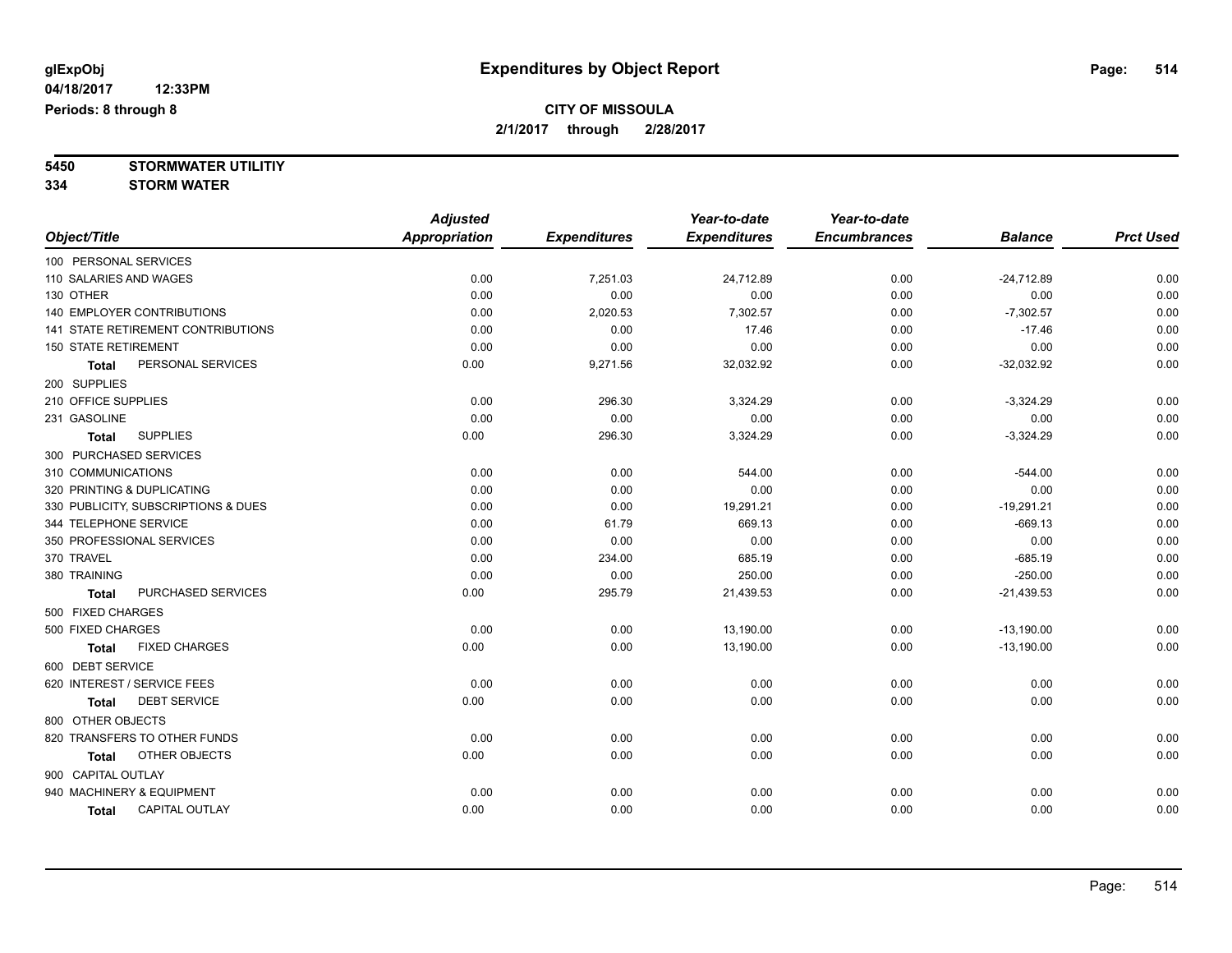| glExpObj<br>04/18/2017 | 12:33PM                                          |          | <b>Expenditures by Object Report</b>            |           |      |              |  |      |
|------------------------|--------------------------------------------------|----------|-------------------------------------------------|-----------|------|--------------|--|------|
| Periods: 8 through 8   |                                                  | 2/1/2017 | <b>CITY OF MISSOULA</b><br>2/28/2017<br>through |           |      |              |  |      |
| 5450<br><b>Total</b>   | <b>STORMWATER UTILITIY</b><br><b>STORM WATER</b> | 0.00     | 9.863.65                                        | 69.986.74 | 0.00 | $-69.986.74$ |  | 0.00 |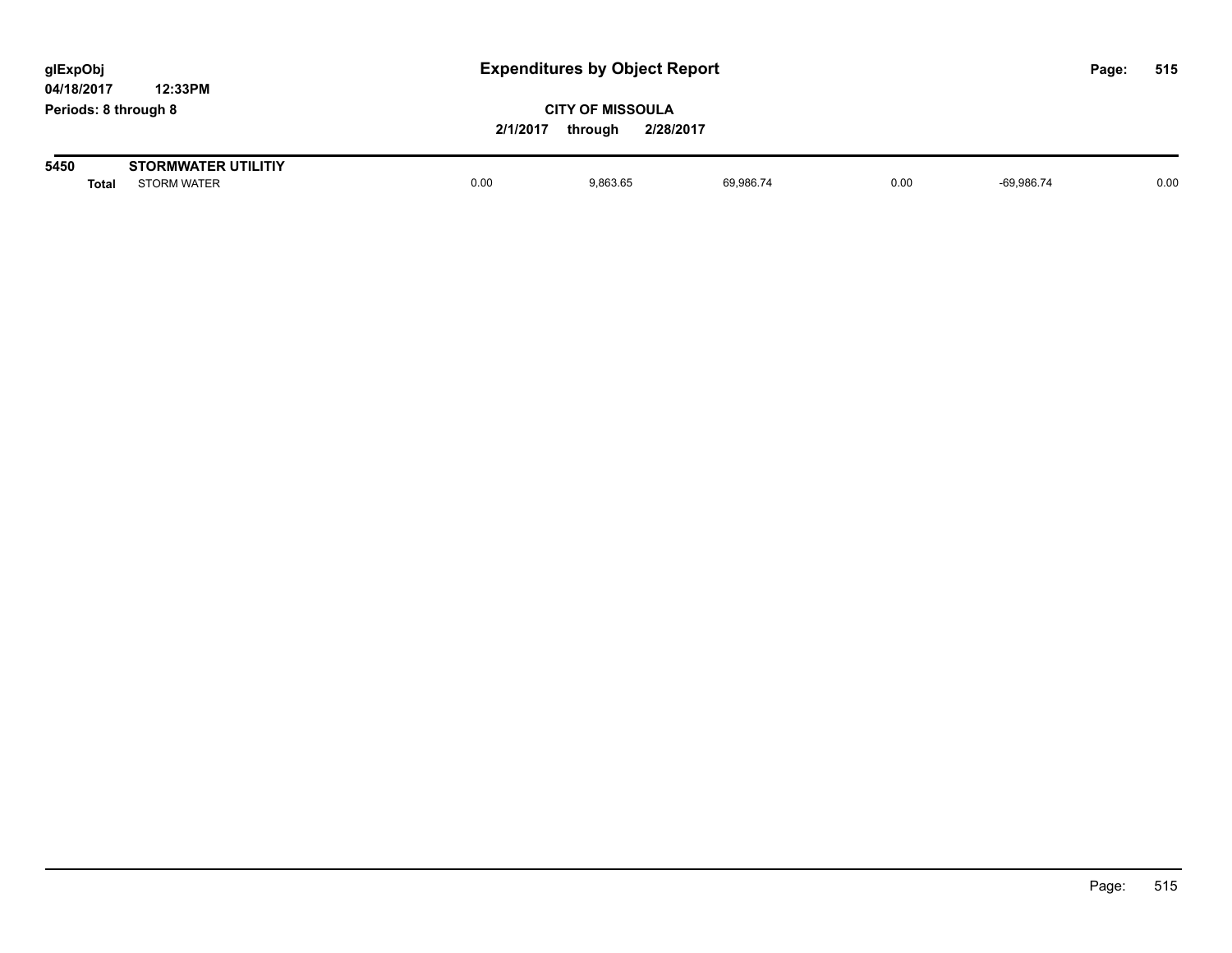# **CITY OF MISSOULA 2/1/2017 through 2/28/2017**

#### **5450 STORMWATER UTILITIY**

|                             |                                     | <b>Adjusted</b> |                     | Year-to-date        | Year-to-date        |                |                  |
|-----------------------------|-------------------------------------|-----------------|---------------------|---------------------|---------------------|----------------|------------------|
| Object/Title                |                                     | Appropriation   | <b>Expenditures</b> | <b>Expenditures</b> | <b>Encumbrances</b> | <b>Balance</b> | <b>Prct Used</b> |
| 100 PERSONAL SERVICES       |                                     |                 |                     |                     |                     |                |                  |
| 110 SALARIES AND WAGES      |                                     | 0.00            | 7,251.03            | 24,712.89           | 0.00                | $-24,712.89$   | 0.00             |
| 130 OTHER                   |                                     | 0.00            | 0.00                | 0.00                | 0.00                | 0.00           | 0.00             |
|                             | 140 EMPLOYER CONTRIBUTIONS          | 0.00            | 2,020.53            | 7,302.57            | 0.00                | $-7,302.57$    | 0.00             |
|                             | 141 STATE RETIREMENT CONTRIBUTIONS  | 0.00            | 0.00                | 17.46               | 0.00                | $-17.46$       | 0.00             |
| <b>150 STATE RETIREMENT</b> |                                     | 0.00            | 0.00                | 0.00                | 0.00                | 0.00           | 0.00             |
| <b>Total</b>                | PERSONAL SERVICES                   | 0.00            | 9,271.56            | 32,032.92           | 0.00                | $-32,032.92$   | 0.00             |
| 200 SUPPLIES                |                                     |                 |                     |                     |                     |                |                  |
| 210 OFFICE SUPPLIES         |                                     | 0.00            | 296.30              | 3,324.29            | 0.00                | $-3,324.29$    | 0.00             |
| 231 GASOLINE                |                                     | 0.00            | 0.00                | 0.00                | 0.00                | 0.00           | 0.00             |
| <b>Total</b>                | <b>SUPPLIES</b>                     | 0.00            | 296.30              | 3,324.29            | 0.00                | $-3,324.29$    | 0.00             |
| 300 PURCHASED SERVICES      |                                     |                 |                     |                     |                     |                |                  |
| 310 COMMUNICATIONS          |                                     | 0.00            | 0.00                | 544.00              | 0.00                | $-544.00$      | 0.00             |
| 320 PRINTING & DUPLICATING  |                                     | 0.00            | 0.00                | 0.00                | 0.00                | 0.00           | 0.00             |
|                             | 330 PUBLICITY, SUBSCRIPTIONS & DUES | 0.00            | 0.00                | 19,291.21           | 0.00                | $-19,291.21$   | 0.00             |
| 344 TELEPHONE SERVICE       |                                     | 0.00            | 61.79               | 669.13              | 0.00                | $-669.13$      | 0.00             |
|                             | 350 PROFESSIONAL SERVICES           | 0.00            | 0.00                | 0.00                | 0.00                | 0.00           | 0.00             |
| 370 TRAVEL                  |                                     | 0.00            | 234.00              | 685.19              | 0.00                | $-685.19$      | 0.00             |
| 380 TRAINING                |                                     | 0.00            | 0.00                | 250.00              | 0.00                | $-250.00$      | 0.00             |
| Total                       | PURCHASED SERVICES                  | 0.00            | 295.79              | 21,439.53           | 0.00                | $-21,439.53$   | 0.00             |
| 500 FIXED CHARGES           |                                     |                 |                     |                     |                     |                |                  |
| 500 FIXED CHARGES           |                                     | 0.00            | 0.00                | 13,190.00           | 0.00                | $-13,190.00$   | 0.00             |
| Total                       | <b>FIXED CHARGES</b>                | 0.00            | 0.00                | 13,190.00           | 0.00                | $-13,190.00$   | 0.00             |
| 600 DEBT SERVICE            |                                     |                 |                     |                     |                     |                |                  |
|                             | 620 INTEREST / SERVICE FEES         | 0.00            | 0.00                | 0.00                | 0.00                | 0.00           | 0.00             |
| Total                       | <b>DEBT SERVICE</b>                 | 0.00            | 0.00                | 0.00                | 0.00                | 0.00           | 0.00             |
| 800 OTHER OBJECTS           |                                     |                 |                     |                     |                     |                |                  |
|                             | 820 TRANSFERS TO OTHER FUNDS        | 0.00            | 0.00                | 0.00                | 0.00                | 0.00           | 0.00             |
| Total                       | OTHER OBJECTS                       | 0.00            | 0.00                | 0.00                | 0.00                | 0.00           | 0.00             |
| 900 CAPITAL OUTLAY          |                                     |                 |                     |                     |                     |                |                  |
|                             | 940 MACHINERY & EQUIPMENT           | 0.00            | 0.00                | 0.00                | 0.00                | 0.00           | 0.00             |
| <b>Total</b>                | <b>CAPITAL OUTLAY</b>               | 0.00            | 0.00                | 0.00                | 0.00                | 0.00           | 0.00             |
| Total                       | STORMWATER UTILITIY                 | 0.00            | 9,863.65            | 69,986.74           | 0.00                | $-69,986.74$   | 0.00             |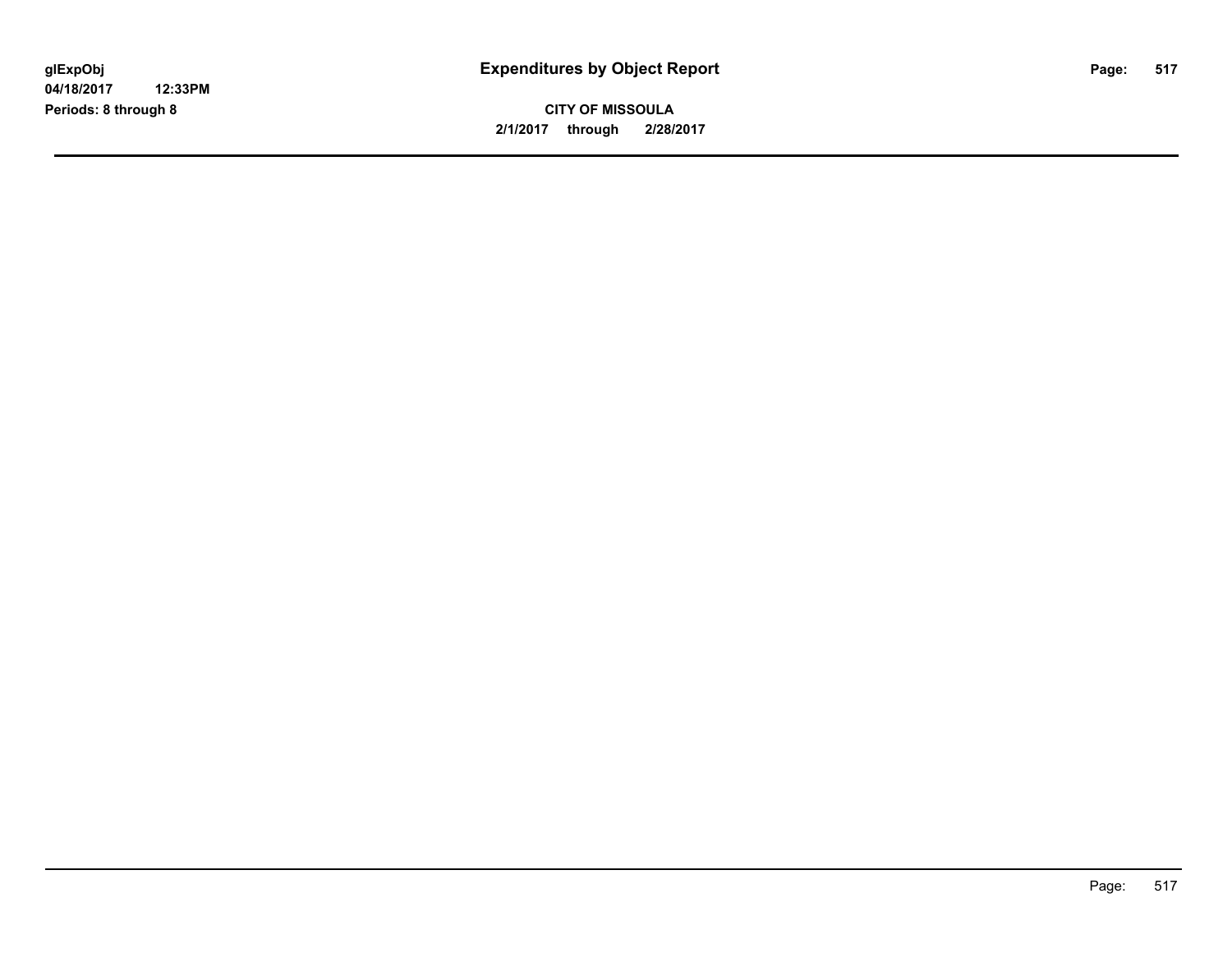**5711 AQUATICS 370 PARKS & RECREATION**

|                                       | <b>Adjusted</b>      |                     | Year-to-date        | Year-to-date        |                |                  |
|---------------------------------------|----------------------|---------------------|---------------------|---------------------|----------------|------------------|
| Object/Title                          | <b>Appropriation</b> | <b>Expenditures</b> | <b>Expenditures</b> | <b>Encumbrances</b> | <b>Balance</b> | <b>Prct Used</b> |
| 100 PERSONAL SERVICES                 |                      |                     |                     |                     |                |                  |
| 110 SALARIES AND WAGES                | 546,287.00           | 33,758.98           | 382,873.63          | 0.00                | 163,413.37     | 70.09            |
| 115 SALARIES/HEALTH INSURANCE BENEFIT | 0.00                 | 0.00                | 0.00                | 0.00                | 0.00           | 0.00             |
| 120 OVERTIME/TERMINATION              | 1,000.00             | 0.00                | 264.57              | 0.00                | 735.43         | 26.46            |
| 135 OPEB EXPENSE                      | 0.00                 | 0.00                | 0.00                | 0.00                | 0.00           | 0.00             |
| 140 EMPLOYER CONTRIBUTIONS            | 133,741.00           | 9,544.20            | 94,755.52           | 0.00                | 38,985.48      | 70.85            |
| 141 STATE RETIREMENT CONTRIBUTIONS    | 0.00                 | 0.00                | 303.40              | 0.00                | $-303.40$      | 0.00             |
| 145 OPEB CONTRIBUTION                 | 0.00                 | 0.00                | 0.00                | 0.00                | 0.00           | 0.00             |
| <b>150 STATE RETIREMENT</b>           | 185.00               | 0.00                | 0.00                | 0.00                | 185.00         | 0.00             |
| 190 PENSION EXPENSE                   | 0.00                 | 0.00                | 0.00                | 0.00                | 0.00           | 0.00             |
| PERSONAL SERVICES<br>Total            | 681,213.00           | 43,303.18           | 478,197.12          | 0.00                | 203,015.88     | 70.20            |
| 200 SUPPLIES                          |                      |                     |                     |                     |                |                  |
| 210 OFFICE SUPPLIES                   | 2,000.00             | 196.44              | 306.57              | 0.00                | 1,693.43       | 15.33            |
| 220 OPERATING SUPPLIES                | 23,000.00            | 755.15              | 3,477.42            | 0.00                | 19,522.58      | 15.12            |
| 230 REPAIR/MAINTENANCE                | 67,500.00            | 4,355.60            | 45,513.59           | 0.00                | 21,986.41      | 67.43            |
| 231 GASOLINE                          | 0.00                 | 0.00                | 0.00                | 0.00                | 0.00           | 0.00             |
| 240 OTHER SUPPLIES                    | 121,000.00           | 1,119.32            | 54,017.82           | 0.00                | 66,982.18      | 44.64            |
| 250 SUPPLIES FOR RESALE               | 0.00                 | 0.00                | 0.00                | 0.00                | 0.00           | 0.00             |
| <b>SUPPLIES</b><br><b>Total</b>       | 213,500.00           | 6,426.51            | 103,315.40          | 0.00                | 110,184.60     | 48.39            |
| 300 PURCHASED SERVICES                |                      |                     |                     |                     |                |                  |
| 310 COMMUNICATIONS                    | 500.00               | 0.00                | 0.00                | 0.00                | 500.00         | 0.00             |
| 320 PRINTING & DUPLICATING            | 10,500.00            | 0.00                | 452.00              | 0.00                | 10,048.00      | 4.30             |
| 330 PUBLICITY, SUBSCRIPTIONS & DUES   | 17,200.00            | 99.00               | 5,530.65            | 0.00                | 11,669.35      | 32.15            |
| 340 SEWER                             | 13,095.00            | 0.00                | 12,086.19           | 0.00                | 1,008.81       | 92.30            |
| 341 ELECTRICITY & NATURAL GAS         | 185,000.00           | 11,256.88           | 94,374.46           | 0.00                | 90,625.54      | 51.01            |
| 343 WATER CHARGES                     | 19,644.00            | 717.72              | 10,958.72           | 0.00                | 8,685.28       | 55.79            |
| 344 TELEPHONE SERVICE                 | 8,160.00             | 246.05              | 5,034.49            | 0.00                | 3,125.51       | 61.70            |
| 345 GARBAGE                           | 4,031.00             | 288.05              | 2,355.82            | 0.00                | 1,675.18       | 58.44            |
| 350 PROFESSIONAL SERVICES             | 32,776.00            | 1,146.20            | 18,492.00           | 0.00                | 14,284.00      | 56.42            |
| 360 REPAIR & MAINTENANCE              | 10,500.00            | 34.50               | 13,007.13           | 0.00                | $-2,507.13$    | 123.88           |
| 370 TRAVEL                            | 2,000.00             | 0.00                | 0.00                | 0.00                | 2,000.00       | 0.00             |
| 380 TRAINING                          | 5,000.00             | 270.00              | 797.00              | 0.00                | 4,203.00       | 15.94            |
| 390 OTHER PURCHASED SERVICES          | 14,300.00            | 90.00               | $-52.90$            | 0.00                | 14,352.90      | $-0.37$          |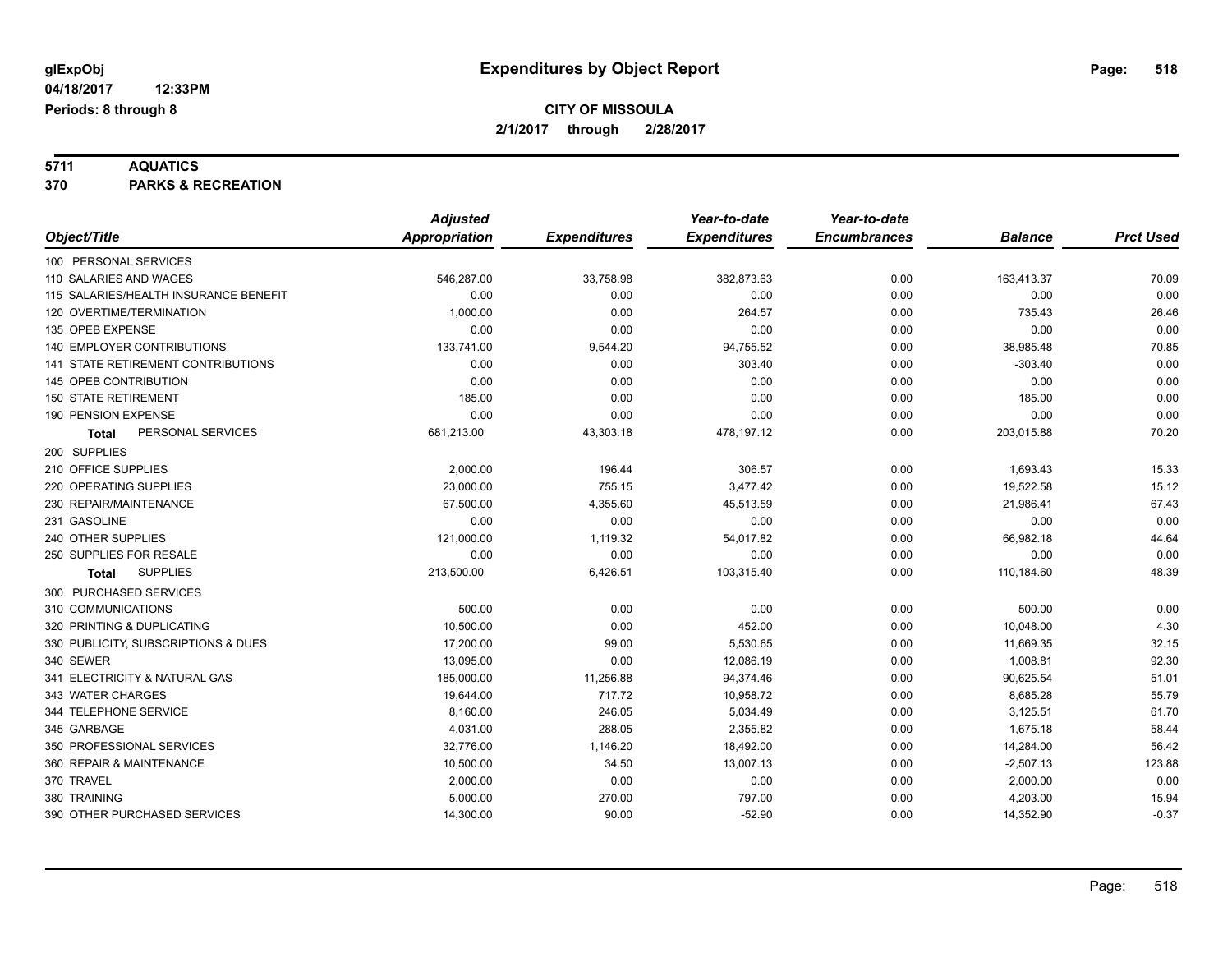**5711 AQUATICS 370 PARKS & RECREATION**

|                    |                              | <b>Adjusted</b>      |                     | Year-to-date        | Year-to-date        |                |                  |
|--------------------|------------------------------|----------------------|---------------------|---------------------|---------------------|----------------|------------------|
| Object/Title       |                              | <b>Appropriation</b> | <b>Expenditures</b> | <b>Expenditures</b> | <b>Encumbrances</b> | <b>Balance</b> | <b>Prct Used</b> |
| <b>Total</b>       | PURCHASED SERVICES           | 322,706.00           | 14,148.40           | 163,035.56          | 0.00                | 159,670.44     | 50.52            |
| 500 FIXED CHARGES  |                              |                      |                     |                     |                     |                |                  |
| 500 FIXED CHARGES  |                              | 0.00                 | 0.00                | 2,324.00            | 0.00                | $-2,324.00$    | 0.00             |
|                    | 550 MERCHANT SERVICE FEES    | 12,000.00            | 0.00                | 0.00                | 0.00                | 12,000.00      | 0.00             |
| <b>Total</b>       | <b>FIXED CHARGES</b>         | 12,000.00            | 0.00                | 2,324.00            | 0.00                | 9,676.00       | 19.37            |
| 600 DEBT SERVICE   |                              |                      |                     |                     |                     |                |                  |
| 610 PRINCIPAL      |                              | 0.00                 | 0.00                | 0.00                | 0.00                | 0.00           | 0.00             |
| <b>Total</b>       | <b>DEBT SERVICE</b>          | 0.00                 | 0.00                | 0.00                | 0.00                | 0.00           | 0.00             |
| 800 OTHER OBJECTS  |                              |                      |                     |                     |                     |                |                  |
|                    | 820 TRANSFERS TO OTHER FUNDS | 0.00                 | 0.00                | 0.00                | 0.00                | 0.00           | 0.00             |
| <b>Total</b>       | OTHER OBJECTS                | 0.00                 | 0.00                | 0.00                | 0.00                | 0.00           | 0.00             |
| 900 CAPITAL OUTLAY |                              |                      |                     |                     |                     |                |                  |
| 920 BUILDINGS      |                              | 35,000.00            | 0.00                | 0.00                | 0.00                | 35,000.00      | 0.00             |
| 930 IMPROVEMENTS   |                              | 0.00                 | 0.00                | 0.00                | 0.00                | 0.00           | 0.00             |
|                    | 940 MACHINERY & EQUIPMENT    | 0.00                 | 0.00                | 0.00                | 0.00                | 0.00           | 0.00             |
| <b>Total</b>       | CAPITAL OUTLAY               | 35,000.00            | 0.00                | 0.00                | 0.00                | 35,000.00      | 0.00             |
| <b>Total</b>       | PARKS & RECREATION           | 1,264,419.00         | 63,878.09           | 746,872.08          | 0.00                | 517,546.92     | 59.07            |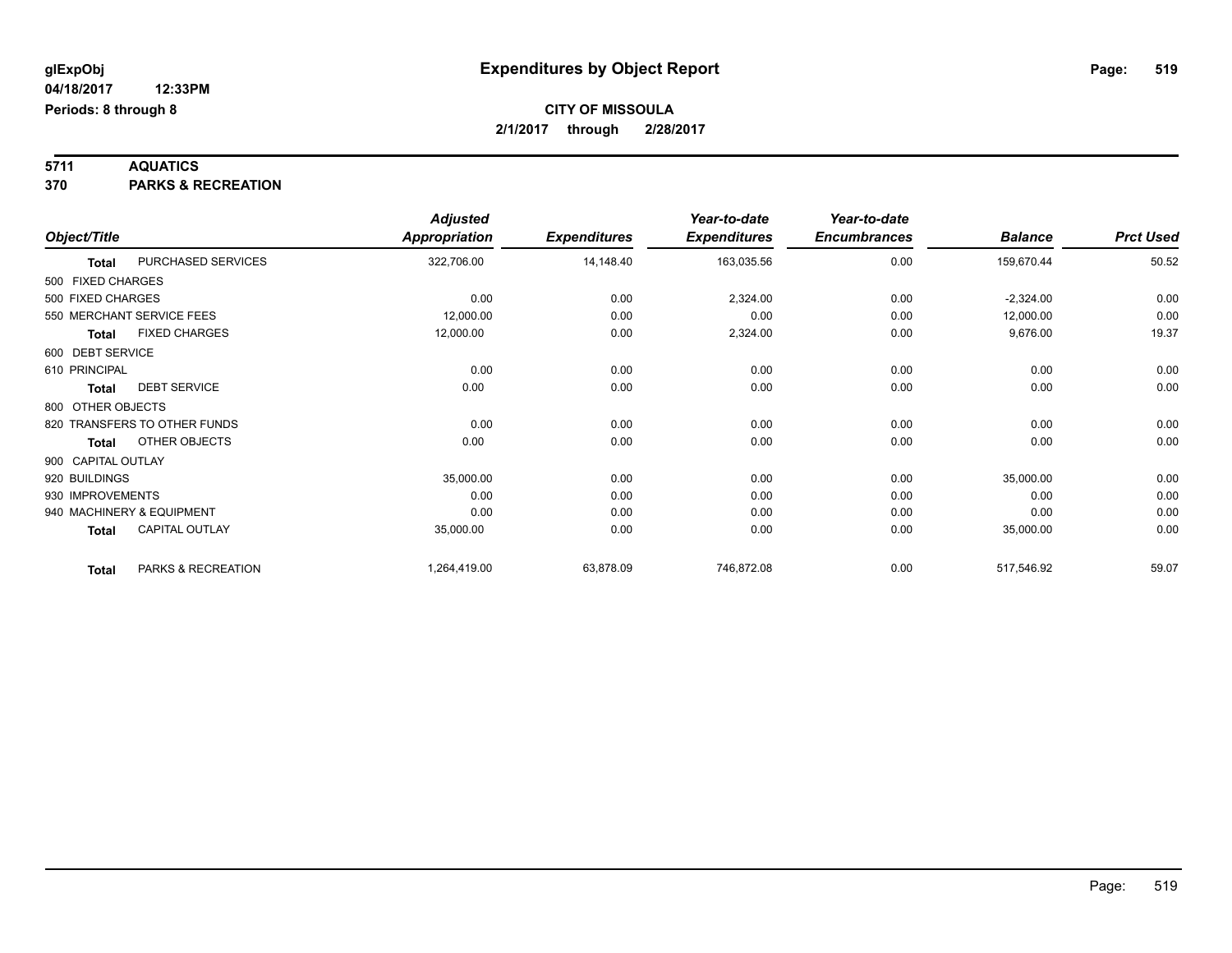# **5711 AQUATICS**

**390 NON-DEPARTMENTAL**

| Object/Title                          | <b>Adjusted</b><br><b>Appropriation</b> | <b>Expenditures</b> | Year-to-date<br><b>Expenditures</b> | Year-to-date<br><b>Encumbrances</b> | <b>Balance</b> | <b>Prct Used</b> |
|---------------------------------------|-----------------------------------------|---------------------|-------------------------------------|-------------------------------------|----------------|------------------|
| 800 OTHER OBJECTS                     |                                         |                     |                                     |                                     |                |                  |
| 830 DEPRECIATION                      | 0.00                                    | 0.00                | 0.00                                | 0.00                                | 0.00           | 0.00             |
| OTHER OBJECTS<br><b>Total</b>         | 0.00                                    | 0.00                | 0.00                                | 0.00                                | 0.00           | 0.00             |
| 900 CAPITAL OUTLAY                    |                                         |                     |                                     |                                     |                |                  |
| 900 CAPITAL OUTLAY                    | 0.00                                    | 0.00                | 0.00                                | 0.00                                | 0.00           | 0.00             |
| <b>CAPITAL OUTLAY</b><br><b>Total</b> | 0.00                                    | 0.00                | 0.00                                | 0.00                                | 0.00           | 0.00             |
| NON-DEPARTMENTAL<br><b>Total</b>      | 0.00                                    | 0.00                | 0.00                                | 0.00                                | 0.00           | 0.00             |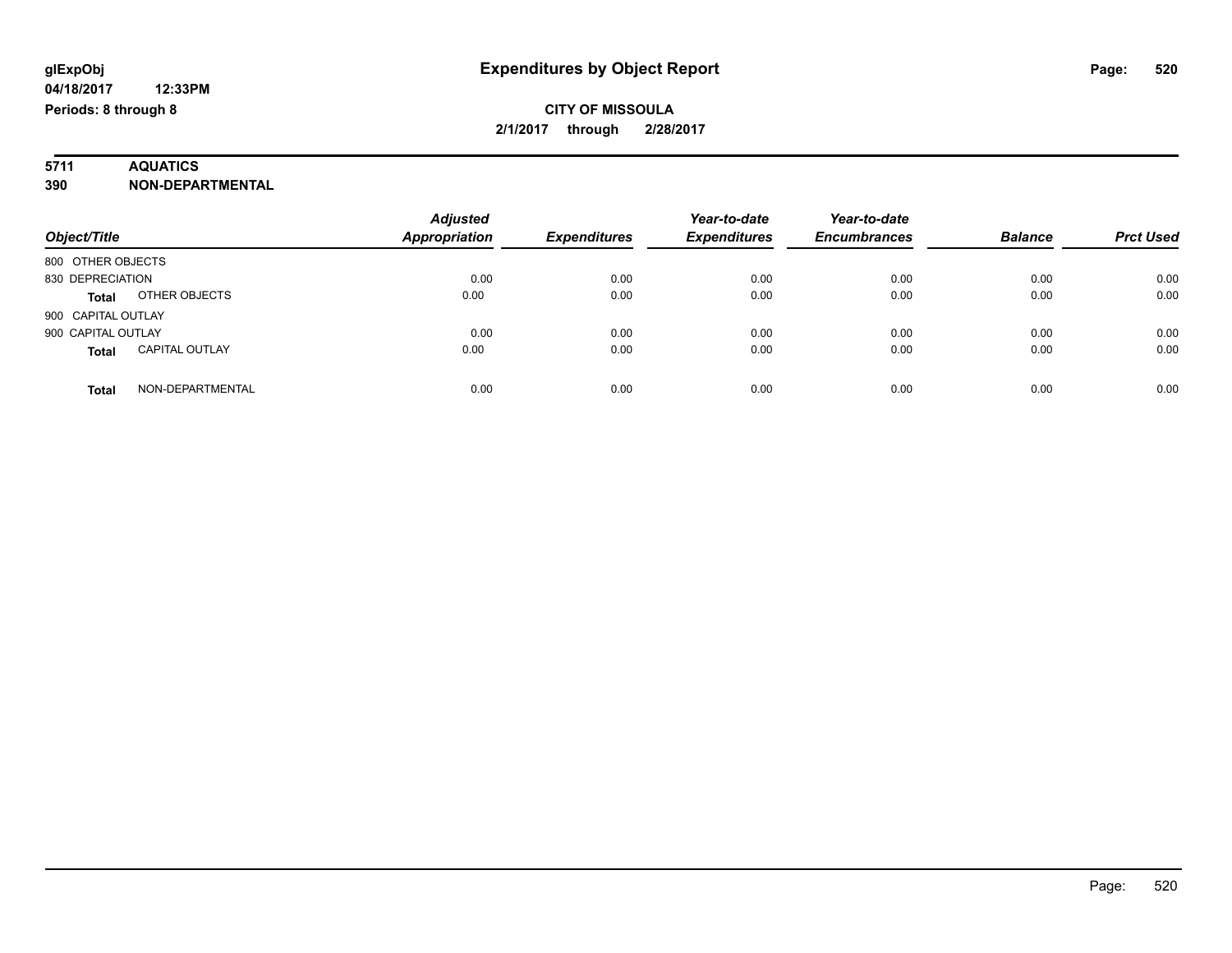**5711 AQUATICS**

|                                           | <b>Adjusted</b> |                     | Year-to-date        | Year-to-date        |                |                  |
|-------------------------------------------|-----------------|---------------------|---------------------|---------------------|----------------|------------------|
| Object/Title                              | Appropriation   | <b>Expenditures</b> | <b>Expenditures</b> | <b>Encumbrances</b> | <b>Balance</b> | <b>Prct Used</b> |
| 100 PERSONAL SERVICES                     |                 |                     |                     |                     |                |                  |
| 110 SALARIES AND WAGES                    | 546,287.00      | 33,758.98           | 382,873.63          | 0.00                | 163,413.37     | 70.09            |
| 115 SALARIES/HEALTH INSURANCE BENEFIT     | 0.00            | 0.00                | 0.00                | 0.00                | 0.00           | 0.00             |
| 120 OVERTIME/TERMINATION                  | 1,000.00        | 0.00                | 264.57              | 0.00                | 735.43         | 26.46            |
| 135 OPEB EXPENSE                          | 0.00            | 0.00                | 0.00                | 0.00                | 0.00           | 0.00             |
| <b>140 EMPLOYER CONTRIBUTIONS</b>         | 133,741.00      | 9,544.20            | 94,755.52           | 0.00                | 38,985.48      | 70.85            |
| <b>141 STATE RETIREMENT CONTRIBUTIONS</b> | 0.00            | 0.00                | 303.40              | 0.00                | $-303.40$      | 0.00             |
| 145 OPEB CONTRIBUTION                     | 0.00            | 0.00                | 0.00                | 0.00                | 0.00           | 0.00             |
| <b>150 STATE RETIREMENT</b>               | 185.00          | 0.00                | 0.00                | 0.00                | 185.00         | 0.00             |
| 190 PENSION EXPENSE                       | 0.00            | 0.00                | 0.00                | 0.00                | 0.00           | 0.00             |
| PERSONAL SERVICES<br><b>Total</b>         | 681,213.00      | 43,303.18           | 478,197.12          | 0.00                | 203,015.88     | 70.20            |
| 200 SUPPLIES                              |                 |                     |                     |                     |                |                  |
| 210 OFFICE SUPPLIES                       | 2,000.00        | 196.44              | 306.57              | 0.00                | 1,693.43       | 15.33            |
| 220 OPERATING SUPPLIES                    | 23,000.00       | 755.15              | 3,477.42            | 0.00                | 19,522.58      | 15.12            |
| 230 REPAIR/MAINTENANCE                    | 67,500.00       | 4,355.60            | 45,513.59           | 0.00                | 21,986.41      | 67.43            |
| 231 GASOLINE                              | 0.00            | 0.00                | 0.00                | 0.00                | 0.00           | 0.00             |
| 240 OTHER SUPPLIES                        | 121,000.00      | 1,119.32            | 54,017.82           | 0.00                | 66,982.18      | 44.64            |
| 250 SUPPLIES FOR RESALE                   | 0.00            | 0.00                | 0.00                | 0.00                | 0.00           | 0.00             |
| <b>SUPPLIES</b><br><b>Total</b>           | 213,500.00      | 6,426.51            | 103,315.40          | 0.00                | 110,184.60     | 48.39            |
| 300 PURCHASED SERVICES                    |                 |                     |                     |                     |                |                  |
| 310 COMMUNICATIONS                        | 500.00          | 0.00                | 0.00                | 0.00                | 500.00         | 0.00             |
| 320 PRINTING & DUPLICATING                | 10,500.00       | 0.00                | 452.00              | 0.00                | 10,048.00      | 4.30             |
| 330 PUBLICITY, SUBSCRIPTIONS & DUES       | 17,200.00       | 99.00               | 5,530.65            | 0.00                | 11,669.35      | 32.15            |
| 340 SEWER                                 | 13,095.00       | 0.00                | 12,086.19           | 0.00                | 1,008.81       | 92.30            |
| 341 ELECTRICITY & NATURAL GAS             | 185,000.00      | 11,256.88           | 94,374.46           | 0.00                | 90,625.54      | 51.01            |
| 343 WATER CHARGES                         | 19,644.00       | 717.72              | 10,958.72           | 0.00                | 8,685.28       | 55.79            |
| 344 TELEPHONE SERVICE                     | 8,160.00        | 246.05              | 5,034.49            | 0.00                | 3,125.51       | 61.70            |
| 345 GARBAGE                               | 4,031.00        | 288.05              | 2,355.82            | 0.00                | 1,675.18       | 58.44            |
| 350 PROFESSIONAL SERVICES                 | 32,776.00       | 1,146.20            | 18,492.00           | 0.00                | 14,284.00      | 56.42            |
| 360 REPAIR & MAINTENANCE                  | 10,500.00       | 34.50               | 13,007.13           | 0.00                | $-2,507.13$    | 123.88           |
| 370 TRAVEL                                | 2,000.00        | 0.00                | 0.00                | 0.00                | 2,000.00       | 0.00             |
| 380 TRAINING                              | 5,000.00        | 270.00              | 797.00              | 0.00                | 4,203.00       | 15.94            |
| 390 OTHER PURCHASED SERVICES              | 14,300.00       | 90.00               | $-52.90$            | 0.00                | 14,352.90      | $-0.37$          |
| PURCHASED SERVICES<br><b>Total</b>        | 322,706.00      | 14,148.40           | 163,035.56          | 0.00                | 159,670.44     | 50.52            |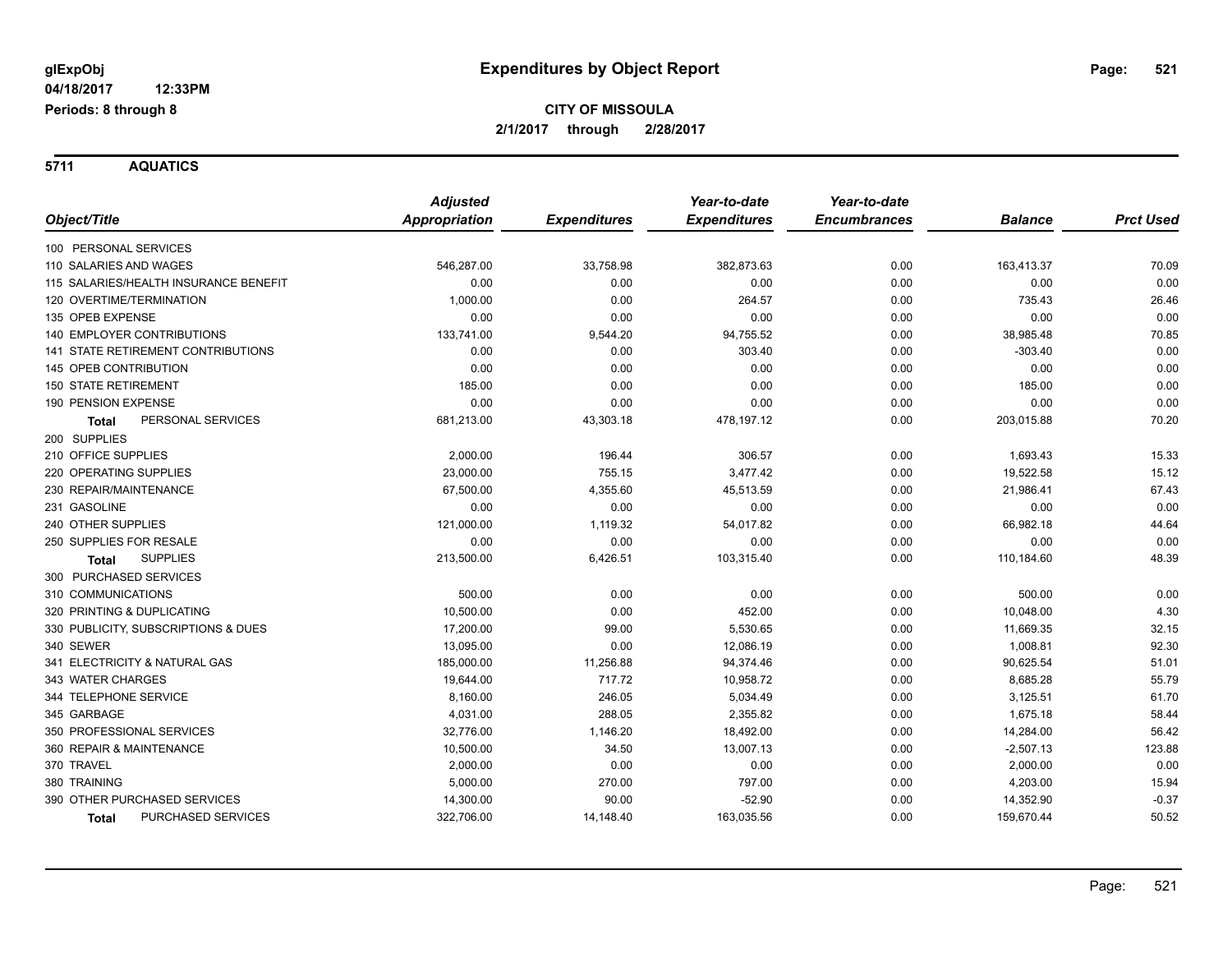**5711 AQUATICS**

|                                      | <b>Adjusted</b>      |                     | Year-to-date        | Year-to-date        |                |                  |
|--------------------------------------|----------------------|---------------------|---------------------|---------------------|----------------|------------------|
| Object/Title                         | <b>Appropriation</b> | <b>Expenditures</b> | <b>Expenditures</b> | <b>Encumbrances</b> | <b>Balance</b> | <b>Prct Used</b> |
| 500 FIXED CHARGES                    |                      |                     |                     |                     |                |                  |
| 500 FIXED CHARGES                    | 0.00                 | 0.00                | 2,324.00            | 0.00                | $-2,324.00$    | 0.00             |
| 550 MERCHANT SERVICE FEES            | 12,000.00            | 0.00                | 0.00                | 0.00                | 12,000.00      | 0.00             |
| <b>FIXED CHARGES</b><br><b>Total</b> | 12,000.00            | 0.00                | 2,324.00            | 0.00                | 9,676.00       | 19.37            |
| 600 DEBT SERVICE                     |                      |                     |                     |                     |                |                  |
| 610 PRINCIPAL                        | 0.00                 | 0.00                | 0.00                | 0.00                | 0.00           | 0.00             |
| <b>DEBT SERVICE</b><br><b>Total</b>  | 0.00                 | 0.00                | 0.00                | 0.00                | 0.00           | 0.00             |
| 800 OTHER OBJECTS                    |                      |                     |                     |                     |                |                  |
| 820 TRANSFERS TO OTHER FUNDS         | 0.00                 | 0.00                | 0.00                | 0.00                | 0.00           | 0.00             |
| 830 DEPRECIATION                     | 0.00                 | 0.00                | 0.00                | 0.00                | 0.00           | 0.00             |
| OTHER OBJECTS<br><b>Total</b>        | 0.00                 | 0.00                | 0.00                | 0.00                | 0.00           | 0.00             |
| 900 CAPITAL OUTLAY                   |                      |                     |                     |                     |                |                  |
| 900 CAPITAL OUTLAY                   | 0.00                 | 0.00                | 0.00                | 0.00                | 0.00           | 0.00             |
| 920 BUILDINGS                        | 35,000.00            | 0.00                | 0.00                | 0.00                | 35,000.00      | 0.00             |
| 930 IMPROVEMENTS                     | 0.00                 | 0.00                | 0.00                | 0.00                | 0.00           | 0.00             |
| 940 MACHINERY & EQUIPMENT            | 0.00                 | 0.00                | 0.00                | 0.00                | 0.00           | 0.00             |
| <b>CAPITAL OUTLAY</b><br>Total       | 35,000.00            | 0.00                | 0.00                | 0.00                | 35,000.00      | 0.00             |
| <b>AQUATICS</b><br><b>Total</b>      | 1,264,419.00         | 63,878.09           | 746,872.08          | 0.00                | 517,546.92     | 59.07            |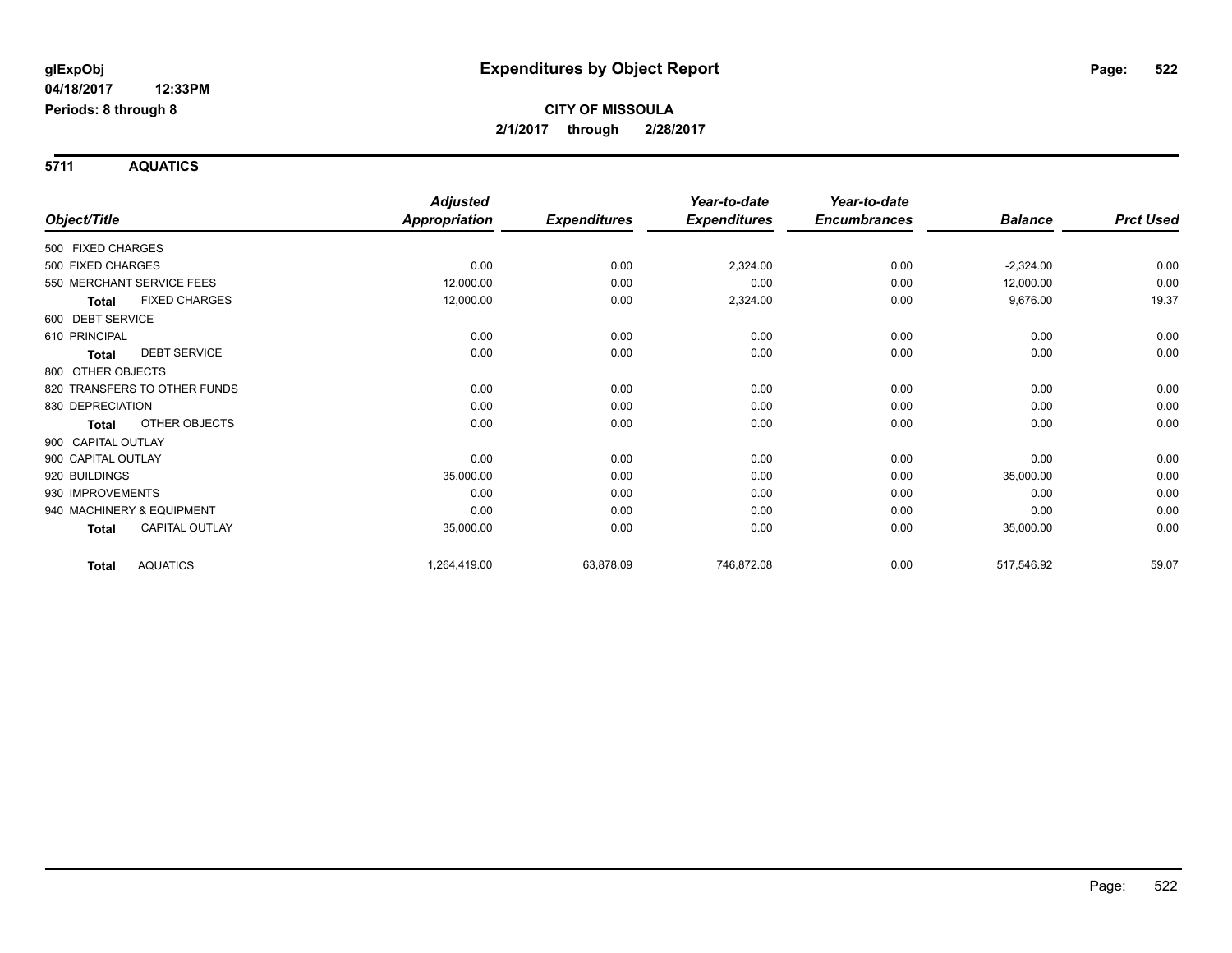**6050 EMPLOYEE BENEFIT PLAN FUND**<br>390 NON-DEPARTMENTAL

**390 NON-DEPARTMENTAL**

|                        |                                      | <b>Adjusted</b>      |                     | Year-to-date        | Year-to-date        |                |                  |
|------------------------|--------------------------------------|----------------------|---------------------|---------------------|---------------------|----------------|------------------|
| Object/Title           |                                      | <b>Appropriation</b> | <b>Expenditures</b> | <b>Expenditures</b> | <b>Encumbrances</b> | <b>Balance</b> | <b>Prct Used</b> |
| 300 PURCHASED SERVICES |                                      |                      |                     |                     |                     |                |                  |
|                        | 350 PROFESSIONAL SERVICES            | 50,340.00            | 2,389.50            | 14,719.73           | 0.00                | 35,620.27      | 29.24            |
| 351 INSURANCE CLAIMS   |                                      | 5,156,229.00         | 638,794.14          | 3,546,577.91        | 0.00                | 1,609,651.09   | 68.78            |
| 352 HEALTH PROGRAMS    |                                      | 94,500.00            | 2,775.37            | 25,506.91           | 0.00                | 68,993.09      | 26.99            |
|                        | 353 ADMINISTRATION EXPENDITURES      | 757,888.00           | 59,720.36           | 521,913.37          | 0.00                | 235,974.63     | 68.86            |
|                        | 354 TRANSITIONAL REINSURANCE PROGRAM | 78,280.00            | 0.00                | 42,162.00           | 0.00                | 36,118.00      | 53.86            |
| <b>Total</b>           | PURCHASED SERVICES                   | 6,137,237.00         | 703,679.37          | 4,150,879.92        | 0.00                | 1,986,357.08   | 67.63            |
| 500 FIXED CHARGES      |                                      |                      |                     |                     |                     |                |                  |
|                        | 550 MERCHANT SERVICE FEES            | 0.00                 | 0.00                | 0.00                | 0.00                | 0.00           | 0.00             |
| <b>Total</b>           | <b>FIXED CHARGES</b>                 | 0.00                 | 0.00                | 0.00                | 0.00                | 0.00           | 0.00             |
|                        | 700 GRANTS & CONTRIBUTIONS           |                      |                     |                     |                     |                |                  |
|                        | 700 GRANTS & CONTRIBUTIONS           | 0.00                 | 0.00                | 0.00                | 0.00                | 0.00           | 0.00             |
| <b>Total</b>           | <b>GRANTS &amp; CONTRIBUTIONS</b>    | 0.00                 | 0.00                | 0.00                | 0.00                | 0.00           | 0.00             |
| 800 OTHER OBJECTS      |                                      |                      |                     |                     |                     |                |                  |
|                        | 820 TRANSFERS TO OTHER FUNDS         | 0.00                 | 0.00                | 0.00                | 0.00                | 0.00           | 0.00             |
| <b>Total</b>           | <b>OTHER OBJECTS</b>                 | 0.00                 | 0.00                | 0.00                | 0.00                | 0.00           | 0.00             |
| <b>Total</b>           | NON-DEPARTMENTAL                     | 6,137,237.00         | 703,679.37          | 4,150,879.92        | 0.00                | 1,986,357.08   | 67.63            |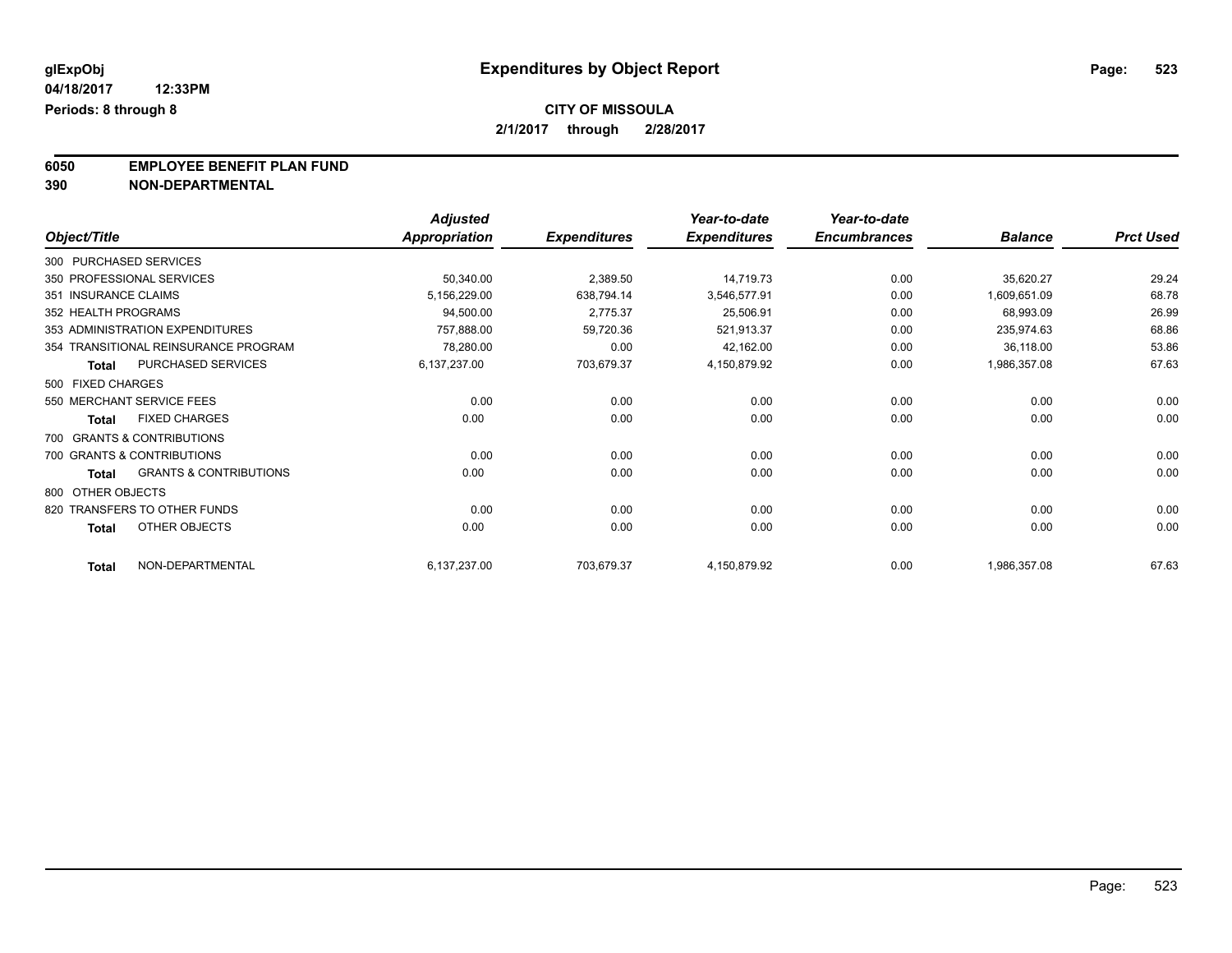### **6050 EMPLOYEE BENEFIT PLAN FUND**

|                        |                                      | <b>Adjusted</b>      |                     | Year-to-date        | Year-to-date        |                |                  |
|------------------------|--------------------------------------|----------------------|---------------------|---------------------|---------------------|----------------|------------------|
| Object/Title           |                                      | <b>Appropriation</b> | <b>Expenditures</b> | <b>Expenditures</b> | <b>Encumbrances</b> | <b>Balance</b> | <b>Prct Used</b> |
| 300 PURCHASED SERVICES |                                      |                      |                     |                     |                     |                |                  |
|                        | 350 PROFESSIONAL SERVICES            | 50,340.00            | 2,389.50            | 14,719.73           | 0.00                | 35,620.27      | 29.24            |
| 351 INSURANCE CLAIMS   |                                      | 5,156,229.00         | 638,794.14          | 3,546,577.91        | 0.00                | 1,609,651.09   | 68.78            |
| 352 HEALTH PROGRAMS    |                                      | 94,500.00            | 2,775.37            | 25,506.91           | 0.00                | 68,993.09      | 26.99            |
|                        | 353 ADMINISTRATION EXPENDITURES      | 757,888.00           | 59,720.36           | 521,913.37          | 0.00                | 235,974.63     | 68.86            |
|                        | 354 TRANSITIONAL REINSURANCE PROGRAM | 78,280.00            | 0.00                | 42,162.00           | 0.00                | 36,118.00      | 53.86            |
| <b>Total</b>           | <b>PURCHASED SERVICES</b>            | 6,137,237.00         | 703,679.37          | 4,150,879.92        | 0.00                | 1,986,357.08   | 67.63            |
| 500 FIXED CHARGES      |                                      |                      |                     |                     |                     |                |                  |
|                        | 550 MERCHANT SERVICE FEES            | 0.00                 | 0.00                | 0.00                | 0.00                | 0.00           | 0.00             |
| <b>Total</b>           | <b>FIXED CHARGES</b>                 | 0.00                 | 0.00                | 0.00                | 0.00                | 0.00           | 0.00             |
|                        | 700 GRANTS & CONTRIBUTIONS           |                      |                     |                     |                     |                |                  |
|                        | 700 GRANTS & CONTRIBUTIONS           | 0.00                 | 0.00                | 0.00                | 0.00                | 0.00           | 0.00             |
| <b>Total</b>           | <b>GRANTS &amp; CONTRIBUTIONS</b>    | 0.00                 | 0.00                | 0.00                | 0.00                | 0.00           | 0.00             |
| 800 OTHER OBJECTS      |                                      |                      |                     |                     |                     |                |                  |
|                        | 820 TRANSFERS TO OTHER FUNDS         | 0.00                 | 0.00                | 0.00                | 0.00                | 0.00           | 0.00             |
| <b>Total</b>           | OTHER OBJECTS                        | 0.00                 | 0.00                | 0.00                | 0.00                | 0.00           | 0.00             |
| <b>Total</b>           | <b>EMPLOYEE BENEFIT PLAN FUND</b>    | 6,137,237.00         | 703,679.37          | 4,150,879.92        | 0.00                | 1,986,357.08   | 67.63            |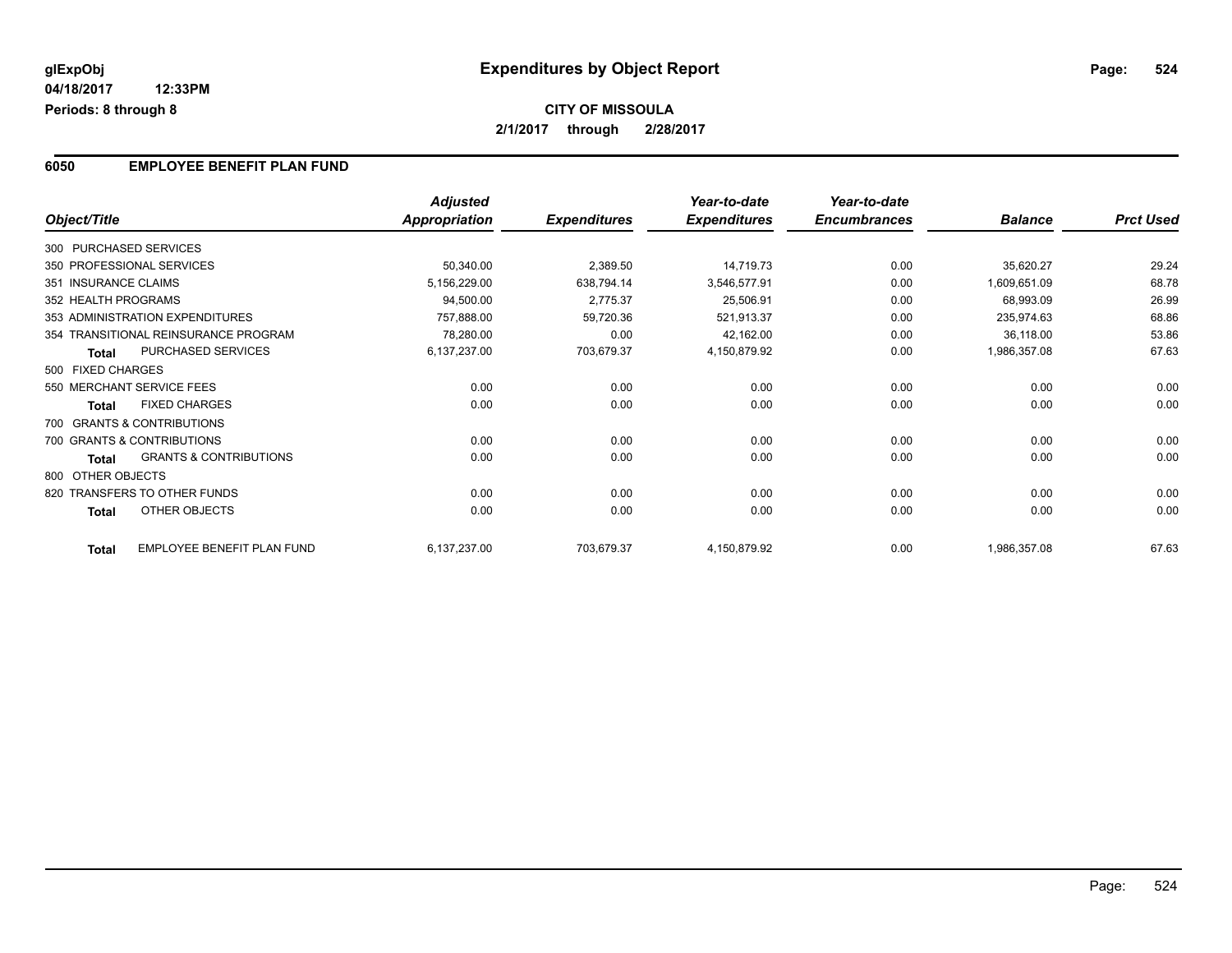**7370 PARKING COMMISSION FUND**

**395 PARKING COMMISSION**

|                                       | <b>Adjusted</b> |                     | Year-to-date        | Year-to-date        |                |                  |
|---------------------------------------|-----------------|---------------------|---------------------|---------------------|----------------|------------------|
| Object/Title                          | Appropriation   | <b>Expenditures</b> | <b>Expenditures</b> | <b>Encumbrances</b> | <b>Balance</b> | <b>Prct Used</b> |
| 100 PERSONAL SERVICES                 |                 |                     |                     |                     |                |                  |
| 110 SALARIES AND WAGES                | 455,965.00      | 35,435.39           | 286,261.71          | 0.00                | 169,703.29     | 62.78            |
| 115 SALARIES/HEALTH INSURANCE BENEFIT | 0.00            | 0.00                | 0.00                | 0.00                | 0.00           | 0.00             |
| 120 OVERTIME/TERMINATION              | 7,234.00        | 20.30               | 284.57              | 0.00                | 6,949.43       | 3.93             |
| 130 OTHER                             | 0.00            | 0.00                | 0.00                | 0.00                | 0.00           | 0.00             |
| 135 OPEB EXPENSE                      | 0.00            | 0.00                | 0.00                | 0.00                | 0.00           | 0.00             |
| 140 EMPLOYER CONTRIBUTIONS            | 202,678.00      | 16,567.39           | 137, 178.25         | 0.00                | 65,499.75      | 67.68            |
| 141 STATE RETIREMENT CONTRIBUTIONS    | 0.00            | 0.00                | 215.37              | 0.00                | $-215.37$      | 0.00             |
| 145 OPEB CONTRIBUTION                 | 0.00            | 0.00                | 0.00                | 0.00                | 0.00           | 0.00             |
| PERSONAL SERVICES<br>Total            | 665,877.00      | 52,023.08           | 423,939.90          | 0.00                | 241,937.10     | 63.67            |
| 200 SUPPLIES                          |                 |                     |                     |                     |                |                  |
| 210 OFFICE SUPPLIES                   | 5,700.00        | 316.03              | 5,402.33            | 0.00                | 297.67         | 94.78            |
| 220 OPERATING SUPPLIES                | 14,700.00       | 149.77              | 5,341.53            | 0.00                | 9,358.47       | 36.34            |
| 230 REPAIR/MAINTENANCE                | 18,000.00       | 312.93              | 5,124.99            | 0.00                | 12,875.01      | 28.47            |
| 231 GASOLINE                          | 7,200.00        | 707.74              | 3,212.57            | 0.00                | 3,987.43       | 44.62            |
| 240 OTHER SUPPLIES                    | 0.00            | 0.00                | 210.81              | 0.00                | $-210.81$      | 0.00             |
| <b>SUPPLIES</b><br><b>Total</b>       | 45,600.00       | 1,486.47            | 19,292.23           | 0.00                | 26,307.77      | 42.31            |
| 300 PURCHASED SERVICES                |                 |                     |                     |                     |                |                  |
| 310 COMMUNICATIONS                    | 17,338.00       | 638.23              | 8,721.11            | 0.00                | 8,616.89       | 50.30            |
| 320 PRINTING & DUPLICATING            | 10,000.00       | 0.00                | 7,522.72            | 0.00                | 2,477.28       | 75.23            |
| 330 PUBLICITY, SUBSCRIPTIONS & DUES   | 5,000.00        | 140.00              | 560.00              | 0.00                | 4,440.00       | 11.20            |
| 340 SEWER                             | 141.00          | 0.00                | 157.34              | 0.00                | $-16.34$       | 111.59           |
| 341 ELECTRICITY & NATURAL GAS         | 37,898.00       | 4,766.88            | 23,509.38           | 0.00                | 14,388.62      | 62.03            |
| 343 WATER CHARGES                     | 4,000.00        | 328.15              | 3,418.57            | 0.00                | 581.43         | 85.46            |
| 344 TELEPHONE SERVICE                 | 6,300.00        | 507.72              | 3,629.75            | 0.00                | 2,670.25       | 57.62            |
| 345 GARBAGE                           | 3,744.00        | 431.59              | 3,426.57            | 0.00                | 317.43         | 91.52            |
| 350 PROFESSIONAL SERVICES             | 61,250.00       | 16,865.86           | 105,859.85          | 0.00                | $-44,609.85$   | 172.83           |
| 360 REPAIR & MAINTENANCE              | 64,800.00       | 6,403.64            | 44,438.01           | 0.00                | 20,361.99      | 68.58            |
| 370 TRAVEL                            | 6,000.00        | 0.00                | 2,906.93            | 0.00                | 3,093.07       | 48.45            |
| 380 TRAINING                          | 3,500.00        | 0.00                | 2,681.00            | 0.00                | 819.00         | 76.60            |
| 390 OTHER PURCHASED SERVICES          | 198,357.00      | 2,608.56            | 113,311.83          | 0.00                | 85,045.17      | 57.13            |
| <b>PURCHASED SERVICES</b><br>Total    | 418,328.00      | 32,690.63           | 320,143.06          | 0.00                | 98,184.94      | 76.53            |
|                                       |                 |                     |                     |                     |                |                  |

400 BUILDING MATERIALS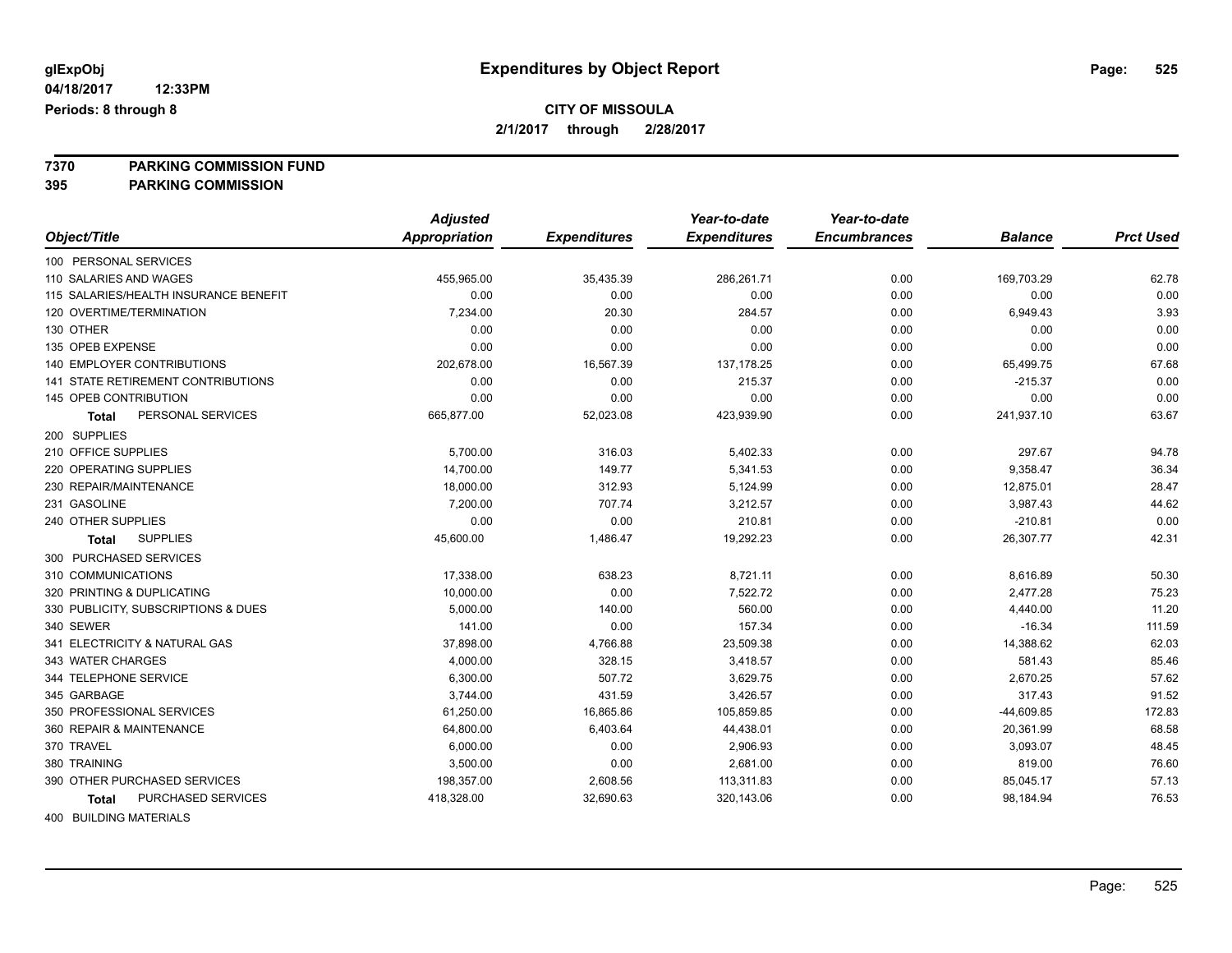**7370 PARKING COMMISSION FUND**

**395 PARKING COMMISSION**

|                                            | <b>Adjusted</b>      |                     | Year-to-date        | Year-to-date        |                |                  |
|--------------------------------------------|----------------------|---------------------|---------------------|---------------------|----------------|------------------|
| Object/Title                               | <b>Appropriation</b> | <b>Expenditures</b> | <b>Expenditures</b> | <b>Encumbrances</b> | <b>Balance</b> | <b>Prct Used</b> |
| <b>400 BUILDING MATERIALS</b>              | 0.00                 | 0.00                | 0.00                | 0.00                | 0.00           | 0.00             |
| <b>BUILDING MATERIALS</b><br><b>Total</b>  | 0.00                 | 0.00                | 0.00                | 0.00                | 0.00           | 0.00             |
| 500 FIXED CHARGES                          |                      |                     |                     |                     |                |                  |
| 500 FIXED CHARGES                          | 168,621.00           | 0.00                | 23,582.15           | 0.00                | 145,038.85     | 13.99            |
| 510 *** Title Not Found ***                | 0.00                 | 0.00                | 11.428.20           | 0.00                | $-11,428.20$   | 0.00             |
| 550 MERCHANT SERVICE FEES                  | 21,500.00            | 0.00                | 0.00                | 0.00                | 21,500.00      | 0.00             |
| <b>FIXED CHARGES</b><br><b>Total</b>       | 190,121.00           | 0.00                | 35,010.35           | 0.00                | 155,110.65     | 18.41            |
| 600 DEBT SERVICE                           |                      |                     |                     |                     |                |                  |
| 610 PRINCIPAL                              | 181,400.00           | 0.00                | 181,400.00          | 0.00                | 0.00           | 100.00           |
| 620 INTEREST / SERVICE FEES                | 29,583.00            | 0.00                | 29,583.01           | 0.00                | $-0.01$        | 100.00           |
| <b>DEBT SERVICE</b><br><b>Total</b>        | 210,983.00           | 0.00                | 210,983.01          | 0.00                | $-0.01$        | 100.00           |
| 700 GRANTS & CONTRIBUTIONS                 |                      |                     |                     |                     |                |                  |
| 700 GRANTS & CONTRIBUTIONS                 | 74,000.00            | 21,000.00           | 106,278.75          | 0.00                | $-32,278.75$   | 143.62           |
| <b>GRANTS &amp; CONTRIBUTIONS</b><br>Total | 74,000.00            | 21,000.00           | 106,278.75          | 0.00                | $-32,278.75$   | 143.62           |
| 800 OTHER OBJECTS                          |                      |                     |                     |                     |                |                  |
| 820 TRANSFERS TO OTHER FUNDS               | 309,510.00           | 25,798.75           | 207,720.00          | 0.00                | 101,790.00     | 67.11            |
| 845 CONTINGENCY                            | 48,965.00            | 0.00                | 0.00                | 0.00                | 48,965.00      | 0.00             |
| OTHER OBJECTS<br><b>Total</b>              | 358,475.00           | 25,798.75           | 207,720.00          | 0.00                | 150,755.00     | 57.95            |
| 900 CAPITAL OUTLAY                         |                      |                     |                     |                     |                |                  |
| 920 BUILDINGS                              | 0.00                 | 0.00                | 0.00                | 0.00                | 0.00           | 0.00             |
| 930 IMPROVEMENTS                           | 0.00                 | 0.00                | 0.00                | 0.00                | 0.00           | 0.00             |
| 940 MACHINERY & EQUIPMENT                  | 0.00                 | 0.00                | 89,214.69           | 0.00                | $-89,214.69$   | 0.00             |
| <b>CAPITAL OUTLAY</b><br><b>Total</b>      | 0.00                 | 0.00                | 89,214.69           | 0.00                | $-89,214.69$   | 0.00             |
| PARKING COMMISSION<br>Total                | 1,963,384.00         | 132,998.93          | 1,412,581.99        | 0.00                | 550,802.01     | 71.95            |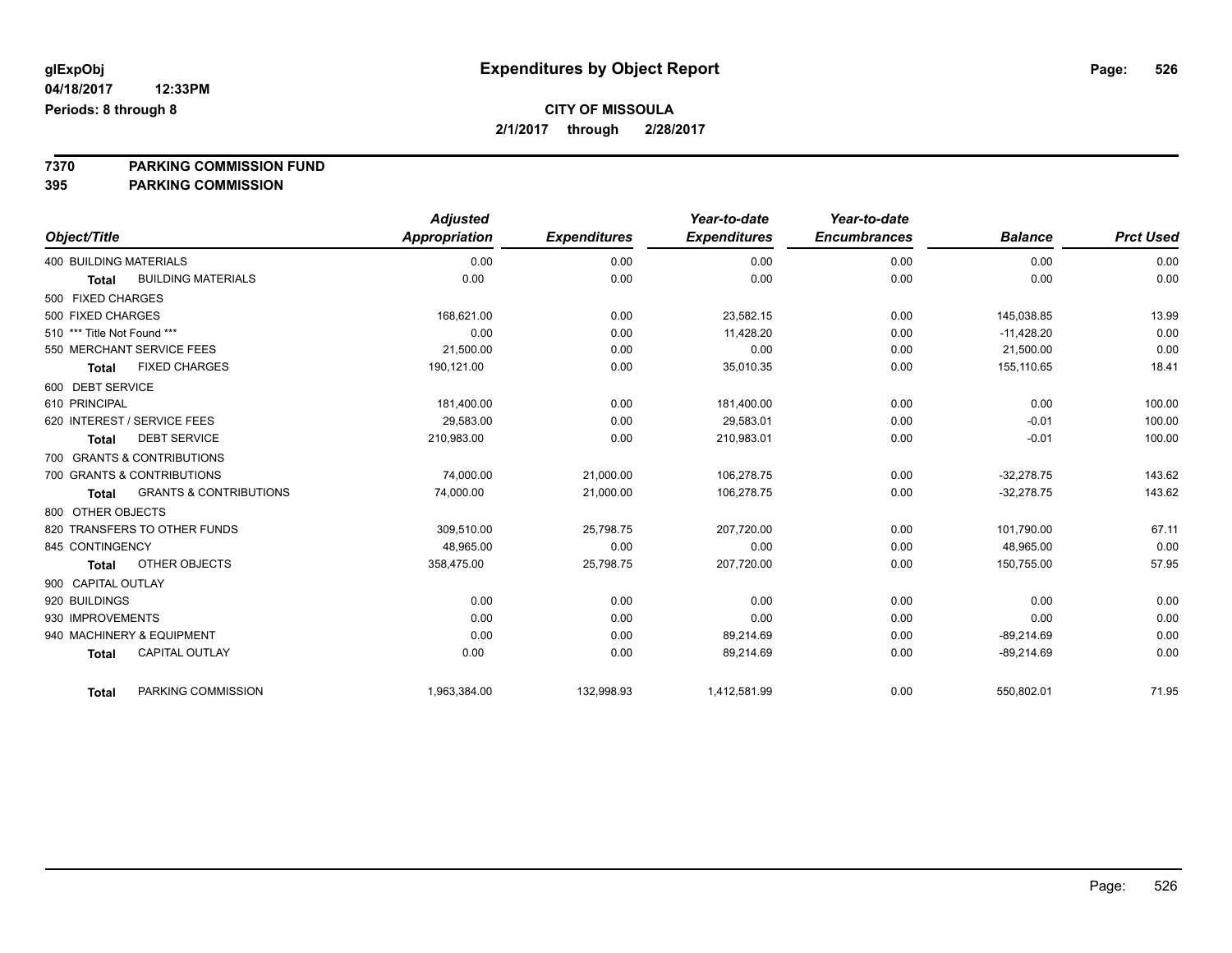# **7370 PARKING COMMISSION FUND**

**900 DEPRECIATION**

| Object/Title                          | <b>Adjusted</b><br><b>Appropriation</b> | <b>Expenditures</b> | Year-to-date<br><b>Expenditures</b> | Year-to-date<br><b>Encumbrances</b> | <b>Balance</b> | <b>Prct Used</b> |
|---------------------------------------|-----------------------------------------|---------------------|-------------------------------------|-------------------------------------|----------------|------------------|
| 800 OTHER OBJECTS                     |                                         |                     |                                     |                                     |                |                  |
| 830 DEPRECIATION                      | 0.00                                    | 0.00                | 0.00                                | 0.00                                | 0.00           | 0.00             |
| OTHER OBJECTS<br><b>Total</b>         | 0.00                                    | 0.00                | 0.00                                | 0.00                                | 0.00           | 0.00             |
| 900 CAPITAL OUTLAY                    |                                         |                     |                                     |                                     |                |                  |
| 940 MACHINERY & EQUIPMENT             | 0.00                                    | 0.00                | 0.00                                | 0.00                                | 0.00           | 0.00             |
| <b>CAPITAL OUTLAY</b><br><b>Total</b> | 0.00                                    | 0.00                | 0.00                                | 0.00                                | 0.00           | 0.00             |
|                                       |                                         |                     |                                     |                                     |                |                  |
| <b>DEPRECIATION</b><br>Total          | 0.00                                    | 0.00                | 0.00                                | 0.00                                | 0.00           | 0.00             |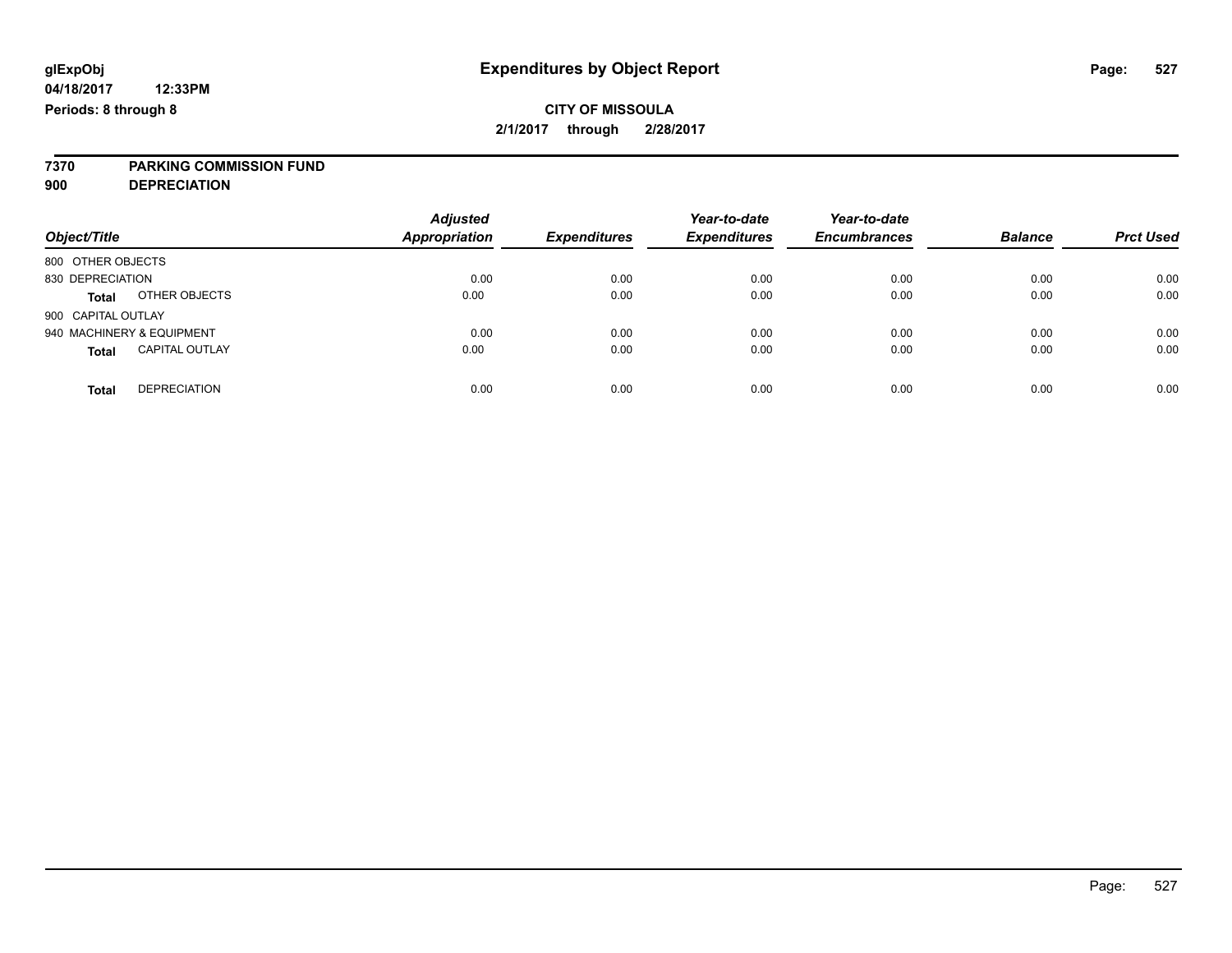# **CITY OF MISSOULA 2/1/2017 through 2/28/2017**

### **7370 PARKING COMMISSION FUND**

|                                       | <b>Adjusted</b> |                     | Year-to-date        | Year-to-date        |                |                  |
|---------------------------------------|-----------------|---------------------|---------------------|---------------------|----------------|------------------|
| Object/Title                          | Appropriation   | <b>Expenditures</b> | <b>Expenditures</b> | <b>Encumbrances</b> | <b>Balance</b> | <b>Prct Used</b> |
| 100 PERSONAL SERVICES                 |                 |                     |                     |                     |                |                  |
| 110 SALARIES AND WAGES                | 455,965.00      | 35,435.39           | 286,261.71          | 0.00                | 169,703.29     | 62.78            |
| 115 SALARIES/HEALTH INSURANCE BENEFIT | 0.00            | 0.00                | 0.00                | 0.00                | 0.00           | 0.00             |
| 120 OVERTIME/TERMINATION              | 7,234.00        | 20.30               | 284.57              | 0.00                | 6,949.43       | 3.93             |
| 130 OTHER                             | 0.00            | 0.00                | 0.00                | 0.00                | 0.00           | 0.00             |
| 135 OPEB EXPENSE                      | 0.00            | 0.00                | 0.00                | 0.00                | 0.00           | 0.00             |
| 140 EMPLOYER CONTRIBUTIONS            | 202,678.00      | 16,567.39           | 137, 178.25         | 0.00                | 65,499.75      | 67.68            |
| 141 STATE RETIREMENT CONTRIBUTIONS    | 0.00            | 0.00                | 215.37              | 0.00                | $-215.37$      | 0.00             |
| 145 OPEB CONTRIBUTION                 | 0.00            | 0.00                | 0.00                | 0.00                | 0.00           | 0.00             |
| PERSONAL SERVICES<br><b>Total</b>     | 665,877.00      | 52,023.08           | 423,939.90          | 0.00                | 241,937.10     | 63.67            |
| 200 SUPPLIES                          |                 |                     |                     |                     |                |                  |
| 210 OFFICE SUPPLIES                   | 5,700.00        | 316.03              | 5,402.33            | 0.00                | 297.67         | 94.78            |
| 220 OPERATING SUPPLIES                | 14,700.00       | 149.77              | 5,341.53            | 0.00                | 9,358.47       | 36.34            |
| 230 REPAIR/MAINTENANCE                | 18,000.00       | 312.93              | 5,124.99            | 0.00                | 12,875.01      | 28.47            |
| 231 GASOLINE                          | 7,200.00        | 707.74              | 3,212.57            | 0.00                | 3,987.43       | 44.62            |
| 240 OTHER SUPPLIES                    | 0.00            | 0.00                | 210.81              | 0.00                | $-210.81$      | 0.00             |
| <b>SUPPLIES</b><br>Total              | 45,600.00       | 1,486.47            | 19,292.23           | 0.00                | 26,307.77      | 42.31            |
| 300 PURCHASED SERVICES                |                 |                     |                     |                     |                |                  |
| 310 COMMUNICATIONS                    | 17,338.00       | 638.23              | 8,721.11            | 0.00                | 8,616.89       | 50.30            |
| 320 PRINTING & DUPLICATING            | 10,000.00       | 0.00                | 7,522.72            | 0.00                | 2,477.28       | 75.23            |
| 330 PUBLICITY, SUBSCRIPTIONS & DUES   | 5,000.00        | 140.00              | 560.00              | 0.00                | 4,440.00       | 11.20            |
| 340 SEWER                             | 141.00          | 0.00                | 157.34              | 0.00                | $-16.34$       | 111.59           |
| 341 ELECTRICITY & NATURAL GAS         | 37,898.00       | 4,766.88            | 23,509.38           | 0.00                | 14,388.62      | 62.03            |
| 343 WATER CHARGES                     | 4,000.00        | 328.15              | 3,418.57            | 0.00                | 581.43         | 85.46            |
| 344 TELEPHONE SERVICE                 | 6,300.00        | 507.72              | 3,629.75            | 0.00                | 2,670.25       | 57.62            |
| 345 GARBAGE                           | 3,744.00        | 431.59              | 3,426.57            | 0.00                | 317.43         | 91.52            |
| 350 PROFESSIONAL SERVICES             | 61,250.00       | 16,865.86           | 105,859.85          | 0.00                | $-44,609.85$   | 172.83           |
| 360 REPAIR & MAINTENANCE              | 64,800.00       | 6,403.64            | 44,438.01           | 0.00                | 20,361.99      | 68.58            |
| 370 TRAVEL                            | 6,000.00        | 0.00                | 2,906.93            | 0.00                | 3,093.07       | 48.45            |
| 380 TRAINING                          | 3,500.00        | 0.00                | 2,681.00            | 0.00                | 819.00         | 76.60            |
| 390 OTHER PURCHASED SERVICES          | 198,357.00      | 2,608.56            | 113,311.83          | 0.00                | 85,045.17      | 57.13            |
| PURCHASED SERVICES<br>Total           | 418,328.00      | 32,690.63           | 320,143.06          | 0.00                | 98,184.94      | 76.53            |
| 400 BUILDING MATERIALS                |                 |                     |                     |                     |                |                  |
| <b>400 BUILDING MATERIALS</b>         | 0.00            | 0.00                | 0.00                | 0.00                | 0.00           | 0.00             |
|                                       |                 |                     |                     |                     |                |                  |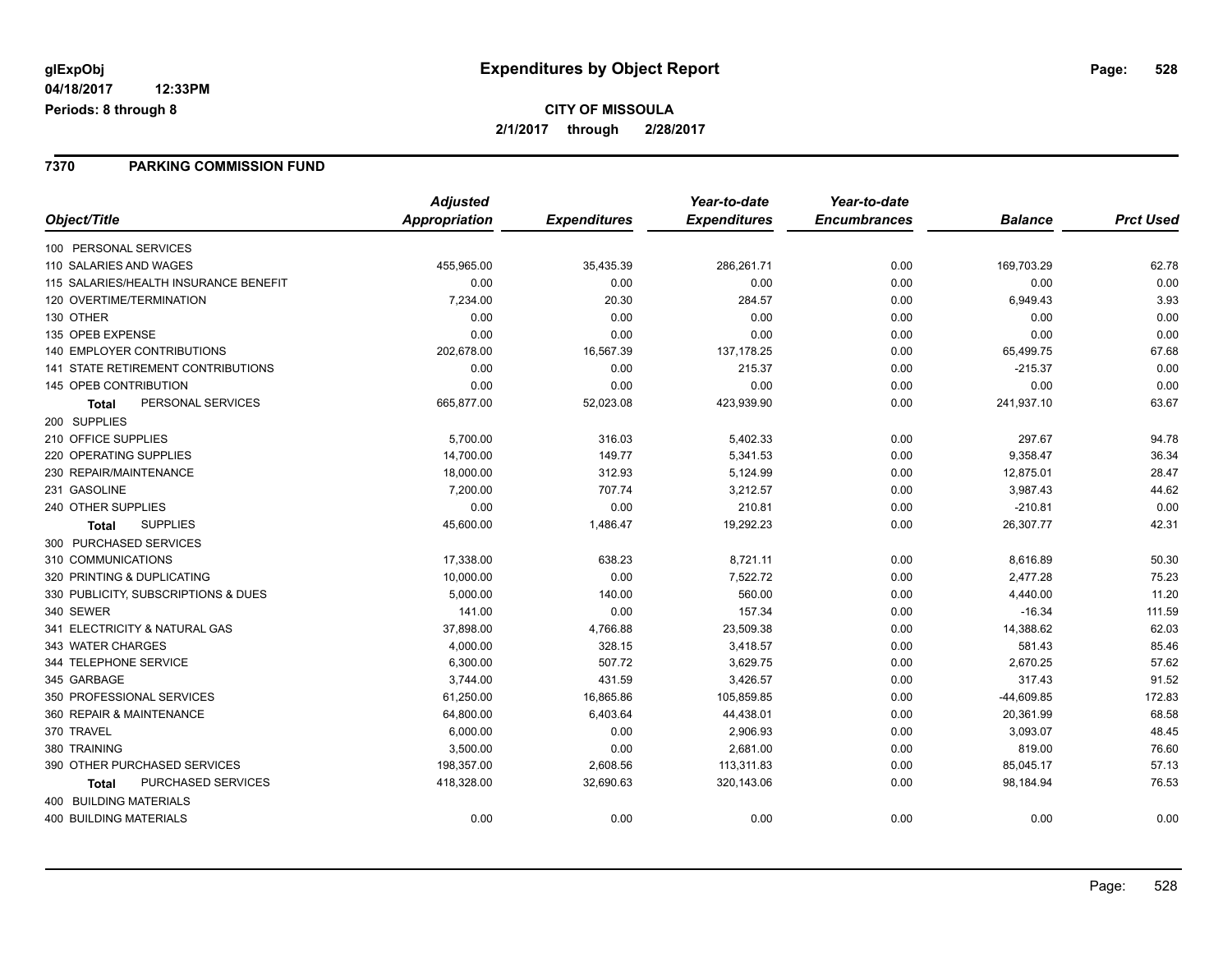# **CITY OF MISSOULA 2/1/2017 through 2/28/2017**

### **7370 PARKING COMMISSION FUND**

|                                                   | <b>Adjusted</b>      |                     | Year-to-date        | Year-to-date        |                |                  |
|---------------------------------------------------|----------------------|---------------------|---------------------|---------------------|----------------|------------------|
| Object/Title                                      | <b>Appropriation</b> | <b>Expenditures</b> | <b>Expenditures</b> | <b>Encumbrances</b> | <b>Balance</b> | <b>Prct Used</b> |
| <b>BUILDING MATERIALS</b><br><b>Total</b>         | 0.00                 | 0.00                | 0.00                | 0.00                | 0.00           | 0.00             |
| 500 FIXED CHARGES                                 |                      |                     |                     |                     |                |                  |
| 500 FIXED CHARGES                                 | 168,621.00           | 0.00                | 23,582.15           | 0.00                | 145,038.85     | 13.99            |
| 510 *** Title Not Found ***                       | 0.00                 | 0.00                | 11.428.20           | 0.00                | $-11,428.20$   | 0.00             |
| 550 MERCHANT SERVICE FEES                         | 21,500.00            | 0.00                | 0.00                | 0.00                | 21,500.00      | 0.00             |
| <b>FIXED CHARGES</b><br><b>Total</b>              | 190,121.00           | 0.00                | 35,010.35           | 0.00                | 155,110.65     | 18.41            |
| 600 DEBT SERVICE                                  |                      |                     |                     |                     |                |                  |
| 610 PRINCIPAL                                     | 181,400.00           | 0.00                | 181,400.00          | 0.00                | 0.00           | 100.00           |
| 620 INTEREST / SERVICE FEES                       | 29,583.00            | 0.00                | 29,583.01           | 0.00                | $-0.01$        | 100.00           |
| <b>DEBT SERVICE</b><br><b>Total</b>               | 210,983.00           | 0.00                | 210,983.01          | 0.00                | $-0.01$        | 100.00           |
| 700 GRANTS & CONTRIBUTIONS                        |                      |                     |                     |                     |                |                  |
| 700 GRANTS & CONTRIBUTIONS                        | 74,000.00            | 21,000.00           | 106,278.75          | 0.00                | $-32,278.75$   | 143.62           |
| <b>GRANTS &amp; CONTRIBUTIONS</b><br><b>Total</b> | 74,000.00            | 21,000.00           | 106,278.75          | 0.00                | $-32,278.75$   | 143.62           |
| 800 OTHER OBJECTS                                 |                      |                     |                     |                     |                |                  |
| 820 TRANSFERS TO OTHER FUNDS                      | 309,510.00           | 25,798.75           | 207,720.00          | 0.00                | 101,790.00     | 67.11            |
| 830 DEPRECIATION                                  | 0.00                 | 0.00                | 0.00                | 0.00                | 0.00           | 0.00             |
| 845 CONTINGENCY                                   | 48,965.00            | 0.00                | 0.00                | 0.00                | 48,965.00      | 0.00             |
| OTHER OBJECTS<br><b>Total</b>                     | 358,475.00           | 25,798.75           | 207,720.00          | 0.00                | 150,755.00     | 57.95            |
| 900 CAPITAL OUTLAY                                |                      |                     |                     |                     |                |                  |
| 920 BUILDINGS                                     | 0.00                 | 0.00                | 0.00                | 0.00                | 0.00           | 0.00             |
| 930 IMPROVEMENTS                                  | 0.00                 | 0.00                | 0.00                | 0.00                | 0.00           | 0.00             |
| 940 MACHINERY & EQUIPMENT                         | 0.00                 | 0.00                | 89,214.69           | 0.00                | $-89,214.69$   | 0.00             |
| <b>CAPITAL OUTLAY</b><br><b>Total</b>             | 0.00                 | 0.00                | 89,214.69           | 0.00                | $-89,214.69$   | 0.00             |
| PARKING COMMISSION FUND<br><b>Total</b>           | 1,963,384.00         | 132,998.93          | 1,412,581.99        | 0.00                | 550,802.01     | 71.95            |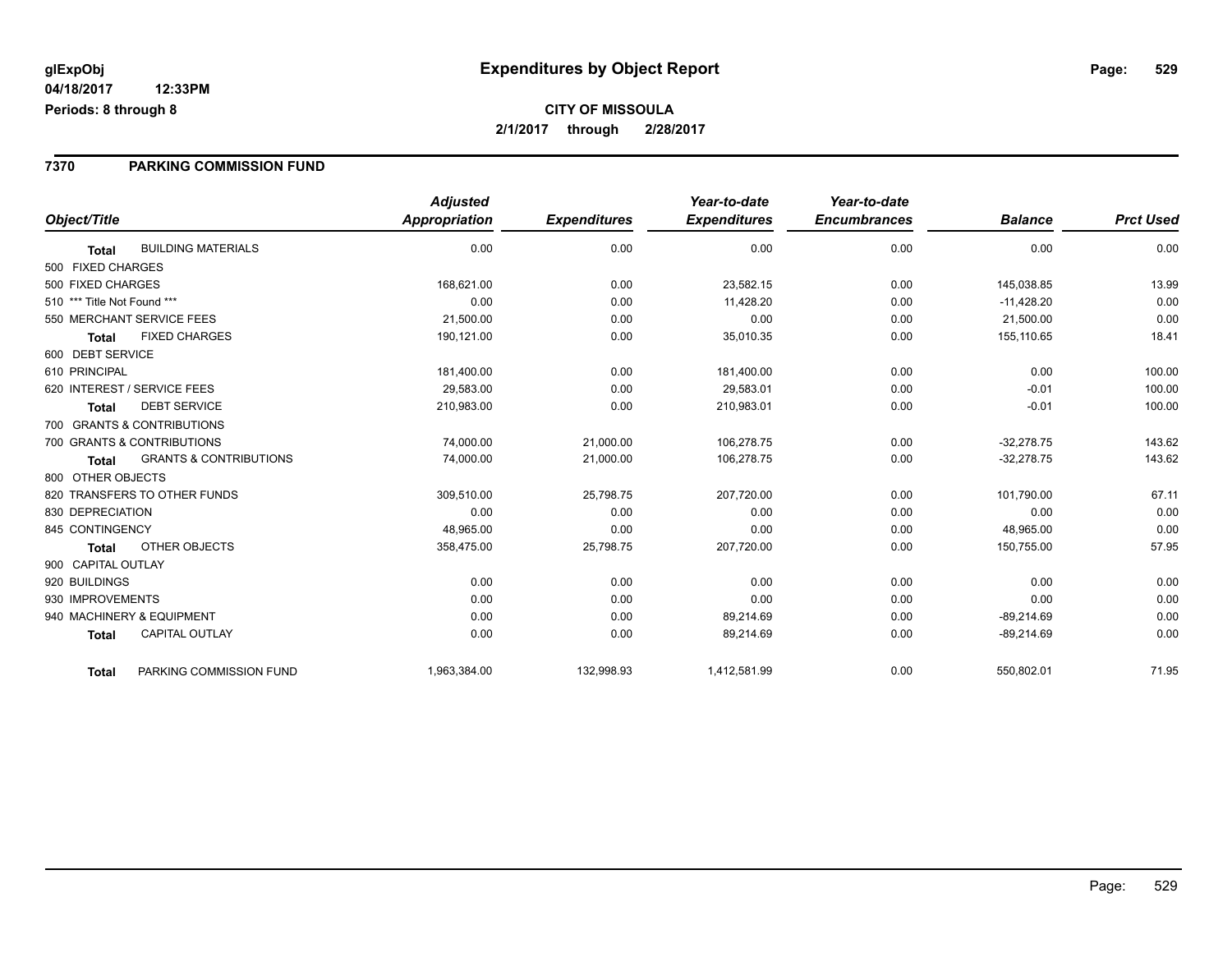**7371 FRONT STREET PARKING BONDS**

**395 PARKING COMMISSION**

|                   |                              | <b>Adjusted</b> |                     | Year-to-date        | Year-to-date        |                |                  |
|-------------------|------------------------------|-----------------|---------------------|---------------------|---------------------|----------------|------------------|
| Object/Title      |                              | Appropriation   | <b>Expenditures</b> | <b>Expenditures</b> | <b>Encumbrances</b> | <b>Balance</b> | <b>Prct Used</b> |
| 500 FIXED CHARGES |                              |                 |                     |                     |                     |                |                  |
|                   | 550 MERCHANT SERVICE FEES    | 0.00            | 0.00                | 0.00                | 0.00                | 0.00           | 0.00             |
| <b>Total</b>      | <b>FIXED CHARGES</b>         | 0.00            | 0.00                | 0.00                | 0.00                | 0.00           | 0.00             |
| 600 DEBT SERVICE  |                              |                 |                     |                     |                     |                |                  |
|                   | 620 INTEREST / SERVICE FEES  | 266.220.00      | 0.00                | 135.362.51          | 0.00                | 130.857.49     | 50.85            |
| Total             | <b>DEBT SERVICE</b>          | 266.220.00      | 0.00                | 135,362.51          | 0.00                | 130,857.49     | 50.85            |
| 800 OTHER OBJECTS |                              |                 |                     |                     |                     |                |                  |
|                   | 820 TRANSFERS TO OTHER FUNDS | 0.00            | 0.00                | 0.00                | 0.00                | 0.00           | 0.00             |
| Total             | OTHER OBJECTS                | 0.00            | 0.00                | 0.00                | 0.00                | 0.00           | 0.00             |
| <b>Total</b>      | PARKING COMMISSION           | 266.220.00      | 0.00                | 135.362.51          | 0.00                | 130.857.49     | 50.85            |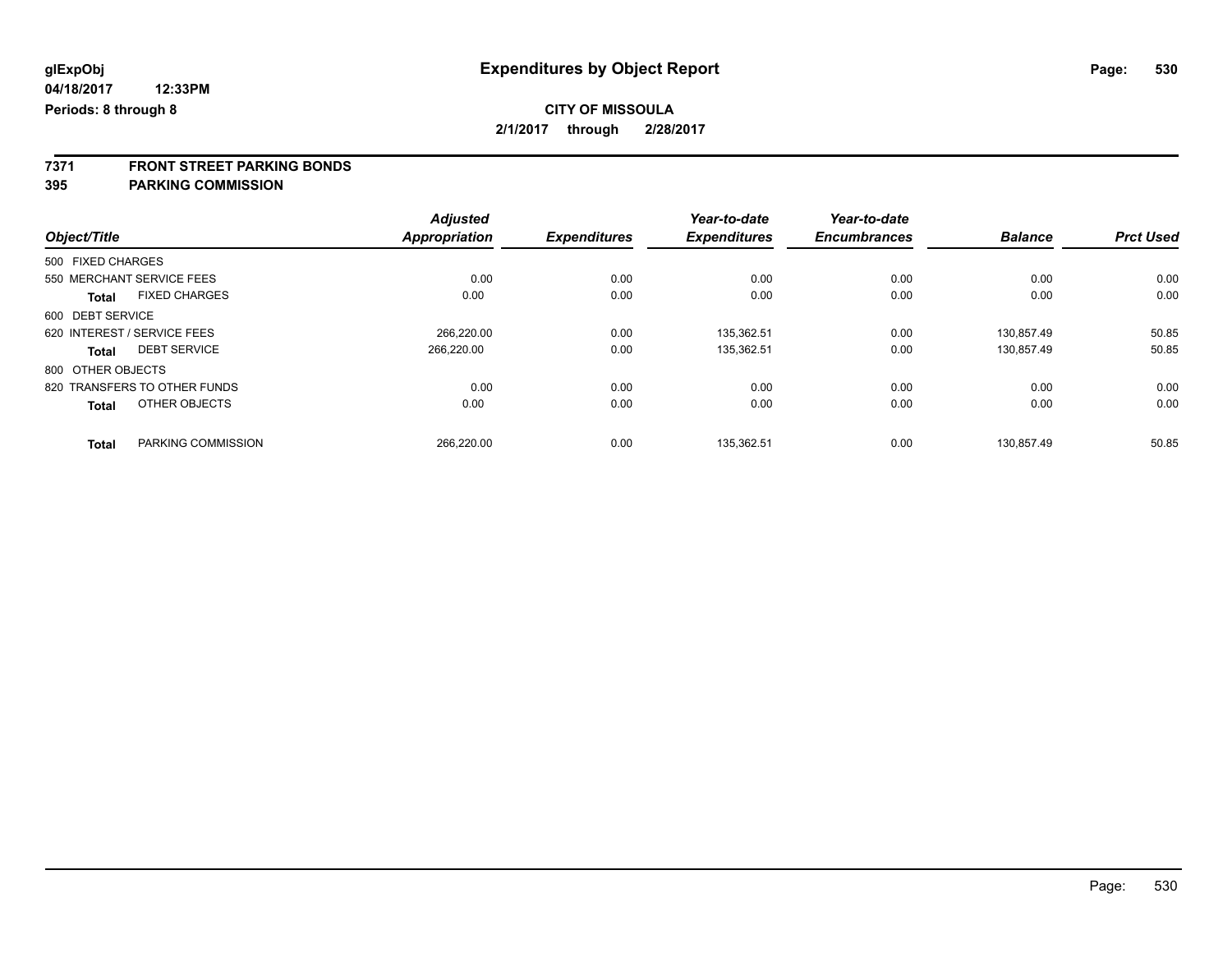**CITY OF MISSOULA 2/1/2017 through 2/28/2017**

### **7371 FRONT STREET PARKING BONDS**

|                              |                            | <b>Adjusted</b>      |                     | Year-to-date        | Year-to-date        |                |                  |
|------------------------------|----------------------------|----------------------|---------------------|---------------------|---------------------|----------------|------------------|
| Object/Title                 |                            | <b>Appropriation</b> | <b>Expenditures</b> | <b>Expenditures</b> | <b>Encumbrances</b> | <b>Balance</b> | <b>Prct Used</b> |
| 500 FIXED CHARGES            |                            |                      |                     |                     |                     |                |                  |
| 550 MERCHANT SERVICE FEES    |                            | 0.00                 | 0.00                | 0.00                | 0.00                | 0.00           | 0.00             |
| Total                        | <b>FIXED CHARGES</b>       | 0.00                 | 0.00                | 0.00                | 0.00                | 0.00           | 0.00             |
| 600 DEBT SERVICE             |                            |                      |                     |                     |                     |                |                  |
| 620 INTEREST / SERVICE FEES  |                            | 266,220.00           | 0.00                | 135,362.51          | 0.00                | 130.857.49     | 50.85            |
| <b>Total</b>                 | <b>DEBT SERVICE</b>        | 266.220.00           | 0.00                | 135,362.51          | 0.00                | 130.857.49     | 50.85            |
| 800 OTHER OBJECTS            |                            |                      |                     |                     |                     |                |                  |
| 820 TRANSFERS TO OTHER FUNDS |                            | 0.00                 | 0.00                | 0.00                | 0.00                | 0.00           | 0.00             |
| <b>Total</b>                 | OTHER OBJECTS              | 0.00                 | 0.00                | 0.00                | 0.00                | 0.00           | 0.00             |
| <b>Total</b>                 | FRONT STREET PARKING BONDS | 266.220.00           | 0.00                | 135.362.51          | 0.00                | 130.857.49     | 50.85            |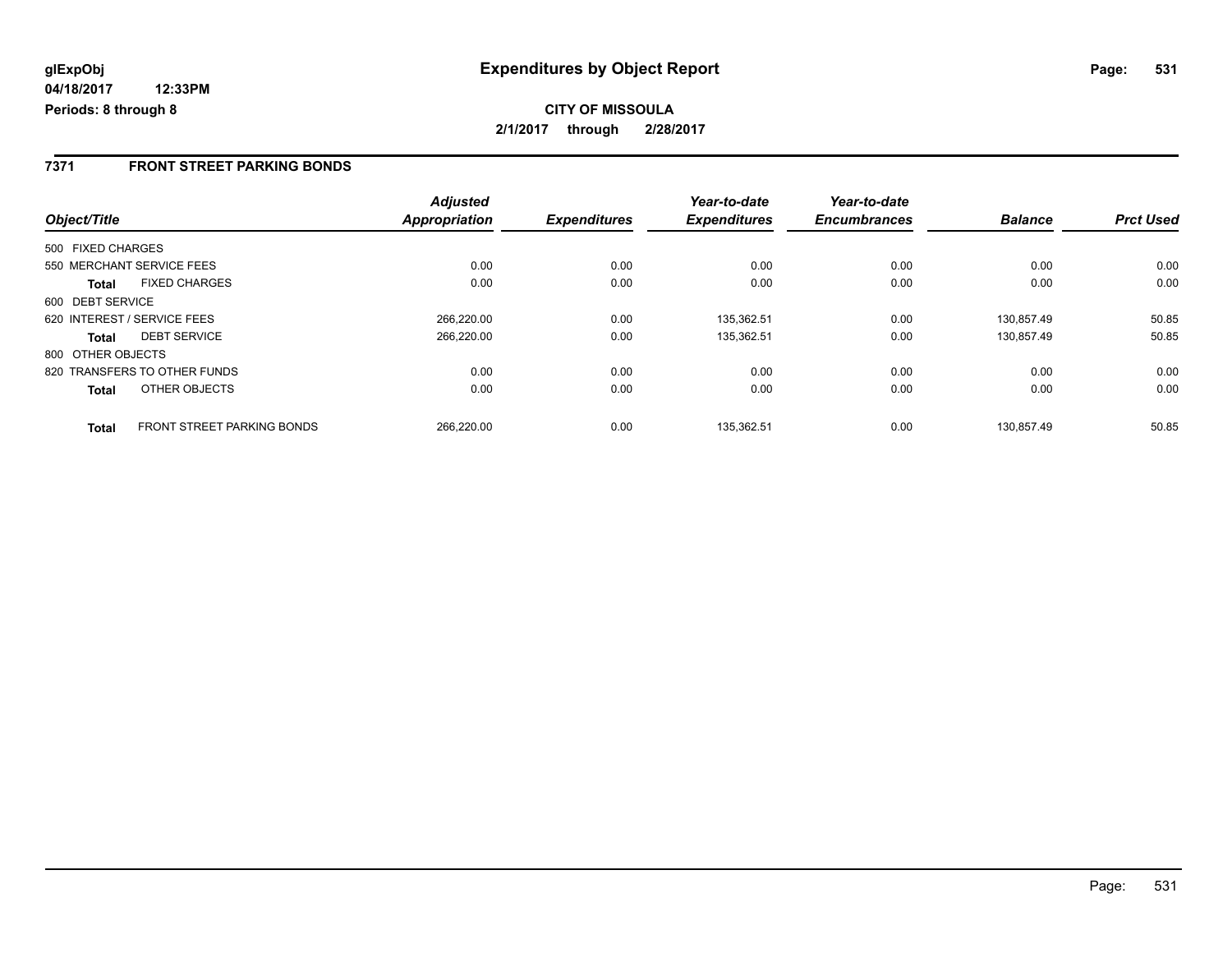# **CITY OF MISSOULA**

**2/1/2017 through 2/28/2017**

# **7372 SINKING FUND/FRONT ST PARKING BONDS**

**395 PARKING COMMISSION**

|                              |                      | <b>Adjusted</b>      |                     | Year-to-date        | Year-to-date        |                |                  |
|------------------------------|----------------------|----------------------|---------------------|---------------------|---------------------|----------------|------------------|
| Object/Title                 |                      | <b>Appropriation</b> | <b>Expenditures</b> | <b>Expenditures</b> | <b>Encumbrances</b> | <b>Balance</b> | <b>Prct Used</b> |
| 500 FIXED CHARGES            |                      |                      |                     |                     |                     |                |                  |
| 550 MERCHANT SERVICE FEES    |                      | 0.00                 | 0.00                | 0.00                | 0.00                | 0.00           | 0.00             |
| <b>Total</b>                 | <b>FIXED CHARGES</b> | 0.00                 | 0.00                | 0.00                | 0.00                | 0.00           | 0.00             |
| 600 DEBT SERVICE             |                      |                      |                     |                     |                     |                |                  |
| 610 PRINCIPAL                |                      | 250,000.00           | 0.00                | 250,000.00          | 0.00                | 0.00           | 100.00           |
| 620 INTEREST / SERVICE FEES  |                      | 0.00                 | 0.00                | 0.00                | 0.00                | 0.00           | 0.00             |
| <b>Total</b>                 | <b>DEBT SERVICE</b>  | 250.000.00           | 0.00                | 250,000.00          | 0.00                | 0.00           | 100.00           |
| 800 OTHER OBJECTS            |                      |                      |                     |                     |                     |                |                  |
| 820 TRANSFERS TO OTHER FUNDS |                      | 0.00                 | 0.00                | 0.00                | 0.00                | 0.00           | 0.00             |
| <b>Total</b>                 | OTHER OBJECTS        | 0.00                 | 0.00                | 0.00                | 0.00                | 0.00           | 0.00             |
| <b>Total</b>                 | PARKING COMMISSION   | 250,000.00           | 0.00                | 250,000.00          | 0.00                | 0.00           | 100.00           |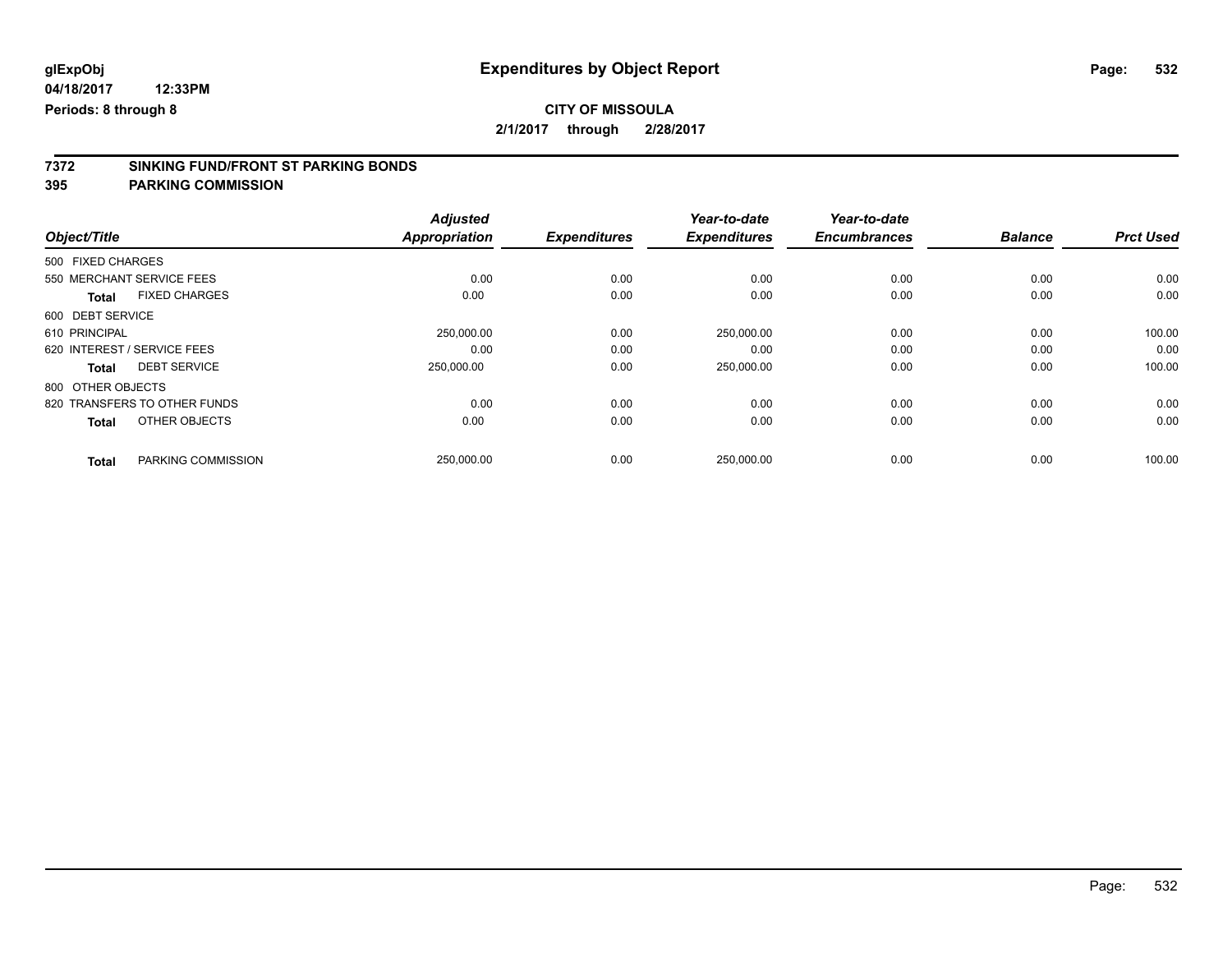### **7372 SINKING FUND/FRONT ST PARKING BONDS**

| Object/Title      |                                   | <b>Adjusted</b><br>Appropriation | <b>Expenditures</b> | Year-to-date<br><b>Expenditures</b> | Year-to-date<br><b>Encumbrances</b> | <b>Balance</b> | <b>Prct Used</b> |
|-------------------|-----------------------------------|----------------------------------|---------------------|-------------------------------------|-------------------------------------|----------------|------------------|
|                   |                                   |                                  |                     |                                     |                                     |                |                  |
| 500 FIXED CHARGES |                                   |                                  |                     |                                     |                                     |                |                  |
|                   | 550 MERCHANT SERVICE FEES         | 0.00                             | 0.00                | 0.00                                | 0.00                                | 0.00           | 0.00             |
| <b>Total</b>      | <b>FIXED CHARGES</b>              | 0.00                             | 0.00                | 0.00                                | 0.00                                | 0.00           | 0.00             |
| 600 DEBT SERVICE  |                                   |                                  |                     |                                     |                                     |                |                  |
| 610 PRINCIPAL     |                                   | 250,000.00                       | 0.00                | 250,000.00                          | 0.00                                | 0.00           | 100.00           |
|                   | 620 INTEREST / SERVICE FEES       | 0.00                             | 0.00                | 0.00                                | 0.00                                | 0.00           | 0.00             |
| Total             | <b>DEBT SERVICE</b>               | 250,000.00                       | 0.00                | 250,000.00                          | 0.00                                | 0.00           | 100.00           |
| 800 OTHER OBJECTS |                                   |                                  |                     |                                     |                                     |                |                  |
|                   | 820 TRANSFERS TO OTHER FUNDS      | 0.00                             | 0.00                | 0.00                                | 0.00                                | 0.00           | 0.00             |
| Total             | OTHER OBJECTS                     | 0.00                             | 0.00                | 0.00                                | 0.00                                | 0.00           | 0.00             |
| <b>Total</b>      | SINKING FUND/FRONT ST PARKING BON | 250,000.00                       | 0.00                | 250.000.00                          | 0.00                                | 0.00           | 100.00           |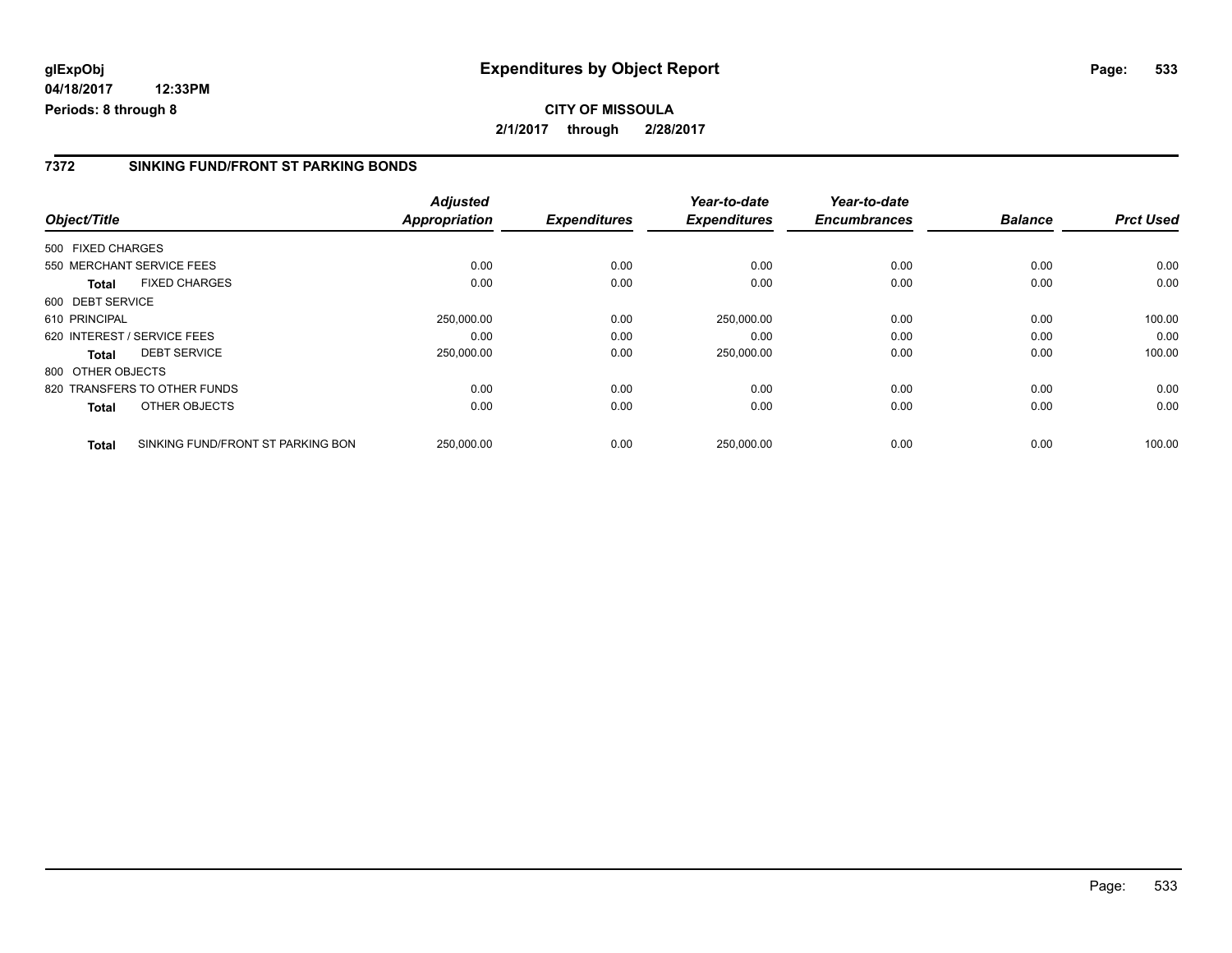# **7373 MPC SERIES 2010B CONSTRUCTION**

**395 PARKING COMMISSION**

|                        |                              | <b>Adjusted</b>      |                     | Year-to-date        | Year-to-date        |                |                  |
|------------------------|------------------------------|----------------------|---------------------|---------------------|---------------------|----------------|------------------|
| Object/Title           |                              | <b>Appropriation</b> | <b>Expenditures</b> | <b>Expenditures</b> | <b>Encumbrances</b> | <b>Balance</b> | <b>Prct Used</b> |
| 300 PURCHASED SERVICES |                              |                      |                     |                     |                     |                |                  |
|                        | 350 PROFESSIONAL SERVICES    | 0.00                 | 0.00                | 0.00                | 0.00                | 0.00           | 0.00             |
|                        | 390 OTHER PURCHASED SERVICES | 0.00                 | 0.00                | 0.00                | 0.00                | 0.00           | 0.00             |
| <b>Total</b>           | PURCHASED SERVICES           | 0.00                 | 0.00                | 0.00                | 0.00                | 0.00           | 0.00             |
| 500 FIXED CHARGES      |                              |                      |                     |                     |                     |                |                  |
|                        | 550 MERCHANT SERVICE FEES    | 0.00                 | 0.00                | 0.00                | 0.00                | 0.00           | 0.00             |
| <b>Total</b>           | <b>FIXED CHARGES</b>         | 0.00                 | 0.00                | 0.00                | 0.00                | 0.00           | 0.00             |
| 600 DEBT SERVICE       |                              |                      |                     |                     |                     |                |                  |
| 600 DEBT SERVICE       |                              | 0.00                 | 0.00                | 0.00                | 0.00                | 0.00           | 0.00             |
| 610 PRINCIPAL          |                              | 0.00                 | 0.00                | 0.00                | 0.00                | 0.00           | 0.00             |
|                        | 620 INTEREST / SERVICE FEES  | 0.00                 | 0.00                | 0.00                | 0.00                | 0.00           | 0.00             |
| <b>Total</b>           | <b>DEBT SERVICE</b>          | 0.00                 | 0.00                | 0.00                | 0.00                | 0.00           | 0.00             |
| 800 OTHER OBJECTS      |                              |                      |                     |                     |                     |                |                  |
|                        | 820 TRANSFERS TO OTHER FUNDS | 0.00                 | 0.00                | 0.00                | 0.00                | 0.00           | 0.00             |
| <b>Total</b>           | OTHER OBJECTS                | 0.00                 | 0.00                | 0.00                | 0.00                | 0.00           | 0.00             |
| 900 CAPITAL OUTLAY     |                              |                      |                     |                     |                     |                |                  |
| 900 CAPITAL OUTLAY     |                              | 0.00                 | 0.00                | 0.00                | 0.00                | 0.00           | 0.00             |
| 920 BUILDINGS          |                              | 0.00                 | 0.00                | 0.00                | 0.00                | 0.00           | 0.00             |
| 930 IMPROVEMENTS       |                              | 0.00                 | 0.00                | 0.00                | 0.00                | 0.00           | 0.00             |
| <b>Total</b>           | CAPITAL OUTLAY               | 0.00                 | 0.00                | 0.00                | 0.00                | 0.00           | 0.00             |
| <b>Total</b>           | PARKING COMMISSION           | 0.00                 | 0.00                | 0.00                | 0.00                | 0.00           | 0.00             |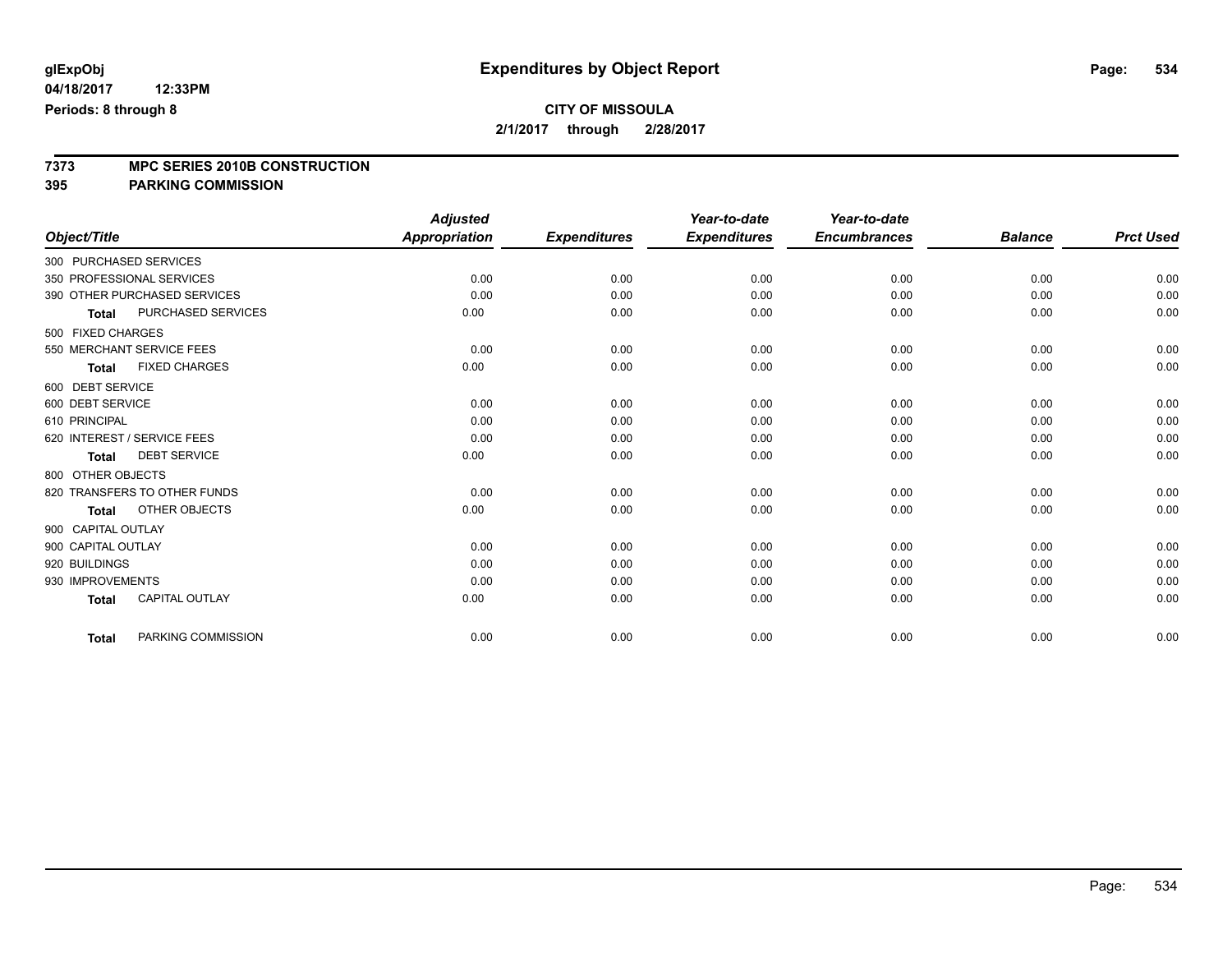### **CITY OF MISSOULA 2/1/2017 through 2/28/2017**

# **7373 MPC SERIES 2010B CONSTRUCTION**

**900 DEPRECIATION**

| Object/Title                         | <b>Adjusted</b><br><b>Appropriation</b> | <b>Expenditures</b> | Year-to-date<br><b>Expenditures</b> | Year-to-date<br><b>Encumbrances</b> | <b>Balance</b> | <b>Prct Used</b> |
|--------------------------------------|-----------------------------------------|---------------------|-------------------------------------|-------------------------------------|----------------|------------------|
|                                      |                                         |                     |                                     |                                     |                |                  |
| 500 FIXED CHARGES                    |                                         |                     |                                     |                                     |                |                  |
| 550 MERCHANT SERVICE FEES            | 0.00                                    | 0.00                | 0.00                                | 0.00                                | 0.00           | 0.00             |
| <b>FIXED CHARGES</b><br><b>Total</b> | 0.00                                    | 0.00                | 0.00                                | 0.00                                | 0.00           | 0.00             |
| 800 OTHER OBJECTS                    |                                         |                     |                                     |                                     |                |                  |
| 830 DEPRECIATION                     | 0.00                                    | 0.00                | 0.00                                | 0.00                                | 0.00           | 0.00             |
| OTHER OBJECTS<br><b>Total</b>        | 0.00                                    | 0.00                | 0.00                                | 0.00                                | 0.00           | 0.00             |
| <b>DEPRECIATION</b><br><b>Total</b>  | 0.00                                    | 0.00                | 0.00                                | 0.00                                | 0.00           | 0.00             |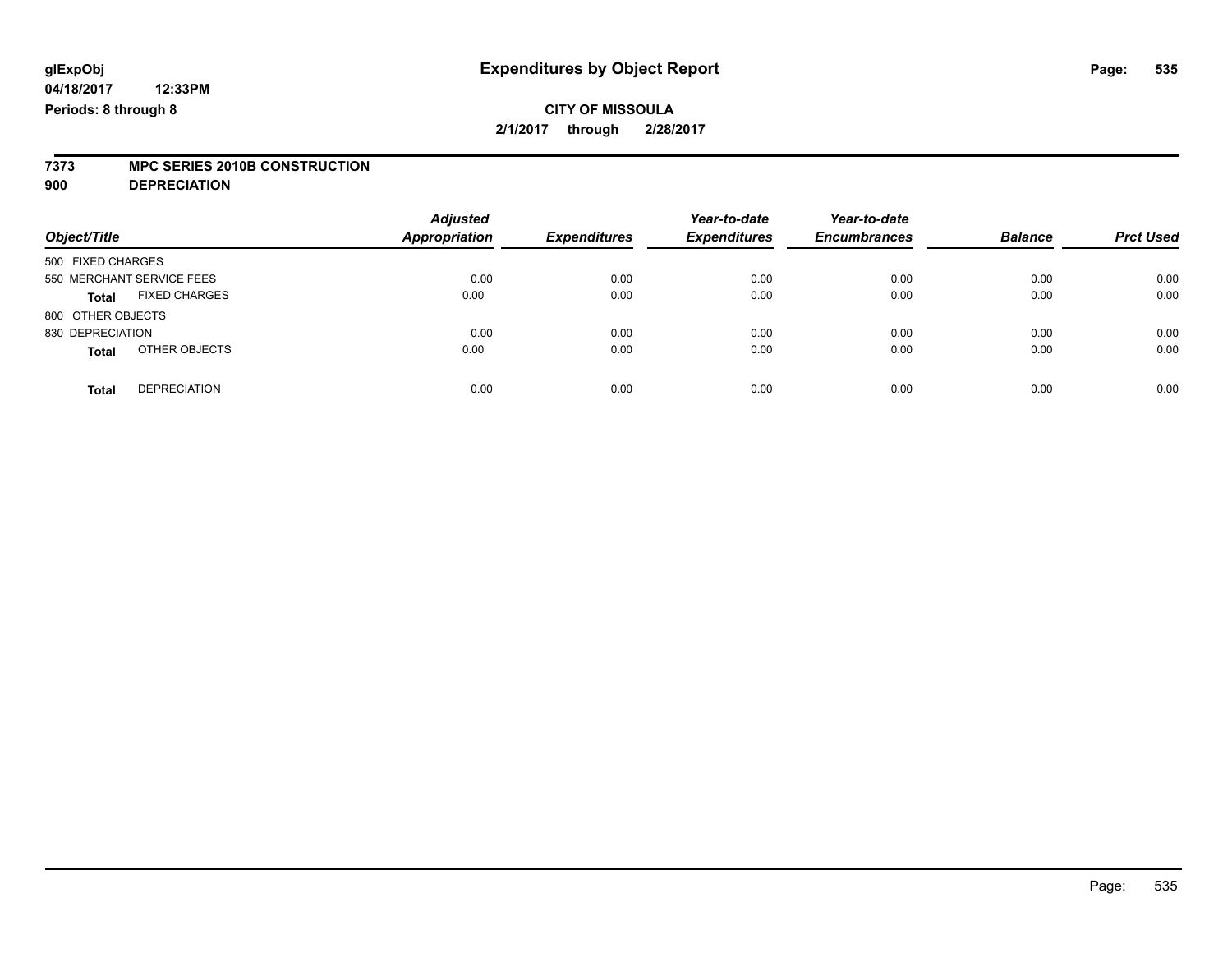# **glExpObj Expenditures by Object Report Page: 536**

#### **04/18/2017 12:33PM Periods: 8 through 8**

# **CITY OF MISSOULA 2/1/2017 through 2/28/2017**

#### **7373 MPC SERIES 2010B CONSTRUCTION**

| Object/Title           |                               | <b>Adjusted</b><br><b>Appropriation</b> | <b>Expenditures</b> | Year-to-date<br><b>Expenditures</b> | Year-to-date<br><b>Encumbrances</b> | <b>Balance</b> | <b>Prct Used</b> |
|------------------------|-------------------------------|-----------------------------------------|---------------------|-------------------------------------|-------------------------------------|----------------|------------------|
|                        |                               |                                         |                     |                                     |                                     |                |                  |
| 300 PURCHASED SERVICES |                               |                                         |                     |                                     |                                     |                |                  |
|                        | 350 PROFESSIONAL SERVICES     | 0.00                                    | 0.00                | 0.00                                | 0.00                                | 0.00           | 0.00             |
|                        | 390 OTHER PURCHASED SERVICES  | 0.00                                    | 0.00                | 0.00                                | 0.00                                | 0.00           | 0.00             |
| <b>Total</b>           | PURCHASED SERVICES            | 0.00                                    | 0.00                | 0.00                                | 0.00                                | 0.00           | 0.00             |
| 500 FIXED CHARGES      |                               |                                         |                     |                                     |                                     |                |                  |
|                        | 550 MERCHANT SERVICE FEES     | 0.00                                    | 0.00                | 0.00                                | 0.00                                | 0.00           | 0.00             |
| <b>Total</b>           | <b>FIXED CHARGES</b>          | 0.00                                    | 0.00                | 0.00                                | 0.00                                | 0.00           | 0.00             |
| 600 DEBT SERVICE       |                               |                                         |                     |                                     |                                     |                |                  |
| 600 DEBT SERVICE       |                               | 0.00                                    | 0.00                | 0.00                                | 0.00                                | 0.00           | 0.00             |
| 610 PRINCIPAL          |                               | 0.00                                    | 0.00                | 0.00                                | 0.00                                | 0.00           | 0.00             |
|                        | 620 INTEREST / SERVICE FEES   | 0.00                                    | 0.00                | 0.00                                | 0.00                                | 0.00           | 0.00             |
| <b>Total</b>           | <b>DEBT SERVICE</b>           | 0.00                                    | 0.00                | 0.00                                | 0.00                                | 0.00           | 0.00             |
| 800 OTHER OBJECTS      |                               |                                         |                     |                                     |                                     |                |                  |
|                        | 820 TRANSFERS TO OTHER FUNDS  | 0.00                                    | 0.00                | 0.00                                | 0.00                                | 0.00           | 0.00             |
| 830 DEPRECIATION       |                               | 0.00                                    | 0.00                | 0.00                                | 0.00                                | 0.00           | 0.00             |
| <b>Total</b>           | OTHER OBJECTS                 | 0.00                                    | 0.00                | 0.00                                | 0.00                                | 0.00           | 0.00             |
| 900 CAPITAL OUTLAY     |                               |                                         |                     |                                     |                                     |                |                  |
| 900 CAPITAL OUTLAY     |                               | 0.00                                    | 0.00                | 0.00                                | 0.00                                | 0.00           | 0.00             |
| 920 BUILDINGS          |                               | 0.00                                    | 0.00                | 0.00                                | 0.00                                | 0.00           | 0.00             |
| 930 IMPROVEMENTS       |                               | 0.00                                    | 0.00                | 0.00                                | 0.00                                | 0.00           | 0.00             |
| <b>Total</b>           | CAPITAL OUTLAY                | 0.00                                    | 0.00                | 0.00                                | 0.00                                | 0.00           | 0.00             |
| <b>Total</b>           | MPC SERIES 2010B CONSTRUCTION | 0.00                                    | 0.00                | 0.00                                | 0.00                                | 0.00           | 0.00             |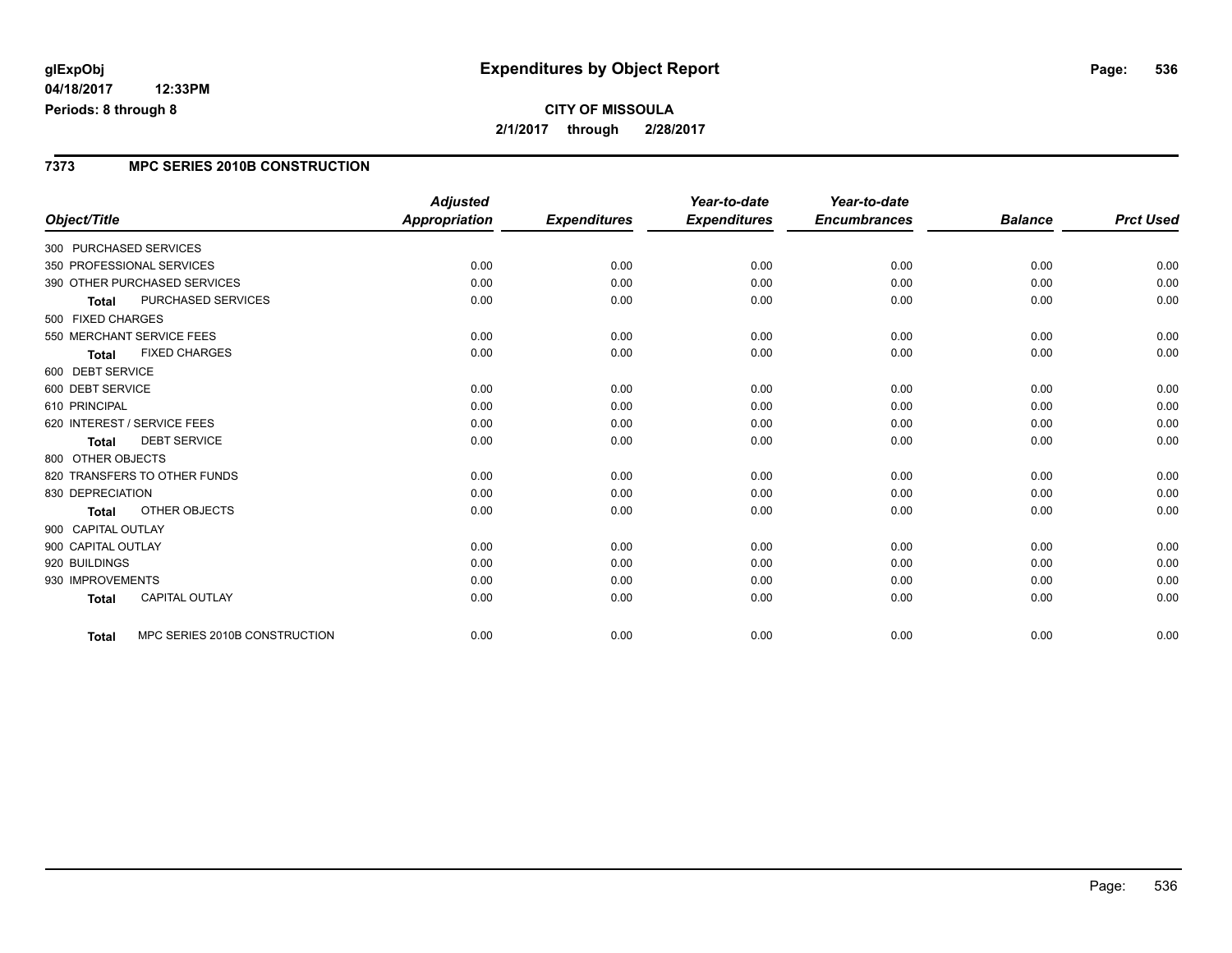### **CITY OF MISSOULA 2/1/2017 through 2/28/2017**

# **7374 RESERVE FUND-PARKING BONDS**

### **395 PARKING COMMISSION**

|                           |                       | <b>Adjusted</b>      |                     | Year-to-date        | Year-to-date        |                |                  |
|---------------------------|-----------------------|----------------------|---------------------|---------------------|---------------------|----------------|------------------|
| Object/Title              |                       | <b>Appropriation</b> | <b>Expenditures</b> | <b>Expenditures</b> | <b>Encumbrances</b> | <b>Balance</b> | <b>Prct Used</b> |
| 500 FIXED CHARGES         |                       |                      |                     |                     |                     |                |                  |
| 550 MERCHANT SERVICE FEES |                       | 0.00                 | 0.00                | 0.00                | 0.00                | 0.00           | 0.00             |
| Total                     | <b>FIXED CHARGES</b>  | 0.00                 | 0.00                | 0.00                | 0.00                | 0.00           | 0.00             |
| 900 CAPITAL OUTLAY        |                       |                      |                     |                     |                     |                |                  |
| 920 BUILDINGS             |                       | 0.00                 | 0.00                | 0.00                | 0.00                | 0.00           | 0.00             |
| 930 IMPROVEMENTS          |                       | 0.00                 | 0.00                | 0.00                | 0.00                | 0.00           | 0.00             |
| <b>Total</b>              | <b>CAPITAL OUTLAY</b> | 0.00                 | 0.00                | 0.00                | 0.00                | 0.00           | 0.00             |
| <b>Total</b>              | PARKING COMMISSION    | 0.00                 | 0.00                | 0.00                | 0.00                | 0.00           | 0.00             |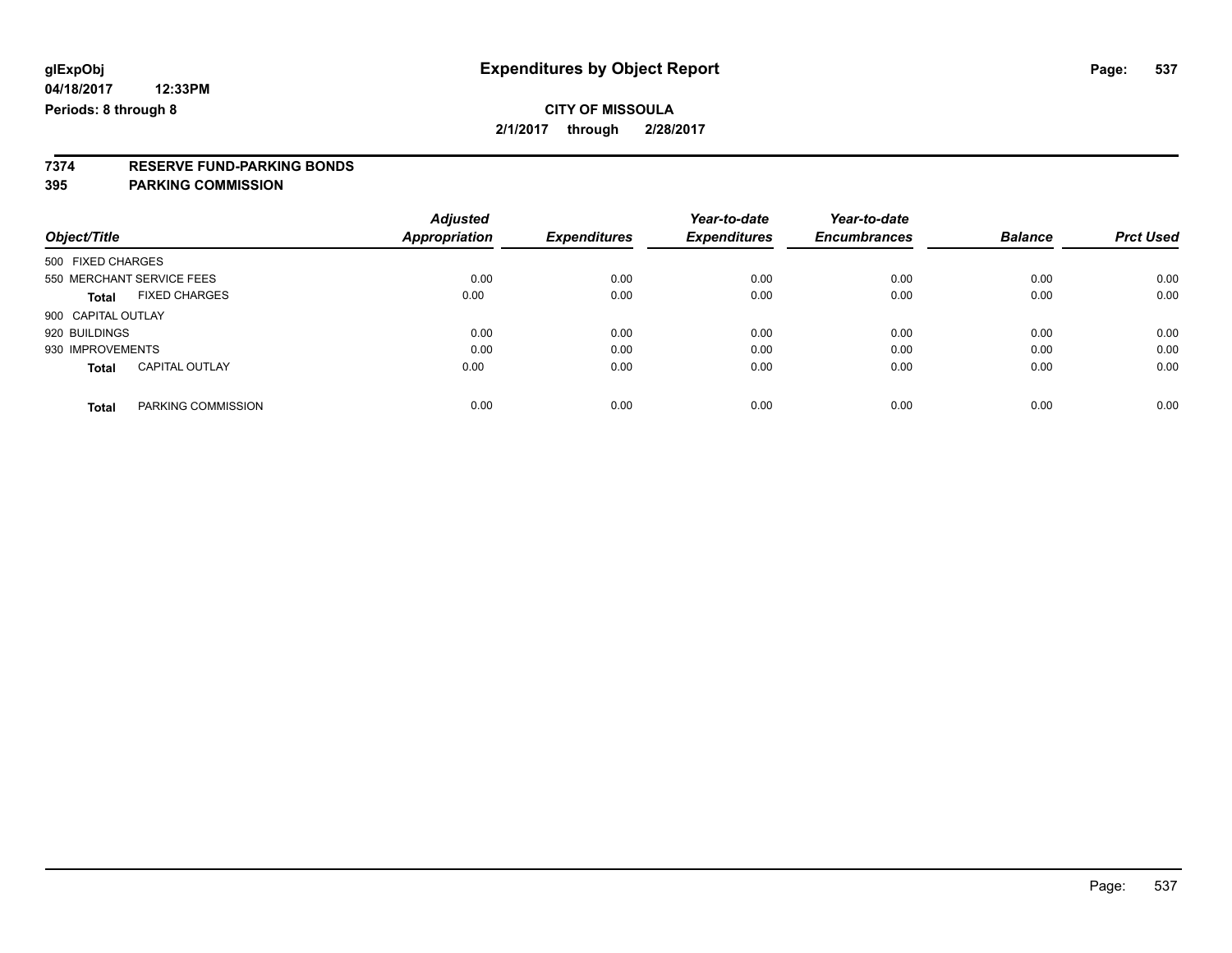# **glExpObj Expenditures by Object Report Page: 538**

**04/18/2017 12:33PM Periods: 8 through 8**

### **7374 RESERVE FUND-PARKING BONDS**

| Object/Title                                      | <b>Adjusted</b><br>Appropriation | <b>Expenditures</b> | Year-to-date<br><b>Expenditures</b> | Year-to-date<br><b>Encumbrances</b> | <b>Balance</b> | <b>Prct Used</b> |
|---------------------------------------------------|----------------------------------|---------------------|-------------------------------------|-------------------------------------|----------------|------------------|
| 500 FIXED CHARGES                                 |                                  |                     |                                     |                                     |                |                  |
| 550 MERCHANT SERVICE FEES                         | 0.00                             | 0.00                | 0.00                                | 0.00                                | 0.00           | 0.00             |
| <b>FIXED CHARGES</b><br>Total                     | 0.00                             | 0.00                | 0.00                                | 0.00                                | 0.00           | 0.00             |
| 900 CAPITAL OUTLAY                                |                                  |                     |                                     |                                     |                |                  |
| 920 BUILDINGS                                     | 0.00                             | 0.00                | 0.00                                | 0.00                                | 0.00           | 0.00             |
| 930 IMPROVEMENTS                                  | 0.00                             | 0.00                | 0.00                                | 0.00                                | 0.00           | 0.00             |
| <b>CAPITAL OUTLAY</b><br><b>Total</b>             | 0.00                             | 0.00                | 0.00                                | 0.00                                | 0.00           | 0.00             |
| <b>RESERVE FUND-PARKING BONDS</b><br><b>Total</b> | 0.00                             | 0.00                | 0.00                                | 0.00                                | 0.00           | 0.00             |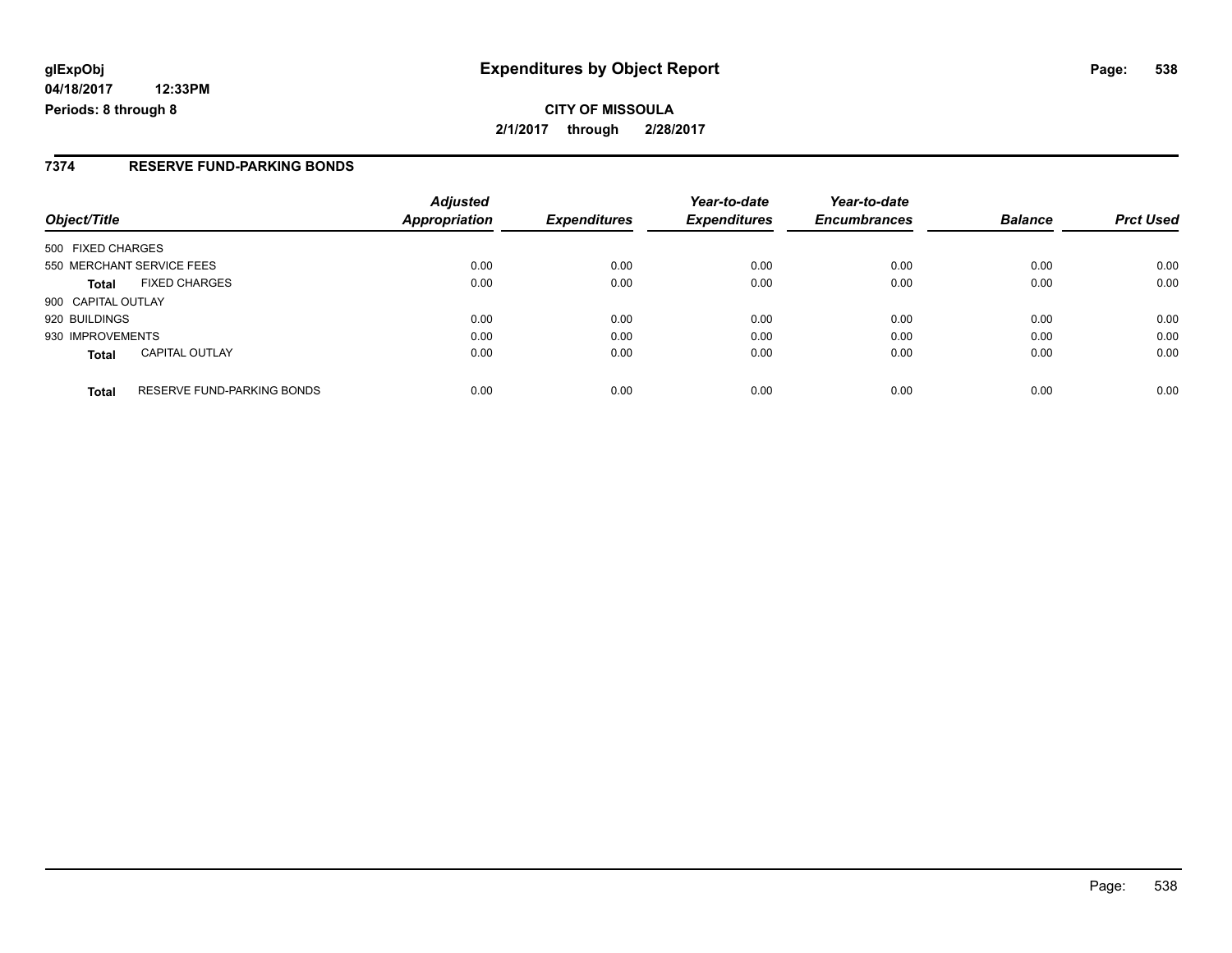# **CITY OF MISSOULA**

**2/1/2017 through 2/28/2017**

# **7375 PLEDGED TAX INCREMENT-2010B BOND**

**395 PARKING COMMISSION**

| Object/Title           |                              | <b>Adjusted</b><br><b>Appropriation</b> | <b>Expenditures</b> | Year-to-date<br><b>Expenditures</b> | Year-to-date<br><b>Encumbrances</b> | <b>Balance</b> | <b>Prct Used</b> |
|------------------------|------------------------------|-----------------------------------------|---------------------|-------------------------------------|-------------------------------------|----------------|------------------|
|                        |                              |                                         |                     |                                     |                                     |                |                  |
| 300 PURCHASED SERVICES |                              |                                         |                     |                                     |                                     |                |                  |
|                        | 390 OTHER PURCHASED SERVICES | 1.950.00                                | 0.00                | 0.00                                | 0.00                                | 1,950.00       | 0.00             |
| <b>Total</b>           | <b>PURCHASED SERVICES</b>    | 1.950.00                                | 0.00                | 0.00                                | 0.00                                | 1,950.00       | 0.00             |
| 500 FIXED CHARGES      |                              |                                         |                     |                                     |                                     |                |                  |
|                        | 550 MERCHANT SERVICE FEES    | 0.00                                    | 0.00                | 0.00                                | 0.00                                | 0.00           | 0.00             |
| Total                  | <b>FIXED CHARGES</b>         | 0.00                                    | 0.00                | 0.00                                | 0.00                                | 0.00           | 0.00             |
| 800 OTHER OBJECTS      |                              |                                         |                     |                                     |                                     |                |                  |
|                        | 820 TRANSFERS TO OTHER FUNDS | 264.901.00                              | 0.00                | 0.00                                | 0.00                                | 264.901.00     | 0.00             |
| <b>Total</b>           | OTHER OBJECTS                | 264.901.00                              | 0.00                | 0.00                                | 0.00                                | 264.901.00     | 0.00             |
| <b>Total</b>           | PARKING COMMISSION           | 266,851.00                              | 0.00                | 0.00                                | 0.00                                | 266,851.00     | 0.00             |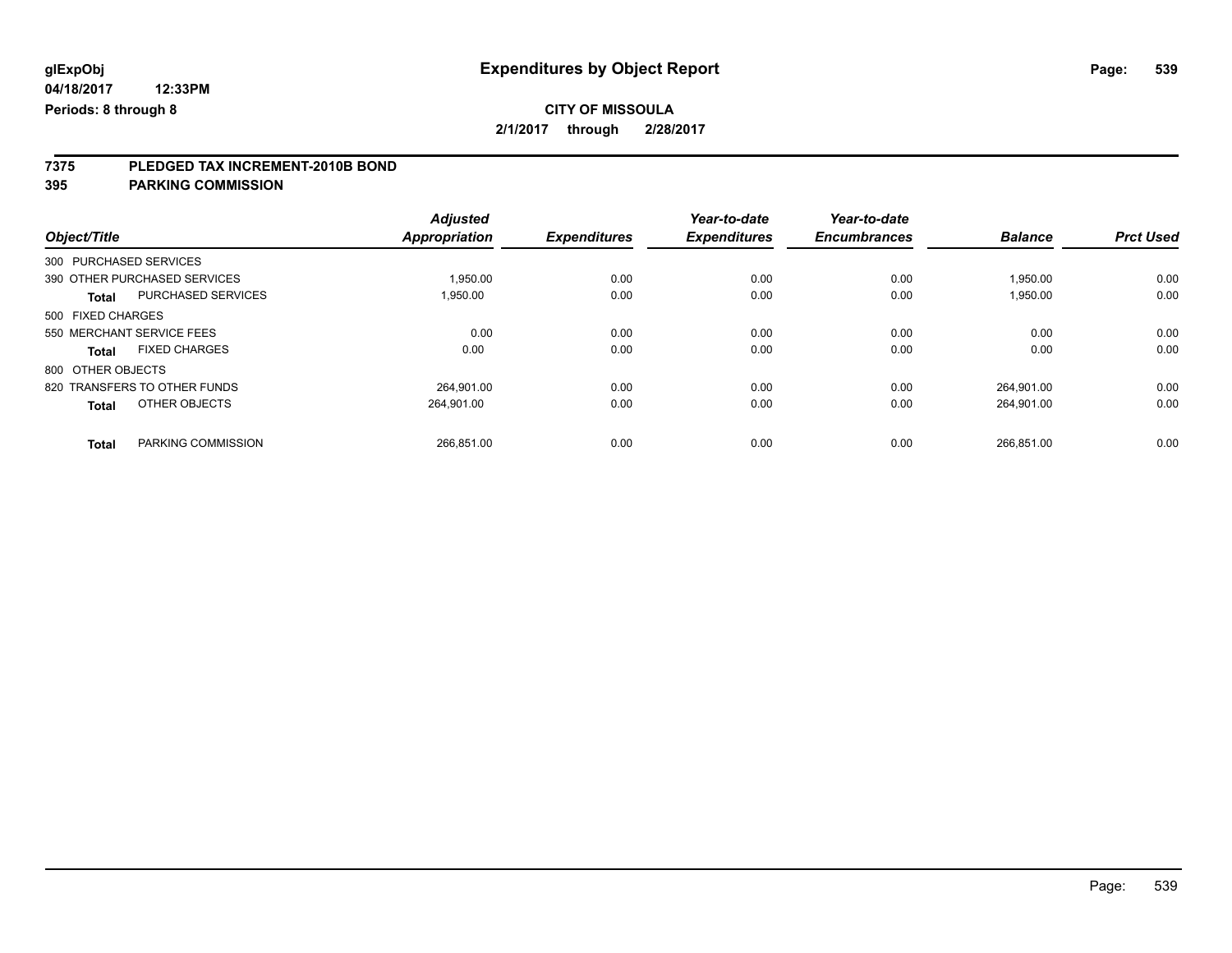### **7375 PLEDGED TAX INCREMENT-2010B BOND**

| Object/Title      |                                  | <b>Adjusted</b><br>Appropriation | <b>Expenditures</b> | Year-to-date<br><b>Expenditures</b> | Year-to-date<br><b>Encumbrances</b> | <b>Balance</b> | <b>Prct Used</b> |
|-------------------|----------------------------------|----------------------------------|---------------------|-------------------------------------|-------------------------------------|----------------|------------------|
|                   | 300 PURCHASED SERVICES           |                                  |                     |                                     |                                     |                |                  |
|                   | 390 OTHER PURCHASED SERVICES     | 1.950.00                         | 0.00                | 0.00                                | 0.00                                | 1.950.00       | 0.00             |
| <b>Total</b>      | PURCHASED SERVICES               | 1,950.00                         | 0.00                | 0.00                                | 0.00                                | 1,950.00       | 0.00             |
| 500 FIXED CHARGES |                                  |                                  |                     |                                     |                                     |                |                  |
|                   | 550 MERCHANT SERVICE FEES        | 0.00                             | 0.00                | 0.00                                | 0.00                                | 0.00           | 0.00             |
| <b>Total</b>      | <b>FIXED CHARGES</b>             | 0.00                             | 0.00                | 0.00                                | 0.00                                | 0.00           | 0.00             |
| 800 OTHER OBJECTS |                                  |                                  |                     |                                     |                                     |                |                  |
|                   | 820 TRANSFERS TO OTHER FUNDS     | 264.901.00                       | 0.00                | 0.00                                | 0.00                                | 264.901.00     | 0.00             |
| <b>Total</b>      | OTHER OBJECTS                    | 264.901.00                       | 0.00                | 0.00                                | 0.00                                | 264.901.00     | 0.00             |
| <b>Total</b>      | PLEDGED TAX INCREMENT-2010B BOND | 266.851.00                       | 0.00                | 0.00                                | 0.00                                | 266.851.00     | 0.00             |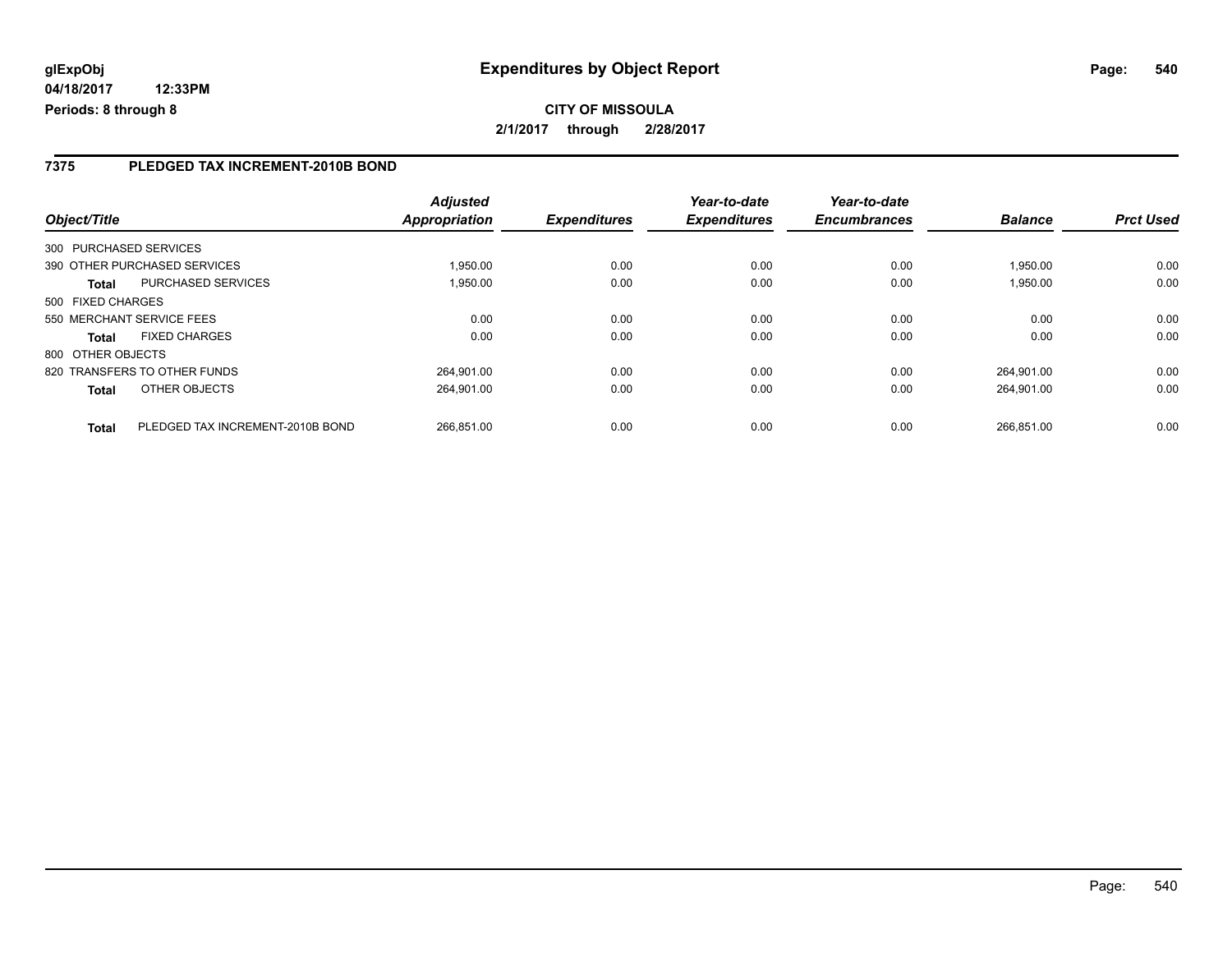# **7376 MPC 2010A BONDS DEBT INTEREST**

#### **395 PARKING COMMISSION**

|              |                              | <b>Adjusted</b>                                                                                                                                                              |                              | Year-to-date                | Year-to-date<br><b>Encumbrances</b> | <b>Balance</b> | <b>Prct Used</b> |
|--------------|------------------------------|------------------------------------------------------------------------------------------------------------------------------------------------------------------------------|------------------------------|-----------------------------|-------------------------------------|----------------|------------------|
|              |                              |                                                                                                                                                                              |                              |                             |                                     |                |                  |
|              |                              | 0.00                                                                                                                                                                         | 0.00                         | 0.00                        | 0.00                                | 0.00           | 0.00             |
| <b>Total</b> | <b>FIXED CHARGES</b>         | 0.00                                                                                                                                                                         | 0.00                         | 0.00                        | 0.00                                | 0.00           | 0.00             |
|              |                              |                                                                                                                                                                              |                              |                             |                                     |                |                  |
|              |                              | 0.00                                                                                                                                                                         | 0.00                         | 0.00                        | 0.00                                | 0.00           | 0.00             |
| Total        | <b>DEBT SERVICE</b>          | 0.00                                                                                                                                                                         | 0.00                         | 0.00                        | 0.00                                | 0.00           | 0.00             |
|              |                              |                                                                                                                                                                              |                              |                             |                                     |                |                  |
|              |                              | 0.00                                                                                                                                                                         | 0.00                         | 0.00                        | 0.00                                | 0.00           | 0.00             |
| <b>Total</b> | OTHER OBJECTS                | 0.00                                                                                                                                                                         | 0.00                         | 0.00                        | 0.00                                | 0.00           | 0.00             |
|              |                              |                                                                                                                                                                              |                              |                             |                                     |                | 0.00             |
|              | Object/Title<br><b>Total</b> | 500 FIXED CHARGES<br>550 MERCHANT SERVICE FEES<br>600 DEBT SERVICE<br>620 INTEREST / SERVICE FEES<br>800 OTHER OBJECTS<br>820 TRANSFERS TO OTHER FUNDS<br>PARKING COMMISSION | <b>Appropriation</b><br>0.00 | <b>Expenditures</b><br>0.00 | <b>Expenditures</b><br>0.00         | 0.00           | 0.00             |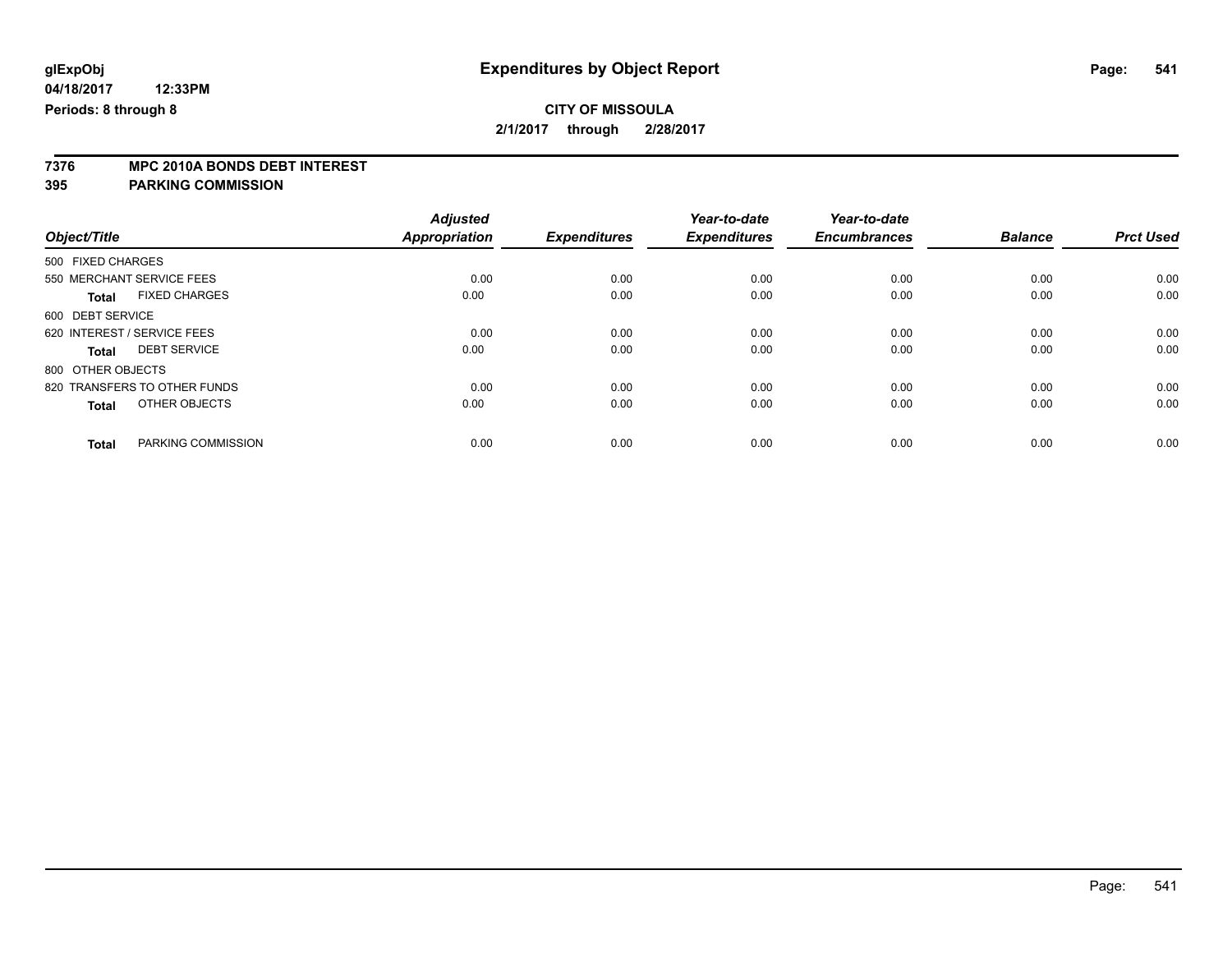## **CITY OF MISSOULA 2/1/2017 through 2/28/2017**

#### **7376 MPC 2010A BONDS DEBT INTEREST**

| Object/Title      |                               | <b>Adjusted</b><br><b>Appropriation</b> | <b>Expenditures</b> | Year-to-date<br><b>Expenditures</b> | Year-to-date<br><b>Encumbrances</b> | <b>Balance</b> | <b>Prct Used</b> |
|-------------------|-------------------------------|-----------------------------------------|---------------------|-------------------------------------|-------------------------------------|----------------|------------------|
| 500 FIXED CHARGES |                               |                                         |                     |                                     |                                     |                |                  |
|                   |                               |                                         |                     |                                     |                                     |                |                  |
|                   | 550 MERCHANT SERVICE FEES     | 0.00                                    | 0.00                | 0.00                                | 0.00                                | 0.00           | 0.00             |
| <b>Total</b>      | <b>FIXED CHARGES</b>          | 0.00                                    | 0.00                | 0.00                                | 0.00                                | 0.00           | 0.00             |
| 600 DEBT SERVICE  |                               |                                         |                     |                                     |                                     |                |                  |
|                   | 620 INTEREST / SERVICE FEES   | 0.00                                    | 0.00                | 0.00                                | 0.00                                | 0.00           | 0.00             |
| Total             | <b>DEBT SERVICE</b>           | 0.00                                    | 0.00                | 0.00                                | 0.00                                | 0.00           | 0.00             |
| 800 OTHER OBJECTS |                               |                                         |                     |                                     |                                     |                |                  |
|                   | 820 TRANSFERS TO OTHER FUNDS  | 0.00                                    | 0.00                | 0.00                                | 0.00                                | 0.00           | 0.00             |
| <b>Total</b>      | OTHER OBJECTS                 | 0.00                                    | 0.00                | 0.00                                | 0.00                                | 0.00           | 0.00             |
| <b>Total</b>      | MPC 2010A BONDS DEBT INTEREST | 0.00                                    | 0.00                | 0.00                                | 0.00                                | 0.00           | 0.00             |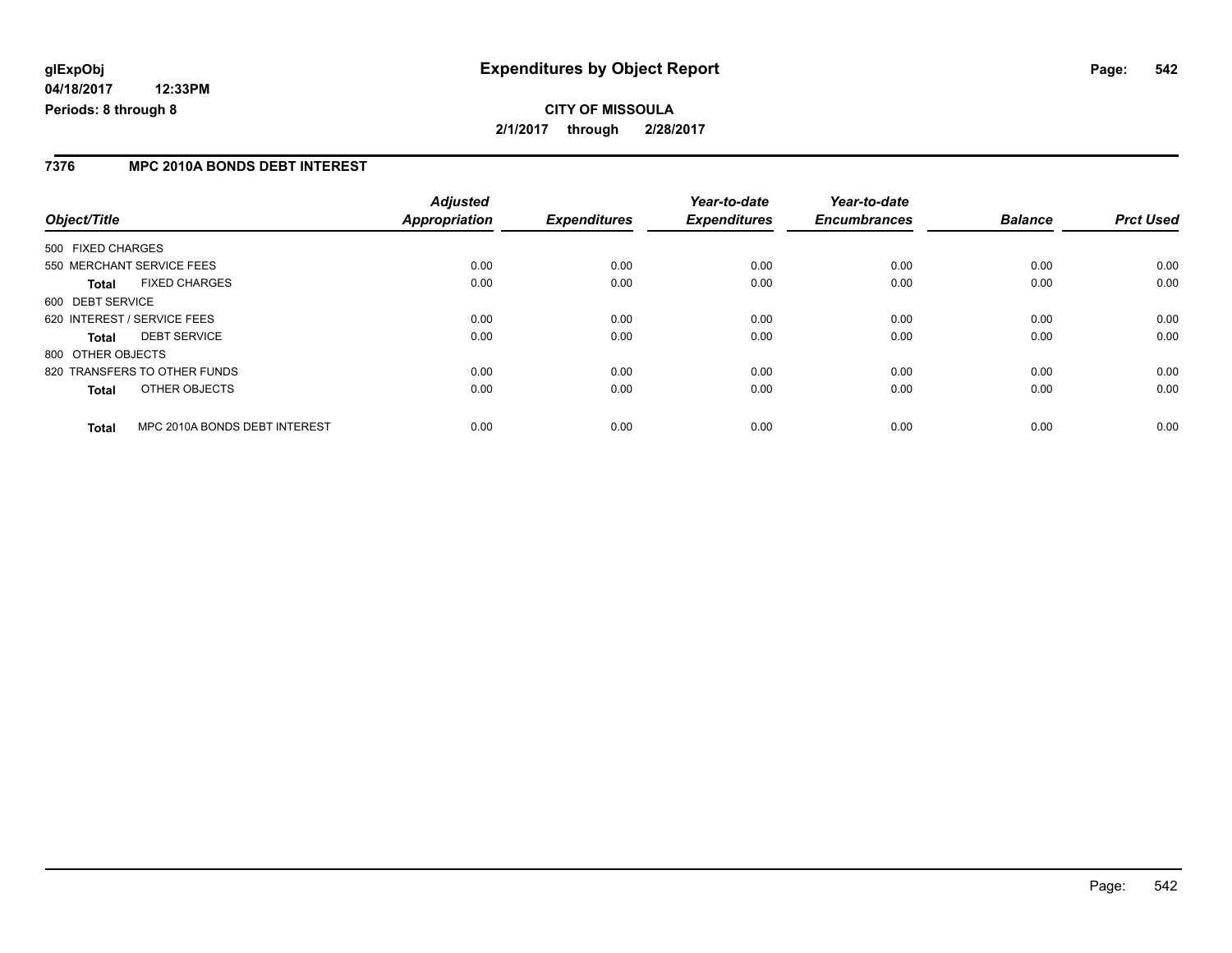# **7377 MPC 2010A BONDS SINKING FUND**

**395 PARKING COMMISSION**

| Object/Title                         | <b>Adjusted</b><br><b>Appropriation</b> | <b>Expenditures</b> | Year-to-date<br><b>Expenditures</b> | Year-to-date<br><b>Encumbrances</b> | <b>Balance</b> | <b>Prct Used</b> |
|--------------------------------------|-----------------------------------------|---------------------|-------------------------------------|-------------------------------------|----------------|------------------|
|                                      |                                         |                     |                                     |                                     |                |                  |
| 500 FIXED CHARGES                    |                                         |                     |                                     |                                     |                |                  |
| 550 MERCHANT SERVICE FEES            | 0.00                                    | 0.00                | 0.00                                | 0.00                                | 0.00           | 0.00             |
| <b>FIXED CHARGES</b><br><b>Total</b> | 0.00                                    | 0.00                | 0.00                                | 0.00                                | 0.00           | 0.00             |
| 600 DEBT SERVICE                     |                                         |                     |                                     |                                     |                |                  |
| 610 PRINCIPAL                        | 0.00                                    | 0.00                | 0.00                                | 0.00                                | 0.00           | 0.00             |
| 620 INTEREST / SERVICE FEES          | 0.00                                    | 0.00                | 0.00                                | 0.00                                | 0.00           | 0.00             |
| <b>DEBT SERVICE</b><br><b>Total</b>  | 0.00                                    | 0.00                | 0.00                                | 0.00                                | 0.00           | 0.00             |
| 800 OTHER OBJECTS                    |                                         |                     |                                     |                                     |                |                  |
| 820 TRANSFERS TO OTHER FUNDS         | 0.00                                    | 0.00                | 0.00                                | 0.00                                | 0.00           | 0.00             |
| OTHER OBJECTS<br><b>Total</b>        | 0.00                                    | 0.00                | 0.00                                | 0.00                                | 0.00           | 0.00             |
|                                      |                                         |                     |                                     |                                     |                |                  |
| PARKING COMMISSION<br><b>Total</b>   | 0.00                                    | 0.00                | 0.00                                | 0.00                                | 0.00           | 0.00             |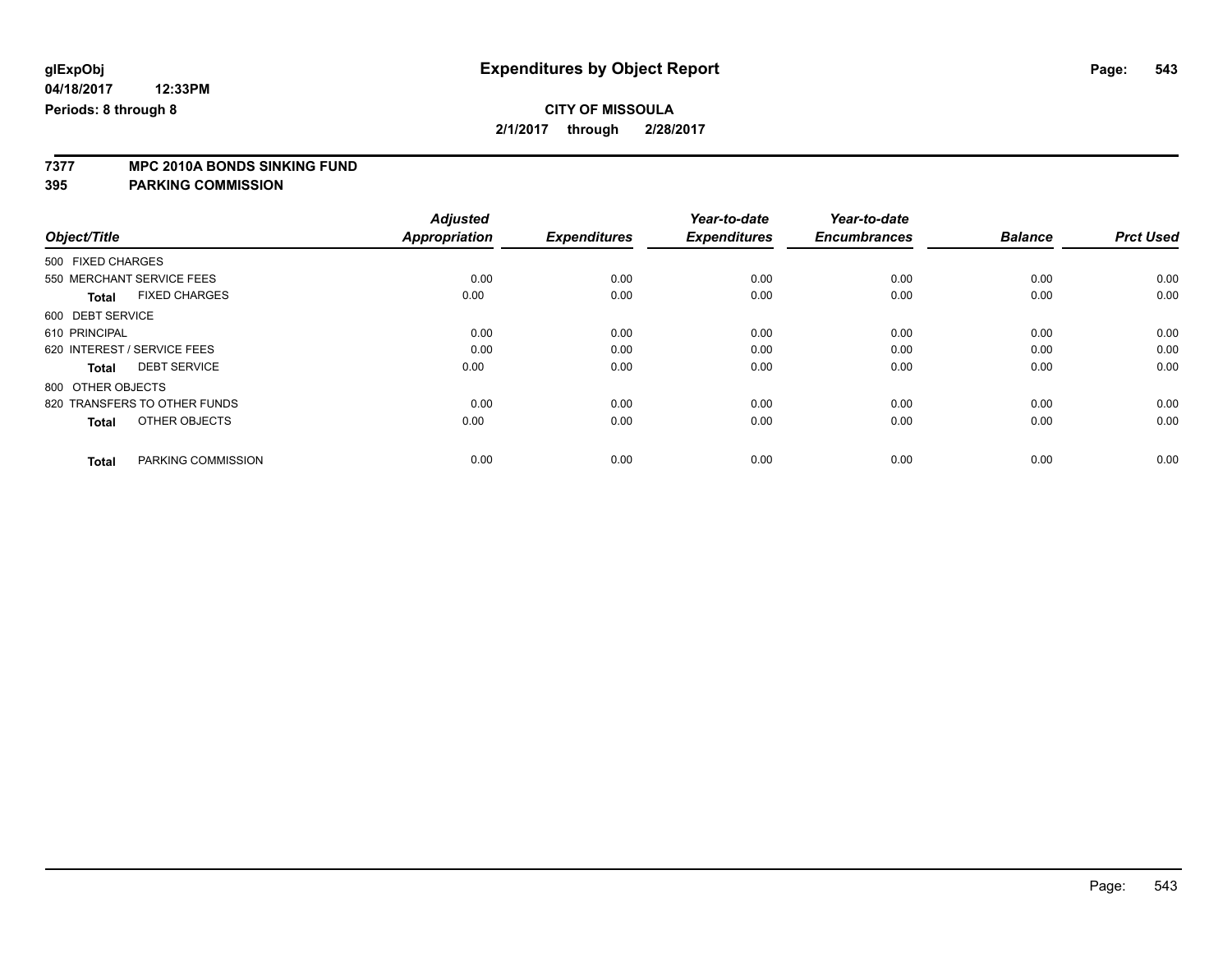## **glExpObj Expenditures by Object Report Page: 544**

**04/18/2017 12:33PM Periods: 8 through 8**

#### **7377 MPC 2010A BONDS SINKING FUND**

| Object/Title                                 | <b>Adjusted</b><br><b>Appropriation</b> | <b>Expenditures</b> | Year-to-date<br><b>Expenditures</b> | Year-to-date<br><b>Encumbrances</b> | <b>Balance</b> | <b>Prct Used</b> |
|----------------------------------------------|-----------------------------------------|---------------------|-------------------------------------|-------------------------------------|----------------|------------------|
| 500 FIXED CHARGES                            |                                         |                     |                                     |                                     |                |                  |
| 550 MERCHANT SERVICE FEES                    | 0.00                                    | 0.00                | 0.00                                | 0.00                                | 0.00           | 0.00             |
| <b>FIXED CHARGES</b><br>Total                | 0.00                                    | 0.00                | 0.00                                | 0.00                                | 0.00           | 0.00             |
| 600 DEBT SERVICE                             |                                         |                     |                                     |                                     |                |                  |
| 610 PRINCIPAL                                | 0.00                                    | 0.00                | 0.00                                | 0.00                                | 0.00           | 0.00             |
| 620 INTEREST / SERVICE FEES                  | 0.00                                    | 0.00                | 0.00                                | 0.00                                | 0.00           | 0.00             |
| <b>DEBT SERVICE</b><br>Total                 | 0.00                                    | 0.00                | 0.00                                | 0.00                                | 0.00           | 0.00             |
| 800 OTHER OBJECTS                            |                                         |                     |                                     |                                     |                |                  |
| 820 TRANSFERS TO OTHER FUNDS                 | 0.00                                    | 0.00                | 0.00                                | 0.00                                | 0.00           | 0.00             |
| OTHER OBJECTS<br>Total                       | 0.00                                    | 0.00                | 0.00                                | 0.00                                | 0.00           | 0.00             |
| MPC 2010A BONDS SINKING FUND<br><b>Total</b> | 0.00                                    | 0.00                | 0.00                                | 0.00                                | 0.00           | 0.00             |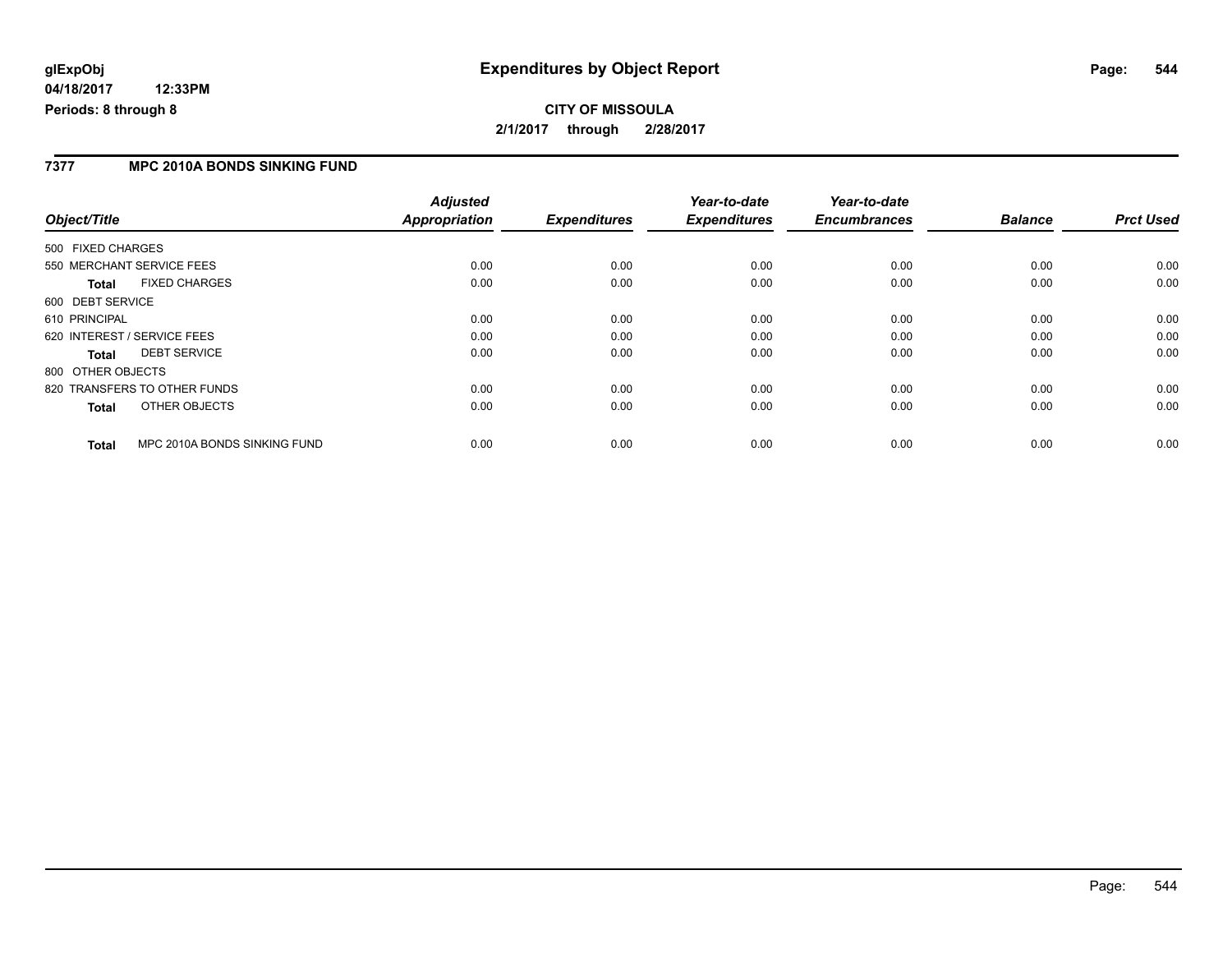**7378 MPC 2010A BOND RESERVE 395 PARKING COMMISSION**

|                                       | <b>Adjusted</b><br>Appropriation | <b>Expenditures</b> | Year-to-date<br><b>Expenditures</b> | Year-to-date<br><b>Encumbrances</b> | <b>Balance</b> | <b>Prct Used</b> |
|---------------------------------------|----------------------------------|---------------------|-------------------------------------|-------------------------------------|----------------|------------------|
| Object/Title                          |                                  |                     |                                     |                                     |                |                  |
| 500 FIXED CHARGES                     |                                  |                     |                                     |                                     |                |                  |
| 550 MERCHANT SERVICE FEES             | 0.00                             | 0.00                | 0.00                                | 0.00                                | 0.00           | 0.00             |
| <b>FIXED CHARGES</b><br><b>Total</b>  | 0.00                             | 0.00                | 0.00                                | 0.00                                | 0.00           | 0.00             |
| 800 OTHER OBJECTS                     |                                  |                     |                                     |                                     |                |                  |
| 820 TRANSFERS TO OTHER FUNDS          | 0.00                             | 0.00                | 0.00                                | 0.00                                | 0.00           | 0.00             |
| OTHER OBJECTS<br>Total                | 0.00                             | 0.00                | 0.00                                | 0.00                                | 0.00           | 0.00             |
| 900 CAPITAL OUTLAY                    |                                  |                     |                                     |                                     |                |                  |
| 930 IMPROVEMENTS                      | 0.00                             | 0.00                | 0.00                                | 0.00                                | 0.00           | 0.00             |
| <b>CAPITAL OUTLAY</b><br><b>Total</b> | 0.00                             | 0.00                | 0.00                                | 0.00                                | 0.00           | 0.00             |
| PARKING COMMISSION<br><b>Total</b>    | 0.00                             | 0.00                | 0.00                                | 0.00                                | 0.00           | 0.00             |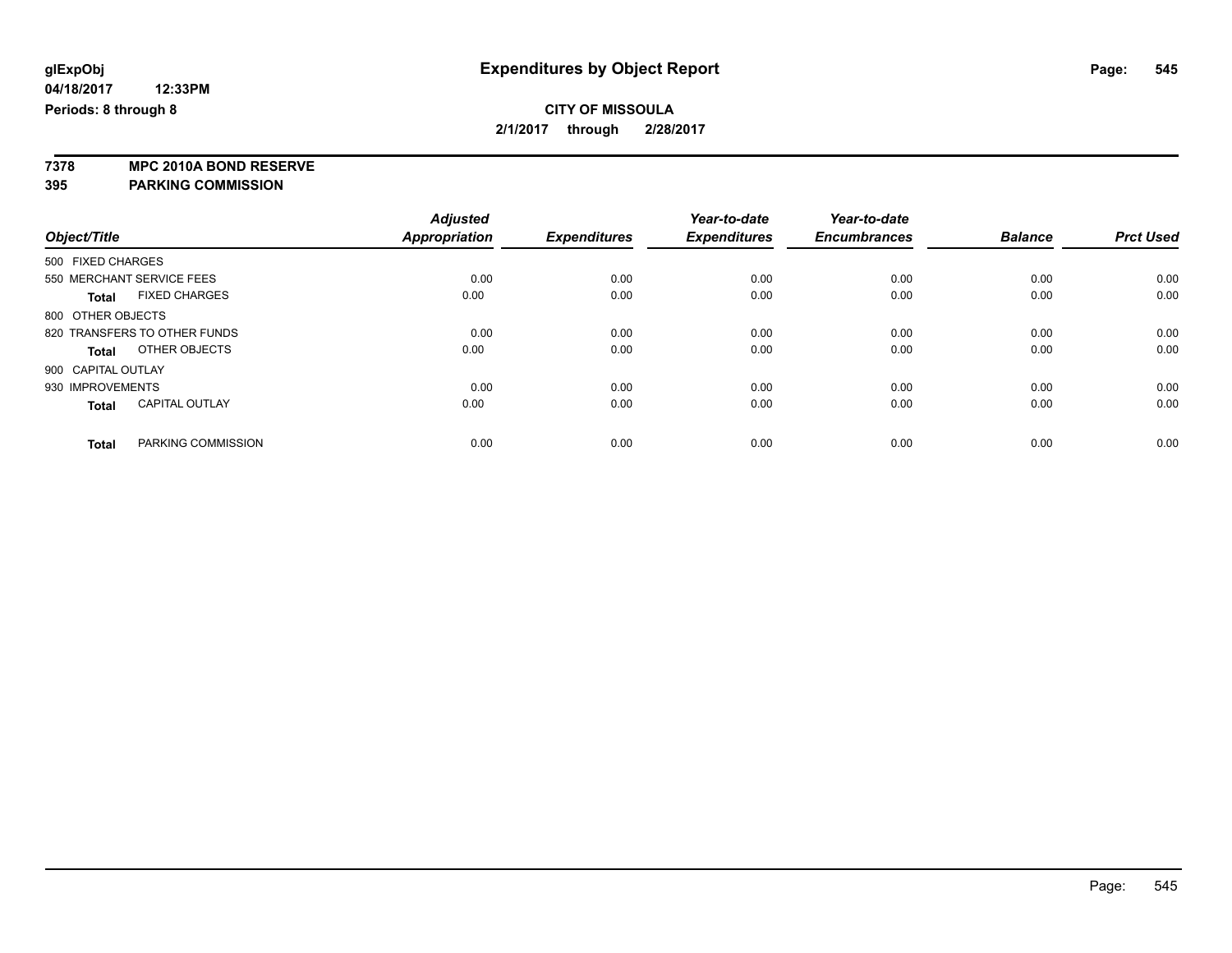## **CITY OF MISSOULA 2/1/2017 through 2/28/2017**

#### **7378 MPC 2010A BOND RESERVE**

|                                        | <b>Adjusted</b>      | <b>Expenditures</b> | Year-to-date<br><b>Expenditures</b> | Year-to-date<br><b>Encumbrances</b> | <b>Balance</b> |                  |
|----------------------------------------|----------------------|---------------------|-------------------------------------|-------------------------------------|----------------|------------------|
| Object/Title                           | <b>Appropriation</b> |                     |                                     |                                     |                | <b>Prct Used</b> |
| 500 FIXED CHARGES                      |                      |                     |                                     |                                     |                |                  |
| 550 MERCHANT SERVICE FEES              | 0.00                 | 0.00                | 0.00                                | 0.00                                | 0.00           | 0.00             |
| <b>FIXED CHARGES</b><br><b>Total</b>   | 0.00                 | 0.00                | 0.00                                | 0.00                                | 0.00           | 0.00             |
| 800 OTHER OBJECTS                      |                      |                     |                                     |                                     |                |                  |
| 820 TRANSFERS TO OTHER FUNDS           | 0.00                 | 0.00                | 0.00                                | 0.00                                | 0.00           | 0.00             |
| OTHER OBJECTS<br>Total                 | 0.00                 | 0.00                | 0.00                                | 0.00                                | 0.00           | 0.00             |
| 900 CAPITAL OUTLAY                     |                      |                     |                                     |                                     |                |                  |
| 930 IMPROVEMENTS                       | 0.00                 | 0.00                | 0.00                                | 0.00                                | 0.00           | 0.00             |
| CAPITAL OUTLAY<br><b>Total</b>         | 0.00                 | 0.00                | 0.00                                | 0.00                                | 0.00           | 0.00             |
| MPC 2010A BOND RESERVE<br><b>Total</b> | 0.00                 | 0.00                | 0.00                                | 0.00                                | 0.00           | 0.00             |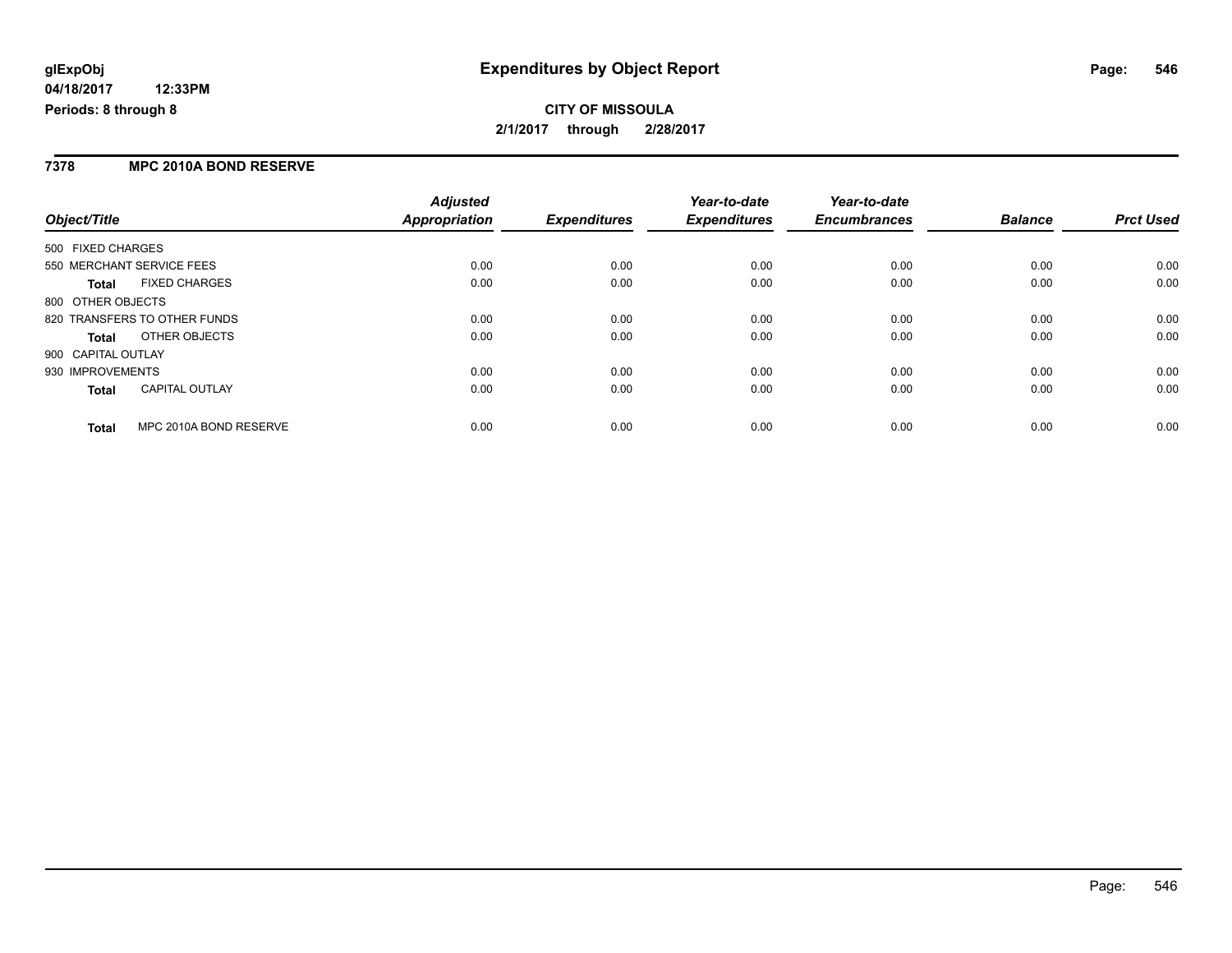### **CITY OF MISSOULA 2/1/2017 through 2/28/2017**

# **7380 BUSINESS IMPROVEMENT DISTRICT**

#### **375 BUSINESS IMPROVEMENT DISTRICT**

|                        |                                      | <b>Adjusted</b>      |                     | Year-to-date        | Year-to-date        |                |                  |
|------------------------|--------------------------------------|----------------------|---------------------|---------------------|---------------------|----------------|------------------|
| Object/Title           |                                      | <b>Appropriation</b> | <b>Expenditures</b> | <b>Expenditures</b> | <b>Encumbrances</b> | <b>Balance</b> | <b>Prct Used</b> |
| 300 PURCHASED SERVICES |                                      |                      |                     |                     |                     |                |                  |
| 345 GARBAGE            |                                      | 5,000.00             | 0.00                | 0.00                | 0.00                | 5,000.00       | 0.00             |
|                        | 350 PROFESSIONAL SERVICES            | 426,315.00           | 50,000.00           | 260,000.00          | 0.00                | 166.315.00     | 60.99            |
| <b>Total</b>           | <b>PURCHASED SERVICES</b>            | 431.315.00           | 50,000.00           | 260,000.00          | 0.00                | 171.315.00     | 60.28            |
| 500 FIXED CHARGES      |                                      |                      |                     |                     |                     |                |                  |
|                        | 550 MERCHANT SERVICE FEES            | 0.00                 | 0.00                | 0.00                | 0.00                | 0.00           | 0.00             |
| <b>Total</b>           | <b>FIXED CHARGES</b>                 | 0.00                 | 0.00                | 0.00                | 0.00                | 0.00           | 0.00             |
| 800 OTHER OBJECTS      |                                      |                      |                     |                     |                     |                |                  |
| 845 CONTINGENCY        |                                      | 0.00                 | 0.00                | 0.00                | 0.00                | 0.00           | 0.00             |
| <b>Total</b>           | OTHER OBJECTS                        | 0.00                 | 0.00                | 0.00                | 0.00                | 0.00           | 0.00             |
| <b>Total</b>           | <b>BUSINESS IMPROVEMENT DISTRICT</b> | 431,315.00           | 50,000.00           | 260,000.00          | 0.00                | 171.315.00     | 60.28            |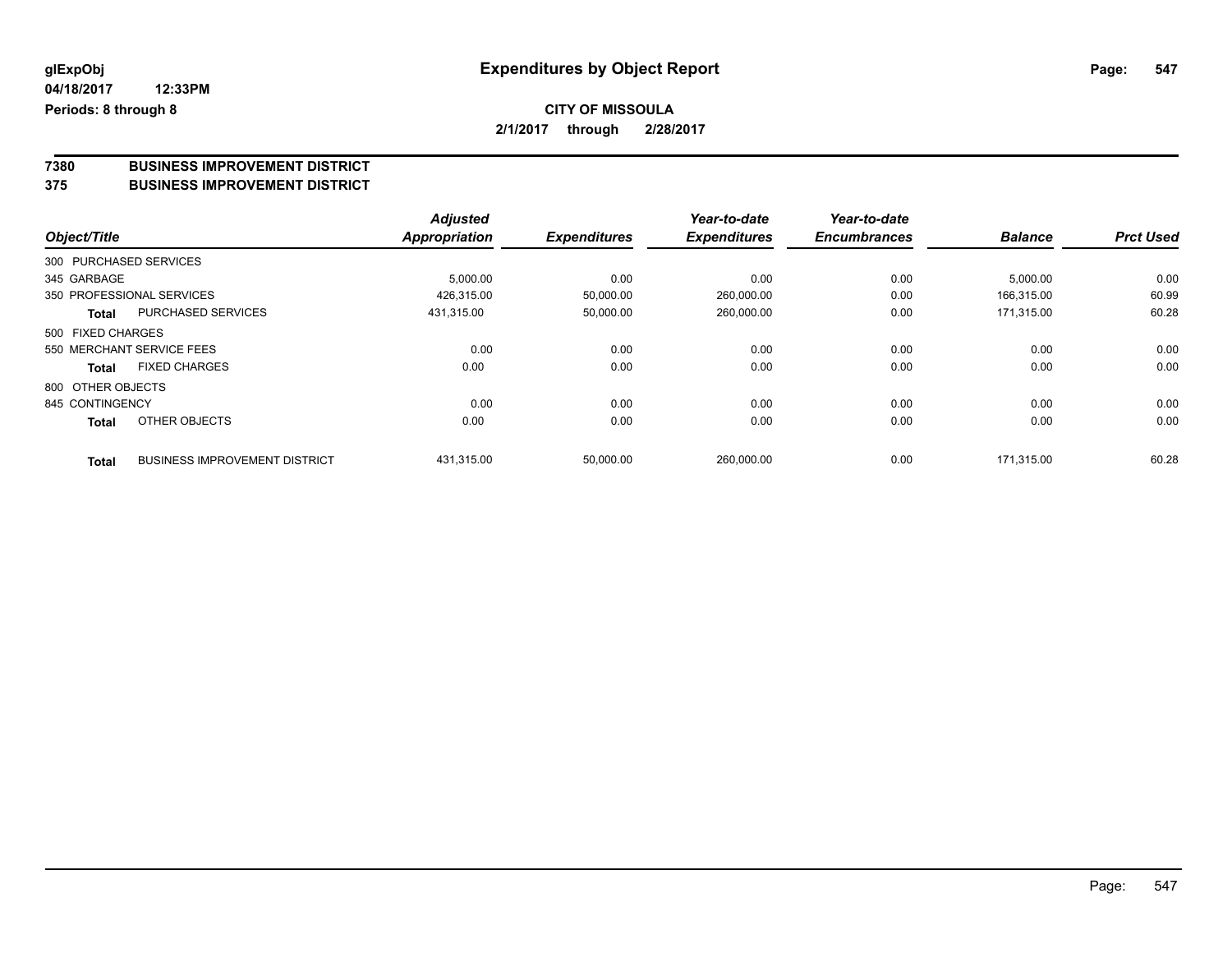#### **7380 BUSINESS IMPROVEMENT DISTRICT**

|                        |                                      | <b>Adjusted</b> |                     | Year-to-date        | Year-to-date        |                |                  |
|------------------------|--------------------------------------|-----------------|---------------------|---------------------|---------------------|----------------|------------------|
| Object/Title           |                                      | Appropriation   | <b>Expenditures</b> | <b>Expenditures</b> | <b>Encumbrances</b> | <b>Balance</b> | <b>Prct Used</b> |
| 300 PURCHASED SERVICES |                                      |                 |                     |                     |                     |                |                  |
| 345 GARBAGE            |                                      | 5,000.00        | 0.00                | 0.00                | 0.00                | 5,000.00       | 0.00             |
|                        | 350 PROFESSIONAL SERVICES            | 426,315.00      | 50,000.00           | 260,000.00          | 0.00                | 166,315.00     | 60.99            |
| <b>Total</b>           | <b>PURCHASED SERVICES</b>            | 431,315.00      | 50,000.00           | 260,000.00          | 0.00                | 171.315.00     | 60.28            |
| 500 FIXED CHARGES      |                                      |                 |                     |                     |                     |                |                  |
|                        | 550 MERCHANT SERVICE FEES            | 0.00            | 0.00                | 0.00                | 0.00                | 0.00           | 0.00             |
| <b>Total</b>           | <b>FIXED CHARGES</b>                 | 0.00            | 0.00                | 0.00                | 0.00                | 0.00           | 0.00             |
| 800 OTHER OBJECTS      |                                      |                 |                     |                     |                     |                |                  |
| 845 CONTINGENCY        |                                      | 0.00            | 0.00                | 0.00                | 0.00                | 0.00           | 0.00             |
| Total                  | OTHER OBJECTS                        | 0.00            | 0.00                | 0.00                | 0.00                | 0.00           | 0.00             |
| <b>Total</b>           | <b>BUSINESS IMPROVEMENT DISTRICT</b> | 431,315.00      | 50,000.00           | 260.000.00          | 0.00                | 171.315.00     | 60.28            |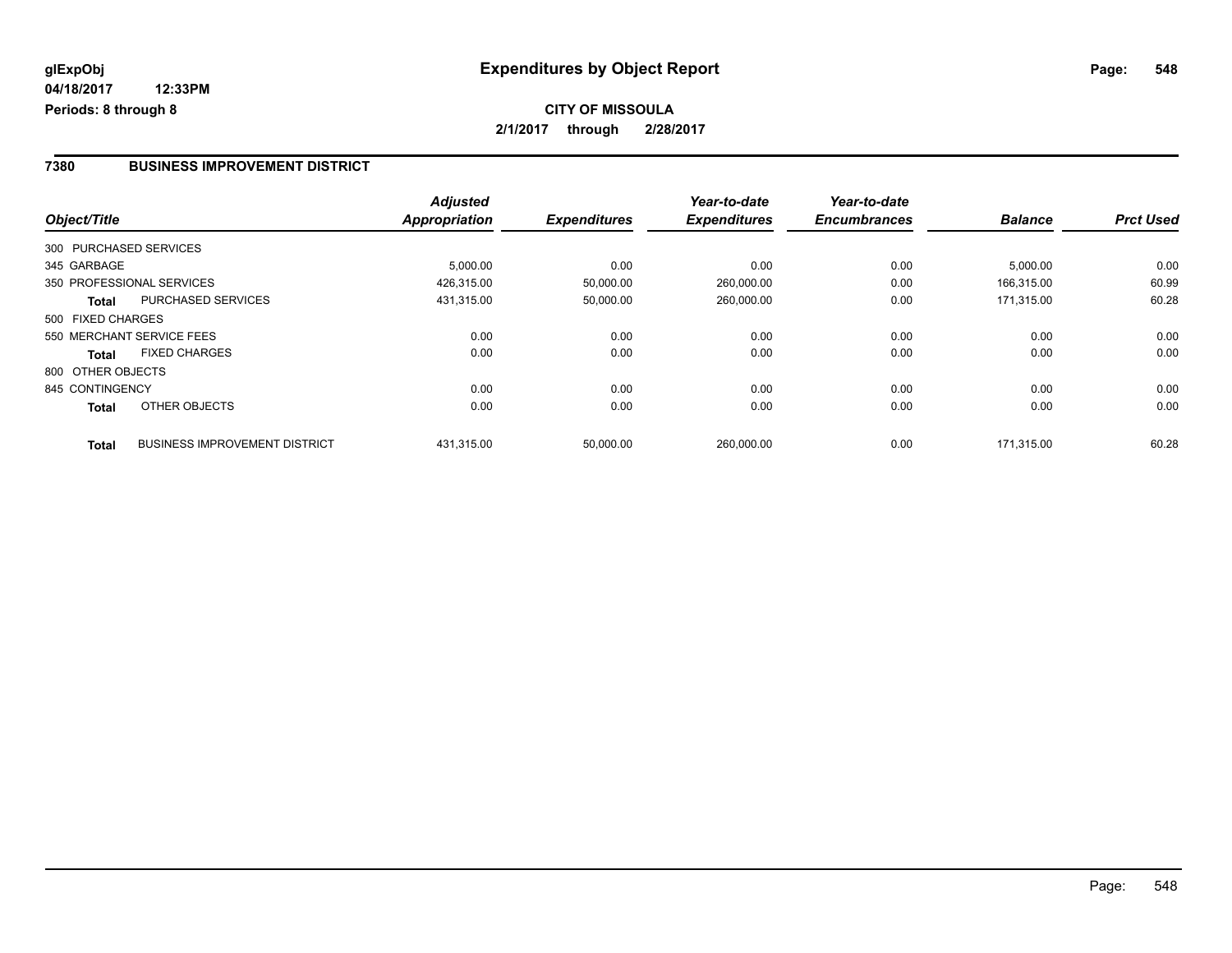### **CITY OF MISSOULA 2/1/2017 through 2/28/2017**

## **7381 TOURISM BUSINESS IMPROVEMENT DISTRICT**

#### **375 BUSINESS IMPROVEMENT DISTRICT**

| Object/Title                                         | <b>Adjusted</b><br><b>Appropriation</b> | <b>Expenditures</b> | Year-to-date<br><b>Expenditures</b> | Year-to-date<br><b>Encumbrances</b> | <b>Balance</b> | <b>Prct Used</b> |
|------------------------------------------------------|-----------------------------------------|---------------------|-------------------------------------|-------------------------------------|----------------|------------------|
| 300 PURCHASED SERVICES                               |                                         |                     |                                     |                                     |                |                  |
| 390 OTHER PURCHASED SERVICES                         | 296.713.00                              | 0.00                | 0.00                                | 0.00                                | 296.713.00     | 0.00             |
| PURCHASED SERVICES<br>Total                          | 296,713.00                              | 0.00                | 0.00                                | 0.00                                | 296,713.00     | 0.00             |
| 500 FIXED CHARGES                                    |                                         |                     |                                     |                                     |                |                  |
| 550 MERCHANT SERVICE FEES                            | 0.00                                    | 0.00                | 0.00                                | 0.00                                | 0.00           | 0.00             |
| <b>FIXED CHARGES</b><br><b>Total</b>                 | 0.00                                    | 0.00                | 0.00                                | 0.00                                | 0.00           | 0.00             |
| <b>BUSINESS IMPROVEMENT DISTRICT</b><br><b>Total</b> | 296.713.00                              | 0.00                | 0.00                                | 0.00                                | 296.713.00     | 0.00             |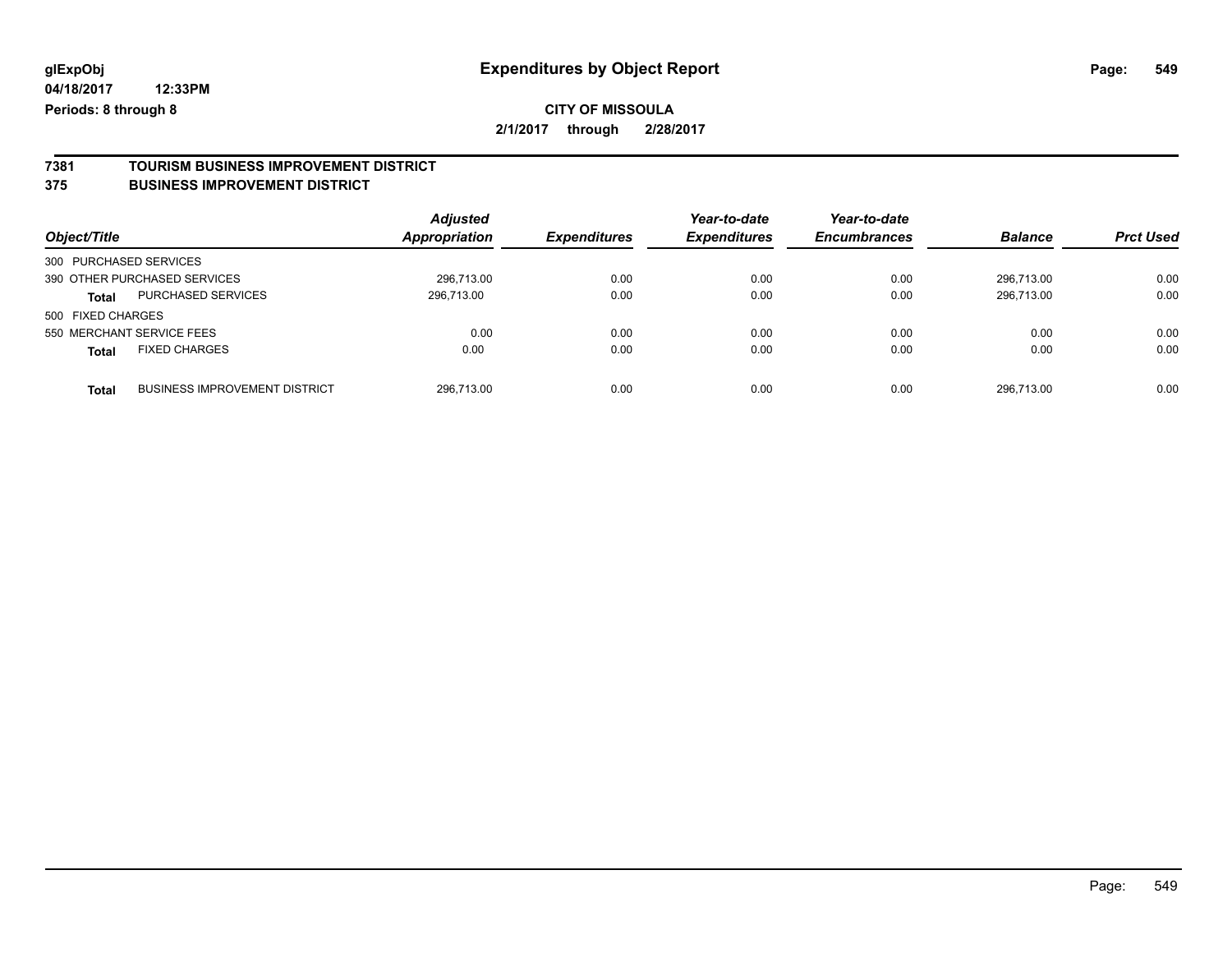**CITY OF MISSOULA 2/1/2017 through 2/28/2017**

#### **7381 TOURISM BUSINESS IMPROVEMENT DISTRICT**

| Object/Title              |                                  | <b>Adjusted</b><br>Appropriation | <b>Expenditures</b> | Year-to-date<br><b>Expenditures</b> | Year-to-date<br><b>Encumbrances</b> | <b>Balance</b> | <b>Prct Used</b> |
|---------------------------|----------------------------------|----------------------------------|---------------------|-------------------------------------|-------------------------------------|----------------|------------------|
| 300 PURCHASED SERVICES    |                                  |                                  |                     |                                     |                                     |                |                  |
|                           | 390 OTHER PURCHASED SERVICES     | 296,713.00                       | 0.00                | 0.00                                | 0.00                                | 296.713.00     | 0.00             |
| <b>Total</b>              | <b>PURCHASED SERVICES</b>        | 296,713.00                       | 0.00                | 0.00                                | 0.00                                | 296.713.00     | 0.00             |
| 500 FIXED CHARGES         |                                  |                                  |                     |                                     |                                     |                |                  |
| 550 MERCHANT SERVICE FEES |                                  | 0.00                             | 0.00                | 0.00                                | 0.00                                | 0.00           | 0.00             |
| <b>Total</b>              | <b>FIXED CHARGES</b>             | 0.00                             | 0.00                | 0.00                                | 0.00                                | 0.00           | 0.00             |
| <b>Total</b>              | TOURISM BUSINESS IMPROVEMENT DIS | 296,713.00                       | 0.00                | 0.00                                | 0.00                                | 296.713.00     | 0.00             |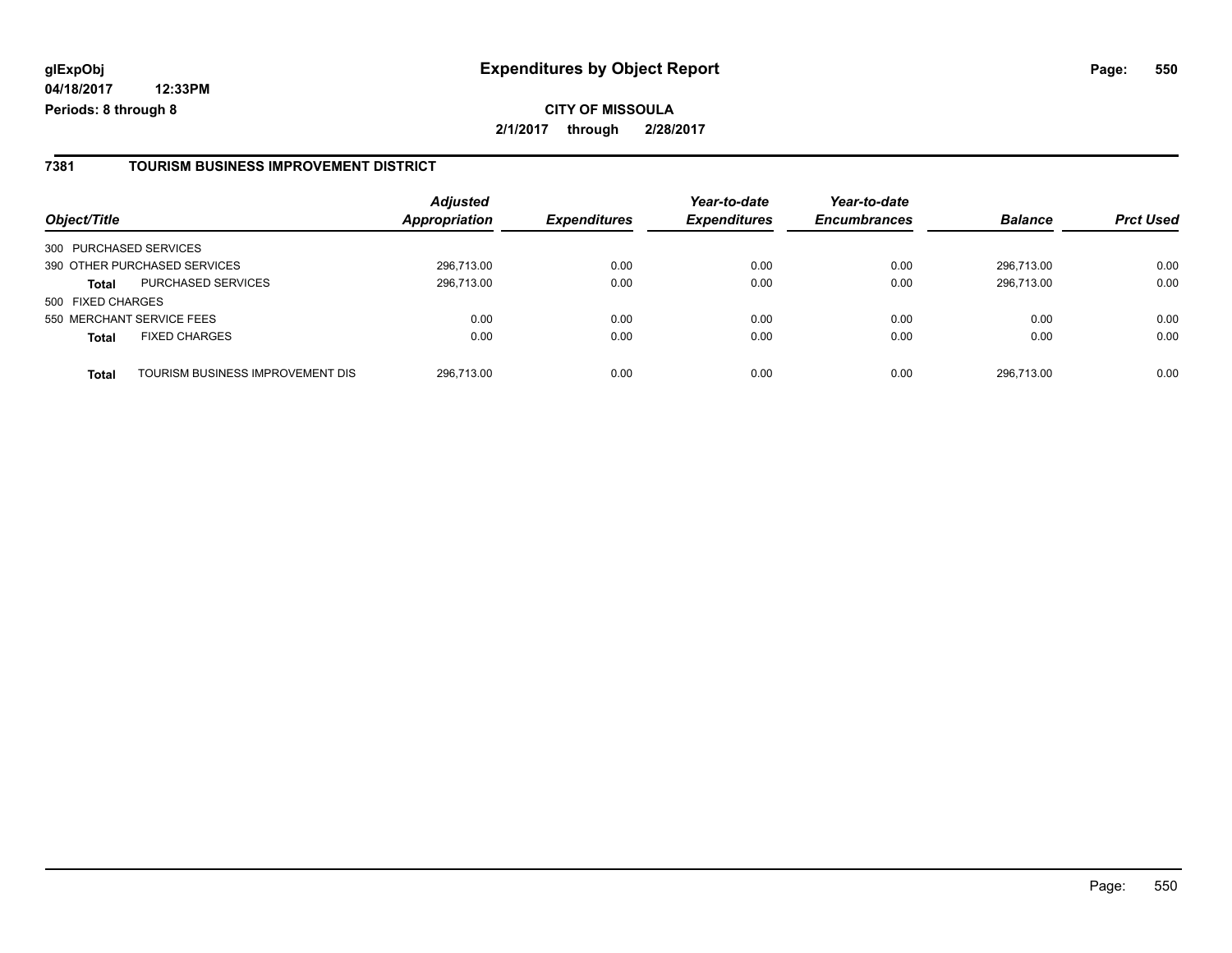# **7382 5.75M TIF RESERVE**

**390 NON-DEPARTMENTAL**

|                               | <b>Adjusted</b> |                     | Year-to-date        | Year-to-date        |                |                  |
|-------------------------------|-----------------|---------------------|---------------------|---------------------|----------------|------------------|
| Object/Title                  | Appropriation   | <b>Expenditures</b> | <b>Expenditures</b> | <b>Encumbrances</b> | <b>Balance</b> | <b>Prct Used</b> |
| 800 OTHER OBJECTS             |                 |                     |                     |                     |                |                  |
| 820 TRANSFERS TO OTHER FUNDS  | 0.00            | 0.00                | 0.00                | 0.00                | 0.00           | 0.00             |
| OTHER OBJECTS<br><b>Total</b> | 0.00            | 0.00                | 0.00                | 0.00                | 0.00           | 0.00             |
| NON-DEPARTMENTAL<br>Total     | 0.00            | 0.00                | 0.00                | 0.00                | 0.00           | 0.00             |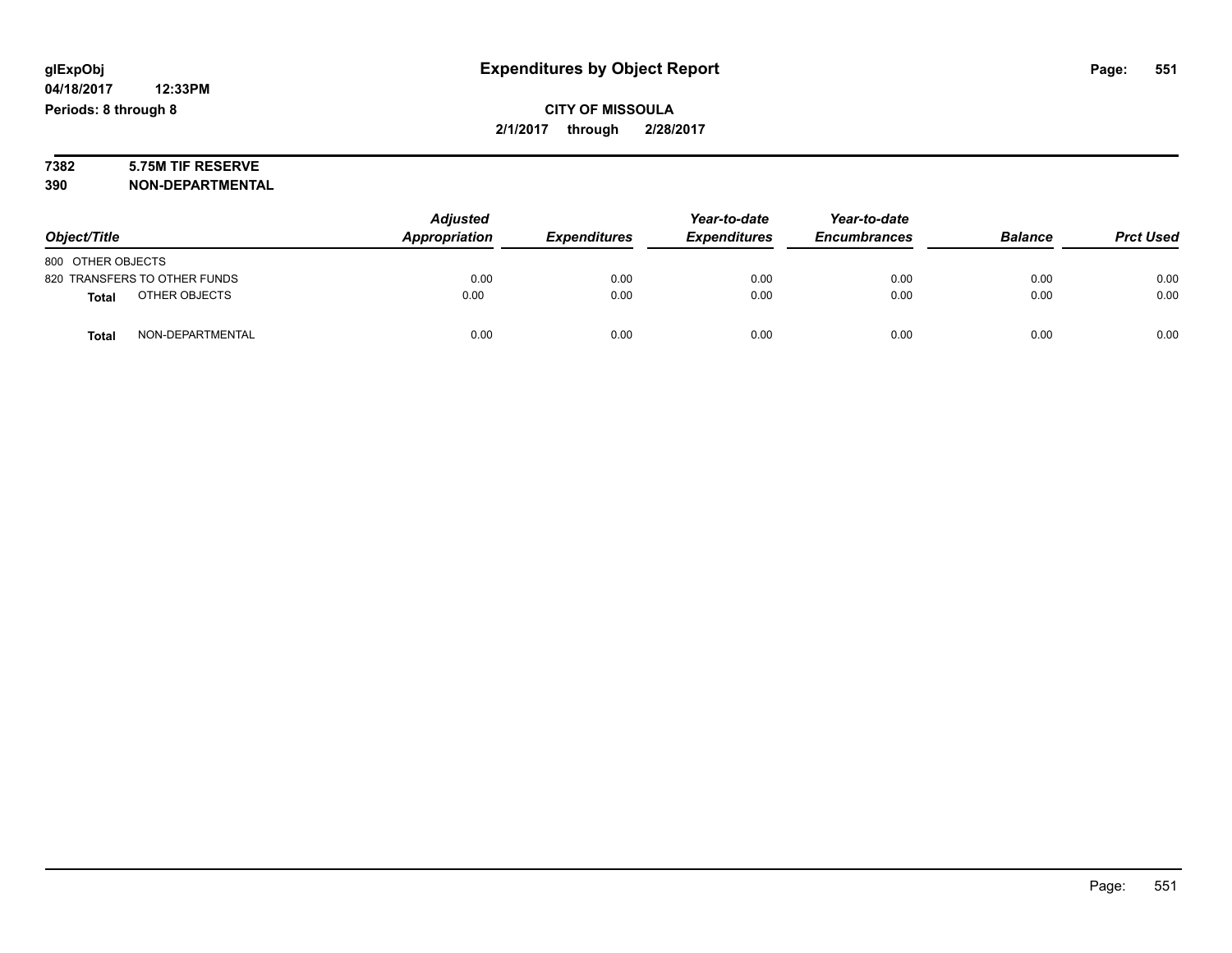**CITY OF MISSOULA 2/1/2017 through 2/28/2017**

**7382 5.75M TIF RESERVE**

| Object/Title                  | <b>Adjusted</b><br>Appropriation | <b>Expenditures</b> | Year-to-date<br><b>Expenditures</b> | Year-to-date<br><b>Encumbrances</b> | <b>Balance</b> | <b>Prct Used</b> |
|-------------------------------|----------------------------------|---------------------|-------------------------------------|-------------------------------------|----------------|------------------|
| 800 OTHER OBJECTS             |                                  |                     |                                     |                                     |                |                  |
| 820 TRANSFERS TO OTHER FUNDS  | 0.00                             | 0.00                | 0.00                                | 0.00                                | 0.00           | 0.00             |
| OTHER OBJECTS<br><b>Total</b> | 0.00                             | 0.00                | 0.00                                | 0.00                                | 0.00           | 0.00             |
| 5.75M TIF RESERVE<br>Total    | 0.00                             | 0.00                | 0.00                                | 0.00                                | 0.00           | 0.00             |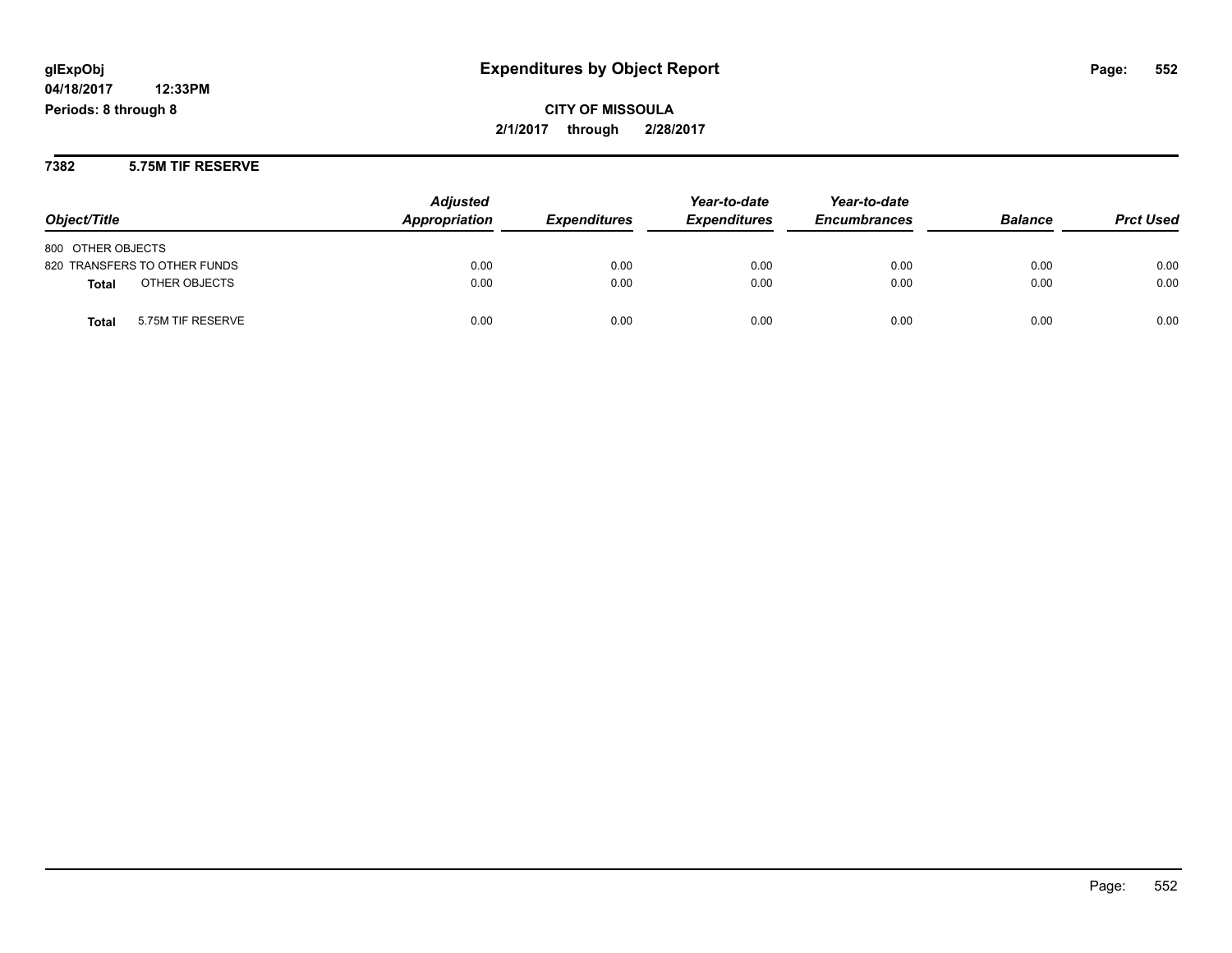**7383 RIVERFRONT TRIANGLE URD**

**385 MRA**

|                                                   | <b>Adjusted</b>      |                     | Year-to-date        | Year-to-date        |                |                  |
|---------------------------------------------------|----------------------|---------------------|---------------------|---------------------|----------------|------------------|
| Object/Title                                      | <b>Appropriation</b> | <b>Expenditures</b> | <b>Expenditures</b> | <b>Encumbrances</b> | <b>Balance</b> | <b>Prct Used</b> |
| 300 PURCHASED SERVICES                            |                      |                     |                     |                     |                |                  |
| 350 PROFESSIONAL SERVICES                         | 0.00                 | 0.00                | 0.00                | 0.00                | 0.00           | 0.00             |
| <b>PURCHASED SERVICES</b><br><b>Total</b>         | 0.00                 | 0.00                | 0.00                | 0.00                | 0.00           | 0.00             |
| 500 FIXED CHARGES                                 |                      |                     |                     |                     |                |                  |
| 550 MERCHANT SERVICE FEES                         | 0.00                 | 0.00                | 0.00                | 0.00                | 0.00           | 0.00             |
| <b>FIXED CHARGES</b><br><b>Total</b>              | 0.00                 | 0.00                | 0.00                | 0.00                | 0.00           | 0.00             |
| 700 GRANTS & CONTRIBUTIONS                        |                      |                     |                     |                     |                |                  |
| 700 GRANTS & CONTRIBUTIONS                        | 0.00                 | 0.00                | 0.00                | 0.00                | 0.00           | 0.00             |
| <b>GRANTS &amp; CONTRIBUTIONS</b><br><b>Total</b> | 0.00                 | 0.00                | 0.00                | 0.00                | 0.00           | 0.00             |
| 800 OTHER OBJECTS                                 |                      |                     |                     |                     |                |                  |
| 820 TRANSFERS TO OTHER FUNDS                      | 0.00                 | 0.00                | 0.00                | 0.00                | 0.00           | 0.00             |
| 845 CONTINGENCY                                   | 36,962.00            | 0.00                | 0.00                | 0.00                | 36,962.00      | 0.00             |
| OTHER OBJECTS<br><b>Total</b>                     | 36,962.00            | 0.00                | 0.00                | 0.00                | 36,962.00      | 0.00             |
| <b>MRA</b><br><b>Total</b>                        | 36,962.00            | 0.00                | 0.00                | 0.00                | 36,962.00      | 0.00             |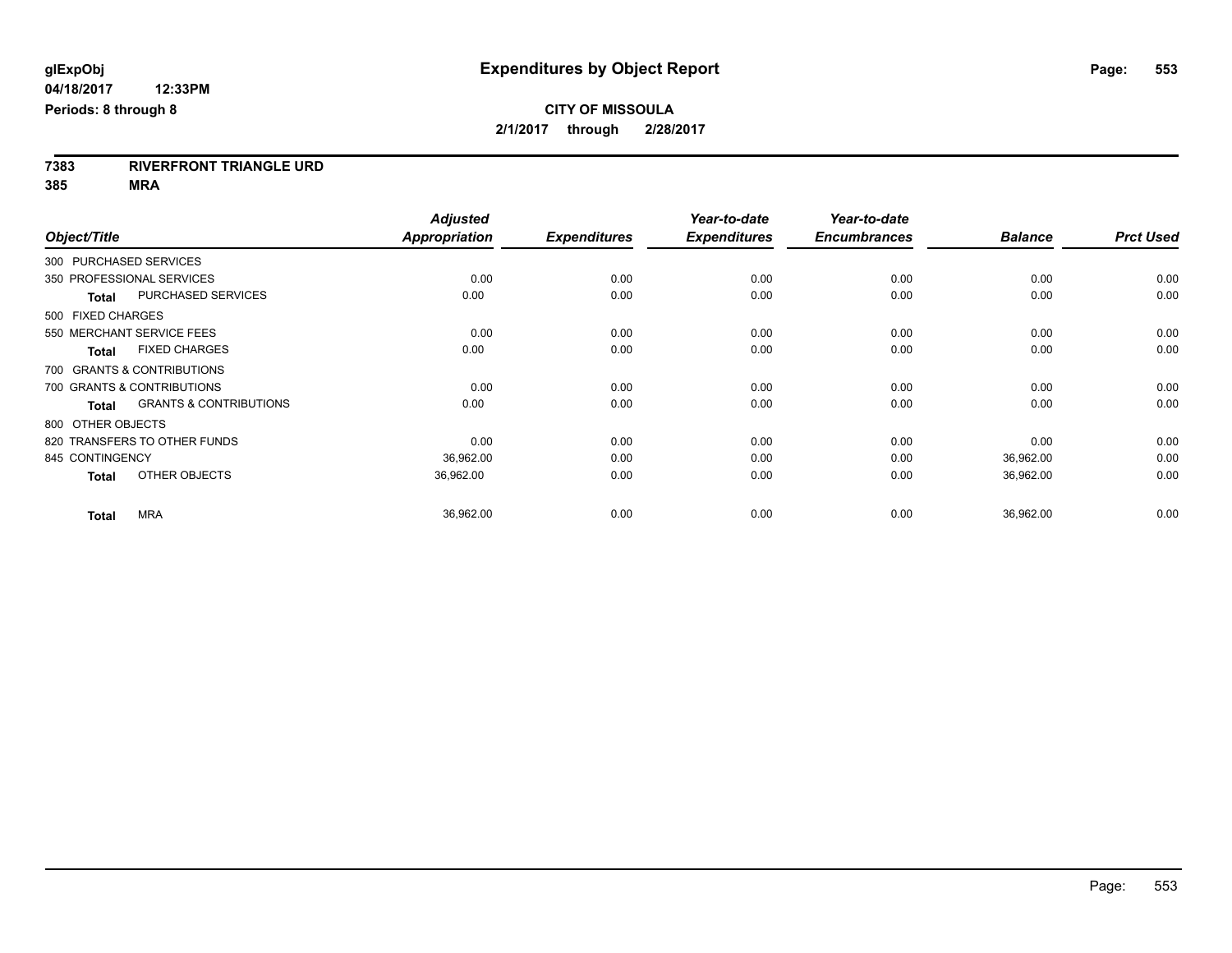#### **7383 RIVERFRONT TRIANGLE URD**

| Object/Title                 |                                   | <b>Adjusted</b><br><b>Appropriation</b> | <b>Expenditures</b> | Year-to-date<br><b>Expenditures</b> | Year-to-date<br><b>Encumbrances</b> | <b>Balance</b> | <b>Prct Used</b> |
|------------------------------|-----------------------------------|-----------------------------------------|---------------------|-------------------------------------|-------------------------------------|----------------|------------------|
| 300 PURCHASED SERVICES       |                                   |                                         |                     |                                     |                                     |                |                  |
| 350 PROFESSIONAL SERVICES    |                                   | 0.00                                    | 0.00                | 0.00                                | 0.00                                | 0.00           | 0.00             |
| <b>Total</b>                 | <b>PURCHASED SERVICES</b>         | 0.00                                    | 0.00                | 0.00                                | 0.00                                | 0.00           | 0.00             |
| 500 FIXED CHARGES            |                                   |                                         |                     |                                     |                                     |                |                  |
| 550 MERCHANT SERVICE FEES    |                                   | 0.00                                    | 0.00                | 0.00                                | 0.00                                | 0.00           | 0.00             |
| <b>Total</b>                 | <b>FIXED CHARGES</b>              | 0.00                                    | 0.00                | 0.00                                | 0.00                                | 0.00           | 0.00             |
| 700 GRANTS & CONTRIBUTIONS   |                                   |                                         |                     |                                     |                                     |                |                  |
| 700 GRANTS & CONTRIBUTIONS   |                                   | 0.00                                    | 0.00                | 0.00                                | 0.00                                | 0.00           | 0.00             |
| Total                        | <b>GRANTS &amp; CONTRIBUTIONS</b> | 0.00                                    | 0.00                | 0.00                                | 0.00                                | 0.00           | 0.00             |
| 800 OTHER OBJECTS            |                                   |                                         |                     |                                     |                                     |                |                  |
| 820 TRANSFERS TO OTHER FUNDS |                                   | 0.00                                    | 0.00                | 0.00                                | 0.00                                | 0.00           | 0.00             |
| 845 CONTINGENCY              |                                   | 36,962.00                               | 0.00                | 0.00                                | 0.00                                | 36,962.00      | 0.00             |
| <b>Total</b>                 | OTHER OBJECTS                     | 36,962.00                               | 0.00                | 0.00                                | 0.00                                | 36,962.00      | 0.00             |
| <b>Total</b>                 | RIVERFRONT TRIANGLE URD           | 36,962.00                               | 0.00                | 0.00                                | 0.00                                | 36,962.00      | 0.00             |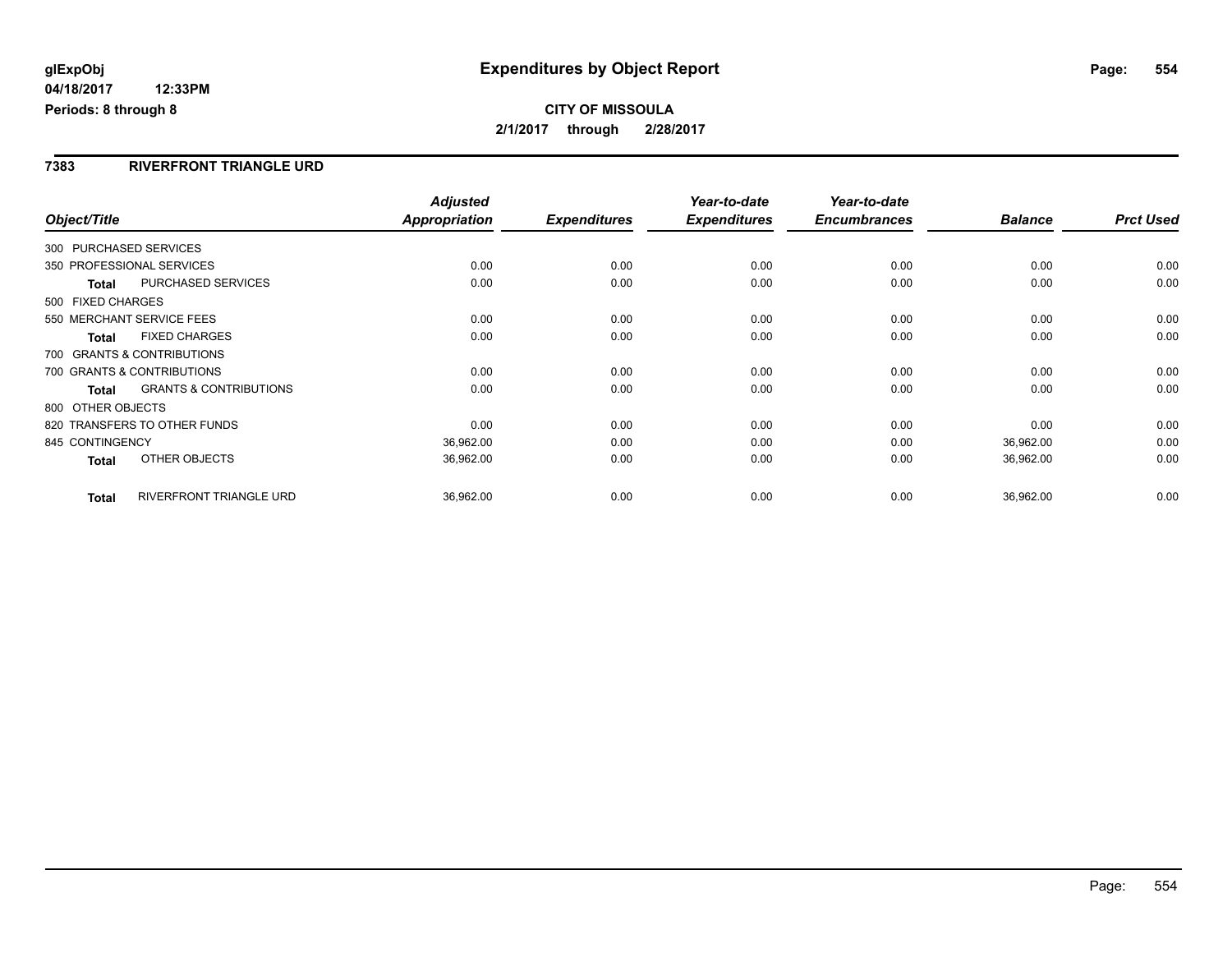# **7384 NRSS DEBT SERVICE CLEARING**

**385 MRA**

| Object/Title                 | <b>Adjusted</b><br>Appropriation | <i><b>Expenditures</b></i> | Year-to-date<br><b>Expenditures</b> | Year-to-date<br><b>Encumbrances</b> | <b>Balance</b> | <b>Prct Used</b> |
|------------------------------|----------------------------------|----------------------------|-------------------------------------|-------------------------------------|----------------|------------------|
| 800 OTHER OBJECTS            |                                  |                            |                                     |                                     |                |                  |
| 820 TRANSFERS TO OTHER FUNDS | 59.452.00                        | 0.00                       | $-6.429.03$                         | 0.00                                | 65.881.03      | $-10.81$         |
| OTHER OBJECTS<br>Total       | 59.452.00                        | 0.00                       | $-6.429.03$                         | 0.00                                | 65.881.03      | $-10.81$         |
| <b>MRA</b><br>Total          | 59,452.00                        | 0.00                       | $-6,429.03$                         | 0.00                                | 65,881.03      | $-10.81$         |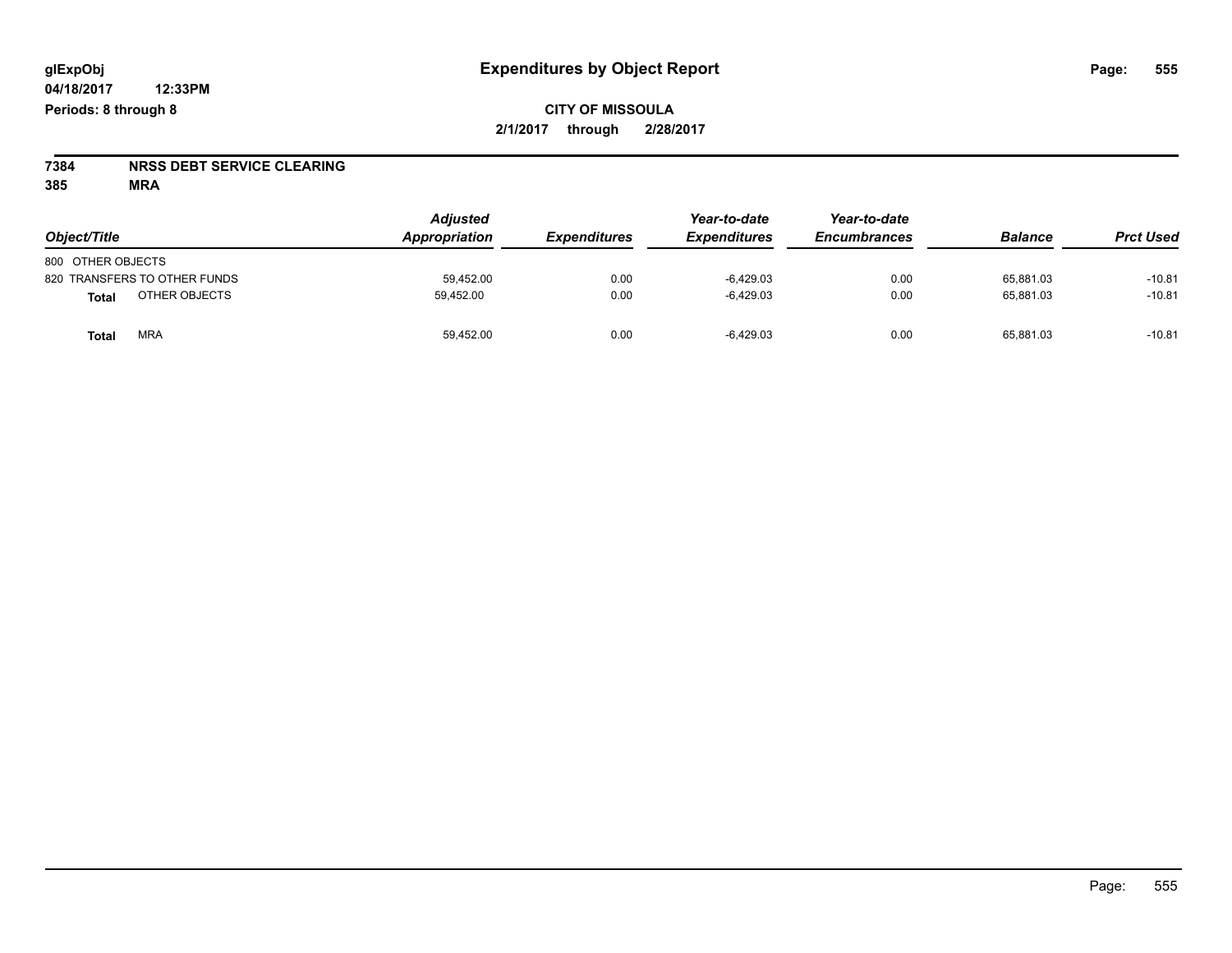**CITY OF MISSOULA 2/1/2017 through 2/28/2017**

#### **7384 NRSS DEBT SERVICE CLEARING**

| Object/Title                        | <b>Adjusted</b><br>Appropriation | <b>Expenditures</b> | Year-to-date<br><b>Expenditures</b> | Year-to-date<br><b>Encumbrances</b> | <b>Balance</b> | <b>Prct Used</b> |
|-------------------------------------|----------------------------------|---------------------|-------------------------------------|-------------------------------------|----------------|------------------|
| 800 OTHER OBJECTS                   |                                  |                     |                                     |                                     |                |                  |
| 820 TRANSFERS TO OTHER FUNDS        | 59,452.00                        | 0.00                | $-6,429.03$                         | 0.00                                | 65.881.03      | $-10.81$         |
| OTHER OBJECTS<br>Total              | 59.452.00                        | 0.00                | $-6.429.03$                         | 0.00                                | 65.881.03      | $-10.81$         |
| NRSS DEBT SERVICE CLEARING<br>Total | 59.452.00                        | 0.00                | $-6.429.03$                         | 0.00                                | 65.881.03      | $-10.81$         |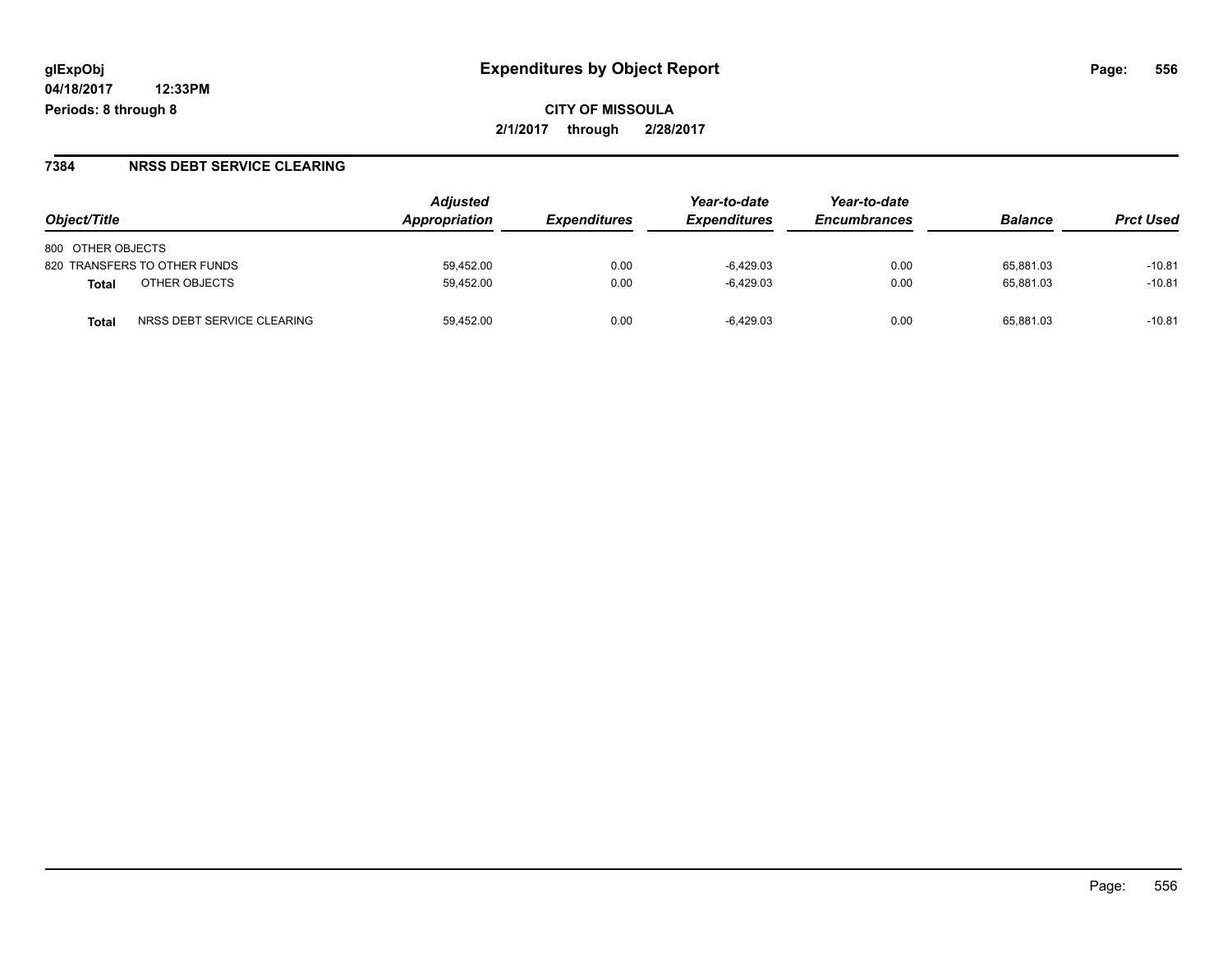**7385 FRONT STREET URD 385 MRA**

|                    |                                   | <b>Adjusted</b>      |                     | Year-to-date        | Year-to-date        |                |                  |
|--------------------|-----------------------------------|----------------------|---------------------|---------------------|---------------------|----------------|------------------|
| Object/Title       |                                   | <b>Appropriation</b> | <b>Expenditures</b> | <b>Expenditures</b> | <b>Encumbrances</b> | <b>Balance</b> | <b>Prct Used</b> |
|                    | 300 PURCHASED SERVICES            |                      |                     |                     |                     |                |                  |
|                    | 350 PROFESSIONAL SERVICES         | 0.00                 | 34,389.50           | 37,282.25           | 0.00                | $-37,282.25$   | 0.00             |
| <b>Total</b>       | PURCHASED SERVICES                | 0.00                 | 34,389.50           | 37,282.25           | 0.00                | $-37,282.25$   | 0.00             |
| 500 FIXED CHARGES  |                                   |                      |                     |                     |                     |                |                  |
|                    | 550 MERCHANT SERVICE FEES         | 0.00                 | 0.00                | 0.00                | 0.00                | 0.00           | 0.00             |
| <b>Total</b>       | <b>FIXED CHARGES</b>              | 0.00                 | 0.00                | 0.00                | 0.00                | 0.00           | 0.00             |
|                    | 700 GRANTS & CONTRIBUTIONS        |                      |                     |                     |                     |                |                  |
|                    | 700 GRANTS & CONTRIBUTIONS        | 35,000.00            | 0.00                | 44,525.00           | 0.00                | $-9,525.00$    | 127.21           |
| <b>Total</b>       | <b>GRANTS &amp; CONTRIBUTIONS</b> | 35,000.00            | 0.00                | 44,525.00           | 0.00                | $-9,525.00$    | 127.21           |
| 800 OTHER OBJECTS  |                                   |                      |                     |                     |                     |                |                  |
| 845 CONTINGENCY    |                                   | 569,034.00           | 0.00                | 0.00                | 0.00                | 569,034.00     | 0.00             |
| Total              | OTHER OBJECTS                     | 569,034.00           | 0.00                | 0.00                | 0.00                | 569,034.00     | 0.00             |
| 900 CAPITAL OUTLAY |                                   |                      |                     |                     |                     |                |                  |
| 930 IMPROVEMENTS   |                                   | 25,000.00            | 0.00                | 0.00                | 0.00                | 25,000.00      | 0.00             |
| <b>Total</b>       | <b>CAPITAL OUTLAY</b>             | 25,000.00            | 0.00                | 0.00                | 0.00                | 25,000.00      | 0.00             |
| <b>Total</b>       | <b>MRA</b>                        | 629,034.00           | 34,389.50           | 81,807.25           | 0.00                | 547,226.75     | 13.01            |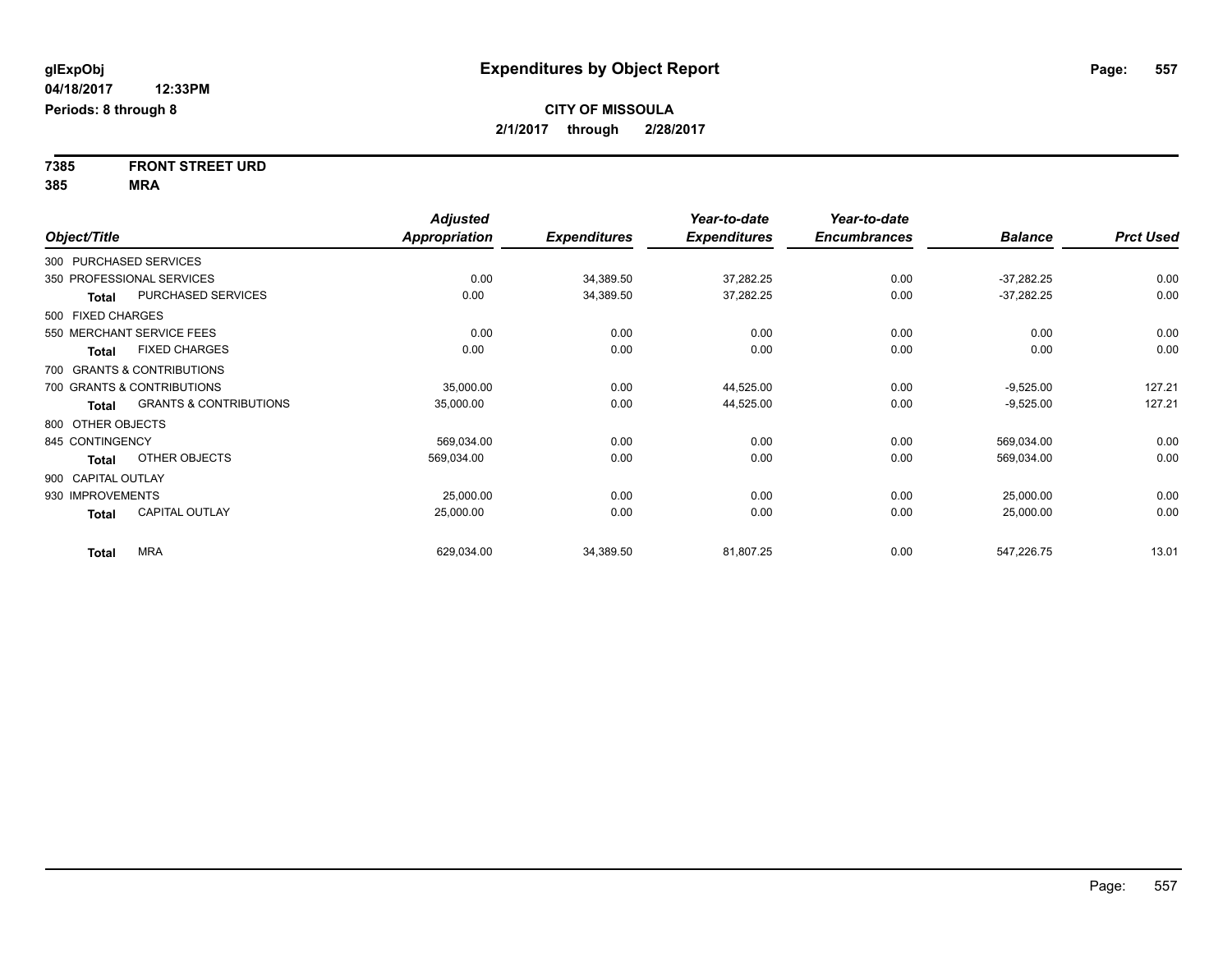#### **7385 FRONT STREET URD**

|                        |                                   | <b>Adjusted</b>      |                     | Year-to-date        | Year-to-date        |                |                  |
|------------------------|-----------------------------------|----------------------|---------------------|---------------------|---------------------|----------------|------------------|
| Object/Title           |                                   | <b>Appropriation</b> | <b>Expenditures</b> | <b>Expenditures</b> | <b>Encumbrances</b> | <b>Balance</b> | <b>Prct Used</b> |
| 300 PURCHASED SERVICES |                                   |                      |                     |                     |                     |                |                  |
|                        | 350 PROFESSIONAL SERVICES         | 0.00                 | 34,389.50           | 37,282.25           | 0.00                | $-37,282.25$   | 0.00             |
| <b>Total</b>           | PURCHASED SERVICES                | 0.00                 | 34,389.50           | 37,282.25           | 0.00                | $-37,282.25$   | 0.00             |
| 500 FIXED CHARGES      |                                   |                      |                     |                     |                     |                |                  |
|                        | 550 MERCHANT SERVICE FEES         | 0.00                 | 0.00                | 0.00                | 0.00                | 0.00           | 0.00             |
| <b>Total</b>           | <b>FIXED CHARGES</b>              | 0.00                 | 0.00                | 0.00                | 0.00                | 0.00           | 0.00             |
|                        | 700 GRANTS & CONTRIBUTIONS        |                      |                     |                     |                     |                |                  |
|                        | 700 GRANTS & CONTRIBUTIONS        | 35,000.00            | 0.00                | 44,525.00           | 0.00                | $-9,525.00$    | 127.21           |
| <b>Total</b>           | <b>GRANTS &amp; CONTRIBUTIONS</b> | 35,000.00            | 0.00                | 44,525.00           | 0.00                | $-9,525.00$    | 127.21           |
| 800 OTHER OBJECTS      |                                   |                      |                     |                     |                     |                |                  |
| 845 CONTINGENCY        |                                   | 569,034.00           | 0.00                | 0.00                | 0.00                | 569,034.00     | 0.00             |
| <b>Total</b>           | OTHER OBJECTS                     | 569,034.00           | 0.00                | 0.00                | 0.00                | 569,034.00     | 0.00             |
| 900 CAPITAL OUTLAY     |                                   |                      |                     |                     |                     |                |                  |
| 930 IMPROVEMENTS       |                                   | 25,000.00            | 0.00                | 0.00                | 0.00                | 25,000.00      | 0.00             |
| Total                  | <b>CAPITAL OUTLAY</b>             | 25,000.00            | 0.00                | 0.00                | 0.00                | 25,000.00      | 0.00             |
| <b>Total</b>           | <b>FRONT STREET URD</b>           | 629,034.00           | 34,389.50           | 81,807.25           | 0.00                | 547,226.75     | 13.01            |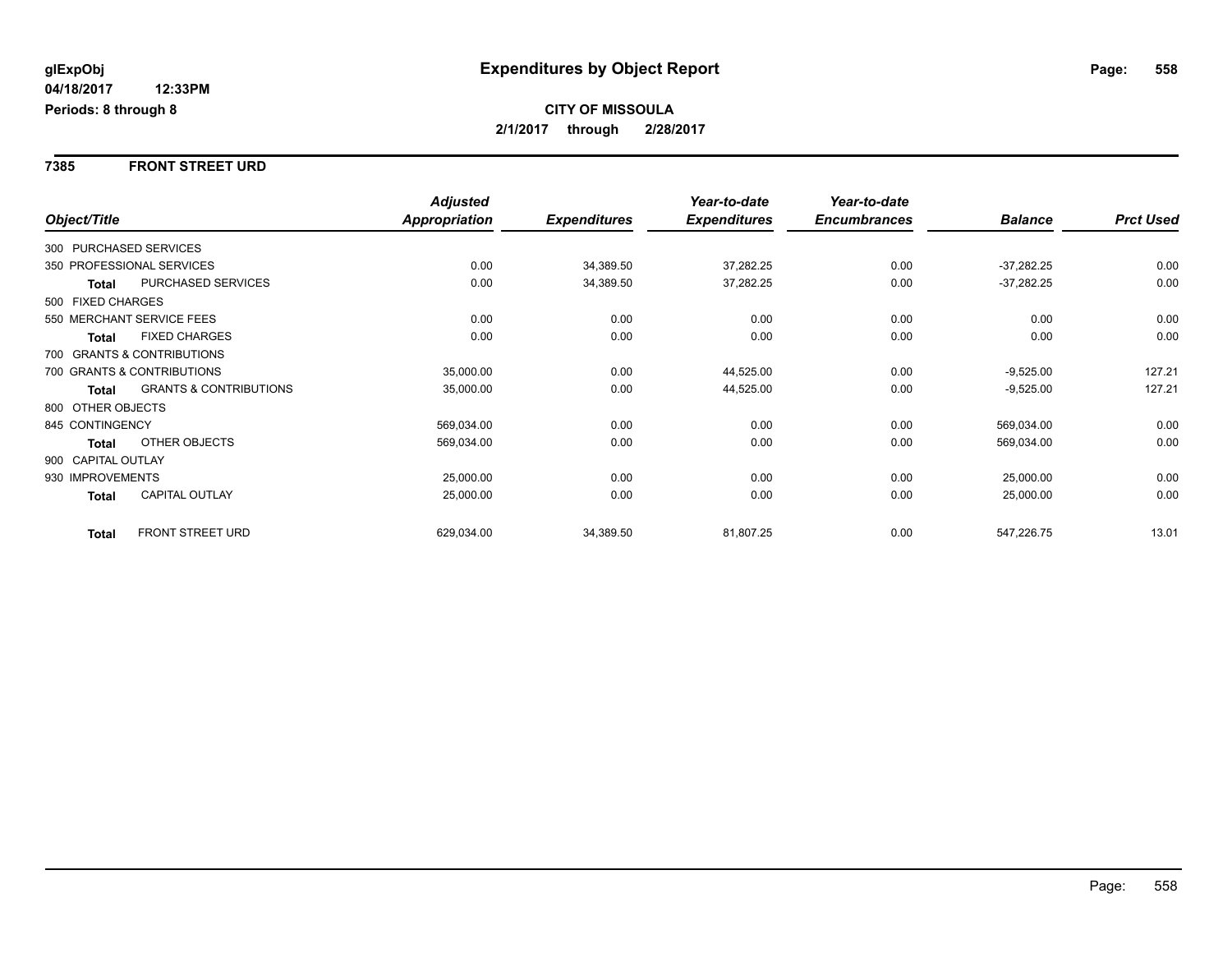### **CITY OF MISSOULA 2/1/2017 through 2/28/2017**

# **7386 DEBT SERVICE-SAFEWAY/ST PAT 1.5M**

**385 MRA**

| Object/Title                          | <b>Adjusted</b><br><b>Appropriation</b> | <b>Expenditures</b> | Year-to-date<br><b>Expenditures</b> | Year-to-date<br><b>Encumbrances</b> | <b>Balance</b> | <b>Prct Used</b> |
|---------------------------------------|-----------------------------------------|---------------------|-------------------------------------|-------------------------------------|----------------|------------------|
| 500 FIXED CHARGES                     |                                         |                     |                                     |                                     |                |                  |
| 550 MERCHANT SERVICE FEES             | 0.00                                    | 0.00                | 0.00                                | 0.00                                | 0.00           | 0.00             |
| <b>FIXED CHARGES</b><br><b>Total</b>  | 0.00                                    | 0.00                | 0.00                                | 0.00                                | 0.00           | 0.00             |
| 900 CAPITAL OUTLAY                    |                                         |                     |                                     |                                     |                |                  |
| 930 IMPROVEMENTS                      | 0.00                                    | 0.00                | 0.00                                | 0.00                                | 0.00           | 0.00             |
| <b>CAPITAL OUTLAY</b><br><b>Total</b> | 0.00                                    | 0.00                | 0.00                                | 0.00                                | 0.00           | 0.00             |
| <b>MRA</b><br><b>Total</b>            | 0.00                                    | 0.00                | 0.00                                | 0.00                                | 0.00           | 0.00             |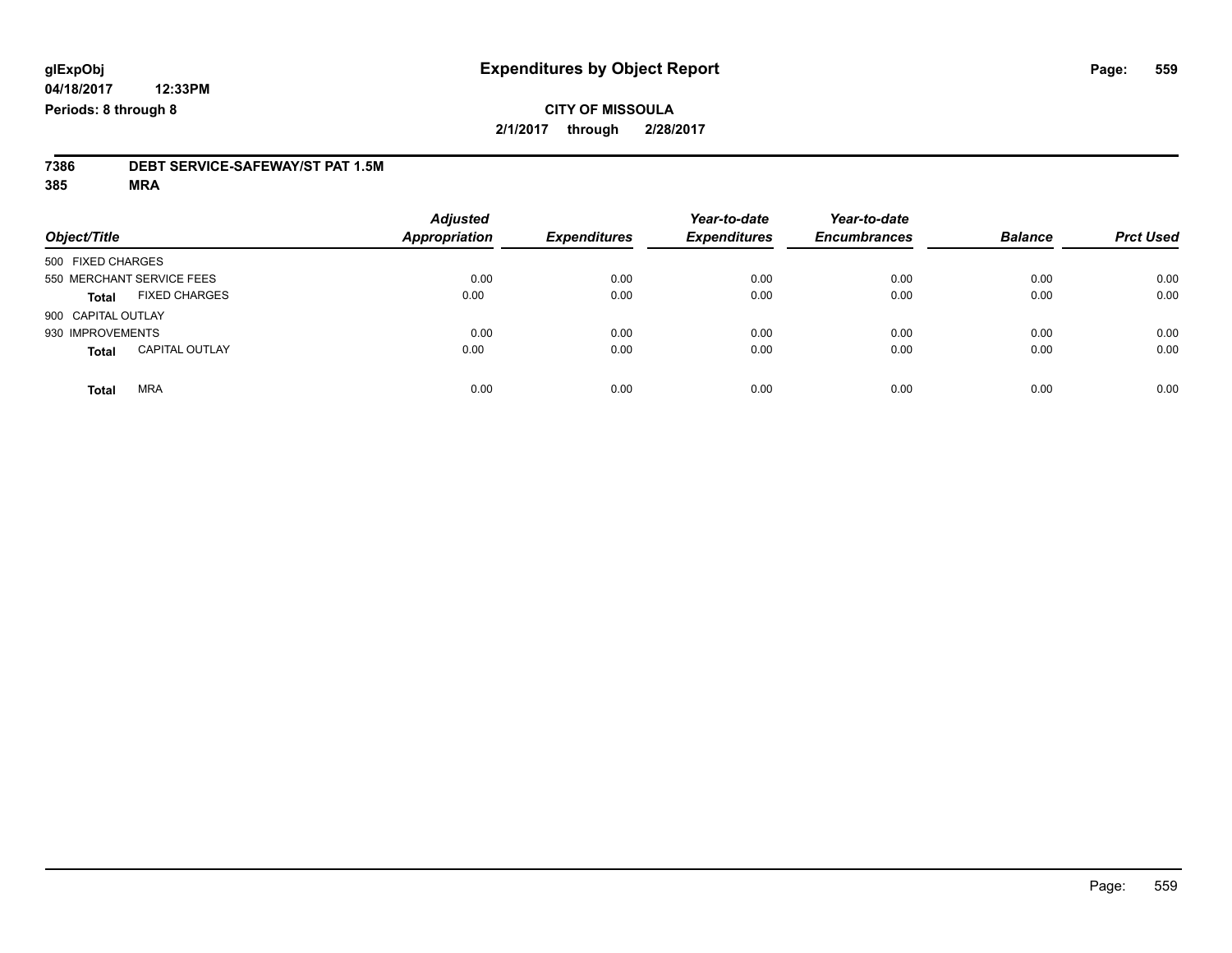## **7386 DEBT SERVICE-SAFEWAY/ST PAT 1.5M**

**390 NON-DEPARTMENTAL**

|                                     | <b>Adjusted</b> |                     | Year-to-date        | Year-to-date        |                |                  |
|-------------------------------------|-----------------|---------------------|---------------------|---------------------|----------------|------------------|
| Object/Title                        | Appropriation   | <b>Expenditures</b> | <b>Expenditures</b> | <b>Encumbrances</b> | <b>Balance</b> | <b>Prct Used</b> |
| 500 FIXED CHARGES                   |                 |                     |                     |                     |                |                  |
| 550 MERCHANT SERVICE FEES           | 0.00            | 0.00                | 0.00                | 0.00                | 0.00           | 0.00             |
| <b>FIXED CHARGES</b><br>Total       | 0.00            | 0.00                | 0.00                | 0.00                | 0.00           | 0.00             |
| 600 DEBT SERVICE                    |                 |                     |                     |                     |                |                  |
| 610 PRINCIPAL                       | 38,539.00       | 0.00                | 32.759.25           | 0.00                | 5,779.75       | 85.00            |
| 620 INTEREST / SERVICE FEES         | 88.473.00       | 0.00                | 88.298.75           | 0.00                | 174.25         | 99.80            |
| <b>DEBT SERVICE</b><br><b>Total</b> | 127.012.00      | 0.00                | 121,058.00          | 0.00                | 5,954.00       | 95.31            |
| NON-DEPARTMENTAL<br><b>Total</b>    | 127.012.00      | 0.00                | 121.058.00          | 0.00                | 5.954.00       | 95.31            |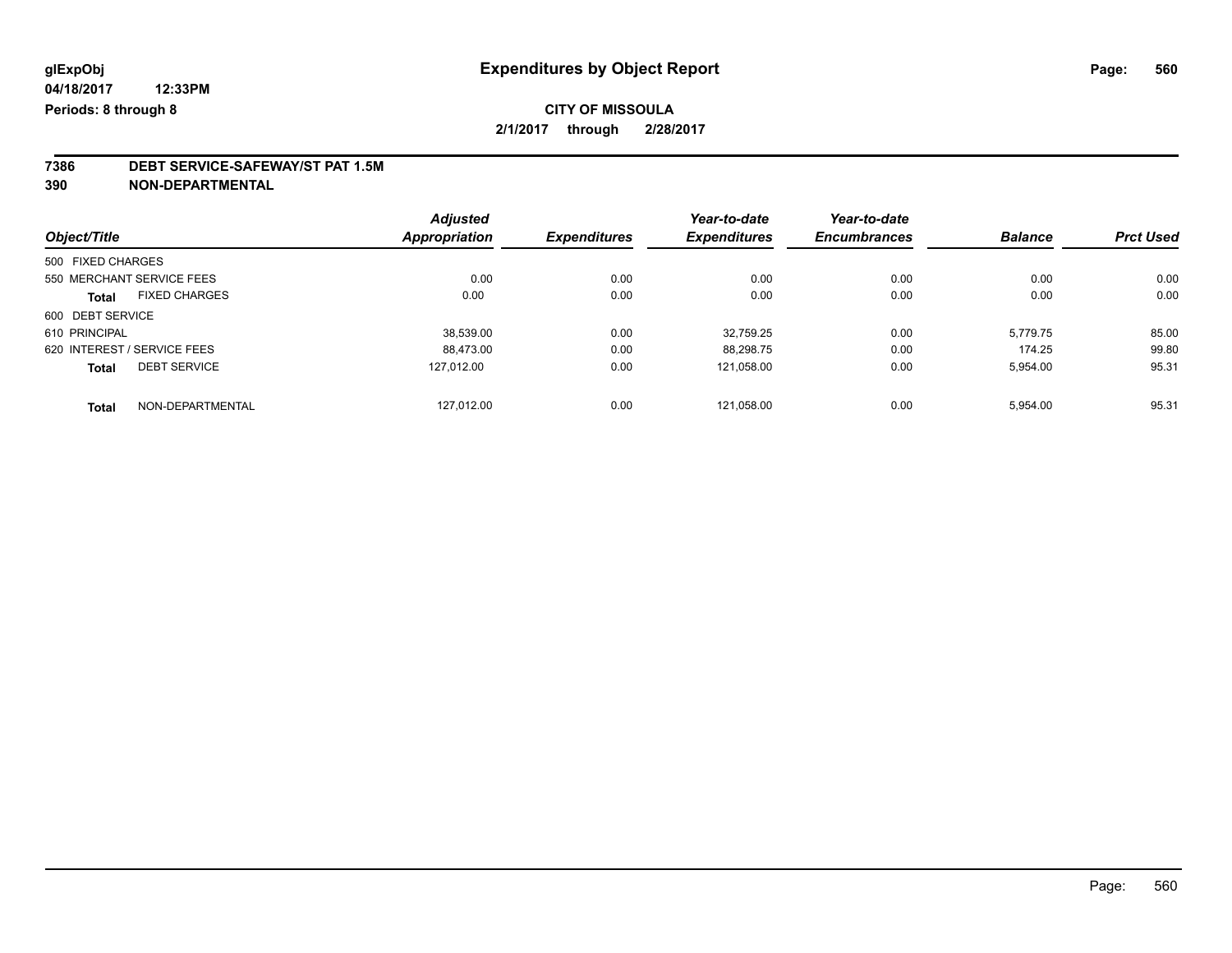#### **7386 DEBT SERVICE-SAFEWAY/ST PAT 1.5M**

| Object/Title       |                                  | <b>Adjusted</b><br><b>Appropriation</b> | <b>Expenditures</b> | Year-to-date<br><b>Expenditures</b> | Year-to-date<br><b>Encumbrances</b> | <b>Balance</b> | <b>Prct Used</b> |
|--------------------|----------------------------------|-----------------------------------------|---------------------|-------------------------------------|-------------------------------------|----------------|------------------|
|                    |                                  |                                         |                     |                                     |                                     |                |                  |
| 500 FIXED CHARGES  |                                  |                                         |                     |                                     |                                     |                |                  |
|                    | 550 MERCHANT SERVICE FEES        | 0.00                                    | 0.00                | 0.00                                | 0.00                                | 0.00           | 0.00             |
| Total              | <b>FIXED CHARGES</b>             | 0.00                                    | 0.00                | 0.00                                | 0.00                                | 0.00           | 0.00             |
| 600 DEBT SERVICE   |                                  |                                         |                     |                                     |                                     |                |                  |
| 610 PRINCIPAL      |                                  | 38.539.00                               | 0.00                | 32.759.25                           | 0.00                                | 5.779.75       | 85.00            |
|                    | 620 INTEREST / SERVICE FEES      | 88,473.00                               | 0.00                | 88,298.75                           | 0.00                                | 174.25         | 99.80            |
| <b>Total</b>       | <b>DEBT SERVICE</b>              | 127.012.00                              | 0.00                | 121,058.00                          | 0.00                                | 5,954.00       | 95.31            |
| 900 CAPITAL OUTLAY |                                  |                                         |                     |                                     |                                     |                |                  |
| 930 IMPROVEMENTS   |                                  | 0.00                                    | 0.00                | 0.00                                | 0.00                                | 0.00           | 0.00             |
| Total              | <b>CAPITAL OUTLAY</b>            | 0.00                                    | 0.00                | 0.00                                | 0.00                                | 0.00           | 0.00             |
| <b>Total</b>       | DEBT SERVICE-SAFEWAY/ST PAT 1.5M | 127.012.00                              | 0.00                | 121.058.00                          | 0.00                                | 5,954.00       | 95.31            |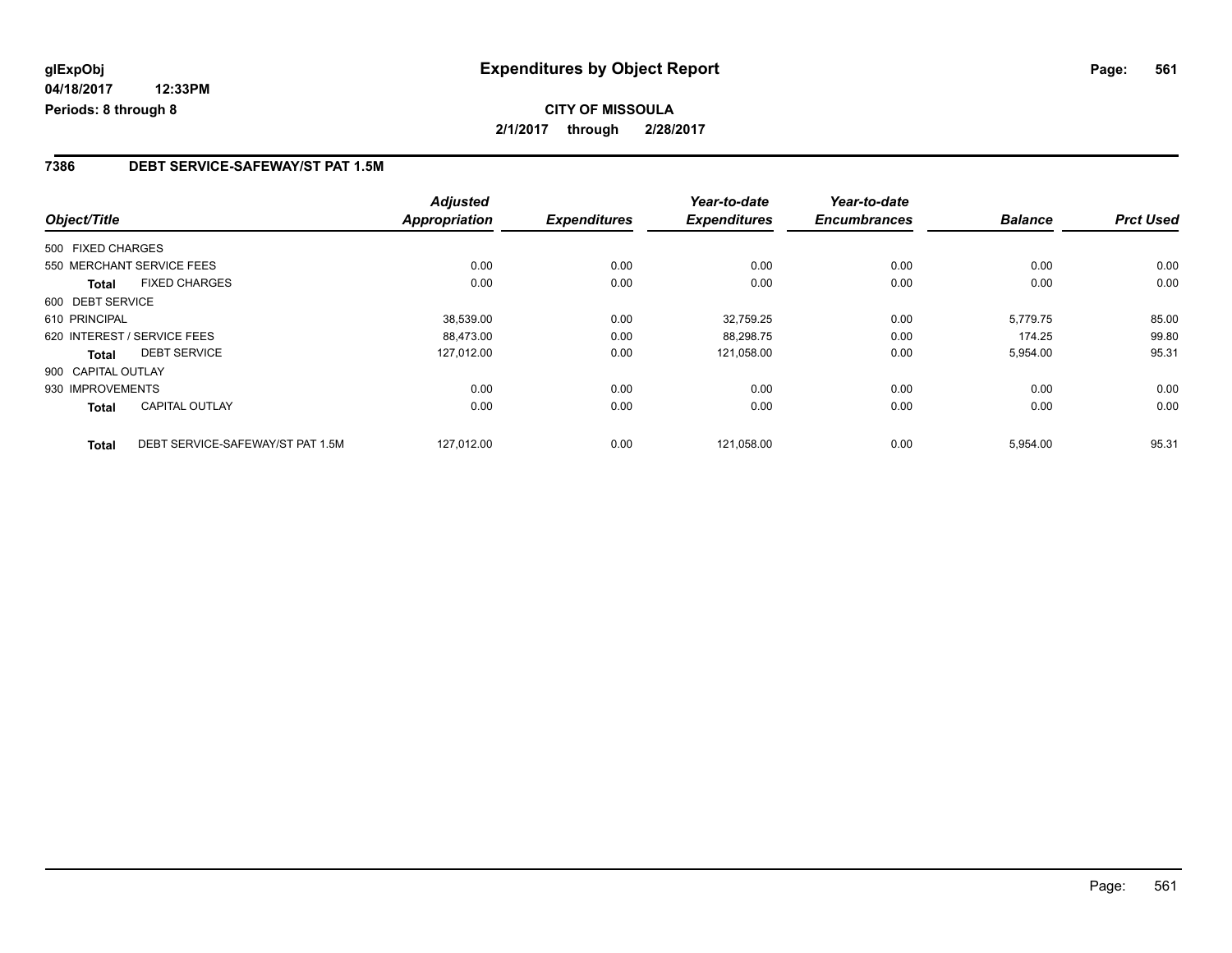## **7387 DEBT SERVICE-BROWNFIELD RLF 1.125M**

**390 NON-DEPARTMENTAL**

|                                      | <b>Adjusted</b> |                     | Year-to-date        | Year-to-date        |                |                  |
|--------------------------------------|-----------------|---------------------|---------------------|---------------------|----------------|------------------|
| Object/Title                         | Appropriation   | <b>Expenditures</b> | <b>Expenditures</b> | <b>Encumbrances</b> | <b>Balance</b> | <b>Prct Used</b> |
| 500 FIXED CHARGES                    |                 |                     |                     |                     |                |                  |
| 550 MERCHANT SERVICE FEES            | 0.00            | 0.00                | 0.00                | 0.00                | 0.00           | 0.00             |
| <b>FIXED CHARGES</b><br><b>Total</b> | 0.00            | 0.00                | 0.00                | 0.00                | 0.00           | 0.00             |
| 600 DEBT SERVICE                     |                 |                     |                     |                     |                |                  |
| 610 PRINCIPAL                        | 29,830.00       | 0.00                | 0.00                | 0.00                | 29.830.00      | 0.00             |
| 620 INTEREST / SERVICE FEES          | 24.886.00       | 0.00                | 12.265.54           | 0.00                | 12.620.46      | 49.29            |
| <b>DEBT SERVICE</b><br><b>Total</b>  | 54.716.00       | 0.00                | 12.265.54           | 0.00                | 42,450.46      | 22.42            |
| NON-DEPARTMENTAL<br><b>Total</b>     | 54.716.00       | 0.00                | 12.265.54           | 0.00                | 42.450.46      | 22.42            |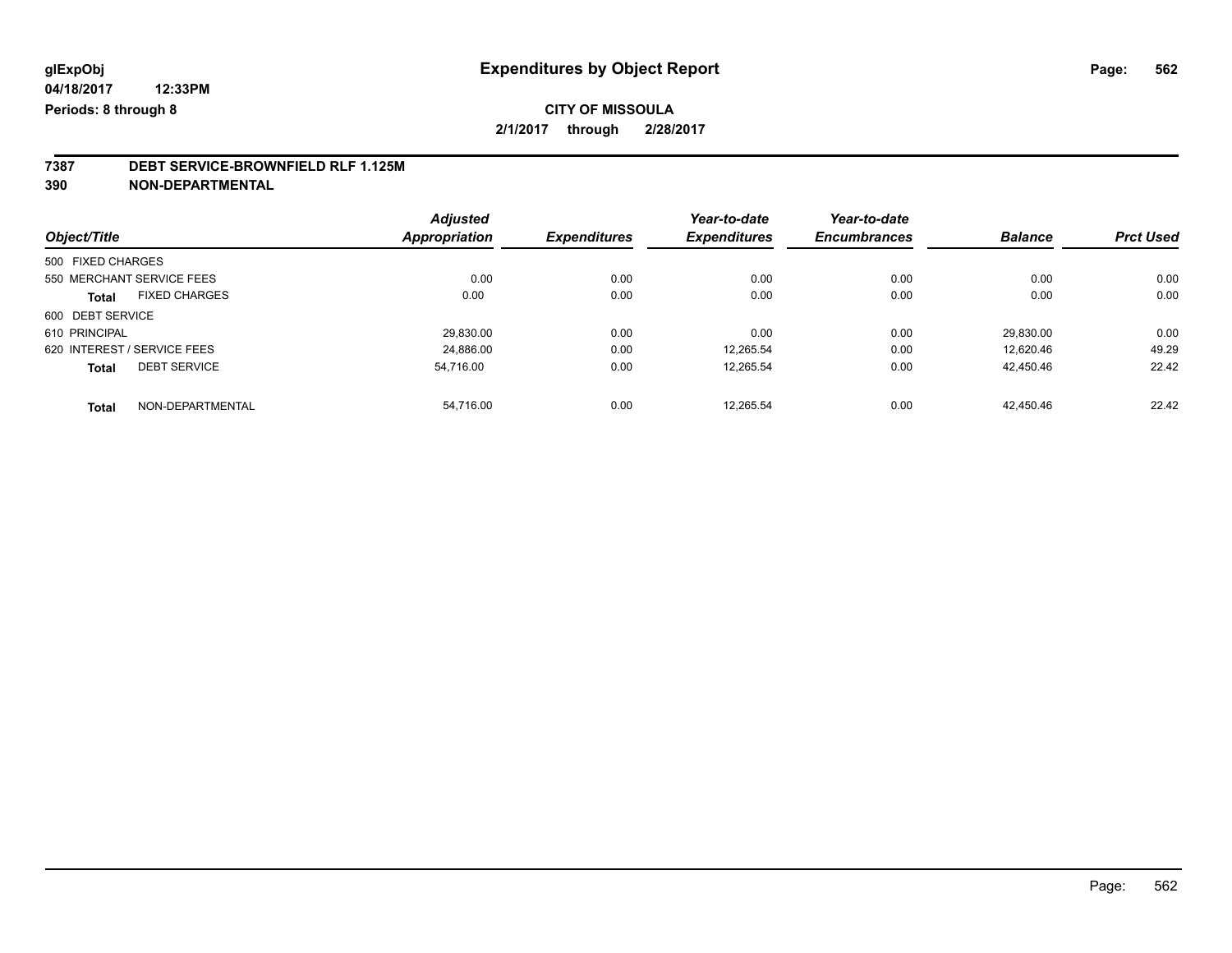## **glExpObj Expenditures by Object Report Page: 563**

**04/18/2017 12:33PM Periods: 8 through 8**

#### **7387 DEBT SERVICE-BROWNFIELD RLF 1.125M**

| Object/Title      |                                    | <b>Adjusted</b><br><b>Appropriation</b> | <b>Expenditures</b> | Year-to-date<br><b>Expenditures</b> | Year-to-date<br><b>Encumbrances</b> | <b>Balance</b> | <b>Prct Used</b> |
|-------------------|------------------------------------|-----------------------------------------|---------------------|-------------------------------------|-------------------------------------|----------------|------------------|
| 500 FIXED CHARGES |                                    |                                         |                     |                                     |                                     |                |                  |
|                   | 550 MERCHANT SERVICE FEES          | 0.00                                    | 0.00                | 0.00                                | 0.00                                | 0.00           | 0.00             |
| <b>Total</b>      | <b>FIXED CHARGES</b>               | 0.00                                    | 0.00                | 0.00                                | 0.00                                | 0.00           | 0.00             |
| 600 DEBT SERVICE  |                                    |                                         |                     |                                     |                                     |                |                  |
| 610 PRINCIPAL     |                                    | 29.830.00                               | 0.00                | 0.00                                | 0.00                                | 29.830.00      | 0.00             |
|                   | 620 INTEREST / SERVICE FEES        | 24.886.00                               | 0.00                | 12,265.54                           | 0.00                                | 12.620.46      | 49.29            |
| <b>Total</b>      | <b>DEBT SERVICE</b>                | 54,716.00                               | 0.00                | 12,265.54                           | 0.00                                | 42.450.46      | 22.42            |
| <b>Total</b>      | DEBT SERVICE-BROWNFIELD RLF 1.125M | 54.716.00                               | 0.00                | 12.265.54                           | 0.00                                | 42.450.46      | 22.42            |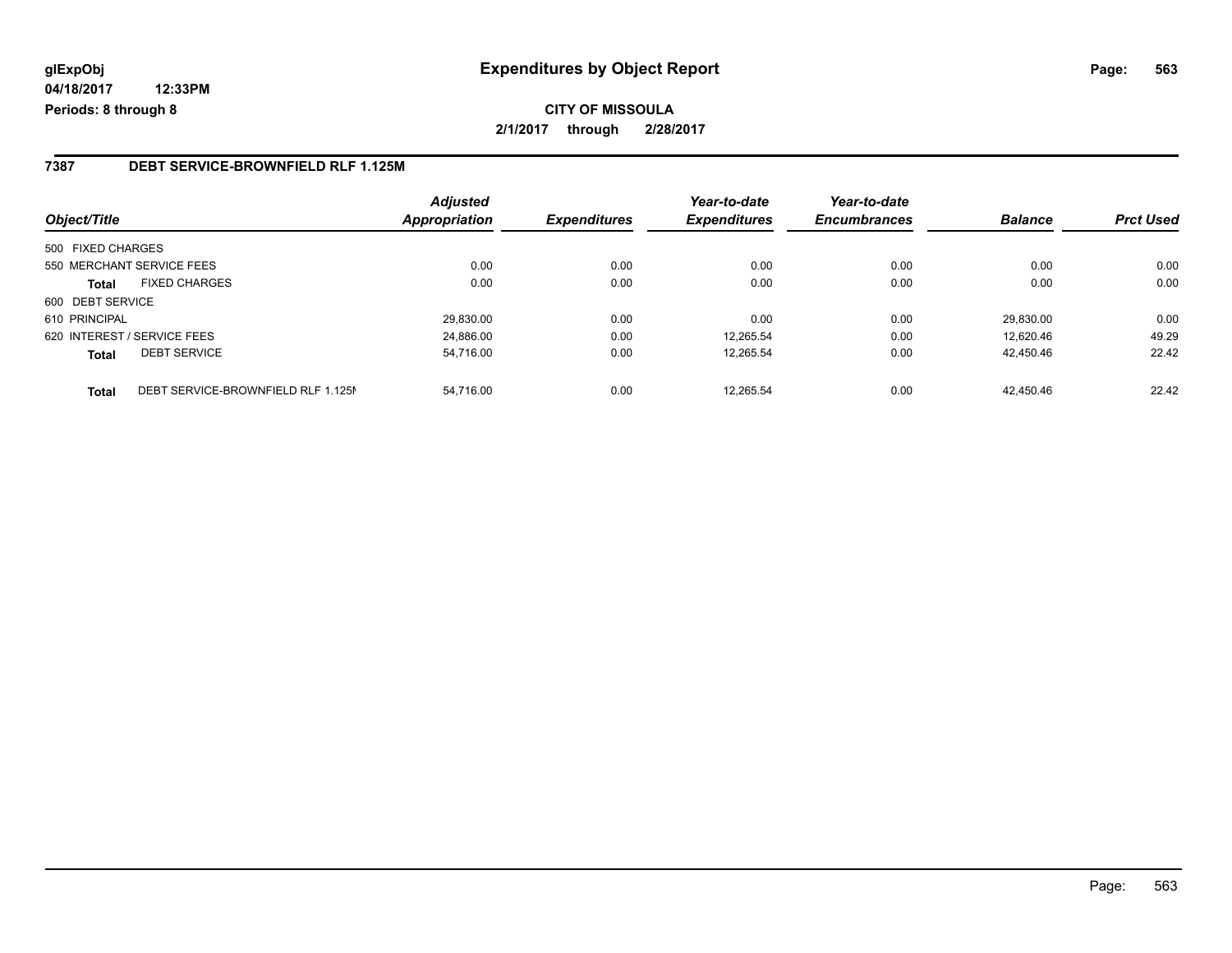# **7388 RESERVE-3.6m TIF**

**390 NON-DEPARTMENTAL**

|                                      | <b>Adjusted</b>      |                     | Year-to-date        | Year-to-date        |                |                  |
|--------------------------------------|----------------------|---------------------|---------------------|---------------------|----------------|------------------|
| Object/Title                         | <b>Appropriation</b> | <b>Expenditures</b> | <b>Expenditures</b> | <b>Encumbrances</b> | <b>Balance</b> | <b>Prct Used</b> |
| 500 FIXED CHARGES                    |                      |                     |                     |                     |                |                  |
| 550 MERCHANT SERVICE FEES            | 0.00                 | 0.00                | 0.00                | 0.00                | 0.00           | 0.00             |
| <b>FIXED CHARGES</b><br><b>Total</b> | 0.00                 | 0.00                | 0.00                | 0.00                | 0.00           | 0.00             |
| 800 OTHER OBJECTS                    |                      |                     |                     |                     |                |                  |
| 820 TRANSFERS TO OTHER FUNDS         | 0.00                 | 0.00                | 0.00                | 0.00                | 0.00           | 0.00             |
| OTHER OBJECTS<br><b>Total</b>        | 0.00                 | 0.00                | 0.00                | 0.00                | 0.00           | 0.00             |
| NON-DEPARTMENTAL<br>Total            | 0.00                 | 0.00                | 0.00                | 0.00                | 0.00           | 0.00             |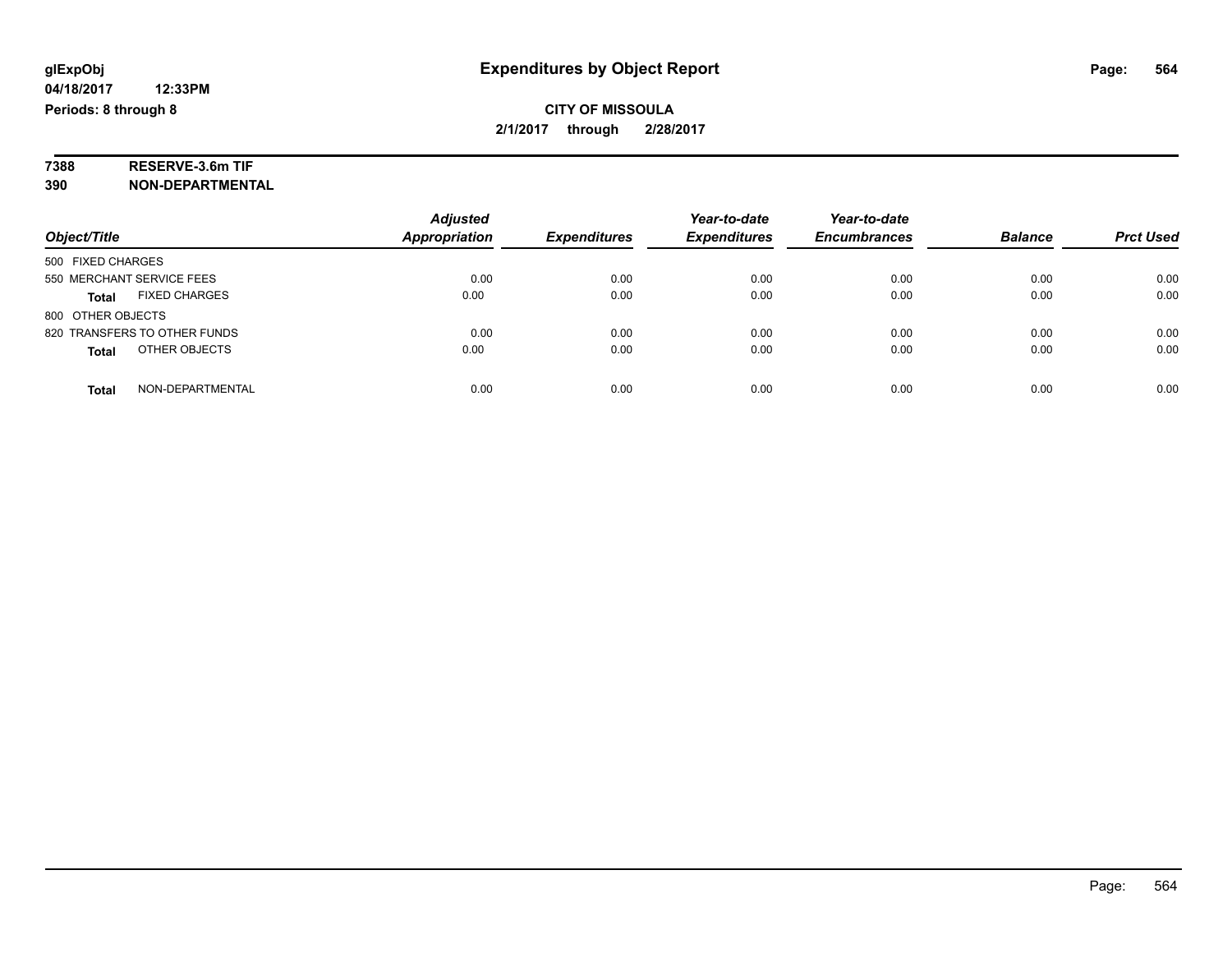**CITY OF MISSOULA 2/1/2017 through 2/28/2017**

**7388 RESERVE-3.6m TIF**

| Object/Title                         | <b>Adjusted</b><br><b>Appropriation</b> | <b>Expenditures</b> | Year-to-date<br><b>Expenditures</b> | Year-to-date<br><b>Encumbrances</b> | <b>Balance</b> | <b>Prct Used</b> |
|--------------------------------------|-----------------------------------------|---------------------|-------------------------------------|-------------------------------------|----------------|------------------|
| 500 FIXED CHARGES                    |                                         |                     |                                     |                                     |                |                  |
| 550 MERCHANT SERVICE FEES            | 0.00                                    | 0.00                | 0.00                                | 0.00                                | 0.00           | 0.00             |
| <b>FIXED CHARGES</b><br><b>Total</b> | 0.00                                    | 0.00                | 0.00                                | 0.00                                | 0.00           | 0.00             |
| 800 OTHER OBJECTS                    |                                         |                     |                                     |                                     |                |                  |
| 820 TRANSFERS TO OTHER FUNDS         | 0.00                                    | 0.00                | 0.00                                | 0.00                                | 0.00           | 0.00             |
| OTHER OBJECTS<br><b>Total</b>        | 0.00                                    | 0.00                | 0.00                                | 0.00                                | 0.00           | 0.00             |
| RESERVE-3.6m TIF<br>Total            | 0.00                                    | 0.00                | 0.00                                | 0.00                                | 0.00           | 0.00             |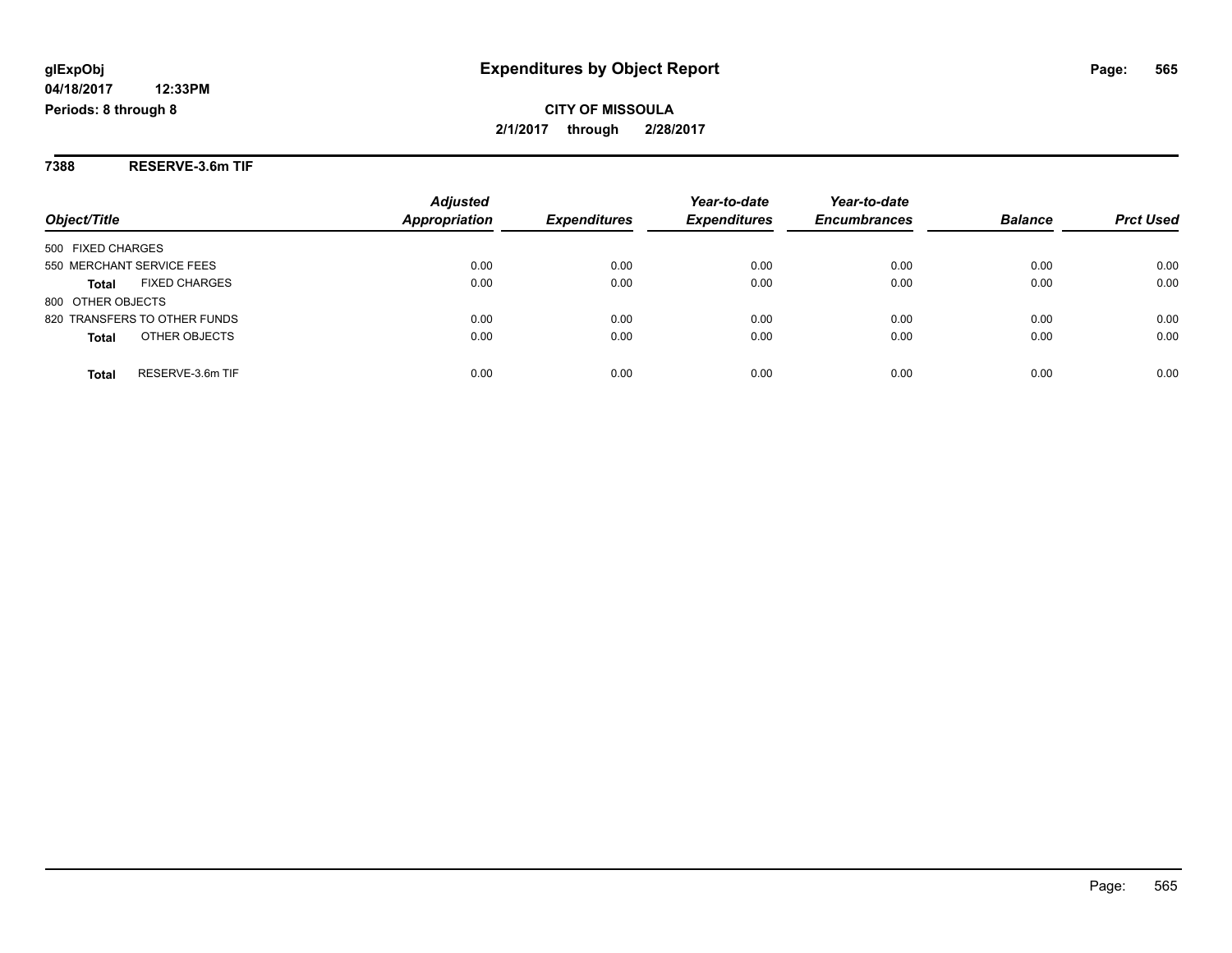**7389 DEBT SERVICE - 3.6M/5.75M**

**385 MRA**

|                                                   | <b>Adjusted</b>      |                     | Year-to-date        | Year-to-date        |                |                  |
|---------------------------------------------------|----------------------|---------------------|---------------------|---------------------|----------------|------------------|
| Object/Title                                      | <b>Appropriation</b> | <b>Expenditures</b> | <b>Expenditures</b> | <b>Encumbrances</b> | <b>Balance</b> | <b>Prct Used</b> |
| 500 FIXED CHARGES                                 |                      |                     |                     |                     |                |                  |
| 550 MERCHANT SERVICE FEES                         | 0.00                 | 0.00                | 0.00                | 0.00                | 0.00           | 0.00             |
| <b>FIXED CHARGES</b><br><b>Total</b>              | 0.00                 | 0.00                | 0.00                | 0.00                | 0.00           | 0.00             |
| 600 DEBT SERVICE                                  |                      |                     |                     |                     |                |                  |
| 610 PRINCIPAL                                     | 0.00                 | 0.00                | 0.00                | 0.00                | 0.00           | 0.00             |
| 620 INTEREST / SERVICE FEES                       | 0.00                 | 0.00                | 0.00                | 0.00                | 0.00           | 0.00             |
| <b>DEBT SERVICE</b><br><b>Total</b>               | 0.00                 | 0.00                | 0.00                | 0.00                | 0.00           | 0.00             |
| 700 GRANTS & CONTRIBUTIONS                        |                      |                     |                     |                     |                |                  |
| 700 GRANTS & CONTRIBUTIONS                        | 0.00                 | 0.00                | 0.00                | 0.00                | 0.00           | 0.00             |
| <b>GRANTS &amp; CONTRIBUTIONS</b><br><b>Total</b> | 0.00                 | 0.00                | 0.00                | 0.00                | 0.00           | 0.00             |
|                                                   |                      |                     |                     |                     |                |                  |
| <b>MRA</b><br><b>Total</b>                        | 0.00                 | 0.00                | 0.00                | 0.00                | 0.00           | 0.00             |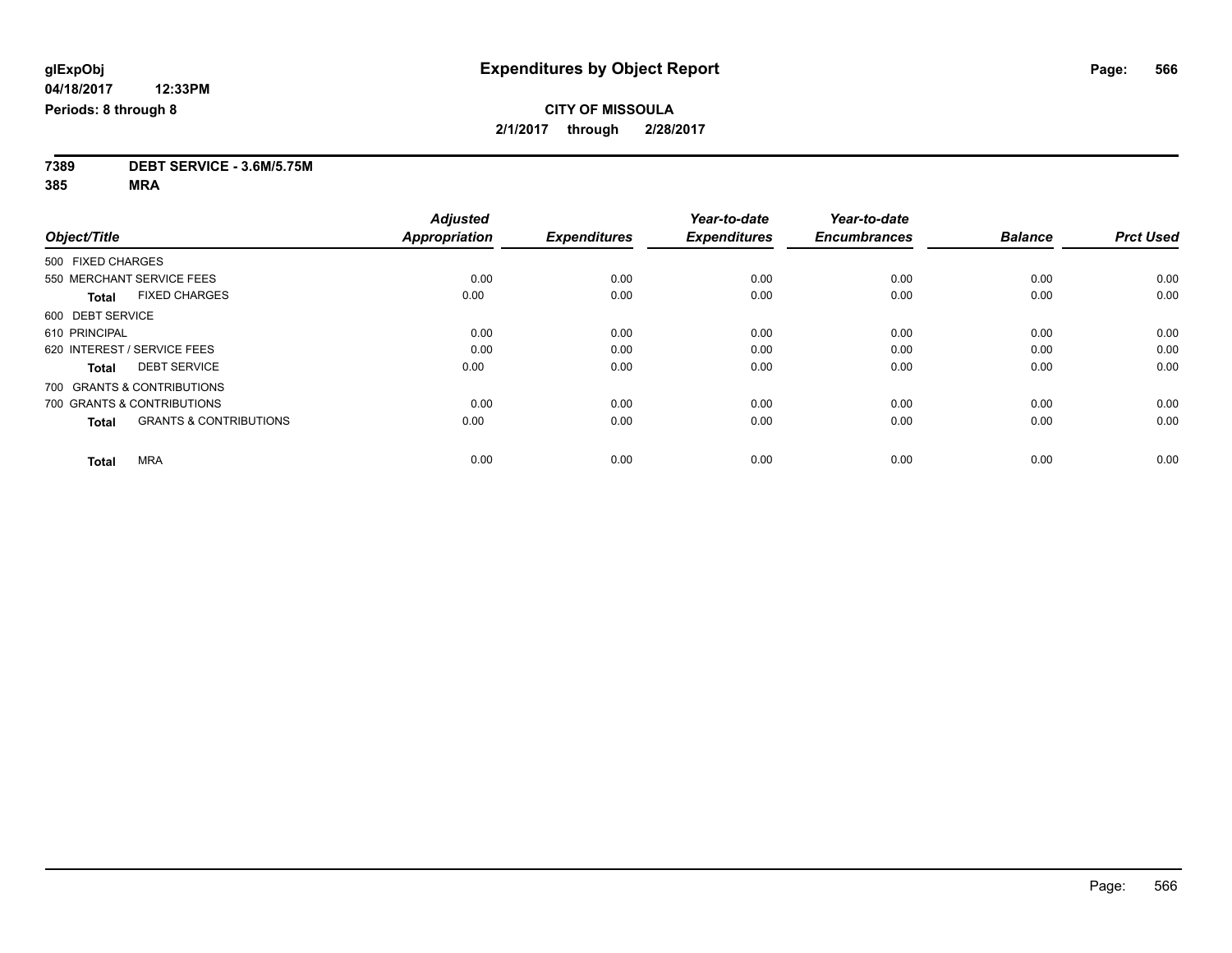**7389 DEBT SERVICE - 3.6M/5.75M**

**390 NON-DEPARTMENTAL**

|                             |                      | <b>Adjusted</b> | <b>Expenditures</b> | Year-to-date<br><b>Expenditures</b> | Year-to-date<br><b>Encumbrances</b> | <b>Balance</b> | <b>Prct Used</b> |
|-----------------------------|----------------------|-----------------|---------------------|-------------------------------------|-------------------------------------|----------------|------------------|
| Object/Title                | Appropriation        |                 |                     |                                     |                                     |                |                  |
| 500 FIXED CHARGES           |                      |                 |                     |                                     |                                     |                |                  |
| 550 MERCHANT SERVICE FEES   |                      | 0.00            | 0.00                | 0.00                                | 0.00                                | 0.00           | 0.00             |
| <b>Total</b>                | <b>FIXED CHARGES</b> | 0.00            | 0.00                | 0.00                                | 0.00                                | 0.00           | 0.00             |
| 600 DEBT SERVICE            |                      |                 |                     |                                     |                                     |                |                  |
| 610 PRINCIPAL               |                      | 393.000.00      | 0.00                | 133.000.00                          | 0.00                                | 260.000.00     | 33.84            |
| 620 INTEREST / SERVICE FEES |                      | 283.312.00      | 0.00                | 145,503.25                          | 0.00                                | 137.808.75     | 51.36            |
| <b>Total</b>                | <b>DEBT SERVICE</b>  | 676.312.00      | 0.00                | 278,503.25                          | 0.00                                | 397.808.75     | 41.18            |
| <b>Total</b>                | NON-DEPARTMENTAL     | 676.312.00      | 0.00                | 278.503.25                          | 0.00                                | 397.808.75     | 41.18            |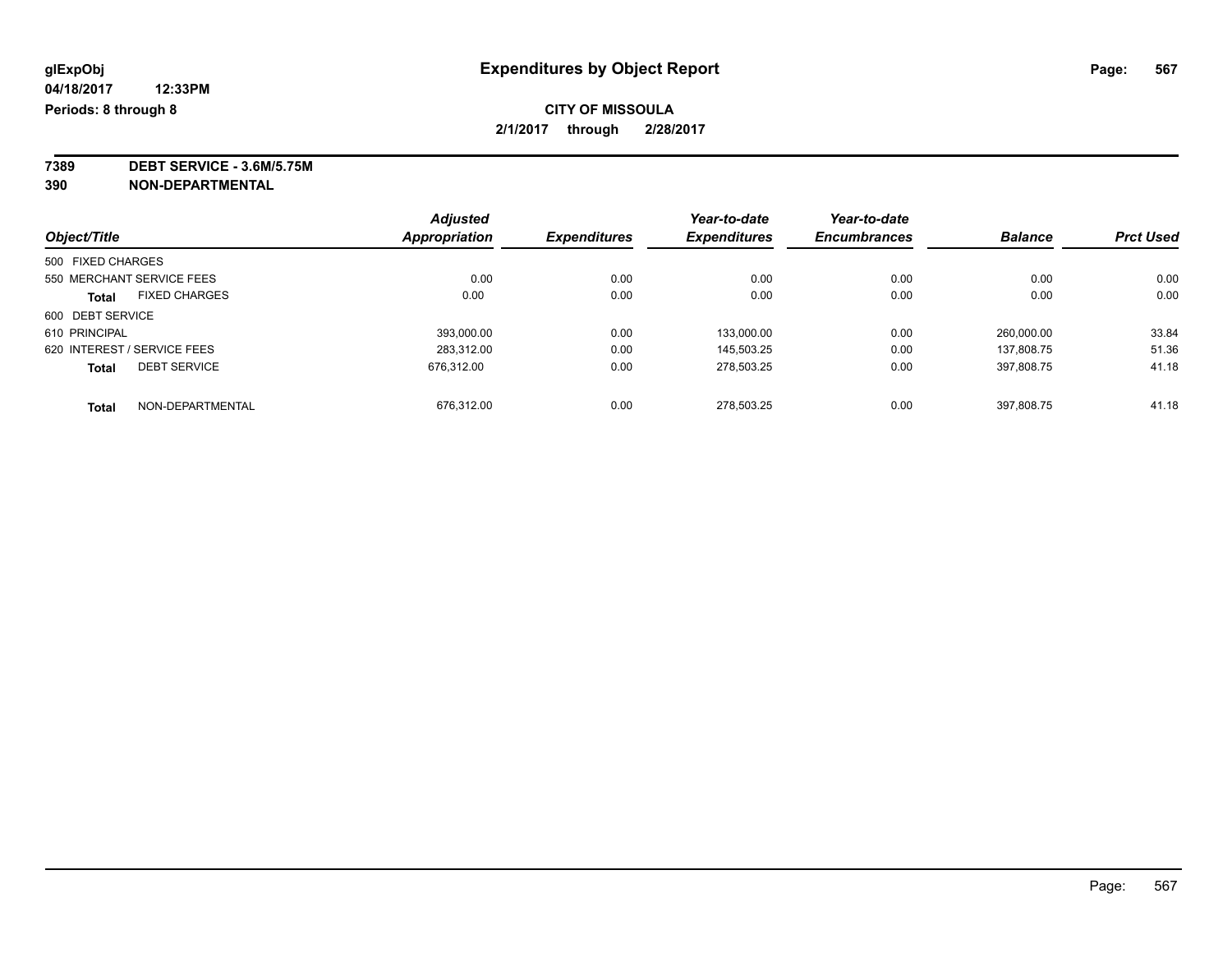## **CITY OF MISSOULA 2/1/2017 through 2/28/2017**

#### **7389 DEBT SERVICE - 3.6M/5.75M**

|                                            | <b>Adjusted</b>      |                     | Year-to-date        | Year-to-date        |                |                  |
|--------------------------------------------|----------------------|---------------------|---------------------|---------------------|----------------|------------------|
| Object/Title                               | <b>Appropriation</b> | <b>Expenditures</b> | <b>Expenditures</b> | <b>Encumbrances</b> | <b>Balance</b> | <b>Prct Used</b> |
| 500 FIXED CHARGES                          |                      |                     |                     |                     |                |                  |
| 550 MERCHANT SERVICE FEES                  | 0.00                 | 0.00                | 0.00                | 0.00                | 0.00           | 0.00             |
| <b>FIXED CHARGES</b><br>Total              | 0.00                 | 0.00                | 0.00                | 0.00                | 0.00           | 0.00             |
| 600 DEBT SERVICE                           |                      |                     |                     |                     |                |                  |
| 610 PRINCIPAL                              | 393.000.00           | 0.00                | 133,000.00          | 0.00                | 260.000.00     | 33.84            |
| 620 INTEREST / SERVICE FEES                | 283,312.00           | 0.00                | 145,503.25          | 0.00                | 137,808.75     | 51.36            |
| <b>DEBT SERVICE</b><br>Total               | 676,312.00           | 0.00                | 278,503.25          | 0.00                | 397.808.75     | 41.18            |
| 700 GRANTS & CONTRIBUTIONS                 |                      |                     |                     |                     |                |                  |
| 700 GRANTS & CONTRIBUTIONS                 | 0.00                 | 0.00                | 0.00                | 0.00                | 0.00           | 0.00             |
| <b>GRANTS &amp; CONTRIBUTIONS</b><br>Total | 0.00                 | 0.00                | 0.00                | 0.00                | 0.00           | 0.00             |
| DEBT SERVICE - 3.6M/5.75M<br><b>Total</b>  | 676,312.00           | 0.00                | 278.503.25          | 0.00                | 397.808.75     | 41.18            |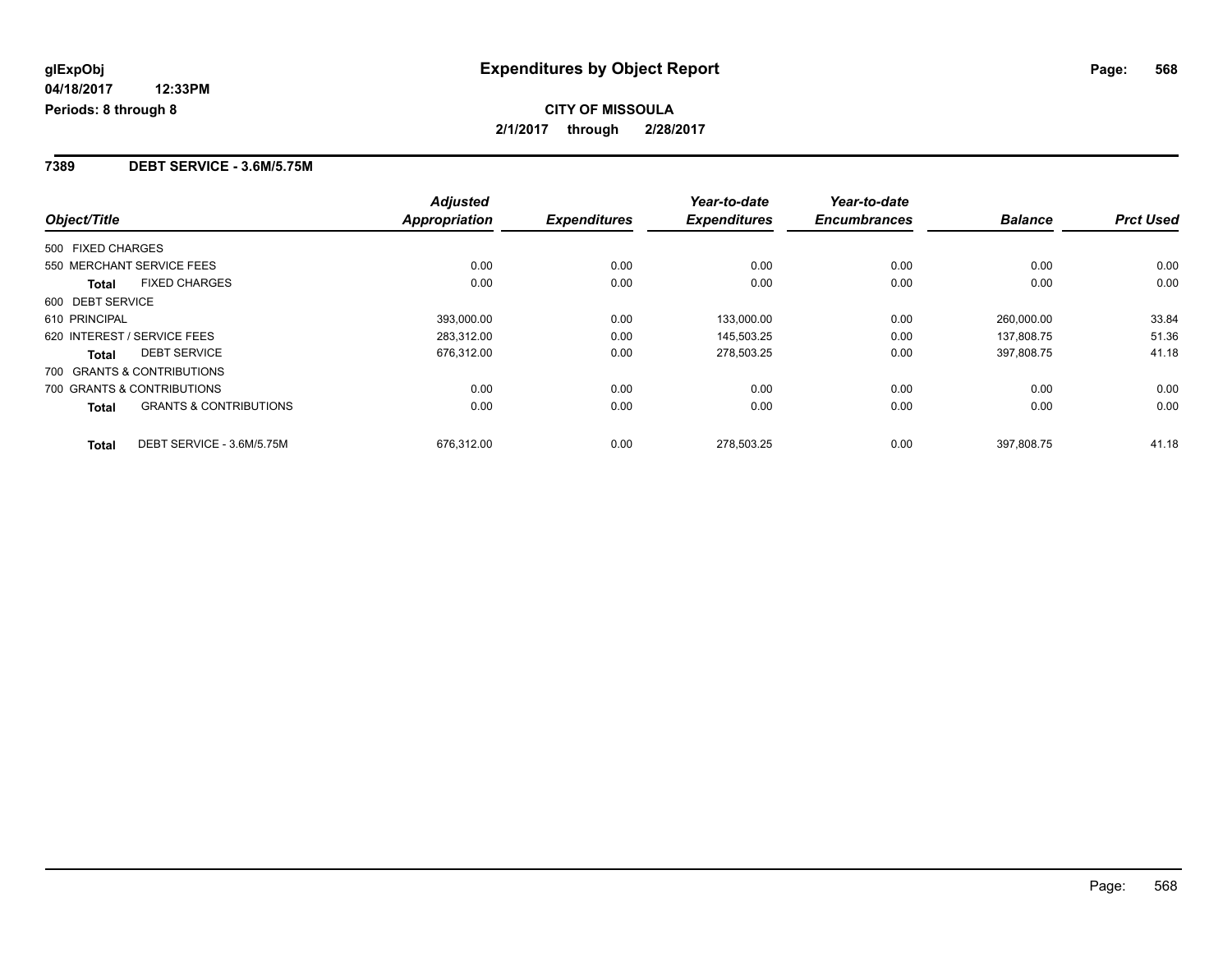## **CITY OF MISSOULA 2/1/2017 through 2/28/2017**

**7390 URDII CLEARING - 3.6M TIF**

**385 MRA**

| Object/Title                         | <b>Adjusted</b><br><b>Appropriation</b> | <b>Expenditures</b> | Year-to-date<br><b>Expenditures</b> | Year-to-date<br><b>Encumbrances</b> | <b>Balance</b> | <b>Prct Used</b> |
|--------------------------------------|-----------------------------------------|---------------------|-------------------------------------|-------------------------------------|----------------|------------------|
|                                      |                                         |                     |                                     |                                     |                |                  |
| 500 FIXED CHARGES                    |                                         |                     |                                     |                                     |                |                  |
| 550 MERCHANT SERVICE FEES            | 0.00                                    | 0.00                | 0.00                                | 0.00                                | 0.00           | 0.00             |
| <b>FIXED CHARGES</b><br><b>Total</b> | 0.00                                    | 0.00                | 0.00                                | 0.00                                | 0.00           | 0.00             |
| 800 OTHER OBJECTS                    |                                         |                     |                                     |                                     |                |                  |
| 820 TRANSFERS TO OTHER FUNDS         | 0.00                                    | 0.00                | $-126.825.85$                       | 0.00                                | 126.825.85     | 0.00             |
| OTHER OBJECTS<br><b>Total</b>        | 0.00                                    | 0.00                | $-126.825.85$                       | 0.00                                | 126,825.85     | 0.00             |
| <b>MRA</b><br><b>Total</b>           | 0.00                                    | 0.00                | $-126.825.85$                       | 0.00                                | 126.825.85     | 0.00             |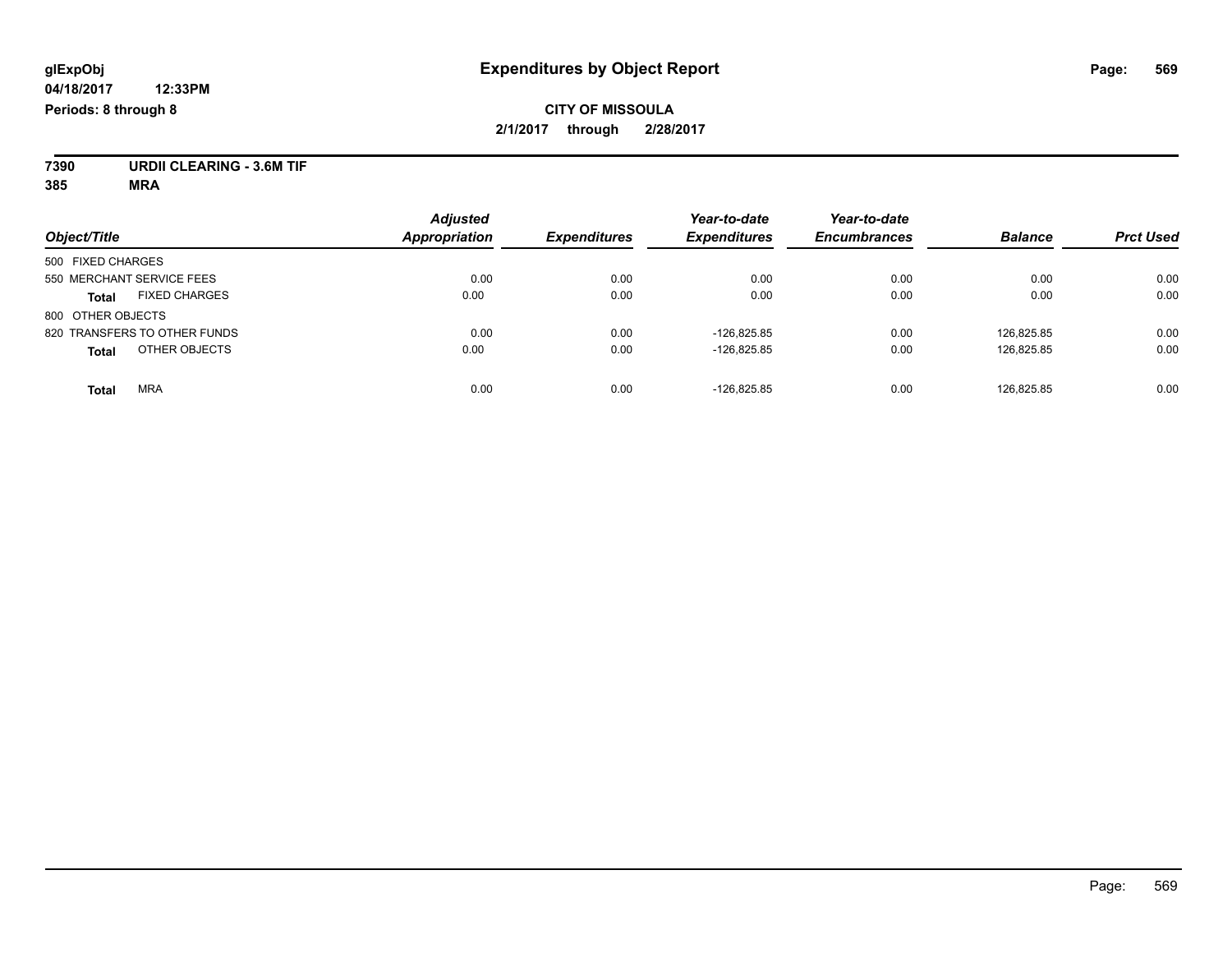**7390 URDII CLEARING - 3.6M TIF 390 NON-DEPARTMENTAL**

|                                      | <b>Adjusted</b> |                     | Year-to-date        | Year-to-date        |                |                  |
|--------------------------------------|-----------------|---------------------|---------------------|---------------------|----------------|------------------|
| Object/Title                         | Appropriation   | <b>Expenditures</b> | <b>Expenditures</b> | <b>Encumbrances</b> | <b>Balance</b> | <b>Prct Used</b> |
| 500 FIXED CHARGES                    |                 |                     |                     |                     |                |                  |
| 550 MERCHANT SERVICE FEES            | 0.00            | 0.00                | 0.00                | 0.00                | 0.00           | 0.00             |
| <b>FIXED CHARGES</b><br><b>Total</b> | 0.00            | 0.00                | 0.00                | 0.00                | 0.00           | 0.00             |
| 800 OTHER OBJECTS                    |                 |                     |                     |                     |                |                  |
| 820 TRANSFERS TO OTHER FUNDS         | 2,125,154.00    | 0.00                | 1,251,772.75        | 0.00                | 873.381.25     | 58.90            |
| OTHER OBJECTS<br><b>Total</b>        | 2,125,154.00    | 0.00                | 1,251,772.75        | 0.00                | 873,381.25     | 58.90            |
| NON-DEPARTMENTAL<br><b>Total</b>     | 2,125,154.00    | 0.00                | 1,251,772.75        | 0.00                | 873.381.25     | 58.90            |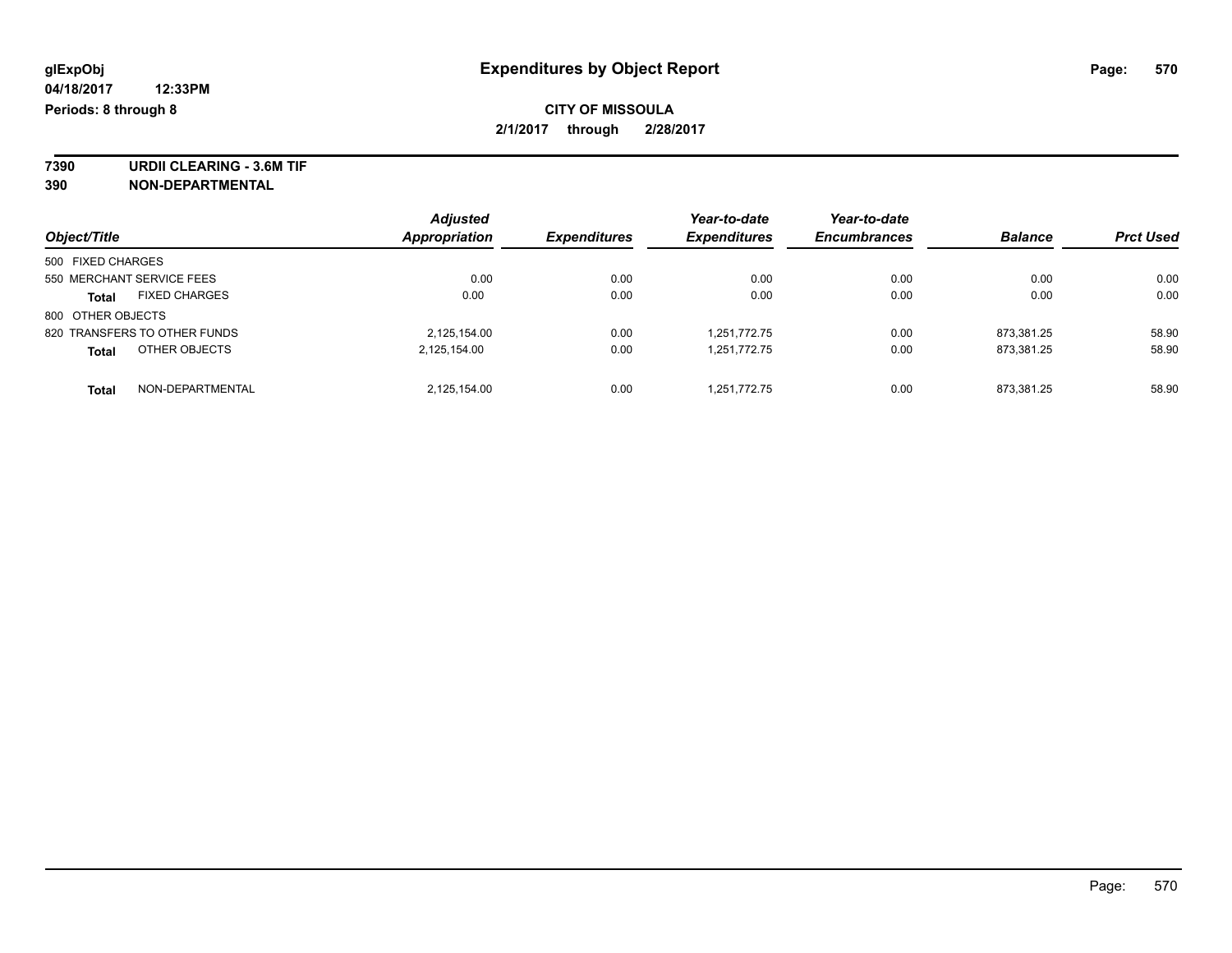**7390 URDII CLEARING - 3.6M TIF**

|                                      | <b>Adjusted</b> | <b>Expenditures</b> | Year-to-date<br><b>Expenditures</b> | Year-to-date        | <b>Balance</b> |                  |
|--------------------------------------|-----------------|---------------------|-------------------------------------|---------------------|----------------|------------------|
| Object/Title                         | Appropriation   |                     |                                     | <b>Encumbrances</b> |                | <b>Prct Used</b> |
| 500 FIXED CHARGES                    |                 |                     |                                     |                     |                |                  |
| 550 MERCHANT SERVICE FEES            | 0.00            | 0.00                | 0.00                                | 0.00                | 0.00           | 0.00             |
| <b>FIXED CHARGES</b><br><b>Total</b> | 0.00            | 0.00                | 0.00                                | 0.00                | 0.00           | 0.00             |
| 800 OTHER OBJECTS                    |                 |                     |                                     |                     |                |                  |
| 820 TRANSFERS TO OTHER FUNDS         | 2,125,154.00    | 0.00                | 1,124,946.90                        | 0.00                | 1.000.207.10   | 52.93            |
| OTHER OBJECTS<br><b>Total</b>        | 2,125,154.00    | 0.00                | 1,124,946.90                        | 0.00                | 1,000,207.10   | 52.93            |
| Total<br>URDII CLEARING - 3.6M TIF   | 2.125.154.00    | 0.00                | 1.124.946.90                        | 0.00                | 1.000.207.10   | 52.93            |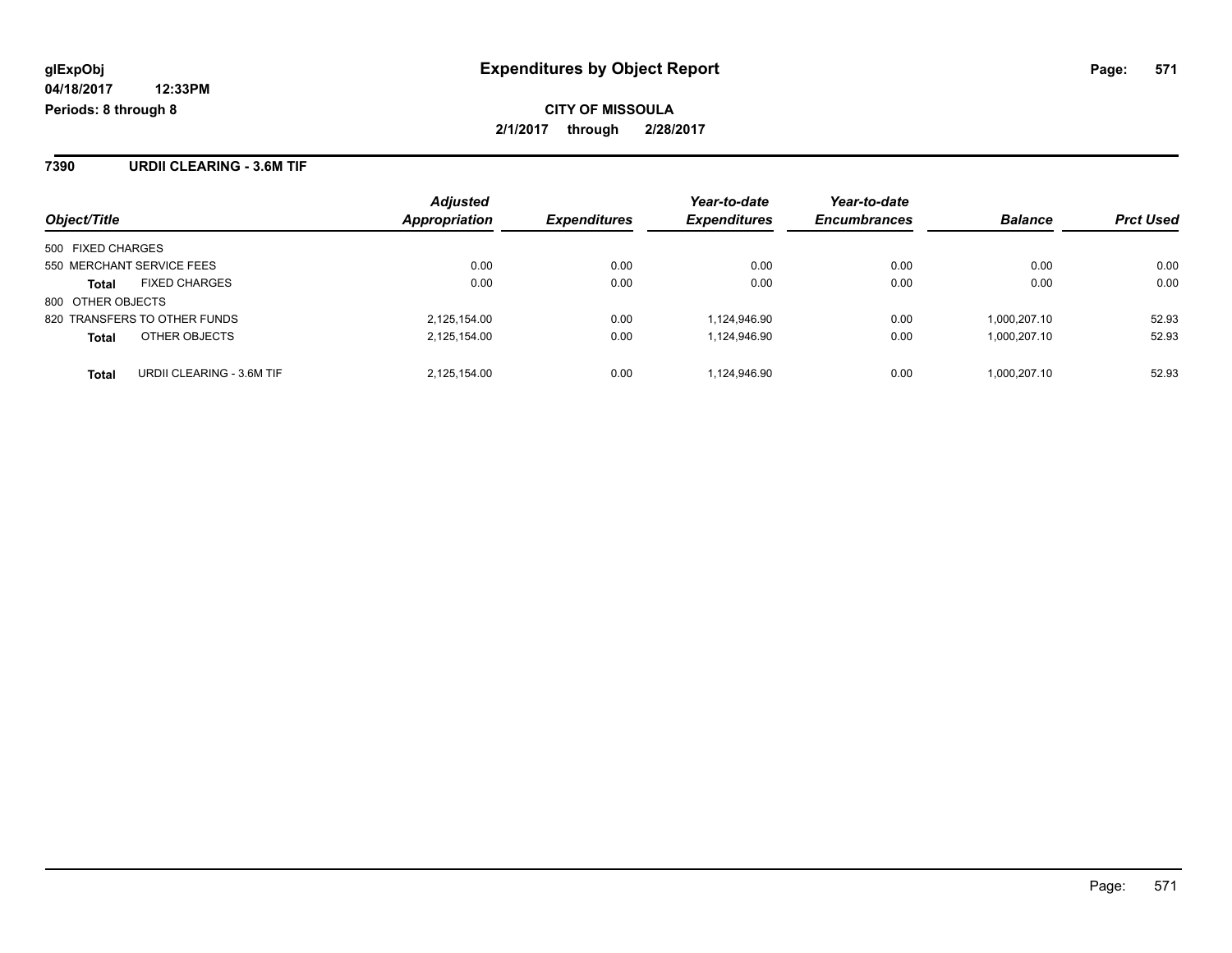## **CITY OF MISSOULA 2/1/2017 through 2/28/2017**

**7391 MRA - URD I FUND 385 MRA**

| Object/Title      |                           | <b>Adjusted</b><br>Appropriation | <b>Expenditures</b> | Year-to-date<br><b>Expenditures</b> | Year-to-date<br><b>Encumbrances</b> | <b>Balance</b> | <b>Prct Used</b> |
|-------------------|---------------------------|----------------------------------|---------------------|-------------------------------------|-------------------------------------|----------------|------------------|
| 500 FIXED CHARGES |                           |                                  |                     |                                     |                                     |                |                  |
|                   | 550 MERCHANT SERVICE FEES | 0.00                             | 0.00                | 0.00                                | 0.00                                | 0.00           | 0.00             |
| <b>Total</b>      | <b>FIXED CHARGES</b>      | 0.00                             | 0.00                | 0.00                                | 0.00                                | 0.00           | 0.00             |
| Total             | <b>MRA</b>                | 0.00                             | 0.00                | 0.00                                | 0.00                                | 0.00           | 0.00             |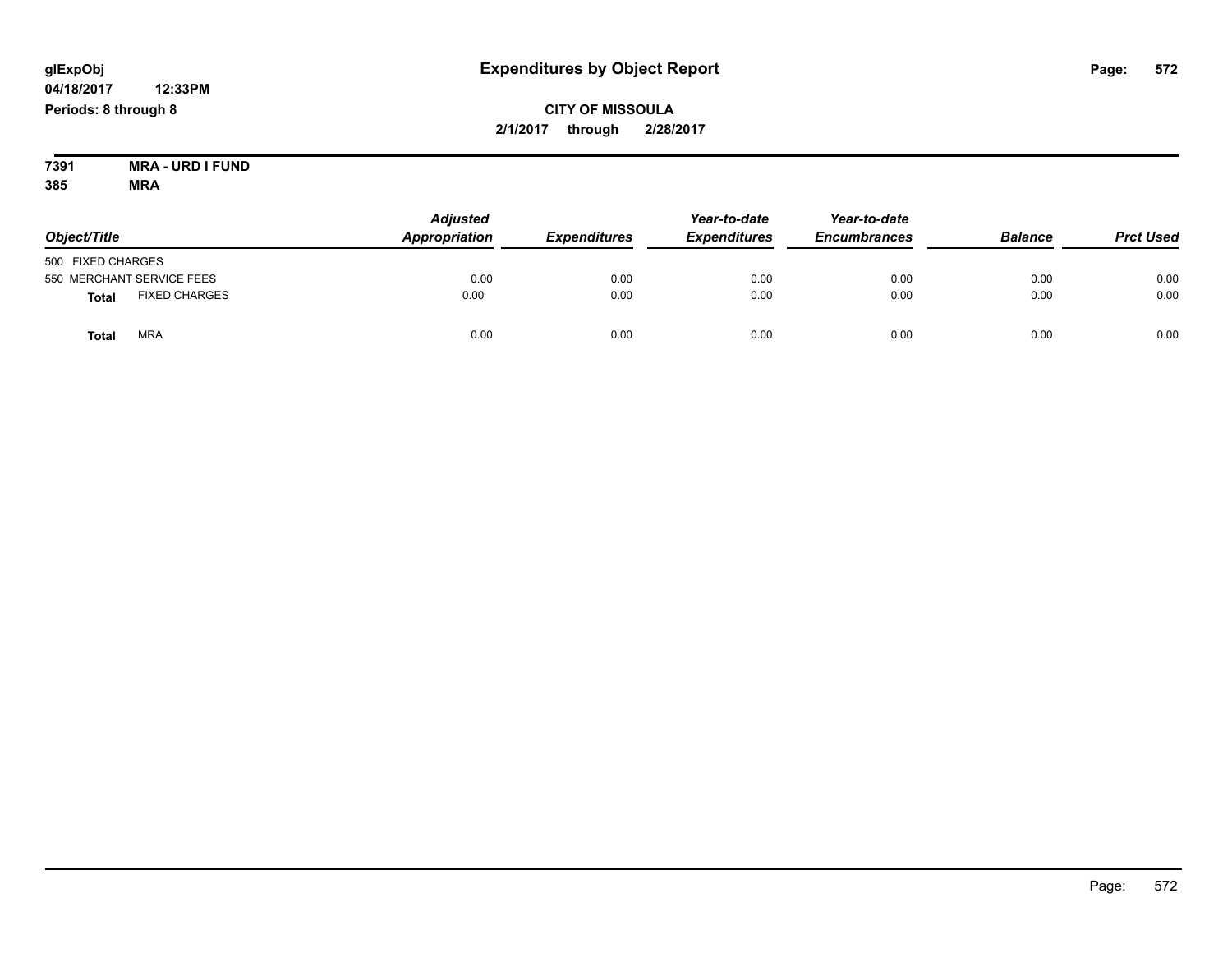## **CITY OF MISSOULA 2/1/2017 through 2/28/2017**

#### **7391 MRA - URD I FUND 900 DEPRECIATION**

|                                      | <b>Adjusted</b> |                     | Year-to-date        | Year-to-date<br><b>Encumbrances</b> |                |                  |
|--------------------------------------|-----------------|---------------------|---------------------|-------------------------------------|----------------|------------------|
| Object/Title                         | Appropriation   | <b>Expenditures</b> | <b>Expenditures</b> |                                     | <b>Balance</b> | <b>Prct Used</b> |
| 500 FIXED CHARGES                    |                 |                     |                     |                                     |                |                  |
| 550 MERCHANT SERVICE FEES            | 0.00            | 0.00                | 0.00                | 0.00                                | 0.00           | 0.00             |
| <b>FIXED CHARGES</b><br><b>Total</b> | 0.00            | 0.00                | 0.00                | 0.00                                | 0.00           | 0.00             |
| <b>DEPRECIATION</b><br><b>Total</b>  | 0.00            | 0.00                | 0.00                | 0.00                                | 0.00           | 0.00             |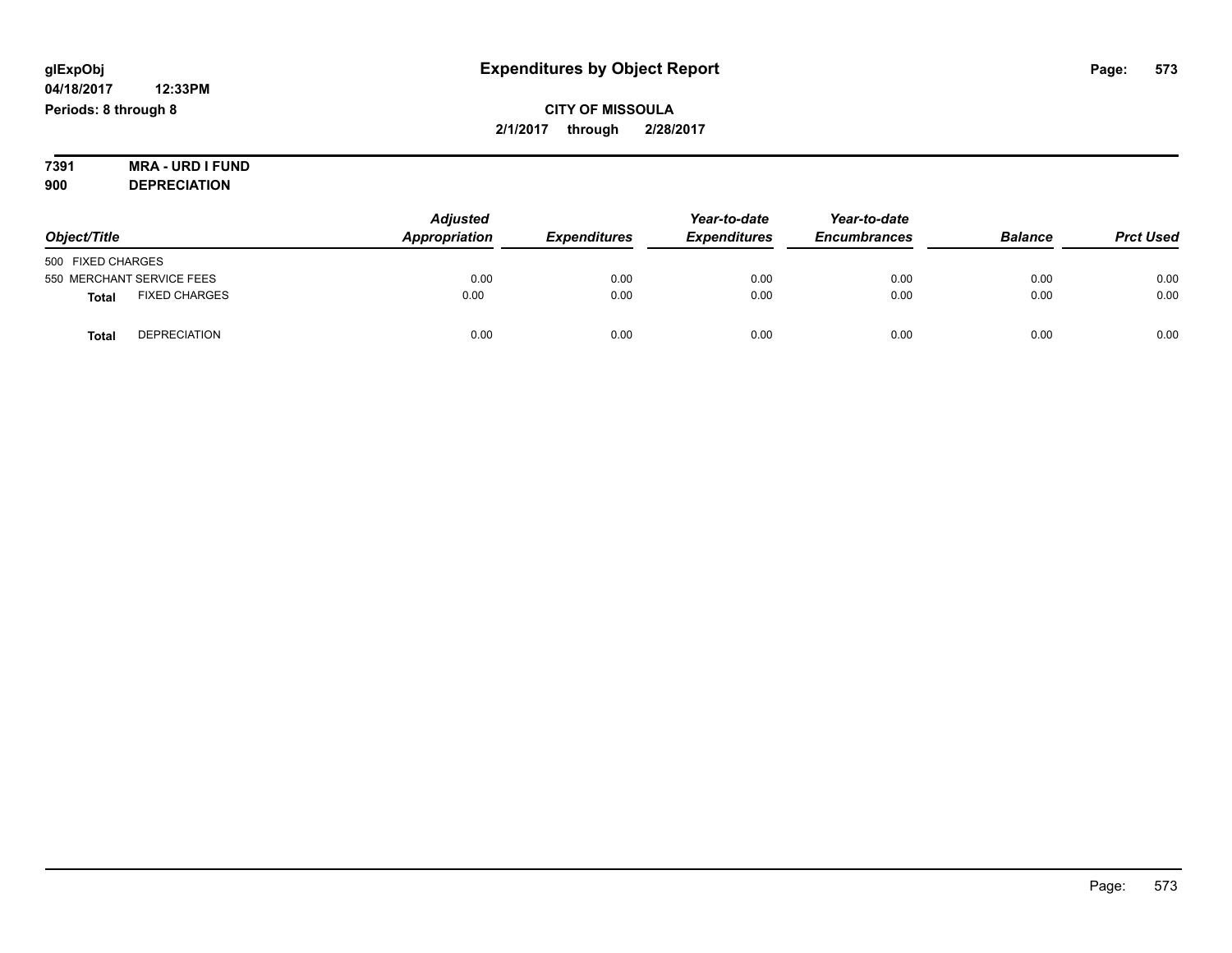## **glExpObj Expenditures by Object Report Page: 574**

**04/18/2017 12:33PM Periods: 8 through 8**

**7391 MRA - URD I FUND**

| Object/Title                         | <b>Adjusted</b><br>Appropriation | <b>Expenditures</b> | Year-to-date<br><b>Expenditures</b> | Year-to-date<br><b>Encumbrances</b> | <b>Balance</b> | <b>Prct Used</b> |
|--------------------------------------|----------------------------------|---------------------|-------------------------------------|-------------------------------------|----------------|------------------|
| 500 FIXED CHARGES                    |                                  |                     |                                     |                                     |                |                  |
| 550 MERCHANT SERVICE FEES            | 0.00                             | 0.00                | 0.00                                | 0.00                                | 0.00           | 0.00             |
| <b>FIXED CHARGES</b><br><b>Total</b> | 0.00                             | 0.00                | 0.00                                | 0.00                                | 0.00           | 0.00             |
| MRA - URD I FUND<br><b>Total</b>     | 0.00                             | 0.00                | 0.00                                | 0.00                                | 0.00           | 0.00             |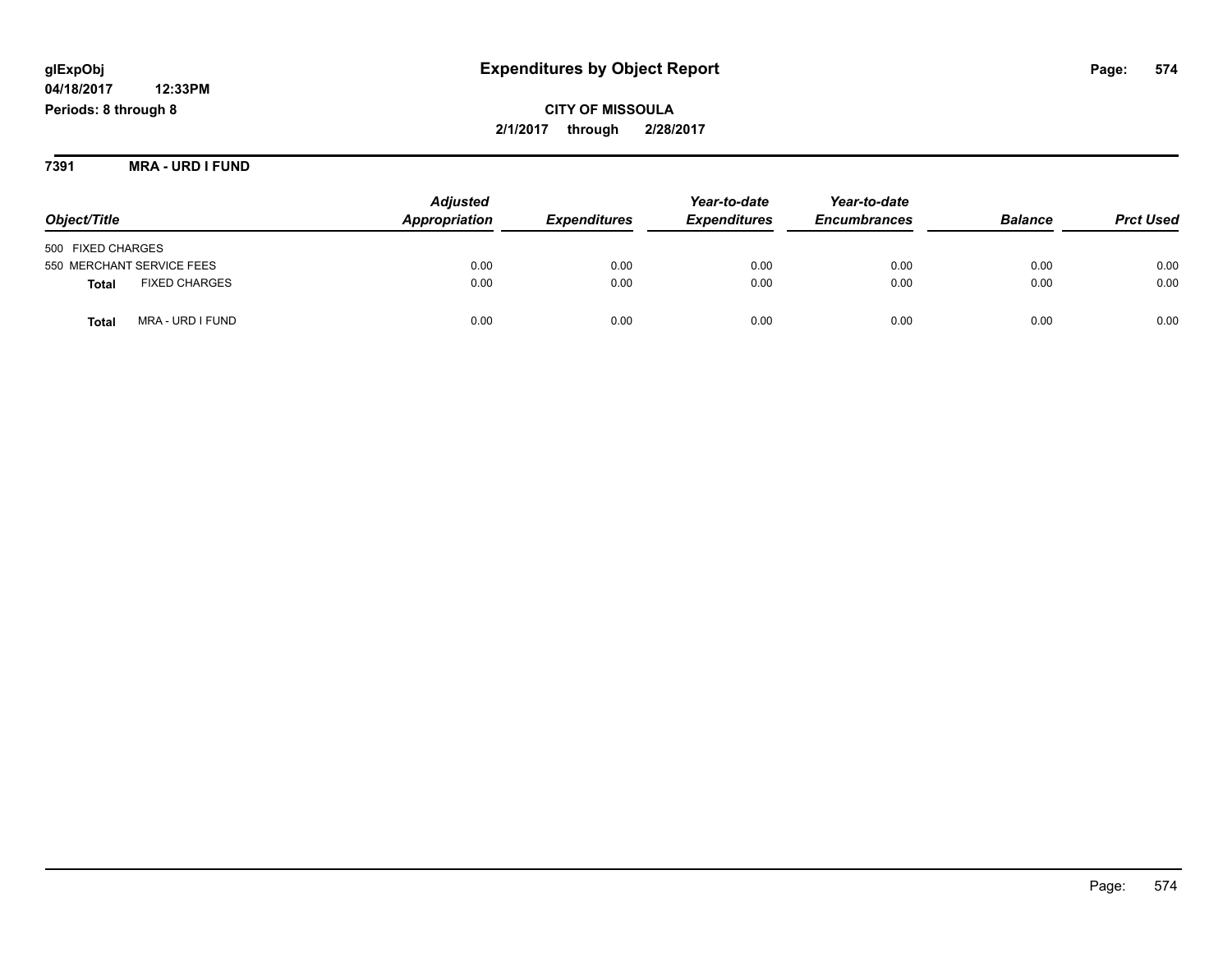**7392 MRA - URD II FUND 385 MRA**

|                                                   | <b>Adjusted</b>      |                     | Year-to-date        | Year-to-date        |                |                  |
|---------------------------------------------------|----------------------|---------------------|---------------------|---------------------|----------------|------------------|
| Object/Title                                      | <b>Appropriation</b> | <b>Expenditures</b> | <b>Expenditures</b> | <b>Encumbrances</b> | <b>Balance</b> | <b>Prct Used</b> |
| 300 PURCHASED SERVICES                            |                      |                     |                     |                     |                |                  |
| 344 TELEPHONE SERVICE                             | 0.00                 | 0.00                | 0.00                | 0.00                | 0.00           | 0.00             |
| 350 PROFESSIONAL SERVICES                         | 32.551.00            | 0.00                | 0.00                | 0.00                | 32.551.00      | 0.00             |
| PURCHASED SERVICES<br><b>Total</b>                | 32,551.00            | 0.00                | 0.00                | 0.00                | 32,551.00      | 0.00             |
| 500 FIXED CHARGES                                 |                      |                     |                     |                     |                |                  |
| 550 MERCHANT SERVICE FEES                         | 0.00                 | 0.00                | 0.00                | 0.00                | 0.00           | 0.00             |
| <b>FIXED CHARGES</b><br><b>Total</b>              | 0.00                 | 0.00                | 0.00                | 0.00                | 0.00           | 0.00             |
| 700 GRANTS & CONTRIBUTIONS                        |                      |                     |                     |                     |                |                  |
| 700 GRANTS & CONTRIBUTIONS                        | 582,715.00           | 95.687.00           | 188.705.00          | 0.00                | 394.010.00     | 32.38            |
| <b>GRANTS &amp; CONTRIBUTIONS</b><br><b>Total</b> | 582,715.00           | 95,687.00           | 188,705.00          | 0.00                | 394.010.00     | 32.38            |
| 800 OTHER OBJECTS                                 |                      |                     |                     |                     |                |                  |
| 820 TRANSFERS TO OTHER FUNDS                      | 250.000.00           | 0.00                | 0.00                | 0.00                | 250.000.00     | 0.00             |
| 845 CONTINGENCY                                   | 1.486.500.00         | 0.00                | 0.00                | 0.00                | 1,486,500.00   | 0.00             |
| OTHER OBJECTS<br><b>Total</b>                     | 1,736,500.00         | 0.00                | 0.00                | 0.00                | 1,736,500.00   | 0.00             |
| 900 CAPITAL OUTLAY                                |                      |                     |                     |                     |                |                  |
| 910 LAND                                          | 0.00                 | 0.00                | 0.00                | 0.00                | 0.00           | 0.00             |
| 920 BUILDINGS                                     | 0.00                 | 0.00                | 0.00                | 0.00                | 0.00           | 0.00             |
| 930 IMPROVEMENTS                                  | 110.000.00           | 0.00                | 9.981.25            | 0.00                | 100.018.75     | 9.07             |
| <b>CAPITAL OUTLAY</b><br>Total                    | 110.000.00           | 0.00                | 9.981.25            | 0.00                | 100.018.75     | 9.07             |
| <b>MRA</b><br><b>Total</b>                        | 2,461,766.00         | 95,687.00           | 198,686.25          | 0.00                | 2,263,079.75   | 8.07             |
|                                                   |                      |                     |                     |                     |                |                  |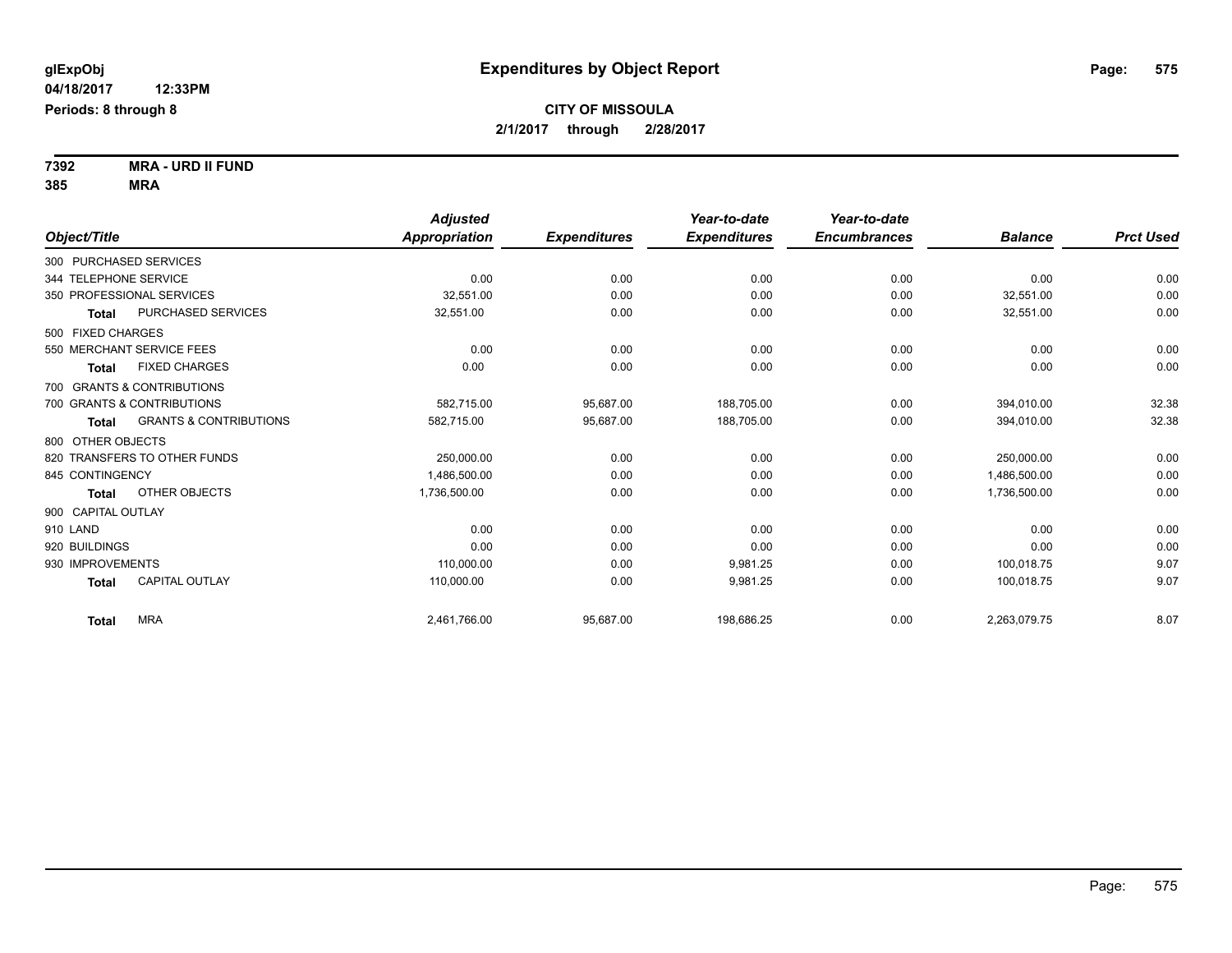**7392 MRA - URD II FUND**

|                                            | <b>Adjusted</b> |                     | Year-to-date        | Year-to-date        |                |                  |
|--------------------------------------------|-----------------|---------------------|---------------------|---------------------|----------------|------------------|
| Object/Title                               | Appropriation   | <b>Expenditures</b> | <b>Expenditures</b> | <b>Encumbrances</b> | <b>Balance</b> | <b>Prct Used</b> |
| 300 PURCHASED SERVICES                     |                 |                     |                     |                     |                |                  |
| 344 TELEPHONE SERVICE                      | 0.00            | 0.00                | 0.00                | 0.00                | 0.00           | 0.00             |
| 350 PROFESSIONAL SERVICES                  | 32,551.00       | 0.00                | 0.00                | 0.00                | 32,551.00      | 0.00             |
| PURCHASED SERVICES<br><b>Total</b>         | 32,551.00       | 0.00                | 0.00                | 0.00                | 32,551.00      | 0.00             |
| 500 FIXED CHARGES                          |                 |                     |                     |                     |                |                  |
| 550 MERCHANT SERVICE FEES                  | 0.00            | 0.00                | 0.00                | 0.00                | 0.00           | 0.00             |
| <b>FIXED CHARGES</b><br><b>Total</b>       | 0.00            | 0.00                | 0.00                | 0.00                | 0.00           | 0.00             |
| 700 GRANTS & CONTRIBUTIONS                 |                 |                     |                     |                     |                |                  |
| 700 GRANTS & CONTRIBUTIONS                 | 582,715.00      | 95,687.00           | 188,705.00          | 0.00                | 394,010.00     | 32.38            |
| <b>GRANTS &amp; CONTRIBUTIONS</b><br>Total | 582,715.00      | 95,687.00           | 188,705.00          | 0.00                | 394,010.00     | 32.38            |
| 800 OTHER OBJECTS                          |                 |                     |                     |                     |                |                  |
| 820 TRANSFERS TO OTHER FUNDS               | 250,000.00      | 0.00                | 0.00                | 0.00                | 250.000.00     | 0.00             |
| 845 CONTINGENCY                            | 1,486,500.00    | 0.00                | 0.00                | 0.00                | 1,486,500.00   | 0.00             |
| <b>OTHER OBJECTS</b><br><b>Total</b>       | 1,736,500.00    | 0.00                | 0.00                | 0.00                | 1,736,500.00   | 0.00             |
| 900 CAPITAL OUTLAY                         |                 |                     |                     |                     |                |                  |
| 910 LAND                                   | 0.00            | 0.00                | 0.00                | 0.00                | 0.00           | 0.00             |
| 920 BUILDINGS                              | 0.00            | 0.00                | 0.00                | 0.00                | 0.00           | 0.00             |
| 930 IMPROVEMENTS                           | 110,000.00      | 0.00                | 9,981.25            | 0.00                | 100,018.75     | 9.07             |
| CAPITAL OUTLAY<br><b>Total</b>             | 110,000.00      | 0.00                | 9,981.25            | 0.00                | 100,018.75     | 9.07             |
| MRA - URD II FUND<br><b>Total</b>          | 2,461,766.00    | 95,687.00           | 198,686.25          | 0.00                | 2,263,079.75   | 8.07             |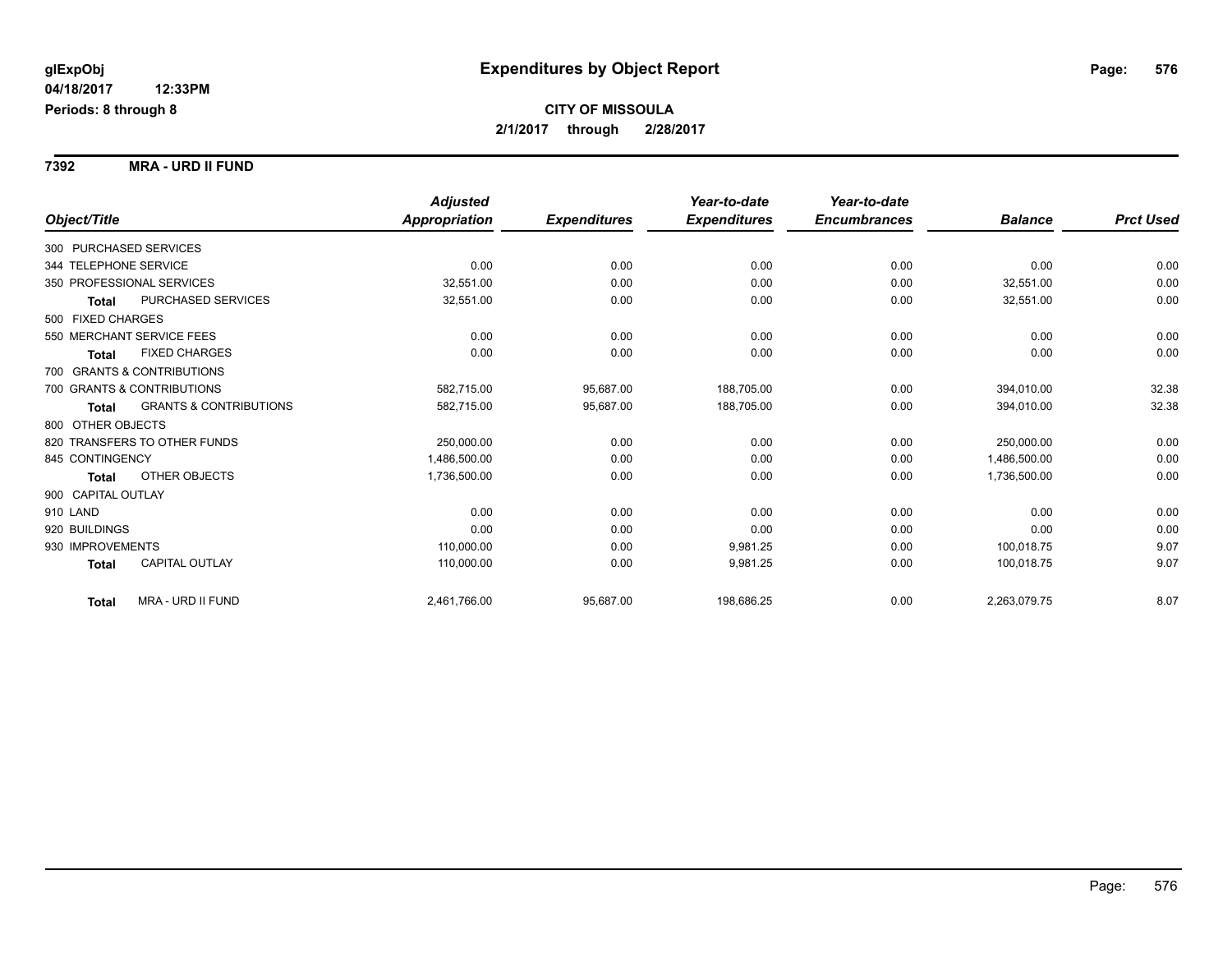**7393 MRA - URD III FUND 385 MRA**

|                                            | <b>Adjusted</b>      |                     | Year-to-date        | Year-to-date        |                |                  |
|--------------------------------------------|----------------------|---------------------|---------------------|---------------------|----------------|------------------|
| Object/Title                               | <b>Appropriation</b> | <b>Expenditures</b> | <b>Expenditures</b> | <b>Encumbrances</b> | <b>Balance</b> | <b>Prct Used</b> |
| 100 PERSONAL SERVICES                      |                      |                     |                     |                     |                |                  |
| 110 SALARIES AND WAGES                     | 405,647.00           | 32,155.31           | 265,697.03          | 0.00                | 139,949.97     | 65.50            |
| 115 SALARIES/HEALTH INSURANCE BENEFIT      | 0.00                 | 0.00                | 0.00                | 0.00                | 0.00           | 0.00             |
| 120 OVERTIME/TERMINATION                   | 5,000.00             | 0.00                | 0.00                | 0.00                | 5,000.00       | 0.00             |
| 140 EMPLOYER CONTRIBUTIONS                 | 129,626.00           | 10,393.68           | 87,236.43           | 0.00                | 42,389.57      | 67.30            |
| 141 STATE RETIREMENT CONTRIBUTIONS         | 0.00                 | 0.00                | 201.22              | 0.00                | $-201.22$      | 0.00             |
| 190 PENSION EXPENSE                        | 0.00                 | 0.00                | 0.00                | 0.00                | 0.00           | 0.00             |
| PERSONAL SERVICES<br>Total                 | 540,273.00           | 42,548.99           | 353,134.68          | 0.00                | 187, 138.32    | 65.36            |
| 200 SUPPLIES                               |                      |                     |                     |                     |                |                  |
| 210 OFFICE SUPPLIES                        | 4,000.00             | 138.26              | 1,944.92            | 0.00                | 2,055.08       | 48.62            |
| 220 OPERATING SUPPLIES                     | 500.00               | 0.00                | 0.00                | 0.00                | 500.00         | 0.00             |
| 230 REPAIR/MAINTENANCE                     | 828.00               | 0.00                | 0.00                | 0.00                | 828.00         | 0.00             |
| 231 GASOLINE                               | 400.00               | 21.76               | 86.65               | 0.00                | 313.35         | 21.66            |
| 240 OTHER SUPPLIES                         | 3,398.00             | 0.00                | 0.00                | 0.00                | 3,398.00       | 0.00             |
| <b>SUPPLIES</b><br><b>Total</b>            | 9,126.00             | 160.02              | 2,031.57            | 0.00                | 7,094.43       | 22.26            |
| 300 PURCHASED SERVICES                     |                      |                     |                     |                     |                |                  |
| 310 COMMUNICATIONS                         | 800.00               | 1.98                | 80.94               | 0.00                | 719.06         | 10.12            |
| 320 PRINTING & DUPLICATING                 | 3,000.00             | 0.00                | 1,123.35            | 0.00                | 1,876.65       | 37.45            |
| 330 PUBLICITY, SUBSCRIPTIONS & DUES        | 3,000.00             | 891.00              | 3,609.78            | 0.00                | $-609.78$      | 120.33           |
| 344 TELEPHONE SERVICE                      | 1,300.00             | 0.00                | 79.53               | 0.00                | 1,220.47       | 6.12             |
| 345 GARBAGE                                | 565.00               | 0.00                | 0.00                | 0.00                | 565.00         | 0.00             |
| 350 PROFESSIONAL SERVICES                  | 931,188.00           | 45,398.07           | 447,868.05          | 0.00                | 483,319.95     | 48.10            |
| 360 REPAIR & MAINTENANCE                   | 6,990.00             | 337.14              | 2,359.98            | 0.00                | 4,630.02       | 33.76            |
| 370 TRAVEL                                 | 3,500.00             | 234.72              | 612.86              | 0.00                | 2,887.14       | 17.51            |
| 380 TRAINING                               | 4,500.00             | 0.00                | 85.00               | 0.00                | 4,415.00       | 1.89             |
| 390 OTHER PURCHASED SERVICES               | 500.00               | 0.00                | 0.00                | 0.00                | 500.00         | 0.00             |
| PURCHASED SERVICES<br><b>Total</b>         | 955,343.00           | 46,862.91           | 455,819.49          | 0.00                | 499,523.51     | 47.71            |
| 500 FIXED CHARGES                          |                      |                     |                     |                     |                |                  |
| 550 MERCHANT SERVICE FEES                  | 0.00                 | 0.00                | 0.00                | 0.00                | 0.00           | 0.00             |
| <b>FIXED CHARGES</b><br>Total              | 0.00                 | 0.00                | 0.00                | 0.00                | 0.00           | 0.00             |
| 700 GRANTS & CONTRIBUTIONS                 |                      |                     |                     |                     |                |                  |
| 700 GRANTS & CONTRIBUTIONS                 | 7,944,937.00         | 643,014.00          | 2,273,833.00        | 0.00                | 5,671,104.00   | 28.62            |
| <b>GRANTS &amp; CONTRIBUTIONS</b><br>Total | 7,944,937.00         | 643,014.00          | 2,273,833.00        | 0.00                | 5,671,104.00   | 28.62            |
|                                            |                      |                     |                     |                     |                |                  |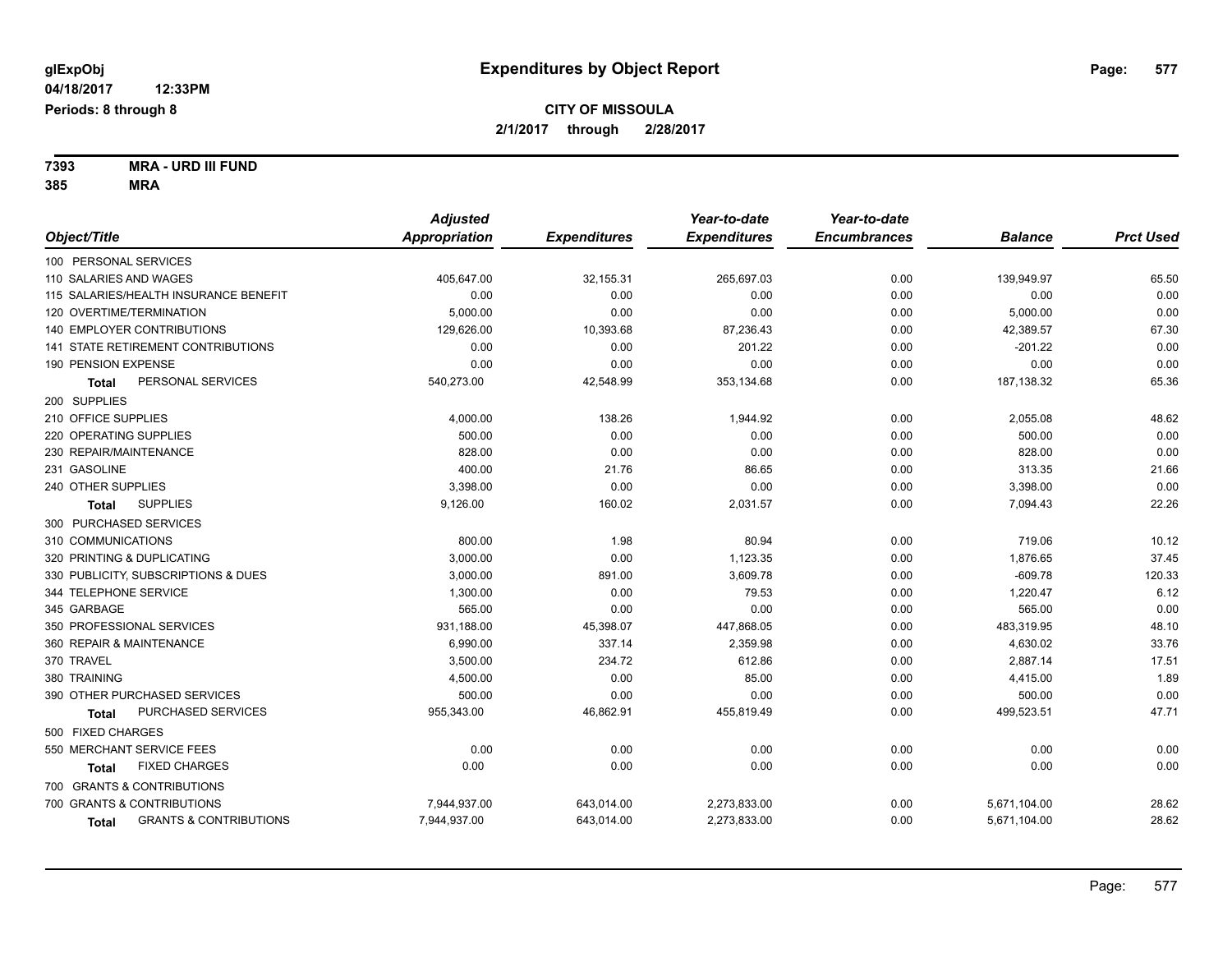**7393 MRA - URD III FUND 385 MRA**

|                                       | <b>Adjusted</b> |                     | Year-to-date        | Year-to-date        |                |                  |
|---------------------------------------|-----------------|---------------------|---------------------|---------------------|----------------|------------------|
| Object/Title                          | Appropriation   | <b>Expenditures</b> | <b>Expenditures</b> | <b>Encumbrances</b> | <b>Balance</b> | <b>Prct Used</b> |
| 800 OTHER OBJECTS                     |                 |                     |                     |                     |                |                  |
| 820 TRANSFERS TO OTHER FUNDS          | 0.00            | 0.00                | 0.00                | 0.00                | 0.00           | 0.00             |
| 845 CONTINGENCY                       | 1.067.682.00    | 0.00                | 0.00                | 0.00                | 1,067,682.00   | 0.00             |
| OTHER OBJECTS<br>Total                | 1.067.682.00    | 0.00                | 0.00                | 0.00                | 1,067,682.00   | 0.00             |
| 900 CAPITAL OUTLAY                    |                 |                     |                     |                     |                |                  |
| 910 LAND                              | 0.00            | 0.00                | 200.000.00          | 0.00                | $-200.000.00$  | 0.00             |
| 930 IMPROVEMENTS                      | 5,268,094.00    | 368.248.91          | 2,433,385.04        | 0.00                | 2,834,708.96   | 46.19            |
| 940 MACHINERY & EQUIPMENT             | 5.000.00        | 0.00                | 0.00                | 0.00                | 5.000.00       | 0.00             |
| <b>CAPITAL OUTLAY</b><br><b>Total</b> | 5,273,094.00    | 368,248.91          | 2,633,385.04        | 0.00                | 2,639,708.96   | 49.94            |
| <b>MRA</b><br>Total                   | 15.790.455.00   | 1.100.834.83        | 5.718.203.78        | 0.00                | 10.072.251.22  | 36.21            |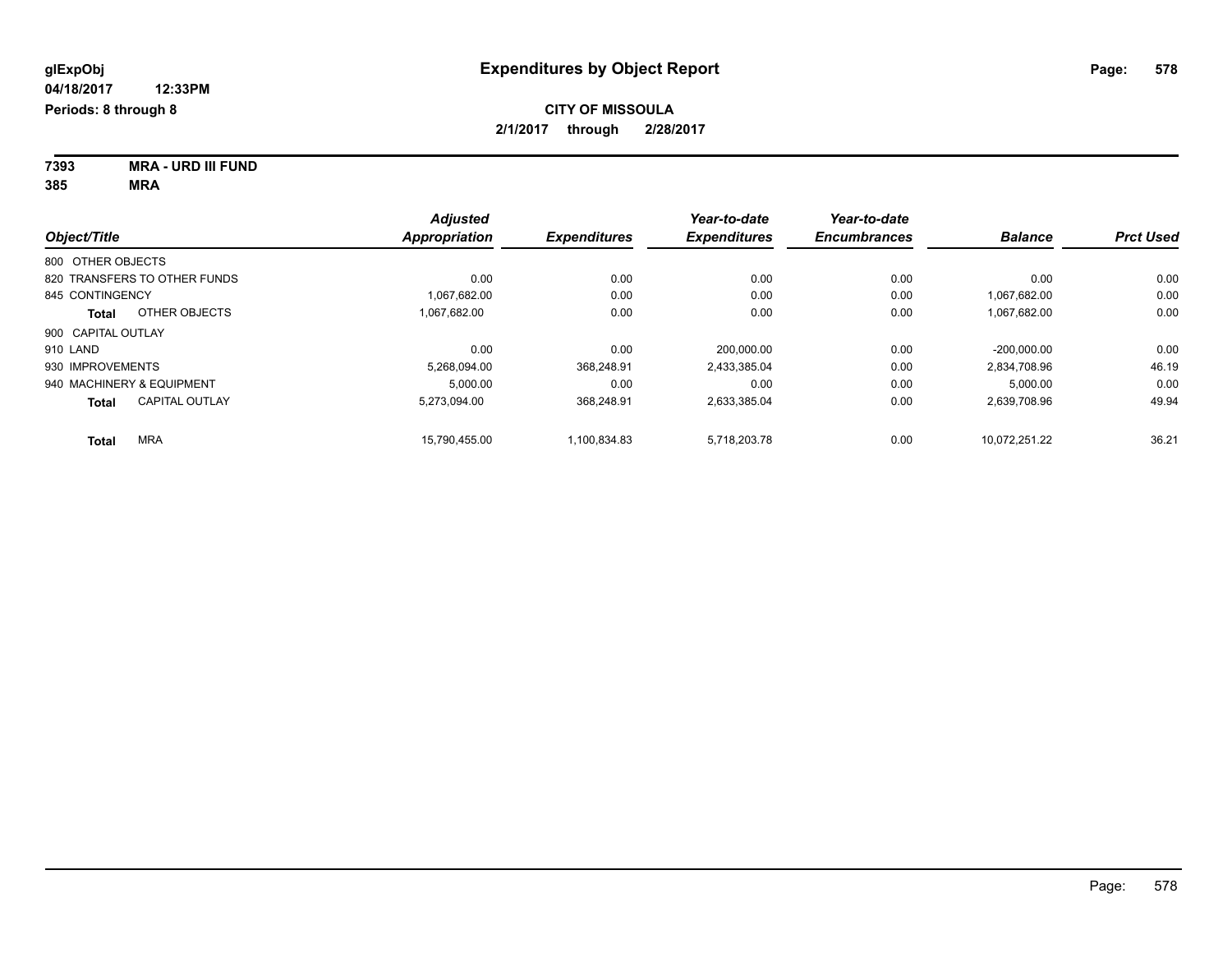#### **7393 MRA - URD III FUND 900 DEPRECIATION**

|                                      | <b>Adjusted</b>      |                     | Year-to-date        | Year-to-date        |                |                  |
|--------------------------------------|----------------------|---------------------|---------------------|---------------------|----------------|------------------|
| Object/Title                         | <b>Appropriation</b> | <b>Expenditures</b> | <b>Expenditures</b> | <b>Encumbrances</b> | <b>Balance</b> | <b>Prct Used</b> |
| 500 FIXED CHARGES                    |                      |                     |                     |                     |                |                  |
| 550 MERCHANT SERVICE FEES            | 0.00                 | 0.00                | 0.00                | 0.00                | 0.00           | 0.00             |
| <b>FIXED CHARGES</b><br><b>Total</b> | 0.00                 | 0.00                | 0.00                | 0.00                | 0.00           | 0.00             |
| 800 OTHER OBJECTS                    |                      |                     |                     |                     |                |                  |
| 830 DEPRECIATION                     | 0.00                 | 0.00                | 0.00                | 0.00                | 0.00           | 0.00             |
| OTHER OBJECTS<br><b>Total</b>        | 0.00                 | 0.00                | 0.00                | 0.00                | 0.00           | 0.00             |
| <b>DEPRECIATION</b><br><b>Total</b>  | 0.00                 | 0.00                | 0.00                | 0.00                | 0.00           | 0.00             |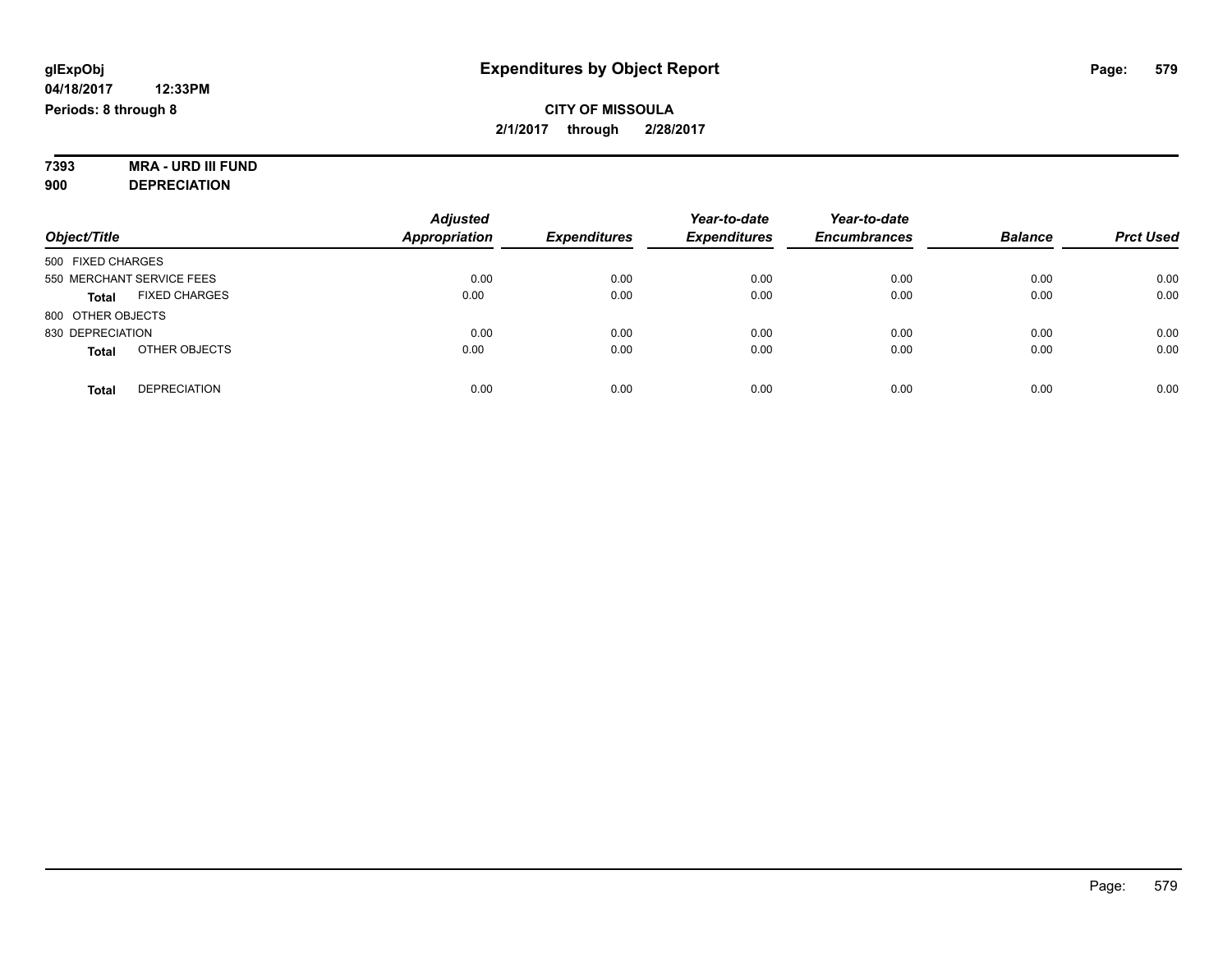**7393 MRA - URD III FUND**

|                                            | <b>Adjusted</b> |                     | Year-to-date        | Year-to-date        |                |                  |
|--------------------------------------------|-----------------|---------------------|---------------------|---------------------|----------------|------------------|
| Object/Title                               | Appropriation   | <b>Expenditures</b> | <b>Expenditures</b> | <b>Encumbrances</b> | <b>Balance</b> | <b>Prct Used</b> |
| 100 PERSONAL SERVICES                      |                 |                     |                     |                     |                |                  |
| 110 SALARIES AND WAGES                     | 405,647.00      | 32,155.31           | 265,697.03          | 0.00                | 139,949.97     | 65.50            |
| 115 SALARIES/HEALTH INSURANCE BENEFIT      | 0.00            | 0.00                | 0.00                | 0.00                | 0.00           | 0.00             |
| 120 OVERTIME/TERMINATION                   | 5,000.00        | 0.00                | 0.00                | 0.00                | 5,000.00       | 0.00             |
| 140 EMPLOYER CONTRIBUTIONS                 | 129,626.00      | 10,393.68           | 87,236.43           | 0.00                | 42,389.57      | 67.30            |
| 141 STATE RETIREMENT CONTRIBUTIONS         | 0.00            | 0.00                | 201.22              | 0.00                | $-201.22$      | 0.00             |
| 190 PENSION EXPENSE                        | 0.00            | 0.00                | 0.00                | 0.00                | 0.00           | 0.00             |
| PERSONAL SERVICES<br><b>Total</b>          | 540,273.00      | 42,548.99           | 353,134.68          | 0.00                | 187,138.32     | 65.36            |
| 200 SUPPLIES                               |                 |                     |                     |                     |                |                  |
| 210 OFFICE SUPPLIES                        | 4,000.00        | 138.26              | 1,944.92            | 0.00                | 2,055.08       | 48.62            |
| 220 OPERATING SUPPLIES                     | 500.00          | 0.00                | 0.00                | 0.00                | 500.00         | 0.00             |
| 230 REPAIR/MAINTENANCE                     | 828.00          | 0.00                | 0.00                | 0.00                | 828.00         | 0.00             |
| 231 GASOLINE                               | 400.00          | 21.76               | 86.65               | 0.00                | 313.35         | 21.66            |
| 240 OTHER SUPPLIES                         | 3,398.00        | 0.00                | 0.00                | 0.00                | 3,398.00       | 0.00             |
| <b>SUPPLIES</b><br><b>Total</b>            | 9,126.00        | 160.02              | 2,031.57            | 0.00                | 7,094.43       | 22.26            |
| 300 PURCHASED SERVICES                     |                 |                     |                     |                     |                |                  |
| 310 COMMUNICATIONS                         | 800.00          | 1.98                | 80.94               | 0.00                | 719.06         | 10.12            |
| 320 PRINTING & DUPLICATING                 | 3,000.00        | 0.00                | 1,123.35            | 0.00                | 1,876.65       | 37.45            |
| 330 PUBLICITY, SUBSCRIPTIONS & DUES        | 3,000.00        | 891.00              | 3,609.78            | 0.00                | $-609.78$      | 120.33           |
| 344 TELEPHONE SERVICE                      | 1,300.00        | 0.00                | 79.53               | 0.00                | 1,220.47       | 6.12             |
| 345 GARBAGE                                | 565.00          | 0.00                | 0.00                | 0.00                | 565.00         | 0.00             |
| 350 PROFESSIONAL SERVICES                  | 931,188.00      | 45,398.07           | 447,868.05          | 0.00                | 483,319.95     | 48.10            |
| 360 REPAIR & MAINTENANCE                   | 6,990.00        | 337.14              | 2,359.98            | 0.00                | 4,630.02       | 33.76            |
| 370 TRAVEL                                 | 3,500.00        | 234.72              | 612.86              | 0.00                | 2,887.14       | 17.51            |
| 380 TRAINING                               | 4,500.00        | 0.00                | 85.00               | 0.00                | 4,415.00       | 1.89             |
| 390 OTHER PURCHASED SERVICES               | 500.00          | 0.00                | 0.00                | 0.00                | 500.00         | 0.00             |
| PURCHASED SERVICES<br><b>Total</b>         | 955,343.00      | 46,862.91           | 455,819.49          | 0.00                | 499,523.51     | 47.71            |
| 500 FIXED CHARGES                          |                 |                     |                     |                     |                |                  |
| 550 MERCHANT SERVICE FEES                  | 0.00            | 0.00                | 0.00                | 0.00                | 0.00           | 0.00             |
| <b>FIXED CHARGES</b><br>Total              | 0.00            | 0.00                | 0.00                | 0.00                | 0.00           | 0.00             |
| 700 GRANTS & CONTRIBUTIONS                 |                 |                     |                     |                     |                |                  |
| 700 GRANTS & CONTRIBUTIONS                 | 7,944,937.00    | 643,014.00          | 2,273,833.00        | 0.00                | 5,671,104.00   | 28.62            |
| <b>GRANTS &amp; CONTRIBUTIONS</b><br>Total | 7,944,937.00    | 643,014.00          | 2,273,833.00        | 0.00                | 5,671,104.00   | 28.62            |
| 800 OTHER OBJECTS                          |                 |                     |                     |                     |                |                  |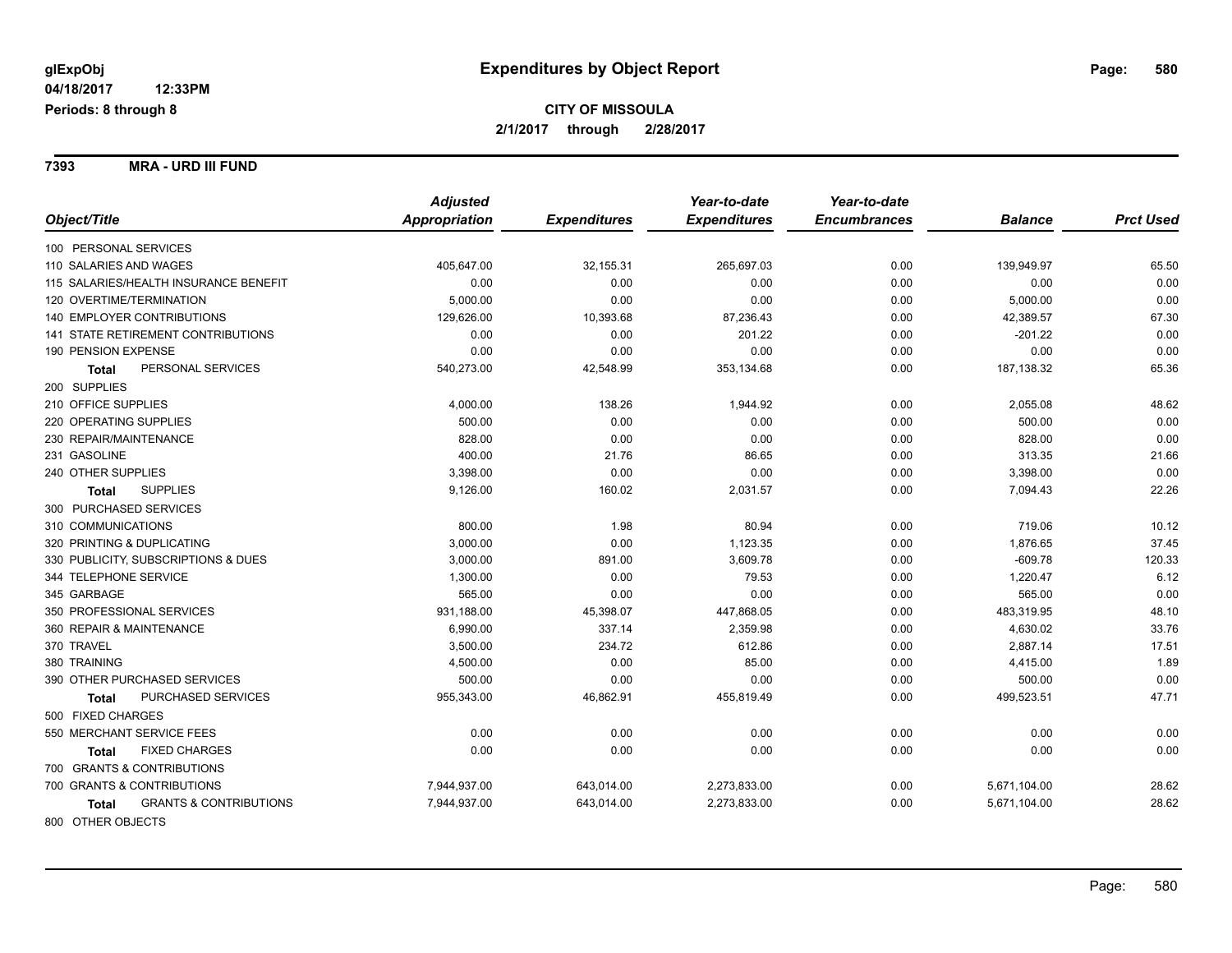**7393 MRA - URD III FUND**

|                                       | <b>Adjusted</b> |                     | Year-to-date        | Year-to-date        |                |                  |
|---------------------------------------|-----------------|---------------------|---------------------|---------------------|----------------|------------------|
| Object/Title                          | Appropriation   | <b>Expenditures</b> | <b>Expenditures</b> | <b>Encumbrances</b> | <b>Balance</b> | <b>Prct Used</b> |
| 820 TRANSFERS TO OTHER FUNDS          | 0.00            | 0.00                | 0.00                | 0.00                | 0.00           | 0.00             |
| 830 DEPRECIATION                      | 0.00            | 0.00                | 0.00                | 0.00                | 0.00           | 0.00             |
| 845 CONTINGENCY                       | 1,067,682.00    | 0.00                | 0.00                | 0.00                | 1.067.682.00   | 0.00             |
| OTHER OBJECTS<br><b>Total</b>         | 1,067,682.00    | 0.00                | 0.00                | 0.00                | 1,067,682.00   | 0.00             |
| 900 CAPITAL OUTLAY                    |                 |                     |                     |                     |                |                  |
| 910 LAND                              | 0.00            | 0.00                | 200.000.00          | 0.00                | $-200.000.00$  | 0.00             |
| 930 IMPROVEMENTS                      | 5,268,094.00    | 368.248.91          | 2,433,385.04        | 0.00                | 2,834,708.96   | 46.19            |
| 940 MACHINERY & EQUIPMENT             | 5.000.00        | 0.00                | 0.00                | 0.00                | 5,000.00       | 0.00             |
| <b>CAPITAL OUTLAY</b><br><b>Total</b> | 5,273,094.00    | 368.248.91          | 2,633,385.04        | 0.00                | 2,639,708.96   | 49.94            |
| MRA - URD III FUND<br><b>Total</b>    | 15.790.455.00   | 1,100,834.83        | 5,718,203.78        | 0.00                | 10.072.251.22  | 36.21            |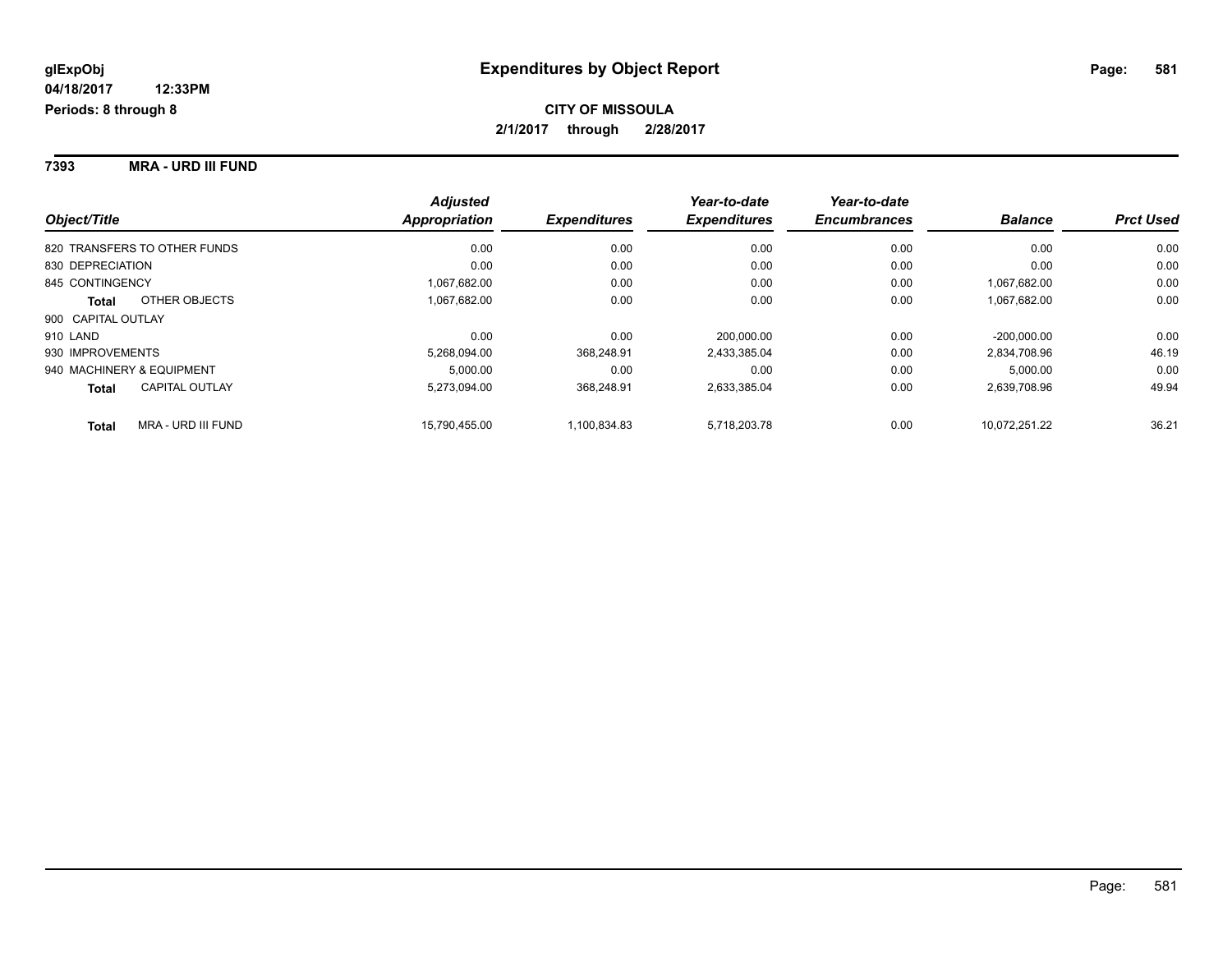# **7394 MRA URD III TI DEBT CLEARING FUND**

**385 MRA**

| Object/Title                  | <b>Adjusted</b><br>Appropriation | <b>Expenditures</b> | Year-to-date<br><b>Expenditures</b> | Year-to-date<br><b>Encumbrances</b> | <b>Balance</b> | <b>Prct Used</b> |
|-------------------------------|----------------------------------|---------------------|-------------------------------------|-------------------------------------|----------------|------------------|
|                               |                                  |                     |                                     |                                     |                |                  |
| 800 OTHER OBJECTS             |                                  |                     |                                     |                                     |                |                  |
| 820 TRANSFERS TO OTHER FUNDS  | ,744,938.00                      | 0.00                | $-69,888.07$                        | 0.00                                | 1.814.826.07   | $-4.01$          |
| OTHER OBJECTS<br><b>Total</b> | 1,744,938.00                     | 0.00                | $-69,888.07$                        | 0.00                                | 1,814,826.07   | $-4.01$          |
| <b>MRA</b><br><b>Total</b>    | ,744,938.00                      | 0.00                | $-69,888.07$                        | 0.00                                | 1,814,826.07   | $-4.01$          |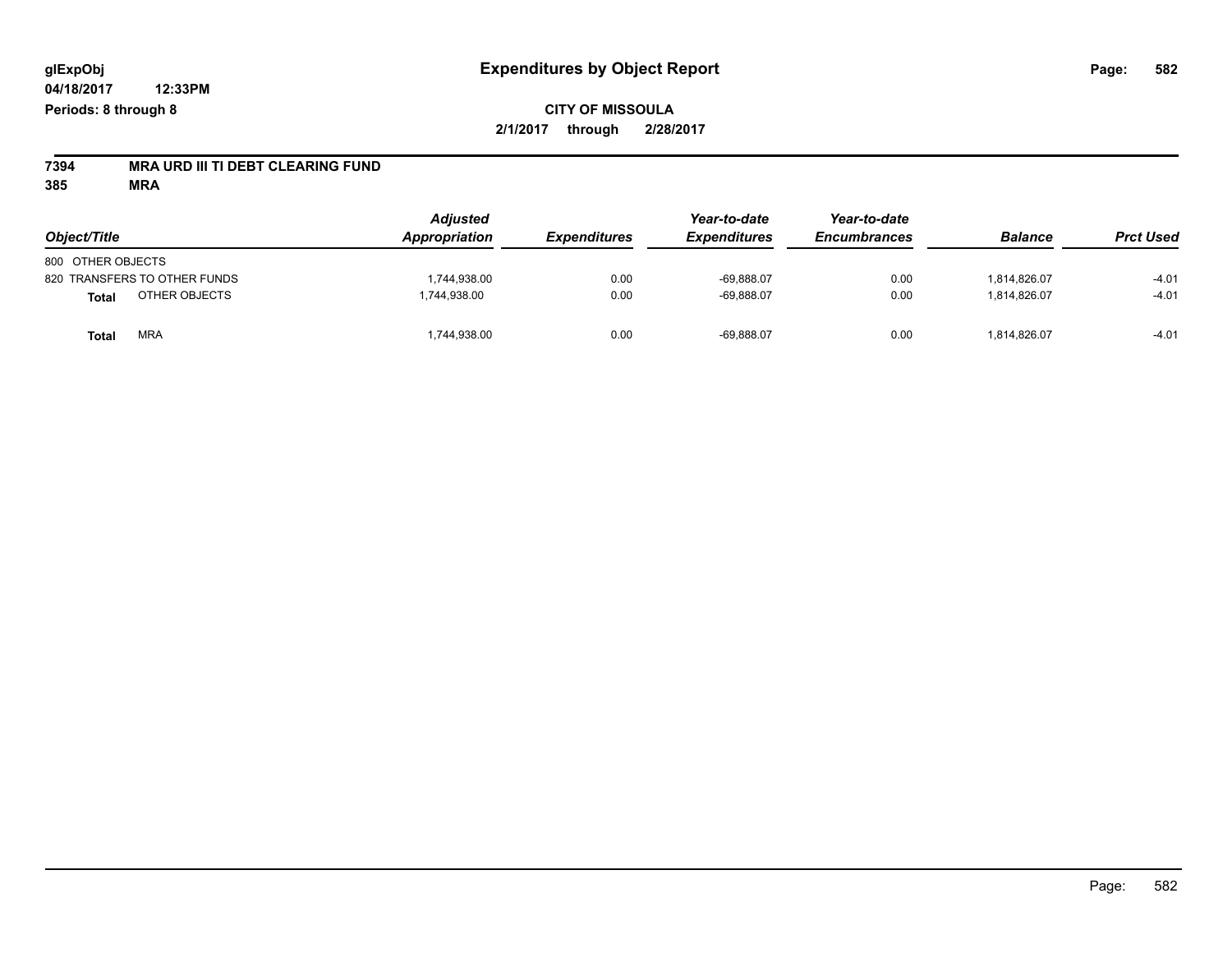## **glExpObj Expenditures by Object Report Page: 583**

**04/18/2017 12:33PM Periods: 8 through 8**

#### **7394 MRA URD III TI DEBT CLEARING FUND**

| Object/Title                                      | <b>Adjusted</b><br>Appropriation | <i><b>Expenditures</b></i> | Year-to-date<br><b>Expenditures</b> | Year-to-date<br><b>Encumbrances</b> | <b>Balance</b> | <b>Prct Used</b> |
|---------------------------------------------------|----------------------------------|----------------------------|-------------------------------------|-------------------------------------|----------------|------------------|
| 800 OTHER OBJECTS                                 |                                  |                            |                                     |                                     |                |                  |
| 820 TRANSFERS TO OTHER FUNDS                      | 1,744,938.00                     | 0.00                       | $-69,888.07$                        | 0.00                                | 1,814,826.07   | $-4.01$          |
| OTHER OBJECTS<br><b>Total</b>                     | 1,744,938.00                     | 0.00                       | $-69.888.07$                        | 0.00                                | 1.814.826.07   | $-4.01$          |
| MRA URD III TI DEBT CLEARING FUND<br><b>Total</b> | 1,744,938.00                     | 0.00                       | $-69.888.07$                        | 0.00                                | 1.814.826.07   | $-4.01$          |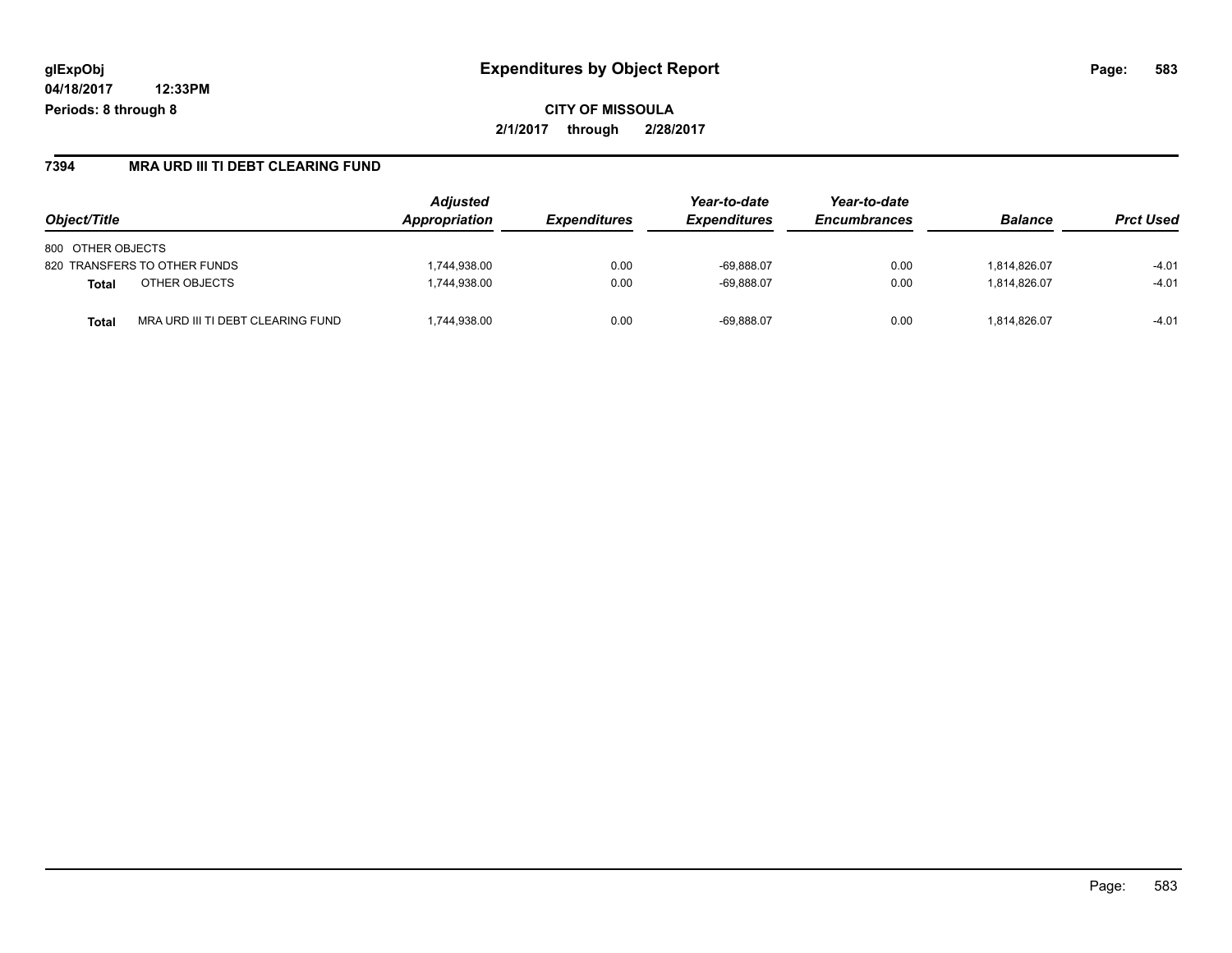### **CITY OF MISSOULA 2/1/2017 through 2/28/2017**

# **7395 MRA TAX INCREMENT DEBT SERVICE**

**385 MRA**

| Object/Title                        | <b>Adjusted</b><br>Appropriation | <b>Expenditures</b> | Year-to-date<br><b>Expenditures</b> | Year-to-date<br><b>Encumbrances</b> | <b>Balance</b> | <b>Prct Used</b> |
|-------------------------------------|----------------------------------|---------------------|-------------------------------------|-------------------------------------|----------------|------------------|
| 600 DEBT SERVICE                    |                                  |                     |                                     |                                     |                |                  |
| 610 PRINCIPAL                       | 125,000.00                       | 0.00                | 0.00                                | 0.00                                | 125.000.00     | 0.00             |
| 620 INTEREST / SERVICE FEES         | 218,200.00                       | 0.00                | 109,800.00                          | 0.00                                | 108.400.00     | 50.32            |
| <b>DEBT SERVICE</b><br><b>Total</b> | 343,200.00                       | 0.00                | 109.800.00                          | 0.00                                | 233.400.00     | 31.99            |
| <b>MRA</b><br><b>Total</b>          | 343,200.00                       | 0.00                | 109,800.00                          | 0.00                                | 233,400.00     | 31.99            |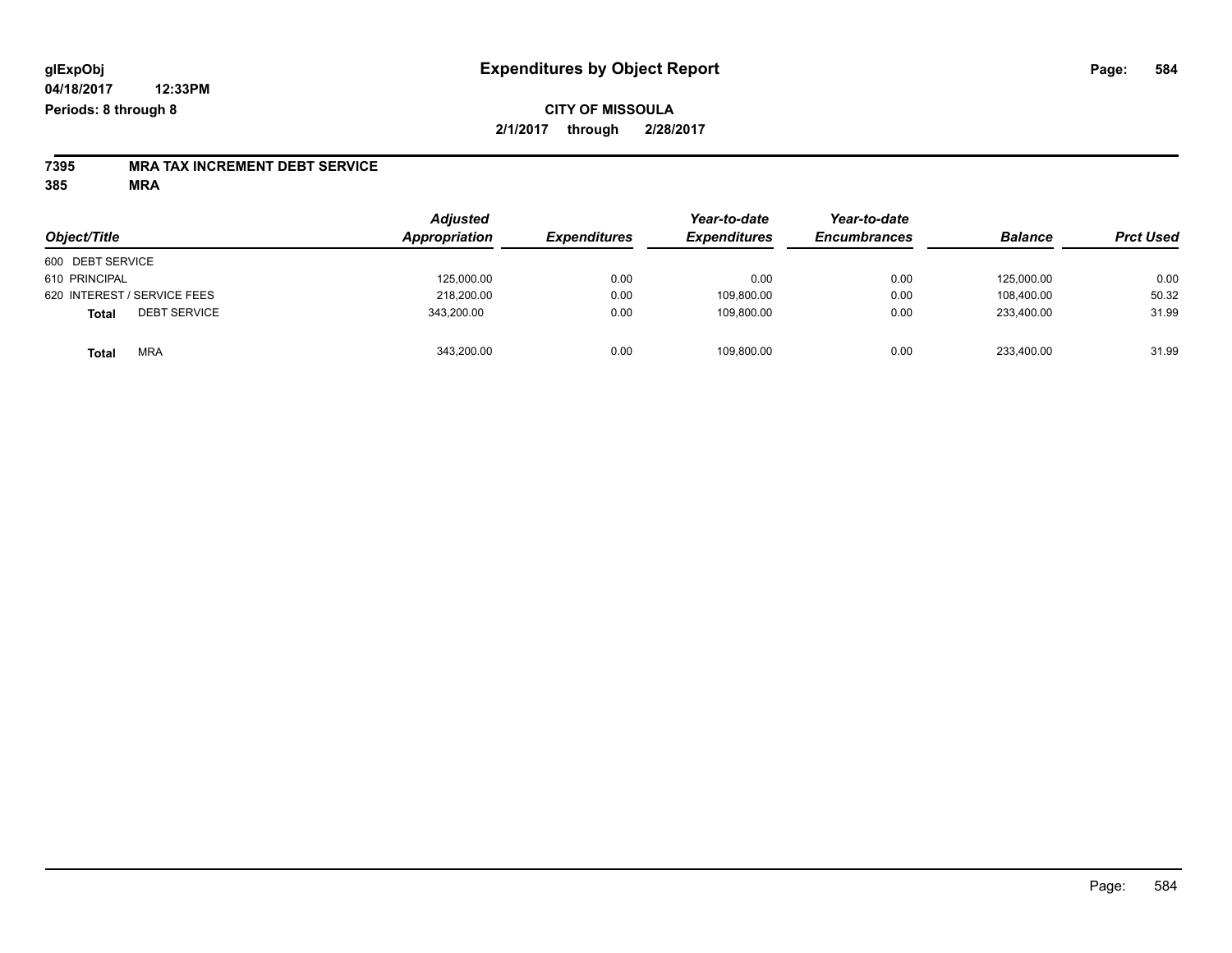## **glExpObj Expenditures by Object Report Page: 585**

**04/18/2017 12:33PM Periods: 8 through 8**

**CITY OF MISSOULA 2/1/2017 through 2/28/2017**

### **7395 MRA TAX INCREMENT DEBT SERVICE**

| Object/Title                            | <b>Adjusted</b><br>Appropriation | <b>Expenditures</b> | Year-to-date<br><b>Expenditures</b> | Year-to-date<br><b>Encumbrances</b> | <b>Balance</b> | <b>Prct Used</b> |
|-----------------------------------------|----------------------------------|---------------------|-------------------------------------|-------------------------------------|----------------|------------------|
| 600 DEBT SERVICE                        |                                  |                     |                                     |                                     |                |                  |
| 610 PRINCIPAL                           | 125,000.00                       | 0.00                | 0.00                                | 0.00                                | 125.000.00     | 0.00             |
| 620 INTEREST / SERVICE FEES             | 218,200.00                       | 0.00                | 109,800.00                          | 0.00                                | 108,400.00     | 50.32            |
| <b>DEBT SERVICE</b><br><b>Total</b>     | 343.200.00                       | 0.00                | 109.800.00                          | 0.00                                | 233.400.00     | 31.99            |
| MRA TAX INCREMENT DEBT SERVICE<br>Total | 343.200.00                       | 0.00                | 109.800.00                          | 0.00                                | 233.400.00     | 31.99            |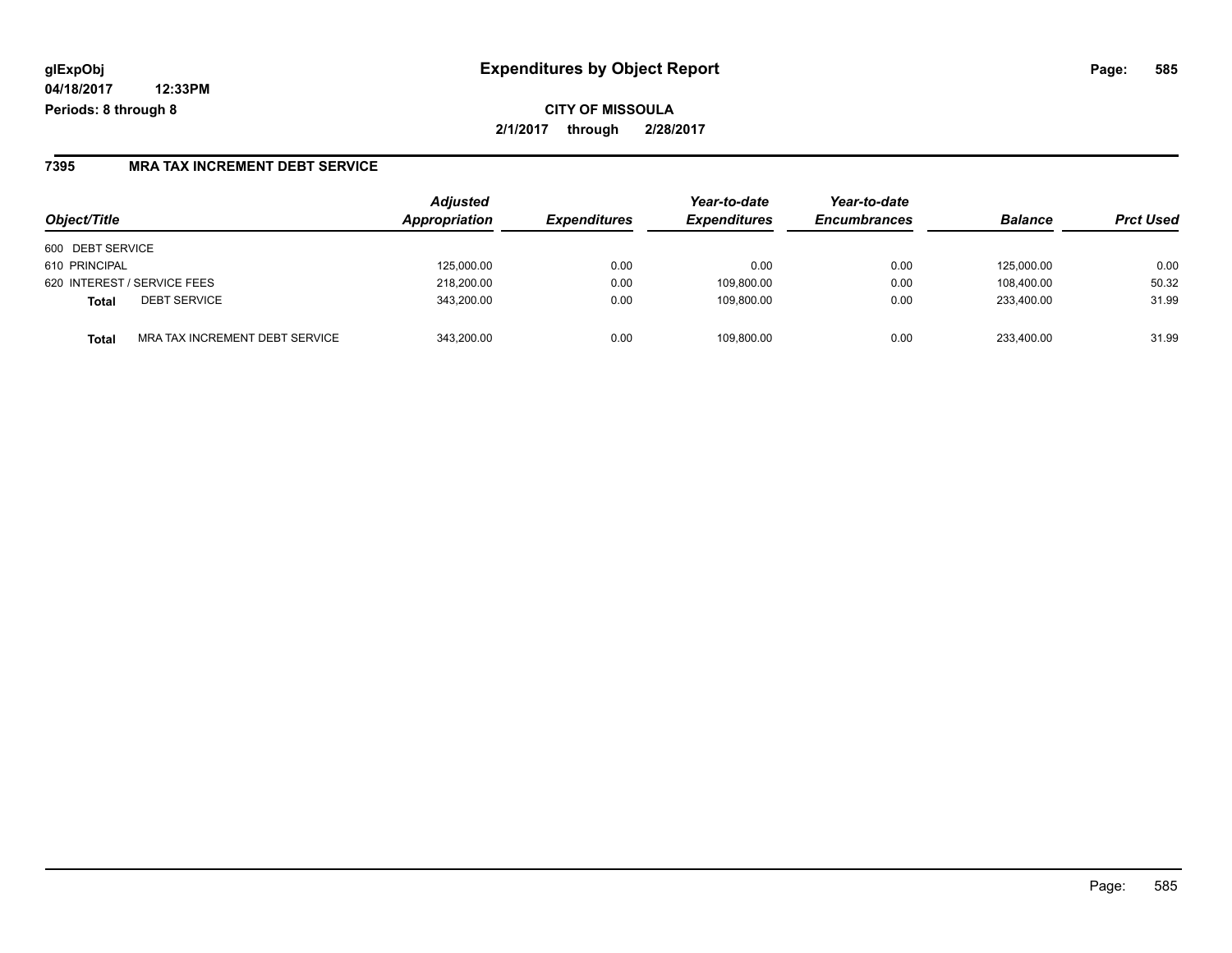# **7396 NRSS DEBT SERVICE SINKING FUND**

**385 MRA**

| Object/Title                        | <b>Adjusted</b><br><b>Appropriation</b> | <b>Expenditures</b> | Year-to-date<br><b>Expenditures</b> | Year-to-date<br><b>Encumbrances</b> | <b>Balance</b> | <b>Prct Used</b> |
|-------------------------------------|-----------------------------------------|---------------------|-------------------------------------|-------------------------------------|----------------|------------------|
| 600 DEBT SERVICE                    |                                         |                     |                                     |                                     |                |                  |
| 620 INTEREST / SERVICE FEES         | 31,690.00                               | 0.00                | 10,626.86                           | 0.00                                | 21.063.14      | 33.53            |
| <b>DEBT SERVICE</b><br><b>Total</b> | 31,690.00                               | 0.00                | 10,626.86                           | 0.00                                | 21,063.14      | 33.53            |
| 800 OTHER OBJECTS                   |                                         |                     |                                     |                                     |                |                  |
| 820 TRANSFERS TO OTHER FUNDS        | 0.00                                    | 0.00                | 0.00                                | 0.00                                | 0.00           | 0.00             |
| OTHER OBJECTS<br><b>Total</b>       | 0.00                                    | 0.00                | 0.00                                | 0.00                                | 0.00           | 0.00             |
| <b>MRA</b><br><b>Total</b>          | 31,690.00                               | 0.00                | 10,626.86                           | 0.00                                | 21,063.14      | 33.53            |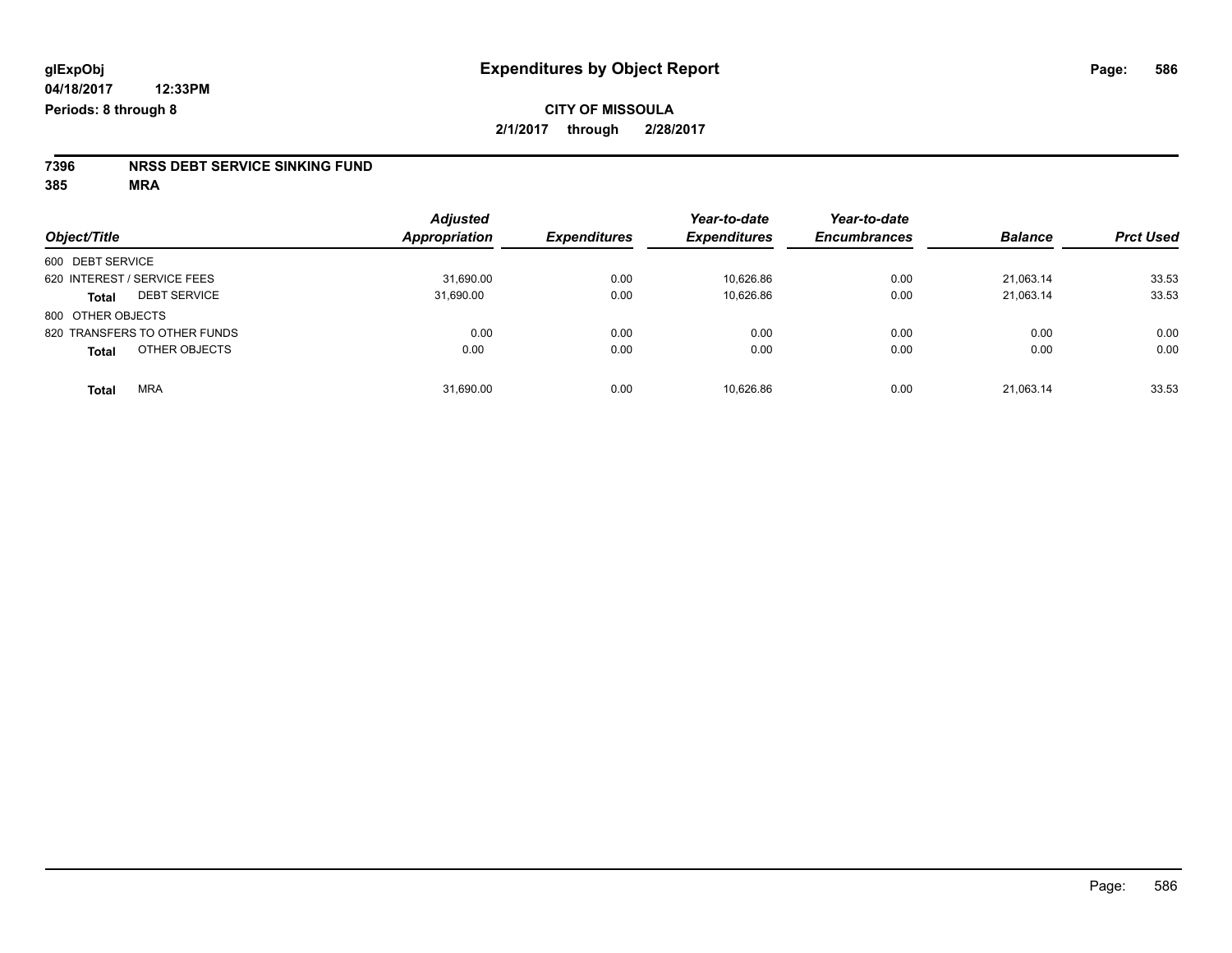### **CITY OF MISSOULA 2/1/2017 through 2/28/2017**

# **7396 NRSS DEBT SERVICE SINKING FUND**

**390 NON-DEPARTMENTAL**

| Object/Title     |                     | <b>Adjusted</b><br>Appropriation | <b>Expenditures</b> | Year-to-date<br><b>Expenditures</b> | Year-to-date<br><b>Encumbrances</b> | <b>Balance</b> | <b>Prct Used</b> |
|------------------|---------------------|----------------------------------|---------------------|-------------------------------------|-------------------------------------|----------------|------------------|
| 600 DEBT SERVICE |                     |                                  |                     |                                     |                                     |                |                  |
| 610 PRINCIPAL    |                     | 0.00                             | 0.00                | 0.00                                | 0.00                                | 0.00           | 0.00             |
| <b>Total</b>     | <b>DEBT SERVICE</b> | 0.00                             | 0.00                | 0.00                                | 0.00                                | 0.00           | 0.00             |
| Total            | NON-DEPARTMENTAL    | 0.00                             | 0.00                | 0.00                                | 0.00                                | 0.00           | 0.00             |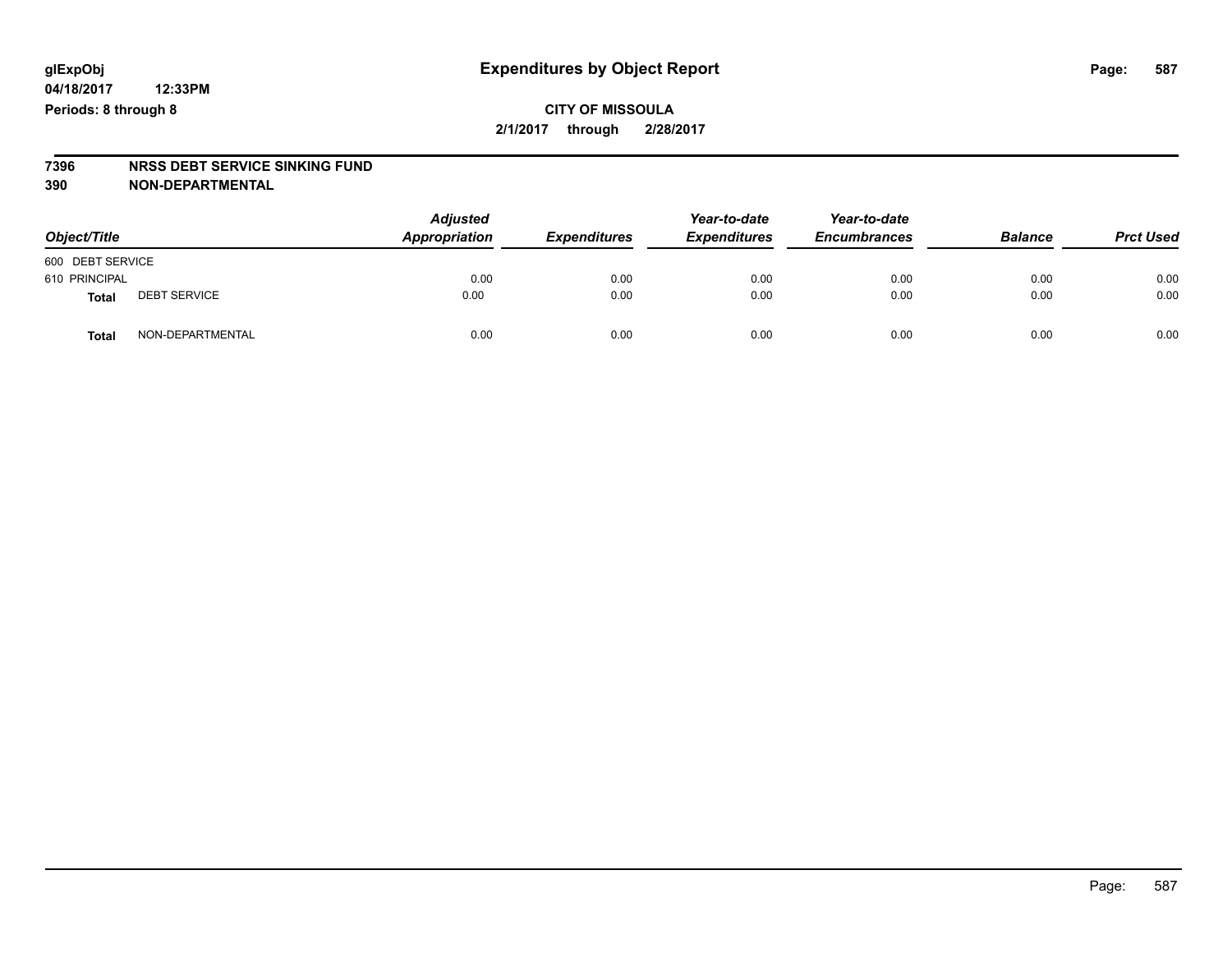**CITY OF MISSOULA 2/1/2017 through 2/28/2017**

#### **7396 NRSS DEBT SERVICE SINKING FUND**

| Object/Title                                   | <b>Adjusted</b><br>Appropriation | <b>Expenditures</b> | Year-to-date<br><b>Expenditures</b> | Year-to-date<br><b>Encumbrances</b> | <b>Balance</b> | <b>Prct Used</b> |
|------------------------------------------------|----------------------------------|---------------------|-------------------------------------|-------------------------------------|----------------|------------------|
| 600 DEBT SERVICE                               |                                  |                     |                                     |                                     |                |                  |
| 610 PRINCIPAL                                  | 0.00                             | 0.00                | 0.00                                | 0.00                                | 0.00           | 0.00             |
| 620 INTEREST / SERVICE FEES                    | 31,690.00                        | 0.00                | 10,626.86                           | 0.00                                | 21.063.14      | 33.53            |
| <b>DEBT SERVICE</b><br><b>Total</b>            | 31,690.00                        | 0.00                | 10.626.86                           | 0.00                                | 21.063.14      | 33.53            |
| 800 OTHER OBJECTS                              |                                  |                     |                                     |                                     |                |                  |
| 820 TRANSFERS TO OTHER FUNDS                   | 0.00                             | 0.00                | 0.00                                | 0.00                                | 0.00           | 0.00             |
| OTHER OBJECTS<br><b>Total</b>                  | 0.00                             | 0.00                | 0.00                                | 0.00                                | 0.00           | 0.00             |
| NRSS DEBT SERVICE SINKING FUND<br><b>Total</b> | 31.690.00                        | 0.00                | 10.626.86                           | 0.00                                | 21.063.14      | 33.53            |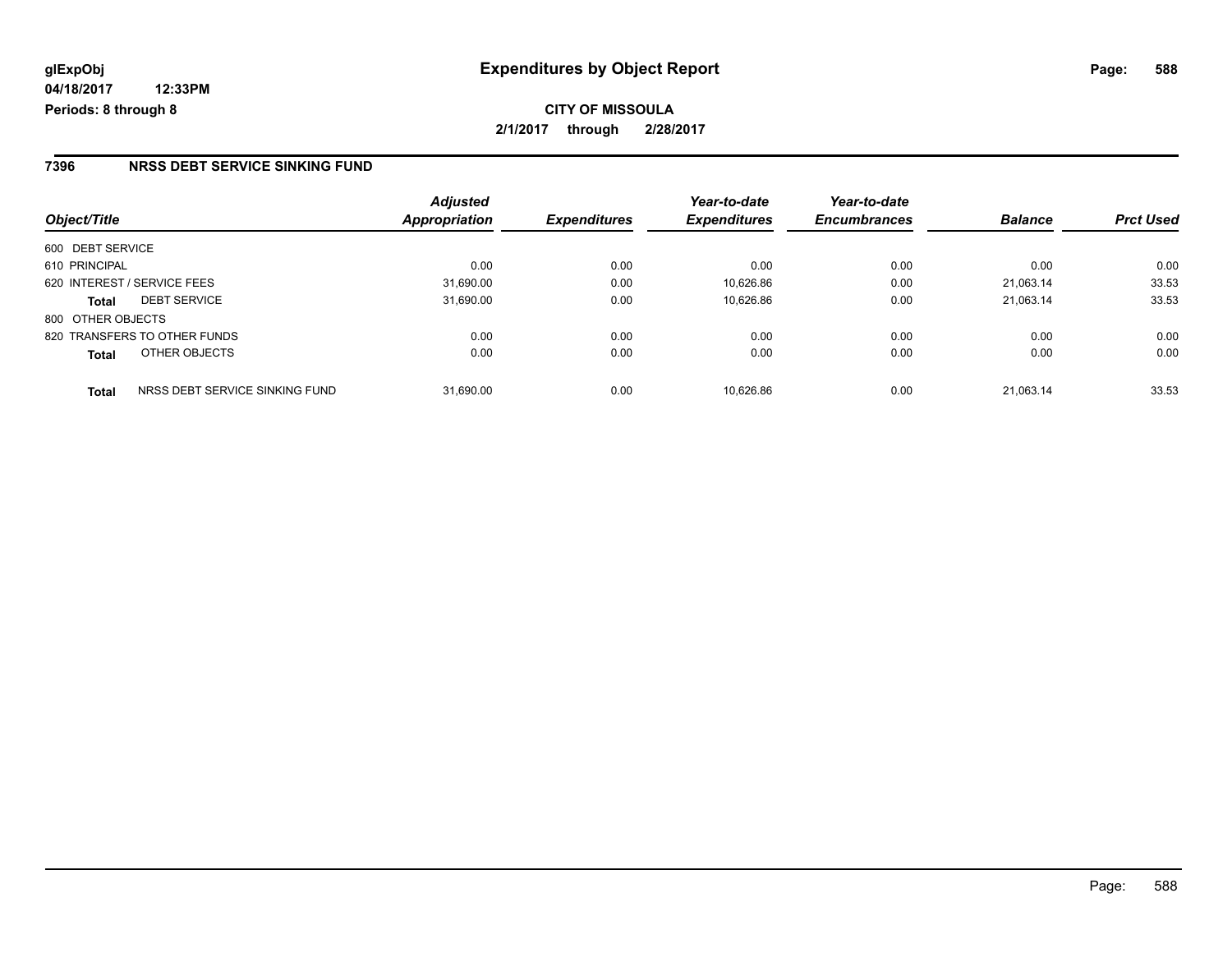#### **7397 NORTH RESERVE/SCOTT ST URD 385 MRA**

|                                                   | <b>Adjusted</b>      |                     | Year-to-date        | Year-to-date        |                |                  |
|---------------------------------------------------|----------------------|---------------------|---------------------|---------------------|----------------|------------------|
| Object/Title                                      | <b>Appropriation</b> | <b>Expenditures</b> | <b>Expenditures</b> | <b>Encumbrances</b> | <b>Balance</b> | <b>Prct Used</b> |
| 100 PERSONAL SERVICES                             |                      |                     |                     |                     |                |                  |
| 110 SALARIES AND WAGES                            | 0.00                 | 0.00                | 0.00                | 0.00                | 0.00           | 0.00             |
| 120 OVERTIME/TERMINATION                          | 0.00                 | 0.00                | 0.00                | 0.00                | 0.00           | 0.00             |
| 140 EMPLOYER CONTRIBUTIONS                        | 0.00                 | 0.00                | 0.00                | 0.00                | 0.00           | 0.00             |
| PERSONAL SERVICES<br>Total                        | 0.00                 | 0.00                | 0.00                | 0.00                | 0.00           | 0.00             |
| 200 SUPPLIES                                      |                      |                     |                     |                     |                |                  |
| 210 OFFICE SUPPLIES                               | 0.00                 | 0.00                | 0.00                | 0.00                | 0.00           | 0.00             |
| 220 OPERATING SUPPLIES                            | 0.00                 | 0.00                | 0.00                | 0.00                | 0.00           | 0.00             |
| 230 REPAIR/MAINTENANCE                            | 0.00                 | 0.00                | 0.00                | 0.00                | 0.00           | 0.00             |
| 231 GASOLINE                                      | 0.00                 | 0.00                | 0.00                | 0.00                | 0.00           | 0.00             |
| 240 OTHER SUPPLIES                                | 0.00                 | 0.00                | 0.00                | 0.00                | 0.00           | 0.00             |
| <b>SUPPLIES</b><br>Total                          | 0.00                 | 0.00                | 0.00                | 0.00                | 0.00           | 0.00             |
| 300 PURCHASED SERVICES                            |                      |                     |                     |                     |                |                  |
| 310 COMMUNICATIONS                                | 0.00                 | 0.00                | 0.00                | 0.00                | 0.00           | 0.00             |
| 320 PRINTING & DUPLICATING                        | 0.00                 | 0.00                | 0.00                | 0.00                | 0.00           | 0.00             |
| 330 PUBLICITY, SUBSCRIPTIONS & DUES               | 0.00                 | 0.00                | 0.00                | 0.00                | 0.00           | 0.00             |
| 344 TELEPHONE SERVICE                             | 0.00                 | 0.00                | 0.00                | 0.00                | 0.00           | 0.00             |
| 345 GARBAGE                                       | 0.00                 | 0.00                | 0.00                | 0.00                | 0.00           | 0.00             |
| 350 PROFESSIONAL SERVICES                         | 7,550.00             | 0.00                | 1,343.15            | 0.00                | 6,206.85       | 17.79            |
| 360 REPAIR & MAINTENANCE                          | 0.00                 | 0.00                | 0.00                | 0.00                | 0.00           | 0.00             |
| PURCHASED SERVICES<br><b>Total</b>                | 7,550.00             | 0.00                | 1,343.15            | 0.00                | 6,206.85       | 17.79            |
| 500 FIXED CHARGES                                 |                      |                     |                     |                     |                |                  |
| 550 MERCHANT SERVICE FEES                         | 0.00                 | 0.00                | 0.00                | 0.00                | 0.00           | 0.00             |
| <b>FIXED CHARGES</b><br>Total                     | 0.00                 | 0.00                | 0.00                | 0.00                | 0.00           | 0.00             |
| 700 GRANTS & CONTRIBUTIONS                        |                      |                     |                     |                     |                |                  |
| 700 GRANTS & CONTRIBUTIONS                        | 0.00                 | 0.00                | 315,000.00          | 0.00                | $-315,000.00$  | 0.00             |
| <b>GRANTS &amp; CONTRIBUTIONS</b><br><b>Total</b> | 0.00                 | 0.00                | 315,000.00          | 0.00                | $-315,000.00$  | 0.00             |
| 800 OTHER OBJECTS                                 |                      |                     |                     |                     |                |                  |
| 820 TRANSFERS TO OTHER FUNDS                      | 0.00                 | 0.00                | 0.00                | 0.00                | 0.00           | 0.00             |
| 845 CONTINGENCY                                   | 20,212.00            | 0.00                | 0.00                | 0.00                | 20,212.00      | 0.00             |
| OTHER OBJECTS<br><b>Total</b>                     | 20,212.00            | 0.00                | 0.00                | 0.00                | 20,212.00      | 0.00             |
| <b>MRA</b><br><b>Total</b>                        | 27,762.00            | 0.00                | 316,343.15          | 0.00                | $-288,581.15$  | 1,139.48         |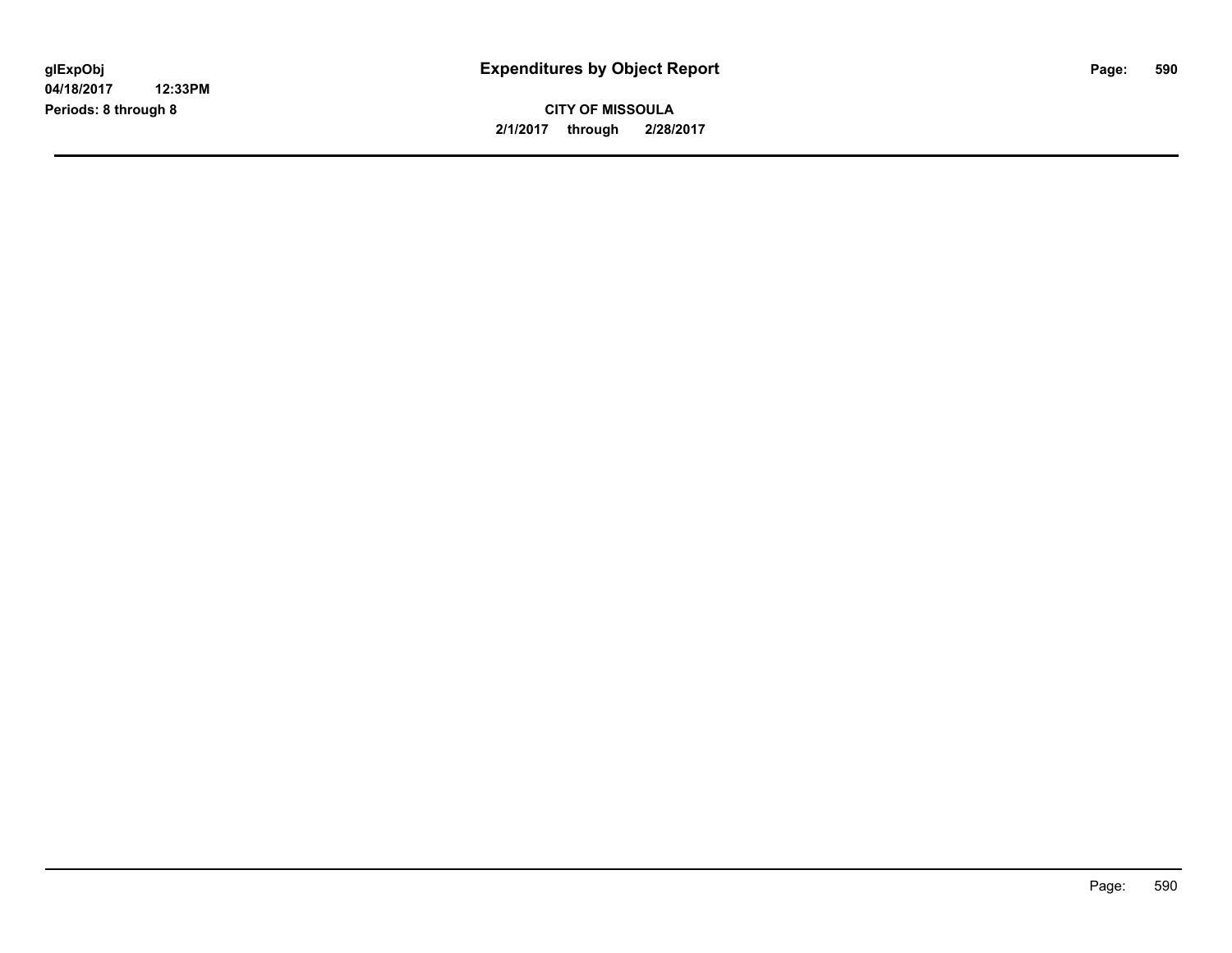## **CITY OF MISSOULA 2/1/2017 through 2/28/2017**

### **7397 NORTH RESERVE/SCOTT ST URD**

|                                                   | <b>Adjusted</b>      |                     | Year-to-date        | Year-to-date        |                |                  |
|---------------------------------------------------|----------------------|---------------------|---------------------|---------------------|----------------|------------------|
| Object/Title                                      | <b>Appropriation</b> | <b>Expenditures</b> | <b>Expenditures</b> | <b>Encumbrances</b> | <b>Balance</b> | <b>Prct Used</b> |
| 100 PERSONAL SERVICES                             |                      |                     |                     |                     |                |                  |
| 110 SALARIES AND WAGES                            | 0.00                 | 0.00                | 0.00                | 0.00                | 0.00           | 0.00             |
| 120 OVERTIME/TERMINATION                          | 0.00                 | 0.00                | 0.00                | 0.00                | 0.00           | 0.00             |
| 140 EMPLOYER CONTRIBUTIONS                        | 0.00                 | 0.00                | 0.00                | 0.00                | 0.00           | 0.00             |
| PERSONAL SERVICES<br>Total                        | 0.00                 | 0.00                | 0.00                | 0.00                | 0.00           | 0.00             |
| 200 SUPPLIES                                      |                      |                     |                     |                     |                |                  |
| 210 OFFICE SUPPLIES                               | 0.00                 | 0.00                | 0.00                | 0.00                | 0.00           | 0.00             |
| 220 OPERATING SUPPLIES                            | 0.00                 | 0.00                | 0.00                | 0.00                | 0.00           | 0.00             |
| 230 REPAIR/MAINTENANCE                            | 0.00                 | 0.00                | 0.00                | 0.00                | 0.00           | 0.00             |
| 231 GASOLINE                                      | 0.00                 | 0.00                | 0.00                | 0.00                | 0.00           | 0.00             |
| 240 OTHER SUPPLIES                                | 0.00                 | 0.00                | 0.00                | 0.00                | 0.00           | 0.00             |
| <b>SUPPLIES</b><br>Total                          | 0.00                 | 0.00                | 0.00                | 0.00                | 0.00           | 0.00             |
| 300 PURCHASED SERVICES                            |                      |                     |                     |                     |                |                  |
| 310 COMMUNICATIONS                                | 0.00                 | 0.00                | 0.00                | 0.00                | 0.00           | 0.00             |
| 320 PRINTING & DUPLICATING                        | 0.00                 | 0.00                | 0.00                | 0.00                | 0.00           | 0.00             |
| 330 PUBLICITY, SUBSCRIPTIONS & DUES               | 0.00                 | 0.00                | 0.00                | 0.00                | 0.00           | 0.00             |
| 344 TELEPHONE SERVICE                             | 0.00                 | 0.00                | 0.00                | 0.00                | 0.00           | 0.00             |
| 345 GARBAGE                                       | 0.00                 | 0.00                | 0.00                | 0.00                | 0.00           | 0.00             |
| 350 PROFESSIONAL SERVICES                         | 7,550.00             | 0.00                | 1,343.15            | 0.00                | 6,206.85       | 17.79            |
| 360 REPAIR & MAINTENANCE                          | 0.00                 | 0.00                | 0.00                | 0.00                | 0.00           | 0.00             |
| PURCHASED SERVICES<br>Total                       | 7,550.00             | 0.00                | 1,343.15            | 0.00                | 6,206.85       | 17.79            |
| 500 FIXED CHARGES                                 |                      |                     |                     |                     |                |                  |
| 550 MERCHANT SERVICE FEES                         | 0.00                 | 0.00                | 0.00                | 0.00                | 0.00           | 0.00             |
| <b>FIXED CHARGES</b><br><b>Total</b>              | 0.00                 | 0.00                | 0.00                | 0.00                | 0.00           | 0.00             |
| 700 GRANTS & CONTRIBUTIONS                        |                      |                     |                     |                     |                |                  |
| 700 GRANTS & CONTRIBUTIONS                        | 0.00                 | 0.00                | 315,000.00          | 0.00                | $-315,000.00$  | 0.00             |
| <b>GRANTS &amp; CONTRIBUTIONS</b><br><b>Total</b> | 0.00                 | 0.00                | 315,000.00          | 0.00                | $-315,000.00$  | 0.00             |
| 800 OTHER OBJECTS                                 |                      |                     |                     |                     |                |                  |
| 820 TRANSFERS TO OTHER FUNDS                      | 0.00                 | 0.00                | 0.00                | 0.00                | 0.00           | 0.00             |
| 845 CONTINGENCY                                   | 20,212.00            | 0.00                | 0.00                | 0.00                | 20,212.00      | 0.00             |
| OTHER OBJECTS<br><b>Total</b>                     | 20,212.00            | 0.00                | 0.00                | 0.00                | 20,212.00      | 0.00             |
| NORTH RESERVE/SCOTT ST URD<br>Total               | 27,762.00            | 0.00                | 316,343.15          | 0.00                | $-288,581.15$  | 1,139.48         |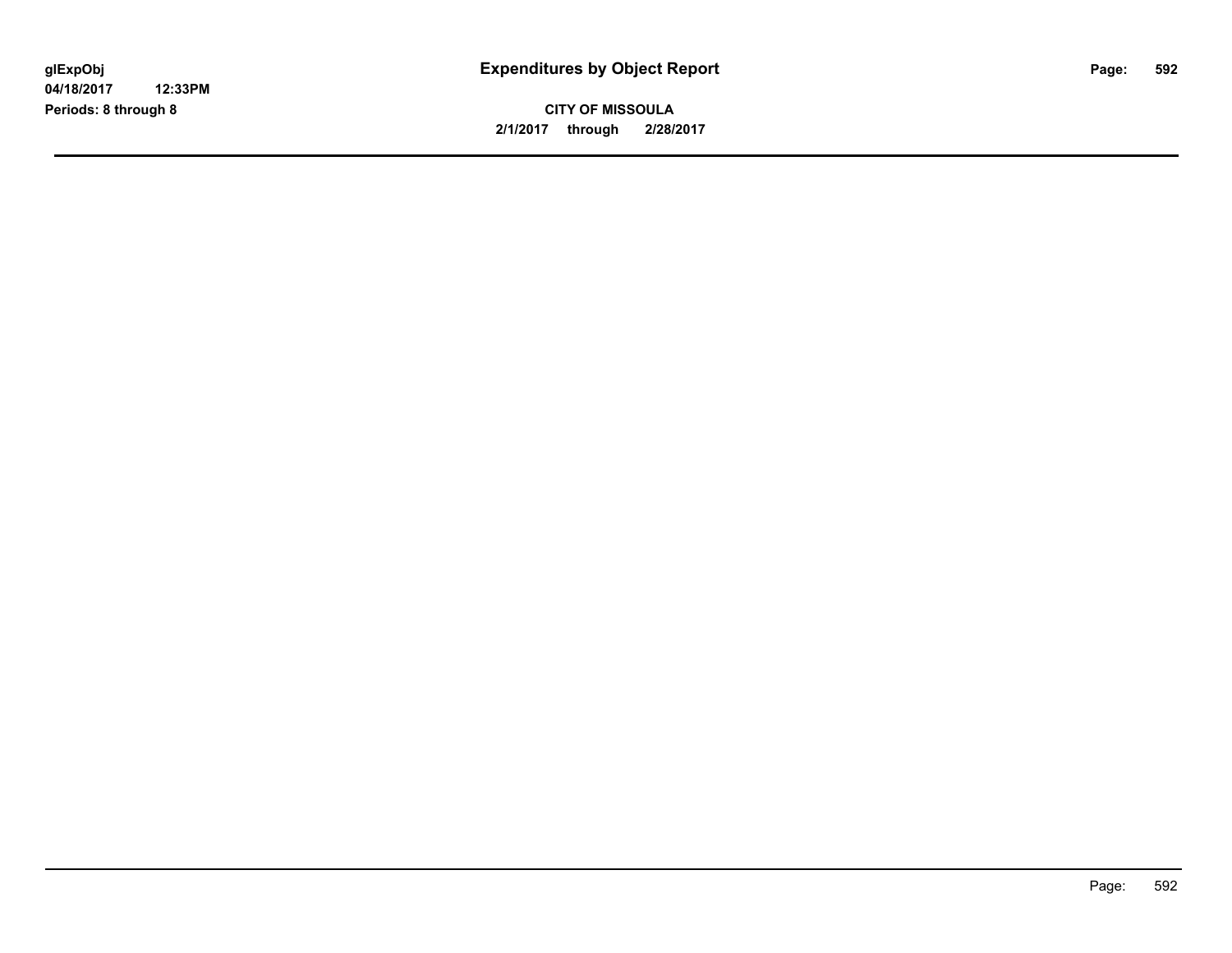**7398 HELLGATE URD 385 MRA**

| Object/Title              |                                   | <b>Adjusted</b><br>Appropriation | <b>Expenditures</b> | Year-to-date<br><b>Expenditures</b> | Year-to-date<br><b>Encumbrances</b> | <b>Balance</b> | <b>Prct Used</b> |
|---------------------------|-----------------------------------|----------------------------------|---------------------|-------------------------------------|-------------------------------------|----------------|------------------|
| 300 PURCHASED SERVICES    |                                   |                                  |                     |                                     |                                     |                |                  |
| 350 PROFESSIONAL SERVICES |                                   | 0.00                             | 0.00                | 0.00                                | 0.00                                | 0.00           | 0.00             |
| <b>Total</b>              | PURCHASED SERVICES                | 0.00                             | 0.00                | 0.00                                | 0.00                                | 0.00           | 0.00             |
|                           | 700 GRANTS & CONTRIBUTIONS        |                                  |                     |                                     |                                     |                |                  |
|                           | 700 GRANTS & CONTRIBUTIONS        | 0.00                             | 0.00                | 0.00                                | 0.00                                | 0.00           | 0.00             |
| <b>Total</b>              | <b>GRANTS &amp; CONTRIBUTIONS</b> | 0.00                             | 0.00                | 0.00                                | 0.00                                | 0.00           | 0.00             |
| 800 OTHER OBJECTS         |                                   |                                  |                     |                                     |                                     |                |                  |
| 845 CONTINGENCY           |                                   | 0.00                             | 0.00                | 0.00                                | 0.00                                | 0.00           | 0.00             |
| <b>Total</b>              | OTHER OBJECTS                     | 0.00                             | 0.00                | 0.00                                | 0.00                                | 0.00           | 0.00             |
| 900 CAPITAL OUTLAY        |                                   |                                  |                     |                                     |                                     |                |                  |
| 920 BUILDINGS             |                                   | 0.00                             | 0.00                | 0.00                                | 0.00                                | 0.00           | 0.00             |
| 930 IMPROVEMENTS          |                                   | 0.00                             | 0.00                | 0.00                                | 0.00                                | 0.00           | 0.00             |
| <b>Total</b>              | <b>CAPITAL OUTLAY</b>             | 0.00                             | 0.00                | 0.00                                | 0.00                                | 0.00           | 0.00             |
| <b>Total</b>              | <b>MRA</b>                        | 0.00                             | 0.00                | 0.00                                | 0.00                                | 0.00           | 0.00             |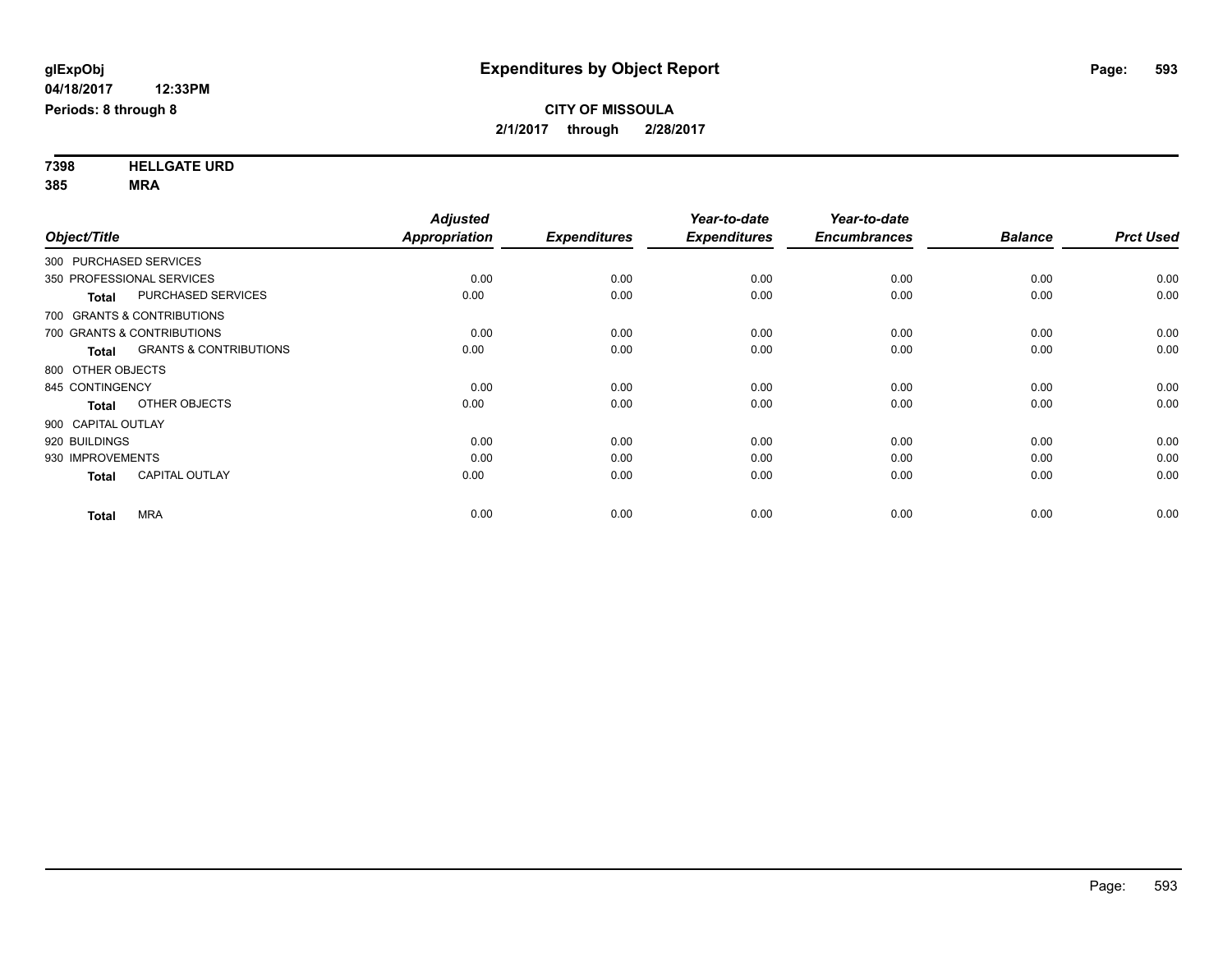#### **7398 HELLGATE URD**

| Object/Title                                      | <b>Adjusted</b><br>Appropriation | <b>Expenditures</b> | Year-to-date<br><b>Expenditures</b> | Year-to-date<br><b>Encumbrances</b> | <b>Balance</b> | <b>Prct Used</b> |
|---------------------------------------------------|----------------------------------|---------------------|-------------------------------------|-------------------------------------|----------------|------------------|
|                                                   |                                  |                     |                                     |                                     |                |                  |
| 300 PURCHASED SERVICES                            |                                  |                     |                                     |                                     |                |                  |
| 350 PROFESSIONAL SERVICES                         | 0.00                             | 0.00                | 0.00                                | 0.00                                | 0.00           | 0.00             |
| <b>PURCHASED SERVICES</b><br><b>Total</b>         | 0.00                             | 0.00                | 0.00                                | 0.00                                | 0.00           | 0.00             |
| 700 GRANTS & CONTRIBUTIONS                        |                                  |                     |                                     |                                     |                |                  |
| 700 GRANTS & CONTRIBUTIONS                        | 0.00                             | 0.00                | 0.00                                | 0.00                                | 0.00           | 0.00             |
| <b>GRANTS &amp; CONTRIBUTIONS</b><br><b>Total</b> | 0.00                             | 0.00                | 0.00                                | 0.00                                | 0.00           | 0.00             |
| 800 OTHER OBJECTS                                 |                                  |                     |                                     |                                     |                |                  |
| 845 CONTINGENCY                                   | 0.00                             | 0.00                | 0.00                                | 0.00                                | 0.00           | 0.00             |
| OTHER OBJECTS<br><b>Total</b>                     | 0.00                             | 0.00                | 0.00                                | 0.00                                | 0.00           | 0.00             |
| 900 CAPITAL OUTLAY                                |                                  |                     |                                     |                                     |                |                  |
| 920 BUILDINGS                                     | 0.00                             | 0.00                | 0.00                                | 0.00                                | 0.00           | 0.00             |
| 930 IMPROVEMENTS                                  | 0.00                             | 0.00                | 0.00                                | 0.00                                | 0.00           | 0.00             |
| <b>CAPITAL OUTLAY</b><br>Total                    | 0.00                             | 0.00                | 0.00                                | 0.00                                | 0.00           | 0.00             |
|                                                   |                                  |                     |                                     |                                     |                |                  |
| <b>HELLGATE URD</b><br><b>Total</b>               | 0.00                             | 0.00                | 0.00                                | 0.00                                | 0.00           | 0.00             |
|                                                   |                                  |                     |                                     |                                     |                |                  |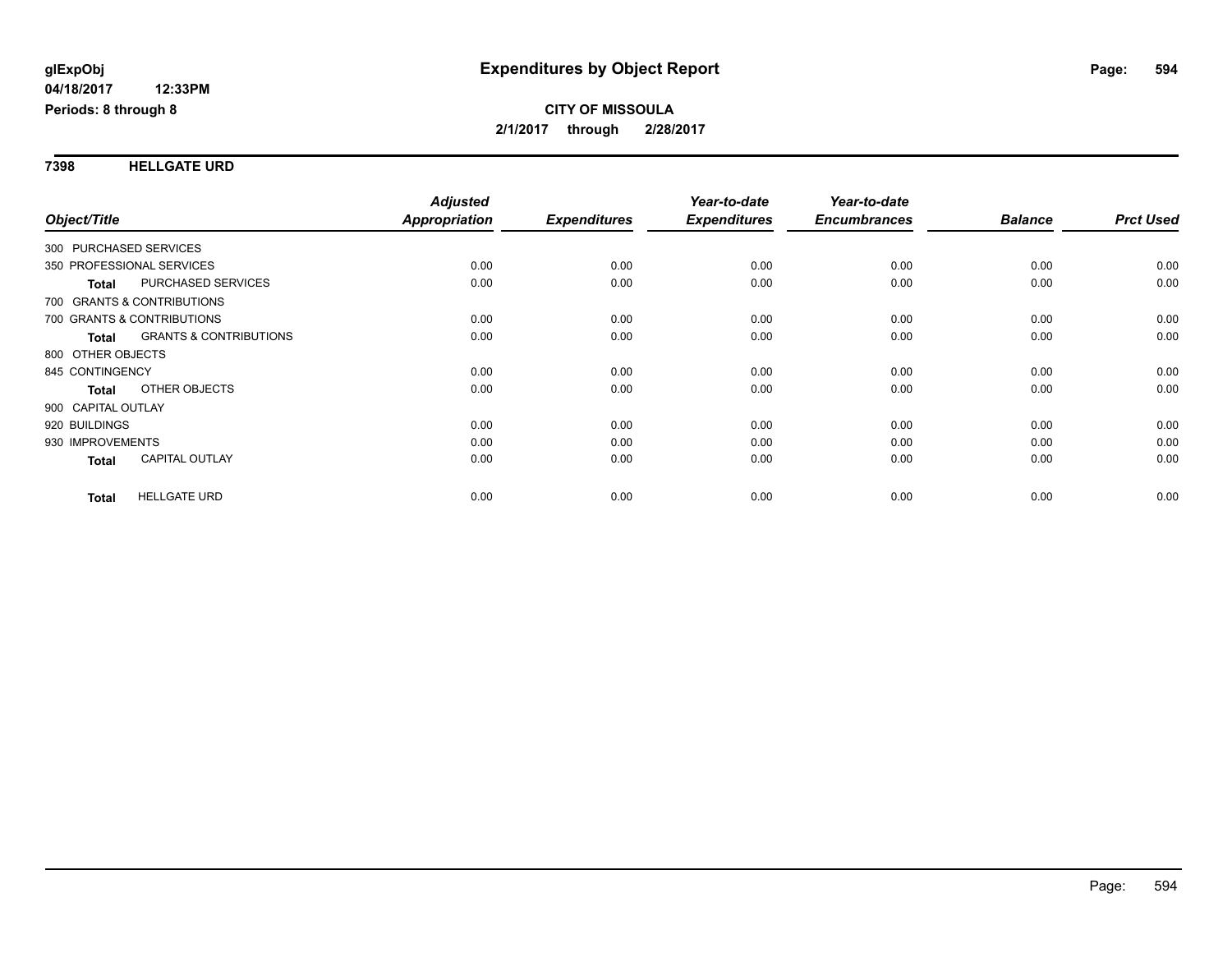# **7399 INTERMOUNTAIN BOND DEBT SERVICE**

**385 MRA**

|                                      | <b>Adjusted</b> |                     | Year-to-date        | Year-to-date        |                |                  |
|--------------------------------------|-----------------|---------------------|---------------------|---------------------|----------------|------------------|
| Object/Title                         | Appropriation   | <b>Expenditures</b> | <b>Expenditures</b> | <b>Encumbrances</b> | <b>Balance</b> | <b>Prct Used</b> |
| 500 FIXED CHARGES                    |                 |                     |                     |                     |                |                  |
| 550 MERCHANT SERVICE FEES            | 0.00            | 0.00                | 0.00                | 0.00                | 0.00           | 0.00             |
| <b>FIXED CHARGES</b><br><b>Total</b> | 0.00            | 0.00                | 0.00                | 0.00                | 0.00           | 0.00             |
| 600 DEBT SERVICE                     |                 |                     |                     |                     |                |                  |
| 610 PRINCIPAL                        | 78.500.00       | 0.00                | 38,500.00           | 0.00                | 40.000.00      | 49.04            |
| 620 INTEREST / SERVICE FEES          | 67.437.00       | 0.00                | 34.727.50           | 0.00                | 32.709.50      | 51.50            |
| <b>DEBT SERVICE</b><br><b>Total</b>  | 145.937.00      | 0.00                | 73.227.50           | 0.00                | 72.709.50      | 50.18            |
| <b>MRA</b><br><b>Total</b>           | 145.937.00      | 0.00                | 73.227.50           | 0.00                | 72.709.50      | 50.18            |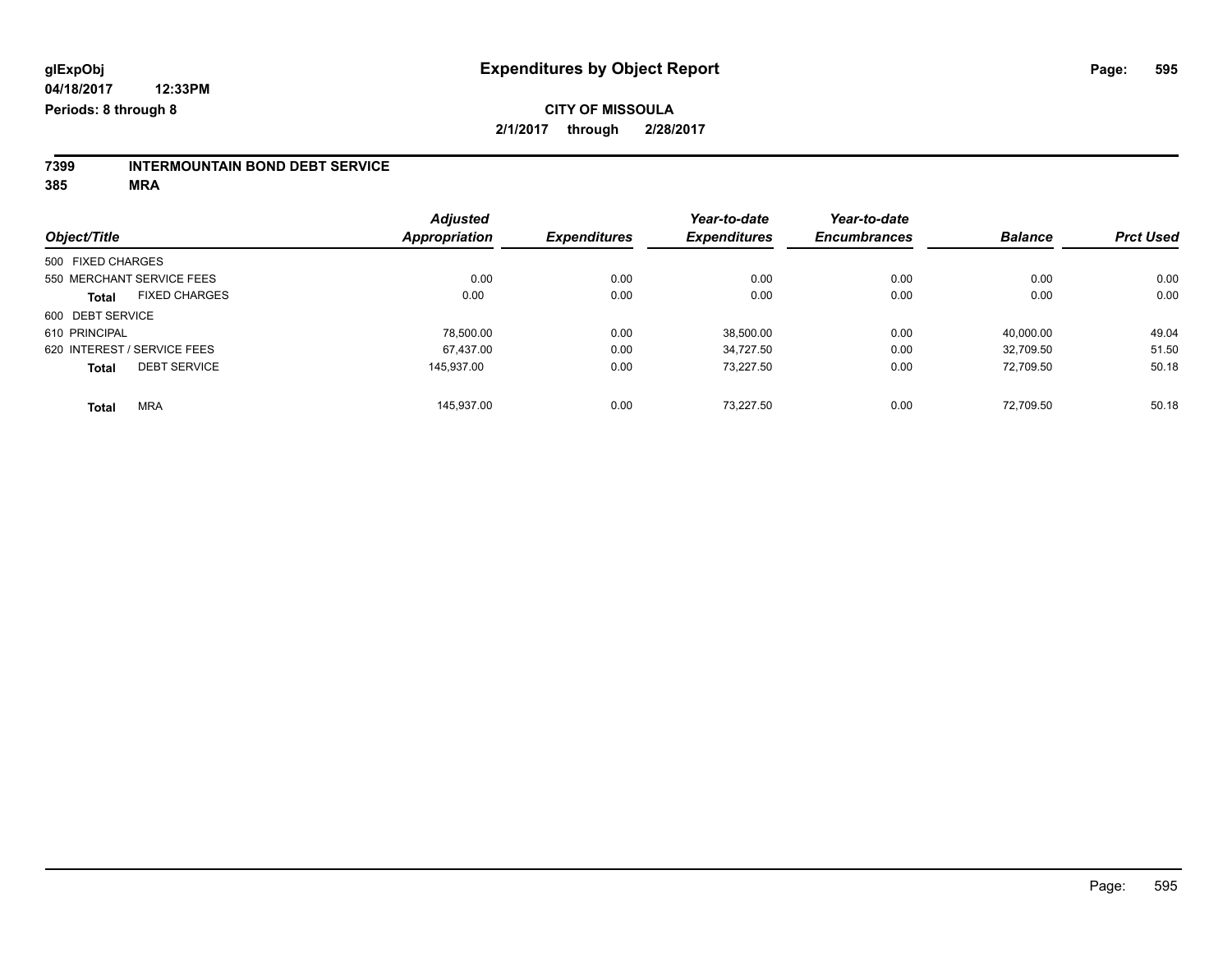# **7399 INTERMOUNTAIN BOND DEBT SERVICE**

**390 NON-DEPARTMENTAL**

| Object/Title      |                              | <b>Adjusted</b><br>Appropriation | <b>Expenditures</b> | Year-to-date<br><b>Expenditures</b> | Year-to-date<br><b>Encumbrances</b> | <b>Balance</b> | <b>Prct Used</b> |
|-------------------|------------------------------|----------------------------------|---------------------|-------------------------------------|-------------------------------------|----------------|------------------|
| 800 OTHER OBJECTS |                              |                                  |                     |                                     |                                     |                |                  |
|                   | 820 TRANSFERS TO OTHER FUNDS | 0.00                             | 0.00                | 0.00                                | 0.00                                | 0.00           | 0.00             |
| <b>Total</b>      | OTHER OBJECTS                | 0.00                             | 0.00                | 0.00                                | 0.00                                | 0.00           | 0.00             |
| <b>Total</b>      | NON-DEPARTMENTAL             | 0.00                             | 0.00                | 0.00                                | 0.00                                | 0.00           | 0.00             |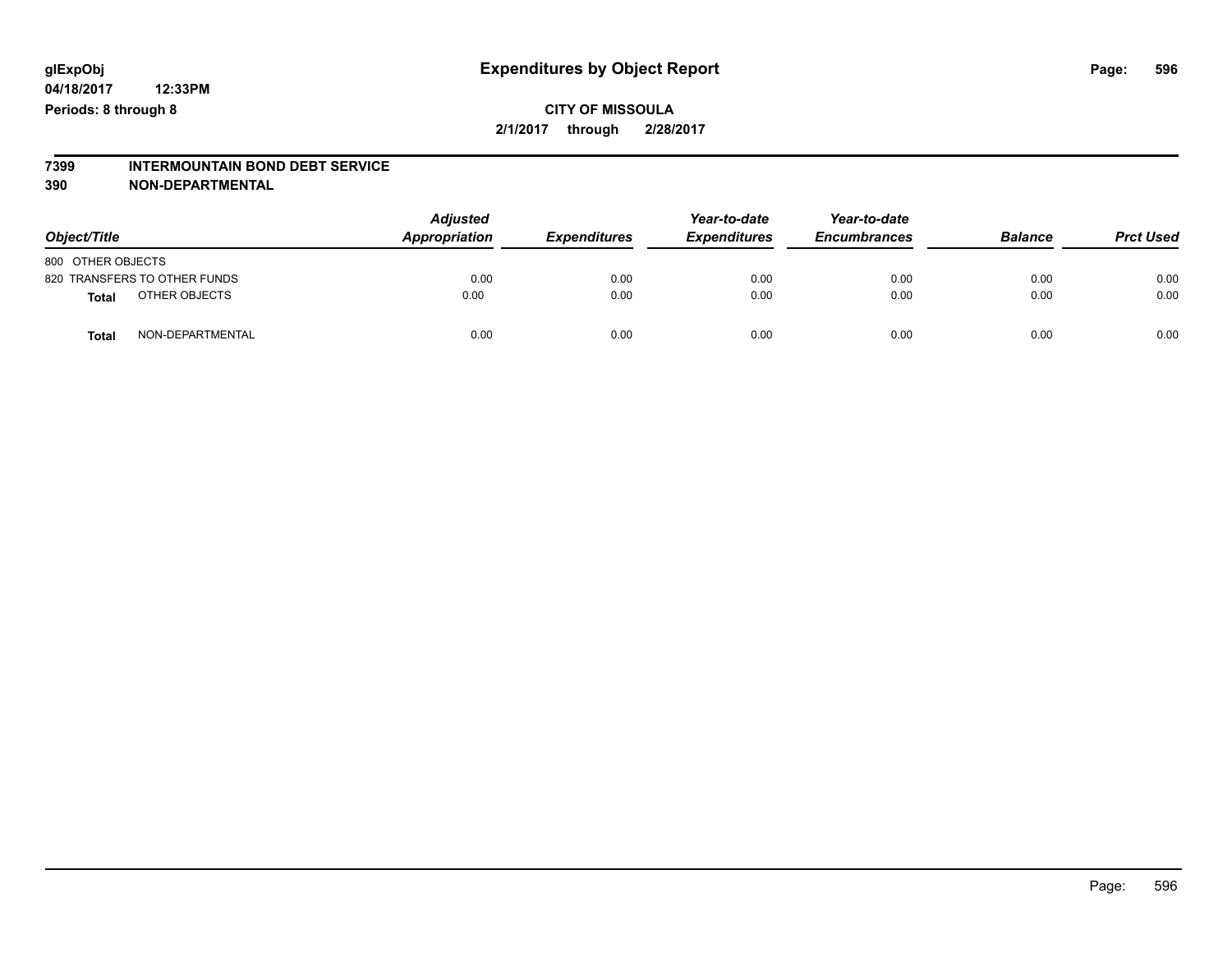#### **7399 INTERMOUNTAIN BOND DEBT SERVICE**

| Object/Title                                           | <b>Adjusted</b><br><b>Appropriation</b> | <b>Expenditures</b> | Year-to-date<br><b>Expenditures</b> | Year-to-date<br><b>Encumbrances</b> | <b>Balance</b> | <b>Prct Used</b> |
|--------------------------------------------------------|-----------------------------------------|---------------------|-------------------------------------|-------------------------------------|----------------|------------------|
|                                                        |                                         |                     |                                     |                                     |                |                  |
| 500 FIXED CHARGES                                      |                                         |                     |                                     |                                     |                |                  |
| 550 MERCHANT SERVICE FEES                              | 0.00                                    | 0.00                | 0.00                                | 0.00                                | 0.00           | 0.00             |
| <b>FIXED CHARGES</b><br><b>Total</b>                   | 0.00                                    | 0.00                | 0.00                                | 0.00                                | 0.00           | 0.00             |
| 600 DEBT SERVICE                                       |                                         |                     |                                     |                                     |                |                  |
| 610 PRINCIPAL                                          | 78.500.00                               | 0.00                | 38,500.00                           | 0.00                                | 40.000.00      | 49.04            |
| 620 INTEREST / SERVICE FEES                            | 67.437.00                               | 0.00                | 34.727.50                           | 0.00                                | 32.709.50      | 51.50            |
| <b>DEBT SERVICE</b><br><b>Total</b>                    | 145,937.00                              | 0.00                | 73,227.50                           | 0.00                                | 72,709.50      | 50.18            |
| 800 OTHER OBJECTS                                      |                                         |                     |                                     |                                     |                |                  |
| 820 TRANSFERS TO OTHER FUNDS                           | 0.00                                    | 0.00                | 0.00                                | 0.00                                | 0.00           | 0.00             |
| OTHER OBJECTS<br>Total                                 | 0.00                                    | 0.00                | 0.00                                | 0.00                                | 0.00           | 0.00             |
| <b>INTERMOUNTAIN BOND DEBT SERVICE</b><br><b>Total</b> | 145,937.00                              | 0.00                | 73.227.50                           | 0.00                                | 72.709.50      | 50.18            |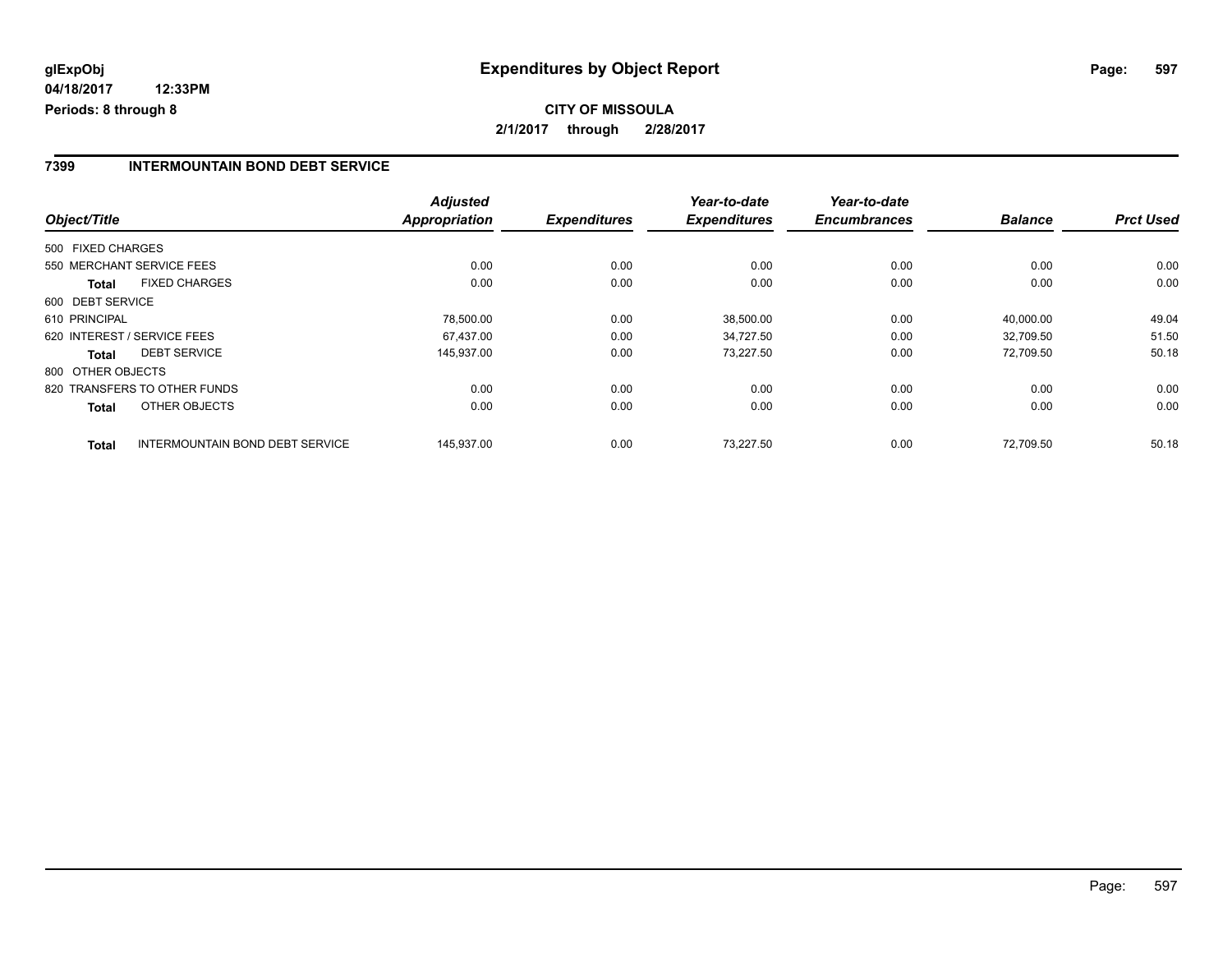**7400 FRONT ST BOND CLEARING**

**385 MRA**

|                   |                                   | <b>Adjusted</b>      |                     | Year-to-date        | Year-to-date        |                |                  |
|-------------------|-----------------------------------|----------------------|---------------------|---------------------|---------------------|----------------|------------------|
| Object/Title      |                                   | <b>Appropriation</b> | <b>Expenditures</b> | <b>Expenditures</b> | <b>Encumbrances</b> | <b>Balance</b> | <b>Prct Used</b> |
| 500 FIXED CHARGES |                                   |                      |                     |                     |                     |                |                  |
|                   | 550 MERCHANT SERVICE FEES         | 0.00                 | 0.00                | 0.00                | 0.00                | 0.00           | 0.00             |
| <b>Total</b>      | <b>FIXED CHARGES</b>              | 0.00                 | 0.00                | 0.00                | 0.00                | 0.00           | 0.00             |
|                   | 700 GRANTS & CONTRIBUTIONS        |                      |                     |                     |                     |                |                  |
|                   | 700 GRANTS & CONTRIBUTIONS        | 0.00                 | 0.00                | 0.00                | 0.00                | 0.00           | 0.00             |
| <b>Total</b>      | <b>GRANTS &amp; CONTRIBUTIONS</b> | 0.00                 | 0.00                | 0.00                | 0.00                | 0.00           | 0.00             |
| 800 OTHER OBJECTS |                                   |                      |                     |                     |                     |                |                  |
|                   | 820 TRANSFERS TO OTHER FUNDS      | 616.443.00           | 261.284.52          | 243.680.74          | 0.00                | 372.762.26     | 39.53            |
| <b>Total</b>      | OTHER OBJECTS                     | 616,443.00           | 261,284.52          | 243,680.74          | 0.00                | 372,762.26     | 39.53            |
| <b>Total</b>      | <b>MRA</b>                        | 616.443.00           | 261.284.52          | 243.680.74          | 0.00                | 372.762.26     | 39.53            |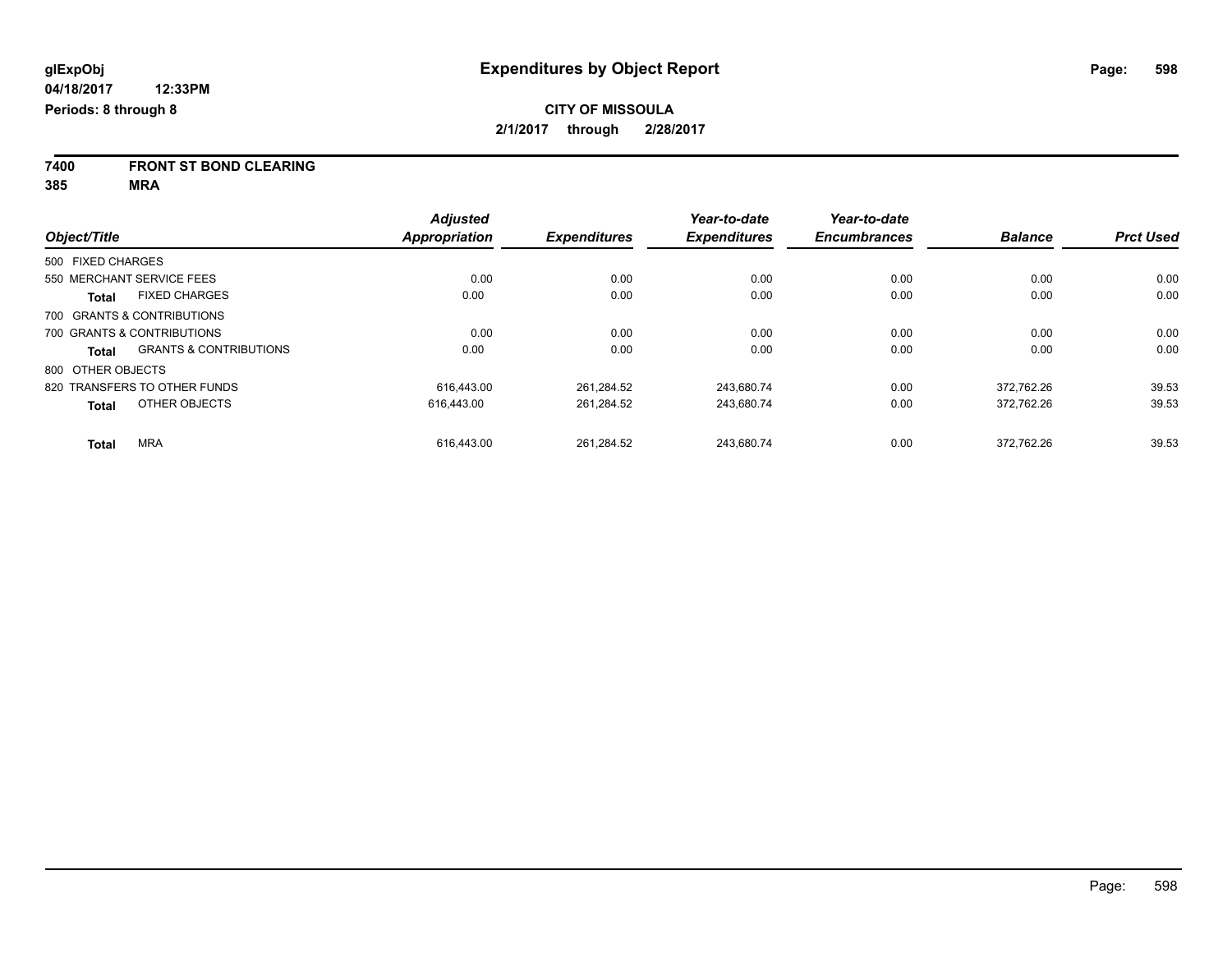### **7400 FRONT ST BOND CLEARING**

|                                                   | <b>Adjusted</b><br><b>Appropriation</b> |                     | Year-to-date        | Year-to-date<br><b>Encumbrances</b> | <b>Balance</b> | <b>Prct Used</b> |
|---------------------------------------------------|-----------------------------------------|---------------------|---------------------|-------------------------------------|----------------|------------------|
| Object/Title                                      |                                         | <b>Expenditures</b> | <b>Expenditures</b> |                                     |                |                  |
| 500 FIXED CHARGES                                 |                                         |                     |                     |                                     |                |                  |
| 550 MERCHANT SERVICE FEES                         | 0.00                                    | 0.00                | 0.00                | 0.00                                | 0.00           | 0.00             |
| <b>FIXED CHARGES</b><br><b>Total</b>              | 0.00                                    | 0.00                | 0.00                | 0.00                                | 0.00           | 0.00             |
| 700 GRANTS & CONTRIBUTIONS                        |                                         |                     |                     |                                     |                |                  |
| 700 GRANTS & CONTRIBUTIONS                        | 0.00                                    | 0.00                | 0.00                | 0.00                                | 0.00           | 0.00             |
| <b>GRANTS &amp; CONTRIBUTIONS</b><br><b>Total</b> | 0.00                                    | 0.00                | 0.00                | 0.00                                | 0.00           | 0.00             |
| 800 OTHER OBJECTS                                 |                                         |                     |                     |                                     |                |                  |
| 820 TRANSFERS TO OTHER FUNDS                      | 616.443.00                              | 261.284.52          | 243.680.74          | 0.00                                | 372.762.26     | 39.53            |
| OTHER OBJECTS<br><b>Total</b>                     | 616.443.00                              | 261.284.52          | 243,680.74          | 0.00                                | 372.762.26     | 39.53            |
| <b>FRONT ST BOND CLEARING</b><br><b>Total</b>     | 616.443.00                              | 261.284.52          | 243.680.74          | 0.00                                | 372.762.26     | 39.53            |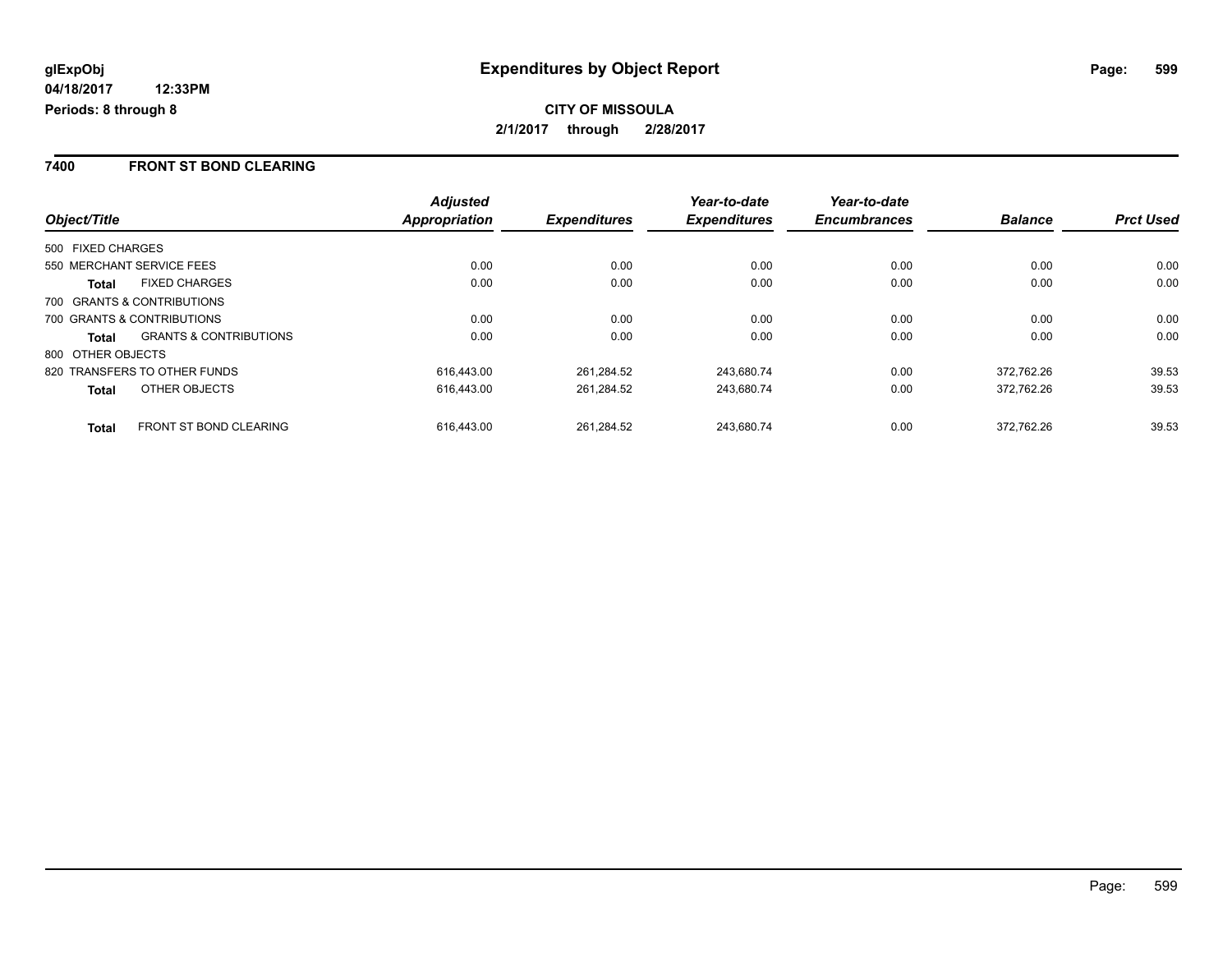# **7401 FRONT ST PARKING STRUCTURE**

**385 MRA**

|                   |                              | <b>Adjusted</b>      |                     | Year-to-date        | Year-to-date        |                |                  |
|-------------------|------------------------------|----------------------|---------------------|---------------------|---------------------|----------------|------------------|
| Object/Title      |                              | <b>Appropriation</b> | <b>Expenditures</b> | <b>Expenditures</b> | <b>Encumbrances</b> | <b>Balance</b> | <b>Prct Used</b> |
|                   | 300 PURCHASED SERVICES       |                      |                     |                     |                     |                |                  |
|                   | 390 OTHER PURCHASED SERVICES | 0.00                 | 0.00                | 0.00                | 0.00                | 0.00           | 0.00             |
| <b>Total</b>      | PURCHASED SERVICES           | 0.00                 | 0.00                | 0.00                | 0.00                | 0.00           | 0.00             |
| 500 FIXED CHARGES |                              |                      |                     |                     |                     |                |                  |
|                   | 550 MERCHANT SERVICE FEES    | 0.00                 | 0.00                | 0.00                | 0.00                | 0.00           | 0.00             |
| Total             | <b>FIXED CHARGES</b>         | 0.00                 | 0.00                | 0.00                | 0.00                | 0.00           | 0.00             |
| 600 DEBT SERVICE  |                              |                      |                     |                     |                     |                |                  |
| 610 PRINCIPAL     |                              | 74,000.00            | 0.00                | 100,000.00          | 0.00                | $-26,000.00$   | 135.14           |
|                   | 620 INTEREST / SERVICE FEES  | 132,340.00           | 0.00                | 54,145.00           | 0.00                | 78,195.00      | 40.91            |
| <b>Total</b>      | <b>DEBT SERVICE</b>          | 206,340.00           | 0.00                | 154,145.00          | 0.00                | 52,195.00      | 74.70            |
| 800 OTHER OBJECTS |                              |                      |                     |                     |                     |                |                  |
|                   | 820 TRANSFERS TO OTHER FUNDS | 0.00                 | 0.00                | 0.00                | 0.00                | 0.00           | 0.00             |
| <b>Total</b>      | OTHER OBJECTS                | 0.00                 | 0.00                | 0.00                | 0.00                | 0.00           | 0.00             |
| <b>Total</b>      | <b>MRA</b>                   | 206,340.00           | 0.00                | 154,145.00          | 0.00                | 52,195.00      | 74.70            |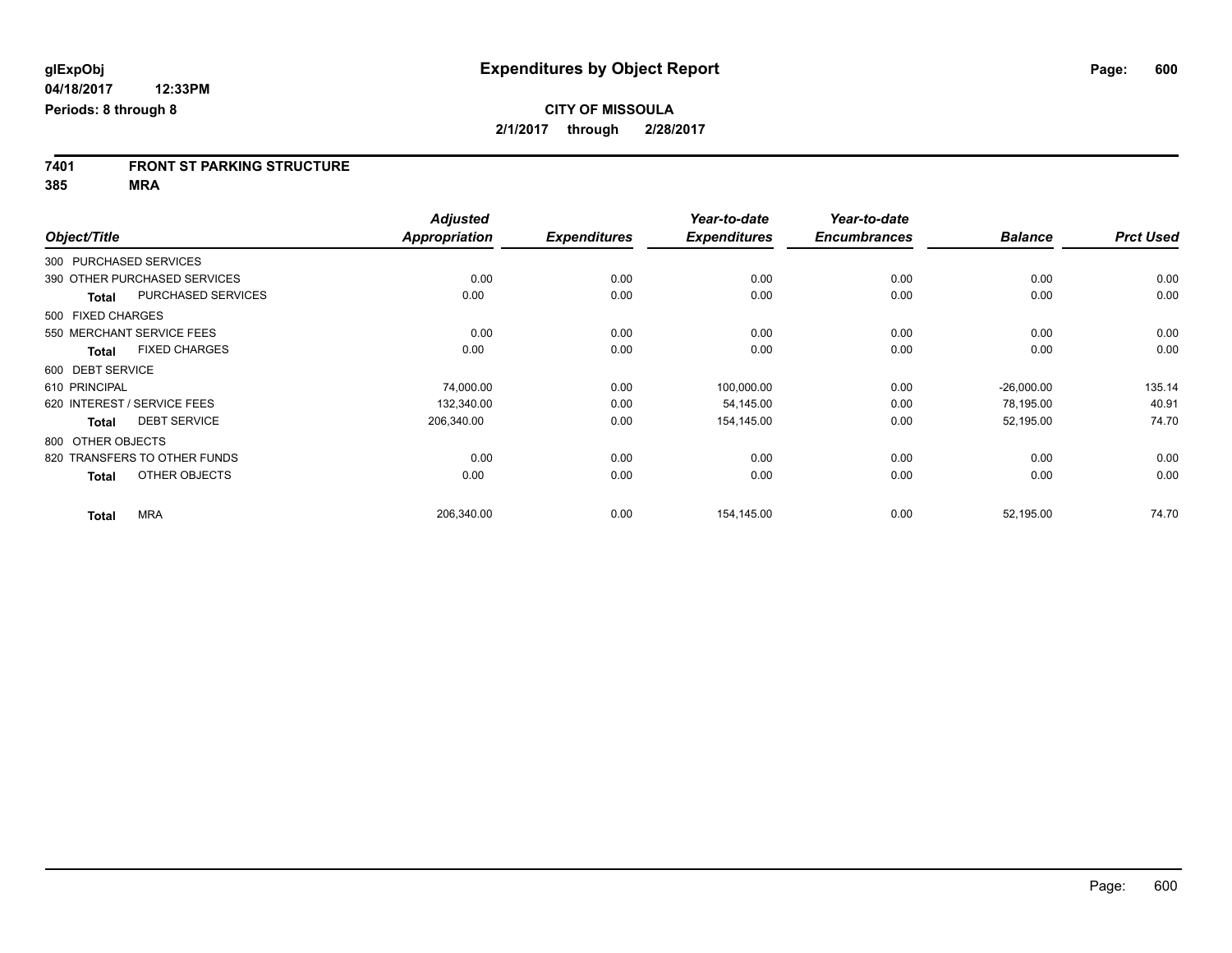### **7401 FRONT ST PARKING STRUCTURE**

|                        |                              | <b>Adjusted</b>      |                     | Year-to-date        | Year-to-date        |                |                  |
|------------------------|------------------------------|----------------------|---------------------|---------------------|---------------------|----------------|------------------|
| Object/Title           |                              | <b>Appropriation</b> | <b>Expenditures</b> | <b>Expenditures</b> | <b>Encumbrances</b> | <b>Balance</b> | <b>Prct Used</b> |
| 300 PURCHASED SERVICES |                              |                      |                     |                     |                     |                |                  |
|                        | 390 OTHER PURCHASED SERVICES | 0.00                 | 0.00                | 0.00                | 0.00                | 0.00           | 0.00             |
| Total                  | <b>PURCHASED SERVICES</b>    | 0.00                 | 0.00                | 0.00                | 0.00                | 0.00           | 0.00             |
| 500 FIXED CHARGES      |                              |                      |                     |                     |                     |                |                  |
|                        | 550 MERCHANT SERVICE FEES    | 0.00                 | 0.00                | 0.00                | 0.00                | 0.00           | 0.00             |
| <b>Total</b>           | <b>FIXED CHARGES</b>         | 0.00                 | 0.00                | 0.00                | 0.00                | 0.00           | 0.00             |
| 600 DEBT SERVICE       |                              |                      |                     |                     |                     |                |                  |
| 610 PRINCIPAL          |                              | 74,000.00            | 0.00                | 100,000.00          | 0.00                | $-26,000.00$   | 135.14           |
|                        | 620 INTEREST / SERVICE FEES  | 132,340.00           | 0.00                | 54.145.00           | 0.00                | 78,195.00      | 40.91            |
| <b>Total</b>           | <b>DEBT SERVICE</b>          | 206,340.00           | 0.00                | 154,145.00          | 0.00                | 52,195.00      | 74.70            |
| 800 OTHER OBJECTS      |                              |                      |                     |                     |                     |                |                  |
|                        | 820 TRANSFERS TO OTHER FUNDS | 0.00                 | 0.00                | 0.00                | 0.00                | 0.00           | 0.00             |
| <b>Total</b>           | OTHER OBJECTS                | 0.00                 | 0.00                | 0.00                | 0.00                | 0.00           | 0.00             |
| <b>Total</b>           | FRONT ST PARKING STRUCTURE   | 206,340.00           | 0.00                | 154,145.00          | 0.00                | 52,195.00      | 74.70            |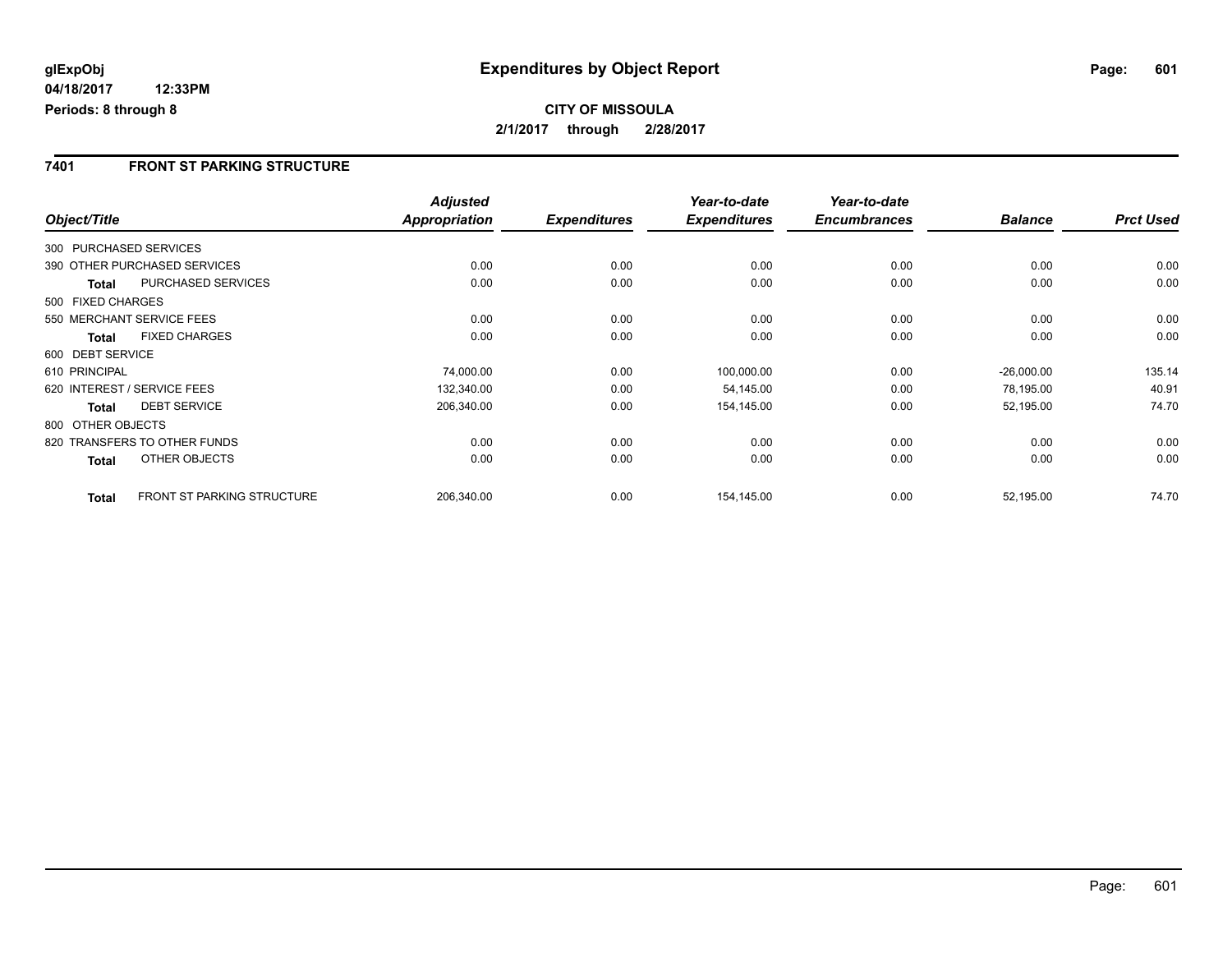# **7402 FRONT ST SUBORDINATE LIEN NOTE**

**385 MRA**

|                   |                                   | <b>Adjusted</b>      |                     | Year-to-date        | Year-to-date        |                |                  |
|-------------------|-----------------------------------|----------------------|---------------------|---------------------|---------------------|----------------|------------------|
| Object/Title      |                                   | <b>Appropriation</b> | <b>Expenditures</b> | <b>Expenditures</b> | <b>Encumbrances</b> | <b>Balance</b> | <b>Prct Used</b> |
| 500 FIXED CHARGES |                                   |                      |                     |                     |                     |                |                  |
|                   | 550 MERCHANT SERVICE FEES         | 0.00                 | 0.00                | 0.00                | 0.00                | 0.00           | 0.00             |
| <b>Total</b>      | <b>FIXED CHARGES</b>              | 0.00                 | 0.00                | 0.00                | 0.00                | 0.00           | 0.00             |
| 600 DEBT SERVICE  |                                   |                      |                     |                     |                     |                |                  |
| 610 PRINCIPAL     |                                   | 34,930.00            | 0.00                | 37,217.80           | 0.00                | $-2,287.80$    | 106.55           |
|                   | 620 INTEREST / SERVICE FEES       | 96,231.00            | 1,200.00            | 48,780.68           | 0.00                | 47,450.32      | 50.69            |
| <b>Total</b>      | <b>DEBT SERVICE</b>               | 131,161.00           | 1,200.00            | 85,998.48           | 0.00                | 45,162.52      | 65.57            |
|                   | 700 GRANTS & CONTRIBUTIONS        |                      |                     |                     |                     |                |                  |
|                   | 700 GRANTS & CONTRIBUTIONS        | 0.00                 | 0.00                | 0.00                | 0.00                | 0.00           | 0.00             |
| <b>Total</b>      | <b>GRANTS &amp; CONTRIBUTIONS</b> | 0.00                 | 0.00                | 0.00                | 0.00                | 0.00           | 0.00             |
| 800 OTHER OBJECTS |                                   |                      |                     |                     |                     |                |                  |
|                   | 820 TRANSFERS TO OTHER FUNDS      | 0.00                 | 0.00                | 0.00                | 0.00                | 0.00           | 0.00             |
| <b>Total</b>      | OTHER OBJECTS                     | 0.00                 | 0.00                | 0.00                | 0.00                | 0.00           | 0.00             |
| <b>Total</b>      | <b>MRA</b>                        | 131,161.00           | 1,200.00            | 85,998.48           | 0.00                | 45,162.52      | 65.57            |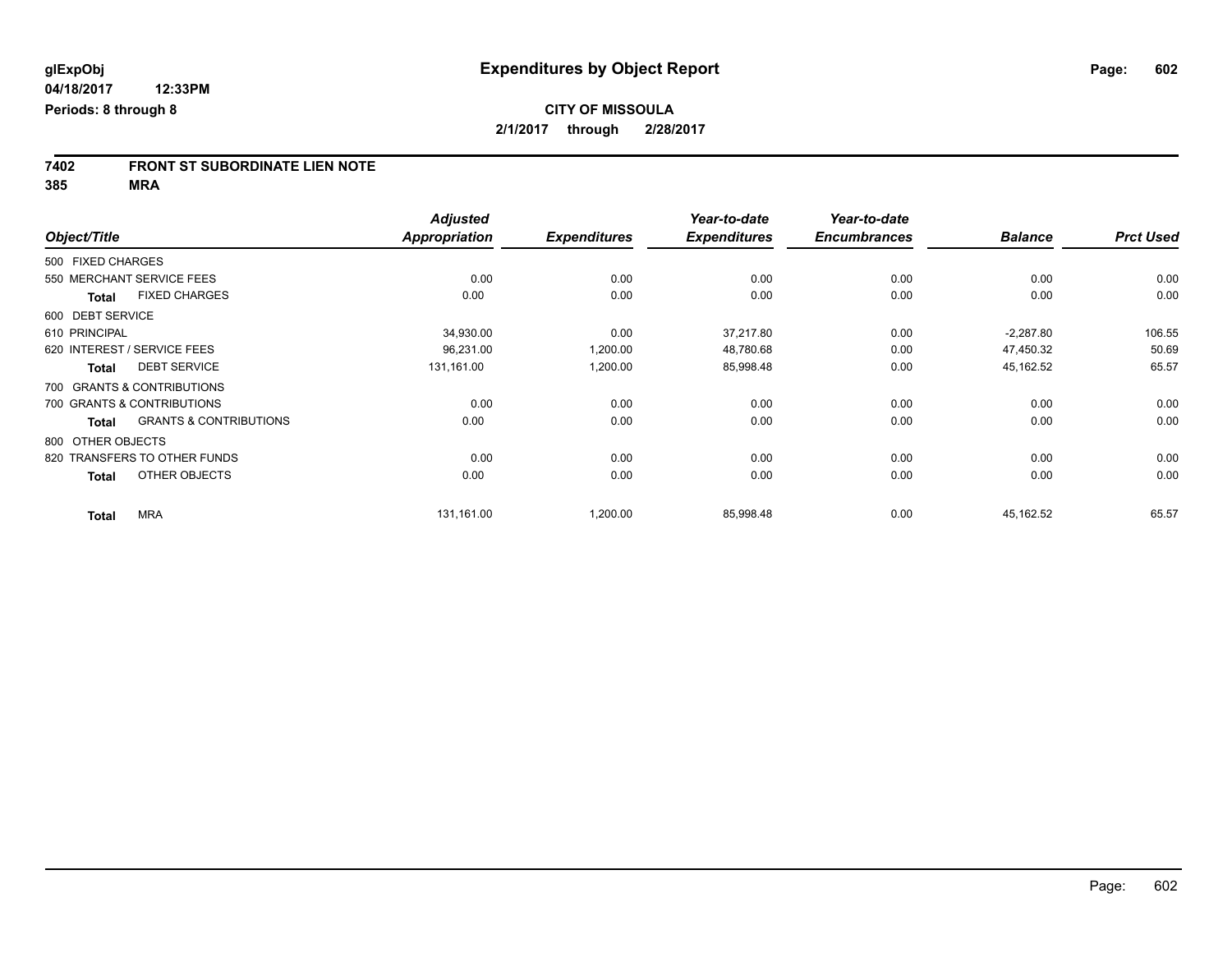### **7402 FRONT ST SUBORDINATE LIEN NOTE**

|                   |                                       | <b>Adjusted</b> |                     | Year-to-date        | Year-to-date        |                |                  |
|-------------------|---------------------------------------|-----------------|---------------------|---------------------|---------------------|----------------|------------------|
| Object/Title      |                                       | Appropriation   | <b>Expenditures</b> | <b>Expenditures</b> | <b>Encumbrances</b> | <b>Balance</b> | <b>Prct Used</b> |
| 500 FIXED CHARGES |                                       |                 |                     |                     |                     |                |                  |
|                   | 550 MERCHANT SERVICE FEES             | 0.00            | 0.00                | 0.00                | 0.00                | 0.00           | 0.00             |
| <b>Total</b>      | <b>FIXED CHARGES</b>                  | 0.00            | 0.00                | 0.00                | 0.00                | 0.00           | 0.00             |
| 600 DEBT SERVICE  |                                       |                 |                     |                     |                     |                |                  |
| 610 PRINCIPAL     |                                       | 34,930.00       | 0.00                | 37,217.80           | 0.00                | $-2,287.80$    | 106.55           |
|                   | 620 INTEREST / SERVICE FEES           | 96,231.00       | 1,200.00            | 48,780.68           | 0.00                | 47,450.32      | 50.69            |
| <b>Total</b>      | <b>DEBT SERVICE</b>                   | 131,161.00      | 1,200.00            | 85,998.48           | 0.00                | 45,162.52      | 65.57            |
|                   | 700 GRANTS & CONTRIBUTIONS            |                 |                     |                     |                     |                |                  |
|                   | 700 GRANTS & CONTRIBUTIONS            | 0.00            | 0.00                | 0.00                | 0.00                | 0.00           | 0.00             |
| <b>Total</b>      | <b>GRANTS &amp; CONTRIBUTIONS</b>     | 0.00            | 0.00                | 0.00                | 0.00                | 0.00           | 0.00             |
| 800 OTHER OBJECTS |                                       |                 |                     |                     |                     |                |                  |
|                   | 820 TRANSFERS TO OTHER FUNDS          | 0.00            | 0.00                | 0.00                | 0.00                | 0.00           | 0.00             |
| <b>Total</b>      | OTHER OBJECTS                         | 0.00            | 0.00                | 0.00                | 0.00                | 0.00           | 0.00             |
| <b>Total</b>      | <b>FRONT ST SUBORDINATE LIEN NOTE</b> | 131,161.00      | 1,200.00            | 85,998.48           | 0.00                | 45,162.52      | 65.57            |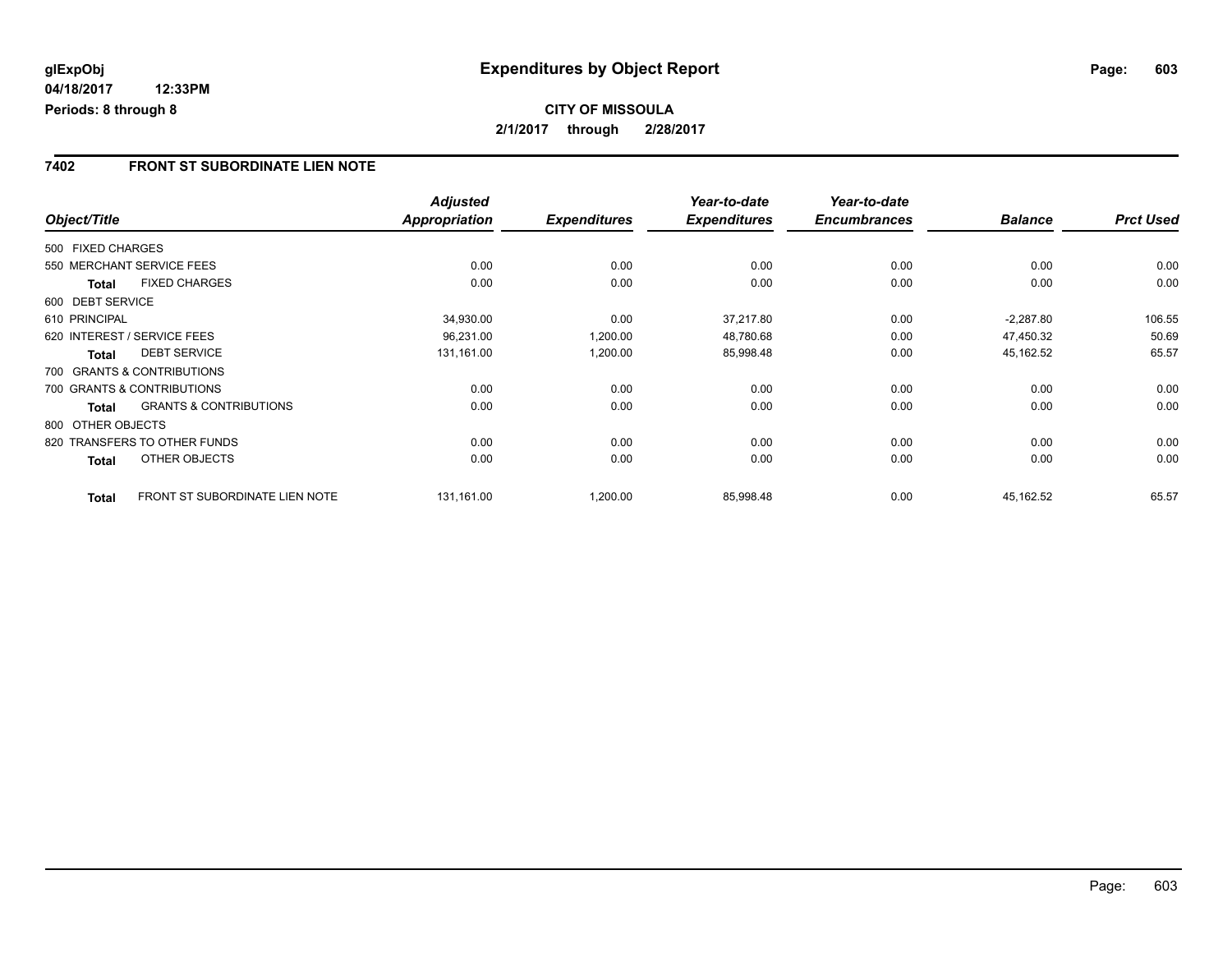## **glExpObj Expenditures by Object Report Page: 604**

**04/18/2017 12:33PM Periods: 8 through 8**

# **7447 COURT COLLECTED PARKING FINES**

**230 MUNICIPAL COURT**

| Object/Title                           | <b>Adjusted</b><br>Appropriation | <b>Expenditures</b> | Year-to-date<br><b>Expenditures</b> | Year-to-date<br><b>Encumbrances</b> | <b>Balance</b> | <b>Prct Used</b> |
|----------------------------------------|----------------------------------|---------------------|-------------------------------------|-------------------------------------|----------------|------------------|
| 500 FIXED CHARGES                      |                                  |                     |                                     |                                     |                |                  |
| 500 FIXED CHARGES                      | 0.00                             | 0.00                | 0.00                                | 0.00                                | 0.00           | 0.00             |
| 550 MERCHANT SERVICE FEES              | 0.00                             | 0.00                | 0.00                                | 0.00                                | 0.00           | 0.00             |
| <b>FIXED CHARGES</b><br><b>Total</b>   | 0.00                             | 0.00                | 0.00                                | 0.00                                | 0.00           | 0.00             |
| <b>MUNICIPAL COURT</b><br><b>Total</b> | 0.00                             | 0.00                | 0.00                                | 0.00                                | 0.00           | 0.00             |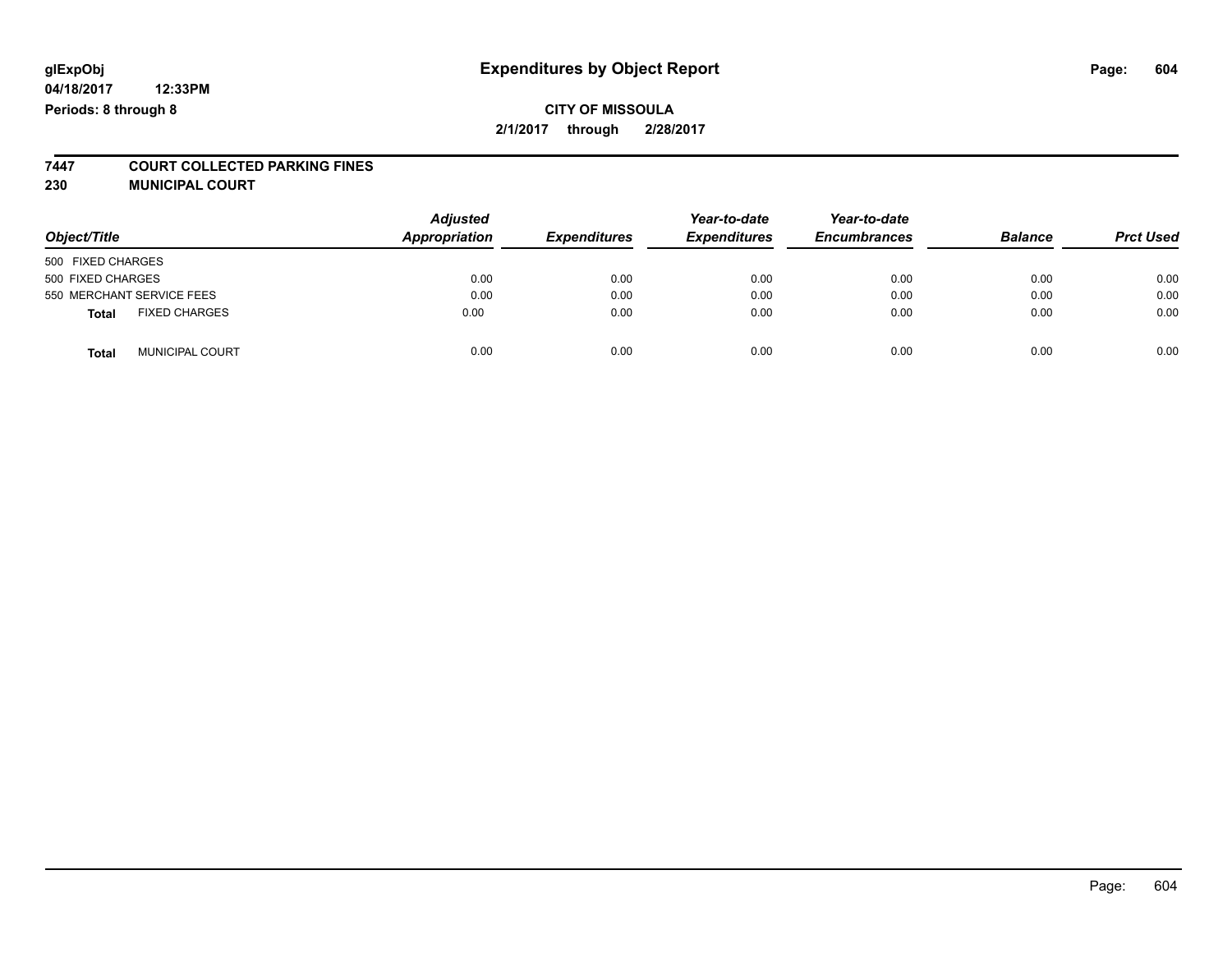## **glExpObj Expenditures by Object Report Page: 605**

**04/18/2017 12:33PM Periods: 8 through 8**

**2/1/2017 through 2/28/2017**

#### **7447 COURT COLLECTED PARKING FINES**

| Object/Title                                  | <b>Adjusted</b><br>Appropriation | <b>Expenditures</b> | Year-to-date<br><b>Expenditures</b> | Year-to-date<br><b>Encumbrances</b> | <b>Balance</b> | <b>Prct Used</b> |
|-----------------------------------------------|----------------------------------|---------------------|-------------------------------------|-------------------------------------|----------------|------------------|
| 500 FIXED CHARGES                             |                                  |                     |                                     |                                     |                |                  |
| 500 FIXED CHARGES                             | 0.00                             | 0.00                | 0.00                                | 0.00                                | 0.00           | 0.00             |
| 550 MERCHANT SERVICE FEES                     | 0.00                             | 0.00                | 0.00                                | 0.00                                | 0.00           | 0.00             |
| <b>FIXED CHARGES</b><br>Total                 | 0.00                             | 0.00                | 0.00                                | 0.00                                | 0.00           | 0.00             |
| <b>COURT COLLECTED PARKING FINES</b><br>Total | 0.00                             | 0.00                | 0.00                                | 0.00                                | 0.00           | 0.00             |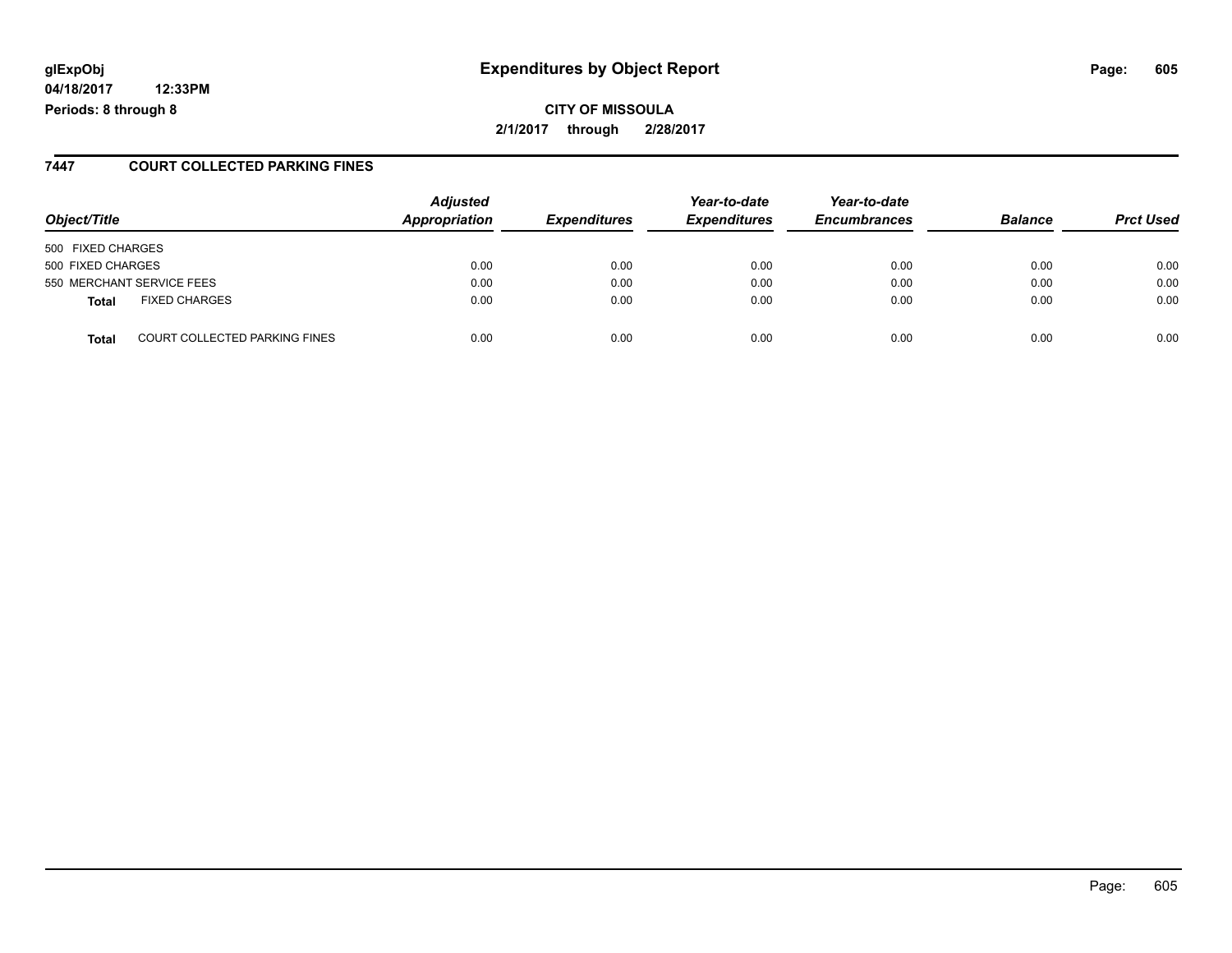# **7458 COURT SURCHARGE**

**230 MUNICIPAL COURT**

|                                        | <b>Adjusted</b> |                     | Year-to-date        | Year-to-date        |                |                  |
|----------------------------------------|-----------------|---------------------|---------------------|---------------------|----------------|------------------|
| Object/Title                           | Appropriation   | <b>Expenditures</b> | <b>Expenditures</b> | <b>Encumbrances</b> | <b>Balance</b> | <b>Prct Used</b> |
| 500 FIXED CHARGES                      |                 |                     |                     |                     |                |                  |
| 500 FIXED CHARGES                      | 0.00            | 0.00                | 0.00                | 0.00                | 0.00           | 0.00             |
| 550 MERCHANT SERVICE FEES              | 0.00            | 0.00                | 0.00                | 0.00                | 0.00           | 0.00             |
| <b>FIXED CHARGES</b><br><b>Total</b>   | 0.00            | 0.00                | 0.00                | 0.00                | 0.00           | 0.00             |
| <b>MUNICIPAL COURT</b><br><b>Total</b> | 0.00            | 0.00                | 0.00                | 0.00                | 0.00           | 0.00             |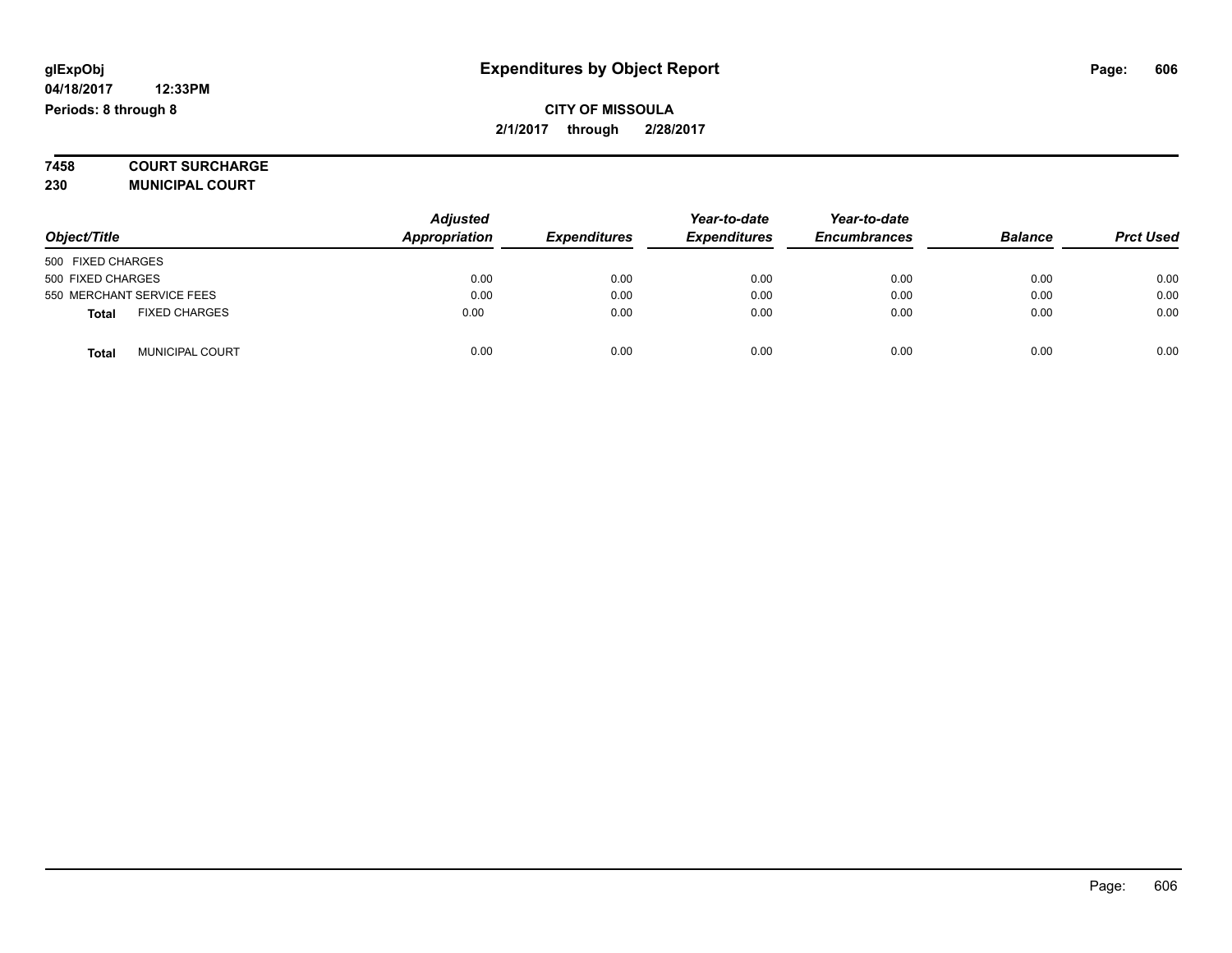## **glExpObj Expenditures by Object Report Page: 607**

**04/18/2017 12:33PM Periods: 8 through 8**

**CITY OF MISSOULA 2/1/2017 through 2/28/2017**

**7458 COURT SURCHARGE**

| Object/Title                           | <b>Adjusted</b><br>Appropriation | <b>Expenditures</b> | Year-to-date<br><b>Expenditures</b> | Year-to-date<br><b>Encumbrances</b> | <b>Balance</b> | <b>Prct Used</b> |
|----------------------------------------|----------------------------------|---------------------|-------------------------------------|-------------------------------------|----------------|------------------|
| 500 FIXED CHARGES                      |                                  |                     |                                     |                                     |                |                  |
| 500 FIXED CHARGES                      | 0.00                             | 0.00                | 0.00                                | 0.00                                | 0.00           | 0.00             |
| 550 MERCHANT SERVICE FEES              | 0.00                             | 0.00                | 0.00                                | 0.00                                | 0.00           | 0.00             |
| <b>FIXED CHARGES</b><br><b>Total</b>   | 0.00                             | 0.00                | 0.00                                | 0.00                                | 0.00           | 0.00             |
| <b>COURT SURCHARGE</b><br><b>Total</b> | 0.00                             | 0.00                | 0.00                                | 0.00                                | 0.00           | 0.00             |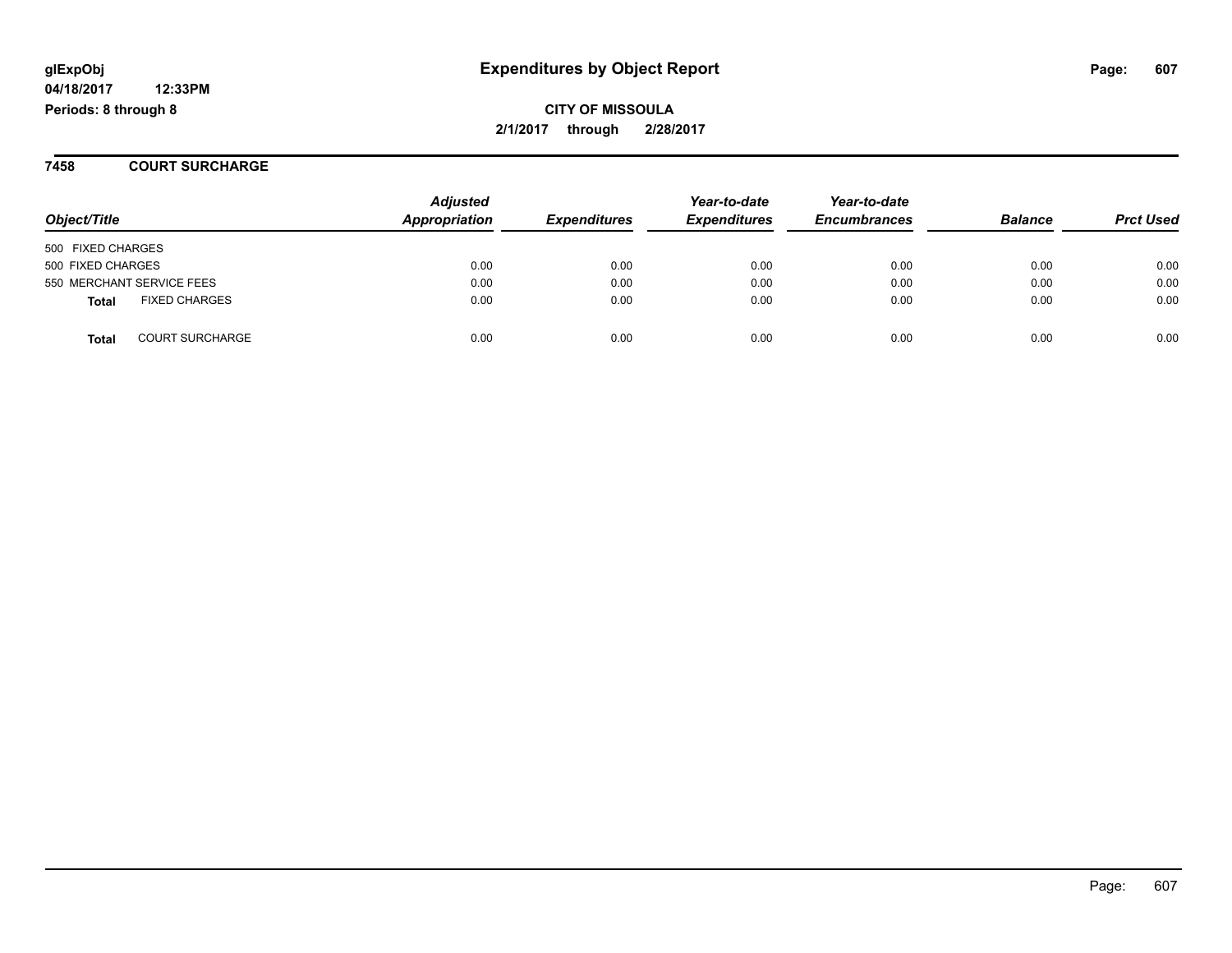**7469 PUBLIC DEFENDER FEES 230 MUNICIPAL COURT**

| Object/Title                           | <b>Adjusted</b><br><b>Appropriation</b> | <b>Expenditures</b> | Year-to-date<br><b>Expenditures</b> | Year-to-date<br><b>Encumbrances</b> | <b>Balance</b> | <b>Prct Used</b> |
|----------------------------------------|-----------------------------------------|---------------------|-------------------------------------|-------------------------------------|----------------|------------------|
| 500 FIXED CHARGES                      |                                         |                     |                                     |                                     |                |                  |
| 500 FIXED CHARGES                      | 0.00                                    | 0.00                | 0.00                                | 0.00                                | 0.00           | 0.00             |
| 550 MERCHANT SERVICE FEES              | 0.00                                    | 0.00                | 0.00                                | 0.00                                | 0.00           | 0.00             |
| <b>FIXED CHARGES</b><br><b>Total</b>   | 0.00                                    | 0.00                | 0.00                                | 0.00                                | 0.00           | 0.00             |
| <b>MUNICIPAL COURT</b><br><b>Total</b> | 0.00                                    | 0.00                | 0.00                                | 0.00                                | 0.00           | 0.00             |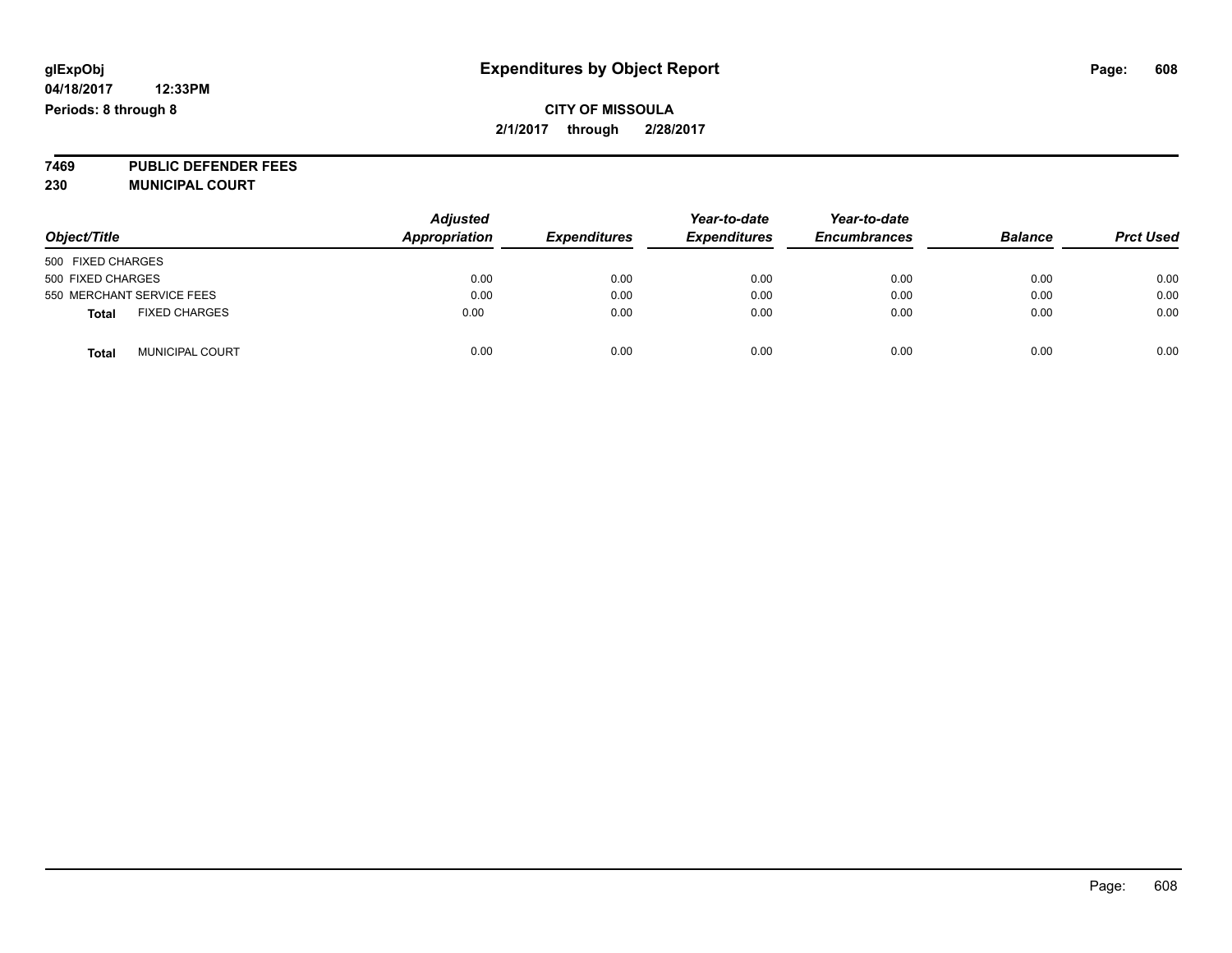## **glExpObj Expenditures by Object Report Page: 609**

**04/18/2017 12:33PM Periods: 8 through 8**

**CITY OF MISSOULA 2/1/2017 through 2/28/2017**

#### **7469 PUBLIC DEFENDER FEES**

| Object/Title                         | <b>Adjusted</b><br>Appropriation | <b>Expenditures</b> | Year-to-date<br><b>Expenditures</b> | Year-to-date<br><b>Encumbrances</b> | <b>Balance</b> | <b>Prct Used</b> |
|--------------------------------------|----------------------------------|---------------------|-------------------------------------|-------------------------------------|----------------|------------------|
| 500 FIXED CHARGES                    |                                  |                     |                                     |                                     |                |                  |
| 500 FIXED CHARGES                    | 0.00                             | 0.00                | 0.00                                | 0.00                                | 0.00           | 0.00             |
| 550 MERCHANT SERVICE FEES            | 0.00                             | 0.00                | 0.00                                | 0.00                                | 0.00           | 0.00             |
| <b>FIXED CHARGES</b><br><b>Total</b> | 0.00                             | 0.00                | 0.00                                | 0.00                                | 0.00           | 0.00             |
| PUBLIC DEFENDER FEES<br><b>Total</b> | 0.00                             | 0.00                | 0.00                                | 0.00                                | 0.00           | 0.00             |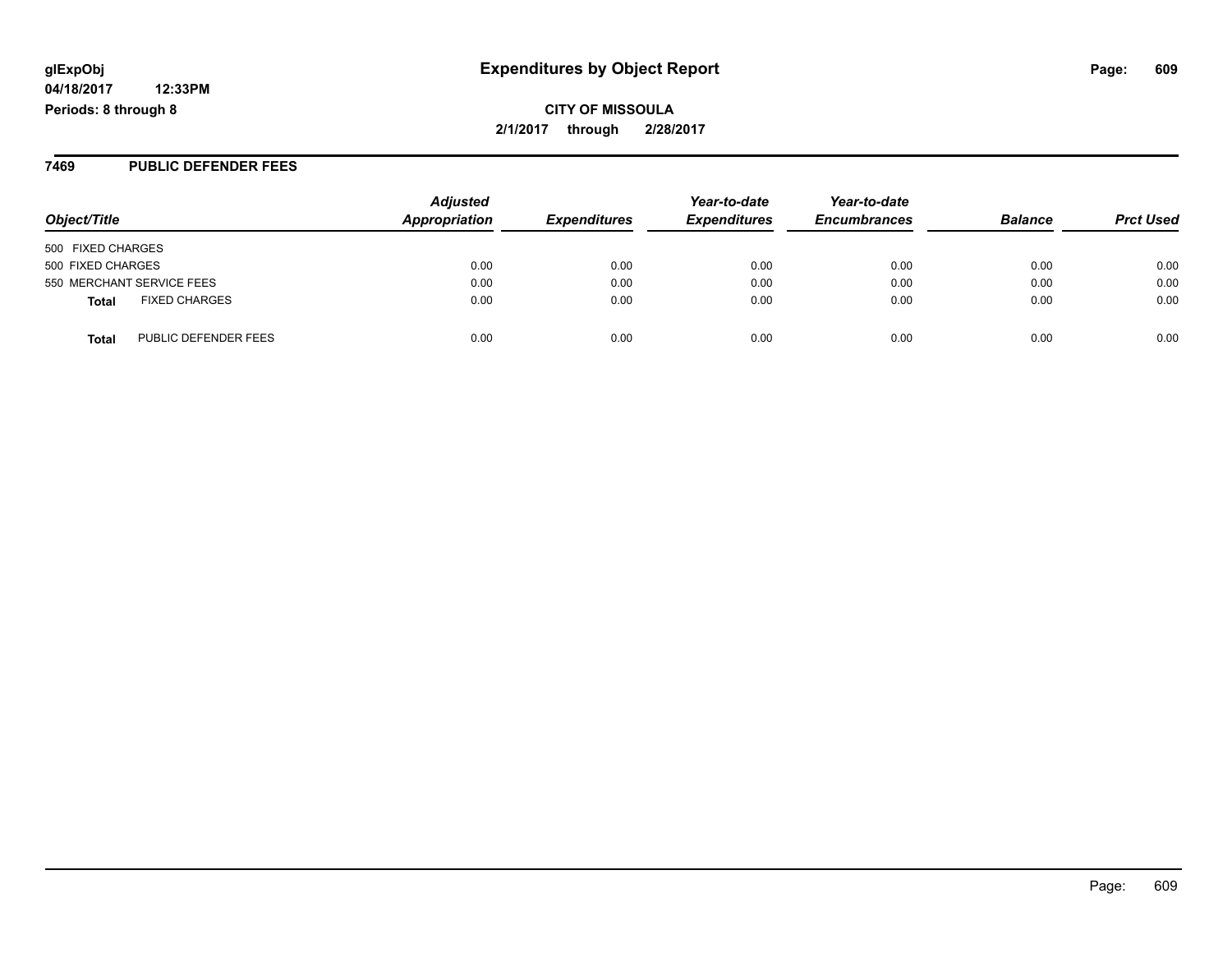# **7903 COUNTY CLEARING**

**390 NON-DEPARTMENTAL**

|                                      | <b>Adjusted</b>      |                     | Year-to-date        | Year-to-date        |                |                  |
|--------------------------------------|----------------------|---------------------|---------------------|---------------------|----------------|------------------|
| Object/Title                         | <b>Appropriation</b> | <b>Expenditures</b> | <b>Expenditures</b> | <b>Encumbrances</b> | <b>Balance</b> | <b>Prct Used</b> |
| 500 FIXED CHARGES                    |                      |                     |                     |                     |                |                  |
| 550 MERCHANT SERVICE FEES            | 0.00                 | 0.00                | 0.00                | 0.00                | 0.00           | 0.00             |
| <b>FIXED CHARGES</b><br><b>Total</b> | 0.00                 | 0.00                | 0.00                | 0.00                | 0.00           | 0.00             |
| 800 OTHER OBJECTS                    |                      |                     |                     |                     |                |                  |
| 845 CONTINGENCY                      | 0.00                 | 598.79              | 4.861.53            | 0.00                | $-4,861.53$    | 0.00             |
| OTHER OBJECTS<br><b>Total</b>        | 0.00                 | 598.79              | 4.861.53            | 0.00                | $-4,861.53$    | 0.00             |
| NON-DEPARTMENTAL<br><b>Total</b>     | 0.00                 | 598.79              | 4.861.53            | 0.00                | $-4,861.53$    | 0.00             |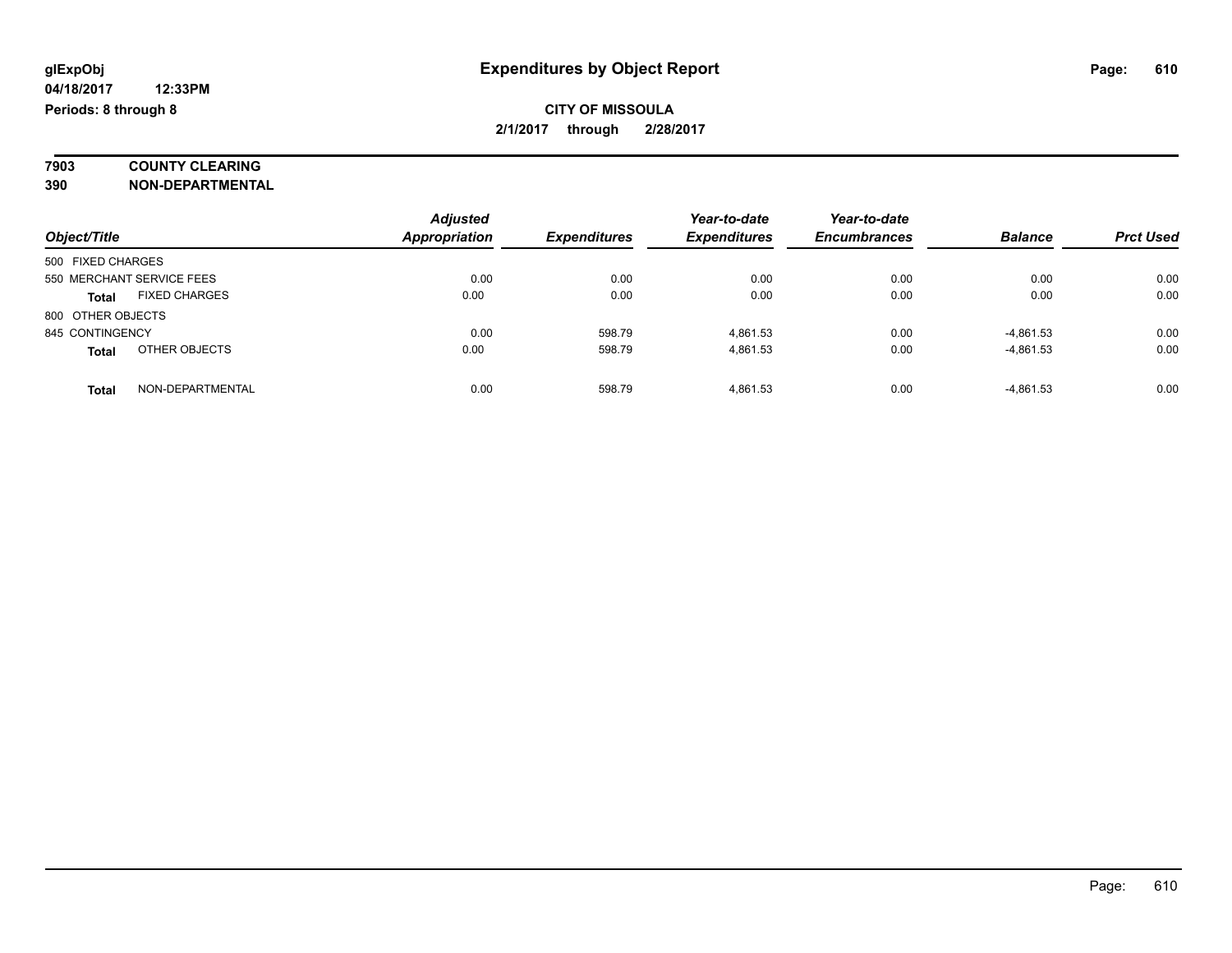**7903 COUNTY CLEARING**

| Object/Title      |                           | <b>Adjusted</b><br><b>Appropriation</b> | <b>Expenditures</b> | Year-to-date<br><b>Expenditures</b> | Year-to-date<br><b>Encumbrances</b> | <b>Balance</b> | <b>Prct Used</b> |
|-------------------|---------------------------|-----------------------------------------|---------------------|-------------------------------------|-------------------------------------|----------------|------------------|
| 500 FIXED CHARGES |                           |                                         |                     |                                     |                                     |                |                  |
|                   | 550 MERCHANT SERVICE FEES | 0.00                                    | 0.00                | 0.00                                | 0.00                                | 0.00           | 0.00             |
| <b>Total</b>      | <b>FIXED CHARGES</b>      | 0.00                                    | 0.00                | 0.00                                | 0.00                                | 0.00           | 0.00             |
| 800 OTHER OBJECTS |                           |                                         |                     |                                     |                                     |                |                  |
| 845 CONTINGENCY   |                           | 0.00                                    | 598.79              | 4.861.53                            | 0.00                                | $-4.861.53$    | 0.00             |
| <b>Total</b>      | OTHER OBJECTS             | 0.00                                    | 598.79              | 4.861.53                            | 0.00                                | $-4.861.53$    | 0.00             |
| <b>Total</b>      | <b>COUNTY CLEARING</b>    | 0.00                                    | 598.79              | 4.861.53                            | 0.00                                | $-4,861.53$    | 0.00             |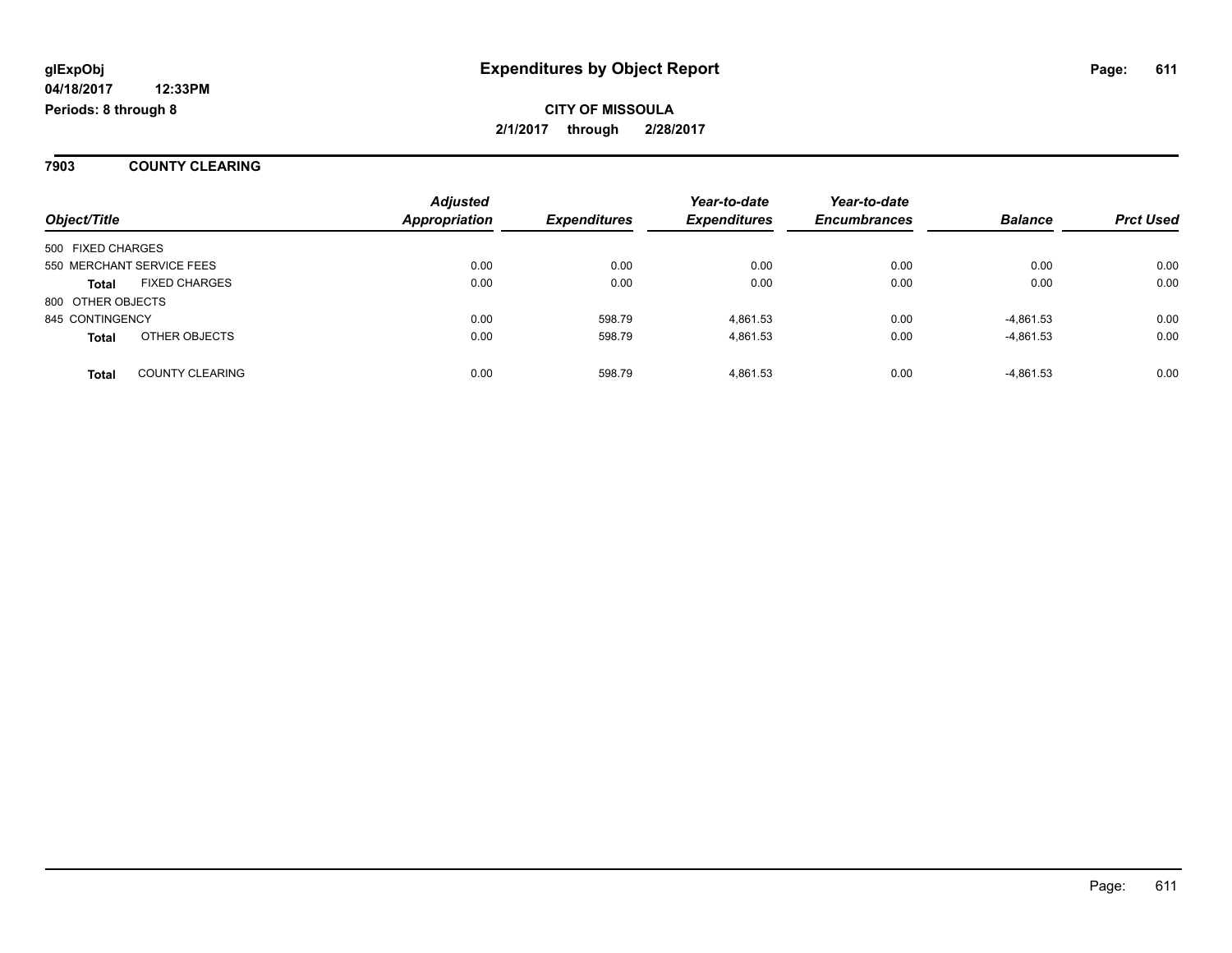# **7904 SEWER REBATE**

**280 PUBLIC WORKS OPERATIONS**

|                                         | <b>Adjusted</b> |                     | Year-to-date        | Year-to-date        |                |                  |
|-----------------------------------------|-----------------|---------------------|---------------------|---------------------|----------------|------------------|
| Object/Title                            | Appropriation   | <b>Expenditures</b> | <b>Expenditures</b> | <b>Encumbrances</b> | <b>Balance</b> | <b>Prct Used</b> |
| 500 FIXED CHARGES                       |                 |                     |                     |                     |                |                  |
| 500 FIXED CHARGES                       | 0.00            | 9,870.60            | 9,870.60            | 0.00                | $-9,870.60$    | 0.00             |
| 550 MERCHANT SERVICE FEES               | 0.00            | 0.00                | 0.00                | 0.00                | 0.00           | 0.00             |
| <b>FIXED CHARGES</b><br>Total           | 0.00            | 9,870.60            | 9,870.60            | 0.00                | $-9,870.60$    | 0.00             |
| 800 OTHER OBJECTS                       |                 |                     |                     |                     |                |                  |
| 820 TRANSFERS TO OTHER FUNDS            | 0.00            | 0.00                | 0.00                | 0.00                | 0.00           | 0.00             |
| OTHER OBJECTS<br><b>Total</b>           | 0.00            | 0.00                | 0.00                | 0.00                | 0.00           | 0.00             |
| PUBLIC WORKS OPERATIONS<br><b>Total</b> | 0.00            | 9.870.60            | 9.870.60            | 0.00                | $-9.870.60$    | 0.00             |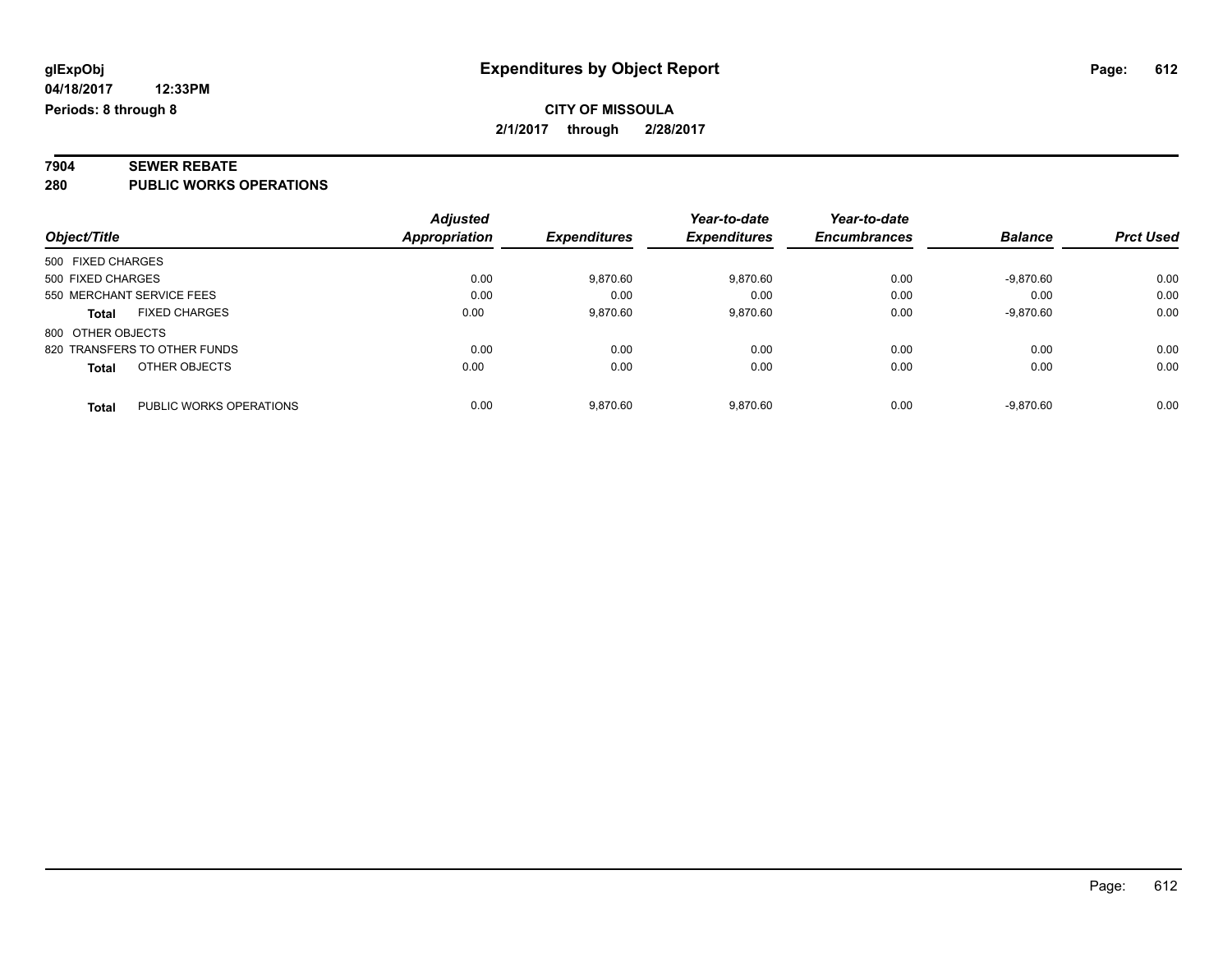### **7904 SEWER REBATE**

| Object/Title                         | <b>Adjusted</b><br><b>Appropriation</b> | <b>Expenditures</b> | Year-to-date<br><b>Expenditures</b> | Year-to-date<br><b>Encumbrances</b> | <b>Balance</b> | <b>Prct Used</b> |
|--------------------------------------|-----------------------------------------|---------------------|-------------------------------------|-------------------------------------|----------------|------------------|
| 500 FIXED CHARGES                    |                                         |                     |                                     |                                     |                |                  |
| 500 FIXED CHARGES                    | 0.00                                    | 9.870.60            | 9,870.60                            | 0.00                                | $-9,870.60$    | 0.00             |
| 550 MERCHANT SERVICE FEES            | 0.00                                    | 0.00                | 0.00                                | 0.00                                | 0.00           | 0.00             |
| <b>FIXED CHARGES</b><br><b>Total</b> | 0.00                                    | 9.870.60            | 9,870.60                            | 0.00                                | $-9,870.60$    | 0.00             |
| 800 OTHER OBJECTS                    |                                         |                     |                                     |                                     |                |                  |
| 820 TRANSFERS TO OTHER FUNDS         | 0.00                                    | 0.00                | 0.00                                | 0.00                                | 0.00           | 0.00             |
| OTHER OBJECTS<br><b>Total</b>        | 0.00                                    | 0.00                | 0.00                                | 0.00                                | 0.00           | 0.00             |
| <b>SEWER REBATE</b><br><b>Total</b>  | 0.00                                    | 9.870.60            | 9.870.60                            | 0.00                                | $-9.870.60$    | 0.00             |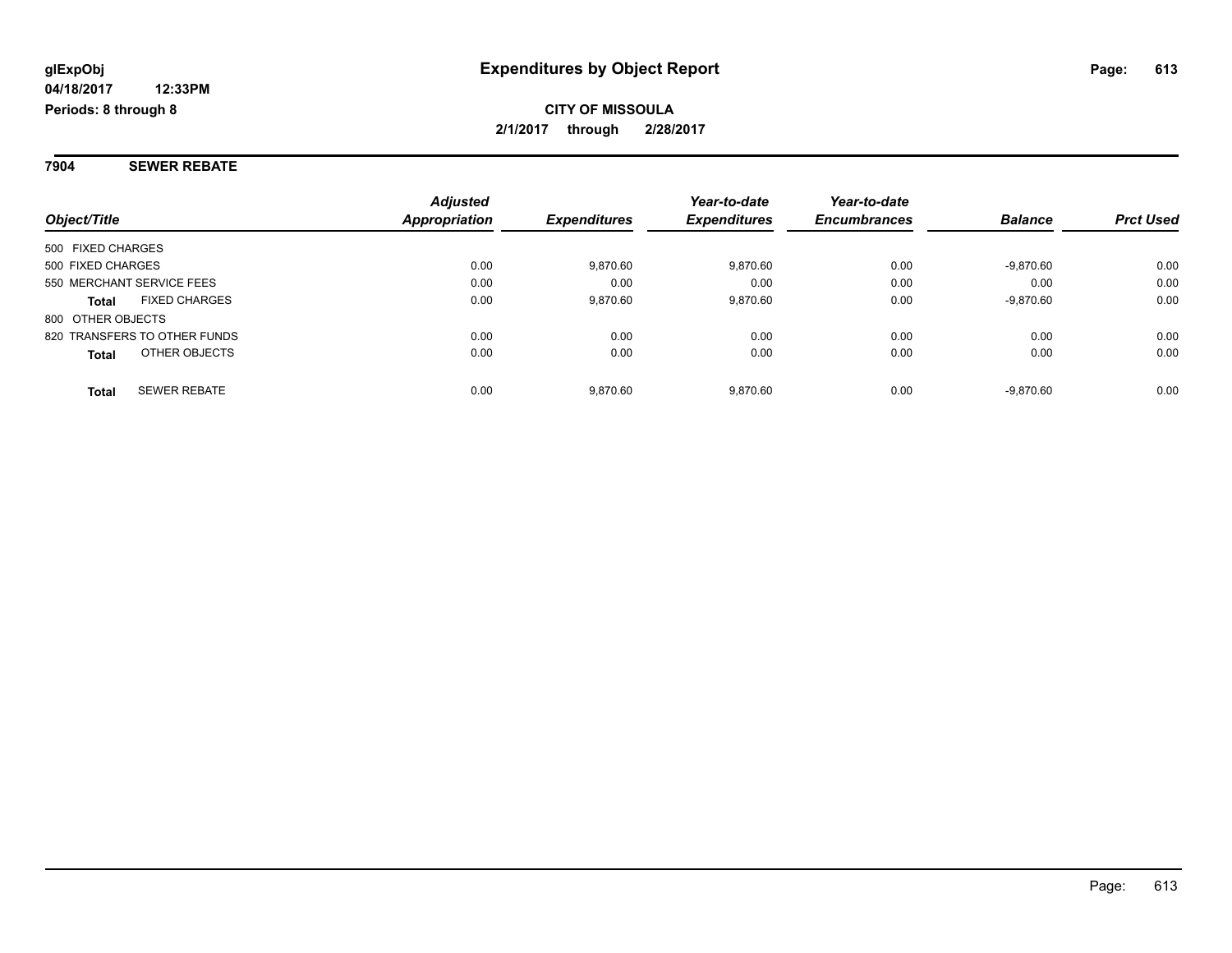### **CITY OF MISSOULA 2/1/2017 through 2/28/2017**

# **7905 WYE SEWER RSID 8489**

**280 PUBLIC WORKS OPERATIONS**

| Object/Title                            | <b>Adjusted</b><br><b>Appropriation</b> | <b>Expenditures</b> | Year-to-date<br><b>Expenditures</b> | Year-to-date<br><b>Encumbrances</b> | <b>Balance</b> | <b>Prct Used</b> |
|-----------------------------------------|-----------------------------------------|---------------------|-------------------------------------|-------------------------------------|----------------|------------------|
| 500 FIXED CHARGES                       |                                         |                     |                                     |                                     |                |                  |
| 500 FIXED CHARGES                       | 0.00                                    | 0.00                | 0.00                                | 0.00                                | 0.00           | 0.00             |
| 550 MERCHANT SERVICE FEES               | 0.00                                    | 0.00                | 0.00                                | 0.00                                | 0.00           | 0.00             |
| <b>FIXED CHARGES</b><br><b>Total</b>    | 0.00                                    | 0.00                | 0.00                                | 0.00                                | 0.00           | 0.00             |
| PUBLIC WORKS OPERATIONS<br><b>Total</b> | 0.00                                    | 0.00                | 0.00                                | 0.00                                | 0.00           | 0.00             |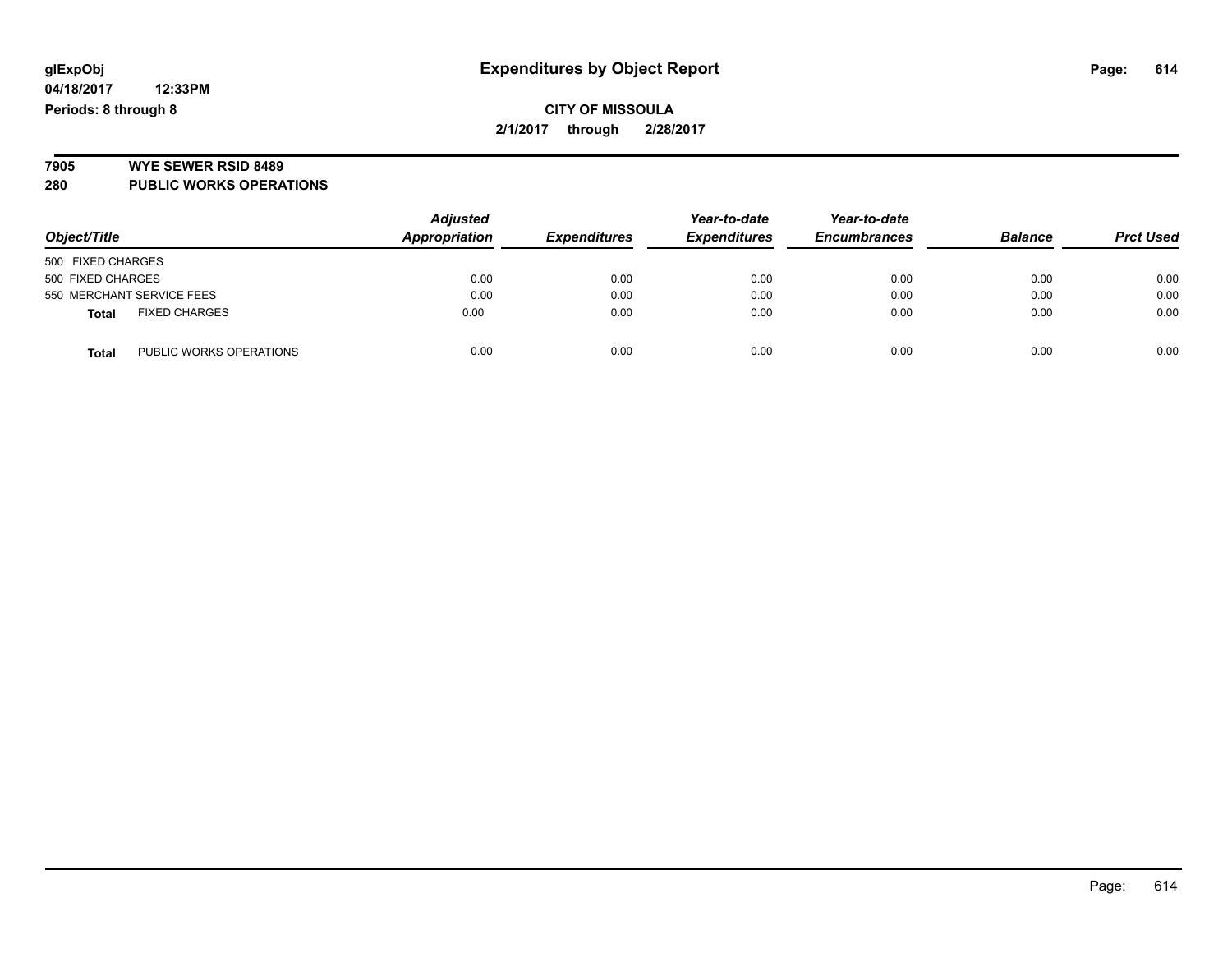**CITY OF MISSOULA 2/1/2017 through 2/28/2017**

**7905 WYE SEWER RSID 8489**

| Object/Title                         | <b>Adjusted</b><br><b>Appropriation</b> | <b>Expenditures</b> | Year-to-date<br><b>Expenditures</b> | Year-to-date<br><b>Encumbrances</b> | <b>Balance</b> | <b>Prct Used</b> |
|--------------------------------------|-----------------------------------------|---------------------|-------------------------------------|-------------------------------------|----------------|------------------|
| 500 FIXED CHARGES                    |                                         |                     |                                     |                                     |                |                  |
| 500 FIXED CHARGES                    | 0.00                                    | 0.00                | 0.00                                | 0.00                                | 0.00           | 0.00             |
| 550 MERCHANT SERVICE FEES            | 0.00                                    | 0.00                | 0.00                                | 0.00                                | 0.00           | 0.00             |
| <b>FIXED CHARGES</b><br><b>Total</b> | 0.00                                    | 0.00                | 0.00                                | 0.00                                | 0.00           | 0.00             |
| WYE SEWER RSID 8489<br><b>Total</b>  | 0.00                                    | 0.00                | 0.00                                | 0.00                                | 0.00           | 0.00             |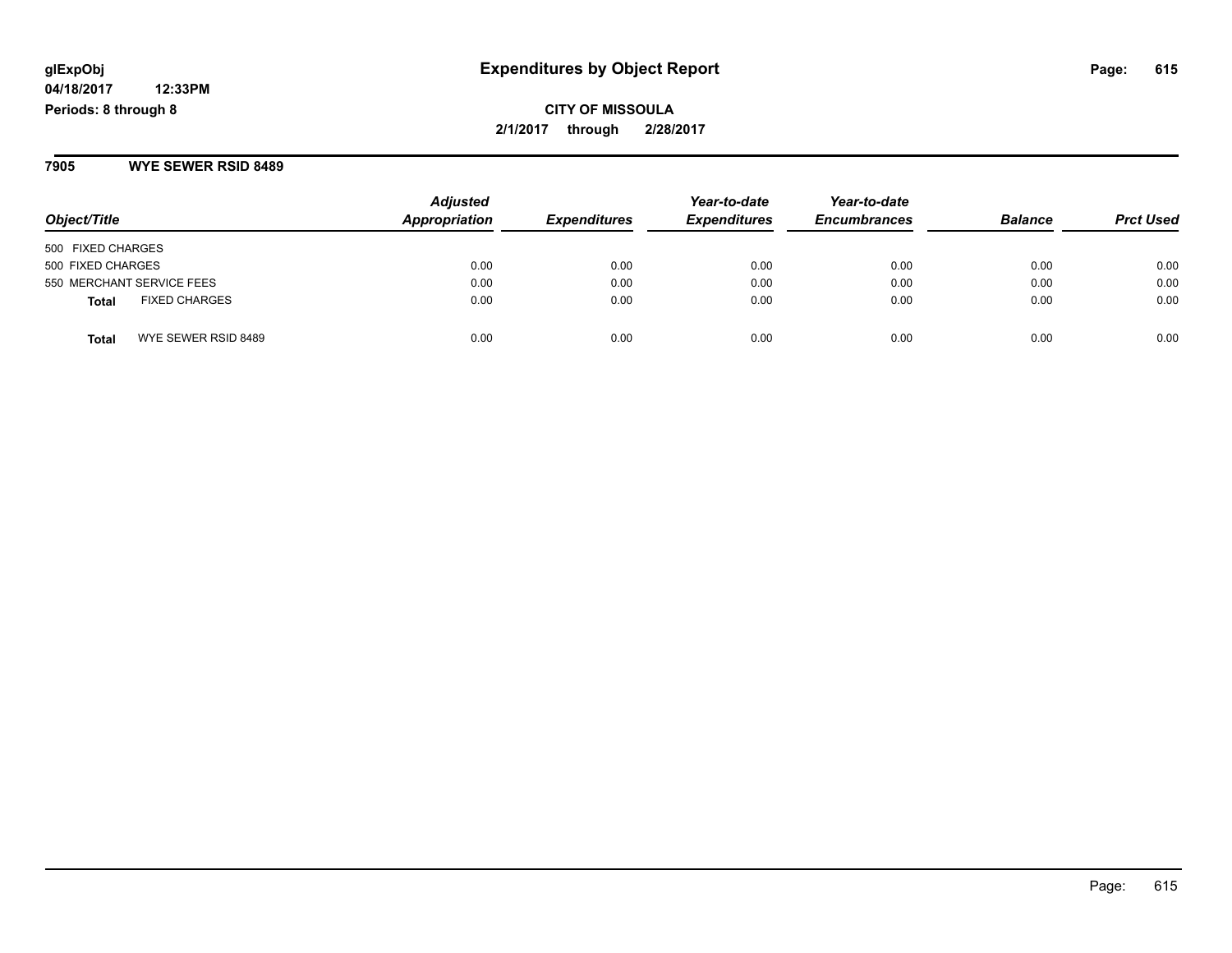**7911 RESIDENTIAL INSPECTION FUND**

**310 BUILDING INSPECTION**

|                                            | <b>Adjusted</b>      |                     | Year-to-date        | Year-to-date        |                |                  |
|--------------------------------------------|----------------------|---------------------|---------------------|---------------------|----------------|------------------|
| Object/Title                               | <b>Appropriation</b> | <b>Expenditures</b> | <b>Expenditures</b> | <b>Encumbrances</b> | <b>Balance</b> | <b>Prct Used</b> |
| 200 SUPPLIES                               |                      |                     |                     |                     |                |                  |
| 220 OPERATING SUPPLIES                     | 0.00                 | 0.00                | 0.00                | 0.00                | 0.00           | 0.00             |
| 240 OTHER SUPPLIES                         | 0.00                 | 0.00                | 0.00                | 0.00                | 0.00           | 0.00             |
| <b>SUPPLIES</b><br><b>Total</b>            | 0.00                 | 0.00                | 0.00                | 0.00                | 0.00           | 0.00             |
| 300 PURCHASED SERVICES                     |                      |                     |                     |                     |                |                  |
| 310 COMMUNICATIONS                         | 0.00                 | 0.00                | 0.00                | 0.00                | 0.00           | 0.00             |
| 320 PRINTING & DUPLICATING                 | 0.00                 | 0.00                | 0.00                | 0.00                | 0.00           | 0.00             |
| 330 PUBLICITY, SUBSCRIPTIONS & DUES        | 0.00                 | 0.00                | 0.00                | 0.00                | 0.00           | 0.00             |
| <b>PURCHASED SERVICES</b><br><b>Total</b>  | 0.00                 | 0.00                | 0.00                | 0.00                | 0.00           | 0.00             |
| 500 FIXED CHARGES                          |                      |                     |                     |                     |                |                  |
| 550 MERCHANT SERVICE FEES                  | 0.00                 | 0.00                | 0.00                | 0.00                | 0.00           | 0.00             |
| <b>FIXED CHARGES</b><br><b>Total</b>       | 0.00                 | 0.00                | 0.00                | 0.00                | 0.00           | 0.00             |
| <b>BUILDING INSPECTION</b><br><b>Total</b> | 0.00                 | 0.00                | 0.00                | 0.00                | 0.00           | 0.00             |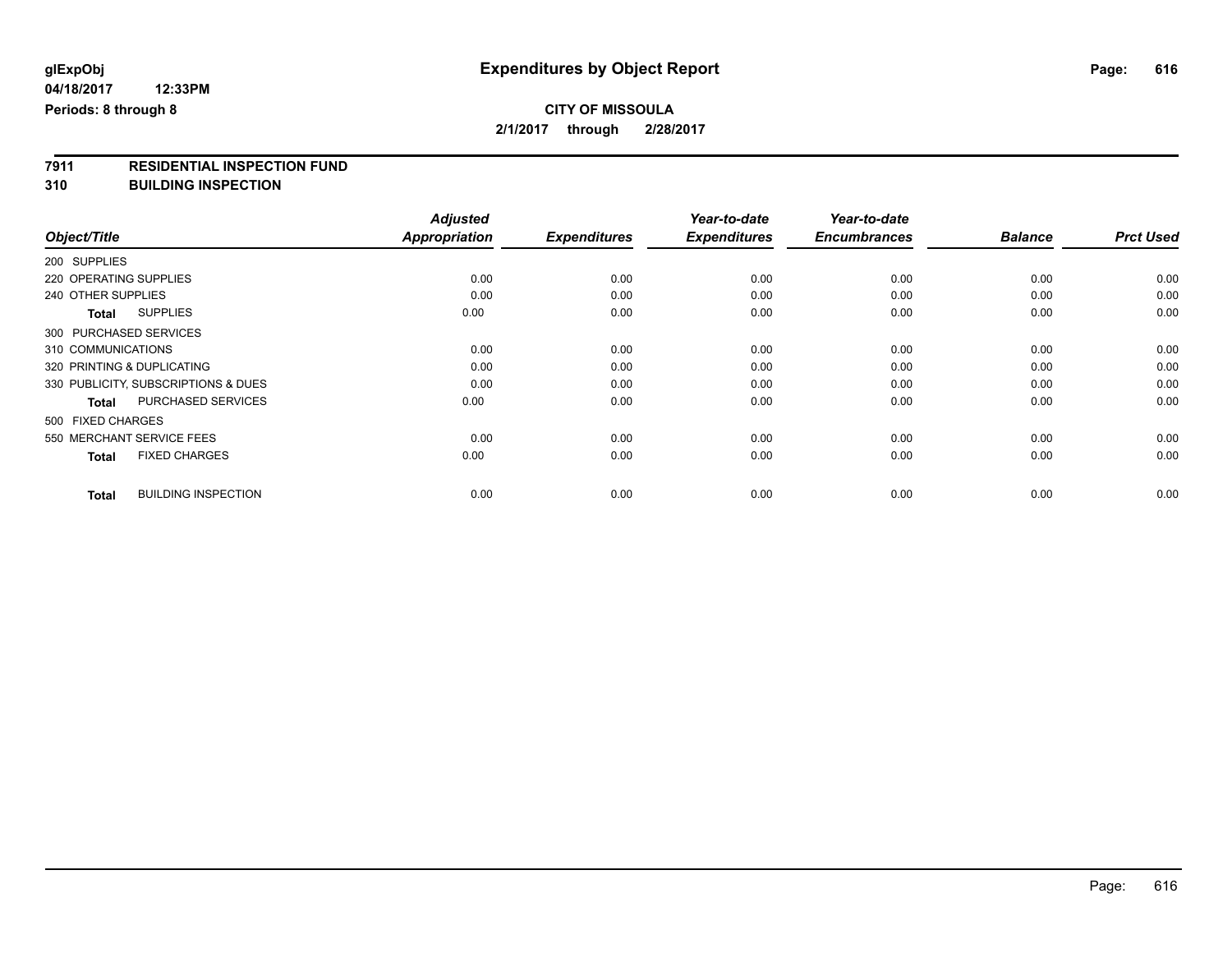# **glExpObj Expenditures by Object Report Page: 617**

**04/18/2017 12:33PM Periods: 8 through 8**

### **7911 RESIDENTIAL INSPECTION FUND**

| Object/Title               |                                     | <b>Adjusted</b><br><b>Appropriation</b> | <b>Expenditures</b> | Year-to-date<br><b>Expenditures</b> | Year-to-date<br><b>Encumbrances</b> | <b>Balance</b> | <b>Prct Used</b> |
|----------------------------|-------------------------------------|-----------------------------------------|---------------------|-------------------------------------|-------------------------------------|----------------|------------------|
| 200 SUPPLIES               |                                     |                                         |                     |                                     |                                     |                |                  |
| 220 OPERATING SUPPLIES     |                                     | 0.00                                    | 0.00                | 0.00                                | 0.00                                | 0.00           | 0.00             |
| 240 OTHER SUPPLIES         |                                     | 0.00                                    | 0.00                | 0.00                                | 0.00                                | 0.00           | 0.00             |
|                            |                                     |                                         |                     |                                     |                                     |                |                  |
| <b>Total</b>               | <b>SUPPLIES</b>                     | 0.00                                    | 0.00                | 0.00                                | 0.00                                | 0.00           | 0.00             |
| 300 PURCHASED SERVICES     |                                     |                                         |                     |                                     |                                     |                |                  |
| 310 COMMUNICATIONS         |                                     | 0.00                                    | 0.00                | 0.00                                | 0.00                                | 0.00           | 0.00             |
| 320 PRINTING & DUPLICATING |                                     | 0.00                                    | 0.00                | 0.00                                | 0.00                                | 0.00           | 0.00             |
|                            | 330 PUBLICITY, SUBSCRIPTIONS & DUES | 0.00                                    | 0.00                | 0.00                                | 0.00                                | 0.00           | 0.00             |
| <b>Total</b>               | <b>PURCHASED SERVICES</b>           | 0.00                                    | 0.00                | 0.00                                | 0.00                                | 0.00           | 0.00             |
| 500 FIXED CHARGES          |                                     |                                         |                     |                                     |                                     |                |                  |
|                            | 550 MERCHANT SERVICE FEES           | 0.00                                    | 0.00                | 0.00                                | 0.00                                | 0.00           | 0.00             |
| <b>Total</b>               | <b>FIXED CHARGES</b>                | 0.00                                    | 0.00                | 0.00                                | 0.00                                | 0.00           | 0.00             |
| <b>Total</b>               | <b>RESIDENTIAL INSPECTION FUND</b>  | 0.00                                    | 0.00                | 0.00                                | 0.00                                | 0.00           | 0.00             |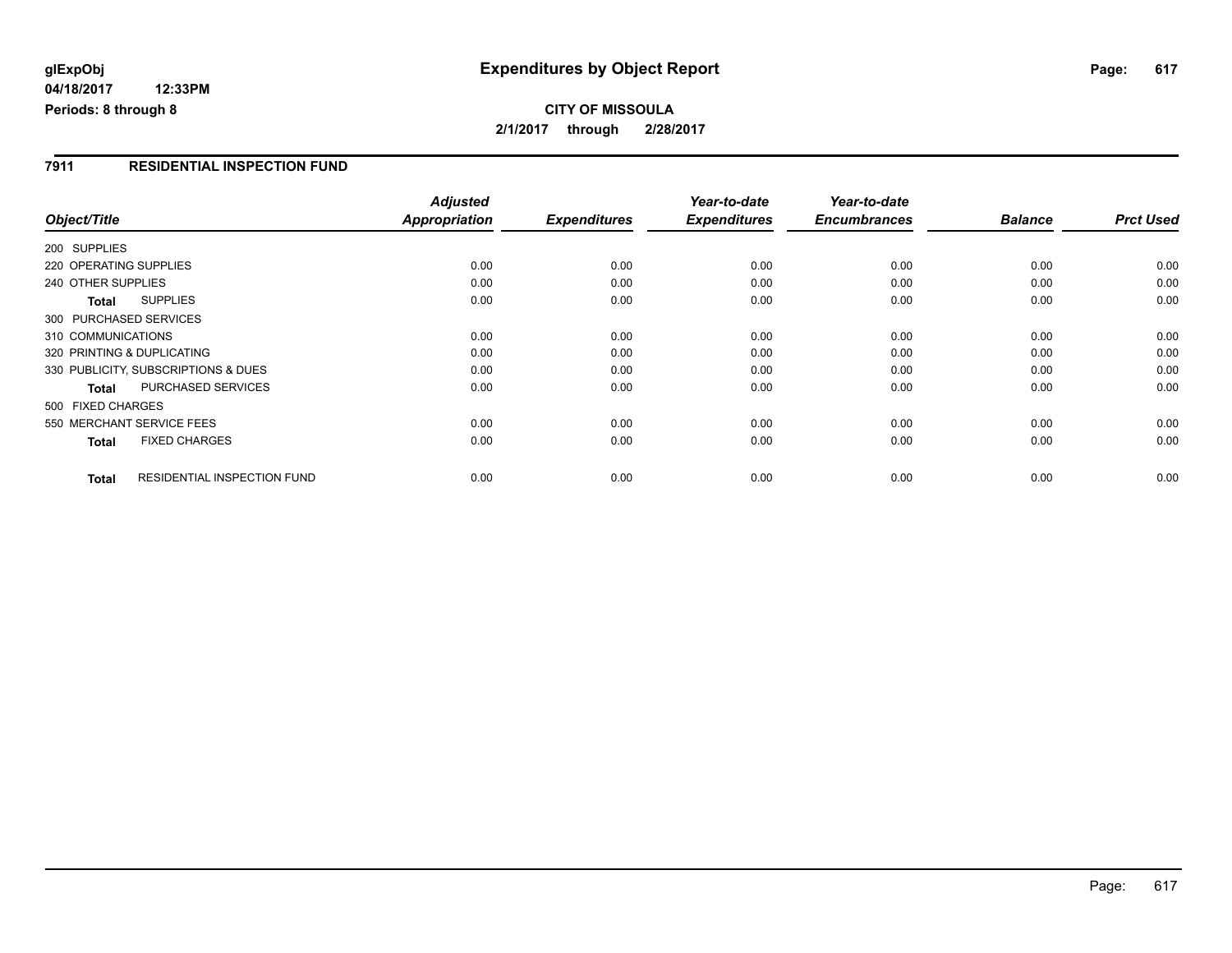# **9000 GENERAL FIXED ASSETS ACCOUNT GROUP**

**900 DEPRECIATION**

| Object/Title       |                       | <b>Adjusted</b><br><b>Appropriation</b> | <b>Expenditures</b> | Year-to-date<br><b>Expenditures</b> | Year-to-date<br><b>Encumbrances</b> | <b>Balance</b> | <b>Prct Used</b> |
|--------------------|-----------------------|-----------------------------------------|---------------------|-------------------------------------|-------------------------------------|----------------|------------------|
| 800 OTHER OBJECTS  |                       |                                         |                     |                                     |                                     |                |                  |
| 830 DEPRECIATION   |                       | 0.00                                    | 0.00                | 0.00                                | 0.00                                | 0.00           | 0.00             |
| <b>Total</b>       | OTHER OBJECTS         | 0.00                                    | 0.00                | 0.00                                | 0.00                                | 0.00           | 0.00             |
| 900 CAPITAL OUTLAY |                       |                                         |                     |                                     |                                     |                |                  |
| 900 CAPITAL OUTLAY |                       | 0.00                                    | 0.00                | 0.00                                | 0.00                                | 0.00           | 0.00             |
| <b>Total</b>       | <b>CAPITAL OUTLAY</b> | 0.00                                    | 0.00                | 0.00                                | 0.00                                | 0.00           | 0.00             |
| <b>Total</b>       | <b>DEPRECIATION</b>   | 0.00                                    | 0.00                | 0.00                                | 0.00                                | 0.00           | 0.00             |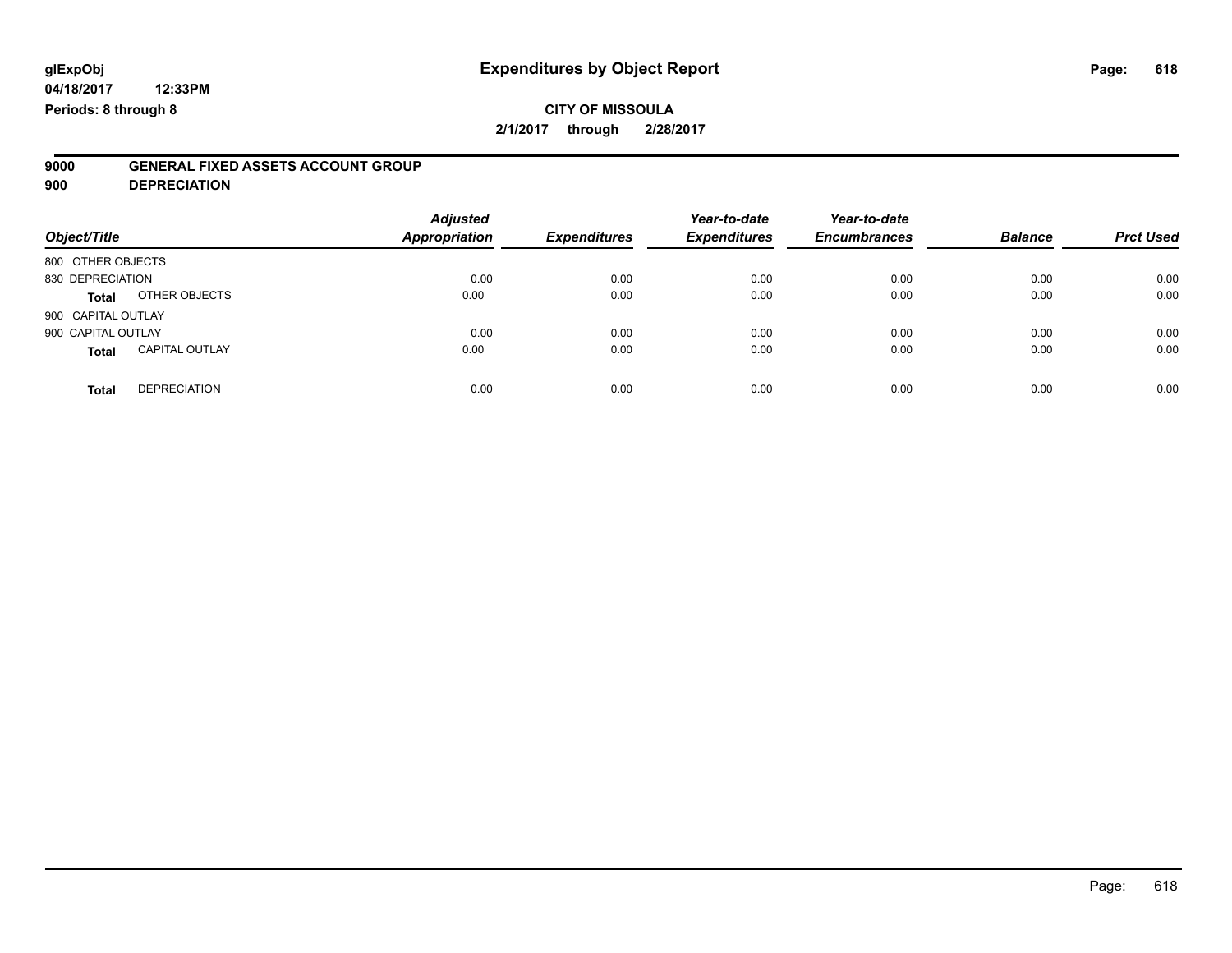# **glExpObj Expenditures by Object Report Page: 619**

**04/18/2017 12:33PM Periods: 8 through 8**

### **9000 GENERAL FIXED ASSETS ACCOUNT GROUP**

| Object/Title       |                                         | <b>Adjusted</b><br><b>Appropriation</b> | <b>Expenditures</b> | Year-to-date<br><b>Expenditures</b> | Year-to-date<br><b>Encumbrances</b> | <b>Balance</b> | <b>Prct Used</b> |
|--------------------|-----------------------------------------|-----------------------------------------|---------------------|-------------------------------------|-------------------------------------|----------------|------------------|
| 800 OTHER OBJECTS  |                                         |                                         |                     |                                     |                                     |                |                  |
| 830 DEPRECIATION   |                                         | 0.00                                    | 0.00                | 0.00                                | 0.00                                | 0.00           | 0.00             |
| <b>Total</b>       | OTHER OBJECTS                           | 0.00                                    | 0.00                | 0.00                                | 0.00                                | 0.00           | 0.00             |
| 900 CAPITAL OUTLAY |                                         |                                         |                     |                                     |                                     |                |                  |
| 900 CAPITAL OUTLAY |                                         | 0.00                                    | 0.00                | 0.00                                | 0.00                                | 0.00           | 0.00             |
| <b>Total</b>       | <b>CAPITAL OUTLAY</b>                   | 0.00                                    | 0.00                | 0.00                                | 0.00                                | 0.00           | 0.00             |
| <b>Total</b>       | <b>GENERAL FIXED ASSETS ACCOUNT GRC</b> | 0.00                                    | 0.00                | 0.00                                | 0.00                                | 0.00           | 0.00             |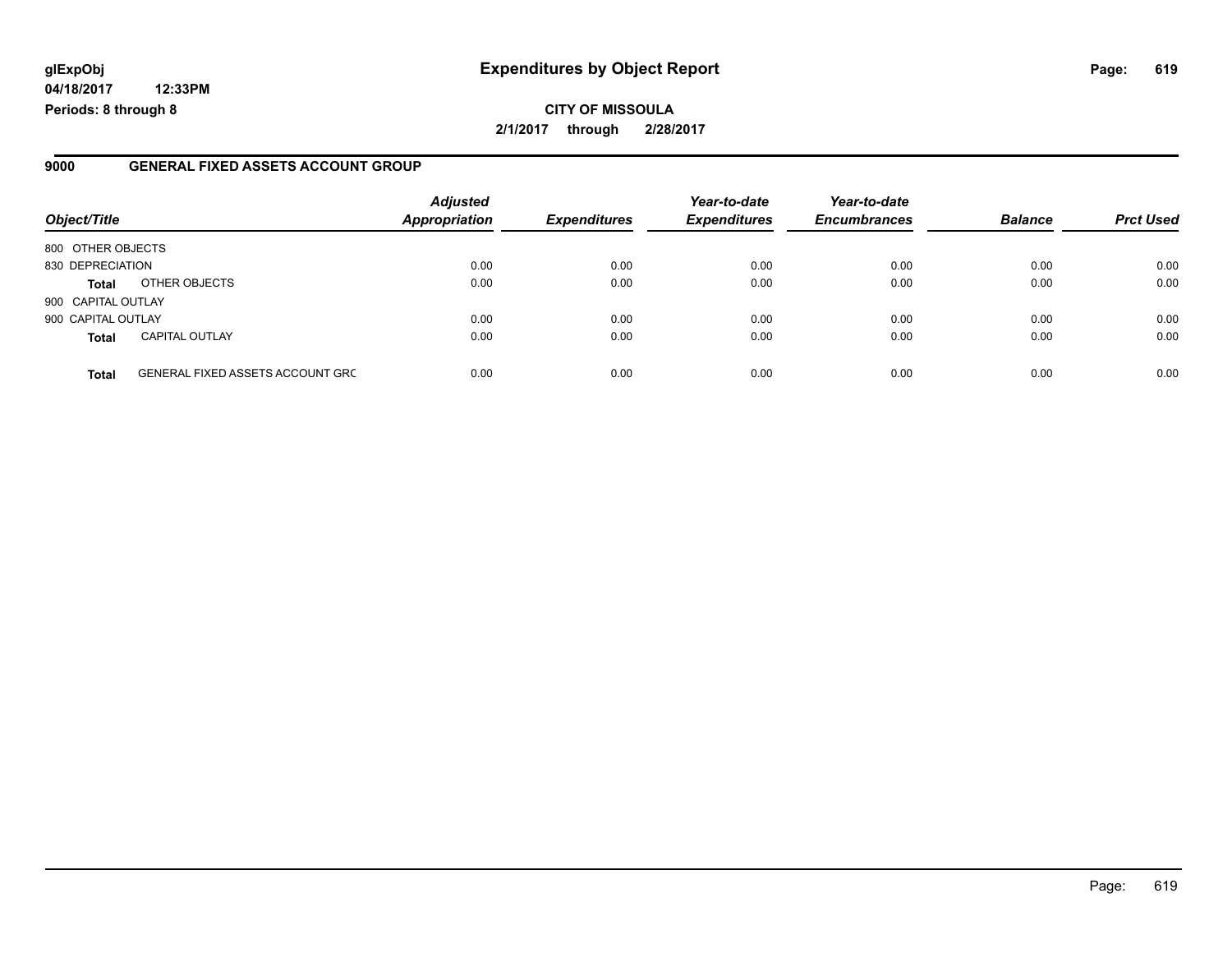#### *Grand Totals*

|                                       | <b>Adjusted</b> |                     | Year-to-date        | Year-to-date        |                |                  |
|---------------------------------------|-----------------|---------------------|---------------------|---------------------|----------------|------------------|
| Object/Title                          | Appropriation   | <b>Expenditures</b> | <b>Expenditures</b> | <b>Encumbrances</b> | <b>Balance</b> | <b>Prct Uset</b> |
| 100 PERSONAL SERVICES                 |                 |                     |                     |                     |                |                  |
| 110 SALARIES AND WAGES                | 31,296,091.00   | 2,290,179.91        | 19,317,018.34       | 0.00                | 11,979,072.66  | 61.7             |
| 115 SALARIES/HEALTH INSURANCE BENEFIT | 775,431.00      | 136,188.00          | 1,000,771.20        | 0.00                | $-225,340.20$  | 129.0            |
| 120 OVERTIME/TERMINATION              | 1,331,803.00    | 84,011.64           | 928,532.37          | 0.00                | 403,270.63     | 69.7             |
| 121 OUTSIDE HIRE OVERTIME             | 75,000.00       | 3,712.52            | 72,538.06           | 0.00                | 2,461.94       | 96.7             |
| 122 COURT & CELL PHONE OT             | 23,342.00       | 3,063.31            | 22,369.83           | 0.00                | 972.17         | 95.8             |
| 123 CELL PHONE OVERTIME               | 60,690.00       | 2,139.58            | 7.551.46            | 0.00                | 53,138.54      | 12.4             |
| 130 OTHER                             | 276,254.00      | 595.00              | 130,601.99          | 0.00                | 145,652.01     | 47.2             |
| 133 EDUCATION COMPENSATION            | 0.00            | 1,420.00            | 11,347.00           | 0.00                | $-11,347.00$   | 0.0              |
| 135 OPEB EXPENSE                      | 0.00            | 0.00                | 0.00                | 0.00                | 0.00           | 0.0              |
| <b>140 EMPLOYER CONTRIBUTIONS</b>     | 13,432,156.00   | 767,418.58          | 6,476,062.34        | 0.00                | 6,956,093.66   | 48.2             |
| 141 STATE RETIREMENT CONTRIBUTIONS    | 2,440,086.00    | 379,495.74          | 2,932,520.92        | 0.00                | -492,434.92    | 120.1            |
| 145 OPEB CONTRIBUTION                 | 175.00          | 0.00                | 0.00                | 0.00                | 175.00         | 0.0              |
| <b>150 STATE RETIREMENT</b>           | 185.00          | 0.00                | 0.00                | 0.00                | 185.00         | 0.0              |
| 190 PENSION EXPENSE                   | 635.00          | 0.00                | 0.00                | 0.00                | 635.00         | 0.0              |
| PERSONAL SERVICES<br><b>Total</b>     | 49,711,848.00   | 3,668,224.28        | 30,899,313.51       | 0.00                | 18,812,534.49  | 62.1             |
| 200 SUPPLIES                          |                 |                     |                     |                     |                |                  |
| 210 OFFICE SUPPLIES                   | 411,200.00      | 11,076.19           | 81,874.30           | 0.00                | 329,325.70     | 19.9             |
| 220 OPERATING SUPPLIES                | 1,413,422.00    | 198,999.37          | 981,804.92          | 0.00                | 431,617.08     | 69.4             |
| 230 REPAIR/MAINTENANCE                | 945,282.00      | 72,802.52           | 513,772.45          | 0.00                | 431,509.55     | 54.3             |
| 231 GASOLINE                          | 672,542.00      | 61,752.11           | 288,812.45          | 0.00                | 383,729.55     | 42.9             |
| 240 OTHER SUPPLIES                    | 251,426.00      | 3,970.06            | 87,117.76           | 0.00                | 164,308.24     | 34.6             |
| 250 SUPPLIES FOR RESALE               | 500.00          | 0.00                | 0.00                | 0.00                | 500.00         | 0.0              |
| <b>SUPPLIES</b><br><b>Total</b>       | 3,694,372.00    | 348,600.25          | 1,953,381.88        | 0.00                | 1,740,990.12   | 52.8             |
| 300 PURCHASED SERVICES                |                 |                     |                     |                     |                |                  |
| 310 COMMUNICATIONS                    | 150,304.00      | 1,030.40            | 103,467.25          | 0.00                | 46,836.75      | 68.8             |
| 320 PRINTING & DUPLICATING            | 116,616.00      | 869.64              | 33,341.49           | 0.00                | 83,274.51      | 28.5             |
| 330 PUBLICITY, SUBSCRIPTIONS & DUES   | 187,534.00      | 13,966.19           | 170,000.58          | 0.00                | 17,533.42      | 90.6             |
| 340 SEWER                             | 20,176.00       | 1,214.12            | 17,087.26           | 0.00                | 3,088.74       | 84.6             |
| 341 ELECTRICITY & NATURAL GAS         | 1,770,979.00    | 92,370.16           | 1,041,655.68        | 0.00                | 729,323.32     | 58.8             |
|                                       |                 |                     |                     |                     |                |                  |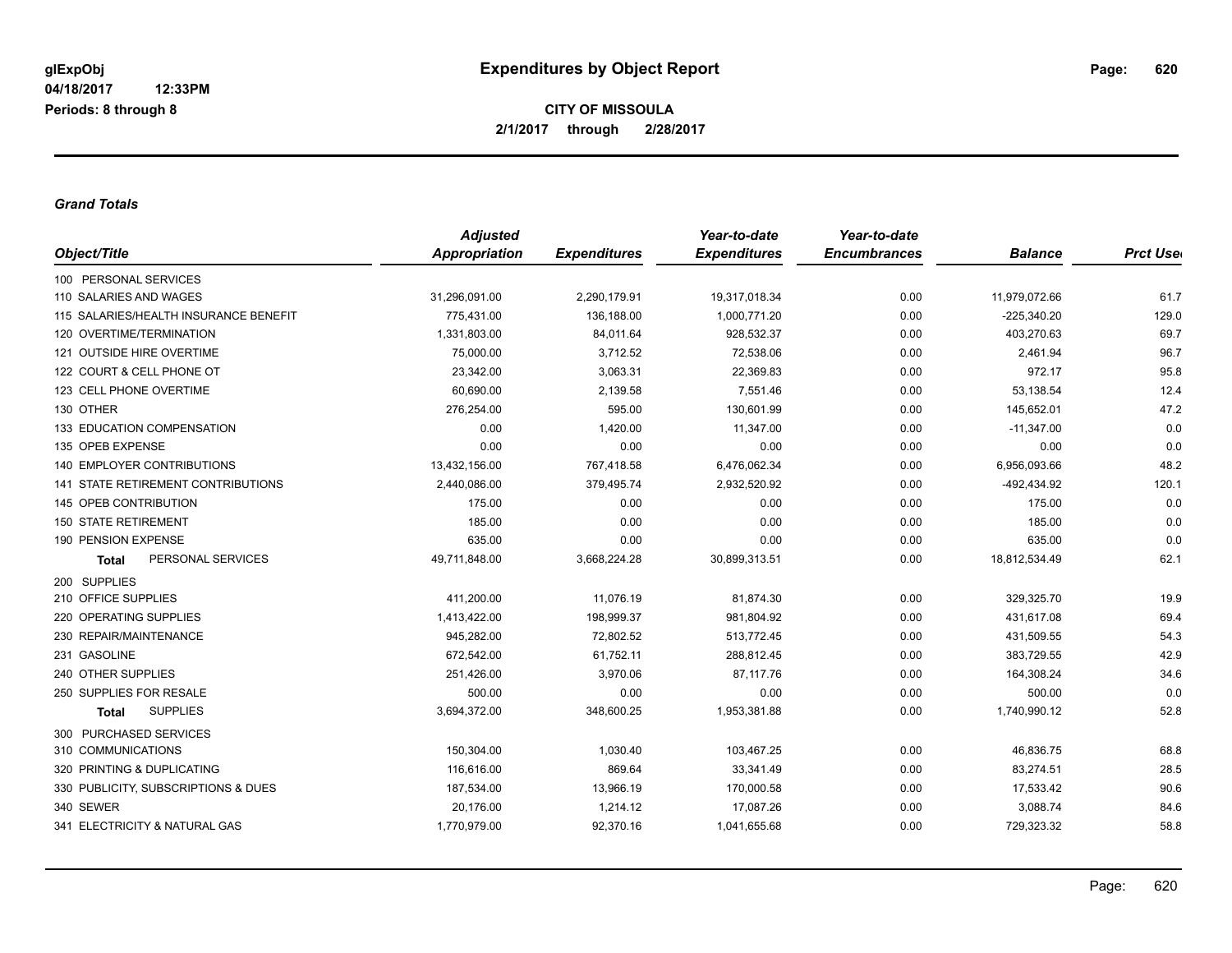*Grand Totals [Continued]*

|                                      | <b>Adjusted</b> |                     | Year-to-date        | Year-to-date        |                |                  |
|--------------------------------------|-----------------|---------------------|---------------------|---------------------|----------------|------------------|
| Object/Title                         | Appropriation   | <b>Expenditures</b> | <b>Expenditures</b> | <b>Encumbrances</b> | <b>Balance</b> | <b>Prct User</b> |
| 342 STORM WATER                      | 22,023.00       | 0.00                | 0.00                | 0.00                | 22,023.00      | 0.0              |
| 343 WATER CHARGES                    | 227,842.00      | 3,074.52            | 175,904.64          | 0.00                | 51,937.36      | 77.2             |
| 344 TELEPHONE SERVICE                | 318,658.00      | 14,057.84           | 191,289.51          | 0.00                | 127,368.49     | 60.0             |
| 345 GARBAGE                          | 119,269.00      | 5,873.14            | 66,395.07           | 0.00                | 52,873.93      | 55.6             |
| 350 PROFESSIONAL SERVICES            | 3,979,562.00    | 294,851.33          | 2,498,175.15        | 0.00                | 1,481,386.85   | 62.7             |
| 351 INSURANCE CLAIMS                 | 5,156,229.00    | 638,794.14          | 3,546,577.91        | 0.00                | 1,609,651.09   | 68.7             |
| 352 HEALTH PROGRAMS                  | 94,500.00       | 2,775.37            | 25.506.91           | 0.00                | 68,993.09      | 26.9             |
| 353 ADMINISTRATION EXPENDITURES      | 757,888.00      | 59,720.36           | 521,913.37          | 0.00                | 235,974.63     | 68.8             |
| 354 TRANSITIONAL REINSURANCE PROGRAM | 78,280.00       | 0.00                | 42,162.00           | 0.00                | 36,118.00      | 53.8             |
| 360 REPAIR & MAINTENANCE             | 2,025,945.00    | 45,161.98           | 1,259,622.74        | 0.00                | 766,322.26     | 62.1             |
| 370 TRAVEL                           | 196,191.00      | 4,903.96            | 63,139.11           | 0.00                | 133,051.89     | 32.1             |
| 380 TRAINING                         | 188,276.00      | 7,168.28            | 72,664.24           | 0.00                | 115,611.76     | 38.5             |
| 390 OTHER PURCHASED SERVICES         | 1,501,204.00    | 13,277.10           | 414,971.67          | 0.00                | 1,086,232.33   | 27.6             |
| 392 DONATIONS AND SALES              | 0.00            | 0.00                | 1,749.48            | 0.00                | $-1,749.48$    | 0.0              |
| PURCHASED SERVICES<br><b>Total</b>   | 16,911,476.00   | 1,199,108.53        | 10,245,624.06       | 0.00                | 6,665,851.94   | 60.5             |
| 400 BUILDING MATERIALS               |                 |                     |                     |                     |                |                  |
| <b>400 BUILDING MATERIALS</b>        | 337,464.00      | $-895.00$           | 270,237.85          | 0.00                | 67,226.15      | 80.0             |
| <b>BUILDING MATERIALS</b><br>Total   | 337,464.00      | $-895.00$           | 270,237.85          | 0.00                | 67,226.15      | 80.0             |
| 500 FIXED CHARGES                    |                 |                     |                     |                     |                |                  |
| 500 FIXED CHARGES                    | 3,560,330.00    | 29,315.62           | 1,628,313.31        | 0.00                | 1,932,016.69   | 45.7             |
| 510 *** Title Not Found ***          | 0.00            | 0.00                | 11,428.20           | 0.00                | $-11,428.20$   | 0.0              |
| 530 EQUIPMENT RENTAL                 | 500.00          | 10.50               | 308.50              | 0.00                | 191.50         | 61.7             |
| 550 MERCHANT SERVICE FEES            | 82,700.00       | 0.00                | 700.00              | 0.00                | 82,000.00      | 0.8              |
| <b>FIXED CHARGES</b><br>Total        | 3,643,530.00    | 29,326.12           | 1,640,750.01        | 0.00                | 2,002,779.99   | 45.0             |
| 600 DEBT SERVICE                     |                 |                     |                     |                     |                |                  |
| 600 DEBT SERVICE                     | 0.00            | 0.00                | 0.00                | 0.00                | 0.00           | 0.0              |
| 610 PRINCIPAL                        | 8,540,090.00    | 0.00                | 3,095,603.54        | 0.00                | 5,444,486.46   | 36.2             |
| 615 JUDGMENT LEVY DEBT PAYMENT       | 0.00            | 0.00                | 0.00                | 0.00                | 0.00           | 0.0              |
| 620 INTEREST / SERVICE FEES          | 3,107,563.00    | 1,200.00            | 1,633,070.19        | 0.00                | 1,474,492.81   | 52.5             |
| <b>DEBT SERVICE</b><br>Total         | 11,647,653.00   | 1,200.00            | 4,728,673.73        | 0.00                | 6,918,979.27   | 40.6             |
| 700 GRANTS & CONTRIBUTIONS           |                 |                     |                     |                     |                |                  |